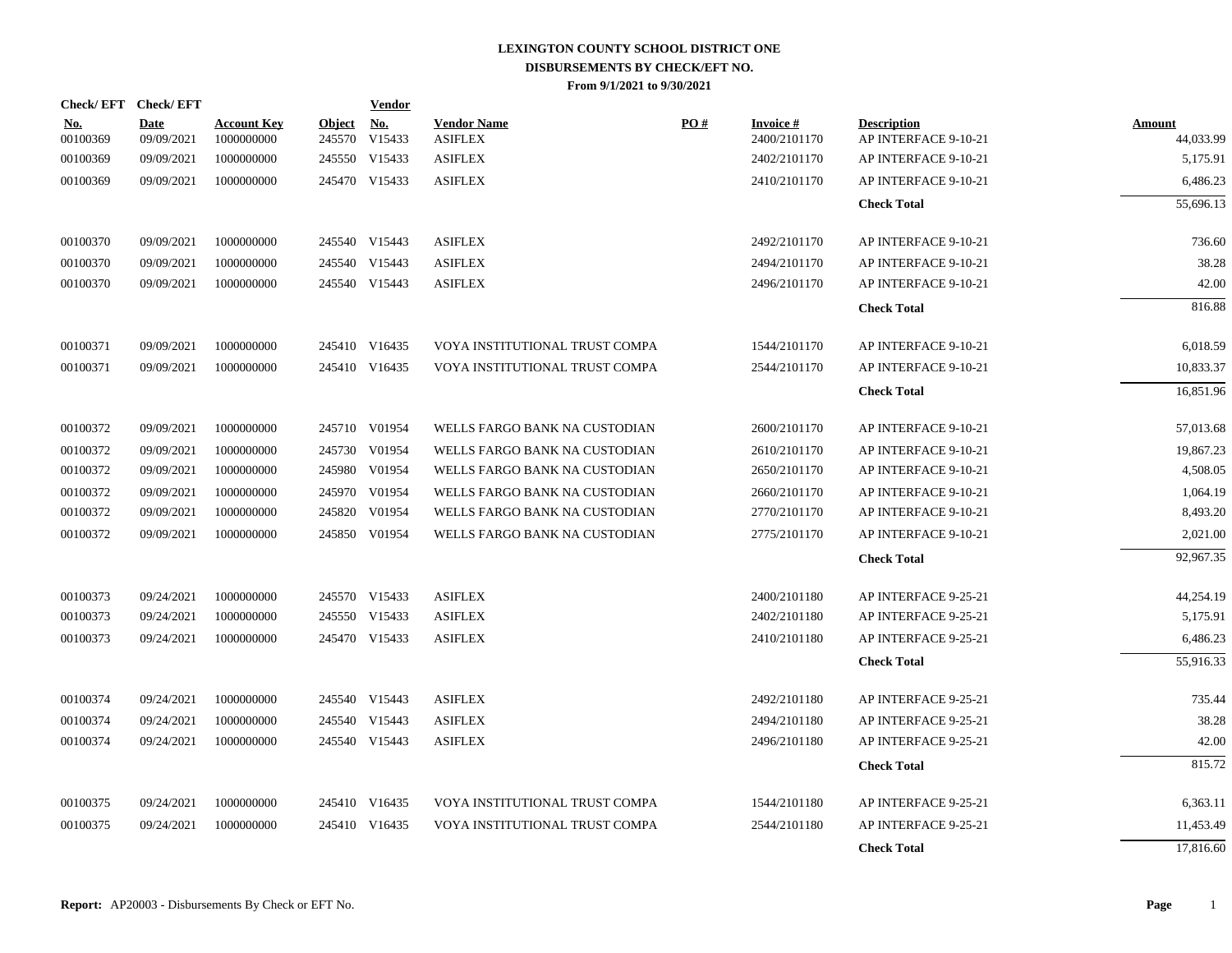| Check/EFT Check/EFT    |                           |                                  |               | <b>Vendor</b>               |                                                     |                    |                                 |                                            |                            |
|------------------------|---------------------------|----------------------------------|---------------|-----------------------------|-----------------------------------------------------|--------------------|---------------------------------|--------------------------------------------|----------------------------|
| <u>No.</u><br>00100376 | <b>Date</b><br>09/24/2021 | <b>Account Key</b><br>1000000000 | <b>Object</b> | <u>No.</u><br>245710 V01954 | <b>Vendor Name</b><br>WELLS FARGO BANK NA CUSTODIAN | $\underline{PO}$ # | <b>Invoice#</b><br>2600/2101180 | <b>Description</b><br>AP INTERFACE 9-25-21 | <b>Amount</b><br>56,683.68 |
| 00100376               | 09/24/2021                | 1000000000                       |               | 245710 V01954               | WELLS FARGO BANK NA CUSTODIAN                       |                    | 2600/2101185                    | AP INTERFACE 9-25-21 BONUS                 | 3,750.00                   |
| 00100376               | 09/24/2021                | 1000000000                       |               | 245730 V01954               | WELLS FARGO BANK NA CUSTODIAN                       |                    | 2610/2101180                    | AP INTERFACE 9-25-21                       | 19,867.23                  |
| 00100376               | 09/24/2021                | 1000000000                       |               | 245980 V01954               | WELLS FARGO BANK NA CUSTODIAN                       |                    | 2650/2101180                    | AP INTERFACE 9-25-21                       | 4,585.17                   |
| 00100376               | 09/24/2021                | 1000000000                       |               | 245970 V01954               | WELLS FARGO BANK NA CUSTODIAN                       |                    | 2660/2101180                    | AP INTERFACE 9-25-21                       | 1,064.19                   |
| 00100376               | 09/24/2021                | 1000000000                       |               | 245820 V01954               | WELLS FARGO BANK NA CUSTODIAN                       |                    | 2770/2101180                    | AP INTERFACE 9-25-21                       | 8,588.20                   |
| 00100376               | 09/24/2021                | 1000000000                       |               | 245850 V01954               | WELLS FARGO BANK NA CUSTODIAN                       |                    | 2775/2101180                    | AP INTERFACE 9-25-21                       | 2,021.00                   |
|                        |                           |                                  |               |                             |                                                     |                    |                                 | <b>Check Total</b>                         | 96,559.47                  |
| 00100377               | 09/29/2021                | 1000000000                       |               | 245400 V00373               | <b>SC RETIREMENT SYS</b>                            |                    | 08.31.21                        | <b>SCRS Retirement Ded/Cont</b>            | 4,712,501.77               |
| 00100377               | 09/29/2021                | 1000000000                       |               | 245410 V00373               | <b>SC RETIREMENT SYS</b>                            |                    | 08.31.21                        | <b>ORP Retirement Ded/Cont</b>             | 224,874.74                 |
| 00100377               | 09/29/2021                | 1000000000                       |               | 245420 V00373               | <b>SC RETIREMENT SYS</b>                            |                    | 08.31.21                        | PORS Retirement Ded/Cont                   | 5,457.00                   |
|                        |                           |                                  |               |                             |                                                     |                    |                                 | <b>Check Total</b>                         | 4,942,833.51               |
| 00627407               | 09/01/2021                | 1000026611                       |               | 444510 V00391               | <b>APPLE INC</b>                                    | P2201886           | AF30937685                      | APPLE 45W MAGSAFE 2 POWER ADAP             | 1,690.60                   |
| 00627407               | 09/01/2021                | 1000026613                       |               | 444510 V00391               | <b>APPLE INC</b>                                    | P2201886           | AF30937685                      | APPLE 45W MAGSAFE 2 POWER ADAP             | 1,690.60                   |
| 00627407               | 09/01/2021                | 1000026615                       |               | 444510 V00391               | <b>APPLE INC</b>                                    | P2201886           | AF30937685                      | APPLE 45W MAGSAFE 2 POWER ADAP             | 1,690.60                   |
| 00627407               | 09/01/2021                | 1000026627                       |               | 444510 V00391               | <b>APPLE INC</b>                                    | P2201886           | AF30937685                      | APPLE 45W MAGSAFE 2 POWER ADAP             | 1,690.60                   |
| 00627407               | 09/01/2021                | 1000026644                       |               | 444510 V00391               | <b>APPLE INC</b>                                    | P2201886           | AF30937685                      | APPLE 45W MAGSAFE 2 POWER ADAP             | 1,690.60                   |
| 00627407               | 09/01/2021                | 1000026693                       |               | 444510 V00391               | <b>APPLE INC</b>                                    | P2201886           | AF30937685                      | APPLE 45W MAGSAFE 2 POWER ADAP             | 76,077.00                  |
|                        |                           |                                  |               |                             |                                                     |                    |                                 | <b>Check Total</b>                         | 84,530.00                  |
| 00627408               | 09/01/2021                | 7802072011                       |               | 466034 V02631               | BETCHER, HENRY C                                    |                    | VFB.LHS.08.26.21 Official       |                                            | 58.00                      |
|                        |                           |                                  |               |                             |                                                     |                    |                                 | <b>Check Total</b>                         | 58.00                      |
| 00627409               | 09/01/2021                | 7802072013                       |               | 466034 V02979               | <b>BOATWRIGHT, ALAN</b>                             |                    | VFB.GI.08.27.21                 | Athletic Official                          | 140.60                     |
|                        |                           |                                  |               |                             |                                                     |                    |                                 | <b>Check Total</b>                         | 140.60                     |
| 00627410               | 09/01/2021                | 7802088029                       |               | 466035 V02997               | <b>BOLEY, RANDALL</b>                               | P2202750           | GM2021                          | Booking fee for providing offi             | 75.00                      |
|                        |                           |                                  |               |                             |                                                     |                    |                                 | <b>Check Total</b>                         | 75.00                      |
| 00627413               | 09/01/2021                | 6000025639                       |               | 446030 V16416               | <b>BORDEN DAIRY</b>                                 |                    | 456039081                       | 039-Forts Pond ES #20961                   | 215.50                     |
| 00627413               | 09/01/2021                | 6000025623                       |               | 446030 V16416               | <b>BORDEN DAIRY</b>                                 |                    | 456039085                       | 023-Saxe Gotha ES #02999                   | 375.73                     |
| 00627413               | 09/01/2021                | 6000025622                       |               | 446030 V16416               | <b>BORDEN DAIRY</b>                                 |                    | 456189564                       | 022-Oak Grove ES #02972                    | 440.41                     |
| 00627413               | 09/01/2021                | 6000025639                       |               | 446030 V16416               | <b>BORDEN DAIRY</b>                                 |                    | 456530657                       | 039-Forts Pond ES #20961                   | 64.66                      |
| 00627413               | 09/01/2021                | 6000025616                       |               | 446030 V16416               | <b>BORDEN DAIRY</b>                                 |                    | 456530658                       | 016-Pelion ES #02977                       | 43.58                      |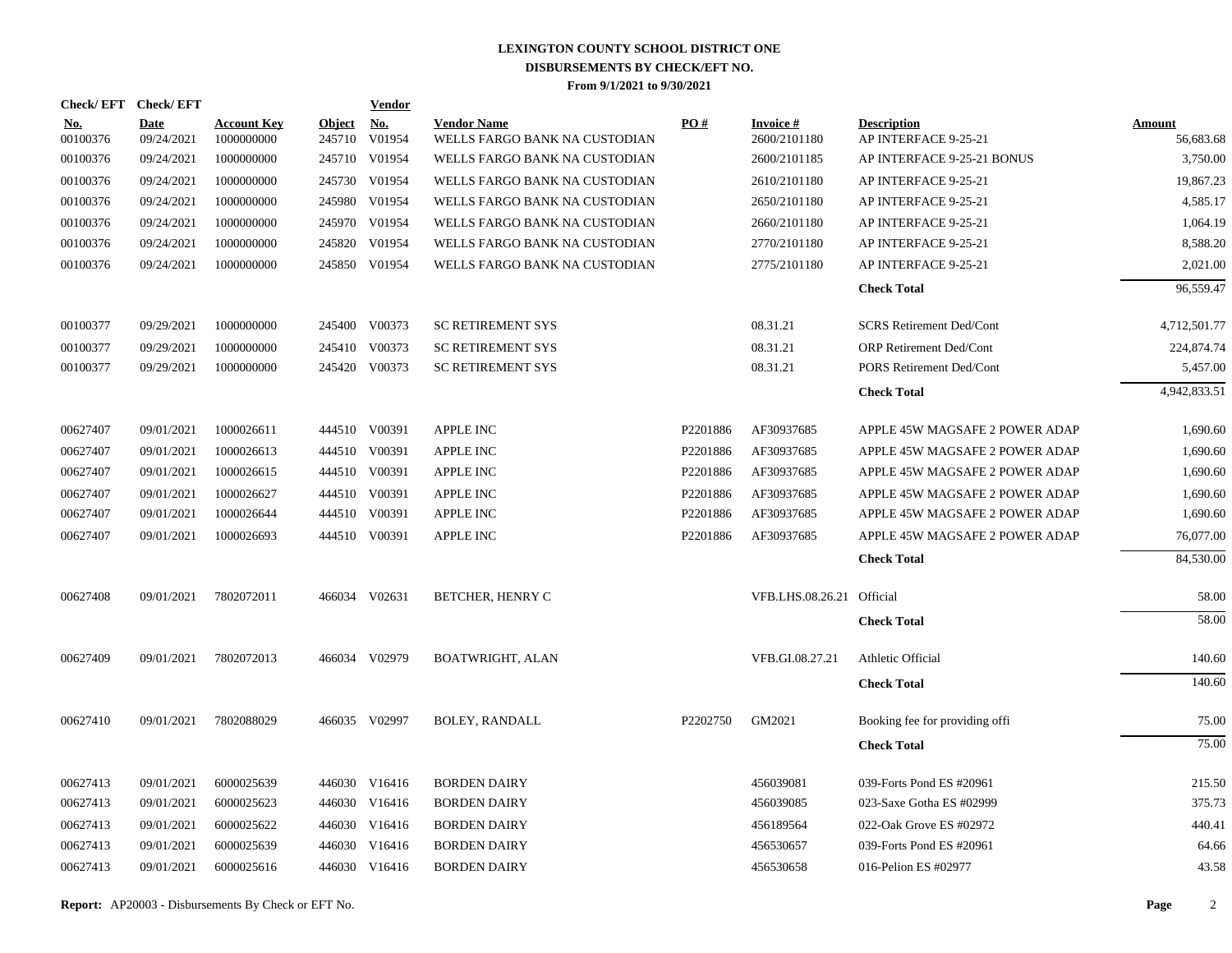| <b>Check/EFT</b>       | <b>Check/EFT</b>          |                                  |                         | <b>Vendor</b>        |                                           |     |                              |                                            |                         |
|------------------------|---------------------------|----------------------------------|-------------------------|----------------------|-------------------------------------------|-----|------------------------------|--------------------------------------------|-------------------------|
| <u>No.</u><br>00627413 | <b>Date</b><br>09/01/2021 | <b>Account Key</b><br>6000025615 | <b>Object</b><br>446030 | <u>No.</u><br>V16416 | <b>Vendor Name</b><br><b>BORDEN DAIRY</b> | PO# | <b>Invoice#</b><br>456530659 | <b>Description</b><br>015-Pelion HS #02982 | <b>Amount</b><br>140.02 |
| 00627413               | 09/01/2021                | 6000025626                       | 446030                  | V16416               | <b>BORDEN DAIRY</b>                       |     | 456530661                    | 026-White Knoll MS #03005                  | 150.94                  |
| 00627413               | 09/01/2021                | 6000025625                       | 446030                  | V16416               | <b>BORDEN DAIRY</b>                       |     | 456530662                    | 025-White Knoll ES #03001                  | 258.60                  |
| 00627413               | 09/01/2021                | 6000025624                       | 446030                  | V16416               | <b>BORDEN DAIRY</b>                       |     | 456530663                    | 024-Red Bank ES #02983                     | 203.64                  |
| 00627413               | 09/01/2021                | 6000025645                       | 446030                  | V16416               | <b>BORDEN DAIRY</b>                       |     | 456530665                    | 045-Deerfield ES #179155                   | 161.83                  |
| 00627413               | 09/01/2021                | 6000025647                       | 446030                  | V16416               | <b>BORDEN DAIRY</b>                       |     | 456530666                    | 047-Centerville ES #158535                 | 172.38                  |
| 00627413               | 09/01/2021                | 6000025614                       | 446030                  | V16416               | <b>BORDEN DAIRY</b>                       |     | 456530667                    | 014-Gilbert ES #16053                      | 315.86                  |
| 00627413               | 09/01/2021                | 6000025629                       | 446030                  | V16416               | <b>BORDEN DAIRY</b>                       |     | 456530669                    | 029-Gilbert MS #02954                      | 64.87                   |
| 00627413               | 09/01/2021                | 6000025613                       | 446030                  | V16416               | <b>BORDEN DAIRY</b>                       |     | 456530670                    | 013-Gilbert HS #02949                      | 75.40                   |
| 00627413               | 09/01/2021                | 6000025622                       |                         | 446030 V16416        | <b>BORDEN DAIRY</b>                       |     | 456681736                    | 022-Oak Grove ES #02972                    | 64.62                   |
| 00627413               | 09/01/2021                | 6000025642                       |                         | 446030 V16416        | <b>BORDEN DAIRY</b>                       |     | 456681737                    | 042-Meadow Glen ES #970605                 | 129.28                  |
| 00627413               | 09/01/2021                | 6000025644                       |                         | 446030 V16416        | <b>BORDEN DAIRY</b>                       |     | 456681738                    | 044-River Bluff HS #148842                 | 193.90                  |
| 00627413               | 09/01/2021                | 6000025620                       |                         | 446030 V16416        | <b>BORDEN DAIRY</b>                       |     | 456681739                    | 020-Lexington MS #14941                    | 107.72                  |
| 00627413               | 09/01/2021                | 6000025612                       |                         | 446030 V16416        | <b>BORDEN DAIRY</b>                       |     | 456681741                    | 012-Lexington ES #02956                    | 349.17                  |
| 00627413               | 09/01/2021                | 6000025628                       |                         | 446030 V16416        | <b>BORDEN DAIRY</b>                       |     | 456681742                    | 028-Midway ES #02968                       | 262.07                  |
| 00627413               | 09/01/2021                | 6000025640                       |                         | 446030 V16416        | <b>BORDEN DAIRY</b>                       |     | 456681743                    | 040-New Providence ES #20962               | 86.11                   |
| 00627413               | 09/01/2021                | 6000025631                       |                         | 446030 V16416        | <b>BORDEN DAIRY</b>                       |     | 456681744                    | 031-Lake Murray ES #14944                  | 64.64                   |
| 00627413               | 09/01/2021                | 6000025646                       |                         | 446030 V16416        | <b>BORDEN DAIRY</b>                       |     | 456681745                    | 046-Beechwood MS #143304                   | 64.64                   |
| 00627413               | 09/01/2021                | 6000025641                       |                         | 446030 V16416        | <b>BORDEN DAIRY</b>                       |     | 456681746                    | 041-Rocky Creek ES #21656                  | 314.54                  |
| 00627413               | 09/01/2021                | 6000025611                       |                         | 446030 V16416        | <b>BORDEN DAIRY</b>                       |     | 456681747                    | 011-Lexington HS #02963                    | 140.04                  |
| 00627413               | 09/01/2021                | 6000025635                       |                         | 446030 V16416        | <b>BORDEN DAIRY</b>                       |     | 456681748                    | 035-Pleasant Hill ES #19754                | 237.00                  |
| 00627413               | 09/01/2021                | 6000025634                       |                         | 446030 V16416        | <b>BORDEN DAIRY</b>                       |     | 456681749                    | 034-Pleasant Hill MS #19730                | 118.49                  |
| 00627413               | 09/01/2021                | 6000025627                       |                         | 446030 V16416        | <b>BORDEN DAIRY</b>                       |     | 456681750                    | 027-White Knoll HS #14942                  | 280.08                  |
| 00627413               | 09/01/2021                | 6000025643                       |                         | 446030 V16416        | <b>BORDEN DAIRY</b>                       |     | 456681767                    | 043-Meadow Glen MS #978160                 | 127.60                  |
| 00627413               | 09/01/2021                | 6000025637                       |                         | 446030 V16416        | <b>BORDEN DAIRY</b>                       |     | 456814968                    | 037-Carolina Springs MS #20542             | 486.41                  |
| 00627413               | 09/01/2021                | 6000025639                       |                         | 446030 V16416        | <b>BORDEN DAIRY</b>                       |     | 456814969                    | 039-Forts Pond ES #20961                   | 193.98                  |
| 00627413               | 09/01/2021                | 6000025616                       |                         | 446030 V16416        | <b>BORDEN DAIRY</b>                       |     | 456814970                    | 016-Pelion ES #02977                       | 505.80                  |
| 00627413               | 09/01/2021                | 6000025615                       |                         | 446030 V16416        | <b>BORDEN DAIRY</b>                       |     | 456814971                    | 015-Pelion HS #02982                       | 21.56                   |
| 00627413               | 09/01/2021                | 6000025630                       |                         | 446030 V16416        | <b>BORDEN DAIRY</b>                       |     | 456814972                    | 030-Pelion MS #14943                       | 247.43                  |
| 00627413               | 09/01/2021                | 6000025623                       |                         | 446030 V16416        | <b>BORDEN DAIRY</b>                       |     | 456814973                    | 023-Saxe Gotha ES #02999                   | 452.44                  |
| 00627413               | 09/01/2021                | 6000025626                       | 446030                  | V16416               | <b>BORDEN DAIRY</b>                       |     | 456814974                    | 026-White Knoll MS #03005                  | 140.16                  |
| 00627413               | 09/01/2021                | 6000025625                       |                         | 446030 V16416        | <b>BORDEN DAIRY</b>                       |     | 456814975                    | 025-White Knoll ES #03001                  | 301.61                  |
| 00627413               | 09/01/2021                | 6000025624                       | 446030                  | V16416               | <b>BORDEN DAIRY</b>                       |     | 456814976                    | 024-Red Bank ES #02983                     | 215.67                  |
| 00627413               | 09/01/2021                | 6000025638                       |                         | 446030 V16416        | <b>BORDEN DAIRY</b>                       |     | 456814977                    | 038-Carolina Springs ES #20541             | 215.40                  |
| 00627413               | 09/01/2021                | 6000025645                       | 446030                  | V16416               | <b>BORDEN DAIRY</b>                       |     | 456814978                    | 045-Deerfield ES #179155                   | 341.77                  |
| 00627413               | 09/01/2021                | 6000025647                       |                         | 446030 V16416        | <b>BORDEN DAIRY</b>                       |     | 456814979                    | 047-Centerville ES #158535                 | 430.90                  |
|                        |                           |                                  |                         |                      |                                           |     |                              |                                            |                         |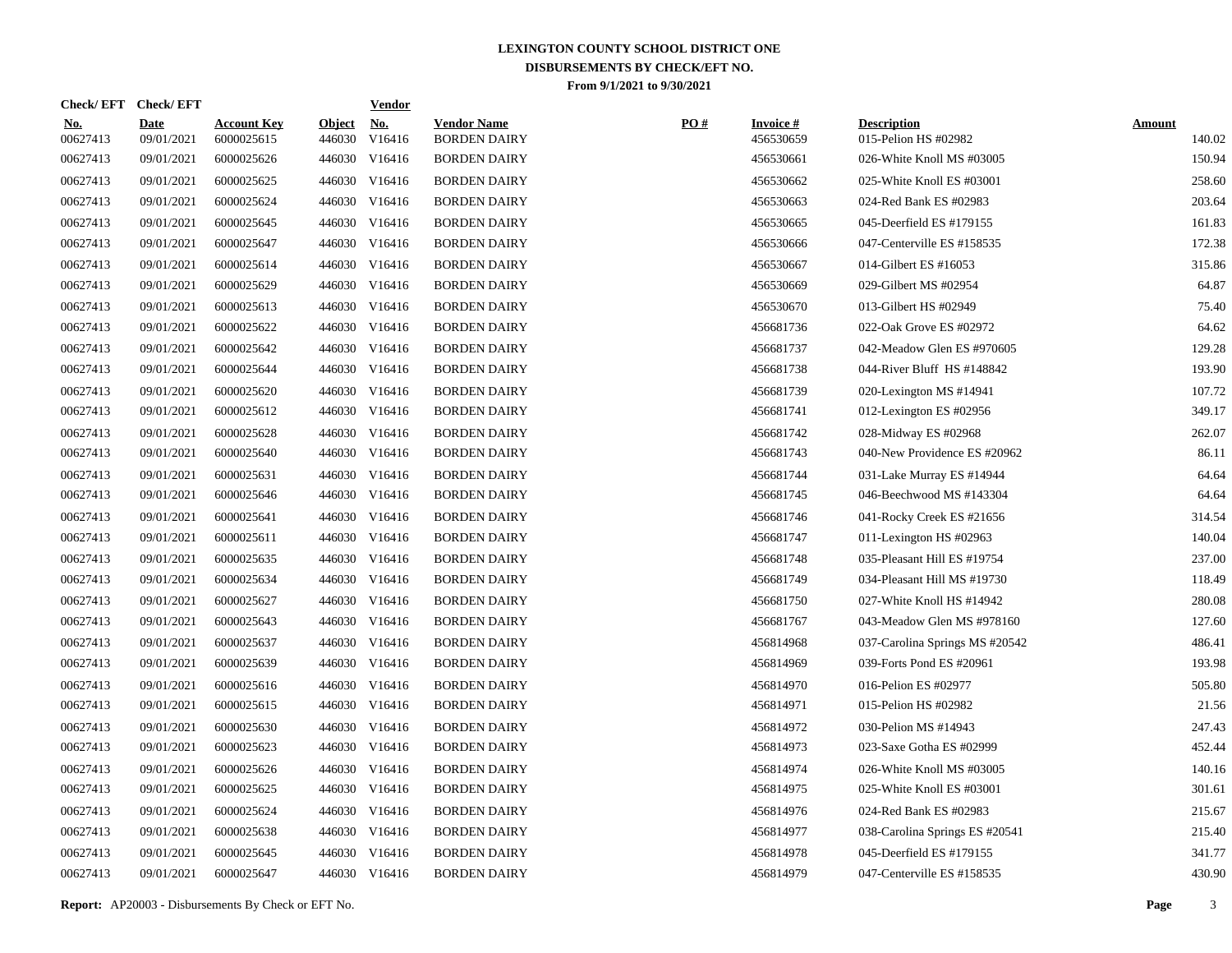| <b>Check/EFT</b>       | <b>Check/EFT</b>          |                                  |                         | <b>Vendor</b>        |                                           |          |                        |                                             |                  |
|------------------------|---------------------------|----------------------------------|-------------------------|----------------------|-------------------------------------------|----------|------------------------|---------------------------------------------|------------------|
| <u>No.</u><br>00627413 | <b>Date</b><br>09/01/2021 | <b>Account Key</b><br>6000025614 | <u>Object</u><br>446030 | <u>No.</u><br>V16416 | <b>Vendor Name</b><br><b>BORDEN DAIRY</b> | PO#      | Invoice #<br>456814980 | <b>Description</b><br>014-Gilbert ES #16053 | Amount<br>323.16 |
| 00627413               | 09/01/2021                | 6000025629                       | 446030                  | V16416               | <b>BORDEN DAIRY</b>                       |          | 456814981              | 029-Gilbert MS #02954                       | 172.32           |
| 00627413               | 09/01/2021                | 6000025613                       | 446030                  | V16416               | <b>BORDEN DAIRY</b>                       |          | 456814983              | 013-Gilbert HS #02949                       | 132.83           |
| 00627413               | 09/01/2021                | 6000025622                       |                         | 446030 V16416        | <b>BORDEN DAIRY</b>                       |          | 456967102              | 022-Oak Grove ES #02972                     | 473.96           |
| 00627413               | 09/01/2021                | 6000025642                       | 446030                  | V16416               | <b>BORDEN DAIRY</b>                       |          | 456967103              | 042-Meadow Glen ES #970605                  | 321.89           |
| 00627413               | 09/01/2021                | 6000025643                       |                         | 446030 V16416        | <b>BORDEN DAIRY</b>                       |          | 456967104              | 043-Meadow Glen MS #978160                  | 107.70           |
| 00627413               | 09/01/2021                | 6000025644                       |                         | 446030 V16416        | <b>BORDEN DAIRY</b>                       |          | 456967105              | 044-River Bluff HS #148842                  | 280.08           |
| 00627413               | 09/01/2021                | 6000025620                       |                         | 446030 V16416        | <b>BORDEN DAIRY</b>                       |          | 456967106              | 020-Lexington MS #14941                     | 140.03           |
| 00627413               | 09/01/2021                | 6000025612                       |                         | 446030 V16416        | <b>BORDEN DAIRY</b>                       |          | 456967107              | 012-Lexington ES #02956                     | 224.91           |
| 00627413               | 09/01/2021                | 6000025628                       |                         | 446030 V16416        | <b>BORDEN DAIRY</b>                       |          | 456967108              | 028-Midway ES #02968                        | 258.56           |
| 00627413               | 09/01/2021                | 6000025640                       |                         | 446030 V16416        | <b>BORDEN DAIRY</b>                       |          | 456967109              | 040-New Providence ES #20962                | 215.44           |
| 00627413               | 09/01/2021                | 6000025631                       |                         | 446030 V16416        | <b>BORDEN DAIRY</b>                       |          | 456967110              | 031-Lake Murray ES #14944                   | 215.47           |
| 00627413               | 09/01/2021                | 6000025646                       |                         | 446030 V16416        | <b>BORDEN DAIRY</b>                       |          | 456967111              | 046-Beechwood MS #143304                    | 183.13           |
| 00627413               | 09/01/2021                | 6000025641                       |                         | 446030 V16416        | <b>BORDEN DAIRY</b>                       |          | 456967112              | 041-Rocky Creek ES #21656                   | 215.44           |
| 00627413               | 09/01/2021                | 6000025611                       |                         | 446030 V16416        | <b>BORDEN DAIRY</b>                       |          | 456967113              | 011-Lexington HS #02963                     | 183.09           |
| 00627413               | 09/01/2021                | 6000025635                       |                         | 446030 V16416        | <b>BORDEN DAIRY</b>                       |          | 456967115              | 035-Pleasant Hill ES #19754                 | 258.54           |
| 00627413               | 09/01/2021                | 6000025634                       |                         | 446030 V16416        | <b>BORDEN DAIRY</b>                       |          | 456967116              | 034-Pleasant Hill MS #19730                 | 183.12           |
| 00627413               | 09/01/2021                | 6000025642                       |                         | 446030 V16416        | <b>BORDEN DAIRY</b>                       |          | 457159641              | 042-Meadow Glen ES #970605                  | 64.62            |
|                        |                           |                                  |                         |                      |                                           |          |                        | <b>Check Total</b>                          | 12,730.74        |
| 00627414               | 09/01/2021                | 1000011521                       |                         | 441000 V15094        | <b>BORDER STATES INDUSTRIES INC</b>       | P2200801 | 922557046              | 14-2 NON-METALLIC SHEATHED CAB              | 1,118.66         |
| 00627414               | 09/01/2021                | 1000011521                       |                         | 441000 V15094        | BORDER STATES INDUSTRIES INC              | P2200801 | 922557046              | 1/2" ELECTRIC METALLIC TUBING               | 1,277.03         |
|                        |                           |                                  |                         |                      |                                           |          |                        | <b>Check Total</b>                          | 2,395.69         |
| 00627415               | 09/01/2021                | 7965027034                       |                         | 466041 V01144        | <b>CAROLINA IDEAS</b>                     | P2202337 | 342958                 | Dance Bag - embroidery                      | 171.20           |
| 00627415               | 09/01/2021                | 7965027034                       |                         | 466041 V01144        | CAROLINA IDEAS                            | P2202337 | 342958                 | Leggings printing                           | 194.21           |
| 00627415               | 09/01/2021                | 7965027034                       |                         | 466041 V01144        | <b>CAROLINA IDEAS</b>                     | P2202337 | 342958                 | <b>Black Tanks - Dance Team</b>             | 231.12           |
| 00627415               | 09/01/2021                | 7965027034                       | 466041                  | V01144               | CAROLINA IDEAS                            | P2202337 | 342958                 | Gray Tanks - Dance Team                     | 231.12           |
| 00627415               | 09/01/2021                | 7965027034                       |                         | 466041 V01144        | <b>CAROLINA IDEAS</b>                     | P2202337 | 342958                 | Holly Green Tank                            | 6.15             |
|                        |                           |                                  |                         |                      |                                           |          |                        | <b>Check Total</b>                          | 833.80           |
| 00627416               | 09/01/2021                | 1000011303                       |                         | 434500 V14954        | CHORAL TRACKS LLC                         | P2202657 | 6544                   | Choral Tracks full choir membe              | 2,999.95         |
|                        |                           |                                  |                         |                      |                                           |          |                        | <b>Check Total</b>                          | 2,999.95         |
| 00627417               | 09/01/2021                | 1000025429                       |                         | 441020 V16517        | COASTAL SANITARY SUPPLY COMPAN            | P2200758 | 312288-2               | HS-6141 KRAFT LINER WAX BAGS                | 17.07            |
| 00627417               | 09/01/2021                | 1000025440                       |                         | 441020 V16517        | COASTAL SANITARY SUPPLY COMPAN            | P2200833 | 312290-1               | HS-6141 KRAFT WAX LINER BAGS                | 17.08            |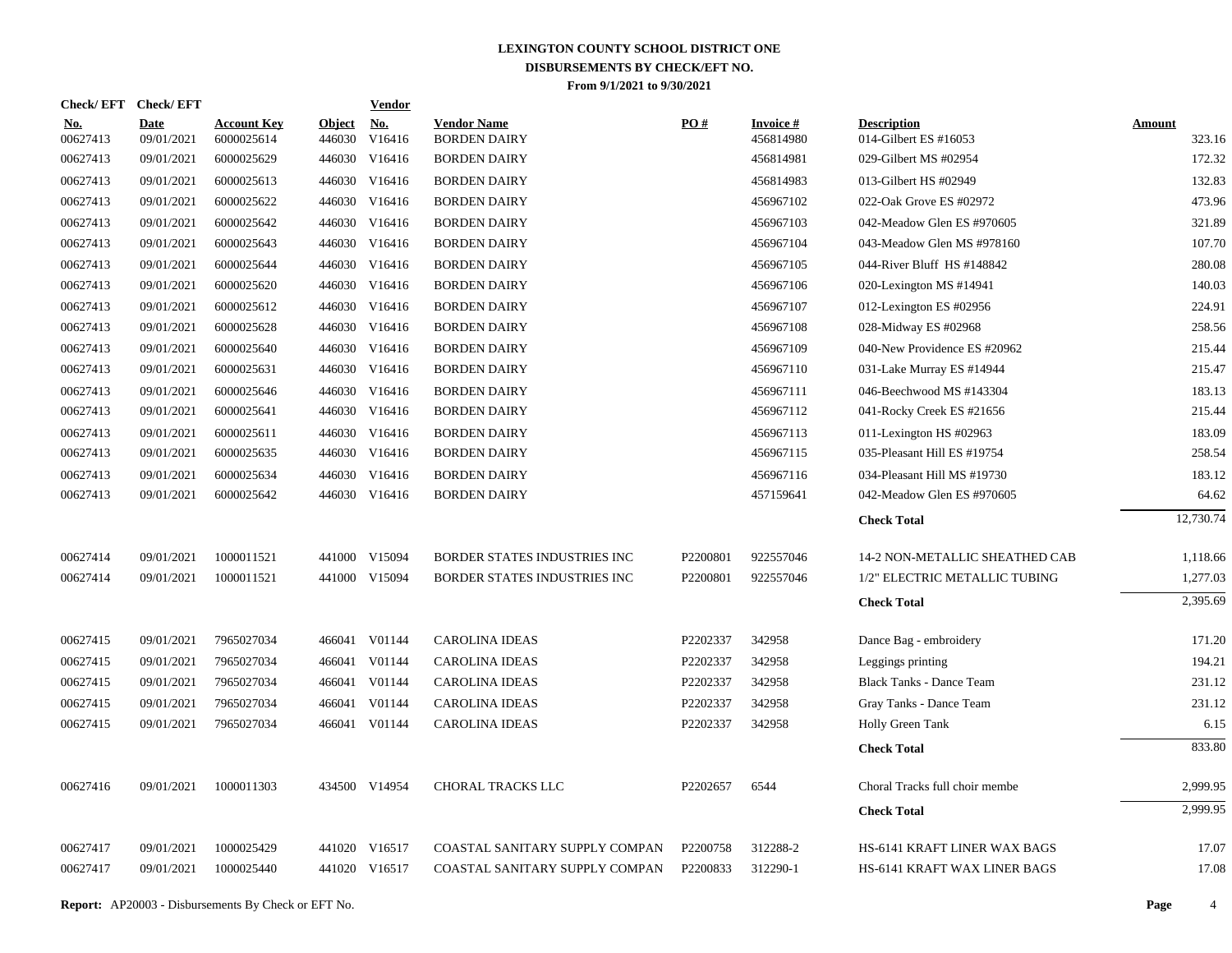|                        | Check/EFT Check/EFT       |                                  |                         | <b>Vendor</b>        |                                                      |                 |                             |                                                   |                        |
|------------------------|---------------------------|----------------------------------|-------------------------|----------------------|------------------------------------------------------|-----------------|-----------------------------|---------------------------------------------------|------------------------|
| <u>No.</u><br>00627417 | <b>Date</b><br>09/01/2021 | <b>Account Key</b><br>1000025443 | <b>Object</b><br>441020 | <b>No.</b><br>V16517 | <b>Vendor Name</b><br>COASTAL SANITARY SUPPLY COMPAN | PO#<br>P2200625 | <b>Invoice#</b><br>312304-2 | <b>Description</b><br>HS-6141 KRAFT LINER WAX BAG | <b>Amount</b><br>17.07 |
|                        |                           |                                  |                         |                      |                                                      |                 |                             | <b>Check Total</b>                                | 51.22                  |
| 00627418               | 09/01/2021                | 7802072011                       |                         | 466034 V16873        | <b>CROUCH, CHARLES M</b>                             |                 | VFB.LHS.08.26.21 Official   |                                                   | 58.00                  |
|                        |                           |                                  |                         |                      |                                                      |                 |                             | <b>Check Total</b>                                | 58.00                  |
| 00627419               | 09/01/2021                | 1000025408                       |                         | 441020 V16276        | CULLIGAN WATER CONDITIONING OF                       | P2202563        | 53526                       | Monthly Rental of Cold Water U                    | 10.70                  |
| 00627419               | 09/01/2021                | 1000025408                       |                         | 441020 V16276        | CULLIGAN WATER CONDITIONING OF                       | P2202562        | 54035                       | Monthly Rental of Cold Water (                    | 10.70                  |
| 00627419               | 09/01/2021                | 1000025408                       |                         | 441020 V16276        | CULLIGAN WATER CONDITIONING OF                       | P2202562        | 54035                       | Trip Surcharge (July 2021-June                    | 1.80                   |
| 00627419               | 09/01/2021                | 1000025408                       |                         | 441020 V16276        | CULLIGAN WATER CONDITIONING OF                       | P2202562        | 54035                       | Bottle Charges (July 2021-June                    | 72.23                  |
|                        |                           |                                  |                         |                      |                                                      |                 |                             | <b>Check Total</b>                                | 95.43                  |
| 00627420               | 09/01/2021                | 1000011427                       |                         | 441000 V11085        | D AND S MARKETIING SYSTEMS INC                       | P2202048        | A94494                      | MULTIPLE-CHOICE & FREE-RESPONS                    | 299.25                 |
| 00627420               | 09/01/2021                | 1000011427                       |                         | 441000 V11085        | D AND S MARKETIING SYSTEMS INC                       | P2202048        | A94494                      | <b>SHIPPING</b>                                   | 29.93                  |
|                        |                           |                                  |                         |                      |                                                      |                 |                             | <b>Check Total</b>                                | 329.18                 |
| 00627421               | 09/01/2021                | 7802072011                       |                         | 466034 V16390        | DONNELLY, KRAIG                                      |                 | VFB.LHS.08.26.21 Official   |                                                   | 58.00                  |
|                        |                           |                                  |                         |                      |                                                      |                 |                             | <b>Check Total</b>                                | 58.00                  |
| 00627422               | 09/01/2021                | 1000011310                       |                         | 437200 V10472        | DORCHESTER SCHOOL DISTRICT TWO                       |                 | PROVISO.21                  | Proviso Aug '21                                   | 18,288.50              |
|                        |                           |                                  |                         |                      |                                                      |                 |                             | <b>Check Total</b>                                | 18,288.50              |
| 00627423               | 09/01/2021                | 6000025622                       |                         | 446020 V11591        | EARTHGRAINS BAKING COMPANIES I                       |                 | 51472601960                 | 022-Oak Grove ES #97577                           | 113.25                 |
| 00627423               | 09/01/2021                | 6000025623                       |                         | 446020 V11591        | EARTHGRAINS BAKING COMPANIES I                       |                 | 51472602018                 | 023-Saxe Gotha ES #97578                          | 98.00                  |
| 00627423               | 09/01/2021                | 6000025639                       |                         | 446020 V11591        | EARTHGRAINS BAKING COMPANIES I                       |                 | 51472602023                 | 039-Forts Pond ES #98568                          | 33.75                  |
| 00627423               | 09/01/2021                | 6000025619                       |                         | 446020 V11591        | EARTHGRAINS BAKING COMPANIES I                       |                 | 51472602063                 | 019-AES #97574                                    | 16.05                  |
| 00627423               | 09/01/2021                | 6000025645                       |                         | 446020 V11591        | EARTHGRAINS BAKING COMPANIES I                       |                 | 51472602065                 | 045-Deerfield ES #975710258                       | 47.75                  |
| 00627423               | 09/01/2021                | 6000025634                       |                         | 446020 V11591        | EARTHGRAINS BAKING COMPANIES I                       |                 | 51472602067                 | 034-Pleasant Hill MS #97899                       | 50.15                  |
| 00627423               | 09/01/2021                | 6000025646                       |                         | 446020 V11591        | EARTHGRAINS BAKING COMPANIES I                       |                 | 51472602068                 | 046-Beechwood MS # 000002182                      | 16.20                  |
| 00627423               | 09/01/2021                | 6000025641                       |                         | 446020 V11591        | EARTHGRAINS BAKING COMPANIES I                       |                 | 51472602069                 | 041-Rocky Creek ES #99361                         | 114.50                 |
| 00627423               | 09/01/2021                | 6000025613                       |                         | 446020 V11591        | EARTHGRAINS BAKING COMPANIES I                       |                 | 51472602070                 | 013-Gilbert HS #97585                             | 100.20                 |
| 00627423               | 09/01/2021                | 6000025614                       |                         | 446020 V11591        | EARTHGRAINS BAKING COMPANIES I                       |                 | 51472602072                 | 014-Gilbert ES #97573                             | 98.40                  |
| 00627423               | 09/01/2021                | 6000025615                       |                         | 446020 V11591        | EARTHGRAINS BAKING COMPANIES I                       |                 | 51472602079                 | 015-Pelion HS #97542                              | 56.70                  |
| 00627423               | 09/01/2021                | 6000025639                       |                         | 446020 V11591        | EARTHGRAINS BAKING COMPANIES I                       |                 | 51472602081                 | 039-Forts Pond ES #98568                          | 11.00                  |
|                        |                           |                                  |                         |                      |                                                      |                 |                             | <b>Check Total</b>                                | 755.95                 |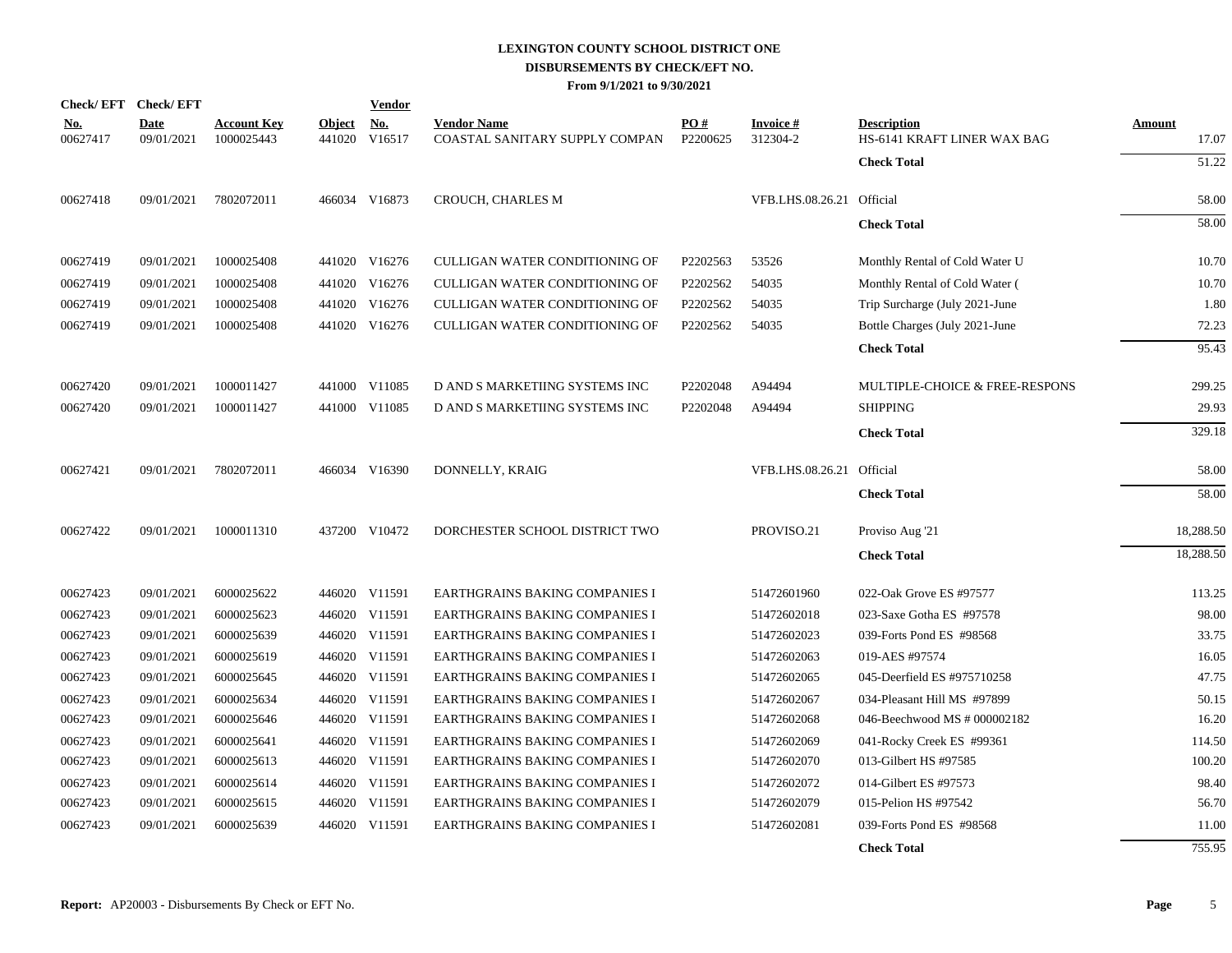| <b>Check/EFT</b>          |                                  |                         | <b>Vendor</b>        |                                                                                                                                                                                                                                                                                        |                 |                          |                                            |                         |
|---------------------------|----------------------------------|-------------------------|----------------------|----------------------------------------------------------------------------------------------------------------------------------------------------------------------------------------------------------------------------------------------------------------------------------------|-----------------|--------------------------|--------------------------------------------|-------------------------|
| <b>Date</b><br>09/01/2021 | <b>Account Key</b><br>1000011515 | <b>Object</b><br>441000 | <b>No.</b><br>V00126 | <b>Vendor Name</b><br>ED SMITH LUMBER MILL INC                                                                                                                                                                                                                                         | PO#<br>P2202254 | <b>Invoice#</b><br>50358 | <b>Description</b><br>5/4 X 12 DECK BOARDS | <b>Amount</b><br>227.11 |
| 09/01/2021                | 1000011515                       | 441000                  | V00126               | ED SMITH LUMBER MILL INC                                                                                                                                                                                                                                                               | P2202254        | 50358                    | #9 X 3 SABER DECK SCREWS 5#                | 42.04                   |
| 09/01/2021                | 1000011515                       |                         | V00126               | ED SMITH LUMBER MILL INC                                                                                                                                                                                                                                                               | P2202254        | 50358                    | #9 X 2 SABER DECK SCREWS 5#                | 42.04                   |
| 09/01/2021                | 1000011515                       |                         | V00126               | ED SMITH LUMBER MILL INC                                                                                                                                                                                                                                                               | P2202254        | 50358                    | <b>BOX OF CLOTH RAGS</b>                   | 49.20                   |
| 09/01/2021                | 1000011515                       |                         | V00126               | ED SMITH LUMBER MILL INC                                                                                                                                                                                                                                                               | P2202254        | 50358                    | MINERAL SPIRIT                             | 18.38                   |
| 09/01/2021                | 1000011515                       |                         |                      | ED SMITH LUMBER MILL INC                                                                                                                                                                                                                                                               | P2202254        | 50358                    | <b>DELIVERY</b>                            | 37.45                   |
|                           |                                  |                         |                      |                                                                                                                                                                                                                                                                                        |                 |                          | <b>Check Total</b>                         | 416.22                  |
| 09/01/2021                | 7714027021                       |                         |                      | EDUCATIONAL TESTING SERVICE                                                                                                                                                                                                                                                            | P2101396        | OM20247700               | ParaPro Tests - electronic tes             | 110.00                  |
|                           |                                  |                         |                      |                                                                                                                                                                                                                                                                                        |                 |                          | <b>Check Total</b>                         | 110.00                  |
| 09/01/2021                | 1000011342                       |                         |                      | FORMS AND SUPPLY INC (FSI)                                                                                                                                                                                                                                                             | P2202218        | 5870369-0                | Pendaflex 13 Tab Cut Letter Ex             | 24.72                   |
| 09/01/2021                | 1000011342                       | 441000                  | V00549               | FORMS AND SUPPLY INC (FSI)                                                                                                                                                                                                                                                             | P2202218        | 5870369-0                | <b>Quality Park Business Sealing</b>       | 126.26                  |
| 09/01/2021                | 1000011322                       |                         | V00549               | FORMS AND SUPPLY INC (FSI)                                                                                                                                                                                                                                                             | P2202310        | 5872260-0                | EconomyValue ClearVue RoundRin             | 17.98                   |
| 09/01/2021                | 1000011415                       |                         | V00549               | FORMS AND SUPPLY INC (FSI)                                                                                                                                                                                                                                                             | P2202171        | 5872532-0                | PACON RULED CHART TABLET                   | 34.67                   |
| 09/01/2021                | 1000011326                       |                         | V00549               | FORMS AND SUPPLY INC (FSI)                                                                                                                                                                                                                                                             | P2202170        | 5872537-1                | binder clips                               | 1.97                    |
| 09/01/2021                | 7743019042                       |                         | V00549               | FORMS AND SUPPLY INC (FSI)                                                                                                                                                                                                                                                             | P2202328        | 5872601-1                | TOPS 1 subject College ruled               | 36.59                   |
| 09/01/2021                | 3400013903                       |                         | V00549               | FORMS AND SUPPLY INC (FSI)                                                                                                                                                                                                                                                             | P2202348        | 5873816-0                | Seventh Generation Laundry Det             | 33.89                   |
| 09/01/2021                | 7714027021                       |                         | V00549               | FORMS AND SUPPLY INC (FSI)                                                                                                                                                                                                                                                             | P2202417        | 5876529-1                | Oxford Letter Recycled Pocket              | 11.66                   |
| 09/01/2021                | 1000011225                       |                         | V00549               | FORMS AND SUPPLY INC (FSI)                                                                                                                                                                                                                                                             | P2202419        | 5876531-1                | Cardinal Xtralife ClearVue Loc             | 53.93                   |
| 09/01/2021                | 1000011225                       |                         |                      | FORMS AND SUPPLY INC (FSI)                                                                                                                                                                                                                                                             | P2202419        | 5876531-1                | Pilot BeGreen B2P Fine Point G             | 14.70                   |
| 09/01/2021                | 1000011225                       |                         | V00549               | FORMS AND SUPPLY INC (FSI)                                                                                                                                                                                                                                                             | P2202419        | 5876531-1                | <b>Business Source Shop Seal Tick</b>      | 52.58                   |
| 09/01/2021                | 1000011225                       |                         | V00549               | FORMS AND SUPPLY INC (FSI)                                                                                                                                                                                                                                                             | P2202419        | 5876531-1                | Lorell Steel HorizVertical Mes             | 35.15                   |
| 09/01/2021                | 1000011325                       | 441000                  | V00549               | FORMS AND SUPPLY INC (FSI)                                                                                                                                                                                                                                                             | P2202421        | 5876535-1                | Deflecto Stackable DocuPocket              | 8.77                    |
| 09/01/2021                | 1000011338                       |                         | V00549               | FORMS AND SUPPLY INC (FSI)                                                                                                                                                                                                                                                             | P2202426        | 5876538-0                | Smartchoice 13 Tab Cut Letter              | 16.86                   |
| 09/01/2021                | 1000011338                       | 441000                  | V00549               | FORMS AND SUPPLY INC (FSI)                                                                                                                                                                                                                                                             | P2202426        | 5876538-0                | MasterVision BQ42051 Cork Boar             | 34.37                   |
| 09/01/2021                | 1000011338                       |                         | V00549               | FORMS AND SUPPLY INC (FSI)                                                                                                                                                                                                                                                             | P2202426        | 5876538-0                | Dymo LetraTag Starter Kit 12               | 20.05                   |
| 09/01/2021                | 1000011338                       | 441000                  | V00549               | FORMS AND SUPPLY INC (FSI)                                                                                                                                                                                                                                                             | P2202426        | 5876538-0                | Dymo LetraTag Electronic Label             | 5.24                    |
| 09/01/2021                | 1000011338                       |                         |                      | FORMS AND SUPPLY INC (FSI)                                                                                                                                                                                                                                                             | P2202426        | 5876538-0                | Quality Park DabNSeal Envelope             | 3.79                    |
| 09/01/2021                | 1000011338                       | 441000                  | V00549               | FORMS AND SUPPLY INC (FSI)                                                                                                                                                                                                                                                             | P2202426        | 5876538-0                | Pendaflex 13 Tab Cut Letter Re             | 59.24                   |
| 09/01/2021                | 7744519020                       |                         | V00549               | FORMS AND SUPPLY INC (FSI)                                                                                                                                                                                                                                                             | P2202427        | 5876539-0                | Pacon Presentation Boards 36               | 47.29                   |
| 09/01/2021                | 1000025204                       | 441000                  | V00549               | FORMS AND SUPPLY INC (FSI)                                                                                                                                                                                                                                                             | P2202416        | 5876562-0                | PENTEL GEL PEN- SUPPLY                     | 44.94                   |
| 09/01/2021                | 1000025204                       |                         | V00549               | FORMS AND SUPPLY INC (FSI)                                                                                                                                                                                                                                                             | P2202416        | 5876562-0                | PRINTABLE CARD STOCK                       | 20.29                   |
| 09/01/2021                | 1000025204                       |                         | V00549               | FORMS AND SUPPLY INC (FSI)                                                                                                                                                                                                                                                             | P2202416        | 5876562-0                | COPY PAPER- SUPPLY                         | 327.76                  |
| 09/01/2021                | 1000011326                       |                         | V00549               | FORMS AND SUPPLY INC (FSI)                                                                                                                                                                                                                                                             | P2202432        | 5876567-1                | packing tape                               | 14.89                   |
| 09/01/2021                | 1000011326                       |                         |                      | FORMS AND SUPPLY INC (FSI)                                                                                                                                                                                                                                                             | P2202432        | 5876567-2                | clipboard                                  | 3.66                    |
|                           |                                  |                         |                      | 441000<br>441000<br>441000<br>441000 V00126<br>466037 V00659<br>441000 V00549<br>441000<br>441000<br>441000<br>466041<br>441000<br>466041<br>441000<br>441000 V00549<br>441000<br>441000<br>441000<br>441000<br>441000 V00549<br>466041<br>441000<br>441000<br>441000<br>441000 V00549 |                 |                          |                                            |                         |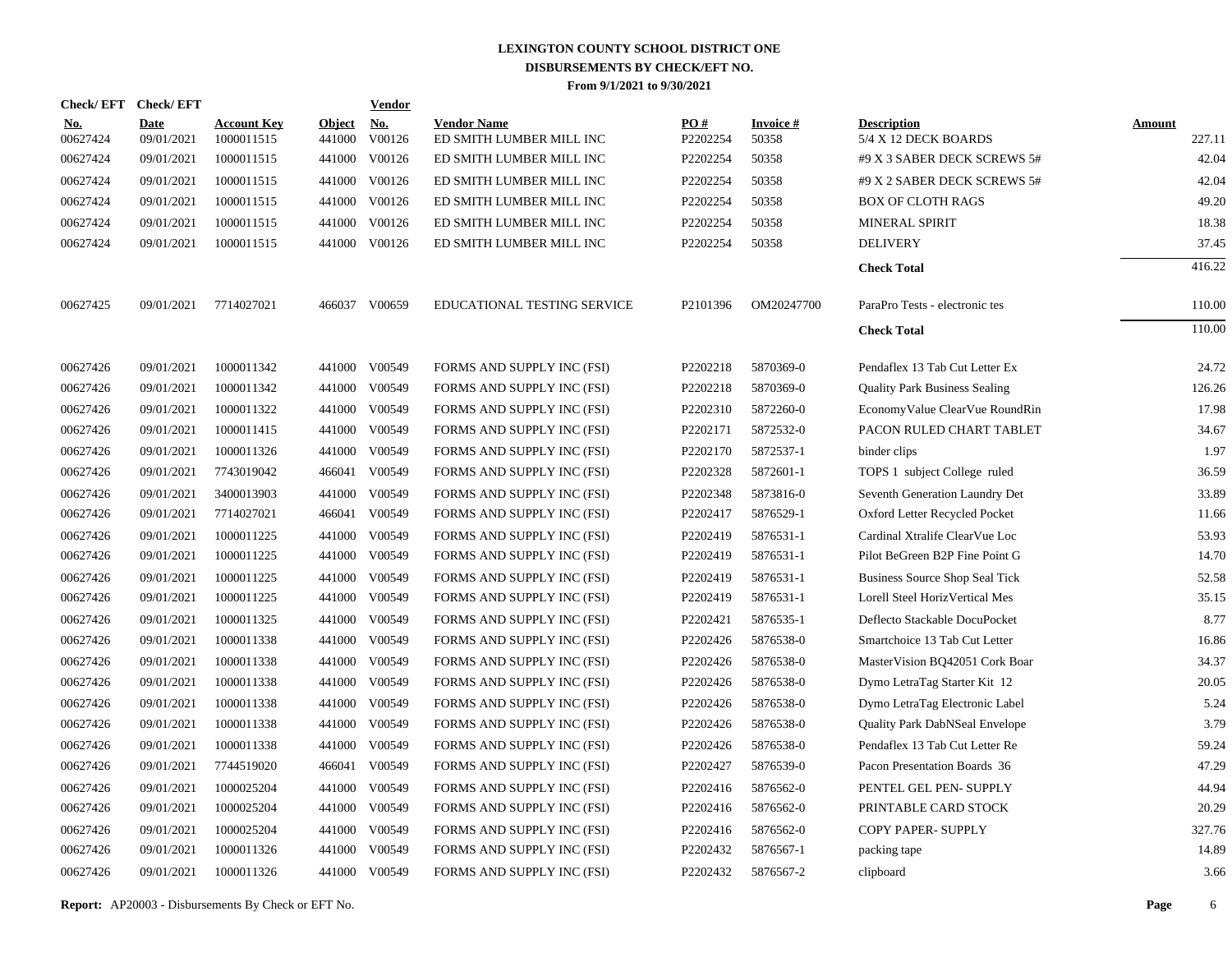| <b>Check/EFT</b>       | <b>Check/EFT</b>          |                                  |                         | <b>Vendor</b>        |                                                  |                 |                              |                                                      |                        |
|------------------------|---------------------------|----------------------------------|-------------------------|----------------------|--------------------------------------------------|-----------------|------------------------------|------------------------------------------------------|------------------------|
| <u>No.</u><br>00627426 | <b>Date</b><br>09/01/2021 | <b>Account Key</b><br>1000011142 | <b>Object</b><br>441000 | <b>No.</b><br>V00549 | <b>Vendor Name</b><br>FORMS AND SUPPLY INC (FSI) | PO#<br>P2202440 | <b>Invoice#</b><br>5876573-0 | <b>Description</b><br>Pendaflex 13 Tab Cut Letter Re | <b>Amount</b><br>59.24 |
| 00627426               | 09/01/2021                | 1000021107                       | 441000                  | V00549               | FORMS AND SUPPLY INC (FSI)                       | P2202420        | 5876580-0                    | Spectrum Brands, Inc.                                | 25.45                  |
| 00627426               | 09/01/2021                | 1000021107                       | 441000                  | V00549               | FORMS AND SUPPLY INC (FSI)                       | P2202420        | 5876580-0                    | Gojo Industries, Inc.                                | 23.78                  |
| 00627426               | 09/01/2021                | 3400013903                       | 441000                  | V00549               | FORMS AND SUPPLY INC (FSI)                       | P2202454        | 5876898-0                    | Seventh Generation Laundry Det                       | 33.89                  |
| 00627426               | 09/01/2021                | 3400013903                       | 441000                  | V00549               | FORMS AND SUPPLY INC (FSI)                       | P2202456        | 5876916-0                    | Seventh Generation Laundry Det                       | 67.77                  |
| 00627426               | 09/01/2021                | 1000011413                       | 441000                  | V00549               | FORMS AND SUPPLY INC (FSI)                       | P2202468        | 5877001-0                    | Deflecto Classic Image Wall Mo                       | 277.86                 |
| 00627426               | 09/01/2021                | 1000021244                       | 441000                  | V00549               | FORMS AND SUPPLY INC (FSI)                       | P2202467        | 5877002-0                    | <b>Quality Park Business Sealing</b>                 | 25.25                  |
| 00627426               | 09/01/2021                | 1000021244                       | 441000                  | V00549               | FORMS AND SUPPLY INC (FSI)                       | P2202467        | 5877002-0                    | Paper Mate InkJoy Gel Pen 0.7m                       | 22.88                  |
| 00627426               | 09/01/2021                | 1000021244                       | 441000                  | V00549               | FORMS AND SUPPLY INC (FSI)                       | P2202467        | 5877002-0                    | MasterVision BQ42051 Cork Boar                       | 34.37                  |
| 00627426               | 09/01/2021                | 1000021244                       | 441000                  | V00549               | FORMS AND SUPPLY INC (FSI)                       | P2202467        | 5877002-0                    | BIC Brite Liner Highlighters -                       | 3.79                   |
| 00627426               | 09/01/2021                | 1000021244                       | 441000                  | V00549               | FORMS AND SUPPLY INC (FSI)                       | P2202467        | 5877002-0                    | <b>BIC Brite Liner Fluorescent Hi</b>                | 7.06                   |
| 00627426               | 09/01/2021                | 1000021244                       | 441000                  | V00549               | FORMS AND SUPPLY INC (FSI)                       | P2202467        | 5877002-0                    | Smartchoice Letri-trim Perfora                       | 5.86                   |
| 00627426               | 09/01/2021                | 1000021244                       | 441000                  | V00549               | FORMS AND SUPPLY INC (FSI)                       | P2202467        | 5877002-0                    | Pilot FriXion .7mm Clicker Era                       | 19.84                  |
| 00627426               | 09/01/2021                | 1000021244                       | 441000                  | V00549               | FORMS AND SUPPLY INC (FSI)                       | P2202467        | 5877002-0                    | Pilot FriXion .7mm Clicker Era                       | 19.84                  |
| 00627426               | 09/01/2021                | 3260011303                       | 441000                  | V00549               | FORMS AND SUPPLY INC (FSI)                       | P2202471        | 5877918-0                    | Batteries, AAA, pack of 12                           | 11.54                  |
| 00627426               | 09/01/2021                | 3260011303                       | 441000                  | V00549               | FORMS AND SUPPLY INC (FSI)                       | P2202471        | 5877918-0                    | Index cards, $3x5$ , ruled, $100/p$                  | 37.02                  |
| 00627426               | 09/01/2021                | 3260011303                       | 441000                  | V00549               | FORMS AND SUPPLY INC (FSI)                       | P2202470        | 5877919-0                    | Sticky notes, 1.5 x 2", pack o                       | 12.86                  |
| 00627426               | 09/01/2021                | 1000011238                       | 441000                  | V00549               | FORMS AND SUPPLY INC (FSI)                       | P2202558        | 5879253-0                    | Astrobrights Inkjet Laser Colo                       | 15.96                  |
| 00627426               | 09/01/2021                | 1000022409                       | 441000                  | V00549               | FORMS AND SUPPLY INC (FSI)                       | P2202585        | 5879428-0                    | Pendaflex Double Stuff 13 Tab                        | 11.02                  |
| 00627426               | 09/01/2021                | 1000022409                       | 441000                  | V00549               | FORMS AND SUPPLY INC (FSI)                       | P2202585        | 5879428-0                    | Smartchoice Copy Paper Letter                        | 38.51                  |
| 00627426               | 09/01/2021                | 1000022409                       | 441000                  | V00549               | FORMS AND SUPPLY INC (FSI)                       | P2202585        | 5879428-0                    | Postitreg SelfStick Easel Pad                        | 56.53                  |
|                        |                           |                                  |                         |                      |                                                  |                 |                              | <b>Check Total</b>                                   | 1.861.57               |
| 00627427               | 09/01/2021                | 2042121303                       |                         | 441000 V02048        | <b>GROVE MEDICAL</b>                             | P2202533        | 6133434                      | <b>GLOVES POWDER FREE MED</b>                        | 80.71                  |
| 00627427               | 09/01/2021                | 2042121303                       | 441000                  | V02048               | <b>GROVE MEDICAL</b>                             | P2202533        | 6133434                      | WET WIPE SOFT PACK                                   | 31.78                  |
| 00627427               | 09/01/2021                | 2042121303                       |                         | 441000 V02048        | <b>GROVE MEDICAL</b>                             | P2202533        | 6133434                      | <b>FLEXIBLE STRAWS</b>                               | 2.82                   |
|                        |                           |                                  |                         |                      |                                                  |                 |                              | <b>Check Total</b>                                   | 115.31                 |
| 00627428               | 09/01/2021                | 5723025323                       |                         | 452000 V16117        | HOOD CONSTRUCTION COMPANY                        | P2201217        | 1.P2201217                   | SGES - GMP Per Scope of Work                         | 291,631.66             |
| 00627428               | 09/01/2021                | 5740025340                       |                         | 452000 V16117        | HOOD CONSTRUCTION COMPANY                        | P2201547        | 1.P2201547                   | NPES - GMP                                           | 106,272.54             |
| 00627428               | 09/01/2021                | 5725025325                       |                         | 452000 V16117        | HOOD CONSTRUCTION COMPANY                        | P2013519        | 11.P2013519                  | WKES: GMP - Window Replacemen                        | 63,600.24              |
| 00627428               | 09/01/2021                | 5740025340                       |                         | 452000 V16117        | HOOD CONSTRUCTION COMPANY                        | P2201547        | 2.P2201547                   | <b>NPES - GMP</b>                                    | 55,962.26              |
| 00627428               | 09/01/2021                | 5029025325                       |                         | 452000 V16117        | HOOD CONSTRUCTION COMPANY                        | P2013379        | 4.P2013379                   | WKES GMP to replace Kitchen Se                       | 3,550.65               |
| 00627428               | 09/01/2021                | 5029025325                       |                         | 452000 V16117        | HOOD CONSTRUCTION COMPANY                        | P2013379        | 4.P2013379                   | Data & Communications,                               | 1,887.18               |
| 00627428               | 09/01/2021                | 5029025325                       |                         | 452000 V16117        | HOOD CONSTRUCTION COMPANY                        | P2013379        | 4.P2013379                   | Cameras for Kindergarten, play                       | 1,534.29               |
| 00627428               | 09/01/2021                | 5724025324                       |                         | 452000 V16117        | HOOD CONSTRUCTION COMPANY                        | P2012929        | 6.P2012929                   | <b>Construction Management at Ris</b>                | 40,945.47              |
|                        |                           |                                  |                         |                      |                                                  |                 |                              |                                                      |                        |

**Report:** AP20003 - Disbursements By Check or EFT No. **Page** 7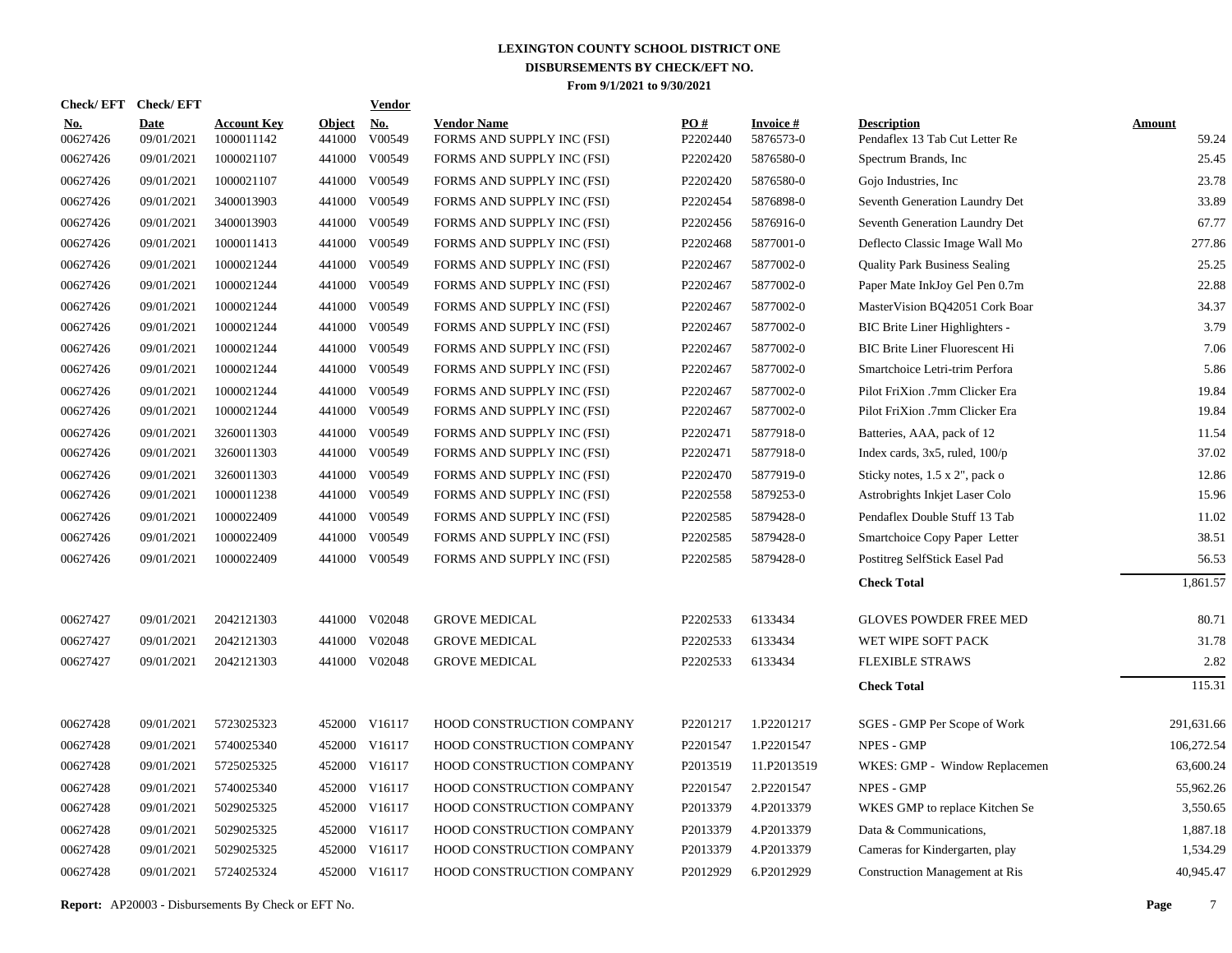| <b>Check/EFT</b>       | <b>Check/EFT</b>   |                                  |                         | <b>Vendor</b>        |                                                 |                 |                           |                                                             |                      |
|------------------------|--------------------|----------------------------------|-------------------------|----------------------|-------------------------------------------------|-----------------|---------------------------|-------------------------------------------------------------|----------------------|
| <u>No.</u><br>00627428 | Date<br>09/01/2021 | <b>Account Key</b><br>5310025326 | <b>Object</b><br>452000 | <b>No.</b><br>V16117 | <b>Vendor Name</b><br>HOOD CONSTRUCTION COMPANY | PO#<br>P2012995 | Invoice #<br>7.P2012995   | <b>Description</b><br><b>Construction Management at Ris</b> | Amount<br>833,071.89 |
| 00627428               | 09/01/2021         | 5726025326                       | 452000                  | V16117               | HOOD CONSTRUCTION COMPANY                       | P2012931        | 8.P2012931                | <b>Construction Management at Ris</b>                       | 155,260.75           |
|                        |                    |                                  |                         |                      |                                                 |                 |                           | <b>Check Total</b>                                          | 1,553,716.93         |
| 00627429               | 09/01/2021         | 7802072013                       |                         | 466034 V02575        | <b>HOOK, STEPHEN E</b>                          |                 | VFB.GI.08.27.21           | Athletic Official                                           | 141.50               |
|                        |                    |                                  |                         |                      |                                                 |                 |                           | <b>Check Total</b>                                          | 141.50               |
| 00627430               | 09/01/2021         | 1000025427                       | 432300                  | V00158               | JOHNSON CONTROLS FIRE PROTECTI                  | P2201335        | 88022584                  | WKHS-Kitchen Hood(1)Blow Out S                              | 35.00                |
| 00627430               | 09/01/2021         | 1000025427                       |                         | 432300 V00158        | JOHNSON CONTROLS FIRE PROTECTI                  | P2201335        | 88022595                  | WKHS-Kitchen Hood(1)Blow Out S                              | 35.00                |
|                        |                    |                                  |                         |                      |                                                 |                 |                           | <b>Check Total</b>                                          | 70.00                |
| 00627431               | 09/01/2021         | 1000025412                       |                         | 441020 V00211        | KAPLAN EARLY LEARNING COMPANY                   | P2201830        | 0005969373                | 30 x 30 Table Table (JR) page                               | 158.42               |
| 00627431               | 09/01/2021         | 1000025412                       |                         | 441020 V00211        | KAPLAN EARLY LEARNING COMPANY                   | P2201830        | 0005969373                | Carolina 4 section Locker page                              | 382.46               |
| 00627431               | 09/01/2021         | 1000025412                       |                         | 441020 V00211        | KAPLAN EARLY LEARNING COMPANY                   | P2201830        | 0005969373                | Sand & Water Table Page 134                                 | 730.91               |
| 00627431               | 09/01/2021         | 1000025412                       |                         | 441020 V00211        | KAPLAN EARLY LEARNING COMPANY                   | P2201830        | 0005969373                | Carolina Large 5-shelf Book Di                              | 433.41               |
| 00627431               | 09/01/2021         | 1000025423                       | 441020                  | V00211               | KAPLAN EARLY LEARNING COMPANY                   | P2201830        | 0005969373                | Carolina Laminate 36" Round Ta                              | 179.38               |
| 00627431               | 09/01/2021         | 1000025423                       | 441020                  | V00211               | KAPLAN EARLY LEARNING COMPANY                   | P2201830        | 0005969373                | Sense of Place 30" Compartment                              | 2,088.15             |
| 00627431               | 09/01/2021         | 1000025423                       |                         | 441020 V00211        | KAPLAN EARLY LEARNING COMPANY                   | P2201830        | 0005969373                | Sense of Place Range and Sink                               | 809.11               |
| 00627431               | 09/01/2021         | 1000025423                       | 441020                  | V00211               | KAPLAN EARLY LEARNING COMPANY                   | P2201830        | 0005969373                | Sense of Place Refrigerator pa                              | 543.91               |
| 00627431               | 09/01/2021         | 1000025423                       |                         | 441020 V00211        | KAPLAN EARLY LEARNING COMPANY                   | P2201830        | 0005969373                | 30 x 30 Table Table (JR) page                               | 585.12               |
|                        |                    |                                  |                         |                      |                                                 |                 |                           | <b>Check Total</b>                                          | 5,910.87             |
| 00627432               | 09/01/2021         | 1000011326                       |                         | 434500 V13098        | <b>LEARNING A-Z</b>                             | P2202361        | 4144500                   | 1 year, 1 classroom ReadingA-                               | 126.26               |
|                        |                    |                                  |                         |                      |                                                 |                 |                           | <b>Check Total</b>                                          | 126.26               |
| 00627433               | 09/01/2021         | 5721025321                       | 452000                  | V01171               | M B KAHN CONSTRUCTION CO INC                    | P2012796        | 617604-013                | <b>Construction Management at Ris</b>                       | 13,141.57            |
| 00627433               | 09/01/2021         | 5729025329                       |                         | 452000 V01171        | M B KAHN CONSTRUCTION CO INC                    | P2111128        | 617621-002                | GMS - GMP - Canopy & Teacher P                              | 148,089.41           |
|                        |                    |                                  |                         |                      |                                                 |                 |                           | <b>Check Total</b>                                          | 161,230.98           |
| 00627434               | 09/01/2021         | 1000022226                       |                         | 443000 V01500        | <b>MACKIN LIBRARY MEDIA</b>                     | P2202370        | 690955                    | Do the math: secrets, lies, an                              | 60.00                |
| 00627434               | 09/01/2021         | 1000011303                       | 443000                  | V01500               | <b>MACKIN LIBRARY MEDIA</b>                     | P2201749        | 691224                    | See Attached Book List                                      | 9,046.75             |
| 00627434               | 09/01/2021         | 1000011303                       | 443000                  | V01500               | MACKIN LIBRARY MEDIA                            | P2201749        | 691401                    | See Attached Book List                                      | 227.60               |
|                        |                    |                                  |                         |                      |                                                 |                 |                           | <b>Check Total</b>                                          | 9,334.35             |
| 00627435               | 09/01/2021         | 7802072011                       |                         | 466034 V02713        | MAUFFRAY, JONATHAN                              |                 | VFB.LHS.08.26.21 Official |                                                             | 58.00                |
|                        |                    |                                  |                         |                      |                                                 |                 |                           |                                                             |                      |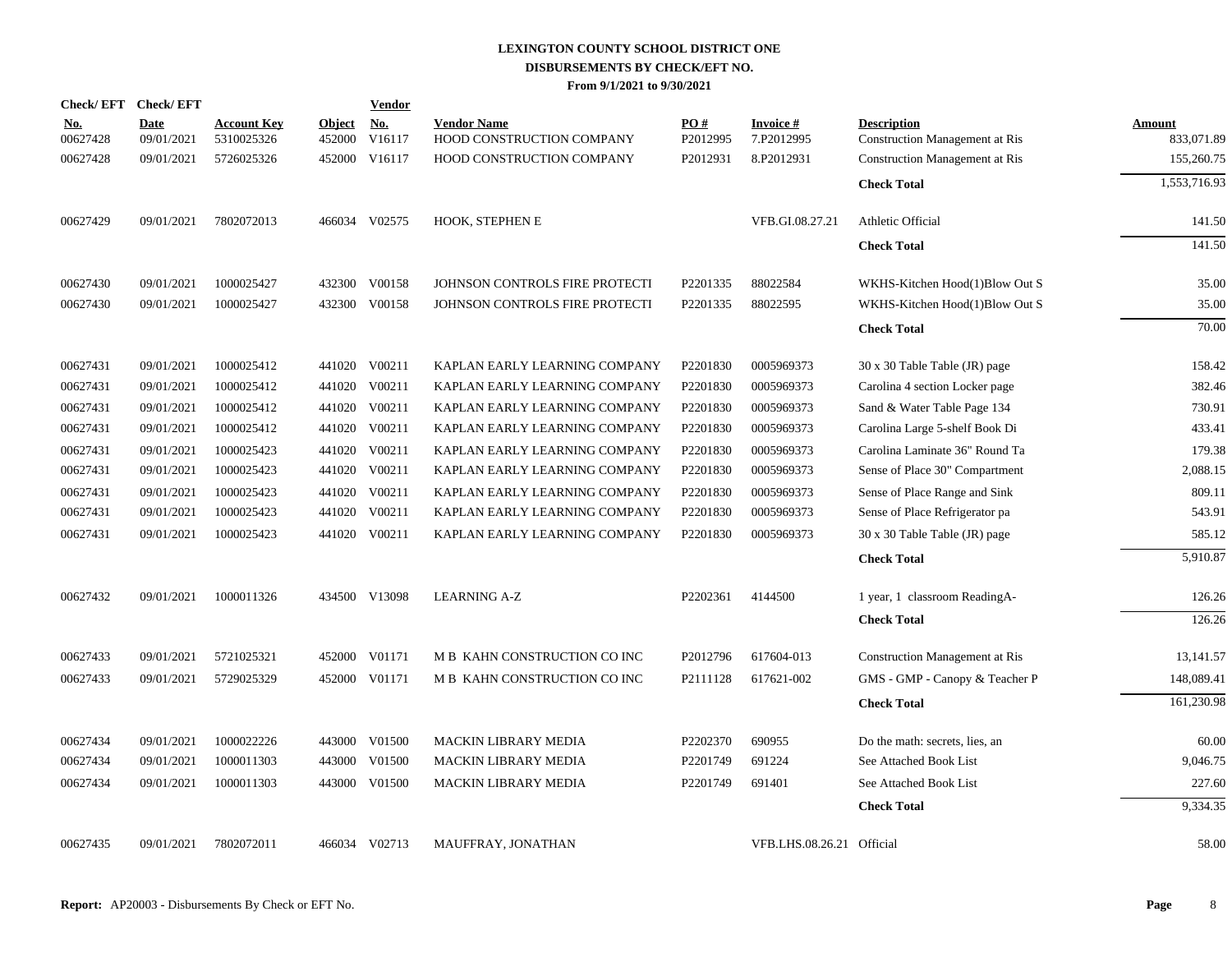| <b>Check/EFT</b> | <b>Check/EFT</b> |                    |               | <b>Vendor</b> |                                |          |                  |                                      |               |
|------------------|------------------|--------------------|---------------|---------------|--------------------------------|----------|------------------|--------------------------------------|---------------|
| <u>No.</u>       | <b>Date</b>      | <b>Account Key</b> | <b>Object</b> | <u>No.</u>    | <b>Vendor Name</b>             | PO#      | <b>Invoice</b> # | <b>Description</b>                   | <b>Amount</b> |
|                  |                  |                    |               |               |                                |          |                  | <b>Check Total</b>                   | 58.00         |
| 00627436         | 09/01/2021       | 1000021307         |               | 439500 V14524 | MEDICINE HANDS SCH HEALTH EQUI | P2200770 | 00028-2021       | <b>CALIBRATION OF AUDIOMETER</b>     | 1,710.00      |
| 00627436         | 09/01/2021       | 1000021307         | 439500        | V14524        | MEDICINE HANDS SCH HEALTH EQUI | P2200770 | 00028-2021       | <b>CALIBRATION OF BLOOD PRESSURE</b> | 1,730.00      |
| 00627436         | 09/01/2021       | 1000021307         | 439500        | V14524        | MEDICINE HANDS SCH HEALTH EQUI | P2200770 | 00028-2021       | AUDIOMETER REFURBISHMENT TO IN       | 100.00        |
| 00627436         | 09/01/2021       | 1000021307         |               | 439500 V14524 | MEDICINE HANDS SCH HEALTH EQUI | P2200770 | 00028-2021       | BLOOD PRESSURE REFURBISHMENT T       | 185.00        |
|                  |                  |                    |               |               |                                |          |                  | <b>Check Total</b>                   | 3,725.00      |
| 00627437         | 09/01/2021       | 5708125334         |               | 452000 V15168 | MR TINT INC                    | P2201522 | KBS21500         | Install 3M Standard Safety & S       | 4,979.94      |
| 00627437         | 09/01/2021       | 5708125334         |               | 452000 V15168 | MR TINT INC                    | P2201522 | KBS21500         | Film type: 3M Impact Protectio       | 1,166.20      |
|                  |                  |                    |               |               |                                |          |                  | <b>Check Total</b>                   | 6,146.14      |
| 00627438         | 09/01/2021       | 1000011521         |               | 441000 V00660 | MSC INDUSTRIAL SUPPLY CO       | P2200436 | 27791254         | SPI 0-6" CALIPERS                    | 404.14        |
| 00627438         | 09/01/2021       | 1000011521         | 441000        | V00660        | MSC INDUSTRIAL SUPPLY CO       | P2200436 | 27791254         | SHIP RAGS, 50LBS                     | 118.27        |
| 00627438         | 09/01/2021       | 1000011521         | 441000        | V00660        | MSC INDUSTRIAL SUPPLY CO       | P2200436 | 27791254         | <b>SHAVIV DEBURRING BLADE</b>        | 36.59         |
| 00627438         | 09/01/2021       | 1000011521         | 441000        | V00660        | MSC INDUSTRIAL SUPPLY CO       | P2200436 | 27791254         | <b>4" BUFFING WHEEL</b>              | 38.26         |
| 00627438         | 09/01/2021       | 1000011521         | 441000        | V00660        | MSC INDUSTRIAL SUPPLY CO       | P2200436 | 27791254         | 1/2" ENDMILL                         | 158.83        |
| 00627438         | 09/01/2021       | 1000011521         | 441000        | V00660        | MSC INDUSTRIAL SUPPLY CO       | P2200436 | 27791254         | 7/16"-14 ROUND DIE                   | 128.10        |
| 00627438         | 09/01/2021       | 1000011521         | 441000        | V00660        | MSC INDUSTRIAL SUPPLY CO       | P2200436 | 27791254         | 1/4"-20 ROUND DIE                    | 185.99        |
| 00627438         | 09/01/2021       | 1000011521         | 441000        | V00660        | MSC INDUSTRIAL SUPPLY CO       | P2200436 | 27791254         | 2" 320 GRIT SHOP ROLL                | 62.18         |
| 00627438         | 09/01/2021       | 1000011521         | 441000        | V00660        | MSC INDUSTRIAL SUPPLY CO       | P2200436 | 27791254         | 1" 1200 GRIT SHOP ROLL               | 65.20         |
| 00627438         | 09/01/2021       | 1000011521         | 441000        | V00660        | MSC INDUSTRIAL SUPPLY CO       | P2200436 | 27791254         | RIGHT HAND INDEXABLE TURNING T       | 281.95        |
| 00627438         | 09/01/2021       | 1000011521         | 441000        | V00660        | MSC INDUSTRIAL SUPPLY CO       | P2200436 | 27791254         | MIUTOYO 0-6" CALIPER                 | 454.75        |
| 00627438         | 09/01/2021       | 1000011521         | 441000        | V00660        | MSC INDUSTRIAL SUPPLY CO       | P2200436 | 27791254         | HERTEL 3/4" ENDMILL                  | 152.92        |
| 00627438         | 09/01/2021       | 1000011521         | 441000        | V00660        | MSC INDUSTRIAL SUPPLY CO       | P2200436 | 27791254         | CP600 CARBIDE CUTOFF INSERT          | 199.13        |
| 00627438         | 09/01/2021       | 1000011521         | 441000        | V00660        | MSC INDUSTRIAL SUPPLY CO       | P2200436 | 27791284         | <b>4" BUFFING WHEEL</b>              | 19.13         |
| 00627438         | 09/01/2021       | 1000011521         |               | 441000 V00660 | MSC INDUSTRIAL SUPPLY CO       | P2200436 | 27791284         | 3/8" ID X 1/2" OD TUBING 100FT       | 36.38         |
|                  |                  |                    |               |               |                                |          |                  | <b>Check Total</b>                   | 2,341.82      |
| 00627439         | 09/01/2021       | 1000026405         |               | 434500 V13221 | RAPTOR TECHNOLOGIES LLC        | P2201588 | <b>INV18409</b>  | Volunteer and Vendor Backgroun       | 765.00        |
| 00627439         | 09/01/2021       | 1000026405         |               | 434500 V13221 | RAPTOR TECHNOLOGIES LLC        | P2201588 | <b>INV20574</b>  | Volunteer and Vendor Backgroun       | 225.00        |
|                  |                  |                    |               |               |                                |          |                  | <b>Check Total</b>                   | 990.00        |
| 00627440         | 09/01/2021       | 7802072015         |               | 466041 V01112 | RHODES GRADUATION SERVICES INC | P2202155 | 17713058         | JEFFCOAT STATE TITLE RING            | 510.35        |
| 00627440         | 09/01/2021       | 7802072015         |               | 466041 V01112 | RHODES GRADUATION SERVICES INC | P2202156 | 17713061         | 2020 JEFFCOAT STATE TITLE RING       | 469.36        |
|                  |                  |                    |               |               |                                |          |                  |                                      |               |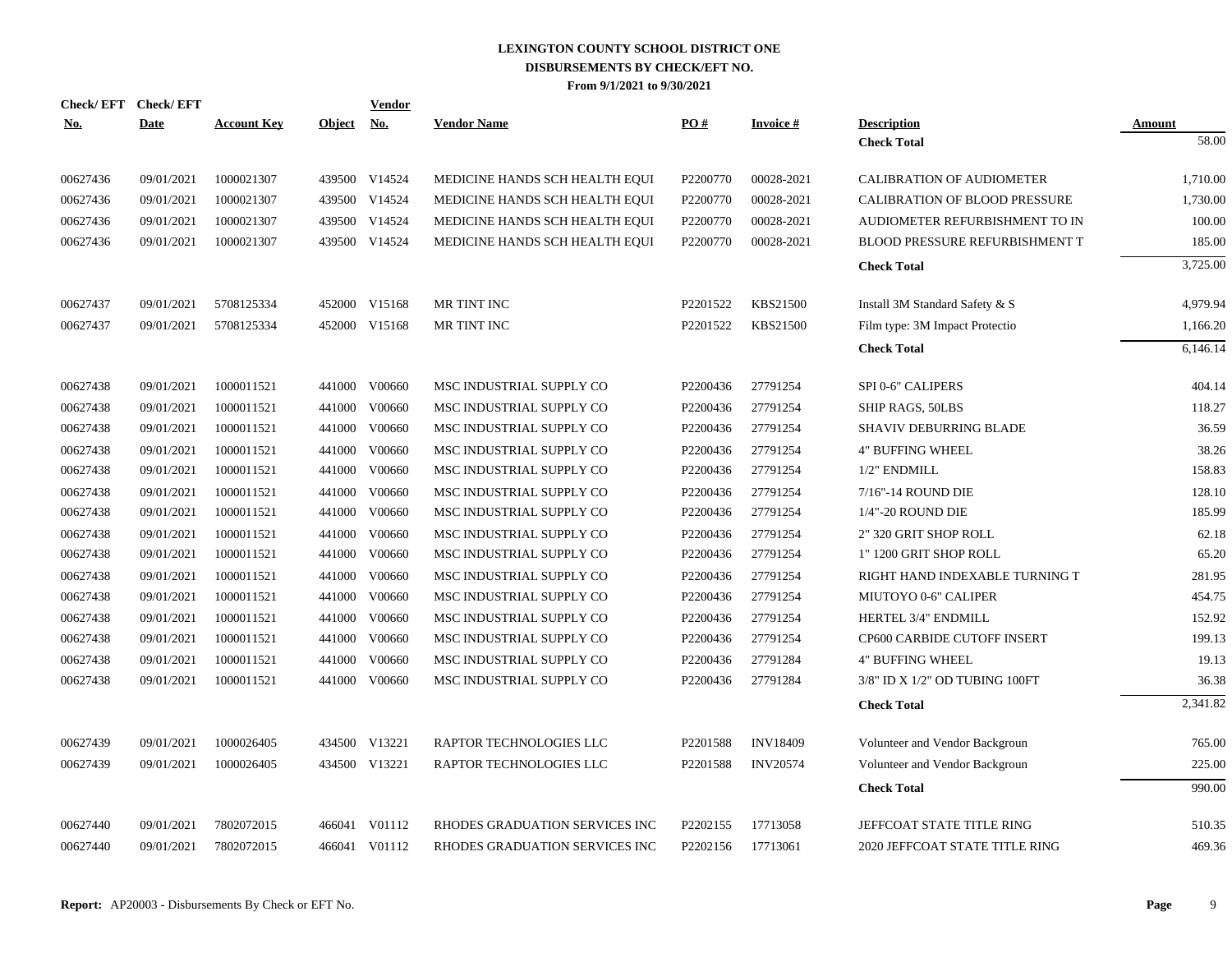|            | Check/EFT Check/EFT |                    |            | <b>Vendor</b> |                              |          |                 |                                       |               |
|------------|---------------------|--------------------|------------|---------------|------------------------------|----------|-----------------|---------------------------------------|---------------|
| <u>No.</u> | <b>Date</b>         | <b>Account Key</b> | Object No. |               | <b>Vendor Name</b>           | PO#      | <b>Invoice#</b> | <b>Description</b>                    | <b>Amount</b> |
|            |                     |                    |            |               |                              |          |                 | <b>Check Total</b>                    | 979.71        |
| 00627441   | 09/01/2021          | 7802070044         | 466064     | V00270        | <b>SC HIGH SCHOOL LEAGUE</b> | P2202783 | 5885            | <b>CLASS 5A MEMEBERSHIP DUES</b>      | 3,500.00      |
| 00627441   | 09/01/2021          | 7802070044         | 466064     | V00270        | <b>SC HIGH SCHOOL LEAGUE</b> | P2202783 | 5885            | <b>CATASTROPIC INSURANCE</b>          | 4,120.00      |
| 00627441   | 09/01/2021          | 7802070044         | 466064     | V00270        | SC HIGH SCHOOL LEAGUE        | P2202783 | 5885            | PROCESSING FEE                        | 10.00         |
| 00627441   | 09/01/2021          | 7887072044         | 466064     | V00270        | <b>SC HIGH SCHOOL LEAGUE</b> | P2202783 | 5885            | FOOTBALL BOOKING FEE                  | 75.00         |
| 00627441   | 09/01/2021          | 7887073044         | 466064     | V00270        | SC HIGH SCHOOL LEAGUE        | P2202783 | 5885            | <b>BASKETBALL BOOKING FEE</b>         | 75.00         |
|            |                     |                    |            |               |                              |          |                 | <b>Check Total</b>                    | 7,780.00      |
| 00627442   | 09/01/2021          | 1000021325         | 441000     | V00661        | <b>SCHOOL HEALTH CORP</b>    | P2202342 | 3957452-00      | 5 oz blue Plastic Cup 1000/cas        | 43.06         |
| 00627442   | 09/01/2021          | 1000021325         | 441000     | V00661        | <b>SCHOOL HEALTH CORP</b>    | P2202342 | 3957452-00      | Neon Coban Self Adherent Wrap         | 50.17         |
| 00627442   | 09/01/2021          | 1000021325         | 441000     | V00661        | <b>SCHOOL HEALTH CORP</b>    | P2202342 | 3957452-00      | Skintegrity Wound Cleaner Spra        | 53.24         |
| 00627442   | 09/01/2021          | 1000021325         | 441000     | V00661        | <b>SCHOOL HEALTH CORP</b>    | P2202342 | 3957452-00      | School Health Non Sterile Gauz        | 5.87          |
| 00627442   | 09/01/2021          | 1000021325         | 441000     | V00661        | <b>SCHOOL HEALTH CORP</b>    | P2202342 | 3957452-00      | School Health Fabric Bandages         | 106.73        |
| 00627442   | 09/01/2021          | 1000021325         | 441000     | V00661        | <b>SCHOOL HEALTH CORP</b>    | P2202342 | 3957452-00      | School Health Adhesive Bandage        | 4.69          |
| 00627442   | 09/01/2021          | 1000021325         | 441000     | V00661        | <b>SCHOOL HEALTH CORP</b>    | P2202342 | 3957452-00      | School Health Adhesive Bandage        | 10.57         |
| 00627442   | 09/01/2021          | 1000021325         | 441000     | V00661        | <b>SCHOOL HEALTH CORP</b>    | P2202342 | 3957452-00      | School Health Adhesive Bandage        | 9.74          |
| 00627442   | 09/01/2021          | 1000021325         | 441000     | V00661        | <b>SCHOOL HEALTH CORP</b>    | P2202342 | 3957452-00      | School Health Nitrile Powder F        | 122.84        |
| 00627442   | 09/01/2021          | 1000021325         | 441000     | V00661        | <b>SCHOOL HEALTH CORP</b>    | P2202342 | 3957452-01      | Tidi Disposable Wash Cloths           | 22.47         |
|            |                     |                    |            |               |                              |          |                 | <b>Check Total</b>                    | 429.38        |
| 00627443   | 09/01/2021          | 1000011328         | 441000     | V16452        | SCHOOL SPECIALTY LLC         | P2200510 | 208127763376    | EID0000656BOOK BINS INTERLOCKI        | 11.12         |
| 00627443   | 09/01/2021          | 7743019012         |            | 466041 V16452 | SCHOOL SPECIALTY LLC         | P2200814 | 208127790471    | <b>School Smart Composition Book</b>  | 454.85        |
| 00627443   | 09/01/2021          | 7743019012         | 466041     | V16452        | <b>SCHOOL SPECIALTY LLC</b>  | P2200814 | 208127790471    | Crayola Crayons set of 24             | 180.13        |
| 00627443   | 09/01/2021          | 7743019012         |            | 466041 V16452 | SCHOOL SPECIALTY LLC         | P2200814 | 208127790471    | Crayola Colored Pencils set of        | 207.95        |
| 00627443   | 09/01/2021          | 7743019012         | 466041     | V16452        | <b>SCHOOL SPECIALTY LLC</b>  | P2200814 | 208127790471    | Avery Ready Index Dividers            | 19.40         |
| 00627443   | 09/01/2021          | 7743019012         |            | 466041 V16452 | SCHOOL SPECIALTY LLC         | P2200814 | 208127790471    | Pink Erasers Medium Block pack        | 11.12         |
| 00627443   | 09/01/2021          | 7743019012         | 466041     | V16452        | SCHOOL SPECIALTY LLC         | P2200814 | 208127790471    | <b>School Smart Self Stick Notes</b>  | 76.33         |
| 00627443   | 09/01/2021          | 7743019012         |            | 466041 V16452 | SCHOOL SPECIALTY LLC         | P2200814 | 208127790471    | Elmer's Glue Sticks pack of 30        | 166.83        |
| 00627443   | 09/01/2021          | 7743019012         | 466041     | V16452        | SCHOOL SPECIALTY LLC         | P2200814 | 208127790471    | <b>BIC Round Stic Grip Xtra Comfo</b> | 22.47         |
| 00627443   | 09/01/2021          | 7743019012         |            | 466041 V16452 | SCHOOL SPECIALTY LLC         | P2200814 | 208127790471    | BIC Round Stic Grip Xtra Comfo        | 22.47         |
| 00627443   | 09/01/2021          | 7743019012         | 466041     | V16452        | SCHOOL SPECIALTY LLC         | P2200814 | 208127790471    | <b>BIC Round Stic Grip Xtra Comfo</b> | 22.47         |
| 00627443   | 09/01/2021          | 7743019012         |            | 466041 V16452 | SCHOOL SPECIALTY LLC         | P2200814 | 208127790471    | #2 Pencils in Colors 144/pack         | 89.27         |
| 00627443   | 09/01/2021          | 7743019012         | 466041     | V16452        | SCHOOL SPECIALTY LLC         | P2200814 | 208127790471    | Mr. Sketch Premium Washable Ma        | 44.82         |
| 00627443   | 09/01/2021          | 7743019012         | 466041     | V16452        | SCHOOL SPECIALTY LLC         | P2200814 | 208127790471    | Avery Heavy Weight Sheet Prote        | 79.60         |
| 00627443   | 09/01/2021          | 1000011339         |            | 441000 V16452 | SCHOOL SPECIALTY LLC         | P2200581 | 208127791542    | Black ballpoint pen                   | 4.28          |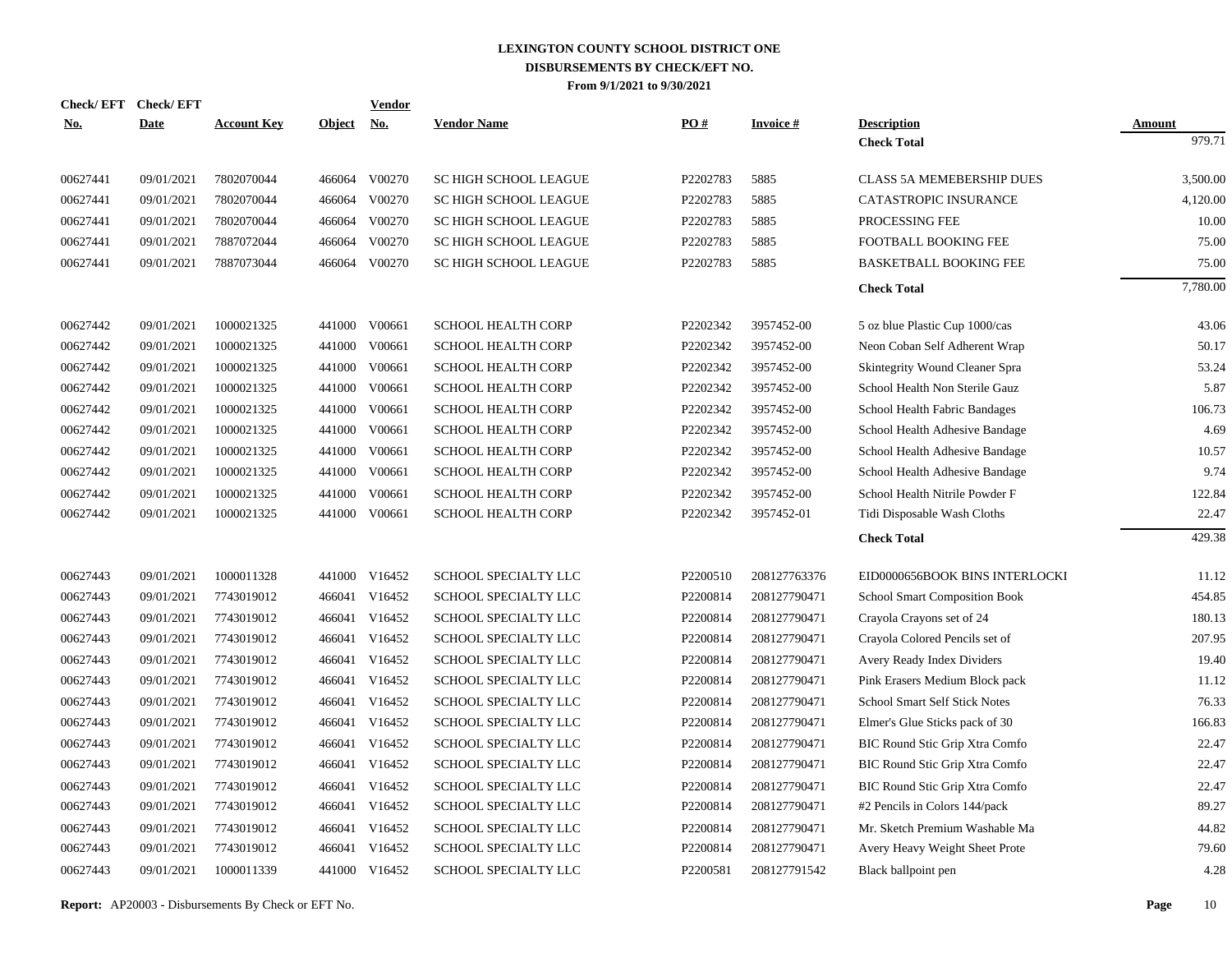| Check/EFT Check/EFT    |                           |                                  |                         | <b>Vendor</b>        |                                            |                 |                                 |                                               |                       |
|------------------------|---------------------------|----------------------------------|-------------------------|----------------------|--------------------------------------------|-----------------|---------------------------------|-----------------------------------------------|-----------------------|
| <u>No.</u><br>00627443 | <b>Date</b><br>09/01/2021 | <b>Account Key</b><br>1000011339 | <b>Object</b><br>441000 | <u>No.</u><br>V16452 | <b>Vendor Name</b><br>SCHOOL SPECIALTY LLC | PQ#<br>P2200581 | <b>Invoice#</b><br>208127791542 | <b>Description</b><br>Sea and Sky Name Plates | <b>Amount</b><br>5.14 |
| 00627443               | 09/01/2021                | 1000011339                       | 441000                  | V16452               | SCHOOL SPECIALTY LLC                       | P2200581        | 208127791542                    | 24 pocket poly spiral organize                | 11.95                 |
| 00627443               | 09/01/2021                | 1000011312                       |                         | 441000 V16452        | SCHOOL SPECIALTY LLC                       | P2200811        | 208127837098                    | Poly 2 Pocket Heavyweight Fold                | 103.95                |
| 00627443               | 09/01/2021                | 1000011312                       |                         | 441000 V16452        | <b>SCHOOL SPECIALTY LLC</b>                | P2200811        | 208127837098                    | Poly 2 Pocket Heavyweight Fold                | 104.29                |
| 00627443               | 09/01/2021                | 1000011312                       |                         | 441000 V16452        | <b>SCHOOL SPECIALTY LLC</b>                | P2200811        | 208127837098                    | Samsill Fashion Value Multi Pa                | 317.02                |
| 00627443               | 09/01/2021                | 1000011312                       |                         | 441000 V16452        | SCHOOL SPECIALTY LLC                       | P2200811        | 208127837098                    | <b>School Smart Sheet Protectors</b>          | 703.08                |
| 00627443               | 09/01/2021                | 1000011312                       |                         | 441000 V16452        | SCHOOL SPECIALTY LLC                       | P2200811        | 208127837098                    | #2 Pencils in Colors Sharpened                | 111.59                |
| 00627443               | 09/01/2021                | 1000011312                       |                         | 441000 V16452        | SCHOOL SPECIALTY LLC                       | P2200811        | 208127837098                    | School Smart Felt Tip Pen Blac                | 70.17                 |
| 00627443               | 09/01/2021                | 1000011312                       |                         | 441000 V16452        | SCHOOL SPECIALTY LLC                       | P2200811        | 208127837098                    | Crayola Multicultural Crayons                 | 98.69                 |
| 00627443               | 09/01/2021                | 7743019012                       |                         | 466041 V16452        | SCHOOL SPECIALTY LLC                       | P2200811        | 208127837098                    | Flipside Student Felt Eraser                  | 229.47                |
| 00627443               | 09/01/2021                | 1000011112                       |                         | 441000 V16452        | SCHOOL SPECIALTY LLC                       | P2201284        | 208127990751                    | VERSATEMP BLACK                               | 21.23                 |
| 00627443               | 09/01/2021                | 1000011112                       |                         | 441000 V16452        | SCHOOL SPECIALTY LLC                       | P2201284        | 208127990751                    | <b>VERSATEMP BLUE</b>                         | 21.35                 |
| 00627443               | 09/01/2021                | 1000011112                       |                         | 441000 V16452        | SCHOOL SPECIALTY LLC                       | P2201284        | 208127990751                    | <b>VERSATEMP WHITE</b>                        | 21.35                 |
| 00627443               | 09/01/2021                | 1000011112                       |                         | 441000 V16452        | SCHOOL SPECIALTY LLC                       | P2201284        | 208127990751                    | <b>VERSATEMP GREEN</b>                        | 7.08                  |
| 00627443               | 09/01/2021                | 1000011112                       |                         | 441000 V16452        | SCHOOL SPECIALTY LLC                       | P2201284        | 208127990751                    | <b>VERSATEMP VIOLET</b>                       | 7.08                  |
| 00627443               | 09/01/2021                | 1000011112                       |                         | 441000 V16452        | SCHOOL SPECIALTY LLC                       | P2201284        | 208127990751                    | VERSATEMP FLUORESCENTS SET OF                 | 29.20                 |
| 00627443               | 09/01/2021                | 1000011112                       |                         | 441000 V16452        | SCHOOL SPECIALTY LLC                       | P2201284        | 208127990751                    | VERSATEMP PEARLS SET OF 8                     | 51.25                 |
| 00627443               | 09/01/2021                | 1000011112                       |                         | 441000 V16452        | SCHOOL SPECIALTY LLC                       | P2201284        | 208127990751                    | VERSATEMP METALLICS SET OF 3                  | 12.72                 |
| 00627443               | 09/01/2021                | 1000011112                       |                         | 441000 V16452        | SCHOOL SPECIALTY LLC                       | P2201284        | 208127990751                    | CRAYOLA MULTICULTURAL WASHABLE                | 20.37                 |
| 00627443               | 09/01/2021                | 1000011112                       |                         | 441000 V16452        | SCHOOL SPECIALTY LLC                       | P2201284        | 208127990751                    | JACK RICHESON TEMPRA CAKES BRI                | 8.34                  |
| 00627443               | 09/01/2021                | 1000011112                       |                         | 441000 V16452        | SCHOOL SPECIALTY LLC                       | P2201284        | 208127990751                    | JACK RICHESON TEMPRA CAKES TUR                | 8.34                  |
| 00627443               | 09/01/2021                | 1000011112                       |                         | 441000 V16452        | SCHOOL SPECIALTY LLC                       | P2201284        | 208127990751                    | JACK RICHESON TEMPRA CAKES WHI                | 8.34                  |
| 00627443               | 09/01/2021                | 1000011112                       |                         | 441000 V16452        | SCHOOL SPECIALTY LLC                       | P2201284        | 208127990751                    | KWIK STIX SOLID TEMPERA PAINT                 | 52.85                 |
| 00627443               | 09/01/2021                | 1000011112                       |                         | 441000 V16452        | SCHOOL SPECIALTY LLC                       | P2201284        | 208127990751                    | READY2LEARN PAINT FINGER PRINT                | 21.47                 |
| 00627443               | 09/01/2021                | 1000011112                       |                         | 441000 V16452        | SCHOOL SPECIALTY LLC                       | P2201284        | 208127990751                    | TRU RAY PAPER 12X18 SHOCKING P                | 11.66                 |
| 00627443               | 09/01/2021                | 1000011112                       |                         | 441000 V16452        | <b>SCHOOL SPECIALTY LLC</b>                | P2201284        | 208127990751                    | TRU RAY PAPER 12X18 PINK                      | 11.66                 |
| 00627443               | 09/01/2021                | 1000011112                       |                         | 441000 V16452        | <b>SCHOOL SPECIALTY LLC</b>                | P2201284        | 208127990751                    | TRU RAY PAPER 12X18 ROYAL BLUE                | 11.66                 |
| 00627443               | 09/01/2021                | 1000011112                       |                         | 441000 V16452        | SCHOOL SPECIALTY LLC                       | P2201284        | 208127990751                    | TRU RAY PAPER 12X18 BLUE                      | 11.66                 |
| 00627443               | 09/01/2021                | 1000011112                       | 441000                  | V16452               | SCHOOL SPECIALTY LLC                       | P2201284        | 208127990751                    | TRU RAY PAPER 12X18 ATOMIC BLU                | 11.66                 |
| 00627443               | 09/01/2021                | 1000011112                       |                         | 441000 V16452        | SCHOOL SPECIALTY LLC                       | P2201284        | 208127990751                    | TRU RAY PAPER 12X18 BRILLIANT                 | 11.66                 |
| 00627443               | 09/01/2021                | 1000011112                       | 441000                  | V16452               | SCHOOL SPECIALTY LLC                       | P2201284        | 208127990751                    | TRU RAY PAPER 12X18 LIVELY LEM                | 11.66                 |
| 00627443               | 09/01/2021                | 1000011112                       |                         | 441000 V16452        | SCHOOL SPECIALTY LLC                       | P2201284        | 208127990751                    | TRU RAY PAPER 12X18 GOLD                      | 11.66                 |
| 00627443               | 09/01/2021                | 1000011112                       | 441000                  | V16452               | SCHOOL SPECIALTY LLC                       | P2201284        | 208127990751                    | TRU RAY PAPER 12X18 ELECTRIC O                | 11.66                 |
| 00627443               | 09/01/2021                | 1000011112                       |                         | 441000 V16452        | SCHOOL SPECIALTY LLC                       | P2201284        | 208127990751                    | TRU RAY PAPER 12X18 BLACK                     | 34.99                 |
| 00627443               | 09/01/2021                | 1000011112                       | 441000                  | V16452               | SCHOOL SPECIALTY LLC                       | P2201284        | 208127990751                    | TRU RAY PAPER 18X24 VIOLET                    | 16.26                 |
| 00627443               | 09/01/2021                | 1000011112                       |                         | 441000 V16452        | SCHOOL SPECIALTY LLC                       | P2201284        | 208127990751                    | TRU RAY PAPER 18X24 ROYAL BLUE                | 16.26                 |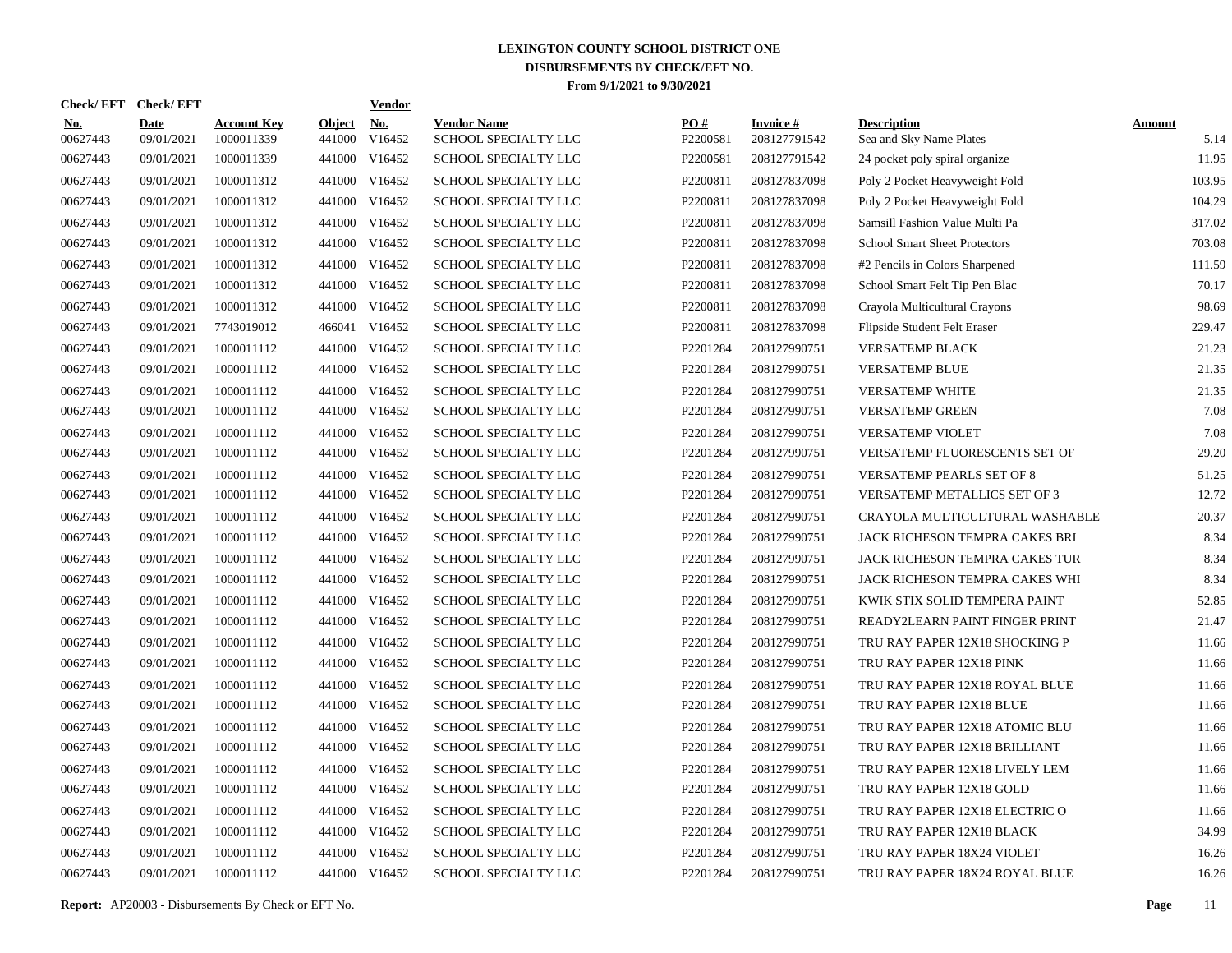| <b>Check/EFT</b>       | <b>Check/EFT</b>          |                                  |                         | <b>Vendor</b>        |                                            |                 |                                 |                                                |                        |
|------------------------|---------------------------|----------------------------------|-------------------------|----------------------|--------------------------------------------|-----------------|---------------------------------|------------------------------------------------|------------------------|
| <b>No.</b><br>00627443 | <b>Date</b><br>09/01/2021 | <b>Account Key</b><br>1000011112 | <b>Object</b><br>441000 | <u>No.</u><br>V16452 | <b>Vendor Name</b><br>SCHOOL SPECIALTY LLC | PO#<br>P2201284 | <b>Invoice#</b><br>208127990751 | <b>Description</b><br>TRU RAY PAPER 18X24 BLUE | <b>Amount</b><br>16.26 |
| 00627443               | 09/01/2021                | 1000011112                       | 441000                  | V16452               | SCHOOL SPECIALTY LLC                       | P2201284        | 208127990751                    | TRU RAY PAPER 12X18 BLACK                      | 16.26                  |
| 00627443               | 09/01/2021                | 1000022246                       | 441000                  | V16452               | SCHOOL SPECIALTY LLC                       | P2201375        | 208128027311                    | EID0000656PAPER LEGAL PADS 5X8                 | 9.72                   |
| 00627443               | 09/01/2021                | 1000022246                       | 441000                  | V16452               | <b>SCHOOL SPECIALTY LLC</b>                | P2201375        | 208128027311                    | EID0000656PAPER LEGAL PADS                     | 10.00                  |
| 00627443               | 09/01/2021                | 1000022246                       | 441000                  | V16452               | <b>SCHOOL SPECIALTY LLC</b>                | P2201375        | 208128027311                    | EID0000656POSTER STRIPS WHITE                  | 8.86                   |
| 00627443               | 09/01/2021                | 1000022246                       |                         | 441000 V16452        | <b>SCHOOL SPECIALTY LLC</b>                | P2201375        | 208128027311                    | EID0000656HOOKS MEDIUM ADHESIV                 | 20.81                  |
| 00627443               | 09/01/2021                | 1000022246                       | 441000                  | V16452               | <b>SCHOOL SPECIALTY LLC</b>                | P2201375        | 208128027311                    | EID0000656HANGING STRIPS MEDIU                 | 26.66                  |
| 00627443               | 09/01/2021                | 1000022246                       |                         | 441000 V16452        | <b>SCHOOL SPECIALTY LLC</b>                | P2201375        | 208128027311                    | EID0000656TAPE SCOTCH 3650                     | 27.81                  |
| 00627443               | 09/01/2021                | 1000022246                       | 441000                  | V16452               | <b>SCHOOL SPECIALTY LLC</b>                | P2201375        | 208128027311                    | EID0000656PEN GEL RETRACTABLE                  | 12.09                  |
| 00627443               | 09/01/2021                | 1000022246                       |                         | 441000 V16452        | SCHOOL SPECIALTY LLC                       | P2201375        | 208128027311                    | EID0000656PEN GEL RETRACTABLE                  | 12.09                  |
| 00627443               | 09/01/2021                | 1000022246                       |                         | 441000 V16452        | SCHOOL SPECIALTY LLC                       | P2201375        | 208128027311                    | EID0000656BOOK LESSON PLN 8 PE                 | 4.16                   |
| 00627443               | 09/01/2021                | 1000022246                       |                         | 441000 V16452        | SCHOOL SPECIALTY LLC                       | P2201375        | 208128027311                    | EID0000656BOARD PROJECT GHOSTL                 | 9.24                   |
| 00627443               | 09/01/2021                | 1000022246                       |                         | 441000 V16452        | SCHOOL SPECIALTY LLC                       | P2201375        | 208128027311                    | EID0000656TABS ULTRA REPOS 25X                 | 6.94                   |
| 00627443               | 09/01/2021                | 1000022246                       |                         | 441000 V16452        | SCHOOL SPECIALTY LLC                       | P2201375        | 208128027311                    | EID0000656MARKER BLACK FINE SH                 | 10.00                  |
| 00627443               | 09/01/2021                | 1000022246                       |                         | 441000 V16452        | SCHOOL SPECIALTY LLC                       | P2201375        | 208128027311                    | EID0000656HIGHLIGHTER YELLOW P                 | 4.79                   |
| 00627443               | 09/01/2021                | 1000022246                       |                         | 441000 V16452        | <b>SCHOOL SPECIALTY LLC</b>                | P2201375        | 208128027311                    | EID0000656SCISSORS STAINLESS S                 | 7.21                   |
| 00627443               | 09/01/2021                | 1000022246                       |                         | 441000 V16452        | <b>SCHOOL SPECIALTY LLC</b>                | P2201375        | 208128027311                    | EID0000656TAPE SCOTCHBLUE PAIN                 | 10.55                  |
| 00627443               | 09/01/2021                | 1000022246                       |                         | 441000 V16452        | SCHOOL SPECIALTY LLC                       | P2201375        | 208128027311                    | EID0000656TISSUE 20X30 WHITE Q                 | 1.59                   |
| 00627443               | 09/01/2021                | 1000022246                       |                         | 441000 V16452        | <b>SCHOOL SPECIALTY LLC</b>                | P2201375        | 208128027311                    | EID0000656TISSUE 20X30 SCARLET                 | 2.57                   |
| 00627443               | 09/01/2021                | 1000022246                       |                         | 441000 V16452        | SCHOOL SPECIALTY LLC                       | P2201375        | 208128027311                    | EID0000656TISSUE 20X30 CANARY                  | 2.57                   |
| 00627443               | 09/01/2021                | 1000022246                       |                         | 441000 V16452        | <b>SCHOOL SPECIALTY LLC</b>                | P2201375        | 208128027311                    | EID0000656TISSUE 20X30 NATIONA                 | 2.57                   |
| 00627443               | 09/01/2021                | 1000022246                       |                         | 441000 V16452        | SCHOOL SPECIALTY LLC                       | P2201375        | 208128027311                    | EID0000656STORAGE BASKET SMALL                 | 15.94                  |
| 00627443               | 09/01/2021                | 1000011112                       |                         | 441000 V16452        | SCHOOL SPECIALTY LLC                       | P2201307        | 208128041738                    | CRAYOLA ANTI ROLL TRIANULAR CR                 | 27.46                  |
| 00627443               | 09/01/2021                | 1000011312                       |                         | 441000 V16452        | SCHOOL SPECIALTY LLC                       | P2201307        | 208128041738                    | <b>ELMER'S GLUE STICKS .240Z DISA</b>          | 13.79                  |
| 00627443               | 09/01/2021                | 1000011312                       | 441000                  | V16452               | SCHOOL SPECIALTY LLC                       | P2201307        | 208128041738                    | <b>BIC INTENSITY DRY ERASE MARKER</b>          | 10.56                  |
| 00627443               | 09/01/2021                | 1000025412                       |                         | 441020 V16452        | <b>SCHOOL SPECIALTY LLC</b>                | P2200784        | 208128043739                    | Ride On Safety Roller (pg 110)                 | 151.89                 |
| 00627443               | 09/01/2021                | 1000011239                       | 441000                  | V16452               | <b>SCHOOL SPECIALTY LLC</b>                | P2200578        | 208128045725                    | Westcott for kids scissors blu                 | 18.56                  |
| 00627443               | 09/01/2021                | 7743019012                       |                         | 466041 V16452        | <b>SCHOOL SPECIALTY LLC</b>                | P2200814        | 208128159225                    | Expo Low Odor Fine Tip Dry Era                 | 205.25                 |
| 00627443               | 09/01/2021                | 1000011334                       | 441000                  | V16452               | SCHOOL SPECIALTY LLC                       | P2201758        | 208128213601                    | EID0000656MARKERS DRY ERASE EX                 | 16.68                  |
| 00627443               | 09/01/2021                | 1000011334                       |                         | 441000 V16452        | SCHOOL SPECIALTY LLC                       | P2201758        | 208128213601                    | EID0000656PAPER CHART ANCHOR 2                 | 69.54                  |
| 00627443               | 09/01/2021                | 1000011334                       | 441000                  | V16452               | SCHOOL SPECIALTY LLC                       | P2201758        | 208128213601                    | EID0000656NOTES HIGHLAND BRIGH                 | 20.44                  |
| 00627443               | 09/01/2021                | 1000011334                       |                         | 441000 V16452        | SCHOOL SPECIALTY LLC                       | P2201758        | 208128213601                    | EID0000656LETTERS POP OUT BARK                 | 20.01                  |
| 00627443               | 09/01/2021                | 1000011334                       | 441000                  | V16452               | SCHOOL SPECIALTY LLC                       | P2201758        | 208128213601                    | EID0000656PAPER ROLL FADELESS                  | 19.12                  |
| 00627443               | 09/01/2021                | 1000011334                       |                         | 441000 V16452        | SCHOOL SPECIALTY LLC                       | P2201758        | 208128213601                    | EID0000656PAPER FADELESS BLACK                 | 19.12                  |
| 00627443               | 09/01/2021                | 7743019012                       |                         | 466041 V16452        | SCHOOL SPECIALTY LLC                       | P2200814        | 208128311919                    | Low Profile Clipboards                         | 165.64                 |
| 00627443               | 09/01/2021                | 1000011312                       |                         | 441000 V16452        | SCHOOL SPECIALTY LLC                       | P2200812        | 208128312119                    | Expo Low Odor Fine Tip Dry Era                 | 684.16                 |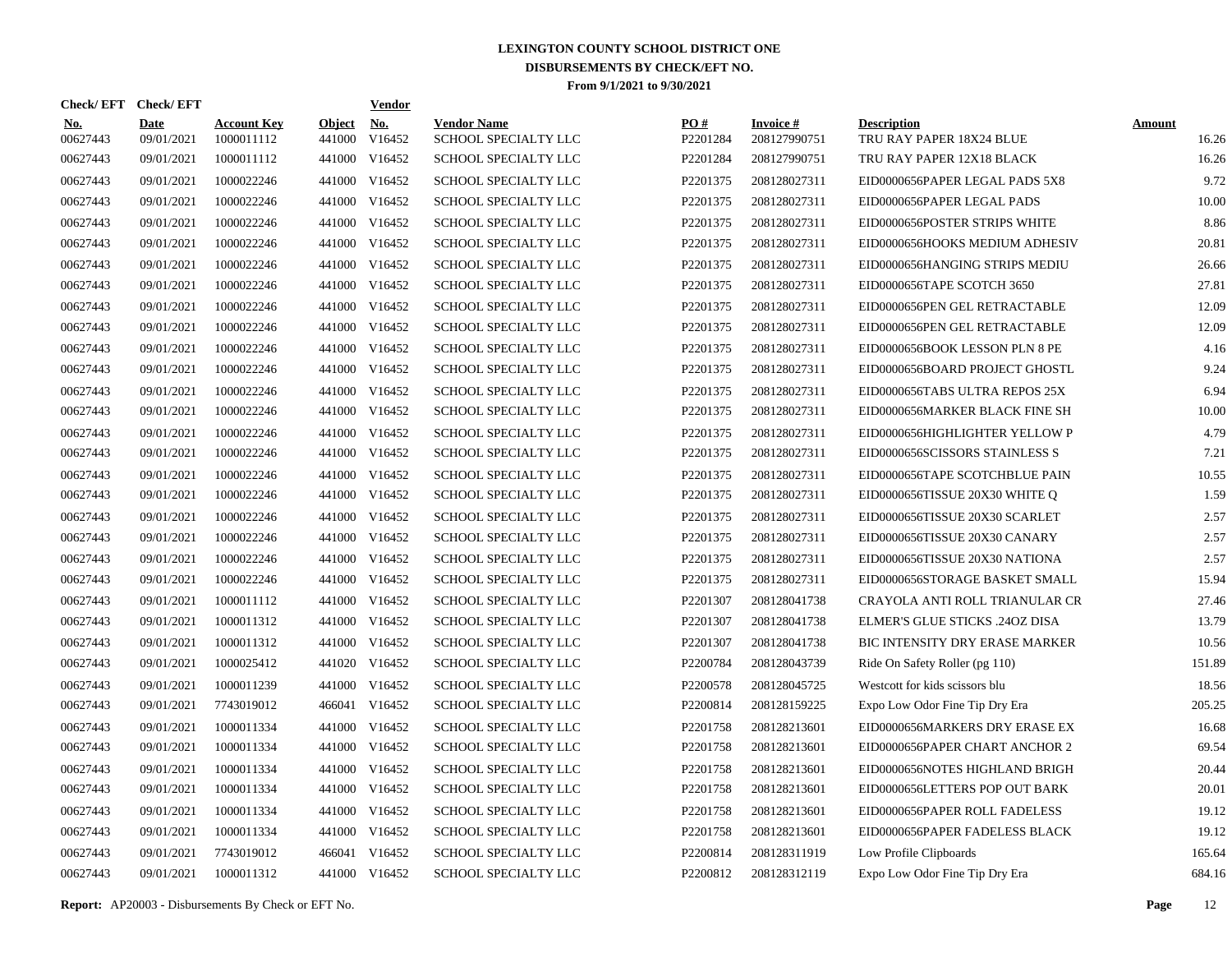| Check/EFT Check/EFT    |                           |                                  |                         | <b>Vendor</b>                         |                                            |                               |                                 |                                                      |                        |
|------------------------|---------------------------|----------------------------------|-------------------------|---------------------------------------|--------------------------------------------|-------------------------------|---------------------------------|------------------------------------------------------|------------------------|
| <u>No.</u><br>00627443 | <b>Date</b><br>09/01/2021 | <b>Account Key</b><br>1000011346 | <b>Object</b><br>441000 | $\underline{\mathrm{No}}$ .<br>V16452 | <b>Vendor Name</b><br>SCHOOL SPECIALTY LLC | $\underline{PO#}$<br>P2201930 | <b>Invoice#</b><br>208128312120 | <b>Description</b><br>EID0000656TAPE DUCK GENERAL PU | <b>Amount</b><br>55.63 |
| 00627443               | 09/01/2021                | 1000011346                       |                         | 441000 V16452                         | SCHOOL SPECIALTY LLC                       | P2201930                      | 208128312120                    | EID0000656PENCILS COLORED SCHO                       | 113.08                 |
| 00627443               | 09/01/2021                | 1000011346                       |                         | 441000 V16452                         | SCHOOL SPECIALTY LLC                       | P2201930                      | 208128312120                    | EID0000656CONST PPR 9X12 SMART                       | 16.67                  |
| 00627443               | 09/01/2021                | 1000011346                       |                         | 441000 V16452                         | SCHOOL SPECIALTY LLC                       | P2201930                      | 208128312120                    | EID0000656CONST PPR SMART STAC                       | 18.50                  |
| 00627443               | 09/01/2021                | 1000011346                       |                         | 441000 V16452                         | SCHOOL SPECIALTY LLC                       | P2201930                      | 208128312120                    | EID0000656PAPER CARDSTOCK 85X1                       | 48.60                  |
| 00627443               | 09/01/2021                | 1000011346                       |                         | 441000 V16452                         | SCHOOL SPECIALTY LLC                       | P2201930                      | 208128312120                    | EID0000656POM PONS 12 BRIGHT H                       | 48.54                  |
| 00627443               | 09/01/2021                | 1000011346                       |                         | 441000 V16452                         | SCHOOL SPECIALTY LLC                       | P2201930                      | 208128312120                    | EID0000656COTTON BALLS MED 200                       | 47.81                  |
| 00627443               | 09/01/2021                | 1000011346                       |                         | 441000 V16452                         | SCHOOL SPECIALTY LLC                       | P2201930                      | 208128312120                    | EID0000656CHENILLE STEMS 12 AS                       | 33.70                  |
| 00627443               | 09/01/2021                | 1000011346                       |                         | 441000 V16452                         | SCHOOL SPECIALTY LLC                       | P2201930                      | 208128312120                    | EID0000656RUBBER BAND ASSORTED                       | 54.63                  |
| 00627443               | 09/01/2021                | 1000011346                       |                         | 441000 V16452                         | SCHOOL SPECIALTY LLC                       | P2201930                      | 208128312120                    | EID0000656TAPE INVISIBLE 075 I                       | 122.32                 |
| 00627443               | 09/01/2021                | 1000011346                       |                         | 441000 V16452                         | SCHOOL SPECIALTY LLC                       | P2201930                      | 208128312120                    | EID0000656PAPER CARDSTOCK 85X1                       | 32.40                  |
| 00627443               | 09/01/2021                | 1000011346                       |                         | 441000 V16452                         | SCHOOL SPECIALTY LLC                       | P2201930                      | 208128312120                    | EID0000656PAPER CARDSTOCK 85X1                       | 64.80                  |
| 00627443               | 09/01/2021                | 1000011346                       |                         | 441000 V16452                         | SCHOOL SPECIALTY LLC                       | P2201930                      | 208128312120                    | EID0000656PAPER CARDSTOCK 85X1                       | 64.80                  |
| 00627443               | 09/01/2021                | 1000011346                       |                         | 441000 V16452                         | SCHOOL SPECIALTY LLC                       | P2201930                      | 208128312120                    | EID0000656PAPER CARDSTOCK 85X1                       | 64.80                  |
| 00627443               | 09/01/2021                | 1000011346                       |                         | 441000 V16452                         | SCHOOL SPECIALTY LLC                       | P2201930                      | 208128312120                    | EID0000656PAPER CARDSTOCK 85X1                       | 64.80                  |
| 00627443               | 09/01/2021                | 1000011346                       |                         | 441000 V16452                         | SCHOOL SPECIALTY LLC                       | P2201930                      | 208128312120                    | EID0000656PAPER ASTROBRIGHTS 8                       | 16.68                  |
| 00627443               | 09/01/2021                | 1000011346                       |                         | 441000 V16452                         | SCHOOL SPECIALTY LLC                       | P2201930                      | 208128312120                    | EID0000656PAINT HEAVYBODIED                          | 118.09                 |
| 00627443               | 09/01/2021                | 1000011242                       |                         | 441000 V16452                         | SCHOOL SPECIALTY LLC                       | P2202217                      | 208128384260                    | EID0000656LABEL ADDRESS INKJET                       | 23.36                  |
| 00627443               | 09/01/2021                | 1000011242                       |                         | 441000 V16452                         | SCHOOL SPECIALTY LLC                       | P2202217                      | 208128384260                    | EID0000656PENS CRISTAL BOLD ST                       | 21.64                  |
| 00627443               | 09/01/2021                | 1000011242                       |                         | 441000 V16452                         | SCHOOL SPECIALTY LLC                       | P2202217                      | 208128384260                    | EID0000656PENS CRISTAL BOLD ST                       | 21.64                  |
| 00627443               | 09/01/2021                | 3260011303                       |                         | 441000 V16452                         | SCHOOL SPECIALTY LLC                       | P2202182                      | 208128385459                    | Hot hands hand protector                             | 60.19                  |
|                        |                           |                                  |                         |                                       |                                            |                               |                                 | <b>Check Total</b>                                   | 6,425.47               |
| 00627444               | 09/01/2021                | 6000025639                       | 446040                  | V00879                                | SENN BROTHERS INC                          |                               | L16858                          | 039-Forts Pond ES #2114                              | 139.00                 |
| 00627444               | 09/01/2021                | 6000025646                       |                         | 446040 V00879                         | SENN BROTHERS INC                          |                               | L18273                          | 046-Beechwood MS #2119                               | 82.50                  |
| 00627444               | 09/01/2021                | 6000025619                       |                         | 446040 V00879                         | SENN BROTHERS INC                          |                               | L18312                          | 019-AES #856                                         | 48.50                  |
| 00627444               | 09/01/2021                | 6000025612                       | 446040                  | V00879                                | SENN BROTHERS INC                          |                               | L18313                          | 012-Lexington ES #851                                | 84.00                  |
| 00627444               | 09/01/2021                | 6000025625                       | 446040                  | V00879                                | SENN BROTHERS INC                          |                               | L18315                          | 025-White Knoll ES #861                              | 249.00                 |
| 00627444               | 09/01/2021                | 6000025623                       | 446040                  | V00879                                | SENN BROTHERS INC                          |                               | L18316                          | 023-Saxe Gotha ES #859                               | 84.00                  |
| 00627444               | 09/01/2021                | 6000025631                       | 446040                  | V00879                                | SENN BROTHERS INC                          |                               | L18317                          | 031-Lake Murray ES #1524                             | 84.00                  |
| 00627444               | 09/01/2021                | 6000025635                       | 446040                  | V00879                                | SENN BROTHERS INC                          |                               | L18319                          | 035-Pleasant Hill ES#3220                            | 111.50                 |
| 00627444               | 09/01/2021                | 6000025641                       | 446040                  | V00879                                | SENN BROTHERS INC                          |                               | L18320                          | 041-Rocky Creek ES # 2116                            | 207.00                 |
| 00627444               | 09/01/2021                | 6000025645                       |                         | 446040 V00879                         | SENN BROTHERS INC                          |                               | L18321                          | 045-Deerfield ES #2118                               | 194.00                 |
| 00627444               | 09/01/2021                | 6000025620                       |                         | 446040 V00879                         | SENN BROTHERS INC                          |                               | L18333                          | 020-Lexington MS #857                                | 92.00                  |
| 00627444               | 09/01/2021                | 6000025643                       | 446040                  | V00879                                | SENN BROTHERS INC                          |                               | L18784                          | 043-Meadow Glen MS #52912                            | 82.50                  |
| 00627444               | 09/01/2021                | 6000025622                       |                         | 446040 V00879                         | SENN BROTHERS INC                          |                               | L18827                          | 022-Oak Grove ES #858                                | 291.00                 |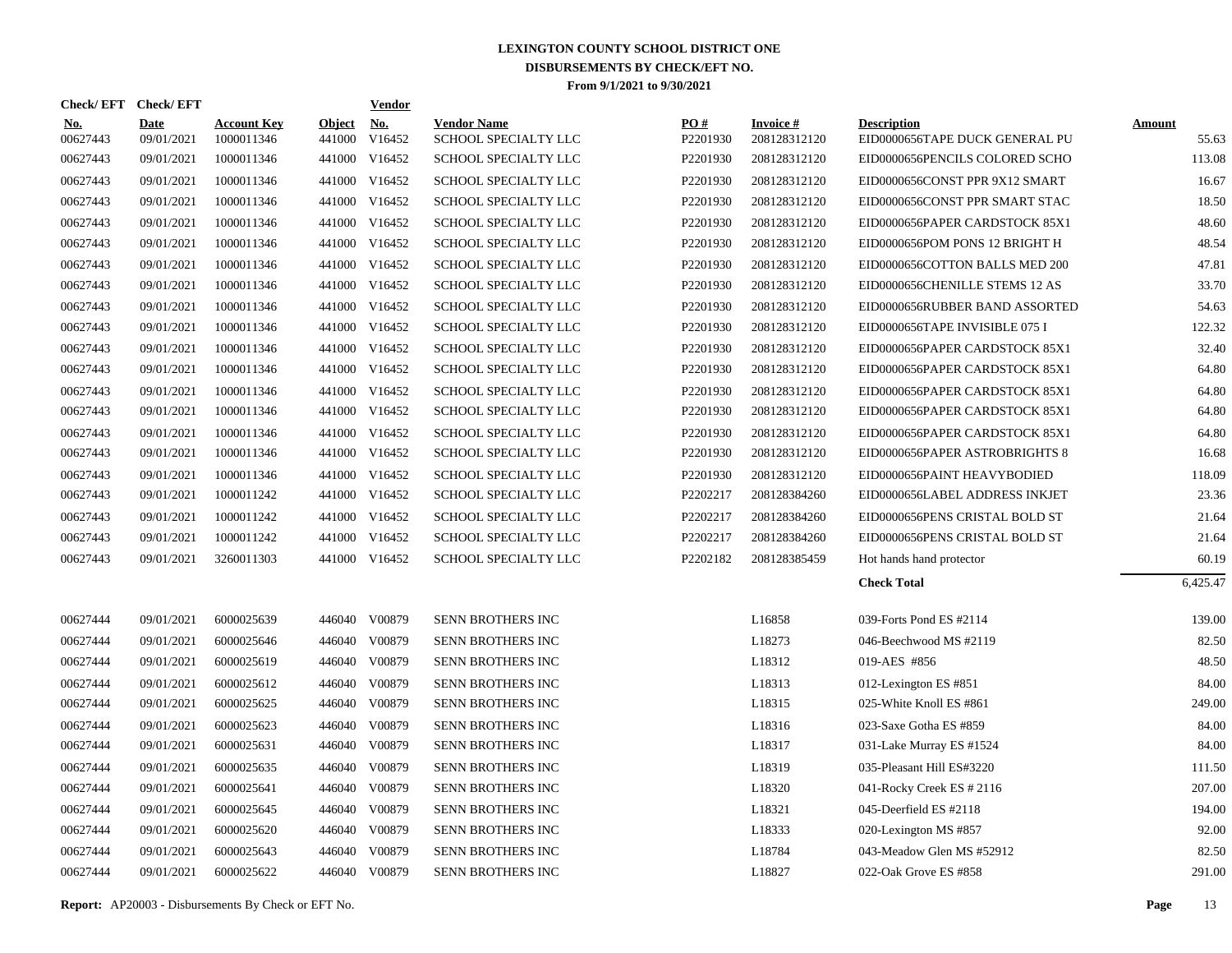|                        | Check/EFT Check/EFT       |                                  |                         | Vendor               |                                         |                      |                           |                                                |                        |
|------------------------|---------------------------|----------------------------------|-------------------------|----------------------|-----------------------------------------|----------------------|---------------------------|------------------------------------------------|------------------------|
| <u>No.</u><br>00627444 | <b>Date</b><br>09/01/2021 | <b>Account Key</b><br>6000025644 | <u>Object</u><br>446040 | <u>No.</u><br>V00879 | <b>Vendor Name</b><br>SENN BROTHERS INC | PO#                  | <b>Invoice#</b><br>L18852 | <b>Description</b><br>044-River Bluff HS #1311 | <b>Amount</b><br>42.00 |
|                        |                           |                                  |                         |                      |                                         |                      |                           | <b>Check Total</b>                             | 1,791.00               |
| 00627445               | 09/01/2021                | 1000026693                       |                         | 434500 V01177        | SHI (SOFTWARE HOUSE INTN'L)             | P <sub>2201589</sub> | B13940565                 | M365 EDU A3 UNITED SHRDSVR ALN                 | 188,473.72             |
| 00627445               | 09/01/2021                | 1000026693                       |                         | 434500 V01177        | SHI (SOFTWARE HOUSE INTN'L)             | P2201589             | B13940565                 | M365 EDU A3 UNIFIED SHRDSVR AL                 | 0.00                   |
|                        |                           |                                  |                         |                      |                                         |                      |                           | <b>Check Total</b>                             | 188,473.72             |
| 00627446               | 09/01/2021                | 1000025424                       |                         | 441020 V13230        | SMITH AND JONES JANITORIAL SUP          | P2200284             | 212265                    | 95118 ATLAS WIPES                              | 322.06                 |
| 00627446               | 09/01/2021                | 1000025424                       |                         | 441020 V13230        | SMITH AND JONES JANITORIAL SUP          | P2200284             | 212265                    | 20" 144120 WHITE SPRAY BUFFING                 | 26.22                  |
| 00627446               | 09/01/2021                | 1000025424                       |                         | 441020 V13230        | SMITH AND JONES JANITORIAL SUP          | P2200284             | 212265                    | <b>20" BLUE ULTRA BURNISH PADS</b>             | 27.29                  |
| 00627446               | 09/01/2021                | 1000025424                       |                         | 441020 V13230        | SMITH AND JONES JANITORIAL SUP          | P2200284             | 212265                    | 7250 WOODEN DUST MOP HANDLE                    | 27.82                  |
| 00627446               | 09/01/2021                | 1000025435                       |                         | 441020 V13230        | SMITH AND JONES JANITORIAL SUP          | P2201314             | 212266                    | 95118 ATLAS WIPES                              | 368.07                 |
| 00627446               | 09/01/2021                | 1000025435                       |                         | 441020 V13230        | SMITH AND JONES JANITORIAL SUP          | P2201314             | 212266                    | 20" 20014 BLACK STRIPPING PADS                 | 13.11                  |
| 00627446               | 09/01/2021                | 1000025435                       |                         | 441020 V13230        | SMITH AND JONES JANITORIAL SUP          | P2201314             | 212266                    | 22" 20016 BLACK STRIPPING PADS                 | 16.32                  |
| 00627446               | 09/01/2021                | 1000025435                       |                         | 441020 V13230        | SMITH AND JONES JANITORIAL SUP          | P2201314             | 212266                    | 20" 144120 WHITE SPRAY BUFFING                 | 131.08                 |
| 00627446               | 09/01/2021                | 1000025435                       |                         | 441020 V13230        | SMITH AND JONES JANITORIAL SUP          | P2201314             | 212266                    | 9013 24" DUST MOP 3"                           | 42.76                  |
| 00627446               | 09/01/2021                | 1000025435                       |                         | 441020 V13230        | SMITH AND JONES JANITORIAL SUP          | P2201314             | 212266                    | 9113 24" FRAME 3"                              | 3.85                   |
| 00627446               | 09/01/2021                | 1000025435                       |                         | 441020 V13230        | SMITH AND JONES JANITORIAL SUP          | P2201314             | 212266                    | 7250 DUST MOP HANDLE CLIP ON                   | 13.91                  |
| 00627446               | 09/01/2021                | 1000025434                       |                         | 441020 V13230        | SMITH AND JONES JANITORIAL SUP          | P2200036             | 212267                    | 95118 ATLAS WIPES                              | 368.07                 |
| 00627446               | 09/01/2021                | 1000025434                       |                         | 441020 V13230        | SMITH AND JONES JANITORIAL SUP          | P2200036             | 212267                    | 9013 24" DUST MOP 3"                           | 42.76                  |
| 00627446               | 09/01/2021                | 1000025434                       |                         | 441020 V13230        | SMITH AND JONES JANITORIAL SUP          | P2200036             | 212267                    | <b>20" BLUE ULTRA BURNISH PADS</b>             | 27.29                  |
| 00627446               | 09/01/2021                | 1000025446                       |                         | 441020 V13230        | SMITH AND JONES JANITORIAL SUP          | P2200046             | 212268                    | 95118 ATLAS WIPES                              | 230.05                 |
| 00627446               | 09/01/2021                | 1000025446                       |                         | 441020 V13230        | SMITH AND JONES JANITORIAL SUP          | P2200046             | 212268                    | 9013 24" DUST MOP 3"                           | 85.51                  |
| 00627446               | 09/01/2021                | 1000025446                       |                         | 441020 V13230        | SMITH AND JONES JANITORIAL SUP          | P2200046             | 212268                    | <b>20" BLUE ULTRA BURNISH PADS</b>             | 27.29                  |
| 00627446               | 09/01/2021                | 1000025440                       |                         | 441020 V13230        | SMITH AND JONES JANITORIAL SUP          | P2200837             | 212269                    | 95118 ATLAS WIPES                              | 92.01                  |
| 00627446               | 09/01/2021                | 1000025440                       |                         | 441020 V13230        | SMITH AND JONES JANITORIAL SUP          | P2200837             | 212269                    | 20" 20014 BLACK STRIPPING PADS                 | 26.22                  |
| 00627446               | 09/01/2021                | 1000025440                       |                         | 441020 V13230        | SMITH AND JONES JANITORIAL SUP          | P2200837             | 212269                    | <b>20" BLUE ULTA BURNISH PADS</b>              | 54.57                  |
| 00627446               | 09/01/2021                | 1000025440                       |                         | 441020 V13230        | SMITH AND JONES JANITORIAL SUP          | P2200837             | 212269                    | 9013 24" DUST MOP 3"                           | 42.76                  |
| 00627446               | 09/01/2021                | 1000025440                       |                         | 441020 V13230        | SMITH AND JONES JANITORIAL SUP          | P2200837             | 212269                    | 9014 36" DUST MOP 3"                           | 56.50                  |
| 00627446               | 09/01/2021                | 1000025414                       |                         | 441020 V13230        | SMITH AND JONES JANITORIAL SUP          | P2200070             | 212311                    | 95118 ATLAS WIPES                              | 230.05                 |
| 00627446               | 09/01/2021                | 1000025414                       |                         | 441020 V13230        | SMITH AND JONES JANITORIAL SUP          | P2200070             | 212311                    | 20" 144120 WHITE SPRAY BUFFING                 | 39.32                  |
| 00627446               | 09/01/2021                | 1000025414                       |                         | 441020 V13230        | SMITH AND JONES JANITORIAL SUP          | P2200070             | 212311                    | 9013 24" DUST MOP 3"                           | 85.51                  |
| 00627446               | 09/01/2021                | 1000025414                       |                         | 441020 V13230        | SMITH AND JONES JANITORIAL SUP          | P2200070             | 212311                    | 9015 48" DUST MOP 3"                           | 82.18                  |
| 00627446               | 09/01/2021                | 1000025414                       |                         | 441020 V13230        | SMITH AND JONES JANITORIAL SUP          | P2200070             | 212311                    | <b>20" BLUE ULTRA BURNISH PADS</b>             | 27.29                  |
| 00627446               | 09/01/2021                | 1000025427                       |                         | 441020 V13230        | SMITH AND JONES JANITORIAL SUP          | P2200080             | 212346                    | LIQUID DEODORIZER                              | 68.81                  |
| 00627446               | 09/01/2021                | 1000025427                       |                         | 441020 V13230        | SMITH AND JONES JANITORIAL SUP          | P <sub>2200080</sub> | 212346                    | <b>SPEEDIKLEEN</b>                             | 99.62                  |

**Report:** AP20003 - Disbursements By Check or EFT No. **Page** 14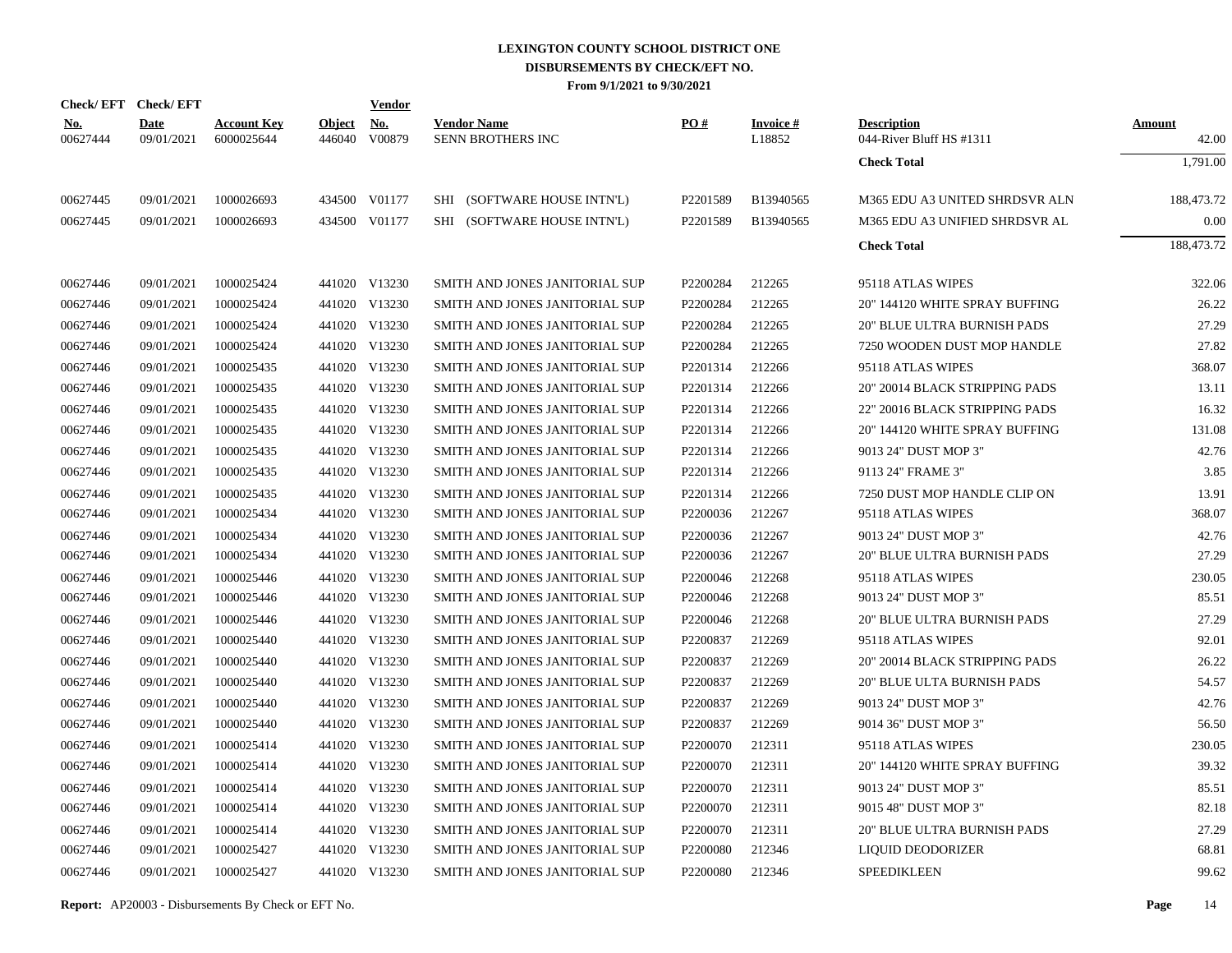| Check/EFT Check/EFT    |                           |                                  |               | <b>Vendor</b>               |                                                      |                 |                           |                                       |                  |
|------------------------|---------------------------|----------------------------------|---------------|-----------------------------|------------------------------------------------------|-----------------|---------------------------|---------------------------------------|------------------|
| <u>No.</u><br>00627446 | <b>Date</b><br>09/01/2021 | <b>Account Key</b><br>1000025427 | <b>Object</b> | <u>No.</u><br>441020 V13230 | <b>Vendor Name</b><br>SMITH AND JONES JANITORIAL SUP | PO#<br>P2200080 | <b>Invoice#</b><br>212346 | <b>Description</b><br>VOMIT CONTROL   | Amount<br>137.07 |
| 00627446               | 09/01/2021                | 1000025427                       |               | 441020 V13230               | SMITH AND JONES JANITORIAL SUP                       | P2200080        | 212346                    | <b>GLASS CLEANER</b>                  | 44.94            |
| 00627446               | 09/01/2021                | 1000025427                       |               | 441020 V13230               | SMITH AND JONES JANITORIAL SUP                       | P2200080        | 212346                    | HUSKI CREAM CLEANER                   | 57.78            |
| 00627446               | 09/01/2021                | 1000025427                       |               | 441020 V13230               | SMITH AND JONES JANITORIAL SUP                       | P2200080        | 212346                    | URINAL BLOCKS CHERRY                  | 44.26            |
| 00627446               | 09/01/2021                | 1000025427                       |               | 441020 V13230               | SMITH AND JONES JANITORIAL SUP                       | P2200080        | 212346                    | URINAL SCREENS CHERRY                 | 48.46            |
| 00627446               | 09/01/2021                | 1000025427                       |               | 441020 V13230               | SMITH AND JONES JANITORIAL SUP                       | P2200080        | 212346                    | <b>LEMON DISINFECTANT</b>             | 196.84           |
| 00627446               | 09/01/2021                | 1000025427                       |               | 441020 V13230               | SMITH AND JONES JANITORIAL SUP                       | P2200080        | 212346                    | BACIL RESTROOM ENZYME CLEANER         | 59.72            |
| 00627446               | 09/01/2021                | 1000025427                       |               | 441020 V13230               | SMITH AND JONES JANITORIAL SUP                       | P2200080        | 212346                    | ANTIBACTERIAL BAG SOAP                | 894.69           |
|                        |                           |                                  |               |                             |                                                      |                 |                           | <b>Check Total</b>                    | 4,162.06         |
| 00627447               | 09/01/2021                | 7802072013                       |               | 466034 V12569               | <b>STUTTS, JAMES ROYCE</b>                           |                 | VFB.GI.08.27.21           | Athletic Official                     | 141.50           |
|                        |                           |                                  |               |                             |                                                      |                 |                           | <b>Check Total</b>                    | 141.50           |
| 00627448               | 09/01/2021                | 2170312903                       |               | 441000 V12149               | TEACHER CREATED MATERIALS INC                        | P2200790        | 2411940                   | Focused Mathematics Interventi        | 695.49           |
| 00627448               | 09/01/2021                | 2170312903                       |               | 441000 V12149               | TEACHER CREATED MATERIALS INC                        | P2200790        | 2411940                   | Focused Mathematics Interventi        | 695.49           |
| 00627448               | 09/01/2021                | 2170312903                       |               | 441000 V12149               | TEACHER CREATED MATERIALS INC                        | P2200790        | 2411940                   | <b>Focused Mathematics Interventi</b> | 695.49           |
| 00627448               | 09/01/2021                | 2170312903                       |               | 441000 V12149               | TEACHER CREATED MATERIALS INC                        | P2200790        | 2411940                   | <b>Focused Mathematics Interventi</b> | 695.49           |
| 00627448               | 09/01/2021                | 2170312903                       |               | 441000 V12149               | TEACHER CREATED MATERIALS INC                        | P2200790        | 2411940                   | FMI: Level 2: Student Guided P        | 106.89           |
| 00627448               | 09/01/2021                | 2170312903                       |               | 441000 V12149               | TEACHER CREATED MATERIALS INC                        | P2200790        | 2411940                   | FMI: Level 3: Student Guided P        | 106.89           |
| 00627448               | 09/01/2021                | 2170312903                       |               | 441000 V12149               | TEACHER CREATED MATERIALS INC                        | P2200790        | 2411940                   | FMI: Level 4: Student Guided P        | 106.89           |
| 00627448               | 09/01/2021                | 2170312903                       |               | 441000 V12149               | TEACHER CREATED MATERIALS INC                        | P2200790        | 2411940                   | FMI: Level 5: Student Guided P        | 106.89           |
| 00627448               | 09/01/2021                | 2170312903                       |               | 441000 V12149               | TEACHER CREATED MATERIALS INC                        | P2200790        | 2411940                   | <b>Shipping Charges</b>               | 320.95           |
|                        |                           |                                  |               |                             |                                                      |                 |                           | <b>Check Total</b>                    | 3,530.47         |
| 00627449               | 09/01/2021                | 7802072013                       |               | 466034 V14021               | TEUTON, KENNETH                                      |                 | VFB.GI.08.27.21           | Athletic Official                     | 149.60           |
|                        |                           |                                  |               |                             |                                                      |                 |                           | <b>Check Total</b>                    | 149.60           |
| 00627450               | 09/01/2021                | 1000018803                       |               | 434500 V00419               | THE PARENT INSTITUTE                                 | P2201901        | 5675-B1                   | BRLBRE Order #2323 Building R         | 358.00           |
| 00627450               | 09/01/2021                | 1000018803                       |               | 434500 V00419               | THE PARENT INSTITUTE                                 | P2201901        | 5675-B1                   | HCLHBRE Order # 6404 Helping          | 358.00           |
|                        |                           |                                  |               |                             |                                                      |                 |                           | <b>Check Total</b>                    | 716.00           |
| 00627451               | 09/01/2021                | 7860527015                       |               | 466041 V10542               | THE TROPHY & AWARDS CENTER                           | P2201706        | 17194                     | <b>DESK PLATE</b>                     | 96.30            |
| 00627451               | 09/01/2021                | 7860527015                       |               | 466041 V10542               | THE TROPHY & AWARDS CENTER                           | P2201706        | 17194                     | <b>NAME PLATES FOR DOORS</b>          | 107.00           |
|                        |                           |                                  |               |                             |                                                      |                 |                           | <b>Check Total</b>                    | 203.30           |
| 00627452               | 09/01/2021                | 1000026693                       |               | 434500 V14195               | TIME CLOCK PLUS LLC                                  | P2202293        | 585376                    | TIMECLOCK PLUS ANNUAL CLOACKAB        | 3,498.90         |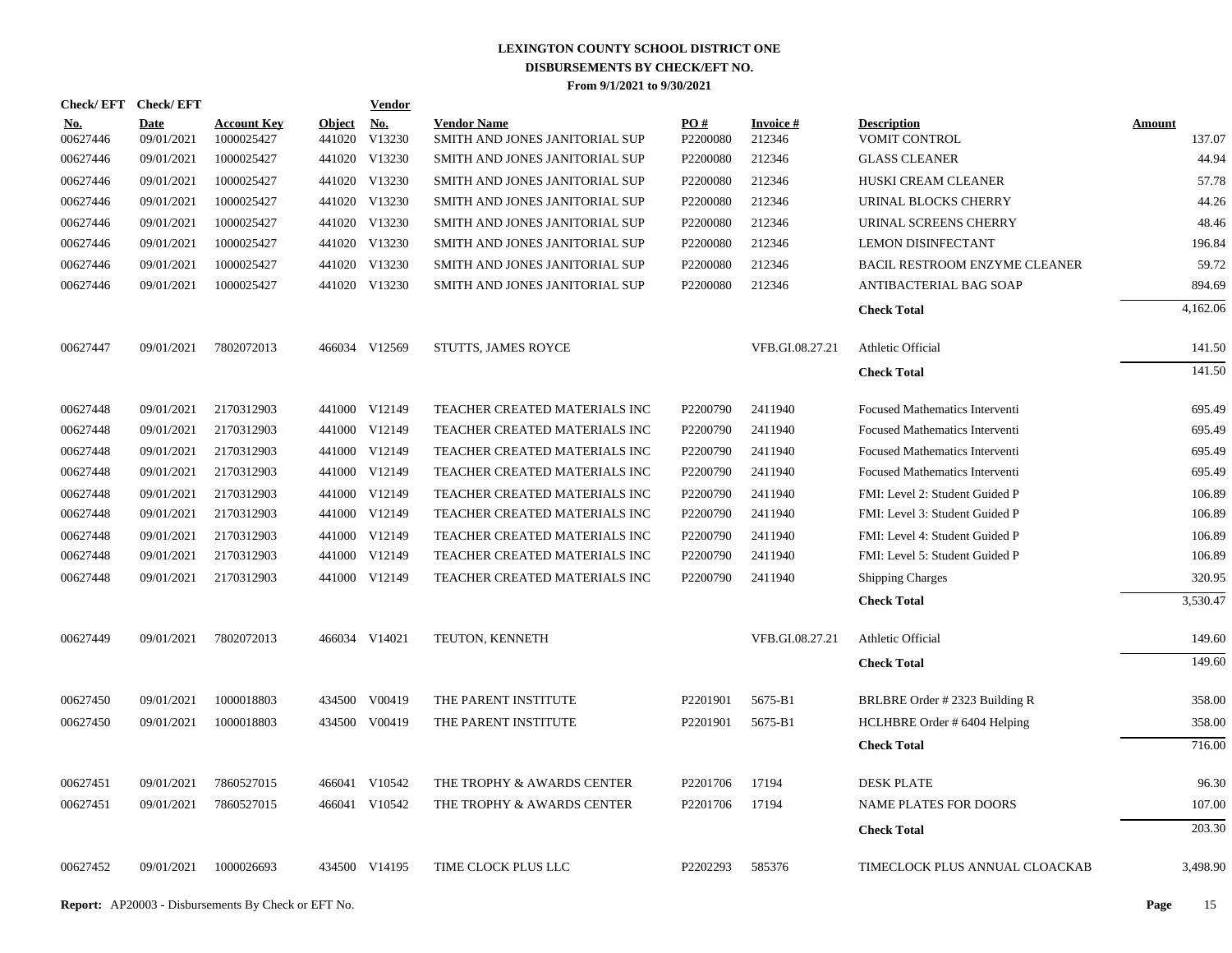| Check/EFT Check/EFT |             |                    |               | <b>Vendor</b> |                    |     |                 |                                |               |
|---------------------|-------------|--------------------|---------------|---------------|--------------------|-----|-----------------|--------------------------------|---------------|
| <u>No.</u>          | <b>Date</b> | <b>Account Key</b> | <b>Object</b> | <u>No.</u>    | <b>Vendor Name</b> | PO# | <b>Invoice#</b> | <b>Description</b>             | <b>Amount</b> |
|                     |             |                    |               |               |                    |     |                 | <b>Check Total</b>             | 3,498.90      |
| 00627455            | 09/01/2021  | 6000025622         |               | 446010 V00079 | <b>US FOODS</b>    |     | 2205406         | 022-Oak Grove ES cust #8083830 | 8,991.79      |
| 00627455            | 09/01/2021  | 6000025622         |               | 441000 V00079 | <b>US FOODS</b>    |     | 2205407         | 022-Oak Grove ES cust #8083830 | 1,906.66      |
| 00627455            | 09/01/2021  | 6000025639         |               | 446010 V00079 | <b>US FOODS</b>    |     | 2205483         | 039-Forts Pond ES cust #208378 | 3,282.60      |
| 00627455            | 09/01/2021  | 6000025639         |               | 446010 V00079 | <b>US FOODS</b>    |     | 2205483         | 039-Forts Pond ES cust #208378 | $-372.39$     |
| 00627455            | 09/01/2021  | 6000025639         | 441000        | V00079        | <b>US FOODS</b>    |     | 2205487         | 039-Forts Pond ES cust #208378 | 1.921.47      |
| 00627455            | 09/01/2021  | 6000025639         | 441000        | V00079        | <b>US FOODS</b>    |     | 2205487         | 039-Forts Pond ES cust #208378 | $-132.45$     |
| 00627455            | 09/01/2021  | 6000025623         | 446010        | V00079        | <b>US FOODS</b>    |     | 2205786         | 023-Saxe Gotha ES cust #308383 | 5,943.37      |
| 00627455            | 09/01/2021  | 6000025623         |               | 446010 V00079 | <b>US FOODS</b>    |     | 2205786         | 023-Saxe Gotha ES cust #308383 | $-605.96$     |
| 00627455            | 09/01/2021  | 6000025623         | 441000        | V00079        | <b>US FOODS</b>    |     | 2205789         | 023-Saxe Gotha ES cust #308383 | 1,110.10      |
| 00627455            | 09/01/2021  | 6000025615         |               | 446010 V00079 | <b>US FOODS</b>    |     | 2304597         | 015-Pelion HS cust #60838307   | 100.62        |
| 00627455            | 09/01/2021  | 6000025623         |               | 446010 V00079 | US FOODS           |     | 2381036         | 023-Saxe Gotha ES cust #308383 | 8,047.62      |
| 00627455            | 09/01/2021  | 6000025623         |               | 446010 V00079 | <b>US FOODS</b>    |     | 2381036         | 023-Saxe Gotha ES cust #308383 | $-143.01$     |
| 00627455            | 09/01/2021  | 6000025623         |               | 441000 V00079 | <b>US FOODS</b>    |     | 2381037         | 023-Saxe Gotha ES cust #308383 | 1,037.82      |
| 00627455            | 09/01/2021  | 6000025614         |               | 446010 V00079 | <b>US FOODS</b>    |     | 2381290         | 014-Gilbert ES cust 70837802   | 5,575.57      |
| 00627455            | 09/01/2021  | 6000025613         |               | 446010 V00079 | <b>US FOODS</b>    |     | 2381918         | 013-Gilbert HS cust #40837809  | 4,625.44      |
| 00627455            | 09/01/2021  | 6000025613         |               | 446010 V00079 | <b>US FOODS</b>    |     | 2381918         | 013-Gilbert HS cust #40837809  | $-64.96$      |
| 00627455            | 09/01/2021  | 6000025647         |               | 446010 V00079 | US FOODS           |     | 2381919         | 047-Centerville ES cust #41421 | 4,875.44      |
| 00627455            | 09/01/2021  | 6000025629         |               | 446010 V00079 | <b>US FOODS</b>    |     | 2381921         | 029-Gilbert MS cust #60837804  | 7,960.95      |
| 00627455            | 09/01/2021  | 6000025629         |               | 446010 V00079 | <b>US FOODS</b>    |     | 2381921         | 029-Gilbert MS cust #60837804  | $-124.40$     |
| 00627455            | 09/01/2021  | 6000025613         |               | 441000 V00079 | <b>US FOODS</b>    |     | 2381922         | 013-Gilbert HS cust #40837809  | 318.83        |
| 00627455            | 09/01/2021  | 6000025613         | 441000        | V00079        | <b>US FOODS</b>    |     | 2381922         | 013-Gilbert HS cust #40837809  | $-177.42$     |
| 00627455            | 09/01/2021  | 6000025647         |               | 441000 V00079 | US FOODS           |     | 2381923         | 047-Centerville #41421348      | 688.03        |
| 00627455            | 09/01/2021  | 6000025647         | 441000        | V00079        | <b>US FOODS</b>    |     | 2381923         | 047-Centerville #41421348      | $-48.56$      |
| 00627455            | 09/01/2021  | 6000025614         |               | 441000 V00079 | <b>US FOODS</b>    |     | 2381924         | 014-Gilbert ES cust #70837802  | 598.46        |
| 00627455            | 09/01/2021  | 6000025614         | 441000        | V00079        | <b>US FOODS</b>    |     | 2381924         | 014-Gilbert ES cust #70837802  | $-50.49$      |
| 00627455            | 09/01/2021  | 6000025629         |               | 441000 V00079 | <b>US FOODS</b>    |     | 2381925         | 029-Gilbert MS cust #60837804  | 280.12        |
| 00627455            | 09/01/2021  | 6000025625         | 446010        | V00079        | <b>US FOODS</b>    |     | 2381988         | 025-White Knoll ES cust #70839 | 3,451.87      |
| 00627455            | 09/01/2021  | 6000025625         |               | 446010 V00079 | US FOODS           |     | 2381988         | 025-White Knoll ES cust #70839 | $-107.00$     |
| 00627455            | 09/01/2021  | 6000025637         | 446010        | V00079        | <b>US FOODS</b>    |     | 2381989         | 037-Carolina Springs MS cust # | 8,461.43      |
| 00627455            | 09/01/2021  | 6000025626         |               | 446010 V00079 | <b>US FOODS</b>    |     | 2381990         | 026-White Knoll MS cust #80839 | 3,096.62      |
| 00627455            | 09/01/2021  | 6000025626         | 446010        | V00079        | <b>US FOODS</b>    |     | 2381990         | 026-White Knoll MS cust #80839 | $-28.00$      |
| 00627455            | 09/01/2021  | 6000025638         |               | 446010 V00079 | <b>US FOODS</b>    |     | 2381991         | 038-Carolina Springs ES cust # | 3,307.10      |
| 00627455            | 09/01/2021  | 6000025627         | 446010        | V00079        | <b>US FOODS</b>    |     | 2381992         | 027-White Knoll HS cust #90839 | 5,466.17      |
| 00627455            | 09/01/2021  | 6000025625         |               | 441000 V00079 | US FOODS           |     | 2381993         | 025-White Knoll ES cust #70839 | 782.69        |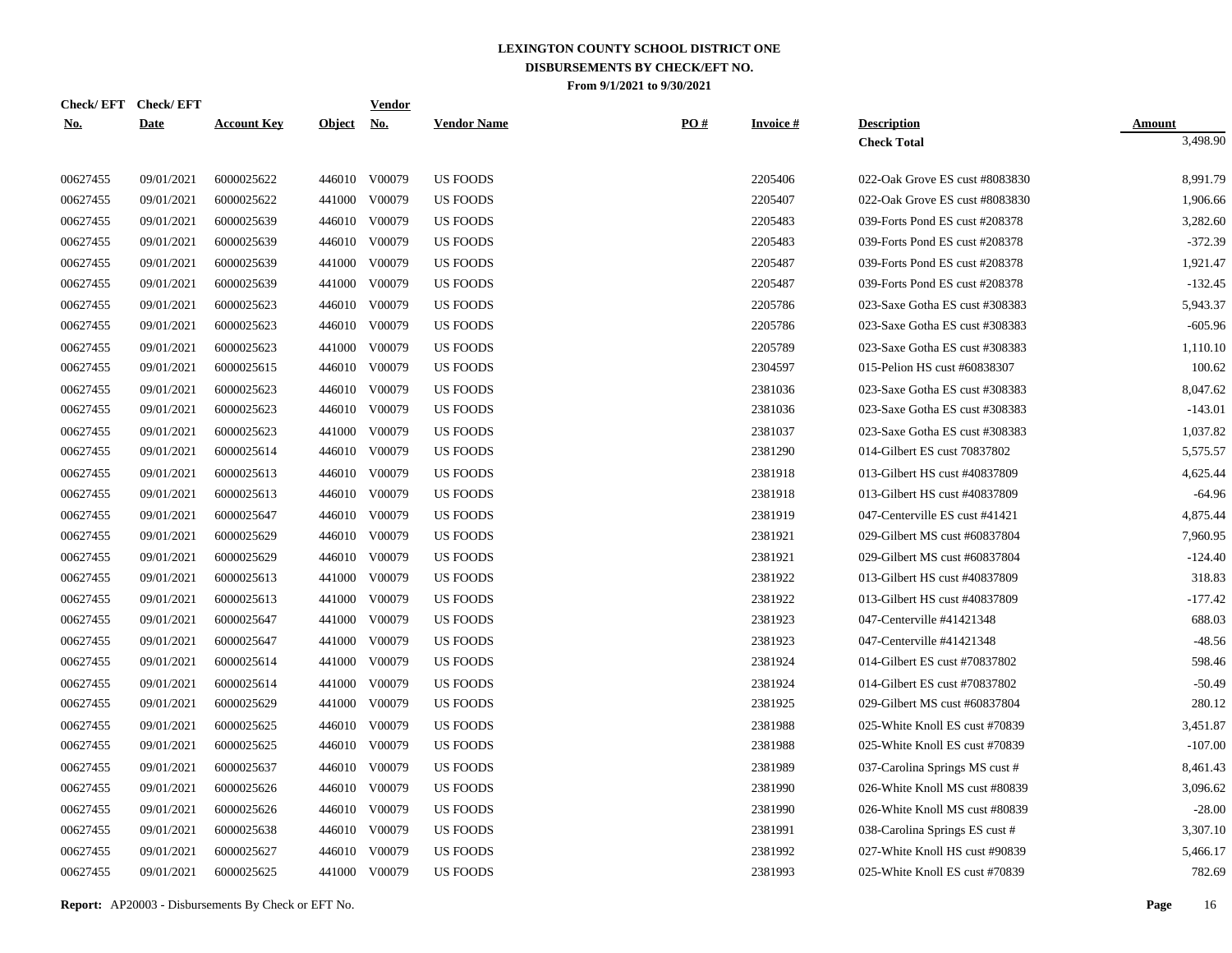| <b>Check/EFT</b>       | <b>Check/EFT</b>          |                                  |                         | <u>Vendor</u>        |                                       |     |                            |                                                      |                           |
|------------------------|---------------------------|----------------------------------|-------------------------|----------------------|---------------------------------------|-----|----------------------------|------------------------------------------------------|---------------------------|
| <u>No.</u><br>00627455 | <b>Date</b><br>09/01/2021 | <b>Account Key</b><br>6000025637 | <b>Object</b><br>441000 | <u>No.</u><br>V00079 | <b>Vendor Name</b><br><b>US FOODS</b> | PO# | <b>Invoice#</b><br>2381994 | <b>Description</b><br>037-Carolina Springs MS cust # | <b>Amount</b><br>1,051.70 |
| 00627455               | 09/01/2021                | 6000025626                       | 441000                  | V00079               | <b>US FOODS</b>                       |     | 2381995                    | 026-White Knoll MS cust #80839                       | 171.58                    |
| 00627455               | 09/01/2021                | 6000025627                       | 441000                  | V00079               | US FOODS                              |     | 2381996                    | 027-White Knoll HS cust #90839                       | 1,417.84                  |
| 00627455               | 09/01/2021                | 6000025616                       | 446010                  | V00079               | <b>US FOODS</b>                       |     | 2382175                    | 016-Pelion ES cust #10838290                         | 3,109.85                  |
| 00627455               | 09/01/2021                | 6000025645                       | 446010                  | V00079               | <b>US FOODS</b>                       |     | 2382176                    | 045-Deerfield ES cust #4083399                       | 4,097.13                  |
| 00627455               | 09/01/2021                | 6000025639                       | 446010                  | V00079               | <b>US FOODS</b>                       |     | 2382177                    | 039-Forts Pond ES cust #208378                       | 4,739.35                  |
| 00627455               | 09/01/2021                | 6000025615                       | 446010                  | V00079               | <b>US FOODS</b>                       |     | 2382178                    | 015-Pelion HS cust #60838307                         | 4,527.29                  |
| 00627455               | 09/01/2021                | 6000025630                       | 446010                  | V00079               | <b>US FOODS</b>                       |     | 2382179                    | 030-Pelion MS cust #90838301                         | 2,089.06                  |
| 00627455               | 09/01/2021                | 6000025616                       | 441000                  | V00079               | <b>US FOODS</b>                       |     | 2382180                    | 016-Pelion ES cust #10838290                         | 884.70                    |
| 00627455               | 09/01/2021                | 6000025645                       | 441000                  | V00079               | US FOODS                              |     | 2382181                    | 045-Deerfield ES #40833998                           | 583.89                    |
| 00627455               | 09/01/2021                | 6000025639                       | 441000                  | V00079               | <b>US FOODS</b>                       |     | 2382182                    | 039-Forts Pond ES cust #208378                       | 550.09                    |
| 00627455               | 09/01/2021                | 6000025615                       | 441000                  | V00079               | <b>US FOODS</b>                       |     | 2382183                    | 015-Pelion HS cust #60838307                         | 331.92                    |
| 00627455               | 09/01/2021                | 6000025640                       | 446010                  | V00079               | <b>US FOODS</b>                       |     | 2382303                    | 040-New Providence ES cust #20                       | 2,515.18                  |
| 00627455               | 09/01/2021                | 6000025642                       | 446010                  | V00079               | <b>US FOODS</b>                       |     | 2382304                    | 042-Meadow Glen ES cust #20915                       | 658.57                    |
| 00627455               | 09/01/2021                | 6000025643                       | 446010                  | V00079               | <b>US FOODS</b>                       |     | 2382305                    | 043-Meadow Glen MS cust #30978                       | 2,749.63                  |
| 00627455               | 09/01/2021                | 6000025644                       | 446010                  | V00079               | US FOODS                              |     | 2382306                    | 044-River Bluff HS Cust #7104                        | 8,967.04                  |
| 00627455               | 09/01/2021                | 6000025644                       | 446010                  | V00079               | US FOODS                              |     | 2382306                    | 044-River Bluff HS Cust $\#$ 7104                    | $-101.44$                 |
| 00627455               | 09/01/2021                | 6000025628                       | 446010                  | V00079               | <b>US FOODS</b>                       |     | 2382307                    | 028-Midway ES cust #80838089                         | 4,021.47                  |
| 00627455               | 09/01/2021                | 6000025640                       | 441000                  | V00079               | <b>US FOODS</b>                       |     | 2382308                    | 040-New Providence ES cust #20                       | 276.78                    |
| 00627455               | 09/01/2021                | 6000025642                       | 441000                  | V00079               | <b>US FOODS</b>                       |     | 2382309                    | 042-Meadow Glen ES cust #20915                       | 204.83                    |
| 00627455               | 09/01/2021                | 6000025643                       | 441000                  | V00079               | <b>US FOODS</b>                       |     | 2382310                    | 043-Meadow Glen MS cust #30978                       | 443.81                    |
| 00627455               | 09/01/2021                | 6000025643                       | 441000                  | V00079               | <b>US FOODS</b>                       |     | 2382310                    | 043-Meadow Glen MS cust #30978                       | $-22.87$                  |
| 00627455               | 09/01/2021                | 6000025644                       | 441000                  | V00079               | <b>US FOODS</b>                       |     | 2382311                    | 044-River Bluff HS Cust #7104                        | 462.22                    |
| 00627455               | 09/01/2021                | 6000025628                       | 441000                  | V00079               | US FOODS                              |     | 2382312                    | 028-Midway ES cust #80838089                         | 801.23                    |
| 00627455               | 09/01/2021                | 6000025612                       | 446010                  | V00079               | <b>US FOODS</b>                       |     | 2382321                    | 012-Lexington EScust #40838088                       | 4,038.43                  |
| 00627455               | 09/01/2021                | 6000025612                       | 446010                  | V00079               | <b>US FOODS</b>                       |     | 2382321                    | 012-Lexington EScust #40838088                       | $-43.50$                  |
| 00627455               | 09/01/2021                | 6000025619                       | 446010                  | V00079               | <b>US FOODS</b>                       |     | 2382322                    | 019-AES Cust #50838085                               | 1,389.25                  |
| 00627455               | 09/01/2021                | 6000025619                       | 446010                  | V00079               | US FOODS                              |     | 2382322                    | 019-AES Cust #50838085                               | $-53.42$                  |
| 00627455               | 09/01/2021                | 6000025620                       | 446010                  | V00079               | US FOODS                              |     | 2382323                    | 020-Lexington MS cust #6083808                       | 3,595.54                  |
| 00627455               | 09/01/2021                | 6000025620                       | 446010                  | V00079               | US FOODS                              |     | 2382323                    | 020-Lexington MS cust #6083808                       | $-336.60$                 |
| 00627455               | 09/01/2021                | 6000025612                       | 441000                  | V00079               | US FOODS                              |     | 2382324                    | 012-Lexington EScust #40838088                       | 1,094.97                  |
| 00627455               | 09/01/2021                | 6000025619                       | 441000                  | V00079               | <b>US FOODS</b>                       |     | 2382325                    | 019-AES Cust #50838085                               | 20.05                     |
| 00627455               | 09/01/2021                | 6000025620                       | 441000                  | V00079               | <b>US FOODS</b>                       |     | 2382326                    | 020-Lexington MS cust #6083808                       | 191.86                    |
| 00627455               | 09/01/2021                | 6000025624                       | 446010                  | V00079               | <b>US FOODS</b>                       |     | 2382337                    | 024-Red Bank ES cust #2083831                        | 3,242.53                  |
| 00627455               | 09/01/2021                | 6000025624                       | 446010                  | V00079               | <b>US FOODS</b>                       |     | 2382337                    | 024-Red Bank ES cust #2083831                        | $-78.48$                  |
| 00627455               | 09/01/2021                | 6000025622                       |                         | 446010 V00079        | <b>US FOODS</b>                       |     | 2382338                    | 022-Oak Grove ES cust #8083830                       | 2,744.03                  |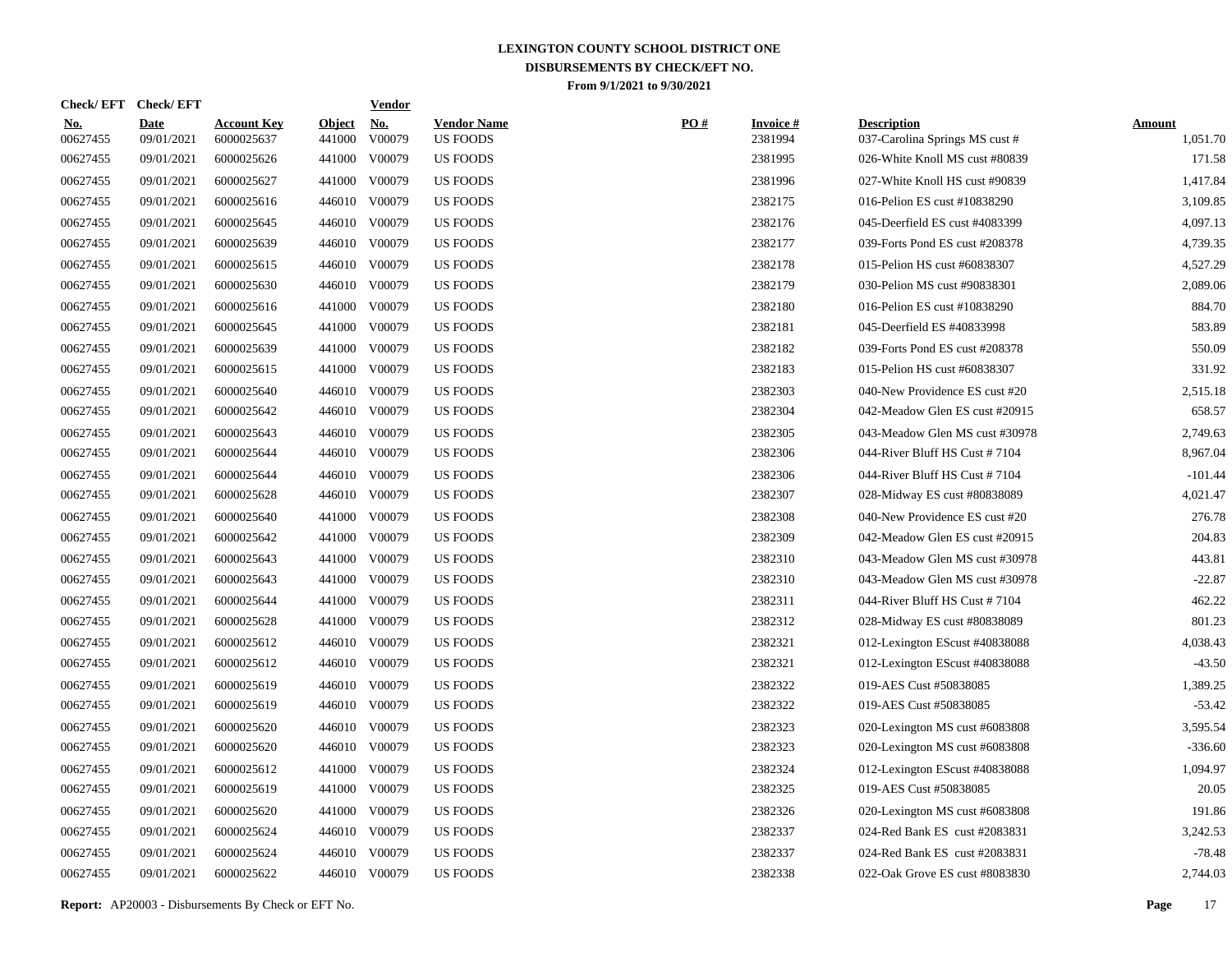|                        | Check/EFT Check/EFT       |                                  |                         | <b>Vendor</b>        |                                       |          |                            |                                                      |                           |
|------------------------|---------------------------|----------------------------------|-------------------------|----------------------|---------------------------------------|----------|----------------------------|------------------------------------------------------|---------------------------|
| <u>No.</u><br>00627455 | <b>Date</b><br>09/01/2021 | <b>Account Key</b><br>6000025622 | <b>Object</b><br>441000 | <u>No.</u><br>V00079 | <b>Vendor Name</b><br><b>US FOODS</b> | PO#      | <b>Invoice#</b><br>2382339 | <b>Description</b><br>022-Oak Grove ES cust #8083830 | <b>Amount</b><br>1,543.04 |
| 00627455               | 09/01/2021                | 6000025635                       | 446010                  | V00079               | <b>US FOODS</b>                       |          | 2382523                    | 035-Pleasant Hill ES cust #108                       | 2,861.09                  |
| 00627455               | 09/01/2021                | 6000025635                       | 446010                  | V00079               | <b>US FOODS</b>                       |          | 2382523                    | 035-Pleasant Hill ES cust #108                       | $-41.30$                  |
| 00627455               | 09/01/2021                | 6000025631                       | 446010                  | V00079               | <b>US FOODS</b>                       |          | 2382524                    | 031-Lake Murray ES cust #30838                       | 2,946.54                  |
| 00627455               | 09/01/2021                | 6000025631                       | 446010                  | V00079               | <b>US FOODS</b>                       |          | 2382524                    | 031-Lake Murray ES cust #30838                       | $-105.56$                 |
| 00627455               | 09/01/2021                | 6000025641                       | 446010                  | V00079               | <b>US FOODS</b>                       |          | 2382525                    | 041-Rocky Creek ES cust #30880                       | 3,134.81                  |
| 00627455               | 09/01/2021                | 6000025641                       | 446010                  | V00079               | <b>US FOODS</b>                       |          | 2382525                    | 041-Rocky Creek ES cust #30880                       | $-56.92$                  |
| 00627455               | 09/01/2021                | 6000025611                       |                         | 446010 V00079        | <b>US FOODS</b>                       |          | 2382526                    | 011-Lexington HS cust #7083808                       | 4,910.17                  |
| 00627455               | 09/01/2021                | 6000025634                       |                         | 446010 V00079        | <b>US FOODS</b>                       |          | 2382527                    | 034-Pleasant Hill MS cust #908                       | 4,205.56                  |
| 00627455               | 09/01/2021                | 6000025634                       |                         | 446010 V00079        | <b>US FOODS</b>                       |          | 2382527                    | 034-Pleasant Hill MS cust #908                       | 61.50                     |
| 00627455               | 09/01/2021                | 6000025646                       |                         | 446010 V00079        | <b>US FOODS</b>                       |          | 2382528                    | 046-Beechwood MS cust #9134117                       | 3,205.23                  |
| 00627455               | 09/01/2021                | 6000025635                       | 441000                  | V00079               | <b>US FOODS</b>                       |          | 2382529                    | 035-Pleasant Hill ES cust #108                       | 461.08                    |
| 00627455               | 09/01/2021                | 6000025635                       | 441000                  | V00079               | <b>US FOODS</b>                       |          | 2382529                    | 035-Pleasant Hill ES cust #108                       | $-385.76$                 |
| 00627455               | 09/01/2021                | 6000025631                       | 441000                  | V00079               | <b>US FOODS</b>                       |          | 2382530                    | 031-Lake Murray ES cust #30838                       | 1,054.47                  |
| 00627455               | 09/01/2021                | 6000025631                       | 441000                  | V00079               | <b>US FOODS</b>                       |          | 2382530                    | 031-Lake Murray ES cust #30838                       | $-85.95$                  |
| 00627455               | 09/01/2021                | 6000025641                       | 441000                  | V00079               | US FOODS                              |          | 2382531                    | 041-Rocky Creek ES cust #30880                       | 1,042.86                  |
| 00627455               | 09/01/2021                | 6000025611                       | 441000                  | V00079               | US FOODS                              |          | 2382532                    | 011-Lexington HS cust #7083808                       | 478.37                    |
| 00627455               | 09/01/2021                | 6000025634                       | 441000                  | V00079               | <b>US FOODS</b>                       |          | 2382533                    | 034-Pleasant Hill MS cust #908                       | 786.16                    |
| 00627455               | 09/01/2021                | 6000025646                       |                         | 441000 V00079        | <b>US FOODS</b>                       |          | 2382534                    | 046-Beechwood MS #91341172                           | 99.19                     |
|                        |                           |                                  |                         |                      |                                       |          |                            | <b>Check Total</b>                                   | 166,426.22                |
| 00627456               | 09/01/2021                | 7860527021                       |                         | 466041 V15958        | VISTA SPECIALTIES INC                 | P2202086 | 8640                       | 1/4 ZIP SWEATSHIRT S-XL                              | 530.61                    |
| 00627456               | 09/01/2021                | 7860527021                       |                         | 466041 V15958        | VISTA SPECIALTIES INC                 | P2202086 | 8640                       | 1/4 ZIP SWEATSHIRT XXL                               | 63.24                     |
| 00627456               | 09/01/2021                | 7860527021                       |                         | 466041 V15958        | VISTA SPECIALTIES INC                 | P2202086 | 8640                       | <b>COTTON POLO M-XL</b>                              | 256.80                    |
| 00627456               | 09/01/2021                | 7860527021                       |                         | 466041 V15958        | VISTA SPECIALTIES INC                 | P2202086 | 8640                       | <b>COTTON POLO XXL</b>                               | 18.19                     |
| 00627456               | 09/01/2021                | 7860527021                       |                         | 466041 V15958        | VISTA SPECIALTIES INC                 | P2202086 | 8640                       | <b>COTTON POLO XXXL</b>                              | 19.26                     |
| 00627456               | 09/01/2021                | 7860527021                       |                         | 466041 V15958        | VISTA SPECIALTIES INC                 | P2202086 | 8640                       | <b>VEST S-XL</b>                                     | 350.16                    |
| 00627456               | 09/01/2021                | 7860527021                       |                         | 466041 V15958        | VISTA SPECIALTIES INC                 | P2202086 | 8640                       | <b>VEST XXL</b>                                      | 65.81                     |
| 00627456               | 09/01/2021                | 7860527021                       |                         | 466041 V15958        | VISTA SPECIALTIES INC                 | P2202086 | 8640                       | VEST XXXL                                            | 35.04                     |
| 00627456               | 09/01/2021                | 7860527021                       |                         | 466041 V15958        | VISTA SPECIALTIES INC                 | P2202086 | 8640                       | <b>CREWNECK SWEATSHIRT M-XL</b>                      | 149.59                    |
| 00627456               | 09/01/2021                | 7860527021                       | 466041                  | V15958               | VISTA SPECIALTIES INC                 | P2202086 | 8640                       | DRI-FIT POLO M-XL                                    | 434.42                    |
| 00627456               | 09/01/2021                | 7860527021                       |                         | 466041 V15958        | VISTA SPECIALTIES INC                 | P2202086 | 8640                       | <b>DRI-FIT XXL</b>                                   | 96.30                     |
| 00627456               | 09/01/2021                | 7860527021                       | 466041                  | V15958               | VISTA SPECIALTIES INC                 | P2202086 | 8640                       | <b>DRI-FIT POLO XXXL</b>                             | 66.34                     |
| 00627456               | 09/01/2021                | 7860527021                       | 466041                  | V15958               | VISTA SPECIALTIES INC                 | P2202086 | 8640                       | SET UP CHARGE ESTIMATE                               | 133.75                    |
| 00627456               | 09/01/2021                | 7860527021                       |                         | 466041 V15958        | VISTA SPECIALTIES INC                 | P2202086 | 8640                       | SHIPPING ESTIMATE                                    | 97.36                     |
|                        |                           |                                  |                         |                      |                                       |          |                            |                                                      |                           |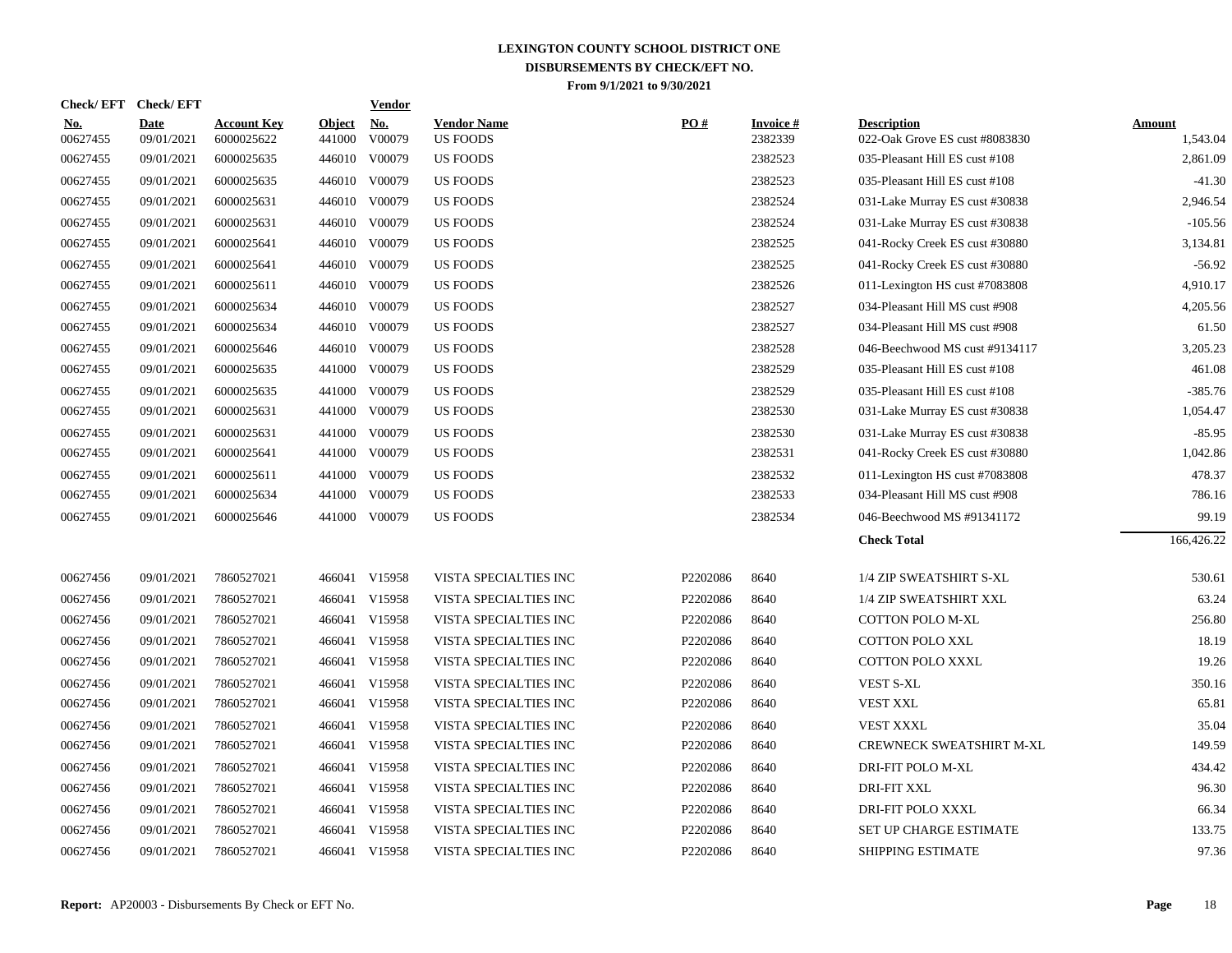| <u>No.</u> | Check/EFT Check/EFT<br><b>Date</b> | <b>Account Key</b> | Object No. | <b>Vendor</b> | <b>Vendor Name</b>             | PO#      | <b>Invoice#</b> | <b>Description</b>             | <b>Amount</b> |
|------------|------------------------------------|--------------------|------------|---------------|--------------------------------|----------|-----------------|--------------------------------|---------------|
|            |                                    |                    |            |               |                                |          |                 | <b>Check Total</b>             | 2,316.87      |
| 00627457   | 09/01/2021                         | 1000025435         |            | 441020 V00189 | <b>WW GRAINGER</b>             | P2202356 | 9029040293      | CASTERS FOR RUBBERMAID BUCKET  | 189.52        |
|            |                                    |                    |            |               |                                |          |                 | <b>Check Total</b>             | 189.52        |
| 00627458   | 09/01/2021                         | 5727025327         |            | 441000 V14086 | WARDS NATURAL SCIENCE EST LLC  | P2201828 | 8805816362      | Animal cell structure slide se | 110.96        |
|            |                                    |                    |            |               |                                |          |                 | <b>Check Total</b>             | 110.96        |
| 00627459   | 09/01/2021                         | 1000011310         |            | 437200 V16874 | WILLISTON SCHOOL DISTRICT 29   |          | 08.03.21SMITH   | Proviso/D. Smith               | 745.20        |
|            |                                    |                    |            |               |                                |          |                 | <b>Check Total</b>             | 745.20        |
| 00627460   | 09/01/2021                         | 2021011223         |            | 441000 V12479 | ZANER BLOSER INC               | P2110566 | 10290865        | <b>BUILDING FACT FLUENCY:</b>  | 8,371.68      |
| 00627460   | 09/01/2021                         | 2021011223         |            | 441000 V12479 | ZANER BLOSER INC               | P2110566 | 10290865        | SHIPPING AND PROCESSING        | 753.45        |
|            |                                    |                    |            |               |                                |          |                 | <b>Check Total</b>             | 9,125.13      |
| 00627461   | 09/01/2021                         | 7887072044         |            | 466064 V00355 | BATESBURGLEESVILLE HIGH SCH    | P2202781 | P2202781.RBH    | SportsRama 8/13/21 participati | 1,414.00      |
|            |                                    |                    |            |               |                                |          |                 | <b>Check Total</b>             | 1,414.00      |
| 00627462   | 09/01/2021                         | 7802072015         |            | 466064 V01244 | GREATER COLUMBIA FOOTBALL OFFI | P2202733 | P2202733.PHS    | OFFICIATING FEE FOR 2021 SPORT | 250.00        |
|            |                                    |                    |            |               |                                |          |                 | <b>Check Total</b>             | 250.00        |
| 00627463   | 09/01/2021                         | 7887080015         |            | 466064 V12646 | LOWER RICHLAND HIGH SCHOOL     | P2202735 | P2202735.PHS    | PELION HS REFUND FOR VOLLEYBAL | 150.00        |
|            |                                    |                    |            |               |                                |          |                 | <b>Check Total</b>             | 150.00        |
| 00627464   | 09/01/2021                         | 7887072044         |            | 466064 V02770 | PRICE, JOHN M                  | P2202773 | P2202773.RBH    | JV and B Team Booking Fees for | 100.00        |
|            |                                    |                    |            |               |                                |          |                 | <b>Check Total</b>             | 100.00        |
| 00627465   | 09/01/2021                         | 7924099615         |            | 466031 V16216 | WALT DISNEY TRAVEL CO INC      | P2202762 | P2202762.PHS    | 2022 DISNEY BASEBALL SPRING RE | 4,050.00      |
|            |                                    |                    |            |               |                                |          |                 | <b>Check Total</b>             | 4,050.00      |
| 00627466   | 09/01/2021                         | 3770011321         |            | 441000 EXXXXX | Employee                       |          | 2022TCHSUP      | <b>Teacher Supply</b>          | 275.00        |
|            |                                    |                    |            |               |                                |          |                 | <b>Check Total</b>             | 275.00        |
| 00627467   | 09/02/2021                         | 1000011326         |            | 431200 V16298 | 7 MINDSETS ACADEMY LLC         | P2201540 | 3102            | virtual professional developme | 0.00          |
| 00627467   | 09/02/2021                         | 1000011326         | 431200     | V16298        | 7 MINDSETS ACADEMY LLC         | P2201540 | 3102            | full access to 7 mindsets sele | 7,000.00      |
|            |                                    |                    |            |               |                                |          |                 | <b>Check Total</b>             | 7,000.00      |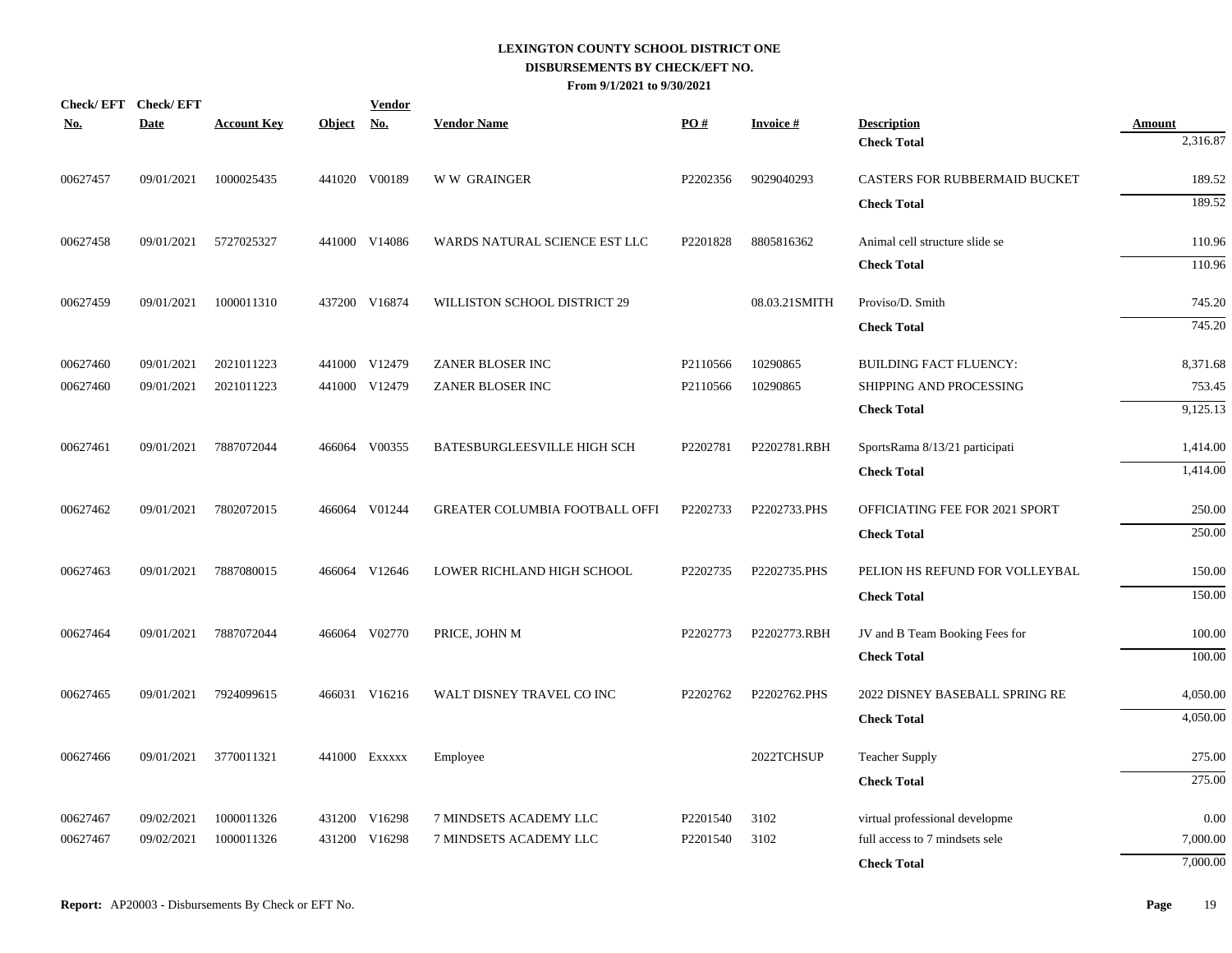|                        | Check/EFT Check/EFT       |                                  |                         | <b>Vendor</b>        |                                            |                 |                           |                                                |                         |
|------------------------|---------------------------|----------------------------------|-------------------------|----------------------|--------------------------------------------|-----------------|---------------------------|------------------------------------------------|-------------------------|
| <u>No.</u><br>00627468 | <b>Date</b><br>09/02/2021 | <b>Account Key</b><br>1000025411 | <b>Object</b><br>441020 | <u>No.</u><br>V01629 | <b>Vendor Name</b><br>A Z LAWN MOWER PARTS | PO#<br>P2201730 | <b>Invoice#</b><br>155128 | <b>Description</b><br>GHS, LHS - JD Blades 21" | <b>Amount</b><br>428.85 |
| 00627468               | 09/02/2021                | 1000025413                       | 441020                  | V01629               | A Z LAWN MOWER PARTS                       | P2201730        | 155128                    | GHS, LHS - JD Blades 21"                       | 428.86                  |
| 00627468               | 09/02/2021                | 1000025415                       | 441020                  | V01629               | A Z LAWN MOWER PARTS                       | P2201730        | 155128                    | PMS, PHS - Fuel Filters                        | 39.32                   |
| 00627468               | 09/02/2021                | 1000025422                       |                         | 441020 V01629        | A Z LAWN MOWER PARTS                       | P2201730        | 155128                    | <b>OGES</b> Fuel Filters                       | 86.51                   |
| 00627468               | 09/02/2021                | 1000025430                       | 441020                  | V01629               | A Z LAWN MOWER PARTS                       | P2201730        | 155128                    | PMS, PHS - Fuel Filters                        | 39.33                   |
| 00627468               | 09/02/2021                | 1000025444                       |                         | 441020 V01629        | A Z LAWN MOWER PARTS                       | P2201730        | 155128                    | <b>RBHS</b> - Air Filters                      | 384.72                  |
|                        |                           |                                  |                         |                      |                                            |                 |                           | <b>Check Total</b>                             | 1,407.59                |
| 00627469               | 09/02/2021                | 7866027011                       | 466041                  | V02519               | ACADEMIC SUPPLIER DBA RASIX CO             | P2202478        | ID67321                   | <b>Black Ink Cartridge</b>                     | 92.84                   |
| 00627469               | 09/02/2021                | 7866027011                       |                         | 466041 V02519        | ACADEMIC SUPPLIER DBA RASIX CO             | P2202478        | ID67321                   | Cyan Ink Cartridge                             | 116.40                  |
| 00627469               | 09/02/2021                | 7866027011                       | 466041                  | V02519               | ACADEMIC SUPPLIER DBA RASIX CO             | P2202478        | ID67321                   | <b>Yellow Ink Cartridge</b>                    | 116.40                  |
| 00627469               | 09/02/2021                | 7866027011                       |                         | 466041 V02519        | ACADEMIC SUPPLIER DBA RASIX CO             | P2202478        | ID67321                   | Magenta Ink Cartridge                          | 116.40                  |
|                        |                           |                                  |                         |                      |                                            |                 |                           | <b>Check Total</b>                             | 442.04                  |
| 00627470               | 09/02/2021                | 3280011521                       |                         | 441000 V15833        | AMERICAN HEART ASSOCIATION                 | P2200347        | SCPR59675                 | BLS PROVIDER STUDENT MANUALS 2                 | 480.00                  |
| 00627470               | 09/02/2021                | 3280011521                       |                         | 441000 V15833        | AMERICAN HEART ASSOCIATION                 | P2200347        | SCPR59675                 | BLS INSTRUCTOR PACKAGE WITH DV                 | 149.80                  |
| 00627470               | 09/02/2021                | 3280011521                       |                         | 441000 V15833        | AMERICAN HEART ASSOCIATION                 | P2200347        | SCPR59675                 | BLS INSTRUCOTR PACKAGE WITH VI                 | 130.00                  |
| 00627470               | 09/02/2021                | 3280011521                       |                         | 441000 V15833        | AMERICAN HEART ASSOCIATION                 | P2200347        | SCPR59675                 | HEARTSAVER FIRST AID CPR AED I                 | 59.50                   |
| 00627470               | 09/02/2021                | 3280011521                       | 441000                  | V15833               | AMERICAN HEART ASSOCIATION                 | P2200347        | SCPR59675                 | HEARTSAVER FIRST AID CPR AED S                 | 75.00                   |
| 00627470               | 09/02/2021                | 3280011521                       |                         | 441000 V15833        | AMERICAN HEART ASSOCIATION                 | P2200347        | SCPR59675                 | HEARTSAVER FIRST AID CPR AED V                 | 192.60                  |
|                        |                           |                                  |                         |                      |                                            |                 |                           | <b>Check Total</b>                             | 1,086.90                |
| 00627471               | 09/02/2021                | 1000025408                       |                         | 432900 V15987        | ANCHOR SHRED AND RECYCLE COMPA P2201259    |                 | 2750                      | Provide Single Stream/Comingle                 | 93.63                   |
| 00627471               | 09/02/2021                | 1000025408                       | 432900                  | V15987               | ANCHOR SHRED AND RECYCLE COMPA P2201259    |                 | 2750                      | Provide Single Stream/Comingle                 | 93.63                   |
| 00627471               | 09/02/2021                | 1000025408                       |                         | 432900 V15987        | ANCHOR SHRED AND RECYCLE COMPA P2201259    |                 | 2750                      | (8)95 Gallon Containers Monthl                 | 34.40                   |
| 00627471               | 09/02/2021                | 1000025408                       | 432900                  | V15987               | ANCHOR SHRED AND RECYCLE COMPA P2201259    |                 | 2750                      | (8)95 Gallon Containers Monthl                 | 34.40                   |
| 00627471               | 09/02/2021                | 1000025411                       |                         | 432900 V15987        | ANCHOR SHRED AND RECYCLE COMPA P2201259    |                 | 2750                      | Provide Single Stream/Comingle                 | 93.63                   |
| 00627471               | 09/02/2021                | 1000025411                       | 432900                  | V15987               | ANCHOR SHRED AND RECYCLE COMPA             | P2201259        | 2750                      | (8)95 Gallon Containers Monthl                 | 34.40                   |
| 00627471               | 09/02/2021                | 1000025412                       |                         | 432900 V15987        | ANCHOR SHRED AND RECYCLE COMPA P2201259    |                 | 2750                      | Provide Single Stream/Comingle                 | 93.63                   |
| 00627471               | 09/02/2021                | 1000025412                       | 432900                  | V15987               | ANCHOR SHRED AND RECYCLE COMPA             | P2201259        | 2750                      | (8)95 Gallon Containers Monthl                 | 34.40                   |
| 00627471               | 09/02/2021                | 1000025413                       |                         | 432900 V15987        | ANCHOR SHRED AND RECYCLE COMPA P2201259    |                 | 2750                      | Provide Single Stream/Comingle                 | 93.63                   |
| 00627471               | 09/02/2021                | 1000025413                       | 432900                  | V15987               | ANCHOR SHRED AND RECYCLE COMPA             | P2201259        | 2750                      | (8)95 Gallon Containers Monthl                 | 34.40                   |
| 00627471               | 09/02/2021                | 1000025414                       |                         | 432900 V15987        | ANCHOR SHRED AND RECYCLE COMPA P2201259    |                 | 2750                      | Provide Single Stream/Comingle                 | 93.63                   |
| 00627471               | 09/02/2021                | 1000025414                       | 432900                  | V15987               | ANCHOR SHRED AND RECYCLE COMPA             | P2201259        | 2750                      | (8)95 Gallon Containers Monthl                 | 34.40                   |
| 00627471               | 09/02/2021                | 1000025415                       |                         | 432900 V15987        | ANCHOR SHRED AND RECYCLE COMPA P2201259    |                 | 2750                      | Provide Single Stream/Comingle                 | 93.63                   |
| 00627471               | 09/02/2021                | 1000025415                       |                         | 432900 V15987        | ANCHOR SHRED AND RECYCLE COMPA P2201259    |                 | 2750                      | (8)95 Gallon Containers Monthl                 | 34.40                   |

**Report:** AP20003 - Disbursements By Check or EFT No. **Page** 20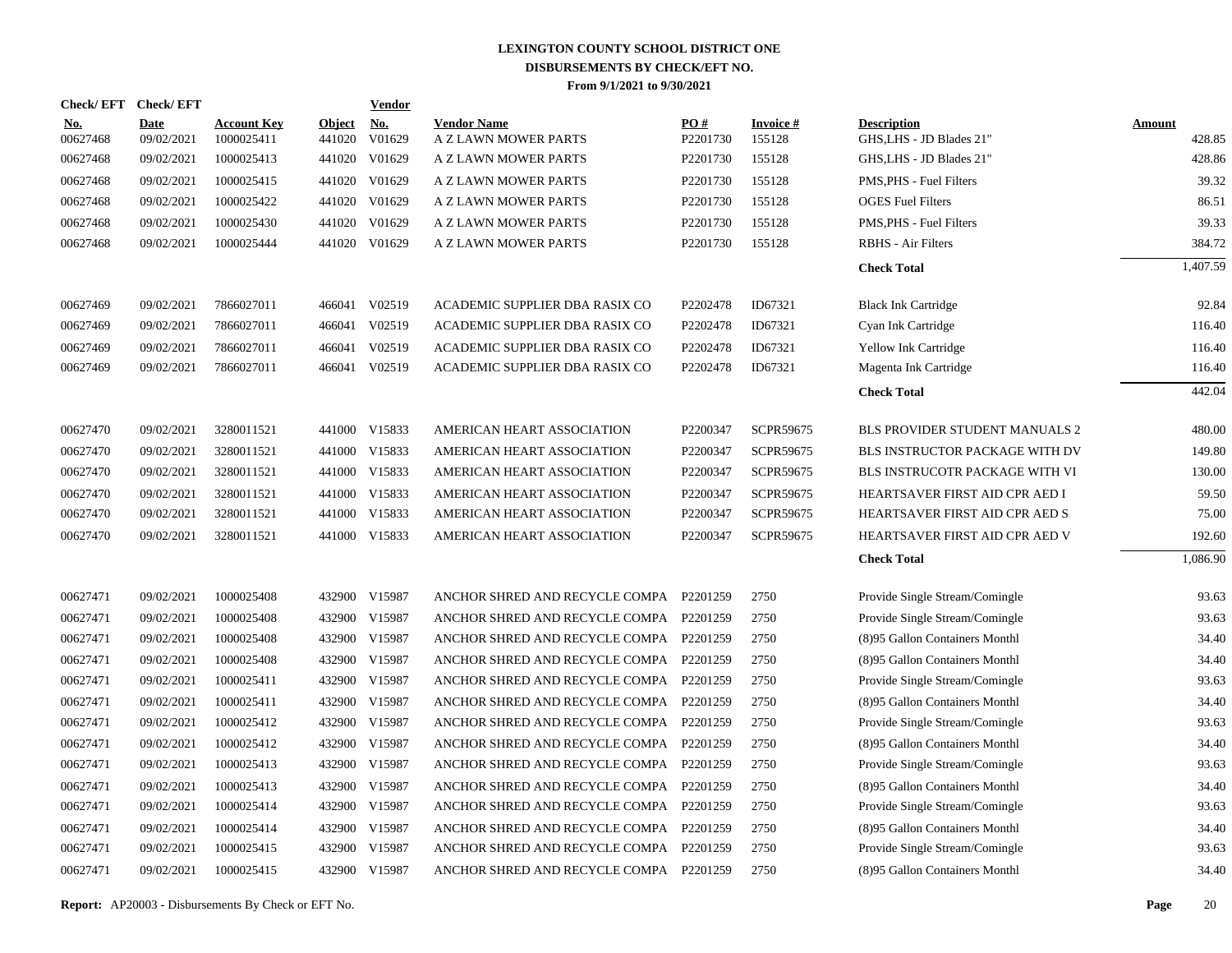| <b>Check/EFT</b>       | <b>Check/EFT</b>          |                                  |                         | <b>Vendor</b> |                                                      |                 |                         |                                                      |                        |
|------------------------|---------------------------|----------------------------------|-------------------------|---------------|------------------------------------------------------|-----------------|-------------------------|------------------------------------------------------|------------------------|
| <u>No.</u><br>00627471 | <b>Date</b><br>09/02/2021 | <b>Account Key</b><br>1000025416 | <b>Object</b><br>432900 | No.<br>V15987 | <b>Vendor Name</b><br>ANCHOR SHRED AND RECYCLE COMPA | PO#<br>P2201259 | <b>Invoice#</b><br>2750 | <b>Description</b><br>Provide Single Stream/Comingle | <b>Amount</b><br>93.63 |
| 00627471               | 09/02/2021                | 1000025416                       | 432900                  | V15987        | ANCHOR SHRED AND RECYCLE COMPA                       | P2201259        | 2750                    | (8)95 Gallon Containers Monthl                       | 34.40                  |
| 00627471               | 09/02/2021                | 1000025419                       | 432900                  | V15987        | ANCHOR SHRED AND RECYCLE COMPA                       | P2201259        | 2750                    | Provide Single Stream/Comingle                       | 93.63                  |
| 00627471               | 09/02/2021                | 1000025419                       | 432900 V15987           |               | ANCHOR SHRED AND RECYCLE COMPA                       | P2201259        | 2750                    | (8)95 Gallon Containers Monthl                       | 34.40                  |
| 00627471               | 09/02/2021                | 1000025420                       | 432900                  | V15987        | ANCHOR SHRED AND RECYCLE COMPA                       | P2201259        | 2750                    | Provide Single Stream/Comingle                       | 93.63                  |
| 00627471               | 09/02/2021                | 1000025420                       | 432900 V15987           |               | ANCHOR SHRED AND RECYCLE COMPA                       | P2201259        | 2750                    | (8)95 Gallon Containers Monthl                       | 34.40                  |
| 00627471               | 09/02/2021                | 1000025421                       | 432900 V15987           |               | ANCHOR SHRED AND RECYCLE COMPA                       | P2201259        | 2750                    | Provide Single Stream/Comingle                       | 93.63                  |
| 00627471               | 09/02/2021                | 1000025421                       | 432900 V15987           |               | ANCHOR SHRED AND RECYCLE COMPA                       | P2201259        | 2750                    | (8)95 Gallon Containers Monthl                       | 34.40                  |
| 00627471               | 09/02/2021                | 1000025422                       | 432900 V15987           |               | ANCHOR SHRED AND RECYCLE COMPA                       | P2201259        | 2750                    | Provide Single Stream/Comingle                       | 93.63                  |
| 00627471               | 09/02/2021                | 1000025422                       | 432900 V15987           |               | ANCHOR SHRED AND RECYCLE COMPA                       | P2201259        | 2750                    | (8)95 Gallon Containers Monthl                       | 34.40                  |
| 00627471               | 09/02/2021                | 1000025423                       | 432900 V15987           |               | ANCHOR SHRED AND RECYCLE COMPA                       | P2201259        | 2750                    | Provide Single Stream/Comingle                       | 93.63                  |
| 00627471               | 09/02/2021                | 1000025423                       | 432900 V15987           |               | ANCHOR SHRED AND RECYCLE COMPA                       | P2201259        | 2750                    | (8)95 Gallon Containers Monthl                       | 34.40                  |
| 00627471               | 09/02/2021                | 1000025424                       | 432900 V15987           |               | ANCHOR SHRED AND RECYCLE COMPA                       | P2201259        | 2750                    | Provide Single Stream/Comingle                       | 93.63                  |
| 00627471               | 09/02/2021                | 1000025424                       | 432900 V15987           |               | ANCHOR SHRED AND RECYCLE COMPA                       | P2201259        | 2750                    | (8)95 Gallon Containers Monthl                       | 34.40                  |
| 00627471               | 09/02/2021                | 1000025425                       | 432900 V15987           |               | ANCHOR SHRED AND RECYCLE COMPA                       | P2201259        | 2750                    | Provide Single Stream/Comingle                       | 93.63                  |
| 00627471               | 09/02/2021                | 1000025425                       | 432900 V15987           |               | ANCHOR SHRED AND RECYCLE COMPA                       | P2201259        | 2750                    | (8)95 Gallon Containers Monthl                       | 34.40                  |
| 00627471               | 09/02/2021                | 1000025426                       | 432900 V15987           |               | ANCHOR SHRED AND RECYCLE COMPA                       | P2201259        | 2750                    | Provide Single Stream/Comingle                       | 93.63                  |
| 00627471               | 09/02/2021                | 1000025426                       | 432900 V15987           |               | ANCHOR SHRED AND RECYCLE COMPA                       | P2201259        | 2750                    | (8)95 Gallon Containers Monthl                       | 34.40                  |
| 00627471               | 09/02/2021                | 1000025427                       | 432900 V15987           |               | ANCHOR SHRED AND RECYCLE COMPA                       | P2201259        | 2750                    | Provide Single Stream/Comingle                       | 93.63                  |
| 00627471               | 09/02/2021                | 1000025427                       | 432900 V15987           |               | ANCHOR SHRED AND RECYCLE COMPA                       | P2201259        | 2750                    | (8)95 Gallon Containers Monthl                       | 34.40                  |
| 00627471               | 09/02/2021                | 1000025428                       | 432900 V15987           |               | ANCHOR SHRED AND RECYCLE COMPA                       | P2201259        | 2750                    | Provide Single Stream/Comingle                       | 93.63                  |
| 00627471               | 09/02/2021                | 1000025428                       | 432900 V15987           |               | ANCHOR SHRED AND RECYCLE COMPA                       | P2201259        | 2750                    | (8)95 Gallon Containers Monthl                       | 34.40                  |
| 00627471               | 09/02/2021                | 1000025429                       | 432900 V15987           |               | ANCHOR SHRED AND RECYCLE COMPA                       | P2201259        | 2750                    | Provide Single Stream/Comingle                       | 93.63                  |
| 00627471               | 09/02/2021                | 1000025429                       | 432900 V15987           |               | ANCHOR SHRED AND RECYCLE COMPA                       | P2201259        | 2750                    | (8)95 Gallon Containers Monthl                       | 34.40                  |
| 00627471               | 09/02/2021                | 1000025430                       | 432900 V15987           |               | ANCHOR SHRED AND RECYCLE COMPA                       | P2201259        | 2750                    | Provide Single Stream/Comingle                       | 93.63                  |
| 00627471               | 09/02/2021                | 1000025430                       | 432900 V15987           |               | ANCHOR SHRED AND RECYCLE COMPA                       | P2201259        | 2750                    | (8)95 Gallon Containers Monthl                       | 34.40                  |
| 00627471               | 09/02/2021                | 1000025431                       | 432900 V15987           |               | ANCHOR SHRED AND RECYCLE COMPA                       | P2201259        | 2750                    | Provide Single Stream/Comingle                       | 93.63                  |
| 00627471               | 09/02/2021                | 1000025431                       | 432900 V15987           |               | ANCHOR SHRED AND RECYCLE COMPA                       | P2201259        | 2750                    | (8)95 Gallon Containers Monthl                       | 34.40                  |
| 00627471               | 09/02/2021                | 1000025434                       | 432900 V15987           |               | ANCHOR SHRED AND RECYCLE COMPA                       | P2201259        | 2750                    | Provide Single Stream/Comingle                       | 93.63                  |
| 00627471               | 09/02/2021                | 1000025434                       | 432900 V15987           |               | ANCHOR SHRED AND RECYCLE COMPA                       | P2201259        | 2750                    | (8)95 Gallon Containers Monthl                       | 34.40                  |
| 00627471               | 09/02/2021                | 1000025435                       | 432900 V15987           |               | ANCHOR SHRED AND RECYCLE COMPA                       | P2201259        | 2750                    | Provide Single Stream/Comingle                       | 93.63                  |
| 00627471               | 09/02/2021                | 1000025435                       | 432900 V15987           |               | ANCHOR SHRED AND RECYCLE COMPA                       | P2201259        | 2750                    | (8)95 Gallon Containers Monthl                       | 34.40                  |
| 00627471               | 09/02/2021                | 1000025437                       | 432900 V15987           |               | ANCHOR SHRED AND RECYCLE COMPA                       | P2201259        | 2750                    | Provide Single Stream/Comingle                       | 93.63                  |
| 00627471               | 09/02/2021                | 1000025437                       | 432900 V15987           |               | ANCHOR SHRED AND RECYCLE COMPA                       | P2201259        | 2750                    | (8)95 Gallon Containers Monthl                       | 34.40                  |
| 00627471               | 09/02/2021                | 1000025438                       | 432900 V15987           |               | ANCHOR SHRED AND RECYCLE COMPA                       | P2201259        | 2750                    | Provide Single Stream/Comingle                       | 93.63                  |
| 00627471               | 09/02/2021                | 1000025438                       | 432900 V15987           |               | ANCHOR SHRED AND RECYCLE COMPA                       | P2201259        | 2750                    | (8)95 Gallon Containers Monthl                       | 34.40                  |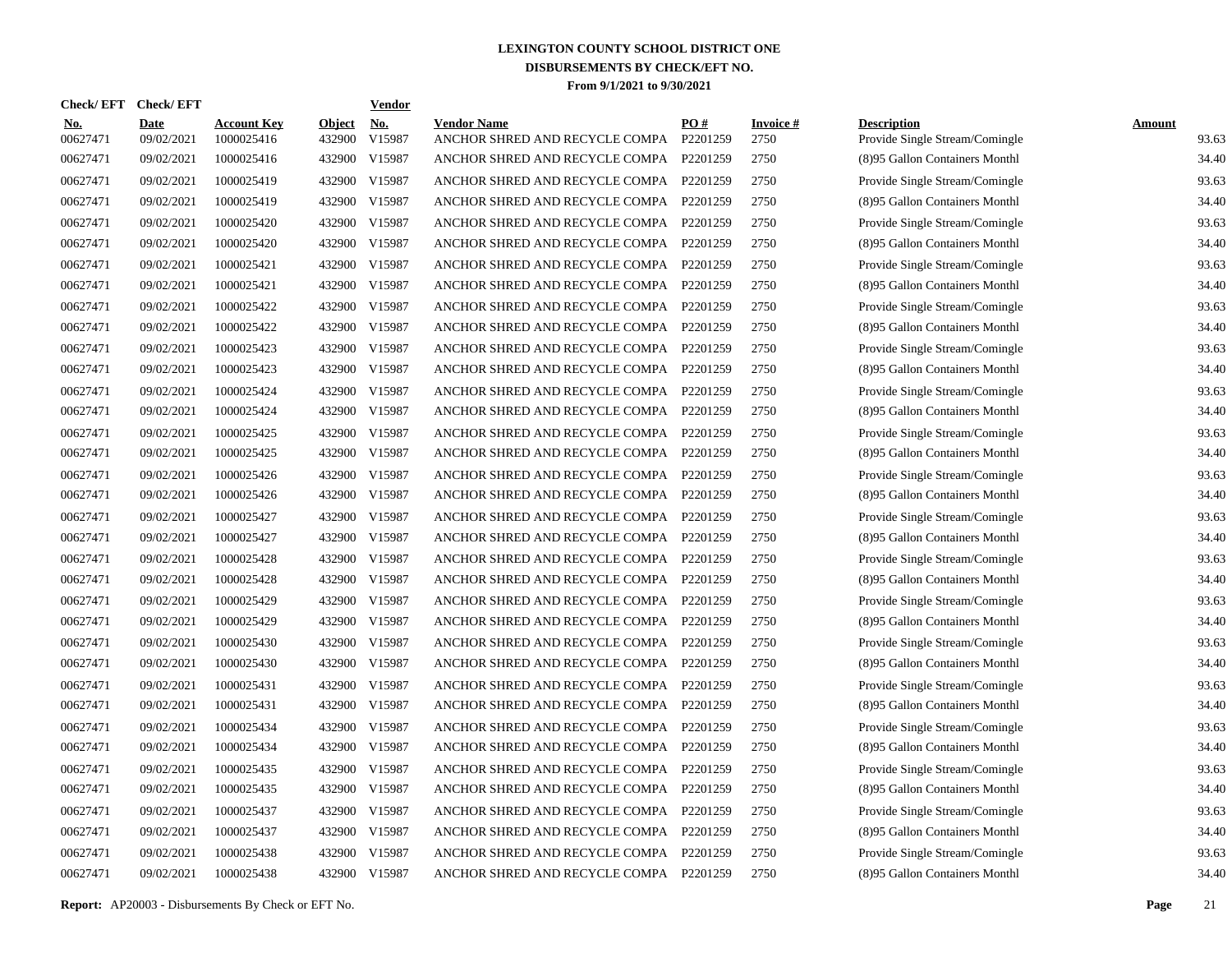| Check/EFT Check/EFT    |                           |                                  |                         | <b>Vendor</b> |                                                               |          |                         |                                                      |                        |
|------------------------|---------------------------|----------------------------------|-------------------------|---------------|---------------------------------------------------------------|----------|-------------------------|------------------------------------------------------|------------------------|
| <u>No.</u><br>00627471 | <b>Date</b><br>09/02/2021 | <b>Account Key</b><br>1000025439 | <b>Object</b><br>432900 | No.<br>V15987 | <b>Vendor Name</b><br>ANCHOR SHRED AND RECYCLE COMPA P2201259 | PO#      | <b>Invoice#</b><br>2750 | <b>Description</b><br>Provide Single Stream/Comingle | <b>Amount</b><br>93.63 |
| 00627471               | 09/02/2021                | 1000025439                       | 432900                  | V15987        | ANCHOR SHRED AND RECYCLE COMPA P2201259                       |          | 2750                    | (8)95 Gallon Containers Monthl                       | 34.40                  |
| 00627471               | 09/02/2021                | 1000025440                       | 432900                  | V15987        | ANCHOR SHRED AND RECYCLE COMPA P2201259                       |          | 2750                    | Provide Single Stream/Comingle                       | 93.63                  |
| 00627471               | 09/02/2021                | 1000025440                       | 432900                  | V15987        | ANCHOR SHRED AND RECYCLE COMPA P2201259                       |          | 2750                    | (8)95 Gallon Containers Monthl                       | 34.40                  |
| 00627471               | 09/02/2021                | 1000025441                       | 432900                  | V15987        | ANCHOR SHRED AND RECYCLE COMPA P2201259                       |          | 2750                    | Provide Single Stream/Comingle                       | 93.63                  |
| 00627471               | 09/02/2021                | 1000025441                       | 432900                  | V15987        | ANCHOR SHRED AND RECYCLE COMPA P2201259                       |          | 2750                    | (8)95 Gallon Containers Monthl                       | 34.40                  |
| 00627471               | 09/02/2021                | 1000025442                       |                         | 432900 V15987 | ANCHOR SHRED AND RECYCLE COMPA P2201259                       |          | 2750                    | Provide Single Stream/Comingle                       | 93.63                  |
| 00627471               | 09/02/2021                | 1000025442                       |                         | 432900 V15987 | ANCHOR SHRED AND RECYCLE COMPA P2201259                       |          | 2750                    | (8)95 Gallon Containers Monthl                       | 34.40                  |
| 00627471               | 09/02/2021                | 1000025443                       | 432900                  | V15987        | ANCHOR SHRED AND RECYCLE COMPA P2201259                       |          | 2750                    | Provide Single Stream/Comingle                       | 93.63                  |
| 00627471               | 09/02/2021                | 1000025443                       |                         | 432900 V15987 | ANCHOR SHRED AND RECYCLE COMPA P2201259                       |          | 2750                    | (8)95 Gallon Containers Monthl                       | 34.40                  |
| 00627471               | 09/02/2021                | 1000025444                       |                         | 432900 V15987 | ANCHOR SHRED AND RECYCLE COMPA P2201259                       |          | 2750                    | Provide Single Stream/Comingle                       | 93.63                  |
| 00627471               | 09/02/2021                | 1000025444                       |                         | 432900 V15987 | ANCHOR SHRED AND RECYCLE COMPA P2201259                       |          | 2750                    | (8)95 Gallon Containers Monthl                       | 34.40                  |
| 00627471               | 09/02/2021                | 1000025445                       |                         | 432900 V15987 | ANCHOR SHRED AND RECYCLE COMPA P2201259                       |          | 2750                    | Provide Single Stream/Comingle                       | 93.63                  |
| 00627471               | 09/02/2021                | 1000025445                       |                         | 432900 V15987 | ANCHOR SHRED AND RECYCLE COMPA P2201259                       |          | 2750                    | (8)95 Gallon Containers Monthl                       | 34.40                  |
| 00627471               | 09/02/2021                | 1000025446                       |                         | 432900 V15987 | ANCHOR SHRED AND RECYCLE COMPA P2201259                       |          | 2750                    | Provide Single Stream/Comingle                       | 93.63                  |
| 00627471               | 09/02/2021                | 1000025446                       |                         | 432900 V15987 | ANCHOR SHRED AND RECYCLE COMPA P2201259                       |          | 2750                    | (8)95 Gallon Containers Monthl                       | 34.40                  |
| 00627471               | 09/02/2021                | 1000025447                       |                         | 432900 V15987 | ANCHOR SHRED AND RECYCLE COMPA P2201259                       |          | 2750                    | Provide Single Stream/Comingle                       | 93.63                  |
| 00627471               | 09/02/2021                | 1000025447                       |                         | 432900 V15987 | ANCHOR SHRED AND RECYCLE COMPA P2201259                       |          | 2750                    | (8) 95 Gallon Container Monthl                       | 34.40                  |
|                        |                           |                                  |                         |               |                                                               |          |                         | <b>Check Total</b>                                   | 4,353.02               |
| 00627472               | 09/02/2021                | 1000022403                       |                         | 441000 V12318 | <b>BARNES &amp; NOBLE BOOKSELLERS INC</b>                     | P2201215 | 4147996                 | Everything You Need to Ace Com                       | 271.20                 |
|                        |                           |                                  |                         |               |                                                               |          |                         | <b>Check Total</b>                                   | 271.20                 |
| 00627473               | 09/02/2021                | 1000025415                       |                         | 447000 V02150 | <b>BARNES PROPANE</b>                                         |          | 479016                  | Propane                                              | 599.24                 |
| 00627473               | 09/02/2021                | 1000025415                       |                         | 447000 V02150 | <b>BARNES PROPANE</b>                                         |          | 479017                  | Propane                                              | 674.59                 |
|                        |                           |                                  |                         |               |                                                               |          |                         | <b>Check Total</b>                                   | 1,273.83               |
| 00627474               | 09/02/2021                | 7802070044                       |                         | 466041 V13255 | <b>BSN SPORTS</b>                                             | P2111404 | 913583806               | 301- FOREST GREEN, WHITE-RIVAL                       | 102.72                 |
| 00627474               | 09/02/2021                | 7802070044                       |                         | 466041 V13255 | <b>BSN SPORTS</b>                                             | P2111404 | 913583806               | 001- BLACK, WHITE-ISOCHILL POL                       | 160.50                 |
| 00627474               | 09/02/2021                | 7802070044                       |                         | 466041 V13255 | <b>BSN SPORTS</b>                                             | P2111404 | 913583806               | 301- FOREST GREEN, WHITE- ISOCH                      | 53.50                  |
| 00627474               | 09/02/2021                | 7802070044                       |                         | 466041 V13255 | <b>BSN SPORTS</b>                                             | P2111404 | 913583806               | 001-BLACK, WHITE-TROPHY POLO                         | 100.58                 |
| 00627474               | 09/02/2021                | 7802070044                       |                         | 466041 V13255 | <b>BSN SPORTS</b>                                             | P2111404 | 913583806               | 301- FOREST GREEN, WHITE-TROPHY                      | 100.58                 |
| 00627474               | 09/02/2021                | 7802070044                       |                         | 466041 V13255 | <b>BSN SPORTS</b>                                             | P2111404 | 913583806               | 301-FOREST GREEN, WHITE-ISOCHIL                      | 107.00                 |
| 00627474               | 09/02/2021                | 7802070044                       |                         | 466041 V13255 | <b>BSN SPORTS</b>                                             | P2111404 | 913583806               | 301-FOREST GREEN, WHITE-WOMENS                       | 107.00                 |
| 00627474               | 09/02/2021                | 7802070044                       |                         | 466041 V13255 | <b>BSN SPORTS</b>                                             | P2111404 | 913583806               | 001-BLACK, WHITE-WOMENS TEAM PE                      | 87.74                  |
| 00627474               | 09/02/2021                | 7802070044                       |                         | 466041 V13255 | <b>BSN SPORTS</b>                                             | P2111404 | 913583806               | 301-FOREST GREEN, WHITE-WOMENS                       | 87.74                  |
|                        |                           |                                  |                         |               |                                                               |          |                         |                                                      |                        |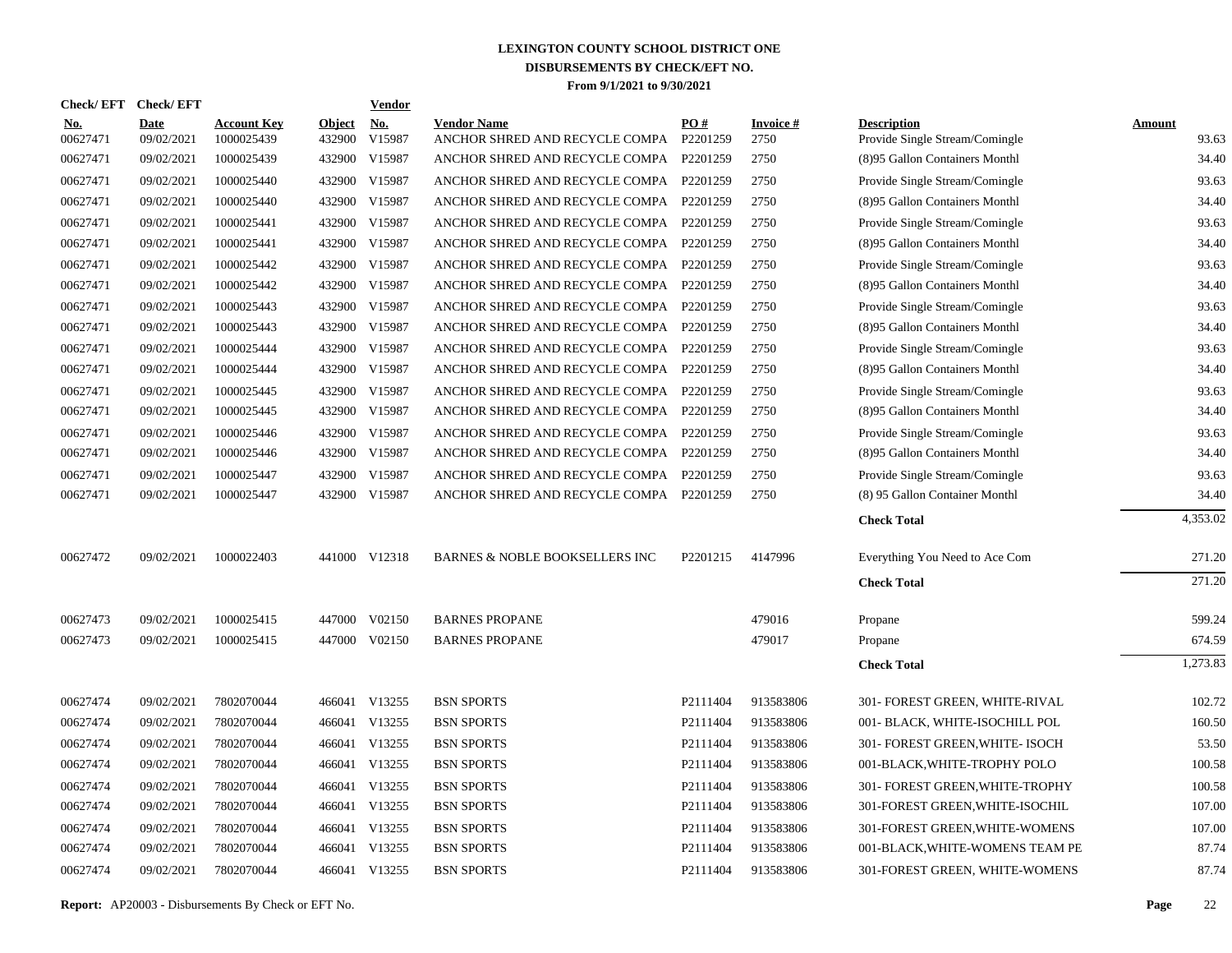| <b>Check/EFT</b>       | <b>Check/EFT</b>          |                                  |                         | Vendor               |                                         |                 |                              |                                                      |                         |
|------------------------|---------------------------|----------------------------------|-------------------------|----------------------|-----------------------------------------|-----------------|------------------------------|------------------------------------------------------|-------------------------|
| <u>No.</u><br>00627474 | <b>Date</b><br>09/02/2021 | <b>Account Key</b><br>7802070044 | <b>Object</b><br>466041 | <u>No.</u><br>V13255 | <b>Vendor Name</b><br><b>BSN SPORTS</b> | PO#<br>P2111404 | <b>Invoice#</b><br>913583806 | <b>Description</b><br>301-FOREST GREEN, WHITE-WOMENS | <b>Amount</b><br>171.20 |
| 00627474               | 09/02/2021                | 7802070044                       |                         | 466041 V13255        | <b>BSN SPORTS</b>                       | P2111404        | 913583806                    | 001-BLACK, WHITE-LOCKER 1/4 ZIP                      | 171.20                  |
| 00627474               | 09/02/2021                | 7802070044                       |                         | 466041 V13255        | <b>BSN SPORTS</b>                       | P2111404        | 913583806                    | 301-FOREST GREEN, WHITE-COMMAND                      | 47.08                   |
| 00627474               | 09/02/2021                | 7802070044                       |                         | 466041 V13255        | <b>BSN SPORTS</b>                       | P2111404        | 913583806                    | 001-BLACK, WHITE-WOMENS LOCKER                       | 273.92                  |
| 00627474               | 09/02/2021                | 7802070044                       |                         | 466041 V13255        | <b>BSN SPORTS</b>                       | P2111404        | 913583806                    | SHIPPING (WHAM)                                      | 37.85                   |
| 00627474               | 09/02/2021                | 7802080026                       |                         | 466041 V13255        | <b>BSN SPORTS</b>                       | P2201539        | 913584746                    | White, Graphite-Women's Short                        | 500.76                  |
| 00627474               | 09/02/2021                | 7802080026                       |                         | 466041 V13255        | <b>BSN SPORTS</b>                       | P2201539        | 913584746                    | external decoration                                  | 0.00                    |
| 00627474               | 09/02/2021                | 7802080026                       |                         | 466041 V13255        | <b>BSN SPORTS</b>                       | P2201539        | 913584746                    | freight                                              | 28.99                   |
| 00627474               | 09/02/2021                | 7793027013                       |                         | 466041 V13255        | <b>BSN SPORTS</b>                       | P2202005        | 913585113                    | UA Women's Corp. Performance P                       | 85.60                   |
| 00627474               | 09/02/2021                | 7793027013                       |                         | 466041 V13255        | <b>BSN SPORTS</b>                       | P2202005        | 913585113                    | Embroidering - Original Gilber                       | 0.00                    |
| 00627474               | 09/02/2021                | 7793027013                       |                         | 466041 V13255        | <b>BSN SPORTS</b>                       | P2202005        | 913585113                    | <b>Shipping Charge</b>                               | 4.56                    |
|                        |                           |                                  |                         |                      |                                         |                 |                              | <b>Check Total</b>                                   | 2,228.52                |
| 00627475               | 09/02/2021                | 3290011521                       |                         | 441000 V01145        | <b>CAMCOR</b>                           | P2201854        | 2515506                      | LocknCharge 10237 Joey 30-Cart                       | 1,257.25                |
|                        |                           |                                  |                         |                      |                                         |                 |                              | <b>Check Total</b>                                   | 1,257.25                |
| 00627476               | 09/02/2021                | 1000022403                       |                         | 439500 V01474        | <b>CERTIFIED TRANSLATION SERVICES</b>   | P2202739        | LEX-21-0884                  | Translation of the 'Seesaw & G                       | 69.80                   |
|                        |                           |                                  |                         |                      |                                         |                 |                              | <b>Check Total</b>                                   | 69.80                   |
| 00627477               | 09/02/2021                | 2200026405                       |                         | 439500 V16315        | DEER OAKS EAP SERVICES LLC              | P2201534        | LCDO21-08                    | Employee Assistance Program ba                       | 3,922.38                |
|                        |                           |                                  |                         |                      |                                         |                 |                              | <b>Check Total</b>                                   | 3,922.38                |
| 00627478               | 09/02/2021                | 1000011521                       |                         | 444500 V01040        | <b>DELL COMPUTERS</b>                   | P2201837        | 10510835377                  | DELL 27 MONITOR P2722H, 68.6CM                       | 545.70                  |
|                        |                           |                                  |                         |                      |                                         |                 |                              | <b>Check Total</b>                                   | 545.70                  |
| 00627479               | 09/02/2021                | 2042112403                       |                         | 444500 V16016        | ESCHENBACH OPTIK OF AMERICA IN          | P2202614        | 0793663-IN                   | Visolux Digital HD                                   | 990.00                  |
| 00627479               | 09/02/2021                | 2042112403                       |                         | 444500 V16016        | ESCHENBACH OPTIK OF AMERICA IN          | P2202614        | 0793663-IN                   | Freight                                              | 16.70                   |
|                        |                           |                                  |                         |                      |                                         |                 |                              | <b>Check Total</b>                                   | 1,006.70                |
| 00627480               | 09/02/2021                | 3280011521                       |                         | 441000 V16784        | FIRE PROTECTION PUBLICATIONS            | P2201058        | 189347                       | <b>ESSENTIALS 7 EXAM PREP</b>                        | 35.00                   |
| 00627480               | 09/02/2021                | 3280011521                       |                         | 441000 V16784        | FIRE PROTECTION PUBLICATIONS            | P2201058        | 189347                       | <b>ESSENTIALS 7 COURSE WORKBOOK</b>                  | 38.00                   |
| 00627480               | 09/02/2021                | 3280011521                       |                         | 441000 V16784        | FIRE PROTECTION PUBLICATIONS            | P2201058        | 189347                       | <b>ESSENTIALS 7 SKILL VIDEO SERIE</b>                | 399.00                  |
|                        |                           |                                  |                         |                      |                                         |                 |                              | <b>Check Total</b>                                   | 472.00                  |
| 00627481               | 09/02/2021                | 1000026306                       |                         | 433200 V15897        | FIRST COMMUNITY BANK                    | P2202766        | ADM.0891.08.21               | Sheraton Hotel                                       | 611.60                  |
| 00627481               | 09/02/2021                | 1000026306                       |                         | 436000 V15897        | FIRST COMMUNITY BANK                    | P2202767        | ADM.5733.08.21               | <b>UPrinting</b>                                     | 494.35                  |
|                        |                           |                                  |                         |                      |                                         |                 |                              |                                                      |                         |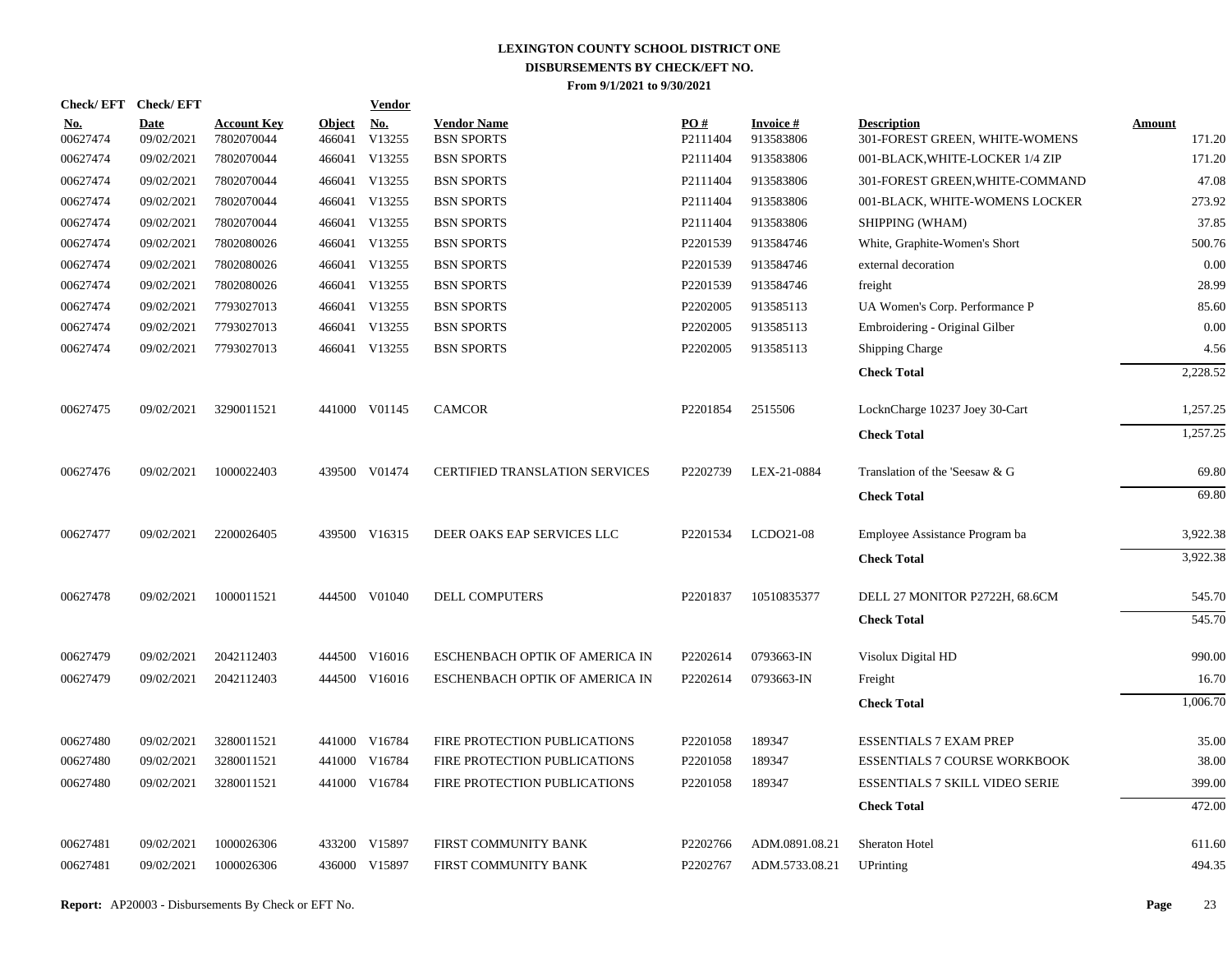| Check/EFT Check/EFT    |                           |                                  |                         | <b>Vendor</b> |                                            |                 |                                   |                                       |                         |
|------------------------|---------------------------|----------------------------------|-------------------------|---------------|--------------------------------------------|-----------------|-----------------------------------|---------------------------------------|-------------------------|
| <u>No.</u><br>00627481 | <b>Date</b><br>09/02/2021 | <b>Account Key</b><br>1000026306 | <b>Object</b><br>441000 | No.<br>V15897 | <b>Vendor Name</b><br>FIRST COMMUNITY BANK | PO#<br>P2202767 | <b>Invoice#</b><br>ADM.5733.08.21 | <b>Description</b><br>Amazon          | <b>Amount</b><br>106.99 |
| 00627481               | 09/02/2021                | 1000026306                       |                         | 441000 V15897 | FIRST COMMUNITY BANK                       | P2202767        | ADM.5733.08.21                    | Amazon                                | 94.08                   |
| 00627481               | 09/02/2021                | 1000026306                       |                         | 441000 V15897 | FIRST COMMUNITY BANK                       | P2202767        | ADM.5733.08.21                    | Office Depot                          | 165.38                  |
| 00627481               | 09/02/2021                | 1000026306                       |                         | 441000 V15897 | FIRST COMMUNITY BANK                       | P2202767        | ADM.5733.08.21                    | Office Depot                          | 205.71                  |
| 00627481               | 09/02/2021                | 1000026306                       |                         | 441000 V15897 | FIRST COMMUNITY BANK                       | P2202767        | ADM.5733.08.21                    | Amazon                                | 51.33                   |
| 00627481               | 09/02/2021                | 1000026306                       |                         | 441000 V15897 | FIRST COMMUNITY BANK                       | P2202767        | ADM.5733.08.21                    | Best Buy                              | 192.57                  |
| 00627481               | 09/02/2021                | 1000026306                       |                         | 441000 V15897 | FIRST COMMUNITY BANK                       | P2202767        | ADM.5733.08.21                    | Amazon                                | 13.90                   |
| 00627481               | 09/02/2021                | 1000026306                       |                         | 441000 V15897 | FIRST COMMUNITY BANK                       | P2202767        | ADM.5733.08.21                    | Amazon                                | $-38.51$                |
| 00627481               | 09/02/2021                | 1000026306                       |                         | 444000 V15897 | FIRST COMMUNITY BANK                       | P2202767        | ADM.5733.08.21                    | The State Paper                       | 13.99                   |
| 00627481               | 09/02/2021                | 1000011214                       |                         | 441000 V15897 | FIRST COMMUNITY BANK                       | P2202768        | GES.3944.08.21                    | <b>Fully Promoted</b>                 | 55.18                   |
| 00627481               | 09/02/2021                | 1000023314                       |                         | 441000 V15897 | FIRST COMMUNITY BANK                       | P2202768        | GES.3944.08.21                    | Amazon.com                            | 34.85                   |
| 00627481               | 09/02/2021                | 7863027014                       |                         | 466041 V15897 | FIRST COMMUNITY BANK                       | P2202768        | GES.3944.08.21                    | Amazon.com                            | 14.12                   |
| 00627481               | 09/02/2021                | 7863027014                       | 466041                  | V15897        | FIRST COMMUNITY BANK                       | P2202768        | GES.3944.08.21                    | Amazon.com                            | 107.20                  |
| 00627481               | 09/02/2021                | 7866027014                       | 466041                  | V15897        | FIRST COMMUNITY BANK                       | P2202768        | GES.3944.08.21                    | Amazon.Com                            | 21.39                   |
| 00627481               | 09/02/2021                | 7866027014                       | 466041                  | V15897        | FIRST COMMUNITY BANK                       | P2202768        | GES.3944.08.21                    | Amazon.com                            | 6.94                    |
| 00627481               | 09/02/2021                | 7866027014                       |                         | 466041 V15897 | FIRST COMMUNITY BANK                       | P2202768        | GES.3944.08.21                    | Amazon.com                            | 44.93                   |
| 00627481               | 09/02/2021                | 7866027014                       | 466041                  | V15897        | FIRST COMMUNITY BANK                       | P2202768        | GES.3944.08.21                    | Amazon.com                            | 155.52                  |
| 00627481               | 09/02/2021                | 7866027014                       |                         | 466041 V15897 | FIRST COMMUNITY BANK                       | P2202768        | GES.3944.08.21                    | Amazon.com                            | 90.68                   |
| 00627481               | 09/02/2021                | 7866027014                       | 466041                  | V15897        | FIRST COMMUNITY BANK                       | P2202768        | GES.3944.08.21                    | Dollar Tree                           | 47.08                   |
| 00627481               | 09/02/2021                | 7866027014                       |                         | 466041 V15897 | FIRST COMMUNITY BANK                       | P2202768        | GES.3944.08.21                    | Sam's Club                            | 273.39                  |
| 00627481               | 09/02/2021                | 7866027014                       |                         | 466041 V15897 | FIRST COMMUNITY BANK                       | P2202768        | GES.3944.08.21                    | Walmart                               | 7.89                    |
|                        |                           |                                  |                         |               |                                            |                 |                                   | <b>Check Total</b>                    | 2,770.56                |
| 00627482               | 09/02/2021                | 1000022246                       |                         | 443000 V12185 | FOLLETT SCHOOL SOLUTIONS INC               | P2202351        | 336536F                           | eBooks order. See quote #1065         | 87.29                   |
|                        |                           |                                  |                         |               |                                            |                 |                                   | <b>Check Total</b>                    | 87.29                   |
| 00627483               | 09/02/2021                | 7845027044                       |                         | 466041 V00549 | FORMS AND SUPPLY INC (FSI)                 | P2202167        | 5872520-0                         | Sharpie Pen-style Permanent Ma        | 6.09                    |
| 00627483               | 09/02/2021                | 7845027044                       |                         | 466041 V00549 | FORMS AND SUPPLY INC (FSI)                 | P2202167        | 5872520-0                         | Sharpie Precision Permanent Ma        | 6.09                    |
| 00627483               | 09/02/2021                | 1000023347                       |                         | 441000 V00549 | FORMS AND SUPPLY INC (FSI)                 | P2202414        | 5876524-0                         | Business Source Plain Index Ca        | 32.90                   |
| 00627483               | 09/02/2021                | 1000023347                       |                         | 441000 V00549 | FORMS AND SUPPLY INC (FSI)                 | P2202414        | 5876524-0                         | Business Source Ruled White In        | 4.98                    |
| 00627483               | 09/02/2021                | 1000023347                       |                         | 441000 V00549 | FORMS AND SUPPLY INC (FSI)                 | P2202414        | 5876524-0                         | <b>Business Source Foldback Binde</b> | 3.00                    |
| 00627483               | 09/02/2021                | 1000023347                       |                         | 441000 V00549 | FORMS AND SUPPLY INC (FSI)                 | P2202414        | 5876524-0                         | PRESaply Labels 1 x 2 58 Leng         | 44.40                   |
| 00627483               | 09/02/2021                | 1000023347                       |                         | 441000 V00549 | FORMS AND SUPPLY INC (FSI)                 | P2202414        | 5876524-0                         | PRESaply PRESaply White Labels        | 44.40                   |
| 00627483               | 09/02/2021                | 1000021244                       |                         | 441000 V00549 | FORMS AND SUPPLY INC (FSI)                 | P2202444        | 5876728-0                         | <b>Business Source Nickel Plated</b>  | 6.60                    |
| 00627483               | 09/02/2021                | 1000021244                       |                         | 441000 V00549 | FORMS AND SUPPLY INC (FSI)                 | P2202444        | 5876728-0                         | Pentel Champ Mechanical Pencil        | 5.95                    |
| 00627483               | 09/02/2021                | 1000021244                       |                         | 441000 V00549 | FORMS AND SUPPLY INC (FSI)                 | P2202444        | 5876728-0                         | Avery Heavy-Duty Plastic A-Z I        | 93.54                   |
|                        |                           |                                  |                         |               |                                            |                 |                                   |                                       |                         |

**Report:** AP20003 - Disbursements By Check or EFT No. **Page** 24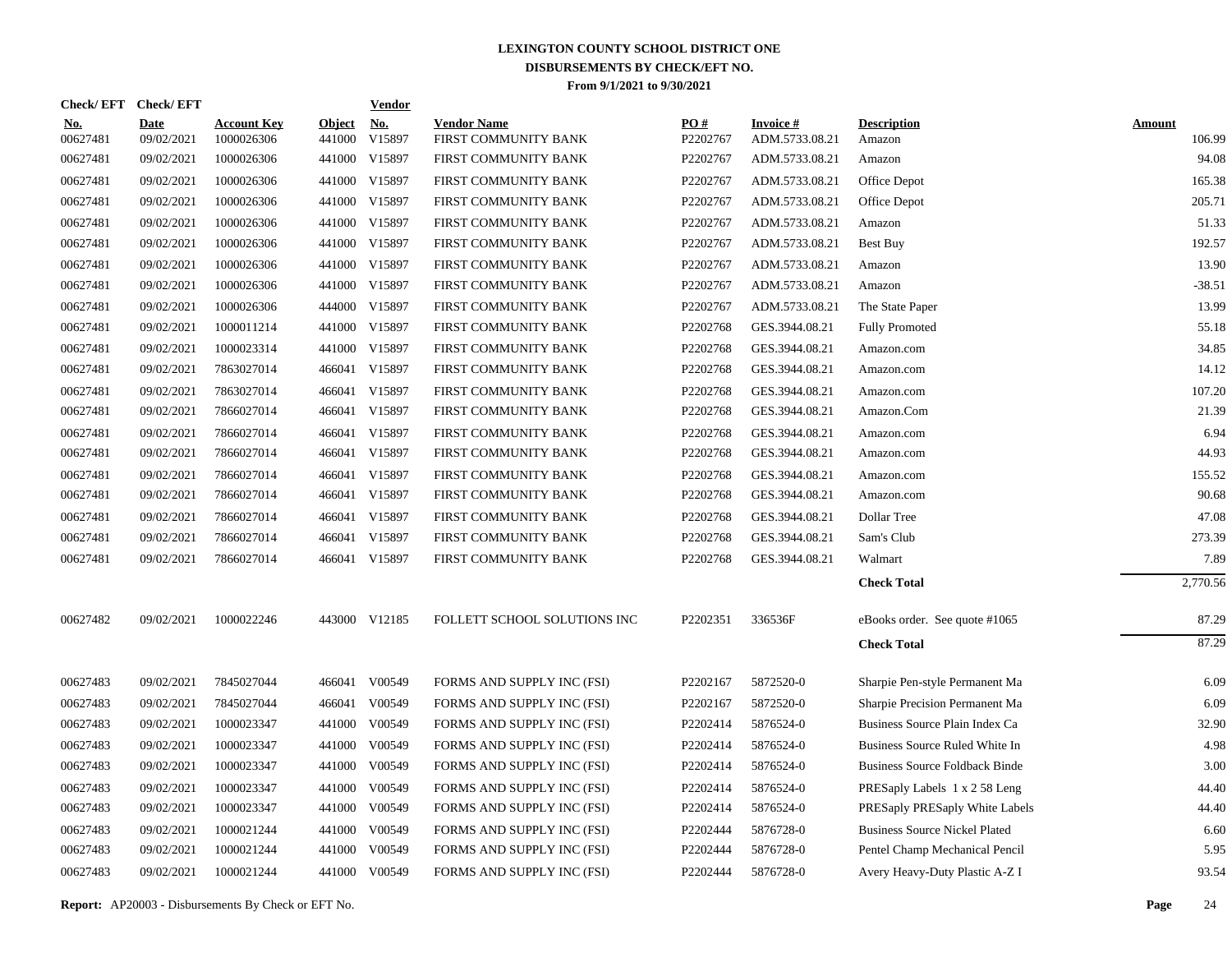|                        | Check/EFT Check/EFT       |                                  |                         | <b>Vendor</b>        |                                                  |                 |                              |                                                      |                       |
|------------------------|---------------------------|----------------------------------|-------------------------|----------------------|--------------------------------------------------|-----------------|------------------------------|------------------------------------------------------|-----------------------|
| <u>No.</u><br>00627483 | <b>Date</b><br>09/02/2021 | <b>Account Key</b><br>1000021244 | <u>Object</u><br>441000 | <u>No.</u><br>V00549 | <b>Vendor Name</b><br>FORMS AND SUPPLY INC (FSI) | PO#<br>P2202444 | <b>Invoice#</b><br>5876728-0 | <b>Description</b><br>Sharpie Fine Point Permanent M | <b>Amount</b><br>9.11 |
|                        |                           |                                  |                         |                      |                                                  |                 |                              | <b>Check Total</b>                                   | 257.06                |
| 00627484               | 09/02/2021                | 3290011521                       |                         | 434500 V12848        | <b>GLOBE MICROSYSTEMS INC DBA AB</b>             | P2202006        | 16018                        | 1-YEAR RENEWAL FOR AB TUTOR SU                       | 1,500.00              |
|                        |                           |                                  |                         |                      |                                                  |                 |                              | <b>Check Total</b>                                   | 1.500.00              |
| 00627485               | 09/02/2021                | 3290011521                       |                         | 441000 V00049        | GOODHEART WLLCOX PUBLISHER                       | P2201782        | 01801748                     | NUTRITION & WELL FOR LIFE 2019                       | 2,475.00              |
| 00627485               | 09/02/2021                | 3290011521                       | 441000                  | V00049               | GOODHEART WLLCOX PUBLISHER                       | P2201782        | 01801748                     | NUTRITION & WELL 6YR DESK COPY                       | 0.00                  |
| 00627485               | 09/02/2021                | 3290011521                       |                         | 441000 V00049        | GOODHEART WLLCOX PUBLISHER                       | P2201782        | 01801748                     | <b>SHIPPING CHARGE</b>                               | 102.98                |
|                        |                           |                                  |                         |                      |                                                  |                 |                              | <b>Check Total</b>                                   | 2,577.98              |
| 00627486               | 09/02/2021                | 1000011303                       |                         | 434500 V12508        | <b>HEINEMANN</b>                                 | P2202291        | 7358879                      | 978-0-325-13608-0 Calkins/Not                        | 450.00                |
| 00627486               | 09/02/2021                | 1000011303                       |                         | 434500 V12508        | <b>HEINEMANN</b>                                 | P2202291        | 7358879                      | 978-0-325-13588-5 Calkins/Not                        | 675.00                |
| 00627486               | 09/02/2021                | 2170411203                       |                         | 434500 V12508        | <b>HEINEMANN</b>                                 | P2202215        | 7359058                      | Calkins Virtual Reading                              | 2,400.00              |
| 00627486               | 09/02/2021                | 2170411203                       |                         | 434500 V12508        | <b>HEINEMANN</b>                                 | P2202215        | 7359058                      | Calkins Virtual Reading                              | 2,400.00              |
| 00627486               | 09/02/2021                | 2170411203                       |                         | 434500 V12508        | <b>HEINEMANN</b>                                 | P2202215        | 7359058                      | Calkins Virtual Reading                              | 2,400.00              |
| 00627486               | 09/02/2021                | 2170411203                       |                         | 434500 V12508        | <b>HEINEMANN</b>                                 | P2202215        | 7359058                      | Calkins Virtual Reading                              | 2,400.00              |
| 00627486               | 09/02/2021                | 2170411203                       |                         | 434500 V12508        | <b>HEINEMANN</b>                                 | P2202215        | 7359058                      | Calkins Virtual Reading                              | 2,400.00              |
| 00627486               | 09/02/2021                | 2170411203                       |                         | 434500 V12508        | <b>HEINEMANN</b>                                 | P2202215        | 7359058                      | Calkins Virtual Reading                              | 2,100.00              |
| 00627486               | 09/02/2021                | 2170411203                       |                         | 434500 V12508        | <b>HEINEMANN</b>                                 | P2202215        | 7359058                      | Calkins Virtual Reading                              | 800.00                |
| 00627486               | 09/02/2021                | 2170411203                       |                         | 434500 V12508        | <b>HEINEMANN</b>                                 | P2202215        | 7359058                      | Calkins Virtual Reading                              | 800.00                |
| 00627486               | 09/02/2021                | 2170411203                       |                         | 434500 V12508        | <b>HEINEMANN</b>                                 | P2202215        | 7359058                      | Calkins Virtual Reading                              | 800.00                |
| 00627486               | 09/02/2021                | 2170411203                       |                         | 434500 V12508        | <b>HEINEMANN</b>                                 | P2202214        | 7359092                      | Calkins Virtual Writing                              | 1.320.00              |
| 00627486               | 09/02/2021                | 2170411203                       |                         | 434500 V12508        | <b>HEINEMANN</b>                                 | P2202214        | 7359092                      | Calkins Virtual Writing                              | 1,320.00              |
| 00627486               | 09/02/2021                | 2170411203                       |                         | 434500 V12508        | <b>HEINEMANN</b>                                 | P2202214        | 7359092                      | Calkins Virtual Writing                              | 1.320.00              |
| 00627486               | 09/02/2021                | 2170411203                       |                         | 434500 V12508        | <b>HEINEMANN</b>                                 | P2202214        | 7359092                      | Calkins Virtual Writing                              | 1,320.00              |
| 00627486               | 09/02/2021                | 2170411203                       |                         | 434500 V12508        | <b>HEINEMANN</b>                                 | P2202214        | 7359092                      | Calkins Virtual Writing                              | 1.320.00              |
| 00627486               | 09/02/2021                | 2170411203                       |                         | 434500 V12508        | <b>HEINEMANN</b>                                 | P2202214        | 7359092                      | Calkins Virtual Writing                              | 1,440.00              |
| 00627486               | 09/02/2021                | 2170411203                       |                         | 434500 V12508        | <b>HEINEMANN</b>                                 | P2202214        | 7359092                      | Calkins Virtual Writing                              | 125.00                |
| 00627486               | 09/02/2021                | 2170411203                       |                         | 434500 V12508        | <b>HEINEMANN</b>                                 | P2202214        | 7359092                      | <b>Calkins Virtual Writing</b>                       | 125.00                |
| 00627486               | 09/02/2021                | 2170411203                       |                         | 434500 V12508        | <b>HEINEMANN</b>                                 | P2202214        | 7359092                      | Calkins Virtual Writing                              | 125.00                |
| 00627486               | 09/02/2021                | 2170411203                       |                         | 434500 V12508        | <b>HEINEMANN</b>                                 | P2202214        | 7359092                      | <b>Calkins Virtual Writing</b>                       | 125.00                |
| 00627486               | 09/02/2021                | 2170411203                       |                         | 434500 V12508        | <b>HEINEMANN</b>                                 | P2202214        | 7359092                      | Calkins Virtual Writing                              | 125.00                |
| 00627486               | 09/02/2021                | 2170411203                       |                         | 434500 V12508        | <b>HEINEMANN</b>                                 | P2202214        | 7359092                      | <b>Calkins Virtual Writing</b>                       | 125.00                |
| 00627486               | 09/02/2021                | 2170411203                       |                         | 434500 V12508        | <b>HEINEMANN</b>                                 | P2202214        | 7359092                      | Calkins Virtual Writing                              | 125.00                |
| 00627486               | 09/02/2021                | 2170411203                       |                         | 434500 V12508        | <b>HEINEMANN</b>                                 | P2202214        | 7359092                      | Calkins Virtual Writing                              | 1,320.00              |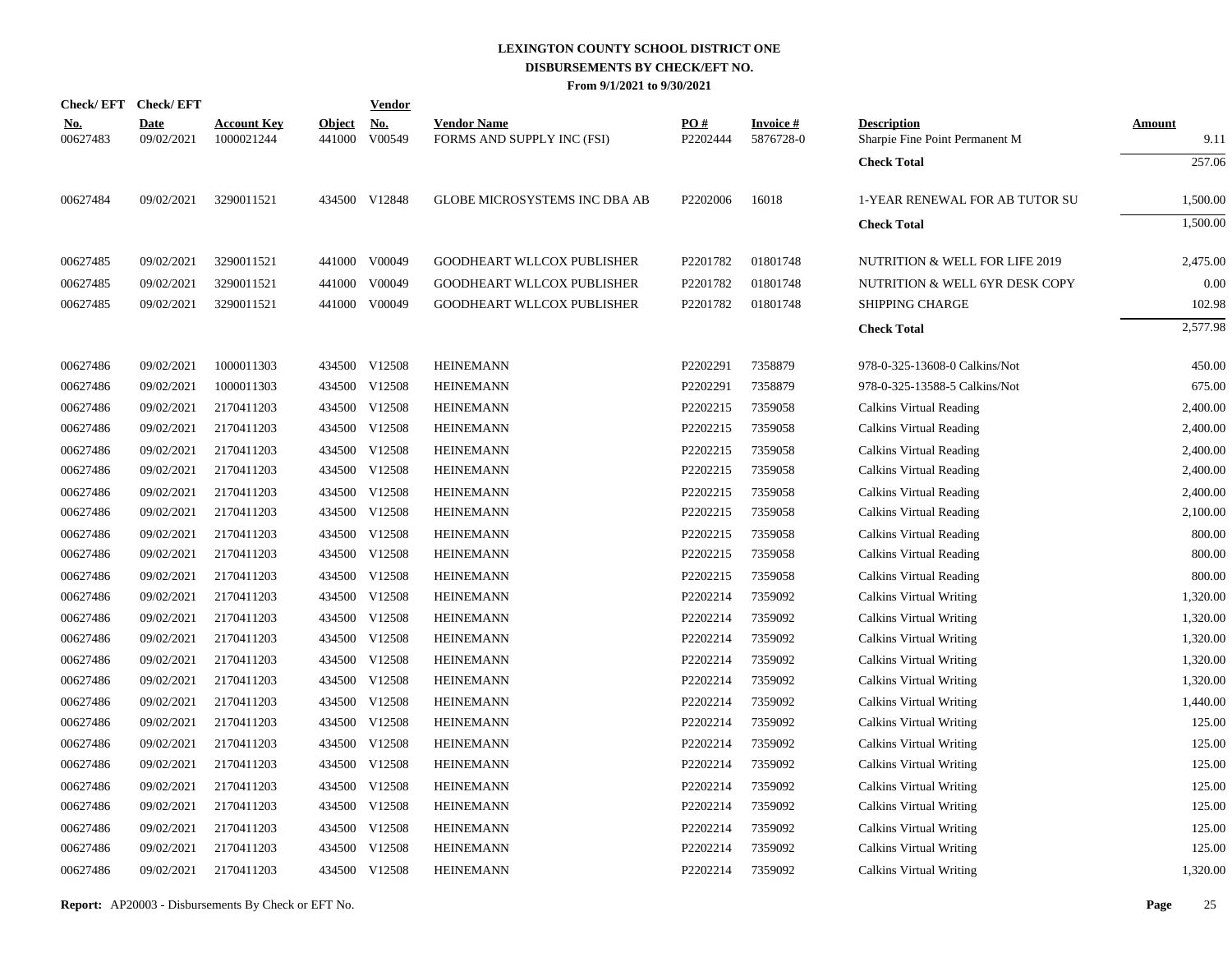| <b>Check/EFT</b>       | <b>Check/EFT</b>          |                                  |                         | <b>Vendor</b>        |                                        |                               |                               |                                               |                           |
|------------------------|---------------------------|----------------------------------|-------------------------|----------------------|----------------------------------------|-------------------------------|-------------------------------|-----------------------------------------------|---------------------------|
| <u>No.</u><br>00627486 | <b>Date</b><br>09/02/2021 | <b>Account Key</b><br>2170411203 | <b>Object</b><br>434500 | <u>No.</u><br>V12508 | <b>Vendor Name</b><br><b>HEINEMANN</b> | $\underline{PO#}$<br>P2202214 | <b>Invoice</b> $#$<br>7359092 | <b>Description</b><br>Calkins Virtual Writing | <b>Amount</b><br>1,320.00 |
| 00627486               | 09/02/2021                | 2170411203                       |                         | 434500 V12508        | <b>HEINEMANN</b>                       | P2202214                      | 7359092                       | <b>Calkins Virtual Writing</b>                | 1,320.00                  |
| 00627486               | 09/02/2021                | 2170411203                       | 434500                  | V12508               | <b>HEINEMANN</b>                       | P2202214                      | 7359092                       | Calkins Virtual Writing                       | 450.00                    |
| 00627486               | 09/02/2021                | 2170411203                       |                         | 434500 V12508        | <b>HEINEMANN</b>                       | P2202214                      | 7359092                       | <b>Calkins Virtual Writing</b>                | 750.00                    |
|                        |                           |                                  |                         |                      |                                        |                               |                               | <b>Check Total</b>                            | 31,700.00                 |
| 00627487               | 09/02/2021                | 7802071015                       |                         | 466041 V01292        | HENRY SCHEIN INC                       | P2202053                      | 97716270                      | ELASTIC BANDAGE 6X4.5YD                       | 11.63                     |
| 00627487               | 09/02/2021                | 7802071015                       |                         | 466041 V01292        | HENRY SCHEIN INC                       | P2202053                      | 97716270                      | ELASTIC BANDAGE 4X4.5YD                       | 8.97                      |
| 00627487               | 09/02/2021                | 7802071015                       |                         | 466041 V01292        | HENRY SCHEIN INC                       | P2202053                      | 97716270                      | <b>BANDAGE STRIP FABRIC</b>                   | 2.95                      |
| 00627487               | 09/02/2021                | 7802071015                       |                         | 466041 V01292        | HENRY SCHEIN INC                       | P2202053                      | 97716270                      | <b>FLEX BANDAGE</b>                           | 14.85                     |
| 00627487               | 09/02/2021                | 7802071015                       |                         | 466041 V01292        | HENRY SCHEIN INC                       | P2202053                      | 97716270                      | <b>BLOOD PRESSURE UNIT</b>                    | 8.32                      |
| 00627487               | 09/02/2021                | 7802071015                       |                         | 466041 V01292        | HENRY SCHEIN INC                       | P2202053                      | 97716270                      | DEEP POCKET ECONOMY ARM MEDIUM                | 8.00                      |
| 00627487               | 09/02/2021                | 7802071015                       |                         | 466041 V01292        | HENRY SCHEIN INC                       | P2202053                      | 97716270                      | DEEP POCKET ARM LARGE                         | 8.00                      |
| 00627487               | 09/02/2021                | 7802071015                       |                         | 466041 V01292        | HENRY SCHEIN INC                       | P2202053                      | 97716270                      | <b>DURA STICK II ELECTRODE</b>                | 11.56                     |
| 00627487               | 09/02/2021                | 7802071015                       |                         | 466041 V01292        | HENRY SCHEIN INC                       | P2202053                      | 97716270                      | <b>DURA STICK ELECTRODE 2X3.5</b>             | 16.69                     |
| 00627487               | 09/02/2021                | 7802071015                       |                         | 466041 V01292        | HENRY SCHEIN INC                       | P2202053                      | 97716270                      | <b>FLEXI WRAP</b>                             | 215.46                    |
| 00627487               | 09/02/2021                | 7802071015                       |                         | 466041 V01292        | HENRY SCHEIN INC                       | P2202053                      | 97716270                      | <b>HYDROGEN PEROXIDE</b>                      | 1.57                      |
| 00627487               | 09/02/2021                | 7802071015                       |                         | 466041 V01292        | HENRY SCHEIN INC                       | P2202053                      | 97716270                      | <b>GALLON PEROXIDE</b>                        | 4.24                      |
| 00627487               | 09/02/2021                | 7802071015                       |                         | 466041 V01292        | HENRY SCHEIN INC                       | P2202053                      | 97716270                      | <b>EMY SHEARS BLACK HANDLE 7.5</b>            | 24.48                     |
| 00627487               | 09/02/2021                | 7802071015                       |                         | 466041 V01292        | HENRY SCHEIN INC                       | P2202053                      | 97716270                      | <b>SISSORS SUPER PRO</b>                      | 32.06                     |
| 00627487               | 09/02/2021                | 7802071015                       |                         | 466041 V01292        | HENRY SCHEIN INC                       | P2202053                      | 97716270                      | MEDI LYTE ELECTRO TAB                         | 17.01                     |
| 00627487               | 09/02/2021                | 7802071015                       |                         | 466041 V01292        | HENRY SCHEIN INC                       | P2202053                      | 97716270                      | EYE CUP PLASTIC                               | 3.64                      |
| 00627487               | 09/02/2021                | 7802071015                       |                         | 466041 V01292        | HENRY SCHEIN INC                       | P2202053                      | 97716270                      | <b>EXCERCISE BAND CAN DO GREEN</b>            | 11.29                     |
| 00627487               | 09/02/2021                | 7802071015                       |                         | 466041 V01292        | HENRY SCHEIN INC                       | P2202053                      | 97716271                      | MINI BANDS EXCERSISE LATEX MED                | 5.91                      |
| 00627487               | 09/02/2021                | 7802071015                       |                         | 466041 V01292        | HENRY SCHEIN INC                       | P2202053                      | 97716271                      | MINI BANDS HEAVY BLUE                         | 6.32                      |
| 00627487               | 09/02/2021                | 7802071015                       |                         | 466041 V01292        | HENRY SCHEIN INC                       | P2202053                      | 97770845                      | TUBING CANDO BLU                              | 12.44                     |
| 00627487               | 09/02/2021                | 7802071015                       |                         | 466041 V01292        | HENRY SCHEIN INC                       | P2202053                      | 97822873                      | METER COLLAPSIBLE TRIPOD                      | 55.09                     |
|                        |                           |                                  |                         |                      |                                        |                               |                               | <b>Check Total</b>                            | 480.48                    |
| 00627488               | 09/02/2021                | 1000011310                       |                         | 437200 V01339        | HORRY COUNTY SCHOOLS                   |                               | P202125                       | Proviso 20/21                                 | 145.25                    |
|                        |                           |                                  |                         |                      |                                        |                               |                               | <b>Check Total</b>                            | 145.25                    |
| 00627489               | 09/02/2021                | 1000025447                       |                         | 441020 V01870        | <b>INTERSTATE SOLUTIONS</b>            | P2200055                      | 282119                        | ELB-10383-CS LAVA BAR SOAP                    | 51.84                     |
|                        |                           |                                  |                         |                      |                                        |                               |                               | <b>Check Total</b>                            | 51.84                     |
| 00627490               | 09/02/2021                | 7802072013                       |                         | 466034 V16876        | <b>JAY, HARVEY</b>                     |                               | VFB.GI.08.27.21               | Athletic Official                             | 126.20                    |
|                        |                           |                                  |                         |                      |                                        |                               |                               |                                               |                           |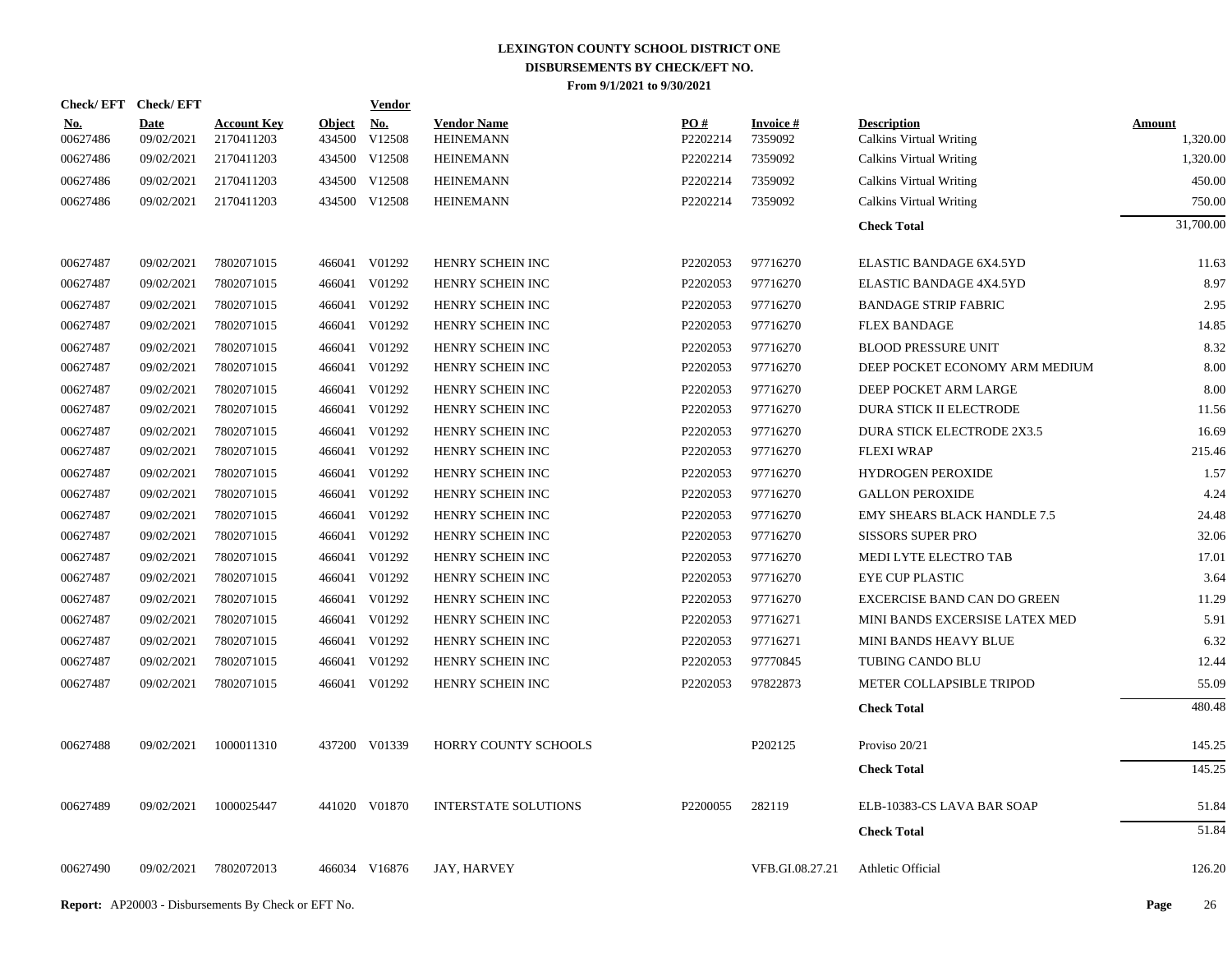| <b>Check/EFT</b> | <b>Check/EFT</b> |                    |            | Vendor        |                                       |          |                 |                                 |               |
|------------------|------------------|--------------------|------------|---------------|---------------------------------------|----------|-----------------|---------------------------------|---------------|
| <u>No.</u>       | <b>Date</b>      | <b>Account Key</b> | Object No. |               | <b>Vendor Name</b>                    | PO#      | <b>Invoice#</b> | <b>Description</b>              | <b>Amount</b> |
|                  |                  |                    |            |               |                                       |          |                 | <b>Check Total</b>              | 126.20        |
| 00627491         | 09/02/2021       | 1000025427         |            | 432300 V00158 | JOHNSON CONTROLS FIRE PROTECTI        | P2201312 | 88022587        | WKHS Kitchen-Hood(1)Length 19'  | 75.00         |
| 00627491         | 09/02/2021       | 1000025447         | 432300     | V00158        | JOHNSON CONTROLS FIRE PROTECTI        | P2201312 | 88023861        | CES-Kitchen Hood Inspection (1) | 100.00        |
| 00627491         | 09/02/2021       | 1000025422         | 432300     | V00158        | JOHNSON CONTROLS FIRE PROTECTI        | P2201312 | 88029902        | OGES Kitchen-Hood(1)Length 31'  | 100.00        |
| 00627491         | 09/02/2021       | 1000025413         | 432300     | V00158        | JOHNSON CONTROLS FIRE PROTECTI        | P2201312 | 88029982        | GHS Kitchen-Hood(1)Length 19'5  | 100.00        |
| 00627491         | 09/02/2021       | 1000025415         | 432300     | V00158        | JOHNSON CONTROLS FIRE PROTECTI        | P2201312 | 88037753        | PHS Stadium-Hood(4)Length 84"   | 100.00        |
| 00627491         | 09/02/2021       | 1000025430         | 432300     | V00158        | JOHNSON CONTROLS FIRE PROTECTI        | P2201312 | 88037825        | NEW PMS Kitchen Hood Inspectio  | 75.00         |
| 00627491         | 09/02/2021       | 1000025441         | 432300     | V00158        | JOHNSON CONTROLS FIRE PROTECTI        | P2201312 | 88051069        | RCES Kitchen-Hood(1)Length 10'  | 100.00        |
| 00627491         | 09/02/2021       | 1000025434         | 432300     | V00158        | JOHNSON CONTROLS FIRE PROTECTI        | P2201312 | 88055333        | PHMS Kitchen-Hood(1)Length 26'  | 75.00         |
| 00627491         | 09/02/2021       | 1000025434         | 432300     | V00158        | JOHNSON CONTROLS FIRE PROTECTI        | P2201312 | 88055333        | PHMS Room 508-Hood(2)Length 36  | 100.00        |
| 00627491         | 09/02/2021       | 1000025435         | 432300     | V00158        | JOHNSON CONTROLS FIRE PROTECTI        | P2201312 | 88055338        | PHES Kitchen-Hood(1)Length 17'  | 100.00        |
| 00627491         | 09/02/2021       | 1000025412         |            | 432300 V00158 | JOHNSON CONTROLS FIRE PROTECTI        | P2201312 | 88055343        | LES Kitchen-Hood(1)Length 15'   | 100.00        |
|                  |                  |                    |            |               |                                       |          |                 | <b>Check Total</b>              | 1,025.00      |
| 00627492         | 09/02/2021       | 1000025812         | 439500     | V00796        | LEXINGTON COUNTY SHERIFF'S DEP        |          | 21-152          | School Crossing Guard           | 2,141.10      |
| 00627492         | 09/02/2021       | 1000025820         | 439500     | V00796        | LEXINGTON COUNTY SHERIFF'S DEP        |          | 21-152          | School Crossing Guard           | 4,282.21      |
| 00627492         | 09/02/2021       | 1000025822         | 439500     | V00796        | LEXINGTON COUNTY SHERIFF'S DEP        |          | 21-152          | School Crossing Guard           | 2,141.10      |
| 00627492         | 09/02/2021       | 1000025829         | 439500     | V00796        | LEXINGTON COUNTY SHERIFF'S DEP        |          | 21-152          | School Crossing Guard           | 2,141.10      |
| 00627492         | 09/02/2021       | 1000025837         | 439500     | V00796        | LEXINGTON COUNTY SHERIFF'S DEP        |          | 21-152          | School Crossing Guard           | 2,141.11      |
| 00627492         | 09/02/2021       | 1000025838         | 439500     | V00796        | LEXINGTON COUNTY SHERIFF'S DEP        |          | 21-152          | School Crossing Guard           | 2,141.11      |
| 00627492         | 09/02/2021       | 1000025811         | 439500     | V00796        | LEXINGTON COUNTY SHERIFF'S DEP        |          | 21-155          | LHS SRO                         | 25,303.63     |
| 00627492         | 09/02/2021       | 1000025813         | 439500     | V00796        | <b>LEXINGTON COUNTY SHERIFF'S DEP</b> |          | 21-155          | <b>GHS SRO</b>                  | 12,651.82     |
| 00627492         | 09/02/2021       | 1000025814         | 439500     | V00796        | LEXINGTON COUNTY SHERIFF'S DEP        |          | $21 - 155$      | <b>GES SRO</b>                  | 6,928.69      |
| 00627492         | 09/02/2021       | 1000025815         | 439500     | V00796        | LEXINGTON COUNTY SHERIFF'S DEP        |          | 21-155          | PHS SRO                         | 12,651.82     |
| 00627492         | 09/02/2021       | 1000025816         | 439500     | V00796        | LEXINGTON COUNTY SHERIFF'S DEP        |          | 21-155          | PES SRO                         | 6,928.69      |
| 00627492         | 09/02/2021       | 1000025821         | 439500     | V00796        | <b>LEXINGTON COUNTY SHERIFF'S DEP</b> |          | $21 - 155$      | LTC SRO                         | 18,971.02     |
| 00627492         | 09/02/2021       | 1000025822         | 439500     | V00796        | <b>LEXINGTON COUNTY SHERIFF'S DEP</b> |          | 21-155          | <b>OGE SRO</b>                  | 6,928.69      |
| 00627492         | 09/02/2021       | 1000025823         | 439500     | V00796        | LEXINGTON COUNTY SHERIFF'S DEP        |          | 21-155          | <b>SGE SRO</b>                  | 6,928.69      |
| 00627492         | 09/02/2021       | 1000025824         | 439500     | V00796        | LEXINGTON COUNTY SHERIFF'S DEP        |          | 21-155          | <b>RBE SRO</b>                  | 6,928.69      |
| 00627492         | 09/02/2021       | 1000025825         | 439500     | V00796        | LEXINGTON COUNTY SHERIFF'S DEP        |          | 21-155          | <b>WKE SRO</b>                  | 6,928.69      |
| 00627492         | 09/02/2021       | 1000025826         | 439500     | V00796        | LEXINGTON COUNTY SHERIFF'S DEP        |          | 21-155          | WKM SRO                         | 12,651.82     |
| 00627492         | 09/02/2021       | 1000025827         | 439500     | V00796        | LEXINGTON COUNTY SHERIFF'S DEP        |          | $21 - 155$      | WKH SRO                         | 25,303.62     |
| 00627492         | 09/02/2021       | 1000025828         | 439500     | V00796        | <b>LEXINGTON COUNTY SHERIFF'S DEP</b> |          | 21-155          | <b>MES SRO</b>                  | 6,928.69      |
| 00627492         | 09/02/2021       | 1000025829         | 439500     | V00796        | LEXINGTON COUNTY SHERIFF'S DEP        |          | $21 - 155$      | <b>GMS SRO</b>                  | 12,651.82     |
| 00627492         | 09/02/2021       | 1000025830         | 439500     | V00796        | LEXINGTON COUNTY SHERIFF'S DEP        |          | 21-155          | <b>PMS SRO</b>                  | 12,651.82     |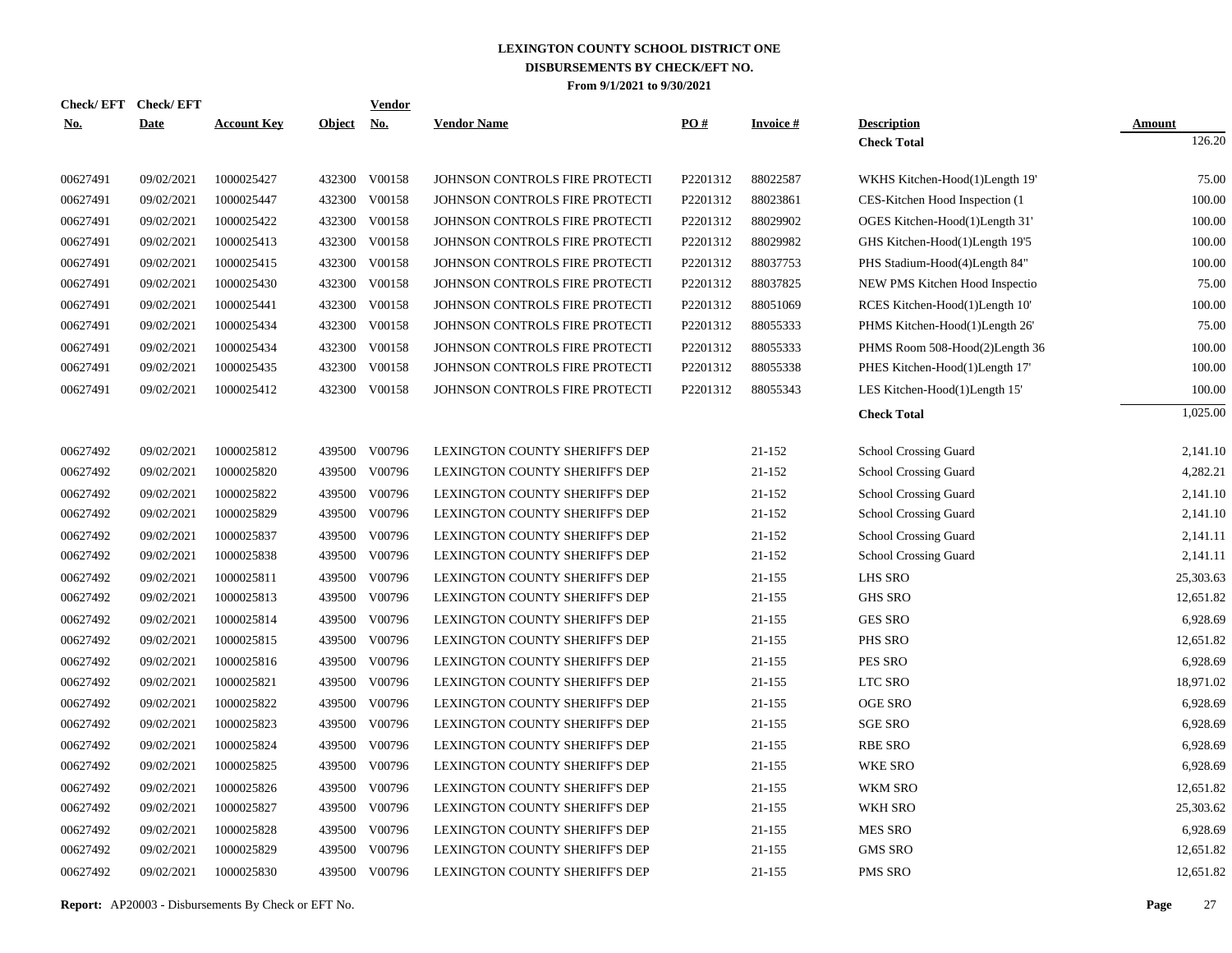| <b>Check/EFT</b>       | <b>Check/EFT</b>   |                                  |                         | <b>Vendor</b>                       |                                                      |          |                     |                                      |                    |
|------------------------|--------------------|----------------------------------|-------------------------|-------------------------------------|------------------------------------------------------|----------|---------------------|--------------------------------------|--------------------|
| <u>No.</u><br>00627492 | Date<br>09/02/2021 | <b>Account Key</b><br>1000025831 | <b>Object</b><br>439500 | $\underline{\textbf{No}}$<br>V00796 | <b>Vendor Name</b><br>LEXINGTON COUNTY SHERIFF'S DEP | PO#      | Invoice #<br>21-155 | <b>Description</b><br><b>LME SRO</b> | Amount<br>6,928.69 |
| 00627492               | 09/02/2021         | 1000025834                       | 439500                  | V00796                              | <b>LEXINGTON COUNTY SHERIFF'S DEP</b>                |          | 21-155              | PHM SRO                              | 12,651.82          |
| 00627492               | 09/02/2021         | 1000025835                       | 439500                  | V00796                              | LEXINGTON COUNTY SHERIFF'S DEP                       |          | 21-155              | PHE SRO                              | 6,928.69           |
| 00627492               | 09/02/2021         | 1000025837                       | 439500                  | V00796                              | LEXINGTON COUNTY SHERIFF'S DEP                       |          | 21-155              | <b>CSM SRO</b>                       | 12,651.82          |
| 00627492               | 09/02/2021         | 1000025838                       | 439500                  | V00796                              | LEXINGTON COUNTY SHERIFF'S DEP                       |          | 21-155              | <b>CSE SRO</b>                       | 6,928.51           |
| 00627492               | 09/02/2021         | 1000025839                       | 439500                  | V00796                              | LEXINGTON COUNTY SHERIFF'S DEP                       |          | 21-155              | FPE SRO                              | 6,928.51           |
| 00627492               | 09/02/2021         | 1000025841                       |                         | 439500 V00796                       | <b>LEXINGTON COUNTY SHERIFF'S DEP</b>                |          | 21-155              | <b>RCE SRO</b>                       | 6,928.69           |
| 00627492               | 09/02/2021         | 1000025845                       |                         | 439500 V00796                       | LEXINGTON COUNTY SHERIFF'S DEP                       |          | 21-155              | DES SRO                              | 6,928.51           |
| 00627492               | 09/02/2021         | 1000025846                       | 439500                  | V00796                              | LEXINGTON COUNTY SHERIFF'S DEP                       |          | 21-155              | <b>BMS SRO</b>                       | 18,971.02          |
| 00627492               | 09/02/2021         | 1000025847                       | 439500                  | V00796                              | LEXINGTON COUNTY SHERIFF'S DEP                       |          | 21-155              | <b>CES SRO</b>                       | 6,928.69           |
|                        |                    |                                  |                         |                                     |                                                      |          |                     | <b>Check Total</b>                   | 289,100.88         |
| 00627493               | 09/02/2021         | 1000025441                       | 432300                  | V00092                              | MIDCAROLINA ELEC COOP INC                            | P2202789 | 30374               | RCES - Directional Boring of a       | 900.00             |
| 00627493               | 09/02/2021         | 1000025441                       | 432300                  | V00092                              | MIDCAROLINA ELEC COOP INC                            | P2202789 | 30374               | 2" Poly Conduit 100"                 | 114.00             |
|                        |                    |                                  |                         |                                     |                                                      |          |                     | <b>Check Total</b>                   | 1,014.00           |
| 00627494               | 09/02/2021         | 1000025428                       |                         | 447000 V00082                       | PALMETTO PROPANE                                     |          | 519977              | Propane                              | 912.61             |
|                        |                    |                                  |                         |                                     |                                                      |          |                     | <b>Check Total</b>                   | 912.61             |
| 00627495               | 09/02/2021         | 7846027031                       | 466041                  | V00103                              | PINE PRESS OF LEXINGTON INC                          | P2202604 | 130862              | <b>LMES 2" DIAMETER BLUE DECALS</b>  | 103.14             |
| 00627495               | 09/02/2021         | 1000021246                       |                         | 441000 V00103                       | PINE PRESS OF LEXINGTON INC                          | P2202626 | 130963              | Posters-Feelings Charts (21"w        | 279.48             |
|                        |                    |                                  |                         |                                     |                                                      |          |                     | <b>Check Total</b>                   | 382.62             |
| 00627496               | 09/02/2021         | 1000026693                       |                         | 439500 V14447                       | POWER SCHOOL GROUP LLC                               | P2110525 | <b>INV275535</b>    | Unified Admin BusinessPlus Pro       | 1,050.00           |
| 00627496               | 09/02/2021         | 1000026693                       |                         | 439500 V14447                       | POWER SCHOOL GROUP LLC                               | P2110525 | <b>INV275535</b>    | Unified Admin BusinessPlus Con       | 1,995.00           |
|                        |                    |                                  |                         |                                     |                                                      |          |                     | <b>Check Total</b>                   | 3,045.00           |
| 00627497               | 09/02/2021         | 1000011303                       |                         | 431200 V16290                       | PROMISE CONSULTING LLC                               | P2202289 | $\overline{1}$      | Daily coaching                       | 5,200.00           |
| 00627497               | 09/02/2021         | 1000011303                       |                         | 431200 V16290                       | PROMISE CONSULTING LLC                               | P2202289 | 2.P2202289          | Daily coaching                       | 7,200.00           |
|                        |                    |                                  |                         |                                     |                                                      |          |                     | <b>Check Total</b>                   | 12,400.00          |
| 00627498               | 09/02/2021         | 1000023326                       |                         | 464000 V00270                       | <b>SC HIGH SCHOOL LEAGUE</b>                         | P2201689 | 5900                | middle school membership dues        | 350.00             |
| 00627498               | 09/02/2021         | 1000023326                       | 464000                  | V00270                              | <b>SC HIGH SCHOOL LEAGUE</b>                         | P2201689 | 5900                | catastrophic Insurance               | 354.00             |
| 00627498               | 09/02/2021         | 1000023326                       | 464000                  | V00270                              | <b>SC HIGH SCHOOL LEAGUE</b>                         | P2201689 | 5900                | processing fee                       | 10.00              |
|                        |                    |                                  |                         |                                     |                                                      |          |                     | <b>Check Total</b>                   | 714.00             |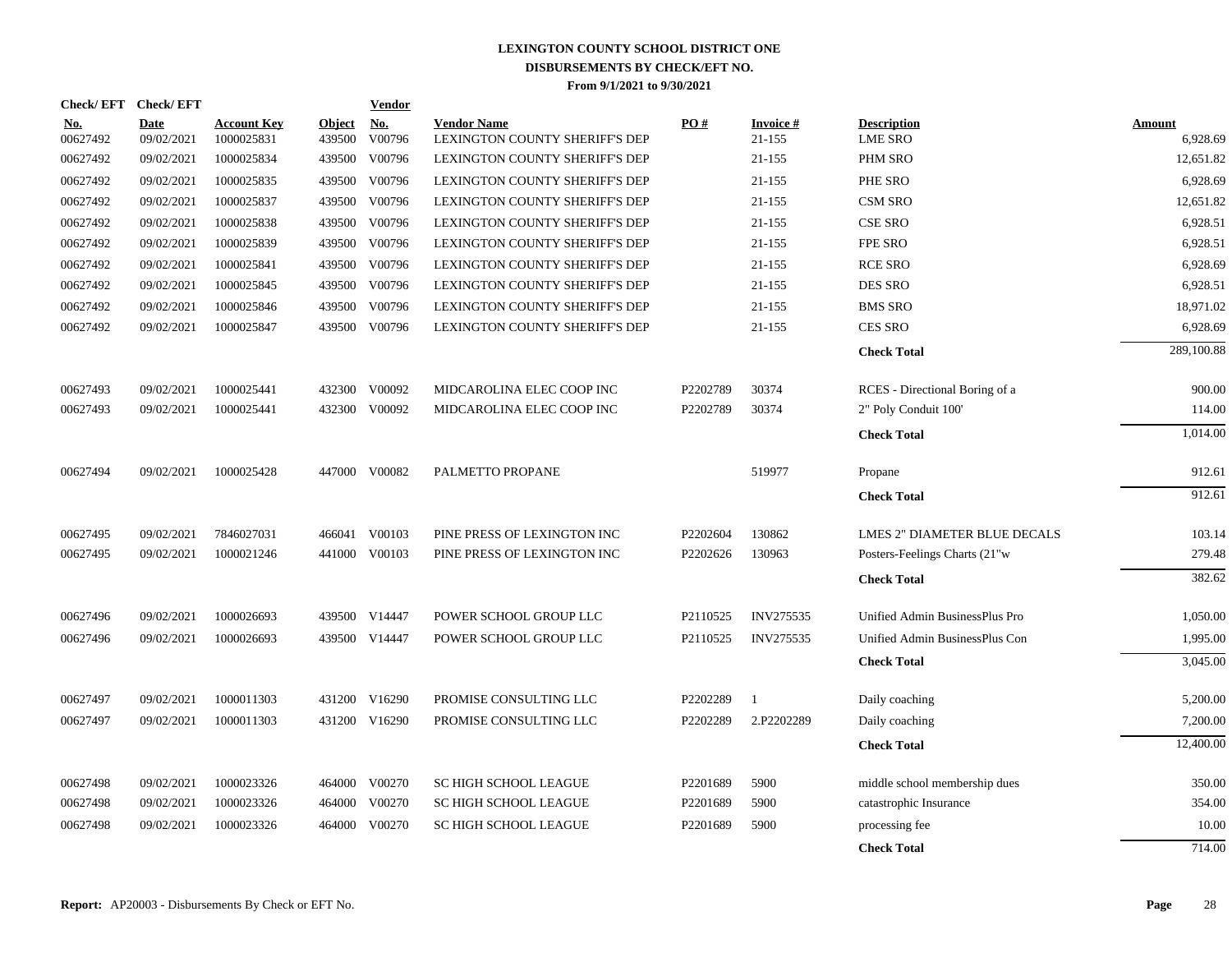|                        | Check/EFT Check/EFT       |                                  |                         | <b>Vendor</b>        |                                            |                 |                                 |                                                      |                       |
|------------------------|---------------------------|----------------------------------|-------------------------|----------------------|--------------------------------------------|-----------------|---------------------------------|------------------------------------------------------|-----------------------|
| <u>No.</u><br>00627499 | <b>Date</b><br>09/02/2021 | <b>Account Key</b><br>3260011303 | <b>Object</b><br>441000 | <u>No.</u><br>V16452 | <b>Vendor Name</b><br>SCHOOL SPECIALTY LLC | PQ#<br>P2201916 | <b>Invoice#</b><br>202501791642 | <b>Description</b><br>Epsom salts, containers, 500 g | <b>Amount</b><br>7.03 |
| 00627499               | 09/02/2021                | 3260011303                       | 441000                  | V16452               | SCHOOL SPECIALTY LLC                       | P2201916        | 202501791642                    | Gravel, mixed 640g                                   | 6.78                  |
| 00627499               | 09/02/2021                | 3260011303                       | 441000                  | V16452               | SCHOOL SPECIALTY LLC                       | P2201916        | 202501791642                    | Salt, kosher, box, 1.36 kg/box                       | 5.44                  |
| 00627499               | 09/02/2021                | 3260011303                       | 441000                  | V16452               | <b>SCHOOL SPECIALTY LLC</b>                | P2201916        | 202501791642                    | Vials, with caps, 12 dram, pk/                       | 5.83                  |
| 00627499               | 09/02/2021                | 2042121503                       | 441000                  | V16452               | SCHOOL SPECIALTY LLC                       | P2201212        | 208127966993                    | Melissa & Doug Wooden Bear Fam                       | 32.40                 |
| 00627499               | 09/02/2021                | 2042121503                       |                         | 441000 V16452        | SCHOOL SPECIALTY LLC                       | P2201212        | 208127966993                    | Sportime Rainbow Ribbon Wands,                       | 14.59                 |
| 00627499               | 09/02/2021                | 2042121503                       |                         | 441000 V16452        | SCHOOL SPECIALTY LLC                       | P2201212        | 208127966993                    | School Smart Zaner-Bloser Pape                       | 6.05                  |
| 00627499               | 09/02/2021                | 2042121503                       |                         | 441000 V16452        | SCHOOL SPECIALTY LLC                       | P2201212        | 208127966993                    | School Smart Zaner-Bloser Pape                       | 6.05                  |
| 00627499               | 09/02/2021                | 2042121503                       |                         | 441000 V16452        | SCHOOL SPECIALTY LLC                       | P2201212        | 208127966993                    | RediSpace Notebook Filler Pape                       | 14.38                 |
| 00627499               | 09/02/2021                | 2042121503                       |                         | 441000 V16452        | SCHOOL SPECIALTY LLC                       | P2201212        | 208127966993                    | Pacon Multi-Sensory Raised Rul                       | 20.29                 |
| 00627499               | 09/02/2021                | 2042121503                       |                         | 441000 V16452        | SCHOOL SPECIALTY LLC                       | P2201212        | 208127986689                    | CanDo MVP Round Balance Board,                       | 89.00                 |
| 00627499               | 09/02/2021                | 2042121503                       |                         | 441000 V16452        | <b>SCHOOL SPECIALTY LLC</b>                | P2201212        | 208127988004                    | Kaye Products Nesting Bench, 4                       | 433.08                |
| 00627499               | 09/02/2021                | 2042121503                       |                         | 441000 V16452        | <b>SCHOOL SPECIALTY LLC</b>                | P2201212        | 208128008477                    | Southpaw Steamroller Replaceme                       | 105.69                |
| 00627499               | 09/02/2021                | 1000011316                       |                         | 444500 V16452        | SCHOOL SPECIALTY LLC                       | P2201722        | 208128206050                    | Califone earbuds ipad compatib                       | 545.70                |
| 00627499               | 09/02/2021                | 3260011303                       | 441000                  | V16452               | SCHOOL SPECIALTY LLC                       | P2202102        | 208128310806                    | Marbles, mixed colors, 24/pkg                        | 2.69                  |
| 00627499               | 09/02/2021                | 3260011303                       |                         | 441000 V16452        | SCHOOL SPECIALTY LLC                       | P2202102        | 208128310806                    | Tape, painters, blue                                 | 63.30                 |
| 00627499               | 09/02/2021                | 3260011303                       | 441000                  | V16452               | SCHOOL SPECIALTY LLC                       | P2202102        | 208128310806                    | Washers, large, 3.4cm diam,. 2                       | 49.59                 |
| 00627499               | 09/02/2021                | 1000011223                       |                         | 441000 V16452        | SCHOOL SPECIALTY LLC                       | P2201999        | 208128344930                    | EID0000656FOLDER SCHOOL SMART                        | 104.27                |
| 00627499               | 09/02/2021                | 1000011228                       | 441000                  | V16452               | SCHOOL SPECIALTY LLC                       | P2202153        | 208128345003                    | EID0000656PAD EASEL POSTIT SPR                       | 53.34                 |
| 00627499               | 09/02/2021                | 1000011345                       |                         | 441000 V16452        | <b>SCHOOL SPECIALTY LLC</b>                | P2200764        | 208128345319                    | Champion sports plastic softba                       | 5.54                  |
| 00627499               | 09/02/2021                | 1000011345                       | 441000                  | V16452               | <b>SCHOOL SPECIALTY LLC</b>                | P2200764        | 208128345319                    | Champion Sports plastic softba                       | 11.12                 |
| 00627499               | 09/02/2021                | 1000011341                       |                         | 441000 V16452        | SCHOOL SPECIALTY LLC                       | P2202191        | 208128345910                    | Playground Rubber Balls                              | 380.45                |
| 00627499               | 09/02/2021                | 1000011223                       | 441000                  | V16452               | SCHOOL SPECIALTY LLC                       | P2200241        | 208128346706                    | EID0000656BOX CRAYON SUPER STA                       | 44.94                 |
| 00627499               | 09/02/2021                | 1000011241                       | 441000                  | V16452               | SCHOOL SPECIALTY LLC                       | P2202122        | 208128347543                    | EID0000656CRAYONS CRAYOLA                            | 40.23                 |
| 00627499               | 09/02/2021                | 1000011241                       | 441000                  | V16452               | SCHOOL SPECIALTY LLC                       | P2202122        | 208128347543                    | EID0000656PAINT TEMPERA WASH S                       | 7.21                  |
| 00627499               | 09/02/2021                | 1000011241                       | 441000                  | V16452               | SCHOOL SPECIALTY LLC                       | P2202122        | 208128347543                    | EID0000656PAINT TEMPERA WASH                         | 12.50                 |
| 00627499               | 09/02/2021                | 1000011241                       | 441000                  | V16452               | SCHOOL SPECIALTY LLC                       | P2202122        | 208128347543                    | EID0000656PAINT TEMPERA WASH S                       | 7.21                  |
| 00627499               | 09/02/2021                | 1000011241                       | 441000                  | V16452               | <b>SCHOOL SPECIALTY LLC</b>                | P2202122        | 208128347543                    | EID0000656PAINT TEMPERA WASH S                       | 3.61                  |
| 00627499               | 09/02/2021                | 1000011241                       | 441000                  | V16452               | <b>SCHOOL SPECIALTY LLC</b>                | P2202122        | 208128347543                    | EID0000656PAINT TEMPERA WASH S                       | 7.21                  |
| 00627499               | 09/02/2021                | 1000011241                       | 441000                  | V16452               | SCHOOL SPECIALTY LLC                       | P2202122        | 208128347543                    | EID0000656PAINT TEMPERA WASH S                       | 7.21                  |
| 00627499               | 09/02/2021                | 1000011241                       | 441000                  | V16452               | SCHOOL SPECIALTY LLC                       | P2202122        | 208128347543                    | EID0000656PAINT TEMPERA WASH S                       | 7.21                  |
| 00627499               | 09/02/2021                | 1000011241                       | 441000                  | V16452               | SCHOOL SPECIALTY LLC                       | P2202122        | 208128347543                    | EID0000656PAINT TEMPERA WASH S                       | 7.21                  |
| 00627499               | 09/02/2021                | 1000011241                       | 441000                  | V16452               | SCHOOL SPECIALTY LLC                       | P2202122        | 208128347543                    | EID0000656PAINT TEMPERA WASH S                       | 3.61                  |
| 00627499               | 09/02/2021                | 1000011241                       | 441000                  | V16452               | SCHOOL SPECIALTY LLC                       | P2202122        | 208128347543                    | EID0000656PAINT TEMPERA WASH S                       | 3.61                  |
| 00627499               | 09/02/2021                | 1000011241                       | 441000                  | V16452               | SCHOOL SPECIALTY LLC                       | P2202122        | 208128347543                    | EID0000656PAINT TEMPERA WASH S                       | 7.21                  |
| 00627499               | 09/02/2021                | 1000011241                       |                         | 441000 V16452        | SCHOOL SPECIALTY LLC                       | P2202122        | 208128347543                    | EID0000656PAINT TEMPERA WASH S                       | 38.24                 |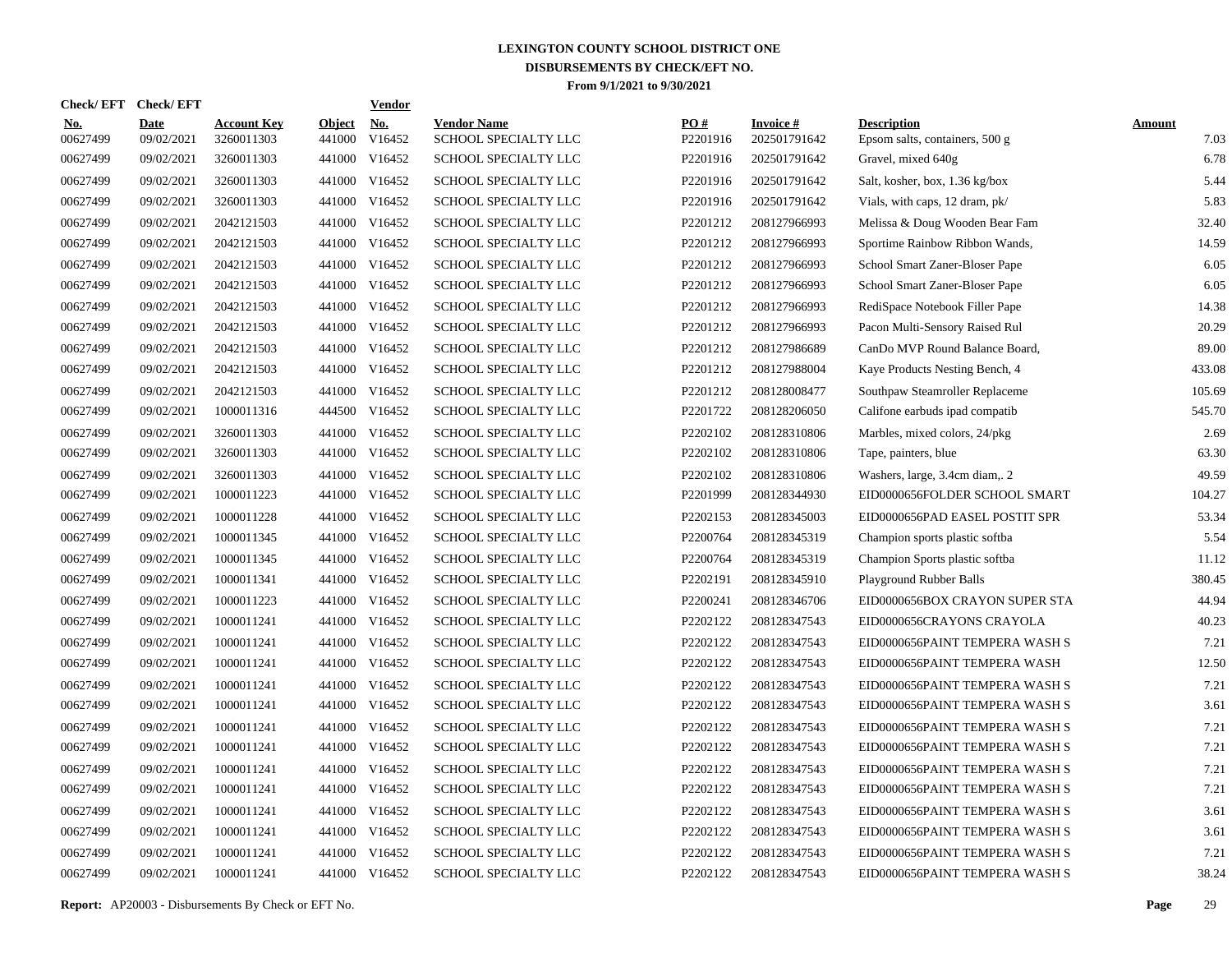| Check/EFT Check/EFT    |                           |                                  |                      | Vendor        |                                            |                 |                                 |                                                     |                        |
|------------------------|---------------------------|----------------------------------|----------------------|---------------|--------------------------------------------|-----------------|---------------------------------|-----------------------------------------------------|------------------------|
| <u>No.</u><br>00627499 | <b>Date</b><br>09/02/2021 | <b>Account Key</b><br>1000011241 | Object No.<br>441000 | V16452        | <b>Vendor Name</b><br>SCHOOL SPECIALTY LLC | PO#<br>P2202122 | <b>Invoice#</b><br>208128347543 | <b>Description</b><br>EID0000656PENCIL BEGINNERS NO | <b>Amount</b><br>23.33 |
| 00627499               | 09/02/2021                | 1000011228                       | 441000               | V16452        | SCHOOL SPECIALTY LLC                       | P2202110        | 208128347544                    | EID0000656DRY ERASE MARKERS EX                      | 11.12                  |
| 00627499               | 09/02/2021                | 1000011228                       | 441000               | V16452        | SCHOOL SPECIALTY LLC                       | P2202110        | 208128347544                    | EID0000656MARKER EXPO DRY ERAS                      | 16.34                  |
| 00627499               | 09/02/2021                | 1000011228                       |                      | 441000 V16452 | SCHOOL SPECIALTY LLC                       | P2202110        | 208128347544                    | EID0000656HOOK REPLACEMENT STR                      | 6.66                   |
| 00627499               | 09/02/2021                | 1000011228                       | 441000               | V16452        | SCHOOL SPECIALTY LLC                       | P2202110        | 208128347544                    | EID0000656POSTIT NOTE SUPER ST                      | 19.46                  |
| 00627499               | 09/02/2021                | 1000011228                       |                      | 441000 V16452 | <b>SCHOOL SPECIALTY LLC</b>                | P2202110        | 208128347544                    | EID0000656POSTIT FLAGS BONUS 1                      | 9.24                   |
| 00627499               | 09/02/2021                | 1000011228                       | 441000               | V16452        | SCHOOL SPECIALTY LLC                       | P2202110        | 208128347544                    | EID0000656FLAGS POSTIT 680PPBG                      | 9.24                   |
| 00627499               | 09/02/2021                | 1000011128                       | 441000               | V16452        | SCHOOL SPECIALTY LLC                       | P2202149        | 208128347545                    | EID0000656PAPER CARDSTOCK 85X1                      | 17.59                  |
| 00627499               | 09/02/2021                | 1000011337                       | 441000               | V16452        | SCHOOL SPECIALTY LLC                       | P2202108        | 208128347604                    | EID0000656TAPE MAVALUS REMOVAB                      | 188.75                 |
| 00627499               | 09/02/2021                | 1000011337                       | 441000               | V16452        | <b>SCHOOL SPECIALTY LLC</b>                | P2202108        | 208128347604                    | EID0000656LABEL CC YR22 ETS FL                      | 4.79                   |
| 00627499               | 09/02/2021                | 1000011331                       |                      | 441000 V16452 | SCHOOL SPECIALTY LLC                       | P2202151        | 208128348367                    | EID0000656BALL BASKETBALL 11IN                      | 83.97                  |
| 00627499               | 09/02/2021                | 1000011331                       | 441000               | V16452        | SCHOOL SPECIALTY LLC                       | P2202151        | 208128348367                    | EID0000656BALL PG 85 INCH BLU                       | 91.38                  |
| 00627499               | 09/02/2021                | 1000011331                       |                      | 441000 V16452 | SCHOOL SPECIALTY LLC                       | P2202151        | 208128348367                    | EID0000656SOCCER BALL EXTREME                       | 37.18                  |
| 00627499               | 09/02/2021                | 1000011331                       | 441000               | V16452        | SCHOOL SPECIALTY LLC                       | P2202151        | 208128348367                    | EID0000656BALL VOLLEYBALL NO S                      | 58.36                  |
| 00627499               | 09/02/2021                | 1000011331                       | 441000               | V16452        | SCHOOL SPECIALTY LLC                       | P2202151        | 208128348367                    | EID0000656BALL FOOTBALL TRAINE                      | 97.84                  |
| 00627499               | 09/02/2021                | 1000011331                       | 441000               | V16452        | SCHOOL SPECIALTY LLC                       | P2202151        | 208128348367                    | EID0000656JUMPROPE VINYL GS 9                       | 11.95                  |
| 00627499               | 09/02/2021                | 1000011331                       |                      | 441000 V16452 | SCHOOL SPECIALTY LLC                       | P2202151        | 208128348367                    | EID0000656DISK FLYING COLORTWI                      | 37.20                  |
| 00627499               | 09/02/2021                | 3260011303                       |                      | 441000 V16452 | SCHOOL SPECIALTY LLC                       | P2202181        | 208128348542                    | Pipettes, disposable, 3 mL, 50                      | 59.64                  |
| 00627499               | 09/02/2021                | 3260011303                       |                      | 441000 V16452 | SCHOOL SPECIALTY LLC                       | P2202190        | 208128359823                    | Sanford, flip chart sharpies,                       | 187.62                 |
| 00627499               | 09/02/2021                | 7732027023                       |                      | 466041 V16452 | SCHOOL SPECIALTY LLC                       | P2200322        | 208128382993                    | <b>CLAY LOW FIRE</b>                                | 248.88                 |
| 00627499               | 09/02/2021                | 7743019023                       |                      | 466041 V16452 | SCHOOL SPECIALTY LLC                       | P2200322        | 208128382993                    | <b>SHIPPING PER ATTACHED</b>                        | 105.93                 |
| 00627499               | 09/02/2021                | 2042121503                       |                      | 441000 V16452 | SCHOOL SPECIALTY LLC                       | P2201212        | 208128384972                    | Abilitations 4-Color Raised Co                      | 64.80                  |
|                        |                           |                                  |                      |               |                                            |                 |                                 | <b>Check Total</b>                                  | 3,551.09               |
| 00627500               | 09/02/2021                | 7809027020                       |                      | 466041 V12601 | <b>SOUTHERN SCRIPT LLC</b>                 | P2202423        | <b>INV-2404</b>                 | Ideal Racerback Tank, Banana C                      | 38.52                  |
| 00627500               | 09/02/2021                | 7809027020                       |                      | 466041 V12601 | <b>SOUTHERN SCRIPT LLC</b>                 | P2202423        | <b>INV-2404</b>                 | Ideal Racerback Tank, Raspberr                      | 41.73                  |
| 00627500               | 09/02/2021                | 7809027020                       |                      | 466041 V12601 | SOUTHERN SCRIPT LLC                        | P2202423        | <b>INV-2404</b>                 | Ideal Racerback Tank, Premium                       | 38.52                  |
| 00627500               | 09/02/2021                | 7809027020                       |                      | 466041 V12601 | SOUTHERN SCRIPT LLC                        | P2202423        | <b>INV-2404</b>                 | Champion Crew Neck Sweatshirt                       | 72.76                  |
|                        |                           |                                  |                      |               |                                            |                 |                                 | <b>Check Total</b>                                  | 191.53                 |
| 00627501               | 09/02/2021                | 1000026405                       |                      | 435000 V13776 | SPLASH OMNIMEDIA LLC                       | P2201270        | 18226                           | Marketing Strategy/Management                       | 1,750.00               |
| 00627501               | 09/02/2021                | 1000026405                       |                      | 435000 V13776 | SPLASH OMNIMEDIA LLC                       | P2201270        | 18226                           | Digital Advertising                                 | 2,500.00               |
|                        |                           |                                  |                      |               |                                            |                 |                                 | <b>Check Total</b>                                  | 4,250.00               |
| 00627502               | 09/02/2021                | 1000011346                       |                      | 433100 V00208 | STATE DEPARTMENT OF EDUCATION              |                 | 08.22-08.28.21                  | 31662.1                                             | 18.60                  |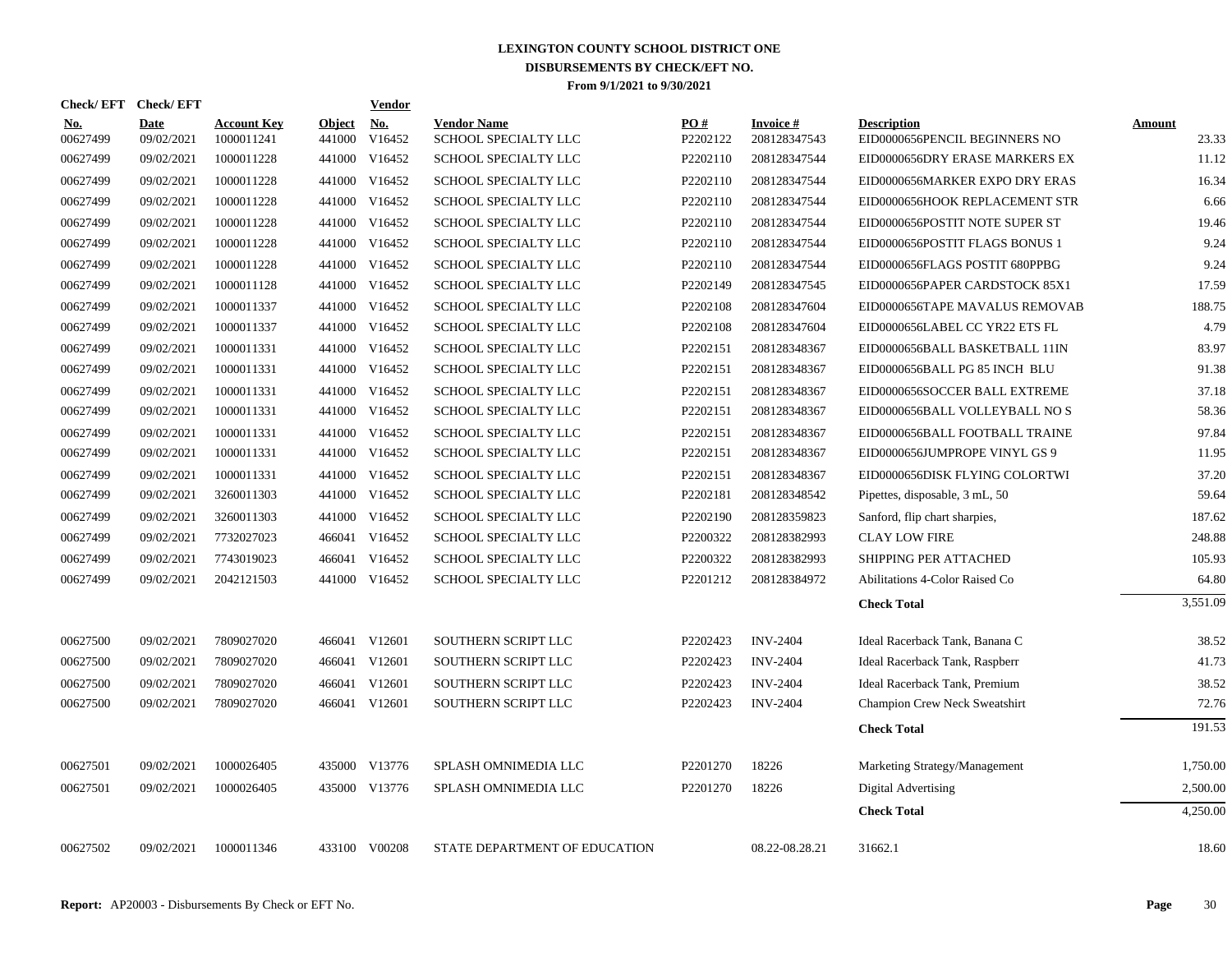| No.      | Check/EFT Check/EFT<br><b>Date</b> | <b>Account Key</b> | <b>Object</b> | <b>Vendor</b><br><u>No.</u> | <b>Vendor Name</b>             | PO#      | <b>Invoice#</b> | <b>Description</b>             | Amount   |
|----------|------------------------------------|--------------------|---------------|-----------------------------|--------------------------------|----------|-----------------|--------------------------------|----------|
|          |                                    |                    |               |                             |                                |          |                 | <b>Check Total</b>             | 18.60    |
| 00627503 | 09/02/2021                         | 2170312703         |               | 434500 V12968               | <b>TEACH TOWN</b>              | P2202024 | 0000013433      | SOCIAL SKILLS LICENSES - 1 YEA | 7,633.00 |
| 00627503 | 09/02/2021                         | 2170312703         |               | 434500 V12968               | <b>TEACH TOWN</b>              | P2202024 | 0000013433      | SOCIAL SKILL PRODUCTS - TRAIN/ | 500.00   |
|          |                                    |                    |               |                             |                                |          |                 | <b>Check Total</b>             | 8,133.00 |
| 00627504 | 09/02/2021                         | 7860527043         |               | 466099 V15403               | THE COLOR SPOT                 | P2201787 | SC-I-19430      | <b>Black Vinyl Arrows</b>      | 141.35   |
|          |                                    |                    |               |                             |                                |          |                 | <b>Check Total</b>             | 141.35   |
| 00627505 | 09/02/2021                         | 1000025415         |               | 432300 V01638               | TRITEK FIRE AND SECURITY LLC   | P2200533 | 26353           | Fire Alarm Repair & Related Se | 1,164.58 |
| 00627505 | 09/02/2021                         | 1000025444         |               | 432300 V01638               | TRITEK FIRE AND SECURITY LLC   | P2200533 | 26354           | Fire Alarm Repair & Related Se | 307.66   |
|          |                                    |                    |               |                             |                                |          |                 | <b>Check Total</b>             | 1,472.24 |
| 00627506 | 09/02/2021                         | 7809027046         |               | 466041 V12911               | VARSITY SPIRIT FASHIONS AND SU | P2111317 | 12815308        | sublime camp bra               | 567.78   |
| 00627506 | 09/02/2021                         | 7809027046         |               | 466041 V12911               | VARSITY SPIRIT FASHIONS AND SU | P2111317 | 12815308        | sub campwear design BMS        | 0.00     |
| 00627506 | 09/02/2021                         | 7809027046         |               | 466041 V12911               | VARSITY SPIRIT FASHIONS AND SU | P2111317 | 12815308        | sublimated short BMS           | 749.08   |
| 00627506 | 09/02/2021                         | 7809027046         |               | 466041 V12911               | VARSITY SPIRIT FASHIONS AND SU | P2111317 | 12815308        | Varsity racer tank             | 465.45   |
| 00627506 | 09/02/2021                         | 7809027046         |               | 466041 V12911               | VARSITY SPIRIT FASHIONS AND SU | P2111317 | 12815308        | motion flex short-stock        | 615.95   |
| 00627506 | 09/02/2021                         | 7809027046         |               | 466041 V12911               | VARSITY SPIRIT FASHIONS AND SU | P2111317 | 12815308        | back pack                      | 701.06   |
| 00627506 | 09/02/2021                         | 7809027046         |               | 466041 V12911               | VARSITY SPIRIT FASHIONS AND SU | P2111317 | 12815308        | bag transfer                   | 393.76   |
| 00627506 | 09/02/2021                         | 7809027046         |               | 466041 V12911               | VARSITY SPIRIT FASHIONS AND SU | P2111317 | 12815308        | 4 in solid color show pom      | 172.27   |
| 00627506 | 09/02/2021                         | 7809027046         |               | 466041 V12911               | VARSITY SPIRIT FASHIONS AND SU | P2111317 | 12815308        | 4 in solid color show pom      | 172.27   |
| 00627506 | 09/02/2021                         | 7809027046         |               | 466041 V12911               | VARSITY SPIRIT FASHIONS AND SU | P2111317 | 12815308        | Polar fleece pullover          | 1,624.39 |
| 00627506 | 09/02/2021                         | 7809027046         |               | 466041 V12911               | VARSITY SPIRIT FASHIONS AND SU | P2111317 | 12815308        | vsf 3 color block              | 438.94   |
| 00627506 | 09/02/2021                         | 7809027046         |               | 466041 V12911               | VARSITY SPIRIT FASHIONS AND SU | P2111317 | 12815308        | VSF Men's pant                 | 70.57    |
| 00627506 | 09/02/2021                         | 7809027046         |               | 466041 V12911               | VARSITY SPIRIT FASHIONS AND SU | P2111317 | 12815308        | VASF Men's short               | 30.98    |
| 00627506 | 09/02/2021                         | 7809027046         |               | 466041 V12911               | VARSITY SPIRIT FASHIONS AND SU | P2111317 | 12815308        | shipping                       | 474.84   |
|          |                                    |                    |               |                             |                                |          |                 | <b>Check Total</b>             | 6,477.34 |
| 00627507 | 09/02/2021                         | 3260011303         |               | 441000 V14086               | WARDS NATURAL SCIENCE EST LLC  | P2201409 | 8805824046      | Rock collection - metamorphic  | 20.47    |
| 00627507 | 09/02/2021                         | 3260011303         |               | 441000 V14086               | WARDS NATURAL SCIENCE EST LLC  | P2201397 | 8805824047      | Rock collection - metamorphic  | 40.94    |
| 00627507 | 09/02/2021                         | 3260011303         |               | 441000 V14086               | WARDS NATURAL SCIENCE EST LLC  | P2201408 | 8805824063      | Rock collection - metamorphic  | 20.47    |
|          |                                    |                    |               |                             |                                |          |                 | <b>Check Total</b>             | 81.88    |
| 00627508 | 09/02/2021                         | 7814027015         |               | 466041 V16877               | LINDLER, LOREN ELAINE          | P2202816 | P2202816.PHS    | <b>LOGO DESIGN PACKAGE</b>     | 300.00   |
| 00627508 | 09/02/2021                         | 7814027015         |               | 466041 V16877               | LINDLER, LOREN ELAINE          | P2202816 | P2202816.PHS    | TSHIRT DESIGN                  | 100.00   |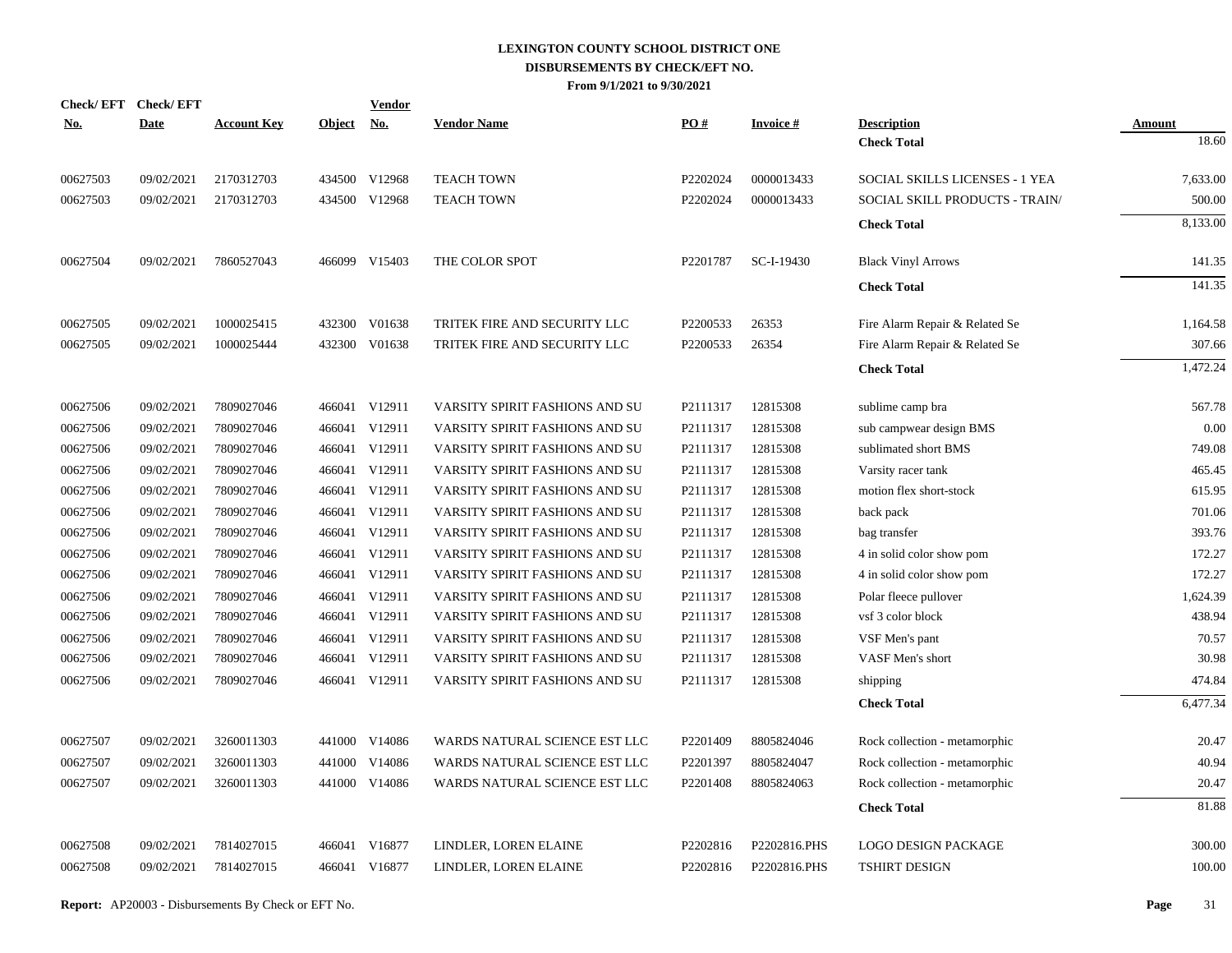| <b>No.</b> | Check/EFT Check/EFT<br><b>Date</b> | <b>Account Key</b> | Object No. | <b>Vendor</b> | <b>Vendor Name</b>       | PO#      | <b>Invoice#</b> | <b>Description</b>             | <b>Amount</b> |
|------------|------------------------------------|--------------------|------------|---------------|--------------------------|----------|-----------------|--------------------------------|---------------|
|            |                                    |                    |            |               |                          |          |                 | <b>Check Total</b>             | 400.00        |
| 00627509   | 09/02/2021                         | 1000021107         |            | 439500 V12838 | <b>LRADAC</b>            |          | 09.01.2021      | <b>Administrative Services</b> | 4,623.25      |
|            |                                    |                    |            |               |                          |          |                 | <b>Check Total</b>             | 4,623.25      |
| 00627510   | 09/02/2021                         | 1000025204         |            | 433200 EXXXXX | Employee                 |          | 08.03.08.31.21  | <b>Banking Errands</b>         | 52.08         |
|            |                                    |                    |            |               |                          |          |                 | <b>Check Total</b>             | 52.08         |
| 00627511   | 09/02/2021                         | 1000025204         |            | 433200 Exxxxx | Employee                 |          | 08.24.08.26.21  | <b>Banking</b>                 | 13.78         |
|            |                                    |                    |            |               |                          |          |                 | <b>Check Total</b>             | 13.78         |
| 00627512   | 09/02/2021                         | 1000023101         |            | 433200 V14144 | <b>GREEN, ANNE MARIE</b> |          | 08.30.21        | SCSBA School Law Conf          | 159.75        |
|            |                                    |                    |            |               |                          |          |                 | <b>Check Total</b>             | 159.75        |
| 00627513   | 09/02/2021                         | 1000023101         |            | 433200 V16470 | HENSON, KATHRYN WINN     |          | 08.30.21        | SCSBA School Law Conf          | 159.75        |
|            |                                    |                    |            |               |                          |          |                 | <b>Check Total</b>             | 159.75        |
| 00627514   | 09/03/2021                         | 1000026612         |            | 444510 V00391 | <b>APPLE INC</b>         | P2202059 | AF32446892      | APPLE 12W USB POWER ADAPTER    | 955.51        |
| 00627514   | 09/03/2021                         | 1000026614         |            | 444510 V00391 | <b>APPLE INC</b>         | P2202059 | AF32446892      | APPLE 12W USB POWER ADAPTER    | 955.51        |
| 00627514   | 09/03/2021                         | 1000026616         |            | 444510 V00391 | <b>APPLE INC</b>         | P2202059 | AF32446892      | APPLE 12W USB POWER ADAPTER    | 955.51        |
| 00627514   | 09/03/2021                         | 1000026622         |            | 444510 V00391 | <b>APPLE INC</b>         | P2202059 | AF32446892      | APPLE 12W USB POWER ADAPTER    | 955.51        |
| 00627514   | 09/03/2021                         | 1000026623         |            | 444510 V00391 | <b>APPLE INC</b>         | P2202059 | AF32446892      | APPLE 12W USB POWER ADAPTER    | 955.51        |
| 00627514   | 09/03/2021                         | 1000026624         |            | 444510 V00391 | <b>APPLE INC</b>         | P2202059 | AF32446892      | APPLE 12W USB POWER ADAPTER    | 955.51        |
| 00627514   | 09/03/2021                         | 1000026625         |            | 444510 V00391 | <b>APPLE INC</b>         | P2202059 | AF32446892      | APPLE 12W USB POWER ADAPTER    | 955.51        |
| 00627514   | 09/03/2021                         | 1000026628         |            | 444510 V00391 | <b>APPLE INC</b>         | P2202059 | AF32446892      | APPLE 12W USB POWER ADAPTER    | 955.51        |
| 00627514   | 09/03/2021                         | 1000026631         |            | 444510 V00391 | <b>APPLE INC</b>         | P2202059 | AF32446892      | APPLE 12W USB POWER ADAPTER    | 955.51        |
| 00627514   | 09/03/2021                         | 1000026635         |            | 444510 V00391 | <b>APPLE INC</b>         | P2202059 | AF32446892      | APPLE 12W USB POWER ADAPTER    | 955.51        |
| 00627514   | 09/03/2021                         | 1000026638         |            | 444510 V00391 | <b>APPLE INC</b>         | P2202059 | AF32446892      | APPLE 12W USB POWER ADAPTER    | 955.51        |
| 00627514   | 09/03/2021                         | 1000026639         |            | 444510 V00391 | <b>APPLE INC</b>         | P2202059 | AF32446892      | APPLE 12W USB POWER ADAPTER    | 955.51        |
| 00627514   | 09/03/2021                         | 1000026640         |            | 444510 V00391 | <b>APPLE INC</b>         | P2202059 | AF32446892      | APPLE 12W USB POWER ADAPTER    | 955.51        |
| 00627514   | 09/03/2021                         | 1000026641         |            | 444510 V00391 | <b>APPLE INC</b>         | P2202059 | AF32446892      | APPLE 12W USB POWER ADAPTER    | 955.51        |
| 00627514   | 09/03/2021                         | 1000026642         |            | 444510 V00391 | <b>APPLE INC</b>         | P2202059 | AF32446892      | APPLE 12W USB POWER ADAPTER    | 955.51        |
| 00627514   | 09/03/2021                         | 1000026645         |            | 444510 V00391 | <b>APPLE INC</b>         | P2202059 | AF32446892      | APPLE 12W USB POWER ADAPTER    | 955.51        |
| 00627514   | 09/03/2021                         | 1000026647         |            | 444510 V00391 | <b>APPLE INC</b>         | P2202059 | AF32446892      | APPLE 12W USB POWER ADAPTER    | 955.51        |
|            |                                    |                    |            |               |                          |          |                 | <b>Check Total</b>             | 16,243.67     |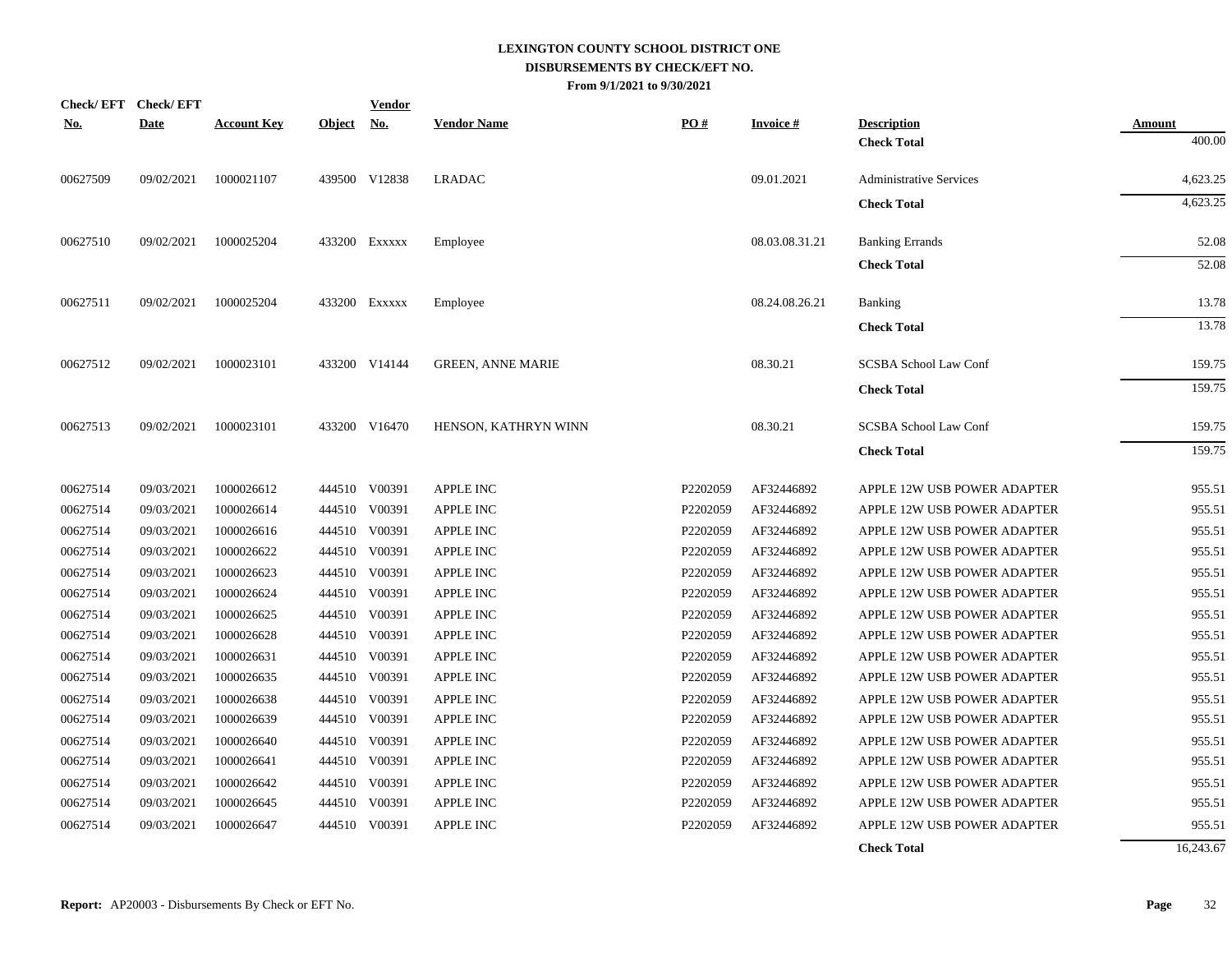| Check/EFT Check/EFT    |                    |                                  |                         | <b>Vendor</b> |                                                |                 |                           |                                                         |                  |
|------------------------|--------------------|----------------------------------|-------------------------|---------------|------------------------------------------------|-----------------|---------------------------|---------------------------------------------------------|------------------|
| <u>No.</u><br>00627515 | Date<br>09/03/2021 | <b>Account Key</b><br>1000026405 | <b>Object</b><br>439500 | No.<br>V14154 | <b>Vendor Name</b><br>AZURA INVESTIGATIONS LLC | PO#<br>P2200675 | <b>Invoice#</b><br>235866 | <b>Description</b><br><b>Employee Background Checks</b> | Amount<br>441.00 |
| 00627515               | 09/03/2021         | 1000026405                       |                         | 439500 V14154 | AZURA INVESTIGATIONS LLC                       | P2200675        | 235866                    | New York Repository Fee                                 | 960.00           |
| 00627515               | 09/03/2021         | 1000026405                       |                         | 439500 V14154 | AZURA INVESTIGATIONS LLC                       | P2200675        | 235866                    | National Name Search Fee                                | 395.00           |
|                        |                    |                                  |                         |               |                                                |                 |                           | <b>Check Total</b>                                      | 1,796.00         |
| 00627516               | 09/03/2021         | 7866027028                       |                         | 466041 V00884 | <b>BOOKSOURCE</b>                              | P2201685        | 945045                    | Books for classrooms for new t                          | 952.35           |
|                        |                    |                                  |                         |               |                                                |                 |                           | <b>Check Total</b>                                      | 952.35           |
| 00627517               | 09/03/2021         | 7802080046                       |                         | 466041 V13255 | <b>BSN SPORTS</b>                              | P2202013        | 913606039                 | White, Gray Hustle 3.0 Backpac                          | 51.36            |
| 00627517               | 09/03/2021         | 7802080046                       |                         | 466041 V13255 | <b>BSN SPORTS</b>                              | P2202013        | 913606039                 | Beechwood Bengal with name                              | 0.00             |
| 00627517               | 09/03/2021         | 7802080046                       |                         | 466041 V13255 | <b>BSN SPORTS</b>                              | P2202013        | 913606039                 | Freight                                                 | 3.25             |
|                        |                    |                                  |                         |               |                                                |                 |                           | <b>Check Total</b>                                      | 54.61            |
| 00627518               | 09/03/2021         | 5308025322                       |                         | 444510 V01145 | <b>CAMCOR</b>                                  | P2107592        | 2516504                   | SC BID 4400013022 Tech II \$70/                         | 4,830.03         |
| 00627518               | 09/03/2021         | 5308025322                       |                         | 444510 V01145 | <b>CAMCOR</b>                                  | P2107592        | 2516504                   | Kramer viago2 with 3' hdmi cab                          | 3,988.97         |
| 00627518               | 09/03/2021         | 5308025322                       |                         | 444510 V01145 | <b>CAMCOR</b>                                  | P2107592        | 2516504                   | Tripp Lite TLP615 Protect IT 6                          | 202.87           |
| 00627518               | 09/03/2021         | 5308025322                       |                         | 444510 V01145 | <b>CAMCOR</b>                                  | P2107592        | 2516504                   | One Year Limited Installation                           | 0.00             |
| 00627518               | 09/03/2021         | 5308025322                       |                         | 444510 V01145 | <b>CAMCOR</b>                                  | P2107592        | 2516504                   | Audio Enhancements KIT1000-160                          | 7,575.51         |
| 00627518               | 09/03/2021         | 5308025322                       |                         | 444510 V01145 | <b>CAMCOR</b>                                  | P2107592        | 2516504                   | ERGOTRON 97-759 VESA BRACKET A                          | 195.28           |
| 00627518               | 09/03/2021         | 5308025322                       |                         | 444510 V01145 | <b>CAMCOR</b>                                  | P2107592        | 2516504                   | Ergotron 45-241-026 LX Desk Mo                          | 652.70           |
| 00627518               | 09/03/2021         | 5308025322                       |                         | 444510 V01145 | <b>CAMCOR</b>                                  | P2107592        | 2516504                   | Tripp Lite TLP606B Protect IT                           | 73.03            |
| 00627518               | 09/03/2021         | 5308025322                       |                         | 444510 V01145 | <b>CAMCOR</b>                                  | P2107592        | 2516504                   | LG 32LM570BPUA 32" HDRLED                               | 903.19           |
| 00627518               | 09/03/2021         | 5308025322                       |                         | 444510 V01145 | <b>CAMCOR</b>                                  | P2107592        | 2516504                   | Smart SBID-MX275-V276                                   | 20,462.42        |
|                        |                    |                                  |                         |               |                                                |                 |                           | <b>Check Total</b>                                      | 38,884.00        |
| 00627519               | 09/03/2021         | 3260011303                       |                         | 441000 V00016 | CAROLINA BIOLOGICAL SUPPLY CO                  | P2202721        | 51496847 RI               | HOneybees, dried                                        | 14.28            |
| 00627519               | 09/03/2021         | 3260011303                       |                         | 441000 V00016 | CAROLINA BIOLOGICAL SUPPLY CO                  | P2202721        | 51496847 RI               | Fertilizer pellets                                      | 28.57            |
| 00627519               | 09/03/2021         | 3260011303                       |                         | 441000 V00016 | CAROLINA BIOLOGICAL SUPPLY CO                  | P2202721        | 51496847 RI               | Water mats, 3/pkg                                       | 19.05            |
| 00627519               | 09/03/2021         | 3260011303                       |                         | 441000 V00016 | CAROLINA BIOLOGICAL SUPPLY CO                  | P2202721        | 51496847 RI               | Wicks, 144/pkg                                          | 13.38            |
| 00627519               | 09/03/2021         | 3260011303                       |                         | 441000 V00016 | CAROLINA BIOLOGICAL SUPPLY CO                  | P2202721        | 51496847 RI               | Planter quads, 36/pkg                                   | 160.24           |
|                        |                    |                                  |                         |               |                                                |                 |                           | <b>Check Total</b>                                      | 235.52           |
| 00627520               | 09/03/2021         | 1000025431                       |                         | 441020 V11405 | <b>CARTS PLUS</b>                              | P2202784        | 19140-RR                  | <b>LMES Golf Cart - Batteries</b>                       | 748.79           |
|                        |                    |                                  |                         |               |                                                |                 |                           | <b>Check Total</b>                                      | 748.79           |
| 00627521               | 09/03/2021         | 7811027021                       |                         | 466064 V00322 | <b>DECA</b>                                    | P2202866        | 97622                     | Student DECA membership                                 | 88.00            |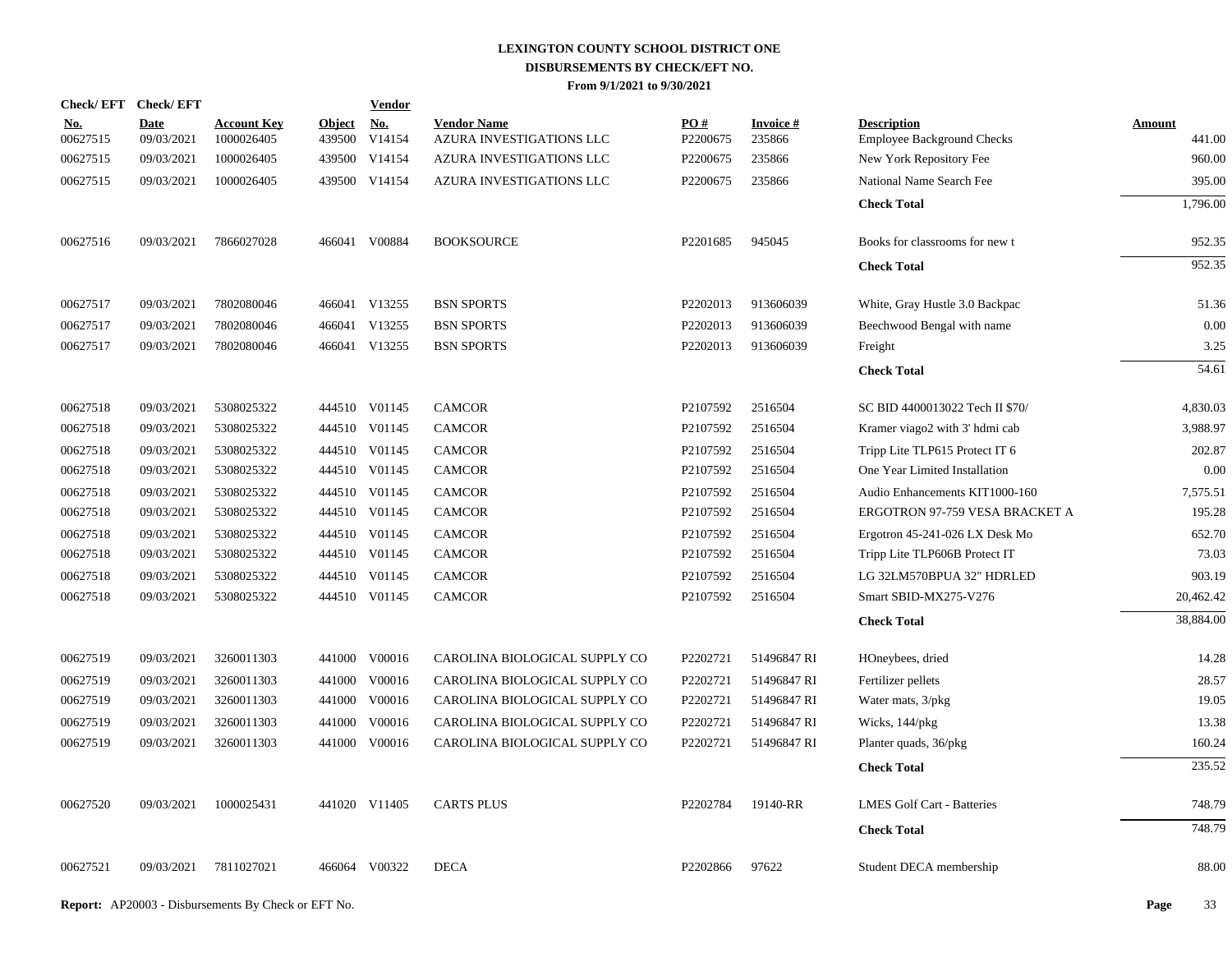| Check/EFT Check/EFT    |                           |                                  |                         | <b>Vendor</b>        |                                   |                 |                             |                                               |                        |
|------------------------|---------------------------|----------------------------------|-------------------------|----------------------|-----------------------------------|-----------------|-----------------------------|-----------------------------------------------|------------------------|
| <u>No.</u><br>00627521 | <b>Date</b><br>09/03/2021 | <b>Account Key</b><br>7811027021 | <b>Object</b><br>466064 | <u>No.</u><br>V00322 | <b>Vendor Name</b><br><b>DECA</b> | PO#<br>P2202866 | <b>Invoice</b> $#$<br>97622 | <b>Description</b><br>Advisor DECA membership | <b>Amount</b><br>40.00 |
| 00627521               | 09/03/2021                | 7811027021                       | 466064                  | V00322               | <b>DECA</b>                       | P2202866        | 97622                       | Student SC DECA membership                    | 88.00                  |
| 00627521               | 09/03/2021                | 7811027021                       |                         | 466064 V00322        | <b>DECA</b>                       | P2202866        | 97622                       | SC DECA Advisor membership                    | 40.00                  |
|                        |                           |                                  |                         |                      |                                   |                 |                             | <b>Check Total</b>                            | 256.00                 |
|                        |                           |                                  |                         |                      |                                   |                 |                             |                                               |                        |
| 00627522               | 09/03/2021                | 5722025322                       |                         | 452000 V12190        | <b>EDCON INC</b>                  | P2012928        | 14.P2012928                 | <b>Construction Management at Ris</b>         | 586,615.63             |
|                        |                           |                                  |                         |                      |                                   |                 |                             | <b>Check Total</b>                            | 586,615.63             |
| 00627523               | 09/03/2021                | 7743019030                       |                         | 466041 V14591        | EDUCATORSHANDBOOK.COM             | P2202702        | 8284                        | Incidents & Office Referrals                  | 499.00                 |
| 00627523               | 09/03/2021                | 7743019030                       |                         | 466041 V14591        | EDUCATORSHANDBOOK.COM             | P2202702        | 8284                        | Incidents & Minor Incidents                   | 199.00                 |
|                        |                           |                                  |                         |                      |                                   |                 |                             | <b>Check Total</b>                            | 698.00                 |
| 00627524               | 09/03/2021                | 3260011303                       |                         | 434500 V10669        | <b>EXPLORELEARNING</b>            | P2202247        | 4174146                     | 4 Webinars: Introduction to Gi                | 1,600.00               |
| 00627524               | 09/03/2021                | 3260011303                       | 434500                  | V10669               | <b>EXPLORELEARNING</b>            | P2202247        | 4174146                     | Discount                                      | $-2,704.00$            |
| 00627524               | 09/03/2021                | 3260011303                       |                         | 434500 V10669        | <b>EXPLORELEARNING</b>            | P2202247        | 4174146                     | 4 Gizmos teacher license for a                | 3,500.00               |
|                        |                           |                                  |                         |                      |                                   |                 |                             | <b>Check Total</b>                            | 2,396.00               |
| 00627525               | 09/03/2021                | 2021011247                       |                         | 441000 V12185        | FOLLETT SCHOOL SOLUTIONS INC      | P2109289        | 864071F                     | Balance to be paid from differ                | 194.35                 |
|                        |                           |                                  |                         |                      |                                   |                 |                             |                                               | 194.35                 |
|                        |                           |                                  |                         |                      |                                   |                 |                             | <b>Check Total</b>                            |                        |
| 00627526               | 09/03/2021                | 1000021107                       |                         | 433200 Exxxxx        | Employee                          |                 | 08.16.08.31.21              | Commute between assignments                   | 89.32                  |
|                        |                           |                                  |                         |                      |                                   |                 |                             | <b>Check Total</b>                            | 89.32                  |
| 00627527               | 09/03/2021                | 5727025327                       |                         | 452000 V02159        | H G REYNOLDS COMPANY INC          | P2012750        | 16M.P2012750                | GMP for White Knoll High Schoo                | 1,003,808.44           |
| 00627527               | 09/03/2021                | 5310025327                       |                         | 452000 V02159        | H G REYNOLDS COMPANY INC          | P2011462        | 7.P2011462                  | WKHS Mechanical Unit Replaceme                | 350,516.00             |
|                        |                           |                                  |                         |                      |                                   |                 |                             | <b>Check Total</b>                            | 1,354,324.44           |
| 00627528               | 09/03/2021                | 7810027011                       |                         | 466041 V16693        | HOLLEY, PETER                     | P2200957        | 0087                        | Full routine choreography for                 | 2,000.00               |
|                        |                           |                                  |                         |                      |                                   |                 |                             | <b>Check Total</b>                            | 2,000.00               |
| 00627529               | 09/03/2021                | 5312025312                       |                         | 452000 V16117        | HOOD CONSTRUCTION COMPANY         | P2111687        | 3.P2111687                  | LES - GMP - Doors, Special Ed                 | 501,399.50             |
| 00627529               | 09/03/2021                | 5712025312                       |                         | 452000 V16117        | HOOD CONSTRUCTION COMPANY         | P2111688        | 3.P2111688                  | LES - GMP - Canopy, classroom                 | 189,379.29             |
|                        |                           |                                  |                         |                      |                                   |                 |                             | <b>Check Total</b>                            | 690,778.79             |
| 00627530               | 09/03/2021                | 1000025446                       | 432300                  | V00158               | JOHNSON CONTROLS FIRE PROTECTI    | P2201312        | 88055339                    | BMS Kitchen-Hood(1)Length 20"                 | 100.00                 |
| 00627530               | 09/03/2021                | 1000025415                       |                         | 432300 V00158        | JOHNSON CONTROLS FIRE PROTECTI    | P2201312        | 88058094                    | PHS Kitchen-Hood(1)Length 20'                 | 75.00                  |
|                        |                           |                                  |                         |                      |                                   |                 |                             |                                               |                        |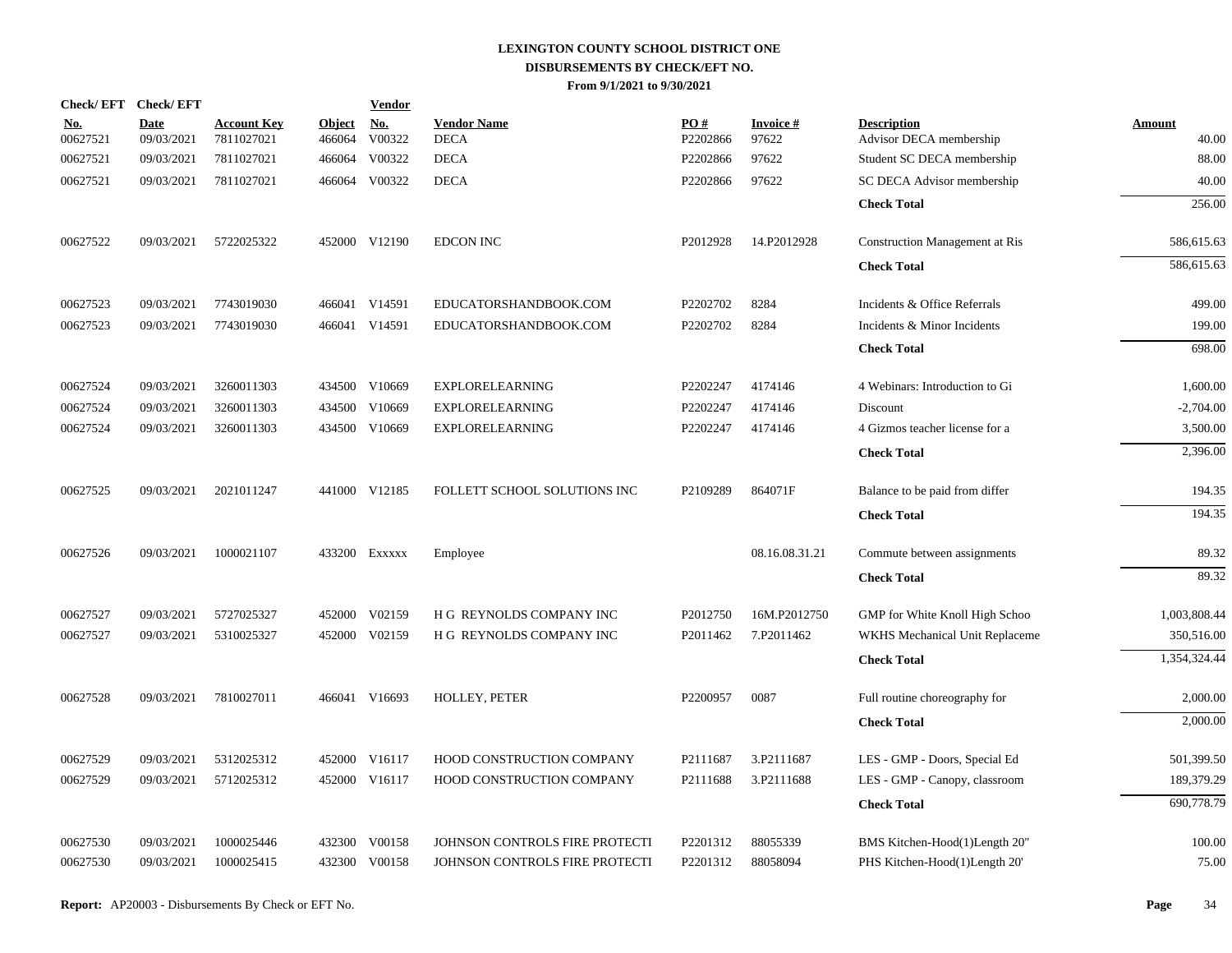| Check/EFT Check/EFT    |                           |                                  |                         | <b>Vendor</b> |                                                      |                 |                             |                                                      |                 |
|------------------------|---------------------------|----------------------------------|-------------------------|---------------|------------------------------------------------------|-----------------|-----------------------------|------------------------------------------------------|-----------------|
| <u>No.</u><br>00627530 | <b>Date</b><br>09/03/2021 | <b>Account Key</b><br>1000025415 | <b>Object</b><br>432300 | No.<br>V00158 | <b>Vendor Name</b><br>JOHNSON CONTROLS FIRE PROTECTI | PO#<br>P2201312 | <b>Invoice#</b><br>88058094 | <b>Description</b><br>PHS Culinary Arts-Hood(2)Lengt | Amount<br>75.00 |
| 00627530               | 09/03/2021                | 1000025415                       | 432300                  | V00158        | JOHNSON CONTROLS FIRE PROTECTI                       | P2201312        | 88058094                    | PHS Culinary Arts-Hood(3)Lengt                       | 75.00           |
| 00627530               | 09/03/2021                | 1000025439                       | 432300                  | V00158        | JOHNSON CONTROLS FIRE PROTECTI                       | P2201312        | 88058139                    | FPES Kitchen-Hood(1)Length 17'                       | 100.00          |
| 00627530               | 09/03/2021                | 1000025429                       | 432300                  | V00158        | JOHNSON CONTROLS FIRE PROTECTI                       | P2201312        | 88058161                    | GMS Kitchen-Hood(1)Length 15'                        | 100.00          |
| 00627530               | 09/03/2021                | 1000025411                       | 432300                  | V00158        | JOHNSON CONTROLS FIRE PROTECTI                       | P2201312        | 88058172                    | LHS Stadium-Hood(4)Length 7'                         | 75.00           |
| 00627530               | 09/03/2021                | 1000025421                       | 432300                  | V00158        | JOHNSON CONTROLS FIRE PROTECTI                       | P2201312        | 88060109                    | LTC Culinary Arts-Hood(1)5'                          | 75.00           |
| 00627530               | 09/03/2021                | 1000025421                       |                         | 432300 V00158 | JOHNSON CONTROLS FIRE PROTECTI                       | P2201312        | 88060109                    | LTC Culinary Arts-Hood(2) 18'6                       | 100.00          |
|                        |                           |                                  |                         |               |                                                      |                 |                             | <b>Check Total</b>                                   | 775.00          |
| 00627531               | 09/03/2021                | 1000025414                       | 441020                  | V00089        | MARTIN MARIETTA MATERIALS                            | P2202624        | 33050663                    | PHES, GES - Estimated Masonry S                      | 54.97           |
| 00627531               | 09/03/2021                | 1000025435                       |                         | 441020 V00089 | <b>MARTIN MARIETTA MATERIALS</b>                     | P2202624        | 33050663                    | PHES, GES - Estimated Masonry S                      | 54.97           |
|                        |                           |                                  |                         |               |                                                      |                 |                             | <b>Check Total</b>                                   | 109.94          |
| 00627532               | 09/03/2021                | 1000023338                       |                         | 433200 Exxxxx | Employee                                             |                 | 08.09.08.31.21              | Bank runs/Check pickup                               | 48.10           |
|                        |                           |                                  |                         |               |                                                      |                 |                             | <b>Check Total</b>                                   | 48.10           |
| 00627533               | 09/03/2021                | 5726025326                       |                         | 452000 V15848 | MCMILLAN PAZDAN SMITH ARCHITEC                       | P2002076        | 02103118                    | Architectural Services for Whi                       | 382.50          |
| 00627533               | 09/03/2021                | 5312025326                       |                         | 452000 V15848 | MCMILLAN PAZDAN SMITH ARCHITEC                       | P2104620        | 02103119                    | Architectural Services for Whi                       | 2,930.56        |
| 00627533               | 09/03/2021                | 5727025327                       |                         | 452000 V15848 | MCMILLAN PAZDAN SMITH ARCHITEC                       | P2002179        | 02103120                    | Architectural Services for Whi                       | 2,975.12        |
| 00627533               | 09/03/2021                | 5312025327                       |                         | 452000 V15848 | MCMILLAN PAZDAN SMITH ARCHITEC                       | P2104621        | 02103121                    | Architectural Services for Whi                       | 2,317.31        |
|                        |                           |                                  |                         |               |                                                      |                 |                             | <b>Check Total</b>                                   | 8,605.49        |
| 00627534               | 09/03/2021                | 1000011521                       |                         | 441000 V01454 | METALS AND ALLOYS CO LLC                             | P2202259        | 74841                       | 3/8' X 6'X 20' HOT ROLLED FLAT                       | 1,814.35        |
| 00627534               | 09/03/2021                | 1000011521                       |                         | 441000 V01454 | METALS AND ALLOYS CO LLC                             | P2202259        | 74841                       | 3/16" X 1/2" X 20' HOT ROLLED                        | 297.46          |
| 00627534               | 09/03/2021                | 1000011521                       |                         | 441000 V01454 | METALS AND ALLOYS CO LLC                             | P2202259        | 74841                       | 1/2" X 1/2" X 20' HOT ROLLED S                       | 220.96          |
|                        |                           |                                  |                         |               |                                                      |                 |                             | <b>Check Total</b>                                   | 2,332.77        |
| 00627535               | 09/03/2021                | 7887085511                       |                         | 466041 V13862 | MODERN TURF INC                                      | P2202854        | 10262                       | August field maintenance                             | 1,233.75        |
|                        |                           |                                  |                         |               |                                                      |                 |                             | <b>Check Total</b>                                   | 1,233.75        |
| 00627536               | 09/03/2021                | 1000023313                       |                         | 464000 V00361 | NASSP(NATIONAL ASSOC OF SECON                        | P2202838        | 9001444598                  | Order No.: 9001444598                                | 95.00           |
| 00627536               | 09/03/2021                | 1000023313                       | 464000                  | V00361        | NASSP(NATIONAL ASSOC OF SECON                        | P2202839        | 9001525110                  | Order No.: 9001525110                                | 250.00          |
|                        |                           |                                  |                         |               |                                                      |                 |                             | <b>Check Total</b>                                   | 345.00          |
| 00627537               | 09/03/2021                | 1000025414                       |                         | 441020 V00078 | NUIDEA SCHOOL SUPPLY CO                              | P2202273        | 3013844                     | Global Industries, Inc., Mesh                        | 315.65          |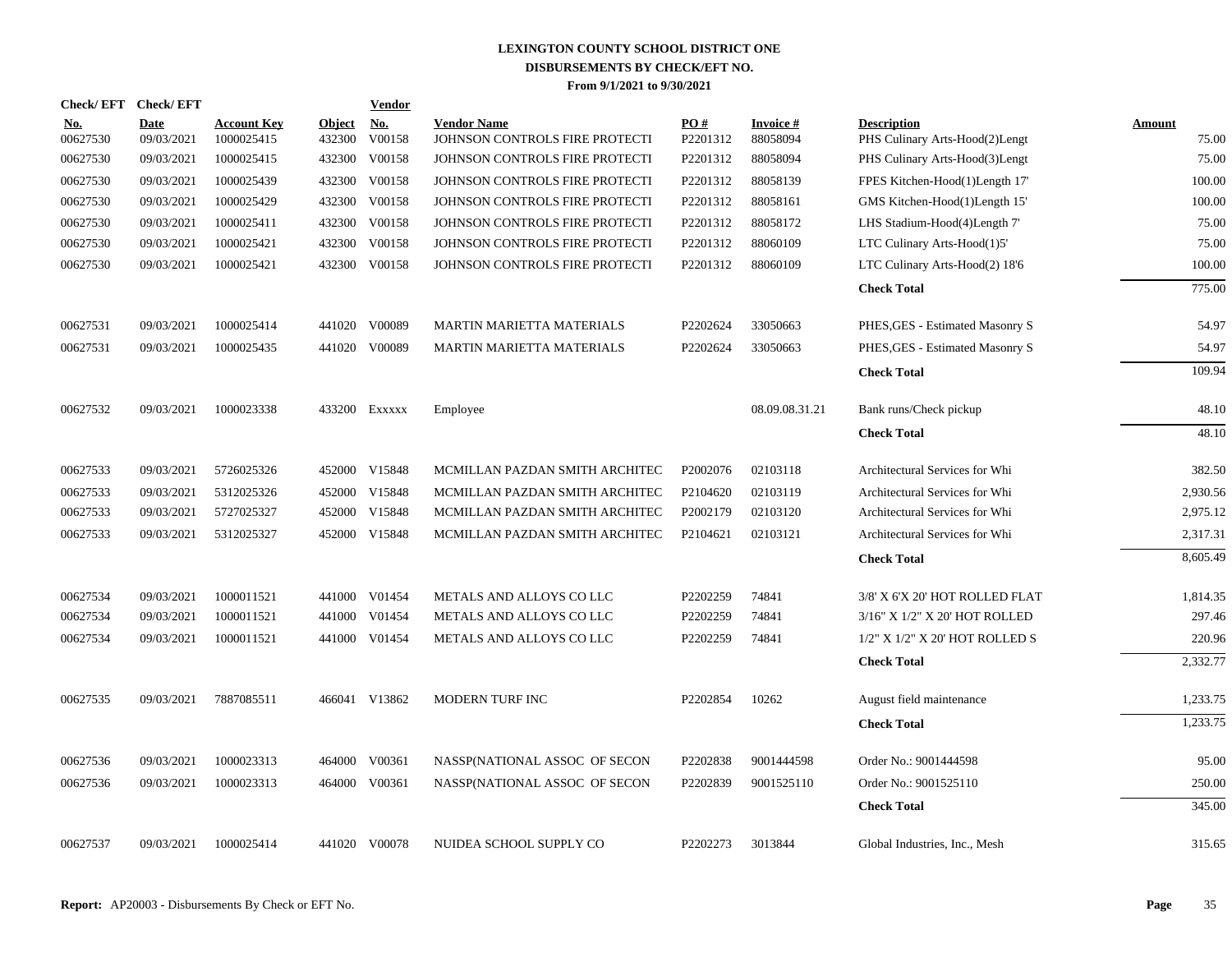| Check/EFT Check/EFT |             |                    |               | <u>Vendor</u> |                                |          |                 |                                      |               |
|---------------------|-------------|--------------------|---------------|---------------|--------------------------------|----------|-----------------|--------------------------------------|---------------|
| <u>No.</u>          | <b>Date</b> | <b>Account Key</b> | <b>Object</b> | <u>No.</u>    | <b>Vendor Name</b>             | PO#      | <b>Invoice#</b> | <b>Description</b>                   | <b>Amount</b> |
|                     |             |                    |               |               |                                |          |                 | <b>Check Total</b>                   | 315.65        |
| 00627538            | 09/03/2021  | 7924099715         |               | 466035 V16845 | PINER, KEVIN EARL              |          | 08.31.21        | Choreography                         | 1,000.00      |
|                     |             |                    |               |               |                                |          |                 | <b>Check Total</b>                   | 1.000.00      |
| 00627539            | 09/03/2021  | 1000022403         |               | 464000 V00121 | SC ASSOCIATION SCHOOL ADMINIST |          | 2022-22852-SD   | 20/21 Staff Development Prog.        | 6,749.50      |
| 00627539            | 09/03/2021  | 1000025204         | 464000        | V00121        | SC ASSOCIATION SCHOOL ADMINIST |          | M2022-5538      | <b>SCASA</b> Memberships             | 29,796.00     |
|                     |             |                    |               |               |                                |          |                 | <b>Check Total</b>                   | 36,545.50     |
| 00627540            | 09/03/2021  | 1000022213         |               | 464000 V00401 | SC ASSOCIATION SCHOOL LIBRARIA | P2202841 | 4021            | Invoice No.: 4021                    | 50.00         |
| 00627540            | 09/03/2021  | 7745027025         |               | 466064 V00401 | SC ASSOCIATION SCHOOL LIBRARIA | P2202834 | 4393            | <b>SCASL Professional Membership</b> | 50.00         |
|                     |             |                    |               |               |                                |          |                 | <b>Check Total</b>                   | 100.00        |
| 00627541            | 09/03/2021  | 7811027044         |               | 466064 V00344 | <b>SC DECA</b>                 | P2202869 | 63793           | Invoice 63793                        | 60.00         |
|                     |             |                    |               |               |                                |          |                 | <b>Check Total</b>                   | 60.00         |
| 00627549            | 09/03/2021  | 1000011444         |               | 434500 V00132 | SC DEPARTMENT OF REVENUE (SALE | P2202046 | 0000826         | One Year Subscription                | 104.65        |
| 00627549            | 09/03/2021  | 2050013703         | 441000        | V00132        | SC DEPARTMENT OF REVENUE (SALE | P2201265 | 0005940433      | <b>GLO PALS LIGHT UP WATER CUBES</b> | 2.02          |
| 00627549            | 09/03/2021  | 2050013703         | 441000        | V00132        | SC DEPARTMENT OF REVENUE (SALE | P2201265 | 0005940433      | LIL' CHEF'S KITCHEN SET - EARL       | 4.16          |
| 00627549            | 09/03/2021  | 2250011427         |               | 434500 V00132 | SC DEPARTMENT OF REVENUE (SALE | P2201826 | 00070278        | <b>SHIPPING</b>                      | 10.50         |
| 00627549            | 09/03/2021  | 7744019044         |               | 466045 V00132 | SC DEPARTMENT OF REVENUE (SALE | P2200951 | 00120057        | Gizmos Teacher License for a s       | 412.65        |
| 00627549            | 09/03/2021  | 1000011521         | 441000        | V00132        | SC DEPARTMENT OF REVENUE (SALE | P2200193 | 01801610        | SMALL GAS ENGINE TEXTBOOK            | 23.10         |
| 00627549            | 09/03/2021  | 1000011521         | 441000        | V00132        | SC DEPARTMENT OF REVENUE (SALE | P2200193 | 01801610        | <b>SHIPPING CHARGES</b>              | 1.18          |
| 00627549            | 09/03/2021  | 2042121503         |               | 441000 V00132 | SC DEPARTMENT OF REVENUE (SALE | P2201206 | 0478406-IN      | OLD MACDONALD'S FARM                 | 6.51          |
| 00627549            | 09/03/2021  | 2042121503         | 441000        | V00132        | SC DEPARTMENT OF REVENUE (SALE | P2201206 | 0478406-IN      | <b>SHIPPING</b>                      | 1.26          |
| 00627549            | 09/03/2021  | 2042112603         |               | 441000 V00132 | SC DEPARTMENT OF REVENUE (SALE | P2202058 | 0478674-IN      | TALKABLE 3 - TALKABLES WITH BU       | 34.85         |
| 00627549            | 09/03/2021  | 2042112603         |               | 441000 V00132 | SC DEPARTMENT OF REVENUE (SALE | P2202058 | 0478674-IN      | <b>TWITCH SWITCH</b>                 | 9.24          |
| 00627549            | 09/03/2021  | 2042112603         |               | 441000 V00132 | SC DEPARTMENT OF REVENUE (SALE | P2202058 | 0478674-IN      | TWITCH SWITCH SENSORS (SET OF        | 5.10          |
| 00627549            | 09/03/2021  | 2042112603         | 441000        | V00132        | SC DEPARTMENT OF REVENUE (SALE | P2202058 | 0478674-IN      | <b>EYE BLINK SWITCH</b>              | 11.55         |
| 00627549            | 09/03/2021  | 2042112603         |               | 441000 V00132 | SC DEPARTMENT OF REVENUE (SALE | P2202058 | 0478674-IN      | <b>GEL LAP PAD</b>                   | 3.36          |
| 00627549            | 09/03/2021  | 2042112603         | 441000        | V00132        | SC DEPARTMENT OF REVENUE (SALE | P2202058 | 0478674-IN      | Eye Talks                            | 4.89          |
| 00627549            | 09/03/2021  | 2042112603         |               | 441000 V00132 | SC DEPARTMENT OF REVENUE (SALE | P2202058 | 0478674-IN      | Wrist talker                         | 4.62          |
| 00627549            | 09/03/2021  | 2042112603         | 441000        | V00132        | SC DEPARTMENT OF REVENUE (SALE | P2202058 | 0478674-IN      | Shipping                             | 6.45          |
| 00627549            | 09/03/2021  | 1000025204         | 464000        | V00132        | SC DEPARTMENT OF REVENUE (SALE |          | 08.21.DISCOUNT  | Sales tax for Aug 2021               | $-481.60$     |
| 00627549            | 09/03/2021  | 1000021338         | 441000        | V00132        | SC DEPARTMENT OF REVENUE (SALE | P2201789 | 0847695-IN      | SNS Flexible Fabric Adhesive B       | 4.80          |
| 00627549            | 09/03/2021  | 1000021338         |               | 441000 V00132 | SC DEPARTMENT OF REVENUE (SALE | P2201789 | 0847695-IN      | $1/2$ oz paper soufflé cup $(250)$   | 0.76          |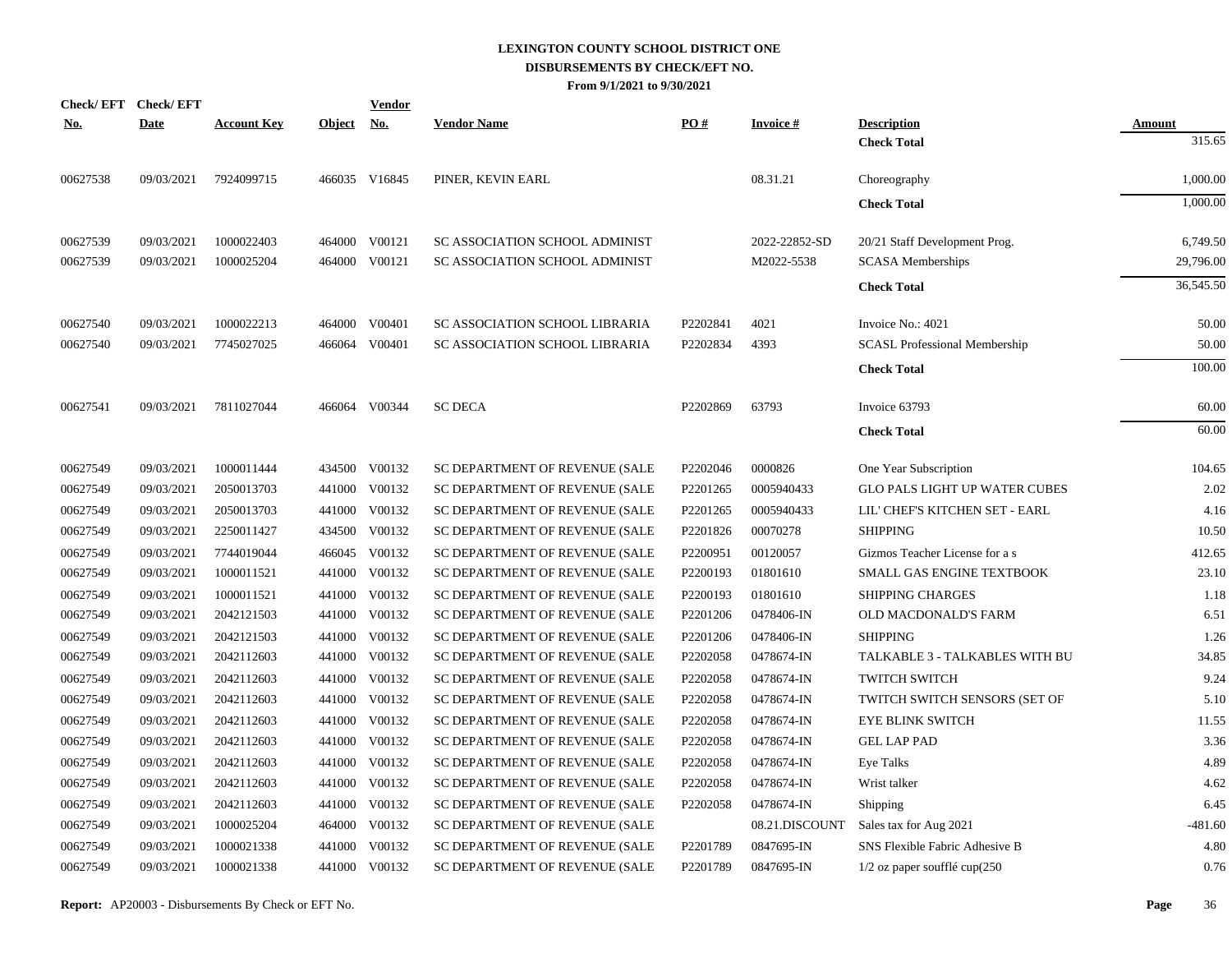| <b>Check/EFT</b>       | <b>Check/EFT</b>          |                                  |                         | <b>Vendor</b> |                                                      |                      |                               |                                                      |                       |
|------------------------|---------------------------|----------------------------------|-------------------------|---------------|------------------------------------------------------|----------------------|-------------------------------|------------------------------------------------------|-----------------------|
| <b>No.</b><br>00627549 | <b>Date</b><br>09/03/2021 | <b>Account Key</b><br>1000021338 | <b>Object</b><br>441000 | No.<br>V00132 | <b>Vendor Name</b><br>SC DEPARTMENT OF REVENUE (SALE | PO#<br>P2201789      | <b>Invoice#</b><br>0847695-IN | <b>Description</b><br>3 1/2 oz flat bottom plastic c | <b>Amount</b><br>0.92 |
| 00627549               | 09/03/2021                | 1000021338                       | 441000                  | V00132        | SC DEPARTMENT OF REVENUE (SALE                       | P2201789             | 0847695-IN                    | Kate Sweeney Elementary Healt                        | 11.13                 |
| 00627549               | 09/03/2021                | 1000021338                       | 441000                  | V00132        | SC DEPARTMENT OF REVENUE (SALE                       | P2201789             | 0847695-IN                    | Therma-Kool Non woven Disposab                       | 8.58                  |
| 00627549               | 09/03/2021                | 1000021338                       | 441000                  | V00132        | SC DEPARTMENT OF REVENUE (SALE                       | P2201789             | 0847695-IN                    | Non-Sterile Cotton Rolls (50 c                       | 0.27                  |
| 00627549               | 09/03/2021                | 1000021338                       |                         | 441000 V00132 | SC DEPARTMENT OF REVENUE (SALE                       | P2201789             | 0847695-IN                    | Non0Sterile Cotton Roll Dispen                       | 0.91                  |
| 00627549               | 09/03/2021                | 1000021338                       |                         | 441000 V00132 | SC DEPARTMENT OF REVENUE (SALE                       | P2201789             | 0847695-IN                    | Skintegrity wound cleaner                            | 0.70                  |
| 00627549               | 09/03/2021                | 1000021338                       |                         | 441000 V00132 | SC DEPARTMENT OF REVENUE (SALE                       | P2201789             | 0847695-IN                    | SNS Flexible fabric adhesive b                       | 2.79                  |
| 00627549               | 09/03/2021                | 1000021338                       |                         | 441000 V00132 | SC DEPARTMENT OF REVENUE (SALE                       | P2201789             | 0847695-IN                    | Housebrand powder free Exam                          | 12.25                 |
| 00627549               | 09/03/2021                | 1000021338                       |                         | 441000 V00132 | SC DEPARTMENT OF REVENUE (SALE                       | P2201789             | 0847695-IN                    | Housebrand Powder-free exam gl                       | 3.78                  |
| 00627549               | 09/03/2021                | 1000021338                       |                         | 441000 V00132 | SC DEPARTMENT OF REVENUE (SALE                       | P2201789             | 0847695-IN                    | zipper closure bags 5x5                              | 0.49                  |
| 00627549               | 09/03/2021                | 1000021338                       |                         | 441000 V00132 | SC DEPARTMENT OF REVENUE (SALE                       | P2201789             | 0847695-IN                    | Zipper closure bags 5x7                              | 0.23                  |
| 00627549               | 09/03/2021                | 7975027021                       | 466041                  | V00132        | SC DEPARTMENT OF REVENUE (SALE                       | P2200210             | 10571                         | LIFT GATE CHARGE                                     | 2.45                  |
| 00627549               | 09/03/2021                | 7975027021                       | 466041                  | V00132        | SC DEPARTMENT OF REVENUE (SALE                       | P2200210             | 10571                         | <b>SHIPPING CHARGE</b>                               | 8.24                  |
| 00627549               | 09/03/2021                | 7975027021                       | 466041                  | V00132        | SC DEPARTMENT OF REVENUE (SALE                       | P2200210             | 10578                         | STUDENT DEPILEVE WAXING KITS                         | 47.60                 |
| 00627549               | 09/03/2021                | 2042112703                       | 441000                  | V00132        | SC DEPARTMENT OF REVENUE (SALE                       | P <sub>2201182</sub> | 118346735001                  | Books per attached list - Stud                       | 262.40                |
| 00627549               | 09/03/2021                | 1000011238                       |                         | 441000 V00132 | SC DEPARTMENT OF REVENUE (SALE                       | P2202115             | 12368895                      | MARK 5 and MARK IV Die Tray                          | 2.10                  |
| 00627549               | 09/03/2021                | 1000011238                       |                         | 441000 V00132 | SC DEPARTMENT OF REVENUE (SALE                       | P2202115             | 12368895                      | Hand #1 small                                        | 3.85                  |
| 00627549               | 09/03/2021                | 1000011238                       |                         | 441000 V00132 | SC DEPARTMENT OF REVENUE (SALE                       | P2202115             | 12368895                      | <b>Shipping Charges</b>                              | 0.63                  |
| 00627549               | 09/03/2021                | 3260011303                       |                         | 441000 V00132 | SC DEPARTMENT OF REVENUE (SALE                       | P2201531             | 12731355                      | Weather, Climate, Water TE                           | 6.13                  |
| 00627549               | 09/03/2021                | 3260011303                       |                         | 441000 V00132 | SC DEPARTMENT OF REVENUE (SALE                       | P2201531             | 12731355                      | Sound Waves TE                                       | 0.77                  |
| 00627549               | 09/03/2021                | 3260011303                       |                         | 441000 V00132 | SC DEPARTMENT OF REVENUE (SALE                       | P2201531             | 12731355                      | <b>Metabolic Reactions TE</b>                        | 6.13                  |
| 00627549               | 09/03/2021                | 3260011303                       |                         | 441000 V00132 | SC DEPARTMENT OF REVENUE (SALE                       | P2201531             | 12735686                      | <b>Contact FOrces TE</b>                             | 13.80                 |
| 00627549               | 09/03/2021                | 3260011303                       |                         | 441000 V00132 | SC DEPARTMENT OF REVENUE (SALE                       | P2201531             | 12740877                      | <b>Contact FOrces TE</b>                             | 1.53                  |
| 00627549               | 09/03/2021                | 2042112603                       |                         | 441000 V00132 | SC DEPARTMENT OF REVENUE (SALE                       | P2201359             | 1304195                       | 'R' MADE SIMPLE & COLOR MY CON                       | 82.81                 |
| 00627549               | 09/03/2021                | 2042112603                       |                         | 441000 V00132 | SC DEPARTMENT OF REVENUE (SALE                       | P <sub>2201359</sub> | 1304195                       | <b>SHIPPING</b>                                      | 4.46                  |
| 00627549               | 09/03/2021                | 7884027047                       |                         | 466041 V00132 | SC DEPARTMENT OF REVENUE (SALE                       | P2201027             | 1406                          | Custom Car Rider Pick Up Safet                       | 147.00                |
| 00627549               | 09/03/2021                | 1000011329                       | 441000                  | V00132        | SC DEPARTMENT OF REVENUE (SALE                       | P2201213             | 1443                          | <b>Standard Parking Permit</b>                       | 130.34                |
| 00627549               | 09/03/2021                | 1000011329                       |                         | 441000 V00132 | SC DEPARTMENT OF REVENUE (SALE                       | P2201213             | 1443                          | <b>Custom Numbering</b>                              | 16.38                 |
| 00627549               | 09/03/2021                | 1000014127                       |                         | 441000 V00132 | SC DEPARTMENT OF REVENUE (SALE                       | P2201794             | 15436                         | HOT First year guitar-5th ed:F                       | 66.99                 |
| 00627549               | 09/03/2021                | 1000014127                       |                         | 441000 V00132 | SC DEPARTMENT OF REVENUE (SALE                       | P2201794             | 15436                         | HOT SECOND YEAR GUITAER: FYG00                       | 20.93                 |
| 00627549               | 09/03/2021                | 1000014127                       |                         | 441000 V00132 | SC DEPARTMENT OF REVENUE (SALE                       | P2201794             | 15436                         | HOT FIRST YEAR GUITAR, 5TH ED                        | 1.47                  |
| 00627549               | 09/03/2021                | 1000014127                       |                         | 441000 V00132 | SC DEPARTMENT OF REVENUE (SALE                       | P2201794             | 15436                         | HOT SECOND YEAR GUITAR, 2ND ED                       | 1.39                  |
| 00627549               | 09/03/2021                | 1000014127                       |                         | 441000 V00132 | SC DEPARTMENT OF REVENUE (SALE                       | P2201794             | 15436                         | <b>SHIPPING</b>                                      | 2.80                  |
| 00627549               | 09/03/2021                | 1000011411                       |                         | 441000 V00132 | SC DEPARTMENT OF REVENUE (SALE                       | P2201566             | 1562141                       | Arista-II RC Lustre Inkjet Pap                       | 6.16                  |
| 00627549               | 09/03/2021                | 1000011411                       | 441000                  | V00132        | SC DEPARTMENT OF REVENUE (SALE                       | P2201566             | 1562141                       | Arista 35mm Plastic Reloadable                       | 2.24                  |
| 00627549               | 09/03/2021                | 1000011411                       |                         | 441000 V00132 | SC DEPARTMENT OF REVENUE (SALE                       | P2201566             | 1562141                       | <b>AristaPlastic Print Tongs</b>                     | 1.19                  |

**Report:** AP20003 - Disbursements By Check or EFT No. **Page** 37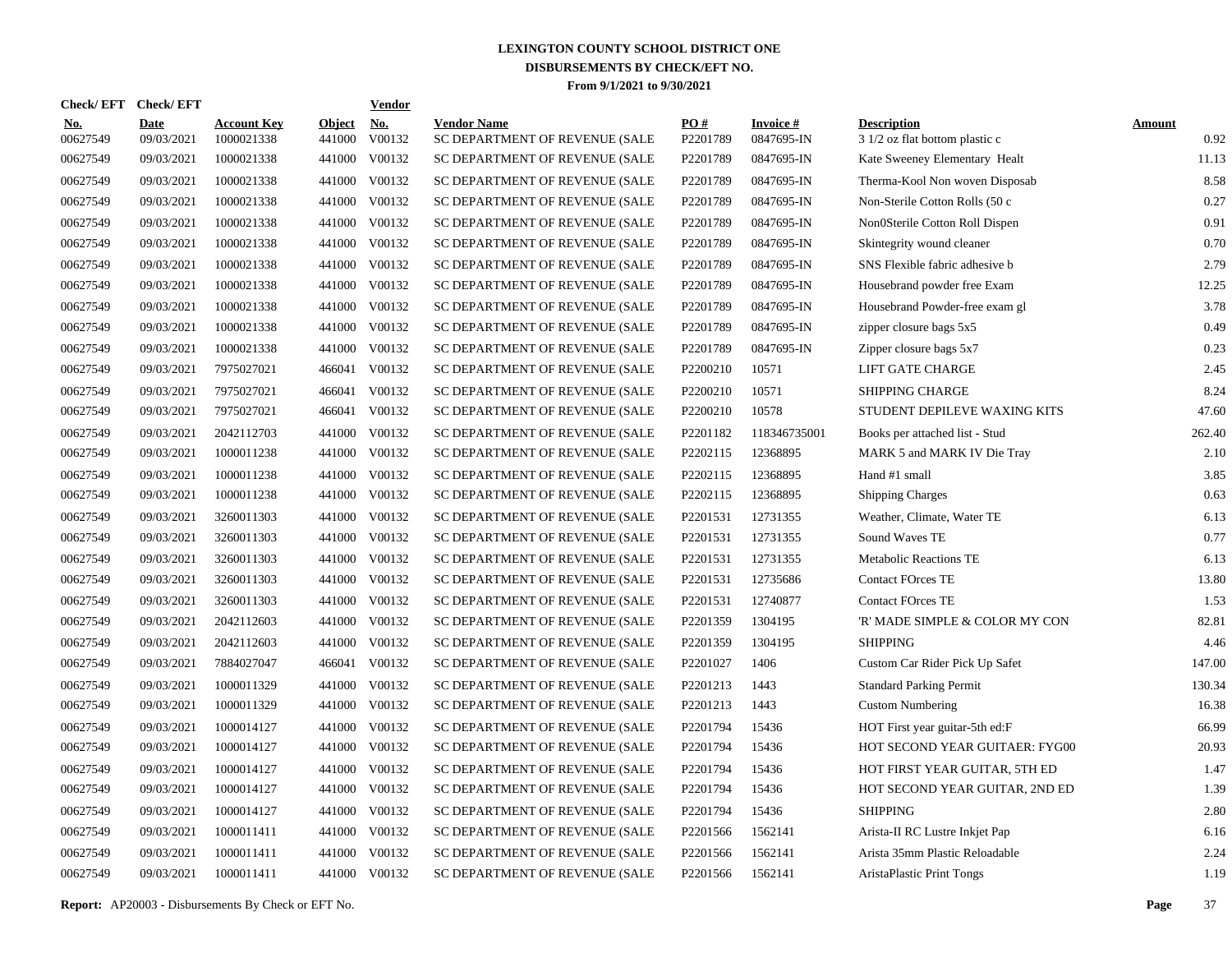| <b>Check/EFT</b>       | <b>Check/EFT</b>          |                                  |                         | <b>Vendor</b> |                                                      |                 |                            |                                                      |                       |
|------------------------|---------------------------|----------------------------------|-------------------------|---------------|------------------------------------------------------|-----------------|----------------------------|------------------------------------------------------|-----------------------|
| <u>No.</u><br>00627549 | <b>Date</b><br>09/03/2021 | <b>Account Key</b><br>1000011411 | <b>Object</b><br>441000 | No.<br>V00132 | <b>Vendor Name</b><br>SC DEPARTMENT OF REVENUE (SALE | PO#<br>P2201566 | <b>Invoice#</b><br>1562141 | <b>Description</b><br>Arista Premium 68" 3-Section T | <b>Amount</b><br>8.40 |
| 00627549               | 09/03/2021                | 1000011411                       | 441000                  | V00132        | SC DEPARTMENT OF REVENUE (SALE                       | P2201566        | 1562141                    | Canon PFI-300 Ink Set - 10 Ind                       | 17.22                 |
| 00627549               | 09/03/2021                | 1000011411                       | 441000                  | V00132        | SC DEPARTMENT OF REVENUE (SALE                       | P2201566        | 1562141                    | Kodak Dektol Paper Developer t                       | 3.64                  |
| 00627549               | 09/03/2021                | 1000011411                       | 441000                  | V00132        | SC DEPARTMENT OF REVENUE (SALE                       | P2201566        | 1562141                    | Kodak Photo Flo 200, 16 oz                           | 0.63                  |
| 00627549               | 09/03/2021                | 1000011411                       | 441000                  | V00132        | SC DEPARTMENT OF REVENUE (SALE                       | P2201566        | 1562141                    | Kodak Indicator Stop Bath, 16                        | 0.49                  |
| 00627549               | 09/03/2021                | 1000011411                       | 441000                  | V00132        | SC DEPARTMENT OF REVENUE (SALE                       | P2201566        | 1562141                    | Arista Universal Liquid Rapid                        | 1.61                  |
| 00627549               | 09/03/2021                | 1000011411                       | 441000                  | V00132        | SC DEPARTMENT OF REVENUE (SALE                       | P2201566        | 1562141                    | Ilford MGRC Multigrade Deluxe                        | 12.59                 |
| 00627549               | 09/03/2021                | 1000011411                       | 441000                  | V00132        | SC DEPARTMENT OF REVENUE (SALE                       | P2201566        | 1562141                    | Arista EDU Ultra 400 ISO 35mm                        | 7.49                  |
| 00627549               | 09/03/2021                | 1000011411                       | 441000                  | V00132        | SC DEPARTMENT OF REVENUE (SALE                       | P2201566        | 1562141                    | LegacyPro 2.25" Luminous Dial                        | 1.39                  |
| 00627549               | 09/03/2021                | 1000011411                       | 441000                  | V00132        | SC DEPARTMENT OF REVENUE (SALE                       | P2201566        | 1562141                    | Shipping                                             | 3.85                  |
| 00627549               | 09/03/2021                | 7860527015                       |                         | 466041 V00132 | SC DEPARTMENT OF REVENUE (SALE                       | P2201765        | 171162                     | 3x2 Temp ID                                          | 38.50                 |
| 00627549               | 09/03/2021                | 7860527015                       | 466041                  | V00132        | SC DEPARTMENT OF REVENUE (SALE                       | P2201765        | 171162                     | Shipping                                             | 1.40                  |
| 00627549               | 09/03/2021                | 7884027037                       |                         | 466041 V00132 | SC DEPARTMENT OF REVENUE (SALE                       | P2201264        | 194523                     | Shipping                                             | 0.84                  |
| 00627549               | 09/03/2021                | 1000011303                       | 434500                  | V00132        | SC DEPARTMENT OF REVENUE (SALE                       | P2201464        | 19500                      | Avant STAMP 4S Language TBD As                       | 4,732.00              |
| 00627549               | 09/03/2021                | 1000011303                       | 434500                  | V00132        | SC DEPARTMENT OF REVENUE (SALE                       | P2201464        | 19500                      | Avant STAMP 4SE Language TBD A                       | 873.05                |
| 00627549               | 09/03/2021                | 3290011515                       | 454100                  | V00132        | SC DEPARTMENT OF REVENUE (SALE                       | P2201882        | 2021/2000042328            | LLEAP SOFTWARE FOR SIMPAD PLUS                       | 181.41                |
| 00627549               | 09/03/2021                | 3290011515                       |                         | 454100 V00132 | SC DEPARTMENT OF REVENUE (SALE                       | P2201882        | 2021/2000042328            | NURSING ANNE SIMULATOR COURSE                        | 213.52                |
| 00627549               | 09/03/2021                | 1000011444                       | 441000                  | V00132        | SC DEPARTMENT OF REVENUE (SALE                       | P2201124        | 206091                     | 3/8 Inch Tubular Silk Screened                       | 51.45                 |
| 00627549               | 09/03/2021                | 1000011444                       |                         | 441000 V00132 | SC DEPARTMENT OF REVENUE (SALE                       | P2201124        | 206091                     | Setup Fee                                            | 10.50                 |
| 00627549               | 09/03/2021                | 1000011444                       |                         | 441000 V00132 | SC DEPARTMENT OF REVENUE (SALE                       | P2201124        | 206091                     | Horizontal Hang Holder Credit                        | 7.56                  |
| 00627549               | 09/03/2021                | 1000011444                       |                         | 441000 V00132 | SC DEPARTMENT OF REVENUE (SALE                       | P2201124        | 206091                     | Shipping                                             | 2.04                  |
| 00627549               | 09/03/2021                | 1000025408                       |                         | 441020 V00132 | SC DEPARTMENT OF REVENUE (SALE                       | P2201225        | 2120400300                 | <b>FREIGHT</b>                                       | 1.88                  |
| 00627549               | 09/03/2021                | 1000026693                       |                         | 434500 V00132 | SC DEPARTMENT OF REVENUE (SALE                       | P2201796        | 2306807                    | ManageEngine ADSelfService Plu                       | 174.98                |
| 00627549               | 09/03/2021                | 7932027037                       |                         | 466041 V00132 | SC DEPARTMENT OF REVENUE (SALE                       | P2200800        | 263311                     | Arrows/Aluminum                                      | 24.78                 |
| 00627549               | 09/03/2021                | 7932027037                       |                         | 466041 V00132 | SC DEPARTMENT OF REVENUE (SALE                       | P2200800        | 263311                     | Feradyne 34" Block Target                            | 46.90                 |
| 00627549               | 09/03/2021                | 7932027037                       | 466041                  | V00132        | SC DEPARTMENT OF REVENUE (SALE                       | P2200800        | 263311                     | Right Hand Arrow Rest Replacem                       | 2.80                  |
| 00627549               | 09/03/2021                | 7932027037                       | 466041                  | V00132        | SC DEPARTMENT OF REVENUE (SALE                       | P2200800        | 263311                     | String Original NOT mini                             | 9.52                  |
| 00627549               | 09/03/2021                | 7932027037                       | 466041                  | V00132        | SC DEPARTMENT OF REVENUE (SALE                       | P2200800        | 263311                     | String Original NOT mini                             | 9.52                  |
| 00627549               | 09/03/2021                | 7932027037                       | 466041                  | V00132        | SC DEPARTMENT OF REVENUE (SALE                       | P2200800        | 263311                     | Feradyne Replacement Cover Blo                       | 12.32                 |
| 00627549               | 09/03/2021                | 7932027027                       | 466041                  | V00132        | SC DEPARTMENT OF REVENUE (SALE                       | P2200892        | 263338                     | <b>EASTON 1820 ARROWS</b>                            | 24.78                 |
| 00627549               | 09/03/2021                | 7932027027                       | 466041                  | V00132        | SC DEPARTMENT OF REVENUE (SALE                       | P2200892        | 263338                     | FERADYNE BLOCK TARGETS                               | 46.90                 |
| 00627549               | 09/03/2021                | 7932027027                       | 466041                  | V00132        | SC DEPARTMENT OF REVENUE (SALE                       | P2200892        | 263338                     | RIGHT HAND ARROW RESTS                               | 2.80                  |
| 00627549               | 09/03/2021                | 7932027027                       | 466041                  | V00132        | SC DEPARTMENT OF REVENUE (SALE                       | P2200892        | 263338                     | <b>BLACK/WHITE BOW STRINGS</b>                       | 9.52                  |
| 00627549               | 09/03/2021                | 7932027027                       | 466041                  | V00132        | SC DEPARTMENT OF REVENUE (SALE                       | P2200892        | 263338                     | <b>BLACK/RED BOW STRINGS</b>                         | 9.52                  |
| 00627549               | 09/03/2021                | 7932027027                       | 466041                  | V00132        | SC DEPARTMENT OF REVENUE (SALE                       | P2200892        | 263338                     | BLOCK REPLACEMENT TARGET COVER                       | 12.32                 |
| 00627549               | 09/03/2021                | 7740019038                       |                         | 466041 V00132 | SC DEPARTMENT OF REVENUE (SALE                       | P2200197        | 2700002                    | Shipping                                             | 2.02                  |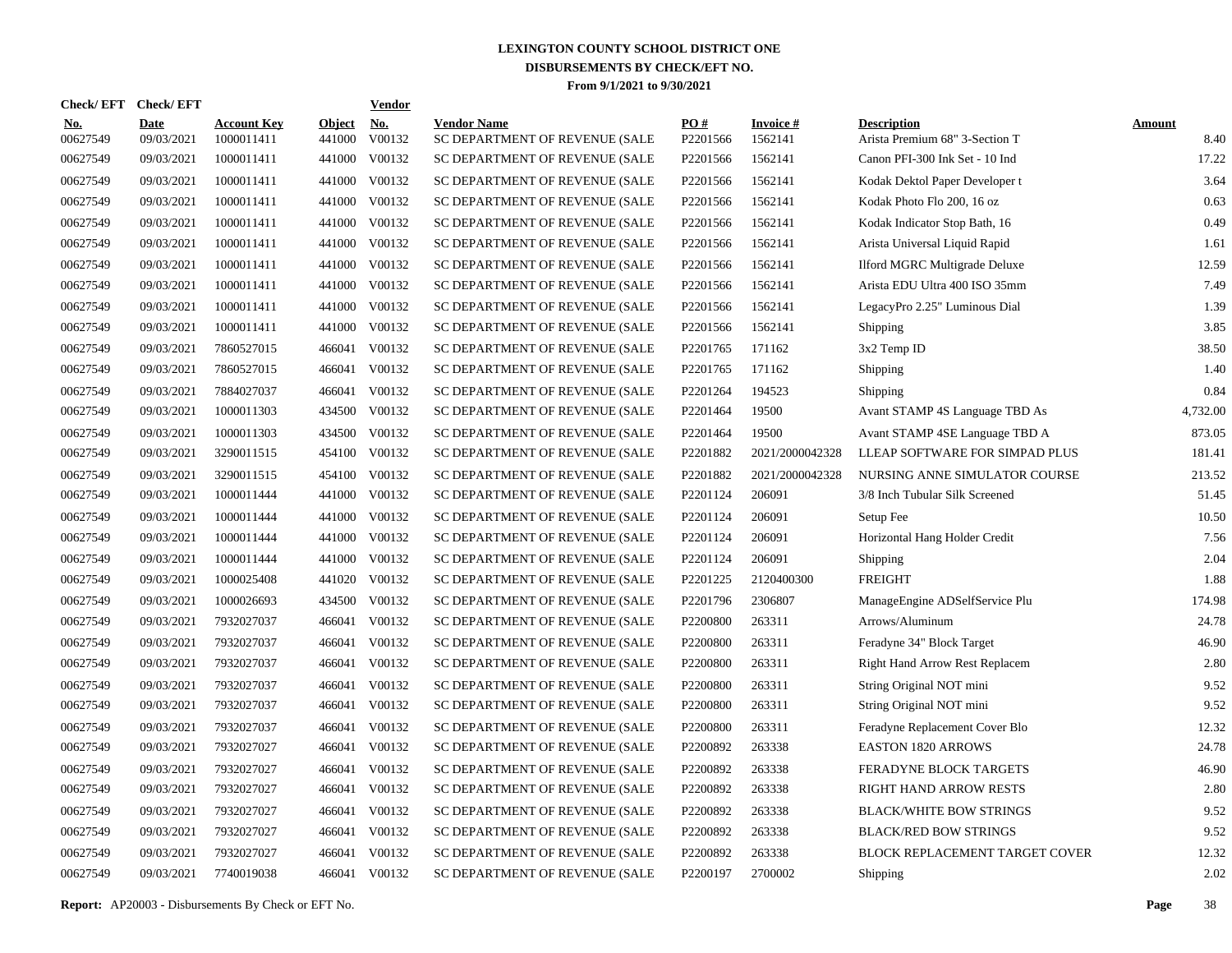| <b>Check/EFT</b>       | <b>Check/EFT</b>          |                                  |                         | <b>Vendor</b> |                                                      |                 |                           |                                                      |                         |
|------------------------|---------------------------|----------------------------------|-------------------------|---------------|------------------------------------------------------|-----------------|---------------------------|------------------------------------------------------|-------------------------|
| <u>No.</u><br>00627549 | <b>Date</b><br>09/03/2021 | <b>Account Key</b><br>7887072013 | <b>Object</b><br>466041 | No.<br>V00132 | <b>Vendor Name</b><br>SC DEPARTMENT OF REVENUE (SALE | PO#<br>P2108859 | <b>Invoice#</b><br>277711 | <b>Description</b><br>16 Arm Powerblast with Hanging | <b>Amount</b><br>340.20 |
| 00627549               | 09/03/2021                | 7887072013                       | 466041                  | V00132        | SC DEPARTMENT OF REVENUE (SALE                       | P2108859        | 277711                    | Powerblast Wheel Kit                                 | 73.50                   |
| 00627549               | 09/03/2021                | 7887072013                       | 466041                  | V00132        | SC DEPARTMENT OF REVENUE (SALE                       | P2108859        | 277711                    | Shipping                                             | 31.50                   |
| 00627549               | 09/03/2021                | 2042112503                       | 441000                  | V00132        | SC DEPARTMENT OF REVENUE (SALE                       | P2201352        | 28130                     | DRIP EY - DIAGNOSTIC RECORD &                        | 8.75                    |
| 00627549               | 09/03/2021                | 2042112503                       |                         | 441000 V00132 | SC DEPARTMENT OF REVENUE (SALE                       | P2201352        | 28130                     | TEDDY TALK TEST                                      | 8.75                    |
| 00627549               | 09/03/2021                | 2042112503                       |                         | 441000 V00132 | SC DEPARTMENT OF REVENUE (SALE                       | P2201352        | 28130                     | <b>SHIPPING</b>                                      | 1.36                    |
| 00627549               | 09/03/2021                | 2042121503                       |                         | 441000 V00132 | SC DEPARTMENT OF REVENUE (SALE                       | P2201865        | 281817                    | <b>Manual Dexterity Dressing Vest</b>                | 8.11                    |
| 00627549               | 09/03/2021                | 2042121503                       |                         | 441000 V00132 | SC DEPARTMENT OF REVENUE (SALE                       | P2201865        | 281817                    | Pen & Pencil Weights                                 | 3.34                    |
| 00627549               | 09/03/2021                | 2042121503                       |                         | 441000 V00132 | SC DEPARTMENT OF REVENUE (SALE                       | P2201865        | 281817                    | Pointer Pencil Grip                                  | 1.25                    |
| 00627549               | 09/03/2021                | 2042121503                       |                         | 441000 V00132 | SC DEPARTMENT OF REVENUE (SALE                       | P2201865        | 281817                    | <b>SHIPPING</b>                                      | 2.10                    |
| 00627549               | 09/03/2021                | 2010011330                       |                         | 441000 V00132 | SC DEPARTMENT OF REVENUE (SALE                       | P2111504        | 29245.00                  | modern quadrille paper                               | 4.38                    |
| 00627549               | 09/03/2021                | 2010011330                       |                         | 441000 V00132 | SC DEPARTMENT OF REVENUE (SALE                       | P2111504        | 29245.00                  | Xpression poly notebook                              | 1.18                    |
| 00627549               | 09/03/2021                | 2010011330                       |                         | 441000 V00132 | SC DEPARTMENT OF REVENUE (SALE                       | P2111504        | 29245.00                  | 1 subject notebook college                           | 1.01                    |
| 00627549               | 09/03/2021                | 2010011330                       |                         | 441000 V00132 | SC DEPARTMENT OF REVENUE (SALE                       | P2111504        | 29245.00                  | flip chart marker 8 set bullet                       | 1.72                    |
| 00627549               | 09/03/2021                | 2010011330                       |                         | 441000 V00132 | SC DEPARTMENT OF REVENUE (SALE                       | P2111504        | 29245.00                  | flip chart marker blk                                | 1.73                    |
| 00627549               | 09/03/2021                | 2010011330                       |                         | 441000 V00132 | SC DEPARTMENT OF REVENUE (SALE                       | P2111504        | 29245.00                  | blk poly port with prongs                            | 32.68                   |
| 00627549               | 09/03/2021                | 2010011330                       |                         | 441000 V00132 | SC DEPARTMENT OF REVENUE (SALE                       | P2111504        | 29245.00                  | blue poly port with prongs                           | 18.16                   |
| 00627549               | 09/03/2021                | 2010011330                       |                         | 441000 V00132 | SC DEPARTMENT OF REVENUE (SALE                       | P2111504        | 29245.00                  | green poly port with prongs                          | 29.05                   |
| 00627549               | 09/03/2021                | 2010011330                       |                         | 441000 V00132 | SC DEPARTMENT OF REVENUE (SALE                       | P2111504        | 29245.00                  | red poly port with prongs                            | 52.66                   |
| 00627549               | 09/03/2021                | 2010011330                       |                         | 441000 V00132 | SC DEPARTMENT OF REVENUE (SALE                       | P2111504        | 29245.00                  | purple poly port with prongs                         | 47.21                   |
| 00627549               | 09/03/2021                | 2010011330                       |                         | 441000 V00132 | SC DEPARTMENT OF REVENUE (SALE                       | P2111504        | 29245.00                  | low odor expose markers set of                       | 2.17                    |
| 00627549               | 09/03/2021                | 2010011330                       |                         | 441000 V00132 | SC DEPARTMENT OF REVENUE (SALE                       | P2111504        | 29245.00                  | low odor blk expose markers                          | 10.51                   |
| 00627549               | 09/03/2021                | 2010011330                       |                         | 441000 V00132 | SC DEPARTMENT OF REVENUE (SALE                       | P2111504        | 29245.00                  | pencil tip erasers                                   | 7.73                    |
| 00627549               | 09/03/2021                | 2010011330                       |                         | 441000 V00132 | SC DEPARTMENT OF REVENUE (SALE                       | P2111504        | 29245.00                  | pink erasers double beveled                          | 4.68                    |
| 00627549               | 09/03/2021                | 2010011330                       |                         | 441000 V00132 | SC DEPARTMENT OF REVENUE (SALE                       | P2111504        | 29245.00                  | nylon pencil pouches                                 | 43.58                   |
| 00627549               | 09/03/2021                | 2010011330                       |                         | 441000 V00132 | SC DEPARTMENT OF REVENUE (SALE                       | P2111504        | 29245.00                  | Ticonderoga pencils presharpen                       | 131.88                  |
| 00627549               | 09/03/2021                | 2010011330                       |                         | 441000 V00132 | SC DEPARTMENT OF REVENUE (SALE                       | P2111504        | 29245.00                  | pop up note wrap dispensers                          | 1.93                    |
| 00627549               | 09/03/2021                | 2010011330                       |                         | 441000 V00132 | SC DEPARTMENT OF REVENUE (SALE                       | P2111504        | 29245.00                  | post it pop up notes neon                            | 2.21                    |
| 00627549               | 09/03/2021                | 2010011330                       |                         | 441000 V00132 | SC DEPARTMENT OF REVENUE (SALE                       | P2111504        | 29245.00                  | post it super sticky ultra 3/p                       | 2.31                    |
| 00627549               | 09/03/2021                | 2010011330                       |                         | 441000 V00132 | SC DEPARTMENT OF REVENUE (SALE                       | P2111504        | 29245.00                  | white off set paper                                  | 32.09                   |
| 00627549               | 09/03/2021                | 2010011330                       |                         | 441000 V00132 | SC DEPARTMENT OF REVENUE (SALE                       | P2111504        | 29245.00                  | multi purpose white paper                            | 11.74                   |
| 00627549               | 09/03/2021                | 2010011330                       |                         | 441000 V00132 | SC DEPARTMENT OF REVENUE (SALE                       | P2111504        | 29245.00                  | earphone                                             | 41.58                   |
| 00627549               | 09/03/2021                | 2010011330                       |                         | 441000 V00132 | SC DEPARTMENT OF REVENUE (SALE                       | P2111504        | 29245.00                  | index cards 3x5 white                                | 12.28                   |
| 00627549               | 09/03/2021                | 2010011330                       |                         | 441000 V00132 | SC DEPARTMENT OF REVENUE (SALE                       | P2111504        | 29245.00                  | index cards 3x5 unruled white                        | 11.90                   |
| 00627549               | 09/03/2021                | 2010011330                       | 441000                  | V00132        | SC DEPARTMENT OF REVENUE (SALE                       | P2111504        | 29245.00                  | oxford graph cards                                   | 4.55                    |
| 00627549               | 09/03/2021                | 2010011330                       |                         | 441000 V00132 | SC DEPARTMENT OF REVENUE (SALE                       | P2111504        | 29245.00                  | 5 tab poly index dividers                            | 2.32                    |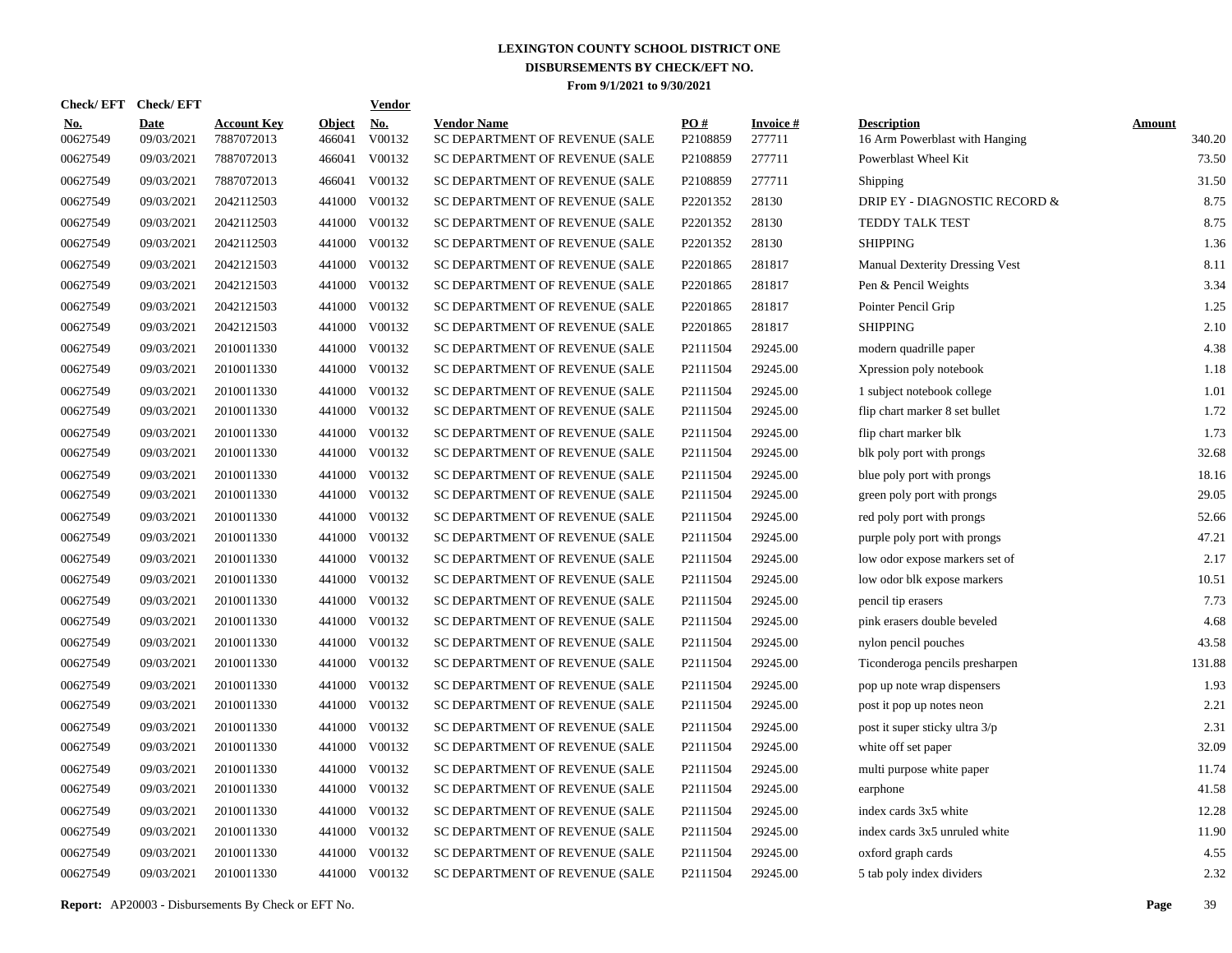| <b>Check/EFT</b>       | <b>Check/EFT</b>          |                                  |                         | <b>Vendor</b> |                                                      |                      |                             |                                               |                       |
|------------------------|---------------------------|----------------------------------|-------------------------|---------------|------------------------------------------------------|----------------------|-----------------------------|-----------------------------------------------|-----------------------|
| <u>No.</u><br>00627549 | <b>Date</b><br>09/03/2021 | <b>Account Key</b><br>2010011330 | <b>Object</b><br>441000 | No.<br>V00132 | <b>Vendor Name</b><br>SC DEPARTMENT OF REVENUE (SALE | PO#<br>P2111504      | <b>Invoice#</b><br>29245.00 | <b>Description</b><br>scotch transparent tape | <b>Amount</b><br>5.96 |
| 00627549               | 09/03/2021                | 2010011330                       | 441000                  | V00132        | SC DEPARTMENT OF REVENUE (SALE                       | P2111504             | 29245.00                    | binder clips 30/tub asst                      | 18.76                 |
| 00627549               | 09/03/2021                | 2010011330                       | 441000                  | V00132        | SC DEPARTMENT OF REVENUE (SALE                       | P2111504             | 29245.00                    | 4 color pen                                   | 12.04                 |
| 00627549               | 09/03/2021                | 2010011330                       | 441000                  | V00132        | SC DEPARTMENT OF REVENUE (SALE                       | P2111504             | 29245.00                    | Jumbo sidewalk chalk                          | 9.61                  |
| 00627549               | 09/03/2021                | 2010011330                       |                         | 441000 V00132 | SC DEPARTMENT OF REVENUE (SALE                       | P2111504             | 29245.00                    | US basic map set 10/pk                        | 7.40                  |
| 00627549               | 09/03/2021                | 2010011330                       | 441000                  | V00132        | SC DEPARTMENT OF REVENUE (SALE                       | P2111504             | 29245.00                    | world basic map set                           | 12.96                 |
| 00627549               | 09/03/2021                | 2010011330                       |                         | 441000 V00132 | SC DEPARTMENT OF REVENUE (SALE                       | P2111504             | 29245.00                    | US physical Map set                           | 9.26                  |
| 00627549               | 09/03/2021                | 2010011330                       | 441000                  | V00132        | SC DEPARTMENT OF REVENUE (SALE                       | P2111504             | 29245.00                    | world physical map set                        | 16.65                 |
| 00627549               | 09/03/2021                | 2010011330                       |                         | 441000 V00132 | SC DEPARTMENT OF REVENUE (SALE                       | P2111504             | 29245.00                    | 5 minute science bx                           | 7.22                  |
| 00627549               | 09/03/2021                | 2010011330                       |                         | 441000 V00132 | SC DEPARTMENT OF REVENUE (SALE                       | P2111504             | 29245.00                    | life cycle rummy                              | 3.72                  |
| 00627549               | 09/03/2021                | 2010011330                       |                         | 441000 V00132 | SC DEPARTMENT OF REVENUE (SALE                       | P2111504             | 29245.00                    | English/Spanish first                         | 3.88                  |
| 00627549               | 09/03/2021                | 2010011330                       |                         | 441000 V00132 | SC DEPARTMENT OF REVENUE (SALE                       | P <sub>2111504</sub> | 29245.00                    | Reading guide strips yellow 12                | 3.31                  |
| 00627549               | 09/03/2021                | 2010011330                       |                         | 441000 V00132 | SC DEPARTMENT OF REVENUE (SALE                       | P <sub>2111504</sub> | 29245.00                    | reading comprehension cubes 6/                | 6.17                  |
| 00627549               | 09/03/2021                | 2010011330                       |                         | 441000 V00132 | SC DEPARTMENT OF REVENUE (SALE                       | P2111504             | 29245.00                    | mult. & div. flashcards 3-corn                | 2.61                  |
| 00627549               | 09/03/2021                | 2010011330                       | 441000                  | V00132        | SC DEPARTMENT OF REVENUE (SALE                       | P2111504             | 29245.00                    | zoom card game ages 9+                        | 7.19                  |
| 00627549               | 09/03/2021                | 2010011330                       |                         | 441000 V00132 | SC DEPARTMENT OF REVENUE (SALE                       | P2111504             | 29245.00                    | mathological liar gr 5                        | 2.80                  |
| 00627549               | 09/03/2021                | 2010011330                       | 441000                  | V00132        | SC DEPARTMENT OF REVENUE (SALE                       | P2111504             | 29245.00                    | mathological liar gr 6                        | 2.79                  |
| 00627549               | 09/03/2021                | 2010011330                       |                         | 441000 V00132 | SC DEPARTMENT OF REVENUE (SALE                       | P2111504             | 29245.00                    | CO 1 - Array Card Stock Jumbo                 | 10.32                 |
| 00627549               | 09/03/2021                | 2010011330                       | 441000                  | V00132        | SC DEPARTMENT OF REVENUE (SALE                       | P2111504             | 29245.00                    | CO 1 - Fidget Pencil Toppers/3                | 8.81                  |
| 00627549               | 09/03/2021                | 2010011330                       | 441000                  | V00132        | SC DEPARTMENT OF REVENUE (SALE                       | P2111504             | 29245.00                    | CO 1 - Fidget Spinners                        | 3.70                  |
| 00627549               | 09/03/2021                | 2010011330                       | 441000                  | V00132        | SC DEPARTMENT OF REVENUE (SALE                       | P2111504             | 29245.00                    | CO 1 Titanium bonded 8" straig                | 1.91                  |
| 00627549               | 09/03/2021                | 2010011330                       | 441000                  | V00132        | SC DEPARTMENT OF REVENUE (SALE                       | P2111504             | 29245.00                    | CO 1 - 2 Grip Mechanical Penci                | 11.39                 |
| 00627549               | 09/03/2021                | 2010011330                       | 441000                  | V00132        | SC DEPARTMENT OF REVENUE (SALE                       | P2111504             | 29245.00                    | CO 1 - Index Cards 5X8 White                  | 11.13                 |
| 00627549               | 09/03/2021                | 2010011330                       | 441000                  | V00132        | SC DEPARTMENT OF REVENUE (SALE                       | P2111504             | 29245.00                    | Super strong magnetic clips                   | 30.19                 |
| 00627549               | 09/03/2021                | 2010011330                       | 441000                  | V00132        | SC DEPARTMENT OF REVENUE (SALE                       | P2111504             | 29245.00                    | CO 1 - Gelocity Stick Pens 4/s                | 3.16                  |
| 00627549               | 09/03/2021                | 2010011330                       | 441000                  | V00132        | SC DEPARTMENT OF REVENUE (SALE                       | P2111504             | 29245.00                    | CO 1 - 7" Student Scissors                    | 0.99                  |
| 00627549               | 09/03/2021                | 2010011330                       | 441000                  | V00132        | SC DEPARTMENT OF REVENUE (SALE                       | P2111504             | 29245.02                    | Super strong magnetic clips                   | 40.02                 |
| 00627549               | 09/03/2021                | 2010011330                       | 441000                  | V00132        | SC DEPARTMENT OF REVENUE (SALE                       | P2111504             | 29245.02                    | US basic map set 10/pk                        | 20.36                 |
| 00627549               | 09/03/2021                | 2010011330                       | 441000                  | V00132        | SC DEPARTMENT OF REVENUE (SALE                       | P2111504             | 29245.02                    | world basic map set                           | 14.80                 |
| 00627549               | 09/03/2021                | 2010011330                       | 441000                  | V00132        | SC DEPARTMENT OF REVENUE (SALE                       | P2111504             | 29245.02                    | US physical Map set                           | 18.52                 |
| 00627549               | 09/03/2021                | 2010011330                       | 441000                  | V00132        | SC DEPARTMENT OF REVENUE (SALE                       | P2111504             | 29245.02                    | world physical map set                        | 1.85                  |
| 00627549               | 09/03/2021                | 2010011330                       | 441000                  | V00132        | SC DEPARTMENT OF REVENUE (SALE                       | P2111504             | 29245.02                    | I have who has math                           | 1.48                  |
| 00627549               | 09/03/2021                | 2010011330                       | 441000                  | V00132        | SC DEPARTMENT OF REVENUE (SALE                       | P2111504             | 29245.02                    | pink erasers double beveled                   | 2.01                  |
| 00627549               | 09/03/2021                | 1000011337                       | 431200                  | V00132        | SC DEPARTMENT OF REVENUE (SALE                       | P2202212             | 3155                        | 21-22 Renewal                                 | 280.00                |
| 00627549               | 09/03/2021                | 1000011337                       | 434500                  | V00132        | SC DEPARTMENT OF REVENUE (SALE                       | P2202212             | 3155                        | 21-22 Renewal                                 | 560.00                |
| 00627549               | 09/03/2021                | 7856027015                       | 466069                  | V00132        | SC DEPARTMENT OF REVENUE (SALE                       | P2202481             | 317301                      | <b>SHIPPING</b>                               | 1.37                  |

**Report:** AP20003 - Disbursements By Check or EFT No. **Page** 40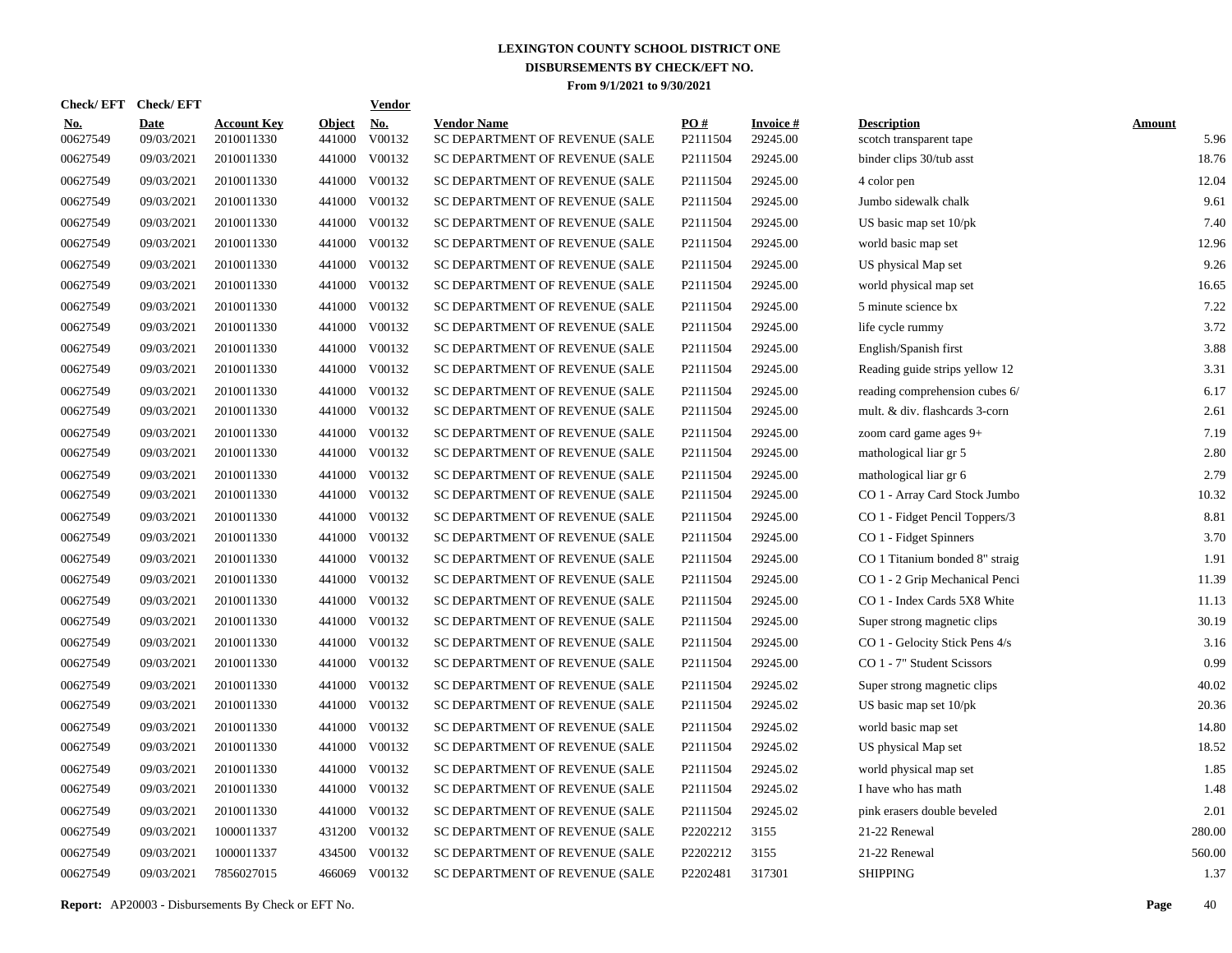| <b>Check/EFT</b>       | <b>Check/EFT</b>          |                                  |                         | <b>Vendor</b> |                                                      |                 |                         |                                                          |                        |
|------------------------|---------------------------|----------------------------------|-------------------------|---------------|------------------------------------------------------|-----------------|-------------------------|----------------------------------------------------------|------------------------|
| <u>No.</u><br>00627549 | <b>Date</b><br>09/03/2021 | <u>Account Key</u><br>3260011303 | <b>Object</b><br>441000 | No.<br>V00132 | <b>Vendor Name</b><br>SC DEPARTMENT OF REVENUE (SALE | PO#<br>P2201341 | <b>Invoice#</b><br>3213 | <b>Description</b><br>Owl Pellet pack $+$ guide $+$ tool | <b>Amount</b><br>14.00 |
| 00627549               | 09/03/2021                | 3260011303                       |                         | 441000 V00132 | SC DEPARTMENT OF REVENUE (SALE                       | P2201341        | 3213                    | Shipping                                                 | 1.04                   |
| 00627549               | 09/03/2021                | 3260011303                       |                         | 441000 V00132 | SC DEPARTMENT OF REVENUE (SALE                       | P2201343        | 3214                    | Owl pellet pack $+$ Guide $+$ tool                       | 11.20                  |
| 00627549               | 09/03/2021                | 3260011303                       |                         | 441000 V00132 | SC DEPARTMENT OF REVENUE (SALE                       | P2201343        | 3214                    | Shipping                                                 | 1.04                   |
| 00627549               | 09/03/2021                | 3260011303                       |                         | 441000 V00132 | SC DEPARTMENT OF REVENUE (SALE                       | P2201347        | 3215                    | Owl pellet pack $+$ guide $+$ tool                       | 16.80                  |
| 00627549               | 09/03/2021                | 3260011303                       |                         | 441000 V00132 | SC DEPARTMENT OF REVENUE (SALE                       | P2201347        | 3215                    | Shipping                                                 | 1.46                   |
| 00627549               | 09/03/2021                | 3260011303                       |                         | 441000 V00132 | SC DEPARTMENT OF REVENUE (SALE                       | P2201344        | 3216                    | Owl Pellet pack $+$ Guide $+$ tool                       | 14.00                  |
| 00627549               | 09/03/2021                | 3260011303                       |                         | 441000 V00132 | SC DEPARTMENT OF REVENUE (SALE                       | P2201344        | 3216                    | Shipping                                                 | 1.04                   |
| 00627549               | 09/03/2021                | 2170312903                       |                         | 441000 V00132 | SC DEPARTMENT OF REVENUE (SALE                       | P2200788        | 32407                   | <b>Shipping Charges</b>                                  | 3.33                   |
| 00627549               | 09/03/2021                | 3260011303                       |                         | 441000 V00132 | SC DEPARTMENT OF REVENUE (SALE                       | P2201909        | 3252                    | Southwest USA Barn Owel Pellet                           | 102.39                 |
| 00627549               | 09/03/2021                | 3260011303                       |                         | 441000 V00132 | SC DEPARTMENT OF REVENUE (SALE                       | P2201909        | 3252                    | Shipping                                                 | 1.54                   |
| 00627549               | 09/03/2021                | 7802072011                       | 466041                  | V00132        | SC DEPARTMENT OF REVENUE (SALE                       | P2201897        | 338635                  | Coach Comm cobalt plus add-on                            | 73.50                  |
| 00627549               | 09/03/2021                | 7802072011                       |                         | 466041 V00132 | SC DEPARTMENT OF REVENUE (SALE                       | P2201897        | 338635                  | shipping                                                 | 1.05                   |
| 00627549               | 09/03/2021                | 1000011413                       |                         | 441000 V00132 | SC DEPARTMENT OF REVENUE (SALE                       | P2202302        | 33902                   | Single Pocket Horizontal Card                            | 18.90                  |
| 00627549               | 09/03/2021                | 1000011413                       |                         | 441000 V00132 | SC DEPARTMENT OF REVENUE (SALE                       | P2202302        | 33902                   | Shipping                                                 | 2.80                   |
| 00627549               | 09/03/2021                | 7924099615                       | 466041                  | V00132        | SC DEPARTMENT OF REVENUE (SALE                       | P2111525        | 339397A                 | TAYLORMADE FLEX TECH DOUBLE ST                           | 61.74                  |
| 00627549               | 09/03/2021                | 7924099615                       |                         | 466041 V00132 | SC DEPARTMENT OF REVENUE (SALE                       | P2111525        | 339397A                 | <b>SHIPPING</b>                                          | 3.08                   |
| 00627549               | 09/03/2021                | 7924099615                       | 466041                  | V00132        | SC DEPARTMENT OF REVENUE (SALE                       | P2111525        | 339397A                 | PERSONALIZATION                                          | 5.04                   |
| 00627549               | 09/03/2021                | 7924099615                       | 466041                  | V00132        | SC DEPARTMENT OF REVENUE (SALE                       | P2202158        | 344630A                 | TEAM 19 SKORT                                            | 23.66                  |
| 00627549               | 09/03/2021                | 7924099615                       |                         | 466041 V00132 | SC DEPARTMENT OF REVENUE (SALE                       | P2202158        | 344630A                 | <b>SHIPPING</b>                                          | 3.15                   |
| 00627549               | 09/03/2021                | 7735019043                       |                         | 466041 V00132 | SC DEPARTMENT OF REVENUE (SALE                       | P2107145        | 363205119               | Shipping                                                 | 1.12                   |
| 00627549               | 09/03/2021                | 1000014134                       |                         | 441000 V00132 | SC DEPARTMENT OF REVENUE (SALE                       | P2109961        | 363331517               | Night Fury Score by Carol Brit                           | 1.37                   |
| 00627549               | 09/03/2021                | 1000014134                       |                         | 441000 V00132 | SC DEPARTMENT OF REVENUE (SALE                       | P2109961        | 363331517               | Shipping                                                 | 1.46                   |
| 00627549               | 09/03/2021                | 1000011329                       |                         | 441000 V00132 | SC DEPARTMENT OF REVENUE (SALE                       | P2110033        | 363332266               | Shipping                                                 | 2.80                   |
| 00627549               | 09/03/2021                | 7735019027                       |                         | 466041 V00132 | SC DEPARTMENT OF REVENUE (SALE                       | P2200853        | 363467805               | Life is a Highway P/A/CD                                 | 1.89                   |
| 00627549               | 09/03/2021                | 7735019027                       |                         | 466041 V00132 | SC DEPARTMENT OF REVENUE (SALE                       | P2200853        | 363467805               | <b>SHIPPING</b>                                          | 1.47                   |
| 00627549               | 09/03/2021                | 1000014144                       |                         | 441000 V00132 | SC DEPARTMENT OF REVENUE (SALE                       | P2201700        | 363489915               | Shipping                                                 | 2.73                   |
| 00627549               | 09/03/2021                | 1000014144                       |                         | 441000 V00132 | SC DEPARTMENT OF REVENUE (SALE                       | P2201700        | 363490157               | I Love the Winter Weather P/A                            | 1.89                   |
| 00627549               | 09/03/2021                | 1000014144                       |                         | 441000 V00132 | SC DEPARTMENT OF REVENUE (SALE                       | P2201700        | 363490157               | Zat You, Santa Claus? P/A CD                             | 1.96                   |
| 00627549               | 09/03/2021                | 1000014144                       |                         | 441000 V00132 | SC DEPARTMENT OF REVENUE (SALE                       | P2202248        | 363516788               | Shipping                                                 | 1.12                   |
| 00627549               | 09/03/2021                | 1000014115                       |                         | 441000 V00132 | SC DEPARTMENT OF REVENUE (SALE                       | P2202255        | 363518240               | <b>SHIPPING</b>                                          | 1.96                   |
| 00627549               | 09/03/2021                | 1000011214                       |                         | 436000 V00132 | SC DEPARTMENT OF REVENUE (SALE                       | P2200323        | 382531                  | Personalized Hang Tags 3.5" x                            | 98.00                  |
| 00627549               | 09/03/2021                | 1000011214                       |                         | 436000 V00132 | SC DEPARTMENT OF REVENUE (SALE                       | P2200323        | 382531                  | Personalized Hang Tag 4.25" x                            | 35.00                  |
| 00627549               | 09/03/2021                | 7743019023                       |                         | 466036 V00132 | SC DEPARTMENT OF REVENUE (SALE                       | P2200163        | 382649                  | 2021-2022 PARENT PICKUP                                  | 88.38                  |
| 00627549               | 09/03/2021                | 7743019023                       | 466041                  | V00132        | SC DEPARTMENT OF REVENUE (SALE                       | P2200163        | 382649                  | SHIPPING AND HANDLING                                    | 1.75                   |
| 00627549               | 09/03/2021                | 7749027044                       |                         | 466041 V00132 | SC DEPARTMENT OF REVENUE (SALE                       | P2200196        | 382662                  | <b>Student Parking Pass</b>                              | 43.12                  |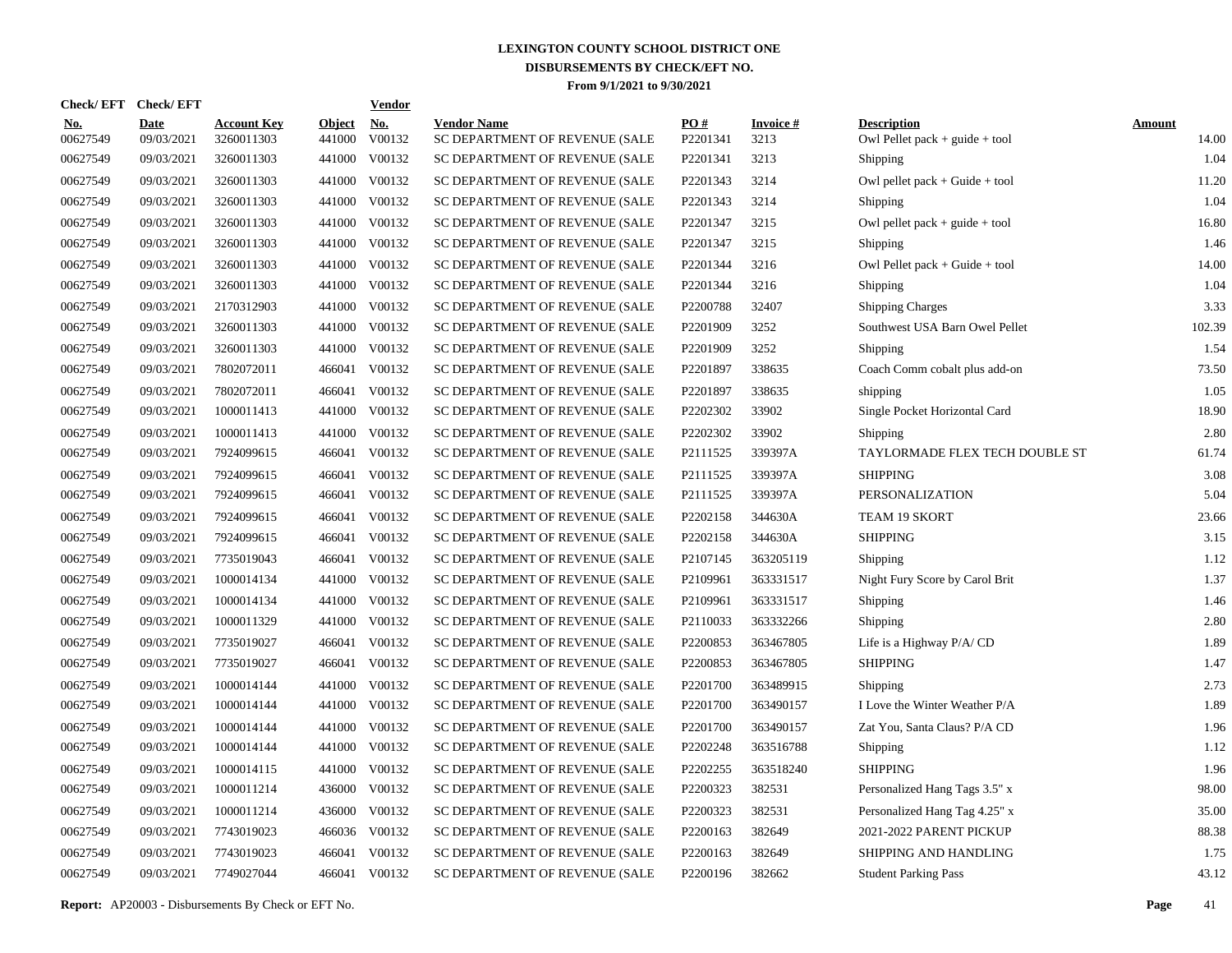| Check/EFT Check/EFT    |                           |                                  |                         | <b>Vendor</b> |                                                      |                 |                           |                                   |                        |
|------------------------|---------------------------|----------------------------------|-------------------------|---------------|------------------------------------------------------|-----------------|---------------------------|-----------------------------------|------------------------|
| <u>No.</u><br>00627549 | <b>Date</b><br>09/03/2021 | <b>Account Key</b><br>7749027044 | <b>Object</b><br>466041 | No.<br>V00132 | <b>Vendor Name</b><br>SC DEPARTMENT OF REVENUE (SALE | PO#<br>P2200196 | <b>Invoice#</b><br>382662 | <b>Description</b><br>Senior Pass | <b>Amount</b><br>34.72 |
| 00627549               | 09/03/2021                | 7749027044                       | 466041                  | V00132        | SC DEPARTMENT OF REVENUE (SALE                       | P2200196        | 382662                    | 21/22 Travel Pass                 | 24.02                  |
| 00627549               | 09/03/2021                | 7749027044                       | 466041                  | V00132        | SC DEPARTMENT OF REVENUE (SALE                       | P2200196        | 382662                    | Faculty/Staff Tags                | 20.13                  |
| 00627549               | 09/03/2021                | 1000011224                       | 441000                  | V00132        | SC DEPARTMENT OF REVENUE (SALE                       | P2200696        | 382710                    | 2021-2022 Parent Pick Up          | 86.63                  |
| 00627549               | 09/03/2021                | 1000011224                       | 441000                  | V00132        | SC DEPARTMENT OF REVENUE (SALE                       | P2200696        | 382710                    | Shipping Flat Rate                | 1.75                   |
| 00627549               | 09/03/2021                | 7749027011                       | 466041                  | V00132        | SC DEPARTMENT OF REVENUE (SALE                       | P2201561        | 384008                    | 1000 21-22 Student Parking Per    | 26.60                  |
| 00627549               | 09/03/2021                | 7749027011                       | 466041                  | V00132        | SC DEPARTMENT OF REVENUE (SALE                       | P2201561        | 384008                    | Shipping                          | 1.75                   |
| 00627549               | 09/03/2021                | 1000021307                       | 444500                  | V00132        | SC DEPARTMENT OF REVENUE (SALE                       | P2202000        | 39702                     | PRODUCTS: SNAP HEALTH CENTER EH   | 3,271.86               |
| 00627549               | 09/03/2021                | 1000011131                       | 441000                  | V00132        | SC DEPARTMENT OF REVENUE (SALE                       | P2200422        | 39763.00                  | CLINE REUSABLE DRY ERASE POCKE    | 0.63                   |
| 00627549               | 09/03/2021                | 1000011131                       | 441000                  | V00132        | SC DEPARTMENT OF REVENUE (SALE                       | P2200422        | 39763.00                  | MAPED SCISSORS-BLUNT              | 10.85                  |
| 00627549               | 09/03/2021                | 1000011231                       | 441000                  | V00132        | SC DEPARTMENT OF REVENUE (SALE                       | P2200422        | 39763.00                  | 36CT BLACK FINE TIP MARKER        | 3.02                   |
| 00627549               | 09/03/2021                | 1000011231                       | 441000                  | V00132        | SC DEPARTMENT OF REVENUE (SALE                       | P2200422        | 39763.00                  | VIS A VIS MARKERS                 | 4.11                   |
| 00627549               | 09/03/2021                | 1000011331                       | 441000                  | V00132        | SC DEPARTMENT OF REVENUE (SALE                       | P2200422        | 39763.00                  | FLIP CHART MARKERS                | 6.37                   |
| 00627549               | 09/03/2021                | 1000011331                       | 441000                  | V00132        | SC DEPARTMENT OF REVENUE (SALE                       | P2200422        | 39763.00                  | MAPED SCISSORS-POINTED            | 12.06                  |
| 00627549               | 09/03/2021                | 1000011331                       | 441000                  | V00132        | SC DEPARTMENT OF REVENUE (SALE                       | P2200422        | 39763.00                  | <b>6" PROTRACTORS</b>             | 0.21                   |
| 00627549               | 09/03/2021                | 1000011131                       | 441000                  | V00132        | SC DEPARTMENT OF REVENUE (SALE                       | P2200422        | 39763.01                  | CLINE BLACK REUSABLE              | 1.72                   |
| 00627549               | 09/03/2021                | 1000011131                       | 441000                  | V00132        | SC DEPARTMENT OF REVENUE (SALE                       | P2200422        | 39763.01                  | MAPED SCISSORS-BLUNT              | 1.21                   |
| 00627549               | 09/03/2021                | 2042112703                       | 441000                  | V00132        | SC DEPARTMENT OF REVENUE (SALE                       | P2201020        | 409720                    | Phonemic Awareness Curriculum:    | 5.60                   |
| 00627549               | 09/03/2021                | 2042112703                       | 441000                  | V00132        | SC DEPARTMENT OF REVENUE (SALE                       | P2201020        | 409720                    | Phonemic Awareness Curriculum:    | 5.60                   |
| 00627549               | 09/03/2021                | 2042112703                       | 441000                  | V00132        | SC DEPARTMENT OF REVENUE (SALE                       | P2201020        | 409720                    | Phonemic Awareness Curriculum:    | 5.60                   |
| 00627549               | 09/03/2021                | 2042112703                       | 441000                  | V00132        | SC DEPARTMENT OF REVENUE (SALE                       | P2201020        | 409720                    | Bridge the Gap Intervention Le    | 4.20                   |
| 00627549               | 09/03/2021                | 1000011338                       | 441000                  | V00132        | SC DEPARTMENT OF REVENUE (SALE                       | P2200221        | 41943.00                  | Manila File Folders               | 1.97                   |
| 00627549               | 09/03/2021                | 1000011338                       | 441000                  | V00132        | SC DEPARTMENT OF REVENUE (SALE                       | P2200221        | 41943.00                  | 3M Masking Tape 101+              | 0.99                   |
| 00627549               | 09/03/2021                | 1000011338                       | 441000                  | V00132        | SC DEPARTMENT OF REVENUE (SALE                       | P2200221        | 41943.00                  | Binder Pencil Pouch-2nd MILLS     | 16.72                  |
| 00627549               | 09/03/2021                | 7740019038                       | 466041                  | V00132        | SC DEPARTMENT OF REVENUE (SALE                       | P2200222        | 41944.00                  | <b>Presentation Board-Black</b>   | 0.71                   |
| 00627549               | 09/03/2021                | 7740019038                       | 466041                  | V00132        | SC DEPARTMENT OF REVENUE (SALE                       | P2200222        | 41944.00                  | <b>Presentation Board-Blue</b>    | 0.72                   |
| 00627549               | 09/03/2021                | 7740019038                       | 466041                  | V00132        | SC DEPARTMENT OF REVENUE (SALE                       | P2200222        | 41944.00                  | <b>Presentation Board-Red</b>     | 0.47                   |
| 00627549               | 09/03/2021                | 7740019038                       | 466041                  | V00132        | SC DEPARTMENT OF REVENUE (SALE                       | P2200222        | 41944.00                  | Presentation Board-Yellow         | 0.71                   |
| 00627549               | 09/03/2021                | 7740019038                       | 466041                  | V00132        | SC DEPARTMENT OF REVENUE (SALE                       | P2200222        | 41944.00                  | <b>Presentation Board-Green</b>   | 0.72                   |
| 00627549               | 09/03/2021                | 7740019038                       | 466041                  | V00132        | SC DEPARTMENT OF REVENUE (SALE                       | P2200222        | 41944.00                  | Presentation Board-White          | 0.63                   |
| 00627549               | 09/03/2021                | 7740019038                       | 466041                  | V00132        | SC DEPARTMENT OF REVENUE (SALE                       | P2200222        | 41944.00                  | Game Spinners-set of 8            | 0.39                   |
| 00627549               | 09/03/2021                | 7740019038                       | 466041                  | V00132        | SC DEPARTMENT OF REVENUE (SALE                       | P2200222        | 41944.00                  | 40 Fabulous Math Mysteries kid    | 1.01                   |
| 00627549               | 09/03/2021                | 7740019038                       | 466041                  | V00132        | SC DEPARTMENT OF REVENUE (SALE                       | P2200222        | 41944.00                  | 30 more fabulous Math Mysterie    | 0.82                   |
| 00627549               | 09/03/2021                | 7740019038                       | 466041                  | V00132        | SC DEPARTMENT OF REVENUE (SALE                       | P2200222        | 41944.00                  | View Binders 1"                   | 4.11                   |
| 00627549               | 09/03/2021                | 7740019038                       | 466041                  | V00132        | SC DEPARTMENT OF REVENUE (SALE                       | P2200222        | 41944.01                  | Presentation Board-Red            | 0.24                   |
| 00627549               | 09/03/2021                | 7740019038                       |                         | 466041 V00132 | SC DEPARTMENT OF REVENUE (SALE                       | P2200222        | 41944.01                  | Origami Paper 9x9                 | 0.69                   |

**Report:** AP20003 - Disbursements By Check or EFT No. **Page** 42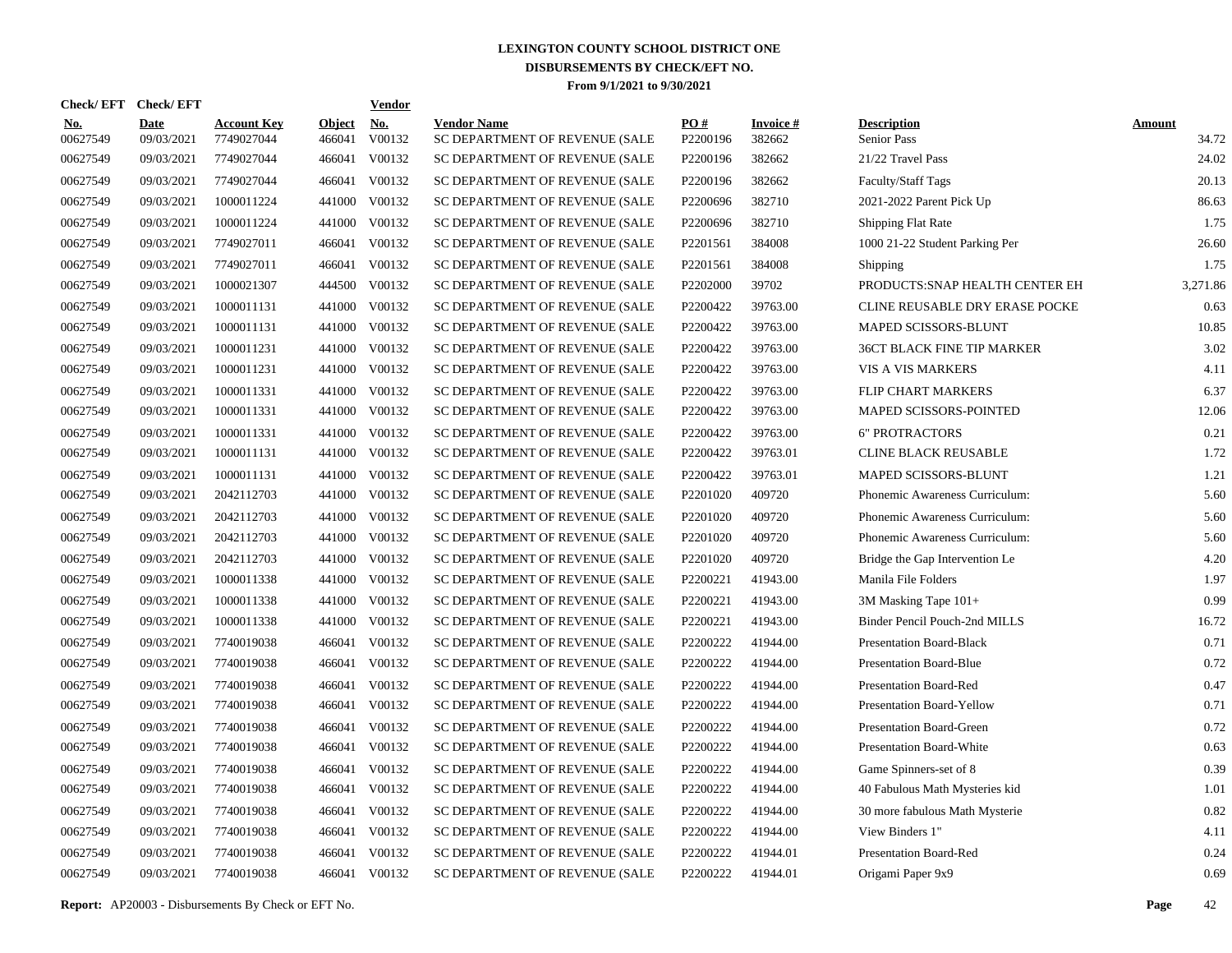| <b>Check/EFT</b>       | <b>Check/EFT</b>          |                                  |                         | <b>Vendor</b> |                                                      |                      |                             |                                                      |                        |
|------------------------|---------------------------|----------------------------------|-------------------------|---------------|------------------------------------------------------|----------------------|-----------------------------|------------------------------------------------------|------------------------|
| <u>No.</u><br>00627549 | <b>Date</b><br>09/03/2021 | <b>Account Key</b><br>1000011316 | <b>Object</b><br>441000 | No.<br>V00132 | <b>Vendor Name</b><br>SC DEPARTMENT OF REVENUE (SALE | PO#<br>P2200637      | <b>Invoice#</b><br>41945.00 | <b>Description</b><br>two pocket poly portfolio fold | <b>Amount</b><br>13.89 |
| 00627549               | 09/03/2021                | 1000011316                       | 441000                  | V00132        | SC DEPARTMENT OF REVENUE (SALE                       | P2200637             | 41945.00                    | two pocket poly portfolio fold                       | 13.89                  |
| 00627549               | 09/03/2021                | 1000011316                       | 441000                  | V00132        | SC DEPARTMENT OF REVENUE (SALE                       | P2200637             | 41945.00                    | binder pencil pouch                                  | 7.17                   |
| 00627549               | 09/03/2021                | 1000011316                       | 441000                  | V00132        | SC DEPARTMENT OF REVENUE (SALE                       | P2200637             | 41945.00                    | big rubber bands - natural (Ho                       | 0.37                   |
| 00627549               | 09/03/2021                | 1000011316                       | 441000                  | V00132        | SC DEPARTMENT OF REVENUE (SALE                       | P2200637             | 41945.01                    | two pocket poly portfolio fold                       | 13.89                  |
| 00627549               | 09/03/2021                | 1000011316                       | 441000                  | V00132        | SC DEPARTMENT OF REVENUE (SALE                       | P2200637             | 41945.01                    | two pocket poly portfolio fold                       | 13.89                  |
| 00627549               | 09/03/2021                | 1000011316                       | 441000                  | V00132        | SC DEPARTMENT OF REVENUE (SALE                       | P2200637             | 41945.01                    | black corrugated border (Davis                       | 0.41                   |
| 00627549               | 09/03/2021                | 7946027013                       | 466041                  | V00132        | SC DEPARTMENT OF REVENUE (SALE                       | P2202042             | 442469                      | Personal Equipment Flag Bags                         | 12.25                  |
| 00627549               | 09/03/2021                | 7946027013                       | 466041                  | V00132        | SC DEPARTMENT OF REVENUE (SALE                       | P2202042             | 442469                      | Shipping Charge                                      | 2.45                   |
| 00627549               | 09/03/2021                | 1000025507                       | 435000                  | V00132        | SC DEPARTMENT OF REVENUE (SALE                       | P2202150             | 46885                       | <b>Recruitment Advertising</b>                       | 42.00                  |
| 00627549               | 09/03/2021                | 1000025507                       |                         | 435000 V00132 | SC DEPARTMENT OF REVENUE (SALE                       | P2202150             | 46885                       | <b>Recruitment Advertising</b>                       | 45.50                  |
| 00627549               | 09/03/2021                | 1000025507                       | 435000                  | V00132        | SC DEPARTMENT OF REVENUE (SALE                       | P2202150             | 46885                       | <b>Recruitment Advertising</b>                       | 63.00                  |
| 00627549               | 09/03/2021                | 1000011131                       |                         | 441000 V00132 | SC DEPARTMENT OF REVENUE (SALE                       | P2201308             | 48285.00                    | ELMERS RUBBER CEMENT 4OZ                             | 1.52                   |
| 00627549               | 09/03/2021                | 1000011131                       | 441000                  | V00132        | SC DEPARTMENT OF REVENUE (SALE                       | P2201308             | 48285.00                    | BIC ROUND PENS-GREEN / DOZEN                         | 0.63                   |
| 00627549               | 09/03/2021                | 1000011131                       |                         | 441000 V00132 | SC DEPARTMENT OF REVENUE (SALE                       | P2201308             | 48285.00                    | <b>4 COLOR FLIP CHART MARKER</b>                     | 6.37                   |
| 00627549               | 09/03/2021                | 7846027045                       | 466041                  | V00132        | SC DEPARTMENT OF REVENUE (SALE                       | P2201622             | 49638.00                    | White 36 in x 500'Heavyweight                        | 3.58                   |
| 00627549               | 09/03/2021                | 7846027045                       | 466041                  | V00132        | SC DEPARTMENT OF REVENUE (SALE                       | P2201622             | 49638.00                    | Canary Yellow 36" x 500' heavy                       | 3.67                   |
| 00627549               | 09/03/2021                | 7846027045                       | 466041                  | V00132        | SC DEPARTMENT OF REVENUE (SALE                       | P2201622             | 49638.00                    | Emerald Green 36" x 500' heavy                       | 3.68                   |
| 00627549               | 09/03/2021                | 7846027045                       | 466041                  | V00132        | SC DEPARTMENT OF REVENUE (SALE                       | P2201622             | 49638.00                    | Dark Blue 36" x 500' heavyweig                       | 3.67                   |
| 00627549               | 09/03/2021                | 2042121503                       | 441000                  | V00132        | SC DEPARTMENT OF REVENUE (SALE                       | P2201340             | 51291                       | 17 in. Standard Arm/Leg Immobi                       | 6.75                   |
| 00627549               | 09/03/2021                | 1000011419                       | 441000                  | V00132        | SC DEPARTMENT OF REVENUE (SALE                       | P2200423             | 5826408-0                   | <b>INSTALLATION LABOR</b>                            | 61.29                  |
| 00627549               | 09/03/2021                | 1000025426                       | 432300                  | V00132        | SC DEPARTMENT OF REVENUE (SALE                       | P2200536             | 6660037927                  | <b>RBES-Monthly Water Treatment S</b>                | 5.60                   |
| 00627549               | 09/03/2021                | 1000025416                       | 432300                  | V00132        | SC DEPARTMENT OF REVENUE (SALE                       | P2200536             | 6660037928                  | PES-Monthly Water Treatment Se                       | 5.60                   |
| 00627549               | 09/03/2021                | 1000025444                       | 432300                  | V00132        | SC DEPARTMENT OF REVENUE (SALE                       | P2200536             | 6660037929                  | <b>RBHS-Monthly Water Treatment S</b>                | 5.60                   |
| 00627549               | 09/03/2021                | 1000025414                       | 432300                  | V00132        | SC DEPARTMENT OF REVENUE (SALE                       | P2200536             | 6660037930                  | GES-Monthly Water Treatment Se                       | 5.60                   |
| 00627549               | 09/03/2021                | 1000025443                       | 432300                  | V00132        | SC DEPARTMENT OF REVENUE (SALE                       | P2200536             | 6660037931                  | MGMS-Monthly Water Treatment S                       | 5.60                   |
| 00627549               | 09/03/2021                | 1000025446                       | 432300                  | V00132        | SC DEPARTMENT OF REVENUE (SALE                       | P2200536             | 6660039009                  | <b>BMS-Monthly Water Treatment Se</b>                | 5.60                   |
| 00627549               | 09/03/2021                | 1000025426                       | 432300                  | V00132        | SC DEPARTMENT OF REVENUE (SALE                       | P2200536             | 6660044585                  | RBES-Monthly Water Treatment S                       | 5.60                   |
| 00627549               | 09/03/2021                | 1000025416                       | 432300                  | V00132        | SC DEPARTMENT OF REVENUE (SALE                       | P2200536             | 6660044586                  | PES-Monthly Water Treatment Se                       | 5.60                   |
| 00627549               | 09/03/2021                | 1000025444                       | 432300                  | V00132        | SC DEPARTMENT OF REVENUE (SALE                       | P2200536             | 6660044587                  | <b>RBHS-Monthly Water Treatment S</b>                | 5.60                   |
| 00627549               | 09/03/2021                | 1000025414                       | 432300                  | V00132        | SC DEPARTMENT OF REVENUE (SALE                       | P2200536             | 6660044588                  | <b>GES-Monthly Water Treatment Se</b>                | 5.60                   |
| 00627549               | 09/03/2021                | 1000025443                       | 432300                  | V00132        | SC DEPARTMENT OF REVENUE (SALE                       | P2200536             | 6660044589                  | MGMS-Monthly Water Treatment S                       | 5.60                   |
| 00627549               | 09/03/2021                | 1000025446                       | 432300                  | V00132        | SC DEPARTMENT OF REVENUE (SALE                       | P2200536             | 6660045865                  | <b>BMS-Monthly Water Treatment Se</b>                | 5.60                   |
| 00627549               | 09/03/2021                | 2170316203                       | 441000                  | V00132        | SC DEPARTMENT OF REVENUE (SALE                       | P <sub>2111505</sub> | 666119                      | Finish Line ELLs 2.0 Grades 9-                       | 25.20                  |
| 00627549               | 09/03/2021                | 2170316203                       | 441000                  | V00132        | SC DEPARTMENT OF REVENUE (SALE                       | P <sub>2111505</sub> | 666119                      | <b>Shipping Charges</b>                              | 0.40                   |
| 00627549               | 09/03/2021                | 2642016203                       |                         | 441000 V00132 | SC DEPARTMENT OF REVENUE (SALE                       | P2111505             | 666119                      | <b>Shipping Charges</b>                              | 2.62                   |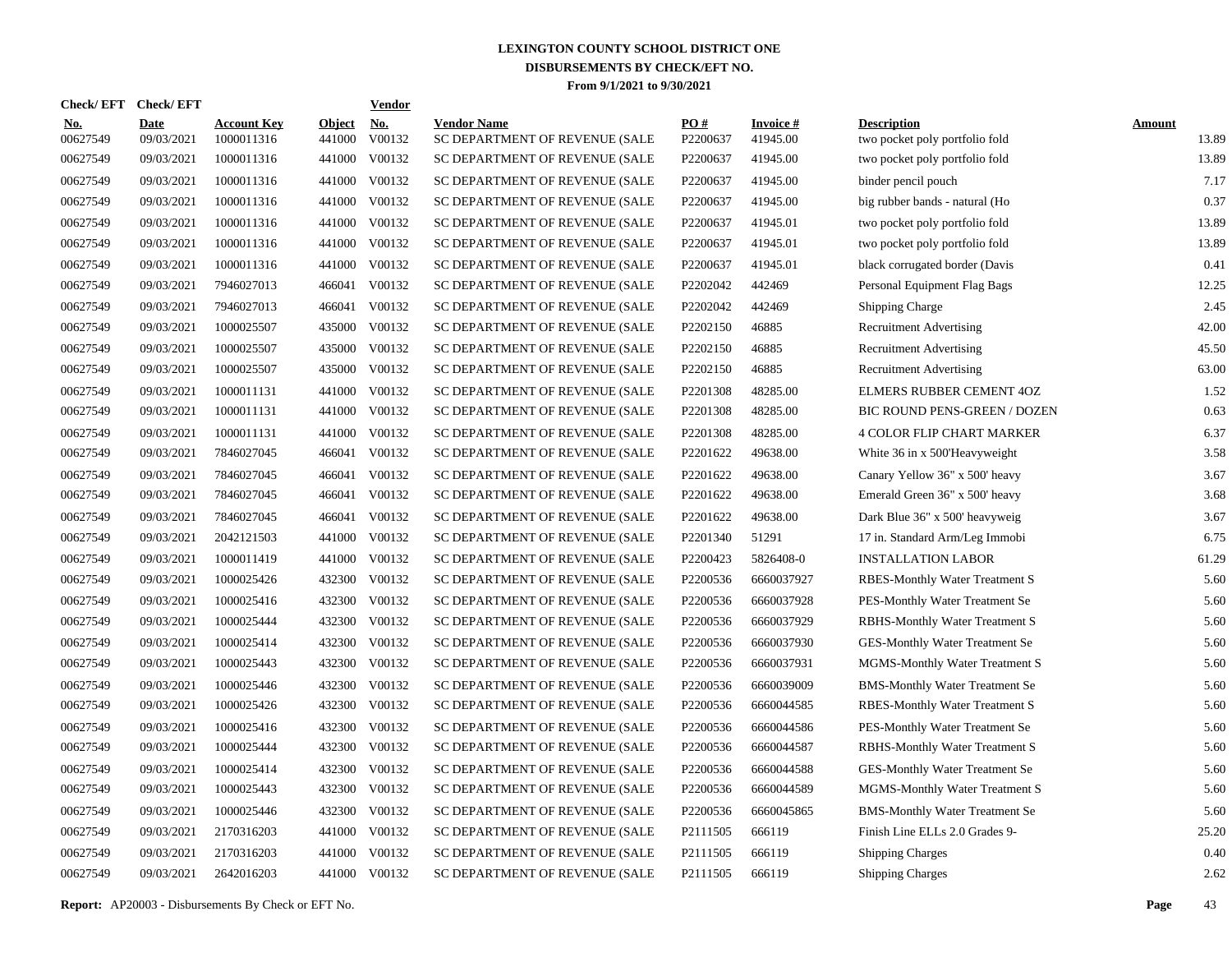| Check/EFT Check/EFT    |                           |                                  |                         | <b>Vendor</b> |                                                      |                 |                            |                                |                       |
|------------------------|---------------------------|----------------------------------|-------------------------|---------------|------------------------------------------------------|-----------------|----------------------------|--------------------------------|-----------------------|
| <u>No.</u><br>00627549 | <b>Date</b><br>09/03/2021 | <b>Account Key</b><br>1000022244 | <b>Object</b><br>441000 | No.<br>V00132 | <b>Vendor Name</b><br>SC DEPARTMENT OF REVENUE (SALE | PO#<br>P2200159 | <b>Invoice#</b><br>6988554 | <b>Description</b><br>Shipping | <b>Amount</b><br>2.95 |
| 00627549               | 09/03/2021                | 7743019047                       | 466041                  | V00132        | SC DEPARTMENT OF REVENUE (SALE                       | P2200797        | 7343932                    | Fontas/B1 Best Friends 3ED     | 1.51                  |
| 00627549               | 09/03/2021                | 7743019047                       | 466041                  | V00132        | SC DEPARTMENT OF REVENUE (SALE                       | P2200797        | 7343932                    | Fountas/B1 Nice Little House 3 | 0.75                  |
| 00627549               | 09/03/2021                | 7743019047                       | 466041                  | V00132        | SC DEPARTMENT OF REVENUE (SALE                       | P2200797        | 7343932                    | Fountas/B1 Socks 3ED           | 0.75                  |
| 00627549               | 09/03/2021                | 7743019047                       | 466041                  | V00132        | SC DEPARTMENT OF REVENUE (SALE                       | P2200797        | 7343932                    | shipping                       | 0.49                  |
| 00627549               | 09/03/2021                | 2170312903                       |                         | 441000 V00132 | SC DEPARTMENT OF REVENUE (SALE                       | P2200907        | 7344796                    | Fountas/LLI Blue Grade 2, 2nd  | 232.68                |
| 00627549               | 09/03/2021                | 2170312903                       |                         | 441000 V00132 | SC DEPARTMENT OF REVENUE (SALE                       | P2200907        | 7344796                    | Fountas/LLI Green Grade 1, 2nd | 239.12                |
| 00627549               | 09/03/2021                | 2170312903                       |                         | 441000 V00132 | SC DEPARTMENT OF REVENUE (SALE                       | P2200907        | 7344796                    | <b>Shipping Charges</b>        | 54.91                 |
| 00627549               | 09/03/2021                | 2170312903                       |                         | 441000 V00132 | SC DEPARTMENT OF REVENUE (SALE                       | P2200905        | 7344798                    | Fountas/LLI Blue Lesson Guide  | 24.75                 |
| 00627549               | 09/03/2021                | 2170312903                       |                         | 441000 V00132 | SC DEPARTMENT OF REVENUE (SALE                       | P2200905        | 7344798                    | Fountas/LLI Fabric Take Home B | 13.30                 |
| 00627549               | 09/03/2021                | 2170312903                       |                         | 441000 V00132 | SC DEPARTMENT OF REVENUE (SALE                       | P2200905        | 7344798                    | Fountas/LLI Gold Lesson Guide  | 37.80                 |
| 00627549               | 09/03/2021                | 2170312903                       |                         | 441000 V00132 | SC DEPARTMENT OF REVENUE (SALE                       | P2200905        | 7344798                    | Fountas/LLI Green Lesson Guide | 24.74                 |
| 00627549               | 09/03/2021                | 2170312903                       |                         | 441000 V00132 | SC DEPARTMENT OF REVENUE (SALE                       | P2200905        | 7344798                    | Fountas/LLI Red Grade 3 Update | 346.50                |
| 00627549               | 09/03/2021                | 2170312903                       |                         | 441000 V00132 | SC DEPARTMENT OF REVENUE (SALE                       | P2200905        | 7344798                    | Fountas/LLI Rd Lesson Guide Pk | 37.80                 |
| 00627549               | 09/03/2021                | 2170312903                       |                         | 441000 V00132 | SC DEPARTMENT OF REVENUE (SALE                       | P2200905        | 7344798                    | Fountas/LLI Student Portfolio  | 13.48                 |
| 00627549               | 09/03/2021                | 2170312903                       |                         | 441000 V00132 | SC DEPARTMENT OF REVENUE (SALE                       | P2200905        | 7344798                    | Shipping Charges               | 44.85                 |
| 00627549               | 09/03/2021                | 2170312903                       |                         | 441000 V00132 | SC DEPARTMENT OF REVENUE (SALE                       | P2200904        | 7344801                    | Fountas/LLI Blue Lesson Guide  | 24.75                 |
| 00627549               | 09/03/2021                | 2170312903                       |                         | 441000 V00132 | SC DEPARTMENT OF REVENUE (SALE                       | P2200904        | 7344801                    | Fountas/LLI Fabric Take Home B | 13.30                 |
| 00627549               | 09/03/2021                | 2170312903                       |                         | 441000 V00132 | SC DEPARTMENT OF REVENUE (SALE                       | P2200904        | 7344801                    | Fountas/LLI Orange Box 1, Read | 117.88                |
| 00627549               | 09/03/2021                | 2170312903                       |                         | 441000 V00132 | SC DEPARTMENT OF REVENUE (SALE                       | P2200904        | 7344801                    | Fountas/My Writing Books Packa | 5.77                  |
| 00627549               | 09/03/2021                | 2170312903                       |                         | 441000 V00132 | SC DEPARTMENT OF REVENUE (SALE                       | P2200904        | 7344801                    | <b>Shipping Charges</b>        | 14.55                 |
| 00627549               | 09/03/2021                | 2170312903                       |                         | 441000 V00132 | SC DEPARTMENT OF REVENUE (SALE                       | P2200909        | 7344836                    | Fountas/LLI Blue Lesson Guide  | 24.75                 |
| 00627549               | 09/03/2021                | 2170312903                       |                         | 441000 V00132 | SC DEPARTMENT OF REVENUE (SALE                       | P2200909        | 7344836                    | <b>Shipping Charge</b>         | 48.29                 |
| 00627549               | 09/03/2021                | 2170312903                       |                         | 441000 V00132 | SC DEPARTMENT OF REVENUE (SALE                       | P2200941        | 7345286                    | Fountas/LLI Gold Grade 4 Updat | 346.50                |
| 00627549               | 09/03/2021                | 2170312903                       | 441000                  | V00132        | SC DEPARTMENT OF REVENUE (SALE                       | P2200941        | 7345286                    | Fountas/LLI Red Grade 3 Update | 102.59                |
| 00627549               | 09/03/2021                | 2170312903                       |                         | 441000 V00132 | SC DEPARTMENT OF REVENUE (SALE                       | P2200941        | 7345286                    | <b>Shipping Charges</b>        | 62.37                 |
| 00627549               | 09/03/2021                | 2250012903                       | 441000                  | V00132        | SC DEPARTMENT OF REVENUE (SALE                       | P2200941        | 7345286                    | Fountas/LLI Red Grade 3 Update | 243.91                |
| 00627549               | 09/03/2021                | 2021011239                       |                         | 441000 V00132 | SC DEPARTMENT OF REVENUE (SALE                       | P2111073        | 7346643                    | 978-0-325-13357-7              | 9.10                  |
| 00627549               | 09/03/2021                | 2021011239                       | 441000                  | V00132        | SC DEPARTMENT OF REVENUE (SALE                       | P2111073        | 7346643                    | 978-0-325-13355-3              | 3.85                  |
| 00627549               | 09/03/2021                | 2021011239                       |                         | 441000 V00132 | SC DEPARTMENT OF REVENUE (SALE                       | P2111073        | 7346643                    | Shipping                       | 1.29                  |
| 00627549               | 09/03/2021                | 7743019023                       |                         | 466041 V00132 | SC DEPARTMENT OF REVENUE (SALE                       | P2200360        | 7346771                    | SHIPPING: 10% OF TOTAL         | 1.68                  |
| 00627549               | 09/03/2021                | 7743019023                       |                         | 466041 V00132 | SC DEPARTMENT OF REVENUE (SALE                       | P2200360        | 7349351                    | ISBN 978-0-325-12839-9/        | 2.80                  |
| 00627549               | 09/03/2021                | 7743019023                       |                         | 466041 V00132 | SC DEPARTMENT OF REVENUE (SALE                       | P2200360        | 7349351                    | ISBN 978-0-325-12840-5/        | 3.50                  |
| 00627549               | 09/03/2021                | 7743019023                       |                         | 466041 V00132 | SC DEPARTMENT OF REVENUE (SALE                       | P2200360        | 7349351                    | ISBN 978-0-325-13356-0/        | 9.10                  |
| 00627549               | 09/03/2021                | 7743019023                       | 466041                  | V00132        | SC DEPARTMENT OF REVENUE (SALE                       | P2200360        | 7349351                    | ISBN 978-0-325-12841-2/        | 3.50                  |
| 00627549               | 09/03/2021                | 7743019023                       |                         | 466041 V00132 | SC DEPARTMENT OF REVENUE (SALE                       | P2200360        | 7349351                    | SHIPPING: 10% OF TOTAL         | 1.89                  |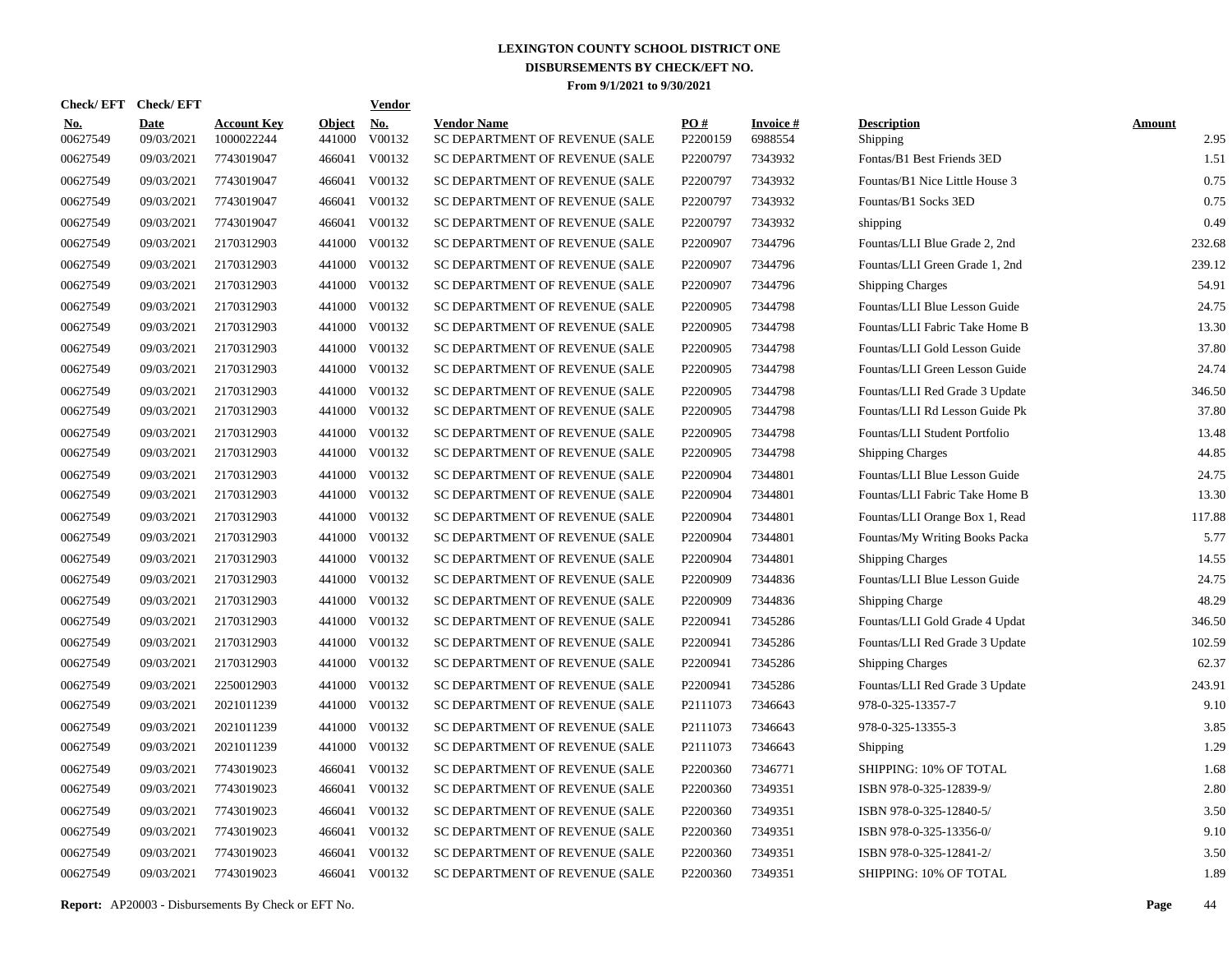| Check/EFT Check/EFT    |                           |                                  |                         | <b>Vendor</b> |                                                      |                 |                            |                                                          |                        |
|------------------------|---------------------------|----------------------------------|-------------------------|---------------|------------------------------------------------------|-----------------|----------------------------|----------------------------------------------------------|------------------------|
| <u>No.</u><br>00627549 | <b>Date</b><br>09/03/2021 | <b>Account Key</b><br>2170312903 | <b>Object</b><br>441000 | No.<br>V00132 | <b>Vendor Name</b><br>SC DEPARTMENT OF REVENUE (SALE | PO#<br>P2201438 | <b>Invoice#</b><br>7350534 | <b>Description</b><br><b>Teaching Struggling Readers</b> | <b>Amount</b><br>50.53 |
| 00627549               | 09/03/2021                | 2170312903                       |                         | 441000 V00132 | SC DEPARTMENT OF REVENUE (SALE                       | P2201438        | 7350534                    | <b>Shipping Charges</b>                                  | 5.05                   |
| 00627549               | 09/03/2021                | 3971022403                       |                         | 441000 V00132 | SC DEPARTMENT OF REVENUE (SALE                       | P2201499        | 7351099                    | Shipping                                                 | 12.08                  |
| 00627549               | 09/03/2021                | 2170311203                       |                         | 441000 V00132 | SC DEPARTMENT OF REVENUE (SALE                       | P2201513        | 7351557                    | 978-0-325-07769-7 Fountas /Ben                           | 327.25                 |
| 00627549               | 09/03/2021                | 2170311203                       |                         | 441000 V00132 | SC DEPARTMENT OF REVENUE (SALE                       | P2201513        | 7351557                    | 978-0-325-07466-5 Calkins / Uni                          | 43.40                  |
| 00627549               | 09/03/2021                | 2170311203                       |                         | 441000 V00132 | SC DEPARTMENT OF REVENUE (SALE                       | P2201513        | 7351557                    | 978-0-325-07467-2 Calkins /Uni                           | 65.10                  |
| 00627549               | 09/03/2021                | 2170311203                       |                         | 441000 V00132 | SC DEPARTMENT OF REVENUE (SALE                       | P2201513        | 7351557                    | 978-0-325-07464-1 Calkins /Uni                           | 86.80                  |
| 00627549               | 09/03/2021                | 2170311203                       |                         | 441000 V00132 | SC DEPARTMENT OF REVENUE (SALE                       | P2201513        | 7351557                    | 978-0-325-07724-6 Reading & Wr                           | 17.01                  |
| 00627549               | 09/03/2021                | 2170311203                       |                         | 441000 V00132 | SC DEPARTMENT OF REVENUE (SALE                       | P2201513        | 7351557                    | 978-0-325-07723-9 Reading & Wr                           | 11.34                  |
| 00627549               | 09/03/2021                | 2170311203                       |                         | 441000 V00132 | SC DEPARTMENT OF REVENUE (SALE                       | P2201513        | 7351557                    | 978-0-325-04745-4 Calkins /UOS                           | 2.03                   |
| 00627549               | 09/03/2021                | 2170311203                       |                         | 441000 V00132 | SC DEPARTMENT OF REVENUE (SALE                       | P2201513        | 7351557                    | 978-0-325-04746-1 Calkins / UOS                          | 2.03                   |
| 00627549               | 09/03/2021                | 2170311203                       |                         | 441000 V00132 | SC DEPARTMENT OF REVENUE (SALE                       | P2201513        | 7351557                    | 978-0-325-08955-3 Calkins /Uni                           | 33.46                  |
| 00627549               | 09/03/2021                | 2170311203                       |                         | 441000 V00132 | SC DEPARTMENT OF REVENUE (SALE                       | P2201513        | 7351557                    | 978-0-325-11079-0 Calkins UOS                            | 24.15                  |
| 00627549               | 09/03/2021                | 2170311203                       |                         | 441000 V00132 | SC DEPARTMENT OF REVENUE (SALE                       | P2201513        | 7351557                    | 978-0-325-10928-2 Calkins / UOS                          | 72.45                  |
| 00627549               | 09/03/2021                | 2170311203                       |                         | 441000 V00132 | SC DEPARTMENT OF REVENUE (SALE                       | P2201513        | 7351557                    | 978-0-325-11069-1 Calkins / UOS                          | 48.30                  |
| 00627549               | 09/03/2021                | 2170311203                       |                         | 441000 V00132 | SC DEPARTMENT OF REVENUE (SALE                       | P2201513        | 7351557                    | 978-0-325-11070-7 Calkins / UOS                          | 10.50                  |
| 00627549               | 09/03/2021                | 2170311203                       |                         | 441000 V00132 | SC DEPARTMENT OF REVENUE (SALE                       | P2201513        | 7351557                    | 978-0-325-08896-9 Franco /Word                           | 4.19                   |
| 00627549               | 09/03/2021                | 2170311203                       |                         | 441000 V00132 | SC DEPARTMENT OF REVENUE (SALE                       | P2201513        | 7351557                    | Shipping                                                 | 60.17                  |
| 00627549               | 09/03/2021                | 2170311303                       |                         | 441000 V00132 | SC DEPARTMENT OF REVENUE (SALE                       | P2201513        | 7351557                    | 978-0-325-08898-3 Clements /Li                           | 13.71                  |
| 00627549               | 09/03/2021                | 2170311303                       |                         | 441000 V00132 | SC DEPARTMENT OF REVENUE (SALE                       | P2201513        | 7351557                    | 978-0-325-07727-7 Reading & Wr                           | 5.67                   |
| 00627549               | 09/03/2021                | 2170311303                       |                         | 441000 V00132 | SC DEPARTMENT OF REVENUE (SALE                       | P2201513        | 7351557                    | 978-0-325-04748-5 Calkins / UOS                          | 2.03                   |
| 00627549               | 09/03/2021                | 2170311303                       |                         | 441000 V00132 | SC DEPARTMENT OF REVENUE (SALE                       | P2201513        | 7351557                    | Shipping                                                 | 5.23                   |
| 00627549               | 09/03/2021                | 2170311303                       | 441000                  | V00132        | SC DEPARTMENT OF REVENUE (SALE                       | P2201364        | 7351559                    | Shipping                                                 | 12.70                  |
| 00627549               | 09/03/2021                | 3280011521                       |                         | 441000 V00132 | SC DEPARTMENT OF REVENUE (SALE                       | P2200368        | 74654328                   | WORKBOOK FOR INTRO TO MEDICAL                            | 119.70                 |
| 00627549               | 09/03/2021                | 3280011521                       | 441000                  | V00132        | SC DEPARTMENT OF REVENUE (SALE                       | P2200368        | 74654328                   | shipping charge                                          | 5.99                   |
| 00627549               | 09/03/2021                | 7743019046                       |                         | 466037 V00132 | SC DEPARTMENT OF REVENUE (SALE                       | P2201044        | 7526                       | <b>Incidents License</b>                                 | 34.93                  |
| 00627549               | 09/03/2021                | 7743019046                       |                         | 466037 V00132 | SC DEPARTMENT OF REVENUE (SALE                       | P2201044        | 7526                       | Minor Incidents add on                                   | 13.93                  |
| 00627549               | 09/03/2021                | 7743019029                       |                         | 466037 V00132 | SC DEPARTMENT OF REVENUE (SALE                       | P2201043        | 7677                       | $2021/2021$ Incidents + License                          | 34.93                  |
| 00627549               | 09/03/2021                | 7743019029                       |                         | 466037 V00132 | SC DEPARTMENT OF REVENUE (SALE                       | P2201043        | 7677                       | $2021/2022$ Incident + Licenses                          | 13.93                  |
| 00627549               | 09/03/2021                | 1000011320                       |                         | 434500 V00132 | SC DEPARTMENT OF REVENUE (SALE                       | P2201754        | 7772                       | $Incidents + Office Refervals 2$                         | 34.93                  |
| 00627549               | 09/03/2021                | 1000011320                       | 434500                  | V00132        | SC DEPARTMENT OF REVENUE (SALE                       | P2201754        | 7772                       | $Incidents + minor Incidents 20$                         | 13.93                  |
| 00627549               | 09/03/2021                | 7860527015                       |                         | 466037 V00132 | SC DEPARTMENT OF REVENUE (SALE                       | P2201760        | 7862                       | <b>INCIDENTS LICENSE</b>                                 | 34.93                  |
| 00627549               | 09/03/2021                | 7860527015                       | 466037                  | V00132        | SC DEPARTMENT OF REVENUE (SALE                       | P2201760        | 7862                       | Minor Incidents                                          | 13.93                  |
| 00627549               | 09/03/2021                | 7743019034                       |                         | 466041 V00132 | SC DEPARTMENT OF REVENUE (SALE                       | P2201725        | 7873                       | Incidents+ Office Referrals                              | 34.93                  |
| 00627549               | 09/03/2021                | 7743019034                       | 466041                  | V00132        | SC DEPARTMENT OF REVENUE (SALE                       | P2201725        | 7873                       | Incidents+ Minor Incidents                               | 13.93                  |
| 00627549               | 09/03/2021                | 1000011444                       |                         | 434500 V00132 | <b>SC DEPARTMENT OF REVENUE (SALE</b>                | P2201755        | 7898                       | Incidents License 2021-2022                              | 34.93                  |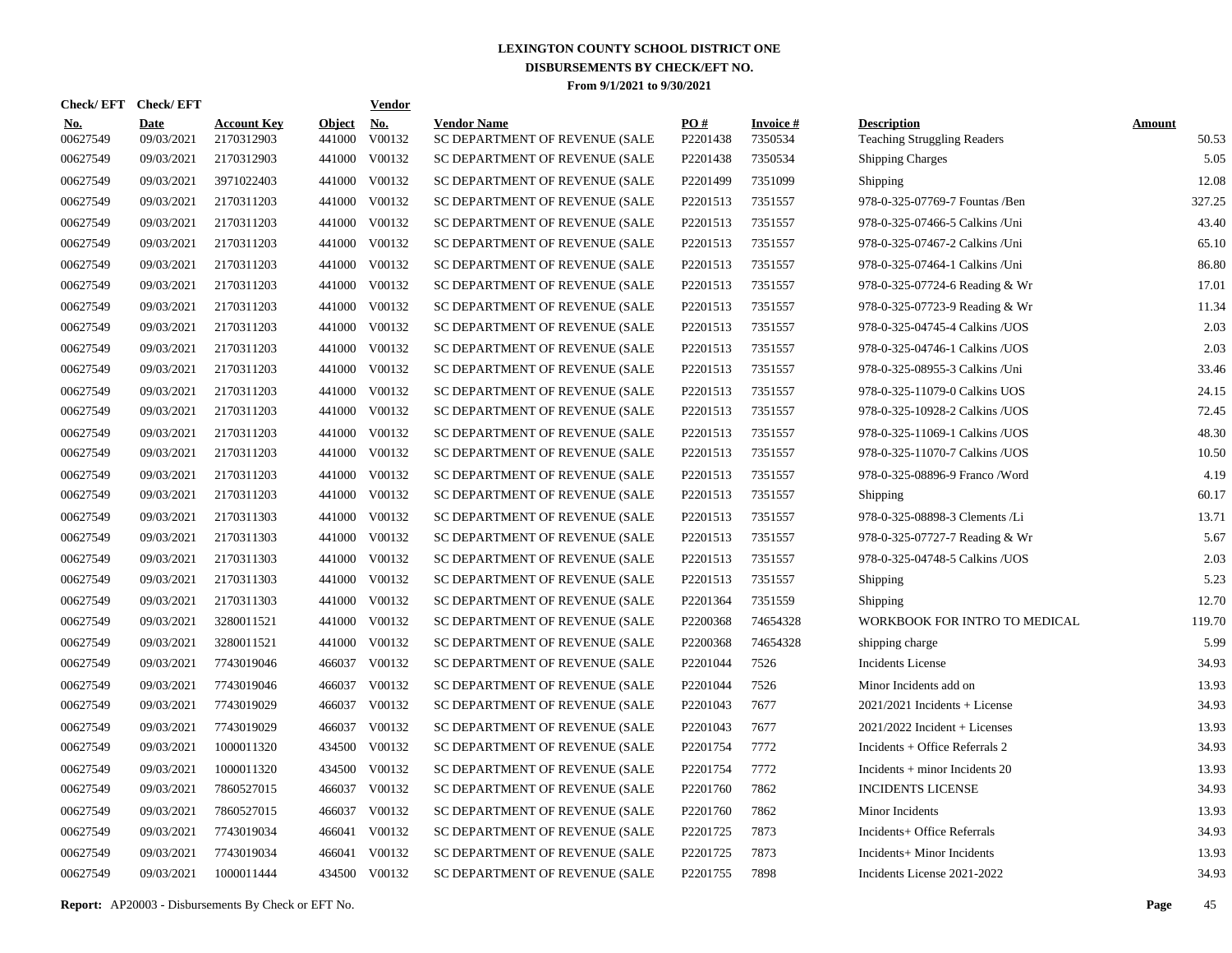| Check/EFT Check/EFT |                    |                                  |                         | <b>Vendor</b> |                                                      |                      |                         |                                                      |                        |
|---------------------|--------------------|----------------------------------|-------------------------|---------------|------------------------------------------------------|----------------------|-------------------------|------------------------------------------------------|------------------------|
| No.<br>00627549     | Date<br>09/03/2021 | <b>Account Key</b><br>1000011444 | <b>Object</b><br>434500 | No.<br>V00132 | <b>Vendor Name</b><br>SC DEPARTMENT OF REVENUE (SALE | PO#<br>P2201755      | <b>Invoice#</b><br>7898 | <b>Description</b><br>Incidents License Minor Incide | <b>Amount</b><br>13.93 |
| 00627549            | 09/03/2021         | 7743019027                       |                         | 466037 V00132 | SC DEPARTMENT OF REVENUE (SALE                       | P2201743             | 8014                    | <b>INCIDENTS LICENSE 2021/22</b>                     | 34.93                  |
| 00627549            | 09/03/2021         | 7743019027                       | 466037                  | V00132        | SC DEPARTMENT OF REVENUE (SALE                       | P2201743             | 8014                    | INCIDENTS LICENSE: MINOR ADD-O                       | 13.93                  |
| 00627549            | 09/03/2021         | 1000011326                       |                         | 434500 V00132 | SC DEPARTMENT OF REVENUE (SALE                       | P2201756             | 8015                    | Incidents+ Office Referrals                          | 34.93                  |
| 00627549            | 09/03/2021         | 1000011326                       |                         | 434500 V00132 | SC DEPARTMENT OF REVENUE (SALE                       | P2201756             | 8015                    | Incidents+ Minor Incidents                           | 13.93                  |
| 00627549            | 09/03/2021         | 7884027043                       |                         | 466099 V00132 | SC DEPARTMENT OF REVENUE (SALE                       | P2201221             | 8232                    | The cost for a 2021-2022 Incid                       | 48.86                  |
| 00627549            | 09/03/2021         | 7744019027                       | 466041                  | V00132        | SC DEPARTMENT OF REVENUE (SALE                       | P2201231             | 8805527477              | Hazzard                                              | 5.78                   |
| 00627549            | 09/03/2021         | 1000025413                       |                         | 441020 V00132 | SC DEPARTMENT OF REVENUE (SALE                       | P2109620             | 912159606               | Freight                                              | 5.04                   |
| 00627549            | 09/03/2021         | 7887074527                       | 466041                  | V00132        | SC DEPARTMENT OF REVENUE (SALE                       | P2109412             | 912854073               | <b>FREIGHT</b>                                       | 1.13                   |
| 00627549            | 09/03/2021         | 7887073044                       | 466041                  | V00132        | SC DEPARTMENT OF REVENUE (SALE                       | P2200198             | 913088258               | <b>FREIGHT</b>                                       | 2.19                   |
| 00627549            | 09/03/2021         | 7887073044                       | 466041                  | V00132        | SC DEPARTMENT OF REVENUE (SALE                       | P2200198             | 913088268               | <b>FREIGHT</b>                                       | 5.58                   |
| 00627549            | 09/03/2021         | 7802088026                       | 466041                  | V00132        | SC DEPARTMENT OF REVENUE (SALE                       | P2200650             | 913108357               | <b>FREIGHT</b>                                       | 1.72                   |
| 00627549            | 09/03/2021         | 7802070027                       | 466041                  | V00132        | SC DEPARTMENT OF REVENUE (SALE                       | P2201188             | 913212123               | <b>SHIPPING</b>                                      | 1.89                   |
| 00627549            | 09/03/2021         | 7892027043                       | 466041                  | V00132        | SC DEPARTMENT OF REVENUE (SALE                       | P2200303             | 913239375               | Shipping                                             | 0.45                   |
| 00627549            | 09/03/2021         | 7802072037                       | 466041                  | V00132        | SC DEPARTMENT OF REVENUE (SALE                       | P2200802             | 913257639               | Shipping                                             | 7.59                   |
| 00627549            | 09/03/2021         | 7846027031                       | 466041                  | V00132        | SC DEPARTMENT OF REVENUE (SALE                       | P2200406             | 913269432               | SHIPPING/HANDLING                                    | 1.30                   |
| 00627549            | 09/03/2021         | 7965027011                       | 466041                  | V00132        | SC DEPARTMENT OF REVENUE (SALE                       | P2200968             | 913292225               | Shipping                                             | 2.75                   |
| 00627549            | 09/03/2021         | 7802080046                       | 466041                  | V00132        | SC DEPARTMENT OF REVENUE (SALE                       | P2200715             | 913294160               | Shipping                                             | 0.23                   |
| 00627549            | 09/03/2021         | 7802074011                       | 466041                  | V00132        | SC DEPARTMENT OF REVENUE (SALE                       | P2201781             | 913313716               | shipping                                             | 8.75                   |
| 00627549            | 09/03/2021         | 7887072027                       | 466041                  | V00132        | SC DEPARTMENT OF REVENUE (SALE                       | P2201784             | 913323632               | Freight                                              | 3.45                   |
| 00627549            | 09/03/2021         | 7892027043                       | 466041                  | V00132        | SC DEPARTMENT OF REVENUE (SALE                       | P2200971             | 913324436               | Freight                                              | 2.31                   |
| 00627549            | 09/03/2021         | 7887080044                       | 466041                  | V00132        | SC DEPARTMENT OF REVENUE (SALE                       | P2200862             | 913334274               | <b>FREIGHT</b>                                       | 3.48                   |
| 00627549            | 09/03/2021         | 7802072027                       | 466041                  | V00132        | SC DEPARTMENT OF REVENUE (SALE                       | P <sub>2201858</sub> | 913361343               | Freight                                              | 2.69                   |
| 00627549            | 09/03/2021         | 7887081511                       | 466041                  | V00132        | SC DEPARTMENT OF REVENUE (SALE                       | P2201899             | 913378908               | shipping                                             | 3.44                   |
| 00627549            | 09/03/2021         | 7802072011                       | 466041                  | V00132        | SC DEPARTMENT OF REVENUE (SALE                       | P <sub>2201896</sub> | 913378913               | shipping                                             | 1.22                   |
| 00627549            | 09/03/2021         | 7802072020                       | 466041                  | V00132        | SC DEPARTMENT OF REVENUE (SALE                       | P2201835             | 913430248               | shipping                                             | 0.15                   |
| 00627549            | 09/03/2021         | 7793027031                       | 466041                  | V00132        | SC DEPARTMENT OF REVENUE (SALE                       | P <sub>2200655</sub> | 913457186               | <b>SHIPPING</b>                                      | 2.40                   |
| 00627549            | 09/03/2021         | 7887072027                       | 466041                  | V00132        | SC DEPARTMENT OF REVENUE (SALE                       | P2202318             | 913466907               | <b>FREIGHT</b>                                       | 5.25                   |
| 00627549            | 09/03/2021         | 1000011411                       | 441000                  | V00132        | SC DEPARTMENT OF REVENUE (SALE                       | P2201436             | 913474850               | Freight                                              | 6.63                   |
| 00627549            | 09/03/2021         | 7750019011                       | 466041                  | V00132        | SC DEPARTMENT OF REVENUE (SALE                       | P2202035             | 913474869               | Shipping                                             | 3.32                   |
| 00627549            | 09/03/2021         | 7860527015                       | 466041                  | V00132        | SC DEPARTMENT OF REVENUE (SALE                       | P2200886             | 913480479               | shipping                                             | 2.08                   |
| 00627549            | 09/03/2021         | 7887088030                       | 466041                  | V00132        | SC DEPARTMENT OF REVENUE (SALE                       | P2201232             | 913498327               | Shipping & Handling                                  | 1.27                   |
| 00627549            | 09/03/2021         | 7802072015                       | 466041                  | V00132        | SC DEPARTMENT OF REVENUE (SALE                       | P2201847             | ARINV-624803            | <b>Helmet Striping Kits</b>                          | 17.85                  |
| 00627549            | 09/03/2021         | 7802072015                       | 466041                  | V00132        | SC DEPARTMENT OF REVENUE (SALE                       | P2201847             | ARINV-624803            | <b>Sheets of Award Decals</b>                        | 0.70                   |
| 00627549            | 09/03/2021         | 7802072015                       | 466041                  | V00132        | SC DEPARTMENT OF REVENUE (SALE                       | P2201847             | ARINV-624803            | Shipping                                             | 1.67                   |
| 00627549            | 09/03/2021         | 2170312903                       |                         | 441000 V00132 | SC DEPARTMENT OF REVENUE (SALE                       | P2201571             | I213381                 | Shipping Charges (Q190861)                           | 1.19                   |

**Report:** AP20003 - Disbursements By Check or EFT No. **Page** 46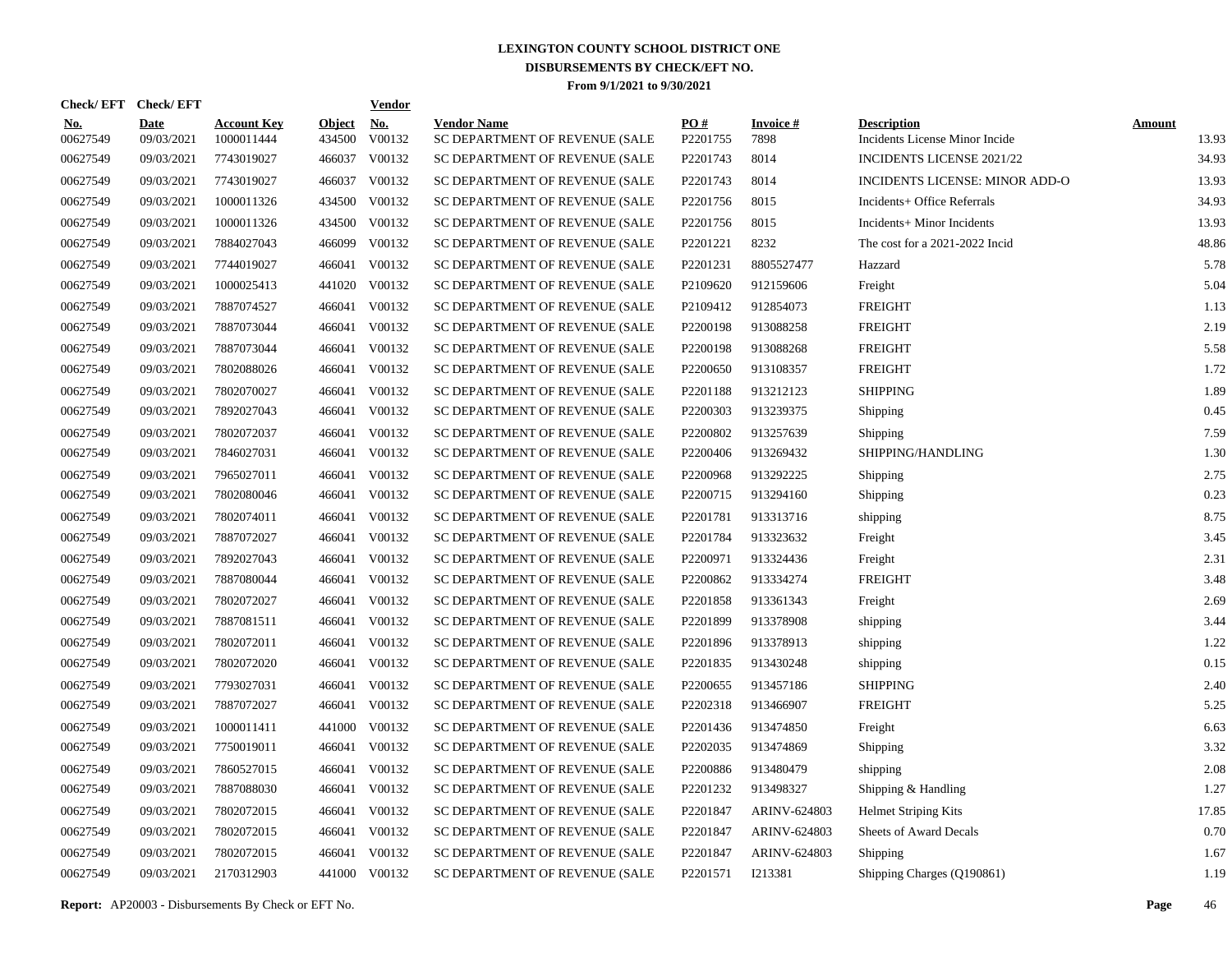| Check/EFT Check/EFT    |                           |                                  |                         | Vendor               |                                                      |                      |                            |                                                  |                       |
|------------------------|---------------------------|----------------------------------|-------------------------|----------------------|------------------------------------------------------|----------------------|----------------------------|--------------------------------------------------|-----------------------|
| <u>No.</u><br>00627549 | <b>Date</b><br>09/03/2021 | <b>Account Key</b><br>2170312903 | <b>Object</b><br>441000 | <b>No.</b><br>V00132 | <b>Vendor Name</b><br>SC DEPARTMENT OF REVENUE (SALE | PO#<br>P2201571      | <b>Invoice#</b><br>I213381 | <b>Description</b><br>Shipping Charges (Q190860) | <b>Amount</b><br>1.73 |
| 00627549               | 09/03/2021                | 2042122303                       |                         | 441000 V00132        | SC DEPARTMENT OF REVENUE (SALE                       | P <sub>2201302</sub> | ID65764                    | HP 641A Black LaserJet Toner C                   | 9.21                  |
| 00627549               | 09/03/2021                | 2042122303                       |                         | 441000 V00132        | SC DEPARTMENT OF REVENUE (SALE                       | P2201302             | ID65764                    | HP 641A Yellow LaserJet Toner                    | 12.48                 |
| 00627549               | 09/03/2021                | 2042122303                       |                         | 441000 V00132        | SC DEPARTMENT OF REVENUE (SALE                       | P2201302             | ID65764                    | HP 641A Magenta Laser Jet Ink                    | 13.10                 |
| 00627549               | 09/03/2021                | 2042122303                       |                         | 441000 V00132        | SC DEPARTMENT OF REVENUE (SALE                       | P <sub>2201302</sub> | ID65764                    | HP 641A Cyan LaserJet Toner Ca                   | 13.10                 |
| 00627549               | 09/03/2021                | 1000011212                       |                         | 441000 V00132        | SC DEPARTMENT OF REVENUE (SALE                       | P2201269             | ID65769                    | HP 950HP (CN049AN) Black Orig                    | 3.72                  |
| 00627549               | 09/03/2021                | 1000011212                       |                         | 441000 V00132        | SC DEPARTMENT OF REVENUE (SALE                       | P2201269             | ID65769                    | HP 45 (51645A) Black Original                    | 6.68                  |
| 00627549               | 09/03/2021                | 1000011212                       |                         | 441000 V00132        | SC DEPARTMENT OF REVENUE (SALE                       | P2201269             | ID65769                    | HP 55X (CE255X) Black Original                   | 19.21                 |
| 00627549               | 09/03/2021                | 1000011212                       |                         | 441000 V00132        | SC DEPARTMENT OF REVENUE (SALE                       | P2201269             | ID65769                    | HP 87X (CF287X) High Yield Bla                   | 25.80                 |
| 00627549               | 09/03/2021                | 1000011212                       |                         | 441000 V00132        | SC DEPARTMENT OF REVENUE (SALE                       | P2201269             | ID65769                    | HP 80X (CF280X) Black Original                   | 14.92                 |
| 00627549               | 09/03/2021                | 1000011212                       | 441000                  | V00132               | SC DEPARTMENT OF REVENUE (SALE                       | P2201269             | ID65769                    | HP 951 (CR314FN) 3-Pack                          | 8.13                  |
| 00627549               | 09/03/2021                | 1000011326                       |                         | 441000 V00132        | SC DEPARTMENT OF REVENUE (SALE                       | P2201283             | ID65770                    | CF226A (26A) HP toner                            | 4.85                  |
| 00627549               | 09/03/2021                | 1000026693                       | 441000                  | V00132               | SC DEPARTMENT OF REVENUE (SALE                       | P2201313             | ID65802                    | HP 508A (CF360A) Black Origina                   | 6.50                  |
| 00627549               | 09/03/2021                | 1000026693                       | 441000                  | V00132               | SC DEPARTMENT OF REVENUE (SALE                       | P2201313             | ID65802                    | HP 508A (CF361A) Cyan Original                   | 8.15                  |
| 00627549               | 09/03/2021                | 1000026693                       | 441000                  | V00132               | SC DEPARTMENT OF REVENUE (SALE                       | P2201313             | ID65802                    | HP 508A (CF362A) Yellow Origin                   | 8.14                  |
| 00627549               | 09/03/2021                | 1000026693                       | 441000                  | V00132               | SC DEPARTMENT OF REVENUE (SALE                       | P2201313             | ID65802                    | HP 508A (CF363A) Magenta Origi                   | 8.15                  |
| 00627549               | 09/03/2021                | 1000011444                       | 441000                  | V00132               | SC DEPARTMENT OF REVENUE (SALE                       | P2201286             | ID65803                    | HP 83X - Black                                   | 14.12                 |
| 00627549               | 09/03/2021                | 1000011212                       | 441000                  | V00132               | SC DEPARTMENT OF REVENUE (SALE                       | P2201269             | ID65804                    | HP 901 (CN069FN) 2-Pack Black/                   | 5.28                  |
| 00627549               | 09/03/2021                | 1000011212                       | 441000                  | V00132               | SC DEPARTMENT OF REVENUE (SALE                       | P2201269             | ID65804                    | HP 901                                           | 5.29                  |
| 00627549               | 09/03/2021                | 6000025610                       | 441000                  | V00132               | SC DEPARTMENT OF REVENUE (SALE                       | P2201936             | ID66497                    | HP 05A (CE505A) Black                            | 3.74                  |
| 00627549               | 09/03/2021                | 6000025610                       | 441000                  | V00132               | SC DEPARTMENT OF REVENUE (SALE                       | P2201936             | ID66497                    | HP 05A (CE505A) Black                            | 7.49                  |
| 00627549               | 09/03/2021                | 6000025610                       | 441000                  | V00132               | SC DEPARTMENT OF REVENUE (SALE                       | P2201936             | ID66497                    | HP 643A (Q5950A) Black                           | 9.19                  |
| 00627549               | 09/03/2021                | 6000025610                       | 441000                  | V00132               | SC DEPARTMENT OF REVENUE (SALE                       | P2201936             | ID66497                    | HP 643A (Q5951A) Cyan                            | 13.06                 |
| 00627549               | 09/03/2021                | 6000025610                       | 441000                  | V00132               | SC DEPARTMENT OF REVENUE (SALE                       | P2201936             | ID66497                    | HP 643A (Q5953A) Magenta                         | 13.07                 |
| 00627549               | 09/03/2021                | 6000025611                       | 441000                  | V00132               | SC DEPARTMENT OF REVENUE (SALE                       | P2201936             | ID66497                    | HP 05A (CE505A) Black                            | 7.48                  |
| 00627549               | 09/03/2021                | 6000025612                       | 441000                  | V00132               | SC DEPARTMENT OF REVENUE (SALE                       | P2201936             | ID66497                    | HP 49X (Q5949X) Black                            | 8.17                  |
| 00627549               | 09/03/2021                | 6000025612                       | 441000                  | V00132               | SC DEPARTMENT OF REVENUE (SALE                       | P2201936             | ID66497                    | HP 05A (CE505A) Black                            | 3.75                  |
| 00627549               | 09/03/2021                | 6000025613                       | 441000                  | V00132               | SC DEPARTMENT OF REVENUE (SALE                       | P2201936             | ID66497                    | HP 17A (CF217A) Black                            | 2.73                  |
| 00627549               | 09/03/2021                | 6000025613                       | 441000                  | V00132               | SC DEPARTMENT OF REVENUE (SALE                       | P2201936             | ID66497                    | HP 05A (CE505A) Black                            | 3.74                  |
| 00627549               | 09/03/2021                | 6000025614                       | 441000                  | V00132               | SC DEPARTMENT OF REVENUE (SALE                       | P2201936             | ID66497                    | HP 05A (CE505A) Black                            | 7.49                  |
| 00627549               | 09/03/2021                | 6000025615                       | 441000                  | V00132               | SC DEPARTMENT OF REVENUE (SALE                       | P2201936             | ID66497                    | HP 85A (CE285A) Black                            | 5.79                  |
| 00627549               | 09/03/2021                | 6000025616                       | 441000                  | V00132               | SC DEPARTMENT OF REVENUE (SALE                       | P2201936             | ID66497                    | HP 05A (CE505A) Black                            | 7.49                  |
| 00627549               | 09/03/2021                | 6000025619                       | 441000                  | V00132               | SC DEPARTMENT OF REVENUE (SALE                       | P2201936             | ID66497                    | HP 05A (CE505A) Black                            | 7.49                  |
| 00627549               | 09/03/2021                | 6000025620                       | 441000                  | V00132               | SC DEPARTMENT OF REVENUE (SALE                       | P2201936             | ID66497                    | HP 05A (CE505A) Black                            | 7.49                  |
| 00627549               | 09/03/2021                | 6000025622                       | 441000                  | V00132               | SC DEPARTMENT OF REVENUE (SALE                       | P2201936             | ID66497                    | HP 85A (CE285A) Black                            | 5.79                  |
| 00627549               | 09/03/2021                | 6000025622                       |                         | 441000 V00132        | SC DEPARTMENT OF REVENUE (SALE                       | P2201936             | ID66497                    | HP 05A (CE505A) Black                            | 3.75                  |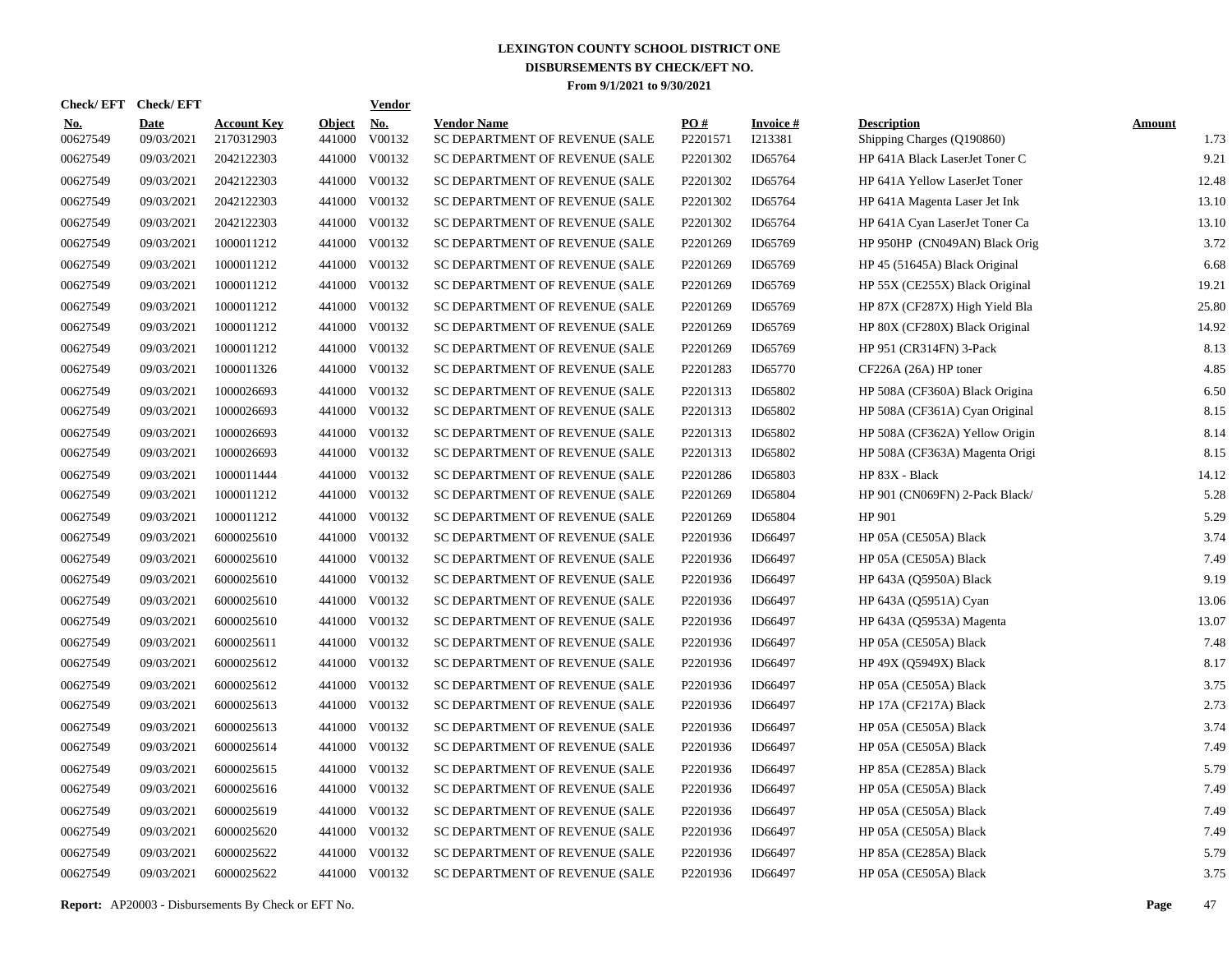| Check/EFT Check/EFT    |                           |                                  |                         | <b>Vendor</b> |                                                      |                      |                            |                                             |                       |
|------------------------|---------------------------|----------------------------------|-------------------------|---------------|------------------------------------------------------|----------------------|----------------------------|---------------------------------------------|-----------------------|
| <u>No.</u><br>00627549 | <b>Date</b><br>09/03/2021 | <b>Account Key</b><br>6000025623 | <b>Object</b><br>441000 | No.<br>V00132 | <b>Vendor Name</b><br>SC DEPARTMENT OF REVENUE (SALE | PO#<br>P2201936      | <b>Invoice#</b><br>ID66497 | <b>Description</b><br>HP 05A (CE505A) Black | <b>Amount</b><br>7.48 |
| 00627549               | 09/03/2021                | 6000025624                       |                         | 441000 V00132 | SC DEPARTMENT OF REVENUE (SALE                       | P2201936             | ID66497                    | HP 05A (CE505A) Black                       | 3.74                  |
| 00627549               | 09/03/2021                | 6000025625                       |                         | 441000 V00132 | SC DEPARTMENT OF REVENUE (SALE                       | P2201936             | ID66497                    | HP 17A (CF217A) Black                       | 2.72                  |
| 00627549               | 09/03/2021                | 6000025626                       |                         | 441000 V00132 | SC DEPARTMENT OF REVENUE (SALE                       | P2201936             | ID66497                    | HP 05A (CE505A) Black                       | 3.75                  |
| 00627549               | 09/03/2021                | 6000025628                       |                         | 441000 V00132 | SC DEPARTMENT OF REVENUE (SALE                       | P2201936             | ID66497                    | HP 17A (CF217A) Black                       | 5.45                  |
| 00627549               | 09/03/2021                | 6000025628                       |                         | 441000 V00132 | SC DEPARTMENT OF REVENUE (SALE                       | P2201936             | ID66497                    | HP 05A (CE505A) Black                       | 3.74                  |
| 00627549               | 09/03/2021                | 6000025629                       |                         | 441000 V00132 | SC DEPARTMENT OF REVENUE (SALE                       | P2201936             | ID66497                    | HP 49X (Q5949X) Black                       | 8.18                  |
| 00627549               | 09/03/2021                | 6000025629                       |                         | 441000 V00132 | SC DEPARTMENT OF REVENUE (SALE                       | P2201936             | ID66497                    | HP 85A (CE285A) Black                       | 5.79                  |
| 00627549               | 09/03/2021                | 6000025630                       |                         | 441000 V00132 | SC DEPARTMENT OF REVENUE (SALE                       | P2201936             | ID66497                    | HP 05A (CE505A) Black                       | 7.48                  |
| 00627549               | 09/03/2021                | 6000025631                       |                         | 441000 V00132 | SC DEPARTMENT OF REVENUE (SALE                       | P2201936             | ID66497                    | HP 05A (CE505A) Black                       | 7.49                  |
| 00627549               | 09/03/2021                | 6000025634                       |                         | 441000 V00132 | SC DEPARTMENT OF REVENUE (SALE                       | P2201936             | ID66497                    | HP 85A (CE285A) Black                       | 5.78                  |
| 00627549               | 09/03/2021                | 6000025634                       |                         | 441000 V00132 | SC DEPARTMENT OF REVENUE (SALE                       | P2201936             | ID66497                    | HP 05A (CE505A) Black                       | 3.74                  |
| 00627549               | 09/03/2021                | 6000025637                       |                         | 441000 V00132 | SC DEPARTMENT OF REVENUE (SALE                       | P2201936             | ID66497                    | HP 85A (CE285A) Black                       | 5.79                  |
| 00627549               | 09/03/2021                | 6000025637                       |                         | 441000 V00132 | SC DEPARTMENT OF REVENUE (SALE                       | P2201936             | ID66497                    | HP 05A (CE505A) Black                       | 3.74                  |
| 00627549               | 09/03/2021                | 6000025640                       |                         | 441000 V00132 | SC DEPARTMENT OF REVENUE (SALE                       | P2201936             | ID66497                    | HP 05A (CE505A) Black                       | 7.48                  |
| 00627549               | 09/03/2021                | 6000025641                       |                         | 441000 V00132 | SC DEPARTMENT OF REVENUE (SALE                       | P2201936             | ID66497                    | HP 05A (CE505A) Black                       | 7.49                  |
| 00627549               | 09/03/2021                | 6000025643                       |                         | 441000 V00132 | SC DEPARTMENT OF REVENUE (SALE                       | P2201936             | ID66497                    | HP 05A (CE505A) Black                       | 3.75                  |
| 00627549               | 09/03/2021                | 6000025644                       |                         | 441000 V00132 | SC DEPARTMENT OF REVENUE (SALE                       | P2201936             | ID66497                    | HP 05A (CE505A) Black                       | 7.49                  |
| 00627549               | 09/03/2021                | 6000025645                       |                         | 441000 V00132 | SC DEPARTMENT OF REVENUE (SALE                       | P2201936             | ID66497                    | HP 05A (CE505A) Black                       | 7.49                  |
| 00627549               | 09/03/2021                | 6000025615                       |                         | 441000 V00132 | SC DEPARTMENT OF REVENUE (SALE                       | P2201936             | ID66592                    | HP 53X (Q7553X) Black                       | 8.07                  |
| 00627549               | 09/03/2021                | 6000025639                       |                         | 441000 V00132 | SC DEPARTMENT OF REVENUE (SALE                       | P2201936             | ID66592                    | HP 53X (Q7553X) Black                       | 8.06                  |
| 00627549               | 09/03/2021                | 2042121503                       |                         | 441000 V00132 | SC DEPARTMENT OF REVENUE (SALE                       | P2201355             | IN492769                   | <b>SCHOODLES</b>                            | 15.40                 |
| 00627549               | 09/03/2021                | 2042121503                       |                         | 441000 V00132 | SC DEPARTMENT OF REVENUE (SALE                       | P2201355             | IN492769                   | EASY - EDUCATIONAL ASSESSMENT               | 27.72                 |
| 00627549               | 09/03/2021                | 2042121503                       |                         | 441000 V00132 | SC DEPARTMENT OF REVENUE (SALE                       | P2201355             | IN492769                   | <b>EASY - OT MANUAL</b>                     | 3.87                  |
| 00627549               | 09/03/2021                | 2042121503                       | 441000                  | V00132        | SC DEPARTMENT OF REVENUE (SALE                       | P2201355             | IN492769                   | <b>SHIPPING</b>                             | 4.70                  |
| 00627549               | 09/03/2021                | 1000026693                       |                         | 434500 V00132 | SC DEPARTMENT OF REVENUE (SALE                       | P <sub>2201590</sub> | IN529755                   | SOLARWINDS DAME WARE MINI REMO              | 88.20                 |
| 00627549               | 09/03/2021                | 7743019015                       |                         | 466037 V00132 | SC DEPARTMENT OF REVENUE (SALE                       | P2201053             | <b>INV-0079</b>            | <b>Intellispark Professional</b>            | 139.65                |
| 00627549               | 09/03/2021                | 7802072011                       |                         | 466041 V00132 | SC DEPARTMENT OF REVENUE (SALE                       | P2201774             | INV047145                  | L cathead helmet decal 4.5x4.8              | 11.64                 |
| 00627549               | 09/03/2021                | 7802072011                       |                         | 466041 V00132 | SC DEPARTMENT OF REVENUE (SALE                       | P2201774             | INV047145                  | L cathead helmet decal 4.2x4.5              | 8.56                  |
| 00627549               | 09/03/2021                | 7802072011                       |                         | 466041 V00132 | SC DEPARTMENT OF REVENUE (SALE                       | P2201774             | INV047145                  | 2 color helmet strip                        | 16.24                 |
| 00627549               | 09/03/2021                | 7802072011                       | 466041                  | V00132        | SC DEPARTMENT OF REVENUE (SALE                       | P2201774             | INV047145                  | 3" 2 color numbers                          | 8.47                  |
| 00627549               | 09/03/2021                | 7743019044                       |                         | 466041 V00132 | SC DEPARTMENT OF REVENUE (SALE                       | P2200467             | INV1066851.1               | Overseeas Ghana Gong G732B                  | 4.19                  |
| 00627549               | 09/03/2021                | 7743019044                       | 466041                  | V00132        | SC DEPARTMENT OF REVENUE (SALE                       | P2200467             | INV1066851.1               | Overseeas Ghana Gong G732C                  | 3.77                  |
| 00627549               | 09/03/2021                | 7743019044                       |                         | 466041 V00132 | SC DEPARTMENT OF REVENUE (SALE                       | P2200467             | INV1066851.2               | Humes & Berg Drum Seeker Djemb              | 51.10                 |
| 00627549               | 09/03/2021                | 1000014144                       | 441000                  | V00132        | SC DEPARTMENT OF REVENUE (SALE                       | P2200467             | INV1066851.3               | DunDun 20" Tycoon Bambata                   | 163.55                |
| 00627549               | 09/03/2021                | 7860527044                       |                         | 466041 V00132 | SC DEPARTMENT OF REVENUE (SALE                       | P2200467             | INV1066851.3               | DunDun 20" Tycoon Bambata                   | 143.75                |

**Report:** AP20003 - Disbursements By Check or EFT No. **Page** 48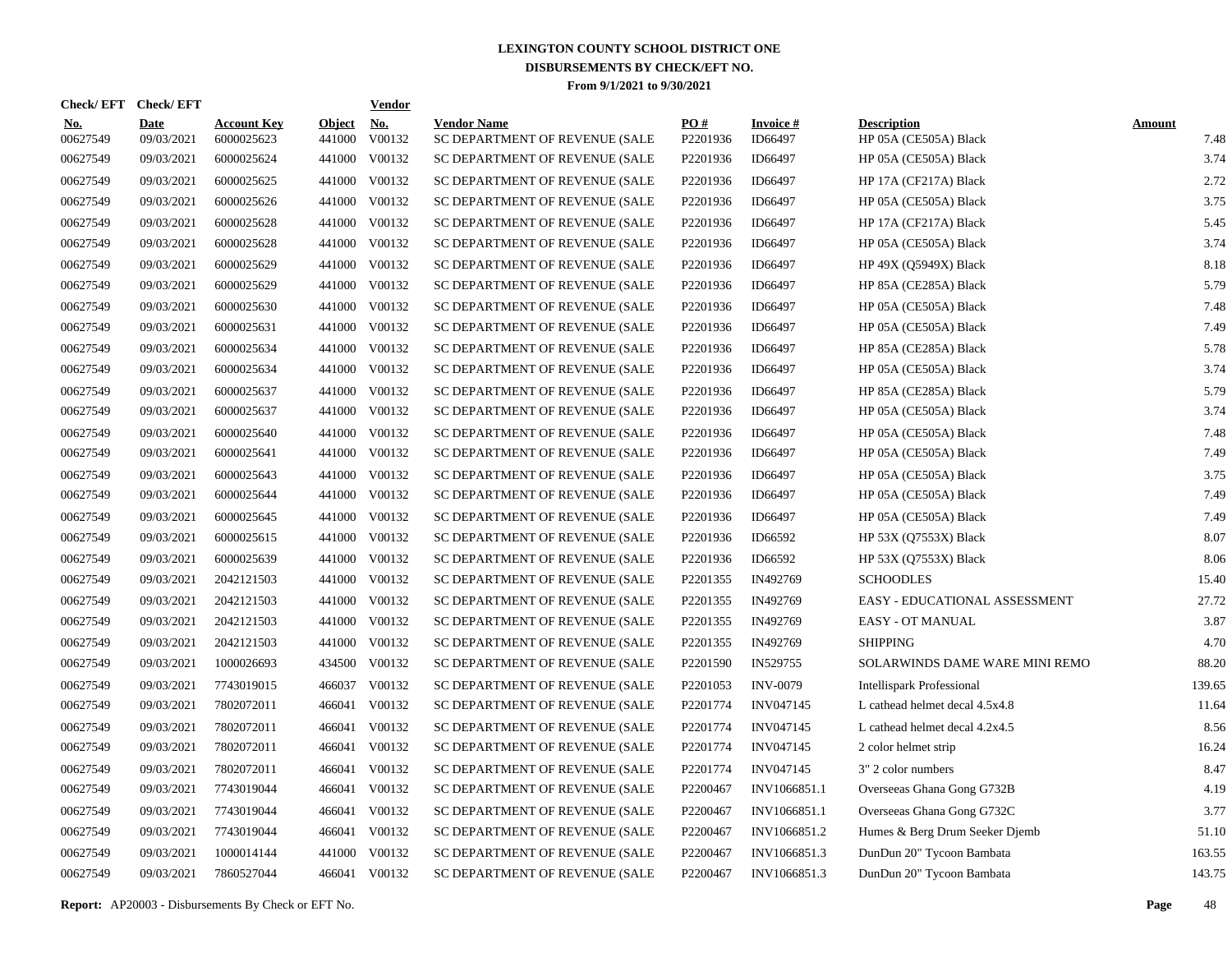| <b>Check/EFT</b><br><b>Check/EFT</b> |                                  |        | <b>Vendor</b> |                                                                                                                                              |                      |                               |                                                      |                        |
|--------------------------------------|----------------------------------|--------|---------------|----------------------------------------------------------------------------------------------------------------------------------------------|----------------------|-------------------------------|------------------------------------------------------|------------------------|
| Date<br>00627549<br>09/03/2021       | <b>Account Key</b><br>1000011427 | 441000 | No.<br>V00132 | <b>Vendor Name</b><br>SC DEPARTMENT OF REVENUE (SALE                                                                                         | PO#<br>P2200872      | <b>Invoice#</b><br>INV1098007 | <b>Description</b><br>TI-84 PLUS CE PYTHON EZ-SPOT T | <b>Amount</b><br>96.22 |
| 00627549<br>09/03/2021               | 1000011427                       | 441000 | V00132        | SC DEPARTMENT OF REVENUE (SALE                                                                                                               | P2200872             | <b>INV1098007</b>             | TI-84 PLUS CE PYTHON GRAPHING                        | 27.81                  |
| 00627549<br>09/03/2021               | 1000011411                       | 441000 | V00132        | SC DEPARTMENT OF REVENUE (SALE                                                                                                               | P2202034             | <b>INV20699</b>               | Tardy Passes, non adhesive, 12                       | 28.00                  |
| 00627549<br>09/03/2021               | 1000026693                       |        | V00132        | SC DEPARTMENT OF REVENUE (SALE                                                                                                               | P2202357             | INV274333                     | UNIFIED ADMIN BUSINESS PLUS DA                       | 1,858.01               |
| 00627549<br>09/03/2021               | 1000011212                       |        | V00132        | SC DEPARTMENT OF REVENUE (SALE                                                                                                               | P2200803             | <b>INV86370</b>               | Standard NAVY BLUE NICKY'S Com                       | 47.25                  |
| 00627549<br>09/03/2021               | 7743019047                       | 466041 | V00132        | SC DEPARTMENT OF REVENUE (SALE                                                                                                               | P2201012             | <b>INV87922</b>               | Parent Teacher Communicator                          | 18.90                  |
| 00627549<br>09/03/2021               | 7743019047                       | 466041 | V00132        | SC DEPARTMENT OF REVENUE (SALE                                                                                                               | P2201012             | <b>INV87922</b>               | Parent Teacher Communicator Ye                       | 18.90                  |
| 00627549<br>09/03/2021               | 7743019047                       | 466041 | V00132        | SC DEPARTMENT OF REVENUE (SALE                                                                                                               | P2201012             | <b>INV87922</b>               | Parent Teacher Communicator Or                       | 14.18                  |
| 00627549<br>09/03/2021               | 7743019047                       | 466041 | V00132        | SC DEPARTMENT OF REVENUE (SALE                                                                                                               | P2201012             | <b>INV87922</b>               | Parent Teacher Communicator Na                       | 18.90                  |
| 00627549<br>09/03/2021               | 7743019047                       | 466041 | V00132        | SC DEPARTMENT OF REVENUE (SALE                                                                                                               | P2201012             | <b>INV87922</b>               | Parent Teacher Communicator Me                       | 14.17                  |
| 00627549<br>09/03/2021               | 7743019047                       | 466041 | V00132        | SC DEPARTMENT OF REVENUE (SALE                                                                                                               | P2201012             | <b>INV87922</b>               | Parent Teacher Communicator Gr                       | 16.54                  |
| 00627549<br>09/03/2021               | 7743019012                       | 466041 | V00132        | SC DEPARTMENT OF REVENUE (SALE                                                                                                               | P2201227             | <b>INV89934</b>               | Standard Green NICKY'S communi                       | 66.15                  |
| 00627549<br>09/03/2021               | 7743019012                       | 466041 | V00132        | SC DEPARTMENT OF REVENUE (SALE                                                                                                               | P2201227             | <b>INV89934</b>               | Standard Yellow Communicator f                       | 9.45                   |
| 00627549<br>09/03/2021               | 7743019016                       | 466041 | V00132        | SC DEPARTMENT OF REVENUE (SALE                                                                                                               | P2201613             | <b>INV92830</b>               | Metallic maroon TeachersPar                          | 70.88                  |
| 00627549<br>09/03/2021               | 2710021303                       | 434500 | V00132        | SC DEPARTMENT OF REVENUE (SALE                                                                                                               | P <sub>2101579</sub> | <b>INVUS144322</b>            | Enrich Medicaid Service 7% Fee                       | 1,046.37               |
| 00627549<br>09/03/2021               | 2710021303                       | 434500 | V00132        | SC DEPARTMENT OF REVENUE (SALE                                                                                                               | P2101579             | <b>INVUS144348</b>            | PSNI Nursing: 7% Fee - April-J                       | 404.10                 |
| 00627549<br>09/03/2021               | 2050013703                       |        | V00132        | SC DEPARTMENT OF REVENUE (SALE                                                                                                               | P2200911             | LTR1013793                    | LETTERLAND PRE-K PACK - 978178                       | 136.50                 |
| 00627549<br>09/03/2021               | 1000011238                       |        | V00132        | SC DEPARTMENT OF REVENUE (SALE                                                                                                               | P2200063             | M7104973                      | Shipping and Handling 10%                            | 7.88                   |
| 00627549<br>09/03/2021               | 2042121503                       |        | V00132        | SC DEPARTMENT OF REVENUE (SALE                                                                                                               | P2201214             | P088673501010                 | <b>SHIPPING</b>                                      | 4.34                   |
| 00627549<br>09/03/2021               | 1000026693                       |        | V00132        | SC DEPARTMENT OF REVENUE (SALE                                                                                                               | P2201797             | P104704                       | ONSITE PRINTER SERVICE AND MAI                       | 62.65                  |
| 00627549<br>09/03/2021               | 1000026693                       |        | V00132        | SC DEPARTMENT OF REVENUE (SALE                                                                                                               | P2201797             | P104704                       | ONSITE PRINTER SERVICE AND MAI                       | 78.75                  |
| 00627549<br>09/03/2021               | 1000026693                       |        | V00132        | SC DEPARTMENT OF REVENUE (SALE                                                                                                               | P2201797             | P104704                       | ONSITE PRINTER SERVICE AND MAI                       | 78.75                  |
| 00627549<br>09/03/2021               | 1000023323                       |        | V00132        | SC DEPARTMENT OF REVENUE (SALE                                                                                                               | P2200136             | SI092812                      | PR STANDARD SUTTING                                  | 6.30                   |
| 00627549<br>09/03/2021               | 1000023323                       |        | V00132        | SC DEPARTMENT OF REVENUE (SALE                                                                                                               | P2200136             | SI092812                      | ORIGINAL STANDARD                                    | 2.10                   |
| 00627549<br>09/03/2021               | 1000023323                       |        | V00132        | SC DEPARTMENT OF REVENUE (SALE                                                                                                               | P2200136             | SI092812                      | Shipping                                             | 0.50                   |
| 00627549<br>09/03/2021               | 7743019041                       | 466041 | V00132        | SC DEPARTMENT OF REVENUE (SALE                                                                                                               | P2200427             | SI2035649                     |                                                      | 3.33                   |
| 00627549<br>09/03/2021               | 7743019041                       | 466041 | V00132        | SC DEPARTMENT OF REVENUE (SALE                                                                                                               | P2200427             | SI2035649                     | WM4330                                               | 2.71                   |
| 00627549<br>09/03/2021               | 7743019041                       | 466041 | V00132        | SC DEPARTMENT OF REVENUE (SALE                                                                                                               | P2200427             | SI2035649                     | <b>BE7202</b>                                        | 1.12                   |
| 00627549<br>09/03/2021               | 7743019041                       | 466041 | V00132        | SC DEPARTMENT OF REVENUE (SALE                                                                                                               | P2200427             | SI2035649                     | Approx Shipping                                      | 0.95                   |
| 00627549<br>09/03/2021               | 7809027046                       | 466041 | V00132        | SC DEPARTMENT OF REVENUE (SALE                                                                                                               | P2110711             | SIN156275                     | shipping                                             | 8.91                   |
| 00627549<br>09/03/2021               | 7810027011                       | 466041 | V00132        | SC DEPARTMENT OF REVENUE (SALE                                                                                                               | P2111526             | SIN158030                     | shipping                                             | 17.96                  |
| 00627549<br>09/03/2021               | 7810027011                       | 466041 | V00132        | SC DEPARTMENT OF REVENUE (SALE                                                                                                               | P2111493             | SIN158261                     | shipping                                             | 15.65                  |
| 00627549<br>09/03/2021               | 7810027011                       | 466041 | V00132        | SC DEPARTMENT OF REVENUE (SALE                                                                                                               | P2111470             | SIN159037                     | shipping                                             | 14.50                  |
| 00627549<br>09/03/2021               | 7810027011                       | 466041 | V00132        | SC DEPARTMENT OF REVENUE (SALE                                                                                                               | P2111470             | SIN159039                     | shipping                                             | 14.00                  |
| 00627549<br>09/03/2021               | 7810027011                       | 466041 | V00132        | SC DEPARTMENT OF REVENUE (SALE                                                                                                               | P2111470             | SIN159046                     | shipping                                             | 10.08                  |
| 00627549<br>09/03/2021               | 7810027011                       |        |               | SC DEPARTMENT OF REVENUE (SALE                                                                                                               | P2111470             | SIN159047                     | shipping                                             | 6.98                   |
|                                      |                                  |        |               | <b>Object</b><br>434500<br>441000<br>441000<br>441000<br>441000<br>434500<br>434500<br>434500<br>441000<br>441000<br>441000<br>466041 V00132 |                      |                               |                                                      | REMO ET-0212-10        |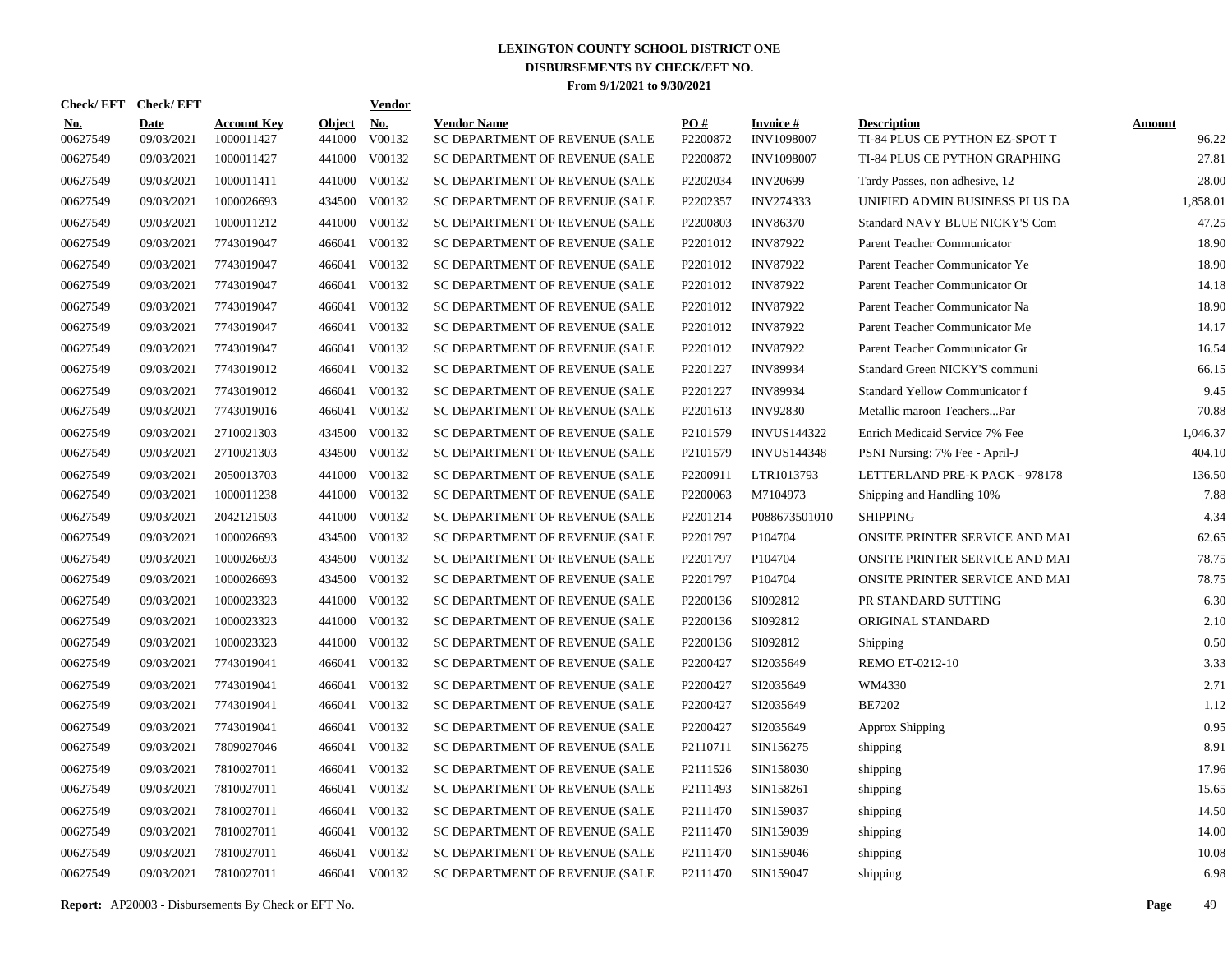| Check/EFT Check/EFT    |                    |                                  |                         | <b>Vendor</b>        |                                                      |                      |                              |                                                     |                       |
|------------------------|--------------------|----------------------------------|-------------------------|----------------------|------------------------------------------------------|----------------------|------------------------------|-----------------------------------------------------|-----------------------|
| <u>No.</u><br>00627549 | Date<br>09/03/2021 | <b>Account Key</b><br>1000011521 | <b>Object</b><br>441000 | <u>No.</u><br>V00132 | <b>Vendor Name</b><br>SC DEPARTMENT OF REVENUE (SALE | PO#<br>P2200270      | <b>Invoice#</b><br>SINV18599 | <b>Description</b><br>MAKEBLOCK BEAM 0808-56MM LONG | <b>Amount</b><br>2.95 |
| 00627549               | 09/03/2021         | 1000011521                       | 441000                  | V00132               | SC DEPARTMENT OF REVENUE (SALE                       | P2200270             | SINV18599                    | MAKEBLOCK BEAM 2424-504 BLUE,                       | 1.54                  |
| 00627549               | 09/03/2021         | 1000011521                       | 441000                  | V00132               | SC DEPARTMENT OF REVENUE (SALE                       | P2200270             | SINV18599                    | MAKEBLOCK BEAM 0412 36MM LONG,                      | 0.61                  |
| 00627549               | 09/03/2021         | 1000011521                       | 441000                  | V00132               | SC DEPARTMENT OF REVENUE (SALE                       | P2200270             | SINV18599                    | <b>MAKEBLOCK PLATE 45</b>                           | 0.70                  |
| 00627549               | 09/03/2021         | 1000011521                       | 441000                  | V00132               | SC DEPARTMENT OF REVENUE (SALE                       | P2200270             | SINV18599                    | MAKEBLOCK U BRACKET B, BLUE, P                      | 0.70                  |
| 00627549               | 09/03/2021         | 1000011521                       | 441000                  | V00132               | SC DEPARTMENT OF REVENUE (SALE                       | P2200270             | SINV18599                    | MAKEBLOCK TRIANGLE PLATE 6X8,                       | 0.70                  |
| 00627549               | 09/03/2021         | 1000011521                       | 441000                  | V00132               | SC DEPARTMENT OF REVENUE (SALE                       | P2200270             | SINV18599                    | <b>MAKEBLOCK BELT CONNECTOR B</b>                   | 0.84                  |
| 00627549               | 09/03/2021         | 1000011521                       | 441000                  | V00132               | SC DEPARTMENT OF REVENUE (SALE                       | P2200270             | SINV18599                    | MAKEBLOCK TIMING PULLEY SLICE                       | 0.70                  |
| 00627549               | 09/03/2021         | 1000011521                       | 441000                  | V00132               | SC DEPARTMENT OF REVENUE (SALE                       | P2200270             | SINV18599                    | MAKEBLOCK TIMING PULLEY 18T, P                      | 3.35                  |
| 00627549               | 09/03/2021         | 1000011521                       | 441000                  | V00132               | SC DEPARTMENT OF REVENUE (SALE                       | P2200270             | SINV18599                    | MAKEBLOCK D SHAFT 4X56MM, 4PK                       | 0.70                  |
| 00627549               | 09/03/2021         | 1000011521                       | 441000                  | V00132               | SC DEPARTMENT OF REVENUE (SALE                       | P2200270             | SINV18599                    | MAKEBLOCK UNIVERSAL JOINT 4X4M                      | 1.12                  |
| 00627549               | 09/03/2021         | 1000011521                       | 441000                  | V00132               | SC DEPARTMENT OF REVENUE (SALE                       | P2200270             | SINV18599                    | MAKEBLOCK NYLON LOCK NUT 4MM,                       | 0.70                  |
| 00627549               | 09/03/2021         | 1000011521                       | 441000                  | V00132               | SC DEPARTMENT OF REVENUE (SALE                       | P2200270             | SINV18599                    | MAKEBLOCK SOCKET CAP SCREW M4                       | 0.70                  |
| 00627549               | 09/03/2021         | 1000011521                       | 441000                  | V00132               | SC DEPARTMENT OF REVENUE (SALE                       | P2200270             | SINV18599                    | <b>SHIPPING CHARGE</b>                              | 1.40                  |
| 00627549               | 09/03/2021         | 7733027015                       |                         | 466041 V00132        | SC DEPARTMENT OF REVENUE (SALE                       | P2201559             | SIV199798                    | ALUMINUM FLAG POLE SILVER                           | 13.38                 |
| 00627549               | 09/03/2021         | 7733027015                       |                         | 466041 V00132        | SC DEPARTMENT OF REVENUE (SALE                       | P <sub>2201559</sub> | SIV199798                    | FLAG SIDE LOOP FASTENER WHITE                       | 2.22                  |
| 00627549               | 09/03/2021         | 7733027015                       |                         | 466041 V00132        | SC DEPARTMENT OF REVENUE (SALE                       | P2201559             | SIV199798                    | NYLON FILAMENT STRAPPING TAPE                       | 0.89                  |
| 00627549               | 09/03/2021         | 7733027015                       |                         | 466041 V00132        | SC DEPARTMENT OF REVENUE (SALE                       | P <sub>2201559</sub> | SIV199798                    | POLE SIDE HOOK FASTENER WHITE                       | 1.38                  |
| 00627549               | 09/03/2021         | 7733027015                       |                         | 466041 V00132        | SC DEPARTMENT OF REVENUE (SALE                       | P2201559             | SIV199798                    | ULTRA PROP FILM CRIMSON 4"                          | 3.63                  |
| 00627549               | 09/03/2021         | 7733027015                       |                         | 466041 V00132        | SC DEPARTMENT OF REVENUE (SALE                       | P <sub>2201559</sub> | SIV199798                    | ULTRA PROP FILM LIME 4"                             | 1.81                  |
| 00627549               | 09/03/2021         | 7733027015                       |                         | 466041 V00132        | SC DEPARTMENT OF REVENUE (SALE                       | P2201559             | SIV199798                    | ULTRA PROP FILM PURPLE 4"                           | 0.91                  |
| 00627549               | 09/03/2021         | 7733027015                       |                         | 466041 V00132        | SC DEPARTMENT OF REVENUE (SALE                       | P2201559             | SIV199798                    | <b>SHIPPING</b>                                     | 2.30                  |
| 00627549               | 09/03/2021         | 2050013703                       | 441000                  | V00132               | SC DEPARTMENT OF REVENUE (SALE                       | P2201867             | SO269970                     | My First School Book                                | 24.15                 |
| 00627549               | 09/03/2021         | 2042121503                       |                         | 441000 V00132        | SC DEPARTMENT OF REVENUE (SALE                       | P2201362             | WPS-409915                   | MVPT-4 KIT                                          | 13.65                 |
| 00627549               | 09/03/2021         | 2042121503                       | 441000                  | V00132               | SC DEPARTMENT OF REVENUE (SALE                       | P2201362             | WPS-409915                   | SPM-2 CHILD KIT WITH QUICK TIP                      | 21.28                 |
| 00627549               | 09/03/2021         | 2042121503                       |                         | 441000 V00132        | SC DEPARTMENT OF REVENUE (SALE                       | P2201362             | WPS-409915                   | SPM-2 PRESCHOOL PRINT KIT WITH                      | 21.28                 |
| 00627549               | 09/03/2021         | 2042121503                       |                         | 441000 V00132        | SC DEPARTMENT OF REVENUE (SALE                       | P2201362             | WPS-409915                   | SPM-2 PRESCHOOL HOME PRINT FOR                      | 4.90                  |
| 00627549               | 09/03/2021         | 2042121503                       |                         | 441000 V00132        | SC DEPARTMENT OF REVENUE (SALE                       | P2201362             | WPS-409915                   | SPM-2 PRESCHOOL SCHOOL PRINT F                      | 4.90                  |
| 00627549               | 09/03/2021         | 2042121503                       |                         | 441000 V00132        | SC DEPARTMENT OF REVENUE (SALE                       | P2201362             | WPS-409915                   | SPM-2 CHILD HOME PRINT FORM (P                      | 4.90                  |
| 00627549               | 09/03/2021         | 2042121503                       |                         | 441000 V00132        | SC DEPARTMENT OF REVENUE (SALE                       | P2201362             | WPS-409915                   | SPM-2 CHILD SCHOOL PRINT FORM                       | 4.90                  |
| 00627549               | 09/03/2021         | 2042121503                       |                         | 441000 V00132        | SC DEPARTMENT OF REVENUE (SALE                       | P2201362             | WPS-409915                   | SPM-2 ADOLESCENT PRINT KIT                          | 21.63                 |
|                        |                    |                                  |                         |                      |                                                      |                      |                              | <b>Check Total</b>                                  | 23,598.33             |
| 00627550               | 09/03/2021         | 7814027015                       |                         | 466064 V00531        | <b>SC FFA ASSOC</b>                                  | P2202844             | COW2021PHS                   | <b>COW REGISTRATION FEE</b>                         | 121.00                |
|                        |                    |                                  |                         |                      |                                                      |                      |                              | <b>Check Total</b>                                  | 121.00                |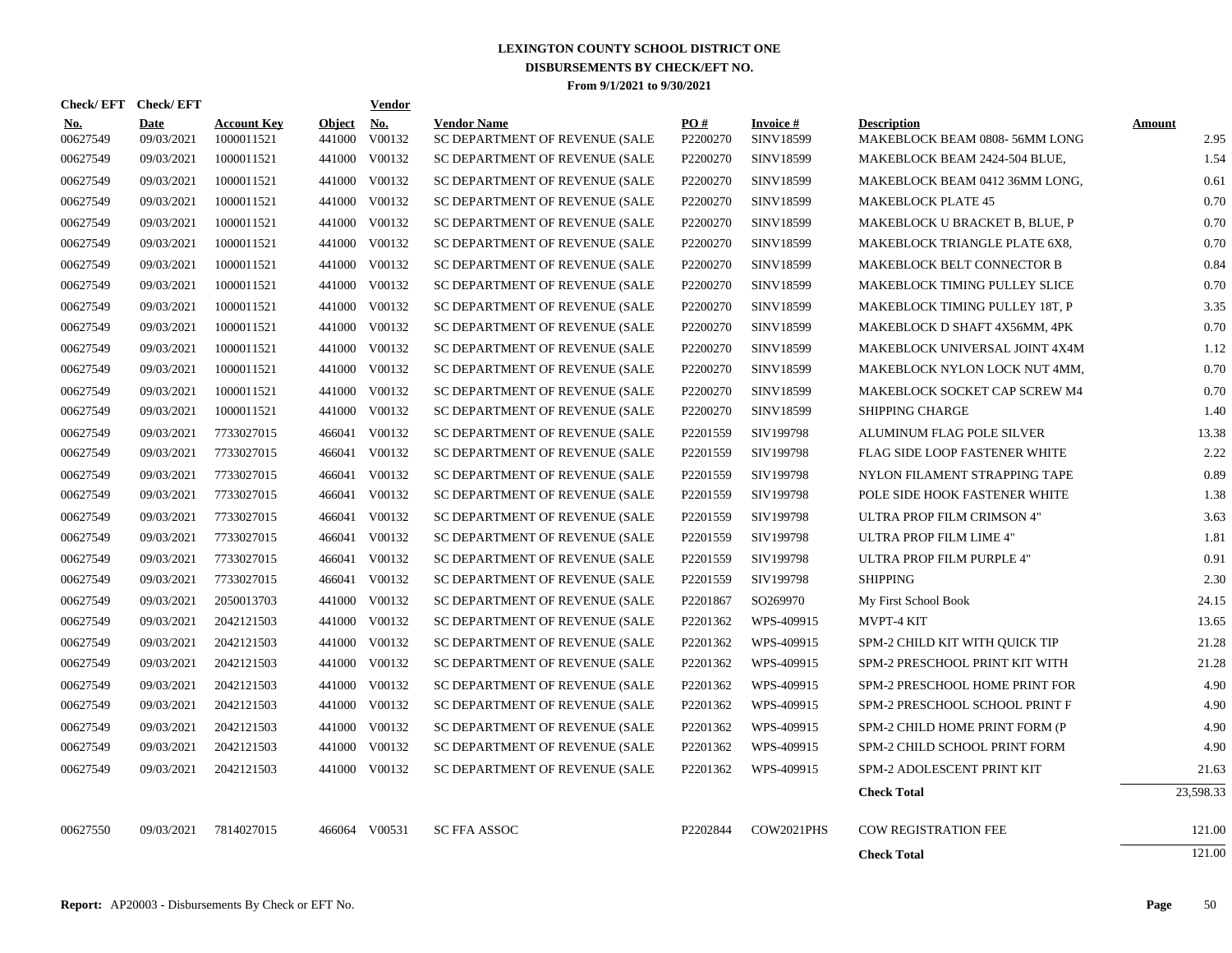|                        | Check/EFT Check/EFT       |                                  |                         | <u>Vendor</u>        |                                            |                      |                                 |                                                      |                        |
|------------------------|---------------------------|----------------------------------|-------------------------|----------------------|--------------------------------------------|----------------------|---------------------------------|------------------------------------------------------|------------------------|
| <b>No.</b><br>00627551 | <b>Date</b><br>09/03/2021 | <b>Account Key</b><br>1000011223 | <b>Object</b><br>441000 | <u>No.</u><br>V16452 | <b>Vendor Name</b><br>SCHOOL SPECIALTY LLC | PQ#<br>P2200246      | <b>Invoice#</b><br>208127763396 | <b>Description</b><br>EID0000656HIGHLIGHTER TICONDER | <b>Amount</b><br>10.55 |
| 00627551               | 09/03/2021                | 1000011223                       | 441000                  | V16452               | <b>SCHOOL SPECIALTY LLC</b>                | P2200246             | 208127763396                    | EID0000656STUDENT BOARD DRY ER                       | 18.56                  |
| 00627551               | 09/03/2021                | 1000011521                       |                         | 441000 V16452        | SCHOOL SPECIALTY LLC                       | P2201080             | 208127892958                    | 2-POCKET FOLDERS W/FASTENERS                         | 21.36                  |
| 00627551               | 09/03/2021                | 1000011521                       |                         | 441000 V16452        | <b>SCHOOL SPECIALTY LLC</b>                | P2201080             | 208127892958                    | CRAYOLA WASHABLE PAINT BROWN                         | 4.16                   |
| 00627551               | 09/03/2021                | 1000011521                       |                         | 441000 V16452        | SCHOOL SPECIALTY LLC                       | P2201080             | 208127892958                    | <b>ELMERS GLUE</b>                                   | 14.81                  |
| 00627551               | 09/03/2021                | 1000011521                       |                         | 441000 V16452        | SCHOOL SPECIALTY LLC                       | P2201080             | 208127892958                    | <b>BANKERS BOX DECORATIVE SORTER</b>                 | 19.26                  |
| 00627551               | 09/03/2021                | 1000011521                       |                         | 441000 V16452        | SCHOOL SPECIALTY LLC                       | P2201080             | 208127892958                    | TWO TONE FILE FOLDERS                                | 17.59                  |
| 00627551               | 09/03/2021                | 1000011521                       |                         | 441000 V16452        | SCHOOL SPECIALTY LLC                       | P2201080             | 208127892958                    | LT PLASTIC LABELS, PEARL                             | 24.45                  |
| 00627551               | 09/03/2021                | 1000011521                       |                         | 441000 V16452        | SCHOOL SPECIALTY LLC                       | P2201080             | 208127892958                    | HOUSE OF DOOLITTLE WALL CALEND                       | 41.72                  |
| 00627551               | 09/03/2021                | 1000011521                       |                         | 441000 V16452        | SCHOOL SPECIALTY LLC                       | P2201080             | 208127892958                    | <b>COMPACT DESK PAD</b>                              | 7.64                   |
| 00627551               | 09/03/2021                | 1000011521                       |                         | 441000 V16452        | SCHOOL SPECIALTY LLC                       | P2201080             | 208127892958                    | RULED 3X5 INDEX CARDS                                | 9.10                   |
| 00627551               | 09/03/2021                | 1000011521                       |                         | 441000 V16452        | <b>SCHOOL SPECIALTY LLC</b>                | P <sub>2201080</sub> | 208127892958                    | <b>BIG DIGIT TIMER</b>                               | 125.94                 |
| 00627551               | 09/03/2021                | 1000011521                       |                         | 441000 V16452        | <b>SCHOOL SPECIALTY LLC</b>                | P2201080             | 208127892958                    | WEDGE FOAM BRUSHES 48/SET                            | 20.85                  |
| 00627551               | 09/03/2021                | 1000011521                       |                         | 441000 V16452        | SCHOOL SPECIALTY LLC                       | P2201080             | 208127892958                    | <b>BATTERIES AAA 48/PK</b>                           | 15.78                  |
| 00627551               | 09/03/2021                | 1000011521                       |                         | 441000 V16452        | SCHOOL SPECIALTY LLC                       | P2201080             | 208127892958                    | <b>BATTERIES AA 60/PK</b>                            | 18.56                  |
| 00627551               | 09/03/2021                | 1000011521                       |                         | 441000 V16452        | SCHOOL SPECIALTY LLC                       | P2201080             | 208127892958                    | <b>BATTERIES C 2/PK</b>                              | 27.46                  |
| 00627551               | 09/03/2021                | 1000011521                       |                         | 441000 V16452        | SCHOOL SPECIALTY LLC                       | P2201080             | 208127892958                    | <b>BATTERIES D 2/PK</b>                              | 22.20                  |
| 00627551               | 09/03/2021                | 1000011521                       |                         | 441000 V16452        | SCHOOL SPECIALTY LLC                       | P2201080             | 208127892958                    | CREATIVITY WOODEN CRAFT STICK                        | 6.94                   |
| 00627551               | 09/03/2021                | 1000011521                       |                         | 441000 V16452        | SCHOOL SPECIALTY LLC                       | P2201080             | 208127892958                    | CREATIVITY ACYLIC POM POM PK,                        | 13.90                  |
| 00627551               | 09/03/2021                | 1000011521                       |                         | 441000 V16452        | <b>SCHOOL SPECIALTY LLC</b>                | P2201080             | 208127892958                    | <b>CREATIVITY ROUND WIGGLE EYES,</b>                 | 12.51                  |
| 00627551               | 09/03/2021                | 1000011521                       |                         | 441000 V16452        | <b>SCHOOL SPECIALTY LLC</b>                | P2201080             | 208127892958                    | <b>CREATIVITY CHENILLE STEMS, 12</b>                 | 11.81                  |
| 00627551               | 09/03/2021                | 1000011521                       |                         | 441000 V16452        | SCHOOL SPECIALTY LLC                       | P2201080             | 208127892958                    | PACON LIGHTWEIGHT CONSTRUCTION                       | 12.08                  |
| 00627551               | 09/03/2021                | 1000011521                       | 441000                  | V16452               | SCHOOL SPECIALTY LLC                       | P2201080             | 208127892958                    | POST IT STICKY LINED NOTES 4X6                       | 11.81                  |
| 00627551               | 09/03/2021                | 1000011521                       |                         | 441000 V16452        | <b>SCHOOL SPECIALTY LLC</b>                | P2201080             | 208127892958                    | POST IT SELF STICK EASEL PAD.                        | 25.72                  |
| 00627551               | 09/03/2021                | 1000011521                       | 441000                  | V16452               | <b>SCHOOL SPECIALTY LLC</b>                | P2201080             | 208127892958                    | 3M POST IT STICKY NOTES CUBE,                        | 8.83                   |
| 00627551               | 09/03/2021                | 1000011521                       |                         | 441000 V16452        | SCHOOL SPECIALTY LLC                       | P2201080             | 208127892958                    | DRY ERASE MARKERS, ASSORTED, 2                       | 12.86                  |
| 00627551               | 09/03/2021                | 1000011521                       | 441000                  | V16452               | <b>SCHOOL SPECIALTY LLC</b>                | P2201080             | 208127892958                    | SHARPIE FINE POINT PERMANENT M                       | 19.46                  |
| 00627551               | 09/03/2021                | 1000011521                       |                         | 441000 V16452        | <b>SCHOOL SPECIALTY LLC</b>                | P <sub>2201080</sub> | 208127892958                    | BANKERS BOX 8-COMPARTMENT SORT                       | 38.52                  |
| 00627551               | 09/03/2021                | 1000011521                       | 441000                  | V16452               | <b>SCHOOL SPECIALTY LLC</b>                | P <sub>2201080</sub> | 208127892958                    | PENTEL ENERGEL PEARL RETRACTAB                       | 8.89                   |
| 00627551               | 09/03/2021                | 1000011521                       |                         | 441000 V16452        | SCHOOL SPECIALTY LLC                       | P2201080             | 208127892958                    | POSTER BOARD, 11X14", WHITE                          | 20.28                  |
| 00627551               | 09/03/2021                | 1000011521                       | 441000                  | V16452               | SCHOOL SPECIALTY LLC                       | P2201080             | 208127892958                    | ALEENE TACKY GLUE, 18/PK                             | 44.82                  |
| 00627551               | 09/03/2021                | 1000011521                       | 441000                  | V16452               | <b>SCHOOL SPECIALTY LLC</b>                | P2201080             | 208127892958                    | STIKKI DOTS, ADHESIVE                                | 4.86                   |
| 00627551               | 09/03/2021                | 1000011521                       | 441000                  | V16452               | SCHOOL SPECIALTY LLC                       | P2201080             | 208127892958                    | VERICAL PENCIL SHARPENER                             | 20.85                  |
| 00627551               | 09/03/2021                | 1000011521                       |                         | 441000 V16452        | SCHOOL SPECIALTY LLC                       | P2201080             | 208127892958                    | <b>SUNWORKS CONSTRUCTION PAPER</b>                   | 9.24                   |
| 00627551               | 09/03/2021                | 1000011521                       | 441000                  | V16452               | <b>SCHOOL SPECIALTY LLC</b>                | P2201080             | 208127892958                    | WASHABLE TEMPURA PAINT, BROWN                        | 1.87                   |
| 00627551               | 09/03/2021                | 1000011521                       |                         | 441000 V16452        | <b>SCHOOL SPECIALTY LLC</b>                | P2201080             | 208127892958                    | <b>WASHABLE TEMPURA PAINT RED</b>                    | 1.87                   |

**Report:** AP20003 - Disbursements By Check or EFT No. **Page** 51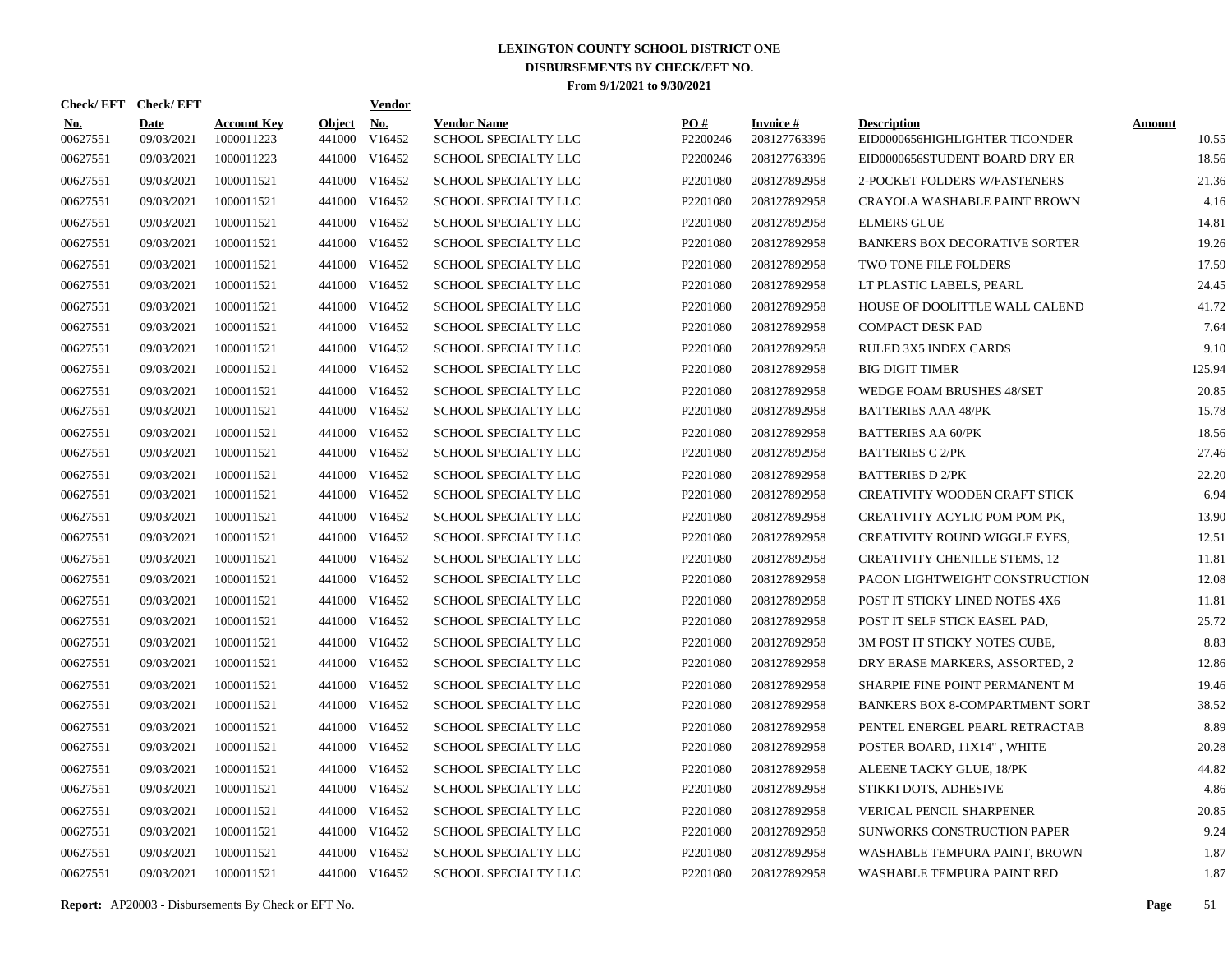|                        | Check/EFT Check/EFT       |                                  |                         | <b>Vendor</b>        |                                            |                      |                                 |                                                |                        |
|------------------------|---------------------------|----------------------------------|-------------------------|----------------------|--------------------------------------------|----------------------|---------------------------------|------------------------------------------------|------------------------|
| <u>No.</u><br>00627551 | <b>Date</b><br>09/03/2021 | <b>Account Key</b><br>1000011521 | <b>Object</b><br>441000 | <u>No.</u><br>V16452 | <b>Vendor Name</b><br>SCHOOL SPECIALTY LLC | PO#<br>P2201080      | <b>Invoice#</b><br>208127892958 | <b>Description</b><br>CREATIVITY ASSORTED POMS | <b>Amount</b><br>13.90 |
| 00627551               | 09/03/2021                | 1000011521                       | 441000                  | V16452               | <b>SCHOOL SPECIALTY LLC</b>                | P2201080             | 208127892958                    | SPARKLING GLITTER ASSORTMENT                   | 37.96                  |
| 00627551               | 09/03/2021                | 1000011521                       | 441000                  | V16452               | SCHOOL SPECIALTY LLC                       | P2201080             | 208127892958                    | CREATIVITY ST JUMBO STEMS                      | 16.00                  |
| 00627551               | 09/03/2021                | 1000011521                       | 441000                  | V16452               | <b>SCHOOL SPECIALTY LLC</b>                | P2201080             | 208127892958                    | SARGENT ART SIDEWALK CHALK                     | 5.55                   |
| 00627551               | 09/03/2021                | 1000011521                       | 441000                  | V16452               | SCHOOL SPECIALTY LLC                       | P2201080             | 208127892958                    | <b>CREATIVITY ST WIGGLE EYES</b>               | 8.34                   |
| 00627551               | 09/03/2021                | 1000011521                       | 441000                  | V16452               | SCHOOL SPECIALTY LLC                       | P2201080             | 208127892958                    | <b>ECONOMY GRAFT STICKS</b>                    | 6.25                   |
| 00627551               | 09/03/2021                | 1000011521                       |                         | 441000 V16452        | SCHOOL SPECIALTY LLC                       | P2201080             | 208127892958                    | SS MODELING CLAY, EARTH TONE                   | 10.42                  |
| 00627551               | 09/03/2021                | 1000011521                       |                         | 441000 V16452        | SCHOOL SPECIALTY LLC                       | P2201080             | 208127892958                    | SS MODELING CLAY, ASSORTED                     | 10.42                  |
| 00627551               | 09/03/2021                | 1000011521                       |                         | 441000 V16452        | SCHOOL SPECIALTY LLC                       | P2201080             | 208127892958                    | PACON WHITE TAG BOARD, WHITE 1                 | 10.00                  |
| 00627551               | 09/03/2021                | 1000011521                       |                         | 441000 V16452        | SCHOOL SPECIALTY LLC                       | P2201080             | 208127906779                    | X-ACTO ELECTRIC PENCIL SHARPEN                 | 69.11                  |
| 00627551               | 09/03/2021                | 1000011521                       |                         | 441000 V16452        | SCHOOL SPECIALTY LLC                       | P2201080             | 208127906779                    | FULL TOP EXPANDABLE FILE POCKE                 | 40.33                  |
| 00627551               | 09/03/2021                | 1000011521                       |                         | 441000 V16452        | <b>SCHOOL SPECIALTY LLC</b>                | P <sub>2201080</sub> | 208127906779                    | ROYLCO POSEABLE PEOPLE STENCIL                 | 37.55                  |
| 00627551               | 09/03/2021                | 1000011521                       |                         | 441000 V16452        | <b>SCHOOL SPECIALTY LLC</b>                | P <sub>2201080</sub> | 208127906779                    | BIC WITE OUT EZ CORRECTION TAP                 | 27.81                  |
| 00627551               | 09/03/2021                | 1000011521                       |                         | 441000 V16452        | SCHOOL SPECIALTY LLC                       | P2201080             | 208127906779                    | <b>SHARPIE PEN</b>                             | 11.40                  |
| 00627551               | 09/03/2021                | 1000011521                       | 441000                  | V16452               | SCHOOL SPECIALTY LLC                       | P2201080             | 208127966752                    | SPARCO COLOR PAPER, BLUE                       | 8.69                   |
| 00627551               | 09/03/2021                | 1000011521                       |                         | 441000 V16452        | SCHOOL SPECIALTY LLC                       | P2201080             | 208127966752                    | SPARCO COLOR PAPER, CANARY                     | 8.69                   |
| 00627551               | 09/03/2021                | 1000011521                       | 441000                  | V16452               | SCHOOL SPECIALTY LLC                       | P2201080             | 208127966752                    | SPARCO COLOR PAPER, GREEN                      | 8.69                   |
| 00627551               | 09/03/2021                | 1000011521                       |                         | 441000 V16452        | SCHOOL SPECIALTY LLC                       | P2201080             | 208127966752                    | SPARCO COLOR PAPER, PINK                       | 8.69                   |
| 00627551               | 09/03/2021                | 1000011521                       | 441000                  | V16452               | SCHOOL SPECIALTY LLC                       | P2201080             | 208127966752                    | SPARCO COLOR PAPER, GRAY                       | 8.69                   |
| 00627551               | 09/03/2021                | 1000011521                       |                         | 441000 V16452        | <b>SCHOOL SPECIALTY LLC</b>                | P <sub>2201078</sub> | 208127986710                    | MARKER, SHARPIE, CHISEL ASST 8                 | 8.03                   |
| 00627551               | 09/03/2021                | 1000011521                       | 441000                  | V16452               | <b>SCHOOL SPECIALTY LLC</b>                | P2201078             | 208127986710                    | MARKER, DRY ERASE 4-COLOR, CHS                 | 35.01                  |
| 00627551               | 09/03/2021                | 1000011521                       | 441000                  | V16452               | SCHOOL SPECIALTY LLC                       | P2201078             | 208127986710                    | ERASER, DRY ERASE, CHARCOAL, S                 | 19.15                  |
| 00627551               | 09/03/2021                | 1000011521                       | 441000                  | V16452               | SCHOOL SPECIALTY LLC                       | P2201078             | 208127986710                    | BOOK SKETCH BLANK, ASSORTED CO                 | 28.90                  |
| 00627551               | 09/03/2021                | 1000011521                       | 441000                  | V16452               | SCHOOL SPECIALTY LLC                       | P2201078             | 208127986710                    | PAD SKETCH SPIRAL 8.5 X 11, 50                 | 51.33                  |
| 00627551               | 09/03/2021                | 1000011521                       | 441000                  | V16452               | SCHOOL SPECIALTY LLC                       | P2201078             | 208127986710                    | BATTERY, AA, 24/PK                             | 10.08                  |
| 00627551               | 09/03/2021                | 1000011521                       | 441000                  | V16452               | SCHOOL SPECIALTY LLC                       | P2201078             | 208127986710                    | SHEET PROTECTOR TOP LOAD, 50/P                 | 19.17                  |
| 00627551               | 09/03/2021                | 1000011521                       | 441000                  | V16452               | <b>SCHOOL SPECIALTY LLC</b>                | P2201078             | 208127987265                    | TISSUE FACIAL, 100/SHEET BOX                   | 25.77                  |
| 00627551               | 09/03/2021                | 1000011521                       | 441000                  | V16452               | <b>SCHOOL SPECIALTY LLC</b>                | P2201078             | 208127987265                    | PRESENTATION BOOK, 12-POCKET,                  | 44.44                  |
| 00627551               | 09/03/2021                | 1000011521                       | 441000                  | V16452               | <b>SCHOOL SPECIALTY LLC</b>                | P2201078             | 208127987265                    | PEN, BIC, GELOCITY ULTRA, .7MM                 | 19.46                  |
| 00627551               | 09/03/2021                | 1000011521                       | 441000                  | V16452               | SCHOOL SPECIALTY LLC                       | P2201080             | 208128009180                    | BIC CLIC STICK RETRACTABLE PEN                 | 26.42                  |
| 00627551               | 09/03/2021                | 1000011228                       | 441000                  | V16452               | SCHOOL SPECIALTY LLC                       | P2201267             | 208128027339                    | EID0000656PENCIL PRESHARPENED                  | 26.69                  |
| 00627551               | 09/03/2021                | 1000011228                       | 441000                  | V16452               | SCHOOL SPECIALTY LLC                       | P2201267             | 208128027339                    | EID0000656ERASER MEDIUM PINK P                 | 37.79                  |
| 00627551               | 09/03/2021                | 1000011228                       | 441000                  | V16452               | SCHOOL SPECIALTY LLC                       | P2201267             | 208128027339                    | EID0000656PEN WOW! RETRACTABLE                 | 5.00                   |
| 00627551               | 09/03/2021                | 1000011228                       | 441000                  | V16452               | SCHOOL SPECIALTY LLC                       | P2201267             | 208128027339                    | EID0000656MARKER SHARPIE BLACK                 | 80.04                  |
| 00627551               | 09/03/2021                | 1000011228                       | 441000                  | V16452               | SCHOOL SPECIALTY LLC                       | P2201267             | 208128027339                    | EID0000656TAPE SCOTCH 232 MASK                 | 61.18                  |
| 00627551               | 09/03/2021                | 1000011228                       |                         | 441000 V16452        | <b>SCHOOL SPECIALTY LLC</b>                | P2201267             | 208128027339                    | EID0000656TAPE SCOTCH 232 MASK                 | 166.86                 |

**Report:** AP20003 - Disbursements By Check or EFT No. **Page** 52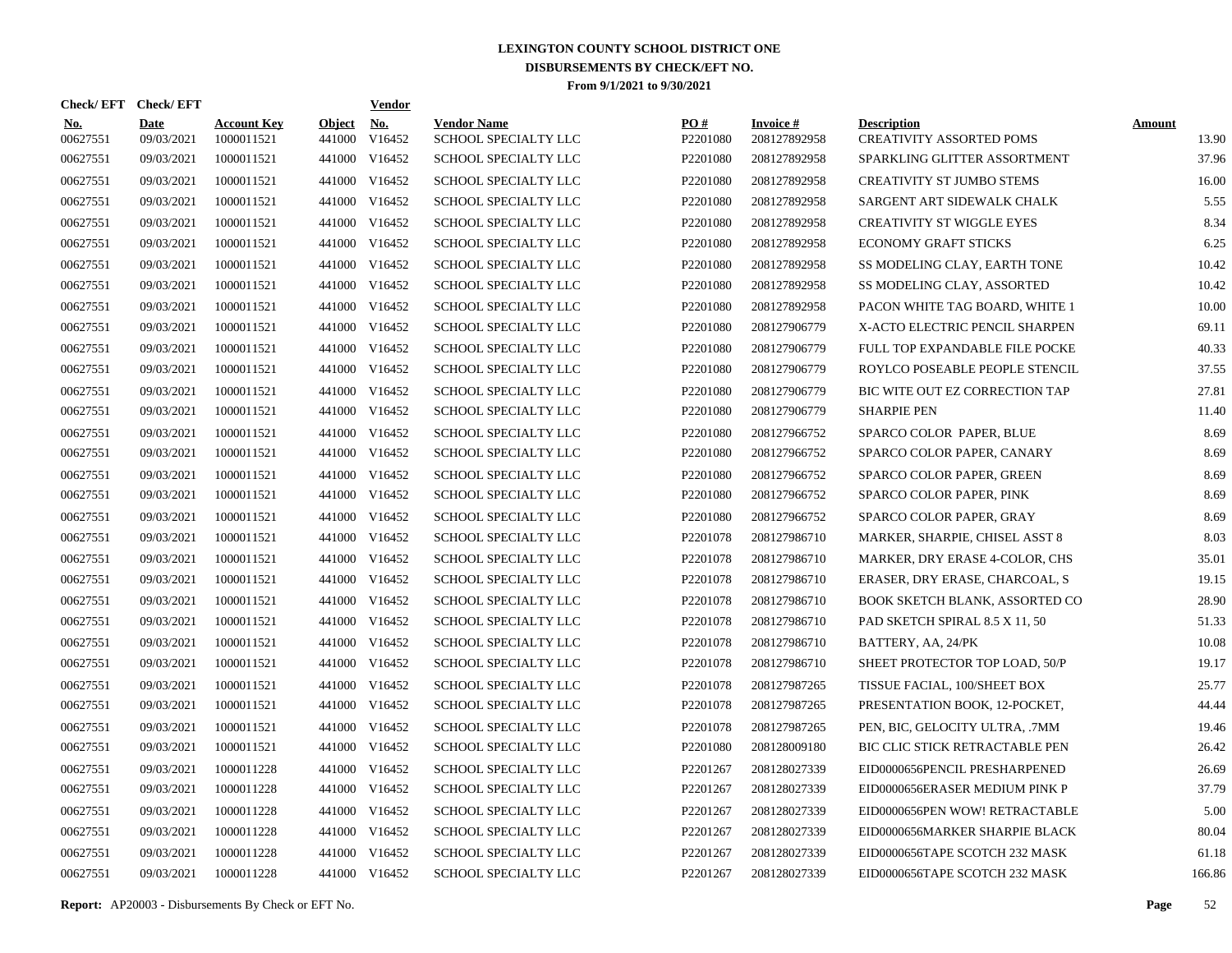| Check/EFT Check/EFT    |                           |                                  |                         | <b>Vendor</b>                         |                                            |                 |                                 |                                                      |                         |
|------------------------|---------------------------|----------------------------------|-------------------------|---------------------------------------|--------------------------------------------|-----------------|---------------------------------|------------------------------------------------------|-------------------------|
| <u>No.</u><br>00627551 | <b>Date</b><br>09/03/2021 | <b>Account Key</b><br>1000011228 | <b>Object</b><br>441000 | $\underline{\textbf{No}}$ .<br>V16452 | <b>Vendor Name</b><br>SCHOOL SPECIALTY LLC | PO#<br>P2201267 | <b>Invoice#</b><br>208128027339 | <b>Description</b><br>EID0000656CRAYON CRAYOLA SLICK | <b>Amount</b><br>144.49 |
| 00627551               | 09/03/2021                | 1000011228                       |                         | 441000 V16452                         | <b>SCHOOL SPECIALTY LLC</b>                | P2201267        | 208128027339                    | EID0000656CONST PPR 18X24 BLAC                       | 32.53                   |
| 00627551               | 09/03/2021                | 1000011228                       |                         | 441000 V16452                         | SCHOOL SPECIALTY LLC                       | P2201267        | 208128027339                    | EID0000656CONST PPR 24X36 BLAC                       | 18.98                   |
| 00627551               | 09/03/2021                | 1000011228                       |                         | 441000 V16452                         | SCHOOL SPECIALTY LLC                       | P2201267        | 208128027339                    | EID0000656PAPER DRAWING WHITE                        | 41.70                   |
| 00627551               | 09/03/2021                | 1000011228                       |                         | 441000 V16452                         | SCHOOL SPECIALTY LLC                       | P2201267        | 208128027339                    | EID0000656PAPER DRAWING WHITE                        | 96.51                   |
| 00627551               | 09/03/2021                | 1000011228                       |                         | 441000 V16452                         | SCHOOL SPECIALTY LLC                       | P2201267        | 208128027339                    | EID0000656PAPER DRAWING WHITE                        | 107.51                  |
| 00627551               | 09/03/2021                | 1000023347                       |                         | 441000 V16452                         | SCHOOL SPECIALTY LLC                       | P2201279        | 208128041725                    | EID0000656COMMAND LRG UTILITY                        | 38.93                   |
| 00627551               | 09/03/2021                | 1000011521                       |                         | 441000 V16452                         | SCHOOL SPECIALTY LLC                       | P2201078        | 208128083043                    | PRESENTATION BOOK, 24POCKET BO                       | 63.88                   |
| 00627551               | 09/03/2021                | 1000011521                       |                         | 441000 V16452                         | SCHOOL SPECIALTY LLC                       | P2201080        | 208128083044                    | ROLLING CART W/3 DRAWERS                             | 37.55                   |
| 00627551               | 09/03/2021                | 1000011521                       |                         | 441000 V16452                         | SCHOOL SPECIALTY LLC                       | P2201080        | 208128121520                    | SCOTCH DRY ERASE REMOVABLE TAP                       | 6.67                    |
| 00627551               | 09/03/2021                | 1000011521                       |                         | 441000 V16452                         | SCHOOL SPECIALTY LLC                       | P2201080        | 208128177488                    | <b>STOREX BOOK BINS</b>                              | 11.12                   |
| 00627551               | 09/03/2021                | 1000023314                       |                         | 441000 V16452                         | SCHOOL SPECIALTY LLC                       | P2200521        | 208128312042                    | Poly Two Pocket Folder With Fa                       | 834.17                  |
|                        |                           |                                  |                         |                                       |                                            |                 |                                 | <b>Check Total</b>                                   | 3,154.96                |
| 00627552               | 09/03/2021                | 1000026608                       |                         | 434000 V16598                         | <b>SEGRA</b>                               |                 | 9/30/2021                       | <b>Current Month Phone Service</b>                   | 476.70                  |
| 00627552               | 09/03/2021                | 1000026608                       |                         | 434000 V16598                         | <b>SEGRA</b>                               |                 | 9/30/2021                       | <b>Current Month Phone Service</b>                   | 15.39                   |
| 00627552               | 09/03/2021                | 1000026608                       |                         | 434000 V16598                         | <b>SEGRA</b>                               |                 | 9/30/2021                       | <b>Current Month Phone Service</b>                   | 30.54                   |
| 00627552               | 09/03/2021                | 1000026611                       |                         | 434000 V16598                         | <b>SEGRA</b>                               |                 | 9/30/2021                       | <b>Current Month Phone Service</b>                   | 114.77                  |
| 00627552               | 09/03/2021                | 1000026612                       |                         | 434000 V16598                         | <b>SEGRA</b>                               |                 | 9/30/2021                       | <b>Current Month Phone Service</b>                   | 43.38                   |
| 00627552               | 09/03/2021                | 1000026613                       |                         | 434000 V16598                         | <b>SEGRA</b>                               |                 | 9/30/2021                       | <b>Current Month Phone Service</b>                   | 72.59                   |
| 00627552               | 09/03/2021                | 1000026614                       |                         | 434000 V16598                         | <b>SEGRA</b>                               |                 | 9/30/2021                       | <b>Current Month Phone Service</b>                   | 39.19                   |
| 00627552               | 09/03/2021                | 1000026615                       |                         | 434000 V16598                         | <b>SEGRA</b>                               |                 | 9/30/2021                       | <b>Current Month Phone Service</b>                   | 49.61                   |
| 00627552               | 09/03/2021                | 1000026616                       |                         | 434000 V16598                         | <b>SEGRA</b>                               |                 | 9/30/2021                       | <b>Current Month Phone Service</b>                   | 46.42                   |
| 00627552               | 09/03/2021                | 1000026619                       |                         | 434000 V16598                         | <b>SEGRA</b>                               |                 | 9/30/2021                       | <b>Current Month Phone Service</b>                   | 26.19                   |
| 00627552               | 09/03/2021                | 1000026620                       |                         | 434000 V16598                         | <b>SEGRA</b>                               |                 | 9/30/2021                       | <b>Current Month Phone Service</b>                   | 56.72                   |
| 00627552               | 09/03/2021                | 1000026621                       |                         | 434000 V16598                         | <b>SEGRA</b>                               |                 | 9/30/2021                       | <b>Current Month Phone Service</b>                   | 39.09                   |
| 00627552               | 09/03/2021                | 1000026622                       |                         | 434000 V16598                         | <b>SEGRA</b>                               |                 | 9/30/2021                       | <b>Current Month Phone Service</b>                   | 40.44                   |
| 00627552               | 09/03/2021                | 1000026623                       |                         | 434000 V16598                         | <b>SEGRA</b>                               |                 | 9/30/2021                       | <b>Current Month Phone Service</b>                   | 41.37                   |
| 00627552               | 09/03/2021                | 1000026624                       |                         | 434000 V16598                         | <b>SEGRA</b>                               |                 | 9/30/2021                       | <b>Current Month Phone Service</b>                   | 47.32                   |
| 00627552               | 09/03/2021                | 1000026625                       |                         | 434000 V16598                         | <b>SEGRA</b>                               |                 | 9/30/2021                       | <b>Current Month Phone Service</b>                   | 43.12                   |
| 00627552               | 09/03/2021                | 1000026626                       |                         | 434000 V16598                         | <b>SEGRA</b>                               |                 | 9/30/2021                       | <b>Current Month Phone Service</b>                   | 56.48                   |
| 00627552               | 09/03/2021                | 1000026627                       |                         | 434000 V16598                         | <b>SEGRA</b>                               |                 | 9/30/2021                       | <b>Current Month Phone Service</b>                   | 105.78                  |
| 00627552               | 09/03/2021                | 1000026628                       |                         | 434000 V16598                         | <b>SEGRA</b>                               |                 | 9/30/2021                       | <b>Current Month Phone Service</b>                   | 46.99                   |
| 00627552               | 09/03/2021                | 1000026629                       |                         | 434000 V16598                         | <b>SEGRA</b>                               |                 | 9/30/2021                       | <b>Current Month Phone Service</b>                   | 46.12                   |
| 00627552               | 09/03/2021                | 1000026630                       |                         | 434000 V16598                         | <b>SEGRA</b>                               |                 | 9/30/2021                       | <b>Current Month Phone Service</b>                   | 46.13                   |
| 00627552               | 09/03/2021                | 1000026631                       |                         | 434000 V16598                         | <b>SEGRA</b>                               |                 | 9/30/2021                       | <b>Current Month Phone Service</b>                   | 44.35                   |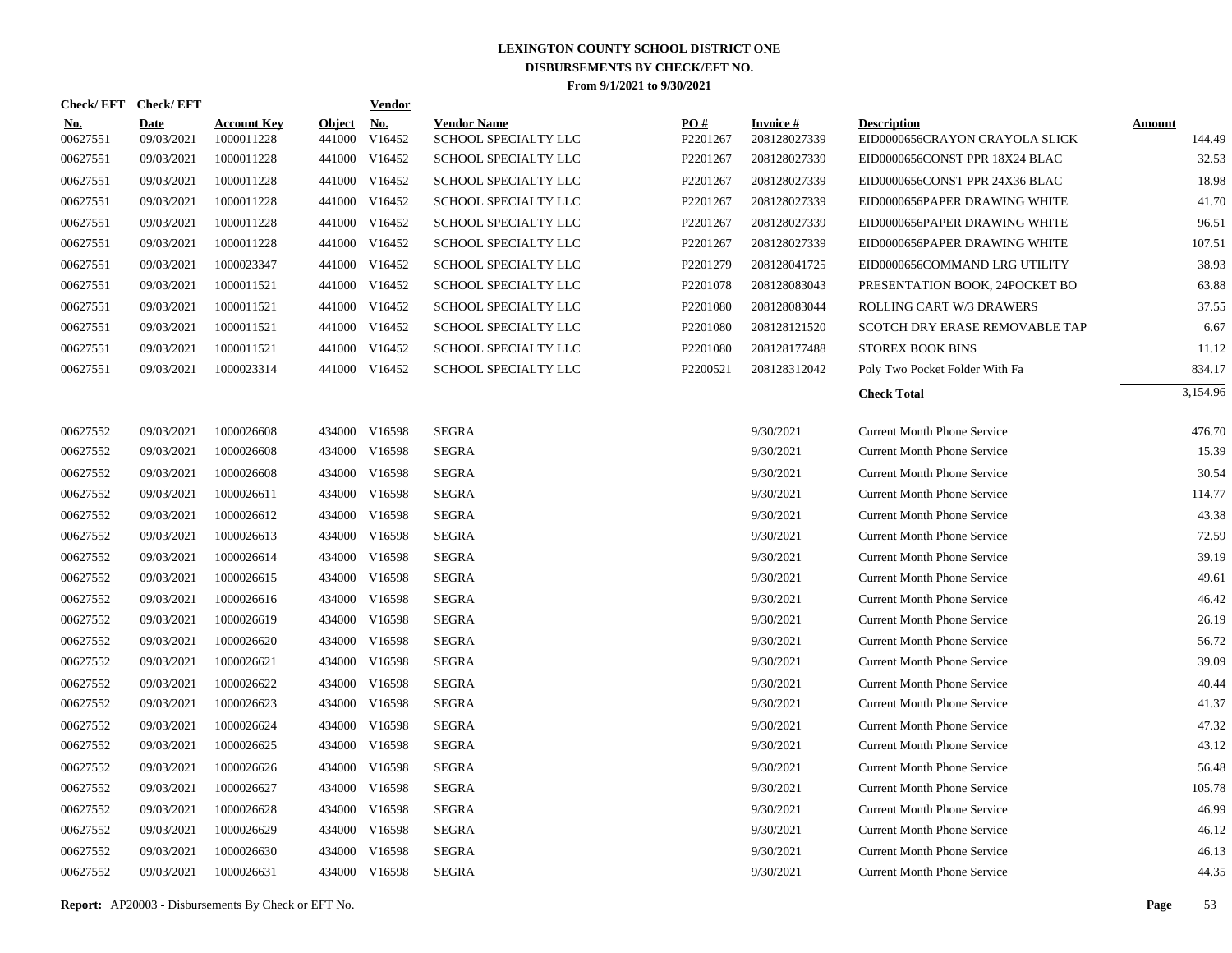| <b>Check/EFT</b> | <b>Check/EFT</b>          |                                  |                         | <b>Vendor</b>        |                                    |          |                              |                                                          |                        |
|------------------|---------------------------|----------------------------------|-------------------------|----------------------|------------------------------------|----------|------------------------------|----------------------------------------------------------|------------------------|
| No.<br>00627552  | <b>Date</b><br>09/03/2021 | <b>Account Key</b><br>1000026634 | <b>Object</b><br>434000 | <b>No.</b><br>V16598 | <b>Vendor Name</b><br><b>SEGRA</b> | PO#      | <b>Invoice#</b><br>9/30/2021 | <b>Description</b><br><b>Current Month Phone Service</b> | <b>Amount</b><br>61.41 |
| 00627552         | 09/03/2021                | 1000026635                       | 434000                  | V16598               | <b>SEGRA</b>                       |          | 9/30/2021                    | <b>Current Month Phone Service</b>                       | 58.86                  |
| 00627552         | 09/03/2021                | 1000026637                       | 434000                  | V16598               | <b>SEGRA</b>                       |          | 9/30/2021                    | <b>Current Month Phone Service</b>                       | 47.77                  |
| 00627552         | 09/03/2021                | 1000026638                       | 434000                  | V16598               | <b>SEGRA</b>                       |          | 9/30/2021                    | <b>Current Month Phone Service</b>                       | 48.33                  |
| 00627552         | 09/03/2021                | 1000026639                       | 434000                  | V16598               | <b>SEGRA</b>                       |          | 9/30/2021                    | <b>Current Month Phone Service</b>                       | 39.19                  |
| 00627552         | 09/03/2021                | 1000026640                       | 434000                  | V16598               | <b>SEGRA</b>                       |          | 9/30/2021                    | <b>Current Month Phone Service</b>                       | 37.80                  |
| 00627552         | 09/03/2021                | 1000026641                       | 434000                  | V16598               | <b>SEGRA</b>                       |          | 9/30/2021                    | <b>Current Month Phone Service</b>                       | 41.66                  |
| 00627552         | 09/03/2021                | 1000026642                       | 434000                  | V16598               | <b>SEGRA</b>                       |          | 9/30/2021                    | <b>Current Month Phone Service</b>                       | 46.57                  |
| 00627552         | 09/03/2021                | 1000026643                       | 434000                  | V16598               | <b>SEGRA</b>                       |          | 9/30/2021                    | <b>Current Month Phone Service</b>                       | 55.72                  |
| 00627552         | 09/03/2021                | 1000026644                       | 434000                  | V16598               | <b>SEGRA</b>                       |          | 9/30/2021                    | <b>Current Month Phone Service</b>                       | 133.58                 |
| 00627552         | 09/03/2021                | 1000026645                       | 434000                  | V16598               | <b>SEGRA</b>                       |          | 9/30/2021                    | <b>Current Month Phone Service</b>                       | 50.86                  |
| 00627552         | 09/03/2021                | 1000026646                       | 434000                  | V16598               | <b>SEGRA</b>                       |          | 9/30/2021                    | <b>Current Month Phone Service</b>                       | 52.26                  |
| 00627552         | 09/03/2021                | 1000026652                       |                         | 434000 V16598        | <b>SEGRA</b>                       |          | 9/30/2021                    | <b>Current Month Phone Service</b>                       | 50.93                  |
|                  |                           |                                  |                         |                      |                                    |          |                              | <b>Check Total</b>                                       | 2,253.63               |
| 00627553         | 09/03/2021                | 7863027038                       |                         | 466035 V01207        | <b>SHRED WITH US</b>               | P2202428 | 238112                       | On-site shredding service mini                           | 19.99                  |
| 00627553         | 09/03/2021                | 7863027038                       |                         | 466035 V01207        | <b>SHRED WITH US</b>               | P2202428 | 238112                       | On-site one-time shred charge                            | 16.00                  |
|                  |                           |                                  |                         |                      |                                    |          |                              | <b>Check Total</b>                                       | 35.99                  |
| 00627554         | 09/03/2021                | 1000025412                       |                         | 441020 V00302        | SOUTHEASTERN PAPER GROUP           | P2200616 | 5289044                      | SINGLEFOLD PAPER TOWEL SB1840A                           | 632.65                 |
|                  |                           |                                  |                         |                      |                                    |          |                              | <b>Check Total</b>                                       | 632.65                 |
| 00627555         | 09/03/2021                | 1000026306                       |                         | 434500 V13776        | SPLASH OMNIMEDIA LLC               | P2201530 | 18174                        | Monthly website maintenance                              | 1,800.00               |
|                  |                           |                                  |                         |                      |                                    |          |                              | <b>Check Total</b>                                       | 1,800.00               |
| 00627556         | 09/03/2021                | 3971022403                       |                         | 431200 V15052        | STENHOUSE PUBLISHERS               | P2111695 | 01255248                     | Virtual Power of PD for Middle                           | 4,800.00               |
|                  |                           |                                  |                         |                      |                                    |          |                              | <b>Check Total</b>                                       | 4,800.00               |
| 00627557         | 09/03/2021                | 1000021107                       | 441000                  | V02065               | THE OFFICE PAL INC                 | P2202139 | 0193990-IN                   | DELL blk std yld toner                                   | 167.34                 |
| 00627557         | 09/03/2021                | 1000021107                       |                         | 441000 V02065        | THE OFFICE PAL INC                 | P2202139 | 0193990-IN                   | mAGENTA STD YLD FOR THE DELL 3                           | 215.61                 |
|                  |                           |                                  |                         |                      |                                    |          |                              | <b>Check Total</b>                                       | 382.95                 |
| 00627558         | 09/03/2021                | 1000025437                       |                         | 432300 V01638        | TRITEK FIRE AND SECURITY LLC       | P2200533 | 26388                        | Fire Alarm Repair & Related Se                           | 495.00                 |
|                  |                           |                                  |                         |                      |                                    |          |                              | <b>Check Total</b>                                       | 495.00                 |
| 00627559         | 09/03/2021                | 7802088026                       |                         | 466034 V15904        | TRONCO, DAVID C                    |          | FB.WKM.08.25.21 Official     |                                                          | 15.00                  |
|                  |                           |                                  |                         |                      |                                    |          |                              |                                                          |                        |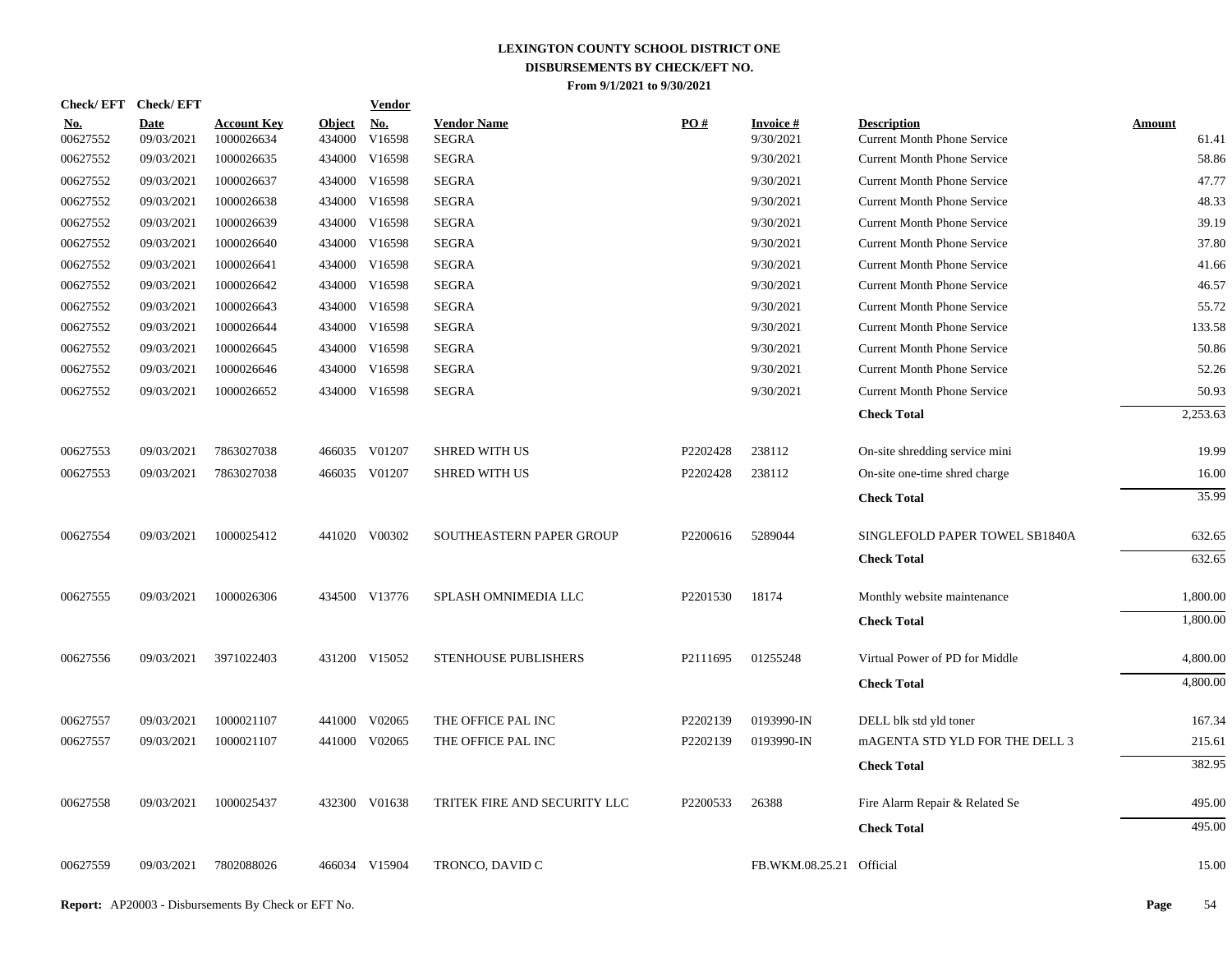| <b>Check/EFT</b> | <b>Check/EFT</b> |                    |               | <b>Vendor</b> |                                   |          |                 |                                     |               |
|------------------|------------------|--------------------|---------------|---------------|-----------------------------------|----------|-----------------|-------------------------------------|---------------|
| <u>No.</u>       | <b>Date</b>      | <b>Account Key</b> | <b>Object</b> | <u>No.</u>    | <b>Vendor Name</b>                | PO#      | <b>Invoice#</b> | <b>Description</b>                  | <b>Amount</b> |
|                  |                  |                    |               |               |                                   |          |                 | <b>Check Total</b>                  | 15.00         |
| 00627560         | 09/03/2021       | 1000011403         |               | 434500 V14005 | TURNITIN LLC                      | P2202603 | IN11219171      | Turnitin Feedback Studio: Orig      | 17,216.30     |
|                  |                  |                    |               |               |                                   |          |                 | <b>Check Total</b>                  | 17,216.30     |
| 00627561         | 09/03/2021       | 7730027015         |               | 466069 V00079 | <b>US FOODS</b>                   | P2202826 | 2254755         | frozen dough, chocolate chunk       | 401.46        |
|                  |                  |                    |               |               |                                   |          |                 | <b>Check Total</b>                  | 401.46        |
| 00627562         | 09/03/2021       | 1000026693         |               | 434000 V16624 | VERIZON WIRELESS SERVICES LLC     |          | 9886977707      | Monthly charges 7/24-8/23           | 684.18        |
|                  |                  |                    |               |               |                                   |          |                 | <b>Check Total</b>                  | 684.18        |
| 00627563         | 09/03/2021       | 1000011444         |               | 433200 Exxxxx | Employee                          |          | 08.13.08.31.21  | RB Eng teacher to WKMS DLC          | 73.92         |
|                  |                  |                    |               |               |                                   |          |                 | <b>Check Total</b>                  | 73.92         |
| 00627564         | 09/03/2021       | 1000011138         |               | 441000 V11898 | WISCONSIN CENTER FOR EDUCATION    | P2202343 | 38801           | WIDA Screener for Kindergarten      | 41.00         |
| 00627564         | 09/03/2021       | 1000011138         |               | 441000 V11898 | WISCONSIN CENTER FOR EDUCATION    | P2202343 | 38801           | Shipping                            | 14.00         |
|                  |                  |                    |               |               |                                   |          |                 | <b>Check Total</b>                  | 55.00         |
| 00627565         | 09/03/2021       | 7802072013         |               | 466064 V10544 | AIKEN HIGH SCHOOL                 | P2202861 | P2202861.GHS    | Gilbert/Aiken Varsity Football      | 2,300.70      |
|                  |                  |                    |               |               |                                   |          |                 | <b>Check Total</b>                  | 2,300.70      |
| 00627566         | 09/03/2021       | 7834027013         |               | 466064 V01864 | SC ASSOCIATION STUDENT COUNCIL    | P2202818 | P2202818.GHS    | 202Palmetto Membership              | 60.00         |
|                  |                  |                    |               |               |                                   |          |                 | <b>Check Total</b>                  | 60.00         |
| 00627567         | 09/03/2021       | 1000026405         |               | 439500 V00700 | SC DEPARTMENT OF SOCIAL SERVIC    |          | 08.12.2021      | <b>DSS COnsent to Release Forms</b> | 1,240.00      |
|                  |                  |                    |               |               |                                   |          |                 | <b>Check Total</b>                  | 1,240.00      |
| 00627568         | 09/03/2021       | 1000000000         |               | 245000 V01209 | <b>EMPLOYEE INSURANCE PROGRAM</b> |          | 9/1/2021        | <b>Employer Share Dental</b>        | 44,951.52     |
| 00627568         | 09/03/2021       | 1000000000         |               | 245000 V01209 | EMPLOYEE INSURANCE PROGRAM        |          | 9/1/2021        | <b>Employee Dental</b>              | 28,279.70     |
| 00627568         | 09/03/2021       | 1000000000         |               | 245010 V01209 | EMPLOYEE INSURANCE PROGRAM        |          | 9/1/2021        | Dental Plus                         | 97,876.42     |
| 00627568         | 09/03/2021       | 1000000000         |               | 245020 V01209 | <b>EMPLOYEE INSURANCE PROGRAM</b> |          | 9/1/2021        | Tobacco Surcharge                   | 11,180.00     |
| 00627568         | 09/03/2021       | 1000000000         |               | 245030 V01209 | EMPLOYEE INSURANCE PROGRAM        |          | 9/1/2021        | Vision                              | 25,685.88     |
| 00627568         | 09/03/2021       | 1000000000         |               | 245510 V01209 | EMPLOYEE INSURANCE PROGRAM        |          | 9/1/2021        | <b>Employer Share Health</b>        | 2,143,527.82  |
| 00627568         | 09/03/2021       | 1000000000         |               | 245510 V01209 | <b>EMPLOYEE INSURANCE PROGRAM</b> |          | 9/1/2021        | <b>Employee Health</b>              | 562,351.50    |
| 00627568         | 09/03/2021       | 1000000000         |               | 245590 V01209 | EMPLOYEE INSURANCE PROGRAM        |          | 9/1/2021        | Dependent Life Child                | 1,758.96      |
| 00627568         | 09/03/2021       | 1000000000         |               | 245600 V01209 | <b>EMPLOYEE INSURANCE PROGRAM</b> |          | 9/1/2021        | Dependent Life Spouse               | 6,080.08      |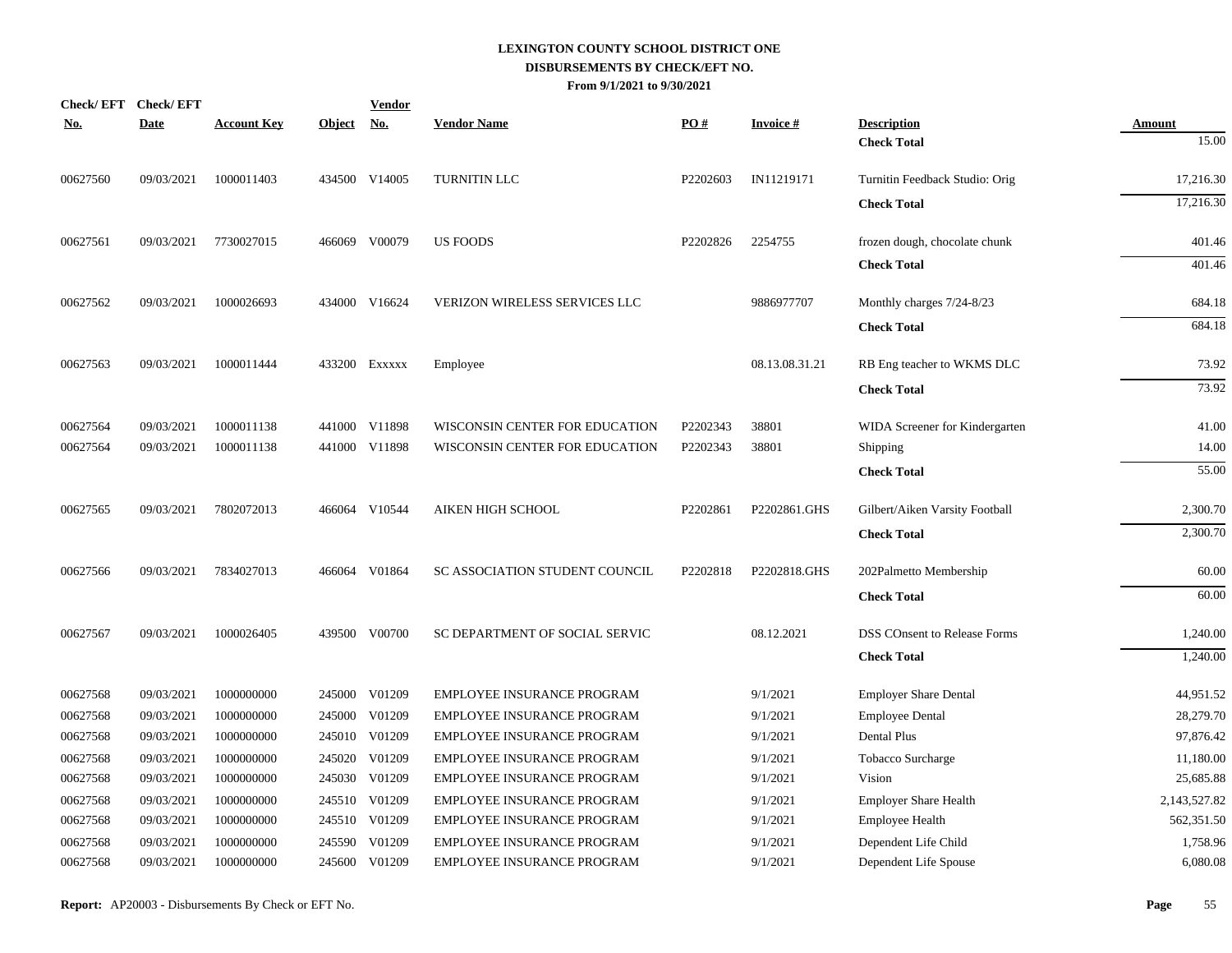|                        | Check/EFT Check/EFT |                                  |                      | <b>Vendor</b> |                                                  |          |                             |                                            |                     |
|------------------------|---------------------|----------------------------------|----------------------|---------------|--------------------------------------------------|----------|-----------------------------|--------------------------------------------|---------------------|
| <u>No.</u><br>00627568 | Date<br>09/03/2021  | <b>Account Key</b><br>1000000000 | Object No.<br>245620 | V01209        | <b>Vendor Name</b><br>EMPLOYEE INSURANCE PROGRAM | PO#      | <b>Invoice#</b><br>9/1/2021 | <b>Description</b><br><b>Optional Life</b> | Amount<br>49,272.50 |
| 00627568               | 09/03/2021          | 1000000000                       |                      | 245640 V01209 | EMPLOYEE INSURANCE PROGRAM                       |          | 9/1/2021                    | <b>SLTD</b>                                | 18,544.14           |
|                        |                     |                                  |                      |               |                                                  |          |                             | <b>Check Total</b>                         | 2,989,508.52        |
| 00627569               | 09/03/2021          | 1000025204                       |                      | 433200 Exxxxx | Employee                                         |          | 08.05.08.27.21              | Banking                                    | 17.47               |
|                        |                     |                                  |                      |               |                                                  |          |                             | <b>Check Total</b>                         | 17.47               |
| 00627570               | 09/03/2021          | 1000000000                       |                      | 245400 V00172 | <b>SC RETIREMENT SYSTEM</b>                      |          | 09.02.21                    | Inv#8320600418 10 recon 6/21               | 16.29               |
|                        |                     |                                  |                      |               |                                                  |          |                             | <b>Check Total</b>                         | 16.29               |
| 00627571               | 09/03/2021          | 6000025610                       |                      | 433200 V15897 | FIRST COMMUNITY BANK                             | P2202923 | ADM.1717.08.21              | Enterprise                                 | 142.24              |
| 00627571               | 09/03/2021          | 6000025610                       |                      | 433200 V15897 | FIRST COMMUNITY BANK                             | P2202923 | ADM.1717.08.21              | Hilton                                     | 439.10              |
| 00627571               | 09/03/2021          | 6000025610                       |                      | 433200 V15897 | FIRST COMMUNITY BANK                             | P2202923 | ADM.1717.08.21              | Republic Parking System                    | 48.00               |
| 00627571               | 09/03/2021          | 6000025619                       |                      | 441000 V15897 | FIRST COMMUNITY BANK                             | P2202923 | ADM.1717.08.21              | Food Lion                                  | 50.55               |
| 00627571               | 09/03/2021          | 6000025627                       |                      | 441000 V15897 | FIRST COMMUNITY BANK                             | P2202923 | ADM.1717.08.21              | Bed Bath and Beyond                        | 86.39               |
| 00627571               | 09/03/2021          | 6000025610                       | 441000               | V15897        | FIRST COMMUNITY BANK                             | P2202922 | ADM.4108.08.21              | United Refrigeration                       | 206.80              |
| 00627571               | 09/03/2021          | 6000025610                       |                      | 441000 V15897 | FIRST COMMUNITY BANK                             | P2202922 | ADM.4108.08.21              | Lowe's                                     | 66.59               |
| 00627571               | 09/03/2021          | 6000025612                       | 441000               | V15897        | FIRST COMMUNITY BANK                             | P2202922 | ADM.4108.08.21              | United Refrigeration                       | 176.26              |
| 00627571               | 09/03/2021          | 6000025614                       |                      | 441000 V15897 | FIRST COMMUNITY BANK                             | P2202922 | ADM.4108.08.21              | United Refrigeration                       | 648.00              |
| 00627571               | 09/03/2021          | 6000025614                       | 441000               | V15897        | FIRST COMMUNITY BANK                             | P2202922 | ADM.4108.08.21              | Ed Smith Lumber                            | 11.47               |
| 00627571               | 09/03/2021          | 6000025615                       |                      | 441000 V15897 | FIRST COMMUNITY BANK                             | P2202922 | ADM.4108.08.21              | Lowe's                                     | 60.78               |
| 00627571               | 09/03/2021          | 6000025615                       | 441000               | V15897        | FIRST COMMUNITY BANK                             | P2202922 | ADM.4108.08.21              | Home Depot                                 | 349.54              |
| 00627571               | 09/03/2021          | 6000025615                       |                      | 441000 V15897 | FIRST COMMUNITY BANK                             | P2202922 | ADM.4108.08.21              | <b>United Refrigeration</b>                | 644.82              |
| 00627571               | 09/03/2021          | 6000025615                       | 441000               | V15897        | FIRST COMMUNITY BANK                             | P2202922 | ADM.4108.08.21              | <b>United Refrigeration</b>                | 216.53              |
| 00627571               | 09/03/2021          | 6000025615                       |                      | 441000 V15897 | FIRST COMMUNITY BANK                             | P2202922 | ADM.4108.08.21              | Lowe's                                     | 17.54               |
| 00627571               | 09/03/2021          | 6000025615                       | 441000               | V15897        | FIRST COMMUNITY BANK                             | P2202922 | ADM.4108.08.21              | Johnstone Supply                           | 925.27              |
| 00627571               | 09/03/2021          | 6000025635                       |                      | 441000 V15897 | FIRST COMMUNITY BANK                             | P2202922 | ADM.4108.08.21              | United Refrigeration                       | 58.27               |
| 00627571               | 09/03/2021          | 6000025610                       | 441000               | V15897        | FIRST COMMUNITY BANK                             | P2202921 | ADM.4884.08.21              | Amazon                                     | 160.35              |
| 00627571               | 09/03/2021          | 6000025613                       |                      | 441000 V15897 | FIRST COMMUNITY BANK                             | P2202921 | ADM.4884.08.21              | <b>Webstaurant Store</b>                   | 467.66              |
| 00627571               | 09/03/2021          | 6000025613                       |                      | 446000 V15897 | FIRST COMMUNITY BANK                             | P2202921 | ADM.4884.08.21              | Food Lion                                  | 23.92               |
| 00627571               | 09/03/2021          | 6000025614                       |                      | 441000 V15897 | FIRST COMMUNITY BANK                             | P2202921 | ADM.4884.08.21              | United Refrigeration                       | 335.62              |
| 00627571               | 09/03/2021          | 6000025614                       | 441000               | V15897        | FIRST COMMUNITY BANK                             | P2202921 | ADM.4884.08.21              | Ed Smith Lumber                            | 48.14               |
| 00627571               | 09/03/2021          | 6000025615                       |                      | 441000 V15897 | FIRST COMMUNITY BANK                             | P2202921 | ADM.4884.08.21              | <b>CES</b>                                 | 115.37              |
| 00627571               | 09/03/2021          | 6000025616                       |                      | 441000 V15897 | FIRST COMMUNITY BANK                             | P2202921 | ADM.4884.08.21              | Lowe's                                     | 35.31               |
| 00627571               | 09/03/2021          | 6000025620                       |                      | 444500 V15897 | FIRST COMMUNITY BANK                             | P2202921 | ADM.4884.08.21              | Amazon                                     | 135.08              |
| 00627571               | 09/03/2021          | 6000025640                       |                      | 446000 V15897 | FIRST COMMUNITY BANK                             | P2202921 | ADM.4884.08.21              | Food Lion                                  | 11.96               |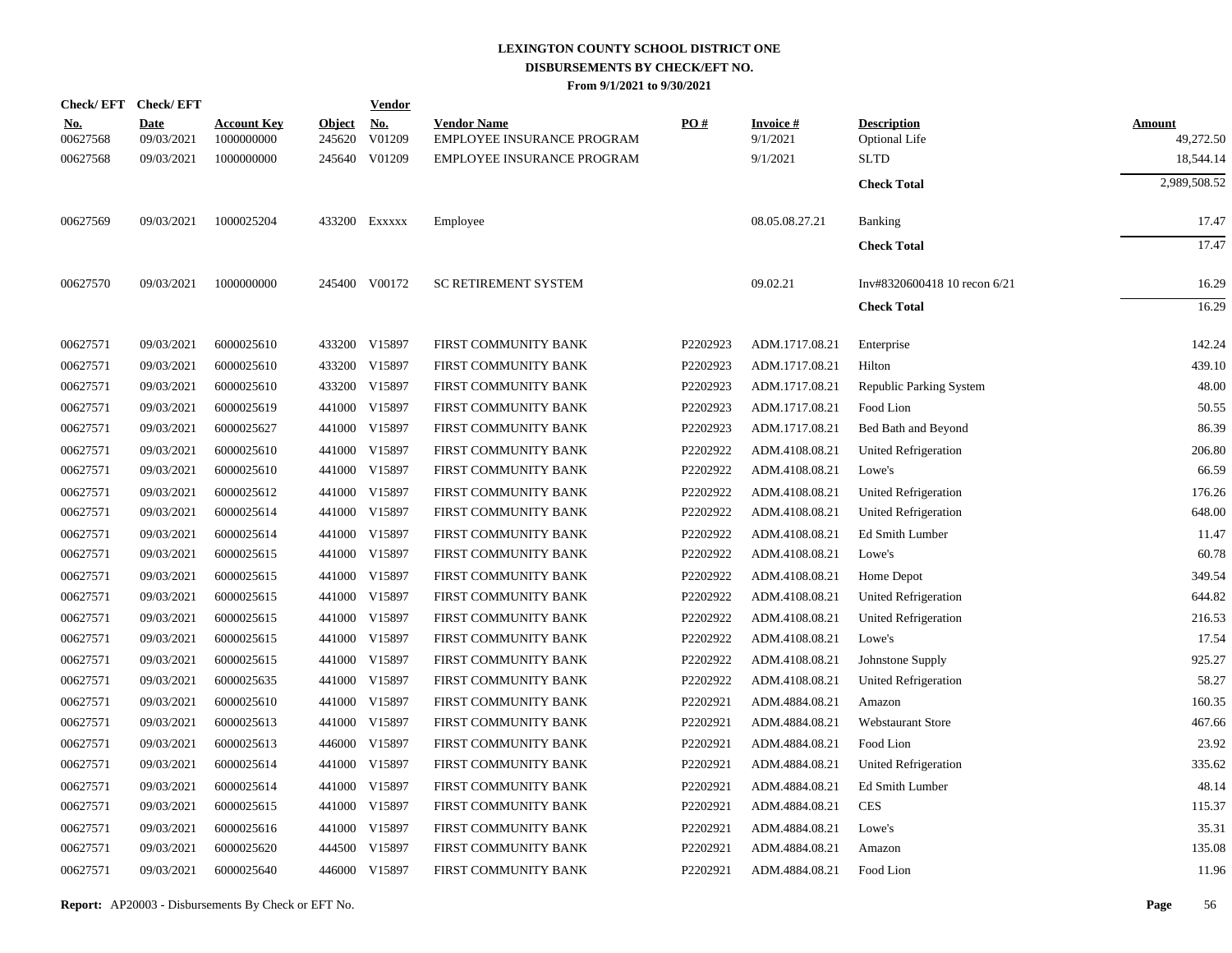| <b>Check/EFT</b>       | <b>Check/EFT</b>          |                                  |                         | <b>Vendor</b>        |                                            |                 |                             |                                                |                         |
|------------------------|---------------------------|----------------------------------|-------------------------|----------------------|--------------------------------------------|-----------------|-----------------------------|------------------------------------------------|-------------------------|
| <u>No.</u><br>00627571 | <b>Date</b><br>09/03/2021 | <b>Account Key</b><br>6000025642 | <b>Object</b><br>441000 | <b>No.</b><br>V15897 | <b>Vendor Name</b><br>FIRST COMMUNITY BANK | PO#<br>P2202921 | Invoice #<br>ADM.4884.08.21 | <b>Description</b><br><b>Webstaurant Store</b> | <b>Amount</b><br>467.67 |
| 00627571               | 09/03/2021                | 6003025620                       |                         | 444500 V15897        | FIRST COMMUNITY BANK                       | P2202921        | ADM.4884.08.21              | Amazon                                         | 174.95                  |
| 00627571               | 09/03/2021                | 7802070011                       |                         | 466069 V15897        | FIRST COMMUNITY BANK                       | P2202915        | LHS.1394.08.21              | Ink N Ivy                                      | 125.57                  |
| 00627571               | 09/03/2021                | 7802070011                       | 466069                  | V15897               | FIRST COMMUNITY BANK                       | P2202915        | LHS.1394.08.21              | Cantina 76                                     | 54.01                   |
| 00627571               | 09/03/2021                | 7802071011                       |                         | 466041 V15897        | FIRST COMMUNITY BANK                       | P2202915        | LHS.1394.08.21              | Lowes                                          | 65.59                   |
| 00627571               | 09/03/2021                | 7802071011                       |                         | 466041 V15897        | FIRST COMMUNITY BANK                       | P2202915        | LHS.1394.08.21              | Lowes                                          | 45.72                   |
| 00627571               | 09/03/2021                | 7810027011                       |                         | 466041 V15897        | FIRST COMMUNITY BANK                       | P2202915        | LHS.1394.08.21              | Amazon Marketplace                             | 44.91                   |
| 00627571               | 09/03/2021                | 7810027011                       |                         | 466041 V15897        | FIRST COMMUNITY BANK                       | P2202915        | LHS.1394.08.21              | Amazon Marketplace                             | 278.00                  |
| 00627571               | 09/03/2021                | 7810027011                       |                         | 466069 V15897        | FIRST COMMUNITY BANK                       | P2202915        | LHS.1394.08.21              | Groucho's                                      | 296.22                  |
| 00627571               | 09/03/2021                | 7810027011                       |                         | 466069 V15897        | FIRST COMMUNITY BANK                       | P2202915        | LHS.1394.08.21              | Little Ceasar's                                | 72.76                   |
| 00627571               | 09/03/2021                | 7810027011                       |                         | 466069 V15897        | FIRST COMMUNITY BANK                       | P2202915        | LHS.1394.08.21              | Sonic                                          | 78.50                   |
| 00627571               | 09/03/2021                | 7810027011                       |                         | 466069 V15897        | FIRST COMMUNITY BANK                       | P2202915        | LHS.1394.08.21              | Papa Gios                                      | 41.43                   |
| 00627571               | 09/03/2021                | 7810027011                       |                         | 466069 V15897        | FIRST COMMUNITY BANK                       | P2202915        | LHS.1394.08.21              | Chick Fila                                     | 212.12                  |
| 00627571               | 09/03/2021                | 7810027011                       |                         | 466069 V15897        | FIRST COMMUNITY BANK                       | P2202915        | LHS.1394.08.21              | Publix                                         | 104.36                  |
| 00627571               | 09/03/2021                | 7887072011                       | 466069                  | V15897               | FIRST COMMUNITY BANK                       | P2202915        | LHS.1394.08.21              | Wings and Ale                                  | 176.43                  |
| 00627571               | 09/03/2021                | 7887080011                       |                         | 466041 V15897        | FIRST COMMUNITY BANK                       | P2202915        | LHS.1394.08.21              | Halo                                           | 627.70                  |
| 00627571               | 09/03/2021                | 7802070011                       |                         | 466041 V15897        | FIRST COMMUNITY BANK                       | P2202914        | LHS.1683.08.21              | QT                                             | 45.00                   |
| 00627571               | 09/03/2021                | 7802070011                       |                         | 466069 V15897        | FIRST COMMUNITY BANK                       | P2202914        | LHS.1683.08.21              | Barley's Taproom                               | 34.00                   |
| 00627571               | 09/03/2021                | 7802070011                       | 466069                  | V15897               | FIRST COMMUNITY BANK                       | P2202914        | LHS.1683.08.21              | Wild Wing Café                                 | 27.00                   |
| 00627571               | 09/03/2021                | 7802070011                       | 466069                  | V15897               | FIRST COMMUNITY BANK                       | P2202914        | LHS.1683.08.21              | Chick Fila                                     | 8.52                    |
| 00627571               | 09/03/2021                | 7802070011                       |                         | 466069 V15897        | FIRST COMMUNITY BANK                       | P2202914        | LHS.1683.08.21              | Copper River                                   | 18.00                   |
| 00627571               | 09/03/2021                | 7802072011                       |                         | 466041 V15897        | FIRST COMMUNITY BANK                       | P2202914        | LHS.1683.08.21              | Riddell                                        | 123.05                  |
| 00627571               | 09/03/2021                | 7802077011                       |                         | 466064 V15897        | FIRST COMMUNITY BANK                       | P2202914        | LHS.1683.08.21              | National Scholastic                            | 148.40                  |
| 00627571               | 09/03/2021                | 7810027011                       |                         | 466041 V15897        | FIRST COMMUNITY BANK                       | P2202914        | LHS.1683.08.21              | Cheer Zone                                     | 460.00                  |
| 00627571               | 09/03/2021                | 7810027011                       |                         | 466069 V15897        | FIRST COMMUNITY BANK                       | P2202914        | LHS.1683.08.21              | Groucho's                                      | 216.86                  |
| 00627571               | 09/03/2021                | 7887072011                       |                         | 466069 V15897        | FIRST COMMUNITY BANK                       | P2202914        | LHS.1683.08.21              | Lowes Foods                                    | 25.95                   |
| 00627571               | 09/03/2021                | 7887077011                       |                         | 466041 V15897        | FIRST COMMUNITY BANK                       | P2202914        | LHS.1683.08.21              | <b>VRBO</b>                                    | $-114.00$               |
| 00627571               | 09/03/2021                | 7887081511                       |                         | 466041 V15897        | FIRST COMMUNITY BANK                       | P2202914        | LHS.1683.08.21              | <b>Dicks Sporting Goods</b>                    | 283.40                  |
| 00627571               | 09/03/2021                | 7887081511                       |                         | 466041 V15897        | FIRST COMMUNITY BANK                       | P2202914        | LHS.1683.08.21              | <b>Dicks Sporting Goods</b>                    | 34.23                   |
|                        |                           |                                  |                         |                      |                                            |                 |                             | <b>Check Total</b>                             | 9,657.91                |
| 00627572               | 09/07/2021                | 1000011346                       |                         | 441000 V00380        | <b>ANOTHER PRINTER</b>                     | P2202627        | 129315                      | One Black Plastic A-Frame and                  | 576.75                  |
|                        |                           |                                  |                         |                      |                                            |                 |                             | <b>Check Total</b>                             | 576.75                  |
| 00627573               | 09/07/2021                | 2042112603                       |                         | 433200 Exxxxx        | Employee                                   |                 | 05.03.05.28.21              | Delivery of Tech services                      | 94.08                   |
|                        |                           |                                  |                         |                      |                                            |                 |                             |                                                |                         |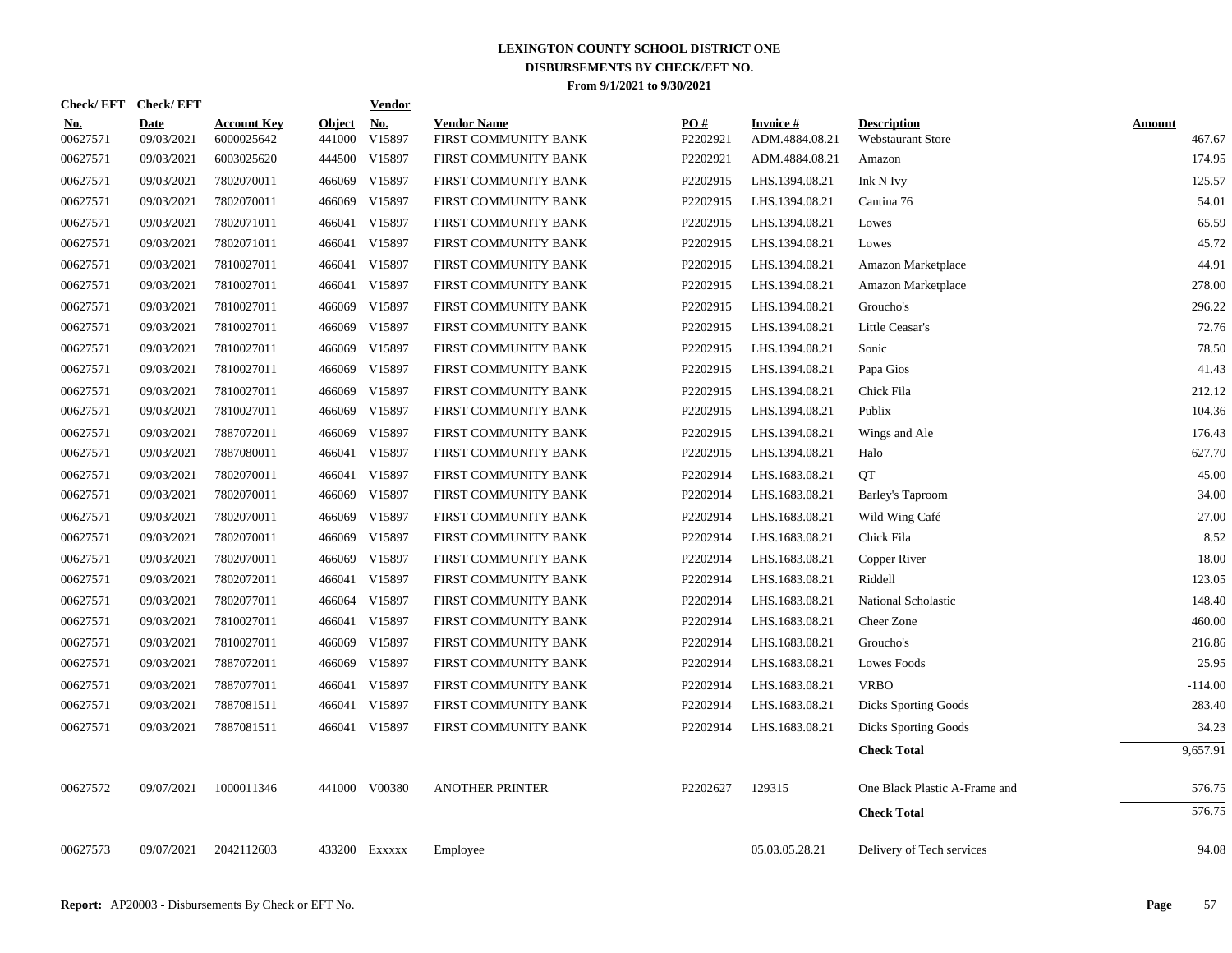|             |                                      |        | <b>Vendor</b> |                                                                                                                                                                                                                                                                                                                                    |          |                 |                                |               |
|-------------|--------------------------------------|--------|---------------|------------------------------------------------------------------------------------------------------------------------------------------------------------------------------------------------------------------------------------------------------------------------------------------------------------------------------------|----------|-----------------|--------------------------------|---------------|
| <b>Date</b> | <b>Account Key</b>                   |        | <u>No.</u>    | <b>Vendor Name</b>                                                                                                                                                                                                                                                                                                                 | PO#      | <b>Invoice#</b> | <b>Description</b>             | <b>Amount</b> |
|             |                                      |        |               |                                                                                                                                                                                                                                                                                                                                    |          |                 | <b>Check Total</b>             | 94.08         |
| 09/07/2021  | 1000023342                           |        |               | Employee                                                                                                                                                                                                                                                                                                                           |          | 07.01.08.31.21  | Local travel/banking           | 149.52        |
|             |                                      |        |               |                                                                                                                                                                                                                                                                                                                                    |          |                 | <b>Check Total</b>             | 149.52        |
| 09/07/2021  | 7802088026                           |        |               | <b>BSN SPORTS</b>                                                                                                                                                                                                                                                                                                                  | P2200942 | 913157551       | ua youth af football jersey    | 2,354.00      |
| 09/07/2021  | 7802088026                           |        | V13255        | <b>BSN SPORTS</b>                                                                                                                                                                                                                                                                                                                  | P2200942 | 913157551       | ua adult af football jersey    | 256.80        |
| 09/07/2021  | 7802073011                           |        |               | <b>BSN SPORTS</b>                                                                                                                                                                                                                                                                                                                  | P2111219 | 913378902       | Womens nike digital pinnacle m | 1,083.38      |
| 09/07/2021  | 7802073011                           |        |               | <b>BSN SPORTS</b>                                                                                                                                                                                                                                                                                                                  | P2111219 | 913378902       | Womens nike digital elite mesh | 782.44        |
| 09/07/2021  | 7802073011                           |        |               | <b>BSN SPORTS</b>                                                                                                                                                                                                                                                                                                                  | P2111219 | 913378902       | shipping                       | 75.94         |
|             |                                      |        |               |                                                                                                                                                                                                                                                                                                                                    |          |                 | <b>Check Total</b>             | 4,552.56      |
| 09/07/2021  | 1000026306                           |        |               | CARLOS D HARRIS DBA CDH TRANSL                                                                                                                                                                                                                                                                                                     | P2202830 | 21034           | Spanish translation            | 30.00         |
|             |                                      |        |               |                                                                                                                                                                                                                                                                                                                                    |          |                 | <b>Check Total</b>             | 30.00         |
| 09/07/2021  | 1000025420                           |        |               | CENTRAL POLY BAG CORPORATION                                                                                                                                                                                                                                                                                                       | P2201390 | 285922          | CP3858K1.7 CAN LINER           | 539.82        |
| 09/07/2021  | 1000025423                           |        |               | CENTRAL POLY BAG CORPORATION                                                                                                                                                                                                                                                                                                       | P2201552 | 285925          | CP3858K1.7 CAN LINER           | 863.70        |
|             |                                      |        |               |                                                                                                                                                                                                                                                                                                                                    |          |                 | <b>Check Total</b>             | 1,403.52      |
| 09/07/2021  | 1000022403                           |        |               | <b>CONVERSE COLLEGE</b>                                                                                                                                                                                                                                                                                                            | P2200002 | FA'21-1         | One time registration fee for  | 70.00         |
|             |                                      |        |               |                                                                                                                                                                                                                                                                                                                                    |          |                 | <b>Check Total</b>             | 70.00         |
| 09/07/2021  | 1000025408                           |        |               | <b>CULLIGAN WATER CONDITIONING OF</b>                                                                                                                                                                                                                                                                                              | P2202563 | 54030           | Monthly Rental of Cold Water U | 10.70         |
| 09/07/2021  | 1000025408                           |        |               | <b>CULLIGAN WATER CONDITIONING OF</b>                                                                                                                                                                                                                                                                                              | P2202563 | 54030           | Trip Surcharge (July 2021-June | 1.80          |
| 09/07/2021  | 1000025408                           |        |               | CULLIGAN WATER CONDITIONING OF                                                                                                                                                                                                                                                                                                     | P2202563 | 54030           | Bottle Charges (July 2021 - Ju | 28.89         |
|             |                                      |        |               |                                                                                                                                                                                                                                                                                                                                    |          |                 | <b>Check Total</b>             | 41.39         |
| 09/07/2021  | 1000025413                           |        |               | <b>CULLUM SERVICES INC</b>                                                                                                                                                                                                                                                                                                         | P2201276 | 56884           | GHS Room 124 - Replace Compres | 1,020.88      |
| 09/07/2021  | 1000025413                           |        |               | <b>CULLUM SERVICES INC</b>                                                                                                                                                                                                                                                                                                         | P2201276 | 56884           | Labor                          | 390.00        |
|             |                                      |        |               |                                                                                                                                                                                                                                                                                                                                    |          |                 | <b>Check Total</b>             | 1,410.88      |
| 09/07/2021  | 6000025610                           |        |               | FORMS AND SUPPLY INC (FSI)                                                                                                                                                                                                                                                                                                         | P2202438 | 5876568-0       | Exact Vellum Bristol Inkjet La | 15.47         |
| 09/07/2021  | 6000025610                           |        | V00549        | FORMS AND SUPPLY INC (FSI)                                                                                                                                                                                                                                                                                                         | P2202438 | 5876568-0       | Westcott SeeThrough Acrylic Ru | 8.93          |
| 09/07/2021  | 6000025610                           |        |               | FORMS AND SUPPLY INC (FSI)                                                                                                                                                                                                                                                                                                         | P2202438 | 5876568-0       | Pendaflex Essentials 13 Tab Cu | 13.22         |
| 09/07/2021  | 6000025610                           | 441000 | V00549        | FORMS AND SUPPLY INC (FSI)                                                                                                                                                                                                                                                                                                         | P2202438 | 5876568-0       | OIC Hardboard Clipboards 1 Cl  | 18.33         |
| 09/07/2021  | 6000025622                           |        |               | FORMS AND SUPPLY INC (FSI)                                                                                                                                                                                                                                                                                                         | P2202438 | 5876568-0       | Pendaflex Essentials 13 Tab Cu | 6.62          |
|             | <b>Check/EFT</b><br><b>Check/EFT</b> |        |               | <b>Object</b><br>433200 Exxxxx<br>466041 V13255<br>466041<br>466041 V13255<br>466041 V13255<br>466041 V13255<br>439500 V15623<br>441020 V15374<br>441020 V15374<br>431200 V10674<br>441020 V16276<br>441020 V16276<br>441020 V16276<br>432300 V11477<br>432300 V11477<br>441000 V00549<br>441000<br>441000 V00549<br>441000 V00549 |          |                 |                                |               |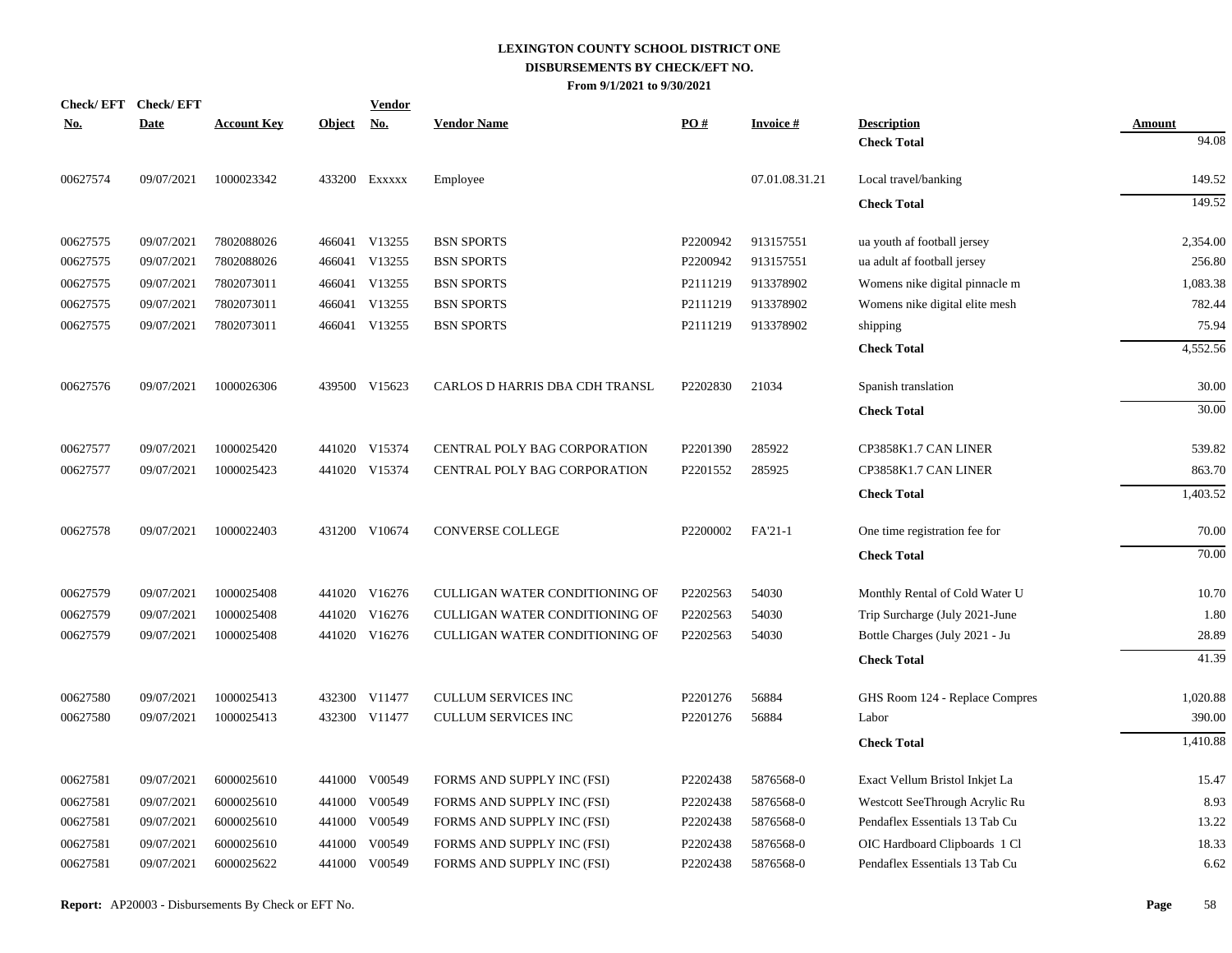| Check/EFT Check/EFT    |                           |                                  |                         | <b>Vendor</b>        |                                                  |                 |                              |                                                     |                       |
|------------------------|---------------------------|----------------------------------|-------------------------|----------------------|--------------------------------------------------|-----------------|------------------------------|-----------------------------------------------------|-----------------------|
| <u>No.</u><br>00627581 | <b>Date</b><br>09/07/2021 | <b>Account Key</b><br>6000025622 | <b>Object</b><br>441000 | <u>No.</u><br>V00549 | <b>Vendor Name</b><br>FORMS AND SUPPLY INC (FSI) | PQ#<br>P2202438 | <b>Invoice#</b><br>5876568-0 | <b>Description</b><br>OIC Hardboard Clipboards 1 Cl | <b>Amount</b><br>5.04 |
| 00627581               | 09/07/2021                | 6000025630                       | 441000                  | V00549               | FORMS AND SUPPLY INC (FSI)                       | P2202438        | 5876568-0                    | OIC Slanted Vertical Sign Hold                      | 33.26                 |
| 00627581               | 09/07/2021                | 6000025630                       |                         | 441000 V00549        | FORMS AND SUPPLY INC (FSI)                       | P2202438        | 5876568-0                    | OIC Hardboard Clipboards 1 Cl                       | 5.04                  |
|                        |                           |                                  |                         |                      |                                                  |                 |                              | <b>Check Total</b>                                  | 105.91                |
|                        |                           |                                  |                         |                      |                                                  |                 |                              |                                                     |                       |
| 00627582               | 09/07/2021                | 1000011224                       |                         | 433200 Exxxxx        | Employee                                         |                 | 07.06.08.31.21               | School errands                                      | 121.52                |
|                        |                           |                                  |                         |                      |                                                  |                 |                              | <b>Check Total</b>                                  | 121.52                |
| 00627583               | 09/07/2021                | 1000025443                       |                         | 432300 V00158        | JOHNSON CONTROLS FIRE PROTECTI                   | P2201312        | 88046214                     | MGMS Kitchem-Hood(1)Length 18'                      | 75.00                 |
| 00627583               | 09/07/2021                | 1000025443                       | 432300                  | V00158               | JOHNSON CONTROLS FIRE PROTECTI                   | P2201312        | 88046214                     | MGMS Room 117A-Hood(2)length 4                      | 100.00                |
| 00627583               | 09/07/2021                | 1000025423                       | 432300                  | V00158               | JOHNSON CONTROLS FIRE PROTECTI                   | P2201312        | 88053805                     | SGES Kitchen-Hood(1)Lenght16'                       | 100.00                |
| 00627583               | 09/07/2021                | 1000025426                       | 432300                  | V00158               | JOHNSON CONTROLS FIRE PROTECTI                   | P2201312        | 88053818                     | WKMS Kitchen-Hood(1)Length 19'                      | 100.00                |
| 00627583               | 09/07/2021                | 1000025446                       |                         | 432300 V00158        | JOHNSON CONTROLS FIRE PROTECTI                   | P2200699        | 88058156                     | Fire Alarm & Intercom Repair a                      | 1.047.75              |
|                        |                           |                                  |                         |                      |                                                  |                 |                              | <b>Check Total</b>                                  | 1,422.75              |
| 00627584               | 09/07/2021                | 7802072015                       |                         | 466041 V00867        | <b>JOSTENS</b>                                   | P2109881        | 17713072                     | <b>Award Letters</b>                                | 120.70                |
|                        |                           |                                  |                         |                      |                                                  |                 |                              | <b>Check Total</b>                                  | 120.70                |
| 00627585               | 09/07/2021                | 7740019041                       |                         | 466041 V13973        | KENDALL HUNT PUBLISHING CO                       | P2202411        | 12759642                     | At the Mall with Algebra: Work                      | 423.72                |
| 00627585               | 09/07/2021                | 7740019041                       | 466041                  | V13973               | KENDALL HUNT PUBLISHING CO                       | P2202411        | 12759642                     | What are your chances? Probabi                      | 346.68                |
| 00627585               | 09/07/2021                | 7740019041                       |                         | 466041 V13973        | KENDALL HUNT PUBLISHING CO                       | P2202411        | 12759642                     | Shipping and Handling                               | 93.00                 |
|                        |                           |                                  |                         |                      |                                                  |                 |                              | <b>Check Total</b>                                  | 863.40                |
| 00627586               | 09/07/2021                | 7885027023                       |                         | 466099 V00071        | LEXINGTON FLORIST AND FLOWER C                   | P2202911        | 43077                        | <b>CUT ARRANGEMENT</b>                              | 48.15                 |
| 00627586               | 09/07/2021                | 7885027023                       | 466099                  | V00071               | LEXINGTON FLORIST AND FLOWER C                   | P2202911        | 43077                        | DELIVERY CHARGE                                     | 8.00                  |
| 00627586               | 09/07/2021                | 7881027034                       | 466041                  | V00071               | LEXINGTON FLORIST AND FLOWER C                   | P2202894        | 43132                        | Peace Lily                                          | 48.15                 |
| 00627586               | 09/07/2021                | 7881027034                       | 466041                  | V00071               | LEXINGTON FLORIST AND FLOWER C                   | P2202894        | 43132                        | Delivery Charge                                     | 12.00                 |
|                        |                           |                                  |                         |                      |                                                  |                 |                              | <b>Check Total</b>                                  | 116.30                |
| 00627587               | 09/07/2021                | 1000023331                       |                         | 433200 Exxxxx        | Employee                                         |                 | 07.19.08.31.21               | local school errands                                | 82.32                 |
|                        |                           |                                  |                         |                      |                                                  |                 |                              | <b>Check Total</b>                                  | 82.32                 |
| 00627588               | 09/07/2021                | 7802080043                       |                         | 466034 V12556        | LYONS-DANIELS, BEATRICE                          |                 |                              | VB.MGM.08.31.21 VB game MGM vs GMS                  | 60.00                 |
|                        |                           |                                  |                         |                      |                                                  |                 |                              | <b>Check Total</b>                                  | 60.00                 |
| 00627589               | 09/07/2021                | 1000025408                       |                         | 441020 V10256        | MANSFIELD OIL CO OF GAINESVILL                   | P2202893        | SQLCD-704058                 | DM - Fuel Purchases                                 | 9,000.06              |
|                        |                           |                                  |                         |                      |                                                  |                 |                              |                                                     |                       |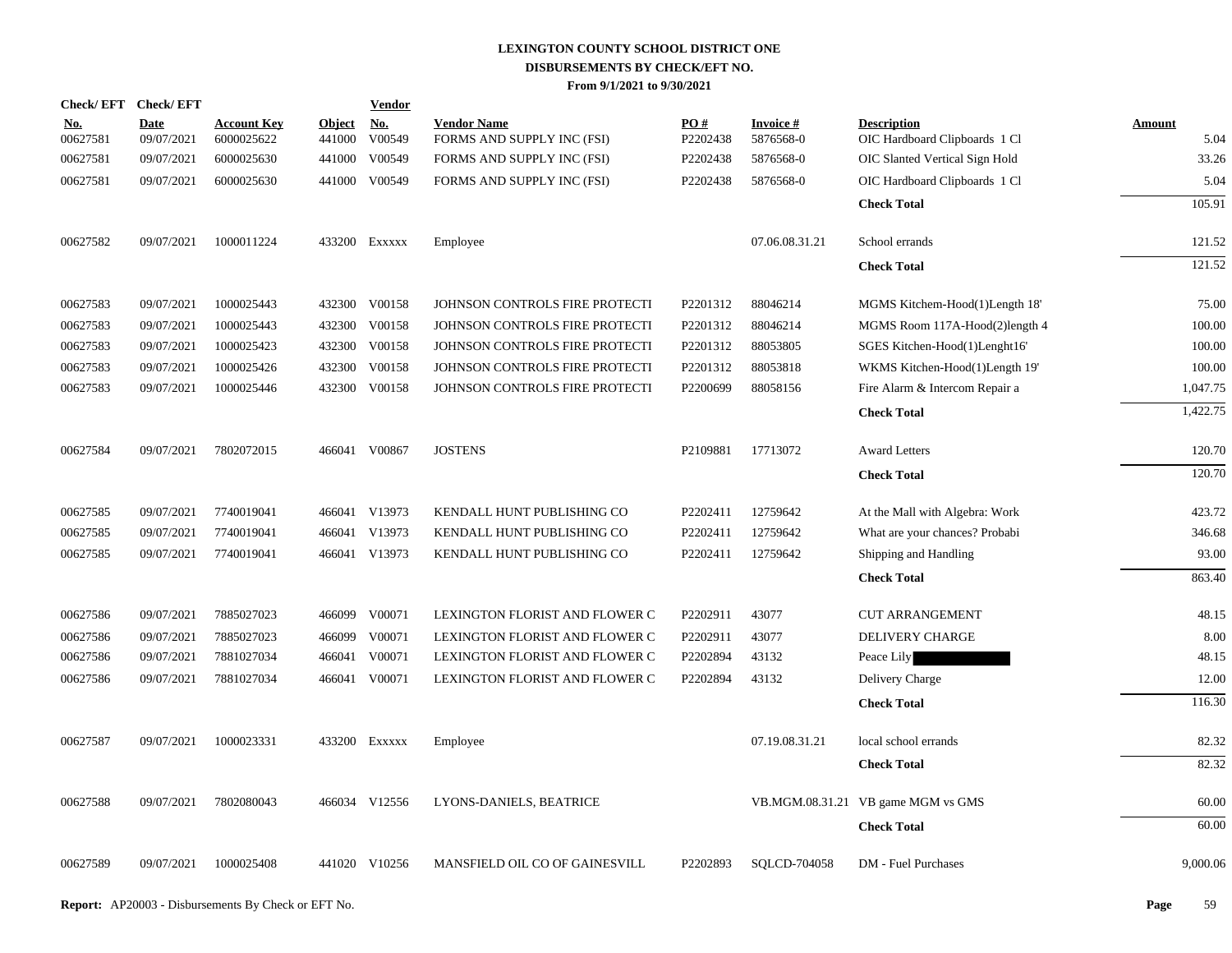|            | Check/EFT Check/EFT |                    |               | <b>Vendor</b> |                                |          |                  |                                |               |
|------------|---------------------|--------------------|---------------|---------------|--------------------------------|----------|------------------|--------------------------------|---------------|
| <u>No.</u> | <b>Date</b>         | <b>Account Key</b> | <b>Object</b> | <u>No.</u>    | <b>Vendor Name</b>             | PO#      | <b>Invoice#</b>  | <b>Description</b>             | <b>Amount</b> |
|            |                     |                    |               |               |                                |          |                  | <b>Check Total</b>             | 9,000.06      |
| 00627590   | 09/07/2021          | 1000023321         |               | 433200 Exxxxx | Employee                       |          | 07.07.08.31.21   | Various errands/local travel   | 75.60         |
|            |                     |                    |               |               |                                |          |                  | <b>Check Total</b>             | 75.60         |
| 00627591   | 09/07/2021          | 1000011245         |               | 441000 V00406 | MUSIC IS ELEMENTARY            | P2201624 | INV-14976        | Kinder Xylophone Mallets, Yarn | 13.75         |
| 00627591   | 09/07/2021          | 1000011245         | 441000        | V00406        | <b>MUSIC IS ELEMENTARY</b>     | P2201624 | <b>INV-14976</b> | Kinder Metallophone Mallets, C | 13.50         |
| 00627591   | 09/07/2021          | 1000011245         | 441000        | V00406        | MUSIC IS ELEMENTARY            | P2201624 | INV-14976        | Kinder Xylophone Mallets, Yarn | 13.75         |
| 00627591   | 09/07/2021          | 1000011245         |               | 441000 V00406 | MUSIC IS ELEMENTARY            | P2201624 | <b>INV-14976</b> | Shipping fees                  | 8.95          |
|            |                     |                    |               |               |                                |          |                  | <b>Check Total</b>             | 49.95         |
| 00627592   | 09/07/2021          | 1000011411         |               | 441000 V00760 | PRESENTATION SYSTEMS SOUTH INC | P2202801 | 3859             | Standard Paper Rolls, 24 X 150 | 320.68        |
| 00627592   | 09/07/2021          | 1000011411         |               | 441000 V00760 | PRESENTATION SYSTEMS SOUTH INC | P2202801 | 3859             | Buy 6 items, get one free spec | 0.00          |
| 00627592   | 09/07/2021          | 1000011411         |               | 441000 V00760 | PRESENTATION SYSTEMS SOUTH INC | P2202801 | 3859             | Shipping                       | 28.86         |
|            |                     |                    |               |               |                                |          |                  | <b>Check Total</b>             | 349.54        |
| 00627593   | 09/07/2021          | 1000011131         |               | 441000 V13622 | RR BOOKS LLC                   | P2202695 | 37358            | <b>SHIPPING</b>                | 2.06          |
| 00627593   | 09/07/2021          | 7929027231         |               | 466041 V13622 | RR BOOKS LLC                   | P2202695 | 37358            | SEE ATTACHED BOOKLIST          | 247.94        |
| 00627593   | 09/07/2021          | 7929027231         |               | 466041 V13622 | RR BOOKS LLC                   | P2202695 | 37358            | <b>SHIPPING</b>                | 10.34         |
|            |                     |                    |               |               |                                |          |                  | <b>Check Total</b>             | 260.34        |
| 00627594   | 09/07/2021          | 7892027043         |               | 466031 V01156 | SC CHEER COACHES ASSOCIATION   |          | 09.01.21         | Cheer Comp registration MGM    | 100.00        |
|            |                     |                    |               |               |                                |          |                  | <b>Check Total</b>             | 100.00        |
|            |                     |                    |               |               |                                |          |                  |                                |               |
| 00627596   | 09/07/2021          | 3260011303         |               | 441000 V16452 | SCHOOL SPECIALTY LLC           | P2202100 | 202501793812     | Tape, painters, blue           | 63.30         |
| 00627596   | 09/07/2021          | 3260011303         |               | 441000 V16452 | SCHOOL SPECIALTY LLC           | P2201734 | 202501794032     | Cups, plastic, 250 mL          | 0.90          |
| 00627596   | 09/07/2021          | 3260011303         |               | 441000 V16452 | SCHOOL SPECIALTY LLC           | P2201734 | 202501794032     | Marbles; 40/pkg                | 40.66         |
| 00627596   | 09/07/2021          | 3260011303         |               | 441000 V16452 | SCHOOL SPECIALTY LLC           | P2202100 | 202501794061     | Tennis ball                    | 16.05         |
| 00627596   | 09/07/2021          | 3260011303         |               | 441000 V16452 | SCHOOL SPECIALTY LLC           | P2202100 | 202501794061     | Citric acid in container 480 g | 24.24         |
| 00627596   | 09/07/2021          | 3260011303         |               | 441000 V16452 | SCHOOL SPECIALTY LLC           | P2202100 | 202501794061     | Cups, paper $150$ mL, $pk/100$ | 6.89          |
| 00627596   | 09/07/2021          | 3260011303         |               | 441000 V16452 | SCHOOL SPECIALTY LLC           | P2202100 | 202501794061     | Marbles, mixed colors, 24/pkg  | 2.69          |
| 00627596   | 09/07/2021          | 3260011303         |               | 441000 V16452 | SCHOOL SPECIALTY LLC           | P2202100 | 202501794061     | Wahsers, large, 3.4cm diam., 2 | 49.58         |
| 00627596   | 09/07/2021          | 3260011303         |               | 441000 V16452 | SCHOOL SPECIALTY LLC           | P2201916 | 202501795221     | Food coloring, set of 4 colors | 12.71         |
| 00627596   | 09/07/2021          | 3260011303         |               | 441000 V16452 | SCHOOL SPECIALTY LLC           | P2201916 | 202501795221     | Salt, kosher, container, 310 g | 5.62          |
| 00627596   | 09/07/2021          | 1000011228         |               | 441000 V16452 | SCHOOL SPECIALTY LLC           | P2201062 | 208128337972     | EID0000656DRY ERASE POCKET SCH | 13.42         |
| 00627596   | 09/07/2021          | 3260011303         |               | 441000 V16452 | SCHOOL SPECIALTY LLC           | P2202177 | 208128338036     | Tape, transparent, 1/2"x450"   | 2.44          |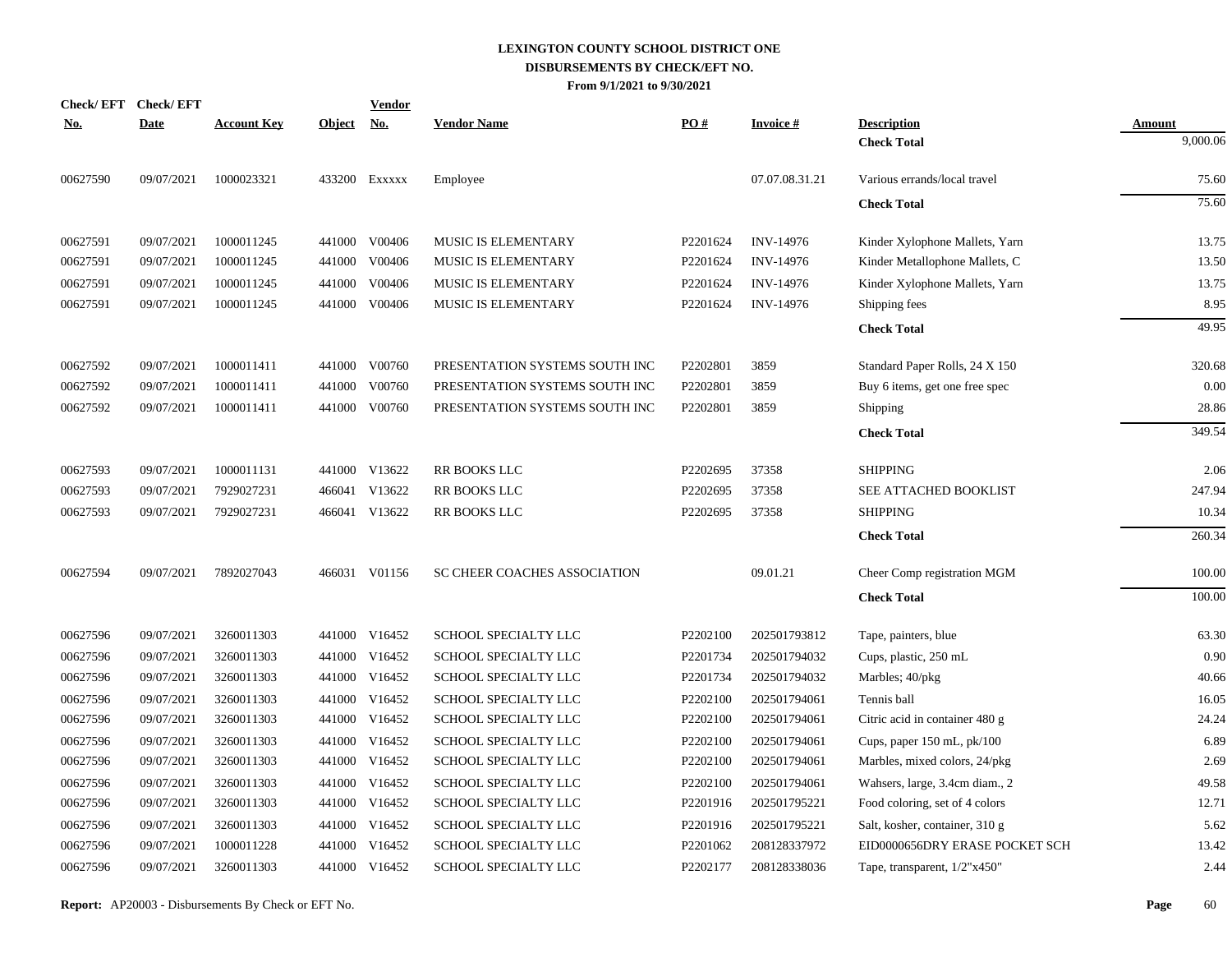|                        | Check/EFT Check/EFT       |                                  |                         | Vendor               |                                            |                 |                           |                                                      |                       |
|------------------------|---------------------------|----------------------------------|-------------------------|----------------------|--------------------------------------------|-----------------|---------------------------|------------------------------------------------------|-----------------------|
| <u>No.</u><br>00627596 | <b>Date</b><br>09/07/2021 | <b>Account Key</b><br>3260011303 | <b>Object</b><br>441000 | <u>No.</u><br>V16452 | <b>Vendor Name</b><br>SCHOOL SPECIALTY LLC | PO#<br>P2202177 | Invoice #<br>208128338036 | <b>Description</b><br>Index cards, cherry/red, 100/p | <b>Amount</b><br>4.98 |
| 00627596               | 09/07/2021                | 3260011303                       |                         | 441000 V16452        | SCHOOL SPECIALTY LLC                       | P2202177        | 208128338036              | Index cards, green, 100/pkg                          | 4.98                  |
| 00627596               | 09/07/2021                | 1000011323                       |                         | 441000 V16452        | SCHOOL SPECIALTY LLC                       | P2201105        | 208128338700              | EID0000656SHEET PROTECTOR HD T                       | 8.34                  |
| 00627596               | 09/07/2021                | 1000011312                       |                         | 441000 V16452        | SCHOOL SPECIALTY LLC                       | P2201305        | 208128338701              | POLY 2 POCKET HEAVYWEIGHT FOLD                       | 41.70                 |
| 00627596               | 09/07/2021                | 1000011312                       |                         | 441000 V16452        | SCHOOL SPECIALTY LLC                       | P2201305        | 208128338701              | SCHOOL SMART SHEET PROTECTORS                        | 16.68                 |
| 00627596               | 09/07/2021                | 1000021223                       |                         | 441000 V16452        | SCHOOL SPECIALTY LLC                       | P2201448        | 208128338749              | EID0000656SHEET PROTECTOR HD T                       | 8.34                  |
| 00627596               | 09/07/2021                | 1000011339                       |                         | 441000 V16452        | SCHOOL SPECIALTY LLC                       | P2201665        | 208128338795              | <b>Sheet Protectors</b>                              | 4.34                  |
| 00627596               | 09/07/2021                | 2021011239                       |                         | 441000 V16452        | SCHOOL SPECIALTY LLC                       | P2201262        | 208128338842              | <b>Sheet Protectors</b>                              | 33.34                 |
| 00627596               | 09/07/2021                | 1000022403                       |                         | 441000 V16452        | SCHOOL SPECIALTY LLC                       | P2202109        | 208128338875              | Retractable gel pen, 0.7, blac                       | 16.68                 |
| 00627596               | 09/07/2021                | 1000011341                       |                         | 441000 V16452        | SCHOOL SPECIALTY LLC                       | P2202119        | 208128339298              | EID0000656STUDENT BOARD DRY ER                       | 111.39                |
| 00627596               | 09/07/2021                | 3260011303                       | 441000                  | V16452               | SCHOOL SPECIALTY LLC                       | P2202181        | 208128339748              | Mini dynamics carts, 2/pkg                           | 800.70                |
| 00627596               | 09/07/2021                | 3260011303                       |                         | 441000 V16452        | SCHOOL SPECIALTY LLC                       | P2202178        | 208128365318              | hot hands hand protector                             | 55.89                 |
| 00627596               | 09/07/2021                | 3260011303                       | 441000                  | V16452               | SCHOOL SPECIALTY LLC                       | P2202183        | 208128365338              | Hot hands hand protector                             | 55.89                 |
| 00627596               | 09/07/2021                | 3260011303                       | 441000                  | V16452               | SCHOOL SPECIALTY LLC                       | P2202181        | 208128365345              | hot hands hand protector                             | 55.89                 |
| 00627596               | 09/07/2021                | 1000011331                       | 441000                  | V16452               | SCHOOL SPECIALTY LLC                       | P2202175        | 208128365390              | EID0000656FOLDER TWOPOCKET                           | 34.76                 |
| 00627596               | 09/07/2021                | 1000011331                       |                         | 441000 V16452        | SCHOOL SPECIALTY LLC                       | P2202175        | 208128365390              | EID0000656FOLDER FILE LTR 13 G                       | 17.59                 |
| 00627596               | 09/07/2021                | 1000011331                       | 441000                  | V16452               | SCHOOL SPECIALTY LLC                       | P2202175        | 208128365390              | EID0000656PEN ROUND STIC GRIP                        | 7.78                  |
| 00627596               | 09/07/2021                | 1000011331                       |                         | 441000 V16452        | SCHOOL SPECIALTY LLC                       | P2202175        | 208128365390              | EID0000656PEN ROUND STIC GRIP                        | 7.78                  |
| 00627596               | 09/07/2021                | 3260011303                       | 441000                  | V16452               | SCHOOL SPECIALTY LLC                       | P2202180        | 208128365949              | Mini dynamics carts; 2/pkg                           | 333.63                |
| 00627596               | 09/07/2021                | 1000011322                       |                         | 441000 V16452        | SCHOOL SPECIALTY LLC                       | P2202316        | 208128366116              | EID0000656FLYING DISC FRISBEE                        | 222.35                |
| 00627596               | 09/07/2021                | 1000011322                       | 441000                  | V16452               | SCHOOL SPECIALTY LLC                       | P2202316        | 208128366116              | EID0000656JUMP ROPE 16 FOOT PL                       | 59.56                 |
| 00627596               | 09/07/2021                | 1000011322                       |                         | 441000 V16452        | SCHOOL SPECIALTY LLC                       | P2202316        | 208128366116              | EID0000656JUMP ROPE 7 FOOT PLA                       | 57.59                 |
| 00627596               | 09/07/2021                | 1000011322                       |                         | 441000 V16452        | SCHOOL SPECIALTY LLC                       | P2202316        | 208128366116              | EID0000656BALL PLAYGROUND POLY                       | 139.91                |
| 00627596               | 09/07/2021                | 1000011322                       | 441000                  | V16452               | SCHOOL SPECIALTY LLC                       | P2202316        | 208128366116              | EID0000656BALL PG 4 INCH POLY                        | 20.37                 |
| 00627596               | 09/07/2021                | 1000011331                       | 441000                  | V16452               | SCHOOL SPECIALTY LLC                       | P2202192        | 208128366172              | EID0000656TAPE SCOTCH 234 GEN                        | 155.04                |
| 00627596               | 09/07/2021                | 3260011303                       | 441000                  | V16452               | SCHOOL SPECIALTY LLC                       | P2202189        | 208128366180              | Index cards, cherry/red, 100/p                       | 4.94                  |
| 00627596               | 09/07/2021                | 3260011303                       | 441000                  | V16452               | SCHOOL SPECIALTY LLC                       | P2202189        | 208128366180              | Index cards, green, 100/pkg                          | 4.98                  |
| 00627596               | 09/07/2021                | 3260011303                       | 441000                  | V16452               | SCHOOL SPECIALTY LLC                       | P2202188        | 208128366577              | Tape, transparent, 1/2"x450"                         | 2.44                  |
| 00627596               | 09/07/2021                | 3260011303                       | 441000                  | V16452               | SCHOOL SPECIALTY LLC                       | P2202188        | 208128366577              | Index cards, cherry/red, 100/p                       | 4.98                  |
| 00627596               | 09/07/2021                | 3260011303                       | 441000                  | V16452               | <b>SCHOOL SPECIALTY LLC</b>                | P2202188        | 208128366577              | Index cards, green, 100/pkg                          | 4.98                  |
| 00627596               | 09/07/2021                | 3260011303                       | 441000                  | V16452               | SCHOOL SPECIALTY LLC                       | P2202186        | 208128366579              | Tape, transparent, $1/2$ " x 450"                    | 7.41                  |
| 00627596               | 09/07/2021                | 3260011303                       | 441000                  | V16452               | SCHOOL SPECIALTY LLC                       | P2202186        | 208128366579              | Index cards, cherry/red; 100/p                       | 4.98                  |
| 00627596               | 09/07/2021                | 3260011303                       | 441000                  | V16452               | SCHOOL SPECIALTY LLC                       | P2202186        | 208128366579              | Index cards, green, 100/pkg                          | 4.98                  |
| 00627596               | 09/07/2021                | 3260011303                       | 441000                  | V16452               | SCHOOL SPECIALTY LLC                       | P2202187        | 208128366580              | Tape, transparent, 1/2"x450"                         | 2.44                  |
| 00627596               | 09/07/2021                | 3260011303                       | 441000                  | V16452               | SCHOOL SPECIALTY LLC                       | P2202187        | 208128366580              | Index cards, cherry/red, 100/p                       | 4.98                  |
| 00627596               | 09/07/2021                | 3260011303                       |                         | 441000 V16452        | SCHOOL SPECIALTY LLC                       | P2202187        | 208128366580              | Index cards, green, 100/pkg                          | 4.98                  |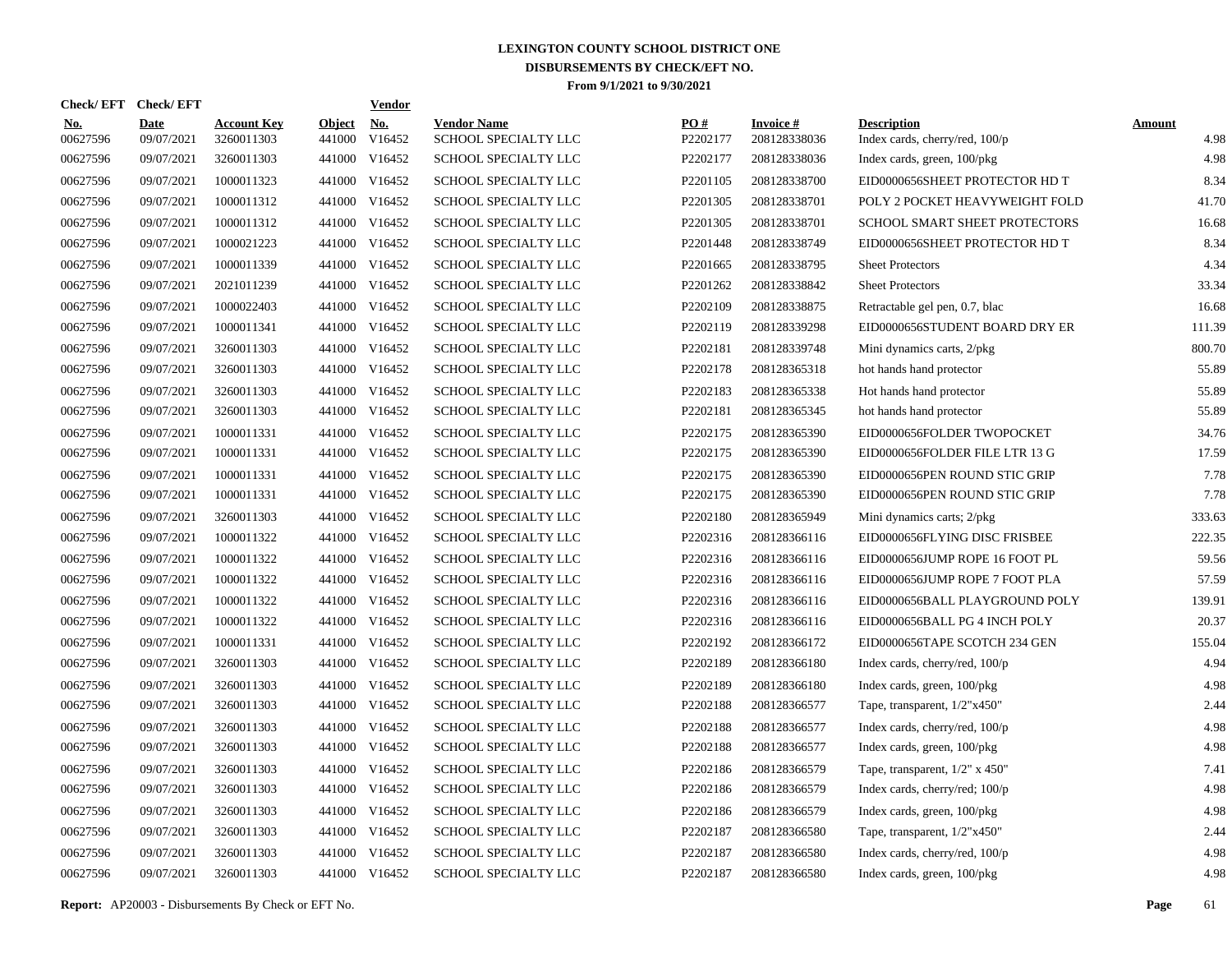|                        | Check/EFT Check/EFT       |                                  |                         | <b>Vendor</b>        |                                            |                 |                                 |                                                     |                        |
|------------------------|---------------------------|----------------------------------|-------------------------|----------------------|--------------------------------------------|-----------------|---------------------------------|-----------------------------------------------------|------------------------|
| <u>No.</u><br>00627596 | <b>Date</b><br>09/07/2021 | <b>Account Key</b><br>1000011323 | <b>Object</b><br>441000 | <u>No.</u><br>V16452 | <b>Vendor Name</b><br>SCHOOL SPECIALTY LLC | PQ#<br>P2202185 | <b>Invoice#</b><br>208128398668 | <b>Description</b><br>EID0000656PENCIL BEGINNERS NO | <b>Amount</b><br>20.85 |
| 00627596               | 09/07/2021                | 1000011323                       | 441000                  | V16452               | SCHOOL SPECIALTY LLC                       | P2202185        | 208128398668                    | EID0000656MARKER SHARPIE PERMA                      | 25.94                  |
| 00627596               | 09/07/2021                | 1000011323                       | 441000                  | V16452               | SCHOOL SPECIALTY LLC                       | P2202185        | 208128398668                    | EID0000656PENCILS AWARD BIRTHD                      | 5.69                   |
| 00627596               | 09/07/2021                | 1000011323                       |                         | 441000 V16452        | <b>SCHOOL SPECIALTY LLC</b>                | P2202185        | 208128398668                    | EID0000656CONST PPR 9X12 SKY B                      | 2.29                   |
| 00627596               | 09/07/2021                | 1000011323                       |                         | 441000 V16452        | <b>SCHOOL SPECIALTY LLC</b>                | P2202185        | 208128398668                    | EID0000656CONST PPR 9X12 BLACK                      | 2.29                   |
| 00627596               | 09/07/2021                | 1000011323                       |                         | 441000 V16452        | SCHOOL SPECIALTY LLC                       | P2202185        | 208128398668                    | EID0000656PAPER DRAWING WHITE                       | 8.34                   |
| 00627596               | 09/07/2021                | 1000011323                       |                         | 441000 V16452        | SCHOOL SPECIALTY LLC                       | P2202185        | 208128398668                    | EID0000656TAPE MAVALUS REMOVAB                      | 4.72                   |
| 00627596               | 09/07/2021                | 1000011323                       |                         | 441000 V16452        | SCHOOL SPECIALTY LLC                       | P2202185        | 208128398668                    | EID0000656TAPE SCOTCH 810 MAGI                      | 5.55                   |
| 00627596               | 09/07/2021                | 1000011323                       |                         | 441000 V16452        | SCHOOL SPECIALTY LLC                       | P2202185        | 208128398668                    | EID0000656MARKER EXPO 2IN 1 DU                      | 7.71                   |
| 00627596               | 09/07/2021                | 1000011323                       |                         | 441000 V16452        | SCHOOL SPECIALTY LLC                       | P2202185        | 208128398668                    | EID0000656ERASER CAPS SCHOOL S                      | 8.34                   |
| 00627596               | 09/07/2021                | 1000011312                       |                         | 441000 V16452        | SCHOOL SPECIALTY LLC                       | P2200812        | 208128400649                    | Samsill Classroom Pack With Ro                      | 387.22                 |
| 00627596               | 09/07/2021                | 3260011303                       |                         | 441000 V16452        | SCHOOL SPECIALTY LLC                       | P2202180        | 208128400825                    | Hot hands hand protector                            | 37.26                  |
| 00627596               | 09/07/2021                | 3260011303                       |                         | 441000 V16452        | SCHOOL SPECIALTY LLC                       | P2202180        | 208128400825                    | Glasses, safety, clear                              | 91.16                  |
| 00627596               | 09/07/2021                | 3260011303                       |                         | 441000 V16452        | SCHOOL SPECIALTY LLC                       | P2202461        | 208128401064                    | Pencils, colored, assorted col                      | 165.64                 |
| 00627596               | 09/07/2021                | 3260011303                       |                         | 441000 V16452        | SCHOOL SPECIALTY LLC                       | P2202461        | 208128401064                    | Scissors, chrome, 4.5" long                         | 91.59                  |
| 00627596               | 09/07/2021                | 3260011303                       |                         | 441000 V16452        | SCHOOL SPECIALTY LLC                       | P2202461        | 208128401064                    | Batteries, size D, 1.5V, 2/pkg                      | 83.14                  |
| 00627596               | 09/07/2021                | 3400013903                       |                         | 441000 V16452        | SCHOOL SPECIALTY LLC                       | P2202464        | 208128401825                    | Storex Large Interlocking Book                      | 222.35                 |
| 00627596               | 09/07/2021                | 3260011303                       |                         | 441000 V16452        | SCHOOL SPECIALTY LLC                       | P2202466        | 208128401831                    | Rulers, plastic, 12/pkg                             | 25.58                  |
| 00627596               | 09/07/2021                | 3260011303                       |                         | 441000 V16452        | SCHOOL SPECIALTY LLC                       | P2202466        | 208128401831                    | Binder clips, medium size, 11                       | 6.64                   |
| 00627596               | 09/07/2021                | 3260011303                       |                         | 441000 V16452        | SCHOOL SPECIALTY LLC                       | P2202466        | 208128401831                    | Chalk, sidewalk, asst. colors,                      | 24.27                  |
| 00627596               | 09/07/2021                | 1000011334                       |                         | 441000 V16452        | SCHOOL SPECIALTY LLC                       | P2202338        | 208128402349                    | EID0000656PAPER ROLL RAINBOW K                      | 24.13                  |
| 00627596               | 09/07/2021                | 1000011334                       |                         | 441000 V16452        | SCHOOL SPECIALTY LLC                       | P2202338        | 208128402349                    | EID0000656PAPER ROLL RAINBOW K                      | 48.26                  |
| 00627596               | 09/07/2021                | 1000011334                       |                         | 441000 V16452        | SCHOOL SPECIALTY LLC                       | P2202338        | 208128402349                    | EID0000656PAPER ROLL RAINBOW K                      | 24.13                  |
| 00627596               | 09/07/2021                | 1000011334                       |                         | 441000 V16452        | SCHOOL SPECIALTY LLC                       | P2202338        | 208128402349                    | EID0000656PAPER ROLL RAINBOW K                      | 24.13                  |
| 00627596               | 09/07/2021                | 1000011334                       |                         | 441000 V16452        | SCHOOL SPECIALTY LLC                       | P2202338        | 208128402349                    | EID0000656PAPER ROLL RAINBOW K                      | 24.13                  |
| 00627596               | 09/07/2021                | 1000011334                       |                         | 441000 V16452        | <b>SCHOOL SPECIALTY LLC</b>                | P2202338        | 208128402349                    | EID0000656PAPER ROLL RAINBOW K                      | 24.13                  |
| 00627596               | 09/07/2021                | 1000011334                       | 441000                  | V16452               | <b>SCHOOL SPECIALTY LLC</b>                | P2202338        | 208128402349                    | EID0000656PAPER ROLL RAINBOW K                      | 24.13                  |
| 00627596               | 09/07/2021                | 1000011334                       |                         | 441000 V16452        | SCHOOL SPECIALTY LLC                       | P2202338        | 208128402349                    | EID0000656CONST PPR 9X12 WHITE                      | 34.35                  |
| 00627596               | 09/07/2021                | 1000011334                       | 441000                  | V16452               | SCHOOL SPECIALTY LLC                       | P2202338        | 208128402349                    | EID0000656CONST PPR 9X12 FEST                       | 22.90                  |
| 00627596               | 09/07/2021                | 1000011334                       |                         | 441000 V16452        | SCHOOL SPECIALTY LLC                       | P2202338        | 208128402349                    | EID0000656CONST PPR 9X12 HOLID                      | 22.90                  |
| 00627596               | 09/07/2021                | 1000011334                       | 441000                  | V16452               | SCHOOL SPECIALTY LLC                       | P2202338        | 208128402349                    | EID0000656CONST PPR 9X12 FEST                       | 22.90                  |
| 00627596               | 09/07/2021                | 1000011334                       |                         | 441000 V16452        | SCHOOL SPECIALTY LLC                       | P2202338        | 208128402349                    | EID0000656CONST PPR 12X18 WHIT                      | 58.26                  |
| 00627596               | 09/07/2021                | 1000011334                       | 441000                  | V16452               | SCHOOL SPECIALTY LLC                       | P2202338        | 208128402349                    | EID0000656CONST PPR 12X18 YELL                      | 38.84                  |
| 00627596               | 09/07/2021                | 1000011334                       |                         | 441000 V16452        | SCHOOL SPECIALTY LLC                       | P2202338        | 208128402349                    | EID0000656CONST PPR 12X18 FEST                      | 38.84                  |
| 00627596               | 09/07/2021                | 1000011334                       | 441000                  | V16452               | SCHOOL SPECIALTY LLC                       | P2202338        | 208128402349                    | EID0000656CONST PPR 12X18 BLUE                      | 38.84                  |
| 00627596               | 09/07/2021                | 1000011334                       |                         | 441000 V16452        | SCHOOL SPECIALTY LLC                       | P2202338        | 208128402349                    | EID0000656CONST PPR 12X18 HOLI                      | 38.84                  |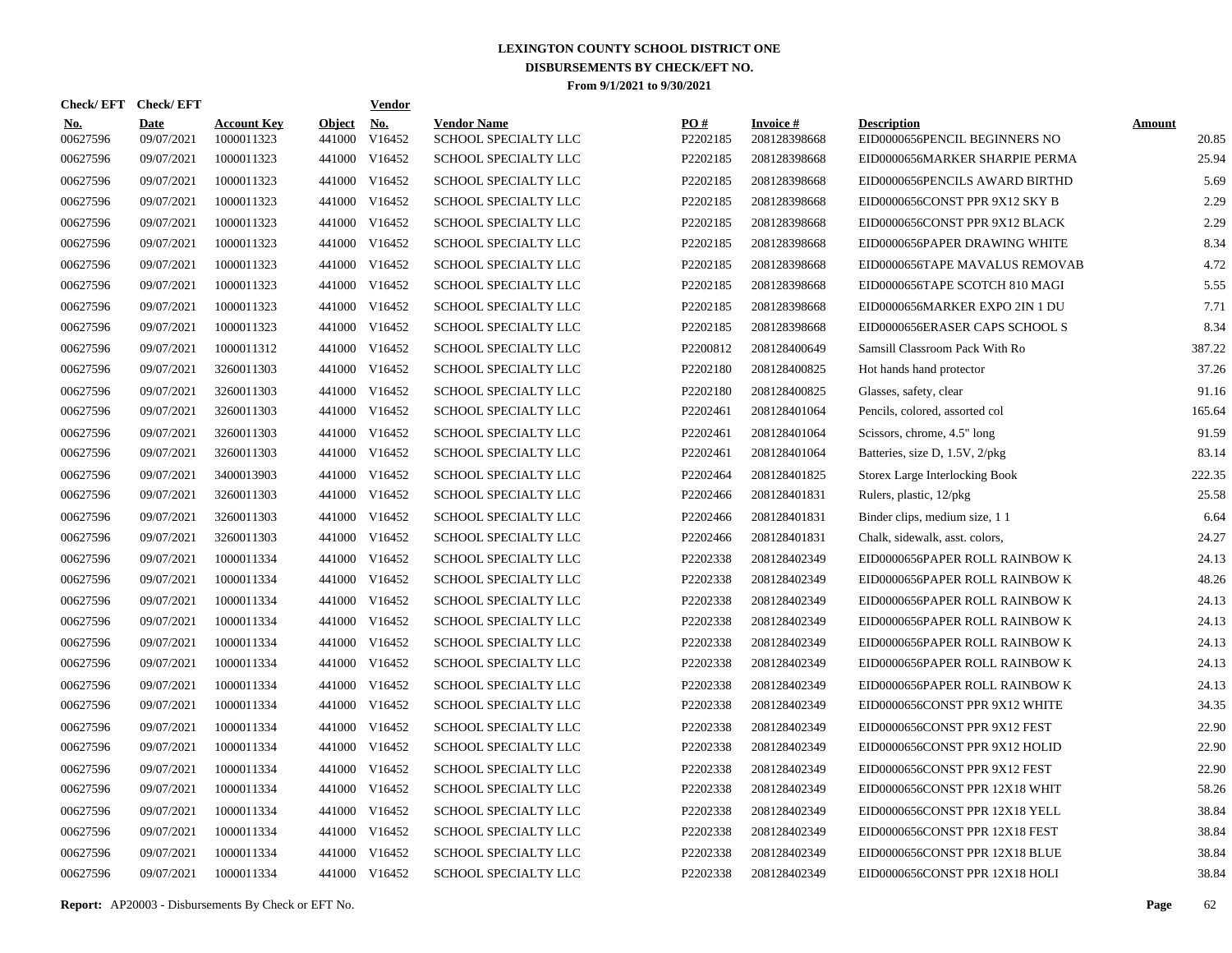| Check/EFT Check/EFT    |                           |                                  |                      | Vendor        |                                            |                      |                           |                                                      |                 |
|------------------------|---------------------------|----------------------------------|----------------------|---------------|--------------------------------------------|----------------------|---------------------------|------------------------------------------------------|-----------------|
| <b>No.</b><br>00627596 | <b>Date</b><br>09/07/2021 | <b>Account Key</b><br>1000011334 | Object No.<br>441000 | V16452        | <b>Vendor Name</b><br>SCHOOL SPECIALTY LLC | PO#<br>P2202338      | Invoice #<br>208128402349 | <b>Description</b><br>EID0000656CONST PPR 12X18 FEST | Amount<br>38.84 |
| 00627596               | 09/07/2021                | 1000011334                       |                      | 441000 V16452 | <b>SCHOOL SPECIALTY LLC</b>                | P2202338             | 208128402349              | EID0000656POSTER BOARD RAILROA                       | 138.93          |
| 00627596               | 09/07/2021                | 1000011346                       | 441000               | V16452        | SCHOOL SPECIALTY LLC                       | P2202251             | 208128402556              | EID0000656RULER WOOD 116 IN SC                       | 5.46            |
| 00627596               | 09/07/2021                | 1000011346                       |                      | 441000 V16452 | SCHOOL SPECIALTY LLC                       | P2202251             | 208128402556              | EID0000656STUDENT BOARD DRY ER                       | 18.56           |
| 00627596               | 09/07/2021                | 1000011346                       | 441000               | V16452        | SCHOOL SPECIALTY LLC                       | P2202251             | 208128402556              | EID0000656PENCILS COLORED CRAY                       | 98.03           |
| 00627596               | 09/07/2021                | 1000011346                       | 441000               | V16452        | SCHOOL SPECIALTY LLC                       | P2202251             | 208128402556              | EID0000656MARKER CRAYOLA BROAD                       | 182.33          |
| 00627596               | 09/07/2021                | 1000011346                       | 441000               | V16452        | SCHOOL SPECIALTY LLC                       | P2202251             | 208128402556              | EID0000656ERASER CLOTH DRY ERA                       | 14.59           |
| 00627596               | 09/07/2021                | 1000011346                       | 441000               | V16452        | <b>SCHOOL SPECIALTY LLC</b>                | P2202251             | 208128402556              | EID0000656MARKERS WASHABLE                           | 120.44          |
| 00627596               | 09/07/2021                | 1000011334                       | 441000               | V16452        | SCHOOL SPECIALTY LLC                       | P2202339             | 208128402590              | EID0000656CORRECTION TAPE BIC                        | 23.59           |
| 00627596               | 09/07/2021                | 1000011334                       |                      | 441000 V16452 | SCHOOL SPECIALTY LLC                       | P2202339             | 208128402590              | EID0000656TOWLETTES EXPO                             | 57.35           |
| 00627596               | 09/07/2021                | 1000011334                       |                      | 441000 V16452 | SCHOOL SPECIALTY LLC                       | P2202339             | 208128402590              | EID0000656CLEANER LIQUID EXPO                        | 50.40           |
| 00627596               | 09/07/2021                | 1000011334                       |                      | 441000 V16452 | SCHOOL SPECIALTY LLC                       | P2202339             | 208128402590              | EID0000656STAPLER ASCEND RECYC                       | 32.53           |
| 00627596               | 09/07/2021                | 1000011334                       |                      | 441000 V16452 | <b>SCHOOL SPECIALTY LLC</b>                | P2202339             | 208128402590              | EID0000656STAPLES STANDARD PAC                       | 8.47            |
| 00627596               | 09/07/2021                | 1000011334                       | 441000               | V16452        | SCHOOL SPECIALTY LLC                       | P2202339             | 208128402590              | EID0000656NOTES POSTIT EXTREME                       | 37.06           |
| 00627596               | 09/07/2021                | 1000011334                       |                      | 441000 V16452 | SCHOOL SPECIALTY LLC                       | P2202339             | 208128402590              | EID0000656CLIP BINDER SMALL 34                       | 2.76            |
| 00627596               | 09/07/2021                | 1000011334                       |                      | 441000 V16452 | <b>SCHOOL SPECIALTY LLC</b>                | P2202339             | 208128402590              | EID0000656CLIP BINDER MED 1 14                       | 3.32            |
| 00627596               | 09/07/2021                | 1000011334                       |                      | 441000 V16452 | SCHOOL SPECIALTY LLC                       | P2202339             | 208128402590              | EID0000656TABS FILING ASSORTED                       | 15.83           |
| 00627596               | 09/07/2021                | 1000011334                       |                      | 441000 V16452 | SCHOOL SPECIALTY LLC                       | P2202339             | 208128402590              | EID0000656TABS FILING ASSORTED                       | 15.83           |
| 00627596               | 09/07/2021                | 1000011334                       |                      | 441000 V16452 | SCHOOL SPECIALTY LLC                       | P2201758             | 208128404384              | EID0000656BORDER SCALLOPED GOL                       | 6.66            |
| 00627596               | 09/07/2021                | 1000011334                       |                      | 441000 V16452 | SCHOOL SPECIALTY LLC                       | P2201758             | 208128404384              | EID0000656PAPER ROLL FADELESS                        | 19.12           |
| 00627596               | 09/07/2021                | 1000011334                       |                      | 441000 V16452 | <b>SCHOOL SPECIALTY LLC</b>                | P <sub>2201758</sub> | 208128404384              | EID0000656BORDER TRIM BLACK                          | 5.54            |
| 00627596               | 09/07/2021                | 1000011340                       |                      | 441000 V16452 | SCHOOL SPECIALTY LLC                       | P2200507             | 208128404390              | EID0000656STUDENT BOARD DRY ER                       | 57.56           |
| 00627596               | 09/07/2021                | 1000011346                       |                      | 441000 V16452 | SCHOOL SPECIALTY LLC                       | P2201709             | 208128404515              | EID0000656TAPE MASKING ECONOMY                       | 64.67           |
| 00627596               | 09/07/2021                | 1000011346                       |                      | 441000 V16452 | <b>SCHOOL SPECIALTY LLC</b>                | P2201709             | 208128404515              | EID0000656GLAZE CRYSTAL MAGIC                        | 304.61          |
| 00627596               | 09/07/2021                | 1000011142                       |                      | 441000 V16452 | SCHOOL SPECIALTY LLC                       | P2200512             | 208128406308              | EID0000656PAINT TEMPERA WASH                         | 6.25            |
| 00627596               | 09/07/2021                | 1000011142                       |                      | 441000 V16452 | SCHOOL SPECIALTY LLC                       | P2200512             | 208128406308              | EID0000656PAINT TEMPERA WASH                         | 6.25            |
|                        |                           |                                  |                      |               |                                            |                      |                           | <b>Check Total</b>                                   | 5,637.35        |
| 00627597               | 09/07/2021                | 7860527011                       |                      | 466035 V01207 | <b>SHRED WITH US</b>                       | P2202098             | 237650                    | ONE TIME SHRED - Onsite Shredd                       | 19.99           |
| 00627597               | 09/07/2021                | 7860527011                       |                      | 466035 V01207 | <b>SHRED WITH US</b>                       | P2202098             | 237650                    | ONE TIME SHRED - Estimated up                        | 12.00           |
| 00627597               | 09/07/2021                | 7860527011                       |                      | 466035 V01207 | <b>SHRED WITH US</b>                       | P2202098             | 237650                    | On Site 95 Gallon security con                       | 13.00           |
|                        |                           |                                  |                      |               |                                            |                      |                           | <b>Check Total</b>                                   | 44.99           |
| 00627598               | 09/07/2021                | 1000012603                       |                      | 439500 V10067 | SOLIANT HEALTH INC                         | P2201516             | 20199960                  | SPEECH LANGUAGE THERAPY SERVIC                       | 2,277.00        |
|                        |                           |                                  |                      |               |                                            |                      |                           | <b>Check Total</b>                                   | 2,277.00        |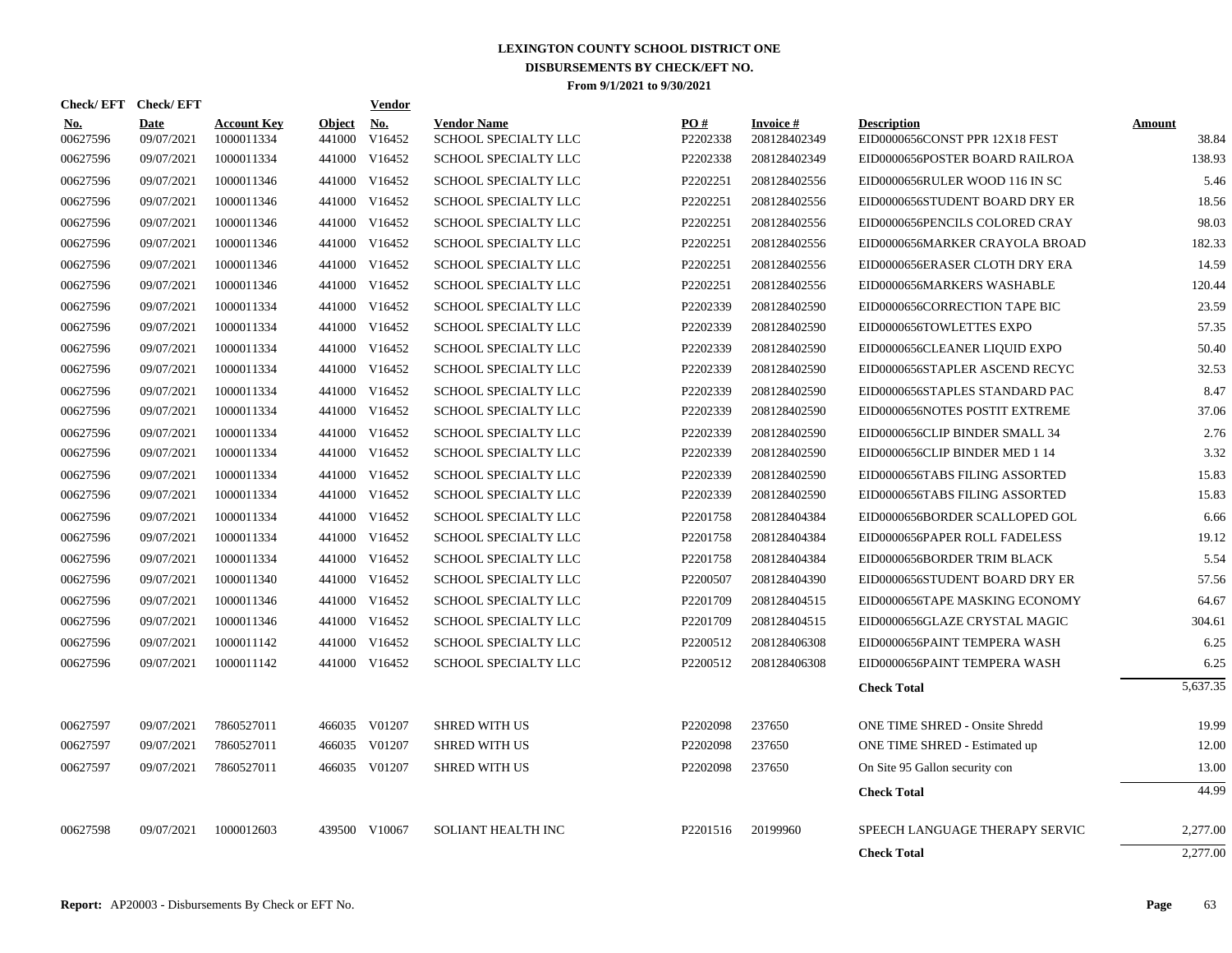|                        | Check/EFT Check/EFT       |                                                     |                         | <b>Vendor</b>        |                                |          |                                   |                                  |                         |
|------------------------|---------------------------|-----------------------------------------------------|-------------------------|----------------------|--------------------------------|----------|-----------------------------------|----------------------------------|-------------------------|
| <u>No.</u><br>00627599 | <b>Date</b><br>09/07/2021 | <b>Account Key</b><br>1000023346                    | <b>Object</b><br>433200 | <u>No.</u><br>EXXXXX | <b>Vendor Name</b><br>Employee | PO#      | <b>Invoice#</b><br>07.01.08.31.21 | <b>Description</b><br>Banking/CS | <b>Amount</b><br>138.88 |
|                        |                           |                                                     |                         |                      |                                |          |                                   | <b>Check Total</b>               | 138.88                  |
| 00627600               | 09/07/2021                | 2042112603                                          |                         | 441000 V00415        | SUPER DUPER INC                | P2201913 | 2644817A                          | Change Order 1 revised to mode   | 4,493.63                |
| 00627600               | 09/07/2021                | 2042112603                                          | 441000                  | V00415               | SUPER DUPER INC                | P2201913 | 2644817A                          | CTOPP-2 - Comprehensive Test o   | 1,485.16                |
| 00627600               | 09/07/2021                | 2042112603                                          | 441000                  | V00415               | SUPER DUPER INC                | P2201913 | 2644817A                          | TOLD-P5 - Test of Language Dev   | 7,366.95                |
| 00627600               | 09/07/2021                | 2042112603                                          |                         | 441000 V00415        | SUPER DUPER INC                | P2201913 | 2644817A                          | TWF-3 - Test of Work Finding -   | 529.65                  |
|                        |                           |                                                     |                         |                      |                                |          |                                   | <b>Check Total</b>               | 13,875.39               |
| 00627601               | 09/07/2021                | 2021022403                                          |                         | 431200 V13758        | TEACHERS COLLEGE READING AND W | P2111574 | <b>TCRWP-177103</b>               | One Day Professional Developme   | 1,000.00                |
| 00627601               | 09/07/2021                | 2021022403                                          |                         | 431200 V13758        | TEACHERS COLLEGE READING AND W | P2111574 | <b>TCRWP-177481</b>               | One Day Professional Developme   | 1,000.00                |
|                        |                           |                                                     |                         |                      |                                |          |                                   | <b>Check Total</b>               | 2,000.00                |
| 00627602               | 09/07/2021                | 1000025421                                          |                         | 441020 V00167        | TERMINIX COMMERCIAL            | P2202257 | 21-000881217                      | LTC - Termite Bond Renewal 202   | 726.00                  |
|                        |                           |                                                     |                         |                      |                                |          |                                   | <b>Check Total</b>               | 726.00                  |
| 00627603               | 09/07/2021                | 1000025427                                          |                         | 411000 V16884        | THE ESTATE OF MICHAEL ROBINSON |          | 09.02.2021                        | Death payout/probate             | 238.05                  |
|                        |                           |                                                     |                         |                      |                                |          |                                   | <b>Check Total</b>               | 238.05                  |
| 00627604               | 09/07/2021                | 1000023335                                          |                         | 433200 EXXXXX        | Employee                       |          | 08.10.08.31.21                    | Bank Deposits/local travel       | 63.39                   |
|                        |                           |                                                     |                         |                      |                                |          |                                   | <b>Check Total</b>               | 63.39                   |
| 00627605               | 09/07/2021                | 7887077011                                          |                         | 466041 V13176        | X GRAIN SPORTWEAR              | P2201895 | 185308                            | <b>Custom Backpacks</b>          | 481.50                  |
|                        |                           |                                                     |                         |                      |                                |          |                                   | <b>Check Total</b>               | 481.50                  |
| 00627606               | 09/07/2021                | 1000022409                                          |                         | 433200 EXXXXX        | Employee                       |          | 08.01.08.31.21                    | Prep/cleanup for meetings        | 69.44                   |
|                        |                           |                                                     |                         |                      |                                |          |                                   | <b>Check Total</b>               | 69.44                   |
| 00627607               | 09/07/2021                | 1000022409                                          |                         | 433200 EXXXXX        | Employee                       |          | 08.24.08.31.21                    | Prep and Cleanup for meetings    | 23.52                   |
|                        |                           |                                                     |                         |                      |                                |          |                                   | <b>Check Total</b>               | 23.52                   |
| 00627608               | 09/08/2021                | 1000025411                                          |                         | 432300 V14545        | ABSOLUTE GLASS INC             | P2201875 | 35565                             | LHS Principal Office - Replace   | 179.76                  |
| 00627608               | 09/08/2021                | 1000025411                                          |                         | 432300 V14545        | ABSOLUTE GLASS INC             | P2201875 | 35565                             | Labor                            | 200.00                  |
|                        |                           |                                                     |                         |                      |                                |          |                                   | <b>Check Total</b>               | 379.76                  |
| 00627609               | 09/08/2021                | 1000011513                                          |                         | 432500 V15937        | AIRGAS USA LLC                 | P2200482 | 9981536544                        | AC4 - (1) Industrial Small Cyl   | 2.99                    |
| 00627609               | 09/08/2021                | 1000011513                                          |                         | 432500 V15937        | AIRGAS USA LLC                 | P2200482 | 9981536544                        | OX300 - (1) Industrial Large C   | 3.65                    |
|                        |                           | Report: AP20003 - Disbursements By Check or EFT No. |                         |                      |                                |          |                                   |                                  | Page<br>64              |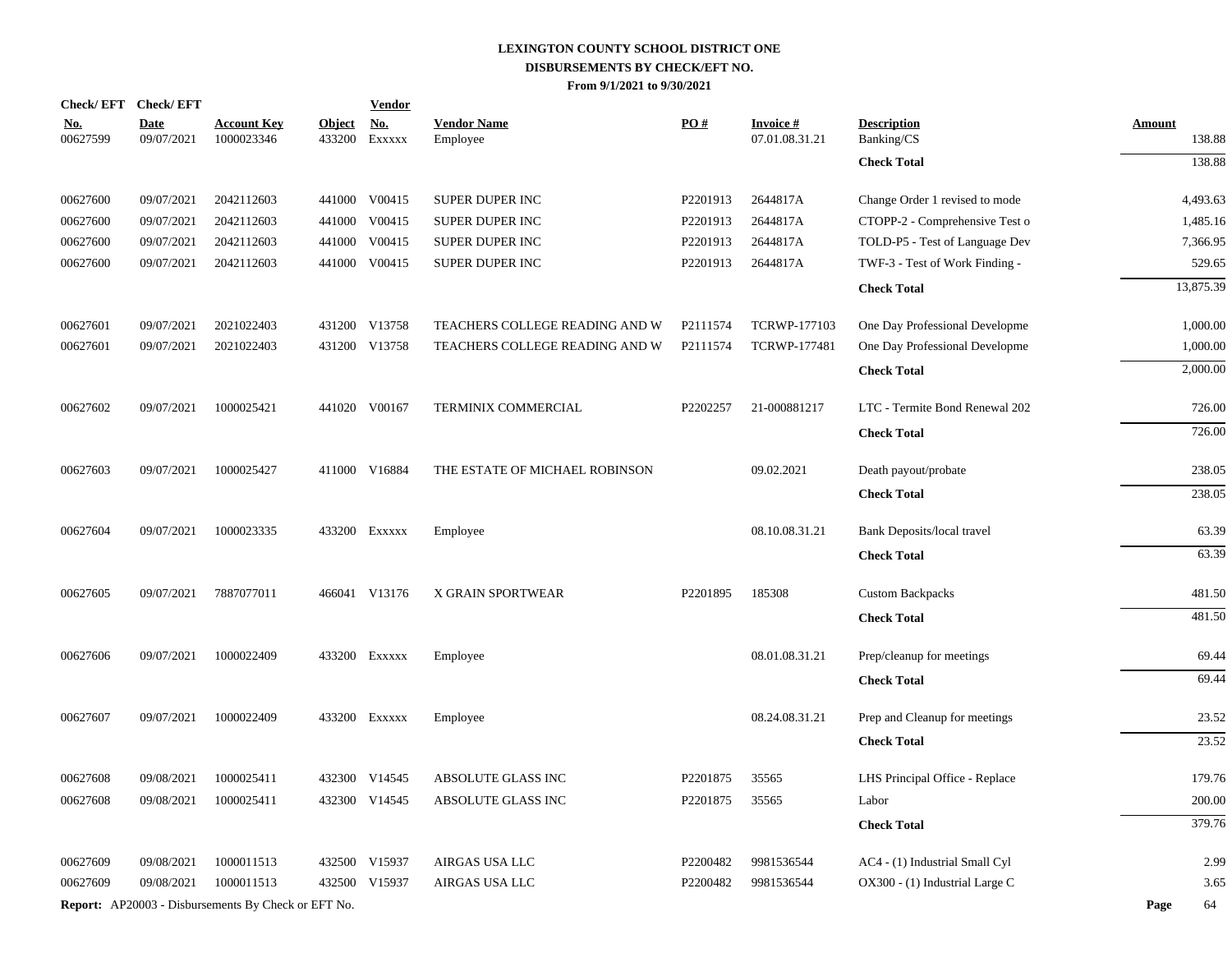| Check/EFT Check/EFT    |                           |                                  |                         | <b>Vendor</b>        |                                      |                               |                         |                                                      |                |
|------------------------|---------------------------|----------------------------------|-------------------------|----------------------|--------------------------------------|-------------------------------|-------------------------|------------------------------------------------------|----------------|
| <u>No.</u><br>00627609 | <b>Date</b><br>09/08/2021 | <b>Account Key</b><br>1000011513 | <b>Object</b><br>432500 | <b>No.</b><br>V15937 | <b>Vendor Name</b><br>AIRGAS USA LLC | $\underline{PO#}$<br>P2200482 | Invoice #<br>9981536544 | <b>Description</b><br>AR300 - (1) Industrial Large C | Amount<br>7.14 |
| 00627609               | 09/08/2021                | 7731019013                       |                         | 466035 V15937        | AIRGAS USA LLC                       | P2200482                      | 9981536544              | AR300 - (1) Industrial Large C                       | 0.16           |
| 00627609               | 09/08/2021                | 7731019013                       |                         | 466035 V15937        | AIRGAS USA LLC                       | P2200482                      | 9981536544              | AR-CD25300 - (4) Industrial La                       | 10.94          |
|                        |                           |                                  |                         |                      |                                      |                               |                         | <b>Check Total</b>                                   | 24.88          |
| 00627610               | 09/08/2021                | 7743019038                       |                         | 466036 V00380        | <b>ANOTHER PRINTER</b>               | P2201611                      | 128717                  | Print 700 each                                       | 1,556.25       |
| 00627610               | 09/08/2021                | 7743019038                       |                         | 466036 V00380        | <b>ANOTHER PRINTER</b>               | P2201611                      | 128717                  | Calendar Layout                                      | 303.35         |
|                        |                           |                                  |                         |                      |                                      |                               |                         | <b>Check Total</b>                                   | 1,859.60       |
| 00627611               | 09/08/2021                | 7860527037                       |                         | 466064 V10800        | ASSOCIATION FOR MIDDLE LEVEL E       | P2202932                      |                         | INV-287956-C6C9 Institutional Membership             | 264.98         |
|                        |                           |                                  |                         |                      |                                      |                               |                         | <b>Check Total</b>                                   | 264.98         |
| 00627612               | 09/08/2021                | 7802070027                       |                         | 466034 V15892        | <b>BANKS, JAMIE</b>                  |                               |                         | VB.WK.08.31.2021 JV/V VB vs Midland Valley           | 118.00         |
|                        |                           |                                  |                         |                      |                                      |                               |                         | <b>Check Total</b>                                   | 118.00         |
| 00627613               | 09/08/2021                | 1000025507                       |                         | 433200 Exxxxx        | Employee                             |                               | 08.17.08.31.21          | Route assessments/trans.duties                       | 212.24         |
|                        |                           |                                  |                         |                      |                                      |                               |                         | <b>Check Total</b>                                   | 212.24         |
| 00627614               | 09/08/2021                | 7802072013                       |                         | 466034 V03038        | <b>BLACKWELL, LEROY</b>              |                               | VFB.GI.09.01.21         | Athletic Official                                    | 150.50         |
|                        |                           |                                  |                         |                      |                                      |                               |                         | <b>Check Total</b>                                   | 150.50         |
| 00627615               | 09/08/2021                | 1000011214                       |                         | 441000 V13041        | BLICK ART MATERIALS LLC              | P2201097                      | 6765427                 | Crayola Crayon Class Pack 800                        | 120.98         |
| 00627615               | 09/08/2021                | 1000011214                       |                         | 441000 V13041        | BLICK ART MATERIALS LLC              | P2201097                      | 6765427                 | Kwik Stix Set of 144                                 | 439.47         |
| 00627615               | 09/08/2021                | 1000011214                       |                         | 441000 V13041        | BLICK ART MATERIALS LLC              | P2201097                      | 6765427                 | Blick White Sulfite Drawing Pa                       | 552.80         |
| 00627615               | 09/08/2021                | 1000011214                       |                         | 441000 V13041        | BLICK ART MATERIALS LLC              | P2201097                      | 6765427                 | Blick White Sulfite Drawing Pa                       | 273.24         |
| 00627615               | 09/08/2021                | 1000011214                       |                         | 441000 V13041        | BLICK ART MATERIALS LLC              | P2201097                      | 6765427                 | Blick Premium Tempera paint 6                        | 389.03         |
| 00627615               | 09/08/2021                | 1000011411                       |                         | 441000 V13041        | BLICK ART MATERIALS LLC              | P2201582                      | 6986645                 | Scotch Multi-Purpose Scissors                        | 26.64          |
|                        |                           |                                  |                         |                      |                                      |                               |                         | <b>Check Total</b>                                   | 1,802.16       |
| 00627616               | 09/08/2021                | 7802072037                       |                         | 466034 V02997        | <b>BOLEY, RANDALL</b>                | P2202934                      | CS 2021                 | <b>Officials for Home</b>                            | 75.00          |
|                        |                           |                                  |                         |                      |                                      |                               |                         | <b>Check Total</b>                                   | 75.00          |
| 00627617               | 09/08/2021                | 6000025631                       |                         | 433200 Exxxxx        | Employee                             |                               | 08.12.08.31.21          | FS Banking Errands                                   | 11.20          |
|                        |                           |                                  |                         |                      |                                      |                               |                         | <b>Check Total</b>                                   | 11.20          |
| 00627621               | 09/08/2021                | 6000025627                       |                         | 446030 V16416        | <b>BORDEN DAIRY</b>                  |                               | 456967117               | 027-White Knoll HS #14942                            | 323.16         |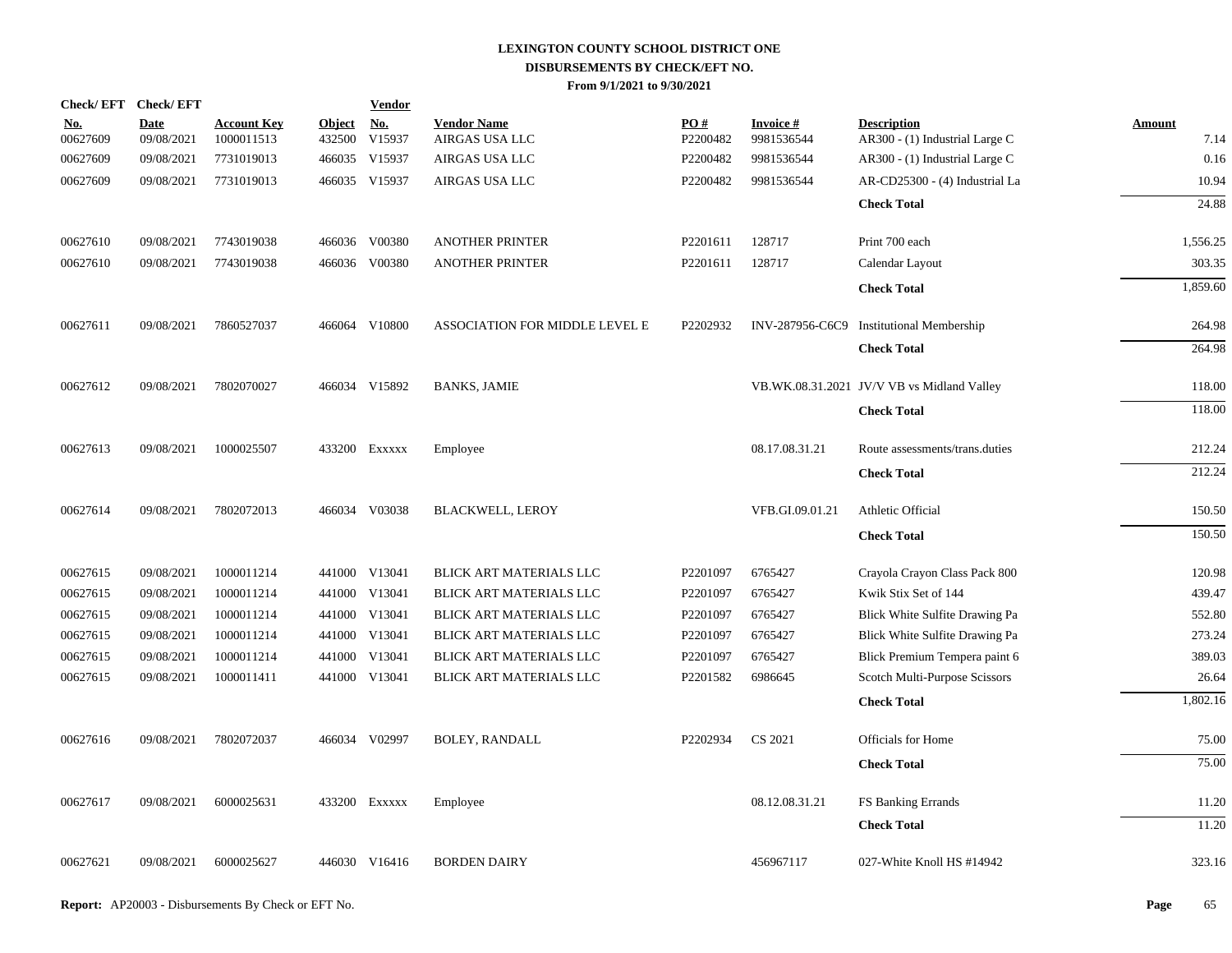| Check/EFT Check/EFT    |                           |                                  |                         | <u>Vendor</u>        |                                           |     |                              |                                                |                         |
|------------------------|---------------------------|----------------------------------|-------------------------|----------------------|-------------------------------------------|-----|------------------------------|------------------------------------------------|-------------------------|
| <u>No.</u><br>00627621 | <b>Date</b><br>09/08/2021 | <b>Account Key</b><br>6000025639 | <b>Object</b><br>446030 | <u>No.</u><br>V16416 | <b>Vendor Name</b><br><b>BORDEN DAIRY</b> | PO# | <b>Invoice#</b><br>457159634 | <b>Description</b><br>039-Forts Pond ES #20961 | <b>Amount</b><br>215.48 |
| 00627621               | 09/08/2021                | 6000025616                       |                         | 446030 V16416        | <b>BORDEN DAIRY</b>                       |     | 457159635                    | 016-Pelion ES #02977                           | 215.44                  |
| 00627621               | 09/08/2021                | 6000025630                       |                         | 446030 V16416        | <b>BORDEN DAIRY</b>                       |     | 457159636                    | 030-Pelion MS #14943                           | 96.93                   |
| 00627621               | 09/08/2021                | 6000025615                       |                         | 446030 V16416        | <b>BORDEN DAIRY</b>                       |     | 457159637                    | 015-Pelion HS #02982                           | 107.72                  |
| 00627621               | 09/08/2021                | 6000025623                       |                         | 446030 V16416        | <b>BORDEN DAIRY</b>                       |     | 457159638                    | 023-Saxe Gotha ES #02999                       | 280.08                  |
| 00627621               | 09/08/2021                | 6000025626                       |                         | 446030 V16416        | <b>BORDEN DAIRY</b>                       |     | 457159639                    | 026-White Knoll MS #03005                      | 280.04                  |
| 00627621               | 09/08/2021                | 6000025625                       |                         | 446030 V16416        | <b>BORDEN DAIRY</b>                       |     | 457159640                    | 025-White Knoll ES #03001                      | 344.80                  |
| 00627621               | 09/08/2021                | 6000025624                       |                         | 446030 V16416        | <b>BORDEN DAIRY</b>                       |     | 457159642                    | 024-Red Bank ES #02983                         | 277.47                  |
| 00627621               | 09/08/2021                | 6000025637                       |                         | 446030 V16416        | <b>BORDEN DAIRY</b>                       |     | 457159643                    | 037-Carolina Springs MS #20542                 | 301.64                  |
| 00627621               | 09/08/2021                | 6000025638                       |                         | 446030 V16416        | <b>BORDEN DAIRY</b>                       |     | 457159644                    | 038-Carolina Springs ES #20541                 | 258.52                  |
| 00627621               | 09/08/2021                | 6000025645                       |                         | 446030 V16416        | <b>BORDEN DAIRY</b>                       |     | 457159645                    | 045-Deerfield ES #179155                       | 253.51                  |
| 00627621               | 09/08/2021                | 6000025647                       |                         | 446030 V16416        | <b>BORDEN DAIRY</b>                       |     | 457159646                    | 047-Centerville ES #158535                     | 452.42                  |
| 00627621               | 09/08/2021                | 6000025614                       |                         | 446030 V16416        | <b>BORDEN DAIRY</b>                       |     | 457159647                    | 014-Gilbert ES #16053                          | 290.72                  |
| 00627621               | 09/08/2021                | 6000025629                       |                         | 446030 V16416        | <b>BORDEN DAIRY</b>                       |     | 457159648                    | 029-Gilbert MS #02954                          | 226.20                  |
| 00627621               | 09/08/2021                | 6000025613                       |                         | 446030 V16416        | <b>BORDEN DAIRY</b>                       |     | 457159649                    | 013-Gilbert HS #02949                          | 150.80                  |
| 00627621               | 09/08/2021                | 6000025622                       |                         | 446030 V16416        | <b>BORDEN DAIRY</b>                       |     | 457311091                    | 022-Oak Grove ES #02972                        | 43.12                   |
| 00627621               | 09/08/2021                | 6000025642                       |                         | 446030 V16416        | <b>BORDEN DAIRY</b>                       |     | 457311092                    | 042-Meadow Glen ES #970605                     | 105.07                  |
| 00627621               | 09/08/2021                | 6000025643                       |                         | 446030 V16416        | <b>BORDEN DAIRY</b>                       |     | 457311093                    | 043-Meadow Glen MS #978160                     | 215.40                  |
| 00627621               | 09/08/2021                | 6000025644                       |                         | 446030 V16416        | <b>BORDEN DAIRY</b>                       |     | 457311094                    | 044-River Bluff HS #148842                     | 301.64                  |
| 00627621               | 09/08/2021                | 6000025620                       |                         | 446030 V16416        | <b>BORDEN DAIRY</b>                       |     | 457311095                    | 020-Lexington MS #14941                        | 53.85                   |
| 00627621               | 09/08/2021                | 6000025612                       |                         | 446030 V16416        | <b>BORDEN DAIRY</b>                       |     | 457311096                    | 012-Lexington ES #02956                        | 239.22                  |
| 00627621               | 09/08/2021                | 6000025628                       |                         | 446030 V16416        | <b>BORDEN DAIRY</b>                       |     | 457311097                    | 028-Midway ES #02968                           | 258.51                  |
| 00627621               | 09/08/2021                | 6000025640                       |                         | 446030 V16416        | <b>BORDEN DAIRY</b>                       |     | 457311098                    | 040-New Providence ES #20962                   | 258.47                  |
| 00627621               | 09/08/2021                | 6000025631                       |                         | 446030 V16416        | <b>BORDEN DAIRY</b>                       |     | 457311099                    | 031-Lake Murray ES #14944                      | 337.40                  |
| 00627621               | 09/08/2021                | 6000025646                       |                         | 446030 V16416        | <b>BORDEN DAIRY</b>                       |     | 457311100                    | 046-Beechwood MS #143304                       | 161.59                  |
| 00627621               | 09/08/2021                | 6000025641                       |                         | 446030 V16416        | <b>BORDEN DAIRY</b>                       |     | 457311101                    | 041-Rocky Creek ES #21656                      | 168.71                  |
| 00627621               | 09/08/2021                | 6000025611                       |                         | 446030 V16416        | <b>BORDEN DAIRY</b>                       |     | 457311102                    | 011-Lexington HS #02963                        | 312.39                  |
| 00627621               | 09/08/2021                | 6000025635                       |                         | 446030 V16416        | <b>BORDEN DAIRY</b>                       |     | 457311103                    | 035-Pleasant Hill ES #19754                    | 283.59                  |
| 00627621               | 09/08/2021                | 6000025634                       |                         | 446030 V16416        | <b>BORDEN DAIRY</b>                       |     | 457311104                    | 034-Pleasant Hill MS #19730                    | 215.45                  |
| 00627621               | 09/08/2021                | 6000025627                       |                         | 446030 V16416        | <b>BORDEN DAIRY</b>                       |     | 457311105                    | 027-White Knoll HS #14942                      | 280.08                  |
| 00627621               | 09/08/2021                | 6000025622                       |                         | 446030 V16416        | <b>BORDEN DAIRY</b>                       |     | 457463075                    | 022-Oak Grove ES #02972                        | 172.36                  |
| 00627621               | 09/08/2021                | 6000025622                       |                         | 446030 V16416        | <b>BORDEN DAIRY</b>                       |     | 457463076                    | 022-Oak Grove ES #02972                        | 25.05                   |
| 00627621               | 09/08/2021                | 6000025642                       |                         | 446030 V16416        | <b>BORDEN DAIRY</b>                       |     | 457463077                    | 042-Meadow Glen ES #970605                     | 226.19                  |
| 00627621               | 09/08/2021                | 6000025643                       |                         | 446030 V16416        | <b>BORDEN DAIRY</b>                       |     | 457463078                    | 043-Meadow Glen MS #978160                     | 56.65                   |
| 00627621               | 09/08/2021                | 6000025625                       |                         | 446030 V16416        | <b>BORDEN DAIRY</b>                       |     | 457463079                    | 025-White Knoll ES #03001                      | 366.25                  |
| 00627621               | 09/08/2021                | 6000025624                       |                         | 446030 V16416        | <b>BORDEN DAIRY</b>                       |     | 457463080                    | 024-Red Bank ES #02983                         | 172.32                  |
|                        |                           |                                  |                         |                      |                                           |     |                              |                                                |                         |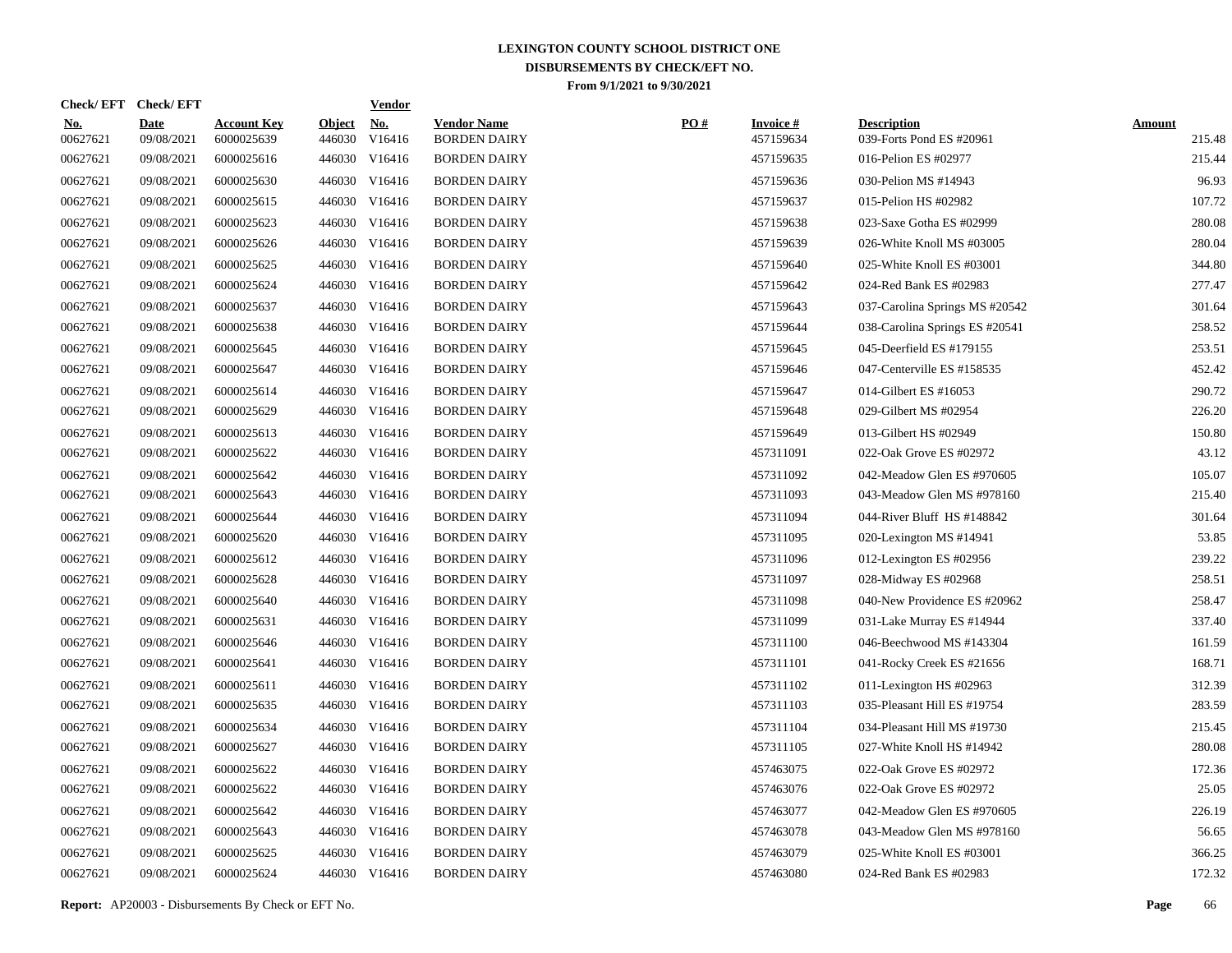|                        | Check/EFT Check/EFT       |                                  |                         | <b>Vendor</b>        |                                           |     |                               |                                                |                         |
|------------------------|---------------------------|----------------------------------|-------------------------|----------------------|-------------------------------------------|-----|-------------------------------|------------------------------------------------|-------------------------|
| <u>No.</u><br>00627621 | <b>Date</b><br>09/08/2021 | <b>Account Key</b><br>6000025623 | <b>Object</b><br>446030 | <u>No.</u><br>V16416 | <b>Vendor Name</b><br><b>BORDEN DAIRY</b> | PO# | <b>Invoice #</b><br>457463081 | <b>Description</b><br>023-Saxe Gotha ES #02999 | <b>Amount</b><br>172.34 |
| 00627621               | 09/08/2021                | 6000025638                       |                         | 446030 V16416        | <b>BORDEN DAIRY</b>                       |     | 457463082                     | 038-Carolina Springs ES #20541                 | 258.56                  |
| 00627621               | 09/08/2021                | 6000025639                       |                         | 446030 V16416        | <b>BORDEN DAIRY</b>                       |     | 457463083                     | 039-Forts Pond ES #20961                       | 129.30                  |
| 00627621               | 09/08/2021                | 6000025616                       |                         | 446030 V16416        | <b>BORDEN DAIRY</b>                       |     | 457463084                     | 016-Pelion ES #02977                           | 215.44                  |
| 00627621               | 09/08/2021                | 6000025613                       |                         | 446030 V16416        | <b>BORDEN DAIRY</b>                       |     | 457463085                     | 013-Gilbert HS #02949                          | 107.70                  |
| 00627621               | 09/08/2021                | 6000025629                       |                         | 446030 V16416        | <b>BORDEN DAIRY</b>                       |     | 457463086                     | 029-Gilbert MS #02954                          | 129.49                  |
| 00627621               | 09/08/2021                | 6000025614                       |                         | 446030 V16416        | <b>BORDEN DAIRY</b>                       |     | 457463087                     | 014-Gilbert ES #16053                          | 237.00                  |
| 00627621               | 09/08/2021                | 6000025647                       |                         | 446030 V16416        | <b>BORDEN DAIRY</b>                       |     | 457463088                     | 047-Centerville ES #158535                     | 323.16                  |
| 00627621               | 09/08/2021                | 6000025641                       |                         | 446030 V16416        | <b>BORDEN DAIRY</b>                       |     | 457463089                     | 041-Rocky Creek ES #21656                      | 237.00                  |
| 00627621               | 09/08/2021                | 6000025635                       |                         | 446030 V16416        | <b>BORDEN DAIRY</b>                       |     | 457463090                     | 035-Pleasant Hill ES #19754                    | 114.58                  |
| 00627621               | 09/08/2021                | 6000025628                       |                         | 446030 V16416        | <b>BORDEN DAIRY</b>                       |     | 457463091                     | 028-Midway ES #02968                           | 247.78                  |
| 00627621               | 09/08/2021                | 6000025620                       |                         | 446030 V16416        | <b>BORDEN DAIRY</b>                       |     | 457463092                     | 020-Lexington MS #14941                        | 107.72                  |
| 00627621               | 09/08/2021                | 6000025612                       |                         | 446030 V16416        | <b>BORDEN DAIRY</b>                       |     | 457463093                     | 012-Lexington ES #02956                        | 193.88                  |
| 00627621               | 09/08/2021                | 6000025619                       |                         | 446030 V16416        | <b>BORDEN DAIRY</b>                       |     | 457463094                     | 019-AES #02964                                 | 32.32                   |
| 00627621               | 09/08/2021                | 6000025616                       |                         | 446030 V16416        | <b>BORDEN DAIRY</b>                       |     | 457597338                     | 016-Pelion ES #02977                           | 86.43                   |
| 00627621               | 09/08/2021                | 6000025615                       |                         | 446030 V16416        | <b>BORDEN DAIRY</b>                       |     | 457597339                     | 015-Pelion HS #02982                           | 96.94                   |
| 00627621               | 09/08/2021                | 6000025630                       |                         | 446030 V16416        | <b>BORDEN DAIRY</b>                       |     | 457597340                     | 030-Pelion MS #14943                           | 96.95                   |
| 00627621               | 09/08/2021                | 6000025623                       |                         | 446030 V16416        | <b>BORDEN DAIRY</b>                       |     | 457597342                     | 023-Saxe Gotha ES #02999                       | 387.82                  |
| 00627621               | 09/08/2021                | 6000025626                       |                         | 446030 V16416        | <b>BORDEN DAIRY</b>                       |     | 457597343                     | 026-White Knoll MS #03005                      | 257.54                  |
| 00627621               | 09/08/2021                | 6000025625                       |                         | 446030 V16416        | <b>BORDEN DAIRY</b>                       |     | 457597344                     | 025-White Knoll ES #03001                      | 193.94                  |
| 00627621               | 09/08/2021                | 6000025637                       |                         | 446030 V16416        | <b>BORDEN DAIRY</b>                       |     | 457597345                     | 037-Carolina Springs MS #20542                 | 433.38                  |
| 00627621               | 09/08/2021                | 6000025638                       |                         | 446030 V16416        | <b>BORDEN DAIRY</b>                       |     | 457597346                     | 038-Carolina Springs ES #20541                 | 289.53                  |
| 00627621               | 09/08/2021                | 6000025645                       |                         | 446030 V16416        | <b>BORDEN DAIRY</b>                       |     | 457597347                     | 045-Deerfield ES #179155                       | 355.98                  |
| 00627621               | 09/08/2021                | 6000025647                       |                         | 446030 V16416        | <b>BORDEN DAIRY</b>                       |     | 457597348                     | 047-Centerville ES #158535                     | 387.78                  |
| 00627621               | 09/08/2021                | 6000025614                       |                         | 446030 V16416        | <b>BORDEN DAIRY</b>                       |     | 457597349                     | 014-Gilbert ES #16053                          | 333.92                  |
| 00627621               | 09/08/2021                | 6000025624                       |                         | 446030 V16416        | <b>BORDEN DAIRY</b>                       |     | 457597350                     | 024-Red Bank ES #02983                         | 172.40                  |
| 00627621               | 09/08/2021                | 6000025642                       |                         | 446030 V16416        | <b>BORDEN DAIRY</b>                       |     | 457750354                     | 042-Meadow Glen ES #970605                     | 301.64                  |
| 00627621               | 09/08/2021                | 6000025643                       |                         | 446030 V16416        | <b>BORDEN DAIRY</b>                       |     | 457750355                     | 043-Meadow Glen MS #978160                     | 193.90                  |
| 00627621               | 09/08/2021                | 6000025644                       |                         | 446030 V16416        | <b>BORDEN DAIRY</b>                       |     | 457750356                     | 044-River Bluff HS #148842                     | 280.08                  |
| 00627621               | 09/08/2021                | 6000025620                       |                         | 446030 V16416        | <b>BORDEN DAIRY</b>                       |     | 457750357                     | 020-Lexington MS #14941                        | 53.86                   |
| 00627621               | 09/08/2021                | 6000025612                       |                         | 446030 V16416        | <b>BORDEN DAIRY</b>                       |     | 457750358                     | 012-Lexington ES #02956                        | 150.80                  |
| 00627621               | 09/08/2021                | 6000025628                       |                         | 446030 V16416        | <b>BORDEN DAIRY</b>                       |     | 457750359                     | 028-Midway ES #02968                           | 265.67                  |
| 00627621               | 09/08/2021                | 6000025640                       |                         | 446030 V16416        | <b>BORDEN DAIRY</b>                       |     | 457750360                     | 040-New Providence ES #20962                   | 280.08                  |
| 00627621               | 09/08/2021                | 6000025631                       |                         | 446030 V16416        | <b>BORDEN DAIRY</b>                       |     | 457750361                     | 031-Lake Murray ES #14944                      | 150.80                  |
| 00627621               | 09/08/2021                | 6000025646                       |                         | 446030 V16416        | <b>BORDEN DAIRY</b>                       |     | 457750362                     | 046-Beechwood MS #143304                       | 64.62                   |
| 00627621               | 09/08/2021                | 6000025641                       |                         | 446030 V16416        | <b>BORDEN DAIRY</b>                       |     | 457750363                     | 041-Rocky Creek ES #21656                      | 156.60                  |
|                        |                           |                                  |                         |                      |                                           |     |                               |                                                |                         |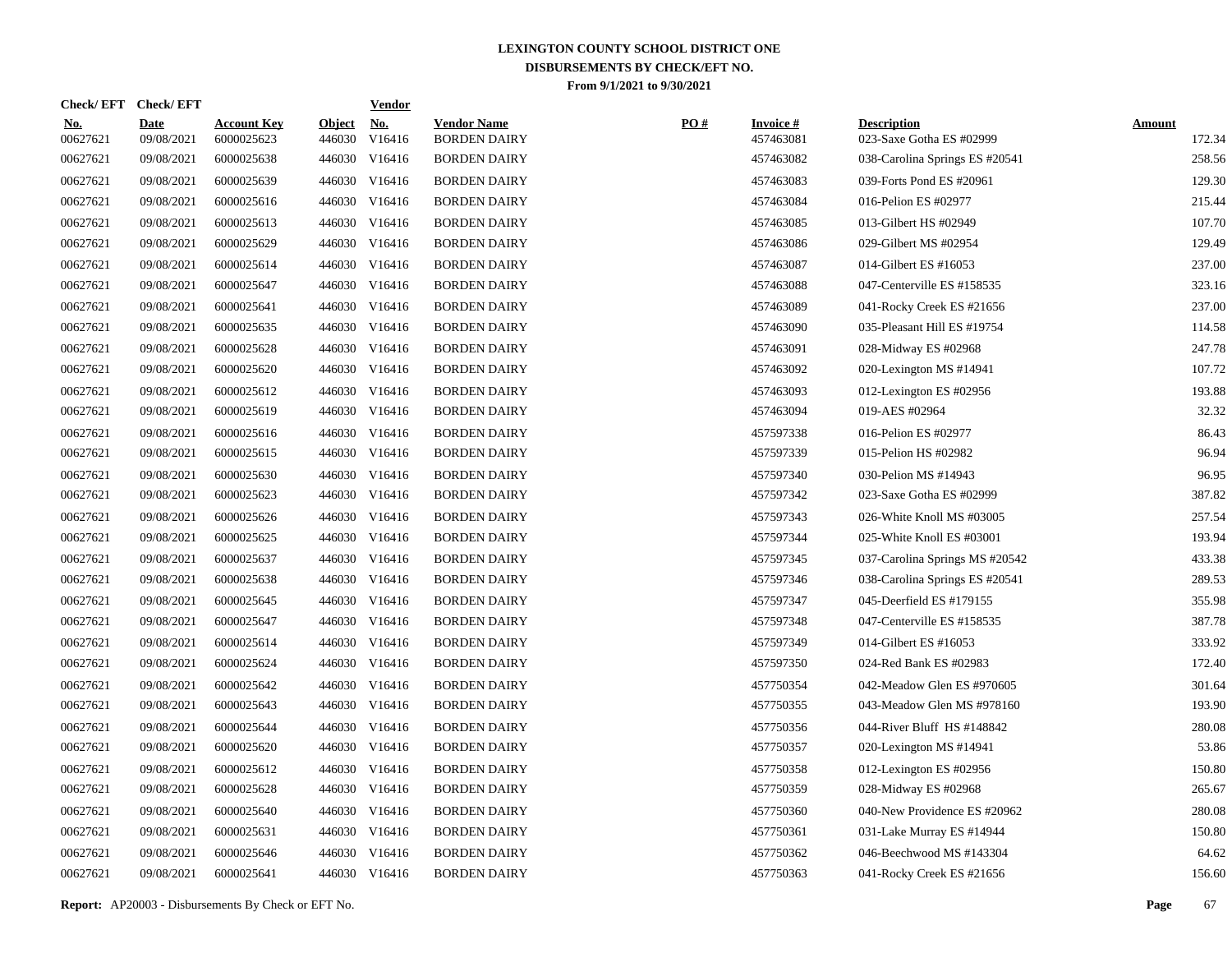| Check/EFT Check/EFT    |                           |                                  |                  | <b>Vendor</b>                         |                                           |          |                              |                                               |                         |
|------------------------|---------------------------|----------------------------------|------------------|---------------------------------------|-------------------------------------------|----------|------------------------------|-----------------------------------------------|-------------------------|
| <u>No.</u><br>00627621 | <b>Date</b><br>09/08/2021 | <b>Account Key</b><br>6000025611 | Object<br>446030 | $\underline{\mathrm{No}}$ .<br>V16416 | <b>Vendor Name</b><br><b>BORDEN DAIRY</b> | PO#      | <b>Invoice#</b><br>457750364 | <b>Description</b><br>011-Lexington HS #02963 | <b>Amount</b><br>215.44 |
| 00627621               | 09/08/2021                | 6000025635                       | 446030           | V16416                                | <b>BORDEN DAIRY</b>                       |          | 457750366                    | 035-Pleasant Hill ES #19754                   | 258.54                  |
| 00627621               | 09/08/2021                | 6000025634                       | 446030           | V16416                                | <b>BORDEN DAIRY</b>                       |          | 457750367                    | 034-Pleasant Hill MS #19730                   | 161.58                  |
| 00627621               | 09/08/2021                | 6000025627                       | 446030           | V16416                                | <b>BORDEN DAIRY</b>                       |          | 457750368                    | 027-White Knoll HS #14942                     | 323.16                  |
| 00627621               | 09/08/2021                | 6000025622                       |                  | 446030 V16416                         | <b>BORDEN DAIRY</b>                       |          | 457750369                    | 022-Oak Grove ES #02972                       | 326.65                  |
|                        |                           |                                  |                  |                                       |                                           |          |                              | <b>Check Total</b>                            | 17,110.54               |
| 00627622               | 09/08/2021                | 1000011326                       |                  | 434500 V01277                         | <b>BRAINPOP.COM LLC</b>                   | P2202796 | US234942                     | School BP24/7 renewal for 21-2                | 2,395.00                |
|                        |                           |                                  |                  |                                       |                                           |          |                              | <b>Check Total</b>                            | 2,395.00                |
| 00627623               | 09/08/2021                | 7892027029                       |                  | 466099 V15692                         | <b>BRAND BUZZ LLC</b>                     | P2202845 | 5426                         | Large Ribbon Cheer Hair Bowe 8                | 120.38                  |
|                        |                           |                                  |                  |                                       |                                           |          |                              | <b>Check Total</b>                            | 120.38                  |
| 00627624               | 09/08/2021                | 7802080013                       |                  | 466034 V10129                         | <b>BROWN, JAMAAL</b>                      |          | VVB.GI.08.30.21              | Athletic Official                             | 77.60                   |
|                        |                           |                                  |                  |                                       |                                           |          |                              | <b>Check Total</b>                            | 77.60                   |
| 00627625               | 09/08/2021                | 7965027011                       |                  | 466041 V13255                         | <b>BSN SPORTS</b>                         | P2201985 | 913559109                    | Royal/White Womens Dry Tempo S                | 19.26                   |
|                        |                           |                                  |                  |                                       |                                           |          |                              | <b>Check Total</b>                            | 19.26                   |
| 00627626               | 09/08/2021                | 3260011303                       |                  | 441000 V00016                         | CAROLINA BIOLOGICAL SUPPLY CO             | P2202720 | 51496863 RI                  | Mat, water, pk/3                              | 19.04                   |
| 00627626               | 09/08/2021                | 3260011303                       |                  | 441000 V00016                         | CAROLINA BIOLOGICAL SUPPLY CO             | P2202720 | 51496863 RI                  | Copper sulf, anti-algal sq., p                | 4.71                    |
|                        |                           |                                  |                  |                                       |                                           |          |                              | <b>Check Total</b>                            | 23.75                   |
| 00627627               | 09/08/2021                | 5720025320                       |                  | 452000 V15741                         | CC AND I SERVICES LLC                     | P2013285 | 7174                         | Ch 1 & 17 Inspections/Testing                 | 9,763.65                |
| 00627627               | 09/08/2021                | 5722025322                       |                  | 452000 V15741                         | CC AND I SERVICES LLC                     | P2012145 | 7175                         | Ch 1 & 17 Inspections/Testing                 | 3,622.00                |
| 00627627               | 09/08/2021                | 5727025327                       |                  | 452000 V15741                         | CC AND I SERVICES LLC                     | P2013001 | 7176                         | Ch 1 & 17 Inspections/Testing                 | 3,000.60                |
|                        |                           |                                  |                  |                                       |                                           |          |                              | <b>Check Total</b>                            | 16,386.25               |
| 00627628               | 09/08/2021                | 1000025434                       |                  | 441020 V15374                         | <b>CENTRAL POLY BAG CORPORATION</b>       | P2200028 | 285279                       | CP3858K1.7 CAN LINER 38 X 58                  | 647.78                  |
| 00627628               | 09/08/2021                | 1000025431                       |                  | 441020 V15374                         | <b>CENTRAL POLY BAG CORPORATION</b>       | P2201412 | 285921                       | CP3858K1.7 CAN LINER                          | 269.91                  |
| 00627628               | 09/08/2021                | 1000025438                       |                  | 441020 V15374                         | <b>CENTRAL POLY BAG CORPORATION</b>       | P2201369 | 285923                       | CP3858K1.7 CAN LINER 38 X 58                  | 647.78                  |
|                        |                           |                                  |                  |                                       |                                           |          |                              | <b>Check Total</b>                            | 1,565.47                |
| 00627629               | 09/08/2021                | 7802072013                       |                  | 466034 V16875                         | COKER, DONALD KEITH                       |          | VFB.GI.09.01.21              | Athletic Official                             | 146.00                  |
|                        |                           |                                  |                  |                                       |                                           |          |                              | <b>Check Total</b>                            | 146.00                  |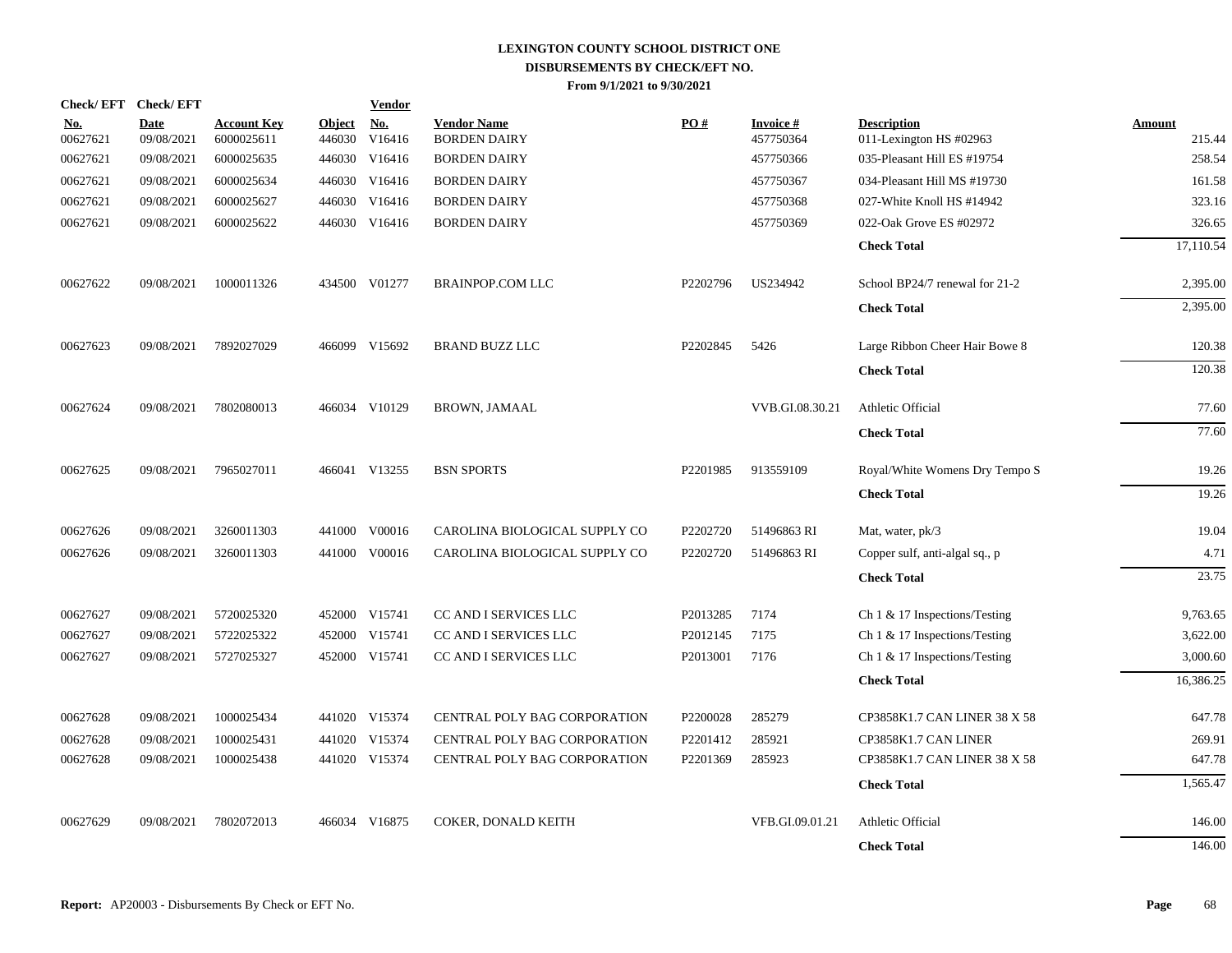| Check/EFT Check/EFT    |                           |                                  |                         | <b>Vendor</b>        |                                        |     |                                |                                                           |                         |
|------------------------|---------------------------|----------------------------------|-------------------------|----------------------|----------------------------------------|-----|--------------------------------|-----------------------------------------------------------|-------------------------|
| <u>No.</u><br>00627630 | <b>Date</b><br>09/08/2021 | <b>Account Key</b><br>1000026693 | <b>Object</b><br>434000 | <u>No.</u><br>V01952 | <b>Vendor Name</b><br><b>COMPORIUM</b> | PO# | <b>Invoice#</b><br>03126.09.21 | <b>Description</b><br><b>Current Month Phone Services</b> | <b>Amount</b><br>234.78 |
| 00627630               | 09/08/2021                | 1000026693                       | 434000                  | V01952               | <b>COMPORIUM</b>                       |     | 03126.09.21                    | <b>Current Month Phone Services</b>                       | 804.57                  |
| 00627630               | 09/08/2021                | 1000026693                       | 434000                  | V01952               | <b>COMPORIUM</b>                       |     | 03126.09.21                    | <b>Current Month Phone Services</b>                       | 8,682.02                |
| 00627630               | 09/08/2021                | 1000026652                       | 434000                  | V01952               | <b>COMPORIUM</b>                       |     | 03126.09.21                    | <b>Current Month Phone Services</b>                       | 379.39                  |
| 00627630               | 09/08/2021                | 1000026647                       | 434000                  | V01952               | <b>COMPORIUM</b>                       |     | 03126.09.21                    | <b>Current Month Phone Services</b>                       | 55.84                   |
| 00627630               | 09/08/2021                | 1000026611                       | 434000                  | V01952               | <b>COMPORIUM</b>                       |     | 03126.09.21                    | <b>Current Month Phone Services</b>                       | 1,050.53                |
| 00627630               | 09/08/2021                | 1000026612                       | 434000                  | V01952               | <b>COMPORIUM</b>                       |     | 03126.09.21                    | <b>Current Month Phone Services</b>                       | 270.26                  |
| 00627630               | 09/08/2021                | 1000026613                       | 434000                  | V01952               | <b>COMPORIUM</b>                       |     | 03126.09.21                    | <b>Current Month Phone Services</b>                       | 521.78                  |
| 00627630               | 09/08/2021                | 1000026614                       | 434000                  | V01952               | <b>COMPORIUM</b>                       |     | 03126.09.21                    | <b>Current Month Phone Services</b>                       | 282.43                  |
| 00627630               | 09/08/2021                | 1000026615                       | 434000                  | V01952               | <b>COMPORIUM</b>                       |     | 03126.09.21                    | <b>Current Month Phone Services</b>                       | 696.93                  |
| 00627630               | 09/08/2021                | 1000026616                       | 434000                  | V01952               | <b>COMPORIUM</b>                       |     | 03126.09.21                    | <b>Current Month Phone Services</b>                       | 481.96                  |
| 00627630               | 09/08/2021                | 1000026619                       | 434000                  | V01952               | <b>COMPORIUM</b>                       |     | 03126.09.21                    | <b>Current Month Phone Services</b>                       | 324.99                  |
| 00627630               | 09/08/2021                | 1000026620                       | 434000                  | V01952               | <b>COMPORIUM</b>                       |     | 03126.09.21                    | <b>Current Month Phone Services</b>                       | 756.20                  |
| 00627630               | 09/08/2021                | 1000026621                       | 434000                  | V01952               | <b>COMPORIUM</b>                       |     | 03126.09.21                    | <b>Current Month Phone Services</b>                       | 178.42                  |
| 00627630               | 09/08/2021                | 1000026622                       | 434000                  | V01952               | <b>COMPORIUM</b>                       |     | 03126.09.21                    | <b>Current Month Phone Services</b>                       | 224.03                  |
| 00627630               | 09/08/2021                | 1000026623                       | 434000                  | V01952               | <b>COMPORIUM</b>                       |     | 03126.09.21                    | <b>Current Month Phone Services</b>                       | 218.90                  |
| 00627630               | 09/08/2021                | 1000026624                       | 434000                  | V01952               | <b>COMPORIUM</b>                       |     | 03126.09.21                    | <b>Current Month Phone Services</b>                       | 283.24                  |
| 00627630               | 09/08/2021                | 1000026625                       | 434000                  | V01952               | <b>COMPORIUM</b>                       |     | 03126.09.21                    | <b>Current Month Phone Services</b>                       | 219.55                  |
| 00627630               | 09/08/2021                | 1000026626                       | 434000                  | V01952               | <b>COMPORIUM</b>                       |     | 03126.09.21                    | <b>Current Month Phone Services</b>                       | 382.60                  |
| 00627630               | 09/08/2021                | 1000026627                       | 434000                  | V01952               | <b>COMPORIUM</b>                       |     | 03126.09.21                    | <b>Current Month Phone Services</b>                       | 733.18                  |
| 00627630               | 09/08/2021                | 1000026628                       | 434000                  | V01952               | <b>COMPORIUM</b>                       |     | 03126.09.21                    | <b>Current Month Phone Services</b>                       | 251.48                  |
| 00627630               | 09/08/2021                | 1000026629                       | 434000                  | V01952               | <b>COMPORIUM</b>                       |     | 03126.09.21                    | <b>Current Month Phone Services</b>                       | 569.21                  |
| 00627630               | 09/08/2021                | 1000026630                       | 434000                  | V01952               | <b>COMPORIUM</b>                       |     | 03126.09.21                    | <b>Current Month Phone Services</b>                       | 270.26                  |
| 00627630               | 09/08/2021                | 1000026631                       | 434000                  | V01952               | <b>COMPORIUM</b>                       |     | 03126.09.21                    | <b>Current Month Phone Services</b>                       | 55.84                   |
| 00627630               | 09/08/2021                | 1000026634                       | 434000                  | V01952               | <b>COMPORIUM</b>                       |     | 03126.09.21                    | <b>Current Month Phone Services</b>                       | 404.54                  |
| 00627630               | 09/08/2021                | 1000026635                       | 434000                  | V01952               | <b>COMPORIUM</b>                       |     | 03126.09.21                    | <b>Current Month Phone Services</b>                       | 281.14                  |
| 00627630               | 09/08/2021                | 1000026637                       | 434000                  | V01952               | <b>COMPORIUM</b>                       |     | 03126.09.21                    | <b>Current Month Phone Services</b>                       | 324.76                  |
| 00627630               | 09/08/2021                | 1000026638                       | 434000                  | V01952               | <b>COMPORIUM</b>                       |     | 03126.09.21                    | <b>Current Month Phone Services</b>                       | 172.01                  |
| 00627630               | 09/08/2021                | 1000026639                       | 434000                  | V01952               | <b>COMPORIUM</b>                       |     | 03126.09.21                    | <b>Current Month Phone Services</b>                       | 465.53                  |
| 00627630               | 09/08/2021                | 1000026640                       | 434000                  | V01952               | <b>COMPORIUM</b>                       |     | 03126.09.21                    | <b>Current Month Phone Services</b>                       | 341.40                  |
| 00627630               | 09/08/2021                | 1000026641                       | 434000                  | V01952               | <b>COMPORIUM</b>                       |     | 03126.09.21                    | <b>Current Month Phone Services</b>                       | 484.72                  |
| 00627630               | 09/08/2021                | 1000026642                       | 434000                  | V01952               | <b>COMPORIUM</b>                       |     | 03126.09.21                    | <b>Current Month Phone Services</b>                       | 234.26                  |
| 00627630               | 09/08/2021                | 1000026643                       | 434000                  | V01952               | <b>COMPORIUM</b>                       |     | 03126.09.21                    | <b>Current Month Phone Services</b>                       | 595.02                  |
| 00627630               | 09/08/2021                | 1000026644                       | 434000                  | V01952               | <b>COMPORIUM</b>                       |     | 03126.09.21                    | <b>Current Month Phone Services</b>                       | 814.94                  |
| 00627630               | 09/08/2021                | 1000026645                       | 434000                  | V01952               | <b>COMPORIUM</b>                       |     | 03126.09.21                    | <b>Current Month Phone Services</b>                       | 605.29                  |
| 00627630               | 09/08/2021                | 1000026646                       |                         | 434000 V01952        | <b>COMPORIUM</b>                       |     | 03126.09.21                    | <b>Current Month Phone Services</b>                       | 292.93                  |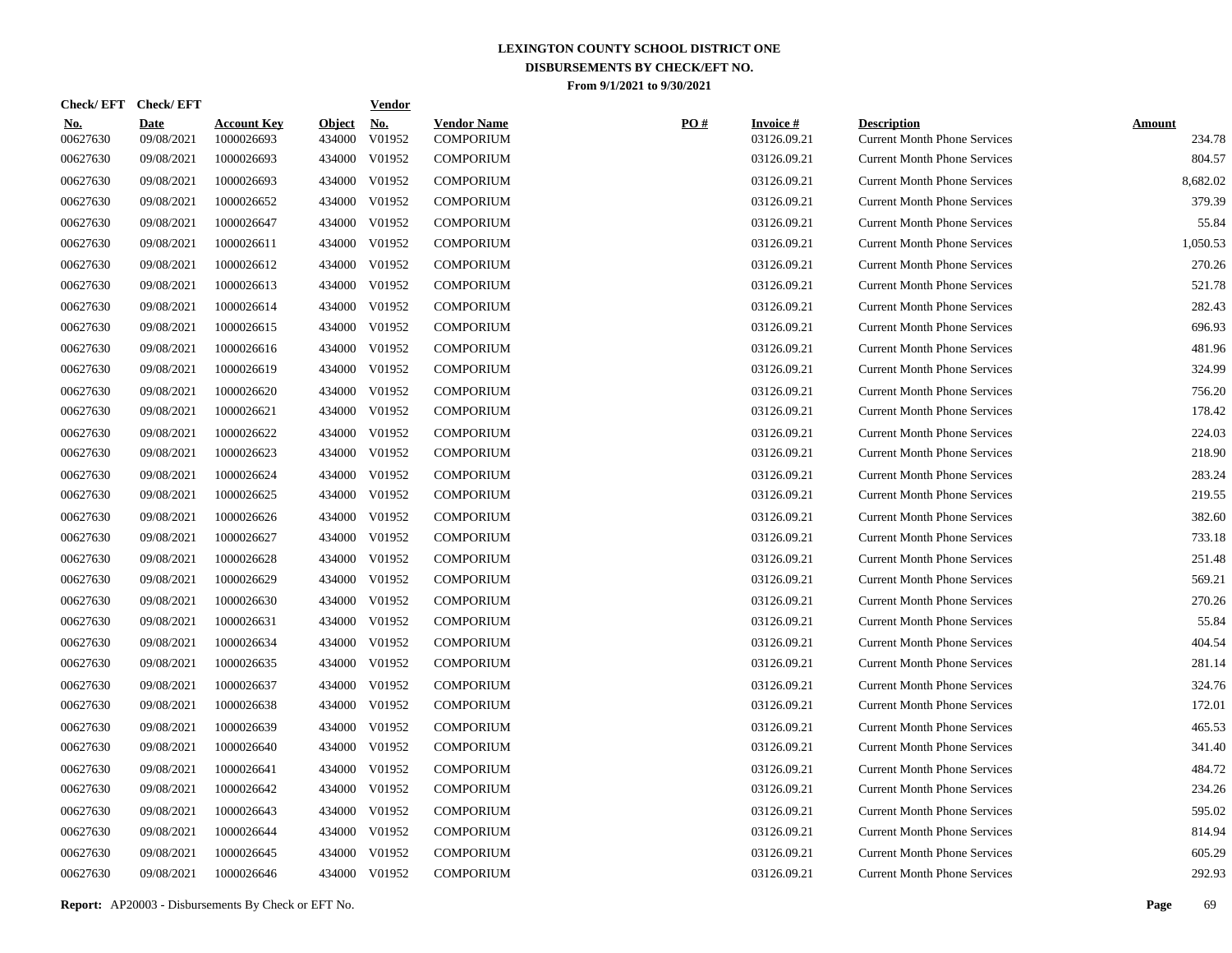| Check/EFT Check/EFT    |                           |                                  |                         | <b>Vendor</b>        |                                        |     |                             |                                                           |                           |
|------------------------|---------------------------|----------------------------------|-------------------------|----------------------|----------------------------------------|-----|-----------------------------|-----------------------------------------------------------|---------------------------|
| <u>No.</u><br>00627630 | <b>Date</b><br>09/08/2021 | <b>Account Key</b><br>1000026611 | <b>Object</b><br>434000 | <u>No.</u><br>V01952 | <b>Vendor Name</b><br><b>COMPORIUM</b> | PO# | <b>Invoice#</b><br>9/1/2021 | <b>Description</b><br><b>Current Month Phone Services</b> | <b>Amount</b><br>5,596.28 |
| 00627630               | 09/08/2021                | 1000026612                       | 434000                  | V01952               | <b>COMPORIUM</b>                       |     | 9/1/2021                    | <b>Current Month Phone Services</b>                       | 1.953.47                  |
| 00627630               | 09/08/2021                | 1000026613                       | 434000                  | V01952               | <b>COMPORIUM</b>                       |     | 9/1/2021                    | <b>Current Month Phone Services</b>                       | 3,657.22                  |
| 00627630               | 09/08/2021                | 1000026614                       | 434000                  | V01952               | <b>COMPORIUM</b>                       |     | 9/1/2021                    | <b>Current Month Phone Services</b>                       | 764.32                    |
| 00627630               | 09/08/2021                | 1000026615                       | 434000                  | V01952               | <b>COMPORIUM</b>                       |     | 9/1/2021                    | <b>Current Month Phone Services</b>                       | 2,659.03                  |
| 00627630               | 09/08/2021                | 1000026616                       | 434000                  | V01952               | <b>COMPORIUM</b>                       |     | 9/1/2021                    | <b>Current Month Phone Services</b>                       | 2,068.63                  |
| 00627630               | 09/08/2021                | 1000026619                       |                         | 434000 V01952        | <b>COMPORIUM</b>                       |     | 9/1/2021                    | <b>Current Month Phone Services</b>                       | 1,136.19                  |
| 00627630               | 09/08/2021                | 1000026620                       | 434000                  | V01952               | <b>COMPORIUM</b>                       |     | 9/1/2021                    | <b>Current Month Phone Services</b>                       | 3,135.32                  |
| 00627630               | 09/08/2021                | 1000026621                       | 434000                  | V01952               | <b>COMPORIUM</b>                       |     | 9/1/2021                    | <b>Current Month Phone Services</b>                       | 1,738.61                  |
| 00627630               | 09/08/2021                | 1000026621                       | 434000                  | V01952               | <b>COMPORIUM</b>                       |     | 9/1/2021                    | <b>Current Month Phone Services</b>                       | 208.79                    |
| 00627630               | 09/08/2021                | 1000026622                       | 434000                  | V01952               | <b>COMPORIUM</b>                       |     | 9/1/2021                    | <b>Current Month Phone Services</b>                       | 1,916.07                  |
| 00627630               | 09/08/2021                | 1000026623                       | 434000                  | V01952               | <b>COMPORIUM</b>                       |     | 9/1/2021                    | <b>Current Month Phone Services</b>                       | 2,044.33                  |
| 00627630               | 09/08/2021                | 1000026624                       | 434000                  | V01952               | <b>COMPORIUM</b>                       |     | 9/1/2021                    | <b>Current Month Phone Services</b>                       | 1,994.89                  |
| 00627630               | 09/08/2021                | 1000026625                       | 434000                  | V01952               | <b>COMPORIUM</b>                       |     | 9/1/2021                    | <b>Current Month Phone Services</b>                       | 2,321.44                  |
| 00627630               | 09/08/2021                | 1000026626                       | 434000                  | V01952               | <b>COMPORIUM</b>                       |     | 9/1/2021                    | <b>Current Month Phone Services</b>                       | 2,742.92                  |
| 00627630               | 09/08/2021                | 1000026627                       | 434000                  | V01952               | <b>COMPORIUM</b>                       |     | 9/1/2021                    | <b>Current Month Phone Services</b>                       | 5,633.32                  |
| 00627630               | 09/08/2021                | 1000026628                       | 434000                  | V01952               | <b>COMPORIUM</b>                       |     | 9/1/2021                    | <b>Current Month Phone Services</b>                       | 2,210.13                  |
| 00627630               | 09/08/2021                | 1000026629                       | 434000                  | V01952               | <b>COMPORIUM</b>                       |     | 9/1/2021                    | <b>Current Month Phone Services</b>                       | 2,419.07                  |
| 00627630               | 09/08/2021                | 1000026630                       | 434000                  | V01952               | <b>COMPORIUM</b>                       |     | 9/1/2021                    | <b>Current Month Phone Services</b>                       | 2,540.78                  |
| 00627630               | 09/08/2021                | 1000026631                       | 434000                  | V01952               | <b>COMPORIUM</b>                       |     | 9/1/2021                    | <b>Current Month Phone Services</b>                       | 2,173.57                  |
| 00627630               | 09/08/2021                | 1000026634                       | 434000                  | V01952               | <b>COMPORIUM</b>                       |     | 9/1/2021                    | <b>Current Month Phone Services</b>                       | 2,721.58                  |
| 00627630               | 09/08/2021                | 1000026635                       | 434000                  | V01952               | <b>COMPORIUM</b>                       |     | 9/1/2021                    | <b>Current Month Phone Services</b>                       | 2,222.77                  |
| 00627630               | 09/08/2021                | 1000026637                       | 434000                  | V01952               | <b>COMPORIUM</b>                       |     | 9/1/2021                    | <b>Current Month Phone Services</b>                       | 2,346.48                  |
| 00627630               | 09/08/2021                | 1000026638                       | 434000                  | V01952               | <b>COMPORIUM</b>                       |     | 9/1/2021                    | <b>Current Month Phone Services</b>                       | 2,189.24                  |
| 00627630               | 09/08/2021                | 1000026639                       | 434000                  | V01952               | <b>COMPORIUM</b>                       |     | 9/1/2021                    | <b>Current Month Phone Services</b>                       | 1,819.30                  |
| 00627630               | 09/08/2021                | 1000026640                       | 434000                  | V01952               | <b>COMPORIUM</b>                       |     | 9/1/2021                    | <b>Current Month Phone Services</b>                       | 1,916.37                  |
| 00627630               | 09/08/2021                | 1000026641                       | 434000                  | V01952               | <b>COMPORIUM</b>                       |     | 9/1/2021                    | <b>Current Month Phone Services</b>                       | 2,189.24                  |
| 00627630               | 09/08/2021                | 1000026642                       | 434000                  | V01952               | <b>COMPORIUM</b>                       |     | 9/1/2021                    | <b>Current Month Phone Services</b>                       | 2,287.84                  |
| 00627630               | 09/08/2021                | 1000026643                       | 434000                  | V01952               | <b>COMPORIUM</b>                       |     | 9/1/2021                    | <b>Current Month Phone Services</b>                       | 2,486.26                  |
| 00627630               | 09/08/2021                | 1000026644                       | 434000                  | V01952               | <b>COMPORIUM</b>                       |     | 9/1/2021                    | <b>Current Month Phone Services</b>                       | 6,472.88                  |
| 00627630               | 09/08/2021                | 1000026645                       | 434000                  | V01952               | <b>COMPORIUM</b>                       |     | 9/1/2021                    | <b>Current Month Phone Services</b>                       | 2,154.20                  |
| 00627630               | 09/08/2021                | 1000026646                       | 434000                  | V01952               | <b>COMPORIUM</b>                       |     | 9/1/2021                    | <b>Current Month Phone Services</b>                       | 2,934.32                  |
| 00627630               | 09/08/2021                | 1000026652                       | 434000                  | V01952               | <b>COMPORIUM</b>                       |     | 9/1/2021                    | <b>Current Month Phone Services</b>                       | 2,243.26                  |
| 00627630               | 09/08/2021                | 1000026647                       | 434000                  | V01952               | <b>COMPORIUM</b>                       |     | 9/1/2021                    | <b>Current Month Phone Services</b>                       | 2,478.23                  |
| 00627630               | 09/08/2021                | 1000026693                       | 434000                  | V01952               | <b>COMPORIUM</b>                       |     | 9/1/2021                    | <b>Current Month Phone Services</b>                       | 4,133.62                  |
| 00627630               | 09/08/2021                | 1000026693                       |                         | 434000 V01952        | <b>COMPORIUM</b>                       |     | 9/1/2021                    | <b>Current Month Phone Services</b>                       | 614.48                    |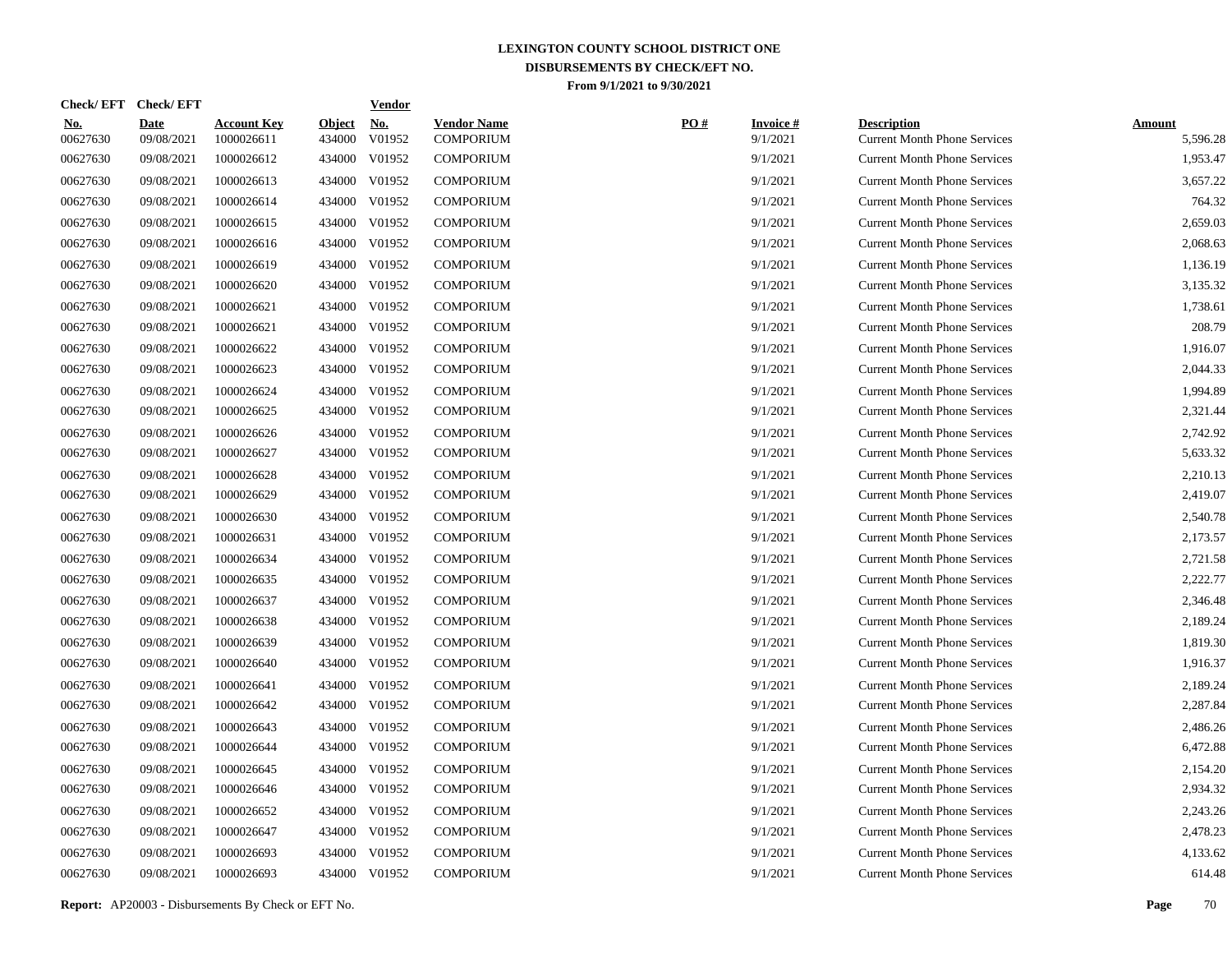| Check/EFT Check/EFT    |                           |                                  |                         | <b>Vendor</b>        |                                        |          |                             |                                                           |                  |
|------------------------|---------------------------|----------------------------------|-------------------------|----------------------|----------------------------------------|----------|-----------------------------|-----------------------------------------------------------|------------------|
| <u>No.</u><br>00627630 | <b>Date</b><br>09/08/2021 | <b>Account Key</b><br>1000026693 | <b>Object</b><br>434000 | <b>No.</b><br>V01952 | <b>Vendor Name</b><br><b>COMPORIUM</b> | PO#      | <b>Invoice#</b><br>9/1/2021 | <b>Description</b><br><b>Current Month Phone Services</b> | Amount<br>509.32 |
| 00627630               | 09/08/2021                | 1000026693                       | 434000                  | V01952               | <b>COMPORIUM</b>                       |          | 9/1/2021                    | <b>Current Month Phone Services</b>                       | 1,105.00         |
| 00627630               | 09/08/2021                | 1000026693                       | 434000                  | V01952               | <b>COMPORIUM</b>                       |          | 9/1/2021                    | <b>Current Month Phone Services</b>                       | 100.73           |
| 00627630               | 09/08/2021                | 1000026693                       |                         | 434000 V01952        | <b>COMPORIUM</b>                       |          | 9/1/2021                    | <b>Current Month Phone Services</b>                       | 1,061.62         |
|                        |                           |                                  |                         |                      |                                        |          |                             | <b>Check Total</b>                                        | 115,846.05       |
| 00627631               | 09/08/2021                | 2250016203                       |                         | 441000 V14973        | <b>CONTINENTAL</b>                     | P2202598 | 667047                      | RSG Newcomers Kit, Gr 3-5                                 | 429.00           |
| 00627631               | 09/08/2021                | 2250016203                       |                         | 441000 V14973        | CONTINENTAL                            | P2202598 | 667047                      | <b>Shipping Charges</b>                                   | 51.48            |
|                        |                           |                                  |                         |                      |                                        |          |                             | <b>Check Total</b>                                        | 480.48           |
| 00627632               | 09/08/2021                | 6000025637                       |                         | 433200 Exxxxx        | Employee                               |          | 08.20.08.31.21              | <b>Banking Errands</b>                                    | 21.50            |
|                        |                           |                                  |                         |                      |                                        |          |                             | <b>Check Total</b>                                        | 21.50            |
| 00627633               | 09/08/2021                | 1000022403                       | 431200                  | V00954               | <b>DODGE LEARNING RESOURCES</b>        | P2201983 | 90723                       | "A Teacher's Guide to Reading                             | 487.60           |
| 00627633               | 09/08/2021                | 1000022403                       |                         | 431200 V00954        | DODGE LEARNING RESOURCES               | P2201983 | 90723                       | 30.00% Discount                                           | $-146.28$        |
| 00627633               | 09/08/2021                | 1000022403                       |                         | 431200 V00954        | DODGE LEARNING RESOURCES               | P2201983 | 90723                       | Shipping                                                  | 20.48            |
|                        |                           |                                  |                         |                      |                                        |          |                             | <b>Check Total</b>                                        | 361.80           |
| 00627634               | 09/08/2021                | 7802080044                       |                         | 466034 V02870        | <b>DUMLAO, MARVIN R</b>                |          |                             | <b>VBALL/DORMAN/ VBALL VS DORMAN</b>                      | 84.00            |
|                        |                           |                                  |                         |                      |                                        |          |                             | <b>Check Total</b>                                        | 84.00            |
| 00627635               | 09/08/2021                | 7802072015                       |                         | 466034 V15398        | <b>ENNIS, DEWAYNE</b>                  |          | VFB.PE.9.03.21              | Official                                                  | 132.90           |
|                        |                           |                                  |                         |                      |                                        |          |                             | <b>Check Total</b>                                        | 132.90           |
| 00627636               | 09/08/2021                | 3260011303                       |                         | 441000 V00039        | ETA HAND2MIND                          | P2201202 | 60344071                    | Magnets, ceramic bar with park                            | 36.34            |
|                        |                           |                                  |                         |                      |                                        |          |                             | <b>Check Total</b>                                        | 36.34            |
| 00627637               | 09/08/2021                | 2042122303                       | 441000                  | V00549               | FORMS AND SUPPLY INC (FSI)             | P2201411 | 5849023-1                   | Post it sticky notes                                      | 56.24            |
| 00627637               | 09/08/2021                | 1000023347                       | 441000                  | V00549               | FORMS AND SUPPLY INC (FSI)             | P2202414 | 5881621-0                   | GBC NAP I Standard Laminating                             | 35.77            |
| 00627637               | 09/08/2021                | 1000011235                       | 441000                  | V00549               | FORMS AND SUPPLY INC (FSI)             | P2202636 | 5881643-0                   | <b>Business Source Stainless Stee</b>                     | 5.14             |
| 00627637               | 09/08/2021                | 1000011235                       | 441000                  | V00549               | FORMS AND SUPPLY INC (FSI)             | P2202636 | 5881643-0                   | <b>BIC Round Stic Ballpoint Pens</b>                      | 7.06             |
| 00627637               | 09/08/2021                | 1000011235                       | 441000                  | V00549               | FORMS AND SUPPLY INC (FSI)             | P2202636 | 5881643-0                   | <b>BIC Round Stic Ballpoint Pens</b>                      | 7.06             |
| 00627637               | 09/08/2021                | 1000011235                       | 441000                  | V00549               | FORMS AND SUPPLY INC (FSI)             | P2202636 | 5881643-0                   | <b>BIC WiteOut EZ Correct Correct</b>                     | 19.56            |
| 00627637               | 09/08/2021                | 1000011235                       | 441000                  | V00549               | FORMS AND SUPPLY INC (FSI)             | P2202636 | 5881643-0                   | Business Source Ruled White In                            | 10.27            |
| 00627637               | 09/08/2021                | 1000011235                       | 441000                  | V00549               | FORMS AND SUPPLY INC (FSI)             | P2202636 | 5881643-0                   | Business Source Ruled White In                            | 6.63             |
| 00627637               | 09/08/2021                | 1000011235                       | 441000                  | V00549               | FORMS AND SUPPLY INC (FSI)             | P2202636 | 5881643-0                   | Sharpie Penstyle Permanent Mar                            | 12.18            |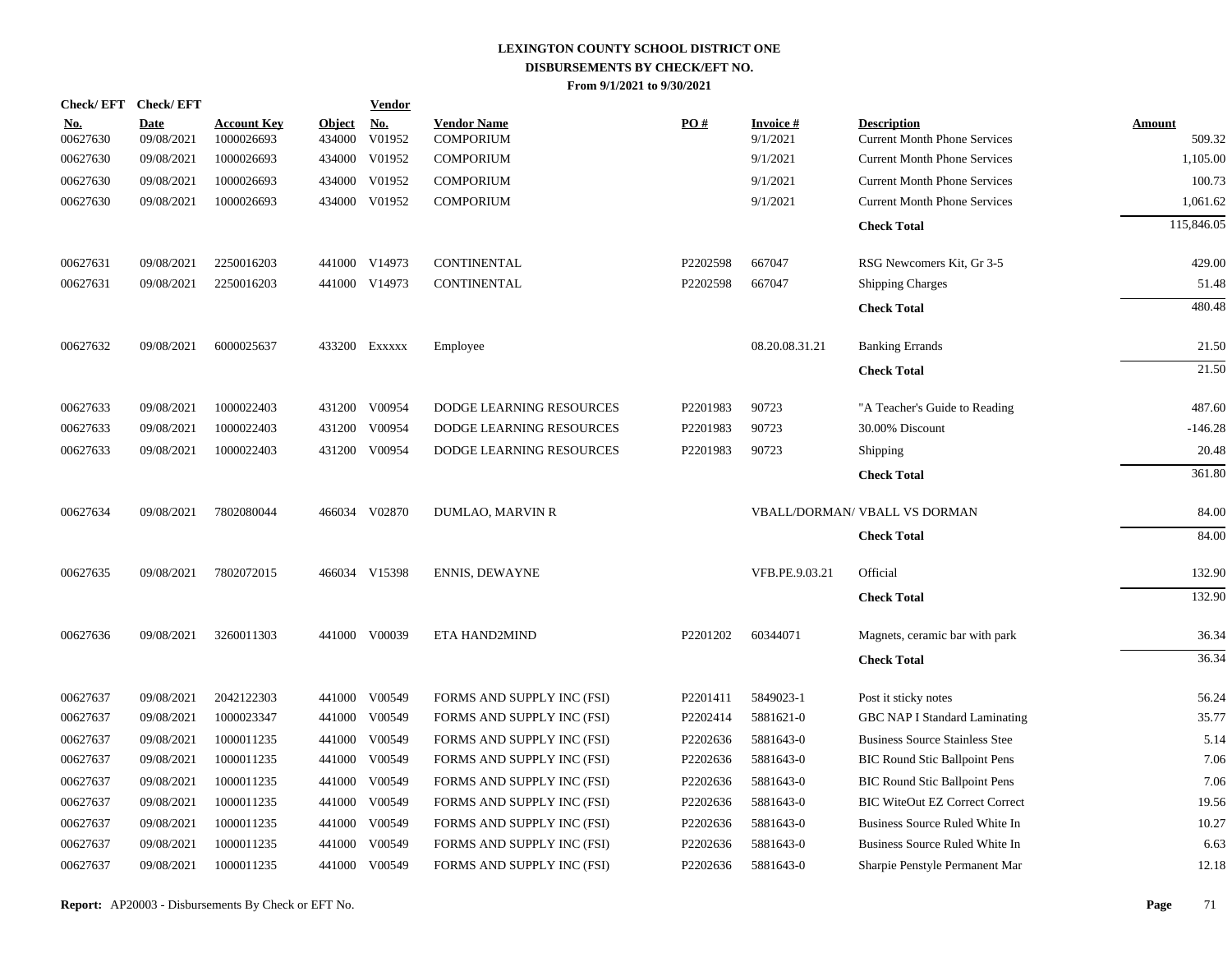| Check/EFT Check/EFT<br><u>No.</u> | <b>Date</b> | <b>Account Key</b> | Object No. | <b>Vendor</b> | <b>Vendor Name</b>             | PO#      | <b>Invoice#</b>                   | <b>Description</b>                            | <b>Amount</b> |
|-----------------------------------|-------------|--------------------|------------|---------------|--------------------------------|----------|-----------------------------------|-----------------------------------------------|---------------|
|                                   |             |                    |            |               |                                |          |                                   | <b>Check Total</b>                            | 159.91        |
| 00627638                          | 09/08/2021  | 2200026408         |            | 441000 V02048 | <b>GROVE MEDICAL</b>           | P2202206 | 6131269                           | COVID-19 Masks Earloop Isolati                | 18,372.52     |
| 00627638                          | 09/08/2021  | 2200026408         |            | 441000 V02048 | <b>GROVE MEDICAL</b>           | P2202206 | 6131269                           | Earloop Masks Child Size Isola                | 870.94        |
|                                   |             |                    |            |               |                                |          |                                   | <b>Check Total</b>                            | 19,243.46     |
| 00627639                          | 09/08/2021  | 6000025634         |            | 433200 EXXXXX | Employee                       |          | 08.13.08.31.21                    | Supply Pick up/delivery/Bank                  | 48.72         |
|                                   |             |                    |            |               |                                |          |                                   | <b>Check Total</b>                            | 48.72         |
| 00627640                          | 09/08/2021  | 6000025626         |            | 433200 EXXXXX | Employee                       |          | 08.20.08.31.21                    | <b>Banking Errands</b>                        | 10.92         |
|                                   |             |                    |            |               |                                |          |                                   | <b>Check Total</b>                            | 10.92         |
| 00627641                          | 09/08/2021  | 2021011239         |            | 441000 V12508 | <b>HEINEMANN</b>               | P2111073 | 7349319.REVISED 978-0-325-13356-0 |                                               | 195.00        |
| 00627641                          | 09/08/2021  | 2021011239         |            | 441000 V12508 | <b>HEINEMANN</b>               | P2111073 | 7349319.REVISED 978-0-325-12840-5 |                                               | 50.00         |
| 00627641                          | 09/08/2021  | 2021011239         |            | 441000 V12508 | <b>HEINEMANN</b>               | P2111073 | 7349319.REVISED 978-0-325-12841-2 |                                               | 25.00         |
| 00627641                          | 09/08/2021  | 2021011239         |            | 441000 V12508 | <b>HEINEMANN</b>               | P2111073 | 7349319.REVISED Shipping          |                                               | 29.00         |
| 00627641                          | 09/08/2021  | 2021011239         |            | 441000 V12508 | <b>HEINEMANN</b>               | P2111073 | 7349319.REVISED 978-0-325-12839-9 |                                               | 20.00         |
|                                   |             |                    |            |               |                                |          |                                   | <b>Check Total</b>                            | 319.00        |
| 00627642                          | 09/08/2021  | 7887072044         |            | 466034 V16428 | HIGGINS, ROGER                 |          | <b>VFBALL/S</b>                   | V FBALL VS S VALLEY                           | 169.00        |
|                                   |             |                    |            |               |                                |          |                                   | <b>Check Total</b>                            | 169.00        |
| 00627643                          | 09/08/2021  | 5723025323         |            | 452000 V16117 | HOOD CONSTRUCTION COMPANY      | P2201217 | 2.P2201217                        | SGES - GMP Per Scope of Work                  | 120,445.49    |
|                                   |             |                    |            |               |                                |          |                                   | <b>Check Total</b>                            | 120,445.49    |
| 00627644                          | 09/08/2021  | 7887072044         |            | 466034 V02851 | HUDSON, DOUG M                 |          | <b>JVFBALL/N</b>                  | JV FBALL VS N FORD                            | 78.90         |
|                                   |             |                    |            |               |                                |          |                                   | <b>Check Total</b>                            | 78.90         |
| 00627645                          | 09/08/2021  | 6000025642         |            | 433200 EXXXXX | Employee                       |          | 08.17.08.31.21                    | <b>Banking Errands</b>                        | 53.59         |
|                                   |             |                    |            |               |                                |          |                                   | <b>Check Total</b>                            | 53.59         |
| 00627646                          | 09/08/2021  | 1000025445         |            | 432300 V00158 | JOHNSON CONTROLS FIRE PROTECTI | P2201312 | 88064398                          | DES Kitchen-Hood(1)Length 18'                 | 100.00        |
| 00627646                          | 09/08/2021  | 1000025424         |            | 432300 V00158 | JOHNSON CONTROLS FIRE PROTECTI | P2201312 | 88064421                          | RBES Kitchen being replaced an                | 100.00        |
|                                   |             |                    |            |               |                                |          |                                   | <b>Check Total</b>                            | 200.00        |
| 00627647                          | 09/08/2021  | 7802070027         |            | 466034 V02703 | JOHNSON, TODD A                |          |                                   | VFB.WK.9.03.2021 V FB vd Orangeburg Wilkinson | 166.30        |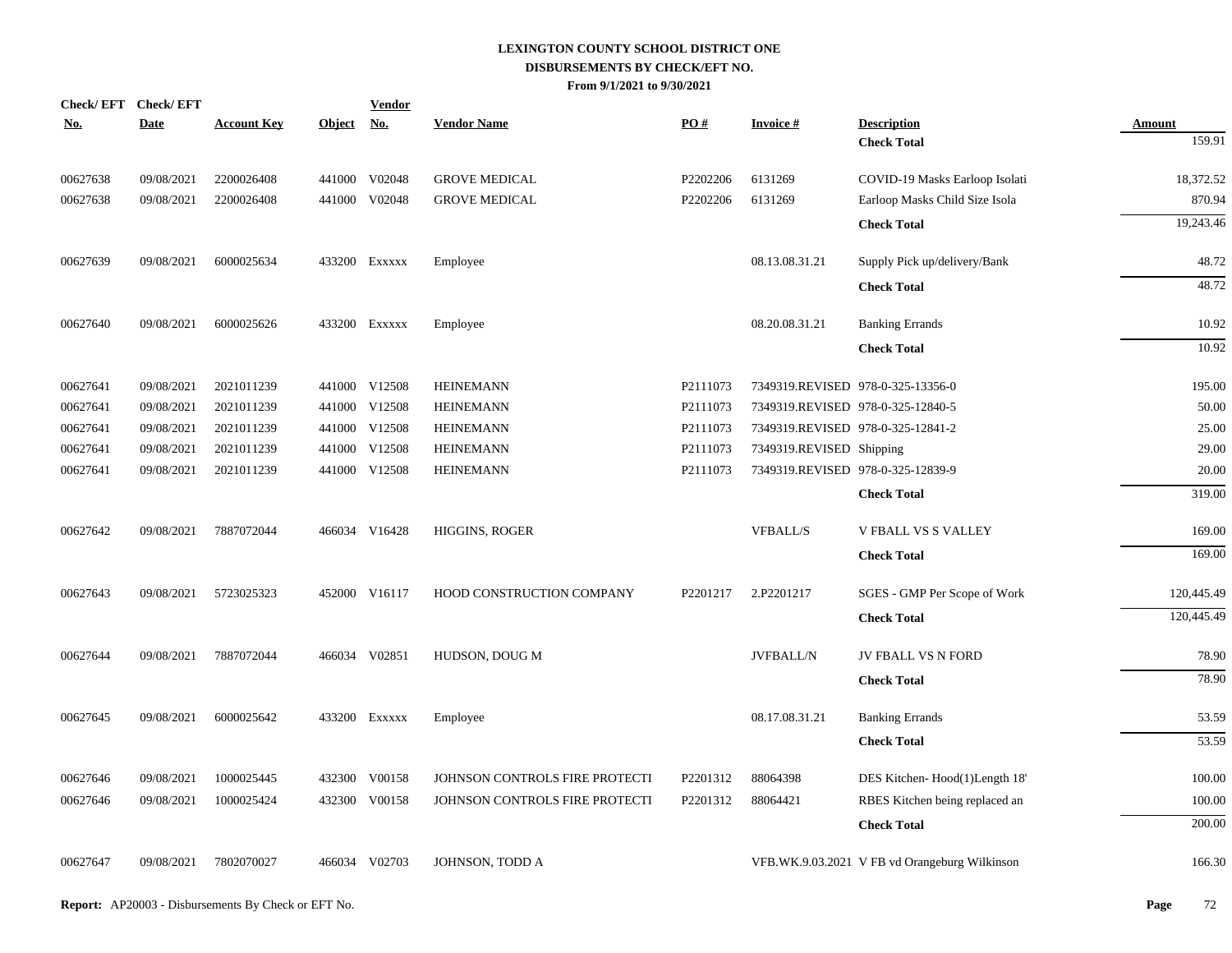| Check/EFT Check/EFT |            |                    | <b>Vendor</b>                                              |                                                                                                                                                                                                                                                                           |                    |                  |                                |                                                                                                                                                      |
|---------------------|------------|--------------------|------------------------------------------------------------|---------------------------------------------------------------------------------------------------------------------------------------------------------------------------------------------------------------------------------------------------------------------------|--------------------|------------------|--------------------------------|------------------------------------------------------------------------------------------------------------------------------------------------------|
| <b>Date</b>         |            |                    |                                                            |                                                                                                                                                                                                                                                                           |                    |                  |                                | <b>Amount</b><br>166.30                                                                                                                              |
|                     |            |                    |                                                            |                                                                                                                                                                                                                                                                           |                    |                  |                                |                                                                                                                                                      |
| 09/08/2021          | 7884027030 |                    |                                                            | Employee                                                                                                                                                                                                                                                                  |                    | 08.18.2021       | <b>School Supply Shopping</b>  | 18.98                                                                                                                                                |
|                     |            |                    |                                                            |                                                                                                                                                                                                                                                                           |                    |                  | <b>Check Total</b>             | 18.98                                                                                                                                                |
| 09/08/2021          | 7887072044 |                    |                                                            | KEMFORT, JAMES                                                                                                                                                                                                                                                            |                    | <b>JVFBALL/N</b> | JV FBALL VS N FORD             | 69.00                                                                                                                                                |
|                     |            |                    |                                                            |                                                                                                                                                                                                                                                                           |                    |                  | <b>Check Total</b>             | 69.00                                                                                                                                                |
| 09/08/2021          | 7743019011 |                    |                                                            | KUTA SOFTWARE LLC                                                                                                                                                                                                                                                         | P2202622           | 24977            | Lexington High School Site Lic | 227.25                                                                                                                                               |
| 09/08/2021          | 7743019011 |                    |                                                            | KUTA SOFTWARE LLC                                                                                                                                                                                                                                                         | P2202622           | 24977            | Lexington High School Site Lic | 227.25                                                                                                                                               |
| 09/08/2021          | 7743019011 |                    |                                                            | KUTA SOFTWARE LLC                                                                                                                                                                                                                                                         | P2202622           | 24977            | Lexington High School Site Lic | 227.25                                                                                                                                               |
| 09/08/2021          | 7743019011 |                    |                                                            | KUTA SOFTWARE LLC                                                                                                                                                                                                                                                         | P2202622           | 24977            | Lexington High School Site Lic | 227.25                                                                                                                                               |
|                     |            |                    |                                                            |                                                                                                                                                                                                                                                                           |                    |                  | <b>Check Total</b>             | 909.00                                                                                                                                               |
| 09/08/2021          | 7802072013 |                    |                                                            | LEVY, REUBEN O                                                                                                                                                                                                                                                            |                    | VFB.GI.09.01.21  | Athletic Official              | 101.00                                                                                                                                               |
|                     |            |                    |                                                            |                                                                                                                                                                                                                                                                           |                    |                  | <b>Check Total</b>             | 101.00                                                                                                                                               |
| 09/08/2021          | 7743019043 |                    |                                                            | <b>MACKIN LIBRARY MEDIA</b>                                                                                                                                                                                                                                               | P2111034           | 692428           | Special Processing: Laminate C | 258.70                                                                                                                                               |
| 09/08/2021          | 7743019043 |                    |                                                            | <b>MACKIN LIBRARY MEDIA</b>                                                                                                                                                                                                                                               | P2111034           | 692428           | Patient Zero: Solving The Myst | 1,697.80                                                                                                                                             |
|                     |            |                    |                                                            |                                                                                                                                                                                                                                                                           |                    |                  | <b>Check Total</b>             | 1,956.50                                                                                                                                             |
| 09/08/2021          | 6000025644 |                    |                                                            | Employee                                                                                                                                                                                                                                                                  |                    | 08.16.08.30.21   | <b>Banking Errands</b>         | 7.20                                                                                                                                                 |
|                     |            |                    |                                                            |                                                                                                                                                                                                                                                                           |                    |                  | <b>Check Total</b>             | 7.20                                                                                                                                                 |
| 09/08/2021          | 7802080044 |                    |                                                            | <b>MARTINEZ, LUIS</b>                                                                                                                                                                                                                                                     |                    |                  |                                | 134.70                                                                                                                                               |
|                     |            |                    |                                                            |                                                                                                                                                                                                                                                                           |                    |                  | <b>Check Total</b>             | 134.70                                                                                                                                               |
| 09/08/2021          | 6000025643 |                    |                                                            | Employee                                                                                                                                                                                                                                                                  |                    | 08.17.08.31.21   | <b>Banking Errands</b>         | 52.36                                                                                                                                                |
|                     |            |                    |                                                            |                                                                                                                                                                                                                                                                           |                    |                  | <b>Check Total</b>             | 52.36                                                                                                                                                |
| 09/08/2021          | 7887072044 |                    |                                                            | MILLER, CHRISTOPHER J                                                                                                                                                                                                                                                     |                    | <b>VFBALL/S</b>  | V FBALL VS S VALLEY            | 162.70                                                                                                                                               |
|                     |            |                    |                                                            |                                                                                                                                                                                                                                                                           |                    |                  | <b>Check Total</b>             | 162.70                                                                                                                                               |
| 09/08/2021          | 6000025646 |                    |                                                            | Employee                                                                                                                                                                                                                                                                  |                    | 08.18.08.31.21   |                                | 40.32                                                                                                                                                |
|                     |            |                    |                                                            |                                                                                                                                                                                                                                                                           |                    |                  | <b>Check Total</b>             | 40.32                                                                                                                                                |
| 09/08/2021          | 7802070027 |                    |                                                            | MITCHELL, GEORGE                                                                                                                                                                                                                                                          |                    |                  |                                | 147.40                                                                                                                                               |
|                     |            |                    |                                                            |                                                                                                                                                                                                                                                                           |                    |                  |                                | Page<br>73                                                                                                                                           |
|                     |            | <b>Account Key</b> | <b>Report:</b> AP20003 - Disbursements By Check or EFT No. | Object No.<br>466099 Exxxxx<br>466034 V02872<br>466045 V02075<br>466045 V02075<br>466045 V02075<br>466045 V02075<br>466034 V02854<br>466035 V01500<br>466041 V01500<br>433200 EXXXXX<br>466034 V02981<br>433200 Exxxxx<br>466034 V03026<br>433200 Exxxxx<br>466034 V10551 | <b>Vendor Name</b> | PO#              | <b>Invoice#</b>                | <b>Description</b><br><b>Check Total</b><br>VBALL/DORMAN/ VBALL VS DORMAN<br><b>Banking Errands</b><br>VFB.WK.9.03.2021 V FB vd Orangeburg Wilkinson |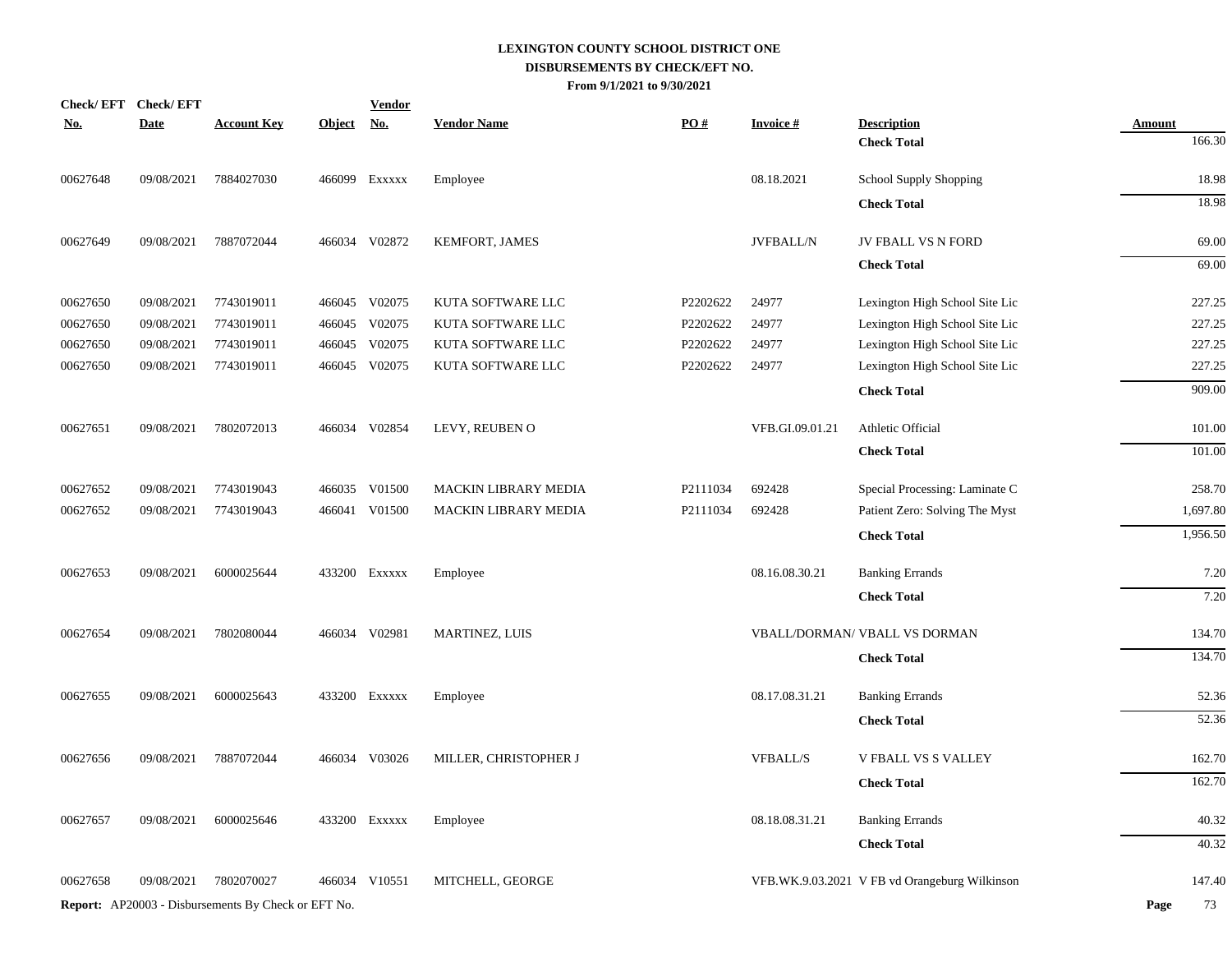|                        | Check/EFT Check/EFT       |                                                     |                         | <b>Vendor</b>        |                                        |                      |                                    |                                                  |                         |
|------------------------|---------------------------|-----------------------------------------------------|-------------------------|----------------------|----------------------------------------|----------------------|------------------------------------|--------------------------------------------------|-------------------------|
| <u>No.</u><br>00627658 | <b>Date</b><br>09/08/2021 | <u>Account Key</u><br>7887072044                    | <b>Object</b><br>466034 | <u>No.</u><br>V10551 | <b>Vendor Name</b><br>MITCHELL, GEORGE | PO#                  | <b>Invoice#</b><br><b>VFBALL/S</b> | <b>Description</b><br><b>V FBALL VS S VALLEY</b> | <b>Amount</b><br>147.40 |
|                        |                           |                                                     |                         |                      |                                        |                      |                                    | <b>Check Total</b>                               | 294.80                  |
| 00627659               | 09/08/2021                | 7924099615                                          |                         | 466064 V16722        | MOODY, DONALD LAVERT                   | P2202764             | 2002                               | <b>TENNIS CAMP</b>                               | 540.00                  |
| 00627659               | 09/08/2021                | 7924099615                                          |                         | 466064 V16722        | MOODY, DONALD LAVERT                   | P2202764             | 2002                               | <b>TENNIS LESSONS</b>                            | 580.00                  |
|                        |                           |                                                     |                         |                      |                                        |                      |                                    | <b>Check Total</b>                               | 1,120.00                |
| 00627660               | 09/08/2021                | 7860527037                                          |                         | 466064 V00361        | NASSP(NATIONAL ASSOC OF SECON          | P2202935             | 9001446885                         | National School Council                          | 95.00                   |
|                        |                           |                                                     |                         |                      |                                        |                      |                                    | <b>Check Total</b>                               | 95.00                   |
| 00627661               | 09/08/2021                | 7802072013                                          |                         | 466034 V15292        | NEW, ERIC J                            |                      | VFB.GI.09.01.21                    | Athletic Official                                | 146.00                  |
|                        |                           |                                                     |                         |                      |                                        |                      |                                    | <b>Check Total</b>                               | 146.00                  |
| 00627662               | 09/08/2021                | 1000026611                                          |                         | 444510 V01895        | OEM OPTIC                              | P2202751             | 7582                               | 10GBASE-ER SFR+, 1550NM, 40KM,                   | 438.70                  |
| 00627662               | 09/08/2021                | 1000026613                                          |                         | 444510 V01895        | OEM OPTIC                              | P2202751             | 7582                               | 10GBASE-ER SFR+, 1550NM, 40KM,                   | 438.70                  |
| 00627662               | 09/08/2021                | 1000026615                                          |                         | 444510 V01895        | OEM OPTIC                              | P2202751             | 7582                               | 10GBASE-ER SFR+, 1550NM, 40KM,                   | 438.70                  |
| 00627662               | 09/08/2021                | 1000026627                                          |                         | 444510 V01895        | OEM OPTIC                              | P2202751             | 7582                               | 10GBASE-ER SFR+, 1550NM, 40KM,                   | 438.70                  |
|                        |                           |                                                     |                         |                      |                                        |                      |                                    | <b>Check Total</b>                               | 1,754.80                |
| 00627663               | 09/08/2021                | 7802080044                                          |                         | 466034 V10671        | OLAWSKY, KELVIN KEITH                  |                      |                                    | <b>VBALL/DORMAN/ VBALL VS DORMAN</b>             | 102.00                  |
|                        |                           |                                                     |                         |                      |                                        |                      |                                    | <b>Check Total</b>                               | 102.00                  |
| 00627664               | 09/08/2021                | 7813027044                                          |                         | 466069 Exxxxx        | Employee                               |                      | 09.01.2021                         | Supplies Reimbursement                           | 124.30                  |
|                        |                           |                                                     |                         |                      |                                        |                      |                                    | <b>Check Total</b>                               | 124.30                  |
| 00627665               | 09/08/2021                | 7887072044                                          |                         | 466034 V02610        | POPE, WYMAN                            |                      | <b>VFBALL/S</b>                    | <b>V FBALL VS S VALLEY</b>                       | 162.70                  |
|                        |                           |                                                     |                         |                      |                                        |                      |                                    | <b>Check Total</b>                               | 162.70                  |
| 00627666               | 09/08/2021                | 6000025629                                          |                         | 433200 Exxxxx        | Employee                               |                      | 08.12.08.30.21                     | Travel between schools                           | 39.42                   |
|                        |                           |                                                     |                         |                      |                                        |                      |                                    | <b>Check Total</b>                               | 39.42                   |
| 00627667               | 09/08/2021                | 7802072015                                          |                         | 466034 V16235        | <b>QUILTY, PATRICK</b>                 |                      | VFB.PE.9.03.21                     | Official                                         | 94.20                   |
|                        |                           |                                                     |                         |                      |                                        |                      |                                    | <b>Check Total</b>                               | 94.20                   |
| 00627668               | 09/08/2021                | 2021011239                                          |                         | 441000 V12453        | READ TO THEM INC                       | P <sub>2201800</sub> | 17011812                           | One School, One Book- One Read                   | 3,329.05                |
| 00627668               | 09/08/2021                | 2021011239                                          |                         | 441000 V12453        | READ TO THEM INC                       | P <sub>2201800</sub> | 17011812                           | Fenway and Hattie                                | 0.00                    |
| 00627668               | 09/08/2021                | 2021011239                                          |                         | 441000 V12453        | READ TO THEM INC                       | P <sub>2201800</sub> | 17011812                           | Fenway and Hattie                                | 0.00                    |
|                        |                           | Report: AP20003 - Disbursements By Check or EFT No. |                         |                      |                                        |                      |                                    |                                                  | Page<br>74              |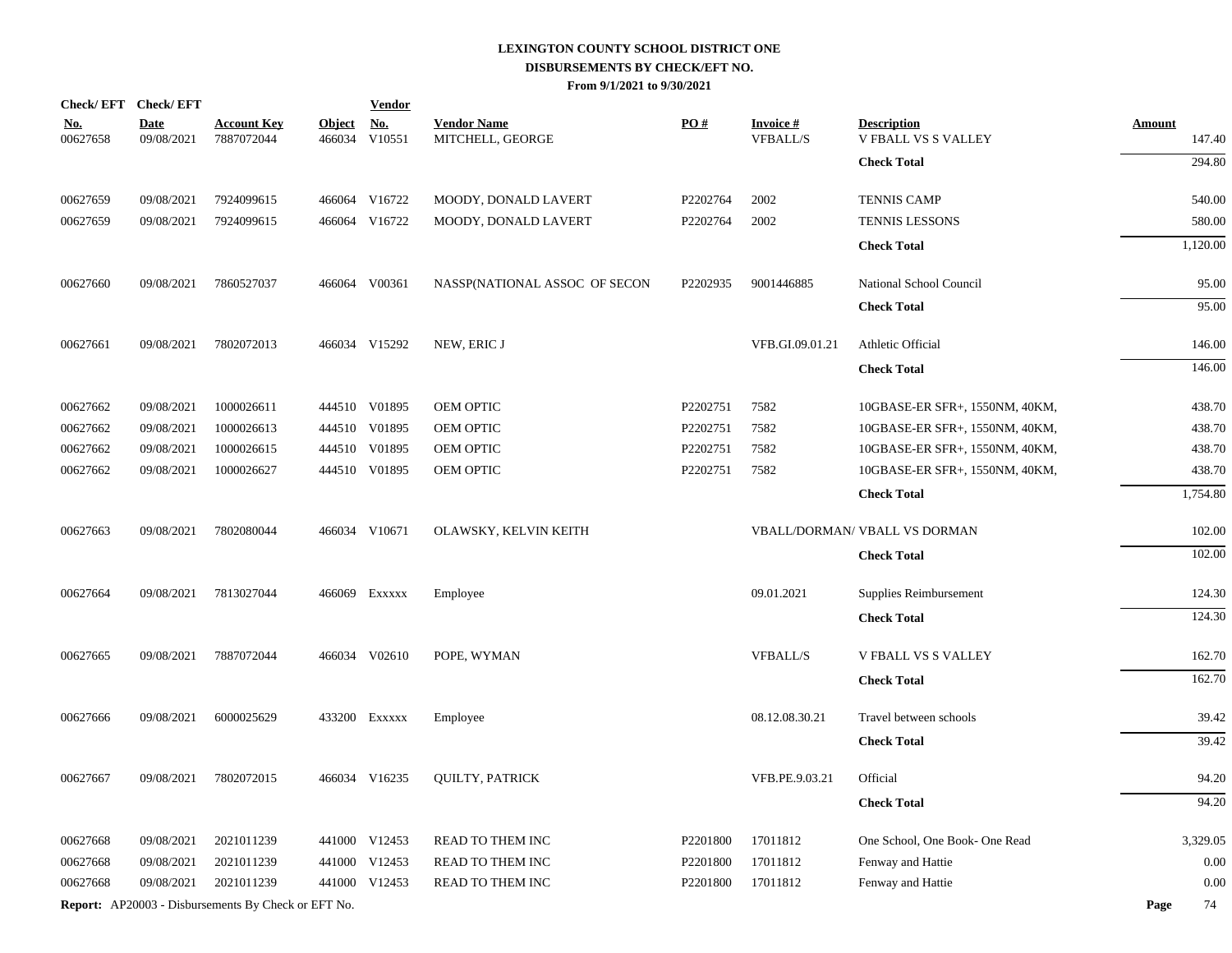|                        | Check/EFT Check/EFT       |                                                            |                         | <b>Vendor</b>        |                                        |                 |                                 |                                               |                         |
|------------------------|---------------------------|------------------------------------------------------------|-------------------------|----------------------|----------------------------------------|-----------------|---------------------------------|-----------------------------------------------|-------------------------|
| <b>No.</b><br>00627668 | <b>Date</b><br>09/08/2021 | <b>Account Key</b><br>2021011239                           | <b>Object</b><br>441000 | <u>No.</u><br>V12453 | <b>Vendor Name</b><br>READ TO THEM INC | PQ#<br>P2201800 | <b>Invoice#</b><br>17011812     | <b>Description</b><br>Fenway and Hattie       | <b>Amount</b><br>280.50 |
|                        |                           |                                                            |                         |                      |                                        |                 |                                 | <b>Check Total</b>                            | 3,609.55                |
| 00627669               | 09/08/2021                | 7887072044                                                 |                         | 466034 V12662        | REED, RICO                             |                 | $\ensuremath{\text{JVFBALL/N}}$ | JV FBALL VS N FORD                            | 69.00                   |
|                        |                           |                                                            |                         |                      |                                        |                 |                                 | <b>Check Total</b>                            | 69.00                   |
| 00627670               | 09/08/2021                | 1000011303                                                 |                         | 434500 V01082        | RENAISSANCE LEARNING                   | P2201191        | INV5213419                      | <b>Custom Data Integration Level</b>          | 4,297.69                |
| 00627670               | 09/08/2021                | 1000011303                                                 | 434500                  | V01082               | RENAISSANCE LEARNING                   | P2201191        | INV5213419                      | STAR 360 subscription                         | 339,403.32              |
| 00627670               | 09/08/2021                | 1000011303                                                 |                         | 434500 V01082        | RENAISSANCE LEARNING                   | P2201191        | INV5213419                      | Annual All Product Renaissance                | 24,054.14               |
|                        |                           |                                                            |                         |                      |                                        |                 |                                 | <b>Check Total</b>                            | 367,755.15              |
| 00627671               | 09/08/2021                | 7802072015                                                 |                         | 466034 V11994        | <b>RHODES, RONNIE A</b>                |                 | VFB.PE.9.03.21                  | Official                                      | 133.80                  |
|                        |                           |                                                            |                         |                      |                                        |                 |                                 | <b>Check Total</b>                            | 133.80                  |
| 00627672               | 09/08/2021                | 7802070027                                                 |                         | 466034 V16007        | RICE, MICHAEL B                        |                 |                                 | VFB.WK.9.03.2021 V FB vd Orangeburg Wilkinson | 169.90                  |
|                        |                           |                                                            |                         |                      |                                        |                 |                                 | <b>Check Total</b>                            | 169.90                  |
| 00627673               | 09/08/2021                | 7770027015                                                 |                         | 466099 V15258        | ROBERTS OXYGEN COMPANY INC             | P2202908        | Q44141                          | YEARLY RENTAL FOR HELIUM TANK                 | 88.76                   |
|                        |                           |                                                            |                         |                      |                                        |                 |                                 | <b>Check Total</b>                            | 88.76                   |
| 00627674               | 09/08/2021                | 7802072015                                                 |                         | 466034 V15365        | ROWE, ERNEST                           |                 | VFB.PE.9.03.21                  | Official                                      | 112.20                  |
|                        |                           |                                                            |                         |                      |                                        |                 |                                 | <b>Check Total</b>                            | 112.20                  |
| 00627675               | 09/08/2021                | 7811027015                                                 |                         | 466064 V00344        | <b>SC DECA</b>                         | P2202904        | 63785                           | <b>INSERVICE TEACHER TRAINGING FO</b>         | 20.00                   |
|                        |                           |                                                            |                         |                      |                                        |                 |                                 | <b>Check Total</b>                            | 20.00                   |
| 00627676               | 09/08/2021                | 7723027044                                                 |                         | 466099 V00132        | SC DEPARTMENT OF REVENUE (SALE         |                 | GT.08.21                        | Sales&Use tax, 08/21                          | 65.09                   |
|                        |                           |                                                            |                         |                      |                                        |                 |                                 | <b>Check Total</b>                            | 65.09                   |
| 00627677               | 09/08/2021                | 3260011303                                                 |                         | 441000 V16452        | SCHOOL SPECIALTY LLC                   | P2201714        | 202501793852                    | Seeds, rye grass, 4 oz.                       | 24.82                   |
|                        |                           |                                                            |                         |                      |                                        |                 |                                 | <b>Check Total</b>                            | 24.82                   |
| 00627678               | 09/08/2021                | 7802080044                                                 |                         | 466034 V02596        | <b>SCOTT, GEORGE R</b>                 |                 |                                 | VBALL/DORMAN/ VBALL VS DORMAN                 | 91.20                   |
|                        |                           |                                                            |                         |                      |                                        |                 |                                 | <b>Check Total</b>                            | 91.20                   |
| 00627679               | 09/08/2021                | 6000025639                                                 | 446040                  | V00879               | SENN BROTHERS INC                      |                 | L23060                          | 039-Forts Pond ES #2114                       | 145.50                  |
| 00627679               | 09/08/2021                | 6000025614                                                 |                         | 446040 V00879        | SENN BROTHERS INC                      |                 | L23061                          | 014-Gilbert ES #853                           | 147.00                  |
|                        |                           | <b>Report:</b> AP20003 - Disbursements By Check or EFT No. |                         |                      |                                        |                 |                                 |                                               | Page<br>75              |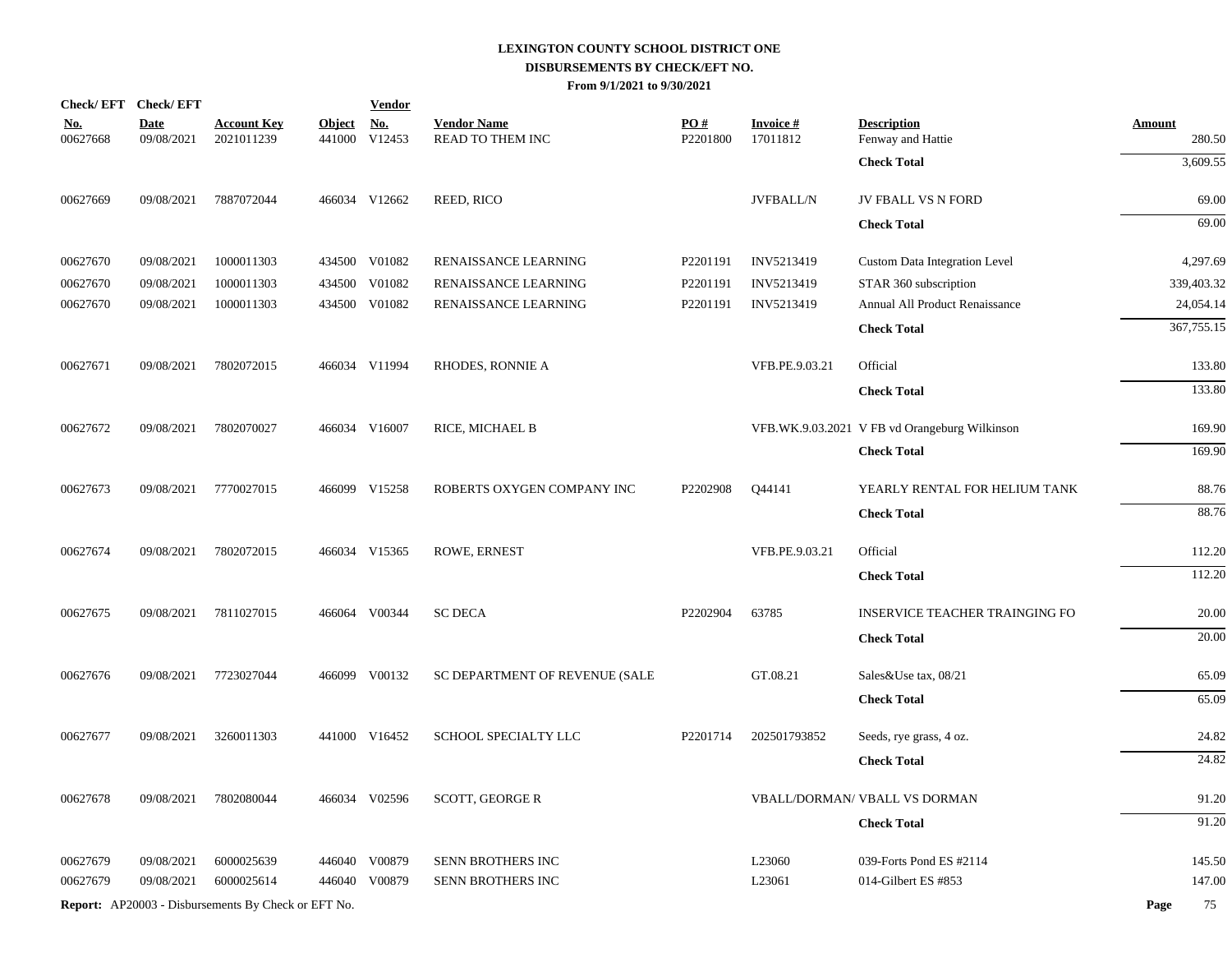| <b>Check/EFT</b>       | <b>Check/EFT</b>          |                                  |                         | <b>Vendor</b>        |                                         |     |                           |                                               |                         |
|------------------------|---------------------------|----------------------------------|-------------------------|----------------------|-----------------------------------------|-----|---------------------------|-----------------------------------------------|-------------------------|
| <u>No.</u><br>00627679 | <b>Date</b><br>09/08/2021 | <b>Account Key</b><br>6000025613 | <b>Object</b><br>446040 | <b>No.</b><br>V00879 | <b>Vendor Name</b><br>SENN BROTHERS INC | PO# | <b>Invoice#</b><br>L23062 | <b>Description</b><br>013-Gilbert HS #852     | <b>Amount</b><br>161.92 |
| 00627679               | 09/08/2021                | 6000025613                       |                         | 446040 V00879        | SENN BROTHERS INC                       |     | L <sub>23062</sub>        | 013-Gilbert HS #852                           | $-4.08$                 |
| 00627679               | 09/08/2021                | 6000025629                       | 446040                  | V00879               | SENN BROTHERS INC                       |     | L23063                    | 029-Gilbert MS #864                           | 63.00                   |
| 00627679               | 09/08/2021                | 6000025616                       | 446040                  | V00879               | SENN BROTHERS INC                       |     | L23065                    | 016-Pelion ES #855                            | 236.00                  |
| 00627679               | 09/08/2021                | 6000025615                       |                         | 446040 V00879        | SENN BROTHERS INC                       |     | L23066                    | 015-Pelion HS #854                            | 65.04                   |
| 00627679               | 09/08/2021                | 6000025630                       |                         | 446040 V00879        | SENN BROTHERS INC                       |     | L23067                    | 030-Pelion MS #2011                           | 305.59                  |
| 00627679               | 09/08/2021                | 6000025646                       |                         | 446040 V00879        | SENN BROTHERS INC                       |     | L24135                    | 046-Beechwood MS #2119                        | 132.71                  |
| 00627679               | 09/08/2021                | 6000025640                       |                         | 446040 V00879        | SENN BROTHERS INC                       |     | L24154                    | 040-New Providence ES # 2115                  | 141.04                  |
| 00627679               | 09/08/2021                | 6000025641                       |                         | 446040 V00879        | SENN BROTHERS INC                       |     | L24155                    | 041-Rocky Creek ES # 2116                     | 249.00                  |
| 00627679               | 09/08/2021                | 6000025637                       |                         | 446040 V00879        | SENN BROTHERS INC                       |     | L24318                    | 037-Carolina Springs MS#1925                  | 347.92                  |
| 00627679               | 09/08/2021                | 6000025647                       |                         | 446040 V00879        | SENN BROTHERS INC                       |     | L24333                    | 047-Centerville ES #2120                      | 194.00                  |
| 00627679               | 09/08/2021                | 6000025635                       |                         | 446040 V00879        | SENN BROTHERS INC                       |     | L24334                    | 035-Pleasant Hill ES#3220                     | 84.00                   |
| 00627679               | 09/08/2021                | 6000025634                       |                         | 446040 V00879        | SENN BROTHERS INC                       |     | L24335                    | 034-Pleasant Hill MS #3219                    | 71.21                   |
| 00627679               | 09/08/2021                | 6000025624                       |                         | 446040 V00879        | SENN BROTHERS INC                       |     | L24336                    | 024-Red Bank ES #860                          | 84.00                   |
| 00627679               | 09/08/2021                | 6000025623                       |                         | 446040 V00879        | SENN BROTHERS INC                       |     | L24337                    | 023-Saxe Gotha ES #859                        | 105.00                  |
| 00627679               | 09/08/2021                | 6000025627                       |                         | 446040 V00879        | SENN BROTHERS INC                       |     | L24338                    | 027-White Knoll HS #1791                      | 160.00                  |
| 00627679               | 09/08/2021                | 6000025626                       |                         | 446040 V00879        | <b>SENN BROTHERS INC</b>                |     | L24339                    | 026-White Knoll MS #862                       | 173.00                  |
| 00627679               | 09/08/2021                | 6000025620                       |                         | 446040 V00879        | <b>SENN BROTHERS INC</b>                |     | L24340                    | 020-Lexington MS #857                         | 84.00                   |
| 00627679               | 09/08/2021                | 6000025612                       |                         | 446040 V00879        | SENN BROTHERS INC                       |     | L24341                    | 012-Lexington ES #851                         | 84.00                   |
| 00627679               | 09/08/2021                | 6000025619                       |                         | 446040 V00879        | SENN BROTHERS INC                       |     | L <sub>24342</sub>        | 019-AES #856                                  | 29.21                   |
| 00627679               | 09/08/2021                | 6000025642                       |                         | 446040 V00879        | SENN BROTHERS INC                       |     | L24592                    | 042-Meadow Glen ES # 2117                     | 175.04                  |
| 00627679               | 09/08/2021                | 6000025644                       |                         | 446040 V00879        | SENN BROTHERS INC                       |     | L24595                    | 044-River Bluff HS #1311                      | 246.46                  |
| 00627679               | 09/08/2021                | 6000025622                       |                         | 446040 V00879        | SENN BROTHERS INC                       |     | L24706                    | 022-Oak Grove ES #858                         | 249.00                  |
| 00627679               | 09/08/2021                | 6000025625                       |                         | 446040 V00879        | SENN BROTHERS INC                       |     | L24712                    | 025-White Knoll ES #861                       | 27.00                   |
|                        |                           |                                  |                         |                      |                                         |     |                           | <b>Check Total</b>                            | 3,756.56                |
| 00627680               | 09/08/2021                | 6000025644                       |                         | 433200 Exxxxx        | Employee                                |     | 08.12.08.31.21            | Banking Errands for FS                        | 45.92                   |
|                        |                           |                                  |                         |                      |                                         |     |                           | <b>Check Total</b>                            | 45.92                   |
| 00627681               | 09/08/2021                | 7802070027                       |                         | 466034 V15992        | STEWART, WAYNE ALLEN                    |     |                           | VFB.WK.9.03.2021 V FB vd Orangeburg Wilkinson | 162.70                  |
| 00627681               | 09/08/2021                | 7887072044                       |                         | 466034 V15992        | STEWART, WAYNE ALLEN                    |     | <b>VFBALL/S</b>           | <b>V FBALL VS S VALLEY</b>                    | 162.70                  |
|                        |                           |                                  |                         |                      |                                         |     |                           | <b>Check Total</b>                            | 325.40                  |
| 00627682               | 09/08/2021                | 7887072044                       |                         | 466034 V15988        | TAYLOR, ZACHARY LEE                     |     | <b>JVFBALL/N</b>          | <b>JV FBALL VS N FORD</b>                     | 69.00                   |
|                        |                           |                                  |                         |                      |                                         |     |                           | <b>Check Total</b>                            | 69.00                   |
|                        |                           |                                  |                         |                      |                                         |     |                           |                                               |                         |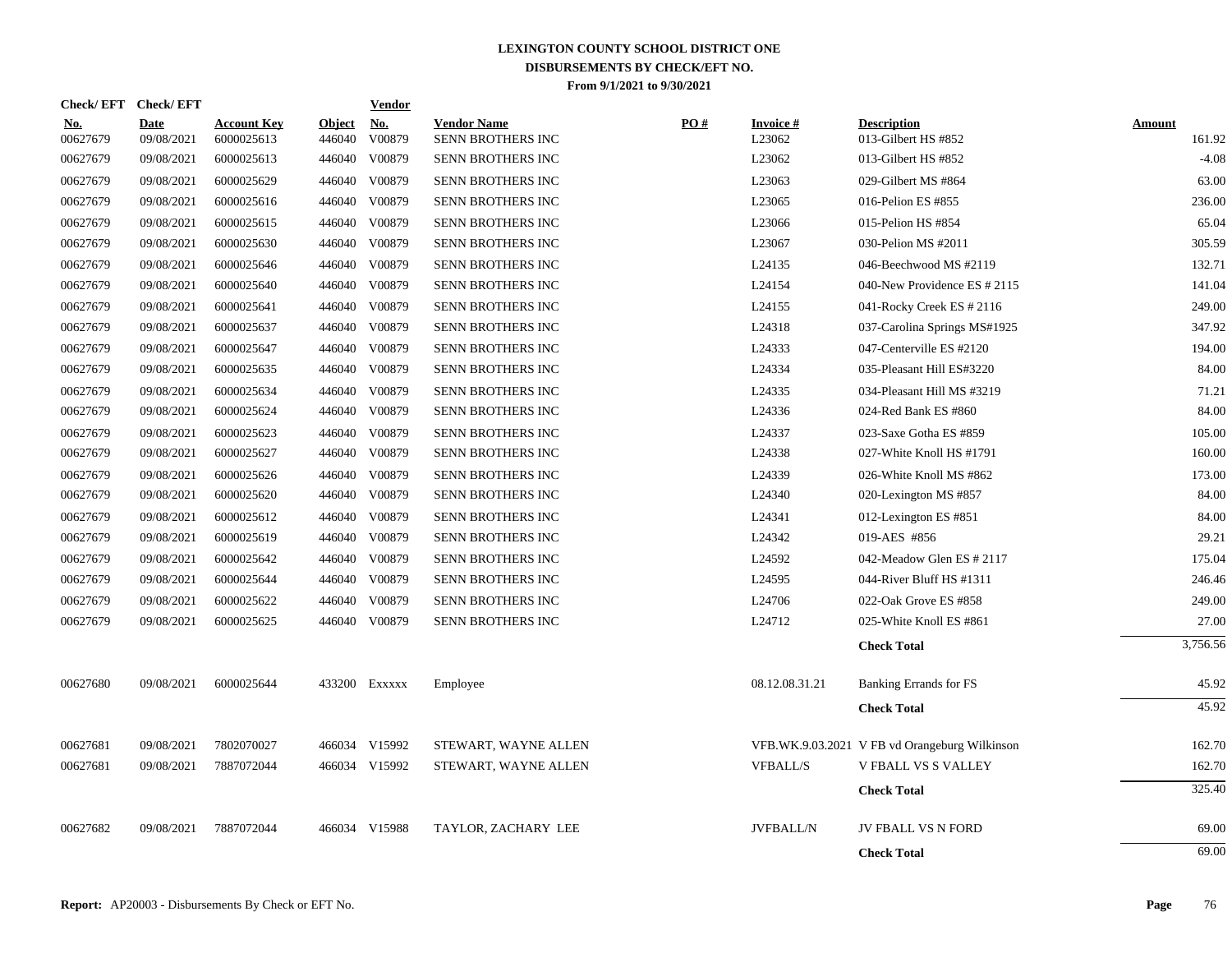|                        | Check/EFT Check/EFT       |                                  |                         | <b>Vendor</b>                         |                                            |                 |                                     |                                                      |                            |
|------------------------|---------------------------|----------------------------------|-------------------------|---------------------------------------|--------------------------------------------|-----------------|-------------------------------------|------------------------------------------------------|----------------------------|
| <u>No.</u><br>00627683 | <b>Date</b><br>09/08/2021 | <b>Account Key</b><br>3280011521 | <b>Object</b><br>434500 | $\underline{\textbf{No}}$ .<br>V14093 | <b>Vendor Name</b><br>TEST OUT CORPORATION | PO#<br>P2202329 | <b>Invoice#</b><br><b>INV487301</b> | <b>Description</b><br>TESTOUT IT LIMITED SITE LICENS | <b>Amount</b><br>11,000.00 |
| 00627683               | 09/08/2021                | 3280011521                       |                         | 434500 V14093                         | TEST OUT CORPORATION                       | P2202329        | <b>INV487301</b>                    | TESTOUT PC PRO INCLUDED                              | 0.00                       |
| 00627683               | 09/08/2021                | 3280011521                       |                         | 434500 V14093                         | TEST OUT CORPORATION                       | P2202329        | INV487301                           | TESTOUT NETWORK PRO INCLUDED                         | 0.00                       |
| 00627683               | 09/08/2021                | 3280011521                       |                         | 434500 V14093                         | TEST OUT CORPORATION                       | P2202329        | <b>INV487301</b>                    | TESTOUT IT FUNDAMENTALS PRO IN                       | 0.00                       |
|                        |                           |                                  |                         |                                       |                                            |                 |                                     | <b>Check Total</b>                                   | 11,000.00                  |
| 00627684               | 09/08/2021                | 7802072015                       |                         | 466034 V14021                         | TEUTON, KENNETH                            |                 | VFB.PE.9.03.21                      | Official                                             | 128.40                     |
|                        |                           |                                  |                         |                                       |                                            |                 |                                     | <b>Check Total</b>                                   | 128.40                     |
| 00627685               | 09/08/2021                | 1000011303                       |                         | 434500 V14008                         | THE OHIO STATE UNIVERSITY                  | P2202322        | CL-00042315                         | 2021-2022 IDEC Annual Site Fee                       | 550.00                     |
| 00627685               | 09/08/2021                | 1000011303                       |                         | 434500 V14008                         | THE OHIO STATE UNIVERSITY                  | P2202322        | CL-00042315                         | 2021-2022 IDEC Teacher License                       | 2,880.00                   |
|                        |                           |                                  |                         |                                       |                                            |                 |                                     | <b>Check Total</b>                                   | 3,430.00                   |
| 00627686               | 09/08/2021                | 7924099715                       |                         | 466041 V10542                         | THE TROPHY & AWARDS CENTER                 | P2202906        | 17193                               | TOP 25 TROPHIES                                      | 227.37                     |
| 00627686               | 09/08/2021                | 7924099715                       |                         | 466041 V10542                         | THE TROPHY & AWARDS CENTER                 | P2202906        | 17193                               | <b>BEST SEGA</b>                                     | 51.36                      |
| 00627686               | 09/08/2021                | 7924099715                       |                         | 466041 V10542                         | THE TROPHY & AWARDS CENTER                 | P2202906        | 17193                               | PEOPLES CHOICE                                       | 26.22                      |
| 00627686               | 09/08/2021                | 7924099715                       |                         | 466041 V10542                         | THE TROPHY & AWARDS CENTER                 | P2202906        | 17193                               | <b>BEST IN SHOW</b>                                  | 27.82                      |
| 00627686               | 09/08/2021                | 7924099715                       |                         | 466041 V10542                         | THE TROPHY & AWARDS CENTER                 | P2202906        | 17193                               | <b>DASH PLATES</b>                                   | 321.00                     |
|                        |                           |                                  |                         |                                       |                                            |                 |                                     | <b>Check Total</b>                                   | 653.77                     |
| 00627687               | 09/08/2021                | 1000025427                       |                         | 432300 V01638                         | TRITEK FIRE AND SECURITY LLC               | P2200533        | 26408                               | Fire Alarm Repair & Related Se                       | 896.26                     |
|                        |                           |                                  |                         |                                       |                                            |                 |                                     | <b>Check Total</b>                                   | 896.26                     |
| 00627688               | 09/08/2021                | 7887072044                       |                         | 466034 V12567                         | TWITTY, GREGG                              |                 | <b>JVFBALL/N</b>                    | <b>JV FBALL VS N FORD</b>                            | 104.10                     |
|                        |                           |                                  |                         |                                       |                                            |                 |                                     | <b>Check Total</b>                                   | 104.10                     |
| 00627691               | 09/08/2021                | 6000025612                       |                         | 446010 V00079                         | <b>US FOODS</b>                            |                 | 2205612                             | 012-Lexington EScust #40838088                       | 6,155.22                   |
| 00627691               | 09/08/2021                | 6000025612                       |                         | 446010 V00079                         | <b>US FOODS</b>                            |                 | 2205612                             | 012-Lexington EScust #40838088                       | $-120.76$                  |
| 00627691               | 09/08/2021                | 6000025620                       |                         | 446010 V00079                         | US FOODS                                   |                 | 2205614                             | 020-Lexington MS cust #6083808                       | 6,254.09                   |
| 00627691               | 09/08/2021                | 6000025620                       |                         | 446010 V00079                         | <b>US FOODS</b>                            |                 | 2205614                             | 020-Lexington MS cust #6083808                       | $-516.91$                  |
| 00627691               | 09/08/2021                | 6000025620                       |                         | 446010 V00079                         | <b>US FOODS</b>                            |                 | 2205614                             | 020-Lexington MS cust #6083808                       | $-444.30$                  |
| 00627691               | 09/08/2021                | 6000025612                       |                         | 441000 V00079                         | <b>US FOODS</b>                            |                 | 2205617                             | 012-Lexington EScust #40838088                       | 1,123.45                   |
| 00627691               | 09/08/2021                | 6000025612                       |                         | 441000 V00079                         | <b>US FOODS</b>                            |                 | 2205617                             | 012-Lexington EScust #40838088                       | $-53.43$                   |
| 00627691               | 09/08/2021                | 6000025641                       |                         | 446010 V00079                         | <b>US FOODS</b>                            |                 | 2472744                             | 041-Rocky Creek ES cust #30880                       | 396.50                     |
| 00627691               | 09/08/2021                | 6000025647                       |                         | 446010 V00079                         | <b>US FOODS</b>                            |                 | 2521778                             | 047-Centerville ES cust #41421                       | 603.66                     |
| 00627691               | 09/08/2021                | 6000025624                       |                         | 446010 V00079                         | <b>US FOODS</b>                            |                 | 2638778                             | 024-Red Bank ES cust #2083831                        | 2,887.46                   |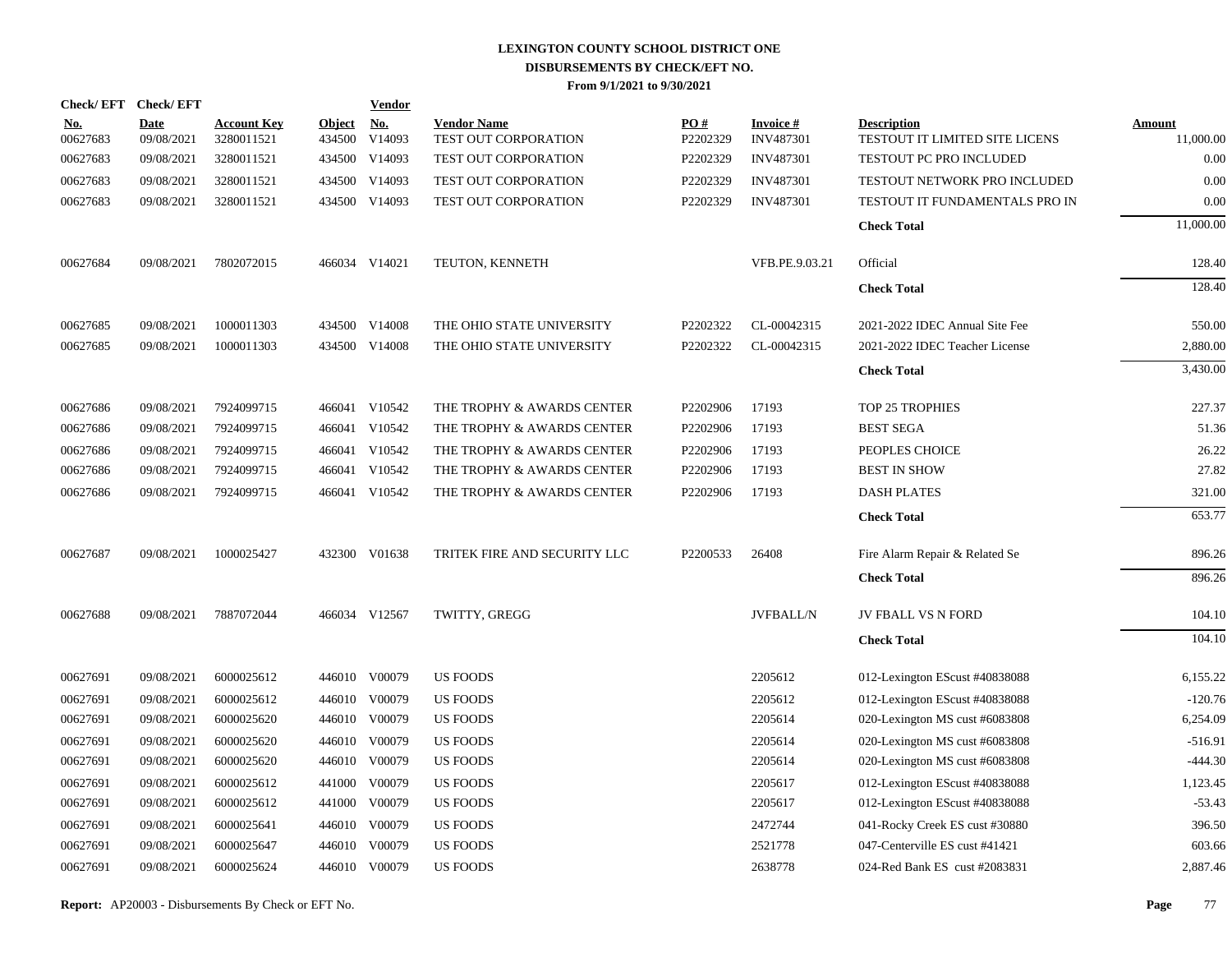| Check/EFT Check/EFT    |                           |                                  |                         | <b>Vendor</b> |                                       |     |                            |                                                      |                           |
|------------------------|---------------------------|----------------------------------|-------------------------|---------------|---------------------------------------|-----|----------------------------|------------------------------------------------------|---------------------------|
| <u>No.</u><br>00627691 | <b>Date</b><br>09/08/2021 | <b>Account Key</b><br>6000025623 | <b>Object</b><br>446010 | No.<br>V00079 | <b>Vendor Name</b><br><b>US FOODS</b> | PO# | <b>Invoice#</b><br>2638779 | <b>Description</b><br>023-Saxe Gotha ES cust #308383 | <b>Amount</b><br>2,768.82 |
| 00627691               | 09/08/2021                | 6000025625                       | 446010                  | V00079        | <b>US FOODS</b>                       |     | 2638780                    | 025-White Knoll ES cust #70839                       | 5,271.46                  |
| 00627691               | 09/08/2021                | 6000025637                       | 446010                  | V00079        | <b>US FOODS</b>                       |     | 2638781                    | 037-Carolina Springs MS cust #                       | 1,093.01                  |
| 00627691               | 09/08/2021                | 6000025626                       | 446010                  | V00079        | <b>US FOODS</b>                       |     | 2638782                    | 026-White Knoll MS cust #80839                       | 2,905.66                  |
| 00627691               | 09/08/2021                | 6000025638                       | 446010                  | V00079        | <b>US FOODS</b>                       |     | 2638783                    | 038-Carolina Springs ES cust #                       | 5,086.34                  |
| 00627691               | 09/08/2021                | 6000025627                       | 446010                  | V00079        | <b>US FOODS</b>                       |     | 2638784                    | 027-White Knoll HS cust #90839                       | 4,675.13                  |
| 00627691               | 09/08/2021                | 6000025627                       | 446010                  | V00079        | <b>US FOODS</b>                       |     | 2638784                    | 027-White Knoll HS cust #90839                       | $-307.93$                 |
| 00627691               | 09/08/2021                | 6000025624                       | 441000                  | V00079        | <b>US FOODS</b>                       |     | 2638785                    | 024-Red Bank ES cust #2083831                        | 793.41                    |
| 00627691               | 09/08/2021                | 6000025623                       | 441000                  | V00079        | <b>US FOODS</b>                       |     | 2638786                    | 023-Saxe Gotha ES cust #308383                       | 414.50                    |
| 00627691               | 09/08/2021                | 6000025625                       | 441000                  | V00079        | <b>US FOODS</b>                       |     | 2638787                    | 025-White Knoll ES cust #70839                       | 1,272.03                  |
| 00627691               | 09/08/2021                | 6000025637                       | 441000                  | V00079        | <b>US FOODS</b>                       |     | 2638788                    | 037-Carolina Springs MS cust #                       | 286.93                    |
| 00627691               | 09/08/2021                | 6000025638                       | 441000                  | V00079        | <b>US FOODS</b>                       |     | 2638790                    | 038-Carolina Springs ES cust #                       | 608.51                    |
| 00627691               | 09/08/2021                | 6000025627                       | 441000                  | V00079        | <b>US FOODS</b>                       |     | 2638791                    | 027-White Knoll HS cust #90839                       | 142.38                    |
| 00627691               | 09/08/2021                | 6000025631                       | 446010                  | V00079        | <b>US FOODS</b>                       |     | 2638882                    | 031-Lake Murray ES cust #30838                       | 3,778.60                  |
| 00627691               | 09/08/2021                | 6000025631                       | 446010                  | V00079        | <b>US FOODS</b>                       |     | 2638882                    | 031-Lake Murray ES cust #30838                       | $-212.54$                 |
| 00627691               | 09/08/2021                | 6000025646                       | 446010                  | V00079        | <b>US FOODS</b>                       |     | 2638883                    | 046-Beechwood MS cust #9134117                       | 2,975.16                  |
| 00627691               | 09/08/2021                | 6000025646                       | 446010                  | V00079        | <b>US FOODS</b>                       |     | 2638883                    | 046-Beechwood MS cust #9134117                       | $-59.33$                  |
| 00627691               | 09/08/2021                | 6000025631                       | 441000                  | V00079        | <b>US FOODS</b>                       |     | 2638884                    | 031-Lake Murray ES cust #30838                       | 696.27                    |
| 00627691               | 09/08/2021                | 6000025631                       | 441000                  | V00079        | <b>US FOODS</b>                       |     | 2638884                    | 031-Lake Murray ES cust #30838                       | $-34.73$                  |
| 00627691               | 09/08/2021                | 6000025646                       | 441000                  | V00079        | <b>US FOODS</b>                       |     | 2638885                    | 046-Beechwood MS #91341172                           | 325.37                    |
| 00627691               | 09/08/2021                | 6000025646                       | 441000                  | V00079        | <b>US FOODS</b>                       |     | 2638885                    | 046-Beechwood MS #91341172                           | $-39.20$                  |
| 00627691               | 09/08/2021                | 6000025645                       |                         | 446010 V00079 | <b>US FOODS</b>                       |     | 2640665                    | 045-Deerfield ES cust #4083399                       | 4,915.16                  |
| 00627691               | 09/08/2021                | 6000025645                       | 446010                  | V00079        | <b>US FOODS</b>                       |     | 2640665                    | 045-Deerfield ES cust #4083399                       | $-11.90$                  |
| 00627691               | 09/08/2021                | 6000025645                       | 441000                  | V00079        | <b>US FOODS</b>                       |     | 2640666                    | 045-Deerfield ES #40833998                           | 406.35                    |
| 00627691               | 09/08/2021                | 6000025622                       | 446010                  | V00079        | <b>US FOODS</b>                       |     | 2640702                    | 022-Oak Grove ES cust #8083830                       | 7,808.14                  |
| 00627691               | 09/08/2021                | 6000025622                       | 441000                  | V00079        | <b>US FOODS</b>                       |     | 2640703                    | 022-Oak Grove ES cust #8083830                       | 2,027.59                  |
| 00627691               | 09/08/2021                | 6000025616                       | 446010                  | V00079        | <b>US FOODS</b>                       |     | 2640757                    | 016-Pelion ES cust #10838290                         | 1,577.25                  |
| 00627691               | 09/08/2021                | 6000025639                       | 446010                  | V00079        | <b>US FOODS</b>                       |     | 2640758                    | 039-Forts Pond ES cust #208378                       | 3,478.50                  |
| 00627691               | 09/08/2021                | 6000025615                       | 446010                  | V00079        | <b>US FOODS</b>                       |     | 2640759                    | 015-Pelion HS cust #60838307                         | 2,713.91                  |
| 00627691               | 09/08/2021                | 6000025615                       | 446010                  | V00079        | <b>US FOODS</b>                       |     | 2640759                    | 015-Pelion HS cust #60838307                         | $-137.26$                 |
| 00627691               | 09/08/2021                | 6000025630                       | 446010                  | V00079        | <b>US FOODS</b>                       |     | 2640760                    | 030-Pelion MS cust #90838301                         | 1,193.36                  |
| 00627691               | 09/08/2021                | 6000025639                       | 441000                  | V00079        | <b>US FOODS</b>                       |     | 2640761                    | 039-Forts Pond ES cust #208378                       | 21.80                     |
| 00627691               | 09/08/2021                | 6000025615                       | 441000                  | V00079        | <b>US FOODS</b>                       |     | 2640762                    | 015-Pelion HS cust #60838307                         | 207.84                    |
| 00627691               | 09/08/2021                | 6000025630                       | 441000                  | V00079        | <b>US FOODS</b>                       |     | 2640763                    | 030-Pelion MS cust #90838301                         | 1,205.99                  |
| 00627691               | 09/08/2021                | 6000025640                       | 446010                  | V00079        | <b>US FOODS</b>                       |     | 2640794                    | 040-New Providence ES cust #20                       | 4,353.80                  |
| 00627691               | 09/08/2021                | 6000025640                       |                         | 446010 V00079 | <b>US FOODS</b>                       |     | 2640794                    | 040-New Providence ES cust #20                       | $-41.50$                  |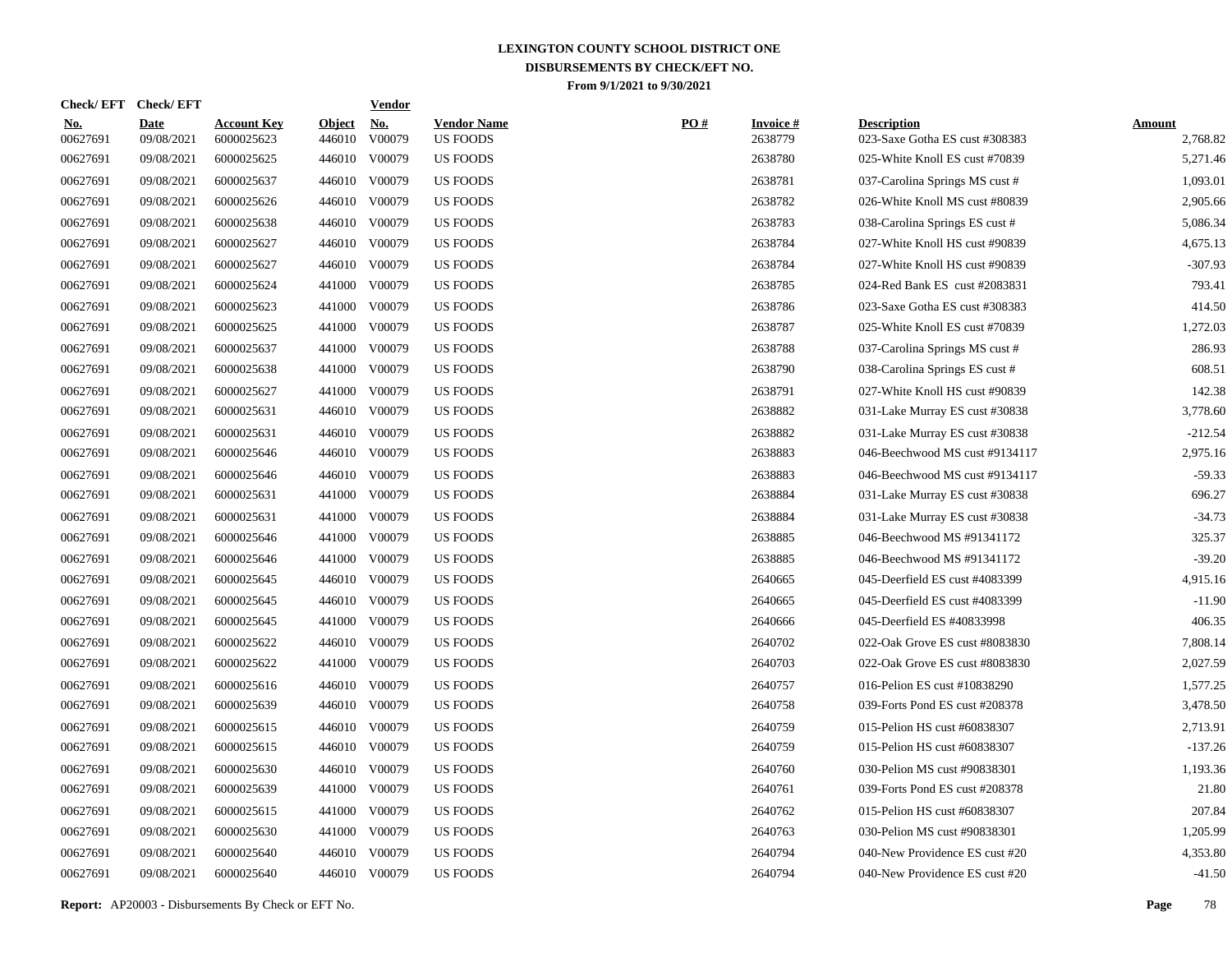| <b>Check/EFT</b>       | <b>Check/EFT</b>          |                                  |                         | <u>Vendor</u>        |                                       |     |                            |                                                      |                           |
|------------------------|---------------------------|----------------------------------|-------------------------|----------------------|---------------------------------------|-----|----------------------------|------------------------------------------------------|---------------------------|
| <u>No.</u><br>00627691 | <b>Date</b><br>09/08/2021 | <b>Account Key</b><br>6000025612 | <b>Object</b><br>446010 | <u>No.</u><br>V00079 | <b>Vendor Name</b><br><b>US FOODS</b> | PO# | <b>Invoice#</b><br>2640795 | <b>Description</b><br>012-Lexington EScust #40838088 | <b>Amount</b><br>2,597.08 |
| 00627691               | 09/08/2021                | 6000025619                       | 446010                  | V00079               | <b>US FOODS</b>                       |     | 2640796                    | 019-AES Cust #50838085                               | 632.48                    |
| 00627691               | 09/08/2021                | 6000025619                       | 446010                  | V00079               | US FOODS                              |     | 2640796                    | 019-AES Cust #50838085                               | $-13.31$                  |
| 00627691               | 09/08/2021                | 6000025620                       | 446010                  | V00079               | <b>US FOODS</b>                       |     | 2640797                    | 020-Lexington MS cust #6083808                       | 2,082.62                  |
| 00627691               | 09/08/2021                | 6000025628                       | 446010                  | V00079               | <b>US FOODS</b>                       |     | 2640798                    | 028-Midway ES cust #80838089                         | 4,068.49                  |
| 00627691               | 09/08/2021                | 6000025628                       | 446010                  | V00079               | <b>US FOODS</b>                       |     | 2640798                    | 028-Midway ES cust #80838089                         | $-40.70$                  |
| 00627691               | 09/08/2021                | 6000025640                       | 441000                  | V00079               | <b>US FOODS</b>                       |     | 2640799                    | 040-New Providence ES cust #20                       | 315.75                    |
| 00627691               | 09/08/2021                | 6000025612                       | 441000                  | V00079               | US FOODS                              |     | 2640800                    | 012-Lexington EScust #40838088                       | 925.56                    |
| 00627691               | 09/08/2021                | 6000025620                       | 441000                  | V00079               | US FOODS                              |     | 2640802                    | 020-Lexington MS cust #6083808                       | 182.80                    |
| 00627691               | 09/08/2021                | 6000025628                       | 441000                  | V00079               | US FOODS                              |     | 2640803                    | 028-Midway ES cust #80838089                         | 375.41                    |
| 00627691               | 09/08/2021                | 6000025628                       | 441000                  | V00079               | US FOODS                              |     | 2640803                    | 028-Midway ES cust #80838089                         | $-145.68$                 |
| 00627691               | 09/08/2021                | 6000025642                       | 446010                  | V00079               | <b>US FOODS</b>                       |     | 2641935                    | 042-Meadow Glen ES cust #20915                       | 4,508.39                  |
| 00627691               | 09/08/2021                | 6000025642                       |                         | 446010 V00079        | <b>US FOODS</b>                       |     | 2641935                    | 042-Meadow Glen ES cust #20915                       | $-527.09$                 |
| 00627691               | 09/08/2021                | 6000025643                       | 446010                  | V00079               | <b>US FOODS</b>                       |     | 2641936                    | 043-Meadow Glen MS cust #30978                       | 6,478.09                  |
| 00627691               | 09/08/2021                | 6000025643                       | 446010                  | V00079               | US FOODS                              |     | 2641936                    | 043-Meadow Glen MS cust #30978                       | $-218.48$                 |
| 00627691               | 09/08/2021                | 6000025644                       |                         | 446010 V00079        | US FOODS                              |     | 2641937                    | 044-River Bluff HS Cust #7104                        | 4,937.42                  |
| 00627691               | 09/08/2021                | 6000025644                       | 446010                  | V00079               | US FOODS                              |     | 2641937                    | 044-River Bluff HS Cust $#7104$                      | -648.68                   |
| 00627691               | 09/08/2021                | 6000025642                       | 441000                  | V00079               | <b>US FOODS</b>                       |     | 2641938                    | 042-Meadow Glen ES cust #20915                       | 965.85                    |
| 00627691               | 09/08/2021                | 6000025643                       | 441000                  | V00079               | <b>US FOODS</b>                       |     | 2641939                    | 043-Meadow Glen MS cust #30978                       | 859.07                    |
| 00627691               | 09/08/2021                | 6000025643                       | 441000                  | V00079               | <b>US FOODS</b>                       |     | 2641939                    | 043-Meadow Glen MS cust #30978                       | $-104.76$                 |
| 00627691               | 09/08/2021                | 6000025644                       | 441000                  | V00079               | <b>US FOODS</b>                       |     | 2641940                    | 044-River Bluff HS Cust #7104                        | 798.50                    |
| 00627691               | 09/08/2021                | 6000025644                       | 441000                  | V00079               | US FOODS                              |     | 2641940                    | 044-River Bluff HS Cust #7104                        | $-182.96$                 |
| 00627691               | 09/08/2021                | 6000025635                       | 446010                  | V00079               | US FOODS                              |     | 2641985                    | 035-Pleasant Hill ES cust #108                       | 3,472.01                  |
| 00627691               | 09/08/2021                | 6000025641                       | 446010                  | V00079               | US FOODS                              |     | 2641986                    | 041-Rocky Creek ES cust #30880                       | 5,486.79                  |
| 00627691               | 09/08/2021                | 6000025641                       | 446010                  | V00079               | US FOODS                              |     | 2641986                    | 041-Rocky Creek ES cust #30880                       | $-123.92$                 |
| 00627691               | 09/08/2021                | 6000025611                       | 446010                  | V00079               | <b>US FOODS</b>                       |     | 2641987                    | 011-Lexington HS cust #7083808                       | 3,905.82                  |
| 00627691               | 09/08/2021                | 6000025634                       | 446010                  | V00079               | <b>US FOODS</b>                       |     | 2641988                    | 034-Pleasant Hill MS cust #908                       | 3,666.04                  |
| 00627691               | 09/08/2021                | 6000025635                       | 441000                  | V00079               | <b>US FOODS</b>                       |     | 2641989                    | 035-Pleasant Hill ES cust #108                       | 353.26                    |
| 00627691               | 09/08/2021                | 6000025641                       | 441000                  | V00079               | US FOODS                              |     | 2641990                    | 041-Rocky Creek ES cust #30880                       | 981.60                    |
| 00627691               | 09/08/2021                | 6000025611                       | 441000                  | V00079               | <b>US FOODS</b>                       |     | 2641991                    | 011-Lexington HS cust #7083808                       | 480.72                    |
| 00627691               | 09/08/2021                | 6000025634                       | 441000                  | V00079               | US FOODS                              |     | 2641992                    | 034-Pleasant Hill MS cust #908                       | 784.58                    |
| 00627691               | 09/08/2021                | 6000025613                       | 446010                  | V00079               | <b>US FOODS</b>                       |     | 2642027                    | 013-Gilbert HS cust #40837809                        | 4,489.75                  |
| 00627691               | 09/08/2021                | 6000025613                       |                         | 446010 V00079        | <b>US FOODS</b>                       |     | 2642027                    | 013-Gilbert HS cust #40837809                        | $-267.21$                 |
| 00627691               | 09/08/2021                | 6000025647                       |                         | 446010 V00079        | <b>US FOODS</b>                       |     | 2642028                    | 047-Centerville ES cust #41421                       | 7,684.15                  |
| 00627691               | 09/08/2021                | 6000025647                       | 446010                  | V00079               | <b>US FOODS</b>                       |     | 2642028                    | 047-Centerville ES cust #41421                       | $-81.62$                  |
| 00627691               | 09/08/2021                | 6000025614                       |                         | 446010 V00079        | <b>US FOODS</b>                       |     | 2642029                    | 014-Gilbert ES cust 70837802                         | 5,085.64                  |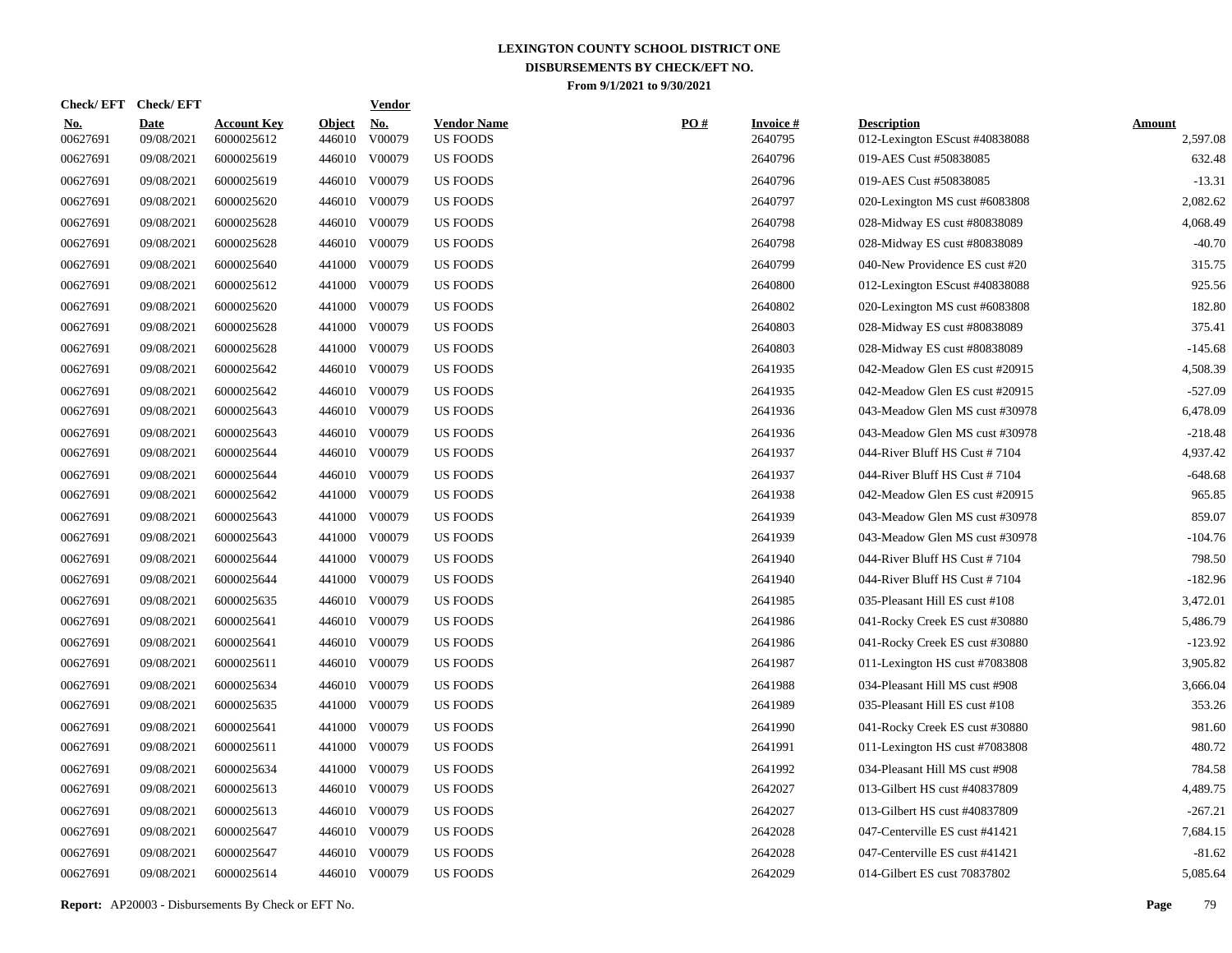|                   | Check/EFT Check/EFT       |                                  |                         | <u>Vendor</u>        |                                       |          |                            |                                                     |                           |
|-------------------|---------------------------|----------------------------------|-------------------------|----------------------|---------------------------------------|----------|----------------------------|-----------------------------------------------------|---------------------------|
| $No.$<br>00627691 | <b>Date</b><br>09/08/2021 | <b>Account Key</b><br>6000025629 | <b>Object</b><br>446010 | <u>No.</u><br>V00079 | <b>Vendor Name</b><br><b>US FOODS</b> | PO#      | <b>Invoice#</b><br>2642030 | <b>Description</b><br>029-Gilbert MS cust #60837804 | <b>Amount</b><br>2,354.31 |
| 00627691          | 09/08/2021                | 6000025629                       |                         | 446010 V00079        | <b>US FOODS</b>                       |          | 2642030                    | 029-Gilbert MS cust #60837804                       | $-43.53$                  |
| 00627691          | 09/08/2021                | 6000025613                       |                         | 441000 V00079        | <b>US FOODS</b>                       |          | 2642031                    | 013-Gilbert HS cust #40837809                       | 571.97                    |
| 00627691          | 09/08/2021                | 6000025613                       |                         | 441000 V00079        | US FOODS                              |          | 2642031                    | 013-Gilbert HS cust #40837809                       | $-68.61$                  |
| 00627691          | 09/08/2021                | 6000025647                       |                         | 441000 V00079        | US FOODS                              |          | 2642032                    | 047-Centerville #41421348                           | 1,375.26                  |
| 00627691          | 09/08/2021                | 6000025647                       |                         | 441000 V00079        | <b>US FOODS</b>                       |          | 2642032                    | 047-Centerville #41421348                           | $-1,157.28$               |
| 00627691          | 09/08/2021                | 6000025614                       |                         | 441000 V00079        | <b>US FOODS</b>                       |          | 2642033                    | 014-Gilbert ES cust #70837802                       | 372.94                    |
| 00627691          | 09/08/2021                | 6000025614                       |                         | 441000 V00079        | <b>US FOODS</b>                       |          | 2642033                    | 014-Gilbert ES cust #70837802                       | $-181.33$                 |
| 00627691          | 09/08/2021                | 6000025629                       |                         | 441000 V00079        | US FOODS                              |          | 2642034                    | 029-Gilbert MS cust #60837804                       | 605.31                    |
| 00627691          | 09/08/2021                | 6000025629                       |                         | 441000 V00079        | <b>US FOODS</b>                       |          | 2642034                    | 029-Gilbert MS cust #60837804                       | $-142.14$                 |
| 00627691          | 09/08/2021                | 6000025629                       |                         | 441000 V00079        | <b>US FOODS</b>                       |          | 2691077                    | 029-Gilbert MS cust #60837804                       | 121.40                    |
|                   |                           |                                  |                         |                      |                                       |          |                            | <b>Check Total</b>                                  | 146,015.62                |
| 00627692          | 09/08/2021                | 3290011521                       |                         | 454500 V16708        | <b>VIRTRA INC</b>                     | P2111272 | 210454                     | SERVICE PLAN-V100 ANNUAL AGREE                      | 1,234.04                  |
|                   |                           |                                  |                         |                      |                                       |          |                            | <b>Check Total</b>                                  | 1,234.04                  |
| 00627693          | 09/08/2021                | 3260011303                       |                         | 441000 V14086        | WARDS NATURAL SCIENCE EST LLC         | P2201397 | 8805648435                 | Butterfly cage as Ladybug habi                      | 95.37                     |
| 00627693          | 09/08/2021                | 3260011303                       |                         | 441000 V14086        | WARDS NATURAL SCIENCE EST LLC         | P2201397 | 8805648435                 | Live/Perishable Shipping Fee                        | 16.22                     |
| 00627693          | 09/08/2021                | 3260011303                       |                         | 441000 V14086        | WARDS NATURAL SCIENCE EST LLC         | P2201388 | 8805648640                 | Butterfly cage as Ladybug habi                      | 158.95                    |
| 00627693          | 09/08/2021                | 3260011303                       |                         | 441000 V14086        | WARDS NATURAL SCIENCE EST LLC         | P2201388 | 8805648640                 | Add shipping for LM item comes                      | 16.50                     |
| 00627693          | 09/08/2021                | 3260011303                       |                         | 441000 V14086        | WARDS NATURAL SCIENCE EST LLC         | P2201409 | 8805710979                 | Rock collection - sedimentary                       | 20.47                     |
|                   |                           |                                  |                         |                      |                                       |          |                            | <b>Check Total</b>                                  | 307.51                    |
| 00627694          | 09/08/2021                | 7802080013                       |                         | 466034 V03214        | WARREN, LINDA                         |          | VB.GI.08.30.21             | Athletic Official                                   | 123.40                    |
|                   |                           |                                  |                         |                      |                                       |          |                            | <b>Check Total</b>                                  | 123.40                    |
| 00627695          | 09/08/2021                | 1000025408                       |                         | 432100 V00129        | <b>DOMINION ENERGY</b>                |          | 2334.08.21                 | 0-1800-0003-5858 MAINT                              | 947.52                    |
| 00627695          | 09/08/2021                | 1000025408                       |                         | 432100 V00129        | <b>DOMINION ENERGY</b>                |          | 2334.08.21                 | 0-1800-0003-5862 MAINT                              | 9.87                      |
| 00627695          | 09/08/2021                | 1000025408                       |                         | 432100 V00129        | <b>DOMINION ENERGY</b>                |          | 2334.08.21                 | 0-1800-0003-5877 MAINT                              | 213.54                    |
| 00627695          | 09/08/2021                | 1000025408                       |                         | 432100 V00129        | <b>DOMINION ENERGY</b>                |          | 2334.08.21                 | 0-1800-0011-3242 DO                                 | 4,358.43                  |
| 00627695          | 09/08/2021                | 1000025408                       |                         | 432100 V00129        | <b>DOMINION ENERGY</b>                |          | 2334.08.21                 | 0-2100-4643-6099 DO                                 | 98.70                     |
| 00627695          | 09/08/2021                | 1000025408                       |                         | 432100 V00129        | DOMINION ENERGY                       |          | 2334.08.21                 | 0-2100-6271-8510 MAINT                              | 26.61                     |
| 00627695          | 09/08/2021                | 1000025408                       |                         | 432100 V00129        | <b>DOMINION ENERGY</b>                |          | 2334.08.21                 | 0-2100-6979-3206 DO                                 | 194.42                    |
| 00627695          | 09/08/2021                | 1000025408                       |                         | 432100 V00129        | <b>DOMINION ENERGY</b>                |          | 2334.08.21                 | 0-2100-6979-3333 DO                                 | 174.09                    |
| 00627695          | 09/08/2021                | 1000025408                       | 432100                  | V00129               | <b>DOMINION ENERGY</b>                |          | 2334.08.21                 | 0-2100-6979-3460 DO                                 | 217.82                    |
| 00627695          | 09/08/2021                | 1000025408                       |                         | 432100 V00129        | <b>DOMINION ENERGY</b>                |          | 2334.08.21                 | 0-2100-6979-3559 DO                                 | 248.00                    |
|                   |                           |                                  |                         |                      |                                       |          |                            |                                                     |                           |

**Report:** AP20003 - Disbursements By Check or EFT No. **Page** 80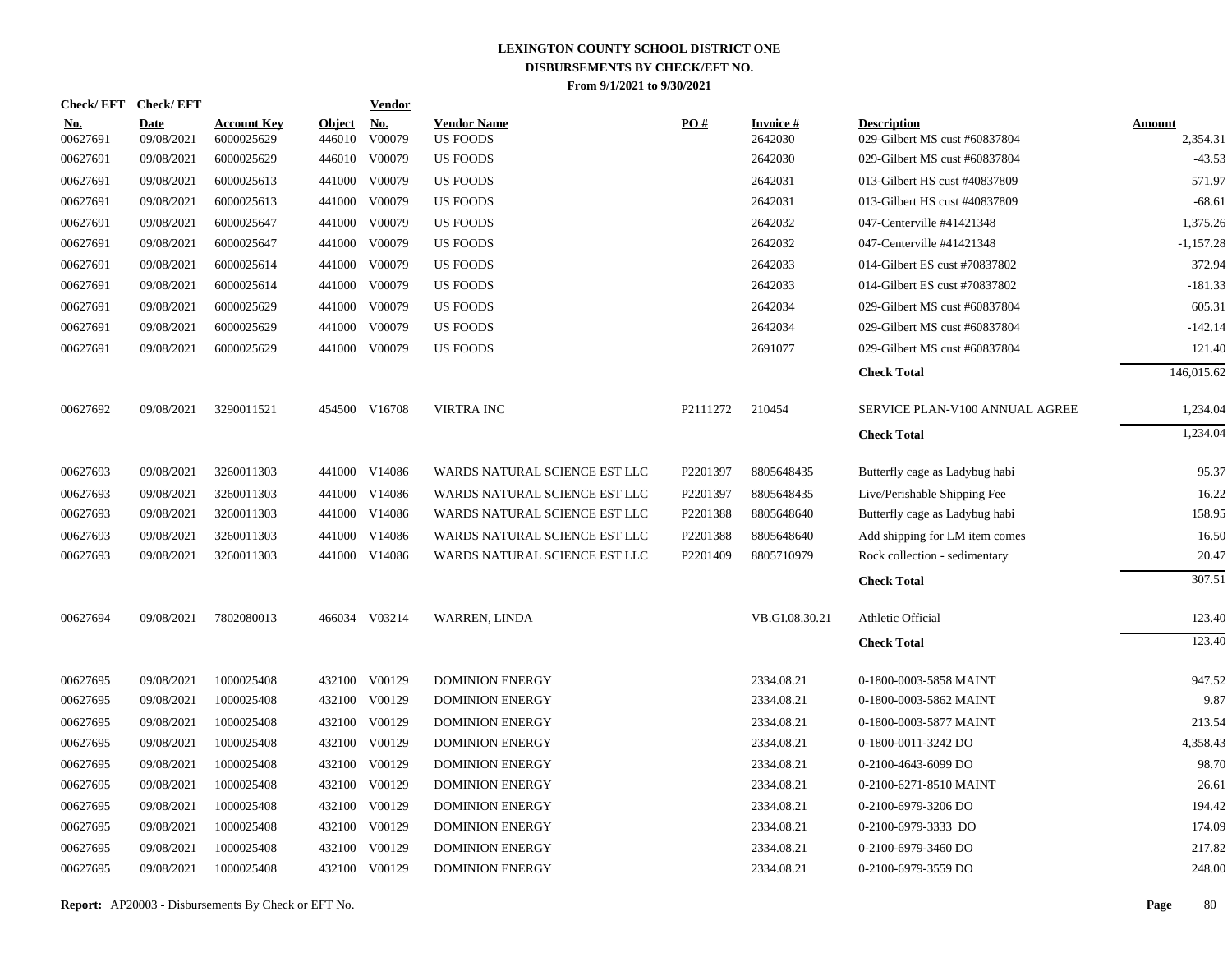| <b>Check/EFT</b>  | <b>Check/EFT</b>          |                                  |                         | <b>Vendor</b>        |                                              |     |                               |                                           |                         |
|-------------------|---------------------------|----------------------------------|-------------------------|----------------------|----------------------------------------------|-----|-------------------------------|-------------------------------------------|-------------------------|
| $No.$<br>00627695 | <b>Date</b><br>09/08/2021 | <b>Account Key</b><br>1000025408 | <b>Object</b><br>432100 | <u>No.</u><br>V00129 | <b>Vendor Name</b><br><b>DOMINION ENERGY</b> | PO# | <b>Invoice#</b><br>2334.08.21 | <b>Description</b><br>0-2100-7907-3788 DO | <b>Amount</b><br>260.91 |
| 00627695          | 09/08/2021                | 1000025408                       | 432100                  | V00129               | <b>DOMINION ENERGY</b>                       |     | 2334.08.21                    | 0-2100-7978-4811 DO                       | 37.91                   |
| 00627695          | 09/08/2021                | 1000025408                       | 432100                  | V00129               | <b>DOMINION ENERGY</b>                       |     | 2334.08.21                    | 0-2101-0423-5233DataCtr                   | 5,287.21                |
| 00627695          | 09/08/2021                | 1000025408                       | 432100                  | V00129               | <b>DOMINION ENERGY</b>                       |     | 2334.08.21                    | 3/2100-8401-5109 DO                       | 479.00                  |
| 00627695          | 09/08/2021                | 1000025408                       |                         | 432100 V00129        | <b>DOMINION ENERGY</b>                       |     | 2334.08.21                    | 3-2100-8402-7113 DO                       | 322.36                  |
| 00627695          | 09/08/2021                | 1000025411                       | 432100                  | V00129               | <b>DOMINION ENERGY</b>                       |     | 2334.08.21                    | 0-1800-0003-5276 LHS                      | 6,321.64                |
| 00627695          | 09/08/2021                | 1000025411                       |                         | 432100 V00129        | <b>DOMINION ENERGY</b>                       |     | 2334.08.21                    | 0-1800-0003-5295 LHS                      | 45.36                   |
| 00627695          | 09/08/2021                | 1000025411                       | 432100                  | V00129               | <b>DOMINION ENERGY</b>                       |     | 2334.08.21                    | 0-1800-0003-5312 LHS                      | 323.79                  |
| 00627695          | 09/08/2021                | 1000025411                       |                         | 432100 V00129        | <b>DOMINION ENERGY</b>                       |     | 2334.08.21                    | 0-1800-0003-5416 LHS                      | 99.80                   |
| 00627695          | 09/08/2021                | 1000025411                       | 432100                  | V00129               | <b>DOMINION ENERGY</b>                       |     | 2334.08.21                    | 0-1800-0003-5843 LHS                      | 270.81                  |
| 00627695          | 09/08/2021                | 1000025411                       | 432100                  | V00129               | <b>DOMINION ENERGY</b>                       |     | 2334.08.21                    | 0-1898-0000-7876 LHS                      | 30,490.25               |
| 00627695          | 09/08/2021                | 1000025411                       |                         | 432100 V00129        | <b>DOMINION ENERGY</b>                       |     | 2334.08.21                    | 0-2100-5802-1470 LHS                      | 126.04                  |
| 00627695          | 09/08/2021                | 1000025411                       | 432100                  | V00129               | <b>DOMINION ENERGY</b>                       |     | 2334.08.21                    | 0-2100-5988-5040 LHS                      | 49.82                   |
| 00627695          | 09/08/2021                | 1000025411                       |                         | 432100 V00129        | <b>DOMINION ENERGY</b>                       |     | 2334.08.21                    | 0-2100-7414-5029 LHS                      | 256.51                  |
| 00627695          | 09/08/2021                | 1000025411                       | 432100                  | V00129               | <b>DOMINION ENERGY</b>                       |     | 2334.08.21                    | 0-2100-7658-0540 LHS                      | 9,520.15                |
| 00627695          | 09/08/2021                | 1000025411                       |                         | 432100 V00129        | <b>DOMINION ENERGY</b>                       |     | 2334.08.21                    | 0-2100-7796-8711 LHS                      | 1,620.16                |
| 00627695          | 09/08/2021                | 1000025412                       | 432100                  | V00129               | <b>DOMINION ENERGY</b>                       |     | 2334.08.21                    | 0-1800-0012-0479 LES                      | 8.15                    |
| 00627695          | 09/08/2021                | 1000025412                       | 432100                  | V00129               | <b>DOMINION ENERGY</b>                       |     | 2334.08.21                    | 0-1898-0000-3683 LES                      | 9,270.73                |
| 00627695          | 09/08/2021                | 1000025412                       | 432100                  | V00129               | <b>DOMINION ENERGY</b>                       |     | 2334.08.21                    | 0-2101-2551-8896 116 Azalea Dr            | 34.19                   |
| 00627695          | 09/08/2021                | 1000025412                       | 432100                  | V00129               | <b>DOMINION ENERGY</b>                       |     | 2334.08.21                    | 0-2101-2706-5014 116 Azalea Dr            | 22.18                   |
| 00627695          | 09/08/2021                | 1000025419                       | 432100                  | V00129               | <b>DOMINION ENERGY</b>                       |     | 2334.08.21                    | 0-1800-0012-0431 RCLC                     | 4,702.23                |
| 00627695          | 09/08/2021                | 1000025419                       | 432100                  | V00129               | <b>DOMINION ENERGY</b>                       |     | 2334.08.21                    | 0-1800-0012-0450 RCLC                     | 1,759.09                |
| 00627695          | 09/08/2021                | 1000025419                       | 432100                  | V00129               | <b>DOMINION ENERGY</b>                       |     | 2334.08.21                    | 0-1800-0012-0465 RCLC                     | 326.77                  |
| 00627695          | 09/08/2021                | 1000025419                       | 432100                  | V00129               | <b>DOMINION ENERGY</b>                       |     | 2334.08.21                    | 0-1800-0012-3092 RCLC                     | 72.14                   |
| 00627695          | 09/08/2021                | 1000025419                       | 432100                  | V00129               | <b>DOMINION ENERGY</b>                       |     | 2334.08.21                    | 0-2100-9077-5331 RCLC                     | 843.31                  |
| 00627695          | 09/08/2021                | 1000025420                       | 432100                  | V00129               | <b>DOMINION ENERGY</b>                       |     | 2334.08.21                    | 0-1800-0012-0484 LMS                      | 2,773.50                |
| 00627695          | 09/08/2021                | 1000025420                       | 432100                  | V00129               | <b>DOMINION ENERGY</b>                       |     | 2334.08.21                    | 0-1800-0012-0498 LMS                      | 9,357.41                |
| 00627695          | 09/08/2021                | 1000025420                       | 432100                  | V00129               | <b>DOMINION ENERGY</b>                       |     | 2334.08.21                    | 0-1898-0000-3768 LMS                      | 4,219.90                |
| 00627695          | 09/08/2021                | 1000025420                       | 432100                  | V00129               | <b>DOMINION ENERGY</b>                       |     | 2334.08.21                    | 0-2100-6191-7212 LMS                      | 154.44                  |
| 00627695          | 09/08/2021                | 1000025421                       | 432100                  | V00129               | <b>DOMINION ENERGY</b>                       |     | 2334.08.21                    | 0-1898-0000-7880 LTC                      | 23.35                   |
| 00627695          | 09/08/2021                | 1000025421                       | 432100                  | V00129               | <b>DOMINION ENERGY</b>                       |     | 2334.08.21                    | 0-2100-6677-0593 LTC                      | 51.81                   |
| 00627695          | 09/08/2021                | 1000025421                       | 432100                  | V00129               | <b>DOMINION ENERGY</b>                       |     | 2334.08.21                    | 0-2100-6785-6769 LTC                      | 14,242.07               |
| 00627695          | 09/08/2021                | 1000025421                       | 432100                  | V00129               | <b>DOMINION ENERGY</b>                       |     | 2334.08.21                    | 0-2100-6821-6762 LTC                      | 90.12                   |
| 00627695          | 09/08/2021                | 1000025421                       | 432100                  | V00129               | <b>DOMINION ENERGY</b>                       |     | 2334.08.21                    | 0-2100-7219-2353 LTC                      | 19.72                   |
| 00627695          | 09/08/2021                | 1000025423                       | 432100                  | V00129               | <b>DOMINION ENERGY</b>                       |     | 2334.08.21                    | 0-1800-0005-8272 SGE                      | 10,023.29               |
| 00627695          | 09/08/2021                | 1000025424                       |                         | 432100 V00129        | <b>DOMINION ENERGY</b>                       |     | 2334.08.21                    | 0-1800-0012-0549 RBE                      | 19.73                   |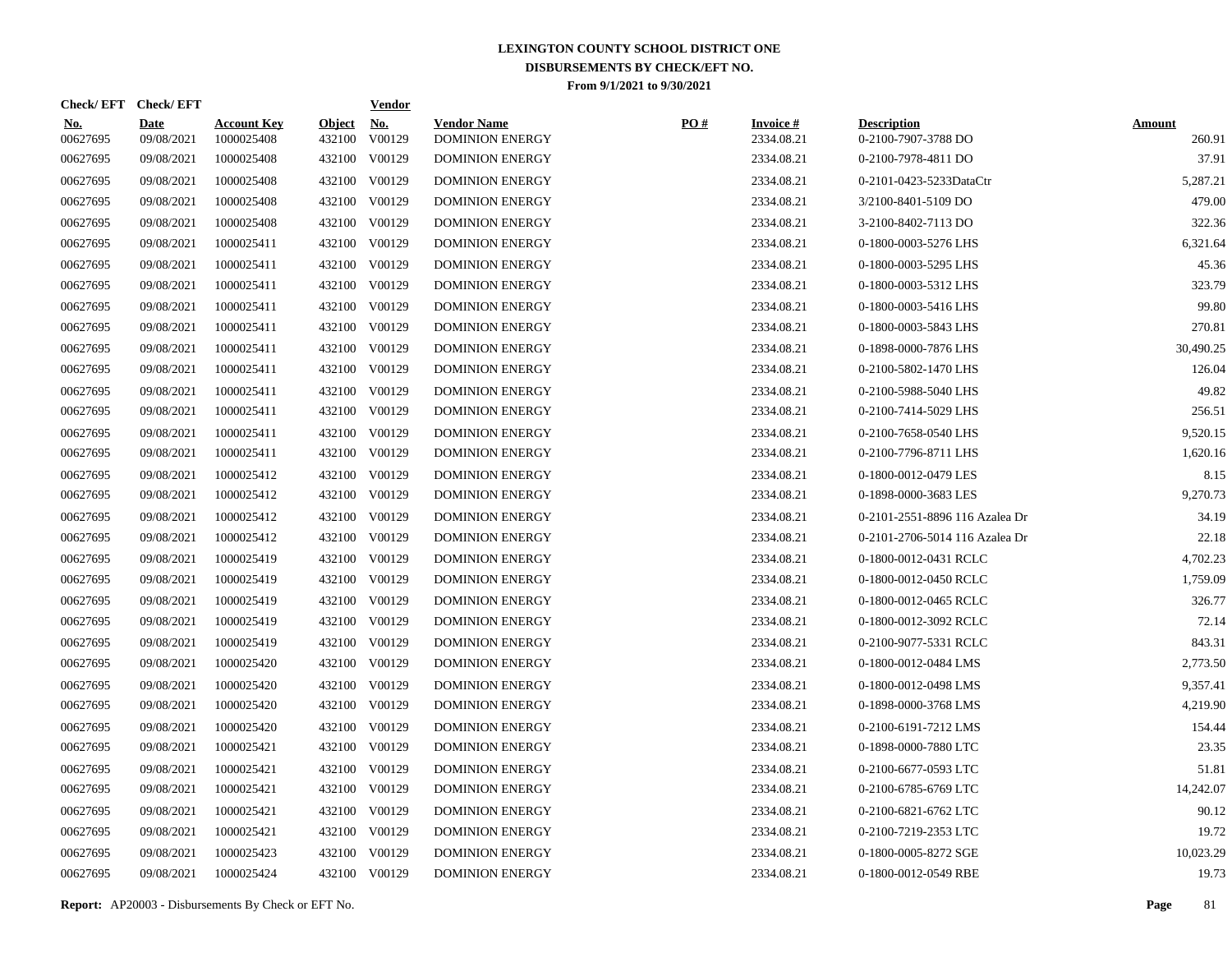| Check/EFT Check/EFT    |                           |                                  |                         | <b>Vendor</b>        |                                              |          |                               |                                            |                         |
|------------------------|---------------------------|----------------------------------|-------------------------|----------------------|----------------------------------------------|----------|-------------------------------|--------------------------------------------|-------------------------|
| <u>No.</u><br>00627695 | <b>Date</b><br>09/08/2021 | <b>Account Key</b><br>1000025424 | <b>Object</b><br>432100 | <u>No.</u><br>V00129 | <b>Vendor Name</b><br><b>DOMINION ENERGY</b> | PO#      | <b>Invoice#</b><br>2334.08.21 | <b>Description</b><br>0-1800-0012-0605 RBE | <b>Amount</b><br>289.40 |
| 00627695               | 09/08/2021                | 1000025424                       |                         | 432100 V00129        | <b>DOMINION ENERGY</b>                       |          | 2334.08.21                    | 0-1898-0000-3679 RBE                       | 6,786.41                |
| 00627695               | 09/08/2021                | 1000025424                       |                         | 432100 V00129        | <b>DOMINION ENERGY</b>                       |          | 2334.08.21                    | 0-2100-4500-9152 RBE                       | 153.97                  |
| 00627695               | 09/08/2021                | 1000025424                       |                         | 432100 V00129        | <b>DOMINION ENERGY</b>                       |          | 2334.08.21                    | 0-2101-2306-7005 SIGN RBE                  | 82.06                   |
| 00627695               | 09/08/2021                | 1000025425                       |                         | 432100 V00129        | <b>DOMINION ENERGY</b>                       |          | 2334.08.21                    | 0-1800-0000-0087 WKE                       | 145.37                  |
| 00627695               | 09/08/2021                | 1000025425                       |                         | 432100 V00129        | <b>DOMINION ENERGY</b>                       |          | 2334.08.21                    | 0-1898-0001-6173 WKE                       | 10,504.53               |
| 00627695               | 09/08/2021                | 1000025426                       |                         | 432100 V00129        | <b>DOMINION ENERGY</b>                       |          | 2334.08.21                    | 0-1800-0000-0054 WKM                       | 11,017.01               |
| 00627695               | 09/08/2021                | 1000025426                       |                         | 432100 V00129        | <b>DOMINION ENERGY</b>                       |          | 2334.08.21                    | 0-2100-9623-2206WKM                        | 166.87                  |
| 00627695               | 09/08/2021                | 1000025434                       |                         | 432100 V00129        | <b>DOMINION ENERGY</b>                       |          | 2334.08.21                    | 0-2100-7025-4132 PHM                       | 1,592.32                |
| 00627695               | 09/08/2021                | 1000025435                       |                         | 432100 V00129        | <b>DOMINION ENERGY</b>                       |          | 2334.08.21                    | 0-2100-7025-3691 PHE                       | 75.11                   |
| 00627695               | 09/08/2021                | 1000025440                       |                         | 432100 V00129        | <b>DOMINION ENERGY</b>                       |          | 2334.08.21                    | 0-2100-7923-4028 NPE                       | 8,624.25                |
| 00627695               | 09/08/2021                | 1000025440                       |                         | 432100 V00129        | <b>DOMINION ENERGY</b>                       |          | 2334.08.21                    | 0-2101-2414-7636 NPE Portable              | 141.36                  |
| 00627695               | 09/08/2021                | 1000025440                       |                         | 432100 V00129        | <b>DOMINION ENERGY</b>                       |          | 2334.08.21                    | 0-2101-2514-4487 NPE Portable              | 85.39                   |
| 00627695               | 09/08/2021                | 1000025441                       |                         | 432100 V00129        | <b>DOMINION ENERGY</b>                       |          | 2334.08.21                    | 0-2100-8580-0098 RCE                       | 92.43                   |
|                        |                           |                                  |                         |                      |                                              |          |                               | <b>Check Total</b>                         | 159,771.33              |
| 00627696               | 09/08/2021                | 7802077011                       |                         | 466064 V00474        | DORMAN HIGH SCHOOL                           | P2202937 | P2202937.LHS                  | Entry fee to Cavalier Classic              | 75.00                   |
|                        |                           |                                  |                         |                      |                                              |          |                               | <b>Check Total</b>                         | 75.00                   |
| 00627697               | 09/08/2021                | 1000025407                       |                         | 432100 V00650        | JOINT MUNICIPAL WATER AND SEWE               |          | LCJWS.09/21                   | MAI.20953                                  | 269.06                  |
| 00627697               | 09/08/2021                | 1000025411                       |                         | 432100 V00650        | JOINT MUNICIPAL WATER AND SEWE               |          | LCJWS.09/21                   | LHS.20954                                  | 746.34                  |
| 00627697               | 09/08/2021                | 1000025415                       |                         | 432100 V00650        | JOINT MUNICIPAL WATER AND SEWE               |          | LCJWS.09/21                   | PHS.24678                                  | 1,313.12                |
| 00627697               | 09/08/2021                | 1000025415                       |                         | 432100 V00650        | JOINT MUNICIPAL WATER AND SEWE               |          | LCJWS.09/21                   | PHS.31041                                  | 24.27                   |
| 00627697               | 09/08/2021                | 1000025415                       |                         | 432100 V00650        | JOINT MUNICIPAL WATER AND SEWE               |          | LCJWS.09/21                   | PHS.24634                                  | 24.27                   |
| 00627697               | 09/08/2021                | 1000025416                       |                         | 432100 V00650        | JOINT MUNICIPAL WATER AND SEWE               |          | LCJWS.09/21                   | PES.24304                                  | 1,252.22                |
| 00627697               | 09/08/2021                | 1000025423                       |                         | 432100 V00650        | JOINT MUNICIPAL WATER AND SEWE               |          | LCJWS.09/21                   | SGE.06526                                  | 567.71                  |
| 00627697               | 09/08/2021                | 1000025424                       |                         | 432100 V00650        | JOINT MUNICIPAL WATER AND SEWE               |          | LCJWS.09/21                   | RBE.03379                                  | 1,541.45                |
| 00627697               | 09/08/2021                | 1000025427                       |                         | 432100 V00650        | JOINT MUNICIPAL WATER AND SEWE               |          | LCJWS.09/21                   | WKH.20955                                  | 5,253.58                |
| 00627697               | 09/08/2021                | 1000025430                       |                         | 432100 V00650        | JOINT MUNICIPAL WATER AND SEWE               |          | LCJWS.09/21                   | PMS.51488                                  | 917.55                  |
| 00627697               | 09/08/2021                | 1000025431                       |                         | 432100 V00650        | JOINT MUNICIPAL WATER AND SEWE               |          | LCJWS.09/21                   | LME.09923                                  | 420.30                  |
| 00627697               | 09/08/2021                | 1000025434                       |                         | 432100 V00650        | JOINT MUNICIPAL WATER AND SEWE               |          | LCJWS.09/21                   | PHM.14452                                  | 220.10                  |
| 00627697               | 09/08/2021                | 1000025435                       |                         | 432100 V00650        | JOINT MUNICIPAL WATER AND SEWE               |          | LCJWS.09/21                   | PHE.14451                                  | 277.30                  |
| 00627697               | 09/08/2021                | 1000025437                       |                         | 432100 V00650        | JOINT MUNICIPAL WATER AND SEWE               |          | LCJWS.09/21                   | CSM.18146                                  | 1,899.29                |
| 00627697               | 09/08/2021                | 1000025438                       |                         | 432100 V00650        | JOINT MUNICIPAL WATER AND SEWE               |          | LCJWS.09/21                   | CSE.18147                                  | 957.37                  |
| 00627697               | 09/08/2021                | 1000025439                       |                         | 432100 V00650        | JOINT MUNICIPAL WATER AND SEWE               |          | LCJWS.09/21                   | FPE.24595                                  | 417.66                  |
| 00627697               | 09/08/2021                | 1000025440                       |                         | 432100 V00650        | JOINT MUNICIPAL WATER AND SEWE               |          | LCJWS.09/21                   | NPE.20630                                  | 394.20                  |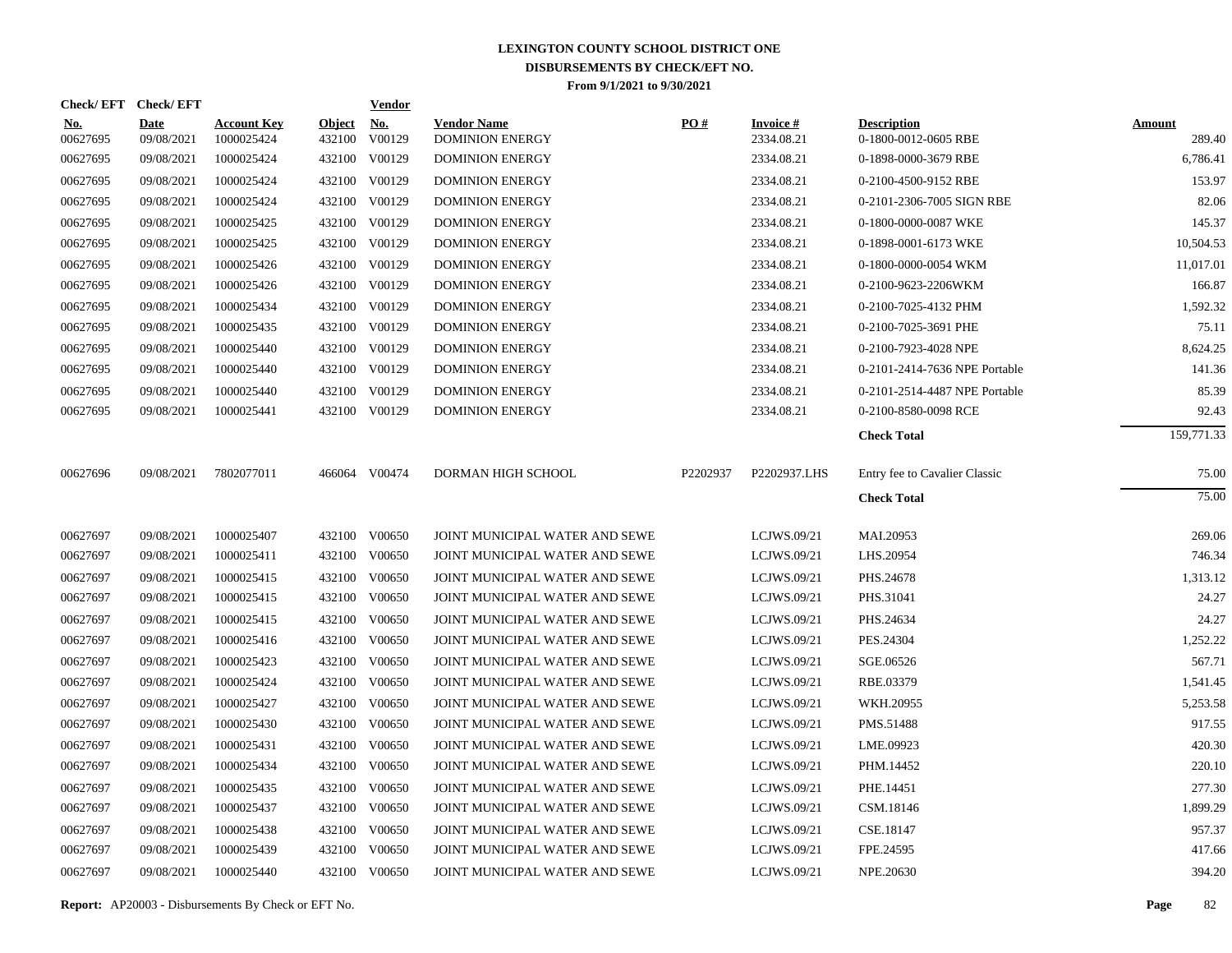|                        | Check/EFT Check/EFT       |                                                            |                         | <b>Vendor</b>        |                                                      |                   |                                |                                 |                         |
|------------------------|---------------------------|------------------------------------------------------------|-------------------------|----------------------|------------------------------------------------------|-------------------|--------------------------------|---------------------------------|-------------------------|
| <u>No.</u><br>00627697 | <b>Date</b><br>09/08/2021 | <u>Account Key</u><br>1000025441                           | <b>Object</b><br>432100 | <u>No.</u><br>V00650 | <b>Vendor Name</b><br>JOINT MUNICIPAL WATER AND SEWE | $\underline{PO#}$ | <b>Invoice#</b><br>LCJWS.09/21 | <b>Description</b><br>RCE.26842 | <b>Amount</b><br>215.00 |
| 00627697               | 09/08/2021                | 1000025445                                                 |                         | 432100 V00650        | JOINT MUNICIPAL WATER AND SEWE                       |                   | LCJWS.09/21                    | DES.34615                       | 798.75                  |
| 00627697               | 09/08/2021                | 1000025446                                                 |                         | 432100 V00650        | JOINT MUNICIPAL WATER AND SEWE                       |                   | LCJWS.09/21                    | BMS.45018                       | 469.96                  |
| 00627697               | 09/08/2021                | 1000025453                                                 |                         | 432100 V00650        | JOINT MUNICIPAL WATER AND SEWE                       |                   | LCJWS.09/21                    | PMS.24587                       | 287.06                  |
| 00627697               | 09/08/2021                | 1000025453                                                 | 432100                  | V00650               | JOINT MUNICIPAL WATER AND SEWE                       |                   | LCJWS.09/21                    | PMS.24632                       | 142.03                  |
| 00627697               | 09/08/2021                | 1000025453                                                 |                         | 432100 V00650        | JOINT MUNICIPAL WATER AND SEWE                       |                   | LCJWS.09/21                    | PMS.24633                       | 24.27                   |
|                        |                           |                                                            |                         |                      |                                                      |                   |                                | <b>Check Total</b>              | 18,432.86               |
| 00627698               | 09/08/2021                | 1000022403                                                 |                         | 433200 Exxxxx        | Employee                                             |                   | 07.26.08.31.21                 | Program Support/School Visits   | 94.64                   |
|                        |                           |                                                            |                         |                      |                                                      |                   |                                | <b>Check Total</b>              | 94.64                   |
| 00627699               | 09/08/2021                | 1000022403                                                 |                         | 433200 Exxxxx        | Employee                                             |                   | 07.01.08.31.21                 | Supply deliveries/substitute    | 147.28                  |
|                        |                           |                                                            |                         |                      |                                                      |                   |                                | <b>Check Total</b>              | 147.28                  |
| 00627700               | 09/08/2021                | 1000000000                                                 |                         | 245400 V00172        | SC RETIREMENT SYSTEM                                 |                   | 09.03.2021                     | Sub correction-SCRS(Cantrell)   | 1,641.19                |
| 00627700               | 09/08/2021                | 1000000000                                                 |                         | 245400 V00172        | <b>SC RETIREMENT SYSTEM</b>                          |                   | 09.03.21                       | Sub-added SCRS (Drozd)          | 27.05                   |
|                        |                           |                                                            |                         |                      |                                                      |                   |                                | <b>Check Total</b>              | 1,668.24                |
| 00627701               | 09/09/2021                | 1000000000                                                 |                         | 245830 V02431        | AMERIPRISE FINANCIAL SERV                            |                   | 2620/2101170                   | AP INTERFACE 9-10-21            | 525.00                  |
|                        |                           |                                                            |                         |                      |                                                      |                   |                                | <b>Check Total</b>              | 525.00                  |
| 00627702               | 09/09/2021                | 1000000000                                                 |                         | 245830 V02431        | AMERIPRISE FINANCIAL SERV                            |                   | 2622/2101170                   | AP INTERFACE 9-10-21            | 150.00                  |
|                        |                           |                                                            |                         |                      |                                                      |                   |                                | <b>Check Total</b>              | 150.00                  |
| 00627703               | 09/09/2021                | 1000000000                                                 |                         | 245800 V00600        | ANN B MATTHEWS TRUSTEE                               |                   | 2760/2101170                   | AP INTERFACE 9-10-21            | 1,125.00                |
|                        |                           |                                                            |                         |                      |                                                      |                   |                                | <b>Check Total</b>              | 1,125.00                |
| 00627704               | 09/09/2021                | 1000000000                                                 |                         | 245830 V00179        | AXA EQUITABLE LIFE INS COEQUI                        |                   | 2620/2101170                   | AP INTERFACE 9-10-21            | 3,985.23                |
|                        |                           |                                                            |                         |                      |                                                      |                   |                                | <b>Check Total</b>              | 3,985.23                |
| 00627705               | 09/09/2021                | 1000000000                                                 |                         | 245830 V00179        | AXA EQUITABLE LIFE INS COEQUI                        |                   | 2622/2101170                   | AP INTERFACE 9-10-21            | 150.00                  |
|                        |                           |                                                            |                         |                      |                                                      |                   |                                | <b>Check Total</b>              | 150.00                  |
| 00627706               | 09/09/2021                | 1000000000                                                 |                         | 245650 V00193        | COLONIAL SUPPLEMENTAL INS SUP                        |                   | 2350/2101170                   | AP INTERFACE 9-10-21            | 13,645.71               |
|                        |                           |                                                            |                         |                      |                                                      |                   |                                | <b>Check Total</b>              | 13,645.71               |
| 00627707               | 09/09/2021                | 1000000000                                                 |                         | 245670 V00194        | COLONIAL SUPPLEMENTAL INS SUPP                       |                   | 2354/2101170                   | AP INTERFACE 9-10-21            | 19,193.53               |
|                        |                           | <b>Report:</b> AP20003 - Disbursements By Check or EFT No. |                         |                      |                                                      |                   |                                |                                 | Page<br>83              |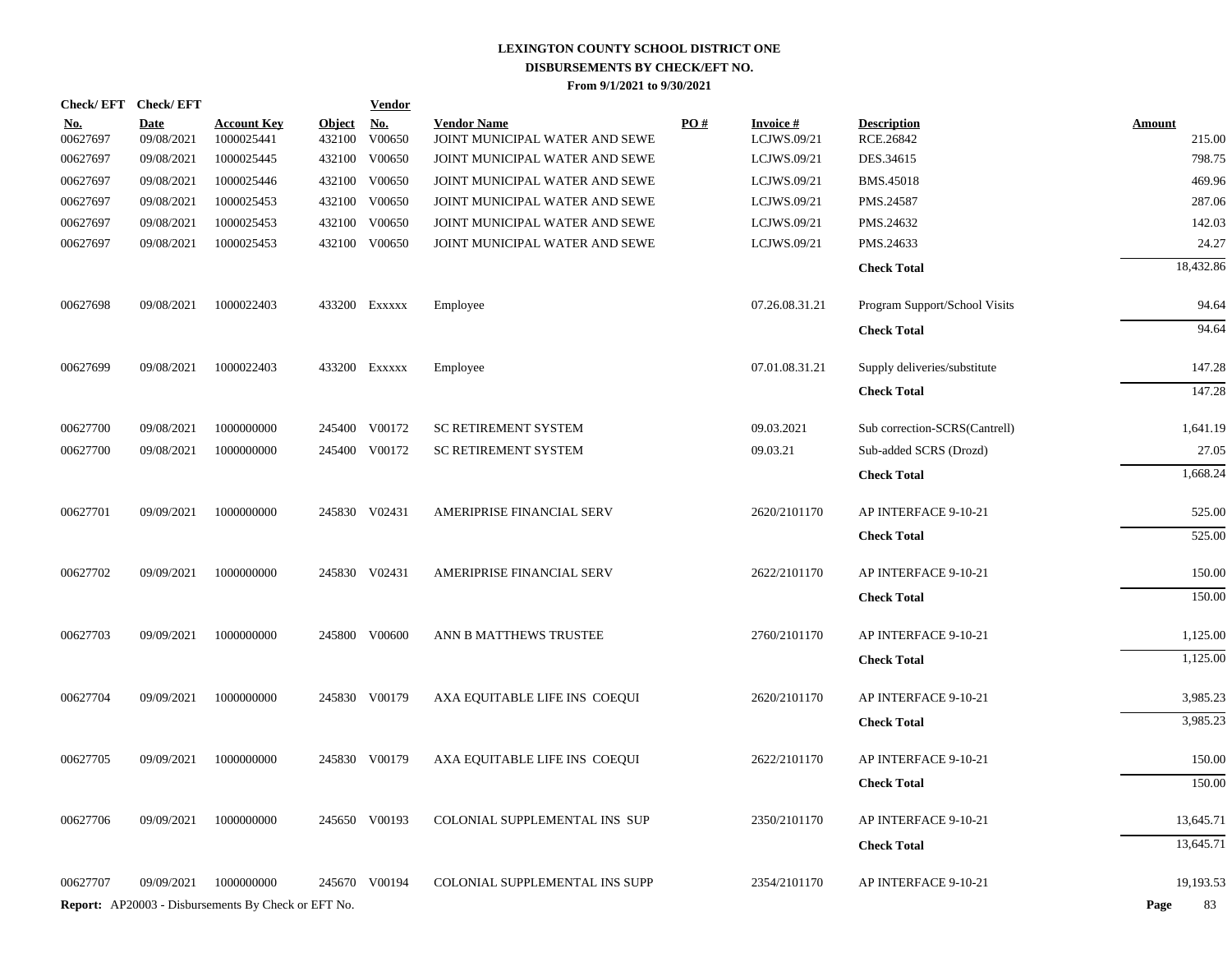| <b>No.</b> | Check/EFT Check/EFT<br><b>Date</b> | <b>Account Key</b> | Object No. | <b>Vendor</b> | <b>Vendor Name</b>              | PO# | <b>Invoice#</b> | <b>Description</b>   | <b>Amount</b> |
|------------|------------------------------------|--------------------|------------|---------------|---------------------------------|-----|-----------------|----------------------|---------------|
|            |                                    |                    |            |               |                                 |     |                 | <b>Check Total</b>   | 19,193.53     |
| 00627708   | 09/09/2021                         | 1000000000         |            | 245660 V00195 | COLONIAL SUPPLEMENTAL INS SUPP  |     | 2352/2101170    | AP INTERFACE 9-10-21 | 34,352.54     |
|            |                                    |                    |            |               |                                 |     |                 | <b>Check Total</b>   | 34,352.54     |
| 00627709   | 09/09/2021                         | 1000000000         |            | 245680 V14828 | COLONIAL SUPPLEMENTAL INSURANC  |     | 2356/2101170    | AP INTERFACE 9-10-21 | 5,004.08      |
|            |                                    |                    |            |               |                                 |     |                 | <b>Check Total</b>   | 5,004.08      |
| 00627710   | 09/09/2021                         | 1000000000         |            | 245681 V14829 | COLONIAL SUPPLEMENTAL INSURANC  |     | 2358/2101170    | AP INTERFACE 9-10-21 | 12,520.35     |
|            |                                    |                    |            |               |                                 |     |                 | <b>Check Total</b>   | 12,520.35     |
| 00627711   | 09/09/2021                         | 1000000000         |            | 245800 V15351 | FLORIDA STATE DISBURSEMENT UNI  |     | 2910/2101170    | AP INTERFACE 9-10-21 | 192.00        |
|            |                                    |                    |            |               |                                 |     |                 | <b>Check Total</b>   | 192.00        |
| 00627712   | 09/09/2021                         | 1000000000         |            | 245780 V10676 | FUTURE SCHOLAR 529 COLLEGE SAV  |     | 2740/2101170    | AP INTERFACE 9-10-21 | 2,015.00      |
|            |                                    |                    |            |               |                                 |     |                 | <b>Check Total</b>   | 2,015.00      |
| 00627713   | 09/09/2021                         | 1000000000         |            | 245830 V00180 | HORACE MANN LIFE INSURANCE CO   |     | 2620/2101170    | AP INTERFACE 9-10-21 | 3,400.00      |
|            |                                    |                    |            |               |                                 |     |                 | <b>Check Total</b>   | 3,400.00      |
| 00627714   | 09/09/2021                         | 1000000000         |            | 245990 V14784 | HY HOLDINGS INC                 |     | 1585/2101170    | AP INTERFACE 9-10-21 | 2,379.00      |
|            |                                    |                    |            |               |                                 |     |                 | <b>Check Total</b>   | 2,379.00      |
| 00627715   | 09/09/2021                         | 1000000000         |            | 245990 v14784 | HY HOLDINGS INC                 |     | 2585/2101170    | AP INTERFACE 9-10-21 | 2,379.00      |
|            |                                    |                    |            |               |                                 |     |                 | <b>Check Total</b>   | 2,379.00      |
| 00627716   | 09/09/2021                         | 1000000000         |            | 245800 V01948 | <b>INTERNAL REVENUE SERVICE</b> |     | 2900/2101170    | AP INTERFACE 9-10-21 | 30.00         |
|            |                                    |                    |            |               |                                 |     |                 | <b>Check Total</b>   | 30.00         |
| 00627717   | 09/09/2021                         | 1000000000         |            | 245830 V14153 | <b>IVY FUNDS</b>                |     | 2620/2101170    | AP INTERFACE 9-10-21 | 555.00        |
|            |                                    |                    |            |               |                                 |     |                 | <b>Check Total</b>   | 555.00        |
| 00627718   | 09/09/2021                         | 1000000000         |            | 245630 V02086 | LCSD1 EDFOUND LEAP EDUCATION    |     | 2732/2101170    | AP INTERFACE 9-10-21 | 743.00        |
|            |                                    |                    |            |               |                                 |     |                 | <b>Check Total</b>   | 743.00        |
| 00627719   | 09/09/2021                         | 1000000000         |            | 245690 V01290 | LCSD1 EDUCATIONAL FOUNDATION    |     | 2730/2101170    | AP INTERFACE 9-10-21 | 2,424.01      |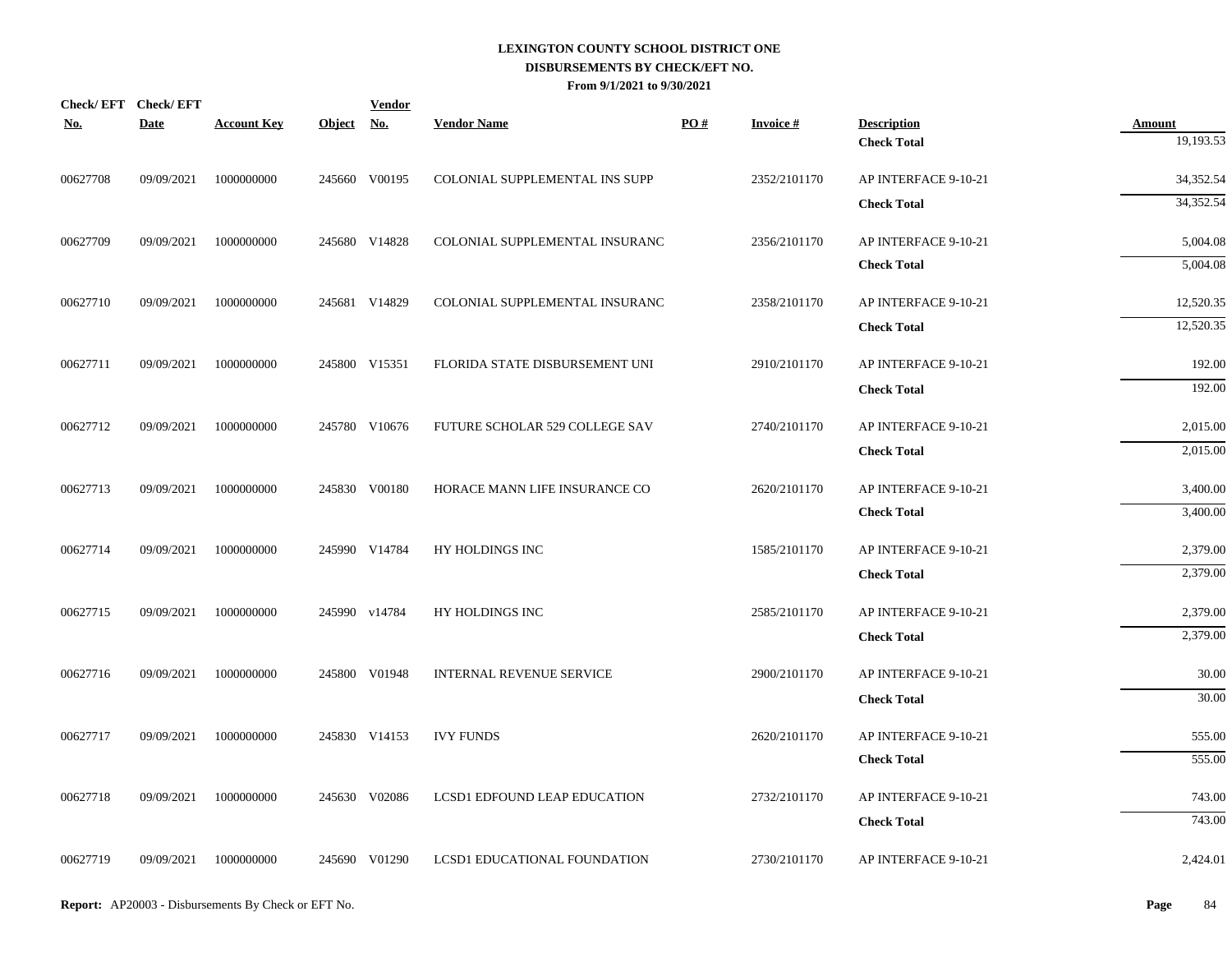| <b>No.</b> | Check/EFT Check/EFT<br><b>Date</b> | <b>Account Key</b>                                  | Object No. | <b>Vendor</b> | <b>Vendor Name</b>             | PO# | <b>Invoice#</b> | <b>Description</b>   | <b>Amount</b> |
|------------|------------------------------------|-----------------------------------------------------|------------|---------------|--------------------------------|-----|-----------------|----------------------|---------------|
|            |                                    |                                                     |            |               |                                |     |                 | <b>Check Total</b>   | 2,424.01      |
| 00627720   | 09/09/2021                         | 1000000000                                          |            | 245830 V16153 | LIFE INSURANCE COMPANY OF THE  |     | 2620/2101170    | AP INTERFACE 9-10-21 | 1,890.50      |
|            |                                    |                                                     |            |               |                                |     |                 | <b>Check Total</b>   | 1,890.50      |
| 00627721   | 09/09/2021                         | 1000000000                                          |            | 245830 V16147 | <b>LPL FINANCIAL</b>           |     | 2620/2101170    | AP INTERFACE 9-10-21 | 1,282.11      |
|            |                                    |                                                     |            |               |                                |     |                 | <b>Check Total</b>   | 1,282.11      |
| 00627722   | 09/09/2021                         | 1000000000                                          |            | 245830 V00768 | METROPOLITAN LIFE              |     | 2620/2101170    | AP INTERFACE 9-10-21 | 275.00        |
|            |                                    |                                                     |            |               |                                |     |                 | <b>Check Total</b>   | 275.00        |
| 00627723   | 09/09/2021                         | 1000000000                                          |            | 245800 V16822 | NEW JERSEY FAMILY SUPPORT PAYM |     | 2910/2101170    | AP INTERFACE 9-10-21 | 439.84        |
|            |                                    |                                                     |            |               |                                |     |                 | <b>Check Total</b>   | 439.84        |
| 00627724   | 09/09/2021                         | 1000000000                                          |            | 245800 V16378 | NORTH CAROLINA DEPT OF REVENUE |     | 2900/2101170    | AP INTERFACE 9-10-21 | 126.65        |
|            |                                    |                                                     |            |               |                                |     |                 | <b>Check Total</b>   | 126.65        |
| 00627725   | 09/09/2021                         | 1000000000                                          |            | 245830 V00686 | NORTHERN LIFE INSURANCE CO     |     | 2620/2101170    | AP INTERFACE 9-10-21 | 877.50        |
|            |                                    |                                                     |            |               |                                |     |                 | <b>Check Total</b>   | 877.50        |
| 00627726   | 09/09/2021                         | 1000000000                                          |            | 245800 V01293 | PAMELA SIMMONS BEASLEY         |     | 2760/2101170    | AP INTERFACE 9-10-21 | 2,635.50      |
|            |                                    |                                                     |            |               |                                |     |                 | <b>Check Total</b>   | 2,635.50      |
| 00627727   | 09/09/2021                         | 1000000000                                          |            | 245580 V00556 | PROVIDENT LIFE AND ACCIDENT CO |     | 2302/2101170    | AP INTERFACE 9-10-21 | 3.64          |
|            |                                    |                                                     |            |               |                                |     |                 | <b>Check Total</b>   | 3.64          |
| 00627728   | 09/09/2021                         | 1000000000                                          |            | 245800 V11745 | SC DEPARTMENT OF EMPLOYMENT AN |     | 2760/2101170    | AP INTERFACE 9-10-21 | 164.81        |
|            |                                    |                                                     |            |               |                                |     |                 | <b>Check Total</b>   | 164.81        |
| 00627729   | 09/09/2021                         | 1000000000                                          |            | 245800 V01785 | SC DEPARTMENT OF REVENUE       |     | 2900/2101170    | AP INTERFACE 9-10-21 | 1,780.83      |
|            |                                    |                                                     |            |               |                                |     |                 | <b>Check Total</b>   | 1,780.83      |
| 00627730   | 09/09/2021                         | 1000000000                                          |            | 245440 V00172 | SC RETIREMENT SYSTEM           |     | 2580/2101170    | AP INTERFACE 9-10-21 | 928.79        |
| 00627730   | 09/09/2021                         | 1000000000                                          |            | 245450 V00172 | <b>SC RETIREMENT SYSTEM</b>    |     | 2581/2101170    | AP INTERFACE 9-10-21 | 766.45        |
|            |                                    |                                                     |            |               |                                |     |                 | <b>Check Total</b>   | 1,695.24      |
| 00627731   | 09/09/2021                         | 1000000000                                          |            | 245830 V16157 | SECURITY BENEFIT LIFE INSURANC |     | 2622/2101170    | AP INTERFACE 9-10-21 | 275.00        |
|            |                                    | Report: AP20003 - Disbursements By Check or EFT No. |            |               |                                |     |                 |                      | Page<br>85    |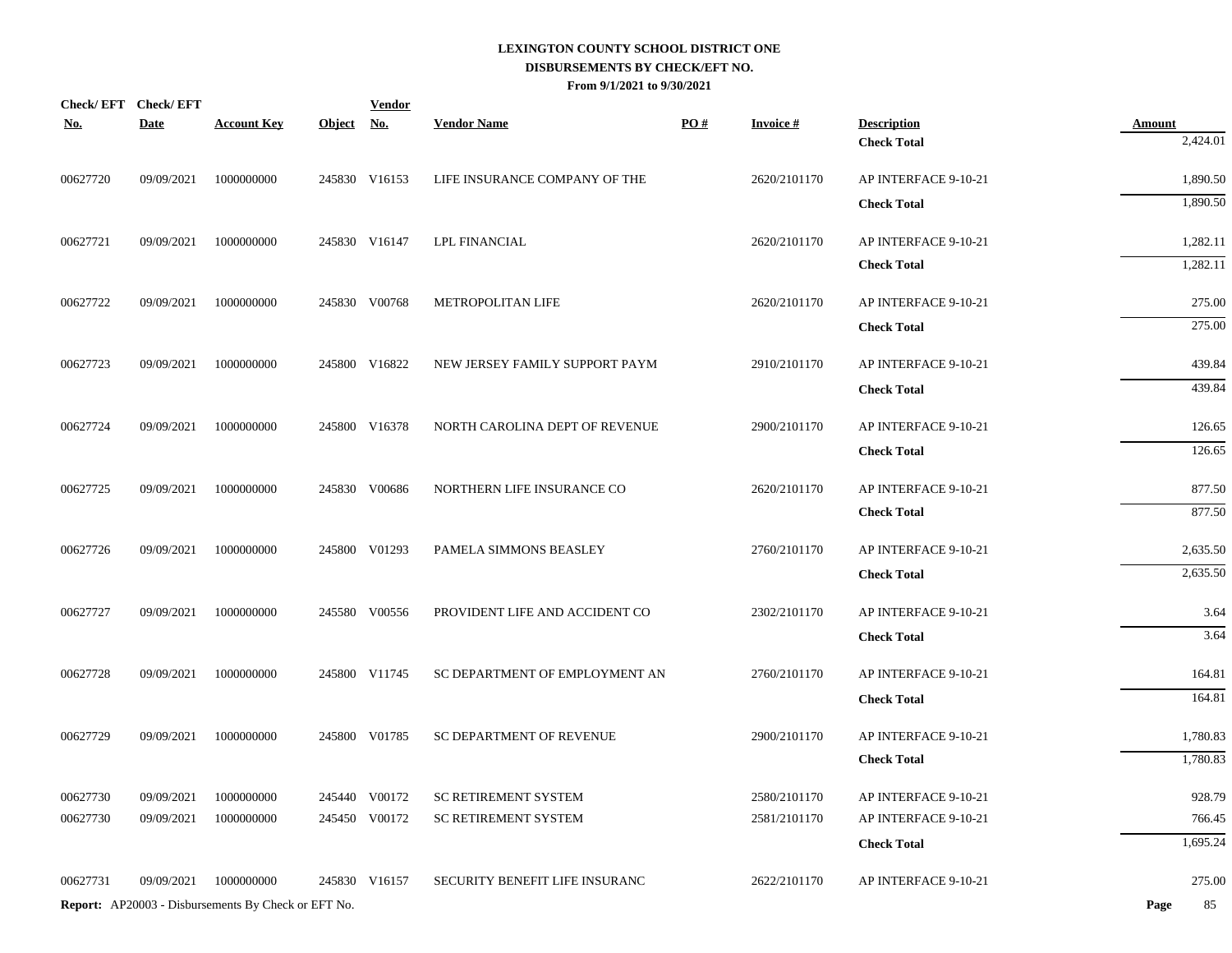|            | Check/EFT Check/EFT |                                                            |            | <b>Vendor</b> |                                |          |                 |                               |                         |
|------------|---------------------|------------------------------------------------------------|------------|---------------|--------------------------------|----------|-----------------|-------------------------------|-------------------------|
| <b>No.</b> | <b>Date</b>         | <b>Account Key</b>                                         | Object No. |               | <b>Vendor Name</b>             | PO#      | <b>Invoice#</b> | <b>Description</b>            | <b>Amount</b><br>275.00 |
|            |                     |                                                            |            |               |                                |          |                 | <b>Check Total</b>            |                         |
| 00627732   | 09/09/2021          | 1000000000                                                 |            | 245800 V16031 | STATE DISBURSEMENT UNIT        |          | 2910/2101170    | AP INTERFACE 9-10-21          | 880.55                  |
|            |                     |                                                            |            |               |                                |          |                 | <b>Check Total</b>            | 880.55                  |
| 00627733   | 09/09/2021          | 1000000000                                                 |            | 245800 V16356 | TENNESSEE CHILD SUPPORT        |          | 2910/2101170    | AP INTERFACE 9-10-21          | 191.25                  |
|            |                     |                                                            |            |               |                                |          |                 | <b>Check Total</b>            | 191.25                  |
| 00627734   | 09/09/2021          | 1000000000                                                 |            | 245410 V01114 | <b>TIAACREF (ORP)</b>          |          | 1546/2101170    | AP INTERFACE 9-10-21          | 10,977.92               |
| 00627734   | 09/09/2021          | 1000000000                                                 |            | 245410 V01114 | <b>TIAACREF (ORP)</b>          |          | 2546/2101170    | AP INTERFACE 9-10-21          | 19,760.20               |
|            |                     |                                                            |            |               |                                |          |                 | <b>Check Total</b>            | 30,738.12               |
| 00627735   | 09/09/2021          | 1000000000                                                 |            | 245410 V15219 | TTEE FOR SCORP MM061953 001 09 |          | 1540/2101170    | AP INTERFACE 9-10-21          | 5,722.20                |
| 00627735   | 09/09/2021          | 1000000000                                                 |            | 245410 V15219 | TTEE FOR SCORP MM061953 001 09 |          | 2540/2101170    | AP INTERFACE 9-10-21          | 10,299.95               |
|            |                     |                                                            |            |               |                                |          |                 | <b>Check Total</b>            | 16,022.15               |
| 00627736   | 09/09/2021          | 1000000000                                                 |            | 245810 V00170 | UNITED WAY                     |          | 2700/2101170    | AP INTERFACE 9-10-21          | 574.50                  |
|            |                     |                                                            |            |               |                                |          |                 | <b>Check Total</b>            | 574.50                  |
| 00627737   | 09/09/2021          | 1000000000                                                 |            | 245830 V00387 | VALIC                          |          | 2620/2101170    | AP INTERFACE 9-10-21          | 3,798.00                |
|            |                     |                                                            |            |               |                                |          |                 | <b>Check Total</b>            | 3,798.00                |
| 00627738   | 09/09/2021          | 1000000000                                                 |            | 245410 V01113 | VALIC TRUST CO (ORP)           |          | 1542/2101170    | AP INTERFACE 9-10-21          | 10,119.62               |
| 00627738   | 09/09/2021          | 1000000000                                                 |            | 245410 V01113 | VALIC TRUST CO (ORP)           |          | 2542/2101170    | AP INTERFACE 9-10-21          | 18,215.28               |
|            |                     |                                                            |            |               |                                |          |                 | <b>Check Total</b>            | 28,334.90               |
| 00627739   | 09/09/2021          | 7802080046                                                 |            | 466041 V14710 | 323 SPORTS LLC                 | P2202435 | 17261           | Cooling Performance Crew      | 423.72                  |
|            |                     |                                                            |            |               |                                |          |                 | <b>Check Total</b>            | 423.72                  |
| 00627740   | 09/09/2021          | 1000021313                                                 |            | 439500 V16386 | A1 TRANSPORTATION              | P2202610 | 110             | EMS Coverage for Scheduled JV | 350.00                  |
|            |                     |                                                            |            |               |                                |          |                 | <b>Check Total</b>            | 350.00                  |
| 00627741   | 09/09/2021          | 1000011346                                                 |            | 441000 V02519 | ACADEMIC SUPPLIER DBA RASIX CO | P2202687 | ID67527         | HP 58A (CF258A) Toner         | 87.98                   |
|            |                     |                                                            |            |               |                                |          |                 | <b>Check Total</b>            | 87.98                   |
| 00627742   | 09/09/2021          | 1000011521                                                 |            | 441000 V12776 | AMERICAS MOISTURIZING LOTION D | P2201056 | 69911           | DELUXE EXFLOW PROKINE ACRYLIC | 503.82                  |
| 00627742   | 09/09/2021          | 1000011521                                                 |            | 441000 V12776 | AMERICAS MOISTURIZING LOTION D | P2201056 | 69911           | EZFLOW Q MONOMER 8OZ          | 35.94                   |
|            |                     | <b>Report:</b> AP20003 - Disbursements By Check or EFT No. |            |               |                                |          |                 |                               | Page<br>86              |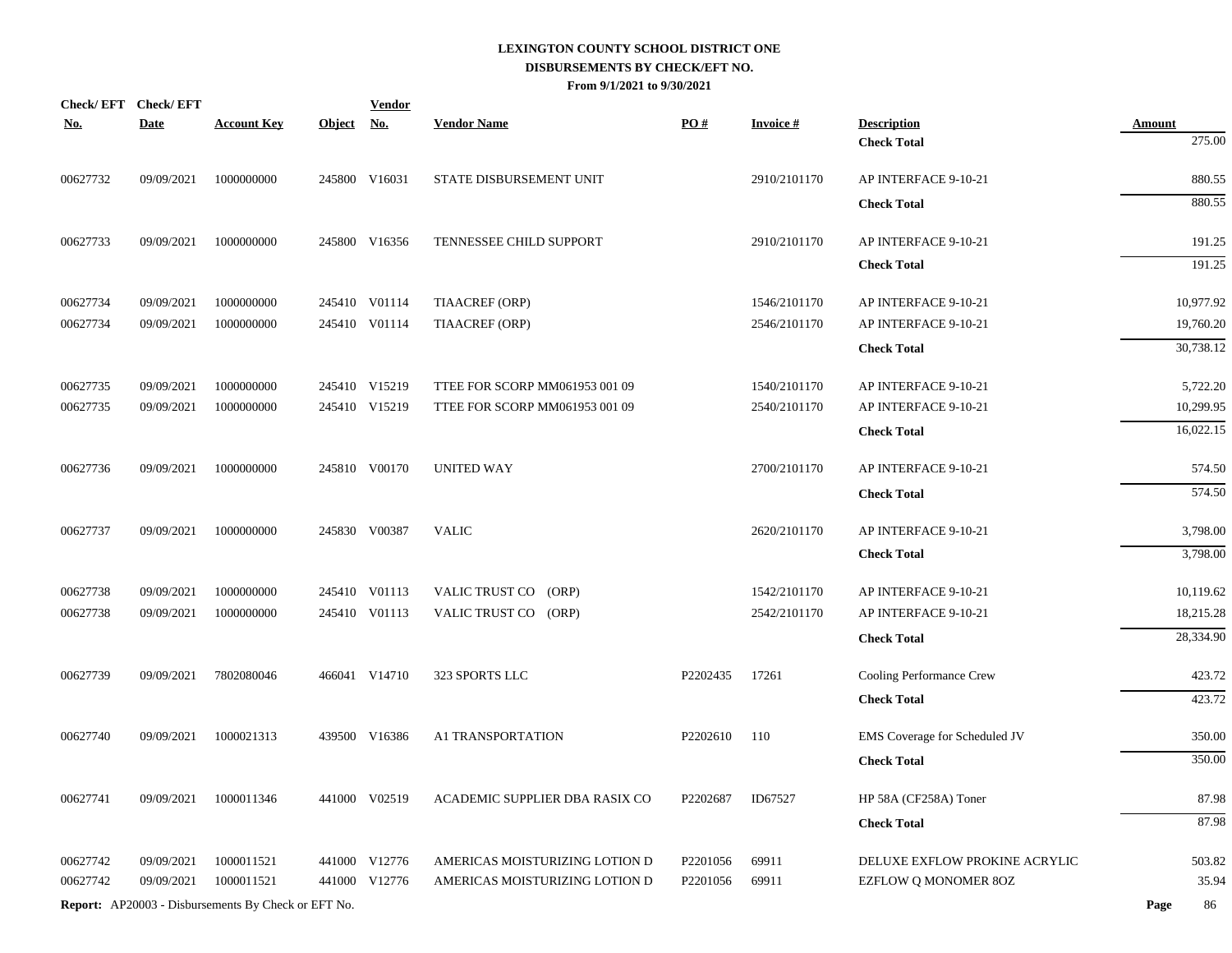| Check/EFT Check/EFT    |                           |                                  |                         | <b>Vendor</b> |                                                      |                      |                          |                                                 |                  |
|------------------------|---------------------------|----------------------------------|-------------------------|---------------|------------------------------------------------------|----------------------|--------------------------|-------------------------------------------------|------------------|
| <u>No.</u><br>00627742 | <b>Date</b><br>09/09/2021 | <b>Account Key</b><br>1000011521 | <b>Object</b><br>441000 | No.<br>V12776 | <b>Vendor Name</b><br>AMERICAS MOISTURIZING LOTION D | PO#<br>P2201056      | <b>Invoice#</b><br>69911 | <b>Description</b><br>IBD PROFESSIONAL KIT: GEL | Amount<br>119.94 |
| 00627742               | 09/09/2021                | 1000011521                       |                         | 441000 V12776 | AMERICAS MOISTURIZING LOTION D                       | P2201056             | 69911                    | <b>BRUSH ON RESIN 5GM</b>                       | 35.40            |
| 00627742               | 09/09/2021                | 1000011521                       |                         | 441000 V12776 | AMERICAS MOISTURIZING LOTION D                       | P2201056             | 69911                    | <b>EZ FLOW PRIMER</b>                           | 11.94            |
| 00627742               | 09/09/2021                | 1000011521                       |                         | 441000 V12776 | AMERICAS MOISTURIZING LOTION D                       | P <sub>2201056</sub> | 69911                    | EZ FLOW OVAL PRO ARTIST ACRYLI                  | 46.76            |
| 00627742               | 09/09/2021                | 1000011521                       |                         | 441000 V12776 | AMERICAS MOISTURIZING LOTION D                       | P2201056             | 69911                    | <b>EZ FLOW POWDER PINK</b>                      | 23.97            |
| 00627742               | 09/09/2021                | 1000011521                       |                         | 441000 V12776 | AMERICAS MOISTURIZING LOTION D                       | P2201056             | 69911                    | EZ FLOW POWDER, WHITE                           | 23.97            |
| 00627742               | 09/09/2021                | 1000011521                       |                         | 441000 V12776 | AMERICAS MOISTURIZING LOTION D                       | P2201056             | 69911                    | <b>SHIPPING CHARGE</b>                          | 51.95            |
|                        |                           |                                  |                         |               |                                                      |                      |                          | <b>Check Total</b>                              | 853.69           |
| 00627743               | 09/09/2021                | 1000025415                       |                         | 447000 V02150 | <b>BARNES PROPANE</b>                                |                      | 1928771                  | Propane, Greenhouse                             | 716.67           |
|                        |                           |                                  |                         |               |                                                      |                      |                          | <b>Check Total</b>                              | 716.67           |
| 00627744               | 09/09/2021                | 1000011214                       |                         | 441000 V13041 | BLICK ART MATERIALS LLC                              | P2201097             | 6942449                  | Crayola Broad Line Markers 256                  | 325.24           |
|                        |                           |                                  |                         |               |                                                      |                      |                          | <b>Check Total</b>                              | 325.24           |
| 00627745               | 09/09/2021                | 7802080011                       |                         | 466041 V13255 | <b>BSN SPORTS</b>                                    | P2111192             | 913417053                | <b>Black</b> jerseys                            | 1,123.50         |
| 00627745               | 09/09/2021                | 7802080011                       |                         | 466041 V13255 | <b>BSN SPORTS</b>                                    | P2111192             | 913417053                | Pink Jerseys                                    | 1,123.50         |
| 00627745               | 09/09/2021                | 7802080011                       |                         | 466041 V13255 | <b>BSN SPORTS</b>                                    | P2111192             | 913417053                | shipping                                        | 112.50           |
|                        |                           |                                  |                         |               |                                                      |                      |                          | <b>Check Total</b>                              | 2,359.50         |
| 00627746               | 09/09/2021                | 7810027011                       |                         | 466041 V01144 | <b>CAROLINA IDEAS</b>                                | P2202547             | 101145                   | <b>Bags</b>                                     | 321.00           |
|                        |                           |                                  |                         |               |                                                      |                      |                          | <b>Check Total</b>                              | 321.00           |
| 00627747               | 09/09/2021                | 5720025320                       |                         | 452000 V01984 | CAROLINA STORM WATER SERVICES                        | P2012183             | 073021-056C              | NPDES Inspections - New LMS                     | 450.00           |
| 00627747               | 09/09/2021                | 5714025314                       |                         | 452000 V01984 | CAROLINA STORM WATER SERVICES                        | P2012413             | 073021-056G              | add additional inspection                       | 90.00            |
| 00627747               | 09/09/2021                | 5727025327                       |                         | 452000 V01984 | CAROLINA STORM WATER SERVICES                        | P2012410             | 073021-056H              | NPDES Inspections - WKHS                        | 450.00           |
| 00627747               | 09/09/2021                | 5713025313                       |                         | 452000 V01984 | CAROLINA STORM WATER SERVICES                        | P2110594             | 073021-056M              | NPDES Inspections - GHS additi                  | 450.00           |
| 00627747               | 09/09/2021                | 5720025320                       |                         | 452000 V01984 | CAROLINA STORM WATER SERVICES                        | P2012183             | 083121-056C              | NPDES Inspections - New LMS                     | 360.00           |
| 00627747               | 09/09/2021                | 5714025314                       |                         | 452000 V01984 | CAROLINA STORM WATER SERVICES                        | P2012413             | 083121-056G              | add additional inspection                       | 90.00            |
| 00627747               | 09/09/2021                | 5727025327                       |                         | 452000 V01984 | CAROLINA STORM WATER SERVICES                        | P2012410             | 083121-056H              | NPDES Inspections - WKHS                        | 360.00           |
| 00627747               | 09/09/2021                | 5713025313                       |                         | 452000 V01984 | CAROLINA STORM WATER SERVICES                        | P2110594             | 083121-056M              | NPDES Inspections - GHS additi                  | 360.00           |
| 00627747               | 09/09/2021                | 5737025337                       |                         | 452000 V01984 | CAROLINA STORM WATER SERVICES                        | P2202279             | 083121-056N              | NPDES Inspections - CSMS renov                  | 90.00            |
| 00627747               | 09/09/2021                | 5729025329                       |                         | 452000 V01984 | CAROLINA STORM WATER SERVICES                        | P2202278             | 083121-056P              | NPDES Inspections - GMS renova                  | 360.00           |
|                        |                           |                                  |                         |               |                                                      |                      |                          | <b>Check Total</b>                              | 3,060.00         |
| 00627748               | 09/09/2021                | 1000022403                       |                         | 439500 V01474 | <b>CERTIFIED TRANSLATION SERVICES</b>                | P2202857             | LEX-21-0899              | Translation of the '5K Standar                  | 126.80           |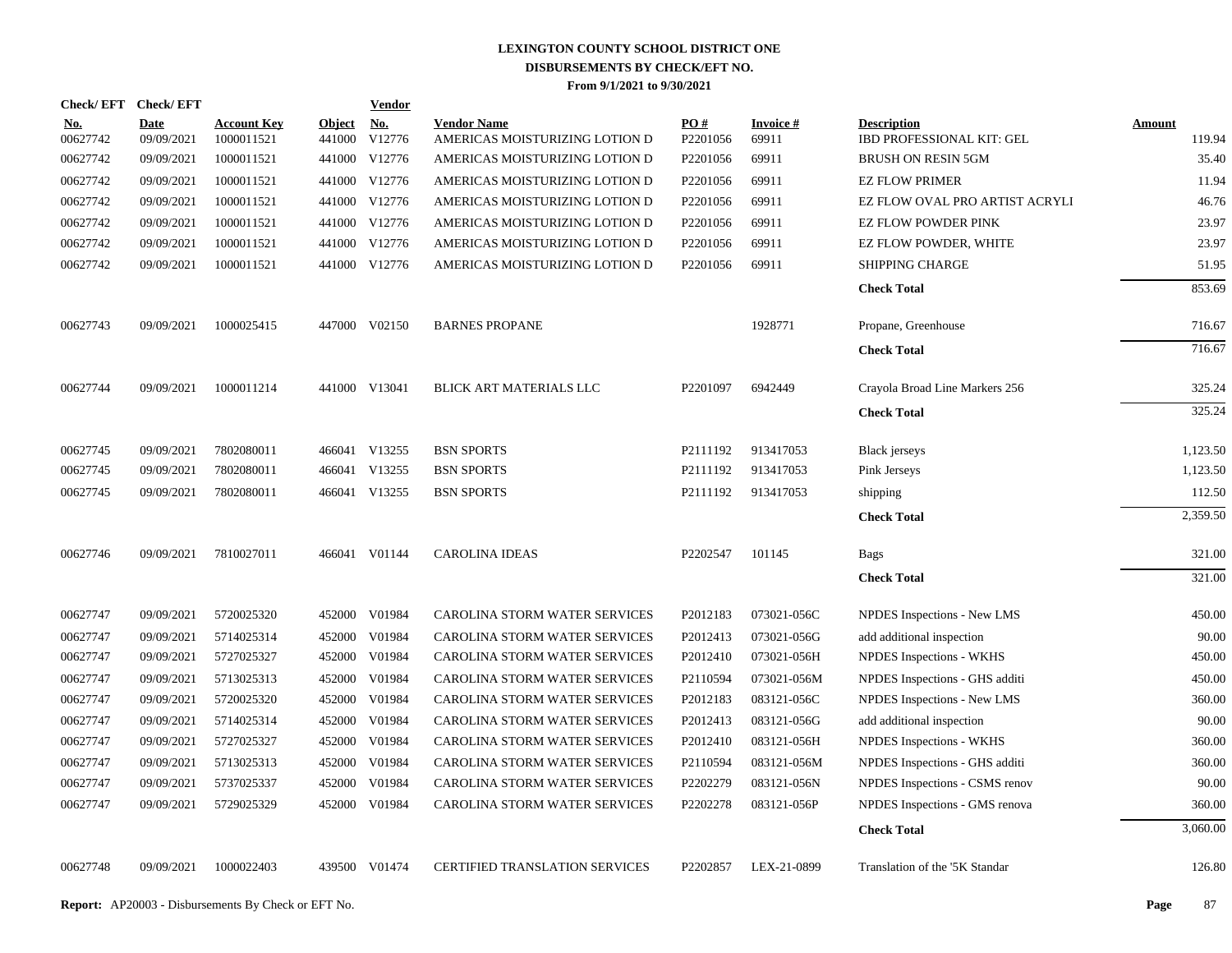| Check/EFT Check/EFT    |                           |                                  |                         | Vendor        |                                                      |                 |                          |                                                      |                  |
|------------------------|---------------------------|----------------------------------|-------------------------|---------------|------------------------------------------------------|-----------------|--------------------------|------------------------------------------------------|------------------|
| <u>No.</u><br>00627748 | <b>Date</b><br>09/09/2021 | <b>Account Key</b><br>1000022403 | <b>Object</b><br>439500 | No.<br>V01474 | <b>Vendor Name</b><br>CERTIFIED TRANSLATION SERVICES | PO#<br>P2202857 | Invoice #<br>LEX-21-0899 | <b>Description</b><br>Translation of the '5K Standar | Amount<br>126.80 |
| 00627748               | 09/09/2021                | 1000022403                       | 439500                  | V01474        | <b>CERTIFIED TRANSLATION SERVICES</b>                | P2202863        | LEX-21-0900              | Translation of the 'Grade 1 St                       | 132.20           |
| 00627748               | 09/09/2021                | 1000022403                       | 439500                  | V01474        | <b>CERTIFIED TRANSLATION SERVICES</b>                | P2202863        | LEX-21-0900              | Translation of the 'Grade 1 St                       | 119.34           |
| 00627748               | 09/09/2021                | 1000022403                       | 439500                  | V01474        | <b>CERTIFIED TRANSLATION SERVICES</b>                | P2202876        | LEX-21-0903              | Translation of the 'Grade 4 St                       | 131.04           |
|                        |                           |                                  |                         |               |                                                      |                 |                          | <b>Check Total</b>                                   | 636.18           |
| 00627749               | 09/09/2021                | 3400013903                       |                         | 441000 V16633 | <b>COMMITTEE FOR CHILDREN</b>                        | P2202491        | 2023832                  | Second Step EL SEL Classroom K                       | 2,295.00         |
|                        |                           |                                  |                         |               |                                                      |                 |                          | <b>Check Total</b>                                   | 2,295.00         |
| 00627750               | 09/09/2021                | 7863027022                       | 466069                  | V16276        | CULLIGAN WATER CONDITIONING OF                       | P2202971        | 54649                    | Account #45690 Invoice 54649                         | 87.13            |
|                        |                           |                                  |                         |               |                                                      |                 |                          | <b>Check Total</b>                                   | 87.13            |
| 00627751               | 09/09/2021                | 1000011544                       | 444500                  | V01040        | <b>DELL COMPUTERS</b>                                | P2202358        | 10514910766              | Dell 27 Monitor - P2722H, 68.6                       | 545.70           |
| 00627751               | 09/09/2021                | 7730027027                       |                         | 466045 V01040 | DELL COMPUTERS                                       | P2200996        | 10515556397              | DELL LATITUDE 5520                                   | 1,364.24         |
|                        |                           |                                  |                         |               |                                                      |                 |                          | <b>Check Total</b>                                   | 1,909.94         |
| 00627752               | 09/09/2021                | 1000025411                       |                         | 432300 V14264 | <b>EA SERVICES LLC</b>                               | P2201257        | 7059                     | LHS-Lift Station Inspection                          | 500.00           |
| 00627752               | 09/09/2021                | 1000025413                       | 432300                  | V14264        | EA SERVICES LLC                                      | P2201257        | 7059                     | GHS-Lift Station Inspection                          | 160.00           |
| 00627752               | 09/09/2021                | 1000025413                       | 432300                  | V14264        | <b>EA SERVICES LLC</b>                               | P2201257        | 7059                     | GHS Football Stadium- Lift Sta                       | 60.00            |
| 00627752               | 09/09/2021                | 1000025414                       | 432300                  | V14264        | EA SERVICES LLC                                      | P2201257        | 7059                     | GES WWTP-Lift Station Inspecti                       | 2,300.00         |
| 00627752               | 09/09/2021                | 1000025414                       | 432300                  | V14264        | EA SERVICES LLC                                      | P2201257        | 7059                     | GES WWTP-Wastewater Sampling                         | 130.00           |
| 00627752               | 09/09/2021                | 1000025427                       | 432300                  | V14264        | EA SERVICES LLC                                      | P2201257        | 7059                     | WKHS Classroom Addition-Lift S                       | 200.00           |
| 00627752               | 09/09/2021                | 1000025427                       | 432300                  | V14264        | <b>EA SERVICES LLC</b>                               | P2201257        | 7059                     | WKHS Performing Art Center-Lif                       | 200.00           |
| 00627752               | 09/09/2021                | 1000025430                       |                         | 432300 V14264 | EA SERVICES LLC                                      | P2201257        | 7059                     | PMS-Lift Station Inspection                          | 160.00           |
| 00627752               | 09/09/2021                | 1000025434                       | 432300                  | V14264        | EA SERVICES LLC                                      | P2201257        | 7059                     | PHMS-Lift Station Inspection                         | 200.00           |
| 00627752               | 09/09/2021                | 1000025438                       |                         | 432300 V14264 | EA SERVICES LLC                                      | P2201257        | 7059                     | <b>CSES-Lift Station Inspection</b>                  | 400.00           |
| 00627752               | 09/09/2021                | 1000025440                       |                         | 432300 V14264 | <b>EA SERVICES LLC</b>                               | P2201257        | 7059                     | NPES-Lift Station Inspection                         | 400.00           |
| 00627752               | 09/09/2021                | 1000025441                       |                         | 432300 V14264 | EA SERVICES LLC                                      | P2201257        | 7059                     | <b>RCES-Lift Station Inspection</b>                  | 200.00           |
| 00627752               | 09/09/2021                | 1000025444                       |                         | 432300 V14264 | EA SERVICES LLC                                      | P2201257        | 7059                     | RBHS-Lift Station Inspection                         | 325.00           |
| 00627752               | 09/09/2021                | 1000025445                       |                         | 432300 V14264 | EA SERVICES LLC                                      | P2201257        | 7059                     | DES-Lift Station Inspection                          | 200.00           |
| 00627752               | 09/09/2021                | 1000025446                       | 432300                  | V14264        | <b>EA SERVICES LLC</b>                               | P2201257        | 7059                     | <b>BMS-Lift Station Inspection</b>                   | 200.00           |
| 00627752               | 09/09/2021                | 1000025452                       |                         | 432300 V14264 | EA SERVICES LLC                                      | P2201257        | 7059                     | Old GES-Lift Station Inspectio                       | 160.00           |
|                        |                           |                                  |                         |               |                                                      |                 |                          | <b>Check Total</b>                                   | 5,795.00         |
| 00627753               | 09/09/2021                | 3971011403                       | 444000                  | V00532        | <b>EBSCO</b>                                         | P2202950        | 1000163389-1             | GHS - Flipster Digital Edition                       | 593.92           |
| 00627753               | 09/09/2021                | 3971011403                       |                         | 444000 V00532 | <b>EBSCO</b>                                         | P2202950        | 1000163390-1             | WKHS - Flipster Digital Editio                       | 575.43           |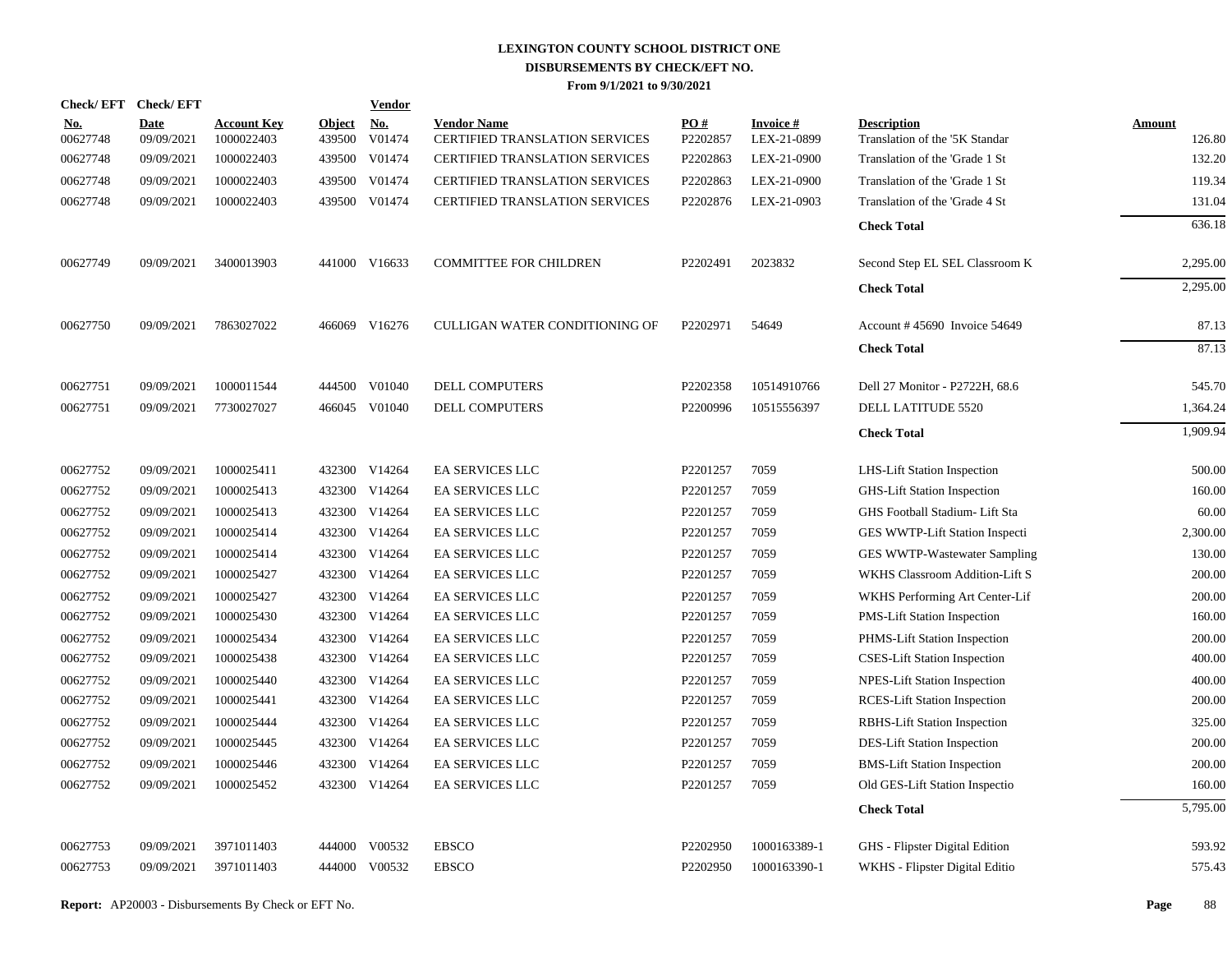| Check/EFT Check/EFT    |                           |                                  |                         | <b>Vendor</b>        |                                    |                 |                                 |                                                      |                         |
|------------------------|---------------------------|----------------------------------|-------------------------|----------------------|------------------------------------|-----------------|---------------------------------|------------------------------------------------------|-------------------------|
| <u>No.</u><br>00627753 | <b>Date</b><br>09/09/2021 | <b>Account Key</b><br>3971011403 | <b>Object</b><br>444000 | <u>No.</u><br>V00532 | <b>Vendor Name</b><br><b>EBSCO</b> | PO#<br>P2202950 | <b>Invoice#</b><br>1000163391-1 | <b>Description</b><br>RBHS - Flipster Digital Editio | <b>Amount</b><br>561.00 |
| 00627753               | 09/09/2021                | 3971011403                       |                         | 444000 V00532        | <b>EBSCO</b>                       | P2202950        | 1000164065-1                    | PHS - Flipster Digital Edition                       | 406.91                  |
|                        | 09/09/2021                | 3971011403                       |                         | 444000 V00532        | <b>EBSCO</b>                       | P2202950        | 1000165090-1                    |                                                      |                         |
| 00627753               |                           |                                  |                         |                      |                                    |                 |                                 | LHS - Flipster Digital Edition                       | 482.51                  |
|                        |                           |                                  |                         |                      |                                    |                 |                                 | <b>Check Total</b>                                   | 2,619.77                |
| 00627754               | 09/09/2021                | 1000011330                       |                         | 431100 V16590        | ELEVATE K12                        | P2202410        | <b>INV169</b>                   | PMS - High Quality Live Stream                       | 13,000.00               |
| 00627754               | 09/09/2021                | 1000011330                       |                         | 431100 V16590        | ELEVATE K12                        | P2202410        | <b>INV169</b>                   | PHS High Quality Live Streamin                       | 9,500.00                |
|                        |                           |                                  |                         |                      |                                    |                 |                                 | <b>Check Total</b>                                   | 22,500.00               |
| 00627755               | 09/09/2021                | 3260011303                       |                         | 441000 V00039        | ETA HAND2MIND                      | P2201201        | 60344101                        | Thermometer, large classroom s                       | 222.76                  |
| 00627755               | 09/09/2021                | 3260011303                       |                         | 441000 V00039        | ETA HAND2MIND                      | P2201201        | 60344101                        | Magnet, small ceramic bar, 6/s                       | 27.24                   |
|                        |                           |                                  |                         |                      |                                    |                 |                                 | <b>Check Total</b>                                   | 250.00                  |
| 00627756               | 09/09/2021                | 1000011334                       |                         | 441000 V15897        | FIRST COMMUNITY BANK               | P2202947        | PHMS.5246.08.21                 | Amazon                                               | 87.72                   |
| 00627756               | 09/09/2021                | 1000025434                       |                         | 441000 V15897        | FIRST COMMUNITY BANK               | P2202947        | PHMS.5246.08.21                 | Pitt Stop                                            | 48.94                   |
| 00627756               | 09/09/2021                | 1000025434                       |                         | 441000 V15897        | FIRST COMMUNITY BANK               | P2202947        | PHMS.5246.08.21                 | Lowes                                                | 132.12                  |
| 00627756               | 09/09/2021                | 1000025434                       |                         | 441000 V15897        | FIRST COMMUNITY BANK               | P2202947        | PHMS.5246.08.21                 | Pitt Stop                                            | 84.36                   |
| 00627756               | 09/09/2021                | 1000025434                       |                         | 441000 V15897        | FIRST COMMUNITY BANK               | P2202947        | PHMS.5246.08.21                 | RBT Shell Oil                                        | $-0.49$                 |
| 00627756               | 09/09/2021                | 7741019034                       |                         | 466041 V15897        | FIRST COMMUNITY BANK               | P2202947        | PHMS.5246.08.21                 | Amazon                                               | 160.42                  |
| 00627756               | 09/09/2021                | 7770027034                       |                         | 466041 V15897        | FIRST COMMUNITY BANK               | P2202947        | PHMS.5246.08.21                 | J O'Brien                                            | 144.00                  |
| 00627756               | 09/09/2021                | 7770027034                       |                         | 466041 V15897        | FIRST COMMUNITY BANK               | P2202947        | PHMS.5246.08.21                 | J O'Brien                                            | 794.00                  |
| 00627756               | 09/09/2021                | 7802080034                       |                         | 466041 V15897        | FIRST COMMUNITY BANK               | P2202947        | PHMS.5246.08.21                 | Epic Sports                                          | 1,882.92                |
| 00627756               | 09/09/2021                | 7802080034                       |                         | 466041 V15897        | FIRST COMMUNITY BANK               | P2202947        | PHMS.5246.08.21                 | Epic Sports                                          | $-1,004.22$             |
| 00627756               | 09/09/2021                | 7802080034                       |                         | 466041 V15897        | FIRST COMMUNITY BANK               | P2202947        | PHMS.5246.08.21                 | <b>Epic Sports</b>                                   | 795.72                  |
| 00627756               | 09/09/2021                | 7860527034                       |                         | 466041 V15897        | FIRST COMMUNITY BANK               | P2202947        | PHMS.5246.08.21                 | <b>E-Squared Creations</b>                           | 16.05                   |
| 00627756               | 09/09/2021                | 7860527034                       |                         | 466041 V15897        | FIRST COMMUNITY BANK               | P2202947        | PHMS.5246.08.21                 | Amazon                                               | 314.87                  |
| 00627756               | 09/09/2021                | 7860527034                       |                         | 466041 V15897        | FIRST COMMUNITY BANK               | P2202947        | PHMS.5246.08.21                 | Amazon                                               | 31.54                   |
| 00627756               | 09/09/2021                | 7860527034                       |                         | 466041 V15897        | FIRST COMMUNITY BANK               | P2202947        | PHMS.5246.08.21                 | Amazon                                               | 38.50                   |
| 00627756               | 09/09/2021                | 7860527034                       |                         | 466041 V15897        | FIRST COMMUNITY BANK               | P2202947        | PHMS.5246.08.21                 | Palmetto Yard Grams                                  | 87.50                   |
| 00627756               | 09/09/2021                | 7860527034                       |                         | 466041 V15897        | FIRST COMMUNITY BANK               | P2202947        | PHMS.5246.08.21                 | Amazon                                               | 27.80                   |
| 00627756               | 09/09/2021                | 7860527034                       |                         | 466041 V15897        | FIRST COMMUNITY BANK               | P2202947        | PHMS.5246.08.21                 | Amazon                                               | 13.89                   |
| 00627756               | 09/09/2021                | 7860527034                       |                         | 466064 V15897        | FIRST COMMUNITY BANK               | P2202947        | PHMS.5246.08.21                 | Amazon                                               | 127.33                  |
| 00627756               | 09/09/2021                | 7860527034                       |                         | 466069 V15897        | FIRST COMMUNITY BANK               | P2202947        | PHMS.5246.08.21                 | Knead Pizza                                          | 137.30                  |
| 00627756               | 09/09/2021                | 7860527034                       |                         | 466069 V15897        | FIRST COMMUNITY BANK               | P2202947        | PHMS.5246.08.21                 | Chick Fil A                                          | 42.46                   |
| 00627756               | 09/09/2021                | 7860527034                       |                         | 466069 V15897        | FIRST COMMUNITY BANK               | P2202947        | PHMS.5246.08.21                 | Lowe's Foods                                         | 78.02                   |
| 00627756               | 09/09/2021                | 7863027034                       |                         | 466064 V15897        | FIRST COMMUNITY BANK               | P2202947        | PHMS.5246.08.21 ASCD            |                                                      | 95.23                   |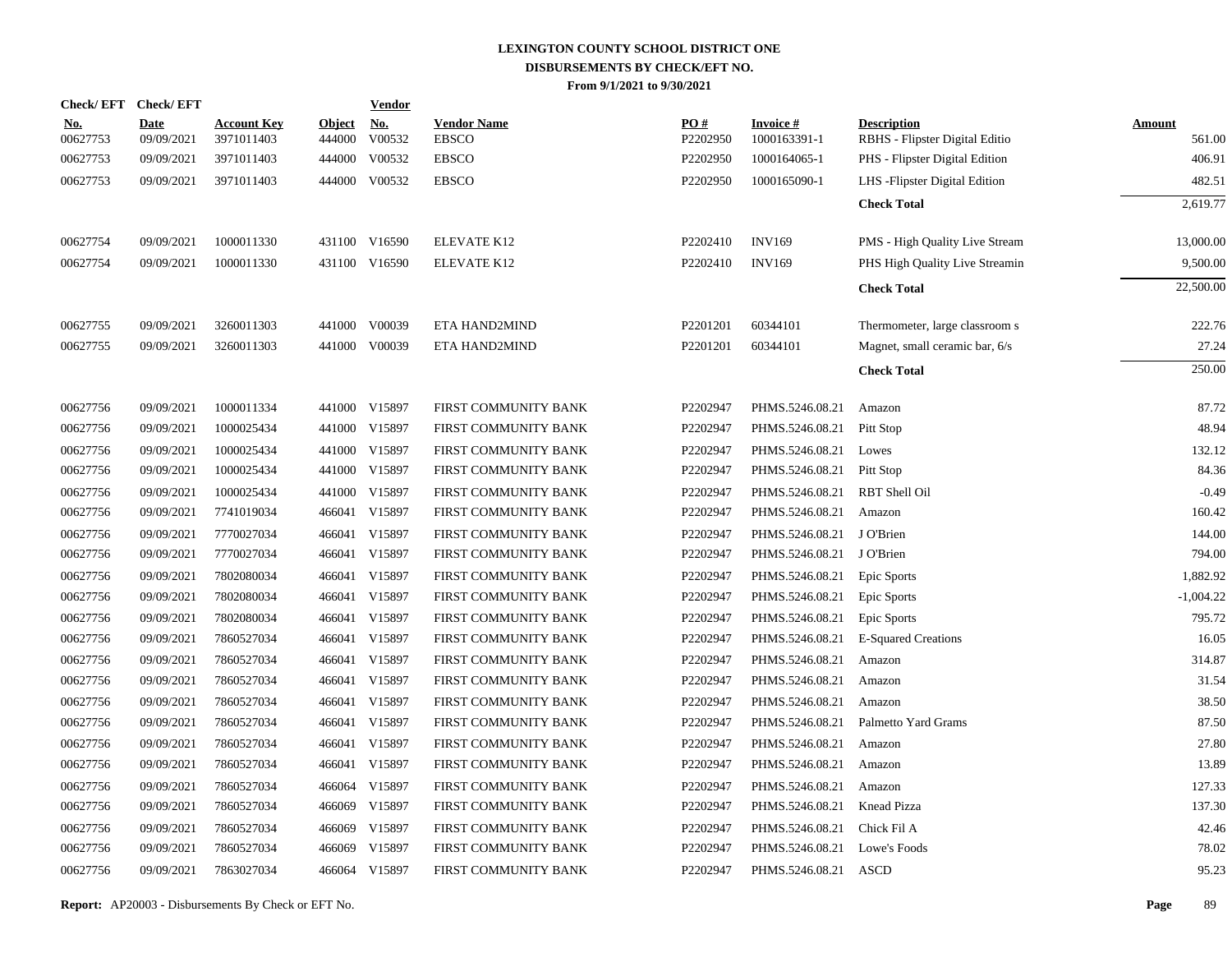| Check/EFT Check/EFT    |                           |                                  |                         | <b>Vendor</b>                         |                                            |                        |                              |                                   |                 |
|------------------------|---------------------------|----------------------------------|-------------------------|---------------------------------------|--------------------------------------------|------------------------|------------------------------|-----------------------------------|-----------------|
| <u>No.</u><br>00627756 | <b>Date</b><br>09/09/2021 | <b>Account Key</b><br>7863027034 | <b>Object</b><br>466064 | $\underline{\mathrm{No}}$ .<br>V15897 | <b>Vendor Name</b><br>FIRST COMMUNITY BANK | <b>PO#</b><br>P2202947 | Invoice #<br>PHMS.5246.08.21 | <b>Description</b><br><b>ASCD</b> | Amount<br>95.23 |
| 00627756               | 09/09/2021                | 7918527034                       |                         | 466041 V15897                         | FIRST COMMUNITY BANK                       | P2202947               | PHMS.5246.08.21              | Home Depot                        | 353.65          |
| 00627756               | 09/09/2021                | 7953027034                       |                         | 466069 V15897                         | FIRST COMMUNITY BANK                       | P2202947               | PHMS.5246.08.21              | Sam's Club                        | 500.24          |
| 00627756               | 09/09/2021                | 7953027034                       | 466069                  | V15897                                | FIRST COMMUNITY BANK                       | P2202947               | PHMS.5246.08.21              | Publix                            | 191.97          |
| 00627756               | 09/09/2021                | 7953027034                       | 466069                  | V15897                                | FIRST COMMUNITY BANK                       | P2202947               | PHMS.5246.08.21              | Publix                            | 81.99           |
| 00627756               | 09/09/2021                | 7750019034                       |                         | 466041 V15897                         | FIRST COMMUNITY BANK                       | P2202949               | PHMS.5253.08.21              | <b>First Team Sports</b>          | 604.20          |
| 00627756               | 09/09/2021                | 7750019034                       |                         | 466041 V15897                         | FIRST COMMUNITY BANK                       | P2202949               | PHMS.5253.08.21              | <b>First Team Sports</b>          | 111.30          |
| 00627756               | 09/09/2021                | 7802072034                       |                         | 466041 V15897                         | FIRST COMMUNITY BANK                       | P2202949               | PHMS.5253.08.21              | Todd and Moore                    | 508.33          |
| 00627756               | 09/09/2021                | 7860527034                       |                         | 466041 V15897                         | FIRST COMMUNITY BANK                       | P2202949               | PHMS.5253.08.21              | Wal Mart                          | 243.54          |
| 00627756               | 09/09/2021                | 7860527034                       |                         | 466041 V15897                         | FIRST COMMUNITY BANK                       | P2202949               | PHMS.5253.08.21              | Trophy and Awards Center          | 33.81           |
| 00627756               | 09/09/2021                | 7860527034                       |                         | 466041 V15897                         | FIRST COMMUNITY BANK                       | P2202949               | PHMS.5253.08.21              | Hobby Lobby                       | 62.72           |
| 00627756               | 09/09/2021                | 7860527034                       |                         | 466041 V15897                         | FIRST COMMUNITY BANK                       | P2202949               | PHMS.5253.08.21              | Walgreens                         | 47.49           |
| 00627756               | 09/09/2021                | 7860527034                       |                         | 466041 V15897                         | FIRST COMMUNITY BANK                       | P2202949               | PHMS.5253.08.21              | <b>SCAMLE</b>                     | 150.00          |
| 00627756               | 09/09/2021                | 7860527034                       |                         | 466069 V15897                         | FIRST COMMUNITY BANK                       | P2202949               | PHMS.5253.08.21              | <b>Cupcakes Downsouth</b>         | 78.74           |
| 00627756               | 09/09/2021                | 7860527034                       |                         | 466069 V15897                         | FIRST COMMUNITY BANK                       | P2202949               | PHMS.5253.08.21              | <b>Murphy Express</b>             | 2.66            |
| 00627756               | 09/09/2021                | 7860527034                       | 466069                  | V15897                                | FIRST COMMUNITY BANK                       | P2202949               | PHMS.5253.08.21              | Grecian Gardens                   | 338.28          |
| 00627756               | 09/09/2021                | 7860527034                       | 466069                  | V15897                                | FIRST COMMUNITY BANK                       | P2202949               | PHMS.5253.08.21              | <b>FATZ Café</b>                  | 39.03           |
| 00627756               | 09/09/2021                | 7914527034                       |                         | 466041 V15897                         | FIRST COMMUNITY BANK                       | P2202949               | PHMS.5253.08.21              | Trophy and Awards Center          | 132.15          |
| 00627756               | 09/09/2021                | 7965027034                       |                         | 466041 V15897                         | FIRST COMMUNITY BANK                       | P2202949               | PHMS.5253.08.21              | <b>Emery Kate Designs</b>         | 444.00          |
|                        |                           |                                  |                         |                                       |                                            |                        |                              | <b>Check Total</b>                | 8,155.31        |
| 00627757               | 09/09/2021                | 1000022244                       |                         | 443000 V12185                         | FOLLETT SCHOOL SOLUTIONS INC               | P2200369               | 320017A                      | Book list attached                | 2,929.85        |
|                        |                           |                                  |                         |                                       |                                            |                        |                              | <b>Check Total</b>                | 2,929.85        |
| 00627758               | 09/09/2021                | 1000025204                       |                         | 441000 V00549                         | FORMS AND SUPPLY INC (FSI)                 | P2201446               | 5847889-0                    | 3M Assorted Flag Combo Pack 3     | 9.14            |
| 00627758               | 09/09/2021                | 1000025204                       |                         | 441000 V00549                         | FORMS AND SUPPLY INC (FSI)                 | P2201446               | 5847889-0                    | Business Source 13 Tab Cut Let    | 18.08           |
|                        |                           |                                  |                         |                                       |                                            |                        |                              | <b>Check Total</b>                | 27.22           |
| 00627759               | 09/09/2021                | 1000011303                       |                         | 434500 V13363                         | <b>GRACENOTES LLC</b>                      | P2202903               | PNT3Z8                       | Educator Subscription- 1 year     | 1,176.00        |
| 00627759               | 09/09/2021                | 1000011303                       |                         | 434500 V13363                         | <b>GRACENOTES LLC</b>                      | P2202903               | PNT3Z8                       | Student Subscription- 1 year -    | 5,600.00        |
|                        |                           |                                  |                         |                                       |                                            |                        |                              | <b>Check Total</b>                | 6,776.00        |
| 00627760               | 09/09/2021                | 2042121303                       |                         | 441000 V02048                         | <b>GROVE MEDICAL</b>                       | P2202709               | 6134932                      | <b>GLOVES POWDER FREE X-LARGE</b> | 107.59          |
| 00627760               | 09/09/2021                | 2042121303                       |                         | 441000 V02048                         | <b>GROVE MEDICAL</b>                       | P2202709               | 6134932                      | <b>GLOVES POWDER FREE LARGE</b>   | 80.70           |
| 00627760               | 09/09/2021                | 2042121303                       | 441000                  | V02048                                | <b>GROVE MEDICAL</b>                       | P2202709               | 6134932                      | <b>GLOVES POWDER FREE MED</b>     | 26.90           |
| 00627760               | 09/09/2021                | 2042121303                       |                         | 441000 V02048                         | <b>GROVE MEDICAL</b>                       | P2202709               | 6134932                      | WET WIPE SOFT PACK                | 63.56           |
|                        |                           |                                  |                         |                                       |                                            |                        |                              |                                   |                 |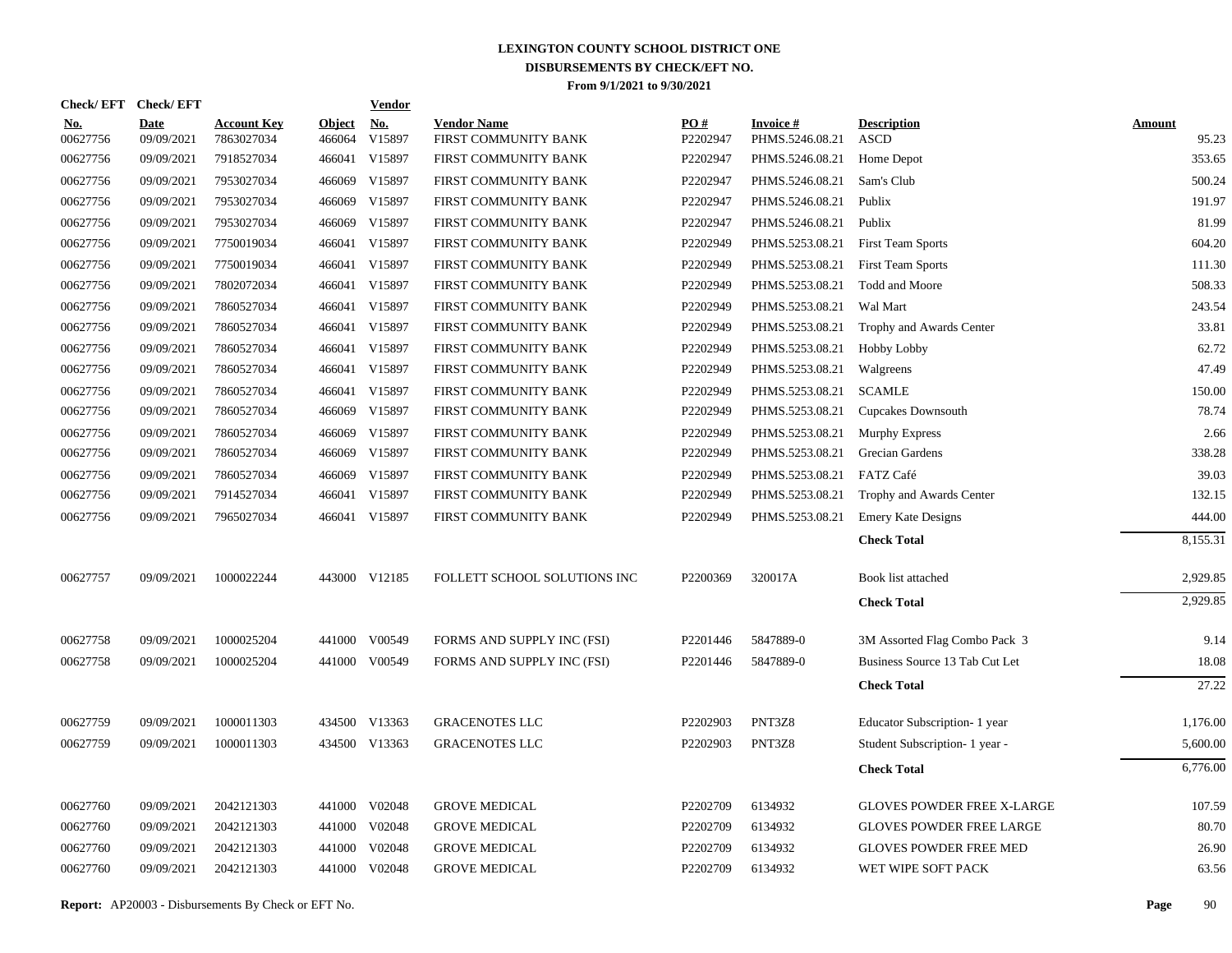|                        | Check/EFT Check/EFT       |                                  |                      | <b>Vendor</b> |                                            |                      |                            |                                             |                  |
|------------------------|---------------------------|----------------------------------|----------------------|---------------|--------------------------------------------|----------------------|----------------------------|---------------------------------------------|------------------|
| <u>No.</u><br>00627760 | <b>Date</b><br>09/09/2021 | <b>Account Key</b><br>2042121303 | Object No.<br>441000 | V02048        | <b>Vendor Name</b><br><b>GROVE MEDICAL</b> | PO#<br>P2202709      | <b>Invoice#</b><br>6134932 | <b>Description</b><br><b>KLEENEX TISSUE</b> | Amount<br>218.41 |
| 00627760               | 09/09/2021                | 2042121303                       | 441000               | V02048        | <b>GROVE MEDICAL</b>                       | P2202709             | 6134932                    | <b>CUP TRANSLUCENT</b>                      | 65.36            |
| 00627760               | 09/09/2021                | 2042121303                       | 441000               | V02048        | <b>GROVE MEDICAL</b>                       | P2202709             | 6134932                    | <b>FLEXIBLE STRAWS</b>                      | 2.82             |
| 00627760               | 09/09/2021                | 2042121303                       | 441000               | V02048        | <b>GROVE MEDICAL</b>                       | P2202709             | 6134932                    | <b>HAND SANITIZER PUMP</b>                  | 111.26           |
| 00627760               | 09/09/2021                | 2042121303                       |                      | 441000 V02048 | <b>GROVE MEDICAL</b>                       | P2202709             | 6134932                    | <b>CLOROX DISINFECTANT WIPES</b>            | 176.49           |
|                        |                           |                                  |                      |               |                                            |                      |                            | <b>Check Total</b>                          | 853.09           |
| 00627761               | 09/09/2021                | 1000011427                       |                      | 441000 V01292 | HENRY SCHEIN INC                           | P2201621             | 97086367                   | Angel soft facial tissues                   | 66.44            |
|                        |                           |                                  |                      |               |                                            |                      |                            | <b>Check Total</b>                          | 66.44            |
| 00627762               | 09/09/2021                | 7928527037                       |                      | 466069 Exxxxx | Employee                                   |                      | 08.31.2021                 | Supplies Reimbursement                      | 125.25           |
|                        |                           |                                  |                      |               |                                            |                      |                            | <b>Check Total</b>                          | 125.25           |
| 00627763               | 09/09/2021                | 5731025331                       | 452000               | V00533        | JENKINS HANCOCK AND SIDES                  | P1913153             | 4807                       | Professional Services -                     | 2,231.10         |
| 00627763               | 09/09/2021                | 5312025331                       |                      | 452000 V00533 | JENKINS HANCOCK AND SIDES                  | P2105427             | 4808                       | Professional Services-LMES HV               | 1,743.75         |
|                        |                           |                                  |                      |               |                                            |                      |                            | <b>Check Total</b>                          | 3,974.85         |
| 00627764               | 09/09/2021                | 7860527030                       |                      | 466099 Exxxxx | Employee                                   |                      | 08/27/2021                 | Supply purchase reimbursement               | 51.62            |
|                        |                           |                                  |                      |               |                                            |                      |                            | <b>Check Total</b>                          | 51.62            |
| 00627765               | 09/09/2021                | 1000025408                       | 432300               | V13016        | KENDALL ELEVATOR COMPANY                   | P2200426             | 3865                       | CS Unit 1 Elevator Maintenance              | 70.00            |
| 00627765               | 09/09/2021                | 1000025408                       | 432300               | V13016        | KENDALL ELEVATOR COMPANY                   | P2200426             | 3865                       | CS Unit 2 Elevator Maintenance              | 35.00            |
| 00627765               | 09/09/2021                | 1000025411                       | 432300               | V13016        | KENDALL ELEVATOR COMPANY                   | P <sub>2200426</sub> | 3865                       | LHS Unit 1 - Elevator Maintena              | 70.00            |
| 00627765               | 09/09/2021                | 1000025411                       |                      | 432300 V13016 | KENDALL ELEVATOR COMPANY                   | P2200426             | 3865                       | LHS Unit 2 Elevator Maintenanc              | 70.00            |
| 00627765               | 09/09/2021                | 1000025411                       | 432300               | V13016        | KENDALL ELEVATOR COMPANY                   | P2200426             | 3865                       | LHS Unit 3 Elevator Maintenanc              | 70.00            |
| 00627765               | 09/09/2021                | 1000025411                       |                      | 432300 V13016 | KENDALL ELEVATOR COMPANY                   | P2200426             | 3865                       | LHS Unit 4 Elevator Maintenanc              | 35.00            |
| 00627765               | 09/09/2021                | 1000025412                       | 432300               | V13016        | KENDALL ELEVATOR COMPANY                   | P2200426             | 3865                       | LES Unit 1 Elevator Maintenanc              | 70.00            |
| 00627765               | 09/09/2021                | 1000025420                       |                      | 432300 V13016 | KENDALL ELEVATOR COMPANY                   | P2200426             | 3865                       | <b>LMS Unit 1 Elevator Maintenanc</b>       | 70.00            |
| 00627765               | 09/09/2021                | 1000025420                       | 432300               | V13016        | KENDALL ELEVATOR COMPANY                   | P2200426             | 3865                       | LHS Stadium Unit 5 Elevator Ma              | 70.00            |
| 00627765               | 09/09/2021                | 1000025423                       |                      | 432300 V13016 | KENDALL ELEVATOR COMPANY                   | P2200426             | 3865                       | <b>SGES Unit 1 Elevator Maintenan</b>       | 35.00            |
| 00627765               | 09/09/2021                | 1000025425                       | 432300               | V13016        | KENDALL ELEVATOR COMPANY                   | P2200426             | 3865                       | WKES Unit 1 Elevator Maintenan              | 35.00            |
| 00627765               | 09/09/2021                | 1000025426                       |                      | 432300 V13016 | KENDALL ELEVATOR COMPANY                   | P2200426             | 3865                       | WKMS Unit 1 Elevator Maintenan              | 70.00            |
| 00627765               | 09/09/2021                | 1000025427                       | 432300               | V13016        | KENDALL ELEVATOR COMPANY                   | P2200426             | 3865                       | WKHS Unit 1 Elevator Maintenan              | 70.00            |
| 00627765               | 09/09/2021                | 1000025428                       |                      | 432300 V13016 | KENDALL ELEVATOR COMPANY                   | P2200426             | 3865                       | MES Unit 1 Elevator Maintenanc              | 35.00            |
| 00627765               | 09/09/2021                | 1000025443                       | 432300               | V13016        | KENDALL ELEVATOR COMPANY                   | P2200426             | 3865                       | MGMS Unit 1 Elevator Maintenan              | 70.00            |
| 00627765               | 09/09/2021                | 1000025444                       |                      | 432300 V13016 | KENDALL ELEVATOR COMPANY                   | P2200426             | 3865                       | RBHS Unit 1 Elevator Maintenan              | 70.00            |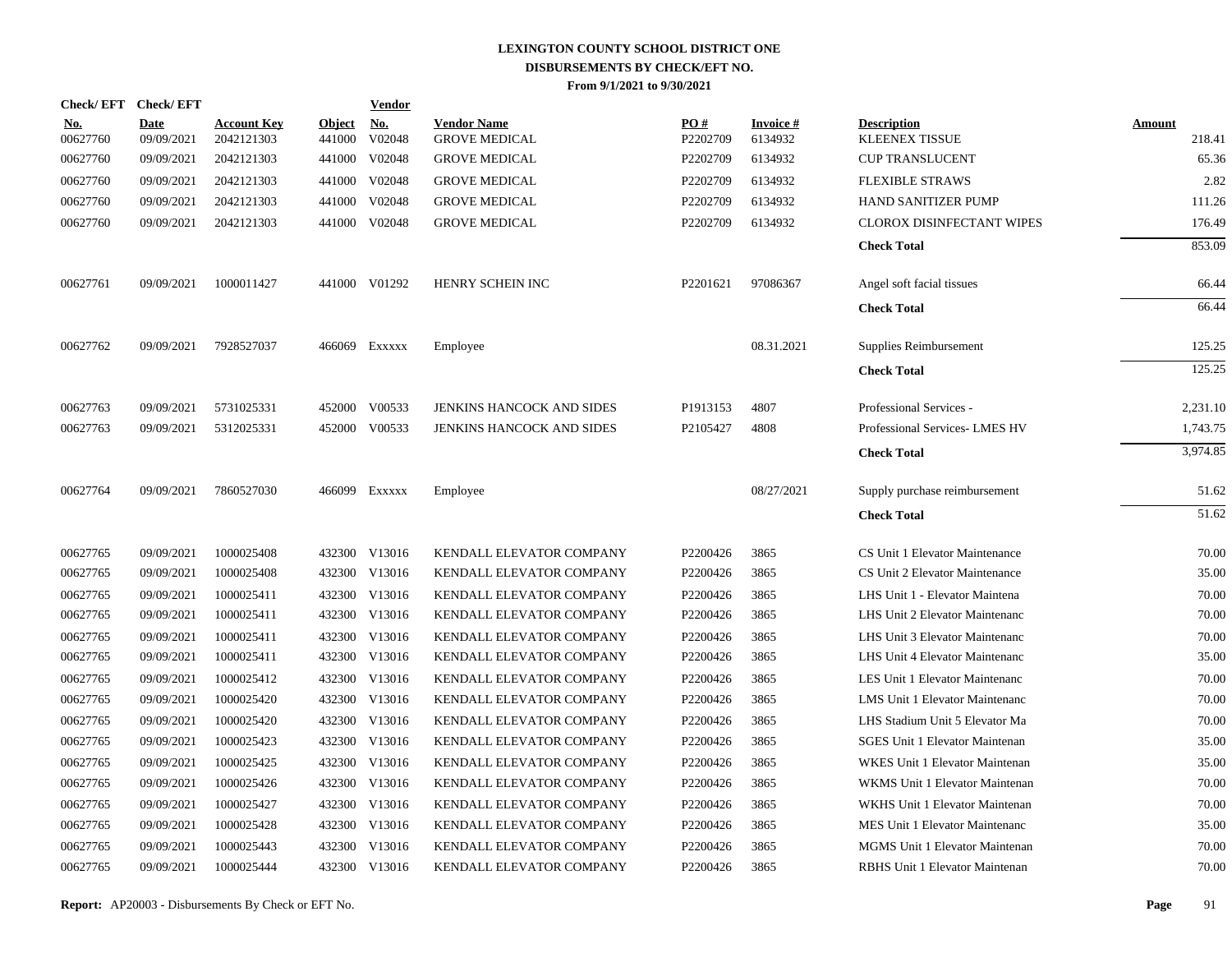|                        | Check/EFT Check/EFT       |                                  |                         | <b>Vendor</b>        |                                                |                 |                         |                                                      |                        |
|------------------------|---------------------------|----------------------------------|-------------------------|----------------------|------------------------------------------------|-----------------|-------------------------|------------------------------------------------------|------------------------|
| <u>No.</u><br>00627765 | <b>Date</b><br>09/09/2021 | <b>Account Key</b><br>1000025444 | <b>Object</b><br>432300 | <u>No.</u><br>V13016 | <b>Vendor Name</b><br>KENDALL ELEVATOR COMPANY | PO#<br>P2200426 | <b>Invoice#</b><br>3865 | <b>Description</b><br>RBHS Unit 2 Elevator Maintenan | <b>Amount</b><br>70.00 |
| 00627765               | 09/09/2021                | 1000025444                       | 432300                  | V13016               | KENDALL ELEVATOR COMPANY                       | P2200426        | 3865                    | RBHS Stadium Unit 3 Elevator M                       | 70.00                  |
| 00627765               | 09/09/2021                | 1000025446                       | 432300                  | V13016               | KENDALL ELEVATOR COMPANY                       | P2200426        | 3865                    | <b>OGES Unit 1 Elevator Maintenan</b>                | 70.00                  |
| 00627765               | 09/09/2021                | 1000025446                       | 432300                  | V13016               | KENDALL ELEVATOR COMPANY                       | P2200426        | 3865                    | <b>BMS</b> Unit 1 Elevator Maintenanc                | 70.00                  |
| 00627765               | 09/09/2021                | 1000025452                       | 432300                  | V13016               | KENDALL ELEVATOR COMPANY                       | P2200426        | 3865                    | OLD GES Unit 1 Elevator Mainte                       | 35.00                  |
| 00627765               | 09/09/2021                | 1000025453                       |                         | 432300 V13016        | KENDALL ELEVATOR COMPANY                       | P2200426        | 3865                    | OLD PMS Unit 1 Elevator Mainte                       | 70.00                  |
|                        |                           |                                  |                         |                      |                                                |                 |                         | <b>Check Total</b>                                   | 1,330.00               |
| 00627766               | 09/09/2021                | 3260011303                       |                         | 441000 V13973        | KENDALL HUNT PUBLISHING CO                     | P2201531        | 12759820                | Thermal Energy TE                                    | 87.60                  |
|                        |                           |                                  |                         |                      |                                                |                 |                         | <b>Check Total</b>                                   | 87.60                  |
| 00627767               | 09/09/2021                | 7863027022                       | 466099                  | V00071               | LEXINGTON FLORIST AND FLOWER C                 | P2202957        | 43047                   | Invoice 43047                                        | 53.50                  |
| 00627767               | 09/09/2021                | 7863027022                       |                         | 466099 V00071        | LEXINGTON FLORIST AND FLOWER C                 | P2202957        | 43047                   | Delivery Charge                                      | 9.00                   |
|                        |                           |                                  |                         |                      |                                                |                 |                         | <b>Check Total</b>                                   | 62.50                  |
| 00627768               | 09/09/2021                | 7745027038                       |                         | 466041 V12447        | LIBRARYSKILLS INC                              | P2202439        | 00015273                | NF Exp. Overview color coded s                       | 552.00                 |
| 00627768               | 09/09/2021                | 7745027038                       |                         | 466041 V12447        | LIBRARYSKILLS INC                              | P2202439        | 00015273                | Frieght                                              | 33.12                  |
|                        |                           |                                  |                         |                      |                                                |                 |                         | <b>Check Total</b>                                   | 585.12                 |
| 00627769               | 09/09/2021                | 7924099715                       |                         | 466041 V16380        | LONG, JOSEPH D                                 | P2202757        | 82421                   | <b>AFTERMATH TEES</b>                                | 1,426.85               |
| 00627769               | 09/09/2021                | 7924099715                       |                         | 466041 V16380        | LONG, JOSEPH D                                 | P2202757        | 82421                   | AFTERMATH LONGSLEEVE TEE                             | 93.63                  |
| 00627769               | 09/09/2021                | 7924099715                       | 466041                  | V16380               | LONG, JOSEPH D                                 | P2202757        | 82421                   | AFTERMATH HOODIES                                    | 564.96                 |
| 00627769               | 09/09/2021                | 7924099715                       |                         | 466041 V16380        | LONG, JOSEPH D                                 | P2202736        | 82421B                  | <b>CUSTOM CAR SHOW TEES</b>                          | 823.90                 |
|                        |                           |                                  |                         |                      |                                                |                 |                         | <b>Check Total</b>                                   | 2,909.34               |
| 00627770               | 09/09/2021                | 7887077011                       |                         | 466041 V11573        | <b>LYNNPRO</b>                                 | P2202442        | 15651                   | Longsleeve 2 color front 1 col                       | 472.50                 |
| 00627770               | 09/09/2021                | 7887077011                       | 466041                  | V11573               | <b>LYNNPRO</b>                                 | P2202442        | 15651                   | Short sleeve tees                                    | 398.25                 |
| 00627770               | 09/09/2021                | 7887077011                       |                         | 466041 V11573        | <b>LYNNPRO</b>                                 | P2202442        | 15651                   | screen fee                                           | 30.00                  |
|                        |                           |                                  |                         |                      |                                                |                 |                         | <b>Check Total</b>                                   | 900.75                 |
| 00627771               | 09/09/2021                | 7881027037                       |                         | 466041 Exxxxx        | Employee                                       |                 | 08.31.2021              | Supplies Reimb.                                      | 83.44                  |
|                        |                           |                                  |                         |                      |                                                |                 |                         | <b>Check Total</b>                                   | 83.44                  |
| 00627772               | 09/09/2021                | 6000025643                       |                         | 446000 Exxxxx        | Employee                                       |                 | 08.26.2021              | Food Supplies                                        | 32.95                  |
|                        |                           |                                  |                         |                      |                                                |                 |                         | <b>Check Total</b>                                   | 32.95                  |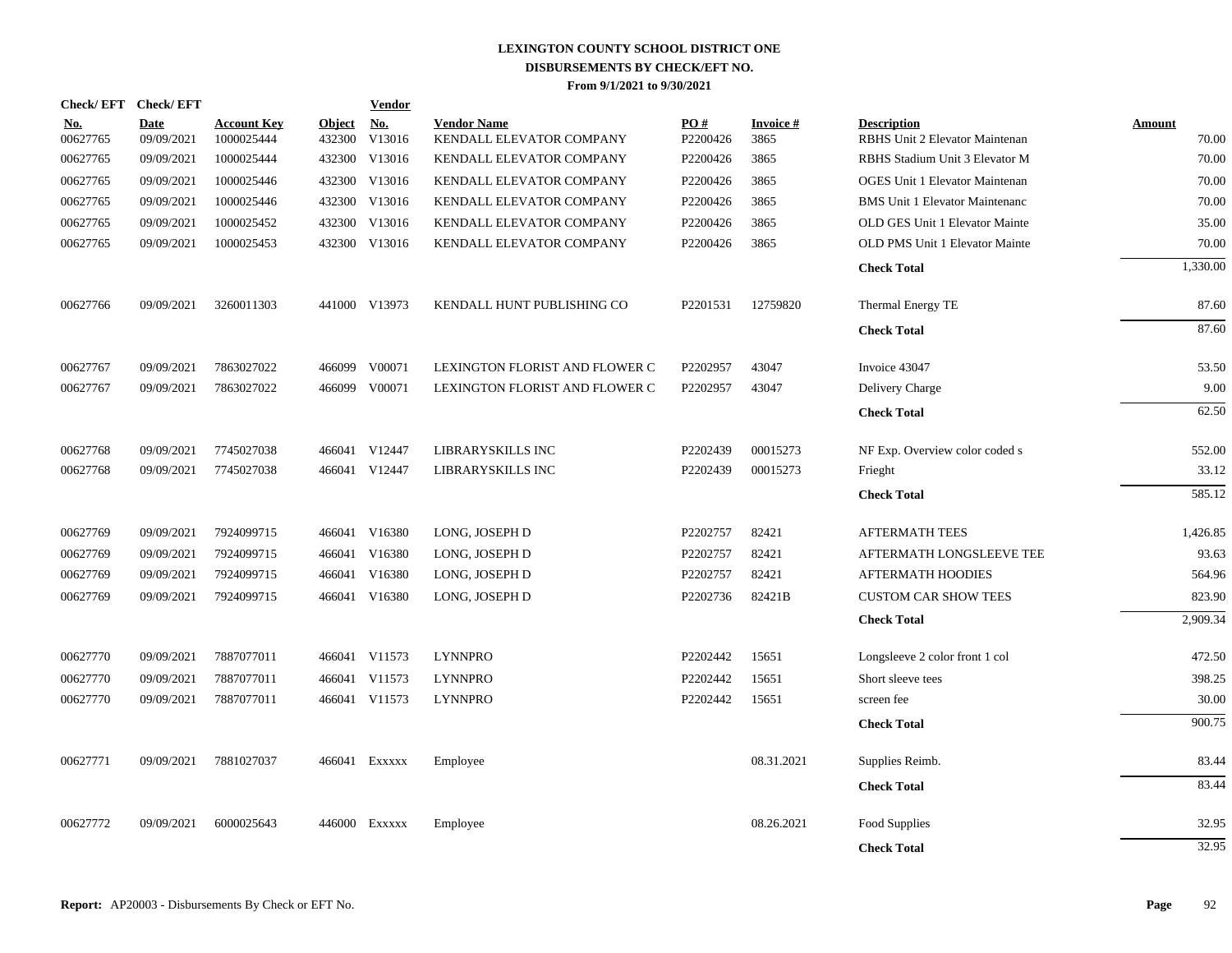|                        | Check/EFT Check/EFT       |                                  |                         | <b>Vendor</b>                    |                                   |                        |                       |                                                      |                  |
|------------------------|---------------------------|----------------------------------|-------------------------|----------------------------------|-----------------------------------|------------------------|-----------------------|------------------------------------------------------|------------------|
| <u>No.</u><br>00627773 | <b>Date</b><br>09/09/2021 | <b>Account Key</b><br>5708125341 | <b>Object</b><br>452000 | $\mathbf{N}\mathbf{o}$<br>V15168 | <b>Vendor Name</b><br>MR TINT INC | <b>PO#</b><br>P2201524 | Invoice #<br>KBS21522 | <b>Description</b><br>Install 3m Standard Safety & S | Amount<br>124.25 |
| 00627773               | 09/09/2021                | 5708125341                       |                         | 452000 V15168                    | MR TINT INC                       | P2201524               | KBS21522              | Film type: 3M Impact Protectio                       | 40.80            |
|                        |                           |                                  |                         |                                  |                                   |                        |                       | <b>Check Total</b>                                   | 165.05           |
| 00627774               | 09/09/2021                | 2042221403                       |                         | 434500 V01900                    | <b>NCS PEARSON</b>                | P2202794               | 15575281              | ONE YEAR SUBSCRIPTION FOR BASC                       | 1,669.20         |
| 00627774               | 09/09/2021                | 2042221403                       |                         | 434500 V01900                    | <b>NCS PEARSON</b>                | P2202794               | 15575281              | ONE YEAR SUBSCRIPTION FOR THE                        | 1,669.20         |
| 00627774               | 09/09/2021                | 2042221403                       |                         | 434500 V01900                    | <b>NCS PEARSON</b>                | P2202794               | 15575281              | MACI-II Q-global Interpretive                        | 532.86           |
|                        |                           |                                  |                         |                                  |                                   |                        |                       | <b>Check Total</b>                                   | 3,871.26         |
| 00627775               | 09/09/2021                | 7714027021                       |                         | 466037 V12188                    | <b>NEW READERS PRESS</b>          | P2202916               | 6133                  | <b>VOUCHER GED Ready Vouchers</b>                    | 400.00           |
|                        |                           |                                  |                         |                                  |                                   |                        |                       | <b>Check Total</b>                                   | 400.00           |
| 00627776               | 09/09/2021                | 6000025610                       |                         | 433200 Exxxxx                    | Employee                          |                        | 08.13.08.31.21        | Supply Delivery & School Visit                       | 63.56            |
|                        |                           |                                  |                         |                                  |                                   |                        |                       | <b>Check Total</b>                                   | 63.56            |
| 00627777               | 09/09/2021                | 1000025407                       |                         | 447000 V00082                    | PALMETTO PROPANE                  |                        | 522451                | Fuel                                                 | 495.40           |
|                        |                           |                                  |                         |                                  |                                   |                        |                       | <b>Check Total</b>                                   | 495.40           |
| 00627778               | 09/09/2021                | 7802072011                       |                         | 466069 V01861                    | PERFORMANCE HEALTH SUPPLY INC     | P2111602               | IN93892473            | Gatorade sideline 2021 refuel                        | 401.25           |
|                        |                           |                                  |                         |                                  |                                   |                        |                       | <b>Check Total</b>                                   | 401.25           |
| 00627779               | 09/09/2021                | 7802072011                       |                         | 466041 V00313                    | PIONEER ATHLETICS                 | P2201805               | <b>INV798803</b>      | Hashmark stencil one piece                           | 267.45           |
| 00627779               | 09/09/2021                | 7802072011                       |                         | 466041 V00313                    | PIONEER ATHLETICS                 | P2201805               | <b>INV798803</b>      | shipping                                             | 17.60            |
|                        |                           |                                  |                         |                                  |                                   |                        |                       | <b>Check Total</b>                                   | 285.05           |
| 00627780               | 09/09/2021                | 2170312903                       |                         | 434500 V15036                    | PIONEER VALLEY BOOKS              | P2201090               | I214113               | Literacy Footprints Digital Re                       | 0.00             |
| 00627780               | 09/09/2021                | 2170312903                       |                         | 434500 V15036                    | PIONEER VALLEY BOOKS              | P2201090               | I214113               | Literacy Footprints Digital Re                       | 0.00             |
| 00627780               | 09/09/2021                | 2170312903                       | 441000                  | V15036                           | PIONEER VALLEY BOOKS              | P2201090               | I214113               | Six-Pack: Dry Erase Practice B                       | 34.24            |
| 00627780               | 09/09/2021                | 2170312903                       |                         | 441000 V15036                    | PIONEER VALLEY BOOKS              | P2201090               | I214113               | Literacy Footprints Partner fo                       | 4,718.70         |
| 00627780               | 09/09/2021                | 2170312903                       |                         | 441000 V15036                    | PIONEER VALLEY BOOKS              | P2201090               | I214113               | Shipping Charges                                     | 237.65           |
|                        |                           |                                  |                         |                                  |                                   |                        |                       | <b>Check Total</b>                                   | 4,990.59         |
| 00627781               | 09/09/2021                | 1000026693                       |                         | 434520 V14841                    | POLLOCK FINANCIAL SERVICES INC    | P2202944               | PFS95589              | KONICA MINOLTA BUSINESS SOLUTI                       | 15.68            |
| 00627781               | 09/09/2021                | 1000026693                       |                         | 434520 V14841                    | POLLOCK FINANCIAL SERVICES INC    | P2202944               | PFS95589              | KONICA MINOLTA BUSINESS SOLUTI                       | 76.18            |
| 00627781               | 09/09/2021                | 1000026693                       |                         | 434520 V14841                    | POLLOCK FINANCIAL SERVICES INC    | P2202946               | PFS95590              | KONICA MINOLTA BUSINESS SOLUTI                       | 153.78           |
| 00627781               | 09/09/2021                | 1000026693                       |                         | 434520 V14841                    | POLLOCK FINANCIAL SERVICES INC    | P2202946               | PFS95590              | KONICA MINOLTA BUSINESS SOLUTI                       | 2,584.57         |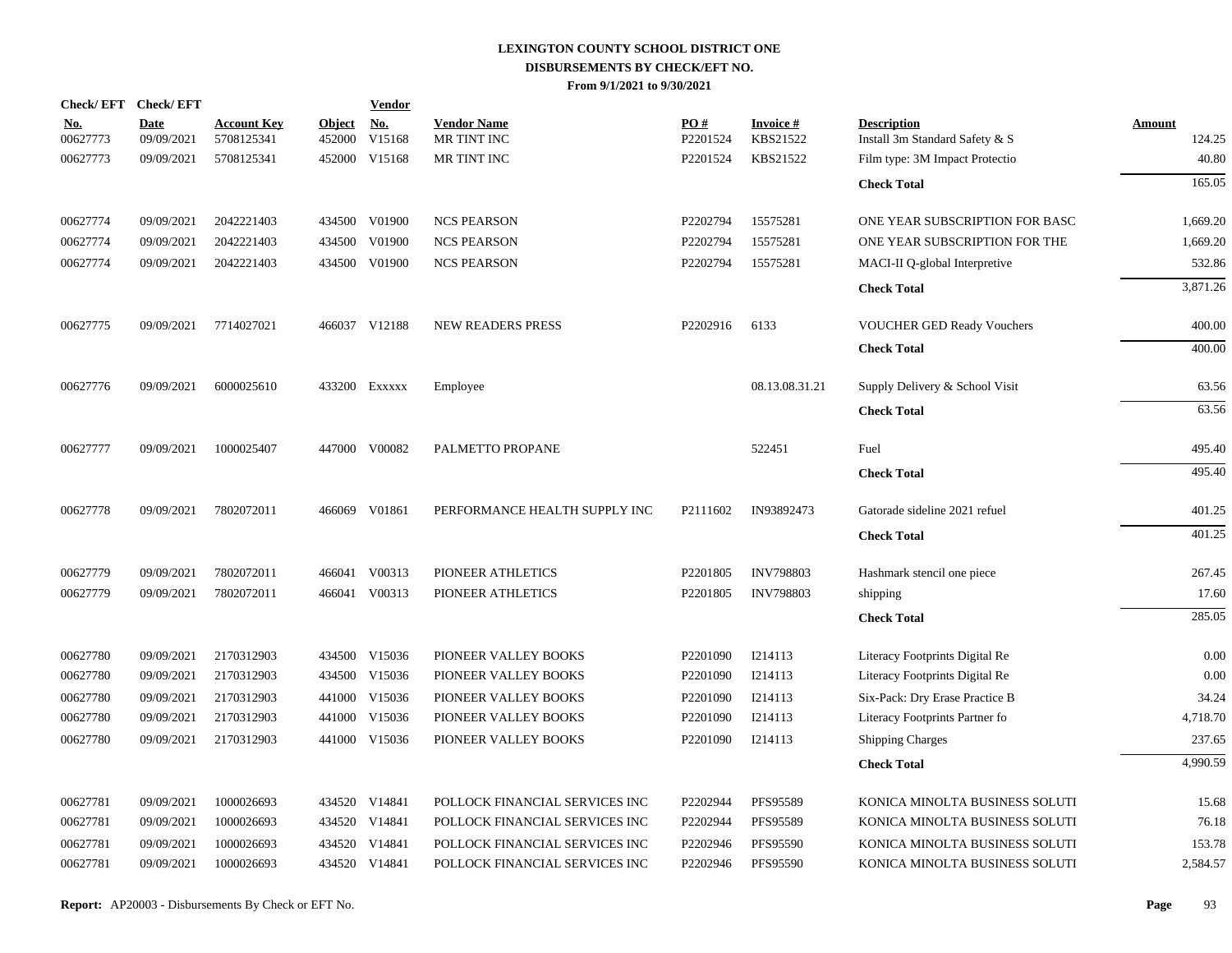| Check/EFT Check/EFT    |                           |                                  |                      | <b>Vendor</b> |                                                      |                 |                             |                                                      |                         |
|------------------------|---------------------------|----------------------------------|----------------------|---------------|------------------------------------------------------|-----------------|-----------------------------|------------------------------------------------------|-------------------------|
| <u>No.</u><br>00627781 | <b>Date</b><br>09/09/2021 | <b>Account Key</b><br>1000026693 | Object No.<br>434520 | V14841        | <b>Vendor Name</b><br>POLLOCK FINANCIAL SERVICES INC | PO#<br>P2202945 | <b>Invoice#</b><br>PFS95876 | <b>Description</b><br>KONICA MINOLTA BUSINESS SOLUTI | <b>Amount</b><br>918.18 |
| 00627781               | 09/09/2021                | 1000026693                       |                      | 434520 V14841 | POLLOCK FINANCIAL SERVICES INC                       | P2202945        | PFS95876                    | KONICA MINOLTA BUSINESS SOLUTI                       | 1,410.05                |
| 00627781               | 09/09/2021                | 1000026693                       |                      | 434520 V14841 | POLLOCK FINANCIAL SERVICES INC                       | P2202945        | PFS95876                    | KONICA MINOLTA BUSINESS SOLUTI                       | 140.63                  |
| 00627781               | 09/09/2021                | 1000026693                       |                      | 434520 V14841 | POLLOCK FINANCIAL SERVICES INC                       | P2202945        | PFS95876                    | KONICA MINOLTA BUSINESS SOLUTI                       | 76.02                   |
|                        |                           |                                  |                      |               |                                                      |                 |                             | <b>Check Total</b>                                   | 5,375.09                |
| 00627782               | 09/09/2021                | 5729025329                       |                      | 452000 V15735 | QUACKENBUSH ARCHITECTS AND PLA P1913939              |                 | 19.238.05-13                | Architectural Services for Gil                       | 3,960.00                |
|                        |                           |                                  |                      |               |                                                      |                 |                             | <b>Check Total</b>                                   | 3,960.00                |
| 00627783               | 09/09/2021                | 7802070027                       |                      | 466034 V12662 | REED, RICO                                           |                 | VB.WK.09.3.2021             | JV/V VB vs OW                                        | 117.70                  |
|                        |                           |                                  |                      |               |                                                      |                 |                             | <b>Check Total</b>                                   | 117.70                  |
| 00627784               | 09/09/2021                | 7934027044                       |                      | 466064 V14032 | ROBOTICS EDUCATION AND COMPETI                       | P2202976        | 61983381                    | VRC Team Registration 2021-202                       | 150.00                  |
| 00627784               | 09/09/2021                | 7934027044                       |                      | 466064 V14032 | ROBOTICS EDUCATION AND COMPETI                       | P2202976        | 61983381                    | VRC 2021-2022 Welcome Kit                            | 0.00                    |
| 00627784               | 09/09/2021                | 7934027044                       | 466064               | V14032        | ROBOTICS EDUCATION AND COMPETI                       | P2202976        | 61983381                    | VRC Additional Team Registrati                       | 100.00                  |
| 00627784               | 09/09/2021                | 7934027044                       |                      | 466064 V14032 | ROBOTICS EDUCATION AND COMPETI                       | P2202976        | 61983381                    | VRC License Plate Kit                                | 0.00                    |
|                        |                           |                                  |                      |               |                                                      |                 |                             | <b>Check Total</b>                                   | 250.00                  |
| 00627785               | 09/09/2021                | 7743019031                       |                      | 466041 V13622 | RR BOOKS LLC                                         | P2202831        | 37383                       | SHIPPING/HANDLING                                    | 10.17                   |
| 00627785               | 09/09/2021                | 7929027331                       | 466041               | V13622        | RR BOOKS LLC                                         | P2202831        | 37383                       | SEE ATTACHED BOOKLIST                                | 247.78                  |
| 00627785               | 09/09/2021                | 7929027331                       |                      | 466041 V13622 | <b>RR BOOKS LLC</b>                                  | P2202831        | 37383                       | SHIPPING/HANDLING                                    | 2.22                    |
|                        |                           |                                  |                      |               |                                                      |                 |                             | <b>Check Total</b>                                   | 260.17                  |
| 00627786               | 09/09/2021                | 7723027044                       |                      | 466099 V00132 | SC DEPARTMENT OF REVENUE (SALE                       |                 | GT.08.21                    | Sales&Use tax, 08/21                                 | 56.95                   |
|                        |                           |                                  |                      |               |                                                      |                 |                             | <b>Check Total</b>                                   | 56.95                   |
| 00627787               | 09/09/2021                | 7834027044                       |                      | 466041 V00708 | SCHOOL CUTS SCREENING AND EMBR                       | P2201971        | 53503                       | <b>Black Stuco Shirt</b>                             | 486.32                  |
| 00627787               | 09/09/2021                | 7834027044                       | 466041               | V00708        | SCHOOL CUTS SCREENING AND EMBR                       | P2201971        | 53503                       | Art Fee                                              | 42.80                   |
|                        |                           |                                  |                      |               |                                                      |                 |                             | <b>Check Total</b>                                   | 529.12                  |
| 00627788               | 09/09/2021                | 1000021316                       |                      | 441000 V00838 | SCHOOL NURSE SUPPLY INC                              | P2202480        | 0850982-IN                  | 3g foil packs (144 ct)                               | 8.75                    |
| 00627788               | 09/09/2021                | 1000021316                       | 441000               | V00838        | SCHOOL NURSE SUPPLY INC                              | P2202480        | 0850982-IN                  | child size disposable face mas                       | 139.50                  |
| 00627788               | 09/09/2021                | 1000021316                       |                      | 441000 V00838 | <b>SCHOOL NURSE SUPPLY INC</b>                       | P2202480        | 0850982-IN                  | Shipping                                             | 13.00                   |
|                        |                           |                                  |                      |               |                                                      |                 |                             | <b>Check Total</b>                                   | 161.25                  |
| 00627789               | 09/09/2021                | 2042121503                       |                      | 441000 V16452 | SCHOOL SPECIALTY LLC                                 | P2201212        | 208128167685                | Champion High Volume Double Ac                       | 20.37                   |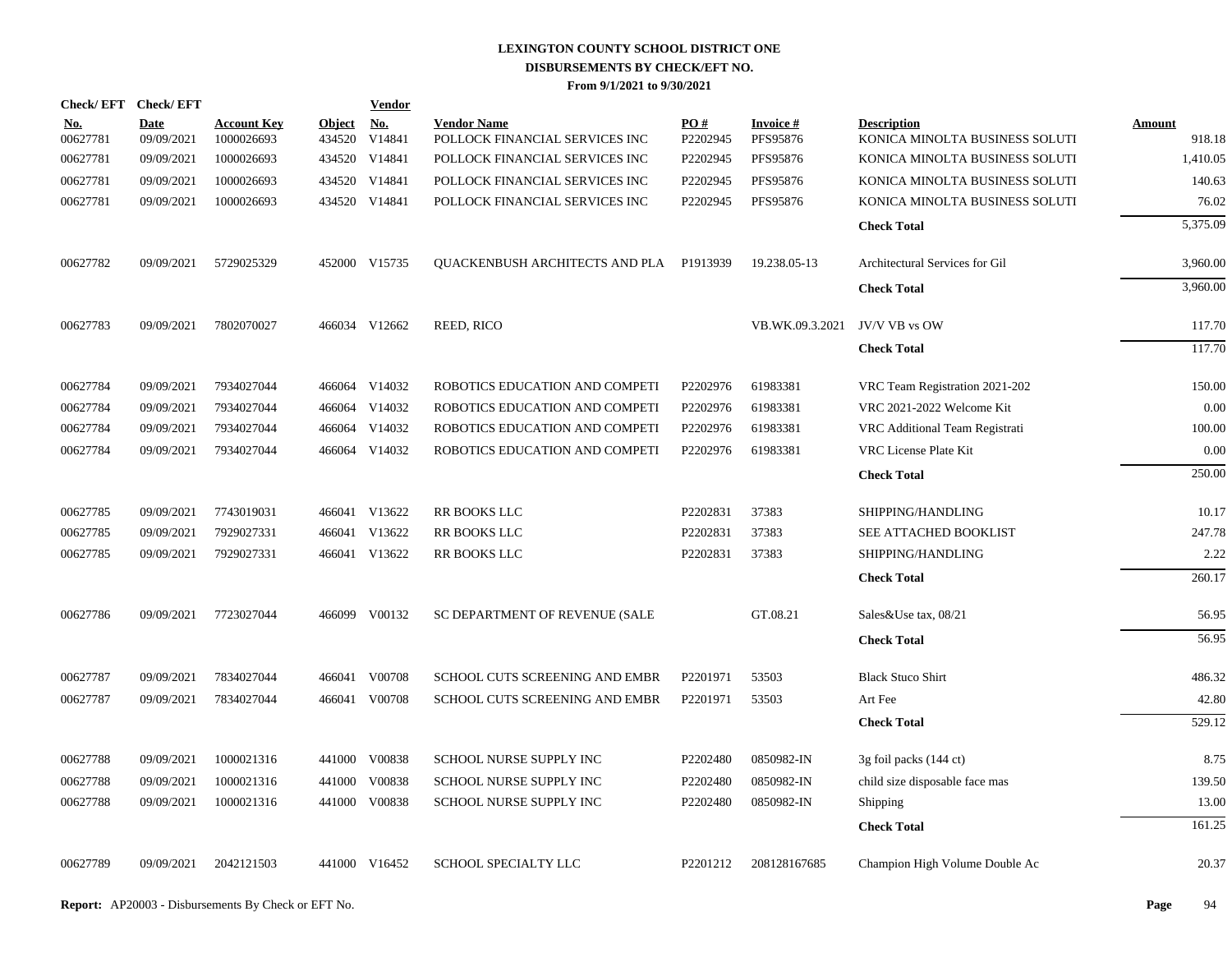| Check/EFT Check/EFT    |                           |                                  |                         | Vendor        |                                            |                 |                           |                                                      |                 |
|------------------------|---------------------------|----------------------------------|-------------------------|---------------|--------------------------------------------|-----------------|---------------------------|------------------------------------------------------|-----------------|
| <b>No.</b><br>00627789 | <b>Date</b><br>09/09/2021 | <b>Account Key</b><br>2042121503 | <b>Object</b><br>441000 | No.<br>V16452 | <b>Vendor Name</b><br>SCHOOL SPECIALTY LLC | PO#<br>P2201212 | Invoice #<br>208128167685 | <b>Description</b><br>Roylco Body Poetry Yoga Cards, | Amount<br>24.13 |
| 00627789               | 09/09/2021                | 2042112703                       |                         | 441000 V16452 | SCHOOL SPECIALTY LLC                       | P2201866        | 208128206408              | Shell Education Leveled Texts                        | 280.94          |
| 00627789               | 09/09/2021                | 1000011124                       | 441000                  | V16452        | SCHOOL SPECIALTY LLC                       | P2202111        | 208128347603              | EID0000656CONST PPR 9X12 PINK                        | 33.26           |
| 00627789               | 09/09/2021                | 1000011124                       |                         | 441000 V16452 | SCHOOL SPECIALTY LLC                       | P2202111        | 208128347603              | EID0000656CONST PPR 9X12 PINK                        | 13.86           |
| 00627789               | 09/09/2021                | 1000011124                       |                         | 441000 V16452 | SCHOOL SPECIALTY LLC                       | P2202111        | 208128347603              | EID0000656CONST PPR 9X12 HOT P                       | 33.26           |
| 00627789               | 09/09/2021                | 1000011124                       |                         | 441000 V16452 | SCHOOL SPECIALTY LLC                       | P2202111        | 208128347603              | EID0000656CONST PPR 9X12 HOLID                       | 55.43           |
| 00627789               | 09/09/2021                | 1000011124                       |                         | 441000 V16452 | SCHOOL SPECIALTY LLC                       | P2202111        | 208128347603              | EID0000656CONST PPR 9X12 YELLO                       | 55.43           |
| 00627789               | 09/09/2021                | 1000011124                       |                         | 441000 V16452 | SCHOOL SPECIALTY LLC                       | P2202111        | 208128347603              | EID0000656CONST PPR 9X12 DARK                        | 55.43           |
| 00627789               | 09/09/2021                | 1000011124                       |                         | 441000 V16452 | SCHOOL SPECIALTY LLC                       | P2202111        | 208128347603              | EID0000656CONST PPR 9X12 BRIGH                       | 55.43           |
| 00627789               | 09/09/2021                | 1000011124                       |                         | 441000 V16452 | <b>SCHOOL SPECIALTY LLC</b>                | P2202111        | 208128347603              | EID0000656CONST PPR 9X12 BLUE                        | 55.43           |
| 00627789               | 09/09/2021                | 1000011124                       | 441000                  | V16452        | SCHOOL SPECIALTY LLC                       | P2202111        | 208128347603              | EID0000656CONST PPR 9X12 RED                         | 55.43           |
| 00627789               | 09/09/2021                | 1000011124                       | 441000                  | V16452        | SCHOOL SPECIALTY LLC                       | P2202111        | 208128347603              | EID0000656CONST PPR 9X12 VIOLE                       | 55.43           |
| 00627789               | 09/09/2021                | 1000011124                       |                         | 441000 V16452 | <b>SCHOOL SPECIALTY LLC</b>                | P2202111        | 208128347603              | EID0000656CONST PPR 9X12 BLACK                       | 69.28           |
| 00627789               | 09/09/2021                | 1000011124                       |                         | 441000 V16452 | SCHOOL SPECIALTY LLC                       | P2202111        | 208128347603              | EID0000656PAPER CONSTR SHADES                        | 21.51           |
| 00627789               | 09/09/2021                | 1000011124                       |                         | 441000 V16452 | SCHOOL SPECIALTY LLC                       | P2202111        | 208128347603              | EID0000656BALL POLY PG 7 INCH                        | 34.28           |
| 00627789               | 09/09/2021                | 1000011124                       |                         | 441000 V16452 | SCHOOL SPECIALTY LLC                       | P2202111        | 208128347603              | EID0000656PAPER PRIMARY JOURNA                       | 243.64          |
| 00627789               | 09/09/2021                | 1000011444                       |                         | 441000 V16452 | SCHOOL SPECIALTY LLC                       | P2202269        | 208128384225              | 3M Command Removable Adhesive                        | 36.17           |
| 00627789               | 09/09/2021                | 1000011444                       |                         | 441000 V16452 | SCHOOL SPECIALTY LLC                       | P2202269        | 208128384225              | Scotch 665 Double-Sided Tape i                       | 42.31           |
| 00627789               | 09/09/2021                | 1000011521                       |                         | 441000 V16452 | SCHOOL SPECIALTY LLC                       | P2200895        | 208128469473              | SANDUSKY LEE COMBINATION STORA                       | 543.51          |
|                        |                           |                                  |                         |               |                                            |                 |                           | <b>Check Total</b>                                   | 1,784.53        |
| 00627790               | 09/09/2021                | 7757019013                       |                         | 466041 V10147 | <b>SCRUB TRENDZ LLC</b>                    | P2202301        | 175036-1                  | Scrub Jacket - Black                                 | 134.82          |
| 00627790               | 09/09/2021                | 7757019013                       |                         | 466041 V10147 | <b>SCRUB TRENDZ LLC</b>                    | P2202301        | 175036-1                  | Scrub Jacket - Black                                 | 19.26           |
| 00627790               | 09/09/2021                | 7757019013                       |                         | 466041 V10147 | <b>SCRUB TRENDZ LLC</b>                    | P2202301        | 175036-1                  | Monograming Logo on Jackets                          | 80.00           |
|                        |                           |                                  |                         |               |                                            |                 |                           | <b>Check Total</b>                                   | 234.08          |
| 00627791               | 09/09/2021                | 1000025411                       |                         | 441020 V00392 | SHERWIN WILLIAMS CO                        | P2201885        |                           | 0E0337394A702191 LHS - 3" Chinex Brushes             | 63.17           |
| 00627791               | 09/09/2021                | 1000025425                       |                         | 441020 V00392 | SHERWIN WILLIAMS CO                        | P2201885        |                           | 0E0337394A702191 WKES - Sanding Pads                 | 84.49           |
| 00627791               | 09/09/2021                | 1000025429                       |                         | 441020 V00392 | SHERWIN WILLIAMS CO                        | P2201885        |                           | 0E0337394A702191 GMS - Laquer Thinner                | 92.66           |
| 00627791               | 09/09/2021                | 1000025434                       |                         | 441020 V00392 | SHERWIN WILLIAMS CO                        | P2201885        |                           | 0E0337394A702191 PHMS - Power House White Caulk      | 138.03          |
| 00627791               | 09/09/2021                | 1000025438                       |                         | 441020 V00392 | SHERWIN WILLIAMS CO                        | P2201885        |                           | 0E0337394A702191 CSES - White Dove 3/4" Roller       | 851.55          |
|                        |                           |                                  |                         |               |                                            |                 |                           | <b>Check Total</b>                                   | 1,229.90        |
| 00627792               | 09/09/2021                | 7863027014                       |                         | 466035 V01207 | <b>SHRED WITH US</b>                       | P2200731        | 237249                    | On site one time shred charge:                       | 60.00           |
| 00627792               | 09/09/2021                | 7863027014                       |                         | 466035 V01207 | <b>SHRED WITH US</b>                       | P2200731        | 237249                    | On site unscheduled service vi                       | 19.99           |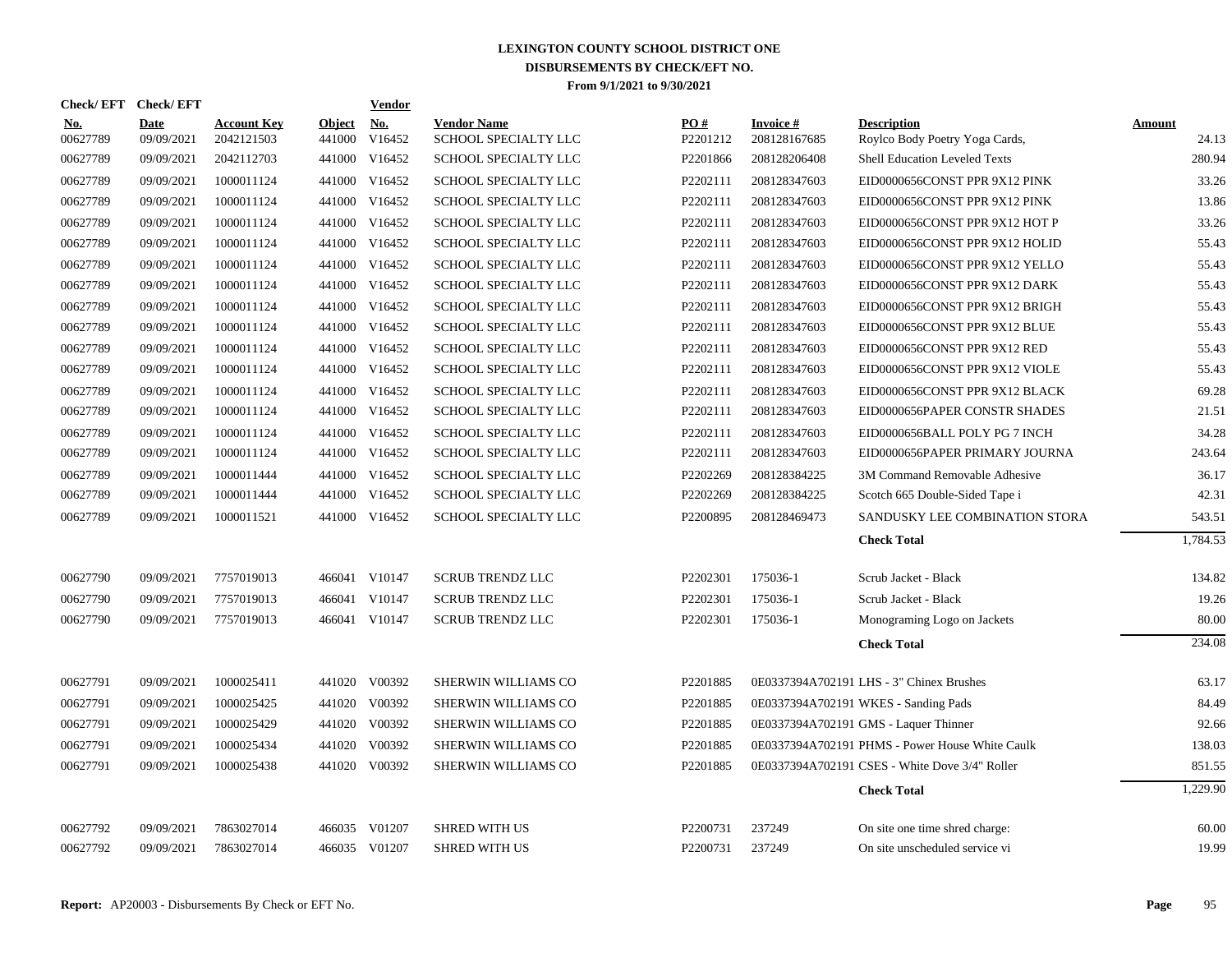| <u>No.</u> | Check/EFT Check/EFT<br><b>Date</b> | <b>Account Key</b>                                         | <b>Object</b> | <b>Vendor</b><br>No. | <b>Vendor Name</b>             | $\underline{PO#}$ | <b>Invoice#</b> | <b>Description</b>                   | <b>Amount</b> |
|------------|------------------------------------|------------------------------------------------------------|---------------|----------------------|--------------------------------|-------------------|-----------------|--------------------------------------|---------------|
|            |                                    |                                                            |               |                      |                                |                   |                 | <b>Check Total</b>                   | 79.99         |
| 00627793   | 09/09/2021                         | 1000011521                                                 |               | 434500 V10070        | SIMPLIFIED OFFICE SYSTEM       | P2202884          | 210707-0026     | ANNUAL MAINTENANCE AGREEMENT F       | 2,576.03      |
|            |                                    |                                                            |               |                      |                                |                   |                 | <b>Check Total</b>                   | 2,576.03      |
| 00627794   | 09/09/2021                         | 2042216103                                                 |               | 433200 EXXXXX        | Employee                       |                   | 08.16.08.31.21  | <b>Special Services Duties</b>       | 42.56         |
|            |                                    |                                                            |               |                      |                                |                   |                 | <b>Check Total</b>                   | 42.56         |
| 00627795   | 09/09/2021                         | 2042112503                                                 |               | 441000 V14848        | SONOVA USA INC                 | P2202552          | 5134444761      | ROGER X (02) Receiver (CHAMPAG       | 3,224.00      |
| 00627795   | 09/09/2021                         | 2042112503                                                 |               | 441000 V14848        | SONOVA USA INC                 | P2202552          | 5134444761      | <b>SHIPPING</b>                      | 19.99         |
|            |                                    |                                                            |               |                      |                                |                   |                 | <b>Check Total</b>                   | 3,243.99      |
| 00627796   | 09/09/2021                         | 7802072037                                                 |               | 466031 V00208        | STATE DEPARTMENT OF EDUCATION  |                   | 08.29-09.04.21  | 31746.2                              | 38.44         |
|            |                                    |                                                            |               |                      |                                |                   |                 | <b>Check Total</b>                   | 38.44         |
| 00627797   | 09/09/2021                         | 1000011341                                                 |               | 441000 V01372        | STUDIES WEEKLY DBA AMERICAN LE | P2200462          | 395423          | SC Studies Weekly US and SC          | 1,488.64      |
|            |                                    |                                                            |               |                      |                                |                   |                 | <b>Check Total</b>                   | 1,488.64      |
| 00627798   | 09/09/2021                         | 1000022227                                                 |               | 434500 V01494        | SWANK MOVIE LICENSING USA      | P2202023          | 3070657         | Annual Public Performance Site       | 642.00        |
|            |                                    |                                                            |               |                      |                                |                   |                 | <b>Check Total</b>                   | 642.00        |
| 00627799   | 09/09/2021                         | 7802072013                                                 |               | 466041 V00137        | <b>T AND T SPORTS</b>          | P2202229          | 821-053         | <b>Black Men's Solar Glide Shoes</b> | 1,707.72      |
| 00627799   | 09/09/2021                         | 7802072013                                                 |               | 466041 V00137        | T AND T SPORTS                 | P2202229          | 821-053         | <b>Black Men's Solar Glide Shoes</b> | 128.40        |
| 00627799   | 09/09/2021                         | 7802072013                                                 |               | 466041 V00137        | <b>T AND T SPORTS</b>          | P2202229          | 821-053         | Shipping                             | 32.10         |
| 00627799   | 09/09/2021                         | 7802074013                                                 |               | 466035 V00137        | T AND T SPORTS                 | P2202229          | 821-053         | 4 Color Screen on Front BE Sta       | 337.05        |
| 00627799   | 09/09/2021                         | 7802074013                                                 |               | 466035 V00137        | T AND T SPORTS                 | P2202229          | 821-053         | 2 Color Screen Back BE State C       | 187.25        |
|            |                                    |                                                            |               |                      |                                |                   |                 | <b>Check Total</b>                   | 2,392.52      |
| 00627800   | 09/09/2021                         | 1000025408                                                 |               | 432300 V01638        | TRITEK FIRE AND SECURITY LLC   | P2200674          | 26347           | Provide After-Hours Fire Alarm       | 315.00        |
|            |                                    |                                                            |               |                      |                                |                   |                 | <b>Check Total</b>                   | 315.00        |
| 00627801   | 09/09/2021                         | 1000011444                                                 |               | 434500 V02363        | <b>USA TESTPREP INC</b>        | P2202616          | CI-001298       | Algebra I EOC (SCCCR)                | 508.80        |
| 00627801   | 09/09/2021                         | 7744019044                                                 |               | 466037 V02363        | USA TESTPREP INC               | P2202616          | CI-001298       | Biology EOC (SCAS)                   | 381.60        |
|            |                                    |                                                            |               |                      |                                |                   |                 | <b>Check Total</b>                   | 890.40        |
| 00627802   | 09/09/2021                         | 3260011303                                                 |               | 441000 V14086        | WARDS NATURAL SCIENCE EST LLC  | P2202512          | 8805871607      | Phenolphthalein indicator solu       | 43.11         |
| 00627802   | 09/09/2021                         | 3260011303                                                 |               | 441000 V14086        | WARDS NATURAL SCIENCE EST LLC  | P2202512          | 8805871607      | Hazardous charge                     | 27.51         |
|            |                                    | <b>Report:</b> AP20003 - Disbursements By Check or EFT No. |               |                      |                                |                   |                 |                                      | 96<br>Page    |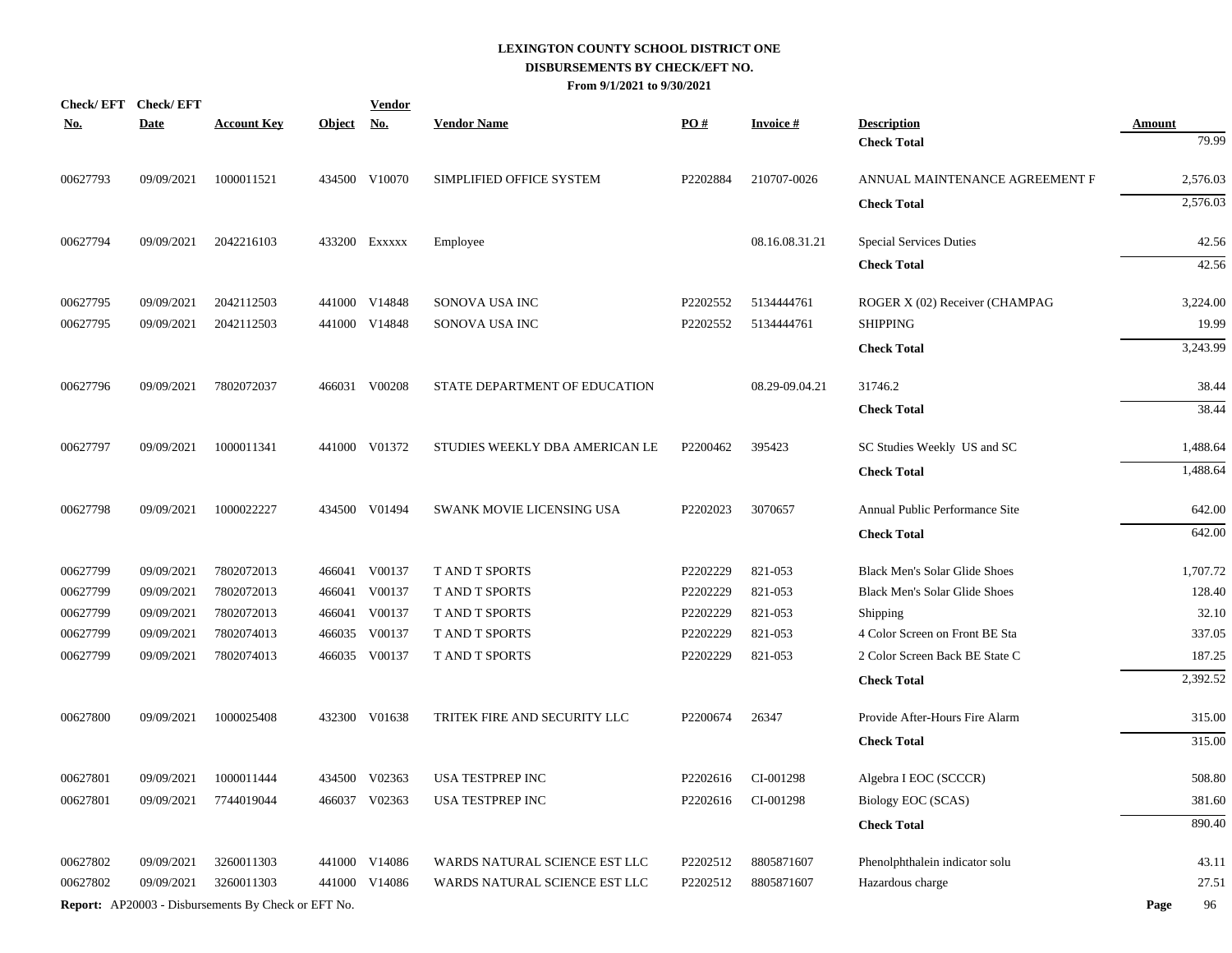|                        | Check/EFT Check/EFT       |                                  |                         | <b>Vendor</b>     |                                                     |                 |                               |                                                      |                        |
|------------------------|---------------------------|----------------------------------|-------------------------|-------------------|-----------------------------------------------------|-----------------|-------------------------------|------------------------------------------------------|------------------------|
| <b>No.</b><br>00627802 | <b>Date</b><br>09/09/2021 | <b>Account Key</b><br>3260011303 | <b>Object</b><br>441000 | $N_{0}$<br>V14086 | <b>Vendor Name</b><br>WARDS NATURAL SCIENCE EST LLC | PO#<br>P2202511 | <b>Invoice#</b><br>8805871967 | <b>Description</b><br>Benedict's solution, qualitati | <b>Amount</b><br>18.93 |
| 00627802               | 09/09/2021                | 3260011303                       | 441000                  | V14086            | WARDS NATURAL SCIENCE EST LLC                       | P2202511        | 8805871967                    | Phenolphthalein indicator solu                       | 43.11                  |
| 00627802               | 09/09/2021                | 3260011303                       | 441000                  | V14086            | WARDS NATURAL SCIENCE EST LLC                       | P2202511        | 8805871967                    | Hazardous charge                                     | 27.50                  |
| 00627802               | 09/09/2021                | 3260011303                       | 441000                  | V14086            | WARDS NATURAL SCIENCE EST LLC                       | P2202512        | 8805877172                    | Microscope slides, glass, pack                       | 5.74                   |
| 00627802               | 09/09/2021                | 3260011303                       | 441000                  | V14086            | WARDS NATURAL SCIENCE EST LLC                       | P2202512        | 8805877172                    | Microscope cover slips, plasti                       | 4.50                   |
| 00627802               | 09/09/2021                | 3260011303                       | 441000                  | V14086            | WARDS NATURAL SCIENCE EST LLC                       | P2202511        | 8805899746                    | Slide, human cheek cells                             | 53.95                  |
| 00627802               | 09/09/2021                | 3260011303                       | 441000                  | V14086            | WARDS NATURAL SCIENCE EST LLC                       | P2202511        | 8805899746                    | Slide, cork section                                  | 45.84                  |
| 00627802               | 09/09/2021                | 3260011303                       | 441000                  | V14086            | WARDS NATURAL SCIENCE EST LLC                       | P2202511        | 8805899746                    | Diffraction grating glasses, 6                       | 41.84                  |
| 00627802               | 09/09/2021                | 3260011303                       | 441000                  | V14086            | WARDS NATURAL SCIENCE EST LLC                       | P2202511        | 8805899746                    | Spectroscope, QA                                     | 66.03                  |
| 00627802               | 09/09/2021                | 3260011303                       | 441000                  | V14086            | WARDS NATURAL SCIENCE EST LLC                       | P2202511        | 8805899746                    | Streak plates, 2x2, 10/pkg, wh                       | 16.55                  |
| 00627802               | 09/09/2021                | 3260011303                       | 441000                  | V14086            | WARDS NATURAL SCIENCE EST LLC                       | P2202511        | 8805899746                    | Streak plates, 2x2, 10/pkg, bl                       | 24.82                  |
| 00627802               | 09/09/2021                | 3260011303                       |                         | 441000 V14086     | WARDS NATURAL SCIENCE EST LLC                       | P2202511        | 8805899746                    | Color filters, 6 colors, 50 mm                       | 41.66                  |
|                        |                           |                                  |                         |                   |                                                     |                 |                               | <b>Check Total</b>                                   | 461.09                 |
| 00627803               | 09/09/2021                | 2042216103                       |                         | 433200 Exxxxx     | Employee                                            |                 | 08.09.08.31.21                | <b>Special Services Commuting</b>                    | 147.84                 |
|                        |                           |                                  |                         |                   |                                                     |                 |                               | <b>Check Total</b>                                   | 147.84                 |
| 00627804               | 09/09/2021                | 2042221403                       |                         | 434500 V00144     | WESTERN PSYCHOLOGICAL SERVICES                      | P2202630        | WPS-412130                    | ABAS-3 Parent/Primary Caregive                       | 93.00                  |
| 00627804               | 09/09/2021                | 2042221403                       |                         | 434500 V00144     | WESTERN PSYCHOLOGICAL SERVICES                      | P2202630        | WPS-412130                    | ABAS-3 Teacher/Daycare Provide                       | 93.00                  |
| 00627804               | 09/09/2021                | 2042221403                       |                         | 434500 V00144     | WESTERN PSYCHOLOGICAL SERVICES                      | P2202630        | WPS-412130                    | ABAS-3 Parent On-lone Form (25                       | 93.00                  |
| 00627804               | 09/09/2021                | 2042221403                       |                         | 434500 V00144     | WESTERN PSYCHOLOGICAL SERVICES                      | P2202630        | WPS-412130                    | ABAS-3 Teacher On-line Form (2)                      | 93.00                  |
| 00627804               | 09/09/2021                | 2042221403                       | 434500                  | V00144            | WESTERN PSYCHOLOGICAL SERVICES                      | P2202630        | WPS-412130                    | SRS-2 School-Age Online Form (                       | 116.00                 |
| 00627804               | 09/09/2021                | 2042221403                       | 434500                  | V00144            | WESTERN PSYCHOLOGICAL SERVICES                      | P2202630        | WPS-412130                    | SRS-2 Preschool Online Form (1                       | 116.00                 |
| 00627804               | 09/09/2021                | 2042221403                       | 441000                  | V00144            | WESTERN PSYCHOLOGICAL SERVICES                      | P2202630        | WPS-412130                    | CARS-2 Questionnaire for Paren                       | 164.00                 |
| 00627804               | 09/09/2021                | 2042221403                       | 441000                  | V00144            | WESTERN PSYCHOLOGICAL SERVICES                      | P2202630        | WPS-412130                    | <b>CARS-2 Standard Version</b>                       | 232.00                 |
| 00627804               | 09/09/2021                | 2042221403                       | 441000                  | V00144            | WESTERN PSYCHOLOGICAL SERVICES                      | P2202630        | WPS-412130                    | <b>Shipping</b>                                      | 39.60                  |
|                        |                           |                                  |                         |                   |                                                     |                 |                               | <b>Check Total</b>                                   | 1,039.60               |
| 00627805               | 09/09/2021                | 2042216103                       |                         | 433200 Exxxxx     | Employee                                            |                 | 08.09.08.31.21                | Special Services at schools                          | 213.64                 |
|                        |                           |                                  |                         |                   |                                                     |                 |                               | <b>Check Total</b>                                   | 213.64                 |
| 00627806               | 09/09/2021                | 1000011521                       |                         | 441000 V10469     | WORLDPOINT ECC INC                                  | P2200348        | 421101711                     | PRACTIMASK AD/CH CLUB 20-PK                          | 113.90                 |
| 00627806               | 09/09/2021                | 1000011521                       | 441000                  | V10469            | WORLDPOINT ECC INC                                  | P2200348        | 421101711                     | WNL INFANT PRACTIMASK 10-PK                          | 118.50                 |
| 00627806               | 09/09/2021                | 1000011521                       | 441000                  | V10469            | WORLDPOINT ECC INC                                  | P2200348        | 421101711                     | AED PRACTI-TRAINER                                   | 953.12                 |
|                        |                           |                                  |                         |                   |                                                     |                 |                               | <b>Check Total</b>                                   | 1,185.52               |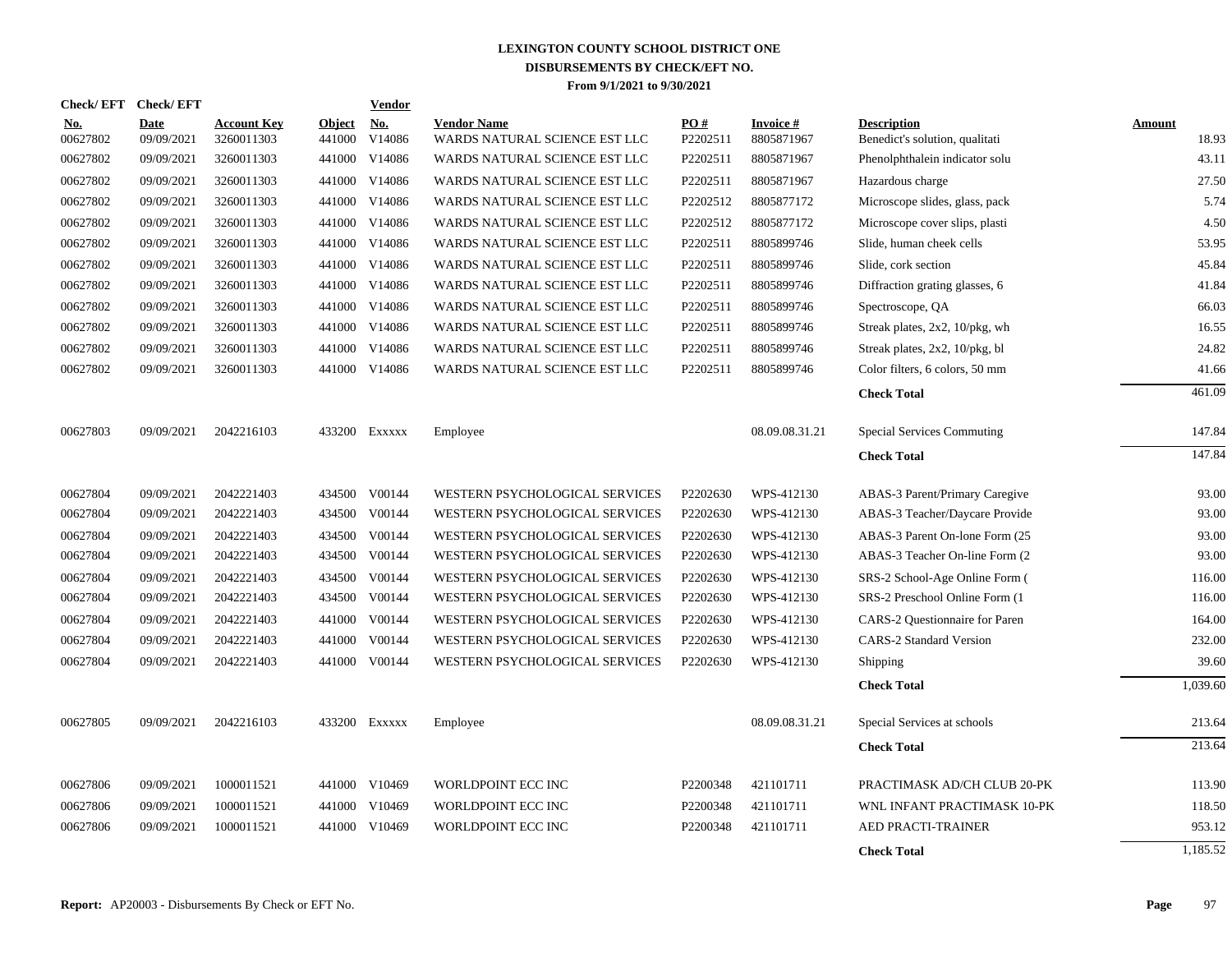|                        | Check/EFT Check/EFT       |                                  |                         | <b>Vendor</b>        |                                        |                 |                            |                                                      |                         |
|------------------------|---------------------------|----------------------------------|-------------------------|----------------------|----------------------------------------|-----------------|----------------------------|------------------------------------------------------|-------------------------|
| <u>No.</u><br>00627807 | <b>Date</b><br>09/09/2021 | <b>Account Key</b><br>1000026693 | <b>Object</b><br>434500 | <u>No.</u><br>V14716 | <b>Vendor Name</b><br>ZOHO CORPORATION | PO#<br>P2202885 | <b>Invoice#</b><br>2310090 | <b>Description</b><br>ANNUAL SUBSCRIPTION FEE FOR MA | <b>Amount</b><br>595.00 |
|                        |                           |                                  |                         |                      |                                        |                 |                            | <b>Check Total</b>                                   | 595.00                  |
| 00627808               | 09/09/2021                | 1000011228                       |                         | 436000 V00721        | <b>BG ENTERPRISES</b>                  | P2200847        | P2200847.MES               | 290 Planners Books                                   | 733.60                  |
| 00627808               | 09/09/2021                | 1000011228                       |                         | 436000 V00721        | <b>BG ENTERPRISES</b>                  | P2200847        | P2200847.MES               | <b>Shipping</b>                                      | 155.00                  |
|                        |                           |                                  |                         |                      |                                        |                 |                            | <b>Check Total</b>                                   | 888.60                  |
| 00627809               | 09/09/2021                | 7802083513                       |                         | 466099 V01017        | STROM THURMOND HIGH SCHOOL             | P2202988        | P2202988.GHS               | Swim Entry Fee for Strom Thurm                       | 190.00                  |
|                        |                           |                                  |                         |                      |                                        |                 |                            | <b>Check Total</b>                                   | 190.00                  |
| 00627810               | 09/09/2021                | 1000025408                       |                         | 432100 V00141        | <b>TOWN OF LEXINGTON</b>               |                 | <b>TN0821</b>              | DO.4479/002487.                                      | 240.57                  |
| 00627810               | 09/09/2021                | 1000025408                       |                         | 432100 V00141        | <b>TOWN OF LEXINGTON</b>               |                 | <b>TN0821</b>              | DO.23898/005318.                                     | 35.28                   |
| 00627810               | 09/09/2021                | 1000025408                       | 432100                  | V00141               | TOWN OF LEXINGTON                      |                 | <b>TN0821</b>              | DO.23900/004703.                                     | 40.36                   |
| 00627810               | 09/09/2021                | 1000025408                       |                         | 432100 V00141        | TOWN OF LEXINGTON                      |                 | <b>TN0821</b>              | DO.23897/005210.                                     | 34.27                   |
| 00627810               | 09/09/2021                | 1000025408                       |                         | 432100 V00141        | TOWN OF LEXINGTON                      |                 | TN0821                     | DO.23899/004817.                                     | 38.33                   |
| 00627810               | 09/09/2021                | 1000025408                       |                         | 432100 V00141        | TOWN OF LEXINGTON                      |                 | <b>TN0821</b>              | DO.31900/005319.                                     | 8.19                    |
| 00627810               | 09/09/2021                | 1000025408                       | 432100                  | V00141               | TOWN OF LEXINGTON                      |                 | <b>TN0821</b>              | DO.31181/004702.                                     | 35.28                   |
| 00627810               | 09/09/2021                | 1000025408                       |                         | 432100 V00141        | TOWN OF LEXINGTON                      |                 | <b>TN0821</b>              | DO.34818/004753.                                     | 53.41                   |
| 00627810               | 09/09/2021                | 1000025408                       |                         | 432100 V00141        | TOWN OF LEXINGTON                      |                 | <b>TN0821</b>              | TR.5931/003177.                                      | 74.01                   |
| 00627810               | 09/09/2021                | 1000025411                       |                         | 432100 V00141        | TOWN OF LEXINGTON                      |                 | <b>TN0821</b>              | LHS.16841/008449.                                    | 1,652.84                |
| 00627810               | 09/09/2021                | 1000025412                       |                         | 432100 V00141        | TOWN OF LEXINGTON                      |                 | <b>TN0821</b>              | LES.2098/001242.                                     | 1,676.85                |
| 00627810               | 09/09/2021                | 1000025419                       |                         | 432100 V00141        | TOWN OF LEXINGTON                      |                 | <b>TN0821</b>              | ROS.1405/000840.                                     | 442.08                  |
| 00627810               | 09/09/2021                | 1000025420                       |                         | 432100 V00141        | TOWN OF LEXINGTON                      |                 | <b>TN0821</b>              | LMS.2062/001217.                                     | 74.12                   |
| 00627810               | 09/09/2021                | 1000025420                       | 432100                  | V00141               | TOWN OF LEXINGTON                      |                 | <b>TN0821</b>              | LMS.2108/001246.                                     | 197.46                  |
| 00627810               | 09/09/2021                | 1000025422                       | 432100                  | V00141               | TOWN OF LEXINGTON                      |                 | <b>TN0821</b>              | OGE002226                                            | 967.72                  |
| 00627810               | 09/09/2021                | 1000025428                       |                         | 432100 V00141        | TOWN OF LEXINGTON                      |                 | TN0821                     | MES.9259/005369.                                     | 153.42                  |
| 00627810               | 09/09/2021                | 1000025431                       |                         | 432100 V00141        | <b>TOWN OF LEXINGTON</b>               |                 | <b>TN0821</b>              | LME.05895                                            | 14.42                   |
| 00627810               | 09/09/2021                | 1000025434                       | 432100                  | V00141               | TOWN OF LEXINGTON                      |                 | <b>TN0821</b>              | PHM.20731/010622.                                    | 86.42                   |
| 00627810               | 09/09/2021                | 1000025435                       |                         | 432100 V00141        | <b>TOWN OF LEXINGTON</b>               |                 | <b>TN0821</b>              | PHE.20730/10621.                                     | 177.42                  |
| 00627810               | 09/09/2021                | 1000025440                       | 432100                  | V00141               | TOWN OF LEXINGTON                      |                 | <b>TN0821</b>              | NPE.28215/016832.                                    | 37.93                   |
| 00627810               | 09/09/2021                | 1000025441                       |                         | 432100 V00141        | TOWN OF LEXINGTON                      |                 | <b>TN0821</b>              | RCE.33079/018790.                                    | 95.42                   |
| 00627810               | 09/09/2021                | 1000025442                       |                         | 432100 V00141        | TOWN OF LEXINGTON                      |                 | <b>TN0821</b>              | MGE.38335/019255.                                    | 502.48                  |
| 00627810               | 09/09/2021                | 1000025443                       | 432100                  | V00141               | TOWN OF LEXINGTON                      |                 | <b>TN0821</b>              | MGM.36251/019522.                                    | 432.40                  |
| 00627810               | 09/09/2021                | 1000025444                       |                         | 432100 V00141        | TOWN OF LEXINGTON                      |                 | <b>TN0821</b>              | RBH.019299                                           | 1,149.32                |
| 00627810               | 09/09/2021                | 1000025446                       |                         | 432100 V00141        | <b>TOWN OF LEXINGTON</b>               |                 | <b>TN0821</b>              | <b>BWM00141</b>                                      | 134.42                  |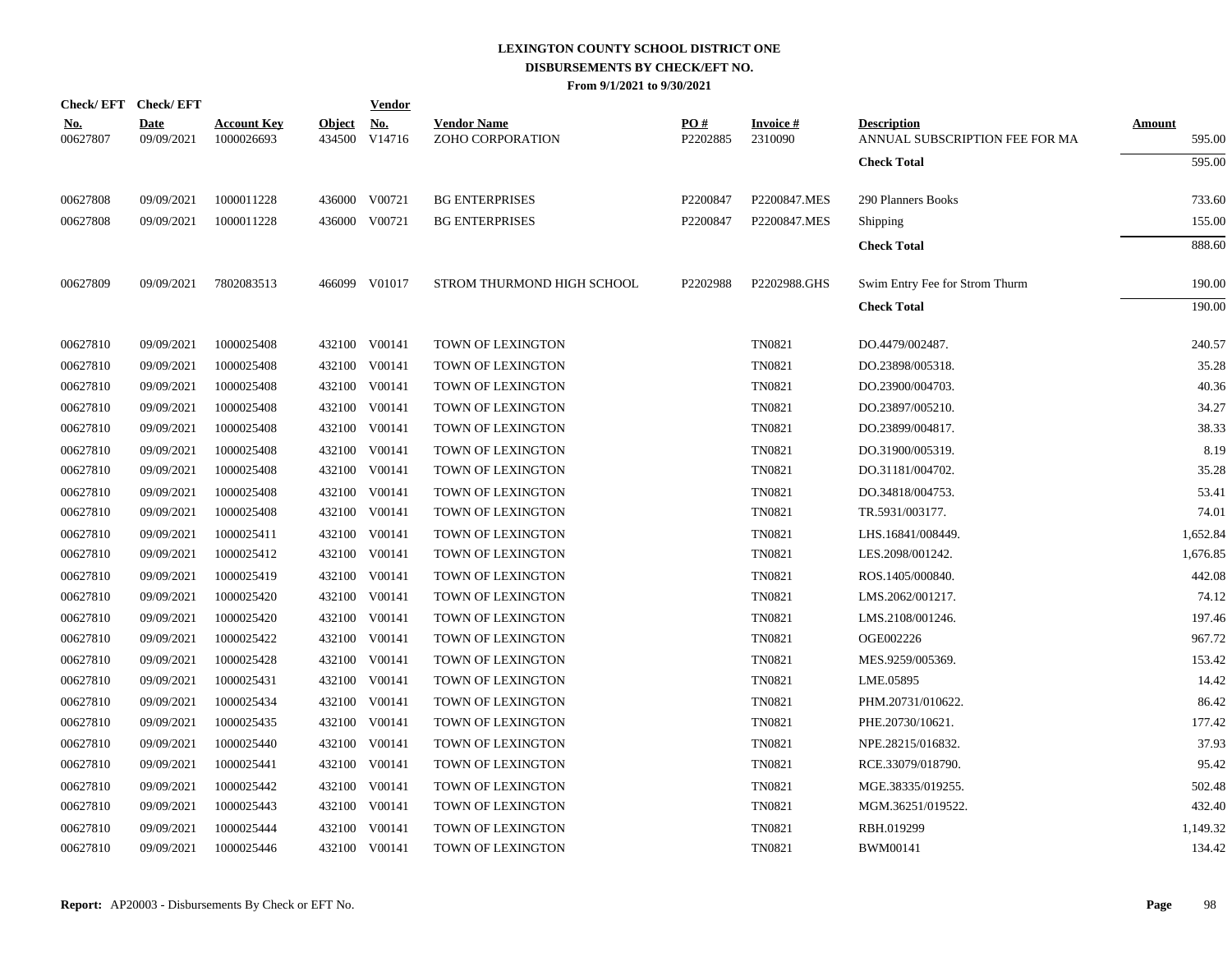| <b>Check/EFT</b> | <b>Check/EFT</b> |                    |               | <u>Vendor</u> |                                |          |                 |                                          |                    |
|------------------|------------------|--------------------|---------------|---------------|--------------------------------|----------|-----------------|------------------------------------------|--------------------|
| <u>No.</u>       | <b>Date</b>      | <b>Account Key</b> | <b>Object</b> | <u>No.</u>    | <b>Vendor Name</b>             | PO#      | <b>Invoice#</b> | <b>Description</b><br><b>Check Total</b> | Amount<br>8,354.42 |
| 00627811         | 09/09/2021       | 3260011303         |               | 441000 Exxxxx | Employee                       |          | 08.24.2021      | Science supplies reimbursement           | 59.60              |
|                  |                  |                    |               |               |                                |          |                 | <b>Check Total</b>                       | $\overline{59.60}$ |
| 00627812         | 09/10/2021       | 1000011427         |               | 441000 V02519 | ACADEMIC SUPPLIER DBA RASIX CO | P2202479 | ID67322         | HP 131A (CF213A) Magenta Origi           | 51.50              |
| 00627812         | 09/10/2021       | 1000011427         |               | 441000 V02519 | ACADEMIC SUPPLIER DBA RASIX CO | P2202479 | ID67322         | HP 61XL (CH564WN) High Yield T           | 72.96              |
| 00627812         | 09/10/2021       | 1000011427         |               | 441000 V02519 | ACADEMIC SUPPLIER DBA RASIX CO | P2202479 | ID67322         | HP 05A (CE505A) Black Original           | 267.40             |
| 00627812         | 09/10/2021       | 1000011427         |               | 441000 V02519 | ACADEMIC SUPPLIER DBA RASIX CO | P2202479 | ID67322         | HP 85A (CE285A) Black Original           | 41.34              |
| 00627812         | 09/10/2021       | 1000011427         | 441000        | V02519        | ACADEMIC SUPPLIER DBA RASIX CO | P2202479 | ID67322         | HP 58A (CF258A) Toner Cartridg           | 175.96             |
| 00627812         | 09/10/2021       | 1000022403         | 441000        | V02519        | ACADEMIC SUPPLIER DBA RASIX CO | P2202708 | ID67667         | HP 655A-Yellow-laserjet toner            | 157.92             |
| 00627812         | 09/10/2021       | 1000022403         |               | 441000 V02519 | ACADEMIC SUPPLIER DBA RASIX CO | P2202708 | ID67667         | HP 655A Toner cartridge-Magent           | 157.92             |
| 00627812         | 09/10/2021       | 1000022403         | 441000        | V02519        | ACADEMIC SUPPLIER DBA RASIX CO | P2202708 | ID67667         | HP 655A toner cartridge-Cyan-1           | 157.92             |
| 00627812         | 09/10/2021       | 1000022403         |               | 441000 V02519 | ACADEMIC SUPPLIER DBA RASIX CO | P2202708 | ID67667         | HP 655A Toner cartridge-black,           | 127.13             |
|                  |                  |                    |               |               |                                |          |                 | <b>Check Total</b>                       | 1,210.05           |
| 00627813         | 09/10/2021       | 2042012603         |               | 433200 EXXXXX | Employee                       |          | 08.09.08.31.21  | <b>Assistive Technology Services</b>     | 152.88             |
|                  |                  |                    |               |               |                                |          |                 | <b>Check Total</b>                       | 152.88             |
| 00627814         | 09/10/2021       | 1000025507         |               | 433100 V13473 | ASMAR, HAYA A                  |          | 9/9/2021        | <b>Transportation Contract</b>           | 36.96              |
|                  |                  |                    |               |               |                                |          |                 | <b>Check Total</b>                       | 36.96              |
| 00627815         | 09/10/2021       | 2042216103         |               | 433200 EXXXXX | Employee                       |          | 08.13.08.31.21  | Therapy services & meetings              | 51.24              |
|                  |                  |                    |               |               |                                |          |                 | <b>Check Total</b>                       | 51.24              |
| 00627816         | 09/10/2021       | 1000011241         |               | 441000 V13041 | BLICK ART MATERIALS LLC        | P2109138 | 6667470         | CO1 - Add Crayola Color Pastel           | 43.74              |
| 00627816         | 09/10/2021       | 1000011346         |               | 441000 V13041 | BLICK ART MATERIALS LLC        | P2201696 | 6808666         | Sargent Art Watercolor Aquarel           | 18.82              |
| 00627816         | 09/10/2021       | 1000011346         |               | 441000 V13041 | BLICK ART MATERIALS LLC        | P2201696 | 6808666         | <b>Cosmos Blotting Paper</b>             | 43.03              |
| 00627816         | 09/10/2021       | 1000011346         |               | 441000 V13041 | BLICK ART MATERIALS LLC        | P2201696 | 6808666         | Richeson Bulk Printmaking Pape           | 81.90              |
| 00627816         | 09/10/2021       | 1000011346         |               | 441000 V13041 | BLICK ART MATERIALS LLC        | P2201696 | 6808666         | Prismacolor Studio Colored Pen           | 43.48              |
| 00627816         | 09/10/2021       | 1000011346         |               | 441000 V13041 | BLICK ART MATERIALS LLC        | P2201696 | 6808666         | Mayco Clay Carbon Transfer Pap           | 11.22              |
| 00627816         | 09/10/2021       | 1000011346         | 441000        | V13041        | BLICK ART MATERIALS LLC        | P2201696 | 6808666         | Amaco Lead Free Clear Transpar           | 55.19              |
| 00627816         | 09/10/2021       | 1000011346         |               | 441000 V13041 | BLICK ART MATERIALS LLC        | P2201696 | 6808666         | Value Pre-cut Matts 12x8 Openi           | 136.19             |
| 00627816         | 09/10/2021       | 1000011346         |               | 441000 V13041 | BLICK ART MATERIALS LLC        | P2201696 | 6808666         | Createx Monotype Colors Pro Se           | 71.47              |
| 00627816         | 09/10/2021       | 1000011346         |               | 441000 V13041 | <b>BLICK ART MATERIALS LLC</b> | P2201696 | 6808666         | Expo Vis-à-vis Black Marker              | 37.66              |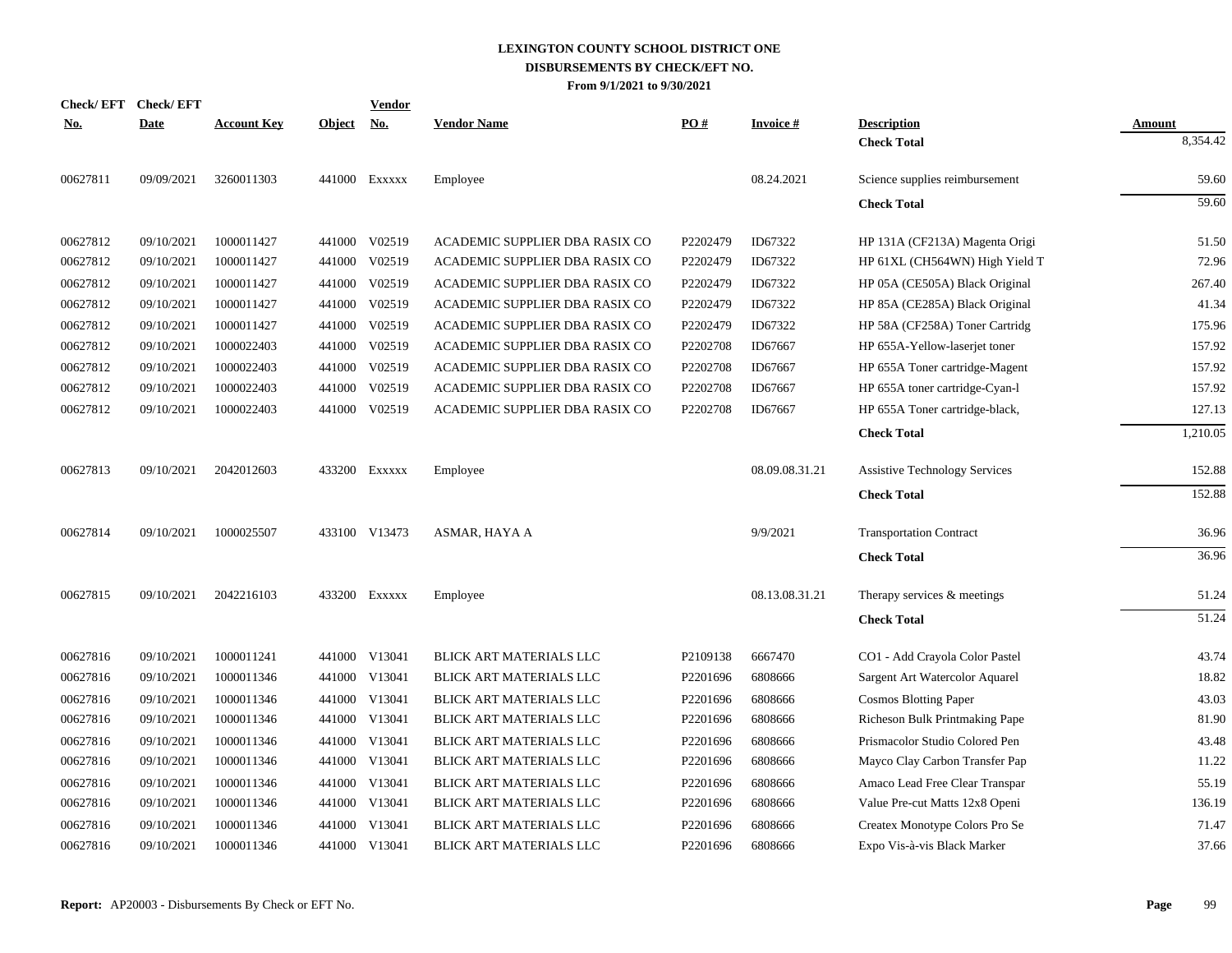| Check/EFT Check/EFT |             |                    |               | <u>Vendor</u>             |                              |          |                 |                                |               |
|---------------------|-------------|--------------------|---------------|---------------------------|------------------------------|----------|-----------------|--------------------------------|---------------|
| <u>No.</u>          | <b>Date</b> | <b>Account Key</b> | <b>Object</b> | $\underline{\textbf{No}}$ | <b>Vendor Name</b>           | PO#      | <b>Invoice#</b> | <b>Description</b>             | <b>Amount</b> |
|                     |             |                    |               |                           |                              |          |                 | <b>Check Total</b>             | 542.70        |
| 00627817            | 09/10/2021  | 2042216103         |               | 433200 Exxxxx             | Employee                     |          | 08.16.08.31.21  | Kindergarten transition        | 40.04         |
|                     |             |                    |               |                           |                              |          |                 | <b>Check Total</b>             | 40.04         |
| 00627818            | 09/10/2021  | 7743019444         |               | 466045 V14260             | <b>BREAKOUT EDU</b>          | P2202811 | 34174           | Individual Teacher Digital Acc | 105.93        |
|                     |             |                    |               |                           |                              |          |                 | <b>Check Total</b>             | 105.93        |
| 00627819            | 09/10/2021  | 7884027027         |               | 466041 V13255             | <b>BSN SPORTS</b>            | P2201167 | 913673252       | 419 - NAVY-DRY FRANCHISE POLO  | 5,542.60      |
| 00627819            | 09/10/2021  | 7884027027         |               | 466041 V13255             | <b>BSN SPORTS</b>            | P2201167 | 913673252       | 419 - NAVY WOMENS DRY FRANCHIS | 3,804.92      |
| 00627819            | 09/10/2021  | 7884027027         |               | 466041 V13255             | <b>BSN SPORTS</b>            | P2201167 | 913673252       | NAVY/WHITE DRI-FIT EDGE TIPPED | 89.88         |
| 00627819            | 09/10/2021  | 7884027027         |               | 466041 V13255             | <b>BSN SPORTS</b>            | P2201167 | 913673252       | <b>LWO-EXTERNAL DECORATION</b> | 0.00          |
| 00627819            | 09/10/2021  | 7884027027         |               | 466041 V13255             | <b>BSN SPORTS</b>            | P2201167 | 913673252       | <b>FREIGHT</b>                 | 75.00         |
| 00627819            | 09/10/2021  | 7887080030         |               | 466041 V13255             | <b>BSN SPORTS</b>            | P2201045 | 913674722       | Blk, White, womens motion full | 55.64         |
| 00627819            | 09/10/2021  | 7887080030         |               | 466041 V13255             | <b>BSN SPORTS</b>            | P2201045 | 913674722       | blk, white womens authentics 1 | 37.45         |
| 00627819            | 09/10/2021  | 7887080030         |               | 466041 V13255             | <b>BSN SPORTS</b>            | P2201045 | 913674722       | mod gray, white womens locker  | 39.59         |
| 00627819            | 09/10/2021  | 7887080030         |               | 466041 V13255             | <b>BSN SPORTS</b>            | P2201045 | 913674722       | 001 BLK, WHITE womens locker 1 | 36.38         |
| 00627819            | 09/10/2021  | 7887080030         |               | 466041 V13255             | <b>BSN SPORTS</b>            | P2201045 | 913674722       | LWO EXTERNAL DECORATION        | 0.00          |
| 00627819            | 09/10/2021  | 7887080030         |               | 466041 V13255             | <b>BSN SPORTS</b>            | P2201045 | 913674722       | 100 WHITE, ELEMENT LIGHT HEATH | 36.38         |
| 00627819            | 09/10/2021  | 7887080030         |               | 466041 V13255             | <b>BSN SPORTS</b>            | P2201045 | 913674722       | <b>SHIPPING &amp; HANDLING</b> | 15.00         |
|                     |             |                    |               |                           |                              |          |                 | <b>Check Total</b>             | 9,732.84      |
| 00627820            | 09/10/2021  | 1000011427         |               | 439500 V01145             | <b>CAMCOR</b>                | P2201010 | 2516443         | <b>INSTALLATION CHARGES</b>    | 375.00        |
| 00627820            | 09/10/2021  | 1000011427         |               | 444500 V01145             | <b>CAMCOR</b>                | P2201010 | 2516443         | LG 65" TV - 65US340C0UD        | 818.52        |
| 00627820            | 09/10/2021  | 1000011427         |               | 444500 V01145             | <b>CAMCOR</b>                | P2201010 | 2516443         | ONE YEAR WARRANTY              | 0.00          |
| 00627820            | 09/10/2021  | 1000011427         |               | 444500 V01145             | <b>CAMCOR</b>                | P2201010 | 2516443         | TRIPP LITE TLP606B PROTECT IT  | 15.41         |
| 00627820            | 09/10/2021  | 1000011427         |               | 444500 V01145             | <b>CAMCOR</b>                | P2201010 | 2516443         | CRIMSONAV T55A UNIVERSAL TILTI | 83.46         |
|                     |             |                    |               |                           |                              |          |                 | <b>Check Total</b>             | 1,292.39      |
| 00627821            | 09/10/2021  | 1000026693         |               | 433200 Exxxxx             | Employee                     |          | 06.17.08.22.21  | IT Supply dropoff              | 37.52         |
|                     |             |                    |               |                           |                              |          |                 |                                | 37.52         |
|                     |             |                    |               |                           |                              |          |                 | <b>Check Total</b>             |               |
| 00627822            | 09/10/2021  | 1000011307         |               | 433200 EXXXXX             | Employee                     |          | 08.09.2021      | Meeting                        | 15.68         |
|                     |             |                    |               |                           |                              |          |                 | <b>Check Total</b>             | 15.68         |
| 00627823            | 09/10/2021  | 1000025431         |               | 441020 V15374             | CENTRAL POLY BAG CORPORATION | P2201415 | 285903          | CP2433N8 CAN LINER 24 X 33     | 297.57        |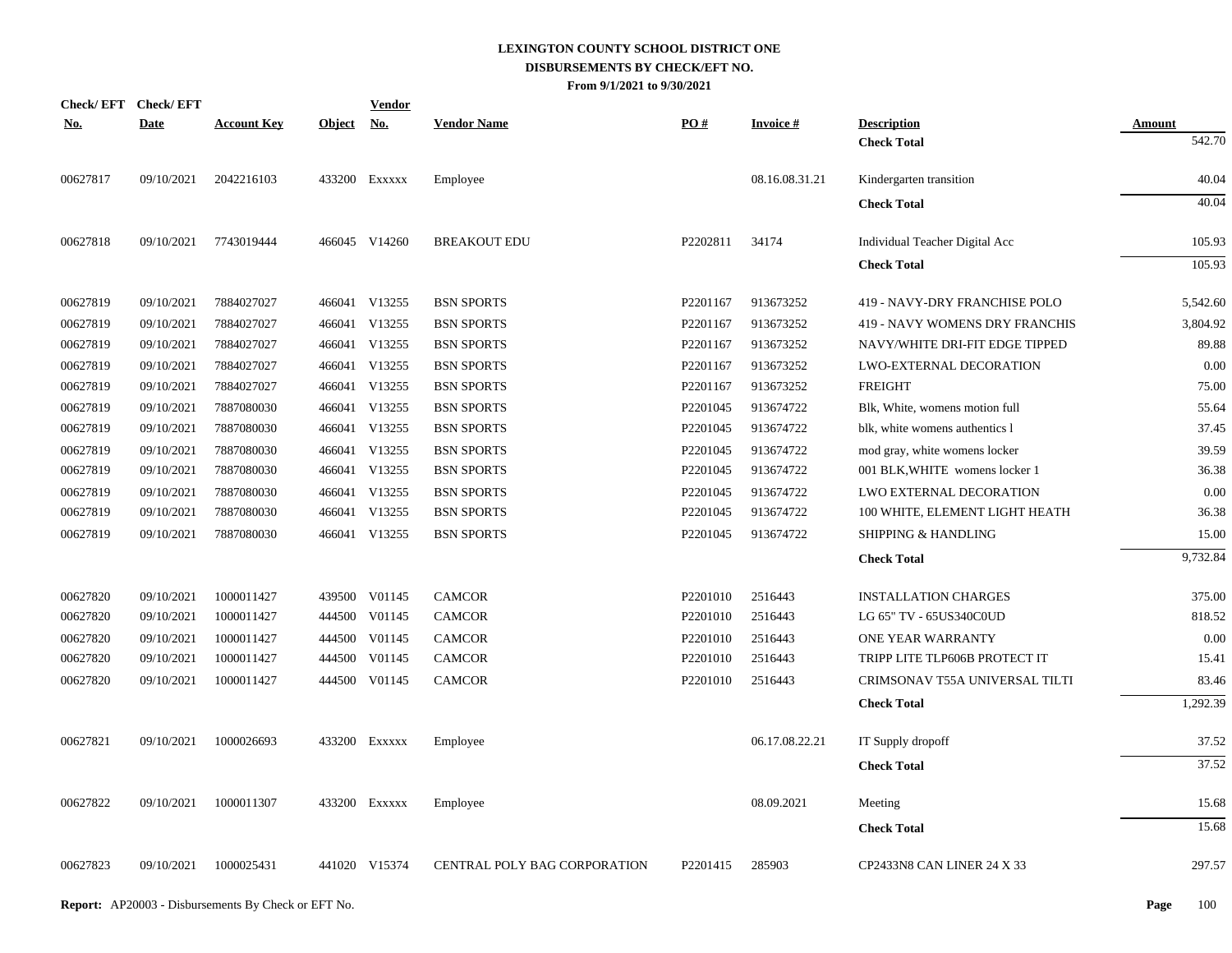|                        | Check/EFT Check/EFT       |                                  |               | <b>Vendor</b>                              |                                                    |                 |                     |                                                   |                  |
|------------------------|---------------------------|----------------------------------|---------------|--------------------------------------------|----------------------------------------------------|-----------------|---------------------|---------------------------------------------------|------------------|
| <u>No.</u><br>00627823 | <b>Date</b><br>09/10/2021 | <b>Account Key</b><br>1000025431 | <b>Object</b> | $\underline{\textbf{No}}$<br>441020 V15374 | <b>Vendor Name</b><br>CENTRAL POLY BAG CORPORATION | PO#<br>P2201415 | Invoice #<br>285903 | <b>Description</b><br>CP3340N16 CAN LINER 33 X 40 | Amount<br>241.39 |
|                        |                           |                                  |               |                                            |                                                    |                 |                     | <b>Check Total</b>                                | 538.96           |
| 00627824               | 09/10/2021                | 1000022403                       |               | 439500 V01474                              | <b>CERTIFIED TRANSLATION SERVICES</b>              | P2202874        | LEX-21-0901         | Translation of the 'Grade 2 St                    | 135.20           |
| 00627824               | 09/10/2021                | 1000022403                       |               | 439500 V01474                              | <b>CERTIFIED TRANSLATION SERVICES</b>              | P2202874        | LEX-21-0901         | Translation of the 'Grade 2 St                    | 135.20           |
| 00627824               | 09/10/2021                | 1000022403                       |               | 439500 V01474                              | CERTIFIED TRANSLATION SERVICES                     | P2202874        | LEX-21-0901         | Translation of the 'Grade 2 St                    | 135.20           |
|                        |                           |                                  |               |                                            |                                                    |                 |                     | <b>Check Total</b>                                | 405.60           |
| 00627825               | 09/10/2021                | 1000025428                       |               | 432100 V00702                              | CITY OF WEST COLUMBIA WATER CO                     |                 | 86-082900-08.21     | Water                                             | 1,007.00         |
|                        |                           |                                  |               |                                            |                                                    |                 |                     | <b>Check Total</b>                                | 1,007.00         |
| 00627826               | 09/10/2021                | 1000025437                       |               | 441020 V16517                              | COASTAL SANITARY SUPPLY COMPAN                     | P2200626        | 312305-1            | <b>HS-6141 KRAFT WAX LINER BAGS</b>               | 17.06            |
| 00627826               | 09/10/2021                | 1000025437                       |               | 441020 V16517                              | COASTAL SANITARY SUPPLY COMPAN                     | P2200626        | 312305-1            | Add: HOS KL-CS Bags                               | 68.27            |
| 00627826               | 09/10/2021                | 1000025426                       |               | 441020 V16517                              | COASTAL SANITARY SUPPLY COMPAN                     | P2200127        | 312324              | HOSPECO 536-60-5DZBX                              | 24.79            |
| 00627826               | 09/10/2021                | 1000025426                       |               | 441020 V16517                              | COASTAL SANITARY SUPPLY COMPAN                     | P2200127        | 312324              | HS-6141 KRAFT WAX BAGS                            | 68.27            |
| 00627826               | 09/10/2021                | 1000025423                       |               | 441020 V16517                              | COASTAL SANITARY SUPPLY COMPAN                     | P2201550        | 312990              | HOSPECO 536-60-5DZBX WHITE TOW                    | 24.79            |
| 00627826               | 09/10/2021                | 1000025423                       |               | 441020 V16517                              | COASTAL SANITARY SUPPLY COMPAN                     | P2201550        | 312990              | HS-6141 KRAFT LINER WAX BAGS                      | 34.13            |
|                        |                           |                                  |               |                                            |                                                    |                 |                     | <b>Check Total</b>                                | 237.31           |
| 00627827               | 09/10/2021                | 1000025507                       |               | 433100 V11275                              | COLE, SUSAN                                        |                 | 9/9/2021            | <b>Transportation Contract</b>                    | 406.56           |
|                        |                           |                                  |               |                                            |                                                    |                 |                     | <b>Check Total</b>                                | 406.56           |
| 00627828               | 09/10/2021                | 7802070013                       |               | 466099 V12704                              | COLUMBIA FLAG AND SIGN COMPANY                     | P2202568        | 195040              | Large Decals for Banners 2021                     | 6.41             |
| 00627828               | 09/10/2021                | 7802070013                       |               | 466099 V12704                              | COLUMBIA FLAG AND SIGN COMPANY                     | P2202568        | 195040              | Small Decals for Banners 2021                     | 2.68             |
| 00627828               | 09/10/2021                | 7802070013                       |               | 466099 V12704                              | COLUMBIA FLAG AND SIGN COMPANY                     | P2202568        | 195040              | <b>Magnet Names for Volleyball</b>                | 78.65            |
|                        |                           |                                  |               |                                            |                                                    |                 |                     | <b>Check Total</b>                                | 87.74            |
| 00627829               | 09/10/2021                | 2250016203                       |               | 441000 V14973                              | <b>CONTINENTAL</b>                                 | P2202777        | 667161              | TEAM: High School Book 1 ATE                      | 58.70            |
| 00627829               | 09/10/2021                | 2250016203                       |               | 441000 V14973                              | CONTINENTAL                                        | P2202777        | 667161              | TEAM: High School Book 2 ATE                      | 58.70            |
| 00627829               | 09/10/2021                | 2250016203                       |               | 441000 V14973                              | <b>CONTINENTAL</b>                                 | P2202777        | 667161              | TEAM: High School Book 3 ATE                      | 58.70            |
| 00627829               | 09/10/2021                | 2250016203                       |               | 441000 V14973                              | CONTINENTAL                                        | P2202777        | 667161              | TEAM: High School Book 1, 5/Pa                    | 99.45            |
| 00627829               | 09/10/2021                | 2250016203                       |               | 441000 V14973                              | <b>CONTINENTAL</b>                                 | P2202777        | 667161              | TEAM: High School Book 2, 5/Pa                    | 99.45            |
| 00627829               | 09/10/2021                | 2250016203                       |               | 441000 V14973                              | CONTINENTAL                                        | P2202777        | 667161              | TEAM: High School Book 3, 5/Pa                    | 99.45            |
| 00627829               | 09/10/2021                | 2250016203                       |               | 441000 V14973                              | CONTINENTAL                                        | P2202777        | 667161              | RSG Newcomers Book 1 ATE Gr 6-                    | 52.40            |
| 00627829               | 09/10/2021                | 2250016203                       |               | 441000 V14973                              | CONTINENTAL                                        | P2202777        | 667161              | RSG Newcomers Book 2 ATE Gr 6-                    | 52.40            |
| 00627829               | 09/10/2021                | 2250016203                       |               | 441000 V14973                              | <b>CONTINENTAL</b>                                 | P2202777        | 667161              | RSG Newcomers Book 3 ATE Gr 6-                    | 52.40            |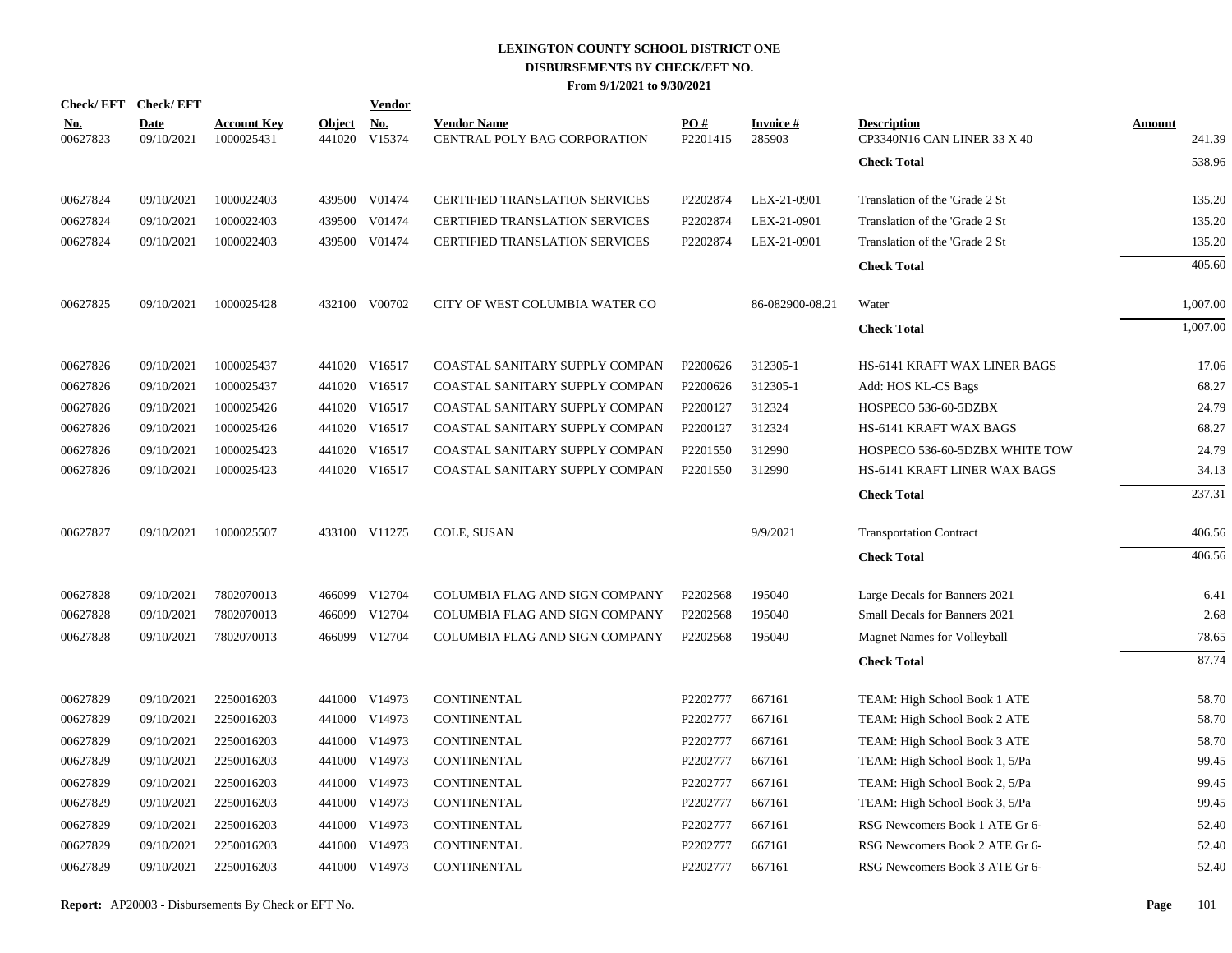| Check/ EFT             | <b>Check/EFT</b>          |                                  |                         | <b>Vendor</b> |                                   |                 |                           |                                                     |                        |
|------------------------|---------------------------|----------------------------------|-------------------------|---------------|-----------------------------------|-----------------|---------------------------|-----------------------------------------------------|------------------------|
| <u>No.</u><br>00627829 | <b>Date</b><br>09/10/2021 | <b>Account Key</b><br>2250016203 | <b>Object</b><br>441000 | No.<br>V14973 | <b>Vendor Name</b><br>CONTINENTAL | PO#<br>P2202777 | <b>Invoice#</b><br>667161 | <b>Description</b><br>RSG Newcomers Book 1 Gr 6-12, | <b>Amount</b><br>88.75 |
| 00627829               | 09/10/2021                | 2250016203                       |                         | 441000 V14973 | <b>CONTINENTAL</b>                | P2202777        | 667161                    | RSG Newcomers Book 2 Gr 6-12,                       | 88.75                  |
| 00627829               | 09/10/2021                | 2250016203                       |                         | 441000 V14973 | <b>CONTINENTAL</b>                | P2202777        | 667161                    | RSG Newcomers Book 3 Gr 6-12,                       | 88.75                  |
| 00627829               | 09/10/2021                | 2250016203                       |                         | 441000 V14973 | CONTINENTAL                       | P2202777        | 667161                    | <b>Shipping Charges</b>                             | 107.75                 |
| 00627829               | 09/10/2021                | 2250016203                       |                         | 444500 V14973 | <b>CONTINENTAL</b>                | P2202777        | 667161                    | TEAM: Level AA Gr K eBook                           | 20.75                  |
| 00627829               | 09/10/2021                | 2250016203                       |                         | 444500 V14973 | CONTINENTAL                       | P2202777        | 667161                    | TEAM: Level A Gr 1 eBook                            | 20.75                  |
| 00627829               | 09/10/2021                | 2250016203                       |                         | 444500 V14973 | CONTINENTAL                       | P2202777        | 667161                    | TEAM: Level B Gr 2 eBook                            | 20.75                  |
| 00627829               | 09/10/2021                | 2250016203                       |                         | 444500 V14973 | CONTINENTAL                       | P2202777        | 667161                    | TEAM: Level C Gr 3 eBook                            | 20.75                  |
| 00627829               | 09/10/2021                | 2250016203                       |                         | 444500 V14973 | <b>CONTINENTAL</b>                | P2202777        | 667161                    | TEAM: Level D Gr 4 eBook                            | 20.75                  |
| 00627829               | 09/10/2021                | 2250016203                       |                         | 444500 V14973 | CONTINENTAL                       | P2202777        | 667161                    | TEAM: Level F Gr 6 eBook                            | 20.75                  |
| 00627829               | 09/10/2021                | 2250016203                       |                         | 444500 V14973 | CONTINENTAL                       | P2202777        | 667161                    | TEAM: Level G Gr 7 eBook                            | 20.75                  |
| 00627829               | 09/10/2021                | 2250016203                       |                         | 444500 V14973 | <b>CONTINENTAL</b>                | P2202777        | 667161                    | TEAM: Level H Gr 8 eBook                            | 20.75                  |
| 00627829               | 09/10/2021                | 2250016203                       |                         | 444500 V14973 | CONTINENTAL                       | P2202777        | 667161                    | RSG Newcomers Book 1 Gr 6-12 e                      | 19.00                  |
| 00627829               | 09/10/2021                | 2250016203                       |                         | 444500 V14973 | CONTINENTAL                       | P2202777        | 667161                    | RSG Newcomers Book 2 Gr 6-12 e                      | 19.00                  |
| 00627829               | 09/10/2021                | 2250016203                       |                         | 444500 V14973 | CONTINENTAL                       | P2202777        | 667161                    | RSG Newcomers Book 3 Gr 6-12 e                      | 19.00                  |
| 00627829               | 09/10/2021                | 2250016203                       |                         | 444500 V14973 | CONTINENTAL                       | P2202777        | 667161                    | RSG Newcomers Book 1 Gr 3-5 eB                      | 19.00                  |
| 00627829               | 09/10/2021                | 2250016203                       |                         | 444500 V14973 | CONTINENTAL                       | P2202777        | 667161                    | RSG Newcomers Book 2 Gr 3-5 eB                      | 19.00                  |
| 00627829               | 09/10/2021                | 2250016203                       |                         | 444500 V14973 | CONTINENTAL                       | P2202777        | 667161                    | RSG Newcomers Book 3 Gr 3-5 eB                      | 19.00                  |
| 00627829               | 09/10/2021                | 2250016203                       |                         | 444500 V14973 | <b>CONTINENTAL</b>                | P2202777        | 667161                    | Miscellaneous Handling-eBooks                       | 11.20                  |
|                        |                           |                                  |                         |               |                                   |                 |                           | <b>Check Total</b>                                  | 1,296.85               |
| 00627830               | 09/10/2021                | 1000026625                       |                         | 444510 V10639 | COOK & BOARDMAN LLC               | P2202806        | 71261890                  | <b>CORE</b> Cylinder                                | 142.52                 |
| 00627830               | 09/10/2021                | 1000026611                       |                         | 444510 V10639 | COOK & BOARDMAN LLC               | P2202813        | 71261891                  | CORE CR8000 59 D1 626                               | 142.52                 |
|                        |                           |                                  |                         |               |                                   |                 |                           | <b>Check Total</b>                                  | 285.04                 |
| 00627831               | 09/10/2021                | 1000011303                       |                         | 431200 V16030 | CURRICULUM ASSOCIATES LLC         | P2202298        | 90040716                  | Professional Development                            | 51,000.00              |
| 00627831               | 09/10/2021                | 2250011303                       |                         | 434500 V16030 | CURRICULUM ASSOCIATES LLC         | P2202298        | 90040716                  | i-Ready Assessment Math Studen                      | 79,276.04              |
| 00627831               | 09/10/2021                | 2250011303                       |                         | 434500 V16030 | CURRICULUM ASSOCIATES LLC         | P2202298        | 90040716                  | Discount                                            | $-15,014.40$           |
|                        |                           |                                  |                         |               |                                   |                 |                           | <b>Check Total</b>                                  | 115,261.64             |
| 00627832               | 09/10/2021                | 2042216103                       |                         | 433200 EXXXXX | Employee                          |                 | 06.21.07.06.21            | Commute between schools                             | 65.52                  |
| 00627832               | 09/10/2021                | 2042216103                       |                         | 433200 Exxxxx | Employee                          |                 | 08.16.08.31.21            | Therapy schools commute                             | 128.52                 |
|                        |                           |                                  |                         |               |                                   |                 |                           | <b>Check Total</b>                                  | 194.04                 |
| 00627833               | 09/10/2021                | 1000011444                       |                         | 431200 V10028 | EL EDUCATION INC                  | P2200535        | 18009                     | 2021-2022 Cooperation Agreemen                      | 18,825.00              |
|                        |                           |                                  |                         |               |                                   |                 |                           |                                                     |                        |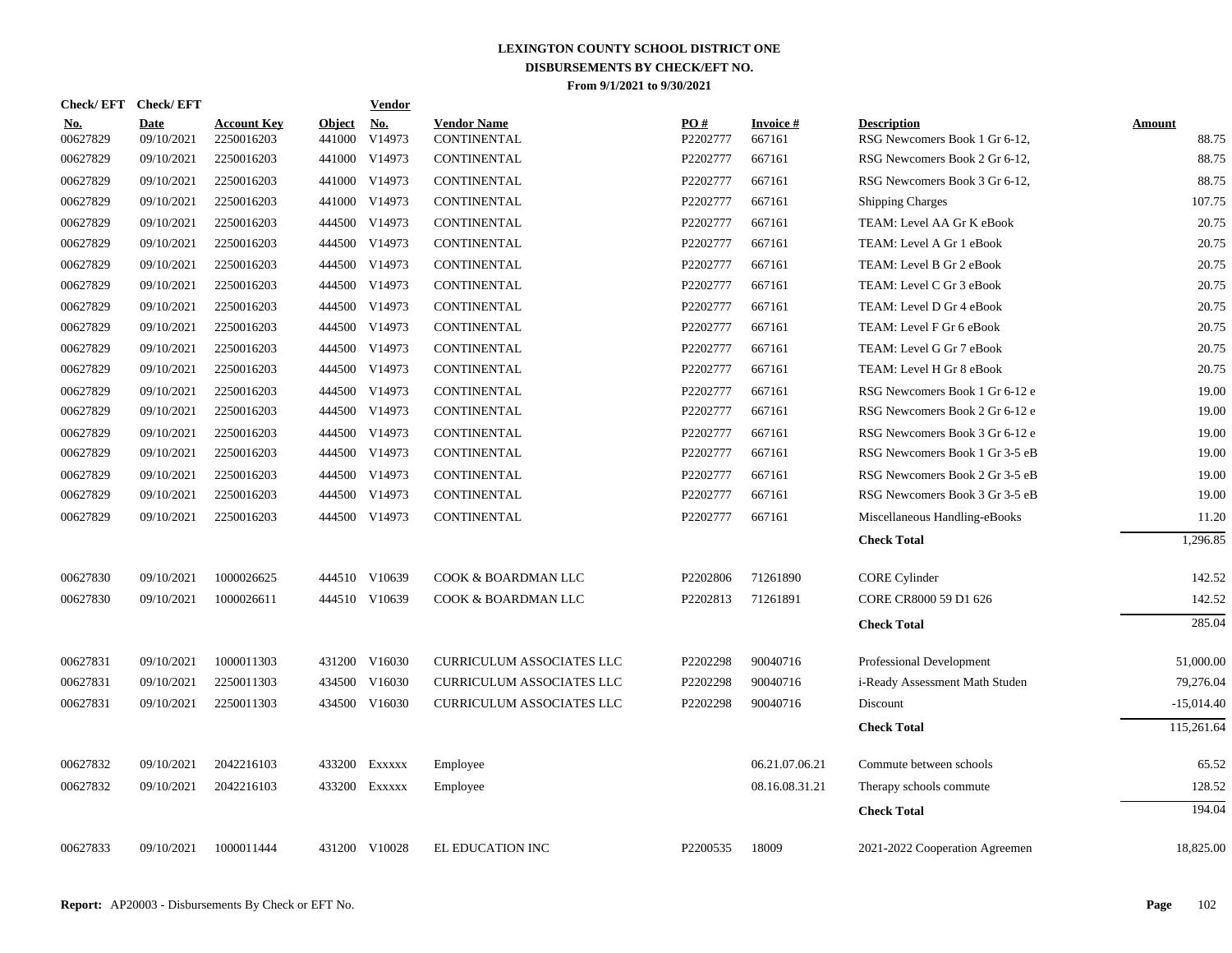|            | Check/EFT Check/EFT |                    |               | <b>Vendor</b> |                                 |          |                 |                                |               |
|------------|---------------------|--------------------|---------------|---------------|---------------------------------|----------|-----------------|--------------------------------|---------------|
| <u>No.</u> | <b>Date</b>         | <b>Account Key</b> | <b>Object</b> | <u>No.</u>    | <b>Vendor Name</b>              | PO#      | <b>Invoice#</b> | <b>Description</b>             | <b>Amount</b> |
|            |                     |                    |               |               |                                 |          |                 | <b>Check Total</b>             | 18,825.00     |
| 00627834   | 09/10/2021          | 3260011303         |               | 441000 V00039 | ETA HAND2MIND                   | P2201203 | 60344072        | Cubes, wooden, 2 cm, 6 colors, | 16.36         |
| 00627834   | 09/10/2021          | 3260011303         | 441000        | V00039        | ETA HAND2MIND                   | P2201203 | 60344072        | Magnet, small ceramic bar, 6/s | 27.25         |
| 00627834   | 09/10/2021          | 3260011303         | 441000        | V00039        | ETA HAND2MIND                   | P2201210 | 60344092        | Cubes, wooden, 2cm, 6 colors,  | 32.72         |
|            |                     |                    |               |               |                                 |          |                 | <b>Check Total</b>             | 76.33         |
| 00627835   | 09/10/2021          | 1000025808         |               | 439500 V15853 | <b>EXTRA DUTY SOLUTIONS</b>     |          | 790760.BAL      | Extra Duty Officer(s)          | 162.40        |
| 00627835   | 09/10/2021          | 1000025808         |               | 439500 V15853 | <b>EXTRA DUTY SOLUTIONS</b>     |          | 790767          | Extra Duty Officer(s)          | 4,235.39      |
|            |                     |                    |               |               |                                 |          |                 | <b>Check Total</b>             | 4,397.79      |
| 00627836   | 09/10/2021          | 1000011329         |               | 441000 V15897 | FIRST COMMUNITY BANK            | P2202980 | GMS.5832.08.21  | Lowe's Foods                   | 39.21         |
| 00627836   | 09/10/2021          | 1000011329         |               | 441000 V15897 | FIRST COMMUNITY BANK            | P2202980 | GMS.5832.08.21  | Dunkin Donuts                  | 50.65         |
| 00627836   | 09/10/2021          | 1000011329         |               | 441000 V15897 | FIRST COMMUNITY BANK            | P2202980 | GMS.5832.08.21  | <b>PSS</b>                     | 96.25         |
| 00627836   | 09/10/2021          | 1000011329         | 441000        | V15897        | FIRST COMMUNITY BANK            | P2202980 | GMS.5832.08.21  | Dollar Tree                    | 79.18         |
| 00627836   | 09/10/2021          | 1000025429         |               | 441000 V15897 | FIRST COMMUNITY BANK            | P2202980 | GMS.5832.08.21  | <b>NSI</b>                     | 341.00        |
| 00627836   | 09/10/2021          | 1000025429         |               | 441000 V15897 | FIRST COMMUNITY BANK            | P2202980 | GMS.5832.08.21  | Quick Serve                    | 28.01         |
| 00627836   | 09/10/2021          | 1000011329         |               | 441000 V15897 | FIRST COMMUNITY BANK            | P2202981 | GMS.5840.08.21  | Dollar Tree                    | 16.05         |
| 00627836   | 09/10/2021          | 1000011329         |               | 441000 V15897 | FIRST COMMUNITY BANK            | P2202981 | GMS.5840.08.21  | Dollar Tree                    | 77.04         |
| 00627836   | 09/10/2021          | 1000011329         |               | 441000 V15897 | FIRST COMMUNITY BANK            | P2202981 | GMS.5840.08.21  | Amazon                         | 42.79         |
| 00627836   | 09/10/2021          | 1000011329         |               | 441000 V15897 | FIRST COMMUNITY BANK            | P2202981 | GMS.5840.08.21  | Walmart                        | 21.34         |
| 00627836   | 09/10/2021          | 1000011329         |               | 441000 V15897 | FIRST COMMUNITY BANK            | P2202981 | GMS.5840.08.21  | Amazon                         | 131.52        |
| 00627836   | 09/10/2021          | 1000011329         |               | 441000 V15897 | FIRST COMMUNITY BANK            | P2202981 | GMS.5840.08.21  | Target                         | 58.84         |
| 00627836   | 09/10/2021          | 1000011329         |               | 441000 V15897 | FIRST COMMUNITY BANK            | P2202981 | GMS.5840.08.21  | Target                         | 58.84         |
| 00627836   | 09/10/2021          | 1000011329         |               | 441000 V15897 | FIRST COMMUNITY BANK            | P2202981 | GMS.5840.08.21  | WalMart                        | 37.67         |
| 00627836   | 09/10/2021          | 1000021229         |               | 441000 V15897 | FIRST COMMUNITY BANK            | P2202981 | GMS.5840.08.21  | <b>Teachers Pay Teachers</b>   | 66.26         |
| 00627836   | 09/10/2021          | 7743019029         |               | 466041 V15897 | FIRST COMMUNITY BANK            | P2202981 | GMS.5840.08.21  | Ebay                           | 149.13        |
| 00627836   | 09/10/2021          | 7743019029         |               | 466041 V15897 | FIRST COMMUNITY BANK            | P2202981 | GMS.5840.08.21  | eBay                           | $-5.89$       |
|            |                     |                    |               |               |                                 |          |                 | <b>Check Total</b>             | 1,287.89      |
| 00627837   | 09/10/2021          | 2042121503         |               | 433200 Exxxxx | Employee                        |          | 08.12.08.31.21  | Physical Therapy Travel        | 72.80         |
|            |                     |                    |               |               |                                 |          |                 | <b>Check Total</b>             | 72.80         |
| 00627838   | 09/10/2021          | 1000026693         | 434500        | V16864        | <b>FORECAST 5 ANALYTICS INC</b> | P2202918 | <b>INV16071</b> | 5MAPS/SCHOOLSEARCH             | 24,118.00     |
|            |                     |                    |               |               |                                 |          |                 | <b>Check Total</b>             | 24,118.00     |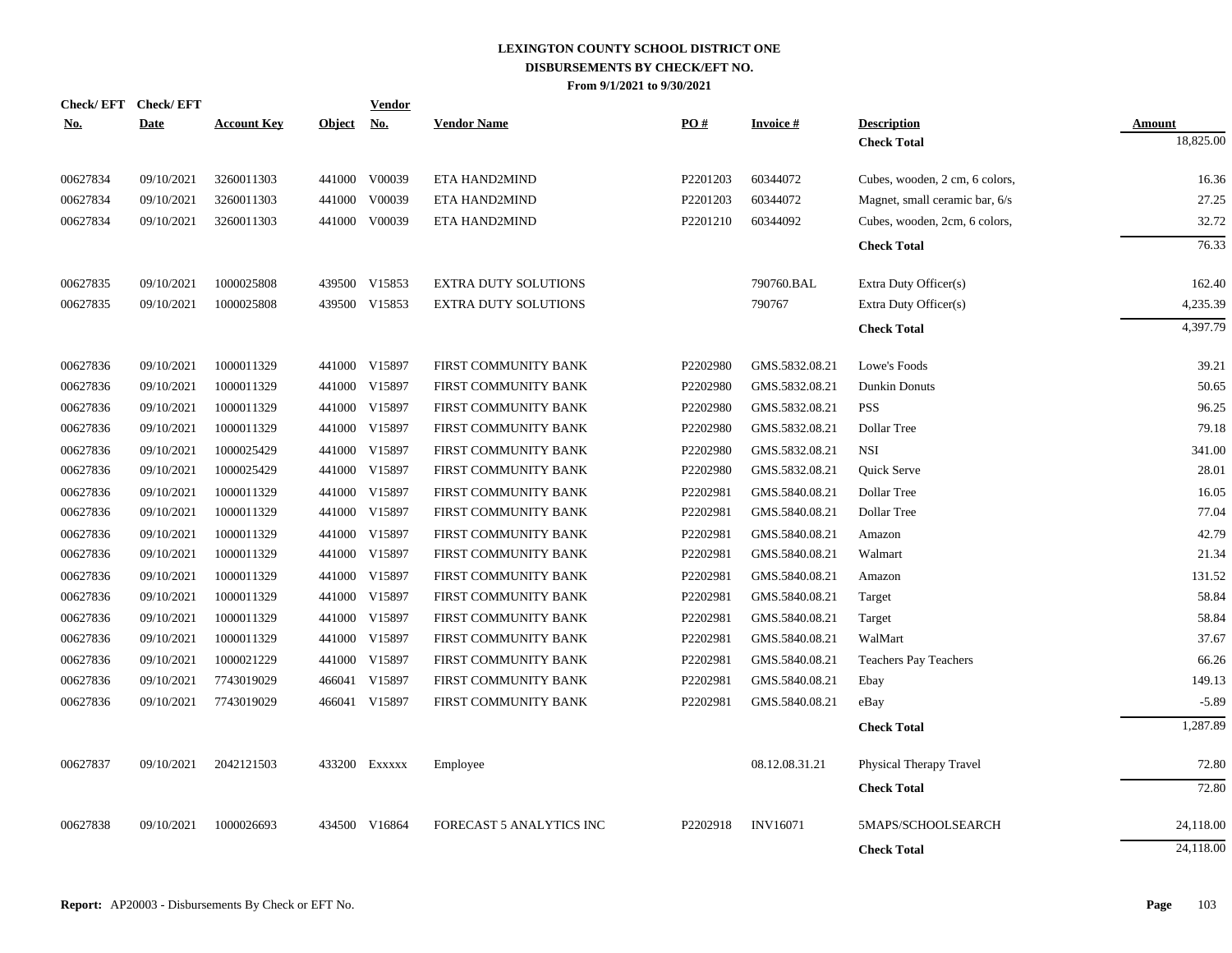| Check/ EFT             | <b>Check/EFT</b>          |                                  |                         | <b>Vendor</b> |                                                  |                 |                              |                                                     |                       |
|------------------------|---------------------------|----------------------------------|-------------------------|---------------|--------------------------------------------------|-----------------|------------------------------|-----------------------------------------------------|-----------------------|
| <u>No.</u><br>00627839 | <b>Date</b><br>09/10/2021 | <b>Account Key</b><br>1000026405 | <b>Object</b><br>441000 | No.<br>V00549 | <b>Vendor Name</b><br>FORMS AND SUPPLY INC (FSI) | PO#<br>P2201692 | <b>Invoice#</b><br>5854542-0 | <b>Description</b><br>Pentel EnerGel RTX Liquid Gel | <b>Amount</b><br>1.86 |
| 00627839               | 09/10/2021                | 1000026405                       | 441000                  | V00549        | FORMS AND SUPPLY INC (FSI)                       | P2201692        | 5854542-0                    | Pentel EnerGel RTX Liquid Gel                       | 22.86                 |
| 00627839               | 09/10/2021                | 1000026405                       | 441000                  | V00549        | FORMS AND SUPPLY INC (FSI)                       | P2201692        | 5854542-0                    | Pentel EnerGel RTX Liquid Gel                       | 44.94                 |
| 00627839               | 09/10/2021                | 1000026405                       | 441000                  | V00549        | FORMS AND SUPPLY INC (FSI)                       | P2201692        | 5854542-0                    | Business Source Economy Weight                      | 15.12                 |
| 00627839               | 09/10/2021                | 1000026405                       | 441000                  | V00549        | FORMS AND SUPPLY INC (FSI)                       | P2201692        | 5854542-0                    | Postitreg Super Sticky Notes C                      | 28.12                 |
| 00627839               | 09/10/2021                | 1000026405                       | 441000                  | V00549        | FORMS AND SUPPLY INC (FSI)                       | P2201692        | 5854542-0                    | Smartchoice Laser Recycled Pap                      | 182.92                |
| 00627839               | 09/10/2021                | 1000011326                       | 441000                  | V00549        | FORMS AND SUPPLY INC (FSI)                       | P2202170        | 5872537-0                    | chair mats                                          | 161.30                |
| 00627839               | 09/10/2021                | 1000011326                       | 441000                  | V00549        | FORMS AND SUPPLY INC (FSI)                       | P2202170        | 5872537-0                    | command strips                                      | 59.06                 |
| 00627839               | 09/10/2021                | 1000011326                       | 441000                  | V00549        | FORMS AND SUPPLY INC (FSI)                       | P2202170        | 5872537-0                    | expo erasers                                        | 29.96                 |
| 00627839               | 09/10/2021                | 1000011326                       | 441000                  | V00549        | FORMS AND SUPPLY INC (FSI)                       | P2202170        | 5872537-0                    | hanging folders                                     | 33.06                 |
| 00627839               | 09/10/2021                | 1000011326                       | 441000                  | V00549        | FORMS AND SUPPLY INC (FSI)                       | P2202170        | 5872537-0                    | pencil sharpener                                    | 40.38                 |
| 00627839               | 09/10/2021                | 1000011326                       | 441000                  | V00549        | FORMS AND SUPPLY INC (FSI)                       | P2202170        | 5872537-0                    | rubber bands                                        | 5.37                  |
| 00627839               | 09/10/2021                | 1000011326                       | 441000                  | V00549        | FORMS AND SUPPLY INC (FSI)                       | P2202170        | 5872537-0                    | masking tape                                        | 8.55                  |
| 00627839               | 09/10/2021                | 1000011326                       | 441000                  | V00549        | FORMS AND SUPPLY INC (FSI)                       | P2202170        | 5872537-0                    | whiteout                                            | 7.81                  |
| 00627839               | 09/10/2021                | 1000011326                       | 441000                  | V00549        | FORMS AND SUPPLY INC (FSI)                       | P2202170        | 5872537-0                    | binder clips                                        | 0.45                  |
| 00627839               | 09/10/2021                | 1000011326                       |                         | 441000 V00549 | FORMS AND SUPPLY INC (FSI)                       | P2202170        | 5872537-0                    | putty                                               | 5.08                  |
|                        |                           |                                  |                         |               |                                                  |                 |                              | <b>Check Total</b>                                  | 646.84                |
| 00627840               | 09/10/2021                | 1000025507                       |                         | 433200 Exxxxx | Employee                                         |                 | 08.13.08.24.21               | Transportation training                             | 53.76                 |
|                        |                           |                                  |                         |               |                                                  |                 |                              | <b>Check Total</b>                                  | 53.76                 |
| 00627841               | 09/10/2021                | 1000025507                       |                         | 433100 Exxxxx | Employee                                         |                 | 9/9/2021                     | <b>Transportation Contract</b>                      | 433.66                |
|                        |                           |                                  |                         |               |                                                  |                 |                              | <b>Check Total</b>                                  | 433.66                |
| 00627842               | 09/10/2021                | 1000011521                       |                         | 441000 V00049 | <b>GOODHEART WLLCOX PUBLISHER</b>                | P2200359        | 01808081                     | FASHION MARKET * MERCH 2019 WO                      | 1,260.00              |
| 00627842               | 09/10/2021                | 1000011521                       |                         | 441000 V00049 | GOODHEART WLLCOX PUBLISHER                       | P2200359        | 01808081                     | <b>SHIPPING CHARGE</b>                              | 58.50                 |
|                        |                           |                                  |                         |               |                                                  |                 |                              | <b>Check Total</b>                                  | 1,318.50              |
| 00627843               | 09/10/2021                | 2052213703                       |                         | 441000 V00372 | HAWTHORNE EDUCATIONAL SERVICES P2202705          |                 | 560858                       | PES-2 Home Version Rating Form                      | 245.00                |
|                        |                           |                                  |                         |               |                                                  |                 |                              | <b>Check Total</b>                                  | 245.00                |
| 00627844               | 09/10/2021                | 3971022403                       |                         | 441000 V12508 | <b>HEINEMANN</b>                                 | P2202091        | 7357705                      | Serravallo / Reading Strategies                     | 109.51                |
| 00627844               | 09/10/2021                | 3971022403                       |                         | 441000 V12508 | <b>HEINEMANN</b>                                 | P2202091        | 7357705                      | Serravallo/ Writing Strategies                      | 113.99                |
| 00627844               | 09/10/2021                | 3971022403                       |                         | 441000 V12508 | <b>HEINEMANN</b>                                 | P2202091        | 7357705                      | Shipping                                            | 22.35                 |
| 00627844               | 09/10/2021                | 3971022403                       |                         | 441000 V12508 | <b>HEINEMANN</b>                                 | P2202094        | 7357754                      | Fountas/Benchmark 1 GR K-2 #E                       | 850.00                |
| 00627844               | 09/10/2021                | 3971022403                       |                         | 441000 V12508 | <b>HEINEMANN</b>                                 | P2202094        | 7357754                      | Calkins/Units Reading GR K W/T                      | 310.00                |
|                        |                           |                                  |                         |               |                                                  |                 |                              |                                                     |                       |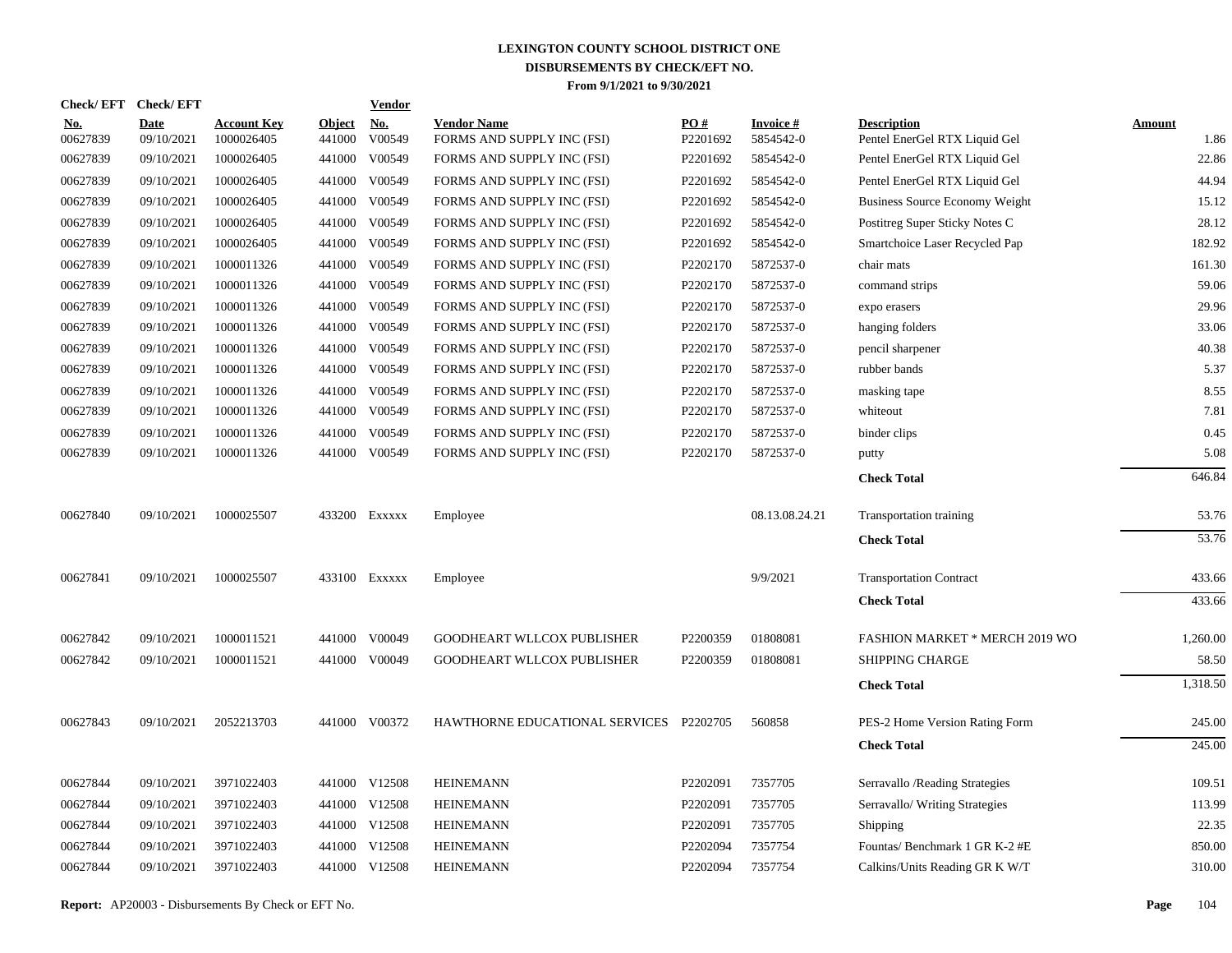| <b>Check/EFT</b>       | <b>Check/EFT</b>          |                                  |                         | <b>Vendor</b>        |                                        |                 |                            |                                                      |                        |
|------------------------|---------------------------|----------------------------------|-------------------------|----------------------|----------------------------------------|-----------------|----------------------------|------------------------------------------------------|------------------------|
| <u>No.</u><br>00627844 | <b>Date</b><br>09/10/2021 | <b>Account Key</b><br>3971022403 | <b>Object</b><br>441000 | <u>No.</u><br>V12508 | <b>Vendor Name</b><br><b>HEINEMANN</b> | PO#<br>P2202094 | <b>Invoice#</b><br>7357754 | <b>Description</b><br>Reading & Wri/Units Study Read | <b>Amount</b><br>81.00 |
| 00627844               | 09/10/2021                | 3971022403                       |                         | 441000 V12508        | <b>HEINEMANN</b>                       | P2202094        | 7357754                    | Calkins/ Units Study Writ GR 1                       | 29.00                  |
| 00627844               | 09/10/2021                | 3971022403                       |                         | 441000 V12508        | <b>HEINEMANN</b>                       | P2202094        | 7357754                    | Calkins / Units Study Writ GR 3                      | 29.00                  |
| 00627844               | 09/10/2021                | 3971022403                       |                         | 441000 V12508        | <b>HEINEMANN</b>                       | P2202094        | 7357754                    | Calkins / Units Study Writ GR K                      | 29.00                  |
| 00627844               | 09/10/2021                | 3971022403                       |                         | 441000 V12508        | <b>HEINEMANN</b>                       | P2202094        | 7357754                    | Calkins / Units Writ K W/TB & S                      | 239.00                 |
| 00627844               | 09/10/2021                | 3971022403                       |                         | 441000 V12508        | <b>HEINEMANN</b>                       | P2202094        | 7357754                    | Calkins / UOS Phonics GR 2 Bund                      | 345.00                 |
| 00627844               | 09/10/2021                | 3971022403                       |                         | 441000 V12508        | <b>HEINEMANN</b>                       | P2202094        | 7357754                    | Calkin / UOS Phonics GR K Bundl                      | 345.00                 |
| 00627844               | 09/10/2021                | 3971022403                       |                         | 441000 V12508        | <b>HEINEMANN</b>                       | P2202094        | 7357754                    | Calkins / UOS Phonics RES PK GR                      | 150.00                 |
| 00627844               | 09/10/2021                | 3971022403                       |                         | 441000 V12508        | <b>HEINEMANN</b>                       | P2202094        | 7357754                    | Shipping                                             | 216.63                 |
|                        |                           |                                  |                         |                      |                                        |                 |                            | <b>Check Total</b>                                   | 2,869.48               |
| 00627845               | 09/10/2021                | 2042112403                       |                         | 433200 Exxxxx        | Employee                               |                 | 08.09.08.31.21             | Special Services at schools                          | 200.76                 |
|                        |                           |                                  |                         |                      |                                        |                 |                            | <b>Check Total</b>                                   | 200.76                 |
| 00627846               | 09/10/2021                | 1000011307                       |                         | 433200 Exxxxx        | Employee                               |                 | 08.09.08.31.21             | Meetings & supply delivery                           | 28.56                  |
|                        |                           |                                  |                         |                      |                                        |                 |                            | <b>Check Total</b>                                   | 28.56                  |
| 00627847               | 09/10/2021                | 2042212503                       |                         | 433200 Exxxxx        | Employee                               |                 | 08.09.08.31.21             | Speech therapy services                              | 14.56                  |
|                        |                           |                                  |                         |                      |                                        |                 |                            | <b>Check Total</b>                                   | 14.56                  |
| 00627848               | 09/10/2021                | 2042221503                       |                         | 433200 Exxxxx        | Employee                               |                 | 08.09.08.25.21             | Special services travel                              | 40.04                  |
|                        |                           |                                  |                         |                      |                                        |                 |                            | <b>Check Total</b>                                   | 40.04                  |
| 00627849               | 09/10/2021                | 2042212503                       |                         | 433200 Exxxxx        | Employee                               |                 | 08.10.08.31.21             | Special services at schools                          | 110.60                 |
|                        |                           |                                  |                         |                      |                                        |                 |                            | <b>Check Total</b>                                   | 110.60                 |
| 00627850               | 09/10/2021                | 7802072015                       |                         | 466041 V00867        | <b>JOSTENS</b>                         | P2109881        | 17713074                   | Box of Award Bars                                    | 26.75                  |
| 00627850               | 09/10/2021                | 7802072015                       |                         | 466041 V00867        | <b>JOSTENS</b>                         | P2109881        | 17713074                   | Shipping                                             | 11.72                  |
|                        |                           |                                  |                         |                      |                                        |                 |                            | <b>Check Total</b>                                   | 38.47                  |
| 00627851               | 09/10/2021                | 1000011307                       |                         | 433200 Exxxxx        | Employee                               |                 | 08.26.08.30.21             | Training agreemet mtng.                              | 35.62                  |
|                        |                           |                                  |                         |                      |                                        |                 |                            | <b>Check Total</b>                                   | 35.62                  |
| 00627852               | 09/10/2021                | 1000014127                       |                         | 441000 V00102        | JW PEPPER AND SON INC                  | P2202619        | 363544831                  | Red Pepper                                           | 45.00                  |
| 00627852               | 09/10/2021                | 1000014127                       |                         | 441000 V00102        | JW PEPPER AND SON INC                  | P2202619        | 363544831                  | Down By the Salley Garden                            | 46.00                  |
| 00627852               | 09/10/2021                | 1000014127                       |                         | 441000 V00102        | JW PEPPER AND SON INC                  | P2202619        | 363544831                  | Escape                                               | 50.00                  |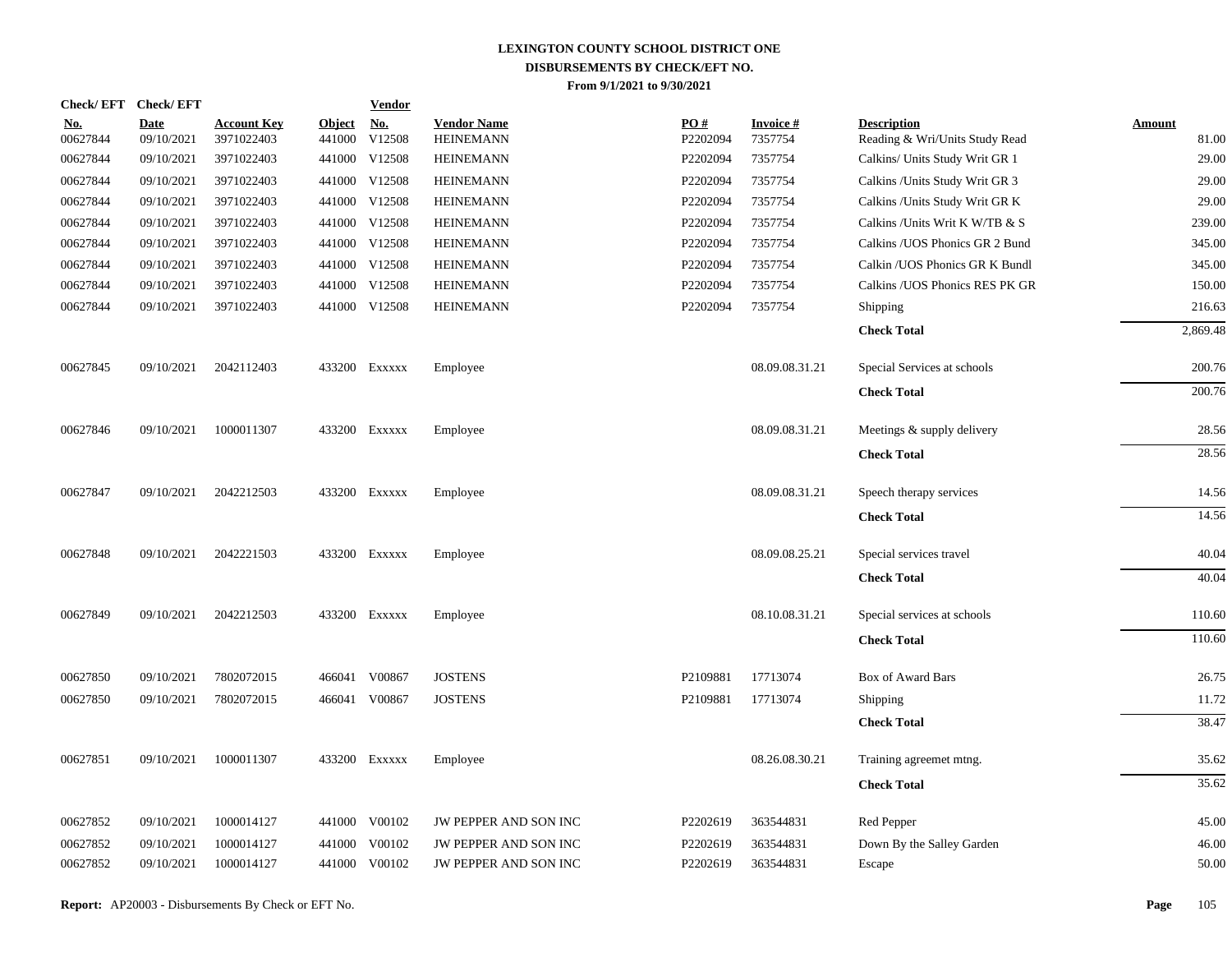| Check/ EFT             | <b>Check/EFT</b>          |                                  |                         | <b>Vendor</b>        |                                             |                 |                              |                                   |                        |
|------------------------|---------------------------|----------------------------------|-------------------------|----------------------|---------------------------------------------|-----------------|------------------------------|-----------------------------------|------------------------|
| <u>No.</u><br>00627852 | <b>Date</b><br>09/10/2021 | <b>Account Key</b><br>1000014127 | <b>Object</b><br>441000 | <u>No.</u><br>V00102 | <b>Vendor Name</b><br>JW PEPPER AND SON INC | PQ#<br>P2202619 | <b>Invoice#</b><br>363544831 | <b>Description</b><br>Night Shift | <b>Amount</b><br>46.00 |
| 00627852               | 09/10/2021                | 1000014127                       | 441000                  | V00102               | JW PEPPER AND SON INC                       | P2202619        | 363544831                    | The Ascent                        | 50.00                  |
| 00627852               | 09/10/2021                | 1000014127                       | 441000                  | V00102               | JW PEPPER AND SON INC                       | P2202619        | 363544831                    | Fanfare and Frippery              | 40.00                  |
| 00627852               | 09/10/2021                | 1000014127                       | 441000                  | V00102               | JW PEPPER AND SON INC                       | P2202619        | 363544831                    | <b>Fiddlers Fortune</b>           | 60.00                  |
| 00627852               | 09/10/2021                | 1000014127                       | 441000                  | V00102               | JW PEPPER AND SON INC                       | P2202619        | 363544831                    | The Reel Deal                     | 65.00                  |
| 00627852               | 09/10/2021                | 1000014127                       |                         | 441000 V00102        | JW PEPPER AND SON INC                       | P2202619        | 363544831                    | Peripheral Visions                | 50.00                  |
| 00627852               | 09/10/2021                | 1000014127                       | 441000                  | V00102               | JW PEPPER AND SON INC                       | P2202619        | 363544831                    | Molly on the Shore (Dackow)       | 61.00                  |
| 00627852               | 09/10/2021                | 1000014127                       |                         | 441000 V00102        | JW PEPPER AND SON INC                       | P2202619        | 363544831                    | Sinfonia in D Major               | 50.00                  |
| 00627852               | 09/10/2021                | 1000014127                       |                         | 441000 V00102        | JW PEPPER AND SON INC                       | P2202619        | 363544831                    | Frost on the Plow                 | 55.00                  |
| 00627852               | 09/10/2021                | 1000014127                       |                         | 441000 V00102        | JW PEPPER AND SON INC                       | P2202619        | 363544831                    | Somewhere from West Side Story    | 45.00                  |
| 00627852               | 09/10/2021                | 1000014127                       |                         | 441000 V00102        | <b>JW PEPPER AND SON INC</b>                | P2202619        | 363544831                    | <b>SHIPPING</b>                   | 28.99                  |
|                        |                           |                                  |                         |                      |                                             |                 |                              | <b>Check Total</b>                | 691.99                 |
| 00627853               | 09/10/2021                | 1000022403                       |                         | 441000 V00211        | KAPLAN EARLY LEARNING COMPANY               | P2111721        | ORD8478083                   | Sense of Place Range and Sink     | 404.56                 |
| 00627853               | 09/10/2021                | 1000022403                       | 441000                  | V00211               | KAPLAN EARLY LEARNING COMPANY               | P2111721        | ORD8478083                   | Sense of Place Tan Vinyl Couch    | 254.96                 |
| 00627853               | 09/10/2021                | 1000022403                       |                         | 441000 V00211        | KAPLAN EARLY LEARNING COMPANY               | P2111721        | ORD8478083                   | ABC Primary Phonics Seating Ca    | 390.96                 |
| 00627853               | 09/10/2021                | 1000022403                       | 441000                  | V00211               | KAPLAN EARLY LEARNING COMPANY               | P2111721        | ORD8478083                   | Sense of Place 30" Compartment    | 894.92                 |
| 00627853               | 09/10/2021                | 1000022403                       |                         | 441000 V00211        | KAPLAN EARLY LEARNING COMPANY               | P2111721        | ORD8478083                   | Sense of Place Tan Vinyl Chair    | 178.47                 |
|                        |                           |                                  |                         |                      |                                             |                 |                              | <b>Check Total</b>                | 2,123.87               |
| 00627854               | 09/10/2021                | 2050013703                       |                         | 441000 V00500        | LAKESHORE LEARNING MATERIALS                | P2201091        | 375816082621                 | PLAY & EXPLORE ROCKET             | 40.78                  |
| 00627854               | 09/10/2021                | 2050013703                       |                         | 441000 V00500        | LAKESHORE LEARNING MATERIALS                | P2201091        | 375816082621                 | LAKESHORE FULLY WASHABLE LIQUI    | 16.25                  |
| 00627854               | 09/10/2021                | 2050013703                       |                         | 441000 V00500        | LAKESHORE LEARNING MATERIALS                | P2201091        | 375816082621                 | LAKESHORE FULLY WASHABLE LIQUI    | 16.25                  |
| 00627854               | 09/10/2021                | 2050013703                       | 441000                  | V00500               | LAKESHORE LEARNING MATERIALS                | P2201091        | 375816082621                 | LAKESHORE FULLY WASHABLE LIQUI    | 16.25                  |
| 00627854               | 09/10/2021                | 2050013703                       |                         | 441000 V00500        | LAKESHORE LEARNING MATERIALS                | P2201091        | 375816082621                 | LAKESHORE FULLY WASHABLE LIQUI    | 16.25                  |
| 00627854               | 09/10/2021                | 2050013703                       | 441000                  | V00500               | LAKESHORE LEARNING MATERIALS                | P2201091        | 375816082621                 | LAKESHORE FULLY WASHABLE LIQUI    | 16.25                  |
| 00627854               | 09/10/2021                | 2050013703                       |                         | 441000 V00500        | LAKESHORE LEARNING MATERIALS                | P2201091        | 375816082621                 | LAKESHORE FULLY WASHABLE LIQUI    | 16.25                  |
| 00627854               | 09/10/2021                | 2050013703                       | 441000                  | V00500               | LAKESHORE LEARNING MATERIALS                | P2201091        | 375816082621                 | LAKESHORE FULLY WASHABLE LIQUI    | 16.25                  |
| 00627854               | 09/10/2021                | 2050013703                       |                         | 441000 V00500        | LAKESHORE LEARNING MATERIALS                | P2201091        | 375816082621                 | LAKESHORE FULLY WASHABLE LIQUI    | 16.25                  |
| 00627854               | 09/10/2021                | 2050013703                       | 441000                  | V00500               | LAKESHORE LEARNING MATERIALS                | P2201091        | 375816082621                 | LAKESHORE FULLY WASHABLE LIQUI    | 16.25                  |
| 00627854               | 09/10/2021                | 2050013703                       |                         | 441000 V00500        | LAKESHORE LEARNING MATERIALS                | P2201091        | 375816082621                 | LAKESHORE FULLY WASHABLE LIQUI    | 16.25                  |
| 00627854               | 09/10/2021                | 2050013703                       | 441000                  | V00500               | LAKESHORE LEARNING MATERIALS                | P2201091        | 375816082621                 | ALL-PURPOSE PAINTBRUSH ASSORTM    | 20.32                  |
| 00627854               | 09/10/2021                | 2050013703                       |                         | 441000 V00500        | LAKESHORE LEARNING MATERIALS                | P2201091        | 375816082621                 | DOT ART PAINTERS - SET OF 6       | 34.54                  |
| 00627854               | 09/10/2021                | 2050013703                       | 441000                  | V00500               | LAKESHORE LEARNING MATERIALS                | P2201091        | 375816082621                 | LAKESHORE NO-SPILL PAINT CUPS     | 30.47                  |
| 00627854               | 09/10/2021                | 2050013703                       | 441000                  | V00500               | LAKESHORE LEARNING MATERIALS                | P2201091        | 375816082621                 | PEG NUMBER BOARDS                 | 37.60                  |
| 00627854               | 09/10/2021                | 2050013703                       |                         | 441000 V00500        | LAKESHORE LEARNING MATERIALS                | P2201091        | 375816082621                 | BEST BUY CLASSROOM SCISSORS -     | 17.27                  |
|                        |                           |                                  |                         |                      |                                             |                 |                              |                                   |                        |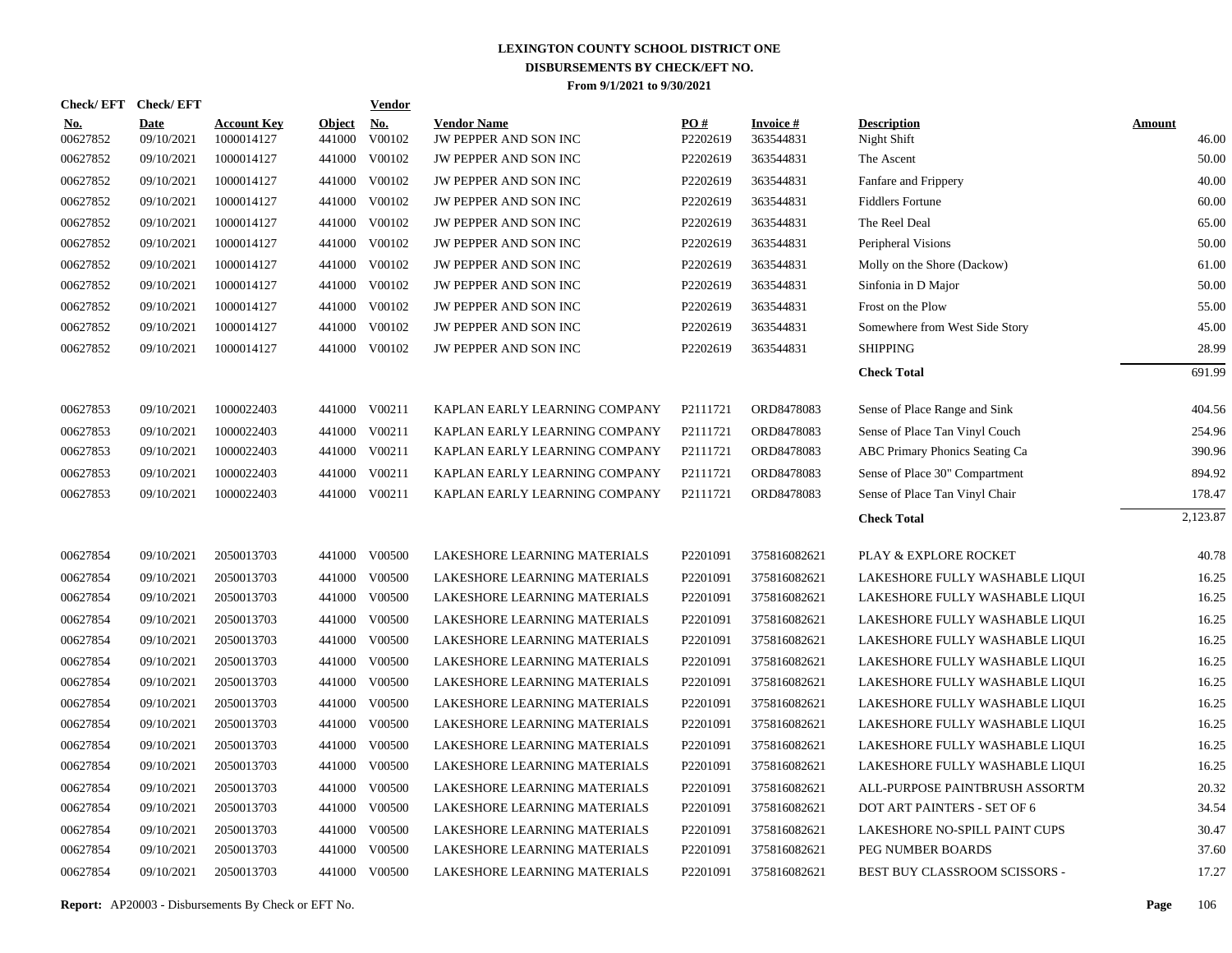| Check/EFT Check/EFT    |                           |                                  |                         | <b>Vendor</b>        |                                                    |                      |                                 |                                                      |                        |
|------------------------|---------------------------|----------------------------------|-------------------------|----------------------|----------------------------------------------------|----------------------|---------------------------------|------------------------------------------------------|------------------------|
| <b>No.</b><br>00627854 | <b>Date</b><br>09/10/2021 | <b>Account Key</b><br>2050013703 | <b>Object</b><br>441000 | <b>No.</b><br>V00500 | <b>Vendor Name</b><br>LAKESHORE LEARNING MATERIALS | PO#<br>P2201091      | <b>Invoice#</b><br>375816082621 | <b>Description</b><br>MAD MATTR SESORY DOUGH - 6 COL | <b>Amount</b><br>78.26 |
| 00627854               | 09/10/2021                | 2050013703                       | 441000                  | V00500               | LAKESHORE LEARNING MATERIALS                       | P2201091             | 375816082621                    | <b>LAKESHORE BARN</b>                                | 101.14                 |
| 00627854               | 09/10/2021                | 2050013703                       | 441000                  | V00500               | LAKESHORE LEARNING MATERIALS                       | P2201091             | 375816082621                    | BEST-BUY PLAY FOOD ASSORTMENT                        | 50.81                  |
| 00627854               | 09/10/2021                | 2050013703                       | 441000                  | V00500               | LAKESHORE LEARNING MATERIALS                       | P <sub>2201091</sub> | 375816082621                    | KID-SAFE APPLIANCES - KITCHEN                        | 60.98                  |
| 00627854               | 09/10/2021                | 2050013703                       | 441000                  | V00500               | LAKESHORE LEARNING MATERIALS                       | P <sub>2201091</sub> | 375816082621                    | <b>CIRCLE TIME LEARNING CENTER</b>                   | 202.28                 |
| 00627854               | 09/10/2021                | 2050013703                       | 441000                  | V00500               | LAKESHORE LEARNING MATERIALS                       | P2201091             | 375816082621                    | <b>MED TUFF TOTE</b>                                 | 66.02                  |
| 00627854               | 09/10/2021                | 2050013703                       | 441000                  | V00500               | LAKESHORE LEARNING MATERIALS                       | P2201091             | 375816082621                    | <b>FARM ANIMALS</b>                                  | 33.53                  |
| 00627854               | 09/10/2021                | 2050013703                       | 441000                  | V00500               | LAKESHORE LEARNING MATERIALS                       | P2201091             | 375816082621                    | <b>CLASSIC DINOSAUR COLLECTION</b>                   | 50.81                  |
| 00627854               | 09/10/2021                | 2050013703                       | 441000                  | V00500               | LAKESHORE LEARNING MATERIALS                       | P2201091             | 375816082621                    | <b>BRISTLE BUILDERS - STARTER SET</b>                | 20.32                  |
| 00627854               | 09/10/2021                | 2050013703                       | 441000                  | V00500               | LAKESHORE LEARNING MATERIALS                       | P2201091             | 375816082621                    | <b>MAGNETIC LETTERS &amp; NUMBERS - U</b>            | 10.15                  |
| 00627854               | 09/10/2021                | 2050013703                       | 441000                  | V00500               | LAKESHORE LEARNING MATERIALS                       | P2201091             | 375816082621                    | MAGNETIC LETTERS & NUMBERS - L                       | 10.15                  |
| 00627854               | 09/10/2021                | 2050013703                       | 441000                  | V00500               | LAKESHORE LEARNING MATERIALS                       | P2201091             | 375816082621                    | MAGNETIC LETTERS & NUMBERS - N                       | 10.15                  |
| 00627854               | 09/10/2021                | 2050013703                       | 441000                  | V00500               | LAKESHORE LEARNING MATERIALS                       | P2201091             | 375816082621                    | COUNT UP & COUNT DOWN DIGITAL                        | 60.95                  |
| 00627854               | 09/10/2021                | 2050013703                       | 441000                  | V00500               | LAKESHORE LEARNING MATERIALS                       | P <sub>2201091</sub> | 375816082621                    | <b>GIANT CLASSROOM TIMER</b>                         | 81.30                  |
| 00627854               | 09/10/2021                | 2050013703                       | 441000                  | V00500               | LAKESHORE LEARNING MATERIALS                       | P <sub>2201091</sub> | 375816082621                    | LAKESHORE HARDWOOD SUPER GARAG                       | 171.79                 |
| 00627854               | 09/10/2021                | 2050013703                       | 441000                  | V00500               | LAKESHORE LEARNING MATERIALS                       | P2201091             | 375816082621                    | <b>COMMUNITY CAR SET</b>                             | 30.48                  |
| 00627854               | 09/10/2021                | 2050013703                       | 441000                  | V00500               | LAKESHORE LEARNING MATERIALS                       | P2201091             | 375816082621                    | <b>WAFFLE BUILDERS</b>                               | 50.81                  |
| 00627854               | 09/10/2021                | 2050013703                       | 441000                  | V00500               | LAKESHORE LEARNING MATERIALS                       | P2201091             | 375816082621                    | <b>COLOR CUBES</b>                                   | 25.40                  |
| 00627854               | 09/10/2021                | 2050013703                       | 441000                  | V00500               | LAKESHORE LEARNING MATERIALS                       | P2201091             | 375816082621                    | PIPE STEMS - 100 PIECES                              | 4.04                   |
| 00627854               | 09/10/2021                | 2050013703                       | 441000                  | V00500               | LAKESHORE LEARNING MATERIALS                       | P2201091             | 375816082621                    | POM POMS - 300 CLASS PACK                            | 9.14                   |
| 00627854               | 09/10/2021                | 2050013703                       | 441000                  | V00500               | LAKESHORE LEARNING MATERIALS                       | P2201091             | 375816082621                    | EASY CLEAN CRAFT TRAYS - SET O                       | 60.96                  |
| 00627854               | 09/10/2021                | 2050013703                       | 441000                  | V00500               | LAKESHORE LEARNING MATERIALS                       | P2201091             | 375816082621                    | ART TISSUE PAPER - 20 SHEETS                         | 7.70                   |
| 00627854               | 09/10/2021                | 2050013703                       | 441000                  | V00500               | LAKESHORE LEARNING MATERIALS                       | P2201091             | 375816082621                    | WIGGLY EYES                                          | 7.10                   |
| 00627854               | 09/10/2021                | 2050013703                       | 441000                  | V00500               | LAKESHORE LEARNING MATERIALS                       | P2201091             | 375816082621                    | <b>CRAFT STICKS</b>                                  | 9.14                   |
| 00627854               | 09/10/2021                | 2050013703                       | 441000                  | V00500               | LAKESHORE LEARNING MATERIALS                       | P <sub>2201091</sub> | 375816082621                    | WIKKI STIX CLASS PACK                                | 32.52                  |
| 00627854               | 09/10/2021                | 2050013703                       | 441000                  | V00500               | LAKESHORE LEARNING MATERIALS                       | P2201091             | 375816082621                    | <b>CLASSIC HARDWOOD TRAIN SET</b>                    | 81.31                  |
| 00627854               | 09/10/2021                | 2050013703                       | 441000                  | V00500               | LAKESHORE LEARNING MATERIALS                       | P <sub>2201091</sub> | 375816082621                    | <b>CLASSROOM TOUGH TRUCKS</b>                        | 90.97                  |
| 00627854               | 09/10/2021                | 2050013703                       | 441000                  | V00500               | LAKESHORE LEARNING MATERIALS                       | P2201091             | 375816082621                    | <b>CLASSIC DOLLHOUSE FURNITURE</b>                   | 161.62                 |
| 00627854               | 09/10/2021                | 2050013703                       | 441000                  | V00500               | LAKESHORE LEARNING MATERIALS                       | P2201091             | 375816082621                    | AFRICAN AMERICAN FAMILY                              | 25.40                  |
| 00627854               | 09/10/2021                | 2050013703                       | 441000                  | V00500               | LAKESHORE LEARNING MATERIALS                       | P2201091             | 375816082621                    | <b>CAUCASIAN FAMILY</b>                              | 25.40                  |
| 00627854               | 09/10/2021                | 2050013703                       | 441000                  | V00500               | LAKESHORE LEARNING MATERIALS                       | P2201091             | 375816082621                    | CLASSROOM CLAY & DOUGH DESIGNE                       | 50.81                  |
| 00627854               | 09/10/2021                | 2050013703                       | 441000                  | V00500               | LAKESHORE LEARNING MATERIALS                       | P2201091             | 375816082621                    | LEARN TO COUNT DOUGH MATS                            | 15.24                  |
| 00627854               | 09/10/2021                | 2050013703                       | 441000                  | V00500               | LAKESHORE LEARNING MATERIALS                       | P2201091             | 375816082621                    | HEAVY DUTY POCKET CHART                              | 25.40                  |
| 00627854               | 09/10/2021                | 2050013703                       | 441000                  | V00500               | LAKESHORE LEARNING MATERIALS                       | P <sub>2201091</sub> | 375816082621                    | DOUBLE SPACE MOBILE DRYING RAC                       | 192.12                 |
| 00627854               | 09/10/2021                | 2050013703                       | 441000                  | V00500               | LAKESHORE LEARNING MATERIALS                       | P2201091             | 375816082621                    | <b>DOCTORS OFFICE</b>                                | 30.48                  |
| 00627854               | 09/10/2021                | 2050013703                       |                         | 441000 V00500        | LAKESHORE LEARNING MATERIALS                       | P2201091             | 375816082621                    | DR DRESS UP                                          | 35.57                  |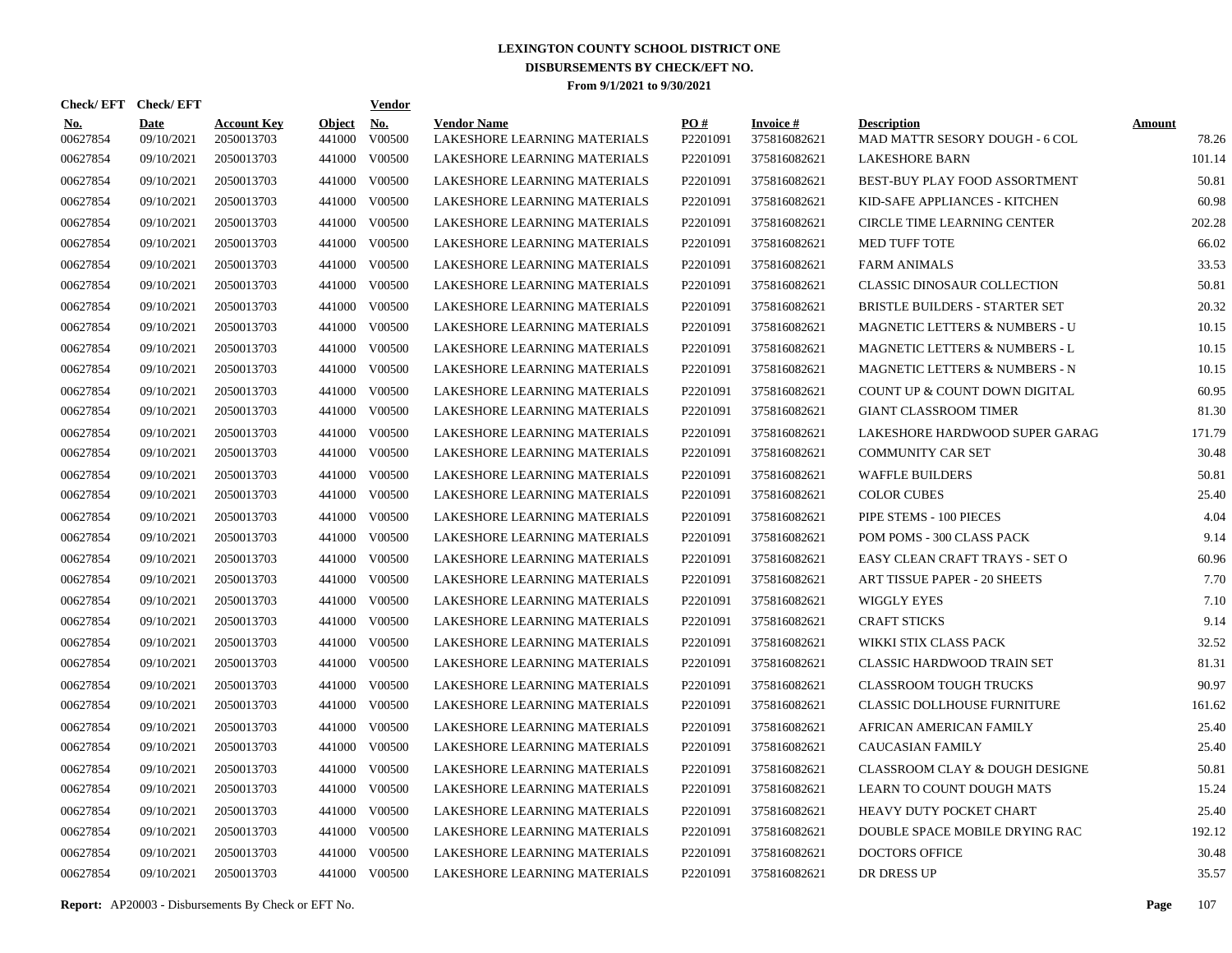| <b>Check/EFT</b>          |                                  |        | <u>Vendor</u>        |                                                                                                                                                                                                                                                                                                        |                 |                                 |                                                       |                        |
|---------------------------|----------------------------------|--------|----------------------|--------------------------------------------------------------------------------------------------------------------------------------------------------------------------------------------------------------------------------------------------------------------------------------------------------|-----------------|---------------------------------|-------------------------------------------------------|------------------------|
| <b>Date</b><br>09/10/2021 | <b>Account Key</b><br>2050013703 | 441000 | <u>No.</u><br>V00500 | <b>Vendor Name</b><br>LAKESHORE LEARNING MATERIALS                                                                                                                                                                                                                                                     | PO#<br>P2201091 | <b>Invoice#</b><br>375816082621 | <b>Description</b><br><b>HOLD A RING WALKING ROPE</b> | <b>Amount</b><br>37.60 |
| 09/10/2021                | 2050013703                       |        | V00500               | LAKESHORE LEARNING MATERIALS                                                                                                                                                                                                                                                                           | P2201091        | 375816082621                    | BUILDING LANGUAGE PHOTO LIBRAR                        | 50.81                  |
| 09/10/2021                | 2050013703                       |        | V00500               | LAKESHORE LEARNING MATERIALS                                                                                                                                                                                                                                                                           | P2201091        | 375816082621                    | <b>ALPHA-BOTS</b>                                     | 30.48                  |
| 09/10/2021                | 2050013703                       |        | V00500               | LAKESHORE LEARNING MATERIALS                                                                                                                                                                                                                                                                           | P2201091        | 375816082621                    | MAGNETIC WRITE & WIPE BOARDS -                        | 67.07                  |
|                           |                                  |        |                      |                                                                                                                                                                                                                                                                                                        |                 |                                 | <b>Check Total</b>                                    | 2,509.69               |
| 09/10/2021                | 1000025507                       |        |                      | LYONS, LISA                                                                                                                                                                                                                                                                                            |                 | 9/9/2021                        | <b>Transportation Contract</b>                        | 137.09                 |
| 09/10/2021                | 1000025507                       |        | V16599               | LYONS, LISA                                                                                                                                                                                                                                                                                            |                 | 9/9/2021                        | <b>Transportation Contract</b>                        | 5.59                   |
| 09/10/2021                | 1000025507                       |        |                      | LYONS, LISA                                                                                                                                                                                                                                                                                            |                 | 9/9/2021                        | <b>Transportation Contract</b>                        | 4.35                   |
|                           |                                  |        |                      |                                                                                                                                                                                                                                                                                                        |                 |                                 | <b>Check Total</b>                                    | 147.03                 |
| 09/10/2021                | 2042212703                       |        |                      | Employee                                                                                                                                                                                                                                                                                               |                 | 08.05.08.31.21                  | Curriculum/Instruction Support                        | 312.20                 |
|                           |                                  |        |                      |                                                                                                                                                                                                                                                                                                        |                 |                                 | <b>Check Total</b>                                    | 312.20                 |
| 09/10/2021                | 1000025507                       |        |                      | Employee                                                                                                                                                                                                                                                                                               |                 | 08.01.08.31.21                  | Route assessments                                     | 659.85                 |
|                           |                                  |        |                      |                                                                                                                                                                                                                                                                                                        |                 |                                 | <b>Check Total</b>                                    | 659.85                 |
| 09/10/2021                | 2170412703                       |        |                      | N2Y INC (NEWS 2 YOU)                                                                                                                                                                                                                                                                                   | P2202277        | INV-1039052                     | UNIQUE LEARNING SYSTEM BUNDLE                         | 26,449.87              |
| 09/10/2021                | 2170412703                       |        | V10437               | N2Y INC (NEWS 2 YOU)                                                                                                                                                                                                                                                                                   | P2202277        | INV-1039052                     | NEWS-2-YOU BUNDLE - SUB NUMBER                        | 8,518.00               |
| 09/10/2021                | 2170412703                       |        |                      | N2Y INC (NEWS 2 YOU)                                                                                                                                                                                                                                                                                   | P2202277        | INV-1039052                     | SYMBOLSTIX PRIME SYMBOLSTIX BU                        | 4,413.00               |
| 09/10/2021                | 2170412703                       |        | V10437               | N2Y INC (NEWS 2 YOU)                                                                                                                                                                                                                                                                                   | P2202277        | INV-1039052                     | L3 SKILLS BUNDLE - 8/31/21-8/3                        | 6,154.11               |
| 09/10/2021                | 2170412703                       |        |                      | N2Y INC (NEWS 2 YOU)                                                                                                                                                                                                                                                                                   | P2202277        | INV-1039052                     | POSITIVITY BUNDLE - 8/31/21-8/                        | 19,032.09              |
|                           |                                  |        |                      |                                                                                                                                                                                                                                                                                                        |                 |                                 | <b>Check Total</b>                                    | 64,567.07              |
| 09/10/2021                | 7886027021                       |        |                      | OSWALD WHOLESALE LUMBER INC                                                                                                                                                                                                                                                                            | P2201679        | 100944                          | Building supplies for LTC stud                        | 805.46                 |
|                           |                                  |        |                      |                                                                                                                                                                                                                                                                                                        |                 |                                 | <b>Check Total</b>                                    | 805.46                 |
| 09/10/2021                | 1000011231                       |        |                      | PLANK ROAD PUBLISHING                                                                                                                                                                                                                                                                                  | P2202113        | 22-003603                       | I LIKE TO SING (SCAT)                                 | 17.45                  |
|                           |                                  |        |                      |                                                                                                                                                                                                                                                                                                        |                 |                                 | <b>Check Total</b>                                    | 17.45                  |
| 09/10/2021                | 2042216103                       |        |                      | Employee                                                                                                                                                                                                                                                                                               |                 | 08.16.08.31.21                  | Commute between schools                               | 41.60                  |
|                           |                                  |        |                      |                                                                                                                                                                                                                                                                                                        |                 |                                 | <b>Check Total</b>                                    | 41.60                  |
| 09/10/2021                | 1000011427                       |        |                      | PROJECT LEAD THE WAY INC                                                                                                                                                                                                                                                                               | P2201197        | 305599                          | Disorder Detectives Classroom                         | 182.00                 |
| 09/10/2021                | 1000011427                       |        |                      | PROJECT LEAD THE WAY INC                                                                                                                                                                                                                                                                               | P2201197        | 305599                          | Exploring Your Own Enteric Coa                        | 65.00                  |
| 09/10/2021                | 1000011427                       |        |                      | PROJECT LEAD THE WAY INC                                                                                                                                                                                                                                                                               | P2201197        | 305599                          | Natural Skeletal Structures -                         | 205.00                 |
| <b>Check/EFT</b>          |                                  |        |                      | <b>Object</b><br>441000<br>441000<br>441000<br>433100 V16599<br>433100<br>433100 V16599<br>433200 Exxxxx<br>433200 Exxxxx<br>434500 V10437<br>434500<br>434500 V10437<br>434500<br>434500 V10437<br>466041 V00735<br>441000 V00704<br>433200 Exxxxx<br>441010 V15495<br>441010 V15495<br>441010 V15495 |                 |                                 |                                                       |                        |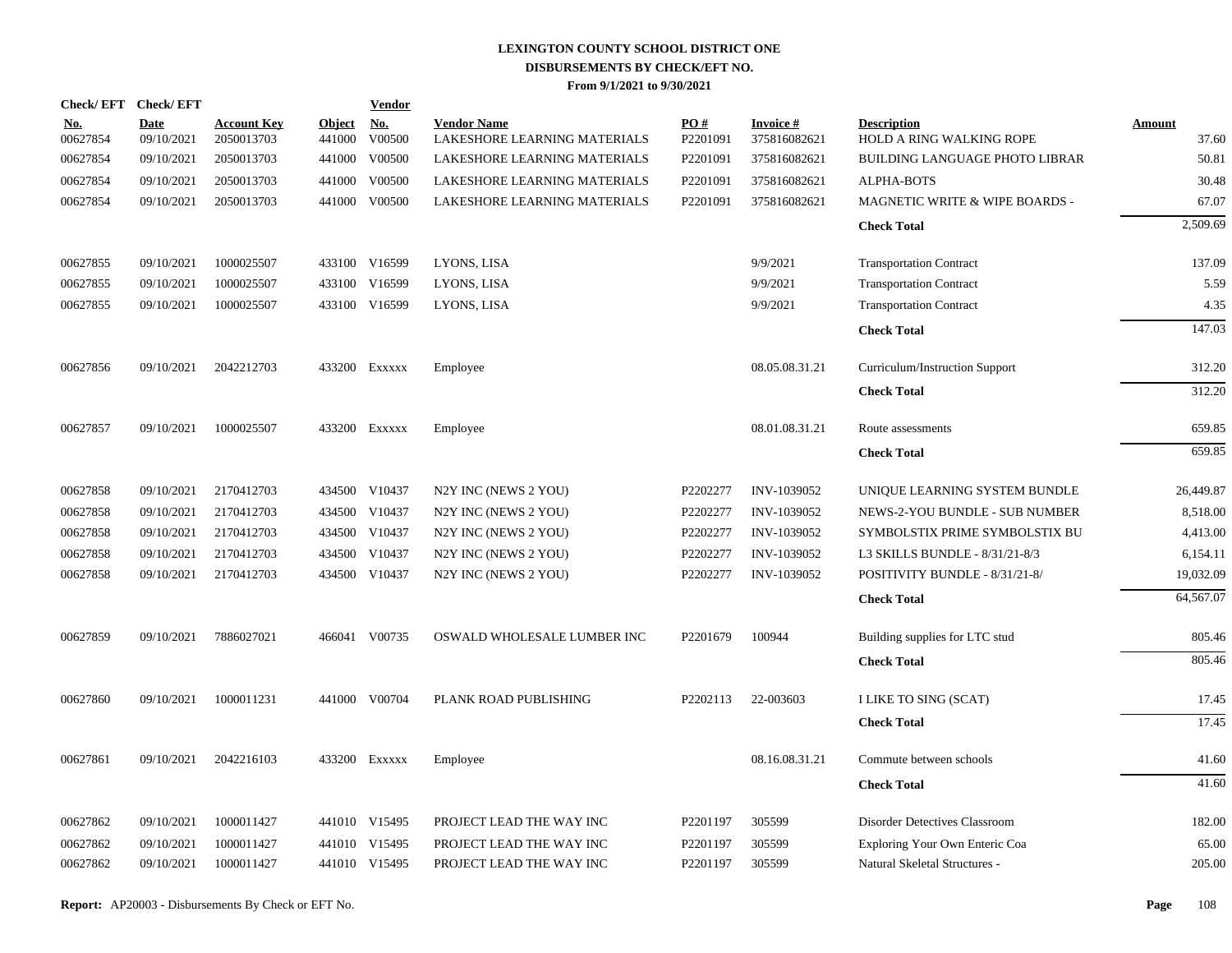|                        | Check/EFT Check/EFT       |                                  |                         | <b>Vendor</b>                       |                                                |                      |                           |                                                     |                        |
|------------------------|---------------------------|----------------------------------|-------------------------|-------------------------------------|------------------------------------------------|----------------------|---------------------------|-----------------------------------------------------|------------------------|
| <u>No.</u><br>00627862 | <b>Date</b><br>09/10/2021 | <b>Account Key</b><br>1000011427 | <b>Object</b><br>441010 | $\underline{\mathrm{No}}$<br>V15495 | <b>Vendor Name</b><br>PROJECT LEAD THE WAY INC | PO#<br>P2201197      | <b>Invoice#</b><br>305599 | <b>Description</b><br>PLTW Blood Disorder Slides by | <b>Amount</b><br>89.00 |
| 00627862               | 09/10/2021                | 1000011427                       |                         | 441010 V15495                       | PROJECT LEAD THE WAY INC                       | P2201197             | 305599                    | PLTW Custom Blood Evidence Kit                      | 149.00                 |
| 00627862               | 09/10/2021                | 1000011427                       |                         | 441010 V15495                       | PROJECT LEAD THE WAY INC                       | P2201197             | 305599                    | PLTW Custom Microbiology Kit b                      | 897.00                 |
| 00627862               | 09/10/2021                | 1000011427                       |                         | 441010 V15495                       | PROJECT LEAD THE WAY INC                       | P2201197             | 305599                    | PLTW Histology Slides by Ward'                      | 55.00                  |
| 00627862               | 09/10/2021                | 1000011427                       |                         | 441010 V15495                       | PROJECT LEAD THE WAY INC                       | P2201197             | 305599                    | PLTW Toxicology Lab by Ward's                       | 198.00                 |
|                        |                           |                                  |                         |                                     |                                                |                      |                           | <b>Check Total</b>                                  | 1,840.00               |
| 00627863               | 09/10/2021                | 7744019027                       | 466041                  | V00435                              | SARGENT WELCH LLC A VWR CO                     | P2201326             | 8805543329                | Chemistry pH Buffer Kit                             | 33.47                  |
| 00627863               | 09/10/2021                | 7744019027                       | 466041                  | V00435                              | SARGENT WELCH LLC A VWR CO                     | P2201326             | 8805543329                | Sodium Chloride, Reagent Grade                      | 5.26                   |
| 00627863               | 09/10/2021                | 7744019027                       | 466041                  | V00435                              | SARGENT WELCH LLC A VWR CO                     | P2201326             | 8805543329                | Hydrogen Peroxide Solution, 30                      | 19.36                  |
| 00627863               | 09/10/2021                | 7744019027                       | 466041                  | V00435                              | SARGENT WELCH LLC A VWR CO                     | P2201326             | 8805543329                | Standard Hazardous Waste Fee                        | 27.50                  |
|                        |                           |                                  |                         |                                     |                                                |                      |                           | <b>Check Total</b>                                  | 85.59                  |
| 00627864               | 09/10/2021                | 2021018803                       |                         | 441000 V01844                       | SCHOLASTIC INC                                 | P2201130             | 31079954                  | I Spy Little Letters                                | 668.64                 |
| 00627864               | 09/10/2021                | 2021018803                       |                         | 441000 V01844                       | <b>SCHOLASTIC INC</b>                          | P2201130             | 31079954                  | Llama Llama Mad at Mama                             | 665.28                 |
| 00627864               | 09/10/2021                | 2021018803                       | 441000                  | V01844                              | <b>SCHOLASTIC INC</b>                          | P2201130             | 31079954                  | Head, Shoulders, Knees and Toe                      | 302.40                 |
| 00627864               | 09/10/2021                | 2021018803                       | 441000                  | V01844                              | <b>SCHOLASTIC INC</b>                          | P2201130             | 31079954                  | Lola Loves Stories                                  | 582.12                 |
| 00627864               | 09/10/2021                | 2021018803                       | 441000                  | V01844                              | <b>SCHOLASTIC INC</b>                          | P2201130             | 31079954                  | <b>Building Blocks</b>                              | 378.00                 |
| 00627864               | 09/10/2021                | 2021018803                       | 441000                  | V01844                              | <b>SCHOLASTIC INC</b>                          | P <sub>2201130</sub> | 31079954                  | A Lola le encantan los cuentos                      | 83.16                  |
| 00627864               | 09/10/2021                | 2021018803                       | 441000                  | V01844                              | SCHOLASTIC INC                                 | P <sub>2201130</sub> | 31079954                  | <b>Biscuit Plays Ball</b>                           | 201.60                 |
| 00627864               | 09/10/2021                | 2021018803                       | 441000                  | V01844                              | SCHOLASTIC INC                                 | P2201130             | 31079954                  | Kitty Cat, Kitty Cat, Are You                       | 168.00                 |
| 00627864               | 09/10/2021                | 2021018803                       |                         | 441000 V01844                       | SCHOLASTIC INC                                 | P2201130             | 31079954                  | What Do We Do With All This St                      | 252.00                 |
| 00627864               | 09/10/2021                | 2021018803                       |                         | 441000 V01844                       | <b>SCHOLASTIC INC</b>                          | P2201130             | 31079954                  | Ten Pigs, An Epic Bath Adventu                      | 498.33                 |
| 00627864               | 09/10/2021                | 2021018803                       |                         | 441000 V01844                       | SCHOLASTIC INC                                 | P2201130             | 31079954                  | Diez cerdos, Una Aventura en l                      | 47.67                  |
| 00627864               | 09/10/2021                | 2021018803                       |                         | 441000 V01844                       | <b>SCHOLASTIC INC</b>                          | P <sub>2201130</sub> | 31079954                  | There's a Bear on My Chair                          | 473.76                 |
| 00627864               | 09/10/2021                | 2021018803                       |                         | 441000 V01844                       | <b>SCHOLASTIC INC</b>                          | P2201130             | 31091926                  | <b>Shapes</b>                                       | 473.76                 |
| 00627864               | 09/10/2021                | 2053013703                       |                         | 441000 V01844                       | <b>SCHOLASTIC INC</b>                          | P2202375             | 31309367                  | MY TRUCK IS STUCK!                                  | 495.00                 |
| 00627864               | 09/10/2021                | 2053013703                       |                         | 441000 V01844                       | SCHOLASTIC INC                                 | P2202375             | 31309367                  | THE VERY BUSY SPIDER                                | 842.40                 |
| 00627864               | 09/10/2021                | 2053013703                       |                         | 441000 V01844                       | SCHOLASTIC INC                                 | P2202375             | 31309367                  | THE LITTLE RED HEN                                  | 216.05                 |
| 00627864               | 09/10/2021                | 2053013703                       | 441000                  | V01844                              | SCHOLASTIC INC                                 | P2202375             | 31309367                  | THE GINGERBREAD MAN                                 | 351.85                 |
| 00627864               | 09/10/2021                | 2053013703                       | 441000                  | V01844                              | <b>SCHOLASTIC INC</b>                          | P2202375             | 31309367                  | THE THREE BILLY GOATS GRUFF                         | 397.25                 |
| 00627864               | 09/10/2021                | 2053013703                       | 441000                  | V01844                              | <b>SCHOLASTIC INC</b>                          | P2202375             | 31309367                  | <b>BIG RED BARN</b>                                 | 627.15                 |
| 00627864               | 09/10/2021                | 2053013703                       |                         | 441000 V01844                       | <b>SCHOLASTIC INC</b>                          | P2202375             | 31309367                  | THE VERY HUNGRY CATERPILLAR                         | 1,105.65               |
| 00627864               | 09/10/2021                | 2053013703                       | 441000                  | V01844                              | <b>SCHOLASTIC INC</b>                          | P2202375             | 31309367                  | <b>SILLY SALLY</b>                                  | 772.20                 |
|                        |                           |                                  |                         |                                     |                                                |                      |                           | <b>Check Total</b>                                  | 9,602.27               |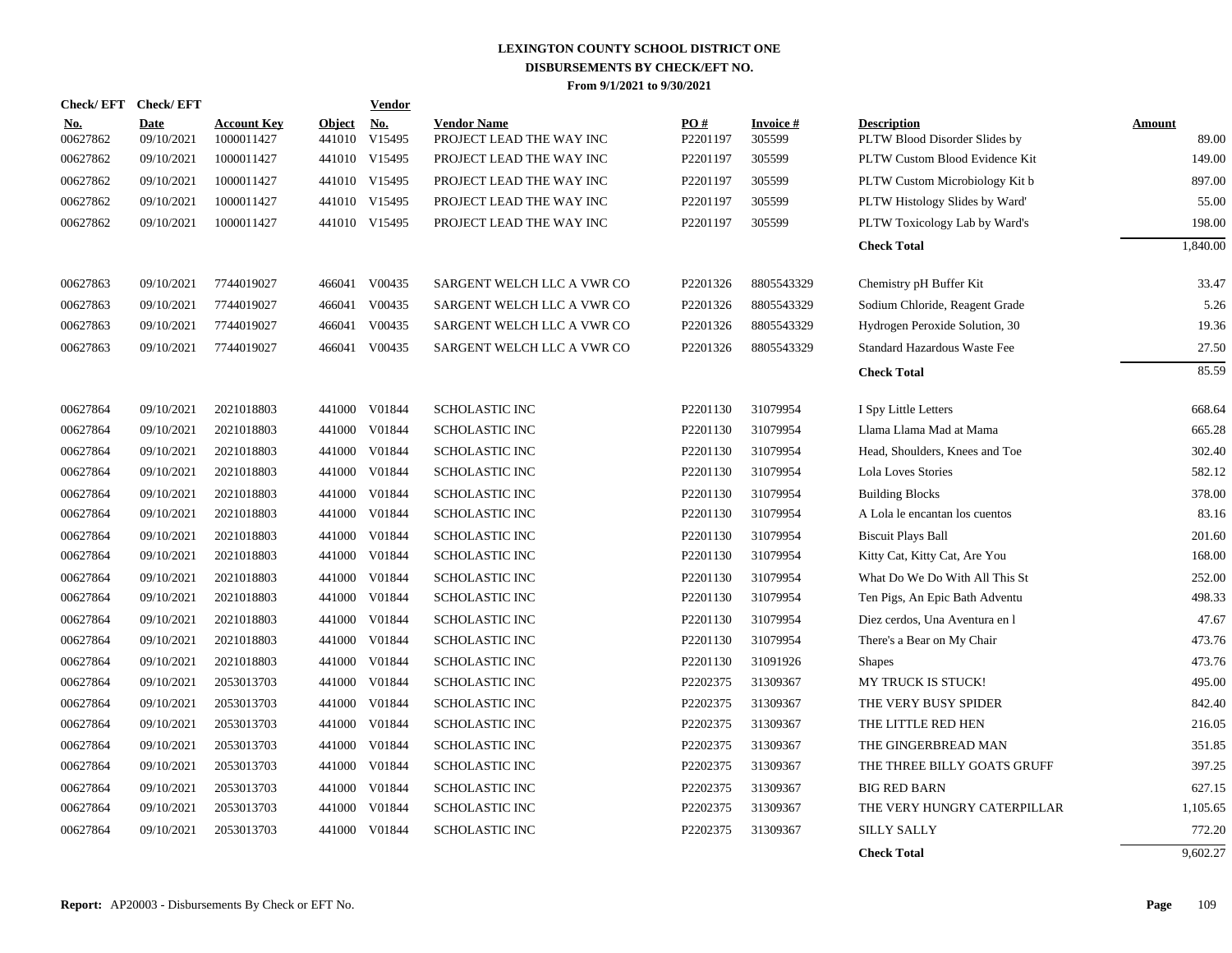| <b>Check/EFT</b>       | <b>Check/EFT</b>   |                                  |                         | <b>Vendor</b>        |                                            |                      |                                 |                                                      |                       |
|------------------------|--------------------|----------------------------------|-------------------------|----------------------|--------------------------------------------|----------------------|---------------------------------|------------------------------------------------------|-----------------------|
| <b>No.</b><br>00627865 | Date<br>09/10/2021 | <b>Account Key</b><br>1000011240 | <b>Object</b><br>441000 | <b>No.</b><br>V16452 | <b>Vendor Name</b><br>SCHOOL SPECIALTY LLC | PO#<br>P2200503      | <b>Invoice#</b><br>208127738896 | <b>Description</b><br>EID0000656PENCIL TICONDEROGA N | <b>Amount</b><br>8.54 |
| 00627865               | 09/10/2021         | 1000011240                       | 441000                  | V16452               | <b>SCHOOL SPECIALTY LLC</b>                | P2200503             | 208127738896                    | EID0000656SHARPENER ELECTRIC X                       | 69.12                 |
| 00627865               | 09/10/2021         | 1000011240                       | 441000                  | V16452               | <b>SCHOOL SPECIALTY LLC</b>                | P2200503             | 208127738896                    | EID0000656PEN PM INKJOY GEL 07                       | 25.03                 |
| 00627865               | 09/10/2021         | 1000011240                       | 441000                  | V16452               | SCHOOL SPECIALTY LLC                       | P2200503             | 208127738896                    | EID0000656MARKER SHARPIE BLACK                       | 10.00                 |
| 00627865               | 09/10/2021         | 1000011240                       | 441000                  | V16452               | <b>SCHOOL SPECIALTY LLC</b>                | P2200503             | 208127738896                    | EID0000656MARKER FLIPCHART ASS                       | 7.30                  |
| 00627865               | 09/10/2021         | 1000011240                       | 441000                  | V16452               | <b>SCHOOL SPECIALTY LLC</b>                | P2200503             | 208127738896                    | EID0000656CORRECTION FLUID WIT                       | 6.03                  |
| 00627865               | 09/10/2021         | 1000011240                       | 441000                  | V16452               | <b>SCHOOL SPECIALTY LLC</b>                | P2200503             | 208127738896                    | EID0000656HIGHLIGHTER YELLOW P                       | 9.59                  |
| 00627865               | 09/10/2021         | 1000011240                       | 441000                  | V16452               | <b>SCHOOL SPECIALTY LLC</b>                | P2200503             | 208127738896                    | EID0000656HIGHLIGHTER PEN SCHO                       | 30.02                 |
| 00627865               | 09/10/2021         | 1000011240                       | 441000                  | V16452               | <b>SCHOOL SPECIALTY LLC</b>                | P2200503             | 208127738896                    | EID0000656MARKER DRY ERASE CHI                       | 22.66                 |
| 00627865               | 09/10/2021         | 1000011240                       | 441000                  | V16452               | SCHOOL SPECIALTY LLC                       | P2200503             | 208127738896                    | EID0000656MARKER DRY ERASE CHI                       | 43.60                 |
| 00627865               | 09/10/2021         | 1000011240                       | 441000                  | V16452               | SCHOOL SPECIALTY LLC                       | P2200503             | 208127738896                    | EID0000656MARKER EXPO DRY ERAS                       | 65.36                 |
| 00627865               | 09/10/2021         | 1000011240                       | 441000                  | V16452               | <b>SCHOOL SPECIALTY LLC</b>                | P <sub>2200503</sub> | 208127738896                    | EID0000656ERASER DRYERASE CHAR                       | 12.75                 |
| 00627865               | 09/10/2021         | 1000011240                       | 441000                  | V16452               | <b>SCHOOL SPECIALTY LLC</b>                | P2200503             | 208127738896                    | EID0000656STAPLES STANDARD                           | 3.26                  |
| 00627865               | 09/10/2021         | 1000011240                       | 441000                  | V16452               | <b>SCHOOL SPECIALTY LLC</b>                | P2200503             | 208127738896                    | EID0000656SCISSORS STUDENT 5 1                       | 41.52                 |
| 00627865               | 09/10/2021         | 1000011240                       | 441000                  | V16452               | <b>SCHOOL SPECIALTY LLC</b>                | P2200503             | 208127738896                    | EID0000656SCISSORS STAINLESS S                       | 7.21                  |
| 00627865               | 09/10/2021         | 1000011240                       | 441000                  | V16452               | <b>SCHOOL SPECIALTY LLC</b>                | P2200503             | 208127738896                    | EID0000656GLUE STICK 28OZ WHT                        | 8.34                  |
| 00627865               | 09/10/2021         | 1000011240                       | 441000                  | V16452               | <b>SCHOOL SPECIALTY LLC</b>                | P2200503             | 208127738896                    | EID0000656POSTIT NOTE SPR STIC                       | 13.62                 |
| 00627865               | 09/10/2021         | 1000011240                       | 441000                  | V16452               | SCHOOL SPECIALTY LLC                       | P2200503             | 208127738896                    | EID0000656NOTES YELLOW 3X3 PK1                       | 3.05                  |
| 00627865               | 09/10/2021         | 1000011240                       | 441000                  | V16452               | <b>SCHOOL SPECIALTY LLC</b>                | P2200503             | 208127738896                    | EID0000656MAGNETIC STRIP 1X10                        | 5.83                  |
| 00627865               | 09/10/2021         | 1000011240                       | 441000                  | V16452               | <b>SCHOOL SPECIALTY LLC</b>                | P <sub>2200503</sub> | 208127738896                    | EID0000656MAGNETIC DOTS WADHES                       | 9.99                  |
| 00627865               | 09/10/2021         | 1000011240                       | 441000                  | V16452               | <b>SCHOOL SPECIALTY LLC</b>                | P2200503             | 208127738896                    | EID0000656CLIP BINDER 2 IN BLA                       | 3.54                  |
| 00627865               | 09/10/2021         | 1000011240                       | 441000                  | V16452               | SCHOOL SPECIALTY LLC                       | P2200503             | 208127738896                    | EID0000656CLIP BINDER ASSORTED                       | 6.81                  |
| 00627865               | 09/10/2021         | 1000011240                       | 441000                  | V16452               | SCHOOL SPECIALTY LLC                       | P2200503             | 208127738896                    | EID0000656RING BOOK NCKL 1 IN                        | 14.25                 |
| 00627865               | 09/10/2021         | 1000011240                       | 441000                  | V16452               | <b>SCHOOL SPECIALTY LLC</b>                | P2200503             | 208127738896                    | EID0000656RUBBER BAND BALL                           | 2.01                  |
| 00627865               | 09/10/2021         | 1000011240                       | 441000                  | V16452               | <b>SCHOOL SPECIALTY LLC</b>                | P2200503             | 208127738896                    | EID0000656PAPERCLIPS SCHOOL SM                       | 7.30                  |
| 00627865               | 09/10/2021         | 1000011240                       | 441000                  | V16452               | <b>SCHOOL SPECIALTY LLC</b>                | P2200503             | 208127738896                    | EID0000656FOLDERS HANGING LRT                        | 12.03                 |
| 00627865               | 09/10/2021         | 1000011240                       | 441000                  | V16452               | <b>SCHOOL SPECIALTY LLC</b>                | P2200503             | 208127738896                    | EID0000656LABEL MAIL LSR 1X262                       | 28.36                 |
| 00627865               | 09/10/2021         | 1000011240                       | 441000                  | V16452               | <b>SCHOOL SPECIALTY LLC</b>                | P <sub>2200503</sub> | 208127738896                    | EID0000656FOLDER 2PKT 85X11 GR                       | 9.24                  |
| 00627865               | 09/10/2021         | 1000011240                       | 441000                  | V16452               | <b>SCHOOL SPECIALTY LLC</b>                | P2200503             | 208127738896                    | EID0000656FOLDER 2PKT WFASTNRS                       | 11.12                 |
| 00627865               | 09/10/2021         | 1000011240                       | 441000                  | V16452               | SCHOOL SPECIALTY LLC                       | P2200503             | 208127738896                    | EID0000656INDEX CARDS 3X5 RULE                       | 6.84                  |
| 00627865               | 09/10/2021         | 1000011240                       | 441000                  | V16452               | <b>SCHOOL SPECIALTY LLC</b>                | P2200503             | 208127738896                    | EID0000656CARDS INDEX 4X6 RULE                       | 1.59                  |
| 00627865               | 09/10/2021         | 1000011240                       | 441000                  | V16452               | SCHOOL SPECIALTY LLC                       | P2200503             | 208127738896                    | EID0000656COLORED PAPER 85X11                        | 24.05                 |
| 00627865               | 09/10/2021         | 1000011240                       | 441000                  | V16452               | <b>SCHOOL SPECIALTY LLC</b>                | P2200503             | 208127738896                    | EID0000656PAPER CARDSTOCK                            | 16.68                 |
| 00627865               | 09/10/2021         | 1000011240                       | 441000                  | V16452               | <b>SCHOOL SPECIALTY LLC</b>                | P2200503             | 208127738896                    | EID0000656PAPER SENTENCE STRIP                       | 2.35                  |
| 00627865               | 09/10/2021         | 1000011240                       | 441000                  | V16452               | <b>SCHOOL SPECIALTY LLC</b>                | P2200503             | 208127738896                    | EID0000656PAPER SENTENCE STRIP                       | 2.77                  |
| 00627865               | 09/10/2021         | 1000011240                       |                         | 441000 V16452        | <b>SCHOOL SPECIALTY LLC</b>                | P2200503             | 208127738896                    | EID0000656PAPER CONSTR SHADES                        | 8.60                  |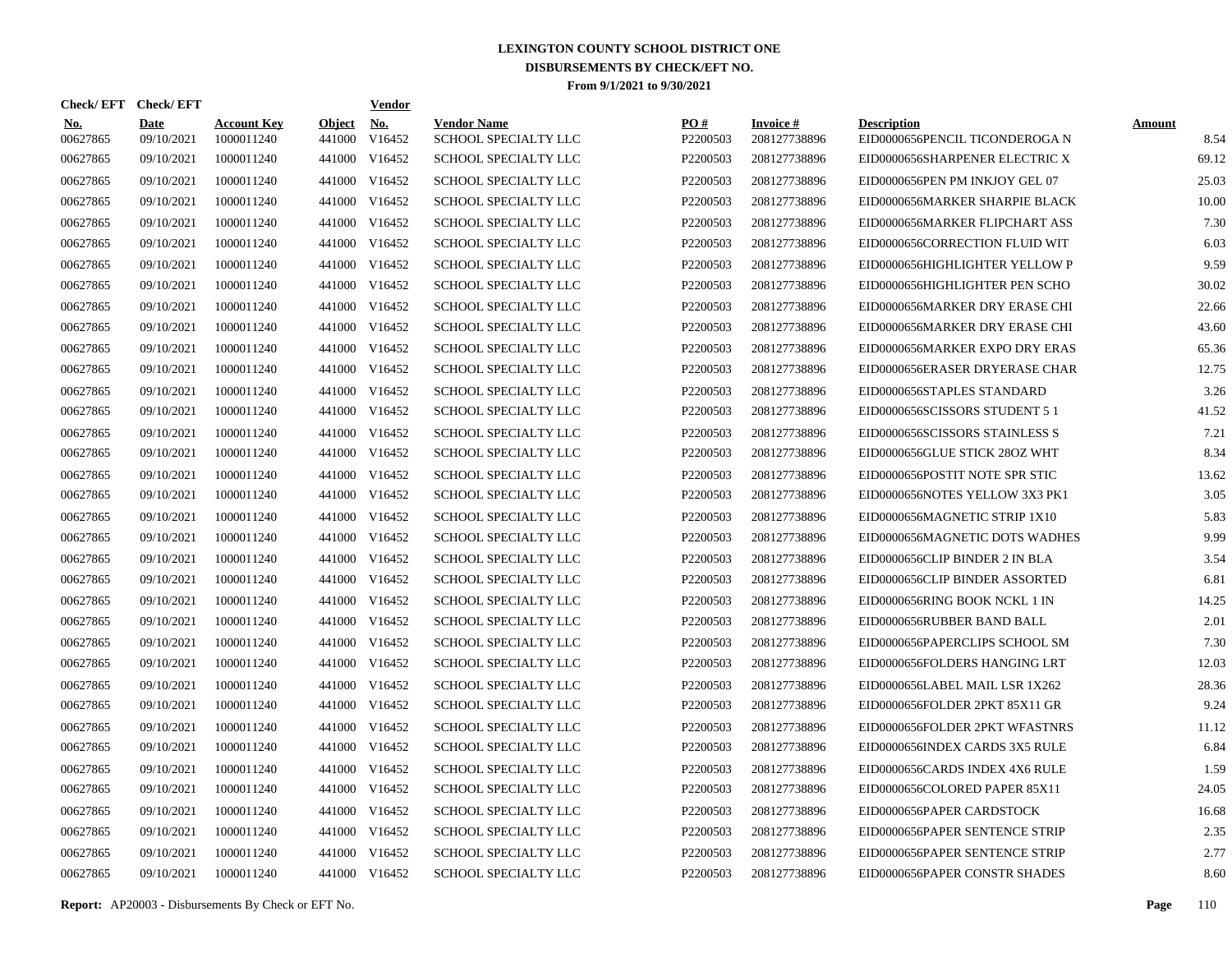| Check/EFT Check/EFT    |                           |                                  |                         | <u>Vendor</u>        |                                            |                      |                                 |                                                     |                       |
|------------------------|---------------------------|----------------------------------|-------------------------|----------------------|--------------------------------------------|----------------------|---------------------------------|-----------------------------------------------------|-----------------------|
| <b>No.</b><br>00627865 | <b>Date</b><br>09/10/2021 | <b>Account Key</b><br>1000011240 | <b>Object</b><br>441000 | <u>No.</u><br>V16452 | <b>Vendor Name</b><br>SCHOOL SPECIALTY LLC | PQ#<br>P2200503      | <b>Invoice#</b><br>208127738896 | <b>Description</b><br>EID0000656PAPER CONSTR SHADES | <b>Amount</b><br>4.16 |
| 00627865               | 09/10/2021                | 1000011240                       | 441000                  | V16452               | <b>SCHOOL SPECIALTY LLC</b>                | P2200503             | 208127738896                    | EID0000656CONST PPR 9X12 HOLID                      | 2.91                  |
| 00627865               | 09/10/2021                | 1000011240                       | 441000                  | V16452               | SCHOOL SPECIALTY LLC                       | P2200503             | 208127738896                    | EID0000656CONST PPR 9X12 PINK                       | 7.28                  |
| 00627865               | 09/10/2021                | 1000011240                       |                         | 441000 V16452        | <b>SCHOOL SPECIALTY LLC</b>                | P2200503             | 208127738896                    | EID0000656CONST PPR 9X12 VIOLE                      | 4.37                  |
| 00627865               | 09/10/2021                | 1000011240                       | 441000                  | V16452               | <b>SCHOOL SPECIALTY LLC</b>                | P2200503             | 208127738896                    | EID0000656CONST PPR 9X12 BLUE                       | 4.37                  |
| 00627865               | 09/10/2021                | 1000011240                       |                         | 441000 V16452        | SCHOOL SPECIALTY LLC                       | P2200503             | 208127738896                    | EID0000656CONST PPR 9X12 SKY B                      | 5.82                  |
| 00627865               | 09/10/2021                | 1000011240                       |                         | 441000 V16452        | SCHOOL SPECIALTY LLC                       | P2200503             | 208127738896                    | EID0000656CONST PPR 9X12 HOLID                      | 5.82                  |
| 00627865               | 09/10/2021                | 1000011240                       |                         | 441000 V16452        | SCHOOL SPECIALTY LLC                       | P2200503             | 208127738896                    | EID0000656CONST PPR 9X12 YELLO                      | 7.28                  |
| 00627865               | 09/10/2021                | 1000011240                       |                         | 441000 V16452        | SCHOOL SPECIALTY LLC                       | P2200503             | 208127738896                    | EID0000656CONST PPR 9X12 ORANG                      | 7.28                  |
| 00627865               | 09/10/2021                | 1000011240                       |                         | 441000 V16452        | SCHOOL SPECIALTY LLC                       | P2200503             | 208127738896                    | EID0000656CONST PPR 9X12 BROWN                      | 4.37                  |
| 00627865               | 09/10/2021                | 1000011240                       |                         | 441000 V16452        | SCHOOL SPECIALTY LLC                       | P2200503             | 208127738896                    | EID0000656CONST PPR 9X12 BLACK                      | 2.91                  |
| 00627865               | 09/10/2021                | 1000011240                       |                         | 441000 V16452        | SCHOOL SPECIALTY LLC                       | P2200503             | 208127738896                    | EID0000656CONST PPR 9X12 WHITE                      | 11.64                 |
| 00627865               | 09/10/2021                | 1000011240                       |                         | 441000 V16452        | SCHOOL SPECIALTY LLC                       | P2200503             | 208127738896                    | EID0000656CONST PPR 9X12 ASSOR                      | 5.82                  |
| 00627865               | 09/10/2021                | 1000011240                       |                         | 441000 V16452        | SCHOOL SPECIALTY LLC                       | P <sub>2200503</sub> | 208127738896                    | EID0000656CONST PPR 12X18 PINK                      | 5.54                  |
| 00627865               | 09/10/2021                | 1000011240                       |                         | 441000 V16452        | SCHOOL SPECIALTY LLC                       | P2200503             | 208127738896                    | EID0000656CONST PPR 12X18 SKY                       | 2.77                  |
| 00627865               | 09/10/2021                | 1000011240                       |                         | 441000 V16452        | SCHOOL SPECIALTY LLC                       | P2200503             | 208127738896                    | EID0000656CONST PPR 12X18 YELL                      | 5.54                  |
| 00627865               | 09/10/2021                | 1000011240                       |                         | 441000 V16452        | SCHOOL SPECIALTY LLC                       | P2200503             | 208127738896                    | EID0000656CONST PPR 12X18 ORAN                      | 2.77                  |
| 00627865               | 09/10/2021                | 1000011240                       |                         | 441000 V16452        | SCHOOL SPECIALTY LLC                       | P2200503             | 208127738896                    | EID0000656CONST PPR 12X18 WHIT                      | 8.31                  |
| 00627865               | 09/10/2021                | 1000011240                       |                         | 441000 V16452        | SCHOOL SPECIALTY LLC                       | P2200503             | 208127738896                    | EID0000656CONST PPR 12X18 ASSO                      | 13.86                 |
| 00627865               | 09/10/2021                | 1000011240                       |                         | 441000 V16452        | SCHOOL SPECIALTY LLC                       | P2200503             | 208127738896                    | EID0000656CONST PPR 18X24 YELL                      | 11.11                 |
| 00627865               | 09/10/2021                | 1000011240                       |                         | 441000 V16452        | SCHOOL SPECIALTY LLC                       | P2200503             | 208127738896                    | EID0000656CONST PPR 18X24 WHIT                      | 5.55                  |
| 00627865               | 09/10/2021                | 1000011240                       |                         | 441000 V16452        | SCHOOL SPECIALTY LLC                       | P2200503             | 208127738896                    | EID0000656CONST PPR 18X24 ASSO                      | 16.66                 |
| 00627865               | 09/10/2021                | 1000011340                       |                         | 441000 V16452        | <b>SCHOOL SPECIALTY LLC</b>                | P2200509             | 208127738897                    | EID0000656PENCIL TICONDEROGA N                      | 22.77                 |
| 00627865               | 09/10/2021                | 1000011340                       |                         | 441000 V16452        | SCHOOL SPECIALTY LLC                       | P <sub>2200509</sub> | 208127738897                    | EID0000656SHARPENER ELECTRIC X                      | 34.56                 |
| 00627865               | 09/10/2021                | 1000011340                       | 441000                  | V16452               | <b>SCHOOL SPECIALTY LLC</b>                | P <sub>2200509</sub> | 208127738897                    | EID0000656MARKER FLIPCHART ASS                      | 14.59                 |
| 00627865               | 09/10/2021                | 1000011340                       |                         | 441000 V16452        | <b>SCHOOL SPECIALTY LLC</b>                | P <sub>2200509</sub> | 208127738897                    | EID0000656CORRECTION FLUID WIT                      | 6.03                  |
| 00627865               | 09/10/2021                | 1000011340                       | 441000                  | V16452               | <b>SCHOOL SPECIALTY LLC</b>                | P2200509             | 208127738897                    | EID0000656HIGHLIGHTER YELLOW P                      | 4.79                  |
| 00627865               | 09/10/2021                | 1000011340                       |                         | 441000 V16452        | SCHOOL SPECIALTY LLC                       | P2200509             | 208127738897                    | EID0000656MARKER DRY ERASE CHI                      | 11.33                 |
| 00627865               | 09/10/2021                | 1000011340                       | 441000                  | V16452               | SCHOOL SPECIALTY LLC                       | P <sub>2200509</sub> | 208127738897                    | EID0000656MARKER DRY ERASE CHI                      | 8.69                  |
| 00627865               | 09/10/2021                | 1000011340                       |                         | 441000 V16452        | SCHOOL SPECIALTY LLC                       | P2200509             | 208127738897                    | EID0000656MARKERS DRY ERASE EX                      | 13.90                 |
| 00627865               | 09/10/2021                | 1000011340                       | 441000                  | V16452               | SCHOOL SPECIALTY LLC                       | P <sub>2200509</sub> | 208127738897                    | EID0000656DRY ERASE MARKER EXP                      | 37.62                 |
| 00627865               | 09/10/2021                | 1000011340                       |                         | 441000 V16452        | SCHOOL SPECIALTY LLC                       | P2200509             | 208127738897                    | EID0000656CLEANER LIQUID EXPO                       | 10.08                 |
| 00627865               | 09/10/2021                | 1000011340                       | 441000                  | V16452               | SCHOOL SPECIALTY LLC                       | P2200509             | 208127738897                    | EID0000656SCISSORS STAINLESS S                      | 3.61                  |
| 00627865               | 09/10/2021                | 1000011340                       |                         | 441000 V16452        | SCHOOL SPECIALTY LLC                       | P <sub>2200509</sub> | 208127738897                    | EID0000656TAPE DISPENSER SCOTC                      | 5.91                  |
| 00627865               | 09/10/2021                | 1000011340                       | 441000                  | V16452               | SCHOOL SPECIALTY LLC                       | P2200509             | 208127738897                    | EID0000656GLUE STICK 28OZ WHT                       | 16.67                 |
| 00627865               | 09/10/2021                | 1000011340                       |                         | 441000 V16452        | <b>SCHOOL SPECIALTY LLC</b>                | P2200509             | 208127738897                    | EID0000656POSTIT NOTE SPR STIC                      | 27.24                 |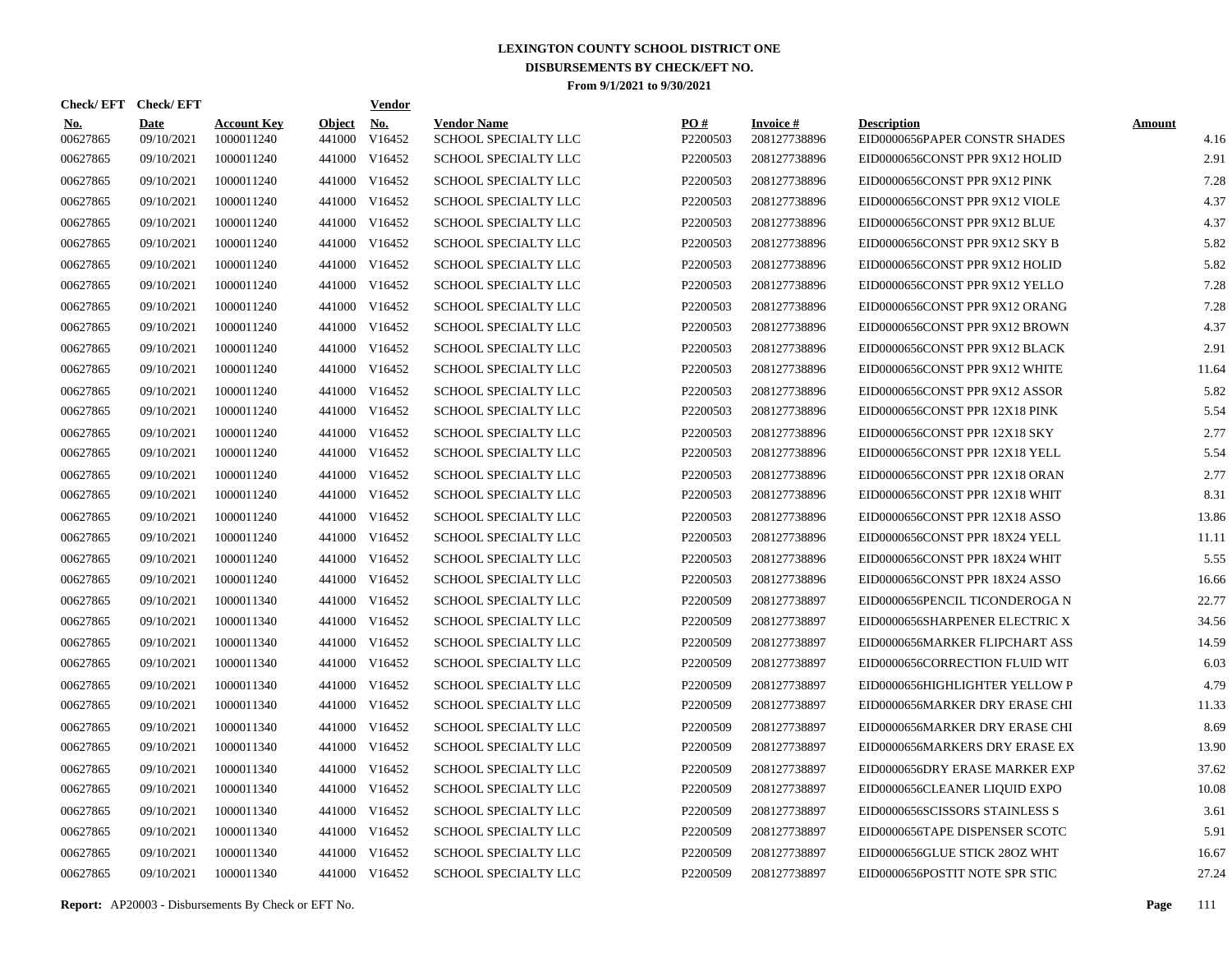| Check/EFT Check/EFT    |                           |                                  |                         | <u>Vendor</u>        |                                            |                      |                                 |                                                      |                       |
|------------------------|---------------------------|----------------------------------|-------------------------|----------------------|--------------------------------------------|----------------------|---------------------------------|------------------------------------------------------|-----------------------|
| <b>No.</b><br>00627865 | <b>Date</b><br>09/10/2021 | <b>Account Key</b><br>1000011340 | <b>Object</b><br>441000 | <b>No.</b><br>V16452 | <b>Vendor Name</b><br>SCHOOL SPECIALTY LLC | PO#<br>P2200509      | <b>Invoice#</b><br>208127738897 | <b>Description</b><br>EID0000656NOTES YELLOW 3X3 PK1 | <b>Amount</b><br>6.10 |
| 00627865               | 09/10/2021                | 1000011340                       | 441000                  | V16452               | <b>SCHOOL SPECIALTY LLC</b>                | P <sub>2200509</sub> | 208127738897                    | EID0000656NOTE SELF STICK PAST                       | 7.77                  |
| 00627865               | 09/10/2021                | 1000011340                       | 441000                  | V16452               | SCHOOL SPECIALTY LLC                       | P2200509             | 208127738897                    | EID0000656NOTES SELF STICK BRI                       | 6.39                  |
| 00627865               | 09/10/2021                | 1000011340                       | 441000                  | V16452               | <b>SCHOOL SPECIALTY LLC</b>                | P2200509             | 208127738897                    | EID0000656MAGNETIC STRIP 1X10                        | 5.83                  |
| 00627865               | 09/10/2021                | 1000011340                       | 441000                  | V16452               | SCHOOL SPECIALTY LLC                       | P2200509             | 208127738897                    | EID0000656MAGNETIC DOTS WADHES                       | 5.00                  |
| 00627865               | 09/10/2021                | 1000011340                       | 441000                  | V16452               | SCHOOL SPECIALTY LLC                       | P2200509             | 208127738897                    | EID0000656CLIP BINDER 2 IN BLA                       | 10.63                 |
| 00627865               | 09/10/2021                | 1000011340                       | 441000                  | V16452               | SCHOOL SPECIALTY LLC                       | P2200509             | 208127738897                    | EID0000656CLIP BINDER ASSORTED                       | 3.40                  |
| 00627865               | 09/10/2021                | 1000011340                       | 441000                  | V16452               | SCHOOL SPECIALTY LLC                       | P2200509             | 208127738897                    | EID0000656RING BOOK NCKL 1 IN                        | 14.25                 |
| 00627865               | 09/10/2021                | 1000011340                       | 441000                  | V16452               | SCHOOL SPECIALTY LLC                       | P2200509             | 208127738897                    | EID0000656PAPERCLIPS SMOOTH 11                       | 0.82                  |
| 00627865               | 09/10/2021                | 1000011340                       | 441000                  | V16452               | SCHOOL SPECIALTY LLC                       | P2200509             | 208127738897                    | EID0000656PAPERCLIPS SCHOOL SM                       | 5.55                  |
| 00627865               | 09/10/2021                | 1000011340                       | 441000                  | V16452               | SCHOOL SPECIALTY LLC                       | P2200509             | 208127738897                    | EID0000656PAPERCLIPS SCHOOL SM                       | 7.30                  |
| 00627865               | 09/10/2021                | 1000011340                       | 441000                  | V16452               | <b>SCHOOL SPECIALTY LLC</b>                | P <sub>2200509</sub> | 208127738897                    | EID0000656FOLDERS HANGING LRT                        | 36.08                 |
| 00627865               | 09/10/2021                | 1000011340                       | 441000                  | V16452               | <b>SCHOOL SPECIALTY LLC</b>                | P2200509             | 208127738897                    | EID0000656FOLDER FILE LTR 13CU                       | 8.83                  |
| 00627865               | 09/10/2021                | 1000011340                       | 441000                  | V16452               | SCHOOL SPECIALTY LLC                       | P2200509             | 208127738897                    | EID0000656JACKET POLY 1IN EXP                        | 11.12                 |
| 00627865               | 09/10/2021                | 1000011340                       | 441000                  | V16452               | SCHOOL SPECIALTY LLC                       | P2200509             | 208127738897                    | EID0000656ENVELOPE CLASP KRAFT                       | 25.02                 |
| 00627865               | 09/10/2021                | 1000011340                       |                         | 441000 V16452        | <b>SCHOOL SPECIALTY LLC</b>                | P2200509             | 208127738897                    | EID0000656ENVELOPE KRAFT CLASP                       | 50.03                 |
| 00627865               | 09/10/2021                | 1000011340                       | 441000                  | V16452               | SCHOOL SPECIALTY LLC                       | P2200509             | 208127738897                    | EID0000656PAPER EASEL POST IT                        | 59.80                 |
| 00627865               | 09/10/2021                | 1000011340                       |                         | 441000 V16452        | SCHOOL SPECIALTY LLC                       | P2200509             | 208127738897                    | EID0000656PAPER CHART 24X16 15                       | 9.31                  |
| 00627865               | 09/10/2021                | 1000011340                       | 441000                  | V16452               | <b>SCHOOL SPECIALTY LLC</b>                | P2200509             | 208127738897                    | EID0000656PAPER SENTENCE STRIP                       | 2.77                  |
| 00627865               | 09/10/2021                | 1000011340                       |                         | 441000 V16452        | <b>SCHOOL SPECIALTY LLC</b>                | P <sub>2200509</sub> | 208127738897                    | EID0000656CONST PPR 9X12 ASSOR                       | 1.46                  |
| 00627865               | 09/10/2021                | 1000011340                       | 441000                  | V16452               | <b>SCHOOL SPECIALTY LLC</b>                | P2200509             | 208127738897                    | EID0000656CRAYONS 16COLOR                            | 48.67                 |
| 00627865               | 09/10/2021                | 1000011340                       | 441000                  | V16452               | SCHOOL SPECIALTY LLC                       | P2200509             | 208127738897                    | EID0000656PEN FLAIR BLACK PACK                       | 32.25                 |
| 00627865               | 09/10/2021                | 1000011340                       | 441000                  | V16452               | SCHOOL SPECIALTY LLC                       | P <sub>2200509</sub> | 208127738897                    | EID0000656PEN FLAIR ASSORTED S                       | 29.20                 |
| 00627865               | 09/10/2021                | 1000011340                       | 441000                  | V16452               | <b>SCHOOL SPECIALTY LLC</b>                | P2200509             | 208127738897                    | EID0000656MARKER WASHABLE CRAY                       | 6.53                  |
| 00627865               | 09/10/2021                | 1000011340                       | 441000                  | V16452               | <b>SCHOOL SPECIALTY LLC</b>                | P2200509             | 208127738897                    | EID0000656MARKER CRAYOLA WASHA                       | 16.32                 |
| 00627865               | 09/10/2021                | 1000011340                       | 441000                  | V16452               | SCHOOL SPECIALTY LLC                       | P2200509             | 208127738897                    | EID0000656MARKERS CRAYOLA WASH                       | 16.32                 |
| 00627865               | 09/10/2021                | 1000011340                       | 441000                  | V16452               | <b>SCHOOL SPECIALTY LLC</b>                | P2200509             | 208127738897                    | EID0000656MARKER CRAYOLA WASHA                       | 6.53                  |
| 00627865               | 09/10/2021                | 1000011340                       | 441000                  | V16452               | <b>SCHOOL SPECIALTY LLC</b>                | P <sub>2200509</sub> | 208127738897                    | EID0000656MARKER MR SKETCH SCE                       | 8.34                  |
| 00627865               | 09/10/2021                | 1000011340                       | 441000                  | V16452               | <b>SCHOOL SPECIALTY LLC</b>                | P <sub>2200509</sub> | 208127738897                    | EID0000656GLUE STICK 043IN DIA                       | 18.33                 |
| 00627865               | 09/10/2021                | 1000011340                       | 441000                  | V16452               | SCHOOL SPECIALTY LLC                       | P2200509             | 208127738897                    | EID0000656GLUE STICK 027IN MIN                       | 21.25                 |
| 00627865               | 09/10/2021                | 1000011340                       | 441000                  | V16452               | SCHOOL SPECIALTY LLC                       | P2200509             | 208127738897                    | EID0000656PAINT TEMPERA POSTER                       | 15.29                 |
| 00627865               | 09/10/2021                | 1000011340                       | 441000                  | V16452               | <b>SCHOOL SPECIALTY LLC</b>                | P2200509             | 208127738897                    | EID0000656PAPER NOTES POST IT                        | 21.89                 |
| 00627865               | 09/10/2021                | 1000011340                       | 441000                  | V16452               | <b>SCHOOL SPECIALTY LLC</b>                | P2200509             | 208127738897                    | EID0000656POSTIT SUPER STICKY                        | 20.99                 |
| 00627865               | 09/10/2021                | 1000011340                       | 441000                  | V16452               | <b>SCHOOL SPECIALTY LLC</b>                | P2200509             | 208127738897                    | EID0000656LAMINATING POUCHES S                       | 36.02                 |
| 00627865               | 09/10/2021                | 1000011340                       | 441000                  | V16452               | <b>SCHOOL SPECIALTY LLC</b>                | P2200509             | 208127738897                    | EID0000656TAPE STICKY BACK HOO                       | 61.18                 |
| 00627865               | 09/10/2021                | 1000011340                       |                         | 441000 V16452        | <b>SCHOOL SPECIALTY LLC</b>                | P2200509             | 208127738897                    | EID0000656ENVELOPE COIN 25X425                       | 18.77                 |

**Report:** AP20003 - Disbursements By Check or EFT No. **Page** 112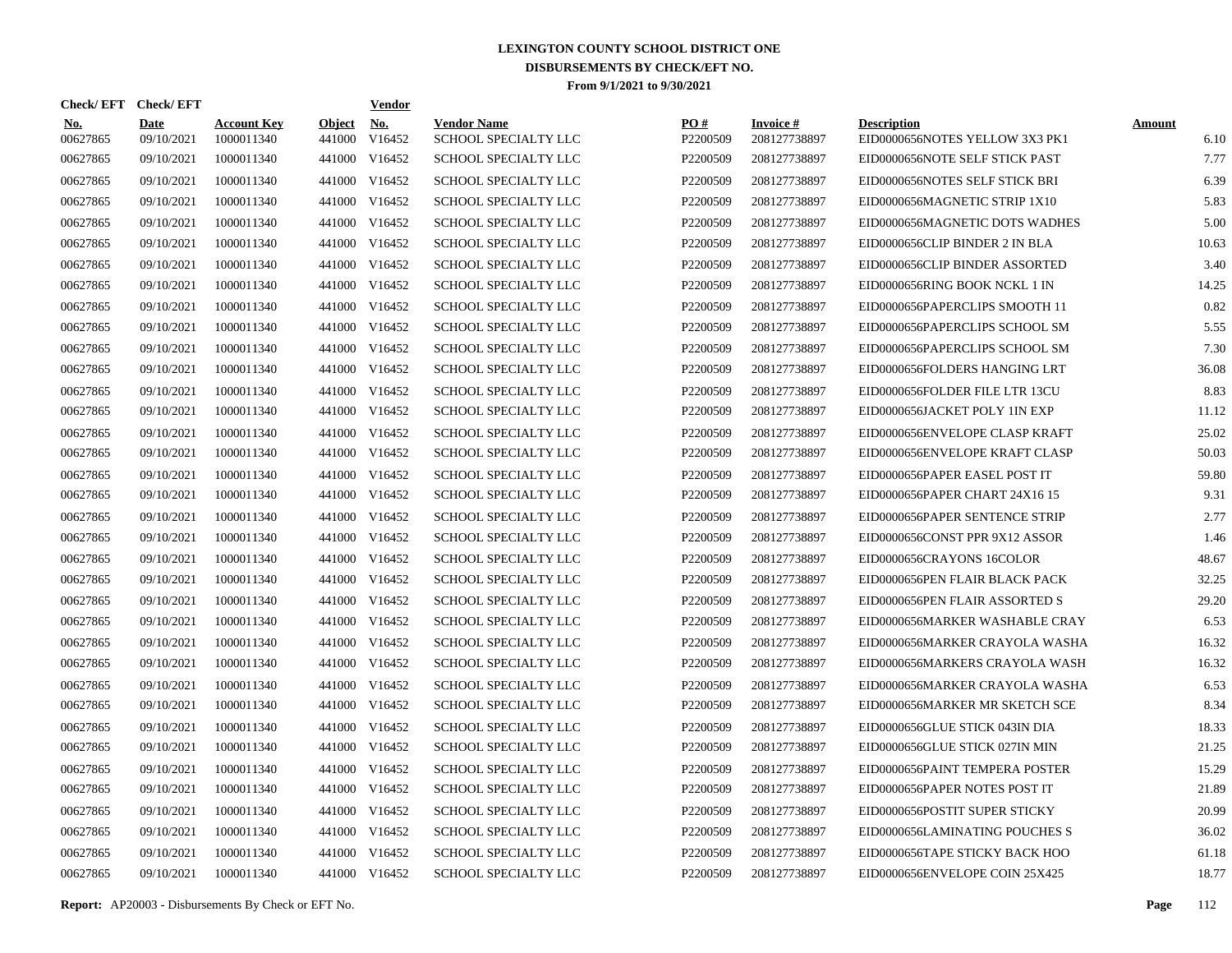| Check/EFT Check/EFT    |                           |                                  |                         | Vendor        |                                            |                 |                           |                                                      |                 |
|------------------------|---------------------------|----------------------------------|-------------------------|---------------|--------------------------------------------|-----------------|---------------------------|------------------------------------------------------|-----------------|
| <b>No.</b><br>00627865 | <b>Date</b><br>09/10/2021 | <b>Account Key</b><br>1000011340 | <b>Object</b><br>441000 | No.<br>V16452 | <b>Vendor Name</b><br>SCHOOL SPECIALTY LLC | PO#<br>P2200509 | Invoice #<br>208127738897 | <b>Description</b><br>EID0000656BRUSH PLASTIC BEGINN | Amount<br>15.28 |
| 00627865               | 09/10/2021                | 1000011112                       |                         | 441000 V16452 | SCHOOL SPECIALTY LLC                       | P2202207        | 208128345901              | CREATIVE COLLECTION CARDSTOCK                        | 11.73           |
| 00627865               | 09/10/2021                | 1000011112                       |                         | 441000 V16452 | SCHOOL SPECIALTY LLC                       | P2202207        | 208128345901              | <b>VERSATILE CARDSTOCK WHITE 250</b>                 | 16.20           |
| 00627865               | 09/10/2021                | 1000011112                       |                         | 441000 V16452 | SCHOOL SPECIALTY LLC                       | P2202207        | 208128345901              | SPECTRA BLEEDING TISSUE CIRCLE                       | 15.78           |
| 00627865               | 09/10/2021                | 1000011112                       |                         | 441000 V16452 | SCHOOL SPECIALTY LLC                       | P2202207        | 208128345901              | BROWN KRAFT PAPER ROLL 36X1000                       | 42.63           |
| 00627865               | 09/10/2021                | 1000011112                       |                         | 441000 V16452 | SCHOOL SPECIALTY LLC                       | P2202207        | 208128345901              | ORIGAMI PAPER 500 SHEETS                             | 19.54           |
| 00627865               | 09/10/2021                | 1000011112                       | 441000                  | V16452        | SCHOOL SPECIALTY LLC                       | P2202207        | 208128345901              | ROYLCO PAPER POPZ CIRCLES 1500                       | 11.12           |
| 00627865               | 09/10/2021                | 1000011112                       | 441000                  | V16452        | SCHOOL SPECIALTY LLC                       | P2202207        | 208128345901              | ROYLCO STAND UP ROBOTS - SET O                       | 88.97           |
| 00627865               | 09/10/2021                | 1000011112                       |                         | 441000 V16452 | <b>SCHOOL SPECIALTY LLC</b>                | P2202207        | 208128345901              | WHITE UNCOATED PAPER PLATES 6"                       | 10.41           |
| 00627865               | 09/10/2021                | 1000011112                       | 441000                  | V16452        | SCHOOL SPECIALTY LLC                       | P2202207        | 208128345901              | EXTRA WHITE SULPHITE DRAWING P                       | 53.76           |
| 00627865               | 09/10/2021                | 1000011112                       | 441000                  | V16452        | SCHOOL SPECIALTY LLC                       | P2202207        | 208128345901              | EXTRA WHITE SULPHITE DRAWING P                       | 77.81           |
| 00627865               | 09/10/2021                | 1000011112                       | 441000                  | V16452        | <b>SCHOOL SPECIALTY LLC</b>                | P2202207        | 208128345901              | <b>MANILA DRAWING PAPER 12X18 50L</b>                | 55.61           |
| 00627865               | 09/10/2021                | 1000011112                       |                         | 441000 V16452 | SCHOOL SPECIALTY LLC                       | P2202207        | 208128345901              | NEWSPRINT 12X18 30LB                                 | 16.68           |
| 00627865               | 09/10/2021                | 1000011112                       | 441000                  | V16452        | SCHOOL SPECIALTY LLC                       | P2202207        | 208128345901              | ELMER'S SCHOOL GLUE - GALLON R                       | 15.71           |
| 00627865               | 09/10/2021                | 1000011112                       |                         | 441000 V16452 | SCHOOL SPECIALTY LLC                       | P2202207        | 208128345901              | HOT GLUE STICKS 4" 50/PK                             | 24.45           |
| 00627865               | 09/10/2021                | 1000011112                       |                         | 441000 V16452 | <b>SCHOOL SPECIALTY LLC</b>                | P2202207        | 208128345901              | CRAYOLA WRITE START COLORED PE                       | 36.79           |
| 00627865               | 09/10/2021                | 1000011112                       |                         | 441000 V16452 | SCHOOL SPECIALTY LLC                       | P2202207        | 208128345901              | CRAYOLA TRIPOD GRIP CRAYONS                          | 33.30           |
| 00627865               | 09/10/2021                | 1000011112                       |                         | 441000 V16452 | SCHOOL SPECIALTY LLC                       | P2202207        | 208128345901              | STAEDTLER MARS LUMOGRAPH PENCI                       | 26.10           |
| 00627865               | 09/10/2021                | 1000011112                       |                         | 441000 V16452 | SCHOOL SPECIALTY LLC                       | P2202207        | 208128345901              | CREATIVITY STREET PLASTIC ROLL                       | 16.68           |
| 00627865               | 09/10/2021                | 1000011112                       |                         | 441000 V16452 | SCHOOL SPECIALTY LLC                       | P2202207        | 208128345901              | <b>CLASSROOM BEAD ASSORTMENT</b>                     | 53.76           |
| 00627865               | 09/10/2021                | 1000011112                       |                         | 441000 V16452 | SCHOOL SPECIALTY LLC                       | P2202207        | 208128345901              | PLAYDOH MODELING DOUGH 20/PK                         | 69.52           |
| 00627865               | 09/10/2021                | 1000011112                       |                         | 441000 V16452 | <b>SCHOOL SPECIALTY LLC</b>                | P2202207        | 208128345901              | PRECUT DECORATOR FOIL SQUARES                        | 52.49           |
| 00627865               | 09/10/2021                | 1000011112                       |                         | 441000 V16452 | SCHOOL SPECIALTY LLC                       | P2202207        | 208128345901              | CREATIVITY STREET CHENILLE ST                        | 23.64           |
| 00627865               | 09/10/2021                | 1000011112                       |                         | 441000 V16452 | SCHOOL SPECIALTY LLC                       | P2202207        | 208128345901              | WONDERFOAM SHAPES AND LETTERS                        | 11.12           |
| 00627865               | 09/10/2021                | 1000011112                       |                         | 441000 V16452 | SCHOOL SPECIALTY LLC                       | P2202207        | 208128345901              | UTILITY CUPS MEDIUM                                  | 5.41            |
| 00627865               | 09/10/2021                | 1000011235                       |                         | 441000 V16452 | SCHOOL SPECIALTY LLC                       | P2202219        | 208128403567              | Staedtler Pencil Sharpeners -                        | 249.74          |
| 00627865               | 09/10/2021                | 1000011240                       |                         | 441000 V16452 | <b>SCHOOL SPECIALTY LLC</b>                | P2200503        | 208128404388              | EID0000656STUDENT BOARD DRY ER                       | 38.37           |
|                        |                           |                                  |                         |               |                                            |                 |                           | <b>Check Total</b>                                   | 2,672.23        |
| 00627866               | 09/10/2021                | 2042212503                       |                         | 433200 Exxxxx | Employee                                   |                 | 08.10.08.31.21            | Teaching at schools                                  | 75.88           |
|                        |                           |                                  |                         |               |                                            |                 |                           | <b>Check Total</b>                                   | 75.88           |
| 00627867               | 09/10/2021                | 1000025507                       |                         | 433200 Exxxxx | Employee                                   |                 | 07.01.07.31.21            | Route assessments                                    | 282.24          |
| 00627867               | 09/10/2021                | 1000025507                       | 433200                  | EXXXXX        | Employee                                   |                 | 08.01.08.31.21            | Route assessments                                    | 491.12          |
|                        |                           |                                  |                         |               |                                            |                 |                           | <b>Check Total</b>                                   | 773.36          |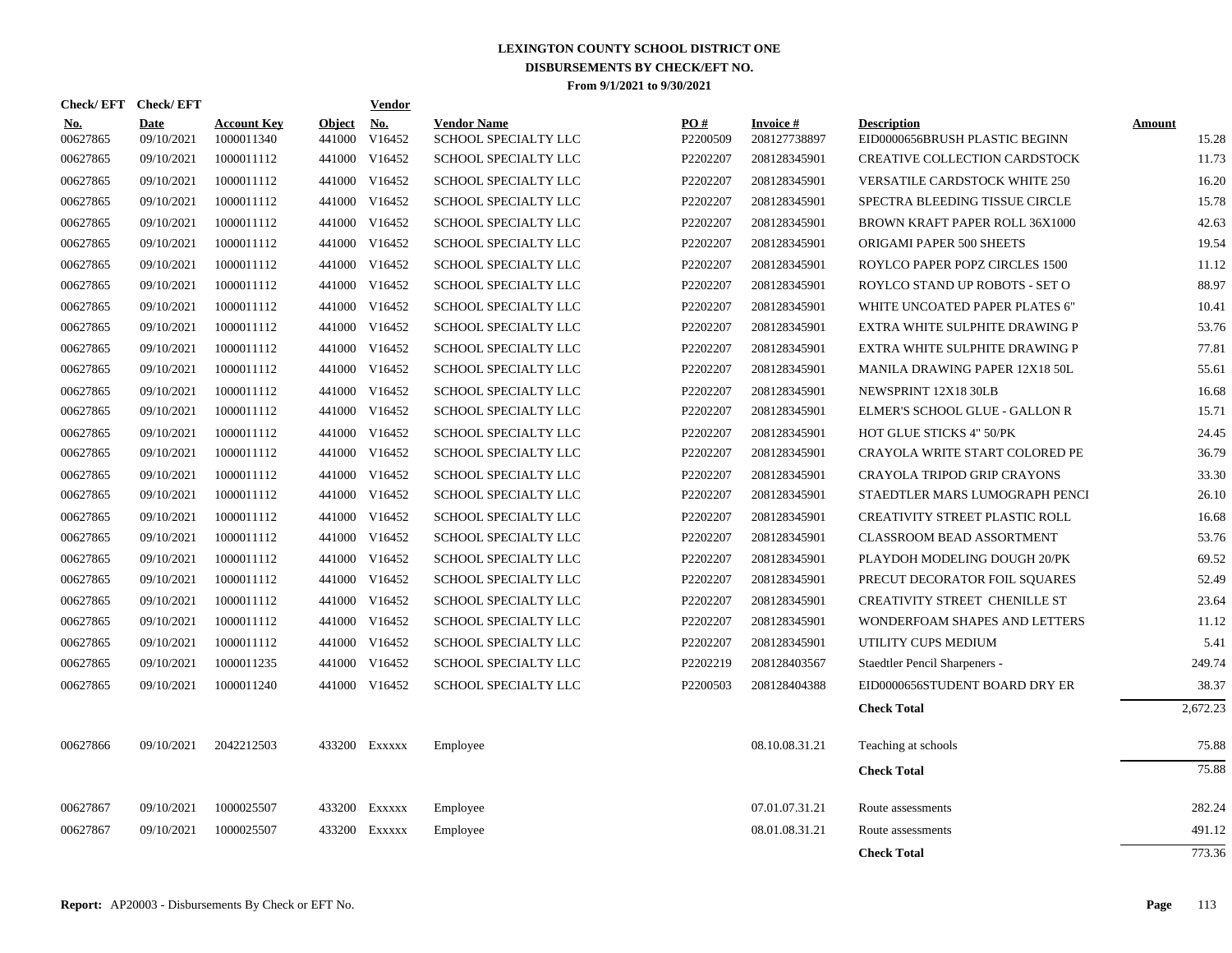|                        | Check/EFT Check/EFT       |                                  |               | <b>Vendor</b>               |                                |          |                                   |                                       |                         |
|------------------------|---------------------------|----------------------------------|---------------|-----------------------------|--------------------------------|----------|-----------------------------------|---------------------------------------|-------------------------|
| <u>No.</u><br>00627868 | <b>Date</b><br>09/10/2021 | <b>Account Key</b><br>1000025507 | <b>Object</b> | <u>No.</u><br>433200 Exxxxx | <b>Vendor Name</b><br>Employee | PO#      | <b>Invoice#</b><br>08.02.08.31.21 | <b>Description</b><br>Driver training | <b>Amount</b><br>108.08 |
|                        |                           |                                  |               |                             |                                |          |                                   | <b>Check Total</b>                    | 108.08                  |
| 00627869               | 09/10/2021                | 2042221403                       |               | 433200 Exxxxx               | Employee                       |          | 08.02.08.31.21                    | Home visits & meetings                | 43.74                   |
|                        |                           |                                  |               |                             |                                |          |                                   | <b>Check Total</b>                    | 43.74                   |
| 00627870               | 09/10/2021                | 5727025327                       |               | 441000 V14086               | WARDS NATURAL SCIENCE EST LLC  | P2201828 | 8805816363                        | Bacteria Structure slide set          | 79.03                   |
|                        |                           |                                  |               |                             |                                |          |                                   | <b>Check Total</b>                    | 79.03                   |
| 00627871               | 09/10/2021                | 2042221403                       |               | 433200 EXXXXX               | Employee                       |          | 08.03.08.30.21                    | Commute from meetings                 | 7.28                    |
|                        |                           |                                  |               |                             |                                |          |                                   | <b>Check Total</b>                    | 7.28                    |
| 00627872               | 09/10/2021                | 1000011444                       |               | 433200 Exxxxx               | Employee                       |          | 09.01.09.07.21                    | Travel between schools                | 24.64                   |
|                        |                           |                                  |               |                             |                                |          |                                   | <b>Check Total</b>                    | 24.64                   |
| 00627873               | 09/10/2021                | 1000022409                       |               | 433200 EXXXXX               | Employee                       |          | 08.26.09.01.21                    | Substitute at schools                 | 41.44                   |
|                        |                           |                                  |               |                             |                                |          |                                   | <b>Check Total</b>                    | 41.44                   |
| 00627874               | 09/10/2021                | 1000026405                       |               | 433200 EXXXXX               | Employee                       |          | 09.09.2021                        | Virtual Mentor Train. Reimb.          | 28.00                   |
|                        |                           |                                  |               |                             |                                |          |                                   | <b>Check Total</b>                    | 28.00                   |
| 00627875               | 09/10/2021                | 1000025410                       |               | 441020 V16892               | NEW ZION AUTO GLASS LLC        |          | 09.08.2021                        | Windshield Replacement                | 344.88                  |
|                        |                           |                                  |               |                             |                                |          |                                   | <b>Check Total</b>                    | 344.88                  |
| 00627876               | 09/10/2021                | 2042222303                       |               | 433200 Exxxxx               | Employee                       |          | 07.28.08.19.21                    | Meetings at schools                   | 25.76                   |
|                        |                           |                                  |               |                             |                                |          |                                   | <b>Check Total</b>                    | 25.76                   |
| 00627877               | 09/10/2021                | 1000011329                       |               | 441000 Exxxxx               | Employee                       |          | 08.25.2021                        | Reimbursement for supplies            | 45.87                   |
|                        |                           |                                  |               |                             |                                |          |                                   | <b>Check Total</b>                    | 45.87                   |
| 00627878               | 09/10/2021                | 3291022121                       |               | 433200 Exxxxx               | Employee                       |          | 07.13.08.31.21                    | Meetings @ different locations        | 103.38                  |
|                        |                           |                                  |               |                             |                                |          |                                   | <b>Check Total</b>                    | 103.38                  |
| 00627879               | 09/13/2021                | 1000025420                       |               | 441020 V00925               | ABC SUPPLY CO                  | P2202656 | 18578918                          | LMS - Manville MBR Cold Applic        | 258.88                  |
| 00627879               | 09/13/2021                | 1000025435                       |               | 441020 V00925               | ABC SUPPLY CO                  | P2202656 | 18578918                          | Manville Dina Base 1.55Q              | 246.35                  |
|                        |                           |                                  |               |                             |                                |          |                                   | <b>Check Total</b>                    | 505.23                  |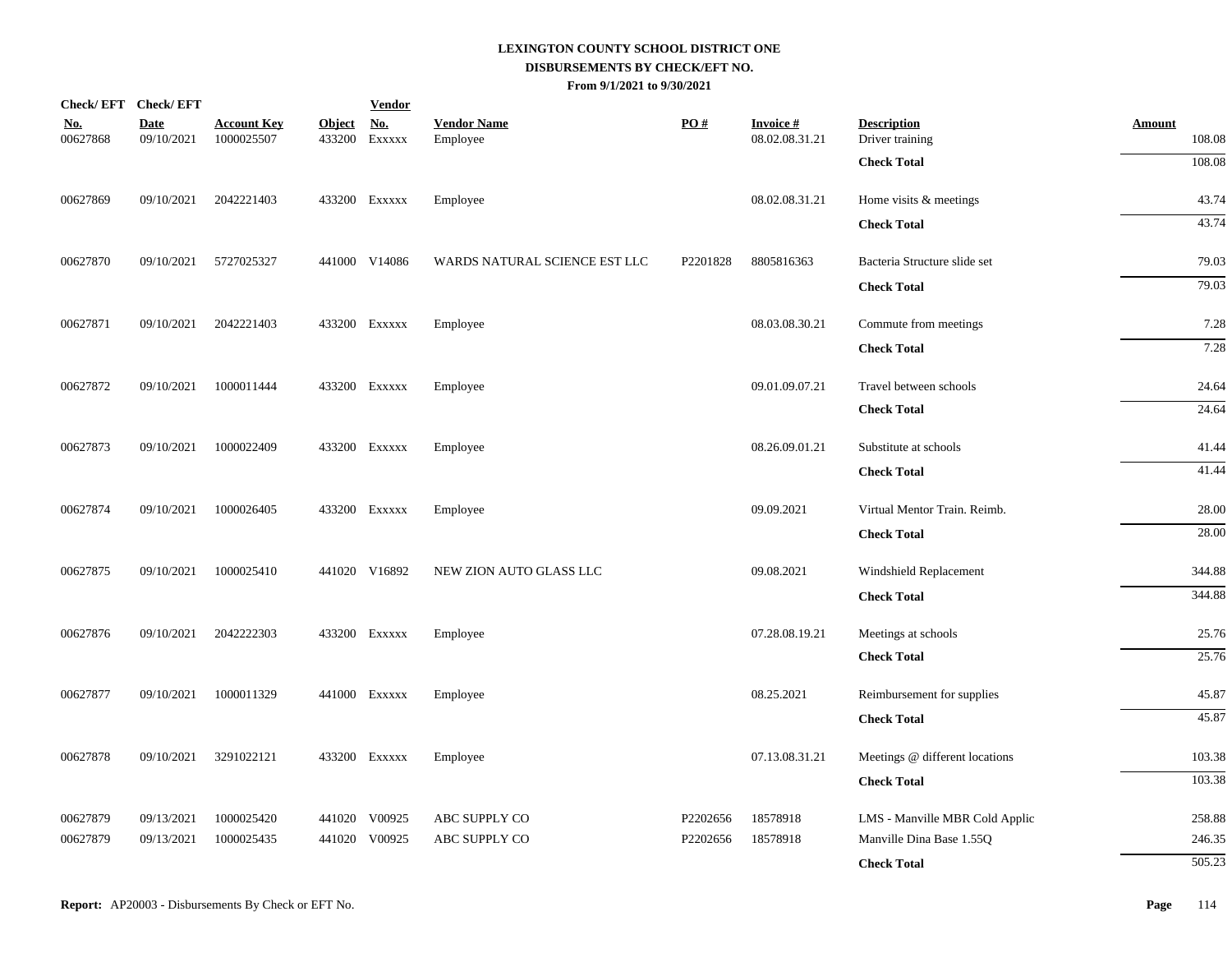|                        | Check/EFT Check/EFT       |                                  |                         | <b>Vendor</b>        |                                      |                 |                               |                                                      |                       |
|------------------------|---------------------------|----------------------------------|-------------------------|----------------------|--------------------------------------|-----------------|-------------------------------|------------------------------------------------------|-----------------------|
| <u>No.</u><br>00627880 | <b>Date</b><br>09/13/2021 | <b>Account Key</b><br>1000025408 | <b>Object</b><br>432500 | <u>No.</u><br>V15937 | <b>Vendor Name</b><br>AIRGAS USA LLC | PO#<br>P2201533 | <b>Invoice#</b><br>9982266469 | <b>Description</b><br>(3)Industrial(small 200cu or l | <b>Amount</b><br>8.96 |
| 00627880               | 09/13/2021                | 1000025408                       | 432500                  | V15937               | AIRGAS USA LLC                       | P2201533        | 9982266469                    | (3)Industrial(small 200cu or 1                       | 8.96                  |
| 00627880               | 09/13/2021                | 1000025408                       | 432500                  | V15937               | AIRGAS USA LLC                       | P2201533        | 9982266469                    | (2)Industrial(large more than                        | 3.53                  |
| 00627880               | 09/13/2021                | 1000025408                       | 432500                  | V15937               | AIRGAS USA LLC                       | P2201533        | 9982266469                    | (2)Industrial(large more than                        | 14.71                 |
|                        |                           |                                  |                         |                      |                                      |                 |                               | <b>Check Total</b>                                   | 36.16                 |
| 00627881               | 09/13/2021                | 1000025430                       | 432300                  | V02374               | ALFRED WILLIAMS AND CO               | P2202970        | 389936                        | Installation                                         | 356.25                |
|                        |                           |                                  |                         |                      |                                      |                 |                               | <b>Check Total</b>                                   | 356.25                |
| 00627882               | 09/13/2021                | 7866027038                       | 466099                  | V14034               | ALMIGHTEES SCREEN PRINTING           | P2201769        | 5031                          | Hanes 5280- Medium                                   | 52.43                 |
| 00627882               | 09/13/2021                | 7866027038                       | 466099                  | V14034               | ALMIGHTEES SCREEN PRINTING           | P2201769        | 5031                          | Hanes 5280-Large                                     | 89.88                 |
| 00627882               | 09/13/2021                | 7866027038                       | 466099                  | V14034               | ALMIGHTEES SCREEN PRINTING           | P2201769        | 5031                          | Hanes 5280-XL                                        | 37.45                 |
| 00627882               | 09/13/2021                | 7866027038                       | 466099                  | V14034               | ALMIGHTEES SCREEN PRINTING           | P2201769        | 5031                          | Hanes 5280 -2XL                                      | 9.63                  |
|                        |                           |                                  |                         |                      |                                      |                 |                               | <b>Check Total</b>                                   | 189.39                |
| 00627883               | 09/13/2021                | 7887083527                       |                         | 466041 V01050        | AUGUSTA SWIM SUPPLY                  | P2203070        | 13768                         | Female Suits                                         | 1,420.00              |
| 00627883               | 09/13/2021                | 7887083527                       | 466041                  | V01050               | AUGUSTA SWIM SUPPLY                  | P2203070        | 13768                         | Jammer Suits                                         | 459.00                |
| 00627883               | 09/13/2021                | 7887083527                       |                         | 466041 V01050        | AUGUSTA SWIM SUPPLY                  | P2203070        | 13768                         | Freight                                              | 15.00                 |
|                        |                           |                                  |                         |                      |                                      |                 |                               | <b>Check Total</b>                                   | 1,894.00              |
| 00627884               | 09/13/2021                | 7946027011                       |                         | 466035 V15426        | BAYNARD, JAMIE LAUREN                | P2203048        | P2203048.LHS                  | Flute Masterclass for LHS Band                       | 400.00                |
|                        |                           |                                  |                         |                      |                                      |                 |                               | <b>Check Total</b>                                   | 400.00                |
| 00627885               | 09/13/2021                | 1000011335                       |                         | 443000 V00884        | <b>BOOKSOURCE</b>                    | P2202780        | 947791                        | Books (Quote Q1028096-1) DO NO                       | 4,463.84              |
|                        |                           |                                  |                         |                      |                                      |                 |                               | <b>Check Total</b>                                   | 4,463.84              |
| 00627886               | 09/13/2021                | 7802088026                       |                         | 466041 V13255        | <b>BSN SPORTS</b>                    | P2202929        | 913655821                     | mar/wht-youth power football p                       | 282.48                |
| 00627886               | 09/13/2021                | 7802088026                       |                         | 466041 V13255        | <b>BSN SPORTS</b>                    | P2202929        | 913655821                     | graph/wh-youth power football                        | 282.48                |
| 00627886               | 09/13/2021                | 7802088026                       |                         | 466099 V13255        | <b>BSN SPORTS</b>                    | P2202929        | 913655821                     | freight                                              | 24.99                 |
| 00627886               | 09/13/2021                | 7750019011                       |                         | 466041 V13255        | <b>BSN SPORTS</b>                    | P2202321        | 913662444                     | Master Lock 1525 Black (V69 Se                       | 401.25                |
| 00627886               | 09/13/2021                | 7750019011                       |                         | 466041 V13255        | <b>BSN SPORTS</b>                    | P2202321        | 913662444                     | <b>Shipping</b>                                      | 21.38                 |
|                        |                           |                                  |                         |                      |                                      |                 |                               | <b>Check Total</b>                                   | 1,012.58              |
| 00627887               | 09/13/2021                | 1000023331                       |                         | 441000 V15042        | <b>BULK BOOKSTORE</b>                | P2201742        | 90706                         | 1st invoice paid so could not                        | 38.96                 |
|                        |                           |                                  |                         |                      |                                      |                 |                               | <b>Check Total</b>                                   | 38.96                 |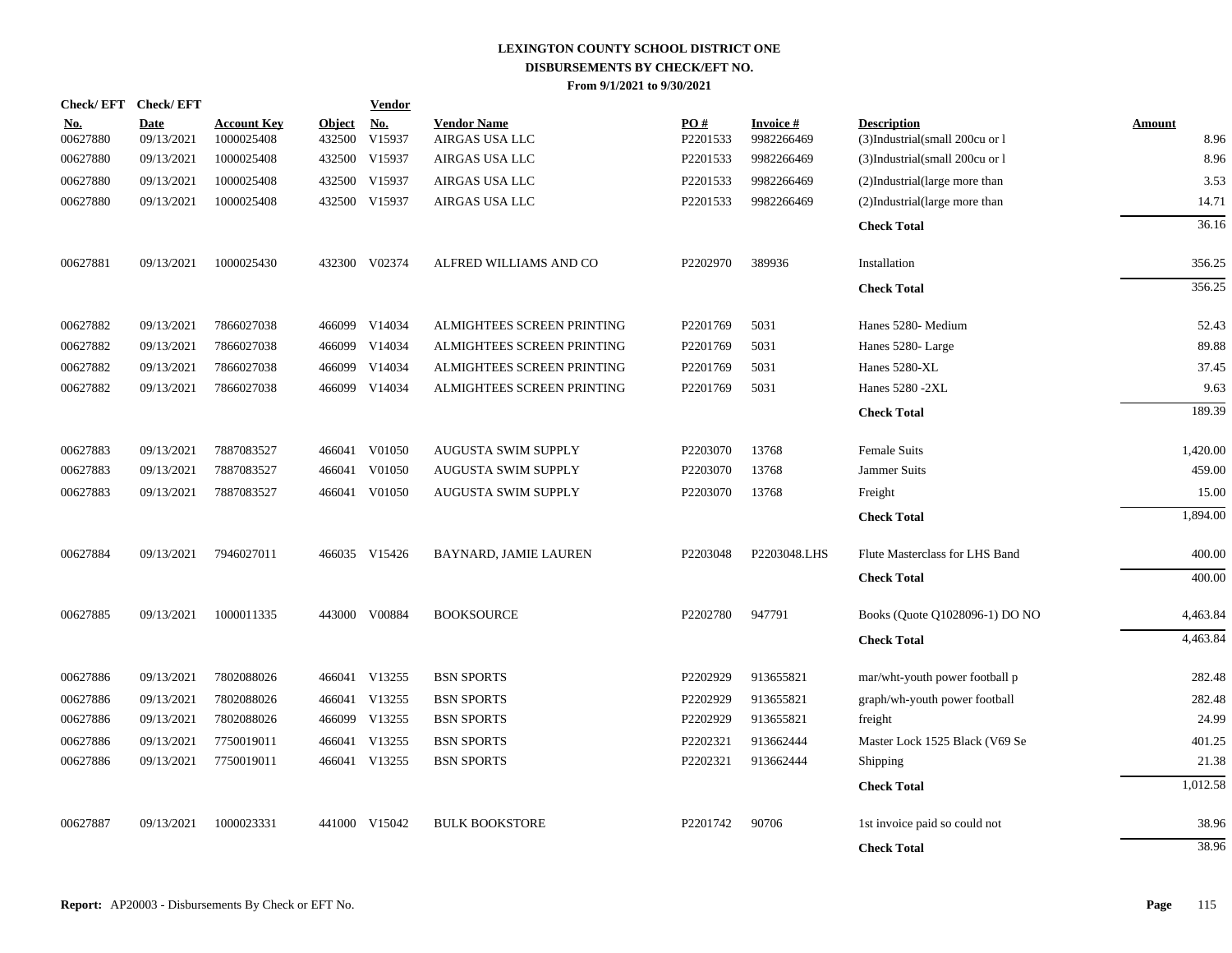| <b>Check/EFT</b>       | <b>Check/EFT</b>          |                                  |                         | <b>Vendor</b> |                                       |          |                             |                                                    |                 |
|------------------------|---------------------------|----------------------------------|-------------------------|---------------|---------------------------------------|----------|-----------------------------|----------------------------------------------------|-----------------|
| <u>No.</u><br>00627888 | <b>Date</b><br>09/13/2021 | <b>Account Key</b><br>2042221503 | <b>Object</b><br>433200 | No.<br>EXXXXX | <b>Vendor Name</b><br>Employee        | PO#      | Invoice #<br>08.11.08.31.21 | <b>Description</b><br>Treatment/Therapy at schools | Amount<br>40.60 |
|                        |                           |                                  |                         |               |                                       |          |                             | <b>Check Total</b>                                 | 40.60           |
| 00627889               | 09/13/2021                | 2022022438                       |                         | 431200 V14835 | CENTER FOR RESPONSIVE SCHOOLS         | P2201695 | <b>INV41268</b>             | <b>Elementary Core Course</b>                      | 21,000.00       |
|                        |                           |                                  |                         |               |                                       |          |                             | <b>Check Total</b>                                 | 21,000.00       |
| 00627890               | 09/13/2021                | 1000022403                       |                         | 439500 V01474 | <b>CERTIFIED TRANSLATION SERVICES</b> | P2201644 | LEX-21-0884-A               | Spanish Interpreter for online                     | 455.00          |
| 00627890               | 09/13/2021                | 1000022403                       |                         | 439500 V01474 | <b>CERTIFIED TRANSLATION SERVICES</b> | P2201644 | LEX-21-0884-A               | Interpreter's Mileage                              | 72.80           |
|                        |                           |                                  |                         |               |                                       |          |                             | <b>Check Total</b>                                 | 527.80          |
| 00627891               | 09/13/2021                | 1000011521                       |                         | 434500 V00934 | CEV MULTIMEDIA LTD                    | P2202779 | 124957                      | iCEV AG Student Annual License                     | 300.00          |
|                        |                           |                                  |                         |               |                                       |          |                             | <b>Check Total</b>                                 | 300.00          |
| 00627892               | 09/13/2021                | 1000025507                       |                         | 433100 V01601 | CHECKER YELLOW CAB CO INC             |          | 19115                       | Taxi Transport                                     | 715.50          |
| 00627892               | 09/13/2021                | 1000025507                       | 433100                  | V01601        | CHECKER YELLOW CAB CO INC             |          | 19116                       | Taxi Transsport                                    | 74.00           |
| 00627892               | 09/13/2021                | 1000025507                       |                         | 433100 V01601 | CHECKER YELLOW CAB CO INC             |          | 19117                       | Taxi Transport                                     | 884.00          |
|                        |                           |                                  |                         |               |                                       |          |                             | <b>Check Total</b>                                 | 1,673.50        |
| 00627893               | 09/13/2021                | 1000025408                       |                         | 441020 V01395 | CITY ELECTRIC SUPPLY CO               | P2201537 | LEX/166828                  | DM - Fluke AT-6010 Wire Tracer                     | 532.05          |
|                        |                           |                                  |                         |               |                                       |          |                             | <b>Check Total</b>                                 | 532.05          |
| 00627894               | 09/13/2021                | 1000025429                       |                         | 441020 V16517 | COASTAL SANITARY SUPPLY COMPAN        | P2200758 | 312288-1                    | Add: HOS KL-CS bags                                | 34.13           |
| 00627894               | 09/13/2021                | 1000025421                       |                         | 441020 V16517 | COASTAL SANITARY SUPPLY COMPAN        | P2200835 | 312292-2                    | HOSPECO 536-60-5DZBX                               | 24.79           |
| 00627894               | 09/13/2021                | 1000025421                       |                         | 441020 V16517 | COASTAL SANITARY SUPPLY COMPAN        | P2200835 | 312292-2                    | HS-6141 KRAFT LINER WAX BAG                        | 68.27           |
| 00627894               | 09/13/2021                | 1000025441                       |                         | 441020 V16517 | COASTAL SANITARY SUPPLY COMPAN        | P2200102 | 312294-1                    | HS-6141 KRAFT LINER WAX BAGS                       | 68.27           |
| 00627894               | 09/13/2021                | 1000025415                       |                         | 441020 V16517 | COASTAL SANITARY SUPPLY COMPAN        | P2200310 | 312303-1                    | HS-6141 KRAFT LINER WAX BAGS                       | 170.67          |
| 00627894               | 09/13/2021                | 1000025443                       |                         | 441020 V16517 | COASTAL SANITARY SUPPLY COMPAN        | P2200625 | 312304-1                    | Change Order 1 Add: HOS KL-CS                      | 68.27           |
| 00627894               | 09/13/2021                | 1000025434                       |                         | 441020 V16517 | COASTAL SANITARY SUPPLY COMPAN        | P2200032 | 312316-1                    | HS-6141 KRAFT LINER BAGS                           | 102.40          |
| 00627894               | 09/13/2021                | 1000025444                       |                         | 441020 V16517 | COASTAL SANITARY SUPPLY COMPAN        | P2200020 | 312320-1                    | HOSPECO 536-60-5DZBX                               | 24.79           |
| 00627894               | 09/13/2021                | 1000025444                       |                         | 441020 V16517 | COASTAL SANITARY SUPPLY COMPAN        | P2200020 | 312320-1                    | HS-6141 KRAFT WAX BAGS                             | 68.27           |
| 00627894               | 09/13/2021                | 1000025413                       |                         | 441020 V16517 | COASTAL SANITARY SUPPLY COMPAN        | P2200294 | 312322-2                    | HS-6141 KRAFT LINER WAX BAG                        | 170.67          |
| 00627894               | 09/13/2021                | 1000025414                       |                         | 441020 V16517 | COASTAL SANITARY SUPPLY COMPAN        | P2200076 | 312325-1                    | HS-6141 KRAFT LINER WAX BAGS                       | 68.27           |
|                        |                           |                                  |                         |               |                                       |          |                             | <b>Check Total</b>                                 | 868.80          |
| 00627895               | 09/13/2021                | 2042221503                       |                         | 433200 EXXXXX | Employee                              |          | 08.16.08.31.21              | Commute between schools                            | 22.68           |
|                        |                           |                                  |                         |               |                                       |          |                             |                                                    |                 |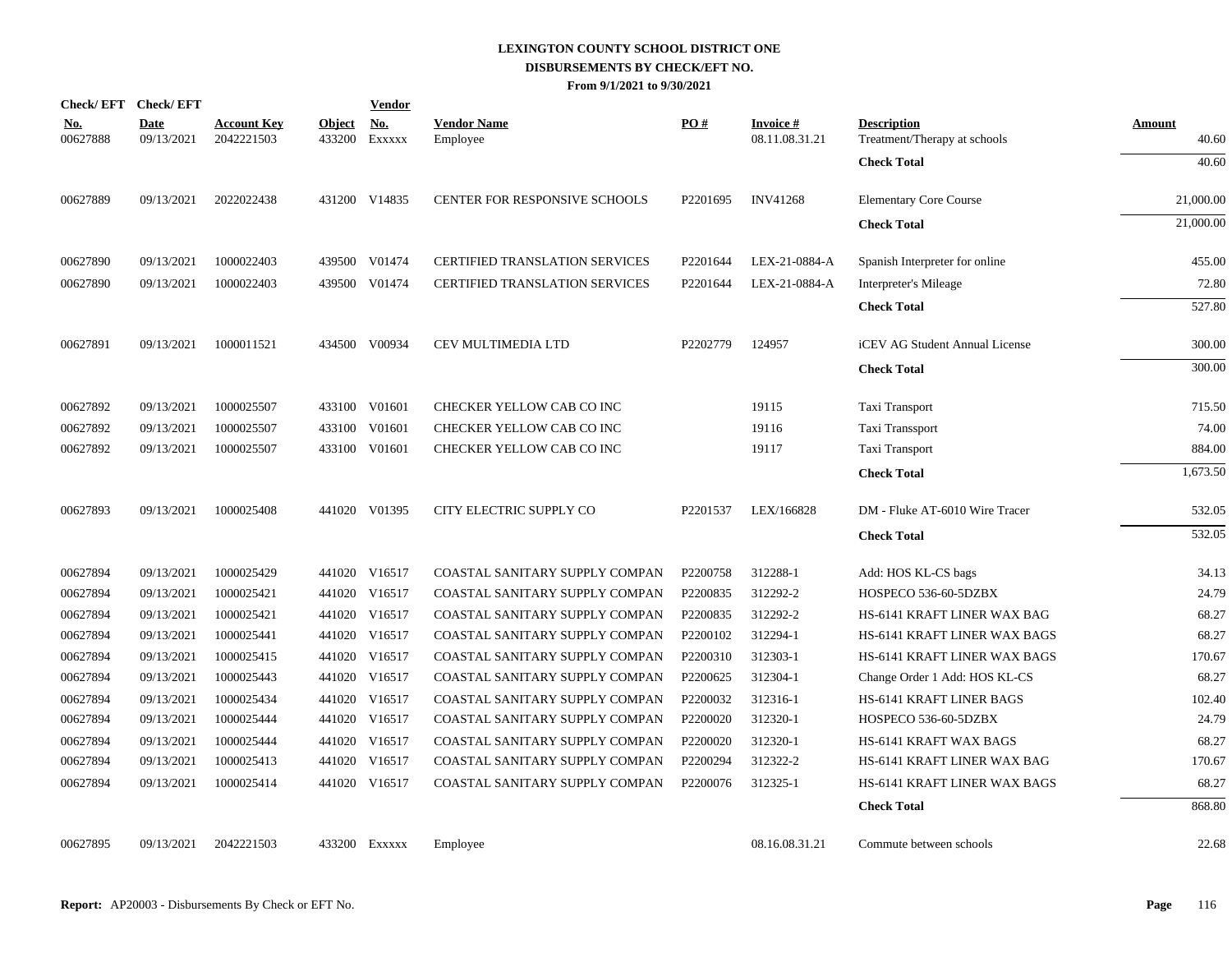|            | Check/EFT Check/EFT |                    |            | <b>Vendor</b> |                                |          |                  |                                |           |
|------------|---------------------|--------------------|------------|---------------|--------------------------------|----------|------------------|--------------------------------|-----------|
| <u>No.</u> | <b>Date</b>         | <b>Account Key</b> | Object No. |               | <b>Vendor Name</b>             | PO#      | <b>Invoice#</b>  | <b>Description</b>             | Amount    |
|            |                     |                    |            |               |                                |          |                  | <b>Check Total</b>             | 22.68     |
| 00627896   | 09/13/2021          | 1000023101         |            | 431900 V02054 | DAVIS FRAWLEY ATTORNEYS AT LAW |          | 60533            | <b>Attorney Fees</b>           | 1,532.50  |
|            |                     |                    |            |               |                                |          |                  | <b>Check Total</b>             | 1,532.50  |
| 00627897   | 09/13/2021          | 7811027021         |            | 466064 V00322 | <b>DECA</b>                    | P2203052 | 98104            | STUDENT DECA MEMBERSHIP DUES   | 120.00    |
| 00627897   | 09/13/2021          | 7811027021         |            | 466064 V00322 | <b>DECA</b>                    | P2203052 | 98104            | <b>ADVISOR DECA MEMBERSHIP</b> | 8.00      |
| 00627897   | 09/13/2021          | 7811027021         |            | 466064 V00322 | <b>DECA</b>                    | P2203052 | 98104            | STUDENT MEMBERSHIP SC DECA     | 120.00    |
| 00627897   | 09/13/2021          | 7811027021         |            | 466064 V00322 | <b>DECA</b>                    | P2203052 | 98104            | ADVISOR SC DECA MEMBERSHIP     | 8.00      |
|            |                     |                    |            |               |                                |          |                  | <b>Check Total</b>             | 256.00    |
| 00627898   | 09/13/2021          | 7965027011         |            | 466041 V15068 | DISCOUNT DANCE SUPPLY          | P2201986 | 15492373         | <b>Black Legging</b>           | 92.74     |
| 00627898   | 09/13/2021          | 7965027011         |            | 466041 V15068 | DISCOUNT DANCE SUPPLY          | P2201986 | 15492373         | <b>Black Jazz shoe</b>         | 413.88    |
|            |                     |                    |            |               |                                |          |                  | <b>Check Total</b>             | 506.62    |
| 00627899   | 09/13/2021          | 2042212703         |            | 433200 EXXXXX | Employee                       |          | 08.01.08.31.21   | Special Services Travel        | 254.73    |
|            |                     |                    |            |               |                                |          |                  | <b>Check Total</b>             | 254.73    |
| 00627900   | 09/13/2021          | 1000011413         |            | 431200 V10028 | EL EDUCATION INC               | P2202842 | 17884            | Item #10075, Customer ID: 1467 | 900.00    |
|            |                     |                    |            |               |                                |          |                  | <b>Check Total</b>             | 900.00    |
| 00627901   | 09/13/2021          | 1000011521         |            | 441000 V14695 | EUROPEAN IMAGE SALON SUPPLIERS | P2200211 | R 124745         | 12-OZ ACAI ANTI-FRIZZ SHAMPOO  | 109.14    |
| 00627901   | 09/13/2021          | 1000011521         |            | 441000 V14695 | EUROPEAN IMAGE SALON SUPPLIERS | P2200211 | R 124745         | 12-OZ ACAI ANTI-FRIZZ CONDITIO | 115.56    |
| 00627901   | 09/13/2021          | 1000011521         |            | 441000 V14695 | EUROPEAN IMAGE SALON SUPPLIERS | P2200211 | R 124745         | B3 DEMI PERMANENT CONDITIONER  | 176.55    |
| 00627901   | 09/13/2021          | 1000011521         |            | 441000 V14695 | EUROPEAN IMAGE SALON SUPPLIERS | P2200211 | R 124745         | <b>SHIPPING CHARGE</b>         | 10.43     |
|            |                     |                    |            |               |                                |          |                  | <b>Check Total</b>             | 411.68    |
| 00627902   | 09/13/2021          | 7863027031         |            | 466041 V11161 | <b>GEIGER CAROLINAS</b>        | P2201626 | 4534201          | <b>BLUE NOTEBOOK</b>           | 335.12    |
| 00627902   | 09/13/2021          | 7863027031         |            | 466041 V11161 | <b>GEIGER CAROLINAS</b>        | P2201626 | 4534201          | SET UP FEE - 1 COLOR           | 66.34     |
| 00627902   | 09/13/2021          | 7863027031         |            | 466041 V11161 | <b>GEIGER CAROLINAS</b>        | P2201626 | 4534201          | FREIGHT / HANDLING             | 75.98     |
|            |                     |                    |            |               |                                |          |                  | <b>Check Total</b>             | 477.44    |
| 00627903   | 09/13/2021          | 1000011303         |            | 434500 V10052 | HANOVER RESEARCH COUNCIL LLC   | P2202001 | <b>INV015327</b> | Subscription for Annual Resear | 49,000.00 |
|            |                     |                    |            |               |                                |          |                  | <b>Check Total</b>             | 49,000.00 |
| 00627904   | 09/13/2021          | 7802072013         |            | 466034 V16891 | HAYNES, MICHAEL                |          | VFB.GI.09.04.21  | Athletic Official              | 150.50    |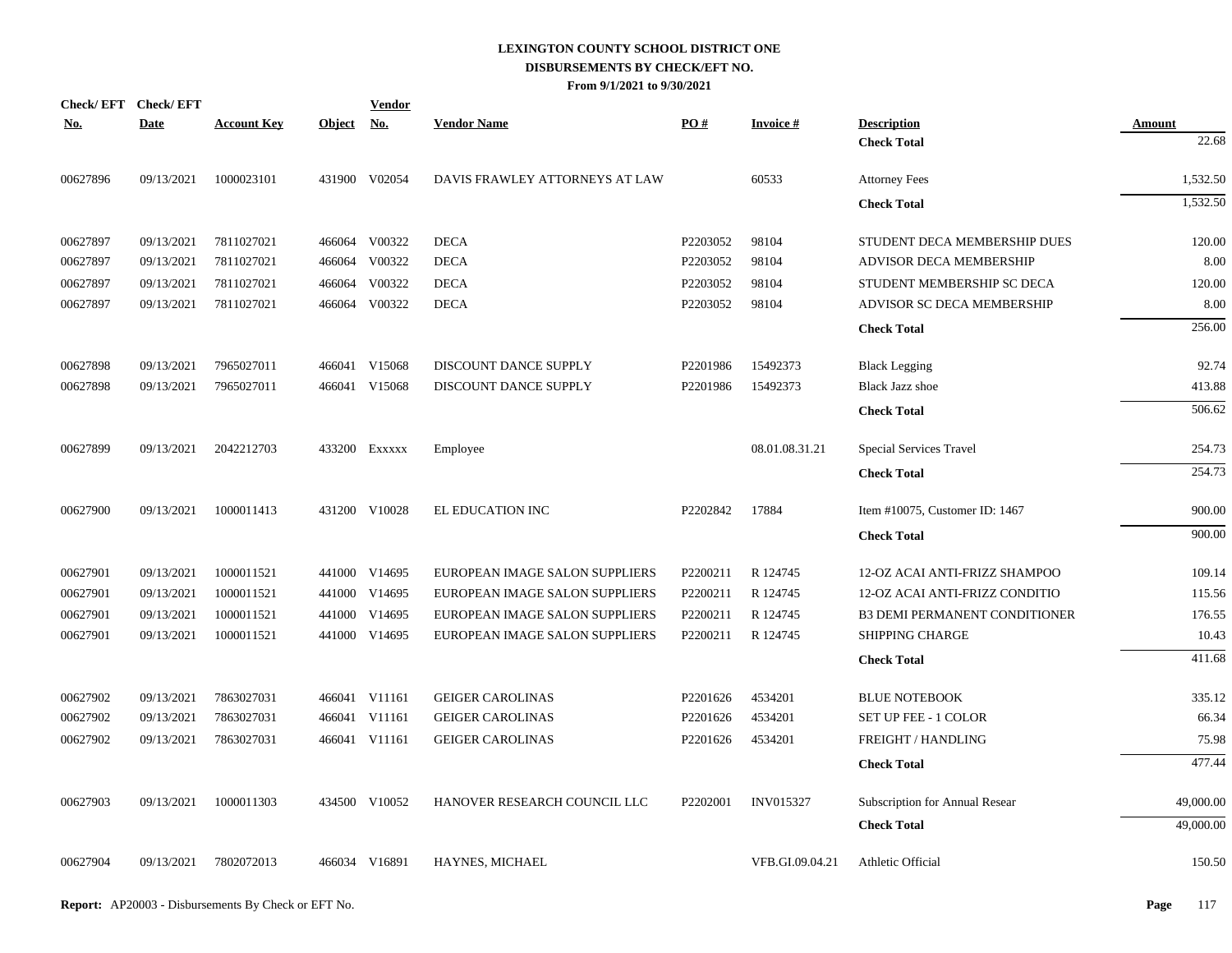| No.      | Check/EFT Check/EFT<br><b>Date</b> | <b>Account Key</b> | Object No. | <b>Vendor</b> | <b>Vendor Name</b>          | PO#      | <b>Invoice#</b> | <b>Description</b>             | <b>Amount</b> |
|----------|------------------------------------|--------------------|------------|---------------|-----------------------------|----------|-----------------|--------------------------------|---------------|
|          |                                    |                    |            |               |                             |          |                 | <b>Check Total</b>             | 150.50        |
| 00627905 | 09/13/2021                         | 2042221503         |            | 433200 EXXXXX | Employee                    |          | 08.13.08.31.21  | Special Services at schools    | 66.08         |
|          |                                    |                    |            |               |                             |          |                 | <b>Check Total</b>             | 66.08         |
| 00627906 | 09/13/2021                         | 3950021207         |            | 434500 V14249 | MICROBURST LEARNING LLC     | P2202969 | 1858            | 2021-2022 Microburst Learning  | 6,289.46      |
|          |                                    |                    |            |               |                             |          |                 | <b>Check Total</b>             | 6,289.46      |
| 00627907 | 09/13/2021                         | 7802070027         |            | 466035 V13862 | MODERN TURF INC             | P2202973 | 10296           | September Monthly Services Ins | 931.66        |
|          |                                    |                    |            |               |                             |          |                 | <b>Check Total</b>             | 931.66        |
| 00627908 | 09/13/2021                         | 5708125308         |            | 452000 V15168 | MR TINT INC                 | P2203061 | KBS21532        | Install 3M Standard Safety & S | 641.13        |
| 00627908 | 09/13/2021                         | 5708125308         |            | 452000 V15168 | MR TINT INC                 | P2203061 | KBS21532        | Film type: 3M Impact Protectio | 158.10        |
|          |                                    |                    |            |               |                             |          |                 | <b>Check Total</b>             | 799.23        |
| 00627909 | 09/13/2021                         | 1000025429         |            | 447000 V00082 | PALMETTO PROPANE            |          | 517562          | Propane                        | 326.02        |
|          |                                    |                    |            |               |                             |          |                 | <b>Check Total</b>             | 326.02        |
| 00627910 | 09/13/2021                         | 7714027021         |            | 466037 V00430 | PEARSON VUE                 | P2202920 | 0059-8730-8094  | GED SC 100% Single-use (1 Modu | 2,625.00      |
|          |                                    |                    |            |               |                             |          |                 | <b>Check Total</b>             | 2,625.00      |
| 00627911 | 09/13/2021                         | 1000011521         |            | 436000 V00103 | PINE PRESS OF LEXINGTON INC | P2202865 | 131050          | LTC TEACHER BUSINESS CARD      | 140.29        |
| 00627911 | 09/13/2021                         | 1000011334         |            | 436000 V00103 | PINE PRESS OF LEXINGTON INC | P2203035 | 131101          | 1,000 PHMS postcards 4.25 x 5. | 143.14        |
|          |                                    |                    |            |               |                             |          |                 | <b>Check Total</b>             | 283.43        |
| 00627912 | 09/13/2021                         | 2170312903         |            | 434500 V15036 | PIONEER VALLEY BOOKS        | P2201110 | I213700         | Literacy Footprints Digital Re | 0.00          |
| 00627912 | 09/13/2021                         | 2170312903         |            | 441000 V15036 | PIONEER VALLEY BOOKS        | P2201110 | I213700         | <b>Shipping Charges</b>        | 253.32        |
| 00627912 | 09/13/2021                         | 2170312903         |            | 441000 V15036 | PIONEER VALLEY BOOKS        | P2201110 | I213700         | Literacy Footprints-Guided Rea | 347.75        |
| 00627912 | 09/13/2021                         | 2170312903         |            | 434500 V15036 | PIONEER VALLEY BOOKS        | P2201110 | I213700         | Literacy Footprints Digital Re | 0.00          |
| 00627912 | 09/13/2021                         | 2170312903         |            | 441000 V15036 | PIONEER VALLEY BOOKS        | P2201110 | I214407         | Literacy Footprints Partner fo | 4,718.70      |
|          |                                    |                    |            |               |                             |          |                 | <b>Check Total</b>             | 5,319.77      |
| 00627913 | 09/13/2021                         | 3280011521         |            | 434500 V00184 | PIVOT POINT INTERNATIONAL   | P2203033 | 16428403        | Lexington High School Fundamen | 4,480.00      |
| 00627913 | 09/13/2021                         | 3280011521         |            | 434500 V00184 | PIVOT POINT INTERNATIONAL   | P2203033 | 16428403        | Fundamentals Cosmetology LAB S | 0.00          |
| 00627913 | 09/13/2021                         | 3280011521         | 434500     | V00184        | PIVOT POINT INTERNATIONAL   | P2203033 | 16428403        | LAB User Account included      | 0.00          |
|          |                                    |                    |            |               |                             |          |                 | <b>Check Total</b>             | 4,480.00      |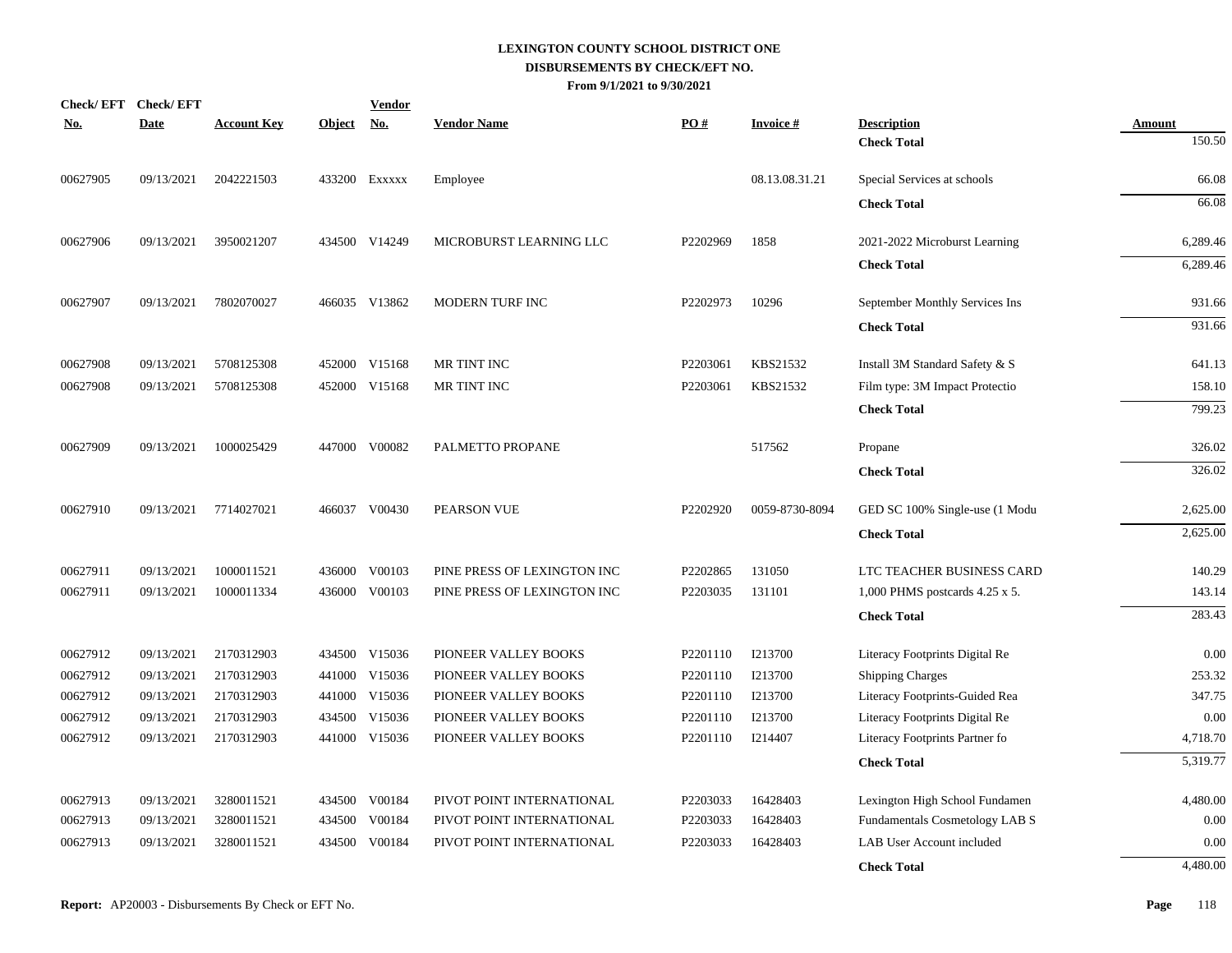|                        | Check/EFT Check/EFT       |                                  |                         | <b>Vendor</b>        |                                              |                 |                             |                                                      |                         |
|------------------------|---------------------------|----------------------------------|-------------------------|----------------------|----------------------------------------------|-----------------|-----------------------------|------------------------------------------------------|-------------------------|
| <u>No.</u><br>00627914 | <b>Date</b><br>09/13/2021 | <b>Account Key</b><br>7802072013 | <b>Object</b><br>466041 | <u>No.</u><br>V00749 | <b>Vendor Name</b><br>RIDDELL / ALL AMERICAN | PO#<br>P2202668 | <b>Invoice#</b><br>60435984 | <b>Description</b><br>SF CHINSTRAP NC+HC CAM MD COMB | <b>Amount</b><br>123.58 |
| 00627914               | 09/13/2021                | 7802072013                       | 466041                  | V00749               | RIDDELL / ALL AMERICAN                       | P2202668        | 60435984                    | SPEEDFLEX FACE FRAME RT                              | 317.79                  |
| 00627914               | 09/13/2021                | 7802072013                       | 466041                  | V00749               | RIDDELL / ALL AMERICAN                       | P2202668        | 60435984                    | SPEEDFLEX FACE FRAME LT                              | 317.79                  |
| 00627914               | 09/13/2021                | 7802072013                       | 466041                  | V00749               | RIDDELL / ALL AMERICAN                       | P2202668        | 60435984                    | <b>SHIPPING</b>                                      | 26.75                   |
|                        |                           |                                  |                         |                      |                                              |                 |                             | <b>Check Total</b>                                   | 785.91                  |
| 00627915               | 09/13/2021                | 7811027021                       |                         | 466099 V00344        | <b>SC DECA</b>                               | P2203053        | 63795                       | DECA ADVISOR IN SERVICE TRAINI                       | 60.00                   |
|                        |                           |                                  |                         |                      |                                              |                 |                             | <b>Check Total</b>                                   | 60.00                   |
| 00627916               | 09/13/2021                | 1000011238                       |                         | 441000 V16452        | SCHOOL SPECIALTY LLC                         | P2200372        | 208128312035                | EID0000656SHEET PROTECTOR HD T                       | 200.05                  |
|                        |                           |                                  |                         |                      |                                              |                 |                             | <b>Check Total</b>                                   | 200.05                  |
| 00627917               | 09/13/2021                | 2170411203                       |                         | 434500 V13799        | <b>SEESAW LEARNING INC</b>                   | P2202797        | 2021-49584                  | Premium Support 08/01/2021-07/                       | 4,898.46                |
| 00627917               | 09/13/2021                | 2170411203                       |                         | 434500 V13799        | SEESAW LEARNING INC                          | P2202797        | 2021-49584                  | Student Licenses 08/04/2021-07                       | 20,023.02               |
| 00627917               | 09/13/2021                | 2170411203                       | 434500                  | V13799               | <b>SEESAW LEARNING INC</b>                   | P2202797        | 2021-49585                  | Student Licenses (GES)                               | 2,085.05                |
| 00627917               | 09/13/2021                | 2170413903                       |                         | 434500 V13799        | SEESAW LEARNING INC                          | P2202797        | 2021-49586                  | Student Licenses (4K)                                | 2,384.25                |
|                        |                           |                                  |                         |                      |                                              |                 |                             | <b>Check Total</b>                                   | 29,390.78               |
| 00627918               | 09/13/2021                | 1000025408                       |                         | 441020 V11679        | SPARROW AND KENNEDY TRACTOR CO P2202785      |                 | 904489                      | DM JD Mower - Switches                               | 157.55                  |
| 00627918               | 09/13/2021                | 1000025408                       |                         | 441020 V11679        | SPARROW AND KENNEDY TRACTOR CO P2202785      |                 | 904489                      | <b>Jumpers</b>                                       | 125.83                  |
| 00627918               | 09/13/2021                | 1000025408                       |                         | 441020 V11679        | SPARROW AND KENNEDY TRACTOR CO P2202785      |                 | 904489                      | <b>Lock Nuts</b>                                     | 32.31                   |
| 00627918               | 09/13/2021                | 1000025408                       |                         | 441020 V11679        | SPARROW AND KENNEDY TRACTOR CO P2202785      |                 | 904489                      | <b>Bolts</b>                                         | 97.16                   |
| 00627918               | 09/13/2021                | 1000025408                       |                         | 441020 V11679        | SPARROW AND KENNEDY TRACTOR CO P2202785      |                 | 904489                      | Axles                                                | 373.22                  |
| 00627918               | 09/13/2021                | 1000025408                       |                         | 441020 V11679        | SPARROW AND KENNEDY TRACTOR CO P2202785      |                 | 904489                      | Plugs                                                | 50.93                   |
|                        |                           |                                  |                         |                      |                                              |                 |                             | <b>Check Total</b>                                   | 837.00                  |
| 00627919               | 09/13/2021                | 1000025507                       |                         | 433100 V00208        | STATE DEPARTMENT OF EDUCATION                |                 | LEX-3201-2021-09 Fuel       |                                                      | 1,285.73                |
|                        |                           |                                  |                         |                      |                                              |                 |                             | <b>Check Total</b>                                   | 1,285.73                |
| 00627920               | 09/13/2021                | 1000022247                       |                         | 441000 V00074        | THE LIBRARY STORE                            | P2202398        | 527412                      | LABEL-LOCK ROUND CORNER LABEL                        | 289.49                  |
| 00627920               | 09/13/2021                | 1000022247                       |                         | 441000 V00074        | THE LIBRARY STORE                            | P2202398        | 527412                      | PRE-INKED STOCK STAMP-DAMAGED                        | 19.21                   |
| 00627920               | 09/13/2021                | 1000022247                       |                         | 441000 V00074        | THE LIBRARY STORE                            | P2202398        | 527412                      | PRE-INKED STOCK STAMP - DISCAR                       | 19.21                   |
| 00627920               | 09/13/2021                | 7745027047                       | 466041                  | V00074               | THE LIBRARY STORE                            | P2202398        | 527412                      | LABEL-LOCK ROUND CORNER LABEL                        | 140.94                  |
| 00627920               | 09/13/2021                | 7745027047                       | 466041                  | V00074               | THE LIBRARY STORE                            | P2202398        | 527412                      | ECOLINE SELF INKING DATER BLA                        | 38.41                   |
| 00627920               | 09/13/2021                | 7745027047                       |                         | 466041 V00074        | THE LIBRARY STORE                            | P2202398        | 527412                      | <b>SHIPPING</b>                                      | 17.27                   |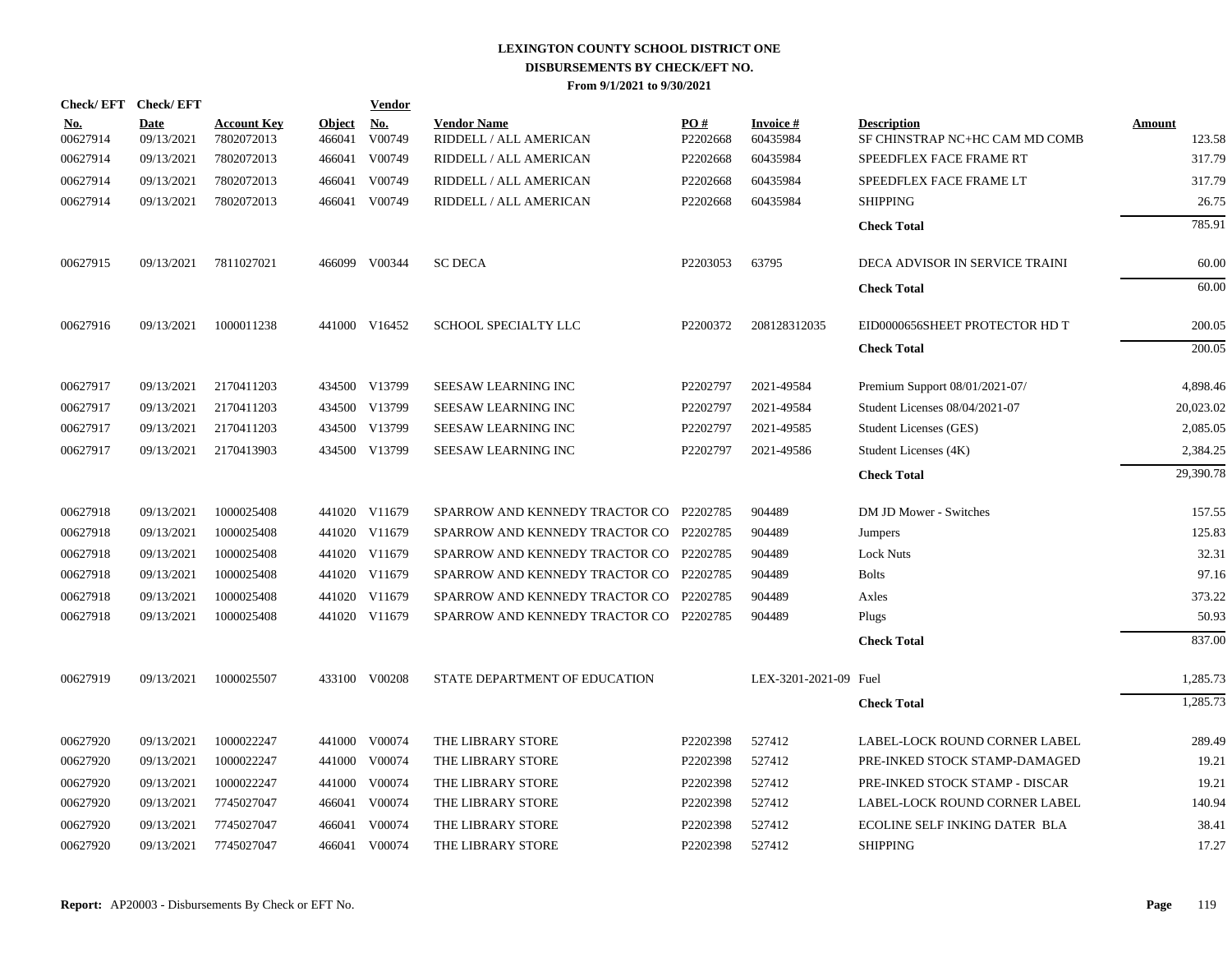|            | Check/EFT Check/EFT |                                                            |            | <b>Vendor</b> |                                       |                   |                 |                                    |               |
|------------|---------------------|------------------------------------------------------------|------------|---------------|---------------------------------------|-------------------|-----------------|------------------------------------|---------------|
| <u>No.</u> | <b>Date</b>         | <b>Account Key</b>                                         | Object No. |               | <b>Vendor Name</b>                    | $\underline{PO#}$ | <b>Invoice#</b> | <b>Description</b>                 | <b>Amount</b> |
|            |                     |                                                            |            |               |                                       |                   |                 | <b>Check Total</b>                 | 524.53        |
| 00627921   | 09/13/2021          | 1000026306                                                 |            | 435000 V01582 | THE STATE (ADS ONLY)                  | P2201247          | 46087           | The State Paper 2020 "Best Pub     | 350.00        |
|            |                     |                                                            |            |               |                                       |                   |                 | <b>Check Total</b>                 | 350.00        |
| 00627922   | 09/13/2021          | 2042221403                                                 |            | 433200 Exxxxx | Employee                              |                   | 07.14.07.22.21  | Commute between services           | 29.68         |
| 00627922   | 09/13/2021          | 2042221403                                                 |            | 433200 Exxxxx | Employee                              |                   | 08.03.08.31.21  | Assessments & Observations         | 42.00         |
|            |                     |                                                            |            |               |                                       |                   |                 | <b>Check Total</b>                 | 71.68         |
| 00627923   | 09/13/2021          | 1000025426                                                 |            | 441020 V00189 | <b>WW GRAINGER</b>                    | P2202144          | 9030537188      | WKMS D110 - Air Purifier           | 247.83        |
|            |                     |                                                            |            |               |                                       |                   |                 | <b>Check Total</b>                 | 247.83        |
| 00627924   | 09/13/2021          | 2021011216                                                 |            | 441000 V12479 | ZANER BLOSER INC                      | P2110562          | 10314628        | Building Fact Fluency: Add an      | 3,662.60      |
| 00627924   | 09/13/2021          | 2021011216                                                 |            | 441000 V12479 | ZANER BLOSER INC                      | P2110562          | 10314628        | shipping and handling              | 329.64        |
|            |                     |                                                            |            |               |                                       |                   |                 | <b>Check Total</b>                 | 3,992.24      |
| 00627925   | 09/13/2021          | 7887072044                                                 |            | 466064 V01244 | <b>GREATER COLUMBIA FOOTBALL OFFI</b> | P2202773          | P2202773.RBH    | JV and B Team Booking Fees for     | 100.00        |
|            |                     |                                                            |            |               |                                       |                   |                 | <b>Check Total</b>                 | 100.00        |
| 00627926   | 09/13/2021          | 6000025610                                                 |            | 467000 V00132 | SC DEPARTMENT OF REVENUE (SALE        |                   | FS.08.21        | State Sales&Use Tax, 08/21         | 551.19        |
|            |                     |                                                            |            |               |                                       |                   |                 | <b>Check Total</b>                 | 551.19        |
| 00627927   | 09/13/2021          | 1000022403                                                 |            | 433200 Exxxxx | Employee                              |                   | 06.29.08.30.21  | <b>Instruction Services Travel</b> | 156.52        |
|            |                     |                                                            |            |               |                                       |                   |                 | <b>Check Total</b>                 | 156.52        |
| 00627928   | 09/13/2021          | 2042216103                                                 |            | 433200 Exxxxx | Employee                              |                   | 08.16.08.26.21  | Therapy meetings & support         | 360.42        |
|            |                     |                                                            |            |               |                                       |                   |                 | <b>Check Total</b>                 | 360.42        |
| 00627929   | 09/14/2021          | 7886027021                                                 | 466041     | V00925        | ABC SUPPLY CO                         | P2202665          | 18578854        | RG Woodland B&B Sterling RWBB      | 2,275.57      |
| 00627929   | 09/14/2021          | 7886027021                                                 |            | 466041 V00925 | ABC SUPPLY CO                         | P2202665          | 18578854        | Fuel Surcharge-1                   | 26.75         |
|            |                     |                                                            |            |               |                                       |                   |                 | <b>Check Total</b>                 | 2,302.32      |
| 00627930   | 09/14/2021          | 1000026612                                                 |            | 444510 V00391 | <b>APPLE INC</b>                      | P2202059          | AF34382625      | LIGHTNING TO USB CABLE 1M          | 955.51        |
| 00627930   | 09/14/2021          | 1000026614                                                 |            | 444510 V00391 | APPLE INC                             | P2202059          | AF34382625      | LIGHTNING TO USB CABLE 1M          | 955.51        |
| 00627930   | 09/14/2021          | 1000026616                                                 |            | 444510 V00391 | <b>APPLE INC</b>                      | P2202059          | AF34382625      | LIGHTNING TO USB CABLE 1M          | 955.51        |
| 00627930   | 09/14/2021          | 1000026622                                                 |            | 444510 V00391 | APPLE INC                             | P2202059          | AF34382625      | LIGHTNING TO USB CABLE 1M          | 955.51        |
| 00627930   | 09/14/2021          | 1000026623                                                 |            | 444510 V00391 | APPLE INC                             | P2202059          | AF34382625      | LIGHTNING TO USB CABLE 1M          | 955.51        |
|            |                     | <b>Report:</b> AP20003 - Disbursements By Check or EFT No. |            |               |                                       |                   |                 |                                    | 120<br>Page   |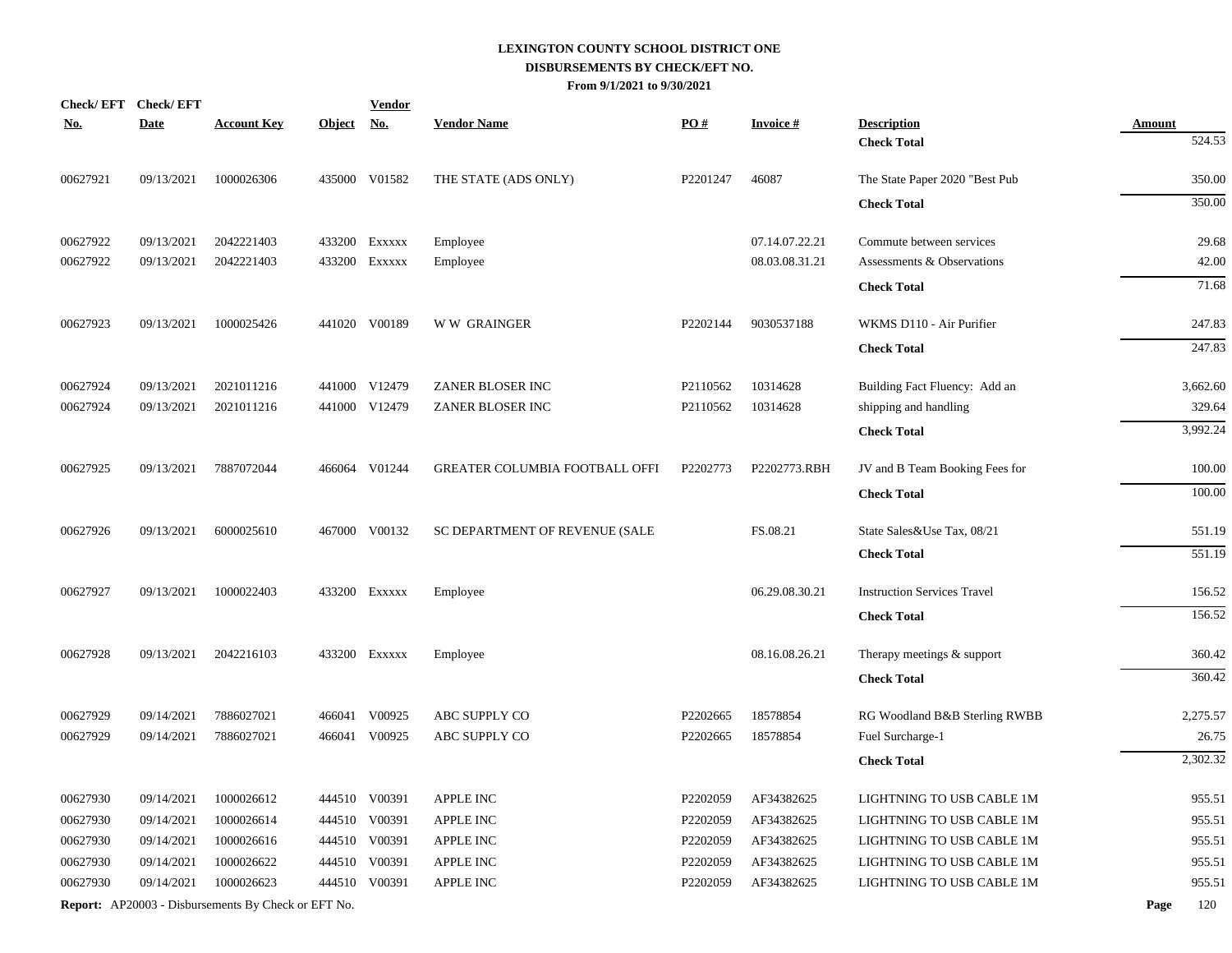| <b>Check/EFT</b>       | <b>Check/EFT</b>   |                                  |                         | <b>Vendor</b> |                                        |                 |                               |                                                 |                         |
|------------------------|--------------------|----------------------------------|-------------------------|---------------|----------------------------------------|-----------------|-------------------------------|-------------------------------------------------|-------------------------|
| <u>No.</u><br>00627930 | Date<br>09/14/2021 | <b>Account Key</b><br>1000026624 | <b>Object</b><br>444510 | No.<br>V00391 | <b>Vendor Name</b><br><b>APPLE INC</b> | PQ#<br>P2202059 | <b>Invoice#</b><br>AF34382625 | <b>Description</b><br>LIGHTNING TO USB CABLE 1M | <b>Amount</b><br>955.51 |
| 00627930               | 09/14/2021         | 1000026625                       | 444510                  | V00391        | <b>APPLE INC</b>                       | P2202059        | AF34382625                    | LIGHTNING TO USB CABLE 1M                       | 955.51                  |
| 00627930               | 09/14/2021         | 1000026628                       | 444510                  | V00391        | <b>APPLE INC</b>                       | P2202059        | AF34382625                    | LIGHTNING TO USB CABLE 1M                       | 955.51                  |
| 00627930               | 09/14/2021         | 1000026631                       | 444510                  | V00391        | <b>APPLE INC</b>                       | P2202059        | AF34382625                    | LIGHTNING TO USB CABLE 1M                       | 955.51                  |
| 00627930               | 09/14/2021         | 1000026635                       | 444510                  | V00391        | <b>APPLE INC</b>                       | P2202059        | AF34382625                    | LIGHTNING TO USB CABLE 1M                       | 955.51                  |
| 00627930               | 09/14/2021         | 1000026638                       | 444510                  | V00391        | <b>APPLE INC</b>                       | P2202059        | AF34382625                    | LIGHTNING TO USB CABLE 1M                       | 955.51                  |
| 00627930               | 09/14/2021         | 1000026639                       |                         | 444510 V00391 | <b>APPLE INC</b>                       | P2202059        | AF34382625                    | LIGHTNING TO USB CABLE 1M                       | 955.51                  |
| 00627930               | 09/14/2021         | 1000026640                       | 444510                  | V00391        | <b>APPLE INC</b>                       | P2202059        | AF34382625                    | LIGHTNING TO USB CABLE 1M                       | 955.51                  |
| 00627930               | 09/14/2021         | 1000026641                       |                         | 444510 V00391 | <b>APPLE INC</b>                       | P2202059        | AF34382625                    | LIGHTNING TO USB CABLE 1M                       | 955.51                  |
| 00627930               | 09/14/2021         | 1000026642                       |                         | 444510 V00391 | <b>APPLE INC</b>                       | P2202059        | AF34382625                    | LIGHTNING TO USB CABLE 1M                       | 955.51                  |
| 00627930               | 09/14/2021         | 1000026645                       |                         | 444510 V00391 | <b>APPLE INC</b>                       | P2202059        | AF34382625                    | LIGHTNING TO USB CABLE 1M                       | 955.51                  |
| 00627930               | 09/14/2021         | 1000026647                       |                         | 444510 V00391 | <b>APPLE INC</b>                       | P2202059        | AF34382625                    | LIGHTNING TO USB CABLE 1M                       | 955.51                  |
|                        |                    |                                  |                         |               |                                        |                 |                               | <b>Check Total</b>                              | 16,243.67               |
| 00627931               | 09/14/2021         | 1000011411                       |                         | 441000 V13041 | BLICK ART MATERIALS LLC                | P2201657        | 6996250                       | <b>Inking Plate/Bench Hook</b>                  | 18.06                   |
| 00627931               | 09/14/2021         | 7743019047                       | 466041                  | V13041        | BLICK ART MATERIALS LLC                | P2202790        | 6997995                       | Sargent No-Spill Paint Cups                     | 132.17                  |
| 00627931               | 09/14/2021         | 7743019047                       | 466041                  | V13041        | BLICK ART MATERIALS LLC                | P2202790        | 6997995                       | LaCons Hinged Lid Containers 5                  | 66.43                   |
| 00627931               | 09/14/2021         | 7743019047                       | 466041                  | V13041        | BLICK ART MATERIALS LLC                | P2202790        | 6997995                       | <b>Blick Construction Paper 80LB</b>            | 9.12                    |
| 00627931               | 09/14/2021         | 7743019047                       | 466041                  | V13041        | BLICK ART MATERIALS LLC                | P2202790        | 6997995                       | <b>Blick Construction Paper 80LB</b>            | 9.12                    |
| 00627931               | 09/14/2021         | 7743019047                       | 466041                  | V13041        | BLICK ART MATERIALS LLC                | P2202790        | 6997995                       | <b>Blick Construction Paper 80LB</b>            | 9.12                    |
| 00627931               | 09/14/2021         | 7743019047                       | 466041                  | V13041        | BLICK ART MATERIALS LLC                | P2202790        | 6997995                       | <b>Blick Construction Paper 80LB</b>            | 9.12                    |
| 00627931               | 09/14/2021         | 7743019047                       | 466041                  | V13041        | BLICK ART MATERIALS LLC                | P2202790        | 6997995                       | <b>Blick Construction Paper 80LB</b>            | 9.12                    |
| 00627931               | 09/14/2021         | 7743019047                       | 466041                  | V13041        | BLICK ART MATERIALS LLC                | P2202790        | 6997995                       | <b>Blick Construction Paper 80LB</b>            | 9.12                    |
| 00627931               | 09/14/2021         | 7743019047                       | 466041                  | V13041        | BLICK ART MATERIALS LLC                | P2202790        | 6997995                       | <b>Blick Construction Paper 80LB</b>            | 9.12                    |
| 00627931               | 09/14/2021         | 7743019047                       | 466041                  | V13041        | BLICK ART MATERIALS LLC                | P2202790        | 6997995                       | Tru Ray 76LB Assorted Cool 12x                  | 28.76                   |
| 00627931               | 09/14/2021         | 7743019047                       | 466041                  | V13041        | BLICK ART MATERIALS LLC                | P2202790        | 6997995                       | Tru Ray 76LB Black 12x18                        | 22.73                   |
| 00627931               | 09/14/2021         | 7743019047                       | 466041                  | V13041        | BLICK ART MATERIALS LLC                | P2202790        | 6997995                       | Amaco Teacher's Choice Yellow                   | 58.44                   |
| 00627931               | 09/14/2021         | 7743019047                       | 466041                  | V13041        | BLICK ART MATERIALS LLC                | P2202790        | 6997995                       | Amaco Teacher's Choice Black                    | 58.44                   |
| 00627931               | 09/14/2021         | 7743019047                       | 466041                  | V13041        | BLICK ART MATERIALS LLC                | P2202790        | 6997995                       | Amaco TC Grape Pint                             | 12.22                   |
| 00627931               | 09/14/2021         | 7732027047                       | 466041                  | V13041        | BLICK ART MATERIALS LLC                | P2202788        | 7015650                       | Richeson Tempera Cake Tray                      | 10.75                   |
| 00627931               | 09/14/2021         | 7732027047                       | 466041                  | V13041        | BLICK ART MATERIALS LLC                | P2202788        | 7015650                       | Secondary Colors Refill Set of                  | 14.43                   |
| 00627931               | 09/14/2021         | 7732027047                       | 466041                  | V13041        | BLICK ART MATERIALS LLC                | P2202788        | 7015650                       | Blick Tempera Cakes-Lemon                       | 3.32                    |
| 00627931               | 09/14/2021         | 7732027047                       | 466041                  | V13041        | BLICK ART MATERIALS LLC                | P2202788        | 7015650                       | Xiem Studio Decorating Rib Set                  | 37.36                   |
| 00627931               | 09/14/2021         | 7732027047                       | 466041                  | V13041        | BLICK ART MATERIALS LLC                | P2202788        | 7015650                       | <b>Blick Student Watercolor Paper</b>           | 59.57                   |
| 00627931               | 09/14/2021         | 7732027047                       | 466041                  | V13041        | BLICK ART MATERIALS LLC                | P2202788        | 7015650                       | Blick White Sulphite Drawing P                  | 54.64                   |
| 00627931               | 09/14/2021         | 7732027047                       |                         | 466041 V13041 | BLICK ART MATERIALS LLC                | P2202788        | 7015650                       | Blick White Sulphite Drawing P                  | 110.56                  |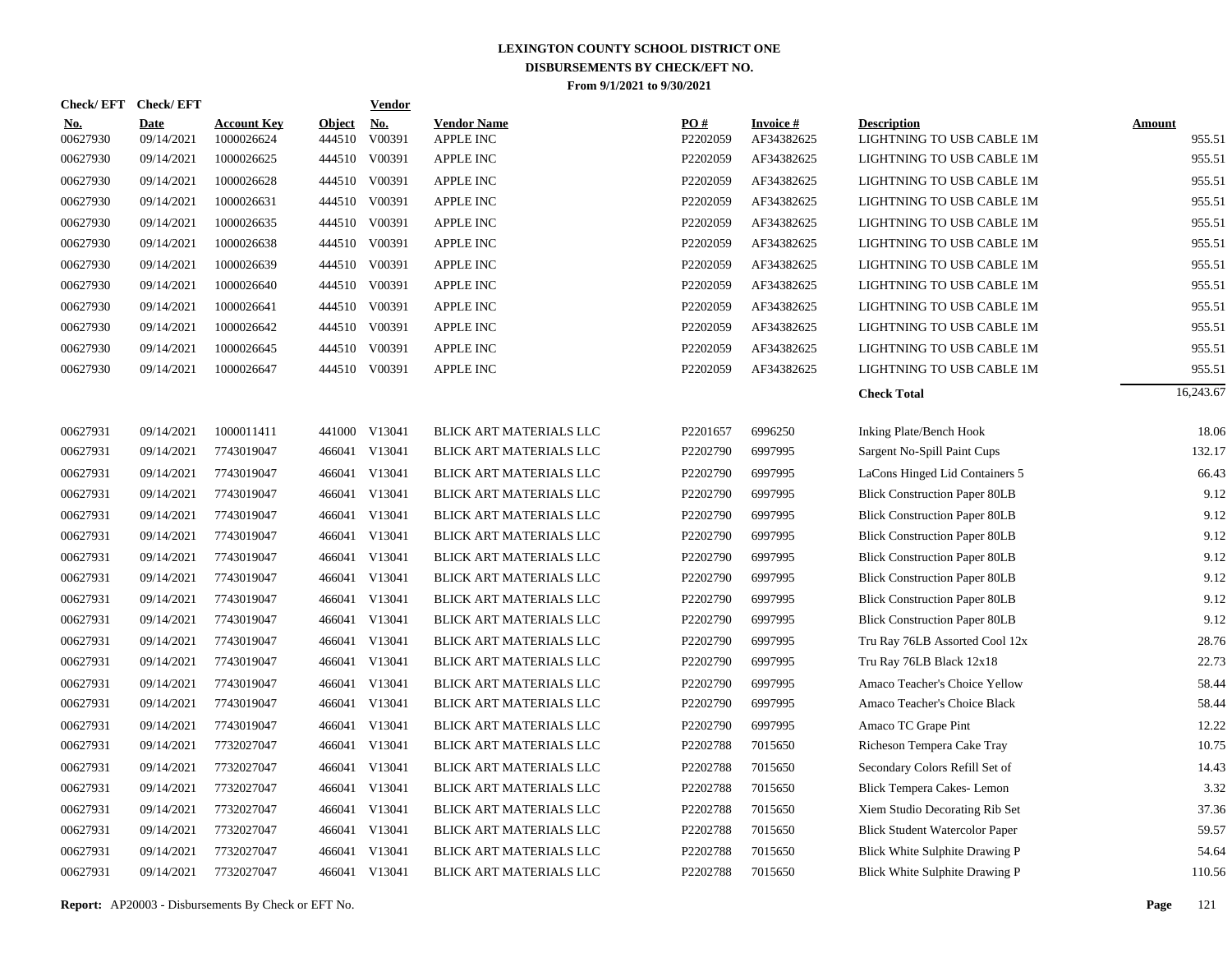| <b>Check/EFT</b>       | <b>Check/EFT</b>          |                                  |                         | <b>Vendor</b>        |                                               |                      |                            |                                                     |                        |
|------------------------|---------------------------|----------------------------------|-------------------------|----------------------|-----------------------------------------------|----------------------|----------------------------|-----------------------------------------------------|------------------------|
| <u>No.</u><br>00627931 | <b>Date</b><br>09/14/2021 | <b>Account Key</b><br>7732027047 | <b>Object</b><br>466041 | <u>No.</u><br>V13041 | <b>Vendor Name</b><br>BLICK ART MATERIALS LLC | PO#<br>P2202788      | <b>Invoice#</b><br>7015650 | <b>Description</b><br>Prang Art Markers Master Pack | <b>Amount</b><br>77.36 |
| 00627931               | 09/14/2021                | 7732027047                       |                         | 466041 V13041        | BLICK ART MATERIALS LLC                       | P2202788             | 7015650                    | Roylco Rubbing Plate Optical I                      | 10.31                  |
| 00627931               | 09/14/2021                | 7732027047                       |                         | 466041 V13041        | BLICK ART MATERIALS LLC                       | P2202788             | 7015650                    | Sargent Chalk Pastel Classroom                      | 44.81                  |
| 00627931               | 09/14/2021                | 7732027047                       |                         | 466041 V13041        | BLICK ART MATERIALS LLC                       | P2202788             | 7015650                    | Learning Resources Primary                          | 7.12                   |
| 00627931               | 09/14/2021                | 7732027047                       |                         | 466041 V13041        | BLICK ART MATERIALS LLC                       | P2202788             | 7015650                    | Natural Burlap by the yard                          | 9.22                   |
| 00627931               | 09/14/2021                | 7732027047                       |                         | 466041 V13041        | BLICK ART MATERIALS LLC                       | P2202788             | 7015650                    | Creativity Street Stems 12" As                      | 9.37                   |
| 00627931               | 09/14/2021                | 7732027047                       |                         | 466041 V13041        | BLICK ART MATERIALS LLC                       | P2202788             | 7015650                    | Student Origami Paper-Assorted                      | 57.98                  |
| 00627931               | 09/14/2021                | 7732027047                       |                         | 466041 V13041        | BLICK ART MATERIALS LLC                       | P2202788             | 7015650                    | Rolling Pin 6"                                      | 39.12                  |
| 00627931               | 09/14/2021                | 7732027047                       |                         | 466041 V13041        | BLICK ART MATERIALS LLC                       | P2202788             | 7015650                    | Scratch Art Scratch Stick Pack                      | 10.25                  |
| 00627931               | 09/14/2021                | 1000011415                       |                         | 441000 V13041        | BLICK ART MATERIALS LLC                       | P2202907             | 7017516                    | <b>GUERRILLA PAINTER COMPOSTION F</b>               | 23.50                  |
| 00627931               | 09/14/2021                | 1000011415                       |                         | 441000 V13041        | BLICK ART MATERIALS LLC                       | P2202907             | 7017516                    | LION BRAND PUNCH NEEDLE BLUE                        | 34.20                  |
| 00627931               | 09/14/2021                | 1000011415                       |                         | 441000 V13041        | BLICK ART MATERIALS LLC                       | P2202907             | 7017516                    | <b>SHIPPING</b>                                     | 8.51                   |
|                        |                           |                                  |                         |                      |                                               |                      |                            | <b>Check Total</b>                                  | 1,083.47               |
| 00627932               | 09/14/2021                | 1000022246                       |                         | 441000 V00297        | BRODART (SUPPLIES AND FURN)                   | P2202353             | 586751                     | Brodart Standard-Sized All-Pur                      | 308.00                 |
| 00627932               | 09/14/2021                | 1000022246                       |                         | 441000 V00297        | BRODART (SUPPLIES AND FURN)                   | P2202353             | 586751                     | Broadart Large All-Purpose Met                      | 92.80                  |
|                        |                           |                                  |                         |                      |                                               |                      |                            | <b>Check Total</b>                                  | 400.80                 |
| 00627933               | 09/14/2021                | 7802070013                       |                         | 466041 V13255        | <b>BSN SPORTS</b>                             | P2201856             | 913649198                  | Rectangle Design H 08032021 3x                      | 706.20                 |
| 00627933               | 09/14/2021                | 7802070013                       |                         | 466041 V13255        | <b>BSN SPORTS</b>                             | P2201856             | 913649198                  | Runner Scraper B 08032021 3x10                      | 746.86                 |
| 00627933               | 09/14/2021                | 7802070013                       |                         | 466041 V13255        | <b>BSN SPORTS</b>                             | P <sub>2201856</sub> | 913649198                  | Shipping                                            | 77.41                  |
|                        |                           |                                  |                         |                      |                                               |                      |                            | <b>Check Total</b>                                  | 1,530.47               |
| 00627934               | 09/14/2021                | 1000025415                       |                         | 441020 V01395        | CITY ELECTRIC SUPPLY CO                       | P2202507             | LEX/166891                 | PHS F/B Ticket Booth - Transfo                      | 1,709.53               |
|                        |                           |                                  |                         |                      |                                               |                      |                            | <b>Check Total</b>                                  | 1,709.53               |
| 00627935               | 09/14/2021                | 1000026306                       |                         | 469000 V02027        | <b>CLARK BERRY PHOTOGRAPHY</b>                | P2201893             | 3624                       | 11 x 14 retouched print of the                      | 230.05                 |
|                        |                           |                                  |                         |                      |                                               |                      |                            | <b>Check Total</b>                                  | 230.05                 |
| 00627936               | 09/14/2021                | 7802071027                       |                         | 466041 V01365        | <b>COLLINS SPORTS MEDICINE</b>                | P2200963             | 391946                     | PENLIGHT DISPOSABLE HIGH INTEN                      | 10.74                  |
| 00627936               | 09/14/2021                | 7802071027                       |                         | 466041 V01365        | COLLINS SPORTS MEDICINE                       | P2200963             | 391946                     | M TAPE PINK MULER 1.5" 32 RL/C                      | 126.32                 |
| 00627936               | 09/14/2021                | 7802071027                       |                         | 466041 V01365        | <b>COLLINS SPORTS MEDICINE</b>                | P2200963             | 391946                     | MUELLER FLEXLIGHT SPATTING TAP                      | 276.65                 |
| 00627936               | 09/14/2021                | 7802071027                       |                         | 466041 V01365        | <b>COLLINS SPORTS MEDICINE</b>                | P2200963             | 391946                     | LEUKOTAPE P 1 1/2" 1 RL/BX                          | 34.83                  |
| 00627936               | 09/14/2021                | 7802071027                       |                         | 466041 V01365        | COLLINS SPORTS MEDICINE                       | P2200963             | 391946                     | SUPERBAND 1" WIDE RED                               | 71.26                  |
| 00627936               | 09/14/2021                | 7802071027                       | 466041                  | V01365               | <b>COLLINS SPORTS MEDICINE</b>                | P2200963             | 391946                     | SUPERBAND RESISTANCE BANDS YEL                      | 75.63                  |
| 00627936               | 09/14/2021                | 7802071027                       |                         | 466041 V01365        | COLLINS SPORTS MEDICINE                       | P2200963             | 391946                     | TUF SKIN 4 OZ COLORLESS SPRAY                       | 63.56                  |
|                        |                           |                                  |                         |                      |                                               |                      |                            |                                                     |                        |

**Report:** AP20003 - Disbursements By Check or EFT No. **Page** 122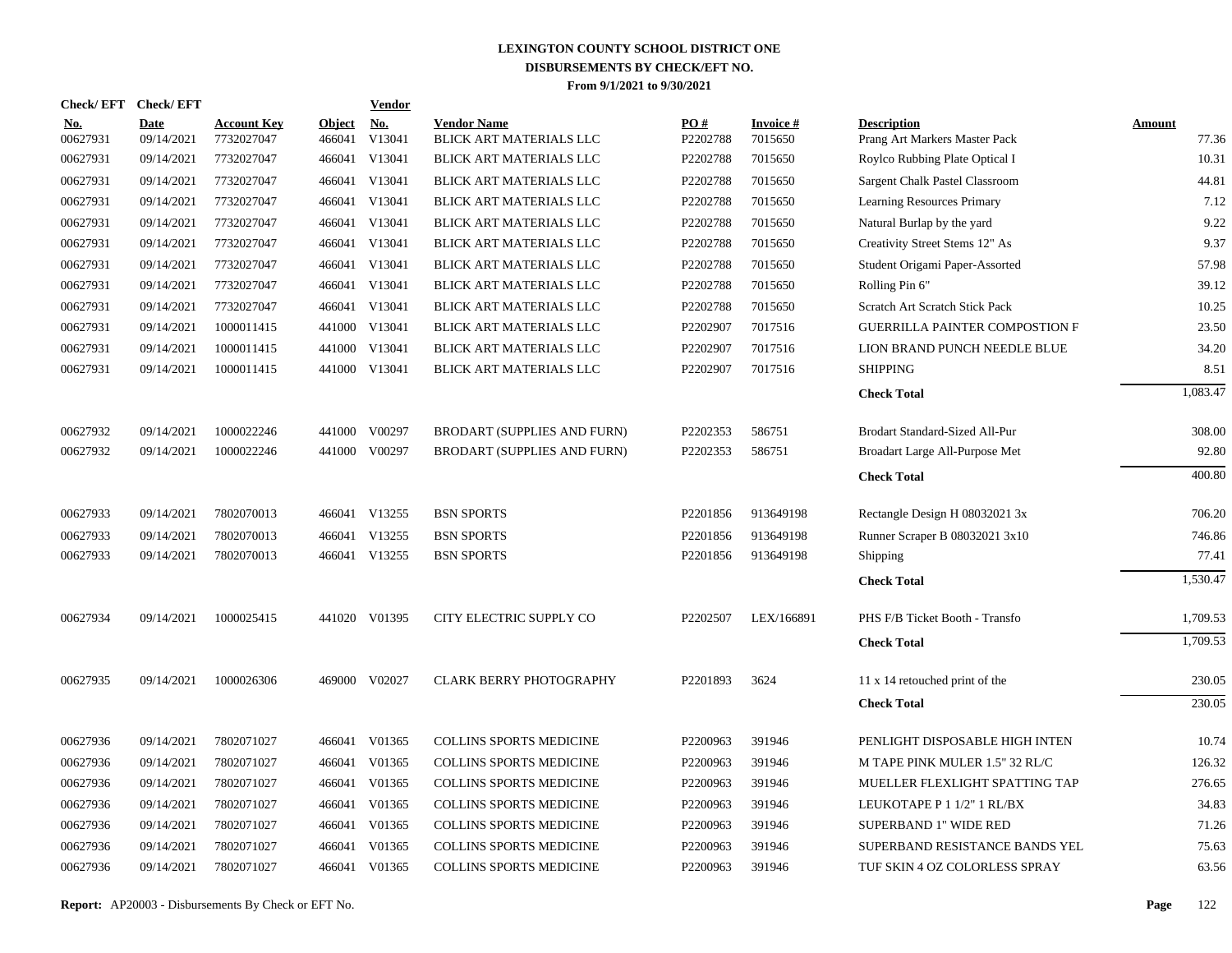|                        | Check/EFT Check/EFT       |                                  |                         | <b>Vendor</b>        |                                                      |                               |                           |                                                    |                         |
|------------------------|---------------------------|----------------------------------|-------------------------|----------------------|------------------------------------------------------|-------------------------------|---------------------------|----------------------------------------------------|-------------------------|
| <u>No.</u><br>00627936 | <b>Date</b><br>09/14/2021 | <b>Account Key</b><br>7802071027 | <b>Object</b><br>466041 | <u>No.</u><br>V01365 | <b>Vendor Name</b><br><b>COLLINS SPORTS MEDICINE</b> | $\underline{PO#}$<br>P2200963 | <b>Invoice#</b><br>391946 | <b>Description</b><br>TUF SKIN ORIGINAL 8 OZ SPRAY | <b>Amount</b><br>109.65 |
| 00627936               | 09/14/2021                | 7802071027                       | 466041                  | V01365               | COLLINS SPORTS MEDICINE                              | P2200963                      | 391946                    | MONSELS STIPTIK BLOOD STOPPER                      | 87.42                   |
| 00627936               | 09/14/2021                | 7802071027                       | 466041                  | V01365               | <b>COLLINS SPORTS MEDICINE</b>                       | P2200963                      | 391946                    | <b>COLLINS GAUZE 4X4 8 PLY NON ST</b>              | 38.91                   |
| 00627936               | 09/14/2021                | 7802071027                       | 466041                  | V01365               | <b>COLLINS SPORTS MEDICINE</b>                       | P2200963                      | 391946                    | SECOND SKIN 3" CIRCLES 48/JAR                      | 56.30                   |
|                        |                           |                                  |                         |                      |                                                      |                               |                           | <b>Check Total</b>                                 | 951.27                  |
| 00627937               | 09/14/2021                | 7946027013                       |                         | 466041 V13351        | COLUMBIA SPECIALTY ADVERTISING                       | P2202569                      | 5978                      | <b>Summer Uniform Bundles</b>                      | 881.91                  |
| 00627937               | 09/14/2021                | 7946027013                       |                         | 466041 V13351        | COLUMBIA SPECIALTY ADVERTISING                       | P2202569                      | 5978                      | Extra Pair of Shorts                               | 15.52                   |
| 00627937               | 09/14/2021                | 7946027013                       |                         | 466041 V13351        | COLUMBIA SPECIALTY ADVERTISING                       | P2202569                      | 5978                      | <b>Extra Hoodies</b>                               | 44.94                   |
| 00627937               | 09/14/2021                | 7946027013                       |                         | 466041 V13351        | COLUMBIA SPECIALTY ADVERTISING                       | P2202569                      | 5978                      | Shipping                                           | 12.84                   |
|                        |                           |                                  |                         |                      |                                                      |                               |                           | <b>Check Total</b>                                 | 955.21                  |
| 00627938               | 09/14/2021                | 2042112703                       |                         | 441000 V15024        | CORWIN PRESS INC                                     | P2111435                      | 599859KI                  | Leading Student-Centered Coach                     | 37.40                   |
| 00627938               | 09/14/2021                | 2042112703                       |                         | 441000 V15024        | <b>CORWIN PRESS INC</b>                              | P2111435                      | 599859KI                  | Shipping                                           | 1.07                    |
|                        |                           |                                  |                         |                      |                                                      |                               |                           | <b>Check Total</b>                                 | 38.47                   |
| 00627939               | 09/14/2021                | 7802070027                       |                         | 466034 V13332        | DAWKINS, JEREMY ALAN                                 |                               |                           | BJFB.WK.09.09.20 B Team vs AC Flora/JV vs Ridge    | 108.80                  |
|                        |                           |                                  |                         |                      |                                                      |                               |                           | <b>Check Total</b>                                 | 108.80                  |
| 00627940               | 09/14/2021                | 1000022225                       |                         | 441000 V00645        | DEMCO INC                                            | P2201033                      | 6997900                   | Reddi Corner                                       | 28.01                   |
| 00627940               | 09/14/2021                | 1000022225                       | 441000                  | V00645               | DEMCO INC                                            | P2201033                      | 6997900                   | DEMCO Economy Book Tape                            | 33.34                   |
| 00627940               | 09/14/2021                | 1000022225                       | 441000                  | V00645               | DEMCO INC                                            | P2201033                      | 6997900                   | DEMCO Economy Book Tape                            | 21.14                   |
| 00627940               | 09/14/2021                | 1000022225                       | 441000                  | V00645               | DEMCO INC                                            | P2201033                      | 6997900                   | Norbond Liquid Plastic Adhesiv                     | 14.97                   |
| 00627940               | 09/14/2021                | 1000022225                       | 441000                  | V00645               | DEMCO INC                                            | P2201033                      | 6997900                   | Paperfold Jacket Covers                            | 46.59                   |
| 00627940               | 09/14/2021                | 1000022225                       | 441000                  | V00645               | DEMCO INC                                            | P2201033                      | 6997900                   | Shipping                                           | 14.41                   |
| 00627940               | 09/14/2021                | 1000022211                       | 441000                  | V00645               | DEMCO INC                                            | P2202802                      | 6999994                   | Magnetic Clip Black                                | 48.08                   |
| 00627940               | 09/14/2021                | 1000022211                       | 441000                  | V00645               | DEMCO INC                                            | P2202802                      | 6999994                   | Sign Frame 7" X 11" Black                          | 28.06                   |
| 00627940               | 09/14/2021                | 1000022211                       | 441000                  | V00645               | DEMCO INC                                            | P2202802                      | 6999994                   | Colortinted Ult Aggr Label Pro                     | 20.32                   |
| 00627940               | 09/14/2021                | 1000022211                       | 441000                  | V00645               | DEMCO INC                                            | P2202802                      | 6999994                   | Multi Purpose Folding Easel                        | 70.09                   |
| 00627940               | 09/14/2021                | 1000022211                       | 441000                  | V00645               | DEMCO INC                                            | P2202802                      | 6999994                   | Fall Spice Scented Bookmark, 1                     | 14.53                   |
| 00627940               | 09/14/2021                | 1000022211                       | 441000                  | V00645               | DEMCO INC                                            | P2202802                      | 6999994                   | Pineapple Scented Bookmark, 10                     | 14.53                   |
| 00627940               | 09/14/2021                | 1000022211                       | 441000                  | V00645               | DEMCO INC                                            | P2202802                      | 6999994                   | Cinnamon Roll Scented Bookmark                     | 14.53                   |
| 00627940               | 09/14/2021                | 1000022211                       | 441000                  | V00645               | DEMCO INC                                            | P2202802                      | 6999994                   | Root Beer Scented Bookmark, 10                     | 14.53                   |
| 00627940               | 09/14/2021                | 1000022211                       | 441000                  | V00645               | DEMCO INC                                            | P2202802                      | 6999994                   | Cupcake Scented Bookmark, 100/                     | 14.53                   |
| 00627940               | 09/14/2021                | 1000022211                       | 441000                  | V00645               | <b>DEMCO INC</b>                                     | P2202802                      | 6999994                   | Pumpkin Spice Scented Bookmark                     | 14.53                   |
| 00627940               | 09/14/2021                | 1000022211                       |                         | 441000 V00645        | DEMCO INC                                            | P2202802                      | 6999994                   | Pizza Scented Bookmark, 100/pk                     | 14.53                   |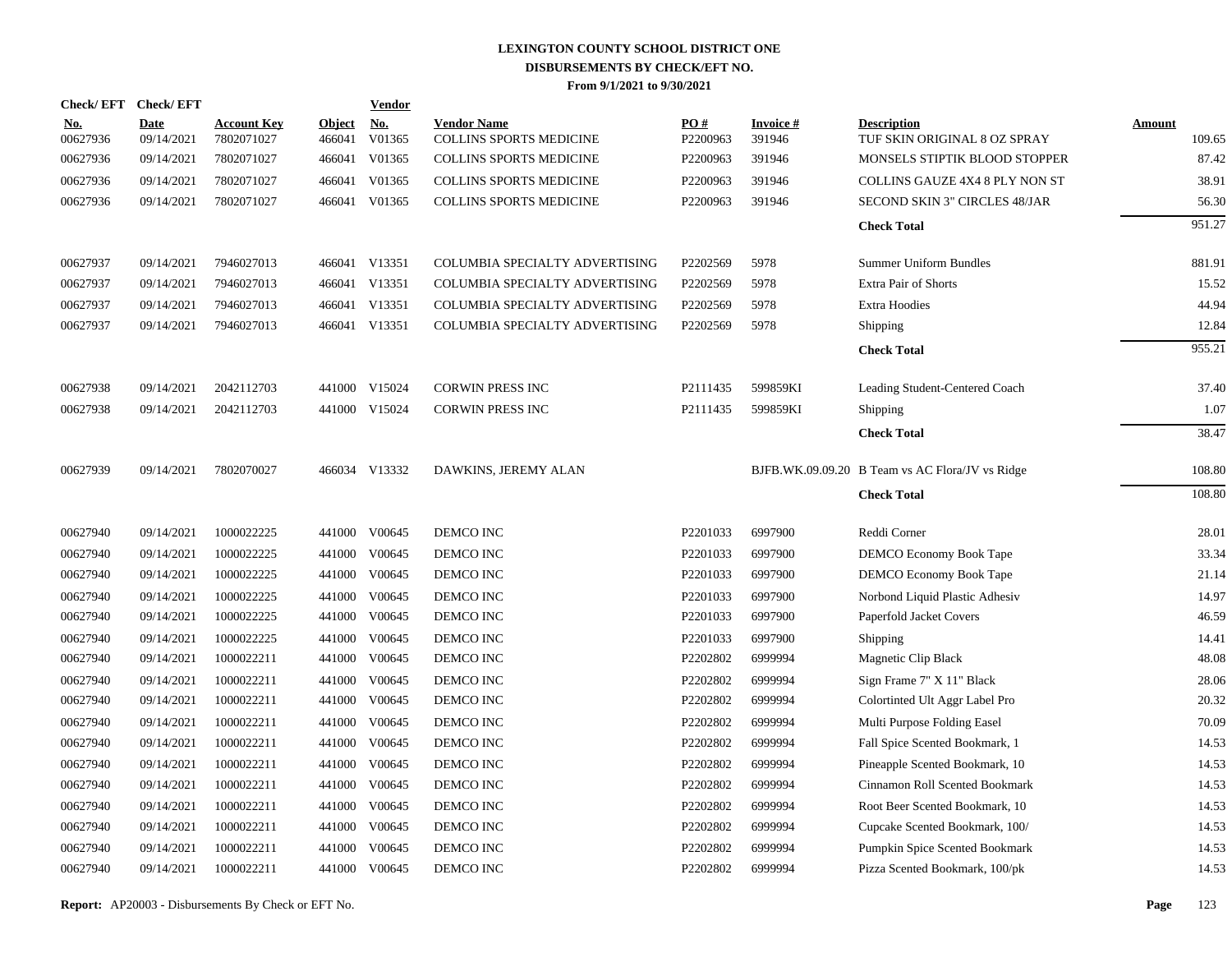| <b>Check/EFT</b>       | <b>Check/EFT</b>   |                                  |                         | <b>Vendor</b>        |                                 |                 |                            |                                                      |                        |
|------------------------|--------------------|----------------------------------|-------------------------|----------------------|---------------------------------|-----------------|----------------------------|------------------------------------------------------|------------------------|
| <u>No.</u><br>00627940 | Date<br>09/14/2021 | <b>Account Key</b><br>1000022211 | <b>Object</b><br>441000 | <u>No.</u><br>V00645 | <b>Vendor Name</b><br>DEMCO INC | PO#<br>P2202802 | <b>Invoice#</b><br>6999994 | <b>Description</b><br>Colortinted Ult Aggr Label Pro | <b>Amount</b><br>22.25 |
| 00627940               | 09/14/2021         | 1000022211                       | 441000                  | V00645               | DEMCO INC                       | P2202802        | 6999994                    | Colortinted Ult Aggr Label Pro                       | 11.62                  |
| 00627940               | 09/14/2021         | 1000022211                       | 441000                  | V00645               | DEMCO INC                       | P2202802        | 6999994                    | Colortinted Ult Aggr Label Pro                       | 66.74                  |
| 00627940               | 09/14/2021         | 1000022211                       | 441000                  | V00645               | DEMCO INC                       | P2202802        | 6999994                    | Colortinted Ult Aggr Label Pro                       | 44.49                  |
| 00627940               | 09/14/2021         | 1000022211                       | 441000                  | V00645               | DEMCO INC                       | P2202802        | 6999994                    | Colortinted Ult Aggr Label Pro                       | 44.49                  |
| 00627940               | 09/14/2021         | 1000022211                       |                         | 441000 V00645        | DEMCO INC                       | P2202802        | 6999994                    | Colortinted Ult Aggr Label Pro                       | 44.49                  |
| 00627940               | 09/14/2021         | 1000022211                       |                         | 441000 V00645        | DEMCO INC                       | P2202802        | 6999994                    | Colortinted Ult Aggr Label Pro                       | 88.98                  |
| 00627940               | 09/14/2021         | 1000022211                       |                         | 441000 V00645        | DEMCO INC                       | P2202802        | 6999994                    | Colortinted Ult Aggr Label Pro                       | 66.74                  |
| 00627940               | 09/14/2021         | 1000022211                       | 441000                  | V00645               | DEMCO INC                       | P2202802        | 6999994                    | Colortinted Ult Aggr Label Pro                       | 5.74                   |
| 00627940               | 09/14/2021         | 1000022211                       |                         | 441000 V00645        | DEMCO INC                       | P2202802        | 6999994                    | Shipping                                             | 72.71                  |
| 00627940               | 09/14/2021         | 1000022211                       | 441000                  | V00645               | DEMCO INC                       | P2202802        | 6999994                    | Colortinted Ult Aggr Label Pro                       | 18.71                  |
| 00627940               | 09/14/2021         | 1000022211                       | 441000                  | V00645               | DEMCO INC                       | P2202802        | 6999994                    | Colortinted Ult Aggr Label Pro                       | 44.49                  |
|                        |                    |                                  |                         |                      |                                 |                 |                            | <b>Check Total</b>                                   | 958.17                 |
| 00627941               | 09/14/2021         | 7802070027                       |                         | 466034 V02969        | DUVALL, CHUCK                   |                 |                            | BJFB.WK.09.09.20 B Team vs AC Flora/JV vs Ridge      | 107.00                 |
|                        |                    |                                  |                         |                      |                                 |                 |                            | <b>Check Total</b>                                   | 107.00                 |
| 00627942               | 09/14/2021         | 1000011326                       |                         | 441000 V01340        | <b>FASTENAL CO</b>              | P2202483        | <b>SCLEX127158</b>         | D batteries                                          | 72.19                  |
| 00627942               | 09/14/2021         | 1000011326                       | 441000                  | V01340               | <b>FASTENAL CO</b>              | P2202483        | <b>SCLEX127158</b>         | 9V batteries                                         | 10.26                  |
| 00627942               | 09/14/2021         | 1000011326                       |                         | 441000 V01340        | <b>FASTENAL CO</b>              | P2202483        | <b>SCLEX127158</b>         | AAA batteries                                        | 18.55                  |
|                        |                    |                                  |                         |                      |                                 |                 |                            | <b>Check Total</b>                                   | 101.00                 |
| 00627943               | 09/14/2021         | 1000022403                       |                         | 433200 V15897        | FIRST COMMUNITY BANK            | P2203114        | ADM.5782.08.21             | Delta Airlines                                       | 398.40                 |
| 00627943               | 09/14/2021         | 1000022403                       |                         | 441000 V15897        | FIRST COMMUNITY BANK            | P2203114        | ADM.5782.08.21             | Amazon                                               | 11.09                  |
| 00627943               | 09/14/2021         | 1000022403                       |                         | 441000 V15897        | FIRST COMMUNITY BANK            | P2203114        | ADM.5782.08.21             | Amazon Prime                                         | 13.90                  |
| 00627943               | 09/14/2021         | 1000022403                       |                         | 469000 V15897        | FIRST COMMUNITY BANK            | P2203114        | ADM.5782.08.21             | <b>Dunkin Donuts</b>                                 | 68.64                  |
| 00627943               | 09/14/2021         | 1000022403                       |                         | 469000 V15897        | FIRST COMMUNITY BANK            | P2203114        | ADM.5782.08.21             | The Little Bake Shoppe                               | 43.04                  |
| 00627943               | 09/14/2021         | 1000022403                       | 469000                  | V15897               | FIRST COMMUNITY BANK            | P2203114        | ADM.5782.08.21             | Walmart                                              | 53.03                  |
| 00627943               | 09/14/2021         | 1000022403                       |                         | 469000 V15897        | FIRST COMMUNITY BANK            | P2203114        | ADM.5782.08.21             | Chick Fil A                                          | 419.52                 |
| 00627943               | 09/14/2021         | 1000022403                       | 469000                  | V15897               | FIRST COMMUNITY BANK            | P2203114        | ADM.5782.08.21             | Dunkin Donuts                                        | 49.08                  |
| 00627943               | 09/14/2021         | 1000022403                       |                         | 469000 V15897        | FIRST COMMUNITY BANK            | P2203114        | ADM.5782.08.21             | Apple Spice                                          | 616.92                 |
| 00627943               | 09/14/2021         | 1000022403                       | 469000                  | V15897               | FIRST COMMUNITY BANK            | P2203114        | ADM.5782.08.21             | Lowes                                                | 211.73                 |
| 00627943               | 09/14/2021         | 1000022403                       |                         | 469000 V15897        | FIRST COMMUNITY BANK            | P2203114        | ADM.5782.08.21             | Dunkin Donuts                                        | 115.50                 |
| 00627943               | 09/14/2021         | 1000022403                       | 469000                  | V15897               | FIRST COMMUNITY BANK            | P2203114        | ADM.5782.08.21             | Joey's                                               | 64.73                  |
|                        |                    |                                  |                         |                      |                                 |                 |                            | <b>Check Total</b>                                   | 2,065.58               |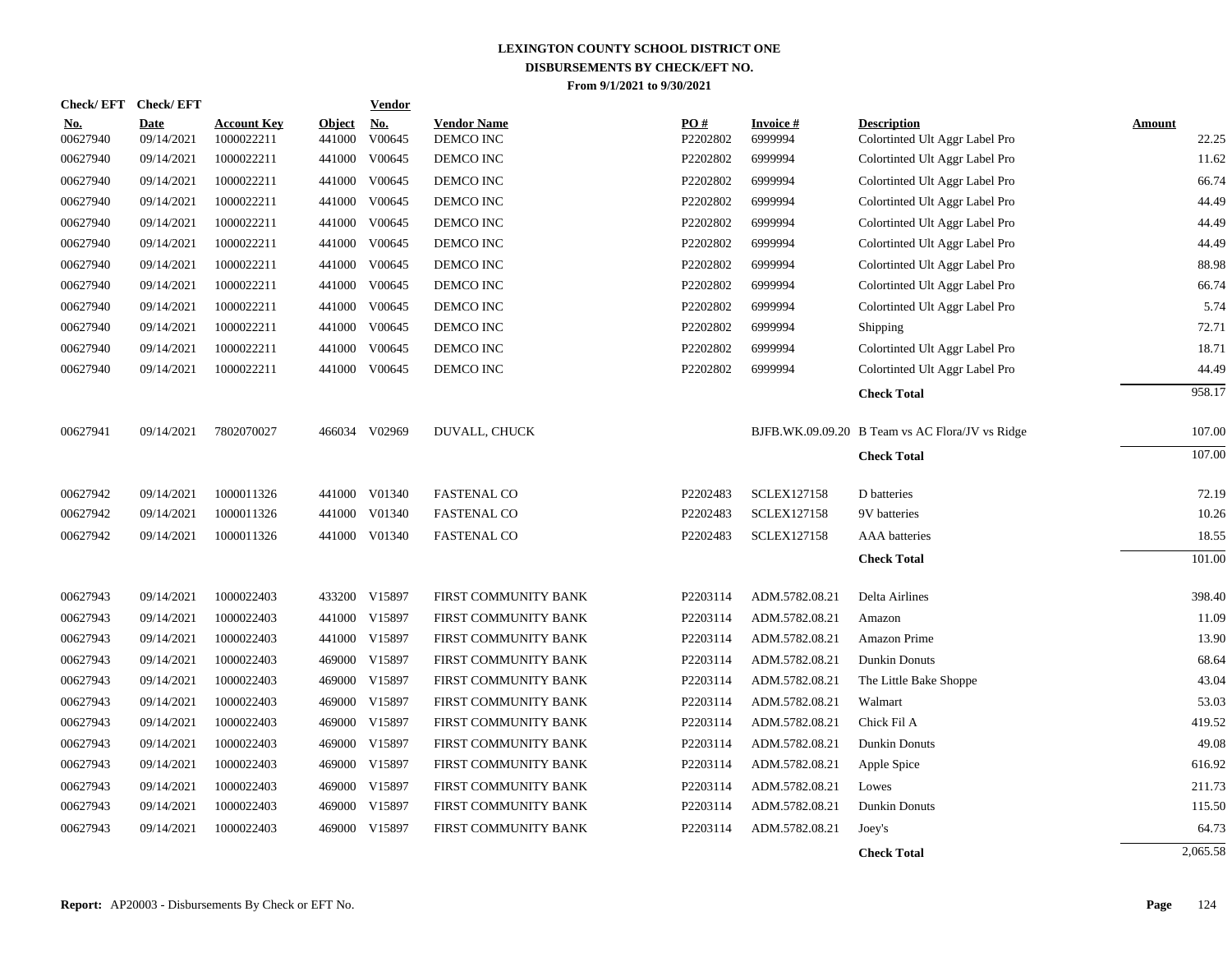| Check/ EFT             | <b>Check/EFT</b>          |                                  |                         | <b>Vendor</b>        |                                                  |                 |                              |                                                      |                        |
|------------------------|---------------------------|----------------------------------|-------------------------|----------------------|--------------------------------------------------|-----------------|------------------------------|------------------------------------------------------|------------------------|
| <u>No.</u><br>00627944 | <b>Date</b><br>09/14/2021 | <b>Account Key</b><br>1000011427 | <b>Object</b><br>441000 | <u>No.</u><br>V00549 | <b>Vendor Name</b><br>FORMS AND SUPPLY INC (FSI) | PO#<br>P2201602 | <b>Invoice#</b><br>5851184-3 | <b>Description</b><br>EconomyValue ClearVue Round-Ri | <b>Amount</b><br>18.36 |
| 00627944               | 09/14/2021                | 1000011320                       | 441000                  | V00549               | FORMS AND SUPPLY INC (FSI)                       | P2201920        | 5862986-1                    | EconomyValue ClearVue RoundRin                       | 7.65                   |
| 00627944               | 09/14/2021                | 1000023202                       | 441000                  | V00549               | FORMS AND SUPPLY INC (FSI)                       | P2201976        | 5864121-2                    | SAN81803 Expo Whiteboard Clean                       | 5.49                   |
| 00627944               | 09/14/2021                | 1000011413                       | 441000                  | V00549               | FORMS AND SUPPLY INC (FSI)                       | P2202162        | 5869808-0                    | Business Source 25" x 30" Self                       | 57.35                  |
| 00627944               | 09/14/2021                | 7760027013                       |                         | 466041 V00549        | FORMS AND SUPPLY INC (FSI)                       | P2202311        | 5872436-0                    | Business Source 25" x 30" Self                       | 57.35                  |
| 00627944               | 09/14/2021                | 1000011325                       |                         | 441000 V00549        | FORMS AND SUPPLY INC (FSI)                       | P2202421        | 5876535-2                    | Expo Whiteboard Cleaner 8 fl                         | 21.96                  |
| 00627944               | 09/14/2021                | 2021022303                       | 441000                  | V00549               | FORMS AND SUPPLY INC (FSI)                       | P2202706        | 5883244-0                    | Mead Wirebound Notebook-200 sh                       | 13.14                  |
| 00627944               | 09/14/2021                | 2021022303                       |                         | 441000 V00549        | FORMS AND SUPPLY INC (FSI)                       | P2202706        | 5883244-0                    | Lorell Mesh Desktop Drawer Org                       | 53.60                  |
| 00627944               | 09/14/2021                | 2021022303                       |                         | 441000 V00549        | FORMS AND SUPPLY INC (FSI)                       | P2202706        | 5883244-0                    | Paper Mate Flair Medium Point                        | 20.51                  |
| 00627944               | 09/14/2021                | 2021022303                       |                         | 441000 V00549        | FORMS AND SUPPLY INC (FSI)                       | P2202706        | 5883244-0                    | Expo Low Odor Markers-Ultra Fi                       | 14.93                  |
| 00627944               | 09/14/2021                | 2021022303                       |                         | 441000 V00549        | FORMS AND SUPPLY INC (FSI)                       | P2202706        | 5883244-0                    | Mead Wirebound Notebook-100 Sh                       | 6.43                   |
| 00627944               | 09/14/2021                | 1000011320                       |                         | 441000 V00549        | FORMS AND SUPPLY INC (FSI)                       | P2202731        | 5884194-0                    | EXPO Large Barrel DryErase Mar                       | 33.63                  |
| 00627944               | 09/14/2021                | 1000011320                       |                         | 441000 V00549        | FORMS AND SUPPLY INC (FSI)                       | P2202731        | 5884194-0                    | Postitreg Popup Notes Cape To                        | 93.20                  |
| 00627944               | 09/14/2021                | 1000011320                       | 441000                  | V00549               | FORMS AND SUPPLY INC (FSI)                       | P2202731        | 5884194-0                    | Business Source Woodcase No 2                        | 12.63                  |
| 00627944               | 09/14/2021                | 1000011320                       | 441000                  | V00549               | FORMS AND SUPPLY INC (FSI)                       | P2202731        | 5884194-0                    | Business Source Woodcase No 2                        | 53.13                  |
| 00627944               | 09/14/2021                | 1000011320                       | 441000                  | V00549               | FORMS AND SUPPLY INC (FSI)                       | P2202731        | 5884194-0                    | Integra Pink Pencil Eraser Pi                        | 11.56                  |
| 00627944               | 09/14/2021                | 1000011320                       | 441000                  | V00549               | FORMS AND SUPPLY INC (FSI)                       | P2202731        | 5884194-0                    | Expo LowOdor Dryerase Set Chi                        | 47.29                  |
| 00627944               | 09/14/2021                | 1000011320                       | 441000                  | V00549               | FORMS AND SUPPLY INC (FSI)                       | P2202731        | 5884194-0                    | EXPO Large Barrel DryErase Mar                       | 34.75                  |
| 00627944               | 09/14/2021                | 1000011320                       | 441000                  | V00549               | FORMS AND SUPPLY INC (FSI)                       | P2202731        | 5884194-0                    | EXPO Large Barrel DryErase Mar                       | 34.75                  |
| 00627944               | 09/14/2021                | 1000011320                       | 441000                  | V00549               | FORMS AND SUPPLY INC (FSI)                       | P2202731        | 5884194-0                    | EXPO Large Barrel DryErase Mar                       | 54.35                  |
| 00627944               | 09/14/2021                | 3260011303                       | 441000                  | V00549               | FORMS AND SUPPLY INC (FSI)                       | P2202729        | 5884341-0                    | Binder clips, small, 12/pkg                          | 0.74                   |
| 00627944               | 09/14/2021                | 3260011303                       | 441000                  | V00549               | FORMS AND SUPPLY INC (FSI)                       | P2202729        | 5884341-0                    | Batteries, AAA, pack of 12                           | 34.60                  |
| 00627944               | 09/14/2021                | 3260011303                       | 441000                  | V00549               | FORMS AND SUPPLY INC (FSI)                       | P2202729        | 5884341-0                    | Batteries, AA, alkaline, 12/pk                       | 69.21                  |
| 00627944               | 09/14/2021                | 3260011303                       | 441000                  | V00549               | FORMS AND SUPPLY INC (FSI)                       | P2202729        | 5884341-0                    | Push pins, 100/box, assorted                         | 9.63                   |
| 00627944               | 09/14/2021                | 3260011303                       | 441000                  | V00549               | FORMS AND SUPPLY INC (FSI)                       | P2202729        | 5884341-0                    | Binder clips, medium size, 12/                       | 1.46                   |
| 00627944               | 09/14/2021                | 3260011303                       | 441000                  | V00549               | FORMS AND SUPPLY INC (FSI)                       | P2202729        | 5884341-0                    | Paperclips, standard, 100 in b                       | 1.06                   |
| 00627944               | 09/14/2021                | 3260011303                       | 441000                  | V00549               | FORMS AND SUPPLY INC (FSI)                       | P2202729        | 5884341-0                    | Index cards, $3x5$ , ruled, $100/p$                  | 14.81                  |
| 00627944               | 09/14/2021                | 3260011303                       | 441000                  | V00549               | FORMS AND SUPPLY INC (FSI)                       | P2202729        | 5884341-0                    | Index cards, $3x5$ , blank, $100/p$                  | 9.33                   |
| 00627944               | 09/14/2021                | 3260011303                       | 441000                  | V00549               | FORMS AND SUPPLY INC (FSI)                       | P2202729        | 5884341-1                    | Tape, packing/sealing on dispe                       | 7.45                   |
| 00627944               | 09/14/2021                | 2021022303                       | 441000                  | V00549               | FORMS AND SUPPLY INC (FSI)                       | P2202730        | 5884346-0                    | <b>Bankers Box Stor/File Boxes</b>                   | 34.50                  |
| 00627944               | 09/14/2021                | 2021022303                       | 441000                  | V00549               | FORMS AND SUPPLY INC (FSI)                       | P2202730        | 5884346-0                    | Pendeflex 1/3 Tab Cut File                           | 29.49                  |
| 00627944               | 09/14/2021                | 2021022303                       | 441000                  | V00549               | FORMS AND SUPPLY INC (FSI)                       | P2202730        | 5884346-0                    | Bic Wite-Out Correction Tape,                        | 9.78                   |
| 00627944               | 09/14/2021                | 2021022303                       | 441000                  | V00549               | FORMS AND SUPPLY INC (FSI)                       | P2202730        | 5884346-0                    | Dymo LabelWriter Address Label                       | 36.11                  |
| 00627944               | 09/14/2021                | 7714027021                       |                         | 466041 V00549        | FORMS AND SUPPLY INC (FSI)                       | P2202775        | 5885059-0                    | Integra SideApply Correction T                       | 3.86                   |
| 00627944               | 09/14/2021                | 7714027021                       | 466041                  | V00549               | FORMS AND SUPPLY INC (FSI)                       | P2202775        | 5885059-0                    | Business Source Invisible Tape                       | 9.24                   |
| 00627944               | 09/14/2021                | 7714027021                       |                         | 466041 V00549        | FORMS AND SUPPLY INC (FSI)                       | P2202775        | 5885059-0                    | OIC Nine Compartment Drawer Or                       | 5.97                   |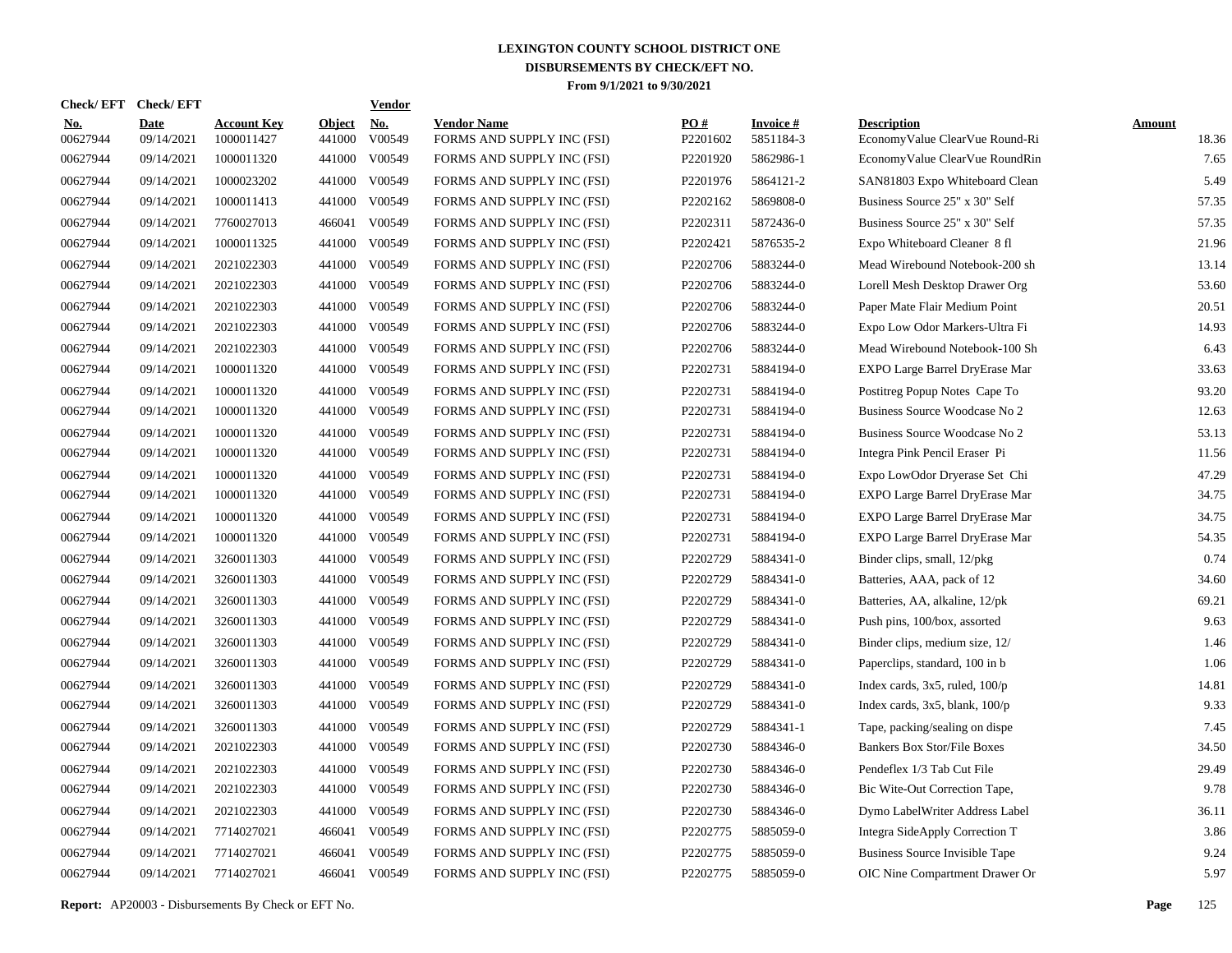| <b>Check/EFT</b>       | <b>Check/EFT</b>          |                                  |                         | <b>Vendor</b>        |                                                  |                               |                              |                                                     |                       |
|------------------------|---------------------------|----------------------------------|-------------------------|----------------------|--------------------------------------------------|-------------------------------|------------------------------|-----------------------------------------------------|-----------------------|
| <u>No.</u><br>00627944 | <b>Date</b><br>09/14/2021 | <b>Account Key</b><br>7714027021 | <b>Object</b><br>466041 | <u>No.</u><br>V00549 | <b>Vendor Name</b><br>FORMS AND SUPPLY INC (FSI) | $\underline{PO#}$<br>P2202775 | <b>Invoice#</b><br>5885059-0 | <b>Description</b><br>Business Source File Frame Le | <b>Amount</b><br>5.94 |
| 00627944               | 09/14/2021                | 7740019040                       | 466041                  | V00549               | FORMS AND SUPPLY INC (FSI)                       | P2202787                      | 5885708-0                    | <b>DURABLEreg SHERPAreg Motion</b>                  | 72.36                 |
| 00627944               | 09/14/2021                | 7740019040                       | 466041                  | V00549               | FORMS AND SUPPLY INC (FSI)                       | P2202787                      | 5885708-0                    | Averyreg Easy Peel White Shipp                      | 96.57                 |
| 00627944               | 09/14/2021                | 7740019040                       | 466041                  | V00549               | FORMS AND SUPPLY INC (FSI)                       | P2202787                      | 5885708-0                    | Averyreg Easy Peelreg Address                       | 93.73                 |
| 00627944               | 09/14/2021                | 7740019040                       | 466041                  | V00549               | FORMS AND SUPPLY INC (FSI)                       | P2202787                      | 5885708-1                    | Expo Whiteboard Cleaner 8 fl                        | 18.30                 |
| 00627944               | 09/14/2021                | 7745019013                       | 466041                  | V00549               | FORMS AND SUPPLY INC (FSI)                       | P2202819                      | 5886698-0                    | Pilot G2 Retractable Gel Ink                        | 11.59                 |
| 00627944               | 09/14/2021                | 7745019013                       | 466041                  | V00549               | FORMS AND SUPPLY INC (FSI)                       | P2202819                      | 5886698-0                    | Pilot G2 Retractable Gel Ink                        | 11.59                 |
| 00627944               | 09/14/2021                | 1000011413                       | 441000                  | V00549               | FORMS AND SUPPLY INC (FSI)                       | P2202821                      | 5886701-0                    | Postitreg Notes Original Lined                      | 13.34                 |
| 00627944               | 09/14/2021                | 1000011413                       | 441000                  | V00549               | FORMS AND SUPPLY INC (FSI)                       | P2202821                      | 5886701-0                    | Postitreg Super Sticky Notes                        | 14.97                 |
| 00627944               | 09/14/2021                | 1000011413                       |                         | 441000 V00549        | FORMS AND SUPPLY INC (FSI)                       | P2202821                      | 5886701-0                    | Postitreg Greener Lined Notes                       | 19.92                 |
| 00627944               | 09/14/2021                | 1000011413                       |                         | 441000 V00549        | FORMS AND SUPPLY INC (FSI)                       | P2202821                      | 5886701-1                    | Sharpie Metallic Permanent Mar                      | 22.87                 |
| 00627944               | 09/14/2021                | 1000011413                       |                         | 441000 V00549        | FORMS AND SUPPLY INC (FSI)                       | P2202824                      | 5886755-0                    | Pentel EnerGel RTX Liquid Gel                       | 22.84                 |
| 00627944               | 09/14/2021                | 1000011413                       |                         | 441000 V00549        | FORMS AND SUPPLY INC (FSI)                       | P2202824                      | 5886755-0                    | Sharpie Smear Guard Retractabl                      | 15.07                 |
| 00627944               | 09/14/2021                | 1000011413                       |                         | 441000 V00549        | FORMS AND SUPPLY INC (FSI)                       | P2202824                      | 5886755-0                    | Postitreg Popup Notes Jaipur                        | 14.43                 |
| 00627944               | 09/14/2021                | 1000011413                       |                         | 441000 V00549        | FORMS AND SUPPLY INC (FSI)                       | P2202824                      | 5886755-0                    | Postitreg Popup Notes Marseil                       | 8.59                  |
| 00627944               | 09/14/2021                | 1000011413                       | 441000                  | V00549               | FORMS AND SUPPLY INC (FSI)                       | P2202824                      | 5886755-0                    | <b>Business Source Ruled Adhesive</b>               | 3.51                  |
| 00627944               | 09/14/2021                | 1000011413                       | 441000                  | V00549               | FORMS AND SUPPLY INC (FSI)                       | P2202824                      | 5886755-0                    | Averyreg Marks A Lot Permanent                      | 16.56                 |
| 00627944               | 09/14/2021                | 1000011413                       | 441000                  | V00549               | FORMS AND SUPPLY INC (FSI)                       | P2202824                      | 5886755-0                    | Neenah Card Stock Bright Whit                       | 16.69                 |
| 00627944               | 09/14/2021                | 1000011413                       | 441000                  | V00549               | FORMS AND SUPPLY INC (FSI)                       | P2202824                      | 5886755-0                    | Pentel EnerGel RTX Liquid Gel                       | 22.86                 |
| 00627944               | 09/14/2021                | 1000011413                       | 441000                  | V00549               | FORMS AND SUPPLY INC (FSI)                       | P2202824                      | 5886755-0                    | Pentel EnerGel RTX Liquid Gel                       | 11.24                 |
| 00627944               | 09/14/2021                | 1000011413                       | 441000                  | V00549               | FORMS AND SUPPLY INC (FSI)                       | P2202824                      | 5886755-0                    | Postitreg Popup Notes Dispense                      | 19.69                 |
| 00627944               | 09/14/2021                | 1000011413                       | 441000                  | V00549               | FORMS AND SUPPLY INC (FSI)                       | P2202824                      | 5886755-0                    | Officemate Business Card Holde                      | 1.93                  |
| 00627944               | 09/14/2021                | 1000011413                       | 441000                  | V00549               | FORMS AND SUPPLY INC (FSI)                       | P2202824                      | 5886755-0                    | Deflecto Business Card Holder                       | 1.88                  |
| 00627944               | 09/14/2021                | 1000011413                       | 441000                  | V00549               | FORMS AND SUPPLY INC (FSI)                       | P2202824                      | 5886755-0                    | Sharpie Fine Point Permanent M                      | 16.48                 |
| 00627944               | 09/14/2021                | 1000011413                       | 441000                  | V00549               | FORMS AND SUPPLY INC (FSI)                       | P2202824                      | 5886755-0                    | Pentel EnerGel RTX Liquid Gel                       | 11.24                 |
| 00627944               | 09/14/2021                | 7745019013                       | 466041                  | V00549               | FORMS AND SUPPLY INC (FSI)                       | P2202825                      | 5886757-0                    | <b>BIC Brite Liner Highlighters</b>                 | 2.63                  |
| 00627944               | 09/14/2021                | 7745019013                       | 466041                  | V00549               | FORMS AND SUPPLY INC (FSI)                       | P2202825                      | 5886757-0                    | Postitreg Popup Notes Cape To                       | 18.64                 |
| 00627944               | 09/14/2021                | 7745019013                       | 466041                  | V00549               | FORMS AND SUPPLY INC (FSI)                       | P2202825                      | 5886757-0                    | <b>Business Source Heavyduty Pack</b>               | 14.47                 |
| 00627944               | 09/14/2021                | 7745019013                       | 466041                  | V00549               | FORMS AND SUPPLY INC (FSI)                       | P2202825                      | 5886757-0                    | Postitreg Super Sticky Notes C                      | 14.06                 |
| 00627944               | 09/14/2021                | 1000011411                       | 441000                  | V00549               | FORMS AND SUPPLY INC (FSI)                       | P2202823                      | 5886802-0                    | Multipurpose Copy Paper 20# 92                      | 1,219.37              |
| 00627944               | 09/14/2021                | 1000011331                       | 441000                  | V00549               | FORMS AND SUPPLY INC (FSI)                       | P2202851                      | 5887735-0                    | Expo LowOdor Dryerase Fine Tip                      | 37.67                 |
| 00627944               | 09/14/2021                | 1000011331                       | 441000                  | V00549               | FORMS AND SUPPLY INC (FSI)                       | P2202851                      | 5887735-0                    | Averyreg Glue Stick 026 oz 1                        | 19.63                 |
| 00627944               | 09/14/2021                | 1000011331                       |                         | 441000 V00549        | FORMS AND SUPPLY INC (FSI)                       | P2202851                      | 5887735-0                    | Sparco 5 Kids Blunt End Scisso                      | 43.87                 |
|                        |                           |                                  |                         |                      |                                                  |                               |                              | <b>Check Total</b>                                  | 2,863.83              |
| 00627945               | 09/14/2021                | 1000026405                       |                         | 433200 V16414        | <b>FRANCZEK PC</b>                               | P2201846                      | 206883                       | Title IX Training                                   | 350.00                |
|                        |                           |                                  |                         |                      |                                                  |                               |                              |                                                     |                       |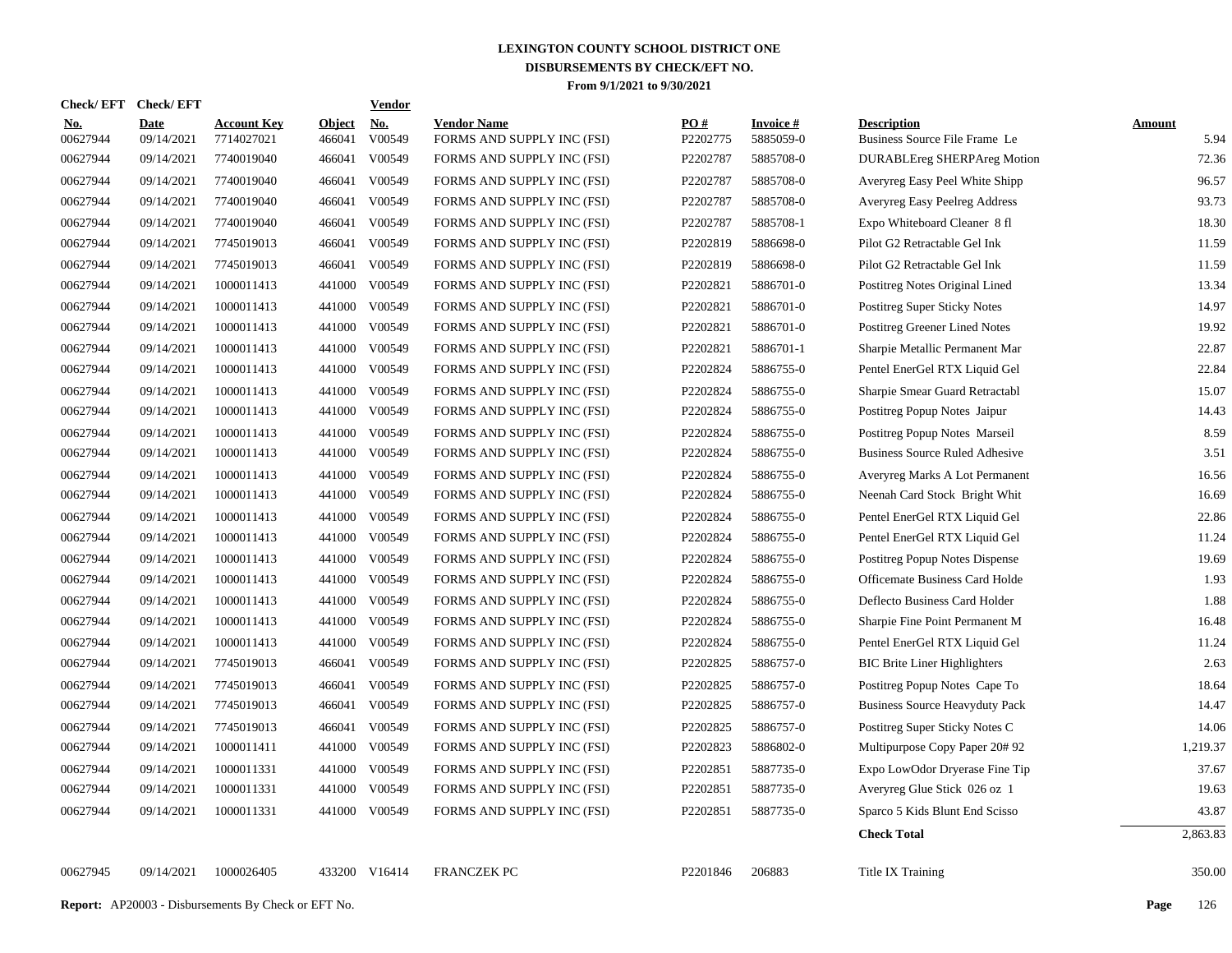| <u>No.</u> | Check/EFT Check/EFT<br><b>Date</b> | <b>Account Key</b> | Object No. | <b>Vendor</b> | <b>Vendor Name</b>           | PO#      | <b>Invoice#</b>  | <b>Description</b>                              | <b>Amount</b> |
|------------|------------------------------------|--------------------|------------|---------------|------------------------------|----------|------------------|-------------------------------------------------|---------------|
|            |                                    |                    |            |               |                              |          |                  | <b>Check Total</b>                              | 350.00        |
| 00627946   | 09/14/2021                         | 1000025408         |            | 441020 V00036 | GATEWAY SUPPLY CO INC        | P2202755 | S5290428.002     | DM - Force Logic Press Tool Ki                  | 3,288.21      |
|            |                                    |                    |            |               |                              |          |                  | <b>Check Total</b>                              | 3,288.21      |
| 00627947   | 09/14/2021                         | 1000014503         |            | 433200 EXXXXX | Employee                     |          | 08.12.08.31.21   | Homebound services                              | 64.96         |
|            |                                    |                    |            |               |                              |          |                  | <b>Check Total</b>                              | 64.96         |
| 00627948   | 09/14/2021                         | 2200026408         |            | 441000 V02048 | <b>GROVE MEDICAL</b>         | P2202206 | 6136501          | Earloop Masks Child Size Isola                  | 18,686.95     |
|            |                                    |                    |            |               |                              |          |                  | <b>Check Total</b>                              | 18,686.95     |
| 00627949   | 09/14/2021                         | 7802070027         |            | 466034 V10756 | HOLLISTER, JAMES B           |          |                  | BJFB.WK.09.09.20 B Team vs AC Flora/JV vs Ridge | 111.50        |
|            |                                    |                    |            |               |                              |          |                  | <b>Check Total</b>                              | 111.50        |
| 00627950   | 09/14/2021                         | 7802071011         |            | 466041 V13731 | HOWIES ATHLETIC TAPE         | P2200950 | <b>INV076250</b> | Ice Bag dispenser                               | 26.75         |
| 00627950   | 09/14/2021                         | 7802071011         |            | 466041 V13731 | HOWIES ATHLETIC TAPE         | P2200950 | <b>INV076250</b> | shipping                                        | 45.64         |
| 00627950   | 09/14/2021                         | 7802071011         |            | 466041 V13731 | HOWIES ATHLETIC TAPE         | P2200950 | <b>INV076250</b> | Flex Wrap 3" x 6 yd Royal                       | 59.39         |
| 00627950   | 09/14/2021                         | 7802071011         |            | 466041 V13731 | HOWIES ATHLETIC TAPE         | P2200950 | INV076250        | Ice bag 10' x 18" roll 1600 ba                  | 78.11         |
| 00627950   | 09/14/2021                         | 7802071011         |            | 466041 V13731 | HOWIES ATHLETIC TAPE         | P2200950 | <b>INV076250</b> | Flex Wrap 3" x 6 yd Black                       | 59.39         |
| 00627950   | 09/14/2021                         | 7802071011         |            | 466041 V13731 | HOWIES ATHLETIC TAPE         | P2200950 | <b>INV076250</b> | Flex Wrap 2" x 6 yd Black                       | 148.46        |
| 00627950   | 09/14/2021                         | 7802071011         |            | 466041 V13731 | HOWIES ATHLETIC TAPE         | P2200950 | <b>INV076250</b> | Flex Wrap 2" x 6 yd Royal                       | 148.46        |
| 00627950   | 09/14/2021                         | 7802071011         |            | 466041 V13731 | HOWIES ATHLETIC TAPE         | P2200950 | <b>INV076250</b> | Pro-Cover 4" x 10 yd                            | 29.96         |
|            |                                    |                    |            |               |                              |          |                  | <b>Check Total</b>                              | 596.16        |
| 00627951   | 09/14/2021                         | 7860527046         |            | 466041 V16263 | <b>IMAGE INK SC LLC</b>      | P2201738 | 52525            | Shipping                                        | 51.57         |
| 00627951   | 09/14/2021                         | 7860527046         | 466041     | V16263        | <b>IMAGE INK SC LLC</b>      | P2201738 | 52525            | Medium Sailing/Boat Tote                        | 503.97        |
| 00627951   | 09/14/2021                         | 7860527046         | 466041     | V16263        | <b>IMAGE INK SC LLC</b>      | P2201738 | 52525            | Setup Fee                                       | 59.92         |
|            |                                    |                    |            |               |                              |          |                  | <b>Check Total</b>                              | 615.46        |
| 00627952   | 09/14/2021                         | 7802070027         |            | 466034 V02699 | JONES, LEROY                 |          |                  | BJFB.WK.09.09.20 B Team vs AC Flora/JV vs Ridge | 137.60        |
|            |                                    |                    |            |               |                              |          |                  | <b>Check Total</b>                              | 137.60        |
| 00627953   | 09/14/2021                         | 7802080037         |            | 466034 V02934 | KING, YANCY                  |          | VB.CSM.08.31.21  | CSM vs BMS VB                                   | 60.00         |
|            |                                    |                    |            |               |                              |          |                  | <b>Check Total</b>                              | 60.00         |
| 00627954   | 09/14/2021                         | 2053013703         |            | 441000 V00500 | LAKESHORE LEARNING MATERIALS | P2202147 | 473761082821     | DOUBLE-WIDE TEACHING EASEL WIT                  | 436.07        |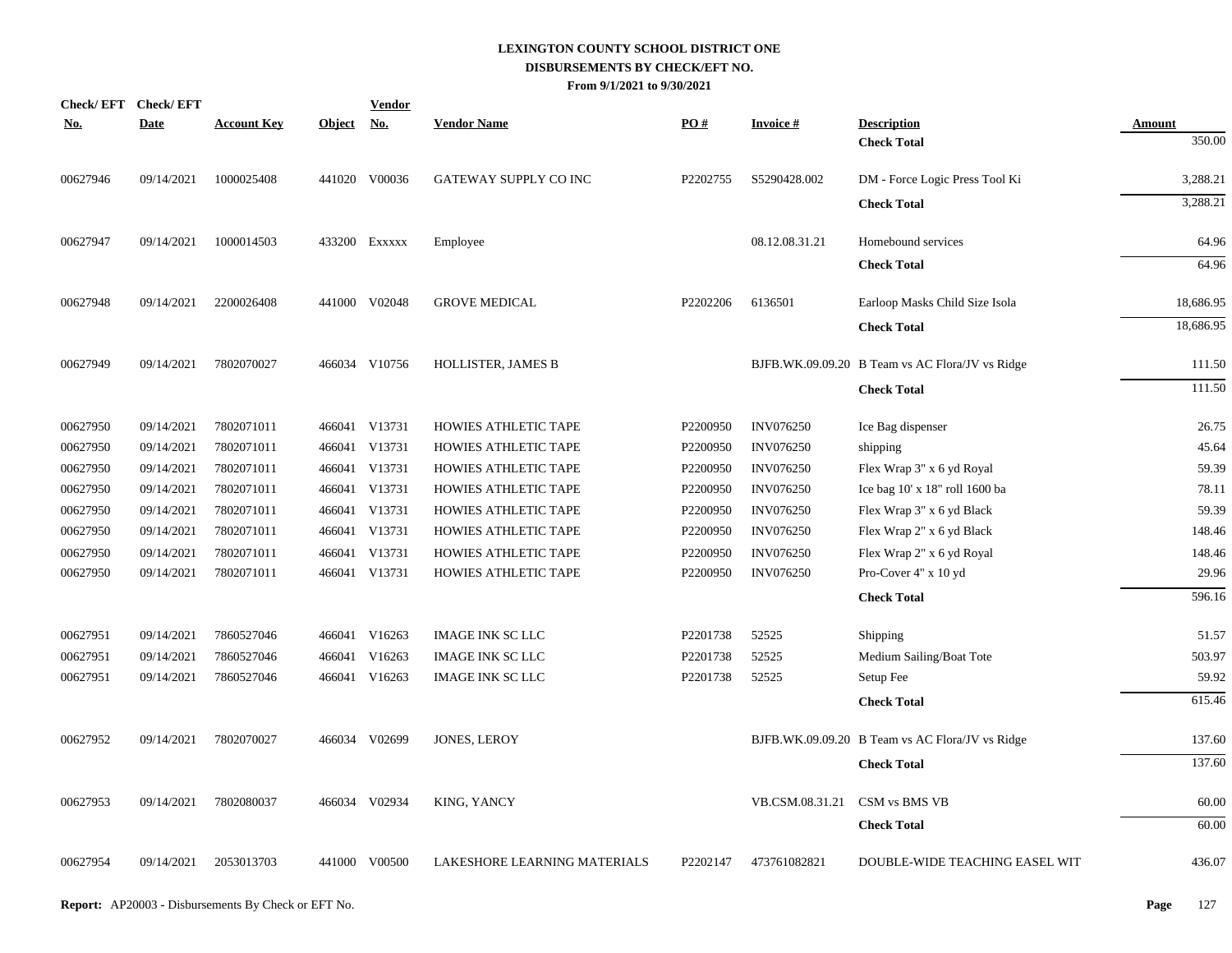| <b>Check/EFT</b>       | <b>Check/EFT</b>          |                                  |                         | <u>Vendor</u>        |                                                    |                 |                                 |                                                      |                         |
|------------------------|---------------------------|----------------------------------|-------------------------|----------------------|----------------------------------------------------|-----------------|---------------------------------|------------------------------------------------------|-------------------------|
| <u>No.</u><br>00627954 | <b>Date</b><br>09/14/2021 | <b>Account Key</b><br>2053013703 | <b>Object</b><br>441000 | <u>No.</u><br>V00500 | <b>Vendor Name</b><br>LAKESHORE LEARNING MATERIALS | PO#<br>P2202147 | <b>Invoice#</b><br>473761082821 | <b>Description</b><br>TABLETOP TEACHING EASEL - PAGE | <b>Amount</b><br>162.62 |
| 00627954               | 09/14/2021                | 2053013703                       | 441000                  | V00500               | LAKESHORE LEARNING MATERIALS                       | P2202147        | 473761082821                    | ALL-PURPOSE PAINTBRUSH ASSORTM                       | 20.32                   |
| 00627954               | 09/14/2021                | 2053013703                       |                         | 441000 V00500        | LAKESHORE LEARNING MATERIALS                       | P2202147        | 473761082821                    | Blanket Bags - Set of 12 - PAG                       | 162.60                  |
|                        |                           |                                  |                         |                      |                                                    |                 |                                 | <b>Check Total</b>                                   | 781.61                  |
| 00627955               | 09/14/2021                | 2052213703                       |                         | 434500 V16640        | LETTERLAND INTERNATIONAL LTD                       | P2202798        | LTR1014494                      | LETTERLAND PHONIC ONLINE - TEA                       | 390.00                  |
| 00627955               | 09/14/2021                | 2052213703                       |                         | 441000 V16640        | LETTERLAND INTERNATIONAL LTD                       | P2202798        | LTR1014494                      | LETTERLAND PRE-K PACK                                | 2,527.14                |
|                        |                           |                                  |                         |                      |                                                    |                 |                                 | <b>Check Total</b>                                   | 2,917.14                |
| 00627956               | 09/14/2021                | 7802070027                       |                         | 466034 V02854        | LEVY, REUBEN O                                     |                 |                                 | BJFB.WK.09.09.20 B Team vs AC Flora/JV vs Ridge      | 113.30                  |
|                        |                           |                                  |                         |                      |                                                    |                 |                                 | <b>Check Total</b>                                   | 113.30                  |
| 00627957               | 09/14/2021                | 1000011303                       |                         | 433200 Exxxxx        | Employee                                           |                 | 08.09.08.31.21                  | Commute to schools to teach                          | 71.40                   |
|                        |                           |                                  |                         |                      |                                                    |                 |                                 | <b>Check Total</b>                                   | 71.40                   |
| 00627958               | 09/14/2021                | 1000011303                       |                         | 434500 V01356        | <b>MAKEMUSIC INC</b>                               | P2202667        | INV-MM6863686                   | SmartMusic Performer - Full Li                       | 35,952.00               |
| 00627958               | 09/14/2021                | 1000011303                       |                         | 434500 V01356        | <b>MAKEMUSIC INC</b>                               | P2202667        | INV-MM6863686                   | SmartMusic Teacher - Full Libr                       | 1,369.26                |
|                        |                           |                                  |                         |                      |                                                    |                 |                                 | <b>Check Total</b>                                   | 37,321.26               |
| 00627959               | 09/14/2021                | 1000025507                       |                         | 433100 V10256        | MANSFIELD OIL CO OF GAINESVILL                     | P2203091        | SQLCD-703993                    | Invoice # SQLCD-703993                               | 3,476.20                |
|                        |                           |                                  |                         |                      |                                                    |                 |                                 | <b>Check Total</b>                                   | 3,476.20                |
| 00627960               | 09/14/2021                | 1000026306                       |                         | 433200 Exxxxx        | Employee                                           |                 | 08.17.2021                      | Fisrt Day of school photos                           | 12.04                   |
|                        |                           |                                  |                         |                      |                                                    |                 |                                 | <b>Check Total</b>                                   | 12.04                   |
| 00627961               | 09/14/2021                | 1000022403                       |                         | 464000 Exxxxx        | Employee                                           |                 | 09.07.2021                      | <b>SCLME Memebership Renewal</b>                     | 25.00                   |
|                        |                           |                                  |                         |                      |                                                    |                 |                                 | <b>Check Total</b>                                   | 25.00                   |
| 00627962               | 09/14/2021                | 5708125335                       |                         | 452000 V15168        | MR TINT INC                                        | P2201518        |                                 | KBS21500.P220151 Film type: 3M Impact Protectio      | 1,193.40                |
| 00627962               | 09/14/2021                | 5708125335                       |                         | 452000 V15168        | MR TINT INC                                        | P2201518        |                                 | KBS21500.P220151 Install 3M Standard Safety & S      | 5,357.66                |
| 00627962               | 09/14/2021                | 5708125337                       |                         | 452000 V15168        | MR TINT INC                                        | P2201517        | KBS21538                        | Film type: 3M Impact Protectio                       | 1,123.70                |
| 00627962               | 09/14/2021                | 5708125337                       |                         | 452000 V15168        | MR TINT INC                                        | P2201517        | KBS21538                        | Install 3M Standard Safety & S                       | 4,641.98                |
|                        |                           |                                  |                         |                      |                                                    |                 |                                 | <b>Check Total</b>                                   | 12,316.74               |
| 00627963               | 09/14/2021                | 7802070027                       |                         | 466034 V16890        | MURLES, JHI PIPER                                  |                 |                                 | VB.WK.08.31.2021 JV/V VB vs Midland Valley           | 67.70                   |
|                        |                           |                                  |                         |                      |                                                    |                 |                                 | <b>Check Total</b>                                   | 67.70                   |
|                        |                           |                                  |                         |                      |                                                    |                 |                                 |                                                      |                         |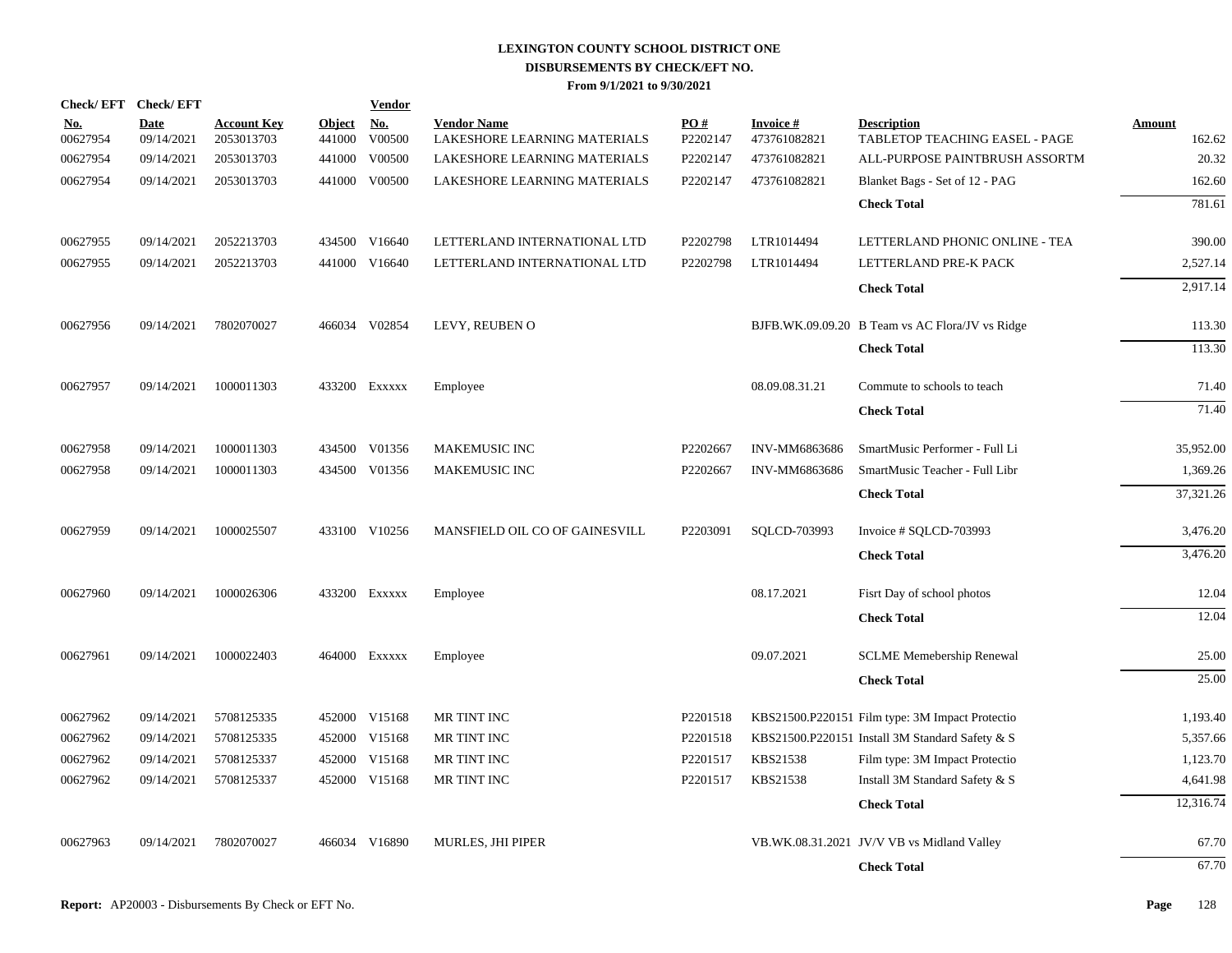| Check/EFT Check/EFT    |                           |                                  |                         | Vendor        |                                              |                 |                        |                                                            |                  |
|------------------------|---------------------------|----------------------------------|-------------------------|---------------|----------------------------------------------|-----------------|------------------------|------------------------------------------------------------|------------------|
| <u>No.</u><br>00627964 | <b>Date</b><br>09/14/2021 | <b>Account Key</b><br>1000014113 | <b>Object</b><br>441000 | No.<br>V00719 | <b>Vendor Name</b><br><b>MUSICIAN SUPPLY</b> | PO#<br>P2202728 | <b>Invoice#</b><br>684 | <b>Description</b><br><b>Essential Elements for Guitar</b> | Amount<br>352.78 |
| 00627964               | 09/14/2021                | 1000014113                       | 441000                  | V00719        | MUSICIAN SUPPLY                              | P2202728        | 684                    | Hal Leonard Guitar Method Easy                             | 170.99           |
| 00627964               | 09/14/2021                | 1000014113                       |                         | 441000 V00719 | <b>MUSICIAN SUPPLY</b>                       | P2202728        | 684                    | More Easy Pop Rhythms for Guit                             | 213.79           |
| 00627964               | 09/14/2021                | 1000014113                       | 441000                  | V00719        | <b>MUSICIAN SUPPLY</b>                       | P2202728        | 684                    | Pops Bass Rosin                                            | 31.03            |
| 00627964               | 09/14/2021                | 1000014113                       |                         | 441000 V00719 | MUSICIAN SUPPLY                              | P2202728        | 684                    | D'Addario VR200 Natural Light                              | 24.77            |
|                        |                           |                                  |                         |               |                                              |                 |                        | <b>Check Total</b>                                         | 793.36           |
| 00627965               | 09/14/2021                | 1000025430                       |                         | 432300 V12448 | PALMETTO CONTROLS INC                        | P2203050        | 1085                   | Labor - Communication Failure                              | 796.00           |
| 00627965               | 09/14/2021                | 1000025430                       | 432300                  | V12448        | PALMETTO CONTROLS INC                        | P2203050        | 1085                   | <b>HVAC Controllers</b>                                    | 7,008.37         |
| 00627965               | 09/14/2021                | 1000025430                       |                         | 432300 V12448 | PALMETTO CONTROLS INC                        | P2203050        | 1085                   | Labor - Communication Failure                              | 796.11           |
|                        |                           |                                  |                         |               |                                              |                 |                        | <b>Check Total</b>                                         | 8,600.48         |
| 00627966               | 09/14/2021                | 1000025412                       |                         | 441020 V16846 | PINESTRAW PLACE LANDSCAPE SUPP               | P2202928        | 217                    | <b>LES</b> - Pinestraw Bales                               | 192.60           |
| 00627966               | 09/14/2021                | 1000025413                       |                         | 441020 V16846 | PINESTRAW PLACE LANDSCAPE SUPP               | P2202928        | 217                    | <b>GHS-Pinestraw Bales</b>                                 | 240.75           |
| 00627966               | 09/14/2021                | 1000025434                       |                         | 441020 V16846 | PINESTRAW PLACE LANDSCAPE SUPP               | P2202928        | 217                    | <b>PHMS</b> - Pinestraw Bales                              | 240.75           |
| 00627966               | 09/14/2021                | 1000025437                       | 441020                  | V16846        | PINESTRAW PLACE LANDSCAPE SUPP               | P2202928        | 217                    | <b>CSMS</b> - Pinestraw Bales                              | 48.15            |
| 00627966               | 09/14/2021                | 1000025408                       |                         | 441020 V16846 | PINESTRAW PLACE LANDSCAPE SUPP               | P2202928        | 217                    | <b>CS</b> - Pinestraw Bales                                | 240.75           |
| 00627966               | 09/14/2021                | 1000025428                       | 441020                  | V16846        | PINESTRAW PLACE LANDSCAPE SUPP               | P2202928        | 217                    | <b>MES</b> - Pinestraw Bales                               | 240.75           |
| 00627966               | 09/14/2021                | 1000025428                       |                         | 441020 V16846 | PINESTRAW PLACE LANDSCAPE SUPP               | P2202928        | 217                    | Delivery Charge                                            | 21.40            |
| 00627966               | 09/14/2021                | 1000025438                       |                         | 441020 V16846 | PINESTRAW PLACE LANDSCAPE SUPP               | P2202928        | 217                    | <b>CSES</b> - Pinestraw Bales                              | 168.53           |
|                        |                           |                                  |                         |               |                                              |                 |                        | <b>Check Total</b>                                         | 1,393.68         |
| 00627967               | 09/14/2021                | 7778019027                       |                         | 466041 V00536 | PITSCO EDUCATION HEARILY AND C               | P2200888        | 21-000008227           | 360* COMPASS PROTRACTOR                                    | 74.48            |
|                        |                           |                                  |                         |               |                                              |                 |                        | <b>Check Total</b>                                         | 74.48            |
| 00627968               | 09/14/2021                | 1000022403                       |                         | 433200 Exxxxx | Employee                                     |                 | 08.05.08.31.21         | Instruction meetings & support                             | 126.28           |
|                        |                           |                                  |                         |               |                                              |                 |                        | <b>Check Total</b>                                         | 126.28           |
| 00627969               | 09/14/2021                | 1000011323                       |                         | 441000 V13221 | <b>RAPTOR TECHNOLOGIES LLC</b>               | P2200134        | <b>INV18385</b>        | <b>RAPTOR STUDENT TARDY</b>                                | 100.00           |
|                        |                           |                                  |                         |               |                                              |                 |                        | <b>Check Total</b>                                         | 100.00           |
| 00627970               | 09/14/2021                | 2042221403                       |                         | 441000 V15975 | RIVERSIDE INSIGHTS                           | P2202490        | <b>INV090015</b>       | Bateria IV Achievement Test Re                             | 368.00           |
| 00627970               | 09/14/2021                | 2042221403                       |                         | 441000 V15975 | <b>RIVERSIDE INSIGHTS</b>                    | P2202490        | <b>INV090015</b>       | Woodcock-Munoz Language Survey                             | 179.86           |
| 00627970               | 09/14/2021                | 2042221403                       |                         | 441000 V15975 | <b>RIVERSIDE INSIGHTS</b>                    | P2202490        | <b>INV090015</b>       | Woodcock-Munoz Language Survey                             | 59.70            |
| 00627970               | 09/14/2021                | 2042221403                       | 441000                  | V15975        | <b>RIVERSIDE INSIGHTS</b>                    | P2202490        | <b>INV090015</b>       | Shipping                                                   | 84.71            |
| 00627970               | 09/14/2021                | 2042221403                       |                         | 441000 V15975 | <b>RIVERSIDE INSIGHTS</b>                    | P2202490        | <b>INV090015</b>       | Woodcock-Munoz Language Survey                             | 59.70            |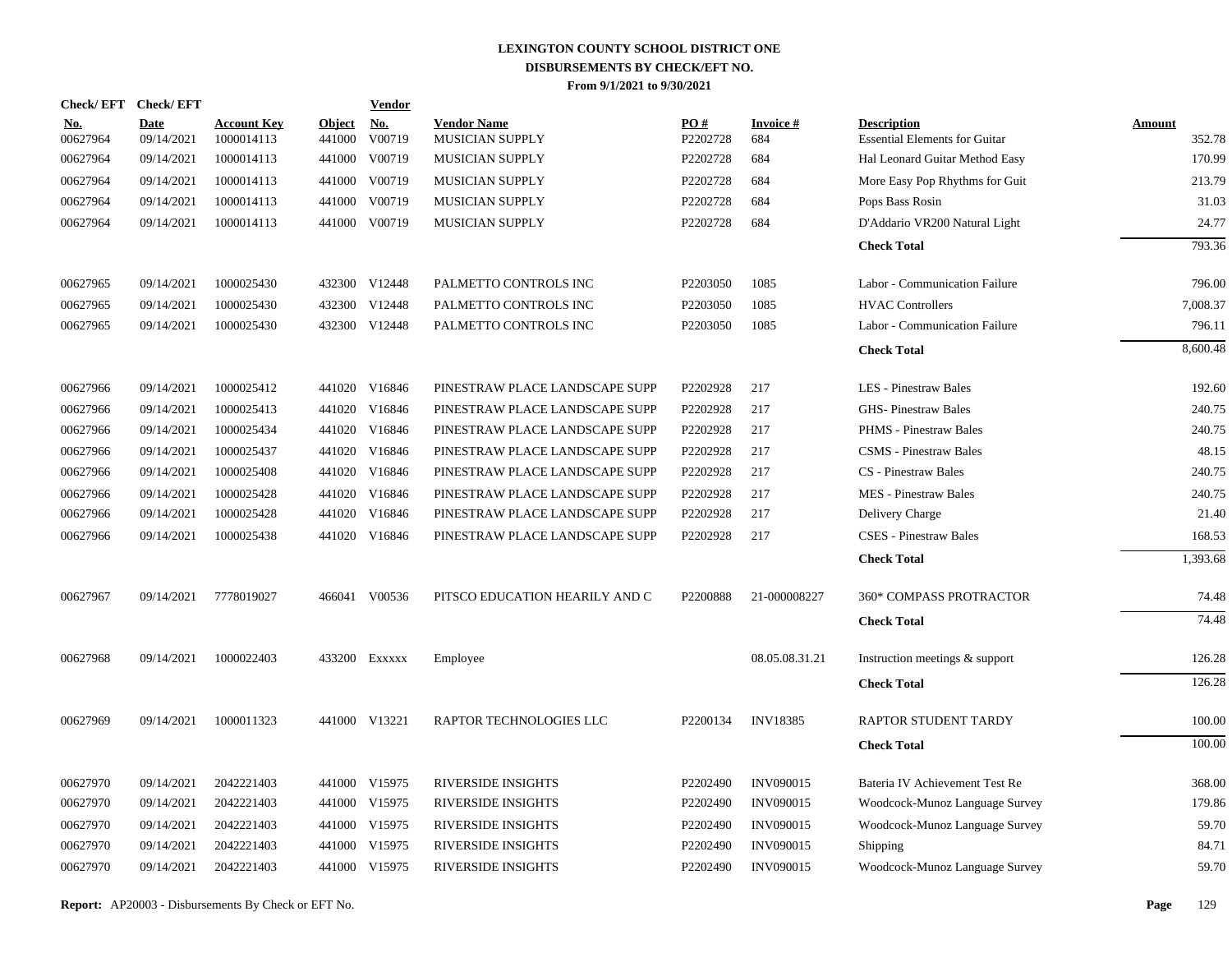|                        | Check/EFT Check/EFT       |                                  |               | <b>Vendor</b>               |                                                 |                 |                                     |                                                      |                  |
|------------------------|---------------------------|----------------------------------|---------------|-----------------------------|-------------------------------------------------|-----------------|-------------------------------------|------------------------------------------------------|------------------|
| <u>No.</u><br>00627970 | <b>Date</b><br>09/14/2021 | <b>Account Key</b><br>2042221403 | <b>Object</b> | <u>No.</u><br>441000 V15975 | <b>Vendor Name</b><br><b>RIVERSIDE INSIGHTS</b> | PO#<br>P2202490 | <b>Invoice#</b><br><b>INV090015</b> | <b>Description</b><br>Woodcock-Munoz Language Survey | Amount<br>179.86 |
|                        |                           |                                  |               |                             |                                                 |                 |                                     | <b>Check Total</b>                                   | 931.83           |
| 00627971               | 09/14/2021                | 1000023325                       |               | 433200 Exxxxx               | Employee                                        |                 | 08.01.08.31.21                      | Bank and school errands                              | 99.34            |
|                        |                           |                                  |               |                             |                                                 |                 |                                     | <b>Check Total</b>                                   | 99.34            |
| 00627972               | 09/14/2021                | 7749027011                       |               | 466041 V00572               | <b>RYDIN DECAL</b>                              | P2202799        | 385000                              | Blank Clear Hang Tag, pack of                        | 216.00           |
| 00627972               | 09/14/2021                | 7749027011                       |               | 466041 V00572               | <b>RYDIN DECAL</b>                              | P2202799        | 385000                              | Shipping                                             | 15.00            |
|                        |                           |                                  |               |                             |                                                 |                 |                                     | <b>Check Total</b>                                   | 231.00           |
| 00627973               | 09/14/2021                | 1000011521                       |               | 441000 V16452               | SCHOOL SPECIALTY LLC                            | P2201080        | 208128273589                        | LT VALUE PK LABELS                                   | 13.90            |
| 00627973               | 09/14/2021                | 1000011225                       |               | 441000 V16452               | SCHOOL SPECIALTY LLC                            | P2201292        | 208128413012                        | EID0000656SHEET PROTECTOR HD T                       | 16.67            |
| 00627973               | 09/14/2021                | 2042112703                       |               | 441000 V16452               | SCHOOL SPECIALTY LLC                            | P2201866        | 208128415880                        | <b>Shell Education Leveled Texts</b>                 | 280.94           |
| 00627973               | 09/14/2021                | 1000011323                       |               | 441000 V16452               | SCHOOL SPECIALTY LLC                            | P2202185        | 208128429420                        | EID0000656PAD EASEL SELF STICK                       | 37.13            |
| 00627973               | 09/14/2021                | 1000011228                       |               | 441000 V16452               | SCHOOL SPECIALTY LLC                            | P2200362        | 208128430661                        | EID0000656PAPER CLIPS OIC 300                        | 5.83             |
| 00627973               | 09/14/2021                | 1000011228                       |               | 441000 V16452               | SCHOOL SPECIALTY LLC                            | P2201694        | 208128430723                        | EID0000656FOLDING STORAGE CART                       | 66.75            |
| 00627973               | 09/14/2021                | 3260011303                       |               | 441000 V16452               | SCHOOL SPECIALTY LLC                            | P2201365        | 208128431560                        | Petri dishes, 30/pkg                                 | 20.19            |
| 00627973               | 09/14/2021                | 1000011223                       |               | 441000 V16452               | SCHOOL SPECIALTY LLC                            | P2201449        | 208128432511                        | EID0000656TEAL CONFETTI MAGNET                       | 20.01            |
| 00627973               | 09/14/2021                | 3260011303                       |               | 441000 V16452               | SCHOOL SPECIALTY LLC                            | P2202473        | 208128432587                        | Pencils, color, 12/pkg                               | 22.08            |
| 00627973               | 09/14/2021                | 1000011323                       |               | 441000 V16452               | SCHOOL SPECIALTY LLC                            | P2200151        | 208128448968                        | EID0000656CLEANER MARKER BOARD                       | 3.12             |
| 00627973               | 09/14/2021                | 1000011339                       |               | 441000 V16452               | SCHOOL SPECIALTY LLC                            | P2200584        | 208128448983                        | Expo Dry Erase Cleaner                               | 6.25             |
| 00627973               | 09/14/2021                | 1000011515                       |               | 441000 V16452               | SCHOOL SPECIALTY LLC                            | P2202633        | 208128449468                        | <b>SCHOOL SMART GLUE STICKS</b>                      | 5.82             |
| 00627973               | 09/14/2021                | 1000011515                       |               | 441000 V16452               | SCHOOL SPECIALTY LLC                            | P2202633        | 208128449468                        | SCHOOL SMART ART MARKERS 200                         | 47.28            |
| 00627973               | 09/14/2021                | 1000011515                       |               | 441000 V16452               | SCHOOL SPECIALTY LLC                            | P2202633        | 208128449468                        | ASSORTED CHILDCRAFT CONSTRUCTI                       | 12.03            |
| 00627973               | 09/14/2021                | 1000011515                       |               | 441000 V16452               | SCHOOL SPECIALTY LLC                            | P2202633        | 208128449468                        | <b>COMMAND POSTER STRIPS</b>                         | 4.44             |
| 00627973               | 09/14/2021                | 1000011515                       |               | 441000 V16452               | SCHOOL SPECIALTY LLC                            | P2202633        | 208128449468                        | RAILROAD BOARD ASSORTED                              | 12.03            |
| 00627973               | 09/14/2021                | 3260011303                       |               | 441000 V16452               | SCHOOL SPECIALTY LLC                            | P2202186        | 208128449506                        | Foam board, white, 8x10x.25, 2                       | 539.02           |
| 00627973               | 09/14/2021                | 3260011303                       |               | 441000 V16452               | SCHOOL SPECIALTY LLC                            | P2202473        | 208128449567                        | Notebook, composition                                | 4.82             |
| 00627973               | 09/14/2021                | 3260011303                       |               | 441000 V16452               | SCHOOL SPECIALTY LLC                            | P2202473        | 208128449567                        | Balloon, solar/hot air, 10'x2'                       | 5.14             |
| 00627973               | 09/14/2021                | 3260011303                       |               | 441000 V16452               | SCHOOL SPECIALTY LLC                            | P2202473        | 208128449567                        | Sling psychrometer                                   | 39.96            |
| 00627973               | 09/14/2021                | 3260011303                       |               | 441000 V16452               | SCHOOL SPECIALTY LLC                            | P2202473        | 208128449567                        | Thermometers, metal-backed, hi                       | 34.67            |
| 00627973               | 09/14/2021                | 3260011303                       |               | 441000 V16452               | SCHOOL SPECIALTY LLC                            | P2202473        | 208128449567                        | Wire, 20 gauge magnet, 323 ft.                       | 16.40            |
| 00627973               | 09/14/2021                | 3260011303                       |               | 441000 V16452               | SCHOOL SPECIALTY LLC                            | P2202473        | 208128449567                        | pH test paper, wide range, 100                       | 144.56           |
| 00627973               | 09/14/2021                | 3260011303                       |               | 441000 V16452               | SCHOOL SPECIALTY LLC                            | P2202473        | 208128449567                        | Litmus test paper, blue, 100 s                       | 58.74            |
| 00627973               | 09/14/2021                | 3260011303                       |               | 441000 V16452               | SCHOOL SPECIALTY LLC                            | P2202473        | 208128449567                        | Litmus test paper, red, 100 st                       | 58.74            |
| 00627973               | 09/14/2021                | 1000011142                       |               | 441000 V16452               | SCHOOL SPECIALTY LLC                            | P2200259        | 208128449710                        | EID0000656GLUE STICK ELMERS XT                       | 83.41            |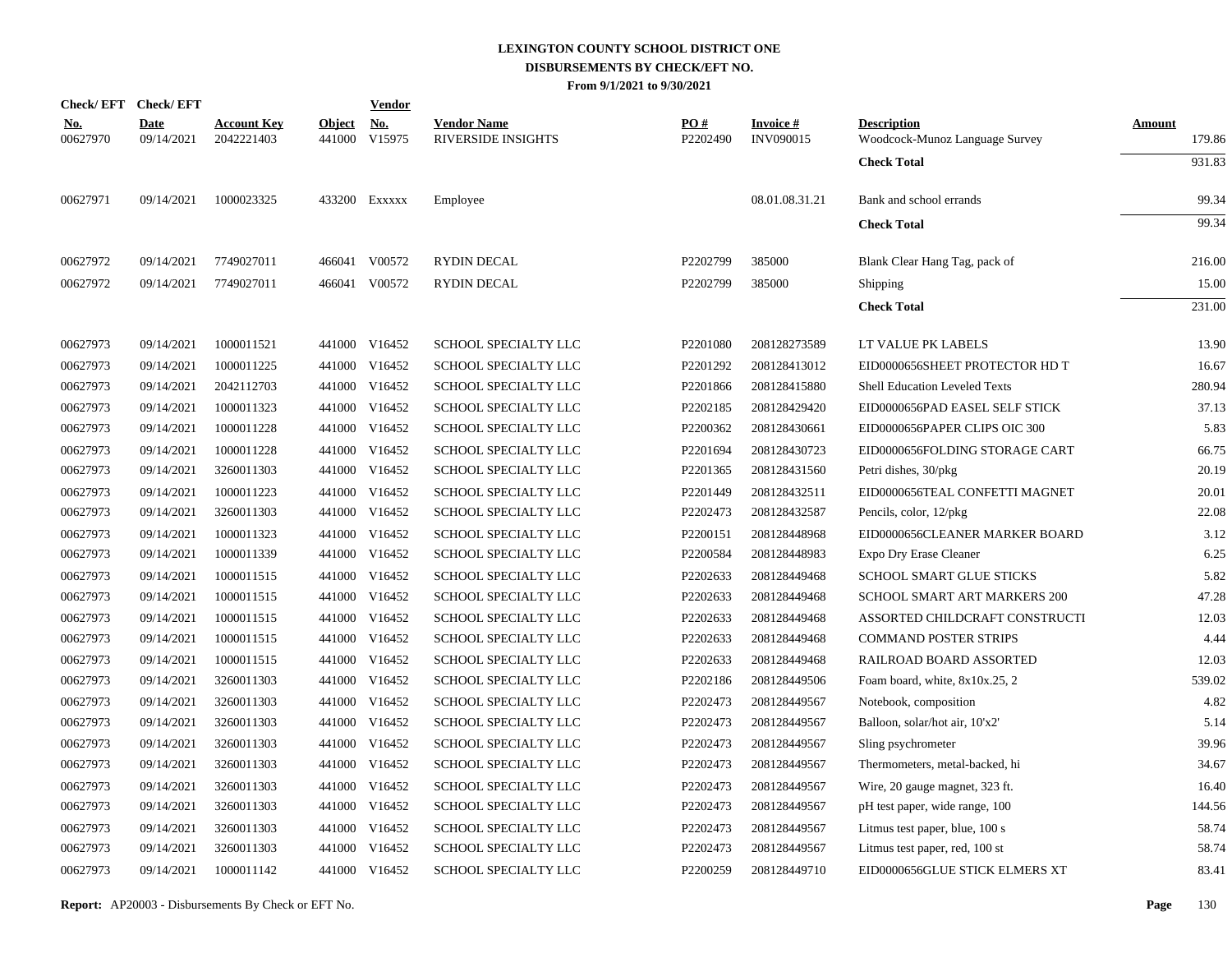|                        | Check/EFT Check/EFT       |                                  |                         | <b>Vendor</b>        |                                            |                 |                                 |                                                    |                       |
|------------------------|---------------------------|----------------------------------|-------------------------|----------------------|--------------------------------------------|-----------------|---------------------------------|----------------------------------------------------|-----------------------|
| <b>No.</b><br>00627973 | <b>Date</b><br>09/14/2021 | <b>Account Key</b><br>1000011142 | <b>Object</b><br>441000 | <u>No.</u><br>V16452 | <b>Vendor Name</b><br>SCHOOL SPECIALTY LLC | PQ#<br>P2200512 | <b>Invoice#</b><br>208128449726 | <b>Description</b><br>EID0000656PAINT TEMPERA WASH | <b>Amount</b><br>6.25 |
| 00627973               | 09/14/2021                | 1000011142                       | 441000                  | V16452               | SCHOOL SPECIALTY LLC                       | P2200512        | 208128449726                    | EID0000656PAINT TEMPERA WASH                       | 6.25                  |
| 00627973               | 09/14/2021                | 1000011515                       |                         | 441000 V16452        | SCHOOL SPECIALTY LLC                       | P2202633        | 208128469633                    | FLIPSIDE MAGNETIC DRY ERASE BO                     | 75.73                 |
| 00627973               | 09/14/2021                | 1000011231                       |                         | 441000 V16452        | SCHOOL SPECIALTY LLC                       | P2202632        | 208128469864                    | EID0000656BEADS PONY GREEN PAC                     | 34.01                 |
| 00627973               | 09/14/2021                | 1000011231                       |                         | 441000 V16452        | SCHOOL SPECIALTY LLC                       | P2202632        | 208128469864                    | EID0000656CHENILLE STEMS 12 AS                     | 18.72                 |
| 00627973               | 09/14/2021                | 1000011346                       |                         | 441000 V16452        | SCHOOL SPECIALTY LLC                       | P2201930        | 208128470002                    | EID0000656PAPER CARDSTOCK 85X1                     | 64.80                 |
| 00627973               | 09/14/2021                | 3260011303                       |                         | 441000 V16452        | SCHOOL SPECIALTY LLC                       | P2202103        | 208128470165                    | Tennis ball                                        | 21.40                 |
| 00627973               | 09/14/2021                | 3260011303                       |                         | 441000 V16452        | SCHOOL SPECIALTY LLC                       | P2202102        | 208128470173                    | Tennis ball                                        | 32.10                 |
| 00627973               | 09/14/2021                | 1000011339                       |                         | 441000 V16452        | SCHOOL SPECIALTY LLC                       | P2202106        | 208128470680                    | Place Value Pocket Chart                           | 24.13                 |
| 00627973               | 09/14/2021                | 1000011142                       |                         | 441000 V16452        | SCHOOL SPECIALTY LLC                       | P2200512        | 208128472447                    | EID0000656PAINT TEMPERA WASH                       | 6.25                  |
| 00627973               | 09/14/2021                | 1000011142                       |                         | 441000 V16452        | SCHOOL SPECIALTY LLC                       | P2200512        | 208128472447                    | EID0000656PAINT TEMPERA WASH                       | 6.25                  |
|                        |                           |                                  |                         |                      |                                            |                 |                                 | <b>Check Total</b>                                 | 1,855.82              |
| 00627974               | 09/14/2021                | 1000025428                       |                         | 432300 V13230        | SMITH AND JONES JANITORIAL SUP             | P2201994        | 212438                          | POTENTIOMETER LINEAR                               | 89.88                 |
| 00627974               | 09/14/2021                | 1000025428                       |                         | 432300 V13230        | SMITH AND JONES JANITORIAL SUP             | P2201994        | 212438                          | <b>HOSE ASM</b>                                    | 56.92                 |
| 00627974               | 09/14/2021                | 1000025415                       |                         | 441020 V13230        | SMITH AND JONES JANITORIAL SUP             | P2200308        | 212439                          | FLYING INSECT SPRAY 4334106                        | 96.82                 |
| 00627974               | 09/14/2021                | 1000025415                       |                         | 441020 V13230        | SMITH AND JONES JANITORIAL SUP             | P2200308        | 212439                          | WASP & HORNET SPRAY 4334108                        | 96.81                 |
|                        |                           |                                  |                         |                      |                                            |                 |                                 | <b>Check Total</b>                                 | 340.43                |
| 00627975               | 09/14/2021                | 2078011626                       |                         | 441000 V00527        | SOUTHERN EDUCATIONAL SYSTEMS I             | P2111716        | 21-1231                         | Greene Manufacturing, Inc., Fi                     | 11,838.48             |
| 00627975               | 09/14/2021                | 2078011626                       |                         | 441000 V00527        | SOUTHERN EDUCATIONAL SYSTEMS I             | P2111716        | 21-1231                         | Greene Manufacturing, Inc., Wo                     | 2,224.53              |
| 00627975               | 09/14/2021                | 2078011626                       |                         | 441000 V00527        | SOUTHERN EDUCATIONAL SYSTEMS I             | P2111716        | 21-1231                         | Greene Manufacturing, Inc., Si                     | 1,483.02              |
| 00627975               | 09/14/2021                | 2078011626                       |                         | 441000 V00527        | SOUTHERN EDUCATIONAL SYSTEMS I             | P2111716        | 21-1231                         | Greene Manufacturing, Inc., Le                     | 2,067.24              |
|                        |                           |                                  |                         |                      |                                            |                 |                                 | <b>Check Total</b>                                 | 17,613.27             |
| 00627976               | 09/14/2021                | 1000025442                       |                         | 432300 V15294        | SUMMIT ENGINEERING LABORATORY              | P2111775        | 183005                          | MGES P707 - Air Quality Testin                     | 650.00                |
| 00627976               | 09/14/2021                | 1000025423                       |                         | 432300 V15294        | SUMMIT ENGINEERING LABORATORY              | P2201439        | 183006                          | SGES Room 317 - ACM Sample/Tes                     | 350.00                |
|                        |                           |                                  |                         |                      |                                            |                 |                                 | <b>Check Total</b>                                 | 1,000.00              |
| 00627977               | 09/14/2021                | 7802072015                       |                         | 466041 V00137        | <b>TAND T SPORTS</b>                       | P2202752        | 921-002                         | BLACK VARSITY GAME CLEATS                          | 2,037.28              |
|                        |                           |                                  |                         |                      |                                            |                 |                                 | <b>Check Total</b>                                 | 2,037.28              |
| 00627978               | 09/14/2021                | 2042212703                       |                         | 434500 V11708        | THE LAMPO GROUP INC DBA RAMPSE             | P2202822        | <b>INV266758</b>                | FIPF HS 3RD ED DIGITAL TEXTBOO                     | 0.00                  |
| 00627978               | 09/14/2021                | 2042212703                       |                         | 434500 V11708        | THE LAMPO GROUP INC DBA RAMPSE             | P2202822        | <b>INV266758</b>                | HS T2 ANNUAL TECHNOLOGY                            | 250.00                |
| 00627978               | 09/14/2021                | 2042212703                       |                         | 434500 V11708        | THE LAMPO GROUP INC DBA RAMPSE             | P2202822        | <b>INV266758</b>                | LIVE WEBINAR PROF DEV HS FIPF                      | 1,250.00              |
| 00627978               | 09/14/2021                | 2042212703                       |                         | 441000 V11708        | THE LAMPO GROUP INC DBA RAMPSE             | P2202822        | <b>INV266758</b>                | FIPF HS 3RD ED PRINT AND DIGIT                     | 1,588.60              |
|                        |                           |                                  |                         |                      |                                            |                 |                                 |                                                    |                       |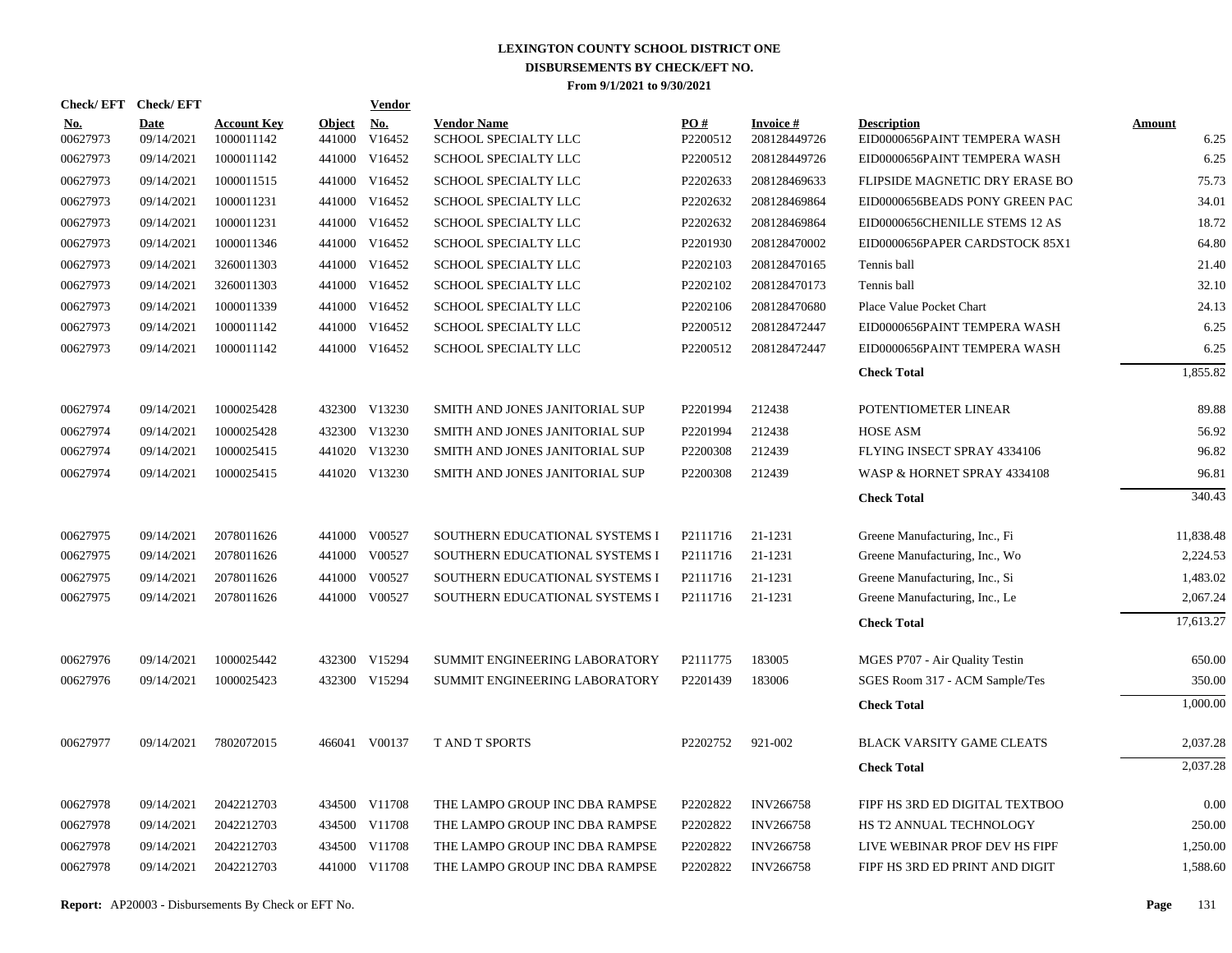|                        | Check/EFT Check/EFT       |                                  |                         | Vendor               |                                                      |                      |                                     |                                                      |                       |
|------------------------|---------------------------|----------------------------------|-------------------------|----------------------|------------------------------------------------------|----------------------|-------------------------------------|------------------------------------------------------|-----------------------|
| <u>No.</u><br>00627978 | <b>Date</b><br>09/14/2021 | <b>Account Key</b><br>2042212703 | <b>Object</b><br>441000 | <u>No.</u><br>V11708 | <b>Vendor Name</b><br>THE LAMPO GROUP INC DBA RAMPSE | PO#<br>P2202822      | <b>Invoice#</b><br><b>INV266758</b> | <b>Description</b><br>FIPF HS PRINT STUDENT 3RD ED - | <b>Amount</b><br>0.00 |
| 00627978               | 09/14/2021                | 2042212703                       |                         | 441000 V11708        | THE LAMPO GROUP INC DBA RAMPSE                       | P2202822             | <b>INV266758</b>                    | <b>SHIPPING</b>                                      | 177.58                |
| 00627978               | 09/14/2021                | 2042212703                       |                         | 441000 V11708        | THE LAMPO GROUP INC DBA RAMPSE                       | P2202822             | <b>INV266758</b>                    | FIPF HS TEACHER - 3RD ED KIT                         | 1,069.95              |
|                        |                           |                                  |                         |                      |                                                      |                      |                                     | <b>Check Total</b>                                   | 4,336.13              |
| 00627979               | 09/14/2021                | 6000025647                       |                         | 441000 V02364        | <b>USA SUPPLY</b>                                    | P <sub>2201952</sub> | 2096475                             | Solid Dishmachine Detergent                          | 310.30                |
| 00627979               | 09/14/2021                | 6000025647                       | 441000                  | V02364               | <b>USA SUPPLY</b>                                    | P2201952             | 2096475                             | Liquid Dishmachine Rinse Addit                       | 179.76                |
| 00627979               | 09/14/2021                | 6000025647                       | 441000                  | V02364               | <b>USA SUPPLY</b>                                    | P2201952             | 2096475                             | Pot and Pan Detergent                                | 36.38                 |
| 00627979               | 09/14/2021                | 6000025647                       | 441000                  | V02364               | <b>USA SUPPLY</b>                                    | P2201952             | 2096475                             | Liquid Dishmachine Delimer                           | 59.92                 |
| 00627979               | 09/14/2021                | 6000025647                       | 441000                  | V02364               | <b>USA SUPPLY</b>                                    | P2201952             | 2096475                             | Solid Quat Tablets                                   | 31.03                 |
| 00627979               | 09/14/2021                | 6000025645                       | 441000                  | V02364               | <b>USA SUPPLY</b>                                    | P2201951             | 2096476                             | Solid Dishmachine Detergent                          | 155.15                |
| 00627979               | 09/14/2021                | 6000025645                       | 441000                  | V02364               | <b>USA SUPPLY</b>                                    | P2201951             | 2096476                             | Liquid Dishmachine Rinse Addit                       | 179.76                |
| 00627979               | 09/14/2021                | 6000025614                       | 441000                  | V02364               | <b>USA SUPPLY</b>                                    | P2201942             | 2096477                             | Solid Dishmachine Detergent                          | 155.15                |
| 00627979               | 09/14/2021                | 6000025614                       | 441000                  | V02364               | <b>USA SUPPLY</b>                                    | P2201942             | 2096477                             | Liquid Dishmachine Rinse Addit                       | 119.84                |
| 00627979               | 09/14/2021                | 6000025614                       | 441000                  | V02364               | <b>USA SUPPLY</b>                                    | P2201942             | 2096477                             | Pot and Pan Detergent                                | 72.76                 |
| 00627979               | 09/14/2021                | 6000025614                       | 441000                  | V02364               | <b>USA SUPPLY</b>                                    | P2201942             | 2096477                             | Liquid Dishmachine Delimer                           | 29.96                 |
| 00627979               | 09/14/2021                | 6000025629                       | 441000                  | V02364               | <b>USA SUPPLY</b>                                    | P2201947             | 2096478                             | Solid Dish Machine Detergent                         | 77.58                 |
| 00627979               | 09/14/2021                | 6000025629                       | 441000                  | V02364               | <b>USA SUPPLY</b>                                    | P2201947             | 2096478                             | Liquid Dishmachine Rinse Addit                       | 239.68                |
| 00627979               | 09/14/2021                | 6000025629                       | 441000                  | V02364               | <b>USA SUPPLY</b>                                    | P2201947             | 2096478                             | Liquid Dishmachine Delimer                           | 29.96                 |
| 00627979               | 09/14/2021                | 6000025620                       | 441000                  | V02364               | <b>USA SUPPLY</b>                                    | P2201945             | 2096479                             | Solid Dishmachine Detergent                          | 155.15                |
| 00627979               | 09/14/2021                | 6000025620                       | 441000                  | V02364               | <b>USA SUPPLY</b>                                    | P2201945             | 2096479                             | Liquid Dishmachine Rinse Addit                       | 179.76                |
| 00627979               | 09/14/2021                | 6000025620                       | 441000                  | V02364               | <b>USA SUPPLY</b>                                    | P2201945             | 2096479                             | Pot and Pan Detergent                                | 72.76                 |
| 00627979               | 09/14/2021                | 6000025620                       | 441000                  | V02364               | <b>USA SUPPLY</b>                                    | P2201945             | 2096479                             | Solid Quat Tablets                                   | 31.03                 |
| 00627979               | 09/14/2021                | 6000025639                       | 441000                  | V02364               | <b>USA SUPPLY</b>                                    | P2201949             | 2096480                             | Solid Dishmachine Detergent                          | 155.15                |
| 00627979               | 09/14/2021                | 6000025639                       | 441000                  | V02364               | <b>USA SUPPLY</b>                                    | P2201949             | 2096480                             | Liquid Dishmachine Rinse Addit                       | 59.92                 |
| 00627979               | 09/14/2021                | 6000025639                       | 441000                  | V02364               | <b>USA SUPPLY</b>                                    | P2201949             | 2096480                             | Pot and Pan Detergent                                | 36.38                 |
| 00627979               | 09/14/2021                | 6000025639                       | 441000                  | V02364               | <b>USA SUPPLY</b>                                    | P2201949             | 2096480                             | Liquid Dishmachine Delimer                           | 29.96                 |
| 00627979               | 09/14/2021                | 6000025639                       | 441000                  | V02364               | <b>USA SUPPLY</b>                                    | P2201949             | 2096480                             | Solid Quat Tablets                                   | 62.06                 |
| 00627979               | 09/14/2021                | 6000025612                       | 441000                  | V02364               | <b>USA SUPPLY</b>                                    | P2201943             | 2096481                             | Solid Dishmachine Detergent                          | 155.15                |
| 00627979               | 09/14/2021                | 6000025612                       | 441000                  | V02364               | <b>USA SUPPLY</b>                                    | P2201943             | 2096481                             | Liquid Dishmachine Rinse Addit                       | 179.76                |
| 00627979               | 09/14/2021                | 6000025612                       | 441000                  | V02364               | <b>USA SUPPLY</b>                                    | P2201943             | 2096481                             | Pot and Pan Detergent                                | 72.76                 |
| 00627979               | 09/14/2021                | 6000025615                       | 441000                  | V02364               | <b>USA SUPPLY</b>                                    | P2201941             | 2096482                             | Solid Dishmachine Detergent                          | 77.58                 |
| 00627979               | 09/14/2021                | 6000025615                       | 441000                  | V02364               | <b>USA SUPPLY</b>                                    | P2201941             | 2096482                             | Liquid Dishmachine Rinse Addit                       | 239.68                |
| 00627979               | 09/14/2021                | 6000025615                       |                         | 441000 V02364        | <b>USA SUPPLY</b>                                    | P2201941             | 2096482                             | Pot and Pan Detergent                                | 36.38                 |
| 00627979               | 09/14/2021                | 6000025627                       | 441000                  | V02364               | <b>USA SUPPLY</b>                                    | P2201948             | 2096483                             | Solid Dishmachine Detergent                          | 155.15                |
| 00627979               | 09/14/2021                | 6000025627                       |                         | 441000 V02364        | <b>USA SUPPLY</b>                                    | P2201948             | 2096483                             | Liquid Dishmachine Rinse Addit                       | 179.76                |
|                        |                           |                                  |                         |                      |                                                      |                      |                                     |                                                      |                       |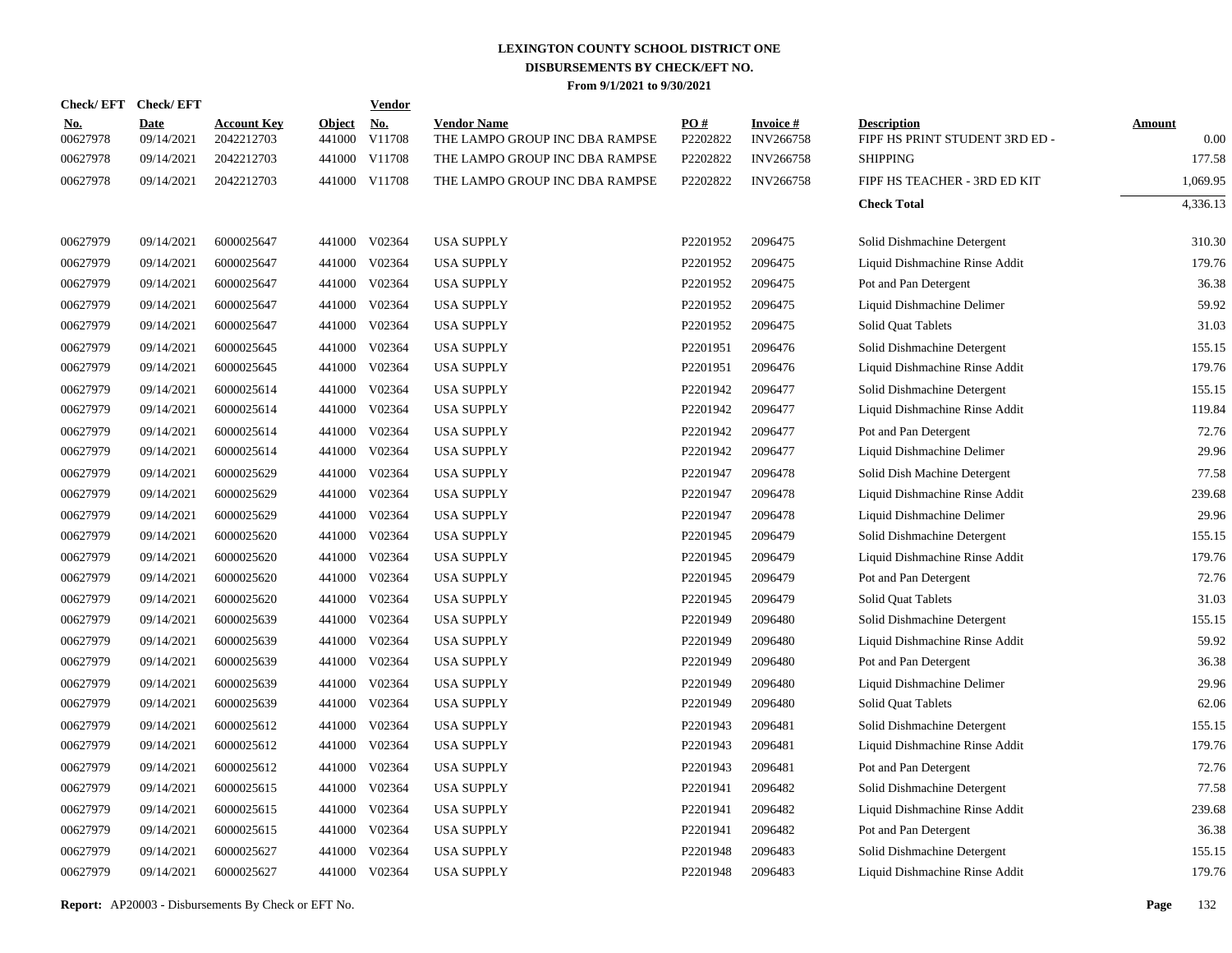| <b>Check/EFT</b>       | <b>Check/EFT</b>          |                                  |                         | <b>Vendor</b>                       |                                         |                 |                            |                                             |                         |
|------------------------|---------------------------|----------------------------------|-------------------------|-------------------------------------|-----------------------------------------|-----------------|----------------------------|---------------------------------------------|-------------------------|
| <u>No.</u><br>00627979 | <b>Date</b><br>09/14/2021 | <b>Account Key</b><br>6000025627 | <b>Object</b><br>441000 | $\underline{\textbf{No}}$<br>V02364 | <b>Vendor Name</b><br><b>USA SUPPLY</b> | PO#<br>P2201948 | <b>Invoice#</b><br>2096483 | <b>Description</b><br>Pot and Pan Detergent | <b>Amount</b><br>109.14 |
| 00627979               | 09/14/2021                | 6000025627                       | 441000                  | V02364                              | <b>USA SUPPLY</b>                       | P2201948        | 2096483                    | Solid Quat Tablets                          | 31.03                   |
| 00627979               | 09/14/2021                | 6000025613                       | 441000                  | V02364                              | <b>USA SUPPLY</b>                       | P2201939        | 2096484                    | Solid Dishmachine Detergent                 | 387.88                  |
| 00627979               | 09/14/2021                | 6000025613                       | 441000                  | V02364                              | <b>USA SUPPLY</b>                       | P2201939        | 2096484                    | Liquid Dishmachine Rinse Addit              | 119.84                  |
| 00627979               | 09/14/2021                | 6000025613                       | 441000                  | V02364                              | <b>USA SUPPLY</b>                       | P2201939        | 2096484                    | Pot and Pan Detergent                       | 72.76                   |
| 00627979               | 09/14/2021                | 6000025626                       |                         | 441000 V02364                       | <b>USA SUPPLY</b>                       | P2201946        | 2096485                    | Solid Dishmachine Detergent                 | 310.30                  |
| 00627979               | 09/14/2021                | 6000025626                       | 441000                  | V02364                              | <b>USA SUPPLY</b>                       | P2201946        | 2096485                    | Liquid Dish Machine Rinse Addi              | 119.84                  |
| 00627979               | 09/14/2021                | 6000025626                       |                         | 441000 V02364                       | <b>USA SUPPLY</b>                       | P2201946        | 2096485                    | Pot and Pan Detergent                       | 36.38                   |
| 00627979               | 09/14/2021                | 6000025626                       |                         | 441000 V02364                       | <b>USA SUPPLY</b>                       | P2201946        | 2096485                    | Liquid Dishmachine Delimer                  | 29.96                   |
| 00627979               | 09/14/2021                | 6000025611                       |                         | 441000 V02364                       | <b>USA SUPPLY</b>                       | P2201940        | 2096486                    | Solid Dishmachine Detergent                 | 77.58                   |
| 00627979               | 09/14/2021                | 6000025611                       | 441000                  | V02364                              | <b>USA SUPPLY</b>                       | P2201940        | 2096486                    | Liquid Dishmachine Rinse Addit              | 119.84                  |
| 00627979               | 09/14/2021                | 6000025611                       | 441000                  | V02364                              | <b>USA SUPPLY</b>                       | P2201940        | 2096486                    | Pot and Pan Detergent                       | 36.38                   |
| 00627979               | 09/14/2021                | 6000025611                       | 441000                  | V02364                              | <b>USA SUPPLY</b>                       | P2201940        | 2096486                    | Liquid Dishmachine Delimer                  | 59.92                   |
| 00627979               | 09/14/2021                | 6000025611                       | 441000                  | V02364                              | <b>USA SUPPLY</b>                       | P2201940        | 2096486                    | Solid Quat Tablets                          | 31.03                   |
| 00627979               | 09/14/2021                | 6000025622                       | 441000                  | V02364                              | <b>USA SUPPLY</b>                       | P2201944        | 2096487                    | Solid Dishmachine Detergent                 | 310.30                  |
| 00627979               | 09/14/2021                | 6000025622                       | 441000                  | V02364                              | <b>USA SUPPLY</b>                       | P2201944        | 2096487                    | Pot and Pan Detergent                       | 72.76                   |
| 00627979               | 09/14/2021                | 6000025622                       | 441000                  | V02364                              | <b>USA SUPPLY</b>                       | P2201944        | 2096487                    | Liquid Dishmachine Delimer                  | 59.92                   |
| 00627979               | 09/14/2021                | 6000025644                       | 441000                  | V02364                              | <b>USA SUPPLY</b>                       | P2201950        | 2096488                    | Solid Dishmachine Detergent                 | 155.15                  |
| 00627979               | 09/14/2021                | 6000025644                       |                         | 441000 V02364                       | <b>USA SUPPLY</b>                       | P2201950        | 2096488                    | Liquid Dishmachine Rinse Addit              | 239.68                  |
|                        |                           |                                  |                         |                                     |                                         |                 |                            | <b>Check Total</b>                          | 5,935.31                |
| 00627980               | 09/14/2021                | 7809027020                       |                         | 466041 V12911                       | VARSITY SPIRIT FASHIONS AND SU          | P2200352        | 41704753                   | 3" Ribbon bow with Tails ROY                | 172.29                  |
| 00627980               | 09/14/2021                | 7809027020                       |                         | 466041 V12911                       | VARSITY SPIRIT FASHIONS AND SU          | P2200352        | 41704753                   | 3" Ribbon bow with Tails BRG                | 172.38                  |
| 00627980               | 09/14/2021                | 7809027020                       |                         | 466041 V12911                       | VARSITY SPIRIT FASHIONS AND SU          | P2200352        | 41704753                   | 3" Ribbon bow with Tails WHT                | 172.38                  |
| 00627980               | 09/14/2021                | 7809027020                       |                         | 466041 V12911                       | VARSITY SPIRIT FASHIONS AND SU          | P2200352        | 41704753                   | Motion FLEX short-Stock                     | 472.03                  |
| 00627980               | 09/14/2021                | 7809027020                       |                         | 466041 V12911                       | VARSITY SPIRIT FASHIONS AND SU          | P2200352        | 41704753                   | Motion FLEX short-Stock                     | 472.03                  |
| 00627980               | 09/14/2021                | 7809027020                       |                         | 466041 V12911                       | VARSITY SPIRIT FASHIONS AND SU          | P2200352        | 41704753                   | VSF Stock Bra Top                           | 519.06                  |
| 00627980               | 09/14/2021                | 7809027020                       |                         | 466041 V12911                       | VARSITY SPIRIT FASHIONS AND SU          | P2200352        | 41704753                   | <b>Motion Flex Short-Stock</b>              | 472.03                  |
| 00627980               | 09/14/2021                | 7809027020                       |                         | 466041 V12911                       | VARSITY SPIRIT FASHIONS AND SU          | P2200352        | 41704753                   | 4 in Solid color Show Pom                   | 221.49                  |
| 00627980               | 09/14/2021                | 7809027020                       |                         | 466041 V12911                       | VARSITY SPIRIT FASHIONS AND SU          | P2200352        | 41704753                   | 4 in Solid color Show Pom                   | 221.49                  |
| 00627980               | 09/14/2021                | 7809027020                       |                         | 466041 V12911                       | VARSITY SPIRIT FASHIONS AND SU          | P2200352        | 41704753                   | VSF Disc Shell Top Pkg                      | 76.99                   |
| 00627980               | 09/14/2021                | 7809027020                       |                         | 466041 V12911                       | VARSITY SPIRIT FASHIONS AND SU          | P2200352        | 41704753                   | 3 Color Full Block BRG Roy Wht              | 19.53                   |
| 00627980               | 09/14/2021                | 7809027020                       |                         | 466041 V12911                       | VARSITY SPIRIT FASHIONS AND SU          | P2200352        | 41704753                   | VSF A-Line Skirt                            | 72.71                   |
| 00627980               | 09/14/2021                | 7809027020                       |                         | 466041 V12911                       | VARSITY SPIRIT FASHIONS AND SU          | P2200352        | 41704753                   | Shipping and Handling                       | 212.93                  |
|                        |                           |                                  |                         |                                     |                                         |                 |                            | <b>Check Total</b>                          | 3,277.34                |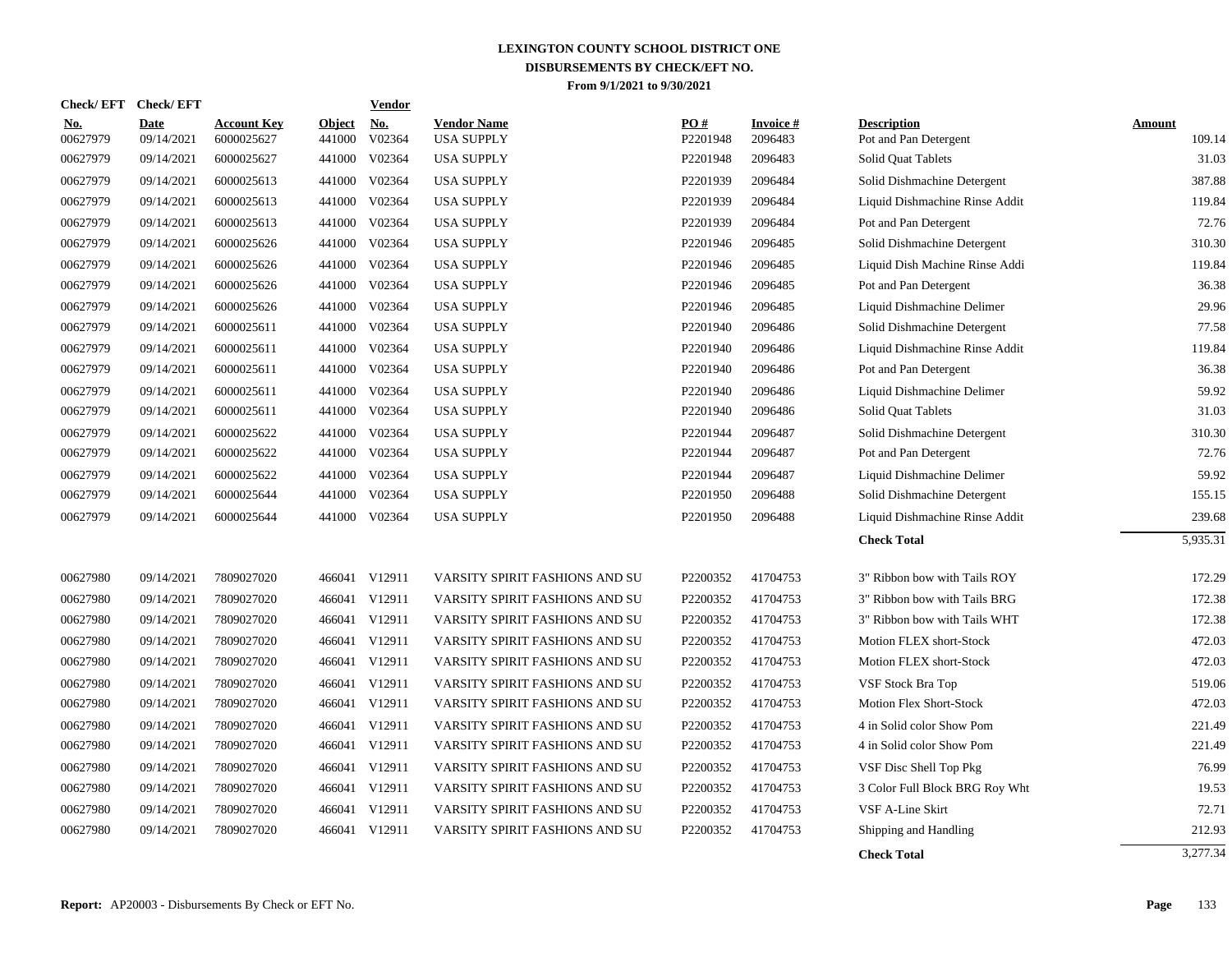| Check/EFT Check/EFT    |                           |                                  |                         | <b>Vendor</b> |                                        |                 |                                  |                                                         |                         |
|------------------------|---------------------------|----------------------------------|-------------------------|---------------|----------------------------------------|-----------------|----------------------------------|---------------------------------------------------------|-------------------------|
| <b>No.</b><br>00627981 | <b>Date</b><br>09/14/2021 | <b>Account Key</b><br>1000025413 | <b>Object</b><br>441020 | No.<br>V00069 | <b>Vendor Name</b><br><b>WP LAWINC</b> | PO#<br>P2202758 | <b>Invoice #</b><br>LXPOS2-24028 | <b>Description</b><br>GHS, RBHS, PHS, WKHS - 8005 Rotor | <b>Amount</b><br>396.69 |
| 00627981               | 09/14/2021                | 1000025415                       | 441020                  | V00069        | WP LAW INC                             | P2202758        | LXPOS2-24028                     | GHS, RBHS, PHS, WKHS - 8005 Rotor                       | 396.69                  |
| 00627981               | 09/14/2021                | 1000025427                       | 441020                  | V00069        | <b>WP LAWINC</b>                       | P2202758        | LXPOS2-24028                     | GHS, RBHS, PHS, WKHS - 8005 Rotor                       | 396.70                  |
| 00627981               | 09/14/2021                | 1000025444                       | 441020                  | V00069        | WP LAW INC                             | P2202758        | LXPOS2-24028                     | GHS, RBHS, PHS, WKHS - 8005 Rotor                       | 396.76                  |
|                        |                           |                                  |                         |               |                                        |                 |                                  | <b>Check Total</b>                                      | 1,586.84                |
| 00627982               | 09/14/2021                | 1000011334                       |                         | 441000 V00189 | <b>WW GRAINGER</b>                     | P2202360        | 9035317420                       | Duracell Procell, AAA Battery,                          | 71.97                   |
| 00627982               | 09/14/2021                | 1000011334                       | 441000                  | V00189        | <b>WW GRAINGER</b>                     | P2202360        | 9035317420                       | Duracell Procell, AA Battery,                           | 12.13                   |
| 00627982               | 09/14/2021                | 1000025411                       | 441020                  | V00189        | <b>WW GRAINGER</b>                     | P2202513        | 9036466507                       | LHS A101, WKHS B217 - Dehumidi                          | 245.46                  |
| 00627982               | 09/14/2021                | 1000025427                       | 441020                  | V00189        | <b>WW GRAINGER</b>                     | P2202513        | 9036466507                       | LHS A101, WKHS B217 - Dehumidi                          | 245.46                  |
| 00627982               | 09/14/2021                | 1000025443                       | 441020                  | V00189        | <b>WW GRAINGER</b>                     | P2202540        | 9037420784                       | WHEEL ASSEMBLY FOR HOUSEKEEPIN                          | 78.05                   |
| 00627982               | 09/14/2021                | 1000025443                       | 441020                  | V00189        | <b>WW GRAINGER</b>                     | P2202671        | 9039942546                       | HOUSEKEEPING CART                                       | 212.94                  |
| 00627982               | 09/14/2021                | 1000025443                       |                         | 441020 V00189 | <b>WW GRAINGER</b>                     | P2202671        | 9039942546                       | HOUSEKEEPING BAGS                                       | 371.13                  |
| 00627982               | 09/14/2021                | 1000025411                       | 441020                  | V00189        | <b>WW GRAINGER</b>                     | P2202748        | 9042533563                       | LHS Rm E101, GHS Rm 135 -Dehum                          | 245.46                  |
| 00627982               | 09/14/2021                | 1000025413                       |                         | 441020 V00189 | <b>WW GRAINGER</b>                     | P2202748        | 9042533563                       | LHS Rm E101, GHS Rm 135 - Dehum                         | 245.46                  |
|                        |                           |                                  |                         |               |                                        |                 |                                  | <b>Check Total</b>                                      | 1,728.06                |
| 00627983               | 09/14/2021                | 7744019011                       | 466041                  | V14086        | WARDS NATURAL SCIENCE EST LLC          | P2202662        | 8805916514                       | Sodium Chloride                                         | 14.54                   |
| 00627983               | 09/14/2021                | 7744019011                       | 466041                  | V14086        | WARDS NATURAL SCIENCE EST LLC          | P2202680        | 8805916515                       | Bromothymol Blue, 500ML                                 | 107.44                  |
| 00627983               | 09/14/2021                | 7744019011                       |                         | 466041 V14086 | WARDS NATURAL SCIENCE EST LLC          | P2202680        | 8805916515                       | Potassium Bitartrate, 500 G                             | 24.64                   |
| 00627983               | 09/14/2021                | 7744019011                       | 466041                  | V14086        | WARDS NATURAL SCIENCE EST LLC          | P2202680        | 8805916515                       | Calcium Hydroxide, 500G                                 | 9.50                    |
| 00627983               | 09/14/2021                | 7744019011                       |                         | 466041 V14086 | WARDS NATURAL SCIENCE EST LLC          | P2202680        | 8805916515                       | Boric Acid, 500G                                        | 12.96                   |
|                        |                           |                                  |                         |               |                                        |                 |                                  | <b>Check Total</b>                                      | 169.08                  |
| 00627984               | 09/14/2021                | 5730025330                       |                         | 441000 V01216 | WASHINGTON MUSIC CENTER INC            | P2201935        | SI250521                         | Buffet Crampon E11 BB Student                           | 2,325.79                |
| 00627984               | 09/14/2021                | 5730025330                       |                         | 441000 V01216 | WASHINGTON MUSIC CENTER INC            | P2201935        | SI250521                         | Buffet Crampon BB Student Bass                          | 17,243.70               |
|                        |                           |                                  |                         |               |                                        |                 |                                  | <b>Check Total</b>                                      | 19,569.49               |
| 00627985               | 09/14/2021                | 1000011303                       |                         | 433200 Exxxxx | Employee                               |                 | 08.13.08.31.21                   | <b>ESOL Services</b>                                    | 49.28                   |
|                        |                           |                                  |                         |               |                                        |                 |                                  | <b>Check Total</b>                                      | 49.28                   |
| 00627986               | 09/14/2021                | 7802083513                       |                         | 466099 V00699 | <b>CHAPIN HIGH SCHOOL</b>              | P2203097        | P2203097.GHS                     | 2021 Eagle Invitational Chapin                          | 450.00                  |
|                        |                           |                                  |                         |               |                                        |                 |                                  | <b>Check Total</b>                                      | 450.00                  |
| 00627987               | 09/14/2021                | 1000026306                       |                         | 433200 Exxxxx | Employee                               |                 | 07.06.08.31.21                   | Job errands                                             | 50.12                   |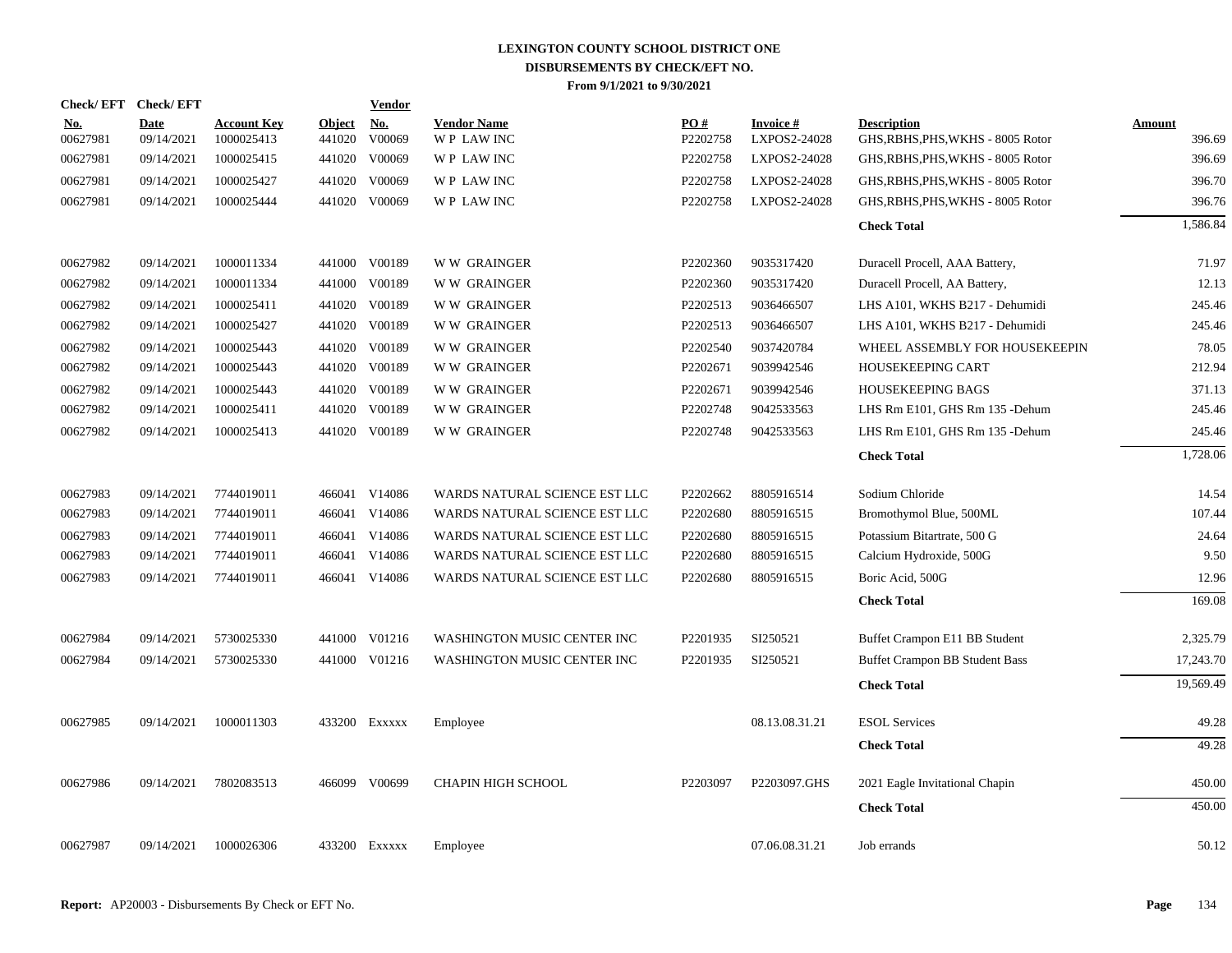| <u>No.</u> | Check/EFT Check/EFT<br><b>Date</b> | <b>Account Key</b> | Object No. | <b>Vendor</b> | <b>Vendor Name</b> | $\underline{PO}$ # | <b>Invoice#</b>           | <b>Description</b>           | <b>Amount</b>     |
|------------|------------------------------------|--------------------|------------|---------------|--------------------|--------------------|---------------------------|------------------------------|-------------------|
|            |                                    |                    |            |               |                    |                    |                           | <b>Check Total</b>           | $\frac{1}{50.12}$ |
| 00627988   | 09/14/2021                         | 1000026306         |            | 433200 Exxxxx | Employee           |                    | 08.17.08.25.21            | Communications Dept. Errands | 13.16             |
|            |                                    |                    |            |               |                    |                    |                           | <b>Check Total</b>           | 13.16             |
| 00627989   | 09/14/2021                         | 1000026306         |            | 433200 EXXXXX | Employee           |                    | 07.27.08.31.21            | Job Responsibilities         | 35.00             |
|            |                                    |                    |            |               |                    |                    |                           | <b>Check Total</b>           | 35.00             |
| 00627990   | 09/14/2021                         | 1000026306         |            | 433200 EXXXXX | Employee           |                    | 07.28.08.31.21            | Communications Dept. duties  | 42.56             |
|            |                                    |                    |            |               |                    |                    |                           | <b>Check Total</b>           | 42.56             |
| 00627991   | 09/14/2021                         | 2042222303         |            | 433200 Exxxxx | Employee           |                    | 08.10.08.25.21            | Meetings & Training          | 53.20             |
|            |                                    |                    |            |               |                    |                    |                           | <b>Check Total</b>           | 53.20             |
| 00627992   | 09/14/2021                         | 1000026306         |            | 433200 EXXXXX | Employee           |                    | 07.01.08.31.21            | Job Responsibilities         | 231.56            |
|            |                                    |                    |            |               |                    |                    |                           | <b>Check Total</b>           | 231.56            |
| 00627993   | 09/14/2021                         | 1000022403         |            | 433200 EXXXXX | Employee           |                    | 07.29.09.03.21            | Meetings & school support    | 162.40            |
|            |                                    |                    |            |               |                    |                    |                           | <b>Check Total</b>           | 162.40            |
| 00627994   | 09/14/2021                         | 1000022403         |            | 433200 EXXXXX | Employee           |                    | 08.11.08.27.21            | Deliveries, mtngs. & support | 100.52            |
|            |                                    |                    |            |               |                    |                    |                           | <b>Check Total</b>           | 100.52            |
| 00627995   | 09/14/2021                         | 3770011324         |            | 441000 Exxxxx | Employee           |                    | 2022TCHSUP                | <b>Teacher Supply</b>        | 275.00            |
|            |                                    |                    |            |               |                    |                    |                           | <b>Check Total</b>           | 275.00            |
| 00627996   | 09/14/2021                         | 3770011342         |            | 441000 Exxxxx | Employee           |                    | 2022TCHSUP                | <b>Teacher Supply</b>        | 275.00            |
|            |                                    |                    |            |               |                    |                    |                           | <b>Check Total</b>           | 275.00            |
| 00627997   | 09/14/2021                         | 3770011344         |            | 441000 Exxxxx | Employee           |                    | 2022TCHSUP                | <b>Teacher Supply</b>        | 275.00            |
|            |                                    |                    |            |               |                    |                    |                           | <b>Check Total</b>           | 275.00            |
| 00627998   | 09/15/2021                         | 7802072011         |            | 466034 V15592 | AGUIAR, SCOTT      |                    | VFB.LHS.09.09.21 Official |                              | 60.70             |
|            |                                    |                    |            |               |                    |                    |                           | <b>Check Total</b>           | 60.70             |
| 00627999   | 09/15/2021                         | 7802072011         |            | 466034 V02754 | BLEDSOE, CARROLL W |                    | VFB.LHS.09.09.21 Official |                              | 63.40             |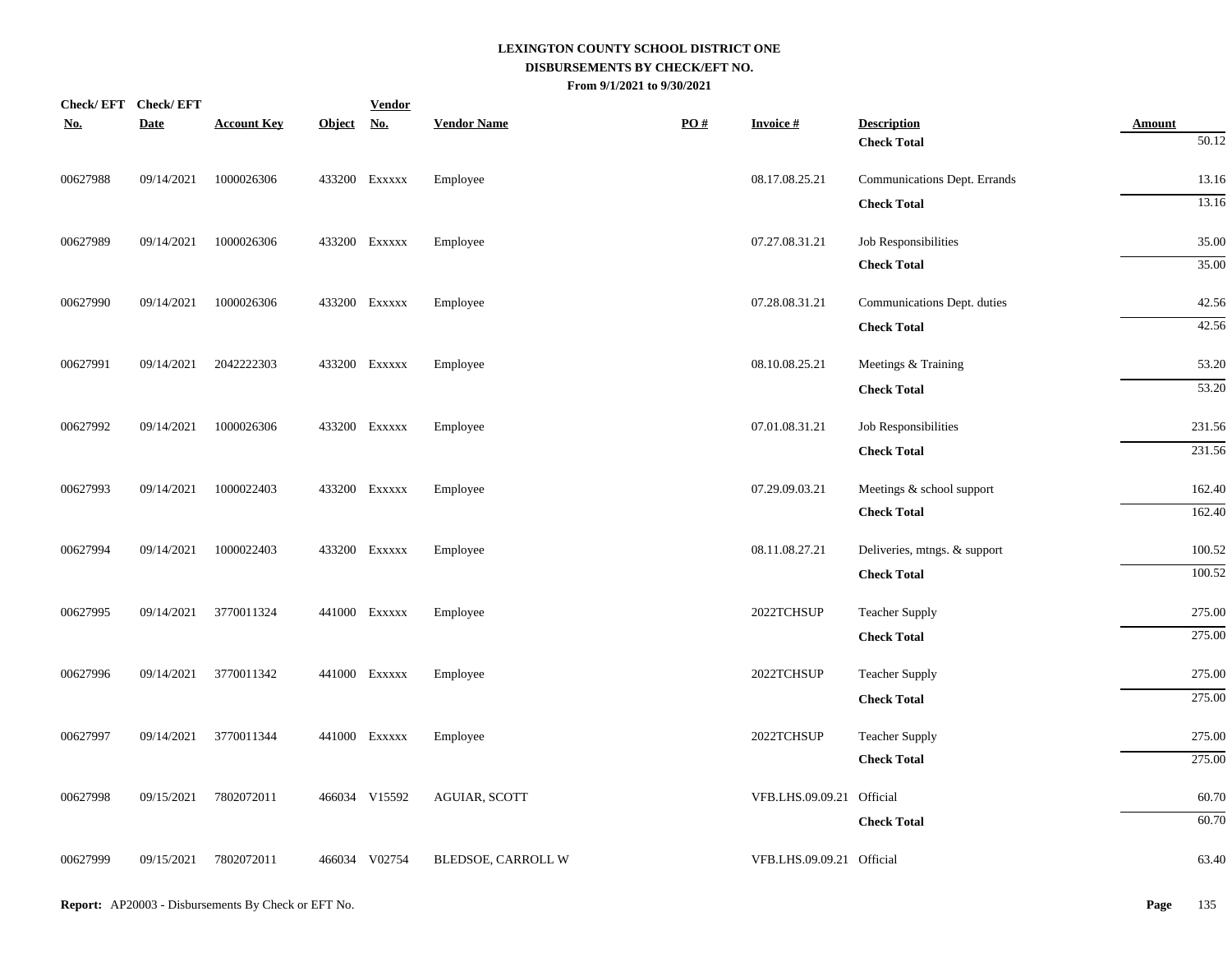|            | Check/EFT Check/EFT |                    |               | <b>Vendor</b> |                         |          |                 |                                      |               |
|------------|---------------------|--------------------|---------------|---------------|-------------------------|----------|-----------------|--------------------------------------|---------------|
| <u>No.</u> | <b>Date</b>         | <b>Account Key</b> | <u>Object</u> | <u>No.</u>    | <b>Vendor Name</b>      | PO#      | <b>Invoice#</b> | <b>Description</b>                   | <b>Amount</b> |
|            |                     |                    |               |               |                         |          |                 | <b>Check Total</b>                   | 63.40         |
| 00628000   | 09/15/2021          | 1000011411         |               | 441000 V13041 | BLICK ART MATERIALS LLC | P2202990 | 7054368         | Blickryllic Paint, half gallon       | 14.79         |
| 00628000   | 09/15/2021          | 1000011411         |               | 441000 V13041 | BLICK ART MATERIALS LLC | P2202990 | 7054368         | Blickryllic Paint, half gallon       | 29.59         |
| 00628000   | 09/15/2021          | 1000011411         |               | 441000 V13041 | BLICK ART MATERIALS LLC | P2202990 | 7054368         | Blickryllic Paint, half gallon       | 14.79         |
| 00628000   | 09/15/2021          | 1000011411         |               | 441000 V13041 | BLICK ART MATERIALS LLC | P2202990 | 7054368         | Blickryllic Paint, half gallon       | 14.79         |
| 00628000   | 09/15/2021          | 1000011411         | 441000        | V13041        | BLICK ART MATERIALS LLC | P2202990 | 7054368         | Blickryllic Paint, half gallon       | 29.59         |
| 00628000   | 09/15/2021          | 1000011411         |               | 441000 V13041 | BLICK ART MATERIALS LLC | P2202990 | 7054368         | Lockable Pump Lids                   | 32.76         |
| 00628000   | 09/15/2021          | 1000011411         | 441000        | V13041        | BLICK ART MATERIALS LLC | P2202990 | 7054368         | Acrylics paint, 8 oz, Cadmium        | 40.92         |
| 00628000   | 09/15/2021          | 1000011411         |               | 441000 V13041 | BLICK ART MATERIALS LLC | P2202990 | 7054368         | Acrylics paint, 8 oz, Alizarin       | 12.06         |
| 00628000   | 09/15/2021          | 1000011411         | 441000        | V13041        | BLICK ART MATERIALS LLC | P2202990 | 7054368         | Acrylics paint, 8 oz, Mars Bla       | 27.61         |
| 00628000   | 09/15/2021          | 1000011411         |               | 441000 V13041 | BLICK ART MATERIALS LLC | P2202990 | 7054368         | Acrylics paint, 8 oz, Ultramar       | 18.40         |
| 00628000   | 09/15/2021          | 1000011411         |               | 441000 V13041 | BLICK ART MATERIALS LLC | P2202990 | 7054368         | Acrylics paint, 4.65 oz, Cadmi       | 43.78         |
| 00628000   | 09/15/2021          | 1000011411         |               | 441000 V13041 | BLICK ART MATERIALS LLC | P2202990 | 7054368         | Acrylics paint, 4.65 oz, Cadmi       | 33.02         |
| 00628000   | 09/15/2021          | 1000011411         |               | 441000 V13041 | BLICK ART MATERIALS LLC | P2202990 | 7054368         | Acrylics paint, 4.65 oz, Mediu       | 16.80         |
| 00628000   | 09/15/2021          | 1000011411         |               | 441000 V13041 | BLICK ART MATERIALS LLC | P2202990 | 7054368         | Acrylics paint, 4.65 oz, Phtha       | 25.19         |
| 00628000   | 09/15/2021          | 1000011411         | 441000        | V13041        | BLICK ART MATERIALS LLC | P2202990 | 7054368         | Acrylics paint, 4.65 oz, Red O       | 16.80         |
| 00628000   | 09/15/2021          | 1000011411         |               | 441000 V13041 | BLICK ART MATERIALS LLC | P2202990 | 7054368         | Acrylics paint, 4.65 oz, Yello       | 16.80         |
| 00628000   | 09/15/2021          | 1000011411         | 441000        | V13041        | BLICK ART MATERIALS LLC | P2202990 | 7054368         | Acrylics paint, 16 oz, Titaniu       | 45.27         |
| 00628000   | 09/15/2021          | 1000011411         |               | 441000 V13041 | BLICK ART MATERIALS LLC | P2202990 | 7054368         | Montana Black Spray Paint - Po       | 15.94         |
| 00628000   | 09/15/2021          | 1000011411         | 441000        | V13041        | BLICK ART MATERIALS LLC | P2202990 | 7054368         | Montana Black Spray Paint - Po       | 15.94         |
| 00628000   | 09/15/2021          | 1000011411         |               | 441000 V13041 | BLICK ART MATERIALS LLC | P2202990 | 7054368         | Montana Black Spray Paint - Ti       | 15.94         |
| 00628000   | 09/15/2021          | 1000011411         | 441000        | V13041        | BLICK ART MATERIALS LLC | P2202990 | 7054368         | Montana Black Spray Paint - Wh       | 39.85         |
| 00628000   | 09/15/2021          | 1000011411         |               | 441000 V13041 | BLICK ART MATERIALS LLC | P2202990 | 7054368         | Montana Gold Spray Paint - Sil       | 18.52         |
| 00628000   | 09/15/2021          | 1000011411         | 441000        | V13041        | BLICK ART MATERIALS LLC | P2202990 | 7054368         | Montana Gold Spray Paint - Tee       | 18.52         |
| 00628000   | 09/15/2021          | 1000011411         |               | 441000 V13041 | BLICK ART MATERIALS LLC | P2202990 | 7054368         | Montana Gold Spray Paint - Wal       | 18.52         |
| 00628000   | 09/15/2021          | 1000011411         | 441000        | V13041        | BLICK ART MATERIALS LLC | P2202990 | 7054368         | Blick Palette Knives 1/2 X 2 7       | 78.32         |
| 00628000   | 09/15/2021          | 1000011411         | 441000        | V13041        | BLICK ART MATERIALS LLC | P2202990 | 7054368         | <b>Blick Scholastic Wonder White</b> | 5.22          |
| 00628000   | 09/15/2021          | 1000011411         | 441000        | V13041        | BLICK ART MATERIALS LLC | P2202990 | 7054368         | <b>Blick Scholastic Wonder White</b> | 5.54          |
| 00628000   | 09/15/2021          | 1000011411         | 441000        | V13041        | BLICK ART MATERIALS LLC | P2202990 | 7054368         | Blickrylic Gesso White - Gallo       | 29.02         |
| 00628000   | 09/15/2021          | 1000011411         | 441000        | V13041        | BLICK ART MATERIALS LLC | P2202990 | 7054368         | Canson XL Watercolor Pads            | 40.79         |
| 00628000   | 09/15/2021          | 1000011411         | 441000        | V13041        | BLICK ART MATERIALS LLC | P2202990 | 7054368         | Stonehenge Paper - Kraft - 22"       | 32.73         |
| 00628000   | 09/15/2021          | 1000011411         | 441000        | V13041        | BLICK ART MATERIALS LLC | P2202990 | 7054368         | Blick Studio Marker Sets - 96        | 245.75        |
| 00628000   | 09/15/2021          | 1000011411         |               | 441000 V13041 | BLICK ART MATERIALS LLC | P2202990 | 7054368         | Sakura Pigma Micron Sets of 3        | 101.05        |
| 00628000   | 09/15/2021          | 1000011411         | 441000        | V13041        | BLICK ART MATERIALS LLC | P2202990 | 7054368         | Sakura Pigma Micron Sets of 16       | 19.35         |
| 00628000   | 09/15/2021          | 1000011411         |               | 441000 V13041 | BLICK ART MATERIALS LLC | P2202990 | 7054368         | Blick Drawing Pencils Class Pa       | 67.25         |

**Report:** AP20003 - Disbursements By Check or EFT No. **Page** 136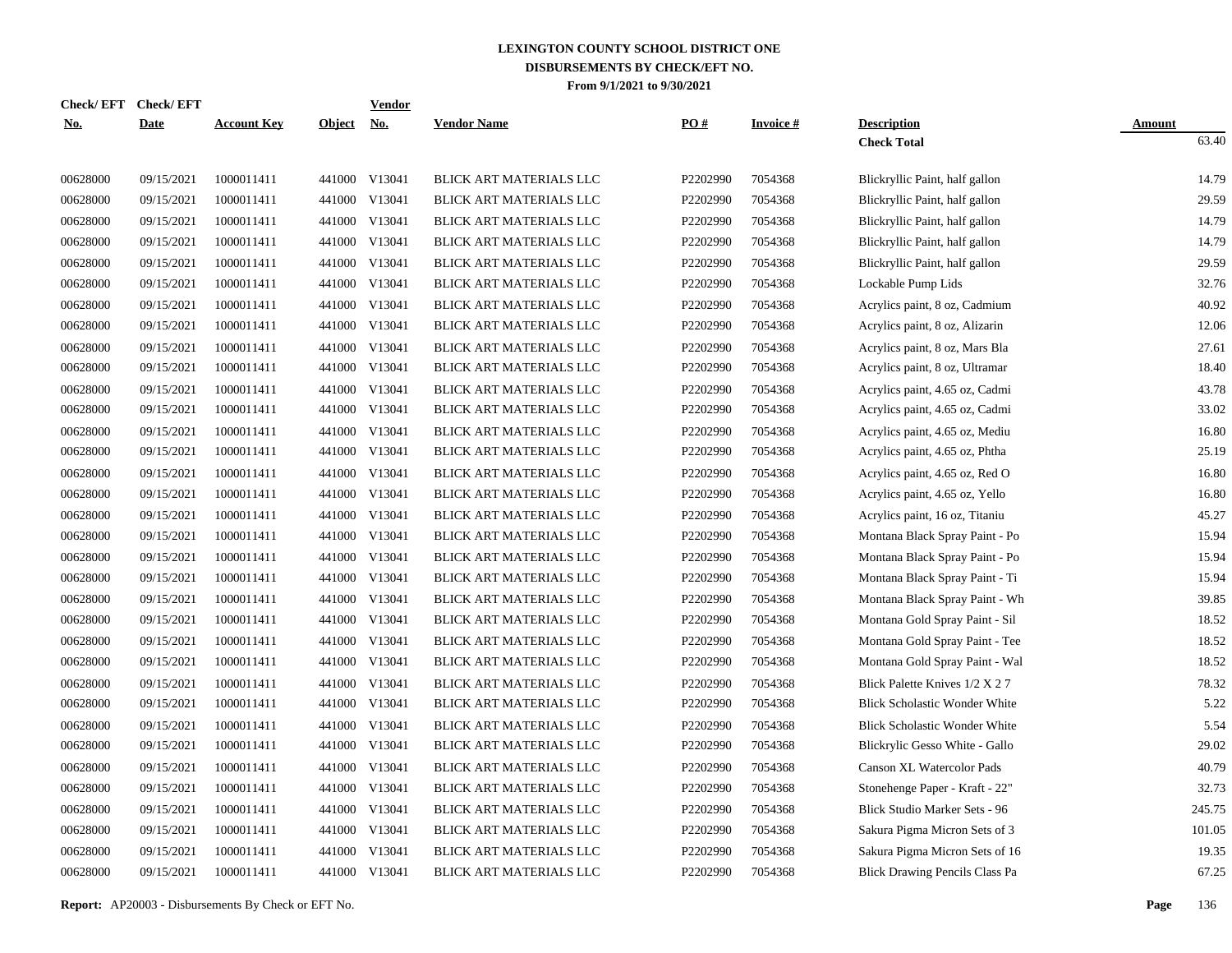| <b>Check/EFT</b>       | <b>Check/EFT</b>          |                                  |                         | <b>Vendor</b>        |                                               |                 |                            |                                                      |                        |
|------------------------|---------------------------|----------------------------------|-------------------------|----------------------|-----------------------------------------------|-----------------|----------------------------|------------------------------------------------------|------------------------|
| <u>No.</u><br>00628000 | <b>Date</b><br>09/15/2021 | <b>Account Key</b><br>1000011411 | <b>Object</b><br>441000 | <u>No.</u><br>V13041 | <b>Vendor Name</b><br>BLICK ART MATERIALS LLC | PO#<br>P2202990 | <b>Invoice#</b><br>7054368 | <b>Description</b><br>Krylon Gallery Series UV Archi | <b>Amount</b><br>24.12 |
| 00628000               | 09/15/2021                | 1000011411                       | 441000                  | V13041               | BLICK ART MATERIALS LLC                       | P2202990        | 7054368                    | <b>Bulls Eye Spray Shellac</b>                       | 13.95                  |
| 00628000               | 09/15/2021                | 1000011411                       | 441000                  | V13041               | BLICK ART MATERIALS LLC                       | P2202990        | 7054368                    | Montana Spray Caps - Level 3,                        | 8.05                   |
| 00628000               | 09/15/2021                | 1000011411                       | 441000                  | V13041               | BLICK ART MATERIALS LLC                       | P2202990        | 7054368                    | Montana Black Spray Paint - Ac                       | 15.94                  |
| 00628000               | 09/15/2021                | 1000011411                       | 441000                  | V13041               | BLICK ART MATERIALS LLC                       | P2202990        | 7054368                    | Montana Black Spray Paint - Be                       | 15.94                  |
| 00628000               | 09/15/2021                | 1000011411                       |                         | 441000 V13041        | BLICK ART MATERIALS LLC                       | P2202990        | 7054368                    | Montana Black Spray Paint - Bl                       | 39.85                  |
| 00628000               | 09/15/2021                | 1000011411                       |                         | 441000 V13041        | BLICK ART MATERIALS LLC                       | P2202990        | 7054368                    | Montana Black Spray Paint - Ca                       | 15.94                  |
| 00628000               | 09/15/2021                | 1000011411                       |                         | 441000 V13041        | BLICK ART MATERIALS LLC                       | P2202990        | 7054368                    | Montana Black Spray Paint - Fi                       | 15.94                  |
| 00628000               | 09/15/2021                | 1000011411                       |                         | 441000 V13041        | BLICK ART MATERIALS LLC                       | P2202990        | 7054368                    | Montana Black Spray Paint - Ha                       | 15.94                  |
| 00628000               | 09/15/2021                | 1000011411                       | 441000                  | V13041               | BLICK ART MATERIALS LLC                       | P2202990        | 7054368                    | Montana Black Spray Paint - Ki                       | 15.94                  |
| 00628000               | 09/15/2021                | 1000011411                       | 441000                  | V13041               | BLICK ART MATERIALS LLC                       | P2202990        | 7054368                    | Montana Black Spray Paint - Mi                       | 15.94                  |
| 00628000               | 09/15/2021                | 1000011411                       | 441000                  | V13041               | BLICK ART MATERIALS LLC                       | P2202990        | 7054368                    | Montana Black Spray Paint - Mo                       | 15.94                  |
| 00628000               | 09/15/2021                | 1000011411                       | 441000                  | V13041               | BLICK ART MATERIALS LLC                       | P2202990        | 7054368                    | Montana Black Spray Paint - Pi                       | 15.94                  |
| 00628000               | 09/15/2021                | 1000011411                       | 441000                  | V13041               | BLICK ART MATERIALS LLC                       | P2202990        | 7054368                    | Montana Black Spray Paint - Po                       | 15.94                  |
| 00628000               | 09/15/2021                | 1000011411                       | 441000                  | V13041               | BLICK ART MATERIALS LLC                       | P2202990        | 7054368                    | Uni Posca Paint Markers 2.5mm                        | 3.33                   |
| 00628000               | 09/15/2021                | 1000011411                       | 441000                  | V13041               | BLICK ART MATERIALS LLC                       | P2202990        | 7054368                    | Uni Posca Paint Markers 2.5mm                        | 3.33                   |
| 00628000               | 09/15/2021                | 1000011411                       | 441000                  | V13041               | BLICK ART MATERIALS LLC                       | P2202990        | 7054368                    | Uni Posca Paint Markers 2.5mm                        | 3.33                   |
| 00628000               | 09/15/2021                | 1000011411                       | 441000                  | V13041               | BLICK ART MATERIALS LLC                       | P2202990        | 7054368                    | Uni Posca Paint Markers 2.5mm                        | 3.33                   |
| 00628000               | 09/15/2021                | 1000011411                       | 441000                  | V13041               | BLICK ART MATERIALS LLC                       | P2202990        | 7054368                    | Uni Posca Paint Markers 2.5mm                        | 3.33                   |
| 00628000               | 09/15/2021                | 1000011411                       | 441000                  | V13041               | BLICK ART MATERIALS LLC                       | P2202990        | 7054368                    | Uni Posca Paint Markers 2.5mm                        | 3.33                   |
| 00628000               | 09/15/2021                | 1000011411                       | 441000                  | V13041               | BLICK ART MATERIALS LLC                       | P2202990        | 7054368                    | Uni Posca Paint Markers 8mm -                        | 4.49                   |
| 00628000               | 09/15/2021                | 1000011411                       | 441000                  | V13041               | BLICK ART MATERIALS LLC                       | P2202990        | 7054368                    | Uni Posca Paint Markers 8mm -                        | 4.49                   |
| 00628000               | 09/15/2021                | 1000011411                       | 441000                  | V13041               | BLICK ART MATERIALS LLC                       | P2202990        | 7054368                    | Uni Posca Paint Markers 8mm -                        | 4.49                   |
| 00628000               | 09/15/2021                | 1000011411                       | 441000                  | V13041               | BLICK ART MATERIALS LLC                       | P2202990        | 7054368                    | Uni Posca Paint Markers 8mm -                        | 4.49                   |
| 00628000               | 09/15/2021                | 1000011411                       | 441000                  | V13041               | BLICK ART MATERIALS LLC                       | P2202990        | 7054368                    | Uni Posca Paint Markers 8mm -                        | 4.49                   |
| 00628000               | 09/15/2021                | 1000011411                       | 441000                  | V13041               | BLICK ART MATERIALS LLC                       | P2202990        | 7054368                    | Uni Posca Paint Markers 8mm -                        | 4.49                   |
| 00628000               | 09/15/2021                | 1000011411                       | 441000                  | V13041               | BLICK ART MATERIALS LLC                       | P2202990        | 7054368                    | Uni Posca Paint Markers 8mm -                        | 4.49                   |
| 00628000               | 09/15/2021                | 1000011411                       | 441000                  | V13041               | BLICK ART MATERIALS LLC                       | P2202990        | 7054368                    | Uni Posca Paint Markers 8mm -                        | 4.49                   |
| 00628000               | 09/15/2021                | 1000011411                       | 441000                  | V13041               | BLICK ART MATERIALS LLC                       | P2202990        | 7054368                    | Uni Posca Paint Markers 8mm -                        | 4.49                   |
| 00628000               | 09/15/2021                | 1000011411                       | 441000                  | V13041               | BLICK ART MATERIALS LLC                       | P2202990        | 7054368                    | Uni Posca Paint Markers 8mm -                        | 4.49                   |
| 00628000               | 09/15/2021                | 1000011411                       | 441000                  | V13041               | BLICK ART MATERIALS LLC                       | P2202990        | 7054368                    | Gray paper stumps class pack                         | 42.70                  |
| 00628000               | 09/15/2021                | 1000011411                       | 441000                  | V13041               | BLICK ART MATERIALS LLC                       | P2202990        | 7054368                    | Prismacolor Premier Colored Pe                       | 165.82                 |
| 00628000               | 09/15/2021                | 1000011411                       | 441000                  | V13041               | BLICK ART MATERIALS LLC                       | P2202990        | 7054368                    | Safe-T Compass                                       | 7.15                   |
| 00628000               | 09/15/2021                | 1000011411                       | 441000                  | V13041               | BLICK ART MATERIALS LLC                       | P2202990        | 7054368                    | <b>Staedtler Mars Plastic Eraser</b>                 | 31.16                  |
| 00628000               | 09/15/2021                | 1000011411                       | 441000                  | V13041               | BLICK ART MATERIALS LLC                       | P2202990        | 7054368                    | Speedball Linoleum Cutters box                       | 13.50                  |
| 00628000               | 09/15/2021                | 1000011411                       |                         | 441000 V13041        | BLICK ART MATERIALS LLC                       | P2202990        | 7054368                    | Speedball Linoleum Cutters box                       | 27.00                  |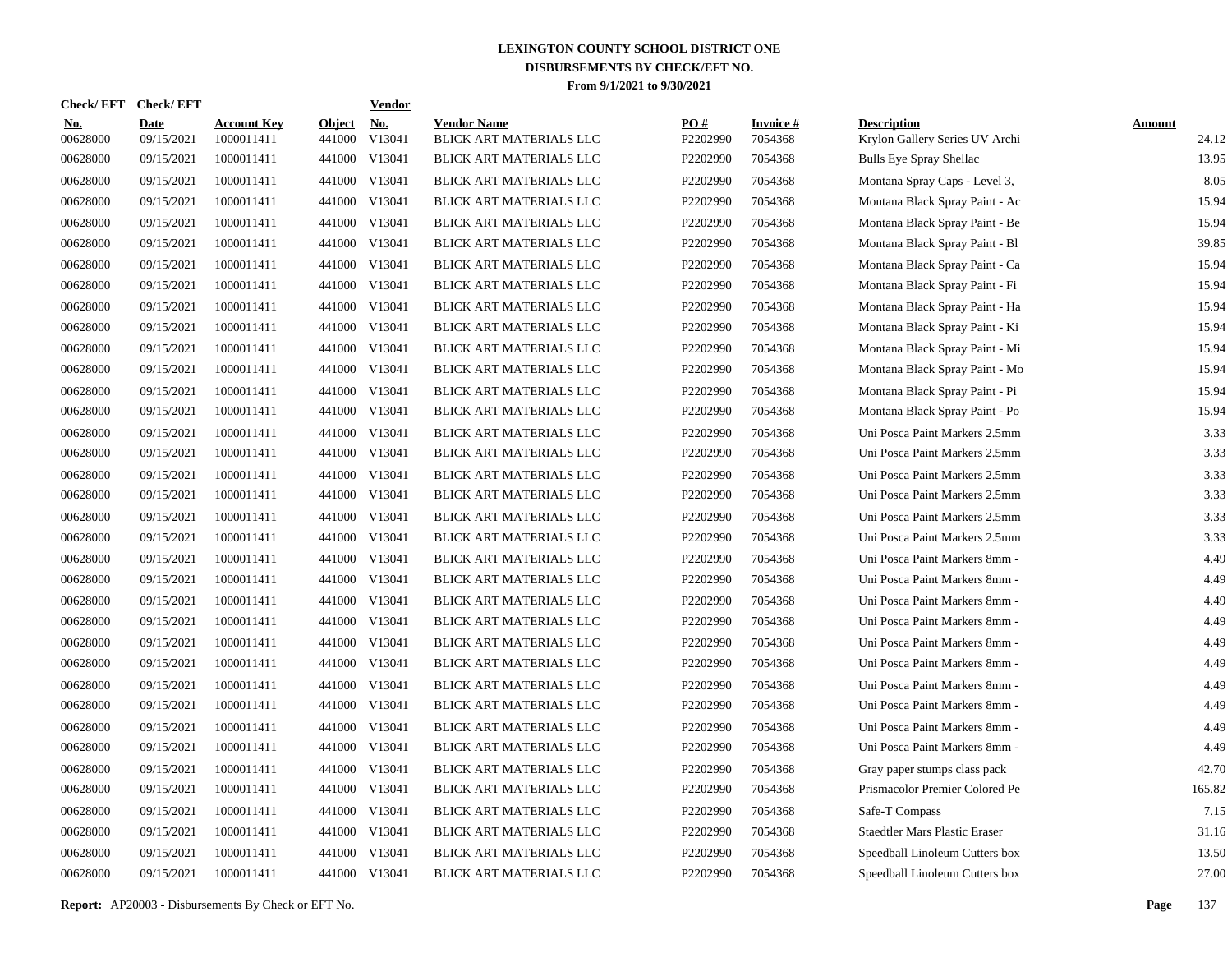|                        | Check/EFT Check/EFT       |                                  |                      | <b>Vendor</b> |                                               |                               |                            |                                                      |                        |
|------------------------|---------------------------|----------------------------------|----------------------|---------------|-----------------------------------------------|-------------------------------|----------------------------|------------------------------------------------------|------------------------|
| <u>No.</u><br>00628000 | <b>Date</b><br>09/15/2021 | <b>Account Key</b><br>1000011411 | Object No.<br>441000 | V13041        | <b>Vendor Name</b><br>BLICK ART MATERIALS LLC | $\underline{PO#}$<br>P2202990 | <b>Invoice#</b><br>7054368 | <b>Description</b><br>Speedball Linoleum Cutters box | <b>Amount</b><br>27.00 |
| 00628000               | 09/15/2021                | 1000011411                       |                      | 441000 V13041 | BLICK ART MATERIALS LLC                       | P2202990                      | 7054368                    | Speedball Linoleum Cutters box                       | 27.00                  |
| 00628000               | 09/15/2021                | 1000011411                       |                      | 441000 V13041 | <b>BLICK ART MATERIALS LLC</b>                | P2202990                      | 7054368                    | Speedball Soft Rubber Brayers                        | 50.05                  |
| 00628000               | 09/15/2021                | 1000011411                       |                      | 441000 V13041 | BLICK ART MATERIALS LLC                       | P2202990                      | 7054368                    | <b>Blick Water Souble Block Print</b>                | 66.68                  |
| 00628000               | 09/15/2021                | 1000011411                       |                      | 441000 V13041 | BLICK ART MATERIALS LLC                       | P2202990                      | 7054368                    | Speedball Printmaster Paper Pa                       | 94.42                  |
| 00628000               | 09/15/2021                | 1000011411                       |                      | 441000 V13041 | BLICK ART MATERIALS LLC                       | P2202990                      | 7054368                    | Speedball Graphic Squeegees -                        | 21.89                  |
| 00628000               | 09/15/2021                | 1000011411                       |                      | 441000 V13041 | <b>BLICK ART MATERIALS LLC</b>                | P2202990                      | 7054368                    | Speedball Diazo Screen Printin                       | 93.65                  |
|                        |                           |                                  |                      |               |                                               |                               |                            | <b>Check Total</b>                                   | 2,179.48               |
| 00628001               | 09/15/2021                | 7802070020                       |                      | 466034 V02997 | <b>BOLEY, RANDALL</b>                         | P2203039                      | LM 2021                    | booking fee for providing offi                       | 75.00                  |
|                        |                           |                                  |                      |               |                                               |                               |                            | <b>Check Total</b>                                   | 75.00                  |
| 00628002               | 09/15/2021                | 6000025625                       |                      | 433200 Exxxxx | Employee                                      |                               | 08.19.08.31.21             | <b>Bank Deposit</b>                                  | 4.37                   |
|                        |                           |                                  |                      |               |                                               |                               |                            | <b>Check Total</b>                                   | 4.37                   |
| 00628003               | 09/15/2021                | 7887074011                       |                      | 466041 V13255 | <b>BSN SPORTS</b>                             | P2201804                      | 913675408                  | Kennedy tees                                         | 134.83                 |
| 00628003               | 09/15/2021                | 7887074011                       |                      | 466041 V13255 | <b>BSN SPORTS</b>                             | P2201804                      | 913675408                  | Kennedy tees LS                                      | 51.30                  |
| 00628003               | 09/15/2021                | 7887074011                       |                      | 466041 V13255 | <b>BSN SPORTS</b>                             | P2201804                      | 913675408                  | Kennedy tees LS                                      | 54.57                  |
| 00628003               | 09/15/2021                | 7887074011                       |                      | 466041 V13255 | <b>BSN SPORTS</b>                             | P2201804                      | 913675408                  | shipping                                             | 15.00                  |
|                        |                           |                                  |                      |               |                                               |                               |                            | <b>Check Total</b>                                   | 255.70                 |
| 00628004               | 09/15/2021                | 1000025430                       |                      | 441020 V16855 | <b>CARRIER ENTERPRISE LLC</b>                 | P2202237                      | 852206-00                  | Air Filters 16 x 25 x 2 P140 2                       | 466.86                 |
| 00628004               | 09/15/2021                | 1000025430                       |                      | 441020 V16855 | CARRIER ENTERPRISE LLC                        | P2202237                      | 852206-00                  | Air Filters 16 x 20 x 2 P140 2                       | 298.92                 |
| 00628004               | 09/15/2021                | 1000025430                       |                      | 441020 V16855 | <b>CARRIER ENTERPRISE LLC</b>                 | P2202237                      | 852206-00                  | Air Filters 20 x 20 x 2 P140 2                       | 338.21                 |
| 00628004               | 09/15/2021                | 1000025430                       | 441020               | V16855        | CARRIER ENTERPRISE LLC                        | P2202237                      | 852206-00                  | Air Filters 20 x 24 x 2 P140 2                       | 191.44                 |
| 00628004               | 09/15/2021                | 1000025430                       |                      | 441020 V16855 | <b>CARRIER ENTERPRISE LLC</b>                 | P2202237                      | 852206-00                  | Air Filters 14 x 20 x 1 P140 1                       | 179.12                 |
| 00628004               | 09/15/2021                | 1000025430                       |                      | 441020 V16855 | CARRIER ENTERPRISE LLC                        | P2202237                      | 852206-00                  | Air Filters 16 x 20 x 1 P140 1                       | 394.57                 |
|                        |                           |                                  |                      |               |                                               |                               |                            | <b>Check Total</b>                                   | 1,869.12               |
| 00628005               | 09/15/2021                | 1000022403                       |                      | 439500 V01474 | <b>CERTIFIED TRANSLATION SERVICES</b>         | P2202875                      | LEX-21-0902                | Translation of the 'Grade 3 St                       | 117.90                 |
| 00628005               | 09/15/2021                | 1000022403                       | 439500               | V01474        | <b>CERTIFIED TRANSLATION SERVICES</b>         | P2202875                      | LEX-21-0902                | Translation of the 'Grade 3 St                       | 131.00                 |
| 00628005               | 09/15/2021                | 1000022403                       |                      | 439500 V01474 | <b>CERTIFIED TRANSLATION SERVICES</b>         | P2202877                      | LEX-21-0904                | Translation of the 'Grade 5 St                       | 139.80                 |
| 00628005               | 09/15/2021                | 1000022403                       | 439500               | V01474        | <b>CERTIFIED TRANSLATION SERVICES</b>         | P2202877                      | LEX-21-0904                | Translation of the 'Grade 5 St                       | 139.80                 |
| 00628005               | 09/15/2021                | 1000022403                       |                      | 439500 V01474 | <b>CERTIFIED TRANSLATION SERVICES</b>         | P2202999                      | LEX-21-0905                | Translation of the 'Seesaw & G                       | 69.80                  |
| 00628005               | 09/15/2021                | 1000022403                       | 439500               | V01474        | <b>CERTIFIED TRANSLATION SERVICES</b>         | P2202999                      | LEX-21-0905                | Translation of the 'Seesaw & G                       | 69.80                  |
| 00628005               | 09/15/2021                | 1000022403                       |                      | 439500 V01474 | <b>CERTIFIED TRANSLATION SERVICES</b>         | P2202999                      | LEX-21-0905                | Translation of the 'Seesaw & G                       | 62.82                  |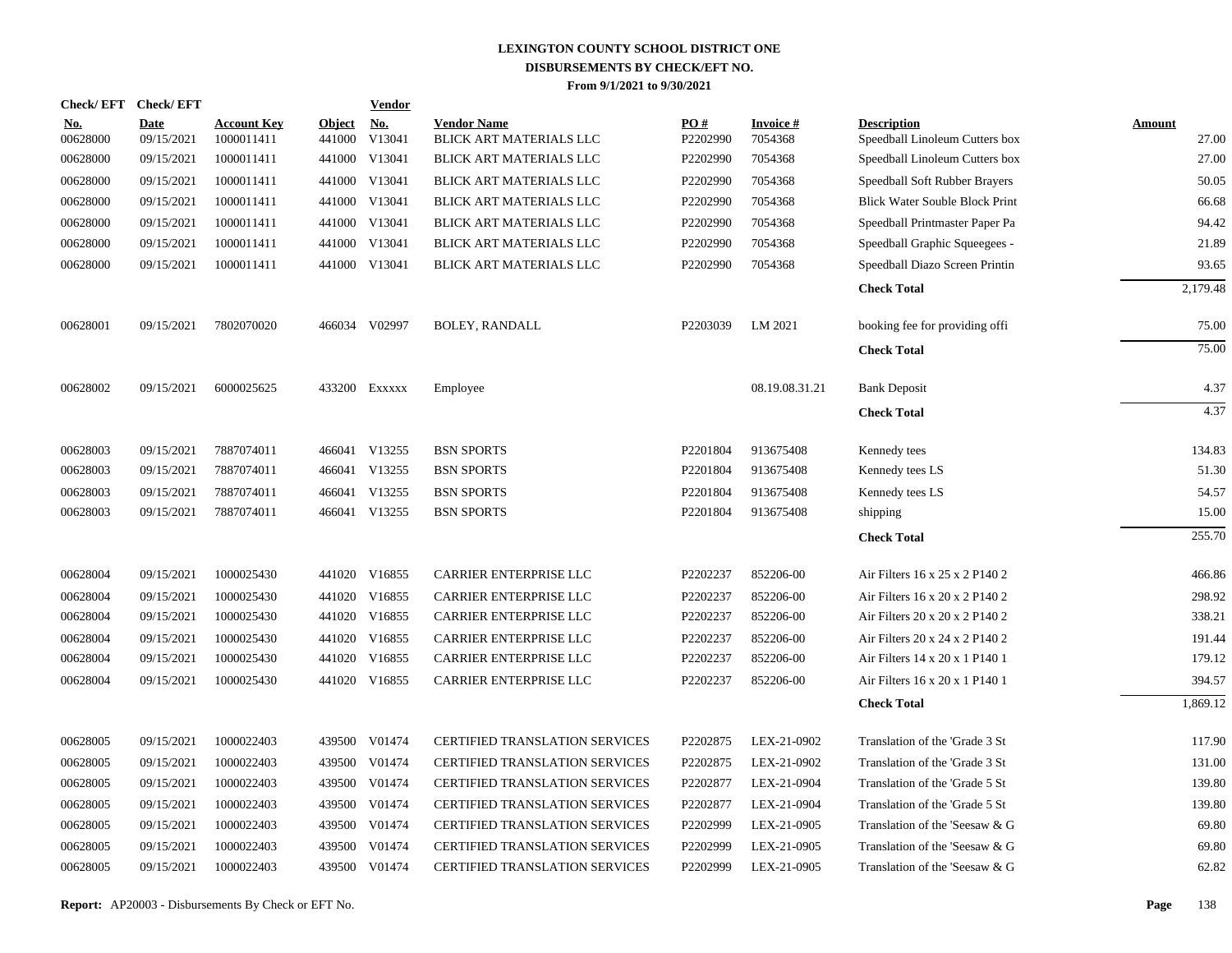|                        | Check/EFT Check/EFT       |                                  |                         | <b>Vendor</b> |                                                             |                 |                          |                                                      |                 |
|------------------------|---------------------------|----------------------------------|-------------------------|---------------|-------------------------------------------------------------|-----------------|--------------------------|------------------------------------------------------|-----------------|
| <u>No.</u><br>00628005 | <b>Date</b><br>09/15/2021 | <b>Account Key</b><br>1000022403 | <b>Object</b><br>439500 | No.<br>V01474 | <b>Vendor Name</b><br><b>CERTIFIED TRANSLATION SERVICES</b> | PO#<br>P2202999 | Invoice #<br>LEX-21-0905 | <b>Description</b><br>Translation of the 'Seesaw & G | Amount<br>69.80 |
|                        |                           |                                  |                         |               |                                                             |                 |                          | <b>Check Total</b>                                   | 800.72          |
| 00628006               | 09/15/2021                | 1000014503                       |                         | 433200 Exxxxx | Employee                                                    |                 | 08.11.08.30.21           | Consultations & Conferences                          | 76.72           |
|                        |                           |                                  |                         |               |                                                             |                 |                          | <b>Check Total</b>                                   | 76.72           |
| 00628007               | 09/15/2021                | 2042122403                       |                         | 431200 V13545 | COUNCIL OF ADMINISTRATORS OF S                              | P2202458        | 1471                     | Back to School Series - Webina                       | 300.00          |
|                        |                           |                                  |                         |               |                                                             |                 |                          | <b>Check Total</b>                                   | 300.00          |
| 00628008               | 09/15/2021                | 7714027021                       |                         | 466041 V16276 | CULLIGAN WATER CONDITIONING OF                              | P2202303        | 54171                    | Monthly Cooler Rental - 1 Unit                       | 10.70           |
|                        |                           |                                  |                         |               |                                                             |                 |                          | <b>Check Total</b>                                   | 10.70           |
| 00628009               | 09/15/2021                | 1000025407                       |                         | 432300 V11477 | <b>CULLUM SERVICES INC</b>                                  | P2200254        | 57668                    | Transportation-HVAC Mechanical                       | 37.50           |
| 00628009               | 09/15/2021                | 1000025407                       |                         | 432300 V11477 | <b>CULLUM SERVICES INC</b>                                  | P2200254        | 57668                    | Transportation Gilbert-HVAC Me                       | 25.00           |
| 00628009               | 09/15/2021                | 1000025407                       |                         | 432300 V11477 | <b>CULLUM SERVICES INC</b>                                  | P2200254        | 57668                    | Transportation Pelion-HVAC Mec                       | 25.00           |
| 00628009               | 09/15/2021                | 1000025408                       |                         | 432300 V11477 | <b>CULLUM SERVICES INC</b>                                  | P2200254        | 57668                    | DO/Annex-HVAC Mechanical Maint                       | 337.50          |
| 00628009               | 09/15/2021                | 1000025408                       |                         | 432300 V11477 | <b>CULLUM SERVICES INC</b>                                  | P2200254        | 57668                    | DO-HVAC Mechanical Maintenance                       | 1,000.00        |
| 00628009               | 09/15/2021                | 1000025408                       | 432300                  | V11477        | <b>CULLUM SERVICES INC</b>                                  | P2200254        | 57668                    | <b>DM-HVAC</b> Mechanical Maintenance                | 45.00           |
| 00628009               | 09/15/2021                | 1000025408                       | 432300                  | V11477        | <b>CULLUM SERVICES INC</b>                                  | P2200254        | 57668                    | ITV Building-HVAC Mechanical M                       | 112.50          |
| 00628009               | 09/15/2021                | 1000025408                       | 432300                  | V11477        | <b>CULLUM SERVICES INC</b>                                  | P2200254        | 57668                    | DOC-HVAC Mechanical Maintenanc                       | 500.00          |
| 00628009               | 09/15/2021                | 1000025411                       |                         | 432300 V11477 | <b>CULLUM SERVICES INC</b>                                  | P2200254        | 57668                    | LHS-HVAC Mechanical Maintenanc                       | 4,792.50        |
| 00628009               | 09/15/2021                | 1000025412                       | 432300                  | V11477        | <b>CULLUM SERVICES INC</b>                                  | P2200254        | 57668                    | LES-HVAC Mechanical Maintenanc                       | 1,108.08        |
| 00628009               | 09/15/2021                | 1000025413                       |                         | 432300 V11477 | <b>CULLUM SERVICES INC</b>                                  | P2200254        | 57668                    | GHS-HVAC Mechanical Maintenanc                       | 3,937.50        |
| 00628009               | 09/15/2021                | 1000025414                       |                         | 432300 V11477 | <b>CULLUM SERVICES INC</b>                                  | P2200254        | 57668                    | <b>GES-HVAC Mechanical Maintenanc</b>                | 1,125.01        |
| 00628009               | 09/15/2021                | 1000025415                       |                         | 432300 V11477 | <b>CULLUM SERVICES INC</b>                                  | P2200254        | 57668                    | PHS-HVAC Mechanical Maintenanc                       | 360.00          |
| 00628009               | 09/15/2021                | 1000025416                       | 432300                  | V11477        | <b>CULLUM SERVICES INC</b>                                  | P2200254        | 57668                    | PES-HVAC Mechanical Maintenanc                       | 1,379.17        |
| 00628009               | 09/15/2021                | 1000025419                       | 432300                  | V11477        | <b>CULLUM SERVICES INC</b>                                  | P2200254        | 57668                    | RCLC-HVAC Mechanical Maintenan                       | 440.63          |
| 00628009               | 09/15/2021                | 1000025420                       |                         | 432300 V11477 | <b>CULLUM SERVICES INC</b>                                  | P2200254        | 57668                    | <b>LMS-HVAC Mechanical Maintenanc</b>                | 2,730.00        |
| 00628009               | 09/15/2021                | 1000025421                       | 432300                  | V11477        | <b>CULLUM SERVICES INC</b>                                  | P2200254        | 57668                    | LTC-HVAC Mechanical Maintenanc                       | 757.50          |
| 00628009               | 09/15/2021                | 1000025422                       |                         | 432300 V11477 | <b>CULLUM SERVICES INC</b>                                  | P2200254        | 57668                    | OGES-HVAC Mechanical Maintenan                       | 1,372.50        |
| 00628009               | 09/15/2021                | 1000025423                       | 432300                  | V11477        | <b>CULLUM SERVICES INC</b>                                  | P2200254        | 57668                    | <b>SGES-HVAC Mechanical Maintenan</b>                | 1,355.63        |
| 00628009               | 09/15/2021                | 1000025424                       |                         | 432300 V11477 | <b>CULLUM SERVICES INC</b>                                  | P2200254        | 57668                    | RBES-HVAC Mechanical Maintenan                       | 1,059.38        |
| 00628009               | 09/15/2021                | 1000025425                       | 432300                  | V11477        | <b>CULLUM SERVICES INC</b>                                  | P2200254        | 57668                    | WKES-HVAC Mechanical Maintenan                       | 1,331.25        |
| 00628009               | 09/15/2021                | 1000025426                       |                         | 432300 V11477 | <b>CULLUM SERVICES INC</b>                                  | P2200254        | 57668                    | WKMS-HVAC Mechanical Maintenan                       | 1,792.50        |
| 00628009               | 09/15/2021                | 1000025427                       | 432300                  | V11477        | <b>CULLUM SERVICES INC</b>                                  | P2200254        | 57668                    | WKHS-HVAC Mechanical Maintenan                       | 3,788.54        |
| 00628009               | 09/15/2021                | 1000025428                       |                         | 432300 V11477 | <b>CULLUM SERVICES INC</b>                                  | P2200254        | 57668                    | MES-HVAC Mechanical Maintenanc                       | 1,691.25        |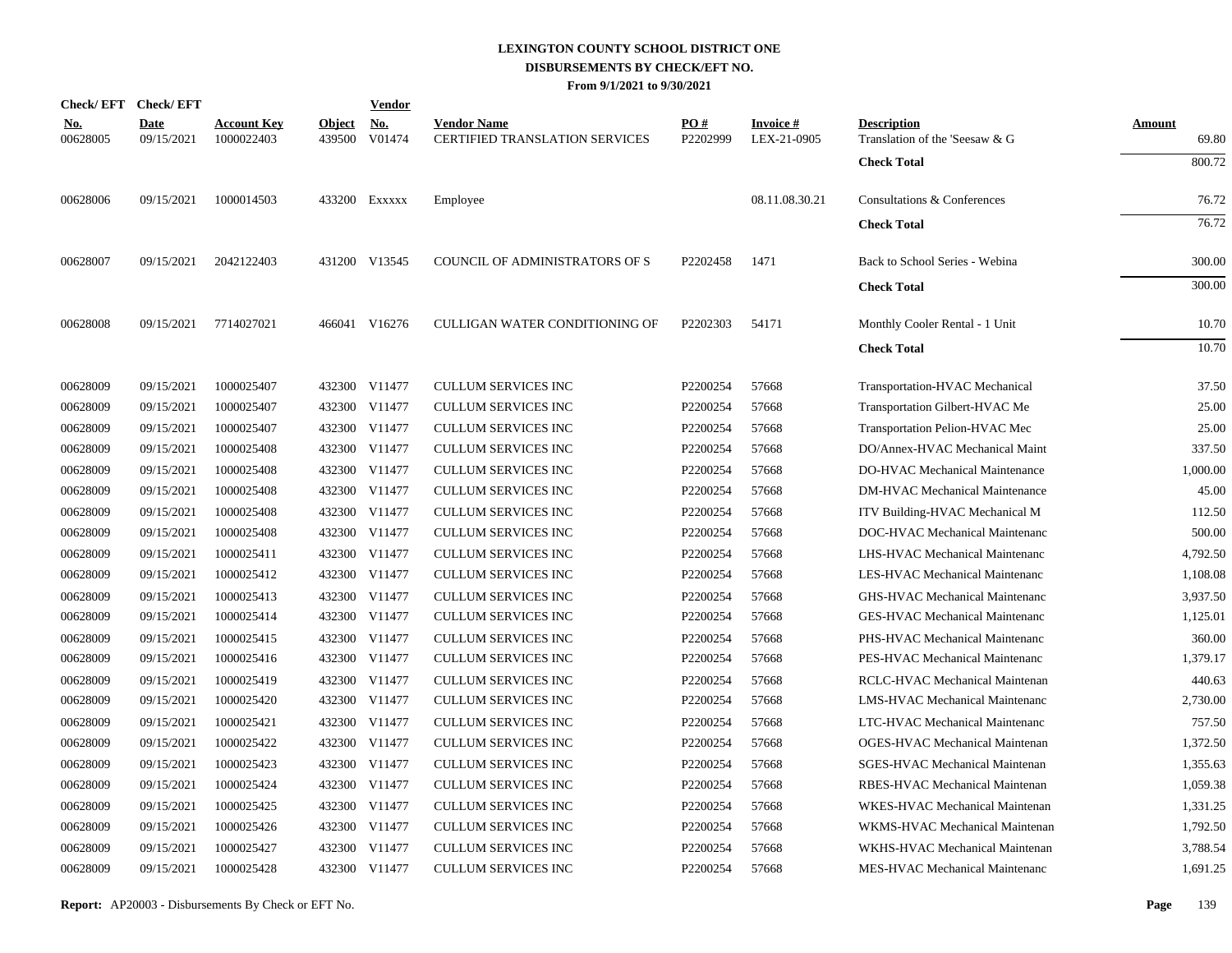|                        | Check/EFT Check/EFT       |                                  |                         | <b>Vendor</b>        |                                                  |                 |                           |                                                             |                           |
|------------------------|---------------------------|----------------------------------|-------------------------|----------------------|--------------------------------------------------|-----------------|---------------------------|-------------------------------------------------------------|---------------------------|
| <u>No.</u><br>00628009 | <b>Date</b><br>09/15/2021 | <b>Account Key</b><br>1000025429 | <b>Object</b><br>432300 | <u>No.</u><br>V11477 | <b>Vendor Name</b><br><b>CULLUM SERVICES INC</b> | PO#<br>P2200254 | <b>Invoice#</b><br>57668  | <b>Description</b><br><b>GMS-HVAC Mechanical Maintenanc</b> | <b>Amount</b><br>1,537.50 |
| 00628009               | 09/15/2021                | 1000025431                       |                         | 432300 V11477        | <b>CULLUM SERVICES INC</b>                       | P2200254        | 57668                     | LMES-HVAC Mechanical Maintenan                              | 2,651.25                  |
| 00628009               | 09/15/2021                | 1000025434                       |                         | 432300 V11477        | <b>CULLUM SERVICES INC</b>                       | P2200254        | 57668                     | PHMS-HVAC Mechanical Maintenan                              | 1,515.00                  |
| 00628009               | 09/15/2021                | 1000025435                       |                         | 432300 V11477        | <b>CULLUM SERVICES INC</b>                       | P2200254        | 57668                     | PHES-HVAC Mechanical Maintenan                              | 1,376.25                  |
| 00628009               | 09/15/2021                | 1000025437                       |                         | 432300 V11477        | <b>CULLUM SERVICES INC</b>                       | P2200254        | 57668                     | CSMS-HVAC Mechanical Maintenan                              | 1,530.00                  |
| 00628009               | 09/15/2021                | 1000025438                       |                         | 432300 V11477        | <b>CULLUM SERVICES INC</b>                       | P2200254        | 57668                     | CSES-HVAC Mechanical Maintenan                              | 1,205.60                  |
| 00628009               | 09/15/2021                | 1000025439                       |                         | 432300 V11477        | <b>CULLUM SERVICES INC</b>                       | P2200254        | 57668                     | FPES-HVAC Mechanical Maintenan                              | 1,276.88                  |
| 00628009               | 09/15/2021                | 1000025440                       |                         | 432300 V11477        | <b>CULLUM SERVICES INC</b>                       | P2200254        | 57668                     | NPES-HVAC Mechanical Maintenan                              | 620.62                    |
| 00628009               | 09/15/2021                | 1000025441                       |                         | 432300 V11477        | <b>CULLUM SERVICES INC</b>                       | P2200254        | 57668                     | RCES-HVAC Mechanical Maintenan                              | 2,371.88                  |
| 00628009               | 09/15/2021                | 1000025442                       |                         | 432300 V11477        | <b>CULLUM SERVICES INC</b>                       | P2200254        | 57668                     | MGES-HVAC Mechanical Maintenan                              | 1,453.12                  |
| 00628009               | 09/15/2021                | 1000025443                       |                         | 432300 V11477        | <b>CULLUM SERVICES INC</b>                       | P2200254        | 57668                     | MGMS-HVAC Mechanical Maintenan                              | 2,437.50                  |
| 00628009               | 09/15/2021                | 1000025444                       |                         | 432300 V11477        | <b>CULLUM SERVICES INC</b>                       | P2200254        | 57668                     | RBHS-HVAC Mechanical Maintenan                              | 5,887.50                  |
| 00628009               | 09/15/2021                | 1000025445                       |                         | 432300 V11477        | <b>CULLUM SERVICES INC</b>                       | P2200254        | 57668                     | DES-HVAC MEehanical Maintenanc                              | 1,453.13                  |
| 00628009               | 09/15/2021                | 1000025446                       |                         | 432300 V11477        | <b>CULLUM SERVICES INC</b>                       | P2200254        | 57668                     | <b>BMS-HVAC Mechanical Maintenanc</b>                       | 2,125.00                  |
| 00628009               | 09/15/2021                | 1000025452                       | 432300                  | V11477               | <b>CULLUM SERVICES INC</b>                       | P2200254        | 57668                     | OLD GES-HVAC Mechanical Mainte                              | 1,023.75                  |
| 00628009               | 09/15/2021                | 1000025453                       |                         | 432300 V11477        | <b>CULLUM SERVICES INC</b>                       | P2200254        | 57668                     | OLD PMS-HVAC Mechanical Mainte                              | 1,149.38                  |
|                        |                           |                                  |                         |                      |                                                  |                 |                           | <b>Check Total</b>                                          | 60,718.30                 |
| 00628010               | 09/15/2021                | 1000011337                       |                         | 441000 Exxxxx        | Employee                                         |                 | 09.09.2021                | Reimb. for supplies                                         | 18.34                     |
|                        |                           |                                  |                         |                      |                                                  |                 |                           | <b>Check Total</b>                                          | 18.34                     |
| 00628011               | 09/15/2021                | 7802072011                       |                         | 466034 V14689        | DRAKE, CHARLES M                                 |                 | VFB.LHS.09.10.21 Official |                                                             | 164.50                    |
|                        |                           |                                  |                         |                      |                                                  |                 |                           | <b>Check Total</b>                                          | 164.50                    |
| 00628012               | 09/15/2021                | 1000011413                       |                         | 431200 V10028        | EL EDUCATION INC                                 | P2202487        | 18019                     | EL Reform Design -                                          | 18,750.00                 |
|                        |                           |                                  |                         |                      |                                                  |                 |                           | <b>Check Total</b>                                          | 18,750.00                 |
| 00628013               | 09/15/2021                | 1000025507                       |                         | 439500 V15897        | FIRST COMMUNITY BANK                             | P2203146        | ADM.4074.09.21            | <b>SLED</b>                                                 | 64.00                     |
| 00628013               | 09/15/2021                | 1000025507                       | 441000                  | V15897               | FIRST COMMUNITY BANK                             | P2203146        | ADM.4074.09.21            | Enlows                                                      | 211.68                    |
| 00628013               | 09/15/2021                | 1000025507                       |                         | 441000 V15897        | FIRST COMMUNITY BANK                             | P2203146        | ADM.4074.09.21            | Lowes                                                       | 55.68                     |
| 00628013               | 09/15/2021                | 1000025507                       | 441000                  | V15897               | FIRST COMMUNITY BANK                             | P2203146        | ADM.4074.09.21            | Lowes                                                       | 59.68                     |
| 00628013               | 09/15/2021                | 1000025507                       |                         | 441000 V15897        | FIRST COMMUNITY BANK                             | P2203146        | ADM.4074.09.21            | Office Depot                                                | 427.98                    |
| 00628013               | 09/15/2021                | 1000025507                       | 441000                  | V15897               | FIRST COMMUNITY BANK                             | P2203146        | ADM.4074.09.21            | Interstate                                                  | 43.14                     |
| 00628013               | 09/15/2021                | 1000025507                       |                         | 441000 V15897        | FIRST COMMUNITY BANK                             | P2203146        | ADM.4074.09.21            | Lowes                                                       | 41.24                     |
| 00628013               | 09/15/2021                | 1000025507                       | 441000                  | V15897               | FIRST COMMUNITY BANK                             | P2203146        | ADM.4074.09.21            | A-Z Lawnmower Parts                                         | 80.29                     |
| 00628013               | 09/15/2021                | 1000025507                       |                         | 441000 V15897        | FIRST COMMUNITY BANK                             | P2203146        | ADM.4074.09.21            | Cox Tire                                                    | 347.64                    |

**Report:** AP20003 - Disbursements By Check or EFT No. **Page** 140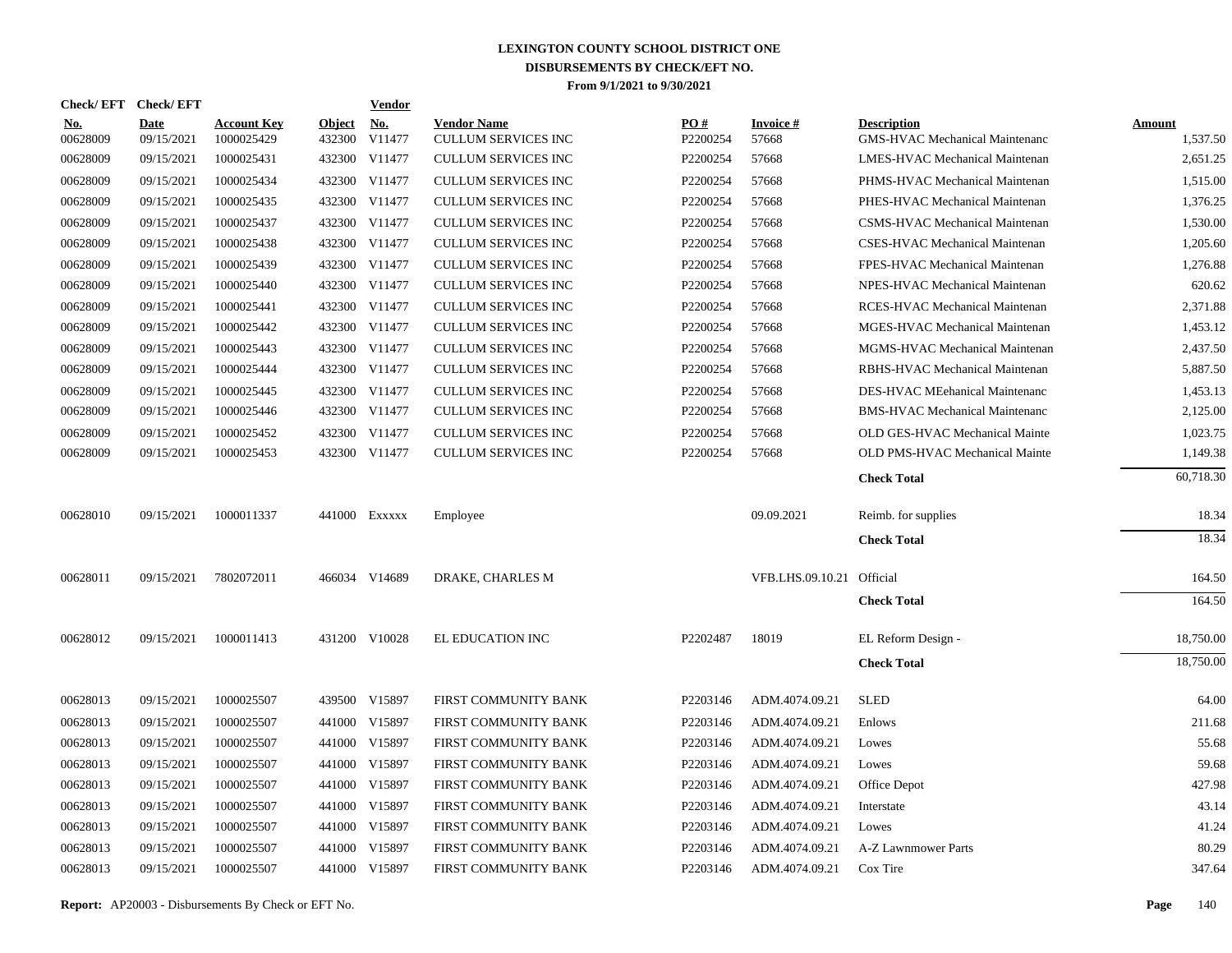| PO#<br><b>Account Key</b><br>Object No.<br><b>Vendor Name</b><br><b>Invoice#</b><br><b>Description</b><br><u>No.</u><br><b>Date</b><br>00628013<br>09/15/2021<br>1000025507<br>441000<br>V15897<br>FIRST COMMUNITY BANK<br>P2203146<br>ADM.4074.09.21<br>Lowes<br>00628013<br>09/15/2021<br>1000025507<br>441000 V15897<br>P2203146<br>ADM.4074.09.21<br>Office Depot<br>FIRST COMMUNITY BANK<br>00628013<br>09/15/2021<br>1000025507<br>441000 V15897<br>P2203146<br>ADM.4074.09.21<br><b>CREDIT</b><br>FIRST COMMUNITY BANK<br>00628013<br>09/15/2021<br>1000025507<br>444500 V15897<br>FIRST COMMUNITY BANK<br>P2203146<br>ADM.4074.09.21<br>Office Depot<br>00628013<br>09/15/2021<br>1000025434<br>441020 V15897<br>P2203141<br>FIRST COMMUNITY BANK<br>ADM.5261.09.21<br>A-Z Lawnmower<br>441020 V15897<br>00628013<br>09/15/2021<br>1000025408<br>FIRST COMMUNITY BANK<br>P2203138<br>ADM.5303.09.21<br><b>CE</b> Southeast<br>00628013<br>09/15/2021<br>1000025431<br>441020 V15897<br>P2203138<br>FIRST COMMUNITY BANK<br>ADM.5303.09.21<br>Epting Dist.<br>1000025431<br>441020 V15897<br>P2203138<br>00628013<br>09/15/2021<br>FIRST COMMUNITY BANK<br>ADM.5303.09.21<br>Gateway<br>00628013<br>09/15/2021<br>1000025440<br>441020 V15897<br>P2203138<br>ADM.5303.09.21<br>CS Southeast<br>FIRST COMMUNITY BANK<br><b>CES</b><br>00628013<br>09/15/2021<br>1000025415<br>441020 V15897<br>FIRST COMMUNITY BANK<br>P2203139<br>ADM.5311.09.21<br>00628013<br>09/15/2021<br>1000025413<br>441020 V15897<br>P2203140<br>FIRST COMMUNITY BANK<br>ADM.5329.09.21<br>Lowe's<br>00628013<br>09/15/2021<br>1000025413<br>441020 V15897<br>FIRST COMMUNITY BANK<br>P2203140<br>ADM.5329.09.21<br>Previous Balance Credit<br>00628013<br>09/15/2021<br>1000011319<br>441000 V15897<br>P2203142<br>FIRST COMMUNITY BANK<br>AES.3845.09.21<br><b>TEACHERS PAY TEACHERS</b><br>00628013<br>09/15/2021<br>1000011319<br>441000 V15897<br>P2203142<br>FIRST COMMUNITY BANK<br>AES.3845.09.21<br><b>AMAZON</b><br>1000011319<br>P2203142<br>00628013<br>09/15/2021<br>441000 V15897<br>FIRST COMMUNITY BANK<br>AES.3845.09.21<br><b>USPS</b><br>P2203142<br>00628013<br>09/15/2021<br>1000011319<br>441000 V15897<br>FIRST COMMUNITY BANK<br>AES.3845.09.21<br>COVID-DOLLAR GENERAL<br>00628013<br>1000011319<br>441000 V15897<br>P2203142<br>09/15/2021<br>FIRST COMMUNITY BANK<br>AES.3845.09.21<br>COVID WALMART-<br>00628013<br>09/15/2021<br>1000021219<br>441000 V15897<br>P2203142<br>FIRST COMMUNITY BANK<br>AES.3845.09.21<br>1-800-FLOWERS<br>00628013<br>1000021219<br>441000 V15897<br>P2203142<br>09/15/2021<br>FIRST COMMUNITY BANK<br>AES.3845.09.21<br><b>FOOD LION</b><br>00628013<br>09/15/2021<br>1000021219<br>441000 V15897<br>P2203142<br>FIRST COMMUNITY BANK<br>AES.3845.09.21<br><b>EGGS UP GRILL</b><br>441000 V15897<br>P2203142<br>00628013<br>09/15/2021<br>1000021219<br>FIRST COMMUNITY BANK<br>AES.3845.09.21<br><b>ASCA</b><br>1000022219<br>443000 V15897<br>P2203142<br>00628013<br>09/15/2021<br>FIRST COMMUNITY BANK<br>AES.3845.09.21<br><b>AMAZON</b><br>00628013<br>09/15/2021<br>1000023319<br>464000 V15897<br>FIRST COMMUNITY BANK<br>P2203142<br>AES.3845.09.21<br><b>FACT FORWARD</b><br>00628013<br>1000023319<br>464000 V15897<br>P2203142<br>09/15/2021<br>FIRST COMMUNITY BANK<br>AES.3845.09.21<br>ASCA<br><b>ASCA</b><br>00628013<br>09/15/2021<br>1000023319<br>464000 V15897<br>FIRST COMMUNITY BANK<br>P2203142<br>AES.3845.09.21<br>00628013<br>1000025419<br>441000 V15897<br>P2203142<br><b>LOWES</b><br>09/15/2021<br>FIRST COMMUNITY BANK<br>AES.3845.09.21<br>441000 V15897<br>P2203143<br>00628013<br>09/15/2021<br>1000011521<br>FIRST COMMUNITY BANK<br>LTC.1329.09.21<br><b>MANN TOOL</b><br>7886027021<br>466041 V15897<br>P2203143<br>00628013<br>09/15/2021<br>FIRST COMMUNITY BANK<br>LTC.1329.09.21<br><b>LOWES</b><br>P2203143<br>00628013<br>09/15/2021<br>7886027021<br>466041 V15897<br>FIRST COMMUNITY BANK<br>LTC.1329.09.21<br><b>GATEWAY SUPPLY</b><br>00628013<br>09/15/2021<br>1000011521<br>441000 V15897<br>FIRST COMMUNITY BANK<br>P2203144<br>LTC.4272.09.21<br>Ship N Print<br><b>Check Total</b><br>00628014<br>09/15/2021<br>1000011413<br>441000 V00549<br>P2202821<br>5886701-2<br>FORMS AND SUPPLY INC (FSI)<br>Sparco Split Ring Wrist Coil K<br>00628014<br>09/15/2021<br>1000011331<br>441000 V00549<br>P2202851<br>5887735-1<br>FORMS AND SUPPLY INC (FSI)<br>Sparco 5 Kids Pointed End Scis<br>00628014<br>09/15/2021<br>7745019013<br>466041<br>V00549<br>FORMS AND SUPPLY INC (FSI)<br>P2202873<br>5888097-0<br>Astrobrights Inkjet Laser Prin<br>00628014<br>09/15/2021<br>7745019013<br>466041<br>V00549<br>FORMS AND SUPPLY INC (FSI)<br>P2202873<br>5888097-0<br>Astrobrights Inkjet Inkjet Col | Check/EFT Check/EFT |  | <b>Vendor</b> |  |  |                        |
|------------------------------------------------------------------------------------------------------------------------------------------------------------------------------------------------------------------------------------------------------------------------------------------------------------------------------------------------------------------------------------------------------------------------------------------------------------------------------------------------------------------------------------------------------------------------------------------------------------------------------------------------------------------------------------------------------------------------------------------------------------------------------------------------------------------------------------------------------------------------------------------------------------------------------------------------------------------------------------------------------------------------------------------------------------------------------------------------------------------------------------------------------------------------------------------------------------------------------------------------------------------------------------------------------------------------------------------------------------------------------------------------------------------------------------------------------------------------------------------------------------------------------------------------------------------------------------------------------------------------------------------------------------------------------------------------------------------------------------------------------------------------------------------------------------------------------------------------------------------------------------------------------------------------------------------------------------------------------------------------------------------------------------------------------------------------------------------------------------------------------------------------------------------------------------------------------------------------------------------------------------------------------------------------------------------------------------------------------------------------------------------------------------------------------------------------------------------------------------------------------------------------------------------------------------------------------------------------------------------------------------------------------------------------------------------------------------------------------------------------------------------------------------------------------------------------------------------------------------------------------------------------------------------------------------------------------------------------------------------------------------------------------------------------------------------------------------------------------------------------------------------------------------------------------------------------------------------------------------------------------------------------------------------------------------------------------------------------------------------------------------------------------------------------------------------------------------------------------------------------------------------------------------------------------------------------------------------------------------------------------------------------------------------------------------------------------------------------------------------------------------------------------------------------------------------------------------------------------------------------------------------------------------------------------------------------------------------------------------------------------------------------------------------------------------------------------------------------------------------------------------------------------------------------------------------------------------------------------------------------------------------------------------------------------------------------------------------------------------------------------------------------------------------------------------------------------------------------------------------------------------------------------------------------------------------------------------------------------------------------------------------------------------------------------------------------------------------------------------------------------------------------------------------------|---------------------|--|---------------|--|--|------------------------|
|                                                                                                                                                                                                                                                                                                                                                                                                                                                                                                                                                                                                                                                                                                                                                                                                                                                                                                                                                                                                                                                                                                                                                                                                                                                                                                                                                                                                                                                                                                                                                                                                                                                                                                                                                                                                                                                                                                                                                                                                                                                                                                                                                                                                                                                                                                                                                                                                                                                                                                                                                                                                                                                                                                                                                                                                                                                                                                                                                                                                                                                                                                                                                                                                                                                                                                                                                                                                                                                                                                                                                                                                                                                                                                                                                                                                                                                                                                                                                                                                                                                                                                                                                                                                                                                                                                                                                                                                                                                                                                                                                                                                                                                                                                                                                                                                |                     |  |               |  |  | <b>Amount</b><br>44.76 |
|                                                                                                                                                                                                                                                                                                                                                                                                                                                                                                                                                                                                                                                                                                                                                                                                                                                                                                                                                                                                                                                                                                                                                                                                                                                                                                                                                                                                                                                                                                                                                                                                                                                                                                                                                                                                                                                                                                                                                                                                                                                                                                                                                                                                                                                                                                                                                                                                                                                                                                                                                                                                                                                                                                                                                                                                                                                                                                                                                                                                                                                                                                                                                                                                                                                                                                                                                                                                                                                                                                                                                                                                                                                                                                                                                                                                                                                                                                                                                                                                                                                                                                                                                                                                                                                                                                                                                                                                                                                                                                                                                                                                                                                                                                                                                                                                |                     |  |               |  |  | 376.60                 |
|                                                                                                                                                                                                                                                                                                                                                                                                                                                                                                                                                                                                                                                                                                                                                                                                                                                                                                                                                                                                                                                                                                                                                                                                                                                                                                                                                                                                                                                                                                                                                                                                                                                                                                                                                                                                                                                                                                                                                                                                                                                                                                                                                                                                                                                                                                                                                                                                                                                                                                                                                                                                                                                                                                                                                                                                                                                                                                                                                                                                                                                                                                                                                                                                                                                                                                                                                                                                                                                                                                                                                                                                                                                                                                                                                                                                                                                                                                                                                                                                                                                                                                                                                                                                                                                                                                                                                                                                                                                                                                                                                                                                                                                                                                                                                                                                |                     |  |               |  |  | $-43.14$               |
|                                                                                                                                                                                                                                                                                                                                                                                                                                                                                                                                                                                                                                                                                                                                                                                                                                                                                                                                                                                                                                                                                                                                                                                                                                                                                                                                                                                                                                                                                                                                                                                                                                                                                                                                                                                                                                                                                                                                                                                                                                                                                                                                                                                                                                                                                                                                                                                                                                                                                                                                                                                                                                                                                                                                                                                                                                                                                                                                                                                                                                                                                                                                                                                                                                                                                                                                                                                                                                                                                                                                                                                                                                                                                                                                                                                                                                                                                                                                                                                                                                                                                                                                                                                                                                                                                                                                                                                                                                                                                                                                                                                                                                                                                                                                                                                                |                     |  |               |  |  | 277.11                 |
|                                                                                                                                                                                                                                                                                                                                                                                                                                                                                                                                                                                                                                                                                                                                                                                                                                                                                                                                                                                                                                                                                                                                                                                                                                                                                                                                                                                                                                                                                                                                                                                                                                                                                                                                                                                                                                                                                                                                                                                                                                                                                                                                                                                                                                                                                                                                                                                                                                                                                                                                                                                                                                                                                                                                                                                                                                                                                                                                                                                                                                                                                                                                                                                                                                                                                                                                                                                                                                                                                                                                                                                                                                                                                                                                                                                                                                                                                                                                                                                                                                                                                                                                                                                                                                                                                                                                                                                                                                                                                                                                                                                                                                                                                                                                                                                                |                     |  |               |  |  | 58.43                  |
|                                                                                                                                                                                                                                                                                                                                                                                                                                                                                                                                                                                                                                                                                                                                                                                                                                                                                                                                                                                                                                                                                                                                                                                                                                                                                                                                                                                                                                                                                                                                                                                                                                                                                                                                                                                                                                                                                                                                                                                                                                                                                                                                                                                                                                                                                                                                                                                                                                                                                                                                                                                                                                                                                                                                                                                                                                                                                                                                                                                                                                                                                                                                                                                                                                                                                                                                                                                                                                                                                                                                                                                                                                                                                                                                                                                                                                                                                                                                                                                                                                                                                                                                                                                                                                                                                                                                                                                                                                                                                                                                                                                                                                                                                                                                                                                                |                     |  |               |  |  | 78.22                  |
|                                                                                                                                                                                                                                                                                                                                                                                                                                                                                                                                                                                                                                                                                                                                                                                                                                                                                                                                                                                                                                                                                                                                                                                                                                                                                                                                                                                                                                                                                                                                                                                                                                                                                                                                                                                                                                                                                                                                                                                                                                                                                                                                                                                                                                                                                                                                                                                                                                                                                                                                                                                                                                                                                                                                                                                                                                                                                                                                                                                                                                                                                                                                                                                                                                                                                                                                                                                                                                                                                                                                                                                                                                                                                                                                                                                                                                                                                                                                                                                                                                                                                                                                                                                                                                                                                                                                                                                                                                                                                                                                                                                                                                                                                                                                                                                                |                     |  |               |  |  | 54.19                  |
|                                                                                                                                                                                                                                                                                                                                                                                                                                                                                                                                                                                                                                                                                                                                                                                                                                                                                                                                                                                                                                                                                                                                                                                                                                                                                                                                                                                                                                                                                                                                                                                                                                                                                                                                                                                                                                                                                                                                                                                                                                                                                                                                                                                                                                                                                                                                                                                                                                                                                                                                                                                                                                                                                                                                                                                                                                                                                                                                                                                                                                                                                                                                                                                                                                                                                                                                                                                                                                                                                                                                                                                                                                                                                                                                                                                                                                                                                                                                                                                                                                                                                                                                                                                                                                                                                                                                                                                                                                                                                                                                                                                                                                                                                                                                                                                                |                     |  |               |  |  | 32.95                  |
|                                                                                                                                                                                                                                                                                                                                                                                                                                                                                                                                                                                                                                                                                                                                                                                                                                                                                                                                                                                                                                                                                                                                                                                                                                                                                                                                                                                                                                                                                                                                                                                                                                                                                                                                                                                                                                                                                                                                                                                                                                                                                                                                                                                                                                                                                                                                                                                                                                                                                                                                                                                                                                                                                                                                                                                                                                                                                                                                                                                                                                                                                                                                                                                                                                                                                                                                                                                                                                                                                                                                                                                                                                                                                                                                                                                                                                                                                                                                                                                                                                                                                                                                                                                                                                                                                                                                                                                                                                                                                                                                                                                                                                                                                                                                                                                                |                     |  |               |  |  | 210.74                 |
|                                                                                                                                                                                                                                                                                                                                                                                                                                                                                                                                                                                                                                                                                                                                                                                                                                                                                                                                                                                                                                                                                                                                                                                                                                                                                                                                                                                                                                                                                                                                                                                                                                                                                                                                                                                                                                                                                                                                                                                                                                                                                                                                                                                                                                                                                                                                                                                                                                                                                                                                                                                                                                                                                                                                                                                                                                                                                                                                                                                                                                                                                                                                                                                                                                                                                                                                                                                                                                                                                                                                                                                                                                                                                                                                                                                                                                                                                                                                                                                                                                                                                                                                                                                                                                                                                                                                                                                                                                                                                                                                                                                                                                                                                                                                                                                                |                     |  |               |  |  | 65.40                  |
|                                                                                                                                                                                                                                                                                                                                                                                                                                                                                                                                                                                                                                                                                                                                                                                                                                                                                                                                                                                                                                                                                                                                                                                                                                                                                                                                                                                                                                                                                                                                                                                                                                                                                                                                                                                                                                                                                                                                                                                                                                                                                                                                                                                                                                                                                                                                                                                                                                                                                                                                                                                                                                                                                                                                                                                                                                                                                                                                                                                                                                                                                                                                                                                                                                                                                                                                                                                                                                                                                                                                                                                                                                                                                                                                                                                                                                                                                                                                                                                                                                                                                                                                                                                                                                                                                                                                                                                                                                                                                                                                                                                                                                                                                                                                                                                                |                     |  |               |  |  | 107.75                 |
|                                                                                                                                                                                                                                                                                                                                                                                                                                                                                                                                                                                                                                                                                                                                                                                                                                                                                                                                                                                                                                                                                                                                                                                                                                                                                                                                                                                                                                                                                                                                                                                                                                                                                                                                                                                                                                                                                                                                                                                                                                                                                                                                                                                                                                                                                                                                                                                                                                                                                                                                                                                                                                                                                                                                                                                                                                                                                                                                                                                                                                                                                                                                                                                                                                                                                                                                                                                                                                                                                                                                                                                                                                                                                                                                                                                                                                                                                                                                                                                                                                                                                                                                                                                                                                                                                                                                                                                                                                                                                                                                                                                                                                                                                                                                                                                                |                     |  |               |  |  | $-47.59$               |
|                                                                                                                                                                                                                                                                                                                                                                                                                                                                                                                                                                                                                                                                                                                                                                                                                                                                                                                                                                                                                                                                                                                                                                                                                                                                                                                                                                                                                                                                                                                                                                                                                                                                                                                                                                                                                                                                                                                                                                                                                                                                                                                                                                                                                                                                                                                                                                                                                                                                                                                                                                                                                                                                                                                                                                                                                                                                                                                                                                                                                                                                                                                                                                                                                                                                                                                                                                                                                                                                                                                                                                                                                                                                                                                                                                                                                                                                                                                                                                                                                                                                                                                                                                                                                                                                                                                                                                                                                                                                                                                                                                                                                                                                                                                                                                                                |                     |  |               |  |  | 19.00                  |
|                                                                                                                                                                                                                                                                                                                                                                                                                                                                                                                                                                                                                                                                                                                                                                                                                                                                                                                                                                                                                                                                                                                                                                                                                                                                                                                                                                                                                                                                                                                                                                                                                                                                                                                                                                                                                                                                                                                                                                                                                                                                                                                                                                                                                                                                                                                                                                                                                                                                                                                                                                                                                                                                                                                                                                                                                                                                                                                                                                                                                                                                                                                                                                                                                                                                                                                                                                                                                                                                                                                                                                                                                                                                                                                                                                                                                                                                                                                                                                                                                                                                                                                                                                                                                                                                                                                                                                                                                                                                                                                                                                                                                                                                                                                                                                                                |                     |  |               |  |  | 25.10                  |
|                                                                                                                                                                                                                                                                                                                                                                                                                                                                                                                                                                                                                                                                                                                                                                                                                                                                                                                                                                                                                                                                                                                                                                                                                                                                                                                                                                                                                                                                                                                                                                                                                                                                                                                                                                                                                                                                                                                                                                                                                                                                                                                                                                                                                                                                                                                                                                                                                                                                                                                                                                                                                                                                                                                                                                                                                                                                                                                                                                                                                                                                                                                                                                                                                                                                                                                                                                                                                                                                                                                                                                                                                                                                                                                                                                                                                                                                                                                                                                                                                                                                                                                                                                                                                                                                                                                                                                                                                                                                                                                                                                                                                                                                                                                                                                                                |                     |  |               |  |  | 275.00                 |
|                                                                                                                                                                                                                                                                                                                                                                                                                                                                                                                                                                                                                                                                                                                                                                                                                                                                                                                                                                                                                                                                                                                                                                                                                                                                                                                                                                                                                                                                                                                                                                                                                                                                                                                                                                                                                                                                                                                                                                                                                                                                                                                                                                                                                                                                                                                                                                                                                                                                                                                                                                                                                                                                                                                                                                                                                                                                                                                                                                                                                                                                                                                                                                                                                                                                                                                                                                                                                                                                                                                                                                                                                                                                                                                                                                                                                                                                                                                                                                                                                                                                                                                                                                                                                                                                                                                                                                                                                                                                                                                                                                                                                                                                                                                                                                                                |                     |  |               |  |  | 15.00                  |
|                                                                                                                                                                                                                                                                                                                                                                                                                                                                                                                                                                                                                                                                                                                                                                                                                                                                                                                                                                                                                                                                                                                                                                                                                                                                                                                                                                                                                                                                                                                                                                                                                                                                                                                                                                                                                                                                                                                                                                                                                                                                                                                                                                                                                                                                                                                                                                                                                                                                                                                                                                                                                                                                                                                                                                                                                                                                                                                                                                                                                                                                                                                                                                                                                                                                                                                                                                                                                                                                                                                                                                                                                                                                                                                                                                                                                                                                                                                                                                                                                                                                                                                                                                                                                                                                                                                                                                                                                                                                                                                                                                                                                                                                                                                                                                                                |                     |  |               |  |  | 21.90                  |
|                                                                                                                                                                                                                                                                                                                                                                                                                                                                                                                                                                                                                                                                                                                                                                                                                                                                                                                                                                                                                                                                                                                                                                                                                                                                                                                                                                                                                                                                                                                                                                                                                                                                                                                                                                                                                                                                                                                                                                                                                                                                                                                                                                                                                                                                                                                                                                                                                                                                                                                                                                                                                                                                                                                                                                                                                                                                                                                                                                                                                                                                                                                                                                                                                                                                                                                                                                                                                                                                                                                                                                                                                                                                                                                                                                                                                                                                                                                                                                                                                                                                                                                                                                                                                                                                                                                                                                                                                                                                                                                                                                                                                                                                                                                                                                                                |                     |  |               |  |  | 87.71                  |
|                                                                                                                                                                                                                                                                                                                                                                                                                                                                                                                                                                                                                                                                                                                                                                                                                                                                                                                                                                                                                                                                                                                                                                                                                                                                                                                                                                                                                                                                                                                                                                                                                                                                                                                                                                                                                                                                                                                                                                                                                                                                                                                                                                                                                                                                                                                                                                                                                                                                                                                                                                                                                                                                                                                                                                                                                                                                                                                                                                                                                                                                                                                                                                                                                                                                                                                                                                                                                                                                                                                                                                                                                                                                                                                                                                                                                                                                                                                                                                                                                                                                                                                                                                                                                                                                                                                                                                                                                                                                                                                                                                                                                                                                                                                                                                                                |                     |  |               |  |  | 12.33                  |
|                                                                                                                                                                                                                                                                                                                                                                                                                                                                                                                                                                                                                                                                                                                                                                                                                                                                                                                                                                                                                                                                                                                                                                                                                                                                                                                                                                                                                                                                                                                                                                                                                                                                                                                                                                                                                                                                                                                                                                                                                                                                                                                                                                                                                                                                                                                                                                                                                                                                                                                                                                                                                                                                                                                                                                                                                                                                                                                                                                                                                                                                                                                                                                                                                                                                                                                                                                                                                                                                                                                                                                                                                                                                                                                                                                                                                                                                                                                                                                                                                                                                                                                                                                                                                                                                                                                                                                                                                                                                                                                                                                                                                                                                                                                                                                                                |                     |  |               |  |  | 506.41                 |
|                                                                                                                                                                                                                                                                                                                                                                                                                                                                                                                                                                                                                                                                                                                                                                                                                                                                                                                                                                                                                                                                                                                                                                                                                                                                                                                                                                                                                                                                                                                                                                                                                                                                                                                                                                                                                                                                                                                                                                                                                                                                                                                                                                                                                                                                                                                                                                                                                                                                                                                                                                                                                                                                                                                                                                                                                                                                                                                                                                                                                                                                                                                                                                                                                                                                                                                                                                                                                                                                                                                                                                                                                                                                                                                                                                                                                                                                                                                                                                                                                                                                                                                                                                                                                                                                                                                                                                                                                                                                                                                                                                                                                                                                                                                                                                                                |                     |  |               |  |  | 76.89                  |
|                                                                                                                                                                                                                                                                                                                                                                                                                                                                                                                                                                                                                                                                                                                                                                                                                                                                                                                                                                                                                                                                                                                                                                                                                                                                                                                                                                                                                                                                                                                                                                                                                                                                                                                                                                                                                                                                                                                                                                                                                                                                                                                                                                                                                                                                                                                                                                                                                                                                                                                                                                                                                                                                                                                                                                                                                                                                                                                                                                                                                                                                                                                                                                                                                                                                                                                                                                                                                                                                                                                                                                                                                                                                                                                                                                                                                                                                                                                                                                                                                                                                                                                                                                                                                                                                                                                                                                                                                                                                                                                                                                                                                                                                                                                                                                                                |                     |  |               |  |  | 45.72                  |
|                                                                                                                                                                                                                                                                                                                                                                                                                                                                                                                                                                                                                                                                                                                                                                                                                                                                                                                                                                                                                                                                                                                                                                                                                                                                                                                                                                                                                                                                                                                                                                                                                                                                                                                                                                                                                                                                                                                                                                                                                                                                                                                                                                                                                                                                                                                                                                                                                                                                                                                                                                                                                                                                                                                                                                                                                                                                                                                                                                                                                                                                                                                                                                                                                                                                                                                                                                                                                                                                                                                                                                                                                                                                                                                                                                                                                                                                                                                                                                                                                                                                                                                                                                                                                                                                                                                                                                                                                                                                                                                                                                                                                                                                                                                                                                                                |                     |  |               |  |  | 75.00                  |
|                                                                                                                                                                                                                                                                                                                                                                                                                                                                                                                                                                                                                                                                                                                                                                                                                                                                                                                                                                                                                                                                                                                                                                                                                                                                                                                                                                                                                                                                                                                                                                                                                                                                                                                                                                                                                                                                                                                                                                                                                                                                                                                                                                                                                                                                                                                                                                                                                                                                                                                                                                                                                                                                                                                                                                                                                                                                                                                                                                                                                                                                                                                                                                                                                                                                                                                                                                                                                                                                                                                                                                                                                                                                                                                                                                                                                                                                                                                                                                                                                                                                                                                                                                                                                                                                                                                                                                                                                                                                                                                                                                                                                                                                                                                                                                                                |                     |  |               |  |  | 164.00                 |
|                                                                                                                                                                                                                                                                                                                                                                                                                                                                                                                                                                                                                                                                                                                                                                                                                                                                                                                                                                                                                                                                                                                                                                                                                                                                                                                                                                                                                                                                                                                                                                                                                                                                                                                                                                                                                                                                                                                                                                                                                                                                                                                                                                                                                                                                                                                                                                                                                                                                                                                                                                                                                                                                                                                                                                                                                                                                                                                                                                                                                                                                                                                                                                                                                                                                                                                                                                                                                                                                                                                                                                                                                                                                                                                                                                                                                                                                                                                                                                                                                                                                                                                                                                                                                                                                                                                                                                                                                                                                                                                                                                                                                                                                                                                                                                                                |                     |  |               |  |  | 164.00                 |
|                                                                                                                                                                                                                                                                                                                                                                                                                                                                                                                                                                                                                                                                                                                                                                                                                                                                                                                                                                                                                                                                                                                                                                                                                                                                                                                                                                                                                                                                                                                                                                                                                                                                                                                                                                                                                                                                                                                                                                                                                                                                                                                                                                                                                                                                                                                                                                                                                                                                                                                                                                                                                                                                                                                                                                                                                                                                                                                                                                                                                                                                                                                                                                                                                                                                                                                                                                                                                                                                                                                                                                                                                                                                                                                                                                                                                                                                                                                                                                                                                                                                                                                                                                                                                                                                                                                                                                                                                                                                                                                                                                                                                                                                                                                                                                                                |                     |  |               |  |  | 278.63                 |
|                                                                                                                                                                                                                                                                                                                                                                                                                                                                                                                                                                                                                                                                                                                                                                                                                                                                                                                                                                                                                                                                                                                                                                                                                                                                                                                                                                                                                                                                                                                                                                                                                                                                                                                                                                                                                                                                                                                                                                                                                                                                                                                                                                                                                                                                                                                                                                                                                                                                                                                                                                                                                                                                                                                                                                                                                                                                                                                                                                                                                                                                                                                                                                                                                                                                                                                                                                                                                                                                                                                                                                                                                                                                                                                                                                                                                                                                                                                                                                                                                                                                                                                                                                                                                                                                                                                                                                                                                                                                                                                                                                                                                                                                                                                                                                                                |                     |  |               |  |  | 327.68                 |
|                                                                                                                                                                                                                                                                                                                                                                                                                                                                                                                                                                                                                                                                                                                                                                                                                                                                                                                                                                                                                                                                                                                                                                                                                                                                                                                                                                                                                                                                                                                                                                                                                                                                                                                                                                                                                                                                                                                                                                                                                                                                                                                                                                                                                                                                                                                                                                                                                                                                                                                                                                                                                                                                                                                                                                                                                                                                                                                                                                                                                                                                                                                                                                                                                                                                                                                                                                                                                                                                                                                                                                                                                                                                                                                                                                                                                                                                                                                                                                                                                                                                                                                                                                                                                                                                                                                                                                                                                                                                                                                                                                                                                                                                                                                                                                                                |                     |  |               |  |  | 120.06                 |
|                                                                                                                                                                                                                                                                                                                                                                                                                                                                                                                                                                                                                                                                                                                                                                                                                                                                                                                                                                                                                                                                                                                                                                                                                                                                                                                                                                                                                                                                                                                                                                                                                                                                                                                                                                                                                                                                                                                                                                                                                                                                                                                                                                                                                                                                                                                                                                                                                                                                                                                                                                                                                                                                                                                                                                                                                                                                                                                                                                                                                                                                                                                                                                                                                                                                                                                                                                                                                                                                                                                                                                                                                                                                                                                                                                                                                                                                                                                                                                                                                                                                                                                                                                                                                                                                                                                                                                                                                                                                                                                                                                                                                                                                                                                                                                                                |                     |  |               |  |  | 547.10                 |
|                                                                                                                                                                                                                                                                                                                                                                                                                                                                                                                                                                                                                                                                                                                                                                                                                                                                                                                                                                                                                                                                                                                                                                                                                                                                                                                                                                                                                                                                                                                                                                                                                                                                                                                                                                                                                                                                                                                                                                                                                                                                                                                                                                                                                                                                                                                                                                                                                                                                                                                                                                                                                                                                                                                                                                                                                                                                                                                                                                                                                                                                                                                                                                                                                                                                                                                                                                                                                                                                                                                                                                                                                                                                                                                                                                                                                                                                                                                                                                                                                                                                                                                                                                                                                                                                                                                                                                                                                                                                                                                                                                                                                                                                                                                                                                                                |                     |  |               |  |  | 4.63                   |
|                                                                                                                                                                                                                                                                                                                                                                                                                                                                                                                                                                                                                                                                                                                                                                                                                                                                                                                                                                                                                                                                                                                                                                                                                                                                                                                                                                                                                                                                                                                                                                                                                                                                                                                                                                                                                                                                                                                                                                                                                                                                                                                                                                                                                                                                                                                                                                                                                                                                                                                                                                                                                                                                                                                                                                                                                                                                                                                                                                                                                                                                                                                                                                                                                                                                                                                                                                                                                                                                                                                                                                                                                                                                                                                                                                                                                                                                                                                                                                                                                                                                                                                                                                                                                                                                                                                                                                                                                                                                                                                                                                                                                                                                                                                                                                                                |                     |  |               |  |  | 5,312.91               |
|                                                                                                                                                                                                                                                                                                                                                                                                                                                                                                                                                                                                                                                                                                                                                                                                                                                                                                                                                                                                                                                                                                                                                                                                                                                                                                                                                                                                                                                                                                                                                                                                                                                                                                                                                                                                                                                                                                                                                                                                                                                                                                                                                                                                                                                                                                                                                                                                                                                                                                                                                                                                                                                                                                                                                                                                                                                                                                                                                                                                                                                                                                                                                                                                                                                                                                                                                                                                                                                                                                                                                                                                                                                                                                                                                                                                                                                                                                                                                                                                                                                                                                                                                                                                                                                                                                                                                                                                                                                                                                                                                                                                                                                                                                                                                                                                |                     |  |               |  |  | 41.39                  |
|                                                                                                                                                                                                                                                                                                                                                                                                                                                                                                                                                                                                                                                                                                                                                                                                                                                                                                                                                                                                                                                                                                                                                                                                                                                                                                                                                                                                                                                                                                                                                                                                                                                                                                                                                                                                                                                                                                                                                                                                                                                                                                                                                                                                                                                                                                                                                                                                                                                                                                                                                                                                                                                                                                                                                                                                                                                                                                                                                                                                                                                                                                                                                                                                                                                                                                                                                                                                                                                                                                                                                                                                                                                                                                                                                                                                                                                                                                                                                                                                                                                                                                                                                                                                                                                                                                                                                                                                                                                                                                                                                                                                                                                                                                                                                                                                |                     |  |               |  |  | 131.82                 |
|                                                                                                                                                                                                                                                                                                                                                                                                                                                                                                                                                                                                                                                                                                                                                                                                                                                                                                                                                                                                                                                                                                                                                                                                                                                                                                                                                                                                                                                                                                                                                                                                                                                                                                                                                                                                                                                                                                                                                                                                                                                                                                                                                                                                                                                                                                                                                                                                                                                                                                                                                                                                                                                                                                                                                                                                                                                                                                                                                                                                                                                                                                                                                                                                                                                                                                                                                                                                                                                                                                                                                                                                                                                                                                                                                                                                                                                                                                                                                                                                                                                                                                                                                                                                                                                                                                                                                                                                                                                                                                                                                                                                                                                                                                                                                                                                |                     |  |               |  |  | 12.67                  |
|                                                                                                                                                                                                                                                                                                                                                                                                                                                                                                                                                                                                                                                                                                                                                                                                                                                                                                                                                                                                                                                                                                                                                                                                                                                                                                                                                                                                                                                                                                                                                                                                                                                                                                                                                                                                                                                                                                                                                                                                                                                                                                                                                                                                                                                                                                                                                                                                                                                                                                                                                                                                                                                                                                                                                                                                                                                                                                                                                                                                                                                                                                                                                                                                                                                                                                                                                                                                                                                                                                                                                                                                                                                                                                                                                                                                                                                                                                                                                                                                                                                                                                                                                                                                                                                                                                                                                                                                                                                                                                                                                                                                                                                                                                                                                                                                |                     |  |               |  |  | 12.73                  |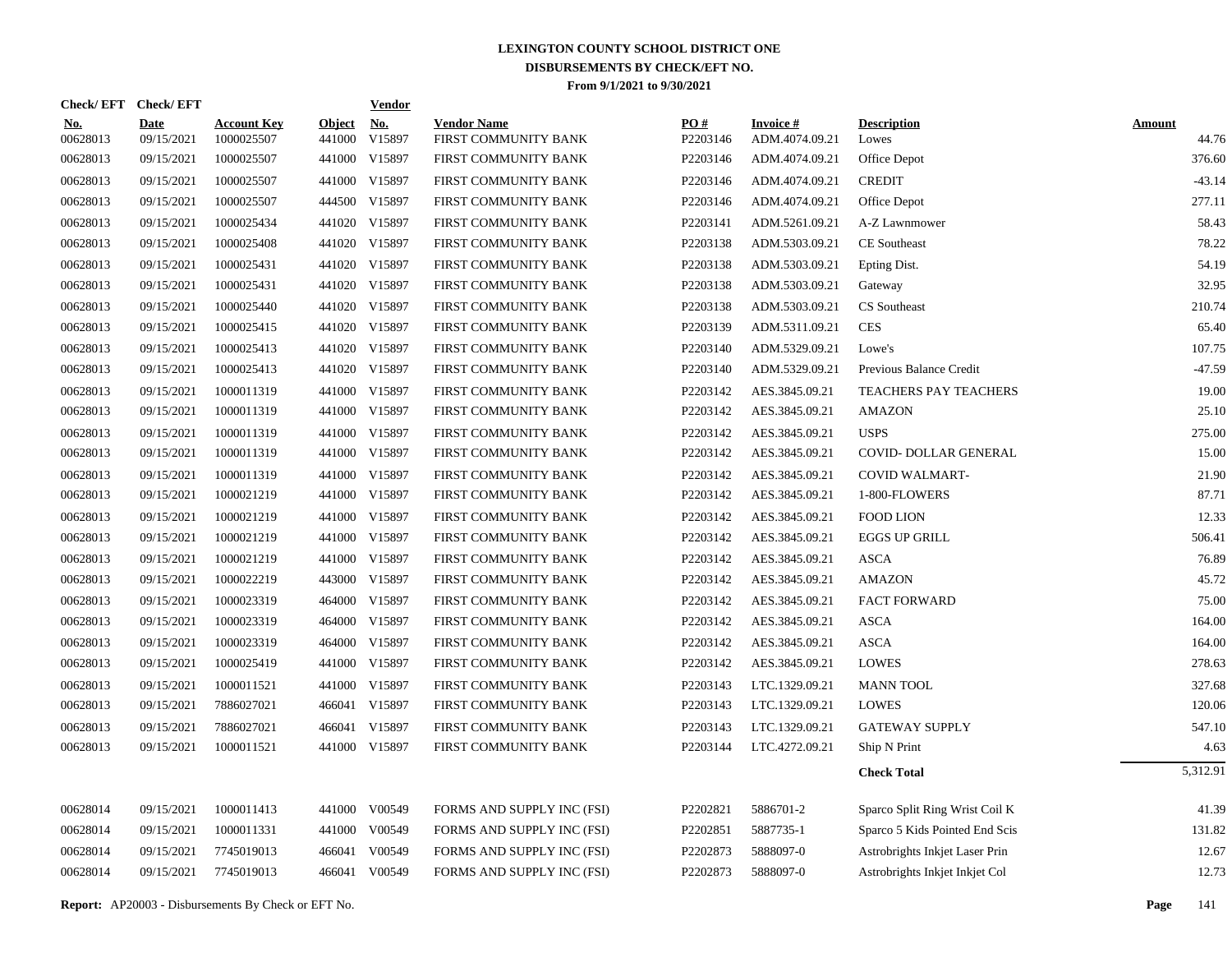| Check/EFT Check/EFT    |                           |                                  |                         | <u>Vendor</u>        |                                                  |                 |                              |                                                      |                       |
|------------------------|---------------------------|----------------------------------|-------------------------|----------------------|--------------------------------------------------|-----------------|------------------------------|------------------------------------------------------|-----------------------|
| <u>No.</u><br>00628014 | <b>Date</b><br>09/15/2021 | <b>Account Key</b><br>7745019013 | <b>Object</b><br>466041 | <u>No.</u><br>V00549 | <b>Vendor Name</b><br>FORMS AND SUPPLY INC (FSI) | PO#<br>P2202873 | <b>Invoice#</b><br>5888097-0 | <b>Description</b><br>Astrobrights Inkjet Laser Colo | <b>Amount</b><br>7.98 |
| 00628014               | 09/15/2021                | 7745019013                       | 466041                  | V00549               | FORMS AND SUPPLY INC (FSI)                       | P2202873        | 5888097-0                    | Astrobrights Inkjet Laser Colo                       | 7.98                  |
| 00628014               | 09/15/2021                | 7745019013                       |                         | 466041 V00549        | FORMS AND SUPPLY INC (FSI)                       | P2202873        | 5888097-0                    | FIREWORX Colored Paper 201b 81                       | 4.64                  |
| 00628014               | 09/15/2021                | 7745019013                       |                         | 466041 V00549        | FORMS AND SUPPLY INC (FSI)                       | P2202873        | 5888097-0                    | FIREWORX Colored Paper 201b 81                       | 4.64                  |
| 00628014               | 09/15/2021                | 7745019013                       |                         | 466041 V00549        | FORMS AND SUPPLY INC (FSI)                       | P2202873        | 5888097-0                    | Neenah Inkjet Laser Printable                        | 11.78                 |
| 00628014               | 09/15/2021                | 2640016203                       |                         | 441000 V00549        | FORMS AND SUPPLY INC (FSI)                       | P2202872        | 5888117-0                    | Business Source 1/3 Tab Cut Le                       | 26.71                 |
| 00628014               | 09/15/2021                | 1000011413                       |                         | 441000 V00549        | FORMS AND SUPPLY INC (FSI)                       | P2202897        | 5888586-0                    | Adams Tapebound 3part Money Re                       | 85.77                 |
| 00628014               | 09/15/2021                | 1000011334                       |                         | 441000 V00549        | FORMS AND SUPPLY INC (FSI)                       | P2202899        | 5888592-0                    | EconomyValue ClearVue RoundRin                       | 16.18                 |
|                        |                           |                                  |                         |                      |                                                  |                 |                              | <b>Check Total</b>                                   | 364.29                |
| 00628015               | 09/15/2021                | 1000011303                       |                         | 434500 V12926        | <b>FRONTLINE EDUCATION</b>                       | P2201563        | <b>INVUS142890</b>           | 7/1/2021-6/30/2020 RTI Enrich,                       | 35,577.15             |
| 00628015               | 09/15/2021                | 1000011303                       |                         | 434500 V12926        | FRONTLINE EDUCATION                              | P2201563        | <b>INVUS142890</b>           | 7/1/2021-6/30/2022 ELL-Enrich,                       | 4,194.00              |
| 00628015               | 09/15/2021                | 2250012703                       |                         | 434503 V12926        | FRONTLINE EDUCATION                              | P2203136        | <b>INVUS142890</b>           | 504 Program Management- Enrich                       | 6,066.14              |
|                        |                           |                                  |                         |                      |                                                  |                 |                              | <b>Check Total</b>                                   | 45,837.29             |
| 00628016               | 09/15/2021                | 1000026306                       |                         | 434500 V16362        | FULCRUM MANAGEMENT SOLUTIONS D P2203055          |                 | <b>INV3139</b>               | Annual subscription for softwa                       | 26,964.00             |
|                        |                           |                                  |                         |                      |                                                  |                 |                              | <b>Check Total</b>                                   | 26,964.00             |
| 00628017               | 09/15/2021                | 2042121303                       |                         | 441000 V02048        | <b>GROVE MEDICAL</b>                             | P2202539        | 6133468                      | WET WIPE SOFT PACK                                   | 111.23                |
| 00628017               | 09/15/2021                | 2042121303                       |                         | 441000 V02048        | <b>GROVE MEDICAL</b>                             | P2202539        | 6133468                      | UNDERPAD 30X30                                       | 80.70                 |
| 00628017               | 09/15/2021                | 2042121303                       |                         | 441000 V02048        | <b>GROVE MEDICAL</b>                             | P2202539        | 6133468                      | <b>GLOVES POWDER FREE LARGE</b>                      | 26.90                 |
| 00628017               | 09/15/2021                | 2042121303                       |                         | 441000 V02048        | <b>GROVE MEDICAL</b>                             | P2202539        | 6133468                      | <b>FLEXIBLE STRAWS</b>                               | 1.41                  |
|                        |                           |                                  |                         |                      |                                                  |                 |                              | <b>Check Total</b>                                   | 220.24                |
| 00628018               | 09/15/2021                | 2250012903                       |                         | 434500 V12508        | <b>HEINEMANN</b>                                 | P2202631        | 7363222                      | Fountas/LLI Digital Subscripti                       | 990.00                |
|                        |                           |                                  |                         |                      |                                                  |                 |                              | <b>Check Total</b>                                   | 990.00                |
| 00628019               | 09/15/2021                | 6000025611                       |                         | 433200 EXXXXX        | Employee                                         |                 | 08.03.08.31.21               | Bank and duties commute                              | 64.96                 |
|                        |                           |                                  |                         |                      |                                                  |                 |                              | <b>Check Total</b>                                   | 64.96                 |
| 00628020               | 09/15/2021                | 1000025437                       |                         | 441020 V12096        | HYMAN PAPER CO INC                               | P2200620        | 271117A                      | CARLISLE 36P502 BOWL BRUSH 17"                       | 10.03                 |
| 00628020               | 09/15/2021                | 1000025424                       |                         | 441020 V12096        | HYMAN PAPER CO INC                               | P2200277        | 271123A                      | CARLISLE 36P502 BOWL BRUSH 17"                       | 20.96                 |
| 00628020               | 09/15/2021                | 1000025421                       |                         | 441020 V12096        | HYMAN PAPER CO INC                               | P2200825        | 271443A                      | CARLISLE 36P502 BOWL BRUSH                           | 62.88                 |
|                        |                           |                                  |                         |                      |                                                  |                 |                              | <b>Check Total</b>                                   | 93.87                 |
| 00628021               | 09/15/2021                | 3991026693                       |                         | 444510 V01621        | <b>INTERNETWORK ENGINEERING</b>                  | P2109299        | 131358                       | Catalyst 9300 48-port UPOE, K1                       | 9,923.35              |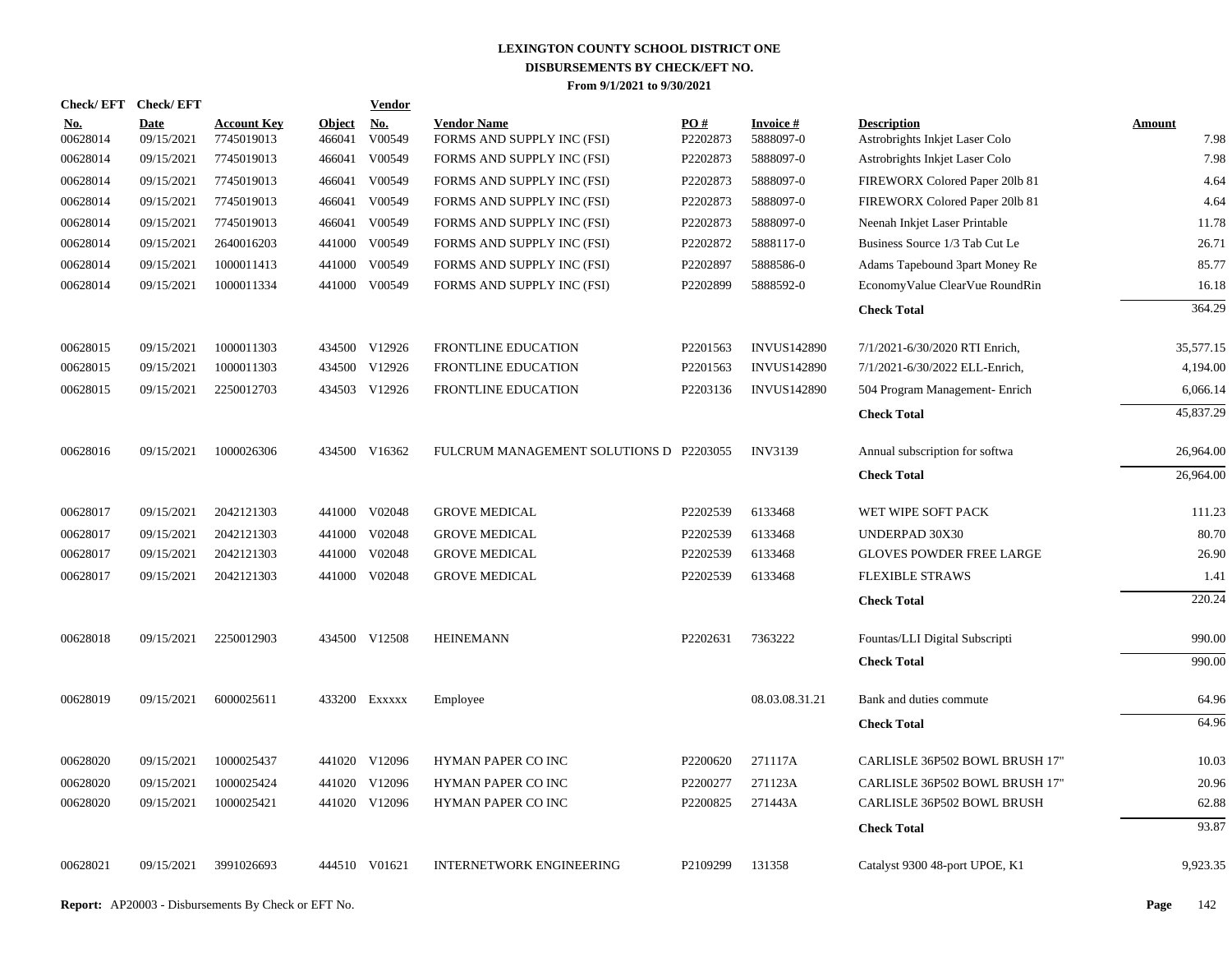| Check/ EFT             | <b>Check/EFT</b>          |                                  |                         | <b>Vendor</b>        |                                                       |                      |                           |                                                      |                       |
|------------------------|---------------------------|----------------------------------|-------------------------|----------------------|-------------------------------------------------------|----------------------|---------------------------|------------------------------------------------------|-----------------------|
| <u>No.</u><br>00628021 | <b>Date</b><br>09/15/2021 | <b>Account Key</b><br>3991026693 | <b>Object</b><br>444510 | <u>No.</u><br>V01621 | <b>Vendor Name</b><br><b>INTERNETWORK ENGINEERING</b> | PO#<br>P2109299      | <b>Invoice#</b><br>131358 | <b>Description</b><br>C9300 Network Advantage, 48-po | <b>Amount</b><br>0.00 |
| 00628021               | 09/15/2021                | 3991026693                       | 444510                  | V01621               | <b>INTERNETWORK ENGINEERING</b>                       | P2109299             | 131358                    | Cisco Catalyst 9300 XE 16.12 U                       | 0.00                  |
| 00628021               | 09/15/2021                | 3991026693                       |                         | 444510 V01621        | <b>INTERNETWORK ENGINEERING</b>                       | P2109299             | 131358                    | 1100W AC 80+ platinum Config 1                       | 1,703.50              |
| 00628021               | 09/15/2021                | 3991026693                       |                         | 444510 V01621        | <b>INTERNETWORK ENGINEERING</b>                       | P2109299             | 131358                    | North America AC Type A Power                        | 0.00                  |
| 00628021               | 09/15/2021                | 3991026693                       |                         | 444510 V01621        | <b>INTERNETWORK ENGINEERING</b>                       | P2109299             | 131358                    | No SSD Card Selected                                 | 0.00                  |
| 00628021               | 09/15/2021                | 3991026693                       |                         | 444510 V01621        | <b>INTERNETWORK ENGINEERING</b>                       | P2109299             | 131358                    | 1M Type 1 Stacking Cable                             | 179.31                |
| 00628021               | 09/15/2021                | 3991026693                       |                         | 444510 V01621        | <b>INTERNETWORK ENGINEERING</b>                       | P2109299             | 131358                    | Catalyst Stack Power Cable 150                       | 89.67                 |
| 00628021               | 09/15/2021                | 3991026693                       |                         | 444510 V01621        | <b>INTERNETWORK ENGINEERING</b>                       | P2109299             | 131358                    | C9300 DNA Advantage, 48-Port T                       | 0.00                  |
| 00628021               | 09/15/2021                | 3991026693                       |                         | 444510 V01621        | <b>INTERNETWORK ENGINEERING</b>                       | P2109299             | 131358                    | C9300 DNA Advantage, 48-Port,                        | 3,380.11              |
| 00628021               | 09/15/2021                | 3991026693                       |                         | 444510 V01621        | <b>INTERNETWORK ENGINEERING</b>                       | P2109299             | 131358                    | Prime Infrastructure Lifecycle                       | 0.00                  |
| 00628021               | 09/15/2021                | 3991026693                       |                         | 444510 V01621        | <b>INTERNETWORK ENGINEERING</b>                       | P2109299             | 131358                    | PI Dev Lic for Lifecycle & Ass                       | 0.00                  |
| 00628021               | 09/15/2021                | 3991026693                       |                         | 444510 V01621        | <b>INTERNETWORK ENGINEERING</b>                       | P2109299             | 131358                    | Catalyst 9300 8 x 10GE Network                       | 2,286.27              |
| 00628021               | 09/15/2021                | 3991026693                       |                         | 444510 V01621        | <b>INTERNETWORK ENGINEERING</b>                       | P2109299             | 131358                    | Network Plug-n-Play Connect fo                       | 0.00                  |
| 00628021               | 09/15/2021                | 3991026693                       |                         | 444510 V01621        | <b>INTERNETWORK ENGINEERING</b>                       | P2109299             | 131358                    | Catalyst 9300 48-port UPOE, K1                       | 29,770.05             |
| 00628021               | 09/15/2021                | 3991026693                       |                         | 444510 V01621        | <b>INTERNETWORK ENGINEERING</b>                       | P <sub>2109299</sub> | 131358                    | C9300 Network Essentials, 48-p                       | 0.00                  |
| 00628021               | 09/15/2021                | 3991026693                       |                         | 444510 V01621        | <b>INTERNETWORK ENGINEERING</b>                       | P2109299             | 131358                    | Cisco Catalyst 9300 XE 16.12 U                       | 0.00                  |
| 00628021               | 09/15/2021                | 3991026693                       |                         | 444510 V01621        | <b>INTERNETWORK ENGINEERING</b>                       | P2109299             | 131358                    | 1100W AC 80+ platinum Config 1                       | 0.00                  |
| 00628021               | 09/15/2021                | 3991026693                       |                         | 444510 V01621        | <b>INTERNETWORK ENGINEERING</b>                       | P2109299             | 131358                    | 1100W AC 80+ platinum Config 1                       | 5,110.51              |
| 00628021               | 09/15/2021                | 3991026693                       |                         | 444510 V01621        | <b>INTERNETWORK ENGINEERING</b>                       | P2109299             | 131358                    | North America AC Type A Power                        | 0.00                  |
| 00628021               | 09/15/2021                | 3991026693                       |                         | 444510 V01621        | <b>INTERNETWORK ENGINEERING</b>                       | P2109299             | 131358                    | No SSD Card Selected                                 | 0.00                  |
| 00628021               | 09/15/2021                | 3991026693                       |                         | 444510 V01621        | <b>INTERNETWORK ENGINEERING</b>                       | P2109299             | 131358                    | 1M Type 1 Stacking Cable                             | 537.93                |
| 00628021               | 09/15/2021                | 3991026693                       |                         | 444510 V01621        | <b>INTERNETWORK ENGINEERING</b>                       | P <sub>2109299</sub> | 131358                    | Catalyst Stack Power Cable 150                       | 269.00                |
| 00628021               | 09/15/2021                | 3991026693                       | 444510                  | V01621               | <b>INTERNETWORK ENGINEERING</b>                       | P2109299             | 131358                    | C9300 DNA Essentials, 48-Port                        | 0.00                  |
| 00628021               | 09/15/2021                | 3991026693                       |                         | 444510 V01621        | <b>INTERNETWORK ENGINEERING</b>                       | P <sub>2109299</sub> | 131358                    | C9300 DNA Essentials, 48-port                        | 3,012.52              |
| 00628021               | 09/15/2021                | 3991026693                       | 444510                  | V01621               | <b>INTERNETWORK ENGINEERING</b>                       | P2109299             | 131358                    | Catalyst 9300 8 x 10GE Network                       | 6,858.81              |
| 00628021               | 09/15/2021                | 3991026693                       |                         | 444510 V01621        | <b>INTERNETWORK ENGINEERING</b>                       | P2109299             | 131358                    | Network Plug-n-Play Connect fo                       | 0.00                  |
| 00628021               | 09/15/2021                | 3991026693                       | 444510                  | V01621               | <b>INTERNETWORK ENGINEERING</b>                       | P2109299             | 131358                    | Catalyst 9200L 48-port PoE+ on                       | 22,829.07             |
| 00628021               | 09/15/2021                | 3991026693                       |                         | 444510 V01621        | <b>INTERNETWORK ENGINEERING</b>                       | P2109299             | 131358                    | C9200L Network Essentials, 48-                       | 0.00                  |
| 00628021               | 09/15/2021                | 3991026693                       | 444510                  | V01621               | <b>INTERNETWORK ENGINEERING</b>                       | P2109299             | 131358                    | North America AC Type A Power                        | 0.00                  |
| 00628021               | 09/15/2021                | 3991026693                       |                         | 444510 V01621        | <b>INTERNETWORK ENGINEERING</b>                       | P2109299             | 131358                    | Config 5 Power Supply Blank                          | 0.00                  |
| 00628021               | 09/15/2021                | 3991026693                       | 444510                  | V01621               | <b>INTERNETWORK ENGINEERING</b>                       | P2109299             | 131358                    | C9200L Cisco DNA Essentials, 4                       | 0.00                  |
| 00628021               | 09/15/2021                | 3991026693                       | 444510                  | V01621               | <b>INTERNETWORK ENGINEERING</b>                       | P2109299             | 131358                    | C9200L Cisco DNA Essentials, 4                       | 3,514.61              |
| 00628021               | 09/15/2021                | 3991026693                       | 444510                  | V01621               | <b>INTERNETWORK ENGINEERING</b>                       | P2109299             | 131358                    | Cisco Catalyst 9200L Stack Mod                       | 4,118.00              |
| 00628021               | 09/15/2021                | 3991026693                       | 444510                  | V01621               | <b>INTERNETWORK ENGINEERING</b>                       | P2109299             | 131358                    | Catalyst 9200 Stack Module                           | 0.00                  |
| 00628021               | 09/15/2021                | 3991026693                       | 444510                  | V01621               | <b>INTERNETWORK ENGINEERING</b>                       | P2109299             | 131358                    | 1M Type 4 Stacking Cable                             | 627.59                |
| 00628021               | 09/15/2021                | 3991026693                       |                         | 444510 V01621        | <b>INTERNETWORK ENGINEERING</b>                       | P2109299             | 131358                    | Network Plug-n-Play Connect fo                       | 0.00                  |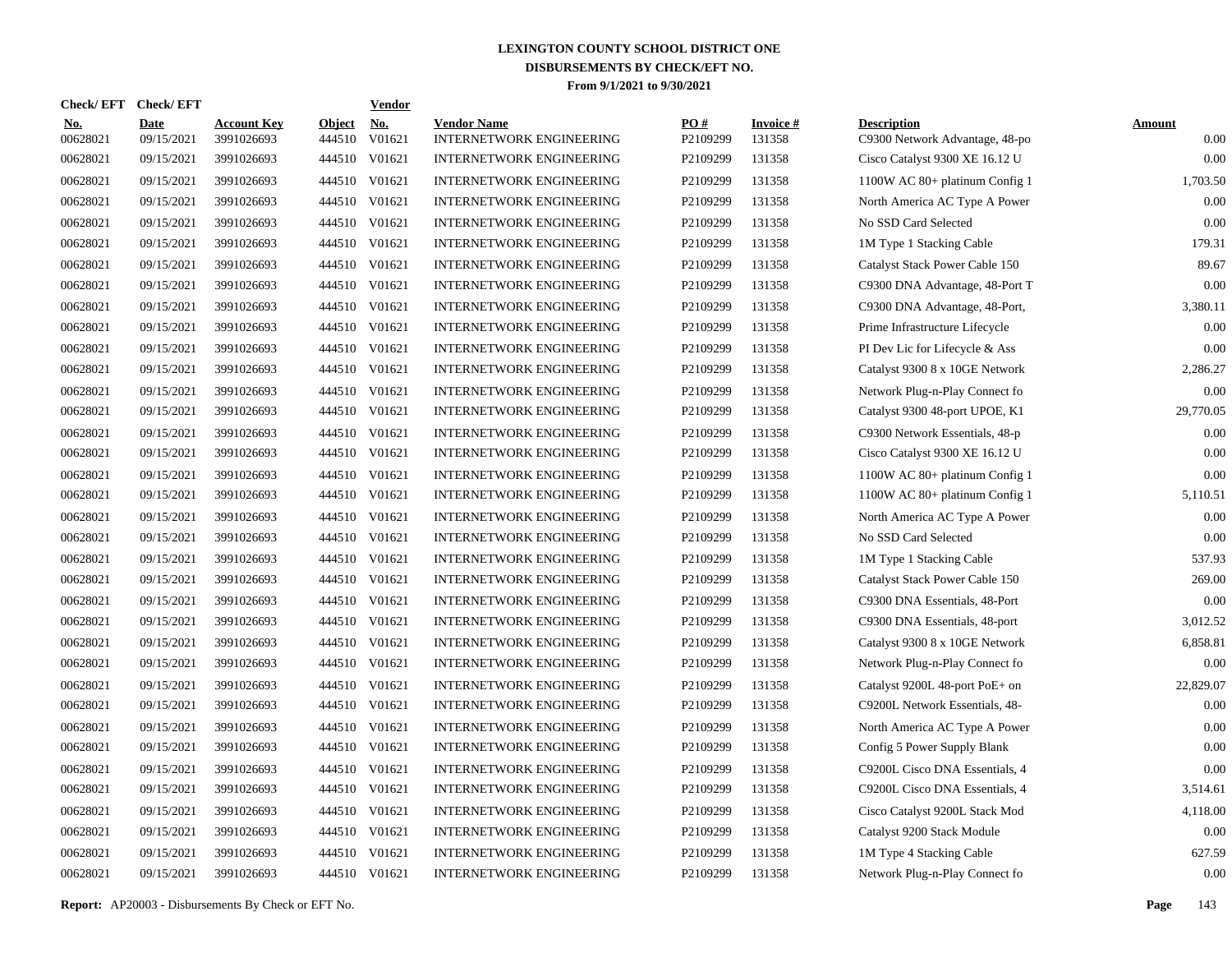|                        | Check/EFT Check/EFT       |                                  |                         | <u>Vendor</u>        |                                                       |                 |                           |                                                     |                           |
|------------------------|---------------------------|----------------------------------|-------------------------|----------------------|-------------------------------------------------------|-----------------|---------------------------|-----------------------------------------------------|---------------------------|
| <u>No.</u><br>00628021 | <b>Date</b><br>09/15/2021 | <b>Account Key</b><br>3991026693 | <b>Object</b><br>444510 | <u>No.</u><br>V01621 | <b>Vendor Name</b><br><b>INTERNETWORK ENGINEERING</b> | PQ#<br>P2109299 | <b>Invoice#</b><br>131358 | <b>Description</b><br>Cisco Catalyst 2960-CX 8 Port | <b>Amount</b><br>1,395.30 |
| 00628021               | 09/15/2021                | 3991026693                       | 444510                  | V01621               | <b>INTERNETWORK ENGINEERING</b>                       | P2109299        | 131358                    | North America AC Type A Power                       | 0.00                      |
| 00628021               | 09/15/2021                | 5708025393                       | 444510                  | V01621               | <b>INTERNETWORK ENGINEERING</b>                       | P2109308        | 131359                    | Catalyst 9300 48-port UPOE, K1                      | 9,923.36                  |
| 00628021               | 09/15/2021                | 5708025393                       | 444510                  | V01621               | <b>INTERNETWORK ENGINEERING</b>                       | P2109308        | 131359                    | C9300 Network Advantage, 48-po                      | 0.00                      |
| 00628021               | 09/15/2021                | 5708025393                       | 444510                  | V01621               | <b>INTERNETWORK ENGINEERING</b>                       | P2109308        | 131359                    | Cisco Catalyst 9300 XE 16.12 U                      | 0.00                      |
| 00628021               | 09/15/2021                | 5708025393                       |                         | 444510 V01621        | <b>INTERNETWORK ENGINEERING</b>                       | P2109308        | 131359                    | 1100W AC 80+ platinum Config 1                      | 0.00                      |
| 00628021               | 09/15/2021                | 5708025393                       |                         | 444510 V01621        | <b>INTERNETWORK ENGINEERING</b>                       | P2109308        | 131359                    | 1100W AC 80+ platinum Config 1                      | 1,703.50                  |
| 00628021               | 09/15/2021                | 5708025393                       |                         | 444510 V01621        | INTERNETWORK ENGINEERING                              | P2109308        | 131359                    | North America AC Type A Power                       | 0.00                      |
| 00628021               | 09/15/2021                | 5708025393                       |                         | 444510 V01621        | <b>INTERNETWORK ENGINEERING</b>                       | P2109308        | 131359                    | No SSD Card Selected                                | 0.00                      |
| 00628021               | 09/15/2021                | 5708025393                       |                         | 444510 V01621        | <b>INTERNETWORK ENGINEERING</b>                       | P2109308        | 131359                    | 1M Type 1 Stacking Cable                            | 179.31                    |
| 00628021               | 09/15/2021                | 5708025393                       |                         | 444510 V01621        | <b>INTERNETWORK ENGINEERING</b>                       | P2109308        | 131359                    | Catalyst Stack Power Cable 150                      | 89.67                     |
| 00628021               | 09/15/2021                | 5708025393                       |                         | 444510 V01621        | <b>INTERNETWORK ENGINEERING</b>                       | P2109308        | 131359                    | C9300 DNA Advantage, 48-Port T                      | 0.00                      |
| 00628021               | 09/15/2021                | 5708025393                       |                         | 444510 V01621        | <b>INTERNETWORK ENGINEERING</b>                       | P2109308        | 131359                    | C9300 DNA Advantage, 48-Port,                       | 3,380.11                  |
| 00628021               | 09/15/2021                | 5708025393                       |                         | 444510 V01621        | <b>INTERNETWORK ENGINEERING</b>                       | P2109308        | 131359                    | Prime Infrastructure Lifecycle                      | 0.00                      |
| 00628021               | 09/15/2021                | 5708025393                       |                         | 444510 V01621        | <b>INTERNETWORK ENGINEERING</b>                       | P2109308        | 131359                    | PI Dev Lic for Lifecycle & Ass                      | 0.00                      |
| 00628021               | 09/15/2021                | 5708025393                       |                         | 444510 V01621        | <b>INTERNETWORK ENGINEERING</b>                       | P2109308        | 131359                    | Catalyst 9300 8 x 10GE Network                      | 2,286.27                  |
| 00628021               | 09/15/2021                | 5708025393                       |                         | 444510 V01621        | <b>INTERNETWORK ENGINEERING</b>                       | P2109308        | 131359                    | Network Plug-n-Play Connect fo                      | 0.00                      |
| 00628021               | 09/15/2021                | 5708025393                       |                         | 444510 V01621        | <b>INTERNETWORK ENGINEERING</b>                       | P2109308        | 131359                    | Catalyst 9300 48-port UPOE, K1                      | 24,808.38                 |
| 00628021               | 09/15/2021                | 5708025393                       |                         | 444510 V01621        | <b>INTERNETWORK ENGINEERING</b>                       | P2109308        | 131359                    | C9300 Network Essentials, 48-p                      | 0.00                      |
| 00628021               | 09/15/2021                | 5708025393                       |                         | 444510 V01621        | <b>INTERNETWORK ENGINEERING</b>                       | P2109308        | 131359                    | Cisco Catalyst 9300 XE 16.12 U                      | 0.00                      |
| 00628021               | 09/15/2021                | 5708025393                       | 444510                  | V01621               | <b>INTERNETWORK ENGINEERING</b>                       | P2109308        | 131359                    | 1100W AC 80+ platinum Config 1                      | 0.00                      |
| 00628021               | 09/15/2021                | 5708025393                       |                         | 444510 V01621        | <b>INTERNETWORK ENGINEERING</b>                       | P2109308        | 131359                    | 1100W AC 80+ platinum Config 1                      | 4,258.76                  |
| 00628021               | 09/15/2021                | 5708025393                       | 444510                  | V01621               | <b>INTERNETWORK ENGINEERING</b>                       | P2109308        | 131359                    | North America AC Type A Power                       | 0.00                      |
| 00628021               | 09/15/2021                | 5708025393                       |                         | 444510 V01621        | <b>INTERNETWORK ENGINEERING</b>                       | P2109308        | 131359                    | No SSD Card Selected                                | 0.00                      |
| 00628021               | 09/15/2021                | 5708025393                       | 444510                  | V01621               | <b>INTERNETWORK ENGINEERING</b>                       | P2109308        | 131359                    | 1M Type 1 Stacking Cable                            | 448.28                    |
| 00628021               | 09/15/2021                | 5708025393                       |                         | 444510 V01621        | <b>INTERNETWORK ENGINEERING</b>                       | P2109308        | 131359                    | Catalyst Stack Power Cable 150                      | 224.17                    |
| 00628021               | 09/15/2021                | 5708025393                       | 444510                  | V01621               | <b>INTERNETWORK ENGINEERING</b>                       | P2109308        | 131359                    | C9300 DNA Essentials, 48-Port                       | 0.00                      |
| 00628021               | 09/15/2021                | 5708025393                       |                         | 444510 V01621        | <b>INTERNETWORK ENGINEERING</b>                       | P2109308        | 131359                    | C9300 DNA Essentials, 48-port                       | 2,510.43                  |
| 00628021               | 09/15/2021                | 5708025393                       | 444510                  | V01621               | <b>INTERNETWORK ENGINEERING</b>                       | P2109308        | 131359                    | Catalyst 9300 8 x 10GE Network                      | 5,715.67                  |
| 00628021               | 09/15/2021                | 5708025393                       |                         | 444510 V01621        | <b>INTERNETWORK ENGINEERING</b>                       | P2109308        | 131359                    | Network Plug-n-Play Connect fo                      | 0.00                      |
| 00628021               | 09/15/2021                | 5708025393                       | 444510                  | V01621               | <b>INTERNETWORK ENGINEERING</b>                       | P2109308        | 131359                    | Catalyst 9200L 48-port PoE+ on                      | 6,522.59                  |
| 00628021               | 09/15/2021                | 5708025393                       | 444510                  | V01621               | <b>INTERNETWORK ENGINEERING</b>                       | P2109308        | 131359                    | C9200L Network Essentials, 48-                      | 0.00                      |
| 00628021               | 09/15/2021                | 5708025393                       | 444510                  | V01621               | <b>INTERNETWORK ENGINEERING</b>                       | P2109308        | 131359                    | North America AC Type A Power                       | 0.00                      |
| 00628021               | 09/15/2021                | 5708025393                       | 444510                  | V01621               | <b>INTERNETWORK ENGINEERING</b>                       | P2109308        | 131359                    | Config 5 Power Supply Blank                         | 0.00                      |
| 00628021               | 09/15/2021                | 5708025393                       | 444510                  | V01621               | <b>INTERNETWORK ENGINEERING</b>                       | P2109308        | 131359                    | C9200L Cisco DNA Essentials, 4                      | 0.00                      |
| 00628021               | 09/15/2021                | 5708025393                       |                         | 444510 V01621        | <b>INTERNETWORK ENGINEERING</b>                       | P2109308        | 131359                    | C9200L Cisco DNA Essentials, 4                      | 1,004.17                  |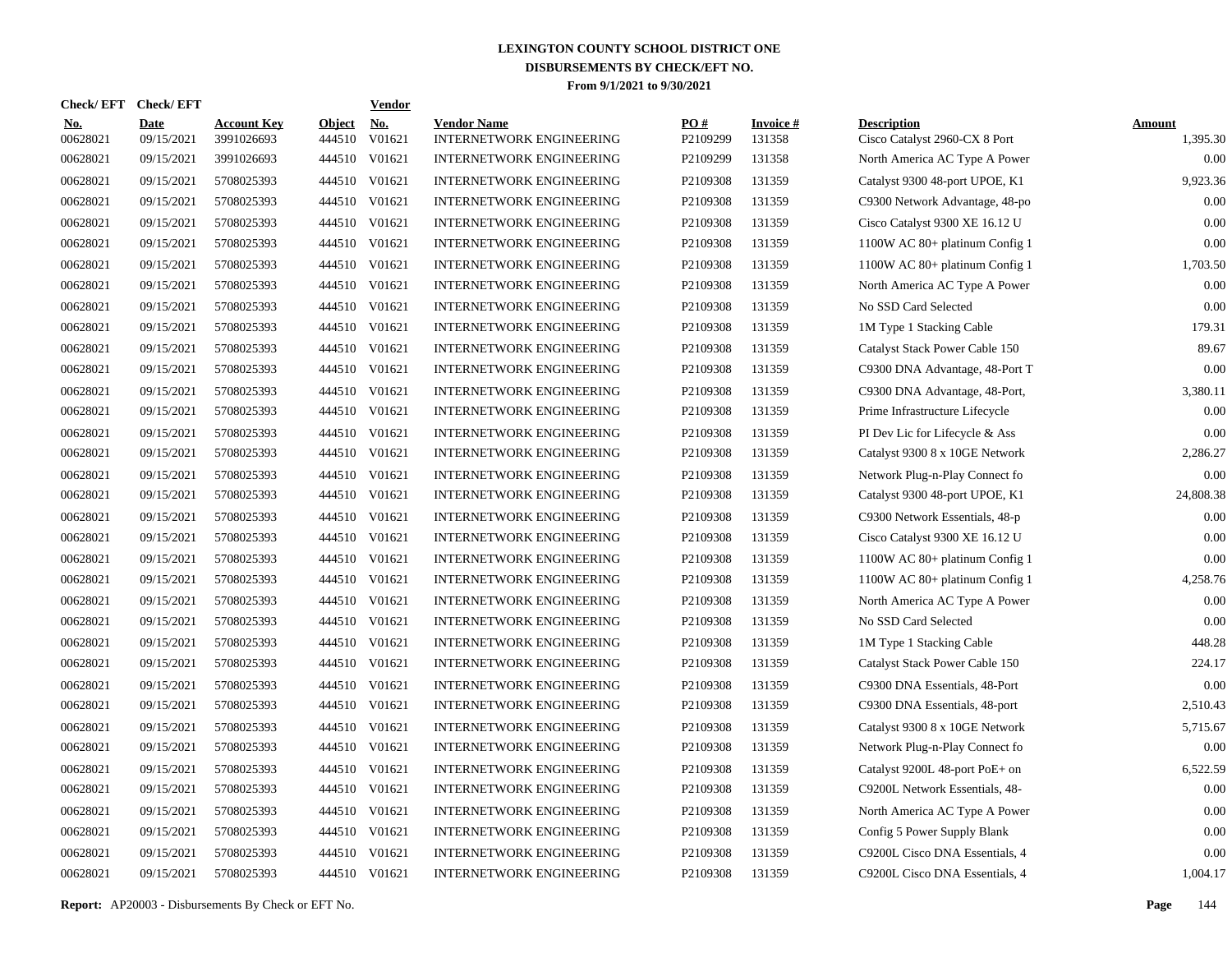| Check/ EFT             | <b>Check/EFT</b>          |                                  |                         | <b>Vendor</b> |                                                |                 |                           |                                                      |                           |
|------------------------|---------------------------|----------------------------------|-------------------------|---------------|------------------------------------------------|-----------------|---------------------------|------------------------------------------------------|---------------------------|
| <u>No.</u><br>00628021 | <b>Date</b><br>09/15/2021 | <b>Account Key</b><br>5708025393 | <b>Object</b><br>444510 | No.<br>V01621 | <b>Vendor Name</b><br>INTERNETWORK ENGINEERING | PO#<br>P2109308 | <b>Invoice#</b><br>131359 | <b>Description</b><br>Cisco Catalyst 9200L Stack Mod | <b>Amount</b><br>1,176.57 |
| 00628021               | 09/15/2021                | 5708025393                       | 444510                  | V01621        | <b>INTERNETWORK ENGINEERING</b>                | P2109308        | 131359                    | Catalyst 9200 Stack Module                           | 0.00                      |
| 00628021               | 09/15/2021                | 5708025393                       | 444510                  | V01621        | <b>INTERNETWORK ENGINEERING</b>                | P2109308        | 131359                    | 1M Type 4 Stacking Cable                             | 179.31                    |
| 00628021               | 09/15/2021                | 5708025393                       | 444510                  | V01621        | <b>INTERNETWORK ENGINEERING</b>                | P2109308        | 131359                    | Network Plug-n-Play Connect fo                       | 0.00                      |
| 00628021               | 09/15/2021                | 3991026693                       | 444510                  | V01621        | <b>INTERNETWORK ENGINEERING</b>                | P2109309        | 131360                    | Catalyst 9300 48-port UPOE, K1                       | 9,923.34                  |
| 00628021               | 09/15/2021                | 3991026693                       | 444510                  | V01621        | <b>INTERNETWORK ENGINEERING</b>                | P2109309        | 131360                    | C9300 Network Advantage, 48-po                       | 0.00                      |
| 00628021               | 09/15/2021                | 3991026693                       | 444510                  | V01621        | <b>INTERNETWORK ENGINEERING</b>                | P2109309        | 131360                    | Cisco Catalyst 9300 XE 16.12 U                       | 0.00                      |
| 00628021               | 09/15/2021                | 3991026693                       | 444510                  | V01621        | <b>INTERNETWORK ENGINEERING</b>                | P2109309        | 131360                    | 1100W AC 80+ platinum Config 1                       | 0.00                      |
| 00628021               | 09/15/2021                | 3991026693                       | 444510                  | V01621        | INTERNETWORK ENGINEERING                       | P2109309        | 131360                    | 1100W AC 80+ platinum Config 1                       | 1,703.50                  |
| 00628021               | 09/15/2021                | 3991026693                       | 444510                  | V01621        | <b>INTERNETWORK ENGINEERING</b>                | P2109309        | 131360                    | North America AC Type A Power                        | 0.00                      |
| 00628021               | 09/15/2021                | 3991026693                       | 444510                  | V01621        | INTERNETWORK ENGINEERING                       | P2109309        | 131360                    | No SSD Card Selected                                 | 0.00                      |
| 00628021               | 09/15/2021                | 3991026693                       | 444510                  | V01621        | <b>INTERNETWORK ENGINEERING</b>                | P2109309        | 131360                    | 1M Type 1 Stacking Cable                             | 179.31                    |
| 00628021               | 09/15/2021                | 3991026693                       | 444510                  | V01621        | <b>INTERNETWORK ENGINEERING</b>                | P2109309        | 131360                    | Catalyst Stack Power Cable 150                       | 89.67                     |
| 00628021               | 09/15/2021                | 3991026693                       | 444510                  | V01621        | <b>INTERNETWORK ENGINEERING</b>                | P2109309        | 131360                    | C9300 DNA Advantage, 48-Port T                       | 0.00                      |
| 00628021               | 09/15/2021                | 3991026693                       | 444510                  | V01621        | <b>INTERNETWORK ENGINEERING</b>                | P2109309        | 131360                    | C9300 DNA Advantage, 48-Port,                        | 3,380.11                  |
| 00628021               | 09/15/2021                | 3991026693                       | 444510                  | V01621        | INTERNETWORK ENGINEERING                       | P2109309        | 131360                    | Prime Infrastructure Lifecycle                       | 0.00                      |
| 00628021               | 09/15/2021                | 3991026693                       | 444510                  | V01621        | <b>INTERNETWORK ENGINEERING</b>                | P2109309        | 131360                    | PI Dev Lic for Lifecycle & Ass                       | 0.00                      |
| 00628021               | 09/15/2021                | 3991026693                       | 444510                  | V01621        | <b>INTERNETWORK ENGINEERING</b>                | P2109309        | 131360                    | Catalyst 9300 8 x 10GE Network                       | 2,286.27                  |
| 00628021               | 09/15/2021                | 3991026693                       | 444510                  | V01621        | <b>INTERNETWORK ENGINEERING</b>                | P2109309        | 131360                    | Network Plug-n-Play Connect fo                       | 0.00                      |
| 00628021               | 09/15/2021                | 3991026693                       | 444510                  | V01621        | <b>INTERNETWORK ENGINEERING</b>                | P2109309        | 131360                    | Catalyst 9300 48-port UPOE, K1                       | 49,616.76                 |
| 00628021               | 09/15/2021                | 3991026693                       | 444510                  | V01621        | <b>INTERNETWORK ENGINEERING</b>                | P2109309        | 131360                    | C9300 Network Essentials, 48-p                       | 0.00                      |
| 00628021               | 09/15/2021                | 3991026693                       | 444510                  | V01621        | <b>INTERNETWORK ENGINEERING</b>                | P2109309        | 131360                    | Cisco Catalyst 9300 XE 16.12 U                       | 0.00                      |
| 00628021               | 09/15/2021                | 3991026693                       | 444510                  | V01621        | <b>INTERNETWORK ENGINEERING</b>                | P2109309        | 131360                    | 1100W AC 80+ platinum Config 1                       | 0.00                      |
| 00628021               | 09/15/2021                | 3991026693                       | 444510                  | V01621        | <b>INTERNETWORK ENGINEERING</b>                | P2109309        | 131360                    | 1100W AC 80+ platinum Config 1                       | 8,517.52                  |
| 00628021               | 09/15/2021                | 3991026693                       | 444510                  | V01621        | <b>INTERNETWORK ENGINEERING</b>                | P2109309        | 131360                    | North America AC Type A Power                        | 0.00                      |
| 00628021               | 09/15/2021                | 3991026693                       | 444510                  | V01621        | <b>INTERNETWORK ENGINEERING</b>                | P2109309        | 131360                    | No SSD Card Selected                                 | 0.00                      |
| 00628021               | 09/15/2021                | 3991026693                       | 444510                  | V01621        | <b>INTERNETWORK ENGINEERING</b>                | P2109309        | 131360                    | 1M Type 1 Stacking Cable                             | 896.55                    |
| 00628021               | 09/15/2021                | 3991026693                       | 444510                  | V01621        | <b>INTERNETWORK ENGINEERING</b>                | P2109309        | 131360                    | Catalyst Stack Power Cable 150                       | 448.33                    |
| 00628021               | 09/15/2021                | 3991026693                       | 444510                  | V01621        | <b>INTERNETWORK ENGINEERING</b>                | P2109309        | 131360                    | C9300 DNA Essentials, 48-Port                        | 0.00                      |
| 00628021               | 09/15/2021                | 3991026693                       | 444510                  | V01621        | <b>INTERNETWORK ENGINEERING</b>                | P2109309        | 131360                    | C9300 DNA Essentials, 48-port                        | 5,020.87                  |
| 00628021               | 09/15/2021                | 3991026693                       | 444510                  | V01621        | <b>INTERNETWORK ENGINEERING</b>                | P2109309        | 131360                    | Catalyst 9300 8 x 10GE Network                       | 11,431.35                 |
| 00628021               | 09/15/2021                | 3991026693                       | 444510                  | V01621        | <b>INTERNETWORK ENGINEERING</b>                | P2109309        | 131360                    | Network Plug-n-Play Connect fo                       | 0.00                      |
| 00628021               | 09/15/2021                | 3991026693                       | 444510                  | V01621        | <b>INTERNETWORK ENGINEERING</b>                | P2109309        | 131360                    | Catalyst 9200L 48-port PoE+ on                       | 32,612.96                 |
| 00628021               | 09/15/2021                | 3991026693                       | 444510                  | V01621        | <b>INTERNETWORK ENGINEERING</b>                | P2109309        | 131360                    | C9200L Network Essentials, 48-                       | 0.00                      |
| 00628021               | 09/15/2021                | 3991026693                       | 444510                  | V01621        | <b>INTERNETWORK ENGINEERING</b>                | P2109309        | 131360                    | North America AC Type A Power                        | 0.00                      |
| 00628021               | 09/15/2021                | 3991026693                       | 444510 V01621           |               | <b>INTERNETWORK ENGINEERING</b>                | P2109309        | 131360                    | Config 5 Power Supply Blank                          | 0.00                      |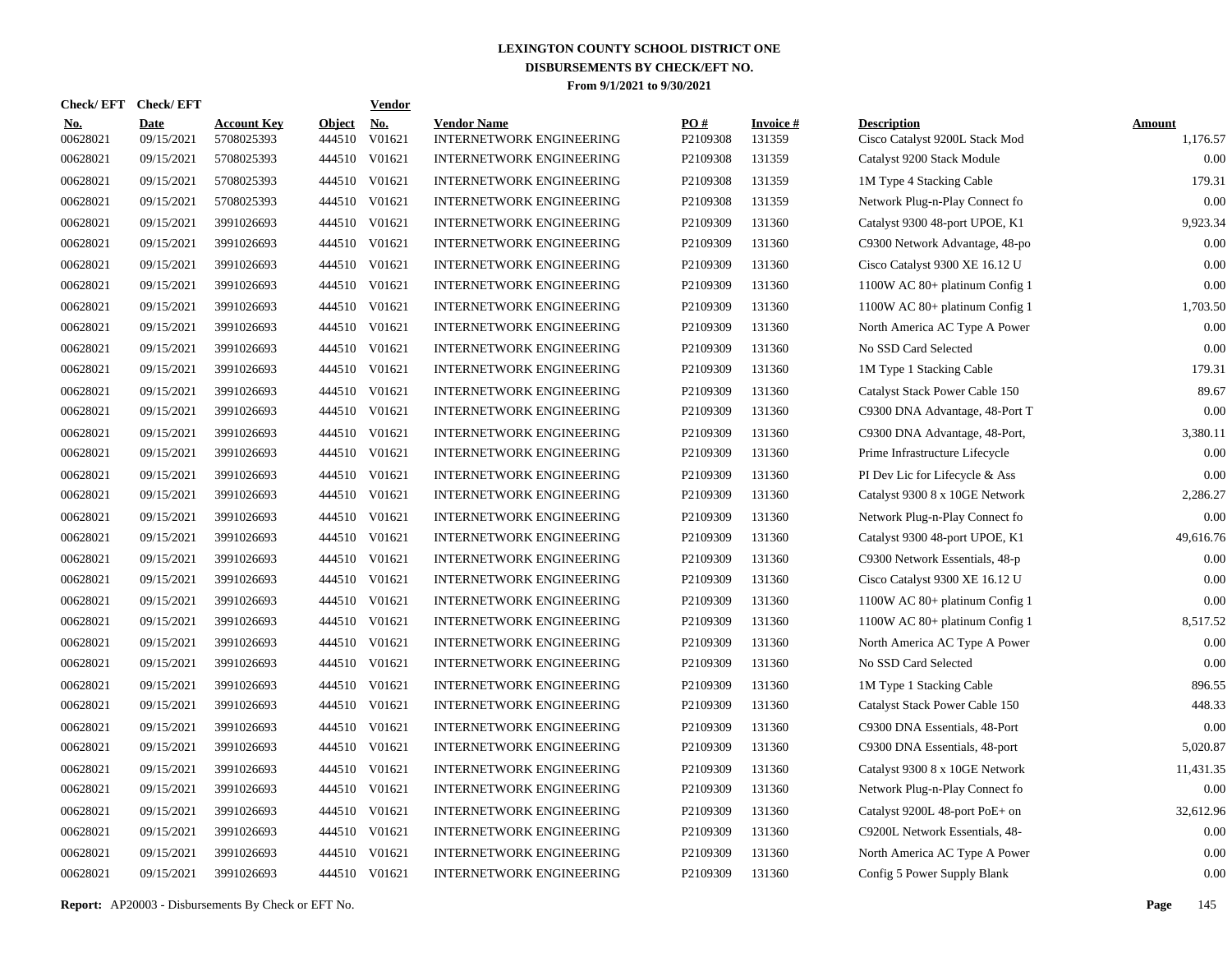| Check/ EFT             | <b>Check/EFT</b>          |                                  |                         | <b>Vendor</b> |                                                       |                 |                           |                                                      |                       |
|------------------------|---------------------------|----------------------------------|-------------------------|---------------|-------------------------------------------------------|-----------------|---------------------------|------------------------------------------------------|-----------------------|
| <u>No.</u><br>00628021 | <b>Date</b><br>09/15/2021 | <b>Account Key</b><br>3991026693 | <b>Object</b><br>444510 | No.<br>V01621 | <b>Vendor Name</b><br><b>INTERNETWORK ENGINEERING</b> | PO#<br>P2109309 | <b>Invoice#</b><br>131360 | <b>Description</b><br>C9200L Cisco DNA Essentials, 4 | <b>Amount</b><br>0.00 |
| 00628021               | 09/15/2021                | 3991026693                       | 444510                  | V01621        | <b>INTERNETWORK ENGINEERING</b>                       | P2109309        | 131360                    | C9200L Cisco DNA Essentials, 4                       | 5,020.87              |
| 00628021               | 09/15/2021                | 3991026693                       | 444510                  | V01621        | <b>INTERNETWORK ENGINEERING</b>                       | P2109309        | 131360                    | 1M Type 4 Stacking Cable                             | 896.55                |
| 00628021               | 09/15/2021                | 3991026693                       | 444510                  | V01621        | <b>INTERNETWORK ENGINEERING</b>                       | P2109309        | 131360                    | Network Plug-n-Play Connect fo                       | 0.00                  |
| 00628021               | 09/15/2021                | 3991026693                       | 444510                  | V01621        | <b>INTERNETWORK ENGINEERING</b>                       | P2109309        | 131360                    | 802.11ac W2 Low-Profile Outdoo                       | 3,388.18              |
| 00628021               | 09/15/2021                | 3991026693                       | 444510                  | V01621        | <b>INTERNETWORK ENGINEERING</b>                       | P2109309        | 131360                    | Cisco 1560 Series Unified Loca                       | 0.00                  |
| 00628021               | 09/15/2021                | 5708025393                       | 444510                  | V01621        | <b>INTERNETWORK ENGINEERING</b>                       | P2109309        | 131360                    | Cisco Catalyst 9200L Stack Mod                       | 5,882.86              |
| 00628021               | 09/15/2021                | 5708025393                       | 444510                  | V01621        | <b>INTERNETWORK ENGINEERING</b>                       | P2109309        | 131360                    | Catalyst 9200 Stack Module                           | 0.00                  |
| 00628021               | 09/15/2021                | 5708025393                       | 444510                  | V01621        | <b>INTERNETWORK ENGINEERING</b>                       | P2109309        | 131360                    | Cisco Catalyst 2960-CX 8 Port                        | 697.65                |
| 00628021               | 09/15/2021                | 5708025393                       | 444510                  | V01621        | <b>INTERNETWORK ENGINEERING</b>                       | P2109309        | 131360                    | North America AC Type A Power                        | 0.00                  |
| 00628021               | 09/15/2021                | 5708025393                       | 444510                  | V01621        | <b>INTERNETWORK ENGINEERING</b>                       | P2109309        | 131360                    | Standard Pole/Wall Mount Kit f                       | 195.47                |
| 00628021               | 09/15/2021                | 5708025393                       | 444510                  | V01621        | <b>INTERNETWORK ENGINEERING</b>                       | P2109309        | 131360                    | CISCO DNA SUBSCRIPTION OPTOUT                        | 0.00                  |
| 00628021               | 09/15/2021                | 3991026693                       | 444510                  | V01621        | <b>INTERNETWORK ENGINEERING</b>                       | P2109307        | 131361                    | Catalyst Stack Power Cable 150                       | 89.67                 |
| 00628021               | 09/15/2021                | 5708025393                       | 444510                  | V01621        | <b>INTERNETWORK ENGINEERING</b>                       | P2109307        | 131361                    | Catalyst 9300 48-port UPOE, K1                       | 9,923.34              |
| 00628021               | 09/15/2021                | 5708025393                       | 444510                  | V01621        | <b>INTERNETWORK ENGINEERING</b>                       | P2109307        | 131361                    | C9300 Network Advantage, 48-po                       | 0.00                  |
| 00628021               | 09/15/2021                | 5708025393                       | 444510                  | V01621        | <b>INTERNETWORK ENGINEERING</b>                       | P2109307        | 131361                    | Cisco Catalyst 9300 XE 16.12 U                       | 0.00                  |
| 00628021               | 09/15/2021                | 5708025393                       | 444510                  | V01621        | <b>INTERNETWORK ENGINEERING</b>                       | P2109307        | 131361                    | 1100W AC 80+ platinum Config 1                       | 0.00                  |
| 00628021               | 09/15/2021                | 5708025393                       | 444510                  | V01621        | <b>INTERNETWORK ENGINEERING</b>                       | P2109307        | 131361                    | 1100W AC 80+ platinum Config 1                       | 1,703.50              |
| 00628021               | 09/15/2021                | 5708025393                       | 444510                  | V01621        | <b>INTERNETWORK ENGINEERING</b>                       | P2109307        | 131361                    | North America AC Type A Power                        | 0.00                  |
| 00628021               | 09/15/2021                | 5708025393                       | 444510                  | V01621        | INTERNETWORK ENGINEERING                              | P2109307        | 131361                    | C9300-SSD-NONE                                       | 0.00                  |
| 00628021               | 09/15/2021                | 5708025393                       | 444510                  | V01621        | <b>INTERNETWORK ENGINEERING</b>                       | P2109307        | 131361                    | 1M Type 1 Stacking Cable                             | 179.31                |
| 00628021               | 09/15/2021                | 5708025393                       | 444510                  | V01621        | <b>INTERNETWORK ENGINEERING</b>                       | P2109307        | 131361                    | C9300 DNA Advantage, 48-Port T                       | 0.00                  |
| 00628021               | 09/15/2021                | 5708025393                       | 444510                  | V01621        | <b>INTERNETWORK ENGINEERING</b>                       | P2109307        | 131361                    | C9300 DNA Advantage, 48-Port,                        | 3,380.11              |
| 00628021               | 09/15/2021                | 5708025393                       | 444510 V01621           |               | <b>INTERNETWORK ENGINEERING</b>                       | P2109307        | 131361                    | Prime Infrastructure Lifecycle                       | 0.00                  |
| 00628021               | 09/15/2021                | 5708025393                       | 444510                  | V01621        | <b>INTERNETWORK ENGINEERING</b>                       | P2109307        | 131361                    | PI Dev Lic for Lifecycle & Ass                       | 0.00                  |
| 00628021               | 09/15/2021                | 5708025393                       | 444510 V01621           |               | <b>INTERNETWORK ENGINEERING</b>                       | P2109307        | 131361                    | Catalyst 9300 8 x 10GE Network                       | 2,286.27              |
| 00628021               | 09/15/2021                | 5708025393                       | 444510                  | V01621        | <b>INTERNETWORK ENGINEERING</b>                       | P2109307        | 131361                    | Network Plug-n-Play Connect fo                       | 0.00                  |
| 00628021               | 09/15/2021                | 5708025393                       | 444510 V01621           |               | <b>INTERNETWORK ENGINEERING</b>                       | P2109307        | 131361                    | Catalyst 9300 48-port UPOE, K1                       | 19,846.70             |
| 00628021               | 09/15/2021                | 5708025393                       | 444510                  | V01621        | <b>INTERNETWORK ENGINEERING</b>                       | P2109307        | 131361                    | C9300 Network Essentials, 48-p                       | 0.00                  |
| 00628021               | 09/15/2021                | 5708025393                       | 444510 V01621           |               | <b>INTERNETWORK ENGINEERING</b>                       | P2109307        | 131361                    | Cisco Catalyst 9300 XE 16.12 U                       | 0.00                  |
| 00628021               | 09/15/2021                | 5708025393                       | 444510                  | V01621        | <b>INTERNETWORK ENGINEERING</b>                       | P2109307        | 131361                    | 1100W AC 80+ platinum Config 1                       | 0.00                  |
| 00628021               | 09/15/2021                | 5708025393                       | 444510                  | V01621        | <b>INTERNETWORK ENGINEERING</b>                       | P2109307        | 131361                    | 1100W AC 80+ platinum Config 1                       | 3,407.01              |
| 00628021               | 09/15/2021                | 5708025393                       | 444510                  | V01621        | <b>INTERNETWORK ENGINEERING</b>                       | P2109307        | 131361                    | North America AC Type A Power                        | 0.00                  |
| 00628021               | 09/15/2021                | 5708025393                       | 444510 V01621           |               | <b>INTERNETWORK ENGINEERING</b>                       | P2109307        | 131361                    | No SSD Card Selected                                 | 0.00                  |
| 00628021               | 09/15/2021                | 5708025393                       | 444510                  | V01621        | <b>INTERNETWORK ENGINEERING</b>                       | P2109307        | 131361                    | 1M Type 1 Stacking Cable                             | 358.62                |
| 00628021               | 09/15/2021                | 5708025393                       | 444510 V01621           |               | <b>INTERNETWORK ENGINEERING</b>                       | P2109307        | 131361                    | Catalyst Stack Power Cable 150                       | 179.33                |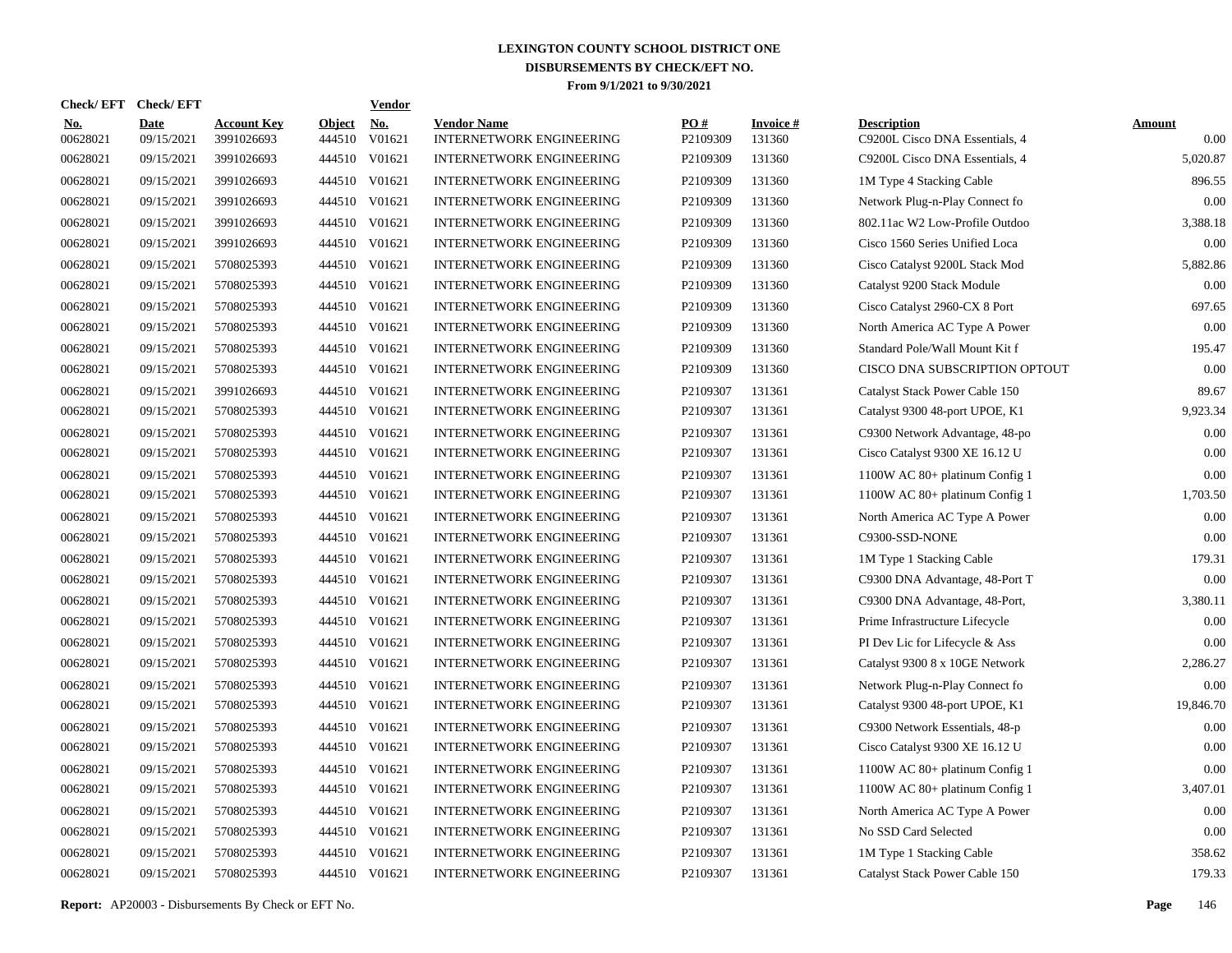| <b>Check/EFT</b>       | <b>Check/EFT</b>          |                                  |                         | <b>Vendor</b>        |                                                       |                 |                           |                                                     |                       |
|------------------------|---------------------------|----------------------------------|-------------------------|----------------------|-------------------------------------------------------|-----------------|---------------------------|-----------------------------------------------------|-----------------------|
| <u>No.</u><br>00628021 | <b>Date</b><br>09/15/2021 | <b>Account Key</b><br>5708025393 | <b>Object</b><br>444510 | <u>No.</u><br>V01621 | <b>Vendor Name</b><br><b>INTERNETWORK ENGINEERING</b> | PO#<br>P2109307 | <b>Invoice#</b><br>131361 | <b>Description</b><br>C9300 DNA Essentials, 48-Port | <b>Amount</b><br>0.00 |
| 00628021               | 09/15/2021                | 5708025393                       | 444510                  | V01621               | <b>INTERNETWORK ENGINEERING</b>                       | P2109307        | 131361                    | C9300 DNA Essentials, 48-port                       | 2,008.35              |
| 00628021               | 09/15/2021                | 5708025393                       |                         | 444510 V01621        | <b>INTERNETWORK ENGINEERING</b>                       | P2109307        | 131361                    | Catalyst 9300 8 x 10GE Network                      | 4,572.54              |
| 00628021               | 09/15/2021                | 5708025393                       |                         | 444510 V01621        | <b>INTERNETWORK ENGINEERING</b>                       | P2109307        | 131361                    | Network Plug-n-Play Connect fo                      | 0.00                  |
| 00628021               | 09/15/2021                | 5708025393                       |                         | 444510 V01621        | <b>INTERNETWORK ENGINEERING</b>                       | P2109307        | 131361                    | Catalyst 9200L 48-port PoE+ on                      | 3,261.30              |
| 00628021               | 09/15/2021                | 5708025393                       |                         | 444510 V01621        | <b>INTERNETWORK ENGINEERING</b>                       | P2109307        | 131361                    | C9200L Network Essentials, 48-                      | 0.00                  |
| 00628021               | 09/15/2021                | 5708025393                       |                         | 444510 V01621        | <b>INTERNETWORK ENGINEERING</b>                       | P2109307        | 131361                    | North America AC Type A Power                       | 0.00                  |
| 00628021               | 09/15/2021                | 5708025393                       |                         | 444510 V01621        | <b>INTERNETWORK ENGINEERING</b>                       | P2109307        | 131361                    | Config 5 Power Supply Blank                         | 0.00                  |
| 00628021               | 09/15/2021                | 5708025393                       |                         | 444510 V01621        | <b>INTERNETWORK ENGINEERING</b>                       | P2109307        | 131361                    | C9200L Cisco DNA Essentials, 4                      | 0.00                  |
| 00628021               | 09/15/2021                | 5708025393                       |                         | 444510 V01621        | <b>INTERNETWORK ENGINEERING</b>                       | P2109307        | 131361                    | C9200L Cisco DNA Essentials, 4                      | 502.09                |
| 00628021               | 09/15/2021                | 5708025393                       |                         | 444510 V01621        | <b>INTERNETWORK ENGINEERING</b>                       | P2109307        | 131361                    | Cisco Catalyst 9200L Stack Mod                      | 588.29                |
| 00628021               | 09/15/2021                | 5708025393                       |                         | 444510 V01621        | <b>INTERNETWORK ENGINEERING</b>                       | P2109307        | 131361                    | Catalyst 9200 Stack Module                          | 0.00                  |
| 00628021               | 09/15/2021                | 5708025393                       |                         | 444510 V01621        | <b>INTERNETWORK ENGINEERING</b>                       | P2109307        | 131361                    | 1M Type 4 Stacking Cable                            | 89.66                 |
| 00628021               | 09/15/2021                | 5708025393                       |                         | 444510 V01621        | <b>INTERNETWORK ENGINEERING</b>                       | P2109307        | 131361                    | Network Plug-n-Play Connect fo                      | 0.00                  |
| 00628021               | 09/15/2021                | 5708025393                       |                         | 444510 V01621        | <b>INTERNETWORK ENGINEERING</b>                       | P2109310        | 131362                    | Catalyst 9300 48-port UPOE, K1                      | 9,923.34              |
| 00628021               | 09/15/2021                | 5708025393                       |                         | 444510 V01621        | <b>INTERNETWORK ENGINEERING</b>                       | P2109310        | 131362                    | C9300 Network Advantage, 48-po                      | 0.00                  |
| 00628021               | 09/15/2021                | 5708025393                       |                         | 444510 V01621        | <b>INTERNETWORK ENGINEERING</b>                       | P2109310        | 131362                    | Cisco Catalyst 9300 XE 16.12 U                      | 0.00                  |
| 00628021               | 09/15/2021                | 5708025393                       |                         | 444510 V01621        | <b>INTERNETWORK ENGINEERING</b>                       | P2109310        | 131362                    | 1100W AC 80+ platinum Config 1                      | 0.00                  |
| 00628021               | 09/15/2021                | 5708025393                       |                         | 444510 V01621        | <b>INTERNETWORK ENGINEERING</b>                       | P2109310        | 131362                    | 1100W AC 80+ platinum Config 1                      | 1,703.50              |
| 00628021               | 09/15/2021                | 5708025393                       |                         | 444510 V01621        | <b>INTERNETWORK ENGINEERING</b>                       | P2109310        | 131362                    | North America AC Type A Power                       | 0.00                  |
| 00628021               | 09/15/2021                | 5708025393                       |                         | 444510 V01621        | <b>INTERNETWORK ENGINEERING</b>                       | P2109310        | 131362                    | No SSD Card Selected                                | 0.00                  |
| 00628021               | 09/15/2021                | 5708025393                       |                         | 444510 V01621        | <b>INTERNETWORK ENGINEERING</b>                       | P2109310        | 131362                    | 1M Type 1 Stacking Cable                            | 179.31                |
| 00628021               | 09/15/2021                | 5708025393                       |                         | 444510 V01621        | <b>INTERNETWORK ENGINEERING</b>                       | P2109310        | 131362                    | Catalyst Stack Power Cable 150                      | 89.67                 |
| 00628021               | 09/15/2021                | 5708025393                       |                         | 444510 V01621        | <b>INTERNETWORK ENGINEERING</b>                       | P2109310        | 131362                    | C9300 DNA Advantage, 48-Port T                      | 0.00                  |
| 00628021               | 09/15/2021                | 5708025393                       |                         | 444510 V01621        | <b>INTERNETWORK ENGINEERING</b>                       | P2109310        | 131362                    | C9300 DNA Advantage, 48-Port,                       | 3,380.11              |
| 00628021               | 09/15/2021                | 5708025393                       |                         | 444510 V01621        | <b>INTERNETWORK ENGINEERING</b>                       | P2109310        | 131362                    | Prime Infrastructure Lifecycle                      | 0.00                  |
| 00628021               | 09/15/2021                | 5708025393                       |                         | 444510 V01621        | <b>INTERNETWORK ENGINEERING</b>                       | P2109310        | 131362                    | PI Dev Lic for Lifecycle & Ass                      | 0.00                  |
| 00628021               | 09/15/2021                | 5708025393                       |                         | 444510 V01621        | <b>INTERNETWORK ENGINEERING</b>                       | P2109310        | 131362                    | Catalyst 9300 8 x 10GE Network                      | 2,286.27              |
| 00628021               | 09/15/2021                | 5708025393                       |                         | 444510 V01621        | <b>INTERNETWORK ENGINEERING</b>                       | P2109310        | 131362                    | Network Plug-n-Play Connect fo                      | 0.00                  |
| 00628021               | 09/15/2021                | 5708025393                       |                         | 444510 V01621        | <b>INTERNETWORK ENGINEERING</b>                       | P2109310        | 131362                    | Catalyst 9300 48-port UPOE, K1                      | 9,923.35              |
| 00628021               | 09/15/2021                | 5708025393                       |                         | 444510 V01621        | <b>INTERNETWORK ENGINEERING</b>                       | P2109310        | 131362                    | C9300 Network Essentials, 48-p                      | 0.00                  |
| 00628021               | 09/15/2021                | 5708025393                       |                         | 444510 V01621        | <b>INTERNETWORK ENGINEERING</b>                       | P2109310        | 131362                    | Cisco Catalyst 9300 XE 16.12 U                      | 0.00                  |
| 00628021               | 09/15/2021                | 5708025393                       |                         | 444510 V01621        | <b>INTERNETWORK ENGINEERING</b>                       | P2109310        | 131362                    | 1100W AC 80+ platinum Config 1                      | 0.00                  |
| 00628021               | 09/15/2021                | 5708025393                       |                         | 444510 V01621        | <b>INTERNETWORK ENGINEERING</b>                       | P2109310        | 131362                    | 1100W AC 80+ platinum Config 1                      | 1,703.50              |
| 00628021               | 09/15/2021                | 5708025393                       | 444510                  | V01621               | <b>INTERNETWORK ENGINEERING</b>                       | P2109310        | 131362                    | North America AC Type A Power                       | 0.00                  |
| 00628021               | 09/15/2021                | 5708025393                       |                         | 444510 V01621        | <b>INTERNETWORK ENGINEERING</b>                       | P2109310        | 131362                    | No SSD Card Selected                                | 0.00                  |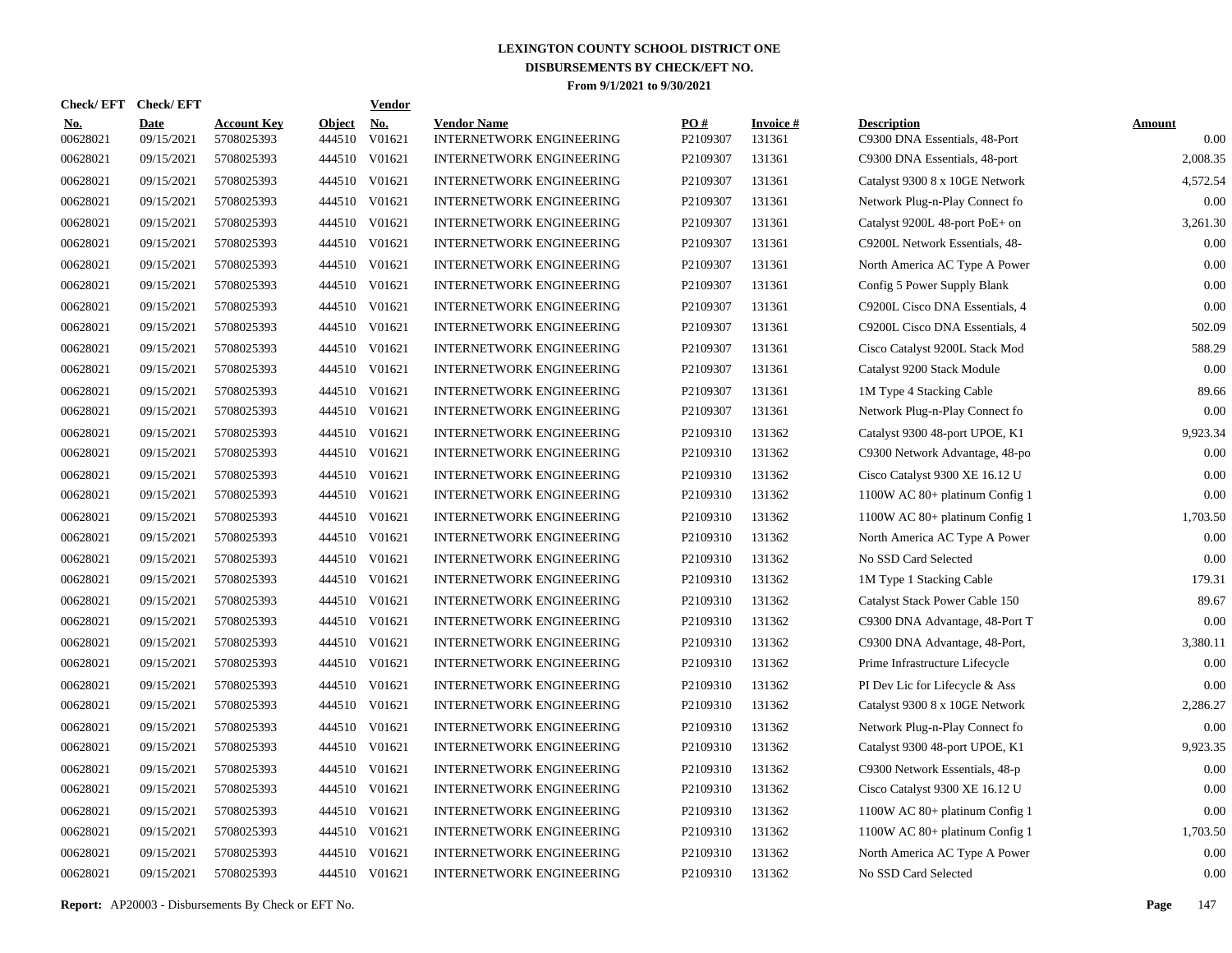|                        | Check/EFT Check/EFT       |                                  |                         | <u>Vendor</u>        |                                                       |                 |                           |                                                |                         |
|------------------------|---------------------------|----------------------------------|-------------------------|----------------------|-------------------------------------------------------|-----------------|---------------------------|------------------------------------------------|-------------------------|
| <u>No.</u><br>00628021 | <b>Date</b><br>09/15/2021 | <b>Account Key</b><br>5708025393 | <b>Object</b><br>444510 | <u>No.</u><br>V01621 | <b>Vendor Name</b><br><b>INTERNETWORK ENGINEERING</b> | PQ#<br>P2109310 | <b>Invoice#</b><br>131362 | <b>Description</b><br>1M Type 1 Stacking Cable | <b>Amount</b><br>179.31 |
| 00628021               | 09/15/2021                | 5708025393                       | 444510                  | V01621               | <b>INTERNETWORK ENGINEERING</b>                       | P2109310        | 131362                    | Catalyst Stack Power Cable 150                 | 89.67                   |
| 00628021               | 09/15/2021                | 5708025393                       | 444510                  | V01621               | <b>INTERNETWORK ENGINEERING</b>                       | P2109310        | 131362                    | C9300 DNA Essentials, 48-Port                  | 0.00                    |
| 00628021               | 09/15/2021                | 5708025393                       | 444510                  | V01621               | <b>INTERNETWORK ENGINEERING</b>                       | P2109310        | 131362                    | C9300 DNA Essentials, 48-port                  | 1,004.17                |
| 00628021               | 09/15/2021                | 5708025393                       |                         | 444510 V01621        | <b>INTERNETWORK ENGINEERING</b>                       | P2109310        | 131362                    | Catalyst 9300 8 x 10GE Network                 | 2,286.27                |
| 00628021               | 09/15/2021                | 5708025393                       |                         | 444510 V01621        | <b>INTERNETWORK ENGINEERING</b>                       | P2109310        | 131362                    | Network Plug-n-Play Connect fo                 | 0.00                    |
| 00628021               | 09/15/2021                | 5708025393                       |                         | 444510 V01621        | <b>INTERNETWORK ENGINEERING</b>                       | P2109310        | 131362                    | Catalyst 9200L 48-port PoE+ on                 | 3,261.30                |
| 00628021               | 09/15/2021                | 5708025393                       |                         | 444510 V01621        | INTERNETWORK ENGINEERING                              | P2109310        | 131362                    | C9200L Network Essentials, 48-                 | 0.00                    |
| 00628021               | 09/15/2021                | 5708025393                       |                         | 444510 V01621        | <b>INTERNETWORK ENGINEERING</b>                       | P2109310        | 131362                    | North America AC Type A Power                  | 0.00                    |
| 00628021               | 09/15/2021                | 5708025393                       |                         | 444510 V01621        | <b>INTERNETWORK ENGINEERING</b>                       | P2109310        | 131362                    | Config 5 Power Supply Blank                    | 0.00                    |
| 00628021               | 09/15/2021                | 5708025393                       |                         | 444510 V01621        | <b>INTERNETWORK ENGINEERING</b>                       | P2109310        | 131362                    | C9200L Cisco DNA Essentials, 4                 | 0.00                    |
| 00628021               | 09/15/2021                | 5708025393                       |                         | 444510 V01621        | <b>INTERNETWORK ENGINEERING</b>                       | P2109310        | 131362                    | C9200L Cisco DNA Essentials, 4                 | 502.09                  |
| 00628021               | 09/15/2021                | 5708025393                       |                         | 444510 V01621        | <b>INTERNETWORK ENGINEERING</b>                       | P2109310        | 131362                    | Cisco Catalyst 9200L Stack Mod                 | 588.29                  |
| 00628021               | 09/15/2021                | 5708025393                       |                         | 444510 V01621        | <b>INTERNETWORK ENGINEERING</b>                       | P2109310        | 131362                    | Catalyst 9200 Stack Module                     | 0.00                    |
| 00628021               | 09/15/2021                | 5708025393                       |                         | 444510 V01621        | <b>INTERNETWORK ENGINEERING</b>                       | P2109310        | 131362                    | 1M Type 4 Stacking Cable                       | 89.66                   |
| 00628021               | 09/15/2021                | 5708025393                       |                         | 444510 V01621        | <b>INTERNETWORK ENGINEERING</b>                       | P2109310        | 131362                    | Network Plug-n-Play Connect fo                 | 0.00                    |
| 00628021               | 09/15/2021                | 5708025393                       |                         | 444510 V01621        | <b>INTERNETWORK ENGINEERING</b>                       | P2109733        | 131363                    | CATALYST 9300 48 PORT UPOE K12                 | 9,923.35                |
| 00628021               | 09/15/2021                | 5708025393                       |                         | 444510 V01621        | <b>INTERNETWORK ENGINEERING</b>                       | P2109733        | 131363                    | 9300 NETWORK ADVANTAGE, 48 POR                 | 0.00                    |
| 00628021               | 09/15/2021                | 5708025393                       |                         | 444510 V01621        | <b>INTERNETWORK ENGINEERING</b>                       | P2109733        | 131363                    | CISCO CATALYST 9300 XE 16.12 U                 | 0.00                    |
| 00628021               | 09/15/2021                | 5708025393                       |                         | 444510 V01621        | <b>INTERNETWORK ENGINEERING</b>                       | P2109733        | 131363                    | .1100W AC 80+ platinum Config                  | 0.00                    |
| 00628021               | 09/15/2021                | 5708025393                       | 444510                  | V01621               | <b>INTERNETWORK ENGINEERING</b>                       | P2109733        | 131363                    | 1100W AC 80+ platinum Config 1                 | 1,703.50                |
| 00628021               | 09/15/2021                | 5708025393                       |                         | 444510 V01621        | <b>INTERNETWORK ENGINEERING</b>                       | P2109733        | 131363                    | North America AC Type A Power                  | 0.00                    |
| 00628021               | 09/15/2021                | 5708025393                       | 444510                  | V01621               | <b>INTERNETWORK ENGINEERING</b>                       | P2109733        | 131363                    | No SSD Card Selected                           | 0.00                    |
| 00628021               | 09/15/2021                | 5708025393                       |                         | 444510 V01621        | <b>INTERNETWORK ENGINEERING</b>                       | P2109733        | 131363                    | 1M Type 1 Stacking Cable                       | 179.31                  |
| 00628021               | 09/15/2021                | 5708025393                       | 444510                  | V01621               | <b>INTERNETWORK ENGINEERING</b>                       | P2109733        | 131363                    | Catalyst Stack Power Cable 150                 | 89.67                   |
| 00628021               | 09/15/2021                | 5708025393                       |                         | 444510 V01621        | <b>INTERNETWORK ENGINEERING</b>                       | P2109733        | 131363                    | C9300 DNA Advantage, 48-Port T                 | 0.00                    |
| 00628021               | 09/15/2021                | 5708025393                       | 444510                  | V01621               | <b>INTERNETWORK ENGINEERING</b>                       | P2109733        | 131363                    | C9300 DNA Advantage, 48-Port,                  | 3,380.11                |
| 00628021               | 09/15/2021                | 5708025393                       |                         | 444510 V01621        | <b>INTERNETWORK ENGINEERING</b>                       | P2109733        | 131363                    | Prime Infrastructure Lifecycle                 | 0.00                    |
| 00628021               | 09/15/2021                | 5708025393                       | 444510                  | V01621               | <b>INTERNETWORK ENGINEERING</b>                       | P2109733        | 131363                    | PI Dev Lic for Lifecycle & Ass                 | 0.00                    |
| 00628021               | 09/15/2021                | 5708025393                       |                         | 444510 V01621        | <b>INTERNETWORK ENGINEERING</b>                       | P2109733        | 131363                    | Catalyst 9300 8 x 10GE Network                 | 2,286.27                |
| 00628021               | 09/15/2021                | 5708025393                       | 444510                  | V01621               | <b>INTERNETWORK ENGINEERING</b>                       | P2109733        | 131363                    | Network Plug-n-Play Connect fo                 | 0.00                    |
| 00628021               | 09/15/2021                | 5708025393                       |                         | 444510 V01621        | <b>INTERNETWORK ENGINEERING</b>                       | P2109733        | 131363                    | Catalyst 9300 48-port UPOE, K1                 | 14,885.03               |
| 00628021               | 09/15/2021                | 5708025393                       | 444510                  | V01621               | <b>INTERNETWORK ENGINEERING</b>                       | P2109733        | 131363                    | C9300 Network Essentials, 48-p                 | 0.00                    |
| 00628021               | 09/15/2021                | 5708025393                       |                         | 444510 V01621        | <b>INTERNETWORK ENGINEERING</b>                       | P2109733        | 131363                    | Cisco Catalyst 9300 XE 16.12 U                 | 0.00                    |
| 00628021               | 09/15/2021                | 5708025393                       | 444510                  | V01621               | <b>INTERNETWORK ENGINEERING</b>                       | P2109733        | 131363                    | 1100W AC 80+ platinum Config 1                 | 0.00                    |
| 00628021               | 09/15/2021                | 5708025393                       |                         | 444510 V01621        | <b>INTERNETWORK ENGINEERING</b>                       | P2109733        | 131363                    | 1100W AC 80+ platinum Config 1                 | 2,555.26                |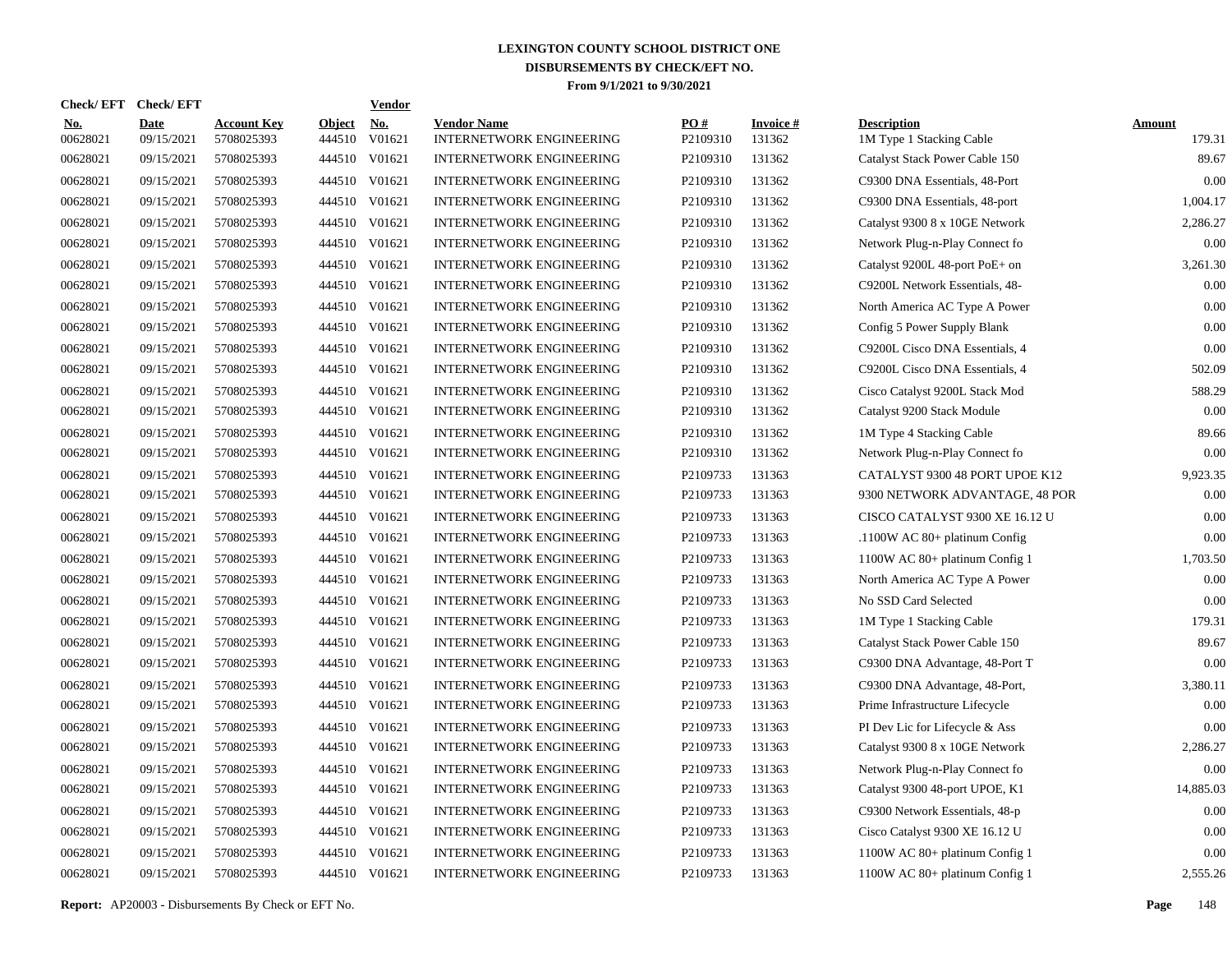| Check/EFT Check/EFT    |                           |                                  |                         | <u>Vendor</u>        |                                                       |                 |                           |                                                     |                       |
|------------------------|---------------------------|----------------------------------|-------------------------|----------------------|-------------------------------------------------------|-----------------|---------------------------|-----------------------------------------------------|-----------------------|
| <u>No.</u><br>00628021 | <b>Date</b><br>09/15/2021 | <b>Account Key</b><br>5708025393 | <b>Object</b><br>444510 | <u>No.</u><br>V01621 | <b>Vendor Name</b><br><b>INTERNETWORK ENGINEERING</b> | PQ#<br>P2109733 | <b>Invoice#</b><br>131363 | <b>Description</b><br>North America AC Type A Power | <b>Amount</b><br>0.00 |
| 00628021               | 09/15/2021                | 5708025393                       | 444510                  | V01621               | <b>INTERNETWORK ENGINEERING</b>                       | P2109733        | 131363                    | No SSD Card Selected                                | 0.00                  |
| 00628021               | 09/15/2021                | 5708025393                       | 444510                  | V01621               | <b>INTERNETWORK ENGINEERING</b>                       | P2109733        | 131363                    | 1M Type 1 Stacking Cable                            | 268.97                |
| 00628021               | 09/15/2021                | 5708025393                       | 444510                  | V01621               | <b>INTERNETWORK ENGINEERING</b>                       | P2109733        | 131363                    | Catalyst Stack Power Cable 150                      | 134.50                |
| 00628021               | 09/15/2021                | 5708025393                       | 444510                  | V01621               | <b>INTERNETWORK ENGINEERING</b>                       | P2109733        | 131363                    | C9300 DNA Essentials, 48-Port                       | 0.00                  |
| 00628021               | 09/15/2021                | 5708025393                       |                         | 444510 V01621        | <b>INTERNETWORK ENGINEERING</b>                       | P2109733        | 131363                    | C9300 DNA Essentials, 48-port                       | 1,506.26              |
| 00628021               | 09/15/2021                | 5708025393                       |                         | 444510 V01621        | <b>INTERNETWORK ENGINEERING</b>                       | P2109733        | 131363                    | Catalyst 9300 8 x 10GE Network                      | 3,429.40              |
| 00628021               | 09/15/2021                | 5708025393                       |                         | 444510 V01621        | <b>INTERNETWORK ENGINEERING</b>                       | P2109733        | 131363                    | Network Plug-n-Play Connect fo                      | 0.00                  |
| 00628021               | 09/15/2021                | 5708025393                       |                         | 444510 V01621        | <b>INTERNETWORK ENGINEERING</b>                       | P2109733        | 131363                    | Catalyst 9200L 48-port PoE+ on                      | 13,045.18             |
| 00628021               | 09/15/2021                | 5708025393                       |                         | 444510 V01621        | <b>INTERNETWORK ENGINEERING</b>                       | P2109733        | 131363                    | C9200L Network Essentials, 48-                      | 0.00                  |
| 00628021               | 09/15/2021                | 5708025393                       |                         | 444510 V01621        | <b>INTERNETWORK ENGINEERING</b>                       | P2109733        | 131363                    | North America AC Type A Power                       | 0.00                  |
| 00628021               | 09/15/2021                | 5708025393                       |                         | 444510 V01621        | <b>INTERNETWORK ENGINEERING</b>                       | P2109733        | 131363                    | Config 5 Power Supply Blank                         | 0.00                  |
| 00628021               | 09/15/2021                | 5708025393                       |                         | 444510 V01621        | <b>INTERNETWORK ENGINEERING</b>                       | P2109733        | 131363                    | C9200L Cisco DNA Essentials, 4                      | 0.00                  |
| 00628021               | 09/15/2021                | 5708025393                       |                         | 444510 V01621        | <b>INTERNETWORK ENGINEERING</b>                       | P2109733        | 131363                    | C9200L Cisco DNA Essentials, 4                      | 2,008.35              |
| 00628021               | 09/15/2021                | 5708025393                       |                         | 444510 V01621        | <b>INTERNETWORK ENGINEERING</b>                       | P2109733        | 131363                    | Cisco Catalyst 9200L Stack Mod                      | 2,353.14              |
| 00628021               | 09/15/2021                | 5708025393                       |                         | 444510 V01621        | <b>INTERNETWORK ENGINEERING</b>                       | P2109733        | 131363                    | Catalyst 9200 Stack Module                          | 0.00                  |
| 00628021               | 09/15/2021                | 5708025393                       |                         | 444510 V01621        | <b>INTERNETWORK ENGINEERING</b>                       | P2109733        | 131363                    | 1M Type 4 Stacking Cable                            | 358.62                |
| 00628021               | 09/15/2021                | 5708025393                       |                         | 444510 V01621        | <b>INTERNETWORK ENGINEERING</b>                       | P2109733        | 131363                    | Network Plug-n-Play Connect fo                      | 0.00                  |
| 00628021               | 09/15/2021                | 5708025393                       |                         | 444510 V01621        | <b>INTERNETWORK ENGINEERING</b>                       | P2109291        | 131364                    | Catalyst 9300 48-port UPOE, K1                      | 4,961.68              |
| 00628021               | 09/15/2021                | 5708025393                       |                         | 444510 V01621        | <b>INTERNETWORK ENGINEERING</b>                       | P2109291        | 131364                    | C9300 Network Advantage, 48-po                      | 0.00                  |
| 00628021               | 09/15/2021                | 5708025393                       |                         | 444510 V01621        | <b>INTERNETWORK ENGINEERING</b>                       | P2109291        | 131364                    | Cisco Catalyst 9300 XE 16.12 U                      | 0.00                  |
| 00628021               | 09/15/2021                | 5708025393                       |                         | 444510 V01621        | <b>INTERNETWORK ENGINEERING</b>                       | P2109291        | 131364                    | 1100W AC 80+ platinum Config 1                      | 0.00                  |
| 00628021               | 09/15/2021                | 5708025393                       |                         | 444510 V01621        | <b>INTERNETWORK ENGINEERING</b>                       | P2109291        | 131364                    | 1100W AC 80+ platinum Config 1                      | 851.75                |
| 00628021               | 09/15/2021                | 5708025393                       |                         | 444510 V01621        | <b>INTERNETWORK ENGINEERING</b>                       | P2109291        | 131364                    | North America AC Type A Power                       | 0.00                  |
| 00628021               | 09/15/2021                | 5708025393                       |                         | 444510 V01621        | <b>INTERNETWORK ENGINEERING</b>                       | P2109291        | 131364                    | No SSD Card Selected                                | 0.00                  |
| 00628021               | 09/15/2021                | 5708025393                       |                         | 444510 V01621        | <b>INTERNETWORK ENGINEERING</b>                       | P2109291        | 131364                    | 1M Type 1 Stacking Cable                            | 89.66                 |
| 00628021               | 09/15/2021                | 5708025393                       | 444510                  | V01621               | <b>INTERNETWORK ENGINEERING</b>                       | P2109291        | 131364                    | Catalyst Stack Power Cable 150                      | 44.83                 |
| 00628021               | 09/15/2021                | 5708025393                       |                         | 444510 V01621        | <b>INTERNETWORK ENGINEERING</b>                       | P2109291        | 131364                    | C9300 DNA Advantage, 48-Port T                      | 0.00                  |
| 00628021               | 09/15/2021                | 5708025393                       | 444510                  | V01621               | <b>INTERNETWORK ENGINEERING</b>                       | P2109291        | 131364                    | C9300 DNA Advantage, 48-Port,                       | 1,690.05              |
| 00628021               | 09/15/2021                | 5708025393                       |                         | 444510 V01621        | <b>INTERNETWORK ENGINEERING</b>                       | P2109291        | 131364                    | Prime Infrastructure Lifecycle                      | 0.00                  |
| 00628021               | 09/15/2021                | 5708025393                       | 444510                  | V01621               | <b>INTERNETWORK ENGINEERING</b>                       | P2109291        | 131364                    | PI Dev Lic for Lifecycle & Ass                      | 0.00                  |
| 00628021               | 09/15/2021                | 5708025393                       |                         | 444510 V01621        | <b>INTERNETWORK ENGINEERING</b>                       | P2109291        | 131364                    | Catalyst 9300 8 x 10GE Network                      | 1,143.13              |
| 00628021               | 09/15/2021                | 5708025393                       | 444510                  | V01621               | <b>INTERNETWORK ENGINEERING</b>                       | P2109291        | 131364                    | Network Plug-n-Play Connect fo                      | 0.00                  |
| 00628021               | 09/15/2021                | 5708025393                       |                         | 444510 V01621        | INTERNETWORK ENGINEERING                              | P2109291        | 131364                    | Catalyst 9200L 48-port PoE+ on                      | 16,306.48             |
| 00628021               | 09/15/2021                | 5708025393                       | 444510                  | V01621               | <b>INTERNETWORK ENGINEERING</b>                       | P2109291        | 131364                    | C9200L Network Essentials, 48-                      | 0.00                  |
| 00628021               | 09/15/2021                | 5708025393                       |                         | 444510 V01621        | <b>INTERNETWORK ENGINEERING</b>                       | P2109291        | 131364                    | North America AC Type A Power                       | 0.00                  |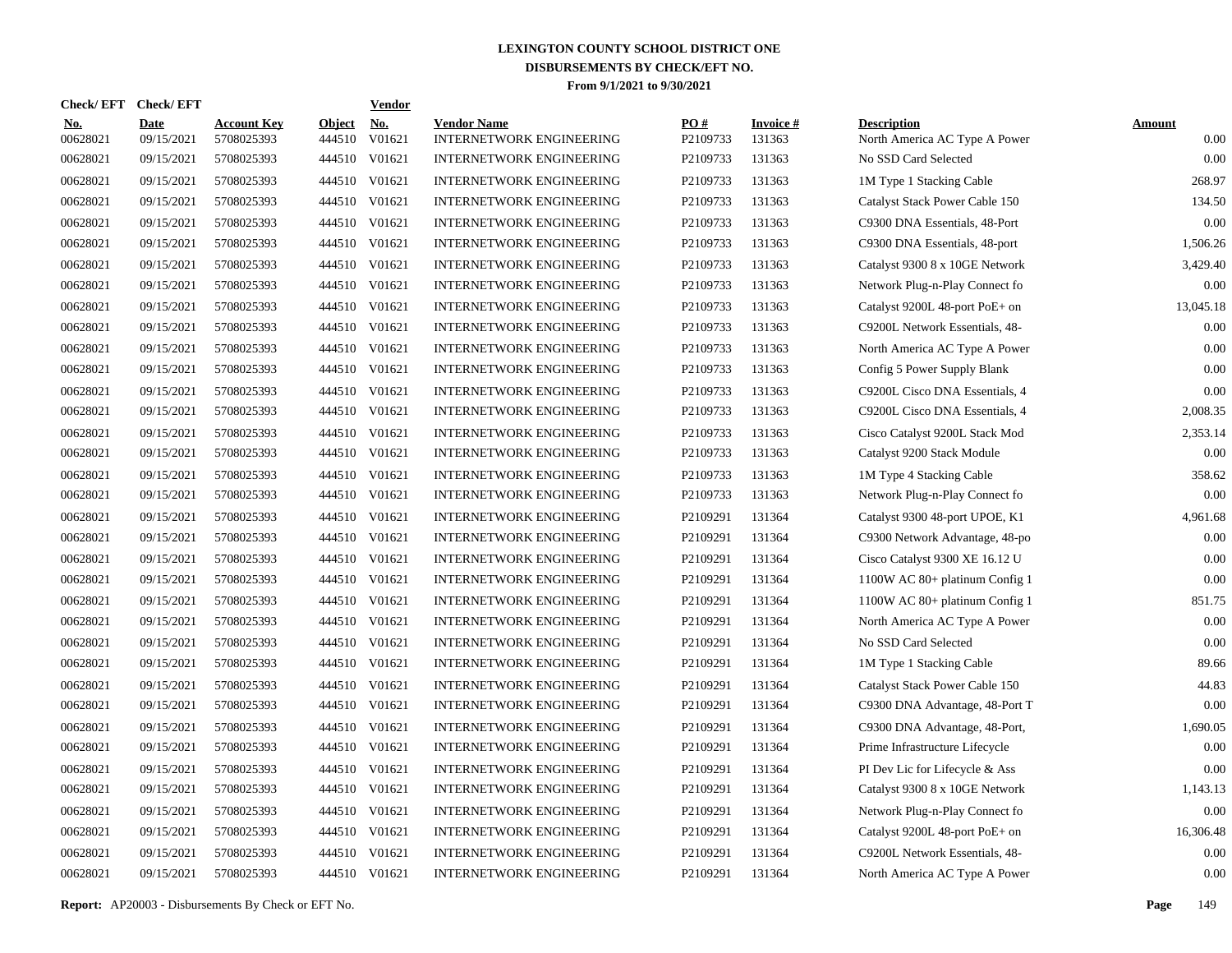|                 | Check/EFT Check/EFT       |                                  |                      | Vendor        |                                                       |                 |                     |                                                   |                |
|-----------------|---------------------------|----------------------------------|----------------------|---------------|-------------------------------------------------------|-----------------|---------------------|---------------------------------------------------|----------------|
| No.<br>00628021 | <b>Date</b><br>09/15/2021 | <b>Account Key</b><br>5708025393 | Object No.<br>444510 | V01621        | <b>Vendor Name</b><br><b>INTERNETWORK ENGINEERING</b> | PO#<br>P2109291 | Invoice #<br>131364 | <b>Description</b><br>Config 5 Power Supply Blank | Amount<br>0.00 |
| 00628021        | 09/15/2021                | 5708025393                       |                      | 444510 V01621 | <b>INTERNETWORK ENGINEERING</b>                       | P2109291        | 131364              | C9200L Cisco DNA Essentials, 4                    | 0.00           |
| 00628021        | 09/15/2021                | 5708025393                       |                      | 444510 V01621 | <b>INTERNETWORK ENGINEERING</b>                       | P2109291        | 131364              | C9200L Cisco DNA Essentials, 4                    | 2,510.43       |
| 00628021        | 09/15/2021                | 5708025393                       |                      | 444510 V01621 | <b>INTERNETWORK ENGINEERING</b>                       | P2109291        | 131364              | Cisco Catalyst 9200L Stack Mod                    | 2,941.43       |
| 00628021        | 09/15/2021                | 5708025393                       | 444510               | V01621        | <b>INTERNETWORK ENGINEERING</b>                       | P2109291        | 131364              | Catalyst 9200 Stack Module                        | 0.00           |
| 00628021        | 09/15/2021                | 5708025393                       | 444510               | V01621        | <b>INTERNETWORK ENGINEERING</b>                       | P2109291        | 131364              | 1M Type 4 Stacking Cable                          | 448.28         |
| 00628021        | 09/15/2021                | 5708025393                       | 444510               | V01621        | <b>INTERNETWORK ENGINEERING</b>                       | P2109291        | 131364              | Network Plug-n-Play Connect fo                    | 0.00           |
| 00628021        | 09/15/2021                | 5708025393                       | 444510               | V01621        | <b>INTERNETWORK ENGINEERING</b>                       | P2109309        | 131911              | Cisco Catalyst 9120AX Series -                    | 78,264.53      |
| 00628021        | 09/15/2021                | 5708025393                       |                      | 444510 V01621 | <b>INTERNETWORK ENGINEERING</b>                       | P2109309        | 131911              | Capwap software for Catalyst 9                    | 0.00           |
| 00628021        | 09/15/2021                | 5708025393                       | 444510               | V01621        | <b>INTERNETWORK ENGINEERING</b>                       | P2109309        | 131911              | Ceiling Grid Clip for APs & Ce                    | 0.00           |
| 00628021        | 09/15/2021                | 5708025393                       | 444510               | V01621        | <b>INTERNETWORK ENGINEERING</b>                       | P2109309        | 131911              | CISCO DNA SUBSCRIPTION OPTOUT                     | 0.00           |
| 00628021        | 09/15/2021                | 5708025393                       | 444510               | V01621        | <b>INTERNETWORK ENGINEERING</b>                       | P2109309        | 131911              | Network Plug-n-Play Connect fo                    | 0.00           |
| 00628021        | 09/15/2021                | 5708025393                       |                      | 444510 V01621 | <b>INTERNETWORK ENGINEERING</b>                       | P2109309        | 131911              | Minimum Quantity = $10$                           | 0.00           |
|                 |                           |                                  |                      |               |                                                       |                 |                     | <b>Check Total</b>                                | 559,129.34     |
| 00628022        | 09/15/2021                | 1000025411                       | 441020               | V01870        | <b>INTERSTATE SOLUTIONS</b>                           | P2202871        | 282334              | 3 POSITION NOZZLE FOR VICTORY                     | 36.52          |
| 00628022        | 09/15/2021                | 1000025415                       |                      | 441020 V01870 | <b>INTERSTATE SOLUTIONS</b>                           | P2202871        | 282334              | 2.25 GAL TANK FOR BACKPACK SPR                    | 86.51          |
| 00628022        | 09/15/2021                | 1000025422                       |                      | 441020 V01870 | <b>INTERSTATE SOLUTIONS</b>                           | P2202871        | 282334              | 2.25 GAL TANK FOR BACKPACK SPR                    | 86.51          |
| 00628022        | 09/15/2021                | 1000025423                       | 441020               | V01870        | <b>INTERSTATE SOLUTIONS</b>                           | P2202871        | 282334              | VICTORY HAND HELD REPLACEMENT                     | 70.30          |
| 00628022        | 09/15/2021                | 1000025424                       | 441020               | V01870        | <b>INTERSTATE SOLUTIONS</b>                           | P2202871        | 282334              | VICTORY HAND HELD REPLACEMENT                     | 70.29          |
| 00628022        | 09/15/2021                | 1000025425                       | 441020               | V01870        | INTERSTATE SOLUTIONS                                  | P2202871        | 282334              | 3 POSITION NOZZLE FOR VICTORY                     | 18.81          |
| 00628022        | 09/15/2021                | 1000025427                       | 441020               | V01870        | <b>INTERSTATE SOLUTIONS</b>                           | P2202871        | 282334              | 3 POSITION NOZZLE FOR VICTORY                     | 36.52          |
| 00628022        | 09/15/2021                | 1000025443                       |                      | 441020 V01870 | <b>INTERSTATE SOLUTIONS</b>                           | P2202871        | 282334              | 3 POSITION NOZZLE FOR VICTORY                     | 18.81          |
|                 |                           |                                  |                      |               |                                                       |                 |                     | <b>Check Total</b>                                | 424.27         |
| 00628023        | 09/15/2021                | 2250018803                       |                      | 434500 V16785 | K12 INSIGHT LLC                                       | P2201450        | 3186                | K12 Insights Survey System                        | 21,870.00      |
|                 |                           |                                  |                      |               |                                                       |                 |                     | <b>Check Total</b>                                | 21,870.00      |
| 00628024        | 09/15/2021                | 7924099615                       |                      | 466041 V12506 | LDH SPORTS AND MORE LLC                               | P2203030        | P2203030.PHS        | <b>6X3 BANNER FULL COLOR SPONSORS</b>             | 107.00         |
|                 |                           |                                  |                      |               |                                                       |                 |                     |                                                   | 107.00         |
|                 |                           |                                  |                      |               |                                                       |                 |                     | <b>Check Total</b>                                |                |
| 00628025        | 09/15/2021                | 7863027025                       |                      | 466041 V14859 | <b>LEBLEU ENTERPRISES</b>                             | P2203119        | 001524582           | Delivery Charge                                   | 2.11           |
| 00628025        | 09/15/2021                | 7863027025                       |                      | 466041 V14859 | <b>LEBLEU ENTERPRISES</b>                             | P2203119        | 001524582           | 5 Gallon Water                                    | 48.10          |
| 00628025        | 09/15/2021                | 7863027025                       |                      | 466041 V14859 | LEBLEU ENTERPRISES                                    | P2203119        | 001524582           | Hot and Cold Cooler Rental                        | 12.84          |
| 00628025        | 09/15/2021                | 7863027025                       |                      | 466041 V14859 | <b>LEBLEU ENTERPRISES</b>                             | P2203119        | 001524582           | NC/SC State Property Tax                          | 0.40           |
|                 |                           |                                  |                      |               |                                                       |                 |                     |                                                   |                |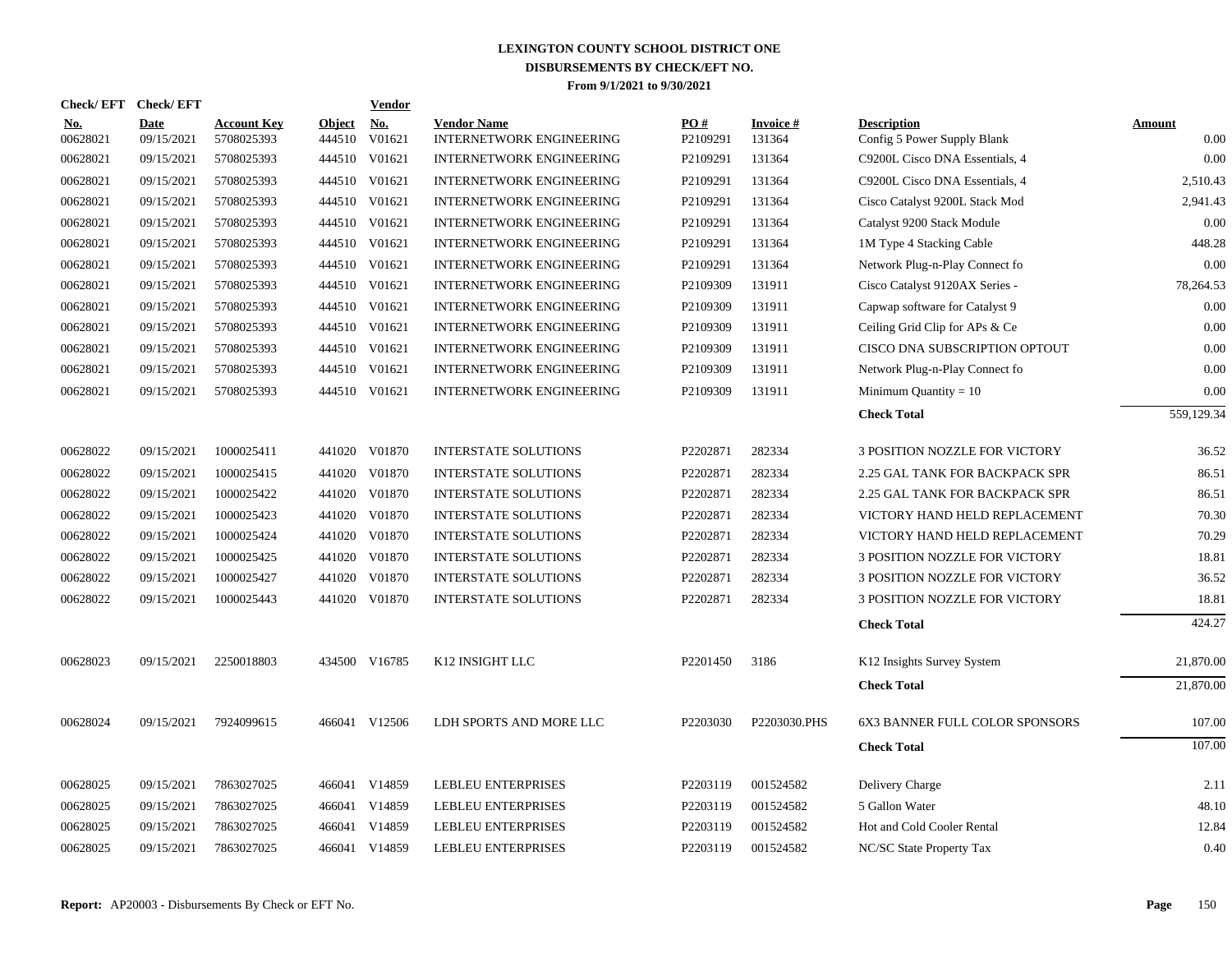| Check/EFT Check/EFT         |             |                                                     |               | <b>Vendor</b> |                                |          |                           |                                          |                        |
|-----------------------------|-------------|-----------------------------------------------------|---------------|---------------|--------------------------------|----------|---------------------------|------------------------------------------|------------------------|
| $\underline{\textbf{No}}$ . | <b>Date</b> | <b>Account Key</b>                                  | <b>Object</b> | <u>No.</u>    | <b>Vendor Name</b>             | PO#      | <b>Invoice#</b>           | <b>Description</b><br><b>Check Total</b> | <b>Amount</b><br>63.45 |
|                             |             |                                                     |               |               |                                |          |                           |                                          |                        |
| 00628026                    | 09/15/2021  | 7863027014                                          |               | 466099 V00071 | LEXINGTON FLORIST AND FLOWER C | P2203128 | 43037                     | Invoice #43037                           | 26.75                  |
| 00628026                    | 09/15/2021  | 7863027014                                          | 466099        | V00071        | LEXINGTON FLORIST AND FLOWER C | P2203128 | 43037                     | Invoice #43037                           | 12.00                  |
| 00628026                    | 09/15/2021  | 7863027014                                          | 466099        | V00071        | LEXINGTON FLORIST AND FLOWER C | P2203128 | 43134                     | Invoice #43134                           | 26.75                  |
| 00628026                    | 09/15/2021  | 7863027014                                          | 466099        | V00071        | LEXINGTON FLORIST AND FLOWER C | P2203128 | 43134                     | Invoice #43134                           | 8.00                   |
| 00628026                    | 09/15/2021  | 7863027014                                          | 466099        | V00071        | LEXINGTON FLORIST AND FLOWER C | P2203128 | 43134                     | Invoice #43134                           | 53.50                  |
| 00628026                    | 09/15/2021  | 7863027014                                          | 466099        | V00071        | LEXINGTON FLORIST AND FLOWER C | P2203128 | 43134                     | Invoice #43134                           | 12.00                  |
|                             |             |                                                     |               |               |                                |          |                           | <b>Check Total</b>                       | 139.00                 |
| 00628027                    | 09/15/2021  | 7802072011                                          |               | 466034 V16900 | LUKERIDGE, GARY                |          | VFB.LHS.09.10.21 Official |                                          | 184.30                 |
|                             |             |                                                     |               |               |                                |          |                           | <b>Check Total</b>                       | 184.30                 |
|                             |             |                                                     |               |               |                                |          |                           |                                          |                        |
| 00628028                    | 09/15/2021  | 7802072011                                          |               | 466034 V02713 | MAUFFRAY, JONATHAN             |          | VFB.LHS.09.10.21 Official |                                          | 115.00                 |
|                             |             |                                                     |               |               |                                |          |                           | <b>Check Total</b>                       | 115.00                 |
| 00628029                    | 09/15/2021  | 5708125338                                          |               | 452000 V15168 | MR TINT INC                    | P2201525 | KBS21539                  | Install 3m Standard Safety & S           | 5,486.88               |
| 00628029                    | 09/15/2021  | 5708125338                                          | 452000        | V15168        | MR TINT INC                    | P2201525 | KBS21539                  | Film type: 3M Impact Protectio           | 1,224.00               |
|                             |             |                                                     |               |               |                                |          |                           | <b>Check Total</b>                       | 6,710.88               |
|                             |             |                                                     |               |               |                                |          |                           |                                          |                        |
| 00628030                    | 09/15/2021  | 7802072011                                          |               | 466034 V16403 | NEWCOMER, SAMUEL               |          | VFB.LHS.09.09.21 Official |                                          | 58.00                  |
|                             |             |                                                     |               |               |                                |          |                           | <b>Check Total</b>                       | 58.00                  |
| 00628031                    | 09/15/2021  | 1000025430                                          |               | 441020 V00078 | NUIDEA SCHOOL SUPPLY CO        | P2202268 | 3013901                   | Safco Black Industrial wire sh           | 452.61                 |
|                             |             |                                                     |               |               |                                |          |                           | <b>Check Total</b>                       | 452.61                 |
| 00628032                    | 09/15/2021  | 1000022228                                          |               | 434500 V01749 | ONE MORE STORY INC             | P2201912 | 081021-03                 | Online library of children's b           | 412.50                 |
|                             |             |                                                     |               |               |                                |          |                           | <b>Check Total</b>                       | 412.50                 |
|                             |             |                                                     |               |               |                                |          |                           |                                          |                        |
| 00628033                    | 09/15/2021  | 7802072011                                          |               | 466034 V02625 | PENSA, BART                    |          | VFB.LHS.09.09.21 Official |                                          | 58.00                  |
|                             |             |                                                     |               |               |                                |          |                           | <b>Check Total</b>                       | 58.00                  |
| 00628034                    | 09/15/2021  | 1000011329                                          |               | 436000 V00103 | PINE PRESS OF LEXINGTON INC    | P2203017 | 130787                    | 250 GMS Business Cards                   | 130.32                 |
|                             |             |                                                     |               |               |                                |          |                           | <b>Check Total</b>                       | 130.32                 |
|                             |             |                                                     |               |               |                                |          |                           |                                          |                        |
| 00628035                    | 09/15/2021  | 7802072015                                          |               | 466041 V00313 | PIONEER ATHLETICS              | P2201699 | <b>INV797668</b>          | Cases Maroon Paint                       | 378.78                 |
| 00628035                    | 09/15/2021  | 7802072015                                          |               | 466041 V00313 | PIONEER ATHLETICS              | P2201699 | <b>INV797668</b>          | Paint Machine Tip                        | 46.01                  |
|                             |             | Report: AP20003 - Disbursements By Check or EFT No. |               |               |                                |          |                           |                                          | Page<br>151            |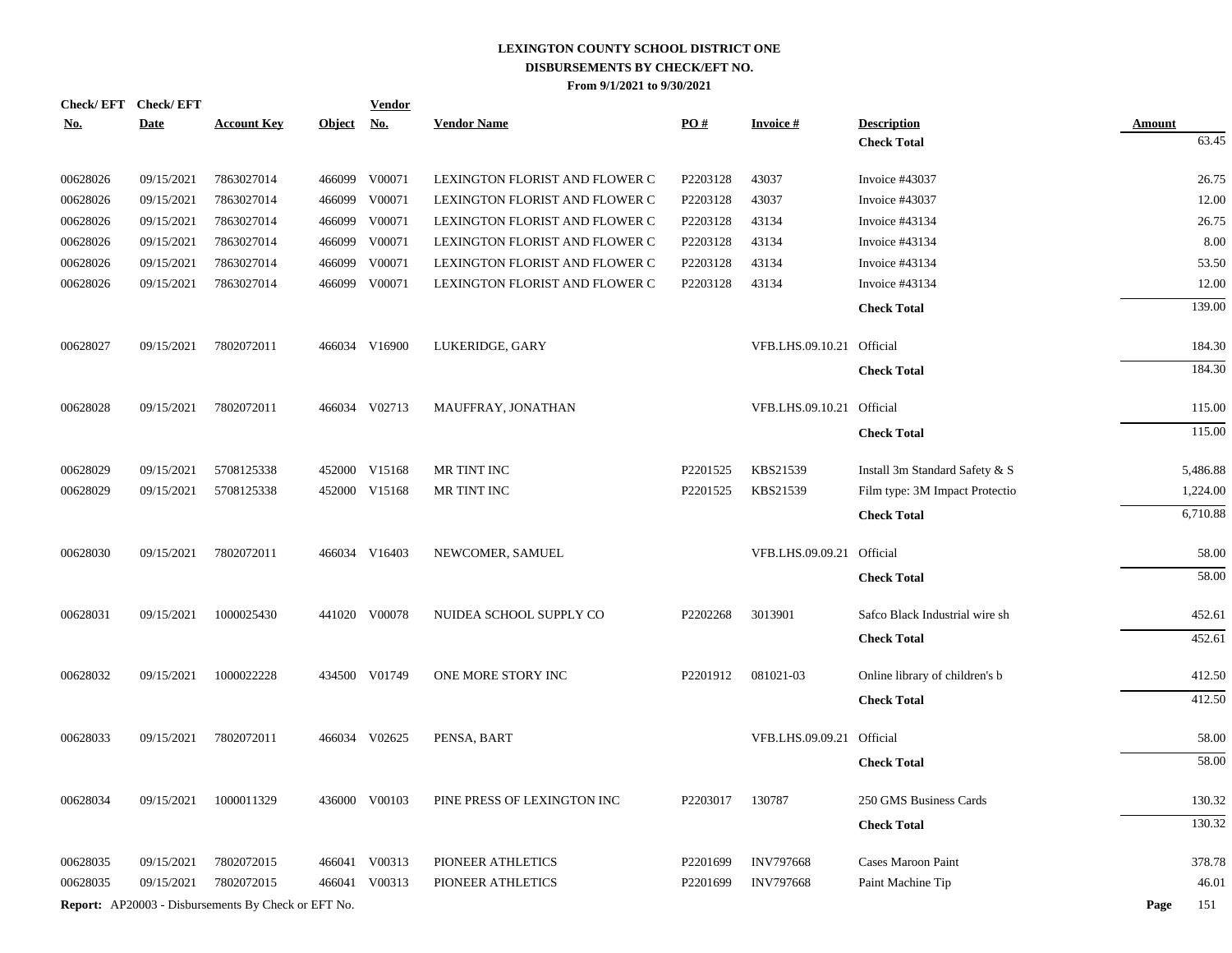| Check/EFT Check/EFT    |                           |                                  |                         | <b>Vendor</b>        |                                         |                      |                                     |                                            |                 |
|------------------------|---------------------------|----------------------------------|-------------------------|----------------------|-----------------------------------------|----------------------|-------------------------------------|--------------------------------------------|-----------------|
| <u>No.</u><br>00628035 | <b>Date</b><br>09/15/2021 | <b>Account Key</b><br>7802072015 | <b>Object</b><br>466041 | <b>No.</b><br>V00313 | <b>Vendor Name</b><br>PIONEER ATHLETICS | PO#<br>P2201699      | <b>Invoice#</b><br><b>INV797668</b> | <b>Description</b><br><b>Marking Stick</b> | Amount<br>48.15 |
| 00628035               | 09/15/2021                | 7802072015                       |                         | 466041 V00313        | PIONEER ATHLETICS                       | P2201699             | <b>INV797668</b>                    | Hashmark Stencil                           | 267.45          |
| 00628035               | 09/15/2021                | 7802072015                       |                         | 466041 V00313        | PIONEER ATHLETICS                       | P2201699             | <b>INV797668</b>                    | Supply Chain Surcharge                     | 72.55           |
| 00628035               | 09/15/2021                | 7802072015                       |                         | 466041 V00313        | PIONEER ATHLETICS                       | P2201699             | <b>INV797668</b>                    | Shipping                                   | 38.68           |
|                        |                           |                                  |                         |                      |                                         |                      |                                     | <b>Check Total</b>                         | 851.62          |
| 00628036               | 09/15/2021                | 1000011521                       |                         | 441000 V01296        | POCKET NURSE                            | P2200350             | 1221480-1                           | CART LINEN 4 SHELFT SMALL WITH             | 545.69          |
| 00628036               | 09/15/2021                | 1000011521                       |                         | 441000 V01296        | POCKET NURSE                            | P2200350             | 1221480-1                           | <b>SHIPPING CHARGE</b>                     | 49.76           |
|                        |                           |                                  |                         |                      |                                         |                      |                                     | <b>Check Total</b>                         | 595.45          |
| 00628037               | 09/15/2021                | 7802072011                       |                         | 466034 V12711        | POLSON, RICKEY E                        |                      | VFB.LHS.09.10.21                    | Official                                   | 169.00          |
|                        |                           |                                  |                         |                      |                                         |                      |                                     | <b>Check Total</b>                         | 169.00          |
| 00628038               | 09/15/2021                | 1000011325                       |                         | 441000 V00760        | PRESENTATION SYSTEMS SOUTH INC          | P2202836             | 3709                                | LOD Value Pack                             | 801.43          |
| 00628038               | 09/15/2021                | 1000011325                       |                         | 441000 V00760        | PRESENTATION SYSTEMS SOUTH INC          | P2202836             | 3709                                | Shipping                                   | 72.13           |
|                        |                           |                                  |                         |                      |                                         |                      |                                     | <b>Check Total</b>                         | 873.56          |
| 00628039               | 09/15/2021                | 2170312903                       | 441000                  | V00911               | <b>REALLY GOOD STUFF</b>                | P <sub>2201350</sub> | 7653626                             | Store More Medium Book Pouches             | 102.72          |
| 00628039               | 09/15/2021                | 2170312903                       |                         | 441000 V00911        | <b>REALLY GOOD STUFF</b>                | P <sub>2201350</sub> | 7653626                             | <b>Shipping Charges</b>                    | 11.72           |
|                        |                           |                                  |                         |                      |                                         |                      |                                     | <b>Check Total</b>                         | 114.44          |
| 00628040               | 09/15/2021                | 1000025408                       |                         | 432900 V14596        | REPUBLIC SERVICES INC                   | P2200745             | 0743-001697631                      | CS-Weekly Pick Up (1) 8 Yard C             | 60.65           |
| 00628040               | 09/15/2021                | 1000025408                       | 432900                  | V14596               | REPUBLIC SERVICES INC                   | P2200745             | 0743-001697631                      | OC-Weekly Pick Up (1) 8 Yard C             | 60.65           |
| 00628040               | 09/15/2021                | 1000025411                       |                         | 432900 V14596        | REPUBLIC SERVICES INC                   | P2200745             | 0743-001697631                      | LHS-Weekly Pick Up (1) 8 Yard              | 60.65           |
| 00628040               | 09/15/2021                | 1000025412                       | 432900                  | V14596               | REPUBLIC SERVICES INC                   | P2200745             | 0743-001697631                      | LES-Weekly Pick Up (1) 8 Yard              | 60.65           |
| 00628040               | 09/15/2021                | 1000025413                       |                         | 432900 V14596        | REPUBLIC SERVICES INC                   | P2200745             | 0743-001697631                      | GHS-Weekly Pick Up (1) 8 Yard              | 60.65           |
| 00628040               | 09/15/2021                | 1000025414                       | 432900                  | V14596               | REPUBLIC SERVICES INC                   | P2200745             | 0743-001697631                      | NEW GES-Weekly Pick Up (1) 8 Y             | 60.65           |
| 00628040               | 09/15/2021                | 1000025415                       |                         | 432900 V14596        | REPUBLIC SERVICES INC                   | P2200745             | 0743-001697631                      | PHS-Weekly Pick Up (1) 8 Yard              | 60.65           |
| 00628040               | 09/15/2021                | 1000025416                       | 432900                  | V14596               | REPUBLIC SERVICES INC                   | P2200745             | 0743-001697631                      | PES-Weekly Pick Up (1) 8 Yard              | 60.65           |
| 00628040               | 09/15/2021                | 1000025419                       |                         | 432900 V14596        | REPUBLIC SERVICES INC                   | P2200745             | 0743-001697631                      | RCLC-Weekly Pick Up (1) 8 Yard             | 60.65           |
| 00628040               | 09/15/2021                | 1000025420                       | 432900                  | V14596               | REPUBLIC SERVICES INC                   | P2200745             | 0743-001697631                      | LMS-Weekly Pick Up (1) 8 Yard              | 60.65           |
| 00628040               | 09/15/2021                | 1000025421                       |                         | 432900 V14596        | REPUBLIC SERVICES INC                   | P2200745             | 0743-001697631                      | LTC-Weekly Pick Up (1) 8 Yard              | 60.65           |
| 00628040               | 09/15/2021                | 1000025422                       | 432900                  | V14596               | REPUBLIC SERVICES INC                   | P2200745             | 0743-001697631                      | OGES-Weekly Pick Up (1) 8 Yard             | 60.65           |
| 00628040               | 09/15/2021                | 1000025423                       |                         | 432900 V14596        | REPUBLIC SERVICES INC                   | P2200745             | 0743-001697631                      | SGES-Weekly Pick Up (1) 8 Yard             | 60.65           |
| 00628040               | 09/15/2021                | 1000025424                       | 432900                  | V14596               | REPUBLIC SERVICES INC                   | P2200745             | 0743-001697631                      | RBES-Weekly Pick Up (1) 8 Yard             | 60.65           |
| 00628040               | 09/15/2021                | 1000025425                       |                         | 432900 V14596        | REPUBLIC SERVICES INC                   | P2200745             | 0743-001697631                      | WKES-Weekly Pick Up (1) 8 Yard             | 60.65           |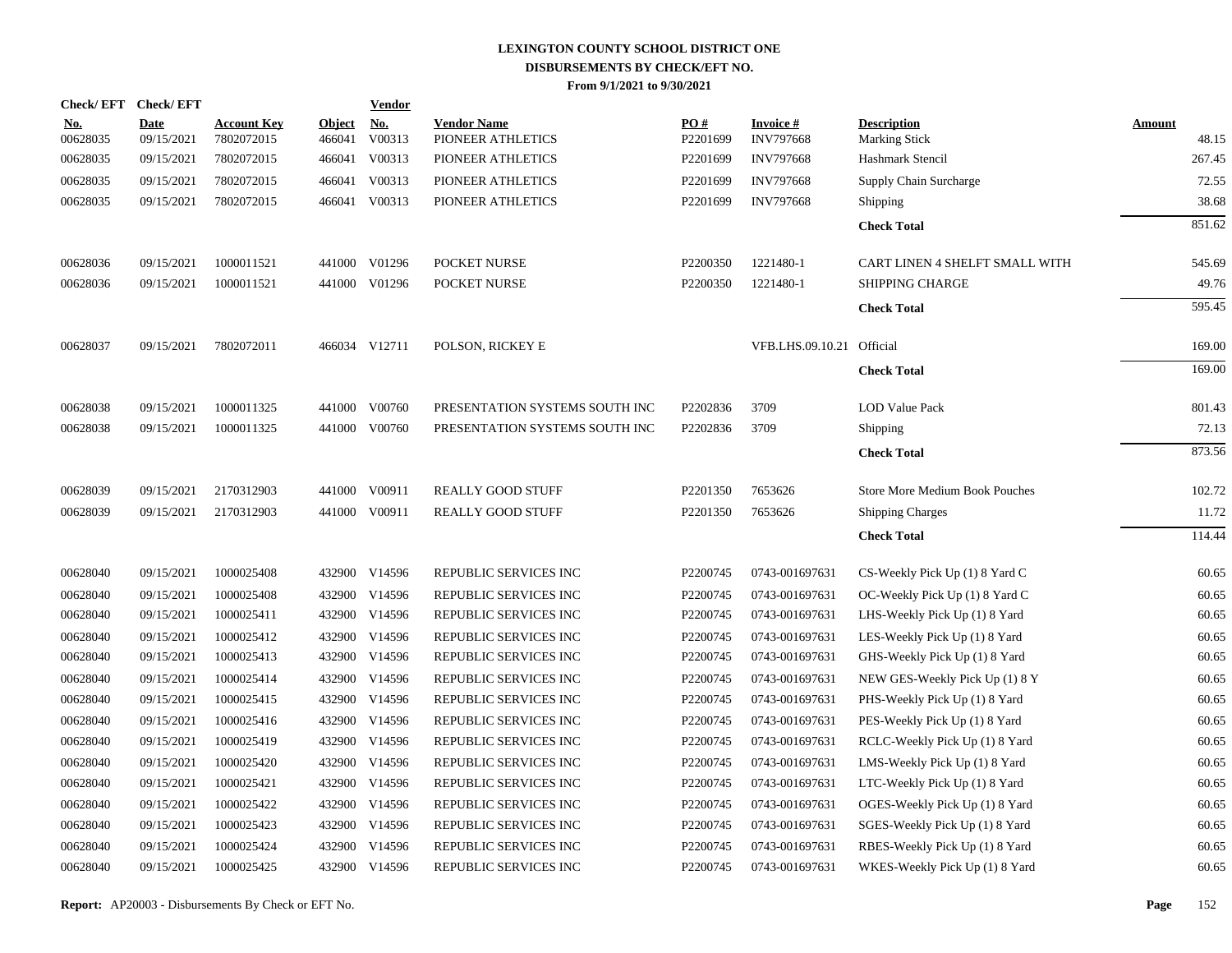| Check/EFT Check/EFT    |                    |                                  |                         | Vendor        |                                             |                      |                             |                                                      |                 |
|------------------------|--------------------|----------------------------------|-------------------------|---------------|---------------------------------------------|----------------------|-----------------------------|------------------------------------------------------|-----------------|
| <u>No.</u><br>00628040 | Date<br>09/15/2021 | <b>Account Key</b><br>1000025426 | <b>Object</b><br>432900 | No.<br>V14596 | <b>Vendor Name</b><br>REPUBLIC SERVICES INC | PO#<br>P2200745      | Invoice #<br>0743-001697631 | <b>Description</b><br>WKMS-Weekly Pick Up (1) 8 Yard | Amount<br>60.65 |
| 00628040               | 09/15/2021         | 1000025427                       |                         | 432900 V14596 | REPUBLIC SERVICES INC                       | P2200745             | 0743-001697631              | WKHS-Weekly Pick Up (1) 8 Yard                       | 60.65           |
| 00628040               | 09/15/2021         | 1000025428                       |                         | 432900 V14596 | REPUBLIC SERVICES INC                       | P2200745             | 0743-001697631              | MES-Weekly Pick Up (1) 8 Yard                        | 60.65           |
| 00628040               | 09/15/2021         | 1000025429                       |                         | 432900 V14596 | REPUBLIC SERVICES INC                       | P2200745             | 0743-001697631              | GMS-Weekly Pick Up (1) 8 Yard                        | 60.65           |
| 00628040               | 09/15/2021         | 1000025430                       |                         | 432900 V14596 | REPUBLIC SERVICES INC                       | P2200745             | 0743-001697631              | NEW PMS-Weekly Pick Up (1) 8 Y                       | 60.65           |
| 00628040               | 09/15/2021         | 1000025431                       |                         | 432900 V14596 | REPUBLIC SERVICES INC                       | P2200745             | 0743-001697631              | LMES-Weekly Pick Up (1) 8 Yard                       | 60.65           |
| 00628040               | 09/15/2021         | 1000025434                       |                         | 432900 V14596 | REPUBLIC SERVICES INC                       | P2200745             | 0743-001697631              | PHMS-Weekly Pick Up (1) 8 Yard                       | 60.65           |
| 00628040               | 09/15/2021         | 1000025435                       |                         | 432900 V14596 | REPUBLIC SERVICES INC                       | P2200745             | 0743-001697631              | PHES-Weekly Pick Up (1) 8 Yard                       | 60.65           |
| 00628040               | 09/15/2021         | 1000025437                       |                         | 432900 V14596 | REPUBLIC SERVICES INC                       | P2200745             | 0743-001697631              | CSMS-Weekly Pick Up (1) 8 Yard                       | 60.65           |
| 00628040               | 09/15/2021         | 1000025438                       |                         | 432900 V14596 | REPUBLIC SERVICES INC                       | P2200745             | 0743-001697631              | CSES-Weekly Pick Up (1) 8 Yard                       | 60.65           |
| 00628040               | 09/15/2021         | 1000025439                       |                         | 432900 V14596 | REPUBLIC SERVICES INC                       | P2200745             | 0743-001697631              | FPES-Weekly Pick Up (1) 8 Yard                       | 60.65           |
| 00628040               | 09/15/2021         | 1000025440                       |                         | 432900 V14596 | REPUBLIC SERVICES INC                       | P2200745             | 0743-001697631              | NPES-Weekly Pick Up (1) 8 Yard                       | 60.65           |
| 00628040               | 09/15/2021         | 1000025441                       |                         | 432900 V14596 | REPUBLIC SERVICES INC                       | P <sub>2200745</sub> | 0743-001697631              | RCES-Weekly Pick Up (1) 8 Yard                       | 60.65           |
| 00628040               | 09/15/2021         | 1000025442                       |                         | 432900 V14596 | REPUBLIC SERVICES INC                       | P2200745             | 0743-001697631              | MGES-Weekly Pick Up (1) 8 Yard                       | 60.65           |
| 00628040               | 09/15/2021         | 1000025443                       |                         | 432900 V14596 | REPUBLIC SERVICES INC                       | P2200745             | 0743-001697631              | MGMS-Weekly Pick Up (1) 8 Yard                       | 60.65           |
| 00628040               | 09/15/2021         | 1000025444                       |                         | 432900 V14596 | REPUBLIC SERVICES INC                       | P2200745             | 0743-001697631              | RBHS-Weekly Pick Up (1) 8 Yard                       | 60.65           |
| 00628040               | 09/15/2021         | 1000025445                       |                         | 432900 V14596 | REPUBLIC SERVICES INC                       | P2200745             | 0743-001697631              | DES-Weekly Pick Up (1) 8 Yard                        | 60.65           |
| 00628040               | 09/15/2021         | 1000025446                       |                         | 432900 V14596 | REPUBLIC SERVICES INC                       | P2200745             | 0743-001697631              | BMS-Weekly Pick Up (1) 8 Yard                        | 60.65           |
| 00628040               | 09/15/2021         | 1000025447                       |                         | 432900 V14596 | REPUBLIC SERVICES INC                       | P2200745             | 0743-001697631              | CES-Weekly Pick Up (1) 8 Yard                        | 60.65           |
|                        |                    |                                  |                         |               |                                             |                      |                             | <b>Check Total</b>                                   | 2,062.10        |
| 00628041               | 09/15/2021         | 7802072011                       |                         | 466034 V02582 | ROBINSON, RICKY D                           |                      | VFB.LHS.09.10.21 Official   |                                                      | 159.10          |
|                        |                    |                                  |                         |               |                                             |                      |                             | <b>Check Total</b>                                   | 159.10          |
| 00628042               | 09/15/2021         | 1000011303                       |                         | 441000 V13622 | RR BOOKS LLC                                | P2111400             | 37173                       | Leveled Set I, J                                     | 109.25          |
| 00628042               | 09/15/2021         | 1000011303                       |                         | 441000 V13622 | RR BOOKS LLC                                | P2111400             | 37173                       | <b>ABC</b> Letter Books                              | 75.00           |
| 00628042               | 09/15/2021         | 1000011303                       |                         | 441000 V13622 | RR BOOKS LLC                                | P2111400             | 37173                       | The Carl Set                                         | 24.25           |
| 00628042               | 09/15/2021         | 1000011303                       |                         | 441000 V13622 | RR BOOKS LLC                                | P2111400             | 37173                       | <b>Shipping Charges</b>                              | 10.43           |
|                        |                    |                                  |                         |               |                                             |                      |                             | <b>Check Total</b>                                   | 218.93          |
| 00628043               | 09/15/2021         | 1000011337                       |                         | 441000 V16452 | SCHOOL SPECIALTY LLC                        | P2202315             | 208128345912                | EID0000656PAPER COMP BOOK HARD                       | 1,215.52        |
| 00628043               | 09/15/2021         | 1000011337                       |                         | 441000 V16452 | <b>SCHOOL SPECIALTY LLC</b>                 | P2202315             | 208128345912                | EID0000656CLIPBOARD MASONITE L                       | 33.22           |
| 00628043               | 09/15/2021         | 1000011337                       |                         | 441000 V16452 | SCHOOL SPECIALTY LLC                        | P2202315             | 208128345912                | EID0000656PAPER CARDSTOCK 85X1                       | 64.80           |
| 00628043               | 09/15/2021         | 3260011303                       |                         | 441000 V16452 | SCHOOL SPECIALTY LLC                        | P2202317             | 208128382862                | Magnifier, 3X/6X, PK/10                              | 72.28           |
| 00628043               | 09/15/2021         | 3260011303                       | 441000                  | V16452        | SCHOOL SPECIALTY LLC                        | P2202317             | 208128382862                | Magnetic field demonstrator                          | 86.67           |
| 00628043               | 09/15/2021         | 3260011303                       |                         | 441000 V16452 | <b>SCHOOL SPECIALTY LLC</b>                 | P2202317             | 208128382862                | Wire, 20 GAUGE MAGNET, 323 FT.                       | 16.40           |
|                        |                    |                                  |                         |               |                                             |                      |                             |                                                      |                 |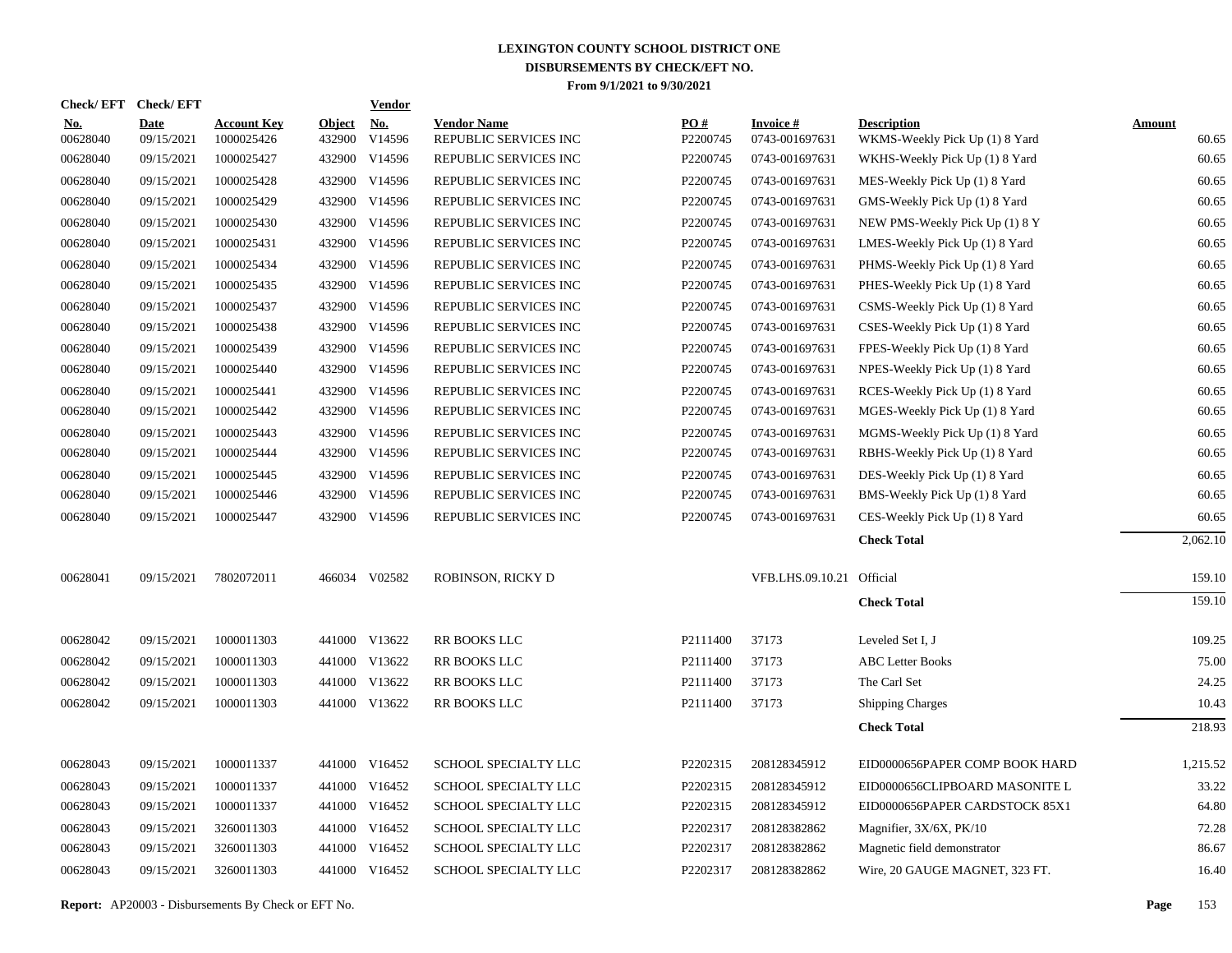|                        | Check/EFT Check/EFT       |                                  |                      | <b>Vendor</b> |                                            |                 |                                 |                                                      |                       |
|------------------------|---------------------------|----------------------------------|----------------------|---------------|--------------------------------------------|-----------------|---------------------------------|------------------------------------------------------|-----------------------|
| <u>No.</u><br>00628043 | <b>Date</b><br>09/15/2021 | <b>Account Key</b><br>3260011303 | Object No.<br>441000 | V16452        | <b>Vendor Name</b><br>SCHOOL SPECIALTY LLC | PO#<br>P2202317 | <b>Invoice#</b><br>208128382862 | <b>Description</b><br>Wire, coated copper, 22 GAUGE, | <b>Amount</b><br>7.44 |
| 00628043               | 09/15/2021                | 3260011303                       | 441000               | V16452        | SCHOOL SPECIALTY LLC                       | P2202317        | 208128382862                    | Seeds, lima, 150/pkg                                 | 2.08                  |
| 00628043               | 09/15/2021                | 3260011303                       | 441000               | V16452        | SCHOOL SPECIALTY LLC                       | P2202317        | 208128382862                    | Batteries, size D, 1.5V, 2/pkg                       | 69.28                 |
| 00628043               | 09/15/2021                | 3260011303                       |                      | 441000 V16452 | SCHOOL SPECIALTY LLC                       | P2202177        | 208128411599                    | Foam board, white, 8x10x.25, 25                      | 808.53                |
| 00628043               | 09/15/2021                | 1000011331                       |                      | 441000 V16452 | SCHOOL SPECIALTY LLC                       | P2202192        | 208128411825                    | EID0000656BOOK BINS INTERLOCKI                       | 44.47                 |
| 00628043               | 09/15/2021                | 1000011322                       |                      | 441000 V16452 | SCHOOL SPECIALTY LLC                       | P2200725        | 208128412801                    | EID0000656SCISSORS KIDS 5 IN B                       | 35.18                 |
| 00628043               | 09/15/2021                | 3260011303                       |                      | 441000 V16452 | SCHOOL SPECIALTY LLC                       | P2202472        | 208128412818                    | Rulers, plastic, 12 in, pack o                       | 25.57                 |
| 00628043               | 09/15/2021                | 3260011303                       |                      | 441000 V16452 | SCHOOL SPECIALTY LLC                       | P2202472        | 208128412818                    | Paper, construction, black, 50                       | 2.91                  |
| 00628043               | 09/15/2021                | 1000011323                       | 441000               | V16452        | SCHOOL SPECIALTY LLC                       | P2200243        | 208128413277                    | EID0000656MARKER DRY ERASE EXP                       | 28.36                 |
| 00628043               | 09/15/2021                | 1000011316                       | 441000               | V16452        | SCHOOL SPECIALTY LLC                       | P2200523        | 208128413344                    | EID0000656MARKER DRY ERASE EXP                       | 14.18                 |
| 00628043               | 09/15/2021                | 1000011323                       |                      | 441000 V16452 | SCHOOL SPECIALTY LLC                       | P2200171        | 208128413351                    | EID0000656SCISSORS KIDS 5 IN B                       | 35.18                 |
| 00628043               | 09/15/2021                | 1000011228                       |                      | 441000 V16452 | <b>SCHOOL SPECIALTY LLC</b>                | P2200345        | 208128413352                    | EID0000656SCISSORS KIDS 5 IN B                       | 35.18                 |
| 00628043               | 09/15/2021                | 1000011223                       |                      | 441000 V16452 | SCHOOL SPECIALTY LLC                       | P2200244        | 208128413356                    | EID0000656MARKER DRY ERASE EXP                       | 28.36                 |
| 00628043               | 09/15/2021                | 1000011312                       |                      | 441000 V16452 | <b>SCHOOL SPECIALTY LLC</b>                | P2200809        | 208128418639                    | Crayola Crayons Classpack size                       | 46.59                 |
| 00628043               | 09/15/2021                | 1000011312                       |                      | 441000 V16452 | SCHOOL SPECIALTY LLC                       | P2200811        | 208128418642                    | Crayola Crayon Classpacks 8 co                       | 232.94                |
| 00628043               | 09/15/2021                | 7743019012                       | 466041               | V16452        | <b>SCHOOL SPECIALTY LLC</b>                | P2202412        | 208128431826                    | <b>CRAYOLA CRAYONS</b>                               | 360.27                |
| 00628043               | 09/15/2021                | 7743019012                       |                      | 466041 V16452 | SCHOOL SPECIALTY LLC                       | P2202412        | 208128431826                    | COIN ENVELOPES PACK OF 500 -                         | 20.85                 |
| 00628043               | 09/15/2021                | 1000011228                       |                      | 441000 V16452 | SCHOOL SPECIALTY LLC                       | P2200511        | 208128471348                    | EID0000656BLOCKS BEGINNING BAS                       | 45.41                 |
|                        |                           |                                  |                      |               |                                            |                 |                                 | <b>Check Total</b>                                   | 3,331.67              |
| 00628044               | 09/15/2021                | 1000025439                       |                      | 432300 V13230 | SMITH AND JONES JANITORIAL SUP             | P2201184        | 212468                          | RTRT 00518 CASTER                                    | 73.71                 |
| 00628044               | 09/15/2021                | 1000025439                       | 432300               | V13230        | SMITH AND JONES JANITORIAL SUP             | P2201184        | 212468                          | GUGU 00263 GASKET                                    | 24.51                 |
| 00628044               | 09/15/2021                | 1000025439                       |                      | 432300 V13230 | SMITH AND JONES JANITORIAL SUP             | P2201184        | 212468                          | MECI 00402 BUTTON                                    | 67.58                 |
| 00628044               | 09/15/2021                | 1000025439                       |                      | 432300 V13230 | SMITH AND JONES JANITORIAL SUP             | P2201184        | 212468                          | MPVR 05186 COVER                                     | 12.20                 |
| 00628044               | 09/15/2021                | 1000025439                       |                      | 432300 V13230 | SMITH AND JONES JANITORIAL SUP             | P2201184        | 212468                          | LAFN 07872 LEVER                                     | 128.46                |
| 00628044               | 09/15/2021                | 1000025439                       |                      | 432300 V13230 | SMITH AND JONES JANITORIAL SUP             | P2201184        | 212468                          | LAFN 10124 PLATE                                     | 27.73                 |
| 00628044               | 09/15/2021                | 1000025439                       |                      | 432300 V13230 | SMITH AND JONES JANITORIAL SUP             | P2201184        | 212468                          | <b>LABOR TO REPAIR</b>                               | 130.00                |
| 00628044               | 09/15/2021                | 1000025435                       |                      | 441000 V13230 | SMITH AND JONES JANITORIAL SUP             | P2202778        | 212546                          | Inspecta-Shield Fire Retardant                       | 66.34                 |
| 00628044               | 09/15/2021                | 1000025428                       |                      | 432300 V13230 | SMITH AND JONES JANITORIAL SUP             | P2201988        | 212570                          | LABOR TO REPAIR MES WINDSOR CH                       | 130.00                |
|                        |                           |                                  |                      |               |                                            |                 |                                 | <b>Check Total</b>                                   | 660.53                |
| 00628045               | 09/15/2021                | 7809027046                       |                      | 466041 V14691 | SPIRIT CANDY APPAREL                       | P2201641        | 00178                           | Cheer Bow - Solid White Grosgr                       | 150.00                |
| 00628045               | 09/15/2021                | 7809027046                       |                      | 466041 V14691 | SPIRIT CANDY APPAREL                       | P2201641        | 00178                           | Cheer Bow - Solid Navy Grosgra                       | 150.00                |
| 00628045               | 09/15/2021                | 7809027046                       |                      | 466041 V14691 | SPIRIT CANDY APPAREL                       | P2201641        | 00178                           | Cheer Bow - Solid Columbia Blu                       | 150.00                |
| 00628045               | 09/15/2021                | 7809027046                       |                      | 466041 V14691 | SPIRIT CANDY APPAREL                       | P2201641        | 00178                           | Cheer Bow - Custom Ombre Cheer                       | 600.00                |
|                        |                           |                                  |                      |               |                                            |                 |                                 |                                                      |                       |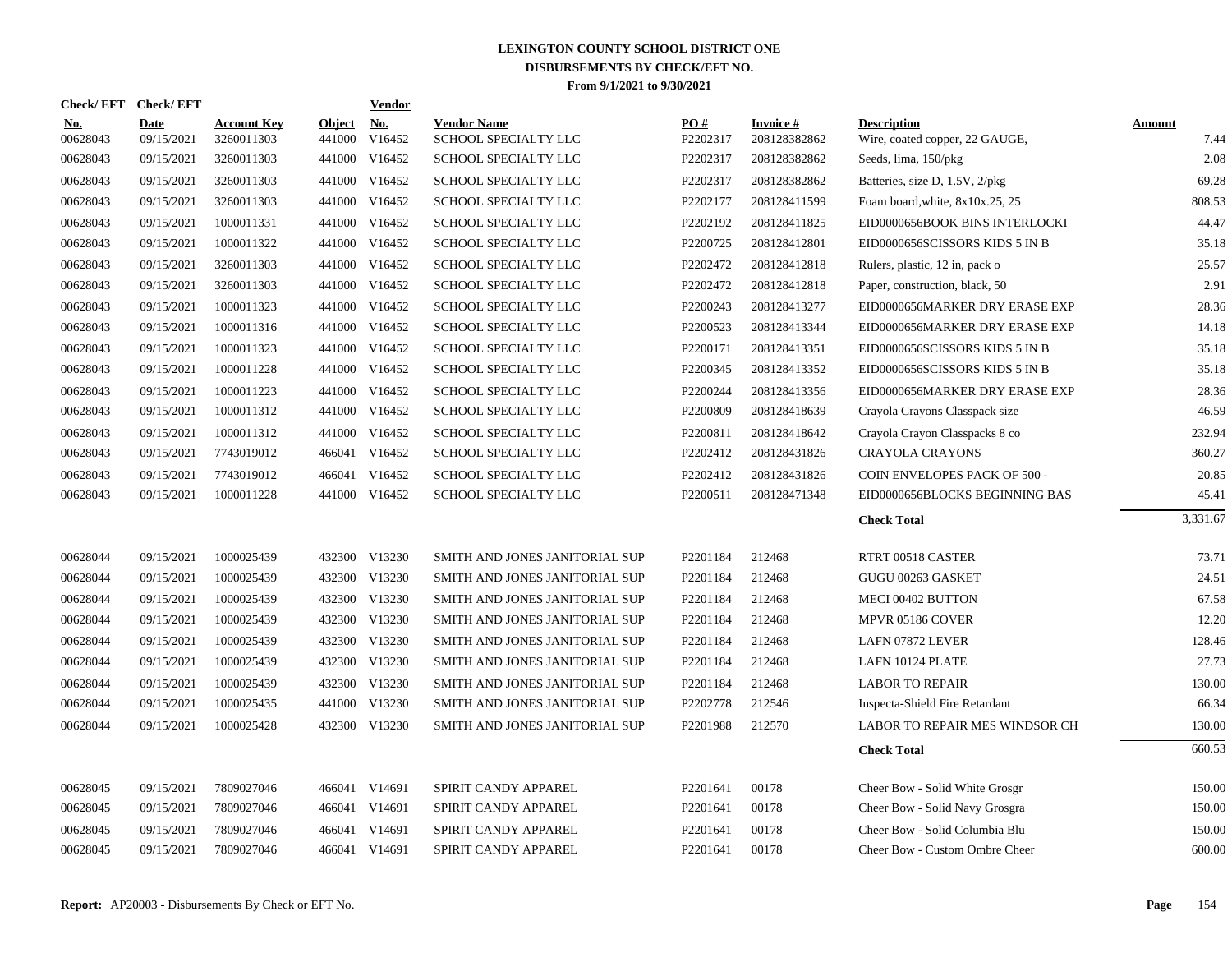| Check/EFT Check/EFT |             |                    |               | <b>Vendor</b> |                       |                   |                           |                                       |               |
|---------------------|-------------|--------------------|---------------|---------------|-----------------------|-------------------|---------------------------|---------------------------------------|---------------|
| <u>No.</u>          | <b>Date</b> | <b>Account Key</b> | <u>Object</u> | <u>No.</u>    | <b>Vendor Name</b>    | $\underline{PO#}$ | <b>Invoice#</b>           | <b>Description</b>                    | <b>Amount</b> |
|                     |             |                    |               |               |                       |                   |                           | <b>Check Total</b>                    | 1,050.00      |
| 00628046            | 09/15/2021  | 6000025645         |               | 433200 Exxxxx | Employee              |                   | 08.20.08.31.21            | <b>Bank Run</b>                       | 17.42         |
|                     |             |                    |               |               |                       |                   |                           | <b>Check Total</b>                    | 17.42         |
| 00628047            | 09/15/2021  | 1000025507         |               | 433100 Exxxxx | Employee              |                   | 9/13/2021                 | <b>Transportation Contract</b>        | 162.62        |
| 00628047            | 09/15/2021  | 1000025507         |               | 433100 EXXXXX | Employee              |                   | 9/9/2021                  | <b>Transportation Contract</b>        | 0.00          |
|                     |             |                    |               |               |                       |                   |                           | <b>Check Total</b>                    | 162.62        |
| 00628048            | 09/15/2021  | 7802072013         |               | 466041 V00137 | T AND T SPORTS        | P2203018          | 921-025                   | RED CREATOR 365 CUSHION CREW S        | 616.32        |
| 00628048            | 09/15/2021  | 7802072013         | 466041        | V00137        | <b>T AND T SPORTS</b> | P2203018          | 921-025                   | <b>BLACK TRIPLE WRIST COACH FB</b>    | 513.60        |
| 00628048            | 09/15/2021  | 7802072013         |               | 466041 V00137 | <b>TAND T SPORTS</b>  | P2203018          | 921-025                   | WHITE SMALL ADIDAS TOWELS FB          | 231.12        |
| 00628048            | 09/15/2021  | 7802072013         | 466041        | V00137        | T AND T SPORTS        | P2203018          | 921-025                   | WHITE TOWELS FB                       | 59.92         |
| 00628048            | 09/15/2021  | 7802072013         | 466041        | V00137        | <b>TAND T SPORTS</b>  | P2203018          | 921-025                   | <b>HELMET INFLATOR</b>                | 11.77         |
| 00628048            | 09/15/2021  | 7802072013         | 466041        | V00137        | T AND T SPORTS        | P2203018          | 921-025                   | <b>SHIPPING</b>                       | 26.75         |
| 00628048            | 09/15/2021  | 7802077013         |               | 466099 V00137 | <b>T AND T SPORTS</b> | P2203018          | 921-025                   | RED TEAM19 1/4 ZIP EMBROIDERED        | 125.19        |
| 00628048            | 09/15/2021  | 7802077013         | 466099        | V00137        | T AND T SPORTS        | P2203018          | 921-025                   | BLACK TEAM19 POLOR EMBROIDERED        | 115.56        |
| 00628048            | 09/15/2021  | 7802077013         |               | 466099 V00137 | <b>TAND T SPORTS</b>  | P2203018          | 921-025                   | XL DISPLAY LAP SPLIT STOPWATCH        | 80.09         |
| 00628048            | 09/15/2021  | 7802077013         | 466099        | V00137        | <b>T AND T SPORTS</b> | P2203018          | 921-025                   | <b>SHIPPING</b>                       | 16.05         |
| 00628048            | 09/15/2021  | 7887077013         | 466099        | V00137        | <b>T AND T SPORTS</b> | P2203018          | 921-025                   | GREY SS AMPLIFIER TEE WITH 2 C        | 533.66        |
| 00628048            | 09/15/2021  | 7887077013         | 466099        | V00137        | <b>T AND T SPORTS</b> | P2203018          | 921-025                   | <b>SHIPPING</b>                       | 21.40         |
| 00628048            | 09/15/2021  | 7802072013         | 466041        | V00137        | <b>T AND T SPORTS</b> | P2202681          | 921-026                   | <b>ATF-3 Ankle Braces</b>             | 230.05        |
| 00628048            | 09/15/2021  | 7802072013         |               | 466041 V00137 | <b>T AND T SPORTS</b> | P2202681          | 921-026                   | Grey Short Sleeve Tee with 1 C        | 914.85        |
| 00628048            | 09/15/2021  | 7802072013         | 466041        | V00137        | <b>T AND T SPORTS</b> | P2202681          | 921-026                   | <b>Extreme Feather Set for Schutt</b> | 358.45        |
| 00628048            | 09/15/2021  | 7802072013         |               | 466041 V00137 | T AND T SPORTS        | P2202681          | 921-026                   | Extreme Feather Set for Riddel        | 358.45        |
| 00628048            | 09/15/2021  | 7802072013         | 466041        | V00137        | T AND T SPORTS        | P2202681          | 921-026                   | Red Football Game Jersey #68          | 214.00        |
| 00628048            | 09/15/2021  | 7802072013         |               | 466041 V00137 | T AND T SPORTS        | P2202681          | 921-026                   | <b>Shipping</b>                       | 64.20         |
| 00628048            | 09/15/2021  | 7802083513         |               | 466041 V00137 | T AND T SPORTS        | P2202681          | 921-026                   | <b>Black Rain Jacket Mens</b>         | 171.20        |
| 00628048            | 09/15/2021  | 7802083513         |               | 466041 V00137 | T AND T SPORTS        | P2202681          | 921-026                   | <b>Black Rain Jacket Women</b>        | 85.60         |
| 00628048            | 09/15/2021  | 7802083513         |               | 466041 V00137 | T AND T SPORTS        | P2202681          | 921-026                   | <b>Shipping</b>                       | 21.40         |
|                     |             |                    |               |               |                       |                   |                           | <b>Check Total</b>                    | 4,769.63      |
| 00628049            | 09/15/2021  | 7802072011         |               | 466034 V15988 | TAYLOR, ZACHARY LEE   |                   | VFB.LHS.09.09.21 Official |                                       | 58.00         |
|                     |             |                    |               |               |                       |                   |                           | <b>Check Total</b>                    | 58.00         |
| 00628050            | 09/15/2021  | 6000025628         |               | 433200 Exxxxx | Employee              |                   | 08.19.08.31.21            | Product exchange/FS Deposits          | 14.22         |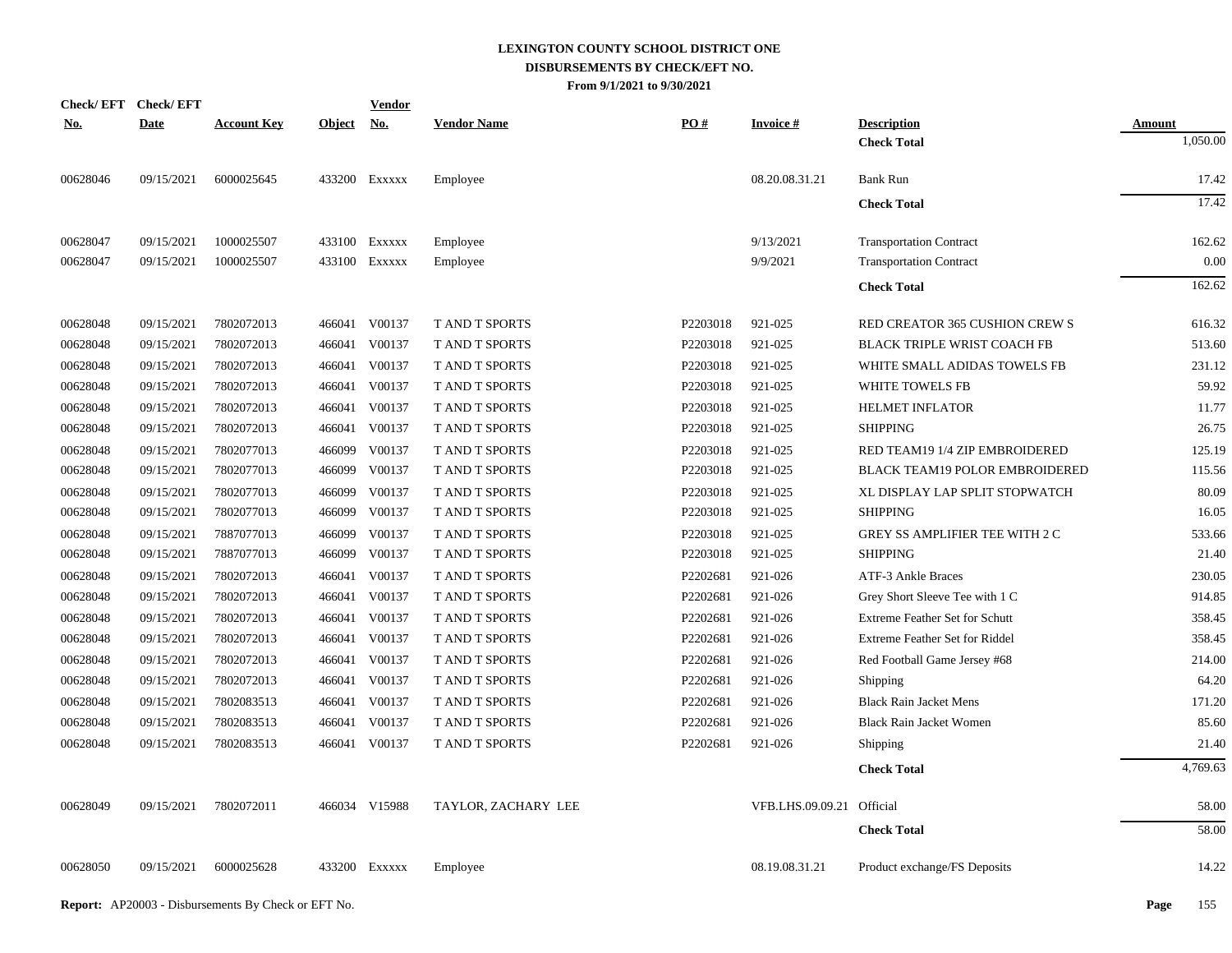| Check/EFT Check/EFT    |                    |                                  |                         | <u>Vendor</u> |                                |          |                             |                                      |                       |
|------------------------|--------------------|----------------------------------|-------------------------|---------------|--------------------------------|----------|-----------------------------|--------------------------------------|-----------------------|
| <u>No.</u><br>00628050 | Date<br>09/15/2021 | <b>Account Key</b><br>6000025628 | <b>Object</b><br>441000 | No.<br>EXXXXX | <b>Vendor Name</b><br>Employee | PO#      | <b>Invoice#</b><br>09.03.21 | <b>Description</b><br>Reimb supplies | <b>Amount</b><br>8.56 |
|                        |                    |                                  |                         |               |                                |          |                             | <b>Check Total</b>                   | 22.78                 |
| 00628051               | 09/15/2021         | 7810027013                       |                         | 466041 V12911 | VARSITY SPIRIT FASHIONS AND SU | P2201004 | 41704878                    | 6 Inch Solid Color Vinyl POMS        | 246.10                |
| 00628051               | 09/15/2021         | 7810027013                       |                         | 466041 V12911 | VARSITY SPIRIT FASHIONS AND SU | P2201004 | 41704878                    | 6 Inch Solid Color Vinyl POMS        | 246.10                |
| 00628051               | 09/15/2021         | 7810027013                       |                         | 466041 V12911 | VARSITY SPIRIT FASHIONS AND SU | P2201004 | 41704878                    | 6 Inch Solid Color Vinyl POMS        | 246.10                |
| 00628051               | 09/15/2021         | 7810027013                       |                         | 466041 V12911 | VARSITY SPIRIT FASHIONS AND SU | P2201004 | 41704878                    | Ribbed Sweatshirt, Color: Whit       | 261.78                |
| 00628051               | 09/15/2021         | 7810027013                       |                         | 466041 V12911 | VARSITY SPIRIT FASHIONS AND SU | P2201004 | 41704878                    | Heat Transfer -                      | 187.25                |
| 00628051               | 09/15/2021         | 7810027013                       |                         | 466041 V12911 | VARSITY SPIRIT FASHIONS AND SU | P2201004 | 41704878                    | <b>VSF Women's Halter</b>            | 149.69                |
| 00628051               | 09/15/2021         | 7810027013                       |                         | 466041 V12911 | VARSITY SPIRIT FASHIONS AND SU | P2201004 | 41704878                    | 3 Color Large Letter - FSC FBK       | 21.40                 |
| 00628051               | 09/15/2021         | 7810027013                       |                         | 466041 V12911 | VARSITY SPIRIT FASHIONS AND SU | P2201004 | 41704878                    | VSF A-Line Skirt - Color: Blac       | 134.71                |
| 00628051               | 09/15/2021         | 7810027013                       |                         | 466041 V12911 | VARSITY SPIRIT FASHIONS AND SU | P2201004 | 41704878                    | Strap for WH1414A - Color: Bla       | 31.99                 |
| 00628051               | 09/15/2021         | 7810027013                       |                         | 466041 V12911 | VARSITY SPIRIT FASHIONS AND SU | P2201004 | 41704878                    | Shimmer Backpack - Color: Red        | 737.77                |
| 00628051               | 09/15/2021         | 7810027013                       |                         | 466041 V12911 | VARSITY SPIRIT FASHIONS AND SU | P2201004 | 41704878                    | Outerwear Embroid Initials -         | 107.00                |
| 00628051               | 09/15/2021         | 7810027013                       |                         | 466041 V12911 | VARSITY SPIRIT FASHIONS AND SU | P2201004 | 41704878                    | VSF Women's Shell                    | 160.39                |
| 00628051               | 09/15/2021         | 7810027013                       |                         | 466041 V12911 | VARSITY SPIRIT FASHIONS AND SU | P2201004 | 41704878                    | 2 Color Grad. Arch Letter            | 58.85                 |
| 00628051               | 09/15/2021         | 7810027013                       |                         | 466041 V12911 | VARSITY SPIRIT FASHIONS AND SU | P2201004 | 41704878                    | VSF A-Line Skirt                     | 189.23                |
| 00628051               | 09/15/2021         | 7810027013                       |                         | 466041 V12911 | VARSITY SPIRIT FASHIONS AND SU | P2201004 | 41704878                    | Shipping/Handling                    | 190.46                |
|                        |                    |                                  |                         |               |                                |          |                             | <b>Check Total</b>                   | 2,968.82              |
| 00628052               | 09/15/2021         | 1000022223                       |                         | 444000 V01640 | W T COX SUBSCRIPTIONS          | P2202545 | 3099104                     | <b>Magazine Subscriptions</b>        | 317.22                |
|                        |                    |                                  |                         |               |                                |          |                             | <b>Check Total</b>                   | 317.22                |
| 00628053               | 09/15/2021         | 6000025615                       |                         | 433200 EXXXXX | Employee                       |          | 08.13.08.20.21              | Food service duties                  | 75.04                 |
|                        |                    |                                  |                         |               |                                |          |                             | <b>Check Total</b>                   | 75.04                 |
| 00628054               | 09/15/2021         | 3260011303                       |                         | 441000 V14086 | WARDS NATURAL SCIENCE EST LLC  | P2201404 | 8805653440                  | Butterfly cage as ladybug habi       | 158.95                |
| 00628054               | 09/15/2021         | 3260011303                       |                         | 441000 V14086 | WARDS NATURAL SCIENCE EST LLC  | P2201404 | 8805653440                  | Live/Perishable Shipping Fee         | 19.64                 |
| 00628054               | 09/15/2021         | 3260011303                       |                         | 441000 V14086 | WARDS NATURAL SCIENCE EST LLC  | P2201397 | 8805970603                  | Minerals Collection                  | 40.94                 |
| 00628054               | 09/15/2021         | 3260011303                       |                         | 441000 V14086 | WARDS NATURAL SCIENCE EST LLC  | P2201408 | 8805970705                  | <b>Minerals Collection</b>           | 20.47                 |
| 00628054               | 09/15/2021         | 3260011303                       |                         | 441000 V14086 | WARDS NATURAL SCIENCE EST LLC  | P2202511 | 8805971589                  | Minerals collection (apatite,        | 81.88                 |
|                        |                    |                                  |                         |               |                                |          |                             | <b>Check Total</b>                   | 321.88                |
| 00628055               | 09/15/2021         | 7802084027                       |                         | 466099 V00699 | <b>CHAPIN HIGH SCHOOL</b>      | P2203131 | P2203131.WKH                | Lake Murray Cheer Invitational       | 65.00                 |
|                        |                    |                                  |                         |               |                                |          |                             | <b>Check Total</b>                   | 65.00                 |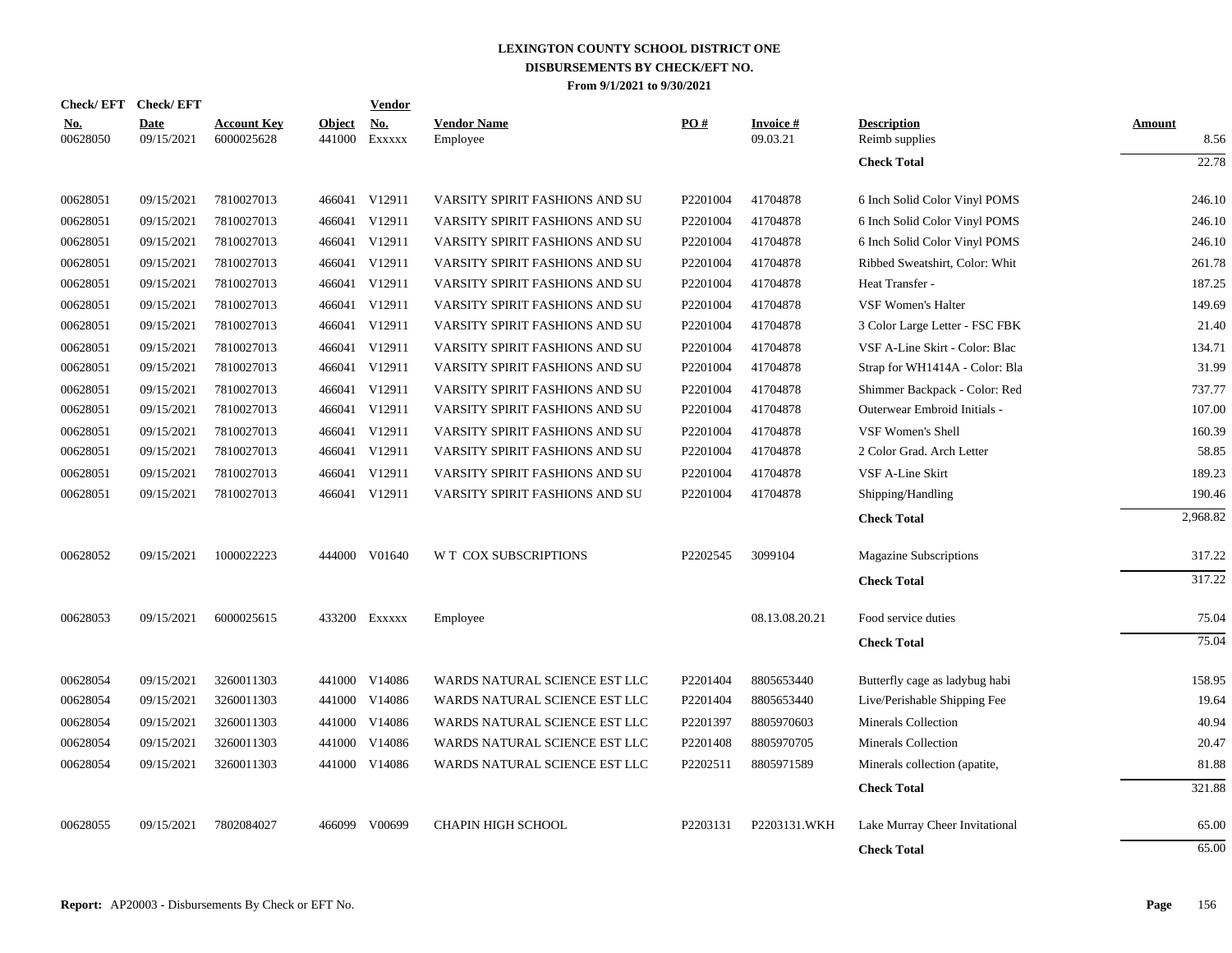|                        | Check/EFT Check/EFT       |                                  |                         | <b>Vendor</b>        |                                            |                 |                                 |                                                      |                        |
|------------------------|---------------------------|----------------------------------|-------------------------|----------------------|--------------------------------------------|-----------------|---------------------------------|------------------------------------------------------|------------------------|
| <u>No.</u><br>00628056 | <b>Date</b><br>09/15/2021 | <b>Account Key</b><br>7887084015 | <b>Object</b><br>466064 | <u>No.</u><br>V14043 | <b>Vendor Name</b><br>ELLIOTT, ELAINE COOK | PO#<br>P2203118 | <b>Invoice#</b><br>P2203118.PHS | <b>Description</b><br>PELION HS 2021 CHEER INVITATIO | <u>Amount</u><br>50.00 |
|                        |                           |                                  |                         |                      |                                            |                 |                                 | <b>Check Total</b>                                   | 50.00                  |
| 00628057               | 09/15/2021                | 7802084027                       |                         | 466099 V01170        | LUGOFF ELGIN HIGH SCHOOL                   | P2203133        | P2203133.WKH                    | Demon Cheer Classic                                  | 25.00                  |
|                        |                           |                                  |                         |                      |                                            |                 |                                 | <b>Check Total</b>                                   | 25.00                  |
| 00628058               | 09/15/2021                | 7802084027                       |                         | 466099 V01156        | SC CHEER COACHES ASSOCIATION               | P2203132        | P2203132.WKH                    | Entrance Fee RDebbie Rogers Ch                       | 100.00                 |
|                        |                           |                                  |                         |                      |                                            |                 |                                 | <b>Check Total</b>                                   | 100.00                 |
| 00628059               | 09/15/2021                | 1000026405                       |                         | 439500 V00541        | SC LAW ENFORCEMENT DIVISION DI             |                 | 09.14.2021                      | <b>SLED Background checks</b>                        | 25.00                  |
|                        |                           |                                  |                         |                      |                                            |                 |                                 | <b>Check Total</b>                                   | 25.00                  |
| 00628060               | 09/16/2021                | 1000025407                       |                         | 441020 V01629        | A Z LAWN MOWER PARTS                       | P2202710        | 156210                          | DM - Deck Wheels 5 x 2 3/4                           | 388.09                 |
|                        |                           |                                  |                         |                      |                                            |                 |                                 | <b>Check Total</b>                                   | 388.09                 |
| 00628061               | 09/16/2021                | 7886027023                       |                         | 466041 V16036        | AGC EDUCATION INC DBA TONAS GR             | P2202719        | 112394                          | 24" X 50' INKJET                                     | 355.00                 |
| 00628061               | 09/16/2021                | 7886027023                       | 466041                  | V16036               | AGC EDUCATION INC DBA TONAS GR             | P2202719        | 112394                          | <b>DURABLE MATTE POLY</b>                            | 137.00                 |
| 00628061               | 09/16/2021                | 7886027023                       |                         | 466041 V16036        | AGC EDUCATION INC DBA TONAS GR             | P2202719        | 112394                          | BANNER END TABS, ADHESIVE                            | 23.00                  |
| 00628061               | 09/16/2021                | 7886027023                       | 466041                  | V16036               | AGC EDUCATION INC DBA TONAS GR             | P2202719        | 112394                          | <b>BANNER HANGING ROPE</b>                           | 24.00                  |
| 00628061               | 09/16/2021                | 7886027023                       |                         | 466041 V16036        | AGC EDUCATION INC DBA TONAS GR             | P2202719        | 112394                          | SHIPPING AND HANDLING                                | 45.35                  |
|                        |                           |                                  |                         |                      |                                            |                 |                                 | <b>Check Total</b>                                   | 584.35                 |
| 00628064               | 09/16/2021                | 6000025639                       |                         | 446030 V16416        | <b>BORDEN DAIRY</b>                        |                 | 457597341                       | 039-Forts Pond ES #20961                             | 129.30                 |
| 00628064               | 09/16/2021                | 6000025616                       |                         | 446030 V16416        | <b>BORDEN DAIRY</b>                        |                 | 457943711                       | 016-Pelion ES #02977                                 | 377.22                 |
| 00628064               | 09/16/2021                | 6000025630                       |                         | 446030 V16416        | <b>BORDEN DAIRY</b>                        |                 | 457943712                       | 030-Pelion MS #14943                                 | 140.04                 |
| 00628064               | 09/16/2021                | 6000025615                       |                         | 446030 V16416        | <b>BORDEN DAIRY</b>                        |                 | 457943713                       | 015-Pelion HS #02982                                 | 150.80                 |
| 00628064               | 09/16/2021                | 6000025639                       |                         | 446030 V16416        | <b>BORDEN DAIRY</b>                        |                 | 457943714                       | 039-Forts Pond ES #20961                             | 172.40                 |
| 00628064               | 09/16/2021                | 6000025623                       |                         | 446030 V16416        | <b>BORDEN DAIRY</b>                        |                 | 457943715                       | 023-Saxe Gotha ES #02999                             | 193.90                 |
| 00628064               | 09/16/2021                | 6000025626                       |                         | 446030 V16416        | <b>BORDEN DAIRY</b>                        |                 | 457943716                       | 026-White Knoll MS #03005                            | 248.11                 |
| 00628064               | 09/16/2021                | 6000025625                       |                         | 446030 V16416        | <b>BORDEN DAIRY</b>                        |                 | 457943717                       | 025-White Knoll ES #03001                            | 344.71                 |
| 00628064               | 09/16/2021                | 6000025624                       |                         | 446030 V16416        | <b>BORDEN DAIRY</b>                        |                 | 457943718                       | 024-Red Bank ES #02983                               | 160.25                 |
| 00628064               | 09/16/2021                | 6000025637                       |                         | 446030 V16416        | <b>BORDEN DAIRY</b>                        |                 | 457943719                       | 037-Carolina Springs MS #20542                       | 280.32                 |
| 00628064               | 09/16/2021                | 6000025638                       |                         | 446030 V16416        | <b>BORDEN DAIRY</b>                        |                 | 457943721                       | 038-Carolina Springs ES #20541                       | 289.53                 |
| 00628064               | 09/16/2021                | 6000025645                       |                         | 446030 V16416        | <b>BORDEN DAIRY</b>                        |                 | 457943722                       | 045-Deerfield ES #179155                             | 332.54                 |
| 00628064               | 09/16/2021                | 6000025647                       |                         | 446030 V16416        | <b>BORDEN DAIRY</b>                        |                 | 457943723                       | 047-Centerville ES #158535                           | 430.92                 |
| 00628064               | 09/16/2021                | 6000025614                       |                         | 446030 V16416        | <b>BORDEN DAIRY</b>                        |                 | 457943724                       | 014-Gilbert ES #16053                                | 280.08                 |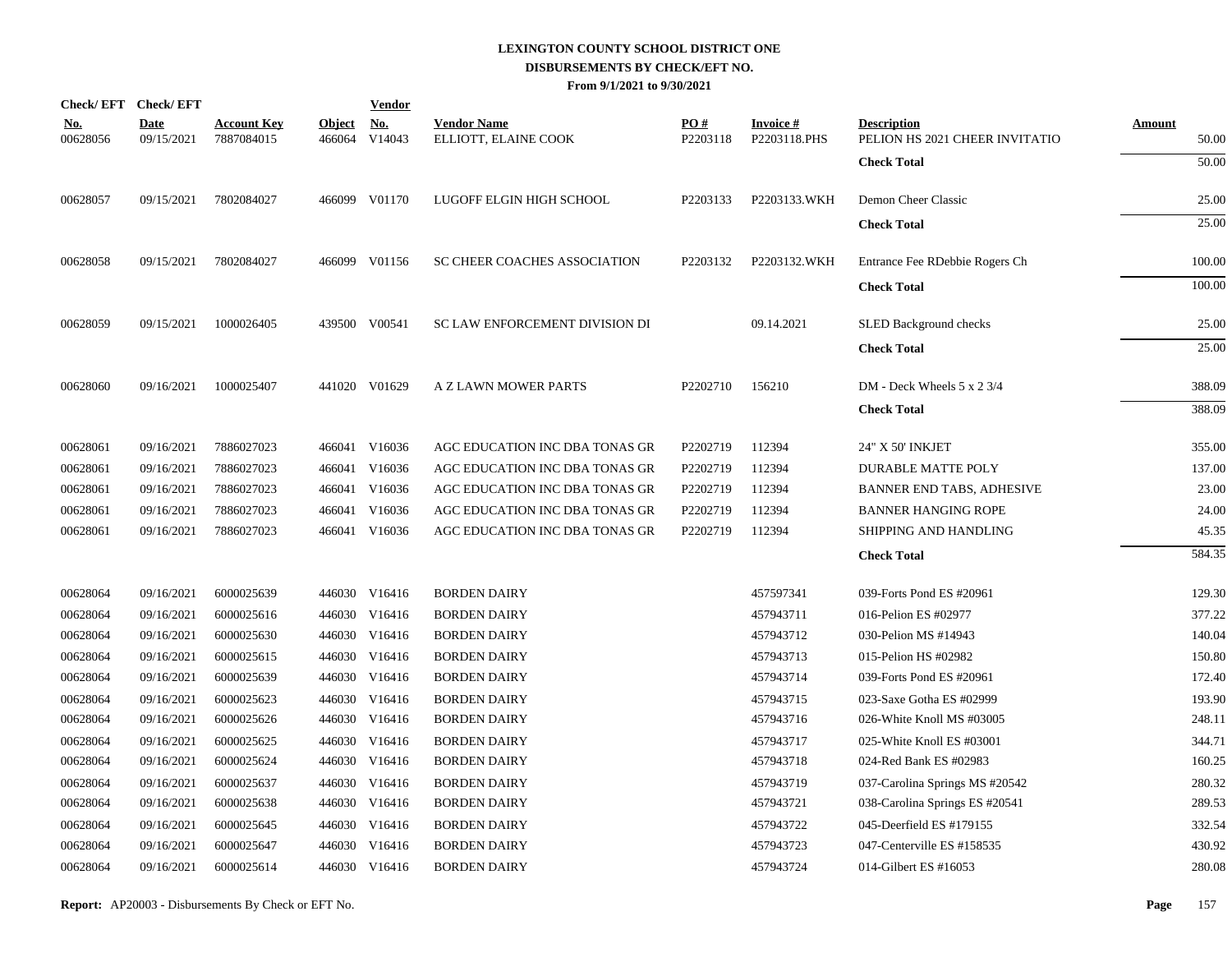| <b>Check/EFT</b>          |                                  |                         | <b>Vendor</b>        |                                                                                                                                                                                                                                                                                                                                                                                                                          |     |                                 |                                             |                         |
|---------------------------|----------------------------------|-------------------------|----------------------|--------------------------------------------------------------------------------------------------------------------------------------------------------------------------------------------------------------------------------------------------------------------------------------------------------------------------------------------------------------------------------------------------------------------------|-----|---------------------------------|---------------------------------------------|-------------------------|
| <b>Date</b><br>09/16/2021 | <b>Account Key</b><br>6000025629 | <b>Object</b><br>446030 | <u>No.</u><br>V16416 | <b>Vendor Name</b><br><b>BORDEN DAIRY</b>                                                                                                                                                                                                                                                                                                                                                                                | PO# | <b>Invoice</b> $#$<br>457943725 | <b>Description</b><br>029-Gilbert MS #02954 | <b>Amount</b><br>161.58 |
| 09/16/2021                | 6000025613                       | 446030                  | V16416               | <b>BORDEN DAIRY</b>                                                                                                                                                                                                                                                                                                                                                                                                      |     | 457943726                       | 013-Gilbert HS #02949                       | 190.28                  |
| 09/16/2021                | 6000025642                       | 446030                  | V16416               | <b>BORDEN DAIRY</b>                                                                                                                                                                                                                                                                                                                                                                                                      |     | 458094413                       | 042-Meadow Glen ES #970605                  | 86.16                   |
| 09/16/2021                | 6000025643                       | 446030                  | V16416               | <b>BORDEN DAIRY</b>                                                                                                                                                                                                                                                                                                                                                                                                      |     | 458094414                       | 043-Meadow Glen MS #978160                  | 323.16                  |
| 09/16/2021                | 6000025644                       | 446030                  | V16416               | <b>BORDEN DAIRY</b>                                                                                                                                                                                                                                                                                                                                                                                                      |     | 458094415                       | 044-River Bluff HS #148842                  | 387.78                  |
| 09/16/2021                | 6000025620                       |                         | V16416               | <b>BORDEN DAIRY</b>                                                                                                                                                                                                                                                                                                                                                                                                      |     | 458094416                       | 020-Lexington MS #14941                     | 32.31                   |
| 09/16/2021                | 6000025612                       |                         | V16416               | <b>BORDEN DAIRY</b>                                                                                                                                                                                                                                                                                                                                                                                                      |     | 458094417                       | 012-Lexington ES #02956                     | 191.29                  |
| 09/16/2021                | 6000025619                       |                         | V16416               | <b>BORDEN DAIRY</b>                                                                                                                                                                                                                                                                                                                                                                                                      |     | 458094418                       | 019-AES #02964                              | 21.55                   |
| 09/16/2021                | 6000025628                       |                         | V16416               | <b>BORDEN DAIRY</b>                                                                                                                                                                                                                                                                                                                                                                                                      |     | 458094419                       | 028-Midway ES #02968                        | 237.00                  |
| 09/16/2021                | 6000025640                       |                         | V16416               | <b>BORDEN DAIRY</b>                                                                                                                                                                                                                                                                                                                                                                                                      |     | 458094420                       | 040-New Providence ES #20962                | 301.55                  |
| 09/16/2021                | 6000025631                       |                         | V16416               | <b>BORDEN DAIRY</b>                                                                                                                                                                                                                                                                                                                                                                                                      |     | 458094421                       | 031-Lake Murray ES #14944                   | 261.99                  |
| 09/16/2021                | 6000025646                       |                         |                      | <b>BORDEN DAIRY</b>                                                                                                                                                                                                                                                                                                                                                                                                      |     | 458094422                       | 046-Beechwood MS #143304                    | 172.36                  |
| 09/16/2021                | 6000025611                       |                         | V16416               | <b>BORDEN DAIRY</b>                                                                                                                                                                                                                                                                                                                                                                                                      |     | 458094423                       | 011-Lexington HS #02963                     | 301.62                  |
| 09/16/2021                | 6000025634                       |                         |                      | <b>BORDEN DAIRY</b>                                                                                                                                                                                                                                                                                                                                                                                                      |     | 458094424                       | 034-Pleasant Hill MS #19730                 | 193.89                  |
| 09/16/2021                | 6000025635                       |                         | V16416               | <b>BORDEN DAIRY</b>                                                                                                                                                                                                                                                                                                                                                                                                      |     | 458094425                       | 035-Pleasant Hill ES #19754                 | 86.18                   |
| 09/16/2021                | 6000025641                       |                         |                      | <b>BORDEN DAIRY</b>                                                                                                                                                                                                                                                                                                                                                                                                      |     | 458094426                       | 041-Rocky Creek ES #21656                   | 183.09                  |
| 09/16/2021                | 6000025627                       |                         |                      | <b>BORDEN DAIRY</b>                                                                                                                                                                                                                                                                                                                                                                                                      |     | 458094427                       | 027-White Knoll HS #14942                   | 323.16                  |
| 09/16/2021                | 6000025622                       |                         |                      | <b>BORDEN DAIRY</b>                                                                                                                                                                                                                                                                                                                                                                                                      |     | 458245807                       | 022-Oak Grove ES #02972                     | 236.06                  |
| 09/16/2021                | 6000025642                       |                         |                      | <b>BORDEN DAIRY</b>                                                                                                                                                                                                                                                                                                                                                                                                      |     | 458245808                       | 042-Meadow Glen ES #970605                  | 288.43                  |
| 09/16/2021                | 6000025643                       |                         |                      | <b>BORDEN DAIRY</b>                                                                                                                                                                                                                                                                                                                                                                                                      |     | 458245809                       | 043-Meadow Glen MS #978160                  | 98.53                   |
| 09/16/2021                | 6000025625                       |                         |                      | <b>BORDEN DAIRY</b>                                                                                                                                                                                                                                                                                                                                                                                                      |     | 458245810                       | 025-White Knoll ES #03001                   | 314.69                  |
| 09/16/2021                | 6000025624                       |                         |                      | <b>BORDEN DAIRY</b>                                                                                                                                                                                                                                                                                                                                                                                                      |     | 458245811                       | 024-Red Bank ES #02983                      | 150.22                  |
| 09/16/2021                | 6000025623                       |                         | V16416               | <b>BORDEN DAIRY</b>                                                                                                                                                                                                                                                                                                                                                                                                      |     | 458245812                       | 023-Saxe Gotha ES #02999                    | 159.67                  |
| 09/16/2021                | 6000025638                       |                         |                      | <b>BORDEN DAIRY</b>                                                                                                                                                                                                                                                                                                                                                                                                      |     | 458245813                       | 038-Carolina Springs ES #20541              | 278.98                  |
| 09/16/2021                | 6000025616                       |                         | V16416               | <b>BORDEN DAIRY</b>                                                                                                                                                                                                                                                                                                                                                                                                      |     | 458245814                       | 016-Pelion ES #02977                        | 64.63                   |
| 09/16/2021                | 6000025629                       |                         |                      | <b>BORDEN DAIRY</b>                                                                                                                                                                                                                                                                                                                                                                                                      |     | 458245816                       | 029-Gilbert MS #02954                       | 150.35                  |
| 09/16/2021                | 6000025641                       |                         | V16416               | <b>BORDEN DAIRY</b>                                                                                                                                                                                                                                                                                                                                                                                                      |     | 458245818                       | 041-Rocky Creek ES #21656                   | 171.68                  |
| 09/16/2021                | 6000025635                       |                         |                      | <b>BORDEN DAIRY</b>                                                                                                                                                                                                                                                                                                                                                                                                      |     | 458245819                       | 035-Pleasant Hill ES #19754                 | 236.06                  |
| 09/16/2021                | 6000025628                       |                         | V16416               | <b>BORDEN DAIRY</b>                                                                                                                                                                                                                                                                                                                                                                                                      |     | 458245820                       | 028-Midway ES #02968                        | 214.60                  |
| 09/16/2021                | 6000025620                       |                         |                      | <b>BORDEN DAIRY</b>                                                                                                                                                                                                                                                                                                                                                                                                      |     | 458245821                       | 020-Lexington MS #14941                     | 21.46                   |
| 09/16/2021                | 6000025612                       |                         | V16416               | <b>BORDEN DAIRY</b>                                                                                                                                                                                                                                                                                                                                                                                                      |     | 458245822                       | 012-Lexington ES #02956                     | 107.30                  |
| 09/16/2021                | 6000025616                       |                         |                      | <b>BORDEN DAIRY</b>                                                                                                                                                                                                                                                                                                                                                                                                      |     | 458380567                       | 016-Pelion ES #02977                        | 257.52                  |
| 09/16/2021                | 6000025630                       |                         | V16416               | <b>BORDEN DAIRY</b>                                                                                                                                                                                                                                                                                                                                                                                                      |     | 458380569                       | 030-Pelion MS #14943                        | 28.49                   |
| 09/16/2021                | 6000025615                       |                         |                      | <b>BORDEN DAIRY</b>                                                                                                                                                                                                                                                                                                                                                                                                      |     | 458380570                       | 015-Pelion HS #02982                        | 96.57                   |
| 09/16/2021                | 6000025639                       | 446030                  | V16416               | <b>BORDEN DAIRY</b>                                                                                                                                                                                                                                                                                                                                                                                                      |     | 458380571                       | 039-Forts Pond ES #20961                    | 128.76                  |
| 09/16/2021                | 6000025623                       |                         |                      | <b>BORDEN DAIRY</b>                                                                                                                                                                                                                                                                                                                                                                                                      |     | 458380572                       | 023-Saxe Gotha ES #02999                    | 343.36                  |
|                           |                                  |                         |                      | 446030<br>446030<br>446030<br>446030<br>446030<br>446030<br>446030 V16416<br>446030<br>446030 V16416<br>446030<br>446030 V16416<br>446030 V16416<br>446030 V16416<br>446030 V16416<br>446030 V16416<br>446030 V16416<br>446030 V16416<br>446030<br>446030 V16416<br>446030<br>446030 V16416<br>446030<br>446030 V16416<br>446030<br>446030 V16416<br>446030<br>446030 V16416<br>446030<br>446030 V16416<br>446030 V16416 |     |                                 |                                             |                         |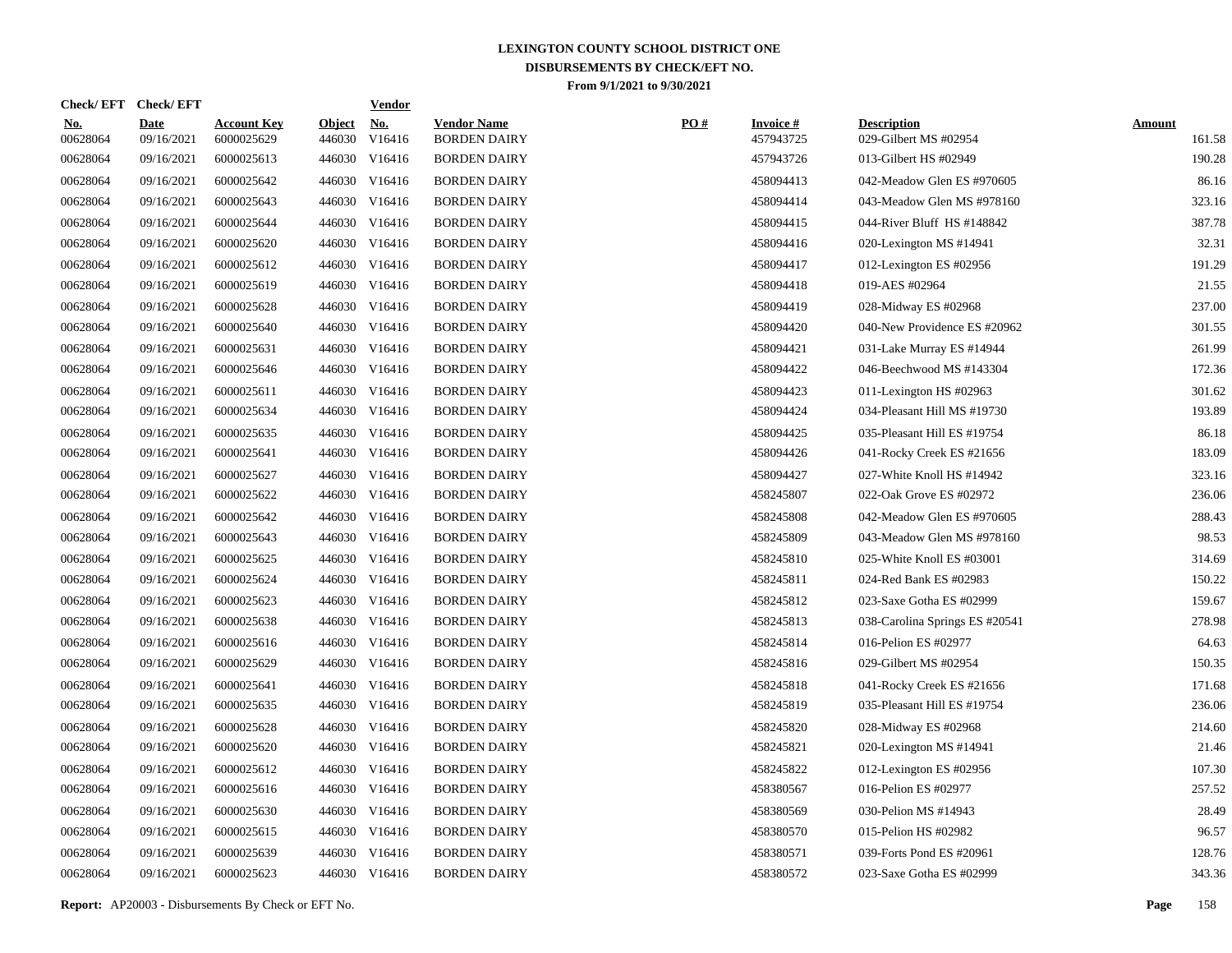| Check/EFT Check/EFT    |                           |                                  |                         | <b>Vendor</b> |                                           |          |                                 |                                                 |                  |
|------------------------|---------------------------|----------------------------------|-------------------------|---------------|-------------------------------------------|----------|---------------------------------|-------------------------------------------------|------------------|
| <u>No.</u><br>00628064 | <b>Date</b><br>09/16/2021 | <b>Account Key</b><br>6000025626 | <b>Object</b><br>446030 | No.<br>V16416 | <b>Vendor Name</b><br><b>BORDEN DAIRY</b> | PO#      | <b>Invoice</b> $#$<br>458380574 | <b>Description</b><br>026-White Knoll MS #03005 | Amount<br>227.96 |
| 00628064               | 09/16/2021                | 6000025625                       | 446030                  | V16416        | <b>BORDEN DAIRY</b>                       |          | 458380575                       | 025-White Knoll ES #03001                       | 171.68           |
| 00628064               | 09/16/2021                | 6000025624                       | 446030                  | V16416        | <b>BORDEN DAIRY</b>                       |          | 458380576                       | 024-Red Bank ES #02983                          | 128.76           |
| 00628064               | 09/16/2021                | 6000025637                       | 446030                  | V16416        | <b>BORDEN DAIRY</b>                       |          | 458380577                       | 037-Carolina Springs MS #20542                  | 499.55           |
| 00628064               | 09/16/2021                | 6000025638                       | 446030                  | V16416        | <b>BORDEN DAIRY</b>                       |          | 458380578                       | 038-Carolina Springs ES #20541                  | 245.51           |
| 00628064               | 09/16/2021                | 6000025645                       | 446030                  | V16416        | <b>BORDEN DAIRY</b>                       |          | 458380579                       | 045-Deerfield ES #179155                        | 386.29           |
| 00628064               | 09/16/2021                | 6000025622                       | 446030                  | V16416        | <b>BORDEN DAIRY</b>                       |          | 458534021                       | 022-Oak Grove ES #02972                         | 160.91           |
| 00628064               | 09/16/2021                | 6000025643                       | 446030                  | V16416        | <b>BORDEN DAIRY</b>                       |          | 458534023                       | 043-Meadow Glen MS #978160                      | 171.68           |
| 00628064               | 09/16/2021                | 6000025620                       | 446030                  | V16416        | <b>BORDEN DAIRY</b>                       |          | 458534025                       | 020-Lexington MS #14941                         | 64.38            |
| 00628064               | 09/16/2021                | 6000025612                       | 446030                  | V16416        | <b>BORDEN DAIRY</b>                       |          | 458534026                       | 012-Lexington ES #02956                         | 138.12           |
| 00628064               | 09/16/2021                | 6000025628                       | 446030                  | V16416        | <b>BORDEN DAIRY</b>                       |          | 458534027                       | 028-Midway ES #02968                            | 218.12           |
| 00628064               | 09/16/2021                | 6000025640                       |                         | 446030 V16416 | <b>BORDEN DAIRY</b>                       |          | 458534028                       | 040-New Providence ES #20962                    | 289.71           |
| 00628064               | 09/16/2021                | 6000025631                       | 446030                  | V16416        | <b>BORDEN DAIRY</b>                       |          | 458534030                       | 031-Lake Murray ES #14944                       | 193.14           |
| 00628064               | 09/16/2021                | 6000025646                       |                         | 446030 V16416 | <b>BORDEN DAIRY</b>                       |          | 458534031                       | 046-Beechwood MS #143304                        | 118.03           |
| 00628064               | 09/16/2021                | 6000025641                       | 446030                  | V16416        | <b>BORDEN DAIRY</b>                       |          | 458534032                       | 041-Rocky Creek ES #21656                       | 175.15           |
| 00628064               | 09/16/2021                | 6000025611                       |                         | 446030 V16416 | <b>BORDEN DAIRY</b>                       |          | 458534033                       | 011-Lexington HS #02963                         | 150.22           |
| 00628064               | 09/16/2021                | 6000025635                       | 446030                  | V16416        | <b>BORDEN DAIRY</b>                       |          | 458534034                       | 035-Pleasant Hill ES #19754                     | 253.87           |
| 00628064               | 09/16/2021                | 6000025627                       |                         | 446030 V16416 | <b>BORDEN DAIRY</b>                       |          | 458534035                       | 027-White Knoll HS #14942                       | 278.98           |
|                        |                           |                                  |                         |               |                                           |          |                                 | <b>Check Total</b>                              | 14,204.49        |
| 00628065               | 09/16/2021                | 1000011413                       |                         | 441000 V13255 | <b>BSN SPORTS</b>                         | P2201814 | 913739464                       | Black, White-Performance Polo                   | 128.40           |
| 00628065               | 09/16/2021                | 1000011413                       |                         | 441000 V13255 | <b>BSN SPORTS</b>                         | P2201814 | 913739464                       | Gilbert G Original 1 - NO Char                  | 0.00             |
| 00628065               | 09/16/2021                | 1000011413                       |                         | 441000 V13255 | <b>BSN SPORTS</b>                         | P2201814 | 913739464                       | Stealth Gray, White-Performanc                  | 128.40           |
| 00628065               | 09/16/2021                | 1000011413                       |                         | 441000 V13255 | <b>BSN SPORTS</b>                         | P2201814 | 913739464                       | Steel Heather- Mens Velocity 1                  | 109.14           |
| 00628065               | 09/16/2021                | 1000011413                       |                         | 441000 V13255 | <b>BSN SPORTS</b>                         | P2201814 | 913739464                       | Steel Heather - Womens Velocit                  | 27.29            |
| 00628065               | 09/16/2021                | 1000011413                       |                         | 441000 V13255 | <b>BSN SPORTS</b>                         | P2201814 | 913739464                       | Gilbert G w/American Flag and                   | 0.00             |
| 00628065               | 09/16/2021                | 1000011413                       |                         | 441000 V13255 | <b>BSN SPORTS</b>                         | P2201814 | 913739464                       | Steel Heather - Womens Velocit                  | 27.29            |
| 00628065               | 09/16/2021                | 1000011413                       |                         | 441000 V13255 | <b>BSN SPORTS</b>                         | P2201814 | 913739464                       | Shipping                                        | 19.50            |
|                        |                           |                                  |                         |               |                                           |          |                                 | <b>Check Total</b>                              | 440.02           |
| 00628066               | 09/16/2021                | 6000025640                       |                         | 433200 EXXXXX | Employee                                  |          | 08.18.08.31.21                  | <b>Bank Deposit</b>                             | 8.96             |
|                        |                           |                                  |                         |               |                                           |          |                                 | <b>Check Total</b>                              | 8.96             |
| 00628068               | 09/16/2021                | 6000025644                       |                         | 446020 V11591 | EARTHGRAINS BAKING COMPANIES I            |          | 51472602123                     | 044-River Bluff HS #99834                       | 98.00            |
| 00628068               | 09/16/2021                | 6000025643                       |                         | 446020 V11591 | EARTHGRAINS BAKING COMPANIES I            |          | 51472602125                     | 043-Meadow Glen MS #99836                       | 27.00            |
| 00628068               | 09/16/2021                | 6000025642                       |                         | 446020 V11591 | EARTHGRAINS BAKING COMPANIES I            |          | 51472602127                     | 042-Meadow Glen ES #99835                       | 30.80            |
|                        |                           |                                  |                         |               |                                           |          |                                 |                                                 |                  |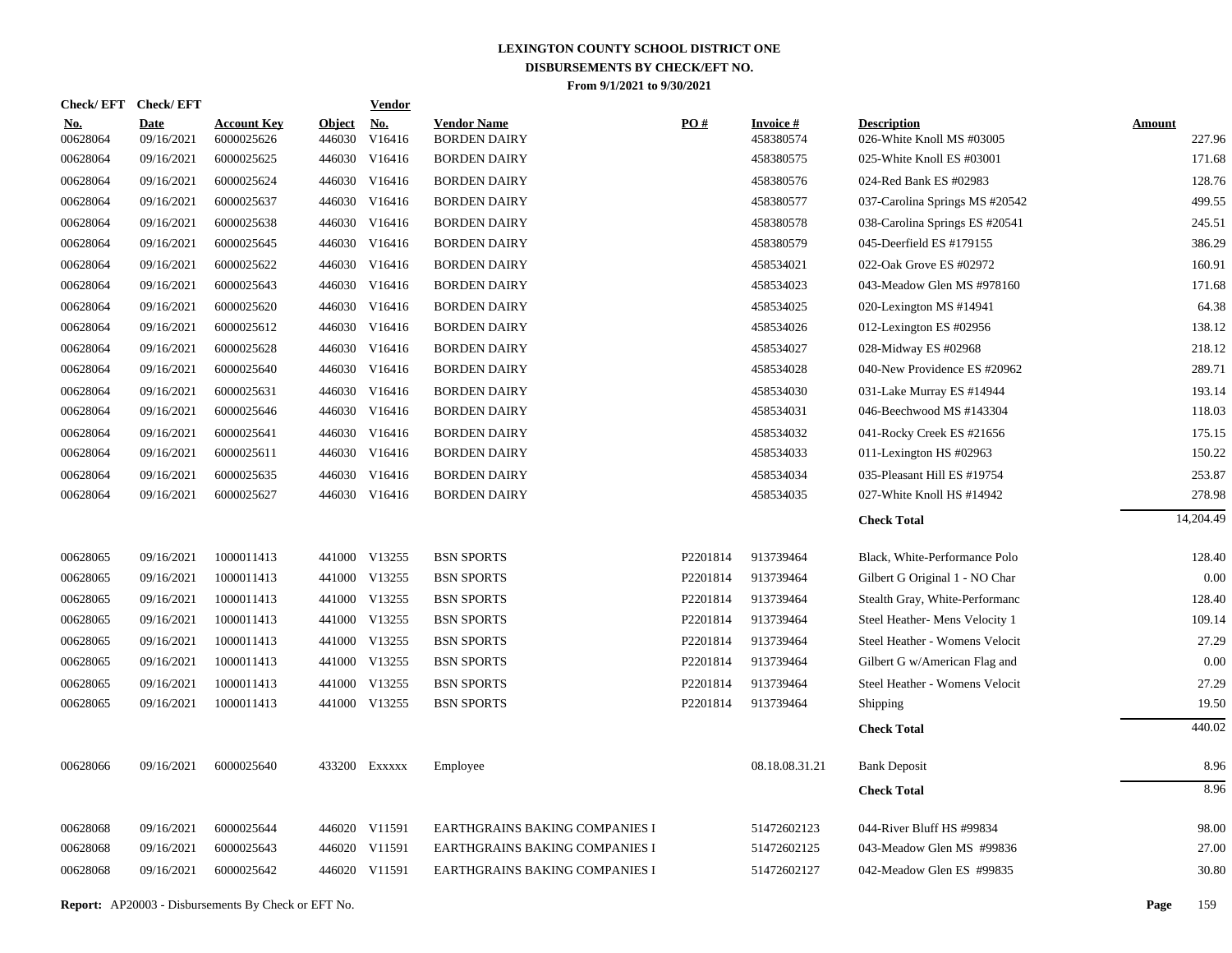| Check/ EFT             | <b>Check/EFT</b>          |                                  |                         | <b>Vendor</b> |                                                      |     |                                |                                               |                        |
|------------------------|---------------------------|----------------------------------|-------------------------|---------------|------------------------------------------------------|-----|--------------------------------|-----------------------------------------------|------------------------|
| <u>No.</u><br>00628068 | <b>Date</b><br>09/16/2021 | <b>Account Key</b><br>6000025620 | <b>Object</b><br>446020 | No.<br>V11591 | <b>Vendor Name</b><br>EARTHGRAINS BAKING COMPANIES I | PO# | <b>Invoice#</b><br>51472602129 | <b>Description</b><br>020-Lexington MS #97575 | <b>Amount</b><br>65.00 |
| 00628068               | 09/16/2021                | 6000025612                       |                         | 446020 V11591 | EARTHGRAINS BAKING COMPANIES I                       |     | 51472602132                    | 012-Lexington ES #97571                       | 84.50                  |
| 00628068               | 09/16/2021                | 6000025619                       |                         | 446020 V11591 | EARTHGRAINS BAKING COMPANIES I                       |     | 51472602134                    | 019-AES #97574                                | 32.60                  |
| 00628068               | 09/16/2021                | 6000025628                       |                         | 446020 V11591 | <b>EARTHGRAINS BAKING COMPANIES I</b>                |     | 51472602136                    | 028-Midway ES #97582                          | 52.65                  |
| 00628068               | 09/16/2021                | 6000025640                       |                         | 446020 V11591 | <b>EARTHGRAINS BAKING COMPANIES I</b>                |     | 51472602138                    | 040-New Providence ES #98574                  | 54.50                  |
| 00628068               | 09/16/2021                | 6000025646                       |                         | 446020 V11591 | EARTHGRAINS BAKING COMPANIES I                       |     | 51472602139                    | 046-Beechwood MS # 000002182                  | 59.40                  |
| 00628068               | 09/16/2021                | 6000025631                       |                         | 446020 V11591 | EARTHGRAINS BAKING COMPANIES I                       |     | 51472602140                    | 031-Lake Murray ES #97584                     | 35.30                  |
| 00628068               | 09/16/2021                | 6000025611                       |                         | 446020 V11591 | EARTHGRAINS BAKING COMPANIES I                       |     | 51472602142                    | 011-Lexington HS #97570                       | 73.95                  |
| 00628068               | 09/16/2021                | 6000025641                       |                         | 446020 V11591 | EARTHGRAINS BAKING COMPANIES I                       |     | 51472602144                    | 041-Rocky Creek ES #99361                     | 84.50                  |
| 00628068               | 09/16/2021                | 6000025647                       |                         | 446020 V11591 | EARTHGRAINS BAKING COMPANIES I                       |     | 51472602145                    | 047-Centerville ES # 975700025                | 98.00                  |
| 00628068               | 09/16/2021                | 6000025614                       |                         | 446020 V11591 | EARTHGRAINS BAKING COMPANIES I                       |     | 51472602147                    | 014-Gilbert ES #97573                         | 129.25                 |
| 00628068               | 09/16/2021                | 6000025629                       |                         | 446020 V11591 | EARTHGRAINS BAKING COMPANIES I                       |     | 51472602150                    | 029-Gilbert MS #97583                         | 92.40                  |
| 00628068               | 09/16/2021                | 6000025635                       |                         | 446020 V11591 | EARTHGRAINS BAKING COMPANIES I                       |     | 51472602152                    | 035-Pleasant Hill ES #97898                   | 85.25                  |
| 00628068               | 09/16/2021                | 6000025634                       |                         | 446020 V11591 | EARTHGRAINS BAKING COMPANIES I                       |     | 51472602153                    | 034-Pleasant Hill MS #97899                   | 76.00                  |
| 00628068               | 09/16/2021                | 6000025626                       |                         | 446020 V11591 | EARTHGRAINS BAKING COMPANIES I                       |     | 51472602154                    | 026-White Knoll MS #97581                     | 33.75                  |
| 00628068               | 09/16/2021                | 6000025625                       |                         | 446020 V11591 | EARTHGRAINS BAKING COMPANIES I                       |     | 51472602156                    | 025-White Knoll ES #97580                     | 44.00                  |
| 00628068               | 09/16/2021                | 6000025627                       |                         | 446020 V11591 | EARTHGRAINS BAKING COMPANIES I                       |     | 51472602158                    | 027-White Knoll HS #97576                     | 274.70                 |
| 00628068               | 09/16/2021                | 6000025630                       |                         | 446020 V11591 | EARTHGRAINS BAKING COMPANIES I                       |     | 51472602160                    | 030-Pelion MS #97541                          | 80.05                  |
| 00628068               | 09/16/2021                | 6000025637                       |                         | 446020 V11591 | <b>EARTHGRAINS BAKING COMPANIES I</b>                |     | 51472602162                    | 037-Carolina Springs MS #9827                 | 169.00                 |
| 00628068               | 09/16/2021                | 6000025615                       |                         | 446020 V11591 | EARTHGRAINS BAKING COMPANIES I                       |     | 51472602163                    | 015-Pelion HS #97542                          | 40.20                  |
| 00628068               | 09/16/2021                | 6000025643                       |                         | 446020 V11591 | EARTHGRAINS BAKING COMPANIES I                       |     | 51472602221                    | 043-Meadow Glen MS #99836                     | 81.40                  |
| 00628068               | 09/16/2021                | 6000025620                       |                         | 446020 V11591 | EARTHGRAINS BAKING COMPANIES I                       |     | 51472602223                    | 020-Lexington MS #97575                       | 76.00                  |
| 00628068               | 09/16/2021                | 6000025628                       |                         | 446020 V11591 | EARTHGRAINS BAKING COMPANIES I                       |     | 51472602225                    | 028-Midway ES #97582                          | 67.50                  |
| 00628068               | 09/16/2021                | 6000025646                       |                         | 446020 V11591 | EARTHGRAINS BAKING COMPANIES I                       |     | 51472602227                    | 046-Beechwood MS # 000002182                  | 79.65                  |
| 00628068               | 09/16/2021                | 6000025641                       |                         | 446020 V11591 | EARTHGRAINS BAKING COMPANIES I                       |     | 51472602228                    | 041-Rocky Creek ES #99361                     | 115.25                 |
| 00628068               | 09/16/2021                | 6000025611                       |                         | 446020 V11591 | <b>EARTHGRAINS BAKING COMPANIES I</b>                |     | 51472602231                    | 011-Lexington HS #97570                       | 73.00                  |
| 00628068               | 09/16/2021                | 6000025631                       |                         | 446020 V11591 | <b>EARTHGRAINS BAKING COMPANIES I</b>                |     | 51472602233                    | 031-Lake Murray ES #97584                     | 77.70                  |
| 00628068               | 09/16/2021                | 6000025634                       |                         | 446020 V11591 | EARTHGRAINS BAKING COMPANIES I                       |     | 51472602235                    | 034-Pleasant Hill MS #97899                   | 97.20                  |
| 00628068               | 09/16/2021                | 6000025635                       |                         | 446020 V11591 | EARTHGRAINS BAKING COMPANIES I                       |     | 51472602236                    | 035-Pleasant Hill ES #97898                   | 22.00                  |
| 00628068               | 09/16/2021                | 6000025645                       |                         | 446020 V11591 | EARTHGRAINS BAKING COMPANIES I                       |     | 51472602237                    | 045-Deerfield ES #975710258                   | 88.25                  |
| 00628068               | 09/16/2021                | 6000025624                       |                         | 446020 V11591 | EARTHGRAINS BAKING COMPANIES I                       |     | 51472602239                    | 024-Red Bank ES #97579                        | 37.80                  |
| 00628068               | 09/16/2021                | 6000025627                       |                         | 446020 V11591 | EARTHGRAINS BAKING COMPANIES I                       |     | 51472602241                    | 027-White Knoll HS #97576                     | 191.70                 |
| 00628068               | 09/16/2021                | 6000025629                       |                         | 446020 V11591 | EARTHGRAINS BAKING COMPANIES I                       |     | 51472602249                    | 029-Gilbert MS #97583                         | 47.25                  |
| 00628068               | 09/16/2021                | 6000025626                       |                         | 446020 V11591 | EARTHGRAINS BAKING COMPANIES I                       |     | 51472602257                    | 026-White Knoll MS #97581                     | 48.60                  |
| 00628068               | 09/16/2021                | 6000025625                       |                         | 446020 V11591 | EARTHGRAINS BAKING COMPANIES I                       |     | 51472602259                    | 025-White Knoll ES #97580                     | 76.40                  |
| 00628068               | 09/16/2021                | 6000025638                       |                         | 446020 V11591 | EARTHGRAINS BAKING COMPANIES I                       |     | 51472602261                    | 038-Carolina Springs ES #9827                 | 62.50                  |

**Report:** AP20003 - Disbursements By Check or EFT No. **Page** 160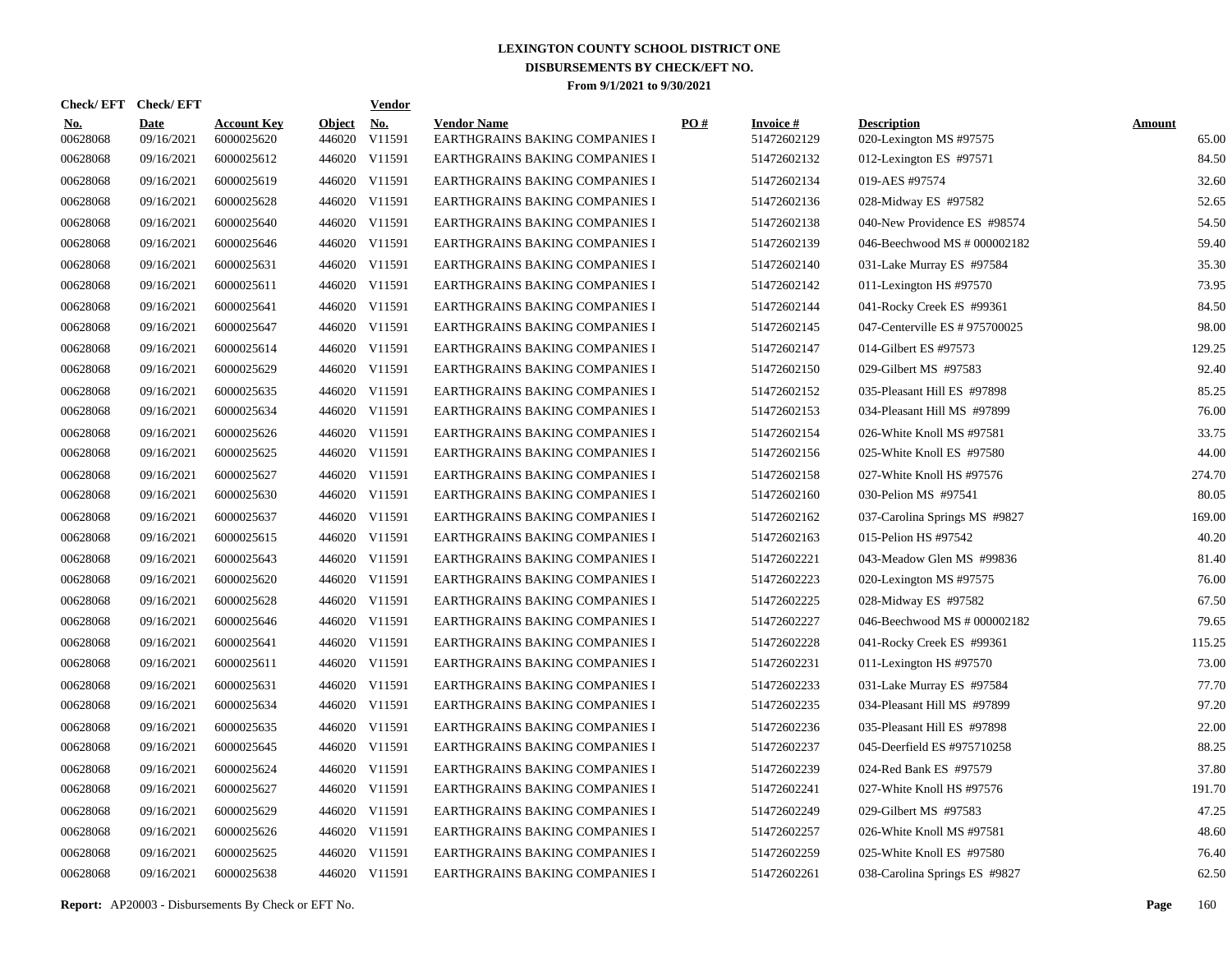|                        | Check/EFT Check/EFT       |                                  |                         | <b>Vendor</b>                         |                                                      |          |                          |                                            |                        |
|------------------------|---------------------------|----------------------------------|-------------------------|---------------------------------------|------------------------------------------------------|----------|--------------------------|--------------------------------------------|------------------------|
| <u>No.</u><br>00628068 | <b>Date</b><br>09/16/2021 | <b>Account Key</b><br>6000025615 | <b>Object</b><br>446020 | $\underline{\textbf{No}}$ .<br>V11591 | <b>Vendor Name</b><br>EARTHGRAINS BAKING COMPANIES I | PO#      | Invoice #<br>51472602262 | <b>Description</b><br>015-Pelion HS #97542 | <b>Amount</b><br>54.20 |
| 00628068               | 09/16/2021                | 6000025630                       |                         | 446020 V11591                         | EARTHGRAINS BAKING COMPANIES I                       |          | 51472602264              | 030-Pelion MS #97541                       | 81.40                  |
| 00628068               | 09/16/2021                | 6000025622                       |                         | 446020 V11591                         | EARTHGRAINS BAKING COMPANIES I                       |          | 5147602121               | 022-Oak Grove ES #97577                    | 44.00                  |
|                        |                           |                                  |                         |                                       |                                                      |          |                          | <b>Check Total</b>                         | 3,242.60               |
| 00628069               | 09/16/2021                | 5722025322                       |                         | 452000 V12190                         | <b>EDCON INC</b>                                     | P2012928 | 15.P2012928              | <b>Construction Management at Ris</b>      | 433, 423. 75           |
|                        |                           |                                  |                         |                                       |                                                      |          |                          | <b>Check Total</b>                         | 433,423.75             |
| 00628070               | 09/16/2021                | 1000011343                       |                         | 431200 V10028                         | EL EDUCATION INC                                     | P2201605 | 18031                    | 2021-2022 Network School Servi             | 15,950.00              |
|                        |                           |                                  |                         |                                       |                                                      |          |                          | <b>Check Total</b>                         | 15,950.00              |
| 00628071               | 09/16/2021                | 1000012603                       |                         | 439500 V10609                         | ELEVATION HEALTHCARE                                 | P2201914 | 29072-501                | SPEECH LANGUAGE THERAPY SERVIC             | 1,273.00               |
| 00628071               | 09/16/2021                | 1000012603                       |                         | 439500 V10609                         | ELEVATION HEALTHCARE                                 | P2201914 | 29072-502                | SPEECH LANGUAGE THERAPY SERVIC             | 1,273.00               |
| 00628071               | 09/16/2021                | 1000012603                       |                         | 439500 V10609                         | ELEVATION HEALTHCARE                                 | P2201914 | 29072-503                | SPEECH LANGUAGE THERAPY SERVIC             | 1,273.00               |
|                        |                           |                                  |                         |                                       |                                                      |          |                          | <b>Check Total</b>                         | 3,819.00               |
| 00628072               | 09/16/2021                | 7893027021                       |                         | 466031 V01100                         | <b>EMBASSY SUITES CHARLESTON CONV</b>                |          | 09.13.21                 | Return Embassy Suites Refund               | 1,778.00               |
|                        |                           |                                  |                         |                                       |                                                      |          |                          | <b>Check Total</b>                         | 1,778.00               |
| 00628073               | 09/16/2021                | 1000011339                       |                         | 441000 V15897                         | FIRST COMMUNITY BANK                                 | P2203191 | FPES.3928.09.21          | Amazon                                     | 40.78                  |
| 00628073               | 09/16/2021                | 1000021239                       |                         | 441000 V15897                         | FIRST COMMUNITY BANK                                 | P2203191 | FPES.3928.09.21          | <b>Positive Promotions</b>                 | 233.45                 |
| 00628073               | 09/16/2021                | 1000025439                       |                         | 441000 V15897                         | FIRST COMMUNITY BANK                                 | P2203191 | FPES.3928.09.21          | Amazon                                     | 64.19                  |
| 00628073               | 09/16/2021                | 1000025439                       |                         | 441000 V15897                         | FIRST COMMUNITY BANK                                 | P2203191 | FPES.3928.09.21          | Walker Hardware                            | 31.01                  |
| 00628073               | 09/16/2021                | 1000025439                       |                         | 441000 V15897                         | FIRST COMMUNITY BANK                                 | P2203191 | FPES.3928.09.21          | <b>Corner Pantry</b>                       | 28.05                  |
| 00628073               | 09/16/2021                | 1000025439                       |                         | 441000 V15897                         | FIRST COMMUNITY BANK                                 | P2203191 | FPES.3928.09.21          | Pitt Stop                                  | 52.80                  |
| 00628073               | 09/16/2021                | 1000025439                       |                         | 441000 V15897                         | FIRST COMMUNITY BANK                                 | P2203191 | FPES.3928.09.21          | Pitt Stop                                  | 51.70                  |
| 00628073               | 09/16/2021                | 1000025439                       |                         | 441000 V15897                         | FIRST COMMUNITY BANK                                 | P2203191 | FPES.3928.09.21          | <b>RBT Sunoco EasySavings</b>              | $-0.53$                |
| 00628073               | 09/16/2021                | 1000025439                       |                         | 441000 V15897                         | FIRST COMMUNITY BANK                                 | P2203191 | FPES.3928.09.21          | <b>RBT Sunoco Easy Savings</b>             | $-0.52$                |
| 00628073               | 09/16/2021                | 1000025439                       |                         | 441000 V15897                         | FIRST COMMUNITY BANK                                 | P2203191 | FPES.3928.09.21          | RBT Shell Oil                              | $-0.28$                |
| 00628073               | 09/16/2021                | 2021011239                       |                         | 441000 V15897                         | FIRST COMMUNITY BANK                                 | P2203191 | FPES.3928.09.21          | Amazon                                     | 71.10                  |
| 00628073               | 09/16/2021                | 1000011330                       |                         | 436000 V15897                         | FIRST COMMUNITY BANK                                 | P2203145 | PMS.1287.09.21           | <b>ANOTHER PRINTER</b>                     | 153.72                 |
| 00628073               | 09/16/2021                | 1000011330                       |                         | 441000 V15897                         | FIRST COMMUNITY BANK                                 | P2203145 | PMS.1287.09.21           | LOWE'S                                     | 16.18                  |
| 00628073               | 09/16/2021                | 1000011330                       |                         | 441000 V15897                         | FIRST COMMUNITY BANK                                 | P2203145 | PMS.1287.09.21           | <b>AMAZON</b>                              | 35.91                  |
| 00628073               | 09/16/2021                | 1000021230                       |                         | 441000 V15897                         | FIRST COMMUNITY BANK                                 | P2203145 | PMS.1287.09.21           | AMAZON                                     | 74.76                  |
| 00628073               | 09/16/2021                | 1000025430                       |                         | 441000 V15897                         | FIRST COMMUNITY BANK                                 | P2203145 | PMS.1287.09.21           | <b>WALKER HARDWARE</b>                     | 10.85                  |
| 00628073               | 09/16/2021                | 1000025430                       |                         | 441000 V15897                         | FIRST COMMUNITY BANK                                 | P2203145 | PMS.1287.09.21           | SHELL OIL                                  | 84.72                  |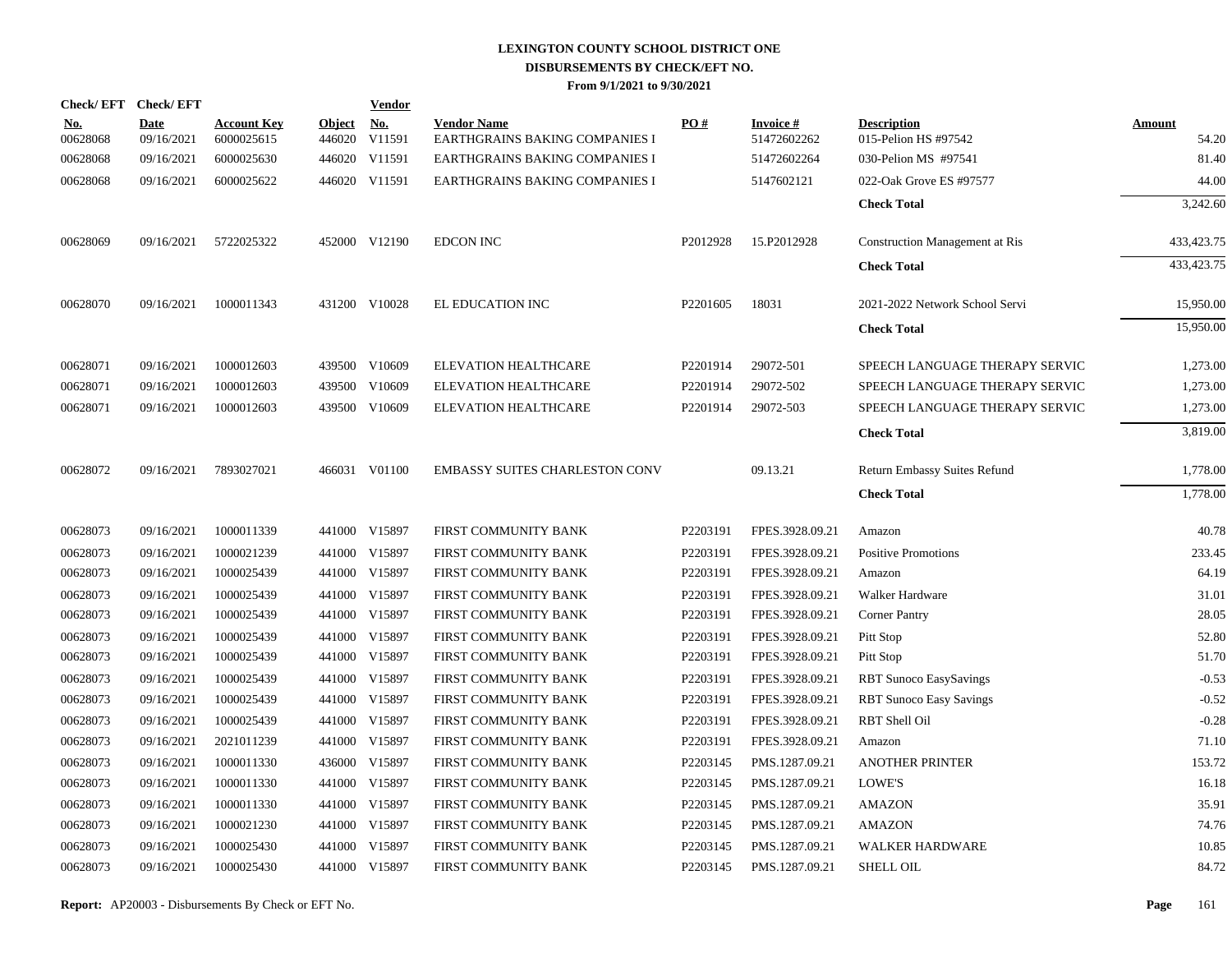| Check/EFT Check/EFT    |                           |                                  |                         | <b>Vendor</b>        |                                            |                 |                                   |                                       |                       |
|------------------------|---------------------------|----------------------------------|-------------------------|----------------------|--------------------------------------------|-----------------|-----------------------------------|---------------------------------------|-----------------------|
| <u>No.</u><br>00628073 | <b>Date</b><br>09/16/2021 | <b>Account Key</b><br>1000025430 | <b>Object</b><br>441000 | <u>No.</u><br>V15897 | <b>Vendor Name</b><br>FIRST COMMUNITY BANK | PQ#<br>P2203145 | <b>Invoice#</b><br>PMS.1287.09.21 | <b>Description</b><br>WALKER HARDWARE | <b>Amount</b><br>5.34 |
| 00628073               | 09/16/2021                | 1000025430                       |                         | 441000 V15897        | FIRST COMMUNITY BANK                       | P2203145        | PMS.1287.09.21                    | LOWE'S                                | 101.44                |
| 00628073               | 09/16/2021                | 1000025430                       |                         | 441000 V15897        | FIRST COMMUNITY BANK                       | P2203145        | PMS.1287.09.21                    | LOWE'S                                | 42.06                 |
| 00628073               | 09/16/2021                | 1000025430                       |                         | 441000 V15897        | FIRST COMMUNITY BANK                       | P2203145        | PMS.1287.09.21                    | <b>SHELL OIL</b>                      | 25.00                 |
| 00628073               | 09/16/2021                | 1000025430                       |                         | 441000 V15897        | FIRST COMMUNITY BANK                       | P2203145        | PMS.1287.09.21                    | <b>SHELL SAVINGS CREDIT</b>           | $-0.85$               |
| 00628073               | 09/16/2021                | 1000025430                       |                         | 441000 V15897        | FIRST COMMUNITY BANK                       | P2203145        | PMS.1287.09.21                    | SHELL SAVINGS CREDIT                  | $-0.83$               |
| 00628073               | 09/16/2021                | 7733019030                       |                         | 466041 V15897        | FIRST COMMUNITY BANK                       | P2203145        | PMS.1287.09.21                    | Pecknel Music                         | 125.90                |
| 00628073               | 09/16/2021                | 7733019030                       |                         | 466041 V15897        | FIRST COMMUNITY BANK                       | P2203145        | PMS.1287.09.21                    | PECKNEL MUSIC                         | 663.30                |
| 00628073               | 09/16/2021                | 7748019030                       |                         | 466041 V15897        | FIRST COMMUNITY BANK                       | P2203145        | PMS.1287.09.21                    | <b>J W PEPPER</b>                     | 66.99                 |
| 00628073               | 09/16/2021                | 7748019030                       |                         | 466041 V15897        | FIRST COMMUNITY BANK                       | P2203145        | PMS.1287.09.21                    | <b>J W PEPPER</b>                     | 561.99                |
| 00628073               | 09/16/2021                | 7802080030                       |                         | 466069 V15897        | FIRST COMMUNITY BANK                       | P2203145        | PMS.1287.09.21                    | SHELL (CORNER PANTRY)                 | 83.46                 |
| 00628073               | 09/16/2021                | 7814027030                       |                         | 466041 V15897        | FIRST COMMUNITY BANK                       | P2203145        | PMS.1287.09.21                    | NATIONAL FFA ORGANIZATION             | 158.25                |
| 00628073               | 09/16/2021                | 7841827030                       |                         | 466041 V15897        | FIRST COMMUNITY BANK                       | P2203145        | PMS.1287.09.21                    | <b>AMAZON</b>                         | 22.24                 |
| 00628073               | 09/16/2021                | 7841827030                       |                         | 466041 V15897        | FIRST COMMUNITY BANK                       | P2203145        | PMS.1287.09.21                    | DOLLAR GENERAL                        | 6.42                  |
| 00628073               | 09/16/2021                | 7841827030                       |                         | 466041 V15897        | FIRST COMMUNITY BANK                       | P2203145        | PMS.1287.09.21                    | <b>DOLLAR TREE</b>                    | 42.80                 |
| 00628073               | 09/16/2021                | 7841827030                       |                         | 466041 V15897        | FIRST COMMUNITY BANK                       | P2203145        | PMS.1287.09.21                    | <b>AMAZON</b>                         | 13.15                 |
| 00628073               | 09/16/2021                | 7860527030                       |                         | 466041 V15897        | FIRST COMMUNITY BANK                       | P2203145        | PMS.1287.09.21                    | Hobby Lobby                           | 200.18                |
| 00628073               | 09/16/2021                | 7860527030                       |                         | 466041 V15897        | FIRST COMMUNITY BANK                       | P2203145        | PMS.1287.09.21                    | <b>SHUMPERT'S IGA</b>                 | 11.58                 |
| 00628073               | 09/16/2021                | 7860527030                       |                         | 466069 V15897        | FIRST COMMUNITY BANK                       | P2203145        | PMS.1287.09.21                    | <b>SAM'S CLUB</b>                     | 111.88                |
| 00628073               | 09/16/2021                | 7860527030                       |                         | 466069 V15897        | FIRST COMMUNITY BANK                       | P2203145        | PMS.1287.09.21                    | WALMART                               | 43.32                 |
| 00628073               | 09/16/2021                | 7860527030                       | 466069                  | V15897               | FIRST COMMUNITY BANK                       | P2203145        | PMS.1287.09.21                    | EAST BAY DELI                         | 664.12                |
| 00628073               | 09/16/2021                | 7860527030                       |                         | 466099 V15897        | FIRST COMMUNITY BANK                       | P2203145        | PMS.1287.09.21                    | Lexington Florist                     | 45.45                 |
| 00628073               | 09/16/2021                | 7860527030                       | 466099                  | V15897               | FIRST COMMUNITY BANK                       | P2203145        | PMS.1287.09.21                    | <b>LEXINGTON FLORIST</b>              | 47.45                 |
| 00628073               | 09/16/2021                | 7887073030                       | 466069                  | V15897               | FIRST COMMUNITY BANK                       | P2203145        | PMS.1287.09.21                    | <b>SAM'S CLUB</b>                     | 127.98                |
| 00628073               | 09/16/2021                | 7887080030                       | 466069                  | V15897               | FIRST COMMUNITY BANK                       | P2203145        | PMS.1287.09.21                    | SAM'S CLUB                            | 146.82                |
| 00628073               | 09/16/2021                | 7887084530                       |                         | 466041 V15897        | FIRST COMMUNITY BANK                       | P2203145        | PMS.1287.09.21                    | <b>OMNI CHEER</b>                     | 647.15                |
| 00628073               | 09/16/2021                | 7887084530                       |                         | 466069 V15897        | FIRST COMMUNITY BANK                       | P2203145        | PMS.1287.09.21                    | <b>WALMART</b>                        | 24.34                 |
| 00628073               | 09/16/2021                | 7934027030                       |                         | 466041 V15897        | FIRST COMMUNITY BANK                       | P2203145        | PMS.1287.09.21                    | First for Inspiration                 | 334.14                |
| 00628073               | 09/16/2021                | 1000011123                       |                         | 441000 V15897        | FIRST COMMUNITY BANK                       | P2203192        | SGES.4694.09.21                   | <b>AMAZON</b>                         | 9.70                  |
| 00628073               | 09/16/2021                | 1000011223                       |                         | 441000 V15897        | FIRST COMMUNITY BANK                       | P2203192        | SGES.4694.09.21                   | WALMART                               | 255.52                |
| 00628073               | 09/16/2021                | 7863027023                       |                         | 466041 V15897        | FIRST COMMUNITY BANK                       | P2203192        | SGES.4694.09.21                   | US POST OFFICE                        | 114.15                |
| 00628073               | 09/16/2021                | 7886027023                       |                         | 466099 V15897        | FIRST COMMUNITY BANK                       | P2203192        | SGES.4694.09.21                   | <b>APPLE SPICE</b>                    | 88.47                 |
| 00628073               | 09/16/2021                | 1000011326                       | 441000                  | V15897               | FIRST COMMUNITY BANK                       | P2203148        | WKM.5220.09.21                    | Amazon                                | 109.85                |
| 00628073               | 09/16/2021                | 1000011326                       |                         | 441000 V15897        | FIRST COMMUNITY BANK                       | P2203148        | WKM.5220.09.21                    | Amazon                                | 127.08                |
| 00628073               | 09/16/2021                | 1000011326                       |                         | 441000 V15897        | FIRST COMMUNITY BANK                       | P2203148        | WKM.5220.09.21                    | Amazon                                | 58.80                 |
| 00628073               | 09/16/2021                | 1000011326                       |                         | 441000 V15897        | FIRST COMMUNITY BANK                       | P2203148        | WKM.5220.09.21                    | Amazon                                | 45.48                 |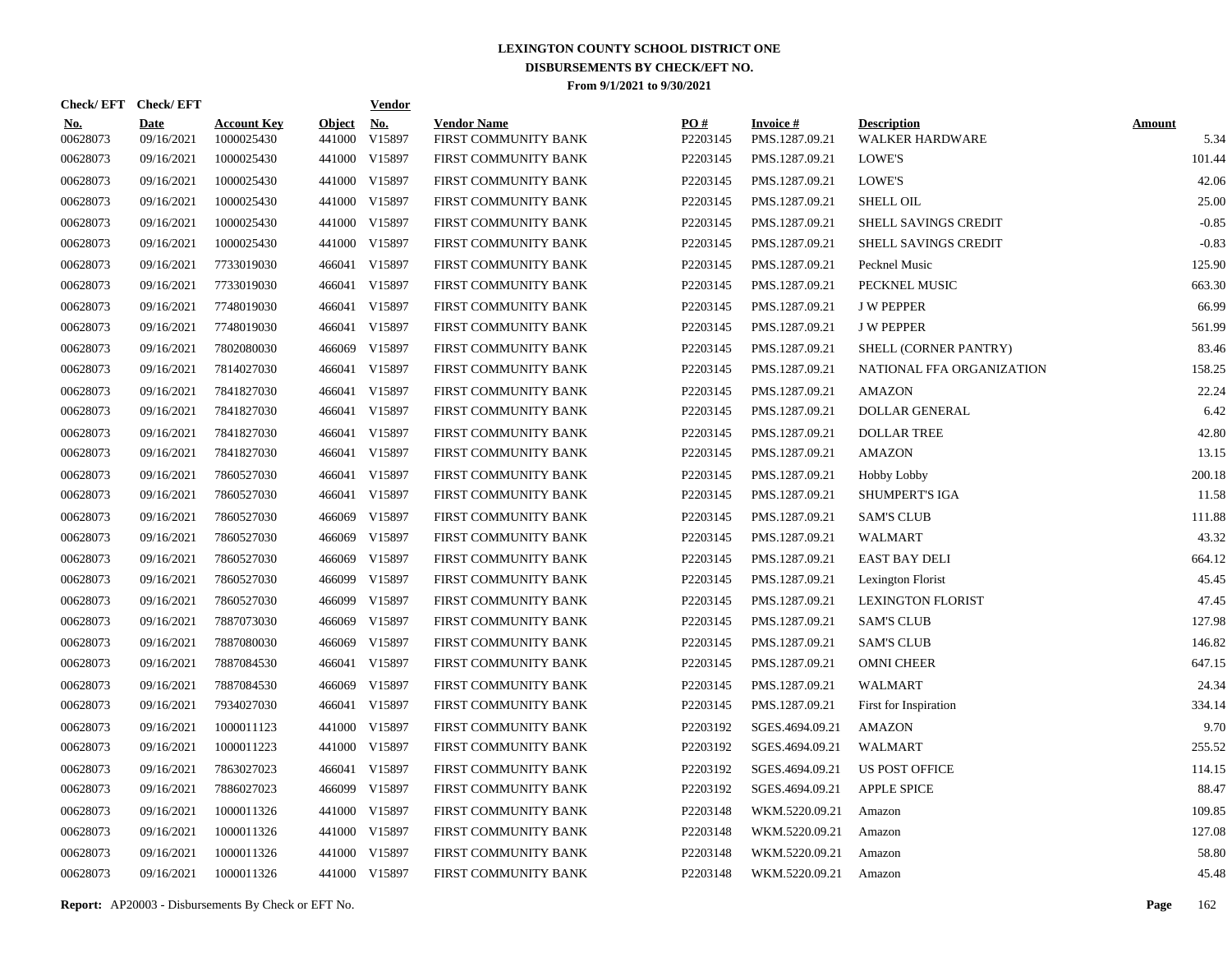|                        | Check/EFT Check/EFT       |                                  |                         | <b>Vendor</b>        |                                            |                 |                                   |                              |                         |
|------------------------|---------------------------|----------------------------------|-------------------------|----------------------|--------------------------------------------|-----------------|-----------------------------------|------------------------------|-------------------------|
| <u>No.</u><br>00628073 | <b>Date</b><br>09/16/2021 | <b>Account Key</b><br>1000011326 | <b>Object</b><br>441000 | <u>No.</u><br>V15897 | <b>Vendor Name</b><br>FIRST COMMUNITY BANK | PQ#<br>P2203148 | <b>Invoice#</b><br>WKM.5220.09.21 | <b>Description</b><br>Amazon | <b>Amount</b><br>126.80 |
| 00628073               | 09/16/2021                | 1000011626                       |                         | 441000 V15897        | FIRST COMMUNITY BANK                       | P2203148        | WKM.5220.09.21                    | Lowes                        | 39.76                   |
| 00628073               | 09/16/2021                | 1000021226                       |                         | 441000 V15897        | FIRST COMMUNITY BANK                       | P2203148        | WKM.5220.09.21                    | Amazon                       | 14.54                   |
| 00628073               | 09/16/2021                | 1000021226                       |                         | 441000 V15897        | FIRST COMMUNITY BANK                       | P2203148        | WKM.5220.09.21                    | Amazon                       | 221.83                  |
| 00628073               | 09/16/2021                | 1000021226                       |                         | 441000 V15897        | FIRST COMMUNITY BANK                       | P2203148        | WKM.5220.09.21                    | <b>AED</b> Superstore        | 99.99                   |
| 00628073               | 09/16/2021                | 1000022226                       |                         | 444500 V15897        | FIRST COMMUNITY BANK                       | P2203148        | WKM.5220.09.21                    | The State                    | 462.80                  |
| 00628073               | 09/16/2021                | 1000025426                       |                         | 441000 V15897        | FIRST COMMUNITY BANK                       | P2203148        | WKM.5220.09.21                    | Amazon                       | 151.89                  |
| 00628073               | 09/16/2021                | 1000025426                       |                         | 441000 V15897        | FIRST COMMUNITY BANK                       | P2203148        | WKM.5220.09.21                    | Amazon                       | 29.95                   |
| 00628073               | 09/16/2021                | 1000025426                       |                         | 441000 V15897        | FIRST COMMUNITY BANK                       | P2203148        | WKM.5220.09.21                    | Lowes                        | 62.51                   |
| 00628073               | 09/16/2021                | 1000025426                       |                         | 441000 V15897        | FIRST COMMUNITY BANK                       | P2203148        | WKM.5220.09.21                    | Home Depot                   | 56.53                   |
| 00628073               | 09/16/2021                | 1000025426                       |                         | 441000 V15897        | FIRST COMMUNITY BANK                       | P2203148        | WKM.5220.09.21                    | Walmart                      | 49.65                   |
| 00628073               | 09/16/2021                | 1000025426                       |                         | 441000 V15897        | FIRST COMMUNITY BANK                       | P2203148        | WKM.5220.09.21                    | Lowes                        | 114.71                  |
| 00628073               | 09/16/2021                | 1000025426                       |                         | 441000 V15897        | FIRST COMMUNITY BANK                       | P2203148        | WKM.5220.09.21                    | Amazon                       | 53.48                   |
| 00628073               | 09/16/2021                | 1000025426                       |                         | 441000 V15897        | FIRST COMMUNITY BANK                       | P2203148        | WKM.5220.09.21                    | Amazon                       | 136.92                  |
| 00628073               | 09/16/2021                | 1000025426                       |                         | 441000 V15897        | FIRST COMMUNITY BANK                       | P2203148        | WKM.5220.09.21                    | Shell oil                    | $-0.07$                 |
| 00628073               | 09/16/2021                | 7737019026                       |                         | 466041 V15897        | FIRST COMMUNITY BANK                       | P2203148        | WKM.5220.09.21                    | Amazon                       | 28.77                   |
| 00628073               | 09/16/2021                | 7764519026                       |                         | 466041 V15897        | FIRST COMMUNITY BANK                       | P2203148        | WKM.5220.09.21                    | Amazon                       | 32.10                   |
| 00628073               | 09/16/2021                | 7802080026                       |                         | 466041 V15897        | FIRST COMMUNITY BANK                       | P2203148        | WKM.5220.09.21                    | Amazon                       | 94.27                   |
| 00628073               | 09/16/2021                | 7860527026                       |                         | 466035 V15897        | FIRST COMMUNITY BANK                       | P2203148        | WKM.5220.09.21                    | Master Blaster               | 125.00                  |
| 00628073               | 09/16/2021                | 7860527026                       |                         | 466041 V15897        | FIRST COMMUNITY BANK                       | P2203148        | WKM.5220.09.21                    | Amazon                       | 102.02                  |
| 00628073               | 09/16/2021                | 7860527026                       |                         | 466041 V15897        | FIRST COMMUNITY BANK                       | P2203148        | WKM.5220.09.21                    | Amazon                       | 157.17                  |
| 00628073               | 09/16/2021                | 7860527026                       |                         | 466041 V15897        | FIRST COMMUNITY BANK                       | P2203148        | WKM.5220.09.21                    | <b>Hobby Lobby</b>           | 51.97                   |
| 00628073               | 09/16/2021                | 7860527026                       |                         | 466041 V15897        | FIRST COMMUNITY BANK                       | P2203148        | WKM.5220.09.21                    | Walmart                      | 60.10                   |
| 00628073               | 09/16/2021                | 7860527026                       |                         | 466069 V15897        | FIRST COMMUNITY BANK                       | P2203148        | WKM.5220.09.21                    | Walmart                      | 78.45                   |
| 00628073               | 09/16/2021                | 7885027026                       |                         | 466041 V15897        | FIRST COMMUNITY BANK                       | P2203148        | WKM.5220.09.21                    | Hobby Lobby                  | 16.03                   |
| 00628073               | 09/16/2021                | 7931527026                       |                         | 466041 V15897        | FIRST COMMUNITY BANK                       | P2203148        | WKM.5220.09.21                    | Amazon                       | 1,091.35                |
| 00628073               | 09/16/2021                | 1000011326                       |                         | 441000 V15897        | FIRST COMMUNITY BANK                       | P2203147        | WKM.5238.09.21                    | Walmart                      | 292.85                  |
| 00628073               | 09/16/2021                | 1000011326                       |                         | 441000 V15897        | FIRST COMMUNITY BANK                       | P2203147        | WKM.5238.09.21                    | Amazon                       | 14.97                   |
| 00628073               | 09/16/2021                | 1000011326                       |                         | 441000 V15897        | FIRST COMMUNITY BANK                       | P2203147        | WKM.5238.09.21                    | Walmart                      | 37.45                   |
| 00628073               | 09/16/2021                | 1000011326                       |                         | 441000 V15897        | FIRST COMMUNITY BANK                       | P2203147        | WKM.5238.09.21                    | Walmart                      | $-37.45$                |
| 00628073               | 09/16/2021                | 7743019026                       |                         | 466041 V15897        | FIRST COMMUNITY BANK                       | P2203147        | WKM.5238.09.21                    | Amazon                       | 300.70                  |
| 00628073               | 09/16/2021                | 7802080026                       |                         | 466035 V15897        | FIRST COMMUNITY BANK                       | P2203147        | WKM.5238.09.21                    | <b>ASHE</b> Design           | 19.99                   |
| 00628073               | 09/16/2021                | 7802080026                       | 466069                  | V15897               | FIRST COMMUNITY BANK                       | P2203147        | WKM.5238.09.21                    | Walmart                      | 20.70                   |
| 00628073               | 09/16/2021                | 7841827026                       |                         | 466099 V15897        | FIRST COMMUNITY BANK                       | P2203147        | WKM.5238.09.21                    | Food Lion                    | 100.00                  |
| 00628073               | 09/16/2021                | 7860527026                       |                         | 466041 V15897        | FIRST COMMUNITY BANK                       | P2203147        | WKM.5238.09.21                    | Palmetto Yard Grams          | 87.50                   |
| 00628073               | 09/16/2021                | 7860527026                       |                         | 466041 V15897        | FIRST COMMUNITY BANK                       | P2203147        | WKM.5238.09.21                    | <b>Teachers Pay Teachers</b> | 4.00                    |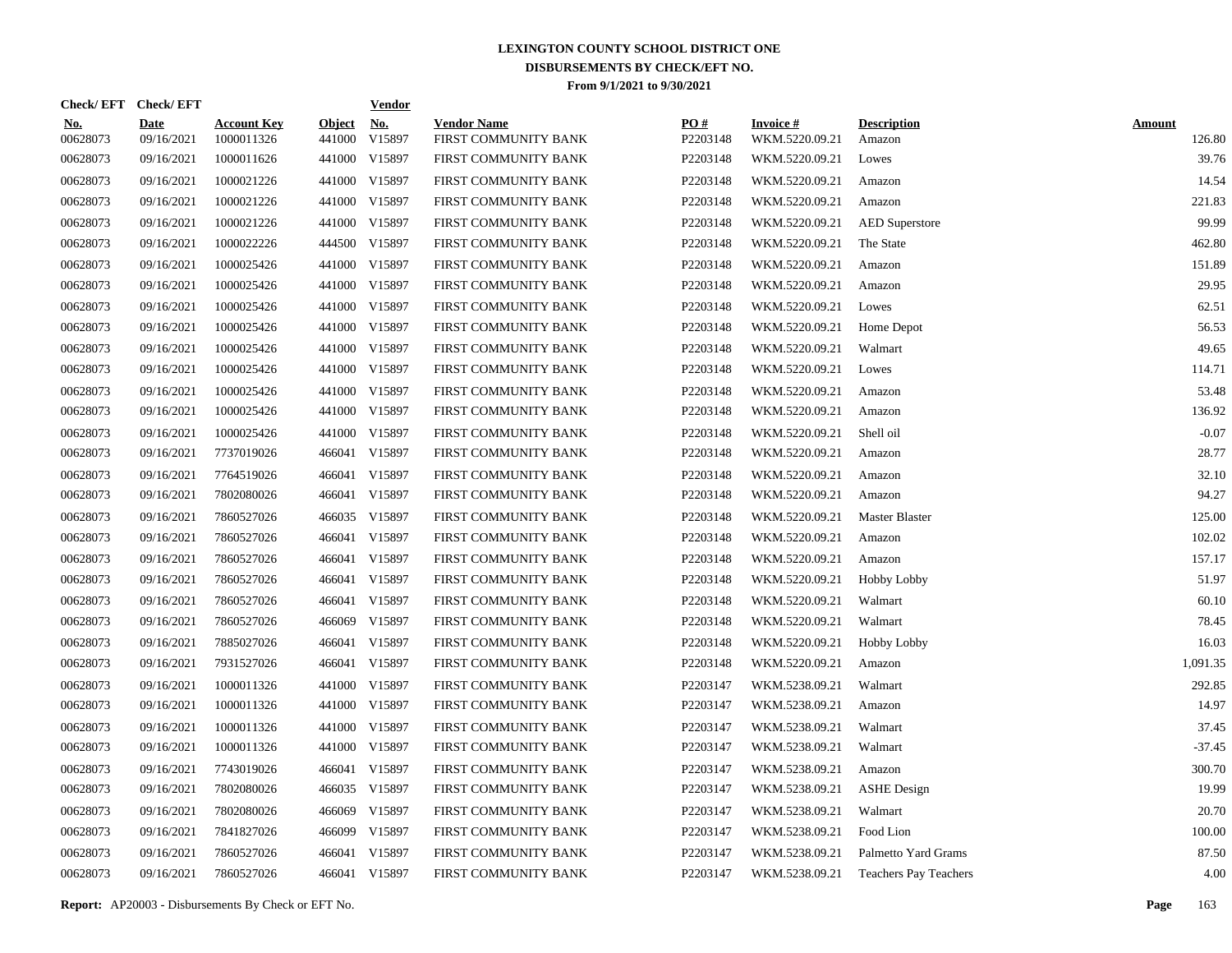| Check/EFT Check/EFT    |                           |                                  |                         | <u>Vendor</u>        |                                            |                 |                                   |                                       |                         |
|------------------------|---------------------------|----------------------------------|-------------------------|----------------------|--------------------------------------------|-----------------|-----------------------------------|---------------------------------------|-------------------------|
| <u>No.</u><br>00628073 | <b>Date</b><br>09/16/2021 | <b>Account Key</b><br>7860527026 | <b>Object</b><br>466069 | <u>No.</u><br>V15897 | <b>Vendor Name</b><br>FIRST COMMUNITY BANK | PO#<br>P2203147 | <b>Invoice#</b><br>WKM.5238.09.21 | <b>Description</b><br>Chick Fila      | <b>Amount</b><br>338.72 |
| 00628073               | 09/16/2021                | 7860527026                       | 466069                  | V15897               | FIRST COMMUNITY BANK                       | P2203147        | WKM.5238.09.21                    | Walmart                               | 105.64                  |
| 00628073               | 09/16/2021                | 7860527026                       | 466069                  | V15897               | FIRST COMMUNITY BANK                       | P2203147        | WKM.5238.09.21                    | Exxon Mobile                          | 15.15                   |
| 00628073               | 09/16/2021                | 7860527026                       | 466069                  | V15897               | FIRST COMMUNITY BANK                       | P2203147        | WKM.5238.09.21                    | Walmart                               | 132.44                  |
| 00628073               | 09/16/2021                | 7860527026                       | 466069                  | V15897               | FIRST COMMUNITY BANK                       | P2203147        | WKM.5238.09.21                    | LeBleu                                | 14.83                   |
| 00628073               | 09/16/2021                | 7860527026                       | 466069                  | V15897               | FIRST COMMUNITY BANK                       | P2203147        | WKM.5238.09.21                    | LeBleu                                | 103.09                  |
| 00628073               | 09/16/2021                | 7885027026                       | 466041                  | V15897               | FIRST COMMUNITY BANK                       | P2203147        | WKM.5238.09.21                    | Omni Cheer                            | 288.87                  |
| 00628073               | 09/16/2021                | 7885027026                       |                         | 466041 V15897        | FIRST COMMUNITY BANK                       | P2203147        | WKM.5238.09.21                    | Omni cheer                            | 133.10                  |
|                        |                           |                                  |                         |                      |                                            |                 |                                   | <b>Check Total</b>                    | 11,509.08               |
| 00628074               | 09/16/2021                | 1000022235                       |                         | 443000 V12185        | FOLLETT SCHOOL SOLUTIONS INC               | P2200653        | 320154                            | 153 (166) Books (List Number 8        | 1,691.70                |
| 00628074               | 09/16/2021                | 1000022235                       |                         | 443000 V12185        | FOLLETT SCHOOL SOLUTIONS INC               | P2200653        | 320154A                           | 153 (166) Books (List Number 8        | 488.89                  |
|                        |                           |                                  |                         |                      |                                            |                 |                                   | <b>Check Total</b>                    | 2,180.59                |
| 00628075               | 09/16/2021                | 7743019040                       |                         | 466041 V00549        | FORMS AND SUPPLY INC (FSI)                 | P2200955        | 5836431-0                         | <b>Business Source Foldback Binde</b> | 9.83                    |
| 00628075               | 09/16/2021                | 7743019040                       | 466041                  | V00549               | FORMS AND SUPPLY INC (FSI)                 | P2200955        | 5836431-0                         | <b>Business Source Foldback Binde</b> | 3.64                    |
| 00628075               | 09/16/2021                | 7743019040                       | 466041                  | V00549               | FORMS AND SUPPLY INC (FSI)                 | P2200955        | 5836431-0                         | <b>Business Source Foldback Binde</b> | 1.50                    |
| 00628075               | 09/16/2021                | 7743019040                       | 466041                  | V00549               | FORMS AND SUPPLY INC (FSI)                 | P2200955        | 5836431-0                         | TOPS Prism Plus Legal Pads Jr         | 20.29                   |
| 00628075               | 09/16/2021                | 7743019040                       | 466041                  | V00549               | FORMS AND SUPPLY INC (FSI)                 | P2200955        | 5836431-0                         | Smartchoice JRLEGALCY Writing         | 38.61                   |
| 00628075               | 09/16/2021                | 7743019040                       | 466041                  | V00549               | FORMS AND SUPPLY INC (FSI)                 | P2200955        | 5836431-0                         | Postitreg Super Sticky Lined N        | 28.98                   |
| 00628075               | 09/16/2021                | 7743019040                       | 466041                  | V00549               | FORMS AND SUPPLY INC (FSI)                 | P2200955        | 5836431-0                         | 3M Assorted Flag Combo Pack 3         | 18.28                   |
| 00628075               | 09/16/2021                | 7743019040                       | 466041                  | V00549               | FORMS AND SUPPLY INC (FSI)                 | P2200955        | 5836431-0                         | Postitreg Extreme Notes 3 x 3         | 13.36                   |
| 00628075               | 09/16/2021                | 7743019040                       | 466041                  | V00549               | FORMS AND SUPPLY INC (FSI)                 | P2200955        | 5836431-0                         | <b>Business Source TopLoading Pol</b> | 7.10                    |
| 00628075               | 09/16/2021                | 7743019040                       | 466041                  | V00549               | FORMS AND SUPPLY INC (FSI)                 | P2200955        | 5836431-0                         | <b>Quality Park Business Sealing</b>  | 75.76                   |
| 00628075               | 09/16/2021                | 7743019040                       | 466041                  | V00549               | FORMS AND SUPPLY INC (FSI)                 | P2200955        | 5836431-0                         | <b>BIC Round Stic Ballpoint Pens</b>  | 11.56                   |
| 00628075               | 09/16/2021                | 7743019040                       | 466041                  | V00549               | FORMS AND SUPPLY INC (FSI)                 | P2200955        | 5836431-0                         | Scotch HeavyDuty Shipping Pac         | 25.13                   |
| 00628075               | 09/16/2021                | 7743019040                       | 466041                  | V00549               | FORMS AND SUPPLY INC (FSI)                 | P2200955        | 5836431-0                         | Business Source Invisible Tape        | 7.70                    |
| 00628075               | 09/16/2021                | 7743019040                       | 466041                  | V00549               | FORMS AND SUPPLY INC (FSI)                 | P2200955        | 5836431-0                         | <b>Business Source Allpurpose</b>     | 12.81                   |
| 00628075               | 09/16/2021                | 7743019040                       | 466041                  | V00549               | FORMS AND SUPPLY INC (FSI)                 | P2200955        | 5836431-0                         | <b>Business Source Utilitypurpose</b> | 12.04                   |
| 00628075               | 09/16/2021                | 7743019040                       | 466041                  | V00549               | FORMS AND SUPPLY INC (FSI)                 | P2200955        | 5836431-0                         | <b>Business Source Utilitypurpose</b> | 12.04                   |
| 00628075               | 09/16/2021                | 7743019040                       | 466041                  | V00549               | FORMS AND SUPPLY INC (FSI)                 | P2200955        | 5836431-0                         | Highland Economy Masking Tape         | 17.10                   |
| 00628075               | 09/16/2021                | 1000021244                       | 441000                  | V00549               | FORMS AND SUPPLY INC (FSI)                 | P2202467        | 5877002-1                         | <b>BIC Refillable Mechanical Penc</b> | 7.90                    |
| 00628075               | 09/16/2021                | 1000025507                       | 441000                  | V00549               | FORMS AND SUPPLY INC (FSI)                 | P2202606        | 5880336-0                         | Pendaflex 25 Tab Cut Letter Re        | 111.54                  |
| 00628075               | 09/16/2021                | 1000025507                       | 441000                  | V00549               | FORMS AND SUPPLY INC (FSI)                 | P2202638        | 5881647-0                         | <b>BIC Brite Liner Fluorescent</b>    | 6.41                    |
| 00628075               | 09/16/2021                | 1000025507                       | 441000                  | V00549               | FORMS AND SUPPLY INC (FSI)                 | P2202638        | 5881647-0                         | <b>BIC WiteOut EZ Correct Correct</b> | 19.56                   |
| 00628075               | 09/16/2021                | 1000025507                       |                         | 441000 V00549        | FORMS AND SUPPLY INC (FSI)                 | P2202638        | 5881647-0                         | Sharpie SGel Pens 05 mm Pen P         | 17.66                   |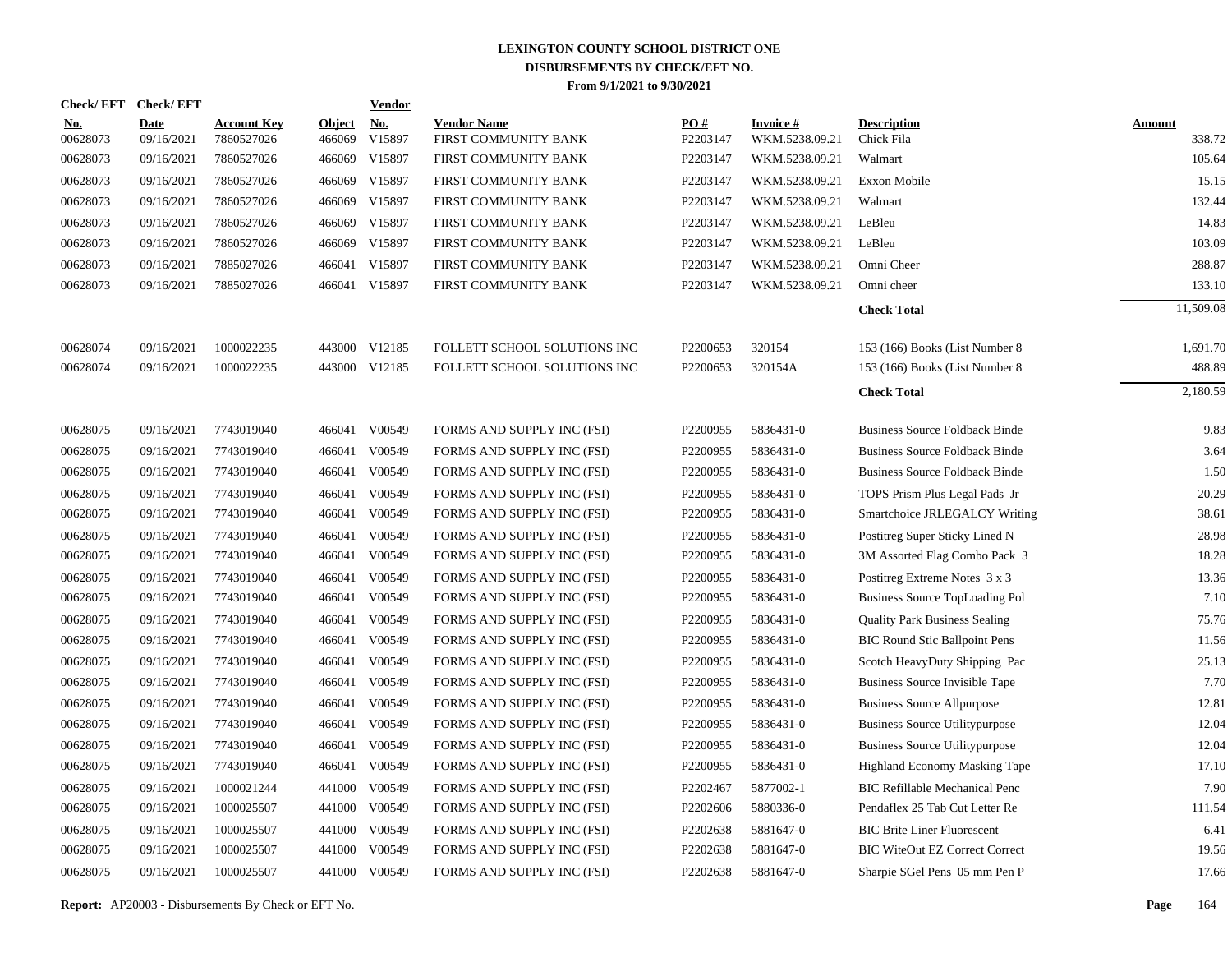| Check/ EFT             | <b>Check/EFT</b>          |                                  |                         | <b>Vendor</b>        |                                                  |                 |                              |                                                  |                       |
|------------------------|---------------------------|----------------------------------|-------------------------|----------------------|--------------------------------------------------|-----------------|------------------------------|--------------------------------------------------|-----------------------|
| <b>No.</b><br>00628075 | <b>Date</b><br>09/16/2021 | <b>Account Key</b><br>1000025507 | <b>Object</b><br>441000 | <u>No.</u><br>V00549 | <b>Vendor Name</b><br>FORMS AND SUPPLY INC (FSI) | PQ#<br>P2202638 | <b>Invoice#</b><br>5881647-0 | <b>Description</b><br>Postitreg Notes Value Pack | <b>Amount</b><br>6.43 |
| 00628075               | 09/16/2021                | 1000025507                       | 441000                  | V00549               | FORMS AND SUPPLY INC (FSI)                       | P2202638        | 5881647-0                    | <b>Business Source Extreme Color</b>             | 5.11                  |
| 00628075               | 09/16/2021                | 7740019040                       | 466041                  | V00549               | FORMS AND SUPPLY INC (FSI)                       | P2202787        | 5885708-2                    | Cardinal EconomyValue ClearVue                   | 37.49                 |
| 00628075               | 09/16/2021                | 1000022409                       | 441000                  | V00549               | FORMS AND SUPPLY INC (FSI)                       | P2202940        | 5890355-0                    | Postitreg Super Sticky Notes C                   | 70.30                 |
| 00628075               | 09/16/2021                | 1000021211                       | 441000                  | V00549               | FORMS AND SUPPLY INC (FSI)                       | P2202941        | 5890357-0                    | Pentel EnerGel RTX Liquid Gel                    | 22.83                 |
| 00628075               | 09/16/2021                | 1000021211                       | 441000                  | V00549               | FORMS AND SUPPLY INC (FSI)                       | P2202941        | 5890357-0                    | Energizer Ultimate Lithium AA                    | 38.51                 |
| 00628075               | 09/16/2021                | 1000021211                       | 441000                  | V00549               | FORMS AND SUPPLY INC (FSI)                       | P2202941        | 5890357-0                    | Swingline LightDuty Standard S                   | 5.54                  |
| 00628075               | 09/16/2021                | 1000021211                       | 441000                  | V00549               | FORMS AND SUPPLY INC (FSI)                       | P2202941        | 5890357-0                    | TOPS Wide Rule 1subject Spiral                   | 27.93                 |
| 00628075               | 09/16/2021                | 1000021211                       | 441000                  | V00549               | FORMS AND SUPPLY INC (FSI)                       | P2202941        | 5890357-0                    | LEE Sortkwik 134 oz Fingertip                    | 5.11                  |
| 00628075               | 09/16/2021                | 1000021211                       | 441000                  | V00549               | FORMS AND SUPPLY INC (FSI)                       | P2202941        | 5890357-0                    | Quality Park DabNSeal Envelope                   | 3.79                  |
| 00628075               | 09/16/2021                | 1000021211                       | 441000                  | V00549               | FORMS AND SUPPLY INC (FSI)                       | P2202941        | 5890357-0                    | Astrobrights Inkjet Laser Prin                   | 11.27                 |
| 00628075               | 09/16/2021                | 1000021211                       | 441000                  | V00549               | FORMS AND SUPPLY INC (FSI)                       | P2202941        | 5890357-0                    | Astrobrights Inkjet Laser Prin                   | 7.91                  |
| 00628075               | 09/16/2021                | 1000021211                       | 441000                  | V00549               | FORMS AND SUPPLY INC (FSI)                       | P2202941        | 5890357-0                    | Pentel EnerGel RTX Liquid Gel                    | 3.75                  |
| 00628075               | 09/16/2021                | 1000021211                       | 441000                  | V00549               | FORMS AND SUPPLY INC (FSI)                       | P2202941        | 5890357-0                    | Pentel EnerGel RTX Liquid Gel                    | 22.86                 |
| 00628075               | 09/16/2021                | 1000021211                       | 441000                  | V00549               | FORMS AND SUPPLY INC (FSI)                       | P2202941        | 5890357-0                    | Business Source Ruled White In                   | 1.03                  |
| 00628075               | 09/16/2021                | 1000021211                       | 441000                  | V00549               | FORMS AND SUPPLY INC (FSI)                       | P2202941        | 5890357-0                    | <b>Business Source Foldback Binde</b>            | 0.73                  |
| 00628075               | 09/16/2021                | 1000021211                       | 441000                  | V00549               | FORMS AND SUPPLY INC (FSI)                       | P2202941        | 5890357-0                    | <b>Business Source Foldback Binde</b>            | 3.08                  |
| 00628075               | 09/16/2021                | 1000021211                       | 441000                  | V00549               | FORMS AND SUPPLY INC (FSI)                       | P2202941        | 5890357-0                    | Pentel EnerGel RTX Liquid Gel                    | 20.60                 |
| 00628075               | 09/16/2021                | 1000021211                       | 441000                  | V00549               | FORMS AND SUPPLY INC (FSI)                       | P2202941        | 5890357-0                    | Energizer Ultimate Lithium AAA                   | 38.51                 |
| 00628075               | 09/16/2021                | 1000021211                       | 441000                  | V00549               | FORMS AND SUPPLY INC (FSI)                       | P2202941        | 5890357-0                    | Maxell InEar Earbuds with Micr                   | 144.29                |
| 00628075               | 09/16/2021                | 1000021211                       | 441000                  | V00549               | FORMS AND SUPPLY INC (FSI)                       | P2202941        | 5890357-1                    | Pentel EnerGel RTX Liquid Gel                    | 18.73                 |
| 00628075               | 09/16/2021                | 1000021211                       | 441000                  | V00549               | FORMS AND SUPPLY INC (FSI)                       | P2202941        | 5890357-1                    | Pentel EnerGel RTX Liquid Gel                    | 24.34                 |
| 00628075               | 09/16/2021                | 1000011337                       | 441000                  | V00549               | FORMS AND SUPPLY INC (FSI)                       | P2202942        | 5890362-0                    | BIC Intensity Bold Color Dry E                   | 60.86                 |
| 00628075               | 09/16/2021                | 1000011337                       | 441000                  | V00549               | FORMS AND SUPPLY INC (FSI)                       | P2202942        | 5890362-0                    | BIC Intensity Bold Vivid Dryer                   | 17.01                 |
| 00628075               | 09/16/2021                | 1000011337                       | 441000                  | V00549               | FORMS AND SUPPLY INC (FSI)                       | P2202942        | 5890362-0                    | BIC Intensity Bold Color Dry E                   | 40.57                 |
| 00628075               | 09/16/2021                | 1000011337                       | 441000                  | V00549               | FORMS AND SUPPLY INC (FSI)                       | P2202942        | 5890362-0                    | BIC Intensity Bold Color Dry E                   | 30.43                 |
| 00628075               | 09/16/2021                | 1000011337                       | 441000                  | V00549               | FORMS AND SUPPLY INC (FSI)                       | P2202942        | 5890362-0                    | Postitreg Super Sticky Notes C                   | 28.12                 |
| 00628075               | 09/16/2021                | 1000011337                       | 441000                  | V00549               | FORMS AND SUPPLY INC (FSI)                       | P2202942        | 5890362-0                    | Postitreg Popup Notes Cape To                    | 27.96                 |
| 00628075               | 09/16/2021                | 1000011337                       | 441000                  | V00549               | FORMS AND SUPPLY INC (FSI)                       | P2202942        | 5890362-0                    | Postitreg Extreme Notes 3 x 3                    | 26.73                 |
| 00628075               | 09/16/2021                | 1000011337                       | 441000                  | V00549               | FORMS AND SUPPLY INC (FSI)                       | P2202942        | 5890362-0                    | Business Source Heavyduty Shee                   | 41.09                 |
| 00628075               | 09/16/2021                | 1000011337                       | 441000                  | V00549               | FORMS AND SUPPLY INC (FSI)                       | P2202942        | 5890362-0                    | Integra SideApply Correction T                   | 11.56                 |
| 00628075               | 09/16/2021                | 3291022121                       | 441000                  | V00549               | FORMS AND SUPPLY INC (FSI)                       | P2202951        | 5890846-0                    | Smartchoice File Folders                         | 4.22                  |
| 00628075               | 09/16/2021                | 3291022121                       | 441000                  | V00549               | FORMS AND SUPPLY INC (FSI)                       | P2202951        | 5890846-0                    | <b>Business Source File Folder</b>               | 8.90                  |
| 00628075               | 09/16/2021                | 3291022121                       | 441000                  | V00549               | FORMS AND SUPPLY INC (FSI)                       | P2202951        | 5890846-0                    | Business Source Pop Up Adhesiv                   | 10.73                 |
| 00628075               | 09/16/2021                | 1000025204                       | 441000                  | V00549               | FORMS AND SUPPLY INC (FSI)                       | P2202983        | 5892395-0                    | Pentel EnerGel Pen                               | 31.33                 |
| 00628075               | 09/16/2021                | 7743019031                       |                         | 466041 V00549        | FORMS AND SUPPLY INC (FSI)                       | P2202992        | 5892426-0                    | <b>Bostitch QuietSharp Exec Elect</b>            | 10.72                 |
|                        |                           |                                  |                         |                      |                                                  |                 |                              |                                                  |                       |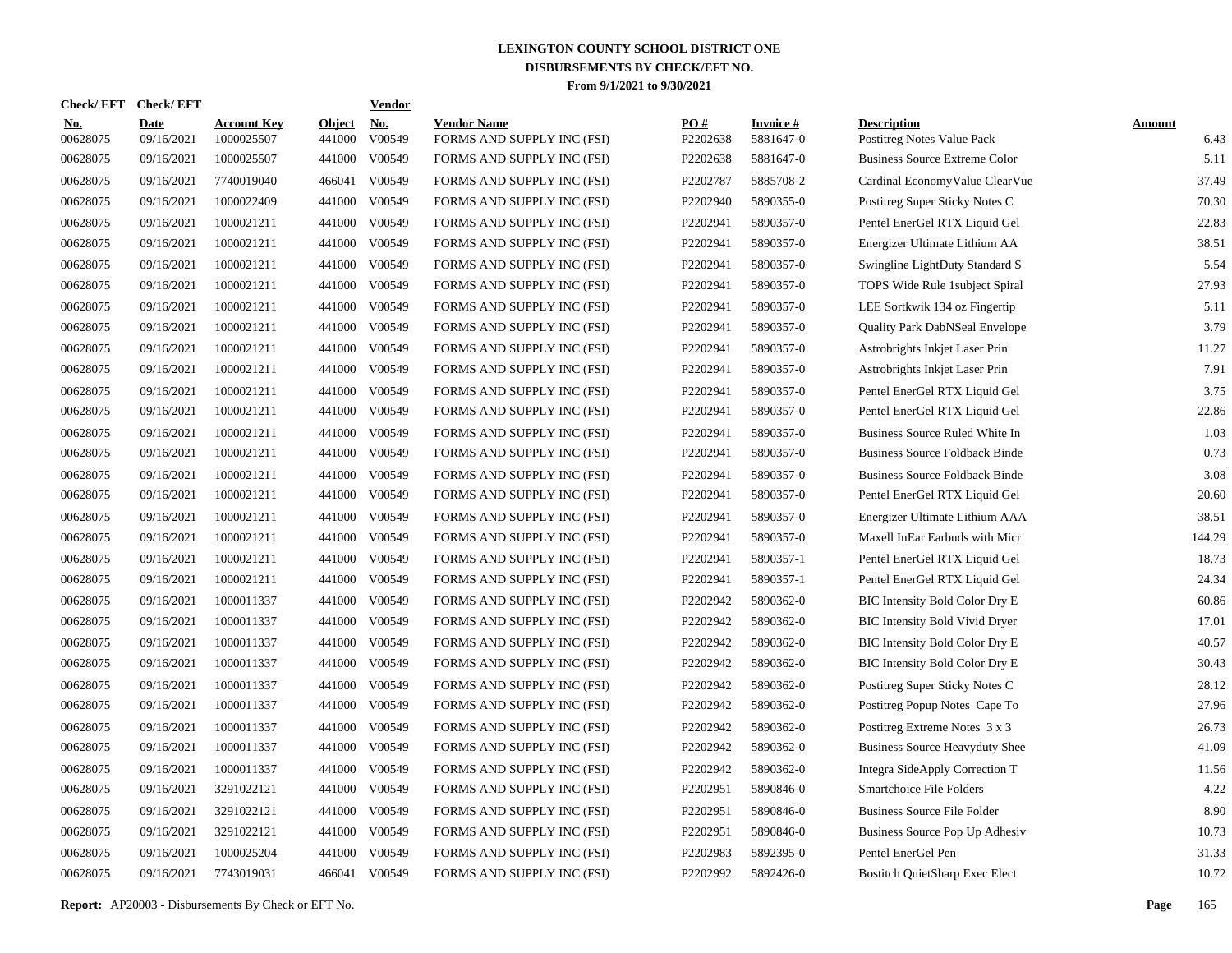| <b>Check/EFT</b>       | <b>Check/EFT</b>          |                                  |                         | <b>Vendor</b>        |                                                  |                 |                              |                                                             |                        |
|------------------------|---------------------------|----------------------------------|-------------------------|----------------------|--------------------------------------------------|-----------------|------------------------------|-------------------------------------------------------------|------------------------|
| <u>No.</u><br>00628075 | <b>Date</b><br>09/16/2021 | <b>Account Key</b><br>1000011242 | <b>Object</b><br>441000 | <u>No.</u><br>V00549 | <b>Vendor Name</b><br>FORMS AND SUPPLY INC (FSI) | PO#<br>P2202993 | <b>Invoice#</b><br>5892446-0 | <b>Description</b><br><b>BIC Intensity Fine Point White</b> | <b>Amount</b><br>24.97 |
| 00628075               | 09/16/2021                | 1000011242                       | 441000                  | V00549               | FORMS AND SUPPLY INC (FSI)                       | P2202993        | 5892446-0                    | Crayola Regular Size Crayon Se                              | 33.13                  |
| 00628075               | 09/16/2021                | 1000011242                       | 441000                  | V00549               | FORMS AND SUPPLY INC (FSI)                       | P2202993        | 5892446-0                    | <b>Business Source Letter Recycle</b>                       | 82.34                  |
| 00628075               | 09/16/2021                | 1000021342                       | 441000                  | V00549               | FORMS AND SUPPLY INC (FSI)                       | P2202993        | 5892446-0                    | Special Buy Child Face Mask                                 | 32.07                  |
| 00628075               | 09/16/2021                | 1000011242                       | 441000                  | V00549               | FORMS AND SUPPLY INC (FSI)                       | P2202993        | 5892446-1                    | Crayola Regular Size Crayon Se                              | 5.39                   |
| 00628075               | 09/16/2021                | 1000011242                       | 441000                  | V00549               | FORMS AND SUPPLY INC (FSI)                       | P2202993        | 5892446-1                    | Crayola Presharpened Colored P                              | 166.02                 |
| 00628075               | 09/16/2021                | 7744019044                       | 466041                  | V00549               | FORMS AND SUPPLY INC (FSI)                       | P2202994        | 5892449-0                    | FIREWORX Colored Paper 201b 81                              | 4.65                   |
| 00628075               | 09/16/2021                | 7744019044                       | 466041                  | V00549               | FORMS AND SUPPLY INC (FSI)                       | P2202994        | 5892449-0                    | FIREWORX Colored Paper 201b 81                              | 4.64                   |
| 00628075               | 09/16/2021                | 7744019044                       | 466041                  | V00549               | FORMS AND SUPPLY INC (FSI)                       | P2202994        | 5892449-0                    | FIREWORX Colored Paper 201b 81                              | 4.64                   |
| 00628075               | 09/16/2021                | 7744019044                       | 466041                  | V00549               | FORMS AND SUPPLY INC (FSI)                       | P2202994        | 5892449-0                    | FIREWORX Colored Paper 201b 81                              | 4.64                   |
| 00628075               | 09/16/2021                | 7744019044                       | 466041                  | V00549               | FORMS AND SUPPLY INC (FSI)                       | P2202994        | 5892449-0                    | FIREWORX Colored Paper 201b 81                              | 9.29                   |
| 00628075               | 09/16/2021                | 7744019044                       | 466041                  | V00549               | FORMS AND SUPPLY INC (FSI)                       | P2202994        | 5892449-0                    | FIREWORX Colored Paper 201b 81                              | 9.29                   |
| 00628075               | 09/16/2021                | 7744019044                       | 466041                  | V00549               | FORMS AND SUPPLY INC (FSI)                       | P2202994        | 5892449-0                    | FIREWORX Colored Paper 201b 81                              | 9.29                   |
| 00628075               | 09/16/2021                | 7744019044                       | 466041                  | V00549               | FORMS AND SUPPLY INC (FSI)                       | P2202994        | 5892449-0                    | FIREWORX Colored Paper 201b 81                              | 9.29                   |
| 00628075               | 09/16/2021                | 1000011444                       | 441000                  | V00549               | FORMS AND SUPPLY INC (FSI)                       | P2202995        | 5892452-0                    | Integra Retractable 07mm Gel P                              | 11.90                  |
| 00628075               | 09/16/2021                | 1000011444                       | 441000                  | V00549               | FORMS AND SUPPLY INC (FSI)                       | P2202995        | 5892452-0                    | Business Source Transparent Pl                              | 20.93                  |
| 00628075               | 09/16/2021                | 1000025204                       | 441000                  | V00549               | FORMS AND SUPPLY INC (FSI)                       | P2202997        | 5892792-0                    | 3M ASSORTED FLAG COMBO PACK                                 | 9.15                   |
| 00628075               | 09/16/2021                | 1000025204                       | 441000                  | V00549               | FORMS AND SUPPLY INC (FSI)                       | P2202997        | 5892792-0                    | POST-IT 1/2" FLAG VALUE PACK                                | 51.83                  |
| 00628075               | 09/16/2021                | 1000025204                       | 441000                  | V00549               | FORMS AND SUPPLY INC (FSI)                       | P2202997        | 5892792-0                    | POST-IT 1/2 W ARROW MESSAGE FL                              | 18.87                  |
| 00628075               | 09/16/2021                | 1000025204                       |                         | 441000 V00549        | FORMS AND SUPPLY INC (FSI)                       | P2202997        | 5892792-0                    | OIC GIANT PAPER CLIPS                                       | 18.87                  |
|                        |                           |                                  |                         |                      |                                                  |                 |                              | <b>Check Total</b>                                          | 1,880.37               |
| 00628076               | 09/16/2021                | 1000000010                       |                         | 315100 EXXXXX        | Employee                                         |                 | 09.15.2021                   | Reissue of uncashed check                                   | 287.80                 |
|                        |                           |                                  |                         |                      |                                                  |                 |                              | <b>Check Total</b>                                          | 287.80                 |
| 00628077               | 09/16/2021                | 2042121303                       | 441000                  | V02048               | <b>GROVE MEDICAL</b>                             | P2202538        | 6133371                      | <b>GLOVES POWDER FREE MED</b>                               | 80.70                  |
| 00628077               | 09/16/2021                | 2042121303                       | 441000                  | V02048               | <b>GROVE MEDICAL</b>                             | P2202538        | 6133371                      | WET WIPE SOFT PACK                                          | 31.78                  |
| 00628077               | 09/16/2021                | 2042121303                       | 441000                  | V02048               | <b>GROVE MEDICAL</b>                             | P2202538        | 6133371                      | KLEENEX TISSUE                                              | 72.80                  |
| 00628077               | 09/16/2021                | 2042121303                       | 441000                  | V02048               | <b>GROVE MEDICAL</b>                             | P2202538        | 6133371                      | <b>FLEXIBLE STRAWS</b>                                      | 1.41                   |
| 00628077               | 09/16/2021                | 2042221303                       | 441000                  | V02048               | <b>GROVE MEDICAL</b>                             | P2203000        | 6139211                      | GLOVES VINYL POWDER FREE MEDIU                              | 26.90                  |
| 00628077               | 09/16/2021                | 2042221303                       | 441000                  | V02048               | <b>GROVE MEDICAL</b>                             | P2203000        | 6139211                      | <b>GLOVES VINYL POWDER FREE LARGE</b>                       | 26.90                  |
|                        |                           |                                  |                         |                      |                                                  |                 |                              | <b>Check Total</b>                                          | 240.49                 |
| 00628078               | 09/16/2021                | 3971022403                       |                         | 441000 V12508        | <b>HEINEMANN</b>                                 | P2202597        | 7361827                      | Ehrenworth/Essential Resrch Sk                              | 71.90                  |
| 00628078               | 09/16/2021                | 3971022403                       |                         | 441000 V12508        | <b>HEINEMANN</b>                                 | P2202597        | 7361827                      | reading & Wri / UOS Read GR2 T                              | 81.00                  |
| 00628078               | 09/16/2021                | 3971022403                       |                         | 441000 V12508        | <b>HEINEMANN</b>                                 | P2202597        | 7361827                      | Shipping                                                    | 15.29                  |
|                        |                           |                                  |                         |                      |                                                  |                 |                              |                                                             |                        |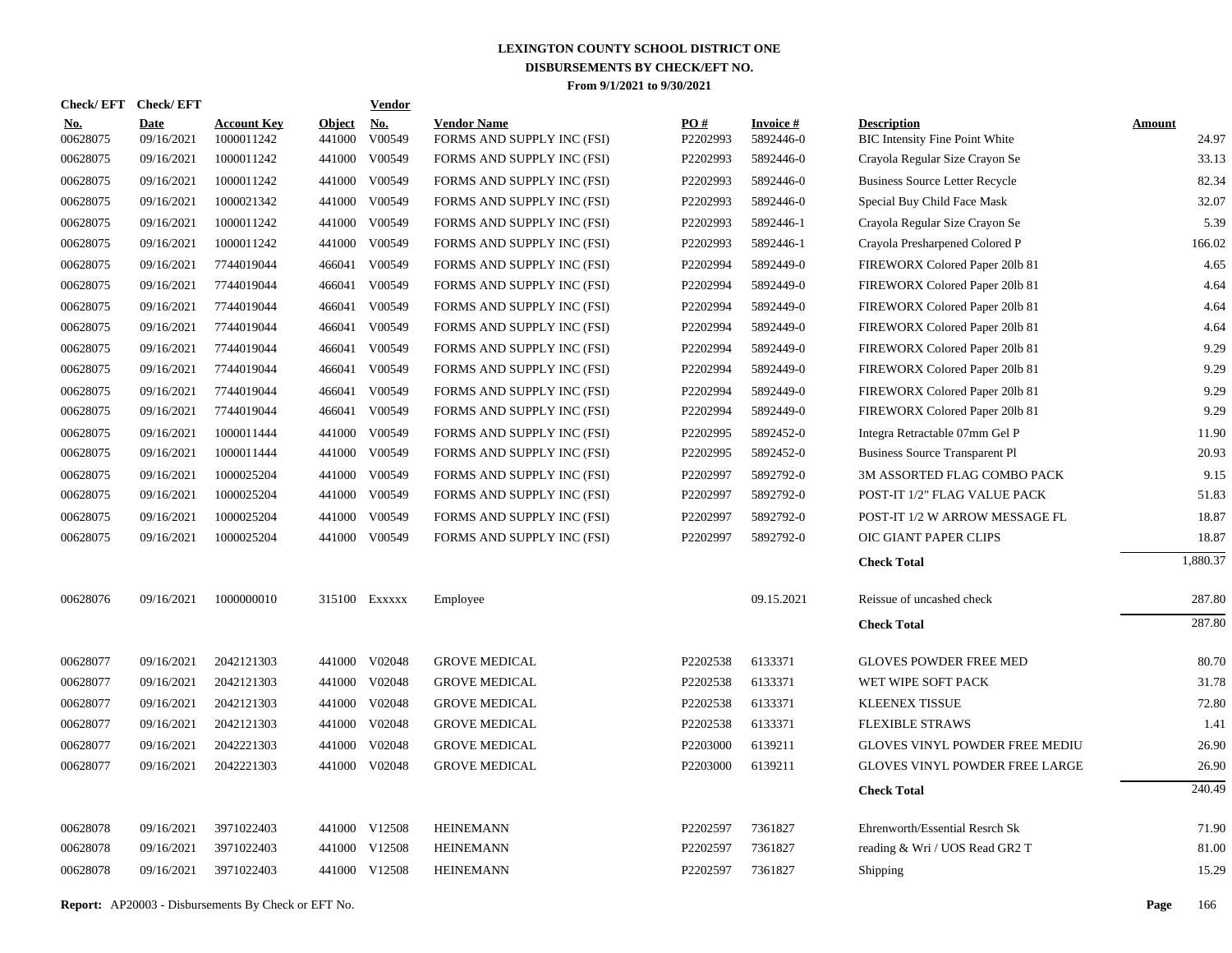| Check/ EFT             | <b>Check/EFT</b>          |                                  |                         | <b>Vendor</b> |                                        |                 |                             |                                                      |                        |
|------------------------|---------------------------|----------------------------------|-------------------------|---------------|----------------------------------------|-----------------|-----------------------------|------------------------------------------------------|------------------------|
| <b>No.</b><br>00628078 | <b>Date</b><br>09/16/2021 | <b>Account Key</b><br>1000011328 | <b>Object</b><br>443000 | No.<br>V12508 | <b>Vendor Name</b><br><b>HEINEMANN</b> | PO#<br>P2202518 | <b>Invoice #</b><br>7362494 | <b>Description</b><br>Calkins/Ruos Anch & Read Stk N | <b>Amount</b><br>20.00 |
| 00628078               | 09/16/2021                | 1000011328                       | 443000                  | V12508        | <b>HEINEMANN</b>                       | P2202518        | 7362494                     | Calkins/Ruos Anch & Read Stk N                       | 20.00                  |
| 00628078               | 09/16/2021                | 1000011328                       | 443000                  | V12508        | <b>HEINEMANN</b>                       | P2202518        | 7362494                     | Calkins/Ruos Anchor Stk Notes                        | 40.00                  |
| 00628078               | 09/16/2021                | 1000011328                       |                         | 443000 V12508 | <b>HEINEMANN</b>                       | P2202518        | 7362494                     | Calkins/Ruos Anchor Stk Notes                        | 20.00                  |
| 00628078               | 09/16/2021                | 1000011328                       | 443000                  | V12508        | <b>HEINEMANN</b>                       | P2202518        | 7362494                     | Calkins/Wuos Anchor Stk Notes                        | 20.00                  |
| 00628078               | 09/16/2021                | 1000011328                       |                         | 443000 V12508 | <b>HEINEMANN</b>                       | P2202518        | 7362494                     | Calkins/Wuos Anchor Stk Notes                        | 40.00                  |
| 00628078               | 09/16/2021                | 1000011328                       |                         | 443000 V12508 | <b>HEINEMANN</b>                       | P2202518        | 7362494                     | Calkins/Wuos Anchor Stk Notes                        | 20.00                  |
| 00628078               | 09/16/2021                | 1000011328                       |                         | 443000 V12508 | <b>HEINEMANN</b>                       | P2202518        | 7362494                     | Calkins/Wuos Anchor Stk Notes                        | 20.00                  |
| 00628078               | 09/16/2021                | 1000011328                       |                         | 443000 V12508 | <b>HEINEMANN</b>                       | P2202518        | 7362494                     | Shipping                                             | 20.00                  |
|                        |                           |                                  |                         |               |                                        |                 |                             | <b>Check Total</b>                                   | 388.19                 |
| 00628079               | 09/16/2021                | 3260011303                       |                         | 441000 V00299 | <b>INSECT LORE</b>                     | P2201342        | INV1437673                  | Ladybug Larvae PREPAID voucher                       | 149.94                 |
| 00628079               | 09/16/2021                | 3260011303                       |                         | 441000 V00299 | <b>INSECT LORE</b>                     | P2201342        | INV1437673                  | Shipping                                             | 3.50                   |
|                        |                           |                                  |                         |               |                                        |                 |                             | <b>Check Total</b>                                   | 153.44                 |
| 00628080               | 09/16/2021                | 1000025429                       |                         | 432300 V00158 | JOHNSON CONTROLS FIRE PROTECTI         | P2107288        | 87889705                    | GMS-Kitchen Hood(1)Blow Out Se                       | 35.00                  |
| 00628080               | 09/16/2021                | 1000025434                       |                         | 432300 V00158 | JOHNSON CONTROLS FIRE PROTECTI         | P2107288        | 87889714                    | PHMS-Kitchen Hood(1) Blow Out                        | 70.00                  |
| 00628080               | 09/16/2021                | 1000025447                       | 432300                  | V00158        | JOHNSON CONTROLS FIRE PROTECTI         | P2107288        | 87889715                    | RCES - Kitchen Hood Blow Out S                       | 35.00                  |
| 00628080               | 09/16/2021                | 1000025414                       |                         | 432300 V00158 | JOHNSON CONTROLS FIRE PROTECTI         | P2107288        | 87889717                    | New GES-Kitchen Hood(1)Blow Ou                       | 35.00                  |
|                        |                           |                                  |                         |               |                                        |                 |                             | <b>Check Total</b>                                   | 175.00                 |
| 00628081               | 09/16/2021                | 1000011340                       |                         | 436000 V00867 | <b>JOSTENS</b>                         | P2200961        | 115510                      | 400 Standard ELEM 8 1/2 x 11 s                       | 1,000.00               |
| 00628081               | 09/16/2021                | 7743019040                       | 466041                  | V00867        | <b>JOSTENS</b>                         | P2200961        | 115510                      | 400 Standard ELEM 8 1/2 x 11 s                       | 415.00                 |
| 00628081               | 09/16/2021                | 7743019040                       | 466041                  | V00867        | <b>JOSTENS</b>                         | P2200961        | 115510                      | Shipping and Handling and tax                        | 86.80                  |
|                        |                           |                                  |                         |               |                                        |                 |                             | <b>Check Total</b>                                   | 1,501.80               |
| 00628082               | 09/16/2021                | 1000014115                       |                         | 441000 V00102 | JW PEPPER AND SON INC                  | P2202255        | 363534479                   | <b>AHRIRANG</b>                                      | 50.00                  |
|                        |                           |                                  |                         |               |                                        |                 |                             | <b>Check Total</b>                                   | 50.00                  |
| 00628083               | 09/16/2021                | 7802080046                       |                         | 466034 V16899 | <b>KESLER, JAMES BARRON</b>            |                 | VB.BMS.09.09.21             | Official                                             | 60.00                  |
|                        |                           |                                  |                         |               |                                        |                 |                             | <b>Check Total</b>                                   | 60.00                  |
| 00628084               | 09/16/2021                | 1000022403                       | 441000                  | V00500        | LAKESHORE LEARNING MATERIALS           | P2111715        | 300407                      | Play & Explore Rocket                                | 40.77                  |
| 00628084               | 09/16/2021                | 1000022403                       |                         | 441000 V00500 | LAKESHORE LEARNING MATERIALS           | P2111715        | 300407                      | Lakeshore Fully Washable Liqui                       | 16.25                  |
| 00628084               | 09/16/2021                | 1000022403                       | 441000                  | V00500        | LAKESHORE LEARNING MATERIALS           | P2111715        | 300407                      | Lakeshore Fully Washable Liqui                       | 16.25                  |
| 00628084               | 09/16/2021                | 1000022403                       |                         | 441000 V00500 | LAKESHORE LEARNING MATERIALS           | P2111715        | 300407                      | Lakeshore Fully Washable Liqui                       | 16.25                  |
|                        |                           |                                  |                         |               |                                        |                 |                             |                                                      |                        |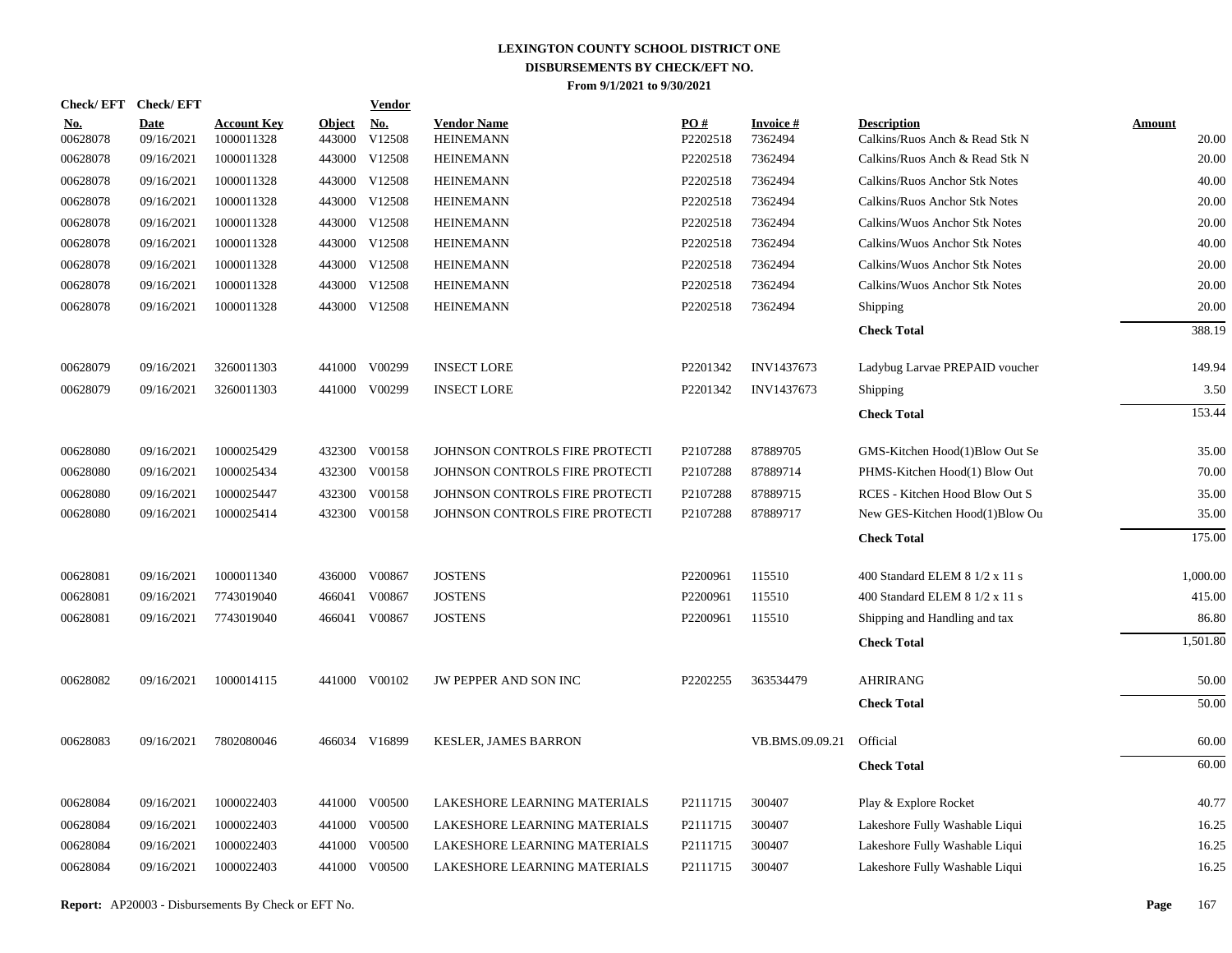| <b>Check/EFT</b>       | <b>Check/EFT</b>          |                                  |                         | <b>Vendor</b>        |                                                    |                 |                           |                                                      |                        |
|------------------------|---------------------------|----------------------------------|-------------------------|----------------------|----------------------------------------------------|-----------------|---------------------------|------------------------------------------------------|------------------------|
| <u>No.</u><br>00628084 | <b>Date</b><br>09/16/2021 | <b>Account Key</b><br>1000022403 | <b>Object</b><br>441000 | <u>No.</u><br>V00500 | <b>Vendor Name</b><br>LAKESHORE LEARNING MATERIALS | PO#<br>P2111715 | <b>Invoice#</b><br>300407 | <b>Description</b><br>Lakeshore Fully Washable Liqui | <b>Amount</b><br>16.25 |
| 00628084               | 09/16/2021                | 1000022403                       | 441000                  | V00500               | LAKESHORE LEARNING MATERIALS                       | P2111715        | 300407                    | Lakeshore Fully Washable Liqui                       | 16.25                  |
| 00628084               | 09/16/2021                | 1000022403                       | 441000                  | V00500               | LAKESHORE LEARNING MATERIALS                       | P2111715        | 300407                    | Lakeshore Fully Washable Liqui                       | 16.25                  |
| 00628084               | 09/16/2021                | 1000022403                       | 441000                  | V00500               | LAKESHORE LEARNING MATERIALS                       | P2111715        | 300407                    | Lakeshore Fully Washable Liqui                       | 16.25                  |
| 00628084               | 09/16/2021                | 1000022403                       | 441000                  | V00500               | LAKESHORE LEARNING MATERIALS                       | P2111715        | 300407                    | Lakeshore Fully Washable Liqui                       | 16.25                  |
| 00628084               | 09/16/2021                | 1000022403                       | 441000                  | V00500               | LAKESHORE LEARNING MATERIALS                       | P2111715        | 300407                    | Lakeshore Fully Washable Liqui                       | 16.25                  |
| 00628084               | 09/16/2021                | 1000022403                       | 441000                  | V00500               | LAKESHORE LEARNING MATERIALS                       | P2111715        | 300407                    | Lakeshore Fully Washable Liqui                       | 16.25                  |
| 00628084               | 09/16/2021                | 1000022403                       | 441000                  | V00500               | LAKESHORE LEARNING MATERIALS                       | P2111715        | 300407                    | Nylon-Bristle Paintbrushes - S                       | 20.31                  |
| 00628084               | 09/16/2021                | 1000022403                       | 441000                  | V00500               | LAKESHORE LEARNING MATERIALS                       | P2111715        | 300407                    | Regular Dot Art Painters - Set                       | 34.54                  |
| 00628084               | 09/16/2021                | 1000022403                       | 441000                  | V00500               | LAKESHORE LEARNING MATERIALS                       | P2111715        | 300407                    | Lakeshore No-Spill Paint Cups                        | 30.47                  |
| 00628084               | 09/16/2021                | 1000022403                       | 441000                  | V00500               | LAKESHORE LEARNING MATERIALS                       | P2111715        | 300407                    | Magna-Tiles - Master Set                             | 132.13                 |
| 00628084               | 09/16/2021                | 1000022403                       | 441000                  | V00500               | LAKESHORE LEARNING MATERIALS                       | P2111715        | 300407                    | Magnetic Write & Wipe Lapboard                       | 210.38                 |
| 00628084               | 09/16/2021                | 1000022403                       | 441000                  | V00500               | LAKESHORE LEARNING MATERIALS                       | P2111715        | 300407                    | Stack & Build Soft Blocks                            | 20.32                  |
| 00628084               | 09/16/2021                | 1000022403                       | 441000                  | V00500               | LAKESHORE LEARNING MATERIALS                       | P2111715        | 300407                    | Peg Number Boards                                    | 37.60                  |
| 00628084               | 09/16/2021                | 1000022403                       | 441000                  | V00500               | LAKESHORE LEARNING MATERIALS                       | P2111715        | 300407                    | See-Inside Sorting Bucket                            | 17.27                  |
| 00628084               | 09/16/2021                | 1000022403                       | 441000                  | V00500               | LAKESHORE LEARNING MATERIALS                       | P2111715        | 300407                    | Lakeshore Magic Boards                               | 131.13                 |
| 00628084               | 09/16/2021                | 1000022403                       | 441000                  | V00500               | LAKESHORE LEARNING MATERIALS                       | P2111715        | 300407                    | Lakeshore Blunt-Tip Scissors -                       | 17.27                  |
| 00628084               | 09/16/2021                | 1000022403                       | 441000                  | V00500               | LAKESHORE LEARNING MATERIALS                       | P2111715        | 300407                    | Fine Motor Scissor Scoops - Se                       | 15.24                  |
| 00628084               | 09/16/2021                | 1000022403                       | 441000                  | V00500               | LAKESHORE LEARNING MATERIALS                       | P2111715        | 300407                    | Mold & Play Sensory Sand                             | 39.61                  |
| 00628084               | 09/16/2021                | 1000022403                       | 441000                  | V00500               | LAKESHORE LEARNING MATERIALS                       | P2111715        | 300407                    | Sensory Star Beanbags - Set of                       | 51.81                  |
| 00628084               | 09/16/2021                | 1000022403                       | 441000                  | V00500               | LAKESHORE LEARNING MATERIALS                       | P2111715        | 300407                    | Lakeshore Barn                                       | 101.14                 |
| 00628084               | 09/16/2021                | 1000022403                       | 441000                  | V00500               | LAKESHORE LEARNING MATERIALS                       | P2111715        | 300407                    | Big Knob First Puzzle Set                            | 50.81                  |
| 00628084               | 09/16/2021                | 1000022403                       | 441000                  | V00500               | LAKESHORE LEARNING MATERIALS                       | P2111715        | 300407                    | <b>Puzzle Builders</b>                               | 40.65                  |
| 00628084               | 09/16/2021                | 1000022403                       | 441000                  | V00500               | LAKESHORE LEARNING MATERIALS                       | P2111715        | 300407                    | Four Seasons Floor Puzzles                           | 13.20                  |
| 00628084               | 09/16/2021                | 1000022403                       | 441000                  | V00500               | LAKESHORE LEARNING MATERIALS                       | P2111715        | 300407                    | <b>Construction Paper</b>                            | 55.39                  |
| 00628084               | 09/16/2021                | 1000022403                       | 441000                  | V00500               | LAKESHORE LEARNING MATERIALS                       | P2111715        | 300407                    | Best-Buy Play Food Assortment                        | 50.81                  |
| 00628084               | 09/16/2021                | 1000022403                       | 441000                  | V00500               | LAKESHORE LEARNING MATERIALS                       | P2111715        | 300407                    | My First Pop Beads                                   | 60.97                  |
| 00628084               | 09/16/2021                | 1000022403                       | 441000                  | V00500               | LAKESHORE LEARNING MATERIALS                       | P2111715        | 300407                    | Lakeshore Glue Stick                                 | 10.14                  |
| 00628084               | 09/16/2021                | 1000022403                       | 441000                  | V00500               | LAKESHORE LEARNING MATERIALS                       | P2111715        | 300407                    | Foam Sensory Paint - Set of 5                        | 91.45                  |
| 00628084               | 09/16/2021                | 1000022403                       | 441000                  | V00500               | LAKESHORE LEARNING MATERIALS                       | P2111715        | 300407                    | Number - Bots                                        | 17.27                  |
| 00628084               | 09/16/2021                | 1000022403                       | 441000                  | V00500               | LAKESHORE LEARNING MATERIALS                       | P2111715        | 300407                    | <b>Alphabet Nature Carpet</b>                        | 50.81                  |
| 00628084               | 09/16/2021                | 1000022403                       | 441000                  | V00500               | LAKESHORE LEARNING MATERIALS                       | P2111715        | 300407                    | Animal Adventure Play Carpet                         | 60.98                  |
| 00628084               | 09/16/2021                | 1000022403                       | 441000                  | V00500               | LAKESHORE LEARNING MATERIALS                       | P2111715        | 300407                    | Feels Real Newborn Dolls - Com                       | 50.81                  |
| 00628084               | 09/16/2021                | 1000022403                       | 441000                  | V00500               | LAKESHORE LEARNING MATERIALS                       | P2111715        | 300407                    | Float & Find Alphabet Bubbles                        | 30.48                  |
| 00628084               | 09/16/2021                | 1000022403                       | 441000                  | V00500               | LAKESHORE LEARNING MATERIALS                       | P2111715        | 300407                    | Heavy-Duty Stacking Chairs - 1                       | 630.12                 |
| 00628084               | 09/16/2021                | 1000022403                       |                         | 441000 V00500        | LAKESHORE LEARNING MATERIALS                       | P2111715        | 300407                    | Heavy-Duty Stacking Chairs - 9                       | 609.79                 |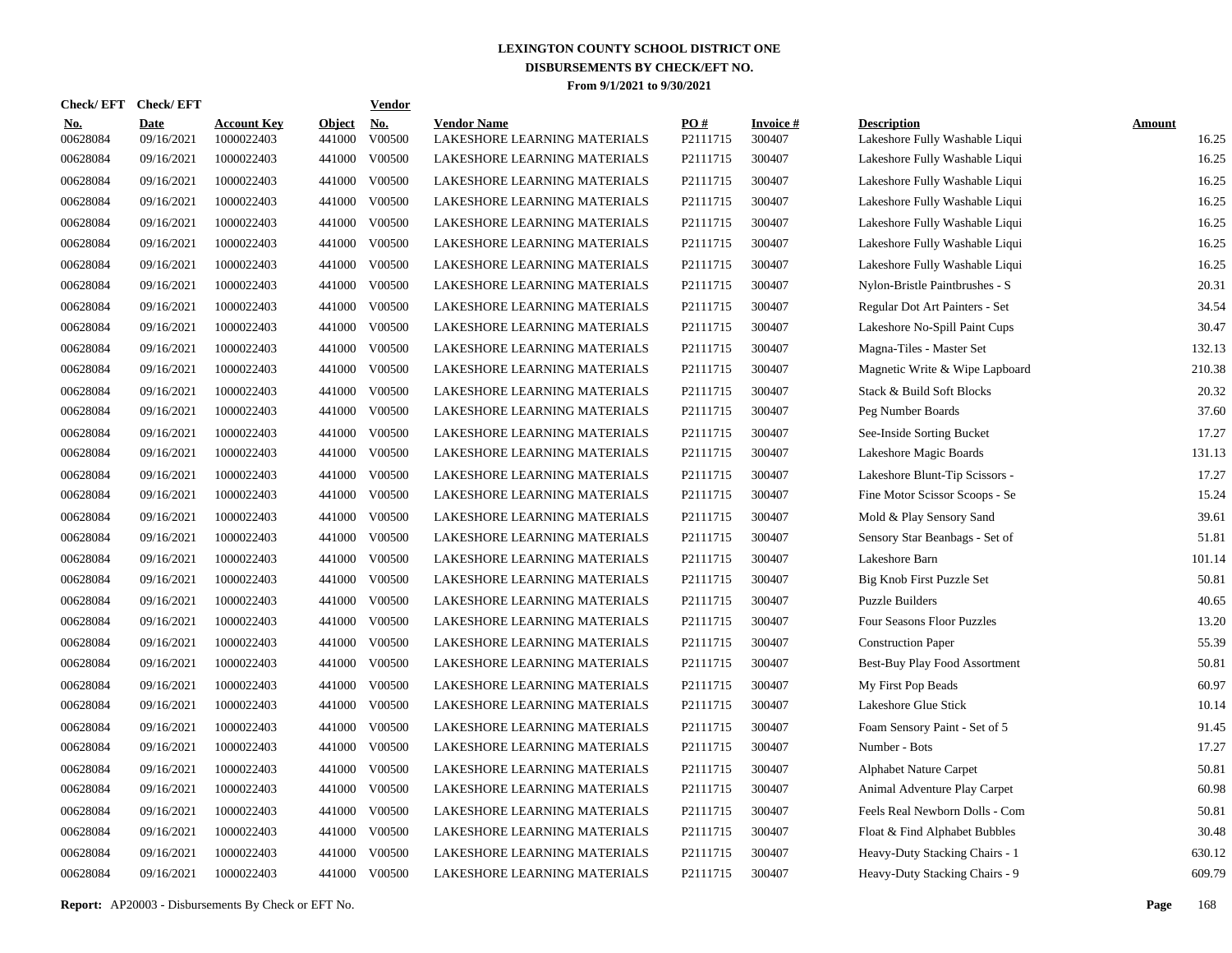| <b>Check/EFT</b>       | <b>Check/EFT</b>          |                                  |                         | <b>Vendor</b>        |                                                    |                 |                           |                                                       |                        |
|------------------------|---------------------------|----------------------------------|-------------------------|----------------------|----------------------------------------------------|-----------------|---------------------------|-------------------------------------------------------|------------------------|
| <u>No.</u><br>00628084 | <b>Date</b><br>09/16/2021 | <b>Account Key</b><br>1000022403 | <b>Object</b><br>441000 | <u>No.</u><br>V00500 | <b>Vendor Name</b><br>LAKESHORE LEARNING MATERIALS | PO#<br>P2111715 | <b>Invoice#</b><br>300407 | <b>Description</b><br><b>Alphabet Picture Magnets</b> | <b>Amount</b><br>76.21 |
| 00628084               | 09/16/2021                | 1000022403                       | 441000                  | V00500               | LAKESHORE LEARNING MATERIALS                       | P2111715        | 300407                    | Beginning Sounds Phonemic Awar                        | 50.81                  |
| 00628084               | 09/16/2021                | 1000022403                       | 441000                  | V00500               | LAKESHORE LEARNING MATERIALS                       | P2111715        | 300407                    | Infant/Toddler Photo Library                          | 50.81                  |
| 00628084               | 09/16/2021                | 1000022403                       | 441000                  | V00500               | LAKESHORE LEARNING MATERIALS                       | P2111715        | 300407                    | Heavy-Duty Fold & Roll Storage                        | 812.18                 |
| 00628084               | 09/16/2021                | 1000022403                       | 441000                  | V00500               | LAKESHORE LEARNING MATERIALS                       | P2111715        | 300407                    | Calming Colors Easy-Clean Room                        | 323.25                 |
| 00628084               | 09/16/2021                | 1000022403                       | 441000                  | V00500               | LAKESHORE LEARNING MATERIALS                       | P2111715        | 300407                    | Large Unbreakable Craft Jars -                        | 45.71                  |
| 00628084               | 09/16/2021                | 1000022403                       | 441000                  | V00500               | LAKESHORE LEARNING MATERIALS                       | P2111715        | 300407                    | Classroom Magnetic Letters Kit                        | 50.81                  |
| 00628084               | 09/16/2021                | 1000022403                       | 441000                  | V00500               | LAKESHORE LEARNING MATERIALS                       | P2111715        | 300407                    | Lakeshore Clear-View Storage B                        | 40.61                  |
| 00628084               | 09/16/2021                | 1000022403                       | 441000                  | V00500               | LAKESHORE LEARNING MATERIALS                       | P2111715        | 300407                    | 1" Color Cubes                                        | 25.40                  |
| 00628084               | 09/16/2021                | 1000022403                       | 441000                  | V00500               | LAKESHORE LEARNING MATERIALS                       | P2111715        | 300407                    | Soft & Squeezy Animals - Compl                        | 131.13                 |
| 00628084               | 09/16/2021                | 1000022403                       | 441000                  | V00500               | LAKESHORE LEARNING MATERIALS                       | P2111715        | 300407                    | <b>Toddler Bristle Builders</b>                       | 30.48                  |
| 00628084               | 09/16/2021                | 1000022403                       | 441000                  | V00500               | LAKESHORE LEARNING MATERIALS                       | P2111715        | 300407                    | Tub of Cars & Trucks                                  | 60.98                  |
| 00628084               | 09/16/2021                | 1000022403                       | 441000                  | V00500               | LAKESHORE LEARNING MATERIALS                       | P2111715        | 300407                    | Lakeshore Block Play People -                         | 120.96                 |
| 00628084               | 09/16/2021                | 1000022403                       | 441000                  | V00500               | LAKESHORE LEARNING MATERIALS                       | P2111715        | 300407                    | Sensory Beads Lacing Set                              | 30.48                  |
| 00628084               | 09/16/2021                | 1000022403                       | 441000                  | V00500               | LAKESHORE LEARNING MATERIALS                       | P2111715        | 300407                    | Jumbo Cardboard Blocks - Start                        | 25.40                  |
| 00628084               | 09/16/2021                | 1000022403                       | 441000                  | V00500               | LAKESHORE LEARNING MATERIALS                       | P2111715        | 300407                    | <b>Giant Magnetic Numbers</b>                         | 17.27                  |
| 00628084               | 09/16/2021                | 1000022403                       | 441000                  | V00500               | LAKESHORE LEARNING MATERIALS                       | P2111715        | 300407                    | Giant Magnetic Letters - Lower                        | 17.27                  |
| 00628084               | 09/16/2021                | 1000022403                       | 441000                  | V00500               | LAKESHORE LEARNING MATERIALS                       | P2111715        | 300407                    | Giant Magnetic Letters - Upper                        | 17.27                  |
| 00628084               | 09/16/2021                | 1000022403                       | 441000                  | V00500               | LAKESHORE LEARNING MATERIALS                       | P2111715        | 300407                    | Giant Classroom Timer                                 | 162.60                 |
| 00628084               | 09/16/2021                | 1000022403                       | 441000                  | V00500               | LAKESHORE LEARNING MATERIALS                       | P2111715        | 300407                    | Lakeshore Hardwood Super Garag                        | 171.79                 |
| 00628084               | 09/16/2021                | 1000022403                       | 441000                  | V00500               | LAKESHORE LEARNING MATERIALS                       | P2111715        | 300407                    | Mini Hardwood Vehicles - Set o                        | 30.48                  |
| 00628084               | 09/16/2021                | 1000022403                       | 441000                  | V00500               | LAKESHORE LEARNING MATERIALS                       | P2111715        | 300407                    | Waffle Builders                                       | 50.81                  |
| 00628084               | 09/16/2021                | 1000022403                       | 441000                  | V00500               | LAKESHORE LEARNING MATERIALS                       | P2111715        | 300407                    | Size & Color Teddy Counters                           | 25.40                  |
| 00628084               | 09/16/2021                | 1000022403                       | 441000                  | V00500               | LAKESHORE LEARNING MATERIALS                       | P2111715        | 300407                    | Pom-Poms                                              | 9.14                   |
| 00628084               | 09/16/2021                | 1000022403                       | 441000                  | V00500               | LAKESHORE LEARNING MATERIALS                       | P2111715        | 300407                    | Easy-Clean Craft Trays - Set o                        | 60.96                  |
| 00628084               | 09/16/2021                | 1000022403                       | 441000                  | V00500               | LAKESHORE LEARNING MATERIALS                       | P2111715        | 300407                    | Pipe Stems                                            | 38.61                  |
| 00628084               | 09/16/2021                | 1000022403                       | 441000                  | V00500               | LAKESHORE LEARNING MATERIALS                       | P2111715        | 300407                    | Jumbo Colored Craft Sticks                            | 9.12                   |
| 00628084               | 09/16/2021                | 1000022403                       | 441000                  | V00500               | LAKESHORE LEARNING MATERIALS                       | P2111715        | 300407                    | <b>Tissue Paper Squares</b>                           | 34.54                  |
| 00628084               | 09/16/2021                | 1000022403                       | 441000                  | V00500               | LAKESHORE LEARNING MATERIALS                       | P2111715        | 300407                    | Peel & Stick Wiggly Eyes                              | 20.32                  |
| 00628084               | 09/16/2021                | 1000022403                       | 441000                  | V00500               | LAKESHORE LEARNING MATERIALS                       | P2111715        | 300407                    | Macaroni                                              | 34.54                  |
| 00628084               | 09/16/2021                | 1000022403                       | 441000                  | V00500               | LAKESHORE LEARNING MATERIALS                       | P2111715        | 300407                    | <b>Colored Feathers</b>                               | 22.34                  |
| 00628084               | 09/16/2021                | 1000022403                       | 441000                  | V00500               | LAKESHORE LEARNING MATERIALS                       | P2111715        | 300407                    | <b>Craft Sticks</b>                                   | 9.14                   |
| 00628084               | 09/16/2021                | 1000022403                       | 441000                  | V00500               | LAKESHORE LEARNING MATERIALS                       | P2111715        | 300407                    | Wikki Stix - Class Pack                               | 65.03                  |
| 00628084               | 09/16/2021                | 1000022403                       | 441000                  | V00500               | LAKESHORE LEARNING MATERIALS                       | P2111715        | 300407                    | Large Unbreakable Craft Jars -                        | 30.47                  |
| 00628084               | 09/16/2021                | 1000022403                       | 441000                  | V00500               | LAKESHORE LEARNING MATERIALS                       | P2111715        | 300407                    | 100-Piece Wooden Train Set                            | 81.31                  |
| 00628084               | 09/16/2021                | 1000022403                       | 441000                  | V00500               | LAKESHORE LEARNING MATERIALS                       | P2111715        | 300407                    | Giant Classic Dollhouse                               | 202.28                 |

**Report:** AP20003 - Disbursements By Check or EFT No. **Page** 169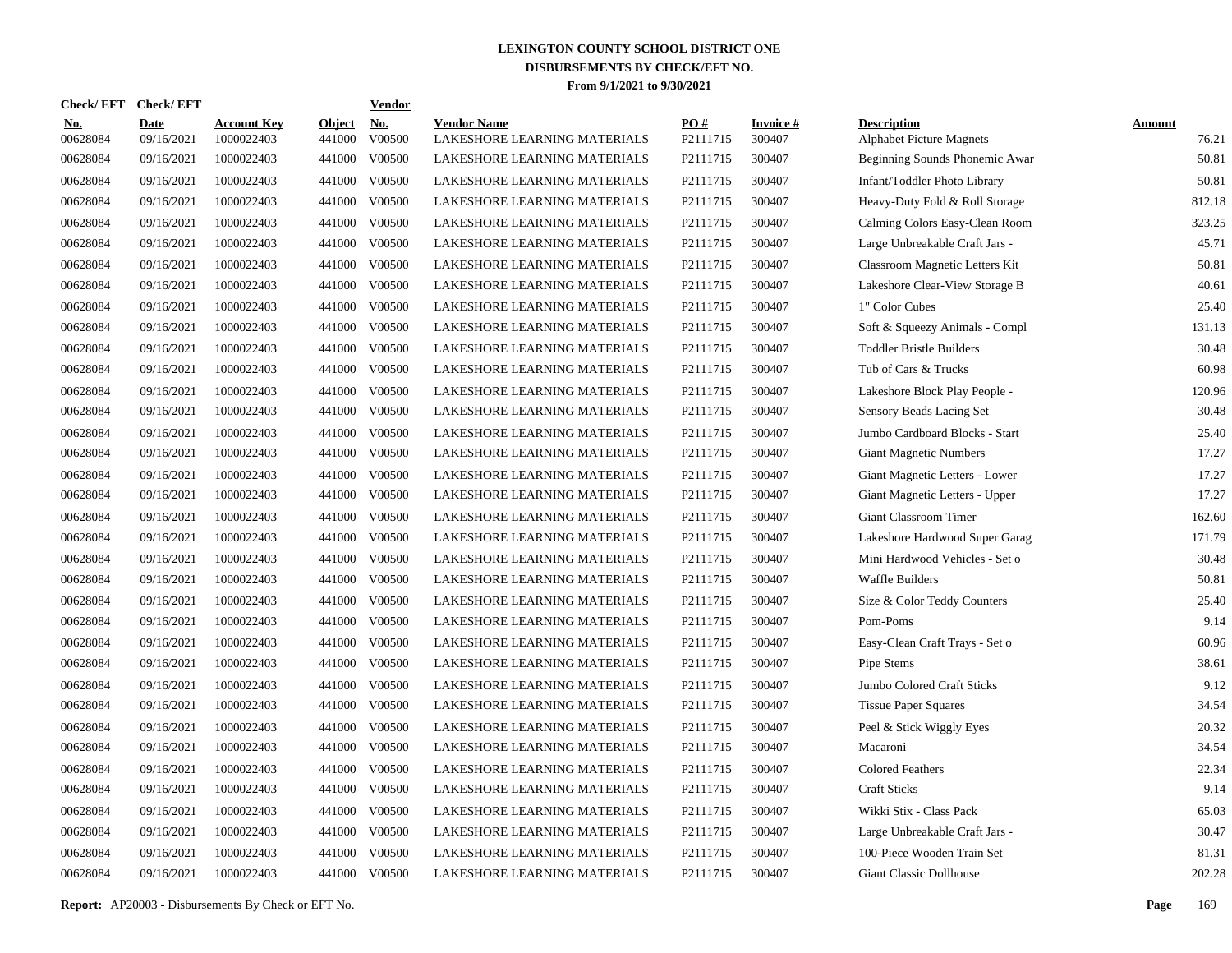| Check/ EFT             | <b>Check/EFT</b>          |                                  |                         | <b>Vendor</b>        |                                                    |                      |                           |                                                   |                         |
|------------------------|---------------------------|----------------------------------|-------------------------|----------------------|----------------------------------------------------|----------------------|---------------------------|---------------------------------------------------|-------------------------|
| <u>No.</u><br>00628084 | <b>Date</b><br>09/16/2021 | <b>Account Key</b><br>1000022403 | <b>Object</b><br>441000 | <u>No.</u><br>V00500 | <b>Vendor Name</b><br>LAKESHORE LEARNING MATERIALS | PQ#<br>P2111715      | <b>Invoice#</b><br>300407 | <b>Description</b><br>Classic Dollhouse Furniture | <b>Amount</b><br>161.62 |
| 00628084               | 09/16/2021                | 1000022403                       | 441000                  | V00500               | LAKESHORE LEARNING MATERIALS                       | P2111715             | 300407                    | Classroom Clay & Dough Designe                    | 50.81                   |
| 00628084               | 09/16/2021                | 2042121503                       | 441000                  | V00500               | LAKESHORE LEARNING MATERIALS                       | P2201332             | 393565081821              | Write & Wipe Thin-Line Markers                    | 22.85                   |
| 00628084               | 09/16/2021                | 2042121503                       | 441000                  | V00500               | LAKESHORE LEARNING MATERIALS                       | P2201332             | 393565081821              | Foam Sensory Paint - Set of 5                     | 60.97                   |
| 00628084               | 09/16/2021                | 2042121503                       | 441000                  | V00500               | LAKESHORE LEARNING MATERIALS                       | P2201332             | 393565081821              | Learn the Alphabet! Dough Mats                    | 34.54                   |
| 00628084               | 09/16/2021                | 2042121503                       | 441000                  | V00500               | LAKESHORE LEARNING MATERIALS                       | P2201332             | 393565081821              | <b>Rubbing Crayons</b>                            | 10.15                   |
| 00628084               | 09/16/2021                | 2042121503                       | 441000                  | V00500               | LAKESHORE LEARNING MATERIALS                       | P2201332             | 393565081821              | Getting Ready to Write Gumball                    | 60.97                   |
| 00628084               | 09/16/2021                | 2042121503                       | 441000                  | V00500               | LAKESHORE LEARNING MATERIALS                       | P2201332             | 393565081821              | Beginner's Hammering Kit                          | 81.30                   |
| 00628084               | 09/16/2021                | 2042121503                       | 441000                  | V00500               | LAKESHORE LEARNING MATERIALS                       | P2201332             | 393565081821              | Fine Motor Tweezer Tongs - Set                    | 20.31                   |
| 00628084               | 09/16/2021                | 2042121503                       | 441000                  | V00500               | LAKESHORE LEARNING MATERIALS                       | P2201332             | 393565081821              | Fine Motor Scissor Scoops - Se                    | 30.47                   |
| 00628084               | 09/16/2021                | 2042121503                       | 441000                  | V00500               | LAKESHORE LEARNING MATERIALS                       | P2201332             | 393565081821              | Easy-Squeeze Fine Motor Scoops                    | 15.24                   |
| 00628084               | 09/16/2021                | 2042121503                       | 441000                  | V00500               | LAKESHORE LEARNING MATERIALS                       | P2201332             | 393565081821              | Sensory Star Beanbags - Set of                    | 34.54                   |
| 00628084               | 09/16/2021                | 2042121503                       | 441000                  | V00500               | LAKESHORE LEARNING MATERIALS                       | P2201332             | 393565081821              | Lakeshore Sensory Ball Set                        | 40.65                   |
| 00628084               | 09/16/2021                | 2042121503                       | 441000                  | V00500               | LAKESHORE LEARNING MATERIALS                       | P2201332             | 393565081821              | Tilt & Turn Liquid Sensory Win                    | 50.81                   |
| 00628084               | 09/16/2021                | 2042121503                       | 441000                  | V00500               | LAKESHORE LEARNING MATERIALS                       | P2201332             | 393565081821              | Soft & Squeezy Farm Animals                       | 33.53                   |
| 00628084               | 09/16/2021                | 2042121503                       | 441000                  | V00500               | LAKESHORE LEARNING MATERIALS                       | P2201332             | 393565081821              | Mail Carrier Costume                              | 40.65                   |
| 00628084               | 09/16/2021                | 2042121503                       | 441000                  | V00500               | LAKESHORE LEARNING MATERIALS                       | P2201332             | 393565081821              | Jumbo Colored Craft Sticks                        | 6.08                    |
| 00628084               | 09/16/2021                | 2042121503                       | 441000                  | V00500               | LAKESHORE LEARNING MATERIALS                       | P2201332             | 393565081821              | Peel and Stick Wiggly Eyes                        | 8.12                    |
| 00628084               | 09/16/2021                | 2042121503                       | 441000                  | V00500               | LAKESHORE LEARNING MATERIALS                       | P2201332             | 393565081821              | Lace-A-Word Beads - Uppercase                     | 60.96                   |
| 00628084               | 09/16/2021                | 2042121503                       | 441000                  | V00500               | LAKESHORE LEARNING MATERIALS                       | P2201332             | 393565081821              | Lace-A-Word Beads - Lowercase                     | 60.96                   |
| 00628084               | 09/16/2021                | 2042121503                       | 441000                  | V00500               | LAKESHORE LEARNING MATERIALS                       | P2201332             | 393565081821              | Wikki Stix                                        | 32.52                   |
| 00628084               | 09/16/2021                | 2042121503                       | 441000                  | V00500               | LAKESHORE LEARNING MATERIALS                       | P2201332             | 393565081821              | <b>Fingerpaint Paper</b>                          | 9.14                    |
| 00628084               | 09/16/2021                | 2042121503                       | 441000                  | V00500               | LAKESHORE LEARNING MATERIALS                       | P2201332             | 393565081821              | Washable Fingerpaint - Pint                       | 35.06                   |
| 00628084               | 09/16/2021                | 2042121503                       | 441000                  | V00500               | LAKESHORE LEARNING MATERIALS                       | P2201332             | 393565081821              | Tweezer Tongs Color Sorting Ki                    | 152.41                  |
| 00628084               | 09/16/2021                | 2042121503                       | 441000                  | V00500               | LAKESHORE LEARNING MATERIALS                       | P2201332             | 393565081821              | Create-A-Burger Sequencing Sta                    | 81.28                   |
| 00628084               | 09/16/2021                | 2042121503                       | 441000                  | V00500               | LAKESHORE LEARNING MATERIALS                       | P <sub>2201332</sub> | 393565081821              | Feed the Dog Game                                 | 76.21                   |
| 00628084               | 09/16/2021                | 2042121503                       | 441000                  | V00500               | LAKESHORE LEARNING MATERIALS                       | P <sub>2201332</sub> | 393565081821              | Sift & Find Alphabet Shells                       | 60.97                   |
| 00628084               | 09/16/2021                | 2042121503                       | 441000                  | V00500               | LAKESHORE LEARNING MATERIALS                       | P2201332             | 393565081821              | <b>Alphabet Learning Locks</b>                    | 40.65                   |
| 00628084               | 09/16/2021                | 2042121503                       | 441000                  | V00500               | LAKESHORE LEARNING MATERIALS                       | P2201332             | 393565081821              | Printing Letters Practice Book                    | 18.28                   |
| 00628084               | 09/16/2021                | 2042121503                       | 441000                  | V00500               | LAKESHORE LEARNING MATERIALS                       | P2201332             | 393565081821              | Printing Letters Practice Book                    | 18.28                   |
| 00628084               | 09/16/2021                | 2042121503                       | 441000                  | V00500               | LAKESHORE LEARNING MATERIALS                       | P2201332             | 393565081821              | Magnetic Letters - Lowercase                      | 10.15                   |
| 00628084               | 09/16/2021                | 2042121503                       | 441000                  | V00500               | LAKESHORE LEARNING MATERIALS                       | P2201332             | 393565081821              | My First Pop Beads                                | 60.97                   |
| 00628084               | 09/16/2021                | 2042121503                       | 441000                  | V00500               | LAKESHORE LEARNING MATERIALS                       | P2201332             | 393565081821              | Squeeze, Scoop & Count Ice Cre                    | 81.28                   |
| 00628084               | 09/16/2021                | 2042121503                       | 441000                  | V00500               | LAKESHORE LEARNING MATERIALS                       | P2201332             | 393565081821              | Easy-Clean Craft Trays - Set o                    | 20.32                   |
| 00628084               | 09/16/2021                | 2042121503                       | 441000                  | V00500               | LAKESHORE LEARNING MATERIALS                       | P2201332             | 393565081821              | Scoop-A-Bug Sorting Kit                           | 91.45                   |
| 00628084               | 09/16/2021                | 2042121503                       |                         | 441000 V00500        | LAKESHORE LEARNING MATERIALS                       | P2201332             | 393565081821              | Honeybee Tree Game                                | 22.35                   |
|                        |                           |                                  |                         |                      |                                                    |                      |                           |                                                   |                         |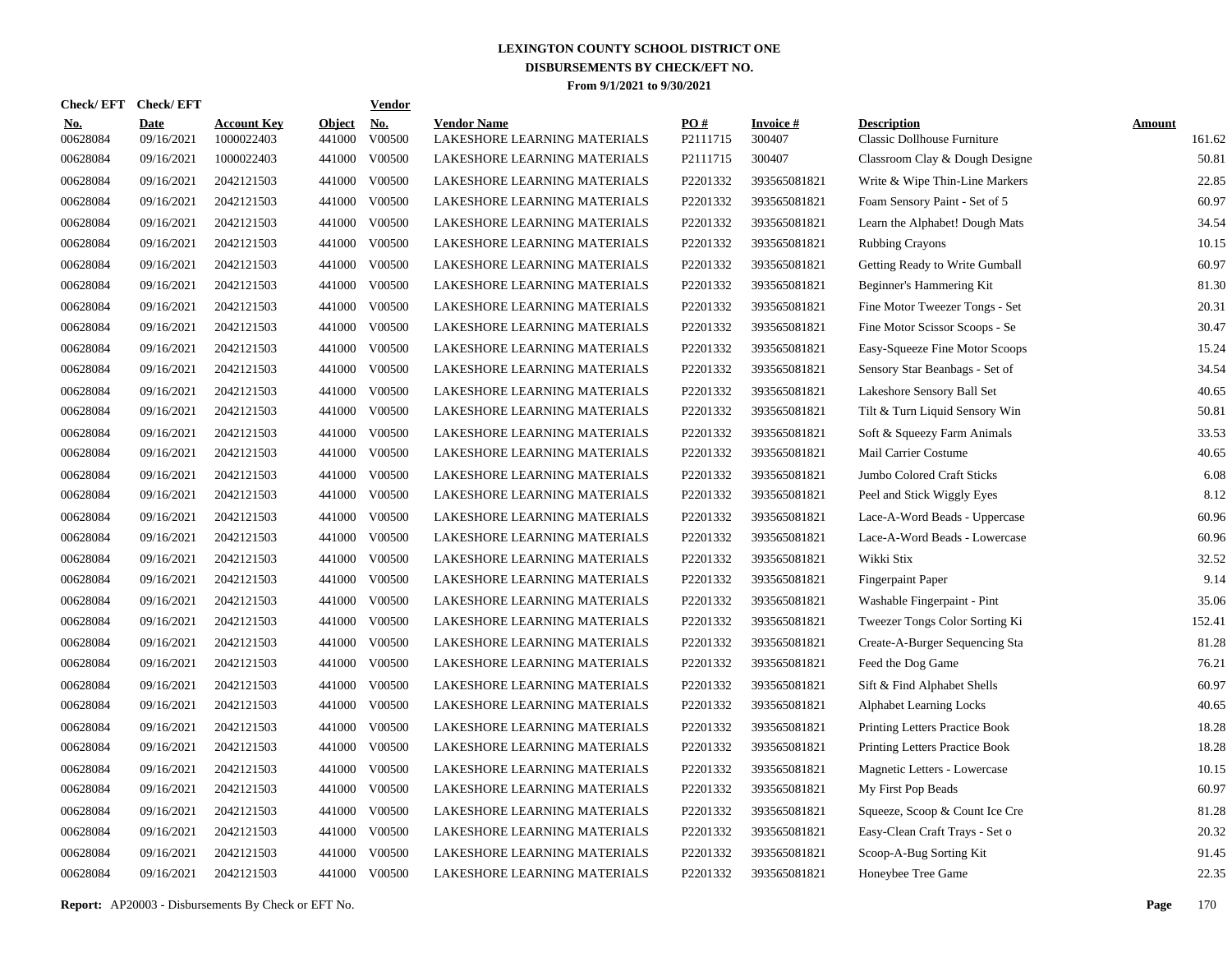| <b>Check/EFT</b>       | <b>Check/EFT</b>          |                                  |                         | <b>Vendor</b>        |                                                    |                 |                                 |                                                     |                        |
|------------------------|---------------------------|----------------------------------|-------------------------|----------------------|----------------------------------------------------|-----------------|---------------------------------|-----------------------------------------------------|------------------------|
| <u>No.</u><br>00628084 | <b>Date</b><br>09/16/2021 | <b>Account Key</b><br>2042121503 | <b>Object</b><br>441000 | <u>No.</u><br>V00500 | <b>Vendor Name</b><br>LAKESHORE LEARNING MATERIALS | PO#<br>P2201332 | <b>Invoice#</b><br>393565081821 | <b>Description</b><br>Don't Let the Bugs Fall! Game | <b>Amount</b><br>20.32 |
| 00628084               | 09/16/2021                | 2042121503                       | 441000                  | V00500               | LAKESHORE LEARNING MATERIALS                       | P2201332        | 393565081821                    | <b>Wooden Pattern Blocks</b>                        | 25.40                  |
| 00628084               | 09/16/2021                | 1000011116                       | 441000                  | V00500               | LAKESHORE LEARNING MATERIALS                       | P2201617        | 4091630821                      | Neon sort and store book totes                      | 170.71                 |
| 00628084               | 09/16/2021                | 2053013703                       |                         | 441000 V00500        | LAKESHORE LEARNING MATERIALS                       | P2202147        | 473761090321                    | COTTON THERMAL COT BLANKET - D                      | 809.13                 |
|                        |                           |                                  |                         |                      |                                                    |                 |                                 | <b>Check Total</b>                                  | 8,594.49               |
| 00628085               | 09/16/2021                | 1000011413                       |                         | 436000 V12455        | LEXINGTON PRINTING LLC                             | P2202727        | 83738                           | <b>GHS Hall Passes</b>                              | 740.44                 |
|                        |                           |                                  |                         |                      |                                                    |                 |                                 | <b>Check Total</b>                                  | 740.44                 |
| 00628086               | 09/16/2021                | 2042221403                       |                         | 431300 V15220        | LITTLE JOHNNY LLC                                  | P2202096        | 560                             | September - Psychologist Servi                      | 6,750.00               |
| 00628086               | 09/16/2021                | 2042221403                       |                         | 431300 V15220        | LITTLE JOHNNY LLC                                  | P2202095        | 560                             | September - Psychologist Servi                      | 6,750.00               |
|                        |                           |                                  |                         |                      |                                                    |                 |                                 | <b>Check Total</b>                                  | 13,500.00              |
| 00628087               | 09/16/2021                | 5713025313                       |                         | 452000 V01171        | M B KAHN CONSTRUCTION CO INC                       | P2106606        | 617606-007                      | GHS - GMP - Performing Arts Ce                      | 683,382.10             |
| 00628087               | 09/16/2021                | 5716025316                       |                         | 452000 V01171        | M B KAHN CONSTRUCTION CO INC                       | P2110593        | 617636-003                      | PES - GMP - PES Roof Replaceme                      | 169,696.37             |
|                        |                           |                                  |                         |                      |                                                    |                 |                                 | <b>Check Total</b>                                  | 853,078.47             |
| 00628088               | 09/16/2021                | 1000026693                       |                         | 433200 Exxxxx        | Employee                                           |                 | 07.28.08.27.21                  | In District work orders                             | 118.44                 |
|                        |                           |                                  |                         |                      |                                                    |                 |                                 | <b>Check Total</b>                                  | 118.44                 |
| 00628089               | 09/16/2021                | 6000025641                       |                         | 433200 Exxxxx        | Employee                                           |                 | 08.17.08.31.21                  | Supply pick up & banking                            | 18.98                  |
|                        |                           |                                  |                         |                      |                                                    |                 |                                 | <b>Check Total</b>                                  | 18.98                  |
| 00628090               | 09/16/2021                | 2042112603                       |                         | 441000 V12475        | NORTHERN SPEECH SERVICES INC                       | P2201877        | 1304918                         | Language Theatre Books & Artic                      | 3,100.00               |
| 00628090               | 09/16/2021                | 2042112603                       |                         | 441000 V12475        | NORTHERN SPEECH SERVICES INC                       | P2201877        | 1304918                         | Shipping                                            | 147.40                 |
|                        |                           |                                  |                         |                      |                                                    |                 |                                 | <b>Check Total</b>                                  | 3,247.40               |
| 00628091               | 09/16/2021                | 2250012903                       |                         | 434500 V15036        | PIONEER VALLEY BOOKS                               | P2202810        | I214186                         | literacy Footprints Digital Re                      | 4,815.00               |
| 00628091               | 09/16/2021                | 7743019047                       |                         | 466041 V15036        | PIONEER VALLEY BOOKS                               | P2202228        | I214739                         | Economy Book Bags 4 bags/set                        | 2,009.19               |
| 00628091               | 09/16/2021                | 7743019047                       |                         | 466041 V15036        | PIONEER VALLEY BOOKS                               | P2202228        | I214739                         | shipping                                            | 160.74                 |
|                        |                           |                                  |                         |                      |                                                    |                 |                                 | <b>Check Total</b>                                  | 6.984.93               |
| 00628092               | 09/16/2021                | 1000025407                       |                         | 432900 V14596        | REPUBLIC SERVICES INC                              | P2201328        | 7431698736                      | Transportation - Trash Service                      | 25.60                  |
| 00628092               | 09/16/2021                | 1000025408                       |                         | 432900 V14596        | REPUBLIC SERVICES INC                              | P2201328        | 7431698736                      | CSO - Trash Service 100 Tarrar                      | 102.40                 |
| 00628092               | 09/16/2021                | 1000025408                       |                         | 432900 V14596        | REPUBLIC SERVICES INC                              | P2201328        | 7431698736                      | CSO - Trash Service 111 Tarrar                      | 51.20                  |
| 00628092               | 09/16/2021                | 1000025408                       |                         | 432900 V14596        | REPUBLIC SERVICES INC                              | P2201328        | 7431698736                      | <b>Operations Center - Trash Serv</b>               | 51.20                  |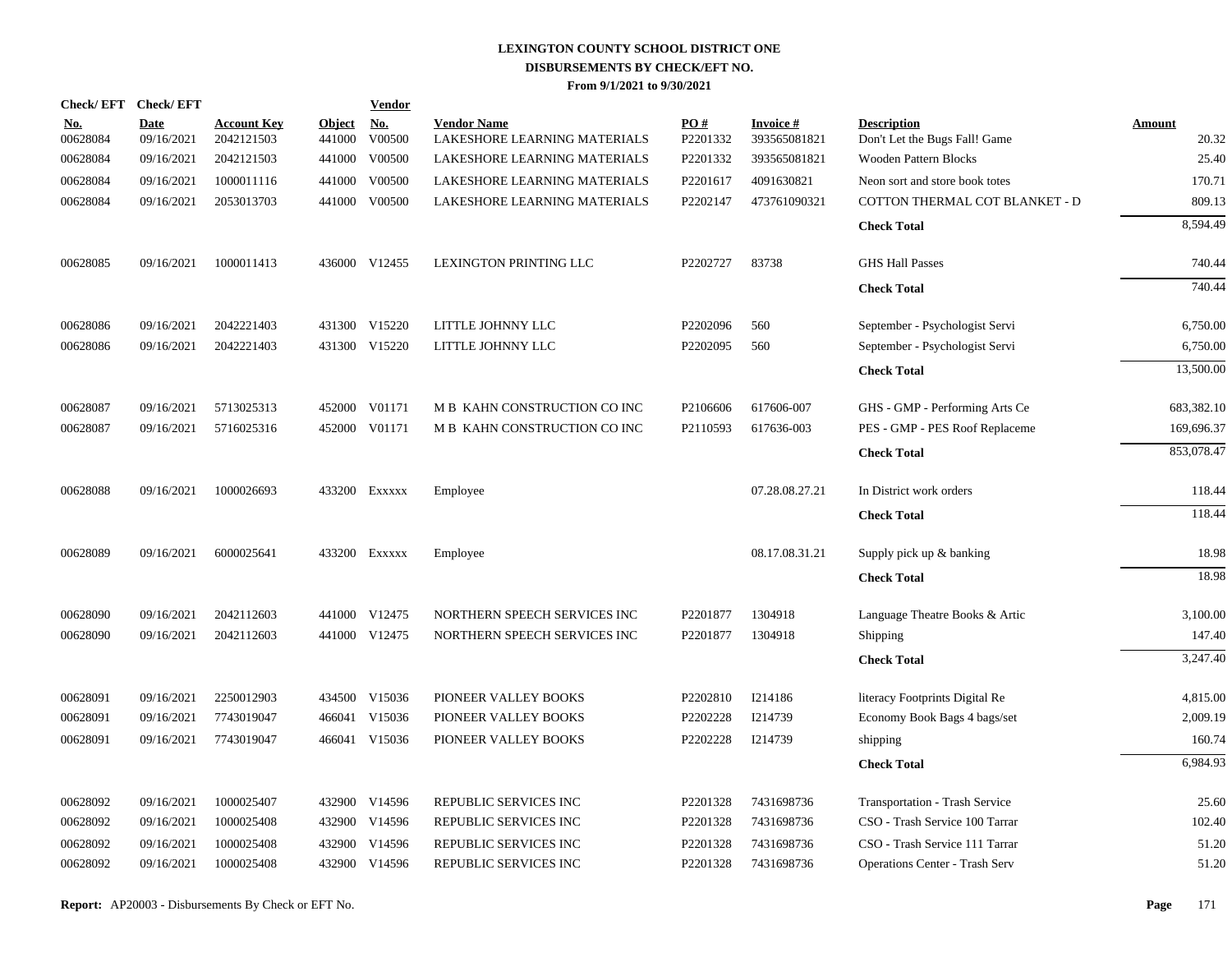| <b>Check/EFT</b>       | <b>Check/EFT</b>          |                                  |                         | <b>Vendor</b> |                                             |                 |                               |                                                      |                         |
|------------------------|---------------------------|----------------------------------|-------------------------|---------------|---------------------------------------------|-----------------|-------------------------------|------------------------------------------------------|-------------------------|
| <u>No.</u><br>00628092 | <b>Date</b><br>09/16/2021 | <b>Account Key</b><br>1000025408 | <b>Object</b><br>432900 | No.<br>V14596 | <b>Vendor Name</b><br>REPUBLIC SERVICES INC | PO#<br>P2201328 | <b>Invoice#</b><br>7431698736 | <b>Description</b><br>Maintenance-Trash Service Roll | <b>Amount</b><br>295.00 |
| 00628092               | 09/16/2021                | 1000025411                       | 432900                  | V14596        | REPUBLIC SERVICES INC                       | P2201328        | 7431698736                    | LHS - Trash Service (3) 8 yard                       | 691.20                  |
| 00628092               | 09/16/2021                | 1000025411                       | 432900                  | V14596        | REPUBLIC SERVICES INC                       | P2201328        | 7431698736                    | LHS Gym-Trash Service (1) 6 y                        | 172.80                  |
| 00628092               | 09/16/2021                | 1000025411                       |                         | 432900 V14596 | REPUBLIC SERVICES INC                       | P2201328        | 7431698736                    | LHS Stadium - Trash Service (1)                      | 64.00                   |
| 00628092               | 09/16/2021                | 1000025412                       |                         | 432900 V14596 | REPUBLIC SERVICES INC                       | P2201328        | 7431698736                    | LES - Trash Service (2) 8 yard                       | 460.80                  |
| 00628092               | 09/16/2021                | 1000025413                       |                         | 432900 V14596 | REPUBLIC SERVICES INC                       | P2201328        | 7431698736                    | GHS - Trash Service (3) 8 yard                       | 691.20                  |
| 00628092               | 09/16/2021                | 1000025413                       |                         | 432900 V14596 | REPUBLIC SERVICES INC                       | P2201328        | 7431698736                    | GHS Stadium - Trash Service (1                       | 64.00                   |
| 00628092               | 09/16/2021                | 1000025414                       |                         | 432900 V14596 | REPUBLIC SERVICES INC                       | P2201328        | 7431698736                    | GES WWTP - Trash Service (1) 4                       | 51.20                   |
| 00628092               | 09/16/2021                | 1000025414                       |                         | 432900 V14596 | REPUBLIC SERVICES INC                       | P2201328        | 7431698736                    | GES - Trash Service (3) 8 yard                       | 691.20                  |
| 00628092               | 09/16/2021                | 1000025415                       |                         | 432900 V14596 | REPUBLIC SERVICES INC                       | P2201328        | 7431698736                    | PHS - Trash Service (3) 8 yard                       | 691.20                  |
| 00628092               | 09/16/2021                | 1000025416                       |                         | 432900 V14596 | REPUBLIC SERVICES INC                       | P2201328        | 7431698736                    | PES - Trash Service (3) 8 yard                       | 691.20                  |
| 00628092               | 09/16/2021                | 1000025416                       |                         | 432900 V14596 | REPUBLIC SERVICES INC                       | P2201328        | 7431698736                    | PES WWTP (1) 4 yard                                  | 25.60                   |
| 00628092               | 09/16/2021                | 1000025419                       |                         | 432900 V14596 | REPUBLIC SERVICES INC                       | P2201328        | 7431698736                    | RCLC - Trash Service (1) 8 yar                       | 230.40                  |
| 00628092               | 09/16/2021                | 1000025420                       |                         | 432900 V14596 | REPUBLIC SERVICES INC                       | P2201328        | 7431698736                    | LMS - Trash Service (2) 8 yard                       | 460.80                  |
| 00628092               | 09/16/2021                | 1000025421                       |                         | 432900 V14596 | REPUBLIC SERVICES INC                       | P2201328        | 7431698736                    | LTC - Trash Service (2) 8 yard                       | 460.80                  |
| 00628092               | 09/16/2021                | 1000025422                       |                         | 432900 V14596 | REPUBLIC SERVICES INC                       | P2201328        | 7431698736                    | OGES - Trash Service (2) 8 yar                       | 460.80                  |
| 00628092               | 09/16/2021                | 1000025423                       | 432900                  | V14596        | REPUBLIC SERVICES INC                       | P2201328        | 7431698736                    | SGES - Trash Service (1) 8 yar                       | 230.40                  |
| 00628092               | 09/16/2021                | 1000025423                       |                         | 432900 V14596 | REPUBLIC SERVICES INC                       | P2201328        | 7431698736                    | SGES - Trash Service (1) 6 yar                       | 180.00                  |
| 00628092               | 09/16/2021                | 1000025424                       | 432900                  | V14596        | REPUBLIC SERVICES INC                       | P2201328        | 7431698736                    | RBES - Trash Service (2) 8 yar                       | 460.80                  |
| 00628092               | 09/16/2021                | 1000025425                       |                         | 432900 V14596 | REPUBLIC SERVICES INC                       | P2201328        | 7431698736                    | WKES - Trash Service (1) 6 yar                       | 172.80                  |
| 00628092               | 09/16/2021                | 1000025425                       | 432900                  | V14596        | REPUBLIC SERVICES INC                       | P2201328        | 7431698736                    | WKES - Trash Service (2) 8 yar                       | 230.40                  |
| 00628092               | 09/16/2021                | 1000025426                       | 432900                  | V14596        | REPUBLIC SERVICES INC                       | P2201328        | 7431698736                    | WKMS - Trash Service(2) 8 yard                       | 460.80                  |
| 00628092               | 09/16/2021                | 1000025427                       | 432900                  | V14596        | REPUBLIC SERVICES INC                       | P2201328        | 7431698736                    | WKHS - Trash Service(3) 8 yard                       | 691.20                  |
| 00628092               | 09/16/2021                | 1000025428                       | 432900                  | V14596        | REPUBLIC SERVICES INC                       | P2201328        | 7431698736                    | MES - Trash Service (2) 8 yard                       | 460.80                  |
| 00628092               | 09/16/2021                | 1000025429                       | 432900                  | V14596        | REPUBLIC SERVICES INC                       | P2201328        | 7431698736                    | GMS - Trash Service (2) 8 yard                       | 460.80                  |
| 00628092               | 09/16/2021                | 1000025430                       | 432900                  | V14596        | REPUBLIC SERVICES INC                       | P2201328        | 7431698736                    | PMS - Trash Service (2) 8 yard                       | 460.80                  |
| 00628092               | 09/16/2021                | 1000025430                       | 432900                  | V14596        | REPUBLIC SERVICES INC                       | P2201328        | 7431698736                    | PMS Transportation - Trash Ser                       | 25.60                   |
| 00628092               | 09/16/2021                | 1000025431                       | 432900                  | V14596        | REPUBLIC SERVICES INC                       | P2201328        | 7431698736                    | LMES - Trash Service (2) 8 yar                       | 460.80                  |
| 00628092               | 09/16/2021                | 1000025434                       | 432900                  | V14596        | REPUBLIC SERVICES INC                       | P2201328        | 7431698736                    | PHMS - Trash Service (2) 8 yar                       | 460.80                  |
| 00628092               | 09/16/2021                | 1000025435                       | 432900                  | V14596        | REPUBLIC SERVICES INC                       | P2201328        | 7431698736                    | PHES - Trash Service (2) 8 yar                       | 460.80                  |
| 00628092               | 09/16/2021                | 1000025437                       | 432900                  | V14596        | REPUBLIC SERVICES INC                       | P2201328        | 7431698736                    | CSMS - Trash Service (2) 8 yar                       | 460.80                  |
| 00628092               | 09/16/2021                | 1000025438                       | 432900                  | V14596        | REPUBLIC SERVICES INC                       | P2201328        | 7431698736                    | CSES - Trash Service (2) 8 yar                       | 460.80                  |
| 00628092               | 09/16/2021                | 1000025439                       | 432900                  | V14596        | REPUBLIC SERVICES INC                       | P2201328        | 7431698736                    | FPES - Trash Service (2) 8 yar                       | 460.80                  |
| 00628092               | 09/16/2021                | 1000025440                       | 432900                  | V14596        | REPUBLIC SERVICES INC                       | P2201328        | 7431698736                    | NPES - Trash Service (2) 8 yar                       | 460.80                  |
| 00628092               | 09/16/2021                | 1000025441                       | 432900                  | V14596        | REPUBLIC SERVICES INC                       | P2201328        | 7431698736                    | RCES - Trash Service (2) 8 yar                       | 460.80                  |
| 00628092               | 09/16/2021                | 1000025442                       |                         | 432900 V14596 | REPUBLIC SERVICES INC                       | P2201328        | 7431698736                    | MGES - Trash Service (2) 8 yar                       | 460.80                  |

**Report:** AP20003 - Disbursements By Check or EFT No. **Page** 172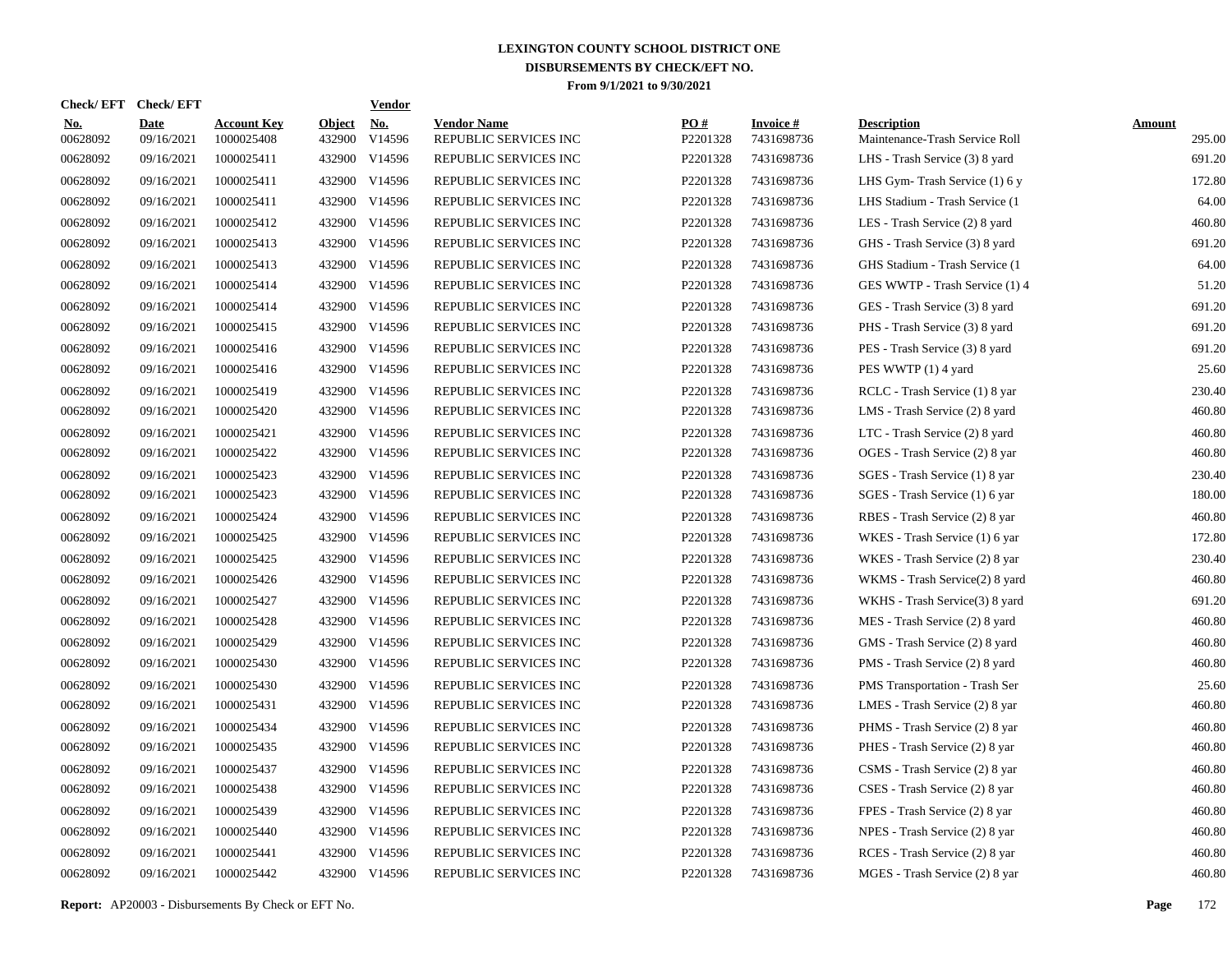| Check/EFT Check/EFT    |                           |                                  |                         | <b>Vendor</b>        |                                             |                      |                               |                                                      |                         |
|------------------------|---------------------------|----------------------------------|-------------------------|----------------------|---------------------------------------------|----------------------|-------------------------------|------------------------------------------------------|-------------------------|
| <u>No.</u><br>00628092 | <b>Date</b><br>09/16/2021 | <b>Account Key</b><br>1000025443 | <b>Object</b><br>432900 | <u>No.</u><br>V14596 | <b>Vendor Name</b><br>REPUBLIC SERVICES INC | PO#<br>P2201328      | <b>Invoice#</b><br>7431698736 | <b>Description</b><br>MGMS - Trash Service (2) 8 yar | <b>Amount</b><br>460.80 |
| 00628092               | 09/16/2021                | 1000025444                       |                         | 432900 V14596        | REPUBLIC SERVICES INC                       | P2201328             | 7431698736                    | RBHS - Trash Service (2) 8 yar                       | 460.80                  |
| 00628092               | 09/16/2021                | 1000025444                       |                         | 432900 V14596        | REPUBLIC SERVICES INC                       | P2201328             | 7431698736                    | RBHS Stadium - Trash Service (                       | 128.00                  |
| 00628092               | 09/16/2021                | 1000025445                       |                         | 432900 V14596        | REPUBLIC SERVICES INC                       | P2201328             | 7431698736                    | DES - Trash Service (2) 8 yard                       | 460.80                  |
| 00628092               | 09/16/2021                | 1000025446                       |                         | 432900 V14596        | REPUBLIC SERVICES INC                       | P2201328             | 7431698736                    | BMS - Trash Service (2) 8 yard                       | 102.40                  |
| 00628092               | 09/16/2021                | 1000025447                       |                         | 432900 V14596        | REPUBLIC SERVICES INC                       | P2201328             | 7431698736                    | CES - Trash Service (2) 8 yard                       | 460.80                  |
|                        |                           |                                  |                         |                      |                                             |                      |                               | <b>Check Total</b>                                   | 16,487.80               |
| 00628093               | 09/16/2021                | 7860527043                       |                         | 466099 V15258        | ROBERTS OXYGEN COMPANY INC                  | P2203162             | Q44139                        | Yearly Rental Renewal                                | 88.76                   |
|                        |                           |                                  |                         |                      |                                             |                      |                               | <b>Check Total</b>                                   | 88.76                   |
| 00628094               | 09/16/2021                | 1000025426                       |                         | 432300 V13049        | RONCO SPECIALIZED SYSTEMS INC               | P2202689             | 730072                        | WKHS - Change Bell Schedule                          | 750.00                  |
|                        |                           |                                  |                         |                      |                                             |                      |                               | <b>Check Total</b>                                   | 750.00                  |
| 00628095               | 09/16/2021                | 1000026693                       |                         | 433200 Exxxxx        | Employee                                    |                      | 08.12.09.14.21                | IT Services around district                          | 210.00                  |
|                        |                           |                                  |                         |                      |                                             |                      |                               | <b>Check Total</b>                                   | 210.00                  |
| 00628096               | 09/16/2021                | 3260011303                       |                         | 441000 V00435        | SARGENT WELCH LLC A VWR CO                  | P2202741             | 8805929933                    | Contour model                                        | 117.44                  |
| 00628096               | 09/16/2021                | 7744019027                       |                         | 466041 V00435        | SARGENT WELCH LLC A VWR CO                  | P <sub>2201326</sub> | 8805970231                    | Electric Motor                                       | 31.76                   |
|                        |                           |                                  |                         |                      |                                             |                      |                               | <b>Check Total</b>                                   | 149.20                  |
| 00628097               | 09/16/2021                | 1000022403                       |                         | 464000 V00401        | SC ASSOCIATION SCHOOL LIBRARIA              | P2203197             | 4457                          | 21-22 SCASL Membership                               | 15.00                   |
|                        |                           |                                  |                         |                      |                                             |                      |                               | <b>Check Total</b>                                   | 15.00                   |
| 00628098               | 09/16/2021                | 1000011240                       |                         | 441000 V16452        | SCHOOL SPECIALTY LLC                        | P2200506             | 208127738662                  | EID0000656CRAYONS 16COLOR                            | 48.67                   |
| 00628098               | 09/16/2021                | 1000011240                       |                         | 441000 V16452        | SCHOOL SPECIALTY LLC                        | P2200506             | 208127738662                  | EID0000656PENCILS COLORED SCHO                       | 29.69                   |
| 00628098               | 09/16/2021                | 1000011240                       |                         | 441000 V16452        | SCHOOL SPECIALTY LLC                        | P2200506             | 208127738662                  | EID0000656PEN FLAIR ASSORTED S                       | 29.20                   |
| 00628098               | 09/16/2021                | 1000011240                       |                         | 441000 V16452        | SCHOOL SPECIALTY LLC                        | P2200506             | 208127738662                  | EID0000656MARKERS WASHABLE BRO                       | 17.38                   |
| 00628098               | 09/16/2021                | 1000011240                       |                         | 441000 V16452        | SCHOOL SPECIALTY LLC                        | P2200506             | 208127738662                  | EID0000656GLUE STICK 043IN DIA                       | 6.11                    |
| 00628098               | 09/16/2021                | 1000011240                       |                         | 441000 V16452        | SCHOOL SPECIALTY LLC                        | P2200506             | 208127738662                  | EID0000656GLUE STICK 027IN MIN                       | 7.08                    |
| 00628098               | 09/16/2021                | 1000011240                       |                         | 441000 V16452        | SCHOOL SPECIALTY LLC                        | P2200506             | 208127738662                  | EID0000656PLAYDOH SUPER COLOR                        | 34.75                   |
| 00628098               | 09/16/2021                | 1000011240                       |                         | 441000 V16452        | SCHOOL SPECIALTY LLC                        | P2200506             | 208127738662                  | EID0000656BOOKMARK HAPPY BIRTH                       | 4.65                    |
| 00628098               | 09/16/2021                | 1000011240                       |                         | 441000 V16452        | SCHOOL SPECIALTY LLC                        | P2200506             | 208127738662                  | EID0000656PAPER SENTENCE STRIP                       | 4.72                    |
| 00628098               | 09/16/2021                | 1000011240                       |                         | 441000 V16452        | SCHOOL SPECIALTY LLC                        | P2200506             | 208127738662                  | EID0000656PAPER SENTENCE STRIP                       | 7.22                    |
| 00628098               | 09/16/2021                | 1000011240                       |                         | 441000 V16452        | SCHOOL SPECIALTY LLC                        | P2200506             | 208127738662                  | EID0000656LAMINATING POUCHES S                       | 38.52                   |
| 00628098               | 09/16/2021                | 1000011240                       |                         | 441000 V16452        | SCHOOL SPECIALTY LLC                        | P2200506             | 208127738662                  | EID0000656BINDER POLYPROPYLENE                       | 11.11                   |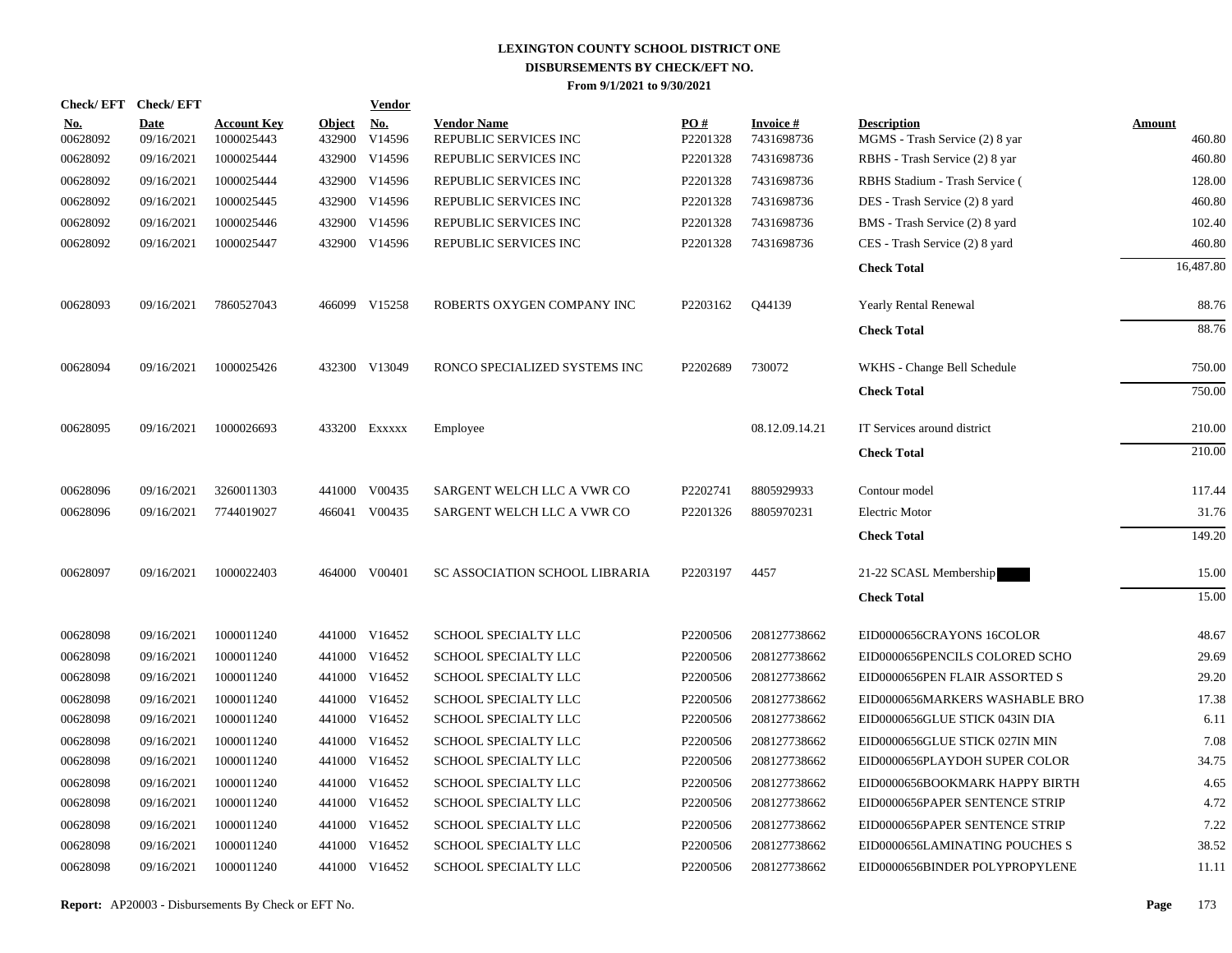| Check/ EFT             | <b>Check/EFT</b>          |                                  |                         | <b>Vendor</b>        |                                            |                 |                                 |                                                      |                       |
|------------------------|---------------------------|----------------------------------|-------------------------|----------------------|--------------------------------------------|-----------------|---------------------------------|------------------------------------------------------|-----------------------|
| <u>No.</u><br>00628098 | <b>Date</b><br>09/16/2021 | <b>Account Key</b><br>1000011240 | <b>Object</b><br>441000 | <u>No.</u><br>V16452 | <b>Vendor Name</b><br>SCHOOL SPECIALTY LLC | PO#<br>P2200506 | <b>Invoice#</b><br>208127738662 | <b>Description</b><br>EID0000656LABEL REMOVABLE 75IN | <b>Amount</b><br>5.83 |
| 00628098               | 09/16/2021                | 1000011240                       | 441000                  | V16452               | SCHOOL SPECIALTY LLC                       | P2200506        | 208127738662                    | EID0000656LABEL MAILING LASER                        | 15.78                 |
| 00628098               | 09/16/2021                | 1000011240                       | 441000                  | V16452               | <b>SCHOOL SPECIALTY LLC</b>                | P2200506        | 208127738662                    | EID0000656MAGNETIC HOOKS 14 L                        | 4.52                  |
| 00628098               | 09/16/2021                | 1000011240                       | 441000                  | V16452               | SCHOOL SPECIALTY LLC                       | P2200506        | 208127738662                    | EID0000656HOOK VELCRO HOOK AND                       | 8.31                  |
| 00628098               | 09/16/2021                | 1000011240                       | 441000                  | V16452               | SCHOOL SPECIALTY LLC                       | P2200506        | 208127738662                    | EID0000656GLUE ALL NOW STRONGE                       | 2.76                  |
| 00628098               | 09/16/2021                | 1000011240                       | 441000                  | V16452               | SCHOOL SPECIALTY LLC                       | P2200506        | 208127738662                    | EID0000656TAPE SCOTCH 810 MAGI                       | 23.36                 |
| 00628098               | 09/16/2021                | 1000011240                       | 441000                  | V16452               | SCHOOL SPECIALTY LLC                       | P2200506        | 208127738662                    | EID0000656SCISSORS WESTCOTT                          | 13.90                 |
| 00628098               | 09/16/2021                | 1000011240                       |                         | 441000 V16452        | SCHOOL SPECIALTY LLC                       | P2200506        | 208127738662                    | EID0000656DRY ERASE ERASER ANI                       | 18.34                 |
| 00628098               | 09/16/2021                | 1000011240                       |                         | 441000 V16452        | SCHOOL SPECIALTY LLC                       | P2200506        | 208127738662                    | EID0000656CORRECTION TAPE BIC                        | 9.44                  |
| 00628098               | 09/16/2021                | 1000011240                       |                         | 441000 V16452        | <b>SCHOOL SPECIALTY LLC</b>                | P2200506        | 208127738662                    | EID0000656PEN GEL UNI IMPACT B                       | 8.96                  |
| 00628098               | 09/16/2021                | 1000011240                       |                         | 441000 V16452        | <b>SCHOOL SPECIALTY LLC</b>                | P2200506        | 208127738662                    | EID0000656BRACELETS HAPPY                            | 5.49                  |
| 00628098               | 09/16/2021                | 1000011240                       |                         | 441000 V16452        | SCHOOL SPECIALTY LLC                       | P2200506        | 208127888803                    | EID0000656PENCILS AWARD STAR                         | 5.69                  |
| 00628098               | 09/16/2021                | 1000011240                       |                         | 441000 V16452        | <b>SCHOOL SPECIALTY LLC</b>                | P2200506        | 208128274381                    | EID0000656PAPER CHART 24X32                          | 11.12                 |
| 00628098               | 09/16/2021                | 1000011240                       |                         | 441000 V16452        | SCHOOL SPECIALTY LLC                       | P2200506        | 208128448967                    | EID0000656CLEANER MARKER BOARD                       | 3.12                  |
| 00628098               | 09/16/2021                | 1000011342                       |                         | 441000 V16452        | <b>SCHOOL SPECIALTY LLC</b>                | P2200501        | 208128490840                    | EID0000656LOOPERS AND LOOMS GR                       | 69.50                 |
| 00628098               | 09/16/2021                | 3260011303                       |                         | 441000 V16452        | <b>SCHOOL SPECIALTY LLC</b>                | P2202463        | 208128490944                    | T-pins, $1/2$ lb. box, $pk/300$                      | $-6.65$               |
| 00628098               | 09/16/2021                | 3260011303                       | 441000                  | V16452               | <b>SCHOOL SPECIALTY LLC</b>                | P2202463        | 208128490944                    | pH test paper, wide range, 100                       | 155.72                |
| 00628098               | 09/16/2021                | 3260011303                       |                         | 441000 V16452        | <b>SCHOOL SPECIALTY LLC</b>                | P2202463        | 208128490944                    | Litmus test paper, blue, 100 s                       | 25.31                 |
| 00628098               | 09/16/2021                | 3260011303                       | 441000                  | V16452               | <b>SCHOOL SPECIALTY LLC</b>                | P2202463        | 208128490944                    | Litmus test paper, red, 100 st                       | 25.31                 |
| 00628098               | 09/16/2021                | 3260011303                       |                         | 441000 V16452        | <b>SCHOOL SPECIALTY LLC</b>                | P2202463        | 208128490944                    | Scissors, chrome, 4.5" long                          | 24.64                 |
| 00628098               | 09/16/2021                | 1000011224                       | 441000                  | V16452               | <b>SCHOOL SPECIALTY LLC</b>                | P2202658        | 208128492199                    | EID0000656SCISSORS SOFT HANDLE                       | 85.09                 |
| 00628098               | 09/16/2021                | 1000011224                       |                         | 441000 V16452        | SCHOOL SPECIALTY LLC                       | P2202658        | 208128492199                    | EID0000656CALIFONE EARBUDS ST                        | 55.00                 |
| 00628098               | 09/16/2021                | 1000011346                       | 441000                  | V16452               | <b>SCHOOL SPECIALTY LLC</b>                | P2202350        | 208128492261                    | EID0000656LAMINATING FILM 15ML                       | 95.96                 |
| 00628098               | 09/16/2021                | 1000011331                       | 441000                  | V16452               | <b>SCHOOL SPECIALTY LLC</b>                | P2202745        | 208128494172                    | EID0000656PAPER CHART 24X32 15                       | 87.53                 |
| 00628098               | 09/16/2021                | 1000011331                       | 441000                  | V16452               | <b>SCHOOL SPECIALTY LLC</b>                | P2202745        | 208128494172                    | EID0000656FILE FOLDER LETTER 1                       | 19.46                 |
| 00628098               | 09/16/2021                | 1000011331                       | 441000                  | V16452               | <b>SCHOOL SPECIALTY LLC</b>                | P2202745        | 208128494172                    | EID0000656BRUSH PLASTIC BEGINN                       | 7.64                  |
| 00628098               | 09/16/2021                | 1000011331                       | 441000                  | V16452               | <b>SCHOOL SPECIALTY LLC</b>                | P2202745        | 208128494172                    | EID0000656BOX 8 COMPARTMENT                          | 38.52                 |
| 00628098               | 09/16/2021                | 1000011331                       | 441000                  | V16452               | <b>SCHOOL SPECIALTY LLC</b>                | P2202745        | 208128494172                    | EID0000656POSTIT NOTE SUPER ST                       | 25.03                 |
| 00628098               | 09/16/2021                | 1000011335                       | 441000                  | V16452               | SCHOOL SPECIALTY LLC                       | P2202641        | 208128494175                    | EID0000656JUMPROPE VINYL GS 7                        | 9.59                  |
| 00628098               | 09/16/2021                | 1000011335                       | 441000                  | V16452               | SCHOOL SPECIALTY LLC                       | P2202641        | 208128494175                    | EID0000656JUMPROPE VINYL GS 8                        | 22.38                 |
| 00628098               | 09/16/2021                | 1000011335                       | 441000                  | V16452               | <b>SCHOOL SPECIALTY LLC</b>                | P2202641        | 208128494175                    | EID0000656JUMPROPE VINYL GS 9                        | 11.95                 |
| 00628098               | 09/16/2021                | 1000011335                       | 441000                  | V16452               | <b>SCHOOL SPECIALTY LLC</b>                | P2202641        | 208128494175                    | EID0000656BALL BASKETBALL 285                        | 161.69                |
| 00628098               | 09/16/2021                | 1000011340                       | 441000                  | V16452               | SCHOOL SPECIALTY LLC                       | P2200509        | 208128494637                    | EID0000656FOLDER 2PKT 85X11 LT                       | 9.24                  |
| 00628098               | 09/16/2021                | 1000011240                       | 441000                  | V16452               | SCHOOL SPECIALTY LLC                       | P2200503        | 208128494643                    | EID0000656FOLDER 2PKT 85X11 LT                       | 27.73                 |
| 00628098               | 09/16/2021                | 1000011521                       | 441000                  | V16452               | <b>SCHOOL SPECIALTY LLC</b>                | P2201078        | 208128495137                    | PRESENTATION BOARD, TRI FOLD,                        | 76.63                 |
| 00628098               | 09/16/2021                | 1000011521                       |                         | 441000 V16452        | SCHOOL SPECIALTY LLC                       | P2201078        | 208128495137                    | PRESENTATION BOARD, TRI FOLD,                        | 76.63                 |

**Report:** AP20003 - Disbursements By Check or EFT No. **Page** 174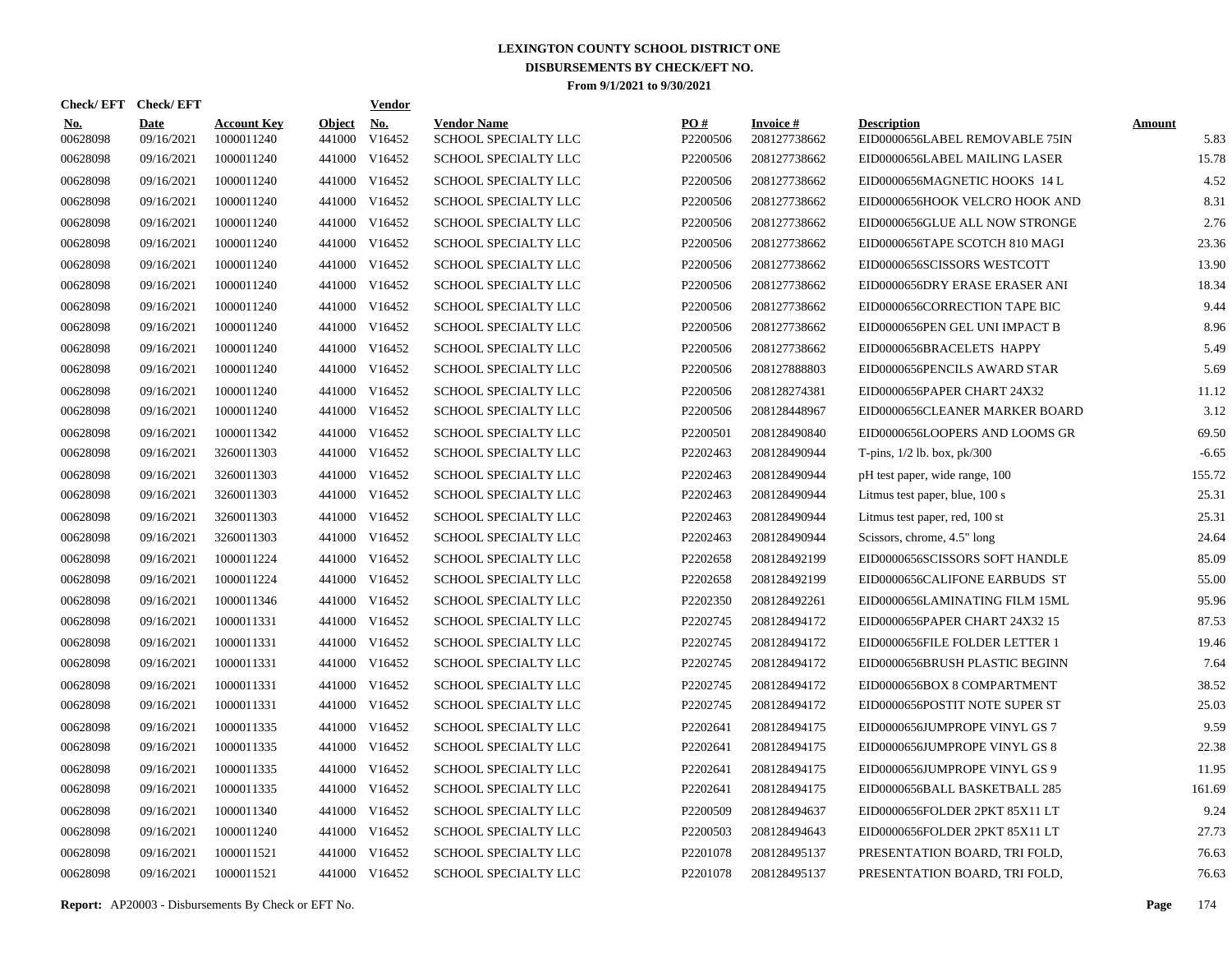| Check/EFT Check/EFT    |                           |                                  |                         | <b>Vendor</b> |                                            |                 |                                  |                                                      |                       |
|------------------------|---------------------------|----------------------------------|-------------------------|---------------|--------------------------------------------|-----------------|----------------------------------|------------------------------------------------------|-----------------------|
| <b>No.</b><br>00628098 | <b>Date</b><br>09/16/2021 | <b>Account Key</b><br>7714027021 | <b>Object</b><br>466041 | No.<br>V16452 | <b>Vendor Name</b><br>SCHOOL SPECIALTY LLC | PO#<br>P2202580 | <b>Invoice #</b><br>208128495330 | <b>Description</b><br>EID0000656PAPER COPY COLOR 85X | <b>Amount</b><br>9.87 |
|                        |                           |                                  |                         |               |                                            |                 |                                  | <b>Check Total</b>                                   | 1,489.49              |
| 00628100               | 09/16/2021                | 6000025647                       |                         | 446040 V00879 | SENN BROTHERS INC                          |                 | L28076                           | 047-Centerville ES #2120                             | 168.00                |
| 00628100               | 09/16/2021                | 6000025639                       | 446040                  | V00879        | SENN BROTHERS INC                          |                 | L28091                           | 039-Forts Pond ES #2114                              | 154.50                |
| 00628100               | 09/16/2021                | 6000025614                       | 446040                  | V00879        | SENN BROTHERS INC                          |                 | L28092                           | 014-Gilbert ES #853                                  | 147.00                |
| 00628100               | 09/16/2021                | 6000025613                       | 446040                  | V00879        | SENN BROTHERS INC                          |                 | L28093                           | 013-Gilbert HS #852                                  | 71.21                 |
| 00628100               | 09/16/2021                | 6000025629                       | 446040                  | V00879        | SENN BROTHERS INC                          |                 | L28094                           | 029-Gilbert MS #864                                  | 73.25                 |
| 00628100               | 09/16/2021                | 6000025616                       | 446040                  | V00879        | <b>SENN BROTHERS INC</b>                   |                 | L28096                           | 016-Pelion ES #855                                   | 126.00                |
| 00628100               | 09/16/2021                | 6000025615                       | 446040                  | V00879        | SENN BROTHERS INC                          |                 | L28097                           | 015-Pelion HS #854                                   | 145.50                |
| 00628100               | 09/16/2021                | 6000025630                       | 446040                  | V00879        | <b>SENN BROTHERS INC</b>                   |                 | L28098                           | 030-Pelion MS #2011                                  | 42.00                 |
| 00628100               | 09/16/2021                | 6000025646                       | 446040                  | V00879        | SENN BROTHERS INC                          |                 | L29569                           | 046-Beechwood MS #2119                               | 124.50                |
| 00628100               | 09/16/2021                | 6000025611                       | 446040                  | V00879        | SENN BROTHERS INC                          |                 | L29586                           | 011-Lexington HS #845                                | 52.25                 |
| 00628100               | 09/16/2021                | 6000025624                       | 446040                  | V00879        | SENN BROTHERS INC                          |                 | L29587                           | 024-Red Bank ES #860                                 | 221.50                |
| 00628100               | 09/16/2021                | 6000025625                       | 446040                  | V00879        | SENN BROTHERS INC                          |                 | L29588                           | 025-White Knoll ES #861                              | 291.00                |
| 00628100               | 09/16/2021                | 6000025623                       | 446040                  | V00879        | SENN BROTHERS INC                          |                 | L29589                           | 023-Saxe Gotha ES #859                               | 105.00                |
| 00628100               | 09/16/2021                | 6000025626                       | 446040                  | V00879        | SENN BROTHERS INC                          |                 | L29590                           | 026-White Knoll MS #862                              | 166.50                |
| 00628100               | 09/16/2021                | 6000025631                       | 446040                  | V00879        | SENN BROTHERS INC                          |                 | L29591                           | 031-Lake Murray ES #1524                             | 84.00                 |
| 00628100               | 09/16/2021                | 6000025627                       | 446040                  | V00879        | SENN BROTHERS INC                          |                 | L29592                           | 027-White Knoll HS #1791                             | 160.00                |
| 00628100               | 09/16/2021                | 6000025634                       | 446040                  | V00879        | SENN BROTHERS INC                          |                 | L29593                           | 034-Pleasant Hill MS #3219                           | 63.00                 |
| 00628100               | 09/16/2021                | 6000025638                       | 446040                  | V00879        | SENN BROTHERS INC                          |                 | L29594                           | 038-Carolina Springs ES #1926                        | 105.00                |
| 00628100               | 09/16/2021                | 6000025637                       | 446040                  | V00879        | SENN BROTHERS INC                          |                 | L29595                           | 037-Carolina Springs MS#1925                         | 42.00                 |
| 00628100               | 09/16/2021                | 6000025641                       | 446040                  | V00879        | SENN BROTHERS INC                          |                 | L29596                           | 041-Rocky Creek ES # 2116                            | 249.00                |
| 00628100               | 09/16/2021                | 6000025645                       | 446040                  | V00879        | SENN BROTHERS INC                          |                 | L29597                           | 045-Deerfield ES #2118                               | 84.00                 |
| 00628100               | 09/16/2021                | 6000025622                       | 446040                  | V00879        | SENN BROTHERS INC                          |                 | L29695                           | 022-Oak Grove ES #858                                | 249.00                |
| 00628100               | 09/16/2021                | 6000025642                       | 446040                  | V00879        | SENN BROTHERS INC                          |                 | L29741                           | 042-Meadow Glen ES # 2117                            | 84.00                 |
| 00628100               | 09/16/2021                | 6000025643                       | 446040                  | V00879        | SENN BROTHERS INC                          |                 | L29742                           | 043-Meadow Glen MS #52912                            | 63.00                 |
| 00628100               | 09/16/2021                | 6000025644                       |                         | 446040 V00879 | SENN BROTHERS INC                          |                 | L29743                           | 044-River Bluff HS #1311                             | 63.00                 |
| 00628100               | 09/16/2021                | 6000025612                       | 446040                  | V00879        | SENN BROTHERS INC                          |                 | L30486                           | 012-Lexington ES #851                                | 63.00                 |
| 00628100               | 09/16/2021                | 6000025620                       | 446040                  | V00879        | SENN BROTHERS INC                          |                 | L30487                           | 020-Lexington MS #857                                | 84.00                 |
| 00628100               | 09/16/2021                | 6000025619                       |                         | 446040 V00879 | SENN BROTHERS INC                          |                 | L30736                           | 019-AES #856                                         | 21.00                 |
| 00628100               | 09/16/2021                | 6000025615                       | 446040                  | V00879        | SENN BROTHERS INC                          |                 | L31716                           | 015-Pelion HS #854                                   | 27.50                 |
| 00628100               | 09/16/2021                | 6000025629                       |                         | 446040 V00879 | SENN BROTHERS INC                          |                 | L31717                           | 029-Gilbert MS #864                                  | 152.00                |
|                        |                           |                                  |                         |               |                                            |                 |                                  | <b>Check Total</b>                                   | 3,481.71              |
| 00628101               | 09/16/2021                | 1000012603                       |                         | 439500 V10067 | SOLIANT HEALTH INC                         | P2201516        | 20205134                         | SPEECH LANGUAGE THERAPY SERVIC                       | 2,326.50              |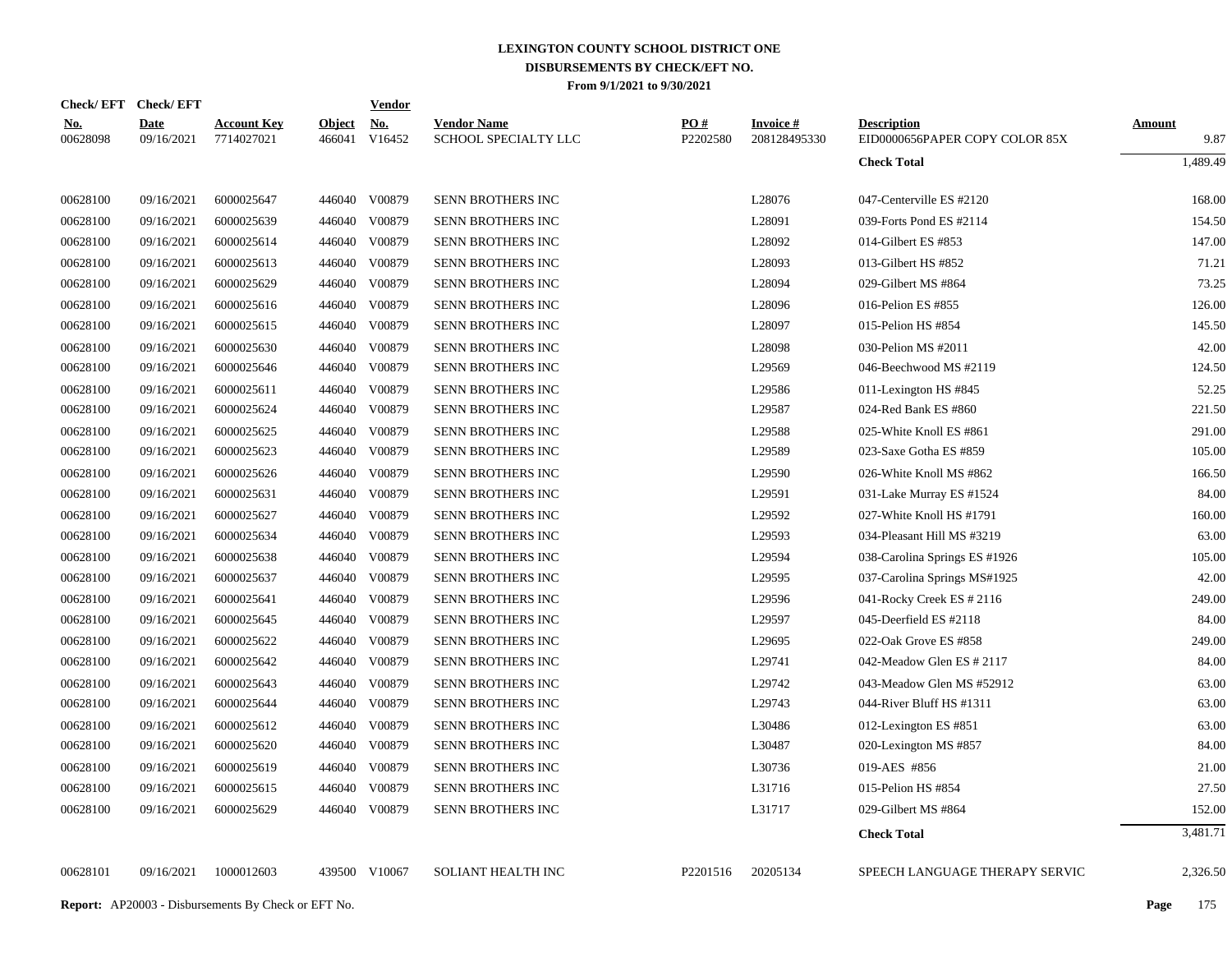|                        | Check/EFT Check/EFT       |                                  |                         | <b>Vendor</b>        |                                          |                 |                             |                                                      |                           |
|------------------------|---------------------------|----------------------------------|-------------------------|----------------------|------------------------------------------|-----------------|-----------------------------|------------------------------------------------------|---------------------------|
| <u>No.</u><br>00628101 | <b>Date</b><br>09/16/2021 | <b>Account Key</b><br>2710012503 | <b>Object</b><br>439500 | <u>No.</u><br>V10067 | <b>Vendor Name</b><br>SOLIANT HEALTH INC | PO#<br>P2202280 | <b>Invoice#</b><br>20205134 | <b>Description</b><br>SIGN LANGUAGE INTERPRETER - KE | <b>Amount</b><br>1,917.50 |
| 00628101               | 09/16/2021                | 1000012603                       |                         | 439500 V10067        | SOLIANT HEALTH INC                       | P2201516        | 20208603                    | SPEECH LANGUAGE THERAPY SERVIC                       | 2,310.00                  |
| 00628101               | 09/16/2021                | 2710012503                       |                         | 439500 V10067        | <b>SOLIANT HEALTH INC</b>                | P2202280        | 20208603                    | SIGN LANGUAGE INTERPRETER - KE                       | 1,917.50                  |
|                        |                           |                                  |                         |                      |                                          |                 |                             | <b>Check Total</b>                                   | 8,471.50                  |
| 00628102               | 09/16/2021                | 1000025422                       |                         | 441020 V00167        | TERMINIX COMMERCIAL                      | P2202377        | 21-000881218                | <b>OGES</b> - Termite Bond Renewal 20                | 501.00                    |
|                        |                           |                                  |                         |                      |                                          |                 |                             | <b>Check Total</b>                                   | 501.00                    |
| 00628103               | 09/16/2021                | 2042216103                       |                         | 431300 V16857        | THE BEHAVIOR CO LLC                      | P2202526        | 1022                        | Behavior Services for Special                        | 2,968.75                  |
|                        |                           |                                  |                         |                      |                                          |                 |                             | <b>Check Total</b>                                   | 2,968.75                  |
| 00628104               | 09/16/2021                | 2022022403                       |                         | 431200 V16893        | THE CONSTANTINO GROUP LLC                | P2203173        | 1121                        | Online Course-Team participati                       | 15,200.00                 |
|                        |                           |                                  |                         |                      |                                          |                 |                             | <b>Check Total</b>                                   | 15,200.00                 |
| 00628105               | 09/16/2021                | 1000011413                       |                         | 441000 V02065        | THE OFFICE PAL INC                       | P2202679        | 0194128-IN                  | Dell High Yield Black Toner fo                       | 135.58                    |
|                        |                           |                                  |                         |                      |                                          |                 |                             | <b>Check Total</b>                                   | 135.58                    |
| 00628106               | 09/16/2021                | 7733027015                       |                         | 466041 V15696        | UNIVERSAL MELODY ONLINE LLC              | P2201647        | 1733886                     | VIC FIRTH KEYBOARD MALLET BAGS                       | 331.80                    |
|                        |                           |                                  |                         |                      |                                          |                 |                             | <b>Check Total</b>                                   | 331.80                    |
| 00628109               | 09/16/2021                | 6000025616                       |                         | 446010 V00079        | <b>US FOODS</b>                          |                 | 1488238                     | 016-Pelion ES cust #10838290                         | 1,214.70                  |
| 00628109               | 09/16/2021                | 6000025616                       |                         | 446010 V00079        | <b>US FOODS</b>                          |                 | 1488238                     | 016-Pelion ES cust #10838290                         | $-27.72$                  |
| 00628109               | 09/16/2021                | 6000025635                       |                         | 446010 V00079        | <b>US FOODS</b>                          |                 | 2771464                     | 035-Pleasant Hill ES cust #108                       | 4,816.89                  |
| 00628109               | 09/16/2021                | 6000025635                       |                         | 446010 V00079        | US FOODS                                 |                 | 2771464                     | 035-Pleasant Hill ES cust #108                       | $-29.00$                  |
| 00628109               | 09/16/2021                | 6000025635                       |                         | 441000 V00079        | <b>US FOODS</b>                          |                 | 2771466                     | 035-Pleasant Hill ES cust #108                       | 403.14                    |
| 00628109               | 09/16/2021                | 6000025634                       |                         | 441000 V00079        | US FOODS                                 |                 | 2771467                     | 034-Pleasant Hill MS cust #908                       | 1,106.61                  |
| 00628109               | 09/16/2021                | 6000025613                       |                         | 446010 V00079        | <b>US FOODS</b>                          |                 | 2771709                     | 013-Gilbert HS cust #40837809                        | 4,898.54                  |
| 00628109               | 09/16/2021                | 6000025613                       |                         | 446010 V00079        | <b>US FOODS</b>                          |                 | 2771709                     | 013-Gilbert HS cust #40837809                        | $-194.04$                 |
| 00628109               | 09/16/2021                | 6000025647                       |                         | 446010 V00079        | <b>US FOODS</b>                          |                 | 2771710                     | 047-Centerville ES cust #41421                       | 12,880.43                 |
| 00628109               | 09/16/2021                | 6000025647                       |                         | 446010 V00079        | <b>US FOODS</b>                          |                 | 2771710                     | 047-Centerville ES cust #41421                       | $-520.55$                 |
| 00628109               | 09/16/2021                | 6000025614                       |                         | 446010 V00079        | <b>US FOODS</b>                          |                 | 2771711                     | 014-Gilbert ES cust 70837802                         | 5,120.28                  |
| 00628109               | 09/16/2021                | 6000025614                       |                         | 446010 V00079        | <b>US FOODS</b>                          |                 | 2771711                     | 014-Gilbert ES cust 70837802                         | $-520.22$                 |
| 00628109               | 09/16/2021                | 6000025629                       |                         | 446010 V00079        | US FOODS                                 |                 | 2771712                     | 029-Gilbert MS cust #60837804                        | 2,361.19                  |
| 00628109               | 09/16/2021                | 6000025629                       |                         | 446010 V00079        | <b>US FOODS</b>                          |                 | 2771712                     | 029-Gilbert MS cust #60837804                        | $-36.69$                  |
| 00628109               | 09/16/2021                | 6000025613                       | 441000                  | V00079               | US FOODS                                 |                 | 2771713                     | 013-Gilbert HS cust #40837809                        | 557.99                    |
| 00628109               | 09/16/2021                | 6000025613                       |                         | 441000 V00079        | <b>US FOODS</b>                          |                 | 2771713                     | 013-Gilbert HS cust #40837809                        | $-208.75$                 |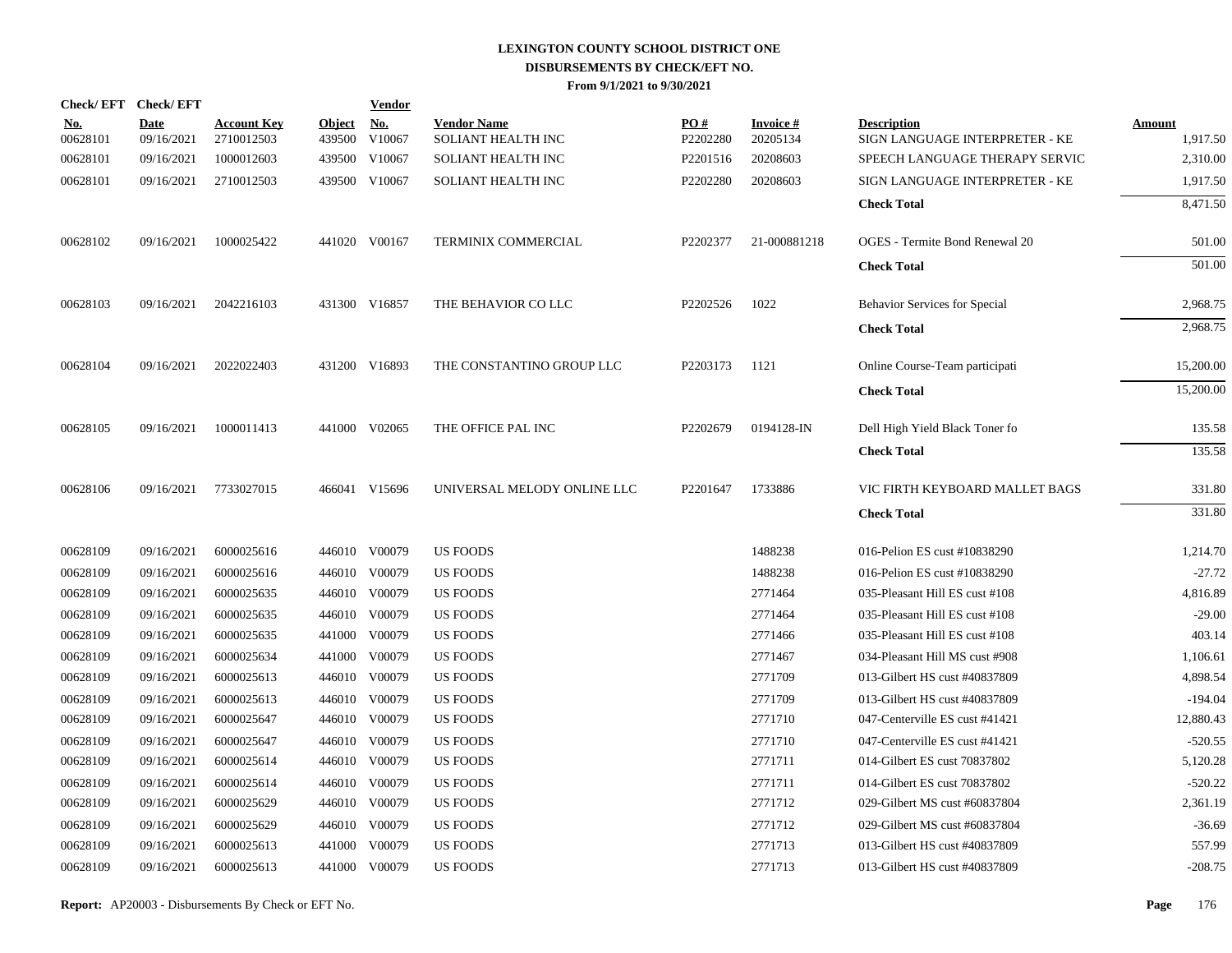| <b>Check/EFT</b>       | <b>Check/EFT</b>          |                                  |                         | <b>Vendor</b>                       |                                       |     |                            |                                                 |                           |
|------------------------|---------------------------|----------------------------------|-------------------------|-------------------------------------|---------------------------------------|-----|----------------------------|-------------------------------------------------|---------------------------|
| <u>No.</u><br>00628109 | <b>Date</b><br>09/16/2021 | <b>Account Key</b><br>6000025647 | <b>Object</b><br>441000 | $\underline{\mathrm{No}}$<br>V00079 | <b>Vendor Name</b><br><b>US FOODS</b> | PO# | <b>Invoice#</b><br>2771714 | <b>Description</b><br>047-Centerville #41421348 | <b>Amount</b><br>1,601.97 |
| 00628109               | 09/16/2021                | 6000025647                       |                         | 441000 V00079                       | <b>US FOODS</b>                       |     | 2771714                    | 047-Centerville #41421348                       | $-110.42$                 |
| 00628109               | 09/16/2021                | 6000025614                       |                         | 441000 V00079                       | <b>US FOODS</b>                       |     | 2771715                    | 014-Gilbert ES cust #70837802                   | 298.37                    |
| 00628109               | 09/16/2021                | 6000025629                       |                         | 441000 V00079                       | <b>US FOODS</b>                       |     | 2771716                    | 029-Gilbert MS cust #60837804                   | 762.82                    |
| 00628109               | 09/16/2021                | 6000025629                       |                         | 441000 V00079                       | <b>US FOODS</b>                       |     | 2771716                    | 029-Gilbert MS cust #60837804                   | $-257.90$                 |
| 00628109               | 09/16/2021                | 6000025624                       |                         | 446010 V00079                       | <b>US FOODS</b>                       |     | 2771717                    | 024-Red Bank ES cust #2083831                   | 4,374.51                  |
| 00628109               | 09/16/2021                | 6000025637                       |                         | 446010 V00079                       | <b>US FOODS</b>                       |     | 2771718                    | 037-Carolina Springs MS cust #                  | 6,119.85                  |
| 00628109               | 09/16/2021                | 6000025637                       |                         | 446010 V00079                       | <b>US FOODS</b>                       |     | 2771718                    | 037-Carolina Springs MS cust #                  | $-86.60$                  |
| 00628109               | 09/16/2021                | 6000025638                       |                         | 446010 V00079                       | <b>US FOODS</b>                       |     | 2771719                    | 038-Carolina Springs ES cust #                  | 6,249.10                  |
| 00628109               | 09/16/2021                | 6000025624                       |                         | 441000 V00079                       | <b>US FOODS</b>                       |     | 2771721                    | 024-Red Bank ES cust #2083831                   | 873.93                    |
| 00628109               | 09/16/2021                | 6000025637                       |                         | 441000 V00079                       | <b>US FOODS</b>                       |     | 2771722                    | 037-Carolina Springs MS cust #                  | 748.75                    |
| 00628109               | 09/16/2021                | 6000025638                       |                         | 441000 V00079                       | <b>US FOODS</b>                       |     | 2771723                    | 038-Carolina Springs ES cust #                  | 504.07                    |
| 00628109               | 09/16/2021                | 6000025627                       |                         | 441000 V00079                       | <b>US FOODS</b>                       |     | 2771724                    | 027-White Knoll HS cust #90839                  | 603.30                    |
| 00628109               | 09/16/2021                | 6000025612                       |                         | 446010 V00079                       | <b>US FOODS</b>                       |     | 2771796                    | 012-Lexington EScust #40838088                  | 3,646.60                  |
| 00628109               | 09/16/2021                | 6000025612                       |                         | 446010 V00079                       | <b>US FOODS</b>                       |     | 2771796                    | 012-Lexington EScust #40838088                  | $-66.16$                  |
| 00628109               | 09/16/2021                | 6000025612                       |                         | 446010 V00079                       | <b>US FOODS</b>                       |     | 2771796                    | 012-Lexington EScust #40838088                  | $-92.28$                  |
| 00628109               | 09/16/2021                | 6000025612                       |                         | 441000 V00079                       | <b>US FOODS</b>                       |     | 2771798                    | 012-Lexington EScust #40838088                  | 488.19                    |
| 00628109               | 09/16/2021                | 6000025612                       |                         | 441000 V00079                       | <b>US FOODS</b>                       |     | 2771798                    | 012-Lexington EScust #40838088                  | $-147.42$                 |
| 00628109               | 09/16/2021                | 6000025620                       |                         | 441000 V00079                       | <b>US FOODS</b>                       |     | 2771799                    | 020-Lexington MS cust #6083808                  | 184.32                    |
| 00628109               | 09/16/2021                | 6000025619                       |                         | 446010 V00079                       | <b>US FOODS</b>                       |     | 2773978                    | 019-AES Cust #50838085                          | 1,981.14                  |
| 00628109               | 09/16/2021                | 6000025642                       |                         | 446010 V00079                       | <b>US FOODS</b>                       |     | 2774008                    | 042-Meadow Glen ES cust #20915                  | 5,835.65                  |
| 00628109               | 09/16/2021                | 6000025642                       |                         | 446010 V00079                       | <b>US FOODS</b>                       |     | 2774008                    | 042-Meadow Glen ES cust #20915                  | $-205.67$                 |
| 00628109               | 09/16/2021                | 6000025642                       |                         | 441000 V00079                       | <b>US FOODS</b>                       |     | 2774010                    | 042-Meadow Glen ES cust #20915                  | 817.11                    |
| 00628109               | 09/16/2021                | 6000025642                       |                         | 441000 V00079                       | US FOODS                              |     | 2774010                    | 042-Meadow Glen ES cust #20915                  | $-215.19$                 |
| 00628109               | 09/16/2021                | 6000025622                       |                         | 441000 V00079                       | <b>US FOODS</b>                       |     | 2774011                    | 022-Oak Grove ES cust #8083830                  | 721.83                    |
| 00628109               | 09/16/2021                | 6000025640                       |                         | 446010 V00079                       | US FOODS                              |     | 2774376                    | 040-New Providence ES cust #20                  | 4,279.40                  |
| 00628109               | 09/16/2021                | 6000025640                       |                         | 446010 V00079                       | US FOODS                              |     | 2774376                    | 040-New Providence ES cust #20                  | $-256.63$                 |
| 00628109               | 09/16/2021                | 6000025643                       |                         | 446010 V00079                       | <b>US FOODS</b>                       |     | 2774377                    | 043-Meadow Glen MS cust #30978                  | 5,571.66                  |
| 00628109               | 09/16/2021                | 6000025643                       |                         | 446010 V00079                       | <b>US FOODS</b>                       |     | 2774377                    | 043-Meadow Glen MS cust #30978                  | $-331.18$                 |
| 00628109               | 09/16/2021                | 6000025644                       |                         | 446010 V00079                       | <b>US FOODS</b>                       |     | 2774378                    | 044-River Bluff HS Cust #7104                   | 12,931.79                 |
| 00628109               | 09/16/2021                | 6000025644                       |                         | 446010 V00079                       | <b>US FOODS</b>                       |     | 2774378                    | 044-River Bluff HS Cust #7104                   | $-64.63$                  |
| 00628109               | 09/16/2021                | 6000025644                       |                         | 446010 V00079                       | <b>US FOODS</b>                       |     | 2774378                    | 044-River Bluff HS Cust #7104                   | $-61.30$                  |
| 00628109               | 09/16/2021                | 6000025628                       |                         | 446010 V00079                       | <b>US FOODS</b>                       |     | 2774379                    | 028-Midway ES cust #80838089                    | 3,927.92                  |
| 00628109               | 09/16/2021                | 6000025640                       |                         | 441000 V00079                       | <b>US FOODS</b>                       |     | 2774380                    | 040-New Providence ES cust #20                  | 827.92                    |
| 00628109               | 09/16/2021                | 6000025640                       | 441000                  | V00079                              | <b>US FOODS</b>                       |     | 2774380                    | 040-New Providence ES cust #20                  | $-193.27$                 |
| 00628109               | 09/16/2021                | 6000025643                       |                         | 441000 V00079                       | US FOODS                              |     | 2774381                    | 043-Meadow Glen MS cust #30978                  | 625.88                    |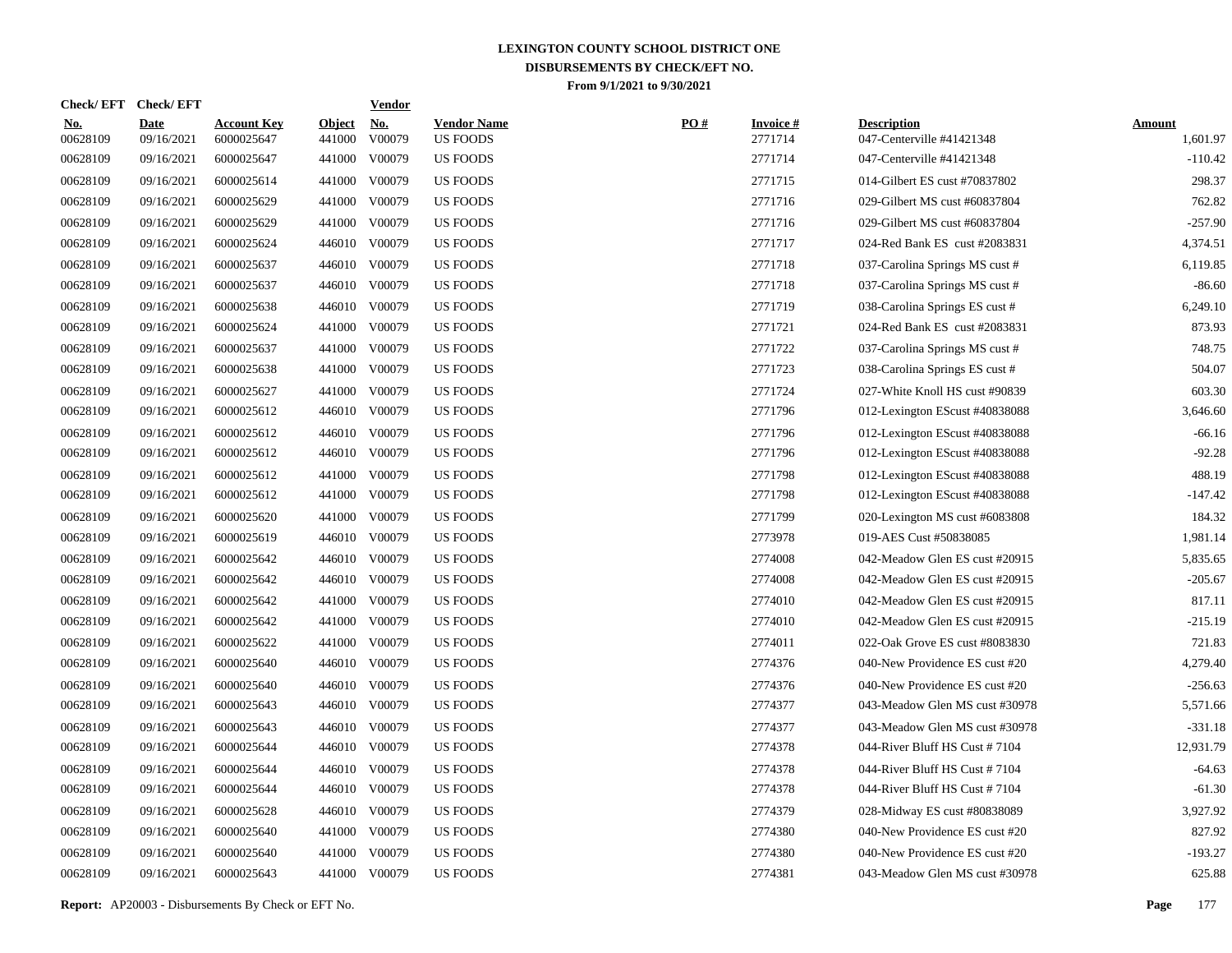| <b>Check/EFT</b>       | <b>Check/EFT</b>          |                                  |                         | <b>Vendor</b>        |                                       |     |                            |                                                      |                           |
|------------------------|---------------------------|----------------------------------|-------------------------|----------------------|---------------------------------------|-----|----------------------------|------------------------------------------------------|---------------------------|
| <u>No.</u><br>00628109 | <b>Date</b><br>09/16/2021 | <b>Account Key</b><br>6000025643 | <b>Object</b><br>441000 | <u>No.</u><br>V00079 | <b>Vendor Name</b><br><b>US FOODS</b> | PO# | <b>Invoice#</b><br>2774381 | <b>Description</b><br>043-Meadow Glen MS cust #30978 | <b>Amount</b><br>$-58.33$ |
| 00628109               | 09/16/2021                | 6000025644                       | 441000                  | V00079               | <b>US FOODS</b>                       |     | 2774382                    | 044-River Bluff HS Cust #7104                        | 987.18                    |
| 00628109               | 09/16/2021                | 6000025644                       | 441000                  | V00079               | <b>US FOODS</b>                       |     | 2774382                    | 044-River Bluff HS Cust #7104                        | $-58.33$                  |
| 00628109               | 09/16/2021                | 6000025644                       | 441000                  | V00079               | <b>US FOODS</b>                       |     | 2774382                    | 044-River Bluff HS Cust #7104                        | $-17.36$                  |
| 00628109               | 09/16/2021                | 6000025628                       | 441000                  | V00079               | <b>US FOODS</b>                       |     | 2774383                    | 028-Midway ES cust #80838089                         | 515.50                    |
| 00628109               | 09/16/2021                | 6000025628                       | 441000                  | V00079               | <b>US FOODS</b>                       |     | 2774383                    | 028-Midway ES cust #80838089                         | $-444.61$                 |
| 00628109               | 09/16/2021                | 6000025616                       | 446010                  | V00079               | <b>US FOODS</b>                       |     | 2774870                    | 016-Pelion ES cust #10838290                         | 1,362.20                  |
| 00628109               | 09/16/2021                | 6000025616                       |                         | 446010 V00079        | <b>US FOODS</b>                       |     | 2774870                    | 016-Pelion ES cust #10838290                         | $-19.21$                  |
| 00628109               | 09/16/2021                | 6000025645                       |                         | 446010 V00079        | <b>US FOODS</b>                       |     | 2774871                    | 045-Deerfield ES cust #4083399                       | 5,370.11                  |
| 00628109               | 09/16/2021                | 6000025645                       |                         | 446010 V00079        | <b>US FOODS</b>                       |     | 2774871                    | 045-Deerfield ES cust #4083399                       | $-118.66$                 |
| 00628109               | 09/16/2021                | 6000025639                       |                         | 446010 V00079        | <b>US FOODS</b>                       |     | 2774872                    | 039-Forts Pond ES cust #208378                       | 4,991.04                  |
| 00628109               | 09/16/2021                | 6000025639                       |                         | 446010 V00079        | US FOODS                              |     | 2774872                    | 039-Forts Pond ES cust #208378                       | $-55.81$                  |
| 00628109               | 09/16/2021                | 6000025615                       |                         | 446010 V00079        | US FOODS                              |     | 2774873                    | 015-Pelion HS cust #60838307                         | 4,223.96                  |
| 00628109               | 09/16/2021                | 6000025615                       |                         | 446010 V00079        | <b>US FOODS</b>                       |     | 2774873                    | 015-Pelion HS cust #60838307                         | $-110.65$                 |
| 00628109               | 09/16/2021                | 6000025630                       |                         | 446010 V00079        | <b>US FOODS</b>                       |     | 2774874                    | 030-Pelion MS cust #90838301                         | 3,211.38                  |
| 00628109               | 09/16/2021                | 6000025630                       |                         | 446010 V00079        | <b>US FOODS</b>                       |     | 2774874                    | 030-Pelion MS cust #90838301                         | $-160.14$                 |
| 00628109               | 09/16/2021                | 6000025645                       | 441000                  | V00079               | <b>US FOODS</b>                       |     | 2774875                    | 045-Deerfield ES #40833998                           | 1,056.39                  |
| 00628109               | 09/16/2021                | 6000025645                       | 441000                  | V00079               | <b>US FOODS</b>                       |     | 2774875                    | 045-Deerfield ES #40833998                           | $-280.52$                 |
| 00628109               | 09/16/2021                | 6000025615                       | 441000                  | V00079               | <b>US FOODS</b>                       |     | 2774877                    | 015-Pelion HS cust #60838307                         | 448.36                    |
| 00628109               | 09/16/2021                | 6000025615                       | 441000                  | V00079               | <b>US FOODS</b>                       |     | 2774877                    | 015-Pelion HS cust #60838307                         | $-234.29$                 |
| 00628109               | 09/16/2021                | 6000025631                       |                         | 446010 V00079        | US FOODS                              |     | 2775555                    | 031-Lake Murray ES cust #30838                       | $-83.51$                  |
| 00628109               | 09/16/2021                | 6000025631                       |                         | 446010 V00079        | <b>US FOODS</b>                       |     | 2775555                    | 031-Lake Murray ES cust #30838                       | 3,746.11                  |
| 00628109               | 09/16/2021                | 6000025641                       |                         | 446010 V00079        | <b>US FOODS</b>                       |     | 2775556                    | 041-Rocky Creek ES cust #30880                       | 4,431.07                  |
| 00628109               | 09/16/2021                | 6000025641                       |                         | 446010 V00079        | <b>US FOODS</b>                       |     | 2775556                    | 041-Rocky Creek ES cust #30880                       | $-110.01$                 |
| 00628109               | 09/16/2021                | 6000025611                       | 446010                  | V00079               | <b>US FOODS</b>                       |     | 2775557                    | 011-Lexington HS cust #7083808                       | 4,111.34                  |
| 00628109               | 09/16/2021                | 6000025646                       |                         | 446010 V00079        | <b>US FOODS</b>                       |     | 2775558                    | 046-Beechwood MS cust #9134117                       | 6,164.49                  |
| 00628109               | 09/16/2021                | 6000025646                       | 446010                  | V00079               | <b>US FOODS</b>                       |     | 2775558                    | 046-Beechwood MS cust #9134117                       | $-350.51$                 |
| 00628109               | 09/16/2021                | 6000025631                       | 441000                  | V00079               | US FOODS                              |     | 2775559                    | 031-Lake Murray ES cust #30838                       | 472.39                    |
| 00628109               | 09/16/2021                | 6000025631                       | 441000                  | V00079               | US FOODS                              |     | 2775559                    | 031-Lake Murray ES cust #30838                       | $-48.56$                  |
| 00628109               | 09/16/2021                | 6000025641                       | 441000                  | V00079               | <b>US FOODS</b>                       |     | 2775560                    | 041-Rocky Creek ES cust #30880                       | 1,064.86                  |
| 00628109               | 09/16/2021                | 6000025641                       | 441000                  | V00079               | <b>US FOODS</b>                       |     | 2775560                    | 041-Rocky Creek ES cust #30880                       | $-173.90$                 |
| 00628109               | 09/16/2021                | 6000025611                       | 441000                  | V00079               | <b>US FOODS</b>                       |     | 2775561                    | 011-Lexington HS cust #7083808                       | 597.07                    |
| 00628109               | 09/16/2021                | 6000025646                       | 441000                  | V00079               | <b>US FOODS</b>                       |     | 2775562                    | 046-Beechwood MS #91341172                           | 913.98                    |
| 00628109               | 09/16/2021                | 6000025646                       | 441000                  | V00079               | <b>US FOODS</b>                       |     | 2775562                    | 046-Beechwood MS #91341172                           | $-390.24$                 |
| 00628109               | 09/16/2021                | 6000025620                       | 446010                  | V00079               | <b>US FOODS</b>                       |     | 2775599                    | 020-Lexington MS cust #6083808                       | 17,841.99                 |
| 00628109               | 09/16/2021                | 6000025620                       |                         | 446010 V00079        | <b>US FOODS</b>                       |     | 2775599                    | 020-Lexington MS cust #6083808                       | $-396.49$                 |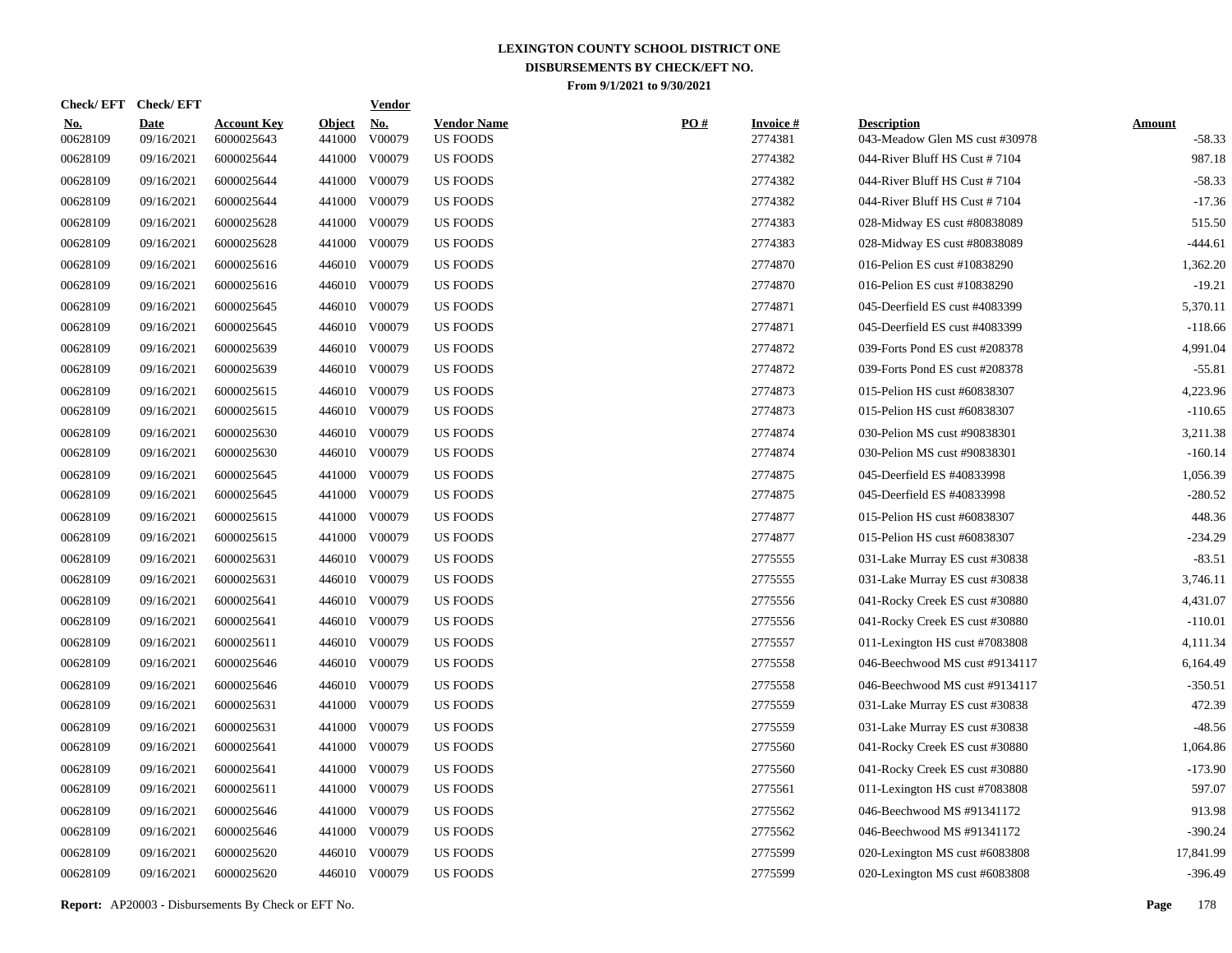| <b>Check/EFT</b>       | <b>Check/EFT</b>   |                                  |                         | <b>Vendor</b>                         |                                       |          |                               |                                                      |                           |
|------------------------|--------------------|----------------------------------|-------------------------|---------------------------------------|---------------------------------------|----------|-------------------------------|------------------------------------------------------|---------------------------|
| <u>No.</u><br>00628109 | Date<br>09/16/2021 | <b>Account Key</b><br>6000025625 | <u>Object</u><br>446010 | $\underline{\mathrm{No}}$ .<br>V00079 | <b>Vendor Name</b><br><b>US FOODS</b> | PO#      | <b>Invoice</b> $#$<br>2775600 | <b>Description</b><br>025-White Knoll ES cust #70839 | <b>Amount</b><br>5,133.71 |
| 00628109               | 09/16/2021         | 6000025625                       |                         | 446010 V00079                         | <b>US FOODS</b>                       |          | 2775600                       | 025-White Knoll ES cust #70839                       | $-235.74$                 |
| 00628109               | 09/16/2021         | 6000025626                       |                         | 446010 V00079                         | US FOODS                              |          | 2775601                       | 026-White Knoll MS cust #80839                       | 7,229.18                  |
| 00628109               | 09/16/2021         | 6000025626                       |                         | 446010 V00079                         | US FOODS                              |          | 2775601                       | 026-White Knoll MS cust #80839                       | $-193.43$                 |
| 00628109               | 09/16/2021         | 6000025623                       | 441000                  | V00079                                | <b>US FOODS</b>                       |          | 2775602                       | 023-Saxe Gotha ES cust #308383                       | 531.00                    |
| 00628109               | 09/16/2021         | 6000025623                       | 441000                  | V00079                                | <b>US FOODS</b>                       |          | 2775602                       | 023-Saxe Gotha ES cust #308383                       | $-231.66$                 |
| 00628109               | 09/16/2021         | 6000025625                       | 441000                  | V00079                                | US FOODS                              |          | 2775603                       | 025-White Knoll ES cust #70839                       | 956.90                    |
| 00628109               | 09/16/2021         | 6000025625                       |                         | 441000 V00079                         | <b>US FOODS</b>                       |          | 2775603                       | 025-White Knoll ES cust #70839                       | -380.78                   |
| 00628109               | 09/16/2021         | 6000025626                       | 441000                  | V00079                                | <b>US FOODS</b>                       |          | 2775604                       | 026-White Knoll MS cust #80839                       | 955.20                    |
| 00628109               | 09/16/2021         | 6000025626                       |                         | 441000 V00079                         | <b>US FOODS</b>                       |          | 2775604                       | 026-White Knoll MS cust #80839                       | $-52.10$                  |
|                        |                    |                                  |                         |                                       |                                       |          |                               | <b>Check Total</b>                                   | 165,820.80                |
| 00628110               | 09/16/2021         | 7887084027                       |                         | 466041 V12911                         | VARSITY SPIRIT FASHIONS AND SU        | P2200562 | 41704906                      | <b>SUBLIMATED JERSEY</b>                             | 671.01                    |
| 00628110               | 09/16/2021         | 7887084027                       |                         | 466041 V12911                         | VARSITY SPIRIT FASHIONS AND SU        | P2200562 | 41704906                      | VASF SUBLIMIMATED TANK                               | 647.14                    |
| 00628110               | 09/16/2021         | 7887084027                       |                         | 466041 V12911                         | VARSITY SPIRIT FASHIONS AND SU        | P2200562 | 41704906                      | <b>SUBLIMITED SHORT</b>                              | 671.02                    |
| 00628110               | 09/16/2021         | 7887084027                       | 466041                  | V12911                                | VARSITY SPIRIT FASHIONS AND SU        | P2200562 | 41704906                      | <b>SUBLIMITED BRA TOP</b>                            | 839.22                    |
| 00628110               | 09/16/2021         | 7887084027                       |                         | 466041 V12911                         | VARSITY SPIRIT FASHIONS AND SU        | P2200562 | 41704906                      | <b>SUBLIMITED BRA TOP</b>                            | 815.08                    |
| 00628110               | 09/16/2021         | 7887084027                       |                         | 466041 V12911                         | VARSITY SPIRIT FASHIONS AND SU        | P2200562 | 41704906                      | <b>FRIEGHT</b>                                       | 269.11                    |
|                        |                    |                                  |                         |                                       |                                       |          |                               | <b>Check Total</b>                                   | 3,912.58                  |
| 00628111               | 09/16/2021         | 7744019011                       |                         | 466041 V14086                         | WARDS NATURAL SCIENCE EST LLC         | P2202662 | 8805929929                    | Pure Preserved Starfish Lg                           | 118.74                    |
| 00628111               | 09/16/2021         | 7744019011                       |                         | 466041 V14086                         | WARDS NATURAL SCIENCE EST LLC         | P2202662 | 8805929929                    | Preserved Fetal Pigs                                 | 470.78                    |
| 00628111               | 09/16/2021         | 7744019011                       |                         | 466041 V14086                         | WARDS NATURAL SCIENCE EST LLC         | P2202680 | 8805929930                    | Algae and Environmental Proble                       | 112.74                    |
| 00628111               | 09/16/2021         | 7744019011                       |                         | 466041 V14086                         | WARDS NATURAL SCIENCE EST LLC         | P2202680 | 8805929930                    | Disposable Petri Dishes                              | 350.16                    |
| 00628111               | 09/16/2021         | 7744019011                       |                         | 466041 V14086                         | WARDS NATURAL SCIENCE EST LLC         | P2202662 | 8805929931                    | Preserved Southern Crayfish                          | 44.91                     |
| 00628111               | 09/16/2021         | 3260011303                       |                         | 441000 V14086                         | WARDS NATURAL SCIENCE EST LLC         | P2202738 | 8805947923                    | Bromothymol blue, 500 mL                             | 14.19                     |
| 00628111               | 09/16/2021         | 3260011303                       |                         | 441000 V14086                         | WARDS NATURAL SCIENCE EST LLC         | P2202738 | 8805961372                    | Agar, nutrient, 125mL, pk/16                         | 45.52                     |
| 00628111               | 09/16/2021         | 3260011303                       | 441000                  | V14086                                | WARDS NATURAL SCIENCE EST LLC         | P2202738 | 8805961372                    | Diffraction grating glasses, 6                       | 41.84                     |
| 00628111               | 09/16/2021         | 3260011303                       |                         | 441000 V14086                         | WARDS NATURAL SCIENCE EST LLC         | P2202738 | 8805961372                    | Magnet, bar, ceramic with mark                       | 49.66                     |
| 00628111               | 09/16/2021         | 3260011303                       | 441000                  | V14086                                | WARDS NATURAL SCIENCE EST LLC         | P2202738 | 8805961372                    | Streak plates, white, 10/pkg                         | 24.82                     |
| 00628111               | 09/16/2021         | 3260011303                       | 441000                  | V14086                                | WARDS NATURAL SCIENCE EST LLC         | P2202738 | 8805961372                    | Streak plates, black, 10/pkg                         | 24.82                     |
| 00628111               | 09/16/2021         | 3260011303                       | 441000                  | V14086                                | WARDS NATURAL SCIENCE EST LLC         | P2202738 | 8805961372                    | Globe, inflatable, topographic                       | 49.11                     |
| 00628111               | 09/16/2021         | 3260011303                       |                         | 441000 V14086                         | WARDS NATURAL SCIENCE EST LLC         | P2202738 | 8805970232                    | Minerals collection (apatite,                        | 81.88                     |
| 00628111               | 09/16/2021         | 3260011303                       | 441000                  | V14086                                | WARDS NATURAL SCIENCE EST LLC         | P2201409 | 8805970602                    | <b>Minerals Collection</b>                           | 20.47                     |
|                        |                    |                                  |                         |                                       |                                       |          |                               | <b>Check Total</b>                                   | 1,449.64                  |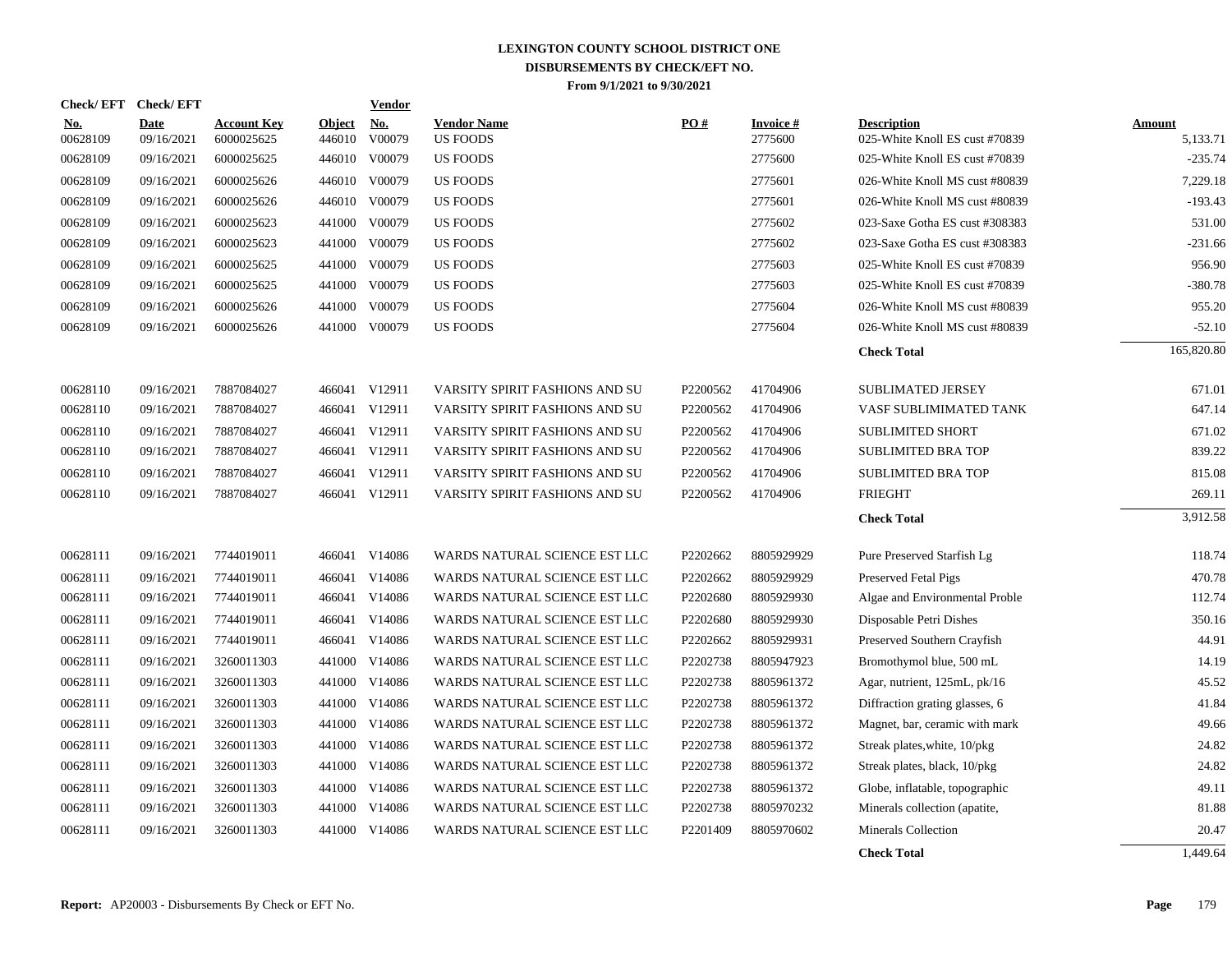| Check/EFT Check/EFT    |                           |                                  |                         | <b>Vendor</b>        |                                              |     |                               |                                           |                         |
|------------------------|---------------------------|----------------------------------|-------------------------|----------------------|----------------------------------------------|-----|-------------------------------|-------------------------------------------|-------------------------|
| <u>No.</u><br>00628112 | <b>Date</b><br>09/16/2021 | <b>Account Key</b><br>1000025407 | <b>Object</b><br>432100 | <u>No.</u><br>V00129 | <b>Vendor Name</b><br><b>DOMINION ENERGY</b> | PO# | <b>Invoice#</b><br>2744.09.21 | <b>Description</b><br>0-2100-7010-0297 TR | <b>Amount</b><br>398.93 |
| 00628112               | 09/16/2021                | 1000025407                       |                         | 432100 V00129        | <b>DOMINION ENERGY</b>                       |     | 2744.09.21                    | 0-2101-2362-3149 barr rd propa            | 40.85                   |
| 00628112               | 09/16/2021                | 1000025408                       |                         | 432100 V00129        | <b>DOMINION ENERGY</b>                       |     | 2744.09.21                    | 0-1800-0020-8440 Trans                    | 1,007.58                |
| 00628112               | 09/16/2021                | 1000025412                       |                         | 432100 V00129        | <b>DOMINION ENERGY</b>                       |     | 2744.09.21                    | 0-2101-0564-3953MGE                       | 706.75                  |
| 00628112               | 09/16/2021                | 1000025414                       |                         | 432100 V00129        | <b>DOMINION ENERGY</b>                       |     | 2744.09.21                    | 0-1898-0002-8031 GES                      | 10,163.18               |
| 00628112               | 09/16/2021                | 1000025414                       |                         | 432100 V00129        | <b>DOMINION ENERGY</b>                       |     | 2744.09.21                    | 0-2100-7650-7414 GES                      | 533.51                  |
| 00628112               | 09/16/2021                | 1000025414                       |                         | 432100 V00129        | <b>DOMINION ENERGY</b>                       |     | 2744.09.21                    | 0-2100-7949-3601 GES                      | 2,504.52                |
| 00628112               | 09/16/2021                | 1000025415                       |                         | 432100 V00129        | <b>DOMINION ENERGY</b>                       |     | 2744.09.21                    | 0-2100-7563-3795 PHS                      | 585.82                  |
| 00628112               | 09/16/2021                | 1000025415                       |                         | 432100 V00129        | <b>DOMINION ENERGY</b>                       |     | 2744.09.21                    | 0-2100-9743-5819PHS                       | 145.96                  |
| 00628112               | 09/16/2021                | 1000025415                       |                         | 432100 V00129        | <b>DOMINION ENERGY</b>                       |     | 2744.09.21                    | 0-2101-0006-2585 PHS                      | 37.42                   |
| 00628112               | 09/16/2021                | 1000025415                       |                         | 432100 V00129        | <b>DOMINION ENERGY</b>                       |     | 2744.09.21                    | 0-2101-0222-5337PHS                       | 27.93                   |
| 00628112               | 09/16/2021                | 1000025415                       |                         | 432100 V00129        | <b>DOMINION ENERGY</b>                       |     | 2744.09.21                    | 7-2100-4899-7076 PHS                      | 25,914.01               |
| 00628112               | 09/16/2021                | 1000025416                       |                         | 432100 V00129        | <b>DOMINION ENERGY</b>                       |     | 2744.09.21                    | 0-1898-0003-4872 PES                      | 8,315.67                |
| 00628112               | 09/16/2021                | 1000025416                       |                         | 432100 V00129        | <b>DOMINION ENERGY</b>                       |     | 2744.09.21                    | 0-1971-0135-9405 PES                      | 771.65                  |
| 00628112               | 09/16/2021                | 1000025416                       |                         | 432100 V00129        | <b>DOMINION ENERGY</b>                       |     | 2744.09.21                    | 0-1971-0135-9476 PES                      | 75.90                   |
| 00628112               | 09/16/2021                | 1000025416                       |                         | 432100 V00129        | <b>DOMINION ENERGY</b>                       |     | 2744.09.21                    | 0-2101-1242-2198PES                       | 47.81                   |
| 00628112               | 09/16/2021                | 1000025416                       |                         | 432100 V00129        | <b>DOMINION ENERGY</b>                       |     | 2744.09.21                    | 5-2100-4951-5809 PES                      | 3.795.57                |
| 00628112               | 09/16/2021                | 1000025422                       |                         | 432100 V00129        | <b>DOMINION ENERGY</b>                       |     | 2744.09.21                    | 0-1898-0003-1240 OGE                      | 14,937.95               |
| 00628112               | 09/16/2021                | 1000025422                       |                         | 432100 V00129        | <b>DOMINION ENERGY</b>                       |     | 2744.09.21                    | 8-2100-5807-0210 OGE                      | 337.69                  |
| 00628112               | 09/16/2021                | 1000025427                       |                         | 432100 V00129        | <b>DOMINION ENERGY</b>                       |     | 2744.09.21                    | 0-2100.7503.6773 WKH                      | 337.98                  |
| 00628112               | 09/16/2021                | 1000025427                       | 432100                  | V00129               | <b>DOMINION ENERGY</b>                       |     | 2744.09.21                    | 0-2100-7585-4760 WKH                      | 1,181.47                |
| 00628112               | 09/16/2021                | 1000025427                       |                         | 432100 V00129        | <b>DOMINION ENERGY</b>                       |     | 2744.09.21                    | 0-2100-7912-2077 WKH                      | 418.58                  |
| 00628112               | 09/16/2021                | 1000025427                       | 432100                  | V00129               | <b>DOMINION ENERGY</b>                       |     | 2744.09.21                    | 0-2100-8279-7588 WKH                      | 417.51                  |
| 00628112               | 09/16/2021                | 1000025427                       |                         | 432100 V00129        | <b>DOMINION ENERGY</b>                       |     | 2744.09.21                    | 0-2100-9034-6548 WKH                      | 1,446.25                |
| 00628112               | 09/16/2021                | 1000025427                       | 432100                  | V00129               | <b>DOMINION ENERGY</b>                       |     | 2744.09.21                    | 0-2101-2849-8045 5643 Platt Sp            | 4,672.43                |
| 00628112               | 09/16/2021                | 1000025427                       |                         | 432100 V00129        | <b>DOMINION ENERGY</b>                       |     | 2744.09.21                    | 0-2101-2861-9758 PAC WKH                  | 2,793.67                |
| 00628112               | 09/16/2021                | 1000025427                       | 432100                  | V00129               | <b>DOMINION ENERGY</b>                       |     | 2744.09.21                    | 1-2100-4778-0812 5643 Platt Sp            | 971.79                  |
| 00628112               | 09/16/2021                | 1000025427                       |                         | 432100 V00129        | <b>DOMINION ENERGY</b>                       |     | 2744.09.21                    | 8-2100-4672-8304 WKH                      | 38,159.99               |
| 00628112               | 09/16/2021                | 1000025428                       | 432100                  | V00129               | <b>DOMINION ENERGY</b>                       |     | 2744.09.21                    | 0-1898-0001-5203 MES                      | 9,246.79                |
| 00628112               | 09/16/2021                | 1000025428                       |                         | 432100 V00129        | <b>DOMINION ENERGY</b>                       |     | 2744.09.21                    | 9-1800-0002-3764 MES                      | 235.66                  |
| 00628112               | 09/16/2021                | 1000025429                       | 432100                  | V00129               | <b>DOMINION ENERGY</b>                       |     | 2744.09.21                    | 0-1898-0002-8065 GMS                      | 15,423.89               |
| 00628112               | 09/16/2021                | 1000025429                       |                         | 432100 V00129        | <b>DOMINION ENERGY</b>                       |     | 2744.09.21                    | 0-1970-0122-5418 GMS                      | 157.15                  |
| 00628112               | 09/16/2021                | 1000025430                       | 432100                  | V00129               | <b>DOMINION ENERGY</b>                       |     | 2744.09.21                    | 0-2100-7604-4859 PMS                      | 2,332.99                |
| 00628112               | 09/16/2021                | 1000025430                       |                         | 432100 V00129        | <b>DOMINION ENERGY</b>                       |     | 2744.09.21                    | 0-2101-2661-8445 325 Main St              | 16,488.56               |
| 00628112               | 09/16/2021                | 1000025431                       | 432100                  | V00129               | <b>DOMINION ENERGY</b>                       |     | 2744.09.21                    | 0-2100-6205-2857 LMES                     | 28.32                   |
| 00628112               | 09/16/2021                | 1000025431                       |                         | 432100 V00129        | <b>DOMINION ENERGY</b>                       |     | 2744.09.21                    | 0-2100-6587-2481 LMES                     | 24.02                   |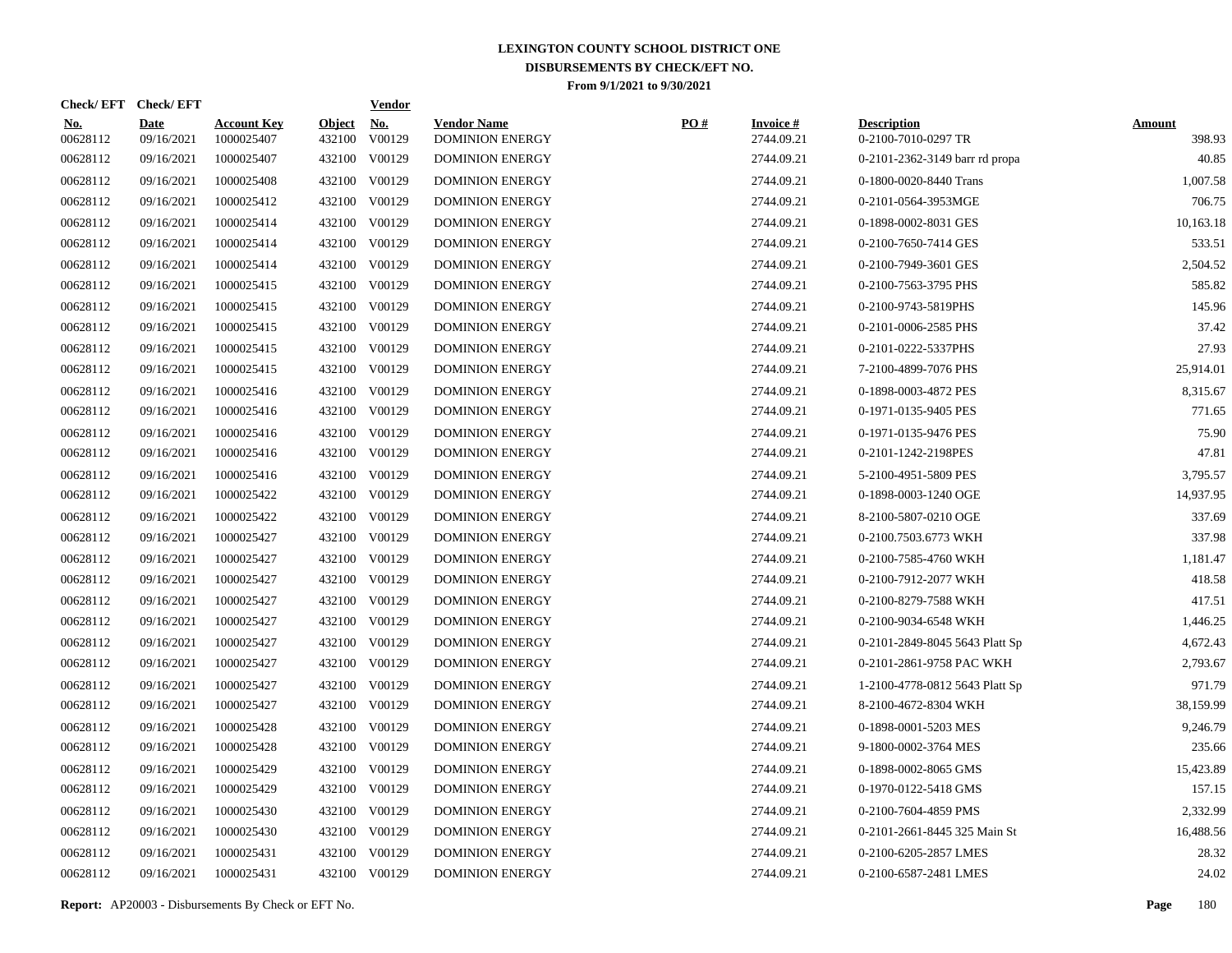| Check/EFT Check/EFT    |                           |                                  |                         | <u>Vendor</u>        |                                              |     |                               |                                            |                            |
|------------------------|---------------------------|----------------------------------|-------------------------|----------------------|----------------------------------------------|-----|-------------------------------|--------------------------------------------|----------------------------|
| <u>No.</u><br>00628112 | <b>Date</b><br>09/16/2021 | <b>Account Key</b><br>1000025431 | <b>Object</b><br>432100 | <u>No.</u><br>V00129 | <b>Vendor Name</b><br><b>DOMINION ENERGY</b> | PO# | <b>Invoice#</b><br>2744.09.21 | <b>Description</b><br>8-2100-4630-0246 LME | <b>Amount</b><br>12,554.02 |
| 00628112               | 09/16/2021                | 1000025437                       |                         | 432100 V00129        | <b>DOMINION ENERGY</b>                       |     | 2744.09.21                    | 0-2100-7550-3018 CSM                       | 16,827.64                  |
| 00628112               | 09/16/2021                | 1000025437                       |                         | 432100 V00129        | <b>DOMINION ENERGY</b>                       |     | 2744.09.21                    | 0-2101-1242-5028CSM                        | 321.54                     |
| 00628112               | 09/16/2021                | 1000025438                       |                         | 432100 V00129        | <b>DOMINION ENERGY</b>                       |     | 2744.09.21                    | 0-2100-7550-2940 CSE                       | 11,098.53                  |
| 00628112               | 09/16/2021                | 1000025438                       |                         | 432100 V00129        | <b>DOMINION ENERGY</b>                       |     | 2744.09.21                    | 0-2100-8235-9863 CSE                       | 777.36                     |
| 00628112               | 09/16/2021                | 1000025439                       |                         | 432100 V00129        | <b>DOMINION ENERGY</b>                       |     | 2744.09.21                    | 0-2100-7884-9874 FPE                       | 9,693.47                   |
| 00628112               | 09/16/2021                | 1000025439                       |                         | 432100 V00129        | <b>DOMINION ENERGY</b>                       |     | 2744.09.21                    | 0-2100-8361-8992 FPE                       | 44.81                      |
| 00628112               | 09/16/2021                | 1000025439                       |                         | 432100 V00129        | <b>DOMINION ENERGY</b>                       |     | 2744.09.21                    | 0-2100-8361-9130 FPE                       | 414.58                     |
| 00628112               | 09/16/2021                | 1000025442                       |                         | 432100 V00129        | <b>DOMINION ENERGY</b>                       |     | 2744.09.21                    | 0-2100-9035-9220 MGE                       | 12,370.99                  |
| 00628112               | 09/16/2021                | 1000025442                       |                         | 432100 V00129        | <b>DOMINION ENERGY</b>                       |     | 2744.09.21                    | 0-2100-9784-1288MGE                        | 495.50                     |
| 00628112               | 09/16/2021                | 1000025443                       |                         | 432100 V00129        | <b>DOMINION ENERGY</b>                       |     | 2744.09.21                    | 0-2100-9258-0153 MGM                       | 46.00                      |
| 00628112               | 09/16/2021                | 1000025443                       |                         | 432100 V00129        | <b>DOMINION ENERGY</b>                       |     | 2744.09.21                    | 0-2100-9413-8217MGM                        | 24,447.01                  |
| 00628112               | 09/16/2021                | 1000025443                       |                         | 432100 V00129        | <b>DOMINION ENERGY</b>                       |     | 2744.09.21                    | 0-2101-0542-0682MGM                        | 671.87                     |
| 00628112               | 09/16/2021                | 1000025444                       |                         | 432100 V00129        | <b>DOMINION ENERGY</b>                       |     | 2744.09.21                    | 0-2100-9784-0937RBH                        | 4,256.01                   |
| 00628112               | 09/16/2021                | 1000025444                       |                         | 432100 V00129        | <b>DOMINION ENERGY</b>                       |     | 2744.09.21                    | 0-2100-9795-7065 RBH                       | 43,711.66                  |
| 00628112               | 09/16/2021                | 1000025444                       |                         | 432100 V00129        | <b>DOMINION ENERGY</b>                       |     | 2744.09.21                    | 0-2100-9795-7101 RBH                       | 26,446.34                  |
| 00628112               | 09/16/2021                | 1000025444                       |                         | 432100 V00129        | <b>DOMINION ENERGY</b>                       |     | 2744.09.21                    | 0-2100-9796-9877 RBH                       | 1,427.04                   |
| 00628112               | 09/16/2021                | 1000025444                       |                         | 432100 V00129        | <b>DOMINION ENERGY</b>                       |     | 2744.09.21                    | 0-2100-9796-9947 RBH                       | 63.84                      |
| 00628112               | 09/16/2021                | 1000025444                       |                         | 432100 V00129        | <b>DOMINION ENERGY</b>                       |     | 2744.09.21                    | 0-2100-9797-0009 RBH                       | 20.70                      |
| 00628112               | 09/16/2021                | 1000025444                       |                         | 432100 V00129        | <b>DOMINION ENERGY</b>                       |     | 2744.09.21                    | 0-2100-9797-0052 RBH                       | 2,221.14                   |
| 00628112               | 09/16/2021                | 1000025444                       |                         | 432100 V00129        | <b>DOMINION ENERGY</b>                       |     | 2744.09.21                    | 0-2101-1941-8088RBH                        | 22.06                      |
| 00628112               | 09/16/2021                | 1000025445                       |                         | 432100 V00129        | <b>DOMINION ENERGY</b>                       |     | 2744.09.21                    | 0-2101-0138-8474 DES                       | 17,340.00                  |
| 00628112               | 09/16/2021                | 1000025445                       |                         | 432100 V00129        | <b>DOMINION ENERGY</b>                       |     | 2744.09.21                    | 0-2101-2409-3068 Longs Pd trai             | 218.90                     |
| 00628112               | 09/16/2021                | 1000025447                       |                         | 432100 V00129        | <b>DOMINION ENERGY</b>                       |     | 2744.09.21                    | 0-2101-2556-7999 CES                       | 7,681.09                   |
| 00628112               | 09/16/2021                | 1000025452                       |                         | 432100 V00129        | <b>DOMINION ENERGY</b>                       |     | 2744.09.21                    | 0-1970-0122-5371 Old GES                   | 5,153.68                   |
| 00628112               | 09/16/2021                | 1000025452                       |                         | 432100 V00129        | <b>DOMINION ENERGY</b>                       |     | 2744.09.21                    | 0-1970-0122-5386 Old GES                   | 1,109.63                   |
| 00628112               | 09/16/2021                | 1000025452                       |                         | 432100 V00129        | <b>DOMINION ENERGY</b>                       |     | 2744.09.21                    | 0-1970-0122-5390 Old GES                   | 48.81                      |
| 00628112               | 09/16/2021                | 1000025452                       |                         | 432100 V00129        | <b>DOMINION ENERGY</b>                       |     | 2744.09.21                    | 0-1970-0122-5422 Old GES                   | 53.33                      |
| 00628112               | 09/16/2021                | 1000025453                       |                         | 432100 V00129        | <b>DOMINION ENERGY</b>                       |     | 2744.09.21                    | 0-1971-0135-8741 PMS 758 Mag               | 2,146.51                   |
| 00628112               | 09/16/2021                | 1000025453                       |                         | 432100 V00129        | <b>DOMINION ENERGY</b>                       |     | 2744.09.21                    | 0-1971-0135-8755 PMS 758 Mag               | 5,416.15                   |
| 00628112               | 09/16/2021                | 1000025453                       |                         | 432100 V00129        | <b>DOMINION ENERGY</b>                       |     | 2744.09.21                    | 0-1971-0135-8806 PMS 758 Mag               | 144.29                     |
| 00628112               | 09/16/2021                | 1000025453                       |                         | 432100 V00129        | <b>DOMINION ENERGY</b>                       |     | 2744.09.21                    | 0-1971-0135-8811 PMS 758 Mag               | 89.44                      |
| 00628112               | 09/16/2021                | 1000025453                       |                         | 432100 V00129        | <b>DOMINION ENERGY</b>                       |     | 2744.09.21                    | 0-1971-0135-8882 PMS 758 Mag               | 159.41                     |
| 00628112               | 09/16/2021                | 1000025453                       |                         | 432100 V00129        | <b>DOMINION ENERGY</b>                       |     | 2744.09.21                    | 0-2100-7083-7860 PMS                       | 665.01                     |
| 00628112               | 09/16/2021                | 1000025453                       |                         | 432100 V00129        | <b>DOMINION ENERGY</b>                       |     | 2744.09.21                    | 0-2100-9406-2899 PMS                       | 87.98                      |
| 00628112               | 09/16/2021                | 1000025507                       |                         | 432100 V00129        | <b>DOMINION ENERGY</b>                       |     | 2744.09.21                    | 0-2100-9743-5679TR                         | 229.85                     |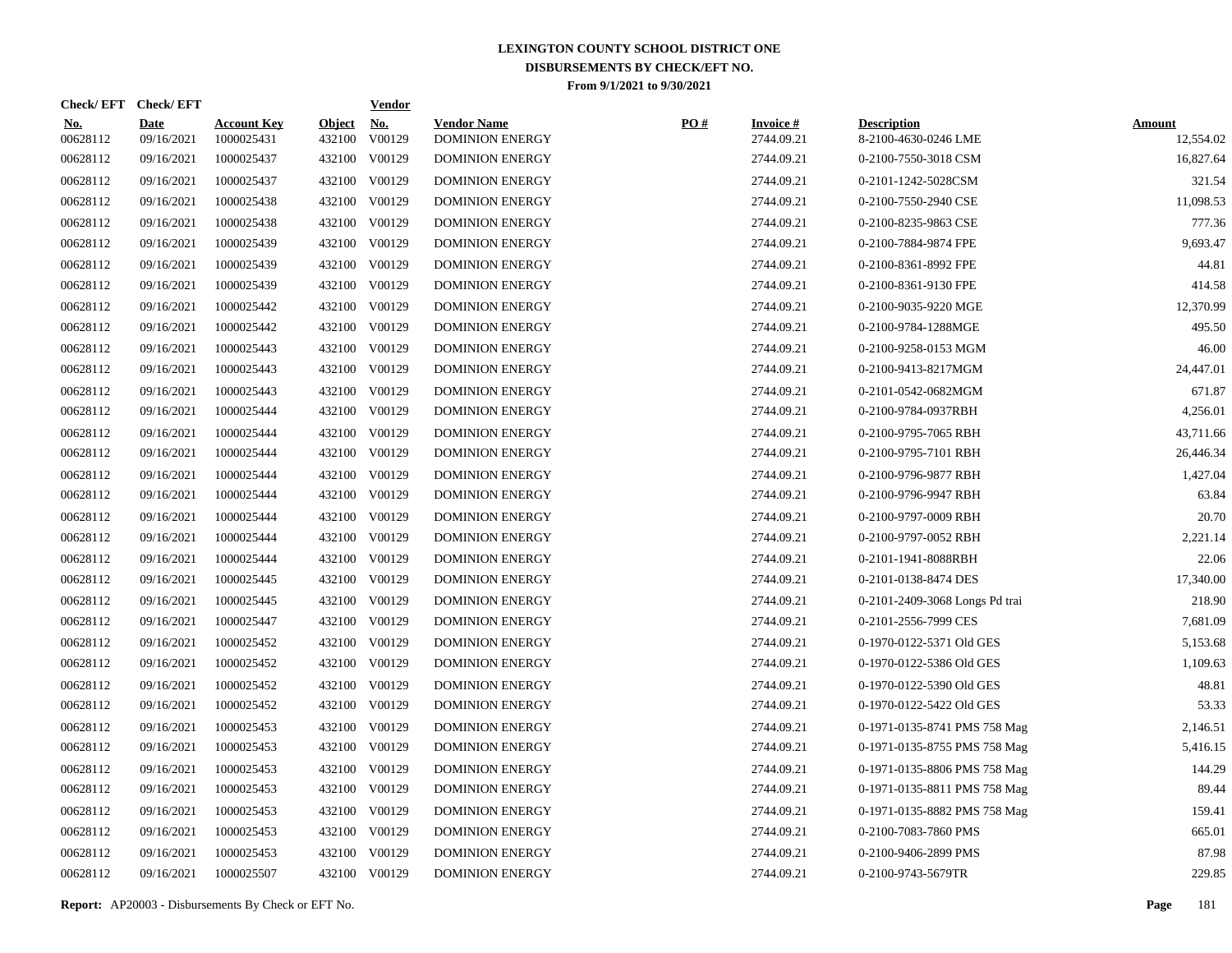| Check/EFT Check/EFT<br><b>No.</b> | <b>Date</b> | <b>Account Key</b> | Object No. | <b>Vendor</b> | <b>Vendor Name</b>             | PO#      | <b>Invoice#</b> | <b>Description</b>             | Amount     |
|-----------------------------------|-------------|--------------------|------------|---------------|--------------------------------|----------|-----------------|--------------------------------|------------|
|                                   |             |                    |            |               |                                |          |                 | <b>Check Total</b>             | 373,161.94 |
| 00628113                          | 09/16/2021  | 1000012810         |            | 437200 V12394 | WILLIAMSBURG COUNTY SCHOOL DIS |          | 09.09.21        | Reim for Services              | 1,255.95   |
|                                   |             |                    |            |               |                                |          |                 | <b>Check Total</b>             | 1,255.95   |
| 00628114                          | 09/17/2021  | 1000011138         | 441000     | V02519        | ACADEMIC SUPPLIER DBA RASIX CO | P2202985 | ID68233         | HP 30A (CF230A)Black Original  | 74.52      |
| 00628114                          | 09/17/2021  | 1000011138         | 441000     | V02519        | ACADEMIC SUPPLIER DBA RASIX CO | P2202985 | ID68233         | HP 17A (CF217A) Black Original | 155.64     |
|                                   |             |                    |            |               |                                |          |                 | <b>Check Total</b>             | 230.16     |
| 00628115                          | 09/17/2021  | 2042112703         |            | 441000 V14127 | ACADEMIC THERAPY PUBLICATIONS  | P2201028 | 278384          | Books per attached list        | 6,368.52   |
| 00628115                          | 09/17/2021  | 2042112703         |            | 441000 V14127 | ACADEMIC THERAPY PUBLICATIONS  | P2201028 | 279205          | Books per attached list        | 1,159.00   |
|                                   |             |                    |            |               |                                |          |                 | <b>Check Total</b>             | 7,527.52   |
| 00628116                          | 09/17/2021  | 1000011415         |            | 441000 V15937 | AIRGAS USA LLC                 | P2202129 | 9982276826      | (2) INDUSTRIAL, LARGE, CYLINDE | 7.30       |
|                                   |             |                    |            |               |                                |          |                 | <b>Check Total</b>             | 7.30       |
| 00628117                          | 09/17/2021  | 1000011326         |            | 444500 V00391 | <b>APPLE INC</b>               | P2203037 | AF37929992      | Apple Pencil (1st Generation)  | 95.23      |
|                                   |             |                    |            |               |                                |          |                 | <b>Check Total</b>             | 95.23      |
| 00628118                          | 09/17/2021  | 1000025507         |            | 439500 V14363 | APPLYA OCCUPATIONAL STRATEGIE  | P2201071 | <b>INV28522</b> | DOT 5 Panel (Extended Opiates) | 55.04      |
| 00628118                          | 09/17/2021  | 1000025507         |            | 439500 V14363 | APPLYA OCCUPATIONAL STRATEGIE  | P2201071 | <b>INV28522</b> | MRO Review for negative tests  | 4.36       |
| 00628118                          | 09/17/2021  | 1000025507         |            | 439500 V14363 | APPLYA OCCUPATIONAL STRATEGIE  | P2201071 | <b>INV29237</b> | DOT 5 Panel (Extended Opiates) | 165.12     |
| 00628118                          | 09/17/2021  | 1000025507         |            | 439500 V14363 | APPLYA OCCUPATIONAL STRATEGIE  | P2201071 | <b>INV29237</b> | MRO Review for negative tests  | 13.08      |
|                                   |             |                    |            |               |                                |          |                 | <b>Check Total</b>             | 237.60     |
| 00628119                          | 09/17/2021  | 7802088026         |            | 466041 V13255 | <b>BSN SPORTS</b>              | P2202081 | 913753481       | mar/wht-youth encounter jersey | 667.68     |
| 00628119                          | 09/17/2021  | 7802088026         |            | 466041 V13255 | <b>BSN SPORTS</b>              | P2202081 | 913753481       | wht/mar-youth encounter jersey | 667.68     |
| 00628119                          | 09/17/2021  | 7802088026         | 466041     | V13255        | <b>BSN SPORTS</b>              | P2202081 | 913753481       | external decoration            | 0.00       |
| 00628119                          | 09/17/2021  | 7802088026         |            | 466041 V13255 | <b>BSN SPORTS</b>              | P2202081 | 913753481       | freight                        | 36.57      |
|                                   |             |                    |            |               |                                |          |                 | <b>Check Total</b>             | 1,371.93   |
| 00628120                          | 09/17/2021  | 5708025393         |            | 444510 V01145 | <b>CAMCOR</b>                  | P2105676 | 2516779         | LG 70UN7370PUC70 in 2160p 120H | 53,551.71  |
| 00628120                          | 09/17/2021  | 5708025393         | 444510     | V01145        | <b>CAMCOR</b>                  | P2105676 | 2516779         | CrimsonAV P65 Pivoting mount f | 12,375.84  |
| 00628120                          | 09/17/2021  | 5708025393         |            | 444510 V01145 | <b>CAMCOR</b>                  | P2105676 | 2516779         | LG 32LM570BPUA 32" HDRLED      | 7,948.05   |
| 00628120                          | 09/17/2021  | 5708025393         | 444510     | V01145        | <b>CAMCOR</b>                  | P2105676 | 2516779         | ERGOTRON 97-759 VESA BRACKET A | 1,718.42   |
| 00628120                          | 09/17/2021  | 5708025393         |            | 444510 V01145 | <b>CAMCOR</b>                  | P2105676 | 2516779         | Ergotron 45-241-026 LX Desk Mo | 5,743.76   |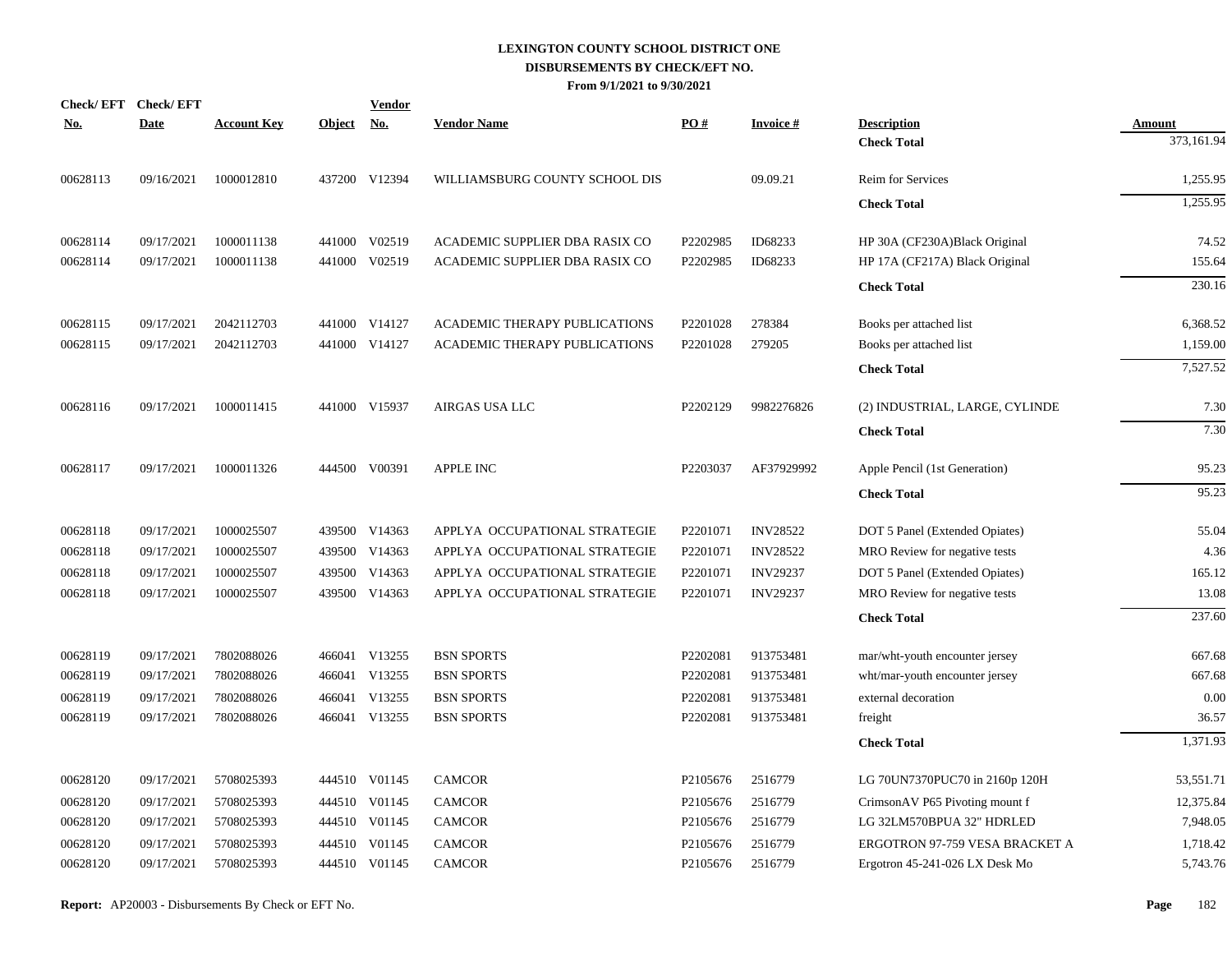| <b>Check/EFT</b>       | <b>Check/EFT</b>          |                                  |                         | <b>Vendor</b>        |                                     |                 |                            |                                                      |                            |
|------------------------|---------------------------|----------------------------------|-------------------------|----------------------|-------------------------------------|-----------------|----------------------------|------------------------------------------------------|----------------------------|
| <u>No.</u><br>00628120 | <b>Date</b><br>09/17/2021 | <b>Account Key</b><br>5708025393 | <b>Object</b><br>444510 | <u>No.</u><br>V01145 | <b>Vendor Name</b><br><b>CAMCOR</b> | PO#<br>P2105676 | <b>Invoice#</b><br>2516779 | <b>Description</b><br>Audio Enhancements KIT1000-160 | <b>Amount</b><br>67,232.69 |
| 00628120               | 09/17/2021                | 5708025393                       | 444510                  | V01145               | <b>CAMCOR</b>                       | P2105676        | 2516779                    | Tripp Lite TLP606B Protect IT                        | 1,679.63                   |
| 00628120               | 09/17/2021                | 5708025393                       |                         | 444510 V01145        | <b>CAMCOR</b>                       | P2105676        | 2516779                    | LG 86UN8570PUC 86" 4K UHD TV                         | 8,131.96                   |
| 00628120               | 09/17/2021                | 5708025393                       |                         | 444510 V01145        | <b>CAMCOR</b>                       | P2105676        | 2516779                    | CrimsonAV A65 Articulating mou                       | 1.069.96                   |
| 00628120               | 09/17/2021                | 5708025393                       |                         | 444510 V01145        | <b>CAMCOR</b>                       | P2105676        | 2516779                    | Kramer 10-804080190 4KHDMI                           | 276.01                     |
| 00628120               | 09/17/2021                | 5708025393                       |                         | 444510 V01145        | <b>CAMCOR</b>                       | P2105676        | 2516779                    | Kramer 97-91213050 Standard HD                       | 184.04                     |
| 00628120               | 09/17/2021                | 5708025393                       |                         | 444510 V01145        | <b>CAMCOR</b>                       | P2105676        | 2516779                    | Kramer 97-0101003 HDMI (Male -                       | 16.37                      |
| 00628120               | 09/17/2021                | 5708025393                       |                         | 444510 V01145        | <b>CAMCOR</b>                       | P2105669        | 2516784                    | One Year Limited Installation                        | 0.00                       |
| 00628120               | 09/17/2021                | 5708025393                       |                         | 444510 V01145        | <b>CAMCOR</b>                       | P2105669        | 2516784                    | Tech II \$70/hr                                      | 38,220.00                  |
| 00628120               | 09/17/2021                | 5708025393                       |                         | 444510 V01145        | <b>CAMCOR</b>                       | P2105665        | 2516785                    | One Year Limited Installation                        | 0.00                       |
| 00628120               | 09/17/2021                | 5708025393                       |                         | 444510 V01145        | <b>CAMCOR</b>                       | P2105665        | 2516785                    | <b>Installation Charges</b>                          | 40,180.00                  |
| 00628120               | 09/17/2021                | 5708025393                       |                         | 444510 V01145        | <b>CAMCOR</b>                       | P2105668        | 2516803                    | LG 70UN7370PUC70 in 2160p 120H                       | 45,558.92                  |
| 00628120               | 09/17/2021                | 5708025393                       |                         | 444510 V01145        | <b>CAMCOR</b>                       | P2105668        | 2516803                    | CrimsonAV P65 Pivoting mount f                       | 10,528.70                  |
| 00628120               | 09/17/2021                | 5708025393                       |                         | 444510 V01145        | <b>CAMCOR</b>                       | P2105668        | 2516803                    | LG 32LM570BPUA 32" HDRLED                            | 10,476.97                  |
| 00628120               | 09/17/2021                | 5708025393                       |                         | 444510 V01145        | <b>CAMCOR</b>                       | P2105668        | 2516803                    | <b>ERGOTRON 97-759 VESA BRACKET A</b>                | 2,265.19                   |
| 00628120               | 09/17/2021                | 5708025393                       |                         | 444510 V01145        | <b>CAMCOR</b>                       | P2105668        | 2516803                    | Ergotron 45-241-026 LX Desk Mo                       | 7,571.32                   |
| 00628120               | 09/17/2021                | 5708025393                       |                         | 444510 V01145        | <b>CAMCOR</b>                       | P2105668        | 2516803                    | Tripp Lite TLP606B Protect IT                        | 1,767.27                   |
| 00628120               | 09/17/2021                | 5708025393                       |                         | 444510 V01145        | <b>CAMCOR</b>                       | P2105668        | 2516803                    | LG 86UN8570PUC 86" 4K UHD TV                         | 10,164.95                  |
| 00628120               | 09/17/2021                | 5708025393                       |                         | 444510 V01145        | <b>CAMCOR</b>                       | P2105668        | 2516803                    | CrimsonAV A65 Articulating mou                       | 1,604.94                   |
| 00628120               | 09/17/2021                | 5708025393                       |                         | 444510 V01145        | <b>CAMCOR</b>                       | P2105668        | 2516804                    | One Year Limited Installation                        | 0.00                       |
| 00628120               | 09/17/2021                | 5708025393                       |                         | 444510 V01145        | <b>CAMCOR</b>                       | P2105668        | 2516804                    | <b>Installation Charges</b>                          | 45,220.00                  |
| 00628120               | 09/17/2021                | 5727025327                       |                         | 444510 V01145        | <b>CAMCOR</b>                       | P2110517        | 2516810                    | CrimsonAV A65 Articulating mou                       | 10,609.75                  |
| 00628120               | 09/17/2021                | 5727025327                       |                         | 444510 V01145        | <b>CAMCOR</b>                       | P2110517        | 2516810                    | Tripp Lite TLP606B Protect IT                        | 613.43                     |
| 00628120               | 09/17/2021                | 5727025327                       |                         | 444510 V01145        | <b>CAMCOR</b>                       | P2110517        | 2516810                    | LG 55UN7300PUF 55 in 2160p 120                       | 2,567.95                   |
| 00628120               | 09/17/2021                | 5727025327                       |                         | 444510 V01145        | <b>CAMCOR</b>                       | P2110517        | 2516810                    | CrimsonAV T55A Universal tilti                       | 417.30                     |
| 00628120               | 09/17/2021                | 5727025327                       |                         | 444510 V01145        | <b>CAMCOR</b>                       | P2110517        | 2516810                    | BrightSign HD224 Standard I/O                        | 1.546.15                   |
| 00628120               | 09/17/2021                | 5727025327                       |                         | 444510 V01145        | <b>CAMCOR</b>                       | P2110517        | 2516810                    | KINGSTON SDCS2/32GB 32GB MICSD                       | 35.79                      |
| 00628120               | 09/17/2021                | 5727025327                       |                         | 444510 V01145        | <b>CAMCOR</b>                       | P2110517        | 2516810                    | Kramer 97-0101003 HDMI (Male -                       | 50.29                      |
| 00628120               | 09/17/2021                | 5727025327                       |                         | 444510 V01145        | <b>CAMCOR</b>                       | P2110517        | 2516810                    | Audio Enhancements KIT1000-160                       | 35,036.75                  |
| 00628120               | 09/17/2021                | 5727025327                       |                         | 444510 V01145        | <b>CAMCOR</b>                       | P2110517        | 2516810                    | ERGOTRON 97-759 VESA BRACKET A                       | 1,405.98                   |
| 00628120               | 09/17/2021                | 5727025327                       |                         | 444510 V01145        | <b>CAMCOR</b>                       | P2110517        | 2516810                    | Ergotron 45-241-026 LX Desk Mo                       | 4,699.44                   |
| 00628120               | 09/17/2021                | 5727025327                       |                         | 444510 V01145        | <b>CAMCOR</b>                       | P2110517        | 2516810                    | LG 32LM570BPUA 32" HDRLED                            | 7,033.75                   |
| 00628120               | 09/17/2021                | 5727025327                       |                         | 444510 V01145        | <b>CAMCOR</b>                       | P2110517        | 2516810                    | One Year Limited Installation                        | 0.00                       |
| 00628120               | 09/17/2021                | 5727025327                       |                         | 444510 V01145        | <b>CAMCOR</b>                       | P2110517        | 2516810                    | LG 86US340C0UD 86in. UHD, 3HDM                       | 85,117.71                  |
| 00628120               | 09/17/2021                | 5727025327                       |                         | 444510 V01145        | <b>CAMCOR</b>                       | P2110517        | 2516810                    | Installation Charges Tech II \$                      | 30,800.00                  |
|                        |                           |                                  |                         |                      |                                     |                 |                            |                                                      |                            |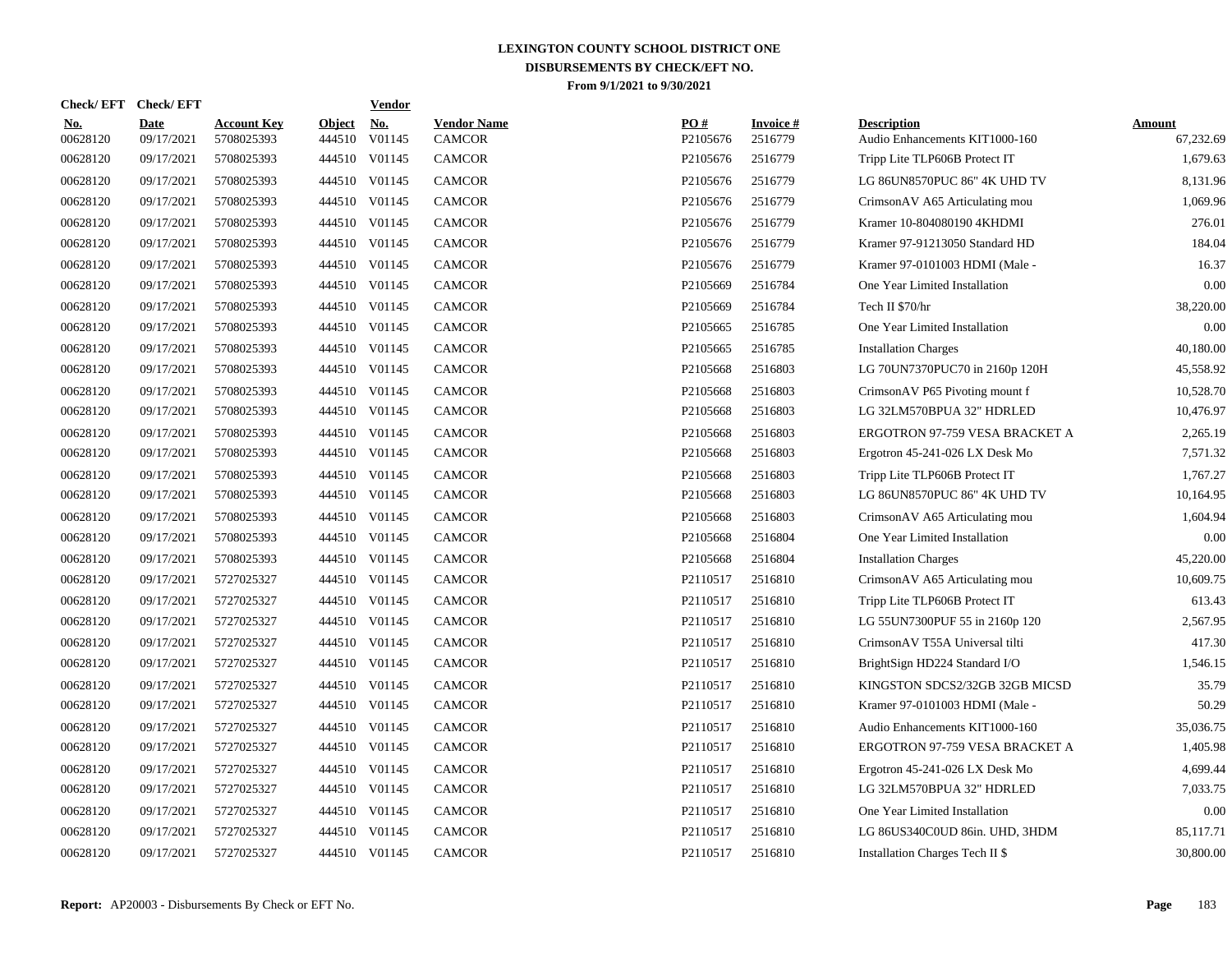| Check/EFT Check/EFT |             |                    |               | <u>Vendor</u> |                                |          |                 |                                       |               |
|---------------------|-------------|--------------------|---------------|---------------|--------------------------------|----------|-----------------|---------------------------------------|---------------|
| <u>No.</u>          | <b>Date</b> | <b>Account Key</b> | <b>Object</b> | <u>No.</u>    | <b>Vendor Name</b>             | PO#      | <b>Invoice#</b> | <b>Description</b>                    | <b>Amount</b> |
|                     |             |                    |               |               |                                |          |                 | <b>Check Total</b>                    | 553,420.99    |
| 00628121            | 09/17/2021  | 5708025393         |               | 444510 V00706 | CDWG ACCT 305089               | P2202064 | J994640         | C2G USB DOCK WITH HDMI,               | 731.88        |
| 00628121            | 09/17/2021  | 5708025393         |               | 444510 V00706 | CDWG ACCT 305089               | P2202064 | K044117         | C <sub>2</sub> G USB DOCK WITH HDMI,  | 29,763.12     |
|                     |             |                    |               |               |                                |          |                 | <b>Check Total</b>                    | 30,495.00     |
| 00628122            | 09/17/2021  | 2021011223         |               | 441000 V16335 | CENTER FOR THE COLLABORATIVE C | P2202765 | INV229919       | CARING SCHOOL COMMUNITY               | 200.00        |
| 00628122            | 09/17/2021  | 2021011223         |               | 441000 V16335 | CENTER FOR THE COLLABORATIVE C | P2202765 | INV229919       | 8 % SHIPPING & HANDLING               | 16.00         |
|                     |             |                    |               |               |                                |          |                 | <b>Check Total</b>                    | 216.00        |
| 00628123            | 09/17/2021  | 1000025435         |               | 441020 V15374 | CENTRAL POLY BAG CORPORATION   | P2201324 | 285924          | CP3858K1.7 CAN LINER                  | 431.85        |
|                     |             |                    |               |               |                                |          |                 | <b>Check Total</b>                    | 431.85        |
| 00628124            | 09/17/2021  | 1000025446         |               | 441020 V14978 | CONSOLIDATED ELECTRICAL DISTRI | P2202625 | 1140-1016347    | <b>BMS</b> - Wattstopper Room Control | 378.00        |
|                     |             |                    |               |               |                                |          |                 | <b>Check Total</b>                    | 378.00        |
| 00628125            | 09/17/2021  | 1000022215         |               | 444000 V01737 | DISCOUNT MAGAZINE SUBSCRIPTION | P2203117 | 1404077         | <b>RENEWAL</b>                        | 169.50        |
| 00628125            | 09/17/2021  | 1000022215         |               | 444000 V01737 | DISCOUNT MAGAZINE SUBSCRIPTION | P2203117 | 1404077         | <b>RENEWAL</b>                        | 136.99        |
| 00628125            | 09/17/2021  | 1000022215         |               | 444000 V01737 | DISCOUNT MAGAZINE SUBSCRIPTION | P2203117 | 1404077         | <b>BASS MASTER</b>                    | 12.00         |
| 00628125            | 09/17/2021  | 1000022215         |               | 444000 V01737 | DISCOUNT MAGAZINE SUBSCRIPTION | P2203117 | 1404077         | <b>HGTV MAGAZINE</b>                  | 20.00         |
| 00628125            | 09/17/2021  | 1000022215         |               | 444000 V01737 | DISCOUNT MAGAZINE SUBSCRIPTION | P2203117 | 1404077         | <b>HUNTING</b>                        | 12.00         |
| 00628125            | 09/17/2021  | 1000022215         |               | 444000 V01737 | DISCOUNT MAGAZINE SUBSCRIPTION | P2203117 | 1404077         | <b>ROLLING STONE</b>                  | 29.95         |
| 00628125            | 09/17/2021  | 1000022215         |               | 444000 V01737 | DISCOUNT MAGAZINE SUBSCRIPTION | P2203117 | 1404077         | <b>RUNNERS WORLD</b>                  | 20.00         |
| 00628125            | 09/17/2021  | 1000022215         |               | 444000 V01737 | DISCOUNT MAGAZINE SUBSCRIPTION | P2203117 | 1404077         | <b>WIRED</b>                          | 12.00         |
| 00628125            | 09/17/2021  | 1000022215         |               | 444000 V01737 | DISCOUNT MAGAZINE SUBSCRIPTION | P2203117 | 1404077         | <b>INGREDIENT</b>                     | 35.00         |
| 00628125            | 09/17/2021  | 1000022215         |               | 444000 V01737 | DISCOUNT MAGAZINE SUBSCRIPTION | P2203117 | 1404077         | <b>MOTIVOS</b>                        | 15.00         |
| 00628125            | 09/17/2021  | 1000022215         |               | 444000 V01737 | DISCOUNT MAGAZINE SUBSCRIPTION | P2203117 | 1404077         | <b>SMORE</b>                          | 50.00         |
| 00628125            | 09/17/2021  | 1000022215         |               | 444000 V01737 | DISCOUNT MAGAZINE SUBSCRIPTION | P2203117 | 1404077         | <b>WOODCRAFT</b>                      | 24.99         |
| 00628125            | 09/17/2021  | 1000022215         |               | 444000 V01737 | DISCOUNT MAGAZINE SUBSCRIPTION | P2203117 | 1404077         | <b>AVENGERS</b>                       | 29.99         |
| 00628125            | 09/17/2021  | 1000022215         |               | 444000 V01737 | DISCOUNT MAGAZINE SUBSCRIPTION | P2203117 | 1404077         | ALLONS Y                              | 34.95         |
| 00628125            | 09/17/2021  | 1000022215         |               | 444000 V01737 | DISCOUNT MAGAZINE SUBSCRIPTION | P2203117 | 1404077         | <b>BON JOUR</b>                       | 34.95         |
| 00628125            | 09/17/2021  | 1000022215         |               | 444000 V01737 | DISCOUNT MAGAZINE SUBSCRIPTION | P2203117 | 1404077         | EL SOL                                | 34.95         |
| 00628125            | 09/17/2021  | 1000022215         |               | 444000 V01737 | DISCOUNT MAGAZINE SUBSCRIPTION | P2203117 | 1404077         | <b>SCHOLASTIC NEWS</b>                | 24.99         |
|                     |             |                    |               |               |                                |          |                 | <b>Check Total</b>                    | 697.26        |
| 00628126            | 09/17/2021  | 1000000000         |               | 249900 Exxxxx | Employee                       |          | 09.15.2021      | Reissue uncashed AP check             | 17.28         |
|                     |             |                    |               |               |                                |          |                 |                                       |               |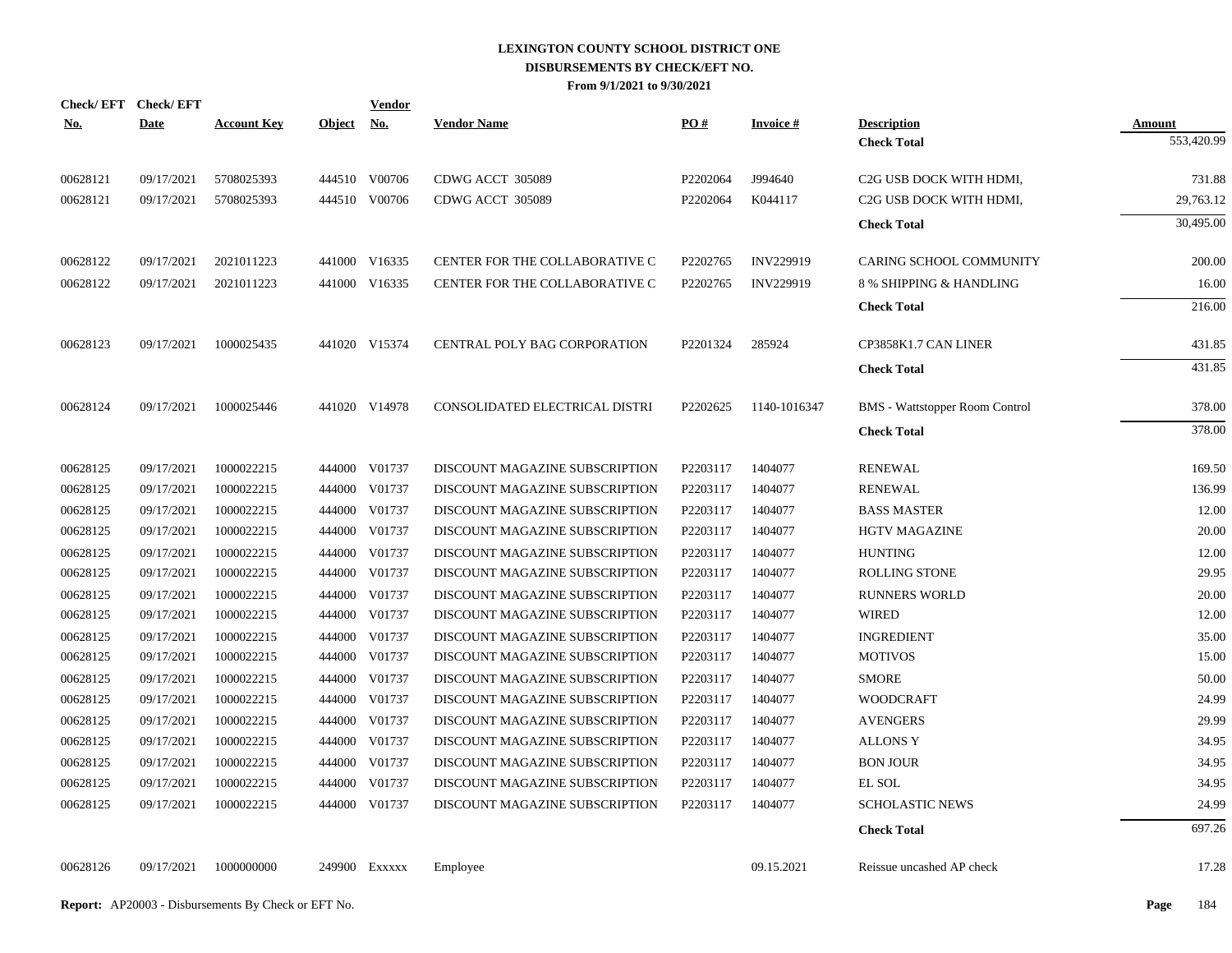| Check/EFT Check/EFT |             |                    |            | <b>Vendor</b> |                      |          |                 |                           |                        |
|---------------------|-------------|--------------------|------------|---------------|----------------------|----------|-----------------|---------------------------|------------------------|
| <u>No.</u>          | <b>Date</b> | <b>Account Key</b> | Object No. |               | <b>Vendor Name</b>   | PO#      | <b>Invoice#</b> | <b>Description</b>        | <b>Amount</b><br>17.28 |
|                     |             |                    |            |               |                      |          |                 | <b>Check Total</b>        |                        |
| 00628127            | 09/17/2021  | 1000025408         |            | 441020 V15897 | FIRST COMMUNITY BANK | P2203207 | ADM.1469.09.21  | Lowe's                    | 7.44                   |
| 00628127            | 09/17/2021  | 1000025408         |            | 441020 V15897 | FIRST COMMUNITY BANK | P2203207 | ADM.1469.09.21  | Fastenal                  | 17.17                  |
| 00628127            | 09/17/2021  | 1000025411         |            | 441020 V15897 | FIRST COMMUNITY BANK | P2203207 | ADM.1469.09.21  | Lowe's                    | 215.97                 |
| 00628127            | 09/17/2021  | 1000025411         |            | 441020 V15897 | FIRST COMMUNITY BANK | P2203207 | ADM.1469.09.21  | <b>CES</b>                | 32.32                  |
| 00628127            | 09/17/2021  | 1000025411         |            | 441020 V15897 | FIRST COMMUNITY BANK | P2203207 | ADM.1469.09.21  | Lowe's                    | 149.80                 |
| 00628127            | 09/17/2021  | 1000025412         |            | 441020 V15897 | FIRST COMMUNITY BANK | P2203207 | ADM.1469.09.21  | Lowe's                    | 39.99                  |
| 00628127            | 09/17/2021  | 1000025413         |            | 441020 V15897 | FIRST COMMUNITY BANK | P2203207 | ADM.1469.09.21  | Ed Smith                  | 34.21                  |
| 00628127            | 09/17/2021  | 1000025420         |            | 441020 V15897 | FIRST COMMUNITY BANK | P2203207 | ADM.1469.09.21  | <b>CES</b>                | 41.60                  |
| 00628127            | 09/17/2021  | 1000025434         |            | 441020 V15897 | FIRST COMMUNITY BANK | P2203207 | ADM.1469.09.21  | Triangle Safe             | 87.53                  |
| 00628127            | 09/17/2021  | 1000025442         |            | 441020 V15897 | FIRST COMMUNITY BANK | P2203207 | ADM.1469.09.21  | Perry Mann                | 54.00                  |
| 00628127            | 09/17/2021  | 1000025408         |            | 441020 V15897 | FIRST COMMUNITY BANK | P2203208 | ADM.5279.09.21  | Lowe's                    | 324.87                 |
| 00628127            | 09/17/2021  | 1000025408         |            | 441020 V15897 | FIRST COMMUNITY BANK | P2203208 | ADM.5279.09.21  | Home Depot                | 33.07                  |
| 00628127            | 09/17/2021  | 1000025408         |            | 441020 V15897 | FIRST COMMUNITY BANK | P2203208 | ADM.5279.09.21  | Home Depot                | 40.30                  |
| 00628127            | 09/17/2021  | 1000025408         |            | 441020 V15897 | FIRST COMMUNITY BANK | P2203208 | ADM.5279.09.21  | L Fishman & Sons          | 125.77                 |
| 00628127            | 09/17/2021  | 1000025408         |            | 441020 V15897 | FIRST COMMUNITY BANK | P2203208 | ADM.5279.09.21  | Lowe's                    | 51.96                  |
| 00628127            | 09/17/2021  | 1000025408         |            | 441020 V15897 | FIRST COMMUNITY BANK | P2203208 | ADM.5279.09.21  | Home Depot                | 21.31                  |
| 00628127            | 09/17/2021  | 1000025415         |            | 441020 V15897 | FIRST COMMUNITY BANK | P2203208 | ADM.5279.09.21  | Lowe's                    | 343.69                 |
| 00628127            | 09/17/2021  | 1000025416         |            | 441020 V15897 | FIRST COMMUNITY BANK | P2203208 | ADM.5279.09.21  | Ed Smith                  | 18.80                  |
| 00628127            | 09/17/2021  | 1000025419         |            | 441020 V15897 | FIRST COMMUNITY BANK | P2203208 | ADM.5279.09.21  | Lowe's                    | 109.34                 |
| 00628127            | 09/17/2021  | 1000025423         |            | 441020 V15897 | FIRST COMMUNITY BANK | P2203208 | ADM.5279.09.21  | Lowe's                    | 35.76                  |
| 00628127            | 09/17/2021  | 1000025423         |            | 441020 V15897 | FIRST COMMUNITY BANK | P2203208 | ADM.5279.09.21  | Dal Tile                  | 125.83                 |
| 00628127            | 09/17/2021  | 1000025427         |            | 441020 V15897 | FIRST COMMUNITY BANK | P2203208 | ADM.5279.09.21  | Lowe's                    | 137.83                 |
| 00628127            | 09/17/2021  | 1000025430         |            | 441020 V15897 | FIRST COMMUNITY BANK | P2203208 | ADM.5279.09.21  | Ed Smith                  | 42.79                  |
| 00628127            | 09/17/2021  | 1000025408         |            | 441020 V15897 | FIRST COMMUNITY BANK | P2203248 | ADM.5287.09.21  | Home Depot                | 186.16                 |
| 00628127            | 09/17/2021  | 1000025415         |            | 441020 V15897 | FIRST COMMUNITY BANK | P2203248 | ADM.5287.09.21  | Lowe's                    | 91.29                  |
| 00628127            | 09/17/2021  | 1000025415         |            | 441020 V15897 | FIRST COMMUNITY BANK | P2203248 | ADM.5287.09.21  | Lowe's                    | 84.94                  |
| 00628127            | 09/17/2021  | 1000025415         |            | 441020 V15897 | FIRST COMMUNITY BANK | P2203248 | ADM.5287.09.21  | Electric Control & Supply | 109.12                 |
| 00628127            | 09/17/2021  | 1000025420         |            | 441020 V15897 | FIRST COMMUNITY BANK | P2203248 | ADM.5287.09.21  | <b>CES</b>                | 93.20                  |
| 00628127            | 09/17/2021  | 1000025426         |            | 441020 V15897 | FIRST COMMUNITY BANK | P2203248 | ADM.5287.09.21  | <b>CES</b>                | 33.53                  |
| 00628127            | 09/17/2021  | 1000025427         |            | 441020 V15897 | FIRST COMMUNITY BANK | P2203248 | ADM.5287.09.21  | Home Depot                | 32.07                  |
| 00628127            | 09/17/2021  | 1000025427         |            | 441020 V15897 | FIRST COMMUNITY BANK | P2203248 | ADM.5287.09.21  | Lowe's                    | $-91.29$               |
| 00628127            | 09/17/2021  | 1000025441         |            | 441020 V15897 | FIRST COMMUNITY BANK | P2203248 | ADM.5287.09.21  | Lowe's                    | 69.76                  |
| 00628127            | 09/17/2021  | 1000025441         |            | 441020 V15897 | FIRST COMMUNITY BANK | P2203248 | ADM.5287.09.21  | <b>CES</b>                | 152.16                 |
| 00628127            | 09/17/2021  | 1000025441         |            | 441020 V15897 | FIRST COMMUNITY BANK | P2203248 | ADM.5287.09.21  | Lexington True Value      | 52.96                  |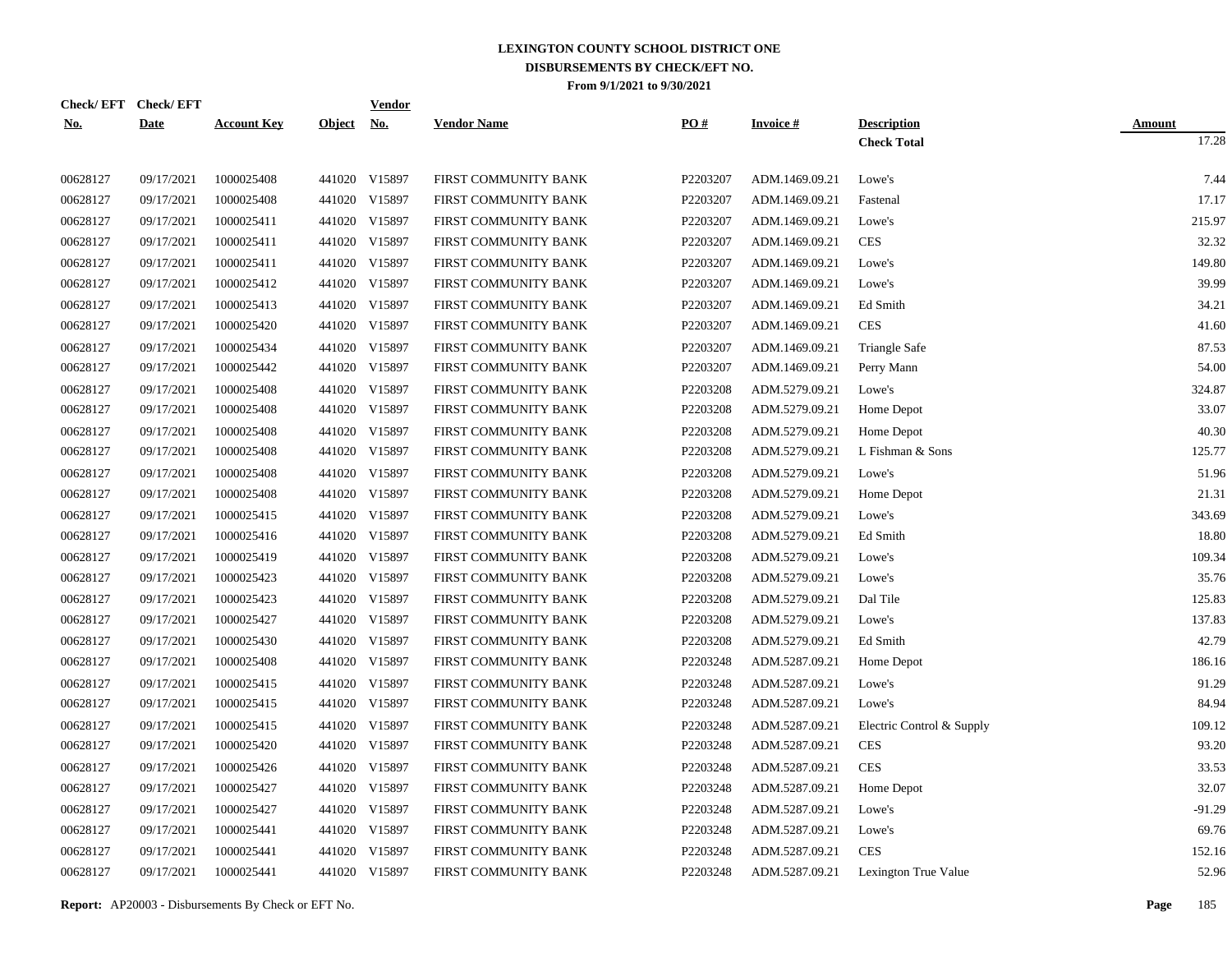|                        | Check/EFT Check/EFT       |                                  |                         | <u>Vendor</u>        |                                            |                 |                                   |                                  |                         |
|------------------------|---------------------------|----------------------------------|-------------------------|----------------------|--------------------------------------------|-----------------|-----------------------------------|----------------------------------|-------------------------|
| <u>No.</u><br>00628127 | <b>Date</b><br>09/17/2021 | <b>Account Key</b><br>1000025441 | <b>Object</b><br>441020 | <u>No.</u><br>V15897 | <b>Vendor Name</b><br>FIRST COMMUNITY BANK | PQ#<br>P2203248 | <b>Invoice#</b><br>ADM.5287.09.21 | <b>Description</b><br><b>CES</b> | <b>Amount</b><br>326.64 |
| 00628127               | 09/17/2021                | 1000025441                       |                         | 441020 V15897        | FIRST COMMUNITY BANK                       | P2203248        | ADM.5287.09.21                    | <b>CES</b>                       | 50.19                   |
| 00628127               | 09/17/2021                | 1000025442                       |                         | 441020 V15897        | FIRST COMMUNITY BANK                       | P2203248        | ADM.5287.09.21                    | Lexington True Value             | 36.33                   |
| 00628127               | 09/17/2021                | 1000025408                       |                         | 441020 V15897        | FIRST COMMUNITY BANK                       | P2203259        | ADM.5295.09.21                    | Lowe's                           | 98.51                   |
| 00628127               | 09/17/2021                | 1000025411                       |                         | 441020 V15897        | FIRST COMMUNITY BANK                       | P2203259        | ADM.5295.09.21                    | WinSupply                        | 63.01                   |
| 00628127               | 09/17/2021                | 1000025411                       |                         | 441020 V15897        | FIRST COMMUNITY BANK                       | P2203259        | ADM.5295.09.21                    | WinSupply                        | 33.30                   |
| 00628127               | 09/17/2021                | 1000025411                       |                         | 441020 V15897        | FIRST COMMUNITY BANK                       | P2203259        | ADM.5295.09.21                    | Gateway                          | 80.31                   |
| 00628127               | 09/17/2021                | 1000025422                       |                         | 441020 V15897        | FIRST COMMUNITY BANK                       | P2203259        | ADM.5295.09.21                    | Ferguson                         | 10.44                   |
| 00628127               | 09/17/2021                | 1000025422                       |                         | 441020 V15897        | FIRST COMMUNITY BANK                       | P2203259        | ADM.5295.09.21                    | Home Depot                       | 68.39                   |
| 00628127               | 09/17/2021                | 1000025424                       |                         | 441020 V15897        | FIRST COMMUNITY BANK                       | P2203259        | ADM.5295.09.21                    | WinSupply                        | 11.51                   |
| 00628127               | 09/17/2021                | 1000025425                       |                         | 441020 V15897        | FIRST COMMUNITY BANK                       | P2203259        | ADM.5295.09.21                    | Lowe's                           | 53.06                   |
| 00628127               | 09/17/2021                | 1000025425                       |                         | 441020 V15897        | FIRST COMMUNITY BANK                       | P2203259        | ADM.5295.09.21                    | Ferguson                         | 57.12                   |
| 00628127               | 09/17/2021                | 1000025425                       |                         | 441020 V15897        | FIRST COMMUNITY BANK                       | P2203259        | ADM.5295.09.21                    | Gateway                          | 159.89                  |
| 00628127               | 09/17/2021                | 1000025425                       |                         | 441020 V15897        | FIRST COMMUNITY BANK                       | P2203259        | ADM.5295.09.21                    | Lowe's                           | 42.61                   |
| 00628127               | 09/17/2021                | 1000025425                       |                         | 441020 V15897        | FIRST COMMUNITY BANK                       | P2203259        | ADM.5295.09.21                    | Ferguson                         | 105.48                  |
| 00628127               | 09/17/2021                | 1000025425                       |                         | 441020 V15897        | FIRST COMMUNITY BANK                       | P2203259        | ADM.5295.09.21                    | WinSupply                        | 126.83                  |
| 00628127               | 09/17/2021                | 1000025434                       |                         | 441020 V15897        | FIRST COMMUNITY BANK                       | P2203259        | ADM.5295.09.21                    | Ferguson                         | 11.04                   |
| 00628127               | 09/17/2021                | 1000025434                       |                         | 441020 V15897        | FIRST COMMUNITY BANK                       | P2203259        | ADM.5295.09.21                    | WinSupply                        | 126.83                  |
| 00628127               | 09/17/2021                | 1000025435                       |                         | 441020 V15897        | FIRST COMMUNITY BANK                       | P2203259        | ADM.5295.09.21                    | WinSupply                        | 196.23                  |
| 00628127               | 09/17/2021                | 1000025437                       |                         | 441020 V15897        | FIRST COMMUNITY BANK                       | P2203259        | ADM.5295.09.21                    | WinSupply                        | 161.41                  |
| 00628127               | 09/17/2021                | 1000025439                       |                         | 441020 V15897        | FIRST COMMUNITY BANK                       | P2203259        | ADM.5295.09.21                    | WinSupply                        | 132.17                  |
| 00628127               | 09/17/2021                | 1000025439                       |                         | 441020 V15897        | FIRST COMMUNITY BANK                       | P2203259        | ADM.5295.09.21                    | Walker Hardware                  | 6.41                    |
| 00628127               | 09/17/2021                | 1000025439                       |                         | 441020 V15897        | FIRST COMMUNITY BANK                       | P2203259        | ADM.5295.09.21                    | WinSupply                        | 164.62                  |
| 00628127               | 09/17/2021                | 1000025441                       |                         | 441020 V15897        | FIRST COMMUNITY BANK                       | P2203259        | ADM.5295.09.21                    | WinSupply                        | 301.78                  |
| 00628127               | 09/17/2021                | 1000025444                       |                         | 441020 V15897        | FIRST COMMUNITY BANK                       | P2203259        | ADM.5295.09.21                    | Gateway                          | 31.17                   |
| 00628127               | 09/17/2021                | 1000025408                       |                         | 441020 V15897        | FIRST COMMUNITY BANK                       | P2203249        | ADM.5337.09.21                    | Amazon                           | 35.32                   |
| 00628127               | 09/17/2021                | 1000025408                       |                         | 441020 V15897        | FIRST COMMUNITY BANK                       | P2203249        | ADM.5337.09.21                    | Amazon                           | 32.09                   |
| 00628127               | 09/17/2021                | 1000025408                       |                         | 441020 V15897        | FIRST COMMUNITY BANK                       | P2203249        | ADM.5337.09.21                    | QT                               | 78.90                   |
| 00628127               | 09/17/2021                | 1000025408                       |                         | 441020 V15897        | FIRST COMMUNITY BANK                       | P2203249        | ADM.5337.09.21                    | Amazon                           | 29.94                   |
| 00628127               | 09/17/2021                | 1000025408                       |                         | 441020 V15897        | FIRST COMMUNITY BANK                       | P2203249        | ADM.5337.09.21                    | Circle K                         | 86.11                   |
| 00628127               | 09/17/2021                | 1000025411                       |                         | 441020 V15897        | FIRST COMMUNITY BANK                       | P2203249        | ADM.5337.09.21                    | Lowe's                           | 94.42                   |
| 00628127               | 09/17/2021                | 1000025421                       |                         | 441020 V15897        | FIRST COMMUNITY BANK                       | P2203249        | ADM.5337.09.21                    | Ed Smith                         | 139.95                  |
| 00628127               | 09/17/2021                | 1000025426                       |                         | 441020 V15897        | FIRST COMMUNITY BANK                       | P2203249        | ADM.5337.09.21                    | Sherwin Williams                 | 24.97                   |
| 00628127               | 09/17/2021                | 1000025427                       |                         | 441020 V15897        | FIRST COMMUNITY BANK                       | P2203249        | ADM.5337.09.21                    | Amazon                           | 20.29                   |
| 00628127               | 09/17/2021                | 1000025429                       |                         | 441020 V15897        | FIRST COMMUNITY BANK                       | P2203249        | ADM.5337.09.21                    | Amazon                           | 27.43                   |
| 00628127               | 09/17/2021                | 1000025442                       |                         | 441020 V15897        | FIRST COMMUNITY BANK                       | P2203249        | ADM.5337.09.21                    | DGS Retail                       | 84.92                   |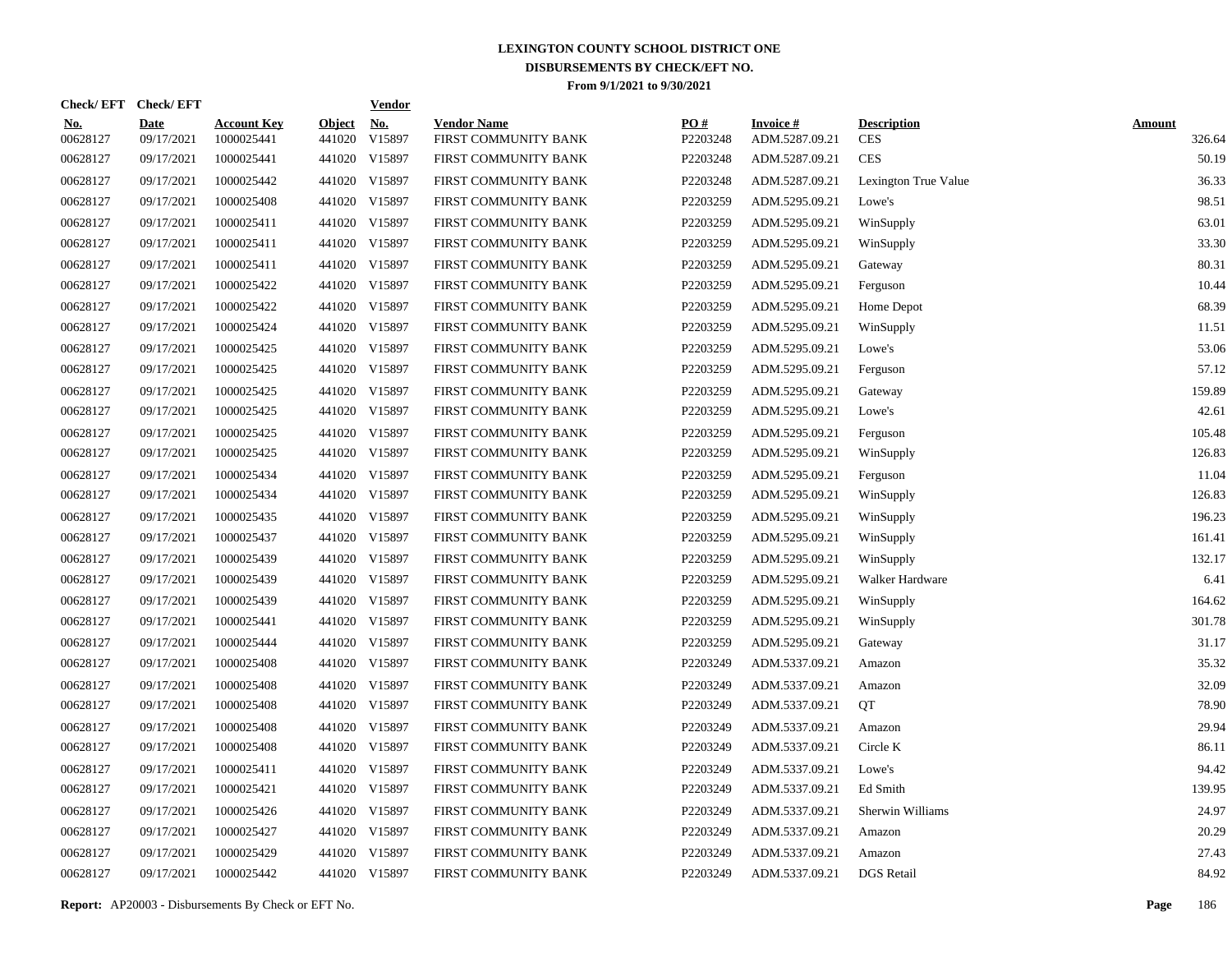|                        | Check/EFT Check/EFT       |                                  |                         | <u>Vendor</u>        |                                            |                 |                                   |                                 |                         |
|------------------------|---------------------------|----------------------------------|-------------------------|----------------------|--------------------------------------------|-----------------|-----------------------------------|---------------------------------|-------------------------|
| <u>No.</u><br>00628127 | <b>Date</b><br>09/17/2021 | <b>Account Key</b><br>1000025408 | <b>Object</b><br>441020 | <u>No.</u><br>V15897 | <b>Vendor Name</b><br>FIRST COMMUNITY BANK | PQ#<br>P2203260 | <b>Invoice#</b><br>ADM.5345.09.21 | <b>Description</b><br>Circle K. | <b>Amount</b><br>105.00 |
| 00628127               | 09/17/2021                | 1000025408                       |                         | 441020 V15897        | FIRST COMMUNITY BANK                       | P2203260        | ADM.5345.09.21                    | Circle K                        | 74.25                   |
| 00628127               | 09/17/2021                | 1000025408                       |                         | 441020 V15897        | FIRST COMMUNITY BANK                       | P2203260        | ADM.5345.09.21                    | Home Depot                      | 32.08                   |
| 00628127               | 09/17/2021                | 1000025408                       |                         | 441020 V15897        | FIRST COMMUNITY BANK                       | P2203260        | ADM.5345.09.21                    | Circle K                        | 111.00                  |
| 00628127               | 09/17/2021                | 1000025408                       |                         | 441020 V15897        | FIRST COMMUNITY BANK                       | P2203260        | ADM.5345.09.21                    | Home Depot                      | 76.27                   |
| 00628127               | 09/17/2021                | 1000025408                       |                         | 441020 V15897        | FIRST COMMUNITY BANK                       | P2203260        | ADM.5345.09.21                    | Home Depot                      | 33.49                   |
| 00628127               | 09/17/2021                | 1000025408                       |                         | 441020 V15897        | FIRST COMMUNITY BANK                       | P2203260        | ADM.5345.09.21                    | Circle K                        | 105.01                  |
| 00628127               | 09/17/2021                | 1000025408                       |                         | 441020 V15897        | FIRST COMMUNITY BANK                       | P2203260        | ADM.5345.09.21                    | Lexington True Value            | 28.99                   |
| 00628127               | 09/17/2021                | 1000025408                       |                         | 441020 V15897        | FIRST COMMUNITY BANK                       | P2203260        | ADM.5345.09.21                    | Circle K                        | 94.40                   |
| 00628127               | 09/17/2021                | 1000025408                       |                         | 441020 V15897        | FIRST COMMUNITY BANK                       | P2203260        | ADM.5345.09.21                    | Home Depot                      | 221.19                  |
| 00628127               | 09/17/2021                | 1000025408                       |                         | 441020 V15897        | FIRST COMMUNITY BANK                       | P2203260        | ADM.5345.09.21                    | Sherwin Williams                | 141.66                  |
| 00628127               | 09/17/2021                | 1000025408                       |                         | 441020 V15897        | FIRST COMMUNITY BANK                       | P2203260        | ADM.5345.09.21                    | Circle K                        | 125.01                  |
| 00628127               | 09/17/2021                | 1000025411                       |                         | 441020 V15897        | FIRST COMMUNITY BANK                       | P2203260        | ADM.5345.09.21                    | Sherwin Williams                | 28.55                   |
| 00628127               | 09/17/2021                | 1000025411                       |                         | 441020 V15897        | FIRST COMMUNITY BANK                       | P2203260        | ADM.5345.09.21                    | Lowe's                          | 68.18                   |
| 00628127               | 09/17/2021                | 1000025413                       |                         | 441020 V15897        | FIRST COMMUNITY BANK                       | P2203260        | ADM.5345.09.21                    | Ed Smith Lumber                 | 23.50                   |
| 00628127               | 09/17/2021                | 1000025415                       |                         | 441020 V15897        | FIRST COMMUNITY BANK                       | P2203260        | ADM.5345.09.21                    | WP Law                          | 124.35                  |
| 00628127               | 09/17/2021                | 1000025420                       |                         | 441020 V15897        | FIRST COMMUNITY BANK                       | P2203260        | ADM.5345.09.21                    | Home Depot                      | 58.61                   |
| 00628127               | 09/17/2021                | 1000025425                       |                         | 441020 V15897        | FIRST COMMUNITY BANK                       | P2203260        | ADM.5345.09.21                    | Lowe's                          | 165.54                  |
| 00628127               | 09/17/2021                | 1000025427                       |                         | 441020 V15897        | FIRST COMMUNITY BANK                       | P2203260        | ADM.5345.09.21                    | WP Law                          | 105.78                  |
| 00628127               | 09/17/2021                | 1000025429                       |                         | 441020 V15897        | FIRST COMMUNITY BANK                       | P2203260        | ADM.5345.09.21                    | Hawkins HVAC                    | 66.95                   |
| 00628127               | 09/17/2021                | 1000025430                       |                         | 441020 V15897        | FIRST COMMUNITY BANK                       | P2203260        | ADM.5345.09.21                    | Enlows                          | 85.97                   |
| 00628127               | 09/17/2021                | 1000025440                       |                         | 441020 V15897        | FIRST COMMUNITY BANK                       | P2203260        | ADM.5345.09.21                    | Sherwin Williams                | 54.21                   |
| 00628127               | 09/17/2021                | 1000025441                       |                         | 441020 V15897        | FIRST COMMUNITY BANK                       | P2203260        | ADM.5345.09.21                    | Oswald Lumber                   | 171.20                  |
| 00628127               | 09/17/2021                | 1000025441                       |                         | 441020 V15897        | FIRST COMMUNITY BANK                       | P2203260        | ADM.5345.09.21                    | Sherwin Williams                | 16.24                   |
| 00628127               | 09/17/2021                | 1000025441                       |                         | 441020 V15897        | FIRST COMMUNITY BANK                       | P2203260        | ADM.5345.09.21                    | Sherwin Williams                | 10.81                   |
| 00628127               | 09/17/2021                | 1000011323                       |                         | 441000 V15897        | FIRST COMMUNITY BANK                       | P2203243        | SGE.4702.09.21                    | <b>PUBLIX</b>                   | 25.64                   |
| 00628127               | 09/17/2021                | 1000022223                       |                         | 441000 V15897        | FIRST COMMUNITY BANK                       | P2203243        | SGE.4702.09.21                    | <b>AMAZON</b>                   | 42.03                   |
| 00628127               | 09/17/2021                | 1000022223                       |                         | 441000 V15897        | FIRST COMMUNITY BANK                       | P2203243        | SGE.4702.09.21                    | <b>AMAZON</b>                   | 33.19                   |
| 00628127               | 09/17/2021                | 1000023323                       |                         | 441000 V15897        | FIRST COMMUNITY BANK                       | P2203243        | SGE.4702.09.21                    | GWC CO.                         | 43.68                   |
| 00628127               | 09/17/2021                | 1000023323                       |                         | 441000 V15897        | FIRST COMMUNITY BANK                       | P2203243        | SGE.4702.09.21                    | <b>AMAZON</b>                   | 6.97                    |
| 00628127               | 09/17/2021                | 1000023323                       |                         | 441000 V15897        | FIRST COMMUNITY BANK                       | P2203243        | SGE.4702.09.21                    | <b>AMAZON</b>                   | 70.80                   |
| 00628127               | 09/17/2021                | 1000023323                       |                         | 441000 V15897        | FIRST COMMUNITY BANK                       | P2203243        | SGE.4702.09.21                    | <b>AMAZON</b>                   | 39.76                   |
| 00628127               | 09/17/2021                | 1000025423                       |                         | 441000 V15897        | FIRST COMMUNITY BANK                       | P2203243        | SGE.4702.09.21                    | <b>SHELL</b>                    | 83.89                   |
| 00628127               | 09/17/2021                | 1000025423                       |                         | 441000 V15897        | FIRST COMMUNITY BANK                       | P2203243        | SGE.4702.09.21                    | LOWE'S                          | 96.15                   |
| 00628127               | 09/17/2021                | 1000025423                       |                         | 441000 V15897        | FIRST COMMUNITY BANK                       | P2203243        | SGE.4702.09.21                    | LOWE'S                          | 21.36                   |
| 00628127               | 09/17/2021                | 1000025423                       |                         | 441000 V15897        | FIRST COMMUNITY BANK                       | P2203243        | SGE.4702.09.21                    | <b>AMAZON</b>                   | 17.86                   |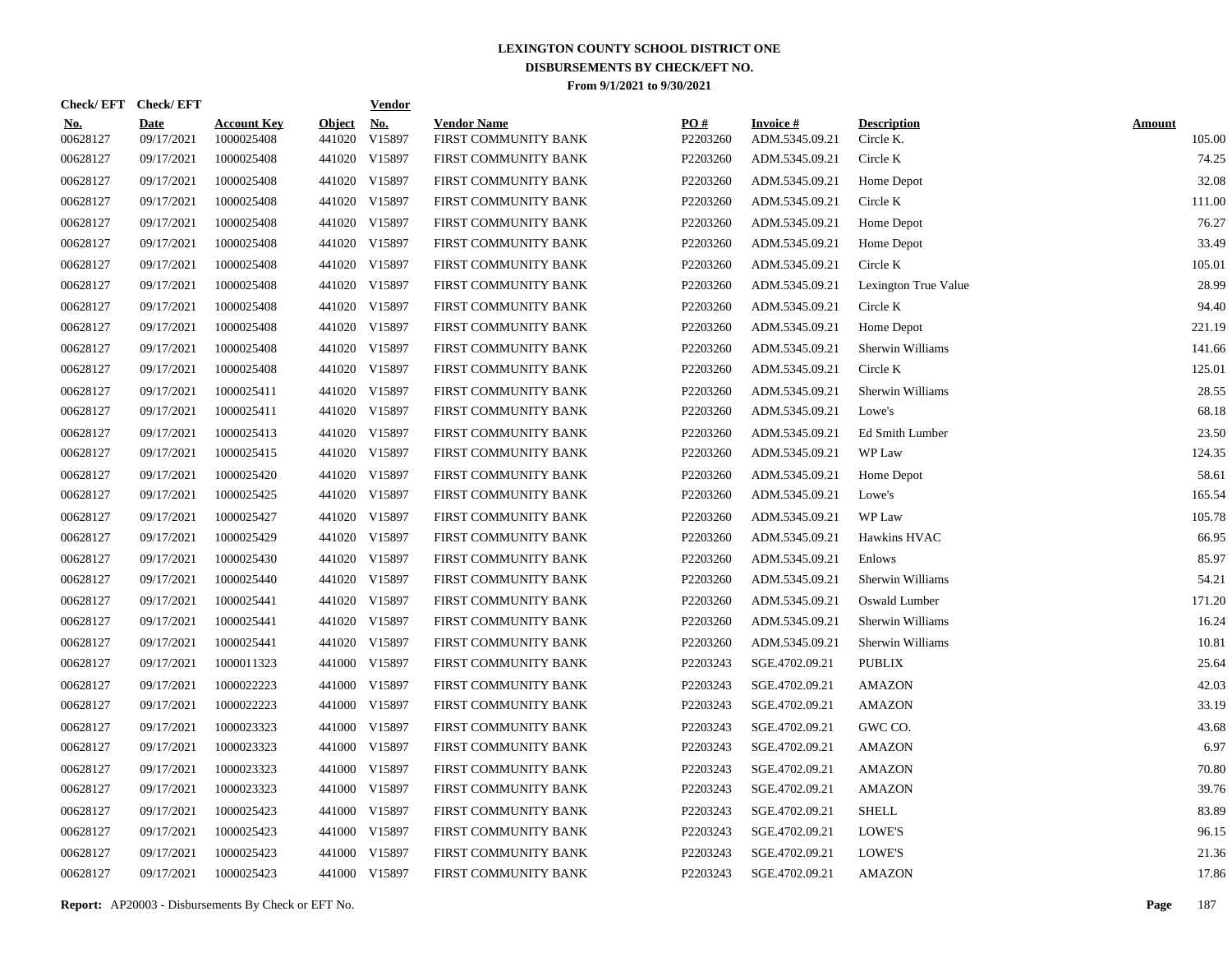| Check/EFT Check/EFT    |                    |                                  |                         | <b>Vendor</b>        |                                            |                 |                             |                                    |                 |
|------------------------|--------------------|----------------------------------|-------------------------|----------------------|--------------------------------------------|-----------------|-----------------------------|------------------------------------|-----------------|
| <u>No.</u><br>00628127 | Date<br>09/17/2021 | <b>Account Key</b><br>1000025423 | <b>Object</b><br>441000 | <b>No.</b><br>V15897 | <b>Vendor Name</b><br>FIRST COMMUNITY BANK | PO#<br>P2203243 | Invoice #<br>SGE.4702.09.21 | <b>Description</b><br><b>SHELL</b> | Amount<br>70.16 |
| 00628127               | 09/17/2021         | 1000025423                       |                         | 441000 V15897        | FIRST COMMUNITY BANK                       | P2203243        | SGE.4702.09.21              | LOWE'S                             | 12.89           |
| 00628127               | 09/17/2021         | 1000025423                       |                         | 441000 V15897        | FIRST COMMUNITY BANK                       | P2203243        | SGE.4702.09.21              | RBT Shell Oil 57541250             | $-0.84$         |
| 00628127               | 09/17/2021         | 1000025423                       |                         | 441000 V15897        | FIRST COMMUNITY BANK                       | P2203243        | SGE.4702.09.21              | RBT Shell Oil 57541250             | $-0.70$         |
| 00628127               | 09/17/2021         | 7861027223                       |                         | 466099 V15897        | FIRST COMMUNITY BANK                       | P2203243        | SGE.4702.09.21              | <b>HOME DEPOT</b>                  | 276.62          |
| 00628127               | 09/17/2021         | 7886027023                       |                         | 466099 V15897        | FIRST COMMUNITY BANK                       | P2203243        | SGE.4702.09.21              | <b>APPLE SPICE</b>                 | 1,092.59        |
| 00628127               | 09/17/2021         | 7886027023                       |                         | 466099 V15897        | FIRST COMMUNITY BANK                       | P2203243        | SGE.4702.09.21              | LOWE'S                             | 64.59           |
| 00628127               | 09/17/2021         | 7891527023                       |                         | 466099 V15897        | FIRST COMMUNITY BANK                       | P2203243        | SGE.4702.09.21              | <b>HOME DEPOT/TREES</b>            | 69.80           |
| 00628127               | 09/17/2021         | 7928527023                       |                         | 466099 V15897        | FIRST COMMUNITY BANK                       | P2203243        | SGE.4702.09.21              | <b>WALMART</b>                     | 35.21           |
| 00628127               | 09/17/2021         | 7929027123                       |                         | 466041 V15897        | FIRST COMMUNITY BANK                       | P2203243        | SGE.4702.09.21              | <b>AMAZON</b>                      | 139.06          |
| 00628127               | 09/17/2021         | 7929027123                       |                         | 466041 V15897        | FIRST COMMUNITY BANK                       | P2203243        | SGE.4702.09.21              | <b>AMAZON</b>                      | 98.55           |
| 00628127               | 09/17/2021         | 7948527023                       |                         | 466099 V15897        | FIRST COMMUNITY BANK                       | P2203243        | SGE.4702.09.21              | FOOD LION                          | 141.65          |
|                        |                    |                                  |                         |                      |                                            |                 |                             | <b>Check Total</b>                 | 10,624.02       |
| 00628128               | 09/17/2021         | 7743019024                       |                         | 466041 V12185        | FOLLETT SCHOOL SOLUTIONS INC               | P2200707        | 320798                      | 19 Books Total                     | 245.12          |
|                        |                    |                                  |                         |                      |                                            |                 |                             | <b>Check Total</b>                 | 245.12          |
| 00628129               | 09/17/2021         | 1000000000                       |                         | 249900 Exxxxx        | Employee                                   |                 | 09.15.2021                  | Reissue uncashed AP check          | 70.00           |
|                        |                    |                                  |                         |                      |                                            |                 |                             | <b>Check Total</b>                 | 70.00           |
| 00628130               | 09/17/2021         | 1000011427                       |                         | 441000 V16786        | FREESTYLE PHOTOGRAPHIC SUPPLIE             | P2200854        | 1559952                     | HOLGA WHITE FILM CAMERA            | 134.97          |
|                        |                    |                                  |                         |                      |                                            |                 |                             | <b>Check Total</b>                 | 134.97          |
| 00628131               | 09/17/2021         | 1000000000                       |                         | 110510 Exxxxx        | Employee                                   |                 | 09.15.2021                  | Reissue uncashed PY check          | 429.86          |
|                        |                    |                                  |                         |                      |                                            |                 |                             | <b>Check Total</b>                 | 429.86          |
| 00628132               | 09/17/2021         | 2042221303                       |                         | 441000 V02048        | <b>GROVE MEDICAL</b>                       | P2203000        | 6139945                     | CO1 - Add Clorox Wipes             | 88.24           |
|                        |                    |                                  |                         |                      |                                            |                 |                             | <b>Check Total</b>                 | 88.24           |
| 00628133               | 09/17/2021         | 7802071015                       |                         | 466041 V01292        | HENRY SCHEIN INC                           | P2202053        | 98486120                    | WOUND CLEANSER SKINTEGROT          | 68.39           |
|                        |                    |                                  |                         |                      |                                            |                 |                             | <b>Check Total</b>                 | 68.39           |
| 00628134               | 09/17/2021         | 1000011411                       |                         | 441000 V00766        | <b>HIGHWATER CLAYS</b>                     | P2202648        | H036780                     | White Earthenware Clay for Art     | 517.00          |
| 00628134               | 09/17/2021         | 1000011411                       |                         | 441000 V00766        | <b>HIGHWATER CLAYS</b>                     | P2202648        | H036780                     | Freight                            | 201.44          |
|                        |                    |                                  |                         |                      |                                            |                 |                             | <b>Check Total</b>                 | 718.44          |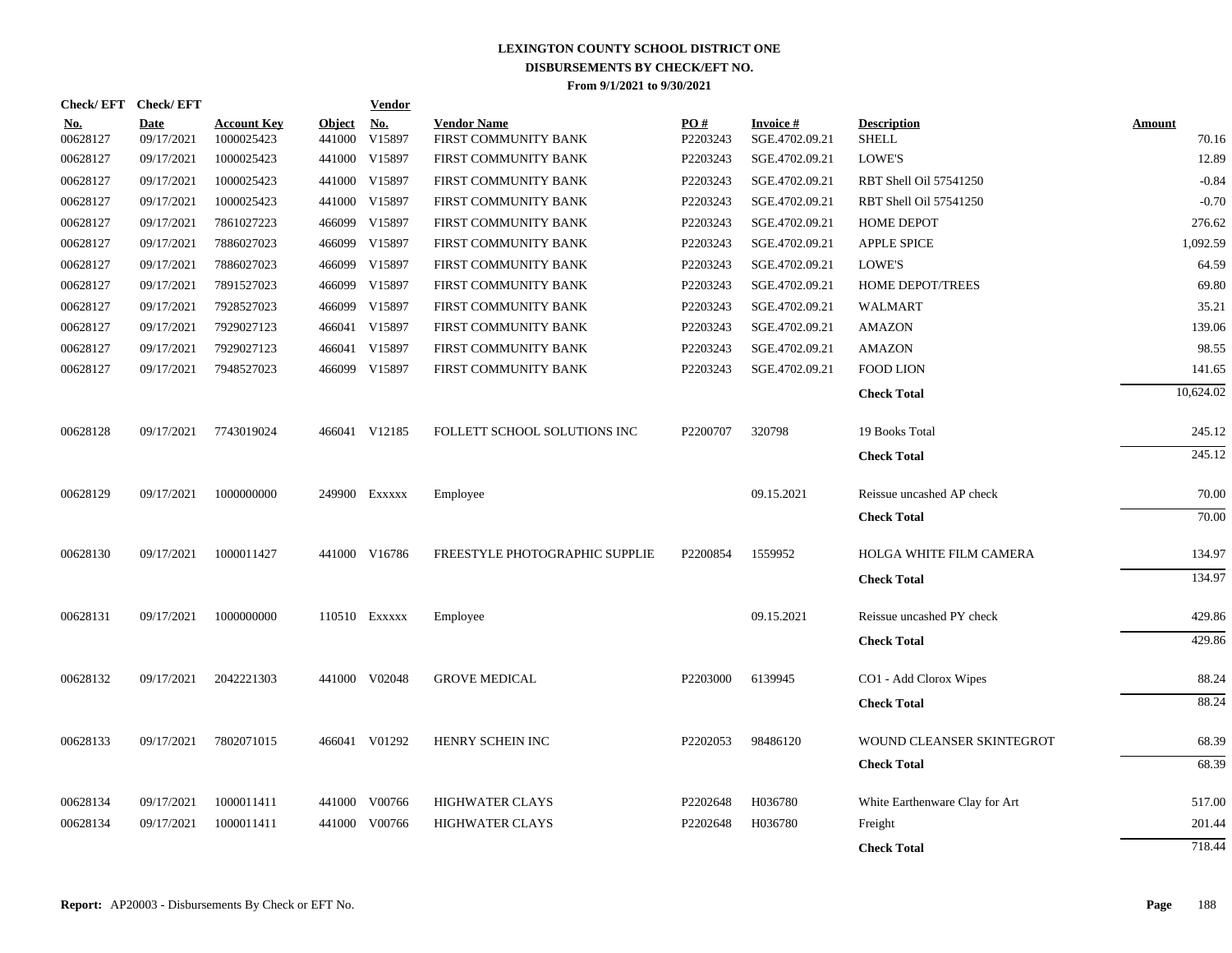| <b>Check/EFT</b>       | <b>Check/EFT</b>          |                                  |                         | <b>Vendor</b>        |                                               |                               |                          |                                               |                           |
|------------------------|---------------------------|----------------------------------|-------------------------|----------------------|-----------------------------------------------|-------------------------------|--------------------------|-----------------------------------------------|---------------------------|
| <u>No.</u><br>00628135 | <b>Date</b><br>09/17/2021 | <b>Account Key</b><br>7965027011 | <b>Object</b><br>466041 | <u>No.</u><br>V16263 | <b>Vendor Name</b><br><b>IMAGE INK SC LLC</b> | $\underline{PO#}$<br>P2202037 | <b>Invoice#</b><br>52617 | <b>Description</b><br>Custom designed Jackets | <b>Amount</b><br>1,728.05 |
| 00628135               | 09/17/2021                | 7965027011                       | 466041                  | V16263               | <b>IMAGE INK SC LLC</b>                       | P2202037                      | 52617                    | Graphic Art Set Up Fee                        | 53.50                     |
| 00628135               | 09/17/2021                | 7965027011                       |                         | 466041 V16263        | <b>IMAGE INK SC LLC</b>                       | P2202037                      | 52617                    | <b>Shipping</b>                               | 46.71                     |
|                        |                           |                                  |                         |                      |                                               |                               |                          | <b>Check Total</b>                            | 1,828.26                  |
| 00628136               | 09/17/2021                | 3260011303                       |                         | 441000 V13973        | KENDALL HUNT PUBLISHING CO                    | P2201531                      | 12729168                 | Weather, Climate, Water SE                    | 27.60                     |
| 00628136               | 09/17/2021                | 3260011303                       |                         | 441000 V13973        | KENDALL HUNT PUBLISHING CO                    | P2201531                      | 12729168                 | Weather, Climate Spanish SE                   | 27.60                     |
| 00628136               | 09/17/2021                | 3260011303                       |                         | 441000 V13973        | KENDALL HUNT PUBLISHING CO                    | P2201531                      | 12729168                 | Sound Waves Spanish SE                        | 3.45                      |
| 00628136               | 09/17/2021                | 3260011303                       |                         | 441000 V13973        | KENDALL HUNT PUBLISHING CO                    | P2201531                      | 12729168                 | Sound Waves SE                                | 3.45                      |
| 00628136               | 09/17/2021                | 3260011303                       |                         | 441000 V13973        | KENDALL HUNT PUBLISHING CO                    | P2201531                      | 12729168                 | Metabolic Reaction Spanish SE                 | 27.60                     |
| 00628136               | 09/17/2021                | 3260011303                       |                         | 441000 V13973        | KENDALL HUNT PUBLISHING CO                    | P2201531                      | 12729168                 | Thermal Energy Spanish SE                     | 27.60                     |
| 00628136               | 09/17/2021                | 3260011303                       |                         | 441000 V13973        | KENDALL HUNT PUBLISHING CO                    | P2201531                      | 12729168                 | Contact Forces Spanish SE                     | 69.00                     |
| 00628136               | 09/17/2021                | 3260011303                       |                         | 441000 V13973        | KENDALL HUNT PUBLISHING CO                    | P2201531                      | 12729168                 | Chem Reactions (A) Spanish SE                 | 44.85                     |
|                        |                           |                                  |                         |                      |                                               |                               |                          | <b>Check Total</b>                            | 231.15                    |
| 00628137               | 09/17/2021                | 7743019015                       |                         | 466037 V16778        | <b>MACMILLAN HOLDINGS LLC</b>                 | P2202364                      | 65218922                 | EXAMVIEW TEST BANK FOR HUMAN G                | 468.00                    |
| 00628137               | 09/17/2021                | 7743019015                       |                         | 466037 V16778        | MACMILLAN HOLDINGS LLC                        | P2202364                      | 65218922                 | TEACHERS EDITION WITH THE ONLI                | 468.00                    |
| 00628137               | 09/17/2021                | 7743019015                       |                         | 466037 V16778        | MACMILLAN HOLDINGS LLC                        | P2202364                      | 65218922                 | PROCESSING FEES                               | 14.04                     |
| 00628137               | 09/17/2021                | 7743019015                       |                         | 466037 V16778        | MACMILLAN HOLDINGS LLC                        | P2202364                      | 65564707                 | SAPLINGPLUS FOR HUMAN GEOGRAPH                | 1,728.00                  |
|                        |                           |                                  |                         |                      |                                               |                               |                          | <b>Check Total</b>                            | 2,678.04                  |
| 00628138               | 09/17/2021                | 2042112703                       |                         | 441000 V12504        | MCGRAW HILL EDUCATION INC                     | P <sub>2201182</sub>          | 118342711001             | Books per attached list - Stud                | 23,230.34                 |
| 00628138               | 09/17/2021                | 2042112703                       |                         | 441000 V12504        | MCGRAW HILL EDUCATION INC                     | P2201182                      | 118343048001             | Books per attached list - Stud                | 33,047.83                 |
| 00628138               | 09/17/2021                | 2042112703                       |                         | 441000 V12504        | MCGRAW HILL EDUCATION INC                     | P2201182                      | 118359444001             | Books per attached list - Stud                | 2,074.81                  |
| 00628138               | 09/17/2021                | 2042112703                       | 441000                  | V12504               | MCGRAW HILL EDUCATION INC                     | P2201182                      | 118389163001             | Books per attached list - Stud                | 870.73                    |
| 00628138               | 09/17/2021                | 2042112703                       |                         | 441000 V12504        | MCGRAW HILL EDUCATION INC                     | P2201182                      | 118394028001             | Books per attached list - Stud                | 3,863.40                  |
| 00628138               | 09/17/2021                | 2042112703                       |                         | 441000 V12504        | MCGRAW HILL EDUCATION INC                     | P2201182                      | 118400334001             | Books per attached list - Stud                | 8,848.64                  |
| 00628138               | 09/17/2021                | 2042112703                       |                         | 441000 V12504        | MCGRAW HILL EDUCATION INC                     | P2201182                      | 118433363001             | Books per attached list - Stud                | 350.53                    |
| 00628138               | 09/17/2021                | 2042112703                       |                         | 441000 V12504        | MCGRAW HILL EDUCATION INC                     | P2201182                      | 118451697001             | Books per attached list - Stud                | 473.44                    |
| 00628138               | 09/17/2021                | 2042112703                       |                         | 441000 V12504        | MCGRAW HILL EDUCATION INC                     | P2201889                      | 118462725001             | Books per attached list - Stud                | 759.33                    |
| 00628138               | 09/17/2021                | 2042112703                       |                         | 441000 V12504        | MCGRAW HILL EDUCATION INC                     | P2201889                      | 118462725001             | <b>Shipping</b>                               | 59.10                     |
|                        |                           |                                  |                         |                      |                                               |                               |                          | <b>Check Total</b>                            | 73,578.15                 |
| 00628139               | 09/17/2021                | 1000026629                       |                         | 444510 V02267        | <b>MOTOROLA SOLUTIONS</b>                     | P2201224                      | 1187061348               | XPR 7550E 403-512 4W FKP GNSS                 | 1,234.16                  |
| 00628139               | 09/17/2021                | 1000026629                       |                         | 444510 V02267        | <b>MOTOROLA SOLUTIONS</b>                     | P2201224                      | 1187061348               | <b>SUBSCRIBER PROGRAMMING</b>                 | 50.00                     |
|                        |                           |                                  |                         |                      |                                               |                               |                          |                                               |                           |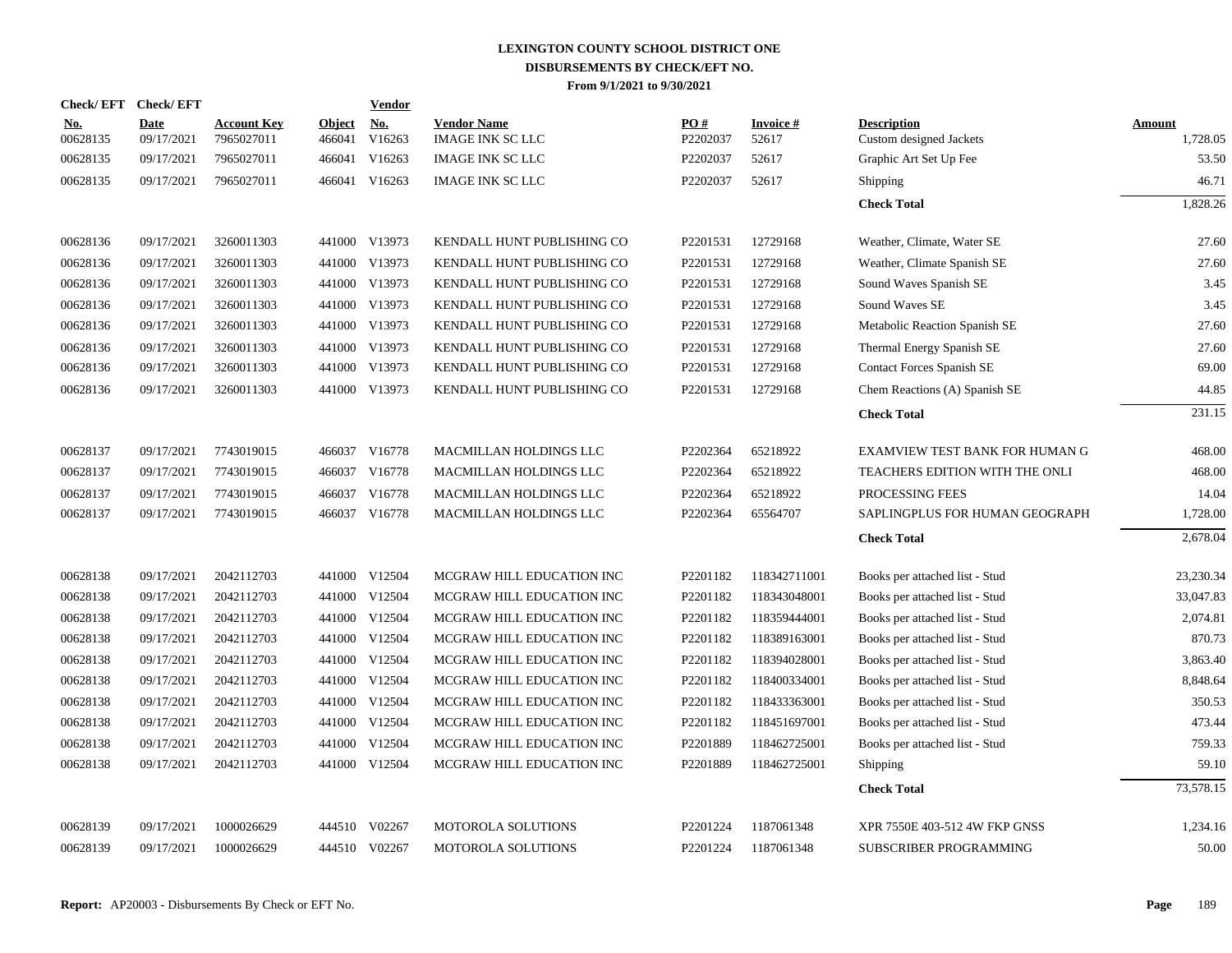| Check/EFT Check/EFT<br><u>No.</u> | Date       | <b>Account Key</b> | Object No. | <b>Vendor</b> | <b>Vendor Name</b>             | PO#      | <b>Invoice#</b> | <b>Description</b>              | Amount   |
|-----------------------------------|------------|--------------------|------------|---------------|--------------------------------|----------|-----------------|---------------------------------|----------|
|                                   |            |                    |            |               |                                |          |                 | <b>Check Total</b>              | 1,284.16 |
| 00628140                          | 09/17/2021 | 1000025426         |            | 432300 V15844 | NALCO COMPANY LLC              | P2200536 | 6660051325      | RBES-Monthly Water Treatment S  | 80.00    |
| 00628140                          | 09/17/2021 | 1000025416         | 432300     | V15844        | NALCO COMPANY LLC              | P2200536 | 6660051326      | PES-Monthly Water Treatment Se  | 80.00    |
| 00628140                          | 09/17/2021 | 1000025444         |            | 432300 V15844 | NALCO COMPANY LLC              | P2200536 | 6660051327      | RBHS-Monthly Water Treatment S  | 80.00    |
| 00628140                          | 09/17/2021 | 1000025414         | 432300     | V15844        | NALCO COMPANY LLC              | P2200536 | 6660051328      | GES-Monthly Water Treatment Se  | 80.00    |
| 00628140                          | 09/17/2021 | 1000025443         |            | 432300 V15844 | NALCO COMPANY LLC              | P2200536 | 6660051329      | MGMS-Monthly Water Treatment S  | 80.00    |
|                                   |            |                    |            |               |                                |          |                 | <b>Check Total</b>              | 400.00   |
| 00628141                          | 09/17/2021 | 1000011415         |            | 441000 V15935 | PECKNEL MUSIC COMPANY INC      | P2202263 | 653014          | KEYBOARD LAB YAMAHA             | 1,818.27 |
|                                   |            |                    |            |               |                                |          |                 | <b>Check Total</b>              | 1,818.27 |
| 00628142                          | 09/17/2021 | 2170312903         |            | 441000 V15036 | PIONEER VALLEY BOOKS           | P2201085 | I214452         | Literacy Footprints Partner fo  | 4,718.70 |
| 00628142                          | 09/17/2021 | 7743019047         | 466041     | V15036        | PIONEER VALLEY BOOKS           | P2202246 | I214799         | Stickers-large combo package    | 38.52    |
| 00628142                          | 09/17/2021 | 7743019047         |            | 466041 V15036 | PIONEER VALLEY BOOKS           | P2202246 | I214799         | Sentence strips-packet of 300   | 32.07    |
| 00628142                          | 09/17/2021 | 7743019047         | 466041     | V15036        | PIONEER VALLEY BOOKS           | P2202246 | I214799         | Word Study Box Set              | 190.29   |
| 00628142                          | 09/17/2021 | 7743019047         |            | 466041 V15036 | PIONEER VALLEY BOOKS           | P2202246 | I214799         | Six-Pack Student Book: Now I k  | 96.00    |
| 00628142                          | 09/17/2021 | 7743019047         | 466041     | V15036        | PIONEER VALLEY BOOKS           | P2202246 | I214799         | Six-pack dry erase practice bo  | 51.36    |
| 00628142                          | 09/17/2021 | 7743019047         |            | 466041 V15036 | PIONEER VALLEY BOOKS           | P2202246 | I214799         | Single Student: Sally the Cow S | 96.00    |
|                                   |            |                    |            |               |                                |          |                 | <b>Check Total</b>              | 5,222.94 |
| 00628143                          | 09/17/2021 | 7749027011         |            | 466041 V00572 | <b>RYDIN DECAL</b>             | P2202649 | 385290          | 2021-2022 Staff Parking Permit  | 303.00   |
| 00628143                          | 09/17/2021 | 7749027011         |            | 466041 V00572 | <b>RYDIN DECAL</b>             | P2202649 | 385290          | Shipping                        | 25.00    |
|                                   |            |                    |            |               |                                |          |                 | <b>Check Total</b>              | 328.00   |
| 00628144                          | 09/17/2021 | 1000025507         |            | 432300 V00338 | SC DEPARTMENT OF ADMINISTRATIO | P2201178 | 051798.CVRP     | Bus Repairs On As Needed Basis  | 7,218.68 |
|                                   |            |                    |            |               |                                |          |                 | <b>Check Total</b>              | 7,218.68 |
| 00628145                          | 09/17/2021 | 3400013903         | 441000     | V01844        | <b>SCHOLASTIC INC</b>          | P2202609 | 31395281        | Tyrannosaurus Wrecks!           | 1,898.40 |
| 00628145                          | 09/17/2021 | 3400013903         | 441000     | V01844        | <b>SCHOLASTIC INC</b>          | P2202609 | 31395281        | Click, Clack, Moo               | 2,536.80 |
| 00628145                          | 09/17/2021 | 3400013903         | 441000     | V01844        | <b>SCHOLASTIC INC</b>          | P2202609 | 31395281        | Eating the Alphabet             | 2,217.60 |
| 00628145                          | 09/17/2021 | 3400013903         | 441000     | V01844        | <b>SCHOLASTIC INC</b>          | P2202609 | 31395281        | What Do We Do With All This St  | 840.00   |
|                                   |            |                    |            |               |                                |          |                 | <b>Check Total</b>              | 7,492.80 |
| 00628146                          | 09/17/2021 | 3260011303         |            | 441000 V16452 | SCHOOL SPECIALTY LLC           | P2201736 | 202501798137    | Seeds, radish                   | 2.50     |
| 00628146                          | 09/17/2021 | 3260011303         |            | 441000 V16452 | SCHOOL SPECIALTY LLC           | P2201736 | 202501798137    | Sandpaper sheets, fine, #150;   | 8.99     |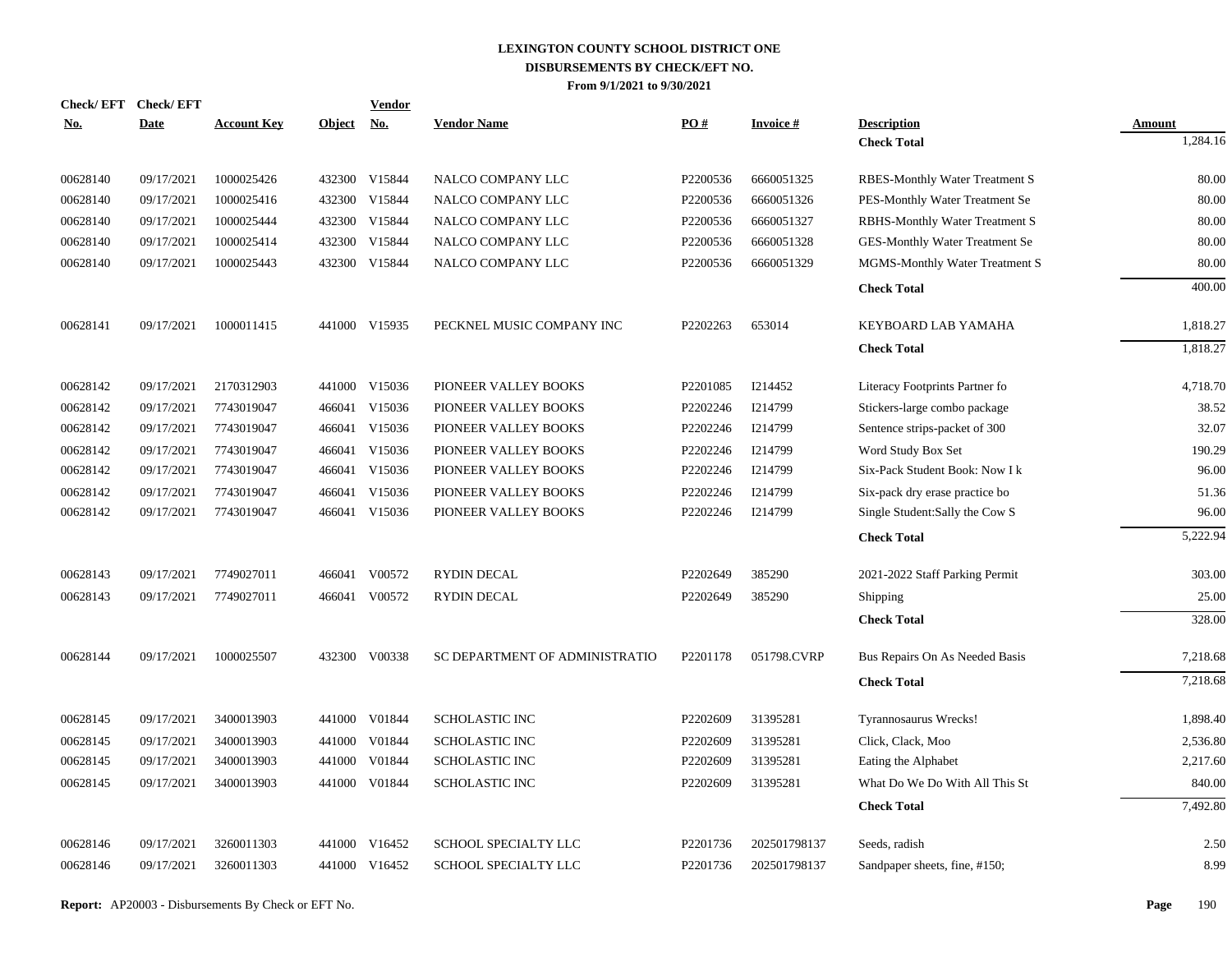| <b>Check/EFT</b>       | <b>Check/EFT</b>          |                                  |                         | <b>Vendor</b>        |                                            |                               |                                 |                                             |                       |
|------------------------|---------------------------|----------------------------------|-------------------------|----------------------|--------------------------------------------|-------------------------------|---------------------------------|---------------------------------------------|-----------------------|
| <u>No.</u><br>00628146 | <b>Date</b><br>09/17/2021 | <b>Account Key</b><br>3260011303 | <b>Object</b><br>441000 | <u>No.</u><br>V16452 | <b>Vendor Name</b><br>SCHOOL SPECIALTY LLC | $\underline{PO#}$<br>P2201736 | <b>Invoice#</b><br>202501798137 | <b>Description</b><br>Rocks, basalt; 72/pkg | <b>Amount</b><br>8.53 |
| 00628146               | 09/17/2021                | 3260011303                       | 441000                  | V16452               | SCHOOL SPECIALTY LLC                       | P2201736                      | 202501798137                    | Sandpaper sheets, fine, #150;               | 4.49                  |
| 00628146               | 09/17/2021                | 3260011303                       | 441000                  | V16452               | SCHOOL SPECIALTY LLC                       | P2201711                      | 202501798170                    | Seeds, alfalfa, 4 oz.                       | 28.85                 |
| 00628146               | 09/17/2021                | 3260011303                       |                         | 441000 V16452        | SCHOOL SPECIALTY LLC                       | P2201714                      | 202501798172                    | Seeds, alfalfa, 4 oz.                       | 36.06                 |
| 00628146               | 09/17/2021                | 1000011239                       | 441000                  | V16452               | SCHOOL SPECIALTY LLC                       | P2200573                      | 208127761759                    | Storex Small Book Bins-Translu              | 40.02                 |
| 00628146               | 09/17/2021                | 1000011224                       |                         | 441000 V16452        | SCHOOL SPECIALTY LLC                       | P2202658                      | 208128480065                    | EID0000656LOOM NOTCHED WEAVING              | 166.83                |
| 00628146               | 09/17/2021                | 7732027023                       | 466041                  | V16452               | SCHOOL SPECIALTY LLC                       | P2200322                      | 208128481047                    | SKUTT-FURNITURE KIT1027                     | 463.80                |
| 00628146               | 09/17/2021                | 3260011303                       |                         | 441000 V16452        | SCHOOL SPECIALTY LLC                       | P2202742                      | 208128481086                    | Tape, calculator/add machine r              | 11.64                 |
| 00628146               | 09/17/2021                | 1000011347                       |                         | 441000 V16452        | SCHOOL SPECIALTY LLC                       | P2201275                      | 208128482880                    | EID0000656LAMINATING FILM 3MIL              | 250.32                |
| 00628146               | 09/17/2021                | 1000022403                       |                         | 441000 V16452        | SCHOOL SPECIALTY LLC                       | P2202109                      | 208128482986                    | Lunar blue, Astrobright cardst              | 16.20                 |
| 00628146               | 09/17/2021                | 2010011203                       |                         | 441000 V16452        | SCHOOL SPECIALTY LLC                       | P2202205                      | 208128482998                    | Baumgartens Magnetic Clip 2/pa              | 20.81                 |
| 00628146               | 09/17/2021                | 1000011323                       |                         | 441000 V16452        | SCHOOL SPECIALTY LLC                       | P2200149                      | 208128483342                    | EID0000656SCISSORS SOFT HANDLE              | 31.29                 |
| 00628146               | 09/17/2021                | 1000011521                       |                         | 441000 V16452        | SCHOOL SPECIALTY LLC                       | P2201080                      | 208128483650                    | DYMO LETRA TAG 100H                         | 44.50                 |
| 00628146               | 09/17/2021                | 1000011411                       |                         | 441000 V16452        | SCHOOL SPECIALTY LLC                       | P2201581                      | 208128504756                    | EID0000656CLEANER MARKER BOARD              | 68.74                 |
| 00628146               | 09/17/2021                | 1000011411                       |                         | 441000 V16452        | SCHOOL SPECIALTY LLC                       | P2201581                      | 208128504756                    | EID0000656SCISSORS ECONO 8 IN               | 43.66                 |
| 00628146               | 09/17/2021                | 1000011411                       |                         | 441000 V16452        | SCHOOL SPECIALTY LLC                       | P2201581                      | 208128504756                    | EID0000656POSTIT NOTE SUPER ST              | 50.05                 |
| 00628146               | 09/17/2021                | 1000011411                       |                         | 441000 V16452        | SCHOOL SPECIALTY LLC                       | P2201100                      | 208128504849                    | EID0000656BINDER POLYPROPYLENE              | 6.46                  |
| 00628146               | 09/17/2021                | 1000011320                       |                         | 441000 V16452        | SCHOOL SPECIALTY LLC                       | P2202744                      | 208128505852                    | EID0000656LAMINATING FILM 15ML              | 191.92                |
| 00628146               | 09/17/2021                | 1000011341                       |                         | 441000 V16452        | SCHOOL SPECIALTY LLC                       | P2202864                      | 208128506445                    | Sax Sulphite Drawing Paper                  | 166.71                |
| 00628146               | 09/17/2021                | 1000011238                       |                         | 441000 V16452        | SCHOOL SPECIALTY LLC                       | P2201967                      | 208128508160                    | EID0000656BOOK BINS INTERLOCKI              | 55.59                 |
| 00628146               | 09/17/2021                | 2010011203                       |                         | 441000 V16452        | SCHOOL SPECIALTY LLC                       | P2202205                      | 208128508321                    | Collapsable Crate                           | 41.72                 |
| 00628146               | 09/17/2021                | 1000011112                       |                         | 441000 V16452        | SCHOOL SPECIALTY LLC                       | P2202207                      | 208128509304                    | PENCIL CAP ERASER                           | 20.01                 |
| 00628146               | 09/17/2021                | 3260011303                       |                         | 441000 V16452        | SCHOOL SPECIALTY LLC                       | P2202463                      | 208128515175                    | Gloves, powdered vinyl, size L              | 109.57                |
| 00628146               | 09/17/2021                | 1000011225                       |                         | 441000 V16452        | SCHOOL SPECIALTY LLC                       | P2201292                      | 208128521960                    | EID0000656BOARD DISPLAY PROJEC              | 77.32                 |
| 00628146               | 09/17/2021                | 1000011235                       |                         | 441000 V16452        | SCHOOL SPECIALTY LLC                       | P2202176                      | 208128522750                    | <b>Expo Dry Erase Cleaners</b>              | 3.12                  |
| 00628146               | 09/17/2021                | 1000011223                       |                         | 441000 V16452        | SCHOOL SPECIALTY LLC                       | P2201998                      | 208128522763                    | EID0000656GLUE STICK ELMERS RE              | 12.03                 |
| 00628146               | 09/17/2021                | 1000011223                       |                         | 441000 V16452        | SCHOOL SPECIALTY LLC                       | P2201998                      | 208128522763                    | EID0000656ORGANIZER 6 COMPARTM              | 25.03                 |
| 00628146               | 09/17/2021                | 1000011223                       |                         | 441000 V16452        | SCHOOL SPECIALTY LLC                       | P2201104                      | 208128522905                    | EID0000656ERASER MAGNETIC DRYE              | 22.25                 |
|                        |                           |                                  |                         |                      |                                            |                               |                                 | <b>Check Total</b>                          | 2,029.01              |
| 00628147               | 09/17/2021                | 1000014115                       | 441000                  | V00238               | <b>SHAR PRODUCTS</b>                       | P2202815                      | P178177001011                   | D'ADDARIO HELICORE CELLO D STR              | 66.89                 |
| 00628147               | 09/17/2021                | 1000014115                       | 441000                  | V00238               | <b>SHAR PRODUCTS</b>                       | P2202815                      | P178177001011                   | D'ADDARIO HELICORE CELLO D STR              | 22.08                 |
| 00628147               | 09/17/2021                | 1000014115                       | 441000                  | V00238               | <b>SHAR PRODUCTS</b>                       | P2202815                      | P178177001011                   | FLESCH EBONY VIOLIN CHINREST C              | 19.53                 |
| 00628147               | 09/17/2021                | 1000014115                       | 441000                  | V00238               | <b>SHAR PRODUCTS</b>                       | P2202815                      | P178177001011                   | <b>SHAR MINI ROSIN</b>                      | 15.94                 |
| 00628147               | 09/17/2021                | 1000014115                       | 441000                  | V00238               | <b>SHAR PRODUCTS</b>                       | P2202815                      | P178177001011                   | HABITS OF A SUCCESSFUL STRING               | 91.06                 |
| 00628147               | 09/17/2021                | 1000014115                       |                         | 441000 V00238        | <b>SHAR PRODUCTS</b>                       | P2202815                      | P178177001011                   | <b>INTRODUCING THE POSITIONS FOR</b>        | 63.99                 |
|                        |                           |                                  |                         |                      |                                            |                               |                                 |                                             |                       |

**Report:** AP20003 - Disbursements By Check or EFT No. **Page** 191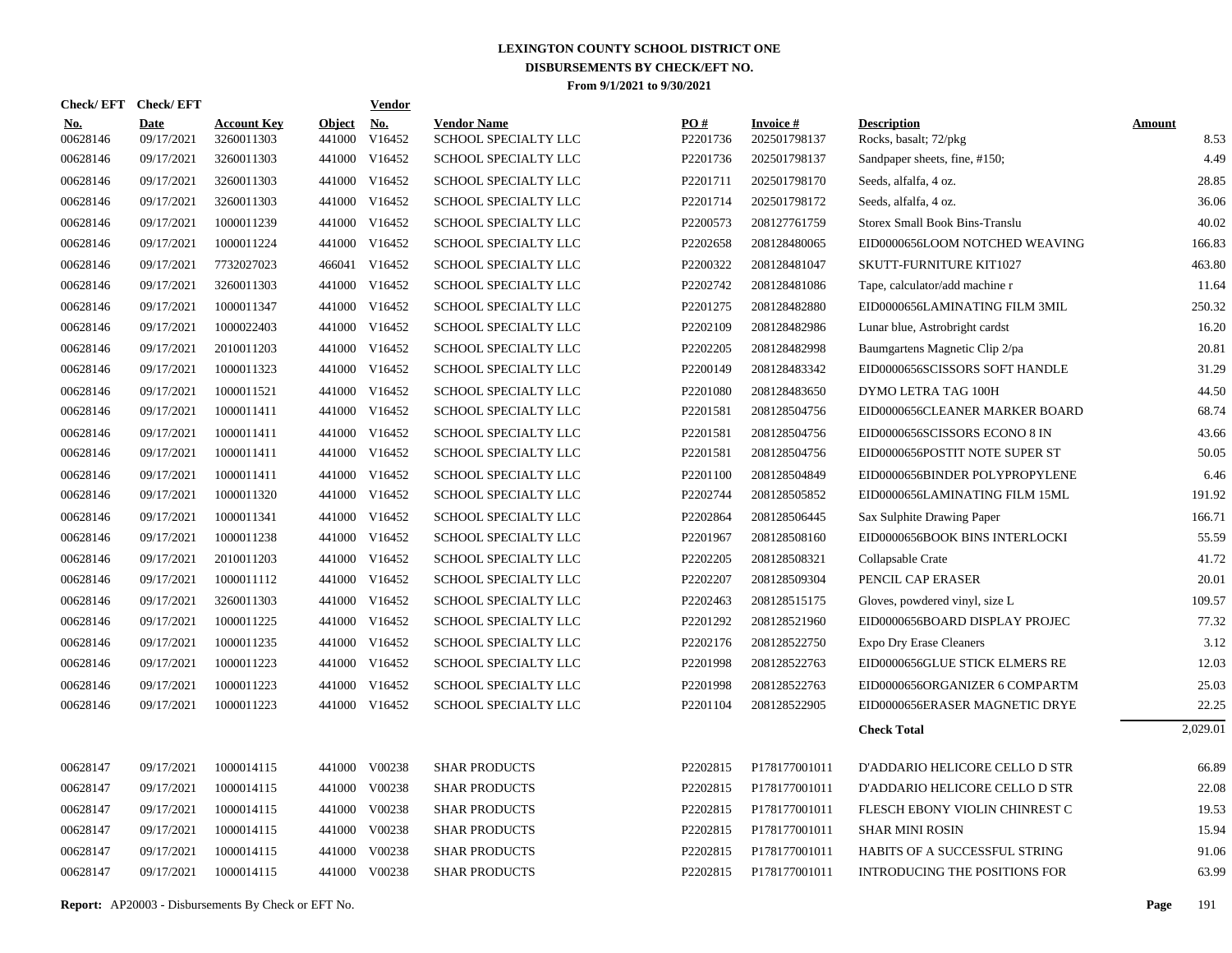| <b>Check/EFT</b> | <b>Check/EFT</b> |                    |               | <b>Vendor</b> |                                |                      |                 |                                |          |
|------------------|------------------|--------------------|---------------|---------------|--------------------------------|----------------------|-----------------|--------------------------------|----------|
| <u>No.</u>       | <b>Date</b>      | <b>Account Key</b> | <b>Object</b> | No.           | <b>Vendor Name</b>             | PO#                  | <b>Invoice#</b> | <b>Description</b>             | Amount   |
|                  |                  |                    |               |               |                                |                      |                 | <b>Check Total</b>             | 279.49   |
| 00628148         | 09/17/2021       | 7884027043         |               | 466035 V01207 | <b>SHRED WITH US</b>           | P <sub>2101767</sub> | 234249          | On-site sixty-five (65) gallon | 5.50     |
| 00628148         | 09/17/2021       | 7884027043         |               | 466035 V01207 | <b>SHRED WITH US</b>           | P2101767             | 234249          | On-site shredding service mini | 19.99    |
| 00628148         | 09/17/2021       | 7884027043         |               | 466035 V01207 | <b>SHRED WITH US</b>           | P2101767             | 234249          | Add Shredding                  | 25.44    |
| 00628148         | 09/17/2021       | 7860527046         |               | 466035 V01207 | <b>SHRED WITH US</b>           | P2201103             | 238652          | On site 65 gallon security con | 5.50     |
| 00628148         | 09/17/2021       | 7860527046         |               | 466035 V01207 | <b>SHRED WITH US</b>           | P2201103             | 238652          | On site shredding service      | 19.99    |
| 00628148         | 09/17/2021       | 7846027031         |               | 466035 V01207 | SHRED WITH US                  | P2200439             | 238662          | ONSITE SECURITY CONSOLE        | 4.50     |
| 00628148         | 09/17/2021       | 7846027031         |               | 466035 V01207 | <b>SHRED WITH US</b>           | P2200439             | 238662          | ONSITE SCHREDDING SVCE MINIMUM | 19.99    |
| 00628148         | 09/17/2021       | 7860527011         |               | 466035 V01207 | SHRED WITH US                  | P2202098             | 238664          | On Site 95 Gallon security con | 13.00    |
| 00628148         | 09/17/2021       | 7860527011         |               | 466035 V01207 | <b>SHRED WITH US</b>           | P2202098             | 238664          | On-Site unscheduled service vi | 19.99    |
|                  |                  |                    |               |               |                                |                      |                 | <b>Check Total</b>             | 133.90   |
| 00628149         | 09/17/2021       | 5012025310         |               | 444510 V14433 | SIGNAL TECHNOLOGIES INC        | P2111629             | 1009210         | <b>SCHLAGE LOCK</b>            | 811.06   |
| 00628149         | 09/17/2021       | 5012025310         |               | 444510 V14433 | SIGNAL TECHNOLOGIES INC        | P2111629             | 1009210         | consumables                    | 160.50   |
|                  |                  |                    |               |               |                                |                      |                 | <b>Check Total</b>             | 971.56   |
| 00628150         | 09/17/2021       | 1000025422         |               | 441020 V13230 | SMITH AND JONES JANITORIAL SUP | P2200269             | 211405          | <b>LIQUID DEODORIZER</b>       | 137.64   |
| 00628150         | 09/17/2021       | 1000025422         |               | 441020 V13230 | SMITH AND JONES JANITORIAL SUP | P2200269             | 211405          | ANTIBACTERIAL BAG SOAP         | 372.79   |
|                  |                  |                    |               |               |                                |                      |                 | <b>Check Total</b>             | 510.43   |
| 00628151         | 09/17/2021       | 7802077011         |               | 466041 V15389 | STRICTLY RUNNING               | P2203237             | 3710            | Disposable bib tags            | 420.50   |
|                  |                  |                    |               |               |                                |                      |                 | <b>Check Total</b>             | 420.50   |
| 00628152         | 09/17/2021       | 7802070013         |               | 466099 V00137 | <b>TAND T SPORTS</b>           | P2110695             | 521-011         | G Series Gatorade Performance  | 1,005.80 |
| 00628152         | 09/17/2021       | 7802072013         |               | 466041 V00137 | T AND T SPORTS                 | P2110695             | 521-011         | Grey Creator LS Tee with 2 Col | 513.59   |
| 00628152         | 09/17/2021       | 7802072013         | 466041        | V00137        | T AND T SPORTS                 | P2110695             | 521-011         | White/Black Adizero 5 Star Rec | 141.24   |
| 00628152         | 09/17/2021       | 7802072013         |               | 466041 V00137 | T AND T SPORTS                 | P2110695             | 521-011         | Black/White Adizero 5 Star Rec | 141.24   |
| 00628152         | 09/17/2021       | 7802072013         | 466041        | V00137        | <b>T AND T SPORTS</b>          | P2110695             | 521-011         | White/Red Adizero 5 Star Recei | 141.24   |
| 00628152         | 09/17/2021       | 7802072013         | 466099        | V00137        | T AND T SPORTS                 | P2110695             | 521-011         | Shipping                       | 18.73    |
| 00628152         | 09/17/2021       | 7802081013         | 466099        | V00137        | <b>T AND T SPORTS</b>          | P2110695             | 521-011         | Grey LS Tee Screen GG          | 194.74   |
| 00628152         | 09/17/2021       | 7802083013         | 466041        | V00137        | T AND T SPORTS                 | P2110695             | 521-011         | 6" Speed Hurdle Set WL         | 106.73   |
| 00628152         | 09/17/2021       | 7802083013         | 466041        | V00137        | <b>T AND T SPORTS</b>          | P2110695             | 521-011         | 12" Speed Hurdle Set WL        | 117.97   |
| 00628152         | 09/17/2021       | 7802083013         | 466099        | V00137        | <b>TAND T SPORTS</b>           | P2110695             | 521-011         | Shipping                       | 18.73    |
|                  |                  |                    |               |               |                                |                      |                 | <b>Check Total</b>             | 2,400.01 |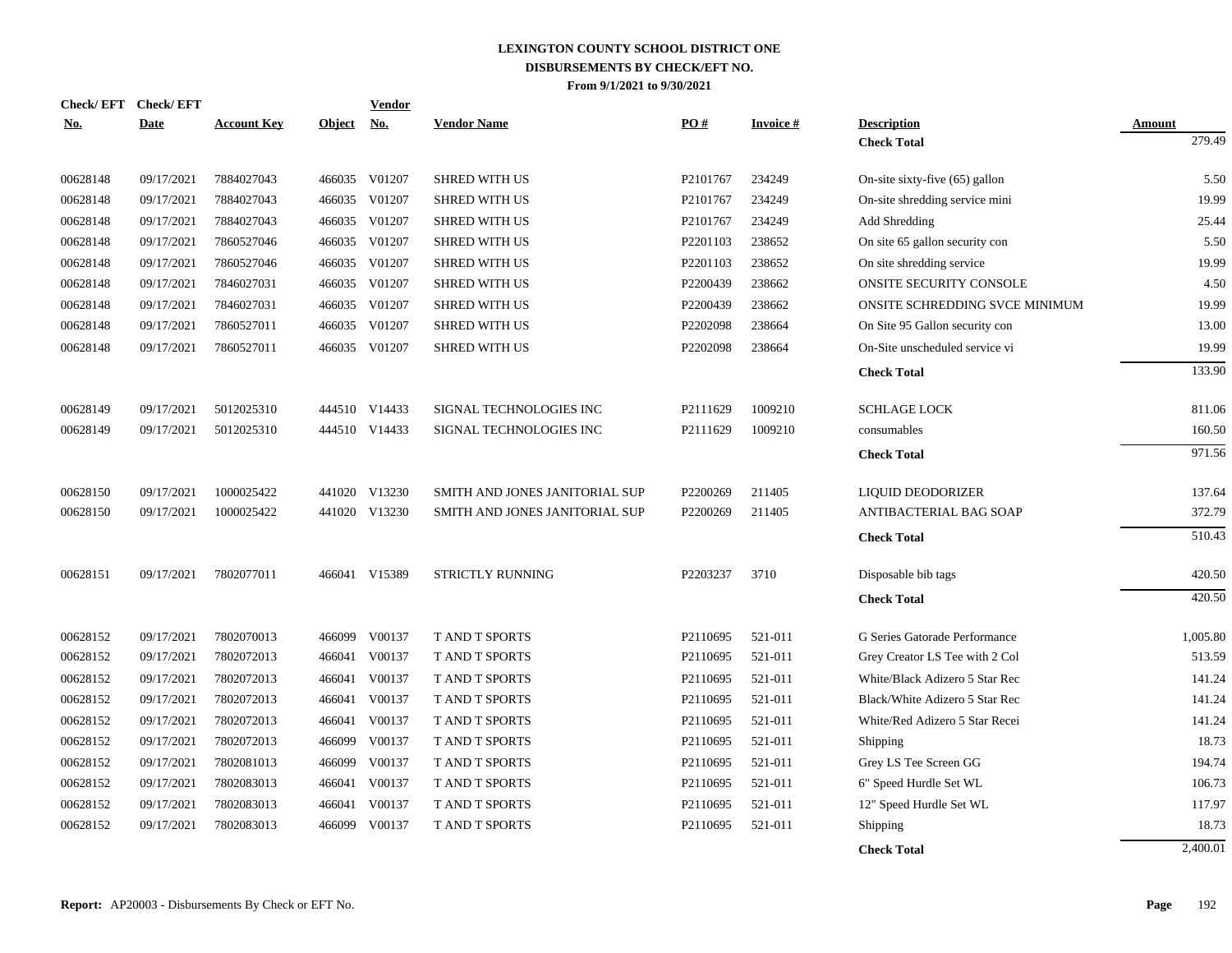| Check/EFT Check/EFT    |                           |                                  |                         | <b>Vendor</b>        |                                                      |                 |                              |                                                  |                         |
|------------------------|---------------------------|----------------------------------|-------------------------|----------------------|------------------------------------------------------|-----------------|------------------------------|--------------------------------------------------|-------------------------|
| <u>No.</u><br>00628153 | <b>Date</b><br>09/17/2021 | <b>Account Key</b><br>2042112503 | <b>Object</b><br>441000 | <u>No.</u><br>V16328 | <b>Vendor Name</b><br>TEACHERS SYNERGY LLC DBA TEACH | PO#<br>P2201869 | <b>Invoice#</b><br>163011713 | <b>Description</b><br>Products per attached list | <b>Amount</b><br>351.20 |
|                        |                           |                                  |                         |                      |                                                      |                 |                              | <b>Check Total</b>                               | 351.20                  |
| 00628154               | 09/17/2021                | 1000025204                       |                         | 441000 V01092        | THE HALL COMPANY INC                                 | P2202623        | 30416                        | ECC BLUE VOID PANTO CK NEW                       | 170.99                  |
| 00628154               | 09/17/2021                | 1000025204                       |                         | 441000 V01092        | THE HALL COMPANY INC                                 | P2202623        | 30416                        | Freight charges                                  | 26.64                   |
|                        |                           |                                  |                         |                      |                                                      |                 |                              | <b>Check Total</b>                               | 197.63                  |
| 00628155               | 09/17/2021                | 7743019025                       |                         | 466041 V16528        | THE MARKERBOARD PEOPLE                               | P2202862        | 248523                       | Set of 9x12 Double Sided Blank                   | 1,237.50                |
|                        |                           |                                  |                         |                      |                                                      |                 |                              | <b>Check Total</b>                               | 1,237.50                |
| 00628156               | 09/17/2021                | 7866027029                       |                         | 466036 V00280        | WALSWORTH YEARBOOKS                                  | P2203244        | 2-02346-0                    | 2022 Yearbook - First Deposit                    | 2,767.18                |
|                        |                           |                                  |                         |                      |                                                      |                 |                              | <b>Check Total</b>                               | 2,767.18                |
| 00628157               | 09/17/2021                | 1000000000                       |                         | 249900 V13869        | WILLIS, JACOB WALKER                                 |                 | 09.15.2021                   | Reissue uncashed AP check                        | 200.00                  |
|                        |                           |                                  |                         |                      |                                                      |                 |                              | <b>Check Total</b>                               | 200.00                  |
| 00628158               | 09/17/2021                | 7802083513                       |                         | 466099 V00654        | DREHER HIGH SCHOOL                                   | P2203223        | P2203223.GHS                 | 2021 Blue Devil Invitation Gil                   | 400.00                  |
|                        |                           |                                  |                         |                      |                                                      |                 |                              | <b>Check Total</b>                               | 400.00                  |
| 00628159               | 09/17/2021                | 7802080013                       |                         | 466099 V01170        | LUGOFF ELGIN HIGH SCHOOL                             | P2203224        | P2203224.GHS                 | 2021 Lugoff Elgin HS JV Tourna                   | 125.00                  |
|                        |                           |                                  |                         |                      |                                                      |                 |                              | <b>Check Total</b>                               | 125.00                  |
| 00628160               | 09/17/2021                | 1000014129                       |                         | 441000 V01864        | SC ASSOCIATION STUDENT COUNCIL                       | P2203234        | P2203234.GMS                 | 1 Year Membership to SCASC                       | 60.00                   |
|                        |                           |                                  |                         |                      |                                                      |                 |                              | <b>Check Total</b>                               | 60.00                   |
| 00628161               | 09/17/2021                | 3950021207                       |                         | 431200 V15600        | SC CAREER DEVELOPMENT ASSOCIAT                       | P2203206        | P2203206.ADM                 | 2021 Fall SCCDA Virtual Confer                   | 210.00                  |
| 00628161               | 09/17/2021                | 3950021207                       |                         | 431200 V15600        | SC CAREER DEVELOPMENT ASSOCIAT                       | P2203206        | P2203206.ADM                 | 2021 Fall SCCDA Virtual Confer                   | 315.00                  |
|                        |                           |                                  |                         |                      |                                                      |                 |                              | <b>Check Total</b>                               | 525.00                  |
| 00628162               | 09/17/2021                | 7791027015                       |                         | 466069 V15928        | SC HIGH SCHOOL BASS CHALLENGE                        | P2203194        | P2203194.PHS                 | ANNUAL TRAIL ENTRY FEE                           | 50.00                   |
|                        |                           |                                  |                         |                      |                                                      |                 |                              | <b>Check Total</b>                               | 50.00                   |
| 00628163               | 09/17/2021                | 1000026405                       |                         | 439500 V00541        | SC LAW ENFORCEMENT DIVISION DI                       |                 | 09.15.2021                   | SLED background checks                           | 25.00                   |
|                        |                           |                                  |                         |                      |                                                      |                 |                              | <b>Check Total</b>                               | 25.00                   |
| 00628164               | 09/17/2021                | 1000000000                       |                         | 245100 V01209        | EMPLOYEE INSURANCE PROGRAM                           |                 | 9/1                          | <b>Employer Share Health</b>                     | 524.16                  |
|                        |                           |                                  |                         |                      |                                                      |                 |                              |                                                  |                         |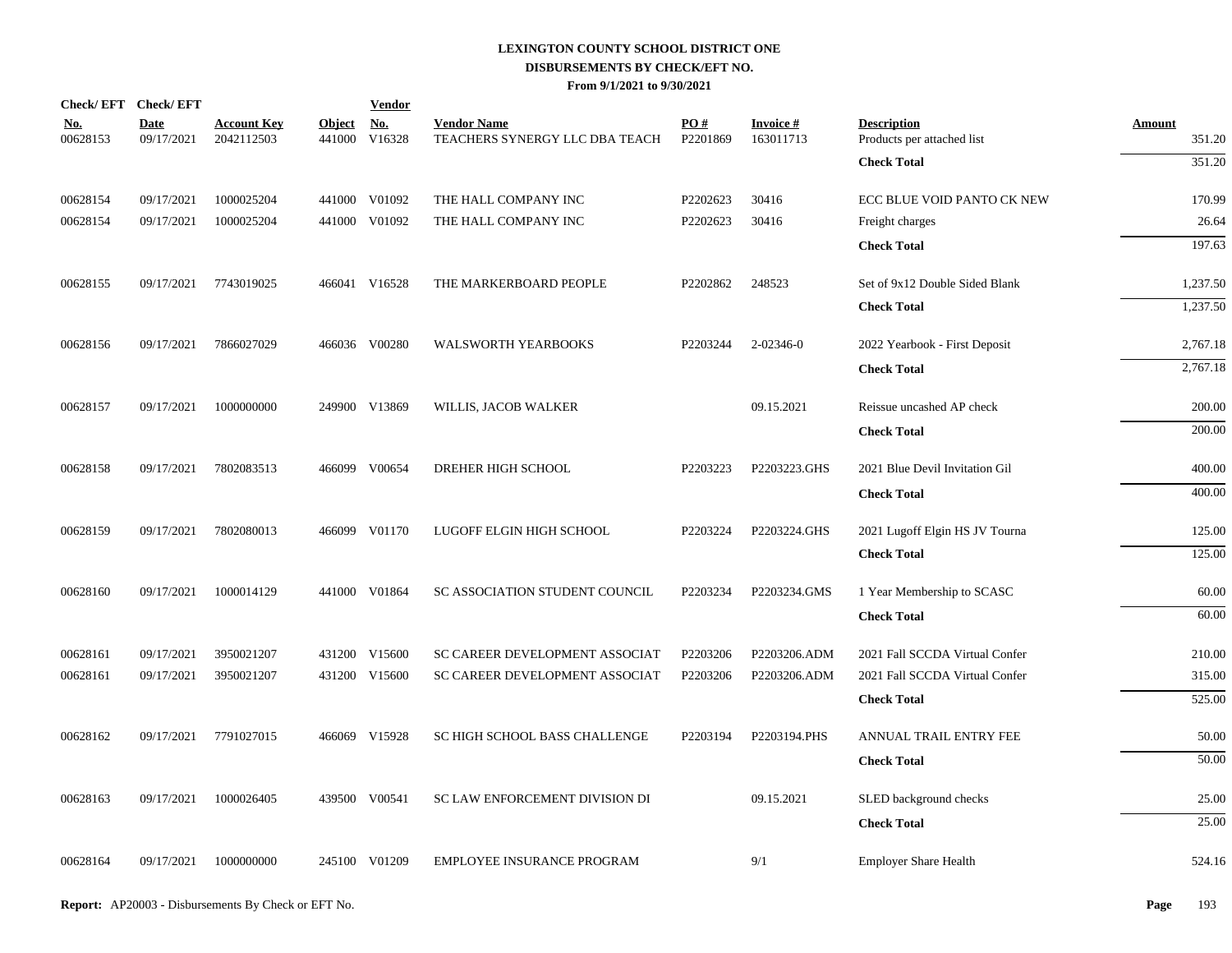| <b>Check/EFT</b> | <b>Check/EFT</b> |                    |               | <b>Vendor</b> |                         |          |                 |                                       |               |
|------------------|------------------|--------------------|---------------|---------------|-------------------------|----------|-----------------|---------------------------------------|---------------|
| <u>No.</u>       | <b>Date</b>      | <b>Account Key</b> | <b>Object</b> | <u>No.</u>    | <b>Vendor Name</b>      | PO#      | <b>Invoice#</b> | <b>Description</b>                    | <b>Amount</b> |
|                  |                  |                    |               |               |                         |          |                 | <b>Check Total</b>                    | 524.16        |
| 00628165         | 09/17/2021       | 1000022403         | 441000        | EXXXXX        | Employee                |          | 09.13.2021      | Reimb supplies for new space          | 22.84         |
| 00628165         | 09/17/2021       | 1000022403         | 441000        | EXXXXX        | Employee                |          | 09.13.21        | Reimb supplies for new space          | 70.35         |
|                  |                  |                    |               |               |                         |          |                 | <b>Check Total</b>                    | 93.19         |
| 00628166         | 09/20/2021       | 1000026693         |               | 444510 V00391 | <b>APPLE INC</b>        | P2203038 | AF38212168      | 13 INCH MACBOOK PRO WITH TOUCH        | 2,565.86      |
| 00628166         | 09/20/2021       | 1000026693         | 444510        | V00391        | APPLE INC               | P2203038 | AF38212168      | 3 YEAR APPLECARE+ FOR SCHOOLS         | 361.66        |
| 00628166         | 09/20/2021       | 1000026693         |               | 444510 V00391 | <b>APPLE INC</b>        | P2203038 | AF38212168      | STM DUX CASE FOR 13 INCH MACBO        | 106.89        |
|                  |                  |                    |               |               |                         |          |                 | <b>Check Total</b>                    | 3,034.41      |
| 00628167         | 09/20/2021       | 1000025507         |               | 433100 V16908 | <b>BICKLEY, SUSAN</b>   |          | 09.16.2021      | Mileage reimbursement                 | 29.20         |
|                  |                  |                    |               |               |                         |          |                 | <b>Check Total</b>                    | 29.20         |
| 00628168         | 09/20/2021       | 6000025627         |               | 433200 EXXXXX | Employee                |          | 08.17.08.31.21  | <b>Bank Deposit</b>                   | 38.30         |
|                  |                  |                    |               |               |                         |          |                 | <b>Check Total</b>                    | 38.30         |
| 00628169         | 09/20/2021       | 1000011411         |               | 441000 V13041 | BLICK ART MATERIALS LLC | P2201582 | 6793876         | Camellia Student Watercolor Se        | 43.43         |
| 00628169         | 09/20/2021       | 1000011411         | 441000        | V13041        | BLICK ART MATERIALS LLC | P2201582 | 6793876         | Blick Studio Acrylic Set, Set         | 27.29         |
| 00628169         | 09/20/2021       | 1000011411         |               | 441000 V13041 | BLICK ART MATERIALS LLC | P2201582 | 6793876         | Rectangular Tray                      | 11.92         |
| 00628169         | 09/20/2021       | 1000011411         | 441000        | V13041        | BLICK ART MATERIALS LLC | P2201582 | 6793876         | Blick Watercolor Pads, 11 X 15        | 36.43         |
| 00628169         | 09/20/2021       | 1000011411         | 441000        | V13041        | BLICK ART MATERIALS LLC | P2201582 | 6793876         | Strathmore 300 Series Canvas P        | 157.83        |
| 00628169         | 09/20/2021       | 1000011411         | 441000        | V13041        | BLICK ART MATERIALS LLC | P2201582 | 6793876         | Strathmore 300 Series Glue Bou        | 100.36        |
| 00628169         | 09/20/2021       | 1000011411         | 441000        | V13041        | BLICK ART MATERIALS LLC | P2201582 | 6793876         | <b>Blick Masterprinter Block Prin</b> | 18.05         |
| 00628169         | 09/20/2021       | 1000011411         | 441000        | V13041        | BLICK ART MATERIALS LLC | P2201582 | 6793876         | Scratch Art Scratch Knives Str        | 30.51         |
| 00628169         | 09/20/2021       | 1000011411         |               | 441000 V13041 | BLICK ART MATERIALS LLC | P2201582 | 6793876         | <b>Blick Standard Pen Holder</b>      | 21.26         |
| 00628169         | 09/20/2021       | 1000011411         | 441000        | V13041        | BLICK ART MATERIALS LLC | P2201582 | 6793876         | Sharpie Fine Point Marker sets        | 39.46         |
| 00628169         | 09/20/2021       | 1000011411         |               | 441000 V13041 | BLICK ART MATERIALS LLC | P2201582 | 6793876         | Coates Premium Artist Willow C        | 27.60         |
| 00628169         | 09/20/2021       | 1000011411         | 441000        | V13041        | BLICK ART MATERIALS LLC | P2201582 | 6793876         | General's Charcoal Sticks, Whi        | 15.99         |
| 00628169         | 09/20/2021       | 1000011411         |               | 441000 V13041 | BLICK ART MATERIALS LLC | P2201582 | 6793876         | Blick Kneaded Erasers 1/4" X 3        | 18.28         |
| 00628169         | 09/20/2021       | 1000011411         | 441000        | V13041        | BLICK ART MATERIALS LLC | P2201582 | 6793876         | Blick Sketch Board, 15" X 16"         | 40.62         |
| 00628169         | 09/20/2021       | 1000011411         | 441000        | V13041        | BLICK ART MATERIALS LLC | P2201582 | 6793876         | Blick Standard Aluminum T-Squa        | 24.46         |
| 00628169         | 09/20/2021       | 1000011411         | 441000        | V13041        | BLICK ART MATERIALS LLC | P2201582 | 6793876         | Blick Standard Aluminum T-Squa        | 15.83         |
| 00628169         | 09/20/2021       | 1000011411         | 441000        | V13041        | BLICK ART MATERIALS LLC | P2201582 | 6793876         | Blick Wonder-Cut Linoleum in P        | 274.98        |
| 00628169         | 09/20/2021       | 1000011411         | 441000        | V13041        | BLICK ART MATERIALS LLC | P2201582 | 6793876         | Small Wooden Linoleum Cutter H        | 237.28        |
| 00628169         | 09/20/2021       | 1000011411         |               | 441000 V13041 | BLICK ART MATERIALS LLC | P2201582 | 6793876         | Speedball Hard Rubber Brayer          | 76.95         |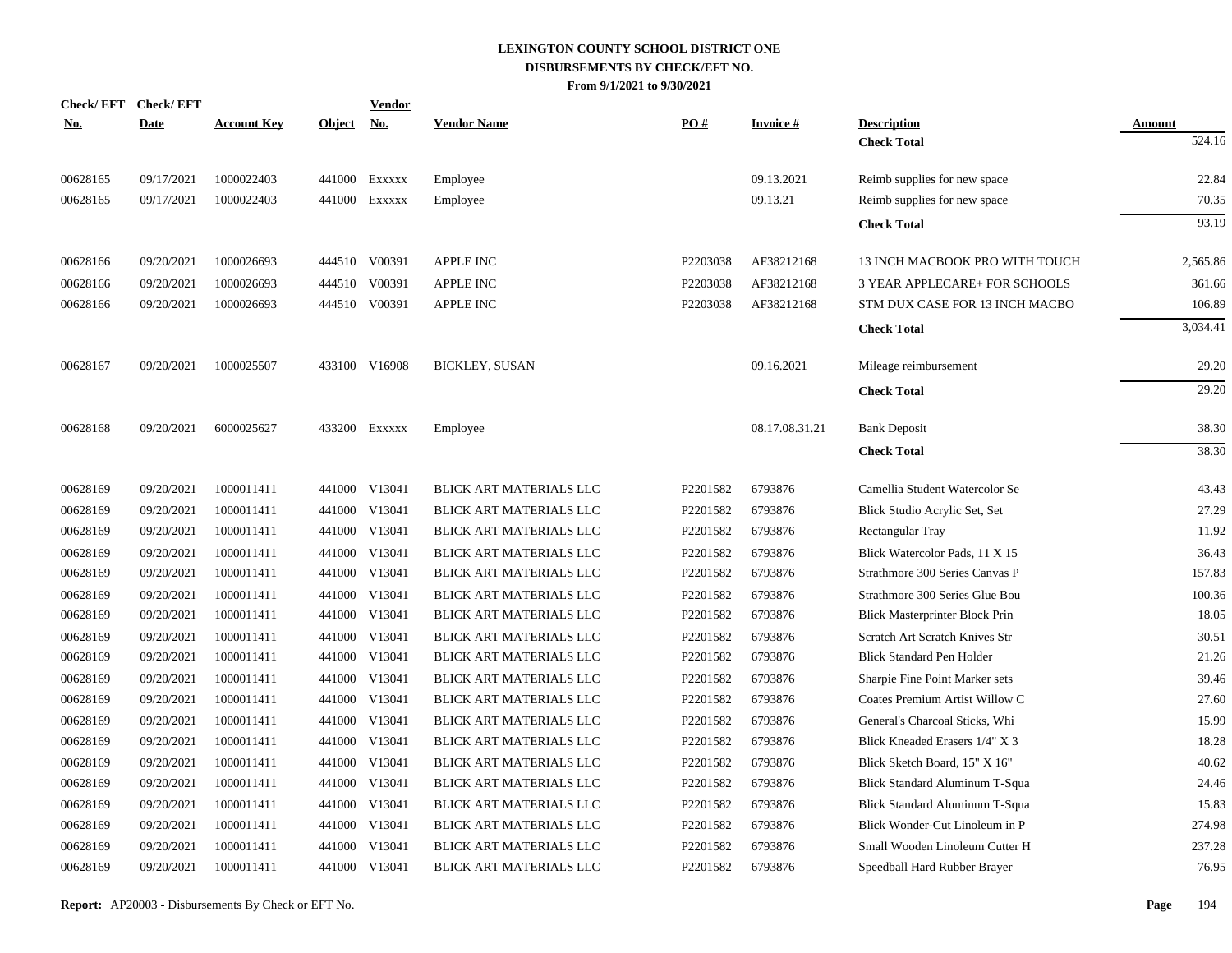| <b>Check/EFT</b>       | <b>Check/EFT</b>          |                                  |                         | <b>Vendor</b> |                                               |                 |                            |                                                   |                         |
|------------------------|---------------------------|----------------------------------|-------------------------|---------------|-----------------------------------------------|-----------------|----------------------------|---------------------------------------------------|-------------------------|
| <u>No.</u><br>00628169 | <b>Date</b><br>09/20/2021 | <b>Account Key</b><br>1000011411 | <b>Object</b><br>441000 | No.<br>V13041 | <b>Vendor Name</b><br>BLICK ART MATERIALS LLC | PO#<br>P2201582 | <b>Invoice#</b><br>6793876 | <b>Description</b><br>Wooden Inking Plates, Plate | <b>Amount</b><br>194.74 |
| 00628169               | 09/20/2021                | 1000011411                       |                         | 441000 V13041 | BLICK ART MATERIALS LLC                       | P2201582        | 6793876                    | Wooden Inking Plates, V-Groove                    | 280.13                  |
| 00628169               | 09/20/2021                | 1000011411                       |                         | 441000 V13041 | BLICK ART MATERIALS LLC                       | P2201582        | 6793876                    | Nature Print Paper                                | 44.47                   |
| 00628169               | 09/20/2021                | 1000011411                       |                         | 441000 V13041 | <b>BLICK ART MATERIALS LLC</b>                | P2201582        | 6793876                    | Yasutomo Paper Asst, #1                           | 38.69                   |
| 00628169               | 09/20/2021                | 1000011411                       |                         | 441000 V13041 | <b>BLICK ART MATERIALS LLC</b>                | P2201582        | 6793876                    | Amaco Lead Free Teacher's Choi                    | 12.22                   |
| 00628169               | 09/20/2021                | 1000011411                       |                         | 441000 V13041 | BLICK ART MATERIALS LLC                       | P2201582        | 6793876                    | Elmer's Rubber Cement 8oz Glas                    | 19.35                   |
| 00628169               | 09/20/2021                | 1000011411                       |                         | 441000 V13041 | BLICK ART MATERIALS LLC                       | P2201582        | 6793876                    | Plaid Mod Podge Gloss Finish H                    | 15.30                   |
| 00628169               | 09/20/2021                | 1000011411                       |                         | 441000 V13041 | BLICK ART MATERIALS LLC                       | P2201582        | 6793876                    | Plaid Mod Podge Matte Finish H                    | 10.21                   |
| 00628169               | 09/20/2021                | 1000011411                       |                         | 441000 V13041 | BLICK ART MATERIALS LLC                       | P2201582        | 6793876                    | Royal Langnickel Classroom Ass                    | 79.65                   |
| 00628169               | 09/20/2021                | 1000011411                       |                         | 441000 V13041 | BLICK ART MATERIALS LLC                       | P2201582        | 6793876                    | General's Solid Graphite Drawi                    | 66.21                   |
| 00628169               | 09/20/2021                | 1000011411                       |                         | 441000 V13041 | BLICK ART MATERIALS LLC                       | P2201582        | 6793876                    | Scotch Heavy Duty Tape Dispens                    | 69.07                   |
| 00628169               | 09/20/2021                | 1000011411                       |                         | 441000 V13041 | BLICK ART MATERIALS LLC                       | P2201582        | 6793876                    | Masking Tape, 1" X 60 yd                          | 9.35                    |
| 00628169               | 09/20/2021                | 1000011411                       |                         | 441000 V13041 | BLICK ART MATERIALS LLC                       | P2201582        | 6793876                    | Blick Artist Tape, White, 1/4"                    | 11.74                   |
| 00628169               | 09/20/2021                | 1000011411                       |                         | 441000 V13041 | BLICK ART MATERIALS LLC                       | P2201582        | 6793876                    | Prismacolor Premier colored pe                    | 119.95                  |
| 00628169               | 09/20/2021                | 1000011411                       |                         | 441000 V13041 | BLICK ART MATERIALS LLC                       | P2201582        | 6793876                    | Maped Hand Held Sharpener Doub                    | 10.64                   |
| 00628169               | 09/20/2021                | 1000011411                       |                         | 441000 V13041 | BLICK ART MATERIALS LLC                       | P2201582        | 6864746                    | Jaquard Cyanotype Cotton Satee                    | 207.59                  |
| 00628169               | 09/20/2021                | 1000011411                       |                         | 441000 V13041 | <b>BLICK ART MATERIALS LLC</b>                | P2201582        | 6864746                    | X-Acto XLR Electric Pencil Sha                    | 28.75                   |
| 00628169               | 09/20/2021                | 1000011411                       |                         | 441000 V13041 | BLICK ART MATERIALS LLC                       | P2201582        | 6901208                    | Scratch Art Scratch Knives Cur                    | 30.43                   |
| 00628169               | 09/20/2021                | 1000011411                       |                         | 441000 V13041 | <b>BLICK ART MATERIALS LLC</b>                | P2201582        | 7040109                    | Teacher's Choice &                                | 148.35                  |
|                        |                           |                                  |                         |               |                                               |                 |                            | <b>Check Total</b>                                | 2,615.37                |
| 00628170               | 09/20/2021                | 7802080026                       |                         | 466034 V02883 | <b>BOLAR, FRANKLIN MURRELL</b>                |                 |                            | VB.WKM.09.14.21 WKM vs BMS VB Game                | 60.00                   |
|                        |                           |                                  |                         |               |                                               |                 |                            | <b>Check Total</b>                                | 60.00                   |
| 00628171               | 09/20/2021                | 7802088026                       |                         | 466034 V02997 | <b>BOLEY, RANDALL</b>                         |                 |                            | FB.WKM.09.15.21 FB WKM vs Sandhills & BL          | 80.00                   |
|                        |                           |                                  |                         |               |                                               |                 |                            | <b>Check Total</b>                                | 80.00                   |
| 00628173               | 09/20/2021                | 6000025612                       |                         | 446030 V16416 | <b>BORDEN DAIRY</b>                           |                 | 450921658                  | 012-Lexington ES #02956                           | 150.22                  |
| 00628173               | 09/20/2021                | 6000025613                       |                         | 446030 V16416 | <b>BORDEN DAIRY</b>                           |                 | 458245815                  | 013-Gilbert HS #02949                             | 225.33                  |
| 00628173               | 09/20/2021                | 6000025642                       |                         | 446030 V16416 | <b>BORDEN DAIRY</b>                           |                 | 458534022                  | 042-Meadow Glen ES #970605                        | 256.24                  |
| 00628173               | 09/20/2021                | 6000025644                       |                         | 446030 V16416 | <b>BORDEN DAIRY</b>                           |                 | 458534024                  | 044-River Bluff HS #148842                        | 236.06                  |
| 00628173               | 09/20/2021                | 6000025616                       |                         | 446030 V16416 | <b>BORDEN DAIRY</b>                           |                 | 458874865                  | 016-Pelion ES #02977                              | 193.14                  |
| 00628173               | 09/20/2021                | 6000025615                       |                         | 446030 V16416 | <b>BORDEN DAIRY</b>                           |                 | 458874866                  | 015-Pelion HS #02982                              | 96.57                   |
| 00628173               | 09/20/2021                | 6000025623                       |                         | 446030 V16416 | <b>BORDEN DAIRY</b>                           |                 | 458874867                  | 023-Saxe Gotha ES #02999                          | 21.46                   |
| 00628173               | 09/20/2021                | 6000025625                       |                         | 446030 V16416 | <b>BORDEN DAIRY</b>                           |                 | 458874868                  | 025-White Knoll ES #03001                         | 321.90                  |
| 00628173               | 09/20/2021                | 6000025624                       |                         | 446030 V16416 | <b>BORDEN DAIRY</b>                           |                 | 458874869                  | 024-Red Bank ES #02983                            | 300.44                  |
|                        |                           |                                  |                         |               |                                               |                 |                            |                                                   |                         |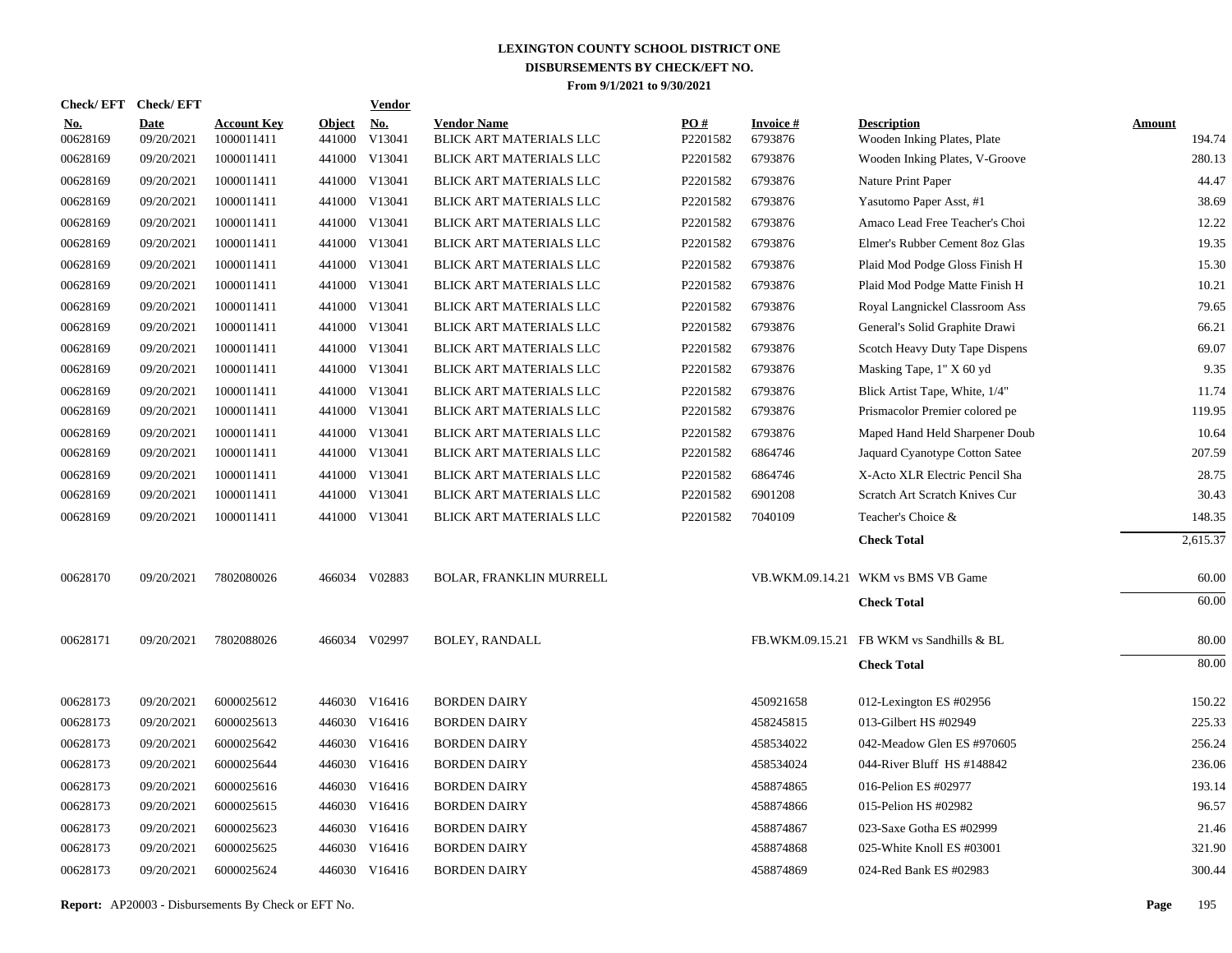|                        | Check/EFT Check/EFT       |                                  |                         | <b>Vendor</b>        |                                           |     |                               |                                                |                         |
|------------------------|---------------------------|----------------------------------|-------------------------|----------------------|-------------------------------------------|-----|-------------------------------|------------------------------------------------|-------------------------|
| <u>No.</u><br>00628173 | <b>Date</b><br>09/20/2021 | <b>Account Key</b><br>6000025645 | <b>Object</b><br>446030 | <u>No.</u><br>V16416 | <b>Vendor Name</b><br><b>BORDEN DAIRY</b> | PO# | <b>Invoice #</b><br>458874870 | <b>Description</b><br>045-Deerfield ES #179155 | <b>Amount</b><br>245.92 |
| 00628173               | 09/20/2021                | 6000025629                       |                         | 446030 V16416        | <b>BORDEN DAIRY</b>                       |     | 458874871                     | 029-Gilbert MS #02954                          | 204.00                  |
| 00628173               | 09/20/2021                | 6000025613                       |                         | 446030 V16416        | <b>BORDEN DAIRY</b>                       |     | 458874872                     | 013-Gilbert HS #02949                          | 64.38                   |
| 00628173               | 09/20/2021                | 6000025622                       |                         | 446030 V16416        | <b>BORDEN DAIRY</b>                       |     | 459021653                     | 022-Oak Grove ES #02972                        | 214.60                  |
| 00628173               | 09/20/2021                | 6000025642                       |                         | 446030 V16416        | <b>BORDEN DAIRY</b>                       |     | 459021654                     | 042-Meadow Glen ES #970605                     | 278.98                  |
| 00628173               | 09/20/2021                | 6000025643                       |                         | 446030 V16416        | <b>BORDEN DAIRY</b>                       |     | 459021655                     | 043-Meadow Glen MS #978160                     | 106.82                  |
| 00628173               | 09/20/2021                | 6000025644                       |                         | 446030 V16416        | <b>BORDEN DAIRY</b>                       |     | 459021656                     | 044-River Bluff HS #148842                     | 321.90                  |
| 00628173               | 09/20/2021                | 6000025620                       |                         | 446030 V16416        | <b>BORDEN DAIRY</b>                       |     | 459021657                     | 020-Lexington MS #14941                        | 32.10                   |
| 00628173               | 09/20/2021                | 6000025619                       |                         | 446030 V16416        | <b>BORDEN DAIRY</b>                       |     | 459021659                     | 019-AES #02964                                 | 32.19                   |
| 00628173               | 09/20/2021                | 6000025628                       |                         | 446030 V16416        | <b>BORDEN DAIRY</b>                       |     | 459021660                     | 028-Midway ES #02968                           | 193.14                  |
| 00628173               | 09/20/2021                | 6000025640                       |                         | 446030 V16416        | <b>BORDEN DAIRY</b>                       |     | 459021661                     | 040-New Providence ES #20962                   | 311.08                  |
| 00628173               | 09/20/2021                | 6000025631                       |                         | 446030 V16416        | <b>BORDEN DAIRY</b>                       |     | 459021662                     | 031-Lake Murray ES #14944                      | 139.49                  |
| 00628173               | 09/20/2021                | 6000025646                       |                         | 446030 V16416        | <b>BORDEN DAIRY</b>                       |     | 459021663                     | 046-Beechwood MS #143304                       | 150.22                  |
| 00628173               | 09/20/2021                | 6000025641                       |                         | 446030 V16416        | <b>BORDEN DAIRY</b>                       |     | 459021664                     | 041-Rocky Creek ES #21656                      | 228.80                  |
| 00628173               | 09/20/2021                | 6000025611                       |                         | 446030 V16416        | <b>BORDEN DAIRY</b>                       |     | 459021665                     | 011-Lexington HS #02963                        | 214.60                  |
| 00628173               | 09/20/2021                | 6000025635                       |                         | 446030 V16416        | <b>BORDEN DAIRY</b>                       |     | 459021666                     | 035-Pleasant Hill ES #19754                    | 160.95                  |
| 00628173               | 09/20/2021                | 6000025627                       |                         | 446030 V16416        | <b>BORDEN DAIRY</b>                       |     | 459021667                     | 027-White Knoll HS #14942                      | 278.98                  |
| 00628173               | 09/20/2021                | 6000025616                       |                         | 446030 V16416        | <b>BORDEN DAIRY</b>                       |     | 459158221                     | 016-Pelion ES #02977                           | 75.24                   |
| 00628173               | 09/20/2021                | 6000025623                       |                         | 446030 V16416        | <b>BORDEN DAIRY</b>                       |     | 459158222                     | 023-Saxe Gotha ES #02999                       | 321.90                  |
| 00628173               | 09/20/2021                | 6000025625                       |                         | 446030 V16416        | <b>BORDEN DAIRY</b>                       |     | 459158223                     | 025-White Knoll ES #03001                      | 150.22                  |
| 00628173               | 09/20/2021                | 6000025624                       |                         | 446030 V16416        | <b>BORDEN DAIRY</b>                       |     | 459158224                     | 024-Red Bank ES #02983                         | 95.29                   |
| 00628173               | 09/20/2021                | 6000025645                       |                         | 446030 V16416        | <b>BORDEN DAIRY</b>                       |     | 459158225                     | 045-Deerfield ES #179155                       | 258.18                  |
| 00628173               | 09/20/2021                | 6000025645                       |                         | 446030 V16416        | <b>BORDEN DAIRY</b>                       |     | 459158226                     | 045-Deerfield ES #179155                       | 42.92                   |
| 00628173               | 09/20/2021                | 6000025647                       |                         | 446030 V16416        | <b>BORDEN DAIRY</b>                       |     | 459158227                     | 047-Centerville ES #158535                     | 150.22                  |
| 00628173               | 09/20/2021                | 6000025626                       |                         | 446030 V16416        | <b>BORDEN DAIRY</b>                       |     | 459158228                     | 026-White Knoll MS #03005                      | 213.32                  |
| 00628173               | 09/20/2021                | 6000025622                       |                         | 446030 V16416        | <b>BORDEN DAIRY</b>                       |     | 459310888                     | 022-Oak Grove ES #02972                        | 268.25                  |
| 00628173               | 09/20/2021                | 6000025642                       |                         | 446030 V16416        | <b>BORDEN DAIRY</b>                       |     | 459310889                     | 042-Meadow Glen ES #970605                     | 234.78                  |
| 00628173               | 09/20/2021                | 6000025643                       |                         | 446030 V16416        | <b>BORDEN DAIRY</b>                       |     | 459310890                     | 043-Meadow Glen MS #978160                     | 193.14                  |
| 00628173               | 09/20/2021                | 6000025620                       |                         | 446030 V16416        | <b>BORDEN DAIRY</b>                       |     | 459310891                     | 020-Lexington MS #14941                        | 85.84                   |
| 00628173               | 09/20/2021                | 6000025612                       |                         | 446030 V16416        | <b>BORDEN DAIRY</b>                       |     | 459310892                     | 012-Lexington ES #02956                        | 190.57                  |
| 00628173               | 09/20/2021                | 6000025628                       |                         | 446030 V16416        | <b>BORDEN DAIRY</b>                       |     | 459310893                     | 028-Midway ES #02968                           | 225.33                  |
| 00628173               | 09/20/2021                | 6000025640                       |                         | 446030 V16416        | <b>BORDEN DAIRY</b>                       |     | 459310894                     | 040-New Providence ES #20962                   | 236.06                  |
| 00628173               | 09/20/2021                | 6000025631                       |                         | 446030 V16416        | <b>BORDEN DAIRY</b>                       |     | 459310895                     | 031-Lake Murray ES #14944                      | 225.33                  |
| 00628173               | 09/20/2021                | 6000025646                       |                         | 446030 V16416        | <b>BORDEN DAIRY</b>                       |     | 459310896                     | 046-Beechwood MS #143304                       | 128.76                  |
| 00628173               | 09/20/2021                | 6000025641                       |                         | 446030 V16416        | <b>BORDEN DAIRY</b>                       |     | 459310897                     | 041-Rocky Creek ES #21656                      | 203.87                  |
| 00628173               | 09/20/2021                | 6000025641                       |                         | 446030 V16416        | <b>BORDEN DAIRY</b>                       |     | 459310898                     | 041-Rocky Creek ES #21656                      | 24.93                   |
|                        |                           |                                  |                         |                      |                                           |     |                               |                                                |                         |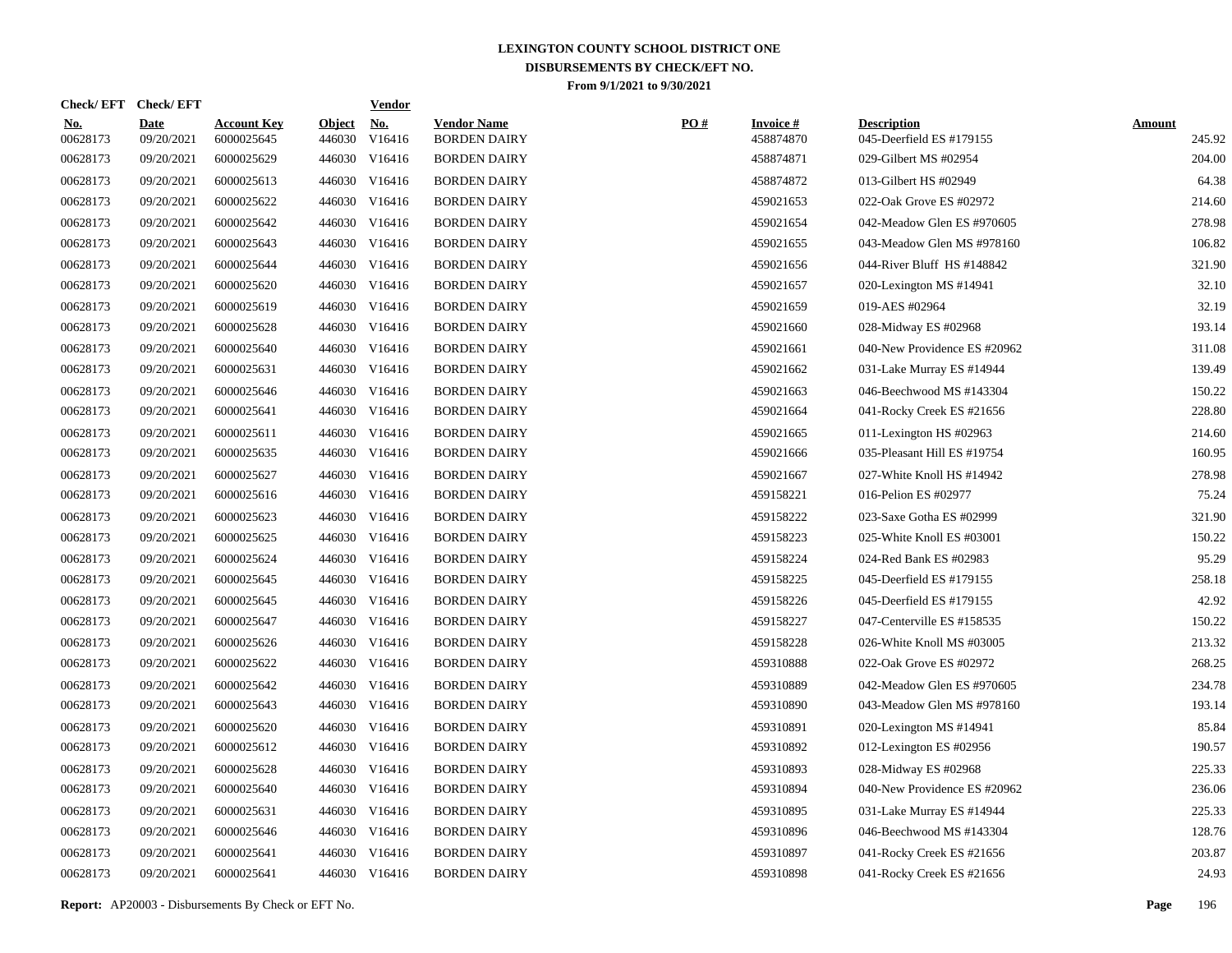| Check/EFT Check/EFT    |                           |                                  |                         | Vendor               |                                           |                      |                              |                                               |                  |
|------------------------|---------------------------|----------------------------------|-------------------------|----------------------|-------------------------------------------|----------------------|------------------------------|-----------------------------------------------|------------------|
| <b>No.</b><br>00628173 | <b>Date</b><br>09/20/2021 | <b>Account Key</b><br>6000025611 | <b>Object</b><br>446030 | <b>No.</b><br>V16416 | <b>Vendor Name</b><br><b>BORDEN DAIRY</b> | PO#                  | <b>Invoice#</b><br>459310899 | <b>Description</b><br>011-Lexington HS #02963 | Amount<br>193.14 |
| 00628173               | 09/20/2021                | 6000025635                       |                         | 446030 V16416        | <b>BORDEN DAIRY</b>                       |                      | 459310900                    | 035-Pleasant Hill ES #19754                   | 236.06           |
| 00628173               | 09/20/2021                | 6000025634                       | 446030                  | V16416               | <b>BORDEN DAIRY</b>                       |                      | 459310901                    | 034-Pleasant Hill MS #19730                   | 96.57            |
| 00628173               | 09/20/2021                | 6000025627                       |                         | 446030 V16416        | <b>BORDEN DAIRY</b>                       |                      | 459310902                    | 027-White Knoll HS #14942                     | 85.84            |
|                        |                           |                                  |                         |                      |                                           |                      |                              | <b>Check Total</b>                            | 8,915.27         |
| 00628174               | 09/20/2021                | 7802072046                       |                         | 466041 V13255        | <b>BSN SPORTS</b>                         | P2202014             | 913648334                    | White-Adult Football Pant                     | 141.24           |
| 00628174               | 09/20/2021                | 7802072046                       |                         | 466041 V13255        | <b>BSN SPORTS</b>                         | P2202014             | 913648334                    | White-Youth Slotted Football P                | 128.40           |
| 00628174               | 09/20/2021                | 7802072046                       | 466041                  | V13255               | <b>BSN SPORTS</b>                         | P2202014             | 913648334                    | Color-Scrimmage Helmet Cover                  | 56.70            |
| 00628174               | 09/20/2021                | 7802072046                       | 466041                  | V13255               | <b>BSN SPORTS</b>                         | P2202014             | 913648334                    | Freight                                       | 22.09            |
| 00628174               | 09/20/2021                | 7887072027                       |                         | 466099 V13255        | <b>BSN SPORTS</b>                         | P2202072             | 913750925                    | NAVY TEAM LEGEND SHORT SLEEVE                 | 20.87            |
| 00628174               | 09/20/2021                | 7887072027                       | 466099                  | V13255               | <b>BSN SPORTS</b>                         | P2202072             | 913750925                    | LARGE NAVY TEAM LEGEND SHORT S                | 83.46            |
| 00628174               | 09/20/2021                | 7887072027                       | 466099                  | V13255               | <b>BSN SPORTS</b>                         | P2202072             | 913750925                    | XL NAVY TEAM LEGEND SHORT SLEE                | 146.06           |
| 00628174               | 09/20/2021                | 7887072027                       |                         | 466099 V13255        | <b>BSN SPORTS</b>                         | P2202072             | 913750925                    | XXL NAVY TEAM LEGEND SHORT SLE                | 146.06           |
| 00628174               | 09/20/2021                | 7887072027                       | 466099                  | V13255               | <b>BSN SPORTS</b>                         | P2202072             | 913750925                    | XLG MROON TEAM LEGEND SHORT SL                | 104.33           |
| 00628174               | 09/20/2021                | 7887072027                       | 466099                  | V13255               | <b>BSN SPORTS</b>                         | P2202072             | 913750925                    | XXL MROON TEAM LEGENS SHORT SL                | 146.06           |
| 00628174               | 09/20/2021                | 7887072027                       |                         | 466099 V13255        | <b>BSN SPORTS</b>                         | P <sub>2202072</sub> | 913750925                    | 3XL MROON TEAM LEGEND SHORT SL                | 41.73            |
| 00628174               | 09/20/2021                | 7887072027                       | 466099                  | V13255               | <b>BSN SPORTS</b>                         | P2202072             | 913750925                    | 4XL MROON TEAM LEGEND SHORT SL                | 41.73            |
| 00628174               | 09/20/2021                | 7887072027                       | 466099                  | V13255               | <b>BSN SPORTS</b>                         | P2202072             | 913750925                    | 3XL NVY LEGEND TEE                            | 41.73            |
| 00628174               | 09/20/2021                | 7887072027                       |                         | 466099 V13255        | <b>BSN SPORTS</b>                         | P2202072             | 913750925                    | <b>4XL NVY LEGEND TEE</b>                     | 41.73            |
| 00628174               | 09/20/2021                | 7887072027                       |                         | 466099 V13255        | <b>BSN SPORTS</b>                         | P2202072             | 913750925                    | MED MROON LEGEND TEE                          | 20.87            |
| 00628174               | 09/20/2021                | 7887072027                       | 466099                  | V13255               | <b>BSN SPORTS</b>                         | P2202072             | 913750925                    | LRG MROON LEGEND TEE                          | 83.46            |
| 00628174               | 09/20/2021                | 7887072027                       |                         | 466099 V13255        | <b>BSN SPORTS</b>                         | P2202072             | 913750925                    | <b>FREIGHT</b>                                | 27.88            |
|                        |                           |                                  |                         |                      |                                           |                      |                              | <b>Check Total</b>                            | 1,294.40         |
| 00628175               | 09/20/2021                | 1000026641                       |                         | 444510 V01145        | <b>CAMCOR</b>                             | P2203096             | 2517052                      | EPSON.POWERLITE 535W LCD LUMEN                | 893.33           |
|                        |                           |                                  |                         |                      |                                           |                      |                              | <b>Check Total</b>                            | 893.33           |
| 00628176               | 09/20/2021                | 1000026306                       |                         | 439500 V15623        | CARLOS D HARRIS DBA CDH TRANSL            | P2203271             | 21036                        | Spanish translation                           | 20.00            |
|                        |                           |                                  |                         |                      |                                           |                      |                              | <b>Check Total</b>                            | 20.00            |
| 00628177               | 09/20/2021                | 1000011323                       |                         | 441000 V10652        | CAROLINA OFFICE EQUIPMENT                 | P2202910             | 10189                        | 1.5 MIL X 500'X 1"                            | 390.55           |
|                        |                           |                                  |                         |                      |                                           |                      |                              | <b>Check Total</b>                            | 390.55           |
| 00628178               | 09/20/2021                | 1000021107                       |                         | 433200 Exxxxx        | Employee                                  |                      | 08.09.08.31.21               | Meetings w/schools & community                | 209.22           |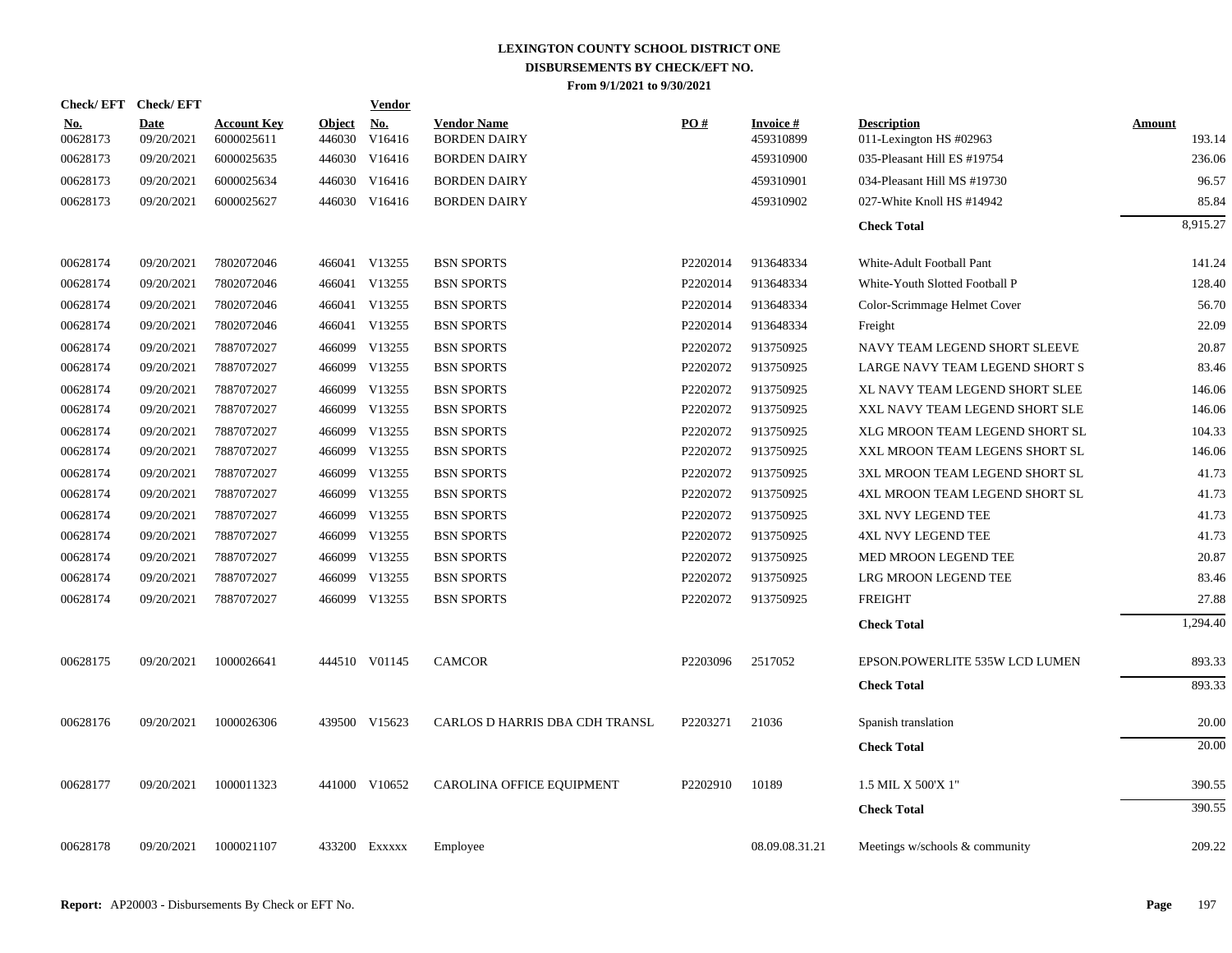|            | <b>Check/EFT</b> | <b>Check/EFT</b> |                    |               | <b>Vendor</b> |                                |                      |                    |                                |                  |
|------------|------------------|------------------|--------------------|---------------|---------------|--------------------------------|----------------------|--------------------|--------------------------------|------------------|
| <u>No.</u> |                  | <b>Date</b>      | <b>Account Key</b> | <b>Object</b> | <u>No.</u>    | <b>Vendor Name</b>             | PO#                  | <b>Invoice</b> $#$ | <b>Description</b>             | Amount<br>209.22 |
|            |                  |                  |                    |               |               |                                |                      |                    | <b>Check Total</b>             |                  |
|            | 00628179         | 09/20/2021       | 1000021107         |               | 433200 EXXXXX | Employee                       |                      | 08.02.08.04.21     | Meetings & home visits         | 33.04            |
|            | 00628179         | 09/20/2021       | 1000021107         |               | 433200 EXXXXX | Employee                       |                      | 08.10.08.27.21     | Meetings/home visits           | 209.44           |
|            |                  |                  |                    |               |               |                                |                      |                    | <b>Check Total</b>             | 242.48           |
|            | 00628180         | 09/20/2021       | 6000025610         |               | 436000 V12458 | DEW BUSINESS FORMS AND SYSTEMS | P <sub>2201860</sub> | 2311194            | 1,000 Free & Reduced English/S | 419.44           |
|            | 00628180         | 09/20/2021       | 6000025610         |               | 436000 V12458 | DEW BUSINESS FORMS AND SYSTEMS | P2201860             | 2311194            | Shipping                       | 32.10            |
|            |                  |                  |                    |               |               |                                |                      |                    | <b>Check Total</b>             | 451.54           |
|            | 00628181         | 09/20/2021       | 1000025507         |               | 433200 Exxxxx | Employee                       |                      | 08.12.08.31.21     | Trans business and concerns    | 211.12           |
|            |                  |                  |                    |               |               |                                |                      |                    | <b>Check Total</b>             | 211.12           |
|            | 00628182         | 09/20/2021       | 6000025644         |               | 446020 V11591 | EARTHGRAINS BAKING COMPANIES I |                      | 51472602216        | 044-River Bluff HS #99834      | 133.50           |
|            | 00628182         | 09/20/2021       | 6000025642         |               | 446020 V11591 | EARTHGRAINS BAKING COMPANIES I |                      | 51472602219        | 042-Meadow Glen ES #99835      | 71.30            |
|            | 00628182         | 09/20/2021       | 6000025622         |               | 446020 V11591 | EARTHGRAINS BAKING COMPANIES I |                      | 51472602302        | 022-Oak Grove ES #97577        | 73.50            |
|            | 00628182         | 09/20/2021       | 6000025644         |               | 446020 V11591 | EARTHGRAINS BAKING COMPANIES I |                      | 51472602304        | 044-River Bluff HS #99834      | 165.90           |
|            | 00628182         | 09/20/2021       | 6000025631         |               | 446020 V11591 | EARTHGRAINS BAKING COMPANIES I |                      | 51472602308        | 031-Lake Murray ES #97584      | 89.70            |
|            | 00628182         | 09/20/2021       | 6000025646         |               | 446020 V11591 | EARTHGRAINS BAKING COMPANIES I |                      | 51472602310        | 046-Beechwood MS # 000002182   | 49.95            |
|            | 00628182         | 09/20/2021       | 6000025641         |               | 446020 V11591 | EARTHGRAINS BAKING COMPANIES I |                      | 51472602311        | 041-Rocky Creek ES #99361      | 118.15           |
|            | 00628182         | 09/20/2021       | 6000025647         |               | 446020 V11591 | EARTHGRAINS BAKING COMPANIES I |                      | 51472602312        | 047-Centerville ES # 975700025 | 33.75            |
|            | 00628182         | 09/20/2021       | 6000025611         |               | 446020 V11591 | EARTHGRAINS BAKING COMPANIES I |                      | 51472602314        | 011-Lexington HS #97570        | 112.25           |
|            | 00628182         | 09/20/2021       | 6000025635         |               | 446020 V11591 | EARTHGRAINS BAKING COMPANIES I |                      | 51472602316        | 035-Pleasant Hill ES #97898    | 50.25            |
|            | 00628182         | 09/20/2021       | 6000025634         |               | 446020 V11591 | EARTHGRAINS BAKING COMPANIES I |                      | 51472602317        | 034-Pleasant Hill MS #97899    | 138.30           |
|            | 00628182         | 09/20/2021       | 6000025645         |               | 446020 V11591 | EARTHGRAINS BAKING COMPANIES I |                      | 51472602318        | 045-Deerfield ES #975710258    | 55.75            |
|            | 00628182         | 09/20/2021       | 6000025613         |               | 446020 V11591 | EARTHGRAINS BAKING COMPANIES I |                      | 51472602324        | 013-Gilbert HS #97585          | 191.70           |
|            | 00628182         | 09/20/2021       | 6000025625         |               | 446020 V11591 | EARTHGRAINS BAKING COMPANIES I |                      | 51472602330        | 025-White Knoll ES #97580      | 71.00            |
|            | 00628182         | 09/20/2021       | 6000025624         |               | 446020 V11591 | EARTHGRAINS BAKING COMPANIES I |                      | 51472602332        | 024-Red Bank ES #97579         | 27.00            |
|            | 00628182         | 09/20/2021       | 6000025623         |               | 446020 V11591 | EARTHGRAINS BAKING COMPANIES I |                      | 51472602334        | 023-Saxe Gotha ES #97578       | 66.75            |
|            | 00628182         | 09/20/2021       | 6000025627         |               | 446020 V11591 | EARTHGRAINS BAKING COMPANIES I |                      | 51472602336        | 027-White Knoll HS #97576      | 209.25           |
|            | 00628182         | 09/20/2021       | 6000025637         |               | 446020 V11591 | EARTHGRAINS BAKING COMPANIES I |                      | 51472602338        | 037-Carolina Springs MS #9827  | 81.00            |
|            | 00628182         | 09/20/2021       | 6000025616         |               | 446020 V11591 | EARTHGRAINS BAKING COMPANIES I |                      | 51472602339        | 016-Pelion ES #97540           | 11.00            |
|            | 00628182         | 09/20/2021       | 6000025615         |               | 446020 V11591 | EARTHGRAINS BAKING COMPANIES I |                      | 51472602341        | 015-Pelion HS #97542           | 56.70            |
|            | 00628182         | 09/20/2021       | 6000025642         |               | 446020 V11591 | EARTHGRAINS BAKING COMPANIES I |                      | 51772602306        | 042-Meadow Glen ES #99835      | 95.30            |
|            |                  |                  |                    |               |               |                                |                      |                    | <b>Check Total</b>             | 1.902.00         |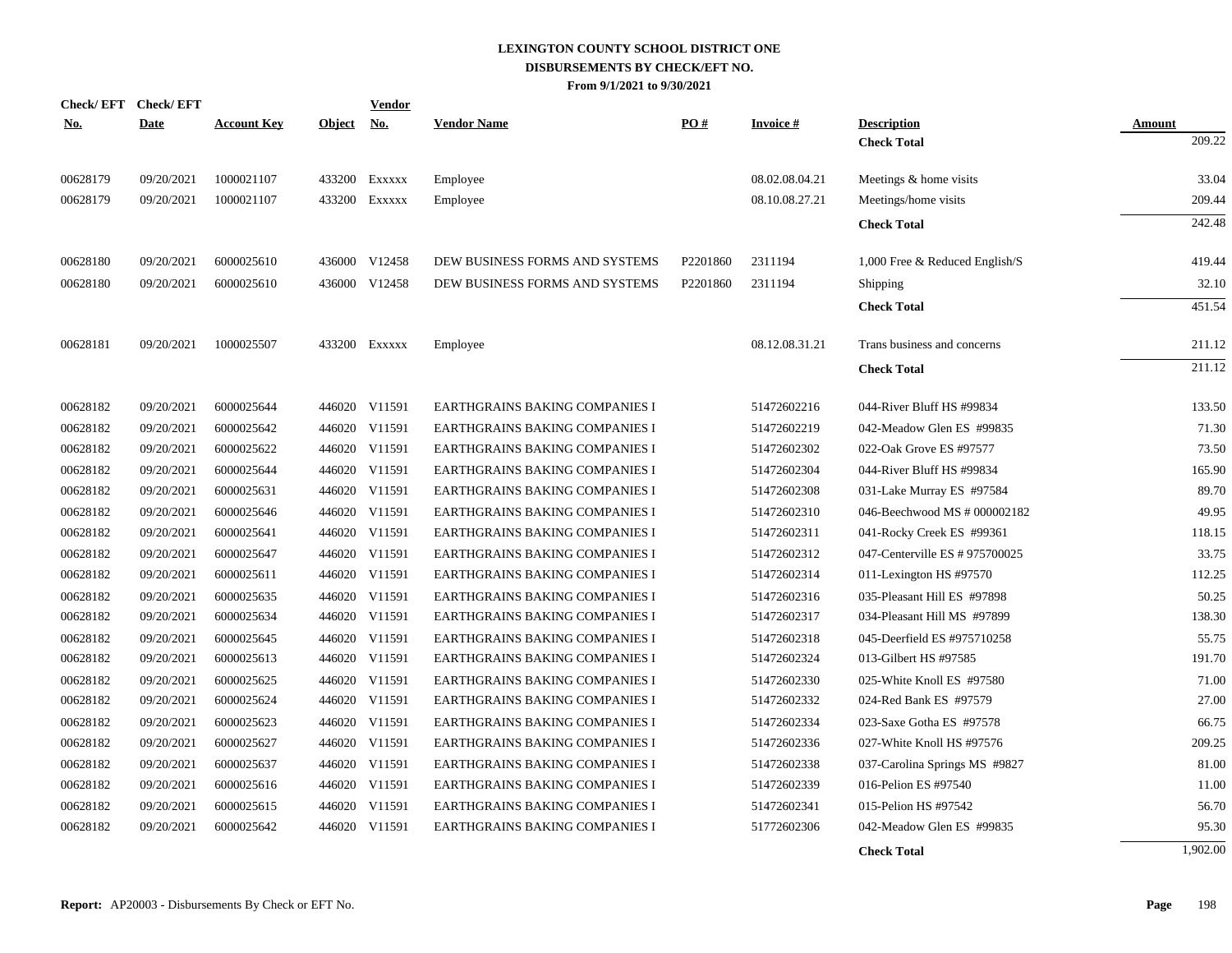|                        | Check/EFT Check/EFT       |                                  |                         | <u>Vendor</u>        |                                            |                 |                                   |                                  |                       |
|------------------------|---------------------------|----------------------------------|-------------------------|----------------------|--------------------------------------------|-----------------|-----------------------------------|----------------------------------|-----------------------|
| <u>No.</u><br>00628183 | <b>Date</b><br>09/20/2021 | <b>Account Key</b><br>1000025408 | <b>Object</b><br>441020 | <u>No.</u><br>V15897 | <b>Vendor Name</b><br>FIRST COMMUNITY BANK | PO#<br>P2203137 | <b>Invoice#</b><br>ADM.5196.09.21 | <b>Description</b><br><b>CVS</b> | <b>Amount</b><br>3.63 |
| 00628183               | 09/20/2021                | 1000025408                       |                         | 464000 V15897        | FIRST COMMUNITY BANK                       | P2203137        | ADM.5196.09.21                    | Midlands Tech                    | 199.00                |
| 00628183               | 09/20/2021                | 1000025408                       |                         | 464000 V15897        | FIRST COMMUNITY BANK                       | P2203137        | ADM.5196.09.21                    | Midlands Tech                    | 4.98                  |
| 00628183               | 09/20/2021                | 1000025411                       |                         | 441020 V15897        | FIRST COMMUNITY BANK                       | P2203137        | ADM.5196.09.21                    | Lowe's                           | 8.81                  |
| 00628183               | 09/20/2021                | 1000025431                       |                         | 441020 V15897        | FIRST COMMUNITY BANK                       | P2203137        | ADM.5196.09.21                    | Circle K                         | 93.55                 |
| 00628183               | 09/20/2021                | 1000025431                       |                         | 441020 V15897        | FIRST COMMUNITY BANK                       | P2203137        | ADM.5196.09.21                    | Smith & Jones                    | 34.39                 |
| 00628183               | 09/20/2021                | 1000025438                       |                         | 441020 V15897        | FIRST COMMUNITY BANK                       | P2203137        | ADM.5196.09.21                    | Lowe's                           | 18.49                 |
| 00628183               | 09/20/2021                | 3400013903                       |                         | 441000 V15897        | FIRST COMMUNITY BANK                       | P2203261        | ADM.5816.09.21                    | Amazon                           | 1,122.48              |
| 00628183               | 09/20/2021                | 3400013903                       |                         | 441000 V15897        | FIRST COMMUNITY BANK                       | P2203261        | ADM.5816.09.21                    | Amazon                           | 288.20                |
| 00628183               | 09/20/2021                | 3400013903                       |                         | 441000 V15897        | FIRST COMMUNITY BANK                       | P2203261        | ADM.5816.09.21                    | Amazon                           | 647.35                |
| 00628183               | 09/20/2021                | 3400013903                       |                         | 441000 V15897        | FIRST COMMUNITY BANK                       | P2203261        | ADM.5816.09.21                    | Stenhouse                        | 31.57                 |
| 00628183               | 09/20/2021                | 1000011346                       |                         | 441000 V15897        | FIRST COMMUNITY BANK                       | P2203263        | BMS.3852.09.21                    | Amazon                           | 29.94                 |
| 00628183               | 09/20/2021                | 1000011346                       |                         | 441000 V15897        | FIRST COMMUNITY BANK                       | P2203263        | BMS.3852.09.21                    | Amazon                           | 157.02                |
| 00628183               | 09/20/2021                | 1000011346                       |                         | 441000 V15897        | FIRST COMMUNITY BANK                       | P2203263        | BMS.3852.09.21                    | Publix                           | 13.34                 |
| 00628183               | 09/20/2021                | 1000011346                       |                         | 441000 V15897        | FIRST COMMUNITY BANK                       | P2203263        | BMS.3852.09.21                    | Amazon                           | 107.64                |
| 00628183               | 09/20/2021                | 1000011346                       |                         | 441000 V15897        | FIRST COMMUNITY BANK                       | P2203263        | BMS.3852.09.21                    | Amazon                           | 35.56                 |
| 00628183               | 09/20/2021                | 1000011346                       | 441000                  | V15897               | FIRST COMMUNITY BANK                       | P2203263        | BMS.3852.09.21                    | Amazon                           | 84.58                 |
| 00628183               | 09/20/2021                | 1000011346                       |                         | 441000 V15897        | FIRST COMMUNITY BANK                       | P2203263        | BMS.3852.09.21                    | Amazon                           | 14.22                 |
| 00628183               | 09/20/2021                | 1000011346                       |                         | 441000 V15897        | FIRST COMMUNITY BANK                       | P2203263        | BMS.3852.09.21                    | Amazon                           | 45.55                 |
| 00628183               | 09/20/2021                | 1000011346                       |                         | 441000 V15897        | FIRST COMMUNITY BANK                       | P2203263        | BMS.3852.09.21                    | Ramco Framing                    | 128.00                |
| 00628183               | 09/20/2021                | 1000014446                       |                         | 433200 V15897        | FIRST COMMUNITY BANK                       | P2203263        | BMS.3852.09.21                    | <b>FLIBS</b>                     | 975.00                |
| 00628183               | 09/20/2021                | 1000014446                       |                         | 433200 V15897        | FIRST COMMUNITY BANK                       | P2203263        | BMS.3852.09.21                    | Delta Airlines                   | 86.64                 |
| 00628183               | 09/20/2021                | 1000014446                       |                         | 433200 V15897        | FIRST COMMUNITY BANK                       | P2203263        | BMS.3852.09.21                    | Delta Airlines                   | 347.65                |
| 00628183               | 09/20/2021                | 1000014446                       |                         | 433200 V15897        | FIRST COMMUNITY BANK                       | P2203263        | BMS.3852.09.21                    | Delta Airlines                   | 347.65                |
| 00628183               | 09/20/2021                | 1000014446                       |                         | 433200 V15897        | FIRST COMMUNITY BANK                       | P2203263        | BMS.3852.09.21                    | Delta Airlines                   | 85.89                 |
| 00628183               | 09/20/2021                | 1000022246                       |                         | 441000 V15897        | FIRST COMMUNITY BANK                       | P2203263        | BMS.3852.09.21                    | Demco                            | 171.26                |
| 00628183               | 09/20/2021                | 1000025446                       |                         | 441000 V15897        | FIRST COMMUNITY BANK                       | P2203263        | BMS.3852.09.21                    | Shell                            | 39.00                 |
| 00628183               | 09/20/2021                | 1000025446                       |                         | 441000 V15897        | FIRST COMMUNITY BANK                       | P2203263        | BMS.3852.09.21                    | Shell Rebate                     | $-0.39$               |
| 00628183               | 09/20/2021                | 3260011346                       |                         | 441000 V15897        | FIRST COMMUNITY BANK                       | P2203263        | BMS.3852.09.21                    | Piggly Wiggly                    | 6.37                  |
| 00628183               | 09/20/2021                | 3260011346                       |                         | 441000 V15897        | FIRST COMMUNITY BANK                       | P2203263        | BMS.3852.09.21                    | Piggly Wiggly                    | 35.94                 |
| 00628183               | 09/20/2021                | 7735019046                       |                         | 466041 V15897        | FIRST COMMUNITY BANK                       | P2203263        | BMS.3852.09.21                    | Musicnotes.com                   | 104.65                |
| 00628183               | 09/20/2021                | 7735019046                       |                         | 466041 V15897        | FIRST COMMUNITY BANK                       | P2203263        | BMS.3852.09.21                    | <b>JW</b> Pepper                 | 639.24                |
| 00628183               | 09/20/2021                | 7735019046                       |                         | 466041 V15897        | FIRST COMMUNITY BANK                       | P2203263        | BMS.3852.09.21                    | <b>JW</b> Pepper                 | 117.00                |
| 00628183               | 09/20/2021                | 7741519046                       |                         | 466041 V15897        | FIRST COMMUNITY BANK                       | P2203263        | BMS.3852.09.21                    | Wonder Workshop                  | 96.28                 |
| 00628183               | 09/20/2021                | 7743019046                       | 466041                  | V15897               | FIRST COMMUNITY BANK                       | P2203263        | BMS.3852.09.21                    | Amazon                           | 41.68                 |
| 00628183               | 09/20/2021                | 7748019046                       |                         | 466041 V15897        | FIRST COMMUNITY BANK                       | P2203263        | BMS.3852.09.21                    | <b>JW</b> Pepper                 | 78.74                 |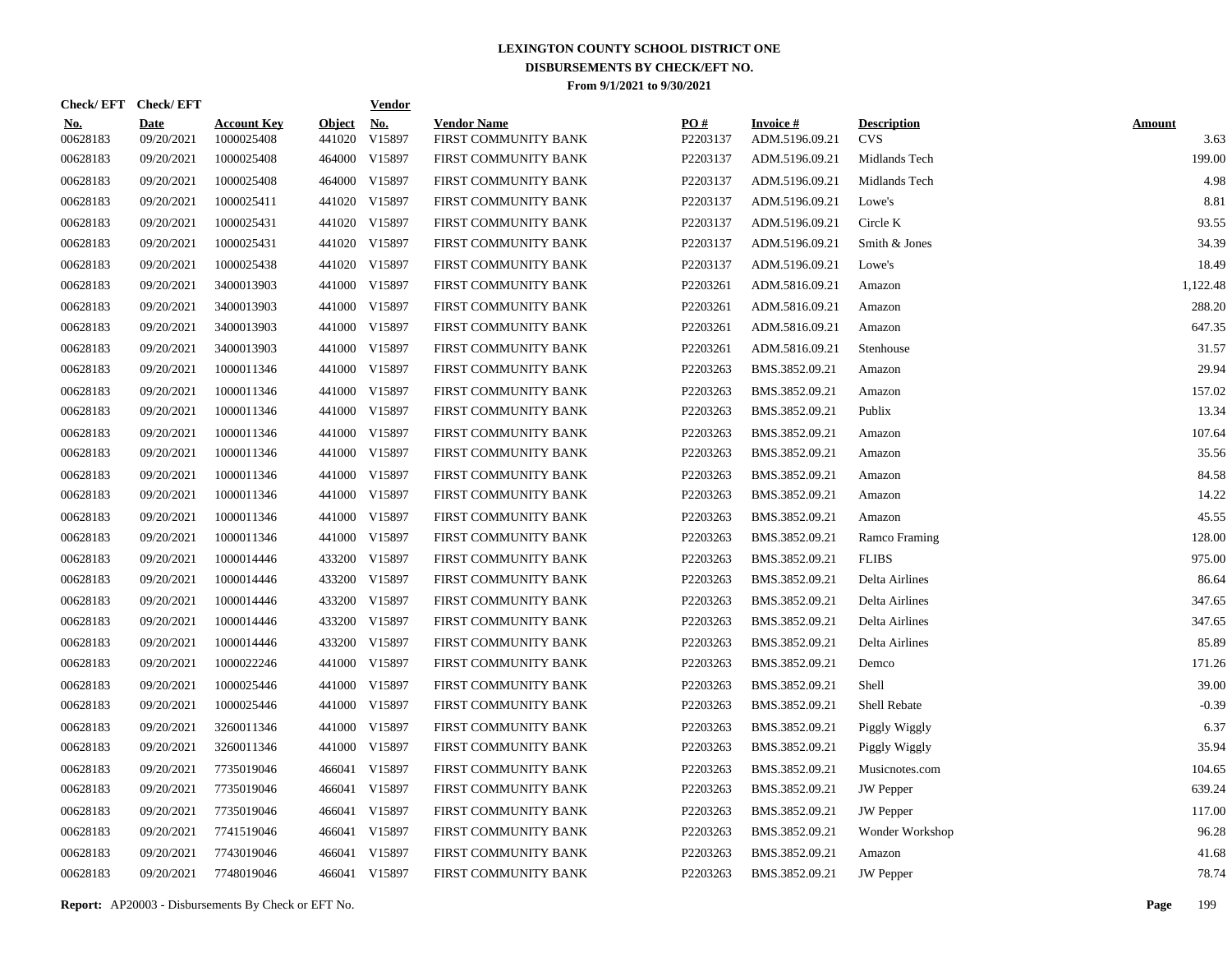| Check/EFT Check/EFT    |                           |                                  |                         | <b>Vendor</b>        |                                            |                 |                                   |                                            |                         |
|------------------------|---------------------------|----------------------------------|-------------------------|----------------------|--------------------------------------------|-----------------|-----------------------------------|--------------------------------------------|-------------------------|
| <u>No.</u><br>00628183 | <b>Date</b><br>09/20/2021 | <b>Account Key</b><br>7748019046 | <b>Object</b><br>466041 | <u>No.</u><br>V15897 | <b>Vendor Name</b><br>FIRST COMMUNITY BANK | PO#<br>P2203263 | <b>Invoice#</b><br>BMS.3852.09.21 | <b>Description</b><br><b>Shar Products</b> | <b>Amount</b><br>184.58 |
| 00628183               | 09/20/2021                | 7748019046                       |                         | 466041 V15897        | FIRST COMMUNITY BANK                       | P2203263        | BMS.3852.09.21                    | <b>JW</b> Pepper                           | 358.65                  |
| 00628183               | 09/20/2021                | 7748019046                       |                         | 466041 V15897        | FIRST COMMUNITY BANK                       | P2203263        | BMS.3852.09.21                    | <b>JW</b> Pepper                           | 48.00                   |
| 00628183               | 09/20/2021                | 7748019046                       |                         | 466041 V15897        | FIRST COMMUNITY BANK                       | P2203263        | BMS.3852.09.21                    | JW Pepper                                  | 45.00                   |
| 00628183               | 09/20/2021                | 7748027046                       |                         | 466064 V15897        | FIRST COMMUNITY BANK                       | P2203263        | BMS.3852.09.21                    | Carowinds                                  | 100.00                  |
| 00628183               | 09/20/2021                | 7750019046                       |                         | 466041 V15897        | FIRST COMMUNITY BANK                       | P2203263        | BMS.3852.09.21                    | Amazon                                     | 21.39                   |
| 00628183               | 09/20/2021                | 7750019046                       |                         | 466041 V15897        | FIRST COMMUNITY BANK                       | P2203263        | BMS.3852.09.21                    | Amazon                                     | 59.87                   |
| 00628183               | 09/20/2021                | 7750019046                       |                         | 466041 V15897        | FIRST COMMUNITY BANK                       | P2203263        | BMS.3852.09.21                    | Amazon                                     | 96.86                   |
| 00628183               | 09/20/2021                | 7750019046                       |                         | 466041 V15897        | FIRST COMMUNITY BANK                       | P2203263        | BMS.3852.09.21                    | Fact Forward Columbia                      | 225.00                  |
| 00628183               | 09/20/2021                | 7770027046                       |                         | 466041 V15897        | FIRST COMMUNITY BANK                       | P2203263        | BMS.3852.09.21                    | Amazon                                     | 85.56                   |
| 00628183               | 09/20/2021                | 7841827046                       |                         | 466041 V15897        | FIRST COMMUNITY BANK                       | P2203263        | BMS.3852.09.21                    | Amazon                                     | 38.51                   |
| 00628183               | 09/20/2021                | 7841827046                       |                         | 466041 V15897        | FIRST COMMUNITY BANK                       | P2203263        | BMS.3852.09.21                    | Amazon                                     | 53.48                   |
| 00628183               | 09/20/2021                | 7841827046                       |                         | 466041 V15897        | FIRST COMMUNITY BANK                       | P2203263        | BMS.3852.09.21                    | Amazon                                     | 30.41                   |
| 00628183               | 09/20/2021                | 7841827046                       |                         | 466041 V15897        | FIRST COMMUNITY BANK                       | P2203263        | BMS.3852.09.21                    | Amazon                                     | 29.95                   |
| 00628183               | 09/20/2021                | 7841827046                       |                         | 466099 V15897        | FIRST COMMUNITY BANK                       | P2203263        | BMS.3852.09.21                    | American Floral                            | 79.56                   |
| 00628183               | 09/20/2021                | 7860527046                       |                         | 466041 V15897        | FIRST COMMUNITY BANK                       | P2203263        | BMS.3852.09.21                    | <b>Creative Alternatives</b>               | 1,103.00                |
| 00628183               | 09/20/2021                | 7860527046                       |                         | 466041 V15897        | FIRST COMMUNITY BANK                       | P2203263        | BMS.3852.09.21                    | Publix                                     | 25.31                   |
| 00628183               | 09/20/2021                | 7860527046                       | 466069                  | V15897               | FIRST COMMUNITY BANK                       | P2203263        | BMS.3852.09.21                    | By The Fire Pizza                          | 66.95                   |
| 00628183               | 09/20/2021                | 7860527046                       | 466069                  | V15897               | FIRST COMMUNITY BANK                       | P2203263        | BMS.3852.09.21                    | Mary's Arepas                              | 59.95                   |
| 00628183               | 09/20/2021                | 7860527046                       | 466069                  | V15897               | FIRST COMMUNITY BANK                       | P2203263        | BMS.3852.09.21                    | Fleur De'Licious                           | 60.00                   |
| 00628183               | 09/20/2021                | 7860527046                       | 466069                  | V15897               | FIRST COMMUNITY BANK                       | P2203263        | BMS.3852.09.21                    | <b>Shaggy's Smokehouse</b>                 | 125.00                  |
| 00628183               | 09/20/2021                | 7865019046                       |                         | 466041 V15897        | FIRST COMMUNITY BANK                       | P2203263        | BMS.3852.09.21                    | Amazon                                     | 141.22                  |
| 00628183               | 09/20/2021                | 7866019046                       |                         | 466041 V15897        | FIRST COMMUNITY BANK                       | P2203263        | BMS.3852.09.21                    | Amazon                                     | 119.20                  |
| 00628183               | 09/20/2021                | 7866027046                       |                         | 466041 V15897        | FIRST COMMUNITY BANK                       | P2203263        | BMS.3852.09.21                    | Amazon                                     | 9.61                    |
| 00628183               | 09/20/2021                | 1000011147                       |                         | 441000 V15897        | FIRST COMMUNITY BANK                       | P2203307        | CES.5139.09.21                    | <b>AMAZON</b>                              | 20.28                   |
| 00628183               | 09/20/2021                | 1000021347                       |                         | 441000 V15897        | FIRST COMMUNITY BANK                       | P2203307        | CES.5139.09.21                    | WALMART                                    | 90.92                   |
| 00628183               | 09/20/2021                | 1000023347                       |                         | 441000 V15897        | FIRST COMMUNITY BANK                       | P2203307        | CES.5139.09.21                    | <b>AMAZON</b>                              | 57.76                   |
| 00628183               | 09/20/2021                | 1000023347                       |                         | 441000 V15897        | FIRST COMMUNITY BANK                       | P2203307        | CES.5139.09.21                    | <b>AMAZON</b>                              | 53.45                   |
| 00628183               | 09/20/2021                | 1000023347                       |                         | 441000 V15897        | FIRST COMMUNITY BANK                       | P2203307        | CES.5139.09.21                    | <b>AMAZON</b>                              | 18.97                   |
| 00628183               | 09/20/2021                | 1000025447                       |                         | 441000 V15897        | FIRST COMMUNITY BANK                       | P2203307        | CES.5139.09.21                    | <b>LOWES</b>                               | 119.54                  |
| 00628183               | 09/20/2021                | 1000025447                       |                         | 441000 V15897        | FIRST COMMUNITY BANK                       | P2203307        | CES.5139.09.21                    | <b>AMAZON</b>                              | 49.59                   |
| 00628183               | 09/20/2021                | 1000025447                       |                         | 441000 V15897        | FIRST COMMUNITY BANK                       | P2203307        | CES.5139.09.21                    | <b>AMAZON</b>                              | 30.70                   |
| 00628183               | 09/20/2021                | 1000025447                       |                         | 441000 V15897        | FIRST COMMUNITY BANK                       | P2203307        | CES.5139.09.21                    | <b>AMAZON</b>                              | 17.07                   |
| 00628183               | 09/20/2021                | 1000025447                       |                         | 441000 V15897        | FIRST COMMUNITY BANK                       | P2203307        | CES.5139.09.21                    | <b>LOWES</b>                               | 282.33                  |
| 00628183               | 09/20/2021                | 1000025447                       |                         | 441000 V15897        | FIRST COMMUNITY BANK                       | P2203307        | CES.5139.09.21                    | PITT STOP                                  | 45.08                   |
| 00628183               | 09/20/2021                | 1000025447                       |                         | 441000 V15897        | FIRST COMMUNITY BANK                       | P2203307        | CES.5139.09.21                    | <b>LOWES</b>                               | 96.39                   |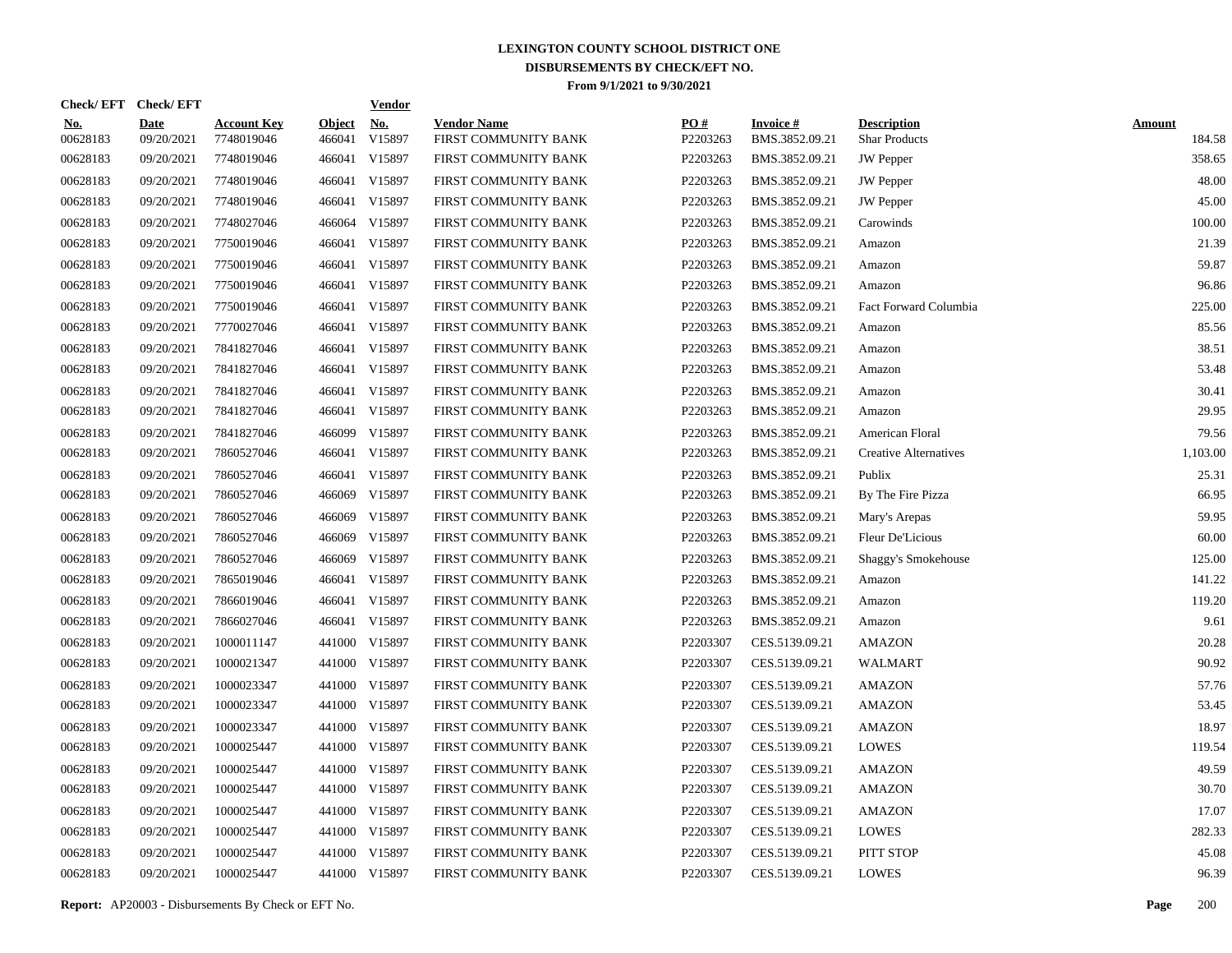| Check/EFT Check/EFT    |                           |                                  |                         | <b>Vendor</b>        |                                            |                 |                                   |                                     |                        |
|------------------------|---------------------------|----------------------------------|-------------------------|----------------------|--------------------------------------------|-----------------|-----------------------------------|-------------------------------------|------------------------|
| <u>No.</u><br>00628183 | <b>Date</b><br>09/20/2021 | <b>Account Key</b><br>1000025447 | <b>Object</b><br>441000 | <u>No.</u><br>V15897 | <b>Vendor Name</b><br>FIRST COMMUNITY BANK | PO#<br>P2203307 | <b>Invoice#</b><br>CES.5139.09.21 | <b>Description</b><br><b>AMAZON</b> | <b>Amount</b><br>20.82 |
| 00628183               | 09/20/2021                | 1000025447                       |                         | 441000 V15897        | FIRST COMMUNITY BANK                       | P2203307        | CES.5139.09.21                    | <b>CREDIT FROM SHELL OIL</b>        | $-0.45$                |
| 00628183               | 09/20/2021                | 2021011247                       |                         | 441000 V15897        | FIRST COMMUNITY BANK                       | P2203307        | CES.5139.09.21                    | <b>AMAZON</b>                       | 62.58                  |
| 00628183               | 09/20/2021                | 2021011247                       |                         | 441000 V15897        | FIRST COMMUNITY BANK                       | P2203307        | CES.5139.09.21                    | <b>AMAZON</b>                       | 32.05                  |
| 00628183               | 09/20/2021                | 2021011247                       |                         | 441000 V15897        | FIRST COMMUNITY BANK                       | P2203307        | CES.5139.09.21                    | <b>AMAZON</b>                       | 41.49                  |
| 00628183               | 09/20/2021                | 2021011247                       |                         | 441000 V15897        | FIRST COMMUNITY BANK                       | P2203307        | CES.5139.09.21                    | <b>AMAZON</b>                       | 15.25                  |
| 00628183               | 09/20/2021                | 2021011247                       |                         | 441000 V15897        | FIRST COMMUNITY BANK                       | P2203307        | CES.5139.09.21                    | <b>AMAZON</b>                       | 121.96                 |
| 00628183               | 09/20/2021                | 2021011247                       |                         | 441000 V15897        | FIRST COMMUNITY BANK                       | P2203307        | CES.5139.09.21                    | <b>AMAZON</b>                       | 15.25                  |
| 00628183               | 09/20/2021                | 7743019047                       |                         | 466041 V15897        | FIRST COMMUNITY BANK                       | P2203307        | CES.5139.09.21                    | <b>AMAZON</b>                       | 427.92                 |
| 00628183               | 09/20/2021                | 7793027047                       |                         | 466041 V15897        | FIRST COMMUNITY BANK                       | P2203307        | CES.5139.09.21                    | <b>TARGET</b>                       | 30.11                  |
| 00628183               | 09/20/2021                | 7793027047                       |                         | 466041 V15897        | FIRST COMMUNITY BANK                       | P2203307        | CES.5139.09.21                    | <b>WALMART</b>                      | 165.64                 |
| 00628183               | 09/20/2021                | 7793027047                       |                         | 466041 V15897        | FIRST COMMUNITY BANK                       | P2203307        | CES.5139.09.21                    | <b>AMAZON</b>                       | 19.21                  |
| 00628183               | 09/20/2021                | 7793027047                       |                         | 466041 V15897        | FIRST COMMUNITY BANK                       | P2203307        | CES.5139.09.21                    | <b>AMAZON</b>                       | 256.74                 |
| 00628183               | 09/20/2021                | 7793027047                       |                         | 466041 V15897        | FIRST COMMUNITY BANK                       | P2203307        | CES.5139.09.21                    | TARGET                              | 46.92                  |
| 00628183               | 09/20/2021                | 7793027047                       |                         | 466041 V15897        | FIRST COMMUNITY BANK                       | P2203307        | CES.5139.09.21                    | AMAZON                              | 239.52                 |
| 00628183               | 09/20/2021                | 7863027047                       |                         | 466041 V15897        | FIRST COMMUNITY BANK                       | P2203307        | CES.5139.09.21                    | ZAZZLE                              | 50.65                  |
| 00628183               | 09/20/2021                | 7863027047                       |                         | 466041 V15897        | FIRST COMMUNITY BANK                       | P2203307        | CES.5139.09.21                    | <b>AMAZON</b>                       | 117.69                 |
| 00628183               | 09/20/2021                | 7863027047                       |                         | 466041 V15897        | FIRST COMMUNITY BANK                       | P2203307        | CES.5139.09.21                    | <b>AMAZON</b>                       | 101.64                 |
| 00628183               | 09/20/2021                | 7863027047                       |                         | 466069 V15897        | FIRST COMMUNITY BANK                       | P2203307        | CES.5139.09.21                    | IGA                                 | 34.95                  |
| 00628183               | 09/20/2021                | 7866027047                       |                         | 466069 V15897        | FIRST COMMUNITY BANK                       | P2203307        | CES.5139.09.21                    | <b>HARDEES</b>                      | 309.80                 |
| 00628183               | 09/20/2021                | 7884027047                       |                         | 466041 V15897        | FIRST COMMUNITY BANK                       | P2203307        | CES.5139.09.21                    | MAC GASES                           | 90.95                  |
| 00628183               | 09/20/2021                | 7884027047                       |                         | 466041 V15897        | FIRST COMMUNITY BANK                       | P2203307        | CES.5139.09.21                    | <b>AMAZON</b>                       | 40.08                  |
| 00628183               | 09/20/2021                | 7884027047                       |                         | 466069 V15897        | FIRST COMMUNITY BANK                       | P2203307        | CES.5139.09.21                    | IGA                                 | 191.49                 |
| 00628183               | 09/20/2021                | 7884027047                       |                         | 466069 V15897        | FIRST COMMUNITY BANK                       | P2203307        | CES.5139.09.21                    | <b>CHICK FIL A</b>                  | 847.12                 |
| 00628183               | 09/20/2021                | 7884027047                       |                         | 466069 V15897        | FIRST COMMUNITY BANK                       | P2203307        | CES.5139.09.21                    | US FOODS CHEF STORE                 | 589.02                 |
| 00628183               | 09/20/2021                | 7884027047                       |                         | 466069 V15897        | FIRST COMMUNITY BANK                       | P2203307        | CES.5139.09.21                    | IGA                                 | 124.77                 |
| 00628183               | 09/20/2021                | 7884027047                       |                         | 466069 V15897        | FIRST COMMUNITY BANK                       | P2203307        | CES.5139.09.21                    | WALMART                             | 7.96                   |
| 00628183               | 09/20/2021                | 7884027047                       |                         | 466069 V15897        | FIRST COMMUNITY BANK                       | P2203307        | CES.5139.09.21                    | <b>CAUGHMANS MEATS</b>              | 37.90                  |
| 00628183               | 09/20/2021                | 7891527047                       |                         | 466045 V15897        | FIRST COMMUNITY BANK                       | P2203307        | CES.5139.09.21                    | <b>NINJA</b>                        | 295.00                 |
| 00628183               | 09/20/2021                | 7802070013                       |                         | 466041 V15897        | FIRST COMMUNITY BANK                       | P2203258        | GHS.1774.09.21                    | AMAZON 6 PACK SIGN HOLDER/2 P       | 54.53                  |
| 00628183               | 09/20/2021                | 7802071013                       |                         | 466041 V15897        | FIRST COMMUNITY BANK                       | P2203258        | GHS.1774.09.21                    | HENRY SCHEIN SPONGE GAUZE AT        | 53.44                  |
| 00628183               | 09/20/2021                | 7802072013                       |                         | 466035 V15897        | FIRST COMMUNITY BANK                       | P2203258        | GHS.1774.09.21                    | LEXINGTON MEDICAL CENTER M YAR      | 50.00                  |
| 00628183               | 09/20/2021                | 7802080013                       |                         | 466041 V15897        | FIRST COMMUNITY BANK                       | P2203258        | GHS.1774.09.21                    | ALLVOLLEYBALL.COM 10 MEDIUM A       | 185.60                 |
| 00628183               | 09/20/2021                | 7802080013                       |                         | 466041 V15897        | FIRST COMMUNITY BANK                       | P2203258        | GHS.1774.09.21                    | AMAZON 4 SMALL ADIDAS KNEE PAD      | 77.04                  |
| 00628183               | 09/20/2021                | 7810027013                       |                         | 466041 V15897        | FIRST COMMUNITY BANK                       | P2203258        | GHS.1774.09.21                    | DISTINCTLY DRAGONFLY COMPETIT       | 853.00                 |
| 00628183               | 09/20/2021                | 7887072013                       |                         | 466069 V15897        | FIRST COMMUNITY BANK                       | P2203258        | GHS.1774.09.21                    | LOWES FOOD PROTEIN BARS FOR         | 115.39                 |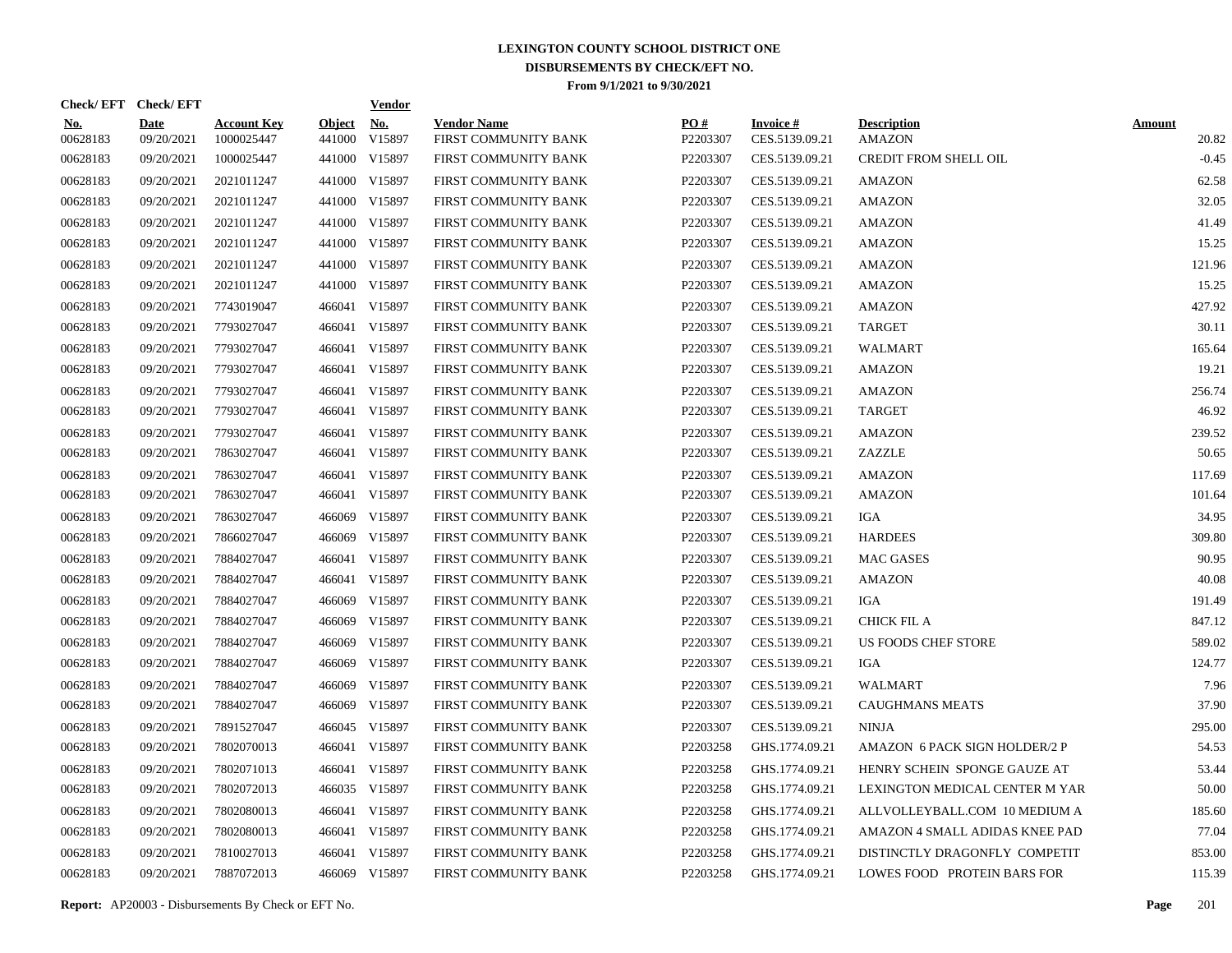| Check/EFT Check/EFT    |                           |                                  |                         | <b>Vendor</b>        |                                            |                 |                                   |                                                    |                         |
|------------------------|---------------------------|----------------------------------|-------------------------|----------------------|--------------------------------------------|-----------------|-----------------------------------|----------------------------------------------------|-------------------------|
| <u>No.</u><br>00628183 | <b>Date</b><br>09/20/2021 | <b>Account Key</b><br>7887072013 | <b>Object</b><br>466069 | <b>No.</b><br>V15897 | <b>Vendor Name</b><br>FIRST COMMUNITY BANK | PO#<br>P2203258 | <b>Invoice#</b><br>GHS.1774.09.21 | <b>Description</b><br>LIZARDS THICKET BISCUITS FOR | <b>Amount</b><br>260.51 |
| 00628183               | 09/20/2021                | 7887080013                       | 466041                  | V15897               | FIRST COMMUNITY BANK                       | P2203258        | GHS.1774.09.21                    | WALMART ITEMS FOR VOLLEYBALL                       | 78.60                   |
| 00628183               | 09/20/2021                | 7887080013                       | 466069                  | V15897               | FIRST COMMUNITY BANK                       | P2203258        | GHS.1774.09.21                    | FOOD LION ITEMS FOR VOLLEYBALL                     | 39.32                   |
| 00628183               | 09/20/2021                | 7887080013                       |                         | 466099 V15897        | FIRST COMMUNITY BANK                       | P2203258        | GHS.1774.09.21                    | LEXINGTON FLORIST FLOWERS FOR                      | 144.45                  |
| 00628183               | 09/20/2021                | 1000011231                       | 441000                  | V15897               | FIRST COMMUNITY BANK                       | P2203278        | LME.1220.09.21                    | MONOPRICE, INC.                                    | 39.26                   |
| 00628183               | 09/20/2021                | 1000011231                       |                         | 441000 V15897        | FIRST COMMUNITY BANK                       | P2203278        | LME.1220.09.21                    | AMAZON.COM                                         | 31.76                   |
| 00628183               | 09/20/2021                | 1000011231                       |                         | 441000 V15897        | FIRST COMMUNITY BANK                       | P2203278        | LME.1220.09.21                    | <b>AMZN MKTP</b>                                   | 14.97                   |
| 00628183               | 09/20/2021                | 1000011231                       |                         | 441000 V15897        | FIRST COMMUNITY BANK                       | P2203278        | LME.1220.09.21                    | <b>AMZN MKTP</b>                                   | 373.53                  |
| 00628183               | 09/20/2021                | 1000011331                       |                         | 441000 V15897        | FIRST COMMUNITY BANK                       | P2203278        | LME.1220.09.21                    | <b>AMZN MKTP</b>                                   | 39.57                   |
| 00628183               | 09/20/2021                | 1000011331                       |                         | 441000 V15897        | FIRST COMMUNITY BANK                       | P2203278        | LME.1220.09.21                    | AMAZON.COM                                         | 26.70                   |
| 00628183               | 09/20/2021                | 1000011331                       |                         | 444500 V15897        | FIRST COMMUNITY BANK                       | P2203278        | LME.1220.09.21                    | AMAZON.COM                                         | 106.99                  |
| 00628183               | 09/20/2021                | 1000021231                       |                         | 441000 V15897        | FIRST COMMUNITY BANK                       | P2203278        | LME.1220.09.21                    | CARSON DELLOSA EDUCATION                           | 49.56                   |
| 00628183               | 09/20/2021                | 1000021331                       |                         | 441000 V15897        | FIRST COMMUNITY BANK                       | P2203278        | LME.1220.09.21                    | <b>AMZN MKTP</b>                                   | 48.10                   |
| 00628183               | 09/20/2021                | 1000021331                       |                         | 441000 V15897        | FIRST COMMUNITY BANK                       | P2203278        | LME.1220.09.21                    | <b>AMZN MKTP</b>                                   | 67.90                   |
| 00628183               | 09/20/2021                | 1000023331                       |                         | 441000 V15897        | FIRST COMMUNITY BANK                       | P2203278        | LME.1220.09.21                    | AMZN.COM                                           | 39.58                   |
| 00628183               | 09/20/2021                | 7713527031                       |                         | 466041 V15897        | FIRST COMMUNITY BANK                       | P2203278        | LME.1220.09.21                    | <b>AMZN MKTP</b>                                   | 37.43                   |
| 00628183               | 09/20/2021                | 7713527031                       |                         | 466041 V15897        | FIRST COMMUNITY BANK                       | P2203278        | LME.1220.09.21                    | <b>AMZN MKTP</b>                                   | 98.35                   |
| 00628183               | 09/20/2021                | 7713527031                       |                         | 466041 V15897        | FIRST COMMUNITY BANK                       | P2203278        | LME.1220.09.21                    | AMZN.COM                                           | 209.64                  |
| 00628183               | 09/20/2021                | 7713527031                       |                         | 466041 V15897        | FIRST COMMUNITY BANK                       | P2203278        | LME.1220.09.21                    | AMZN.COM                                           | 84.00                   |
| 00628183               | 09/20/2021                | 7713527031                       |                         | 466041 V15897        | FIRST COMMUNITY BANK                       | P2203278        | LME.1220.09.21                    | amzn.com                                           | 14.97                   |
| 00628183               | 09/20/2021                | 7713527031                       |                         | 466041 V15897        | FIRST COMMUNITY BANK                       | P2203278        | LME.1220.09.21                    | <b>AMZN MKTP</b>                                   | 16.02                   |
| 00628183               | 09/20/2021                | 7713527031                       |                         | 466041 V15897        | FIRST COMMUNITY BANK                       | P2203278        | LME.1220.09.21                    | <b>AMZN MKTP</b>                                   | 27.82                   |
| 00628183               | 09/20/2021                | 7740019031                       |                         | 466041 V15897        | FIRST COMMUNITY BANK                       | P2203278        | LME.1220.09.21                    | AMZN.COM                                           | 58.84                   |
| 00628183               | 09/20/2021                | 7743019031                       |                         | 466041 V15897        | FIRST COMMUNITY BANK                       | P2203278        | LME.1220.09.21                    | DOLLAR TREE, INC.                                  | 38.67                   |
| 00628183               | 09/20/2021                | 7743019031                       |                         | 466041 V15897        | FIRST COMMUNITY BANK                       | P2203278        | LME.1220.09.21                    | AMAZON.COM                                         | 19.18                   |
| 00628183               | 09/20/2021                | 7743019031                       |                         | 466041 V15897        | FIRST COMMUNITY BANK                       | P2203278        | LME.1220.09.21                    | <b>AMZN MKTP</b>                                   | 1.42                    |
| 00628183               | 09/20/2021                | 7743019031                       |                         | 466041 V15897        | FIRST COMMUNITY BANK                       | P2203278        | LME.1220.09.21                    | <b>AMZN MKTP</b>                                   | 15.13                   |
| 00628183               | 09/20/2021                | 7743019031                       |                         | 466041 V15897        | FIRST COMMUNITY BANK                       | P2203278        | LME.1220.09.21                    | <b>AMZN MKTP</b>                                   | 6.51                    |
| 00628183               | 09/20/2021                | 7743019031                       |                         | 466041 V15897        | FIRST COMMUNITY BANK                       | P2203278        | LME.1220.09.21                    | <b>AMZN MKTP</b>                                   | 32.09                   |
| 00628183               | 09/20/2021                | 7793027031                       |                         | 466041 V15897        | FIRST COMMUNITY BANK                       | P2203278        | LME.1220.09.21                    | AMAZON.COM                                         | 25.85                   |
| 00628183               | 09/20/2021                | 7841827031                       |                         | 466099 V15897        | FIRST COMMUNITY BANK                       | P2203278        | LME.1220.09.21                    | <b>LEXINGTON FLORIST</b>                           | 45.45                   |
| 00628183               | 09/20/2021                | 7846027031                       |                         | 466041 V15897        | FIRST COMMUNITY BANK                       | P2203278        | LME.1220.09.21                    | CVS/PHARMACY #07334                                | 10.00                   |
| 00628183               | 09/20/2021                | 7846027031                       |                         | 466041 V15897        | FIRST COMMUNITY BANK                       | P2203278        | LME.1220.09.21                    | WM SUPERCENTER #881                                | 49.26                   |
| 00628183               | 09/20/2021                | 7863027031                       |                         | 466035 V15897        | FIRST COMMUNITY BANK                       | P2203278        | LME.1220.09.21                    | SQ* BLUE STREAM POWER                              | 500.00                  |
| 00628183               | 09/20/2021                | 7863027031                       |                         | 466041 V15897        | FIRST COMMUNITY BANK                       | P2203278        | LME.1220.09.21                    | WAL-MART #0881                                     | 105.10                  |
| 00628183               | 09/20/2021                | 7863027031                       |                         | 466041 V15897        | FIRST COMMUNITY BANK                       | P2203278        | LME.1220.09.21                    | WALGREENS #7399                                    | 56.31                   |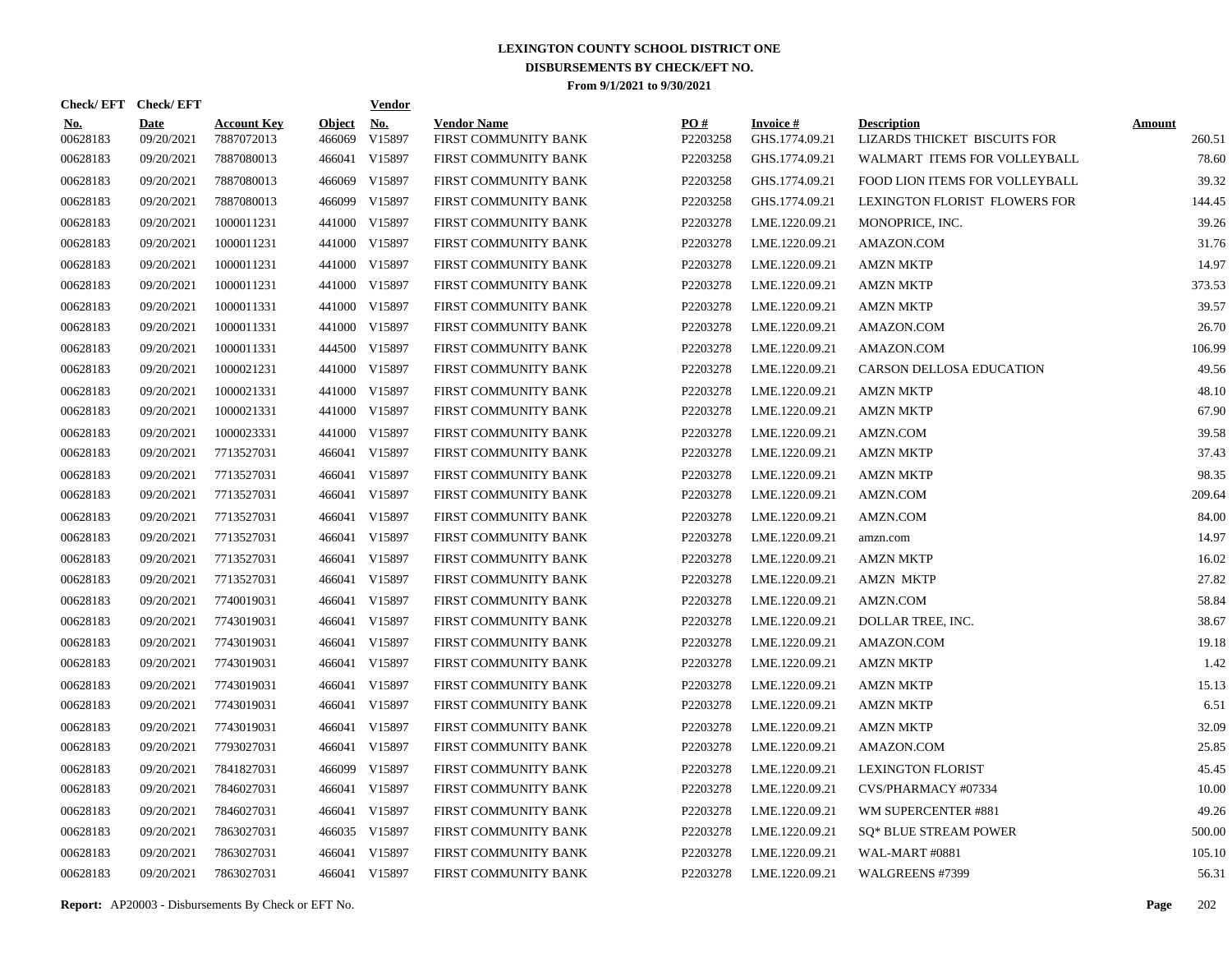|                        | Check/EFT Check/EFT       |                                  |                         | <b>Vendor</b>        |                                            |                 |                                   |                                       |                       |
|------------------------|---------------------------|----------------------------------|-------------------------|----------------------|--------------------------------------------|-----------------|-----------------------------------|---------------------------------------|-----------------------|
| <u>No.</u><br>00628183 | <b>Date</b><br>09/20/2021 | <b>Account Key</b><br>7863027031 | <b>Object</b><br>466041 | <u>No.</u><br>V15897 | <b>Vendor Name</b><br>FIRST COMMUNITY BANK | PO#<br>P2203278 | <b>Invoice#</b><br>LME.1220.09.21 | <b>Description</b><br>WALGREENS #7399 | <b>Amount</b><br>1.59 |
| 00628183               | 09/20/2021                | 7863027031                       |                         | 466041 V15897        | FIRST COMMUNITY BANK                       | P2203278        | LME.1220.09.21                    | DOLLAR GENERAL #4620                  | 2.14                  |
| 00628183               | 09/20/2021                | 7863027031                       |                         | 466069 V15897        | FIRST COMMUNITY BANK                       | P2203278        | LME.1220.09.21                    | THE GOURMET SHOP                      | 1,067.00              |
| 00628183               | 09/20/2021                | 7886027031                       |                         | 466041 V15897        | FIRST COMMUNITY BANK                       | P2203278        | LME.1220.09.21                    | LOWES #01066                          | 31.71                 |
| 00628183               | 09/20/2021                | 7886027031                       |                         | 466041 V15897        | FIRST COMMUNITY BANK                       | P2203278        | LME.1220.09.21                    | WM SUPERCENTER #881                   | 30.46                 |
| 00628183               | 09/20/2021                | 7886027031                       |                         | 466041 V15897        | FIRST COMMUNITY BANK                       | P2203278        | LME.1220.09.21                    | DOLLAR GENERAL #4620                  | 7.44                  |
| 00628183               | 09/20/2021                | 7886027031                       |                         | 466041 V15897        | FIRST COMMUNITY BANK                       | P2203278        | LME.1220.09.21                    | PUBLIX #512                           | 11.04                 |
| 00628183               | 09/20/2021                | 7886027031                       |                         | 466041 V15897        | FIRST COMMUNITY BANK                       | P2203278        | LME.1220.09.21                    | <b>PUBLIX #1383</b>                   | 4.94                  |
| 00628183               | 09/20/2021                | 7886027031                       |                         | 466041 V15897        | FIRST COMMUNITY BANK                       | P2203278        | LME.1220.09.21                    | AMZN.COM                              | 74.40                 |
| 00628183               | 09/20/2021                | 7886027031                       |                         | 466069 V15897        | FIRST COMMUNITY BANK                       | P2203278        | LME.1220.09.21                    | PUBLIX #1383                          | 44.99                 |
| 00628183               | 09/20/2021                | 7891527031                       |                         | 466041 V15897        | FIRST COMMUNITY BANK                       | P2203278        | LME.1220.09.21                    | <b>RILEYS DRUGS</b>                   | 149.80                |
| 00628183               | 09/20/2021                | 7929027031                       |                         | 466041 V15897        | FIRST COMMUNITY BANK                       | P2203278        | LME.1220.09.21                    | AMZN.COM                              | 168.21                |
| 00628183               | 09/20/2021                | 7929027031                       |                         | 466041 V15897        | FIRST COMMUNITY BANK                       | P2203278        | LME.1220.09.21                    | <b>AMZN MKTP</b>                      | 21.38                 |
| 00628183               | 09/20/2021                | 7929027031                       |                         | 466041 V15897        | FIRST COMMUNITY BANK                       | P2203278        | LME.1220.09.21                    | <b>AMZN MKTP</b>                      | 28.30                 |
| 00628183               | 09/20/2021                | 7929027031                       |                         | 466041 V15897        | FIRST COMMUNITY BANK                       | P2203278        | LME.1220.09.21                    | AMAZON.COM                            | 10.74                 |
| 00628183               | 09/20/2021                | 7929027031                       |                         | 466041 V15897        | FIRST COMMUNITY BANK                       | P2203278        | LME.1220.09.21                    | AMAZON.COM                            | 14.96                 |
| 00628183               | 09/20/2021                | 7929027031                       |                         | 466041 V15897        | FIRST COMMUNITY BANK                       | P2203278        | LME.1220.09.21                    | AMAZON.COM                            | 7.48                  |
| 00628183               | 09/20/2021                | 7929027031                       |                         | 466041 V15897        | FIRST COMMUNITY BANK                       | P2203278        | LME.1220.09.21                    | AMAZON.COM                            | 6.41                  |
| 00628183               | 09/20/2021                | 7929027131                       |                         | 466041 V15897        | FIRST COMMUNITY BANK                       | P2203278        | LME.1220.09.21                    | <b>AMZN MKTP</b>                      | 18.17                 |
| 00628183               | 09/20/2021                | 7929027131                       |                         | 466041 V15897        | FIRST COMMUNITY BANK                       | P2203278        | LME.1220.09.21                    | AMAZON.COM                            | 223.81                |
| 00628183               | 09/20/2021                | 7929027131                       |                         | 466041 V15897        | FIRST COMMUNITY BANK                       | P2203278        | LME.1220.09.21                    | <b>AMZN MKTP</b>                      | 8.02                  |
| 00628183               | 09/20/2021                | 7929027431                       |                         | 466041 V15897        | FIRST COMMUNITY BANK                       | P2203278        | LME.1220.09.21                    | AMAZON.COM                            | 11.76                 |
| 00628183               | 09/20/2021                | 7929027431                       |                         | 466041 V15897        | FIRST COMMUNITY BANK                       | P2203278        | LME.1220.09.21                    | <b>AMZN MKTP</b>                      | 29.65                 |
| 00628183               | 09/20/2021                | 1000011521                       |                         | 441000 V15897        | FIRST COMMUNITY BANK                       | P2203262        | LTC.4280.09.21                    | PEE DEE EMS                           | 12.00                 |
| 00628183               | 09/20/2021                | 1000011521                       |                         | 441000 V15897        | FIRST COMMUNITY BANK                       | P2203262        | LTC.4280.09.21                    | <b>LOWES FOOD</b>                     | 82.91                 |
| 00628183               | 09/20/2021                | 1000011521                       |                         | 441000 V15897        | FIRST COMMUNITY BANK                       | P2203262        | LTC.4280.09.21                    | <b>LOWES FOODS</b>                    | 133.35                |
| 00628183               | 09/20/2021                | 1000011521                       |                         | 441000 V15897        | FIRST COMMUNITY BANK                       | P2203262        | LTC.4280.09.21                    | LOWES                                 | 60.10                 |
| 00628183               | 09/20/2021                | 1000011521                       |                         | 441000 V15897        | FIRST COMMUNITY BANK                       | P2203262        | LTC.4280.09.21                    | <b>LOWES FOODS</b>                    | 189.48                |
| 00628183               | 09/20/2021                | 1000025421                       |                         | 441000 V15897        | FIRST COMMUNITY BANK                       | P2203262        | LTC.4280.09.21                    | <b>LOWES</b>                          | 61.59                 |
| 00628183               | 09/20/2021                | 7743019021                       |                         | 466064 V15897        | FIRST COMMUNITY BANK                       | P2203262        | LTC.4280.09.21                    | <b>SC FIRE SAFETY</b>                 | 25.00                 |
| 00628183               | 09/20/2021                | 7811027021                       |                         | 466041 V15897        | FIRST COMMUNITY BANK                       | P2203262        | LTC.4280.09.21                    | <b>LOWES FOODS</b>                    | 23.75                 |
| 00628183               | 09/20/2021                | 7811027021                       |                         | 466069 V15897        | FIRST COMMUNITY BANK                       | P2203262        | LTC.4280.09.21                    | <b>GROUCHOS DELI</b>                  | 139.79                |
| 00628183               | 09/20/2021                | 7811027021                       | 466069                  | V15897               | FIRST COMMUNITY BANK                       | P2203262        | LTC.4280.09.21                    | <b>CHICK FILA</b>                     | 239.80                |
| 00628183               | 09/20/2021                | 7811027021                       |                         | 466069 V15897        | FIRST COMMUNITY BANK                       | P2203262        | LTC.4280.09.21                    | <b>CHICK FILA</b>                     | 194.84                |
| 00628183               | 09/20/2021                | 7811027021                       | 466069                  | V15897               | FIRST COMMUNITY BANK                       | P2203262        | LTC.4280.09.21                    | PELICANS SNOWCONE                     | 421.00                |
| 00628183               | 09/20/2021                | 7860527021                       |                         | 466041 V15897        | FIRST COMMUNITY BANK                       | P2203262        | LTC.4280.09.21                    | <b>PUBLIX</b>                         | 56.54                 |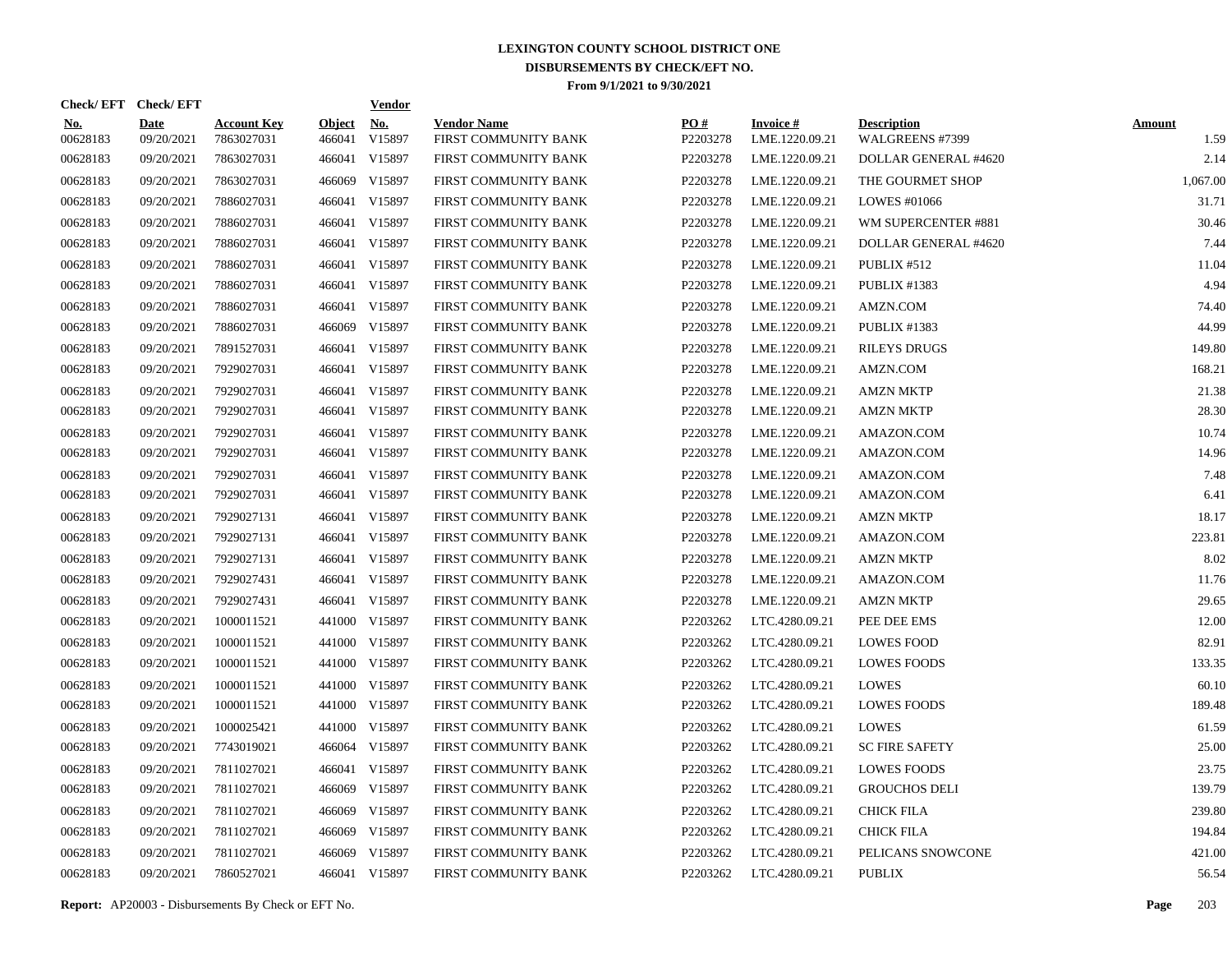| Check/EFT Check/EFT    |                           |                                  |                         | <b>Vendor</b>        |                                            |                 |                                   |                                      |                         |
|------------------------|---------------------------|----------------------------------|-------------------------|----------------------|--------------------------------------------|-----------------|-----------------------------------|--------------------------------------|-------------------------|
| <u>No.</u><br>00628183 | <b>Date</b><br>09/20/2021 | <b>Account Key</b><br>7860527021 | <b>Object</b><br>466041 | <u>No.</u><br>V15897 | <b>Vendor Name</b><br>FIRST COMMUNITY BANK | PO#<br>P2203262 | <b>Invoice#</b><br>LTC.4280.09.21 | <b>Description</b><br><b>WALMART</b> | <b>Amount</b><br>376.65 |
| 00628183               | 09/20/2021                | 7860527021                       | 466069                  | V15897               | FIRST COMMUNITY BANK                       | P2203262        | LTC.4280.09.21                    | <b>CHICK FILA</b>                    | 311.47                  |
| 00628183               | 09/20/2021                | 7860527021                       | 466069                  | V15897               | FIRST COMMUNITY BANK                       | P2203262        | LTC.4280.09.21                    | <b>PUBLIX</b>                        | 62.99                   |
| 00628183               | 09/20/2021                | 7860527021                       | 466099                  | V15897               | FIRST COMMUNITY BANK                       | P2203262        | LTC.4280.09.21                    | ELIZABETH MADDOX                     | 50.00                   |
| 00628183               | 09/20/2021                | 7860527021                       | 466099                  | V15897               | FIRST COMMUNITY BANK                       | P2203262        | LTC.4280.09.21                    | <b>PLAYPOSIT</b>                     | 144.00                  |
| 00628183               | 09/20/2021                | 7934027021                       |                         | 466041 V15897        | FIRST COMMUNITY BANK                       | P2203262        | LTC.4280.09.21                    | <b>LOWES FOODS</b>                   | 36.17                   |
| 00628183               | 09/20/2021                | 1000011122                       |                         | 441000 V15897        | FIRST COMMUNITY BANK                       | P2203285        | OGES.1543.09.21                   | Amazon.com                           | 16.04                   |
| 00628183               | 09/20/2021                | 1000011322                       |                         | 441000 V15897        | FIRST COMMUNITY BANK                       | P2203285        | OGES.1543.09.21                   | Amazon.com                           | 46.20                   |
| 00628183               | 09/20/2021                | 1000011322                       |                         | 441000 V15897        | FIRST COMMUNITY BANK                       | P2203285        | OGES.1543.09.21                   | Amazon.com                           | $-46.20$                |
| 00628183               | 09/20/2021                | 1000011322                       |                         | 441000 V15897        | FIRST COMMUNITY BANK                       | P2203285        | OGES.1543.09.21                   | Amazon.com                           | 167.52                  |
| 00628183               | 09/20/2021                | 1000011322                       |                         | 441000 V15897        | FIRST COMMUNITY BANK                       | P2203285        | OGES.1543.09.21                   | Amazon.com                           | 25.67                   |
| 00628183               | 09/20/2021                | 1000011322                       |                         | 441000 V15897        | FIRST COMMUNITY BANK                       | P2203285        | OGES.1543.09.21                   | Amazon.com                           | 25.67                   |
| 00628183               | 09/20/2021                | 1000021222                       |                         | 441000 V15897        | FIRST COMMUNITY BANK                       | P2203285        | OGES.1543.09.21                   | Amazon.com                           | 71.70                   |
| 00628183               | 09/20/2021                | 1000021222                       |                         | 441000 V15897        | FIRST COMMUNITY BANK                       | P2203285        | OGES.1543.09.21                   | Amazon.com                           | 96.86                   |
| 00628183               | 09/20/2021                | 1000025422                       |                         | 441000 V15897        | FIRST COMMUNITY BANK                       | P2203285        | OGES.1543.09.21                   | Lowes                                | $-25.64$                |
| 00628183               | 09/20/2021                | 1000025422                       |                         | 441000 V15897        | FIRST COMMUNITY BANK                       | P2203285        | OGES.1543.09.21                   | Lowes                                | 23.84                   |
| 00628183               | 09/20/2021                | 1000025422                       |                         | 441000 V15897        | FIRST COMMUNITY BANK                       | P2203285        | OGES.1543.09.21                   | Lowes                                | 22.37                   |
| 00628183               | 09/20/2021                | 1000025422                       |                         | 441000 V15897        | FIRST COMMUNITY BANK                       | P2203285        | OGES.1543.09.21                   | <b>Murphy Express</b>                | 68.02                   |
| 00628183               | 09/20/2021                | 1000025422                       | 441000                  | V15897               | FIRST COMMUNITY BANK                       | P2203285        | OGES.1543.09.21                   | Lowes                                | 21.74                   |
| 00628183               | 09/20/2021                | 1000025422                       |                         | 441000 V15897        | FIRST COMMUNITY BANK                       | P2203285        | OGES.1543.09.21                   | Lowes                                | 16.40                   |
| 00628183               | 09/20/2021                | 1000025422                       |                         | 441000 V15897        | FIRST COMMUNITY BANK                       | P2203285        | OGES.1543.09.21                   | <b>Murphy Express</b>                | 88.33                   |
| 00628183               | 09/20/2021                | 7745019022                       |                         | 466041 V15897        | FIRST COMMUNITY BANK                       | P2203285        | OGES.1543.09.21                   | Target                               | 27.77                   |
| 00628183               | 09/20/2021                | 7745019022                       |                         | 466041 V15897        | FIRST COMMUNITY BANK                       | P2203285        | OGES.1543.09.21                   | <b>Educational Wonderland</b>        | 180.37                  |
| 00628183               | 09/20/2021                | 7745019022                       |                         | 466041 V15897        | FIRST COMMUNITY BANK                       | P2203285        | OGES.1543.09.21                   | <b>Educational Wonderland</b>        | 11.63                   |
| 00628183               | 09/20/2021                | 7863027022                       |                         | 466041 V15897        | FIRST COMMUNITY BANK                       | P2203285        | OGES.1543.09.21                   | Imageink                             | 62.97                   |
| 00628183               | 09/20/2021                | 7863027022                       |                         | 466041 V15897        | FIRST COMMUNITY BANK                       | P2203285        | OGES.1543.09.21                   | Keurig                               | 85.59                   |
| 00628183               | 09/20/2021                | 7884027022                       |                         | 466041 V15897        | FIRST COMMUNITY BANK                       | P2203285        | OGES.1543.09.21                   | Costco.com                           | 90.72                   |
| 00628183               | 09/20/2021                | 7884027022                       |                         | 466041 V15897        | FIRST COMMUNITY BANK                       | P2203285        | OGES.1543.09.21                   | Costco.com                           | 15.15                   |
| 00628183               | 09/20/2021                | 7928527022                       |                         | 466069 V15897        | FIRST COMMUNITY BANK                       | P2203285        | OGES.1543.09.21                   | KJs                                  | 180.62                  |
| 00628183               | 09/20/2021                | 7929027022                       |                         | 466041 V15897        | FIRST COMMUNITY BANK                       | P2203285        | OGES.1543.09.21                   | <b>RR</b> Books                      | 238.60                  |
| 00628183               | 09/20/2021                | 7948027022                       | 466099                  | V15897               | FIRST COMMUNITY BANK                       | P2203285        | OGES.1543.09.21                   | Pink Lady Gift Shoppe                | 26.95                   |
| 00628183               | 09/20/2021                | 7948027022                       | 466099                  | V15897               | FIRST COMMUNITY BANK                       | P2203285        | OGES.1543.09.21                   | Pink Lady Gift Shoppe                | 22.95                   |
| 00628183               | 09/20/2021                | 1000011444                       |                         | 432500 V15897        | FIRST COMMUNITY BANK                       | P2203252        | RBH.5915.09.21                    | <b>Campus Book Rentals</b>           | 488.43                  |
| 00628183               | 09/20/2021                | 1000011444                       |                         | 433200 V15897        | FIRST COMMUNITY BANK                       | P2203252        | RBH.5915.09.21                    | VanderCook                           | 1,065.00                |
| 00628183               | 09/20/2021                | 1000011444                       |                         | 433200 V15897        | FIRST COMMUNITY BANK                       | P2203252        | RBH.5915.09.21                    | CollegeBoard                         | 175.00                  |
| 00628183               | 09/20/2021                | 1000011444                       |                         | 441000 V15897        | FIRST COMMUNITY BANK                       | P2203252        | RBH.5915.09.21                    | Davis Publication                    | 37.40                   |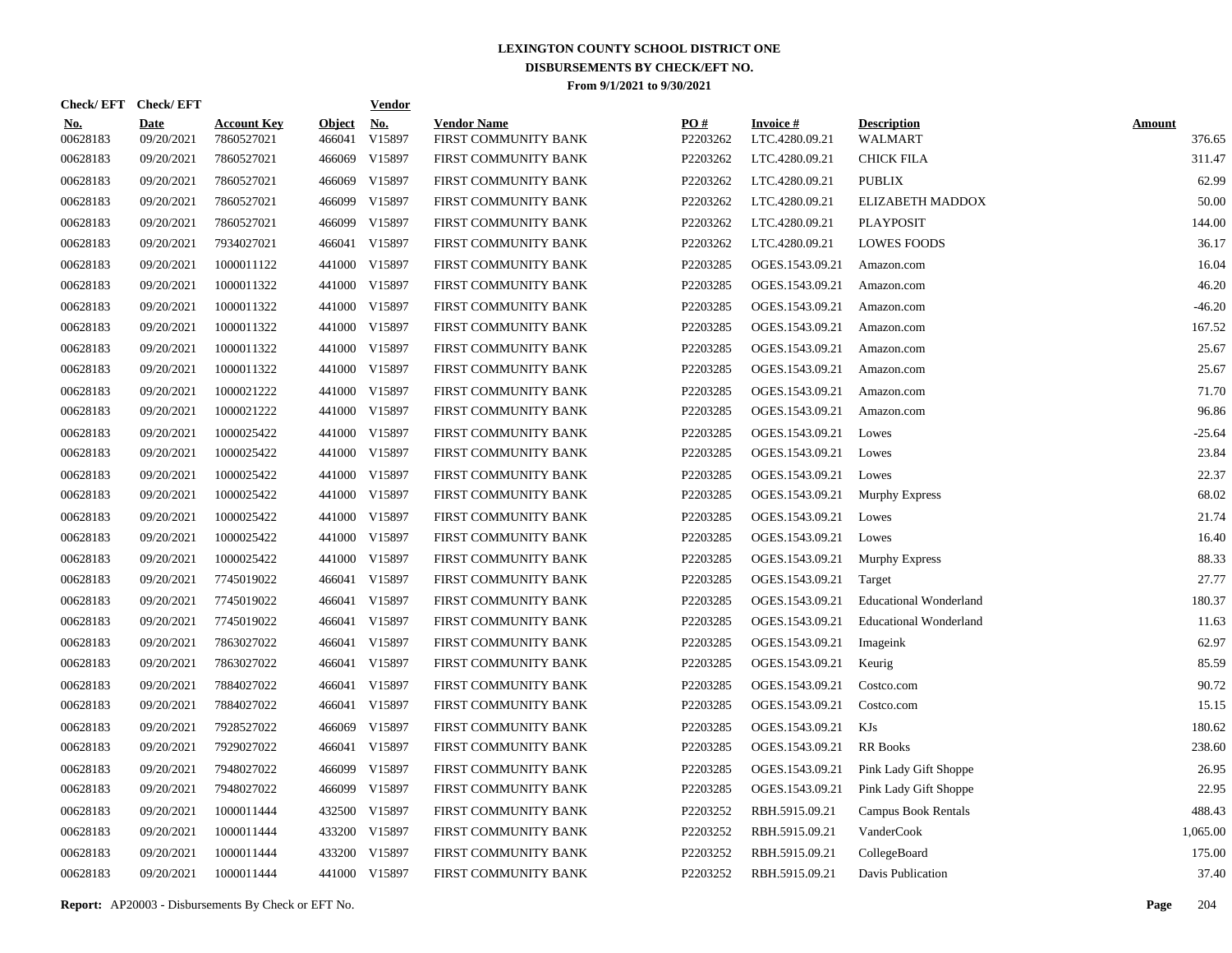| <b>Check/EFT</b>       | <b>Check/EFT</b>          |                                  |                         | <b>Vendor</b>        |                                            |                 |                                   |                                |                         |
|------------------------|---------------------------|----------------------------------|-------------------------|----------------------|--------------------------------------------|-----------------|-----------------------------------|--------------------------------|-------------------------|
| <u>No.</u><br>00628183 | <b>Date</b><br>09/20/2021 | <b>Account Key</b><br>1000011444 | <b>Object</b><br>441000 | <u>No.</u><br>V15897 | <b>Vendor Name</b><br>FIRST COMMUNITY BANK | PO#<br>P2203252 | <b>Invoice#</b><br>RBH.5915.09.21 | <b>Description</b><br>Amazon   | <b>Amount</b><br>600.94 |
| 00628183               | 09/20/2021                | 1000011444                       | 441000                  | V15897               | FIRST COMMUNITY BANK                       | P2203252        | RBH.5915.09.21                    | The Mountaineers               | 249.50                  |
| 00628183               | 09/20/2021                | 1000011444                       | 441000                  | V15897               | FIRST COMMUNITY BANK                       | P2203252        | RBH.5915.09.21                    | Amazon                         | 77.01                   |
| 00628183               | 09/20/2021                | 7723027044                       | 466069                  | V15897               | FIRST COMMUNITY BANK                       | P2203252        | RBH.5915.09.21                    | Sams Club                      | 140.34                  |
| 00628183               | 09/20/2021                | 7771027044                       |                         | 466041 V15897        | FIRST COMMUNITY BANK                       | P2203252        | RBH.5915.09.21                    | Amazon                         | 258.94                  |
| 00628183               | 09/20/2021                | 7841827044                       | 466099                  | V15897               | FIRST COMMUNITY BANK                       | P2203252        | RBH.5915.09.21                    | Wayfair                        | 994.00                  |
| 00628183               | 09/20/2021                | 7860527044                       |                         | 466041 V15897        | FIRST COMMUNITY BANK                       | P2203252        | RBH.5915.09.21                    | Anderson                       | 107.23                  |
| 00628183               | 09/20/2021                | 7860527044                       |                         | 466069 V15897        | FIRST COMMUNITY BANK                       | P2203252        | RBH.5915.09.21                    | Panera                         | 37.58                   |
| 00628183               | 09/20/2021                | 7860527044                       | 466069                  | V15897               | FIRST COMMUNITY BANK                       | P2203252        | RBH.5915.09.21                    | Grouchos                       | 37.31                   |
| 00628183               | 09/20/2021                | 1000014144                       |                         | 441000 V15897        | FIRST COMMUNITY BANK                       | P2203253        | RBH.5923.09.21                    | <b>Tripps Cleaner</b>          | 422.49                  |
| 00628183               | 09/20/2021                | 7845027044                       |                         | 466041 V15897        | FIRST COMMUNITY BANK                       | P2203253        | RBH.5923.09.21                    | Walmart                        | 10.19                   |
| 00628183               | 09/20/2021                | 7845027044                       |                         | 466041 V15897        | FIRST COMMUNITY BANK                       | P2203253        | RBH.5923.09.21                    | Dollar Tree                    | 44.00                   |
| 00628183               | 09/20/2021                | 7860527044                       | 466069                  | V15897               | FIRST COMMUNITY BANK                       | P2203253        | RBH.5923.09.21                    | Chick Fil A                    | 111.18                  |
| 00628183               | 09/20/2021                | 7860527044                       | 466069                  | V15897               | FIRST COMMUNITY BANK                       | P2203253        | RBH.5923.09.21                    | Lowes                          | 246.10                  |
| 00628183               | 09/20/2021                | 1000025444                       | 441000                  | V15897               | FIRST COMMUNITY BANK                       | P2203250        | RBH.5949.09.21                    | Lowes                          | 101.82                  |
| 00628183               | 09/20/2021                | 1000025444                       |                         | 441000 V15897        | FIRST COMMUNITY BANK                       | P2203250        | RBH.5949.09.21                    | Lowes                          | 71.88                   |
| 00628183               | 09/20/2021                | 1000025444                       |                         | 441000 V15897        | FIRST COMMUNITY BANK                       | P2203250        | RBH.5949.09.21                    | Smith & Jones                  | 27.82                   |
| 00628183               | 09/20/2021                | 1000025444                       | 441000                  | V15897               | FIRST COMMUNITY BANK                       | P2203250        | RBH.5949.09.21                    | Murphy Express                 | 158.04                  |
| 00628183               | 09/20/2021                | 1000025444                       |                         | 441000 V15897        | FIRST COMMUNITY BANK                       | P2203250        | RBH.5949.09.21                    | Walmart                        | 56.76                   |
| 00628183               | 09/20/2021                | 1000025444                       |                         | 441000 V15897        | FIRST COMMUNITY BANK                       | P2203250        | RBH.5949.09.21                    | Carts Plus                     | 82.87                   |
| 00628183               | 09/20/2021                | 1000025444                       |                         | 441000 V15897        | FIRST COMMUNITY BANK                       | P2203250        | RBH.5949.09.21                    | Agri Fav                       | 136.34                  |
| 00628183               | 09/20/2021                | 1000025444                       |                         | 441000 V15897        | FIRST COMMUNITY BANK                       | P2203250        | RBH.5949.09.21                    | Lowes                          | 49.73                   |
| 00628183               | 09/20/2021                | 1000025444                       |                         | 441000 V15897        | FIRST COMMUNITY BANK                       | P2203250        | RBH.5949.09.21                    | Walmart                        | 4.02                    |
| 00628183               | 09/20/2021                | 1000025444                       |                         | 441000 V15897        | FIRST COMMUNITY BANK                       | P2203250        | RBH.5949.09.21                    | Murphy Express                 | 146.26                  |
|                        |                           |                                  |                         |                      |                                            |                 |                                   | <b>Check Total</b>             | 30,921.76               |
| 00628184               | 09/20/2021                | 1000021311                       |                         | 439500 V12548        | FIRST PRIORITY INC                         | P2203286        | 09092021                          | Football Game Standby          | 900.00                  |
|                        |                           |                                  |                         |                      |                                            |                 |                                   | <b>Check Total</b>             | 900.00                  |
| 00628185               | 09/20/2021                | 1000025204                       |                         | 441000 V00549        | FORMS AND SUPPLY INC (FSI)                 | P2202983        | 5892395-1                         | Energizer Ultimate Lithium AA  | 38.51                   |
| 00628185               | 09/20/2021                | 1000011242                       | 441000                  | V00549               | FORMS AND SUPPLY INC (FSI)                 | P2202993        | 5892446-2                         | Crayola Presharpened Colored P | 64.56                   |
| 00628185               | 09/20/2021                | 1000011326                       | 441000                  | V00549               | FORMS AND SUPPLY INC (FSI)                 | P2202646        | 5894557-0                         | crazy glue                     | 7.38                    |
| 00628185               | 09/20/2021                | 1000011326                       |                         | 441000 V00549        | FORMS AND SUPPLY INC (FSI)                 | P2202684        | 5894558-0                         | letter trays                   | 11.56                   |
| 00628185               | 09/20/2021                | 1000023347                       | 441000                  | V00549               | FORMS AND SUPPLY INC (FSI)                 | P2203088        | 5895322-0                         | Paper Mate InkJoy Gel Pen 07   | 20.93                   |
| 00628185               | 09/20/2021                | 1000023347                       |                         | 441000 V00549        | FORMS AND SUPPLY INC (FSI)                 | P2203088        | 5895322-0                         | Paper Mate InkJoy Gel Pen 07   | 20.93                   |
|                        |                           |                                  |                         |                      |                                            |                 |                                   |                                |                         |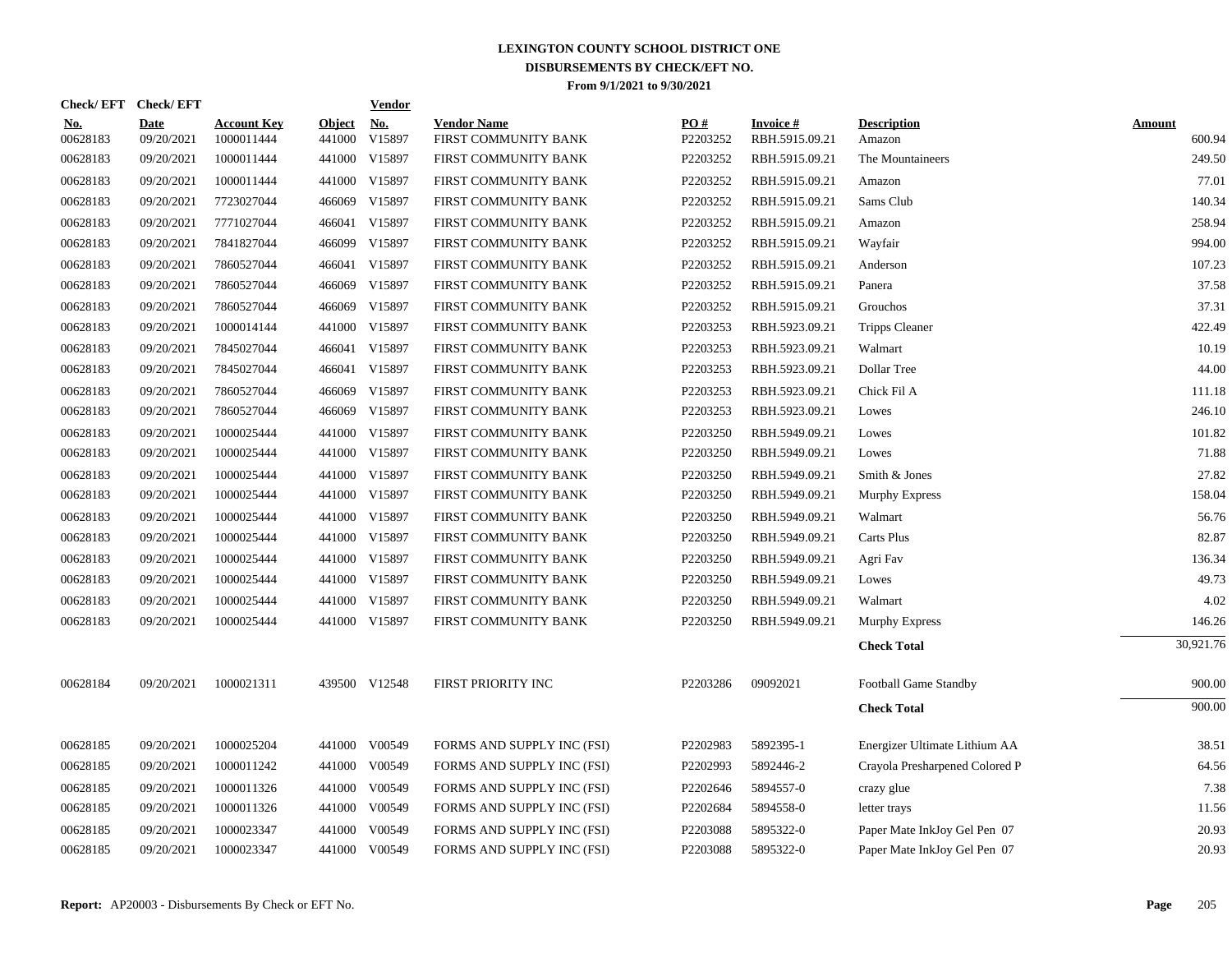|            | Check/EFT Check/EFT |                                                            |            | <b>Vendor</b> |                                |          |                 |                                                |                         |
|------------|---------------------|------------------------------------------------------------|------------|---------------|--------------------------------|----------|-----------------|------------------------------------------------|-------------------------|
| <u>No.</u> | <b>Date</b>         | <b>Account Key</b>                                         | Object No. |               | <b>Vendor Name</b>             | PO#      | <b>Invoice#</b> | <b>Description</b>                             | <b>Amount</b><br>163.87 |
|            |                     |                                                            |            |               |                                |          |                 | <b>Check Total</b>                             |                         |
| 00628186   | 09/20/2021          | 2042222303                                                 |            | 433200 Exxxxx | Employee                       |          | 08.17.09.13.21  | Special Services & meetings                    | 166.88                  |
|            |                     |                                                            |            |               |                                |          |                 | <b>Check Total</b>                             | 166.88                  |
| 00628187   | 09/20/2021          | 5720025320                                                 |            | 452000 V02159 | H G REYNOLDS COMPANY INC       | P2102856 | 13M.P2102856    | New LMS GMP Main Building                      | 1,998,088.11            |
| 00628187   | 09/20/2021          | 5720025320                                                 | 452000     | V02159        | H G REYNOLDS COMPANY INC       | P2011533 | 17S.P2011533    | New Lexington Middle School -                  | 677,744.35              |
| 00628187   | 09/20/2021          | 5720025320                                                 |            | 453000 V02159 | H G REYNOLDS COMPANY INC       | P2200761 | 2.P2200761      | New LMS - GMP - Offsite Road W                 | 387,163.81              |
|            |                     |                                                            |            |               |                                |          |                 | <b>Check Total</b>                             | 3,062,996.27            |
| 00628188   | 09/20/2021          | 7802080013                                                 |            | 466045 V10681 | <b>HUDL</b>                    | P2203277 | INV01209650     | Girls Varsity Volleyball Hudl                  | 481.50                  |
|            |                     |                                                            |            |               |                                |          |                 | <b>Check Total</b>                             | 481.50                  |
| 00628189   | 09/20/2021          | 1000026693                                                 |            | 433200 EXXXXX | Employee                       |          | 08.02.08.31.21  | IT job duties                                  | 288.40                  |
|            |                     |                                                            |            |               |                                |          |                 | <b>Check Total</b>                             | 288.40                  |
|            |                     |                                                            |            |               |                                |          |                 |                                                |                         |
| 00628190   | 09/20/2021          | 7802088026                                                 |            | 466034 V16905 | JORDAN, JAKE                   |          |                 | FB.WKM.09.15.21 WKM vs Sandhills & BL FB games | 80.00                   |
|            |                     |                                                            |            |               |                                |          |                 | <b>Check Total</b>                             | 80.00                   |
| 00628191   | 09/20/2021          | 1000025408                                                 |            | 464000 V11340 | LEXINGTON CHAMBER OF COMMERCE  |          | 749             | Annual Membership                              | 2,500.00                |
|            |                     |                                                            |            |               |                                |          |                 | <b>Check Total</b>                             | 2,500.00                |
| 00628192   | 09/20/2021          | 1000012810                                                 |            | 437200 V14819 | LIGHTHOUSE CARE CENTER OF AUGU |          | 18-083121-1     | Proviso-                                       | 765.00                  |
|            |                     |                                                            |            |               |                                |          |                 | <b>Check Total</b>                             | 765.00                  |
| 00628193   | 09/20/2021          | 7785027011                                                 |            | 466069 Exxxxx | Employee                       |          | 09.14.21        | Reimb personal cc use/supplies                 | 66.53                   |
|            |                     |                                                            |            |               |                                |          |                 | <b>Check Total</b>                             | 66.53                   |
| 00628194   | 09/20/2021          | 5708125311                                                 |            | 452000 V15168 | MR TINT INC                    | P2201526 | KBS21558        | Install 3M Standard Safety & S                 | 25,143.23               |
| 00628194   | 09/20/2021          | 5708125311                                                 |            | 452000 V15168 | MR TINT INC                    | P2201526 | KBS21558        | Film type: 3M Impact Protectio                 | 5,458.70                |
|            |                     |                                                            |            |               |                                |          |                 | <b>Check Total</b>                             | 30,601.93               |
| 00628195   | 09/20/2021          | 2052213703                                                 |            | 441000 V01900 | <b>NCS PEARSON</b>             | P2202974 | 15851612        | PLS-5 Record Forms Qty 50 (Pri                 | 816.41                  |
| 00628195   | 09/20/2021          | 2052213703                                                 |            | 441000 V01900 | <b>NCS PEARSON</b>             | P2202974 | 15851612        | GFTA-3 Record Forms Qty 25 (Pr                 | 406.60                  |
| 00628195   | 09/20/2021          | 2052213703                                                 |            | 441000 V01900 | <b>NCS PEARSON</b>             | P2202974 | 15851612        | DEAP Phonology Assessment Reco                 | 96.30                   |
| 00628195   | 09/20/2021          | 2052213703                                                 |            | 441000 V01900 | <b>NCS PEARSON</b>             | P2202974 | 15851612        | PLS-5 Spanish Record Forms Qty                 | 83.46                   |
| 00628195   | 09/20/2021          | 2052213703                                                 | 441000     | V01900        | <b>NCS PEARSON</b>             | P2202974 | 15851612        | CELF Preschool-3 Record Forms                  | 160.50                  |
|            |                     | <b>Report:</b> AP20003 - Disbursements By Check or EFT No. |            |               |                                |          |                 |                                                | Page<br>206             |
|            |                     |                                                            |            |               |                                |          |                 |                                                |                         |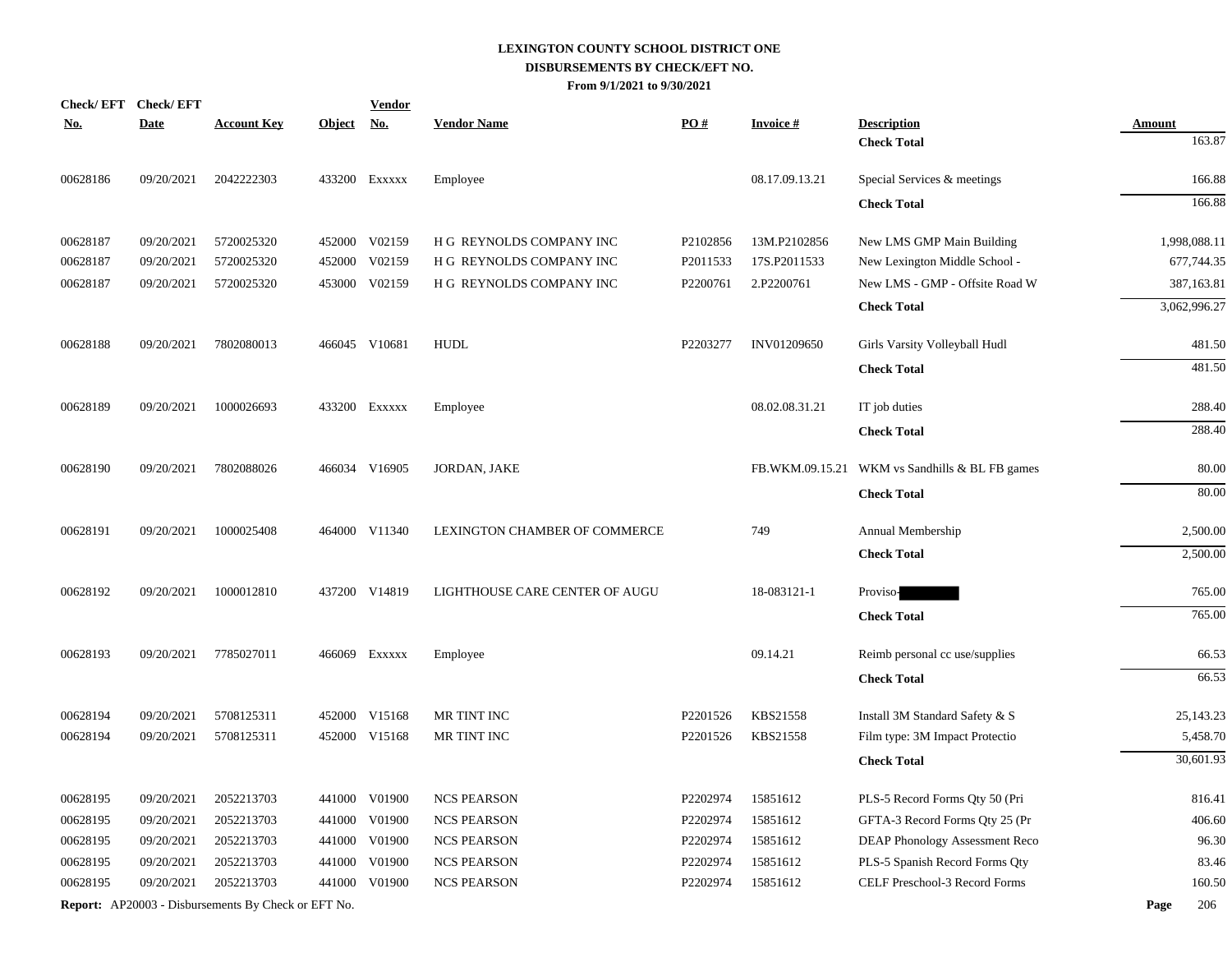|                        | Check/EFT Check/EFT       |                                                            |                         | <b>Vendor</b>        |                                          |                 |                             |                                |                        |
|------------------------|---------------------------|------------------------------------------------------------|-------------------------|----------------------|------------------------------------------|-----------------|-----------------------------|--------------------------------|------------------------|
| <u>No.</u><br>00628195 | <b>Date</b><br>09/20/2021 | <b>Account Key</b><br>2052213703                           | <u>Object</u><br>441000 | <u>No.</u><br>V01900 | <b>Vendor Name</b><br><b>NCS PEARSON</b> | PO#<br>P2202974 | <b>Invoice#</b><br>15851612 | <b>Description</b><br>Shipping | <b>Amount</b><br>78.22 |
| 00628195               | 09/20/2021                | 2042221403                                                 | 441000                  | V01900               | <b>NCS PEARSON</b>                       | P2203065        | 15870797                    | BASC-3 PRS Preschool Record Fo | 295.32                 |
| 00628195               | 09/20/2021                | 2042221403                                                 | 441000                  | V01900               | <b>NCS PEARSON</b>                       | P2203065        | 15870797                    | Vineland-3 Comprehensive Level | 606.69                 |
| 00628195               | 09/20/2021                | 2042221403                                                 | 441000                  | V01900               | <b>NCS PEARSON</b>                       | P2203065        | 15870797                    | <b>SHIPPING</b>                | 45.13                  |
|                        |                           |                                                            |                         |                      |                                          |                 |                             | <b>Check Total</b>             | 2,588.63               |
| 00628196               | 09/20/2021                | 2042221403                                                 |                         | 433200 Exxxxx        | Employee                                 |                 | 08.03.08.27.21              | Meetings & Training            | 57.68                  |
|                        |                           |                                                            |                         |                      |                                          |                 |                             | <b>Check Total</b>             | 57.68                  |
| 00628197               | 09/20/2021                | 2042216103                                                 |                         | 433200 Exxxxx        | Employee                                 |                 | 08.17.08.31.21              | <b>Autism Behavior Therapy</b> | 62.72                  |
|                        |                           |                                                            |                         |                      |                                          |                 |                             | <b>Check Total</b>             | 62.72                  |
| 00628198               | 09/20/2021                | 1000025507                                                 |                         | 433200 Exxxxx        | Employee                                 |                 | 08.18.08.31.21              | Trasportation dept. duties     | 43.68                  |
|                        |                           |                                                            |                         |                      |                                          |                 |                             | <b>Check Total</b>             | 43.68                  |
| 00628199               | 09/20/2021                | 1000011515                                                 |                         | 441000 V16258        | PRISMA HEALTH DBA SIMULATION C           | P2202256        | 2021-9881                   | CPR HEARTSAVER CARDS           | 56.00                  |
|                        |                           |                                                            |                         |                      |                                          |                 |                             | <b>Check Total</b>             | 56.00                  |
| 00628200               | 09/20/2021                | 7743019033                                                 |                         | 466037 V16387        | <b>QUAVERED INC</b>                      | P2202986        | 33350-1                     | Quaver's SC 6-8 Curriculum Res | 840.00                 |
| 00628200               | 09/20/2021                | 7743019033                                                 |                         | 466037 V16387        | <b>QUAVERED INC</b>                      | P2202986        | 33350-1                     | Quaver's SC 2-5 Curriculum Res | 1,120.00               |
|                        |                           |                                                            |                         |                      |                                          |                 |                             | <b>Check Total</b>             | 1,960.00               |
| 00628201               | 09/20/2021                | 7802080013                                                 |                         | 466034 V14652        | REILLY, JOSEPH RAYMOND                   |                 | VVB.GI.09.16.21             | Athletic Official              | 70.40                  |
|                        |                           |                                                            |                         |                      |                                          |                 |                             | <b>Check Total</b>             | 70.40                  |
| 00628202               | 09/20/2021                | 7887074013                                                 |                         | 466041 V01112        | RHODES GRADUATION SERVICES INC           | P2202955        | 17713082                    | Custom Men's Baseball Champion | 10,747.08              |
|                        |                           |                                                            |                         |                      |                                          |                 |                             | <b>Check Total</b>             | 10,747.08              |
| 00628203               | 09/20/2021                | 7814027013                                                 |                         | 466031 V00531        | <b>SC FFA ASSOC</b>                      | P2203268        | COW2021GILHS                | Invoice No: COW2021GilHS       | 110.00                 |
|                        |                           |                                                            |                         |                      |                                          |                 |                             | <b>Check Total</b>             | 110.00                 |
| 00628204               | 09/20/2021                | 7713019031                                                 |                         | 466099 V01844        | SCHOLASTIC INC                           | P2202832        | M71763320                   | LETS FIND OUT (PRINT&DIGITAL)  | 862.75                 |
| 00628204               | 09/20/2021                | 7713019031                                                 |                         | 466099 V01844        | SCHOLASTIC INC                           | P2202832        | M71763320                   | SHIPPING AND HANDLING          | 86.28                  |
|                        |                           |                                                            |                         |                      |                                          |                 |                             | <b>Check Total</b>             | 949.03                 |
| 00628205               | 09/20/2021                | 1000011223                                                 |                         | 441000 V16452        | SCHOOL SPECIALTY LLC                     | P2200238        | 208127763402                | EID0000656FILE FOLDER DIVIDE I | 27.80                  |
| 00628205               | 09/20/2021                | 3260011303                                                 |                         | 441000 V16452        | SCHOOL SPECIALTY LLC                     | P2202177        | 208128310446                | Sanford flip chart sharpies, b | 37.52                  |
|                        |                           | <b>Report:</b> AP20003 - Disbursements By Check or EFT No. |                         |                      |                                          |                 |                             |                                | 207<br>Page            |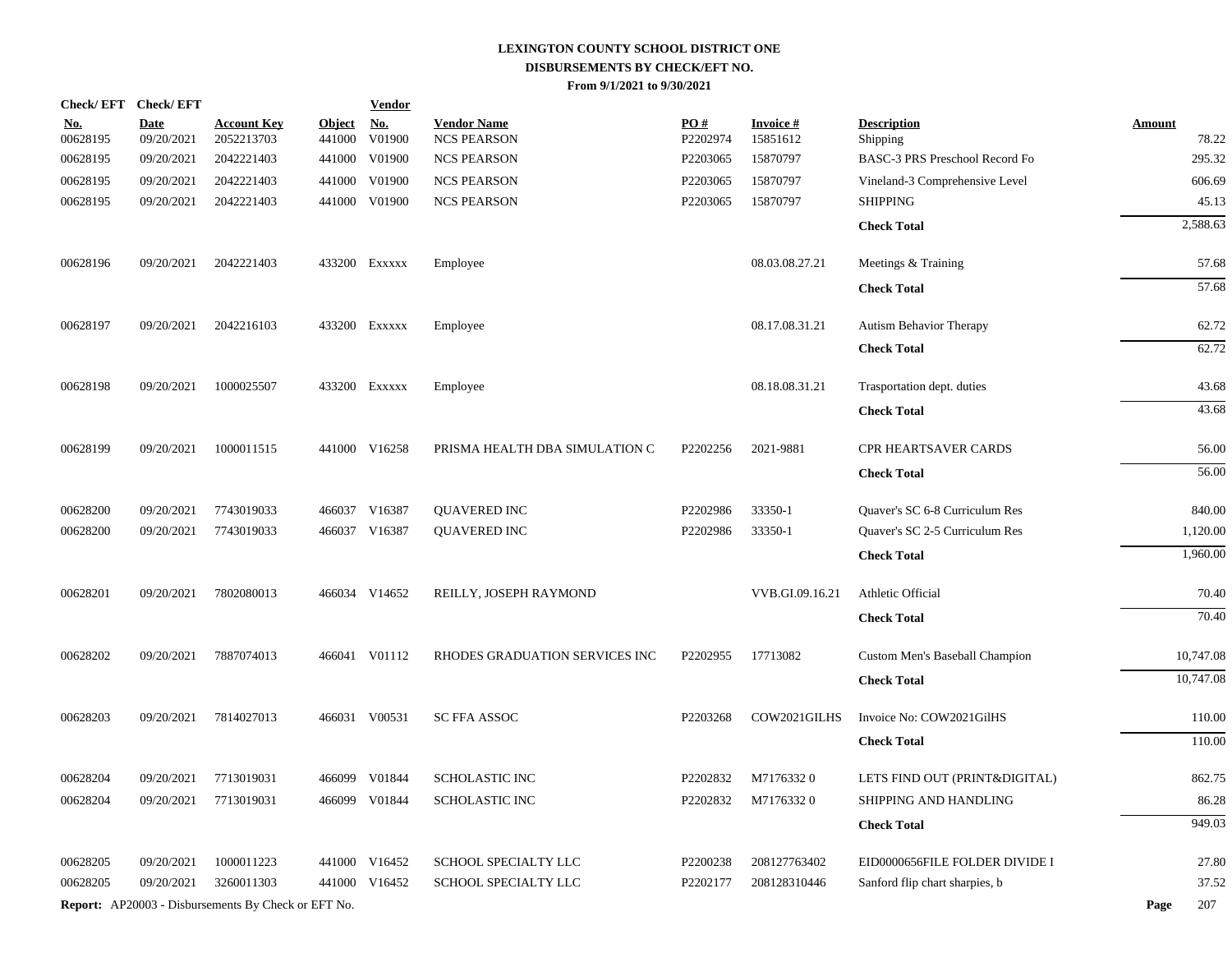| Check/EFT Check/EFT    |                           |                                  |                         | <b>Vendor</b>        |                                            |                               |                                 |                                                      |                        |
|------------------------|---------------------------|----------------------------------|-------------------------|----------------------|--------------------------------------------|-------------------------------|---------------------------------|------------------------------------------------------|------------------------|
| <u>No.</u><br>00628205 | <b>Date</b><br>09/20/2021 | <b>Account Key</b><br>1000011337 | <u>Object</u><br>441000 | <u>No.</u><br>V16452 | <b>Vendor Name</b><br>SCHOOL SPECIALTY LLC | $\underline{PO#}$<br>P2200815 | <b>Invoice#</b><br>208128418194 | <b>Description</b><br>EID0000656BATTERIES C ENERGIZE | <b>Amount</b><br>74.04 |
| 00628205               | 09/20/2021                | 1000011413                       | 441000                  | V16452               | SCHOOL SPECIALTY LLC                       | P2202670                      | 208128507827                    | EID0000607PAPER ROLL RAINBOW K                       | 88.75                  |
| 00628205               | 09/20/2021                | 1000011413                       | 441000                  | V16452               | SCHOOL SPECIALTY LLC                       | P2202670                      | 208128507827                    | EID0000607PAPER ROLL RAINBOW K                       | 93.08                  |
| 00628205               | 09/20/2021                | 1000011413                       |                         | 441000 V16452        | SCHOOL SPECIALTY LLC                       | P2202670                      | 208128507827                    | EID0000607PAPER ROLL RAINBOW K                       | 75.91                  |
|                        |                           |                                  |                         |                      |                                            |                               |                                 | <b>Check Total</b>                                   | 397.10                 |
| 00628206               | 09/20/2021                | 6000025646                       |                         | 446040 V00879        | SENN BROTHERS INC                          |                               | L33865                          | 046-Beechwood MS #2119                               | 157.00                 |
| 00628206               | 09/20/2021                | 6000025640                       | 446040                  | V00879               | SENN BROTHERS INC                          |                               | L33882                          | 040-New Providence ES # 2115                         | 37.50                  |
| 00628206               | 09/20/2021                | 6000025641                       | 446040                  | V00879               | SENN BROTHERS INC                          |                               | L33883                          | 041-Rocky Creek ES # 2116                            | 233.25                 |
| 00628206               | 09/20/2021                | 6000025645                       |                         | 446040 V00879        | SENN BROTHERS INC                          |                               | L33912                          | 045-Deerfield ES #2118                               | 199.00                 |
| 00628206               | 09/20/2021                | 6000025631                       | 446040                  | V00879               | SENN BROTHERS INC                          |                               | L33913                          | 031-Lake Murray ES #1524                             | 84.00                  |
| 00628206               | 09/20/2021                | 6000025635                       |                         | 446040 V00879        | SENN BROTHERS INC                          |                               | L33914                          | 035-Pleasant Hill ES#3220                            | 84.00                  |
| 00628206               | 09/20/2021                | 6000025624                       |                         | 446040 V00879        | SENN BROTHERS INC                          |                               | L33915                          | 024-Red Bank ES #860                                 | 84.00                  |
| 00628206               | 09/20/2021                | 6000025623                       |                         | 446040 V00879        | SENN BROTHERS INC                          |                               | L33916                          | 023-Saxe Gotha ES #859                               | 84.00                  |
| 00628206               | 09/20/2021                | 6000025625                       |                         | 446040 V00879        | SENN BROTHERS INC                          |                               | L33917                          | 025-White Knoll ES #861                              | 298.50                 |
| 00628206               | 09/20/2021                | 6000025627                       |                         | 446040 V00879        | SENN BROTHERS INC                          |                               | L33918                          | 027-White Knoll HS #1791                             | 191.25                 |
| 00628206               | 09/20/2021                | 6000025620                       |                         | 446040 V00879        | SENN BROTHERS INC                          |                               | L33919                          | 020-Lexington MS #857                                | 203.00                 |
| 00628206               | 09/20/2021                | 6000025612                       |                         | 446040 V00879        | SENN BROTHERS INC                          |                               | L33920                          | 012-Lexington ES #851                                | 84.00                  |
| 00628206               | 09/20/2021                | 6000025642                       |                         | 446040 V00879        | SENN BROTHERS INC                          |                               | L34261                          | 042-Meadow Glen ES # 2117                            | 256.50                 |
| 00628206               | 09/20/2021                | 6000025643                       |                         | 446040 V00879        | SENN BROTHERS INC                          |                               | L34262                          | 043-Meadow Glen MS #52912                            | 63.00                  |
| 00628206               | 09/20/2021                | 6000025644                       |                         | 446040 V00879        | SENN BROTHERS INC                          |                               | L34263                          | 044-River Bluff HS #1311                             | 63.00                  |
| 00628206               | 09/20/2021                | 6000025622                       |                         | 446040 V00879        | SENN BROTHERS INC                          |                               | L34344                          | 022-Oak Grove ES #858                                | 252.00                 |
|                        |                           |                                  |                         |                      |                                            |                               |                                 | <b>Check Total</b>                                   | 2,374.00               |
| 00628207               | 09/20/2021                | 7860527030                       |                         | 466099 V00173        | SHEALY'S BARBEQUE                          | P2201234                      | 314384                          | Staff breakfast for start of 2                       | 957.65                 |
|                        |                           |                                  |                         |                      |                                            |                               |                                 | <b>Check Total</b>                                   | 957.65                 |
| 00628208               | 09/20/2021                | 1000026693                       |                         | 434510 V14433        | SIGNAL TECHNOLOGIES INC                    | P2111480                      | 1009211                         | Labor B                                              | 110.00                 |
| 00628208               | 09/20/2021                | 1000026693                       |                         | 434510 V14433        | SIGNAL TECHNOLOGIES INC                    | P2111628                      | 1009211                         | <b>LABOR B</b>                                       | 220.00                 |
|                        |                           |                                  |                         |                      |                                            |                               |                                 | <b>Check Total</b>                                   | 330.00                 |
| 00628209               | 09/20/2021                | 7802088026                       |                         | 466034 V15332        | <b>SMITH, JOHN ROBERT</b>                  |                               |                                 | FB.WKM.09.15.21 FB WKM vs Sandhills & BL             | 80.00                  |
|                        |                           |                                  |                         |                      |                                            |                               |                                 | <b>Check Total</b>                                   | 80.00                  |
| 00628210               | 09/20/2021                | 2042112703                       | 434500                  | V16861               | SPIDER LEARNING INC                        | P2202655                      |                                 | SPIDER LEX1 9-1 STUDENT LICENSES                     | 6,505.60               |
| 00628210               | 09/20/2021                | 2042112703                       |                         | 434500 V16861        | SPIDER LEARNING INC                        | P2202655                      |                                 | SPIDER_LEX1_9-1 TEACHER LICENSES                     | 642.00                 |
|                        |                           |                                  |                         |                      |                                            |                               |                                 |                                                      |                        |
|                        |                           |                                  |                         |                      |                                            |                               |                                 |                                                      |                        |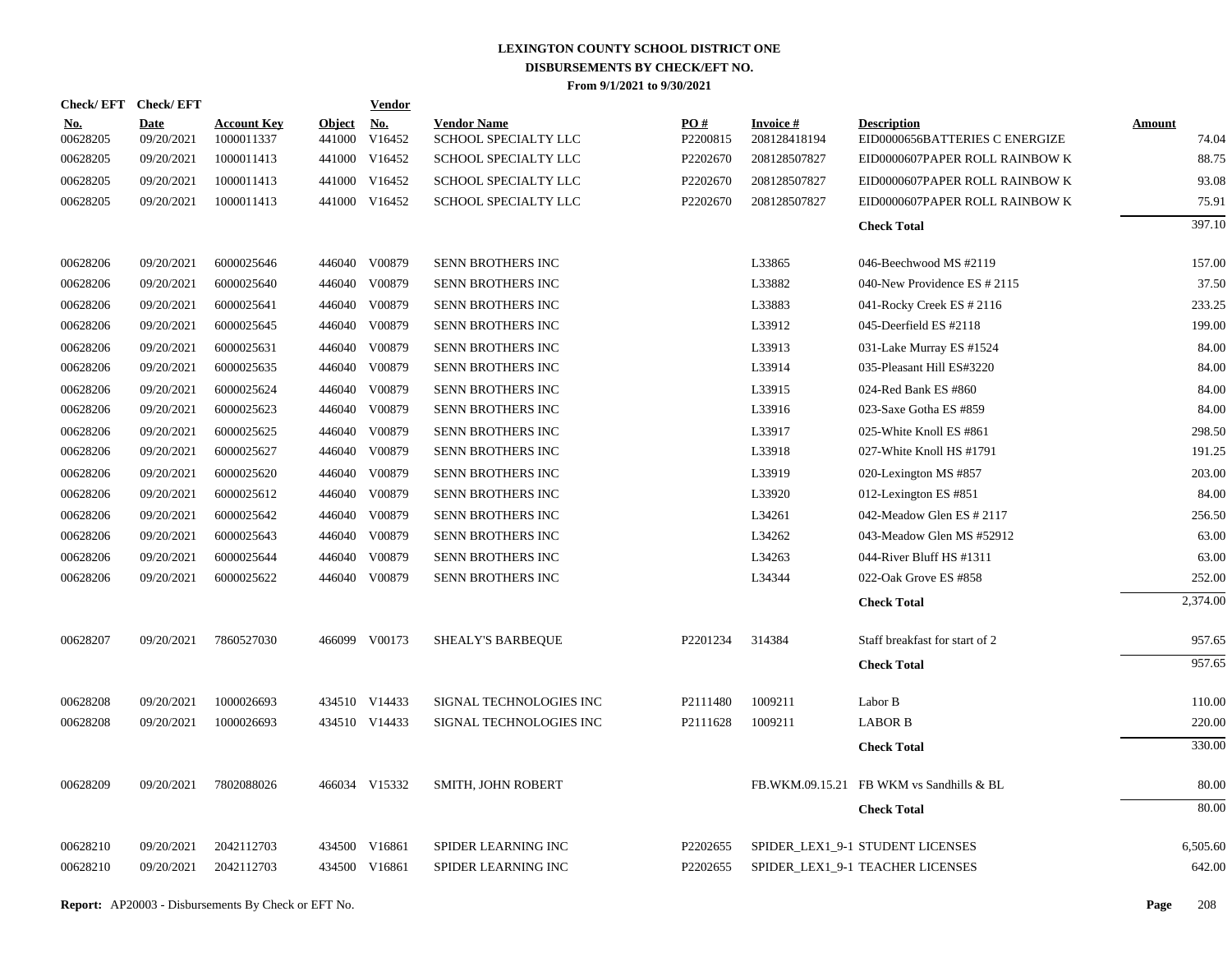|            |                                                                                                          |                                                                                                                                                   |                                                                                                              | <u>Vendor</u> |                                                                                                                                                                                                                                                                                                                                                                                                                                                                                      |                                                                                                                                                                                                                                                                                          |                                                                                                          |                                                                        |                                                                                                                                                                                                                                                                                                                                 |
|------------|----------------------------------------------------------------------------------------------------------|---------------------------------------------------------------------------------------------------------------------------------------------------|--------------------------------------------------------------------------------------------------------------|---------------|--------------------------------------------------------------------------------------------------------------------------------------------------------------------------------------------------------------------------------------------------------------------------------------------------------------------------------------------------------------------------------------------------------------------------------------------------------------------------------------|------------------------------------------------------------------------------------------------------------------------------------------------------------------------------------------------------------------------------------------------------------------------------------------|----------------------------------------------------------------------------------------------------------|------------------------------------------------------------------------|---------------------------------------------------------------------------------------------------------------------------------------------------------------------------------------------------------------------------------------------------------------------------------------------------------------------------------|
| <u>No.</u> | <b>Date</b>                                                                                              | <b>Account Key</b>                                                                                                                                | <b>Object</b>                                                                                                | <u>No.</u>    | <b>Vendor Name</b>                                                                                                                                                                                                                                                                                                                                                                                                                                                                   | PO#                                                                                                                                                                                                                                                                                      | <b>Invoice#</b>                                                                                          | <b>Description</b>                                                     | <b>Amount</b>                                                                                                                                                                                                                                                                                                                   |
|            |                                                                                                          |                                                                                                                                                   |                                                                                                              |               |                                                                                                                                                                                                                                                                                                                                                                                                                                                                                      |                                                                                                                                                                                                                                                                                          |                                                                                                          |                                                                        | 2,675.00<br>$-2,675.00$                                                                                                                                                                                                                                                                                                         |
|            |                                                                                                          |                                                                                                                                                   |                                                                                                              |               |                                                                                                                                                                                                                                                                                                                                                                                                                                                                                      |                                                                                                                                                                                                                                                                                          |                                                                                                          |                                                                        |                                                                                                                                                                                                                                                                                                                                 |
|            |                                                                                                          |                                                                                                                                                   |                                                                                                              |               |                                                                                                                                                                                                                                                                                                                                                                                                                                                                                      |                                                                                                                                                                                                                                                                                          |                                                                                                          |                                                                        | 7,147.60                                                                                                                                                                                                                                                                                                                        |
| 00628211   | 09/20/2021                                                                                               | 7802088026                                                                                                                                        |                                                                                                              |               | <b>STEELE, JUSTIN</b>                                                                                                                                                                                                                                                                                                                                                                                                                                                                |                                                                                                                                                                                                                                                                                          |                                                                                                          |                                                                        | 80.00                                                                                                                                                                                                                                                                                                                           |
|            |                                                                                                          |                                                                                                                                                   |                                                                                                              |               |                                                                                                                                                                                                                                                                                                                                                                                                                                                                                      |                                                                                                                                                                                                                                                                                          |                                                                                                          | <b>Check Total</b>                                                     | 80.00                                                                                                                                                                                                                                                                                                                           |
| 00628212   | 09/20/2021                                                                                               | 2042221503                                                                                                                                        |                                                                                                              |               | Employee                                                                                                                                                                                                                                                                                                                                                                                                                                                                             |                                                                                                                                                                                                                                                                                          | 08.10.08.31.21                                                                                           | <b>Physical Therapy Commutes</b>                                       | 85.96                                                                                                                                                                                                                                                                                                                           |
|            |                                                                                                          |                                                                                                                                                   |                                                                                                              |               |                                                                                                                                                                                                                                                                                                                                                                                                                                                                                      |                                                                                                                                                                                                                                                                                          |                                                                                                          | <b>Check Total</b>                                                     | 85.96                                                                                                                                                                                                                                                                                                                           |
| 00628213   | 09/20/2021                                                                                               | 7860527015                                                                                                                                        |                                                                                                              |               | THE GALLERY COLLECTION PRUDENT                                                                                                                                                                                                                                                                                                                                                                                                                                                       | P2202905                                                                                                                                                                                                                                                                                 | 21A0009190                                                                                               | 25 THANK YOU CARDS AND ENVELOP                                         | 78.07                                                                                                                                                                                                                                                                                                                           |
|            |                                                                                                          |                                                                                                                                                   |                                                                                                              |               |                                                                                                                                                                                                                                                                                                                                                                                                                                                                                      |                                                                                                                                                                                                                                                                                          |                                                                                                          |                                                                        | 5.35                                                                                                                                                                                                                                                                                                                            |
| 00628213   | 09/20/2021                                                                                               | 7860527015                                                                                                                                        |                                                                                                              |               | THE GALLERY COLLECTION PRUDENT                                                                                                                                                                                                                                                                                                                                                                                                                                                       | P2202905                                                                                                                                                                                                                                                                                 | 21A0009190                                                                                               | <b>SHIPPING</b>                                                        | 11.21                                                                                                                                                                                                                                                                                                                           |
|            |                                                                                                          |                                                                                                                                                   |                                                                                                              |               |                                                                                                                                                                                                                                                                                                                                                                                                                                                                                      |                                                                                                                                                                                                                                                                                          |                                                                                                          | <b>Check Total</b>                                                     | 94.63                                                                                                                                                                                                                                                                                                                           |
|            |                                                                                                          |                                                                                                                                                   |                                                                                                              |               |                                                                                                                                                                                                                                                                                                                                                                                                                                                                                      |                                                                                                                                                                                                                                                                                          |                                                                                                          |                                                                        | 25.00                                                                                                                                                                                                                                                                                                                           |
|            |                                                                                                          |                                                                                                                                                   |                                                                                                              |               |                                                                                                                                                                                                                                                                                                                                                                                                                                                                                      |                                                                                                                                                                                                                                                                                          |                                                                                                          |                                                                        | 37.73                                                                                                                                                                                                                                                                                                                           |
|            |                                                                                                          |                                                                                                                                                   |                                                                                                              |               |                                                                                                                                                                                                                                                                                                                                                                                                                                                                                      |                                                                                                                                                                                                                                                                                          |                                                                                                          |                                                                        | 26.00                                                                                                                                                                                                                                                                                                                           |
|            |                                                                                                          |                                                                                                                                                   |                                                                                                              |               |                                                                                                                                                                                                                                                                                                                                                                                                                                                                                      |                                                                                                                                                                                                                                                                                          |                                                                                                          |                                                                        | 37.73                                                                                                                                                                                                                                                                                                                           |
|            |                                                                                                          | 1000025408                                                                                                                                        |                                                                                                              |               |                                                                                                                                                                                                                                                                                                                                                                                                                                                                                      |                                                                                                                                                                                                                                                                                          |                                                                                                          | District Office & Annex Buildi                                         | 26.00                                                                                                                                                                                                                                                                                                                           |
|            |                                                                                                          |                                                                                                                                                   |                                                                                                              |               |                                                                                                                                                                                                                                                                                                                                                                                                                                                                                      |                                                                                                                                                                                                                                                                                          |                                                                                                          |                                                                        | 26.00                                                                                                                                                                                                                                                                                                                           |
| 00628214   | 09/20/2021                                                                                               | 1000025408                                                                                                                                        |                                                                                                              |               | TITAN TERMITE & PEST CONTROL I                                                                                                                                                                                                                                                                                                                                                                                                                                                       | P2200538                                                                                                                                                                                                                                                                                 | 182752                                                                                                   | District 1 Office Building 2                                           | 37.73                                                                                                                                                                                                                                                                                                                           |
| 00628214   | 09/20/2021                                                                                               | 1000025408                                                                                                                                        |                                                                                                              |               | TITAN TERMITE & PEST CONTROL I                                                                                                                                                                                                                                                                                                                                                                                                                                                       | P2200538                                                                                                                                                                                                                                                                                 | 182752                                                                                                   | District 1 Office Building 2                                           | 26.00                                                                                                                                                                                                                                                                                                                           |
| 00628214   | 09/20/2021                                                                                               | 1000025408                                                                                                                                        |                                                                                                              |               | TITAN TERMITE & PEST CONTROL I                                                                                                                                                                                                                                                                                                                                                                                                                                                       | P2200538                                                                                                                                                                                                                                                                                 | 182752                                                                                                   | District Data Center/Operation                                         | 26.00                                                                                                                                                                                                                                                                                                                           |
| 00628214   | 09/20/2021                                                                                               | 1000025411                                                                                                                                        |                                                                                                              |               | TITAN TERMITE & PEST CONTROL I                                                                                                                                                                                                                                                                                                                                                                                                                                                       | P2200538                                                                                                                                                                                                                                                                                 | 182752                                                                                                   | LHS Facilities A                                                       | 37.73                                                                                                                                                                                                                                                                                                                           |
| 00628214   | 09/20/2021                                                                                               | 1000025411                                                                                                                                        |                                                                                                              |               | TITAN TERMITE & PEST CONTROL I                                                                                                                                                                                                                                                                                                                                                                                                                                                       | P2200538                                                                                                                                                                                                                                                                                 | 182752                                                                                                   | <b>LHS Facilities B</b>                                                | 26.00                                                                                                                                                                                                                                                                                                                           |
| 00628214   | 09/20/2021                                                                                               | 1000025411                                                                                                                                        |                                                                                                              |               | TITAN TERMITE & PEST CONTROL I                                                                                                                                                                                                                                                                                                                                                                                                                                                       | P2200538                                                                                                                                                                                                                                                                                 | 182752                                                                                                   | LHS Facilities C                                                       | 25.00                                                                                                                                                                                                                                                                                                                           |
| 00628214   | 09/20/2021                                                                                               | 1000025411                                                                                                                                        |                                                                                                              |               | TITAN TERMITE & PEST CONTROL I                                                                                                                                                                                                                                                                                                                                                                                                                                                       | P2200538                                                                                                                                                                                                                                                                                 | 182752                                                                                                   | <b>MES Facilities A</b>                                                | 37.73                                                                                                                                                                                                                                                                                                                           |
| 00628214   | 09/20/2021                                                                                               | 1000025412                                                                                                                                        |                                                                                                              |               | TITAN TERMITE & PEST CONTROL I                                                                                                                                                                                                                                                                                                                                                                                                                                                       | P2200538                                                                                                                                                                                                                                                                                 | 182752                                                                                                   | <b>LES Facilities A</b>                                                | 37.73                                                                                                                                                                                                                                                                                                                           |
| 00628214   | 09/20/2021                                                                                               | 1000025412                                                                                                                                        |                                                                                                              |               | TITAN TERMITE & PEST CONTROL I                                                                                                                                                                                                                                                                                                                                                                                                                                                       | P2200538                                                                                                                                                                                                                                                                                 | 182752                                                                                                   | <b>LES Facilities B</b>                                                | 26.00                                                                                                                                                                                                                                                                                                                           |
| 00628214   | 09/20/2021                                                                                               | 1000025413                                                                                                                                        |                                                                                                              |               | TITAN TERMITE & PEST CONTROL I                                                                                                                                                                                                                                                                                                                                                                                                                                                       | P2200538                                                                                                                                                                                                                                                                                 | 182752                                                                                                   | GHS & Transportation Facilitie                                         | 37.73                                                                                                                                                                                                                                                                                                                           |
| 00628214   | 09/20/2021                                                                                               | 1000025413                                                                                                                                        |                                                                                                              |               | TITAN TERMITE & PEST CONTROL I                                                                                                                                                                                                                                                                                                                                                                                                                                                       | P2200538                                                                                                                                                                                                                                                                                 | 182752                                                                                                   | GHS & Transportation Facilitie                                         | 26.00                                                                                                                                                                                                                                                                                                                           |
| 00628214   | 09/20/2021                                                                                               | 1000025413                                                                                                                                        |                                                                                                              |               | TITAN TERMITE & PEST CONTROL I                                                                                                                                                                                                                                                                                                                                                                                                                                                       | P2200538                                                                                                                                                                                                                                                                                 | 182752                                                                                                   | GHS & Transportation Facilitie                                         | 25.00                                                                                                                                                                                                                                                                                                                           |
| 00628214   | 09/20/2021                                                                                               | 1000025414                                                                                                                                        |                                                                                                              |               | TITAN TERMITE & PEST CONTROL I                                                                                                                                                                                                                                                                                                                                                                                                                                                       | P2200538                                                                                                                                                                                                                                                                                 | 182752                                                                                                   | New GES Facilities A (contract                                         | 37.73                                                                                                                                                                                                                                                                                                                           |
| 00628214   | 09/20/2021                                                                                               | 1000025414                                                                                                                                        |                                                                                                              |               | TITAN TERMITE & PEST CONTROL I                                                                                                                                                                                                                                                                                                                                                                                                                                                       | P2200538                                                                                                                                                                                                                                                                                 | 182752                                                                                                   | New GES Facilities B (contract                                         | 26.00                                                                                                                                                                                                                                                                                                                           |
| 00628214   | 09/20/2021                                                                                               | 1000025415                                                                                                                                        |                                                                                                              |               | TITAN TERMITE & PEST CONTROL I                                                                                                                                                                                                                                                                                                                                                                                                                                                       | P2200538                                                                                                                                                                                                                                                                                 | 182752                                                                                                   | PHS & Transportation Facilitie                                         | 37.73                                                                                                                                                                                                                                                                                                                           |
|            | 00628210<br>00628210<br>00628213<br>00628214<br>00628214<br>00628214<br>00628214<br>00628214<br>00628214 | Check/EFT Check/EFT<br>09/20/2021<br>09/20/2021<br>09/20/2021<br>09/20/2021<br>09/20/2021<br>09/20/2021<br>09/20/2021<br>09/20/2021<br>09/20/2021 | 2042112703<br>2042112703<br>7860527015<br>1000025407<br>1000025408<br>1000025408<br>1000025408<br>1000025408 | 466041        | 434500<br>V16861<br>434500 V16861<br>466034 V12540<br>433200 Exxxxx<br>466041 V01019<br>V01019<br>466041 V01019<br>432300 V15791<br>432300 V15791<br>432300 V15791<br>432300 V15791<br>432300 V15791<br>432300 V15791<br>432300 V15791<br>432300 V15791<br>432300 V15791<br>432300 V15791<br>432300 V15791<br>432300 V15791<br>432300 V15791<br>432300 V15791<br>432300 V15791<br>432300 V15791<br>432300 V15791<br>432300 V15791<br>432300 V15791<br>432300 V15791<br>432300 V15791 | SPIDER LEARNING INC<br>SPIDER LEARNING INC<br>THE GALLERY COLLECTION PRUDENT<br>TITAN TERMITE & PEST CONTROL I<br>TITAN TERMITE & PEST CONTROL I<br>TITAN TERMITE & PEST CONTROL I<br>TITAN TERMITE & PEST CONTROL I<br>TITAN TERMITE & PEST CONTROL I<br>TITAN TERMITE & PEST CONTROL I | P2202655<br>P2202655<br>P2202905<br>P2200538<br>P2200538<br>P2200538<br>P2200538<br>P2200538<br>P2200538 | 21A0009190<br>182752<br>182752<br>182752<br>182752<br>182752<br>182752 | SPIDER_LEX1_9-1 PROFESSIONAL DEVELOPMENT (1/2<br>SPIDER_LEX1_9-1 DISCOUNT<br><b>Check Total</b><br>FB.WKM.09.15.21 FB WKM vs Sandhills & BL<br><b>CLASSIC SEAL FAST</b><br>Transportation (Main Building)<br>District 1 Building 3<br>District 1 Building 3<br>District Office & Annex Buildi<br>Building Maintenance & Facilit |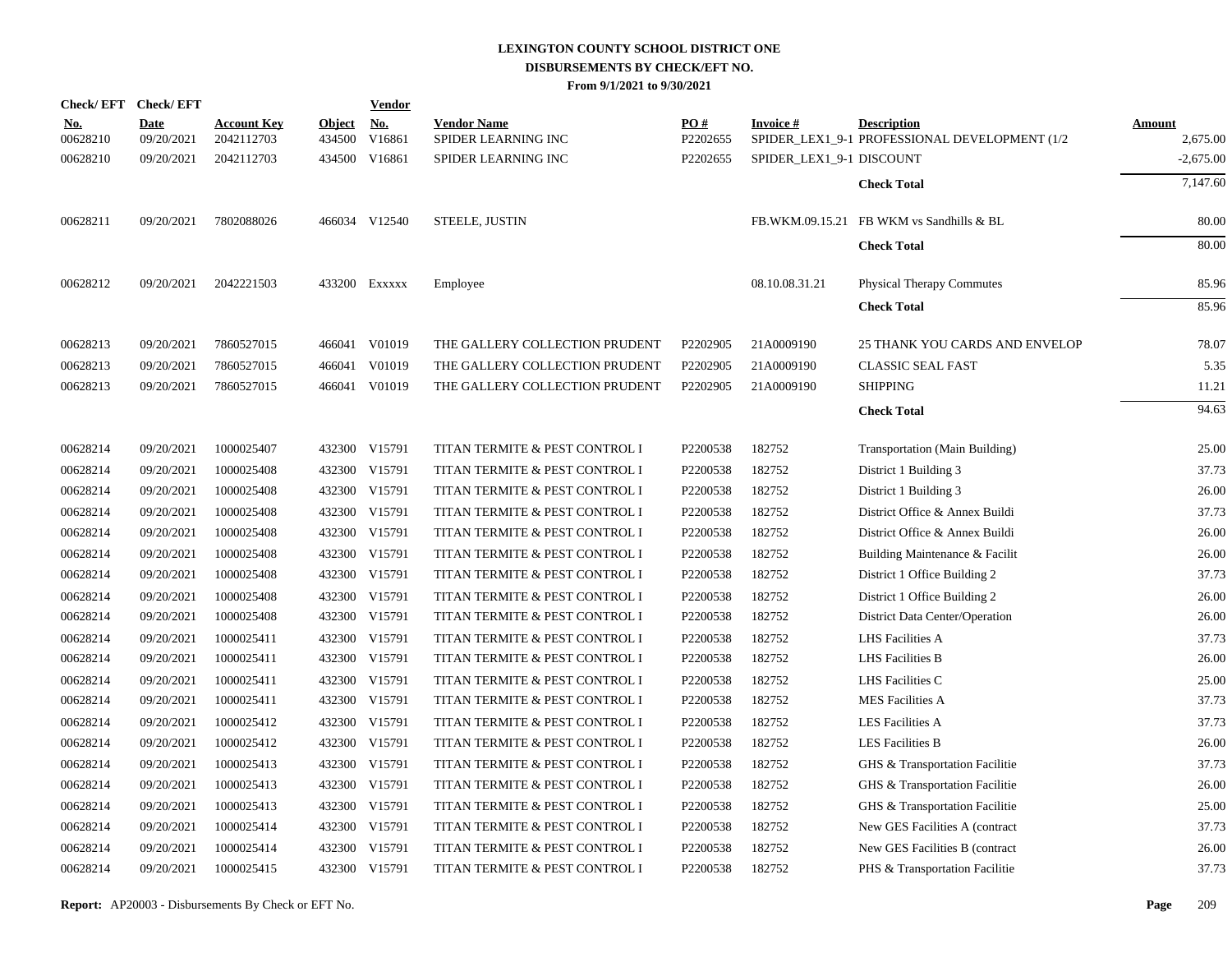| <b>Check/EFT</b>       | <b>Check/EFT</b>          |                                  |                         | <b>Vendor</b> |                                                      |                 |                           |                                                      |                        |
|------------------------|---------------------------|----------------------------------|-------------------------|---------------|------------------------------------------------------|-----------------|---------------------------|------------------------------------------------------|------------------------|
| <u>No.</u><br>00628214 | <b>Date</b><br>09/20/2021 | <b>Account Key</b><br>1000025415 | <b>Object</b><br>432300 | No.<br>V15791 | <b>Vendor Name</b><br>TITAN TERMITE & PEST CONTROL I | PO#<br>P2200538 | <b>Invoice#</b><br>182752 | <b>Description</b><br>PHS & Transportation Facilitie | <b>Amount</b><br>26.00 |
| 00628214               | 09/20/2021                | 1000025415                       |                         | 432300 V15791 | TITAN TERMITE & PEST CONTROL I                       | P2200538        | 182752                    | PHS & Transportation Facilitie                       | 25.00                  |
| 00628214               | 09/20/2021                | 1000025416                       |                         | 432300 V15791 | TITAN TERMITE & PEST CONTROL I                       | P2200538        | 182752                    | PES Facilities A                                     | 37.73                  |
| 00628214               | 09/20/2021                | 1000025416                       |                         | 432300 V15791 | TITAN TERMITE & PEST CONTROL I                       | P2200538        | 182752                    | <b>PES Facilities B</b>                              | 26.00                  |
| 00628214               | 09/20/2021                | 1000025419                       |                         | 432300 V15791 | TITAN TERMITE & PEST CONTROL I                       | P2200538        | 182752                    | AES Facilities A (contract lin                       | 37.73                  |
| 00628214               | 09/20/2021                | 1000025419                       |                         | 432300 V15791 | TITAN TERMITE & PEST CONTROL I                       | P2200538        | 182752                    | AES Facilities B (contract lin                       | 26.00                  |
| 00628214               | 09/20/2021                | 1000025420                       |                         | 432300 V15791 | TITAN TERMITE & PEST CONTROL I                       | P2200538        | 182752                    | <b>LMS</b> Facilities A                              | 37.73                  |
| 00628214               | 09/20/2021                | 1000025420                       |                         | 432300 V15791 | TITAN TERMITE & PEST CONTROL I                       | P2200538        | 182752                    | <b>LMS</b> Facilities B                              | 26.00                  |
| 00628214               | 09/20/2021                | 1000025421                       |                         | 432300 V15791 | TITAN TERMITE & PEST CONTROL I                       | P2200538        | 182752                    | LTC Facilities A                                     | 37.73                  |
| 00628214               | 09/20/2021                | 1000025421                       |                         | 432300 V15791 | TITAN TERMITE & PEST CONTROL I                       | P2200538        | 182752                    | <b>LTC</b> Facilities B                              | 26.00                  |
| 00628214               | 09/20/2021                | 1000025422                       |                         | 432300 V15791 | TITAN TERMITE & PEST CONTROL I                       | P2200538        | 182752                    | <b>OGES</b> Facilities A                             | 37.73                  |
| 00628214               | 09/20/2021                | 1000025422                       |                         | 432300 V15791 | TITAN TERMITE & PEST CONTROL I                       | P2200538        | 182752                    | <b>OGES</b> Facilities B                             | 26.00                  |
| 00628214               | 09/20/2021                | 1000025423                       |                         | 432300 V15791 | TITAN TERMITE & PEST CONTROL I                       | P2200538        | 182752                    | <b>SGES Facilities A</b>                             | 37.73                  |
| 00628214               | 09/20/2021                | 1000025423                       |                         | 432300 V15791 | TITAN TERMITE & PEST CONTROL I                       | P2200538        | 182752                    | <b>SGES Facilities B</b>                             | 26.00                  |
| 00628214               | 09/20/2021                | 1000025424                       |                         | 432300 V15791 | TITAN TERMITE & PEST CONTROL I                       | P2200538        | 182752                    | <b>RBES Facilities A</b>                             | 37.73                  |
| 00628214               | 09/20/2021                | 1000025424                       |                         | 432300 V15791 | TITAN TERMITE & PEST CONTROL I                       | P2200538        | 182752                    | <b>RBES Facilities B</b>                             | 26.00                  |
| 00628214               | 09/20/2021                | 1000025425                       |                         | 432300 V15791 | TITAN TERMITE & PEST CONTROL I                       | P2200538        | 182752                    | <b>WKES</b> Facilities A                             | 37.73                  |
| 00628214               | 09/20/2021                | 1000025425                       |                         | 432300 V15791 | TITAN TERMITE & PEST CONTROL I                       | P2200538        | 182752                    | <b>WKES Facilities B</b>                             | 26.00                  |
| 00628214               | 09/20/2021                | 1000025426                       |                         | 432300 V15791 | TITAN TERMITE & PEST CONTROL I                       | P2200538        | 182752                    | <b>WKMS</b> Facilities A                             | 37.73                  |
| 00628214               | 09/20/2021                | 1000025426                       |                         | 432300 V15791 | TITAN TERMITE & PEST CONTROL I                       | P2200538        | 182752                    | <b>WKMS</b> Facilities B                             | 26.00                  |
| 00628214               | 09/20/2021                | 1000025427                       |                         | 432300 V15791 | TITAN TERMITE & PEST CONTROL I                       | P2200538        | 182752                    | <b>WKHS Facilities A</b>                             | 37.73                  |
| 00628214               | 09/20/2021                | 1000025427                       |                         | 432300 V15791 | TITAN TERMITE & PEST CONTROL I                       | P2200538        | 182752                    | <b>WKHS Facilities B</b>                             | 26.00                  |
| 00628214               | 09/20/2021                | 1000025427                       |                         | 432300 V15791 | TITAN TERMITE & PEST CONTROL I                       | P2200538        | 182752                    | WKHS Facilities C                                    | 25.00                  |
| 00628214               | 09/20/2021                | 1000025428                       |                         | 432300 V15791 | TITAN TERMITE & PEST CONTROL I                       | P2200538        | 182752                    | <b>MES Facilities B</b>                              | 26.00                  |
| 00628214               | 09/20/2021                | 1000025429                       |                         | 432300 V15791 | TITAN TERMITE & PEST CONTROL I                       | P2200538        | 182752                    | <b>GMS</b> Facilities A                              | 37.73                  |
| 00628214               | 09/20/2021                | 1000025429                       |                         | 432300 V15791 | TITAN TERMITE & PEST CONTROL I                       | P2200538        | 182752                    | <b>GMS</b> Facilities B                              | 26.00                  |
| 00628214               | 09/20/2021                | 1000025430                       |                         | 432300 V15791 | TITAN TERMITE & PEST CONTROL I                       | P2200538        | 182752                    | PMS Facilities A (contract lin                       | 37.73                  |
| 00628214               | 09/20/2021                | 1000025430                       |                         | 432300 V15791 | TITAN TERMITE & PEST CONTROL I                       | P2200538        | 182752                    | PMS Facilities B (contract lin                       | 26.00                  |
| 00628214               | 09/20/2021                | 1000025431                       |                         | 432300 V15791 | TITAN TERMITE & PEST CONTROL I                       | P2200538        | 182752                    | <b>LMES</b> Facilities A                             | 37.73                  |
| 00628214               | 09/20/2021                | 1000025431                       |                         | 432300 V15791 | TITAN TERMITE & PEST CONTROL I                       | P2200538        | 182752                    | <b>LMES Facilities B</b>                             | 26.00                  |
| 00628214               | 09/20/2021                | 1000025434                       |                         | 432300 V15791 | TITAN TERMITE & PEST CONTROL I                       | P2200538        | 182752                    | PHMS Facilities A                                    | 37.73                  |
| 00628214               | 09/20/2021                | 1000025434                       |                         | 432300 V15791 | TITAN TERMITE & PEST CONTROL I                       | P2200538        | 182752                    | <b>PHMS</b> Facilities B                             | 26.00                  |
| 00628214               | 09/20/2021                | 1000025435                       |                         | 432300 V15791 | TITAN TERMITE & PEST CONTROL I                       | P2200538        | 182752                    | PHES Facilities A                                    | 37.73                  |
| 00628214               | 09/20/2021                | 1000025435                       |                         | 432300 V15791 | TITAN TERMITE & PEST CONTROL I                       | P2200538        | 182752                    | <b>PHES Facilities B</b>                             | 26.00                  |
| 00628214               | 09/20/2021                | 1000025437                       |                         | 432300 V15791 | TITAN TERMITE & PEST CONTROL I                       | P2200538        | 182752                    | <b>CSMS</b> Facilities A                             | 37.73                  |
| 00628214               | 09/20/2021                | 1000025437                       |                         | 432300 V15791 | TITAN TERMITE & PEST CONTROL I                       | P2200538        | 182752                    | <b>CSMS</b> Facilities B                             | 26.00                  |

**Report:** AP20003 - Disbursements By Check or EFT No. **Page** 210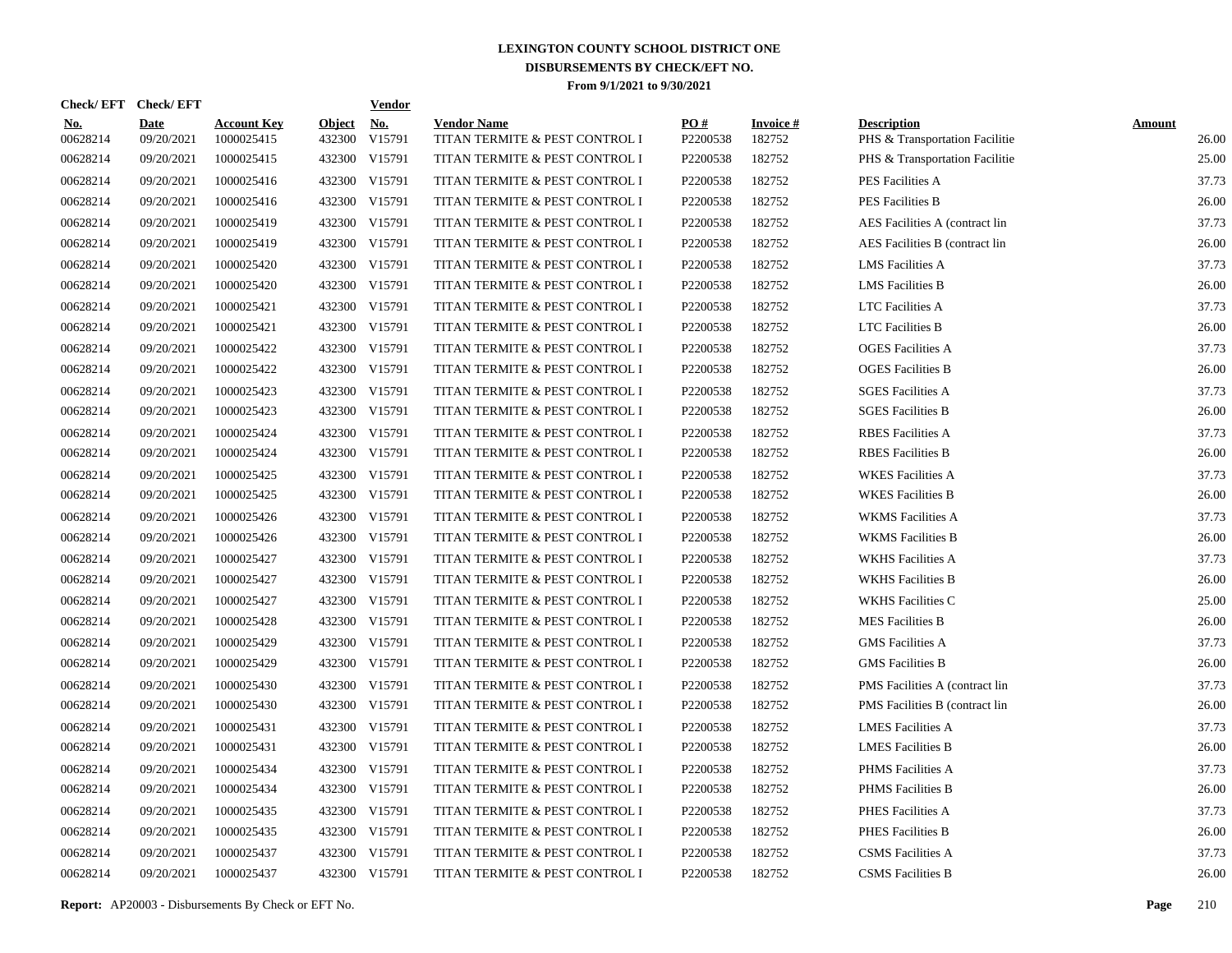| <b>Check/EFT</b>       | <b>Check/EFT</b>          |                                  |               | <b>Vendor</b>        |                                                      |                 |                     |                                                |                        |
|------------------------|---------------------------|----------------------------------|---------------|----------------------|------------------------------------------------------|-----------------|---------------------|------------------------------------------------|------------------------|
| <u>No.</u><br>00628214 | <b>Date</b><br>09/20/2021 | <b>Account Key</b><br>1000025438 | <b>Object</b> | No.<br>432300 V15791 | <b>Vendor Name</b><br>TITAN TERMITE & PEST CONTROL I | PO#<br>P2200538 | Invoice #<br>182752 | <b>Description</b><br><b>CSES Facilities A</b> | <u>Amount</u><br>37.73 |
| 00628214               | 09/20/2021                | 1000025438                       |               | 432300 V15791        | TITAN TERMITE & PEST CONTROL I                       | P2200538        | 182752              | <b>CSES Facilities B</b>                       | 26.00                  |
| 00628214               | 09/20/2021                | 1000025439                       |               | 432300 V15791        | TITAN TERMITE & PEST CONTROL I                       | P2200538        | 182752              | <b>FPES Facilities A</b>                       | 37.73                  |
| 00628214               | 09/20/2021                | 1000025439                       |               | 432300 V15791        | TITAN TERMITE & PEST CONTROL I                       | P2200538        | 182752              | <b>FPES Facilites B</b>                        | 26.00                  |
| 00628214               | 09/20/2021                | 1000025440                       |               | 432300 V15791        | TITAN TERMITE & PEST CONTROL I                       | P2200538        | 182752              | <b>NPES Facilities A</b>                       | 37.73                  |
| 00628214               | 09/20/2021                | 1000025440                       |               | 432300 V15791        | TITAN TERMITE & PEST CONTROL I                       | P2200538        | 182752              | <b>NPES Facilities B</b>                       | 26.00                  |
| 00628214               | 09/20/2021                | 1000025441                       |               | 432300 V15791        | TITAN TERMITE & PEST CONTROL I                       | P2200538        | 182752              | <b>RCES</b> Facilities A                       | 37.73                  |
| 00628214               | 09/20/2021                | 1000025441                       |               | 432300 V15791        | TITAN TERMITE & PEST CONTROL I                       | P2200538        | 182752              | <b>RCES</b> Facilities B                       | 26.00                  |
| 00628214               | 09/20/2021                | 1000025442                       |               | 432300 V15791        | TITAN TERMITE & PEST CONTROL I                       | P2200538        | 182752              | <b>MGES Facilities A</b>                       | 37.73                  |
| 00628214               | 09/20/2021                | 1000025442                       |               | 432300 V15791        | TITAN TERMITE & PEST CONTROL I                       | P2200538        | 182752              | <b>MGES Facilities B</b>                       | 26.00                  |
| 00628214               | 09/20/2021                | 1000025443                       |               | 432300 V15791        | TITAN TERMITE & PEST CONTROL I                       | P2200538        | 182752              | <b>MGMS</b> Facilities A                       | 37.73                  |
| 00628214               | 09/20/2021                | 1000025443                       |               | 432300 V15791        | TITAN TERMITE & PEST CONTROL I                       | P2200538        | 182752              | <b>MGMS</b> Facilities B                       | 26.00                  |
| 00628214               | 09/20/2021                | 1000025444                       |               | 432300 V15791        | TITAN TERMITE & PEST CONTROL I                       | P2200538        | 182752              | <b>RBHS</b> Facilities A                       | 37.73                  |
| 00628214               | 09/20/2021                | 1000025444                       |               | 432300 V15791        | TITAN TERMITE & PEST CONTROL I                       | P2200538        | 182752              | <b>RBHS</b> Facilities B                       | 26.00                  |
| 00628214               | 09/20/2021                | 1000025444                       |               | 432300 V15791        | TITAN TERMITE & PEST CONTROL I                       | P2200538        | 182752              | <b>RBHS</b> Facilities C                       | 25.00                  |
| 00628214               | 09/20/2021                | 1000025445                       |               | 432300 V15791        | TITAN TERMITE & PEST CONTROL I                       | P2200538        | 182752              | <b>DES Facilities A</b>                        | 37.73                  |
| 00628214               | 09/20/2021                | 1000025445                       |               | 432300 V15791        | TITAN TERMITE & PEST CONTROL I                       | P2200538        | 182752              | <b>DES Facilities B</b>                        | 26.00                  |
| 00628214               | 09/20/2021                | 1000025446                       |               | 432300 V15791        | TITAN TERMITE & PEST CONTROL I                       | P2200538        | 182752              | <b>BMS</b> Facilities A                        | 37.73                  |
| 00628214               | 09/20/2021                | 1000025446                       |               | 432300 V15791        | TITAN TERMITE & PEST CONTROL I                       | P2200538        | 182752              | <b>BMS</b> Facilities B                        | 26.00                  |
| 00628214               | 09/20/2021                | 1000025447                       |               | 432300 V15791        | TITAN TERMITE & PEST CONTROL I                       | P2200538        | 182752              | CES Facilities A (contract lin                 | 37.73                  |
| 00628214               | 09/20/2021                | 1000025447                       |               | 432300 V15791        | TITAN TERMITE & PEST CONTROL I                       | P2200538        | 182752              | CES Facilities B (contract lin                 | 26.00                  |
| 00628214               | 09/20/2021                | 1000025452                       |               | 432300 V15791        | TITAN TERMITE & PEST CONTROL I                       | P2200538        | 182752              | OLD GES Facilities A (contract                 | 37.73                  |
| 00628214               | 09/20/2021                | 1000025452                       |               | 432300 V15791        | TITAN TERMITE & PEST CONTROL I                       | P2200538        | 182752              | OLD GES Facilities B (contract                 | 26.00                  |
| 00628214               | 09/20/2021                | 1000025453                       |               | 432300 V15791        | TITAN TERMITE & PEST CONTROL I                       | P2200538        | 182752              | <b>OLD PMS Facilities A (contract)</b>         | 37.73                  |
| 00628214               | 09/20/2021                | 1000025453                       |               | 432300 V15791        | TITAN TERMITE & PEST CONTROL I                       | P2200538        | 182752              | OLD PMS Facilities B (contract                 | 26.00                  |
|                        |                           |                                  |               |                      |                                                      |                 |                     | <b>Check Total</b>                             | 2,560.01               |
| 00628216               | 09/20/2021                | 6000025613                       |               | 446010 V00079        | <b>US FOODS</b>                                      |                 | 23912               | 013-Gilbert HS cust #40837809                  | $-392.88$              |
| 00628216               | 09/20/2021                | 6000025634                       |               | 446010 V00079        | <b>US FOODS</b>                                      |                 | 2771465             | 034-Pleasant Hill MS cust #908                 | 4,506.43               |
| 00628216               | 09/20/2021                | 6000025627                       |               | 446010 V00079        | <b>US FOODS</b>                                      |                 | 2771720             | 027-White Knoll HS cust #90839                 | 10,307.70              |
| 00628216               | 09/20/2021                | 6000025627                       |               | 446010 V00079        | US FOODS                                             |                 | 2771720             | 027-White Knoll HS cust #90839                 | $-345.07$              |
| 00628216               | 09/20/2021                | 6000025620                       |               | 446010 V00079        | US FOODS                                             |                 | 2771797             | 020-Lexington MS cust #6083808                 | 2,524.81               |
| 00628216               | 09/20/2021                | 6000025622                       |               | 446010 V00079        | US FOODS                                             |                 | 2774009             | 022-Oak Grove ES cust #8083830                 | 5,052.00               |
| 00628216               | 09/20/2021                | 6000025622                       |               | 446010 V00079        | US FOODS                                             |                 | 2774009             | 022-Oak Grove ES cust #8083830                 | $-91.55$               |
| 00628216               | 09/20/2021                | 6000025613                       |               | 446010 V00079        | <b>US FOODS</b>                                      |                 | 29312               | 013-Gilbert HS cust #40837809                  | 5,575.30               |
| 00628216               | 09/20/2021                | 6000025629                       |               | 446010 V00079        | <b>US FOODS</b>                                      |                 | 29313               | 029-Gilbert MS cust #60837804                  | 2,668.05               |
|                        |                           |                                  |               |                      |                                                      |                 |                     |                                                |                        |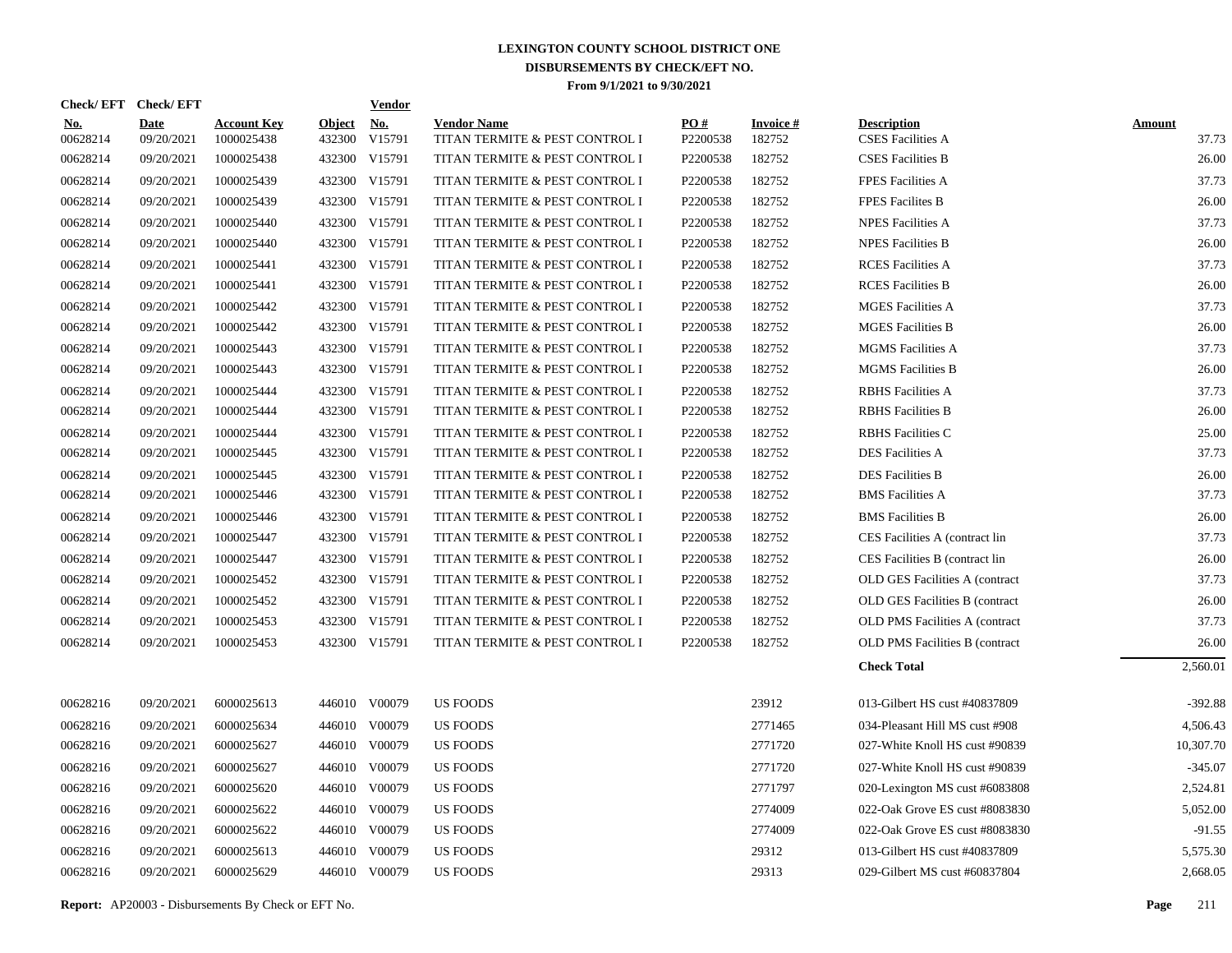| Check/EFT Check/EFT    |                           |                                  |                         | <b>Vendor</b>                       |                                       |     |                          |                                                    |                           |
|------------------------|---------------------------|----------------------------------|-------------------------|-------------------------------------|---------------------------------------|-----|--------------------------|----------------------------------------------------|---------------------------|
| <u>No.</u><br>00628216 | <b>Date</b><br>09/20/2021 | <b>Account Key</b><br>6000025615 | <b>Object</b><br>446010 | $\underline{\mathrm{No}}$<br>V00079 | <b>Vendor Name</b><br><b>US FOODS</b> | PO# | <b>Invoice#</b><br>29314 | <b>Description</b><br>015-Pelion HS cust #60838307 | <b>Amount</b><br>1,337.75 |
| 00628216               | 09/20/2021                | 6000025613                       |                         | 441000 V00079                       | <b>US FOODS</b>                       |     | 29315                    | 013-Gilbert HS cust #40837809                      | 829.21                    |
| 00628216               | 09/20/2021                | 6000025629                       |                         | 441000 V00079                       | <b>US FOODS</b>                       |     | 29316                    | 029-Gilbert MS cust #60837804                      | 577.93                    |
| 00628216               | 09/20/2021                | 6000025615                       |                         | 441000 V00079                       | <b>US FOODS</b>                       |     | 29317                    | 015-Pelion HS cust #60838307                       | 621.00                    |
| 00628216               | 09/20/2021                | 6000025616                       |                         | 446010 V00079                       | US FOODS                              |     | 29318                    | 016-Pelion ES cust #10838290                       | 2,666.32                  |
| 00628216               | 09/20/2021                | 6000025616                       |                         | 446010 V00079                       | <b>US FOODS</b>                       |     | 29318                    | 016-Pelion ES cust #10838290                       | $-88.62$                  |
| 00628216               | 09/20/2021                | 6000025616                       |                         | 441000 V00079                       | <b>US FOODS</b>                       |     | 29319                    | 016-Pelion ES cust #10838290                       | 644.16                    |
| 00628216               | 09/20/2021                | 6000025616                       |                         | 441000 V00079                       | <b>US FOODS</b>                       |     | 29319                    | 016-Pelion ES cust #10838290                       | $-10.90$                  |
| 00628216               | 09/20/2021                | 6000025645                       |                         | 446010 V00079                       | <b>US FOODS</b>                       |     | 30449                    | 045-Deerfield ES cust #4083399                     | 2,566.73                  |
| 00628216               | 09/20/2021                | 6000025645                       |                         | 446010 V00079                       | <b>US FOODS</b>                       |     | 30449                    | 045-Deerfield ES cust #4083399                     | $-13.37$                  |
| 00628216               | 09/20/2021                | 6000025645                       |                         | 441000 V00079                       | <b>US FOODS</b>                       |     | 30450                    | 045-Deerfield ES #40833998                         | $-22.10$                  |
| 00628216               | 09/20/2021                | 6000025645                       |                         | 441000 V00079                       | <b>US FOODS</b>                       |     | 30450                    | 045-Deerfield ES #40833998                         | 917.62                    |
| 00628216               | 09/20/2021                | 6000025635                       |                         | 446010 V00079                       | <b>US FOODS</b>                       |     | 30481                    | 035-Pleasant Hill ES cust #108                     | 2,142.83                  |
| 00628216               | 09/20/2021                | 6000025642                       |                         | 446010 V00079                       | US FOODS                              |     | 30482                    | 042-Meadow Glen ES cust #20915                     | 3,499.52                  |
| 00628216               | 09/20/2021                | 6000025642                       |                         | 446010 V00079                       | <b>US FOODS</b>                       |     | 30482                    | 042-Meadow Glen ES cust #20915                     | $-57.46$                  |
| 00628216               | 09/20/2021                | 6000025612                       |                         | 446010 V00079                       | <b>US FOODS</b>                       |     | 30483                    | 012-Lexington EScust #40838088                     | 619.66                    |
| 00628216               | 09/20/2021                | 6000025620                       |                         | 446010 V00079                       | <b>US FOODS</b>                       |     | 30484                    | 020-Lexington MS cust #6083808                     | 1,238.34                  |
| 00628216               | 09/20/2021                | 6000025622                       |                         | 446010 V00079                       | <b>US FOODS</b>                       |     | 30485                    | 022-Oak Grove ES cust #8083830                     | 668.53                    |
| 00628216               | 09/20/2021                | 6000025635                       |                         | 441000 V00079                       | <b>US FOODS</b>                       |     | 30486                    | 035-Pleasant Hill ES cust #108                     | 669.67                    |
| 00628216               | 09/20/2021                | 6000025642                       |                         | 441000 V00079                       | <b>US FOODS</b>                       |     | 30487                    | 042-Meadow Glen ES cust #20915                     | 444.21                    |
| 00628216               | 09/20/2021                | 6000025612                       |                         | 441000 V00079                       | <b>US FOODS</b>                       |     | 30488                    | 012-Lexington EScust #40838088                     | $-231.66$                 |
| 00628216               | 09/20/2021                | 6000025612                       |                         | 441000 V00079                       | <b>US FOODS</b>                       |     | 30488                    | 012-Lexington EScust #40838088                     | 504.44                    |
| 00628216               | 09/20/2021                | 6000025620                       |                         | 441000 V00079                       | <b>US FOODS</b>                       |     | 30489                    | 020-Lexington MS cust #6083808                     | 41.52                     |
| 00628216               | 09/20/2021                | 6000025622                       |                         | 441000 V00079                       | US FOODS                              |     | 30490                    | 022-Oak Grove ES cust #8083830                     | 301.56                    |
| 00628216               | 09/20/2021                | 6000025624                       |                         | 446010 V00079                       | US FOODS                              |     | 32377                    | 024-Red Bank ES cust #2083831                      | 1,524.83                  |
| 00628216               | 09/20/2021                | 6000025623                       |                         | 446010 V00079                       | US FOODS                              |     | 32378                    | 023-Saxe Gotha ES cust #308383                     | 3,894.77                  |
| 00628216               | 09/20/2021                | 6000025623                       |                         | 446010 V00079                       | US FOODS                              |     | 32378                    | 023-Saxe Gotha ES cust #308383                     | $-10.90$                  |
| 00628216               | 09/20/2021                | 6000025625                       |                         | 446010 V00079                       | <b>US FOODS</b>                       |     | 32379                    | 025-White Knoll ES cust #70839                     | 3,481.00                  |
| 00628216               | 09/20/2021                | 6000025625                       |                         | 446010 V00079                       | <b>US FOODS</b>                       |     | 32379                    | 025-White Knoll ES cust #70839                     | $-53.00$                  |
| 00628216               | 09/20/2021                | 6000025627                       |                         | 446010 V00079                       | <b>US FOODS</b>                       |     | 32380                    | 027-White Knoll HS cust #90839                     | 8,515.61                  |
| 00628216               | 09/20/2021                | 6000025624                       | 441000                  | V00079                              | <b>US FOODS</b>                       |     | 32381                    | 024-Red Bank ES cust #2083831                      | 741.45                    |
| 00628216               | 09/20/2021                | 6000025623                       |                         | 441000 V00079                       | <b>US FOODS</b>                       |     | 32382                    | 023-Saxe Gotha ES cust #308383                     | $-17.37$                  |
| 00628216               | 09/20/2021                | 6000025623                       | 441000                  | V00079                              | <b>US FOODS</b>                       |     | 32382                    | 023-Saxe Gotha ES cust #308383                     | 364.31                    |
| 00628216               | 09/20/2021                | 6000025625                       |                         | 441000 V00079                       | <b>US FOODS</b>                       |     | 32383                    | 025-White Knoll ES cust #70839                     | 1,090.71                  |
| 00628216               | 09/20/2021                | 6000025625                       | 441000                  | V00079                              | <b>US FOODS</b>                       |     | 32383                    | 025-White Knoll ES cust #70839                     | $-69.47$                  |
| 00628216               | 09/20/2021                | 6000025627                       |                         | 441000 V00079                       | <b>US FOODS</b>                       |     | 32384                    | 027-White Knoll HS cust #90839                     | 684.34                    |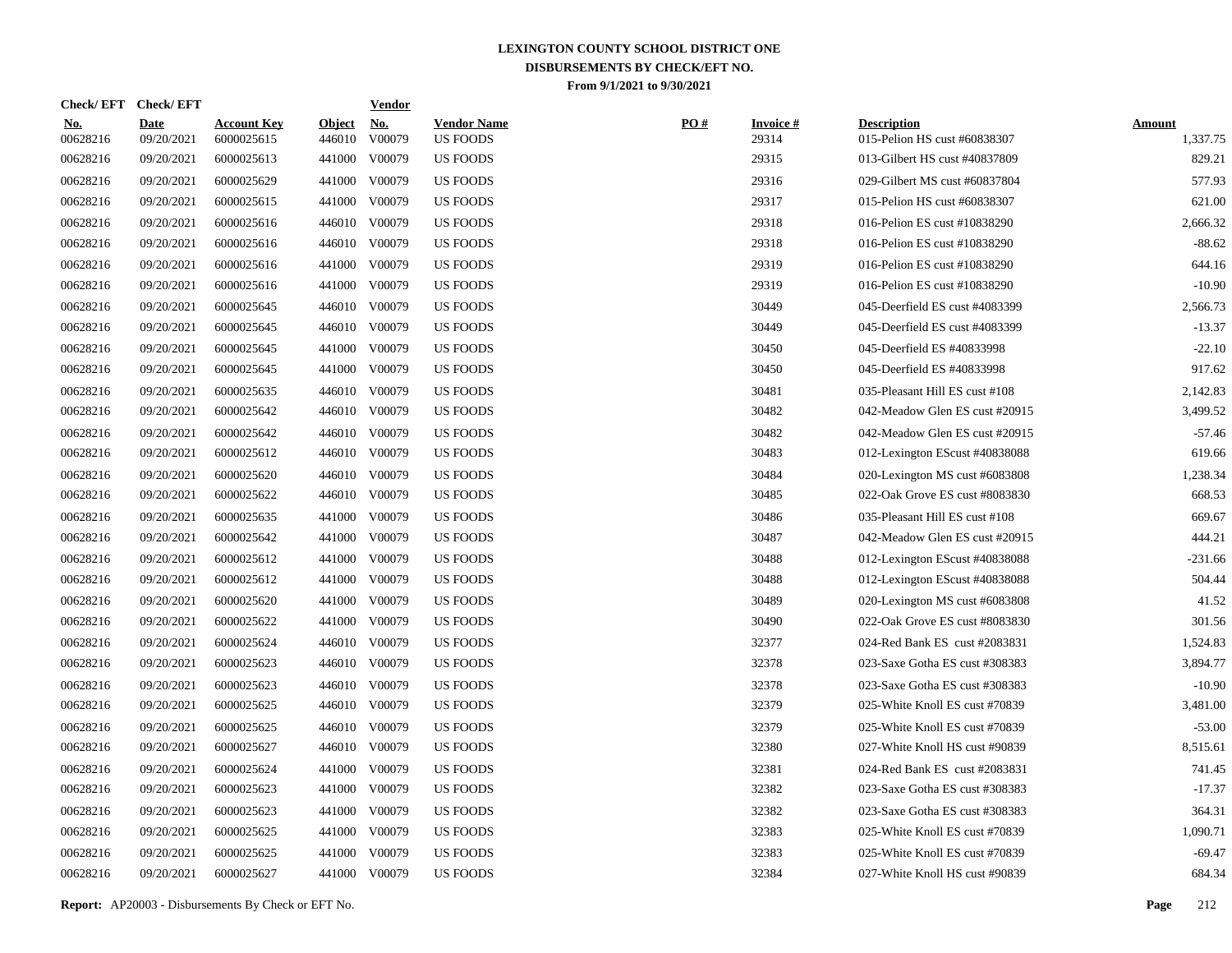| <b>Check/EFT</b>       | <b>Check/EFT</b>   |                                  |                         | <b>Vendor</b> |                                       |                      |                          |                                                      |                           |
|------------------------|--------------------|----------------------------------|-------------------------|---------------|---------------------------------------|----------------------|--------------------------|------------------------------------------------------|---------------------------|
| <u>No.</u><br>00628216 | Date<br>09/20/2021 | <b>Account Key</b><br>6000025640 | <b>Object</b><br>446010 | No.<br>V00079 | <b>Vendor Name</b><br><b>US FOODS</b> | PO#                  | <b>Invoice#</b><br>33281 | <b>Description</b><br>040-New Providence ES cust #20 | <b>Amount</b><br>3,117.19 |
| 00628216               | 09/20/2021         | 6000025641                       | 446010                  | V00079        | <b>US FOODS</b>                       |                      | 33282                    | 041-Rocky Creek ES cust #30880                       | 1,820.99                  |
| 00628216               | 09/20/2021         | 6000025611                       |                         | 446010 V00079 | US FOODS                              |                      | 33283                    | 011-Lexington HS cust #7083808                       | 5,937.38                  |
| 00628216               | 09/20/2021         | 6000025646                       |                         | 446010 V00079 | <b>US FOODS</b>                       |                      | 33284                    | 046-Beechwood MS cust #9134117                       | 4,873.12                  |
| 00628216               | 09/20/2021         | 6000025646                       | 446010                  | V00079        | <b>US FOODS</b>                       |                      | 33284                    | 046-Beechwood MS cust #9134117                       | $-311.90$                 |
| 00628216               | 09/20/2021         | 6000025640                       |                         | 441000 V00079 | <b>US FOODS</b>                       |                      | 33285                    | 040-New Providence ES cust #20                       | 915.51                    |
| 00628216               | 09/20/2021         | 6000025641                       |                         | 441000 V00079 | <b>US FOODS</b>                       |                      | 33286                    | 041-Rocky Creek ES cust #30880                       | 791.27                    |
| 00628216               | 09/20/2021         | 6000025611                       |                         | 441000 V00079 | <b>US FOODS</b>                       |                      | 33287                    | 011-Lexington HS cust #7083808                       | 180.02                    |
| 00628216               | 09/20/2021         | 6000025646                       |                         | 441000 V00079 | <b>US FOODS</b>                       |                      | 33288                    | 046-Beechwood MS #91341172                           | 348.43                    |
| 00628216               | 09/20/2021         | 6000025619                       |                         | 446010 V00079 | <b>US FOODS</b>                       |                      | 33368                    | 019-AES Cust #50838085                               | 273.66                    |
| 00628216               | 09/20/2021         | 6000025619                       |                         | 441000 V00079 | <b>US FOODS</b>                       |                      | 33369                    | 019-AES Cust #50838085                               | 107.67                    |
| 00628216               | 09/20/2021         | 6000025643                       | 446010                  | V00079        | <b>US FOODS</b>                       |                      | 33467                    | 043-Meadow Glen MS cust #30978                       | 5,345.74                  |
| 00628216               | 09/20/2021         | 6000025644                       |                         | 446010 V00079 | <b>US FOODS</b>                       |                      | 33468                    | 044-River Bluff HS Cust #7104                        | 6,301.34                  |
| 00628216               | 09/20/2021         | 6000025644                       |                         | 446010 V00079 | <b>US FOODS</b>                       |                      | 33468                    | 044-River Bluff HS Cust #7104                        | $-95.14$                  |
| 00628216               | 09/20/2021         | 6000025628                       |                         | 446010 V00079 | <b>US FOODS</b>                       |                      | 33469                    | 028-Midway ES cust #80838089                         | 3,200.71                  |
| 00628216               | 09/20/2021         | 6000025643                       |                         | 441000 V00079 | <b>US FOODS</b>                       |                      | 33470                    | 043-Meadow Glen MS cust #30978                       | 593.35                    |
| 00628216               | 09/20/2021         | 6000025644                       |                         | 441000 V00079 | <b>US FOODS</b>                       |                      | 33471                    | 044-River Bluff HS Cust #7104                        | 558.35                    |
| 00628216               | 09/20/2021         | 6000025628                       |                         | 441000 V00079 | <b>US FOODS</b>                       |                      | 33472                    | 028-Midway ES cust #80838089                         | 221.89                    |
|                        |                    |                                  |                         |               |                                       |                      |                          | <b>Check Total</b>                                   | 103,997.54                |
| 00628217               | 09/20/2021         | 1000022403                       |                         | 439500 V16471 | VOIANCE LANGUGE SERVICES LLC          | P2202703             | 1375800                  | 360 Minutes of 'Over-The-Phone                       | 23.79                     |
|                        |                    |                                  |                         |               |                                       |                      |                          | <b>Check Total</b>                                   | 23.79                     |
| 00628218               | 09/20/2021         | 1000011444                       |                         | 441000 V00189 | <b>WW GRAINGER</b>                    | P2202559             | 9044920156               | 45 gal Square Trash Can, Plast                       | 2,851.06                  |
|                        |                    |                                  |                         |               |                                       |                      |                          | <b>Check Total</b>                                   | 2,851.06                  |
| 00628219               | 09/20/2021         | 7744019011                       |                         | 466041 V14086 | WARDS NATURAL SCIENCE EST LLC         | P2202662             | 8805985566               | Vernier Colorimeter                                  | 1,044.23                  |
|                        |                    |                                  |                         |               |                                       |                      |                          | <b>Check Total</b>                                   | 1,044.23                  |
| 00628220               | 09/20/2021         | 2042216103                       |                         | 433200 Exxxxx | Employee                              |                      | 08.19.08.24.21           | <b>Autism Behavior Therapy</b>                       | 49.28                     |
|                        |                    |                                  |                         |               |                                       |                      |                          | <b>Check Total</b>                                   | 49.28                     |
| 00628221               | 09/20/2021         | 2021011216                       |                         | 441000 V12479 | ZANER BLOSER INC                      | P2110562             | 10317209                 | Building Fact Fluency: Multip                        | 3,662.60                  |
| 00628221               | 09/20/2021         | 2021011216                       |                         | 441000 V12479 | ZANER BLOSER INC                      | P <sub>2110562</sub> | 10317209                 | shipping and handling                                | 329.64                    |
|                        |                    |                                  |                         |               |                                       |                      |                          | <b>Check Total</b>                                   | 3,992.24                  |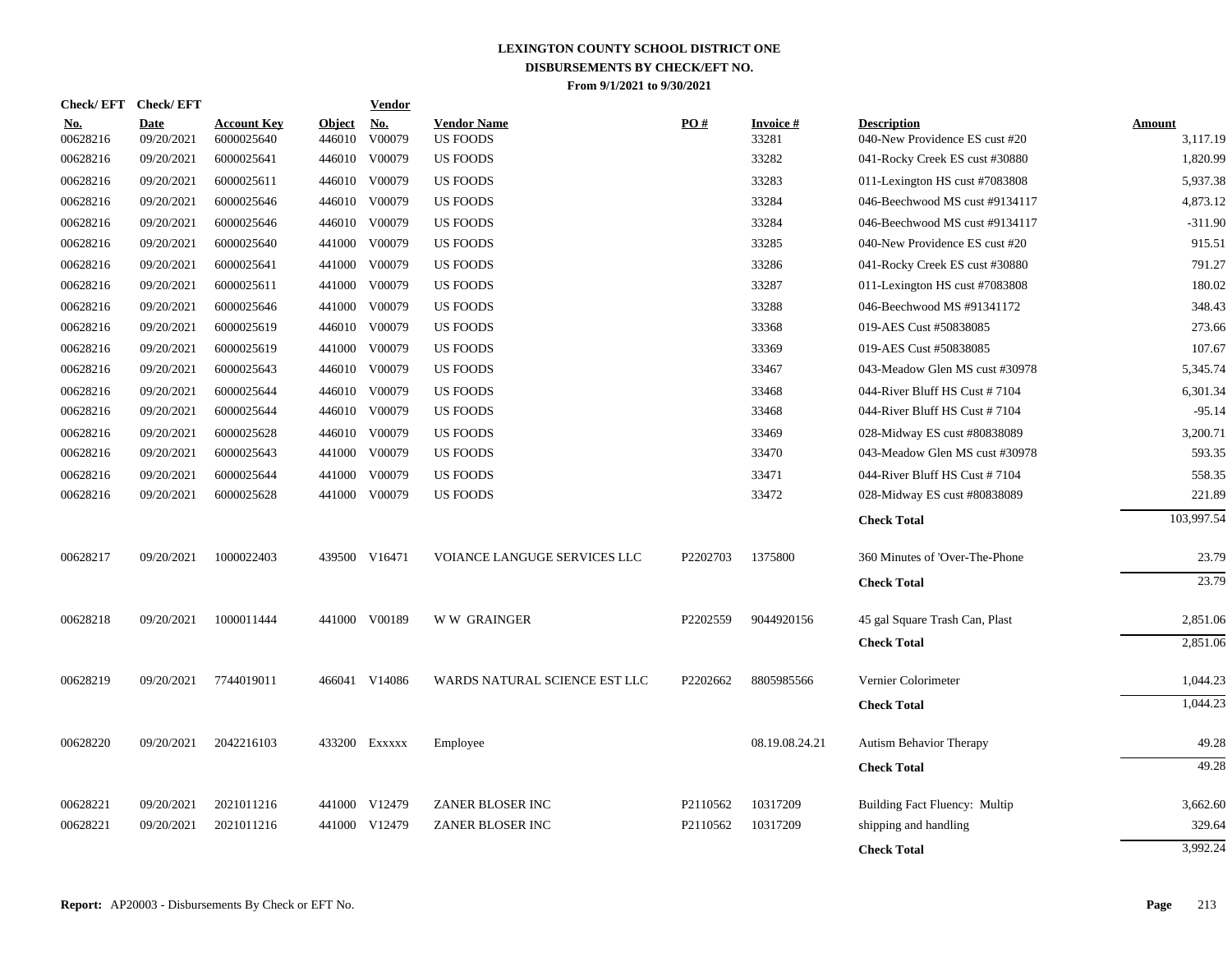| <b>Check/EFT</b>       | <b>Check/EFT</b>          |                                  |                         | <b>Vendor</b>        |                                               |                 |                                 |                                                             |                  |
|------------------------|---------------------------|----------------------------------|-------------------------|----------------------|-----------------------------------------------|-----------------|---------------------------------|-------------------------------------------------------------|------------------|
| <u>No.</u><br>00628222 | <b>Date</b><br>09/20/2021 | <b>Account Key</b><br>7887071015 | <b>Object</b><br>466041 | <u>No.</u><br>V12506 | <b>Vendor Name</b><br>LDH SPORTS AND MORE LLC | PO#<br>P2200602 | <b>Invoice#</b><br>P2200602.PHS | <b>Description</b><br><b>BADGER C2 WHITE DRI FIT SHIRTS</b> | Amount<br>111.28 |
| 00628222               | 09/20/2021                | 7887071015                       | 466041                  | V12506               | LDH SPORTS AND MORE LLC                       | P2200602        | P2200602.PHS                    | <b>BADGER C2 MAROON DRI FIT SHIRT</b>                       | 111.28           |
| 00628222               | 09/20/2021                | 7887080015                       |                         | 466041 V12506        | LDH SPORTS AND MORE LLC                       | P2201766        | P2201766.PHS                    | Athletic Heather with 2 color                               | 158.90           |
| 00628222               | 09/20/2021                | 7887080015                       |                         | 466041 V12506        | LDH SPORTS AND MORE LLC                       | P2201766        | P2201766.PHS                    | Bella Canvas Heather Sea Green                              | 626.75           |
|                        |                           |                                  |                         |                      |                                               |                 |                                 | <b>Check Total</b>                                          | 1,008.21         |
| 00628223               | 09/20/2021                | 7743019038                       |                         | 466090 V01668        |                                               | P2203306        | P2203306.CSE                    |                                                             | 20.00            |
| 00628223               | 09/20/2021                | 7743019038                       | 466090                  | V01668               |                                               | P2203306        | P2203306.CSE                    |                                                             | 20.00            |
| 00628223               | 09/20/2021                | 7743019038                       | 466090                  | V01668               |                                               | P2203306        | P2203306.CSE                    |                                                             | 40.00            |
| 00628223               | 09/20/2021                | 7745027038                       | 466090                  | V01668               |                                               | P2203306        | P2203306.CSE                    |                                                             | 15.00            |
| 00628223               | 09/20/2021                | 7745027038                       | 466090                  | V01668               |                                               | P2203306        | P2203306.CSE                    |                                                             | 15.00            |
| 00628223               | 09/20/2021                | 7745027038                       | 466090                  | V01668               |                                               | P2203306        | P2203306.CSE                    |                                                             | 15.00            |
| 00628223               | 09/20/2021                | 7866027038                       | 466090                  | V01668               |                                               | P2203306        | P2203306.CSE                    |                                                             | 21.00            |
| 00628223               | 09/20/2021                | 7928527038                       | 466099                  | V01668               |                                               | P2203306        | P2203306.CSE                    |                                                             | 576.00           |
|                        |                           |                                  |                         |                      |                                               |                 |                                 | <b>Check Total</b>                                          | 722.00           |
| 00628224               | 09/20/2021                | 7745027022                       |                         | 466099 V01131        | <b>CASH</b>                                   |                 | 09.08.2021                      | Cash for Fall Book Fair                                     | 210.00           |
|                        |                           |                                  |                         |                      |                                               |                 |                                 | <b>Check Total</b>                                          | 210.00           |
| 00628225               | 09/20/2021                | 1000022403                       |                         | 433200 EXXXXX        | Employee                                      |                 | 08.02.08.25.21                  | <b>Travel within District</b>                               | 79.52            |
|                        |                           |                                  |                         |                      |                                               |                 |                                 | <b>Check Total</b>                                          | 79.52            |
| 00628226               | 09/20/2021                | 1000022403                       |                         | 433200 EXXXXX        | Employee                                      |                 | 07.20.09.10.21                  | Meetings, deliveries                                        | 106.96           |
|                        |                           |                                  |                         |                      |                                               |                 |                                 | <b>Check Total</b>                                          | 106.96           |
| 00628227               | 09/20/2021                | 1000026306                       |                         | 433200 EXXXXX        | Employee                                      |                 | 07.28.08.17.21                  | Job Responsibilities                                        | 40.04            |
|                        |                           |                                  |                         |                      |                                               |                 |                                 | <b>Check Total</b>                                          | 40.04            |
| 00628228               | 09/20/2021                | 1000021207                       |                         | 433200 EXXXXX        | Employee                                      |                 | 08.03.08.20.21                  | Meetings                                                    | 35.28            |
|                        |                           |                                  |                         |                      |                                               |                 |                                 | <b>Check Total</b>                                          | 35.28            |
| 00628229               | 09/21/2021                | 7714027021                       |                         | 466041 V01717        | 4IMPRINT INC                                  | P2202514        | 9268402                         | Sport Bottle with Push Pull Li                              | 311.37           |
| 00628229               | 09/21/2021                | 7714027021                       |                         | 466041 V01717        | <b>4IMPRINT INC</b>                           | P2202514        | 9268402                         | Set-Up Charge                                               | 0.00             |
| 00628229               | 09/21/2021                | 7714027021                       |                         | 466041 V01717        | 4IMPRINT INC                                  | P2202514        | 9268402                         | Freight                                                     | 62.27            |
|                        |                           |                                  |                         |                      |                                               |                 |                                 | <b>Check Total</b>                                          | 373.64           |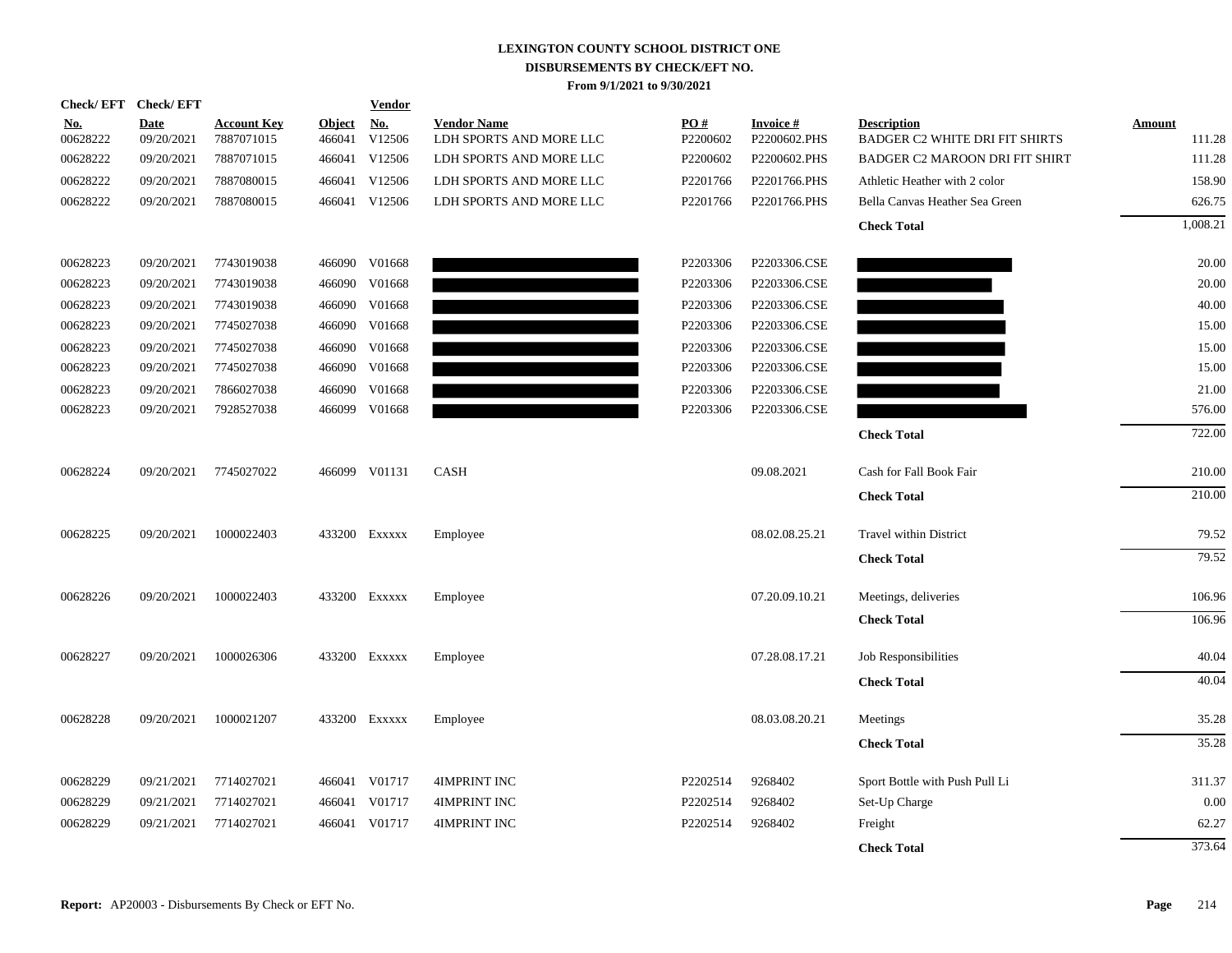|                        | Check/EFT Check/EFT       |                                  |                         | <u>Vendor</u>        |                                             |          |                                    |                                          |                        |
|------------------------|---------------------------|----------------------------------|-------------------------|----------------------|---------------------------------------------|----------|------------------------------------|------------------------------------------|------------------------|
| <u>No.</u><br>00628230 | <b>Date</b><br>09/21/2021 | <b>Account Key</b><br>7802070046 | <b>Object</b><br>466034 | <u>No.</u><br>V16901 | <b>Vendor Name</b><br><b>BLACKLEY, CORY</b> | PO#      | <b>Invoice#</b><br>FB.BMS.09.15.21 | <b>Description</b><br>FB game BMS vs MGM | <b>Amount</b><br>80.00 |
|                        |                           |                                  |                         |                      |                                             |          |                                    | <b>Check Total</b>                       | 80.00                  |
| 00628231               | 09/21/2021                | 7802070046                       |                         | 466034 V02883        | BOLAR, FRANKLIN MURRELL                     |          | FB.BMS.09.15.21                    | FB Official                              | 80.00                  |
|                        |                           |                                  |                         |                      |                                             |          |                                    | <b>Check Total</b>                       | 80.00                  |
| 00628232               | 09/21/2021                | 7802070046                       |                         | 466034 V16913        | <b>BOND, TERRY</b>                          |          | FB.BMS.09.15.21                    | FB Official                              | 80.00                  |
|                        |                           |                                  |                         |                      |                                             |          |                                    | <b>Check Total</b>                       | 80.00                  |
| 00628233               | 09/21/2021                | 1000022214                       |                         | 434500 V01277        | <b>BRAINPOP.COM LLC</b>                     | P2201120 | US229753                           | BrainPOP one year subscription           | 2,395.00               |
|                        |                           |                                  |                         |                      |                                             |          |                                    | <b>Check Total</b>                       | 2,395.00               |
| 00628234               | 09/21/2021                | 7846027031                       |                         | 466041 V13255        | <b>BSN SPORTS</b>                           | P2202855 | 913794397                          | SCRIPTO BOUND JOURNAL BLUE               | 1,217.23               |
| 00628234               | 09/21/2021                | 7846027031                       |                         | 466041 V13255        | <b>BSN SPORTS</b>                           | P2202855 | 913794397                          | <b>FREIGHT</b>                           | 79.63                  |
|                        |                           |                                  |                         |                      |                                             |          |                                    | <b>Check Total</b>                       | 1,296.86               |
| 00628235               | 09/21/2021                | 2250012903                       |                         | 441000 V01803        | COMPUTER DESIGN CONSULTING SER              | P2202707 | 15278                              | Printing & Cutting out individ           | 341.07                 |
| 00628235               | 09/21/2021                | 1000026306                       |                         | 436000 V01803        | COMPUTER DESIGN CONSULTING SER              | P2202829 | 15279                              | Business cards                           | 32.10                  |
|                        |                           |                                  |                         |                      |                                             |          |                                    | <b>Check Total</b>                       | 373.17                 |
| 00628236               | 09/21/2021                | 1000025408                       |                         | 441020 V14342        | <b>CUMMINS ATLANTIC</b>                     | P2203103 | K9-27671                           | DM 2015 Ford F650 - Filter PAC           | 62.20                  |
| 00628236               | 09/21/2021                | 1000025408                       |                         | 441020 V14342        | <b>CUMMINS ATLANTIC</b>                     | P2203103 | K9-27671                           | Filter PAC LF                            | 16.04                  |
| 00628236               | 09/21/2021                | 1000025408                       |                         | 441020 V14342        | <b>CUMMINS ATLANTIC</b>                     | P2203103 | K9-27671                           | Filter PAC AFR                           | 107.92                 |
| 00628236               | 09/21/2021                | 1000025408                       |                         | 441020 V14342        | <b>CUMMINS ATLANTIC</b>                     | P2203103 | K9-27671                           | Shipping                                 | 32.10                  |
|                        |                           |                                  |                         |                      |                                             |          |                                    | <b>Check Total</b>                       | 218.26                 |
| 00628237               | 09/21/2021                | 1000026693                       |                         | 434500 V00478        | <b>DAKTRONICS INC</b>                       | P2203350 | 6945155                            | Platinum Plus Service Agreemen           | 10,475.00              |
|                        |                           |                                  |                         |                      |                                             |          |                                    | <b>Check Total</b>                       | 10,475.00              |
| 00628238               | 09/21/2021                | 5739025339                       |                         | 452000 V12190        | <b>EDCON INC</b>                            | P2110598 | 2.P2110598                         | Construction Manager @ Risk GM           | 35,726.70              |
|                        |                           |                                  |                         |                      |                                             |          |                                    | <b>Check Total</b>                       | 35,726.70              |
| 00628239               | 09/21/2021                | 1000021107                       |                         | 441000 V15897        | FIRST COMMUNITY BANK                        | P2203308 | ADM.1444.09.21                     | <b>OFFICE DEPOT</b>                      | 10.69                  |
| 00628239               | 09/21/2021                | 1000025408                       |                         | 432300 V15897        | FIRST COMMUNITY BANK                        | P2203316 | ADM.5352.09.21                     | Cox Tire                                 | 25.95                  |
| 00628239               | 09/21/2021                | 1000025408                       |                         | 441020 V15897        | FIRST COMMUNITY BANK                        | P2203316 | ADM.5352.09.21                     | Enlows                                   | 48.62                  |
| 00628239               | 09/21/2021                | 1000025408                       |                         | 441020 V15897        | FIRST COMMUNITY BANK                        | P2203316 | ADM.5352.09.21                     | A-Z Lawnmower                            | 42.91                  |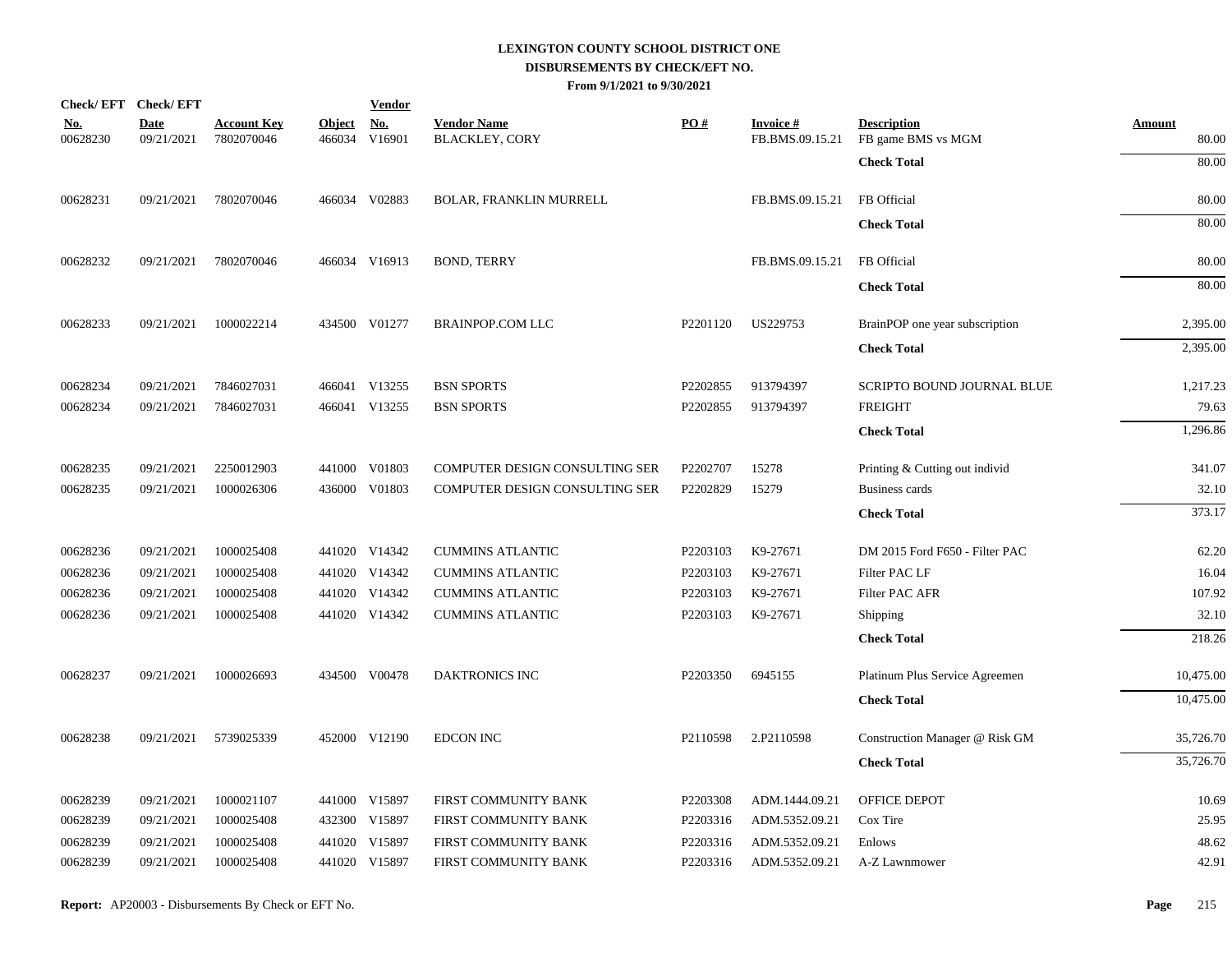|                        | Check/EFT Check/EFT       |                                  |                         | <u>Vendor</u>        |                                            |                 |                                   |                                      |                        |
|------------------------|---------------------------|----------------------------------|-------------------------|----------------------|--------------------------------------------|-----------------|-----------------------------------|--------------------------------------|------------------------|
| <u>No.</u><br>00628239 | <b>Date</b><br>09/21/2021 | <b>Account Key</b><br>1000025408 | <b>Object</b><br>441020 | <u>No.</u><br>V15897 | <b>Vendor Name</b><br>FIRST COMMUNITY BANK | PQ#<br>P2203316 | <b>Invoice#</b><br>ADM.5352.09.21 | <b>Description</b><br>Tri-State Pump | <b>Amount</b><br>92.27 |
| 00628239               | 09/21/2021                | 1000025408                       |                         | 441020 V15897        | FIRST COMMUNITY BANK                       | P2203316        | ADM.5352.09.21                    | Jim Hudson                           | 70.29                  |
| 00628239               | 09/21/2021                | 1000025408                       |                         | 441020 V15897        | FIRST COMMUNITY BANK                       | P2203316        | ADM.5352.09.21                    | AutoZone                             | 174.05                 |
| 00628239               | 09/21/2021                | 1000025408                       |                         | 441020 V15897        | FIRST COMMUNITY BANK                       | P2203316        | ADM.5352.09.21                    | A-Z Lawnmower                        | 130.75                 |
| 00628239               | 09/21/2021                | 1000025408                       |                         | 441020 V15897        | FIRST COMMUNITY BANK                       | P2203316        | ADM.5352.09.21                    | AutoZone                             | 174.05                 |
| 00628239               | 09/21/2021                | 1000025411                       |                         | 441020 V15897        | FIRST COMMUNITY BANK                       | P2203316        | ADM.5352.09.21                    | Tri-State Pump                       | 162.05                 |
| 00628239               | 09/21/2021                | 1000025414                       |                         | 441020 V15897        | FIRST COMMUNITY BANK                       | P2203316        | ADM.5352.09.21                    | A-Z Lawnmower                        | 12.84                  |
| 00628239               | 09/21/2021                | 1000025415                       |                         | 441020 V15897        | FIRST COMMUNITY BANK                       | P2203316        | ADM.5352.09.21                    | A-Z Lawnmower                        | 215.88                 |
| 00628239               | 09/21/2021                | 1000025415                       |                         | 441020 V15897        | FIRST COMMUNITY BANK                       | P2203316        | ADM.5352.09.21                    | <b>CES</b>                           | 13.33                  |
| 00628239               | 09/21/2021                | 1000025416                       |                         | 441020 V15897        | FIRST COMMUNITY BANK                       | P2203316        | ADM.5352.09.21                    | AutoZone                             | 131.08                 |
| 00628239               | 09/21/2021                | 1000025426                       |                         | 432300 V15897        | FIRST COMMUNITY BANK                       | P2203316        | ADM.5352.09.21                    | H&B Discount Tire                    | 48.39                  |
| 00628239               | 09/21/2021                | 1000025427                       |                         | 432300 V15897        | FIRST COMMUNITY BANK                       | P2203316        | ADM.5352.09.21                    | Cox Tire                             | 31.47                  |
| 00628239               | 09/21/2021                | 1000025427                       |                         | 441020 V15897        | FIRST COMMUNITY BANK                       | P2203316        | ADM.5352.09.21                    | Mid State                            | 152.55                 |
| 00628239               | 09/21/2021                | 1000025427                       |                         | 441020 V15897        | FIRST COMMUNITY BANK                       | P2203316        | ADM.5352.09.21                    | A-Z Lawnmower                        | 21.38                  |
| 00628239               | 09/21/2021                | 1000025428                       |                         | 441020 V15897        | FIRST COMMUNITY BANK                       | P2203316        | ADM.5352.09.21                    | A-Z Lawnmower                        | 166.79                 |
| 00628239               | 09/21/2021                | 1000025431                       |                         | 432300 V15897        | FIRST COMMUNITY BANK                       | P2203316        | ADM.5352.09.21                    | Cox Tire                             | 94.42                  |
| 00628239               | 09/21/2021                | 1000025434                       |                         | 441020 V15897        | FIRST COMMUNITY BANK                       | P2203316        | ADM.5352.09.21                    | Sparrow & Kennedy                    | 236.44                 |
| 00628239               | 09/21/2021                | 1000025437                       |                         | 441020 V15897        | FIRST COMMUNITY BANK                       | P2203316        | ADM.5352.09.21                    | <b>Tractor Supply</b>                | 20.54                  |
| 00628239               | 09/21/2021                | 1000025440                       |                         | 441020 V15897        | FIRST COMMUNITY BANK                       | P2203316        | ADM.5352.09.21                    | Enlows                               | 109.24                 |
| 00628239               | 09/21/2021                | 1000023202                       |                         | 469000 V15897        | FIRST COMMUNITY BANK                       | P2203309        | ADM.5410.09.21                    | Pizza Kovachi                        | 85.00                  |
| 00628239               | 09/21/2021                | 1000023101                       | 433200                  | V15897               | FIRST COMMUNITY BANK                       | P2203310        | ADM.5428.09.21                    | <b>SCSBA</b>                         | 100.00                 |
| 00628239               | 09/21/2021                | 1000023101                       | 433200                  | V15897               | FIRST COMMUNITY BANK                       | P2203310        | ADM.5428.09.21                    | <b>SCSBA</b>                         | 55.00                  |
| 00628239               | 09/21/2021                | 1000023101                       | 433200                  | V15897               | FIRST COMMUNITY BANK                       | P2203310        | ADM.5428.09.21                    | Marriott Charleston River            | 162.92                 |
| 00628239               | 09/21/2021                | 1000023101                       | 441000                  | V15897               | FIRST COMMUNITY BANK                       | P2203310        | ADM.5428.09.21                    | Amazon.com                           | 62.02                  |
| 00628239               | 09/21/2021                | 1000023101                       | 441000                  | V15897               | FIRST COMMUNITY BANK                       | P2203310        | ADM.5428.09.21                    | Amazon.com                           | 68.24                  |
| 00628239               | 09/21/2021                | 1000023101                       | 441000                  | V15897               | FIRST COMMUNITY BANK                       | P2203310        | ADM.5428.09.21                    | Amazon.com                           | $-62.02$               |
| 00628239               | 09/21/2021                | 1000023101                       | 469000                  | V15897               | FIRST COMMUNITY BANK                       | P2203310        | ADM.5428.09.21                    | Chick Fil A                          | 49.70                  |
| 00628239               | 09/21/2021                | 1000023101                       | 469000                  | V15897               | FIRST COMMUNITY BANK                       | P2203310        | ADM.5428.09.21                    | Chick Fil A                          | 347.34                 |
| 00628239               | 09/21/2021                | 1000023202                       | 441000                  | V15897               | FIRST COMMUNITY BANK                       | P2203310        | ADM.5428.09.21                    | The State Newspaper                  | 30.77                  |
| 00628239               | 09/21/2021                | 1000023202                       |                         | 441000 V15897        | FIRST COMMUNITY BANK                       | P2203310        | ADM.5428.09.21                    | Walmart                              | 94.07                  |
| 00628239               | 09/21/2021                | 1000026405                       | 439500                  | V15897               | FIRST COMMUNITY BANK                       | P2203314        | ADM.5725.09.21                    | <b>SLED</b>                          | 52.00                  |
| 00628239               | 09/21/2021                | 1000026405                       | 441000                  | V15897               | FIRST COMMUNITY BANK                       | P2203314        | ADM.5725.09.21                    | Amazon                               | 119.45                 |
| 00628239               | 09/21/2021                | 1000014803                       | 441000                  | V15897               | FIRST COMMUNITY BANK                       | P2203396        | ADM.5790.09.21                    | Amazon                               | 76.92                  |
| 00628239               | 09/21/2021                | 1000014803                       | 441000                  | V15897               | FIRST COMMUNITY BANK                       | P2203396        | ADM.5790.09.21                    | Amazon                               | 11.48                  |
| 00628239               | 09/21/2021                | 1000014803                       | 441000                  | V15897               | FIRST COMMUNITY BANK                       | P2203396        | ADM.5790.09.21                    | Amazon                               | 10.25                  |
| 00628239               | 09/21/2021                | 1000022403                       |                         | 441000 V15897        | FIRST COMMUNITY BANK                       | P2203396        | ADM.5790.09.21                    | Amazon                               | 192.57                 |

**Report:** AP20003 - Disbursements By Check or EFT No. **Page** 216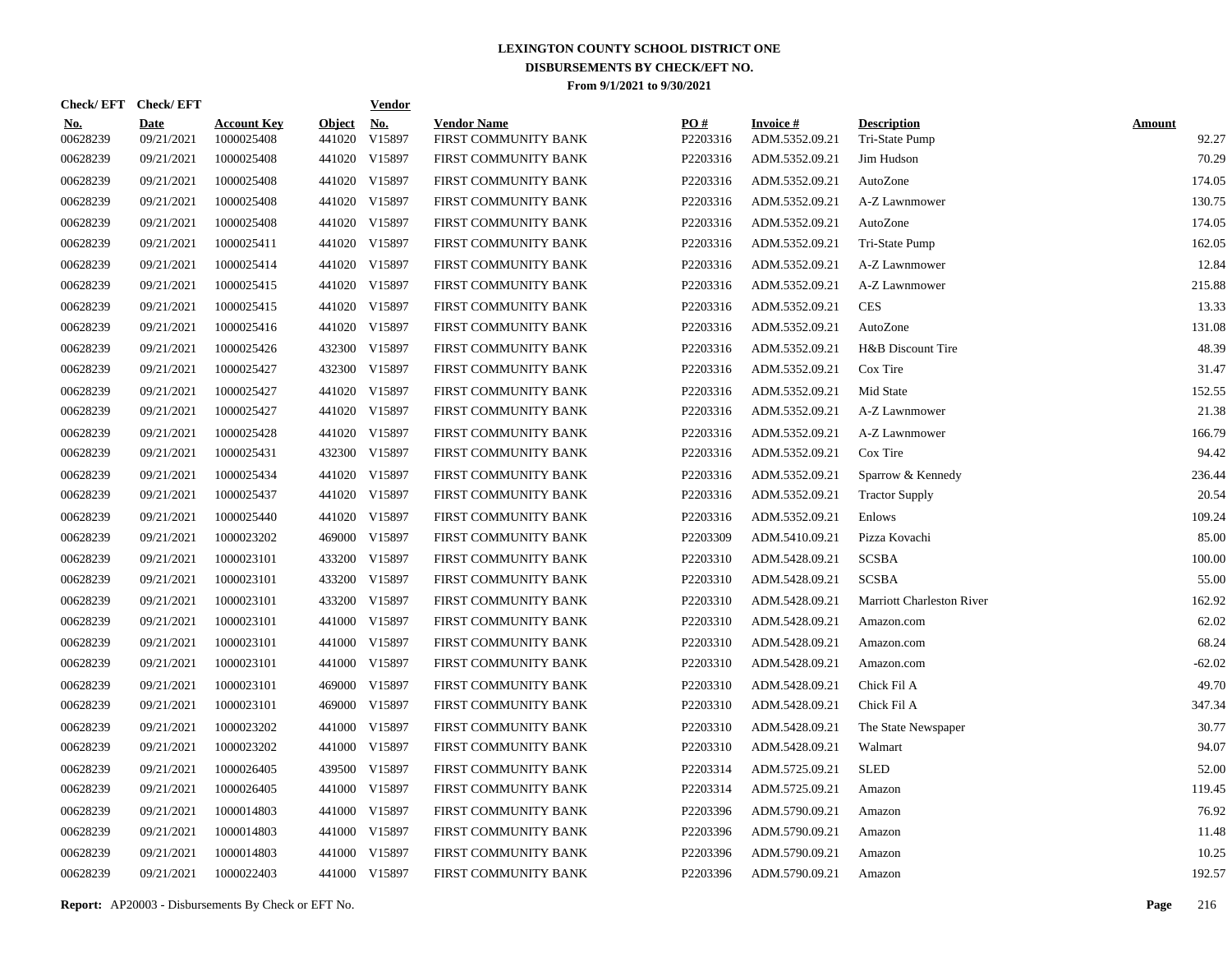|                        | Check/EFT Check/EFT       |                                  |                         | <b>Vendor</b>        |                                            |                 |                                   |                              |                         |
|------------------------|---------------------------|----------------------------------|-------------------------|----------------------|--------------------------------------------|-----------------|-----------------------------------|------------------------------|-------------------------|
| <u>No.</u><br>00628239 | <b>Date</b><br>09/21/2021 | <b>Account Key</b><br>1000022403 | <b>Object</b><br>441000 | <u>No.</u><br>V15897 | <b>Vendor Name</b><br>FIRST COMMUNITY BANK | PO#<br>P2203396 | <b>Invoice#</b><br>ADM.5790.09.21 | <b>Description</b><br>Amazon | <b>Amount</b><br>117.69 |
| 00628239               | 09/21/2021                | 1000022403                       | 441000                  | V15897               | FIRST COMMUNITY BANK                       | P2203396        | ADM.5790.09.21                    | Walmart                      | 6.32                    |
| 00628239               | 09/21/2021                | 1000022403                       | 464000                  | V15897               | FIRST COMMUNITY BANK                       | P2203396        | ADM.5790.09.21                    | NASSP Product & Service      | 250.00                  |
| 00628239               | 09/21/2021                | 3260011303                       | 441000                  | V15897               | FIRST COMMUNITY BANK                       | P2203396        | ADM.5790.09.21                    | Walmart                      | 527.66                  |
| 00628239               | 09/21/2021                | 1000022403                       | 433200                  | V15897               | FIRST COMMUNITY BANK                       | P2203390        | ADM.5808.09.21                    | EdLeader21                   | 699.00                  |
| 00628239               | 09/21/2021                | 1000022403                       |                         | 441000 V15897        | FIRST COMMUNITY BANK                       | P2203390        | ADM.5808.09.21                    | Target                       | 13.38                   |
| 00628239               | 09/21/2021                | 1000022403                       |                         | 441000 V15897        | FIRST COMMUNITY BANK                       | P2203390        | ADM.5808.09.21                    | Amazon                       | 119.40                  |
| 00628239               | 09/21/2021                | 1000026405                       | 433200                  | V15897               | FIRST COMMUNITY BANK                       | P2203315        | ADM.5956.09.21                    | AASPA                        | 600.00                  |
| 00628239               | 09/21/2021                | 1000026405                       | 439500                  | V15897               | FIRST COMMUNITY BANK                       | P2203315        | ADM.5956.09.21                    | <b>SLED</b>                  | 936.00                  |
| 00628239               | 09/21/2021                | 1000026405                       | 439500                  | V15897               | FIRST COMMUNITY BANK                       | P2203315        | ADM.5956.09.21                    | <b>AZURA</b>                 | 460.75                  |
| 00628239               | 09/21/2021                | 1000026405                       |                         | 441000 V15897        | FIRST COMMUNITY BANK                       | P2203315        | ADM.5956.09.21                    | Office Depot                 | 35.60                   |
| 00628239               | 09/21/2021                | 1000011337                       |                         | 441000 V15897        | FIRST COMMUNITY BANK                       | P2203264        | CSM.1857.09.21                    | Amazon                       | 181.89                  |
| 00628239               | 09/21/2021                | 1000011337                       |                         | 441000 V15897        | FIRST COMMUNITY BANK                       | P2203264        | CSM.1857.09.21                    | Amazon                       | $-70.61$                |
| 00628239               | 09/21/2021                | 1000011337                       |                         | 441000 V15897        | FIRST COMMUNITY BANK                       | P2203264        | CSM.1857.09.21                    | Amazon                       | $-70.61$                |
| 00628239               | 09/21/2021                | 1000011337                       |                         | 441000 V15897        | FIRST COMMUNITY BANK                       | P2203264        | CSM.1857.09.21                    | Walmart                      | 47.06                   |
| 00628239               | 09/21/2021                | 1000011337                       |                         | 441000 V15897        | FIRST COMMUNITY BANK                       | P2203264        | CSM.1857.09.21                    | <b>Staples</b>               | 17.11                   |
| 00628239               | 09/21/2021                | 1000011337                       |                         | 441000 V15897        | FIRST COMMUNITY BANK                       | P2203264        | CSM.1857.09.21                    | Walmart                      | 7.96                    |
| 00628239               | 09/21/2021                | 1000011337                       |                         | 441000 V15897        | FIRST COMMUNITY BANK                       | P2203264        | CSM.1857.09.21                    | Walmart                      | 346.33                  |
| 00628239               | 09/21/2021                | 1000011337                       |                         | 441000 V15897        | FIRST COMMUNITY BANK                       | P2203264        | CSM.1857.09.21                    | Amazon                       | 28.84                   |
| 00628239               | 09/21/2021                | 1000011337                       |                         | 441000 V15897        | FIRST COMMUNITY BANK                       | P2203264        | CSM.1857.09.21                    | Amazon                       | 295.60                  |
| 00628239               | 09/21/2021                | 1000011337                       | 441000                  | V15897               | FIRST COMMUNITY BANK                       | P2203264        | CSM.1857.09.21                    | Amazon                       | 366.04                  |
| 00628239               | 09/21/2021                | 1000011337                       |                         | 441000 V15897        | FIRST COMMUNITY BANK                       | P2203264        | CSM.1857.09.21                    | <b>Staples</b>               | 18.18                   |
| 00628239               | 09/21/2021                | 1000011337                       | 441000                  | V15897               | FIRST COMMUNITY BANK                       | P2203264        | CSM.1857.09.21                    | Walmart                      | 41.72                   |
| 00628239               | 09/21/2021                | 1000011337                       |                         | 441000 V15897        | FIRST COMMUNITY BANK                       | P2203264        | CSM.1857.09.21                    | Amazon                       | 45.13                   |
| 00628239               | 09/21/2021                | 1000011337                       | 441000                  | V15897               | FIRST COMMUNITY BANK                       | P2203264        | CSM.1857.09.21                    | Amazon                       | 181.89                  |
| 00628239               | 09/21/2021                | 1000025437                       | 441000                  | V15897               | FIRST COMMUNITY BANK                       | P2203264        | CSM.1857.09.21                    | Quick Serve                  | 67.58                   |
| 00628239               | 09/21/2021                | 1000025437                       | 441000                  | V15897               | FIRST COMMUNITY BANK                       | P2203264        | CSM.1857.09.21                    | Lowes                        | 197.63                  |
| 00628239               | 09/21/2021                | 1000025437                       | 441000                  | V15897               | FIRST COMMUNITY BANK                       | P2203264        | CSM.1857.09.21                    | Amazon                       | 15.83                   |
| 00628239               | 09/21/2021                | 1000025437                       | 441000                  | V15897               | FIRST COMMUNITY BANK                       | P2203264        | CSM.1857.09.21                    | <b>Corner Pantry</b>         | 64.00                   |
| 00628239               | 09/21/2021                | 7732019037                       |                         | 466041 V15897        | FIRST COMMUNITY BANK                       | P2203264        | CSM.1857.09.21                    | Amazon                       | 39.59                   |
| 00628239               | 09/21/2021                | 7732019037                       |                         | 466041 V15897        | FIRST COMMUNITY BANK                       | P2203264        | CSM.1857.09.21                    | Dollar Tree                  | 59.11                   |
| 00628239               | 09/21/2021                | 7738019037                       |                         | 466041 V15897        | FIRST COMMUNITY BANK                       | P2203264        | CSM.1857.09.21                    | <b>Dramatic Publishing</b>   | 613.47                  |
| 00628239               | 09/21/2021                | 7743019037                       |                         | 466041 V15897        | FIRST COMMUNITY BANK                       | P2203264        | CSM.1857.09.21                    | Amazon                       | 13.38                   |
| 00628239               | 09/21/2021                | 7743019037                       |                         | 466041 V15897        | FIRST COMMUNITY BANK                       | P2203264        | CSM.1857.09.21                    | Amazon                       | 5.82                    |
| 00628239               | 09/21/2021                | 7750019037                       |                         | 466041 V15897        | FIRST COMMUNITY BANK                       | P2203264        | CSM.1857.09.21                    | Gopher                       | 119.78                  |
| 00628239               | 09/21/2021                | 7770027037                       |                         | 466041 V15897        | FIRST COMMUNITY BANK                       | P2203264        | CSM.1857.09.21                    | Specialist ID                | 1,016.50                |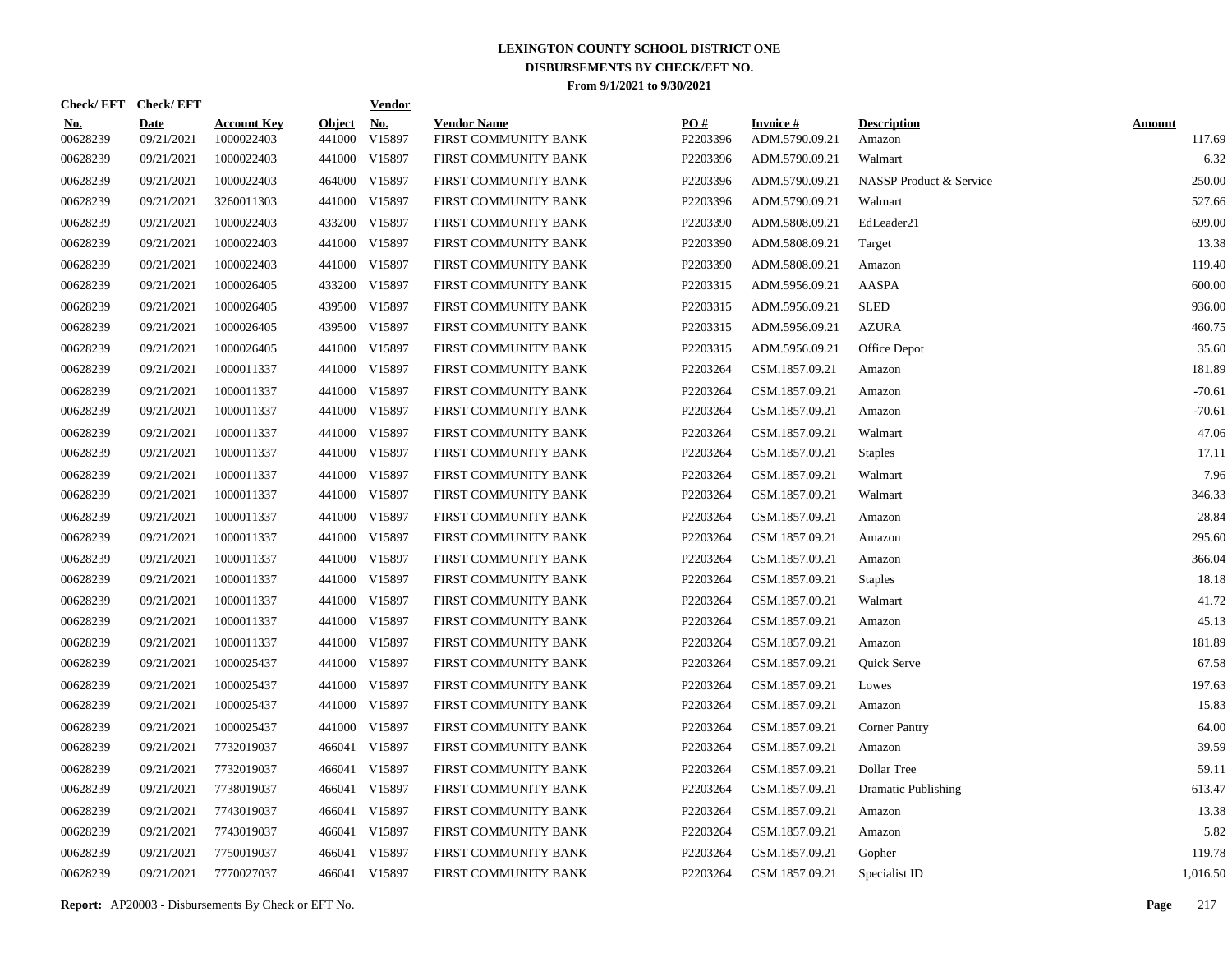| Check/EFT Check/EFT    |                           |                                  |                         | <b>Vendor</b>        |                                            |                 |                                   |                                             |                       |
|------------------------|---------------------------|----------------------------------|-------------------------|----------------------|--------------------------------------------|-----------------|-----------------------------------|---------------------------------------------|-----------------------|
| <u>No.</u><br>00628239 | <b>Date</b><br>09/21/2021 | <b>Account Key</b><br>7802072037 | <b>Object</b><br>466041 | <u>No.</u><br>V15897 | <b>Vendor Name</b><br>FIRST COMMUNITY BANK | PO#<br>P2203264 | <b>Invoice#</b><br>CSM.1857.09.21 | <b>Description</b><br>SC High School League | <b>Amount</b><br>7.50 |
| 00628239               | 09/21/2021                | 7802072037                       | 466041                  | V15897               | FIRST COMMUNITY BANK                       | P2203264        | CSM.1857.09.21                    | <b>Academy Sports</b>                       | 107.99                |
| 00628239               | 09/21/2021                | 7802073037                       | 466041                  | V15897               | FIRST COMMUNITY BANK                       | P2203264        | CSM.1857.09.21                    | SC High School League                       | 22.50                 |
| 00628239               | 09/21/2021                | 7802080037                       | 466041                  | V15897               | FIRST COMMUNITY BANK                       | P2203264        | CSM.1857.09.21                    | SC High School League                       | 15.00                 |
| 00628239               | 09/21/2021                | 7841827037                       | 466069                  | V15897               | FIRST COMMUNITY BANK                       | P2203264        | CSM.1857.09.21                    | <b>Edible Arrangements</b>                  | 84.49                 |
| 00628239               | 09/21/2021                | 7860527037                       |                         | 466035 V15897        | FIRST COMMUNITY BANK                       | P2203264        | CSM.1857.09.21                    | Sightline Signs & Graphics                  | 317.60                |
| 00628239               | 09/21/2021                | 7860527037                       | 466041                  | V15897               | FIRST COMMUNITY BANK                       | P2203264        | CSM.1857.09.21                    | Emedco                                      | 1,082.56              |
| 00628239               | 09/21/2021                | 7860527037                       | 466041                  | V15897               | FIRST COMMUNITY BANK                       | P2203264        | CSM.1857.09.21                    | Walmart                                     | 10.66                 |
| 00628239               | 09/21/2021                | 7860527037                       | 466069                  | V15897               | FIRST COMMUNITY BANK                       | P2203264        | CSM.1857.09.21                    | Walmart                                     | 113.16                |
| 00628239               | 09/21/2021                | 7860527037                       | 466069                  | V15897               | FIRST COMMUNITY BANK                       | P2203264        | CSM.1857.09.21                    | <b>Little Caesars</b>                       | 59.39                 |
| 00628239               | 09/21/2021                | 7860527037                       | 466069                  | V15897               | FIRST COMMUNITY BANK                       | P2203264        | CSM.1857.09.21                    | Walmart                                     | 39.20                 |
| 00628239               | 09/21/2021                | 7860527037                       |                         | 466099 V15897        | FIRST COMMUNITY BANK                       | P2203264        | CSM.1857.09.21                    | Lowes                                       | 124.76                |
| 00628239               | 09/21/2021                | 7860527037                       | 466099                  | V15897               | FIRST COMMUNITY BANK                       | P2203264        | CSM.1857.09.21                    | <b>BlackRock Branding</b>                   | 385.08                |
| 00628239               | 09/21/2021                | 7860527037                       |                         | 466099 V15897        | FIRST COMMUNITY BANK                       | P2203264        | CSM.1857.09.21                    | <b>Black Rock Branding</b>                  | 1,890.85              |
| 00628239               | 09/21/2021                | 7885027037                       |                         | 466041 V15897        | FIRST COMMUNITY BANK                       | P2203264        | CSM.1857.09.21                    | Walmart                                     | 52.26                 |
| 00628239               | 09/21/2021                | 7885027037                       |                         | 466041 V15897        | FIRST COMMUNITY BANK                       | P2203264        | CSM.1857.09.21                    | Amazon                                      | 63.12                 |
| 00628239               | 09/21/2021                | 1000011521                       | 441000                  | V15897               | FIRST COMMUNITY BANK                       | P2203255        | LTC.4298.09.21                    | PEE DEE EMS                                 | 12.00                 |
| 00628239               | 09/21/2021                | 1000011521                       |                         | 441000 V15897        | FIRST COMMUNITY BANK                       | P2203255        | LTC.4298.09.21                    | <b>GULF OIL</b>                             | 85.85                 |
| 00628239               | 09/21/2021                | 1000011521                       |                         | 441000 V15897        | FIRST COMMUNITY BANK                       | P2203255        | LTC.4298.09.21                    | <b>LOWES FOOD</b>                           | 193.53                |
| 00628239               | 09/21/2021                | 1000025421                       |                         | 441000 V15897        | FIRST COMMUNITY BANK                       | P2203255        | LTC.4298.09.21                    | Lowe's Foods                                | 40.67                 |
| 00628239               | 09/21/2021                | 7811027021                       | 466069                  | V15897               | FIRST COMMUNITY BANK                       | P2203255        | LTC.4298.09.21                    | <b>CHICK FILA</b>                           | 95.94                 |
| 00628239               | 09/21/2021                | 7860527021                       |                         | 466041 V15897        | FIRST COMMUNITY BANK                       | P2203255        | LTC.4298.09.21                    | <b>NEARPOD</b>                              | 120.00                |
| 00628239               | 09/21/2021                | 7860527021                       |                         | 466041 V15897        | FIRST COMMUNITY BANK                       | P2203255        | LTC.4298.09.21                    | <b>WALMART</b>                              | 158.40                |
| 00628239               | 09/21/2021                | 7860527021                       |                         | 466099 V15897        | FIRST COMMUNITY BANK                       | P2203255        | LTC.4298.09.21                    | <b>SALUDA SHOALS PARK</b>                   | 370.80                |
| 00628239               | 09/21/2021                | 7893027021                       |                         | 466041 V15897        | FIRST COMMUNITY BANK                       | P2203255        | LTC.4298.09.21                    | <b>PUBLIX</b>                               | 166.15                |
| 00628239               | 09/21/2021                | 1000011142                       |                         | 441030 V15897        | FIRST COMMUNITY BANK                       | P2203242        | MGE.1568.09.21                    | <b>BetterChinese</b>                        | 419.59                |
| 00628239               | 09/21/2021                | 1000011242                       |                         | 441030 V15897        | FIRST COMMUNITY BANK                       | P2203242        | MGE.1568.09.21                    | <b>BetterChinese</b>                        | 500.00                |
| 00628239               | 09/21/2021                | 1000011342                       |                         | 441030 V15897        | FIRST COMMUNITY BANK                       | P2203242        | MGE.1568.09.21                    | <b>Teachers Pay Teachers</b>                | 22.80                 |
| 00628239               | 09/21/2021                | 1000011342                       | 443000                  | V15897               | FIRST COMMUNITY BANK                       | P2203242        | MGE.1568.09.21                    | Heinemann                                   | 317.81                |
| 00628239               | 09/21/2021                | 1000021242                       |                         | 441000 V15897        | FIRST COMMUNITY BANK                       | P2203242        | MGE.1568.09.21                    | Build-A-Bear                                | 116.57                |
| 00628239               | 09/21/2021                | 1000021242                       | 441000                  | V15897               | FIRST COMMUNITY BANK                       | P2203242        | MGE.1568.09.21                    | Amazon                                      | 9.62                  |
| 00628239               | 09/21/2021                | 1000021242                       | 441000                  | V15897               | FIRST COMMUNITY BANK                       | P2203242        | MGE.1568.09.21                    | Amazon                                      | 76.17                 |
| 00628239               | 09/21/2021                | 1000021242                       | 441000                  | V15897               | FIRST COMMUNITY BANK                       | P2203242        | MGE.1568.09.21                    | Amazon                                      | 51.24                 |
| 00628239               | 09/21/2021                | 1000021342                       |                         | 441000 V15897        | FIRST COMMUNITY BANK                       | P2203242        | MGE.1568.09.21                    | Amazon                                      | 55.32                 |
| 00628239               | 09/21/2021                | 1000025442                       | 441000                  | V15897               | FIRST COMMUNITY BANK                       | P2203242        | MGE.1568.09.21                    | Lowe's                                      | 54.51                 |
| 00628239               | 09/21/2021                | 1000025442                       |                         | 441000 V15897        | FIRST COMMUNITY BANK                       | P2203242        | MGE.1568.09.21                    | Lowe's                                      | 50.69                 |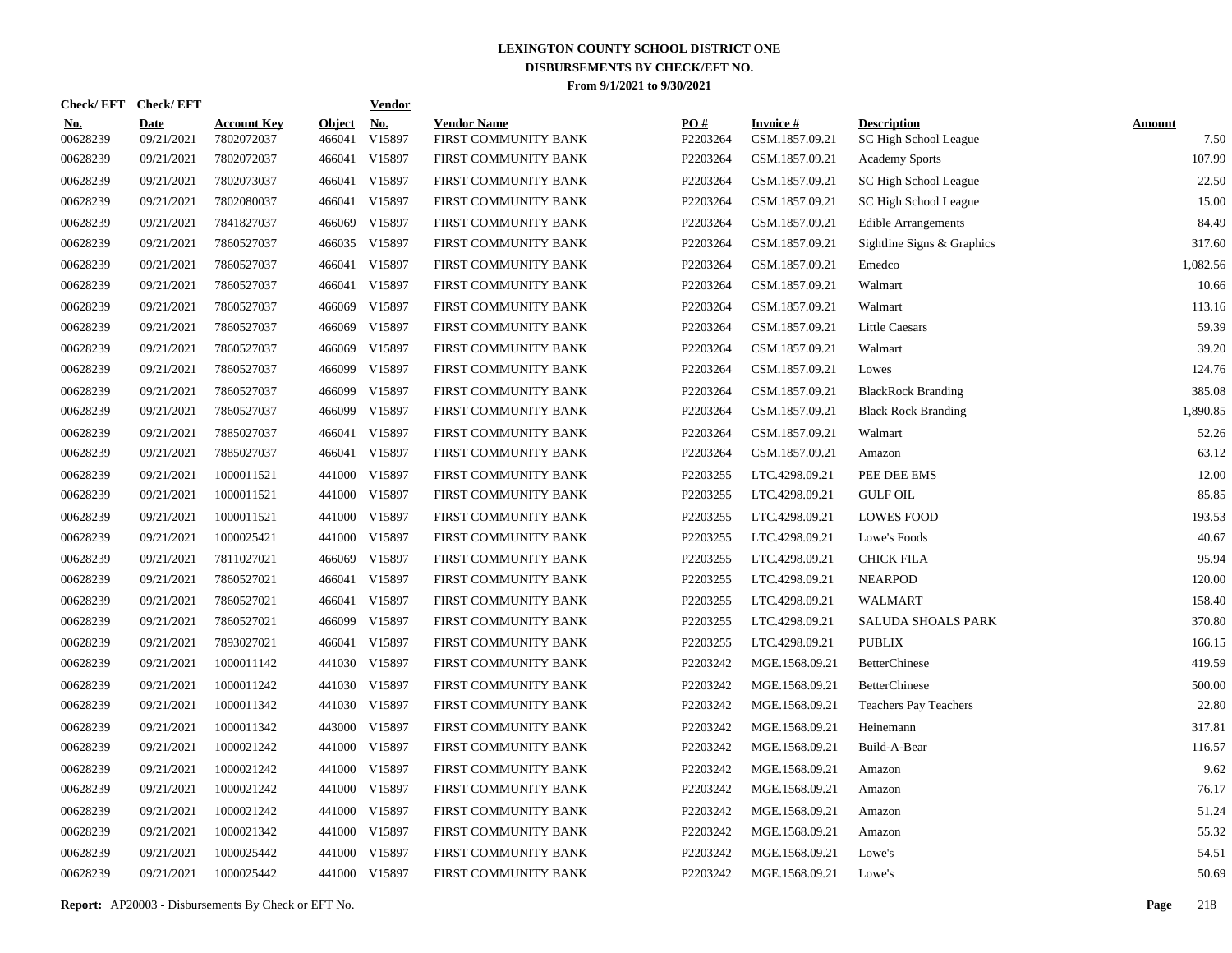|                        | Check/EFT Check/EFT       |                                  |                         | <u>Vendor</u>        |                                            |                 |                                   |                               |                        |
|------------------------|---------------------------|----------------------------------|-------------------------|----------------------|--------------------------------------------|-----------------|-----------------------------------|-------------------------------|------------------------|
| <u>No.</u><br>00628239 | <b>Date</b><br>09/21/2021 | <b>Account Key</b><br>1000025442 | <b>Object</b><br>441000 | <u>No.</u><br>V15897 | <b>Vendor Name</b><br>FIRST COMMUNITY BANK | PQ#<br>P2203242 | <b>Invoice#</b><br>MGE.1568.09.21 | <b>Description</b><br>Lowe's  | <b>Amount</b><br>98.51 |
| 00628239               | 09/21/2021                | 1000025442                       |                         | 441000 V15897        | FIRST COMMUNITY BANK                       | P2203242        | MGE.1568.09.21                    | Pitt Stop-Sunoco              | 39.60                  |
| 00628239               | 09/21/2021                | 1000025442                       |                         | 441000 V15897        | FIRST COMMUNITY BANK                       | P2203242        | MGE.1568.09.21                    | Pitt Stop - Sunoco            | 39.60                  |
| 00628239               | 09/21/2021                | 1000025442                       |                         | 441000 V15897        | FIRST COMMUNITY BANK                       | P2203242        | MGE.1568.09.21                    | Lowe's                        | 50.49                  |
| 00628239               | 09/21/2021                | 1000025442                       |                         | 441000 V15897        | FIRST COMMUNITY BANK                       | P2203242        | MGE.1568.09.21                    | Walmart                       | 19.07                  |
| 00628239               | 09/21/2021                | 1000025442                       |                         | 441000 V15897        | FIRST COMMUNITY BANK                       | P2203242        | MGE.1568.09.21                    | Pitt Stop - Sonoco            | 29.70                  |
| 00628239               | 09/21/2021                | 1000025442                       |                         | 441000 V15897        | FIRST COMMUNITY BANK                       | P2203242        | MGE.1568.09.21                    | Lowe's                        | 158.22                 |
| 00628239               | 09/21/2021                | 1000025442                       |                         | 441000 V15897        | FIRST COMMUNITY BANK                       | P2203242        | MGE.1568.09.21                    | Lowe's                        | $-54.51$               |
| 00628239               | 09/21/2021                | 7743019042                       |                         | 466041 V15897        | FIRST COMMUNITY BANK                       | P2203242        | MGE.1568.09.21                    | Lowe's                        | 16.29                  |
| 00628239               | 09/21/2021                | 7743019042                       |                         | 466041 V15897        | FIRST COMMUNITY BANK                       | P2203242        | MGE.1568.09.21                    | Walmart                       | 23.71                  |
| 00628239               | 09/21/2021                | 7743019042                       | 466041                  | V15897               | FIRST COMMUNITY BANK                       | P2203242        | MGE.1568.09.21                    | Amazon                        | 56.79                  |
| 00628239               | 09/21/2021                | 7745027042                       |                         | 466041 V15897        | FIRST COMMUNITY BANK                       | P2203242        | MGE.1568.09.21                    | Amazon                        | 49.31                  |
| 00628239               | 09/21/2021                | 7745027042                       | 466041                  | V15897               | FIRST COMMUNITY BANK                       | P2203242        | MGE.1568.09.21                    | Amazon                        | 50.58                  |
| 00628239               | 09/21/2021                | 7745027042                       |                         | 466041 V15897        | FIRST COMMUNITY BANK                       | P2203242        | MGE.1568.09.21                    | Amazon                        | 79.16                  |
| 00628239               | 09/21/2021                | 7846027042                       | 466069                  | V15897               | FIRST COMMUNITY BANK                       | P2203242        | MGE.1568.09.21                    | Lowe's foods                  | 52.81                  |
| 00628239               | 09/21/2021                | 7863027042                       | 466041                  | V15897               | FIRST COMMUNITY BANK                       | P2203242        | MGE.1568.09.21                    | Amazon                        | 101.94                 |
| 00628239               | 09/21/2021                | 7863027042                       |                         | 466041 V15897        | FIRST COMMUNITY BANK                       | P2203242        | MGE.1568.09.21                    | Amazon                        | 17.87                  |
| 00628239               | 09/21/2021                | 7863027042                       | 466041                  | V15897               | FIRST COMMUNITY BANK                       | P2203242        | MGE.1568.09.21                    | Amazon                        | 32.09                  |
| 00628239               | 09/21/2021                | 7863027042                       |                         | 466041 V15897        | FIRST COMMUNITY BANK                       | P2203242        | MGE.1568.09.21                    | TJ Maxx                       | 19.07                  |
| 00628239               | 09/21/2021                | 7863027042                       |                         | 466041 V15897        | FIRST COMMUNITY BANK                       | P2203242        | MGE.1568.09.21                    | Publix                        | 41.28                  |
| 00628239               | 09/21/2021                | 1000011135                       |                         | 441000 V15897        | FIRST COMMUNITY BANK                       | P2203335        | PHE.4546.09.21                    | Amazon                        | 44.29                  |
| 00628239               | 09/21/2021                | 1000011135                       | 441000                  | V15897               | FIRST COMMUNITY BANK                       | P2203335        | PHE.4546.09.21                    | Amazon                        | 70.59                  |
| 00628239               | 09/21/2021                | 1000011135                       |                         | 441000 V15897        | FIRST COMMUNITY BANK                       | P2203335        | PHE.4546.09.21                    | Amazon                        | 59.84                  |
| 00628239               | 09/21/2021                | 1000011135                       | 441000                  | V15897               | FIRST COMMUNITY BANK                       | P2203335        | PHE.4546.09.21                    | Amazon                        | 470.80                 |
| 00628239               | 09/21/2021                | 1000011235                       |                         | 441000 V15897        | FIRST COMMUNITY BANK                       | P2203335        | PHE.4546.09.21                    | Amazon                        | 32.09                  |
| 00628239               | 09/21/2021                | 1000011235                       |                         | 441000 V15897        | FIRST COMMUNITY BANK                       | P2203335        | PHE.4546.09.21                    | Graphite Pen & Pencil Company | 424.08                 |
| 00628239               | 09/21/2021                | 1000011235                       |                         | 441000 V15897        | FIRST COMMUNITY BANK                       | P2203335        | PHE.4546.09.21                    | Amazon                        | 23.02                  |
| 00628239               | 09/21/2021                | 1000011235                       |                         | 441000 V15897        | FIRST COMMUNITY BANK                       | P2203335        | PHE.4546.09.21                    | Amazon                        | 117.68                 |
| 00628239               | 09/21/2021                | 1000011235                       |                         | 441000 V15897        | FIRST COMMUNITY BANK                       | P2203335        | PHE.4546.09.21                    | Lowe's                        | 109.35                 |
| 00628239               | 09/21/2021                | 1000011235                       |                         | 441000 V15897        | FIRST COMMUNITY BANK                       | P2203335        | PHE.4546.09.21                    | Dollar Tree                   | 21.40                  |
| 00628239               | 09/21/2021                | 7885027035                       | 466069                  | V15897               | FIRST COMMUNITY BANK                       | P2203335        | PHE.4546.09.21                    | Honey Baked Ham               | 419.65                 |
| 00628239               | 09/21/2021                | 7863027035                       |                         | 466099 V15897        | FIRST COMMUNITY BANK                       | P2203335        | PHE.4546.09.21                    | Target                        | 100.00                 |
| 00628239               | 09/21/2021                | 7885027035                       | 466069                  | V15897               | FIRST COMMUNITY BANK                       | P2203335        | PHE.4546.09.21                    | Chick-Fil-A                   | 272.62                 |
| 00628239               | 09/21/2021                | 1000011235                       |                         | 441000 V15897        | FIRST COMMUNITY BANK                       | P2203335        | PHE.4546.09.21                    | Amazon                        | 429.30                 |
| 00628239               | 09/21/2021                | 1000011235                       | 441000                  | V15897               | FIRST COMMUNITY BANK                       | P2203335        | PHE.4546.09.21                    | Amazon                        | 39.57                  |
| 00628239               | 09/21/2021                | 1000011235                       |                         | 441000 V15897        | FIRST COMMUNITY BANK                       | P2203335        | PHE.4546.09.21                    | Amazon                        | 109.32                 |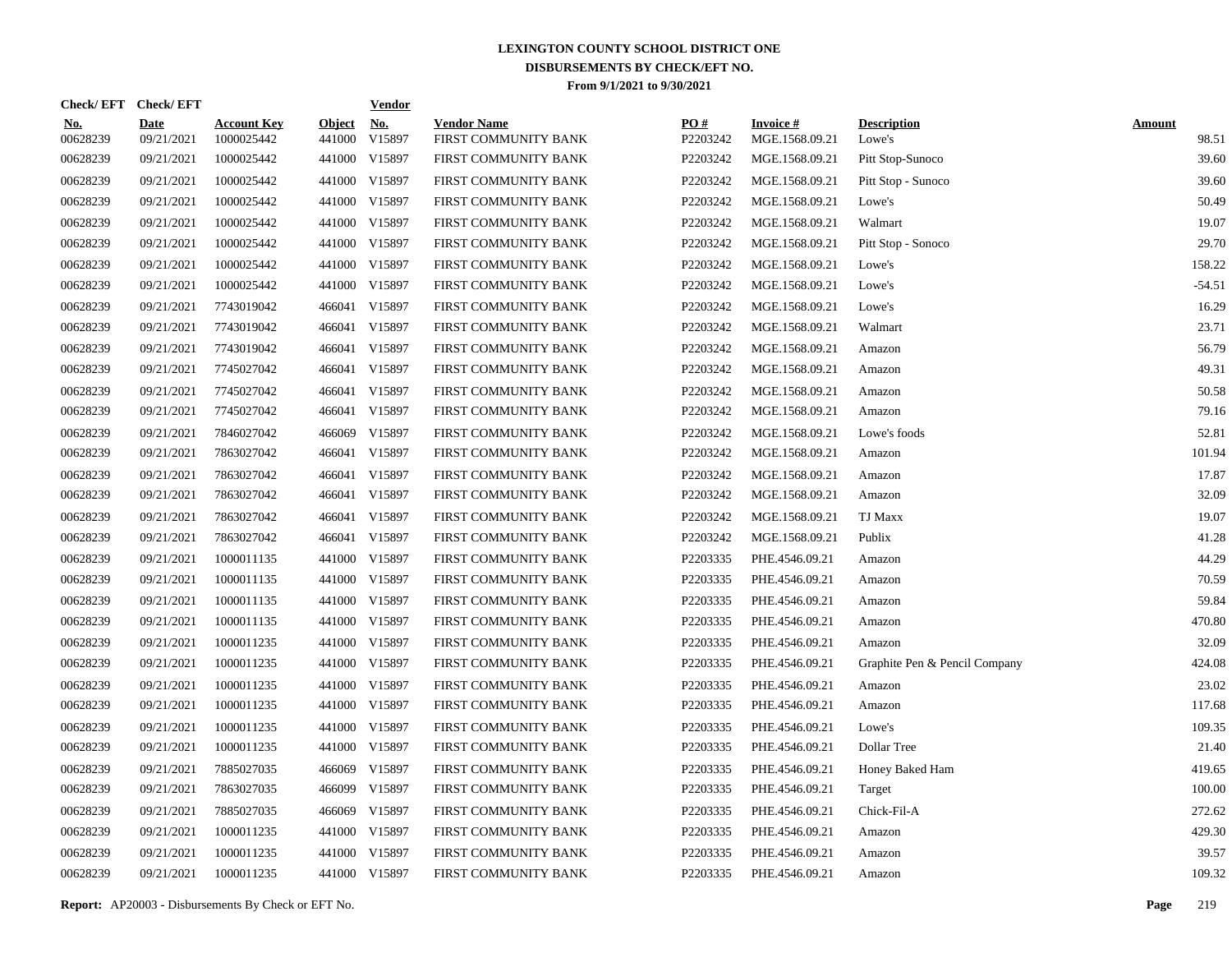|                        | Check/EFT Check/EFT       |                                  |                         | <u>Vendor</u>        |                                            |                 |                             |                                |                     |
|------------------------|---------------------------|----------------------------------|-------------------------|----------------------|--------------------------------------------|-----------------|-----------------------------|--------------------------------|---------------------|
| <u>No.</u><br>00628239 | <b>Date</b><br>09/21/2021 | <b>Account Key</b><br>1000011235 | <b>Object</b><br>441000 | <u>No.</u><br>V15897 | <b>Vendor Name</b><br>FIRST COMMUNITY BANK | PO#<br>P2203335 | Invoice #<br>PHE.4546.09.21 | <b>Description</b><br>Amazon   | Amount<br>$-226.10$ |
| 00628239               | 09/21/2021                | 1000011335                       |                         | 441000 V15897        | FIRST COMMUNITY BANK                       | P2203335        | PHE.4546.09.21              | Amazon                         | 462.20              |
| 00628239               | 09/21/2021                | 1000011335                       |                         | 441000 V15897        | FIRST COMMUNITY BANK                       | P2203335        | PHE.4546.09.21              | Amazon                         | 174.38              |
| 00628239               | 09/21/2021                | 1000011335                       |                         | 441000 V15897        | FIRST COMMUNITY BANK                       | P2203335        | PHE.4546.09.21              | Office Depot                   | 108.01              |
| 00628239               | 09/21/2021                | 1000011335                       |                         | 441000 V15897        | FIRST COMMUNITY BANK                       | P2203335        | PHE.4546.09.21              | Office Depot                   | 85.55               |
| 00628239               | 09/21/2021                | 1000011335                       |                         | 441000 V15897        | FIRST COMMUNITY BANK                       | P2203335        | PHE.4546.09.21              | Amazon                         | 21.39               |
| 00628239               | 09/21/2021                | 1000011335                       |                         | 441000 V15897        | FIRST COMMUNITY BANK                       | P2203335        | PHE.4546.09.21              | Amazon                         | 31.18               |
| 00628239               | 09/21/2021                | 1000011335                       |                         | 441000 V15897        | FIRST COMMUNITY BANK                       | P2203335        | PHE.4546.09.21              | Target                         | 17.11               |
| 00628239               | 09/21/2021                | 1000011335                       |                         | 441000 V15897        | FIRST COMMUNITY BANK                       | P2203335        | PHE.4546.09.21              | Amazon                         | 101.60              |
| 00628239               | 09/21/2021                | 1000011335                       |                         | 441000 V15897        | FIRST COMMUNITY BANK                       | P2203335        | PHE.4546.09.21              | Amazon                         | 101.60              |
| 00628239               | 09/21/2021                | 1000011335                       |                         | 441000 V15897        | FIRST COMMUNITY BANK                       | P2203335        | PHE.4546.09.21              | Amazon                         | 590.64              |
| 00628239               | 09/21/2021                | 1000023335                       |                         | 441000 V15897        | FIRST COMMUNITY BANK                       | P2203335        | PHE.4546.09.21              | Amazon                         | 14.88               |
| 00628239               | 09/21/2021                | 1000023335                       |                         | 441000 V15897        | FIRST COMMUNITY BANK                       | P2203335        | PHE.4546.09.21              | Amazon                         | 14.86               |
| 00628239               | 09/21/2021                | 1000025435                       |                         | 441000 V15897        | FIRST COMMUNITY BANK                       | P2203335        | PHE.4546.09.21              | Amazon                         | 21.39               |
| 00628239               | 09/21/2021                | 1000025435                       |                         | 441000 V15897        | FIRST COMMUNITY BANK                       | P2203335        | PHE.4546.09.21              | Lexington True Value           | 28.65               |
| 00628239               | 09/21/2021                | 1000025435                       |                         | 441000 V15897        | FIRST COMMUNITY BANK                       | P2203335        | PHE.4546.09.21              | Lexington True Value           | 74.11               |
| 00628239               | 09/21/2021                | 1000025435                       |                         | 441000 V15897        | FIRST COMMUNITY BANK                       | P2203335        | PHE.4546.09.21              | 7-Eleven                       | 17.82               |
| 00628239               | 09/21/2021                | 7713519035                       |                         | 466041 V15897        | FIRST COMMUNITY BANK                       | P2203335        | PHE.4546.09.21              | Amazon                         | 55.58               |
| 00628239               | 09/21/2021                | 7713519035                       |                         | 466041 V15897        | FIRST COMMUNITY BANK                       | P2203335        | PHE.4546.09.21              | Amazon                         | 9.60                |
| 00628239               | 09/21/2021                | 7713519035                       |                         | 466099 V15897        | FIRST COMMUNITY BANK                       | P2203335        | PHE.4546.09.21              | Amazon                         | 17.78               |
| 00628239               | 09/21/2021                | 7740019035                       |                         | 466041 V15897        | FIRST COMMUNITY BANK                       | P2203335        | PHE.4546.09.21              | Amazon                         | 138.99              |
| 00628239               | 09/21/2021                | 7745027035                       |                         | 466099 V15897        | FIRST COMMUNITY BANK                       | P2203335        | PHE.4546.09.21              | Amazon                         | 62.60               |
| 00628239               | 09/21/2021                | 7745027035                       |                         | 466099 V15897        | FIRST COMMUNITY BANK                       | P2203335        | PHE.4546.09.21              | Amazon                         | 55.31               |
| 00628239               | 09/21/2021                | 7796027035                       |                         | 466099 V15897        | FIRST COMMUNITY BANK                       | P2203335        | PHE.4546.09.21              | Lexington Florist              | 66.85               |
|                        |                           |                                  |                         |                      |                                            |                 |                             | <b>Check Total</b>             | 24,061.65           |
| 00628240               | 09/21/2021                | 7743019024                       |                         | 466041 V12185        | FOLLETT SCHOOL SOLUTIONS INC               | P2200707        | 320798F                     | 19 Books Total                 | 31.34               |
|                        |                           |                                  |                         |                      |                                            |                 |                             | <b>Check Total</b>             | 31.34               |
| 00628241               | 09/21/2021                | 1000011521                       |                         | 441000 V00549        | FORMS AND SUPPLY INC (FSI)                 | P2201023        | 5838183-2                   | EXPO DRY ERASE MARKER KIT      | 25.15               |
| 00628241               | 09/21/2021                | 7744519020                       |                         | 466041 V00549        | FORMS AND SUPPLY INC (FSI)                 | P2202427        | 5876539-1                   | TOPS WideRuled Composition Boo | 75.44               |
| 00628241               | 09/21/2021                | 1000011238                       |                         | 441000 V00549        | FORMS AND SUPPLY INC (FSI)                 | P2202558        | 5879253-1                   | Acme United KleenEarth Soft Ha | 58.53               |
| 00628241               | 09/21/2021                | 1000011242                       |                         | 441000 V00549        | FORMS AND SUPPLY INC (FSI)                 | P2203026        | 5892791-0                   | MerriamWebster Notebook Dictio | 23.82               |
| 00628241               | 09/21/2021                | 1000011419                       | 444500                  | V00549               | FORMS AND SUPPLY INC (FSI)                 | P2203042        | 5893635-1                   | LOGITECH C310 WEBCAM BLACK     | 83.46               |
| 00628241               | 09/21/2021                | 1000011326                       | 441000                  | V00549               | FORMS AND SUPPLY INC (FSI)                 | P2203099        | 5896209-0                   | chisel sharpies                | 12.54               |
| 00628241               | 09/21/2021                | 1000011326                       |                         | 441000 V00549        | FORMS AND SUPPLY INC (FSI)                 | P2203099        | 5896209-0                   | sharpies                       | 18.26               |
|                        |                           |                                  |                         |                      |                                            |                 |                             |                                |                     |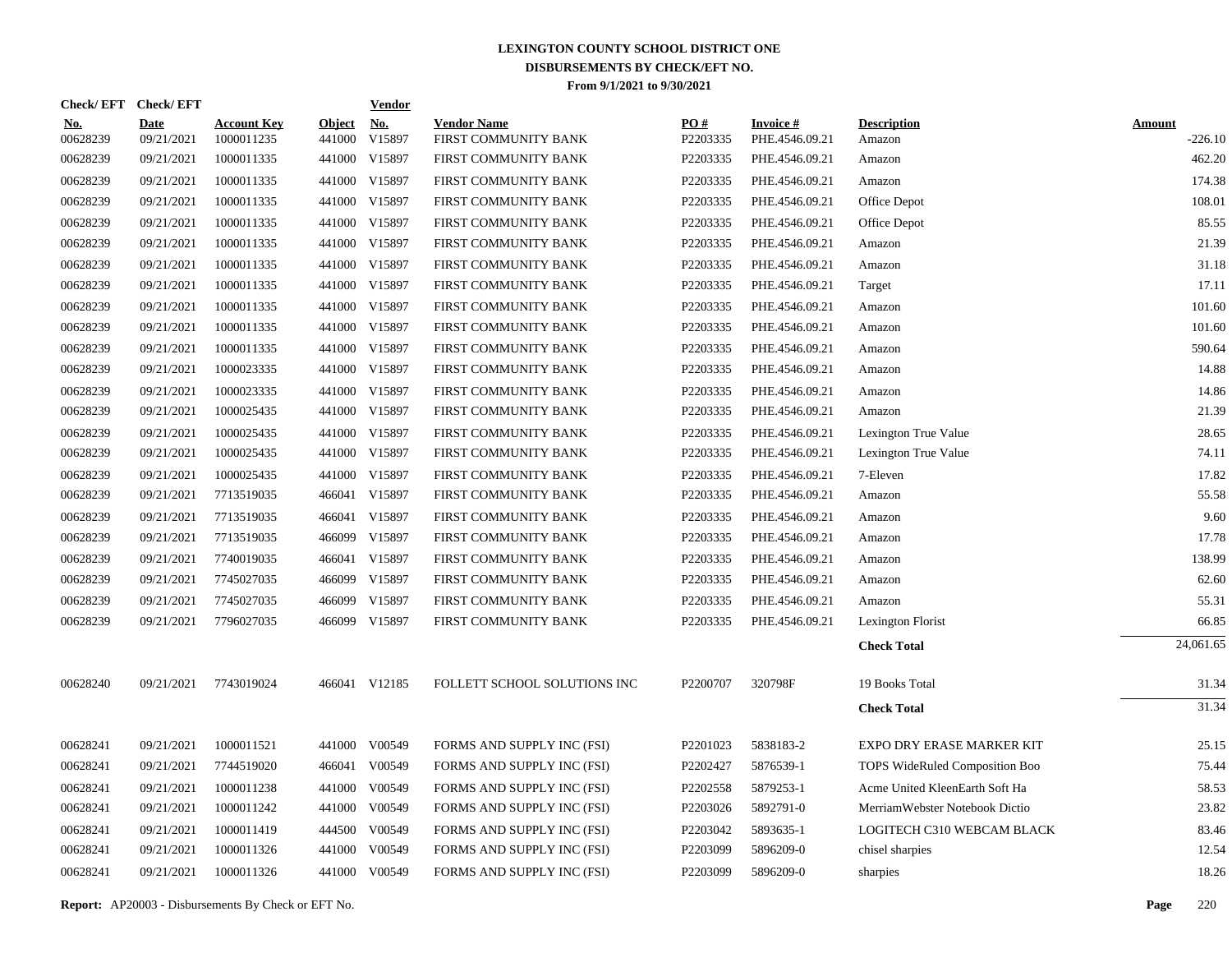| Check/EFT Check/EFT    |                           |                                  |                         | <b>Vendor</b>                         |                                                  |                               |                              |                                |                       |
|------------------------|---------------------------|----------------------------------|-------------------------|---------------------------------------|--------------------------------------------------|-------------------------------|------------------------------|--------------------------------|-----------------------|
| <u>No.</u><br>00628241 | <b>Date</b><br>09/21/2021 | <b>Account Key</b><br>1000011326 | <b>Object</b><br>441000 | $\underline{\mathrm{No}}$ .<br>V00549 | <b>Vendor Name</b><br>FORMS AND SUPPLY INC (FSI) | $\underline{PO#}$<br>P2203099 | <b>Invoice#</b><br>5896209-0 | <b>Description</b><br>erasers  | <b>Amount</b><br>2.31 |
| 00628241               | 09/21/2021                | 1000011326                       |                         | 441000 V00549                         | FORMS AND SUPPLY INC (FSI)                       | P2203099                      | 5896209-0                    | command strips                 | 39.38                 |
| 00628241               | 09/21/2021                | 1000011326                       | 441000                  | V00549                                | FORMS AND SUPPLY INC (FSI)                       | P2203099                      | 5896209-0                    | ticket punch                   | 6.87                  |
| 00628241               | 09/21/2021                | 1000011326                       |                         | 441000 V00549                         | FORMS AND SUPPLY INC (FSI)                       | P2203099                      | 5896209-0                    | message flags                  | 4.72                  |
| 00628241               | 09/21/2021                | 1000011326                       |                         | 441000 V00549                         | FORMS AND SUPPLY INC (FSI)                       | P2203099                      | 5896209-0                    | post it flags                  | 7.51                  |
| 00628241               | 09/21/2021                | 1000011427                       |                         | 441000 V00549                         | FORMS AND SUPPLY INC (FSI)                       | P2203105                      | 5896503-0                    | Swingline Precision Pro Deskto | 28.10                 |
| 00628241               | 09/21/2021                | 3400013903                       |                         | 441000 V00549                         | FORMS AND SUPPLY INC (FSI)                       | P2202449                      | 5896745-0                    | Seventh Generation Laundry Det | 67.77                 |
|                        |                           |                                  |                         |                                       |                                                  |                               |                              | <b>Check Total</b>             | 453.86                |
| 00628242               | 09/21/2021                | 1000011444                       |                         | 441000 V11161                         | <b>GEIGER CAROLINAS</b>                          | P2201705                      | 4540099                      | Magnetism Journal              | 1,197.50              |
| 00628242               | 09/21/2021                | 1000011444                       |                         | 441000 V11161                         | <b>GEIGER CAROLINAS</b>                          | P2201705                      | 4540099                      | Setup Fee                      | 40.00                 |
|                        |                           |                                  |                         |                                       |                                                  |                               |                              | <b>Check Total</b>             | 1,237.50              |
| 00628243               | 09/21/2021                | 1000011415                       |                         | 441000 V12146                         | <b>GIA PUBLICATIONS INC</b>                      | P2202814                      | 1050765                      | Habits of a successful choral  | 398.00                |
| 00628243               | 09/21/2021                | 1000011415                       |                         | 441000 V12146                         | <b>GIA PUBLICATIONS INC</b>                      | P2202814                      | 1050765                      | shipping                       | 24.50                 |
|                        |                           |                                  |                         |                                       |                                                  |                               |                              | <b>Check Total</b>             | 422.50                |
| 00628244               | 09/21/2021                | 6000025611                       |                         | 434500 V15524                         | HEARTLAND SCHOOL SOLUTIONS                       | P2201884                      | <b>HSSREC016384</b>          | MealViewer Digital Signage Sub | 180.00                |
| 00628244               | 09/21/2021                | 6000025612                       |                         | 434500 V15524                         | HEARTLAND SCHOOL SOLUTIONS                       | P2201884                      | <b>HSSREC016384</b>          | MealViewer Digital Signage Sub | 180.00                |
| 00628244               | 09/21/2021                | 6000025613                       |                         | 434500 V15524                         | HEARTLAND SCHOOL SOLUTIONS                       | P2201884                      | HSSREC016384                 | MealViewer Digital Signage Sub | 180.00                |
| 00628244               | 09/21/2021                | 6000025614                       |                         | 434500 V15524                         | HEARTLAND SCHOOL SOLUTIONS                       | P2201884                      | HSSREC016384                 | MealViewer Digital Signage Sub | 180.00                |
| 00628244               | 09/21/2021                | 6000025615                       |                         | 434500 V15524                         | HEARTLAND SCHOOL SOLUTIONS                       | P2201884                      | <b>HSSREC016384</b>          | MealViewer Digital Signage Sub | 180.00                |
| 00628244               | 09/21/2021                | 6000025616                       |                         | 434500 V15524                         | HEARTLAND SCHOOL SOLUTIONS                       | P2201884                      | HSSREC016384                 | MealViewer Digital Signage Sub | 180.00                |
| 00628244               | 09/21/2021                | 6000025620                       |                         | 434500 V15524                         | HEARTLAND SCHOOL SOLUTIONS                       | P2201884                      | <b>HSSREC016384</b>          | MealViewer Digital Signage Sub | 180.00                |
| 00628244               | 09/21/2021                | 6000025622                       |                         | 434500 V15524                         | HEARTLAND SCHOOL SOLUTIONS                       | P2201884                      | HSSREC016384                 | MealViewer Digital Signage Sub | 180.00                |
| 00628244               | 09/21/2021                | 6000025623                       |                         | 434500 V15524                         | HEARTLAND SCHOOL SOLUTIONS                       | P2201884                      | <b>HSSREC016384</b>          | MealViewer Digital Signage Sub | 180.00                |
| 00628244               | 09/21/2021                | 6000025624                       |                         | 434500 V15524                         | HEARTLAND SCHOOL SOLUTIONS                       | P2201884                      | <b>HSSREC016384</b>          | MealViewer Digital Signage Sub | 180.00                |
| 00628244               | 09/21/2021                | 6000025625                       |                         | 434500 V15524                         | HEARTLAND SCHOOL SOLUTIONS                       | P2201884                      | <b>HSSREC016384</b>          | MealViewer Digital Signage Sub | 180.00                |
| 00628244               | 09/21/2021                | 6000025626                       |                         | 434500 V15524                         | HEARTLAND SCHOOL SOLUTIONS                       | P2201884                      | <b>HSSREC016384</b>          | MealViewer Digital Signage Sub | 180.00                |
| 00628244               | 09/21/2021                | 6000025627                       |                         | 434500 V15524                         | HEARTLAND SCHOOL SOLUTIONS                       | P2201884                      | <b>HSSREC016384</b>          | MealViewer Digital Signage Sub | 180.00                |
| 00628244               | 09/21/2021                | 6000025628                       |                         | 434500 V15524                         | HEARTLAND SCHOOL SOLUTIONS                       | P2201884                      | <b>HSSREC016384</b>          | MealViewer Digital Signage Sub | 180.00                |
| 00628244               | 09/21/2021                | 6000025629                       | 434500                  | V15524                                | HEARTLAND SCHOOL SOLUTIONS                       | P2201884                      | <b>HSSREC016384</b>          | MealViewer Digital Signage Sub | 180.00                |
| 00628244               | 09/21/2021                | 6000025630                       |                         | 434500 V15524                         | HEARTLAND SCHOOL SOLUTIONS                       | P2201884                      | <b>HSSREC016384</b>          | MealViewer Digital Signage Sub | 180.00                |
| 00628244               | 09/21/2021                | 6000025631                       | 434500                  | V15524                                | HEARTLAND SCHOOL SOLUTIONS                       | P2201884                      | <b>HSSREC016384</b>          | MealViewer Digital Signage Sub | 180.00                |
| 00628244               | 09/21/2021                | 6000025634                       |                         | 434500 V15524                         | HEARTLAND SCHOOL SOLUTIONS                       | P2201884                      | <b>HSSREC016384</b>          | MealViewer Digital Signage Sub | 180.00                |
| 00628244               | 09/21/2021                | 6000025635                       |                         | 434500 V15524                         | <b>HEARTLAND SCHOOL SOLUTIONS</b>                | P2201884                      | <b>HSSREC016384</b>          | MealViewer Digital Signage Sub | 180.00                |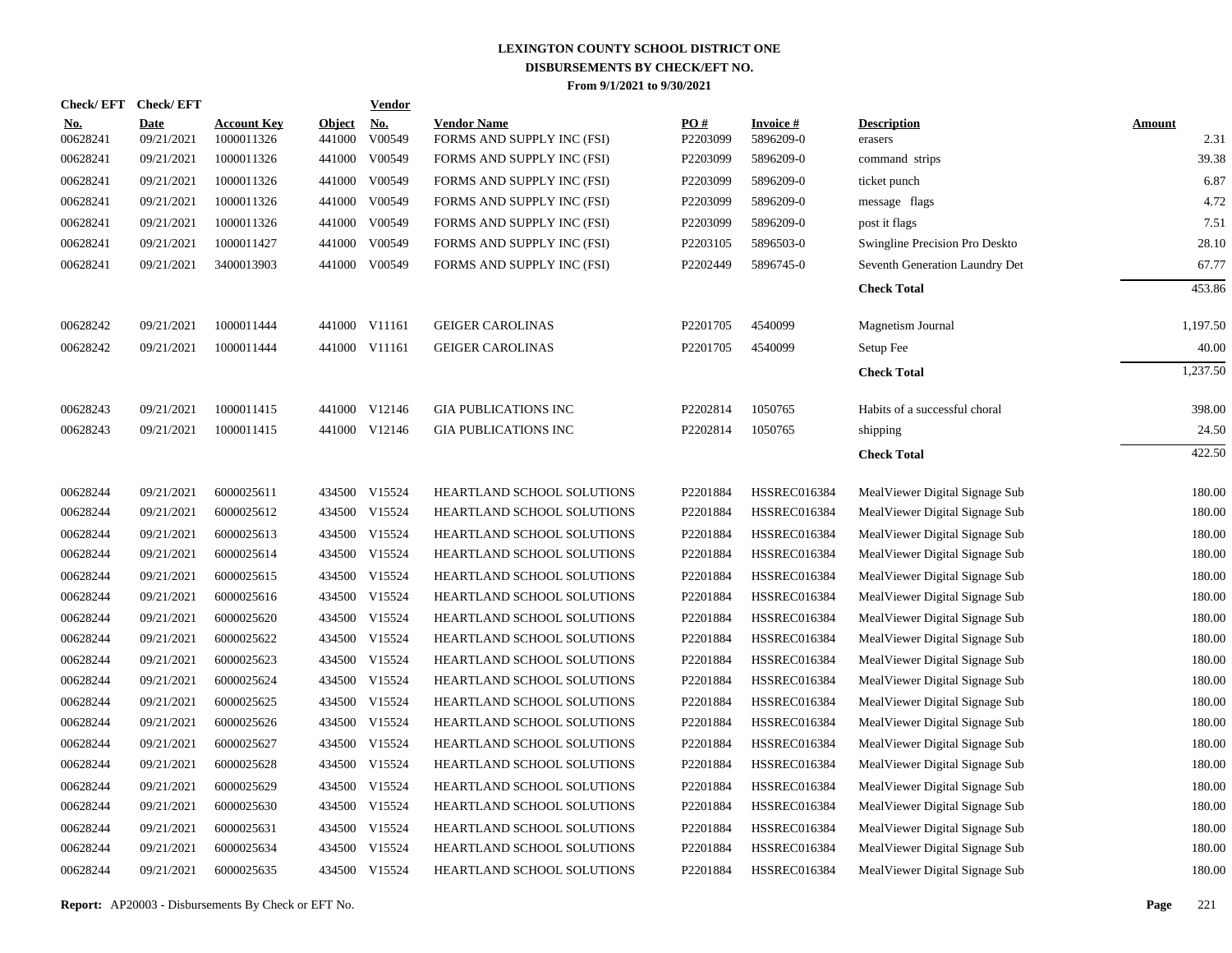|                 | Check/EFT Check/EFT       |                                  |                      | <b>Vendor</b> |                                                  |                 |                                        |                                                      |                         |
|-----------------|---------------------------|----------------------------------|----------------------|---------------|--------------------------------------------------|-----------------|----------------------------------------|------------------------------------------------------|-------------------------|
| No.<br>00628244 | <b>Date</b><br>09/21/2021 | <b>Account Key</b><br>6000025637 | Object No.<br>434500 | V15524        | <b>Vendor Name</b><br>HEARTLAND SCHOOL SOLUTIONS | PO#<br>P2201884 | <b>Invoice#</b><br><b>HSSREC016384</b> | <b>Description</b><br>MealViewer Digital Signage Sub | <b>Amount</b><br>180.00 |
| 00628244        | 09/21/2021                | 6000025638                       |                      | 434500 V15524 | HEARTLAND SCHOOL SOLUTIONS                       | P2201884        | <b>HSSREC016384</b>                    | MealViewer Digital Signage Sub                       | 180.00                  |
| 00628244        | 09/21/2021                | 6000025639                       |                      | 434500 V15524 | HEARTLAND SCHOOL SOLUTIONS                       | P2201884        | <b>HSSREC016384</b>                    | MealViewer Digital Signage Sub                       | 180.00                  |
| 00628244        | 09/21/2021                | 6000025640                       |                      | 434500 V15524 | HEARTLAND SCHOOL SOLUTIONS                       | P2201884        | <b>HSSREC016384</b>                    | MealViewer Digital Signage Sub                       | 180.00                  |
| 00628244        | 09/21/2021                | 6000025641                       | 434500               | V15524        | HEARTLAND SCHOOL SOLUTIONS                       | P2201884        | <b>HSSREC016384</b>                    | MealViewer Digital Signage Sub                       | 180.00                  |
| 00628244        | 09/21/2021                | 6000025642                       |                      | 434500 V15524 | HEARTLAND SCHOOL SOLUTIONS                       | P2201884        | <b>HSSREC016384</b>                    | MealViewer Digital Signage Sub                       | 180.00                  |
| 00628244        | 09/21/2021                | 6000025643                       |                      | 434500 V15524 | HEARTLAND SCHOOL SOLUTIONS                       | P2201884        | <b>HSSREC016384</b>                    | MealViewer Digital Signage Sub                       | 180.00                  |
| 00628244        | 09/21/2021                | 6000025644                       |                      | 434500 V15524 | HEARTLAND SCHOOL SOLUTIONS                       | P2201884        | <b>HSSREC016384</b>                    | MealViewer Digital Signage Sub                       | 180.00                  |
| 00628244        | 09/21/2021                | 6000025645                       |                      | 434500 V15524 | HEARTLAND SCHOOL SOLUTIONS                       | P2201884        | <b>HSSREC016384</b>                    | MealViewer Digital Signage Sub                       | 180.00                  |
| 00628244        | 09/21/2021                | 6000025646                       |                      | 434500 V15524 | HEARTLAND SCHOOL SOLUTIONS                       | P2201884        | <b>HSSREC016384</b>                    | MealViewer Digital Signage Sub                       | 180.00                  |
| 00628244        | 09/21/2021                | 6000025647                       |                      | 434500 V15524 | HEARTLAND SCHOOL SOLUTIONS                       | P2201884        | <b>HSSREC016384</b>                    | MealViewer Digital Signage Sub                       | 180.00                  |
|                 |                           |                                  |                      |               |                                                  |                 |                                        | <b>Check Total</b>                                   | 5,400.00                |
| 00628245        | 09/21/2021                | 1000014411                       |                      | 434500 V16209 | <b>ITHAKA HARBORS</b>                            | P2203292        | SO132512                               | Secondary Schools Collection A                       | 1,560.00                |
|                 |                           |                                  |                      |               |                                                  |                 |                                        | <b>Check Total</b>                                   | 1,560.00                |
| 00628246        | 09/21/2021                | 1000011238                       |                      | 441000 V12065 | KURTZ BROS DBA BENDER BURKOT                     | P2202532        | 53693.00                               | 10056 Dry Erase Board 5x7 HAL                        | 199.92                  |
| 00628246        | 09/21/2021                | 1000011338                       |                      | 441000 V12065 | KURTZ BROS DBA BENDER BURKOT                     | P2202532        | 53693.00                               | Ei-4805 Foam Base 10 Set Magne                       | 126.21                  |
|                 |                           |                                  |                      |               |                                                  |                 |                                        | <b>Check Total</b>                                   | 326.13                  |
| 00628247        | 09/21/2021                | 5722025322                       |                      | 452000 V13399 | <b>LS3P ASSOCIATED LTD</b>                       | P1913937        | 0069309                                | Architectural Services for Oak                       | 7,921.10                |
| 00628247        | 09/21/2021                | 5737025337                       |                      | 452000 V13399 | LS3P ASSOCIATED LTD                              | P2013235        | 0069310                                | Architectural Services for Car                       | 6,375.00                |
|                 |                           |                                  |                      |               |                                                  |                 |                                        | <b>Check Total</b>                                   | 14,296.10               |
| 00628248        | 09/21/2021                | 5752025352                       |                      | 452000 V01171 | M B KAHN CONSTRUCTION CO INC                     | P1913934        | 617607-003                             | Construction Management @ Risk                       | 2,142.86                |
| 00628248        | 09/21/2021                | 5752025352                       | 452000               | V01171        | M B KAHN CONSTRUCTION CO INC                     | P1913934        | 617607-004                             | Construction Management @ Risk                       | 2,142.86                |
| 00628248        | 09/21/2021                | 5729025329                       | 452000               | V01171        | M B KAHN CONSTRUCTION CO INC                     | P1913934        | 617611-003                             | Construction Management @ Risk                       | 5,728.57                |
| 00628248        | 09/21/2021                | 5729025329                       |                      | 452000 V01171 | M B KAHN CONSTRUCTION CO INC                     | P1913934        | 617611-004                             | Construction Management @ Risk                       | 5,728.57                |
|                 |                           |                                  |                      |               |                                                  |                 |                                        | <b>Check Total</b>                                   | 15,742.86               |
| 00628249        | 09/21/2021                | 1000011444                       |                      | 441000 V12504 | MCGRAW HILL EDUCATION INC                        | P2202266        | 119660049001                           | MURPHY   5 STEPS TO A 5: AP U.                       | 1,080.00                |
| 00628249        | 09/21/2021                | 1000011444                       |                      | 441000 V12504 | MCGRAW HILL EDUCATION INC                        | P2202266        | 119660049001                           | Shipping                                             | 104.36                  |
| 00628249        | 09/21/2021                | 7743019044                       | 466041               | V12504        | MCGRAW HILL EDUCATION INC                        | P2202266        | 119660049001                           | MAITLAND   5 STEPS TO A 5: AP                        | 1,350.00                |
| 00628249        | 09/21/2021                | 7743019044                       | 466041               | V12504        | MCGRAW HILL EDUCATION INC                        | P2202266        | 119660049001                           | LAMB   5 STEPS TO A 5: AP U.S.                       | 135.00                  |
| 00628249        | 09/21/2021                | 7743019044                       |                      | 466041 V12504 | MCGRAW HILL EDUCATION INC                        | P2202266        | 119660049001                           | Shipping                                             | 160.83                  |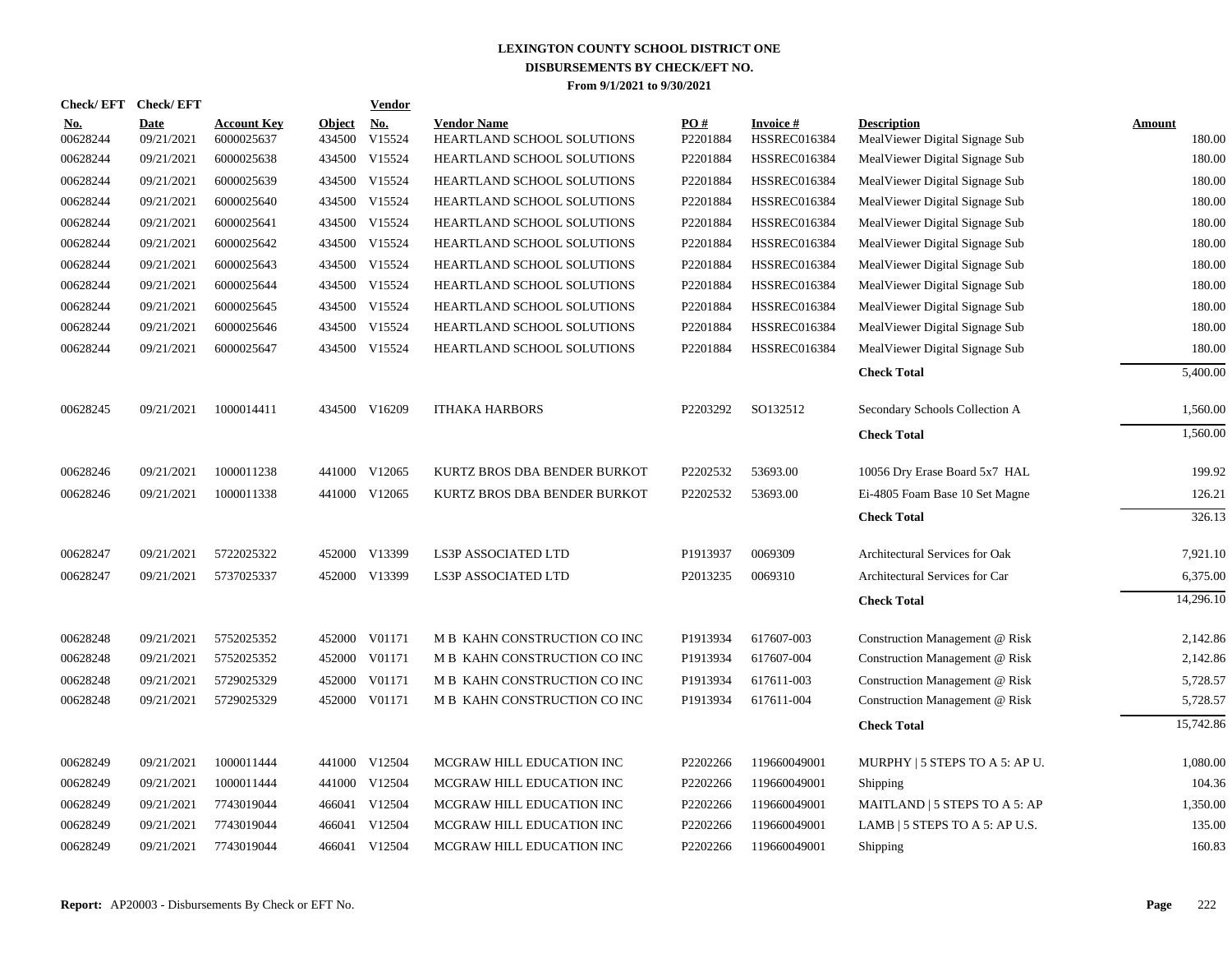| <u>No.</u> | Check/EFT Check/EFT<br><b>Date</b> | <b>Account Key</b> | <b>Object</b> | <b>Vendor</b><br><b>No.</b> | <b>Vendor Name</b>             | PO#      | <b>Invoice#</b> | <b>Description</b>                    | <b>Amount</b> |
|------------|------------------------------------|--------------------|---------------|-----------------------------|--------------------------------|----------|-----------------|---------------------------------------|---------------|
|            |                                    |                    |               |                             |                                |          |                 | <b>Check Total</b>                    | 2,830.19      |
| 00628250   | 09/21/2021                         | 1000025446         |               | 432300 V15844               | NALCO COMPANY LLC              | P2200536 | 6660052463      | <b>BMS-Monthly Water Treatment Se</b> | 80.00         |
|            |                                    |                    |               |                             |                                |          |                 | <b>Check Total</b>                    | 80.00         |
| 00628251   | 09/21/2021                         | 7932027037         |               | 466041 V10970               | <b>NASP INC</b>                | P2202931 | 263970          | Feradyne                              | 440.00        |
|            |                                    |                    |               |                             |                                |          |                 | <b>Check Total</b>                    | 440.00        |
| 00628252   | 09/21/2021                         | 7757019013         |               | 466099 V15885               | PALMETTO SCREENING SOLUTIONS L | P2203098 | 624             | <b>SLED Background Screenings</b>     | 200.00        |
|            |                                    |                    |               |                             |                                |          |                 | <b>Check Total</b>                    | 200.00        |
| 00628253   | 09/21/2021                         | 7802070013         |               | 466099 V15099               | PALMETTO SPORTS IMAGING LLC    | P2203327 | 104             | Shipping                              | 10.70         |
| 00628253   | 09/21/2021                         | 7810027013         |               | 466099 V15099               | PALMETTO SPORTS IMAGING LLC    | P2203327 | 104             | <b>Cheer Senior Banners</b>           | 321.00        |
| 00628253   | 09/21/2021                         | 7887072013         | 466099        | V15099                      | PALMETTO SPORTS IMAGING LLC    | P2203327 | 104             | Football Senior Banner (Barnes        | 80.25         |
| 00628253   | 09/21/2021                         | 7887077013         |               | 466099 V15099               | PALMETTO SPORTS IMAGING LLC    | P2203327 | 104             | <b>Cross Country Senior Banners</b>   | 160.50        |
|            |                                    |                    |               |                             |                                |          |                 | <b>Check Total</b>                    | 572.45        |
| 00628254   | 09/21/2021                         | 2250012903         |               | 434500 V15036               | PIONEER VALLEY BOOKS           | P2202258 | I213187         | Literacy Footprints Digital Re        | 1,520.00      |
| 00628254   | 09/21/2021                         | 2250012903         | 434500        | V15036                      | PIONEER VALLEY BOOKS           | P2202258 | I213187         | Literacy Footprints Digital Re        | 8,000.00      |
| 00628254   | 09/21/2021                         | 2170312903         | 434500        | V15036                      | PIONEER VALLEY BOOKS           | P2201088 | I214116         | Literacy Footprints Digital Re        | 0.00          |
| 00628254   | 09/21/2021                         | 2170312903         |               | 434500 V15036               | PIONEER VALLEY BOOKS           | P2201088 | I214116         | Literacy Footprints Digital Re        | 0.00          |
| 00628254   | 09/21/2021                         | 2170312903         |               | 441000 V15036               | PIONEER VALLEY BOOKS           | P2201088 | I214116         | Literacy Footprints Partner fo        | 4,718.70      |
| 00628254   | 09/21/2021                         | 2170312903         |               | 441000 V15036               | PIONEER VALLEY BOOKS           | P2201088 | I214116         | <b>Shipping Charges</b>               | 235.94        |
| 00628254   | 09/21/2021                         | 1000011341         |               | 443000 V15036               | PIONEER VALLEY BOOKS           | P2201853 | I214652         | Word Study Kit                        | 2,134.65      |
| 00628254   | 09/21/2021                         | 1000011341         |               | 443000 V15036               | PIONEER VALLEY BOOKS           | P2201853 | I214652         | Approximate shipping costs            | 170.77        |
|            |                                    |                    |               |                             |                                |          |                 | <b>Check Total</b>                    | 16,780.06     |
| 00628255   | 09/21/2021                         | 1000025414         |               | 441020 V15151               | PREFERRED SPORTS FLOORING LLC  | P2201894 | 573             | GES - (1)Roll of Sports Floori        | 2,621.50      |
|            |                                    |                    |               |                             |                                |          |                 | <b>Check Total</b>                    | 2,621.50      |
| 00628256   | 09/21/2021                         | 7802070027         |               | 466099 V11383               | PRINTSOUTH PRINTING INC        | P2203330 | 81946           | 100 Football Programs                 | 278.20        |
|            |                                    |                    |               |                             |                                |          |                 | <b>Check Total</b>                    | 278.20        |
| 00628257   | 09/21/2021                         | 1000011319         | 441000        | V00104                      | PRO ED INC                     | P2202847 | 2902669         | FISH: Functional Independence         | 88.81         |
| 00628257   | 09/21/2021                         | 1000011319         |               | 441000 V00104               | PRO ED INC                     | P2202847 | 2902669         | <b>BEST WAY SHIPPING</b>              | 8.88          |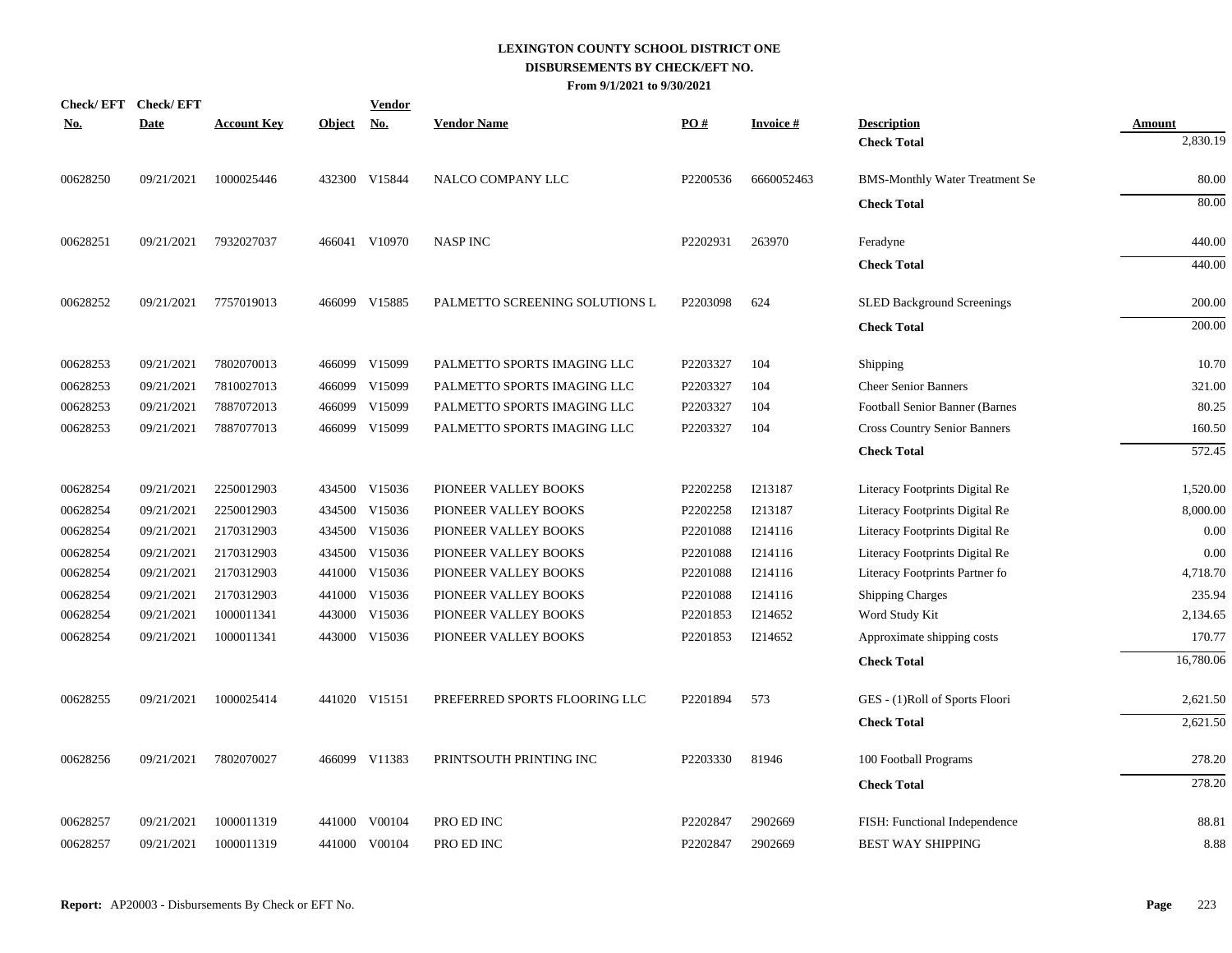|            | Check/EFT Check/EFT |                    |               | <b>Vendor</b> |                             |          |                 |                                |               |
|------------|---------------------|--------------------|---------------|---------------|-----------------------------|----------|-----------------|--------------------------------|---------------|
| <u>No.</u> | <b>Date</b>         | <b>Account Key</b> | <b>Object</b> | <u>No.</u>    | <b>Vendor Name</b>          | PO#      | <b>Invoice#</b> | <b>Description</b>             | <b>Amount</b> |
|            |                     |                    |               |               |                             |          |                 | <b>Check Total</b>             | 97.69         |
| 00628258   | 09/21/2021          | 1000011303         |               | 431200 V16290 | PROMISE CONSULTING LLC      | P2202289 | 3.P2202289      | Daily coaching                 | 4,400.00      |
|            |                     |                    |               |               |                             |          |                 | <b>Check Total</b>             | 4,400.00      |
| 00628259   | 09/21/2021          | 3260011303         |               | 441000 V16452 | SCHOOL SPECIALTY LLC        | P2201734 | 202501799239    | Soil, potting                  | 26.90         |
| 00628259   | 09/21/2021          | 1000011228         |               | 441000 V16452 | <b>SCHOOL SPECIALTY LLC</b> | P2201062 | 208128159598    | EID0000656ORGANIZER BLACK 12   | 55.63         |
| 00628259   | 09/21/2021          | 1000011147         |               | 441000 V16452 | SCHOOL SPECIALTY LLC        | P2202634 | 208128493980    | EID0000656BOX PENCIL STORAGE L | 57.59         |
| 00628259   | 09/21/2021          | 7743019011         |               | 466041 V16452 | SCHOOL SPECIALTY LLC        | P2202859 | 208128566285    | EID0000656CLEANER MARKER BOARD | 62.49         |
| 00628259   | 09/21/2021          | 7743019011         |               | 466041 V16452 | SCHOOL SPECIALTY LLC        | P2202859 | 208128566285    | EID0000656FOLDER 2POCKET WFAST | 62.27         |
| 00628259   | 09/21/2021          | 1000011337         |               | 441000 V16452 | SCHOOL SPECIALTY LLC        | P2202952 | 208128566668    | EID0000656BINDER POLYPROPYLENE | 195.81        |
| 00628259   | 09/21/2021          | 1000011427         |               | 441000 V16452 | SCHOOL SPECIALTY LLC        | P2201094 | 208128566729    | LAMINATING FILM 3 MIL 27IN X   | 1,018.04      |
| 00628259   | 09/21/2021          | 1000011140         |               | 441000 V16452 | SCHOOL SPECIALTY LLC        | P2200392 | 208128567261    | EID0000656BINDER VIEW DRING 2  | 7.22          |
| 00628259   | 09/21/2021          | 1000011340         |               | 441000 V16452 | SCHOOL SPECIALTY LLC        | P2200514 | 208128567277    | EID0000656BINDER VIEW DRING 2  | 7.22          |
| 00628259   | 09/21/2021          | 1000011325         |               | 441000 V16452 | SCHOOL SPECIALTY LLC        | P2202849 | 208128571830    | EID0000656FOLDER 2POCKET LAMIN | 83.42         |
| 00628259   | 09/21/2021          | 1000011325         |               | 441000 V16452 | SCHOOL SPECIALTY LLC        | P2202849 | 208128571830    | EID0000656FOLDER 2POCKET LAMIN | 83.42         |
| 00628259   | 09/21/2021          | 1000011325         |               | 441000 V16452 | SCHOOL SPECIALTY LLC        | P2202849 | 208128571830    | EID0000656DIVDERS W AND E 8T   | 113.38        |
| 00628259   | 09/21/2021          | 7740019031         | 466041        | V16452        | SCHOOL SPECIALTY LLC        | P2201272 | 208128578064    | EID0000656TAB DIVIDERS ERASABL | 66.34         |
| 00628259   | 09/21/2021          | 1000011223         |               | 441000 V16452 | SCHOOL SPECIALTY LLC        | P2200249 | 208128582903    | EID0000656FOLDER 2PKT WFASTNRS | 11.12         |
| 00628259   | 09/21/2021          | 1000011323         |               | 441000 V16452 | SCHOOL SPECIALTY LLC        | P2200171 | 208128582914    | EID0000656FRACTION EQUIVALENCY | 9.31          |
| 00628259   | 09/21/2021          | 1000011337         |               | 441000 V16452 | SCHOOL SPECIALTY LLC        | P2202952 | 208128584059    | EID0000656GAME CARD PHASE 10   | 6.67          |
| 00628259   | 09/21/2021          | 7745019013         | 466041        | V16452        | SCHOOL SPECIALTY LLC        | P2202879 | 208128585878    | EID0000607MARKER DRY ERASE PEN | 14.84         |
| 00628259   | 09/21/2021          | 7745019013         | 466041        | V16452        | SCHOOL SPECIALTY LLC        | P2202879 | 208128585878    | EID0000607CONST PPR 9X12 BLACK | 12.80         |
| 00628259   | 09/21/2021          | 7745019013         | 466041        | V16452        | SCHOOL SPECIALTY LLC        | P2202879 | 208128585878    | EID0000607CONST PPR 9X12 WHITE | 12.80         |
| 00628259   | 09/21/2021          | 7745019013         | 466041        | V16452        | SCHOOL SPECIALTY LLC        | P2202879 | 208128585878    | EID0000607CONST PPR 9X12 HOLID | 19.20         |
| 00628259   | 09/21/2021          | 1000011240         | 441000        | V16452        | SCHOOL SPECIALTY LLC        | P2200503 | 208128585980    | EID0000656FOLDER 2PKT 85X11 YE | 9.24          |
| 00628259   | 09/21/2021          | 1000011240         |               | 441000 V16452 | SCHOOL SPECIALTY LLC        | P2200513 | 208128586442    | EID0000656FOLDER 2PKT 85X11 YE | 27.73         |
| 00628259   | 09/21/2021          | 1000011340         | 441000        | V16452        | <b>SCHOOL SPECIALTY LLC</b> | P2200509 | 208128586501    | EID0000656FOLDER 2PKT 85X11 YE | 9.24          |
| 00628259   | 09/21/2021          | 1000011339         |               | 441000 V16452 | SCHOOL SPECIALTY LLC        | P2200591 | 208128586547    | Yellow 2 pocket folders        | 46.17         |
| 00628259   | 09/21/2021          | 1000011228         |               | 441000 V16452 | SCHOOL SPECIALTY LLC        | P2200362 | 208128586724    | EID0000656FOLDER 2PKT 85X11 AS | 9.24          |
| 00628259   | 09/21/2021          | 1000011325         |               | 441000 V16452 | SCHOOL SPECIALTY LLC        | P2202849 | 208128586965    | EID0000656CLIP BINDER 2 IN BLA | 21.25         |
| 00628259   | 09/21/2021          | 1000011325         |               | 441000 V16452 | SCHOOL SPECIALTY LLC        | P2202849 | 208128586965    | EID0000656PENCIL BEGINNERS NO  | 69.98         |
| 00628259   | 09/21/2021          | 1000011325         |               | 441000 V16452 | SCHOOL SPECIALTY LLC        | P2202849 | 208128586965    | EID0000656CRAYON CRAYOLA LARGE | 249.44        |
| 00628259   | 09/21/2021          | 1000011325         |               | 441000 V16452 | SCHOOL SPECIALTY LLC        | P2202849 | 208128586965    | EID0000656PENCIL MECHANICAL WI | 77.79         |
| 00628259   | 09/21/2021          | 1000011325         |               | 441000 V16452 | <b>SCHOOL SPECIALTY LLC</b> | P2202849 | 208128586965    | EID0000656PEN GRIP HYBRID INK  | 75.50         |
| 00628259   | 09/21/2021          | 1000011325         |               | 441000 V16452 | SCHOOL SPECIALTY LLC        | P2202849 | 208128586965    | EID0000656PEN GRIP HYBRID INK  | 75.50         |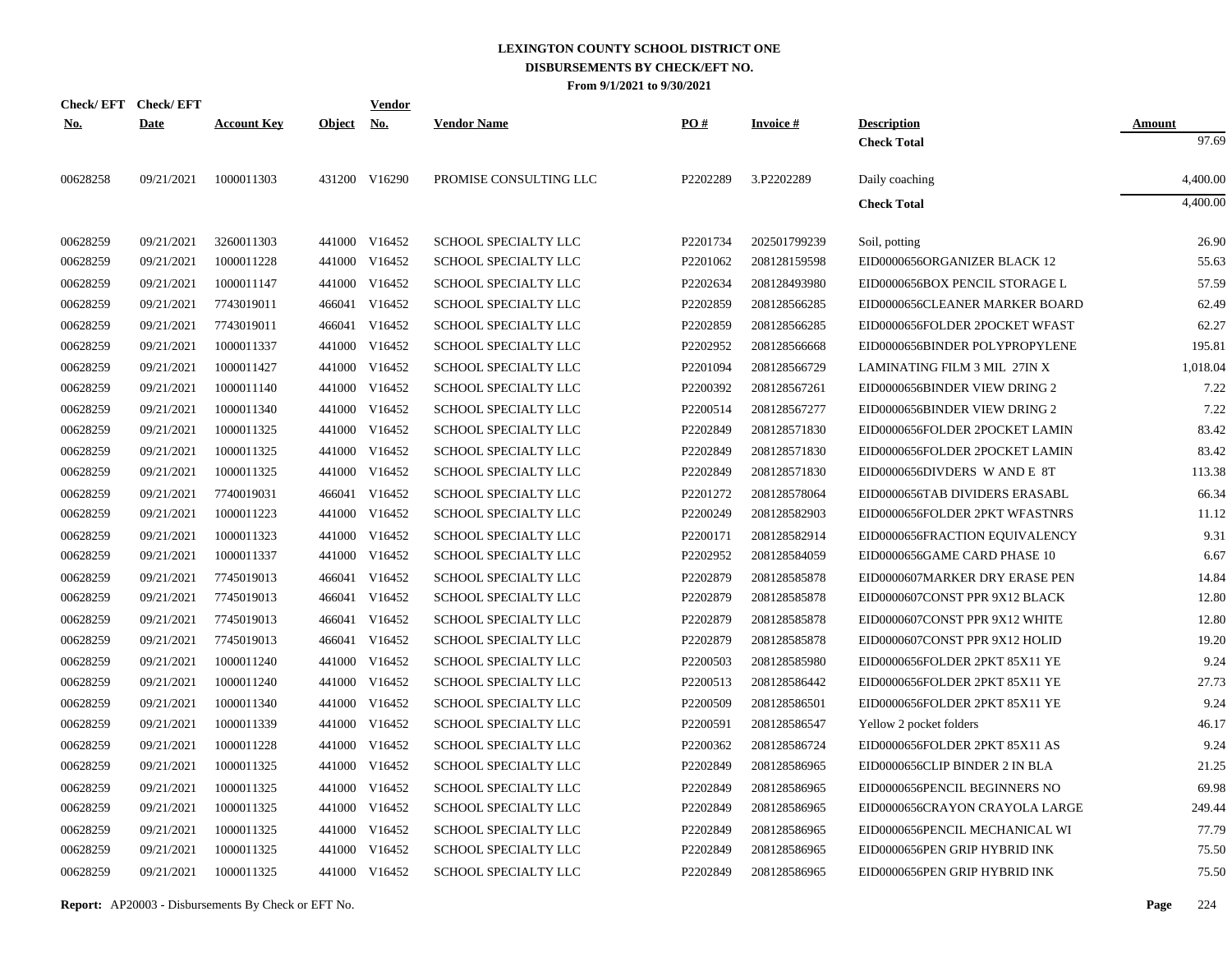| Check/EFT Check/EFT    |                           |                                  |                         | <b>Vendor</b>        |                                            |                 |                           |                                                     |                        |
|------------------------|---------------------------|----------------------------------|-------------------------|----------------------|--------------------------------------------|-----------------|---------------------------|-----------------------------------------------------|------------------------|
| <u>No.</u><br>00628259 | <b>Date</b><br>09/21/2021 | <b>Account Key</b><br>1000011325 | <b>Object</b><br>441000 | <u>No.</u><br>V16452 | <b>Vendor Name</b><br>SCHOOL SPECIALTY LLC | PO#<br>P2202849 | Invoice #<br>208128586965 | <b>Description</b><br>EID0000656PEN GRIP HYBRID INK | <b>Amount</b><br>75.50 |
| 00628259               | 09/21/2021                | 1000011114                       |                         | 441000 V16452        | SCHOOL SPECIALTY LLC                       | P2202881        | 208128587447              | EID0000656LAMINATING POUCHES S                      | 72.03                  |
| 00628259               | 09/21/2021                | 1000011114                       |                         | 441000 V16452        | SCHOOL SPECIALTY LLC                       | P2202881        | 208128587447              | EID0000656LAMINATING POUCHES S                      | 22.38                  |
| 00628259               | 09/21/2021                | 1000011114                       |                         | 441000 V16452        | SCHOOL SPECIALTY LLC                       | P2202881        | 208128587447              | EID0000656HOOK AND LOOP COINS                       | 27.80                  |
| 00628259               | 09/21/2021                | 1000011114                       |                         | 441000 V16452        | SCHOOL SPECIALTY LLC                       | P2202881        | 208128587447              | EID0000656PENCIL BEGINNERS NO                       | 11.66                  |
| 00628259               | 09/21/2021                | 1000011225                       |                         | 441000 V16452        | SCHOOL SPECIALTY LLC                       | P2201292        | 208128587995              | EID0000656BOX CRAYON SUPER STA                      | 46.81                  |
|                        |                           |                                  |                         |                      |                                            |                 |                           | <b>Check Total</b>                                  | 2,853.73               |
| 00628260               | 09/21/2021                | 1000025413                       |                         | 447000 V01108        | <b>SUBURBAN PROPANE</b>                    |                 | 227542-227543             | Propane                                             | 885.38                 |
|                        |                           |                                  |                         |                      |                                            |                 |                           | <b>Check Total</b>                                  | 885.38                 |
| 00628261               | 09/21/2021                | 2250012903                       |                         | 441011 V12149        | TEACHER CREATED MATERIALS INC              | P2203062        | 2418702                   | Focused Mathematics Interventi                      | 695.49                 |
| 00628261               | 09/21/2021                | 2250012903                       |                         | 441011 V12149        | TEACHER CREATED MATERIALS INC              | P2203062        | 2418702                   | Shipping                                            | 69.54                  |
| 00628261               | 09/21/2021                | 2010018803                       |                         | 441000 V12149        | TEACHER CREATED MATERIALS INC              | P2203069        | 2418705                   | Pre-K Parent Guide for Your Ch                      | 534.47                 |
| 00628261               | 09/21/2021                | 2010018803                       |                         | 441000 V12149        | TEACHER CREATED MATERIALS INC              | P2203069        | 2418705                   | Kindergarten Parent Guide for                       | 801.70                 |
| 00628261               | 09/21/2021                | 2010018803                       |                         | 441000 V12149        | TEACHER CREATED MATERIALS INC              | P2203069        | 2418705                   | First Grade Parent Guide for Y                      | 801.70                 |
| 00628261               | 09/21/2021                | 2010018803                       |                         | 441000 V12149        | TEACHER CREATED MATERIALS INC              | P2203069        | 2418705                   | Second Grade Parent Guide for                       | 801.70                 |
| 00628261               | 09/21/2021                | 2010018803                       |                         | 441000 V12149        | TEACHER CREATED MATERIALS INC              | P2203069        | 2418705                   | Third Grade Parent Guide for Y                      | 801.70                 |
| 00628261               | 09/21/2021                | 2010018803                       |                         | 441000 V12149        | TEACHER CREATED MATERIALS INC              | P2203069        | 2418705                   | Fourth Grade Parent Guide for                       | 801.70                 |
| 00628261               | 09/21/2021                | 2010018803                       |                         | 441000 V12149        | TEACHER CREATED MATERIALS INC              | P2203069        | 2418705                   | Fifth Grade Parent Guide for Y                      | 801.70                 |
| 00628261               | 09/21/2021                | 2010018803                       |                         | 441000 V12149        | TEACHER CREATED MATERIALS INC              | P2203069        | 2418705                   | Shipping                                            | 534.95                 |
| 00628261               | 09/21/2021                | 2010018803                       |                         | 441000 V12149        | TEACHER CREATED MATERIALS INC              | P2203063        | 2418751                   | Octavo grado Guia del padre pa                      | 160.23                 |
| 00628261               | 09/21/2021                | 2010018803                       |                         | 441000 V12149        | TEACHER CREATED MATERIALS INC              | P2203063        | 2418751                   | Septimo grado Guia del padre p                      | 192.28                 |
| 00628261               | 09/21/2021                | 2010018803                       |                         | 441000 V12149        | TEACHER CREATED MATERIALS INC              | P2203063        | 2418751                   | Sexto grado Guia del padre par                      | 192.28                 |
| 00628261               | 09/21/2021                | 2010018803                       |                         | 441000 V12149        | TEACHER CREATED MATERIALS INC              | P2203063        | 2418751                   | <b>Shipping</b>                                     | 49.06                  |
|                        |                           |                                  |                         |                      |                                            |                 |                           | <b>Check Total</b>                                  | 7,238.50               |
| 00628262               | 09/21/2021                | 1000026306                       |                         | 441000 V10542        | THE TROPHY & AWARDS CENTER                 | P2203130        | 17296                     | 5x7 Engraved brass plate with                       | 19.53                  |
|                        |                           |                                  |                         |                      |                                            |                 |                           | <b>Check Total</b>                                  | 19.53                  |
| 00628263               | 09/21/2021                | 6000025625                       |                         | 441000 V00189        | <b>WW GRAINGER</b>                         | P2104164        | 9896463198                | Shipping Box, Single Wall, 200                      | 390.55                 |
| 00628263               | 09/21/2021                | 6000025616                       |                         | 441000 V00189        | <b>WW GRAINGER</b>                         | P2111826        | 9953898674                | Shipping Box, Single Wall, 12x                      | 288.90                 |
| 00628263               | 09/21/2021                | 6000025628                       |                         | 441000 V00189        | <b>WW GRAINGER</b>                         | P2111823        | 9953898708                | Shipping Box, Single Wall, 12x                      | 433.35                 |
| 00628263               | 09/21/2021                | 6000025640                       |                         | 441000 V00189        | <b>WW GRAINGER</b>                         | P2111824        | 9953898716                | Shipping Box, Single Wall, 12x                      | 288.90                 |
| 00628263               | 09/21/2021                | 6000025613                       | 441000                  | V00189               | <b>WW GRAINGER</b>                         | P2111822        | 9953898724                | Shipping Box, Single Wall, 12x                      | 288.90                 |
| 00628263               | 09/21/2021                | 6000025637                       |                         | 441000 V00189        | <b>WW GRAINGER</b>                         | P2111827        | 9966362049                | Shipping Box, Single Wall, 12x                      | 337.05                 |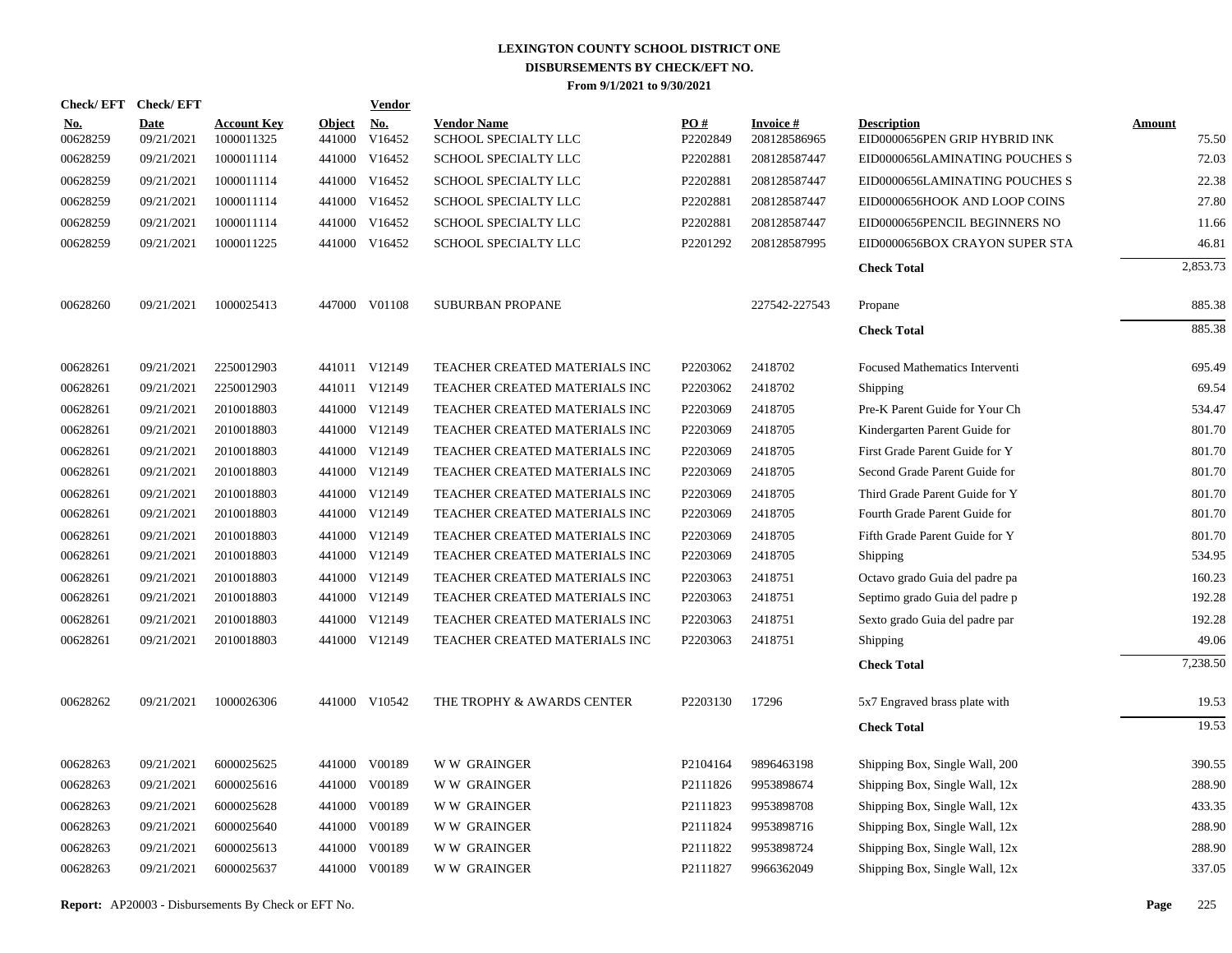| <u>No.</u> | Check/EFT Check/EFT<br><b>Date</b> | <b>Account Key</b> | <b>Object</b> | <b>Vendor</b><br><u>No.</u> | <b>Vendor Name</b>                     | PO#      | <b>Invoice#</b>    | <b>Description</b>             | Amount    |
|------------|------------------------------------|--------------------|---------------|-----------------------------|----------------------------------------|----------|--------------------|--------------------------------|-----------|
|            |                                    |                    |               |                             |                                        |          |                    | <b>Check Total</b>             | 2,027.65  |
| 00628264   | 09/21/2021                         | 7802083513         |               | 466099 V00354               | BROOKLAND CAYCE HIGH SCHOOL            | P2203326 | P2203326.GHS       | Region 5-3A Swim Championship  | 50.00     |
|            |                                    |                    |               |                             |                                        |          |                    | <b>Check Total</b>             | 50.00     |
| 00628265   | 09/21/2021                         | 7802084011         |               | 466064 V14043               | ELLIOTT, ELAINE COOK                   | P2203334 | P2203334.LHS       | Booking fee for cheer tourname | 50.00     |
|            |                                    |                    |               |                             |                                        |          |                    | <b>Check Total</b>             | 50.00     |
| 00628266   | 09/21/2021                         | 7802081011         |               | 466064 V11153               | NORTHWESTERN HIGH SCHOOL               | P2203331 | P2203331.LHS       | Entry fee to the Trojan Invita | 275.00    |
|            |                                    |                    |               |                             |                                        |          |                    | <b>Check Total</b>             | 275.00    |
| 00628267   | 09/21/2021                         | 1000026405         |               | 439500 V00541               | SC LAW ENFORCEMENT DIVISION DI         |          | 09.17.21           | Mail in SLED Bkground checks   | 25.00     |
|            |                                    |                    |               |                             |                                        |          |                    | <b>Check Total</b>             | 25.00     |
| 00628268   | 09/21/2021                         | 1000000000         |               | 245400 V00172               | <b>SC RETIREMENT SYSTEM</b>            |          | 09.20.21           | Correction 09/21               | 11.16     |
|            |                                    |                    |               |                             |                                        |          |                    | <b>Check Total</b>             | 11.16     |
| 00628269   | 09/21/2021                         | 1000023101         |               | 469000 V16632               | TROPICAL SMOOTHIE CAFE                 | P2203337 | P2203337.ADM       | Chipotle Chicken Club Flatbrea | 115.43    |
| 00628269   | 09/21/2021                         | 1000023101         |               | 469000 V16632               | TROPICAL SMOOTHIE CAFE                 | P2203337 | P2203337.ADM       | Supergreen Caesar Chicken Wrap | 85.51     |
| 00628269   | 09/21/2021                         | 1000023101         |               | 469000 V16632               | TROPICAL SMOOTHIE CAFE                 | P2203337 | P2203337.ADM       | Ultimate Club Sandwich Deluxe  | 53.45     |
| 00628269   | 09/21/2021                         | 1000023101         |               | 469000 V16632               | TROPICAL SMOOTHIE CAFE                 | P2203337 | P2203337.ADM       | Turkey Bacon Ranch Sandwich De | 85.51     |
| 00628269   | 09/21/2021                         | 1000023101         |               | 469000 V16632               | TROPICAL SMOOTHIE CAFE                 | P2203337 | P2203337.ADM       | Buffalo Chicken Bowl Deluxe Bo | 53.45     |
| 00628269   | 09/21/2021                         | 1000023101         |               | 469000 V16632               | TROPICAL SMOOTHIE CAFE                 | P2203337 | P2203337.ADM       | Sweet Tea                      | 5.34      |
| 00628269   | 09/21/2021                         | 1000023101         |               | 469000 V16632               | TROPICAL SMOOTHIE CAFE                 | P2203337 | P2203337.ADM       | Unsweetened Tea                | 5.34      |
| 00628269   | 09/21/2021                         | 1000023101         |               | 469000 V16632               | TROPICAL SMOOTHIE CAFE                 | P2203337 | P2203337.ADM       | Delivery Fee                   | 8.00      |
| 00628269   | 09/21/2021                         | 1000023101         |               | 469000 V16632               | TROPICAL SMOOTHIE CAFE                 | P2203337 | P2203337.ADM       | 2% City Tax                    | 7.55      |
|            |                                    |                    |               |                             |                                        |          |                    | <b>Check Total</b>             | 419.58    |
| 00628270   | 09/21/2021                         | 1000026405         |               | 434500 V12926               | FRONTLINE EDUCATION                    | P2203442 | <b>INVUS141784</b> | Human Resource Management Soft | 49,895.00 |
|            |                                    |                    |               |                             |                                        |          |                    | <b>Check Total</b>             | 49,895.00 |
| 00628271   | 09/22/2021                         | 1000011320         |               | 441000 V02519               | ACADEMIC SUPPLIER DBA RASIX CO         | P2203079 | ID68440            | HP 26A (CF226AD1) Toner Cartri | 394.96    |
| 00628271   | 09/22/2021                         | 1000011330         |               | 441000 V02519               | ACADEMIC SUPPLIER DBA RASIX CO         | P2203080 | ID68551            | Black original laser jet toner | 298.08    |
|            |                                    |                    |               |                             |                                        |          |                    | <b>Check Total</b>             | 693.04    |
| 00628272   | 09/22/2021                         | 1000026693         |               | 444510 V15286               | AMTECK COMMUNICATION MANAGEMENP2202408 |          | 940620140          | FAP W/6 LC DUPL MM ADAPTERS (E | 143.66    |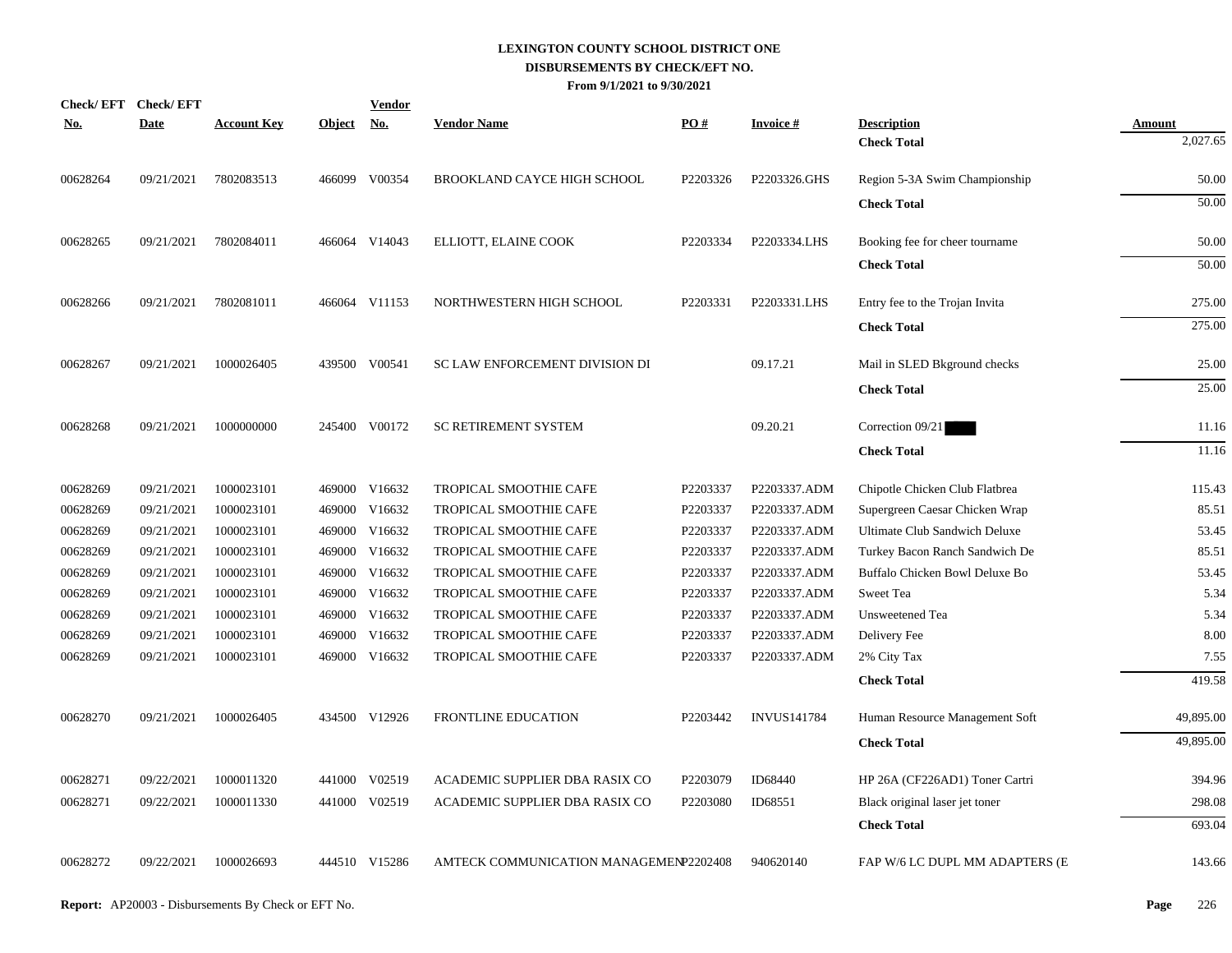| Check/ EFT      | <b>Check/EFT</b>          |                                  |                         | <b>Vendor</b>        |                                                              |          |                                    |                                                |                        |
|-----------------|---------------------------|----------------------------------|-------------------------|----------------------|--------------------------------------------------------------|----------|------------------------------------|------------------------------------------------|------------------------|
| No.<br>00628272 | <b>Date</b><br>09/22/2021 | <b>Account Key</b><br>1000026693 | <b>Object</b><br>444510 | <b>No.</b><br>V15286 | <b>Vendor Name</b><br>AMTECK COMMUNICATION MANAGEMENP2202408 | PO#      | <b>Invoice#</b><br>940620140       | <b>Description</b><br>12 PORT FB OP WL MNT ENC | <b>Amount</b><br>65.24 |
| 00628272        | 09/22/2021                | 1000026693                       |                         | 444510 V15286        | AMTECK COMMUNICATION MANAGEMENP2202408                       |          | 940620140                          | Labor Rate Per Hour and Total                  | 810.00                 |
| 00628272        | 09/22/2021                | 1000026693                       |                         | 444510 V15286        | AMTECK COMMUNICATION MANAGEMENP2202408                       |          | 940620140                          | Fiber Testing/Doc. (Per Connec                 | 0.00                   |
| 00628272        | 09/22/2021                | 1000026693                       |                         | 444510 V15286        | AMTECK COMMUNICATION MANAGEMENP2202408                       |          | 940620140                          | Mohawk Cable 6 strand MM OM3,                  | 570.90                 |
| 00628272        | 09/22/2021                | 1000026693                       |                         | 444510 V15286        | AMTECK COMMUNICATION MANAGEMENP2202408                       |          | 940620140                          | 3M Hotmelt ST MM connector                     | 74.40                  |
| 00628272        | 09/22/2021                | 1000026693                       |                         | 444510 V15286        | AMTECK COMMUNICATION MANAGEMENP2202408                       |          | 940620140                          | <b>1" SLEEVE / FLOOR PENETRATION</b>           | 0.00                   |
| 00628272        | 09/22/2021                | 1000026693                       |                         | 444510 V15286        | AMTECK COMMUNICATION MANAGEMENP2202408                       |          | 940620140                          | 2" J-HOOK                                      | 55.56                  |
| 00628272        | 09/22/2021                | 1000026693                       |                         | 444510 V15286        | AMTECK COMMUNICATION MANAGEMENP2202408                       |          | 940620140                          | <b>CONSUMABLES</b>                             | 51.39                  |
| 00628272        | 09/22/2021                | 1000026693                       |                         | 444510 V15286        | AMTECK COMMUNICATION MANAGEMENP2202299                       |          | 940620143                          | <b>4 PORT SURFACE MOUNT BOX -</b>              | 61.10                  |
| 00628272        | 09/22/2021                | 1000026693                       |                         | 444510 V15286        | AMTECK COMMUNICATION MANAGEMENP2202299                       |          | 940620143                          | CATEGORY 6 JACK MODULE (Data-B                 | 161.72                 |
| 00628272        | 09/22/2021                | 1000026693                       |                         | 444510 V15286        | AMTECK COMMUNICATION MANAGEMENP2202299                       |          | 940620143                          | LDP FITTING, POWER DROP CEILIN                 | 21.72                  |
| 00628272        | 09/22/2021                | 1000026693                       |                         | 444510 V15286        | AMTECK COMMUNICATION MANAGEMENP2202299                       |          | 940620143                          | LD/LDP10, LD2P10 FITTING, POWE                 | 6.08                   |
| 00628272        | 09/22/2021                | 1000026693                       |                         | 444510 V15286        | AMTECK COMMUNICATION MANAGEMENP2202299                       |          | 940620143                          | 2-PIECE JUNCTION BOX, 1-GANG,                  | 16.84                  |
| 00628272        | 09/22/2021                | 1000026693                       |                         | 444510 V15286        | AMTECK COMMUNICATION MANAGEMENP2202299                       |          | 940620143                          | POWER RACEWAY, LARGE, W/ADH, 8                 | 151.20                 |
| 00628272        | 09/22/2021                | 1000026693                       |                         | 444510 V15286        | AMTECK COMMUNICATION MANAGEMENP2202299                       |          | 940620143                          | CAT 6 PLENUM UTP 4 PAIR COPPER                 | 329.27                 |
| 00628272        | 09/22/2021                | 1000026693                       |                         | 444510 V15286        | AMTECK COMMUNICATION MANAGEMENP2202299                       |          | 940620143                          | Labor Rate Per Hour and Total                  | 4,860.00               |
| 00628272        | 09/22/2021                | 1000026693                       |                         | 444510 V15286        | AMTECK COMMUNICATION MANAGEMENP2202299                       |          | 940620143                          | Level III Category 6 Cable Tes                 | 0.00                   |
| 00628272        | 09/22/2021                | 1000026693                       |                         | 444510 V15286        | AMTECK COMMUNICATION MANAGEMENP2202299                       |          | 940620143                          | 1" READY SLEEVE                                | 512.25                 |
| 00628272        | 09/22/2021                | 1000026693                       |                         | 444510 V15286        | AMTECK COMMUNICATION MANAGEMENP2202299                       |          | 940620143                          | 2" J-HOOK                                      | 185.20                 |
| 00628272        | 09/22/2021                | 1000026693                       |                         | 444510 V15286        | AMTECK COMMUNICATION MANAGEMENP2202299                       |          | 940620143                          | <b>CONSUMABLES</b>                             | 156.66                 |
|                 |                           |                                  |                         |                      |                                                              |          |                                    | <b>Check Total</b>                             | 8,233.19               |
| 00628273        | 09/22/2021                | 1000025412                       |                         | 432300 V00168        | <b>BONITZ FLOORING GROUP INC</b>                             | P2200779 | <b>PROJINV-014050</b>              | LES Admin Area - Removal of Ex                 | 183.72                 |
| 00628273        | 09/22/2021                | 1000025412                       | 432300                  | V00168               | <b>BONITZ FLOORING GROUP INC</b>                             | P2200779 | <b>PROJINV-014050</b>              | Move Furniture                                 | 231.66                 |
| 00628273        | 09/22/2021                | 1000025412                       |                         | 432300 V00168        | <b>BONITZ FLOORING GROUP INC</b>                             | P2200779 | <b>PROJINV-014050</b>              | 4 1/8" Cove Base                               | 410.88                 |
|                 |                           |                                  |                         |                      |                                                              |          |                                    | <b>Check Total</b>                             | 826.26                 |
| 00628274        | 09/22/2021                | 7802070027                       |                         | 466034 V16229        | <b>BOWERS, CHRISTOPHER SCOTT</b>                             |          | BFB.WK.9.16.2021 B Team vs Gilbert |                                                | 68.80                  |
| 00628274        | 09/22/2021                | 7802072011                       |                         | 466034 V16229        | <b>BOWERS, CHRISTOPHER SCOTT</b>                             |          | VFB.LHS.09.18.21 Official          |                                                | 122.20                 |
|                 |                           |                                  |                         |                      |                                                              |          |                                    | <b>Check Total</b>                             | 191.00                 |
| 00628275        | 09/22/2021                | 1000022228                       |                         | 434500 V01277        | <b>BRAINPOP.COM LLC</b>                                      | P2201016 | US230101                           | Unlimited 12-month access for                  | 866.04                 |
|                 |                           |                                  |                         |                      |                                                              |          |                                    | <b>Check Total</b>                             | 866.04                 |
| 00628276        | 09/22/2021                | 7887072044                       |                         | 466041 V13255        | <b>BSN SPORTS</b>                                            | P2202326 | 912824446                          | ON DECK 04282021 (HARDIN)                      | 1.473.39               |
| 00628276        | 09/22/2021                | 7887072044                       |                         | 466041 V13255        | <b>BSN SPORTS</b>                                            | P2202326 | 912824446                          | <b>FREIGHT-HARDIN</b>                          | 28.96                  |
|                 |                           |                                  |                         |                      |                                                              |          |                                    |                                                |                        |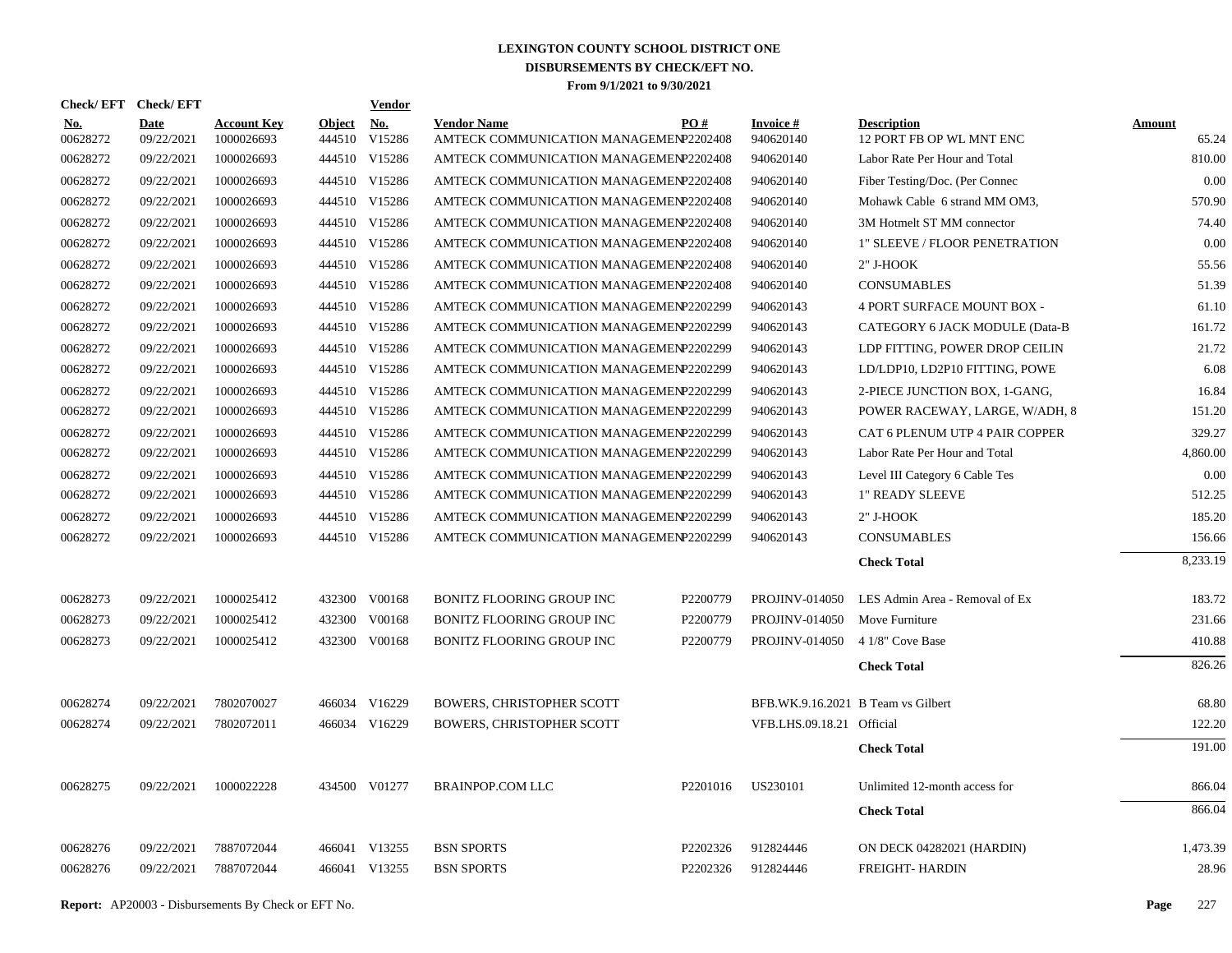| <b>Check/EFT</b>       | <b>Check/EFT</b>          |                                  |                         | <u>Vendor</u>        |                                         |                 |                              |                                     |                         |
|------------------------|---------------------------|----------------------------------|-------------------------|----------------------|-----------------------------------------|-----------------|------------------------------|-------------------------------------|-------------------------|
| <u>No.</u><br>00628276 | <b>Date</b><br>09/22/2021 | <b>Account Key</b><br>7802083044 | <b>Object</b><br>466041 | <u>No.</u><br>V13255 | <b>Vendor Name</b><br><b>BSN SPORTS</b> | PO#<br>P2201820 | <b>Invoice#</b><br>913334250 | <b>Description</b><br>$1/2$ IN BAND | <b>Amount</b><br>278.20 |
| 00628276               | 09/22/2021                | 7802083044                       |                         | 466041 V13255        | <b>BSN SPORTS</b>                       | P2201820        | 913334250                    | <b>GYM CHALK</b>                    | 51.36                   |
| 00628276               | 09/22/2021                | 7802083044                       |                         | 466041 V13255        | <b>BSN SPORTS</b>                       | P2201820        | 913334250                    | STANDING LONG JUMP TESTING MAT      | 636.65                  |
| 00628276               | 09/22/2021                | 7802083044                       |                         | 466041 V13255        | <b>BSN SPORTS</b>                       | P2201820        | 913334250                    | POWERMAX STRENGTH BAND XLIGHT       | 342.40                  |
| 00628276               | 09/22/2021                | 7802083044                       |                         | 466041 V13255        | <b>BSN SPORTS</b>                       | P2201820        | 913334250                    | <b>FREIGHT</b>                      | 42.89                   |
| 00628276               | 09/22/2021                | 7802082011                       |                         | 466041 V13255        | <b>BSN SPORTS</b>                       | P2202939        | 913692626                    | Nike advantage tank                 | 791.80                  |
| 00628276               | 09/22/2021                | 7802082011                       |                         | 466041 V13255        | <b>BSN SPORTS</b>                       | P2202939        | 913692626                    | Royal womens legend tee             | 406.60                  |
| 00628276               | 09/22/2021                | 7802082011                       |                         | 466041 V13255        | <b>BSN SPORTS</b>                       | P2202939        | 913692626                    | shipping                            | 57.64                   |
| 00628276               | 09/22/2021                | 7802072015                       |                         | 466041 V13255        | <b>BSN SPORTS</b>                       | P2202962        | 913734211                    | <b>DOZEN TOWELS</b>                 | 203.30                  |
| 00628276               | 09/22/2021                | 7802072015                       |                         | 466041 V13255        | <b>BSN SPORTS</b>                       | P2202962        | 913734211                    | <b>SHIPPING</b>                     | 17.10                   |
|                        |                           |                                  |                         |                      |                                         |                 |                              | <b>Check Total</b>                  | 4,330.29                |
| 00628277               | 09/22/2021                | 5725025325                       |                         | 444510 V01145        | <b>CAMCOR</b>                           | P2105278        | 2516813                      | Tripp Lite TLP615 Protect IT 6      | 101.43                  |
| 00628277               | 09/22/2021                | 5725025325                       |                         | 444510 V01145        | <b>CAMCOR</b>                           | P2105278        | 2516813                      | One Year Limited Installation       | 0.00                    |
| 00628277               | 09/22/2021                | 5725025325                       |                         | 444510 V01145        | <b>CAMCOR</b>                           | P2105278        | 2516813                      | Audio Enhancements KIT1000-160      | 3,787.76                |
| 00628277               | 09/22/2021                | 5725025325                       |                         | 444510 V01145        | <b>CAMCOR</b>                           | P2105278        | 2516813                      | Smart SBID-MX275-V2                 | 10,231.21               |
| 00628277               | 09/22/2021                | 5725025325                       |                         | 444510 V01145        | <b>CAMCOR</b>                           | P2105278        | 2516813                      | <b>INSTALLATION CHARGES</b>         | 1.960.00                |
| 00628277               | 09/22/2021                | 5725025325                       |                         | 444510 V01145        | <b>CAMCOR</b>                           | P2105278        | 2516813                      | Kramer ViaGo2 with 3' HDMI cab      | 1,227.38                |
|                        |                           |                                  |                         |                      |                                         |                 |                              | <b>Check Total</b>                  | 17,307.78               |
| 00628278               | 09/22/2021                | 7810027011                       |                         | 466041 V01144        | <b>CAROLINA IDEAS</b>                   | P2202685        | 342974                       | LGC tees                            | 650.03                  |
| 00628278               | 09/22/2021                | 7810027011                       | 466041                  | V01144               | <b>CAROLINA IDEAS</b>                   | P2202685        | 342974                       | LGC tees                            | 57.78                   |
| 00628278               | 09/22/2021                | 7810027011                       |                         | 466041 V01144        | CAROLINA IDEAS                          | P2202685        | 342974                       | XL tee                              | 6.96                    |
|                        |                           |                                  |                         |                      |                                         |                 |                              | <b>Check Total</b>                  | 714.77                  |
| 00628279               | 09/22/2021                | 7802080011                       |                         | 466034 V14628        | CHAMBERS, OLIVIA OLAWSKY                |                 | VVB.LHS.09.16.21 Official    |                                     | 65.00                   |
|                        |                           |                                  |                         |                      |                                         |                 |                              | <b>Check Total</b>                  | 65.00                   |
| 00628280               | 09/22/2021                | 1000025420                       |                         | 441020 V01395        | CITY ELECTRIC SUPPLY CO                 | P2202759        | LEX/167021                   | LMS - Capacitor for 400W HPS Q      | 202.23                  |
| 00628280               | 09/22/2021                | 1000025435                       |                         | 441020 V01395        | CITY ELECTRIC SUPPLY CO                 | P2202759        | LEX/167021                   | PHES - 250W HPS CAP Quad 35UF       | 154.08                  |
| 00628280               | 09/22/2021                | 1000025435                       |                         | 441020 V01395        | CITY ELECTRIC SUPPLY CO                 | P2202759        | LEX/167021                   | PHMS - CAPAC 3530W P/S MH 22.5      | 633.44                  |
| 00628280               | 09/22/2021                | 1000025437                       |                         | 441020 V01395        | CITY ELECTRIC SUPPLY CO                 | P2202759        | LEX/167021                   | CSMS - 400W PS MH 26UF 330V Dr      | 145.52                  |
| 00628280               | 09/22/2021                | 1000025438                       |                         | 441020 V01395        | CITY ELECTRIC SUPPLY CO                 | P2202759        | LEX/167024                   | CSES - Capacitor FUR 400W MH        | 211.86                  |
|                        |                           |                                  |                         |                      |                                         |                 |                              | <b>Check Total</b>                  | 1,347.13                |
| 00628281               | 09/22/2021                | 3290011521                       |                         | 434500 V16355        | <b>CODEHS</b>                           | P2203345        | 21903                        | <b>GOLD HS SITE LICENSE RENEWAL</b> | 27,000.00               |
|                        |                           |                                  |                         |                      |                                         |                 |                              |                                     |                         |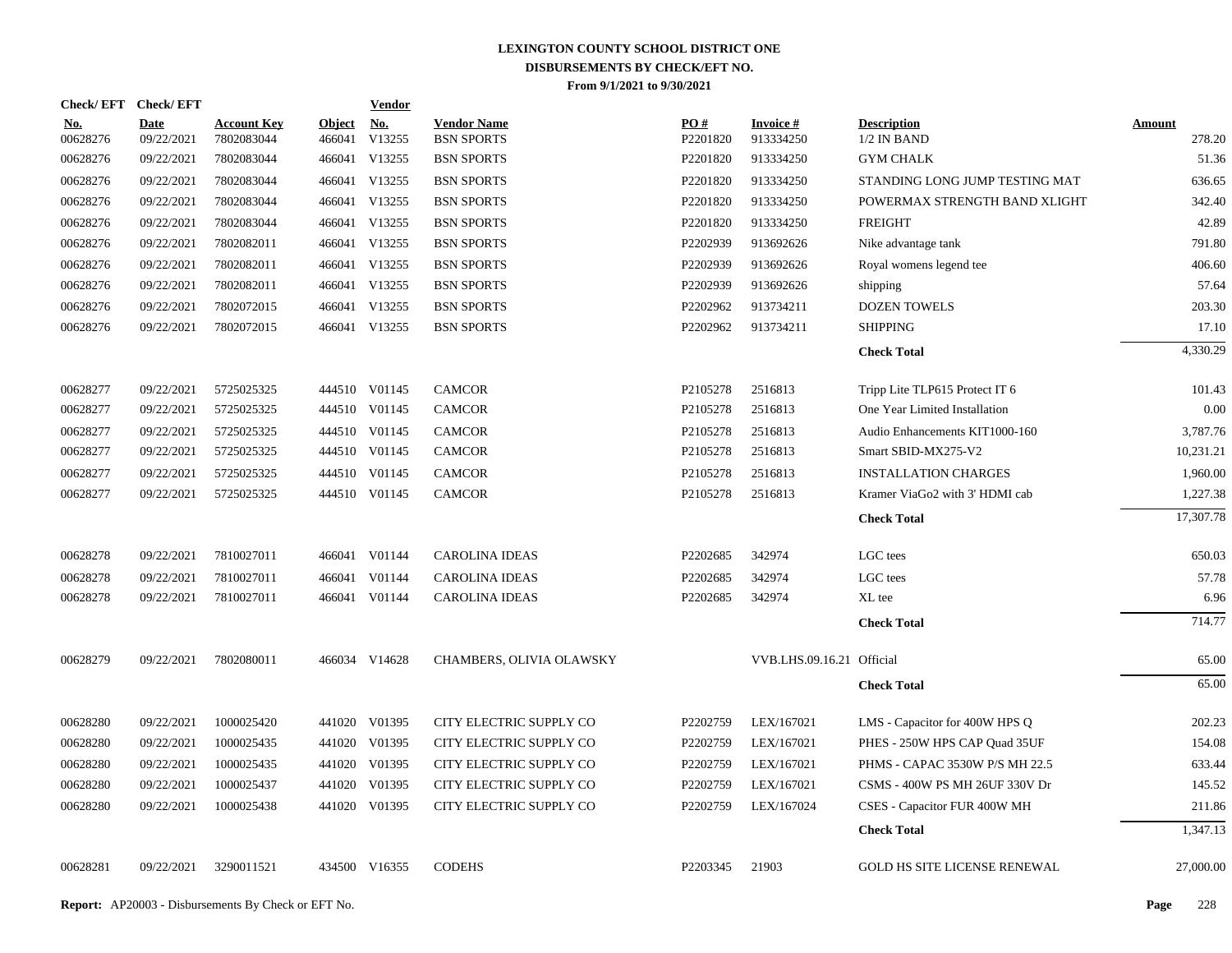|                        | Check/EFT Check/EFT       |                                  |                         | <b>Vendor</b>        |                                     |                 |                             |                                                 |                            |
|------------------------|---------------------------|----------------------------------|-------------------------|----------------------|-------------------------------------|-----------------|-----------------------------|-------------------------------------------------|----------------------------|
| <u>No.</u><br>00628281 | <b>Date</b><br>09/22/2021 | <b>Account Key</b><br>3290011521 | <b>Object</b><br>434500 | <u>No.</u><br>V16355 | <b>Vendor Name</b><br><b>CODEHS</b> | PO#<br>P2203345 | <b>Invoice</b> $#$<br>21903 | <b>Description</b><br>UNLIMITED HS SITE LICENSE | <b>Amount</b><br>39,000.00 |
| 00628281               | 09/22/2021                | 3290011521                       |                         | 434500 V16355        | <b>CODEHS</b>                       | P2203345        | 21903                       | VIRTUAL PD WORKSHOP                             | 5,000.00                   |
|                        |                           |                                  |                         |                      |                                     |                 |                             | <b>Check Total</b>                              | 71,000.00                  |
| 00628282               | 09/22/2021                | 7802080011                       |                         | 466034 V16895        | CONROY, JOE                         |                 | VVB.LHS.09.07.21 Official   |                                                 | 62.30                      |
|                        |                           |                                  |                         |                      |                                     |                 |                             | <b>Check Total</b>                              | 62.30                      |
| 00628283               | 09/22/2021                | 7802072011                       |                         | 466034 V13332        | DAWKINS, JEREMY ALAN                |                 | VFB.LHS.09.18.21 Official   |                                                 | 74.30                      |
|                        |                           |                                  |                         |                      |                                     |                 |                             | <b>Check Total</b>                              | 74.30                      |
| 00628284               | 09/22/2021                | 1000011413                       |                         | 441000 V12150        | DECKER EQUIPMENT SCHOOL FIX         | P2202050        | 395383A                     | Virco 9000 Series Chair Seat                    | 1,588.95                   |
| 00628284               | 09/22/2021                | 1000011413                       |                         | 441000 V12150        | DECKER EQUIPMENT SCHOOL FIX         | P2202050        | 395383A                     | <b>Shipping Charge</b>                          | 356.24                     |
|                        |                           |                                  |                         |                      |                                     |                 |                             | <b>Check Total</b>                              | 1,945.19                   |
| 00628285               | 09/22/2021                | 7802072011                       |                         | 466034 V16911        | DINAPOLI, MICHAEL                   |                 | VFB.LHS.09.10.21 Official   |                                                 | 68.00                      |
|                        |                           |                                  |                         |                      |                                     |                 |                             | <b>Check Total</b>                              | 68.00                      |
| 00628286               | 09/22/2021                | 1000022409                       |                         | 441000 V00954        | <b>DODGE LEARNING RESOURCES</b>     | P2202208        | 90741                       | <b>Onward: Cultivating Emotional</b>            | 209.70                     |
| 00628286               | 09/22/2021                | 1000022409                       | 441000                  | V00954               | DODGE LEARNING RESOURCES            | P2202208        | 90741                       | 35% Discount                                    | $-73.40$                   |
| 00628286               | 09/22/2021                | 1000022409                       |                         | 441000 V00954        | DODGE LEARNING RESOURCES            | P2202208        | 90741                       | Shipping                                        | 8.18                       |
|                        |                           |                                  |                         |                      |                                     |                 |                             | <b>Check Total</b>                              | 144.48                     |
| 00628287               | 09/22/2021                | 7802072011                       |                         | 466034 V16390        | DONNELLY, KRAIG                     |                 | VFB.LHS.09.16.21 Official   |                                                 | 107.00                     |
|                        |                           |                                  |                         |                      |                                     |                 |                             | <b>Check Total</b>                              | 107.00                     |
| 00628288               | 09/22/2021                | 5731025331                       |                         | 452000 V12190        | <b>EDCON INC</b>                    | P2110597        | 3.P2110597                  | <b>Construction Management at Ris</b>           | 255,933.52                 |
| 00628288               | 09/22/2021                | 5312025331                       |                         | 452000 V12190        | <b>EDCON INC</b>                    | P2110613        | 3.P2110613                  | Construction Management @ Risk                  | 258,766.47                 |
|                        |                           |                                  |                         |                      |                                     |                 |                             | <b>Check Total</b>                              | 514,699.99                 |
| 00628289               | 09/22/2021                | 1000011329                       |                         | 431200 V10028        | EL EDUCATION INC                    | P2203401        | 18020                       | <b>Network School Services</b>                  | 20,000.00                  |
|                        |                           |                                  |                         |                      |                                     |                 |                             | <b>Check Total</b>                              | 20,000.00                  |
| 00628290               | 09/22/2021                | 1000025204                       |                         | 433200 V15897        | FIRST COMMUNITY BANK                | P2203446        | ADM.3902.09.21              | Assoc of International Certifi                  | 295.00                     |
| 00628290               | 09/22/2021                | 1000025204                       |                         | 433200 V15897        | FIRST COMMUNITY BANK                | P2203446        | ADM.3902.09.21              | <b>SCASBO Fall Conference</b>                   | 305.00                     |
| 00628290               | 09/22/2021                | 1000025204                       | 433200                  | V15897               | FIRST COMMUNITY BANK                | P2203446        | ADM.3902.09.21              | <b>SCASBO Fall Conference</b>                   | 305.00                     |
| 00628290               | 09/22/2021                | 1000025204                       |                         | 433200 V15897        | FIRST COMMUNITY BANK                | P2203446        | ADM.3902.09.21              | <b>SCASBO Fall Conference</b>                   | 265.00                     |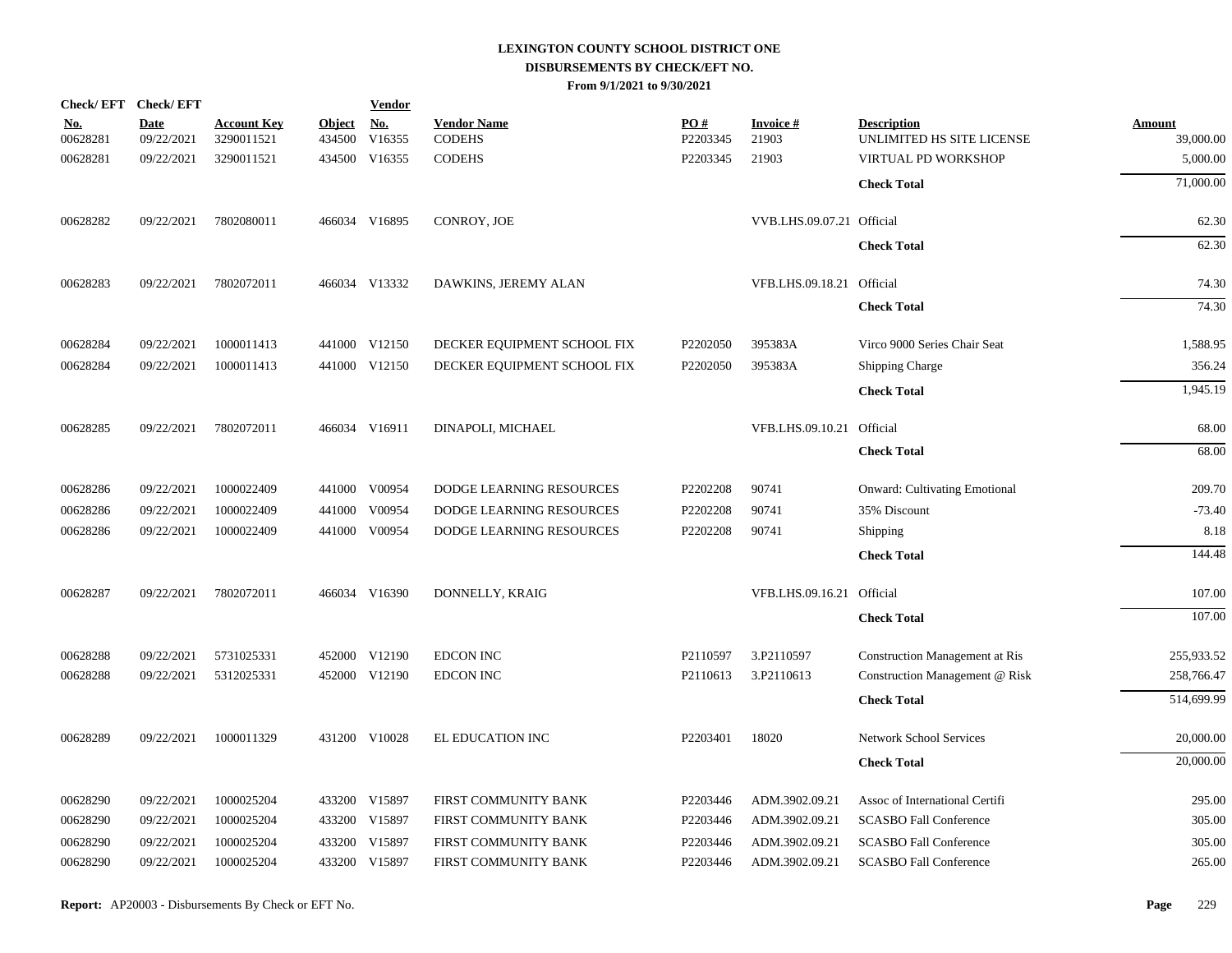|                        | Check/EFT Check/EFT       |                                  |                         | <u>Vendor</u>        |                                            |                 |                                   |                                    |                        |
|------------------------|---------------------------|----------------------------------|-------------------------|----------------------|--------------------------------------------|-----------------|-----------------------------------|------------------------------------|------------------------|
| <u>No.</u><br>00628290 | <b>Date</b><br>09/22/2021 | <b>Account Key</b><br>1000025408 | <b>Object</b><br>441000 | <u>No.</u><br>V15897 | <b>Vendor Name</b><br>FIRST COMMUNITY BANK | PQ#<br>P2203446 | <b>Invoice#</b><br>ADM.3902.09.21 | <b>Description</b><br>Circle K     | <b>Amount</b><br>39.60 |
| 00628290               | 09/22/2021                | 1000025408                       | 441000                  | V15897               | FIRST COMMUNITY BANK                       | P2203446        | ADM.3902.09.21                    | Walmart                            | 60.01                  |
| 00628290               | 09/22/2021                | 1000025408                       | 441000                  | V15897               | FIRST COMMUNITY BANK                       | P2203446        | ADM.3902.09.21                    | Walmart                            | 12.27                  |
| 00628290               | 09/22/2021                | 1000025408                       |                         | 441000 V15897        | FIRST COMMUNITY BANK                       | P2203446        | ADM.3902.09.21                    | Circle K Credit                    | $-0.40$                |
| 00628290               | 09/22/2021                | 1000026693                       |                         | 444510 V15897        | FIRST COMMUNITY BANK                       | P2203446        | ADM.3902.09.21                    | Headphones for LOOLA Teachers      | 1,674.82               |
| 00628290               | 09/22/2021                | 1000026693                       |                         | 444510 V15897        | FIRST COMMUNITY BANK                       | P2203446        | ADM.3902.09.21                    | 3 additional headphones for LO     | 248.98                 |
| 00628290               | 09/22/2021                | 7714027021                       |                         | 466037 V15897        | FIRST COMMUNITY BANK                       | P2203389        | ADM.4199.09.21                    | <b>Educational Testing Service</b> | 110.00                 |
| 00628290               | 09/22/2021                | 7714027021                       |                         | 466041 V15897        | FIRST COMMUNITY BANK                       | P2203389        | ADM.4199.09.21                    | Dollar Tree                        | 12.84                  |
| 00628290               | 09/22/2021                | 7714027021                       |                         | 466041 V15897        | FIRST COMMUNITY BANK                       | P2203389        | ADM.4199.09.21                    | Food Lion                          | 32.23                  |
| 00628290               | 09/22/2021                | 7714027021                       |                         | 466041 V15897        | FIRST COMMUNITY BANK                       | P2203389        | ADM.4199.09.21                    | Office Depot                       | 23.53                  |
| 00628290               | 09/22/2021                | 7714027021                       |                         | 466041 V15897        | FIRST COMMUNITY BANK                       | P2203389        | ADM.4199.09.21                    | SC Career Development Assoc        | 45.00                  |
| 00628290               | 09/22/2021                | 7714027021                       |                         | 466041 V15897        | FIRST COMMUNITY BANK                       | P2203389        | ADM.4199.09.21                    | Walmart                            | 41.27                  |
| 00628290               | 09/22/2021                | 7714027021                       |                         | 466041 V15897        | FIRST COMMUNITY BANK                       | P2203389        | ADM.4199.09.21                    | <b>GED Testing Service</b>         | 27.40                  |
| 00628290               | 09/22/2021                | 7714027021                       | 466069                  | V15897               | FIRST COMMUNITY BANK                       | P2203389        | ADM.4199.09.21                    | Food Lion                          | 14.79                  |
| 00628290               | 09/22/2021                | 9900018803                       | 441000                  | V15897               | FIRST COMMUNITY BANK                       | P2203389        | ADM.4199.09.21                    | Amazon                             | 214.43                 |
| 00628290               | 09/22/2021                | 1000011145                       |                         | 441000 V15897        | FIRST COMMUNITY BANK                       | P2203392        | DES.1360.09.21                    | Amazon                             | 86.35                  |
| 00628290               | 09/22/2021                | 1000011245                       | 441000                  | V15897               | FIRST COMMUNITY BANK                       | P2203392        | DES.1360.09.21                    | At A Glance                        | 28.20                  |
| 00628290               | 09/22/2021                | 1000011245                       |                         | 441000 V15897        | FIRST COMMUNITY BANK                       | P2203392        | DES.1360.09.21                    | <b>Smith Rubber Stamps</b>         | 45.64                  |
| 00628290               | 09/22/2021                | 1000011345                       | 441000                  | V15897               | FIRST COMMUNITY BANK                       | P2203392        | DES.1360.09.21                    | Amazon                             | 64.16                  |
| 00628290               | 09/22/2021                | 1000021245                       | 441000                  | V15897               | FIRST COMMUNITY BANK                       | P2203392        | DES.1360.09.21                    | Amazon                             | 49.41                  |
| 00628290               | 09/22/2021                | 1000021345                       | 441000                  | V15897               | FIRST COMMUNITY BANK                       | P2203392        | DES.1360.09.21                    | Amazon                             | 19.21                  |
| 00628290               | 09/22/2021                | 1000021345                       | 441000                  | V15897               | FIRST COMMUNITY BANK                       | P2203392        | DES.1360.09.21                    | Amazon                             | 35.78                  |
| 00628290               | 09/22/2021                | 1000025445                       | 441000                  | V15897               | FIRST COMMUNITY BANK                       | P2203392        | DES.1360.09.21                    | Shell Oil                          | 71.54                  |
| 00628290               | 09/22/2021                | 1000025445                       | 441000                  | V15897               | FIRST COMMUNITY BANK                       | P2203392        | DES.1360.09.21                    | Love's Travel                      | 15.00                  |
| 00628290               | 09/22/2021                | 1000025445                       | 441000                  | V15897               | FIRST COMMUNITY BANK                       | P2203392        | DES.1360.09.21                    | Pitt Stop                          | 71.81                  |
| 00628290               | 09/22/2021                | 1000025445                       | 441000                  | V15897               | FIRST COMMUNITY BANK                       | P2203392        | DES.1360.09.21                    | Pitt Stop                          | 73.11                  |
| 00628290               | 09/22/2021                | 1000025445                       | 441000                  | V15897               | FIRST COMMUNITY BANK                       | P2203392        | DES.1360.09.21                    | Walmart                            | 37.38                  |
| 00628290               | 09/22/2021                | 1000025445                       | 441000                  | V15897               | FIRST COMMUNITY BANK                       | P2203392        | DES.1360.09.21                    | Auto Zone                          | 34.79                  |
| 00628290               | 09/22/2021                | 7743019045                       |                         | 466041 V15897        | FIRST COMMUNITY BANK                       | P2203392        | DES.1360.09.21                    | Magazine discount Center           | 12.84                  |
| 00628290               | 09/22/2021                | 7743019045                       |                         | 466041 V15897        | FIRST COMMUNITY BANK                       | P2203392        | DES.1360.09.21                    | Magazine Discount Center           | 26.22                  |
| 00628290               | 09/22/2021                | 7743019045                       |                         | 466041 V15897        | FIRST COMMUNITY BANK                       | P2203392        | DES.1360.09.21                    | Voyager SOpris                     | 116.45                 |
| 00628290               | 09/22/2021                | 7743019045                       |                         | 466041 V15897        | FIRST COMMUNITY BANK                       | P2203392        | DES.1360.09.21                    | Amazon                             | 161.79                 |
| 00628290               | 09/22/2021                | 7863027045                       | 466069                  | V15897               | FIRST COMMUNITY BANK                       | P2203392        | DES.1360.09.21                    | Chick-fil-A                        | 410.88                 |
| 00628290               | 09/22/2021                | 7863027045                       | 466069                  | V15897               | FIRST COMMUNITY BANK                       | P2203392        | DES.1360.09.21                    | Walmart                            | 20.42                  |
| 00628290               | 09/22/2021                | 7866027045                       | 466069                  | V15897               | FIRST COMMUNITY BANK                       | P2203392        | DES.1360.09.21                    | Publix                             | 40.11                  |
| 00628290               | 09/22/2021                | 1000011312                       |                         | 441000 V15897        | FIRST COMMUNITY BANK                       | P2203426        | LES.5121.09.21                    | <b>SHERWIN WILLIAMS</b>            | 80.22                  |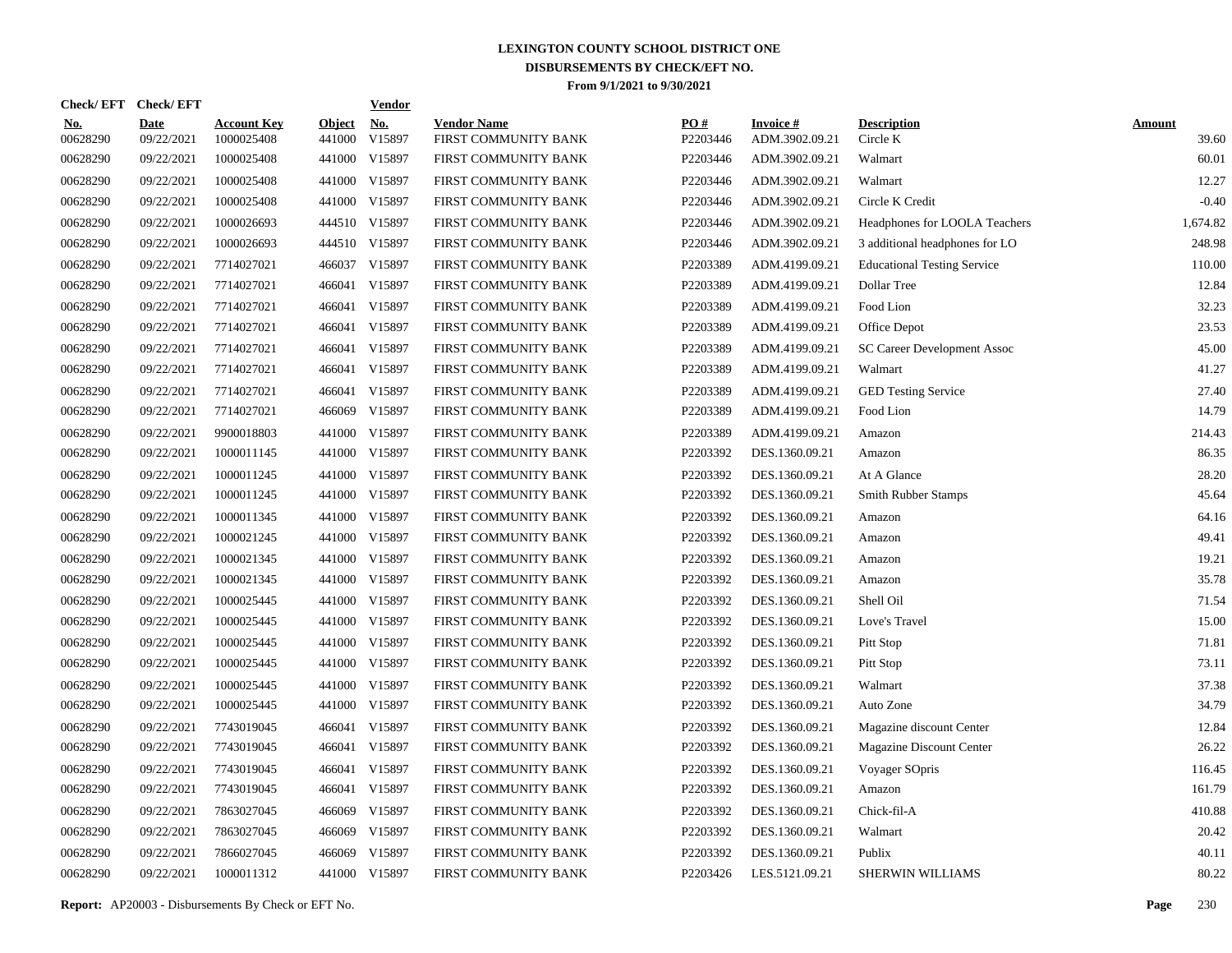|                        | Check/EFT Check/EFT       |                                  |                         | <u>Vendor</u>        |                                            |                 |                                   |                                     |                         |
|------------------------|---------------------------|----------------------------------|-------------------------|----------------------|--------------------------------------------|-----------------|-----------------------------------|-------------------------------------|-------------------------|
| <u>No.</u><br>00628290 | <b>Date</b><br>09/22/2021 | <b>Account Key</b><br>1000011312 | <b>Object</b><br>441000 | <u>No.</u><br>V15897 | <b>Vendor Name</b><br>FIRST COMMUNITY BANK | PQ#<br>P2203426 | <b>Invoice#</b><br>LES.5121.09.21 | <b>Description</b><br><b>TARGET</b> | <b>Amount</b><br>236.35 |
| 00628290               | 09/22/2021                | 1000011312                       |                         | 441000 V15897        | FIRST COMMUNITY BANK                       | P2203426        | LES.5121.09.21                    | TARGET                              | 30.75                   |
| 00628290               | 09/22/2021                | 1000011312                       |                         | 441000 V15897        | FIRST COMMUNITY BANK                       | P2203426        | LES.5121.09.21                    | <b>AMAZON</b>                       | 506.90                  |
| 00628290               | 09/22/2021                | 1000011312                       |                         | 441000 V15897        | FIRST COMMUNITY BANK                       | P2203426        | LES.5121.09.21                    | <b>WIDA</b>                         | 85.00                   |
| 00628290               | 09/22/2021                | 1000011312                       |                         | 441000 V15897        | FIRST COMMUNITY BANK                       | P2203426        | LES.5121.09.21                    | <b>RAINBOW RESOURCE</b>             | 306.02                  |
| 00628290               | 09/22/2021                | 1000011312                       |                         | 441000 V15897        | FIRST COMMUNITY BANK                       | P2203426        | LES.5121.09.21                    | PURE BUTTONS                        | 72.05                   |
| 00628290               | 09/22/2021                | 1000011312                       |                         | 441000 V15897        | FIRST COMMUNITY BANK                       | P2203426        | LES.5121.09.21                    | <b>AMAZON</b>                       | 27.82                   |
| 00628290               | 09/22/2021                | 1000011312                       |                         | 441000 V15897        | FIRST COMMUNITY BANK                       | P2203426        | LES.5121.09.21                    | AMAZON                              | 80.22                   |
| 00628290               | 09/22/2021                | 1000011312                       |                         | 441000 V15897        | FIRST COMMUNITY BANK                       | P2203426        | LES.5121.09.21                    | <b>AMAZON</b>                       | 24.55                   |
| 00628290               | 09/22/2021                | 1000011312                       |                         | 441000 V15897        | FIRST COMMUNITY BANK                       | P2203426        | LES.5121.09.21                    | <b>BARNES &amp; NOBLE</b>           | 962.36                  |
| 00628290               | 09/22/2021                | 1000011312                       |                         | 441000 V15897        | FIRST COMMUNITY BANK                       | P2203426        | LES.5121.09.21                    | <b>AMAZON</b>                       | 55.40                   |
| 00628290               | 09/22/2021                | 1000011312                       |                         | 441000 V15897        | FIRST COMMUNITY BANK                       | P2203426        | LES.5121.09.21                    | <b>AMAZON</b>                       | 65.76                   |
| 00628290               | 09/22/2021                | 1000025412                       |                         | 441000 V15897        | FIRST COMMUNITY BANK                       | P2203426        | LES.5121.09.21                    | <b>OUICK TRIP</b>                   | 48.06                   |
| 00628290               | 09/22/2021                | 1000025412                       |                         | 441000 V15897        | FIRST COMMUNITY BANK                       | P2203426        | LES.5121.09.21                    | <b>SMITH &amp; JONES</b>            | 192.60                  |
| 00628290               | 09/22/2021                | 1000025412                       |                         | 441000 V15897        | FIRST COMMUNITY BANK                       | P2203426        | LES.5121.09.21                    | <b>HOME DEPOT</b>                   | 232.28                  |
| 00628290               | 09/22/2021                | 1000025412                       |                         | 441000 V15897        | FIRST COMMUNITY BANK                       | P2203426        | LES.5121.09.21                    | HOME DEPOT CREDIT                   | $-41.64$                |
| 00628290               | 09/22/2021                | 1000025412                       |                         | 441000 V15897        | FIRST COMMUNITY BANK                       | P2203426        | LES.5121.09.21                    | <b>HOME DEPOT</b>                   | 39.80                   |
| 00628290               | 09/22/2021                | 7733027012                       |                         | 466041 V15897        | FIRST COMMUNITY BANK                       | P2203426        | LES.5121.09.21                    | <b>HOBBY LOBBY</b>                  | 150.68                  |
| 00628290               | 09/22/2021                | 7866027012                       |                         | 466069 V15897        | FIRST COMMUNITY BANK                       | P2203426        | LES.5121.09.21                    | <b>MEMORY BOOK</b>                  | 107.64                  |
| 00628290               | 09/22/2021                | 7884027012                       |                         | 466069 V15897        | FIRST COMMUNITY BANK                       | P2203426        | LES.5121.09.21                    | <b>SAM'S CLUB</b>                   | 188.77                  |
| 00628290               | 09/22/2021                | 7900027012                       |                         | 466069 V15897        | FIRST COMMUNITY BANK                       | P2203426        | LES.5121.09.21                    | WALMART                             | 113.50                  |
| 00628290               | 09/22/2021                | 7900027012                       |                         | 466069 V15897        | FIRST COMMUNITY BANK                       | P2203426        | LES.5121.09.21                    | Libby's                             | 49.87                   |
| 00628290               | 09/22/2021                | 7900027012                       |                         | 466069 V15897        | FIRST COMMUNITY BANK                       | P2203426        | LES.5121.09.21                    | PANERA BREAD                        | 198.84                  |
| 00628290               | 09/22/2021                | 7900027012                       |                         | 466069 V15897        | FIRST COMMUNITY BANK                       | P2203426        | LES.5121.09.21                    | PAPA JOHNS                          | 223.62                  |
| 00628290               | 09/22/2021                | 7928527012                       |                         | 466099 V15897        | FIRST COMMUNITY BANK                       | P2203426        | LES.5121.09.21                    | <b>WALMART</b>                      | 300.00                  |
| 00628290               | 09/22/2021                | 1000011411                       |                         | 433200 V15897        | FIRST COMMUNITY BANK                       | P2203313        | LHS.1832.09.21                    | Fact Forward                        | 225.00                  |
| 00628290               | 09/22/2021                | 1000011411                       |                         | 433200 V15897        | FIRST COMMUNITY BANK                       | P2203313        | LHS.1832.09.21                    | <b>NAFME</b>                        | 399.00                  |
| 00628290               | 09/22/2021                | 1000011411                       |                         | 441000 V15897        | FIRST COMMUNITY BANK                       | P2203313        | LHS.1832.09.21                    | Office Depot                        | 126.76                  |
| 00628290               | 09/22/2021                | 1000011411                       |                         | 441000 V15897        | FIRST COMMUNITY BANK                       | P2203313        | LHS.1832.09.21                    | Office Depot                        | 191.53                  |
| 00628290               | 09/22/2021                | 1000025411                       |                         | 441000 V15897        | FIRST COMMUNITY BANK                       | P2203313        | LHS.1832.09.21                    | Victory Innovations                 | 22.99                   |
| 00628290               | 09/22/2021                | 1000025411                       |                         | 441000 V15897        | FIRST COMMUNITY BANK                       | P2203313        | LHS.1832.09.21                    | Amazon                              | 69.31                   |
| 00628290               | 09/22/2021                | 7738019011                       |                         | 466041 V15897        | FIRST COMMUNITY BANK                       | P2203313        | LHS.1832.09.21                    | Amazon                              | 36.36                   |
| 00628290               | 09/22/2021                | 7743019011                       |                         | 466041 V15897        | FIRST COMMUNITY BANK                       | P2203313        | LHS.1832.09.21                    | Amazon                              | 115.56                  |
| 00628290               | 09/22/2021                | 7785027011                       |                         | 466069 V15897        | FIRST COMMUNITY BANK                       | P2203313        | LHS.1832.09.21                    | Lowes Foods                         | 245.55                  |
| 00628290               | 09/22/2021                | 7785027011                       | 466069                  | V15897               | FIRST COMMUNITY BANK                       | P2203313        | LHS.1832.09.21                    | Publix                              | 98.31                   |
| 00628290               | 09/22/2021                | 7841827011                       |                         | 466041 V15897        | FIRST COMMUNITY BANK                       | P2203313        | LHS.1832.09.21                    | <b>Rhodes Graduation</b>            | 153.86                  |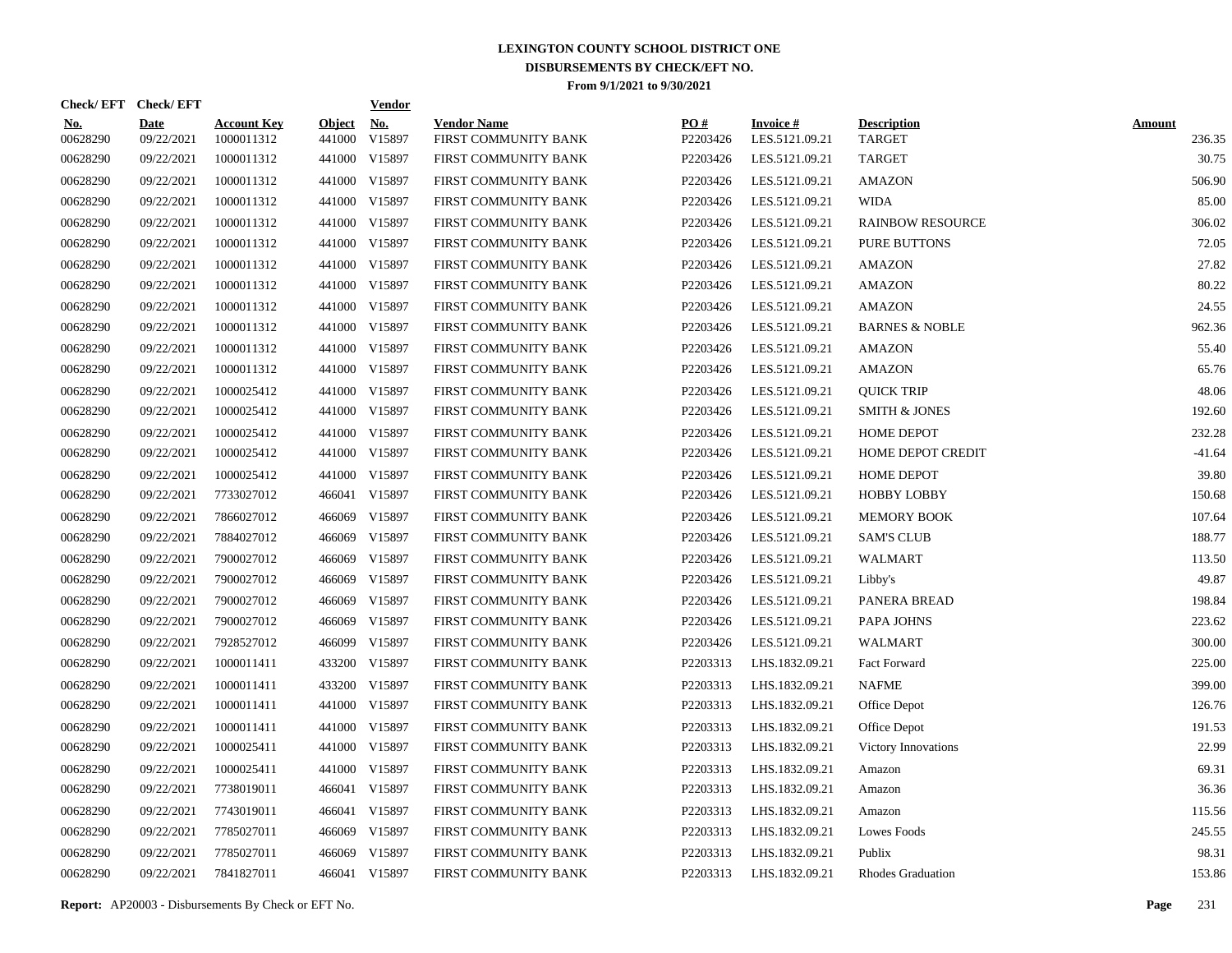| Check/EFT Check/EFT    |                           |                                  |                         | <b>Vendor</b>        |                                            |                 |                                   |                                   |                        |
|------------------------|---------------------------|----------------------------------|-------------------------|----------------------|--------------------------------------------|-----------------|-----------------------------------|-----------------------------------|------------------------|
| <u>No.</u><br>00628290 | <b>Date</b><br>09/22/2021 | <b>Account Key</b><br>7853027011 | <b>Object</b><br>466069 | <u>No.</u><br>V15897 | <b>Vendor Name</b><br>FIRST COMMUNITY BANK | PQ#<br>P2203313 | <b>Invoice#</b><br>LHS.1832.09.21 | <b>Description</b><br>Lowes Foods | <b>Amount</b><br>31.21 |
| 00628290               | 09/22/2021                | 7853027011                       | 466069                  | V15897               | FIRST COMMUNITY BANK                       | P2203313        | LHS.1832.09.21                    | Sonic                             | 28.77                  |
| 00628290               | 09/22/2021                | 7860527011                       | 466041                  | V15897               | FIRST COMMUNITY BANK                       | P2203313        | LHS.1832.09.21                    | Amazon                            | 41.63                  |
| 00628290               | 09/22/2021                | 7860527011                       | 466041                  | V15897               | FIRST COMMUNITY BANK                       | P2203313        | LHS.1832.09.21                    | Lowes Foods                       | 2.77                   |
| 00628290               | 09/22/2021                | 7860527011                       | 466069                  | V15897               | FIRST COMMUNITY BANK                       | P2203313        | LHS.1832.09.21                    | Lowes Foods                       | 23.52                  |
| 00628290               | 09/22/2021                | 7860527011                       | 466069                  | V15897               | FIRST COMMUNITY BANK                       | P2203313        | LHS.1832.09.21                    | Lowes Foods                       | 31.84                  |
| 00628290               | 09/22/2021                | 7860527011                       | 466069                  | V15897               | FIRST COMMUNITY BANK                       | P2203313        | LHS.1832.09.21                    | Lowes Foods                       | 23.98                  |
| 00628290               | 09/22/2021                | 7860527011                       | 466069                  | V15897               | FIRST COMMUNITY BANK                       | P2203313        | LHS.1832.09.21                    | Lowes Foods                       | 32.04                  |
| 00628290               | 09/22/2021                | 7987027011                       | 466041                  | V15897               | FIRST COMMUNITY BANK                       | P2203313        | LHS.1832.09.21                    | ServSafe                          | 255.00                 |
| 00628290               | 09/22/2021                | 7987027011                       | 466069                  | V15897               | FIRST COMMUNITY BANK                       | P2203313        | LHS.1832.09.21                    | Chef Store                        | 535.86                 |
| 00628290               | 09/22/2021                | 7987027011                       | 466069                  | V15897               | FIRST COMMUNITY BANK                       | P2203313        | LHS.1832.09.21                    | Walmart                           | 86.56                  |
| 00628290               | 09/22/2021                | 7988027011                       | 466041                  | V15897               | FIRST COMMUNITY BANK                       | P2203313        | LHS.1832.09.21                    | Walmart                           | 78.91                  |
| 00628290               | 09/22/2021                | 7988027011                       | 466041                  | V15897               | FIRST COMMUNITY BANK                       | P2203313        | LHS.1832.09.21                    | Walmart                           | 149.91                 |
| 00628290               | 09/22/2021                | 7988027011                       | 466069                  | V15897               | FIRST COMMUNITY BANK                       | P2203313        | LHS.1832.09.21                    | Walmart                           | 285.84                 |
| 00628290               | 09/22/2021                | 1000011411                       | 441000                  | V15897               | FIRST COMMUNITY BANK                       | P2203312        | LHS.5394.09.21                    | Amazon                            | 1.609.09               |
| 00628290               | 09/22/2021                | 1000011411                       |                         | 441000 V15897        | FIRST COMMUNITY BANK                       | P2203312        | LHS.5394.09.21                    | Amazon                            | 430.55                 |
| 00628290               | 09/22/2021                | 1000025411                       | 441000                  | V15897               | FIRST COMMUNITY BANK                       | P2203312        | LHS.5394.09.21                    | 7-Eleven                          | 93.85                  |
| 00628290               | 09/22/2021                | 1000025411                       |                         | 441000 V15897        | FIRST COMMUNITY BANK                       | P2203312        | LHS.5394.09.21                    | Pitt Stop/Shell Oil               | 148.23                 |
| 00628290               | 09/22/2021                | 1000025411                       | 441000                  | V15897               | FIRST COMMUNITY BANK                       | P2203312        | LHS.5394.09.21                    | Lexington True Value              | 10.26                  |
| 00628290               | 09/22/2021                | 7712027011                       | 466041                  | V15897               | FIRST COMMUNITY BANK                       | P2203312        | LHS.5394.09.21                    | Jostens                           | 4.80                   |
| 00628290               | 09/22/2021                | 7734019011                       |                         | 466041 V15897        | FIRST COMMUNITY BANK                       | P2203312        | LHS.5394.09.21                    | Amazon                            | 1,059.60               |
| 00628290               | 09/22/2021                | 7742019011                       | 466041                  | V15897               | FIRST COMMUNITY BANK                       | P2203312        | LHS.5394.09.21                    | Walmart                           | 178.44                 |
| 00628290               | 09/22/2021                | 7744019011                       |                         | 466041 V15897        | FIRST COMMUNITY BANK                       | P2203312        | LHS.5394.09.21                    | Lowes                             | 35.35                  |
| 00628290               | 09/22/2021                | 7750019011                       |                         | 466041 V15897        | FIRST COMMUNITY BANK                       | P2203312        | LHS.5394.09.21                    | Amazon                            | 403.11                 |
| 00628290               | 09/22/2021                | 7750019011                       |                         | 466041 V15897        | FIRST COMMUNITY BANK                       | P2203312        | LHS.5394.09.21                    | Amazon                            | 29.41                  |
| 00628290               | 09/22/2021                | 7750019011                       |                         | 466041 V15897        | FIRST COMMUNITY BANK                       | P2203312        | LHS.5394.09.21                    | Amazon                            | 50.17                  |
| 00628290               | 09/22/2021                | 7794027011                       |                         | 466069 V15897        | FIRST COMMUNITY BANK                       | P2203312        | LHS.5394.09.21                    | Lowes Foods                       | 7.58                   |
| 00628290               | 09/22/2021                | 7794027011                       |                         | 466069 V15897        | FIRST COMMUNITY BANK                       | P2203312        | LHS.5394.09.21                    | Lowes Foods                       | 8.87                   |
| 00628290               | 09/22/2021                | 7794027011                       | 466069                  | V15897               | FIRST COMMUNITY BANK                       | P2203312        | LHS.5394.09.21                    | Lowes Foods                       | 8.07                   |
| 00628290               | 09/22/2021                | 7834027011                       |                         | 466041 V15897        | FIRST COMMUNITY BANK                       | P2203312        | LHS.5394.09.21                    | Amazon                            | 32.09                  |
| 00628290               | 09/22/2021                | 7834027011                       |                         | 466041 V15897        | FIRST COMMUNITY BANK                       | P2203312        | LHS.5394.09.21                    | Anderson's                        | 40.48                  |
| 00628290               | 09/22/2021                | 7853027011                       |                         | 466069 V15897        | FIRST COMMUNITY BANK                       | P2203312        | LHS.5394.09.21                    | Lowes Foods                       | 8.07                   |
| 00628290               | 09/22/2021                | 7860527011                       | 466069                  | V15897               | FIRST COMMUNITY BANK                       | P2203312        | LHS.5394.09.21                    | Chick Fil A                       | 606.99                 |
| 00628290               | 09/22/2021                | 7860527011                       |                         | 466069 V15897        | FIRST COMMUNITY BANK                       | P2203312        | LHS.5394.09.21                    | Publix                            | 41.53                  |
| 00628290               | 09/22/2021                | 7987027011                       | 466041                  | V15897               | FIRST COMMUNITY BANK                       | P2203312        | LHS.5394.09.21                    | Amazon                            | 53.48                  |
| 00628290               | 09/22/2021                | 7987027011                       |                         | 466069 V15897        | FIRST COMMUNITY BANK                       | P2203312        | LHS.5394.09.21                    | Walmart                           | 189.08                 |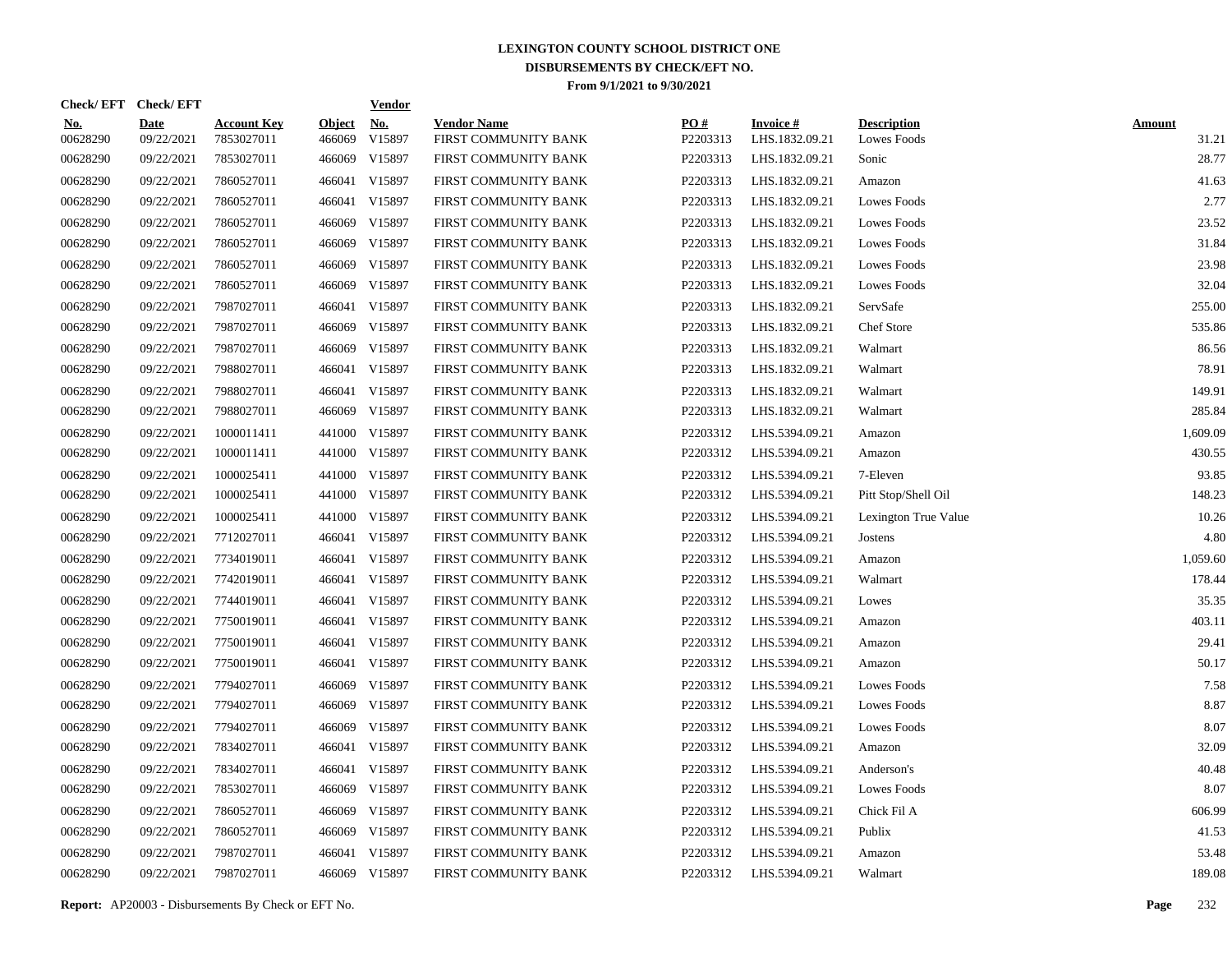|                        | Check/EFT Check/EFT       |                                  |                         | <u>Vendor</u>        |                                            |                 |                                   |                               |                         |
|------------------------|---------------------------|----------------------------------|-------------------------|----------------------|--------------------------------------------|-----------------|-----------------------------------|-------------------------------|-------------------------|
| <u>No.</u><br>00628290 | <b>Date</b><br>09/22/2021 | <b>Account Key</b><br>7987027011 | <b>Object</b><br>466069 | <u>No.</u><br>V15897 | <b>Vendor Name</b><br>FIRST COMMUNITY BANK | PQ#<br>P2203312 | <b>Invoice#</b><br>LHS.5394.09.21 | <b>Description</b><br>Walmart | <b>Amount</b><br>100.70 |
| 00628290               | 09/22/2021                | 1000011128                       | 441000                  | V15897               | FIRST COMMUNITY BANK                       | P2203394        | MES.1337.09.21                    | Amazon                        | 73.80                   |
| 00628290               | 09/22/2021                | 1000011128                       |                         | 441000 V15897        | FIRST COMMUNITY BANK                       | P2203394        | MES.1337.09.21                    | Amazon                        | 16.04                   |
| 00628290               | 09/22/2021                | 1000011128                       |                         | 441000 V15897        | FIRST COMMUNITY BANK                       | P2203394        | MES.1337.09.21                    | Amazon                        | 94.46                   |
| 00628290               | 09/22/2021                | 1000011128                       |                         | 441000 V15897        | FIRST COMMUNITY BANK                       | P2203394        | MES.1337.09.21                    | Amazon                        | 77.00                   |
| 00628290               | 09/22/2021                | 1000011128                       |                         | 441000 V15897        | FIRST COMMUNITY BANK                       | P2203394        | MES.1337.09.21                    | Amazon                        | 452.63                  |
| 00628290               | 09/22/2021                | 1000011228                       |                         | 436000 V15897        | FIRST COMMUNITY BANK                       | P2203394        | MES.1337.09.21                    | <b>COVID - Pine Press</b>     | 1,029.80                |
| 00628290               | 09/22/2021                | 1000011228                       |                         | 441000 V15897        | FIRST COMMUNITY BANK                       | P2203394        | MES.1337.09.21                    | COVID - Amazon                | 67.42                   |
| 00628290               | 09/22/2021                | 1000011328                       |                         | 441000 V15897        | FIRST COMMUNITY BANK                       | P2203394        | MES.1337.09.21                    | Gopher                        | 226.50                  |
| 00628290               | 09/22/2021                | 1000011328                       |                         | 441030 V15897        | FIRST COMMUNITY BANK                       | P2203394        | MES.1337.09.21                    | Teachers Pay Teachers         | 14.25                   |
| 00628290               | 09/22/2021                | 1000011328                       |                         | 441030 V15897        | FIRST COMMUNITY BANK                       | P2203394        | MES.1337.09.21                    | <b>Teachers Pay Teachers</b>  | 34.11                   |
| 00628290               | 09/22/2021                | 1000011328                       |                         | 443000 V15897        | FIRST COMMUNITY BANK                       | P2203394        | MES.1337.09.21                    | Amazon                        | 107.81                  |
| 00628290               | 09/22/2021                | 1000021228                       |                         | 441000 V15897        | FIRST COMMUNITY BANK                       | P2203394        | MES.1337.09.21                    | Amazon                        | 9.08                    |
| 00628290               | 09/22/2021                | 1000021228                       |                         | 441000 V15897        | FIRST COMMUNITY BANK                       | P2203394        | MES.1337.09.21                    | Amazon                        | 14.97                   |
| 00628290               | 09/22/2021                | 1000021228                       |                         | 441000 V15897        | FIRST COMMUNITY BANK                       | P2203394        | MES.1337.09.21                    | Amazon                        | 7.48                    |
| 00628290               | 09/22/2021                | 1000025428                       |                         | 441000 V15897        | FIRST COMMUNITY BANK                       | P2203394        | MES.1337.09.21                    | COVID - The Home Depot        | 33.77                   |
| 00628290               | 09/22/2021                | 1000025428                       | 441000                  | V15897               | FIRST COMMUNITY BANK                       | P2203394        | MES.1337.09.21                    | COVID - Lowe's                | 37.25                   |
| 00628290               | 09/22/2021                | 1000025428                       |                         | 441000 V15897        | FIRST COMMUNITY BANK                       | P2203394        | MES.1337.09.21                    | Lowe's                        | 26.08                   |
| 00628290               | 09/22/2021                | 1000025428                       | 441000                  | V15897               | FIRST COMMUNITY BANK                       | P2203394        | MES.1337.09.21                    | Circle K                      | 49.02                   |
| 00628290               | 09/22/2021                | 1000025428                       |                         | 441000 V15897        | FIRST COMMUNITY BANK                       | P2203394        | MES.1337.09.21                    | Lowe's                        | 25.74                   |
| 00628290               | 09/22/2021                | 7743019028                       |                         | 466041 V15897        | FIRST COMMUNITY BANK                       | P2203394        | MES.1337.09.21                    | Amazon                        | 224.63                  |
| 00628290               | 09/22/2021                | 7743019028                       |                         | 466041 V15897        | FIRST COMMUNITY BANK                       | P2203394        | MES.1337.09.21                    | Amazon                        | 170.80                  |
| 00628290               | 09/22/2021                | 7743019028                       |                         | 466041 V15897        | FIRST COMMUNITY BANK                       | P2203394        | MES.1337.09.21                    | <b>WIDA Store</b>             | 85.00                   |
| 00628290               | 09/22/2021                | 7743019028                       |                         | 466041 V15897        | FIRST COMMUNITY BANK                       | P2203394        | MES.1337.09.21                    | Gopher                        | 843.92                  |
| 00628290               | 09/22/2021                | 7745027028                       |                         | 466041 V15897        | FIRST COMMUNITY BANK                       | P2203394        | MES.1337.09.21                    | Amazon                        | 28.74                   |
| 00628290               | 09/22/2021                | 7745027028                       |                         | 466041 V15897        | FIRST COMMUNITY BANK                       | P2203394        | MES.1337.09.21                    | Demco                         | 271.75                  |
| 00628290               | 09/22/2021                | 7745027028                       |                         | 466041 V15897        | FIRST COMMUNITY BANK                       | P2203394        | MES.1337.09.21                    | Amazon                        | 16.36                   |
| 00628290               | 09/22/2021                | 7863027028                       |                         | 466041 V15897        | FIRST COMMUNITY BANK                       | P2203394        | MES.1337.09.21                    | Trophy and Awards             | 18.19                   |
| 00628290               | 09/22/2021                | 7863027028                       |                         | 466041 V15897        | FIRST COMMUNITY BANK                       | P2203394        | MES.1337.09.21                    | Walmart                       | 286.59                  |
| 00628290               | 09/22/2021                | 7863027028                       |                         | 466041 V15897        | FIRST COMMUNITY BANK                       | P2203394        | MES.1337.09.21                    | Adstreet                      | 254.64                  |
| 00628290               | 09/22/2021                | 7863027028                       |                         | 466041 V15897        | FIRST COMMUNITY BANK                       | P2203394        | MES.1337.09.21                    | EasyKeys                      | 23.87                   |
| 00628290               | 09/22/2021                | 7863027028                       |                         | 466069 V15897        | FIRST COMMUNITY BANK                       | P2203394        | MES.1337.09.21                    | Krispy Kreme                  | 32.67                   |
| 00628290               | 09/22/2021                | 7863027028                       | 466069                  | V15897               | FIRST COMMUNITY BANK                       | P2203394        | MES.1337.09.21                    | Lowe's Foods                  | 2.97                    |
| 00628290               | 09/22/2021                | 7863027028                       | 466069                  | V15897               | FIRST COMMUNITY BANK                       | P2203394        | MES.1337.09.21                    | Lowe's Foods                  | 9.98                    |
| 00628290               | 09/22/2021                | 7866027028                       | 466069                  | V15897               | FIRST COMMUNITY BANK                       | P2203394        | MES.1337.09.21                    | Doza Rizen                    | 940.50                  |
| 00628290               | 09/22/2021                | 7866027028                       |                         | 466069 V15897        | FIRST COMMUNITY BANK                       | P2203394        | MES.1337.09.21                    | Grecian Gardens               | 760.00                  |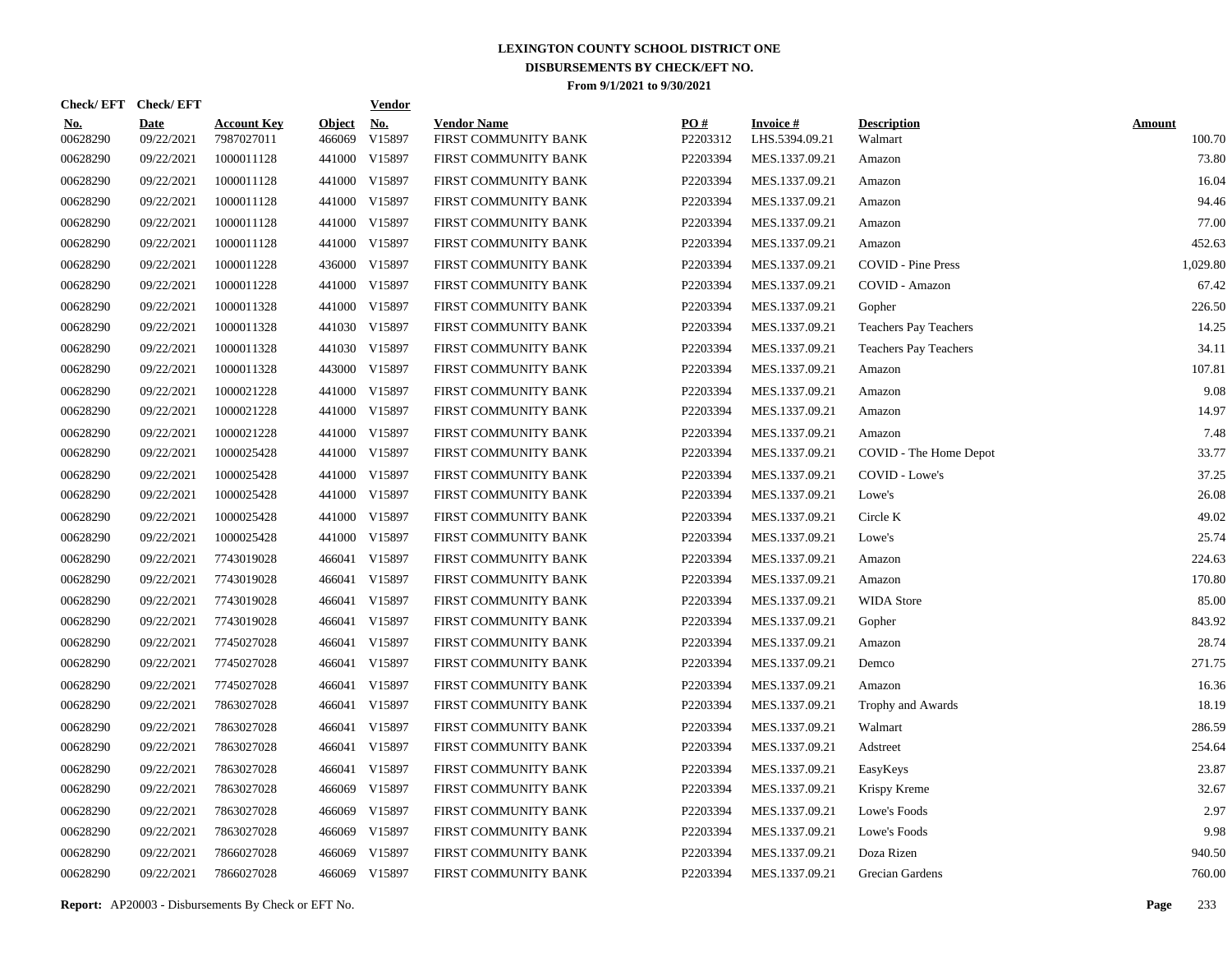| Check/EFT Check/EFT    |                           |                                  |                         | <b>Vendor</b> |                                            |                 |                                   |                                       |                        |
|------------------------|---------------------------|----------------------------------|-------------------------|---------------|--------------------------------------------|-----------------|-----------------------------------|---------------------------------------|------------------------|
| <u>No.</u><br>00628290 | <b>Date</b><br>09/22/2021 | <b>Account Key</b><br>7881027028 | <b>Object</b><br>466041 | No.<br>V15897 | <b>Vendor Name</b><br>FIRST COMMUNITY BANK | PO#<br>P2203394 | <b>Invoice#</b><br>MES.1337.09.21 | <b>Description</b><br>The Nifty Gifty | <b>Amount</b><br>34.78 |
| 00628290               | 09/22/2021                | 7881027028                       | 466041                  | V15897        | FIRST COMMUNITY BANK                       | P2203394        | MES.1337.09.21                    | Lowe's                                | 93.77                  |
| 00628290               | 09/22/2021                | 7881027028                       | 466041                  | V15897        | FIRST COMMUNITY BANK                       | P2203394        | MES.1337.09.21                    | The Nifty Gifty                       | 47.08                  |
| 00628290               | 09/22/2021                | 7881027028                       | 466099                  | V15897        | FIRST COMMUNITY BANK                       | P2203394        | MES.1337.09.21                    | Wingard's                             | 39.58                  |
| 00628290               | 09/22/2021                | 7993027028                       | 466041                  | V15897        | FIRST COMMUNITY BANK                       | P2203394        | MES.1337.09.21                    | Lowe's                                | 578.16                 |
| 00628290               | 09/22/2021                | 7993027028                       | 466041                  | V15897        | FIRST COMMUNITY BANK                       | P2203394        | MES.1337.09.21                    | Amazon                                | 32.56                  |
| 00628290               | 09/22/2021                | 7993027028                       | 466041                  | V15897        | FIRST COMMUNITY BANK                       | P2203394        | MES.1337.09.21                    | Amazon                                | 22.78                  |
| 00628290               | 09/22/2021                | 7993027028                       | 466041                  | V15897        | FIRST COMMUNITY BANK                       | P2203394        | MES.1337.09.21                    | Amazon                                | 50.86                  |
| 00628290               | 09/22/2021                | 7993027028                       | 466041                  | V15897        | FIRST COMMUNITY BANK                       | P2203394        | MES.1337.09.21                    | <b>Musician Supply</b>                | 67.40                  |
| 00628290               | 09/22/2021                | 1000022216                       | 433200                  | V15897        | FIRST COMMUNITY BANK                       | P2203391        | PES.1030.09.21                    | <b>American Airlines Vacation</b>     | 2,421.00               |
| 00628290               | 09/22/2021                | 1000023316                       |                         | 433200 V15897 | FIRST COMMUNITY BANK                       | P2203391        | PES.1030.09.21                    | <b>American Airlines Vacation</b>     | 688.98                 |
| 00628290               | 09/22/2021                | 7745019016                       |                         | 466032 V15897 | FIRST COMMUNITY BANK                       | P2203391        | PES.1030.09.21                    | <b>American Airlines Vacation</b>     | 360.64                 |
| 00628290               | 09/22/2021                | 7884027016                       | 466069                  | V15897        | FIRST COMMUNITY BANK                       | P2203391        | PES.1030.09.21                    | IGA                                   | 42.94                  |
| 00628290               | 09/22/2021                | 1000022216                       | 443000                  | V15897        | FIRST COMMUNITY BANK                       | P2203410        | PES.4504.09.21                    | Lane Walker Books                     | 124.98                 |
| 00628290               | 09/22/2021                | 1000025416                       | 441000                  | V15897        | FIRST COMMUNITY BANK                       | P2203410        | PES.4504.09.21                    | Sunoco (Pitt Stop)                    | 47.50                  |
| 00628290               | 09/22/2021                | 1000025416                       |                         | 441000 V15897 | FIRST COMMUNITY BANK                       | P2203410        | PES.4504.09.21                    | Sunoco (Pitt Stop)                    | 25.89                  |
| 00628290               | 09/22/2021                | 7743019016                       | 466041                  | V15897        | FIRST COMMUNITY BANK                       | P2203410        | PES.4504.09.21                    | Amazon.com                            | 42.78                  |
| 00628290               | 09/22/2021                | 7743019016                       | 466041                  | V15897        | FIRST COMMUNITY BANK                       | P2203410        | PES.4504.09.21                    | Amazon.com                            | 422.65                 |
| 00628290               | 09/22/2021                | 7884027016                       | 466041                  | V15897        | FIRST COMMUNITY BANK                       | P2203410        | PES.4504.09.21                    | Amazon.com                            | 234.50                 |
| 00628290               | 09/22/2021                | 7884027016                       | 466041                  | V15897        | FIRST COMMUNITY BANK                       | P2203410        | PES.4504.09.21                    | Amazon.com                            | 36.14                  |
| 00628290               | 09/22/2021                | 7884027016                       | 466069                  | V15897        | FIRST COMMUNITY BANK                       | P2203410        | PES.4504.09.21                    | Papa Roni's                           | 49.63                  |
| 00628290               | 09/22/2021                | 7884027016                       | 466099                  | V15897        | FIRST COMMUNITY BANK                       | P2203410        | PES.4504.09.21                    | Amazon.com                            | 100.78                 |
| 00628290               | 09/22/2021                | 7884027016                       | 466099                  | V15897        | FIRST COMMUNITY BANK                       | P2203410        | PES.4504.09.21                    | Amazon.com                            | 340.24                 |
| 00628290               | 09/22/2021                | 7884027016                       | 466099                  | V15897        | FIRST COMMUNITY BANK                       | P2203410        | PES.4504.09.21                    | Robert's Oxygen Company, Inc.         | 13.38                  |
| 00628290               | 09/22/2021                | 7932027016                       | 466064                  | V15897        | FIRST COMMUNITY BANK                       | P2203410        | PES.4504.09.21                    | <b>Strictly Running Events</b>        | 702.00                 |
| 00628290               | 09/22/2021                | 1000011135                       |                         | 441000 V15897 | FIRST COMMUNITY BANK                       | P2203395        | PHE.1840.09.21                    | Amazon                                | 24.60                  |
| 00628290               | 09/22/2021                | 1000011235                       | 441000                  | V15897        | FIRST COMMUNITY BANK                       | P2203395        | PHE.1840.09.21                    | Amazon                                | 28.78                  |
| 00628290               | 09/22/2021                | 7743019035                       | 466099                  | V15897        | FIRST COMMUNITY BANK                       | P2203395        | PHE.1840.09.21                    | Sam's Club                            | 35.01                  |
| 00628290               | 09/22/2021                | 7863027035                       | 466069                  | V15897        | FIRST COMMUNITY BANK                       | P2203395        | PHE.1840.09.21                    | Sam's Club                            | 60.94                  |
| 00628290               | 09/22/2021                | 7863027035                       | 466099                  | V15897        | FIRST COMMUNITY BANK                       | P2203395        | PHE.1840.09.21                    | COVID - Amazon                        | 299.56                 |
| 00628290               | 09/22/2021                | 1000011515                       | 433200                  | V15897        | FIRST COMMUNITY BANK                       | P2203388        | PHS.1378.09.21                    | <b>CPR CLASS</b>                      | 325.00                 |
| 00628290               | 09/22/2021                | 1000025415                       | 441000                  | V15897        | FIRST COMMUNITY BANK                       | P2203388        | PHS.1378.09.21                    | <b>SHELL</b>                          | 70.41                  |
| 00628290               | 09/22/2021                | 7737019015                       | 466041                  | V15897        | FIRST COMMUNITY BANK                       | P2203388        | PHS.1378.09.21                    | <b>CHEGG</b>                          | 303.83                 |
| 00628290               | 09/22/2021                | 7750019015                       | 466041                  | V15897        | FIRST COMMUNITY BANK                       | P2203388        | PHS.1378.09.21                    | <b>AMAZON</b>                         | 128.20                 |
| 00628290               | 09/22/2021                | 7802072015                       | 466041                  | V15897        | FIRST COMMUNITY BANK                       | P2203388        | PHS.1378.09.21                    | <b>OLE LADY CRAFTS</b>                | 70.00                  |
| 00628290               | 09/22/2021                | 7802072015                       |                         | 466069 V15897 | FIRST COMMUNITY BANK                       | P2203388        | PHS.1378.09.21                    | IGA                                   | 76.56                  |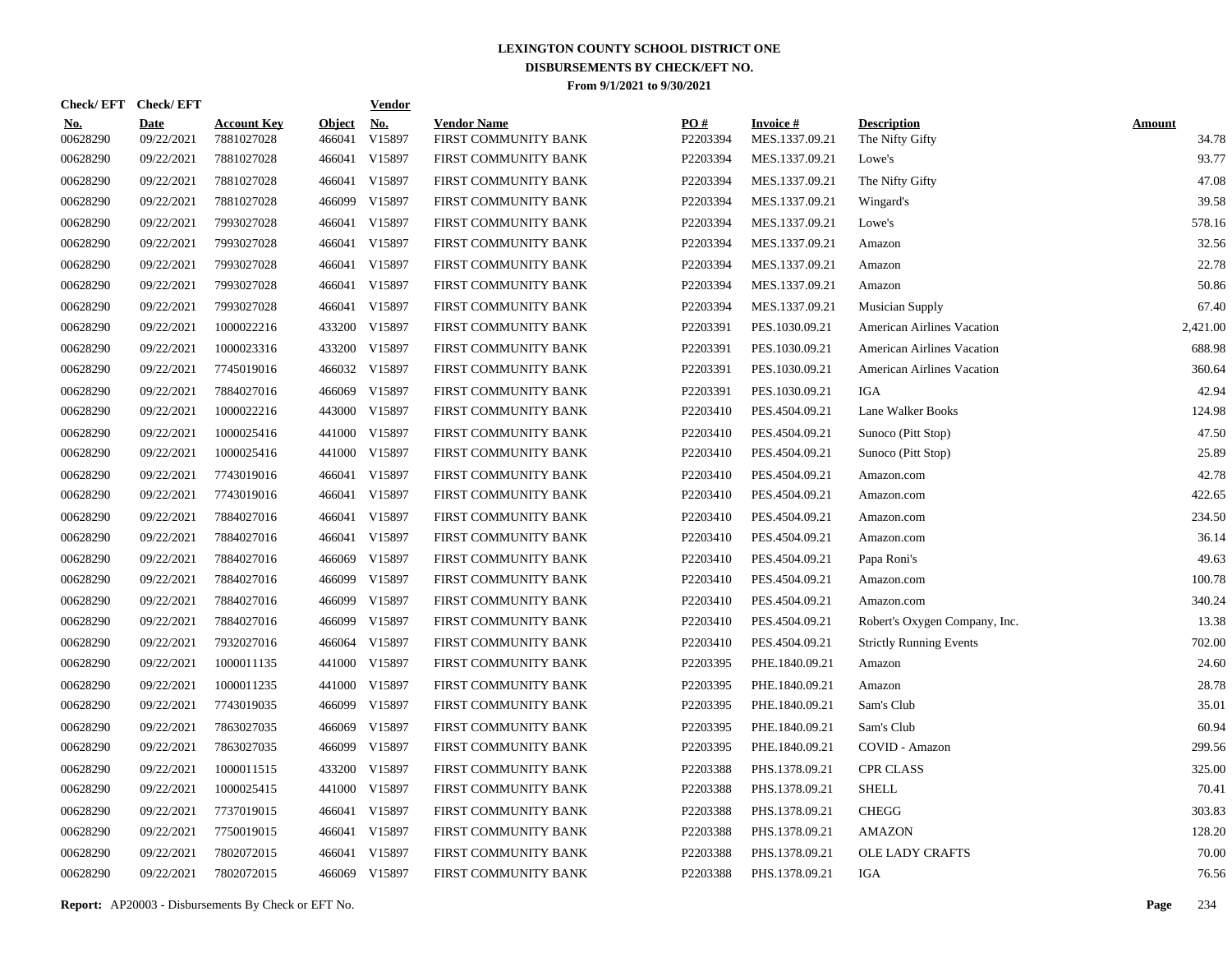| Check/EFT Check/EFT    |                    |                                  |                         | <b>Vendor</b>                         |                                            |                      |                                   |                                             |                        |
|------------------------|--------------------|----------------------------------|-------------------------|---------------------------------------|--------------------------------------------|----------------------|-----------------------------------|---------------------------------------------|------------------------|
| <u>No.</u><br>00628290 | Date<br>09/22/2021 | <b>Account Key</b><br>7802072015 | <b>Object</b><br>466069 | $\underline{\mathrm{No}}$ .<br>V15897 | <b>Vendor Name</b><br>FIRST COMMUNITY BANK | PO#<br>P2203388      | <b>Invoice#</b><br>PHS.1378.09.21 | <b>Description</b><br><b>FAMMILY DOLLAR</b> | <b>Amount</b><br>77.15 |
| 00628290               | 09/22/2021         | 7841827015                       |                         | 466035 V15897                         | FIRST COMMUNITY BANK                       | P2203388             | PHS.1378.09.21                    | <b>CHECKER YELLOW</b>                       | 25.00                  |
| 00628290               | 09/22/2021         | 7860527015                       |                         | 466041 V15897                         | FIRST COMMUNITY BANK                       | P2203388             | PHS.1378.09.21                    | <b>OLE LADY CRAFTS</b>                      | 15.00                  |
| 00628290               | 09/22/2021         | 7860527015                       |                         | 466041 V15897                         | FIRST COMMUNITY BANK                       | P2203388             | PHS.1378.09.21                    | <b>CREDIT SHELL</b>                         | $-0.70$                |
| 00628290               | 09/22/2021         | 7860527015                       |                         | 466069 V15897                         | FIRST COMMUNITY BANK                       | P2203388             | PHS.1378.09.21                    | <b>WALMART</b>                              | 166.65                 |
| 00628290               | 09/22/2021         | 7860527015                       |                         | 466069 V15897                         | FIRST COMMUNITY BANK                       | P2203388             | PHS.1378.09.21                    | IGA                                         | 14.06                  |
| 00628290               | 09/22/2021         | 7860527015                       |                         | 466069 V15897                         | FIRST COMMUNITY BANK                       | P2203388             | PHS.1378.09.21                    | <b>WALMART</b>                              | 114.18                 |
| 00628290               | 09/22/2021         | 7860527015                       |                         | 466069 V15897                         | FIRST COMMUNITY BANK                       | P2203388             | PHS.1378.09.21                    | LITTLE CAESARS                              | 237.54                 |
| 00628290               | 09/22/2021         | 7924099615                       |                         | 466041 V15897                         | FIRST COMMUNITY BANK                       | P2203388             | PHS.1378.09.21                    | <b>AMAZON</b>                               | 281.06                 |
| 00628290               | 09/22/2021         | 7924099615                       |                         | 466041 V15897                         | FIRST COMMUNITY BANK                       | P2203388             | PHS.1378.09.21                    | <b>WALMART</b>                              | 235.39                 |
| 00628290               | 09/22/2021         | 7924099615                       |                         | 466069 V15897                         | FIRST COMMUNITY BANK                       | P2203388             | PHS.1378.09.21                    | <b>AMAZON</b>                               | 40.41                  |
| 00628290               | 09/22/2021         | 7924099615                       |                         | 466069 V15897                         | FIRST COMMUNITY BANK                       | P2203388             | PHS.1378.09.21                    | <b>DOMINOS</b>                              | 85.49                  |
|                        |                    |                                  |                         |                                       |                                            |                      |                                   | <b>Check Total</b>                          | 33,630.09              |
| 00628291               | 09/22/2021         | 1000022220                       |                         | 443000 V12185                         | FOLLETT SCHOOL SOLUTIONS INC               | P2202763             | 341829                            | Lexington Middle School Librar              | 153.47                 |
|                        |                    |                                  |                         |                                       |                                            |                      |                                   | <b>Check Total</b>                          | 153.47                 |
| 00628292               | 09/22/2021         | 1000022409                       |                         | 441000 V00549                         | FORMS AND SUPPLY INC (FSI)                 | P2202940             | 5890355-1                         | <b>BIC Refillable Mechanical Penc</b>       | 3.95                   |
| 00628292               | 09/22/2021         | 2022022303                       |                         | 441000 V00549                         | FORMS AND SUPPLY INC (FSI)                 | P2203067             | 5895097-0                         | Scotch tw0-tone desktop tape d              | 3.41                   |
| 00628292               | 09/22/2021         | 2022022303                       |                         | 441000 V00549                         | FORMS AND SUPPLY INC (FSI)                 | P2203067             | 5895097-0                         | Lorell Wall File Pockets - 14.              | 34.67                  |
| 00628292               | 09/22/2021         | 2022022303                       | 441000                  | V00549                                | FORMS AND SUPPLY INC (FSI)                 | P2203067             | 5895097-0                         | 3M Desktop Document Holder-12.              | 22.49                  |
| 00628292               | 09/22/2021         | 2022022303                       | 441000                  | V00549                                | FORMS AND SUPPLY INC (FSI)                 | P2203067             | 5895097-0                         | Post-It Pop-up Dispenser Trans              | 4.92                   |
| 00628292               | 09/22/2021         | 2022022303                       |                         | 441000 V00549                         | FORMS AND SUPPLY INC (FSI)                 | P2203067             | 5895097-0                         | Lorell Aluminum Frame Cork Boa              | 196.88                 |
| 00628292               | 09/22/2021         | 2022022303                       | 441000                  | V00549                                | FORMS AND SUPPLY INC (FSI)                 | P2203067             | 5895097-1                         | Botch half-strip stapler, 20 s              | 26.43                  |
| 00628292               | 09/22/2021         | 7737019015                       |                         | 466041 V00549                         | FORMS AND SUPPLY INC (FSI)                 | P2203089             | 5895359-0                         | <b>VERBATIM AMERICA</b>                     | 56.50                  |
|                        |                    |                                  |                         |                                       |                                            |                      |                                   | <b>Check Total</b>                          | 349.25                 |
| 00628293               | 09/22/2021         | 7802072011                       |                         | 466034 V10557                         | <b>GADSON, STACEY</b>                      |                      | VFB.LHS.09.16.21 Official         |                                             | 107.00                 |
|                        |                    |                                  |                         |                                       |                                            |                      |                                   | <b>Check Total</b>                          | 107.00                 |
| 00628294               | 09/22/2021         | 2042221303                       |                         | 441000 V02048                         | <b>GROVE MEDICAL</b>                       | P <sub>2101460</sub> | 6065360                           | CO1 Add Clorox Wipes                        | 147.07                 |
|                        |                    |                                  |                         |                                       |                                            |                      |                                   | <b>Check Total</b>                          | 147.07                 |
| 00628295               | 09/22/2021         | 1000025411                       |                         | 441020 V15321                         | <b>HL SHEALY CO</b>                        | P2202696             | 223598                            | LHS, GHS - Lawn Star #25 Ant Gr             | 205.44                 |
| 00628295               | 09/22/2021         | 1000025413                       |                         | 441020 V15321                         | H L SHEALY CO                              | P2202696             | 223598                            | LHS, GHS - Lawn Star #25 Ant Gr             | 205.44                 |
| 00628295               | 09/22/2021         | 1000025415                       |                         | 441020 V15321                         | H L SHEALY CO                              | P2202696             | 223598                            | PHS, WKHS - Lawnstar #25 Ant Gr             | 205.44                 |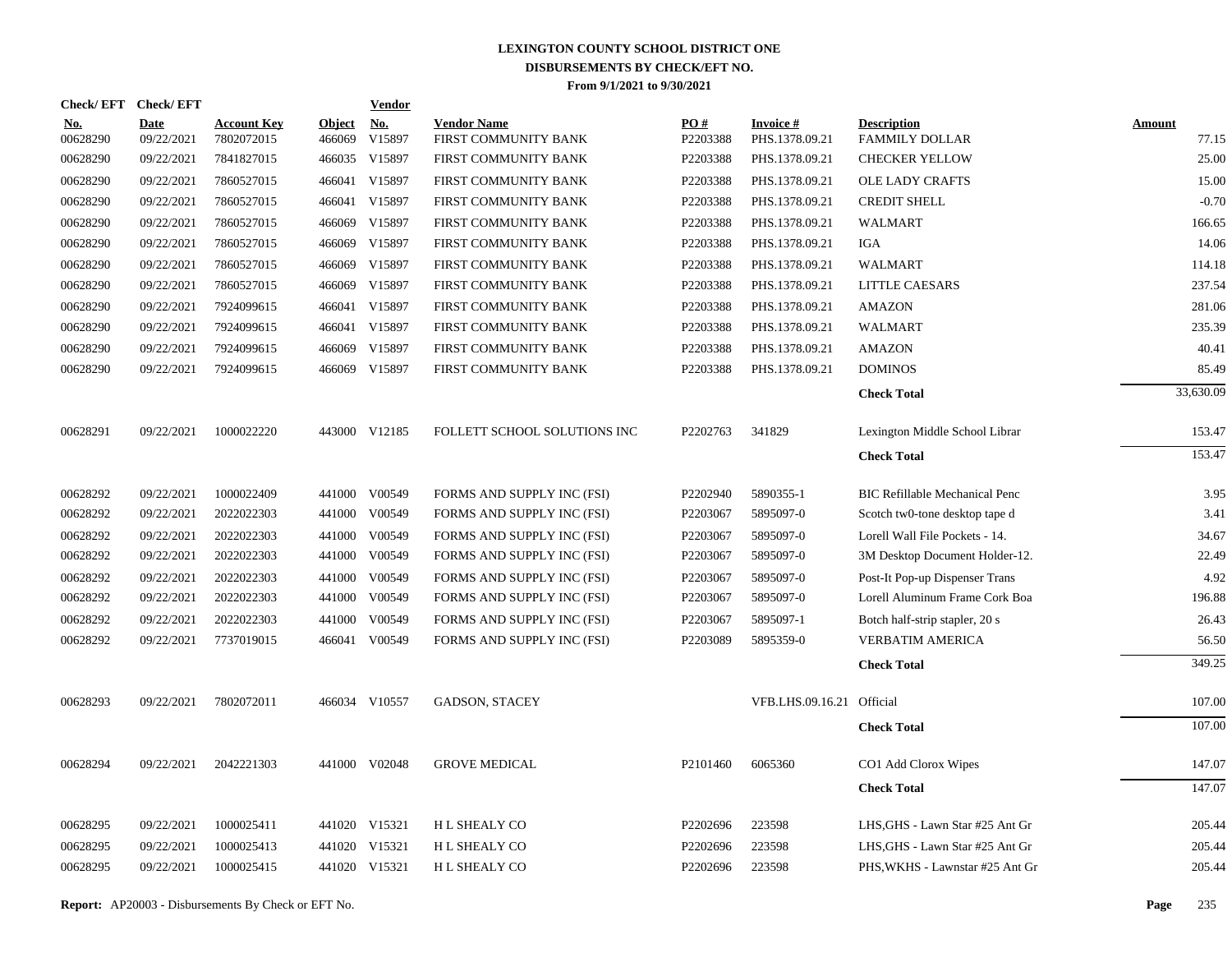| Check/EFT Check/EFT    |                    |                                  |                         | <b>Vendor</b>        |                                           |                 |                                    |                                                       |                  |
|------------------------|--------------------|----------------------------------|-------------------------|----------------------|-------------------------------------------|-----------------|------------------------------------|-------------------------------------------------------|------------------|
| <u>No.</u><br>00628295 | Date<br>09/22/2021 | <b>Account Key</b><br>1000025420 | <b>Object</b><br>441020 | <u>No.</u><br>V15321 | <b>Vendor Name</b><br><b>HL SHEALY CO</b> | PO#<br>P2202696 | <b>Invoice#</b><br>223598          | <b>Description</b><br>LMS, BMS - Lawnstar #25 Ant Gra | Amount<br>205.44 |
| 00628295               | 09/22/2021         | 1000025427                       |                         | 441020 V15321        | H L SHEALY CO                             | P2202696        | 223598                             | PHS, WKHS - Lawnstar #25 Ant Gr                       | 205.44           |
| 00628295               | 09/22/2021         | 1000025443                       |                         | 441020 V15321        | H L SHEALY CO                             | P2202696        | 223598                             | RBHS, MGMS - Lawnstar #25 Ant                         | 205.44           |
| 00628295               | 09/22/2021         | 1000025444                       |                         | 441020 V15321        | H L SHEALY CO                             | P2202696        | 223598                             | RBHS, MGMS - Lawnstar #25 Ant                         | 205.44           |
| 00628295               | 09/22/2021         | 1000025446                       |                         | 441020 V15321        | <b>HL SHEALY CO</b>                       | P2202696        | 223598                             | LMS, BMS - Lawnstar #25 Ant Gra                       | 205.44           |
|                        |                    |                                  |                         |                      |                                           |                 |                                    | <b>Check Total</b>                                    | 1,643.52         |
| 00628296               | 09/22/2021         | 7802070020                       |                         | 466034 V12764        | HAMPTON, GEORGE                           |                 | FB.LMS.09.15.21                    | FB game LMS vs PHM                                    | 55.00            |
|                        |                    |                                  |                         |                      |                                           |                 |                                    | <b>Check Total</b>                                    | 55.00            |
| 00628297               | 09/22/2021         | 7802070027                       |                         | 466034 V02932        | HIGHTOWER, JOSEPH                         |                 | BFB.WK.9.16.2021 B Team vs Gilbert |                                                       | 58.00            |
|                        |                    |                                  |                         |                      |                                           |                 |                                    | <b>Check Total</b>                                    | 58.00            |
| 00628298               | 09/22/2021         | 3260011303                       |                         | 441000 V00299        | <b>INSECT LORE</b>                        | P2201346        | INV1437667                         | Ladybug Larvae PREPAID voucher                        | 99.96            |
| 00628298               | 09/22/2021         | 3260011303                       | 441000                  | V00299               | <b>INSECT LORE</b>                        | P2201346        | INV1437667                         | Shipping                                              | 3.50             |
| 00628298               | 09/22/2021         | 3260011303                       | 441000                  | V00299               | <b>INSECT LORE</b>                        | P2201348        | <b>INV1437670</b>                  | Ladybug Larvae PREPAID voucher                        | 49.98            |
| 00628298               | 09/22/2021         | 3260011303                       | 441000                  | V00299               | <b>INSECT LORE</b>                        | P2201348        | <b>INV1437670</b>                  | Shipping                                              | 3.50             |
|                        |                    |                                  |                         |                      |                                           |                 |                                    | <b>Check Total</b>                                    | 156.94           |
| 00628299               | 09/22/2021         | 1000025415                       |                         | 432300 V00158        | JOHNSON CONTROLS FIRE PROTECTI            | P2200760        | 22455343                           | PHS Transportation - Fire Alar                        | 400.00           |
| 00628299               | 09/22/2021         | 1000025435                       | 432300                  | V00158               | JOHNSON CONTROLS FIRE PROTECTI            | P2200760        | 22455346                           | PHES - Fire Alarm Monitoring                          | 400.00           |
| 00628299               | 09/22/2021         | 1000025426                       |                         | 432300 V00158        | JOHNSON CONTROLS FIRE PROTECTI            | P2200760        | 22455365                           | WKMS - Fire Alarm Monitoring                          | 400.00           |
| 00628299               | 09/22/2021         | 1000025445                       | 432300                  | V00158               | JOHNSON CONTROLS FIRE PROTECTI            | P2200760        | 22455427                           | DES - Fire Alarm Monitoring                           | 400.00           |
| 00628299               | 09/22/2021         | 1000025443                       |                         | 432300 V00158        | JOHNSON CONTROLS FIRE PROTECTI            | P2200760        | 22501056                           | MGMS - Fire Alarm Monitoring                          | 400.00           |
| 00628299               | 09/22/2021         | 1000025420                       | 432300                  | V00158               | JOHNSON CONTROLS FIRE PROTECTI            | P2200760        | 22501058                           | LMS - Fire Alarm Monitoring                           | 400.00           |
| 00628299               | 09/22/2021         | 1000025415                       |                         | 432300 V00158        | JOHNSON CONTROLS FIRE PROTECTI            | P2200760        | 22501060                           | PHS Soft Ball Concession - Fir                        | 400.00           |
| 00628299               | 09/22/2021         | 1000025428                       | 432300                  | V00158               | JOHNSON CONTROLS FIRE PROTECTI            | P2200760        | 22501061                           | MES - Fire Alarm Monitoring                           | 400.00           |
| 00628299               | 09/22/2021         | 1000025447                       |                         | 432300 V00158        | JOHNSON CONTROLS FIRE PROTECTI            | P2200760        | 22503116                           | CES - Fire Alarm Monitoring                           | 400.00           |
|                        |                    |                                  |                         |                      |                                           |                 |                                    | <b>Check Total</b>                                    | 3,600.00         |
| 00628300               | 09/22/2021         | 3260011303                       |                         | 441000 V13973        | KENDALL HUNT PUBLISHING CO                | P2202492        | 12834967                           | Companion Guide to Teaching iH                        | 19.26            |
|                        |                    |                                  |                         |                      |                                           |                 |                                    | <b>Check Total</b>                                    | 19.26            |
| 00628301               | 09/22/2021         | 7743019047                       |                         | 466041 V13098        | <b>LEARNING A-Z</b>                       | P2203015        | 4245363                            | Reading A-Z.com Renewal 1 clas                        | 126.26           |
| 00628301               | 09/22/2021         | 7743019047                       |                         | 466041 V13098        | <b>LEARNING A-Z</b>                       | P2203015        | 4245363                            | Raz-Kids.com Renwal 6 classro                         | 757.56           |
| 00628301               | 09/22/2021         | 7743019047                       |                         | 466041 V13098        | <b>LEARNING A-Z</b>                       | P2203015        | 4245363                            | Science A-Z.com Renewal 1 clas                        | 115.56           |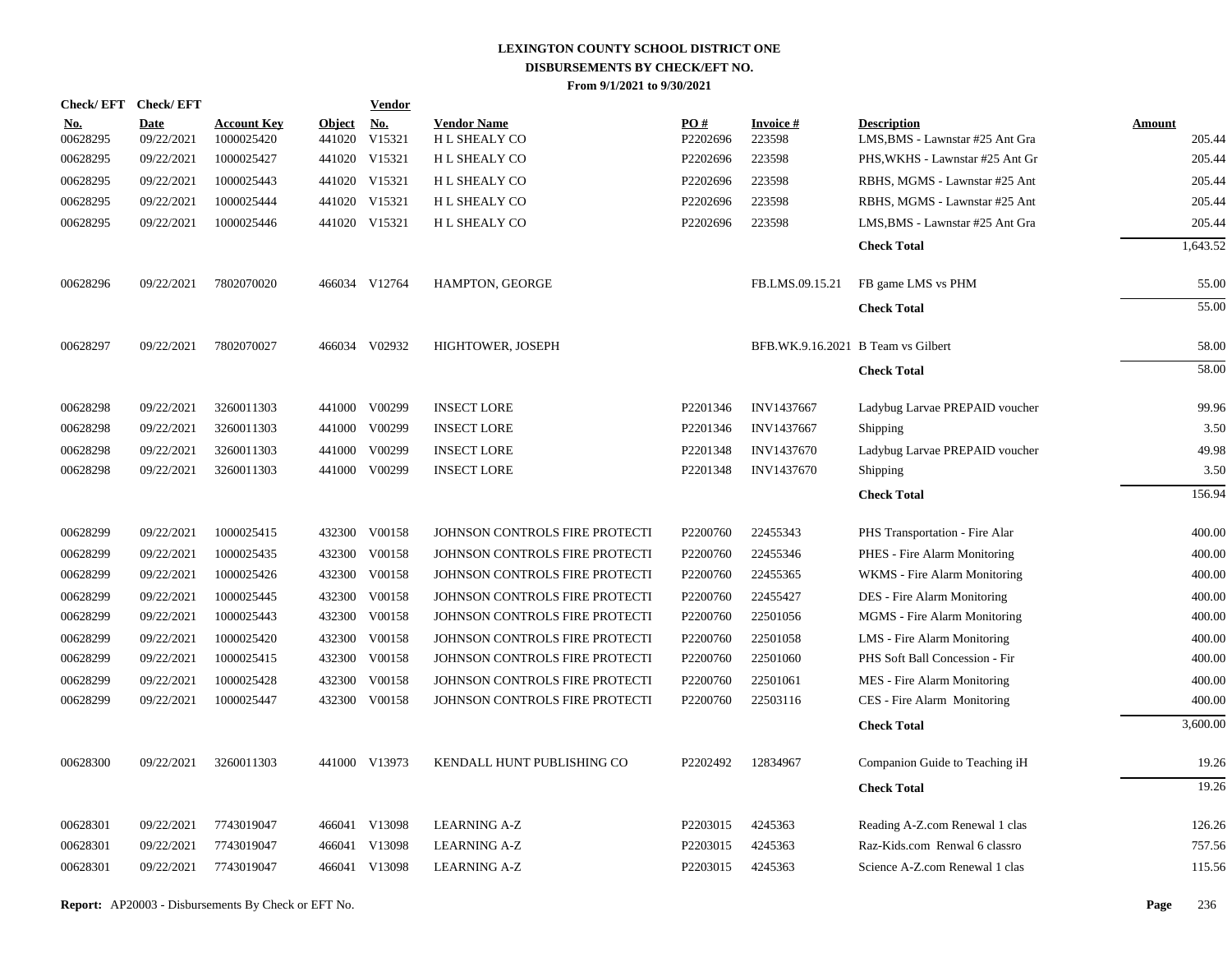| Check/EFT Check/EFT |             |                                                            |            | <b>Vendor</b> |                               |          |                                    |                                            |               |
|---------------------|-------------|------------------------------------------------------------|------------|---------------|-------------------------------|----------|------------------------------------|--------------------------------------------|---------------|
| <b>No.</b>          | <b>Date</b> | <b>Account Key</b>                                         | Object No. |               | <b>Vendor Name</b>            | PO#      | <b>Invoice#</b>                    | <b>Description</b>                         | <b>Amount</b> |
|                     |             |                                                            |            |               |                               |          |                                    | <b>Check Total</b>                         | 999.38        |
| 00628302            | 09/22/2021  | 7802072011                                                 |            | 466034 V16415 | LOVETT, LADONTE               |          | VFB.LHS.09.18.21 Official          |                                            | 128.50        |
|                     |             |                                                            |            |               |                               |          |                                    | <b>Check Total</b>                         | 128.50        |
| 00628303            | 09/22/2021  | 7802070027                                                 |            | 466034 V15948 | LYTES, SHANNON                |          | BFB.WK.9.16.2021 B Team vs Gilbert |                                            | 58.00         |
|                     |             |                                                            |            |               |                               |          |                                    | <b>Check Total</b>                         | 58.00         |
| 00628304            | 09/22/2021  | 7802072011                                                 |            | 466034 V02840 | MACK, BOBBY                   |          | VFB.LHS.09.16.21 Official          |                                            | 107.00        |
|                     |             |                                                            |            |               |                               |          |                                    | <b>Check Total</b>                         | 107.00        |
| 00628305            | 09/22/2021  | 7802072011                                                 |            | 466034 V10539 | <b>MESSER, BENSON GARRICK</b> |          | VFB.LHS.09.18.21 Official          |                                            | 115.00        |
|                     |             |                                                            |            |               |                               |          |                                    | <b>Check Total</b>                         | 115.00        |
| 00628306            | 09/22/2021  | 7802070027                                                 |            | 466034 V03026 | MILLER, CHRISTOPHER J         |          |                                    | VFB.WK.9.17.2021 Varsity FB vs South Aiken | 169.90        |
|                     |             |                                                            |            |               |                               |          |                                    | <b>Check Total</b>                         | 169.90        |
| 00628307            | 09/22/2021  | 7886027021                                                 |            | 466041 V16110 | MOREHOUSE HUBER CO INC        | P2203072 | 1428373-01                         | #14830SMR 48" WHITE SHOWER, RH             | 570.97        |
| 00628307            | 09/22/2021  | 7886027021                                                 |            | 466041 V16110 | MOREHOUSE HUBER CO INC        | P2203072 | 1428373-01                         | 2603CTWM RH WHITE TUB W/TILE               | 566.37        |
|                     |             |                                                            |            |               |                               |          |                                    | <b>Check Total</b>                         | 1,137.34      |
| 00628308            | 09/22/2021  | 7802072011                                                 |            | 466034 V15906 | MOYE, RICKY ANTONIO           |          | VFB.LHS.09.18.21 Official          |                                            | 126.70        |
|                     |             |                                                            |            |               |                               |          |                                    | <b>Check Total</b>                         | 126.70        |
| 00628309            | 09/22/2021  | 1000014113                                                 |            | 441000 V00719 | <b>MUSICIAN SUPPLY</b>        | P2202820 | 691                                | Century One Tusonic for String             | 64.20         |
|                     |             |                                                            |            |               |                               |          |                                    | <b>Check Total</b>                         | 64.20         |
| 00628310            | 09/22/2021  | 7837227011                                                 |            | 466041 V16904 | NICHOLSON, GRANT              | P2203288 | 100                                | Mascot Workshop                            | 200.00        |
|                     |             |                                                            |            |               |                               |          |                                    | <b>Check Total</b>                         | 200.00        |
| 00628311            | 09/22/2021  | 5708425327                                                 |            | 441000 V00078 | NUIDEA SCHOOL SUPPLY CO       | P2110221 | 1005794                            | Office Source Side C Table wit             | 441.38        |
| 00628311            | 09/22/2021  | 5708425327                                                 |            | 441000 V00078 | NUIDEA SCHOOL SUPPLY CO       | P2110221 | 1005794                            | Eurotech GENE EXECUTIVE CHAIR              | 3,659.40      |
| 00628311            | 09/22/2021  | 5708425327                                                 |            | 441000 V00078 | NUIDEA SCHOOL SUPPLY CO       | P2110221 | 1005794                            | Global 26.56"d x 15.15"w x 52"             | 8,051.75      |
| 00628311            | 09/22/2021  | 5708425327                                                 |            | 441000 V00078 | NUIDEA SCHOOL SUPPLY CO       | P2110221 | 1005794                            | Indiana Top Unit Bookcase, 36W             | 789.66        |
| 00628311            | 09/22/2021  | 5708425327                                                 |            | 441000 V00078 | NUIDEA SCHOOL SUPPLY CO       | P2110221 | 1005794                            | Indiana Circular Top, 42" Dia              | 557.47        |
| 00628311            | 09/22/2021  | 5708425327                                                 |            | 441000 V00078 | NUIDEA SCHOOL SUPPLY CO       | P2110221 | 1005794                            | Indiana Bookcase, 36W x 14-1/4             | 716.37        |
| 00628311            | 09/22/2021  | 5708425327                                                 |            | 441000 V00078 | NUIDEA SCHOOL SUPPLY CO       | P2110221 | 1005794                            | Indiana Rectangular Base for T             | 826.58        |
|                     |             | <b>Report:</b> AP20003 - Disbursements By Check or EFT No. |            |               |                               |          |                                    |                                            | 237<br>Page   |
|                     |             |                                                            |            |               |                               |          |                                    |                                            |               |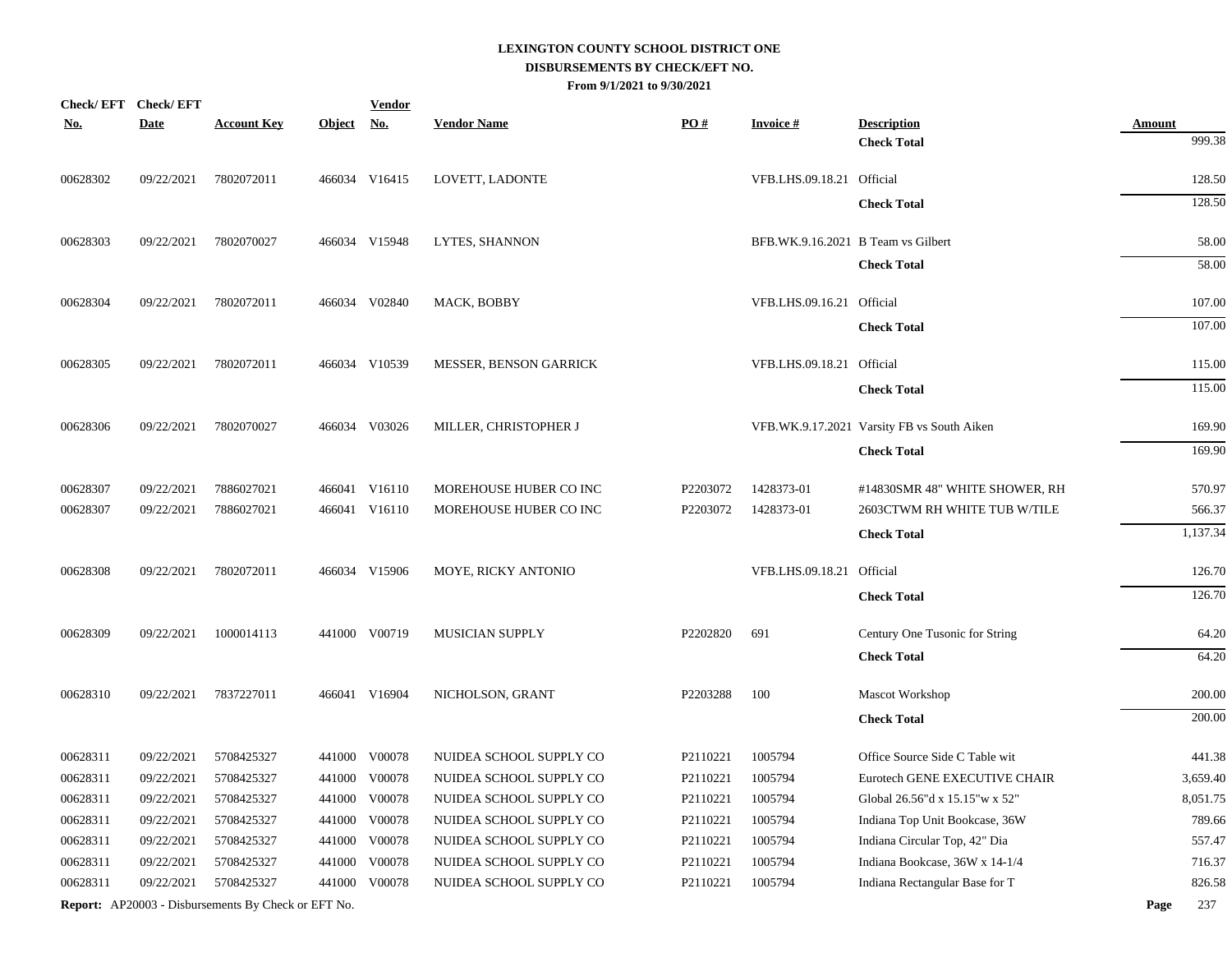| <b>Check/EFT</b>       | <b>Check/EFT</b>          |                                  |                         | <b>Vendor</b>        |                                               |                 |                            |                                             |                           |
|------------------------|---------------------------|----------------------------------|-------------------------|----------------------|-----------------------------------------------|-----------------|----------------------------|---------------------------------------------|---------------------------|
| <u>No.</u><br>00628311 | <b>Date</b><br>09/22/2021 | <b>Account Key</b><br>5708425327 | <b>Object</b><br>441000 | <u>No.</u><br>V00078 | <b>Vendor Name</b><br>NUIDEA SCHOOL SUPPLY CO | PO#<br>P2110221 | <b>Invoice#</b><br>1005794 | <b>Description</b><br>Indiana Racetrack Top | <b>Amount</b><br>1,609.28 |
| 00628311               | 09/22/2021                | 5708425327                       | 441000                  | V00078               | NUIDEA SCHOOL SUPPLY CO                       | P2110221        | 1005794                    | Indiana Two Drawer Lateral Fil              | 1,255.11                  |
| 00628311               | 09/22/2021                | 5708425327                       | 441000                  | V00078               | NUIDEA SCHOOL SUPPLY CO                       | P2110221        | 1005794                    | Indiana Cylinder base 20" Dia               | 1,143.83                  |
| 00628311               | 09/22/2021                | 5708425327                       | 441000                  | V00078               | NUIDEA SCHOOL SUPPLY CO                       | P2110221        | 1005794                    | Indiana Center Drawer, 22W x 1              | 313.51                    |
| 00628311               | 09/22/2021                | 5708425327                       | 441000                  | V00078               | NUIDEA SCHOOL SUPPLY CO                       | P2110221        | 1005794                    | Indiana Buffet Credenza, 24D x              | 1,331.62                  |
| 00628311               | 09/22/2021                | 5708425327                       | 441000                  | V00078               | NUIDEA SCHOOL SUPPLY CO                       | P2110221        | 1005794                    | Indiana Delphi Guest Chair Uph              | 4,718.70                  |
| 00628311               | 09/22/2021                | 5708425327                       | 441000                  | V00078               | NUIDEA SCHOOL SUPPLY CO                       | P2110221        | 1005794                    | Indiana Double Ped Desk, 30D x              | 3,157.04                  |
| 00628311               | 09/22/2021                | 5708425327                       | 441000                  | V00078               | NUIDEA SCHOOL SUPPLY CO                       | P2110221        | 1005794                    | Smith Systems Flavors 28" A Fi              | 46,230.21                 |
| 00628311               | 09/22/2021                | 5708425327                       | 441000                  | V00078               | NUIDEA SCHOOL SUPPLY CO                       | P2110221        | 1005794                    | Smith Systems Interchange Diam              | 84,005.38                 |
| 00628311               | 09/22/2021                | 5708425327                       | 441000                  | V00078               | NUIDEA SCHOOL SUPPLY CO                       | P2110221        | 1005794                    | Smith Systems Interchange Larg              | 21,349.71                 |
| 00628311               | 09/22/2021                | 5708425327                       | 441000                  | V00078               | NUIDEA SCHOOL SUPPLY CO                       | P2110221        | 1005794                    | Smith Systems Flexline Technol              | 789.66                    |
| 00628311               | 09/22/2021                | 5708425327                       | 441000                  | V00078               | NUIDEA SCHOOL SUPPLY CO                       | P2110221        | 1005794                    | Special ClassiX Breakroom/Hosp              | 4,060.65                  |
| 00628311               | 09/22/2021                | 5708425327                       | 441000                  | V00078               | NUIDEA SCHOOL SUPPLY CO                       | P2110221        | 1005794                    | VSA seat height 18 1/8" Hokki               | 11,170.80                 |
| 00628311               | 09/22/2021                | 5708425327                       | 441000                  | V00078               | NUIDEA SCHOOL SUPPLY CO                       | P2110221        | 1005794                    | VSA Solo Stool h=32", w=13 3/4              | 1,566.48                  |
| 00628311               | 09/22/2021                | 5708425327                       | 441000                  | V00078               | NUIDEA SCHOOL SUPPLY CO                       | P2110221        | 1005794                    | VSA LuPoStool h=24", w=14 5/8"              | 17,013.00                 |
| 00628311               | 09/22/2021                | 5708425327                       | 441000                  | V00078               | NUIDEA SCHOOL SUPPLY CO                       | P2110221        | 1005794                    | WB Steel Science Tables,                    | 16,659.90                 |
| 00628311               | 09/22/2021                | 5708425327                       | 441000                  | V00078               | NUIDEA SCHOOL SUPPLY CO                       | P2110221        | 1005794                    | WB Lobo table - 36 x 72 adjust              | 3,158.64                  |
| 00628311               | 09/22/2021                | 5708425327                       |                         | 441000 V00078        | NUIDEA SCHOOL SUPPLY CO                       | P2110221        | 1005794                    | WB Studio 48x96 Table, adjusta              | 4,277.86                  |
| 00628311               | 09/22/2021                | 5708425327                       | 441000                  | V00078               | NUIDEA SCHOOL SUPPLY CO                       | P2110221        | 1005794                    | WB Studio 42 x 72 Table, adjus              | 7,695.44                  |
| 00628311               | 09/22/2021                | 1000011346                       |                         | 441000 V00078        | NUIDEA SCHOOL SUPPLY CO                       | P2202723        | 3013964                    | MooreCo, Inc., 12# Magnetic Tr              | 123.59                    |
|                        |                           |                                  |                         |                      |                                               |                 |                            | <b>Check Total</b>                          | 246,673.02                |
| 00628312               | 09/22/2021                | 7802072011                       |                         | 466034 V02549        | O'KEEFE, DENNIS                               |                 | VFB.LHS.09.16.21 Official  |                                             | 116.90                    |
|                        |                           |                                  |                         |                      |                                               |                 |                            | <b>Check Total</b>                          | 116.90                    |
| 00628313               | 09/22/2021                | 1000011515                       |                         | 441000 V12580        | PIEDMONT PLASTICS INC                         | P2201252        | 31166450                   | <b>PVC BOARD BLACK 4X8</b>                  | 314.47                    |
| 00628313               | 09/22/2021                | 1000011515                       |                         | 441000 V12580        | PIEDMONT PLASTICS INC                         | P2201252        | 31166450                   | <b>SHIPPING</b>                             | 60.00                     |
|                        |                           |                                  |                         |                      |                                               |                 |                            | <b>Check Total</b>                          | 374.47                    |
| 00628314               | 09/22/2021                | 2170316203                       |                         | 441000 V15036        | PIONEER VALLEY BOOKS                          | P2202489        | I215201                    | Class-Pack: At School Set 1 (2)             | 5.83                      |
| 00628314               | 09/22/2021                | 2170316203                       |                         | 441000 V15036        | PIONEER VALLEY BOOKS                          | P2202489        | I215201                    | Shipping $&$ Handling                       | 89.35                     |
| 00628314               | 09/22/2021                | 2641018803                       |                         | 441000 V15036        | PIONEER VALLEY BOOKS                          | P2202489        | I215201                    | Bella & Rosie ABC Books (Set)               | 145.38                    |
| 00628314               | 09/22/2021                | 2641018803                       |                         | 441000 V15036        | PIONEER VALLEY BOOKS                          | P2202489        | I215201                    | Six Pack: STUDENT BOOK: Now I               | 160.00                    |
| 00628314               | 09/22/2021                | 2641018803                       |                         | 441000 V15036        | PIONEER VALLEY BOOKS                          | P2202489        | I215201                    | Six Pack: Magnetic Letter Tray              | 80.25                     |
| 00628314               | 09/22/2021                | 2641018803                       |                         | 441000 V15036        | PIONEER VALLEY BOOKS                          | P2202489        | I215201                    | Six Pack: Dry Erase Lap Board               | 107.00                    |
| 00628314               | 09/22/2021                | 2641018803                       |                         | 441000 V15036        | PIONEER VALLEY BOOKS                          | P2202489        | I215201                    | Class-Pack: At School Set 1 (2)             | 11.18                     |
|                        |                           |                                  |                         |                      |                                               |                 |                            |                                             |                           |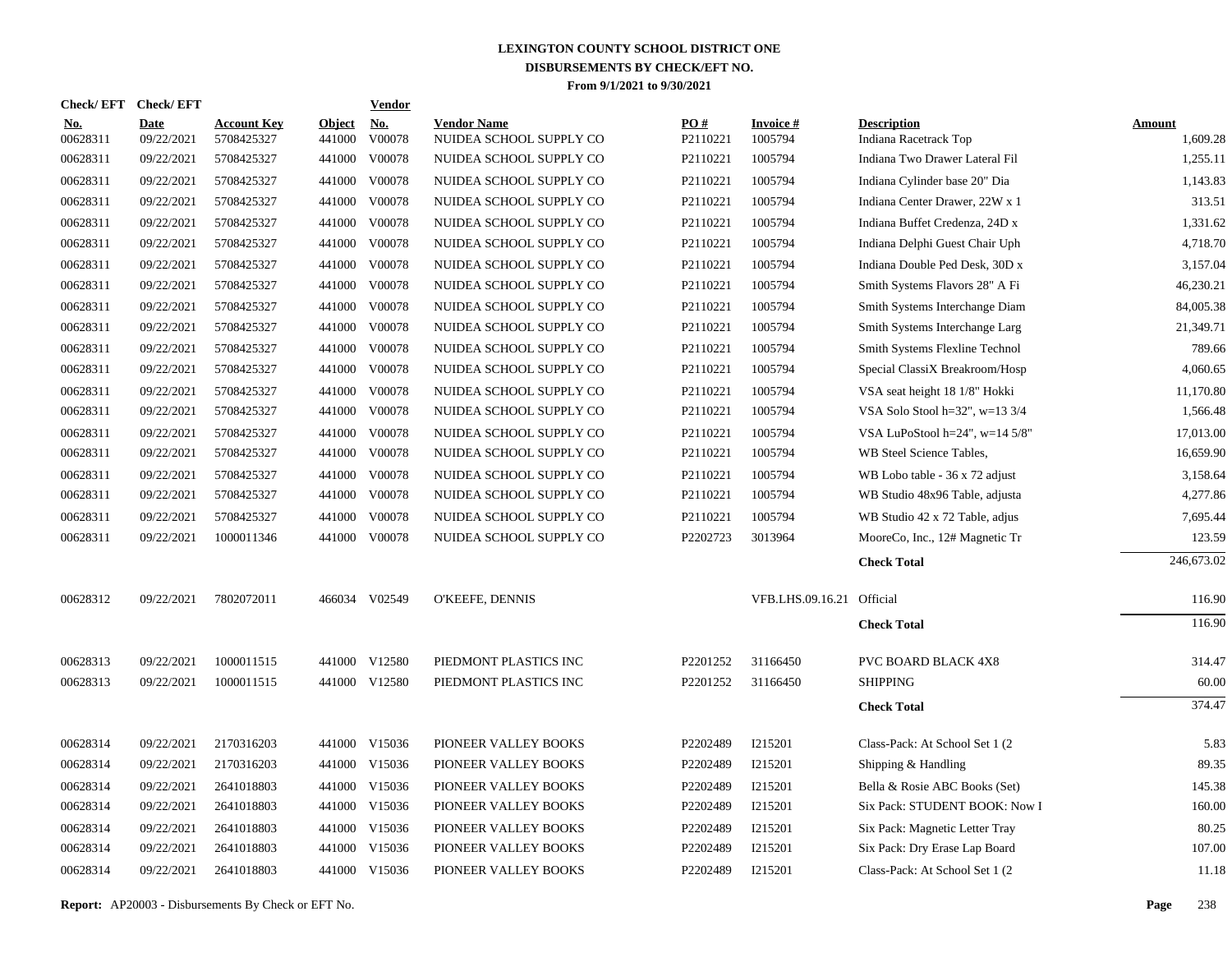| <b>Check/EFT</b>       | <b>Check/EFT</b>          |                                  |                         | <b>Vendor</b>        |                                            |                 |                                    |                                                       |                        |
|------------------------|---------------------------|----------------------------------|-------------------------|----------------------|--------------------------------------------|-----------------|------------------------------------|-------------------------------------------------------|------------------------|
| <u>No.</u><br>00628314 | <b>Date</b><br>09/22/2021 | <b>Account Key</b><br>2642018803 | <b>Object</b><br>441000 | <u>No.</u><br>V15036 | <b>Vendor Name</b><br>PIONEER VALLEY BOOKS | PO#<br>P2202489 | <b>Invoice#</b><br>I215201         | <b>Description</b><br>Class-Pack: At School Set 1 (2) | <b>Amount</b><br>64.85 |
| 00628314               | 09/22/2021                | 2643018803                       |                         | 441000 V15036        | PIONEER VALLEY BOOKS                       | P2202489        | I215201                            | Class-Pack: At School Set 1 (2)                       | 34.10                  |
| 00628314               | 09/22/2021                | 2644018803                       |                         | 441000 V15036        | PIONEER VALLEY BOOKS                       | P2202489        | I215201                            | Class-Pack: At School Set 1 (2)                       | 234.04                 |
|                        |                           |                                  |                         |                      |                                            |                 |                                    | <b>Check Total</b>                                    | 931.98                 |
| 00628315               | 09/22/2021                | 7802070027                       |                         | 466034 V02610        | POPE, WYMAN                                |                 |                                    | VFB.WK.9.17.2021 Varsity FB vs South Aiken            | 162.70                 |
|                        |                           |                                  |                         |                      |                                            |                 |                                    | <b>Check Total</b>                                    | 162.70                 |
| 00628316               | 09/22/2021                | 7802070027                       |                         | 466034 V12662        | REED, RICO                                 |                 | BFB.WK.9.16.2021 B Team vs Gilbert |                                                       | 60.70                  |
|                        |                           |                                  |                         |                      |                                            |                 |                                    | <b>Check Total</b>                                    | 60.70                  |
| 00628317               | 09/22/2021                | 7802070027                       |                         | 466034 V16412        | RELIFORD, CHRISTOPHER PAUL                 |                 | BFB.WK.9.16.2021 B Team vs Gilbert |                                                       | 60.70                  |
|                        |                           |                                  |                         |                      |                                            |                 |                                    | <b>Check Total</b>                                    | 60.70                  |
| 00628318               | 09/22/2021                | 7802070027                       |                         | 466034 V02582        | ROBINSON, RICKY D                          |                 |                                    | VFB.WK.9.17.2021 Varsity FB vs South Aiken            | 159.10                 |
|                        |                           |                                  |                         |                      |                                            |                 |                                    | <b>Check Total</b>                                    | 159.10                 |
| 00628319               | 09/22/2021                | 7743019038                       |                         | 466036 V11535        | SCHOOL DATEBOOKS INC                       | P2200194        | S21-0215538                        | Classic Primary Block 8.5x11                          | 535.26                 |
| 00628319               | 09/22/2021                | 7743019038                       |                         | 466036 V11535        | SCHOOL DATEBOOKS INC                       | P2200194        | S21-0215538                        | Custom Cardstock High Value, f                        | 72.33                  |
| 00628319               | 09/22/2021                | 7743019038                       |                         | 466036 V11535        | SCHOOL DATEBOOKS INC                       | P2200194        | S21-0215538                        | Shipping and handling                                 | 78.99                  |
|                        |                           |                                  |                         |                      |                                            |                 |                                    | <b>Check Total</b>                                    | 686.58                 |
| 00628320               | 09/22/2021                | 3260011303                       |                         | 441000 V16452        | <b>SCHOOL SPECIALTY LLC</b>                | P2201741        | 202501790780                       | Bags, zip, 1 liter; 25/pkg                            | 14.53                  |
| 00628320               | 09/22/2021                | 3260011303                       | 441000                  | V16452               | SCHOOL SPECIALTY LLC                       | P2201741        | 202501790780                       | Book, Our Very Own Tree                               | 39.78                  |
| 00628320               | 09/22/2021                | 3260011303                       |                         | 441000 V16452        | SCHOOL SPECIALTY LLC                       | P2201741        | 202501790780                       | Candles, birthday, box                                | 2.91                   |
| 00628320               | 09/22/2021                | 3260011303                       | 441000                  | V16452               | <b>SCHOOL SPECIALTY LLC</b>                | P2201741        | 202501790780                       | Chips, counting, 8 color, 200/                        | 15.94                  |
| 00628320               | 09/22/2021                | 3260011303                       |                         | 441000 V16452        | SCHOOL SPECIALTY LLC                       | P2201741        | 202501790780                       | Cotton balls, pk/100                                  | 6.68                   |
| 00628320               | 09/22/2021                | 3260011303                       | 441000                  | V16452               | SCHOOL SPECIALTY LLC                       | P2201741        | 202501790780                       | Cups, paper 150 mL, pk/100                            | 27.56                  |
| 00628320               | 09/22/2021                | 3260011303                       |                         | 441000 V16452        | SCHOOL SPECIALTY LLC                       | P2201741        | 202501790780                       | Growth Chart                                          | 19.90                  |
| 00628320               | 09/22/2021                | 3260011303                       |                         | 441000 V16452        | SCHOOL SPECIALTY LLC                       | P2201741        | 202501790780                       | Feathers, pheasant, 6/pkg                             | 4.18                   |
| 00628320               | 09/22/2021                | 3260011303                       |                         | 441000 V16452        | SCHOOL SPECIALTY LLC                       | P2201741        | 202501790780                       | Funnel, plastic, large                                | 4.92                   |
| 00628320               | 09/22/2021                | 3260011303                       |                         | 441000 V16452        | SCHOOL SPECIALTY LLC                       | P2201741        | 202501790780                       | Feathers, peacock, 5/pkg                              | 10.02                  |
| 00628320               | 09/22/2021                | 3260011303                       |                         | 441000 V16452        | SCHOOL SPECIALTY LLC                       | P2201741        | 202501790780                       | <b>FOSS Science Resources Student</b>                 | 163.71                 |
| 00628320               | 09/22/2021                | 3260011303                       |                         | 441000 V16452        | SCHOOL SPECIALTY LLC                       | P2201741        | 202501790780                       | FOSS Science Resources Big Boo                        | 77.04                  |
| 00628320               | 09/22/2021                | 3260011303                       |                         | 441000 V16452        | SCHOOL SPECIALTY LLC                       | P2201741        | 202501790780                       | Card sets, Tree Parts, 15 card                        | 24.25                  |
| 00628320               | 09/22/2021                | 3260011303                       |                         | 441000 V16452        | SCHOOL SPECIALTY LLC                       | P2201741        | 202501790780                       | Card sets, Landforms, 24 cards                        | 28.65                  |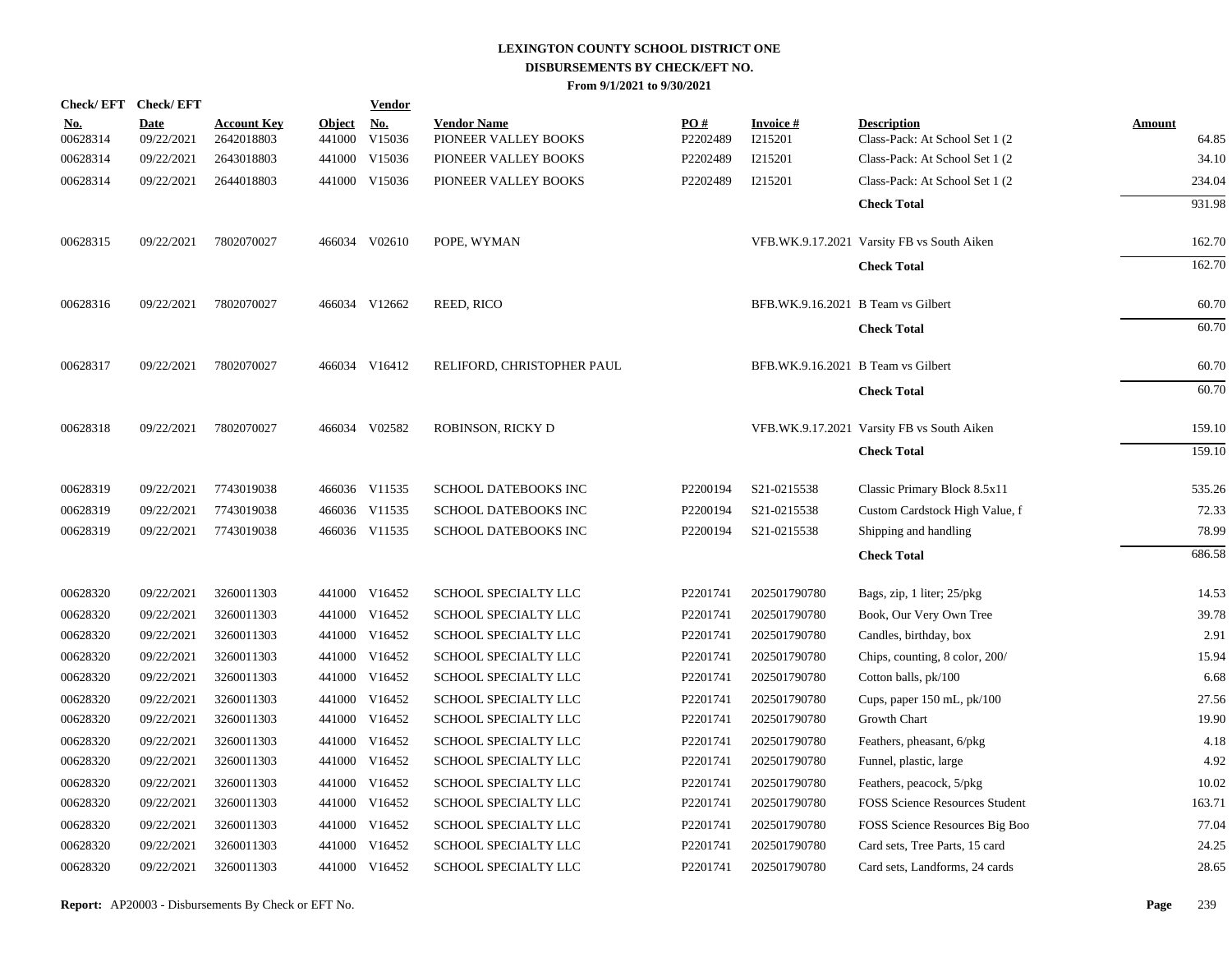| <b>Check/EFT</b>       | <b>Check/EFT</b>          |                                  |                         | <b>Vendor</b>        |                                            |                 |                                 |                                                    |                        |
|------------------------|---------------------------|----------------------------------|-------------------------|----------------------|--------------------------------------------|-----------------|---------------------------------|----------------------------------------------------|------------------------|
| <u>No.</u><br>00628320 | <b>Date</b><br>09/22/2021 | <b>Account Key</b><br>3260011303 | <b>Object</b><br>441000 | <u>No.</u><br>V16452 | <b>Vendor Name</b><br>SCHOOL SPECIALTY LLC | PO#<br>P2201741 | <b>Invoice#</b><br>202501790780 | <b>Description</b><br>Puzzle, apple tree, 6 pieces | <b>Amount</b><br>31.97 |
| 00628320               | 09/22/2021                | 3260011303                       | 441000                  | V16452               | SCHOOL SPECIALTY LLC                       | P2201741        | 202501790780                    | Puzzle, cottonwood tree, 6 pie                     | 31.97                  |
| 00628320               | 09/22/2021                | 3260011303                       | 441000                  | V16452               | SCHOOL SPECIALTY LLC                       | P2201741        | 202501790780                    | Puzzle, fir tree, 6 pieces                         | 31.97                  |
| 00628320               | 09/22/2021                | 3260011303                       | 441000                  | V16452               | <b>SCHOOL SPECIALTY LLC</b>                | P2201741        | 202501790780                    | Puzzle, maple tree, 6 pieces                       | 31.97                  |
| 00628320               | 09/22/2021                | 3260011303                       | 441000                  | V16452               | SCHOOL SPECIALTY LLC                       | P2201741        | 202501790780                    | Puzzle, oak tree, 6 pieces                         | 31.97                  |
| 00628320               | 09/22/2021                | 3260011303                       | 441000                  | V16452               | SCHOOL SPECIALTY LLC                       | P2201741        | 202501790780                    | Puzzle, palm tree, 6 pieces                        | 31.97                  |
| 00628320               | 09/22/2021                | 3260011303                       | 441000                  | V16452               | SCHOOL SPECIALTY LLC                       | P2201741        | 202501790780                    | Puzzle, pine tree, 6 pieces                        | 31.97                  |
| 00628320               | 09/22/2021                | 3260011303                       | 441000                  | V16452               | SCHOOL SPECIALTY LLC                       | P2201741        | 202501790780                    | Puzzle, poplar tree, 6 pieces                      | 31.97                  |
| 00628320               | 09/22/2021                | 3260011303                       | 441000                  | V16452               | SCHOOL SPECIALTY LLC                       | P2201741        | 202501790780                    | Puzzle, cottonwood tree, 9 pie                     | 31.97                  |
| 00628320               | 09/22/2021                | 3260011303                       | 441000                  | V16452               | SCHOOL SPECIALTY LLC                       | P2201741        | 202501790780                    | Puzzle, pine tree, 9 pieces                        | 31.97                  |
| 00628320               | 09/22/2021                | 3260011303                       | 441000                  | V16452               | SCHOOL SPECIALTY LLC                       | P2201741        | 202501790780                    | Fasteners, round hook-and-loop                     | 7.32                   |
| 00628320               | 09/22/2021                | 3260011303                       | 441000                  | V16452               | <b>SCHOOL SPECIALTY LLC</b>                | P2201741        | 202501790780                    | Cards, leaf silhouettes, big a                     | 27.55                  |
| 00628320               | 09/22/2021                | 3260011303                       | 441000                  | V16452               | <b>SCHOOL SPECIALTY LLC</b>                | P2201741        | 202501790780                    | Cards, leaf silhouettes, same                      | 11.01                  |
| 00628320               | 09/22/2021                | 3260011303                       | 441000                  | V16452               | SCHOOL SPECIALTY LLC                       | P2201741        | 202501790780                    | Cards, leaf silhouettes and ou                     | 26.45                  |
| 00628320               | 09/22/2021                | 3260011303                       | 441000                  | V16452               | SCHOOL SPECIALTY LLC                       | P2201741        | 202501790780                    | Hole punch                                         | 4.19                   |
| 00628320               | 09/22/2021                | 3260011303                       | 441000                  | V16452               | SCHOOL SPECIALTY LLC                       | P2201741        | 202501790780                    | Class calendar, laminated                          | 3.03                   |
| 00628320               | 09/22/2021                | 3260011303                       | 441000                  | V16452               | SCHOOL SPECIALTY LLC                       | P2201741        | 202501790780                    | Poster, Body and Senses                            | 14.06                  |
| 00628320               | 09/22/2021                | 3260011303                       | 441000                  | V16452               | SCHOOL SPECIALTY LLC                       | P2201741        | 202501790780                    | Puzzle frames, pkg/10                              | 18.94                  |
| 00628320               | 09/22/2021                | 3260011303                       | 441000                  | V16452               | SCHOOL SPECIALTY LLC                       | P2201741        | 202501790780                    | Pine cones, large, $4"$ -5", $10/p$                | 15.02                  |
| 00628320               | 09/22/2021                | 3260011303                       | 441000                  | V16452               | <b>SCHOOL SPECIALTY LLC</b>                | P2201741        | 202501790780                    | Pine cones, white spruce-small                     | 46.26                  |
| 00628320               | 09/22/2021                | 3260011303                       | 441000                  | V16452               | <b>SCHOOL SPECIALTY LLC</b>                | P2201741        | 202501790780                    | Rocks, pumice, gray, 10/pkg                        | 18.39                  |
| 00628320               | 09/22/2021                | 3260011303                       | 441000                  | V16452               | SCHOOL SPECIALTY LLC                       | P2201741        | 202501790780                    | Posters, Red Oak and white Pin                     | 19.76                  |
| 00628320               | 09/22/2021                | 3260011303                       | 441000                  | V16452               | SCHOOL SPECIALTY LLC                       | P2201741        | 202501790780                    | Droppers, marked with units of                     | 3.21                   |
| 00628320               | 09/22/2021                | 3260011303                       | 441000                  | V16452               | SCHOOL SPECIALTY LLC                       | P2201741        | 202501790780                    | Rulers, primary, 4/pkg                             | 8.08                   |
| 00628320               | 09/22/2021                | 3260011303                       | 441000                  | V16452               | SCHOOL SPECIALTY LLC                       | P2201741        | 202501790780                    | String, ball, 30 m                                 | 1.61                   |
| 00628320               | 09/22/2021                | 3260011303                       | 441000                  | V16452               | SCHOOL SPECIALTY LLC                       | P2201741        | 202501790780                    | Leaf silhouettes, green felt,                      | 10.30                  |
| 00628320               | 09/22/2021                | 3260011303                       | 441000                  | V16452               | SCHOOL SPECIALTY LLC                       | P2201741        | 202501790780                    | Sandpaper sheets, fine, #150;                      | 8.99                   |
| 00628320               | 09/22/2021                | 3260011303                       | 441000                  | V16452               | <b>SCHOOL SPECIALTY LLC</b>                | P2201741        | 202501790780                    | Sponges, 5/pkg                                     | 6.11                   |
| 00628320               | 09/22/2021                | 3260011303                       | 441000                  | V16452               | <b>SCHOOL SPECIALTY LLC</b>                | P2201741        | 202501790780                    | Trays, plastic, 4/pkg                              | 38.24                  |
| 00628320               | 09/22/2021                | 3260011303                       | 441000                  | V16452               | SCHOOL SPECIALTY LLC                       | P2201741        | 202501790780                    | Timer, sand, 1 min.                                | 15.79                  |
| 00628320               | 09/22/2021                | 3260011303                       | 441000                  | V16452               | SCHOOL SPECIALTY LLC                       | P2201741        | 202501790780                    | Thermometer, FOSS demonstratio                     | 37.47                  |
| 00628320               | 09/22/2021                | 3260011303                       | 441000                  | V16452               | SCHOOL SPECIALTY LLC                       | P2201741        | 202501790780                    | Thermometer, wall                                  | 20.50                  |
| 00628320               | 09/22/2021                | 3260011303                       | 441000                  | V16452               | SCHOOL SPECIALTY LLC                       | P2201741        | 202501790780                    | Tree trunk round, aspen                            | 12.86                  |
| 00628320               | 09/22/2021                | 3260011303                       | 441000                  | V16452               | SCHOOL SPECIALTY LLC                       | P2201741        | 202501790780                    | Tree trunk round, maple                            | 12.86                  |
| 00628320               | 09/22/2021                | 3260011303                       | 441000                  | V16452               | SCHOOL SPECIALTY LLC                       | P2201741        | 202501790780                    | Reader DSM-3, Observing an Aqu                     | 144.45                 |
| 00628320               | 09/22/2021                | 3260011303                       |                         | 441000 V16452        | SCHOOL SPECIALTY LLC                       | P2201741        | 202501790780                    | DSM-3 Observing an Aquarium, b                     | 66.34                  |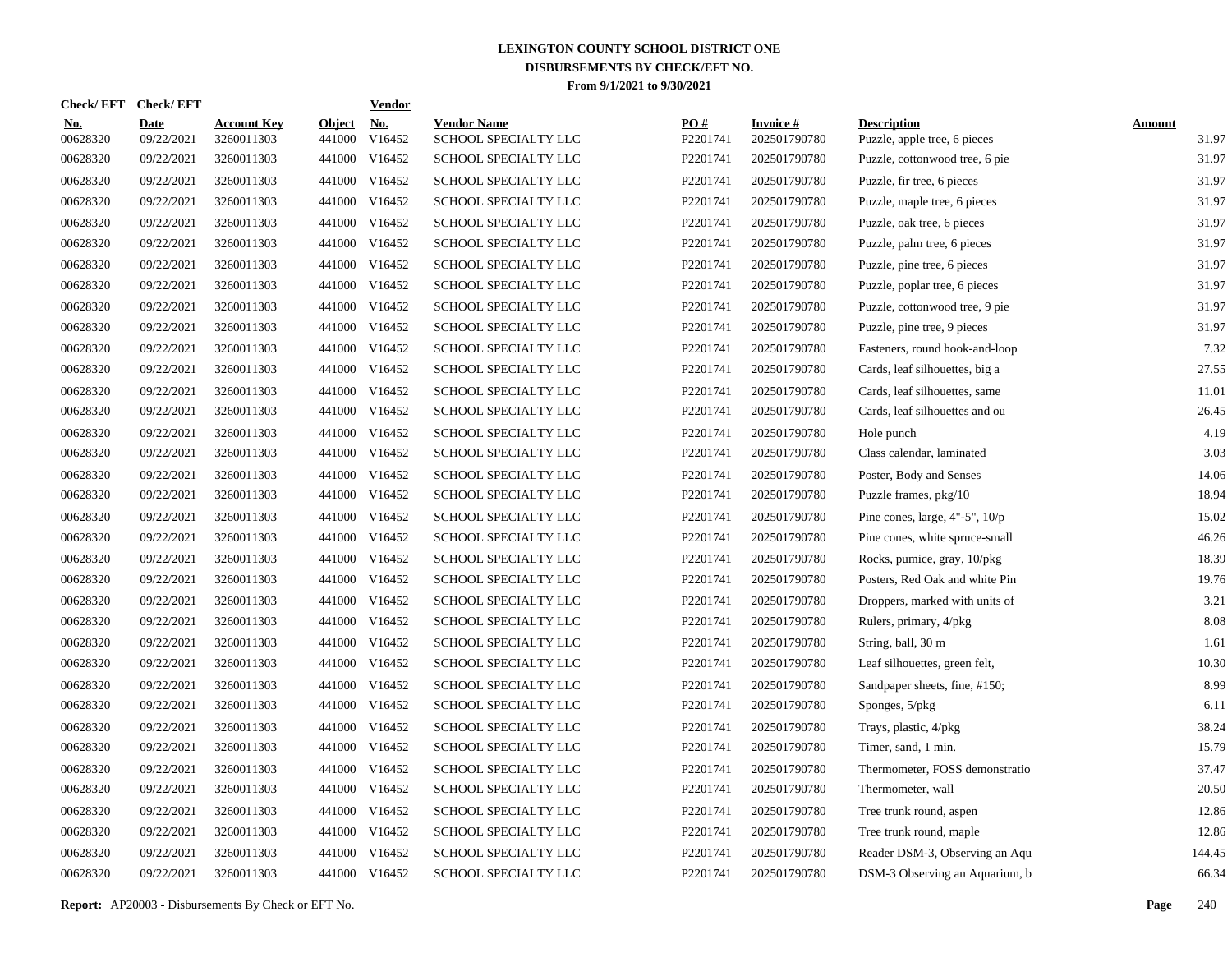| Check/EFT Check/EFT    |                           |                                  |                         | <u>Vendor</u>        |                                            |                 |                                 |                                              |                       |
|------------------------|---------------------------|----------------------------------|-------------------------|----------------------|--------------------------------------------|-----------------|---------------------------------|----------------------------------------------|-----------------------|
| <u>No.</u><br>00628320 | <b>Date</b><br>09/22/2021 | <b>Account Key</b><br>3260011303 | <b>Object</b><br>441000 | <u>No.</u><br>V16452 | <b>Vendor Name</b><br>SCHOOL SPECIALTY LLC | PQ#<br>P2201741 | <b>Invoice#</b><br>202501790780 | <b>Description</b><br>Book, How Do We Learn? | <b>Amount</b><br>6.42 |
| 00628320               | 09/22/2021                | 3260011303                       | 441000                  | V16452               | SCHOOL SPECIALTY LLC                       | P2201741        | 202501790780                    | Book, Peter and the Rocks                    | 19.78                 |
| 00628320               | 09/22/2021                | 3260011303                       |                         | 441000 V16452        | SCHOOL SPECIALTY LLC                       | P2201741        | 202501790780                    | Rocks, basalt (32/pkg)                       | 26.49                 |
| 00628320               | 09/22/2021                | 3260011303                       |                         | 441000 V16452        | <b>SCHOOL SPECIALTY LLC</b>                | P2201741        | 202501790780                    | Pebbles, large                               | 7.47                  |
| 00628320               | 09/22/2021                | 3260011303                       |                         | 441000 V16452        | SCHOOL SPECIALTY LLC                       | P2201741        | 202501790780                    | Rocks: Sandstone, layered; pk/               | 8.67                  |
| 00628320               | 09/22/2021                | 3260011303                       |                         | 441000 V16452        | SCHOOL SPECIALTY LLC                       | P2201741        | 202501790780                    | Rocks, scoria; 72/pkg                        | 17.51                 |
| 00628320               | 09/22/2021                | 3260011303                       |                         | 441000 V16452        | SCHOOL SPECIALTY LLC                       | P2201741        | 202501790780                    | Rocks, tuff; 72/pkg                          | 18.10                 |
| 00628320               | 09/22/2021                | 3260011303                       |                         | 441000 V16452        | SCHOOL SPECIALTY LLC                       | P2201741        | 202501790780                    | Seeds, Brassica Rapa; pkg of 2               | 50.92                 |
| 00628320               | 09/22/2021                | 3260011303                       |                         | 441000 V16452        | SCHOOL SPECIALTY LLC                       | P2201741        | 202501790780                    | Rain gauge                                   | 13.80                 |
| 00628320               | 09/22/2021                | 3260011303                       |                         | 441000 V16452        | SCHOOL SPECIALTY LLC                       | P2201741        | 202501790780                    | Screen sets, 3 meshes, 15 cm s               | 19.24                 |
| 00628320               | 09/22/2021                | 3260011303                       |                         | 441000 V16452        | SCHOOL SPECIALTY LLC                       | P2201741        | 202501790780                    | Thermometer, FOSS demonstratio               | 56.21                 |
| 00628320               | 09/22/2021                | 3260011303                       |                         | 441000 V16452        | <b>SCHOOL SPECIALTY LLC</b>                | P2201741        | 202501790780                    | Food coloring set, 4 color set               | 12.71                 |
| 00628320               | 09/22/2021                | 3260011303                       |                         | 441000 V16452        | <b>SCHOOL SPECIALTY LLC</b>                | P2201741        | 202501790780                    | Gravel, small, 2 lb.                         | 10.98                 |
| 00628320               | 09/22/2021                | 3260011303                       |                         | 441000 V16452        | SCHOOL SPECIALTY LLC                       | P2201741        | 202501790780                    | Soil, sandy, 1 lb.                           | 9.27                  |
| 00628320               | 09/22/2021                | 3260011303                       |                         | 441000 V16452        | SCHOOL SPECIALTY LLC                       | P2201741        | 202501790780                    | Aluminum foil                                | 8.31                  |
| 00628320               | 09/22/2021                | 3260011303                       |                         | 441000 V16452        | SCHOOL SPECIALTY LLC                       | P2201741        | 202501795002                    | Streamer, blue, 81' roll                     | 2.58                  |
| 00628320               | 09/22/2021                | 3260011303                       |                         | 441000 V16452        | SCHOOL SPECIALTY LLC                       | P2201741        | 202501795002                    | Pine cones, large, $4"$ -5", $10/p$          | 5.01                  |
| 00628320               | 09/22/2021                | 3260011303                       |                         | 441000 V16452        | SCHOOL SPECIALTY LLC                       | P2201741        | 202501795002                    | Rocks, granite, pink, 5/pkg                  | 29.92                 |
| 00628320               | 09/22/2021                | 3260011303                       |                         | 441000 V16452        | SCHOOL SPECIALTY LLC                       | P2201741        | 202501795002                    | Rocks, basalt (32/pkg)                       | 26.49                 |
| 00628320               | 09/22/2021                | 3260011303                       |                         | 441000 V16452        | <b>SCHOOL SPECIALTY LLC</b>                | P2201741        | 202501795002                    | Pebbles, small                               | 6.38                  |
| 00628320               | 09/22/2021                | 3260011303                       | 441000                  | V16452               | <b>SCHOOL SPECIALTY LLC</b>                | P2201741        | 202501795002                    | Rock Sample: Granite, pink, s                | 52.36                 |
| 00628320               | 09/22/2021                | 3260011303                       |                         | 441000 V16452        | SCHOOL SPECIALTY LLC                       | P2201741        | 202501795002                    | Seeds, rye grass, 4 oz.                      | 10.43                 |
| 00628320               | 09/22/2021                | 3260011303                       | 441000                  | V16452               | SCHOOL SPECIALTY LLC                       | P2201741        | 202501795002                    | Seeds, wheat, 2 oz.                          | 20.16                 |
| 00628320               | 09/22/2021                | 3260011303                       |                         | 441000 V16452        | SCHOOL SPECIALTY LLC                       | P2201741        | 202501795002                    | Seeds, oat, 2 oz.                            | 19.20                 |
| 00628320               | 09/22/2021                | 3260011303                       | 441000                  | V16452               | SCHOOL SPECIALTY LLC                       | P2201741        | 202501795002                    | Crepe paper, blue                            | 7.70                  |
| 00628320               | 09/22/2021                | 3260011303                       |                         | 441000 V16452        | SCHOOL SPECIALTY LLC                       | P2201741        | 202501795002                    | Pitcher 2 qt.                                | 11.18                 |
| 00628320               | 09/22/2021                | 3260011303                       | 441000                  | V16452               | SCHOOL SPECIALTY LLC                       | P2201741        | 202501798270                    | Seeds, radish, 1 pkg                         | 2.50                  |
| 00628320               | 09/22/2021                | 3260011303                       | 441000                  | V16452               | <b>SCHOOL SPECIALTY LLC</b>                | P2201741        | 202501798270                    | Rocks, basalt; 72/pkg                        | 17.06                 |
| 00628320               | 09/22/2021                | 3260011303                       | 441000                  | V16452               | <b>SCHOOL SPECIALTY LLC</b>                | P2201741        | 202501798270                    | Seeds, alfalfa, 4 oz.                        | 15.15                 |
| 00628320               | 09/22/2021                | 1000011140                       | 441000                  | V16452               | SCHOOL SPECIALTY LLC                       | P2200392        | 208127738663                    | EID0000656CLEANER LIQUID EXPO                | 20.16                 |
| 00628320               | 09/22/2021                | 1000011140                       | 441000                  | V16452               | SCHOOL SPECIALTY LLC                       | P2200392        | 208127738663                    | EID0000656STUDENT BOARD DRY ER               | 55.69                 |
| 00628320               | 09/22/2021                | 1000011140                       | 441000                  | V16452               | SCHOOL SPECIALTY LLC                       | P2200392        | 208127738663                    | EID0000656STAPLER FULL STRIP B               | 9.24                  |
| 00628320               | 09/22/2021                | 1000011140                       | 441000                  | V16452               | SCHOOL SPECIALTY LLC                       | P2200392        | 208127738663                    | EID0000656STAPLER STAND UP SCH               | 11.81                 |
| 00628320               | 09/22/2021                | 1000011140                       |                         | 441000 V16452        | SCHOOL SPECIALTY LLC                       | P2200392        | 208127738663                    | EID0000656STAPLES STANDARD                   | 13.05                 |
| 00628320               | 09/22/2021                | 1000011140                       | 441000                  | V16452               | SCHOOL SPECIALTY LLC                       | P2200392        | 208127738663                    | EID0000656TAPE 3M GENERAL USE                | 3.88                  |
| 00628320               | 09/22/2021                | 1000011140                       |                         | 441000 V16452        | SCHOOL SPECIALTY LLC                       | P2200392        | 208127738663                    | EID0000656MOUNTING PUTTY 2 OUN               | 2.49                  |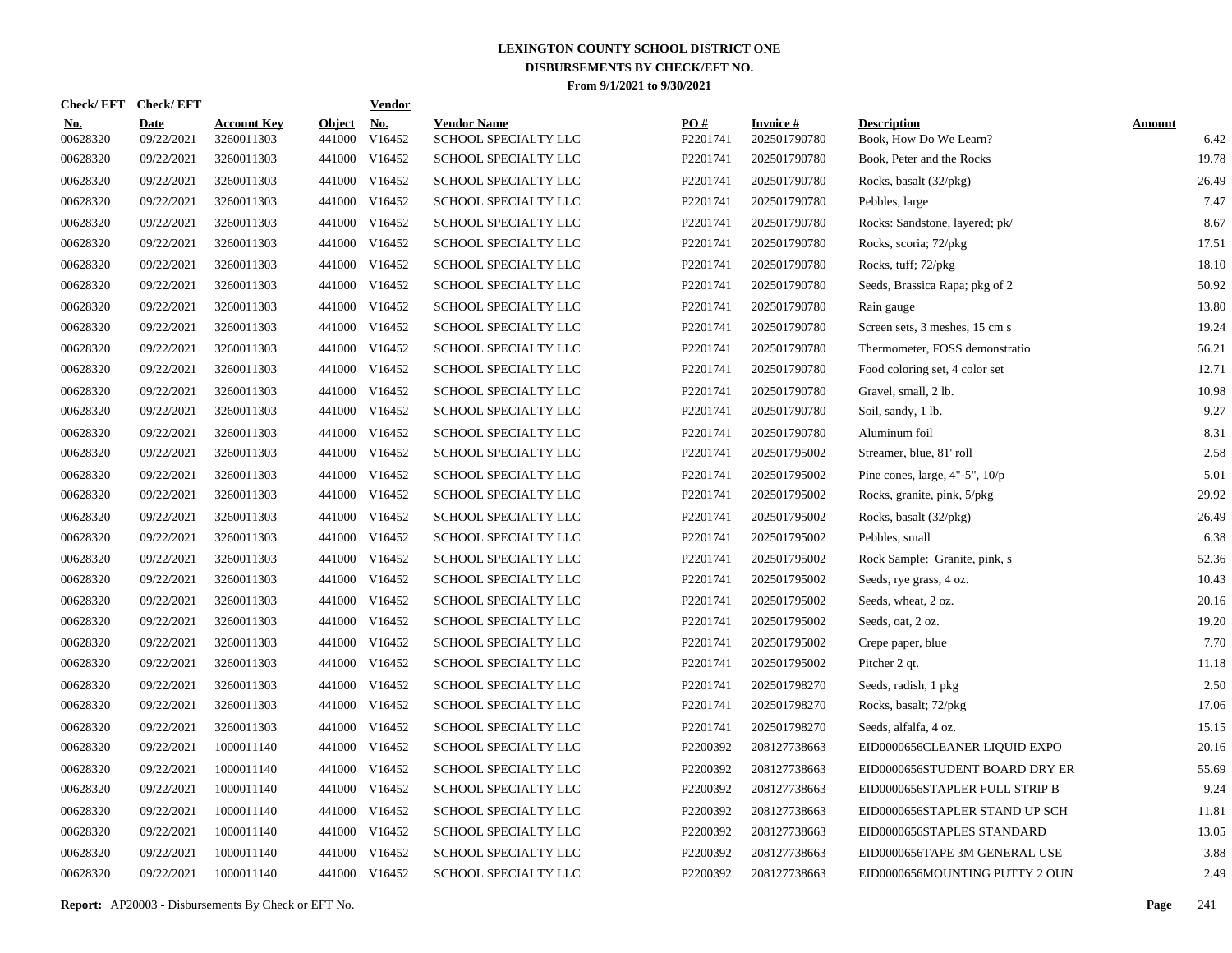| <b>Check/EFT</b>       | <b>Check/EFT</b>          |                                  |                         | <b>Vendor</b>        |                                            |                      |                                 |                                                      |                       |
|------------------------|---------------------------|----------------------------------|-------------------------|----------------------|--------------------------------------------|----------------------|---------------------------------|------------------------------------------------------|-----------------------|
| <b>No.</b><br>00628320 | <b>Date</b><br>09/22/2021 | <b>Account Key</b><br>1000011140 | <b>Object</b><br>441000 | <b>No.</b><br>V16452 | <b>Vendor Name</b><br>SCHOOL SPECIALTY LLC | PO#<br>P2200392      | <b>Invoice#</b><br>208127738663 | <b>Description</b><br>EID0000656NOTES SELF STICK BRI | <b>Amount</b><br>6.39 |
| 00628320               | 09/22/2021                | 1000011140                       | 441000                  | V16452               | <b>SCHOOL SPECIALTY LLC</b>                | P2200392             | 208127738663                    | EID0000656MAGNETIC STRIP 1X10                        | 11.66                 |
| 00628320               | 09/22/2021                | 1000011140                       | 441000                  | V16452               | SCHOOL SPECIALTY LLC                       | P2200392             | 208127738663                    | EID0000656MAGNETIC DOTS WADHES                       | 34.98                 |
| 00628320               | 09/22/2021                | 1000011140                       | 441000                  | V16452               | SCHOOL SPECIALTY LLC                       | P2200392             | 208127738663                    | EID0000656CLIP BINDER SMALL 34                       | 1.38                  |
| 00628320               | 09/22/2021                | 1000011140                       | 441000                  | V16452               | SCHOOL SPECIALTY LLC                       | P2200392             | 208127738663                    | EID0000656CLIP BINDER MED 1 14                       | 1.66                  |
| 00628320               | 09/22/2021                | 1000011140                       | 441000                  | V16452               | SCHOOL SPECIALTY LLC                       | P2200392             | 208127738663                    | EID0000656CLIP BINDER 2 IN BLA                       | 7.08                  |
| 00628320               | 09/22/2021                | 1000011140                       | 441000                  | V16452               | SCHOOL SPECIALTY LLC                       | P2200392             | 208127738663                    | EID0000656PAPERCLIPS SMOOTH 11                       | 1.65                  |
| 00628320               | 09/22/2021                | 1000011140                       | 441000                  | V16452               | <b>SCHOOL SPECIALTY LLC</b>                | P2200392             | 208127738663                    | EID0000656PAPERCLIPS SMOOTH 2                        | 5.14                  |
| 00628320               | 09/22/2021                | 1000011140                       | 441000                  | V16452               | <b>SCHOOL SPECIALTY LLC</b>                | P2200392             | 208127738663                    | EID0000656PAPERCLIPS SCHOOL SM                       | 14.59                 |
| 00628320               | 09/22/2021                | 1000011140                       | 441000                  | V16452               | SCHOOL SPECIALTY LLC                       | P2200392             | 208127738663                    | EID0000656FOLDERS HANGING LRT                        | 12.03                 |
| 00628320               | 09/22/2021                | 1000011140                       | 441000                  | V16452               | SCHOOL SPECIALTY LLC                       | P2200392             | 208127738663                    | EID0000656FOLDER FILE LTR 13CU                       | 8.83                  |
| 00628320               | 09/22/2021                | 1000011140                       | 441000                  | V16452               | <b>SCHOOL SPECIALTY LLC</b>                | P2200392             | 208127738663                    | EID0000656FOLDER FILE LTR 13 B                       | 17.59                 |
| 00628320               | 09/22/2021                | 1000011140                       | 441000                  | V16452               | <b>SCHOOL SPECIALTY LLC</b>                | P2200392             | 208127738663                    | EID0000656JACKET POLY 1IN EXP                        | 22.23                 |
| 00628320               | 09/22/2021                | 1000011140                       | 441000                  | V16452               | SCHOOL SPECIALTY LLC                       | P2200392             | 208127738663                    | EID0000656LABEL MAIL LSR 1X262                       | 14.18                 |
| 00628320               | 09/22/2021                | 1000011140                       | 441000                  | V16452               | SCHOOL SPECIALTY LLC                       | P2200392             | 208127738663                    | EID0000656LABEL LASER 5160 WHI                       | 27.81                 |
| 00628320               | 09/22/2021                | 1000011140                       | 441000                  | V16452               | <b>SCHOOL SPECIALTY LLC</b>                | P2200392             | 208127738663                    | EID0000656LABEL LASER 5163 WHI                       | 34.76                 |
| 00628320               | 09/22/2021                | 1000011140                       | 441000                  | V16452               | <b>SCHOOL SPECIALTY LLC</b>                | P2200392             | 208127738663                    | EID0000656ENVELOPE KRAFT CLASP                       | 25.02                 |
| 00628320               | 09/22/2021                | 1000011140                       | 441000                  | V16452               | SCHOOL SPECIALTY LLC                       | P2200392             | 208127738663                    | EID0000656CARDS INDEX 4X6 RULE                       | 1.59                  |
| 00628320               | 09/22/2021                | 1000011140                       | 441000                  | V16452               | <b>SCHOOL SPECIALTY LLC</b>                | P2200392             | 208127738663                    | EID0000656INDEX CARDS 3X5 RULE                       | 0.76                  |
| 00628320               | 09/22/2021                | 1000011140                       | 441000                  | V16452               | <b>SCHOOL SPECIALTY LLC</b>                | P2200392             | 208127738663                    | EID0000656CARDS INDEX 5X8 RULE                       | 5.69                  |
| 00628320               | 09/22/2021                | 1000011140                       | 441000                  | V16452               | <b>SCHOOL SPECIALTY LLC</b>                | P2200392             | 208127738663                    | EID0000656PAPER EASEL POST IT                        | 179.41                |
| 00628320               | 09/22/2021                | 1000011140                       | 441000                  | V16452               | SCHOOL SPECIALTY LLC                       | P2200392             | 208127738663                    | EID0000656PAPER EASEL POST IT                        | 59.80                 |
| 00628320               | 09/22/2021                | 1000011140                       | 441000                  | V16452               | <b>SCHOOL SPECIALTY LLC</b>                | P2200392             | 208127738663                    | EID0000656COLORED PAPER 85X11                        | 12.03                 |
| 00628320               | 09/22/2021                | 1000011140                       | 441000                  | V16452               | <b>SCHOOL SPECIALTY LLC</b>                | P2200392             | 208127738663                    | EID0000656PAPER CARDSTOCK                            | 16.68                 |
| 00628320               | 09/22/2021                | 1000011140                       | 441000                  | V16452               | <b>SCHOOL SPECIALTY LLC</b>                | P2200392             | 208127738663                    | EID0000656PAPER SENTENCE STRIP                       | 4.71                  |
| 00628320               | 09/22/2021                | 1000011140                       | 441000                  | V16452               | <b>SCHOOL SPECIALTY LLC</b>                | P2200392             | 208127738663                    | EID0000656PAPER SENTENCE STRIP                       | 2.77                  |
| 00628320               | 09/22/2021                | 1000011140                       | 441000                  | V16452               | <b>SCHOOL SPECIALTY LLC</b>                | P2200392             | 208127738663                    | EID0000656PENCILS AWARD BIRTHD                       | 14.23                 |
| 00628320               | 09/22/2021                | 1000011140                       | 441000                  | V16452               | <b>SCHOOL SPECIALTY LLC</b>                | P2200392             | 208127738663                    | EID0000656CONST PPR 18X24 YELL                       | 5.55                  |
| 00628320               | 09/22/2021                | 1000011140                       | 441000                  | V16452               | <b>SCHOOL SPECIALTY LLC</b>                | P <sub>2200392</sub> | 208127738663                    | EID0000656CONST PPR 18X24 YELL                       | 11.11                 |
| 00628320               | 09/22/2021                | 1000011140                       | 441000                  | V16452               | <b>SCHOOL SPECIALTY LLC</b>                | P2200392             | 208127738663                    | EID0000656PEN FLAIR BLACK PACK                       | 16.12                 |
| 00628320               | 09/22/2021                | 1000011140                       | 441000                  | V16452               | <b>SCHOOL SPECIALTY LLC</b>                | P2200392             | 208127738663                    | EID0000656PEN FLAIR ASSORTED S                       | 58.40                 |
| 00628320               | 09/22/2021                | 1000011140                       | 441000                  | V16452               | <b>SCHOOL SPECIALTY LLC</b>                | P2200392             | 208127738663                    | EID0000656MARKERS WASHABLE BRO                       | 34.75                 |
| 00628320               | 09/22/2021                | 1000011140                       | 441000                  | V16452               | <b>SCHOOL SPECIALTY LLC</b>                | P2200392             | 208127738663                    | EID0000656MARKER WASHABLE CRAY                       | 19.58                 |
| 00628320               | 09/22/2021                | 1000011140                       | 441000                  | V16452               | <b>SCHOOL SPECIALTY LLC</b>                | P2200392             | 208127738663                    | EID0000656MARKER CRAYOLA WASHA                       | 16.32                 |
| 00628320               | 09/22/2021                | 1000011140                       | 441000                  | V16452               | <b>SCHOOL SPECIALTY LLC</b>                | P2200392             | 208127738663                    | EID0000656MARKERS CRAYOLA WASH                       | 19.58                 |
| 00628320               | 09/22/2021                | 1000011140                       |                         | 441000 V16452        | <b>SCHOOL SPECIALTY LLC</b>                | P2200392             | 208127738663                    | EID0000656MARKER CRAYOLA WASHA                       | 19.58                 |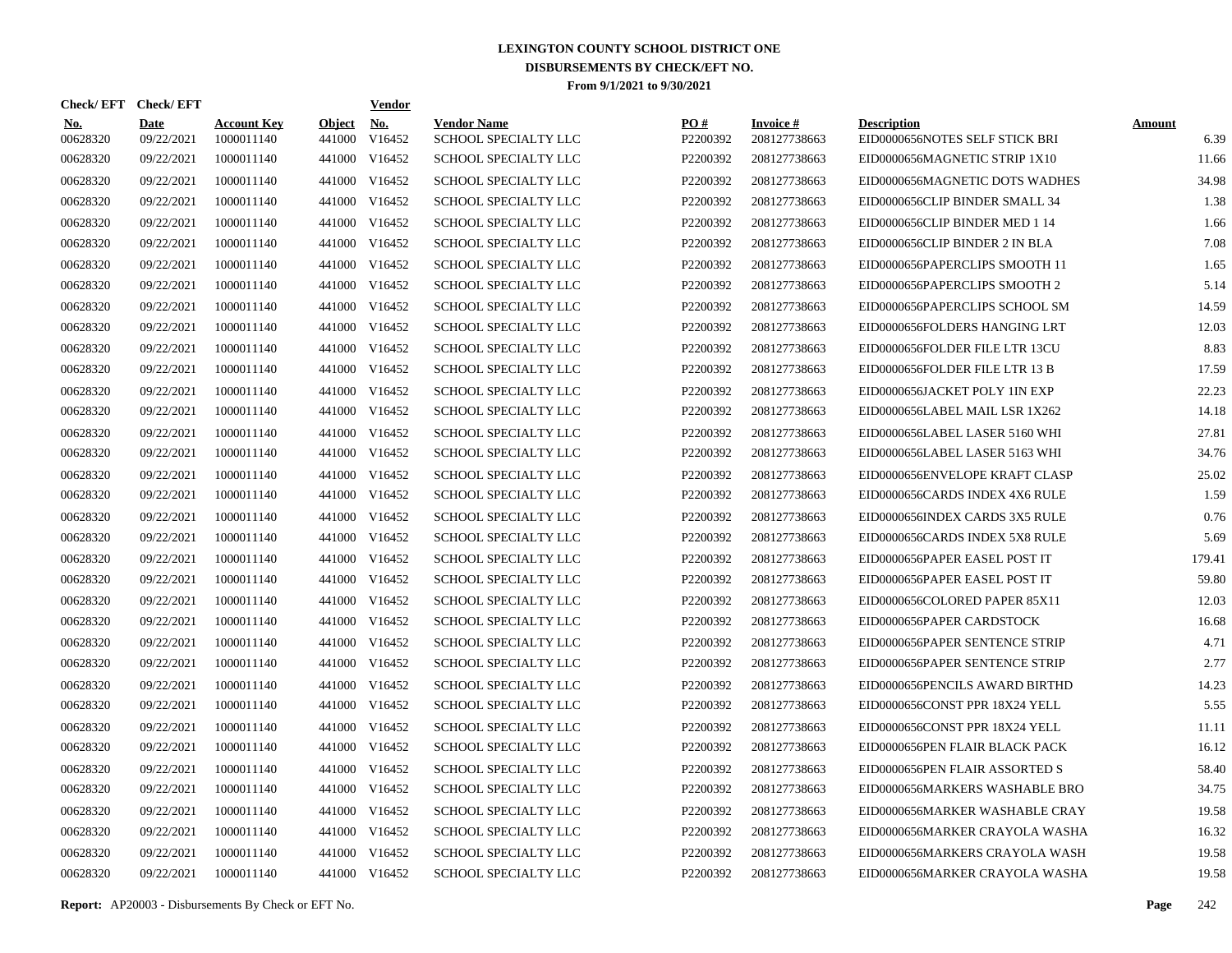| <b>Check/EFT</b>       | <b>Check/EFT</b>          |                                  |                         | <b>Vendor</b>        |                                            |                      |                                 |                                                      |                        |
|------------------------|---------------------------|----------------------------------|-------------------------|----------------------|--------------------------------------------|----------------------|---------------------------------|------------------------------------------------------|------------------------|
| <b>No.</b><br>00628320 | <b>Date</b><br>09/22/2021 | <b>Account Key</b><br>1000011140 | <b>Object</b><br>441000 | <b>No.</b><br>V16452 | <b>Vendor Name</b><br>SCHOOL SPECIALTY LLC | PO#<br>P2200392      | <b>Invoice#</b><br>208127738663 | <b>Description</b><br>EID0000656MARKER MR SKETCH SCE | <b>Amount</b><br>50.01 |
| 00628320               | 09/22/2021                | 1000011140                       | 441000                  | V16452               | <b>SCHOOL SPECIALTY LLC</b>                | P2200392             | 208127738663                    | EID0000656RUBBER CEMENT ELMERS                       | 25.36                  |
| 00628320               | 09/22/2021                | 1000011140                       | 441000                  | V16452               | SCHOOL SPECIALTY LLC                       | P2200392             | 208127738663                    | EID0000656GLUE STICK 043IN DIA                       | 24.44                  |
| 00628320               | 09/22/2021                | 1000011140                       | 441000                  | V16452               | SCHOOL SPECIALTY LLC                       | P2200392             | 208127738663                    | EID0000656GLUE STICK 027IN MIN                       | 28.33                  |
| 00628320               | 09/22/2021                | 1000011140                       | 441000                  | V16452               | <b>SCHOOL SPECIALTY LLC</b>                | P2200392             | 208127738663                    | EID0000656PLAYDOH SUPER COLOR                        | 121.64                 |
| 00628320               | 09/22/2021                | 1000011140                       | 441000                  | V16452               | <b>SCHOOL SPECIALTY LLC</b>                | P2200392             | 208127738663                    | EID0000656PAINT TEMPERA WASH S                       | 20.85                  |
| 00628320               | 09/22/2021                | 1000011140                       | 441000                  | V16452               | <b>SCHOOL SPECIALTY LLC</b>                | P2200392             | 208127738663                    | EID0000656CORRECTION TAPE WITE                       | 17.03                  |
| 00628320               | 09/22/2021                | 1000011140                       | 441000                  | V16452               | <b>SCHOOL SPECIALTY LLC</b>                | P2200392             | 208127738663                    | EID0000656PAINT TEMPERA POSTER                       | 30.58                  |
| 00628320               | 09/22/2021                | 1000011140                       | 441000                  | V16452               | <b>SCHOOL SPECIALTY LLC</b>                | P2200392             | 208127738663                    | EID0000656FASTENERS HOOK AND L                       | 19.46                  |
| 00628320               | 09/22/2021                | 1000011340                       | 441000                  | V16452               | SCHOOL SPECIALTY LLC                       | P2200404             | 208127738895                    | EID0000656PENCIL TICONDEROGA N                       | 17.08                  |
| 00628320               | 09/22/2021                | 1000011340                       | 441000                  | V16452               | SCHOOL SPECIALTY LLC                       | P2200404             | 208127738895                    | EID0000656SHARPENER ELECTRIC X                       | 138.24                 |
| 00628320               | 09/22/2021                | 1000011340                       | 441000                  | V16452               | <b>SCHOOL SPECIALTY LLC</b>                | P2200404             | 208127738895                    | EID0000656PEN BLK BALLPNT RND                        | 1.18                   |
| 00628320               | 09/22/2021                | 1000011340                       | 441000                  | V16452               | <b>SCHOOL SPECIALTY LLC</b>                | P2200404             | 208127738895                    | EID0000656PEN BALLPNT RND STIC                       | 1.18                   |
| 00628320               | 09/22/2021                | 1000011340                       | 441000                  | V16452               | <b>SCHOOL SPECIALTY LLC</b>                | P2200404             | 208127738895                    | EID0000656PEN BALLPNT RND STIC                       | 1.18                   |
| 00628320               | 09/22/2021                | 1000011340                       | 441000                  | V16452               | <b>SCHOOL SPECIALTY LLC</b>                | P2200404             | 208127738895                    | EID0000656MARKER BLACK FINE SH                       | 67.99                  |
| 00628320               | 09/22/2021                | 1000011340                       | 441000                  | V16452               | <b>SCHOOL SPECIALTY LLC</b>                | P2200404             | 208127738895                    | EID0000656MARKER PERMANENT FI                        | 50.02                  |
| 00628320               | 09/22/2021                | 1000011340                       | 441000                  | V16452               | <b>SCHOOL SPECIALTY LLC</b>                | P2200404             | 208127738895                    | EID0000656MARKER PERMANENT SHA                       | 11.12                  |
| 00628320               | 09/22/2021                | 1000011340                       | 441000                  | V16452               | SCHOOL SPECIALTY LLC                       | P2200404             | 208127738895                    | EID0000656MARKER FLIPCHART ASS                       | 43.78                  |
| 00628320               | 09/22/2021                | 1000011340                       | 441000                  | V16452               | <b>SCHOOL SPECIALTY LLC</b>                | P2200404             | 208127738895                    | EID0000656HIGHLIGHTER PEN SCHO                       | 60.05                  |
| 00628320               | 09/22/2021                | 1000011340                       | 441000                  | V16452               | <b>SCHOOL SPECIALTY LLC</b>                | P2200404             | 208127738895                    | EID0000656MARKER DRY ERASE CHI                       | 43.60                  |
| 00628320               | 09/22/2021                | 1000011340                       | 441000                  | V16452               | <b>SCHOOL SPECIALTY LLC</b>                | P2200404             | 208127738895                    | EID0000656MARKER EXPO DRY ERAS                       | 81.69                  |
| 00628320               | 09/22/2021                | 1000011340                       | 441000                  | V16452               | <b>SCHOOL SPECIALTY LLC</b>                | P2200404             | 208127738895                    | EID0000656MARKERS DRY ERASE EX                       | 69.50                  |
| 00628320               | 09/22/2021                | 1000011340                       | 441000                  | V16452               | <b>SCHOOL SPECIALTY LLC</b>                | P2200404             | 208127738895                    | EID0000656CLEANER LIQUID EXPO                        | 50.40                  |
| 00628320               | 09/22/2021                | 1000011340                       | 441000                  | V16452               | <b>SCHOOL SPECIALTY LLC</b>                | P2200404             | 208127738895                    | EID0000656ERASER DRYERASE CHAR                       | 19.13                  |
| 00628320               | 09/22/2021                | 1000011340                       | 441000                  | V16452               | <b>SCHOOL SPECIALTY LLC</b>                | P2200404             | 208127738895                    | EID0000656STAPLER FULL STRIP B                       | 9.24                   |
| 00628320               | 09/22/2021                | 1000011340                       | 441000                  | V16452               | <b>SCHOOL SPECIALTY LLC</b>                | P2200404             | 208127738895                    | EID0000656STAPLES STANDARD                           | 16.32                  |
| 00628320               | 09/22/2021                | 1000011340                       | 441000                  | V16452               | <b>SCHOOL SPECIALTY LLC</b>                | P2200404             | 208127738895                    | EID0000656SCISSORS STUDENT 5 1                       | 12.45                  |
| 00628320               | 09/22/2021                | 1000011340                       | 441000                  | V16452               | <b>SCHOOL SPECIALTY LLC</b>                | P <sub>2200404</sub> | 208127738895                    | EID0000656SCISSORS STAINLESS S                       | 3.61                   |
| 00628320               | 09/22/2021                | 1000011340                       | 441000                  | V16452               | <b>SCHOOL SPECIALTY LLC</b>                | P2200404             | 208127738895                    | EID00006563HOLE PUNCH HEAVY DU                       | 25.94                  |
| 00628320               | 09/22/2021                | 1000011340                       | 441000                  | V16452               | SCHOOL SPECIALTY LLC                       | P2200404             | 208127738895                    | EID0000656TAPE TRANSPARENT 075                       | 75.05                  |
| 00628320               | 09/22/2021                | 1000011340                       | 441000                  | V16452               | SCHOOL SPECIALTY LLC                       | P2200404             | 208127738895                    | EID0000656TAPE 3M GENERAL USE                        | 3.88                   |
| 00628320               | 09/22/2021                | 1000011340                       | 441000                  | V16452               | SCHOOL SPECIALTY LLC                       | P2200404             | 208127738895                    | EID0000656TAPE 3M GENERAL USE                        | 7.22                   |
| 00628320               | 09/22/2021                | 1000011340                       | 441000                  | V16452               | <b>SCHOOL SPECIALTY LLC</b>                | P2200404             | 208127738895                    | EID0000656NOTES YELLOW 3X3 PK1                       | 18.30                  |
| 00628320               | 09/22/2021                | 1000011340                       | 441000                  | V16452               | <b>SCHOOL SPECIALTY LLC</b>                | P2200404             | 208127738895                    | EID0000656NOTE SELF STICK PAST                       | 23.30                  |
| 00628320               | 09/22/2021                | 1000011340                       | 441000                  | V16452               | <b>SCHOOL SPECIALTY LLC</b>                | P2200404             | 208127738895                    | EID0000656NOTES SELF STICK BRI                       | 38.33                  |
| 00628320               | 09/22/2021                | 1000011340                       |                         | 441000 V16452        | <b>SCHOOL SPECIALTY LLC</b>                | P2200404             | 208127738895                    | EID0000656NOTES SELF STICK NEO                       | 38.33                  |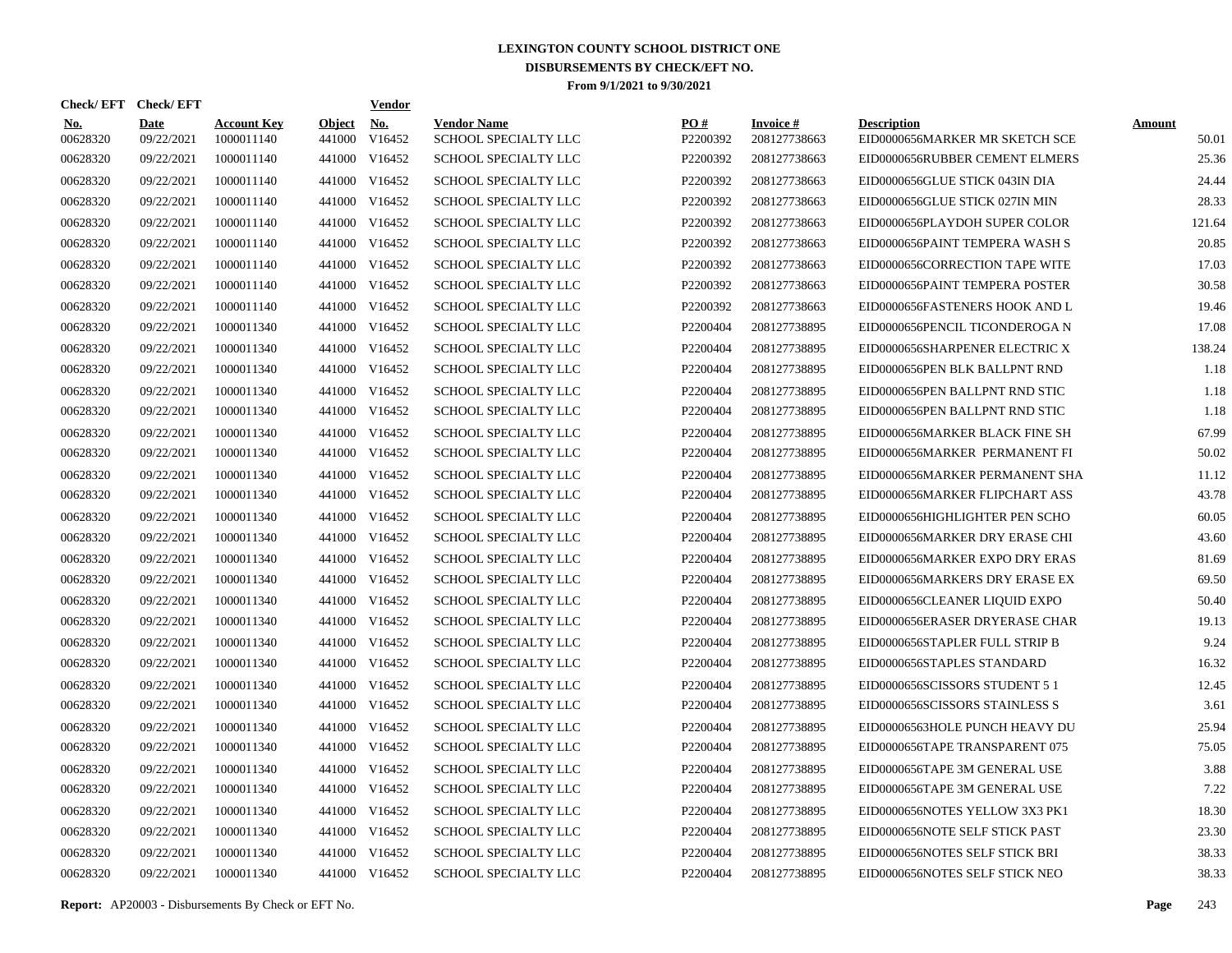| Check/EFT Check/EFT    |                           |                                  |                         | <b>Vendor</b>        |                                            |                 |                                 |                                                      |                        |
|------------------------|---------------------------|----------------------------------|-------------------------|----------------------|--------------------------------------------|-----------------|---------------------------------|------------------------------------------------------|------------------------|
| <b>No.</b><br>00628320 | <b>Date</b><br>09/22/2021 | <b>Account Key</b><br>1000011340 | <b>Object</b><br>441000 | <u>No.</u><br>V16452 | <b>Vendor Name</b><br>SCHOOL SPECIALTY LLC | PO#<br>P2200404 | <b>Invoice#</b><br>208127738895 | <b>Description</b><br>EID0000656CLIP BINDER SMALL 34 | <b>Amount</b><br>41.41 |
| 00628320               | 09/22/2021                | 1000011340                       | 441000                  | V16452               | <b>SCHOOL SPECIALTY LLC</b>                | P2200404        | 208127738895                    | EID0000656CLIP BINDER ASSORTED                       | 17.01                  |
| 00628320               | 09/22/2021                | 1000011340                       | 441000                  | V16452               | <b>SCHOOL SPECIALTY LLC</b>                | P2200404        | 208127738895                    | EID0000656RUBBER BAND BALL                           | 2.01                   |
| 00628320               | 09/22/2021                | 1000011340                       | 441000                  | V16452               | SCHOOL SPECIALTY LLC                       | P2200404        | 208127738895                    | EID0000656PAPERCLIPS SCHOOL SM                       | 5.55                   |
| 00628320               | 09/22/2021                | 1000011340                       | 441000                  | V16452               | SCHOOL SPECIALTY LLC                       | P2200404        | 208127738895                    | EID0000656PAPERCLIPS SMOOTH 2                        | 5.14                   |
| 00628320               | 09/22/2021                | 1000011340                       | 441000                  | V16452               | <b>SCHOOL SPECIALTY LLC</b>                | P2200404        | 208127738895                    | EID0000656FOLDER FILE LTR 13CU                       | 8.83                   |
| 00628320               | 09/22/2021                | 1000011340                       | 441000                  | V16452               | SCHOOL SPECIALTY LLC                       | P2200404        | 208127738895                    | EID0000656LABEL LASER 5160 WHI                       | 83.43                  |
| 00628320               | 09/22/2021                | 1000011340                       | 441000                  | V16452               | SCHOOL SPECIALTY LLC                       | P2200404        | 208127738895                    | EID0000656ENVELOPE CLASP KRAFT                       | 62.54                  |
| 00628320               | 09/22/2021                | 1000011340                       | 441000                  | V16452               | SCHOOL SPECIALTY LLC                       | P2200404        | 208127738895                    | EID0000656ENVELOPE KRAFT CLASP                       | 62.54                  |
| 00628320               | 09/22/2021                | 1000011340                       | 441000                  | V16452               | <b>SCHOOL SPECIALTY LLC</b>                | P2200404        | 208127738895                    | EID0000656PAPER COPIER 85X11 2                       | 31.14                  |
| 00628320               | 09/22/2021                | 1000011340                       |                         | 441000 V16452        | <b>SCHOOL SPECIALTY LLC</b>                | P2200404        | 208127738895                    | EID0000656COLOR PAPER 85X11 24                       | 15.57                  |
| 00628320               | 09/22/2021                | 1000011340                       | 441000                  | V16452               | SCHOOL SPECIALTY LLC                       | P2200404        | 208127738895                    | EID0000656PAPER COPIER 85X11 2                       | 15.57                  |
| 00628320               | 09/22/2021                | 1000011340                       | 441000                  | V16452               | SCHOOL SPECIALTY LLC                       | P2200404        | 208127738895                    | EID0000656PAPER COPIER 85X11 2                       | 15.57                  |
| 00628320               | 09/22/2021                | 1000011340                       |                         | 441000 V16452        | SCHOOL SPECIALTY LLC                       | P2200404        | 208127738895                    | EID0000656PAPER COPIER 85X11 2                       | 15.57                  |
| 00628320               | 09/22/2021                | 1000011340                       | 441000                  | V16452               | <b>SCHOOL SPECIALTY LLC</b>                | P2200404        | 208127738895                    | EID0000656PAPER COPIER 85X11 2                       | 15.57                  |
| 00628320               | 09/22/2021                | 1000011340                       |                         | 441000 V16452        | <b>SCHOOL SPECIALTY LLC</b>                | P2200404        | 208127738895                    | EID0000656COLORED PAPER 85X11                        | 12.03                  |
| 00628320               | 09/22/2021                | 1000011340                       | 441000                  | V16452               | <b>SCHOOL SPECIALTY LLC</b>                | P2200404        | 208127738895                    | EID0000656PAPER CHART 24X32 15                       | 131.29                 |
| 00628320               | 09/22/2021                | 1000011340                       |                         | 441000 V16452        | <b>SCHOOL SPECIALTY LLC</b>                | P2200404        | 208127738895                    | EID0000656PAPER SENTENCE STRIP                       | 2.35                   |
| 00628320               | 09/22/2021                | 1000011340                       | 441000                  | V16452               | <b>SCHOOL SPECIALTY LLC</b>                | P2200404        | 208127738895                    | EID0000656CONST PPR 9X12 ASSOR                       | 1.46                   |
| 00628320               | 09/22/2021                | 1000011340                       |                         | 441000 V16452        | <b>SCHOOL SPECIALTY LLC</b>                | P2200404        | 208127738895                    | EID0000656CONST PPR 12X18 ASSO                       | 2.77                   |
| 00628320               | 09/22/2021                | 1000011340                       | 441000                  | V16452               | <b>SCHOOL SPECIALTY LLC</b>                | P2200404        | 208127738895                    | EID0000656CONST PPR 18X24 ASSO                       | 5.55                   |
| 00628320               | 09/22/2021                | 1000011340                       |                         | 441000 V16452        | <b>SCHOOL SPECIALTY LLC</b>                | P2200404        | 208127738895                    | EID0000656MARKER MR SKETCH SCE                       | 41.68                  |
| 00628320               | 09/22/2021                | 1000011340                       | 441000                  | V16452               | <b>SCHOOL SPECIALTY LLC</b>                | P2200404        | 208127738895                    | EID0000656RUBBER CEMENT ELMERS                       | 5.07                   |
| 00628320               | 09/22/2021                | 1000011340                       | 441000                  | V16452               | <b>SCHOOL SPECIALTY LLC</b>                | P2200514        | 208127739581                    | EID0000656NOTES SELF STICK BRI                       | 25.55                  |
| 00628320               | 09/22/2021                | 1000011340                       | 441000                  | V16452               | <b>SCHOOL SPECIALTY LLC</b>                | P2200514        | 208127739581                    | EID0000656CLIP BINDER MED 1 14                       | 9.95                   |
| 00628320               | 09/22/2021                | 1000011340                       | 441000                  | V16452               | <b>SCHOOL SPECIALTY LLC</b>                | P2200514        | 208127739581                    | EID0000656PAPERCLIPS SMOOTH 11                       | 0.82                   |
| 00628320               | 09/22/2021                | 1000011340                       | 441000                  | V16452               | <b>SCHOOL SPECIALTY LLC</b>                | P2200514        | 208127739581                    | EID0000656PAPERCLIPS SMOOTH 2                        | 1.03                   |
| 00628320               | 09/22/2021                | 1000011340                       | 441000                  | V16452               | <b>SCHOOL SPECIALTY LLC</b>                | P2200514        | 208127739581                    | EID0000656CLIPBOARD MASONITE L                       | 11.07                  |
| 00628320               | 09/22/2021                | 1000011340                       | 441000                  | V16452               | <b>SCHOOL SPECIALTY LLC</b>                | P2200514        | 208127739581                    | EID0000656FOLDER FILE LTR 13CU                       | 8.83                   |
| 00628320               | 09/22/2021                | 1000011340                       | 441000                  | V16452               | SCHOOL SPECIALTY LLC                       | P2200514        | 208127739581                    | EID0000656LABEL MAIL LSR 1X262                       | 28.36                  |
| 00628320               | 09/22/2021                | 1000011340                       | 441000                  | V16452               | <b>SCHOOL SPECIALTY LLC</b>                | P2200514        | 208127739581                    | EID0000656FOLDER 2PKT WFASTNRS                       | 11.12                  |
| 00628320               | 09/22/2021                | 1000011340                       | 441000                  | V16452               | <b>SCHOOL SPECIALTY LLC</b>                | P2200514        | 208127739581                    | EID0000656PAPER CHART 24X32 15                       | 4.38                   |
| 00628320               | 09/22/2021                | 1000011340                       | 441000                  | V16452               | <b>SCHOOL SPECIALTY LLC</b>                | P2200514        | 208127739581                    | EID0000656PEN FLAIR ASSORTED S                       | 29.20                  |
| 00628320               | 09/22/2021                | 1000011340                       | 441000                  | V16452               | <b>SCHOOL SPECIALTY LLC</b>                | P2200514        | 208127739581                    | EID0000656RUBBER CEMENT ELMERS                       | 5.07                   |
| 00628320               | 09/22/2021                | 1000011340                       | 441000                  | V16452               | <b>SCHOOL SPECIALTY LLC</b>                | P2200514        | 208127739581                    | EID0000656CRAYONS CRAYOLA REFI                       | 16.39                  |
| 00628320               | 09/22/2021                | 1000011340                       |                         | 441000 V16452        | SCHOOL SPECIALTY LLC                       | P2200514        | 208127739581                    | EID0000656MARKER BLACK WASHABL                       | 26.41                  |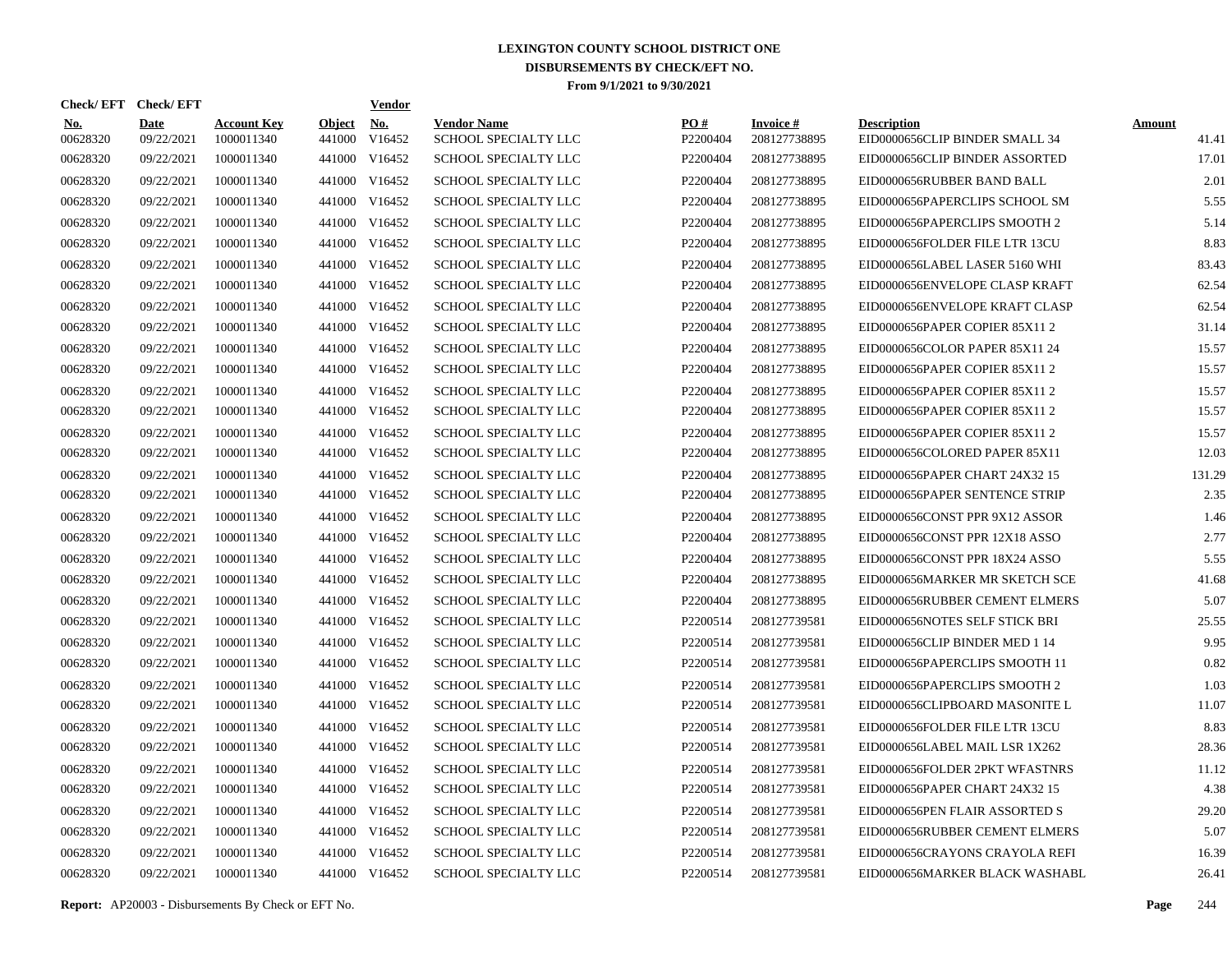| Check/EFT Check/EFT    |                           |                                  |                         | <b>Vendor</b>        |                                            |                      |                                 |                                                      |                        |
|------------------------|---------------------------|----------------------------------|-------------------------|----------------------|--------------------------------------------|----------------------|---------------------------------|------------------------------------------------------|------------------------|
| <b>No.</b><br>00628320 | <b>Date</b><br>09/22/2021 | <b>Account Key</b><br>1000011340 | <b>Object</b><br>441000 | <u>No.</u><br>V16452 | <b>Vendor Name</b><br>SCHOOL SPECIALTY LLC | PQ#<br>P2200514      | <b>Invoice#</b><br>208127739581 | <b>Description</b><br>EID0000656PAPER XEROX VITALITY | <b>Amount</b><br>13.90 |
| 00628320               | 09/22/2021                | 1000011340                       | 441000                  | V16452               | <b>SCHOOL SPECIALTY LLC</b>                | P2200514             | 208127739581                    | EID0000656BATTERY ALK AAA                            | 40.32                  |
| 00628320               | 09/22/2021                | 1000011340                       | 441000                  | V16452               | SCHOOL SPECIALTY LLC                       | P2200514             | 208127739581                    | EID0000656NET PORTABLE QWIKNET                       | 259.69                 |
| 00628320               | 09/22/2021                | 1000011340                       |                         | 441000 V16452        | <b>SCHOOL SPECIALTY LLC</b>                | P2200514             | 208127739581                    | EID0000656PENCIL TICONDEROGA N                       | 2.85                   |
| 00628320               | 09/22/2021                | 1000011340                       |                         | 441000 V16452        | <b>SCHOOL SPECIALTY LLC</b>                | P2200514             | 208127739581                    | EID0000656SHARPENER ELECTRIC X                       | 34.56                  |
| 00628320               | 09/22/2021                | 1000011340                       |                         | 441000 V16452        | SCHOOL SPECIALTY LLC                       | P2200514             | 208127739581                    | EID0000656PENCIL SHARPENER                           | 5.55                   |
| 00628320               | 09/22/2021                | 1000011340                       |                         | 441000 V16452        | SCHOOL SPECIALTY LLC                       | P2200514             | 208127739581                    | EID0000656MARKER BLACK FINE SH                       | 33.99                  |
| 00628320               | 09/22/2021                | 1000011340                       |                         | 441000 V16452        | SCHOOL SPECIALTY LLC                       | P2200514             | 208127739581                    | EID0000656MARKER SHARPIE BLACK                       | 40.02                  |
| 00628320               | 09/22/2021                | 1000011340                       |                         | 441000 V16452        | SCHOOL SPECIALTY LLC                       | P2200514             | 208127739581                    | EID0000656MARKER FLIPCHART ASS                       | 7.30                   |
| 00628320               | 09/22/2021                | 1000011340                       |                         | 441000 V16452        | SCHOOL SPECIALTY LLC                       | P2200514             | 208127739581                    | EID0000656CORRECTION FLUID WIT                       | 2.01                   |
| 00628320               | 09/22/2021                | 1000011340                       |                         | 441000 V16452        | SCHOOL SPECIALTY LLC                       | P2200514             | 208127739581                    | EID0000656MARKERS DRY ERASE EX                       | 27.80                  |
| 00628320               | 09/22/2021                | 1000011340                       |                         | 441000 V16452        | SCHOOL SPECIALTY LLC                       | P2200514             | 208127739581                    | EID0000656CLEANER LIQUID EXPO                        | 10.08                  |
| 00628320               | 09/22/2021                | 1000011340                       |                         | 441000 V16452        | SCHOOL SPECIALTY LLC                       | P2200514             | 208127739581                    | EID0000656ERASER DRYERASE CHAR                       | 3.19                   |
| 00628320               | 09/22/2021                | 1000011340                       |                         | 441000 V16452        | SCHOOL SPECIALTY LLC                       | P2200514             | 208127739581                    | EID0000656STAPLER FULL STRIP B                       | 9.24                   |
| 00628320               | 09/22/2021                | 1000011340                       |                         | 441000 V16452        | SCHOOL SPECIALTY LLC                       | P2200514             | 208127739581                    | EID0000656STAPLES STANDARD                           | 9.79                   |
| 00628320               | 09/22/2021                | 1000011340                       |                         | 441000 V16452        | SCHOOL SPECIALTY LLC                       | P2200514             | 208127739581                    | EID0000656SCISSORS STUDENT 5 1                       | 20.76                  |
| 00628320               | 09/22/2021                | 1000011340                       |                         | 441000 V16452        | SCHOOL SPECIALTY LLC                       | P2200514             | 208127739581                    | EID0000656TAPE DISPENSER SCOTC                       | 5.91                   |
| 00628320               | 09/22/2021                | 1000011340                       |                         | 441000 V16452        | SCHOOL SPECIALTY LLC                       | P2200514             | 208127739581                    | EID0000656TAPE TRANSPARENT 075                       | 50.03                  |
| 00628320               | 09/22/2021                | 1000011340                       |                         | 441000 V16452        | SCHOOL SPECIALTY LLC                       | P2200514             | 208127739581                    | EID0000656TAPE 3M GENERAL USE                        | 7.77                   |
| 00628320               | 09/22/2021                | 1000011340                       |                         | 441000 V16452        | SCHOOL SPECIALTY LLC                       | P2200514             | 208127739581                    | EID0000656MOUNTING PUTTY 2 OUN                       | 2.49                   |
| 00628320               | 09/22/2021                | 1000011340                       |                         | 441000 V16452        | SCHOOL SPECIALTY LLC                       | P2200514             | 208127739581                    | EID0000656NOTE SELF STICK PAST                       | 3.88                   |
| 00628320               | 09/22/2021                | 1000011340                       |                         | 441000 V16452        | SCHOOL SPECIALTY LLC                       | P2200508             | 208127769947                    | EID0000656PENCIL #2 PACK OF 12                       | 19.36                  |
| 00628320               | 09/22/2021                | 1000011340                       |                         | 441000 V16452        | <b>SCHOOL SPECIALTY LLC</b>                | P2200508             | 208127769947                    | EID0000656PENCIL TICONDEROGA N                       | 11.38                  |
| 00628320               | 09/22/2021                | 1000011340                       |                         | 441000 V16452        | SCHOOL SPECIALTY LLC                       | P2200508             | 208127769947                    | EID0000656ERASER CAPS SCHOOL S                       | 16.67                  |
| 00628320               | 09/22/2021                | 1000011340                       | 441000                  | V16452               | SCHOOL SPECIALTY LLC                       | P2200508             | 208127769947                    | EID0000656SHARPENER ELECTRIC X                       | 34.56                  |
| 00628320               | 09/22/2021                | 1000011340                       |                         | 441000 V16452        | <b>SCHOOL SPECIALTY LLC</b>                | P2200508             | 208127769947                    | EID0000656PEN BALLPNT RND STIC                       | 2.35                   |
| 00628320               | 09/22/2021                | 1000011340                       | 441000                  | V16452               | <b>SCHOOL SPECIALTY LLC</b>                | P2200508             | 208127769947                    | EID0000656MARKER PERMANENT FI                        | 10.00                  |
| 00628320               | 09/22/2021                | 1000011340                       |                         | 441000 V16452        | SCHOOL SPECIALTY LLC                       | P2200508             | 208127769947                    | EID0000656CORRECTION FLUID WIT                       | 4.02                   |
| 00628320               | 09/22/2021                | 1000011340                       | 441000                  | V16452               | SCHOOL SPECIALTY LLC                       | P2200508             | 208127769947                    | EID0000656HIGHLIGHTER YELLOW P                       | 4.79                   |
| 00628320               | 09/22/2021                | 1000011340                       |                         | 441000 V16452        | SCHOOL SPECIALTY LLC                       | P2200508             | 208127769947                    | EID0000656MARKER DRY ERASE CHI                       | 33.99                  |
| 00628320               | 09/22/2021                | 1000011340                       | 441000                  | V16452               | SCHOOL SPECIALTY LLC                       | P2200508             | 208127769947                    | EID0000656MARKER EXPO DRY ERAS                       | 16.34                  |
| 00628320               | 09/22/2021                | 1000011340                       |                         | 441000 V16452        | SCHOOL SPECIALTY LLC                       | P2200508             | 208127769947                    | EID0000656MARKERS DRY ERASE EX                       | 41.70                  |
| 00628320               | 09/22/2021                | 1000011340                       | 441000                  | V16452               | SCHOOL SPECIALTY LLC                       | P2200508             | 208127769947                    | EID0000656CLEANER LIQUID EXPO                        | 10.08                  |
| 00628320               | 09/22/2021                | 1000011340                       |                         | 441000 V16452        | SCHOOL SPECIALTY LLC                       | P <sub>2200508</sub> | 208127769947                    | EID0000656ERASER DRYERASE CHAR                       | 9.57                   |
| 00628320               | 09/22/2021                | 1000011340                       | 441000                  | V16452               | SCHOOL SPECIALTY LLC                       | P2200508             | 208127769947                    | EID0000656STAPLER STAND UP SCH                       | 5.91                   |
| 00628320               | 09/22/2021                | 1000011340                       |                         | 441000 V16452        | <b>SCHOOL SPECIALTY LLC</b>                | P2200508             | 208127769947                    | EID0000656SCISSORS STAINLESS S                       | 36.06                  |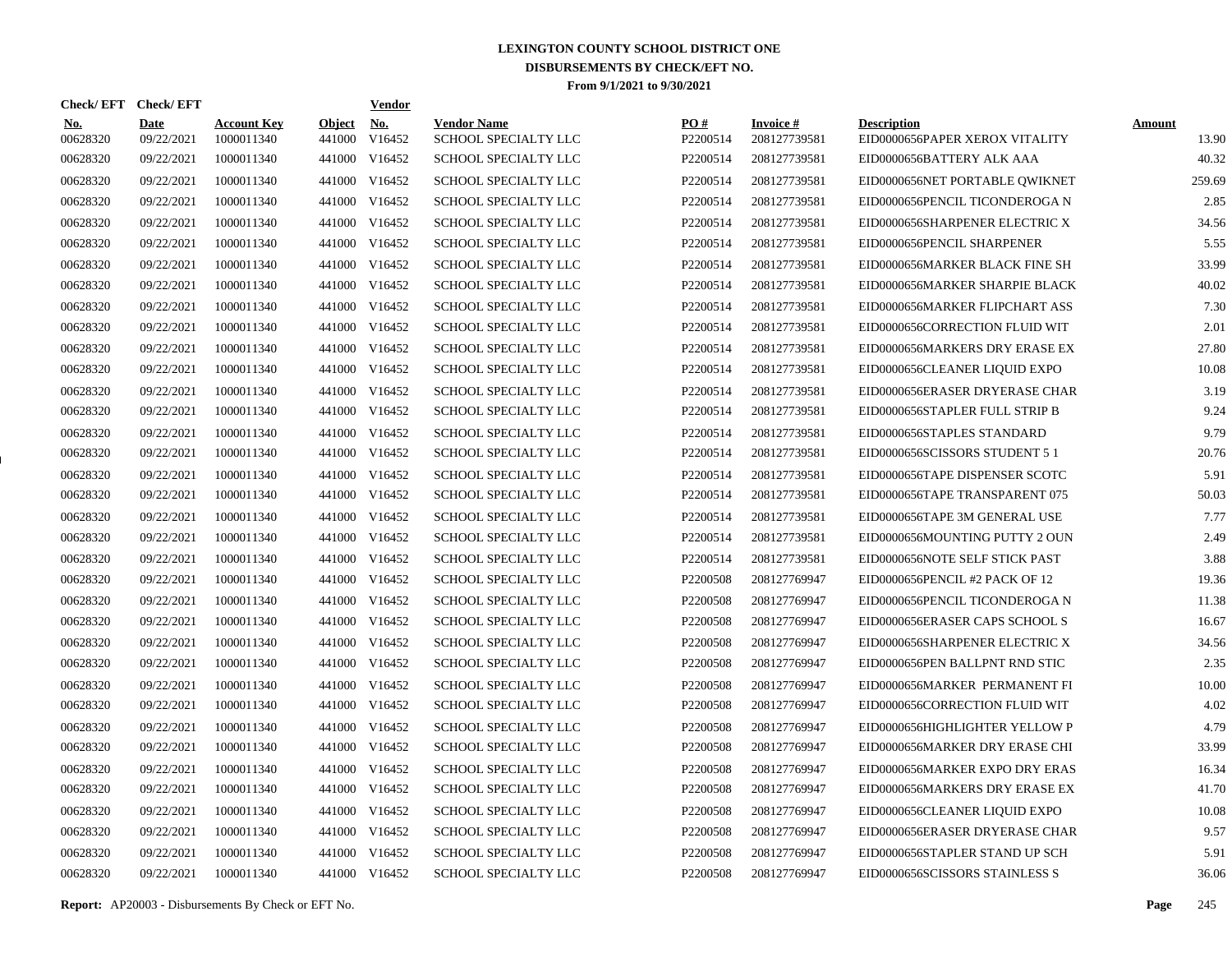| <b>Check/EFT</b>       | <b>Check/EFT</b>          |                                  |                         | <b>Vendor</b>        |                                            |                      |                                 |                                                      |                        |
|------------------------|---------------------------|----------------------------------|-------------------------|----------------------|--------------------------------------------|----------------------|---------------------------------|------------------------------------------------------|------------------------|
| <b>No.</b><br>00628320 | <b>Date</b><br>09/22/2021 | <b>Account Key</b><br>1000011340 | <b>Object</b><br>441000 | <b>No.</b><br>V16452 | <b>Vendor Name</b><br>SCHOOL SPECIALTY LLC | PO#<br>P2200508      | <b>Invoice#</b><br>208127769947 | <b>Description</b><br>EID00006563HOLE PUNCH HEAVY DU | <b>Amount</b><br>25.94 |
| 00628320               | 09/22/2021                | 1000011340                       | 441000                  | V16452               | <b>SCHOOL SPECIALTY LLC</b>                | P2200508             | 208127769947                    | EID0000656TAPE DISPENSER SCOTC                       | 5.91                   |
| 00628320               | 09/22/2021                | 1000011340                       | 441000                  | V16452               | <b>SCHOOL SPECIALTY LLC</b>                | P2200508             | 208127769947                    | EID0000656TAPE 3M GENERAL USE                        | 3.88                   |
| 00628320               | 09/22/2021                | 1000011340                       | 441000                  | V16452               | <b>SCHOOL SPECIALTY LLC</b>                | P2200508             | 208127769947                    | EID0000656POSTIT NOTE SPR STIC                       | 13.62                  |
| 00628320               | 09/22/2021                | 1000011340                       | 441000                  | V16452               | SCHOOL SPECIALTY LLC                       | P2200508             | 208127769947                    | EID0000656NOTES YELLOW 3X3 PK1                       | 3.05                   |
| 00628320               | 09/22/2021                | 1000011340                       | 441000                  | V16452               | SCHOOL SPECIALTY LLC                       | P2200508             | 208127769947                    | EID0000656NOTE SELF STICK PAST                       | 7.77                   |
| 00628320               | 09/22/2021                | 1000011340                       | 441000                  | V16452               | <b>SCHOOL SPECIALTY LLC</b>                | P2200508             | 208127769947                    | EID0000656MAGNETIC DOTS WADHES                       | 5.00                   |
| 00628320               | 09/22/2021                | 1000011340                       | 441000                  | V16452               | <b>SCHOOL SPECIALTY LLC</b>                | P2200508             | 208127769947                    | EID0000656CLIP BINDER MED 1 14                       | 3.32                   |
| 00628320               | 09/22/2021                | 1000011340                       | 441000                  | V16452               | <b>SCHOOL SPECIALTY LLC</b>                | P2200508             | 208127769947                    | EID0000656CLIP BINDER 2 IN BLA                       | 7.08                   |
| 00628320               | 09/22/2021                | 1000011340                       | 441000                  | V16452               | <b>SCHOOL SPECIALTY LLC</b>                | P2200508             | 208127769947                    | EID0000656CLIP BINDER ASSORTED                       | 10.21                  |
| 00628320               | 09/22/2021                | 1000011340                       | 441000                  | V16452               | SCHOOL SPECIALTY LLC                       | P2200508             | 208127769947                    | EID0000656RING BOOK NCKL 2 IN                        | 7.71                   |
| 00628320               | 09/22/2021                | 1000011340                       | 441000                  | V16452               | <b>SCHOOL SPECIALTY LLC</b>                | P <sub>2200508</sub> | 208127769947                    | EID0000656PAPERCLIPS SCHOOL SM                       | 16.66                  |
| 00628320               | 09/22/2021                | 1000011340                       | 441000                  | V16452               | <b>SCHOOL SPECIALTY LLC</b>                | P2200508             | 208127769947                    | EID0000656PAPERCLIPS SCHOOL SM                       | 21.89                  |
| 00628320               | 09/22/2021                | 1000011340                       | 441000                  | V16452               | <b>SCHOOL SPECIALTY LLC</b>                | P2200508             | 208127769947                    | EID0000656CLIPBOARD MASONITE L                       | 44.30                  |
| 00628320               | 09/22/2021                | 1000011340                       | 441000                  | V16452               | <b>SCHOOL SPECIALTY LLC</b>                | P2200508             | 208127769947                    | EID0000656FOLDER FILE LTR 13CU                       | 26.48                  |
| 00628320               | 09/22/2021                | 1000011340                       | 441000                  | V16452               | <b>SCHOOL SPECIALTY LLC</b>                | P2200508             | 208127769947                    | EID0000656LABEL MAIL LSR 1X262                       | 14.18                  |
| 00628320               | 09/22/2021                | 1000011340                       | 441000                  | V16452               | <b>SCHOOL SPECIALTY LLC</b>                | P2200508             | 208127769947                    | EID0000656LABEL LASER 5160 WHI                       | 27.81                  |
| 00628320               | 09/22/2021                | 1000011340                       | 441000                  | V16452               | SCHOOL SPECIALTY LLC                       | P2200508             | 208127769947                    | EID0000656PAPER EASEL POST IT                        | 119.60                 |
| 00628320               | 09/22/2021                | 1000011340                       | 441000                  | V16452               | <b>SCHOOL SPECIALTY LLC</b>                | P2200508             | 208127769947                    | EID0000656COLOR PAPER 85X11 24                       | 15.57                  |
| 00628320               | 09/22/2021                | 1000011340                       | 441000                  | V16452               | <b>SCHOOL SPECIALTY LLC</b>                | P <sub>2200508</sub> | 208127769947                    | EID0000656PAPER COPIER 85X11 2                       | 15.57                  |
| 00628320               | 09/22/2021                | 1000011340                       | 441000                  | V16452               | <b>SCHOOL SPECIALTY LLC</b>                | P2200508             | 208127769947                    | EID0000656PAPER COPIER 85X11 2                       | 15.57                  |
| 00628320               | 09/22/2021                | 1000011340                       | 441000                  | V16452               | <b>SCHOOL SPECIALTY LLC</b>                | P2200508             | 208127769947                    | EID0000656PAPER COPIER 85X11 2                       | 15.57                  |
| 00628320               | 09/22/2021                | 1000011340                       | 441000                  | V16452               | SCHOOL SPECIALTY LLC                       | P2200508             | 208127769947                    | EID0000656COLORED PAPER 85X11                        | 24.05                  |
| 00628320               | 09/22/2021                | 1000011340                       | 441000                  | V16452               | <b>SCHOOL SPECIALTY LLC</b>                | P2200508             | 208127769947                    | EID0000656PAPER CARDSTOCK                            | 16.68                  |
| 00628320               | 09/22/2021                | 1000011340                       | 441000                  | V16452               | <b>SCHOOL SPECIALTY LLC</b>                | P2200508             | 208127769947                    | EID0000656CONST PPR 9X12 ASSOR                       | 14.55                  |
| 00628320               | 09/22/2021                | 1000011340                       | 441000                  | V16452               | <b>SCHOOL SPECIALTY LLC</b>                | P2200508             | 208127769947                    | EID0000656PEN FLAIR ASSORTED S                       | 29.20                  |
| 00628320               | 09/22/2021                | 1000011340                       | 441000                  | V16452               | <b>SCHOOL SPECIALTY LLC</b>                | P2200508             | 208127769947                    | EID0000656MARKER MR SKETCH SCE                       | 8.34                   |
| 00628320               | 09/22/2021                | 1000011340                       | 441000                  | V16452               | SCHOOL SPECIALTY LLC                       | P <sub>2200508</sub> | 208127769947                    | EID0000656RUBBER CEMENT ELMERS                       | 10.14                  |
| 00628320               | 09/22/2021                | 1000011340                       | 441000                  | V16452               | <b>SCHOOL SPECIALTY LLC</b>                | P2200508             | 208127769947                    | EID0000656GLUE STICK 043IN DIA                       | 12.22                  |
| 00628320               | 09/22/2021                | 1000011340                       | 441000                  | V16452               | <b>SCHOOL SPECIALTY LLC</b>                | P2200508             | 208127769947                    | EID0000656GLUE STICK 027IN MIN                       | 21.25                  |
| 00628320               | 09/22/2021                | 1000011340                       | 441000                  | V16452               | <b>SCHOOL SPECIALTY LLC</b>                | P2200508             | 208127769947                    | EID0000656PAPER COPIER 85X11 2                       | 17.93                  |
| 00628320               | 09/22/2021                | 1000011340                       | 441000                  | V16452               | <b>SCHOOL SPECIALTY LLC</b>                | P2200508             | 208127769947                    | EID0000656PAPER COPIER 85X11 2                       | 17.93                  |
| 00628320               | 09/22/2021                | 1000011340                       | 441000                  | V16452               | <b>SCHOOL SPECIALTY LLC</b>                | P2200508             | 208127769947                    | EID0000656COLORED CARDSTOCK 85                       | 16.68                  |
| 00628320               | 09/22/2021                | 1000011340                       | 441000                  | V16452               | <b>SCHOOL SPECIALTY LLC</b>                | P2200508             | 208127769947                    | EID0000656PAPER COMP BOOK HARD                       | 182.33                 |
| 00628320               | 09/22/2021                | 1000011340                       | 441000                  | V16452               | <b>SCHOOL SPECIALTY LLC</b>                | P <sub>2200508</sub> | 208127769947                    | EID0000656PAPER SUPER STICKY N                       | 7.30                   |
| 00628320               | 09/22/2021                | 1000011340                       |                         | 441000 V16452        | <b>SCHOOL SPECIALTY LLC</b>                | P2200508             | 208127769947                    | EID0000656PAPER NOTES POST IT                        | 7.30                   |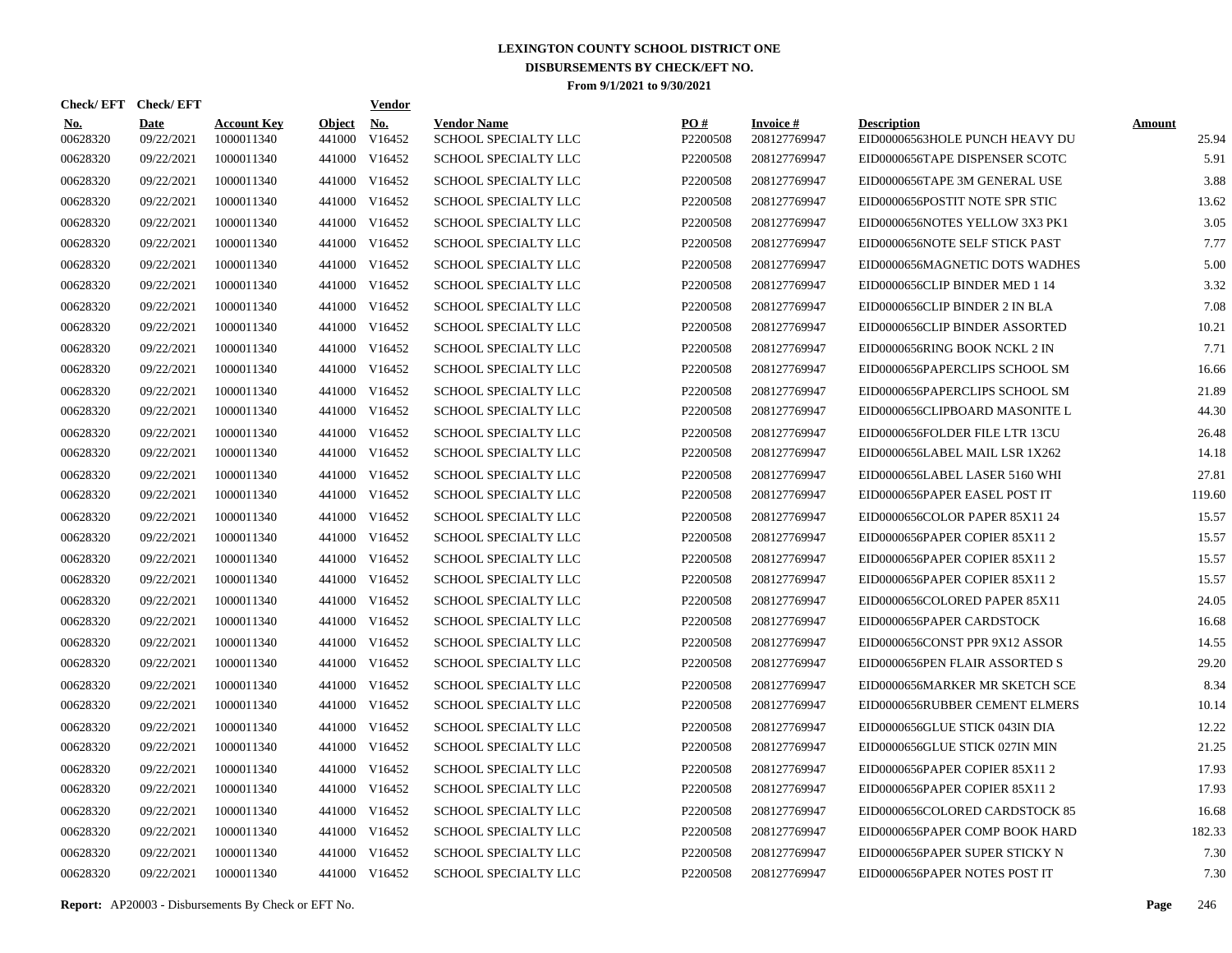| <b>Check/EFT</b>       | <b>Check/EFT</b>          |                                  |                         | <b>Vendor</b>        |                                            |                 |                                 |                                                      |                         |
|------------------------|---------------------------|----------------------------------|-------------------------|----------------------|--------------------------------------------|-----------------|---------------------------------|------------------------------------------------------|-------------------------|
| <b>No.</b><br>00628320 | <b>Date</b><br>09/22/2021 | <b>Account Key</b><br>1000011340 | <b>Object</b><br>441000 | <b>No.</b><br>V16452 | <b>Vendor Name</b><br>SCHOOL SPECIALTY LLC | PO#<br>P2200508 | <b>Invoice#</b><br>208127769947 | <b>Description</b><br>EID0000656BINDER INDEX DIVIDER | <b>Amount</b><br>137.55 |
| 00628320               | 09/22/2021                | 1000011240                       | 441000                  | V16452               | <b>SCHOOL SPECIALTY LLC</b>                | P2200334        | 208127779985                    | EID0000656PENCIL TICONDEROGA N                       | 22.78                   |
| 00628320               | 09/22/2021                | 1000011240                       | 441000                  | V16452               | <b>SCHOOL SPECIALTY LLC</b>                | P2200334        | 208127779985                    | EID0000656ERASER CAPS SCHOOL S                       | 8.34                    |
| 00628320               | 09/22/2021                | 1000011240                       | 441000                  | V16452               | SCHOOL SPECIALTY LLC                       | P2200334        | 208127779985                    | EID0000656PEN BLK BALLPNT RND                        | 5.88                    |
| 00628320               | 09/22/2021                | 1000011240                       | 441000                  | V16452               | <b>SCHOOL SPECIALTY LLC</b>                | P2200334        | 208127779985                    | EID0000656PEN BALLPNT RND STIC                       | 1.18                    |
| 00628320               | 09/22/2021                | 1000011240                       | 441000                  | V16452               | <b>SCHOOL SPECIALTY LLC</b>                | P2200334        | 208127779985                    | EID0000656PEN PM INKJOY GEL 07                       | 25.03                   |
| 00628320               | 09/22/2021                | 1000011240                       | 441000                  | V16452               | <b>SCHOOL SPECIALTY LLC</b>                | P2200334        | 208127779985                    | EID0000656MARKER BLACK FINE SH                       | 90.65                   |
| 00628320               | 09/22/2021                | 1000011240                       | 441000                  | V16452               | <b>SCHOOL SPECIALTY LLC</b>                | P2200334        | 208127779985                    | EID0000656MARKER PERMANENT FI                        | 20.01                   |
| 00628320               | 09/22/2021                | 1000011240                       | 441000                  | V16452               | <b>SCHOOL SPECIALTY LLC</b>                | P2200334        | 208127779985                    | EID0000656MARKER SHARPIE BLACK                       | 30.01                   |
| 00628320               | 09/22/2021                | 1000011240                       | 441000                  | V16452               | SCHOOL SPECIALTY LLC                       | P2200334        | 208127779985                    | EID0000656MARKER PERMANENT SHA                       | 11.12                   |
| 00628320               | 09/22/2021                | 1000011240                       | 441000                  | V16452               | SCHOOL SPECIALTY LLC                       | P2200334        | 208127779985                    | EID0000656MARKER FLIPCHART ASS                       | 29.19                   |
| 00628320               | 09/22/2021                | 1000011240                       | 441000                  | V16452               | <b>SCHOOL SPECIALTY LLC</b>                | P2200334        | 208127779985                    | EID0000656CORRECTION FLUID WIT                       | 2.01                    |
| 00628320               | 09/22/2021                | 1000011240                       | 441000                  | V16452               | <b>SCHOOL SPECIALTY LLC</b>                | P2200334        | 208127779985                    | EID0000656HIGHLIGHTER GREEN PE                       | 14.38                   |
| 00628320               | 09/22/2021                | 1000011240                       | 441000                  | V16452               | <b>SCHOOL SPECIALTY LLC</b>                | P2200334        | 208127779985                    | EID0000656MARKER EXPO DRY ERAS                       | 32.68                   |
| 00628320               | 09/22/2021                | 1000011240                       | 441000                  | V16452               | <b>SCHOOL SPECIALTY LLC</b>                | P2200334        | 208127779985                    | EID0000656MARKERS DRY ERASE EX                       | 41.70                   |
| 00628320               | 09/22/2021                | 1000011240                       | 441000                  | V16452               | <b>SCHOOL SPECIALTY LLC</b>                | P2200334        | 208127779985                    | EID0000656ERASER DRYERASE CHAR                       | 9.57                    |
| 00628320               | 09/22/2021                | 1000011240                       | 441000                  | V16452               | <b>SCHOOL SPECIALTY LLC</b>                | P2200334        | 208127779985                    | EID0000656STAPLES STANDARD                           | 3.26                    |
| 00628320               | 09/22/2021                | 1000011240                       | 441000                  | V16452               | SCHOOL SPECIALTY LLC                       | P2200334        | 208127779985                    | EID0000656SCISSORS STUDENT 5 1                       | 83.03                   |
| 00628320               | 09/22/2021                | 1000011240                       | 441000                  | V16452               | <b>SCHOOL SPECIALTY LLC</b>                | P2200334        | 208127779985                    | EID00006563HOLE PUNCH HEAVY DU                       | 25.94                   |
| 00628320               | 09/22/2021                | 1000011240                       | 441000                  | V16452               | <b>SCHOOL SPECIALTY LLC</b>                | P2200334        | 208127779985                    | EID0000656TAPE DISPENSER SCOTC                       | 5.91                    |
| 00628320               | 09/22/2021                | 1000011240                       | 441000                  | V16452               | <b>SCHOOL SPECIALTY LLC</b>                | P2200334        | 208127779985                    | EID0000656TAPE TRANSPARENT 075                       | 37.52                   |
| 00628320               | 09/22/2021                | 1000011240                       | 441000                  | V16452               | <b>SCHOOL SPECIALTY LLC</b>                | P2200334        | 208127779985                    | EID0000656TAPE 3M GENERAL USE                        | 3.88                    |
| 00628320               | 09/22/2021                | 1000011240                       | 441000                  | V16452               | <b>SCHOOL SPECIALTY LLC</b>                | P2200334        | 208127779985                    | EID0000656MOUNTING PUTTY 2 OUN                       | 7.48                    |
| 00628320               | 09/22/2021                | 1000011240                       | 441000                  | V16452               | <b>SCHOOL SPECIALTY LLC</b>                | P2200334        | 208127779985                    | EID0000656POSTIT NOTE SPR STIC                       | 13.62                   |
| 00628320               | 09/22/2021                | 1000011240                       | 441000                  | V16452               | <b>SCHOOL SPECIALTY LLC</b>                | P2200334        | 208127779985                    | EID0000656MAGNETIC STRIP 1X10                        | 5.83                    |
| 00628320               | 09/22/2021                | 1000011240                       | 441000                  | V16452               | <b>SCHOOL SPECIALTY LLC</b>                | P2200334        | 208127779985                    | EID0000656MAGNETIC DOTS WADHES                       | 5.00                    |
| 00628320               | 09/22/2021                | 1000011240                       | 441000                  | V16452               | <b>SCHOOL SPECIALTY LLC</b>                | P2200334        | 208127779985                    | EID0000656CLIP BINDER SMALL 34                       | 1.38                    |
| 00628320               | 09/22/2021                | 1000011240                       | 441000                  | V16452               | SCHOOL SPECIALTY LLC                       | P2200334        | 208127779985                    | EID0000656CLIP BINDER MED 1 14                       | 8.29                    |
| 00628320               | 09/22/2021                | 1000011240                       | 441000                  | V16452               | <b>SCHOOL SPECIALTY LLC</b>                | P2200334        | 208127779985                    | EID0000656CLIP BINDER 2 IN BLA                       | 7.08                    |
| 00628320               | 09/22/2021                | 1000011240                       | 441000                  | V16452               | <b>SCHOOL SPECIALTY LLC</b>                | P2200334        | 208127779985                    | EID0000656CLIP BINDER 2 IN BLA                       | 10.63                   |
| 00628320               | 09/22/2021                | 1000011240                       | 441000                  | V16452               | <b>SCHOOL SPECIALTY LLC</b>                | P2200334        | 208127779985                    | EID0000656RING BOOK NCKL 1 IN                        | 14.25                   |
| 00628320               | 09/22/2021                | 1000011240                       | 441000                  | V16452               | <b>SCHOOL SPECIALTY LLC</b>                | P2200334        | 208127779985                    | EID0000656RUBBER BAND BALL                           | 2.01                    |
| 00628320               | 09/22/2021                | 1000011240                       | 441000                  | V16452               | <b>SCHOOL SPECIALTY LLC</b>                | P2200334        | 208127779985                    | EID0000656PAPERCLIPS SMOOTH 11                       | 0.82                    |
| 00628320               | 09/22/2021                | 1000011240                       | 441000                  | V16452               | <b>SCHOOL SPECIALTY LLC</b>                | P2200334        | 208127779985                    | EID0000656PAPERCLIPS SMOOTH 2                        | 1.03                    |
| 00628320               | 09/22/2021                | 1000011240                       | 441000                  | V16452               | <b>SCHOOL SPECIALTY LLC</b>                | P2200334        | 208127779985                    | EID0000656FOLDERS HANGING LRT                        | 12.03                   |
| 00628320               | 09/22/2021                | 1000011240                       |                         | 441000 V16452        | <b>SCHOOL SPECIALTY LLC</b>                | P2200334        | 208127779985                    | EID0000656FOLDER FILE LTR 13CU                       | 26.48                   |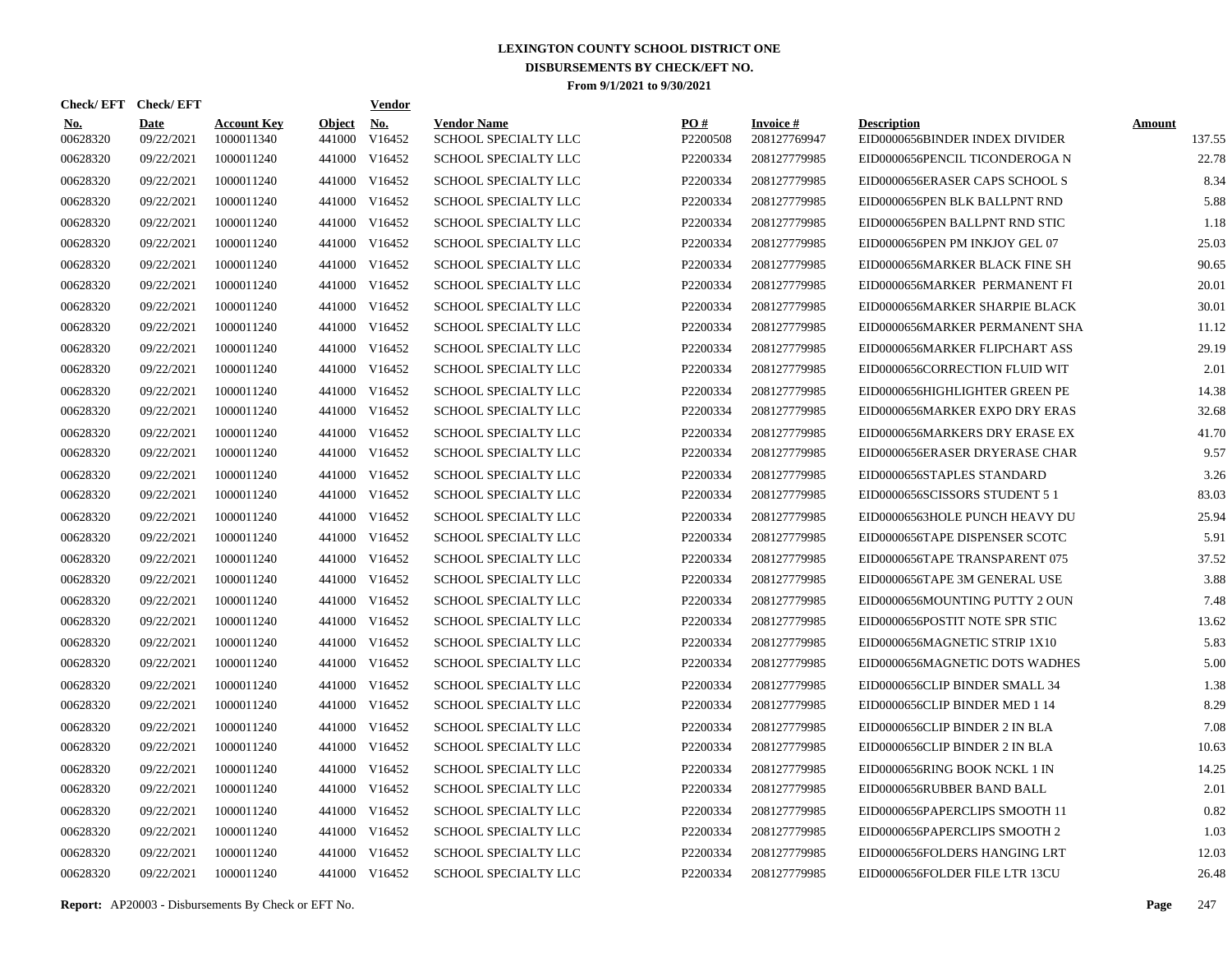| Check/EFT Check/EFT    |                           |                                  |                         | <u>Vendor</u>        |                                            |                 |                                 |                                                      |                        |
|------------------------|---------------------------|----------------------------------|-------------------------|----------------------|--------------------------------------------|-----------------|---------------------------------|------------------------------------------------------|------------------------|
| <b>No.</b><br>00628320 | <b>Date</b><br>09/22/2021 | <b>Account Key</b><br>1000011240 | <b>Object</b><br>441000 | <u>No.</u><br>V16452 | <b>Vendor Name</b><br>SCHOOL SPECIALTY LLC | PO#<br>P2200334 | <b>Invoice#</b><br>208127779985 | <b>Description</b><br>EID0000656LABEL MAIL LSR 1X262 | <b>Amount</b><br>28.36 |
| 00628320               | 09/22/2021                | 1000011240                       | 441000                  | V16452               | <b>SCHOOL SPECIALTY LLC</b>                | P2200334        | 208127779985                    | EID0000656LABEL LASER 5163 WHI                       | 69.53                  |
| 00628320               | 09/22/2021                | 1000011240                       | 441000                  | V16452               | SCHOOL SPECIALTY LLC                       | P2200334        | 208127779985                    | EID0000656ENVELOPE CLASP KRAFT                       | 25.02                  |
| 00628320               | 09/22/2021                | 1000011240                       | 441000                  | V16452               | <b>SCHOOL SPECIALTY LLC</b>                | P2200334        | 208127779985                    | EID0000656ENVELOPE KRAFT CLASP                       | 25.02                  |
| 00628320               | 09/22/2021                | 1000011240                       | 441000                  | V16452               | SCHOOL SPECIALTY LLC                       | P2200334        | 208127779985                    | EID0000656FOLDER 2PKT 85X11 GR                       | 9.24                   |
| 00628320               | 09/22/2021                | 1000011240                       | 441000                  | V16452               | SCHOOL SPECIALTY LLC                       | P2200334        | 208127779985                    | EID0000656CALENDAR DESK PAD SC                       | 7.44                   |
| 00628320               | 09/22/2021                | 1000011240                       | 441000                  | V16452               | SCHOOL SPECIALTY LLC                       | P2200334        | 208127779985                    | EID0000656INDEX CARDS 3X5 RULE                       | 3.80                   |
| 00628320               | 09/22/2021                | 1000011240                       | 441000                  | V16452               | <b>SCHOOL SPECIALTY LLC</b>                | P2200334        | 208127779985                    | EID0000656CARDS INDEX 4X6 RULE                       | 3.19                   |
| 00628320               | 09/22/2021                | 1000011240                       | 441000                  | V16452               | SCHOOL SPECIALTY LLC                       | P2200334        | 208127779985                    | EID0000656CARDS INDEX 5X8 RULE                       | 2.85                   |
| 00628320               | 09/22/2021                | 1000011240                       | 441000                  | V16452               | SCHOOL SPECIALTY LLC                       | P2200334        | 208127779985                    | EID0000656PAPER EASEL POST IT                        | 59.80                  |
| 00628320               | 09/22/2021                | 1000011240                       | 441000                  | V16452               | SCHOOL SPECIALTY LLC                       | P2200334        | 208127779985                    | EID0000656PAPER EASEL POST IT                        | 59.80                  |
| 00628320               | 09/22/2021                | 1000011240                       | 441000                  | V16452               | <b>SCHOOL SPECIALTY LLC</b>                | P2200334        | 208127779985                    | EID0000656PAPER COPIER 85X11 2                       | 15.57                  |
| 00628320               | 09/22/2021                | 1000011240                       | 441000                  | V16452               | <b>SCHOOL SPECIALTY LLC</b>                | P2200334        | 208127779985                    | EID0000656COLORED PAPER 85X11                        | 24.05                  |
| 00628320               | 09/22/2021                | 1000011240                       | 441000                  | V16452               | SCHOOL SPECIALTY LLC                       | P2200334        | 208127779985                    | EID0000656PAPER CHART 24X16 15                       | 9.31                   |
| 00628320               | 09/22/2021                | 1000011240                       | 441000                  | V16452               | SCHOOL SPECIALTY LLC                       | P2200334        | 208127779985                    | EID0000656PAPER CHART 24X32 15                       | 35.01                  |
| 00628320               | 09/22/2021                | 1000011240                       |                         | 441000 V16452        | <b>SCHOOL SPECIALTY LLC</b>                | P2200334        | 208127779985                    | EID0000656PAPER SENTENCE STRIP                       | 9.42                   |
| 00628320               | 09/22/2021                | 1000011240                       | 441000                  | V16452               | SCHOOL SPECIALTY LLC                       | P2200334        | 208127779985                    | EID0000656PAPER SENTENCE STRIP                       | 11.09                  |
| 00628320               | 09/22/2021                | 1000011240                       |                         | 441000 V16452        | SCHOOL SPECIALTY LLC                       | P2200334        | 208127779985                    | EID0000656PAPER CONSTR SHADES                        | 6.45                   |
| 00628320               | 09/22/2021                | 1000011240                       | 441000                  | V16452               | <b>SCHOOL SPECIALTY LLC</b>                | P2200334        | 208127779985                    | EID0000656PAPER CONSTR SHADES                        | 6.45                   |
| 00628320               | 09/22/2021                | 1000011240                       |                         | 441000 V16452        | <b>SCHOOL SPECIALTY LLC</b>                | P2200334        | 208127779985                    | EID0000656PAPER CONSTR SHADES                        | 4.30                   |
| 00628320               | 09/22/2021                | 1000011240                       | 441000                  | V16452               | SCHOOL SPECIALTY LLC                       | P2200334        | 208127779985                    | EID0000656CONST PPR 9X12 HOLID                       | 5.82                   |
| 00628320               | 09/22/2021                | 1000011240                       |                         | 441000 V16452        | SCHOOL SPECIALTY LLC                       | P2200334        | 208127779985                    | EID0000656CONST PPR 9X12 PINK                        | 2.91                   |
| 00628320               | 09/22/2021                | 1000011240                       | 441000                  | V16452               | SCHOOL SPECIALTY LLC                       | P2200334        | 208127779985                    | EID0000656CONST PPR 9X12 VIOLE                       | 2.91                   |
| 00628320               | 09/22/2021                | 1000011240                       | 441000                  | V16452               | <b>SCHOOL SPECIALTY LLC</b>                | P2200334        | 208127779985                    | EID0000656CONST PPR 9X12 BLUE                        | 5.82                   |
| 00628320               | 09/22/2021                | 1000011240                       | 441000                  | V16452               | <b>SCHOOL SPECIALTY LLC</b>                | P2200334        | 208127779985                    | EID0000656CONST PPR 9X12 SKY B                       | 4.37                   |
| 00628320               | 09/22/2021                | 1000011240                       | 441000                  | V16452               | SCHOOL SPECIALTY LLC                       | P2200334        | 208127779985                    | EID0000656CONST PPR 9X12 HOLID                       | 4.37                   |
| 00628320               | 09/22/2021                | 1000011240                       | 441000                  | V16452               | <b>SCHOOL SPECIALTY LLC</b>                | P2200334        | 208127779985                    | EID0000656CONST PPR 9X12 ORANG                       | 4.37                   |
| 00628320               | 09/22/2021                | 1000011240                       | 441000                  | V16452               | <b>SCHOOL SPECIALTY LLC</b>                | P2200334        | 208127779985                    | EID0000656CONST PPR 9X12 ORANG                       | 1.46                   |
| 00628320               | 09/22/2021                | 1000011240                       | 441000                  | V16452               | <b>SCHOOL SPECIALTY LLC</b>                | P2200334        | 208127779985                    | EID0000656CONST PPR 9X12 ORANG                       | 2.91                   |
| 00628320               | 09/22/2021                | 1000011240                       | 441000                  | V16452               | SCHOOL SPECIALTY LLC                       | P2200334        | 208127779985                    | EID0000656CONST PPR 9X12 BROWN                       | 4.37                   |
| 00628320               | 09/22/2021                | 1000011240                       | 441000                  | V16452               | SCHOOL SPECIALTY LLC                       | P2200334        | 208127779985                    | EID0000656CONST PPR 9X12 BLACK                       | 5.82                   |
| 00628320               | 09/22/2021                | 1000011240                       | 441000                  | V16452               | <b>SCHOOL SPECIALTY LLC</b>                | P2200334        | 208127779985                    | EID0000656CONST PPR 9X12 WHITE                       | 5.82                   |
| 00628320               | 09/22/2021                | 1000011240                       | 441000                  | V16452               | <b>SCHOOL SPECIALTY LLC</b>                | P2200334        | 208127779985                    | EID0000656CONST PPR 9X12 WHITE                       | 4.37                   |
| 00628320               | 09/22/2021                | 1000011240                       | 441000                  | V16452               | <b>SCHOOL SPECIALTY LLC</b>                | P2200334        | 208127779985                    | EID0000656CONST PPR 9X12 ASSOR                       | 4.37                   |
| 00628320               | 09/22/2021                | 1000011240                       | 441000                  | V16452               | <b>SCHOOL SPECIALTY LLC</b>                | P2200334        | 208127779985                    | EID0000656CONST PPR 12X18 HOLI                       | 5.54                   |
| 00628320               | 09/22/2021                | 1000011240                       |                         | 441000 V16452        | <b>SCHOOL SPECIALTY LLC</b>                | P2200334        | 208127779985                    | EID0000656CONST PPR 12X18 PINK                       | 2.77                   |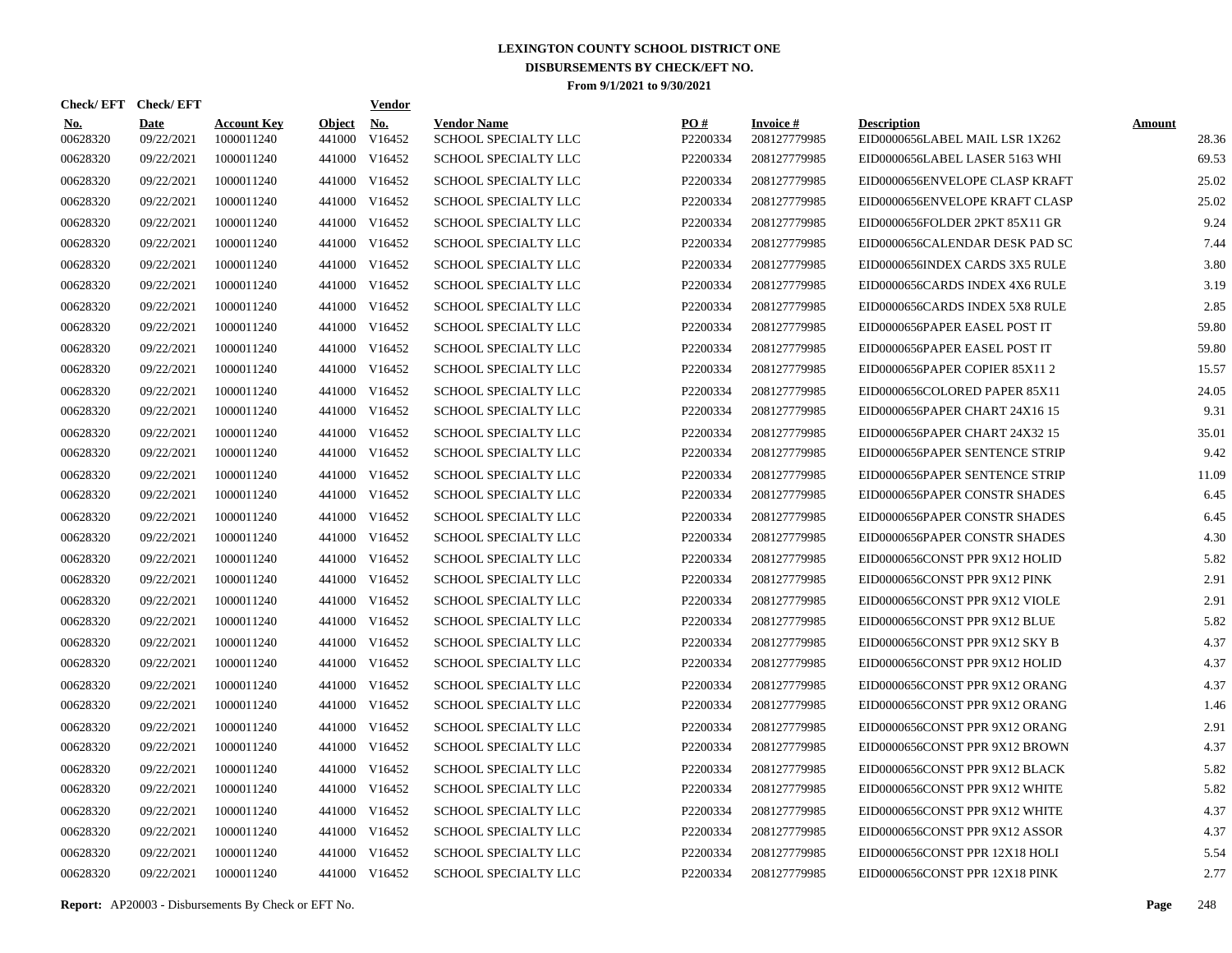| Check/EFT Check/EFT    |                           |                                  |                         | <b>Vendor</b>        |                                            |                               |                                 |                                                      |                       |
|------------------------|---------------------------|----------------------------------|-------------------------|----------------------|--------------------------------------------|-------------------------------|---------------------------------|------------------------------------------------------|-----------------------|
| <u>No.</u><br>00628320 | <b>Date</b><br>09/22/2021 | <b>Account Key</b><br>1000011240 | <b>Object</b><br>441000 | <u>No.</u><br>V16452 | <b>Vendor Name</b><br>SCHOOL SPECIALTY LLC | $\underline{PO#}$<br>P2200334 | <b>Invoice#</b><br>208127779985 | <b>Description</b><br>EID0000656CONST PPR 12X18 VIOL | <b>Amount</b><br>2.77 |
| 00628320               | 09/22/2021                | 1000011240                       |                         | 441000 V16452        | SCHOOL SPECIALTY LLC                       | P2200334                      | 208127779985                    | EID0000656CONST PPR 12X18 VIOL                       | 5.54                  |
| 00628320               | 09/22/2021                | 1000011240                       |                         | 441000 V16452        | SCHOOL SPECIALTY LLC                       | P2200334                      | 208127779985                    | EID0000656CONST PPR 12X18 BLUE                       | 5.54                  |
| 00628320               | 09/22/2021                | 1000011240                       |                         | 441000 V16452        | SCHOOL SPECIALTY LLC                       | P2200334                      | 208127779985                    | EID0000656CONST PPR 12X18 SKY                        | 2.77                  |
| 00628320               | 09/22/2021                | 1000011240                       |                         | 441000 V16452        | SCHOOL SPECIALTY LLC                       | P2200334                      | 208127779985                    | EID0000656CONST PPR 12X18 HOLI                       | 5.54                  |
| 00628320               | 09/22/2021                | 1000011240                       |                         | 441000 V16452        | SCHOOL SPECIALTY LLC                       | P2200334                      | 208127779985                    | EID0000656CONST PPR 12x18 YELL                       | 2.77                  |
| 00628320               | 09/22/2021                | 7743019040                       |                         | 466041 V16452        | SCHOOL SPECIALTY LLC                       | P2201555                      | 208128158856                    | EID0000656CONST PPR 12X18 HOLI                       | 16.64                 |
| 00628320               | 09/22/2021                | 7743019040                       |                         | 466041 V16452        | SCHOOL SPECIALTY LLC                       | P2201555                      | 208128158856                    | EID0000656CONST PPR 12X18 PINK                       | 19.40                 |
| 00628320               | 09/22/2021                | 7743019040                       |                         | 466041 V16452        | SCHOOL SPECIALTY LLC                       | P2201555                      | 208128158856                    | EID0000656CONST PPR 18X24 BLUE                       | 44.43                 |
| 00628320               | 09/22/2021                | 7743019040                       |                         | 466041 V16452        | SCHOOL SPECIALTY LLC                       | P <sub>2201555</sub>          | 208128158856                    | EID0000656CONST PPR 18X24 SKY                        | 49.98                 |
| 00628320               | 09/22/2021                | 7743019040                       |                         | 466041 V16452        | SCHOOL SPECIALTY LLC                       | P2201555                      | 208128158856                    | EID0000656CONST PPR 18X24 HOLI                       | 33.32                 |
| 00628320               | 09/22/2021                | 7743019040                       |                         | 466041 V16452        | SCHOOL SPECIALTY LLC                       | P2201555                      | 208128158856                    | EID0000656CONST PPR 18X24 YELL                       | 55.53                 |
| 00628320               | 09/22/2021                | 7743019040                       |                         | 466041 V16452        | SCHOOL SPECIALTY LLC                       | P2201555                      | 208128158856                    | EID0000656CONST PPR 18X24 ORAN                       | 27.77                 |
| 00628320               | 09/22/2021                | 7743019040                       |                         | 466041 V16452        | SCHOOL SPECIALTY LLC                       | P2201555                      | 208128158856                    | EID0000656CONST PPR 18X24 BLAC                       | 27.77                 |
| 00628320               | 09/22/2021                | 7743019040                       |                         | 466041 V16452        | SCHOOL SPECIALTY LLC                       | P2201555                      | 208128158856                    | EID0000656CONST PPR 18X24 WHIT                       | 66.64                 |
| 00628320               | 09/22/2021                | 7743019040                       |                         | 466041 V16452        | SCHOOL SPECIALTY LLC                       | P2201555                      | 208128158856                    | EID0000656PAPER CARDSTOCK 85X1                       | 194.40                |
| 00628320               | 09/22/2021                | 7743019040                       |                         | 466041 V16452        | SCHOOL SPECIALTY LLC                       | P2201555                      | 208128158856                    | EID0000656PAPER CHART 24X16 15                       | 41.89                 |
| 00628320               | 09/22/2021                | 7743019040                       |                         | 466041 V16452        | SCHOOL SPECIALTY LLC                       | P2201555                      | 208128158856                    | EID0000656PAPER CHART 24X32 15                       | 48.14                 |
| 00628320               | 09/22/2021                | 7743019040                       |                         | 466041 V16452        | SCHOOL SPECIALTY LLC                       | P2201555                      | 208128158856                    | EID0000656PAPER EASEL POST IT                        | 55.62                 |
| 00628320               | 09/22/2021                | 7743019040                       |                         | 466041 V16452        | SCHOOL SPECIALTY LLC                       | P2201555                      | 208128158856                    | EID0000656BINDER POLYPROPYLENE                       | 85.06                 |
|                        |                           |                                  |                         |                      |                                            |                               |                                 | <b>Check Total</b>                                   | 8,469.43              |
| 00628321               | 09/22/2021                | 7802070027                       |                         | 466034 V02639        | SEEL, WILLIAM JOSEPH                       |                               |                                 | VFB.WK.9.17.2021 Varsity FB vs South Aiken           | 147.40                |
|                        |                           |                                  |                         |                      |                                            |                               |                                 | <b>Check Total</b>                                   | 147.40                |
| 00628322               | 09/22/2021                | 7802070020                       |                         | 466034 V16906        | STAMPS, SETH CAMERON                       |                               | FB.LMS.09.15.21                 | FB game LMS                                          | 55.00                 |
|                        |                           |                                  |                         |                      |                                            |                               |                                 | <b>Check Total</b>                                   | 55.00                 |
| 00628323               | 09/22/2021                | 7802077011                       |                         | 466041 V15389        | STRICTLY RUNNING                           | P2203434                      | 3711                            | <b>Bibs for Pelicans Invitational</b>                | 632.20                |
|                        |                           |                                  |                         |                      |                                            |                               |                                 | <b>Check Total</b>                                   | 632.20                |
| 00628324               | 09/22/2021                | 7802072015                       |                         | 466041 V00137        | T AND T SPORTS                             | P2203032                      | 921-024                         | <b>CHIN STRAPS</b>                                   | 308.16                |
| 00628324               | 09/22/2021                | 7802072015                       |                         | 466041 V00137        | <b>TAND T SPORTS</b>                       | P2203032                      | 921-024                         | <b>SHIPPING</b>                                      | 12.84                 |
| 00628324               | 09/22/2021                | 7802072015                       |                         | 466041 V00137        | <b>TAND T SPORTS</b>                       | P2203032                      | 921-024                         | <b>VEGAS T-SHIRTS</b>                                | 363.80                |
| 00628324               | 09/22/2021                | 7802072015                       | 466041                  | V00137               | T AND T SPORTS                             | P2203032                      | 921-024                         | <b>SHORTS</b>                                        | 577.80                |
| 00628324               | 09/22/2021                | 7802072015                       |                         | 466041 V00137        | <b>T AND T SPORTS</b>                      | P2203032                      | 921-024                         | <b>SHIPPING</b>                                      | 42.80                 |
|                        |                           |                                  |                         |                      |                                            |                               |                                 |                                                      |                       |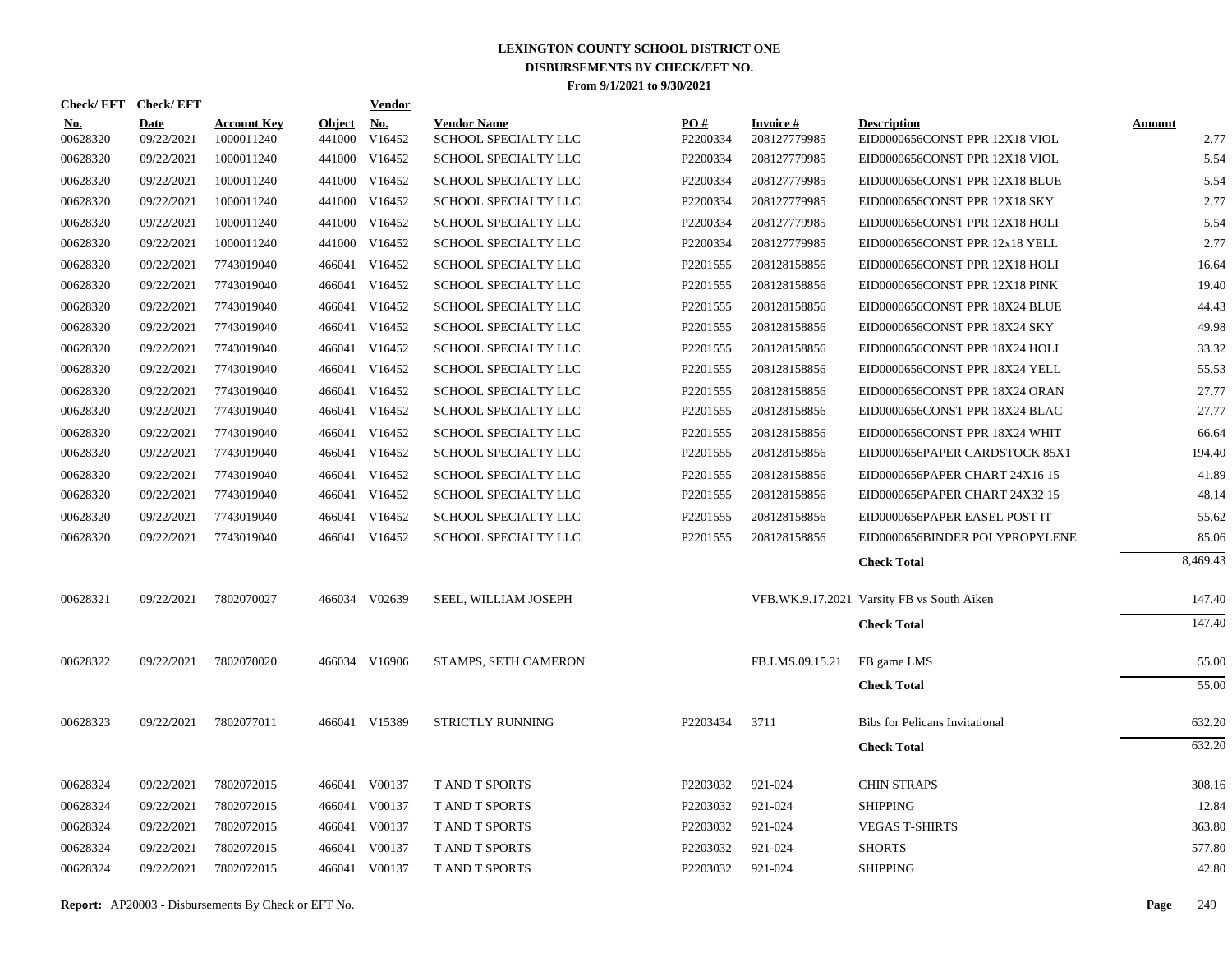| Check/EFT Check/EFT    |                           |                                  |                         | <u>Vendor</u>        |                                             |                 |                            |                                                         |                        |
|------------------------|---------------------------|----------------------------------|-------------------------|----------------------|---------------------------------------------|-----------------|----------------------------|---------------------------------------------------------|------------------------|
| <u>No.</u><br>00628324 | <b>Date</b><br>09/22/2021 | <b>Account Key</b><br>7802072015 | <b>Object</b><br>466041 | <u>No.</u><br>V00137 | <b>Vendor Name</b><br><b>T AND T SPORTS</b> | PO#<br>P2203032 | <b>Invoice#</b><br>921-024 | <b>Description</b><br><b>EMBRODIERY CHARGE FOR HATS</b> | <b>Amount</b><br>82.39 |
|                        |                           |                                  |                         |                      |                                             |                 |                            | <b>Check Total</b>                                      | 1,387.79               |
| 00628325               | 09/22/2021                | 7802072011                       |                         | 466034 V15988        | TAYLOR, ZACHARY LEE                         |                 | VFB.LHS.09.16.21 Official  |                                                         | 107.00                 |
|                        |                           |                                  |                         |                      |                                             |                 |                            | <b>Check Total</b>                                      | 107.00                 |
| 00628326               | 09/22/2021                | 1000025411                       |                         | 432300 V11036        | THE HOODMAN                                 | P2200425        | 7093                       | LHS P106-Clean Grease Exhaust                           | 30.00                  |
| 00628326               | 09/22/2021                | 1000025411                       | 432300                  | V11036               | THE HOODMAN                                 | P2200425        | 7093                       | LHS Stadium-Clean Grease Exhau                          | 65.00                  |
| 00628326               | 09/22/2021                | 1000025413                       |                         | 432300 V11036        | THE HOODMAN                                 | P2200425        | 7093                       | GHS Stadium-Clean Grease Exhau                          | 65.00                  |
| 00628326               | 09/22/2021                | 1000025415                       |                         | 432300 V11036        | THE HOODMAN                                 | P2200425        | 7093                       | PHS Culinary Arts Hood 1-Clean                          | 175.00                 |
| 00628326               | 09/22/2021                | 1000025415                       |                         | 432300 V11036        | THE HOODMAN                                 | P2200425        | 7093                       | PHS Culinary Arts Hood 2-Clean                          | 130.00                 |
| 00628326               | 09/22/2021                | 1000025415                       |                         | 432300 V11036        | THE HOODMAN                                 | P2200425        | 7093                       | PHS Stadium-Clean Grease Exhau                          | 65.00                  |
| 00628326               | 09/22/2021                | 1000025421                       |                         | 432300 V11036        | THE HOODMAN                                 | P2200425        | 7093                       | LTC Culinary Arts Hood 1-Clean                          | 30.00                  |
| 00628326               | 09/22/2021                | 1000025421                       |                         | 432300 V11036        | THE HOODMAN                                 | P2200425        | 7093                       | LTC Culinary Arts Hood 2-Clean                          | 130.00                 |
| 00628326               | 09/22/2021                | 1000025427                       |                         | 432300 V11036        | THE HOODMAN                                 | P2200425        | 7093                       | WKHS Stadium-Clean Grease Exha                          | 65.00                  |
| 00628326               | 09/22/2021                | 1000025434                       |                         | 432300 V11036        | THE HOODMAN                                 | P2200425        | 7093                       | PHMS 500 Hall Kitchen                                   | 30.00                  |
| 00628326               | 09/22/2021                | 1000025437                       |                         | 432300 V11036        | THE HOODMAN                                 | P2200425        | 7093                       | CSMS 500 Hall Kitchen-Clean Gr                          | 30.00                  |
| 00628326               | 09/22/2021                | 1000025443                       |                         | 432300 V11036        | THE HOODMAN                                 | P2200425        | 7093                       | MGMS Room 117A - Clean Grease                           | 30.00                  |
| 00628326               | 09/22/2021                | 1000025444                       |                         | 432300 V11036        | THE HOODMAN                                 | P2200425        | 7093                       | RBHS Room A205B-Clean Grease E                          | 30.00                  |
| 00628326               | 09/22/2021                | 1000025444                       | 432300                  | V11036               | THE HOODMAN                                 | P2200425        | 7093                       | RBHS Room B203-Clean Grease Ex                          | 30.00                  |
| 00628326               | 09/22/2021                | 1000025444                       |                         | 432300 V11036        | THE HOODMAN                                 | P2200425        | 7093                       | RBHS Room C103-Clean Grease Ex                          | 30.00                  |
| 00628326               | 09/22/2021                | 1000025444                       | 432300                  | V11036               | THE HOODMAN                                 | P2200425        | 7093                       | RBHS Stadium Home Side-Clean G                          | 65.00                  |
| 00628326               | 09/22/2021                | 1000025444                       |                         | 432300 V11036        | THE HOODMAN                                 | P2200425        | 7093                       | RBHS Stadium Visitor Side-Clea                          | 65.00                  |
|                        |                           |                                  |                         |                      |                                             |                 |                            | <b>Check Total</b>                                      | 1,065.00               |
| 00628327               | 09/22/2021                | 1000025408                       |                         | 441020 V02065        | THE OFFICE PAL INC                          | P2202676        | 0194030-IN                 | Toner Cartridge Cyan - 330-119                          | 107.81                 |
|                        |                           |                                  |                         |                      |                                             |                 |                            | <b>Check Total</b>                                      | 107.81                 |
| 00628328               | 09/22/2021                | 1000025408                       | 441020                  | V01654               | TMS TOTAL MAINTENANCE SOLUTION              | P2203075        | <b>INV26260</b>            | DM - 55/64 Female VP Aerator -                          | 0.05                   |
| 00628328               | 09/22/2021                | 1000025408                       |                         | 441020 V01654        | TMS TOTAL MAINTENANCE SOLUTION              | P2203075        | <b>INV26260</b>            | DM-13KW 3/8 IPS THDS Female A                           | 0.00                   |
| 00628328               | 09/22/2021                | 1000025411                       | 441020                  | V01654               | TMS TOTAL MAINTENANCE SOLUTION              | P2203075        | <b>INV26260</b>            | LHS - V551A Vac Breaker Repair                          | 56.92                  |
| 00628328               | 09/22/2021                | 1000025412                       |                         | 441020 V01654        | TMS TOTAL MAINTENANCE SOLUTION              | P2203075        | <b>INV26260</b>            | LES - Zurn 3.5 GPF Closet Kit                           | 289.76                 |
| 00628328               | 09/22/2021                | 1000025413                       | 441020                  | V01654               | TMS TOTAL MAINTENANCE SOLUTION              | P2203075        | <b>INV26260</b>            | GHS - A38A Repair Kit 3.5 Clos                          | 309.02                 |
| 00628328               | 09/22/2021                | 1000025415                       | 441020                  | V01654               | TMS TOTAL MAINTENANCE SOLUTION              | P2203075        | <b>INV26260</b>            | PHS - Faucet Rosette Deep Patt                          | 14.98                  |
| 00628328               | 09/22/2021                | 1000025415                       | 441020                  | V01654               | TMS TOTAL MAINTENANCE SOLUTION              | P2203075        | <b>INV26260</b>            | PHS - Faucet Rosette Flat Patt                          | 5.99                   |
| 00628328               | 09/22/2021                | 1000025416                       |                         | 441020 V01654        | TMS TOTAL MAINTENANCE SOLUTION              | P2203075        | <b>INV26260</b>            | PES - 1 1/2 Spud W/Golden Wash                          | 85.07                  |
|                        |                           |                                  |                         |                      |                                             |                 |                            |                                                         |                        |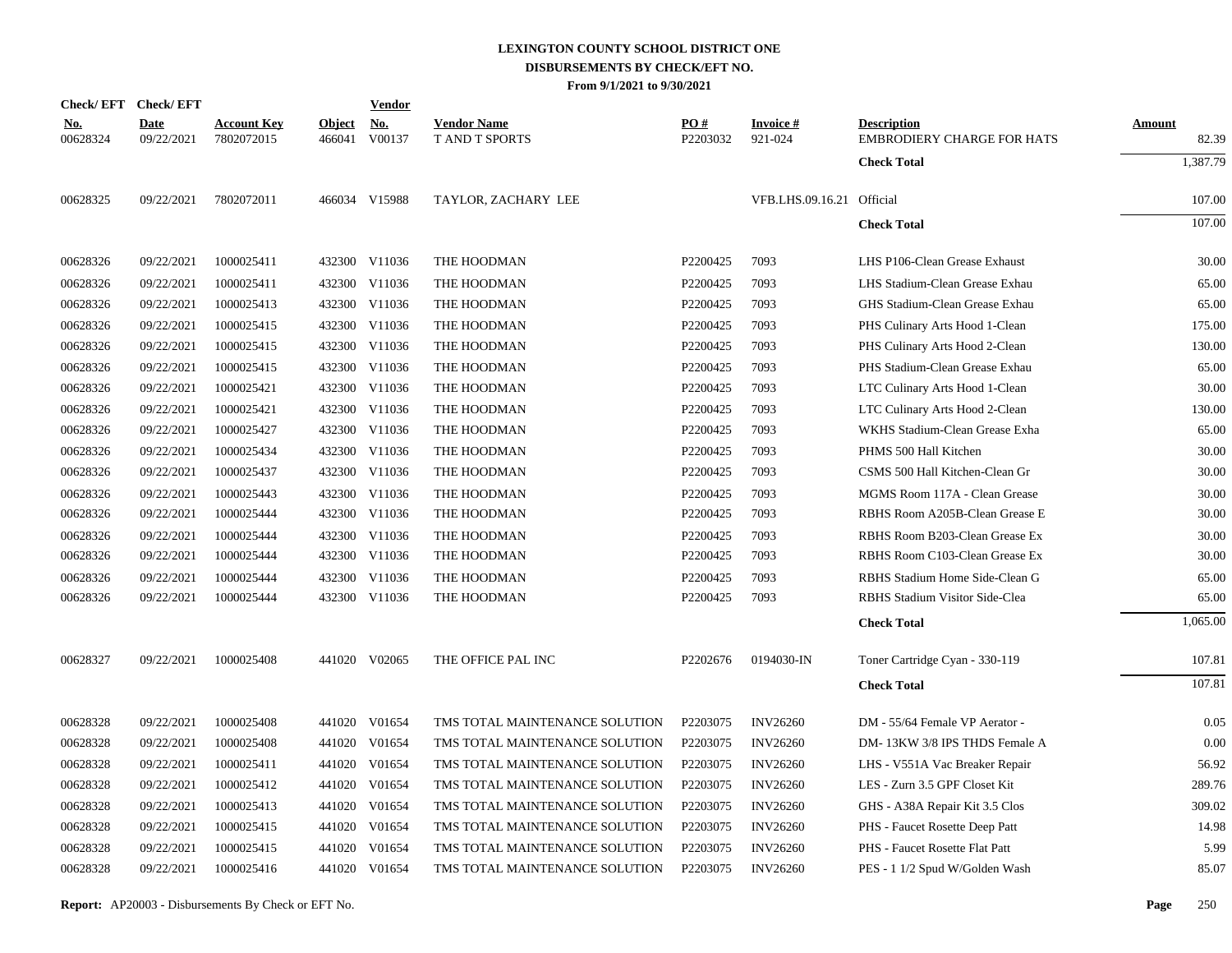| Check/EFT Check/EFT |                           |                                  |                  | <b>Vendor</b>                         |                                                      |                      |                                    |                                                      |                         |
|---------------------|---------------------------|----------------------------------|------------------|---------------------------------------|------------------------------------------------------|----------------------|------------------------------------|------------------------------------------------------|-------------------------|
| No.<br>00628328     | <b>Date</b><br>09/22/2021 | <b>Account Key</b><br>1000025422 | Object<br>441020 | $\underline{\mathrm{No}}$ .<br>V01654 | <b>Vendor Name</b><br>TMS TOTAL MAINTENANCE SOLUTION | PO#<br>P2203075      | <b>Invoice#</b><br><b>INV26260</b> | <b>Description</b><br>OGES - EZ Install Bolt Cap Kit | <u>Amount</u><br>208.44 |
| 00628328            | 09/22/2021                | 1000025423                       | 441020           | V01654                                | TMS TOTAL MAINTENANCE SOLUTION                       | P2203075             | <b>INV26260</b>                    | SGES - Speakman Hot Stem Unit                        | 251.45                  |
| 00628328            | 09/22/2021                | 1000025423                       | 441020           | V01654                                | TMS TOTAL MAINTENANCE SOLUTION                       | P2203075             | <b>INV26260</b>                    | SGES - Speakman Cold Stem Unit                       | 251.45                  |
| 00628328            | 09/22/2021                | 1000025425                       | 441020           | V01654                                | TMS TOTAL MAINTENANCE SOLUTION                       | P2203075             | <b>INV26260</b>                    | <b>WKES</b> - Elastomer Closet Gasket                | 161.14                  |
| 00628328            | 09/22/2021                | 1000025426                       | 441020           | V01654                                | TMS TOTAL MAINTENANCE SOLUTION                       | P2203075             | <b>INV26260</b>                    | WKMS - AM/STD 1 1/2 Closet Spu                       | 163.60                  |
| 00628328            | 09/22/2021                | 1000025427                       | 441020           | V01654                                | TMS TOTAL MAINTENANCE SOLUTION                       | P2203075             | <b>INV26260</b>                    | WKHS - B50A Handle ASM Regal R                       | 12.33                   |
| 00628328            | 09/22/2021                | 1000025430                       | 441020           | V01654                                | TMS TOTAL MAINTENANCE SOLUTION                       | P2203075             | <b>INV26260</b>                    | PMS - Toilet Seat-Elong-O/F-L/                       | 296.35                  |
| 00628328            | 09/22/2021                | 1000025434                       | 441020           | V01654                                | TMS TOTAL MAINTENANCE SOLUTION                       | P2203075             | <b>INV26260</b>                    | PHMS - Great Grease Silicone                         | 9.10                    |
| 00628328            | 09/22/2021                | 1000025435                       | 441020           | V01654                                | TMS TOTAL MAINTENANCE SOLUTION                       | P2203075             | <b>INV26260</b>                    | PHES - Green Seal Supreme Flap                       | 31.67                   |
| 00628328            | 09/22/2021                | 1000025438                       | 441020           | V01654                                | TMS TOTAL MAINTENANCE SOLUTION                       | P2203075             | <b>INV26260</b>                    | CSES - Angle Stop 1/4 Turn 3/8                       | 55.75                   |
| 00628328            | 09/22/2021                | 1000025440                       |                  | 441020 V01654                         | TMS TOTAL MAINTENANCE SOLUTION                       | P2203075             | <b>INV26260</b>                    | NPES - 1 1/2 Rubber S/J Washe                        | 4.82                    |
| 00628328            | 09/22/2021                | 1000025440                       |                  | 441020 V01654                         | TMS TOTAL MAINTENANCE SOLUTION                       | P2203075             | <b>INV26260</b>                    | NPES - Sloan/Zurn Flush Valve                        | 7.49                    |
| 00628328            | 09/22/2021                | 1000025441                       |                  | 441020 V01654                         | TMS TOTAL MAINTENANCE SOLUTION                       | P2203075             | <b>INV26260</b>                    | RCES - Zurn Plastic Inside Cov                       | 54.14                   |
|                     |                           |                                  |                  |                                       |                                                      |                      |                                    | <b>Check Total</b>                                   | 2,269.52                |
|                     |                           |                                  |                  |                                       |                                                      |                      |                                    |                                                      |                         |
| 00628329            | 09/22/2021                | 7802072011                       |                  | 466034 V14323                         | WARD, RANDY B                                        |                      | VFB.LHS.09.18.21 Official          |                                                      | 132.10                  |
|                     |                           |                                  |                  |                                       |                                                      |                      |                                    | <b>Check Total</b>                                   | 132.10                  |
|                     |                           |                                  |                  |                                       |                                                      |                      |                                    |                                                      |                         |
| 00628330            | 09/22/2021                | 3260011303                       |                  | 441000 V14086                         | WARDS NATURAL SCIENCE EST LLC                        | P <sub>2201405</sub> | 8805653441                         | Butterfly cage as ladybug habi                       | 63.58                   |
|                     |                           |                                  |                  |                                       |                                                      |                      |                                    | <b>Check Total</b>                                   | 63.58                   |
| 00628331            | 09/22/2021                | 7802080011                       |                  | 466034 V03214                         | <b>WARREN, LINDA</b>                                 |                      | VVB.LHS.09.07.21 Official          |                                                      | 72.70                   |
|                     |                           |                                  |                  |                                       |                                                      |                      |                                    | <b>Check Total</b>                                   | 72.70                   |
|                     |                           |                                  |                  |                                       |                                                      |                      |                                    |                                                      |                         |
| 00628332            | 09/22/2021                | 7802070020                       |                  | 466034 V15375                         | WEATHERS, WILLIAM BERT                               |                      | FB.LMS.09.16.21                    | FB LMS vs PHM                                        | 55.00                   |
|                     |                           |                                  |                  |                                       |                                                      |                      |                                    | <b>Check Total</b>                                   | 55.00                   |
| 00628333            | 09/22/2021                | 1000011225                       |                  | 441000 V00493                         | WEST MUSIC CO                                        | P2202833             | SI2047443                          | Westwood RA9201-12                                   | 194.97                  |
| 00628333            | 09/22/2021                | 1000011225                       |                  | 441000 V00493                         | WEST MUSIC CO                                        | P2202833             | SI2047443                          |                                                      | 17.55                   |
|                     |                           |                                  |                  |                                       |                                                      |                      |                                    | Shipping                                             |                         |
|                     |                           |                                  |                  |                                       |                                                      |                      |                                    | <b>Check Total</b>                                   | 212.52                  |
| 00628334            | 09/22/2021                | 7802070027                       |                  | 466034 V02848                         | WILLIS, WILLIAM J                                    |                      |                                    | VFB.WK.9.17.2021 Varsity FB vs South Aiken           | 117.70                  |
|                     |                           |                                  |                  |                                       |                                                      |                      |                                    | <b>Check Total</b>                                   | 117.70                  |
|                     |                           |                                  |                  |                                       |                                                      |                      |                                    |                                                      |                         |
| 00628335            | 09/22/2021                | 1000021207                       |                  | 431200 V01103                         | AMERICAN SCHOOL COUNSELOR ASSO P2203405              |                      | P2203405.ADM                       | ASCA @home virtual Conference                        | 109.00                  |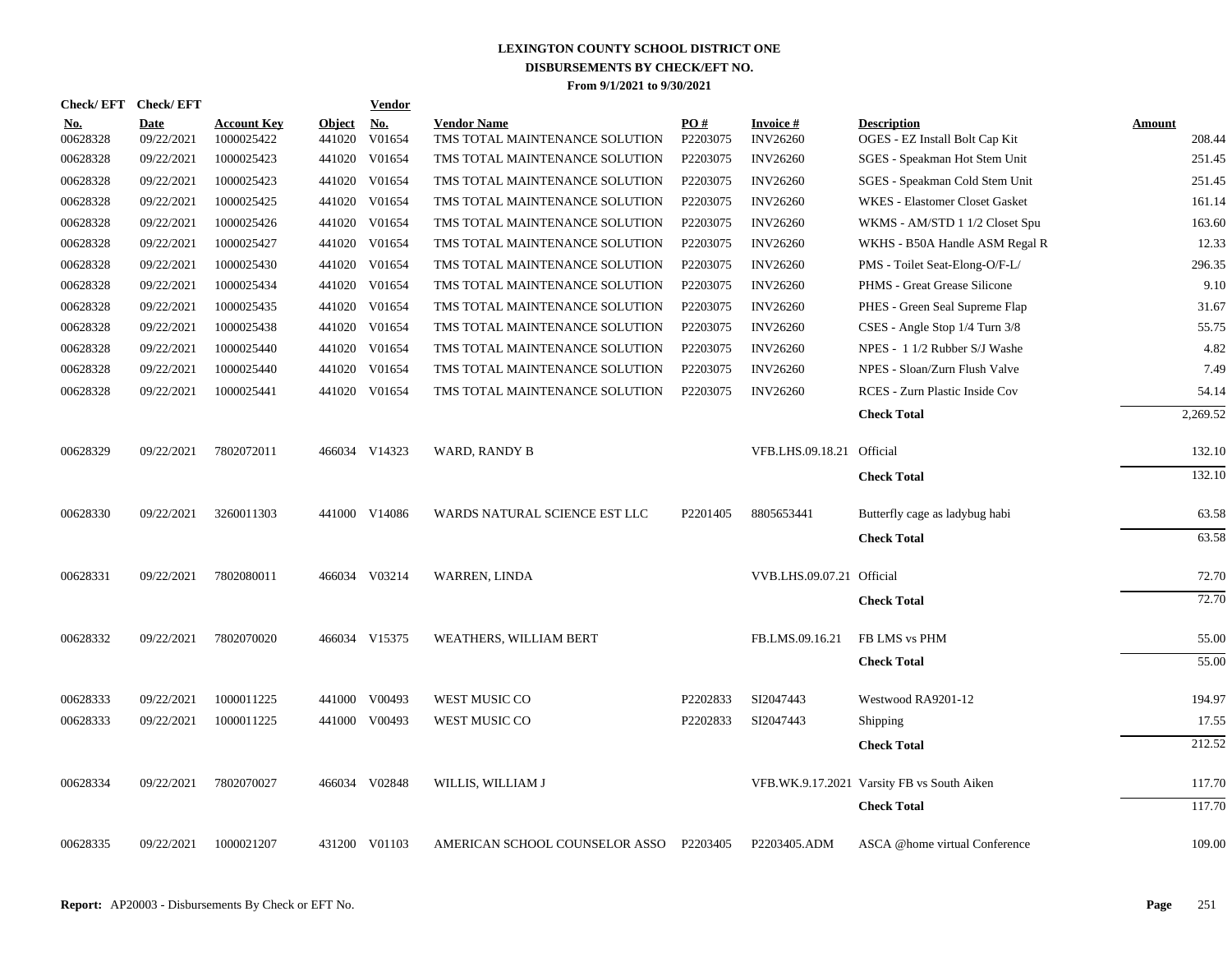|            | Check/EFT Check/EFT |                                                            |               | <b>Vendor</b> |                                |          |                 |                                          |                         |
|------------|---------------------|------------------------------------------------------------|---------------|---------------|--------------------------------|----------|-----------------|------------------------------------------|-------------------------|
| <u>No.</u> | <b>Date</b>         | <b>Account Key</b>                                         | <b>Object</b> | <u>No.</u>    | <b>Vendor Name</b>             | PO#      | <b>Invoice#</b> | <b>Description</b><br><b>Check Total</b> | <b>Amount</b><br>109.00 |
|            |                     |                                                            |               |               |                                |          |                 |                                          |                         |
| 00628336   | 09/22/2021          | 1000011124                                                 |               | 434500 V13098 | <b>LEARNING A-Z</b>            | P2203447 | P2203447.RBE    | Reading A-Z Renewal                      | 1,500.00                |
| 00628336   | 09/22/2021          | 1000011224                                                 |               | 434500 V13098 | <b>LEARNING A-Z</b>            | P2203447 | P2203447.RBE    | Raz-Kids Renewal                         | 1,999.99                |
| 00628336   | 09/22/2021          | 1000011324                                                 |               | 434500 V13098 | <b>LEARNING A-Z</b>            | P2203447 | P2203447.RBE    | Reading A-Z Renewal                      | 1,041.25                |
| 00628336   | 09/22/2021          | 1000011324                                                 |               | 434500 V13098 | <b>LEARNING A-Z</b>            | P2203447 | P2203447.RBE    | Raz-Kids Renewal                         | 541.26                  |
|            |                     |                                                            |               |               |                                |          |                 | <b>Check Total</b>                       | 5,082.50                |
| 00628337   | 09/22/2021          | 2710012503                                                 |               | 431300 V00636 | RICHLAND COUNTY SCHOOL DISTRIC | P2203399 | P2203399.ADM    | Deaf and Hard of Hearing Servi           | 12,765.60               |
| 00628337   | 09/22/2021          | 2710012503                                                 |               | 431300 V00636 | RICHLAND COUNTY SCHOOL DISTRIC | P2203399 | P2203399.ADM    | <b>Additional Services</b>               | 2,064.22                |
|            |                     |                                                            |               |               |                                |          |                 | <b>Check Total</b>                       | 14,829.82               |
| 00628338   | 09/24/2021          | 1000000000                                                 |               | 245830 V02431 | AMERIPRISE FINANCIAL SERV      |          | 2620/2101180    | AP INTERFACE 9-25-21                     | 525.00                  |
|            |                     |                                                            |               |               |                                |          |                 | <b>Check Total</b>                       | 525.00                  |
| 00628339   | 09/24/2021          | 1000000000                                                 |               | 245830 V02431 | AMERIPRISE FINANCIAL SERV      |          | 2622/2101180    | AP INTERFACE 9-25-21                     | 150.00                  |
|            |                     |                                                            |               |               |                                |          |                 | <b>Check Total</b>                       | 150.00                  |
| 00628340   | 09/24/2021          | 1000000000                                                 |               | 245800 V00600 | ANN B MATTHEWS TRUSTEE         |          | 2760/2101180    | AP INTERFACE 9-25-21                     | 1,125.00                |
|            |                     |                                                            |               |               |                                |          |                 | <b>Check Total</b>                       | 1,125.00                |
| 00628341   | 09/24/2021          | 1000000000                                                 |               | 245830 V00179 | AXA EQUITABLE LIFE INS COEQUI  |          | 2620/2101180    | AP INTERFACE 9-25-21                     | 4,338.23                |
|            |                     |                                                            |               |               |                                |          |                 | <b>Check Total</b>                       | 4,338.23                |
| 00628342   | 09/24/2021          | 1000000000                                                 |               | 245830 V00179 | AXA EQUITABLE LIFE INS COEQUI  |          | 2622/2101180    | AP INTERFACE 9-25-21                     | 150.00                  |
|            |                     |                                                            |               |               |                                |          |                 | <b>Check Total</b>                       | 150.00                  |
| 00628343   | 09/24/2021          | 1000000000                                                 |               | 245650 V00193 | COLONIAL SUPPLEMENTAL INS SUP  |          | 2350/2101180    | AP INTERFACE 9-25-21                     | 13,482.27               |
|            |                     |                                                            |               |               |                                |          |                 | <b>Check Total</b>                       | 13,482.27               |
| 00628344   | 09/24/2021          | 1000000000                                                 |               | 245670 V00194 | COLONIAL SUPPLEMENTAL INS SUPP |          | 2354/2101180    | AP INTERFACE 9-25-21                     | 19,181.38               |
|            |                     |                                                            |               |               |                                |          |                 | <b>Check Total</b>                       | 19,181.38               |
| 00628345   | 09/24/2021          | 1000000000                                                 |               | 245660 V00195 | COLONIAL SUPPLEMENTAL INS SUPP |          | 2352/2101180    | AP INTERFACE 9-25-21                     | 33,942.68               |
|            |                     |                                                            |               |               |                                |          |                 | <b>Check Total</b>                       | 33,942.68               |
|            |                     |                                                            |               |               |                                |          |                 |                                          |                         |
| 00628346   | 09/24/2021          | 1000000000                                                 |               | 245680 V14828 | COLONIAL SUPPLEMENTAL INSURANC |          | 2356/2101180    | AP INTERFACE 9-25-21                     | 4,969.26                |
|            |                     | <b>Report:</b> AP20003 - Disbursements By Check or EFT No. |               |               |                                |          |                 |                                          | 252<br>Page             |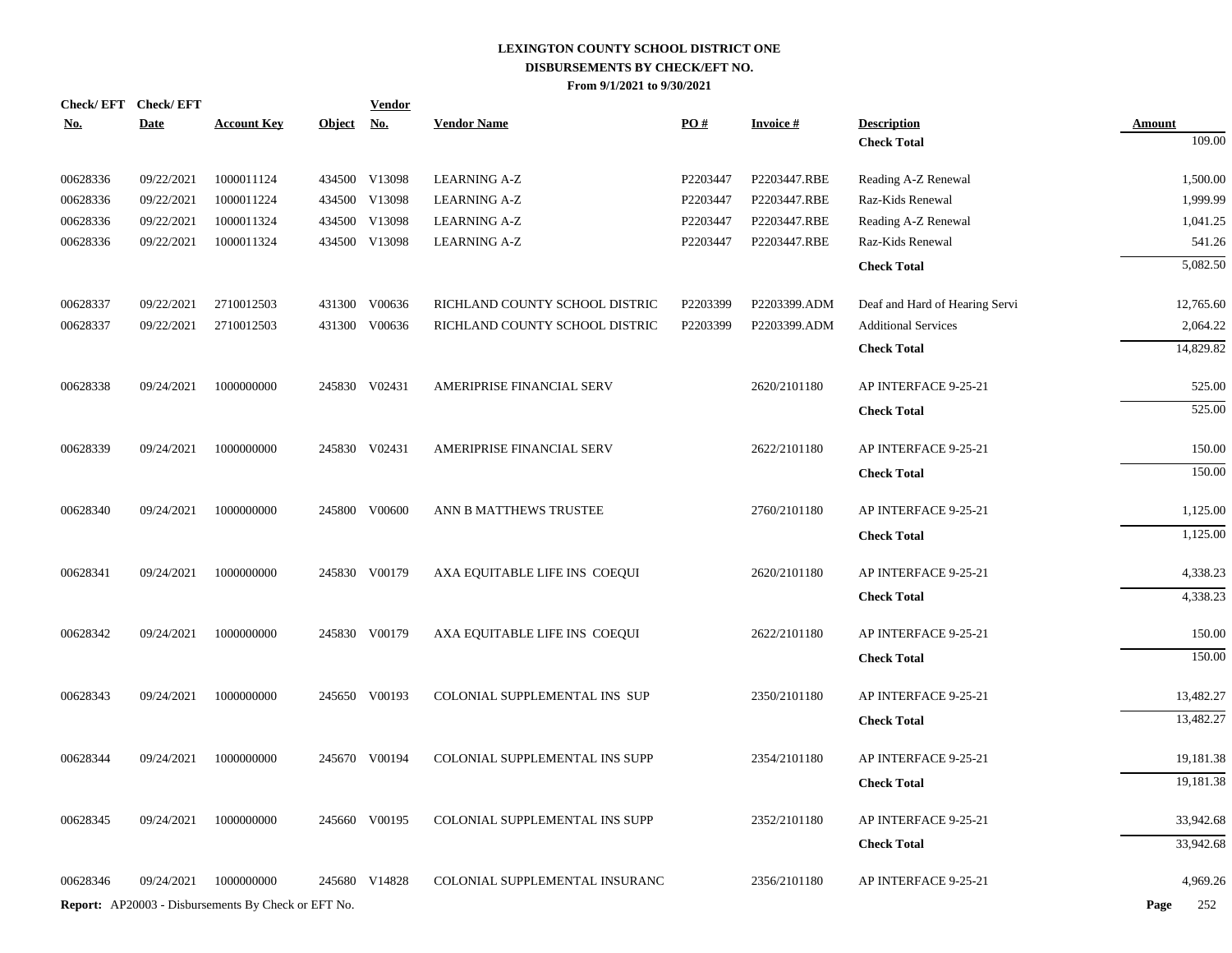| Check/EFT Check/EFT<br><b>No.</b> | <b>Date</b> | <b>Account Key</b>    | Object No. | <b>Vendor</b> | <b>Vendor Name</b>              | PO# | <b>Invoice#</b> | <b>Description</b>   | <b>Amount</b>    |
|-----------------------------------|-------------|-----------------------|------------|---------------|---------------------------------|-----|-----------------|----------------------|------------------|
|                                   |             |                       |            |               |                                 |     |                 | <b>Check Total</b>   | 4,969.26         |
| 00628347                          | 09/24/2021  | 1000000000            |            | 245681 V14829 | COLONIAL SUPPLEMENTAL INSURANC  |     | 2358/2101180    | AP INTERFACE 9-25-21 | 12,482.49        |
|                                   |             |                       |            |               |                                 |     |                 | <b>Check Total</b>   | 12,482.49        |
| 00628348                          | 09/24/2021  | 1000000000            |            | 245800 V15351 | FLORIDA STATE DISBURSEMENT UNI  |     | 2910/2101180    | AP INTERFACE 9-25-21 | 192.00           |
|                                   |             |                       |            |               |                                 |     |                 | <b>Check Total</b>   | 192.00           |
| 00628349                          | 09/24/2021  | 1000000000            |            | 245780 V10676 | FUTURE SCHOLAR 529 COLLEGE SAV  |     | 2740/2101180    | AP INTERFACE 9-25-21 | 2,015.00         |
|                                   |             |                       |            |               |                                 |     |                 | <b>Check Total</b>   | 2,015.00         |
| 00628350                          | 09/24/2021  | 1000000000            |            | 245830 V00180 | HORACE MANN LIFE INSURANCE CO   |     | 2620/2101180    | AP INTERFACE 9-25-21 | 3,400.00         |
|                                   |             |                       |            |               |                                 |     |                 | <b>Check Total</b>   | 3,400.00         |
| 00628351                          | 09/24/2021  | 1000000000            |            | 245990 V14784 | HY HOLDINGS INC                 |     | 1585/2101180    | AP INTERFACE 9-25-21 | 2,485.00         |
|                                   |             |                       |            |               |                                 |     |                 | <b>Check Total</b>   | 2,485.00         |
| 00628352                          | 09/24/2021  | 1000000000            |            | 245990 v14784 | HY HOLDINGS INC                 |     | 2585/2101180    | AP INTERFACE 9-25-21 | 2,485.00         |
|                                   |             |                       |            |               |                                 |     |                 | <b>Check Total</b>   | 2,485.00         |
|                                   | 09/24/2021  | 1000000000            |            | 245800 V01948 | <b>INTERNAL REVENUE SERVICE</b> |     | 2900/2101180    | AP INTERFACE 9-25-21 | 30.00            |
| 00628353                          |             |                       |            |               |                                 |     |                 | <b>Check Total</b>   | 30.00            |
|                                   |             |                       |            |               |                                 |     |                 |                      |                  |
| 00628354                          | 09/24/2021  | 1000000000            |            | 245830 V14153 | <b>IVY FUNDS</b>                |     | 2620/2101180    | AP INTERFACE 9-25-21 | 555.00<br>555.00 |
|                                   |             |                       |            |               |                                 |     |                 | <b>Check Total</b>   |                  |
| 00628355                          | 09/24/2021  | 1000000000            |            | 245630 V02086 | LCSD1 EDFOUND LEAP EDUCATION    |     | 2732/2101180    | AP INTERFACE 9-25-21 | 743.00           |
|                                   |             |                       |            |               |                                 |     |                 | <b>Check Total</b>   | 743.00           |
| 00628356                          | 09/24/2021  | 1000000000            |            | 245690 V01290 | LCSD1 EDUCATIONAL FOUNDATION    |     | 2730/2101180    | AP INTERFACE 9-25-21 | 2,420.01         |
|                                   |             |                       |            |               |                                 |     |                 | <b>Check Total</b>   | 2,420.01         |
| 00628357                          | 09/24/2021  | 1000000000            |            | 245830 V16153 | LIFE INSURANCE COMPANY OF THE   |     | 2620/2101180    | AP INTERFACE 9-25-21 | 1,865.50         |
|                                   |             |                       |            |               |                                 |     |                 | <b>Check Total</b>   | 1,865.50         |
| 00628358                          |             | 09/24/2021 1000000000 |            | 245830 V16147 | <b>LPL FINANCIAL</b>            |     | 2620/2101180    | AP INTERFACE 9-25-21 | 1,282.11         |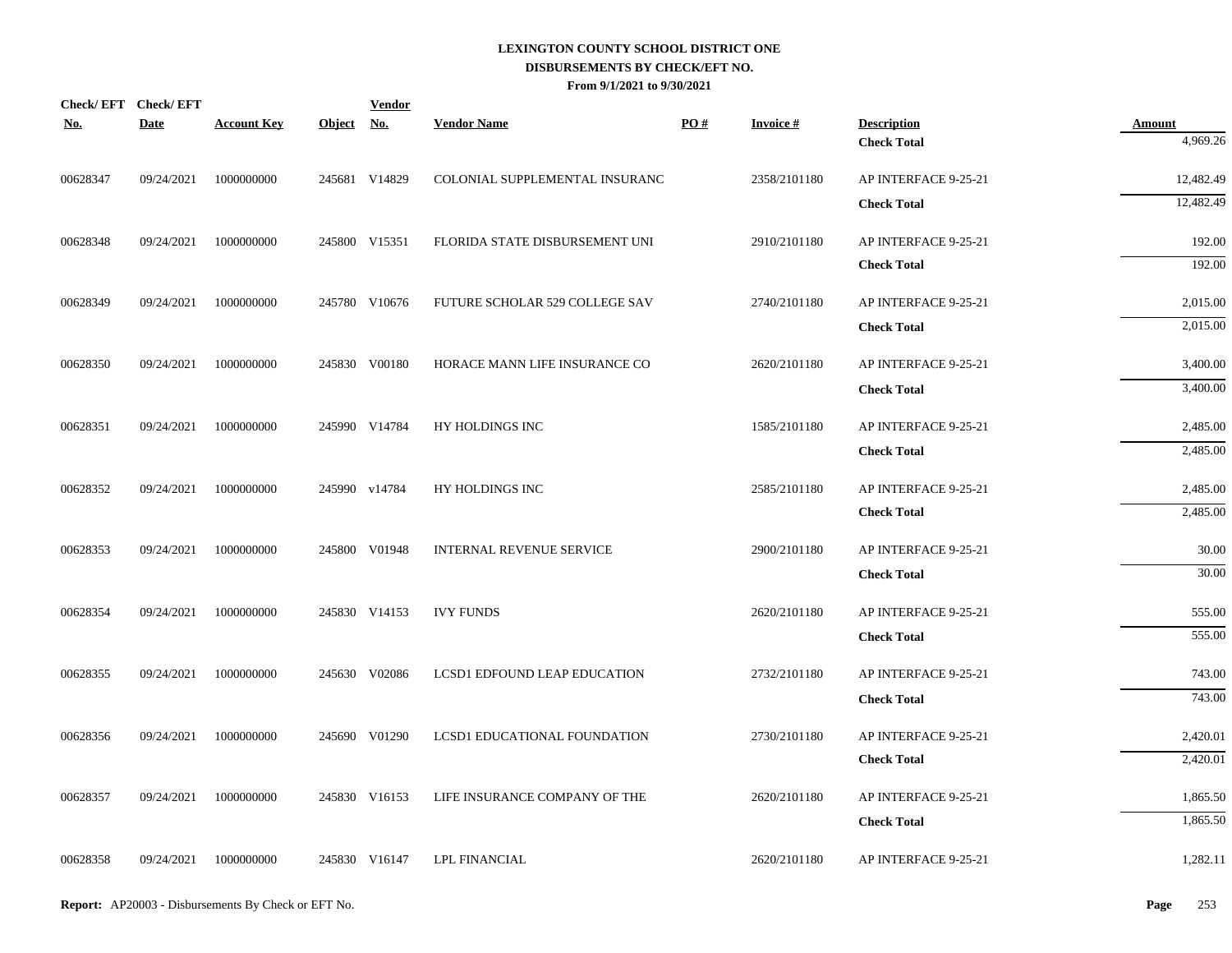| Check/EFT Check/EFT<br><b>No.</b> | <b>Date</b> | <b>Account Key</b>                                  | <u>Object</u> | <b>Vendor</b><br><u>No.</u> | <b>Vendor Name</b>              | PO# | <b>Invoice#</b> | <b>Description</b>   | <b>Amount</b> |
|-----------------------------------|-------------|-----------------------------------------------------|---------------|-----------------------------|---------------------------------|-----|-----------------|----------------------|---------------|
|                                   |             |                                                     |               |                             |                                 |     |                 | <b>Check Total</b>   | 1,282.11      |
| 00628359                          | 09/24/2021  | 1000000000                                          |               | 245830 V00768               | METROPOLITAN LIFE               |     | 2620/2101180    | AP INTERFACE 9-25-21 | 275.00        |
|                                   |             |                                                     |               |                             |                                 |     |                 | <b>Check Total</b>   | 275.00        |
| 00628360                          | 09/24/2021  | 1000000000                                          |               | 245800 V16822               | NEW JERSEY FAMILY SUPPORT PAYM  |     | 2910/2101180    | AP INTERFACE 9-25-21 | 439.84        |
|                                   |             |                                                     |               |                             |                                 |     |                 | <b>Check Total</b>   | 439.84        |
| 00628361                          | 09/24/2021  | 1000000000                                          |               | 245800 V16378               | NORTH CAROLINA DEPT OF REVENUE  |     | 2900/2101180    | AP INTERFACE 9-25-21 | 126.65        |
|                                   |             |                                                     |               |                             |                                 |     |                 | <b>Check Total</b>   | 126.65        |
| 00628362                          | 09/24/2021  | 1000000000                                          |               | 245830 V00686               | NORTHERN LIFE INSURANCE CO      |     | 2620/2101180    | AP INTERFACE 9-25-21 | 877.50        |
|                                   |             |                                                     |               |                             |                                 |     |                 | <b>Check Total</b>   | 877.50        |
| 00628363                          | 09/24/2021  | 1000000000                                          |               | 245800 V01293               | PAMELA SIMMONS BEASLEY          |     | 2760/2101180    | AP INTERFACE 9-25-21 | 2,635.50      |
|                                   |             |                                                     |               |                             |                                 |     |                 | <b>Check Total</b>   | 2,635.50      |
| 00628364                          | 09/24/2021  | 1000000000                                          |               | 245580 V00556               | PROVIDENT LIFE AND ACCIDENT CO  |     | 2302/2101180    | AP INTERFACE 9-25-21 | 3.64          |
|                                   |             |                                                     |               |                             |                                 |     |                 | <b>Check Total</b>   | 3.64          |
| 00628365                          | 09/24/2021  | 1000000000                                          |               | 245800 V11745               | SC DEPARTMENT OF EMPLOYMENT AN  |     | 2760/2101180    | AP INTERFACE 9-25-21 | 164.81        |
|                                   |             |                                                     |               |                             |                                 |     |                 | <b>Check Total</b>   | 164.81        |
| 00628366                          | 09/24/2021  | 1000000000                                          |               | 245800 V01785               | <b>SC DEPARTMENT OF REVENUE</b> |     | 2900/2101180    | AP INTERFACE 9-25-21 | 2,219.70      |
|                                   |             |                                                     |               |                             |                                 |     |                 | <b>Check Total</b>   | 2,219.70      |
| 00628367                          | 09/24/2021  | 1000000000                                          |               | 245440 V00172               | <b>SC RETIREMENT SYSTEM</b>     |     | 2580/2101180    | AP INTERFACE 9-25-21 | 928.79        |
| 00628367                          | 09/24/2021  | 1000000000                                          |               | 245450 V00172               | <b>SC RETIREMENT SYSTEM</b>     |     | 2581/2101180    | AP INTERFACE 9-25-21 | 766.45        |
|                                   |             |                                                     |               |                             |                                 |     |                 | <b>Check Total</b>   | 1,695.24      |
| 00628368                          | 09/24/2021  | 1000000000                                          |               | 245830 V16157               | SECURITY BENEFIT LIFE INSURANC  |     | 2622/2101180    | AP INTERFACE 9-25-21 | 275.00        |
|                                   |             |                                                     |               |                             |                                 |     |                 | <b>Check Total</b>   | 275.00        |
| 00628369                          | 09/24/2021  | 1000000000                                          |               | 245800 V16031               | STATE DISBURSEMENT UNIT         |     | 2910/2101180    | AP INTERFACE 9-25-21 | 880.55        |
|                                   |             |                                                     |               |                             |                                 |     |                 | <b>Check Total</b>   | 880.55        |
| 00628370                          | 09/24/2021  | 1000000000                                          |               | 245800 V16356               | TENNESSEE CHILD SUPPORT         |     | 2910/2101180    | AP INTERFACE 9-25-21 | 191.25        |
|                                   |             | Report: AP20003 - Disbursements By Check or EFT No. |               |                             |                                 |     |                 |                      | 254<br>Page   |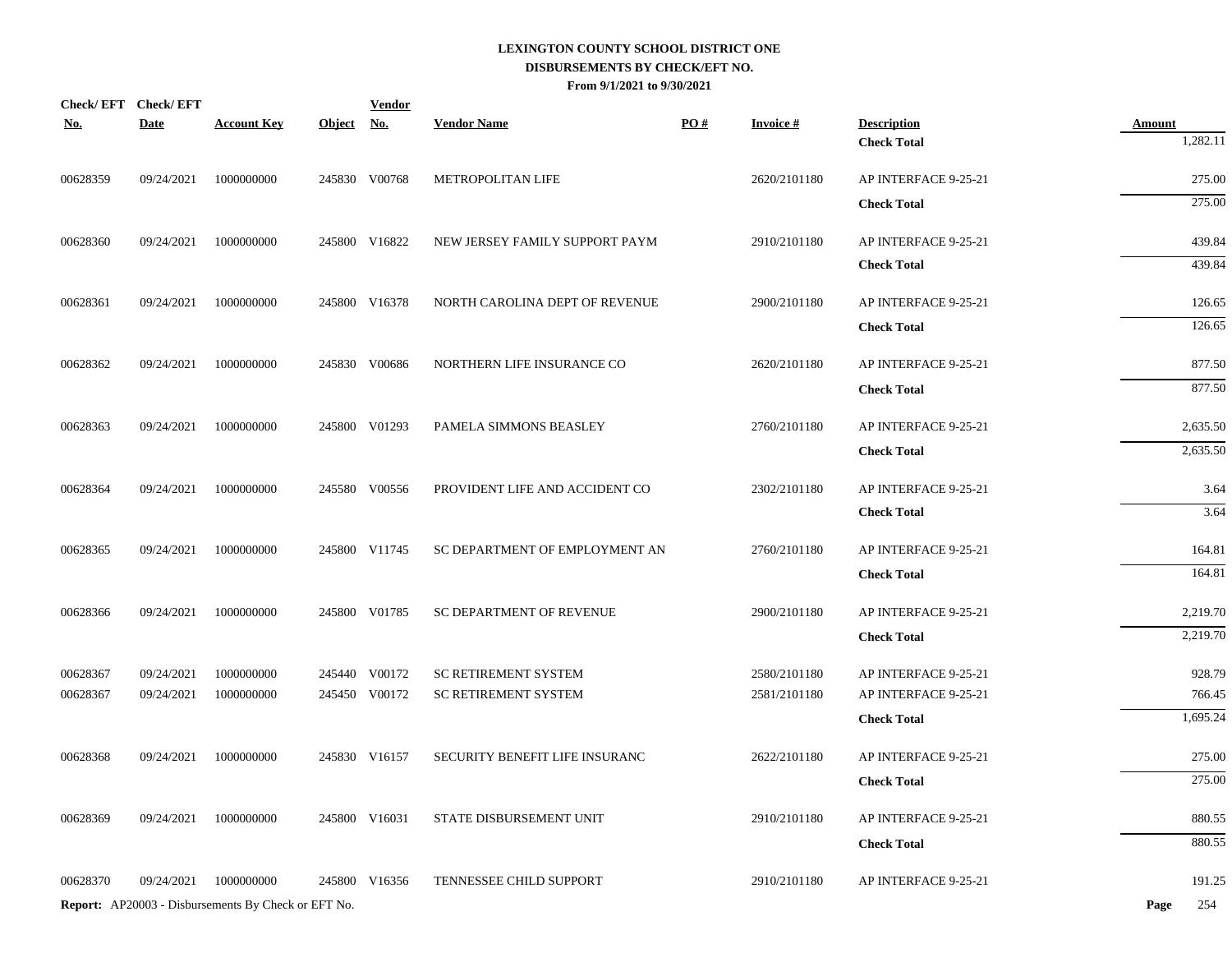| <u>No.</u> | Check/EFT Check/EFT<br><b>Date</b> | <b>Account Key</b> | Object No. | <b>Vendor</b> | <b>Vendor Name</b>             | PO#      | <b>Invoice#</b> | <b>Description</b>               | Amount    |
|------------|------------------------------------|--------------------|------------|---------------|--------------------------------|----------|-----------------|----------------------------------|-----------|
|            |                                    |                    |            |               |                                |          |                 | <b>Check Total</b>               | 191.25    |
| 00628371   | 09/24/2021                         | 1000000000         |            | 245410 V01114 | TIAACREF (ORP)                 |          | 1546/2101180    | AP INTERFACE 9-25-21             | 10,711.88 |
| 00628371   | 09/24/2021                         | 1000000000         |            | 245410 V01114 | <b>TIAACREF (ORP)</b>          |          | 2546/2101180    | AP INTERFACE 9-25-21             | 19,281.36 |
|            |                                    |                    |            |               |                                |          |                 | <b>Check Total</b>               | 29.993.24 |
| 00628372   | 09/24/2021                         | 1000000000         |            | 245410 V15219 | TTEE FOR SCORP MM061953 001 09 |          | 1540/2101180    | AP INTERFACE 9-25-21             | 6,043.16  |
| 00628372   | 09/24/2021                         | 1000000000         |            | 245410 V15219 | TTEE FOR SCORP MM061953 001 09 |          | 1540/2101185    | AP INTERFACE 9-25-21 BONUS       | 6.72      |
| 00628372   | 09/24/2021                         | 1000000000         |            | 245410 V15219 | TTEE FOR SCORP MM061953 001 09 |          | 2540/2101180    | AP INTERFACE 9-25-21             | 10,877.64 |
| 00628372   | 09/24/2021                         | 1000000000         |            | 245410 V15219 | TTEE FOR SCORP MM061953 001 09 |          | 2540/2101185    | AP INTERFACE 9-25-21 BONUS       | 12.09     |
|            |                                    |                    |            |               |                                |          |                 | <b>Check Total</b>               | 16,939.61 |
| 00628373   | 09/24/2021                         | 1000000000         |            | 245810 V00170 | <b>UNITED WAY</b>              |          | 2700/2101180    | AP INTERFACE 9-25-21             | 574.50    |
|            |                                    |                    |            |               |                                |          |                 | <b>Check Total</b>               | 574.50    |
| 00628374   | 09/24/2021                         | 1000000000         |            | 245830 V00387 | <b>VALIC</b>                   |          | 2620/2101180    | AP INTERFACE 9-25-21             | 3,798.00  |
|            |                                    |                    |            |               |                                |          |                 | <b>Check Total</b>               | 3,798.00  |
| 00628375   | 09/24/2021                         | 1000000000         |            | 245410 V01113 | VALIC TRUST CO (ORP)           |          | 1542/2101180    | AP INTERFACE 9-25-21             | 10,146.92 |
| 00628375   | 09/24/2021                         | 1000000000         |            | 245410 V01113 | VALIC TRUST CO (ORP)           |          | 2542/2101180    | AP INTERFACE 9-25-21             | 18,264.40 |
|            |                                    |                    |            |               |                                |          |                 | <b>Check Total</b>               | 28,411.32 |
| 00628376   | 09/23/2021                         | 1000025411         |            | 441020 V01629 | A Z LAWN MOWER PARTS           | P2203199 | 156639          | WKHS, PMS, LHS, MGES - JD Blades | 214.43    |
| 00628376   | 09/23/2021                         | 1000025415         |            | 441020 V01629 | A Z LAWN MOWER PARTS           | P2203199 | 156639          | PHS - Blades 20.5                | 192.47    |
| 00628376   | 09/23/2021                         | 1000025422         |            | 441020 V01629 | A Z LAWN MOWER PARTS           | P2203199 | 156639          | PMS, OGES - JD Blades 21 3/8 x   | 48.92     |
| 00628376   | 09/23/2021                         | 1000025427         |            | 441020 V01629 | A Z LAWN MOWER PARTS           | P2203199 | 156639          | WKHS, PMS, LHS, MGES - JD Blades | 214.43    |
| 00628376   | 09/23/2021                         | 1000025430         |            | 441020 V01629 | A Z LAWN MOWER PARTS           | P2203199 | 156639          | WKHS, PMS, LHS, MGES - JD Blades | 214.43    |
| 00628376   | 09/23/2021                         | 1000025430         |            | 441020 V01629 | A Z LAWN MOWER PARTS           | P2203199 | 156639          | PMS, OGES - JD Blades 21 3/8 x   | 48.92     |
| 00628376   | 09/23/2021                         | 1000025442         |            | 441020 V01629 | A Z LAWN MOWER PARTS           | P2203199 | 156639          | WKHS, PMS, LHS, MGES - JD Blades | 214.42    |
|            |                                    |                    |            |               |                                |          |                 | <b>Check Total</b>               | 1,148.02  |
| 00628377   | 09/23/2021                         | 7740019022         |            | 466041 V02519 | ACADEMIC SUPPLIER DBA RASIX CO | P2202850 | ID67828         | HP 67XL Original Ink Cartridge   | 88.44     |
| 00628377   | 09/23/2021                         | 7740019022         |            | 466041 V02519 | ACADEMIC SUPPLIER DBA RASIX CO | P2202850 | ID67828         | HP 67XL Original Ink Cartridge   | 92.12     |
|            |                                    |                    |            |               |                                |          |                 | <b>Check Total</b>               | 180.56    |
| 00628378   | 09/23/2021                         | 5708025393         |            | 444510 V00391 | APPLE INC                      | P2202063 | AF32038898      | 3-Year AppleCare+ for Schools    | 79,715.00 |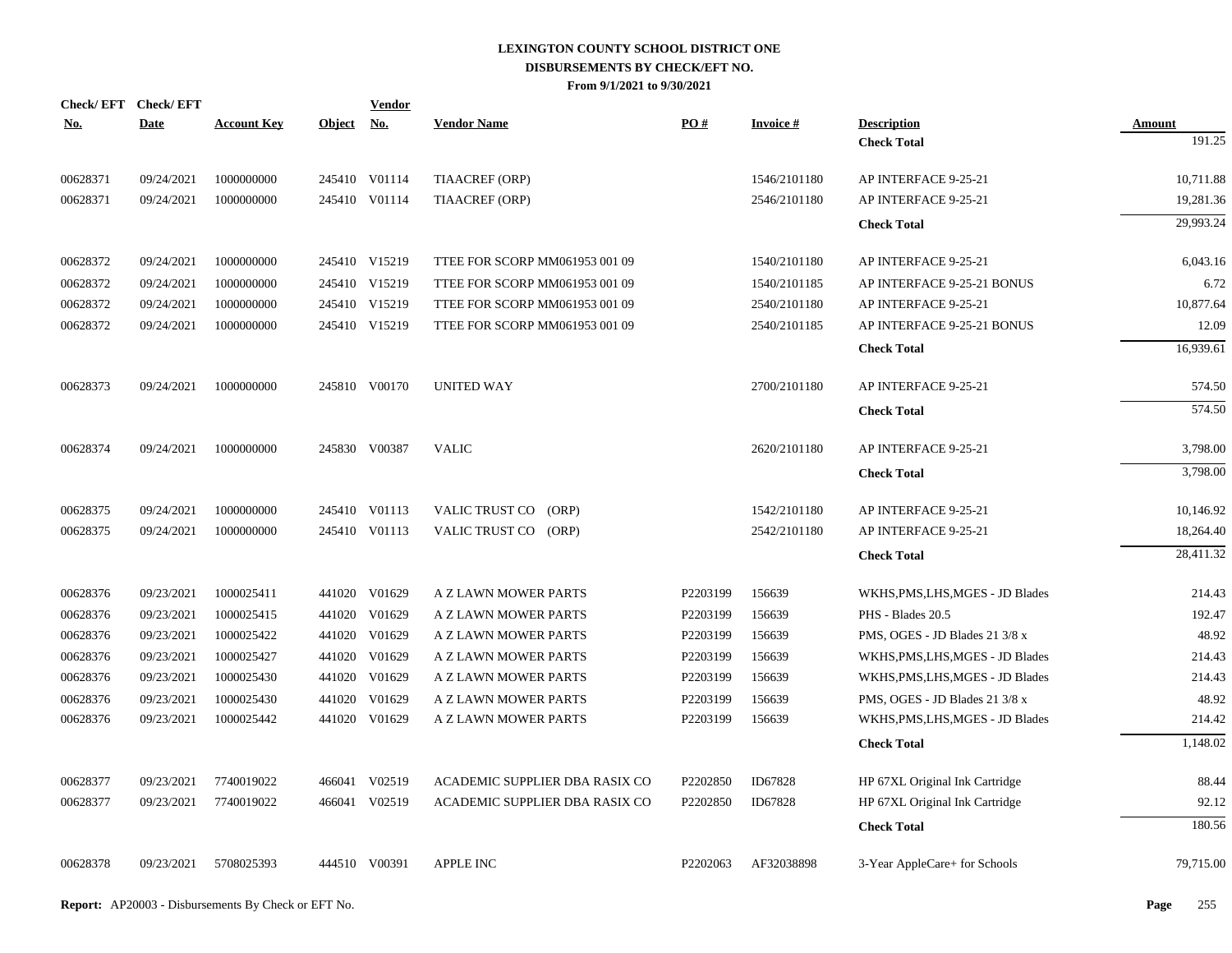|                        | Check/EFT Check/EFT       |                                  |                         | <b>Vendor</b>        |                                       |                 |                               |                                                     |                            |
|------------------------|---------------------------|----------------------------------|-------------------------|----------------------|---------------------------------------|-----------------|-------------------------------|-----------------------------------------------------|----------------------------|
| <u>No.</u><br>00628378 | <b>Date</b><br>09/23/2021 | <b>Account Key</b><br>5708025393 | <b>Object</b><br>444510 | <u>No.</u><br>V00391 | <b>Vendor Name</b><br>APPLE INC       | PO#<br>P2202063 | <b>Invoice#</b><br>AF32667502 | <b>Description</b><br>13-inch MacBook Air: Apple Ml | <b>Amount</b><br>12,502.95 |
| 00628378               | 09/23/2021                | 1000026611                       |                         | 444510 V00391        | <b>APPLE INC</b>                      | P2203040        | AF38142717                    | <b>3 YEAR APPLECARE+ FOR SCHOOLS</b>                | 127.33                     |
| 00628378               | 09/23/2021                | 5708025393                       | 444510                  | V00391               | <b>APPLE INC</b>                      | P2202063        | AF38518889                    | 13-inch MacBook Air: Apple Ml                       | 404,262.05                 |
| 00628378               | 09/23/2021                | 1000026611                       |                         | 444510 V00391        | <b>APPLE INC</b>                      | P2203040        | AF38987004                    | 27-inch iMac with Retina 5K di                      | 2,224.53                   |
|                        |                           |                                  |                         |                      |                                       |                 |                               | <b>Check Total</b>                                  | 498,831.86                 |
| 00628379               | 09/23/2021                | 1000025415                       |                         | 447000 V02150        | <b>BARNES PROPANE</b>                 |                 | 465100                        | Prpopane                                            | 233.97                     |
|                        |                           |                                  |                         |                      |                                       |                 |                               | <b>Check Total</b>                                  | 233.97                     |
| 00628380               | 09/23/2021                | 1000021107                       |                         | 433200 EXXXXX        | Employee                              |                 | 08.09.08.31.21                | Serving students and families                       | 224.22                     |
|                        |                           |                                  |                         |                      |                                       |                 |                               | <b>Check Total</b>                                  | 224.22                     |
| 00628381               | 09/23/2021                | 7802075011                       |                         | 466041 V13255        | <b>BSN SPORTS</b>                     | P2203174        | 913744403                     | Wilson HS softballs A9011BSST                       | 459.83                     |
| 00628381               | 09/23/2021                | 7802075011                       |                         | 466041 V13255        | <b>BSN SPORTS</b>                     | P2203174        | 913744403                     | shipping                                            | 24.45                      |
| 00628381               | 09/23/2021                | 7802082011                       |                         | 466041 V13255        | <b>BSN SPORTS</b>                     | P2203332        | 913779781                     | screen on shorts L with cathea                      | 128.40                     |
| 00628381               | 09/23/2021                | 7802082011                       |                         | 466041 V13255        | <b>BSN SPORTS</b>                     | P2203332        | 913779781                     | Nike Tempo shorts                                   | 369.15                     |
| 00628381               | 09/23/2021                | 7802082011                       |                         | 466041 V13255        | <b>BSN SPORTS</b>                     | P2203332        | 913779781                     | shipping                                            | 26.50                      |
|                        |                           |                                  |                         |                      |                                       |                 |                               | <b>Check Total</b>                                  | 1,008.33                   |
| 00628382               | 09/23/2021                | 1000025438                       |                         | 441020 V11405        | <b>CARTS PLUS</b>                     | P2203187        | 19270-RR                      | <b>CSES Floor Machine - Batteries</b>               | 847.33                     |
|                        |                           |                                  |                         |                      |                                       |                 |                               | <b>Check Total</b>                                  | 847.33                     |
| 00628383               | 09/23/2021                | 3972022403                       |                         | 431200 V10674        | CONVERSE COLLEGE                      | P2200013        | 2748                          | "Introd. to Curriculum & Instr                      | 3,425.00                   |
|                        |                           |                                  |                         |                      |                                       |                 |                               | <b>Check Total</b>                                  | 3,425.00                   |
| 00628384               | 09/23/2021                | 1000026693                       |                         | 444510 V10639        | COOK & BOARDMAN LLC                   | P2111627        | 71240156                      | <b>MORTISE CYLINDER</b>                             | 85.60                      |
|                        |                           |                                  |                         |                      |                                       |                 |                               | <b>Check Total</b>                                  | 85.60                      |
| 00628385               | 09/23/2021                | 1000026693                       |                         | 444510 V01384        | <b>CSC(COMMUNICATIONS SUPPLY CORP</b> | P2202805        | 1C3002492                     | <b>GEN CABLE 7131900</b>                            | 631.30                     |
| 00628385               | 09/23/2021                | 1000026693                       |                         | 444510 V01384        | CSC(COMMUNICATIONS SUPPLY CORP        | P2202805        | 1C3002493                     | <b>GEN CABLE 7131902</b>                            | 1,262.60                   |
|                        |                           |                                  |                         |                      |                                       |                 |                               | <b>Check Total</b>                                  | 1,893.90                   |
| 00628386               | 09/23/2021                | 1000025411                       |                         | 432300 V11477        | <b>CULLUM SERVICES INC</b>            | P2201290        | 57744                         | LHS Custodial Shop - Replace C                      | 1,279.38                   |
| 00628386               | 09/23/2021                | 1000025411                       | 432300                  | V11477               | <b>CULLUM SERVICES INC</b>            | P2201290        | 57744                         | Labor                                               | 390.00                     |
|                        |                           |                                  |                         |                      |                                       |                 |                               | <b>Check Total</b>                                  | 1,669.38                   |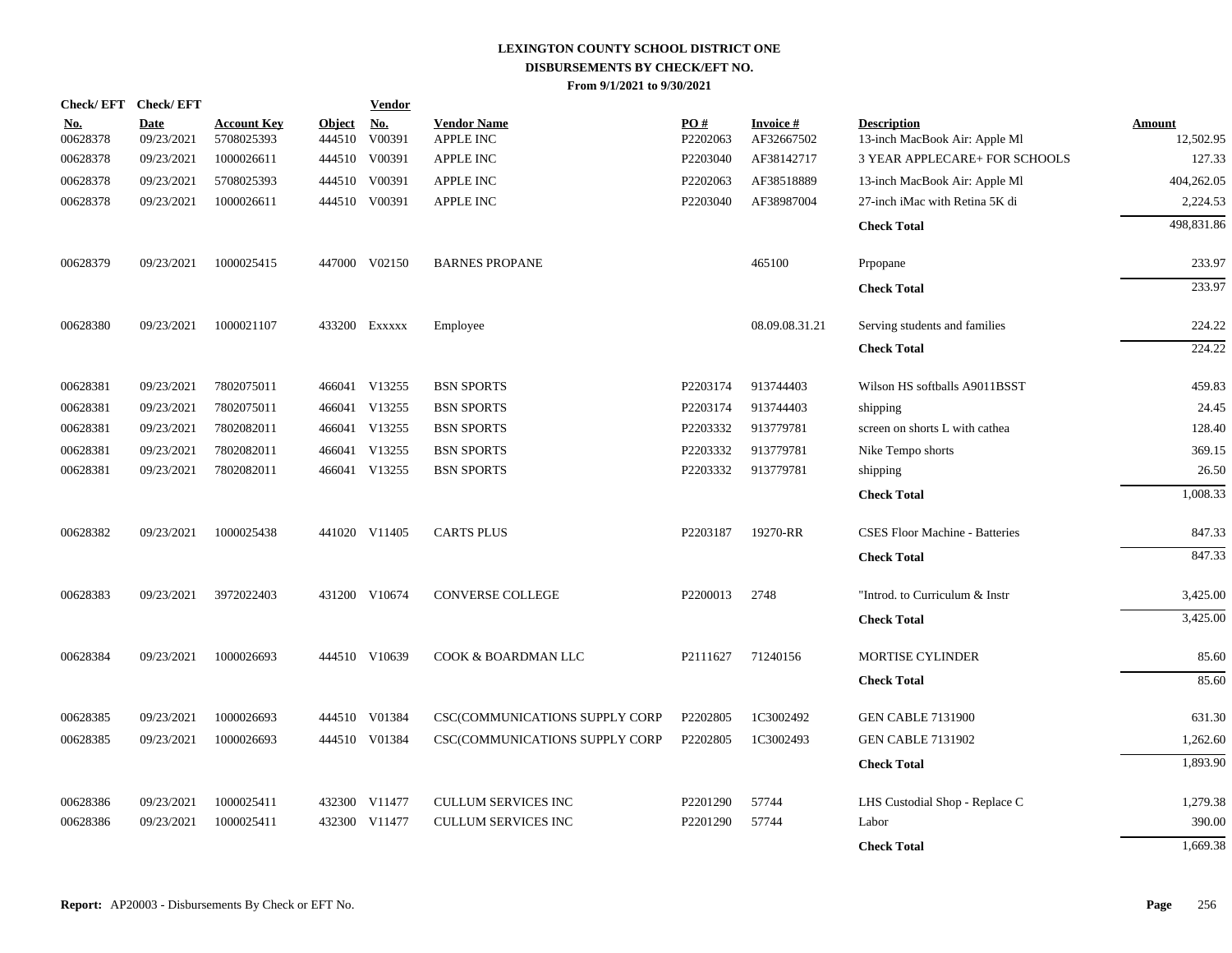| <b>Check/EFT</b>       | <b>Check/EFT</b>          |                                  |                         | <b>Vendor</b> |                                 |                 |                            |                                                     |                        |
|------------------------|---------------------------|----------------------------------|-------------------------|---------------|---------------------------------|-----------------|----------------------------|-----------------------------------------------------|------------------------|
| <u>No.</u><br>00628387 | <b>Date</b><br>09/23/2021 | <b>Account Key</b><br>1000022230 | <b>Object</b><br>441000 | No.<br>V00645 | <b>Vendor Name</b><br>DEMCO INC | PO#<br>P2203046 | <b>Invoice#</b><br>7005417 | <b>Description</b><br>color tinted label protectors | <b>Amount</b><br>38.49 |
| 00628387               | 09/23/2021                | 1000022230                       | 441000                  | V00645        | DEMCO INC                       | P2203046        | 7005417                    | demco circextender 2X polyprop                      | 16.25                  |
| 00628387               | 09/23/2021                | 1000022230                       | 441000                  | V00645        | DEMCO INC                       | P2203046        | 7005417                    | Demco circExtender3X Laminate                       | 17.64                  |
| 00628387               | 09/23/2021                | 1000022230                       | 441000                  | V00645        | DEMCO INC                       | P2203046        | 7005417                    | Dr Seuss Pennant Banner                             | 32.70                  |
| 00628387               | 09/23/2021                | 1000022230                       | 441000                  | V00645        | DEMCO INC                       | P2203046        | 7005417                    | Cars Bookmarks 200/pk                               | 10.15                  |
| 00628387               | 09/23/2021                | 1000022230                       |                         | 441000 V00645 | DEMCO INC                       | P2203046        | 7005417                    | PEPPERMINT SCENTED BOOKMARK                         | 8.55                   |
| 00628387               | 09/23/2021                | 1000022230                       |                         | 441000 V00645 | DEMCO INC                       | P2203046        | 7005417                    | acrylic bookmark dispenser                          | 29.95                  |
| 00628387               | 09/23/2021                | 1000022230                       |                         | 441000 V00645 | DEMCO INC                       | P2203046        | 7005417                    | no willwms die cut bookmarks                        | 10.15                  |
| 00628387               | 09/23/2021                | 1000022230                       | 441000                  | V00645        | DEMCO INC                       | P2203046        | 7005417                    | design your own bookmarks 500/                      | 28.88                  |
| 00628387               | 09/23/2021                | 1000022230                       |                         | 441000 V00645 | DEMCO INC                       | P2203046        | 7005417                    | candy hearts scented bookmark                       | 8.55                   |
| 00628387               | 09/23/2021                | 1000022230                       | 441000                  | V00645        | DEMCO INC                       | P2203046        | 7005417                    | no willems pigeon sticky note                       | 10.69                  |
| 00628387               | 09/23/2021                | 1000022230                       |                         | 441000 V00645 | DEMCO INC                       | P2203046        | 7005417                    | pigeon $11-1/2$ " with sound                        | 31.02                  |
| 00628387               | 09/23/2021                | 1000022230                       | 441000                  | V00645        | DEMCO INC                       | P2203046        | 7005417                    | Library word cloud sticky note                      | 32.07                  |
| 00628387               | 09/23/2021                | 1000022230                       |                         | 441000 V00645 | DEMCO INC                       | P2203046        | 7005417                    | Cat in the Hat buttons 12/pk                        | 47.86                  |
| 00628387               | 09/23/2021                | 1000022230                       |                         | 441000 V00645 | DEMCO INC                       | P2203046        | 7005417                    | emoji faces drawstring bag                          | 47.15                  |
| 00628387               | 09/23/2021                | 1000022230                       |                         | 441000 V00645 | DEMCO INC                       | P2203046        | 7005417                    | demco plastic risers                                | 123.00                 |
| 00628387               | 09/23/2021                | 1000022230                       | 441000                  | V00645        | DEMCO INC                       | P2203046        | 7005417                    | Demco plastic risers                                | 224.64                 |
| 00628387               | 09/23/2021                | 1000022230                       |                         | 441000 V00645 | DEMCO INC                       | P2203046        | 7005417                    | shipping & Processing                               | 71.78                  |
|                        |                           |                                  |                         |               |                                 |                 |                            | <b>Check Total</b>                                  | 789.52                 |
| 00628388               | 09/23/2021                | 1000025427                       |                         | 441020 V16683 | FINISH LINE UPHOLSTERY & TOY S  | P2110024        | 3913                       | Furniture Repair: Curved modul                      | 875.00                 |
| 00628388               | 09/23/2021                | 1000025427                       |                         | 441020 V16683 | FINISH LINE UPHOLSTERY & TOY S  | P2110024        | 3913                       | Furniture Custom Repair: Recta                      | 1,750.00               |
| 00628388               | 09/23/2021                | 1000025427                       |                         | 441020 V16683 | FINISH LINE UPHOLSTERY & TOY S  | P2110024        | 3913                       | Material/Vinyl: Marine grade v                      | 1,125.00               |
|                        |                           |                                  |                         |               |                                 |                 |                            | <b>Check Total</b>                                  | 3,750.00               |
| 00628389               | 09/23/2021                | 1000025204                       |                         | 441000 V15897 | FIRST COMMUNITY BANK            | P2203510        | ADM.4058.9.21              | Amazon                                              | 32.08                  |
| 00628389               | 09/23/2021                | 1000022403                       |                         | 433200 V15897 | FIRST COMMUNITY BANK            | P2203506        | ADM.5782.09.21             | EL Education                                        | 450.00                 |
| 00628389               | 09/23/2021                | 1000022403                       |                         | 433200 V15897 | FIRST COMMUNITY BANK            | P2203506        | ADM.5782.09.21             | EdLeader 21                                         | 699.00                 |
| 00628389               | 09/23/2021                | 1000022403                       |                         | 433200 V15897 | FIRST COMMUNITY BANK            | P2203506        | ADM.5782.09.21             | EdLeader 21                                         | 699.00                 |
| 00628389               | 09/23/2021                | 1000022403                       |                         | 441000 V15897 | FIRST COMMUNITY BANK            | P2203506        | ADM.5782.09.21             | Late Fee 35.00 and Interest Ch                      | 35.00                  |
| 00628389               | 09/23/2021                | 1000022403                       |                         | 441000 V15897 | FIRST COMMUNITY BANK            | P2203506        | ADM.5782.09.21             | Interest Charge 49.43                               | 49.43                  |
| 00628389               | 09/23/2021                | 3260011303                       |                         | 441000 V15897 | FIRST COMMUNITY BANK            | P2203506        | ADM.5782.09.21             | Walmart                                             | 153.40                 |
| 00628389               | 09/23/2021                | 3260011303                       |                         | 441000 V15897 | FIRST COMMUNITY BANK            | P2203506        | ADM.5782.09.21             | Amazon                                              | 310.80                 |
| 00628389               | 09/23/2021                | 3260011303                       |                         | 441000 V15897 | FIRST COMMUNITY BANK            | P2203506        | ADM.5782.09.21             | Dollar Tree, Inc.                                   | 32.34                  |
| 00628389               | 09/23/2021                | 3260011303                       |                         | 441000 V15897 | FIRST COMMUNITY BANK            | P2203506        | ADM.5782.09.21             | Dollar Tree, Inc                                    | 64.66                  |
| 00628389               | 09/23/2021                | 3260011303                       |                         | 441000 V15897 | FIRST COMMUNITY BANK            | P2203506        | ADM.5782.09.21             | Dollar Tree, Inc.                                   | 129.32                 |
|                        |                           |                                  |                         |               |                                 |                 |                            |                                                     |                        |

**Report:** AP20003 - Disbursements By Check or EFT No. **Page** 257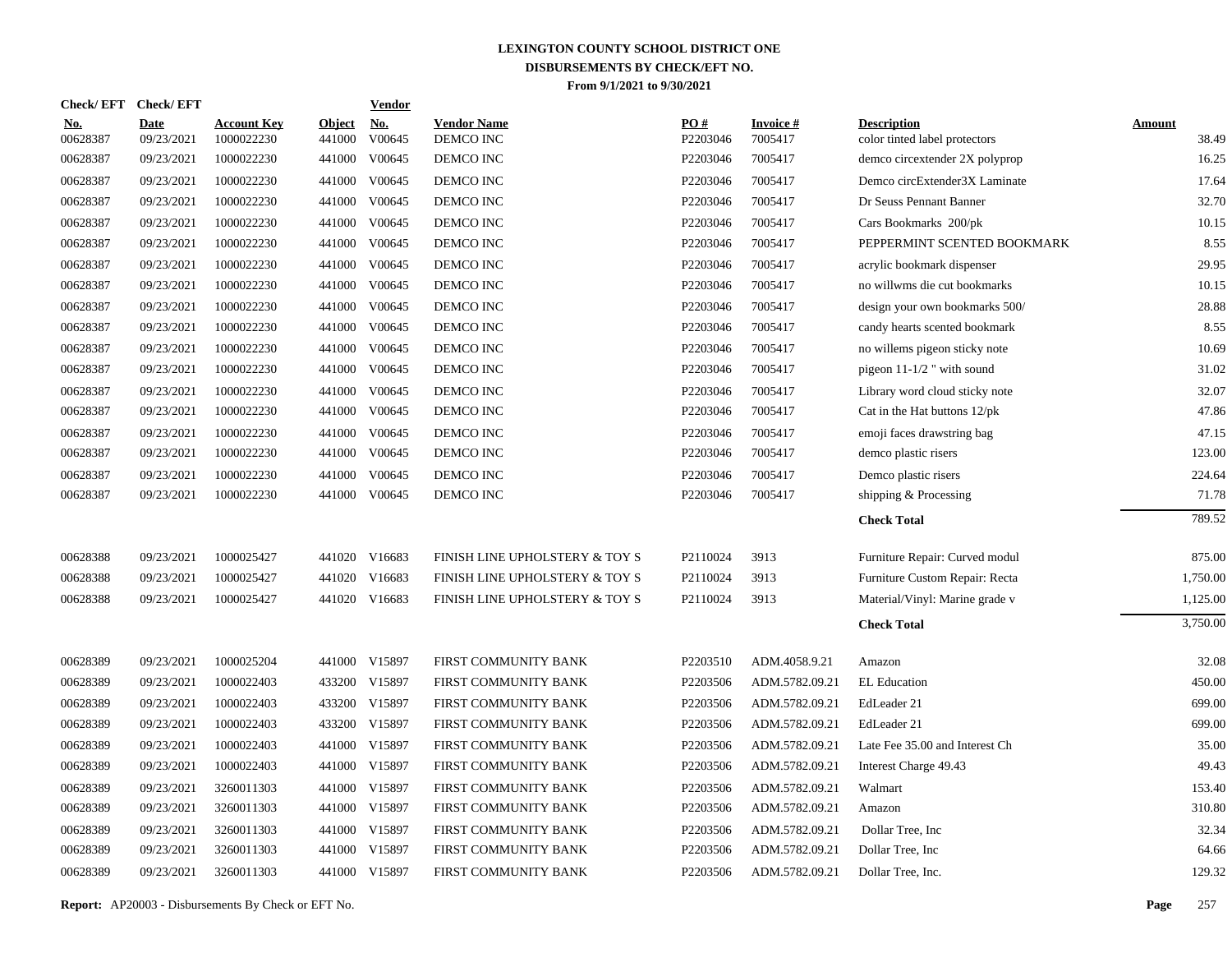| Check/EFT Check/EFT    |                           |                                  |                         | <u>Vendor</u>        |                                            |                 |                                   |                             |                        |
|------------------------|---------------------------|----------------------------------|-------------------------|----------------------|--------------------------------------------|-----------------|-----------------------------------|-----------------------------|------------------------|
| <u>No.</u><br>00628389 | <b>Date</b><br>09/23/2021 | <b>Account Key</b><br>1000011338 | <b>Object</b><br>441000 | <u>No.</u><br>V15897 | <b>Vendor Name</b><br>FIRST COMMUNITY BANK | PQ#<br>P2203460 | <b>Invoice#</b><br>CSE.5170.09.21 | <b>Description</b><br>Lowes | <b>Amount</b><br>10.99 |
| 00628389               | 09/23/2021                | 1000011338                       | 441000                  | V15897               | FIRST COMMUNITY BANK                       | P2203460        | CSE.5170.09.21                    | Lowes                       | $-10.99$               |
| 00628389               | 09/23/2021                | 1000025438                       | 441000                  | V15897               | FIRST COMMUNITY BANK                       | P2203460        | CSE.5170.09.21                    | Lowes                       | 10.22                  |
| 00628389               | 09/23/2021                | 1000025438                       |                         | 441000 V15897        | FIRST COMMUNITY BANK                       | P2203460        | CSE.5170.09.21                    | <b>EXXON</b>                | 55.00                  |
| 00628389               | 09/23/2021                | 7745027038                       | 466041                  | V15897               | FIRST COMMUNITY BANK                       | P2203460        | CSE.5170.09.21                    | Amazon                      | 47.00                  |
| 00628389               | 09/23/2021                | 7745027038                       | 466041                  | V15897               | FIRST COMMUNITY BANK                       | P2203460        | CSE.5170.09.21                    | Amazon Return               | $-47.00$               |
| 00628389               | 09/23/2021                | 7841827038                       | 466041                  | V15897               | FIRST COMMUNITY BANK                       | P2203460        | CSE.5170.09.21                    | Amazon.com                  | 72.95                  |
| 00628389               | 09/23/2021                | 7841827038                       | 466041                  | V15897               | FIRST COMMUNITY BANK                       | P2203460        | CSE.5170.09.21                    | Amazon.com                  | 75.90                  |
| 00628389               | 09/23/2021                | 7841827038                       | 466041                  | V15897               | FIRST COMMUNITY BANK                       | P2203460        | CSE.5170.09.21                    | Amazon                      | 61.78                  |
| 00628389               | 09/23/2021                | 7841827038                       | 466041                  | V15897               | FIRST COMMUNITY BANK                       | P2203460        | CSE.5170.09.21                    | Amazon                      | 100.89                 |
| 00628389               | 09/23/2021                | 7841827038                       | 466069                  | V15897               | FIRST COMMUNITY BANK                       | P2203460        | CSE.5170.09.21                    | Chick fil a                 | 329.73                 |
| 00628389               | 09/23/2021                | 7863027038                       | 466041                  | V15897               | FIRST COMMUNITY BANK                       | P2203460        | CSE.5170.09.21                    | <b>USPS</b>                 | 403.85                 |
| 00628389               | 09/23/2021                | 7863027038                       | 466041                  | V15897               | FIRST COMMUNITY BANK                       | P2203460        | CSE.5170.09.21                    | Amazon.com                  | 43.97                  |
| 00628389               | 09/23/2021                | 7863027038                       | 466069                  | V15897               | FIRST COMMUNITY BANK                       | P2203460        | CSE.5170.09.21                    | Walmart                     | 60.59                  |
| 00628389               | 09/23/2021                | 7863027038                       | 466069                  | V15897               | FIRST COMMUNITY BANK                       | P2203460        | CSE.5170.09.21                    | <b>SAMS</b> Club            | 102.28                 |
| 00628389               | 09/23/2021                | 7863027038                       | 466099                  | V15897               | FIRST COMMUNITY BANK                       | P2203460        | CSE.5170.09.21                    | Amazon prime membership     | 119.00                 |
| 00628389               | 09/23/2021                | 7929027038                       | 466041                  | V15897               | FIRST COMMUNITY BANK                       | P2203460        | CSE.5170.09.21                    | Amazon.com                  | 215.94                 |
| 00628389               | 09/23/2021                | 7929027038                       |                         | 466041 V15897        | FIRST COMMUNITY BANK                       | P2203460        | CSE.5170.09.21                    | Amazon.com                  | 31.98                  |
| 00628389               | 09/23/2021                | 1000011411                       | 441000                  | V15897               | FIRST COMMUNITY BANK                       | P2203311        | LHS.5386.09.21                    | Amazon                      | 175.32                 |
| 00628389               | 09/23/2021                | 1000011411                       |                         | 441000 V15897        | FIRST COMMUNITY BANK                       | P2203311        | LHS.5386.09.21                    | Amazon                      | 326.27                 |
| 00628389               | 09/23/2021                | 1000025411                       | 441000                  | V15897               | FIRST COMMUNITY BANK                       | P2203311        | LHS.5386.09.21                    | Walmart                     | 67.76                  |
| 00628389               | 09/23/2021                | 1000025411                       | 441000                  | V15897               | FIRST COMMUNITY BANK                       | P2203311        | LHS.5386.09.21                    | Lowes                       | 212.96                 |
| 00628389               | 09/23/2021                | 1000025411                       | 441000                  | V15897               | FIRST COMMUNITY BANK                       | P2203311        | LHS.5386.09.21                    | Pitt Stop/Shell Oil         | 103.27                 |
| 00628389               | 09/23/2021                | 7734019011                       | 466041                  | V15897               | FIRST COMMUNITY BANK                       | P2203311        | LHS.5386.09.21                    | Amazon                      | 423.84                 |
| 00628389               | 09/23/2021                | 7744019011                       |                         | 466041 V15897        | FIRST COMMUNITY BANK                       | P2203311        | LHS.5386.09.21                    | Walmart                     | 697.77                 |
| 00628389               | 09/23/2021                | 7750019011                       |                         | 466041 V15897        | FIRST COMMUNITY BANK                       | P2203311        | LHS.5386.09.21                    | Best Buy                    | 192.59                 |
| 00628389               | 09/23/2021                | 7750019011                       | 466069                  | V15897               | FIRST COMMUNITY BANK                       | P2203311        | LHS.5386.09.21                    | Amazon                      | 550.80                 |
| 00628389               | 09/23/2021                | 7750019011                       | 466069                  | V15897               | FIRST COMMUNITY BANK                       | P2203311        | LHS.5386.09.21                    | Amazon                      | 182.80                 |
| 00628389               | 09/23/2021                | 7770027011                       | 466041                  | V15897               | FIRST COMMUNITY BANK                       | P2203311        | LHS.5386.09.21                    | Amazon                      | 478.35                 |
| 00628389               | 09/23/2021                | 7860527011                       |                         | 466041 V15897        | FIRST COMMUNITY BANK                       | P2203311        | LHS.5386.09.21                    | Walmart                     | 83.99                  |
| 00628389               | 09/23/2021                | 7860527011                       |                         | 466041 V15897        | FIRST COMMUNITY BANK                       | P2203311        | LHS.5386.09.21                    | Walgreens                   | 58.85                  |
| 00628389               | 09/23/2021                | 7860527011                       |                         | 466041 V15897        | FIRST COMMUNITY BANK                       | P2203311        | LHS.5386.09.21                    | Kelly & Co Florist          | 66.34                  |
| 00628389               | 09/23/2021                | 7860527011                       |                         | 466041 V15897        | FIRST COMMUNITY BANK                       | P2203311        | LHS.5386.09.21                    | Amazon                      | 1,166.30               |
| 00628389               | 09/23/2021                | 7860527011                       | 466069                  | V15897               | FIRST COMMUNITY BANK                       | P2203311        | LHS.5386.09.21                    | Lowes Foods                 | 3.29                   |
| 00628389               | 09/23/2021                | 7860527011                       | 466069                  | V15897               | FIRST COMMUNITY BANK                       | P2203311        | LHS.5386.09.21                    | Sams Club                   | 94.77                  |
| 00628389               | 09/23/2021                | 7860527011                       |                         | 466069 V15897        | FIRST COMMUNITY BANK                       | P2203311        | LHS.5386.09.21                    | Pelicans                    | 435.00                 |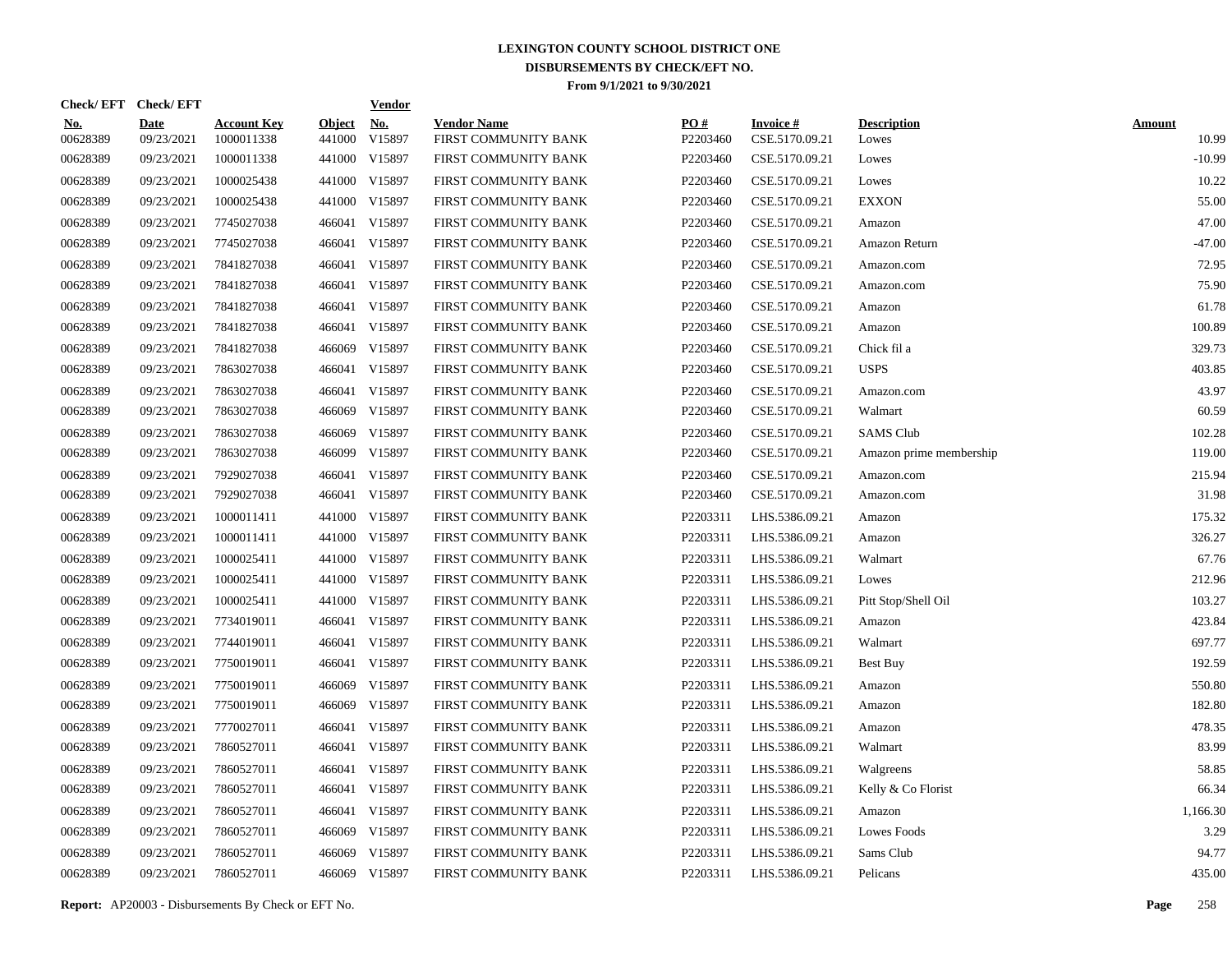| <b>Check/EFT</b>       | <b>Check/EFT</b>          |                                  |                         | <b>Vendor</b> |                                            |                 |                                   |                                          |                         |
|------------------------|---------------------------|----------------------------------|-------------------------|---------------|--------------------------------------------|-----------------|-----------------------------------|------------------------------------------|-------------------------|
| <u>No.</u><br>00628389 | <b>Date</b><br>09/23/2021 | <b>Account Key</b><br>1000011320 | <b>Object</b><br>441000 | No.<br>V15897 | <b>Vendor Name</b><br>FIRST COMMUNITY BANK | PO#<br>P2203386 | <b>Invoice#</b><br>LMS.1790.09.21 | <b>Description</b><br><b>ID</b> Supplier | <b>Amount</b><br>256.75 |
| 00628389               | 09/23/2021                | 1000011320                       | 441000                  | V15897        | FIRST COMMUNITY BANK                       | P2203386        | LMS.1790.09.21                    | Lowe's                                   | 9.91                    |
| 00628389               | 09/23/2021                | 1000011320                       | 441000                  | V15897        | FIRST COMMUNITY BANK                       | P2203386        | LMS.1790.09.21                    | Amazon Audio scope                       | 38.50                   |
| 00628389               | 09/23/2021                | 1000011320                       | 441000                  | V15897        | FIRST COMMUNITY BANK                       | P2203386        | LMS.1790.09.21                    | Amazon - SpEd teacher request            | 117.98                  |
| 00628389               | 09/23/2021                | 1000021220                       | 441000                  | V15897        | FIRST COMMUNITY BANK                       | P2203386        | LMS.1790.09.21                    | Amazon School counseling suppl           | 35.29                   |
| 00628389               | 09/23/2021                | 1000021220                       | 441000                  | V15897        | FIRST COMMUNITY BANK                       | P2203386        | LMS.1790.09.21                    | Walmart/ student incentives Sc           | 34.05                   |
| 00628389               | 09/23/2021                | 1000021320                       | 441000                  | V15897        | FIRST COMMUNITY BANK                       | P2203386        | LMS.1790.09.21                    | amazon Nursing supplies                  | 14.85                   |
| 00628389               | 09/23/2021                | 1000022220                       | 441000                  | V15897        | FIRST COMMUNITY BANK                       | P2203386        | LMS.1790.09.21                    | Rubber Stamps .com Media Cente           | 37.05                   |
| 00628389               | 09/23/2021                | 1000025420                       | 441000                  | V15897        | FIRST COMMUNITY BANK                       | P2203386        | LMS.1790.09.21                    | Lowe's zip ties                          | 29.83                   |
| 00628389               | 09/23/2021                | 1000025420                       | 441000                  | V15897        | FIRST COMMUNITY BANK                       | P2203386        | LMS.1790.09.21                    | Lowe's Rags                              | 80.36                   |
| 00628389               | 09/23/2021                | 1000025420                       | 441000                  | V15897        | FIRST COMMUNITY BANK                       | P2203386        | LMS.1790.09.21                    | Walmart rags                             | 81.65                   |
| 00628389               | 09/23/2021                | 1000025420                       | 441000                  | V15897        | FIRST COMMUNITY BANK                       | P2203386        | LMS.1790.09.21                    | A-Z lawnmower parts engine/gas           | 15.99                   |
| 00628389               | 09/23/2021                | 1000025420                       | 441000                  | V15897        | FIRST COMMUNITY BANK                       | P2203386        | LMS.1790.09.21                    | Speedway Gas/mower                       | 43.12                   |
| 00628389               | 09/23/2021                | 1000025420                       | 441000                  | V15897        | FIRST COMMUNITY BANK                       | P2203386        | LMS.1790.09.21                    | Lowe's Maint.                            | 75.34                   |
| 00628389               | 09/23/2021                | 1000025420                       | 441000                  | V15897        | FIRST COMMUNITY BANK                       | P2203386        | LMS.1790.09.21                    | Home Depot/Nuts and bolts Main           | 13.67                   |
| 00628389               | 09/23/2021                | 7715019020                       | 466041                  | V15897        | FIRST COMMUNITY BANK                       | P2203386        | LMS.1790.09.21                    | Hobby Lobby/felt Art                     | 40.19                   |
| 00628389               | 09/23/2021                | 7732019020                       | 466041                  | V15897        | FIRST COMMUNITY BANK                       | P2203386        | LMS.1790.09.21                    | Amazon, art supplies                     | 31.01                   |
| 00628389               | 09/23/2021                | 7738027020                       | 466041                  | V15897        | FIRST COMMUNITY BANK                       | P2203386        | LMS.1790.09.21                    | Amazon Musical Dance portable            | 105.93                  |
| 00628389               | 09/23/2021                | 7743019020                       | 466041                  | V15897        | FIRST COMMUNITY BANK                       | P2203386        | LMS.1790.09.21                    | EL Learning leadership books             | 67.76                   |
| 00628389               | 09/23/2021                | 7743019020                       | 466041                  | V15897        | FIRST COMMUNITY BANK                       | P2203386        | LMS.1790.09.21                    | Amazon - Leadership books                | 286.14                  |
| 00628389               | 09/23/2021                | 7743019020                       | 466041                  | V15897        | FIRST COMMUNITY BANK                       | P2203386        | LMS.1790.09.21                    | Amazon SS markers/pencils                | 174.64                  |
| 00628389               | 09/23/2021                | 7743019020                       | 466041                  | V15897        | FIRST COMMUNITY BANK                       | P2203386        | LMS.1790.09.21                    | Amazon/ SS playdough tablet st           | 37.44                   |
| 00628389               | 09/23/2021                | 7743019020                       | 466041                  | V15897        | FIRST COMMUNITY BANK                       | P2203386        | LMS.1790.09.21                    | Home Depot/Intro to Agri soil            | 213.20                  |
| 00628389               | 09/23/2021                | 7743019020                       | 466041                  | V15897        | FIRST COMMUNITY BANK                       | P2203386        | LMS.1790.09.21                    | Walmart/power strips e-practic           | 72.25                   |
| 00628389               | 09/23/2021                | 7743019020                       | 466041                  | V15897        | FIRST COMMUNITY BANK                       | P2203386        | LMS.1790.09.21                    | Amazon/Comp notebooks                    | 149.73                  |
| 00628389               | 09/23/2021                | 7750019020                       | 466041                  | V15897        | FIRST COMMUNITY BANK                       | P2203386        | LMS.1790.09.21                    | Amazon PE Audio cable                    | 12.83                   |
| 00628389               | 09/23/2021                | 7770027020                       | 466041                  | V15897        | FIRST COMMUNITY BANK                       | P2203386        | LMS.1790.09.21                    | <b>ID</b> Supplier                       | 154.05                  |
| 00628389               | 09/23/2021                | 7802070020                       | 466041                  | V15897        | FIRST COMMUNITY BANK                       | P2203386        | LMS.1790.09.21                    | Shervin Williams Football fiel           | 55.79                   |
| 00628389               | 09/23/2021                | 7802072020                       | 466041                  | V15897        | FIRST COMMUNITY BANK                       | P2203386        | LMS.1790.09.21                    | <b>Graham Sporting Goods</b>             | 373.43                  |
| 00628389               | 09/23/2021                | 7841827020                       | 466041                  | V15897        | FIRST COMMUNITY BANK                       | P2203386        | LMS.1790.09.21                    | Walmart/ School Counseling stu           | 41.69                   |
| 00628389               | 09/23/2021                | 7860527020                       | 466069                  | V15897        | FIRST COMMUNITY BANK                       | P2203386        | LMS.1790.09.21                    | McAlister's Deli                         | 858.22                  |
| 00628389               | 09/23/2021                | 7860527020                       | 466069                  | V15897        | FIRST COMMUNITY BANK                       | P2203386        | LMS.1790.09.21                    | Food Lion                                | 13.67                   |
| 00628389               | 09/23/2021                | 7863027020                       | 466069                  | V15897        | FIRST COMMUNITY BANK                       | P2203386        | LMS.1790.09.21                    | Walmart                                  | 254.72                  |
| 00628389               | 09/23/2021                | 1000011515                       | 441000                  | V15897        | FIRST COMMUNITY BANK                       | P2203387        | PHS.1493.09.21                    | <b>CHEF STORE</b>                        | 319.05                  |
| 00628389               | 09/23/2021                | 1000011515                       | 441000                  | V15897        | FIRST COMMUNITY BANK                       | P2203387        | PHS.1493.09.21                    | <b>CHEF STORE</b>                        | 139.05                  |
| 00628389               | 09/23/2021                | 1000011515                       |                         | 441000 V15897 | FIRST COMMUNITY BANK                       | P2203387        | PHS.1493.09.21                    | <b>AMAZON</b>                            | 21.91                   |

**Report:** AP20003 - Disbursements By Check or EFT No. **Page** 259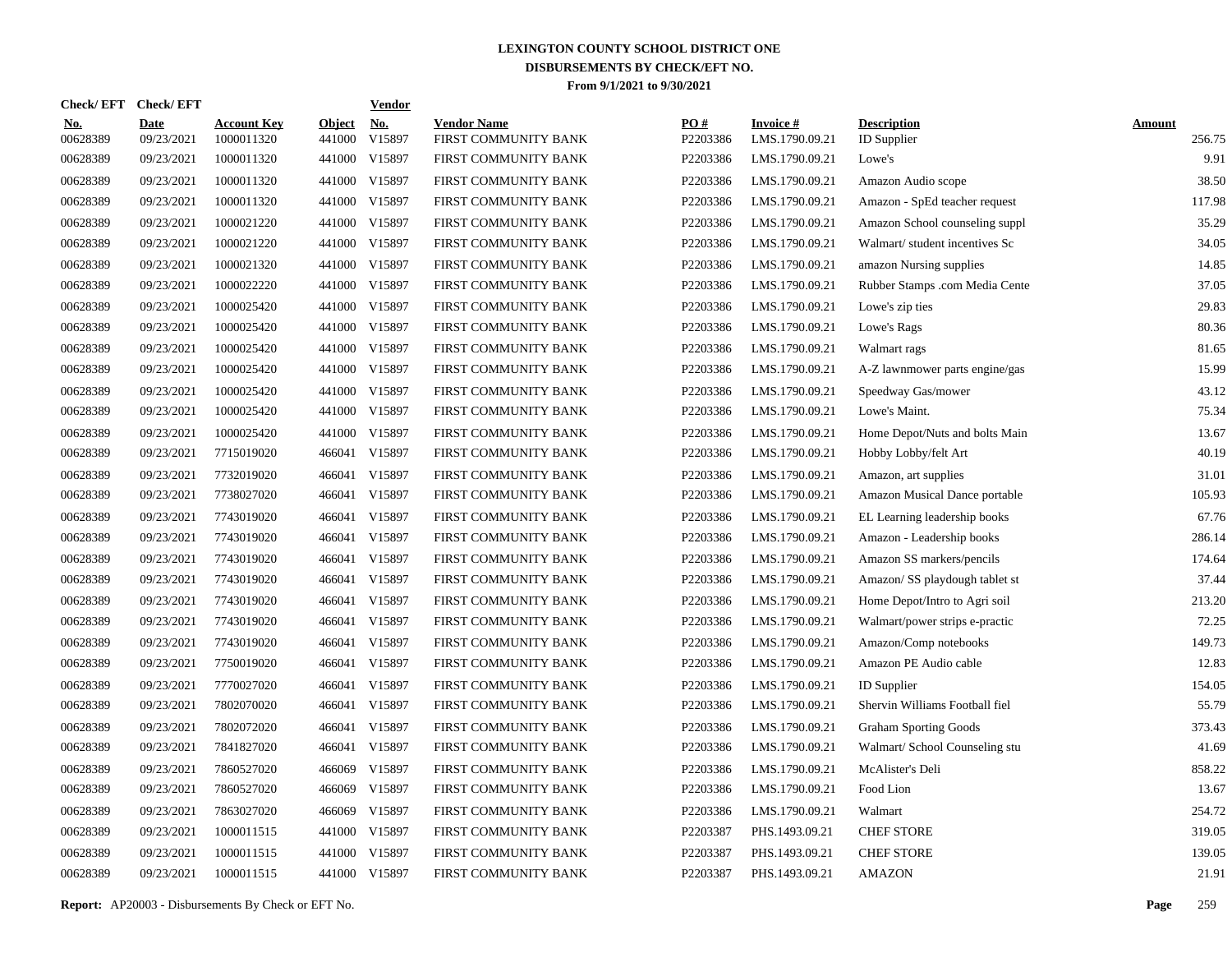| Check/EFT Check/EFT    |                           |                                  |                         | <b>Vendor</b>        |                                            |                 |                                   |                                         |                         |
|------------------------|---------------------------|----------------------------------|-------------------------|----------------------|--------------------------------------------|-----------------|-----------------------------------|-----------------------------------------|-------------------------|
| <u>No.</u><br>00628389 | <b>Date</b><br>09/23/2021 | <b>Account Key</b><br>1000011515 | <b>Object</b><br>441000 | <u>No.</u><br>V15897 | <b>Vendor Name</b><br>FIRST COMMUNITY BANK | PQ#<br>P2203387 | <b>Invoice#</b><br>PHS.1493.09.21 | <b>Description</b><br><b>CHEF STORE</b> | <b>Amount</b><br>275.28 |
| 00628389               | 09/23/2021                | 1000025415                       |                         | 441000 V15897        | FIRST COMMUNITY BANK                       | P2203387        | PHS.1493.09.21                    | <b>CORNER PANTRY</b>                    | 125.00                  |
| 00628389               | 09/23/2021                | 1000025415                       |                         | 441000 V15897        | FIRST COMMUNITY BANK                       | P2203387        | PHS.1493.09.21                    | <b>LOWES</b>                            | 70.57                   |
| 00628389               | 09/23/2021                | 1000025415                       |                         | 441000 V15897        | FIRST COMMUNITY BANK                       | P2203387        | PHS.1493.09.21                    | <b>AMAZON</b>                           | 58.84                   |
| 00628389               | 09/23/2021                | 7733027015                       |                         | 466041 V15897        | FIRST COMMUNITY BANK                       | P2203387        | PHS.1493.09.21                    | <b>CORNER PANTRY</b>                    | 33.01                   |
| 00628389               | 09/23/2021                | 7734019415                       |                         | 466041 V15897        | FIRST COMMUNITY BANK                       | P2203387        | PHS.1493.09.21                    | <b>AMAZON</b>                           | 117.60                  |
| 00628389               | 09/23/2021                | 7774027015                       |                         | 466069 V15897        | FIRST COMMUNITY BANK                       | P2203387        | PHS.1493.09.21                    | <b>CHEF STORE</b>                       | 225.53                  |
| 00628389               | 09/23/2021                | 7774027015                       |                         | 466069 V15897        | FIRST COMMUNITY BANK                       | P2203387        | PHS.1493.09.21                    | IGA                                     | 40.66                   |
| 00628389               | 09/23/2021                | 7774027015                       | 466069                  | V15897               | FIRST COMMUNITY BANK                       | P2203387        | PHS.1493.09.21                    | <b>CHEF STORE</b>                       | 421.47                  |
| 00628389               | 09/23/2021                | 7774027015                       |                         | 466069 V15897        | FIRST COMMUNITY BANK                       | P2203387        | PHS.1493.09.21                    | IGA                                     | 81.13                   |
| 00628389               | 09/23/2021                | 7802072015                       |                         | 466041 V15897        | FIRST COMMUNITY BANK                       | P2203387        | PHS.1493.09.21                    | <b>IGA</b>                              | 27.31                   |
| 00628389               | 09/23/2021                | 7814027015                       |                         | 466041 V15897        | FIRST COMMUNITY BANK                       | P2203387        | PHS.1493.09.21                    | <b>COLUMBIA</b>                         | 353.10                  |
| 00628389               | 09/23/2021                | 7814027015                       |                         | 466069 V15897        | FIRST COMMUNITY BANK                       | P2203387        | PHS.1493.09.21                    | <b>SHEALYS</b>                          | 767.25                  |
| 00628389               | 09/23/2021                | 7841827015                       |                         | 466041 V15897        | FIRST COMMUNITY BANK                       | P2203387        | PHS.1493.09.21                    | <b>WALMART</b>                          | 110.60                  |
| 00628389               | 09/23/2021                | 7860527015                       |                         | 466041 V15897        | FIRST COMMUNITY BANK                       | P2203387        | PHS.1493.09.21                    | <b>AMAZON</b>                           | 954.85                  |
| 00628389               | 09/23/2021                | 7860527015                       |                         | 466041 V15897        | FIRST COMMUNITY BANK                       | P2203387        | PHS.1493.09.21                    | <b>TROPHY AND AWARDS</b>                | 53.50                   |
| 00628389               | 09/23/2021                | 7860527015                       |                         | 466069 V15897        | FIRST COMMUNITY BANK                       | P2203387        | PHS.1493.09.21                    | <b>ALL THE FIX'NS</b>                   | 180.35                  |
| 00628389               | 09/23/2021                | 7860527015                       |                         | 466099 V15897        | FIRST COMMUNITY BANK                       | P2203387        | PHS.1493.09.21                    | <b>SHELL CREDIT</b>                     | $-1.00$                 |
| 00628389               | 09/23/2021                | 7860527015                       |                         | 466099 V15897        | FIRST COMMUNITY BANK                       | P2203387        | PHS.1493.09.21                    | SHELL CREDIT                            | $-0.33$                 |
| 00628389               | 09/23/2021                | 7860527015                       |                         | 466099 V15897        | FIRST COMMUNITY BANK                       | P2203387        | PHS.1493.09.21                    | <b>SHELL CREDIT</b>                     | $-0.58$                 |
| 00628389               | 09/23/2021                | 7887071015                       |                         | 466069 V15897        | FIRST COMMUNITY BANK                       | P2203387        | PHS.1493.09.21                    | <b>SHELL</b>                            | 57.56                   |
| 00628389               | 09/23/2021                | 7924099615                       |                         | 466041 V15897        | FIRST COMMUNITY BANK                       | P2203387        | PHS.1493.09.21                    | <b>AMAZON</b>                           | 165.85                  |
| 00628389               | 09/23/2021                | 7924099615                       |                         | 466041 V15897        | FIRST COMMUNITY BANK                       | P2203387        | PHS.1493.09.21                    | <b>AMAZON</b>                           | 577.74                  |
| 00628389               | 09/23/2021                | 7924099615                       |                         | 466069 V15897        | FIRST COMMUNITY BANK                       | P2203387        | PHS.1493.09.21                    | <b>DOLLAR GENERAL</b>                   | 42.09                   |
| 00628389               | 09/23/2021                | 7924099615                       |                         | 466069 V15897        | FIRST COMMUNITY BANK                       | P2203387        | PHS.1493.09.21                    | <b>FAMILY DOLLAR</b>                    | 46.02                   |
| 00628389               | 09/23/2021                | 7924099615                       |                         | 466069 V15897        | FIRST COMMUNITY BANK                       | P2203387        | PHS.1493.09.21                    | IGA                                     | 59.73                   |
| 00628389               | 09/23/2021                | 7924099615                       |                         | 466069 V15897        | FIRST COMMUNITY BANK                       | P2203387        | PHS.1493.09.21                    | AMAZON                                  | 97.54                   |
| 00628389               | 09/23/2021                | 7924099615                       |                         | 466069 V15897        | FIRST COMMUNITY BANK                       | P2203387        | PHS.1493.09.21                    | <b>WALMART</b>                          | 244.74                  |
| 00628389               | 09/23/2021                | 7924099615                       |                         | 466069 V15897        | FIRST COMMUNITY BANK                       | P2203387        | PHS.1493.09.21                    | <b>WALMART</b>                          | 12.04                   |
| 00628389               | 09/23/2021                | 7924099615                       |                         | 466069 V15897        | FIRST COMMUNITY BANK                       | P2203387        | PHS.1493.09.21                    | <b>WALMART</b>                          | 43.10                   |
| 00628389               | 09/23/2021                | 7995027015                       |                         | 466041 V15897        | FIRST COMMUNITY BANK                       | P2203387        | PHS.1493.09.21                    | <b>WALKER</b>                           | 23.52                   |
| 00628389               | 09/23/2021                | 1000011125                       |                         | 441000 V15897        | FIRST COMMUNITY BANK                       | P2203469        | WKES.1824.09.21                   | Amazon                                  | 287.53                  |
| 00628389               | 09/23/2021                | 1000011225                       |                         | 441000 V15897        | FIRST COMMUNITY BANK                       | P2203469        | WKES.1824.09.21                   | Amazon                                  | 301.60                  |
| 00628389               | 09/23/2021                | 1000011225                       |                         | 441000 V15897        | FIRST COMMUNITY BANK                       | P2203469        | WKES.1824.09.21                   | Amazon                                  | 166.86                  |
| 00628389               | 09/23/2021                | 1000011225                       |                         | 441000 V15897        | FIRST COMMUNITY BANK                       | P2203469        | WKES.1824.09.21 Really Good Stuff |                                         | 387.60                  |
| 00628389               | 09/23/2021                | 1000011325                       |                         | 441000 V15897        | FIRST COMMUNITY BANK                       | P2203469        | WKES.1824.09.21 Duraco            |                                         | 243.50                  |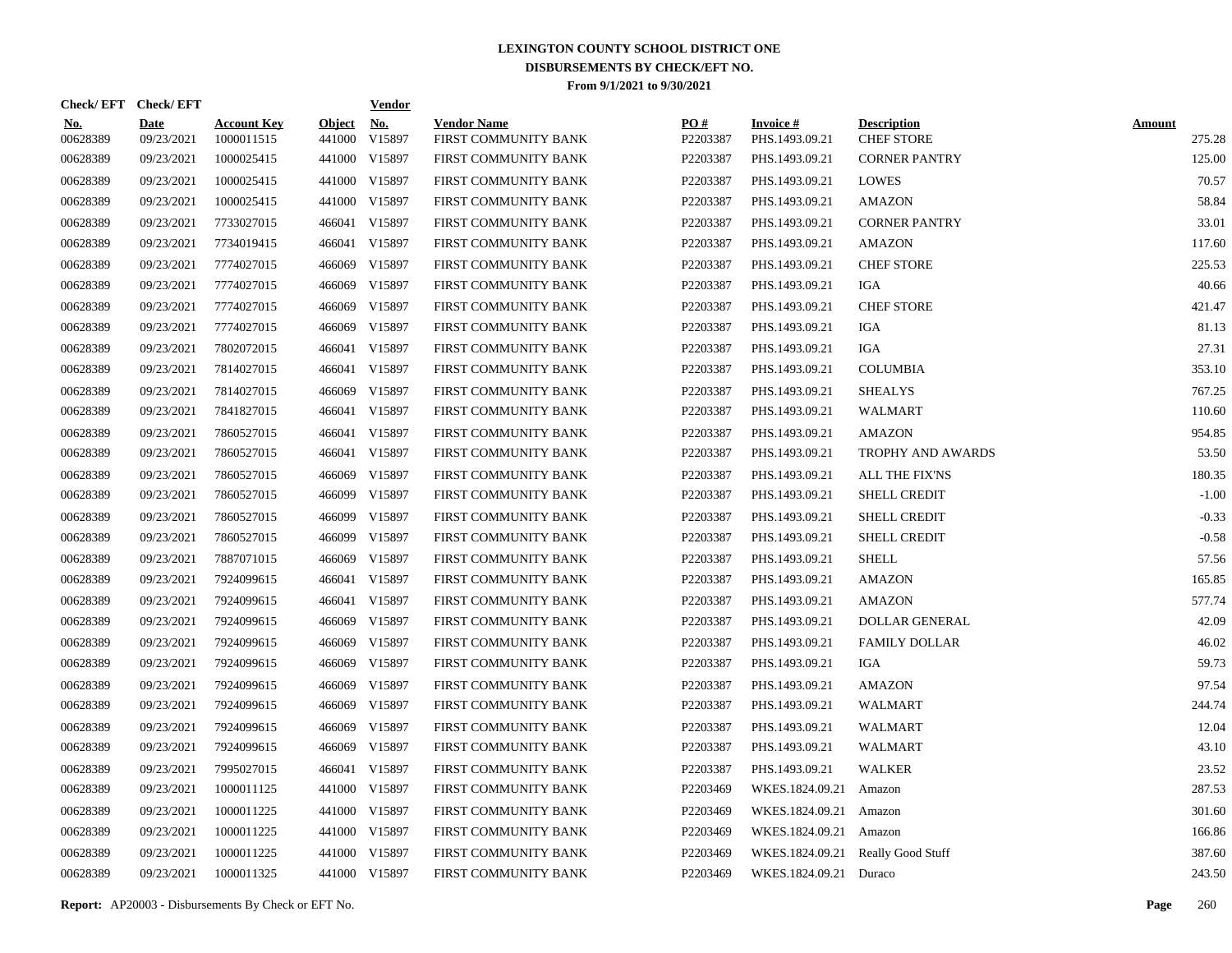|                        | Check/EFT Check/EFT       |                                  |                         | <b>Vendor</b>        |                                            |                               |                                    |                                |                         |
|------------------------|---------------------------|----------------------------------|-------------------------|----------------------|--------------------------------------------|-------------------------------|------------------------------------|--------------------------------|-------------------------|
| <u>No.</u><br>00628389 | <b>Date</b><br>09/23/2021 | <b>Account Key</b><br>1000011325 | <b>Object</b><br>441000 | <u>No.</u><br>V15897 | <b>Vendor Name</b><br>FIRST COMMUNITY BANK | $\underline{PO#}$<br>P2203469 | <b>Invoice#</b><br>WKES.1824.09.21 | <b>Description</b><br>Amazon   | <b>Amount</b><br>233.82 |
| 00628389               | 09/23/2021                | 1000014125                       |                         | 441000 V15897        | FIRST COMMUNITY BANK                       | P2203469                      | WKES.1824.09.21                    | Office Depot                   | 44.62                   |
| 00628389               | 09/23/2021                | 1000021225                       |                         | 441000 V15897        | FIRST COMMUNITY BANK                       | P2203469                      | WKES.1824.09.21                    | Walmart                        | 41.70                   |
| 00628389               | 09/23/2021                | 1000021225                       |                         | 441000 V15897        | FIRST COMMUNITY BANK                       | P2203469                      | WKES.1824.09.21                    | Amazon                         | 15.92                   |
| 00628389               | 09/23/2021                | 1000021225                       |                         | 441000 V15897        | FIRST COMMUNITY BANK                       | P2203469                      | WKES.1824.09.21                    | Amazon                         | 16.42                   |
| 00628389               | 09/23/2021                | 1000021225                       |                         | 441000 V15897        | FIRST COMMUNITY BANK                       | P2203469                      | WKES.1824.09.21                    | Amazon                         | 432.50                  |
| 00628389               | 09/23/2021                | 1000021325                       |                         | 441000 V15897        | FIRST COMMUNITY BANK                       | P2203469                      | WKES.1824.09.21 Lowes              |                                | 27.78                   |
| 00628389               | 09/23/2021                | 1000023325                       |                         | 441000 V15897        | FIRST COMMUNITY BANK                       | P2203469                      | WKES.1824.09.21 USPS               |                                | 6.45                    |
| 00628389               | 09/23/2021                | 1000025425                       |                         | 441000 V15897        | FIRST COMMUNITY BANK                       | P2203469                      | WKES.1824.09.21 Lowes              |                                | 354.83                  |
| 00628389               | 09/23/2021                | 1000025425                       |                         | 441000 V15897        | FIRST COMMUNITY BANK                       | P2203469                      | WKES.1824.09.21 Lowes REFUND       |                                | $-24.82$                |
| 00628389               | 09/23/2021                | 1000025425                       |                         | 441000 V15897        | FIRST COMMUNITY BANK                       | P2203469                      | WKES.1824.09.21 Walmart            |                                | 52.91                   |
| 00628389               | 09/23/2021                | 1000025425                       |                         | 441000 V15897        | FIRST COMMUNITY BANK                       | P2203469                      | WKES.1824.09.21 Lowes              |                                | 94.80                   |
| 00628389               | 09/23/2021                | 1000025425                       |                         | 441000 V15897        | FIRST COMMUNITY BANK                       | P2203469                      | WKES.1824.09.21 Auto Zone          |                                | 5.42                    |
| 00628389               | 09/23/2021                | 7701027025                       |                         | 466041 V15897        | FIRST COMMUNITY BANK                       | P2203469                      | WKES.1824.09.21                    | Amazon                         | 20.32                   |
| 00628389               | 09/23/2021                | 7703027025                       |                         | 466041 V15897        | FIRST COMMUNITY BANK                       | P2203469                      | WKES.1824.09.21                    | Best Buy                       | 53.48                   |
| 00628389               | 09/23/2021                | 7703027025                       |                         | 466041 V15897        | FIRST COMMUNITY BANK                       | P2203469                      | WKES.1824.09.21                    | Best Buy                       | 53.48                   |
| 00628389               | 09/23/2021                | 7740019025                       |                         | 466041 V15897        | FIRST COMMUNITY BANK                       | P2203469                      | WKES.1824.09.21 Kendall Hunt       |                                | 21.09                   |
| 00628389               | 09/23/2021                | 7743019025                       |                         | 466041 V15897        | FIRST COMMUNITY BANK                       | P2203469                      | WKES.1824.09.21 Office Depot       |                                | 54.82                   |
| 00628389               | 09/23/2021                | 7793027025                       |                         | 466041 V15897        | FIRST COMMUNITY BANK                       | P2203469                      | WKES.1824.09.21 Almightees         |                                | 1,319.31                |
| 00628389               | 09/23/2021                | 7863027025                       |                         | 466069 V15897        | FIRST COMMUNITY BANK                       | P2203469                      | WKES.1824.09.21 Chick-fil-A        |                                | 294.90                  |
| 00628389               | 09/23/2021                | 7863027025                       | 466069                  | V15897               | FIRST COMMUNITY BANK                       | P2203469                      | WKES.1824.09.21 Kona Ice           |                                | 498.37                  |
| 00628389               | 09/23/2021                | 7863027025                       | 466069                  | V15897               | FIRST COMMUNITY BANK                       | P2203469                      | WKES.1824.09.21 East Bay Deli      |                                | 872.00                  |
| 00628389               | 09/23/2021                | 7863027025                       | 466069                  | V15897               | FIRST COMMUNITY BANK                       | P2203469                      | WKES.1824.09.21 Walmart            |                                | 29.91                   |
| 00628389               | 09/23/2021                | 7866027025                       |                         | 466041 V15897        | FIRST COMMUNITY BANK                       | P2203469                      | WKES.1824.09.21                    | Amazon                         | 9.62                    |
| 00628389               | 09/23/2021                | 7866027025                       | 466069                  | V15897               | FIRST COMMUNITY BANK                       | P2203469                      | WKES.1824.09.21 Food Lion          |                                | 41.97                   |
| 00628389               | 09/23/2021                | 7866027025                       | 466069                  | V15897               | FIRST COMMUNITY BANK                       | P2203469                      | WKES.1824.09.21                    | Sams Club                      | 99.82                   |
| 00628389               | 09/23/2021                | 7885027025                       | 466041                  | V15897               | FIRST COMMUNITY BANK                       | P2203469                      | WKES.1824.09.21                    | Walgreens                      | 36.87                   |
| 00628389               | 09/23/2021                | 7885027025                       | 466064                  | V15897               | FIRST COMMUNITY BANK                       | P2203469                      | WKES.1824.09.21                    | <b>QR</b> Code Generator       | 119.88                  |
| 00628389               | 09/23/2021                | 7915027025                       | 466041                  | V15897               | FIRST COMMUNITY BANK                       | P2203469                      | WKES.1824.09.21                    | Food Lion                      | 18.76                   |
| 00628389               | 09/23/2021                | 7915027025                       | 466041                  | V15897               | FIRST COMMUNITY BANK                       | P2203469                      | WKES.1824.09.21                    | Sams Club                      | 19.98                   |
| 00628389               | 09/23/2021                | 7915027025                       | 466069                  | V15897               | FIRST COMMUNITY BANK                       | P2203469                      | WKES.1824.09.21                    | Dollar General                 | 18.00                   |
| 00628389               | 09/23/2021                | 7915027025                       |                         | 466069 V15897        | FIRST COMMUNITY BANK                       | P2203469                      | WKES.1824.09.21                    | Food Lion                      | 22.86                   |
|                        |                           |                                  |                         |                      |                                            |                               |                                    | <b>Check Total</b>             | 25,525.37               |
| 00628390               | 09/23/2021                | 1000022244                       |                         | 443000 V12185        | FOLLETT SCHOOL SOLUTIONS INC               | P2200369                      | 320017B                            | Book list attached             | 428.96                  |
| 00628390               | 09/23/2021                | 1000022246                       |                         | 443000 V12185        | FOLLETT SCHOOL SOLUTIONS INC               | P2201172                      | 326887A                            | 93 Books, 11 Audiobooks, 19 eB | 1,386.95                |
|                        |                           |                                  |                         |                      |                                            |                               |                                    |                                |                         |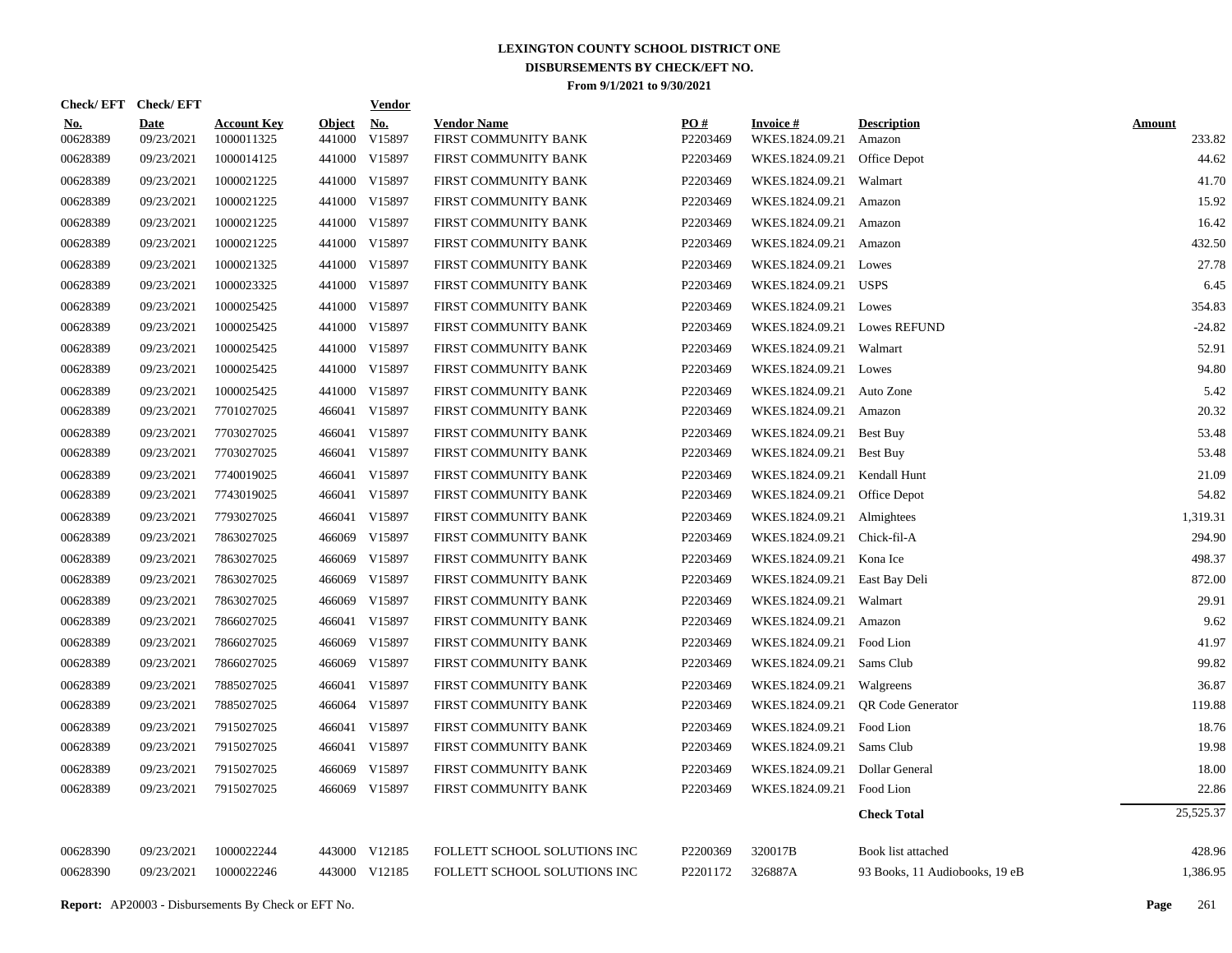| Check/EFT Check/EFT |             |                    |               | <b>Vendor</b> |                            |          |                 |                                       |               |
|---------------------|-------------|--------------------|---------------|---------------|----------------------------|----------|-----------------|---------------------------------------|---------------|
| <u>No.</u>          | <b>Date</b> | <b>Account Key</b> | <b>Object</b> | <u>No.</u>    | <b>Vendor Name</b>         | PO#      | <b>Invoice#</b> | <b>Description</b>                    | <u>Amount</u> |
|                     |             |                    |               |               |                            |          |                 | <b>Check Total</b>                    | 1,815.91      |
| 00628391            | 09/23/2021  | 1000021211         |               | 441000 V00549 | FORMS AND SUPPLY INC (FSI) | P2202901 | 5888847-0       | Paper Mate Flair Point Guard F        | 13.19         |
| 00628391            | 09/23/2021  | 1000011319         |               | 441000 V00549 | FORMS AND SUPPLY INC (FSI) | P2203042 | 5893635-0       | SMARTCHOICE COPY PAPER                | 385.09        |
| 00628391            | 09/23/2021  | 1000021219         |               | 441000 V00549 | FORMS AND SUPPLY INC (FSI) | P2203042 | 5893635-0       | <b>BUSINESS SOURCE POCKET FOLDER</b>  | 16.40         |
| 00628391            | 09/23/2021  | 1000021219         |               | 441000 V00549 | FORMS AND SUPPLY INC (FSI) | P2203042 | 5893635-0       | <b>BUSINESS SOURCE POCKET FOLDER</b>  | 16.47         |
| 00628391            | 09/23/2021  | 1000021219         | 441000        | V00549        | FORMS AND SUPPLY INC (FSI) | P2203042 | 5893635-0       | <b>BUSINESS SOURCE POCKET FOLDER</b>  | 16.47         |
| 00628391            | 09/23/2021  | 1000021219         |               | 441000 V00549 | FORMS AND SUPPLY INC (FSI) | P2203042 | 5893635-0       | TOPS WIDE RULE 1 SUBJECT NOTEB        | 17.98         |
| 00628391            | 09/23/2021  | 1000021219         | 441000        | V00549        | FORMS AND SUPPLY INC (FSI) | P2203042 | 5893635-0       | <b>BUSINESS SOURCE POCKET FOLDER</b>  | 23.80         |
| 00628391            | 09/23/2021  | 1000021219         |               | 441000 V00549 | FORMS AND SUPPLY INC (FSI) | P2203042 | 5893635-0       | TOPS WIDE RULED COMPOSITION BO        | 103.75        |
| 00628391            | 09/23/2021  | 1000021219         | 441000        | V00549        | FORMS AND SUPPLY INC (FSI) | P2203042 | 5893635-0       | POST-IT POP-UP NOTES 3X3 SQUAR        | 27.96         |
| 00628391            | 09/23/2021  | 1000021219         |               | 441000 V00549 | FORMS AND SUPPLY INC (FSI) | P2203042 | 5893635-0       | POST-IT POP UP NOTES 4X4 SQUAR        | 51.36         |
| 00628391            | 09/23/2021  | 1000021219         | 441000        | V00549        | FORMS AND SUPPLY INC (FSI) | P2203042 | 5893635-0       | POST-IT SELF STICK EASEL PADS-        | 95.55         |
| 00628391            | 09/23/2021  | 1000021219         |               | 441000 V00549 | FORMS AND SUPPLY INC (FSI) | P2203042 | 5893635-0       | POST-IT STICK LINED NOTES 4X6         | 72.44         |
| 00628391            | 09/23/2021  | 1000021219         | 441000        | V00549        | FORMS AND SUPPLY INC (FSI) | P2203042 | 5893635-0       | BUSINESS SOURCE PLAIN INDEX CA        | 14.00         |
| 00628391            | 09/23/2021  | 1000021219         |               | 441000 V00549 | FORMS AND SUPPLY INC (FSI) | P2203042 | 5893635-0       | <b>AVERY READY A-Z DIVIDERS</b>       | 40.83         |
| 00628391            | 09/23/2021  | 1000021219         | 441000        | V00549        | FORMS AND SUPPLY INC (FSI) | P2203042 | 5893635-0       | VERTICAL BADGE HOLDER CLEAR           | 14.38         |
| 00628391            | 09/23/2021  | 1000021219         |               | 441000 V00549 | FORMS AND SUPPLY INC (FSI) | P2203042 | 5893635-0       | <b>ID BADGE CLIP ADAPTERS</b>         | 13.40         |
| 00628391            | 09/23/2021  | 1000021219         |               | 441000 V00549 | FORMS AND SUPPLY INC (FSI) | P2203042 | 5893635-0       | BE GEL QUICK DRY 0.5 RETRACTAB        | 25.00         |
| 00628391            | 09/23/2021  | 1000021219         |               | 441000 V00549 | FORMS AND SUPPLY INC (FSI) | P2203042 | 5893635-0       | BIC GEL PEN .7 MM RETRACABLE-         | 43.34         |
| 00628391            | 09/23/2021  | 1000021219         |               | 441000 V00549 | FORMS AND SUPPLY INC (FSI) | P2203042 | 5893635-0       | BOSTITCH CLASSIC METAL STAPLER        | 62.15         |
| 00628391            | 09/23/2021  | 1000021219         |               | 441000 V00549 | FORMS AND SUPPLY INC (FSI) | P2203042 | 5893635-0       | <b>BUSINESS SOURCE DUCT TAPE</b>      | 73.08         |
| 00628391            | 09/23/2021  | 1000021219         |               | 441000 V00549 | FORMS AND SUPPLY INC (FSI) | P2203042 | 5893635-0       | <b>BUSINESS SOURCE STEEL SCISSORS</b> | 12.33         |
| 00628391            | 09/23/2021  | 1000021219         | 441000        | V00549        | FORMS AND SUPPLY INC (FSI) | P2203042 | 5893635-0       | <b>BUSINESS SOURCE STAPLE REMOVER</b> | 4.11          |
| 00628391            | 09/23/2021  | 1000021219         |               | 441000 V00549 | FORMS AND SUPPLY INC (FSI) | P2203042 | 5893635-0       | <b>DISINFECTING WIPES</b>             | 27.93         |
| 00628391            | 09/23/2021  | 1000021219         | 441000        | V00549        | FORMS AND SUPPLY INC (FSI) | P2203042 | 5893635-0       | <b>COMMAND LARGE PICTURE STRIPS</b>   | 19.69         |
| 00628391            | 09/23/2021  | 1000021219         |               | 441000 V00549 | FORMS AND SUPPLY INC (FSI) | P2203042 | 5893635-0       | POST-IT POP UP NOTE DISPENSER         | 34.19         |
| 00628391            | 09/23/2021  | 1000021219         |               | 441000 V00549 | FORMS AND SUPPLY INC (FSI) | P2203042 | 5893635-0       | OIC UPRIGHT VERTICAL SIGN HOLD        | 32.21         |
| 00628391            | 09/23/2021  | 1000021219         |               | 441000 V00549 | FORMS AND SUPPLY INC (FSI) | P2203042 | 5893635-0       | PENDAFLEX 1/3 TAB FILE FOLDER         | 110.21        |
| 00628391            | 09/23/2021  | 1000021219         |               | 441000 V00549 | FORMS AND SUPPLY INC (FSI) | P2203042 | 5893635-0       | <b>QUALITY PARK CLASP ENVELOPES 6</b> | 23.22         |
| 00628391            | 09/23/2021  | 1000021219         |               | 441000 V00549 | FORMS AND SUPPLY INC (FSI) | P2203042 | 5893635-0       | <b>OUALITY PARK CLASP ENELOPES 9X</b> | 41.52         |
| 00628391            | 09/23/2021  | 1000021219         |               | 441000 V00549 | FORMS AND SUPPLY INC (FSI) | P2203042 | 5893635-0       | <b>QUALITY PARK CLASP ENVELOPES 1</b> | 78.32         |
| 00628391            | 09/23/2021  | 1000021219         |               | 441000 V00549 | FORMS AND SUPPLY INC (FSI) | P2203042 | 5893635-0       | RAYOVAC AA BATTERIES                  | 26.30         |
| 00628391            | 09/23/2021  | 1000021219         |               | 441000 V00549 | FORMS AND SUPPLY INC (FSI) | P2203042 | 5893635-0       | RAYOVAC AAA BATTERIES                 | 65.75         |
| 00628391            | 09/23/2021  | 1000021219         |               | 441000 V00549 | FORMS AND SUPPLY INC (FSI) | P2203042 | 5893635-0       | TOPS JR. LEGAL WRITING PAD 5X8        | 12.37         |
| 00628391            | 09/23/2021  | 1000021219         |               | 441000 V00549 | FORMS AND SUPPLY INC (FSI) | P2203042 | 5893635-0       | SMARTCHOICE LETTER SIZE LEGAL         | 11.73         |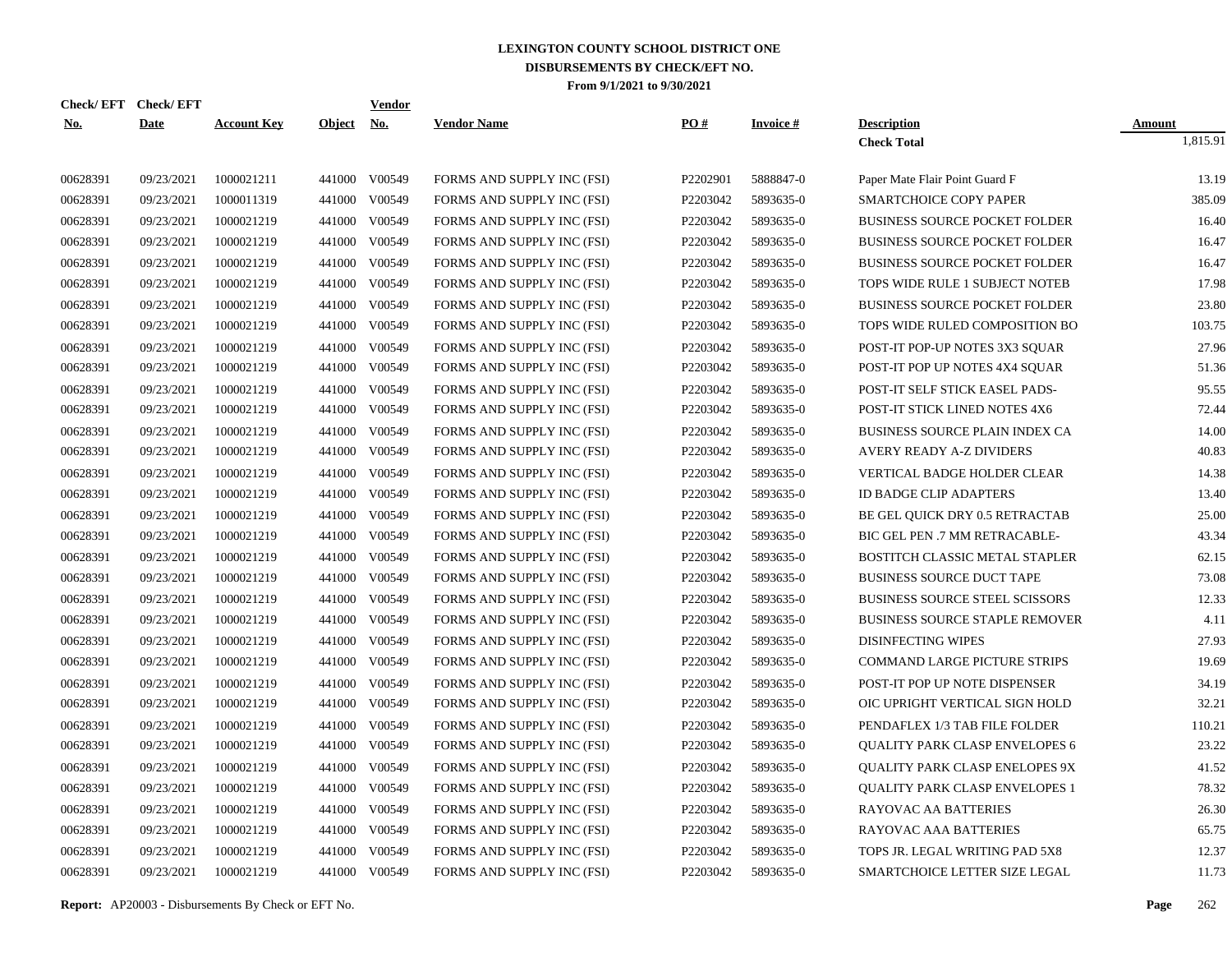| Check/EFT Check/EFT    |                           |                                  |                         | Vendor               |                                                  |                      |                              |                                                     |                        |
|------------------------|---------------------------|----------------------------------|-------------------------|----------------------|--------------------------------------------------|----------------------|------------------------------|-----------------------------------------------------|------------------------|
| <u>No.</u><br>00628391 | <b>Date</b><br>09/23/2021 | <b>Account Key</b><br>1000021219 | <b>Object</b><br>441000 | <b>No.</b><br>V00549 | <b>Vendor Name</b><br>FORMS AND SUPPLY INC (FSI) | PO#<br>P2203042      | <b>Invoice#</b><br>5893635-0 | <b>Description</b><br>SMARTCHOICE LEGAL WRITING PAD | <b>Amount</b><br>37.61 |
| 00628391               | 09/23/2021                | 1000021219                       | 441000                  | V00549               | FORMS AND SUPPLY INC (FSI)                       | P2203042             | 5893635-0                    | <b>BUSINESS SOURCE STANDARD STAPL</b>               | 44.94                  |
| 00628391               | 09/23/2021                | 1000021219                       | 441000                  | V00549               | FORMS AND SUPPLY INC (FSI)                       | P2203042             | 5893635-0                    | SMARTCHOICE LETTER TAB FILE FO                      | 42.16                  |
| 00628391               | 09/23/2021                | 1000021219                       | 441000                  | V00549               | FORMS AND SUPPLY INC (FSI)                       | P2203042             | 5893635-0                    | <b>BUSINESS SOURCE SHEET PROTECTO</b>               | 75.60                  |
| 00628391               | 09/23/2021                | 1000021219                       | 441000                  | V00549               | FORMS AND SUPPLY INC (FSI)                       | P2203042             | 5893635-0                    | COMPUCESSORY POWER STRIP 6-15F                      | 129.58                 |
| 00628391               | 09/23/2021                | 1000021219                       | 441000                  | V00549               | FORMS AND SUPPLY INC (FSI)                       | P2203042             | 5893635-0                    | LORELL DRY-ERASE BOARD ERASER                       | 29.96                  |
| 00628391               | 09/23/2021                | 1000021219                       | 441000                  | V00549               | FORMS AND SUPPLY INC (FSI)                       | P2203042             | 5893635-0                    | SUNWORKS CONSTRUCTION PAPER- A                      | 23.81                  |
| 00628391               | 09/23/2021                | 1000021219                       | 441000                  | V00549               | FORMS AND SUPPLY INC (FSI)                       | P2203042             | 5893635-0                    | <b>FALCON DUST-OFF</b>                              | 75.38                  |
| 00628391               | 09/23/2021                | 1000021219                       | 441000                  | V00549               | FORMS AND SUPPLY INC (FSI)                       | P2203042             | 5893635-0                    | ADVANTUS SCREEN CLEANING WIPES                      | 20.45                  |
| 00628391               | 09/23/2021                | 1000021219                       | 441000                  | V00549               | FORMS AND SUPPLY INC (FSI)                       | P2203042             | 5893635-0                    | EXPO ULTRA FINE DRY ERASE MARK                      | 15.07                  |
| 00628391               | 09/23/2021                | 1000021219                       | 441000                  | V00549               | FORMS AND SUPPLY INC (FSI)                       | P2203042             | 5893635-0                    | PAPER MATE FLAIR POINT FELT TI                      | 27.51                  |
| 00628391               | 09/23/2021                | 1000021219                       | 441000                  | V00549               | FORMS AND SUPPLY INC (FSI)                       | P2203042             | 5893635-0                    | PENTEL FIBER-TIPPED SIGN PENS-                      | 34.48                  |
| 00628391               | 09/23/2021                | 1000021219                       | 441000                  | V00549               | FORMS AND SUPPLY INC (FSI)                       | P2203042             | 5893635-0                    | <b>SHARPIE TWIN PERMANENT MARKER-</b>               | 38.52                  |
| 00628391               | 09/23/2021                | 1000021219                       | 441000                  | V00549               | FORMS AND SUPPLY INC (FSI)                       | P2203042             | 5893635-0                    | BIC INTENSITY FINE POINT PERMA                      | 42.37                  |
| 00628391               | 09/23/2021                | 1000021219                       | 441000                  | V00549               | FORMS AND SUPPLY INC (FSI)                       | P2203042             | 5893635-0                    | SHARPIE PERMANENT MARKER- BLAC                      | 30.44                  |
| 00628391               | 09/23/2021                | 1000021219                       | 441000                  | V00549               | FORMS AND SUPPLY INC (FSI)                       | P2203042             | 5893635-0                    | <b>BUSINESS SOURCE TAPE DISPENSER</b>               | 10.27                  |
| 00628391               | 09/23/2021                | 7743019012                       | 466041                  | V00549               | FORMS AND SUPPLY INC (FSI)                       | P2202683             | 5894550-0                    | Avery Office Essentials Insert                      | 9.50                   |
| 00628391               | 09/23/2021                | 7743019012                       | 466041                  | V00549               | FORMS AND SUPPLY INC (FSI)                       | P2202683             | 5894550-0                    | Smartchoice Copy Paper - Lette                      | 962.73                 |
| 00628391               | 09/23/2021                | 3260011303                       | 441000                  | V00549               | FORMS AND SUPPLY INC (FSI)                       | P2202469             | 5897831-0                    | Business Source 25x30" self st                      | 229.41                 |
| 00628391               | 09/23/2021                | 1000026405                       | 441000                  | V00549               | FORMS AND SUPPLY INC (FSI)                       | P2203152             | 5898410-0                    | Smartchoice Copy Paper Letter                       | 192.55                 |
| 00628391               | 09/23/2021                | 1000026405                       | 441000                  | V00549               | FORMS AND SUPPLY INC (FSI)                       | P2203152             | 5898410-0                    | Pendaflex 25 Tab Cut Letter                         | 119.09                 |
| 00628391               | 09/23/2021                | 1000011238                       | 441000                  | V00549               | FORMS AND SUPPLY INC (FSI)                       | P2203154             | 5898412-0                    | <b>Business Source Foldback Binde</b>               | 3.64                   |
| 00628391               | 09/23/2021                | 1000011238                       | 441000                  | V00549               | FORMS AND SUPPLY INC (FSI)                       | P2203154             | 5898412-0                    | Pentel EnerGel Deluxe Liquid G                      | 21.83                  |
| 00628391               | 09/23/2021                | 1000011238                       | 441000                  | V00549               | FORMS AND SUPPLY INC (FSI)                       | P2203154             | 5898412-0                    | Dymo D1 Electronic Tape Cartri                      | 31.67                  |
| 00628391               | 09/23/2021                | 1000011142                       | 441000                  | V00549               | FORMS AND SUPPLY INC (FSI)                       | P2203156             | 5898414-0                    | Pacon Ruled Chart Tablet 25 S                       | 104.01                 |
| 00628391               | 09/23/2021                | 1000011142                       | 441000                  | V00549               | FORMS AND SUPPLY INC (FSI)                       | P2203156             | 5898414-0                    | Lorell Black Mesh Wire Wall Po                      | 67.41                  |
| 00628391               | 09/23/2021                | 1000011142                       | 441000                  | V00549               | FORMS AND SUPPLY INC (FSI)                       | P2203156             | 5898414-0                    | Smartchoice 13 Tab Cut Letter                       | 35.52                  |
| 00628391               | 09/23/2021                | 1000011343                       | 441000                  | V00549               | FORMS AND SUPPLY INC (FSI)                       | P2203164             | 5898434-0                    | Smartchoice Copy Paper Letter                       | 1,155.28               |
| 00628391               | 09/23/2021                | 2640016203                       | 441000                  | V00549               | FORMS AND SUPPLY INC (FSI)                       | P2203169             | 5898523-0                    | Oxford Letter Certificate Hold                      | 95.02                  |
| 00628391               | 09/23/2021                | 1000025507                       | 441000                  | V00549               | FORMS AND SUPPLY INC (FSI)                       | P2203219             | 5900227-0                    | Lorell Ergonomic Rocking Footr                      | 25.89                  |
| 00628391               | 09/23/2021                | 1000025507                       | 441000                  | V00549               | FORMS AND SUPPLY INC (FSI)                       | P2203219             | 5900227-0                    | BIC Gelocity Gel Pen Medium P                       | 28.89                  |
| 00628391               | 09/23/2021                | 1000025507                       |                         | 441000 V00549        | FORMS AND SUPPLY INC (FSI)                       | P2203219             | 5900227-1                    | <b>BIC WiteOut Quick Dry Correcti</b>               | 7.81                   |
|                        |                           |                                  |                         |                      |                                                  |                      |                              | <b>Check Total</b>                                  | 5,394.92               |
| 00628392               | 09/23/2021                | 1000011411                       |                         | 441000 V16786        | FREESTYLE PHOTOGRAPHIC SUPPLIE                   | P <sub>2201566</sub> | 1569834                      | Arista-II RC Lustre Inkjet Pap                      | 73.98                  |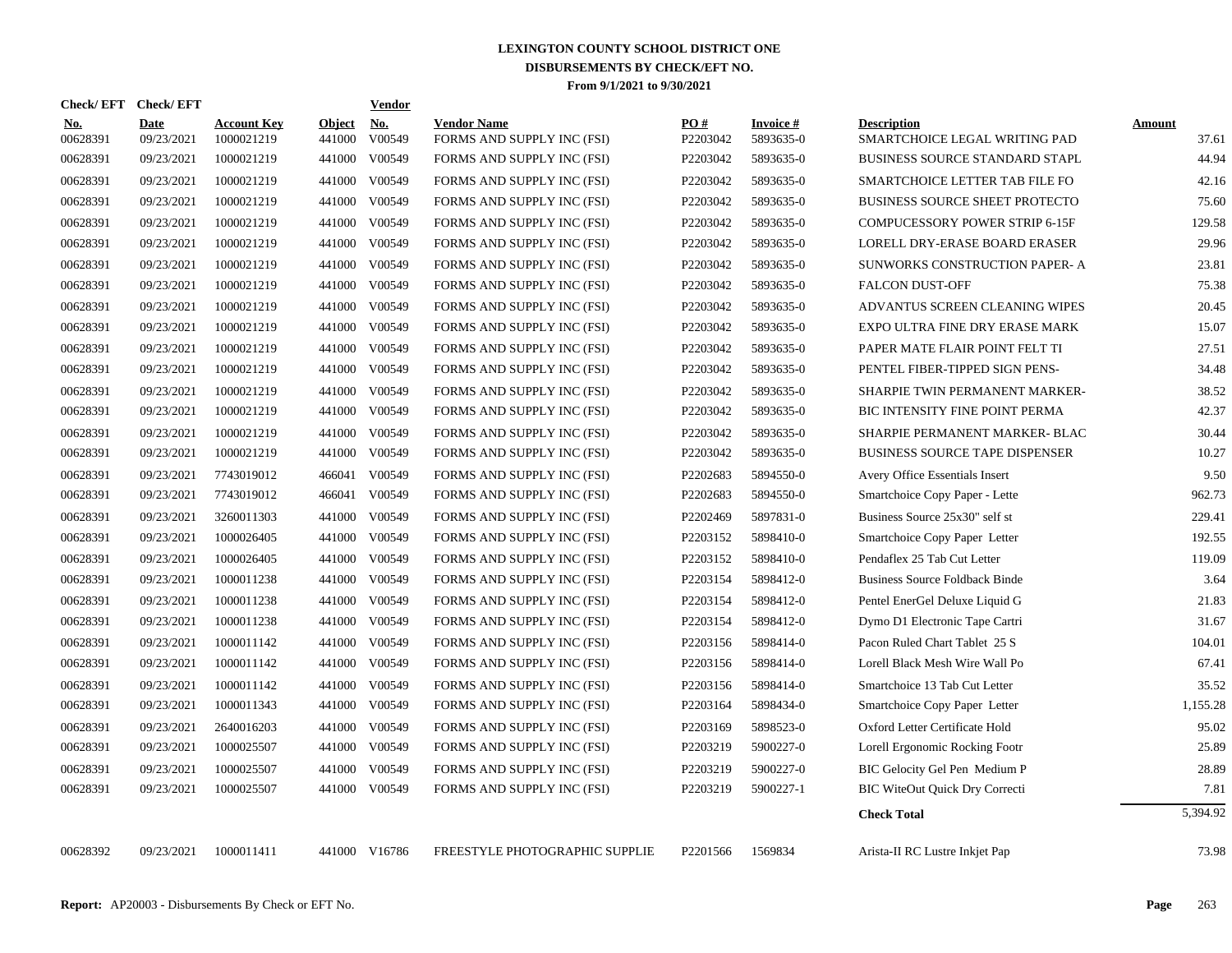|            | Check/EFT Check/EFT |                    |               | Vendor        |                               |                      |                 |                                 |                 |
|------------|---------------------|--------------------|---------------|---------------|-------------------------------|----------------------|-----------------|---------------------------------|-----------------|
| <u>No.</u> | <b>Date</b>         | <b>Account Key</b> | <b>Object</b> | <u>No.</u>    | <b>Vendor Name</b>            | PO#                  | <b>Invoice#</b> | <b>Description</b>              | Amount<br>73.98 |
|            |                     |                    |               |               |                               |                      |                 | <b>Check Total</b>              |                 |
| 00628393   | 09/23/2021          | 7863027031         |               | 466041 V11161 | <b>GEIGER CAROLINAS</b>       | P2201501             | 4542564         | <b>CAPPUCINO MUGS</b>           | 822.72          |
| 00628393   | 09/23/2021          | 7863027031         |               | 466041 V11161 | <b>GEIGER CAROLINAS</b>       | P2201501             | 4542564         | <b>SET UP FEES</b>              | 208.65          |
| 00628393   | 09/23/2021          | 7863027031         |               | 466041 V11161 | <b>GEIGER CAROLINAS</b>       | P <sub>2201501</sub> | 4542564         | <b>ART FEE</b>                  | 51.36           |
| 00628393   | 09/23/2021          | 7863027031         |               | 466041 V11161 | <b>GEIGER CAROLINAS</b>       | P2201501             | 4542564         | <b>SHIPPING</b>                 | 33.44           |
| 00628393   | 09/23/2021          | 7863027031         |               | 466041 V11161 | <b>GEIGER CAROLINAS</b>       | P2201501             | 4542564         | SHIPPING/HANDLING               | 114.84          |
|            |                     |                    |               |               |                               |                      |                 | <b>Check Total</b>              | 1,231.01        |
|            |                     |                    |               |               |                               |                      |                 |                                 |                 |
| 00628394   | 09/23/2021          | 2042221303         |               | 441000 V02048 | <b>GROVE MEDICAL</b>          | P2203212             | 6142076         | <b>GLOVES X-LARGE</b>           | 80.70           |
| 00628394   | 09/23/2021          | 2042221303         |               | 441000 V02048 | <b>GROVE MEDICAL</b>          | P2203212             | 6142076         | <b>GLOVES LARGE</b>             | 80.70           |
| 00628394   | 09/23/2021          | 2042221303         | 441000        | V02048        | <b>GROVE MEDICAL</b>          | P2203212             | 6142076         | <b>WIPES SOFT PACK</b>          | 47.67           |
| 00628394   | 09/23/2021          | 2042221303         |               | 441000 V02048 | <b>GROVE MEDICAL</b>          | P2203212             | 6142076         | <b>UPDERPAD</b>                 | 134.50          |
| 00628394   | 09/23/2021          | 2042221303         | 441000        | V02048        | <b>GROVE MEDICAL</b>          | P2203212             | 6142076         | HAND SANITIZER PUMP             | 55.63           |
| 00628394   | 09/23/2021          | 2042221303         | 441000        | V02048        | <b>GROVE MEDICAL</b>          | P2203213             | 6142126         | <b>GLOVES MEDIUM</b>            | 53.80           |
| 00628394   | 09/23/2021          | 2042221303         | 441000        | V02048        | <b>GROVE MEDICAL</b>          | P2203213             | 6142126         | WIPES SOFT PACK                 | 15.89           |
| 00628394   | 09/23/2021          | 2042221303         |               | 441000 V02048 | <b>GROVE MEDICAL</b>          | P2203213             | 6142126         | HAND SANITIZER PUMP             | 37.09           |
| 00628394   | 09/23/2021          | 2042221303         |               | 441000 V02048 | <b>GROVE MEDICAL</b>          | P2203214             | 6142127         | <b>GLOVES MEDIUM</b>            | 26.90           |
| 00628394   | 09/23/2021          | 2042221303         |               | 441000 V02048 | <b>GROVE MEDICAL</b>          | P2203214             | 6142127         | <b>GLOVES LARGE</b>             | 26.90           |
| 00628394   | 09/23/2021          | 2042221303         |               | 441000 V02048 | <b>GROVE MEDICAL</b>          | P2203214             | 6142127         | WIPES SOFT PACK                 | 47.67           |
| 00628394   | 09/23/2021          | 2042221303         |               | 441000 V02048 | <b>GROVE MEDICAL</b>          | P2203214             | 6142127         | HAND SANITIZER PUMP             | 55.63           |
| 00628394   | 09/23/2021          | 2042221303         |               | 441000 V02048 | <b>GROVE MEDICAL</b>          | P2203217             | 6142131         | <b>GLOVE NITRILE MED</b>        | 113.08          |
| 00628394   | 09/23/2021          | 2042221303         |               | 441000 V02048 | <b>GROVE MEDICAL</b>          | P2203217             | 6142131         | WIPES SOFT PACK                 | 15.89           |
| 00628394   | 09/23/2021          | 2042221303         |               | 441000 V02048 | <b>GROVE MEDICAL</b>          | P2203217             | 6142131         | <b>MASKS</b>                    | 22.02           |
| 00628394   | 09/23/2021          | 2042221303         |               | 441000 V02048 | <b>GROVE MEDICAL</b>          | P2203218             | 6142135         | <b>GLOVES POWDER FREE MED</b>   | 26.91           |
| 00628394   | 09/23/2021          | 2042221303         | 441000        | V02048        | <b>GROVE MEDICAL</b>          | P2203218             | 6142135         | <b>GLOVES POWDER FREE LARGE</b> | 26.90           |
| 00628394   | 09/23/2021          | 2042221303         |               | 441000 V02048 | <b>GROVE MEDICAL</b>          | P2203218             | 6142135         | WIPES SOFT PACK                 | 31.78           |
| 00628394   | 09/23/2021          | 2042221303         | 441000        | V02048        | <b>GROVE MEDICAL</b>          | P2203218             | 6142135         | <b>KLEENEX</b>                  | 36.40           |
| 00628394   | 09/23/2021          | 2042221303         | 441000        | V02048        | <b>GROVE MEDICAL</b>          | P2203218             | 6142135         | <b>HAND SANITIZER</b>           | 55.63           |
| 00628394   | 09/23/2021          | 2042221303         |               | 441000 V02048 | <b>GROVE MEDICAL</b>          | P2203218             | 6142135         | <b>FLEXIBLE STRAWS</b>          | 2.82            |
|            |                     |                    |               |               |                               |                      |                 | <b>Check Total</b>              | 994.51          |
| 00628395   | 09/23/2021          | 1000023101         |               | 431900 V14280 | HALLIGAN MAHONEY AND WILLIAMS |                      | 16075           | <b>Professional Services</b>    | 2,266.25        |
|            |                     |                    |               |               |                               |                      |                 |                                 | 2,266.25        |
|            |                     |                    |               |               |                               |                      |                 | <b>Check Total</b>              |                 |
| 00628396   | 09/23/2021          | 1000011214         |               | 441000 V12508 | <b>HEINEMANN</b>              | P2202828             | 7366795         | Calkins/RUOS Anchor and Read A  | 40.00           |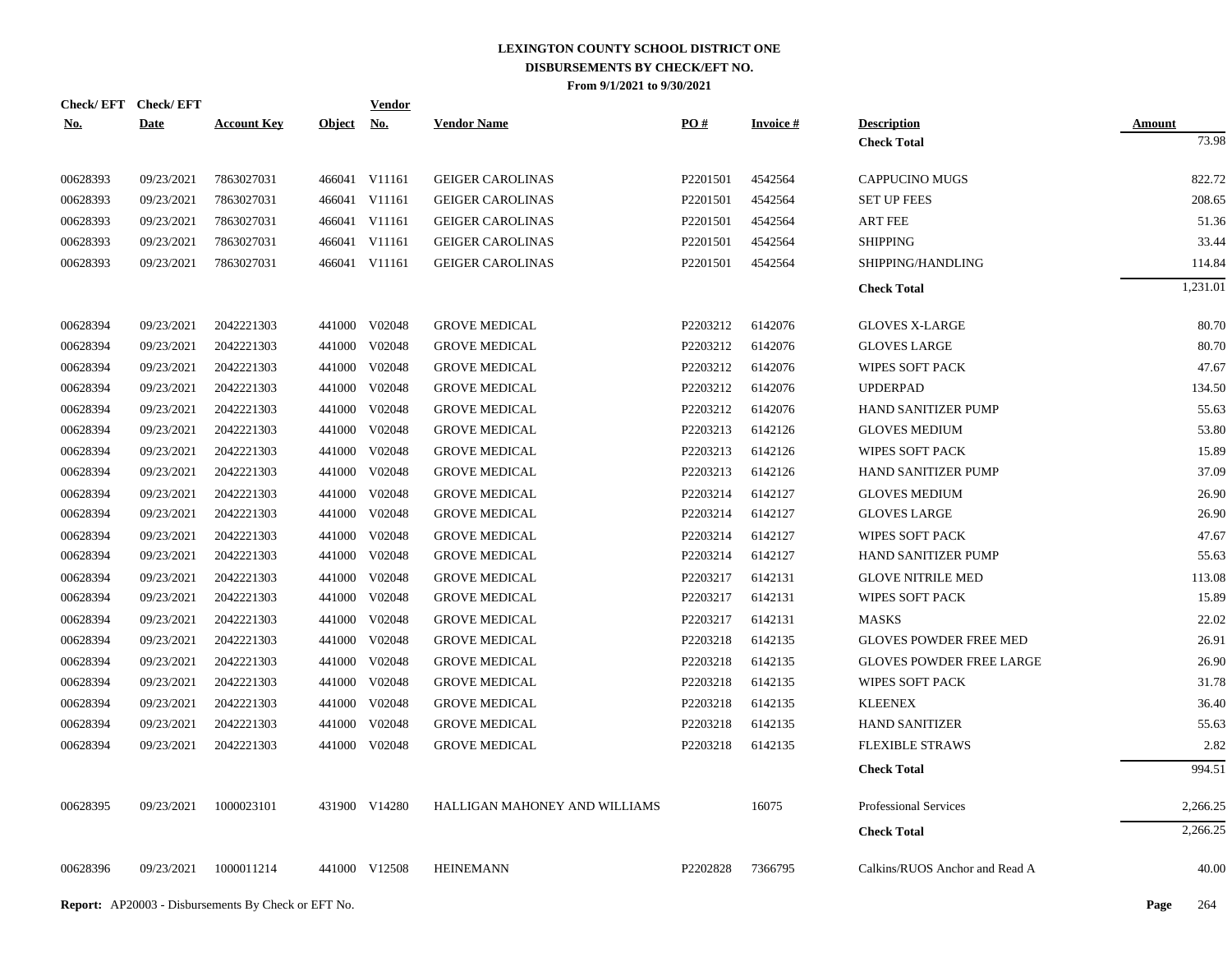| <b>Check/EFT</b>       | <b>Check/EFT</b>          |                                  |                         | <b>Vendor</b>        |                                        |                 |                      |                                                      |                  |
|------------------------|---------------------------|----------------------------------|-------------------------|----------------------|----------------------------------------|-----------------|----------------------|------------------------------------------------------|------------------|
| <u>No.</u><br>00628396 | <b>Date</b><br>09/23/2021 | <b>Account Key</b><br>1000011214 | <b>Object</b><br>441000 | <u>No.</u><br>V12508 | <b>Vendor Name</b><br><b>HEINEMANN</b> | PO#<br>P2202828 | Invoice #<br>7366795 | <b>Description</b><br>Calkins/RUOS Anchor Sticky Not | Amount<br>100.00 |
| 00628396               | 09/23/2021                | 1000011214                       | 441000                  | V12508               | <b>HEINEMANN</b>                       | P2202828        | 7366795              | Calkins/RUOS Anchor Sticky Not                       | 80.00            |
| 00628396               | 09/23/2021                | 1000011214                       |                         | 441000 V12508        | <b>HEINEMANN</b>                       | P2202828        | 7366795              | Calkins/WUOS Anchor Sticky Not                       | 40.00            |
| 00628396               | 09/23/2021                | 1000011214                       |                         | 441000 V12508        | <b>HEINEMANN</b>                       | P2202828        | 7366795              | Calkins/WUOS Anchor Sticky Not                       | 60.00            |
| 00628396               | 09/23/2021                | 1000011214                       |                         | 441000 V12508        | <b>HEINEMANN</b>                       | P2202828        | 7366795              | Calkins/WUOS Anchor Sticky Not                       | 80.00            |
| 00628396               | 09/23/2021                | 1000011214                       |                         | 441000 V12508        | <b>HEINEMANN</b>                       | P2202828        | 7366795              | Shipping and Handling                                | 40.00            |
| 00628396               | 09/23/2021                | 2021011247                       |                         | 441000 V12508        | <b>HEINEMANN</b>                       | P2203064        | 7370196              | Fountas/B1 AT THE PARK 3ED                           | 21.50            |
| 00628396               | 09/23/2021                | 2021011247                       |                         | 441000 V12508        | <b>HEINEMANN</b>                       | P2203064        | 7370196              | FOUNTAS/B1 BEST FRIENDS 3ED                          | 21.50            |
| 00628396               | 09/23/2021                | 2021011247                       |                         | 441000 V12508        | <b>HEINEMANN</b>                       | P2203064        | 7370196              | FOUNTAS/B1 LOOSE TOOTH 3ED                           | 21.50            |
| 00628396               | 09/23/2021                | 2021011247                       |                         | 441000 V12508        | <b>HEINEMANN</b>                       | P2203064        | 7370196              | FOUNTAS/B1 MY LITTLE DOG 3ED                         | 32.25            |
| 00628396               | 09/23/2021                | 2021011247                       |                         | 441000 V12508        | <b>HEINEMANN</b>                       | P2203064        | 7370196              | FOUNTAS/B1 NICE LITTLE HOUSE 3                       | 21.50            |
| 00628396               | 09/23/2021                | 2021011247                       |                         | 441000 V12508        | <b>HEINEMANN</b>                       | P2203064        | 7370196              | FOUNTAS/B1 OUR TEACHER MR BROW                       | 21.50            |
| 00628396               | 09/23/2021                | 2021011247                       |                         | 441000 V12508        | <b>HEINEMANN</b>                       | P2203064        | 7370196              | FOUNTAS/B1 PLAYING 3ED                               | 21.50            |
| 00628396               | 09/23/2021                | 2021011247                       |                         | 441000 V12508        | <b>HEINEMANN</b>                       | P2203064        | 7370196              | FOUNTAS/B1 SHOPPING 3ED                              | 21.50            |
| 00628396               | 09/23/2021                | 2021011247                       |                         | 441000 V12508        | <b>HEINEMANN</b>                       | P2203064        | 7370196              | FOUNTAS/B1 SLEEPOVER PARTY 3ED                       | 10.75            |
| 00628396               | 09/23/2021                | 2021011247                       |                         | 441000 V12508        | <b>HEINEMANN</b>                       | P2203064        | 7370196              | <b>FOUNTAS/B1 SOCKS 3ED</b>                          | 21.50            |
| 00628396               | 09/23/2021                | 2021011247                       |                         | 441000 V12508        | <b>HEINEMANN</b>                       | P2203064        | 7370196              | FOUNTAS/B1 THE ZOO 3ED                               | 21.50            |
| 00628396               | 09/23/2021                | 2021011247                       |                         | 441000 V12508        | <b>HEINEMANN</b>                       | P2203064        | 7370196              | <b>SHIPPING</b>                                      | 23.65            |
| 00628396               | 09/23/2021                | 2021011247                       |                         | 441000 V12508        | <b>HEINEMANN</b>                       | P2203066        | 7371187              | Anchor Post-It Notes needed fo                       | 379.86           |
| 00628396               | 09/23/2021                | 2021011247                       |                         | 441000 V12508        | <b>HEINEMANN</b>                       | P2203066        | 7371187              | shipping                                             | 37.99            |
| 00628396               | 09/23/2021                | 7866027028                       |                         | 466041 V12508        | <b>HEINEMANN</b>                       | P2202846        | 7373439              | <b>TCRWP Classroom Libraries Grad</b>                | 420.00           |
| 00628396               | 09/23/2021                | 7866027028                       | 466041                  | V12508               | <b>HEINEMANN</b>                       | P2202846        | 7373439              | <b>TCRWP Classroom Libraries Grad</b>                | 290.00           |
| 00628396               | 09/23/2021                | 7866027028                       |                         | 466041 V12508        | <b>HEINEMANN</b>                       | P2202846        | 7373439              | Shipping                                             | 71.00            |
|                        |                           |                                  |                         |                      |                                        |                 |                      | <b>Check Total</b>                                   | 1.899.00         |
| 00628397               | 09/23/2021                | 7802072037                       | 466045 V10681           |                      | <b>HUDL</b>                            | P2203481        | INV01184215          | Hudl Bronze                                          | 428.00           |
| 00628397               | 09/23/2021                | 7802070046                       | 466037 V10681           |                      | <b>HUDL</b>                            | P2203482        | INV01211938          | Football-Hudl Silver Additiona                       | 481.50           |
| 00628397               | 09/23/2021                | 7802070046                       | 466037 V10681           |                      | <b>HUDL</b>                            | P2203482        | INV01211938          | Boys Basketball-Hudl Silver Ad                       | 481.50           |
| 00628397               | 09/23/2021                | 7802070046                       | 466037 V10681           |                      | HUDL                                   | P2203482        | INV01211938          | Girls Basketball-Hudle Silver                        | 0.00             |
| 00628397               | 09/23/2021                | 7802070046                       | 466037 V10681           |                      | <b>HUDL</b>                            | P2203482        | INV01211938          | Bengals Mid-Hudl Silver Free                         | 0.00             |
|                        |                           |                                  |                         |                      |                                        |                 |                      | <b>Check Total</b>                                   | 1,391.00         |
| 00628398               | 09/23/2021                | 1000026693                       |                         | 434500 V01621        | <b>INTERNETWORK ENGINEERING</b>        | P2111638        | 130907               | Requires email pre-approval:                         | 0.00             |
| 00628398               | 09/23/2021                | 1000026693                       |                         | 434500 V01621        | <b>INTERNETWORK ENGINEERING</b>        | P2111638        | 130907               | <b>Solution Starter</b>                              | 0.00             |
| 00628398               | 09/23/2021                | 1000026693                       |                         | 434500 V01621        | <b>INTERNETWORK ENGINEERING</b>        | P2111638        | 130907               | Cisco DNA Center Appliance 44                        | 0.00             |
| 00628398               | 09/23/2021                | 1000026693                       |                         | 434500 V01621        | <b>INTERNETWORK ENGINEERING</b>        | P2111638        | 130907               | SP SSPT 8X5XNBD DNA Center App                       | 0.00             |
|                        |                           |                                  |                         |                      |                                        |                 |                      |                                                      |                  |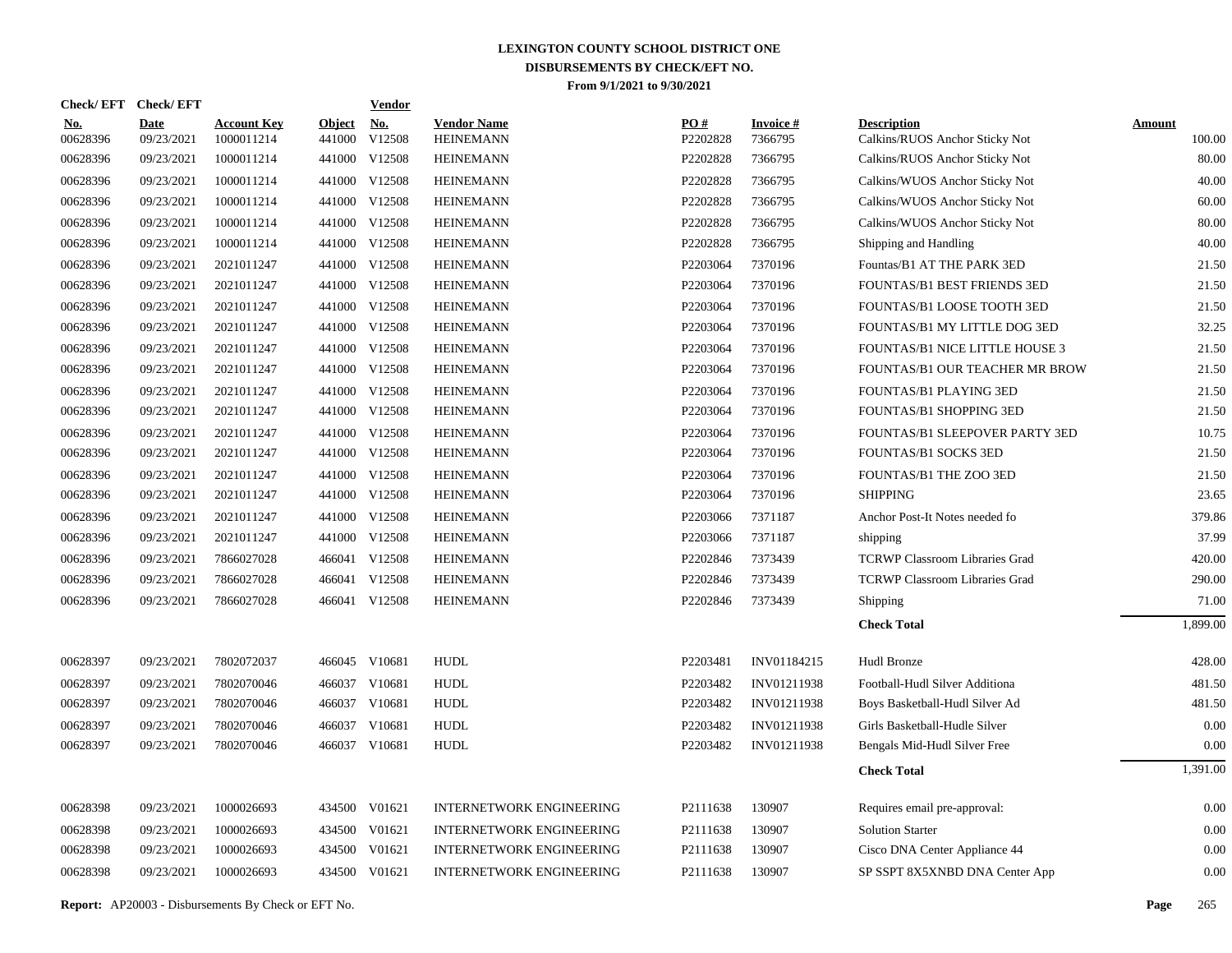| Check/EFT Check/EFT    |                           |                                  |                         | <b>Vendor</b>        |                                                       |                 |                           |                                                    |                       |
|------------------------|---------------------------|----------------------------------|-------------------------|----------------------|-------------------------------------------------------|-----------------|---------------------------|----------------------------------------------------|-----------------------|
| <u>No.</u><br>00628398 | <b>Date</b><br>09/23/2021 | <b>Account Key</b><br>1000026693 | <b>Object</b><br>434500 | <u>No.</u><br>V01621 | <b>Vendor Name</b><br><b>INTERNETWORK ENGINEERING</b> | PQ#<br>P2111638 | <b>Invoice#</b><br>130907 | <b>Description</b><br>64GB SD Card for UCS Servers | <b>Amount</b><br>0.00 |
| 00628398               | 09/23/2021                | 1000026693                       | 434500                  | V01621               | <b>INTERNETWORK ENGINEERING</b>                       | P2111638        | 130907                    | Mini Storage Carrier for SD (h                     | 0.00                  |
| 00628398               | 09/23/2021                | 1000026693                       | 434500                  | V01621               | <b>INTERNETWORK ENGINEERING</b>                       | P2111638        | 130907                    | Intel X710-DA2 dual-port 10G S                     | 0.00                  |
| 00628398               | 09/23/2021                | 1000026693                       | 434500                  | V01621               | <b>INTERNETWORK ENGINEERING</b>                       | P2111638        | 130907                    | 1.9TB 2.5 inch Enterprise Valu                     | 0.00                  |
| 00628398               | 09/23/2021                | 1000026693                       | 434500                  | V01621               | <b>INTERNETWORK ENGINEERING</b>                       | P2111638        | 130907                    | 480GB 2.5 inch Enterprise Valu                     | 0.00                  |
| 00628398               | 09/23/2021                | 1000026693                       | 434500                  | V01621               | <b>INTERNETWORK ENGINEERING</b>                       | P2111638        | 130907                    | Trusted Platform Module 2.0 fo                     | 0.00                  |
| 00628398               | 09/23/2021                | 1000026693                       | 434500                  | V01621               | <b>INTERNETWORK ENGINEERING</b>                       | P2111638        | 130907                    | Cisco UCS 770W AC Power Supply                     | 0.00                  |
| 00628398               | 09/23/2021                | 1000026693                       | 434500                  | V01621               | <b>INTERNETWORK ENGINEERING</b>                       | P2111638        | 130907                    | Intel X710 quad-port 10G SFP+                      | 0.00                  |
| 00628398               | 09/23/2021                | 1000026693                       | 434500                  | V01621               | <b>INTERNETWORK ENGINEERING</b>                       | P2111638        | 130907                    | Cisco 12G Modular RAID control                     | 0.00                  |
| 00628398               | 09/23/2021                | 1000026693                       | 434500                  | V01621               | <b>INTERNETWORK ENGINEERING</b>                       | P2111638        | 130907                    | Power Cord, 125VAC 13A NEMA 5-                     | 0.00                  |
| 00628398               | 09/23/2021                | 1000026693                       | 434500                  | V01621               | <b>INTERNETWORK ENGINEERING</b>                       | P2111638        | 130907                    | Cisco DNA Center SW 1.3                            | 0.00                  |
| 00628398               | 09/23/2021                | 1000026693                       | 434500                  | V01621               | <b>INTERNETWORK ENGINEERING</b>                       | P2111638        | 130907                    | 32GB DDR4-2666-MHz RDIMM/PC4-2                     | 0.00                  |
| 00628398               | 09/23/2021                | 1000026693                       | 434500                  | V01621               | <b>INTERNETWORK ENGINEERING</b>                       | P2111638        | 130907                    | <b>Cisco EA BUNDLE</b>                             | 0.00                  |
| 00628398               | 09/23/2021                | 1000026693                       | 434500                  | V01621               | <b>INTERNETWORK ENGINEERING</b>                       | P2111638        | 130907                    | Cisco DNA for EA - Access Wire                     | 0.00                  |
| 00628398               | 09/23/2021                | 1000026693                       | 434500                  | V01621               | <b>INTERNETWORK ENGINEERING</b>                       | P2111638        | 130907                    | Access Wireless EA - Support                       | 0.00                  |
| 00628398               | 09/23/2021                | 1000026693                       | 434500                  | V01621               | <b>INTERNETWORK ENGINEERING</b>                       | P2111638        | 130907                    | Wireless DNA EA Advantage For                      | 100,280.40            |
| 00628398               | 09/23/2021                | 1000026693                       | 434500                  | V01621               | <b>INTERNETWORK ENGINEERING</b>                       | P2111478        | 130977                    | Catalyst 4500-X 24 Port 10G En                     | 2,569.71              |
| 00628398               | 09/23/2021                | 1000026693                       | 434500                  | V01621               | <b>INTERNETWORK ENGINEERING</b>                       | P2111478        | 130977                    | Cisco Catalyst 3850 48 Port Po                     | 733.61                |
| 00628398               | 09/23/2021                | 1000026693                       | 434500                  | V01621               | <b>INTERNETWORK ENGINEERING</b>                       | P2111478        | 130977                    | Cisco Catalyst 3850 48 Port Po                     | 733.61                |
| 00628398               | 09/23/2021                | 1000026693                       | 434500                  | V01621               | <b>INTERNETWORK ENGINEERING</b>                       | P2111478        | 130977                    | Catalyst 4500-X 16 Port 10G IP                     | 1,135.38              |
| 00628398               | 09/23/2021                | 1000026693                       | 434500                  | V01621               | <b>INTERNETWORK ENGINEERING</b>                       | P2111478        | 130977                    | Catalyst 4500-X 16 Port 10G IP                     | 1,514.87              |
| 00628398               | 09/23/2021                | 1000026693                       | 434500                  | V01621               | <b>INTERNETWORK ENGINEERING</b>                       | P2111478        | 130977                    | Chassis+Fan Tray+ Sup2T+2xPowe                     | 7,693.70              |
| 00628398               | 09/23/2021                | 1000026693                       | 434500                  | V01621               | <b>INTERNETWORK ENGINEERING</b>                       | P2111478        | 130977                    | Catalyst 4500-X 40 Port 10G En                     | 3,407.00              |
| 00628398               | 09/23/2021                | 1000026693                       | 434500                  | V01621               | <b>INTERNETWORK ENGINEERING</b>                       | P2111478        | 130977                    | Catalyst 4500-X 40 Port 10G En                     | 3,407.00              |
| 00628398               | 09/23/2021                | 1000026693                       | 434500                  | V01621               | <b>INTERNETWORK ENGINEERING</b>                       | P2111478        | 130977                    | Cisco Catalyst 3850 48 Port Da                     | 624.38                |
| 00628398               | 09/23/2021                | 1000026693                       | 434500                  | V01621               | <b>INTERNETWORK ENGINEERING</b>                       | P2111478        | 130977                    | Cisco Catalyst 3850 48 Port Da                     | 624.38                |
| 00628398               | 09/23/2021                | 1000026693                       | 434500                  | V01621               | <b>INTERNETWORK ENGINEERING</b>                       | P2111478        | 130977                    | Nexus 56128P 2RU Chassis, 48x1                     | 3,775.23              |
| 00628398               | 09/23/2021                | 1000026693                       | 434500                  | V01621               | <b>INTERNETWORK ENGINEERING</b>                       | P2111478        | 130977                    | DCNM for SAN License for Nexus                     | 1,389.32              |
| 00628398               | 09/23/2021                | 1000026693                       | 434500                  | V01621               | <b>INTERNETWORK ENGINEERING</b>                       | P2111478        | 130977                    | DCNM for LAN Advanced Edt. for                     | 198.47                |
| 00628398               | 09/23/2021                | 1000026693                       | 434500                  | V01621               | <b>INTERNETWORK ENGINEERING</b>                       | P2111478        | 130977                    | Standard Airflow pack:N2K-C224                     | 342.35                |
| 00628398               | 09/23/2021                | 1000026693                       | 434500                  | V01621               | <b>INTERNETWORK ENGINEERING</b>                       | P2111478        | 130977                    | Standard Airflow pack:N2K-C224                     | 342.35                |
| 00628398               | 09/23/2021                | 1000026693                       | 434500                  | V01621               | <b>INTERNETWORK ENGINEERING</b>                       | P2111478        | 130977                    | Standard Airflow pack:N2K-C224                     | 342.35                |
| 00628398               | 09/23/2021                | 1000026693                       | 434500                  | V01621               | <b>INTERNETWORK ENGINEERING</b>                       | P2111478        | 130977                    | Standard Airflow pack:N2K-C224                     | 342.35                |
| 00628398               | 09/23/2021                | 1000026693                       | 434500                  | V01621               | <b>INTERNETWORK ENGINEERING</b>                       | P2111478        | 130977                    | Standard Airflow pack:N2K-C224                     | 342.35                |
| 00628398               | 09/23/2021                | 1000026693                       | 434500                  | V01621               | <b>INTERNETWORK ENGINEERING</b>                       | P2111478        | 130977                    | N2K GE, 48x100/1000-T+4x10GE (                     | 453.28                |
| 00628398               | 09/23/2021                | 1000026693                       |                         | 434500 V01621        | <b>INTERNETWORK ENGINEERING</b>                       | P2111478        | 130977                    | Nexus 56128P chassis in N56128                     | 3.172.99              |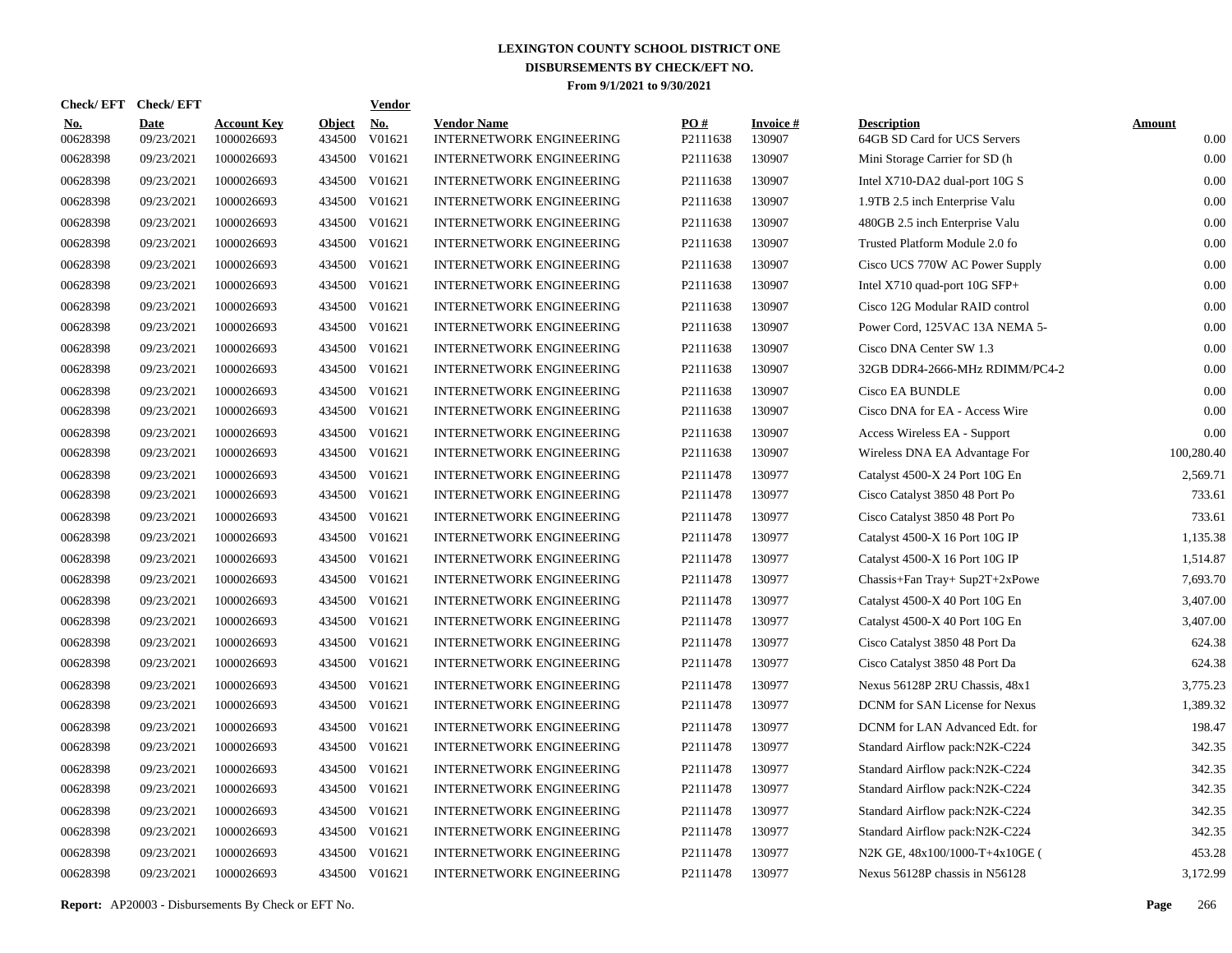| Check/EFT Check/EFT    |                           |                                  |                         | <b>Vendor</b>                         |                                                       |                 |                           |                                                      |                           |
|------------------------|---------------------------|----------------------------------|-------------------------|---------------------------------------|-------------------------------------------------------|-----------------|---------------------------|------------------------------------------------------|---------------------------|
| <u>No.</u><br>00628398 | <b>Date</b><br>09/23/2021 | <b>Account Key</b><br>1000026693 | <b>Object</b><br>434500 | $\underline{\mathrm{No}}$ .<br>V01621 | <b>Vendor Name</b><br><b>INTERNETWORK ENGINEERING</b> | PO#<br>P2111478 | <b>Invoice#</b><br>130977 | <b>Description</b><br>Catalyst 4500-X 16 Port 10G IP | <b>Amount</b><br>1,135.38 |
| 00628398               | 09/23/2021                | 1000026693                       | 434500                  | V01621                                | <b>INTERNETWORK ENGINEERING</b>                       | P2111478        | 130977                    | Catalyst 4500-X 16 Port 10G IP                       | 1,135.38                  |
| 00628398               | 09/23/2021                | 1000026693                       | 434500                  | V01621                                | <b>INTERNETWORK ENGINEERING</b>                       | P2111478        | 130977                    | Catalyst 6807-XL 7-slot chassi                       | 8,791.80                  |
| 00628398               | 09/23/2021                | 1000026693                       | 434500                  | V01621                                | <b>INTERNETWORK ENGINEERING</b>                       | P2111478        | 130977                    | Cisco Catalyst 3850 24 Port 10                       | 1,490.30                  |
| 00628398               | 09/23/2021                | 1000026693                       | 434500                  | V01621                                | <b>INTERNETWORK ENGINEERING</b>                       | P2111478        | 130977                    | Cisco Catalyst 3850 24 Port 10                       | 1,490.30                  |
| 00628398               | 09/23/2021                | 1000026693                       | 434500                  | V01621                                | <b>INTERNETWORK ENGINEERING</b>                       | P2111478        | 130977                    | Cisco Catalyst 3850 24 Port 10                       | 1,490.30                  |
| 00628398               | 09/23/2021                | 1000026693                       | 434500                  | V01621                                | <b>INTERNETWORK ENGINEERING</b>                       | P2111478        | 130977                    | Cisco Catalyst 3850 24 Port 10                       | 1,490.30                  |
| 00628398               | 09/23/2021                | 1000026693                       | 434500                  | V01621                                | <b>INTERNETWORK ENGINEERING</b>                       | P2111478        | 130977                    | Catalyst 4500-X 24 Port 10G En                       | 2,569.77                  |
| 00628398               | 09/23/2021                | 1000026693                       | 434500                  | V01621                                | <b>INTERNETWORK ENGINEERING</b>                       | P2111478        | 130977                    | Cisco DNA Center Appliance 44                        | 0.00                      |
| 00628398               | 09/23/2021                | 1000026693                       | 434500                  | V01621                                | <b>INTERNETWORK ENGINEERING</b>                       | P2111478        | 130977                    | Cisco Ent MGMT: PI 3.x LF, AS                        | 11,917.13                 |
| 00628398               | 09/23/2021                | 1000026693                       | 434500                  | V01621                                | INTERNETWORK ENGINEERING                              | P2111478        | 130977                    | ^^Catalyst 3750X 12 Port GE SF                       | 373.56                    |
| 00628398               | 09/23/2021                | 1000026693                       | 434500                  | V01621                                | INTERNETWORK ENGINEERING                              | P2111478        | 130977                    | ^Nexus 56128P, 6xNexus 2248TP-                       | 0.00                      |
| 00628398               | 09/23/2021                | 1000026693                       |                         | 434500 V01621                         | <b>INTERNETWORK ENGINEERING</b>                       | P2111478        | 130977                    | AMP ENDPOINTS CLOUS SUBSCRIPTI                       | 7,044.35                  |
|                        |                           |                                  |                         |                                       |                                                       |                 |                           | <b>Check Total</b>                                   | 172,353.65                |
| 00628399               | 09/23/2021                | 7770027011                       |                         | 466041 V01061                         | <b>JO'BRIENCO</b>                                     | P2202650        | 206576                    | 3/8" Flat Tubular Breakaway La                       | 540.00                    |
| 00628399               | 09/23/2021                | 7770027011                       |                         | 466041 V01061                         | <b>JO'BRIEN CO</b>                                    | P2202650        | 206576                    | Shipping                                             | 35.22                     |
|                        |                           |                                  |                         |                                       |                                                       |                 |                           | <b>Check Total</b>                                   | 575.22                    |
| 00628400               | 09/23/2021                | 1000022411                       |                         | 431210 V16354                         | JULIE WRIGHT CONSULTING LLC                           | P2202837        | 1164                      | E-Consulting Support (2 hour w                       | 2,400.00                  |
| 00628400               | 09/23/2021                | 1000022411                       |                         | 431210 V16354                         | JULIE WRIGHT CONSULTING LLC                           | P2202837        | 1164                      | 30 minute E-Consulting session                       | 300.00                    |
|                        |                           |                                  |                         |                                       |                                                       |                 |                           | <b>Check Total</b>                                   | 2,700.00                  |
|                        |                           |                                  |                         |                                       |                                                       |                 |                           |                                                      |                           |
| 00628401               | 09/23/2021                | 7713019031                       |                         | 466041 V12065                         | KURTZ BROS DBA BENDER BURKOT                          | P2202882        | 54657                     | DRY ERASE POCKETS, SET OF 10                         | 53.36                     |
|                        |                           |                                  |                         |                                       |                                                       |                 |                           | <b>Check Total</b>                                   | 53.36                     |
| 00628402               | 09/23/2021                | 2021011247                       |                         | 441000 V00500                         | LAKESHORE LEARNING MATERIALS                          | P2202991        | 106202091321              | CLASSROOM MAGNETIC LETTERS KIT                       | 101.63                    |
| 00628402               | 09/23/2021                | 2021011247                       | 441000                  | V00500                                | LAKESHORE LEARNING MATERIALS                          | P2202991        | 106202091321              | HEAR MYSELF SOUND PHONE SET OF                       | 231.72                    |
|                        |                           |                                  |                         |                                       |                                                       |                 |                           | <b>Check Total</b>                                   | 333.35                    |
| 00628403               | 09/23/2021                | 7802070020                       |                         | 466034 V16048                         | LIPSCOMB, JAMES E                                     |                 | FB.LMS.09.15.21           | FB game LMS                                          | 55.00                     |
|                        |                           |                                  |                         |                                       |                                                       |                 |                           | <b>Check Total</b>                                   | 55.00                     |
|                        |                           |                                  |                         |                                       |                                                       |                 |                           |                                                      |                           |
| 00628404               | 09/23/2021                | 6000025610                       |                         | 433200 Exxxxx                         | Employee                                              |                 | 08.02.08.31.21            | Field Supervisor                                     | 99.29                     |
|                        |                           |                                  |                         |                                       |                                                       |                 |                           | <b>Check Total</b>                                   | 99.29                     |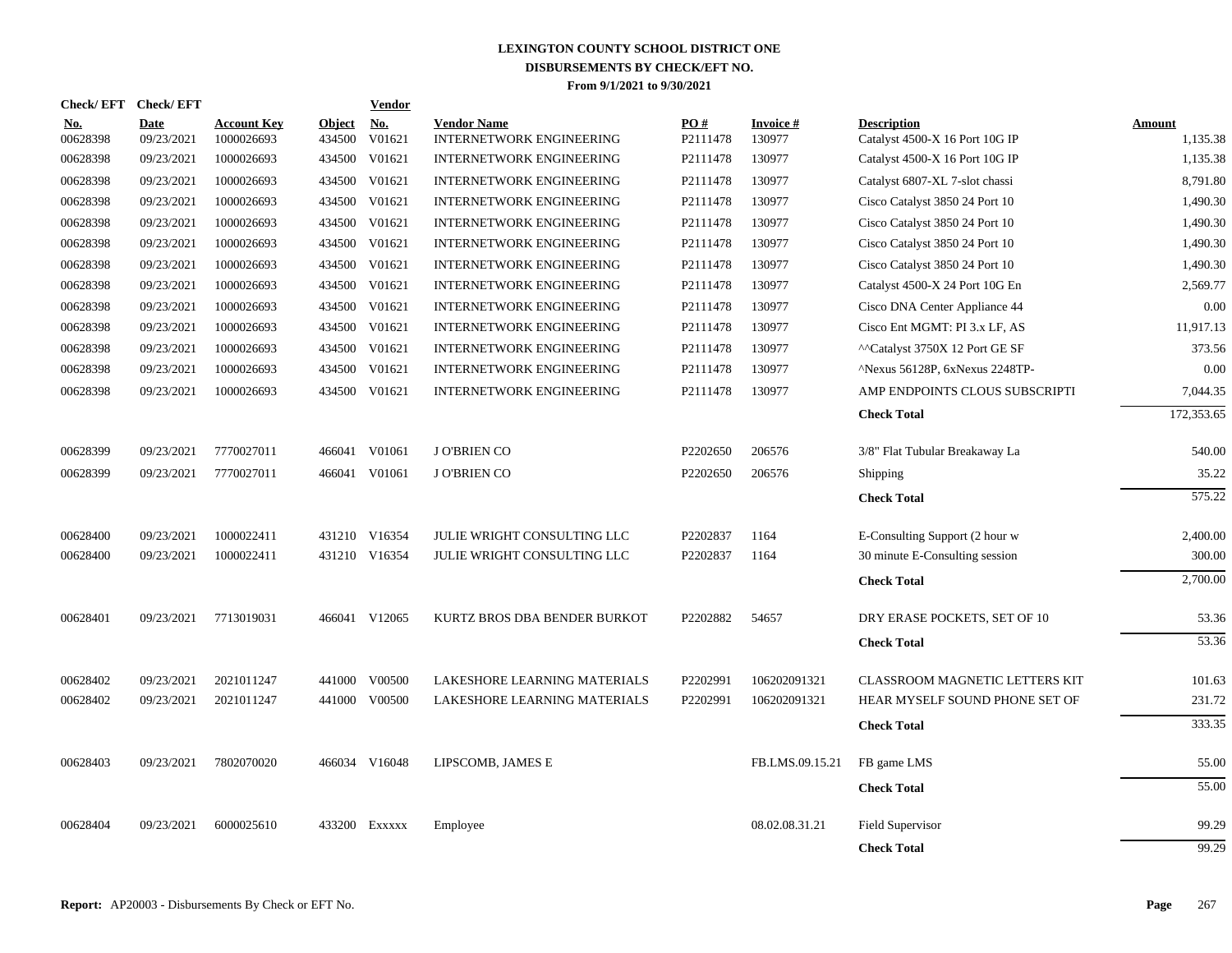|                        | Check/EFT Check/EFT       |                                  |                         | <b>Vendor</b>        |                                                 |                             |                             |                                                      |                         |
|------------------------|---------------------------|----------------------------------|-------------------------|----------------------|-------------------------------------------------|-----------------------------|-----------------------------|------------------------------------------------------|-------------------------|
| <u>No.</u><br>00628405 | <b>Date</b><br>09/23/2021 | <b>Account Key</b><br>1000026628 | <u>Object</u><br>444510 | <b>No.</b><br>V02267 | <b>Vendor Name</b><br><b>MOTOROLA SOLUTIONS</b> | PO#<br>P <sub>2105685</sub> | <b>Invoice#</b><br>16151980 | <b>Description</b><br>SL 300 403-470M 2-3W NON DISPL | <b>Amount</b><br>347.49 |
|                        |                           |                                  |                         |                      |                                                 |                             |                             | <b>Check Total</b>                                   | 347.49                  |
| 00628406               | 09/23/2021                | 1000025443                       |                         | 432300 V12448        | PALMETTO CONTROLS INC                           | P2203402                    | 1117                        | MGMS - Controllers IQEVA-37015                       | 907.79                  |
| 00628406               | 09/23/2021                | 1000025443                       |                         | 432300 V12448        | PALMETTO CONTROLS INC                           | P2203402                    | 1117                        | Labor                                                | 199.00                  |
|                        |                           |                                  |                         |                      |                                                 |                             |                             | <b>Check Total</b>                                   | 1,106.79                |
| 00628407               | 09/23/2021                | 7733027015                       |                         | 466041 V15935        | PECKNEL MUSIC COMPANY INC                       | P2201261                    | 659046                      | YAMAHA MAT 1A CLAMP FOR STX MU                       | 143.80                  |
| 00628407               | 09/23/2021                | 7733027015                       | 466041                  | V15935               | PECKNEL MUSIC COMPANY INC                       | P2201261                    | 659046                      | YAMAHA STX MULTI 12                                  | 654.84                  |
| 00628407               | 09/23/2021                | 7733027015                       |                         | 466041 V15935        | PECKNEL MUSIC COMPANY INC                       | P2201261                    | 659046                      | YAMAHA PX10 POWER AMPLIFER                           | 898.59                  |
|                        |                           |                                  |                         |                      |                                                 |                             |                             | <b>Check Total</b>                                   | 1,697.23                |
| 00628408               | 09/23/2021                | 7743019044                       |                         | 466041 V00523        | PERFECTION LEARNING CORP                        | P2202716                    | 239396                      | Advanced Placement United Stat                       | 469.73                  |
| 00628408               | 09/23/2021                | 7743019044                       |                         | 466041 V00523        | PERFECTION LEARNING CORP                        | P2202716                    | 239396                      | <b>Standard Shipping</b>                             | 59.67                   |
|                        |                           |                                  |                         |                      |                                                 |                             |                             | <b>Check Total</b>                                   | 529.40                  |
| 00628409               | 09/23/2021                | 7860527011                       |                         | 466041 V00103        | PINE PRESS OF LEXINGTON INC                     | P2202808                    | 130894                      | 250 LHS Photo Frames for                             | 1,433.61                |
|                        |                           |                                  |                         |                      |                                                 |                             |                             | <b>Check Total</b>                                   | 1,433.61                |
| 00628410               | 09/23/2021                | 6000025625                       |                         | 446000 Exxxxx        | Employee                                        |                             | 09.03.2021                  | Food Supplies                                        | 130.26                  |
|                        |                           |                                  |                         |                      |                                                 |                             |                             | <b>Check Total</b>                                   | 130.26                  |
| 00628411               | 09/23/2021                | 1000011427                       |                         | 444500 V00760        | PRESENTATION SYSTEMS SOUTH INC                  | P2202535                    | 3530                        | PRINTHEAD REPLACEMENT & MAINTE                       | 684.80                  |
| 00628411               | 09/23/2021                | 1000011427                       | 444500                  | V00760               | PRESENTATION SYSTEMS SOUTH INC                  | P2202535                    | 3530                        | <b>SHIPPING</b>                                      | 57.60                   |
|                        |                           |                                  |                         |                      |                                                 |                             |                             | <b>Check Total</b>                                   | 742.40                  |
| 00628412               | 09/23/2021                | 1000025446                       |                         | 432300 V01116        | PROFESSIONAL TREE SERVICE                       | P2203176                    | 7987                        | BMS - Provide All Labor, Mater                       | 9,900.00                |
|                        |                           |                                  |                         |                      |                                                 |                             |                             | <b>Check Total</b>                                   | 9,900.00                |
| 00628413               | 09/23/2021                | 7860527044                       |                         | 466041 V11057        | <b>RHODES BRANDING</b>                          | P2202717                    | 21692                       | HUNTER GREEN VENTED TYPHOON TA                       | 390.34                  |
| 00628413               | 09/23/2021                | 7860527044                       | 466041                  | V11057               | <b>RHODES BRANDING</b>                          | P2202717                    | 21692                       | Setup                                                | 53.50                   |
| 00628413               | 09/23/2021                | 7860527044                       |                         | 466041 V11057        | <b>RHODES BRANDING</b>                          | P2202717                    | 21692                       | Shipping                                             | 38.52                   |
|                        |                           |                                  |                         |                      |                                                 |                             |                             | <b>Check Total</b>                                   | 482.36                  |
| 00628414               | 09/23/2021                | 7934027044                       |                         | 466064 V14032        | ROBOTICS EDUCATION AND COMPETI                  | P2203468                    | 61985390                    | Order #61985390                                      | 140.00                  |
| 00628414               | 09/23/2021                | 7934027044                       |                         | 466064 V14032        | ROBOTICS EDUCATION AND COMPETI                  | P2203468                    | 61985391                    | Order #61985391                                      | 130.00                  |
|                        |                           |                                  |                         |                      |                                                 |                             |                             |                                                      |                         |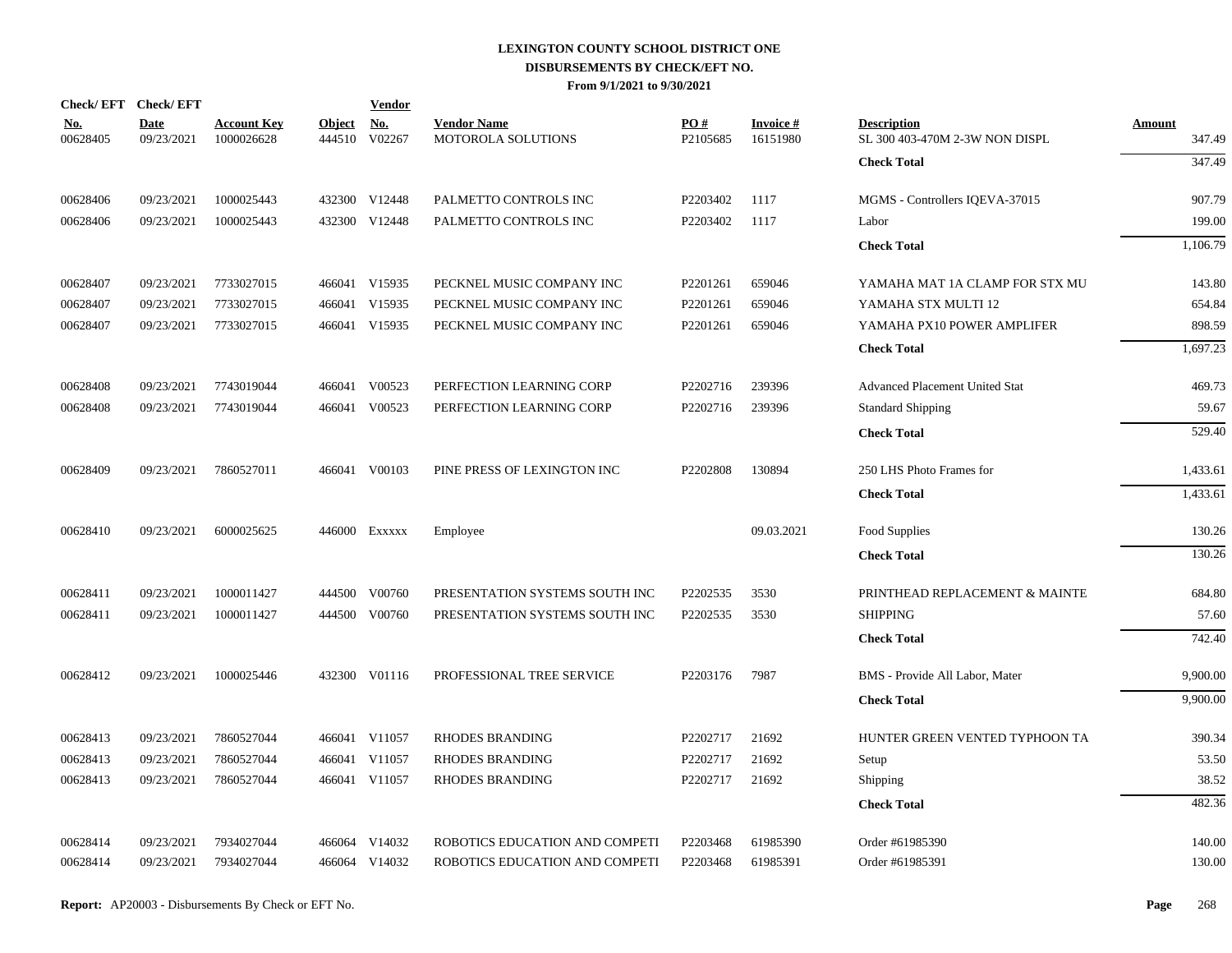| <b>Check/EFT</b> | <b>Check/EFT</b> |                    |               | Vendor        |                             |          |                 |                                |               |
|------------------|------------------|--------------------|---------------|---------------|-----------------------------|----------|-----------------|--------------------------------|---------------|
| <u>No.</u>       | <b>Date</b>      | <b>Account Key</b> | <b>Object</b> | <u>No.</u>    | <b>Vendor Name</b>          | PO#      | <b>Invoice#</b> | <b>Description</b>             | <b>Amount</b> |
|                  |                  |                    |               |               |                             |          |                 | <b>Check Total</b>             | 270.00        |
| 00628415         | 09/23/2021       | 1000025427         |               | 432300 V00122 | SANDLAPPER SOUND            | P2200718 | 21518           | WKHS-Fire Alarm Monitoring and | 2,193.00      |
| 00628415         | 09/23/2021       | 1000025427         |               | 432300 V00122 | SANDLAPPER SOUND            | P2200718 | 21522           | WKHS-Fire Alarm Monitoring and | 410.00        |
|                  |                  |                    |               |               |                             |          |                 | <b>Check Total</b>             | 2,603.00      |
| 00628416         | 09/23/2021       | 7802070020         |               | 466099 V00270 | SC HIGH SCHOOL LEAGUE       | P2111675 | 4992            | <b>SCHSL Additional Passes</b> | 125.00        |
|                  |                  |                    |               |               |                             |          |                 | <b>Check Total</b>             | 125.00        |
| 00628417         | 09/23/2021       | 3260011303         |               | 441000 V16452 | SCHOOL SPECIALTY LLC        | P2201717 | 202501799954    | Soil, potting, 4 lb. bag       | 17.93         |
| 00628417         | 09/23/2021       | 3260011303         |               | 441000 V16452 | SCHOOL SPECIALTY LLC        | P2201741 | 202501799958    | Soil, potting, 4 lb. bag       | 8.97          |
| 00628417         | 09/23/2021       | 1000011340         |               | 441000 V16452 | SCHOOL SPECIALTY LLC        | P2200507 | 208127738961    | EID0000656PENCIL #2 PACK OF 12 | 15.08         |
| 00628417         | 09/23/2021       | 1000011340         |               | 441000 V16452 | SCHOOL SPECIALTY LLC        | P2200507 | 208127738961    | EID0000656PENCIL TICONDEROGA N | 59.77         |
| 00628417         | 09/23/2021       | 1000011340         |               | 441000 V16452 | SCHOOL SPECIALTY LLC        | P2200507 | 208127738961    | EID0000656ERASER CAPS SCHOOL S | 33.34         |
| 00628417         | 09/23/2021       | 1000011340         |               | 441000 V16452 | SCHOOL SPECIALTY LLC        | P2200507 | 208127738961    | EID0000656SHARPENER ELECTRIC X | 172.80        |
| 00628417         | 09/23/2021       | 1000011340         | 441000        | V16452        | SCHOOL SPECIALTY LLC        | P2200507 | 208127738961    | EID0000656PENCIL SHARPENER     | 11.11         |
| 00628417         | 09/23/2021       | 1000011340         |               | 441000 V16452 | SCHOOL SPECIALTY LLC        | P2200507 | 208127738961    | EID0000656PEN BLK BALLPNT RND  | 2.35          |
| 00628417         | 09/23/2021       | 1000011340         | 441000        | V16452        | SCHOOL SPECIALTY LLC        | P2200507 | 208127738961    | EID0000656PEN BALLPNT RND STIC | 5.88          |
| 00628417         | 09/23/2021       | 1000011340         |               | 441000 V16452 | SCHOOL SPECIALTY LLC        | P2200507 | 208127738961    | EID0000656PEN BALLPNT RND STIC | 5.88          |
| 00628417         | 09/23/2021       | 1000011340         | 441000        | V16452        | SCHOOL SPECIALTY LLC        | P2200507 | 208127738961    | EID0000656PEN PM INKJOY GEL 07 | 25.03         |
| 00628417         | 09/23/2021       | 1000011340         |               | 441000 V16452 | <b>SCHOOL SPECIALTY LLC</b> | P2200507 | 208127738961    | EID0000656MARKER BLACK FINE SH | 20.01         |
| 00628417         | 09/23/2021       | 1000011340         | 441000        | V16452        | SCHOOL SPECIALTY LLC        | P2200507 | 208127738961    | EID0000656MARKER FLIPCHART ASS | 21.89         |
| 00628417         | 09/23/2021       | 1000011340         |               | 441000 V16452 | SCHOOL SPECIALTY LLC        | P2200507 | 208127738961    | EID0000656CORRECTION FLUID WIT | 6.03          |
| 00628417         | 09/23/2021       | 1000011340         | 441000        | V16452        | SCHOOL SPECIALTY LLC        | P2200507 | 208127738961    | EID0000656HIGHLIGHTER YELLOW P | 19.17         |
| 00628417         | 09/23/2021       | 1000011340         |               | 441000 V16452 | SCHOOL SPECIALTY LLC        | P2200507 | 208127738961    | EID0000656HIGHLIGHTER PEN SCHO | 15.01         |
| 00628417         | 09/23/2021       | 1000011340         | 441000        | V16452        | SCHOOL SPECIALTY LLC        | P2200507 | 208127738961    | EID0000656HIGHLIGHTER PEN SCHO | 30.02         |
| 00628417         | 09/23/2021       | 1000011340         |               | 441000 V16452 | SCHOOL SPECIALTY LLC        | P2200507 | 208127738961    | EID0000656MARKER DRY ERASE CHI | 11.33         |
| 00628417         | 09/23/2021       | 1000011340         | 441000        | V16452        | SCHOOL SPECIALTY LLC        | P2200507 | 208127738961    | EID0000656MARKER DRY ERASE CHI | 8.69          |
| 00628417         | 09/23/2021       | 1000011340         |               | 441000 V16452 | SCHOOL SPECIALTY LLC        | P2200507 | 208127738961    | EID0000656MARKER DRY ERASE CHI | 43.60         |
| 00628417         | 09/23/2021       | 1000011340         | 441000        | V16452        | SCHOOL SPECIALTY LLC        | P2200507 | 208127738961    | EID0000656ERASER DRYERASE CHAR | 31.89         |
| 00628417         | 09/23/2021       | 1000011340         |               | 441000 V16452 | SCHOOL SPECIALTY LLC        | P2200507 | 208127738961    | EID0000656STAPLER FULL STRIP B | 13.89         |
| 00628417         | 09/23/2021       | 1000011340         | 441000        | V16452        | SCHOOL SPECIALTY LLC        | P2200507 | 208127738961    | EID0000656STAPLES STANDARD     | 9.79          |
| 00628417         | 09/23/2021       | 1000011340         |               | 441000 V16452 | SCHOOL SPECIALTY LLC        | P2200507 | 208127738961    | EID0000656SCISSORS STUDENT 5 1 | 72.65         |
| 00628417         | 09/23/2021       | 1000011340         | 441000        | V16452        | SCHOOL SPECIALTY LLC        | P2200507 | 208127738961    | EID0000656SCISSORS STAINLESS S | 3.61          |
| 00628417         | 09/23/2021       | 1000011340         | 441000        | V16452        | <b>SCHOOL SPECIALTY LLC</b> | P2200507 | 208127738961    | EID0000656TAPE DISPENSER SCOTC | 5.91          |
| 00628417         | 09/23/2021       | 1000011340         |               | 441000 V16452 | SCHOOL SPECIALTY LLC        | P2200507 | 208127738961    | EID0000656TAPE TRANSPARENT 075 | 25.02         |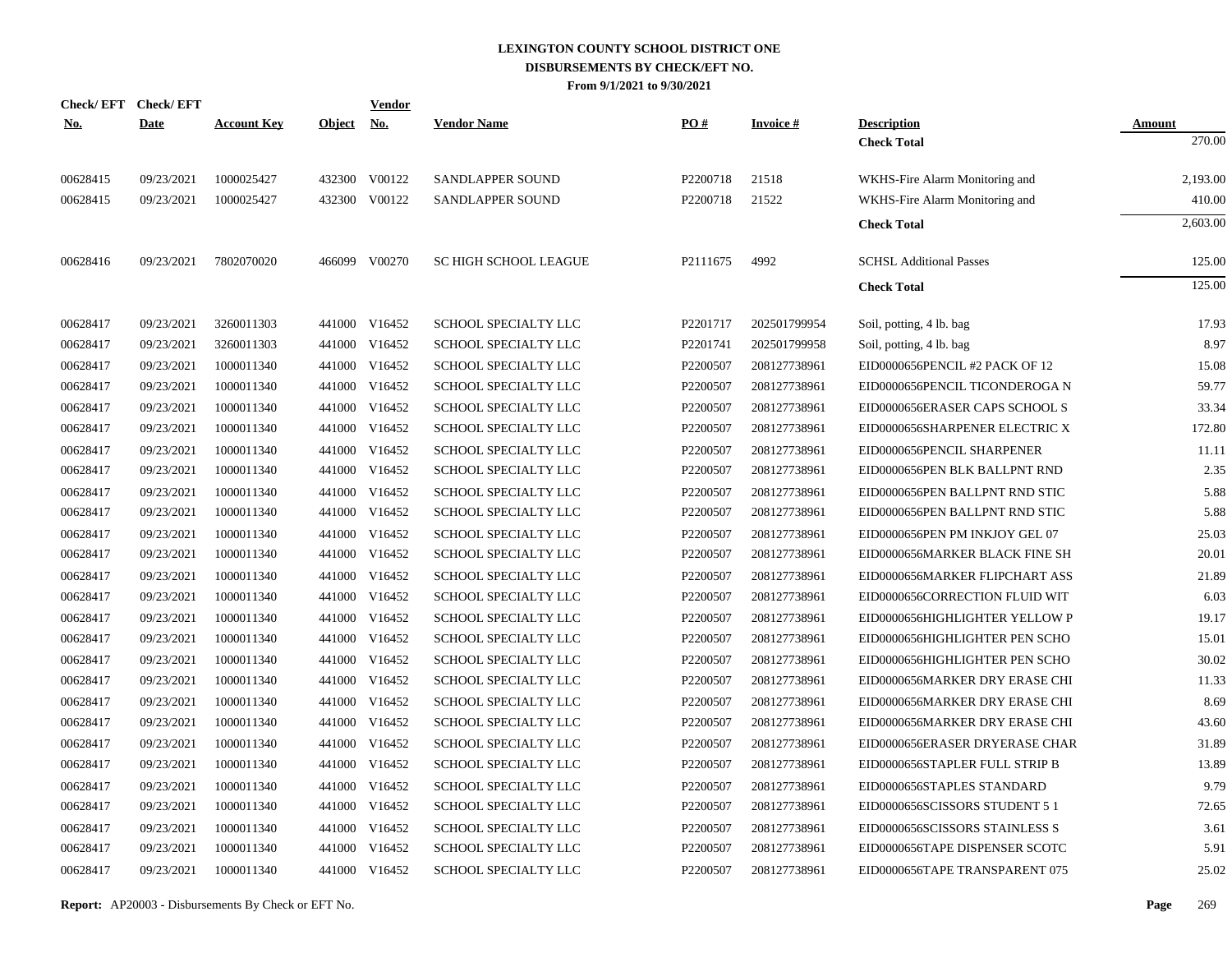| Check/EFT Check/EFT    |                           |                                  |                         | <b>Vendor</b>        |                                            |                      |                                 |                                                     |                       |
|------------------------|---------------------------|----------------------------------|-------------------------|----------------------|--------------------------------------------|----------------------|---------------------------------|-----------------------------------------------------|-----------------------|
| <b>No.</b><br>00628417 | <b>Date</b><br>09/23/2021 | <b>Account Key</b><br>1000011340 | <b>Object</b><br>441000 | <u>No.</u><br>V16452 | <b>Vendor Name</b><br>SCHOOL SPECIALTY LLC | PO#<br>P2200507      | <b>Invoice#</b><br>208127738961 | <b>Description</b><br>EID0000656GLUE STICK 28OZ WHT | <b>Amount</b><br>8.34 |
| 00628417               | 09/23/2021                | 1000011340                       | 441000                  | V16452               | <b>SCHOOL SPECIALTY LLC</b>                | P2200507             | 208127738961                    | EID0000656MOUNTING PUTTY 2 OUN                      | 4.99                  |
| 00628417               | 09/23/2021                | 1000011340                       | 441000                  | V16452               | <b>SCHOOL SPECIALTY LLC</b>                | P2200507             | 208127738961                    | EID0000656NOTES YELLOW 3X3 PK1                      | 3.05                  |
| 00628417               | 09/23/2021                | 1000011340                       | 441000                  | V16452               | <b>SCHOOL SPECIALTY LLC</b>                | P2200507             | 208127738961                    | EID0000656NOTE SELF STICK PAST                      | 15.54                 |
| 00628417               | 09/23/2021                | 1000011340                       | 441000                  | V16452               | <b>SCHOOL SPECIALTY LLC</b>                | P2200507             | 208127738961                    | EID0000656NOTES SELF STICK BRI                      | 19.16                 |
| 00628417               | 09/23/2021                | 1000011340                       | 441000                  | V16452               | <b>SCHOOL SPECIALTY LLC</b>                | P2200507             | 208127738961                    | EID0000656NOTES SELF STICK NEO                      | 12.78                 |
| 00628417               | 09/23/2021                | 1000011340                       | 441000                  | V16452               | <b>SCHOOL SPECIALTY LLC</b>                | P2200507             | 208127738961                    | EID0000656MAGNETIC DOTS WADHES                      | 5.00                  |
| 00628417               | 09/23/2021                | 1000011340                       | 441000                  | V16452               | <b>SCHOOL SPECIALTY LLC</b>                | P2200507             | 208127738961                    | EID0000656CLIP BINDER SMALL 34                      | 1.38                  |
| 00628417               | 09/23/2021                | 1000011340                       | 441000                  | V16452               | <b>SCHOOL SPECIALTY LLC</b>                | P2200507             | 208127738961                    | EID0000656CLIP BINDER MED 1 14                      | 4.98                  |
| 00628417               | 09/23/2021                | 1000011340                       | 441000                  | V16452               | <b>SCHOOL SPECIALTY LLC</b>                | P2200507             | 208127738961                    | EID0000656RUBBER BAND BALL                          | 2.01                  |
| 00628417               | 09/23/2021                | 1000011340                       | 441000                  | V16452               | <b>SCHOOL SPECIALTY LLC</b>                | P2200507             | 208127738961                    | EID0000656PAPERCLIPS SCHOOL SM                      | 11.11                 |
| 00628417               | 09/23/2021                | 1000011340                       | 441000                  | V16452               | SCHOOL SPECIALTY LLC                       | P2200507             | 208127738961                    | EID0000656PAPERCLIPS SCHOOL SM                      | 21.89                 |
| 00628417               | 09/23/2021                | 1000011340                       | 441000                  | V16452               | SCHOOL SPECIALTY LLC                       | P2200507             | 208127738961                    | EID0000656FOLDERS HANGING LRT                       | 12.03                 |
| 00628417               | 09/23/2021                | 1000011340                       | 441000                  | V16452               | SCHOOL SPECIALTY LLC                       | P <sub>2200507</sub> | 208127738961                    | EID0000656FOLDER FILE LTR 13CU                      | 17.66                 |
| 00628417               | 09/23/2021                | 1000011340                       | 441000                  | V16452               | SCHOOL SPECIALTY LLC                       | P2200507             | 208127738961                    | EID0000656LABEL MAIL LSR 1X262                      | 28.36                 |
| 00628417               | 09/23/2021                | 1000011340                       | 441000                  | V16452               | <b>SCHOOL SPECIALTY LLC</b>                | P2200507             | 208127738961                    | EID0000656FOLDER 2PKT WFASTNRS                      | 11.12                 |
| 00628417               | 09/23/2021                | 1000011340                       | 441000                  | V16452               | <b>SCHOOL SPECIALTY LLC</b>                | P2200507             | 208127738961                    | EID0000656CALENDAR DESK PAD SC                      | 7.44                  |
| 00628417               | 09/23/2021                | 1000011340                       | 441000                  | V16452               | <b>SCHOOL SPECIALTY LLC</b>                | P2200507             | 208127738961                    | EID0000656CARDS INDEX 4X6 RULE                      | 7.97                  |
| 00628417               | 09/23/2021                | 1000011340                       | 441000                  | V16452               | <b>SCHOOL SPECIALTY LLC</b>                | P2200507             | 208127738961                    | EID0000656PAPER COPIER 85X11 2                      | 15.57                 |
| 00628417               | 09/23/2021                | 1000011340                       |                         | 441000 V16452        | <b>SCHOOL SPECIALTY LLC</b>                | P2200507             | 208127738961                    | EID0000656PAPER COPIER 85X11 2                      | 15.57                 |
| 00628417               | 09/23/2021                | 1000011340                       | 441000                  | V16452               | <b>SCHOOL SPECIALTY LLC</b>                | P2200507             | 208127738961                    | EID0000656PAPER COPIER 85X11 2                      | 15.57                 |
| 00628417               | 09/23/2021                | 1000011340                       |                         | 441000 V16452        | SCHOOL SPECIALTY LLC                       | P2200507             | 208127738961                    | EID0000656PAPER COPIER 85X11 2                      | 31.14                 |
| 00628417               | 09/23/2021                | 1000011340                       | 441000                  | V16452               | <b>SCHOOL SPECIALTY LLC</b>                | P2200507             | 208127738961                    | EID0000656PAPER CARDSTOCK 85X1                      | 16.20                 |
| 00628417               | 09/23/2021                | 1000011340                       |                         | 441000 V16452        | SCHOOL SPECIALTY LLC                       | P2200507             | 208127738961                    | EID0000656PAPER CARDSTOCK 85X1                      | 16.20                 |
| 00628417               | 09/23/2021                | 1000011340                       | 441000                  | V16452               | <b>SCHOOL SPECIALTY LLC</b>                | P2200507             | 208127738961                    | EID0000656COLORED PAPER 85X11                       | 12.03                 |
| 00628417               | 09/23/2021                | 1000011340                       |                         | 441000 V16452        | <b>SCHOOL SPECIALTY LLC</b>                | P <sub>2200507</sub> | 208127738961                    | EID0000656PAPER CHART 24X16 15                      | 18.62                 |
| 00628417               | 09/23/2021                | 1000011340                       | 441000                  | V16452               | <b>SCHOOL SPECIALTY LLC</b>                | P2200507             | 208127738961                    | EID0000656PAPER CHART 24X32 15                      | 35.01                 |
| 00628417               | 09/23/2021                | 1000011340                       |                         | 441000 V16452        | <b>SCHOOL SPECIALTY LLC</b>                | P2200507             | 208127738961                    | EID0000656PAPER CONSTR SHADES                       | 4.16                  |
| 00628417               | 09/23/2021                | 1000011340                       | 441000                  | V16452               | <b>SCHOOL SPECIALTY LLC</b>                | P2200507             | 208127738961                    | EID0000656CONST PPR 9X12 WHITE                      | 5.82                  |
| 00628417               | 09/23/2021                | 1000011340                       |                         | 441000 V16452        | <b>SCHOOL SPECIALTY LLC</b>                | P2200507             | 208127738961                    | EID0000656CONST PPR 9X12 ASSOR                      | 2.91                  |
| 00628417               | 09/23/2021                | 1000011340                       | 441000                  | V16452               | <b>SCHOOL SPECIALTY LLC</b>                | P2200507             | 208127738961                    | EID0000656CONST PPR 12X18 YELL                      | 2.77                  |
| 00628417               | 09/23/2021                | 1000011340                       |                         | 441000 V16452        | <b>SCHOOL SPECIALTY LLC</b>                | P2200507             | 208127738961                    | EID0000656CONST PPR 12X18 BLAC                      | 2.77                  |
| 00628417               | 09/23/2021                | 1000011340                       | 441000                  | V16452               | <b>SCHOOL SPECIALTY LLC</b>                | P2200507             | 208127738961                    | EID0000656CONST PPR 12X18 WHIT                      | 13.86                 |
| 00628417               | 09/23/2021                | 1000011340                       |                         | 441000 V16452        | <b>SCHOOL SPECIALTY LLC</b>                | P2200507             | 208127738961                    | EID0000656CONST PPR 18X24 WHIT                      | 11.11                 |
| 00628417               | 09/23/2021                | 1000011340                       | 441000                  | V16452               | <b>SCHOOL SPECIALTY LLC</b>                | P2200507             | 208127738961                    | EID0000656MARKERS WASHABLE BRO                      | 17.38                 |
| 00628417               | 09/23/2021                | 1000011340                       |                         | 441000 V16452        | <b>SCHOOL SPECIALTY LLC</b>                | P2200507             | 208127738961                    | EID0000656MARKER WASHABLE CRAY                      | 32.64                 |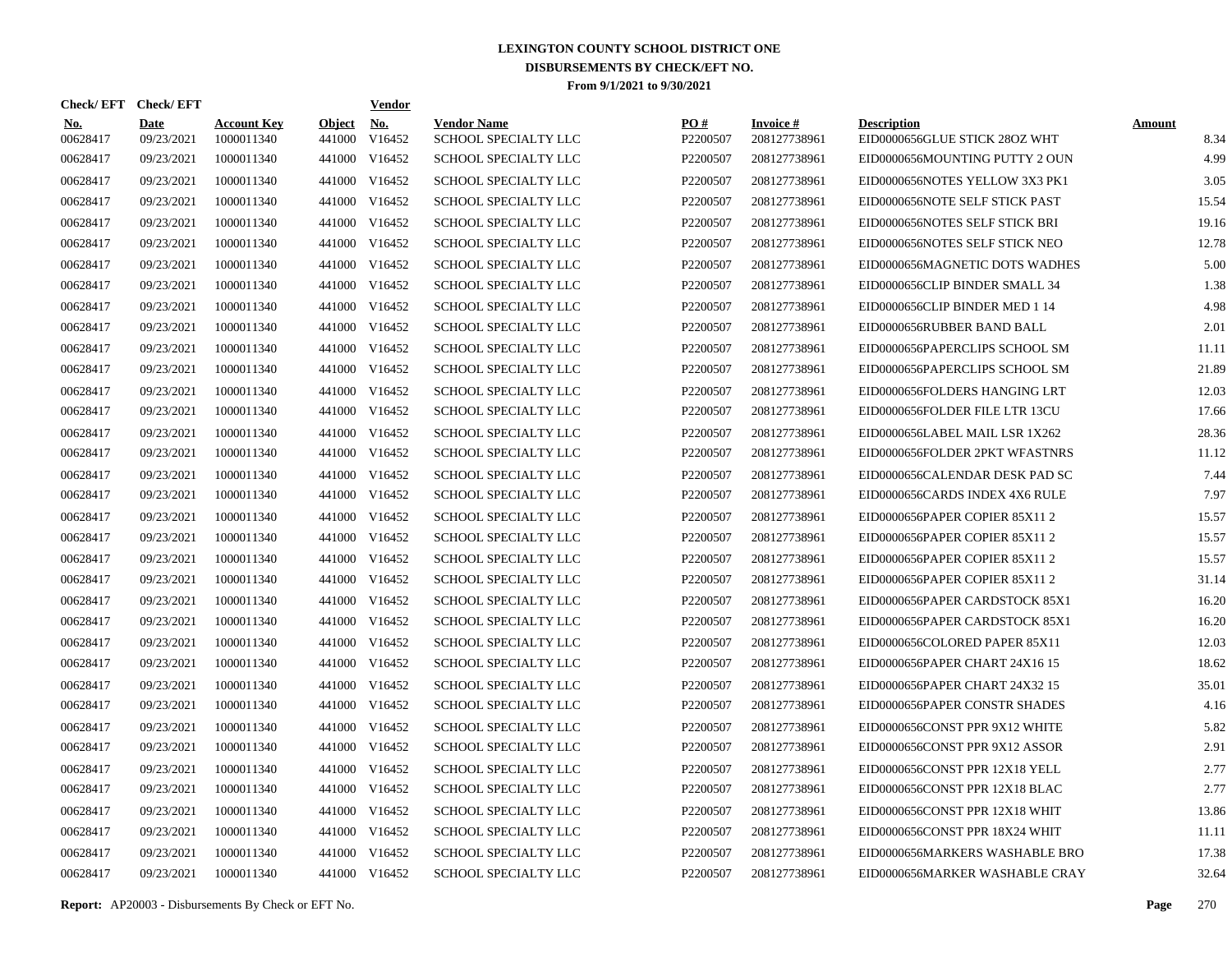|                 | Check/EFT Check/EFT |                                  |                         | <b>Vendor</b> |                                            |                 |                                 |                                                      |                       |
|-----------------|---------------------|----------------------------------|-------------------------|---------------|--------------------------------------------|-----------------|---------------------------------|------------------------------------------------------|-----------------------|
| No.<br>00628417 | Date<br>09/23/2021  | <b>Account Key</b><br>1000011340 | <b>Object</b><br>441000 | No.<br>V16452 | <b>Vendor Name</b><br>SCHOOL SPECIALTY LLC | PO#<br>P2200507 | <b>Invoice#</b><br>208127738961 | <b>Description</b><br>EID0000656MARKER CRAYOLA WASHA | <b>Amount</b><br>9.79 |
| 00628417        | 09/23/2021          | 1000011340                       | 441000                  | V16452        | <b>SCHOOL SPECIALTY LLC</b>                | P2200507        | 208127738961                    | EID0000656MARKERS CRAYOLA WASH                       | 16.32                 |
| 00628417        | 09/23/2021          | 1000011340                       | 441000                  | V16452        | SCHOOL SPECIALTY LLC                       | P2200507        | 208127738961                    | EID0000656MARKER MR SKETCH SCE                       | 25.01                 |
| 00628417        | 09/23/2021          | 1000011340                       | 441000                  | V16452        | <b>SCHOOL SPECIALTY LLC</b>                | P2200507        | 208127738961                    | EID0000656MARKERS DRY ERASE EX                       | 13.90                 |
| 00628417        | 09/23/2021          | 1000011225                       | 441000                  | V16452        | <b>SCHOOL SPECIALTY LLC</b>                | P2201292        | 208128553492                    | EID0000656MARKER DRY ERASE EXP                       | 14.18                 |
| 00628417        | 09/23/2021          | 1000011427                       | 441000                  | V16452        | SCHOOL SPECIALTY LLC                       | P2201410        | 208128553569                    | Assorted expo dry erase marker                       | 37.69                 |
| 00628417        | 09/23/2021          | 1000011235                       | 441000                  | V16452        | SCHOOL SPECIALTY LLC                       | P2202795        | 208128553630                    | EID0000656MARKER SHARPIE GREEN                       | 10.01                 |
| 00628417        | 09/23/2021          | 1000011235                       | 441000                  | V16452        | SCHOOL SPECIALTY LLC                       | P2202795        | 208128553630                    | EID0000656MARKER SHARPIE PERMA                       | 51.87                 |
| 00628417        | 09/23/2021          | 1000011235                       | 441000                  | V16452        | SCHOOL SPECIALTY LLC                       | P2202795        | 208128553630                    | EID0000656MARKER DRY ERASE CHI                       | 33.99                 |
| 00628417        | 09/23/2021          | 1000011235                       | 441000                  | V16452        | SCHOOL SPECIALTY LLC                       | P2202795        | 208128553630                    | EID0000656HAND PUNCH PAPER 1HO                       | 18.72                 |
| 00628417        | 09/23/2021          | 1000011334                       | 441000                  | V16452        | SCHOOL SPECIALTY LLC                       | P2202896        | 208128585877                    | EID0000656PAPER ROLL RAINBOW K                       | 76.91                 |
| 00628417        | 09/23/2021          | 1000011334                       | 441000                  | V16452        | SCHOOL SPECIALTY LLC                       | P2202896        | 208128585877                    | EID0000656PAPER ROLL RAINBOW K                       | 68.15                 |
| 00628417        | 09/23/2021          | 1000011334                       | 441000                  | V16452        | SCHOOL SPECIALTY LLC                       | P2202896        | 208128585877                    | EID0000656PAPER ROLL RAINBOW K                       | 73.23                 |
| 00628417        | 09/23/2021          | 1000011334                       | 441000                  | V16452        | SCHOOL SPECIALTY LLC                       | P2202896        | 208128585877                    | EID0000656PAPER ROLL RAINBOW K                       | 65.78                 |
| 00628417        | 09/23/2021          | 1000011316                       | 441000                  | V16452        | SCHOOL SPECIALTY LLC                       | P2202791        | 208128591967                    | EID0000656HIGHLIGHTER POCKET S                       | 12.09                 |
| 00628417        | 09/23/2021          | 1000011316                       |                         | 441000 V16452 | SCHOOL SPECIALTY LLC                       | P2202791        | 208128591967                    | EID0000656MARKER HIGHLIGHTER B                       | 12.09                 |
| 00628417        | 09/23/2021          | 1000011316                       | 441000                  | V16452        | SCHOOL SPECIALTY LLC                       | P2202791        | 208128591967                    | EID0000656MARKER HIGHLIGHTER B                       | 12.09                 |
| 00628417        | 09/23/2021          | 1000011316                       | 441000                  | V16452        | SCHOOL SPECIALTY LLC                       | P2202791        | 208128591967                    | EID0000656TAPE DISPENSER BLACK                       | 22.20                 |
| 00628417        | 09/23/2021          | 7743019016                       |                         | 466041 V16452 | SCHOOL SPECIALTY LLC                       | P2202791        | 208128591967                    | EID0000656PAPER CARDSTOCK 85X1                       | 16.20                 |
| 00628417        | 09/23/2021          | 1000011325                       |                         | 441000 V16452 | SCHOOL SPECIALTY LLC                       | P2202849        | 208128592590                    | EID0000656BINDER SAMSILL VIEW                        | 52.85                 |
| 00628417        | 09/23/2021          | 1000011216                       | 441000                  | V16452        | SCHOOL SPECIALTY LLC                       | P2200524        | 208128593433                    | EID0000656FOLDER 2PKT 85X11 BL                       | 18.49                 |
| 00628417        | 09/23/2021          | 1000011142                       |                         | 441000 V16452 | SCHOOL SPECIALTY LLC                       | P2200259        | 208128593454                    | EID0000656KIT DRY ERASE EXPO 2                       | 22.25                 |
| 00628417        | 09/23/2021          | 1000011342                       | 443000                  | V16452        | SCHOOL SPECIALTY LLC                       | P2203016        | 208128593831                    | EID0000656MAGNETS LOWERCASE MU                       | 72.16                 |
| 00628417        | 09/23/2021          | 1000011346                       |                         | 441000 V16452 | SCHOOL SPECIALTY LLC                       | P2201930        | 208128594504                    | EID0000656CRAYOLA REGULAR CRAY                       | 60.29                 |
| 00628417        | 09/23/2021          | 1000011123                       | 441000                  | V16452        | SCHOOL SPECIALTY LLC                       | P2200144        | 208128595176                    | EID0000656KIT DRY ERASE EXPO 2                       | 22.25                 |
| 00628417        | 09/23/2021          | 1000011323                       | 441000                  | V16452        | <b>SCHOOL SPECIALTY LLC</b>                | P2200251        | 208128595185                    | EID0000656FILE FOLDER HANGING                        | 12.03                 |
| 00628417        | 09/23/2021          | 1000011228                       | 441000                  | V16452        | <b>SCHOOL SPECIALTY LLC</b>                | P2200335        | 208128595205                    | EID0000656FILE FOLDER LTR ASST                       | 17.59                 |
| 00628417        | 09/23/2021          | 1000011339                       | 441000                  | V16452        | SCHOOL SPECIALTY LLC                       | P2200582        | 208128595218                    | File Folders                                         | 10.22                 |
| 00628417        | 09/23/2021          | 1000011223                       | 441000                  | V16452        | SCHOOL SPECIALTY LLC                       | P2200239        | 208128595262                    | EID0000656FILE FOLDER LTR ASST                       | 17.59                 |
| 00628417        | 09/23/2021          | 1000011223                       | 441000                  | V16452        | SCHOOL SPECIALTY LLC                       | P2200245        | 208128595263                    | EID0000656FOLDER 2PKT 85X11 YE                       | 9.24                  |
| 00628417        | 09/23/2021          | 1000011340                       | 441000                  | V16452        | SCHOOL SPECIALTY LLC                       | P2200404        | 208128595311                    | EID0000656FILE FOLDER LTR ASST                       | 87.95                 |
| 00628417        | 09/23/2021          | 1000011240                       | 441000                  | V16452        | SCHOOL SPECIALTY LLC                       | P2200334        | 208128595314                    | EID0000656FILE FOLDER LTR ASST                       | 17.59                 |
| 00628417        | 09/23/2021          | 1000011140                       | 441000                  | V16452        | SCHOOL SPECIALTY LLC                       | P2200392        | 208128595315                    | EID0000656FILE FOLDER LTR ASST                       | 17.59                 |
| 00628417        | 09/23/2021          | 1000011340                       | 441000                  | V16452        | SCHOOL SPECIALTY LLC                       | P2200508        | 208128595316                    | EID0000656FILE FOLDER LTR ASST                       | 17.59                 |
| 00628417        | 09/23/2021          | 7991027044                       | 466041                  | V16452        | SCHOOL SPECIALTY LLC                       | P2203005        | 208128595374                    | EID0000656TILES 4 COLOR PKG400                       | 28.50                 |
| 00628417        | 09/23/2021          | 7991027044                       |                         | 466041 V16452 | SCHOOL SPECIALTY LLC                       | P2203005        | 208128595374                    | EID0000656BLOCKS BEGINNING BAS                       | 45.41                 |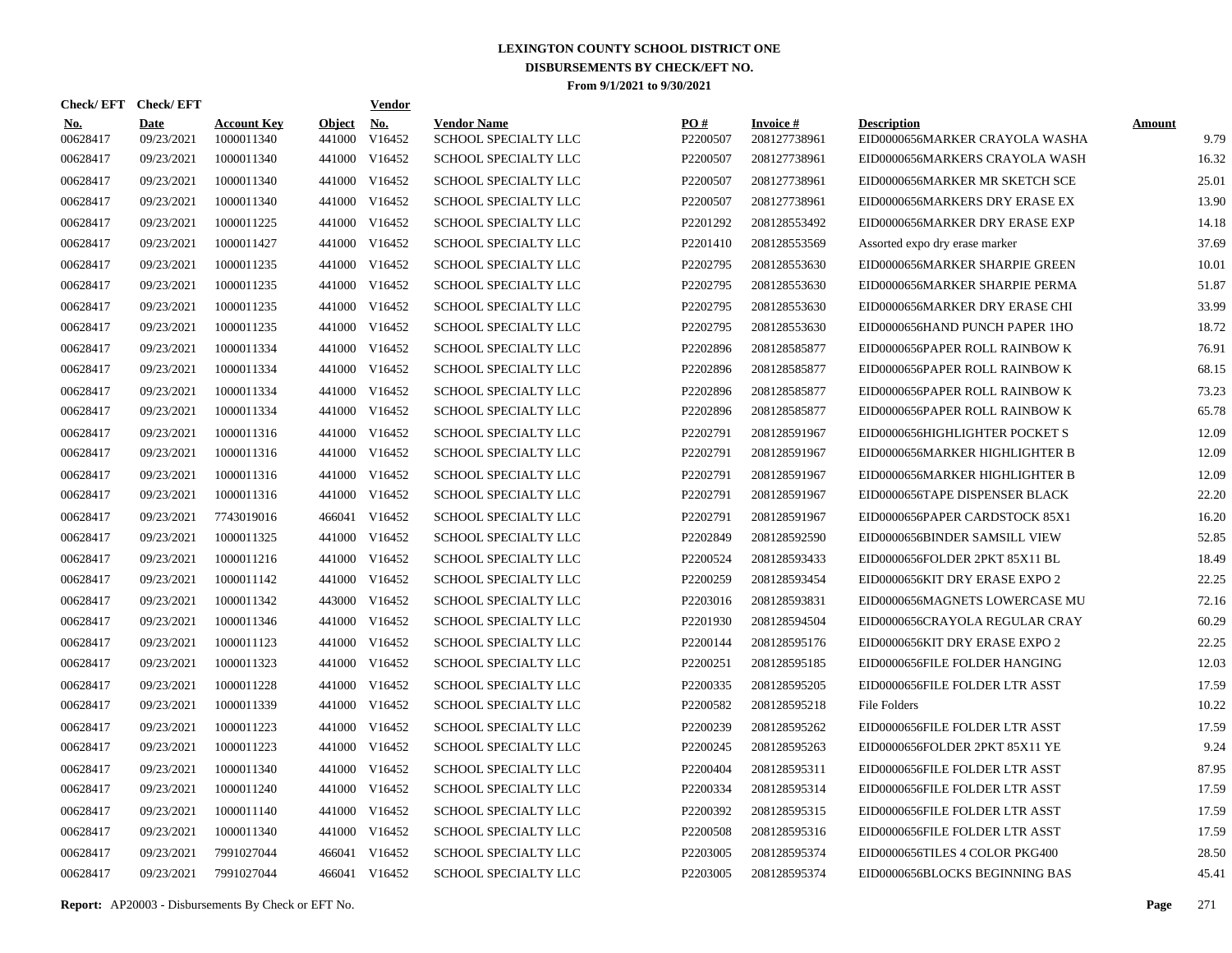|                        | Check/EFT Check/EFT |                                  |                         | Vendor               |                                            |                 |                           |                                                     |                 |
|------------------------|---------------------|----------------------------------|-------------------------|----------------------|--------------------------------------------|-----------------|---------------------------|-----------------------------------------------------|-----------------|
| <u>No.</u><br>00628417 | Date<br>09/23/2021  | <b>Account Key</b><br>7991027044 | <b>Object</b><br>466041 | <b>No.</b><br>V16452 | <b>Vendor Name</b><br>SCHOOL SPECIALTY LLC | PO#<br>P2203005 | Invoice #<br>208128595374 | <b>Description</b><br>EID0000656CALIFONE EARBUDS ST | Amount<br>35.75 |
|                        |                     |                                  |                         |                      |                                            |                 |                           | <b>Check Total</b>                                  | 2.316.35        |
| 00628418               | 09/23/2021          | 7802088026                       |                         | 466031 V00208        | STATE DEPARTMENT OF EDUCATION              |                 | 09.12-09.18.21            | 31660.1                                             | 29.76           |
| 00628418               | 09/23/2021          | 7802088026                       |                         | 466031 V00208        | STATE DEPARTMENT OF EDUCATION              |                 | 09.12-09.18.21            | 31784.1                                             | 14.88           |
| 00628418               | 09/23/2021          | 7802088026                       |                         | 466031 V00208        | STATE DEPARTMENT OF EDUCATION              |                 | 09.12-09.18.21            | 31784.2                                             | 14.88           |
|                        |                     |                                  |                         |                      |                                            |                 |                           | <b>Check Total</b>                                  | 59.52           |
| 00628419               | 09/23/2021          | 2042112603                       |                         | 441000 V00415        | <b>SUPER DUPER INC</b>                     | P2202967        | 2653086A                  | FCP-R TEST COMPLETE KIT - FUNC                      | 321.00          |
|                        |                     |                                  |                         |                      |                                            |                 |                           | <b>Check Total</b>                                  | 321.00          |
| 00628420               | 09/23/2021          | 7887079044                       |                         | 466041 V16859        | TRIHEX ATHLETIC APPAREL LLC                | P2202327        | SO0060820                 | ELITE MEN'S SUBLIMATED SINGLET                      | 359.54          |
| 00628420               | 09/23/2021          | 7887079044                       |                         | 466041 V16859        | TRIHEX ATHLETIC APPAREL LLC                | P2202327        | SO0060820                 | ELITE MEN'S SUBLIMATED SINGLET                      | 449.40          |
| 00628420               | 09/23/2021          | 7887079044                       |                         | 466041 V16859        | TRIHEX ATHLETIC APPAREL LLC                | P2202327        | SO0060820                 | ELITE MEN'S SUBLIMATED SINGLET                      | 449.40          |
| 00628420               | 09/23/2021          | 7887079044                       |                         | 466041 V16859        | TRIHEX ATHLETIC APPAREL LLC                | P2202327        | SO0060820                 | ELITE MEN'S SUBLIMATED SINGLET                      | 269.64          |
| 00628420               | 09/23/2021          | 7887079044                       |                         | 466041 V16859        | TRIHEX ATHLETIC APPAREL LLC                | P2202327        | SO0060820                 | ELITE MEN'S SUBLIMATED SINGLET                      | 179.76          |
| 00628420               | 09/23/2021          | 7887079044                       |                         | 466041 V16859        | TRIHEX ATHLETIC APPAREL LLC                | P2202327        | SO0060820                 | ELITE MEN'S SUBLIMATED SINGLET                      | 89.88           |
| 00628420               | 09/23/2021          | 7887079044                       |                         | 466041 V16859        | TRIHEX ATHLETIC APPAREL LLC                | P2202327        | SO0060820                 | ELITE SUBLIMATED 1/4 ZIP- SMAL                      | 338.12          |
| 00628420               | 09/23/2021          | 7887079044                       |                         | 466041 V16859        | TRIHEX ATHLETIC APPAREL LLC                | P2202327        | SO0060820                 | ELITE SUBLIMATED 1/4 ZIP- MED                       | 422.65          |
| 00628420               | 09/23/2021          | 7887079044                       |                         | 466041 V16859        | TRIHEX ATHLETIC APPAREL LLC                | P2202327        | SO0060820                 | ELITE SUBLIMATED 1/4 ZIP- LARG                      | 422.65          |
| 00628420               | 09/23/2021          | 7887079044                       |                         | 466041 V16859        | TRIHEX ATHLETIC APPAREL LLC                | P2202327        | SO0060820                 | ELITE SUBLMIATED 1/4 ZIP- XL                        | 253.59          |
| 00628420               | 09/23/2021          | 7887079044                       |                         | 466041 V16859        | TRIHEX ATHLETIC APPAREL LLC                | P2202327        | SO0060820                 | ELITE SUBLIMATED 1/4 ZIP-2XL                        | 169.06          |
| 00628420               | 09/23/2021          | 7887079044                       |                         | 466041 V16859        | TRIHEX ATHLETIC APPAREL LLC                | P2202327        | SO0060820                 | ELITE SUBLIMATED 1/4 ZIP-3XL                        | 84.53           |
| 00628420               | 09/23/2021          | 7887079044                       |                         | 466041 V16859        | TRIHEX ATHLETIC APPAREL LLC                | P2202327        | SO0060820                 | ELITE SUBLIMATED BOARD SHORTS-                      | 239.68          |
| 00628420               | 09/23/2021          | 7887079044                       |                         | 466041 V16859        | TRIHEX ATHLETIC APPAREL LLC                | P2202327        | SO0060820                 | ELITE SUBLIMATED BOARD SHORTS-                      | 299.60          |
| 00628420               | 09/23/2021          | 7887079044                       |                         | 466041 V16859        | TRIHEX ATHLETIC APPAREL LLC                | P2202327        | SO0060820                 | ELITE SUBLIMATED BOARD SHORTS-                      | 299.60          |
| 00628420               | 09/23/2021          | 7887079044                       |                         | 466041 V16859        | TRIHEX ATHLETIC APPAREL LLC                | P2202327        | SO0060820                 | ELITE SUBLIMATED BOARD SHORTS-                      | 179.76          |
| 00628420               | 09/23/2021          | 7887079044                       |                         | 466041 V16859        | TRIHEX ATHLETIC APPAREL LLC                | P2202327        | SO0060820                 | ELITE SUBLIMATED BOARD SHORTS-                      | 119.84          |
| 00628420               | 09/23/2021          | 7887079044                       |                         | 466041 V16859        | TRIHEX ATHLETIC APPAREL LLC                | P2202327        | SO0060820                 | ELITE SUBLIMATED BOARD SHORTS-                      | 59.92           |
| 00628420               | 09/23/2021          | 7887079044                       |                         | 466041 V16859        | TRIHEX ATHLETIC APPAREL LLC                | P2202327        | SO0060820                 | <b>SUPER SOFT TEE</b>                               | 111.28          |
| 00628420               | 09/23/2021          | 7887079044                       |                         | 466041 V16859        | TRIHEX ATHLETIC APPAREL LLC                | P2202327        | SO0060820                 | <b>SUPER SOFT TEE</b>                               | 139.10          |
| 00628420               | 09/23/2021          | 7887079044                       |                         | 466041 V16859        | TRIHEX ATHLETIC APPAREL LLC                | P2202327        | SO0060820                 | <b>SUPER SOFT TEE</b>                               | 139.10          |
| 00628420               | 09/23/2021          | 7887079044                       |                         | 466041 V16859        | TRIHEX ATHLETIC APPAREL LLC                | P2202327        | SO0060820                 | <b>SUPER SOFT TEE</b>                               | 83.46           |
| 00628420               | 09/23/2021          | 7887079044                       |                         | 466041 V16859        | TRIHEX ATHLETIC APPAREL LLC                | P2202327        | SO0060820                 | <b>SUPER SOFT TEE</b>                               | 55.64           |
| 00628420               | 09/23/2021          | 7887079044                       |                         | 466041 V16859        | TRIHEX ATHLETIC APPAREL LLC                | P2202327        | SO0060820                 | <b>SUPER SOFT TEE</b>                               | 27.82           |
| 00628420               | 09/23/2021          | 7887079044                       |                         | 466041 V16859        | TRIHEX ATHLETIC APPAREL LLC                | P2202327        | SO0060820                 | <b>DISCOUNT</b>                                     | $-1,284.00$     |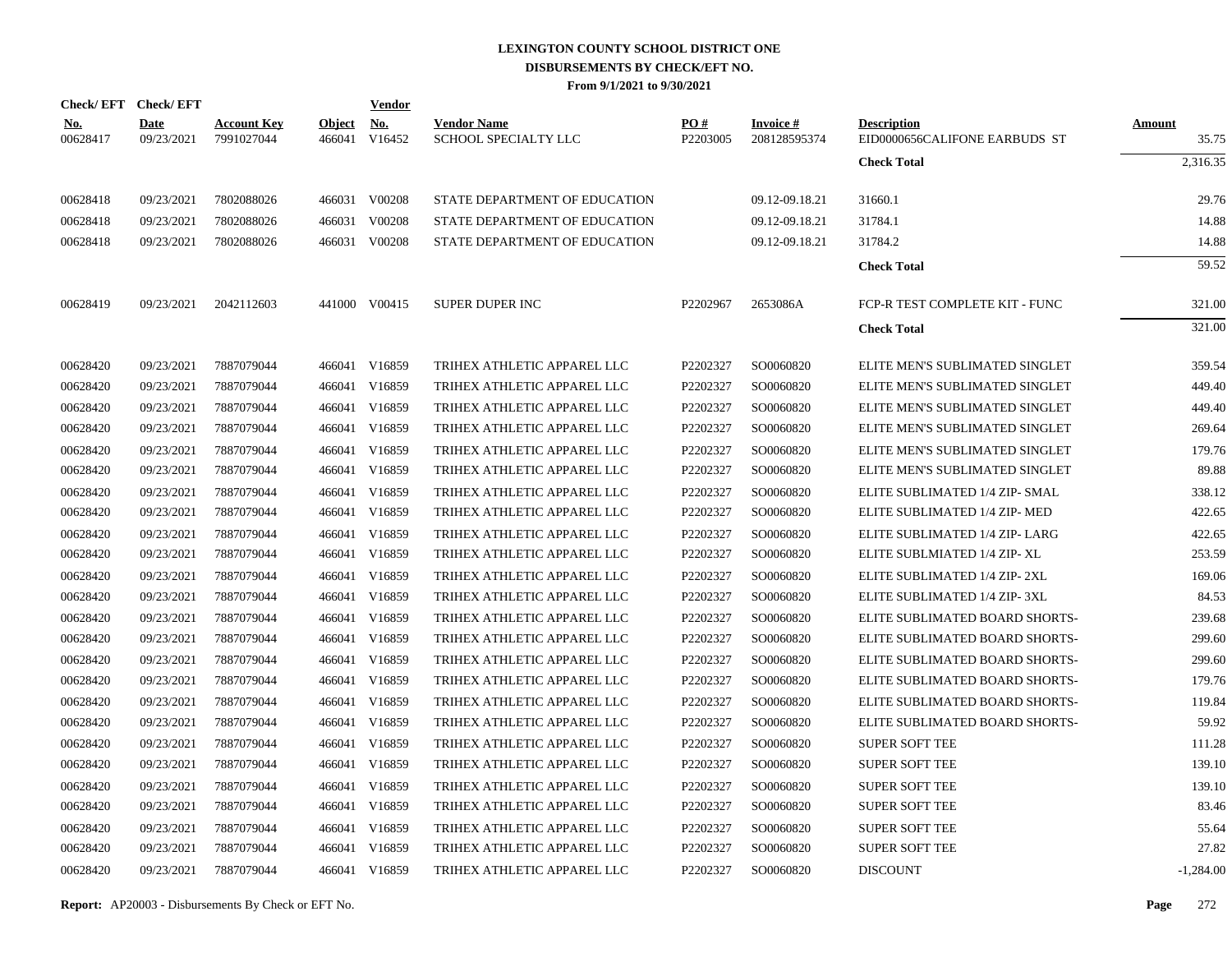|                        | Check/EFT Check/EFT       |                                                            |                         | <b>Vendor</b>        |                                                   |                               |                              |                                       |                         |
|------------------------|---------------------------|------------------------------------------------------------|-------------------------|----------------------|---------------------------------------------------|-------------------------------|------------------------------|---------------------------------------|-------------------------|
| <u>No.</u><br>00628420 | <b>Date</b><br>09/23/2021 | <u>Account Key</u><br>7887079044                           | <u>Object</u><br>466041 | <b>No.</b><br>V16859 | <b>Vendor Name</b><br>TRIHEX ATHLETIC APPAREL LLC | $\underline{PO#}$<br>P2202327 | <b>Invoice#</b><br>SO0060820 | <b>Description</b><br><b>SHIPPING</b> | <b>Amount</b><br>131.08 |
|                        |                           |                                                            |                         |                      |                                                   |                               |                              | <b>Check Total</b>                    | 4,090.10                |
| 00628421               | 09/23/2021                | 3260011303                                                 |                         | 441000 V14086        | WARDS NATURAL SCIENCE EST LLC                     | P <sub>2201405</sub>          | 8805995852                   | Butterfly - 5 larvae refill ki        | 97.95                   |
| 00628421               | 09/23/2021                | 3260011303                                                 |                         | 441000 V14086        | WARDS NATURAL SCIENCE EST LLC                     | P2201405                      | 8805995852                   | Live materials fee                    | 16.61                   |
|                        |                           |                                                            |                         |                      |                                                   |                               |                              | <b>Check Total</b>                    | 114.56                  |
| 00628422               | 09/23/2021                | 1000022403                                                 |                         | 464000 V01312        | CERRA (CENTER FOR EDUCATOR RE                     | P2203452                      | LEX1.P2203452                | Cerra Conference Registration         | 500.00                  |
|                        |                           |                                                            |                         |                      |                                                   |                               |                              | <b>Check Total</b>                    | 500.00                  |
| 00628423               | 09/23/2021                | 7887084015                                                 |                         | 466064 V00899        | <b>LEXINGTON HIGH SCHOOL</b>                      | P2203477                      | P2203477.PHS                 | WILDCAT CLASSIC                       | 50.00                   |
|                        |                           |                                                            |                         |                      |                                                   |                               |                              | <b>Check Total</b>                    | 50.00                   |
| 00628424               | 09/23/2021                | 7887073544                                                 |                         | 466064 V00341        | ROCK HILL HIGH SCHOOL                             | P2203448                      | P2203448.RBH                 | <b>CONTRACT FOR:</b>                  | 175.00                  |
|                        |                           |                                                            |                         |                      |                                                   |                               |                              | <b>Check Total</b>                    | 175.00                  |
| 00628425               | 09/23/2021                | 7745019037                                                 |                         | 466099 V01131        | CASH                                              |                               | 09.21.2021                   | Cash for book fair                    | 300.00                  |
|                        |                           |                                                            |                         |                      |                                                   |                               |                              | <b>Check Total</b>                    | 300.00                  |
| 00628426               | 09/23/2021                | 1000022403                                                 |                         | 433200 EXXXXX        | Employee                                          |                               | 08.02.08.31.21               | Administrative                        | 122.47                  |
|                        |                           |                                                            |                         |                      |                                                   |                               |                              | <b>Check Total</b>                    | 122.47                  |
| 00628427               | 09/23/2021                | 7860527020                                                 |                         | 466069 Exxxxx        | Employee                                          |                               | 09.16.21                     | Teacher incentives                    | 63.20                   |
|                        |                           |                                                            |                         |                      |                                                   |                               |                              | <b>Check Total</b>                    | 63.20                   |
| 00628428               | 09/23/2021                | 7946027015                                                 |                         | 466031 V00231        | LEXINGTON COUNTY SCHOOL DIST 1                    |                               | 09.12-09.18.21               | 31735.1                               | 312.48                  |
| 00628428               | 09/23/2021                | 7946027015                                                 |                         | 466031 V00231        | LEXINGTON COUNTY SCHOOL DIST 1                    |                               | 09.12-09.18.21               | 31735.2                               | 312.48                  |
|                        |                           |                                                            |                         |                      |                                                   |                               |                              | <b>Check Total</b>                    | 624.96                  |
| 00628429               | 09/23/2021                | 3971022403                                                 |                         | 441000 Exxxxx        | Employee                                          |                               | 09.13.21                     | Literacy Coaches Incentives           | 17.27                   |
|                        |                           |                                                            |                         |                      |                                                   |                               |                              | <b>Check Total</b>                    | 17.27                   |
| 00628430               | 09/23/2021                | 7707027020                                                 |                         | 466069 Exxxxx        | Employee                                          |                               | 09.16.2021                   | Supplies for gameday                  | 179.12                  |
|                        |                           |                                                            |                         |                      |                                                   |                               |                              | <b>Check Total</b>                    | 179.12                  |
| 00628431               | 09/24/2021                | 7714027021                                                 |                         | 466041 V01717        | <b>4IMPRINT INC</b>                               | P2201129                      | 9131667                      | Composition Notebook -                | 853.32                  |
| 00628431               | 09/24/2021                | 7714027021                                                 |                         | 466041 V01717        | <b>4IMPRINT INC</b>                               | P2201129                      | 9131667                      | <b>Turnstone Drawstring Sportpack</b> | 421.58                  |
|                        |                           | <b>Report:</b> AP20003 - Disbursements By Check or EFT No. |                         |                      |                                                   |                               |                              |                                       | 273<br>Page             |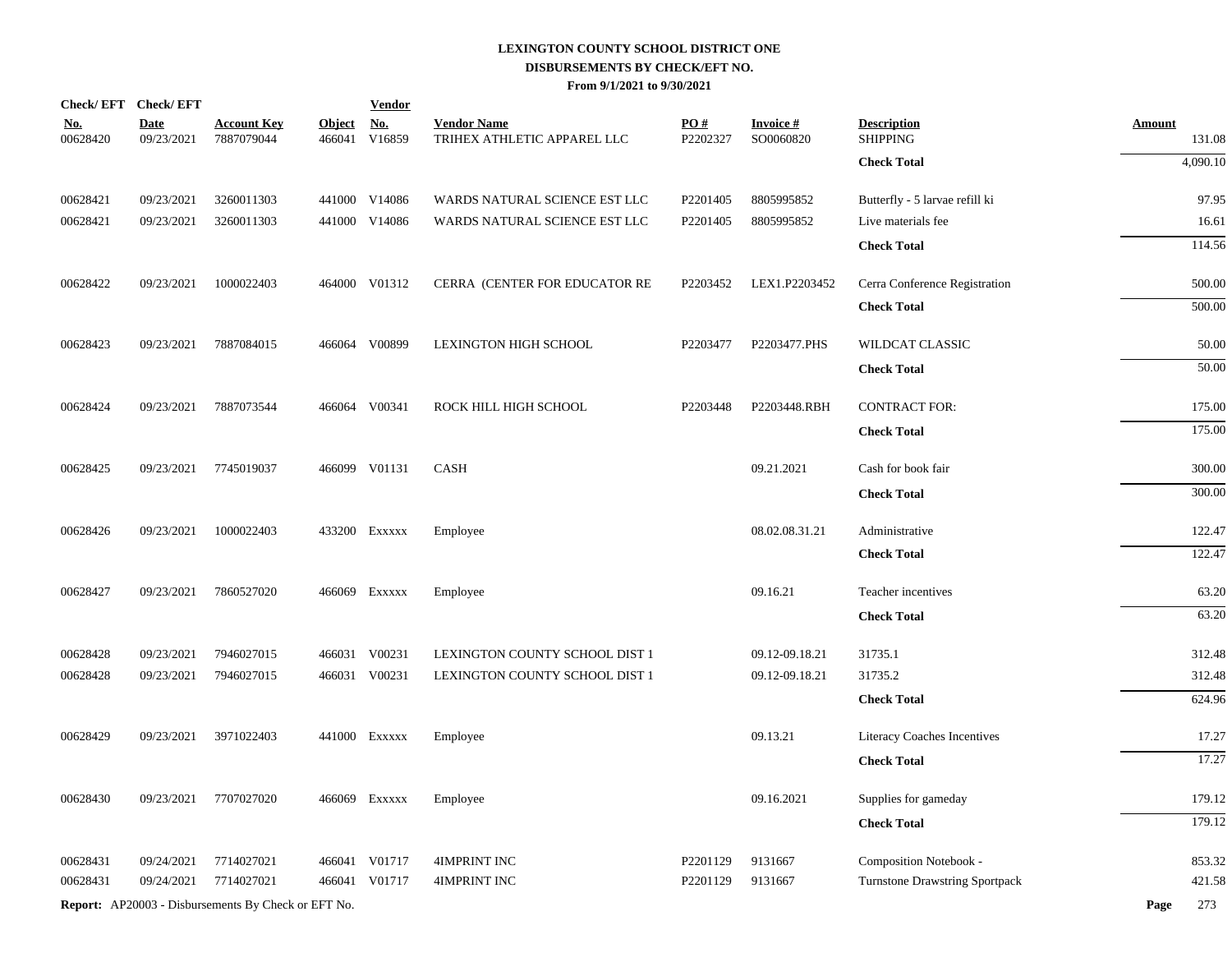| Check/EFT Check/EFT    |                           |                                  |                         | Vendor               |                                    |                 |                            |                                       |                         |
|------------------------|---------------------------|----------------------------------|-------------------------|----------------------|------------------------------------|-----------------|----------------------------|---------------------------------------|-------------------------|
| <u>No.</u><br>00628431 | <b>Date</b><br>09/24/2021 | <b>Account Key</b><br>7714027021 | <b>Object</b><br>466041 | <u>No.</u><br>V01717 | <b>Vendor Name</b><br>4IMPRINT INC | PO#<br>P2201129 | <b>Invoice#</b><br>9131667 | <b>Description</b><br>Value Click Pen | <b>Amount</b><br>128.40 |
| 00628431               | 09/24/2021                | 7714027021                       | 466041                  | V01717               | 4IMPRINT INC                       | P2201129        | 9131667                    | Extras for Value Click Pen            | 10.70                   |
| 00628431               | 09/24/2021                | 7714027021                       | 466041                  | V01717               | 4IMPRINT INC                       | P2201129        | 9131667                    | Round Squishy Stress Reliever         | 500.76                  |
| 00628431               | 09/24/2021                | 7714027021                       | 466041                  | V01717               | 4IMPRINT INC                       | P2201129        | 9131667                    | Extras for Round Squishy Stres        | 58.85                   |
| 00628431               | 09/24/2021                | 7714027021                       |                         | 466041 V01717        | 4IMPRINT INC                       | P2201129        | 9131667                    | Freight                               | 145.07                  |
|                        |                           |                                  |                         |                      |                                    |                 |                            | <b>Check Total</b>                    | 2,118.68                |
| 00628432               | 09/24/2021                | 1000025204                       |                         | 441000 V02519        | ACADEMIC SUPPLIER DBA RASIX CO     | P2203225        | ID68709                    | HP 305A Magenta Original Laser        | 72.06                   |
| 00628432               | 09/24/2021                | 1000025204                       | 441000                  | V02519               | ACADEMIC SUPPLIER DBA RASIX CO     | P2203225        | ID68709                    | HP 78A Black Original LaserJet        | 47.34                   |
| 00628432               | 09/24/2021                | 1000025204                       | 441000                  | V02519               | ACADEMIC SUPPLIER DBA RASIX CO     | P2203225        | ID68709                    | HP 26A Black Original LaserJet        | 415.68                  |
| 00628432               | 09/24/2021                | 1000025204                       | 441000                  | V02519               | ACADEMIC SUPPLIER DBA RASIX CO     | P2203225        | ID68709                    | HP 305A Black Original LaserJe        | 50.58                   |
| 00628432               | 09/24/2021                | 1000025204                       | 441000                  | V02519               | ACADEMIC SUPPLIER DBA RASIX CO     | P2203225        | ID68709                    | HP 305X Black Original LaserJe        | 62.13                   |
| 00628432               | 09/24/2021                | 1000025204                       | 441000                  | V02519               | ACADEMIC SUPPLIER DBA RASIX CO     | P2203225        | ID68709                    | HP 410A Black Original LaserJe        | 51.50                   |
| 00628432               | 09/24/2021                | 1000025204                       |                         | 441000 V02519        | ACADEMIC SUPPLIER DBA RASIX CO     | P2203225        | ID68709                    | HP 410A Toner Cartridge-Black,        | 329.18                  |
|                        |                           |                                  |                         |                      |                                    |                 |                            | <b>Check Total</b>                    | 1,028.47                |
| 00628433               | 09/24/2021                | 7802070020                       |                         | 466041 V01086        | ACO MEDICAL SUPPLY INC             | P2013378        | 5811257                    | Germ War 16.9 sanitizer               | 160.50                  |
|                        |                           |                                  |                         |                      |                                    |                 |                            | <b>Check Total</b>                    | 160.50                  |
| 00628434               | 09/24/2021                | 7860527011                       |                         | 466041 V13331        | ADVERTISING AUTHORITIES            | P2200970        | 34835                      | Next Level Mens CVC Crew neck         | 1,809.90                |
| 00628434               | 09/24/2021                | 7860527011                       |                         | 466041 V13331        | ADVERTISING AUTHORITIES            | P2200970        | 34835                      | <b>Sizes XXL</b>                      | 426.93                  |
| 00628434               | 09/24/2021                | 7860527011                       |                         | 466041 V13331        | ADVERTISING AUTHORITIES            | P2200970        | 34835                      | Size XXXL                             | 86.14                   |
| 00628434               | 09/24/2021                | 7860527011                       |                         | 466041 V13331        | ADVERTISING AUTHORITIES            | P2200970        | 34835                      | Size 4 XL                             | 80.25                   |
| 00628434               | 09/24/2021                | 7860527011                       |                         | 466041 V13331        | ADVERTISING AUTHORITIES            | P2200970        | 34835                      | Shipping                              | 53.50                   |
|                        |                           |                                  |                         |                      |                                    |                 |                            | <b>Check Total</b>                    | 2,456.72                |
| 00628435               | 09/24/2021                | 1000011314                       |                         | 441000 V14260        | <b>BREAKOUT EDU</b>                | P2203111        | 34378                      | Standalone Breakout EDU Kit (A        | 127.33                  |
| 00628435               | 09/24/2021                | 1000011314                       |                         | 441000 V14260        | <b>BREAKOUT EDU</b>                | P2203111        | 34378                      | Shipping and Handling                 | 20.00                   |
|                        |                           |                                  |                         |                      |                                    |                 |                            | <b>Check Total</b>                    | 147.33                  |
| 00628436               | 09/24/2021                | 7802088026                       |                         | 466041 V13255        | <b>BSN SPORTS</b>                  | P2201690        | 913839603                  | Cardinal, White- MOTIVATE WOVE        | 154.08                  |
| 00628436               | 09/24/2021                | 7802088026                       |                         | 466041 V13255        | <b>BSN SPORTS</b>                  | P2201690        | 913839603                  | LWO external decoration               | 0.00                    |
| 00628436               | 09/24/2021                | 7802088026                       |                         | 466041 V13255        | <b>BSN SPORTS</b>                  | P2201690        | 913839603                  | freight                               | 15.00                   |
| 00628436               | 09/24/2021                | 7802088026                       |                         | 466041 V13255        | <b>BSN SPORTS</b>                  | P2202362        | 913839625                  | RIB PROT YOUTH LG 30"-34"             | 112.35                  |
| 00628436               | 09/24/2021                | 7802088026                       | 466041                  | V13255               | <b>BSN SPORTS</b>                  | P2202362        | 913839625                  | freight                               | 15.00                   |
| 00628436               | 09/24/2021                | 7887080044                       |                         | 466041 V13255        | <b>BSN SPORTS</b>                  | P2111404        | 913843615                  | <b>GREEN SS VBALL JERSEY-PIRO</b>     | 924.48                  |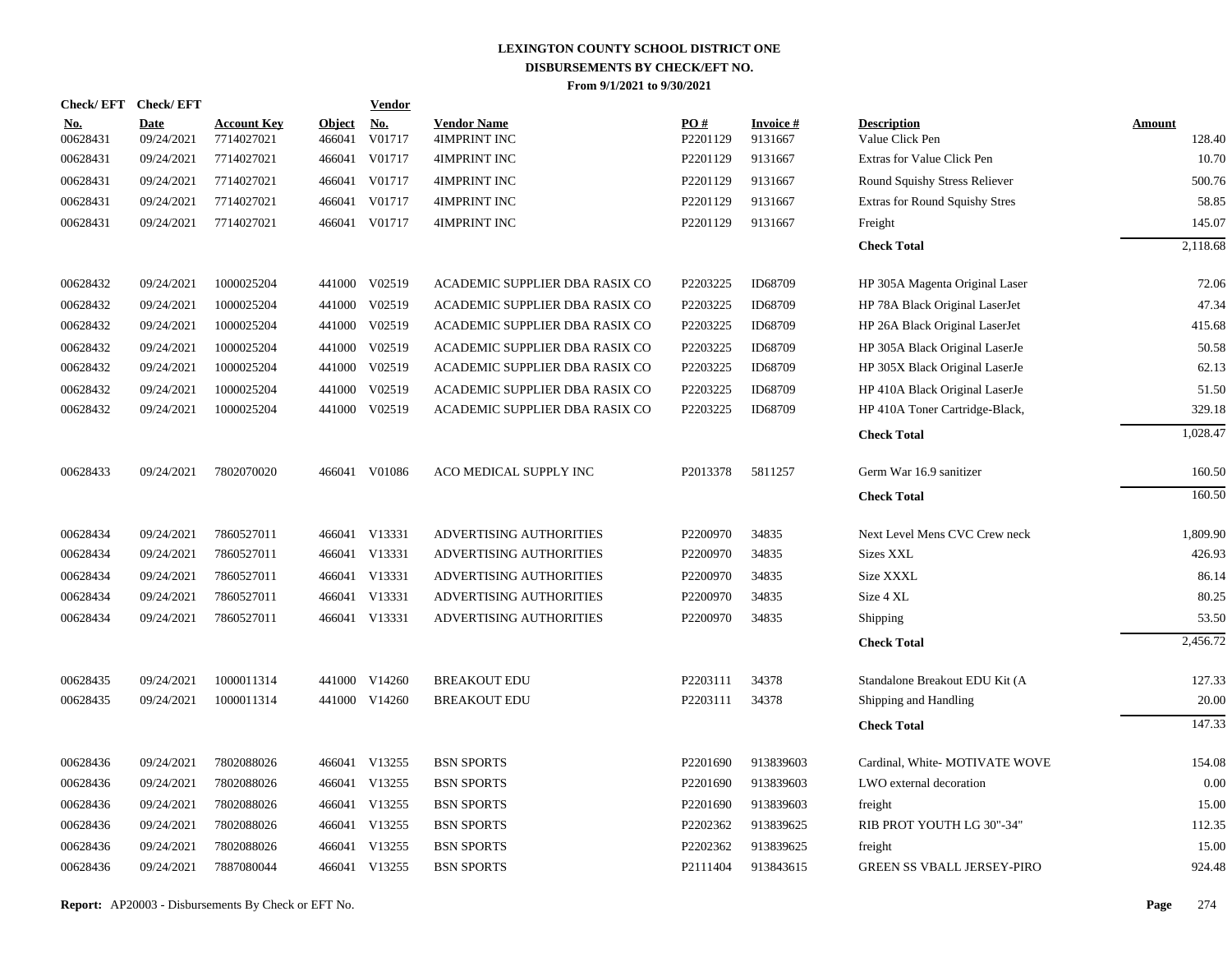| Check/EFT Check/EFT       |                                  |                         | <b>Vendor</b>        |                                                                                                                                                                                                                                                                                                                                                                                                                                                                                                           |                 |                               |                                                     |                           |
|---------------------------|----------------------------------|-------------------------|----------------------|-----------------------------------------------------------------------------------------------------------------------------------------------------------------------------------------------------------------------------------------------------------------------------------------------------------------------------------------------------------------------------------------------------------------------------------------------------------------------------------------------------------|-----------------|-------------------------------|-----------------------------------------------------|---------------------------|
| <b>Date</b><br>09/24/2021 | <b>Account Key</b><br>7887080044 | <b>Object</b><br>466041 | <u>No.</u><br>V13255 | <b>Vendor Name</b><br><b>BSN SPORTS</b>                                                                                                                                                                                                                                                                                                                                                                                                                                                                   | PO#<br>P2111404 | <b>Invoice #</b><br>913843615 | <b>Description</b><br>GAME TIME JERSEY LONG SLEEVE- | <b>Amount</b><br>1,059.30 |
| 09/24/2021                | 7887080044                       |                         |                      | <b>BSN SPORTS</b>                                                                                                                                                                                                                                                                                                                                                                                                                                                                                         | P2111404        | 913843615                     | SHIPPING-PIRO                                       | 67.89                     |
| 09/24/2021                | 7802073043                       |                         |                      | <b>BSN SPORTS</b>                                                                                                                                                                                                                                                                                                                                                                                                                                                                                         | P2111828        | 913843807                     | Black, Black, Silver Hustle 3.                      | 402.32                    |
| 09/24/2021                | 7802073043                       |                         |                      | <b>BSN SPORTS</b>                                                                                                                                                                                                                                                                                                                                                                                                                                                                                         | P2111828        | 913843807                     | External Decoration - Letterwo                      | 0.00                      |
| 09/24/2021                | 7802073043                       |                         |                      | <b>BSN SPORTS</b>                                                                                                                                                                                                                                                                                                                                                                                                                                                                                         | P2111828        | 913843807                     | EVO NXT Game Ball 29.5" Offici                      | 255.20                    |
| 09/24/2021                | 7802073043                       |                         |                      | <b>BSN SPORTS</b>                                                                                                                                                                                                                                                                                                                                                                                                                                                                                         | P2111828        | 913843807                     | EVA NXT Game Ball 28.5" Inter                       | 255.20                    |
| 09/24/2021                | 7802073043                       |                         |                      | <b>BSN SPORTS</b>                                                                                                                                                                                                                                                                                                                                                                                                                                                                                         | P2111828        | 913843807                     | Freight                                             | 34.22                     |
| 09/24/2021                | 7884027043                       |                         |                      | <b>BSN SPORTS</b>                                                                                                                                                                                                                                                                                                                                                                                                                                                                                         | P2201788        | 913843819                     | Black, Black, Silver - Hustle                       | 192.60                    |
| 09/24/2021                | 7884027043                       |                         |                      | <b>BSN SPORTS</b>                                                                                                                                                                                                                                                                                                                                                                                                                                                                                         | P2201788        | 913843819                     | Mod Gray, White-Command 1/4 zi                      | 205.44                    |
| 09/24/2021                | 7884027043                       |                         |                      | <b>BSN SPORTS</b>                                                                                                                                                                                                                                                                                                                                                                                                                                                                                         | P2201788        | 913843819                     | Black, White-ISO Chill Polo                         | 214.00                    |
| 09/24/2021                | 7884027043                       |                         |                      | <b>BSN SPORTS</b>                                                                                                                                                                                                                                                                                                                                                                                                                                                                                         | P2201788        | 913843819                     | LWO External Decoration 1                           | 0.00                      |
| 09/24/2021                | 7884027043                       |                         |                      | <b>BSN SPORTS</b>                                                                                                                                                                                                                                                                                                                                                                                                                                                                                         | P2201788        | 913843819                     | LWO External Decoration 2                           | 0.00                      |
| 09/24/2021                | 7884027043                       |                         |                      | <b>BSN SPORTS</b>                                                                                                                                                                                                                                                                                                                                                                                                                                                                                         | P2201788        | 913843819                     | Freight                                             | 27.66                     |
|                           |                                  |                         |                      |                                                                                                                                                                                                                                                                                                                                                                                                                                                                                                           |                 |                               | <b>Check Total</b>                                  | 3.934.74                  |
| 09/24/2021                | 7887084027                       |                         |                      | <b>CAROLINA IDEAS</b>                                                                                                                                                                                                                                                                                                                                                                                                                                                                                     | P2202924        | 342992                        | sm jv tees                                          | 56.17                     |
| 09/24/2021                | 7887084027                       |                         |                      | <b>CAROLINA IDEAS</b>                                                                                                                                                                                                                                                                                                                                                                                                                                                                                     | P2202924        | 342992                        | sm jv tees cheer                                    | 48.15                     |
| 09/24/2021                | 7887084027                       |                         |                      | <b>CAROLINA IDEAS</b>                                                                                                                                                                                                                                                                                                                                                                                                                                                                                     | P2202924        | 342992                        | lg jv tees cheer                                    | 40.13                     |
| 09/24/2021                | 7887084027                       |                         |                      | <b>CAROLINA IDEAS</b>                                                                                                                                                                                                                                                                                                                                                                                                                                                                                     | P2202924        | 342992                        | xl jv tees                                          | 32.10                     |
|                           |                                  |                         |                      |                                                                                                                                                                                                                                                                                                                                                                                                                                                                                                           |                 |                               | <b>Check Total</b>                                  | 176.55                    |
| 09/24/2021                | 1000025507                       |                         |                      | DATA IMAGING AND ASSOCIATES                                                                                                                                                                                                                                                                                                                                                                                                                                                                               | P2201125        | 0364608                       | Set-up                                              | 58.86                     |
| 09/24/2021                | 1000025507                       |                         |                      | DATA IMAGING AND ASSOCIATES                                                                                                                                                                                                                                                                                                                                                                                                                                                                               | P2201125        | 0364608                       | Executive Suite Duffle Bags B                       | 2,251.07                  |
| 09/24/2021                | 1000025507                       |                         |                      | DATA IMAGING AND ASSOCIATES                                                                                                                                                                                                                                                                                                                                                                                                                                                                               | P2201125        | 0364608                       | Shipping                                            | 183.78                    |
|                           |                                  |                         |                      |                                                                                                                                                                                                                                                                                                                                                                                                                                                                                                           |                 |                               | <b>Check Total</b>                                  | 2,493.71                  |
| 09/24/2021                | 1000011521                       |                         |                      | <b>ENLOWS AUTO SUPPLY</b>                                                                                                                                                                                                                                                                                                                                                                                                                                                                                 | P2202867        | 476002                        | <b>BATTERY</b>                                      | 110.77                    |
| 09/24/2021                | 1000011521                       |                         |                      | <b>ENLOWS AUTO SUPPLY</b>                                                                                                                                                                                                                                                                                                                                                                                                                                                                                 | P2202867        | 476002                        | <b>CAR WASH BRUSH</b>                               | 37.34                     |
| 09/24/2021                | 1000011521                       |                         |                      | <b>ENLOWS AUTO SUPPLY</b>                                                                                                                                                                                                                                                                                                                                                                                                                                                                                 | P2202867        | 476002                        | <b>CAR WASH BRUSH</b>                               | 44.70                     |
| 09/24/2021                | 1000011521                       |                         |                      | <b>ENLOWS AUTO SUPPLY</b>                                                                                                                                                                                                                                                                                                                                                                                                                                                                                 | P2202867        | 476002                        | <b>NOZZLE</b>                                       | 31.99                     |
| 09/24/2021                | 1000011521                       |                         |                      | <b>ENLOWS AUTO SUPPLY</b>                                                                                                                                                                                                                                                                                                                                                                                                                                                                                 | P2202867        | 476002                        | CHAMOIS 3.5                                         | 46.87                     |
| 09/24/2021                | 1000011521                       |                         |                      | <b>ENLOWS AUTO SUPPLY</b>                                                                                                                                                                                                                                                                                                                                                                                                                                                                                 | P2202867        | 476002                        | <b>SPOKE BRUSH</b>                                  | 21.67                     |
| 09/24/2021                | 1000011521                       |                         |                      | <b>ENLOWS AUTO SUPPLY</b>                                                                                                                                                                                                                                                                                                                                                                                                                                                                                 | P2202867        | 476002                        | POWER STEERING FLUID                                | 11.66                     |
| 09/24/2021                | 1000011521                       |                         |                      | <b>ENLOWS AUTO SUPPLY</b>                                                                                                                                                                                                                                                                                                                                                                                                                                                                                 | P2202867        | 476002                        | RED THREAD LOCK                                     | 31.61                     |
| 09/24/2021                | 1000011521                       |                         |                      | <b>ENLOWS AUTO SUPPLY</b>                                                                                                                                                                                                                                                                                                                                                                                                                                                                                 | P2202867        | 476002                        | <b>BLUE THREAD LOCK</b>                             | 31.61                     |
| 09/24/2021                | 1000011521                       |                         |                      | <b>ENLOWS AUTO SUPPLY</b>                                                                                                                                                                                                                                                                                                                                                                                                                                                                                 | P2202867        | 476002                        | <b>RED GREASE</b>                                   | 42.16                     |
|                           |                                  |                         |                      | 466041 V13255<br>466041 V13255<br>466041 V13255<br>466041 V13255<br>466041 V13255<br>466041 V13255<br>466099 V13255<br>466099 V13255<br>466099 V13255<br>466099 V13255<br>466099 V13255<br>466099 V13255<br>466041 V01144<br>466041 V01144<br>466041 V01144<br>466041 V01144<br>441000 V13948<br>441000 V13948<br>441000 V13948<br>441000 V00033<br>441000 V00033<br>441000 V00033<br>441000 V00033<br>441000 V00033<br>441000 V00033<br>441000 V00033<br>441000 V00033<br>441000 V00033<br>441000 V00033 |                 |                               |                                                     |                           |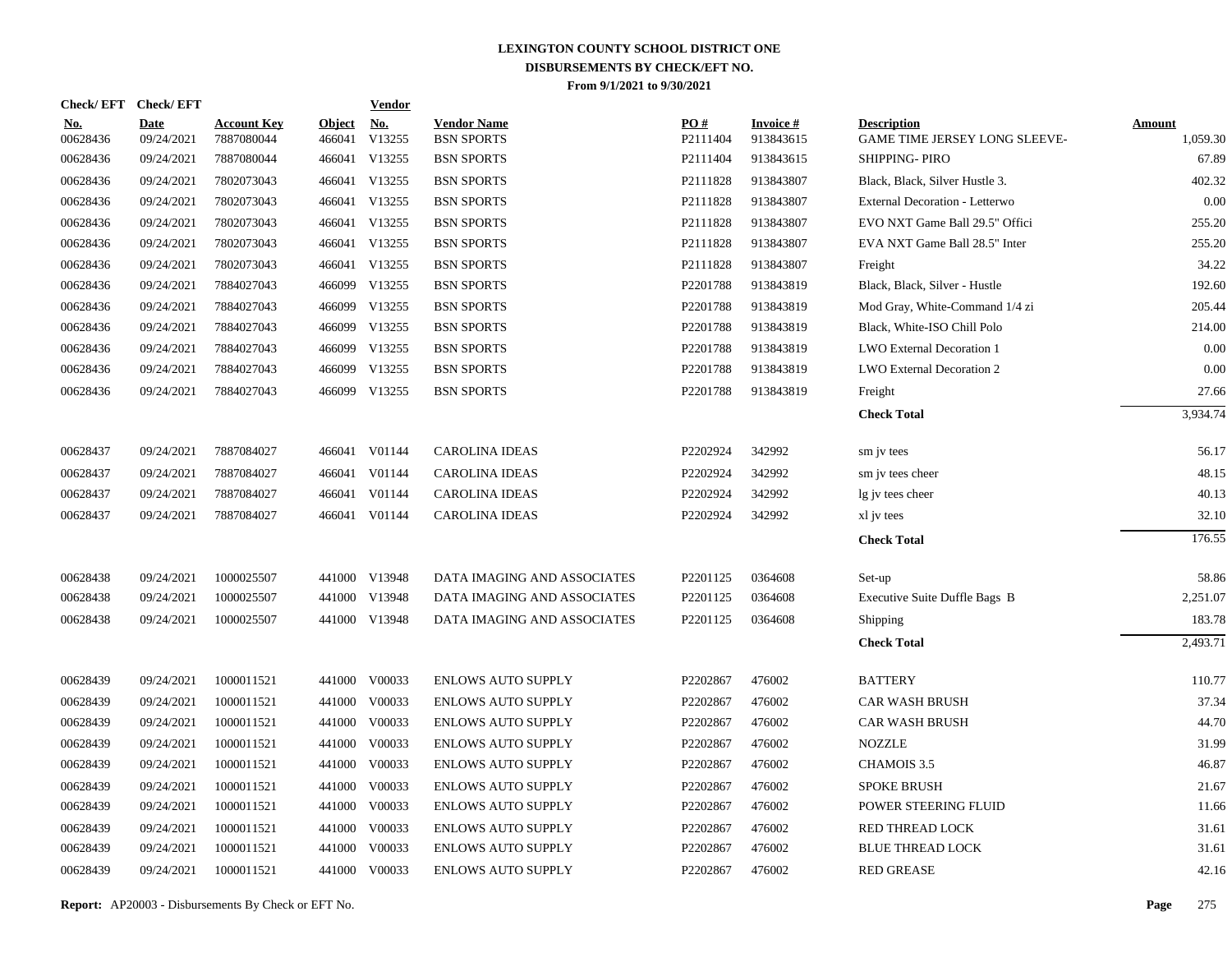|                   | Check/EFT Check/EFT       |                                  |                         | <u>Vendor</u>        |                                                 |                 |                           |                                          |                       |
|-------------------|---------------------------|----------------------------------|-------------------------|----------------------|-------------------------------------------------|-----------------|---------------------------|------------------------------------------|-----------------------|
| $No.$<br>00628439 | <b>Date</b><br>09/24/2021 | <b>Account Key</b><br>1000011521 | <b>Object</b><br>441000 | <u>No.</u><br>V00033 | <b>Vendor Name</b><br><b>ENLOWS AUTO SUPPLY</b> | PQ#<br>P2202867 | <b>Invoice#</b><br>476002 | <b>Description</b><br><b>GREASE BULK</b> | <b>Amount</b><br>5.51 |
| 00628439          | 09/24/2021                | 1000011521                       | 441000                  | V00033               | <b>ENLOWS AUTO SUPPLY</b>                       | P2202867        | 476002                    | <b>DOOR BUSHINGS</b>                     | 27.52                 |
| 00628439          | 09/24/2021                | 1000011521                       | 441000                  | V00033               | <b>ENLOWS AUTO SUPPLY</b>                       | P2202867        | 476002                    | <b>DOOR BUSHINGS</b>                     | 43.66                 |
| 00628439          | 09/24/2021                | 1000011521                       | 441000                  | V00033               | <b>ENLOWS AUTO SUPPLY</b>                       | P2202867        | 476002                    | <b>ANTIFREEZE</b>                        | 49.01                 |
| 00628439          | 09/24/2021                | 1000011521                       | 441000                  | V00033               | <b>ENLOWS AUTO SUPPLY</b>                       | P2202867        | 476002                    | <b>BRAKE CLEANER</b>                     | 78.32                 |
| 00628439          | 09/24/2021                | 1000011521                       | 441000                  | V00033               | <b>ENLOWS AUTO SUPPLY</b>                       | P2202867        | 476002                    | <b>CLEANER 190Z</b>                      | 21.06                 |
| 00628439          | 09/24/2021                | 1000011521                       | 441000                  | V00033               | <b>ENLOWS AUTO SUPPLY</b>                       | P2202867        | 476002                    | 4-PC LONG NOSE NEEDLE PLIERS             | 36.01                 |
| 00628439          | 09/24/2021                | 1000011521                       | 441000                  | V00033               | <b>ENLOWS AUTO SUPPLY</b>                       | P2202867        | 476002                    | 90% NEEDLE NOSE                          | 11.72                 |
| 00628439          | 09/24/2021                | 1000011521                       |                         | 441000 V00033        | <b>ENLOWS AUTO SUPPLY</b>                       | P2202867        | 476002                    | OFFSET NEEDLE NOSE                       | 11.72                 |
| 00628439          | 09/24/2021                | 1000011521                       | 441000                  | V00033               | <b>ENLOWS AUTO SUPPLY</b>                       | P2202867        | 476002                    | <b>SPRAY BOTTLE</b>                      | 22.04                 |
| 00628439          | 09/24/2021                | 1000011521                       |                         | 441000 V00033        | <b>ENLOWS AUTO SUPPLY</b>                       | P2202867        | 476002                    | <b>BLEACH WHITE</b>                      | 24.08                 |
| 00628439          | 09/24/2021                | 1000011521                       | 441000                  | V00033               | <b>ENLOWS AUTO SUPPLY</b>                       | P2202867        | 476002                    | 9" CUTTING PLIERS                        | 159.73                |
| 00628439          | 09/24/2021                | 1000011521                       |                         | 441000 V00033        | <b>ENLOWS AUTO SUPPLY</b>                       | P2202867        | 476002                    | DRY GUIDE COAT                           | 43.44                 |
|                   |                           |                                  |                         |                      |                                                 |                 |                           | <b>Check Total</b>                       | 944.20                |
| 00628440          | 09/24/2021                | 1000011329                       |                         | 441000 V00549        | FORMS AND SUPPLY INC (FSI)                      | P2202637        | 5881687-0                 | Multipupose Copy Paper, 20#, 9           | 1,283.57              |
|                   |                           |                                  |                         |                      |                                                 |                 |                           | <b>Check Total</b>                       | 1,283.57              |
| 00628441          | 09/24/2021                | 2042221303                       |                         | 441000 V02048        | <b>GROVE MEDICAL</b>                            | P2203215        | 6142043                   | <b>GLOVES MEDIUM</b>                     | 53.80                 |
| 00628441          | 09/24/2021                | 2042221303                       | 441000                  | V02048               | <b>GROVE MEDICAL</b>                            | P2203215        | 6142043                   | <b>KLEENEX TISSUE</b>                    | 36.40                 |
| 00628441          | 09/24/2021                | 2042221303                       | 441000                  | V02048               | <b>GROVE MEDICAL</b>                            | P2203215        | 6142043                   | <b>FLEXIBLE STRAWS</b>                   | 1.41                  |
| 00628441          | 09/24/2021                | 2042221303                       | 441000                  | V02048               | <b>GROVE MEDICAL</b>                            | P2203215        | 6142043                   | HAND SANITIZER PUMP                      | 37.09                 |
|                   |                           |                                  |                         |                      |                                                 |                 |                           | <b>Check Total</b>                       | 128.70                |
| 00628442          | 09/24/2021                | 2170311203                       |                         | 441000 V12508        | <b>HEINEMANN</b>                                | P2201528        | 7351558                   | 978-0-325-10555-0 Calkins / UOS          | 2,145.00              |
| 00628442          | 09/24/2021                | 2170311203                       |                         | 441000 V12508        | <b>HEINEMANN</b>                                | P2201528        | 7351558                   | 978-0-325-10928-2 Calkins / UOS          | 11,730.00             |
| 00628442          | 09/24/2021                | 2170311203                       |                         | 441000 V12508        | <b>HEINEMANN</b>                                | P2201528        | 7351558                   | Shipping                                 | 1,179.38              |
| 00628442          | 09/24/2021                | 2170312903                       |                         | 441000 V12508        | <b>HEINEMANN</b>                                | P2200908        | 7352015                   | Fountas/LLI Blue Lesson Guide            | 353.50                |
| 00628442          | 09/24/2021                | 2170312903                       |                         | 441000 V12508        | <b>HEINEMANN</b>                                | P2200908        | 7352015                   | Fountas/LLI Red Lesson Guide p           | 540.00                |
| 00628442          | 09/24/2021                | 2170312903                       |                         | 441000 V12508        | <b>HEINEMANN</b>                                | P2200908        | 7352015                   | <b>Shipping Charges</b>                  | 89.35                 |
|                   |                           |                                  |                         |                      |                                                 |                 |                           | <b>Check Total</b>                       | 16,037.23             |
| 00628443          | 09/24/2021                | 7802071015                       |                         | 466041 V01292        | HENRY SCHEIN INC                                | P2203028        | 98517863                  | <b>SAM SPLINT 18"</b>                    | 26.28                 |
| 00628443          | 09/24/2021                | 7802071015                       | 466041                  | V01292               | HENRY SCHEIN INC                                | P2203028        | 98517863                  | <b>M SLING</b>                           | 15.11                 |
| 00628443          | 09/24/2021                | 7802071015                       | 466041                  | V01292               | HENRY SCHEIN INC                                | P2203028        | 98517863                  | L SLING                                  | 15.11                 |
| 00628443          | 09/24/2021                | 7802071015                       |                         | 466041 V01292        | HENRY SCHEIN INC                                | P2203028        | 98633388                  | <b>SAM SPLINT 36"</b>                    | 29.32                 |
|                   |                           |                                  |                         |                      |                                                 |                 |                           |                                          |                       |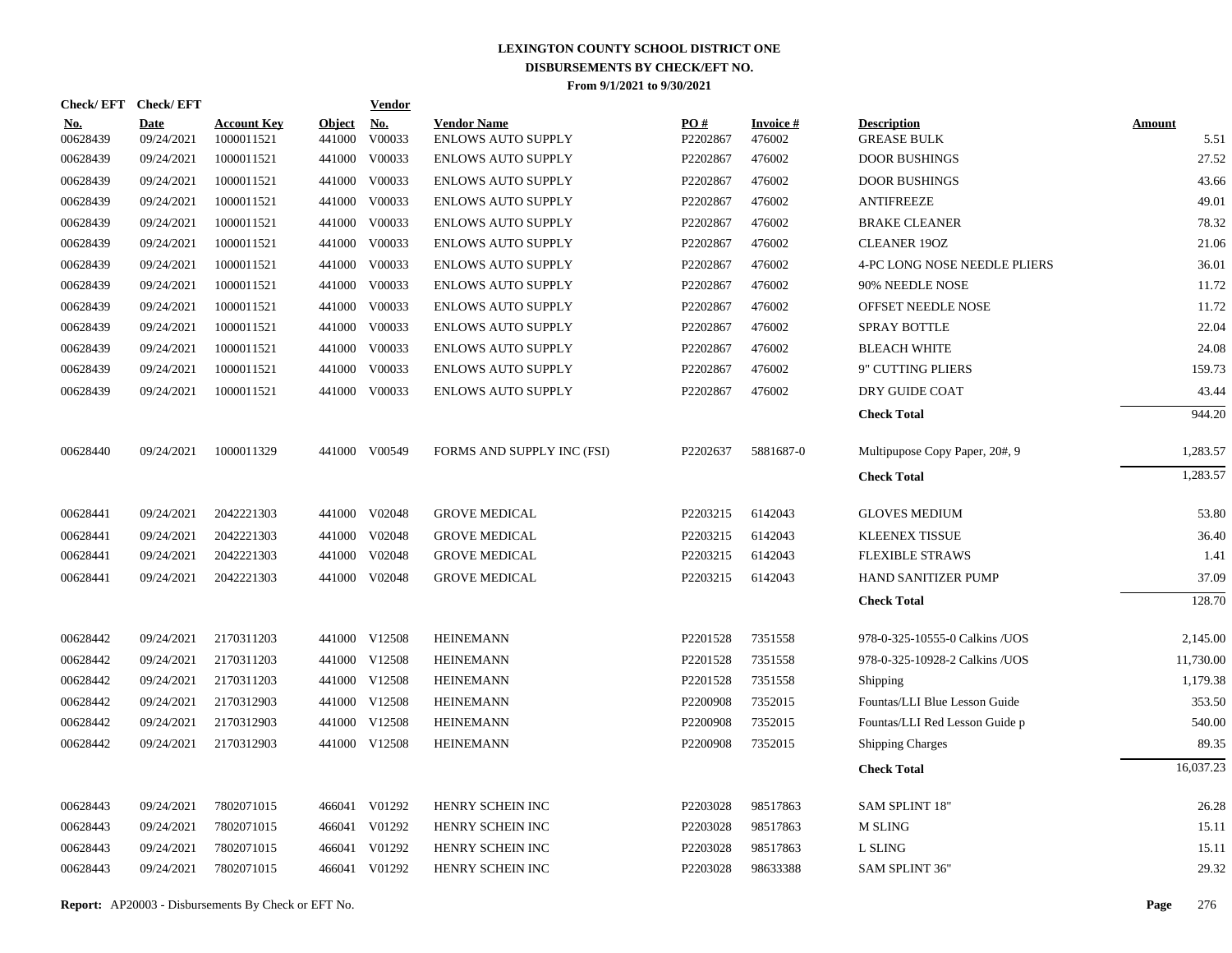| No.      | Check/EFT Check/EFT<br><b>Date</b> | <b>Account Key</b> | Object No. | <b>Vendor</b> | <b>Vendor Name</b>             | PO#      | <b>Invoice#</b> | <b>Description</b>                 | <b>Amount</b> |
|----------|------------------------------------|--------------------|------------|---------------|--------------------------------|----------|-----------------|------------------------------------|---------------|
|          |                                    |                    |            |               |                                |          |                 | <b>Check Total</b>                 | 85.82         |
| 00628444 | 09/24/2021                         | 2170312703         |            | 434500 V13231 | JUMP ROPE INC                  | P2202025 | 3345            | JumpRope Initial Setup Package     | 2,000.00      |
| 00628444 | 09/24/2021                         | 2170312703         |            | 434500 V13231 | <b>JUMP ROPE INC</b>           | P2202025 | 3345            | JumpRope Gradebook                 | 3,000.00      |
|          |                                    |                    |            |               |                                |          |                 | <b>Check Total</b>                 | 5,000.00      |
| 00628445 | 09/24/2021                         | 2042112703         |            | 441000 V12504 | MCGRAW HILL EDUCATION INC      | P2201182 | 118555655001    | Books per attached list - Stud     | 469.17        |
|          |                                    |                    |            |               |                                |          |                 | <b>Check Total</b>                 | 469.17        |
| 00628446 | 09/24/2021                         | 1000025507         |            | 439500 V14660 | MIDLANDS EXAMS AND DRUG SCREEN | P2201556 | 88976           | <b>DOT</b> Physicals               | 550.00        |
|          |                                    |                    |            |               |                                |          |                 | <b>Check Total</b>                 | 550.00        |
| 00628447 | 09/24/2021                         | 1000011444         |            | 441000 V00078 | NUIDEA SCHOOL SUPPLY CO        | P2201752 | 3013978         | Indiana Furniture #97-2436BF       | 1,551.50      |
| 00628447 | 09/24/2021                         | 1000011444         |            | 441000 V00078 | NUIDEA SCHOOL SUPPLY CO        | P2201752 | 3013978         | Indiana Furniture #68-2472SC       | 2,289.80      |
| 00628447 | 09/24/2021                         | 1000011444         |            | 441000 V00078 | NUIDEA SCHOOL SUPPLY CO        | P2201752 | 3013978         | Indiana Furniture #66-1536TU       | 1,622.12      |
|          |                                    |                    |            |               |                                |          |                 | <b>Check Total</b>                 | 5,463.42      |
| 00628448 | 09/24/2021                         | 1000011427         |            | 433100 Exxxxx | Employee                       |          | 09.20.21        | <b>SCMEA Orchestra Comp Regist</b> | 90.00         |
|          |                                    |                    |            |               |                                |          |                 | <b>Check Total</b>                 | 90.00         |
| 00628449 | 09/24/2021                         | 7749027027         |            | 466041 V13221 | RAPTOR TECHNOLOGIES LLC        | P2203275 | <b>INV22779</b> | RAPTOR VISITOR BADGES WHITE AD     | 500.00        |
|          |                                    |                    |            |               |                                |          |                 | <b>Check Total</b>                 | 500.00        |
| 00628450 | 09/24/2021                         | 7802088026         |            | 466041 V00749 | RIDDELL / ALL AMERICAN         | P2202074 | 60435356        | Victor I helmets                   | 432.28        |
| 00628450 | 09/24/2021                         | 7802088026         |            | 466041 V00749 | RIDDELL / ALL AMERICAN         | P2202074 | 60435356        | chin strap                         | 44.94         |
| 00628450 | 09/24/2021                         | 7802088026         | 466041     | V00749        | RIDDELL / ALL AMERICAN         | P2202074 | 60435356        | pad upgrade                        | 10.70         |
| 00628450 | 09/24/2021                         | 7802088026         |            | 466041 V00749 | RIDDELL / ALL AMERICAN         | P2202074 | 60435356        | shipping                           | 17.12         |
|          |                                    |                    |            |               |                                |          |                 | <b>Check Total</b>                 | 505.04        |
| 00628451 | 09/24/2021                         | 7744019027         |            | 466041 V00435 | SARGENT WELCH LLC A VWR CO     | P2201326 | 8805679863      | Cholesterol Diagnostic Lab Act     | 70.97         |
|          |                                    |                    |            |               |                                |          |                 | <b>Check Total</b>                 | 70.97         |
| 00628452 | 09/24/2021                         | 1000011521         |            | 433200 V00344 | <b>SC DECA</b>                 | P2203532 | 10135039        | ADVISOR REGISTRATION FOR FALL      | 120.00        |
| 00628452 | 09/24/2021                         | 7811027021         |            | 466031 V00344 | <b>SC DECA</b>                 | P2203532 | 10135039        | STUDENT REGISTRATION FOR FALL      | 540.00        |
| 00628452 | 09/24/2021                         | 7811027021         | 466031     | V00344        | <b>SC DECA</b>                 | P2203532 | 10135039        | XXL TSHIRT UPCHARGE                | 2.00          |
|          |                                    |                    |            |               |                                |          |                 | <b>Check Total</b>                 | 662.00        |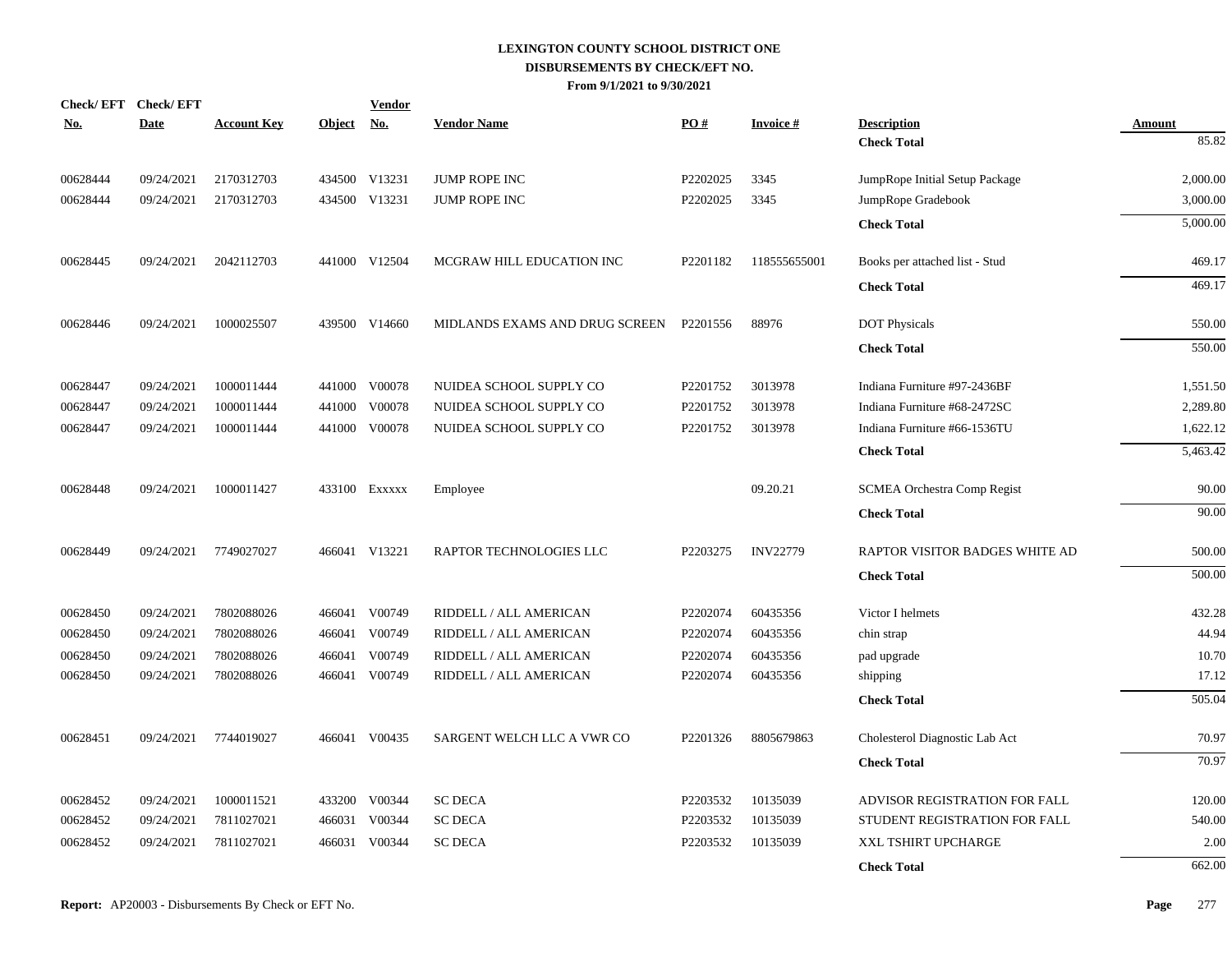| Check/EFT Check/EFT    |                           |                                  |                         | <b>Vendor</b>                       |                                                    |                 |                             |                                                      |                         |
|------------------------|---------------------------|----------------------------------|-------------------------|-------------------------------------|----------------------------------------------------|-----------------|-----------------------------|------------------------------------------------------|-------------------------|
| <u>No.</u><br>00628453 | <b>Date</b><br>09/24/2021 | <b>Account Key</b><br>1000011235 | <b>Object</b><br>436000 | $\underline{\textbf{No}}$<br>V10987 | <b>Vendor Name</b><br>SC DEPARTMENT OF CORRECTIONS | PO#<br>P2201881 | <b>Invoice#</b><br>90322747 | <b>Description</b><br>Family Handbook 2021-2022, 900 | <b>Amount</b><br>780.72 |
|                        |                           |                                  |                         |                                     |                                                    |                 |                             | <b>Check Total</b>                                   | 780.72                  |
| 00628454               | 09/24/2021                | 1000011303                       |                         | 434500 V00132                       | SC DEPARTMENT OF REVENUE (SALE                     |                 | 09.10.21                    | Remit Sales tax, P2202322                            | 240.10                  |
|                        |                           |                                  |                         |                                     |                                                    |                 |                             | <b>Check Total</b>                                   | 240.10                  |
| 00628455               | 09/24/2021                | 1000025510                       |                         | 465000 V00131                       | SC SCHOOL BOARDS ASSOCIATION I                     |                 | 13649                       | WC Premium 2nd Qtr 21/22                             | 66,505.80               |
| 00628455               | 09/24/2021                | 1000026410                       | 465000                  | V00131                              | SC SCHOOL BOARDS ASSOCIATION I                     |                 | 13649                       | WC Premium nd Qtr 21/22                              | 266,023.20              |
|                        |                           |                                  |                         |                                     |                                                    |                 |                             | <b>Check Total</b>                                   | 332,529.00              |
| 00628456               | 09/24/2021                | 2170311203                       |                         | 441000 V01844                       | <b>SCHOLASTIC INC</b>                              | P2201360        | 31191757                    | The Next Step forward in Word                        | 156.43                  |
| 00628456               | 09/24/2021                | 2170311203                       | 441000                  | V01844                              | <b>SCHOLASTIC INC</b>                              | P2201360        | 31191757                    | The Next Step Forward in Word                        | 291.93                  |
| 00628456               | 09/24/2021                | 2170311203                       |                         | 441000 V01844                       | <b>SCHOLASTIC INC</b>                              | P2201360        | 31191757                    | Shipping                                             | 40.35                   |
|                        |                           |                                  |                         |                                     |                                                    |                 |                             | <b>Check Total</b>                                   | 488.71                  |
| 00628457               | 09/24/2021                | 7884027037                       |                         | 466035 V01207                       | <b>SHRED WITH US</b>                               | P2201329        | 236455                      | Estimate of 1000lbs for                              | 68.00                   |
| 00628457               | 09/24/2021                | 7884027037                       |                         | 466035 V01207                       | <b>SHRED WITH US</b>                               | P2201329        | 236455                      | On-Site Shredding Minimum Serv                       | 19.99                   |
|                        |                           |                                  |                         |                                     |                                                    |                 |                             | <b>Check Total</b>                                   | 87.99                   |
| 00628458               | 09/24/2021                | 5708025393                       |                         | 444510 V14433                       | SIGNAL TECHNOLOGIES INC                            | P2202296        | 1009220                     | AD-400-993R-70-MTK-TLR-626-JC0                       | 3,288.41                |
| 00628458               | 09/24/2021                | 5708025393                       |                         | 444510 V14433                       | SIGNAL TECHNOLOGIES INC                            | P2202296        | 1009220                     | PIM400-1501-S3                                       | 1,972.57                |
| 00628458               | 09/24/2021                | 5708025393                       |                         | 444510 V14433                       | SIGNAL TECHNOLOGIES INC                            | P2202296        | 1009220                     | <b>CONSUMABLES</b>                                   | 374.50                  |
| 00628458               | 09/24/2021                | 5708025393                       |                         | 444510 V14433                       | SIGNAL TECHNOLOGIES INC                            | P2202297        | 1009244                     | <b>LABOR B</b>                                       | 110.00                  |
| 00628458               | 09/24/2021                | 5708025393                       |                         | 444510 V14433                       | SIGNAL TECHNOLOGIES INC                            | P2202297        | 1009244                     | <b>LABOR C</b>                                       | 650.00                  |
|                        |                           |                                  |                         |                                     |                                                    |                 |                             | <b>Check Total</b>                                   | 6,395.48                |
| 00628459               | 09/24/2021                | 7863027028                       |                         | 466035 V16804                       | STANLEY STEEMER                                    | P2200973        | 202095                      | Cleaning of all office carpets                       | 2,000.00                |
|                        |                           |                                  |                         |                                     |                                                    |                 |                             | <b>Check Total</b>                                   | 2,000.00                |
| 00628460               | 09/24/2021                | 1000026306                       |                         | 436000 V00568                       | <b>SUN SOLUTIONS USA</b>                           | P2203272        | 18289                       | Board meeting entrance signs                         | 137.56                  |
|                        |                           |                                  |                         |                                     |                                                    |                 |                             | <b>Check Total</b>                                   | 137.56                  |
| 00628461               | 09/24/2021                | 7743019021                       |                         | 466041 V10542                       | THE TROPHY & AWARDS CENTER                         | P2200209        | 17314                       | 1.5 X 3 WHITE WITH BLACK LETTE                       | 144.45                  |
| 00628461               | 09/24/2021                | 7975027021                       |                         | 466041 V10542                       | THE TROPHY & AWARDS CENTER                         | P2200209        | 17314                       | SHOOTING STAR TROPHY WITH 2X3                        | 11.77                   |
| 00628461               | 09/24/2021                | 7975027021                       |                         | 466041 V10542                       | THE TROPHY & AWARDS CENTER                         | P2200209        | 17314                       | SPIN STAR WITH STAR TRIM 2.5 X                       | 18.73                   |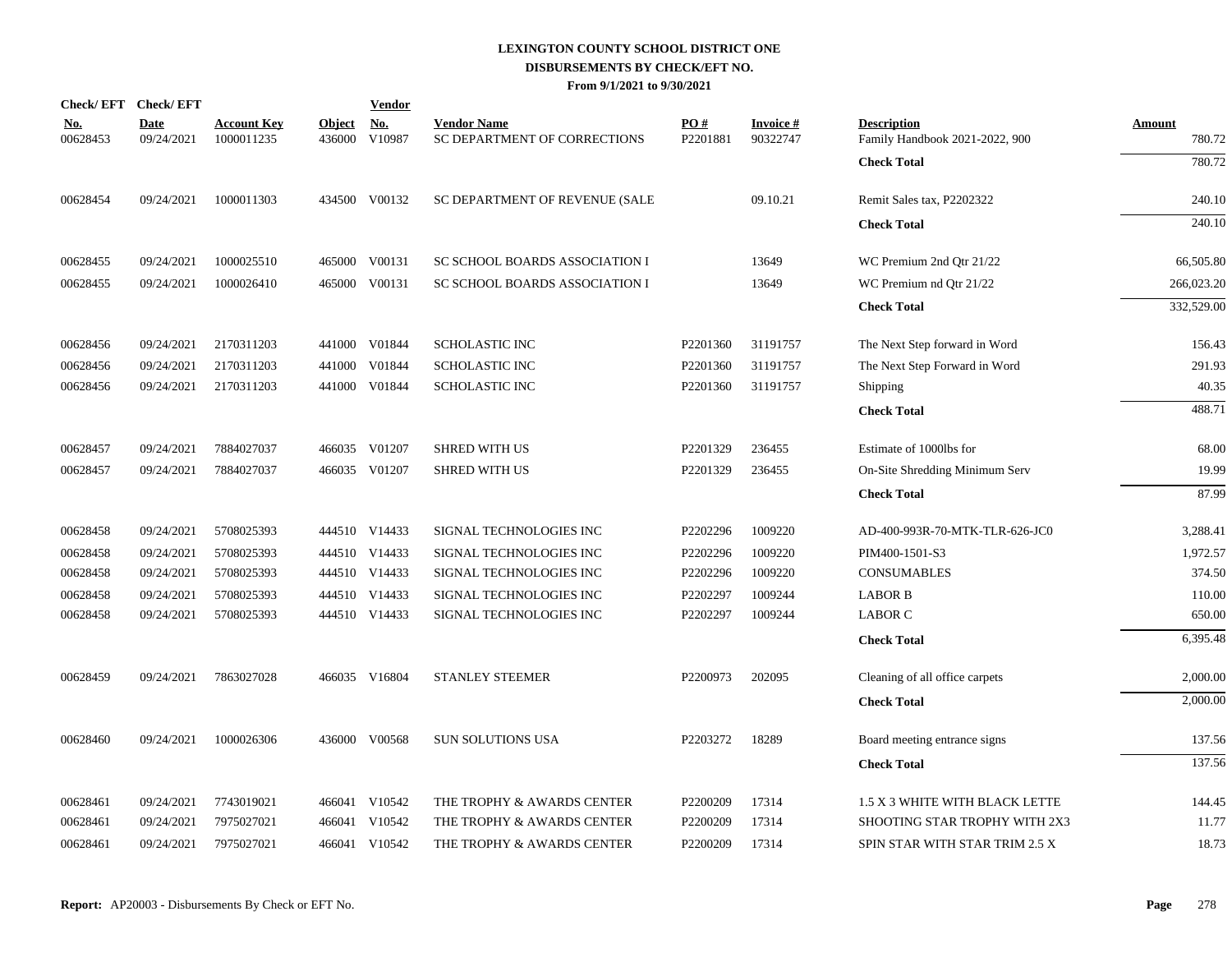| <b>Check/EFT</b> | <b>Check/EFT</b> |                    |            | <b>Vendor</b> |                                |          |                 |                                          |                  |
|------------------|------------------|--------------------|------------|---------------|--------------------------------|----------|-----------------|------------------------------------------|------------------|
| <u>No.</u>       | <b>Date</b>      | <b>Account Key</b> | Object No. |               | <b>Vendor Name</b>             | PO#      | <b>Invoice#</b> | <b>Description</b><br><b>Check Total</b> | Amount<br>174.95 |
| 00628462         | 09/24/2021       | 7884027016         |            | 466032 Exxxxx | Employee                       |          | 08.10.09.15.21  | Work related errands                     | 127.01           |
|                  |                  |                    |            |               |                                |          |                 | <b>Check Total</b>                       | 127.01           |
| 00628463         | 09/24/2021       | 1000023321         |            | 464000 V00570 | AMERICAN WELDING SOCIETY       | P2203530 | P2203530.LTC    | ANNUAL MEMBERSHIP RENEWAL FOR            | 264.00           |
|                  |                  |                    |            |               |                                |          |                 | <b>Check Total</b>                       | 264.00           |
| 00628464         | 09/24/2021       | 1000025407         |            | 432100 V00092 | MIDCAROLINA ELEC COOP INC      |          | MCEC.09.21      | TR.4900409730                            | 213.00           |
| 00628464         | 09/24/2021       | 1000025413         |            | 432100 V00092 | MIDCAROLINA ELEC COOP INC      |          | MCEC.09.21      | GHS.4900409679                           | 1,256.00         |
| 00628464         | 09/24/2021       | 1000025413         |            | 432100 V00092 | MIDCAROLINA ELEC COOP INC      |          | MCEC.09.21      | GHS.4900409681                           | 30,284.00        |
| 00628464         | 09/24/2021       | 1000025413         |            | 432100 V00092 | MIDCAROLINA ELEC COOP INC      |          | MCEC.09.21      | GHS.4900409712                           | 1,659.00         |
| 00628464         | 09/24/2021       | 1000025413         |            | 432100 V00092 | MIDCAROLINA ELEC COOP INC      |          | MCEC.09.21      | GHS.4900409675                           | 381.00           |
| 00628464         | 09/24/2021       | 1000025413         |            | 432100 V00092 | MIDCAROLINA ELEC COOP INC      |          | MCEC.09.21      | GHS.4900409686                           | 74.00            |
| 00628464         | 09/24/2021       | 1000025434         |            | 432100 V00092 | MIDCAROLINA ELEC COOP INC      |          | MCEC.09.21      | PHM.5702088110                           | 399.00           |
| 00628464         | 09/24/2021       | 1000025434         |            | 432100 V00092 | MIDCAROLINA ELEC COOP INC      |          | MCEC.09.21      | PHM.5702051785                           | 793.00           |
| 00628464         | 09/24/2021       | 1000025434         |            | 432100 V00092 | MIDCAROLINA ELEC COOP INC      |          | MCEC.09.21      | PHM.5702051791                           | 16,792.00        |
| 00628464         | 09/24/2021       | 1000025435         |            | 432100 V00092 | MIDCAROLINA ELEC COOP INC      |          | MCEC.09.21      | PHE.5702088108                           | 127.00           |
| 00628464         | 09/24/2021       | 1000025435         |            | 432100 V00092 | MIDCAROLINA ELEC COOP INC      |          | MCEC.09.21      | PHE.5702052000                           | 615.00           |
| 00628464         | 09/24/2021       | 1000025435         |            | 432100 V00092 | MIDCAROLINA ELEC COOP INC      |          | MCEC.09.21      | PHE.5702051796                           | 9,784.00         |
| 00628464         | 09/24/2021       | 1000025435         |            | 432100 V00092 | MIDCAROLINA ELEC COOP INC      |          | MCEC.09.21      | PHE.5702051777                           | 1,479.00         |
| 00628464         | 09/24/2021       | 1000025441         |            | 432100 V00092 | MIDCAROLINA ELEC COOP INC      |          | MCEC.09.21      | RCE.5708004132                           | 9,445.00         |
| 00628464         | 09/24/2021       | 1000025441         |            | 432100 V00092 | MIDCAROLINA ELEC COOP INC      |          | MCEC.09.21      | RCE.9300051508                           | 117.00           |
| 00628464         | 09/24/2021       | 1000025441         |            | 432100 V00092 | MIDCAROLINA ELEC COOP INC      |          | MCEC.09.21      | RCE.9300064722                           | 40.00            |
| 00628464         | 09/24/2021       | 1000025446         |            | 432100 V00092 | MIDCAROLINA ELEC COOP INC      |          | MCEC.09.21      | BWM-9300039298                           | 16,296.00        |
|                  |                  |                    |            |               |                                |          |                 | <b>Check Total</b>                       | 89,754.00        |
| 00628465         | 09/24/2021       | 1000026405         |            | 439500 V00541 | SC LAW ENFORCEMENT DIVISION DI |          | 09.22.2021      | Mail in SLED Bkground checks             | 25.00            |
|                  |                  |                    |            |               |                                |          |                 | <b>Check Total</b>                       | 25.00            |
| 00628466         | 09/24/2021       | 7802077013         |            | 466099 V01306 | SC TRACK AND CROSS COUNTRY COA | P2203522 | P2203522.GHS    | 2021 Bob Jenkins Coaches Class           | 85.00            |
| 00628466         | 09/24/2021       | 7802077013         |            | 466099 V01306 | SC TRACK AND CROSS COUNTRY COA | P2203522 | P2203522.GHS    | 2021 Bob Jenkins Coaches Class           | 85.00            |
|                  |                  |                    |            |               |                                |          |                 | <b>Check Total</b>                       | 170.00           |
| 00628467         | 09/24/2021       | 1000025410         |            | 441020 V01802 | <b>GILBERT PAINT AND BODY</b>  |          | 09.21.21        | <b>Repair District Truck</b>             | 1,174.32         |
|                  |                  |                    |            |               |                                |          |                 |                                          |                  |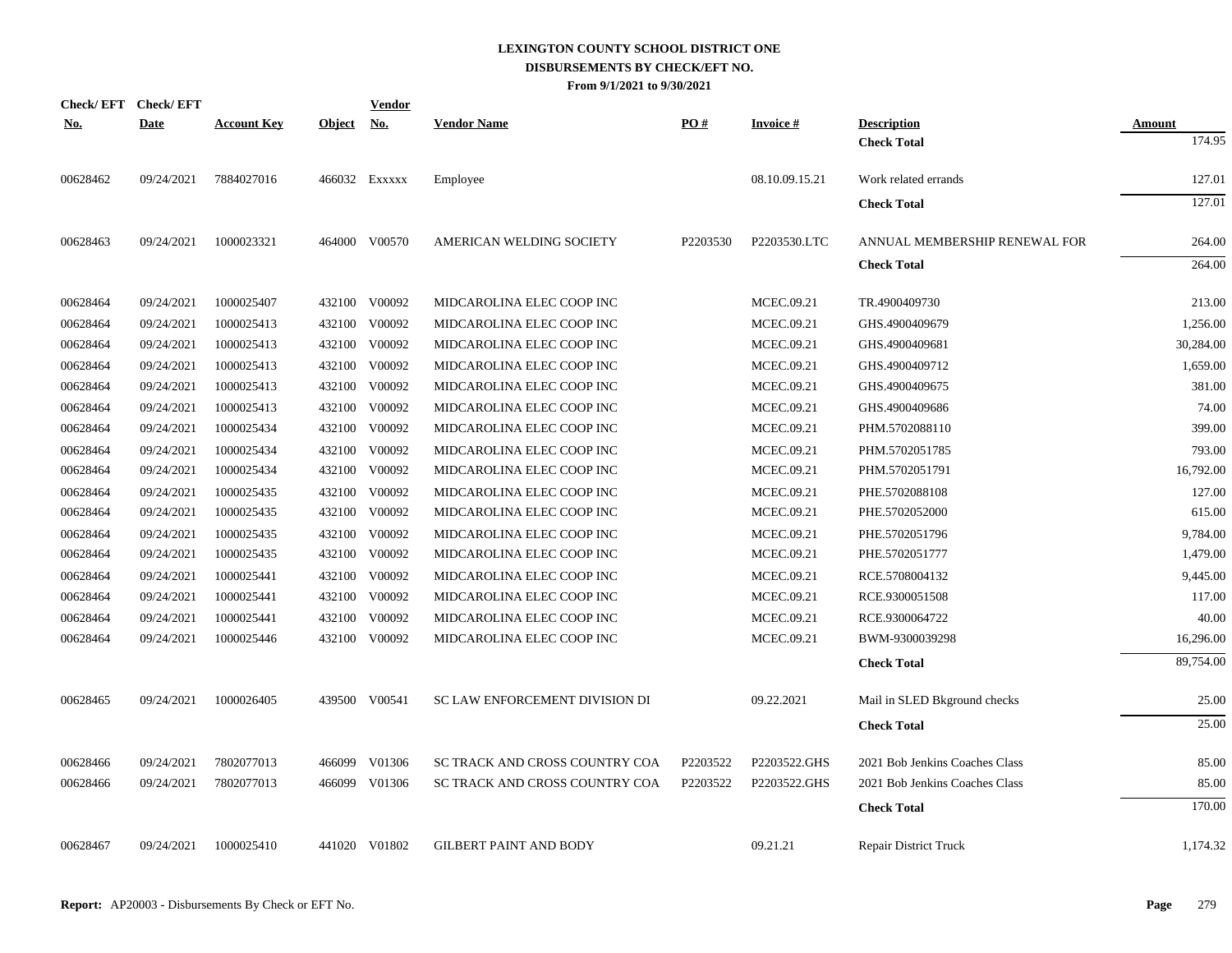|            | Check/EFT Check/EFT |                    |               | <b>Vendor</b> |                                   |          |                           |                                |               |
|------------|---------------------|--------------------|---------------|---------------|-----------------------------------|----------|---------------------------|--------------------------------|---------------|
| <u>No.</u> | <b>Date</b>         | <b>Account Key</b> | <b>Object</b> | <u>No.</u>    | <b>Vendor Name</b>                | PO#      | <b>Invoice#</b>           | <b>Description</b>             | <b>Amount</b> |
|            |                     |                    |               |               |                                   |          |                           | <b>Check Total</b>             | 1,174.32      |
| 00628468   | 09/24/2021          | 3770011344         |               | 441000 EXXXXX | Employee                          |          | 2022TCHSUP                | <b>Teacher Supply</b>          | 275.00        |
|            |                     |                    |               |               |                                   |          |                           | <b>Check Total</b>             | 275.00        |
| 00628469   | 09/24/2021          | 1000026693         |               | 434500 V12926 | FRONTLINE EDUCATION               | P2203570 | <b>INVUS141785</b>        | FRONTLINE HRMS WITH RECRUITING | 99,571.10     |
| 00628469   | 09/24/2021          | 1000026693         |               | 434500 V12926 | FRONTLINE EDUCATION               | P2203571 | <b>INVUS142891</b>        | APPLICANT TRACKER UNLIMITED US | 52,278.99     |
| 00628469   | 09/24/2021          | 1000026693         |               | 434500 V12926 | FRONTLINE EDUCATION               | P2203571 | <b>INVUS142891</b>        | ABSENCE & SUBSTITUTE MANAGEMEN | 29,578.29     |
|            |                     |                    |               |               |                                   |          |                           | <b>Check Total</b>             | 181,428.38    |
| 00628470   | 09/27/2021          | 1000012603         |               | 439500 V16465 | AMN HEALTHCARE INC                | P2201185 | 3355257                   | SPEECH LANGUAGE THERAPY SERVIC | 1,530.00      |
| 00628470   | 09/27/2021          | 2710012603         |               | 439500 V16465 | AMN HEALTHCARE INC                | P2201917 | 3364389                   | SPEECH LANGUAGE THERAPY SERVIC | 1,999.50      |
|            |                     |                    |               |               |                                   |          |                           | <b>Check Total</b>             | 3,529.50      |
| 00628471   | 09/27/2021          | 2042222303         |               | 436000 V00380 | <b>ANOTHER PRINTER</b>            | P2202978 | 129532                    | Parent Handbook to Special Edu | 2,167.11      |
| 00628471   | 09/27/2021          | 2042222303         |               | 436000 V00380 | <b>ANOTHER PRINTER</b>            | P2202978 | 129532                    | Spanish Parent Handbook to Spe | 331.35        |
|            |                     |                    |               |               |                                   |          |                           | <b>Check Total</b>             | 2,498.46      |
| 00628472   | 09/27/2021          | 1000011413         |               | 444500 V00391 | APPLE INC                         | P2203041 | AF38161762                | STM Dux Plus Duo for 10.2-inch | 53.45         |
| 00628472   | 09/27/2021          | 1000011413         |               | 444500 V00391 | APPLE INC                         | P2203041 | AF38161762                | Apple Pencil (1st Generation)  | 95.23         |
|            |                     |                    |               |               |                                   |          |                           | <b>Check Total</b>             | 148.68        |
| 00628473   | 09/27/2021          | 1000025429         |               | 441020 V16511 | <b>BATTERIES PLUS LLC</b>         | P2203385 | P43951972                 | GMS - Batteries 12V 8AH        | 381.77        |
| 00628473   | 09/27/2021          | 1000025453         |               | 441020 V16511 | <b>BATTERIES PLUS LLC</b>         | P2203385 | P43951972                 | Old PMS - Batteries 12V 12AH   | 321.43        |
| 00628473   | 09/27/2021          | 1000025453         |               | 441020 V16511 | <b>BATTERIES PLUS LLC</b>         | P2203385 | P43951972                 | Old PMS - Batteries 12V 18AH   | 260.48        |
|            |                     |                    |               |               |                                   |          |                           | <b>Check Total</b>             | 963.68        |
| 00628474   | 09/27/2021          | 7802072020         |               | 466034 V16901 | <b>BLACKLEY, CORY</b>             |          | BFB.LM.09.08.202 Official |                                | 55.00         |
| 00628474   | 09/27/2021          | 7802088026         |               | 466034 V16901 | <b>BLACKLEY, CORY</b>             |          |                           | FB.WKM.09.22.21 FB WKM vs LMS  | 75.00         |
|            |                     |                    |               |               |                                   |          |                           | <b>Check Total</b>             | 130.00        |
| 00628475   | 09/27/2021          | 7732027047         |               | 466041 V13041 | BLICK ART MATERIALS LLC           | P2202788 | 7130492                   | Crayola Oil Pastels            | 40.40         |
|            |                     |                    |               |               |                                   |          |                           | <b>Check Total</b>             | 40.40         |
| 00628476   | 09/27/2021          | 1000025422         |               | 432100 V01119 | <b>BLUE GRANITE WATER COMPANY</b> |          | 4276900000.09.21          | Water                          | 2,835.90      |
|            |                     |                    |               |               |                                   |          |                           | <b>Check Total</b>             | 2,835.90      |
|            |                     |                    |               |               |                                   |          |                           |                                |               |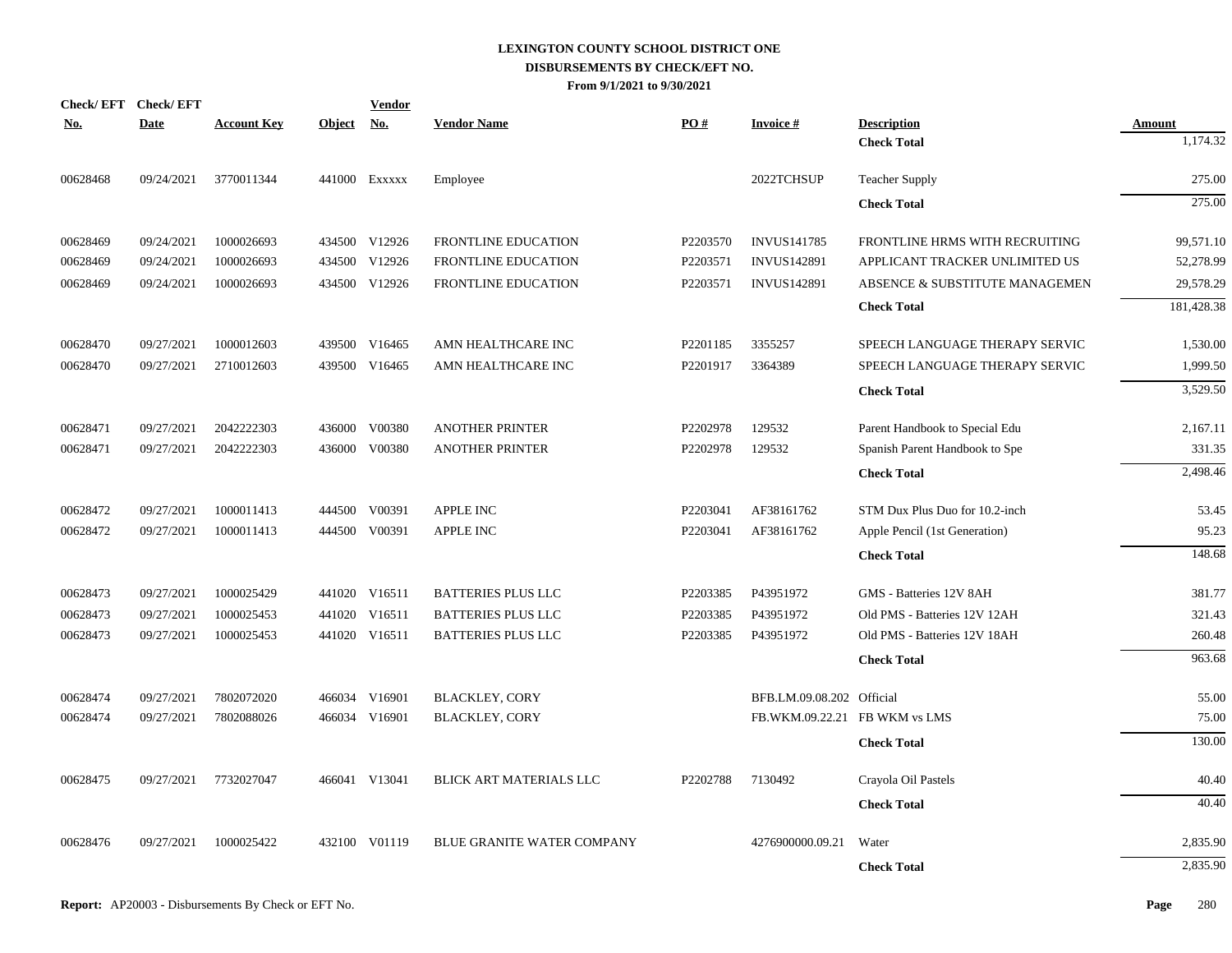| Check/EFT Check/EFT |                           |                                  |                         | <u>Vendor</u> |                                         |                 |                               |                                                  |                         |
|---------------------|---------------------------|----------------------------------|-------------------------|---------------|-----------------------------------------|-----------------|-------------------------------|--------------------------------------------------|-------------------------|
| No.<br>00628477     | <b>Date</b><br>09/27/2021 | <b>Account Key</b><br>7802073037 | <b>Object</b><br>466041 | No.<br>V13255 | <b>Vendor Name</b><br><b>BSN SPORTS</b> | PQ#<br>P2202057 | <b>Invoice#</b><br>913793826  | <b>Description</b><br><b>Basketball Uniforms</b> | <b>Amount</b><br>256.80 |
| 00628477            | 09/27/2021                | 7802073037                       | 466041                  | V13255        | <b>BSN SPORTS</b>                       | P2202057        | 913793826                     | <b>Basketball Uniforms</b>                       | 128.40                  |
| 00628477            | 09/27/2021                | 7802073037                       | 466041                  | V13255        | <b>BSN SPORTS</b>                       | P2202057        | 913793826                     | <b>Basketball Uniforms</b>                       | 342.40                  |
| 00628477            | 09/27/2021                | 7802073037                       | 466041                  | V13255        | <b>BSN SPORTS</b>                       | P2202057        | 913793826                     | <b>Basketball Uniforms</b>                       | 299.60                  |
| 00628477            | 09/27/2021                | 7802073037                       | 466041                  | V13255        | <b>BSN SPORTS</b>                       | P2202057        | 913793826                     | <b>Basketball Uniforms</b>                       | 128.40                  |
| 00628477            | 09/27/2021                | 7802073037                       | 466041                  | V13255        | <b>BSN SPORTS</b>                       | P2202057        | 913793826                     | <b>Basketball Uniforms</b>                       | 214.00                  |
| 00628477            | 09/27/2021                | 7802073037                       | 466041                  | V13255        | <b>BSN SPORTS</b>                       | P2202057        | 913793826                     | <b>Basketball Uniforms</b>                       | 42.80                   |
| 00628477            | 09/27/2021                | 7802073037                       | 466041                  | V13255        | <b>BSN SPORTS</b>                       | P2202057        | 913793826                     | <b>Basketball Uniforms</b>                       | 85.60                   |
| 00628477            | 09/27/2021                | 7802073037                       | 466041                  | V13255        | <b>BSN SPORTS</b>                       | P2202057        | 913793826                     | <b>Basketball Uniforms</b>                       | 42.80                   |
| 00628477            | 09/27/2021                | 7802073037                       | 466041                  | V13255        | <b>BSN SPORTS</b>                       | P2202057        | 913793826                     | <b>Basketball Uniforms</b>                       | 299.60                  |
| 00628477            | 09/27/2021                | 7802073037                       | 466041                  | V13255        | <b>BSN SPORTS</b>                       | P2202057        | 913793826                     | <b>Basketball Uniforms</b>                       | 256.80                  |
| 00628477            | 09/27/2021                | 7802073037                       | 466041                  | V13255        | <b>BSN SPORTS</b>                       | P2202057        | 913793826                     | <b>Basketball Uniforms</b>                       | 299.60                  |
| 00628477            | 09/27/2021                | 7802073037                       | 466041                  | V13255        | <b>BSN SPORTS</b>                       | P2202057        | 913793826                     | <b>Basketball Uniforms</b>                       | 299.60                  |
| 00628477            | 09/27/2021                | 7802073037                       | 466041                  | V13255        | <b>BSN SPORTS</b>                       | P2202057        | 913793826                     | <b>Basketball Uniforms</b>                       | 128.40                  |
| 00628477            | 09/27/2021                | 7802073037                       | 466041                  | V13255        | <b>BSN SPORTS</b>                       | P2202057        | 913793826                     | <b>Basketball Uniforms</b>                       | 171.20                  |
| 00628477            | 09/27/2021                | 7802073037                       | 466041                  | V13255        | <b>BSN SPORTS</b>                       | P2202057        | 913793826                     | <b>Basketball Uniforms</b>                       | 42.80                   |
| 00628477            | 09/27/2021                | 7802073037                       | 466041                  | V13255        | <b>BSN SPORTS</b>                       | P2202057        | 913793826                     | <b>Basketball Uniforms</b>                       | 42.80                   |
| 00628477            | 09/27/2021                | 7802073037                       |                         | 466041 V13255 | <b>BSN SPORTS</b>                       | P2202057        | 913793826                     | Shipping                                         | 144.00                  |
|                     |                           |                                  |                         |               |                                         |                 |                               | <b>Check Total</b>                               | 3,225.60                |
| 00628478            | 09/27/2021                | 2042212503                       |                         | 433200 EXXXXX | Employee                                |                 | 08.10.08.31.21                | Special services teaching                        | 171.92                  |
|                     |                           |                                  |                         |               |                                         |                 |                               | <b>Check Total</b>                               | 171.92                  |
| 00628479            | 09/27/2021                | 7802080015                       |                         | 466034 V16485 | <b>BURNETTE, CHRIS</b>                  |                 | VVB.PE.9.23.21                | Official                                         | 154.30                  |
|                     |                           |                                  |                         |               |                                         |                 |                               | <b>Check Total</b>                               | 154.30                  |
| 00628480            | 09/27/2021                | 7802072020                       |                         | 466034 V10670 | CANTEY, JOHN THOMAS                     |                 | BFB.LM.09.08.202 Official     |                                                  | 55.00                   |
| 00628480            | 09/27/2021                | 7802088026                       |                         | 466034 V10670 | CANTEY, JOHN THOMAS                     |                 | FB.WKM.09.22.21 FB WKM vs LMS |                                                  | 75.00                   |
|                     |                           |                                  |                         |               |                                         |                 |                               | <b>Check Total</b>                               | 130.00                  |
| 00628481            | 09/27/2021                | 7887072044                       |                         | 466041 V12165 | CAROLINA SPORTS INC                     | P2203502        | 100121RBHS                    | SMALL 32IN X 48IN SENIOR BANNE                   | 1,859.66                |
| 00628481            | 09/27/2021                | 7887072044                       |                         | 466041 V12165 | CAROLINA SPORTS INC                     | P2203502        | 100121RBHS                    | <b>SHIPPING</b>                                  | 40.00                   |
|                     |                           |                                  |                         |               |                                         |                 |                               | <b>Check Total</b>                               | 1,899.66                |
| 00628482            | 09/27/2021                | 1000022403                       |                         | 439500 V01474 | <b>CERTIFIED TRANSLATION SERVICES</b>   | P2203179        | LEX-21-0910                   | Spanish Interpreter for one zo                   | 130.00                  |
| 00628482            | 09/27/2021                | 1000022403                       |                         | 439500 V01474 | <b>CERTIFIED TRANSLATION SERVICES</b>   | P2203453        | LEX-21-0913                   | Spanish Interpreter to attend                    | 130.00                  |
|                     |                           |                                  |                         |               |                                         |                 |                               |                                                  |                         |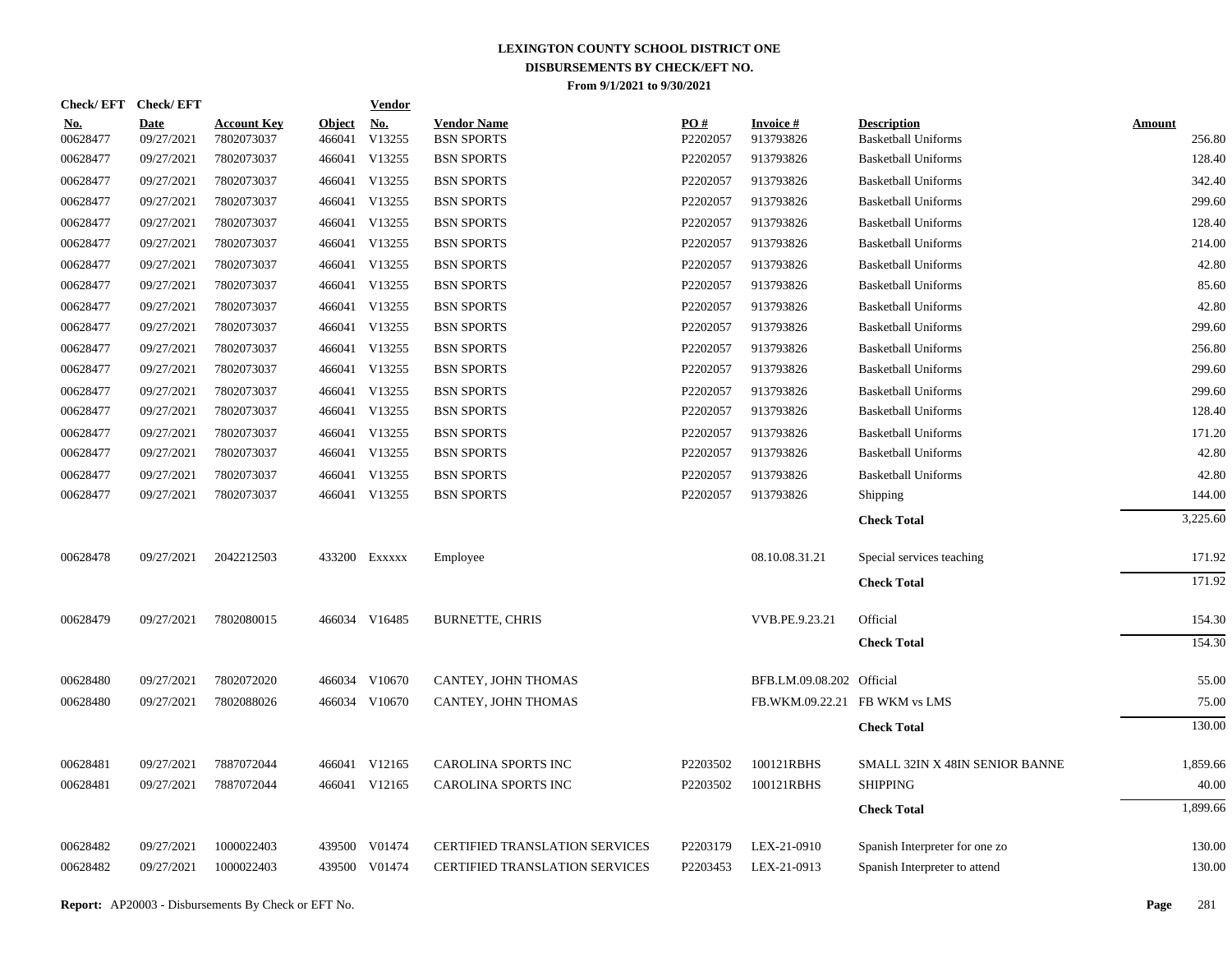|                        | Check/EFT Check/EFT       |                                  |                         | <b>Vendor</b> |                                                             |                 |                          |                                             |                 |
|------------------------|---------------------------|----------------------------------|-------------------------|---------------|-------------------------------------------------------------|-----------------|--------------------------|---------------------------------------------|-----------------|
| <u>No.</u><br>00628482 | <b>Date</b><br>09/27/2021 | <b>Account Key</b><br>1000022403 | <b>Object</b><br>439500 | No.<br>V01474 | <b>Vendor Name</b><br><b>CERTIFIED TRANSLATION SERVICES</b> | PO#<br>P2203453 | Invoice #<br>LEX-21-0913 | <b>Description</b><br>Interpreter's Mileage | Amount<br>23.52 |
|                        |                           |                                  |                         |               |                                                             |                 |                          | <b>Check Total</b>                          | 283.52          |
| 00628483               | 09/27/2021                | 1000025408                       |                         | 441020 V16276 | CULLIGAN WATER CONDITIONING OF                              | P2202562        | 53531                    | Monthly Rental of Cold Water (              | 10.70           |
| 00628483               | 09/27/2021                | 1000025408                       |                         | 441020 V16276 | CULLIGAN WATER CONDITIONING OF                              | P2202563        | 54486                    | Monthly Rental of Cold Water U              | 10.70           |
| 00628483               | 09/27/2021                | 1000025408                       |                         | 441020 V16276 | CULLIGAN WATER CONDITIONING OF                              | P2202563        | 54486                    | Trip Surcharge (July 2021-June              | 1.80            |
| 00628483               | 09/27/2021                | 1000025408                       |                         | 441020 V16276 | CULLIGAN WATER CONDITIONING OF                              | P2202563        | 54486                    | Bottle Charges (July 2021 - Ju              | 21.67           |
|                        |                           |                                  |                         |               |                                                             |                 |                          | <b>Check Total</b>                          | 44.87           |
| 00628484               | 09/27/2021                | 7802072013                       |                         | 466034 V02688 | <b>ECKERT, PETE</b>                                         |                 | JVFB.GI.09.23.21         | Athletic Official                           | 107.00          |
|                        |                           |                                  |                         |               |                                                             |                 |                          | <b>Check Total</b>                          | 107.00          |
| 00628485               | 09/27/2021                | 2042212503                       |                         | 433200 EXXXXX | Employee                                                    |                 | 08.09.08.31.21           | Special services teaching                   | 136.08          |
|                        |                           |                                  |                         |               |                                                             |                 |                          | <b>Check Total</b>                          | 136.08          |
| 00628486               | 09/27/2021                | 1000022409                       |                         | 441000 V15897 | FIRST COMMUNITY BANK                                        | P2203561        | ADM.5873.09.21           | Wal-Mart - Leadership Developm              | 9.50            |
| 00628486               | 09/27/2021                | 1000022409                       | 464000                  | V15897        | FIRST COMMUNITY BANK                                        | P2203561        | ADM.5873.09.21           | Learning Forward - Digital Mem              | 69.00           |
| 00628486               | 09/27/2021                | 1000022409                       | 464000                  | V15897        | FIRST COMMUNITY BANK                                        | P2203561        | ADM.5873.09.21           | Learning Forward - Digital Mem              | 69.00           |
| 00628486               | 09/27/2021                | 1000022409                       | 464000                  | V15897        | FIRST COMMUNITY BANK                                        | P2203561        | ADM.5873.09.21           | Grant Professionals Associatio              | 245.00          |
| 00628486               | 09/27/2021                | 3972022403                       | 431200                  | V15897        | FIRST COMMUNITY BANK                                        | P2203561        | ADM.5873.09.21           | <b>Grant Professionals Associatio</b>       | 299.00          |
| 00628486               | 09/27/2021                | 3972022403                       | 431200                  | V15897        | FIRST COMMUNITY BANK                                        | P2203561        | ADM.5873.09.21           | SC Council for the Social Stud              | 50.00           |
| 00628486               | 09/27/2021                | 1000011114                       |                         | 441000 V15897 | FIRST COMMUNITY BANK                                        | P2203579        | GES.3944.09.21           | Amazon.com                                  | 35.47           |
| 00628486               | 09/27/2021                | 1000011214                       | 441000                  | V15897        | FIRST COMMUNITY BANK                                        | P2203579        | GES.3944.09.21           | Amazon.com                                  | 13.90           |
| 00628486               | 09/27/2021                | 1000011214                       |                         | 441000 V15897 | FIRST COMMUNITY BANK                                        | P2203579        | GES.3944.09.21           | Heinemann                                   | 27.00           |
| 00628486               | 09/27/2021                | 1000011214                       | 441000                  | V15897        | FIRST COMMUNITY BANK                                        | P2203579        | GES.3944.09.21           | Dollar General                              | 27.82           |
| 00628486               | 09/27/2021                | 1000011314                       |                         | 441000 V15897 | FIRST COMMUNITY BANK                                        | P2203579        | GES.3944.09.21           | Amazon.com                                  | 20.32           |
| 00628486               | 09/27/2021                | 1000011314                       | 441000                  | V15897        | FIRST COMMUNITY BANK                                        | P2203579        | GES.3944.09.21           | Amazon.com                                  | 57.76           |
| 00628486               | 09/27/2021                | 1000023314                       |                         | 441000 V15897 | FIRST COMMUNITY BANK                                        | P2203579        | GES.3944.09.21           | Lowes Home Center                           | 49.72           |
| 00628486               | 09/27/2021                | 1000025414                       | 441000                  | V15897        | FIRST COMMUNITY BANK                                        | P2203579        | GES.3944.09.21           | Quick Serve - Gilbert                       | 62.00           |
| 00628486               | 09/27/2021                | 1000025414                       |                         | 441000 V15897 | FIRST COMMUNITY BANK                                        | P2203579        | GES.3944.09.21           | Quick Serve - Gilbert                       | 58.00           |
| 00628486               | 09/27/2021                | 2022018814                       | 441000                  | V15897        | FIRST COMMUNITY BANK                                        | P2203579        | GES.3944.09.21           | Gilbert Post Office                         | 174.00          |
| 00628486               | 09/27/2021                | 7863027014                       |                         | 466041 V15897 | FIRST COMMUNITY BANK                                        | P2203579        | GES.3944.09.21           | Walmart.com                                 | 58.85           |
| 00628486               | 09/27/2021                | 7863027014                       |                         | 466041 V15897 | FIRST COMMUNITY BANK                                        | P2203579        | GES.3944.09.21           | Amazon.com                                  | 81.59           |
| 00628486               | 09/27/2021                | 7863027014                       |                         | 466064 V15897 | FIRST COMMUNITY BANK                                        | P2203579        | GES.3944.09.21           | Amazon.com                                  | 127.33          |
| 00628486               | 09/27/2021                | 7863027014                       | 466069                  | V15897        | FIRST COMMUNITY BANK                                        | P2203579        | GES.3944.09.21           | Diablo's Restaurant                         | 1,019.15        |
| 00628486               | 09/27/2021                | 7863027014                       |                         | 466069 V15897 | FIRST COMMUNITY BANK                                        | P2203579        | GES.3944.09.21           | Sams Club                                   | 161.50          |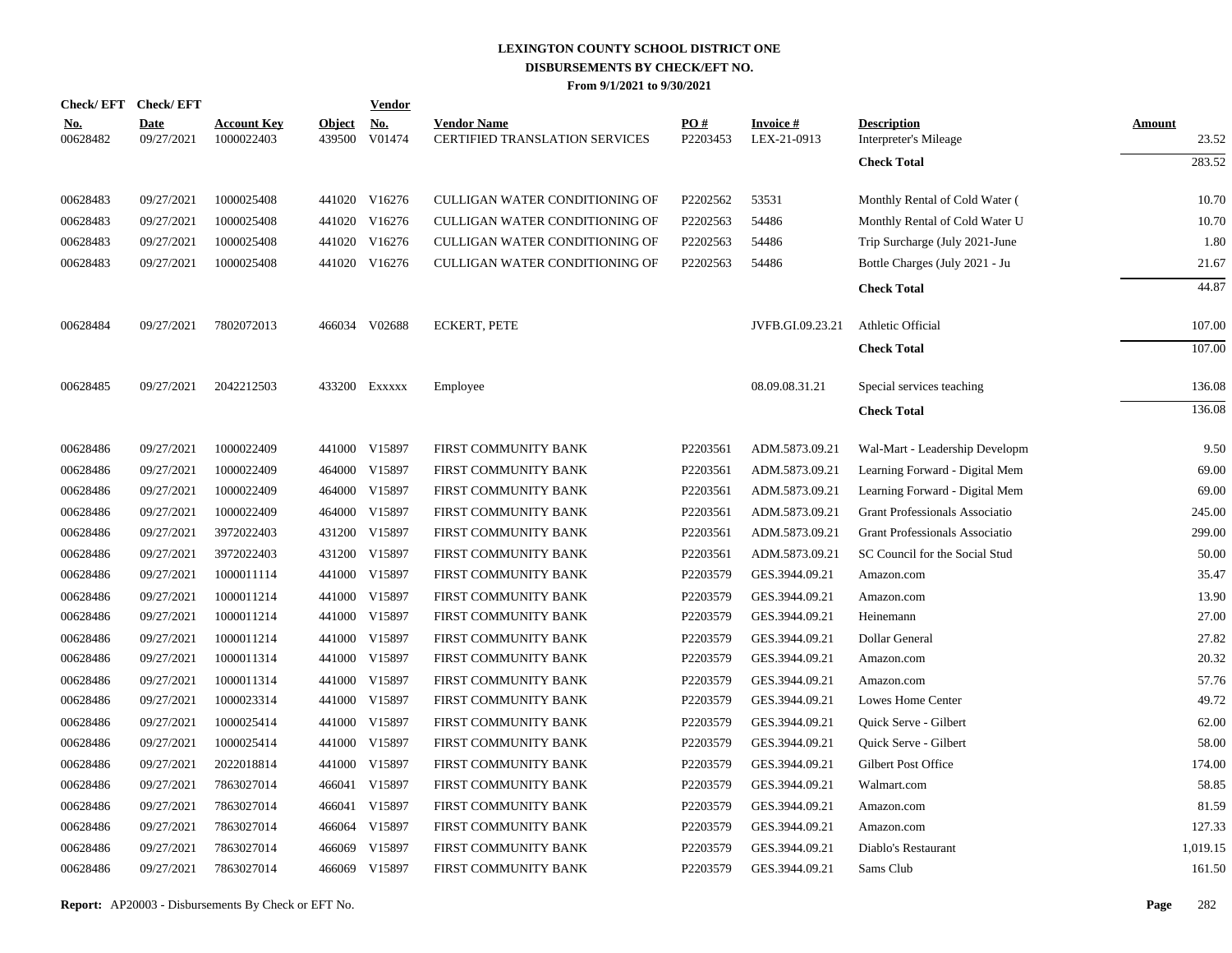| Check/ EFT             | <b>Check/EFT</b>          |                                  |                         | <b>Vendor</b>                         |                                                                                                                                                                                                                                                                                                                                                                                                           |                 |                                   |                                             |                        |
|------------------------|---------------------------|----------------------------------|-------------------------|---------------------------------------|-----------------------------------------------------------------------------------------------------------------------------------------------------------------------------------------------------------------------------------------------------------------------------------------------------------------------------------------------------------------------------------------------------------|-----------------|-----------------------------------|---------------------------------------------|------------------------|
| <u>No.</u><br>00628486 | <b>Date</b><br>09/27/2021 | <b>Account Key</b><br>7928527014 | <b>Object</b><br>466099 | $\underline{\mathrm{No}}$ .<br>V15897 | <b>Vendor Name</b><br>FIRST COMMUNITY BANK                                                                                                                                                                                                                                                                                                                                                                | PO#<br>P2203579 | <b>Invoice#</b><br>GES.3944.09.21 | <b>Description</b><br>Quick Serve - Gilbert | <b>Amount</b><br>20.00 |
| 00628486               | 09/27/2021                | 7928527014                       | 466099                  | V15897                                | FIRST COMMUNITY BANK                                                                                                                                                                                                                                                                                                                                                                                      | P2203579        | GES.3944.09.21                    | Gilbert Summit Water                        | 117.84                 |
| 00628486               | 09/27/2021                | 7802070027                       |                         | V15897                                | FIRST COMMUNITY BANK                                                                                                                                                                                                                                                                                                                                                                                      | P2203564        | WKH.1196.09.21                    | American Red Cross - CPR certi              | 40.00                  |
| 00628486               | 09/27/2021                | 7802070027                       | 466041                  | V15897                                | FIRST COMMUNITY BANK                                                                                                                                                                                                                                                                                                                                                                                      | P2203564        | WKH.1196.09.21                    | Walmart - cable for cameras                 | 19.22                  |
| 00628486               | 09/27/2021                | 7802070027                       | 466041                  | V15897                                | FIRST COMMUNITY BANK                                                                                                                                                                                                                                                                                                                                                                                      | P2203564        | WKH.1196.09.21                    | Amazon Athletic Office supplie              | 43.42                  |
| 00628486               | 09/27/2021                | 7802070027                       | 466041                  | V15897                                | FIRST COMMUNITY BANK                                                                                                                                                                                                                                                                                                                                                                                      | P2203564        | WKH.1196.09.21                    | Shell Gas for the Gator                     | 15.97                  |
| 00628486               | 09/27/2021                | 7802070027                       |                         |                                       | FIRST COMMUNITY BANK                                                                                                                                                                                                                                                                                                                                                                                      | P2203564        | WKH.1196.09.21                    | Shell gas mowers                            | 14.69                  |
| 00628486               | 09/27/2021                | 7802070027                       | 466041                  | V15897                                | FIRST COMMUNITY BANK                                                                                                                                                                                                                                                                                                                                                                                      | P2203564        | WKH.1196.09.21                    | Lowes- weed paper for landscap              | 40.00                  |
| 00628486               | 09/27/2021                | 7802070027                       | 466069                  | V15897                                | FIRST COMMUNITY BANK                                                                                                                                                                                                                                                                                                                                                                                      | P2203564        | WKH.1196.09.21                    | Walmart snacks for Athletes                 | 85.87                  |
| 00628486               | 09/27/2021                | 7802070027                       |                         | V15897                                | FIRST COMMUNITY BANK                                                                                                                                                                                                                                                                                                                                                                                      | P2203564        | WKH.1196.09.21                    | Publix flowers for senior nigh              | 32.08                  |
| 00628486               | 09/27/2021                | 7802071027                       |                         |                                       | FIRST COMMUNITY BANK                                                                                                                                                                                                                                                                                                                                                                                      | P2203564        | WKH.1196.09.21                    | Amazon-sports medicine suppli               | 36.81                  |
| 00628486               | 09/27/2021                | 7802071027                       |                         |                                       | FIRST COMMUNITY BANK                                                                                                                                                                                                                                                                                                                                                                                      | P2203564        | WKH.1196.09.21                    | Lowes carpet to protect track               | 158.09                 |
| 00628486               | 09/27/2021                | 7802071027                       |                         |                                       | FIRST COMMUNITY BANK                                                                                                                                                                                                                                                                                                                                                                                      | P2203564        | WKH.1196.09.21                    | Food Lion - Ice for treatments              | 18.36                  |
| 00628486               | 09/27/2021                | 7802071027                       |                         |                                       | FIRST COMMUNITY BANK                                                                                                                                                                                                                                                                                                                                                                                      | P2203564        | WKH.1196.09.21                    | Publix Pharmacy supplies for s              | 93.04                  |
| 00628486               | 09/27/2021                | 7802071027                       |                         |                                       | FIRST COMMUNITY BANK                                                                                                                                                                                                                                                                                                                                                                                      | P2203564        | WKH.1196.09.21                    | Henry Shein knee brace for spo              | 189.28                 |
| 00628486               | 09/27/2021                | 7802071027                       |                         |                                       | FIRST COMMUNITY BANK                                                                                                                                                                                                                                                                                                                                                                                      | P2203564        | WKH.1196.09.21                    | shell rebate                                | $-0.31$                |
| 00628486               | 09/27/2021                | 7802071027                       |                         |                                       | FIRST COMMUNITY BANK                                                                                                                                                                                                                                                                                                                                                                                      | P2203564        | WKH.1196.09.21                    | return item to Walmart.com                  | $-110.55$              |
| 00628486               | 09/27/2021                | 7802072027                       |                         |                                       | FIRST COMMUNITY BANK                                                                                                                                                                                                                                                                                                                                                                                      | P2203564        | WKH.1196.09.21                    | Walmart drinks and snacks for               | 86.14                  |
| 00628486               | 09/27/2021                | 7802072027                       |                         | V15897                                | FIRST COMMUNITY BANK                                                                                                                                                                                                                                                                                                                                                                                      | P2203564        | WKH.1196.09.21                    | Walmart drinks for football me              | 8.76                   |
| 00628486               | 09/27/2021                | 7802072027                       |                         |                                       | FIRST COMMUNITY BANK                                                                                                                                                                                                                                                                                                                                                                                      | P2203564        | WKH.1196.09.21                    | East Bay Deli Food for B Team               | 400.00                 |
| 00628486               | 09/27/2021                | 7802073027                       |                         |                                       | FIRST COMMUNITY BANK                                                                                                                                                                                                                                                                                                                                                                                      | P2203564        | WKH.1196.09.21                    | Amazon boys basketball defense              | 256.16                 |
| 00628486               | 09/27/2021                | 7802081527                       |                         |                                       | FIRST COMMUNITY BANK                                                                                                                                                                                                                                                                                                                                                                                      | P2203564        | WKH.1196.09.21                    | Amazon girls golf equip, emt                | 168.22                 |
| 00628486               | 09/27/2021                | 7802082027                       |                         |                                       | FIRST COMMUNITY BANK                                                                                                                                                                                                                                                                                                                                                                                      | P2203564        | WKH.1196.09.21                    | Todd and Moore Athletic wear f              | 64.80                  |
| 00628486               | 09/27/2021                | 7887073527                       |                         |                                       | FIRST COMMUNITY BANK                                                                                                                                                                                                                                                                                                                                                                                      | P2203564        | WKH.1196.09.21                    | A1 Hoops BBall Classic Girls b              | 312.00                 |
| 00628486               | 09/27/2021                | 7887084027                       |                         |                                       | FIRST COMMUNITY BANK                                                                                                                                                                                                                                                                                                                                                                                      | P2203564        | WKH.1196.09.21                    | Palmetto Shop embroidery for c              | 491.50                 |
| 00628486               | 09/27/2021                | 7887099027                       |                         |                                       | FIRST COMMUNITY BANK                                                                                                                                                                                                                                                                                                                                                                                      | P2203564        | WKH.1196.09.21                    | Hudl shop-hidle remotes (2)                 | 425.86                 |
| 00628486               | 09/27/2021                | 7964072027                       | 466069                  | V15897                                | FIRST COMMUNITY BANK                                                                                                                                                                                                                                                                                                                                                                                      | P2203564        | WKH.1196.09.21                    | Lowes water for B team                      | 12.81                  |
| 00628486               | 09/27/2021                | 7964072027                       |                         | V15897                                | FIRST COMMUNITY BANK                                                                                                                                                                                                                                                                                                                                                                                      | P2203564        | WKH.1196.09.21                    | Walmart water for b team meal               | 4.38                   |
| 00628486               | 09/27/2021                | 7964073027                       |                         |                                       | FIRST COMMUNITY BANK                                                                                                                                                                                                                                                                                                                                                                                      | P2203564        | WKH.1196.09.21                    | Nike-shoes for boys basketbal               | 201.04                 |
| 00628486               | 09/27/2021                | 1000011427                       |                         |                                       | FIRST COMMUNITY BANK                                                                                                                                                                                                                                                                                                                                                                                      | P2203566        | WKH.4793.09.21                    | <b>AMAZON - DANCE CLASS</b>                 | 77.43                  |
| 00628486               | 09/27/2021                | 1000011427                       | 441000                  | V15897                                | FIRST COMMUNITY BANK                                                                                                                                                                                                                                                                                                                                                                                      | P2203566        | WKH.4793.09.21                    | AMAZON - GRAD. COACH                        | 46.00                  |
| 00628486               | 09/27/2021                | 1000011427                       |                         |                                       | FIRST COMMUNITY BANK                                                                                                                                                                                                                                                                                                                                                                                      | P2203566        | WKH.4793.09.21                    | LOWES - ADMIN.                              | 7.02                   |
| 00628486               | 09/27/2021                | 1000011427                       | 441000                  | V15897                                | FIRST COMMUNITY BANK                                                                                                                                                                                                                                                                                                                                                                                      | P2203566        | WKH.4793.09.21                    | <b>AMAZON - SCIENCE LABS</b>                | 124.37                 |
| 00628486               | 09/27/2021                | 1000011427                       |                         |                                       | FIRST COMMUNITY BANK                                                                                                                                                                                                                                                                                                                                                                                      | P2203566        | WKH.4793.09.21                    | <b>AMAZON - SPED</b>                        | 134.50                 |
| 00628486               | 09/27/2021                | 1000014127                       | 441000                  | V15897                                | FIRST COMMUNITY BANK                                                                                                                                                                                                                                                                                                                                                                                      | P2203566        | WKH.4793.09.21                    | <b>AMAZON - CHORUS CLASS</b>                | 211.75                 |
| 00628486               | 09/27/2021                | 1000014127                       |                         |                                       | FIRST COMMUNITY BANK                                                                                                                                                                                                                                                                                                                                                                                      | P2203566        | WKH.4793.09.21                    | <b>AMAZON - DRAMA CLASS</b>                 | 173.87                 |
|                        |                           |                                  |                         |                                       | 466035<br>466041 V15897<br>466099<br>466041 V15897<br>466041 V15897<br>466041 V15897<br>466041 V15897<br>466041 V15897<br>466041 V15897<br>466041 V15897<br>466069 V15897<br>466069<br>466069 V15897<br>466041 V15897<br>466041 V15897<br>466041 V15897<br>466035 V15897<br>466035 V15897<br>466041 V15897<br>466069<br>466041 V15897<br>441000 V15897<br>441000 V15897<br>441000 V15897<br>441000 V15897 |                 |                                   |                                             |                        |

**Report:** AP20003 - Disbursements By Check or EFT No. **Page** 283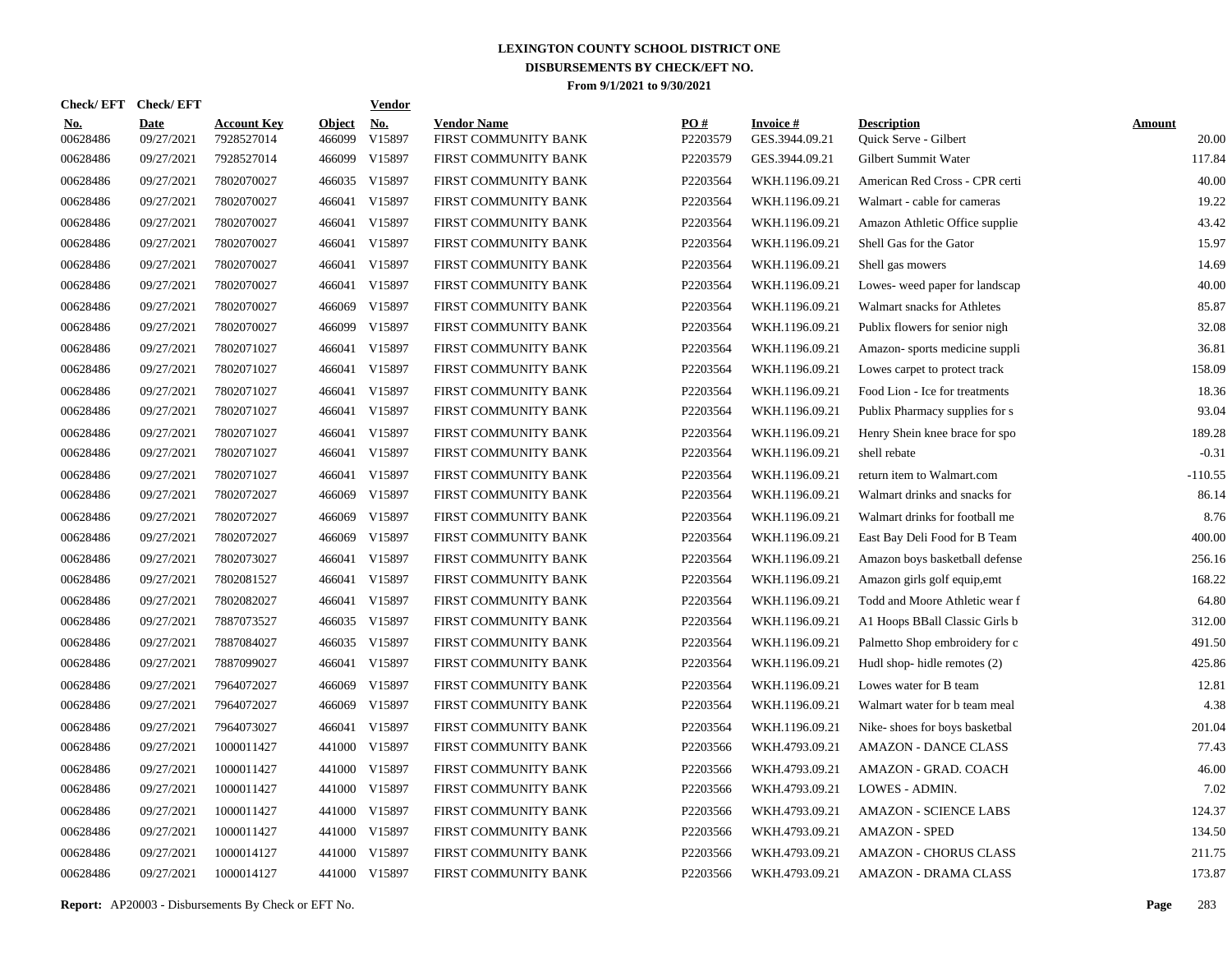| Check/EFT Check/EFT    |                           |                                  |                         | <b>Vendor</b> |                                            |                 |                                   |                                                    |                        |
|------------------------|---------------------------|----------------------------------|-------------------------|---------------|--------------------------------------------|-----------------|-----------------------------------|----------------------------------------------------|------------------------|
| <u>No.</u><br>00628486 | <b>Date</b><br>09/27/2021 | <b>Account Key</b><br>1000014127 | <b>Object</b><br>441000 | No.<br>V15897 | <b>Vendor Name</b><br>FIRST COMMUNITY BANK | PO#<br>P2203566 | <b>Invoice#</b><br>WKH.4793.09.21 | <b>Description</b><br>AMAZON - ART CLASS (B.WEBER) | <b>Amount</b><br>83.76 |
| 00628486               | 09/27/2021                | 1000014127                       |                         | 441000 V15897 | FIRST COMMUNITY BANK                       | P2203566        | WKH.4793.09.21                    | <b>AMAZON - COMP. DANCE</b>                        | 470.40                 |
| 00628486               | 09/27/2021                | 1000021327                       |                         | 441000 V15897 | FIRST COMMUNITY BANK                       | P2203566        | WKH.4793.09.21                    | <b>AMAZON - HEALTH ROOM</b>                        | 64.69                  |
| 00628486               | 09/27/2021                | 1000021327                       |                         | 441000 V15897 | FIRST COMMUNITY BANK                       | P2203566        | WKH.4793.09.21                    | <b>AMAZON - REFUND / CLINIC</b>                    | $-95.30$               |
| 00628486               | 09/27/2021                | 1000025427                       |                         | 441000 V15897 | FIRST COMMUNITY BANK                       | P2203566        | WKH.4793.09.21                    | LOWES - MAIN. DEPT.                                | 72.58                  |
| 00628486               | 09/27/2021                | 1000025427                       |                         | 441000 V15897 | FIRST COMMUNITY BANK                       | P2203566        | WKH.4793.09.21                    | SMITH & JONES - MAIN. DEPT                         | 66.34                  |
| 00628486               | 09/27/2021                | 1000025427                       |                         | 441000 V15897 | FIRST COMMUNITY BANK                       | P2203566        | WKH.4793.09.21                    | TRIANGLE SAFE & LOCK - MAIN. D                     | 16.05                  |
| 00628486               | 09/27/2021                | 1000025427                       |                         | 441000 V15897 | FIRST COMMUNITY BANK                       | P2203566        | WKH.4793.09.21                    | <b>AMAZON - CLASS SUPPLY</b>                       | 236.71                 |
| 00628486               | 09/27/2021                | 1000025427                       |                         | 441000 V15897 | FIRST COMMUNITY BANK                       | P2203566        | WKH.4793.09.21                    | <b>LOWES - MAIN DEPT</b>                           | 20.22                  |
| 00628486               | 09/27/2021                | 7750019027                       |                         | 466041 V15897 | FIRST COMMUNITY BANK                       | P2203566        | WKH.4793.09.21                    | <b>WALMART - PE DEPT</b>                           | 263.12                 |
| 00628486               | 09/27/2021                | 7750019027                       |                         | 466064 V15897 | FIRST COMMUNITY BANK                       | P2203566        | WKH.4793.09.21                    | TRAING FACT FORWARD - PE DEPT                      | 75.00                  |
| 00628486               | 09/27/2021                | 7770027027                       |                         | 466041 V15897 | FIRST COMMUNITY BANK                       | P2203566        | WKH.4793.09.21                    | <b>AMAZON - STUDENT ID'S</b>                       | 207.36                 |
| 00628486               | 09/27/2021                | 7770027027                       |                         | 466041 V15897 | FIRST COMMUNITY BANK                       | P2203566        | WKH.4793.09.21                    | <b>AMAZON - STUDENT ID'S</b>                       | 292.44                 |
| 00628486               | 09/27/2021                | 7778019027                       |                         | 466041 V15897 | FIRST COMMUNITY BANK                       | P2203566        | WKH.4793.09.21                    | <b>AMAZON - DRAFTING CLASS</b>                     | 238.61                 |
| 00628486               | 09/27/2021                | 7811027027                       |                         | 466069 V15897 | FIRST COMMUNITY BANK                       | P2203566        | WKH.4793.09.21                    | WALMART - DECA                                     | 42.68                  |
| 00628486               | 09/27/2021                | 7811027027                       |                         | 466069 V15897 | FIRST COMMUNITY BANK                       | P2203566        | WKH.4793.09.21                    | <b>LOWES - DECA</b>                                | 62.02                  |
| 00628486               | 09/27/2021                | 7826027027                       |                         | 466041 V15897 | FIRST COMMUNITY BANK                       | P2203566        | WKH.4793.09.21                    | <b>AMAZON - NHS</b>                                | 264.89                 |
| 00628486               | 09/27/2021                | 7860527027                       |                         | 466041 V15897 | FIRST COMMUNITY BANK                       | P2203566        | WKH.4793.09.21                    | ANDERSON'S HOMECOMING                              | 72.83                  |
| 00628486               | 09/27/2021                | 7991027027                       |                         | 466041 V15897 | FIRST COMMUNITY BANK                       | P2203566        | WKH.4793.09.21                    | <b>AMAZON - OCP</b>                                | 36.27                  |
| 00628486               | 09/27/2021                | 7991027027                       |                         | 466041 V15897 | FIRST COMMUNITY BANK                       | P2203566        | WKH.4793.09.21                    | <b>AMAZON - OCP CLASS</b>                          | 448.22                 |
| 00628486               | 09/27/2021                | 7991027027                       |                         | 466041 V15897 | FIRST COMMUNITY BANK                       | P2203566        | WKH.4793.09.21                    | DINOVO - CO/OP                                     | 307.50                 |
| 00628486               | 09/27/2021                | 7991027027                       |                         | 466041 V15897 | FIRST COMMUNITY BANK                       | P2203566        | WKH.4793.09.21                    | <b>AMAZON - OCP</b>                                | 239.03                 |
| 00628486               | 09/27/2021                | 7991027027                       |                         | 466041 V15897 | FIRST COMMUNITY BANK                       | P2203566        | WKH.4793.09.21                    | <b>AMAZON - OCP</b>                                | 21.38                  |
| 00628486               | 09/27/2021                | 7991027027                       |                         | 466041 V15897 | FIRST COMMUNITY BANK                       | P2203566        | WKH.4793.09.21                    | WALMART - OCP                                      | 87.80                  |
| 00628486               | 09/27/2021                | 7991027027                       |                         | 466041 V15897 | FIRST COMMUNITY BANK                       | P2203566        | WKH.4793.09.21                    | VISTA PRINT - OCP                                  | 27.81                  |
| 00628486               | 09/27/2021                | 7991027027                       |                         | 466041 V15897 | FIRST COMMUNITY BANK                       | P2203566        | WKH.4793.09.21                    | <b>AMAZON - OCP</b>                                | 20.27                  |
| 00628486               | 09/27/2021                | 1000011427                       |                         | 441000 V15897 | FIRST COMMUNITY BANK                       | P2203563        | WKH.4801.09.21                    | LOWES-PARKING LOT                                  | 14.00                  |
| 00628486               | 09/27/2021                | 1000011427                       |                         | 441000 V15897 | FIRST COMMUNITY BANK                       | P2203563        | WKH.4801.09.21                    | OFFICE DEPOT - FLOOR MATS                          | 272.48                 |
| 00628486               | 09/27/2021                | 1000011427                       |                         | 441000 V15897 | FIRST COMMUNITY BANK                       | P2203563        | WKH.4801.09.21                    | <b>AMAZON - OFFICE SUPPLY</b>                      | 43.91                  |
| 00628486               | 09/27/2021                | 1000011427                       |                         | 441000 V15897 | FIRST COMMUNITY BANK                       | P2203562        | WKH.4819.09.21                    | WALMART - CC2 CLASS                                | 170.13                 |
| 00628486               | 09/27/2021                | 1000011427                       |                         | 441000 V15897 | FIRST COMMUNITY BANK                       | P2203562        | WKH.4819.09.21                    | <b>WALMART - SCIENCE LABS</b>                      | 180.96                 |
| 00628486               | 09/27/2021                | 1000011427                       |                         | 441000 V15897 | FIRST COMMUNITY BANK                       | P2203562        | WKH.4819.09.21                    | <b>WAYFAIR - SPED</b>                              | 299.58                 |
| 00628486               | 09/27/2021                | 1000014127                       |                         | 441000 V15897 | FIRST COMMUNITY BANK                       | P2203562        | WKH.4819.09.21                    | DRAMATISTS PLAY - THEATER CLAS                     | 240.00                 |
| 00628486               | 09/27/2021                | 1000014127                       |                         | 441000 V15897 | <b>FIRST COMMUNITY BANK</b>                | P2203562        | WKH.4819.09.21                    | <b>JW PEPPER - CHORUS CLASS</b>                    | 36.24                  |
| 00628486               | 09/27/2021                | 1000021327                       | 441000                  | V15897        | FIRST COMMUNITY BANK                       | P2203562        | WKH.4819.09.21                    | <b>WALMART - CLINIC</b>                            | 41.99                  |
| 00628486               | 09/27/2021                | 1000022227                       |                         | 441000 V15897 | <b>FIRST COMMUNITY BANK</b>                | P2203562        | WKH.4819.09.21                    | WALMART - LEARNING COMMONS                         | 168.88                 |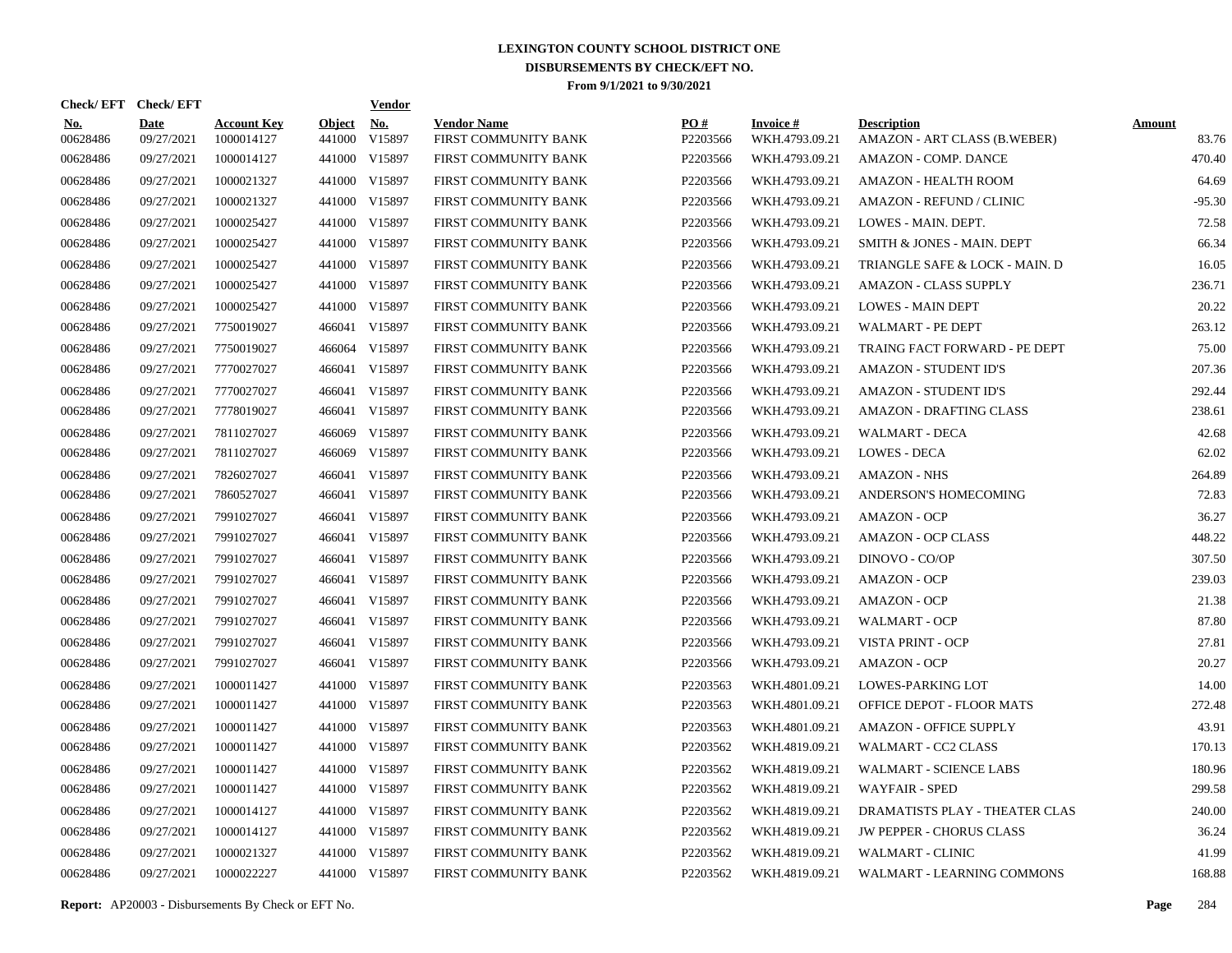| Check/EFT Check/EFT    |                           |                                  |                         | <b>Vendor</b> |                                            |                 |                                   |                                                  |                         |
|------------------------|---------------------------|----------------------------------|-------------------------|---------------|--------------------------------------------|-----------------|-----------------------------------|--------------------------------------------------|-------------------------|
| <u>No.</u><br>00628486 | <b>Date</b><br>09/27/2021 | <b>Account Key</b><br>1000022227 | <b>Object</b><br>441000 | No.<br>V15897 | <b>Vendor Name</b><br>FIRST COMMUNITY BANK | PO#<br>P2203562 | <b>Invoice#</b><br>WKH.4819.09.21 | <b>Description</b><br>WALMART - LEARNING COMMONS | <b>Amount</b><br>137.41 |
| 00628486               | 09/27/2021                | 1000022227                       |                         | 441000 V15897 | FIRST COMMUNITY BANK                       | P2203562        | WKH.4819.09.21                    | HOBBY LOBBY - LEARNING COMMONS                   | 21.07                   |
| 00628486               | 09/27/2021                | 1000025427                       |                         | 441000 V15897 | FIRST COMMUNITY BANK                       | P2203562        | WKH.4819.09.21                    | MURPHY EXPRESS - MAIN DEPT                       | 100.00                  |
| 00628486               | 09/27/2021                | 7730027027                       |                         | 466041 V15897 | FIRST COMMUNITY BANK                       | P2203562        | WKH.4819.09.21                    | <b>CREEDMOOR SPORTS - JROTC</b>                  | 1.763.04                |
| 00628486               | 09/27/2021                | 7735019027                       |                         | 466031 V15897 | FIRST COMMUNITY BANK                       | P2203562        | WKH.4819.09.21                    | RUFUND - HAMPTON INN / CHORUS                    | $-1,257.63$             |
| 00628486               | 09/27/2021                | 7735019027                       |                         | 466041 V15897 | FIRST COMMUNITY BANK                       | P2203562        | WKH.4819.09.21                    | SIGHT READING - CHORUS CLASS                     | 235.00                  |
| 00628486               | 09/27/2021                | 7749027027                       |                         | 466041 V15897 | FIRST COMMUNITY BANK                       | P2203562        | WKH.4819.09.21                    | <b>RYDIN - PARKING</b>                           | 295.00                  |
| 00628486               | 09/27/2021                | 7765027027                       |                         | 466041 V15897 | FIRST COMMUNITY BANK                       | P2203562        | WKH.4819.09.21                    | <b>WEISSMAN - DANCE CLASS</b>                    | 322.05                  |
| 00628486               | 09/27/2021                | 7766019027                       |                         | 466064 V15897 | FIRST COMMUNITY BANK                       | P2203562        | WKH.4819.09.21                    | <b>HOSA</b>                                      | 22.70                   |
| 00628486               | 09/27/2021                | 7778019027                       |                         | 466041 V15897 | FIRST COMMUNITY BANK                       | P2203562        | WKH.4819.09.21                    | <b>AMAZON - DRAFTING CLASS</b>                   | 138.59                  |
| 00628486               | 09/27/2021                | 7780019027                       |                         | 466041 V15897 | FIRST COMMUNITY BANK                       | P2203562        | WKH.4819.09.21                    | MUSICIAN SUPPLY- GUITAR CLASS                    | 975.84                  |
| 00628486               | 09/27/2021                | 7781019027                       |                         | 466041 V15897 | FIRST COMMUNITY BANK                       | P2203562        | WKH.4819.09.21                    | <b>WALMART - CENTER SUPPLIES</b>                 | 344.80                  |
| 00628486               | 09/27/2021                | 7811027027                       |                         | 466041 V15897 | FIRST COMMUNITY BANK                       | P2203562        | WKH.4819.09.21                    | <b>CHEF STORE - DECA</b>                         | 60.17                   |
| 00628486               | 09/27/2021                | 7811027027                       |                         | 466041 V15897 | FIRST COMMUNITY BANK                       | P2203562        | WKH.4819.09.21                    | LOWES - DECA                                     | 48.30                   |
| 00628486               | 09/27/2021                | 7811027027                       |                         | 466041 V15897 | FIRST COMMUNITY BANK                       | P2203562        | WKH.4819.09.21                    | <b>PUBLIX - DECA</b>                             | 53.17                   |
| 00628486               | 09/27/2021                | 7811027027                       |                         | 466041 V15897 | FIRST COMMUNITY BANK                       | P2203562        | WKH.4819.09.21                    | WALMART - DECA                                   | 38.93                   |
| 00628486               | 09/27/2021                | 7811027027                       |                         | 466069 V15897 | FIRST COMMUNITY BANK                       | P2203562        | WKH.4819.09.21                    | <b>PUBLIX - DECA</b>                             | 110.97                  |
| 00628486               | 09/27/2021                | 7841827027                       |                         | 466041 V15897 | FIRST COMMUNITY BANK                       | P2203562        | WKH.4819.09.21                    | <b>WALGREENS</b>                                 | 150.00                  |
| 00628486               | 09/27/2021                | 7860527027                       |                         | 466041 V15897 | FIRST COMMUNITY BANK                       | P2203562        | WKH.4819.09.21                    | <b>WALMART - CLINIC</b>                          | 135.72                  |
| 00628486               | 09/27/2021                | 7860527027                       |                         | 466069 V15897 | FIRST COMMUNITY BANK                       | P2203562        | WKH.4819.09.21                    | <b>CHICK FIL-A</b>                               | 8.99                    |
| 00628486               | 09/27/2021                | 7860527027                       |                         | 466069 V15897 | FIRST COMMUNITY BANK                       | P2203562        | WKH.4819.09.21                    | <b>WALMART - AVID</b>                            | 113.47                  |
| 00628486               | 09/27/2021                | 7861027027                       |                         | 466041 V15897 | FIRST COMMUNITY BANK                       | P2203562        | WKH.4819.09.21                    | PINESTRAW PLACE - SPED                           | 42.27                   |
| 00628486               | 09/27/2021                | 7884027027                       |                         | 466041 V15897 | FIRST COMMUNITY BANK                       | P2203562        | WKH.4819.09.21                    | <b>REFUND - WALMART</b>                          | $-30.00$                |
| 00628486               | 09/27/2021                | 7884027027                       |                         | 466041 V15897 | FIRST COMMUNITY BANK                       | P2203562        | WKH.4819.09.21                    | AMAZON - NO RECEIPT WAS TURNED                   | 57.60                   |
| 00628486               | 09/27/2021                | 7893027027                       |                         | 466064 V15897 | <b>FIRST COMMUNITY BANK</b>                | P2203562        | WKH.4819.09.21                    | WKHS HOSA                                        | 61.80                   |
| 00628486               | 09/27/2021                | 7901527027                       |                         | 466041 V15897 | FIRST COMMUNITY BANK                       | P2203562        | WKH.4819.09.21                    | ATHENS PAPER - IMAGING & EDITI                   | 461.51                  |
| 00628486               | 09/27/2021                | 7901527027                       |                         | 466041 V15897 | FIRST COMMUNITY BANK                       | P2203562        | WKH.4819.09.21                    | ATHENS PAPER - EDITING & IMAGI                   | 372.01                  |
| 00628486               | 09/27/2021                | 7901527027                       |                         | 466041 V15897 | FIRST COMMUNITY BANK                       | P2203562        | WKH.4819.09.21                    | ATHENS PAPER - EDITING & IMAGI                   | 351.07                  |
| 00628486               | 09/27/2021                | 7901527027                       |                         | 466041 V15897 | FIRST COMMUNITY BANK                       | P2203562        | WKH.4819.09.21                    | ATHENS PAPER - EDITING & IMAGI                   | 191.80                  |
| 00628486               | 09/27/2021                | 7901527027                       |                         | 466041 V15897 | FIRST COMMUNITY BANK                       | P2203562        | WKH.4819.09.21                    | AIR MARK - IMAGING CLASS                         | 378.00                  |
| 00628486               | 09/27/2021                | 7981027027                       |                         | 466041 V15897 | FIRST COMMUNITY BANK                       | P2203562        | WKH.4819.09.21                    | <b>GLENDALE PARADE STORE</b>                     | 64.47                   |
| 00628486               | 09/27/2021                | 7983027027                       |                         | 466041 V15897 | FIRST COMMUNITY BANK                       | P2203562        | WKH.4819.09.21                    | <b>WALMART - SPED CLASS</b>                      | 84.89                   |
| 00628486               | 09/27/2021                | 7983027027                       |                         | 466041 V15897 | FIRST COMMUNITY BANK                       | P2203562        | WKH.4819.09.21                    | <b>LOWES - SPED</b>                              | 11.88                   |
| 00628486               | 09/27/2021                | 7983027027                       |                         | 466041 V15897 | <b>FIRST COMMUNITY BANK</b>                | P2203562        | WKH.4819.09.21                    | <b>WALMART - SPED</b>                            | 37.19                   |
| 00628486               | 09/27/2021                | 7983027027                       |                         | 466041 V15897 | FIRST COMMUNITY BANK                       | P2203562        | WKH.4819.09.21                    | <b>CHEFSTORE - SPED</b>                          | 126.51                  |
| 00628486               | 09/27/2021                | 7802072027                       |                         | 466041 V15897 | <b>FIRST COMMUNITY BANK</b>                | P2203565        |                                   | WKHS.4769.09.21 lowes batteries and zip ties f   | 28.80                   |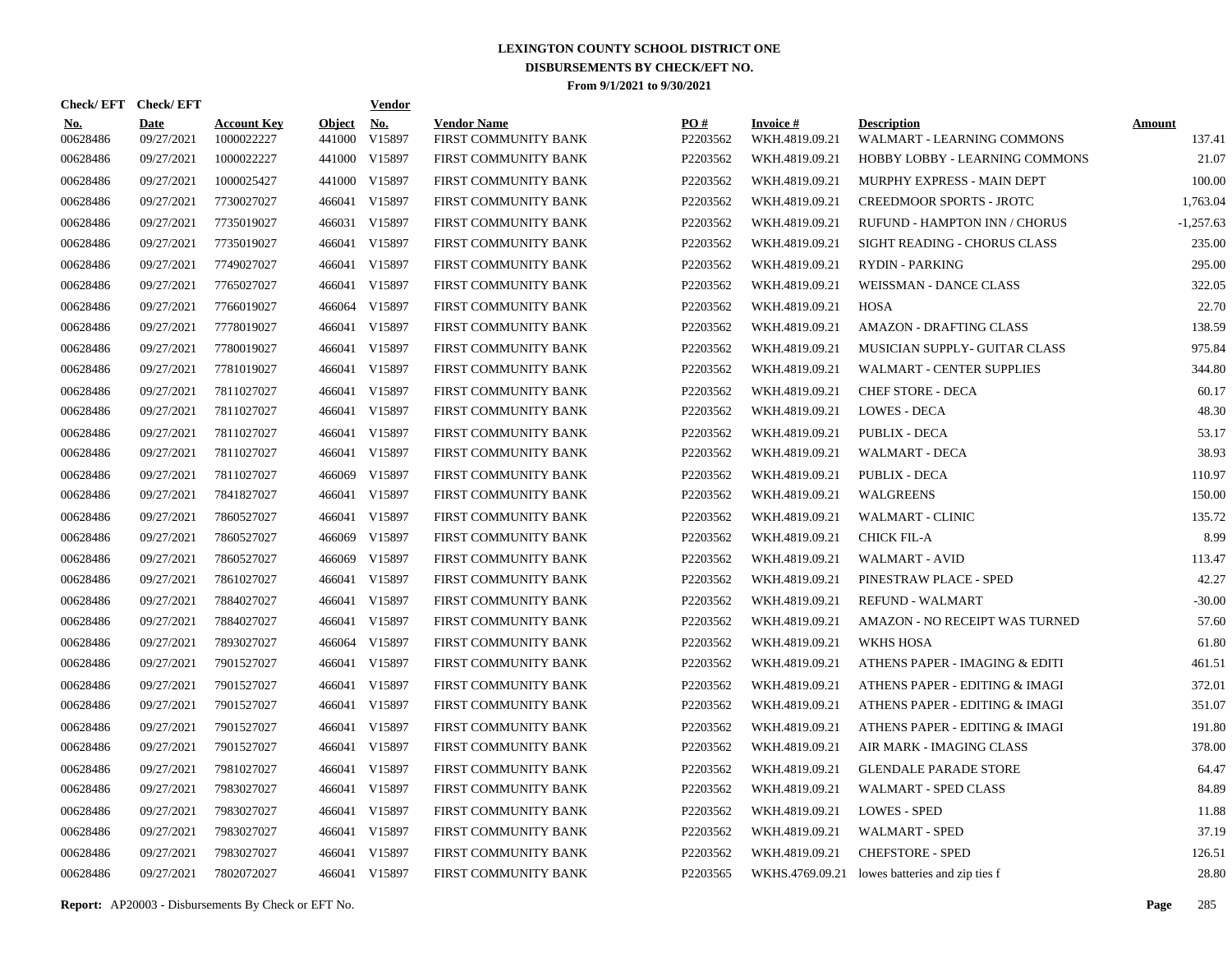| <b>Check/EFT</b>       | <b>Check/EFT</b>          |                                  |                         | <b>Vendor</b>        |                                            |                               |                                    |                                       |                          |
|------------------------|---------------------------|----------------------------------|-------------------------|----------------------|--------------------------------------------|-------------------------------|------------------------------------|---------------------------------------|--------------------------|
| <u>No.</u><br>00628486 | <b>Date</b><br>09/27/2021 | <b>Account Key</b><br>7802072027 | <b>Object</b><br>466041 | <u>No.</u><br>V15897 | <b>Vendor Name</b><br>FIRST COMMUNITY BANK | $\underline{PO#}$<br>P2203565 | <b>Invoice#</b><br>WKHS.4769.09.21 | <b>Description</b><br>Discout/Shell   | <b>Amount</b><br>$-0.25$ |
| 00628486               | 09/27/2021                | 7964072027                       | 466041                  | V15897               | FIRST COMMUNITY BANK                       | P2203565                      | WKHS.4769.09.21                    | Walmart 2 way radio for coache        | 59.76                    |
| 00628486               | 09/27/2021                | 7964072027                       | 466069                  | V15897               | FIRST COMMUNITY BANK                       | P2203565                      | WKHS.4769.09.21                    | Little Ceasars Pizza for playe        | 47.51                    |
| 00628486               | 09/27/2021                | 7964072027                       | 466069                  | V15897               | FIRST COMMUNITY BANK                       | P2203565                      | WKHS.4769.09.21                    | Shell gas Station- Drinks for         | 24.50                    |
| 00628486               | 09/27/2021                | 7964072027                       | 466069                  | V15897               | FIRST COMMUNITY BANK                       | P2203565                      | WKHS.4769.09.21                    | Chick Fil A Biscuits for Admin        | 29.98                    |
| 00628486               | 09/27/2021                | 7964072027                       | 466069                  | V15897               | FIRST COMMUNITY BANK                       | P2203565                      | WKHS.4769.09.21                    | Chick Fil A Biscuits for ADmin        | 29.98                    |
| 00628486               | 09/27/2021                | 7964072027                       | 466069                  | V15897               | FIRST COMMUNITY BANK                       | P2203565                      | WKHS.4769.09.21                    | Walmart-Drinks for coaches            | 15.84                    |
|                        |                           |                                  |                         |                      |                                            |                               |                                    | <b>Check Total</b>                    | 18,111.89                |
| 00628487               | 09/27/2021                | 7991027027                       |                         | 466041 Exxxxx        | Employee                                   |                               | 09.21.21                           | Reimb for classroom supplies          | 122.86                   |
|                        |                           |                                  |                         |                      |                                            |                               |                                    | <b>Check Total</b>                    | 122.86                   |
| 00628488               | 09/27/2021                | 1000011323                       | 441000                  | V00549               | FORMS AND SUPPLY INC (FSI)                 | P2203090                      | 5895324-0                          | Multipurpose Copy Paper 20#92         | 1,283.57                 |
| 00628488               | 09/27/2021                | 7743019039                       |                         | 466041 V00549        | FORMS AND SUPPLY INC (FSI)                 | P2203155                      | 5898542-0                          | Multipurpose Copy Paper 20#, 8        | 1,283.57                 |
| 00628488               | 09/27/2021                | 1000011521                       | 441000                  | V00549               | FORMS AND SUPPLY INC (FSI)                 | P2203222                      | 5900260-0                          | WESTCOFF SCISSORS, 8" 3/PK            | 17.94                    |
| 00628488               | 09/27/2021                | 1000011521                       | 441000                  | V00549               | FORMS AND SUPPLY INC (FSI)                 | P2203222                      | 5900260-0                          | <b>BOSTITCH ELECTRIC PENCIL SHARP</b> | 10.72                    |
| 00628488               | 09/27/2021                | 1000011521                       | 441000                  | V00549               | FORMS AND SUPPLY INC (FSI)                 | P2203222                      | 5900260-0                          | BS RULED WHITE INDEX CARDS 5X3        | 3.98                     |
| 00628488               | 09/27/2021                | 1000011521                       | 441000                  | V00549               | FORMS AND SUPPLY INC (FSI)                 | P2203222                      | 5900260-0                          | HOD DESK PAD CALENDAR 22X17           | 21.64                    |
| 00628488               | 09/27/2021                | 1000011521                       | 441000                  | V00549               | FORMS AND SUPPLY INC (FSI)                 | P2203222                      | 5900260-0                          | DURABLE MOTION REFERENCE DISPL        | 144.73                   |
| 00628488               | 09/27/2021                | 1000011521                       | 441000                  | V00549               | FORMS AND SUPPLY INC (FSI)                 | P2203222                      | 5900260-0                          | <b>14 MONTH MONTHLY PLANNER</b>       | 7.62                     |
| 00628488               | 09/27/2021                | 1000011521                       | 441000                  | V00549               | FORMS AND SUPPLY INC (FSI)                 | P2203222                      | 5900260-0                          | LORELL FRAMED DRY ERASE BOARD         | 32.95                    |
| 00628488               | 09/27/2021                | 1000011521                       | 441000                  | V00549               | FORMS AND SUPPLY INC (FSI)                 | P2203222                      | 5900260-0                          | EXPO WHITEBOARD CLEANER               | 7.32                     |
| 00628488               | 09/27/2021                | 1000011521                       | 441000                  | V00549               | FORMS AND SUPPLY INC (FSI)                 | P2203222                      | 5900260-0                          | AVERY ADHESIVE NAME BADGES            | 13.77                    |
| 00628488               | 09/27/2021                | 1000011521                       | 441000                  | V00549               | FORMS AND SUPPLY INC (FSI)                 | P2203222                      | 5900260-0                          | MONTHLY DESK/WALL CALENDAR JAN        | 4.88                     |
| 00628488               | 09/27/2021                | 1000011521                       | 441000                  | V00549               | FORMS AND SUPPLY INC (FSI)                 | P2203222                      | 5900260-0                          | BS PLAIN INDE CARDS 6"X4"             | 13.16                    |
|                        |                           |                                  |                         |                      |                                            |                               |                                    | <b>Check Total</b>                    | 2,845.85                 |
| 00628489               | 09/27/2021                | 7802072013                       |                         | 466034 V10557        | <b>GADSON, STACEY</b>                      |                               | JVFB.GI.09.23.21                   | Athletic Official                     | 107.00                   |
|                        |                           |                                  |                         |                      |                                            |                               |                                    | <b>Check Total</b>                    | 107.00                   |
| 00628490               | 09/27/2021                | 2671022403                       | 431200                  | V16916               | <b>GRASSROOTS WORKSHOPS</b>                | P2203459                      | 18566                              | Workshop Registrations for Fou        | 2,376.00                 |
| 00628490               | 09/27/2021                | 2671022403                       | 431200                  | V16916               | <b>GRASSROOTS WORKSHOPS</b>                | P2203459                      | 18577                              | Workshop Registration for Foun        | 297.00                   |
| 00628490               | 09/27/2021                | 2671022403                       |                         | 431200 V16916        | <b>GRASSROOTS WORKSHOPS</b>                | P2203459                      | 18677                              | Workshop Registration for Foun        | 297.00                   |
|                        |                           |                                  |                         |                      |                                            |                               |                                    | <b>Check Total</b>                    | 2,970.00                 |
| 00628491               | 09/27/2021                | 7802072020                       |                         | 466034 V16396        | <b>GRAVES, TIMOTHY BROMESON</b>            |                               | BFB.LM.09.08.202 Official          |                                       | 55.00                    |
|                        |                           |                                  |                         |                      |                                            |                               |                                    |                                       |                          |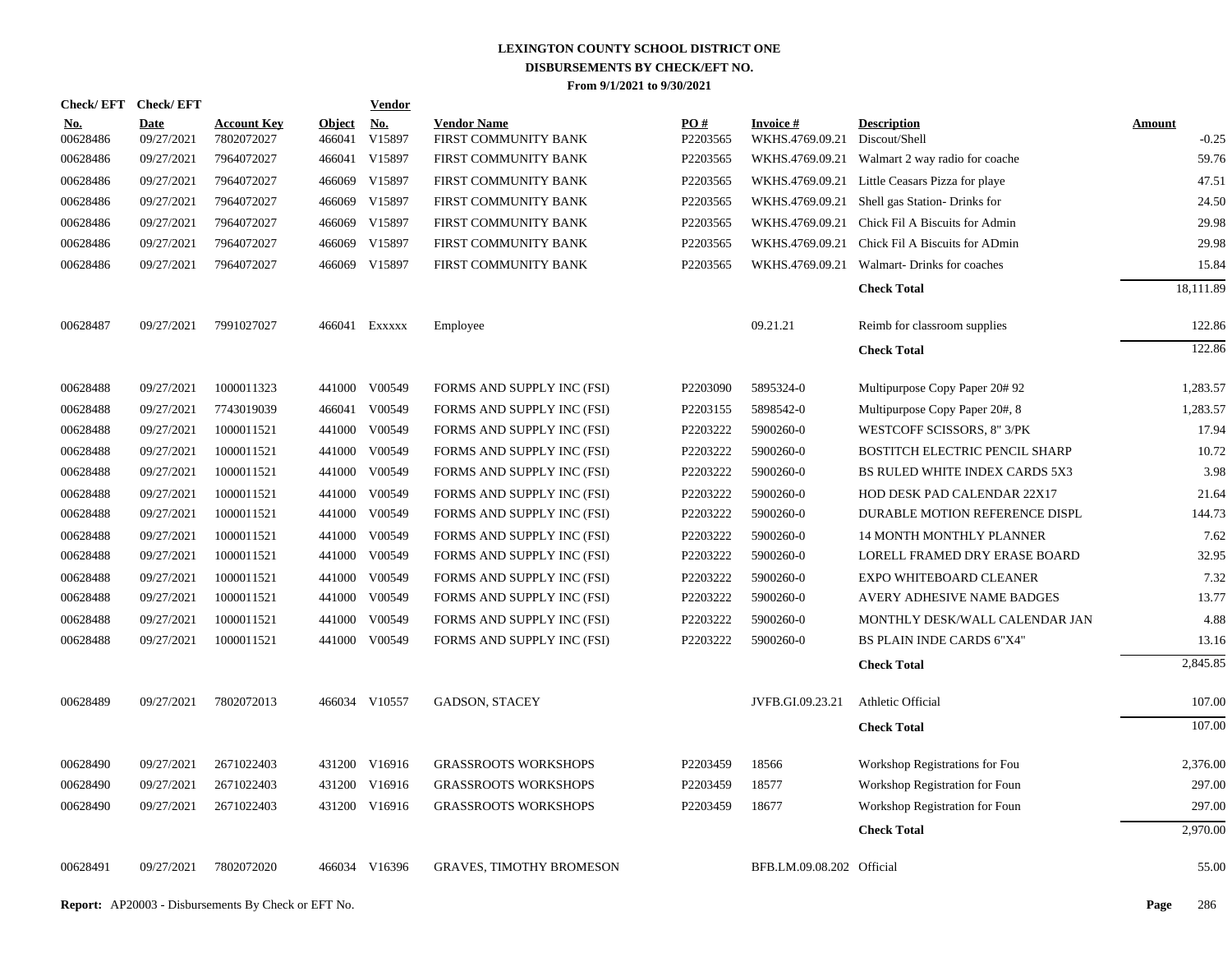|            | <b>Check/EFT</b><br><b>Check/EFT</b> |                    |               | <b>Vendor</b>             |                                |          |                             |                                |               |
|------------|--------------------------------------|--------------------|---------------|---------------------------|--------------------------------|----------|-----------------------------|--------------------------------|---------------|
| <u>No.</u> | <b>Date</b>                          | <b>Account Key</b> | <b>Object</b> | $\underline{\mathrm{No}}$ | <b>Vendor Name</b>             | PO#      | <b>Invoice#</b>             | <b>Description</b>             | <b>Amount</b> |
|            |                                      |                    |               |                           |                                |          |                             | <b>Check Total</b>             | 55.00         |
| 00628492   | 09/27/2021                           | 7802070030         |               | 466034 V16870             | HOLDERNESS, RICHARD H          |          | BVB - PM.09.20.2 Volleyball |                                | 60.00         |
|            |                                      |                    |               |                           |                                |          |                             | <b>Check Total</b>             | 60.00         |
| 00628493   | 09/27/2021                           | 7802072013         |               | 466034 V02699             | JONES, LEROY                   |          | JVFB.GI.09.23.21            | Athletic Official              | 121.40        |
|            |                                      |                    |               |                           |                                |          |                             | <b>Check Total</b>             | 121.40        |
| 00628494   | 09/27/2021                           | 7802072020         |               | 466034 V16902             | JORDAN, ARVITT JACKSON         |          | BFB.LM.09.08.202 Official   |                                | 55.00         |
|            |                                      |                    |               |                           |                                |          |                             | <b>Check Total</b>             | 55.00         |
| 00628495   | 09/27/2021                           | 2042216103         |               | 433200 EXXXXX             | Employee                       |          | 09.13.09.17.21              | Special services at schools    | 20.27         |
|            |                                      |                    |               |                           |                                |          |                             | <b>Check Total</b>             | 20.27         |
| 00628496   | 09/27/2021                           | 7860527027         |               | 466035 V14859             | <b>LEBLEU ENTERPRISES</b>      | P2200851 | 001524572                   | DELIVERY CHARGE (PER 12 MONTHS | 2.00          |
| 00628496   | 09/27/2021                           | 7860527027         |               | 466035 V14859             | LEBLEU ENTERPRISES             | P2200851 | 001524572                   | <b>GALLON WATERS</b>           | 35.96         |
| 00628496   | 09/27/2021                           | 7860527027         |               | 466035 V14859             | LEBLEU ENTERPRISES             | P2200851 | 001524572                   | COLD WATER COOLER RENTAL (PER  | 10.00         |
| 00628496   | 09/27/2021                           | 7860527027         |               | 466035 V14859             | LEBLEU ENTERPRISES             | P2200851 | 001524572                   | NC PROPERTY TAX ON RENTAL      | 0.37          |
| 00628496   | 09/27/2021                           | 7860527027         |               | 466035 V14859             | LEBLEU ENTERPRISES             | P2200851 | 001535081                   | DELIVERY CHARGE (PER 12 MONTHS | 2.00          |
| 00628496   | 09/27/2021                           | 7860527027         |               | 466035 V14859             | LEBLEU ENTERPRISES             | P2200851 | 001535081                   | <b>GALLON WATERS</b>           | 8.99          |
| 00628496   | 09/27/2021                           | 7860527027         |               | 466035 V14859             | LEBLEU ENTERPRISES             | P2200851 | 001535081                   | COLD WATER COOLER RENTAL (PER  | 10.00         |
| 00628496   | 09/27/2021                           | 7860527027         |               | 466035 V14859             | LEBLEU ENTERPRISES             | P2200851 | 001535081                   | NC PROPERTY TAX ON RENTAL      | 0.37          |
|            |                                      |                    |               |                           |                                |          |                             | <b>Check Total</b>             | 69.69         |
| 00628497   | 09/27/2021                           | 7863027014         |               | 466099 V00071             | LEXINGTON FLORIST AND FLOWER C | P2203555 | 43232                       | Cut Arrangement for death of s | 37.45         |
| 00628497   | 09/27/2021                           | 7863027014         |               | 466099 V00071             | LEXINGTON FLORIST AND FLOWER C | P2203555 | 43232                       | Delivery Charge                | 10.00         |
|            |                                      |                    |               |                           |                                |          |                             | <b>Check Total</b>             | 47.45         |
| 00628498   | 09/27/2021                           | 2042221403         |               | 431300 V15220             | LITTLE JOHNNY LLC              | P2202095 | 578                         | October - Psychologist Service | 6,750.00      |
| 00628498   | 09/27/2021                           | 2042221403         |               | 431300 V15220             | LITTLE JOHNNY LLC              | P2202096 | 578                         | October - Psychologist Service | 6,750.00      |
|            |                                      |                    |               |                           |                                |          |                             | <b>Check Total</b>             | 13,500.00     |
| 00628499   | 09/27/2021                           | 7860527043         |               | 466041 Exxxxx             | Employee                       |          | 09.15.2021                  | Supplies Reimbursement         | 31.20         |
|            |                                      |                    |               |                           |                                |          |                             | <b>Check Total</b>             | 31.20         |
| 00628500   | 09/27/2021                           | 7802080013         |               | 466034 V02708             | MADISON, ZELL A                |          | VB.GI.09.20.21              | Athletic Official              | 115.30        |
|            |                                      |                    |               |                           |                                |          |                             |                                |               |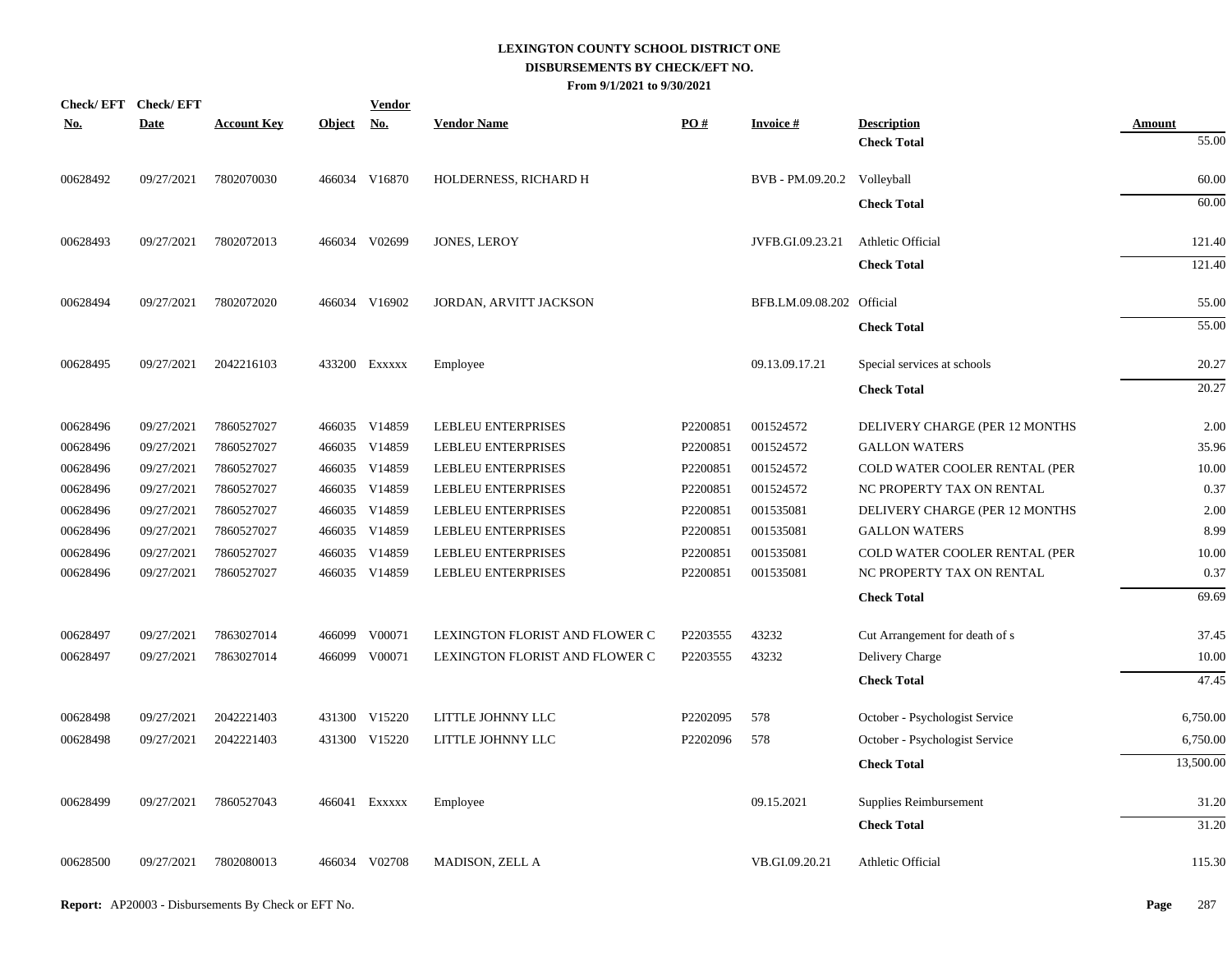| <u>No.</u> | Check/EFT Check/EFT<br><b>Date</b> | <b>Account Key</b> | <b>Object</b> | <b>Vendor</b><br><b>No.</b> | <b>Vendor Name</b>           | PO#      | <b>Invoice#</b>           | <b>Description</b>                   | <b>Amount</b> |
|------------|------------------------------------|--------------------|---------------|-----------------------------|------------------------------|----------|---------------------------|--------------------------------------|---------------|
|            |                                    |                    |               |                             |                              |          |                           | <b>Check Total</b>                   | 115.30        |
| 00628501   | 09/27/2021                         | 7891027011         |               | 466037 V13881               | MARSHALL MEMO LLC            | P2203569 | P2203569.LHS              | 1 Year online subscription for       | 240.00        |
|            |                                    |                    |               |                             |                              |          |                           | <b>Check Total</b>                   | 240.00        |
| 00628502   | 09/27/2021                         | 7793027037         | 466069        | EXXXXX                      | Employee                     |          | 09.16.2021                | Supplies for Staff                   | 16.31         |
| 00628502   | 09/27/2021                         | 7793027037         | 466069        | EXXXXX                      | Employee                     |          | 09.18.2021                | Supplies for Staff                   | 65.24         |
|            |                                    |                    |               |                             |                              |          |                           | <b>Check Total</b>                   | 81.55         |
| 00628503   | 09/27/2021                         | 7802088026         |               | 466034 V11787               | MCCANTS, WALLACE EDWARD      |          | FB.WKM.09.22.21           | FB WKM vs LMS                        | 75.00         |
|            |                                    |                    |               |                             |                              |          |                           | <b>Check Total</b>                   | 75.00         |
| 00628504   | 09/27/2021                         | 1000011335         |               | 444500 Exxxxx               | Employee                     |          | 09.21.2021                | Reimb supplies (power cord)          | 85.59         |
|            |                                    |                    |               |                             |                              |          |                           | <b>Check Total</b>                   | 85.59         |
| 00628505   | 09/27/2021                         | 1000011521         |               | 441000 V00660               | MSC INDUSTRIAL SUPPLY CO     | P2203078 | 52065974                  | 6" 80-grit Abrasive Belt             | 63.51         |
| 00628505   | 09/27/2021                         | 1000011521         | 441000        | V00660                      | MSC INDUSTRIAL SUPPLY CO     | P2203078 | 52065974                  | Mechanical Edge Finder               | 104.75        |
| 00628505   | 09/27/2021                         | 1000011521         | 441000        | V00660                      | MSC INDUSTRIAL SUPPLY CO     | P2203078 | 52065974                  | 2" Quick Change Disc                 | 44.41         |
| 00628505   | 09/27/2021                         | 1000011521         | 441000        | V00660                      | MSC INDUSTRIAL SUPPLY CO     | P2203078 | 52065974                  | Tap Magic Tapping Fluid              | 50.49         |
| 00628505   | 09/27/2021                         | 1000011521         | 441000        | V00660                      | MSC INDUSTRIAL SUPPLY CO     | P2203078 | 52065974                  | 8-32 UNC Cone Point Set Screw        | 31.50         |
| 00628505   | 09/27/2021                         | 1000011521         |               | 441000 V00660               | MSC INDUSTRIAL SUPPLY CO     | P2203078 | 52065974                  | 8-32 UNC Cup Point Set Screw 1       | 9.21          |
| 00628505   | 09/27/2021                         | 1000011521         |               | 441000 V00660               | MSC INDUSTRIAL SUPPLY CO     | P2203078 | 52065974                  | $1/4$ -20 x $1/4$ " UNC Cup Point Se | 9.76          |
| 00628505   | 09/27/2021                         | 1000011521         | 441000        | V00660                      | MSC INDUSTRIAL SUPPLY CO     | P2203078 | 52065974                  | 1/4-20 x 1/2" UNC Cup Point Se       | 16.12         |
| 00628505   | 09/27/2021                         | 1000011521         |               | 441000 V00660               | MSC INDUSTRIAL SUPPLY CO     | P2203078 | 52065974                  | 3/8-16 UNC Hex Head Cap Screw        | 38.31         |
|            |                                    |                    |               |                             |                              |          |                           | <b>Check Total</b>                   | 368.06        |
| 00628506   | 09/27/2021                         | 3260011303         |               | 441000 V00093               | <b>NASCO</b>                 | P2201906 | 130970                    | Magnifying (3x) bug viewer           | 31.78         |
| 00628506   | 09/27/2021                         | 3260011303         |               | 441000 V00093               | <b>NASCO</b>                 | P2201906 | 130970                    | Shipping                             | 21.35         |
|            |                                    |                    |               |                             |                              |          |                           | <b>Check Total</b>                   | 53.13         |
| 00628507   | 09/27/2021                         | 7802072011         |               | 466034 V16403               | NEWCOMER, SAMUEL             |          | VFB.LHS.09.09.21 Official |                                      | 58.00         |
|            |                                    |                    |               |                             |                              |          |                           | <b>Check Total</b>                   | 58.00         |
| 00628508   | 09/27/2021                         | 1000025204         | 464000        | V00969                      | NIGP (NATIONAL INST OF GOVN' | P2203518 | 445680                    | Membership Application               | 550.00        |
|            |                                    |                    |               |                             |                              |          |                           | <b>Check Total</b>                   | 550.00        |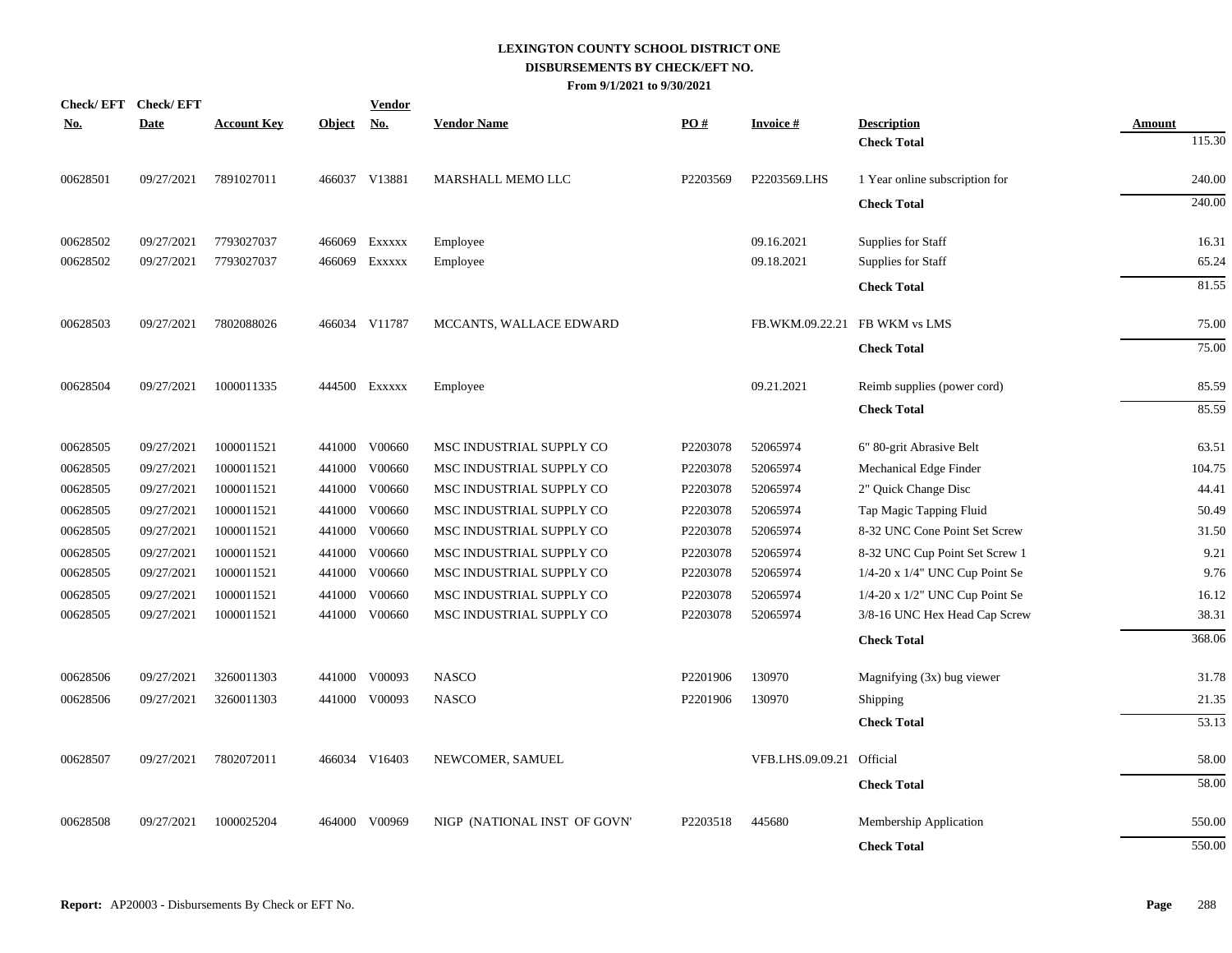| <b>Check/EFT</b>       | <b>Check/EFT</b>          |                                  |                         | <b>Vendor</b> |                                            |                 |                           |                                          |                            |
|------------------------|---------------------------|----------------------------------|-------------------------|---------------|--------------------------------------------|-----------------|---------------------------|------------------------------------------|----------------------------|
| <u>No.</u><br>00628509 | <b>Date</b><br>09/27/2021 | <b>Account Key</b><br>1000026693 | <b>Object</b><br>434500 | No.<br>V15875 | <b>Vendor Name</b><br>NOTABLE INC DBA KAMI | PO#<br>P2201845 | <b>Invoice#</b><br>214159 | <b>Description</b><br>Kami District Plan | <b>Amount</b><br>34,695.00 |
| 00628509               | 09/27/2021                | 1000026693                       | 434500                  | V15875        | NOTABLE INC DBA KAMI                       | P2201845        | 214159                    | Professional Development                 | 0.00                       |
|                        |                           |                                  |                         |               |                                            |                 |                           | <b>Check Total</b>                       | 34,695.00                  |
| 00628510               | 09/27/2021                | 7748019046                       |                         | 466041 V15935 | PECKNEL MUSIC COMPANY INC                  | P2202199        | 655955                    | D'Addario, J1014 4/4Prelude 4/           | 19.36                      |
| 00628510               | 09/27/2021                | 7748019046                       |                         | 466041 V15935 | PECKNEL MUSIC COMPANY INC                  | P2202199        | 655955                    | D'Addario, J1013 3/4M Prelude            | 17.60                      |
| 00628510               | 09/27/2021                | 7748019046                       | 466041                  | V15935        | PECKNEL MUSIC COMPANY INC                  | P2202199        | 655955                    | D'Addario, J1012 3/4M Prelude            | 32.46                      |
| 00628510               | 09/27/2021                | 7748019046                       |                         | 466041 V15935 | PECKNEL MUSIC COMPANY INC                  | P2202199        | 655955                    | D'Addario, J1011 3/4, Prelude            | 15.14                      |
| 00628510               | 09/27/2021                | 7748019046                       | 466041                  | V15935        | PECKNEL MUSIC COMPANY INC                  | P2202199        | 655955                    | D'Addario, J911 MM, Prelude Vi           | 15.55                      |
| 00628510               | 09/27/2021                | 7748019046                       |                         | 466041 V15935 | PECKNEL MUSIC COMPANY INC                  | P2202199        | 655955                    | D'Addario, J912SM Prelude Viol           | 7.91                       |
| 00628510               | 09/27/2021                | 7748019046                       | 466041                  | V15935        | PECKNEL MUSIC COMPANY INC                  | P2202199        | 655955                    | D'Addario, J910-SM Prelude Vio           | 32.06                      |
| 00628510               | 09/27/2021                | 7748019046                       |                         | 466041 V15935 | PECKNEL MUSIC COMPANY INC                  | P2202199        | 655955                    | D'Addario, J813-4/4M Prelude 4           | 5.86                       |
| 00628510               | 09/27/2021                | 7748019046                       | 466041                  | V15935        | PECKNEL MUSIC COMPANY INC                  | P2202199        | 655955                    | Prelude Violin Single G String           | 12.27                      |
| 00628510               | 09/27/2021                | 7748019046                       |                         | 466041 V15935 | PECKNEL MUSIC COMPANY INC                  | P2202199        | 655955                    | Everest, FL-4A Standard Extend           | 36.83                      |
| 00628510               | 09/27/2021                | 7748019046                       | 466041                  | V15935        | PECKNEL MUSIC COMPANY INC                  | P2202199        | 655955                    | Carlsson, 1398 Bass Rosin                | 80.96                      |
| 00628510               | 09/27/2021                | 7748019046                       |                         | 466041 V15935 | PECKNEL MUSIC COMPANY INC                  | P2202199        | 655955                    | Kafko, Light Rosin                       | 19.05                      |
| 00628510               | 09/27/2021                | 7748019046                       |                         | 466041 V15935 | PECKNEL MUSIC COMPANY INC                  | P2202199        | 655955                    | Anton Richter, Strings Polish            | 49.03                      |
|                        |                           |                                  |                         |               |                                            |                 |                           | <b>Check Total</b>                       | 344.08                     |
| 00628511               | 09/27/2021                | 1000023341                       |                         | 441000 V00103 | PINE PRESS OF LEXINGTON INC                | P2203289        | 131251                    | Compass Logo Notecards                   | 96.08                      |
| 00628511               | 09/27/2021                | 1000023341                       | 441000                  | V00103        | PINE PRESS OF LEXINGTON INC                | P2203289        | 131251                    | <b>Envelopes for Notecards</b>           | 18.45                      |
| 00628511               | 09/27/2021                | 1000023341                       |                         | 441000 V00103 | PINE PRESS OF LEXINGTON INC                | P2203289        | 131251                    | Compass Letterhead                       | 141.15                     |
|                        |                           |                                  |                         |               |                                            |                 |                           | <b>Check Total</b>                       | 255.68                     |
| 00628512               | 09/27/2021                | 2710012603                       |                         | 439500 V14709 | PROCARE THERAPY INC                        | P2203189        | 20213407                  | Speech Language Therapy Servic           | 780.00                     |
|                        |                           |                                  |                         |               |                                            |                 |                           | <b>Check Total</b>                       | 780.00                     |
| 00628513               | 09/27/2021                | 2042222303                       |                         | 433200 Exxxxx | Employee                                   |                 | 08.20.21                  | Job related local travel                 | 35.56                      |
|                        |                           |                                  |                         |               |                                            |                 |                           | <b>Check Total</b>                       | 35.56                      |
| 00628514               | 09/27/2021                | 7802072013                       |                         | 466034 V16412 | RELIFORD, CHRISTOPHER PAUL                 |                 | JVFB.GI.09.23.21          | Athletic Official                        | 112.40                     |
|                        |                           |                                  |                         |               |                                            |                 |                           | <b>Check Total</b>                       | 112.40                     |
| 00628515               | 09/27/2021                | 3260011303                       | 441000                  | V16452        | SCHOOL SPECIALTY LLC                       | P2201736        | 202501790784              | cards, musical instrument reci           | 21.51                      |
| 00628515               | 09/27/2021                | 3260011303                       | 441000                  | V16452        | SCHOOL SPECIALTY LLC                       | P2201736        | 202501790784              | Clothespins; $12/\text{pkg}$             | 20.93                      |
| 00628515               | 09/27/2021                | 3260011303                       |                         | 441000 V16452 | SCHOOL SPECIALTY LLC                       | P2201736        | 202501790784              | Cotton balls, pk/100                     | 6.68                       |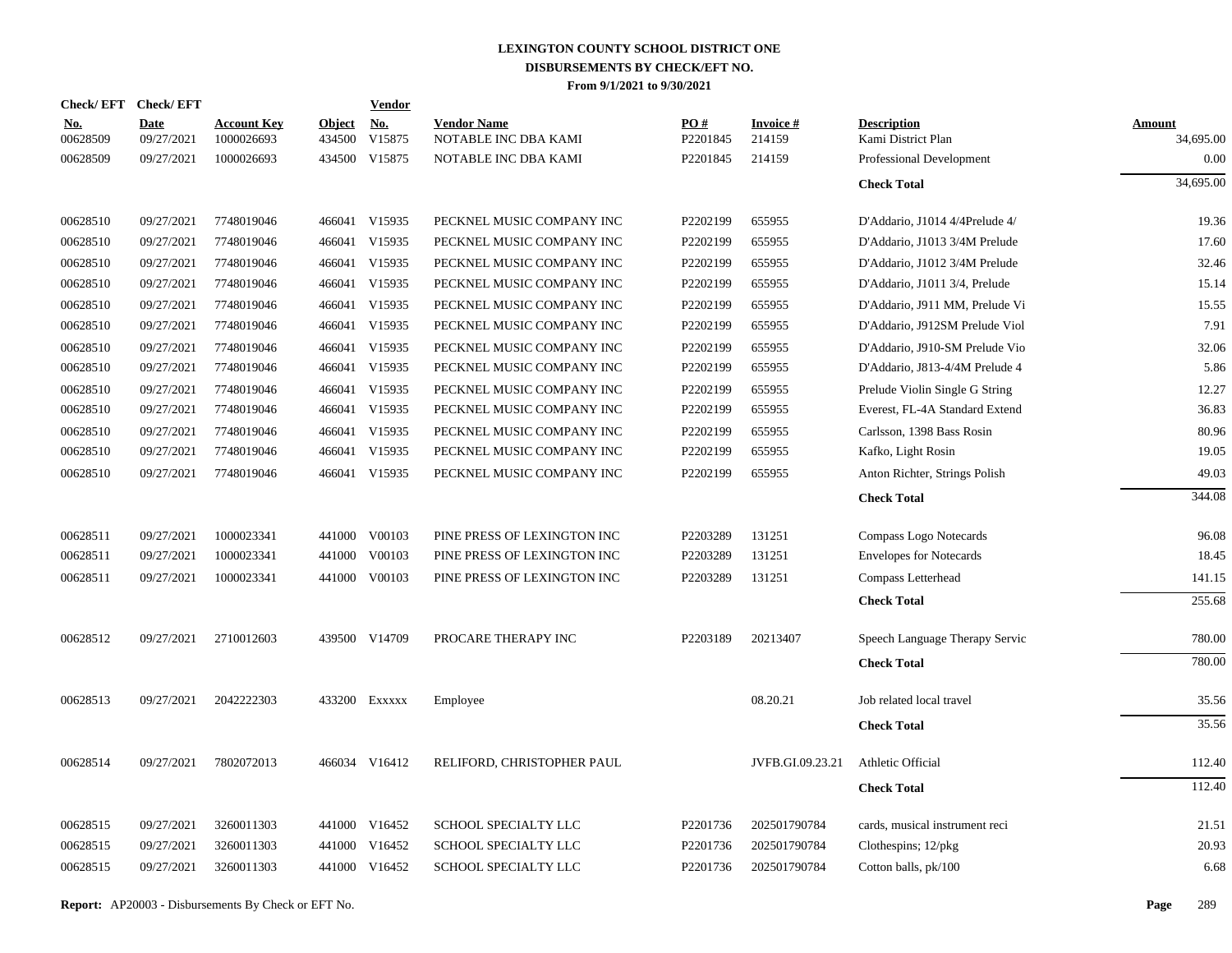| <b>Check/EFT</b>       | <b>Check/EFT</b>          |                                  |                         | <b>Vendor</b>        |                                            |                 |                                 |                                                   |                        |
|------------------------|---------------------------|----------------------------------|-------------------------|----------------------|--------------------------------------------|-----------------|---------------------------------|---------------------------------------------------|------------------------|
| <u>No.</u><br>00628515 | <b>Date</b><br>09/27/2021 | <b>Account Key</b><br>3260011303 | <b>Object</b><br>441000 | <u>No.</u><br>V16452 | <b>Vendor Name</b><br>SCHOOL SPECIALTY LLC | PO#<br>P2201736 | <b>Invoice#</b><br>202501790784 | <b>Description</b><br>Cups, plastic, 9 oz., pk/25 | <b>Amount</b><br>15.47 |
| 00628515               | 09/27/2021                | 3260011303                       | 441000                  | V16452               | SCHOOL SPECIALTY LLC                       | P2201736        | 202501790784                    | Cup, foam, 6 oz.                                  | 0.51                   |
| 00628515               | 09/27/2021                | 3260011303                       | 441000                  | V16452               | SCHOOL SPECIALTY LLC                       | P2201736        | 202501790784                    | Cups, plastic, 500 ml                             | 2.57                   |
| 00628515               | 09/27/2021                | 3260011303                       | 441000                  | V16452               | <b>SCHOOL SPECIALTY LLC</b>                | P2201736        | 202501790784                    | Dishes, plastic; 8/pk                             | 18.84                  |
| 00628515               | 09/27/2021                | 3260011303                       | 441000                  | V16452               | SCHOOL SPECIALTY LLC                       | P2201736        | 202501790784                    | Dishpan-basins, 8 liter                           | 7.90                   |
| 00628515               | 09/27/2021                | 3260011303                       |                         | 441000 V16452        | SCHOOL SPECIALTY LLC                       | P2201736        | 202501790784                    | Dowel, wooden, drilled                            | 8.86                   |
| 00628515               | 09/27/2021                | 3260011303                       | 441000                  | V16452               | SCHOOL SPECIALTY LLC                       | P2201736        | 202501790784                    | Tape, transparent, roll                           | 7.45                   |
| 00628515               | 09/27/2021                | 3260011303                       |                         | 441000 V16452        | SCHOOL SPECIALTY LLC                       | P2201736        | 202501790784                    | Cut-and-stick moons set; set o                    | 71.58                  |
| 00628515               | 09/27/2021                | 3260011303                       |                         | 441000 V16452        | SCHOOL SPECIALTY LLC                       | P2201736        | 202501790784                    | Light bulb, 60 watt, frosted                      | 6.74                   |
| 00628515               | 09/27/2021                | 3260011303                       |                         | 441000 V16452        | SCHOOL SPECIALTY LLC                       | P2201736        | 202501790784                    | Cup lids, plastic, for 9 oz. c                    | 13.23                  |
| 00628515               | 09/27/2021                | 3260011303                       |                         | 441000 V16452        | SCHOOL SPECIALTY LLC                       | P2201736        | 202501790784                    | Lamp, clip-on without shade                       | 18.98                  |
| 00628515               | 09/27/2021                | 3260011303                       |                         | 441000 V16452        | SCHOOL SPECIALTY LLC                       | P2201736        | 202501790784                    | nails, 4D; pkg/15                                 | 4.47                   |
| 00628515               | 09/27/2021                | 3260011303                       |                         | 441000 V16452        | <b>SCHOOL SPECIALTY LLC</b>                | P2201736        | 202501790784                    | Hole punches                                      | 6.29                   |
| 00628515               | 09/27/2021                | 3260011303                       |                         | 441000 V16452        | SCHOOL SPECIALTY LLC                       | P2201736        | 202501790784                    | Rubber bands, #64, 1 oz.                          | 13.42                  |
| 00628515               | 09/27/2021                | 3260011303                       | 441000                  | V16452               | SCHOOL SPECIALTY LLC                       | P2201736        | 202501790784                    | Parachute sheets                                  | 0.45                   |
| 00628515               | 09/27/2021                | 3260011303                       |                         | 441000 V16452        | SCHOOL SPECIALTY LLC                       | P2201736        | 202501790784                    | Tape, masking, roll                               | 13.42                  |
| 00628515               | 09/27/2021                | 3260011303                       | 441000                  | V16452               | SCHOOL SPECIALTY LLC                       | P2201736        | 202501790784                    | Tumblers, 9 oz.; 8/pkg                            | 48.50                  |
| 00628515               | 09/27/2021                | 3260011303                       |                         | 441000 V16452        | SCHOOL SPECIALTY LLC                       | P2201736        | 202501790784                    | Baking soda, container, 450 g                     | 14.96                  |
| 00628515               | 09/27/2021                | 3260011303                       | 441000                  | V16452               | SCHOOL SPECIALTY LLC                       | P2201736        | 202501790784                    | Bags, zip, 1 liter; 25/pkg                        | 10.38                  |
| 00628515               | 09/27/2021                | 3260011303                       |                         | 441000 V16452        | <b>SCHOOL SPECIALTY LLC</b>                | P2201736        | 202501790784                    | Cups, paper, 6 oz., pk/50                         | 9.99                   |
| 00628515               | 09/27/2021                | 3260011303                       | 441000                  | V16452               | <b>SCHOOL SPECIALTY LLC</b>                | P2201736        | 202501790784                    | Cups, plastic, 9 oz., pk/25                       | 10.31                  |
| 00628515               | 09/27/2021                | 3260011303                       |                         | 441000 V16452        | SCHOOL SPECIALTY LLC                       | P2201736        | 202501790784                    | Diatomaceous earth, container                     | 20.42                  |
| 00628515               | 09/27/2021                | 3260011303                       | 441000                  | V16452               | SCHOOL SPECIALTY LLC                       | P2201736        | 202501790784                    | Paper, graph sheets, $11x17$ , $8/$               | 44.08                  |
| 00628515               | 09/27/2021                | 3260011303                       | 441000                  | V16452               | SCHOOL SPECIALTY LLC                       | P2201736        | 202501790784                    | Batteries, AA cells, alkaline,                    | 108.05                 |
| 00628515               | 09/27/2021                | 3260011303                       | 441000                  | V16452               | SCHOOL SPECIALTY LLC                       | P2201736        | 202501790784                    | Pan, pie, aluminum                                | 4.11                   |
| 00628515               | 09/27/2021                | 3260011303                       | 441000                  | V16452               | SCHOOL SPECIALTY LLC                       | P2201736        | 202501790784                    | Saucepan                                          | 25.89                  |
| 00628515               | 09/27/2021                | 3260011303                       | 441000                  | V16452               | SCHOOL SPECIALTY LLC                       | P2201736        | 202501790784                    | Balloons, large                                   | 8.06                   |
| 00628515               | 09/27/2021                | 3260011303                       | 441000                  | V16452               | <b>SCHOOL SPECIALTY LLC</b>                | P2201736        | 202501790784                    | Cotton swabs, 100/box                             | 13.42                  |
| 00628515               | 09/27/2021                | 3260011303                       | 441000                  | V16452               | <b>SCHOOL SPECIALTY LLC</b>                | P2201736        | 202501790784                    | Top Doodletop, single                             | 139.53                 |
| 00628515               | 09/27/2021                | 3260011303                       | 441000                  | V16452               | SCHOOL SPECIALTY LLC                       | P2201736        | 202501790784                    | Batteries AA-cells, alkaline                      | 3.60                   |
| 00628515               | 09/27/2021                | 3260011303                       | 441000                  | V16452               | SCHOOL SPECIALTY LLC                       | P2201736        | 202501790784                    | Batteries D-cells, alkaline, p                    | 129.36                 |
| 00628515               | 09/27/2021                | 3260011303                       | 441000                  | V16452               | SCHOOL SPECIALTY LLC                       | P2201736        | 202501790784                    | Boxes, odor, with lids, 2/pkg                     | 28.93                  |
| 00628515               | 09/27/2021                | 3260011303                       | 441000                  | V16452               | SCHOOL SPECIALTY LLC                       | P2201736        | 202501790784                    | Growth chart                                      | 49.76                  |
| 00628515               | 09/27/2021                | 3260011303                       | 441000                  | V16452               | SCHOOL SPECIALTY LLC                       | P2201736        | 202501790784                    | Puzzle, apple tree, 6 pieces                      | 47.96                  |
| 00628515               | 09/27/2021                | 3260011303                       | 441000                  | V16452               | SCHOOL SPECIALTY LLC                       | P2201736        | 202501790784                    | Puzzle, cottonwood tree, 6 pie                    | 47.96                  |
| 00628515               | 09/27/2021                | 3260011303                       |                         | 441000 V16452        | SCHOOL SPECIALTY LLC                       | P2201736        | 202501790784                    | Puzzle, fir tree, 6 pieces                        | 47.96                  |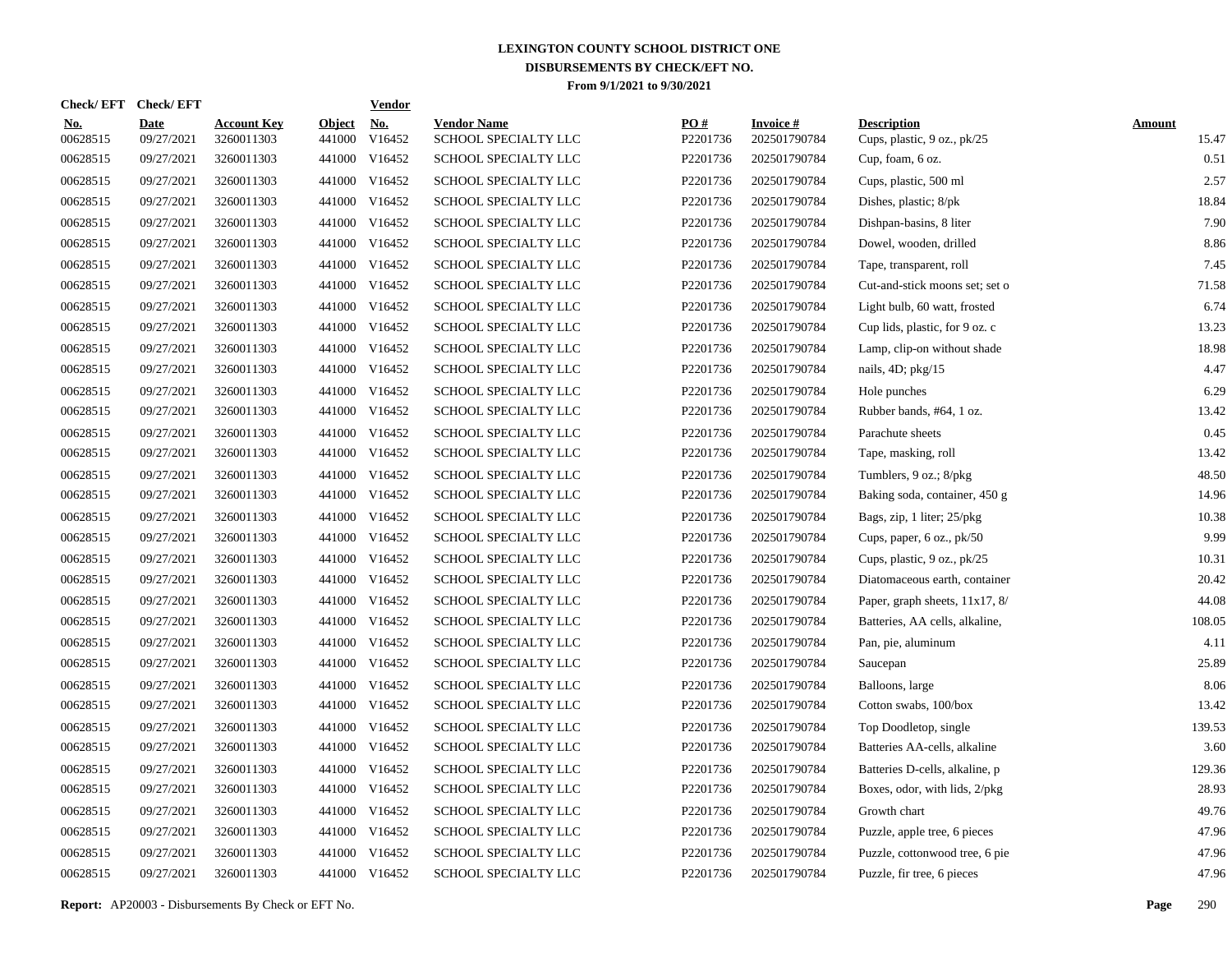| Check/EFT Check/EFT    |                           |                                  |                         | <u>Vendor</u>        |                                            |                 |                                 |                                                    |                        |
|------------------------|---------------------------|----------------------------------|-------------------------|----------------------|--------------------------------------------|-----------------|---------------------------------|----------------------------------------------------|------------------------|
| <u>No.</u><br>00628515 | <b>Date</b><br>09/27/2021 | <b>Account Key</b><br>3260011303 | <b>Object</b><br>441000 | <u>No.</u><br>V16452 | <b>Vendor Name</b><br>SCHOOL SPECIALTY LLC | PQ#<br>P2201736 | <b>Invoice#</b><br>202501790784 | <b>Description</b><br>Puzzle, maple tree, 6 pieces | <b>Amount</b><br>47.96 |
| 00628515               | 09/27/2021                | 3260011303                       | 441000                  | V16452               | SCHOOL SPECIALTY LLC                       | P2201736        | 202501790784                    | Puzzle, oak tree, 6 pieces                         | 47.96                  |
| 00628515               | 09/27/2021                | 3260011303                       |                         | 441000 V16452        | <b>SCHOOL SPECIALTY LLC</b>                | P2201736        | 202501790784                    | Puzzle, palm tree, 6 pieces                        | 47.96                  |
| 00628515               | 09/27/2021                | 3260011303                       |                         | 441000 V16452        | SCHOOL SPECIALTY LLC                       | P2201736        | 202501790784                    | Puzzle, pine tree, 6 pieces                        | 47.96                  |
| 00628515               | 09/27/2021                | 3260011303                       |                         | 441000 V16452        | SCHOOL SPECIALTY LLC                       | P2201736        | 202501790784                    | Puzzle, poplar tree, 6 pieces                      | 47.96                  |
| 00628515               | 09/27/2021                | 3260011303                       |                         | 441000 V16452        | SCHOOL SPECIALTY LLC                       | P2201736        | 202501790784                    | Puzzle, cottonwood tree, 9 pie                     | 47.96                  |
| 00628515               | 09/27/2021                | 3260011303                       |                         | 441000 V16452        | SCHOOL SPECIALTY LLC                       | P2201736        | 202501790784                    | Puzzle, pine tree, 9 pieces                        | 47.96                  |
| 00628515               | 09/27/2021                | 3260011303                       |                         | 441000 V16452        | SCHOOL SPECIALTY LLC                       | P2201736        | 202501790784                    | Cards, leaf silhouettes, big a                     | 137.76                 |
| 00628515               | 09/27/2021                | 3260011303                       |                         | 441000 V16452        | SCHOOL SPECIALTY LLC                       | P2201736        | 202501790784                    | Cards, leaf silhouettes, same                      | 55.05                  |
| 00628515               | 09/27/2021                | 3260011303                       |                         | 441000 V16452        | SCHOOL SPECIALTY LLC                       | P2201736        | 202501790784                    | Cards, leaf silhouettes and ou                     | 132.25                 |
| 00628515               | 09/27/2021                | 3260011303                       |                         | 441000 V16452        | <b>SCHOOL SPECIALTY LLC</b>                | P2201736        | 202501790784                    | Puzzle frames; pkg/10                              | 37.88                  |
| 00628515               | 09/27/2021                | 3260011303                       |                         | 441000 V16452        | SCHOOL SPECIALTY LLC                       | P2201736        | 202501790784                    | Rocks, pumice; 10/pkg                              | 18.39                  |
| 00628515               | 09/27/2021                | 3260011303                       |                         | 441000 V16452        | SCHOOL SPECIALTY LLC                       | P2201736        | 202501790784                    | Leaf silhouettes, green felt,                      | 10.30                  |
| 00628515               | 09/27/2021                | 3260011303                       |                         | 441000 V16452        | SCHOOL SPECIALTY LLC                       | P2201736        | 202501790784                    | Tree truck round, aspen                            | 19.29                  |
| 00628515               | 09/27/2021                | 3260011303                       |                         | 441000 V16452        | SCHOOL SPECIALTY LLC                       | P2201736        | 202501790784                    | Tape, transparent, rolls in di                     | 14.89                  |
| 00628515               | 09/27/2021                | 3260011303                       |                         | 441000 V16452        | SCHOOL SPECIALTY LLC                       | P2201736        | 202501790784                    | Paper plates; 35/pkg                               | 22.92                  |
| 00628515               | 09/27/2021                | 3260011303                       | 441000                  | V16452               | <b>SCHOOL SPECIALTY LLC</b>                | P2201736        | 202501790784                    | Bags, plastic; 24/pkg                              | 18.68                  |
| 00628515               | 09/27/2021                | 3260011303                       |                         | 441000 V16452        | SCHOOL SPECIALTY LLC                       | P2201736        | 202501790784                    | Sandpaper, medium, 3" x 3 5/8"                     | 16.47                  |
| 00628515               | 09/27/2021                | 3260011303                       | 441000                  | V16452               | SCHOOL SPECIALTY LLC                       | P2201736        | 202501790784                    | Sandpaper, fine, 3" x 3 5/8"                       | 15.12                  |
| 00628515               | 09/27/2021                | 3260011303                       |                         | 441000 V16452        | SCHOOL SPECIALTY LLC                       | P2201736        | 202501790784                    | Sandpaper sheets, coarse, #50;                     | 6.43                   |
| 00628515               | 09/27/2021                | 3260011303                       | 441000                  | V16452               | SCHOOL SPECIALTY LLC                       | P2201736        | 202501790784                    | Sandpaper, coarse, 3" x 3 5/8"                     | 17.82                  |
| 00628515               | 09/27/2021                | 3260011303                       |                         | 441000 V16452        | SCHOOL SPECIALTY LLC                       | P2201736        | 202501790784                    | Dishpan-Basin, 8 liter                             | 15.79                  |
| 00628515               | 09/27/2021                | 3260011303                       | 441000                  | V16452               | SCHOOL SPECIALTY LLC                       | P2201736        | 202501790784                    | Rocks, granite, gray                               | 7.68                   |
| 00628515               | 09/27/2021                | 3260011303                       | 441000                  | V16452               | <b>SCHOOL SPECIALTY LLC</b>                | P2201736        | 202501790784                    | Gypsum, 5 pieces                                   | 8.59                   |
| 00628515               | 09/27/2021                | 3260011303                       | 441000                  | V16452               | <b>SCHOOL SPECIALTY LLC</b>                | P2201736        | 202501790784                    | Quartz, 5 pieces                                   | 7.17                   |
| 00628515               | 09/27/2021                | 3260011303                       | 441000                  | V16452               | SCHOOL SPECIALTY LLC                       | P2201736        | 202501790784                    | Calcite, large, 5 pieces                           | 6.96                   |
| 00628515               | 09/27/2021                | 3260011303                       | 441000                  | V16452               | SCHOOL SPECIALTY LLC                       | P2201736        | 202501790784                    | Hornblende, 5/pkg                                  | 6.45                   |
| 00628515               | 09/27/2021                | 3260011303                       | 441000                  | V16452               | SCHOOL SPECIALTY LLC                       | P2201736        | 202501790784                    | Rocks, basalt, 10/pkg                              | 4.52                   |
| 00628515               | 09/27/2021                | 3260011303                       | 441000                  | V16452               | SCHOOL SPECIALTY LLC                       | P2201736        | 202501790784                    | Rock and mineral reference set                     | 17.91                  |
| 00628515               | 09/27/2021                | 3260011303                       | 441000                  | V16452               | SCHOOL SPECIALTY LLC                       | P2201736        | 202501790784                    | Wire stripper                                      | 10.55                  |
| 00628515               | 09/27/2021                | 3260011303                       | 441000                  | V16452               | <b>SCHOOL SPECIALTY LLC</b>                | P2201736        | 202501790784                    | Rocks, sandstone, banded                           | 6.18                   |
| 00628515               | 09/27/2021                | 3260011303                       | 441000                  | V16452               | SCHOOL SPECIALTY LLC                       | P2201736        | 202501790784                    | Balls, table tennis                                | 5.39                   |
| 00628515               | 09/27/2021                | 3260011303                       | 441000                  | V16452               | SCHOOL SPECIALTY LLC                       | P2201736        | 202501790784                    | Batteries, 9V                                      | 11.24                  |
| 00628515               | 09/27/2021                | 3260011303                       | 441000                  | V16452               | SCHOOL SPECIALTY LLC                       | P2201736        | 202501790784                    | Bags, zip, 1 liter; 25/pkg                         | 12.45                  |
| 00628515               | 09/27/2021                | 3260011303                       | 441000                  | V16452               | SCHOOL SPECIALTY LLC                       | P2201736        | 202501790784                    | bags, zip, freezer strength, 4                     | 13.93                  |
| 00628515               | 09/27/2021                | 3260011303                       |                         | 441000 V16452        | SCHOOL SPECIALTY LLC                       | P2201736        | 202501790784                    | Bags, zip, 7 x 12 cm                               | 10.27                  |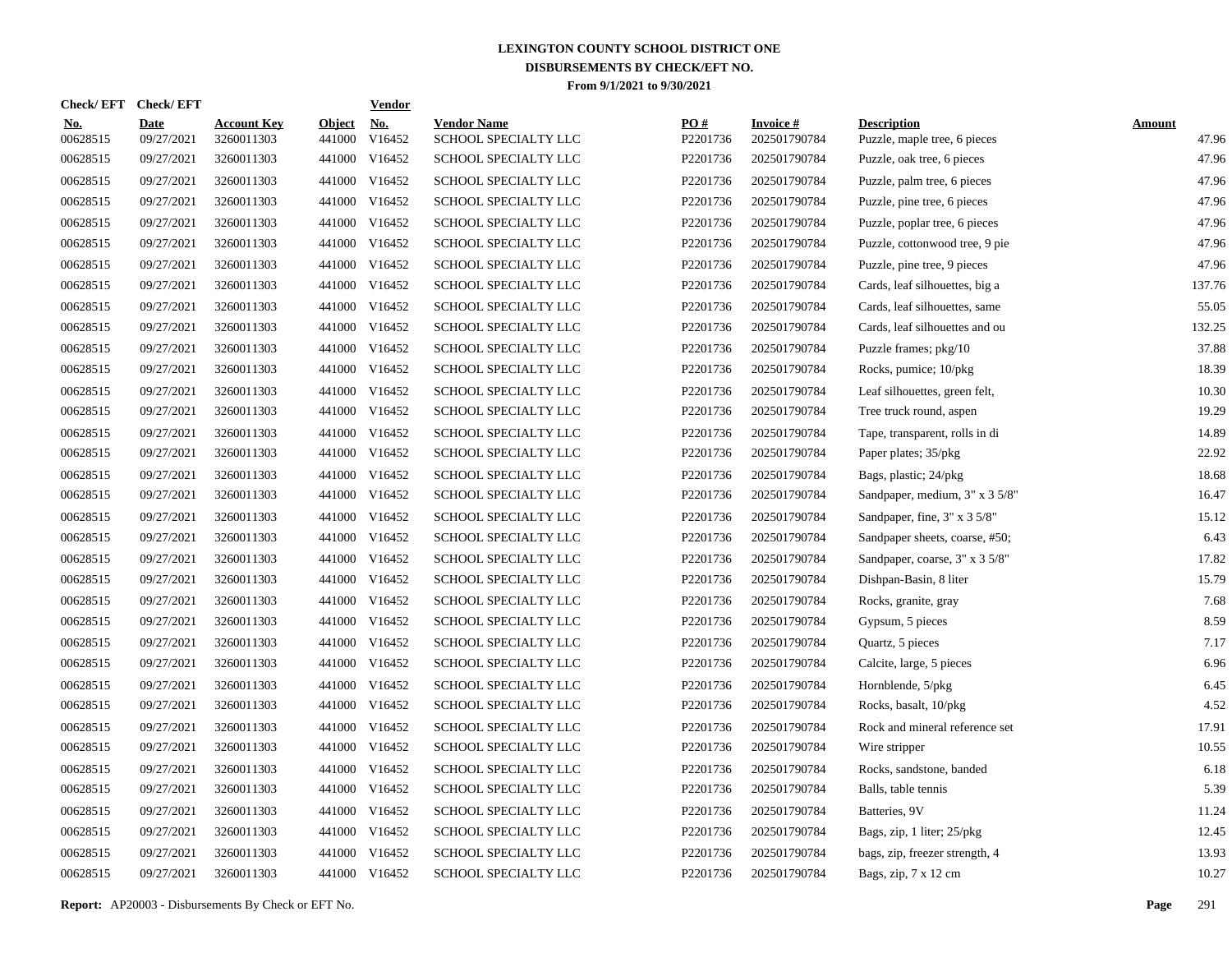| <b>Check/EFT</b>       | <b>Check/EFT</b>          |                                  |                         | <b>Vendor</b>        |                                            |                 |                                 |                                                      |                       |
|------------------------|---------------------------|----------------------------------|-------------------------|----------------------|--------------------------------------------|-----------------|---------------------------------|------------------------------------------------------|-----------------------|
| <u>No.</u><br>00628515 | <b>Date</b><br>09/27/2021 | <b>Account Key</b><br>3260011303 | <b>Object</b><br>441000 | <u>No.</u><br>V16452 | <b>Vendor Name</b><br>SCHOOL SPECIALTY LLC | PO#<br>P2201736 | <b>Invoice#</b><br>202501790784 | <b>Description</b><br>Sandpaper sheets, medium, #80; | <b>Amount</b><br>5.46 |
| 00628515               | 09/27/2021                | 3260011303                       | 441000                  | V16452               | SCHOOL SPECIALTY LLC                       | P2201736        | 202501790784                    | Rocks, tuff; 72/pkg                                  | 9.05                  |
| 00628515               | 09/27/2021                | 3260011303                       | 441000                  | V16452               | SCHOOL SPECIALTY LLC                       | P2201736        | 202501790784                    | Aluminum mini loaf pans                              | 3.02                  |
| 00628515               | 09/27/2021                | 3260011303                       |                         | 441000 V16452        | SCHOOL SPECIALTY LLC                       | P2201736        | 202501790784                    | Rocks, scoria; 72/pkg                                | 8.75                  |
| 00628515               | 09/27/2021                | 3260011303                       |                         | 441000 V16452        | SCHOOL SPECIALTY LLC                       | P2201736        | 202501790784                    | Tape, transparent, rolls                             | 7.45                  |
| 00628515               | 09/27/2021                | 3260011303                       |                         | 441000 V16452        | SCHOOL SPECIALTY LLC                       | P2201736        | 202501790784                    | Flashlight                                           | 13.29                 |
| 00628515               | 09/27/2021                | 3260011303                       |                         | 441000 V16452        | SCHOOL SPECIALTY LLC                       | P2201736        | 202501790784                    | Dishpan-basin, 8 liter                               | 7.90                  |
| 00628515               | 09/27/2021                | 3260011303                       |                         | 441000 V16452        | SCHOOL SPECIALTY LLC                       | P2201736        | 202501790784                    | Tree trunk round, maple                              | 19.29                 |
| 00628515               | 09/27/2021                | 3260011303                       |                         | 441000 V16452        | SCHOOL SPECIALTY LLC                       | P2201736        | 202501790784                    | Cotton balls, pk/100                                 | 6.68                  |
| 00628515               | 09/27/2021                | 3260011303                       |                         | 441000 V16452        | SCHOOL SPECIALTY LLC                       | P2201734        | 202501791073                    | Bags, zip, 1 liter; 25/pkg                           | 12.46                 |
| 00628515               | 09/27/2021                | 3260011303                       |                         | 441000 V16452        | SCHOOL SPECIALTY LLC                       | P2201734        | 202501791073                    | Tape, transparent, roll, 650 i                       | 14.89                 |
| 00628515               | 09/27/2021                | 3260011303                       |                         | 441000 V16452        | SCHOOL SPECIALTY LLC                       | P2201734        | 202501791073                    | Waxed paper, roll                                    | 31.46                 |
| 00628515               | 09/27/2021                | 3260011303                       |                         | 441000 V16452        | SCHOOL SPECIALTY LLC                       | P2201734        | 202501791073                    | Paper plates, 35/pkg                                 | 22.92                 |
| 00628515               | 09/27/2021                | 3260011303                       |                         | 441000 V16452        | SCHOOL SPECIALTY LLC                       | P2201734        | 202501791073                    | Hole punch                                           | 6.29                  |
| 00628515               | 09/27/2021                | 3260011303                       |                         | 441000 V16452        | SCHOOL SPECIALTY LLC                       | P2201734        | 202501791073                    | Tape, masking roll                                   | 26.84                 |
| 00628515               | 09/27/2021                | 3260011303                       |                         | 441000 V16452        | SCHOOL SPECIALTY LLC                       | P2201734        | 202501791073                    | Bulb, lamp, fluorescent cool,                        | 139.57                |
| 00628515               | 09/27/2021                | 3260011303                       |                         | 441000 V16452        | SCHOOL SPECIALTY LLC                       | P2201734        | 202501791073                    | Cups, plastic planter with 2 h                       | 119.06                |
| 00628515               | 09/27/2021                | 3260011303                       |                         | 441000 V16452        | SCHOOL SPECIALTY LLC                       | P2201734        | 202501791073                    | Seeds, Brassica Rapa; pkg of 2                       | 152.76                |
| 00628515               | 09/27/2021                | 3260011303                       |                         | 441000 V16452        | SCHOOL SPECIALTY LLC                       | P2201734        | 202501791073                    | Bags, zip, 4 L; pkg/20                               | 15.65                 |
| 00628515               | 09/27/2021                | 3260011303                       |                         | 441000 V16452        | SCHOOL SPECIALTY LLC                       | P2201734        | 202501791073                    | Bags, zip, 1 liter; 25/pkg                           | 53.97                 |
| 00628515               | 09/27/2021                | 3260011303                       |                         | 441000 V16452        | SCHOOL SPECIALTY LLC                       | P2201734        | 202501791073                    | Whisk broom and dustpan, plast                       | 16.00                 |
| 00628515               | 09/27/2021                | 3260011303                       |                         | 441000 V16452        | SCHOOL SPECIALTY LLC                       | P2201734        | 202501791073                    | Tape, transparent roll                               | 8.69                  |
| 00628515               | 09/27/2021                | 3260011303                       |                         | 441000 V16452        | SCHOOL SPECIALTY LLC                       | P2201734        | 202501791073                    | Sticky notes, 100/pad                                | 30.86                 |
| 00628515               | 09/27/2021                | 3260011303                       |                         | 441000 V16452        | SCHOOL SPECIALTY LLC                       | P2201734        | 202501791073                    | Bags, zip, freezer strength, 4                       | 13.93                 |
| 00628515               | 09/27/2021                | 3260011303                       |                         | 441000 V16452        | SCHOOL SPECIALTY LLC                       | P2201734        | 202501791073                    | Bags, zip, 7 x 12 cm                                 | 10.27                 |
| 00628515               | 09/27/2021                | 3260011303                       |                         | 441000 V16452        | SCHOOL SPECIALTY LLC                       | P2201734        | 202501791073                    | Index cards; $30/\text{pkg}$                         | 34.86                 |
| 00628515               | 09/27/2021                | 3260011303                       |                         | 441000 V16452        | <b>SCHOOL SPECIALTY LLC</b>                | P2201734        | 202501791073                    | Magnet Ring, ceramic                                 | 8.86                  |
| 00628515               | 09/27/2021                | 3260011303                       |                         | 441000 V16452        | SCHOOL SPECIALTY LLC                       | P2201734        | 202501791073                    | Paper, graph sheets; 8/pkg                           | 132.25                |
| 00628515               | 09/27/2021                | 3260011303                       |                         | 441000 V16452        | SCHOOL SPECIALTY LLC                       | P2201734        | 202501791073                    | Ramps, yellow                                        | 60.99                 |
| 00628515               | 09/27/2021                | 3260011303                       |                         | 441000 V16452        | SCHOOL SPECIALTY LLC                       | P2201734        | 202501791073                    | Rubber bands, #33; 50/pkg                            | 15.22                 |
| 00628515               | 09/27/2021                | 3260011303                       |                         | 441000 V16452        | SCHOOL SPECIALTY LLC                       | P2201734        | 202501791073                    | Straws, jumbo, 250/pkg                               | 14.96                 |
| 00628515               | 09/27/2021                | 3260011303                       |                         | 441000 V16452        | SCHOOL SPECIALTY LLC                       | P2201734        | 202501791073                    | Tape, duct, 10 yd roll                               | 3.25                  |
| 00628515               | 09/27/2021                | 3260011303                       |                         | 441000 V16452        | SCHOOL SPECIALTY LLC                       | P2201734        | 202501791073                    | Aluminum foil                                        | 16.63                 |
| 00628515               | 09/27/2021                | 3260011303                       |                         | 441000 V16452        | SCHOOL SPECIALTY LLC                       | P2201734        | 202501791073                    | Batteries, AA, alkaline, 8/pkg                       | 30.01                 |
| 00628515               | 09/27/2021                | 3260011303                       | 441000                  | V16452               | SCHOOL SPECIALTY LLC                       | P2201734        | 202501791073                    | Globe, inflatable, 12"                               | 40.06                 |
| 00628515               | 09/27/2021                | 3260011303                       |                         | 441000 V16452        | SCHOOL SPECIALTY LLC                       | P2201718        | 208128348359                    | Salt, kosher, 310 g/container                        | 5.62                  |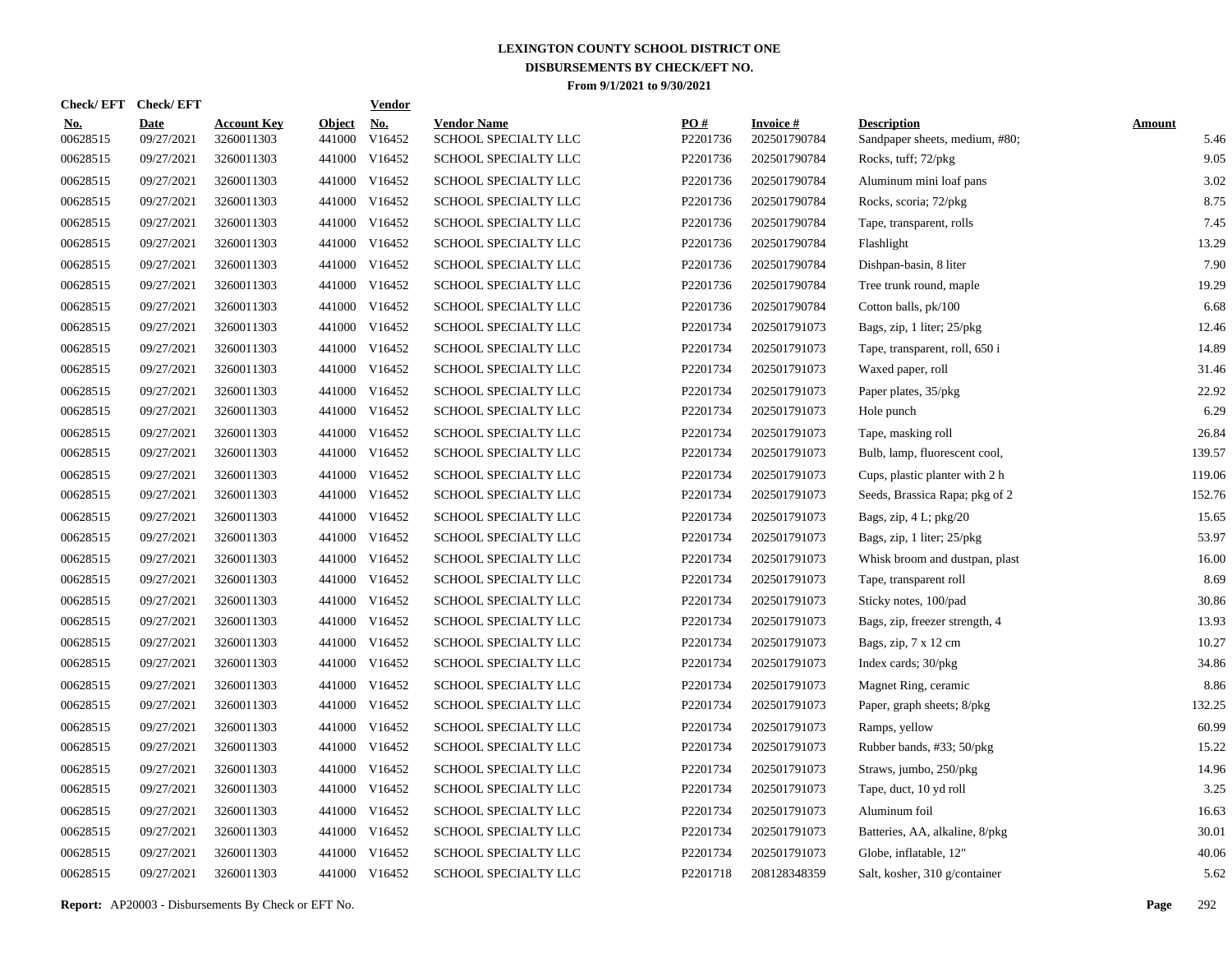| Check/EFT Check/EFT |             |                    |               | <u>Vendor</u>             |                                |          |                             |                                    |               |
|---------------------|-------------|--------------------|---------------|---------------------------|--------------------------------|----------|-----------------------------|------------------------------------|---------------|
| <u>No.</u>          | <b>Date</b> | <b>Account Key</b> | <b>Object</b> | $\underline{\textbf{No}}$ | <b>Vendor Name</b>             | PO#      | <b>Invoice#</b>             | <b>Description</b>                 | <b>Amount</b> |
|                     |             |                    |               |                           |                                |          |                             | <b>Check Total</b>                 | 3,195.80      |
| 00628516            | 09/27/2021  | 7884027043         |               | 466035 V01207             | <b>SHRED WITH US</b>           | P2202573 | 239107                      | On-site sixty-five (65) gallon     | 5.50          |
| 00628516            | 09/27/2021  | 7884027043         |               | 466035 V01207             | <b>SHRED WITH US</b>           | P2202573 | 239107                      | On-site shredding service mini     | 19.99         |
| 00628516            | 09/27/2021  | 7863027022         | 466035        | V01207                    | <b>SHRED WITH US</b>           | P2200632 | 239108                      | On-site shredding service mini     | 19.99         |
| 00628516            | 09/27/2021  | 7863027022         |               | 466035 V01207             | <b>SHRED WITH US</b>           | P2200632 | 239108                      | On-site sixty-five (65) gallon     | 5.50          |
| 00628516            | 09/27/2021  | 7863027014         | 466035        | V01207                    | <b>SHRED WITH US</b>           | P2200705 | 239205                      | <b>Onsite Security Console Fee</b> | 4.50          |
| 00628516            | 09/27/2021  | 7863027014         |               | 466035 V01207             | <b>SHRED WITH US</b>           | P2200705 | 239205                      | <b>Onsite Shredding Service</b>    | 19.99         |
| 00628516            | 09/27/2021  | 1000025204         | 439500        | V01207                    | <b>SHRED WITH US</b>           | P2200913 | 239206                      | ON-SITE 8 (QTY) - 95 GALLON CO     | 52.00         |
| 00628516            | 09/27/2021  | 1000025204         | 439500        | V01207                    | <b>SHRED WITH US</b>           | P2200913 | 239206                      | ON-SITE SHREDDING (PICK-UP) SE     | 19.99         |
| 00628516            | 09/27/2021  | 7863027035         |               | 466035 V01207             | <b>SHRED WITH US</b>           | P2200732 | 239209                      | <b>On-site Security Console</b>    | 4.50          |
| 00628516            | 09/27/2021  | 7863027035         |               | 466035 V01207             | <b>SHRED WITH US</b>           | P2200732 | 239209                      | On-site Shredding Service Mini     | 19.99         |
| 00628516            | 09/27/2021  | 7846027025         | 466035        | V01207                    | <b>SHRED WITH US</b>           | P2201059 | 239214                      | On site shred                      | 6.50          |
| 00628516            | 09/27/2021  | 7846027025         |               | 466035 V01207             | <b>SHRED WITH US</b>           | P2201059 | 239214                      | On site Shred minimum              | 19.99         |
|                     |             |                    |               |                           |                                |          |                             | <b>Check Total</b>                 | 198.44        |
| 00628517            | 09/27/2021  | 7802070030         |               | 466034 V16431             | SIMPSON, TRENT M               |          | BVB - PM.09.21.2 Volleyball |                                    | 60.00         |
|                     |             |                    |               |                           |                                |          |                             | <b>Check Total</b>                 | 60.00         |
| 00628518            | 09/27/2021  | 2710012603         |               | 439500 V10067             | <b>SOLIANT HEALTH INC</b>      | P2202520 | 20213401                    | SPEECH LANGUAGE THERAPY SERVIC     | 1,804.00      |
| 00628518            | 09/27/2021  | 1000012603         |               | 439500 V10067             | <b>SOLIANT HEALTH INC</b>      | P2201516 | 20213402                    | SPEECH LANGUAGE THERAPY SERVIC     | 1,848.00      |
| 00628518            | 09/27/2021  | 2710012503         | 439500        | V10067                    | <b>SOLIANT HEALTH INC</b>      | P2202280 | 20213402                    | SIGN LANGUAGE INTERPRETER - KE     | 1,652.00      |
| 00628518            | 09/27/2021  | 2710012603         |               | 439500 V10067             | <b>SOLIANT HEALTH INC</b>      | P2202520 | 20213402                    | SPEECH LANGUAGE THERAPY SERVIC     | 2,460.00      |
|                     |             |                    |               |                           |                                |          |                             | <b>Check Total</b>                 | 7,764.00      |
| 00628519            | 09/27/2021  | 7802072013         |               | 466034 V15988             | TAYLOR, ZACHARY LEE            |          | JVFB.GI.09.23.21            | Athletic Official                  | 107.90        |
|                     |             |                    |               |                           |                                |          |                             | <b>Check Total</b>                 | 107.90        |
| 00628520            | 09/27/2021  | 1000011346         |               | 436000 V10542             | THE TROPHY & AWARDS CENTER     | P2203323 | 17307                       | Name Plates (4"x0.5" Navy Blue     | 68.48         |
|                     |             |                    |               |                           |                                |          |                             | <b>Check Total</b>                 | 68.48         |
|                     |             |                    |               |                           |                                |          |                             |                                    |               |
| 00628521            | 09/27/2021  | 2042112403         |               | 433200 Exxxxx             | Employee                       |          | 08.09.08.31.21              | <b>Vision Services</b>             | 107.24        |
|                     |             |                    |               |                           |                                |          |                             | <b>Check Total</b>                 | 107.24        |
| 00628522            | 09/27/2021  | 7802070043         |               | 466041 V12911             | VARSITY SPIRIT FASHIONS AND SU | P2200416 | 12845765                    | VASF Boy's MFLEX Bliner            | 72.71         |
| 00628522            | 09/27/2021  | 7802070043         |               | 466041 V12911             | VARSITY SPIRIT FASHIONS AND SU | P2200416 | 12845765                    | 3-Clr Double Arch                  | 32.64         |
|                     |             |                    |               |                           |                                |          |                             |                                    |               |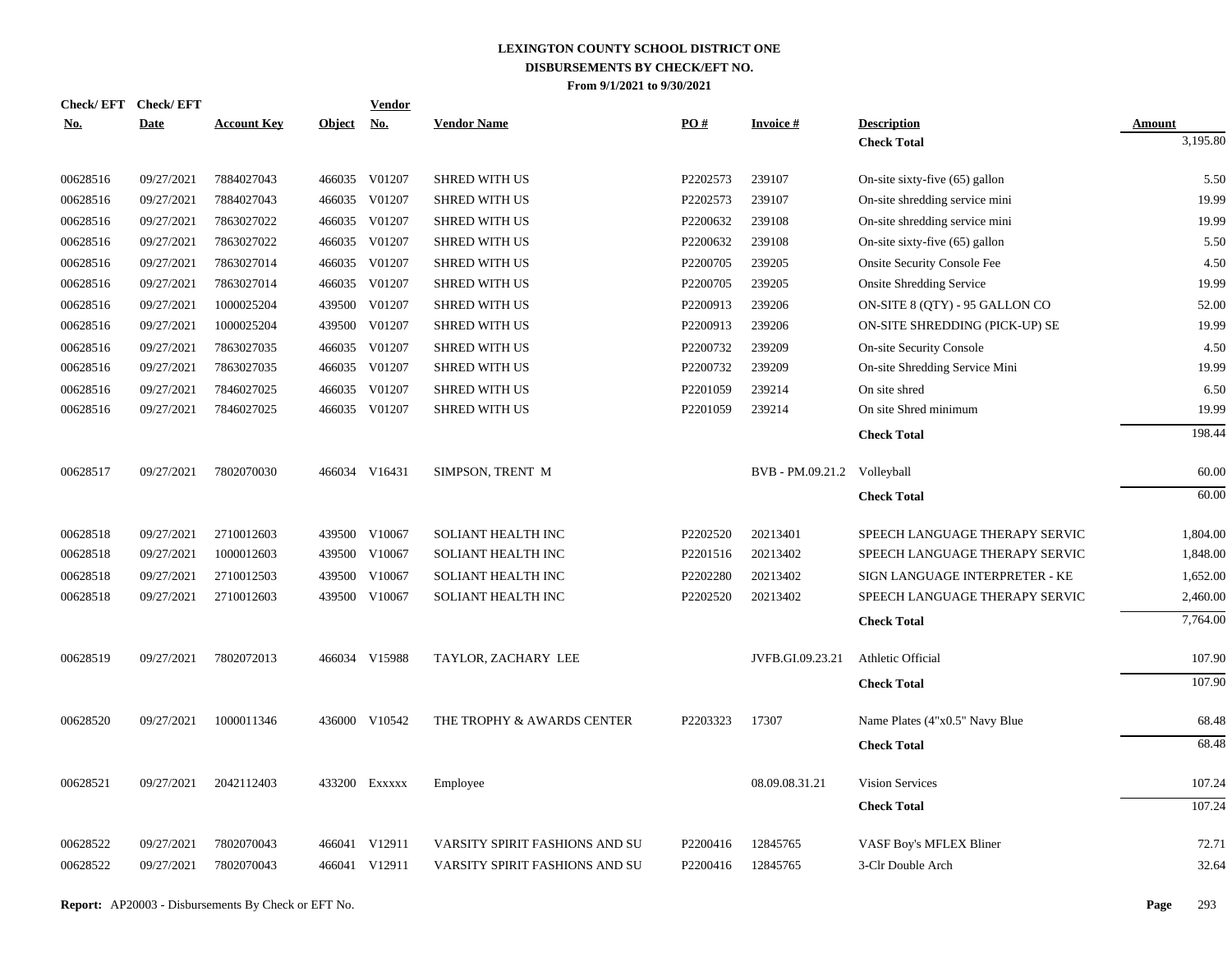| Check/EFT Check/EFT    |                           |                                  |                         | <b>Vendor</b>        |                                                      |                               |                             |                                      |                        |
|------------------------|---------------------------|----------------------------------|-------------------------|----------------------|------------------------------------------------------|-------------------------------|-----------------------------|--------------------------------------|------------------------|
| <u>No.</u><br>00628522 | <b>Date</b><br>09/27/2021 | <b>Account Key</b><br>7802070043 | <b>Object</b><br>466041 | <u>No.</u><br>V12911 | <b>Vendor Name</b><br>VARSITY SPIRIT FASHIONS AND SU | $\underline{PO#}$<br>P2200416 | <b>Invoice#</b><br>12845765 | <b>Description</b><br>VSF Men's Pant | <b>Amount</b><br>70.57 |
| 00628522               | 09/27/2021                | 7802070043                       | 466041                  | V12911               | VARSITY SPIRIT FASHIONS AND SU                       | P2200416                      | 12845765                    | Men's Sublimated Shirt               | 35.26                  |
| 00628522               | 09/27/2021                | 7802070043                       | 466041                  | V12911               | VARSITY SPIRIT FASHIONS AND SU                       | P2200416                      | 12845765                    | <b>VSF Men's Pant</b>                | 70.57                  |
| 00628522               | 09/27/2021                | 7802070043                       |                         | 466041 V12911        | VARSITY SPIRIT FASHIONS AND SU                       | P2200416                      | 12845765                    | VSF Men's Shirt                      | 78.06                  |
| 00628522               | 09/27/2021                | 7802070043                       |                         | 466041 V12911        | VARSITY SPIRIT FASHIONS AND SU                       | P2200416                      | 12845765                    | 3 Clr Interlocking Letter            | 16.05                  |
| 00628522               | 09/27/2021                | 7802070043                       |                         | 466041 V12911        | VARSITY SPIRIT FASHIONS AND SU                       | P2200416                      | 12845765                    | VSF Men's Short                      | 62.01                  |
| 00628522               | 09/27/2021                | 7802070043                       |                         | 466041 V12911        | VARSITY SPIRIT FASHIONS AND SU                       | P2200416                      | 12845765                    | Jacket                               | 295.32                 |
| 00628522               | 09/27/2021                | 7802070043                       |                         | 466041 V12911        | VARSITY SPIRIT FASHIONS AND SU                       | P2200416                      | 12845765                    | Individual Name Monogram WHT         | 57.78                  |
| 00628522               | 09/27/2021                | 7802070043                       |                         | 466041 V12911        | VARSITY SPIRIT FASHIONS AND SU                       | P2200416                      | 12845765                    | Custom Lettering - Youth             | 70.30                  |
| 00628522               | 09/27/2021                | 7892027043                       |                         | 466041 V12911        | VARSITY SPIRIT FASHIONS AND SU                       | P2200416                      | 12845765                    | Sub Campwear Tank                    | 913.65                 |
| 00628522               | 09/27/2021                | 7892027043                       |                         | 466041 V12911        | VARSITY SPIRIT FASHIONS AND SU                       | P2200416                      | 12845765                    | Varsity Racer Tank/Min 6             | 488.49                 |
| 00628522               | 09/27/2021                | 7892027043                       |                         | 466041 V12911        | VARSITY SPIRIT FASHIONS AND SU                       | P2200416                      | 12845765                    | Sublim Camp Bra/Qty Price            | 829.00                 |
| 00628522               | 09/27/2021                | 7892027043                       |                         | 466041 V12911        | VARSITY SPIRIT FASHIONS AND SU                       | P2200416                      | 12845765                    | MotionFLEX Short-Stock               | 467.37                 |
| 00628522               | 09/27/2021                | 7892027043                       |                         | 466041 V12911        | VARSITY SPIRIT FASHIONS AND SU                       | P2200416                      | 12845765                    | Sublim Short/Qty Price               | 892.85                 |
| 00628522               | 09/27/2021                | 7892027043                       |                         | 466041 V12911        | VARSITY SPIRIT FASHIONS AND SU                       | P2200416                      | 12845765                    | Boy Cut Brief                        | 298.53                 |
| 00628522               | 09/27/2021                | 7892027043                       |                         | 466041 V12911        | VARSITY SPIRIT FASHIONS AND SU                       | P2200416                      | 12845765                    | Varsity Ascend Black                 | 2,824.80               |
| 00628522               | 09/27/2021                | 7892027043                       |                         | 466041 V12911        | VARSITY SPIRIT FASHIONS AND SU                       | P2200416                      | 12845765                    | Varsity Rise                         | 1,483.02               |
| 00628522               | 09/27/2021                | 7892027043                       |                         | 466041 V12911        | VARSITY SPIRIT FASHIONS AND SU                       | P2200416                      | 12845765                    | 3" Ribbon Bow with Tails             | 28.73                  |
| 00628522               | 09/27/2021                | 7892027043                       |                         | 466041 V12911        | VARSITY SPIRIT FASHIONS AND SU                       | P2200416                      | 12845765                    | 3" Ribbon Bow with Tails             | 28.73                  |
| 00628522               | 09/27/2021                | 7892027043                       |                         | 466041 V12911        | VARSITY SPIRIT FASHIONS AND SU                       | P2200416                      | 12845765                    | 3" Ribbon Bow with Tails             | 28.73                  |
| 00628522               | 09/27/2021                | 7892027043                       |                         | 466041 V12911        | VARSITY SPIRIT FASHIONS AND SU                       | P2200416                      | 12845765                    | 3" Ribbon Bow with Tails             | 28.73                  |
| 00628522               | 09/27/2021                | 7892027043                       |                         | 466041 V12911        | VARSITY SPIRIT FASHIONS AND SU                       | P2200416                      | 12845765                    | Ribbon Bow/Qty Pr                    | 47.99                  |
| 00628522               | 09/27/2021                | 7892027043                       |                         | 466041 V12911        | VARSITY SPIRIT FASHIONS AND SU                       | P2200416                      | 12845765                    | VSF Stock Bra Top                    | 596.91                 |
| 00628522               | 09/27/2021                | 7892027043                       |                         | 466041 V12911        | VARSITY SPIRIT FASHIONS AND SU                       | P2200416                      | 12845765                    | VSF Stock Bra Top                    | 596.91                 |
| 00628522               | 09/27/2021                | 7892027043                       |                         | 466041 V12911        | VARSITY SPIRIT FASHIONS AND SU                       | P2200416                      | 12845765                    | MotionFLEX Short-Stock               | 524.78                 |
| 00628522               | 09/27/2021                | 7892027043                       |                         | 466041 V12911        | VARSITY SPIRIT FASHIONS AND SU                       | P2200416                      | 12845765                    | 4 Inch Vinyl/Met. Mix Pom            | 250.11                 |
| 00628522               | 09/27/2021                | 7892027043                       |                         | 466041 V12911        | VARSITY SPIRIT FASHIONS AND SU                       | P2200416                      | 12845765                    | 4 Inch Vinyl/Met. Mix Pom            | 250.11                 |
| 00628522               | 09/27/2021                | 7892027043                       |                         | 466041 V12911        | VARSITY SPIRIT FASHIONS AND SU                       | P2200416                      | 12845765                    | Jacket                               | 738.30                 |
| 00628522               | 09/27/2021                | 7892027043                       |                         | 466041 V12911        | VARSITY SPIRIT FASHIONS AND SU                       | P2200416                      | 12845765                    | Individual Name Monogram - WHT       | 144.45                 |
| 00628522               | 09/27/2021                | 7892027043                       |                         | 466041 V12911        | VARSITY SPIRIT FASHIONS AND SU                       | P2200416                      | 12845765                    | Custom Lettering - Women's MIG       | 175.75                 |
| 00628522               | 09/27/2021                | 7892027043                       |                         | 466041 V12911        | VARSITY SPIRIT FASHIONS AND SU                       | P2200416                      | 12845765                    | Shipping                             | 913.25                 |
|                        |                           |                                  |                         |                      |                                                      |                               |                             | <b>Check Total</b>                   | 13,412.46              |
| 00628523               | 09/27/2021                | 2170412703                       |                         | 434500 V13982        | VOYAGER SOPRIS LEARNING                              | P2202031                      | 4114437                     | TransMath ed. Level 3 Expressi       | 1,658.50               |
| 00628523               | 09/27/2021                | 2170412703                       | 434500                  | V13982               | VOYAGER SOPRIS LEARNING                              | P2202031                      | 4114437                     | TransMath 3rd ed. Level 2 Maki       | 1,712.00               |
| 00628523               | 09/27/2021                | 2170412703                       |                         | 434500 V13982        | VOYAGER SOPRIS LEARNING                              | P2202031                      | 4114437                     | TransMath 3rd ed. Level 1 Deve       | 1,712.00               |
|                        |                           |                                  |                         |                      |                                                      |                               |                             |                                      |                        |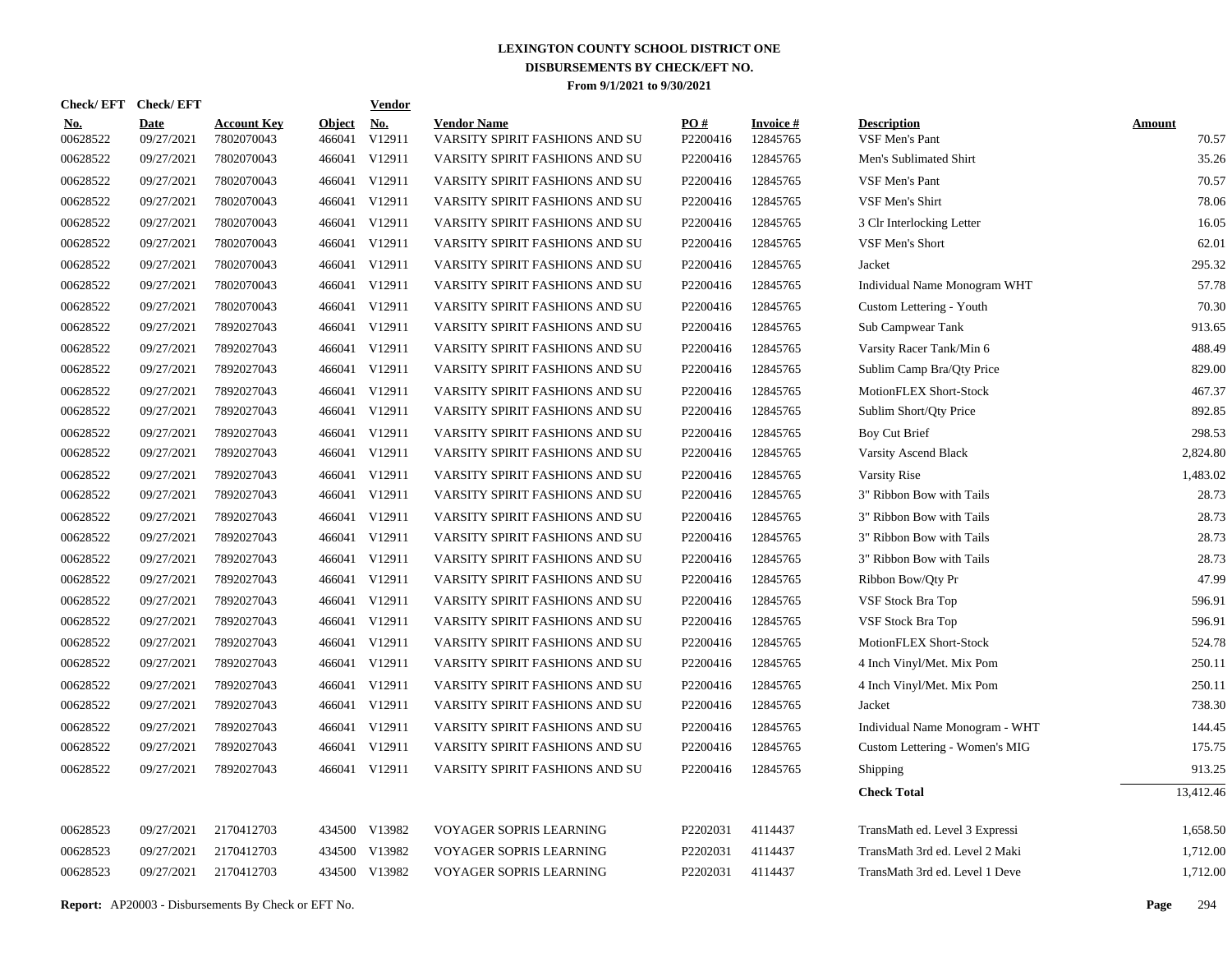|                        | Check/EFT Check/EFT       |                                  |                         | <b>Vendor</b>        |                                               |                 |                               |                                                      |                            |
|------------------------|---------------------------|----------------------------------|-------------------------|----------------------|-----------------------------------------------|-----------------|-------------------------------|------------------------------------------------------|----------------------------|
| <u>No.</u><br>00628523 | <b>Date</b><br>09/27/2021 | <b>Account Key</b><br>2170412703 | <b>Object</b><br>434500 | <u>No.</u><br>V13982 | <b>Vendor Name</b><br>VOYAGER SOPRIS LEARNING | PO#<br>P2202030 | <b>Invoice#</b><br>4145291    | <b>Description</b><br>Language! Live Digital Only St | <b>Amount</b><br>11,363.40 |
|                        |                           |                                  |                         |                      |                                               |                 |                               | <b>Check Total</b>                                   | 16,445.90                  |
| 00628524               | 09/27/2021                | 3260011303                       |                         | 441000 V14086        | WARDS NATURAL SCIENCE EST LLC                 | P2203135        | 8806072540                    | Magnet, bar, ceramic with mark                       | 124.12                     |
|                        |                           |                                  |                         |                      |                                               |                 |                               | <b>Check Total</b>                                   | 124.12                     |
| 00628525               | 09/27/2021                | 7802080046                       |                         | 466034 V02727        | WEEKS, MELISSA                                |                 | VB.BMS.09.23.21               | Official                                             | 60.00                      |
|                        |                           |                                  |                         |                      |                                               |                 |                               | <b>Check Total</b>                                   | 60.00                      |
| 00628526               | 09/27/2021                | 7802088026                       |                         | 466034 V15964        | WOOLEY, MICHAEL CRAIG                         |                 | FB.WKM.09.22.21 FB WKM vs LMS |                                                      | 75.00                      |
|                        |                           |                                  |                         |                      |                                               |                 |                               | <b>Check Total</b>                                   | 75.00                      |
| 00628527               | 09/27/2021                | 7834027015                       |                         | 466031 V00699        | <b>CHAPIN HIGH SCHOOL</b>                     | P2203476        | P2203476.PHS                  | <b>DISTRICT 3 RALLY</b>                              | 340.00                     |
| 00628527               | 09/27/2021                | 7887084015                       |                         | 466064 V00699        | <b>CHAPIN HIGH SCHOOL</b>                     | P2203478        | P2203478.PHS                  | LAKE MURRARY CHEER INVITATIONA                       | 65.00                      |
|                        |                           |                                  |                         |                      |                                               |                 |                               | <b>Check Total</b>                                   | 405.00                     |
| 00628528               | 09/27/2021                | 7887084015                       |                         | 466064 V00653        | DUTCH FORK HIGH SCHOOL                        | P2203474        | P2203474.PHS                  | SILVER FOX CHEERLEADING INVITA                       | 65.00                      |
|                        |                           |                                  |                         |                      |                                               |                 |                               | <b>Check Total</b>                                   | 65.00                      |
| 00628529               | 09/27/2021                | 7863027023                       |                         | 466099 V00580        | LEXINGTON COUNTY CHRONICLE AND                | P2203554        | P2203554.ADM                  | 2 YEARS SUBSCRIPTION                                 | 85.00                      |
|                        |                           |                                  |                         |                      |                                               |                 |                               | <b>Check Total</b>                                   | 85.00                      |
| 00628530               | 09/27/2021                | 2042222303                       |                         | 433200 EXXXXX        | Employee                                      |                 | 09.14.21                      | Deliver curriculum to GES                            | 16.80                      |
|                        |                           |                                  |                         |                      |                                               |                 |                               | <b>Check Total</b>                                   | 16.80                      |
| 00628531               | 09/27/2021                | 7706027046                       |                         | 466090 V15934        |                                               | P2203409        | P2203409.BMS                  | Check #1527                                          | 20.00                      |
| 00628531               | 09/27/2021                | 7706027046                       |                         | 466090 V15934        |                                               | P2203409        | P2203409.BMS                  | Check #1552                                          | 20.00                      |
| 00628531               | 09/27/2021                | 7725019046                       |                         | 466090 V15934        |                                               | P2203409        | P2203409.BMS                  | Check #1763                                          | 80.00                      |
| 00628531               | 09/27/2021                | 7802080046                       |                         | 466090 V15934        |                                               | P2203409        | P2203409.BMS                  | Check #1757                                          | 60.00                      |
| 00628531               | 09/27/2021                | 7802080046                       |                         | 466090 V15934        |                                               | P2203409        | P2203409.BMS                  | Check #1758                                          | 60.00                      |
| 00628531               | 09/27/2021                | 7802080046                       | 466090                  | V15934               |                                               | P2203409        | P2203409.BMS                  | Check #1759                                          | 60.00                      |
| 00628531               | 09/27/2021                | 7809027046                       |                         | 466069 V15934        |                                               | P2203409        | P2203409.BMS                  | Check #1760                                          | 99.19                      |
|                        |                           |                                  |                         |                      |                                               |                 |                               | <b>Check Total</b>                                   | 399.19                     |
| 00628532               | 09/27/2021                | 7725019044                       |                         | 466090 V11827        |                                               | P2203567        | P2203567.RBH                  |                                                      | 79.00                      |
| 00628532               | 09/27/2021                | 7725019044                       |                         | 466090 V11827        |                                               | P2203567        | P2203567.RBH                  |                                                      | 79.00                      |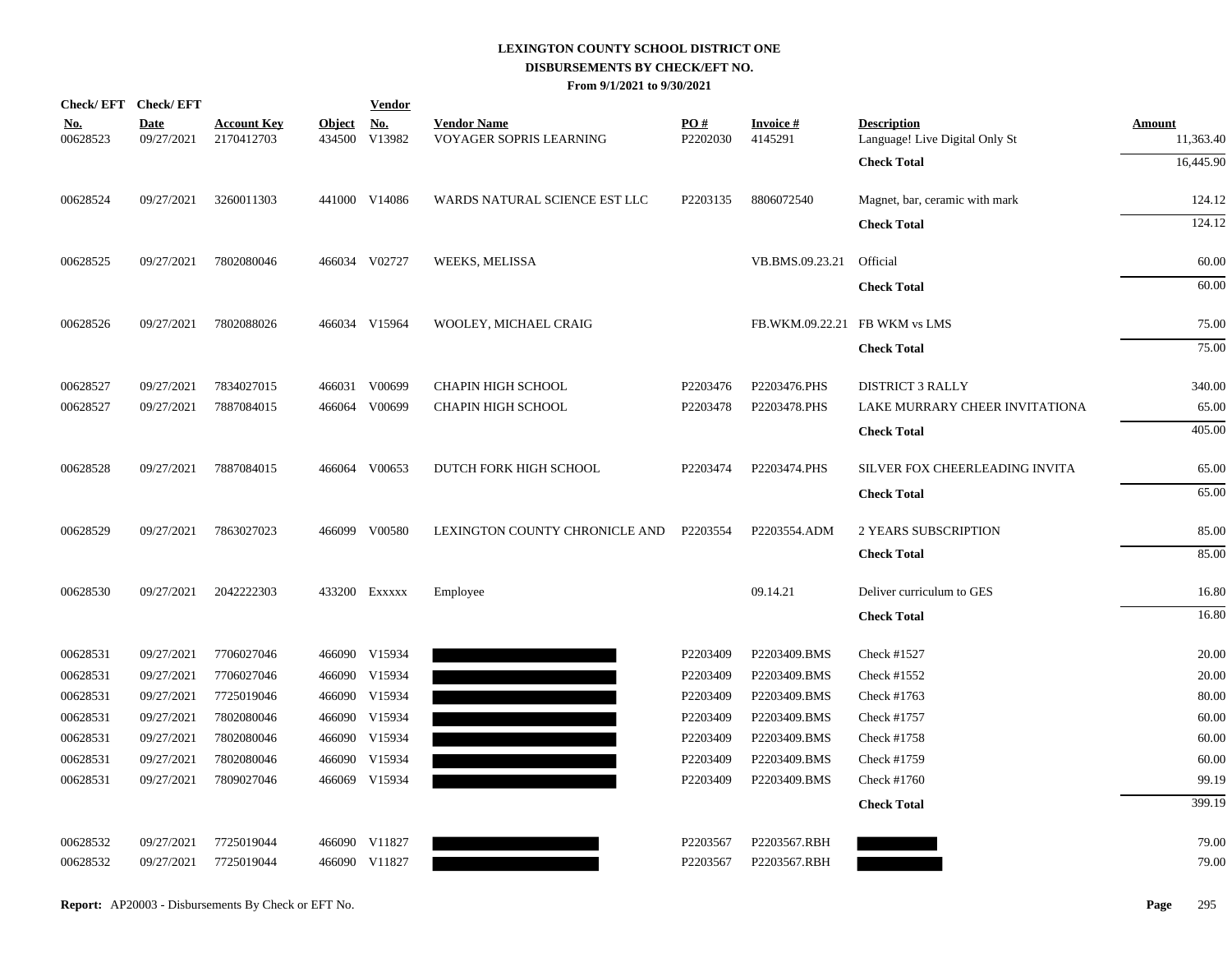| <b>Check/EFT</b>       | <b>Check/EFT</b>          |                                  |                         | <b>Vendor</b> |                                |                 |                                 |                                             |                         |
|------------------------|---------------------------|----------------------------------|-------------------------|---------------|--------------------------------|-----------------|---------------------------------|---------------------------------------------|-------------------------|
| <u>No.</u><br>00628532 | <b>Date</b><br>09/27/2021 | <b>Account Key</b><br>7743019044 | <b>Object</b><br>466090 | No.<br>V11827 | <b>Vendor Name</b>             | PO#<br>P2203567 | <b>Invoice#</b><br>P2203567.RBH | <b>Description</b><br><b>RBHS</b> Cafeteria | <b>Amount</b><br>932.00 |
| 00628532               | 09/27/2021                | 7743019044                       | 466090                  | V11827        |                                | P2203567        | P2203567.RBH                    | Parent/Guardians- Multiple                  | 1,817.00                |
| 00628532               | 09/27/2021                | 7802070044                       |                         | 466090 V11827 |                                | P2203567        | P2203567.RBH                    |                                             | 250.00                  |
| 00628532               | 09/27/2021                | 7802070044                       |                         | 466090 V11827 |                                | P2203567        | P2203567.RBH                    |                                             | 75.00                   |
| 00628532               | 09/27/2021                | 7860527044                       |                         | 466099 V11827 |                                | P2203567        | P2203567.RBH                    |                                             | 250.00                  |
| 00628532               | 09/27/2021                | 7914027044                       |                         | 466090 V11827 |                                | P2203567        | P2203567.RBH                    |                                             | 80.00                   |
|                        |                           |                                  |                         |               |                                |                 |                                 |                                             |                         |
|                        |                           |                                  |                         |               |                                |                 |                                 | <b>Check Total</b>                          | 3,562.00                |
| 00628533               | 09/28/2021                | 1000026693                       |                         | 433200 Exxxxx | Employee                       |                 | 08.03.09.23.21                  | In District Job Responsibiliti              | 250.60                  |
|                        |                           |                                  |                         |               |                                |                 |                                 | <b>Check Total</b>                          | 250.60                  |
| 00628534               | 09/28/2021                | 1000025424                       |                         | 441020 V13769 | <b>BARRS RECREATION LLC</b>    | P2203002        | 72994                           | Burke Freedom Inclusive Swing               | 727.97                  |
| 00628534               | 09/28/2021                | 1000025424                       |                         | 441020 V13769 | <b>BARRS RECREATION LLC</b>    | P2203002        | 72994                           | Freight                                     | 402.35                  |
|                        |                           |                                  |                         |               |                                |                 |                                 | <b>Check Total</b>                          | 1,130.32                |
|                        |                           |                                  |                         |               |                                |                 |                                 |                                             |                         |
| 00628535               | 09/28/2021                | 7887072044                       |                         | 466034 V02867 | <b>BLAND, CHAUNTEL</b>         |                 |                                 | VFBALL/NWESTE VFBALL VS NWESTERN            | 118.60                  |
|                        |                           |                                  |                         |               |                                |                 |                                 | <b>Check Total</b>                          | 118.60                  |
| 00628536               | 09/28/2021                | 7802072015                       |                         | 466034 V02754 | BLEDSOE, CARROLL W             |                 | VFB.PE.9.24.21                  | Official                                    | 94.20                   |
|                        |                           |                                  |                         |               |                                |                 |                                 | <b>Check Total</b>                          | 94.20                   |
| 00628537               | 09/28/2021                | 1000011142                       |                         | 441000 V13041 | BLICK ART MATERIALS LLC        | P2201382        | 6770666                         | Gorilla Glue                                | 28.18                   |
| 00628537               | 09/28/2021                | 1000011411                       |                         | 441000 V13041 | BLICK ART MATERIALS LLC        | P2202990        | 7137220                         | Montana Black Spray Paint - Ba              | 15.67                   |
| 00628537               | 09/28/2021                | 1000011411                       |                         | 441000 V13041 | BLICK ART MATERIALS LLC        | P2202990        | 7137220                         | Prismacolor Premier Colorless               | 42.89                   |
| 00628537               | 09/28/2021                | 1000011411                       |                         | 441000 V13041 | BLICK ART MATERIALS LLC        | P2202990        | 7137220                         | Soft-Kut Printing Blocks, 4 X               | 306.62                  |
| 00628537               | 09/28/2021                | 1000011411                       |                         | 441000 V13041 | BLICK ART MATERIALS LLC        | P2203457        | 7143152                         | Blick Drafting Tape, 1"                     | 48.19                   |
| 00628537               | 09/28/2021                | 1000011411                       |                         | 441000 V13041 | BLICK ART MATERIALS LLC        | P2203457        | 7143152                         | Mod Podge Half Gallon - Gloss               | 21.75                   |
| 00628537               | 09/28/2021                | 1000011411                       |                         | 441000 V13041 | BLICK ART MATERIALS LLC        | P2203457        | 7143152                         | Mod Podge Gallon - Matte                    | 28.17                   |
| 00628537               | 09/28/2021                | 1000011411                       |                         | 441000 V13041 | BLICK ART MATERIALS LLC        | P2203457        | 7143152                         | X-Acto Standard Blades - 100 p              | 43.35                   |
| 00628537               | 09/28/2021                | 1000011411                       |                         | 441000 V13041 | BLICK ART MATERIALS LLC        | P2203457        | 7143152                         | <b>Blick Scholastic Wonder White</b>        | 97.07                   |
|                        |                           |                                  |                         |               |                                |                 |                                 | <b>Check Total</b>                          | 631.89                  |
| 00628538               | 09/28/2021                | 7802072015                       |                         | 466034 V02979 | BOATWRIGHT, ALAN               |                 | VFB.PE.9.24.21                  | Official                                    | 135.60                  |
|                        |                           |                                  |                         |               |                                |                 |                                 | <b>Check Total</b>                          | 135.60                  |
| 00628539               | 09/28/2021                | 7802088030                       |                         | 466034 V02883 | <b>BOLAR, FRANKLIN MURRELL</b> |                 | BFB-PM.09.23.21                 | Football                                    | 65.00                   |
|                        |                           |                                  |                         |               |                                |                 |                                 |                                             |                         |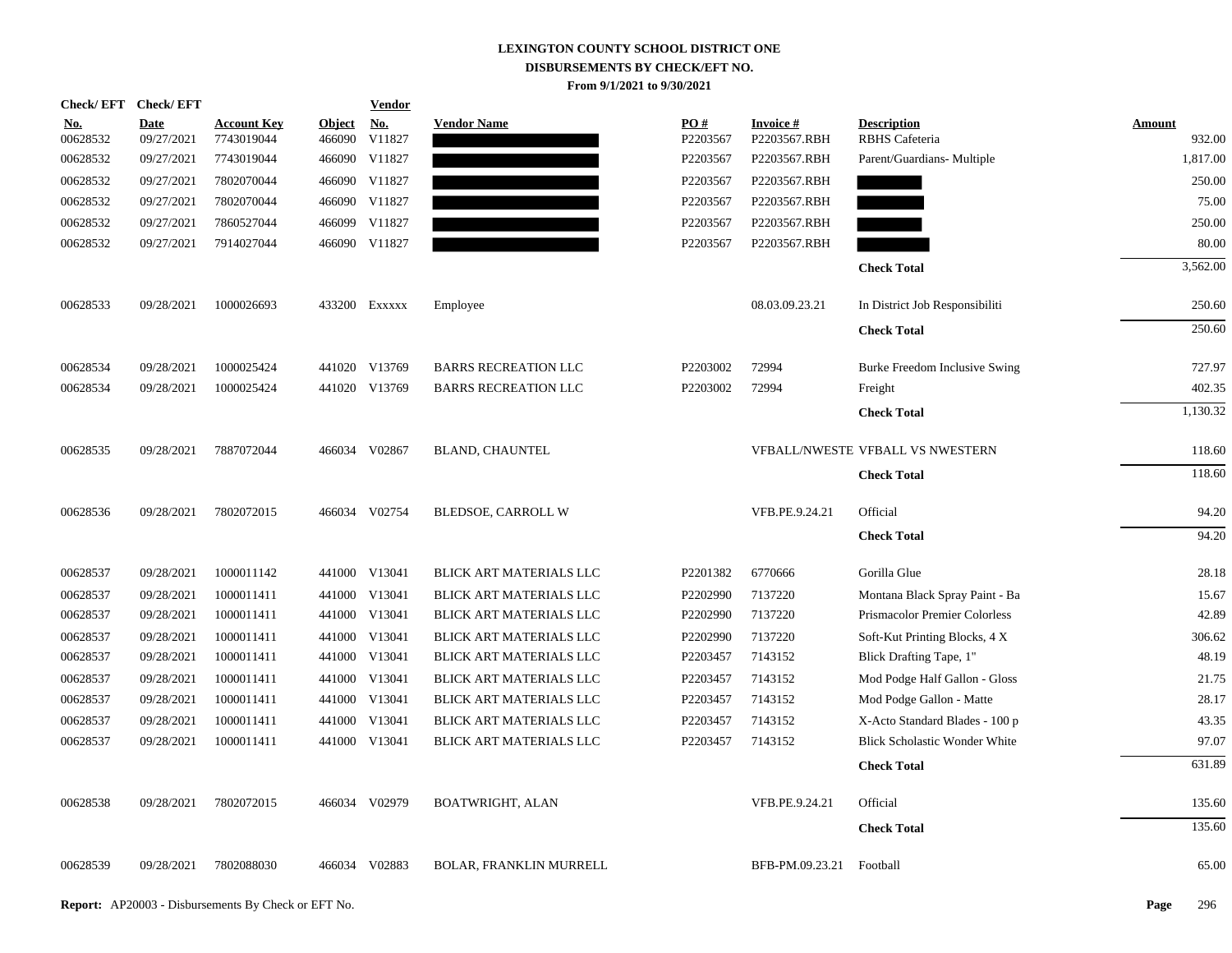|                        | Check/EFT Check/EFT       |                                                            |                         | <b>Vendor</b>        |                                               |          |                                             |                                                 |                        |
|------------------------|---------------------------|------------------------------------------------------------|-------------------------|----------------------|-----------------------------------------------|----------|---------------------------------------------|-------------------------------------------------|------------------------|
| <u>No.</u><br>00628539 | <b>Date</b><br>09/28/2021 | <b>Account Key</b><br>7802080043                           | <b>Object</b><br>466034 | <u>No.</u><br>V02883 | <b>Vendor Name</b><br>BOLAR, FRANKLIN MURRELL | PO#      | <b>Invoice#</b><br>VB.MGM.09.16.21 Official | <b>Description</b>                              | <b>Amount</b><br>85.00 |
|                        |                           |                                                            |                         |                      |                                               |          |                                             | <b>Check Total</b>                              | 150.00                 |
| 00628540               | 09/28/2021                | 7802080044                                                 |                         | 466034 V11742        | <b>BROWN, LINDA M</b>                         |          |                                             | VBALL/LEX/9/14/2 VBALL VS LEXINGTON             | 112.10                 |
|                        |                           |                                                            |                         |                      |                                               |          |                                             | <b>Check Total</b>                              | 112.10                 |
| 00628541               | 09/28/2021                | 7802072015                                                 |                         | 466034 V10552        | BRUNSON, RAYMOND                              |          | VFB.PE.9.24.21                              | Official                                        | 111.30                 |
|                        |                           |                                                            |                         |                      |                                               |          |                                             | <b>Check Total</b>                              | 111.30                 |
| 00628542               | 09/28/2021                | 7750027020                                                 |                         | 466041 V13255        | <b>BSN SPORTS</b>                             | P2203538 | 913861478                                   | MAC rubber BBall official Blue                  | 128.29                 |
| 00628542               | 09/28/2021                | 7750027020                                                 |                         | 466041 V13255        | <b>BSN SPORTS</b>                             | P2203538 | 913861478                                   | MAC rubber BBALL official GREE                  | 128.29                 |
| 00628542               | 09/28/2021                | 7750027020                                                 |                         | 466041 V13255        | <b>BSN SPORTS</b>                             | P2203538 | 913861478                                   | Freight                                         | 13.62                  |
|                        |                           |                                                            |                         |                      |                                               |          |                                             | <b>Check Total</b>                              | 270.20                 |
| 00628543               | 09/28/2021                | 7887072044                                                 |                         | 466034 V12663        | <b>BURKHART, FRANK</b>                        |          |                                             | VFBALL/LAUREN VFBALL VS LAURENS                 | 162.70                 |
|                        |                           |                                                            |                         |                      |                                               |          |                                             | <b>Check Total</b>                              | 162.70                 |
| 00628544               | 09/28/2021                | 5708025393                                                 |                         | 444510 V01145        | <b>CAMCOR</b>                                 | P2203480 | 2517618                                     | <b>DUKANE 150 PORTABLE ARTICULATI</b>           | 3,338.40               |
|                        |                           |                                                            |                         |                      |                                               |          |                                             | <b>Check Total</b>                              | 3,338.40               |
| 00628545               | 09/28/2021                | 7802080044                                                 |                         | 466034 V14628        | CHAMBERS, OLIVIA OLAWSKY                      |          |                                             | VBALL/LEX/9/14/2 VBALL VS LEXINGTON             | 34.00                  |
|                        |                           |                                                            |                         |                      |                                               |          |                                             | <b>Check Total</b>                              | 34.00                  |
| 00628546               | 09/28/2021                | 1000022403                                                 |                         | 436000 V01803        | COMPUTER DESIGN CONSULTING SER                | P2203178 | 15328                                       | Printing, Don't Give Up On Thi                  | 29.96                  |
|                        |                           |                                                            |                         |                      |                                               |          |                                             | <b>Check Total</b>                              | 29.96                  |
| 00628547               | 09/28/2021                | 5708025311                                                 |                         | 452000 V00823        | CONTRACT CONSTRUCTION INC                     | P2107921 | 1.P2107921                                  | LHS - GMP - Future Ready Power                  | 49,829.51              |
| 00628547               | 09/28/2021                | 5742025342                                                 |                         | 453000 V00823        | CONTRACT CONSTRUCTION INC                     | P2202618 | 1.P2202618                                  | MGES - GMP - Sidewalk                           | 5,042.67               |
| 00628547               | 09/28/2021                | 5708025343                                                 |                         | 452000 V00823        | CONTRACT CONSTRUCTION INC                     | P2111686 | 2.P2111686                                  | MGMS - GMP - Power & Data Pand                  | 6,459.85               |
|                        |                           |                                                            |                         |                      |                                               |          |                                             | <b>Check Total</b>                              | 61,332.03              |
| 00628548               | 09/28/2021                | 7946027013                                                 |                         | 466041 V12401        | CREATIVE COSTUMING AND DESIGNS                | P2201815 | 114455                                      | 561-B: One Piece Tight Leg Uni                  | 2,093.00               |
| 00628548               | 09/28/2021                | 7946027013                                                 |                         | 466041 V12401        | CREATIVE COSTUMING AND DESIGNS                | P2201815 | 114455                                      | Credit - Deposit made by the                    | $-250.00$              |
| 00628548               | 09/28/2021                | 7946027013                                                 |                         | 466041 V12401        | CREATIVE COSTUMING AND DESIGNS                | P2201815 | 114455                                      | Shipping Charge                                 | 55.00                  |
|                        |                           |                                                            |                         |                      |                                               |          |                                             | <b>Check Total</b>                              | 1,898.00               |
| 00628549               | 09/28/2021                | 7802070027                                                 |                         | 466034 V13332        | DAWKINS, JEREMY ALAN                          |          |                                             | BJFB.WK.9.21.202 B Team vs Blythewood/JV vs Lan | 98.00                  |
|                        |                           | <b>Report:</b> AP20003 - Disbursements By Check or EFT No. |                         |                      |                                               |          |                                             |                                                 | 297<br>Page            |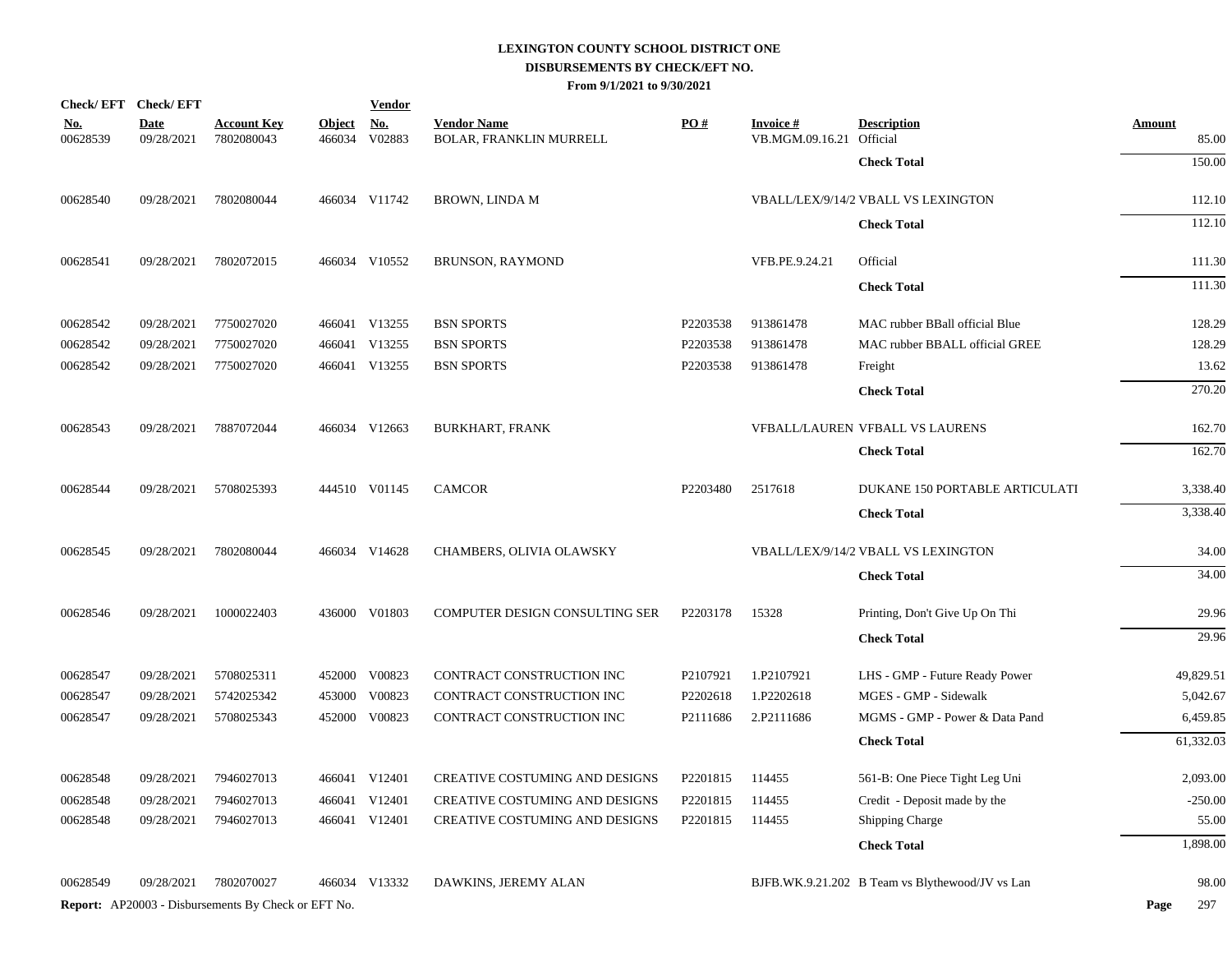| No.      | Check/EFT Check/EFT<br><b>Date</b> | <b>Account Key</b> | <b>Object</b> | <b>Vendor</b><br><u>No.</u> | <b>Vendor Name</b>           | PO#                  | <b>Invoice#</b>           | <b>Description</b>                    | Amount     |
|----------|------------------------------------|--------------------|---------------|-----------------------------|------------------------------|----------------------|---------------------------|---------------------------------------|------------|
|          |                                    |                    |               |                             |                              |                      |                           | <b>Check Total</b>                    | 98.00      |
| 00628550 | 09/28/2021                         | 5731025331         |               | 452000 V16655               | <b>DENNIS CORPORATION</b>    | P <sub>2201767</sub> | 0016033                   | Ch 1 & 17 Inspections - LMES D        | 1,700.00   |
| 00628550 | 09/28/2021                         | 5731025331         |               | 452000 V16655               | DENNIS CORPORATION           | P2201767             | 0016128                   | Ch 1 & 17 Inspections - LMES D        | 1,472.50   |
| 00628550 | 09/28/2021                         | 5731025331         |               | 452000 V16655               | DENNIS CORPORATION           | P2201767             | 0016183                   | Ch 1 & 17 Inspections - LMES D        | 699.50     |
|          |                                    |                    |               |                             |                              |                      |                           | <b>Check Total</b>                    | 3,872.00   |
| 00628551 | 09/28/2021                         | 1000023101         |               | 431900 V00859               | DUFF FREEMAN LYON LLC        |                      | 16866                     | <b>Legal Services</b>                 | 7,303.89   |
|          |                                    |                    |               |                             |                              |                      |                           | <b>Check Total</b>                    | 7,303.89   |
| 00628552 | 09/28/2021                         | 7802072011         |               | 466034 V02969               | DUVALL, CHUCK                |                      | VFB.LHS.09.24.24 Official |                                       | 115.00     |
|          |                                    |                    |               |                             |                              |                      |                           | <b>Check Total</b>                    | 115.00     |
| 00628553 | 09/28/2021                         | 5737025337         |               | 452000 V12190               | <b>EDCON INC</b>             | P <sub>2200765</sub> | 1.P2200765                | CSMS - GMP                            | 179,840.16 |
|          |                                    |                    |               |                             |                              |                      |                           | <b>Check Total</b>                    | 179,840.16 |
| 00628554 | 09/28/2021                         | 1000026608         |               | 441000 V00898               | <b>FEDEX</b>                 |                      | 7-506-83097               | <b>FedEx Services</b>                 | 270.00     |
|          |                                    |                    |               |                             |                              |                      |                           | <b>Check Total</b>                    | 270.00     |
| 00628555 | 09/28/2021                         | 1000022235         |               | 443000 V12185               | FOLLETT SCHOOL SOLUTIONS INC | P2200653             | 320154F                   | 153 (166) Books (List Number 8        | 334.30     |
|          |                                    |                    |               |                             |                              |                      |                           | <b>Check Total</b>                    | 334.30     |
| 00628556 | 09/28/2021                         | 1000011320         |               | 441000 V00549               | FORMS AND SUPPLY INC (FSI)   | P2201920             | 5862986-2                 | Cardinal Xtralife ClearVue Loc        | 11.00      |
| 00628556 | 09/28/2021                         | 2010011203         | 441000        | V00549                      | FORMS AND SUPPLY INC (FSI)   | P2202201             | 5869756-1                 | Pre-sharpened Tiaconderoga Pen        | 21.25      |
| 00628556 | 09/28/2021                         | 7743019042         |               | 466041 V00549               | FORMS AND SUPPLY INC (FSI)   | P2202328             | 5872601-2                 | Ticonderoga Presharpened No 2         | 106.25     |
| 00628556 | 09/28/2021                         | 1000021219         | 441000        | V00549                      | FORMS AND SUPPLY INC (FSI)   | P2203042             | 5893635-3                 | BE GEL QUICK DRY 0.5 RETRACTAB        | 25.00      |
| 00628556 | 09/28/2021                         | 1000011238         |               | 441000 V00549               | FORMS AND SUPPLY INC (FSI)   | P2203154             | 5898412-1                 | <b>BIC WiteOut Quick Dry Correcti</b> | 7.81       |
| 00628556 | 09/28/2021                         | 2042221303         | 441000        | V00549                      | FORMS AND SUPPLY INC (FSI)   | P2203317             | 5902730-0                 | <b>Bostitch PowerCrown Premium St</b> | 12.20      |
| 00628556 | 09/28/2021                         | 2042221303         |               | 441000 V00549               | FORMS AND SUPPLY INC (FSI)   | P2203317             | 5902730-1                 | SHARPIE COLOR BURST ULTRA FINE        | 39.73      |
| 00628556 | 09/28/2021                         | 1000011331         | 441000        | V00549                      | FORMS AND SUPPLY INC (FSI)   | P2203353             | 5903536-0                 | <b>Business Source Standard Book</b>  | 31.50      |
| 00628556 | 09/28/2021                         | 1000011331         |               | 441000 V00549               | FORMS AND SUPPLY INC (FSI)   | P2203353             | 5903536-0                 | Oxford Printable Index Card G         | 25.89      |
| 00628556 | 09/28/2021                         | 1000011331         | 441000        | V00549                      | FORMS AND SUPPLY INC (FSI)   | P2203353             | 5903536-0                 | Business Source Ruled White In        | 3.32       |
| 00628556 | 09/28/2021                         | 1000011331         |               | 441000 V00549               | FORMS AND SUPPLY INC (FSI)   | P2203353             | 5903536-0                 | Business Source Plain Index Ca        | 10.97      |
| 00628556 | 09/28/2021                         | 1000011331         | 441000        | V00549                      | FORMS AND SUPPLY INC (FSI)   | P2203353             | 5903536-0                 | Business Source Plain Index Ca        | 11.66      |
| 00628556 | 09/28/2021                         | 1000011331         | 441000        | V00549                      | FORMS AND SUPPLY INC (FSI)   | P2203353             | 5903536-0                 | Averyreg Diamond Clear MultiPa        | 53.29      |
| 00628556 | 09/28/2021                         | 1000011325         |               | 441000 V00549               | FORMS AND SUPPLY INC (FSI)   | P2203354             | 5903540-0                 | MasterVision Maya Dry Erase Bo        | 28.05      |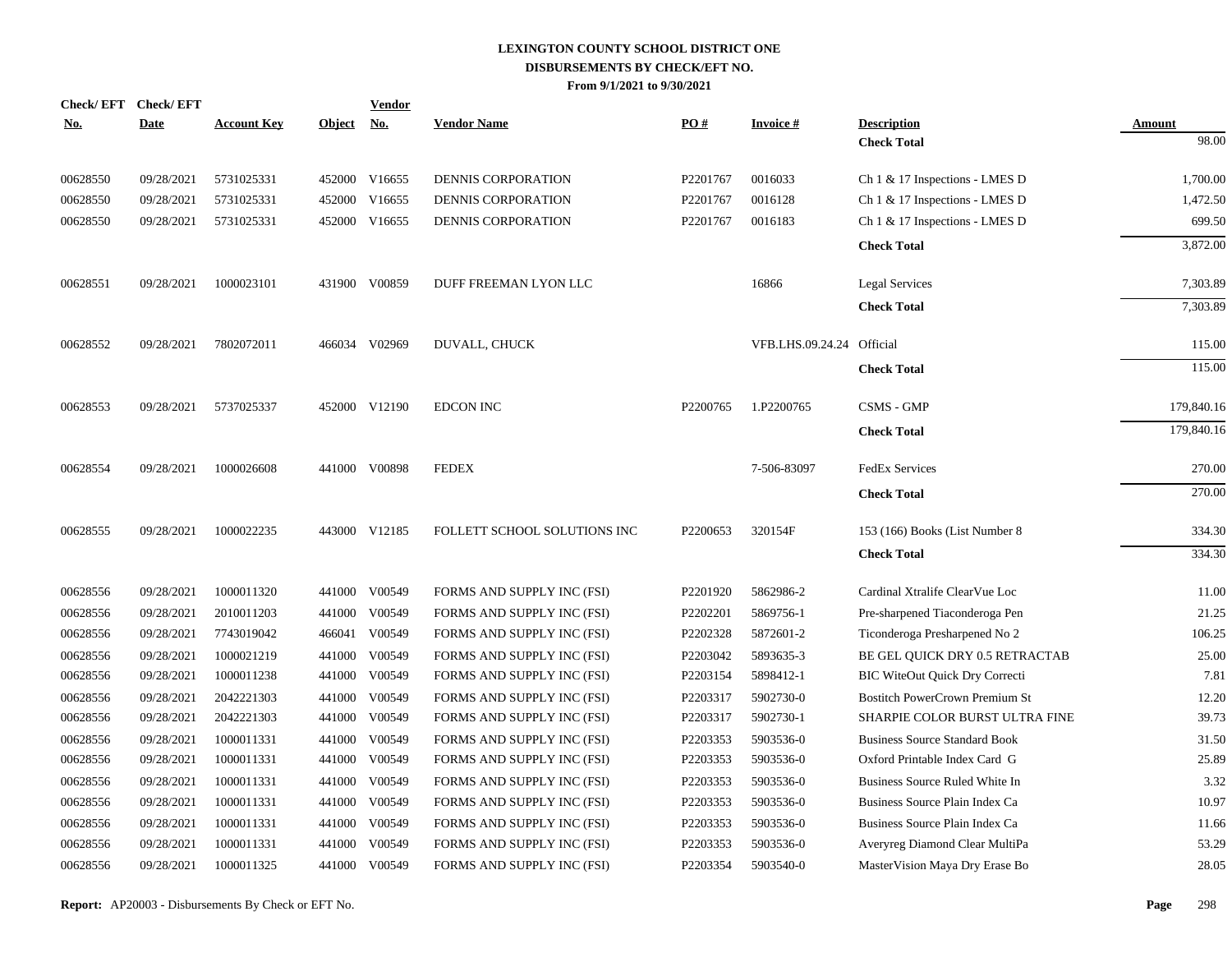| Check/ EFT             | <b>Check/EFT</b>          |                                  |                         | <b>Vendor</b>        |                                                  |                 |                              |                                                             |                        |
|------------------------|---------------------------|----------------------------------|-------------------------|----------------------|--------------------------------------------------|-----------------|------------------------------|-------------------------------------------------------------|------------------------|
| <u>No.</u><br>00628556 | <b>Date</b><br>09/28/2021 | <b>Account Key</b><br>1000011325 | <b>Object</b><br>441000 | <u>No.</u><br>V00549 | <b>Vendor Name</b><br>FORMS AND SUPPLY INC (FSI) | PQ#<br>P2203354 | <b>Invoice#</b><br>5903540-0 | <b>Description</b><br><b>BIC Clic Stic Retractable Ball</b> | <b>Amount</b><br>37.66 |
| 00628556               | 09/28/2021                | 1000011325                       | 441000                  | V00549               | FORMS AND SUPPLY INC (FSI)                       | P2203354        | 5903540-0                    | Business Source 13 Tab Cut Let                              | 36.17                  |
| 00628556               | 09/28/2021                | 1000011325                       | 441000                  | V00549               | FORMS AND SUPPLY INC (FSI)                       | P2203354        | 5903540-0                    | 3M Assorted Flag Combo Pack 3                               | 18.28                  |
| 00628556               | 09/28/2021                | 1000011325                       | 441000                  | V00549               | FORMS AND SUPPLY INC (FSI)                       | P2203354        | 5903540-0                    | Averyreg Easy Peelreg Address                               | 18.75                  |
| 00628556               | 09/28/2021                | 1000011325                       | 441000                  | V00549               | FORMS AND SUPPLY INC (FSI)                       | P2203354        | 5903540-0                    | Verbatim 32GB Store n Go V3 US                              | 23.11                  |
| 00628556               | 09/28/2021                | 1000011325                       | 441000                  | V00549               | FORMS AND SUPPLY INC (FSI)                       | P2203354        | 5903540-0                    | Quality Park High Bulk 10x13 K                              | 40.02                  |
| 00628556               | 09/28/2021                | 1000011325                       | 441000                  | V00549               | FORMS AND SUPPLY INC (FSI)                       | P2203354        | 5903540-0                    | Quality Park High Bulk 9x12 Kr                              | 33.21                  |
| 00628556               | 09/28/2021                | 1000011325                       | 441000                  | V00549               | FORMS AND SUPPLY INC (FSI)                       | P2203354        | 5903540-0                    | Pendaflex 13 Tab Cut Letter Re                              | 38.31                  |
| 00628556               | 09/28/2021                | 1000011325                       | 441000                  | V00549               | FORMS AND SUPPLY INC (FSI)                       | P2203354        | 5903540-0                    | Pendaflex Essentials 15 Tab Cu                              | 51.70                  |
| 00628556               | 09/28/2021                | 1000011325                       | 441000                  | V00549               | FORMS AND SUPPLY INC (FSI)                       | P2203354        | 5903540-0                    | <b>Business Source Foldback Binde</b>                       | 6.16                   |
| 00628556               | 09/28/2021                | 1000011325                       | 441000                  | V00549               | FORMS AND SUPPLY INC (FSI)                       | P2203354        | 5903540-0                    | OIC Giant Paper Clips Giant                                 | 6.29                   |
| 00628556               | 09/28/2021                | 1000011325                       | 441000                  | V00549               | FORMS AND SUPPLY INC (FSI)                       | P2203354        | 5903540-0                    | <b>Business Source Transparent Pl</b>                       | 3.49                   |
| 00628556               | 09/28/2021                | 1000011325                       | 441000                  | V00549               | FORMS AND SUPPLY INC (FSI)                       | P2203354        | 5903540-0                    | <b>Business Source Transparent Pl</b>                       | 6.98                   |
| 00628556               | 09/28/2021                | 1000011325                       | 441000                  | V00549               | FORMS AND SUPPLY INC (FSI)                       | P2203354        | 5903540-0                    | Rayovac Ultra Pro Alka AAA24 B                              | 13.15                  |
| 00628556               | 09/28/2021                | 1000011325                       | 441000                  | V00549               | FORMS AND SUPPLY INC (FSI)                       | P2203354        | 5903540-0                    | Rayovac Ultra Pro Alka AA48 Ba                              | 51.32                  |
| 00628556               | 09/28/2021                | 1000011320                       | 441000                  | V00549               | FORMS AND SUPPLY INC (FSI)                       | P2203355        | 5903541-0                    | uniball 207 Gel Impact Bold P                               | 44.14                  |
| 00628556               | 09/28/2021                | 1000011346                       | 441000                  | V00549               | FORMS AND SUPPLY INC (FSI)                       | P2203357        | 5903774-0                    | Neenah Astrobrights Paper                                   | 63.29                  |
| 00628556               | 09/28/2021                | 1000011346                       | 441000                  | V00549               | FORMS AND SUPPLY INC (FSI)                       | P2203357        | 5903774-1                    | Multipurpose Copy Paper, 20#,                               | 2,567.14               |
| 00628556               | 09/28/2021                | 2042222303                       | 441000                  | V00549               | FORMS AND SUPPLY INC (FSI)                       | P2203360        | 5903777-0                    | Quality Park Redi-Strip Kraft                               | 123.99                 |
| 00628556               | 09/28/2021                | 2042222303                       | 441000                  | V00549               | FORMS AND SUPPLY INC (FSI)                       | P2203360        | 5903777-0                    | Business Source Colored Fold-b                              | 28.18                  |
| 00628556               | 09/28/2021                | 2042222303                       | 441000                  | V00549               | FORMS AND SUPPLY INC (FSI)                       | P2203360        | 5903777-0                    | Quality Park Tyvek Plain Expan                              | 106.89                 |
| 00628556               | 09/28/2021                | 2042222303                       | 441000                  | V00549               | FORMS AND SUPPLY INC (FSI)                       | P2203360        | 5903777-0                    | Pentel EnerGel RTX Liquid Gel                               | 11.43                  |
| 00628556               | 09/28/2021                | 2042222303                       | 441000                  | V00549               | FORMS AND SUPPLY INC (FSI)                       | P2203360        | 5903777-0                    | Pentel EnerGel RTX Liquid Gel                               | 22.47                  |
| 00628556               | 09/28/2021                | 2042222303                       | 441000                  | V00549               | FORMS AND SUPPLY INC (FSI)                       | P2203360        | 5903777-0                    | Post-it Page Markers                                        | 8.82                   |
| 00628556               | 09/28/2021                | 1000021107                       | 441000                  | V00549               | FORMS AND SUPPLY INC (FSI)                       | P2203404        | 5904242-0                    | AVERY REMOVALBE FILE FOLDER LA                              | 29.81                  |
| 00628556               | 09/28/2021                | 1000023331                       |                         | 441000 V00549        | FORMS AND SUPPLY INC (FSI)                       | P2203421        | 5904406-0                    | Falcon DustOff Compressed Gas                               | 15.08                  |
| 00628556               | 09/28/2021                | 1000023331                       | 441000                  | V00549               | FORMS AND SUPPLY INC (FSI)                       | P2203421        | 5904406-0                    | Lysol Disinfecting Wipes in Fl                              | 6.41                   |
| 00628556               | 09/28/2021                | 1000011242                       | 441000                  | V00549               | FORMS AND SUPPLY INC (FSI)                       | P2203422        | 5904410-0                    | Averyreg Easy Peel White Shipp                              | 210.94                 |
| 00628556               | 09/28/2021                | 1000011242                       | 441000                  | V00549               | FORMS AND SUPPLY INC (FSI)                       | P2203422        | 5904410-0                    | Paper Mate Flair Point Guard F                              | 26.39                  |
| 00628556               | 09/28/2021                | 1000011242                       | 441000                  | V00549               | FORMS AND SUPPLY INC (FSI)                       | P2203422        | 5904410-0                    | Paper Mate Flair Point Guard F                              | 36.68                  |
| 00628556               | 09/28/2021                | 1000011242                       | 441000                  | V00549               | FORMS AND SUPPLY INC (FSI)                       | P2203422        | 5904410-0                    | Astrobrights Inkjet Laser Prin                              | 30.43                  |
| 00628556               | 09/28/2021                | 1000011242                       | 441000                  | V00549               | FORMS AND SUPPLY INC (FSI)                       | P2203422        | 5904410-0                    | Neenah Card Stock Bright Whit                               | 22.26                  |
| 00628556               | 09/28/2021                | 1000011242                       | 441000                  | V00549               | FORMS AND SUPPLY INC (FSI)                       | P2203422        | 5904410-0                    | Quality Park Gummed Kraft Clas                              | 55.73                  |
| 00628556               | 09/28/2021                | 1000011242                       | 441000                  | V00549               | FORMS AND SUPPLY INC (FSI)                       | P2203422        | 5904410-0                    | Quality Park High Bulk 10x13 K                              | 30.01                  |
| 00628556               | 09/28/2021                | 1000021107                       |                         | 441000 V00549        | FORMS AND SUPPLY INC (FSI)                       | P2203420        | 5904491-0                    | business source nickel plated                               | 0.51                   |
|                        |                           |                                  |                         |                      |                                                  |                 |                              |                                                             |                        |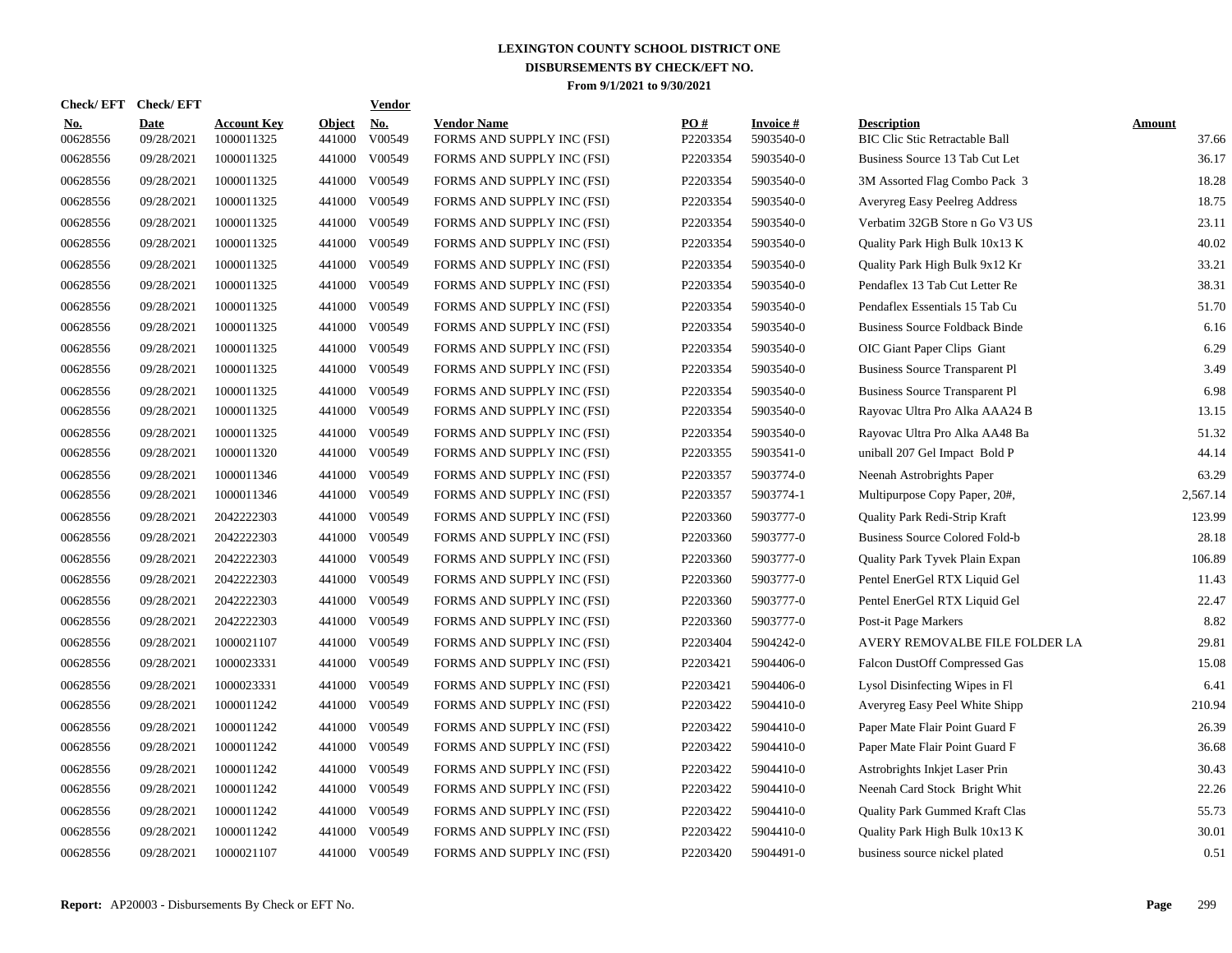| <b>Check/EFT</b> | <b>Check/EFT</b> |                    |               | <b>Vendor</b> |                       |          |                           |                                                 |               |
|------------------|------------------|--------------------|---------------|---------------|-----------------------|----------|---------------------------|-------------------------------------------------|---------------|
| <u>No.</u>       | <b>Date</b>      | <b>Account Key</b> | <b>Object</b> | <u>No.</u>    | <b>Vendor Name</b>    | PO#      | <b>Invoice#</b>           | <b>Description</b>                              | <b>Amount</b> |
|                  |                  |                    |               |               |                       |          |                           | <b>Check Total</b>                              | 4,213.12      |
| 00628557         | 09/28/2021       | 6000025620         |               | 433200 Exxxxx | Employee              |          | 08.19.08.31.21            | <b>Banking Duties</b>                           | 9.91          |
|                  |                  |                    |               |               |                       |          |                           | <b>Check Total</b>                              | 9.91          |
| 00628558         | 09/28/2021       | 1000023319         |               | 433200 Exxxxx | Employee              |          | 08.09.08.31.21            | Split resource position                         | 116.48        |
|                  |                  |                    |               |               |                       |          |                           | <b>Check Total</b>                              | 116.48        |
| 00628559         | 09/28/2021       | 2042221303         |               | 441000 V02048 | <b>GROVE MEDICAL</b>  | P2203216 | 6142048                   | <b>GLOVES MEDIUM</b>                            | 26.91         |
| 00628559         | 09/28/2021       | 2042221303         |               | 441000 V02048 | <b>GROVE MEDICAL</b>  | P2203216 | 6142048                   | <b>GLVOES LARGE</b>                             | 26.90         |
| 00628559         | 09/28/2021       | 2042221303         |               | 441000 V02048 | <b>GROVE MEDICAL</b>  | P2203216 | 6142048                   | WIPES SOFT PACK                                 | 79.45         |
| 00628559         | 09/28/2021       | 2042221303         |               | 441000 V02048 | <b>GROVE MEDICAL</b>  | P2203216 | 6142048                   | <b>KLEENEX TISSUE</b>                           | 72.80         |
| 00628559         | 09/28/2021       | 2042221303         |               | 441000 V02048 | <b>GROVE MEDICAL</b>  | P2203216 | 6142048                   | <b>FLEXIBLE STRAWS</b>                          | 2.82          |
| 00628559         | 09/28/2021       | 2042221303         |               | 441000 V02048 | <b>GROVE MEDICAL</b>  | P2203216 | 6142048                   | <b>HAND SANITIZER</b>                           | 37.09         |
|                  |                  |                    |               |               |                       |          |                           | <b>Check Total</b>                              | 245.97        |
| 00628560         | 09/28/2021       | 7802072011         |               | 466034 V10616 | HARLEY, JOHN H        |          | VFB.LHS.09.24.24 Official |                                                 | 133.90        |
|                  |                  |                    |               |               |                       |          |                           | <b>Check Total</b>                              | 133.90        |
| 00628561         | 09/28/2021       | 3971011303         |               | 441000 V12508 | <b>HEINEMANN</b>      | P2203166 | 7373676                   | Serravallo/Reading Strategies                   | 219.02        |
| 00628561         | 09/28/2021       | 3971011303         |               | 441000 V12508 | <b>HEINEMANN</b>      | P2203166 | 7373676                   | Serravallo/Understanding texts                  | 183.02        |
| 00628561         | 09/28/2021       | 3971011303         |               | 441000 V12508 | <b>HEINEMANN</b>      | P2203166 | 7373676                   | Serravallo/Writing Strategies                   | 228.00        |
| 00628561         | 09/28/2021       | 3971011303         |               | 441000 V12508 | <b>HEINEMANN</b>      | P2203166 | 7373676                   | Shipping                                        | 62.98         |
|                  |                  |                    |               |               |                       |          |                           | <b>Check Total</b>                              | 693.02        |
| 00628562         | 09/28/2021       | 7887072044         |               | 466034 V02932 | HIGHTOWER, JOSEPH     |          |                           | VFBALL/NWESTE VFBALL VS NWESTERN                | 115.00        |
|                  |                  |                    |               |               |                       |          |                           | <b>Check Total</b>                              | 115.00        |
| 00628563         | 09/28/2021       | 7802070027         |               | 466034 V13987 | HILPISCH, BRIAN L     |          |                           | BJFB.WK.9.21.202 B Team vs Blythewood/JV vs Lan | 117.80        |
|                  |                  |                    |               |               |                       |          |                           | <b>Check Total</b>                              | 117.80        |
| 00628564         | 09/28/2021       | 7802080046         |               | 466034 V16870 | HOLDERNESS, RICHARD H |          | VB.BMS.09.21.21           | Official                                        | 60.00         |
| 00628564         | 09/28/2021       | 7802080020         |               | 466034 V16870 | HOLDERNESS, RICHARD H |          | VB.LMS.09.17.21           | <b>VB LMS</b>                                   | 55.00         |
|                  |                  |                    |               |               |                       |          |                           | <b>Check Total</b>                              | 115.00        |
| 00628565         | 09/28/2021       | 7802080011         |               | 466034 V16919 | <b>INGRAM, JOHN</b>   |          | VVB.LHS.09.16.21 Official |                                                 | 104.50        |
|                  |                  |                    |               |               |                       |          |                           |                                                 |               |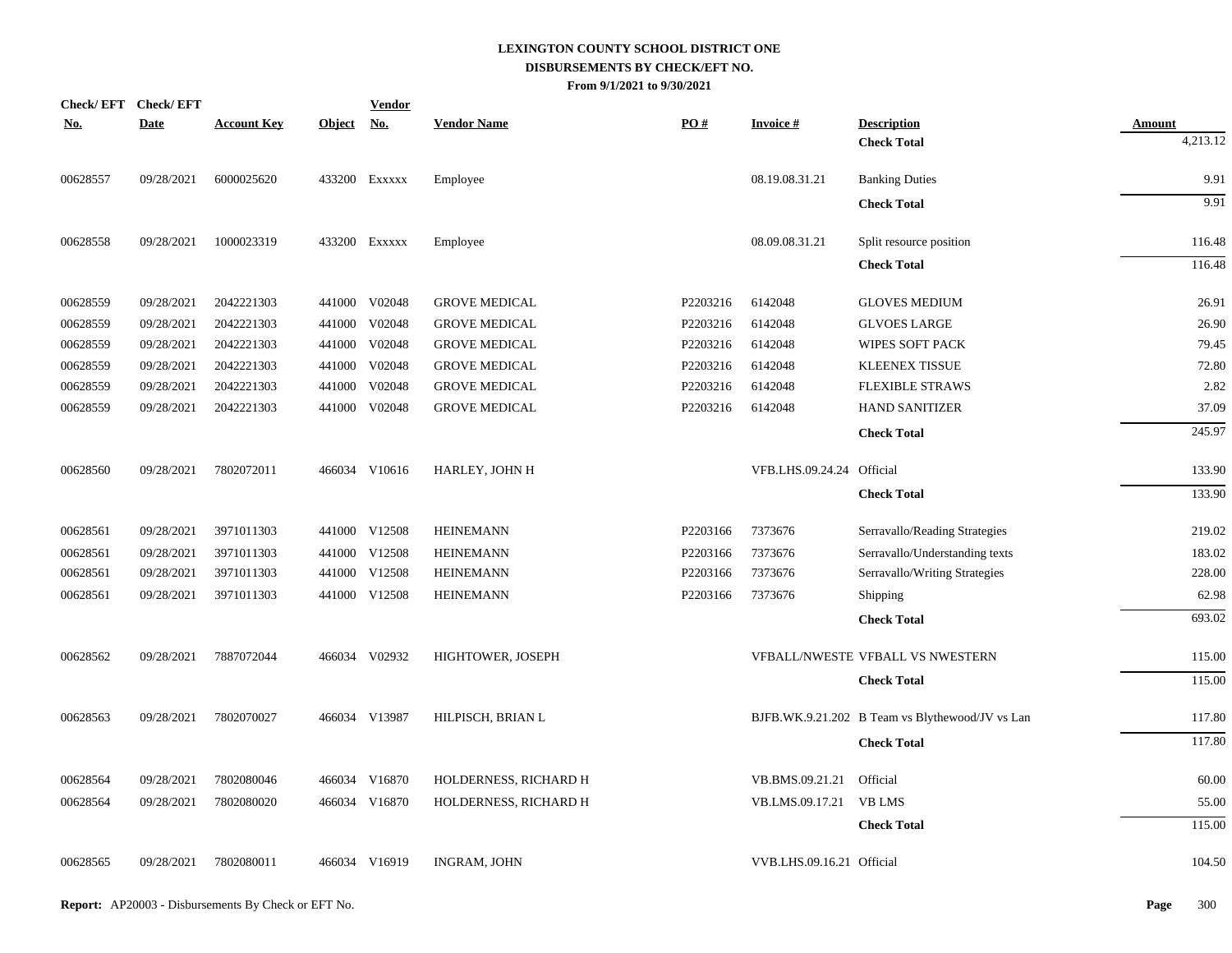| Check/EFT Check/EFT<br><b>No.</b> | <b>Date</b> | <b>Account Key</b> | <b>Object</b> | <b>Vendor</b><br>No. | <b>Vendor Name</b>             | PO#      | <b>Invoice#</b> | <b>Description</b>             | Amount   |
|-----------------------------------|-------------|--------------------|---------------|----------------------|--------------------------------|----------|-----------------|--------------------------------|----------|
|                                   |             |                    |               |                      |                                |          |                 | <b>Check Total</b>             | 104.50   |
| 00628566                          | 09/28/2021  | 1000025443         |               | 441020 V01870        | <b>INTERSTATE SOLUTIONS</b>    | P2200476 | 281227          | HIL-0014006-CS SUPER SHINE ALL | 141.50   |
| 00628566                          | 09/28/2021  | 1000025437         |               | 441020 V01870        | <b>INTERSTATE SOLUTIONS</b>    | P2200488 | 281228          | HIL-0014006-CS SUPERSHINE ALL  | 70.75    |
| 00628566                          | 09/28/2021  | 1000025411         |               | 441020 V01870        | <b>INTERSTATE SOLUTIONS</b>    | P2200443 | 281229          | HIL-0014006-CS SUPER SHINE ALL | 282.99   |
| 00628566                          | 09/28/2021  | 1000025424         |               | 441020 V01870        | <b>INTERSTATE SOLUTIONS</b>    | P2200183 | 281230          | HIL-0014006-CS SUPER SHINE ALL | 141.50   |
| 00628566                          | 09/28/2021  | 1000025415         |               | 441020 V01870        | <b>INTERSTATE SOLUTIONS</b>    | P2200213 | 281231-1        | HIL-0014006-CS SUPER SHINE ALL | 17.69    |
| 00628566                          | 09/28/2021  | 1000025446         |               | 441020 V01870        | <b>INTERSTATE SOLUTIONS</b>    | P2200053 | 281235          | HIL-0014006-CS SUPER SHINE ALL | 424.49   |
| 00628566                          | 09/28/2021  | 1000025430         |               | 441020 V01870        | <b>INTERSTATE SOLUTIONS</b>    | P2200057 | 281236          | HIL-0014006-CS SUPER SHINE ALL | 282.99   |
| 00628566                          | 09/28/2021  | 1000025434         |               | 441020 V01870        | <b>INTERSTATE SOLUTIONS</b>    | P2200027 | 281237          | HIL-0014006-CS SUPER SHINE ALL | 282.99   |
|                                   |             |                    |               |                      |                                |          |                 | <b>Check Total</b>             | 1,644.90 |
| 00628567                          | 09/28/2021  | 1000011322         |               | 441000 V12065        | KURTZ BROS DBA BENDER BURKOT   | P2203004 | 55192.00        | Laminating Film 1.5mil. film 2 | 504.70   |
|                                   |             |                    |               |                      |                                |          |                 | <b>Check Total</b>             | 504.70   |
| 00628568                          | 09/28/2021  | 1000022238         |               | 434500 V13098        | <b>LEARNING A-Z</b>            | P2202211 | 4334446         | Reading A-Z Renewal            | 123.53   |
|                                   |             |                    |               |                      |                                |          |                 | <b>Check Total</b>             | 123.53   |
| 00628569                          | 09/28/2021  | 7802072015         |               | 466034 V02854        | LEVY, REUBEN O                 |          | VFB.PE.9.24.21  | Official                       | 94.20    |
|                                   |             |                    |               |                      |                                |          |                 | <b>Check Total</b>             | 94.20    |
| 00628570                          | 09/28/2021  | 7885027023         |               | 466099 V00071        | LEXINGTON FLORIST AND FLOWER C | P2203580 | 43300           | CUT ARRANGEMENT/BABY MORAN     | 64.20    |
| 00628570                          | 09/28/2021  | 7885027023         |               | 466099 V00071        | LEXINGTON FLORIST AND FLOWER C | P2203580 | 43300           | <b>DELIVERY CHARGE</b>         | 8.00     |
|                                   |             |                    |               |                      |                                |          |                 | <b>Check Total</b>             | 72.20    |
| 00628571                          | 09/28/2021  | 7802080020         |               | 466034 V12556        | LYONS-DANIELS, BEATRICE        |          | VB.LMS.09.21.21 | Girls VB LMS vs MGM            | 75.00    |
|                                   |             |                    |               |                      |                                |          |                 | <b>Check Total</b>             | 75.00    |
| 00628572                          | 09/28/2021  | 2042112703         |               | 441000 V12504        | MCGRAW HILL EDUCATION INC      | P2201889 | 118606146001    | Books per attached list - Stud | 477.63   |
| 00628572                          | 09/28/2021  | 2042112703         |               | 441000 V12504        | MCGRAW HILL EDUCATION INC      | P2201889 | 118606146001    | Shipping                       | 68.88    |
|                                   |             |                    |               |                      |                                |          |                 | <b>Check Total</b>             | 546.51   |
| 00628573                          | 09/28/2021  | 5725025325         |               | 452000 V15848        | MCMILLAN PAZDAN SMITH ARCHITEC | P2002075 | 02103080        | Architectural Services for Whi | 3,438.00 |
| 00628573                          | 09/28/2021  | 5029025325         |               | 452000 V15848        | MCMILLAN PAZDAN SMITH ARCHITEC | P2104556 | 02103081        | Architectural Services for Whi | 760.90   |
| 00628573                          | 09/28/2021  | 5312025326         | 452000        | V15848               | MCMILLAN PAZDAN SMITH ARCHITEC | P2104620 | 02103351        | Architectural Services for Whi | 2,930.56 |
| 00628573                          | 09/28/2021  | 5727025327         |               | 452000 V15848        | MCMILLAN PAZDAN SMITH ARCHITEC | P2002179 | 02103353        | Architectural Services for Whi | 7,822.50 |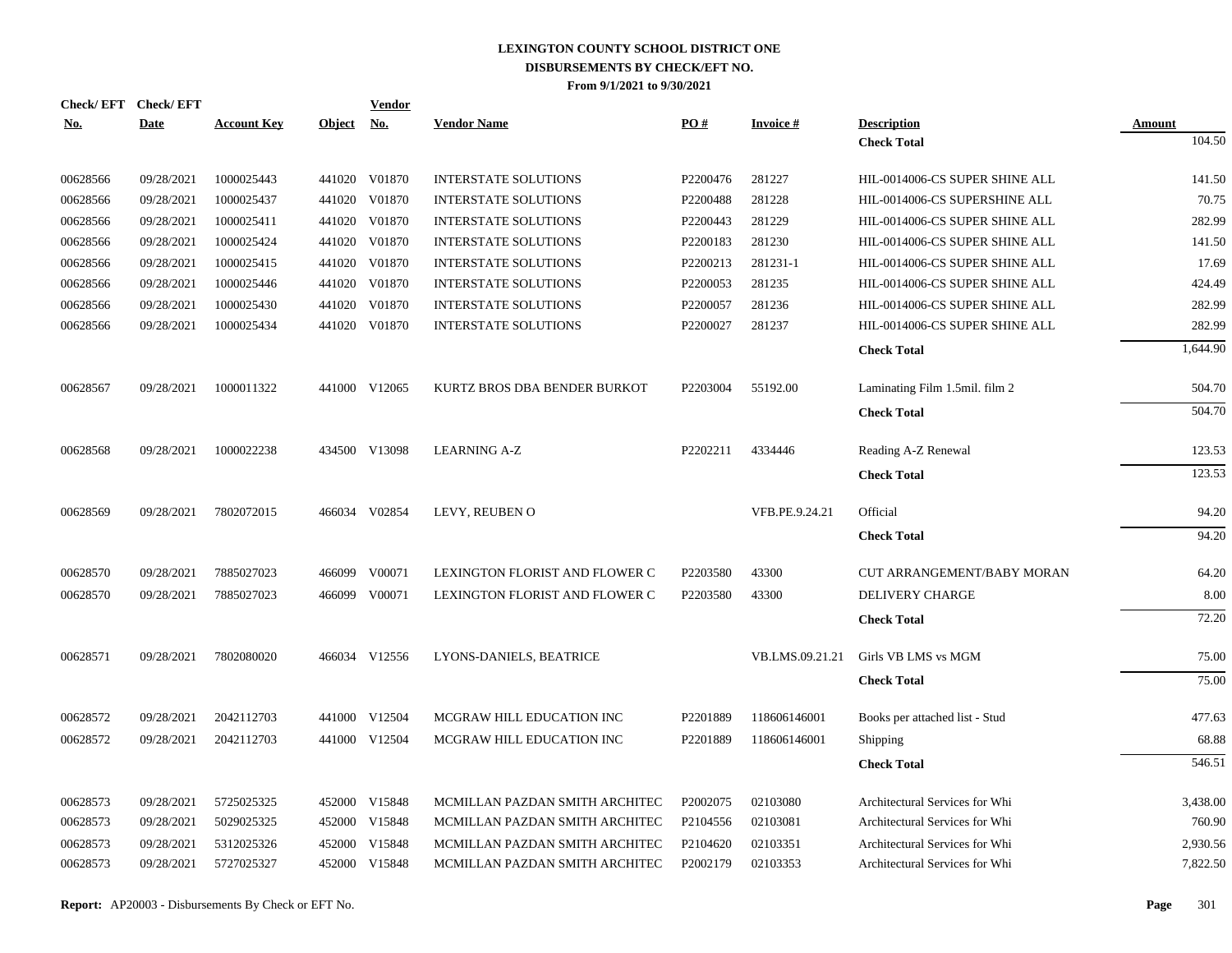| Check/EFT Check/EFT    |                           |                                                            |                         | <b>Vendor</b>                       |                                                      |                 |                              |                                                      |                           |
|------------------------|---------------------------|------------------------------------------------------------|-------------------------|-------------------------------------|------------------------------------------------------|-----------------|------------------------------|------------------------------------------------------|---------------------------|
| <u>No.</u><br>00628573 | <b>Date</b><br>09/28/2021 | <u>Account Key</u><br>5725025325                           | <u>Object</u><br>452000 | $\underline{\mathrm{No}}$<br>V15848 | <b>Vendor Name</b><br>MCMILLAN PAZDAN SMITH ARCHITEC | PO#<br>P2002075 | <u>Invoice #</u><br>02103593 | <b>Description</b><br>Architectural Services for Whi | <b>Amount</b><br>1,375.20 |
| 00628573               | 09/28/2021                | 5029025325                                                 |                         | 452000 V15848                       | MCMILLAN PAZDAN SMITH ARCHITEC                       | P2104556        | 02103594                     | Architectural Services for Whi                       | 95.11                     |
|                        |                           |                                                            |                         |                                     |                                                      |                 |                              | <b>Check Total</b>                                   | 16,422.27                 |
|                        |                           |                                                            |                         |                                     |                                                      |                 |                              |                                                      |                           |
| 00628574               | 09/28/2021                | 5713025313                                                 |                         | 452000 V02275                       | MEAD & HUNT INC                                      | P2107629        | 320411                       | GHS Performing Arts Ch. 1 & 17                       | 6,669.00                  |
|                        |                           |                                                            |                         |                                     |                                                      |                 |                              | <b>Check Total</b>                                   | 6,669.00                  |
| 00628575               | 09/28/2021                | 7802072011                                                 |                         | 466034 V13338                       | MILLER, SAMUEL C                                     |                 | VFB.LHS.09.24.24 Official    |                                                      | 162.70                    |
|                        |                           |                                                            |                         |                                     |                                                      |                 |                              | <b>Check Total</b>                                   | 162.70                    |
|                        |                           |                                                            |                         |                                     |                                                      |                 |                              |                                                      |                           |
| 00628576               | 09/28/2021                | 7802070027                                                 |                         | 466034 V16890                       | MURLES, JHI PIPER                                    |                 |                              | VVB.WK.9.21.2021 V Volleyball vs Chapin              | 67.70                     |
|                        |                           |                                                            |                         |                                     |                                                      |                 |                              | <b>Check Total</b>                                   | 67.70                     |
| 00628577               | 09/28/2021                | 7802070027                                                 |                         | 466034 V02549                       | O'KEEFE, DENNIS                                      |                 |                              | BJFB.WK.9.21.202 BTeam vs Blythewood/JV Vs Lanc      | 117.80                    |
|                        |                           |                                                            |                         |                                     |                                                      |                 |                              | <b>Check Total</b>                                   | 117.80                    |
| 00628578               | 09/28/2021                | 7802080044                                                 |                         | 466034 V11706                       | OLSON, LAUREN CATHERINE MARTIN                       |                 |                              | VBALL/LEX/9/14/2 VBALL VS LEXINGTON                  | 34.00                     |
|                        |                           |                                                            |                         |                                     |                                                      |                 |                              | <b>Check Total</b>                                   | 34.00                     |
|                        |                           |                                                            |                         |                                     |                                                      |                 |                              |                                                      |                           |
| 00628579               | 09/28/2021                | 7802070027                                                 |                         | 466034 V02625                       | PENSA, BART                                          |                 |                              | BJFB.WK.9.21.202 B Team vs Blythewood/JV vs Lan      | 118.00                    |
|                        |                           |                                                            |                         |                                     |                                                      |                 |                              | <b>Check Total</b>                                   | 118.00                    |
| 00628580               | 09/28/2021                | 1000011411                                                 |                         | 441000 V00313                       | PIONEER ATHLETICS                                    | P2201435        | <b>INV801620</b>             | Game Day Aerosol White, 12/Cas                       | 693.35                    |
| 00628580               | 09/28/2021                | 1000011411                                                 |                         | 441000 V00313                       | PIONEER ATHLETICS                                    | P2201435        | INV801620                    | Shipping & Handling                                  | 41.14                     |
| 00628580               | 09/28/2021                | 1000011411                                                 |                         | 441000 V00313                       | PIONEER ATHLETICS                                    | P2201435        | <b>INV801620</b>             | Supply Chain Surcharge                               | 105.29                    |
| 00628580               | 09/28/2021                | 1000011411                                                 |                         | 441000 V00313                       | PIONEER ATHLETICS                                    | P2201435        | <b>INV806871</b>             | Game Day Aerosol Royal Blue, 1                       | 359.52                    |
|                        |                           |                                                            |                         |                                     |                                                      |                 |                              | <b>Check Total</b>                                   | 1,199.30                  |
| 00628581               | 09/28/2021                | 7887072044                                                 |                         | 466034 V02610                       | POPE, WYMAN                                          |                 |                              | VFBALL/NWESTE VFBALL VS NWESTERN                     | 162.70                    |
|                        |                           |                                                            |                         |                                     |                                                      |                 |                              | <b>Check Total</b>                                   | 162.70                    |
|                        |                           |                                                            |                         |                                     |                                                      |                 |                              |                                                      |                           |
| 00628582               | 09/28/2021                | 6000025610                                                 |                         | 441000 V13001                       | PRO KITCHEN LLC                                      | P2202099        | 33552                        | * Appliance Repair Parts for A                       | 155.53                    |
| 00628582               | 09/28/2021                | 6000025610                                                 |                         | 441000 V13001                       | PRO KITCHEN LLC                                      | P2202099        | 33585                        | * Appliance Repair Parts for A                       | 92.44                     |
| 00628582               | 09/28/2021                | 6000025610                                                 |                         | 441000 V13001                       | PRO KITCHEN LLC                                      | P2202099        | 33662                        | * Appliance Repair Parts for A                       | 399.13                    |
|                        |                           |                                                            |                         |                                     |                                                      |                 |                              | <b>Check Total</b>                                   | 647.10                    |
| 00628583               | 09/28/2021                | 2042112703                                                 |                         | 441000 V16816                       | REALLY GREAT READING COMPANY L                       | P2201029        | 29521                        | LAUNCHPAD TEACHER GUIDE SET                          | 897.00                    |
|                        |                           | <b>Report:</b> AP20003 - Disbursements By Check or EFT No. |                         |                                     |                                                      |                 |                              |                                                      | 302<br>Page               |
|                        |                           |                                                            |                         |                                     |                                                      |                 |                              |                                                      |                           |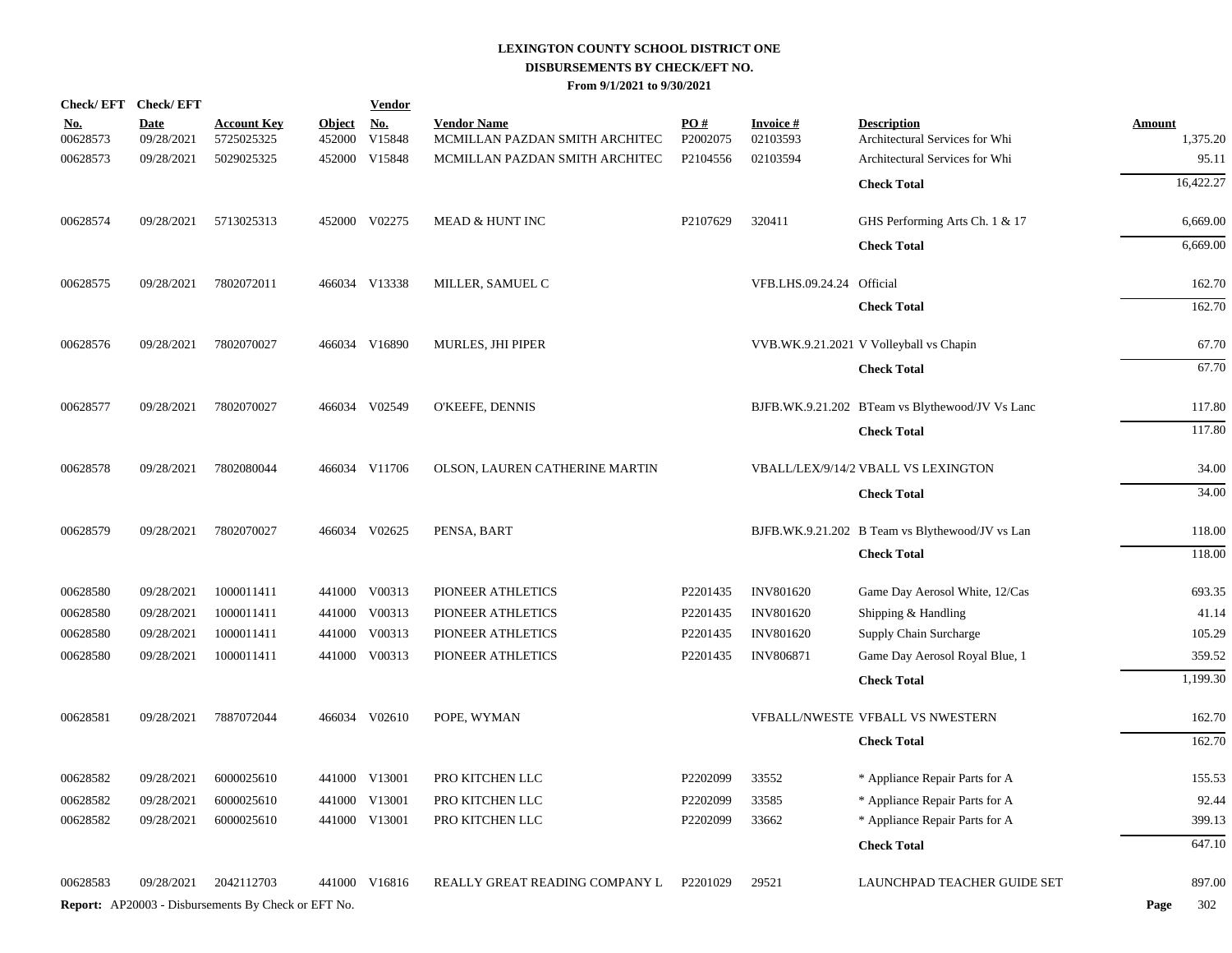|                        | Check/EFT Check/EFT       |                                  |                         | <b>Vendor</b>        |                                                      |                      |                    |                                                      |                  |
|------------------------|---------------------------|----------------------------------|-------------------------|----------------------|------------------------------------------------------|----------------------|--------------------|------------------------------------------------------|------------------|
| <u>No.</u><br>00628583 | <b>Date</b><br>09/28/2021 | <b>Account Key</b><br>2042112703 | <b>Object</b><br>441000 | <b>No.</b><br>V16816 | <b>Vendor Name</b><br>REALLY GREAT READING COMPANY L | PO#<br>P2201029      | Invoice #<br>29521 | <b>Description</b><br>COUNTDOWN CLASSROOM SETUP - 20 | Amount<br>899.00 |
| 00628583               | 09/28/2021                | 2042112703                       |                         | 441000 V16816        | REALLY GREAT READING COMPANY L                       | P2201029             | 29521              | COUNTDOWN LESSON PLAN TEACHER                        | 1,125.00         |
| 00628583               | 09/28/2021                | 2042112703                       |                         | 441000 V16816        | REALLY GREAT READING COMPANY L                       | P2201029             | 29521              | BLAST FOUNDATIONS CLASSROOM SE                       | 1,119.00         |
| 00628583               | 09/28/2021                | 2042112703                       |                         | 441000 V16816        | REALLY GREAT READING COMPANY L                       | P2201029             | 29521              | BLAST FOUNDATIONS CLASSROOM SE                       | 1,119.00         |
| 00628583               | 09/28/2021                | 2042112703                       |                         | 441000 V16816        | REALLY GREAT READING COMPANY L                       | P2201029             | 29521              | <b>BLAST FOUNDATION TEACHER'S GUI</b>                | 1,125.00         |
| 00628583               | 09/28/2021                | 2042112703                       |                         | 441000 V16816        | REALLY GREAT READING COMPANY L                       | P2201029             | 29521              | HD WORD CLASSROOM SETUP, FOUND                       | 1,349.00         |
| 00628583               | 09/28/2021                | 2042112703                       |                         | 441000 V16816        | REALLY GREAT READING COMPANY L                       | P2201029             | 29521              | HD WORD LESSON PLAN                                  | 897.00           |
| 00628583               | 09/28/2021                | 2042112703                       |                         | 441000 V16816        | REALLY GREAT READING COMPANY L                       | P2201029             | 29521              | Shipping                                             | 853.00           |
|                        |                           |                                  |                         |                      |                                                      |                      |                    | <b>Check Total</b>                                   | 9,383.00         |
| 00628584               | 09/28/2021                | 7802080044                       |                         | 466034 V14652        | REILLY, JOSEPH RAYMOND                               |                      |                    | VBALL/LEX/9/14/2 VBALL VS LEXINGTON                  | 125.20           |
|                        |                           |                                  |                         |                      |                                                      |                      |                    | <b>Check Total</b>                                   | 125.20           |
| 00628585               | 09/28/2021                | 7802070027                       |                         | 466034 V14625        | ROUSEY, NICOLE                                       |                      |                    | VVB.WK.9.21.2021 V Volleyball vs Chapin              | 104.50           |
|                        |                           |                                  |                         |                      |                                                      |                      |                    | <b>Check Total</b>                                   | 104.50           |
| 00628586               | 09/28/2021                | 5721025321                       |                         | 452000 V11489        | <b>S&amp;ME INC</b>                                  | P <sub>2100715</sub> | 1014808-A          | Ch. 1 & 17 Testing - LTC                             | 432.80           |
| 00628586               | 09/28/2021                | 5729025329                       |                         | 452000 V11489        | <b>S&amp;ME INC</b>                                  | P2201764             | 1075620            | Ch 1 & 17 Inspections - GMS Re                       | 503.00           |
| 00628586               | 09/28/2021                | 5729025329                       |                         | 452000 V11489        | <b>S&amp;ME INC</b>                                  | P2201764             | 1079542            | Ch 1 & 17 Inspections - GMS Re                       | 3,387.50         |
|                        |                           |                                  |                         |                      |                                                      |                      |                    | <b>Check Total</b>                                   | 4,323.30         |
| 00628587               | 09/28/2021                | 7887072044                       |                         | 466034 V02768        | <b>SANFORD, BERT H</b>                               |                      |                    | VFBALL/LAUREN VFBALL VS LAURENS                      | 163.60           |
|                        |                           |                                  |                         |                      |                                                      |                      |                    | <b>Check Total</b>                                   | 163.60           |
| 00628588               | 09/28/2021                | 3260011303                       |                         | 441000 V16452        | SCHOOL SPECIALTY LLC                                 | P2201716             | 202501790502       | Boxes, odor, with lids, 2/pkg                        | 28.94            |
| 00628588               | 09/28/2021                | 3260011303                       |                         | 441000 V16452        | SCHOOL SPECIALTY LLC                                 | P2201716             | 202501790502       | Bags, zip, 1 liter, 25/pkg                           | 11.13            |
| 00628588               | 09/28/2021                | 3260011303                       |                         | 441000 V16452        | SCHOOL SPECIALTY LLC                                 | P2201716             | 202501790502       | Cotton balls, pk/100                                 | 5.99             |
| 00628588               | 09/28/2021                | 3260011303                       |                         | 441000 V16452        | SCHOOL SPECIALTY LLC                                 | P2201716             | 202501790502       | Cups, paper, pk/100                                  | 22.15            |
| 00628588               | 09/28/2021                | 3260011303                       |                         | 441000 V16452        | SCHOOL SPECIALTY LLC                                 | P2201716             | 202501790502       | Jars, plastic, 2 liter with li                       | 33.12            |
| 00628588               | 09/28/2021                | 3260011303                       |                         | 441000 V16452        | SCHOOL SPECIALTY LLC                                 | P2201716             | 202501790502       | Live Organism coupon, 6 guppie                       | 294.25           |
| 00628588               | 09/28/2021                | 3260011303                       |                         | 441000 V16452        | SCHOOL SPECIALTY LLC                                 | P2201716             | 202501790502       | Paper plates, 35/pkg                                 | 20.49            |
| 00628588               | 09/28/2021                | 3260011303                       |                         | 441000 V16452        | SCHOOL SPECIALTY LLC                                 | P2201716             | 202501790502       | Thermometer, wall                                    | 54.94            |
| 00628588               | 09/28/2021                | 3260011303                       | 441000                  | V16452               | SCHOOL SPECIALTY LLC                                 | P2201716             | 202501790502       | Craft stick, pk/50                                   | 21.94            |
| 00628588               | 09/28/2021                | 3260011303                       |                         | 441000 V16452        | SCHOOL SPECIALTY LLC                                 | P2201716             | 202501790502       | Bags, zip, 4 L pkg/20                                | 14.38            |
| 00628588               | 09/28/2021                | 3260011303                       | 441000                  | V16452               | SCHOOL SPECIALTY LLC                                 | P <sub>2201716</sub> | 202501790502       | Bags, zip, 1 liter, 25/pkg                           | 13.35            |
| 00628588               | 09/28/2021                | 3260011303                       |                         | 441000 V16452        | SCHOOL SPECIALTY LLC                                 | P2201716             | 202501790502       | Cotton balls, pk/100                                 | 1.20             |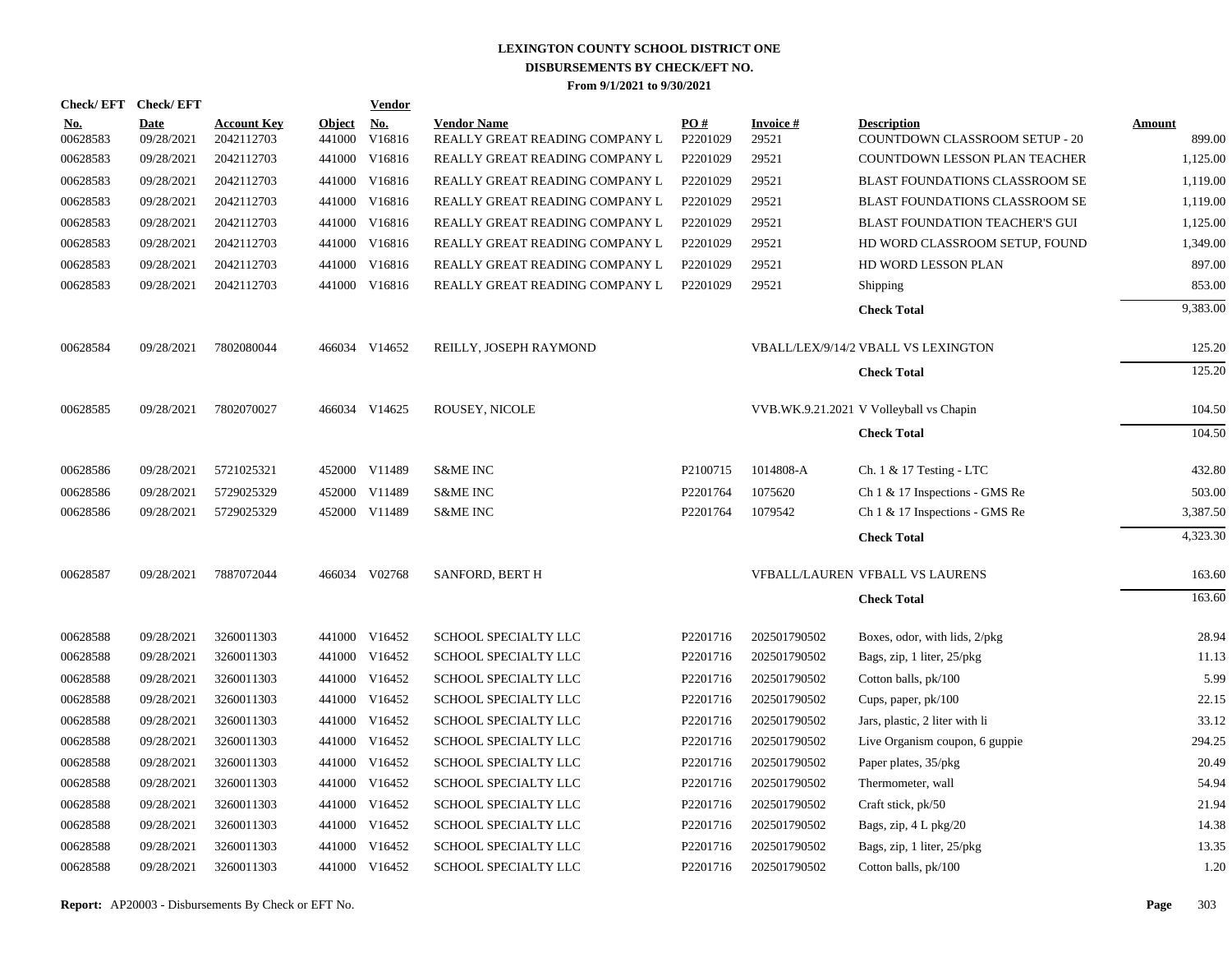| <b>Check/EFT</b>       | <b>Check/EFT</b>          |                                  |                         | <b>Vendor</b>        |                                            |                 |                                 |                                                  |                        |
|------------------------|---------------------------|----------------------------------|-------------------------|----------------------|--------------------------------------------|-----------------|---------------------------------|--------------------------------------------------|------------------------|
| <u>No.</u><br>00628588 | <b>Date</b><br>09/28/2021 | <b>Account Key</b><br>3260011303 | <b>Object</b><br>441000 | <u>No.</u><br>V16452 | <b>Vendor Name</b><br>SCHOOL SPECIALTY LLC | PO#<br>P2201716 | <b>Invoice#</b><br>202501790502 | <b>Description</b><br>Cups, plstic, 9 oz., pk/25 | <b>Amount</b><br>33.19 |
| 00628588               | 09/28/2021                | 3260011303                       |                         | 441000 V16452        | SCHOOL SPECIALTY LLC                       | P2201716        | 202501790502                    | Cups, plastic, planter with 2                    | 42.52                  |
| 00628588               | 09/28/2021                | 3260011303                       | 441000                  | V16452               | SCHOOL SPECIALTY LLC                       | P2201716        | 202501790502                    | Seeds, brassica rapa, pkg/200                    | 54.56                  |
| 00628588               | 09/28/2021                | 3260011303                       |                         | 441000 V16452        | <b>SCHOOL SPECIALTY LLC</b>                | P2201716        | 202501790502                    | Straws, jumbo, 250/pkg                           | 2.88                   |
| 00628588               | 09/28/2021                | 3260011303                       | 441000                  | V16452               | <b>SCHOOL SPECIALTY LLC</b>                | P2201716        | 202501790502                    | Batteries, 9 volt                                | 15.13                  |
| 00628588               | 09/28/2021                | 3260011303                       |                         | 441000 V16452        | SCHOOL SPECIALTY LLC                       | P2201716        | 202501790502                    | Batteries AA cells, alkaline                     | 8.03                   |
| 00628588               | 09/28/2021                | 3260011303                       |                         | 441000 V16452        | SCHOOL SPECIALTY LLC                       | P2201716        | 202501790502                    | Batteries D-cells, alkaline, p                   | 69.30                  |
| 00628588               | 09/28/2021                | 3260011303                       |                         | 441000 V16452        | SCHOOL SPECIALTY LLC                       | P2201716        | 202501790502                    | Cups, paper, 6 oz., pk/50                        | 5.77                   |
| 00628588               | 09/28/2021                | 3260011303                       |                         | 441000 V16452        | SCHOOL SPECIALTY LLC                       | P2201716        | 202501790502                    | Cups, plastic, 9 oz., pk/25                      | 5.53                   |
| 00628588               | 09/28/2021                | 3260011303                       |                         | 441000 V16452        | SCHOOL SPECIALTY LLC                       | P2201716        | 202501790502                    | Sticky notes, pkg/500                            | 9.46                   |
| 00628588               | 09/28/2021                | 3260011303                       |                         | 441000 V16452        | SCHOOL SPECIALTY LLC                       | P2201716        | 202501790502                    | Calcite, small, 5 pieces                         | 15.05                  |
| 00628588               | 09/28/2021                | 3260011303                       |                         | 441000 V16452        | SCHOOL SPECIALTY LLC                       | P2201716        | 202501790502                    | Tiles, ceramic, small, 20/pkg                    | 9.46                   |
| 00628588               | 09/28/2021                | 3260011303                       |                         | 441000 V16452        | SCHOOL SPECIALTY LLC                       | P2201716        | 202501790502                    | Test objects, bags, 38 objects                   | 44.14                  |
| 00628588               | 09/28/2021                | 3260011303                       |                         | 441000 V16452        | SCHOOL SPECIALTY LLC                       | P2201716        | 202501790502                    | Wire, 20-gauge, insulated                        | 8.58                   |
| 00628588               | 09/28/2021                | 3260011303                       |                         | 441000 V16452        | SCHOOL SPECIALTY LLC                       | P2201716        | 202501790502                    | Cotton balls, pk/100                             | 3.60                   |
| 00628588               | 09/28/2021                | 3260011303                       |                         | 441000 V16452        | SCHOOL SPECIALTY LLC                       | P2201716        | 202501790502                    | Paper, construction, lack, 15                    | 10.57                  |
| 00628588               | 09/28/2021                | 3260011303                       |                         | 441000 V16452        | <b>SCHOOL SPECIALTY LLC</b>                | P2201716        | 202501790502                    | Waxed paper, 75 ft roll                          | 44.94                  |
| 00628588               | 09/28/2021                | 3260011303                       |                         | 441000 V16452        | SCHOOL SPECIALTY LLC                       | P2201716        | 202501790502                    | Paper plates; 35/pkg                             | 16.39                  |
| 00628588               | 09/28/2021                | 3260011303                       |                         | 441000 V16452        | <b>SCHOOL SPECIALTY LLC</b>                | P2201716        | 202501790502                    | Rubber bands; 60/pkg                             | 11.86                  |
| 00628588               | 09/28/2021                | 3260011303                       |                         | 441000 V16452        | SCHOOL SPECIALTY LLC                       | P2201716        | 202501790502                    | Rubber bands, 3 widths; 54/pkg                   | 21.14                  |
| 00628588               | 09/28/2021                | 3260011303                       |                         | 441000 V16452        | SCHOOL SPECIALTY LLC                       | P2201716        | 202501790502                    | String, 250'                                     | 4.45                   |
| 00628588               | 09/28/2021                | 3260011303                       |                         | 441000 V16452        | SCHOOL SPECIALTY LLC                       | P2201716        | 202501790502                    | Straws, slim 50/pkg                              | 6.40                   |
| 00628588               | 09/28/2021                | 3260011303                       |                         | 441000 V16452        | SCHOOL SPECIALTY LLC                       | P2201716        | 202501790502                    | Tape, masking, roll                              | 9.59                   |
| 00628588               | 09/28/2021                | 3260011303                       |                         | 441000 V16452        | SCHOOL SPECIALTY LLC                       | P2201716        | 202501790502                    | Reader DSM-3, Using Your Sense                   | 288.90                 |
| 00628588               | 09/28/2021                | 3260011303                       |                         | 441000 V16452        | SCHOOL SPECIALTY LLC                       | P2201716        | 202501790502                    | FOSS Third Edition Weather on                    | 186.18                 |
| 00628588               | 09/28/2021                | 3260011303                       |                         | 441000 V16452        | <b>SCHOOL SPECIALTY LLC</b>                | P2201716        | 202501790502                    | Batteries, AA, alkaline, 8/pkg                   | 115.95                 |
| 00628588               | 09/28/2021                | 3260011303                       |                         | 441000 V16452        | <b>SCHOOL SPECIALTY LLC</b>                | P2201716        | 202501790502                    | Beaker, 600 ml                                   | 14.68                  |
| 00628588               | 09/28/2021                | 3260011303                       |                         | 441000 V16452        | SCHOOL SPECIALTY LLC                       | P2201716        | 202501790502                    | Balloons, large                                  | 2.88                   |
| 00628588               | 09/28/2021                | 3260011303                       | 441000                  | V16452               | <b>SCHOOL SPECIALTY LLC</b>                | P2201716        | 202501790502                    | Nails, 6D common, pkg/100                        | 5.93                   |
| 00628588               | 09/28/2021                | 3260011303                       |                         | 441000 V16452        | SCHOOL SPECIALTY LLC                       | P2201715        | 202501790775                    | Cups, paper, pk/100                              | 7.38                   |
| 00628588               | 09/28/2021                | 3260011303                       | 441000                  | V16452               | <b>SCHOOL SPECIALTY LLC</b>                | P2201715        | 202501790775                    | Bottles, plastic, with caps, 1                   | 10.10                  |
| 00628588               | 09/28/2021                | 3260011303                       |                         | 441000 V16452        | SCHOOL SPECIALTY LLC                       | P2201715        | 202501790775                    | Bubble wands, plastic, 40/pkg                    | 20.07                  |
| 00628588               | 09/28/2021                | 3260011303                       | 441000                  | V16452               | SCHOOL SPECIALTY LLC                       | P2201715        | 202501790775                    | Balls, table-tennis                              | 20.15                  |
| 00628588               | 09/28/2021                | 3260011303                       |                         | 441000 V16452        | SCHOOL SPECIALTY LLC                       | P2201715        | 202501790775                    | Disks, cardboard, slits in cen                   | 20.51                  |
| 00628588               | 09/28/2021                | 3260011303                       | 441000                  | V16452               | SCHOOL SPECIALTY LLC                       | P2201715        | 202501790775                    | Disks, cardboard, 2 holes, 7 c                   | 27.35                  |
| 00628588               | 09/28/2021                | 3260011303                       |                         | 441000 V16452        | SCHOOL SPECIALTY LLC                       | P2201715        | 202501790775                    | Foam pieces                                      | 11.16                  |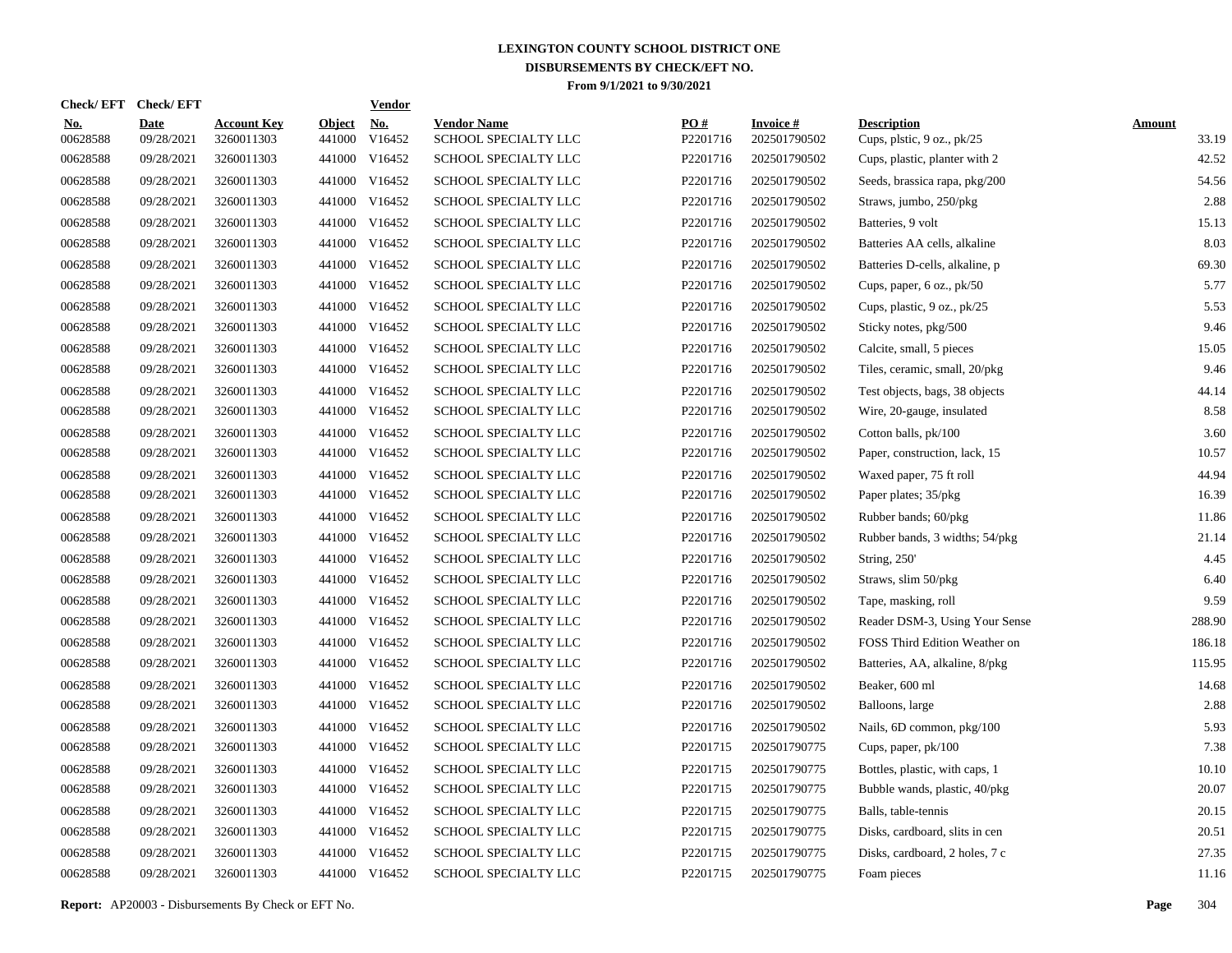| <b>Check/EFT</b>       | <b>Check/EFT</b>          |                                  |                         | <b>Vendor</b>        |                                            |                      |                                 |                                                      |                        |
|------------------------|---------------------------|----------------------------------|-------------------------|----------------------|--------------------------------------------|----------------------|---------------------------------|------------------------------------------------------|------------------------|
| <u>No.</u><br>00628588 | <b>Date</b><br>09/28/2021 | <b>Account Key</b><br>3260011303 | <b>Object</b><br>441000 | <u>No.</u><br>V16452 | <b>Vendor Name</b><br>SCHOOL SPECIALTY LLC | PQ#<br>P2201715      | <b>Invoice#</b><br>202501790775 | <b>Description</b><br>Magnets, doughnut-shaped, pk/3 | <b>Amount</b><br>56.56 |
| 00628588               | 09/28/2021                | 3260011303                       |                         | 441000 V16452        | SCHOOL SPECIALTY LLC                       | P2201715             | 202501790775                    | Disks, plastic, pk/75                                | 36.02                  |
| 00628588               | 09/28/2021                | 3260011303                       |                         | 441000 V16452        | SCHOOL SPECIALTY LLC                       | P2201715             | 202501790775                    | Parachute strings, pk/132                            | 69.58                  |
| 00628588               | 09/28/2021                | 3260011303                       |                         | 441000 V16452        | SCHOOL SPECIALTY LLC                       | P2201715             | 202501790775                    | Foam runways                                         | 10.04                  |
| 00628588               | 09/28/2021                | 3260011303                       |                         | 441000 V16452        | SCHOOL SPECIALTY LLC                       | P2201715             | 202501790775                    | Rain gauge                                           | 34.53                  |
| 00628588               | 09/28/2021                | 3260011303                       |                         | 441000 V16452        | SCHOOL SPECIALTY LLC                       | P2201715             | 202501790775                    | Tongue depressors 100/pkg                            | 11.21                  |
| 00628588               | 09/28/2021                | 3260011303                       |                         | 441000 V16452        | <b>SCHOOL SPECIALTY LLC</b>                | P2201715             | 202501790775                    | Tuning forks, 2/set                                  | 27.43                  |
| 00628588               | 09/28/2021                | 3260011303                       |                         | 441000 V16452        | SCHOOL SPECIALTY LLC                       | P2201715             | 202501790775                    | Craft sticks, pk/50                                  | 30.71                  |
| 00628588               | 09/28/2021                | 3260011303                       |                         | 441000 V16452        | SCHOOL SPECIALTY LLC                       | P2201715             | 202501790775                    | Xylophone tubes, 5 set; 2 sets                       | 117.15                 |
| 00628588               | 09/28/2021                | 3260011303                       |                         | 441000 V16452        | SCHOOL SPECIALTY LLC                       | P2201715             | 202501790775                    | Living Materials Card - 5 Pain                       | 281.70                 |
| 00628588               | 09/28/2021                | 3260011303                       |                         | 441000 V16452        | SCHOOL SPECIALTY LLC                       | P2201715             | 202501790775                    | Bulb flashlight, #222, pkg/10                        | 13.65                  |
| 00628588               | 09/28/2021                | 3260011303                       |                         | 441000 V16452        | SCHOOL SPECIALTY LLC                       | P2201715             | 202501790775                    | Batteries D-cells, alkaline, p                       | 92.40                  |
| 00628588               | 09/28/2021                | 3260011303                       |                         | 441000 V16452        | SCHOOL SPECIALTY LLC                       | P2201715             | 202501790775                    | Magnets-on-a-post                                    | 36.98                  |
| 00628588               | 09/28/2021                | 3260011303                       |                         | 441000 V16452        | SCHOOL SPECIALTY LLC                       | P2201715             | 202501790775                    | Motors with leads, stranded wi                       | 45.84                  |
| 00628588               | 09/28/2021                | 3260011303                       |                         | 441000 V16452        | SCHOOL SPECIALTY LLC                       | P2201715             | 202501790775                    | Switch with springs FOSS                             | 23.18                  |
| 00628588               | 09/28/2021                | 3260011303                       |                         | 441000 V16452        | SCHOOL SPECIALTY LLC                       | P2201715             | 202501790775                    | Circuit base with springs FOSS                       | 56.24                  |
| 00628588               | 09/28/2021                | 3260011303                       |                         | 441000 V16452        | SCHOOL SPECIALTY LLC                       | P2201715             | 202501790775                    | Batteries Cell holder with spr                       | 96.57                  |
| 00628588               | 09/28/2021                | 3260011303                       |                         | 441000 V16452        | SCHOOL SPECIALTY LLC                       | P2201715             | 202501790775                    | Bulb holder with springs FOSS                        | 46.35                  |
| 00628588               | 09/28/2021                | 3260011303                       |                         | 441000 V16452        | SCHOOL SPECIALTY LLC                       | P2201715             | 202501790775                    | Springs FOSS cell holder + cir                       | 35.31                  |
| 00628588               | 09/28/2021                | 3260011303                       |                         | 441000 V16452        | <b>SCHOOL SPECIALTY LLC</b>                | P2201715             | 202501790775                    | Tiles, ceramic, small, 20/pkg                        | 4.73                   |
| 00628588               | 09/28/2021                | 3260011303                       |                         | 441000 V16452        | <b>SCHOOL SPECIALTY LLC</b>                | P2201715             | 202501790775                    | Test objects, bags, 38 objects                       | 88.28                  |
| 00628588               | 09/28/2021                | 3260011303                       |                         | 441000 V16452        | SCHOOL SPECIALTY LLC                       | P2201715             | 202501790775                    | Wire stripper                                        | 30.44                  |
| 00628588               | 09/28/2021                | 3260011303                       |                         | 441000 V16452        | SCHOOL SPECIALTY LLC                       | P2201715             | 202501790775                    | Wire, 20-gauge, insulated                            | 25.74                  |
| 00628588               | 09/28/2021                | 3260011303                       |                         | 441000 V16452        | SCHOOL SPECIALTY LLC                       | P2201715             | 202501790775                    | Cups, paper, 6 oz., pk/50                            | 23.07                  |
| 00628588               | 09/28/2021                | 3260011303                       |                         | 441000 V16452        | SCHOOL SPECIALTY LLC                       | P2201715             | 202501790775                    | Cups, plastic, 9 oz., pk/25                          | 16.60                  |
| 00628588               | 09/28/2021                | 3260011303                       |                         | 441000 V16452        | SCHOOL SPECIALTY LLC                       | P2201715             | 202501790775                    | Rock, pumice, gray, 10/pkg                           | 6.57                   |
| 00628588               | 09/28/2021                | 3260011303                       |                         | 441000 V16452        | SCHOOL SPECIALTY LLC                       | P2201715             | 202501790775                    | Nails, 6D common, pkg/100                            | 5.93                   |
| 00628588               | 09/28/2021                | 3260011303                       |                         | 441000 V16452        | SCHOOL SPECIALTY LLC                       | P2201740             | 202501791063                    | Bags, zip, 1 liter; 25/pkg                           | 35.57                  |
| 00628588               | 09/28/2021                | 3260011303                       | 441000                  | V16452               | SCHOOL SPECIALTY LLC                       | P2201740             | 202501791063                    | Cotton balls, pk/100                                 | 9.57                   |
| 00628588               | 09/28/2021                | 3260011303                       |                         | 441000 V16452        | SCHOOL SPECIALTY LLC                       | P2201740             | 202501791063                    | <b>FOSS Science Resources Student</b>                | 163.71                 |
| 00628588               | 09/28/2021                | 3260011303                       | 441000                  | V16452               | SCHOOL SPECIALTY LLC                       | P2201740             | 202501791063                    | Paper plates; 35/pkg                                 | 32.74                  |
| 00628588               | 09/28/2021                | 3260011303                       |                         | 441000 V16452        | SCHOOL SPECIALTY LLC                       | P2201740             | 202501791063                    | Poster, Body and Senses                              | 42.18                  |
| 00628588               | 09/28/2021                | 3260011303                       | 441000                  | V16452               | SCHOOL SPECIALTY LLC                       | P2201740             | 202501791063                    | Thermometer, outdoor                                 | 10.68                  |
| 00628588               | 09/28/2021                | 3260011303                       |                         | 441000 V16452        | SCHOOL SPECIALTY LLC                       | P <sub>2201740</sub> | 202501791063                    | Thermometer, FOSS demonstratio                       | 18.74                  |
| 00628588               | 09/28/2021                | 3260011303                       | 441000                  | V16452               | SCHOOL SPECIALTY LLC                       | P2201740             | 202501791063                    | Craft sticks, pk/50                                  | 26.32                  |
| 00628588               | 09/28/2021                | 3260011303                       |                         | 441000 V16452        | SCHOOL SPECIALTY LLC                       | P2201740             | 202501791063                    | Bags, zip, 1 liter; 25/pkg                           | 20.75                  |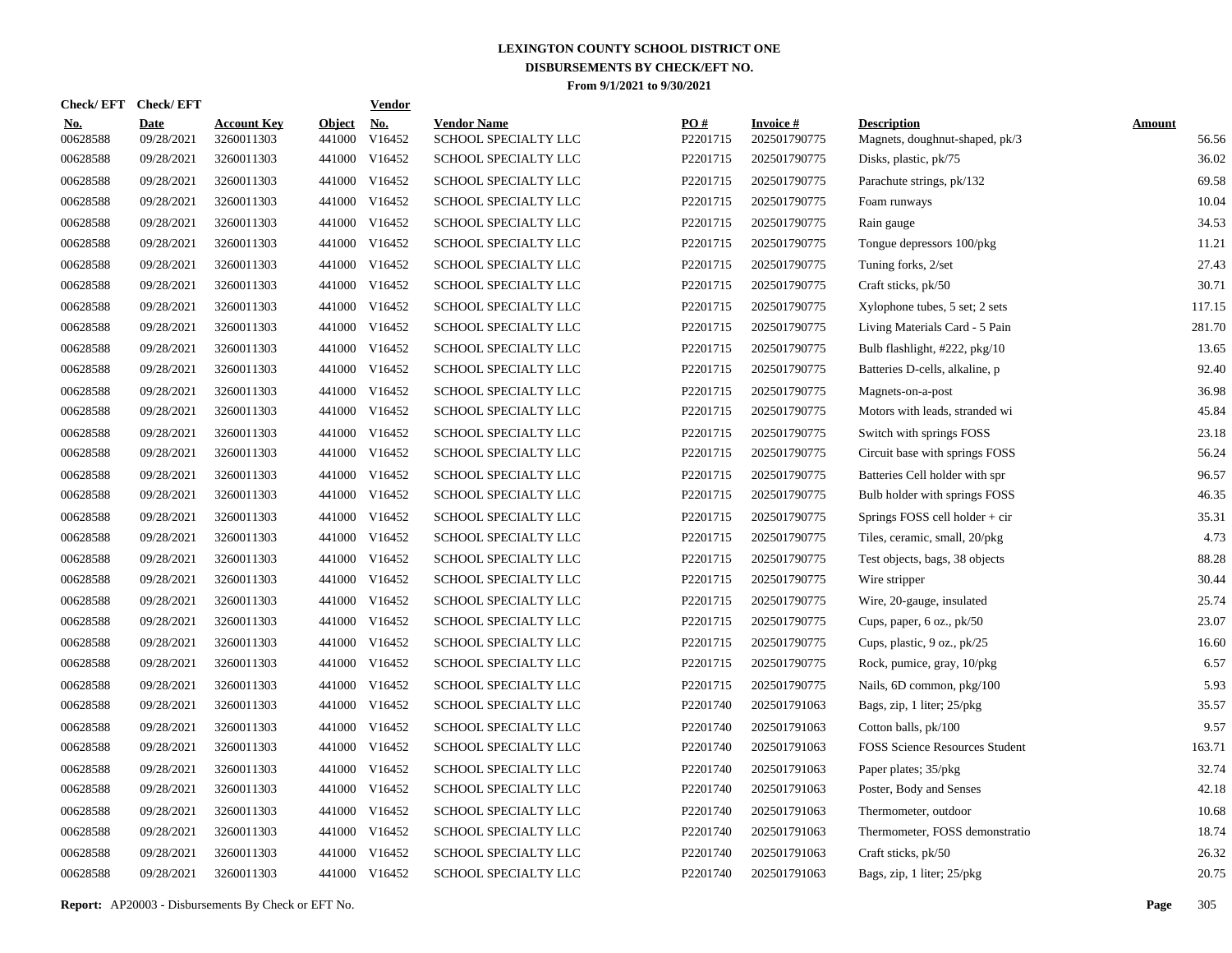| Check/EFT Check/EFT    |                           |                                  |                         | <b>Vendor</b>        |                                            |                 |                                 |                                                     |                        |
|------------------------|---------------------------|----------------------------------|-------------------------|----------------------|--------------------------------------------|-----------------|---------------------------------|-----------------------------------------------------|------------------------|
| <u>No.</u><br>00628588 | <b>Date</b><br>09/28/2021 | <b>Account Key</b><br>3260011303 | <b>Object</b><br>441000 | <u>No.</u><br>V16452 | <b>Vendor Name</b><br>SCHOOL SPECIALTY LLC | PO#<br>P2201740 | <b>Invoice#</b><br>202501791063 | <b>Description</b><br>Bulb, lamp, fluorescent cool, | <b>Amount</b><br>46.52 |
| 00628588               | 09/28/2021                | 3260011303                       |                         | 441000 V16452        | SCHOOL SPECIALTY LLC                       | P2201740        | 202501791063                    | Bags, zip, 4 liter, 25/pkg                          | 83.40                  |
| 00628588               | 09/28/2021                | 3260011303                       |                         | 441000 V16452        | SCHOOL SPECIALTY LLC                       | P2201740        | 202501791063                    | Cups, plastic, 16 oz., 8/pkg                        | 32.68                  |
| 00628588               | 09/28/2021                | 3260011303                       |                         | 441000 V16452        | <b>SCHOOL SPECIALTY LLC</b>                | P2201740        | 202501791063                    | Cups, plastic, planter with 2                       | 56.70                  |
| 00628588               | 09/28/2021                | 3260011303                       |                         | 441000 V16452        | <b>SCHOOL SPECIALTY LLC</b>                | P2201740        | 202501791063                    | Pebbles, large                                      | 16.02                  |
| 00628588               | 09/28/2021                | 3260011303                       |                         | 441000 V16452        | SCHOOL SPECIALTY LLC                       | P2201740        | 202501791063                    | Rocks, sandstone, layered; pk/                      | 18.59                  |
| 00628588               | 09/28/2021                | 3260011303                       |                         | 441000 V16452        | SCHOOL SPECIALTY LLC                       | P2201740        | 202501791063                    | Rocks, scoria; 72/pkg                               | 37.52                  |
| 00628588               | 09/28/2021                | 3260011303                       |                         | 441000 V16452        | SCHOOL SPECIALTY LLC                       | P2201740        | 202501791063                    | Rocks, tuff; 72/pkg                                 | 38.81                  |
| 00628588               | 09/28/2021                | 3260011303                       |                         | 441000 V16452        | SCHOOL SPECIALTY LLC                       | P2201740        | 202501791063                    | Screen set, 3 meshes, 15 cm. s                      | 38.48                  |
| 00628588               | 09/28/2021                | 3260011303                       |                         | 441000 V16452        | SCHOOL SPECIALTY LLC                       | P2201740        | 202501791063                    | Sand, unwashed with silt, 5 lb                      | 18.91                  |
| 00628588               | 09/28/2021                | 3260011303                       |                         | 441000 V16452        | SCHOOL SPECIALTY LLC                       | P2201740        | 202501791063                    | Balls, table-tennis                                 | 26.89                  |
| 00628588               | 09/28/2021                | 3260011303                       |                         | 441000 V16452        | SCHOOL SPECIALTY LLC                       | P2201740        | 202501791063                    | Cups, paper, 100/pkg                                | 9.84                   |
| 00628588               | 09/28/2021                | 3260011303                       |                         | 441000 V16452        | SCHOOL SPECIALTY LLC                       | P2201740        | 202501791063                    | Cord with bead, 6.8 m long                          | 38.48                  |
| 00628588               | 09/28/2021                | 3260011303                       |                         | 441000 V16452        | SCHOOL SPECIALTY LLC                       | P2201740        | 202501791063                    | Posters, insect life cycles, 1                      | 18.74                  |
| 00628588               | 09/28/2021                | 3260011303                       |                         | 441000 V16452        | SCHOOL SPECIALTY LLC                       | P2201740        | 202501791063                    | Ramps, cardboard, 30 cm x 45 c                      | 41.64                  |
| 00628588               | 09/28/2021                | 3260011303                       |                         | 441000 V16452        | SCHOOL SPECIALTY LLC                       | P2201740        | 202501791063                    | Tongue depressors; 100/pkg                          | 22.44                  |
| 00628588               | 09/28/2021                | 3260011303                       |                         | 441000 V16452        | SCHOOL SPECIALTY LLC                       | P2201740        | 202501791063                    | Living Materials Card - 5 Pain                      | 241.46                 |
| 00628588               | 09/28/2021                | 3260011303                       |                         | 441000 V16452        | SCHOOL SPECIALTY LLC                       | P2201740        | 202501791063                    | Batteries, 9 volt                                   | 23.03                  |
| 00628588               | 09/28/2021                | 3260011303                       |                         | 441000 V16452        | SCHOOL SPECIALTY LLC                       | P2201740        | 202501791063                    | Bags, zip, $4 L$ ; $pkg/20$                         | 31.99                  |
| 00628588               | 09/28/2021                | 3260011303                       |                         | 441000 V16452        | SCHOOL SPECIALTY LLC                       | P2201740        | 202501791063                    | Bags, zip, 1 liter; 25/pkg                          | 29.64                  |
| 00628588               | 09/28/2021                | 3260011303                       |                         | 441000 V16452        | SCHOOL SPECIALTY LLC                       | P2201740        | 202501791063                    | Food coloring, red, 1 oz.                           | 24.74                  |
| 00628588               | 09/28/2021                | 3260011303                       |                         | 441000 V16452        | SCHOOL SPECIALTY LLC                       | P2201740        | 202501791063                    | Chart, Changing states                              | 28.25                  |
| 00628588               | 09/28/2021                | 3260011303                       |                         | 441000 V16452        | SCHOOL SPECIALTY LLC                       | P2201740        | 202501791063                    | Springs FOSS cell holder plus                       | 47.08                  |
| 00628588               | 09/28/2021                | 3260011303                       |                         | 441000 V16452        | SCHOOL SPECIALTY LLC                       | P2201740        | 202501791063                    | Bags, zip, 7 x 12 cm                                | 12.25                  |
| 00628588               | 09/28/2021                | 3260011303                       |                         | 441000 V16452        | SCHOOL SPECIALTY LLC                       | P2201740        | 202501791063                    | Cups, paper 150 ml; pk.100                          | 9.84                   |
| 00628588               | 09/28/2021                | 3260011303                       |                         | 441000 V16452        | SCHOOL SPECIALTY LLC                       | P2201740        | 202501791063                    | Aluminum foil                                       | 25.62                  |
| 00628588               | 09/28/2021                | 3260011303                       | 441000                  | V16452               | <b>SCHOOL SPECIALTY LLC</b>                | P2201740        | 202501791063                    | Batteries, AA cells, alkaline,                      | 68.65                  |
| 00628588               | 09/28/2021                | 3260011303                       |                         | 441000 V16452        | SCHOOL SPECIALTY LLC                       | P2201740        | 202501791063                    | Chips, counting, 8 color, 200/                      | 22.78                  |
| 00628588               | 09/28/2021                | 3260011303                       | 441000                  | V16452               | SCHOOL SPECIALTY LLC                       | P2201735        | 202501792252                    | Cotton balls, pk/100                                | 4.79                   |
| 00628588               | 09/28/2021                | 3260011303                       |                         | 441000 V16452        | SCHOOL SPECIALTY LLC                       | P2201735        | 202501792252                    | Cups, plastic, 9 oz., pk/25                         | 27.66                  |
| 00628588               | 09/28/2021                | 3260011303                       | 441000                  | V16452               | SCHOOL SPECIALTY LLC                       | P2201735        | 202501792252                    | Dechlorinator, bottle                               | 10.10                  |
| 00628588               | 09/28/2021                | 3260011303                       |                         | 441000 V16452        | SCHOOL SPECIALTY LLC                       | P2201735        | 202501792252                    | Gravel, mixed                                       | 9.84                   |
| 00628588               | 09/28/2021                | 3260011303                       | 441000                  | V16452               | SCHOOL SPECIALTY LLC                       | P2201735        | 202501792252                    | Paper plates, 35/pkg                                | 20.49                  |
| 00628588               | 09/28/2021                | 3260011303                       |                         | 441000 V16452        | SCHOOL SPECIALTY LLC                       | P2201735        | 202501792252                    | Craft sticks, pk/50                                 | 21.94                  |
| 00628588               | 09/28/2021                | 3260011303                       | 441000                  | V16452               | SCHOOL SPECIALTY LLC                       | P2201735        | 202501792252                    | Sticky notes, 4x6, yellow, 100                      | 14.08                  |
| 00628588               | 09/28/2021                | 3260011303                       |                         | 441000 V16452        | SCHOOL SPECIALTY LLC                       | P2201735        | 202501792252                    | Bags, zip, 1 liter, 25/pkg                          | 11.13                  |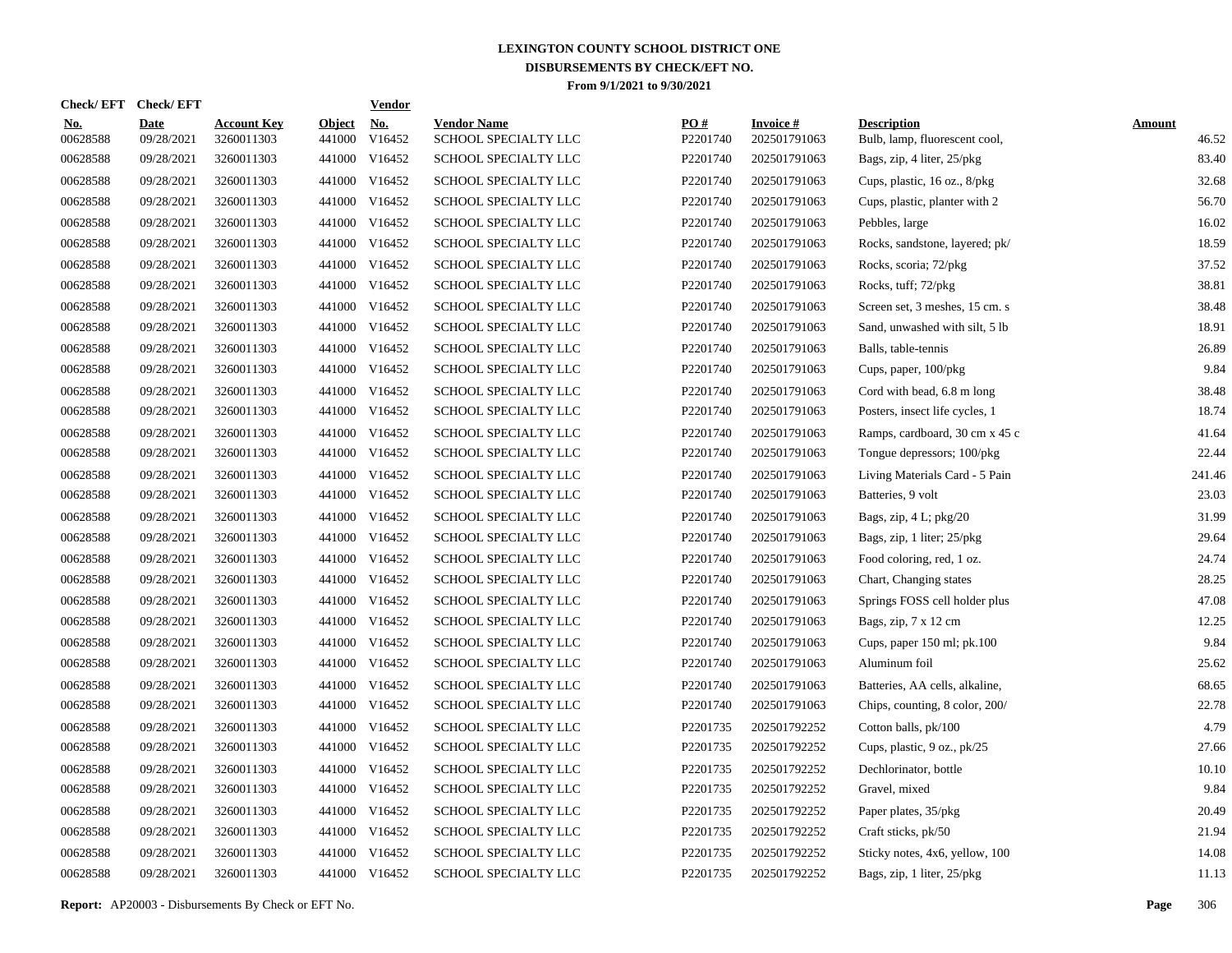| Check/EFT Check/EFT    |                           |                                  |                         | <b>Vendor</b>                       |                                            |                 |                                 |                                                  |                        |
|------------------------|---------------------------|----------------------------------|-------------------------|-------------------------------------|--------------------------------------------|-----------------|---------------------------------|--------------------------------------------------|------------------------|
| <u>No.</u><br>00628588 | <b>Date</b><br>09/28/2021 | <b>Account Key</b><br>3260011303 | <b>Object</b><br>441000 | $\underline{\mathrm{No}}$<br>V16452 | <b>Vendor Name</b><br>SCHOOL SPECIALTY LLC | PO#<br>P2201735 | <b>Invoice#</b><br>202501792252 | <b>Description</b><br>Bags, zip, 4 liter; 25/pkg | <b>Amount</b><br>52.11 |
| 00628588               | 09/28/2021                | 3260011303                       |                         | 441000 V16452                       | SCHOOL SPECIALTY LLC                       | P2201735        | 202501792252                    | Bags, zip, $1 L$ , $pk/25$                       | 13.12                  |
| 00628588               | 09/28/2021                | 3260011303                       |                         | 441000 V16452                       | SCHOOL SPECIALTY LLC                       | P2201735        | 202501792252                    | Paper, chart; 4/pkg                              | 20.61                  |
| 00628588               | 09/28/2021                | 3260011303                       |                         | 441000 V16452                       | <b>SCHOOL SPECIALTY LLC</b>                | P2201735        | 202501792252                    | Containers, plastic, 1/4 liter                   | 4.24                   |
| 00628588               | 09/28/2021                | 3260011303                       |                         | 441000 V16452                       | <b>SCHOOL SPECIALTY LLC</b>                | P2201735        | 202501792252                    | Cotton balls, pk/100                             | 2.40                   |
| 00628588               | 09/28/2021                | 3260011303                       |                         | 441000 V16452                       | SCHOOL SPECIALTY LLC                       | P2201735        | 202501792252                    | Cups, plastic, planter with 2                    | 85.04                  |
| 00628588               | 09/28/2021                | 3260011303                       |                         | 441000 V16452                       | SCHOOL SPECIALTY LLC                       | P2201735        | 202501792252                    | Cups, 3 oz., paper waxed dixie                   | 22.38                  |
| 00628588               | 09/28/2021                | 3260011303                       |                         | 441000 V16452                       | SCHOOL SPECIALTY LLC                       | P2201735        | 202501792252                    | Pebbles, large                                   | 8.00                   |
| 00628588               | 09/28/2021                | 3260011303                       |                         | 441000 V16452                       | SCHOOL SPECIALTY LLC                       | P2201735        | 202501792252                    | Rocks, sandstone, layered, 3/4                   | 9.29                   |
| 00628588               | 09/28/2021                | 3260011303                       |                         | 441000 V16452                       | SCHOOL SPECIALTY LLC                       | P2201735        | 202501792252                    | Rocks, scoria; 72/pkg                            | 18.77                  |
| 00628588               | 09/28/2021                | 3260011303                       |                         | 441000 V16452                       | SCHOOL SPECIALTY LLC                       | P2201735        | 202501792252                    | Rocks, tuff; 72/pkg                              | 19.41                  |
| 00628588               | 09/28/2021                | 3260011303                       |                         | 441000 V16452                       | SCHOOL SPECIALTY LLC                       | P2201735        | 202501792252                    | Straws, jumbo, clear; 50/pkg                     | 6.42                   |
| 00628588               | 09/28/2021                | 3260011303                       |                         | 441000 V16452                       | SCHOOL SPECIALTY LLC                       | P2201735        | 202501792252                    | Screen sets, 3 meshes, 3 piece                   | 96.19                  |
| 00628588               | 09/28/2021                | 3260011303                       |                         | 441000 V16452                       | SCHOOL SPECIALTY LLC                       | P2201735        | 202501792252                    | Seeds, Brassica Rapa; pkg of 2                   | 109.12                 |
| 00628588               | 09/28/2021                | 3260011303                       |                         | 441000 V16452                       | SCHOOL SPECIALTY LLC                       | P2201735        | 202501792252                    | Spoons, plastic, 36/pkg                          | 8.63                   |
| 00628588               | 09/28/2021                | 3260011303                       |                         | 441000 V16452                       | SCHOOL SPECIALTY LLC                       | P2201735        | 202501792252                    | Bottles, plastic, with caps; 7                   | 30.30                  |
| 00628588               | 09/28/2021                | 3260011303                       |                         | 441000 V16452                       | <b>SCHOOL SPECIALTY LLC</b>                | P2201735        | 202501792252                    | Living Materials card - 5 Pain                   | 201.21                 |
| 00628588               | 09/28/2021                | 3260011303                       |                         | 441000 V16452                       | SCHOOL SPECIALTY LLC                       | P2201735        | 202501792252                    | Cups, paper, 6 oz., pk/50                        | 28.84                  |
| 00628588               | 09/28/2021                | 3260011303                       |                         | 441000 V16452                       | SCHOOL SPECIALTY LLC                       | P2201735        | 202501792252                    | Cups, plastic, 9 oz., pk/25                      | 5.53                   |
| 00628588               | 09/28/2021                | 3260011303                       |                         | 441000 V16452                       | SCHOOL SPECIALTY LLC                       | P2201735        | 202501792252                    | Containers, plastic, 1 L                         | 5.62                   |
| 00628588               | 09/28/2021                | 3260011303                       |                         | 441000 V16452                       | SCHOOL SPECIALTY LLC                       | P2201735        | 202501792252                    | Dishpan-basins, 8 liters                         | 28.03                  |
| 00628588               | 09/28/2021                | 3260011303                       |                         | 441000 V16452                       | SCHOOL SPECIALTY LLC                       | P2201735        | 202501792252                    | Spoon, plastic, blue, 5 ml                       | 7.49                   |
| 00628588               | 09/28/2021                | 3260011303                       |                         | 441000 V16452                       | SCHOOL SPECIALTY LLC                       | P2201735        | 202501792252                    | Sponges, 5/pkg                                   | 13.08                  |
| 00628588               | 09/28/2021                | 3260011303                       |                         | 441000 V16452                       | SCHOOL SPECIALTY LLC                       | P2201735        | 202501792252                    | Transparency, ocean floor                        | 9.36                   |
| 00628588               | 09/28/2021                | 3260011303                       |                         | 441000 V16452                       | SCHOOL SPECIALTY LLC                       | P2201735        | 202501792252                    | Transparency, ring of fire                       | 9.36                   |
| 00628588               | 09/28/2021                | 3260011303                       |                         | 441000 V16452                       | <b>SCHOOL SPECIALTY LLC</b>                | P2201735        | 202501792252                    | Vial, 12-dram with cap, $10/\text{pkg}$          | 5.61                   |
| 00628588               | 09/28/2021                | 3260011303                       |                         | 441000 V16452                       | SCHOOL SPECIALTY LLC                       | P2201735        | 202501792252                    | Batteries, AA, alkaline 8/pkg                    | 115.95                 |
| 00628588               | 09/28/2021                | 3260011303                       |                         | 441000 V16452                       | SCHOOL SPECIALTY LLC                       | P2201735        | 202501792694                    | Live Material Fee                                | 23.54                  |
| 00628588               | 09/28/2021                | 3260011303                       |                         | 441000 V16452                       | <b>SCHOOL SPECIALTY LLC</b>                | P2201740        | 202501794609                    | Chips, counting, 8 color, 200/                   | 45.56                  |
| 00628588               | 09/28/2021                | 3260011303                       |                         | 441000 V16452                       | SCHOOL SPECIALTY LLC                       | P2201740        | 202501794609                    | Gravel, 5 lb.                                    | 14.45                  |
| 00628588               | 09/28/2021                | 3260011303                       |                         | 441000 V16452                       | <b>SCHOOL SPECIALTY LLC</b>                | P2201740        | 202501794609                    | Pebbles, small                                   | 13.64                  |
| 00628588               | 09/28/2021                | 3260011303                       |                         | 441000 V16452                       | SCHOOL SPECIALTY LLC                       | P2201740        | 202501794609                    | Seeds, rye grass                                 | 34.75                  |
| 00628588               | 09/28/2021                | 3260011303                       | 441000                  | V16452                              | SCHOOL SPECIALTY LLC                       | P2201740        | 202501794609                    | Marbles, $1.6$ cm, $pk/50$                       | 29.50                  |
| 00628588               | 09/28/2021                | 3260011303                       |                         | 441000 V16452                       | SCHOOL SPECIALTY LLC                       | P2201740        | 202501794609                    | Anemometer cardboard, 10-cm sq                   | 19.62                  |
| 00628588               | 09/28/2021                | 3260011303                       | 441000                  | V16452                              | SCHOOL SPECIALTY LLC                       | P2201716        | 202501794612                    | Sand, fine, 1.35kg                               | 2.96                   |
| 00628588               | 09/28/2021                | 3260011303                       |                         | 441000 V16452                       | SCHOOL SPECIALTY LLC                       | P2201716        | 202501794612                    | Seeds, corn                                      | 1.12                   |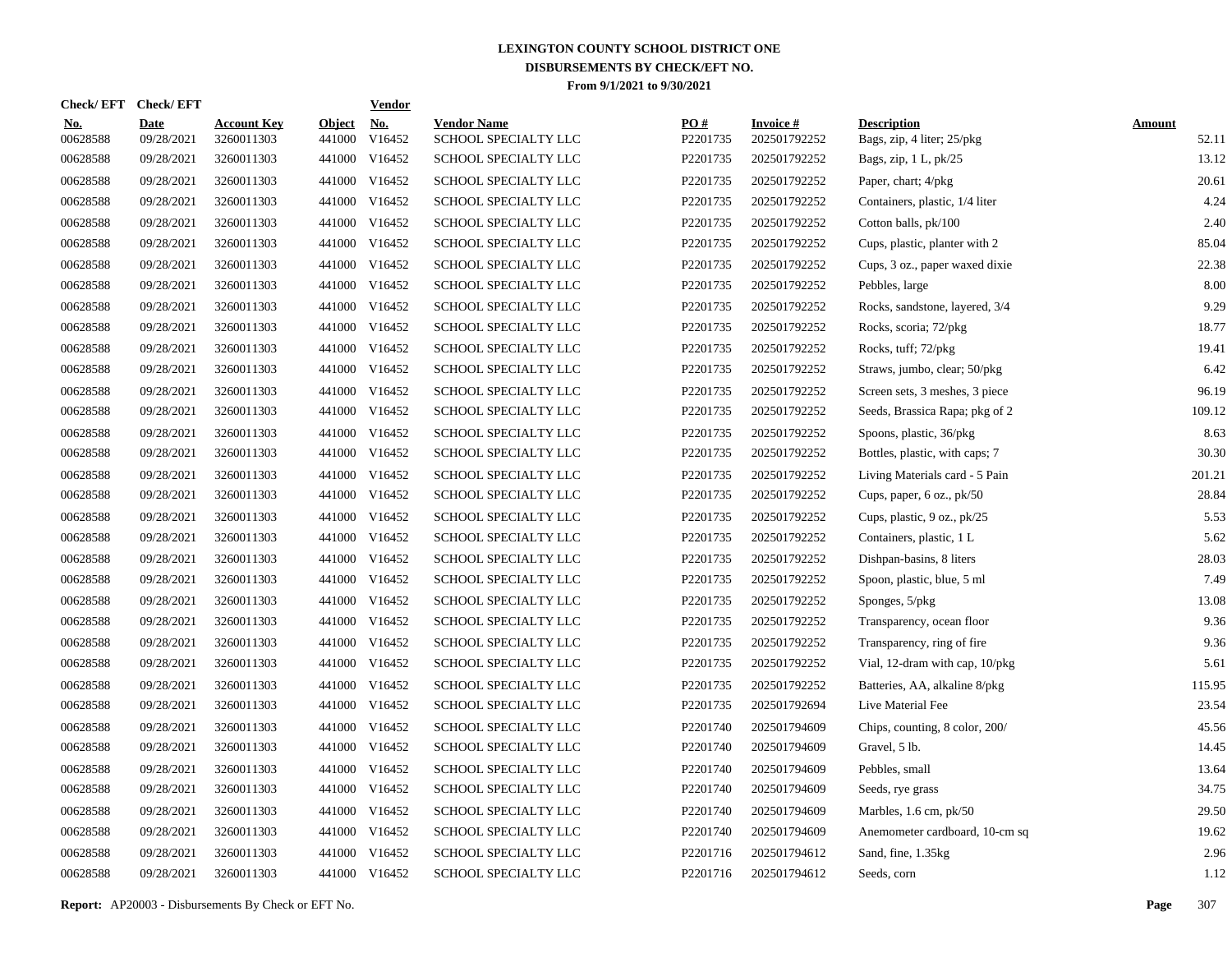| <b>Check/EFT</b>       | <b>Check/EFT</b>          |                                  |                         | <b>Vendor</b>        |                                            |                 |                           |                                       |                       |
|------------------------|---------------------------|----------------------------------|-------------------------|----------------------|--------------------------------------------|-----------------|---------------------------|---------------------------------------|-----------------------|
| <u>No.</u><br>00628588 | <b>Date</b><br>09/28/2021 | <b>Account Key</b><br>3260011303 | <b>Object</b><br>441000 | <b>No.</b><br>V16452 | <b>Vendor Name</b><br>SCHOOL SPECIALTY LLC | PO#<br>P2201716 | Invoice #<br>202501794612 | <b>Description</b><br>Fish net, small | <b>Amount</b><br>7.66 |
| 00628588               | 09/28/2021                | 3260011303                       |                         | 441000 V16452        | SCHOOL SPECIALTY LLC                       | P2201715        | 202501795003              | Rocks, granite, pink, 5/pkg           | 7.48                  |
| 00628588               | 09/28/2021                | 3260011303                       |                         | 441000 V16452        | SCHOOL SPECIALTY LLC                       | P2201715        | 202501795003              | Marbles, 1.6 cm, pk/50                | 14.75                 |
| 00628588               | 09/28/2021                | 3260011303                       |                         | 441000 V16452        | SCHOOL SPECIALTY LLC                       | P2201715        | 202501795003              | Pitcher, 2 qt.                        | 4.79                  |
| 00628588               | 09/28/2021                | 3260011303                       |                         | 441000 V16452        | SCHOOL SPECIALTY LLC                       | P2201715        | 202501795003              | Filter papers, coffee, 50/pkg         | 4.10                  |
| 00628588               | 09/28/2021                | 3260011303                       |                         | 441000 V16452        | SCHOOL SPECIALTY LLC                       | P2201735        | 202501795121              | Gravel                                | 7.23                  |
| 00628588               | 09/28/2021                | 3260011303                       |                         | 441000 V16452        | SCHOOL SPECIALTY LLC                       | P2201735        | 202501795121              | Pebbles, small                        | 6.83                  |
| 00628588               | 09/28/2021                | 3260011303                       |                         | 441000 V16452        | SCHOOL SPECIALTY LLC                       | P2201735        | 202501795121              | Rocks, basalt; 72/pkg                 | 18.28                 |
| 00628588               | 09/28/2021                | 3260011303                       |                         | 441000 V16452        | SCHOOL SPECIALTY LLC                       | P2201735        | 202501795121              | Bottle, clear plastic with cap        | 39.86                 |
| 00628588               | 09/28/2021                | 3260011303                       |                         | 441000 V16452        | SCHOOL SPECIALTY LLC                       | P2201735        | 202501795121              | Fish net, small                       | 7.64                  |
| 00628588               | 09/28/2021                | 3260011303                       |                         | 441000 V16452        | SCHOOL SPECIALTY LLC                       | P2201740        | 202501798273              | Rocks, basalt; 72/pkg                 | 36.57                 |
| 00628588               | 09/28/2021                | 3260011303                       |                         | 441000 V16452        | SCHOOL SPECIALTY LLC                       | P2201740        | 202501798273              | Seeds, alfalfa                        | 50.48                 |
| 00628588               | 09/28/2021                | 3260011303                       |                         | 441000 V16452        | SCHOOL SPECIALTY LLC                       | P2201735        | 202501798908              | Waxed paper, 75ft roll                | 16.85                 |
| 00628588               | 09/28/2021                | 3260011303                       |                         | 441000 V16452        | SCHOOL SPECIALTY LLC                       | P2201735        | 202501798908              | Seeds, alfalfa, 4 oz.                 | 32.49                 |
| 00628588               | 09/28/2021                | 3260011303                       |                         | 441000 V16452        | SCHOOL SPECIALTY LLC                       | P2201422        | 208127990908              | Paper, construction, 9x12, red        | 8.77                  |
| 00628588               | 09/28/2021                | 3260011303                       |                         | 441000 V16452        | SCHOOL SPECIALTY LLC                       | P2201422        | 208127990908              | Paper, Construction, 9x12, whi        | 8.72                  |
| 00628588               | 09/28/2021                | 3260011303                       |                         | 441000 V16452        | SCHOOL SPECIALTY LLC                       | P2201422        | 208127990908              | Paper, construction, 9x12, bla        | 11.63                 |
| 00628588               | 09/28/2021                | 3260011303                       |                         | 441000 V16452        | SCHOOL SPECIALTY LLC                       | P2201422        | 208127990908              | Paper, construction, 9x12, blu        | 8.72                  |
| 00628588               | 09/28/2021                | 3260011303                       |                         | 441000 V16452        | SCHOOL SPECIALTY LLC                       | P2201422        | 208127990908              | Tape, transparent                     | 6.03                  |
| 00628588               | 09/28/2021                | 3260011303                       |                         | 441000 V16452        | SCHOOL SPECIALTY LLC                       | P2201422        | 208127990908              | Chalk, sidewalk, asst. colors,        | 12.13                 |
| 00628588               | 09/28/2021                | 1000011322                       |                         | 441000 V16452        | SCHOOL SPECIALTY LLC                       | P2202880        | 208128606427              | EID0000656TAB INDEX CLEAR 11X8        | 138.03                |
| 00628588               | 09/28/2021                | 1000011322                       |                         | 441000 V16452        | SCHOOL SPECIALTY LLC                       | P2202880        | 208128606427              | EID0000656SHEET PROTECTOR HD T        | 19.16                 |
| 00628588               | 09/28/2021                | 1000011322                       |                         | 441000 V16452        | SCHOOL SPECIALTY LLC                       | P2202880        | 208128606427              | EID0000656PAPER ROLL RAINBOW K        | 65.78                 |
| 00628588               | 09/28/2021                | 1000011214                       |                         | 441000 V16452        | SCHOOL SPECIALTY LLC                       | P2200518        | 208128606913              | 1/3 Cut File Folder                   | 87.95                 |
| 00628588               | 09/28/2021                | 1000023347                       |                         | 441000 V16452        | SCHOOL SPECIALTY LLC                       | P2201279        | 208128607233              | EID0000656FILE FOLDER LTR ORAN        | 17.59                 |
| 00628588               | 09/28/2021                | 1000011339                       |                         | 441000 V16452        | SCHOOL SPECIALTY LLC                       | P2200591        | 208128607668              | Dark Blue 2 pocket folders            | 27.73                 |
|                        |                           |                                  |                         |                      |                                            |                 |                           | <b>Check Total</b>                    | 6,408.25              |
| 00628589               | 09/28/2021                | 7757119044                       |                         | 466041 V10147        | <b>SCRUB TRENDZ LLC</b>                    | P2202718        | 175027-1                  | S D-D-MONOGRAM LOGO * Monogr          | 20.00                 |
| 00628589               | 09/28/2021                | 7757119044                       |                         | 466041 V10147        | SCRUB TRENDZ LLC                           | P2202718        | 175027-1                  | S D-D-MONOGRAM LOGO * Monogr          | 20.00                 |
| 00628589               | 09/28/2021                | 7757119044                       |                         | 466041 V10147        | <b>SCRUB TRENDZ LLC</b>                    | P2202718        | 175027-1                  | S D-D-MONOGRAM LOGO * Monogra         | 20.00                 |
| 00628589               | 09/28/2021                | 7757119044                       |                         | 466041 V10147        | <b>SCRUB TRENDZ LLC</b>                    | P2202718        | 175027-1                  | S D-D-MONOGRAM LOGO * Monogra         | 20.00                 |
| 00628589               | 09/28/2021                | 7757119044                       |                         | 466041 V10147        | <b>SCRUB TRENDZ LLC</b>                    | P2202718        | 175027-1                  | S D-D-MONOGRAM LOGO * Monogra         | 20.00                 |
| 00628589               | 09/28/2021                | 7757119044                       |                         | 466041 V10147        | <b>SCRUB TRENDZ LLC</b>                    | P2202718        | 175027-1                  | S D-D-MONOGRAM LOGO * Monogra         | 20.00                 |
| 00628589               | 09/28/2021                | 7757119044                       |                         | 466041 V10147        | <b>SCRUB TRENDZ LLC</b>                    | P2202718        | 175027-1                  | S D-D-MONOGRAM LOGO * Monogra         | 20.00                 |
| 00628589               | 09/28/2021                | 7757119044                       |                         | 466041 V10147        | <b>SCRUB TRENDZ LLC</b>                    | P2202718        | 175027-1                  | S D-D-MONOGRAM LOGO * Monogra         | 20.00                 |
|                        |                           |                                  |                         |                      |                                            |                 |                           |                                       |                       |

**Report:** AP20003 - Disbursements By Check or EFT No. **Page** 308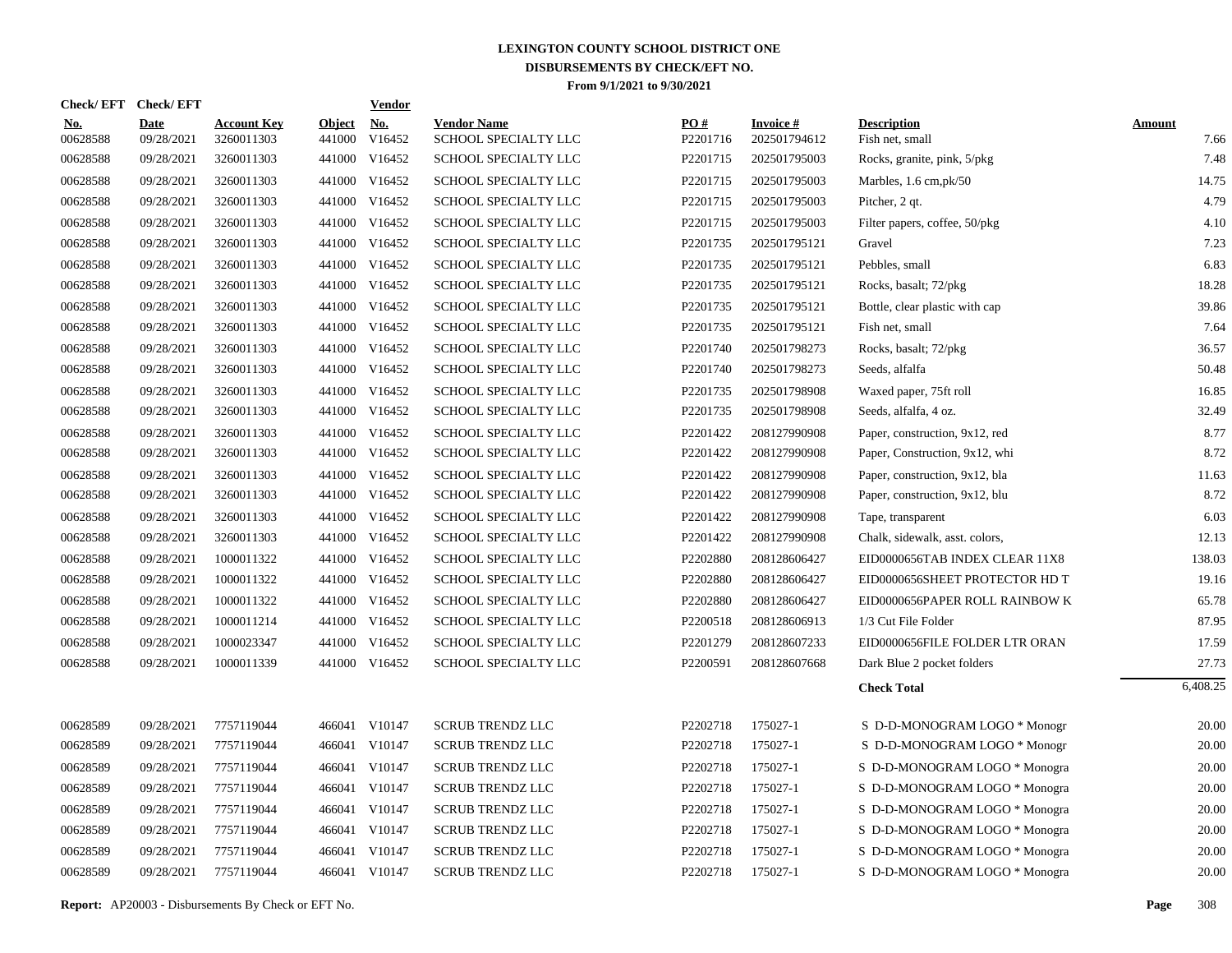| Check/EFT Check/EFT    |                           |                                  |                         | <b>Vendor</b> |                                               |                 |                             |                                                     |                        |
|------------------------|---------------------------|----------------------------------|-------------------------|---------------|-----------------------------------------------|-----------------|-----------------------------|-----------------------------------------------------|------------------------|
| <u>No.</u><br>00628589 | <b>Date</b><br>09/28/2021 | <b>Account Key</b><br>7757119044 | <b>Object</b><br>466041 | No.<br>V10147 | <b>Vendor Name</b><br><b>SCRUB TRENDZ LLC</b> | PO#<br>P2202718 | <b>Invoice#</b><br>175033-1 | <b>Description</b><br>S WKS-800-WHIT-XS * White * J | <b>Amount</b><br>19.26 |
| 00628589               | 09/28/2021                | 7757119044                       | 466041                  | V10147        | <b>SCRUB TRENDZ LLC</b>                       | P2202718        | 175033-1                    | S WKS-502-HUNT-XST * Hunter G                       | 16.05                  |
| 00628589               | 09/28/2021                | 7757119044                       | 466041                  | V10147        | <b>SCRUB TRENDZ LLC</b>                       | P2202718        | 175033-1                    | S WKS-800-WHIT-M * White * Ja                       | 19.26                  |
| 00628589               | 09/28/2021                | 7757119044                       | 466041                  | V10147        | SCRUB TRENDZ LLC                              | P2202718        | 175033-1                    | S WKS-800-WHIT-S $*$ White $*$ J                    | 19.26                  |
| 00628589               | 09/28/2021                | 7757119044                       | 466041                  | V10147        | <b>SCRUB TRENDZ LLC</b>                       | P2202718        | 175325-1                    | S WKS-502-FUSA-XST * Fuchsia                        | 16.05                  |
| 00628589               | 09/28/2021                | 7757119044                       | 466041                  | V10147        | <b>SCRUB TRENDZ LLC</b>                       | P2202718        | 175325-1                    | S WKS-502-FUSA-SP * Fuchsia *                       | 16.05                  |
| 00628589               | 09/28/2021                | 7757119044                       | 466041                  | V10147        | <b>SCRUB TRENDZ LLC</b>                       | P2202718        | 175333-1                    | S WKS-101-HUNT-XS * Hunter Gr                       | 16.05                  |
| 00628589               | 09/28/2021                | 7757119044                       | 466041                  | V10147        | <b>SCRUB TRENDZ LLC</b>                       | P2202718        | 175333-1                    | S WKS-101-FUSA-XS * Fuchsia *                       | 16.05                  |
| 00628589               | 09/28/2021                | 7757119044                       | 466041                  | V10147        | <b>SCRUB TRENDZ LLC</b>                       | P2202718        | 175333-1                    | S WKS-502-FUSA-S * Fuchsia *                        | 16.05                  |
| 00628589               | 09/28/2021                | 7757119044                       | 466041                  | V10147        | <b>SCRUB TRENDZ LLC</b>                       | P2202718        | 175333-1                    | S WKS-502-HUNT-S * Hunter Gre                       | 16.05                  |
| 00628589               | 09/28/2021                | 7757119044                       | 466041                  | V10147        | <b>SCRUB TRENDZ LLC</b>                       | P2202718        | 175333-1                    | S WKS-101-HUNT-XS * Hunter Gr                       | 16.05                  |
| 00628589               | 09/28/2021                | 7757119044                       | 466041                  | V10147        | <b>SCRUB TRENDZ LLC</b>                       | P2202718        | 175333-1                    | S WKS-101-FUSA-XS * Fuchsia *                       | 16.05                  |
| 00628589               | 09/28/2021                | 7757119044                       |                         | 466041 V10147 | <b>SCRUB TRENDZ LLC</b>                       | P2202718        | 175333-1                    | S WKS-502-FUSA-XS * Fuchsia *                       | 16.05                  |
| 00628589               | 09/28/2021                | 7757119044                       | 466041                  | V10147        | <b>SCRUB TRENDZ LLC</b>                       | P2202718        | 175333-1                    | S WKS-502-HUNT-XS * Hunter Gr                       | 16.05                  |
| 00628589               | 09/28/2021                | 7757119044                       |                         | 466041 V10147 | <b>SCRUB TRENDZ LLC</b>                       | P2202718        | 175333-1                    | S WKS-800-WHIT-XS * White * J                       | 19.26                  |
| 00628589               | 09/28/2021                | 7757119044                       |                         | 466041 V10147 | <b>SCRUB TRENDZ LLC</b>                       | P2202718        | 175333-1                    | S WKS-101-FUSA-XS * Fuchsia                         | 16.05                  |
| 00628589               | 09/28/2021                | 7757119044                       |                         | 466041 V10147 | <b>SCRUB TRENDZ LLC</b>                       | P2202718        | 175333-1                    | S WKS-101-HUNT-XS * Hunter Gr                       | 16.05                  |
| 00628589               | 09/28/2021                | 7757119044                       |                         | 466041 V10147 | <b>SCRUB TRENDZ LLC</b>                       | P2202718        | 175333-1                    | S WKS-800-WHIT-XS * White * J                       | 19.26                  |
| 00628589               | 09/28/2021                | 7757119044                       |                         | 466041 V10147 | <b>SCRUB TRENDZ LLC</b>                       | P2202718        | 175333-1                    | S WKS-101-HUNT-XS * Hunter G                        | 16.05                  |
| 00628589               | 09/28/2021                | 7757119044                       |                         | 466041 V10147 | <b>SCRUB TRENDZ LLC</b>                       | P2202718        | 175333-1                    | S WKS-502-HUNT-XS * Hunter Gr                       | 16.05                  |
| 00628589               | 09/28/2021                | 7757119044                       |                         | 466041 V10147 | <b>SCRUB TRENDZ LLC</b>                       | P2202718        | 175333-1                    | S WKS-502-FUSA-XS * Fuchsia *                       | 16.05                  |
| 00628589               | 09/28/2021                | 7757119044                       |                         | 466041 V10147 | <b>SCRUB TRENDZ LLC</b>                       | P2202718        | 175333-1                    | S WKS-800-WHIT-XS * White * J                       | 19.26                  |
| 00628589               | 09/28/2021                | 7757119044                       |                         | 466041 V10147 | <b>SCRUB TRENDZ LLC</b>                       | P2202718        | 175333-1                    | S WKS-101-FUSA-XS * Fuchsia *                       | 16.05                  |
| 00628589               | 09/28/2021                | 7757119044                       |                         | 466041 V10147 | <b>SCRUB TRENDZ LLC</b>                       | P2202718        | 175333-1                    | S WKS-101-FUSA-XS * Fuchsia *                       | 16.05                  |
| 00628589               | 09/28/2021                | 7757119044                       |                         | 466041 V10147 | <b>SCRUB TRENDZ LLC</b>                       | P2202718        | 175333-1                    | S WKS-101-HUNT-XS * Hunter                          | 16.05                  |
| 00628589               | 09/28/2021                | 7757119044                       |                         | 466041 V10147 | <b>SCRUB TRENDZ LLC</b>                       | P2202718        | 175333-1                    | S WKS-502-HUNT-SP * Hunter Gr                       | 16.05                  |
| 00628589               | 09/28/2021                | 7757119044                       |                         | 466041 V10147 | <b>SCRUB TRENDZ LLC</b>                       | P2202718        | 175333-1                    | S WKS-800-WHIT-XS * White * J                       | 19.26                  |
| 00628589               | 09/28/2021                | 7757119044                       |                         | 466041 V10147 | <b>SCRUB TRENDZ LLC</b>                       | P2202718        | 175333-1                    | S WKS-101-FUSA-XS * Fuchsia                         | 16.05                  |
| 00628589               | 09/28/2021                | 7757119044                       |                         | 466041 V10147 | <b>SCRUB TRENDZ LLC</b>                       | P2202718        | 175333-1                    | S WKS-101-HUNT-XS * Hunter G                        | 16.05                  |
| 00628589               | 09/28/2021                | 7757119044                       |                         | 466041 V10147 | <b>SCRUB TRENDZ LLC</b>                       | P2202718        | 175333-1                    | S WKS-502-HUNT-S * Hunter Gre                       | 16.05                  |
| 00628589               | 09/28/2021                | 7757119044                       |                         | 466041 V10147 | <b>SCRUB TRENDZ LLC</b>                       | P2202718        | 175333-1                    | S WKS-502-FUSA-S * Fuchsia *                        | 16.05                  |
| 00628589               | 09/28/2021                | 7757119044                       |                         | 466041 V10147 | <b>SCRUB TRENDZ LLC</b>                       | P2202718        | 175333-1                    | S WKS-800-WHIT-XS * White *                         | 19.26                  |
| 00628589               | 09/28/2021                | 7757119044                       | 466041                  | V10147        | <b>SCRUB TRENDZ LLC</b>                       | P2202718        | 175333-1                    | S WKS-101-FUSA-M * Fuchsia *                        | 16.05                  |
| 00628589               | 09/28/2021                | 7757119044                       |                         | 466041 V10147 | <b>SCRUB TRENDZ LLC</b>                       | P2202718        | 175333-1                    | S WKS-101-HUNT-M * Hunter Gr                        | 16.05                  |
| 00628589               | 09/28/2021                | 7757119044                       | 466041                  | V10147        | <b>SCRUB TRENDZ LLC</b>                       | P2202718        | 175333-1                    | S WKS-502-HUNT-LP * Hunter G                        | 16.05                  |
| 00628589               | 09/28/2021                | 7757119044                       |                         | 466041 V10147 | <b>SCRUB TRENDZ LLC</b>                       | P2202718        | 175333-1                    | S WKS-502-FUSA-LP * Fuchsia                         | 16.05                  |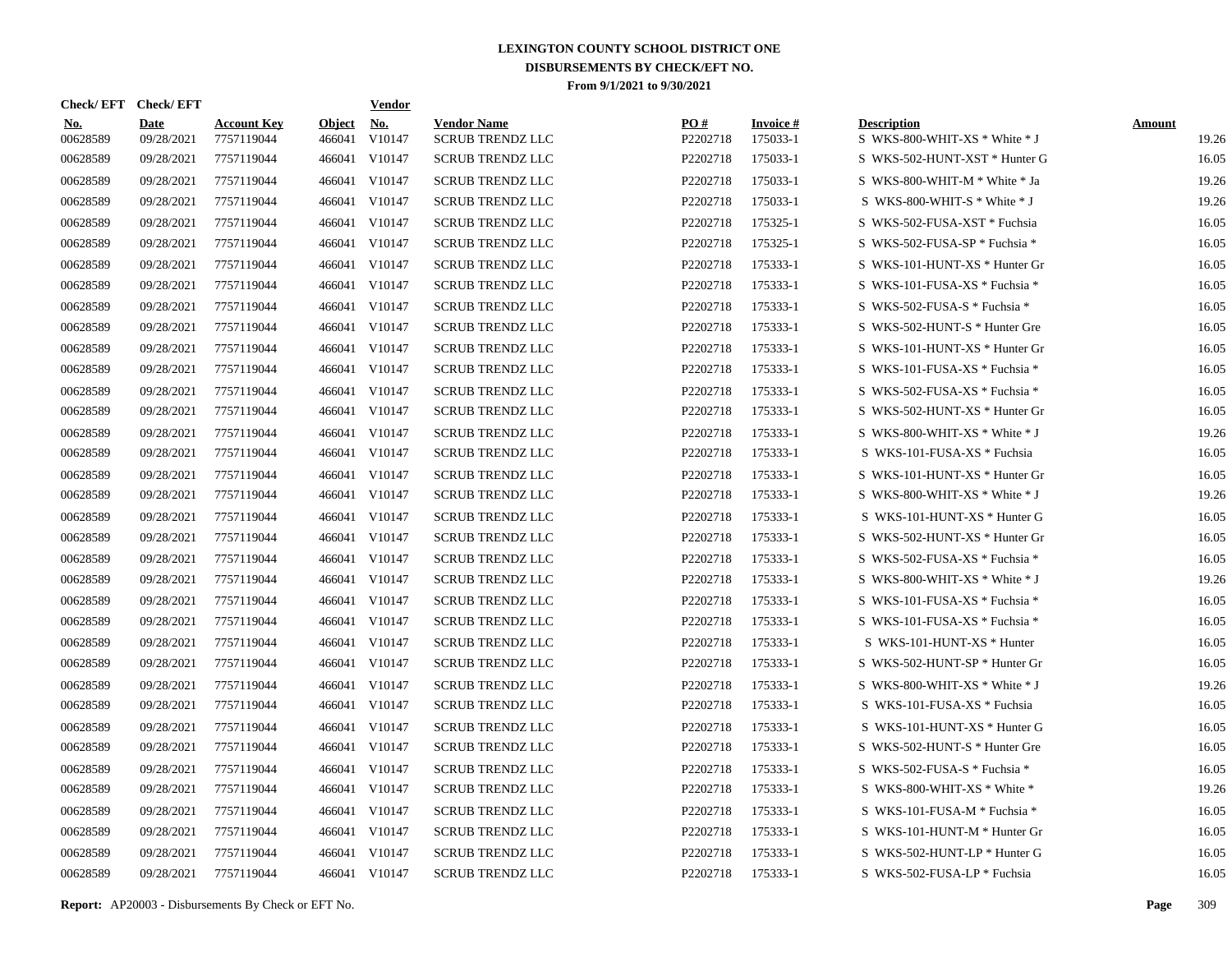| Check/EFT Check/EFT    |                           |                                                            |                         | <b>Vendor</b>        |                                               |                 |                             |                                                    |                        |
|------------------------|---------------------------|------------------------------------------------------------|-------------------------|----------------------|-----------------------------------------------|-----------------|-----------------------------|----------------------------------------------------|------------------------|
| <u>No.</u><br>00628589 | <b>Date</b><br>09/28/2021 | <b>Account Key</b><br>7757119044                           | <b>Object</b><br>466041 | <u>No.</u><br>V10147 | <b>Vendor Name</b><br><b>SCRUB TRENDZ LLC</b> | PO#<br>P2202718 | <b>Invoice#</b><br>175333-1 | <b>Description</b><br>S WKS-101-FUSA-S * Fuchsia * | <b>Amount</b><br>16.05 |
| 00628589               | 09/28/2021                | 7757119044                                                 |                         | 466041 V10147        | <b>SCRUB TRENDZ LLC</b>                       | P2202718        | 175333-1                    | S WKS-101-HUNT-S * Hunter Gr                       | 16.05                  |
| 00628589               | 09/28/2021                | 7757119044                                                 |                         | 466041 V10147        | <b>SCRUB TRENDZ LLC</b>                       | P2202718        | 175333-1                    | S WKS-502-HUNT-MP * Hunter                         | 16.05                  |
| 00628589               | 09/28/2021                | 7757119044                                                 |                         | 466041 V10147        | <b>SCRUB TRENDZ LLC</b>                       | P2202718        | 175333-1                    | S WKS-502-FUSA-MP * Fuchsia *                      | 16.05                  |
| 00628589               | 09/28/2021                | 7757119044                                                 |                         | 466041 V10147        | <b>SCRUB TRENDZ LLC</b>                       | P2202718        | 175333-1                    | S WKS-800-WHIT-M * White * Ja                      | 19.26                  |
|                        |                           |                                                            |                         |                      |                                               |                 |                             | <b>Check Total</b>                                 | 846.94                 |
|                        |                           |                                                            |                         |                      |                                               |                 |                             |                                                    |                        |
| 00628590               | 09/28/2021                | 1000025415                                                 |                         | 432300 V13230        | SMITH AND JONES JANITORIAL SUP                | P2202694        | 212772                      | EHEE0041ST CARBON BRUSH SET E0                     | 59.50                  |
| 00628590               | 09/28/2021                | 1000025415                                                 |                         | 432300 V13230        | SMITH AND JONES JANITORIAL SUP                | P2202694        | 212772                      | <b>LABOR TO REPAIR</b>                             | 97.50                  |
|                        |                           |                                                            |                         |                      |                                               |                 |                             | <b>Check Total</b>                                 | 157.00                 |
| 00628591               | 09/28/2021                | 7802070027                                                 |                         | 466034 V02954        | <b>STASIO, MARK</b>                           |                 |                             | BJFB.WK.9.21.202 B Team vs Blythewood/JV vs Lan    | 107.00                 |
|                        |                           |                                                            |                         |                      |                                               |                 |                             | <b>Check Total</b>                                 | 107.00                 |
| 00628592               | 09/28/2021                | 7802072011                                                 |                         | 466034 V15992        | STEWART, WAYNE ALLEN                          |                 | VFB.LHS.09.24.24 Official   |                                                    | 162.70                 |
| 00628592               | 09/28/2021                | 7887072044                                                 |                         | 466034 V15992        | STEWART, WAYNE ALLEN                          |                 |                             | VFBALL/LAUREN VFBALL VS LAURENS                    | 162.70                 |
|                        |                           |                                                            |                         |                      |                                               |                 |                             | <b>Check Total</b>                                 | 325.40                 |
| 00628593               | 09/28/2021                | 7887072044                                                 |                         | 466034 V02695        | <b>STILES, JAMES M</b>                        |                 |                             | VFBALL/NWESTE VFBALL VS NWESTERN                   | 120.40                 |
|                        |                           |                                                            |                         |                      |                                               |                 |                             | <b>Check Total</b>                                 | 120.40                 |
|                        |                           |                                                            |                         |                      |                                               |                 |                             |                                                    |                        |
| 00628594               | 09/28/2021                | 7887072044                                                 |                         | 466034 V02766        | STROMAN, ANTHONY C                            |                 |                             | VFBALL/LAUREN VFBALL VS LAURENS                    | 132.10                 |
|                        |                           |                                                            |                         |                      |                                               |                 |                             | <b>Check Total</b>                                 | 132.10                 |
| 00628595               | 09/28/2021                | 5720025320                                                 |                         | 453000 V16408        | TERRACON CONSULTANTS INC                      | P2202380        | TF66983                     | Ch $1 \& 17$ Inspections/Testing                   | 3,362.50               |
|                        |                           |                                                            |                         |                      |                                               |                 |                             | <b>Check Total</b>                                 | 3,362.50               |
| 00628596               | 09/28/2021                | 1000021331                                                 |                         | 441000 V02065        | THE OFFICE PAL INC                            | P2203241        | 0194255-IN                  | <b>BLACK Toner CARTRIDGE</b>                       | 103.57                 |
|                        |                           |                                                            |                         |                      |                                               |                 |                             |                                                    |                        |
|                        |                           |                                                            |                         |                      |                                               |                 |                             | <b>Check Total</b>                                 | 103.57                 |
| 00628597               | 09/28/2021                | 1000011303                                                 |                         | 434500 V16330        | THEATREFOLK LTD                               | P2203291        | 1253980                     | TF-00287-01508 - Drama Teacher                     | 5,061.60               |
|                        |                           |                                                            |                         |                      |                                               |                 |                             | <b>Check Total</b>                                 | 5,061.60               |
| 00628598               | 09/28/2021                | 7802088030                                                 |                         | 466034 V12534        | TRAPP, J C                                    |                 | BFB-PM.09.23.21             | Football                                           | 65.00                  |
|                        |                           |                                                            |                         |                      |                                               |                 |                             | <b>Check Total</b>                                 | 65.00                  |
| 00628599               | 09/28/2021                | 1000025423                                                 |                         | 432300 V01638        | TRITEK FIRE AND SECURITY LLC                  | P2200674        | 26430C                      | Provide After-Hours Fire Alarm                     | 210.00                 |
|                        |                           | <b>Report:</b> AP20003 - Disbursements By Check or EFT No. |                         |                      |                                               |                 |                             |                                                    | Page<br>310            |
|                        |                           |                                                            |                         |                      |                                               |                 |                             |                                                    |                        |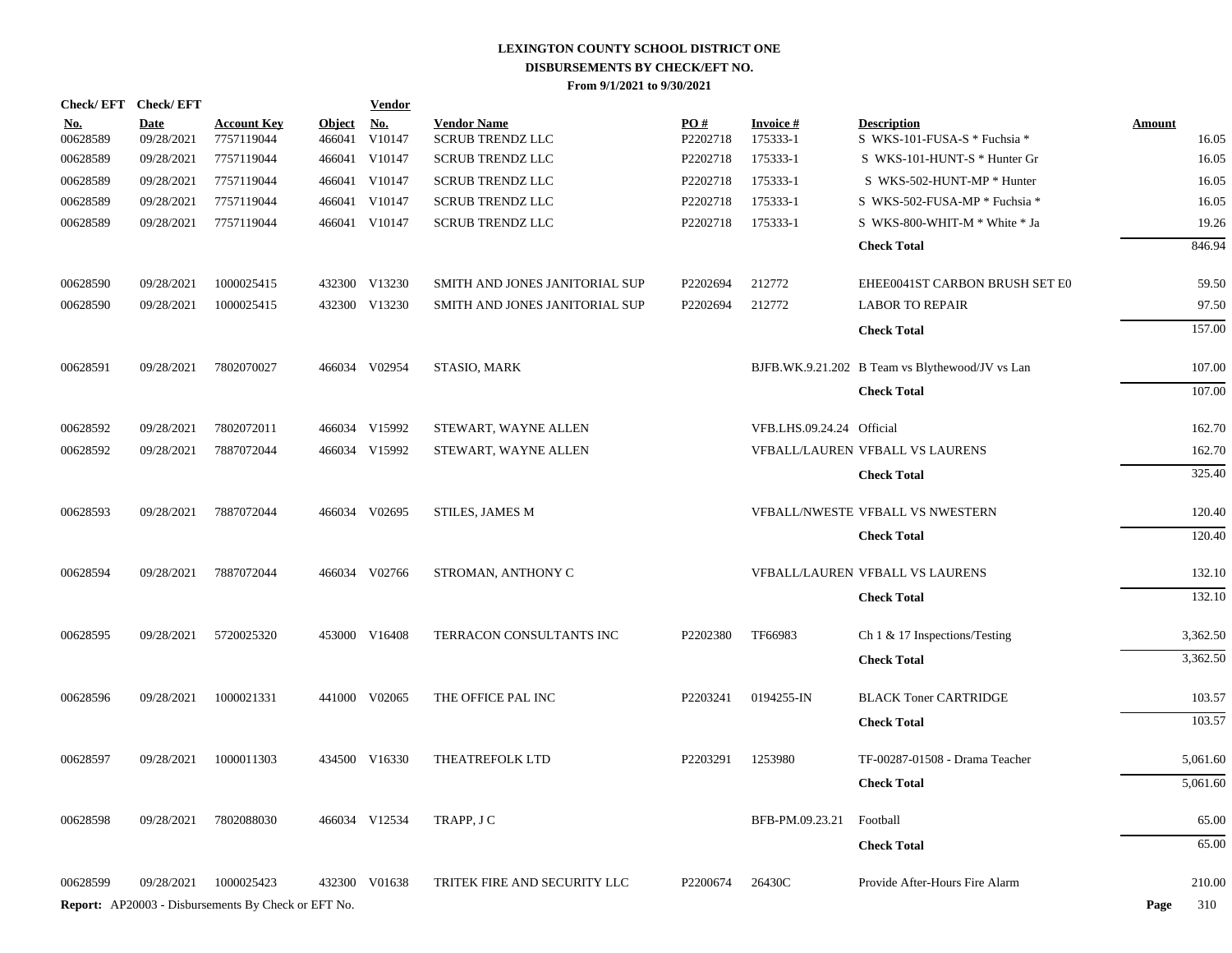|                        | Check/EFT Check/EFT       |                                  |                         | <b>Vendor</b>        |                                                    |                 |                           |                                                      |                  |
|------------------------|---------------------------|----------------------------------|-------------------------|----------------------|----------------------------------------------------|-----------------|---------------------------|------------------------------------------------------|------------------|
| <u>No.</u><br>00628599 | <b>Date</b><br>09/28/2021 | <b>Account Key</b><br>1000025446 | <b>Object</b><br>432300 | <u>No.</u><br>V01638 | <b>Vendor Name</b><br>TRITEK FIRE AND SECURITY LLC | PO#<br>P2200674 | <b>Invoice#</b><br>26459  | <b>Description</b><br>Provide After-Hours Fire Alarm | Amount<br>342.00 |
|                        |                           |                                  |                         |                      |                                                    |                 |                           | <b>Check Total</b>                                   | 552.00           |
| 00628600               | 09/28/2021                | 7802088030                       |                         | 466034 V15904        | TRONCO, DAVID C                                    |                 | BFB-PM.09.23.21           | Football                                             | 65.00            |
|                        |                           |                                  |                         |                      |                                                    |                 |                           | <b>Check Total</b>                                   | 65.00            |
| 00628601               | 09/28/2021                | 1000025408                       |                         | 441020 V15718        | TUCKER MATERIALS INC                               | P2203489        | 8089993-00                | CS - Armstrong Ceiling Tile                          | 192.80           |
| 00628601               | 09/28/2021                | 1000025408                       |                         | 441020 V15718        | TUCKER MATERIALS INC                               | P2203489        | 8089993-00                | Delivery Charge                                      | 26.75            |
|                        |                           |                                  |                         |                      |                                                    |                 |                           | <b>Check Total</b>                                   | 219.55           |
| 00628602               | 09/28/2021                | 7887072044                       |                         | 466034 V03149        | TURNER, WILLIAM ROBERT                             |                 |                           | VFBALL/NWESTE VFBALL VS NWESTERN                     | 139.30           |
|                        |                           |                                  |                         |                      |                                                    |                 |                           | <b>Check Total</b>                                   | 139.30           |
| 00628603               | 09/28/2021                | 2170412703                       |                         | 434500 V13982        | VOYAGER SOPRIS LEARNING                            | P2202028        | 4114433                   | Language! Live Level 1 and 2 A                       | 2,332.60         |
|                        |                           |                                  |                         |                      |                                                    |                 |                           | <b>Check Total</b>                                   | 2,332.60         |
| 00628604               | 09/28/2021                | 1000025415                       |                         | 441020 V00189        | <b>WW GRAINGER</b>                                 | P2202898        | 9052760502                | OGES Rm 100, PHS Rm 116 - Dehum                      | 245.46           |
| 00628604               | 09/28/2021                | 1000025422                       |                         | 441020 V00189        | <b>WW GRAINGER</b>                                 | P2202898        | 9052760502                | OGES Rm 100, PHS Rm 116 - Dehum                      | 245.46           |
|                        |                           |                                  |                         |                      |                                                    |                 |                           | <b>Check Total</b>                                   | 490.92           |
| 00628605               | 09/28/2021                | 7744019011                       |                         | 466041 V14086        | WARDS NATURAL SCIENCE EST LLC                      | P2202680        | 8806167271                | Preserved Rats, Double injecte                       | 131.95           |
| 00628605               | 09/28/2021                | 7744019011                       |                         | 466041 V14086        | WARDS NATURAL SCIENCE EST LLC                      | P2202680        | 8806167271                | AquaSprouts Garden Kit                               | 163.67           |
| 00628605               | 09/28/2021                | 7744019011                       |                         | 466041 V14086        | WARDS NATURAL SCIENCE EST LLC                      | P2202680        | 8806167271                | AquaSprouts Garden Kit aquariu                       | 16.33            |
| 00628605               | 09/28/2021                | 7744019011                       |                         | 466041 V14086        | WARDS NATURAL SCIENCE EST LLC                      | P2202680        | 8806167271                | Wood Meter Stick, plain ends                         | 108.05           |
| 00628605               | 09/28/2021                | 7744019011                       |                         | 466041 V14086        | WARDS NATURAL SCIENCE EST LLC                      | P2202680        | 8806167271                | Magnet Stirring Head, 1", cros                       | 16.60            |
| 00628605               | 09/28/2021                | 7744019011                       |                         | 466041 V14086        | WARDS NATURAL SCIENCE EST LLC                      | P2202680        | 8806167271                | Magnetic Stirring Bar Retrieve                       | 15.42            |
| 00628605               | 09/28/2021                | 7744019011                       |                         | 466041 V14086        | WARDS NATURAL SCIENCE EST LLC                      | P2202680        | 8806167271                | Stainless Steel Scalpel                              | 47.74            |
| 00628605               | 09/28/2021                | 7744019011                       |                         | 466041 V14086        | WARDS NATURAL SCIENCE EST LLC                      | P2202680        | 8806167271                | <b>Surgical Scissors</b>                             | 66.84            |
|                        |                           |                                  |                         |                      |                                                    |                 |                           | <b>Check Total</b>                                   | 566.60           |
| 00628606               | 09/28/2021                | 7887072044                       |                         | 466034 V12654        | <b>WASHINGTON, JERRY</b>                           |                 |                           | VFBALL/LAUREN VFBALL VS LAURENS                      | 158.20           |
|                        |                           |                                  |                         |                      |                                                    |                 |                           | <b>Check Total</b>                                   | 158.20           |
| 00628607               | 09/28/2021                | 7802072011                       |                         | 466034 V15903        | <b>WILKIE, R STEVEN</b>                            |                 | VFB.LHS.09.24.24 Official |                                                      | 159.10           |
|                        |                           |                                  |                         |                      |                                                    |                 |                           | <b>Check Total</b>                                   | 159.10           |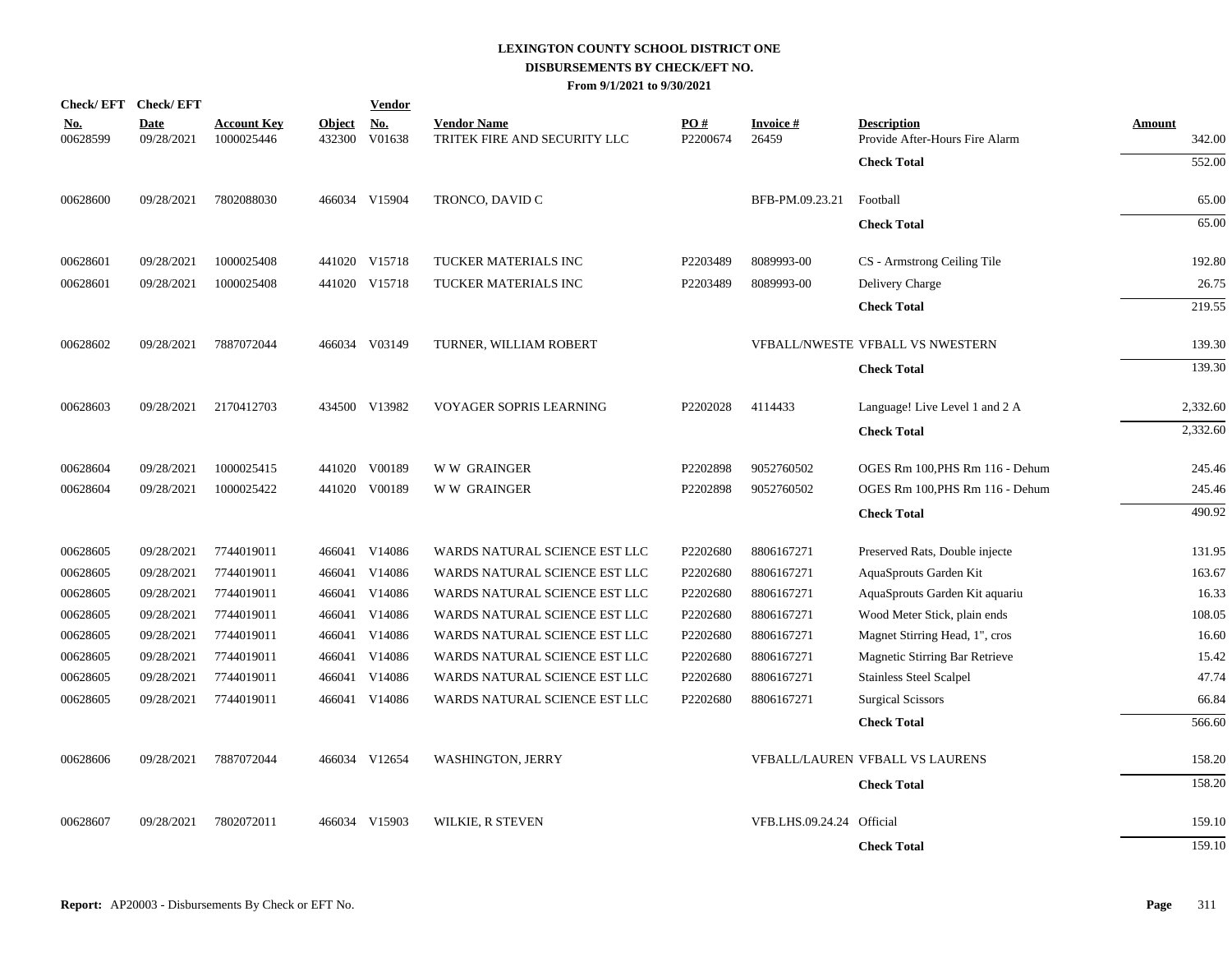| Check/EFT Check/EFT    |                           |                                  |               | <b>Vendor</b>               |                                       |                      |                                   |                                |                         |
|------------------------|---------------------------|----------------------------------|---------------|-----------------------------|---------------------------------------|----------------------|-----------------------------------|--------------------------------|-------------------------|
| <u>No.</u><br>00628608 | <b>Date</b><br>09/28/2021 | <b>Account Key</b><br>7802072015 | <b>Object</b> | <b>No.</b><br>466034 V13989 | <b>Vendor Name</b><br>WILLIAMS, VAN T | PO#                  | <b>Invoice#</b><br>VFB.PE.9.24.21 | <b>Description</b><br>Official | <b>Amount</b><br>123.90 |
|                        |                           |                                  |               |                             |                                       |                      |                                   | <b>Check Total</b>             | 123.90                  |
| 00628609               | 09/28/2021                | 7802088030                       |               | 466034 V15964               | WOOLEY, MICHAEL CRAIG                 |                      | BFB-PM.09.23.21                   | Football                       | 65.00                   |
|                        |                           |                                  |               |                             |                                       |                      |                                   | <b>Check Total</b>             | 65.00                   |
| 00628610               | 09/28/2021                | 7802078011                       |               | 466064 V01562               | VIKING CUP FUND                       | P2203586             | P2203586.LHS                      | Viking Cup entry fee for Lexin | 75.00                   |
|                        |                           |                                  |               |                             |                                       |                      |                                   | <b>Check Total</b>             | 75.00                   |
| 00628611               | 09/28/2021                | 1000022493                       |               | 441000 Exxxxx               | Employee                              |                      | 09.24.2021                        | Supplies for Staff             | 87.38                   |
|                        |                           |                                  |               |                             |                                       |                      |                                   | <b>Check Total</b>             | 87.38                   |
| 00628612               | 09/28/2021                | 5751025351                       |               | 452000 V01275               | <b>COUNTY OF LEXINGTON</b>            |                      | 09.23.2021                        | <b>Bluefield Rd Fees</b>       | 14,300.00               |
|                        |                           |                                  |               |                             |                                       |                      |                                   | <b>Check Total</b>             | 14,300.00               |
| 00628613               | 09/28/2021                | 7885027014                       |               | 466099 V00046               | GILBERT ELEMENTARY SCHOOL             | P2203585             | P2203585.GES                      | <b>Imprest Reimbursment</b>    | 200.00                  |
|                        |                           |                                  |               |                             |                                       |                      |                                   | <b>Check Total</b>             | 200.00                  |
| 00628614               | 09/28/2021                | 1000025408                       |               | 432500 V15937               | AIRGAS USA LLC                        | P2201533             | 9978573105                        | (3)Industrial(small 200cu or l | 8.96                    |
| 00628614               | 09/28/2021                | 1000025408                       |               | 432500 V15937               | AIRGAS USA LLC                        | P2201533             | 9978573105                        | (3)Industrial(small 200cu or 1 | 8.96                    |
| 00628614               | 09/28/2021                | 1000025408                       |               | 432500 V15937               | AIRGAS USA LLC                        | P2201533             | 9978573105                        | (2)Industrial(large more than  | 18.24                   |
| 00628614               | 09/28/2021                | 1000025408                       |               | 432500 V15937               | AIRGAS USA LLC                        | P2201533             | 9979310420                        | (3)Industrial(small 200cu or l | 8.67                    |
| 00628614               | 09/28/2021                | 1000025408                       |               | 432500 V15937               | AIRGAS USA LLC                        | P2201533             | 9979310420                        | (3)Industrial(small 200cu or l | 8.67                    |
| 00628614               | 09/28/2021                | 1000025408                       |               | 432500 V15937               | AIRGAS USA LLC                        | P2201533             | 9979310420                        | (2)Industrial(large more than  | 17.65                   |
| 00628614               | 09/28/2021                | 1000025408                       |               | 432500 V15937               | AIRGAS USA LLC                        | P2201533             | 9980012043                        | (3)Industrial(small 200cu or l | 8.96                    |
| 00628614               | 09/28/2021                | 1000025408                       |               | 432500 V15937               | AIRGAS USA LLC                        | P2201533             | 9980012043                        | (3)Industrial(small 200cu or l | 8.96                    |
| 00628614               | 09/28/2021                | 1000025408                       |               | 432500 V15937               | AIRGAS USA LLC                        | P2201533             | 9980012043                        | (2)Industrial(large more than  | 18.24                   |
| 00628614               | 09/28/2021                | 1000025408                       |               | 432500 V15937               | AIRGAS USA LLC                        | P2201533             | 9981529395                        | (3)Industrial(small 200cu or l | 8.96                    |
| 00628614               | 09/28/2021                | 1000025408                       |               | 432500 V15937               | AIRGAS USA LLC                        | P2201533             | 9981529395                        | (3)Industrial(small 200cu or l | 8.96                    |
| 00628614               | 09/28/2021                | 1000025408                       |               | 432500 V15937               | AIRGAS USA LLC                        | P2201533             | 9981529395                        | (2)Industrial(large more than  | 18.24                   |
| 00628614               | 09/28/2021                | 1000011513                       |               | 432500 V15937               | AIRGAS USA LLC                        | P2200482             | 9982250994                        | AC4 - (1) Industrial Small Cyl | 2.99                    |
| 00628614               | 09/28/2021                | 1000011513                       |               | 432500 V15937               | AIRGAS USA LLC                        | P2200482             | 9982250994                        | OX300 - (1) Industrial Large C | 3.65                    |
| 00628614               | 09/28/2021                | 7731019013                       |               | 466035 V15937               | AIRGAS USA LLC                        | P2200482             | 9982250994                        | AR-CD25300 - (4) Industrial La | 18.24                   |
|                        |                           |                                  |               |                             |                                       |                      |                                   | <b>Check Total</b>             | 168.35                  |
| 00628615               | 09/29/2021                | 1000021244                       |               | 441000 V02519               | ACADEMIC SUPPLIER DBA RASIX CO        | P <sub>2201660</sub> | ID66100                           | HP305A - Black                 | 103.00                  |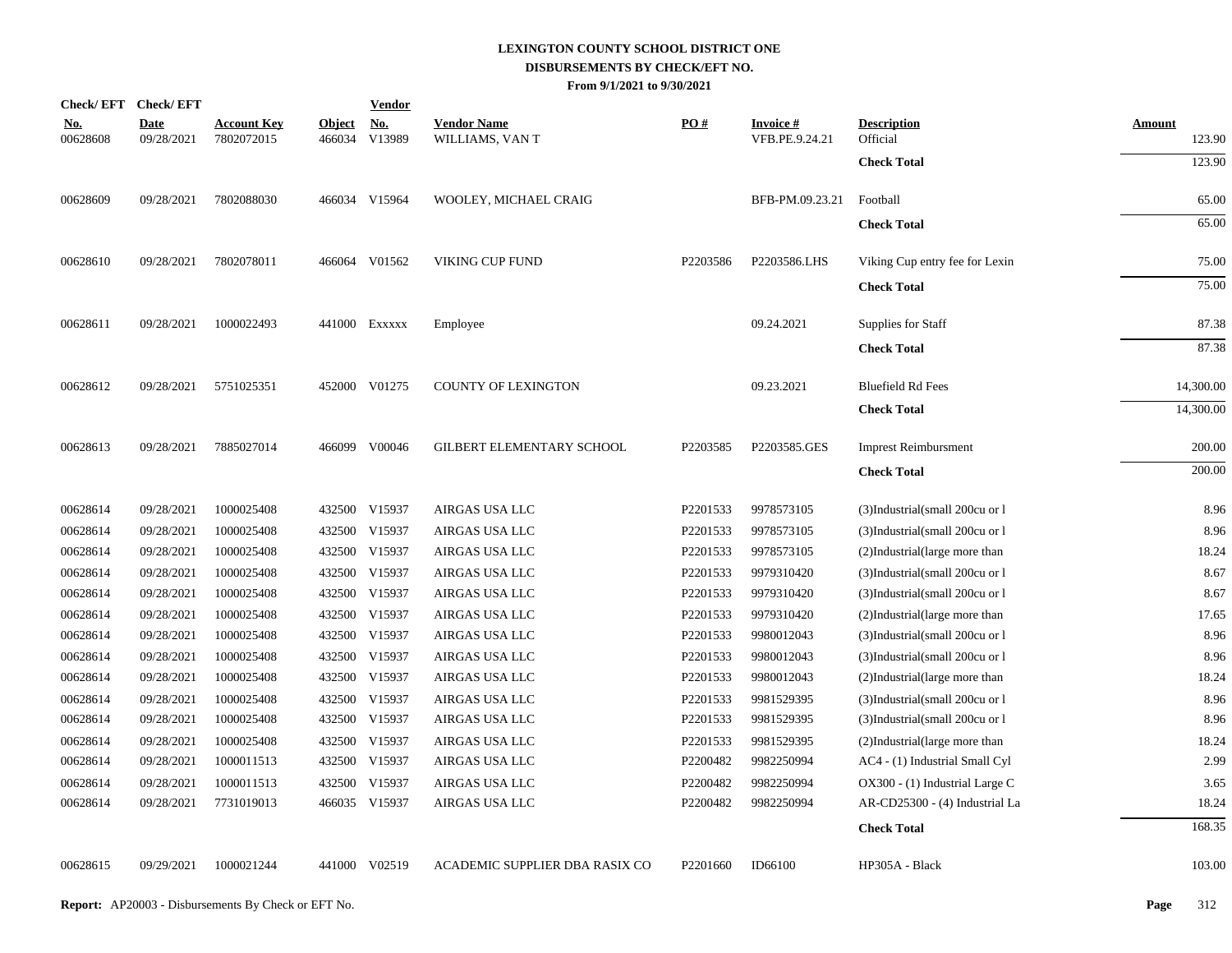|                        | Check/EFT Check/EFT       |                                  |                         | <b>Vendor</b>                         |                                                      |                               |                                |                                                      |                         |
|------------------------|---------------------------|----------------------------------|-------------------------|---------------------------------------|------------------------------------------------------|-------------------------------|--------------------------------|------------------------------------------------------|-------------------------|
| <u>No.</u><br>00628615 | <b>Date</b><br>09/29/2021 | <b>Account Key</b><br>1000011312 | <b>Object</b><br>441000 | $\underline{\mathrm{No}}$ .<br>V02519 | <b>Vendor Name</b><br>ACADEMIC SUPPLIER DBA RASIX CO | $\underline{PO#}$<br>P2203195 | <b>Invoice#</b><br>ID68608     | <b>Description</b><br>High Yield Black Contract Orig | <b>Amount</b><br>426.32 |
| 00628615               | 09/29/2021                | 1000011312                       |                         | 441000 V02519                         | ACADEMIC SUPPLIER DBA RASIX CO                       | P2203195                      | <b>ID68608</b>                 | High Yield Yellow Original                           | 58.78                   |
| 00628615               | 09/29/2021                | 1000011312                       |                         | 441000 V02519                         | ACADEMIC SUPPLIER DBA RASIX CO                       | P2203195                      | ID68608                        | High Yield Cyan Original Ink C                       | 58.78                   |
| 00628615               | 09/29/2021                | 1000011312                       |                         | 441000 V02519                         | ACADEMIC SUPPLIER DBA RASIX CO                       | P2203195                      | ID68608                        | High Yield Magenta Original In                       | 58.78                   |
| 00628615               | 09/29/2021                | 1000011312                       |                         | 441000 V02519                         | ACADEMIC SUPPLIER DBA RASIX CO                       | P2203195                      | <b>ID68608</b>                 | High Yield Black Original Ink                        | 76.34                   |
| 00628615               | 09/29/2021                | 1000011329                       |                         | 441000 V02519                         | ACADEMIC SUPPLIER DBA RASIX CO                       | P2203282                      | ID68740                        | HP Toner Cartridge Black Laser                       | 174.16                  |
| 00628615               | 09/29/2021                | 1000011329                       |                         | 441000 V02519                         | ACADEMIC SUPPLIER DBA RASIX CO                       | P2203282                      | ID68740                        | HP Toner Black                                       | 138.58                  |
| 00628615               | 09/29/2021                | 3950021203                       |                         | 441000 V02519                         | ACADEMIC SUPPLIER DBA RASIX CO                       | P2203430                      | ID68974                        | HP 952XL Hight Yield Black car                       | 119.61                  |
| 00628615               | 09/29/2021                | 3950021203                       |                         | 441000 V02519                         | ACADEMIC SUPPLIER DBA RASIX CO                       | P2203430                      | ID68974                        | HP 952 cyan/magenta/yellow                           | 171.69                  |
|                        |                           |                                  |                         |                                       |                                                      |                               |                                | <b>Check Total</b>                                   | 1,386.04                |
| 00628616               | 09/29/2021                | 1000025408                       |                         | 441020 V12483                         | <b>AUTOZONE INC</b>                                  | P2203190                      | 1021775149                     | DM - 5W20 Motor Oil.                                 | 204.92                  |
| 00628616               | 09/29/2021                | 1000025408                       |                         | 441020 V12483                         | <b>AUTOZONE INC</b>                                  | P2203190                      | 1021775149                     | DM - 5W30 Motor Oil                                  | 204.93                  |
|                        |                           |                                  |                         |                                       |                                                      |                               |                                | <b>Check Total</b>                                   | 409.85                  |
| 00628617               | 09/29/2021                | 7887027034                       |                         | 466034 V16913                         | <b>BOND, TERRY</b>                                   |                               | CFB.PHMS.09.22.2 PHMS Football |                                                      | 75.00                   |
|                        |                           |                                  |                         |                                       |                                                      |                               |                                | <b>Check Total</b>                                   | 75.00                   |
| 00628618               | 09/29/2021                | 1000011312                       |                         | 443000 V00884                         | <b>BOOKSOURCE</b>                                    | P2203019                      | 950464                         | see attached quote                                   | 1,597.12                |
|                        |                           |                                  |                         |                                       |                                                      |                               |                                | <b>Check Total</b>                                   | 1,597.12                |
| 00628619               | 09/29/2021                | 7860527044                       |                         | 466041 V13255                         | <b>BSN SPORTS</b>                                    | P2202264                      | 913748722                      | Black-ACRUX BOMBER JACKET                            | 50.28                   |
| 00628619               | 09/29/2021                | 7860527044                       |                         | 466041 V13255                         | <b>BSN SPORTS</b>                                    | P2202264                      | 913748722                      | Black, White-TROPHY POLO                             | 65.26                   |
| 00628619               | 09/29/2021                | 7860527044                       |                         | 466041 V13255                         | <b>BSN SPORTS</b>                                    | P2202264                      | 913748722                      | Black, White-COMMAND 1/4 ZIP                         | 60.98                   |
| 00628619               | 09/29/2021                | 7860527044                       |                         | 466041 V13255                         | <b>BSN SPORTS</b>                                    | P2202264                      | 913748722                      | Mod Gray, White-COMMAND FULL-Z                       | 69.54                   |
| 00628619               | 09/29/2021                | 7860527044                       |                         | 466041 V13255                         | <b>BSN SPORTS</b>                                    | P2202264                      | 913748722                      | Forest Green, White-PERFORMANC                       | 56.70                   |
| 00628619               | 09/29/2021                | 7860527044                       |                         | 466041 V13255                         | <b>BSN SPORTS</b>                                    | P2202264                      | 913748722                      | Stealth Gray, White-PERFORMANC                       | 56.70                   |
| 00628619               | 09/29/2021                | 7860527044                       |                         | 466041 V13255                         | <b>BSN SPORTS</b>                                    | P2202264                      | 913748722                      | - Black, White-TEAM SWACKET                          | 231.10                  |
| 00628619               | 09/29/2021                | 7860527044                       |                         | 466041 V13255                         | <b>BSN SPORTS</b>                                    | P2202264                      | 913748722                      | Forest Green, Forest Green, Wh                       | 69.54                   |
| 00628619               | 09/29/2021                | 7860527044                       |                         | 466041 V13255                         | <b>BSN SPORTS</b>                                    | P2202264                      | 913748722                      | Forest Green, White-WOMENS RIV                       | 87.72                   |
| 00628619               | 09/29/2021                | 7860527044                       |                         | 466041 V13255                         | <b>BSN SPORTS</b>                                    | P2202264                      | 913748722                      | Black, White-WOMENS TEAM SWACK                       | 462.20                  |
| 00628619               | 09/29/2021                | 7860527044                       |                         | 466041 V13255                         | <b>BSN SPORTS</b>                                    | P2202264                      | 913748722                      | - Carbon Heather, White-HUSTLE                       | 98.42                   |
| 00628619               | 09/29/2021                | 7860527044                       |                         | 466041 V13255                         | <b>BSN SPORTS</b>                                    | P2202264                      | 913748722                      | Carbon Heather, White-WOMENS H                       | 49.21                   |
| 00628619               | 09/29/2021                | 7860527044                       |                         | 466041 V13255                         | <b>BSN SPORTS</b>                                    | P2202264                      | 913748722                      | WHT/BLK-ACRUX OLD SCHOOL VARSI                       | 179.70                  |
| 00628619               | 09/29/2021                | 7860527044                       |                         | 466041 V13255                         | <b>BSN SPORTS</b>                                    | P2202264                      | 913748722                      | White, White, Black-HOVR SONIC                       | 196.86                  |
| 00628619               | 09/29/2021                | 7860527044                       |                         | 466041 V13255                         | <b>BSN SPORTS</b>                                    | P2202264                      | 913748722                      | Mod Gray, White, White-WOMENS                        | 71.68                   |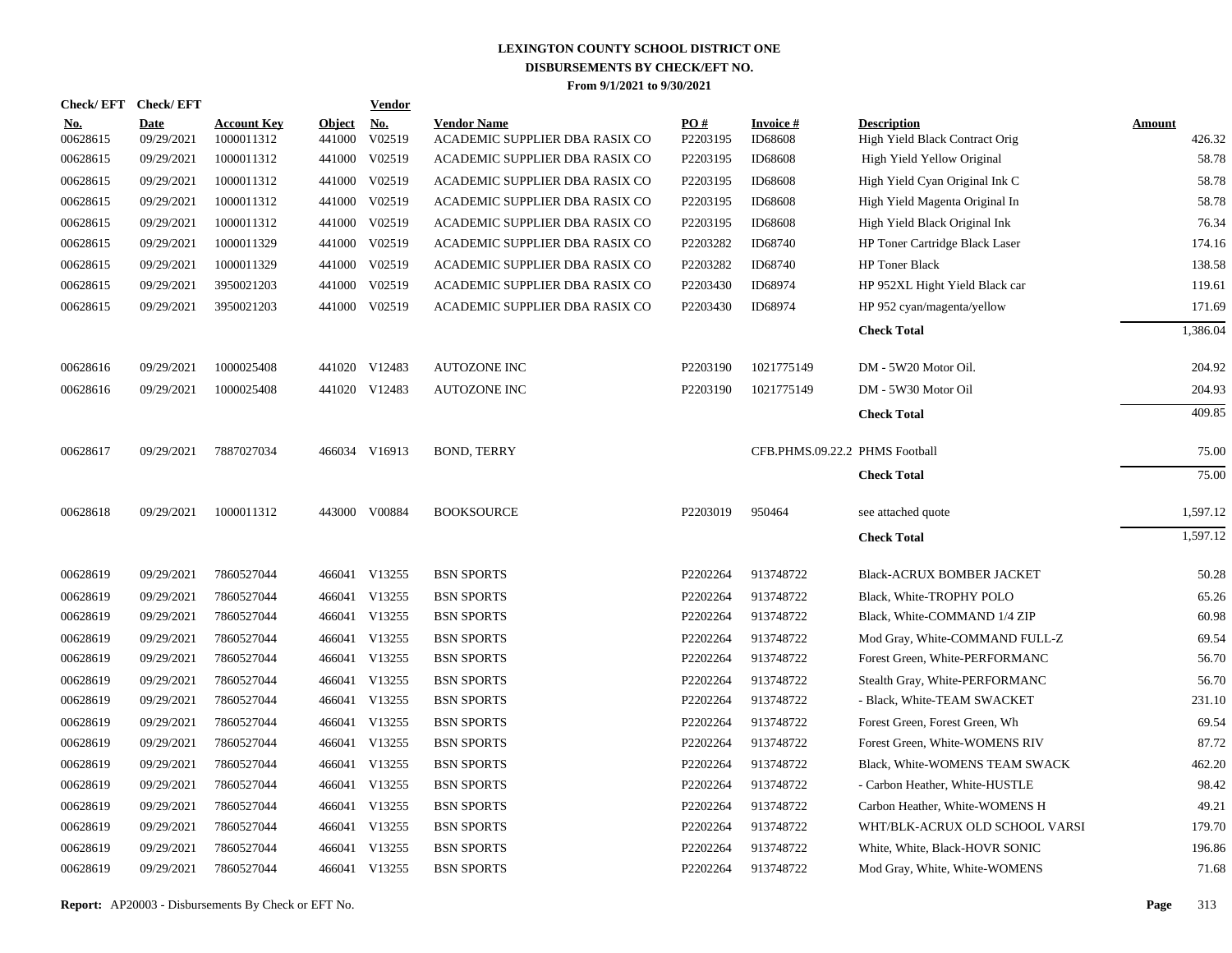| <b>Check/EFT</b>       | <b>Check/EFT</b>          |                                  |                         | <b>Vendor</b> |                                         |                 |                                |                                                      |                        |
|------------------------|---------------------------|----------------------------------|-------------------------|---------------|-----------------------------------------|-----------------|--------------------------------|------------------------------------------------------|------------------------|
| <u>No.</u><br>00628619 | <b>Date</b><br>09/29/2021 | <b>Account Key</b><br>7860527044 | <b>Object</b><br>466041 | No.<br>V13255 | <b>Vendor Name</b><br><b>BSN SPORTS</b> | PO#<br>P2202264 | <b>Invoice#</b><br>913748722   | <b>Description</b><br>White, White, Black-WOMENS HOV | <b>Amount</b><br>98.43 |
| 00628619               | 09/29/2021                | 7860527044                       | 466041                  | V13255        | <b>BSN SPORTS</b>                       | P2202761        | 913843603                      | Black, White-LOCKER 1/4 ZIP                          | 40.65                  |
| 00628619               | 09/29/2021                | 7860527044                       |                         | 466041 V13255 | <b>BSN SPORTS</b>                       | P2202761        | 913843603                      | Forest Green, White-LOCKER 1/4                       | 40.65                  |
| 00628619               | 09/29/2021                | 7860527044                       |                         | 466041 V13255 | <b>BSN SPORTS</b>                       | P2202761        | 913843603                      | Forest Green, White-PERFORMANC                       | 51.35                  |
| 00628619               | 09/29/2021                | 7860527044                       |                         | 466041 V13255 | <b>BSN SPORTS</b>                       | P2202761        | 913843603                      | Forest Green, Metallic Silver-                       | 40.65                  |
| 00628619               | 09/29/2021                | 7860527044                       |                         | 466041 V13255 | <b>BSN SPORTS</b>                       | P2202761        | 913843603                      | Forest Green, White-WOMENS TEA                       | 51.35                  |
| 00628619               | 09/29/2021                | 7860527044                       |                         | 466041 V13255 | <b>BSN SPORTS</b>                       | P2202761        | 913843603                      | Admin Shipping                                       | 14.70                  |
| 00628619               | 09/29/2021                | 7802088026                       |                         | 466041 V13255 | <b>BSN SPORTS</b>                       | P2202482        | 913899946                      | cardinal-youth slotted no-fly                        | 109.11                 |
| 00628619               | 09/29/2021                | 7802088026                       |                         | 466099 V13255 | <b>BSN SPORTS</b>                       | P2202482        | 913899946                      | freight                                              | 15.00                  |
|                        |                           |                                  |                         |               |                                         |                 |                                | <b>Check Total</b>                                   | 2,267.78               |
| 00628620               | 09/29/2021                | 7887027034                       |                         | 466034 V02689 | <b>BYRD, GARY S</b>                     |                 | CFB.PHMS.09.22.2 PHMS Football |                                                      | 75.00                  |
|                        |                           |                                  |                         |               |                                         |                 |                                | <b>Check Total</b>                                   | 75.00                  |
| 00628621               | 09/29/2021                | 7802080034                       |                         | 466041 V01144 | <b>CAROLINA IDEAS</b>                   | P2203036        | 342995/6                       | 2021 Volleyball Tees-Charcoal                        | 188.32                 |
| 00628621               | 09/29/2021                | 7802080034                       | 466041                  | V01144        | <b>CAROLINA IDEAS</b>                   | P2203036        | 342995/6                       | 2021 Volleyball Tees-Ash                             | 188.32                 |
| 00628621               | 09/29/2021                | 7802080034                       | 466041                  | V01144        | <b>CAROLINA IDEAS</b>                   | P2203036        | 342995/6                       | 2021 Volleyball Tees-Forest Gr                       | 188.32                 |
| 00628621               | 09/29/2021                | 7892027034                       | 466041                  | V01144        | <b>CAROLINA IDEAS</b>                   | P2203036        | 342995/6                       | 2021 Cheer Tees-White                                | 165.85                 |
| 00628621               | 09/29/2021                | 7892027034                       |                         | 466041 V01144 | <b>CAROLINA IDEAS</b>                   | P2203036        | 342995/6                       | 2021 Cheer Tees-Black                                | 165.85                 |
|                        |                           |                                  |                         |               |                                         |                 |                                | <b>Check Total</b>                                   | 896.66                 |
| 00628622               | 09/29/2021                | 1000011427                       |                         | 441000 V01672 | <b>CENGAGE LEARNING</b>                 | P2200871        | 75698500                       | PRINT WORKING PAPERS, CHAPTERS                       | 2,213.75               |
| 00628622               | 09/29/2021                | 1000011427                       |                         | 441000 V01672 | <b>CENGAGE LEARNING</b>                 | P2200871        | 75698500                       | <b>SHIPPING</b>                                      | 221.38                 |
|                        |                           |                                  |                         |               |                                         |                 |                                | <b>Check Total</b>                                   | 2,435.13               |
| 00628623               | 09/29/2021                | 1000025437                       |                         | 441020 V01395 | CITY ELECTRIC SUPPLY CO                 | P2202759        | LEX/166943                     | CSMS - 400W PS MH 26UF 330V Dr                       | 36.38                  |
|                        |                           |                                  |                         |               |                                         |                 |                                | <b>Check Total</b>                                   | 36.38                  |
| 00628624               | 09/29/2021                | 7743019044                       |                         | 466041 V16879 | CONSONUS MUSIC INSTITUTE LLC            | P2202972        | 4689                           | Workbook - Beginning Guitar Co                       | 300.00                 |
| 00628624               | 09/29/2021                | 7743019044                       | 466041                  | V16879        | CONSONUS MUSIC INSTITUTE LLC            | P2202972        | 4689                           | Workbook - Intermediate Guitar                       | 300.00                 |
| 00628624               | 09/29/2021                | 7743019044                       |                         | 466045 V16879 | CONSONUS MUSIC INSTITUTE LLC            | P2202972        | 4689                           | <b>Teacher License</b>                               | 180.00                 |
| 00628624               | 09/29/2021                | 7743019044                       |                         | 466045 V16879 | CONSONUS MUSIC INSTITUTE LLC            | P2202972        | 4689                           | Student Licenses - Beginning G                       | 500.00                 |
| 00628624               | 09/29/2021                | 7743019044                       | 466045                  | V16879        | CONSONUS MUSIC INSTITUTE LLC            | P2202972        | 4689                           | <b>Teacher License</b>                               | 180.00                 |
| 00628624               | 09/29/2021                | 7743019044                       |                         | 466045 V16879 | CONSONUS MUSIC INSTITUTE LLC            | P2202972        | 4689                           | Student Licenses - Intermediat                       | 150.00                 |
|                        |                           |                                  |                         |               |                                         |                 |                                | <b>Check Total</b>                                   | 1.610.00               |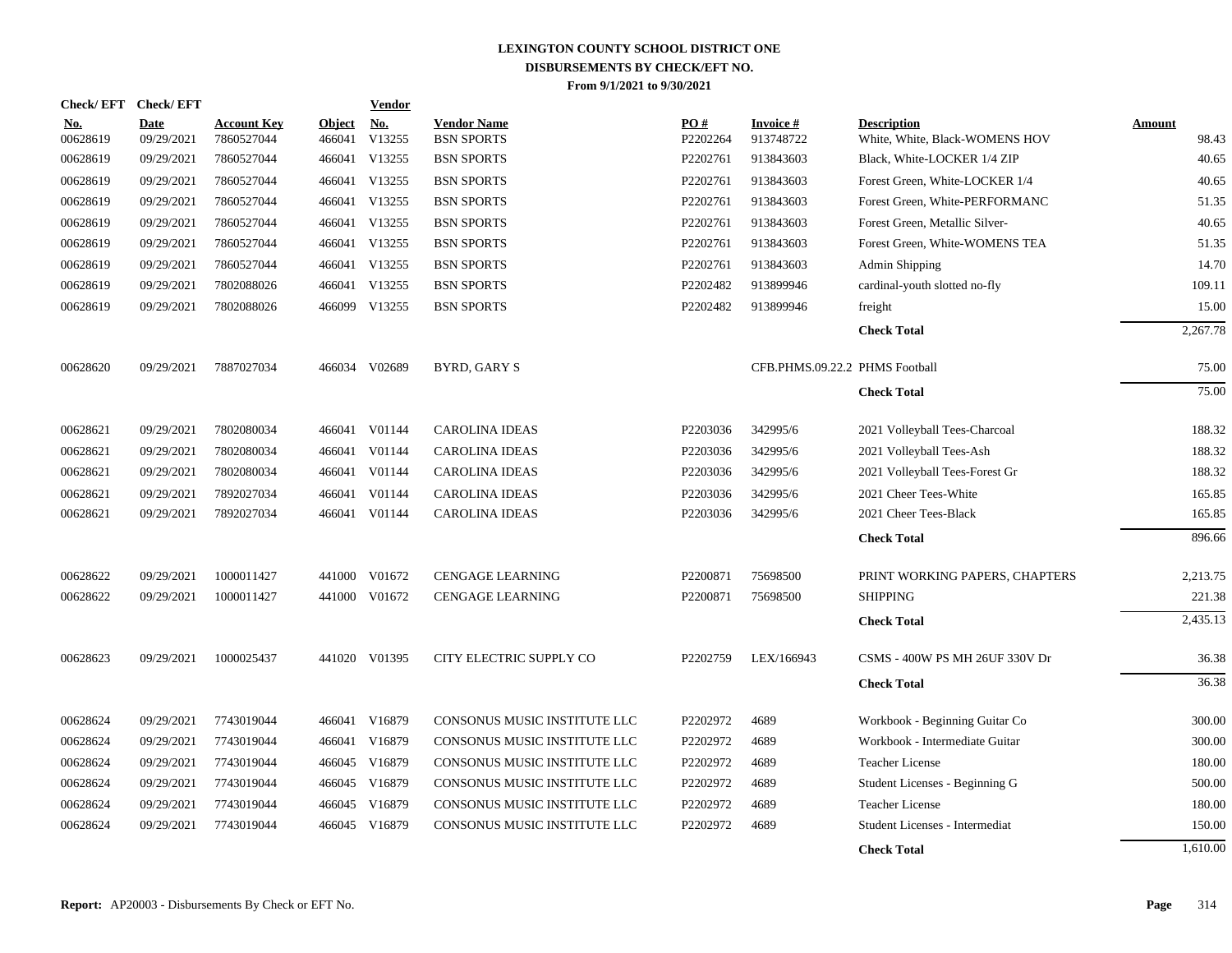|                        | Check/EFT Check/EFT       |                                  |                         | <b>Vendor</b>        |                                       |          |                                                     |                                |                        |
|------------------------|---------------------------|----------------------------------|-------------------------|----------------------|---------------------------------------|----------|-----------------------------------------------------|--------------------------------|------------------------|
| <u>No.</u><br>00628625 | <b>Date</b><br>09/29/2021 | <b>Account Key</b><br>7887027034 | <b>Object</b><br>466034 | <u>No.</u><br>V02890 | <b>Vendor Name</b><br>DAHLGREN, JAY H | PO#      | <b>Invoice#</b><br>CVB.PHMS.09.21.2 PHMS Volleyball | <b>Description</b>             | <b>Amount</b><br>85.00 |
|                        |                           |                                  |                         |                      |                                       |          |                                                     | <b>Check Total</b>             | 85.00                  |
| 00628626               | 09/29/2021                | 7860527013                       |                         | 466041 V15053        | DRIVEN SIGN SOLUTIONS                 | P2200541 | 3510                                                | Substrates 3/16" Black Gatorbo | 270.70                 |
| 00628626               | 09/29/2021                | 7860527013                       |                         | 466041 V15053        | DRIVEN SIGN SOLUTIONS                 | P2200541 | 3510                                                | Substrates: 3/16" Black Gatorb | 730.28                 |
| 00628626               | 09/29/2021                | 7860527013                       |                         | 466041 V15053        | DRIVEN SIGN SOLUTIONS                 | P2200541 | 3510                                                | Substrates: 3/16" Black Gatorb | 215.34                 |
|                        |                           |                                  |                         |                      |                                       |          |                                                     | <b>Check Total</b>             | 1,216.32               |
| 00628627               | 09/29/2021                | 1000025808                       |                         | 439500 V15853        | <b>EXTRA DUTY SOLUTIONS</b>           |          | 790775                                              | <b>Extra Duty Officers</b>     | 3,176.95               |
| 00628627               | 09/29/2021                | 1000025808                       |                         | 439500 V15853        | <b>EXTRA DUTY SOLUTIONS</b>           |          | 790782                                              | <b>Extra Duty Officers</b>     | 3,325.95               |
| 00628627               | 09/29/2021                | 1000025808                       |                         | 439500 V15853        | <b>EXTRA DUTY SOLUTIONS</b>           |          | 790792                                              | Extra Duty Officer(s)          | 4,800.95               |
|                        |                           |                                  |                         |                      |                                       |          |                                                     | <b>Check Total</b>             | 11,303.85              |
| 00628628               | 09/29/2021                | 1000026306                       |                         | 433200 V15897        | FIRST COMMUNITY BANK                  | P2203589 | ADM.5733.09.21                                      | <b>SCNSPRA</b>                 | 179.00                 |
| 00628628               | 09/29/2021                | 1000026306                       |                         | 434500 V15897        | FIRST COMMUNITY BANK                  | P2203589 | ADM.5733.09.21                                      | Quia Web                       | 99.00                  |
| 00628628               | 09/29/2021                | 1000026306                       |                         | 435000 V15897        | FIRST COMMUNITY BANK                  | P2203589 | ADM.5733.09.21                                      | Facebook                       | 25.00                  |
| 00628628               | 09/29/2021                | 1000026306                       |                         | 435000 V15897        | FIRST COMMUNITY BANK                  | P2203589 | ADM.5733.09.21                                      | Facebook                       | 25.00                  |
| 00628628               | 09/29/2021                | 1000026306                       | 435000                  | V15897               | FIRST COMMUNITY BANK                  | P2203589 | ADM.5733.09.21                                      | Facebook                       | 35.00                  |
| 00628628               | 09/29/2021                | 1000026306                       |                         | 436000 V15897        | FIRST COMMUNITY BANK                  | P2203589 | ADM.5733.09.21                                      | Office Depot                   | 227.58                 |
| 00628628               | 09/29/2021                | 1000026306                       | 441000                  | V15897               | FIRST COMMUNITY BANK                  | P2203589 | ADM.5733.09.21                                      | Amazon                         | 139.08                 |
| 00628628               | 09/29/2021                | 1000026306                       |                         | 441000 V15897        | FIRST COMMUNITY BANK                  | P2203589 | ADM.5733.09.21                                      | Office Depot                   | 60.11                  |
| 00628628               | 09/29/2021                | 1000026306                       | 441000                  | V15897               | FIRST COMMUNITY BANK                  | P2203589 | ADM.5733.09.21                                      | Amazon                         | 50.28                  |
| 00628628               | 09/29/2021                | 1000026306                       |                         | 444000 V15897        | FIRST COMMUNITY BANK                  | P2203589 | ADM.5733.09.21                                      | The State Newspaper            | 13.99                  |
| 00628628               | 09/29/2021                | 1000026306                       | 464000                  | V15897               | FIRST COMMUNITY BANK                  | P2203589 | ADM.5733.09.21                                      | Amazon                         | 13.90                  |
| 00628628               | 09/29/2021                | 1000026306                       |                         | 469000 V15897        | FIRST COMMUNITY BANK                  | P2203589 | ADM.5733.09.21                                      | 4Imprint                       | 2,604.02               |
| 00628628               | 09/29/2021                | 1000026306                       | 469000                  | V15897               | FIRST COMMUNITY BANK                  | P2203589 | ADM.5733.09.21                                      | Duck Donuts                    | 728.64                 |
| 00628628               | 09/29/2021                | 1000026306                       | 469000                  | V15897               | FIRST COMMUNITY BANK                  | P2203589 | ADM.5733.09.21                                      | 4Imprint                       | 286.11                 |
| 00628628               | 09/29/2021                | 1000026693                       | 434000                  | V15897               | FIRST COMMUNITY BANK                  | P2203592 | ADM.5758.09.21                                      | AMAZON                         | 48.85                  |
| 00628628               | 09/29/2021                | 1000026693                       |                         | 434000 V15897        | FIRST COMMUNITY BANK                  | P2203592 | ADM.5758.09.21                                      | AMAZON                         | 545.88                 |
| 00628628               | 09/29/2021                | 1000026693                       |                         | 434510 V15897        | FIRST COMMUNITY BANK                  | P2203592 | ADM.5758.09.21                                      | QSC AUDIO PRODUCTS             | 233.64                 |
| 00628628               | 09/29/2021                | 1000026693                       |                         | 441000 V15897        | FIRST COMMUNITY BANK                  | P2203592 | ADM.5758.09.21                                      | <b>FARMPLAST</b>               | 768.58                 |
| 00628628               | 09/29/2021                | 1000026693                       | 441000                  | V15897               | FIRST COMMUNITY BANK                  | P2203592 | ADM.5758.09.21                                      | PITNEY BOWES                   | 150.72                 |
| 00628628               | 09/29/2021                | 1000026693                       |                         | 441000 V15897        | FIRST COMMUNITY BANK                  | P2203592 | ADM.5758.09.21                                      | <b>AMAZON</b>                  | 14.96                  |
| 00628628               | 09/29/2021                | 2042212603                       |                         | 441000 V15897        | FIRST COMMUNITY BANK                  | P2203590 | ADM.5824.09.21                                      | Amazon                         | 455.71                 |
| 00628628               | 09/29/2021                | 2042212603                       | 441000                  | V15897               | FIRST COMMUNITY BANK                  | P2203590 | ADM.5824.09.21                                      | Amazon                         | 175.00                 |
| 00628628               | 09/29/2021                | 2042221303                       |                         | 441000 V15897        | FIRST COMMUNITY BANK                  | P2203590 | ADM.5824.09.21                                      | Amazon                         | 26.42                  |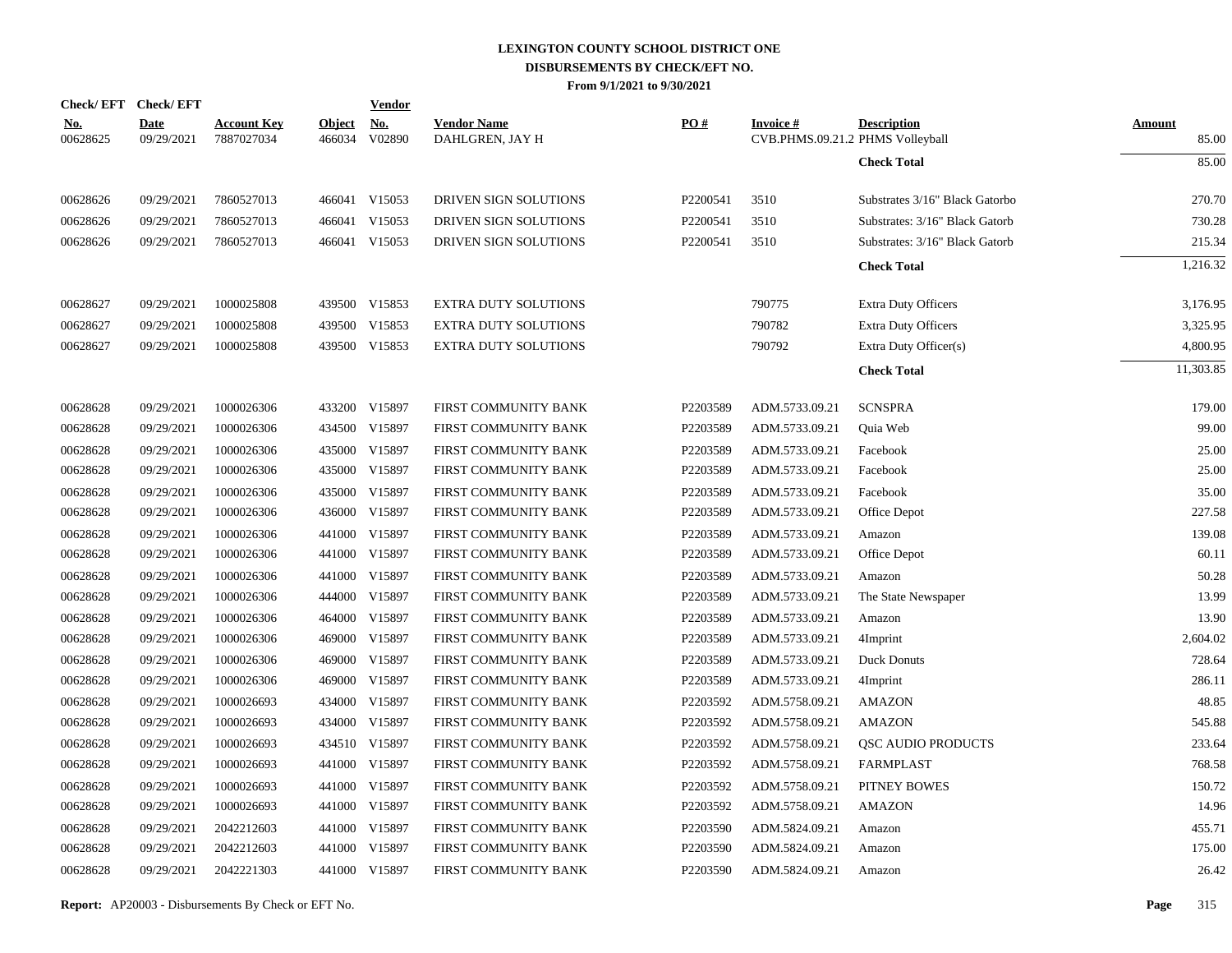|                        | Check/EFT Check/EFT       |                                  |                         | <b>Vendor</b>        |                                            |                 |                                   |                              |                        |
|------------------------|---------------------------|----------------------------------|-------------------------|----------------------|--------------------------------------------|-----------------|-----------------------------------|------------------------------|------------------------|
| <u>No.</u><br>00628628 | <b>Date</b><br>09/29/2021 | <b>Account Key</b><br>2042221303 | <b>Object</b><br>441000 | <u>No.</u><br>V15897 | <b>Vendor Name</b><br>FIRST COMMUNITY BANK | PQ#<br>P2203590 | <b>Invoice#</b><br>ADM.5824.09.21 | <b>Description</b><br>Amazon | <b>Amount</b><br>58.80 |
| 00628628               | 09/29/2021                | 2042221303                       |                         | 441000 V15897        | FIRST COMMUNITY BANK                       | P2203590        | ADM.5824.09.21                    | Amazon                       | 26.43                  |
| 00628628               | 09/29/2021                | 2042222303                       |                         | 441000 V15897        | FIRST COMMUNITY BANK                       | P2203590        | ADM.5824.09.21                    | Amazon                       | 420.88                 |
| 00628628               | 09/29/2021                | 2042222303                       |                         | 441000 V15897        | FIRST COMMUNITY BANK                       | P2203590        | ADM.5824.09.21                    | Amazon                       | 13.90                  |
| 00628628               | 09/29/2021                | 2042222303                       |                         | 469000 V15897        | FIRST COMMUNITY BANK                       | P2203590        | ADM.5824.09.21                    | Hampton Inn                  | 233.73                 |
| 00628628               | 09/29/2021                | 7802070011                       |                         | 466041 V15897        | FIRST COMMUNITY BANK                       | P2203663        | LHS.1394.09.21                    | Target                       | 58.97                  |
| 00628628               | 09/29/2021                | 7802070011                       |                         | 466041 V15897        | FIRST COMMUNITY BANK                       | P2203663        | LHS.1394.09.21                    | Circle K                     | $-0.84$                |
| 00628628               | 09/29/2021                | 7802070011                       |                         | 466041 V15897        | FIRST COMMUNITY BANK                       | P2203663        | LHS.1394.09.21                    | Shell Oil                    | $-0.45$                |
| 00628628               | 09/29/2021                | 7802091011                       |                         | 466041 V15897        | FIRST COMMUNITY BANK                       | P2203663        | LHS.1394.09.21                    | Trophy and Awards            | 512.00                 |
| 00628628               | 09/29/2021                | 7810027011                       |                         | 466041 V15897        | FIRST COMMUNITY BANK                       | P2203663        | LHS.1394.09.21                    | Amazon                       | 145.46                 |
| 00628628               | 09/29/2021                | 7887080011                       |                         | 466041 V15897        | FIRST COMMUNITY BANK                       | P2203663        | LHS.1394.09.21                    | Signarama                    | 196.88                 |
| 00628628               | 09/29/2021                | 7887081011                       |                         | 466041 V15897        | FIRST COMMUNITY BANK                       | P2203663        | LHS.1394.09.21                    | Circle K                     | 84.00                  |
| 00628628               | 09/29/2021                | 7887081011                       |                         | 466041 V15897        | FIRST COMMUNITY BANK                       | P2203663        | LHS.1394.09.21                    | Shell Oil                    | 45.00                  |
| 00628628               | 09/29/2021                | 7887081011                       | 466069                  | V15897               | FIRST COMMUNITY BANK                       | P2203663        | LHS.1394.09.21                    | Publix                       | 115.05                 |
| 00628628               | 09/29/2021                | 7887081011                       | 466069                  | V15897               | FIRST COMMUNITY BANK                       | P2203663        | LHS.1394.09.21                    | Publix                       | 108.20                 |
| 00628628               | 09/29/2021                | 7887081011                       | 466069                  | V15897               | FIRST COMMUNITY BANK                       | P2203663        | LHS.1394.09.21                    | Walmart                      | 77.27                  |
| 00628628               | 09/29/2021                | 7887081511                       |                         | 466041 V15897        | FIRST COMMUNITY BANK                       | P2203663        | LHS.1394.09.21                    | Amazon                       | 23.54                  |
| 00628628               | 09/29/2021                | 7887081511                       |                         | 466041 V15897        | FIRST COMMUNITY BANK                       | P2203663        | LHS.1394.09.21                    | Amazon                       | 64.14                  |
| 00628628               | 09/29/2021                | 7887081511                       |                         | 466041 V15897        | FIRST COMMUNITY BANK                       | P2203663        | LHS.1394.09.21                    | Duc                          | 64.40                  |
| 00628628               | 09/29/2021                | 7887081511                       |                         | 466041 V15897        | FIRST COMMUNITY BANK                       | P2203663        | LHS.1394.09.21                    | Amazon                       | 388.52                 |
| 00628628               | 09/29/2021                | 7887081511                       | 466069                  | V15897               | FIRST COMMUNITY BANK                       | P2203663        | LHS.1394.09.21                    | Piggly Wiggly                | 22.58                  |
| 00628628               | 09/29/2021                | 7887081511                       | 466069                  | V15897               | FIRST COMMUNITY BANK                       | P2203663        | LHS.1394.09.21                    | Shealy's BBQ                 | 121.00                 |
| 00628628               | 09/29/2021                | 7887081511                       | 466069                  | V15897               | FIRST COMMUNITY BANK                       | P2203663        | LHS.1394.09.21                    | Zorbas                       | 135.00                 |
| 00628628               | 09/29/2021                | 7802071011                       |                         | 466041 V15897        | FIRST COMMUNITY BANK                       | P2203664        | LHS.1683.09.21                    | <b>American Red Cross</b>    | 40.00                  |
| 00628628               | 09/29/2021                | 7802071011                       |                         | 466041 V15897        | FIRST COMMUNITY BANK                       | P2203664        | LHS.1683.09.21                    | Lowes                        | 47.85                  |
| 00628628               | 09/29/2021                | 7802071011                       |                         | 466041 V15897        | FIRST COMMUNITY BANK                       | P2203664        | LHS.1683.09.21                    | Lowes                        | 20.55                  |
| 00628628               | 09/29/2021                | 7802072011                       |                         | 466069 V15897        | FIRST COMMUNITY BANK                       | P2203664        | LHS.1683.09.21                    | Sams Club                    | 89.10                  |
| 00628628               | 09/29/2021                | 7802074011                       |                         | 466041 V15897        | FIRST COMMUNITY BANK                       | P2203664        | LHS.1683.09.21                    | Southern Reel Solutions      | 825.00                 |
| 00628628               | 09/29/2021                | 7802082011                       |                         | 466041 V15897        | FIRST COMMUNITY BANK                       | P2203664        | LHS.1683.09.21                    | Tennis Warehouse             | 120.38                 |
| 00628628               | 09/29/2021                | 7810027011                       |                         | 466041 V15897        | FIRST COMMUNITY BANK                       | P2203664        | LHS.1683.09.21                    | Cheer Zone                   | 230.00                 |
| 00628628               | 09/29/2021                | 7810027011                       |                         | 466041 V15897        | FIRST COMMUNITY BANK                       | P2203664        | LHS.1683.09.21                    | Cheer Zone                   | 63.90                  |
| 00628628               | 09/29/2021                | 7810027011                       |                         | 466041 V15897        | FIRST COMMUNITY BANK                       | P2203664        | LHS.1683.09.21                    | Columbia Flag and Banner     | 337.85                 |
| 00628628               | 09/29/2021                | 7810027011                       |                         | 466041 V15897        | FIRST COMMUNITY BANK                       | P2203664        | LHS.1683.09.21                    | Columbia Flag and Sign       | 568.17                 |
| 00628628               | 09/29/2021                | 7810027011                       |                         | 466041 V15897        | FIRST COMMUNITY BANK                       | P2203664        | LHS.1683.09.21                    | Cheer Zone                   | 377.71                 |
| 00628628               | 09/29/2021                | 7810027011                       |                         | 466041 V15897        | FIRST COMMUNITY BANK                       | P2203664        | LHS.1683.09.21                    | Amazon                       | 64.14                  |
| 00628628               | 09/29/2021                | 7837227011                       |                         | 466041 V15897        | FIRST COMMUNITY BANK                       | P2203664        | LHS.1683.09.21                    | Amazon                       | 38.84                  |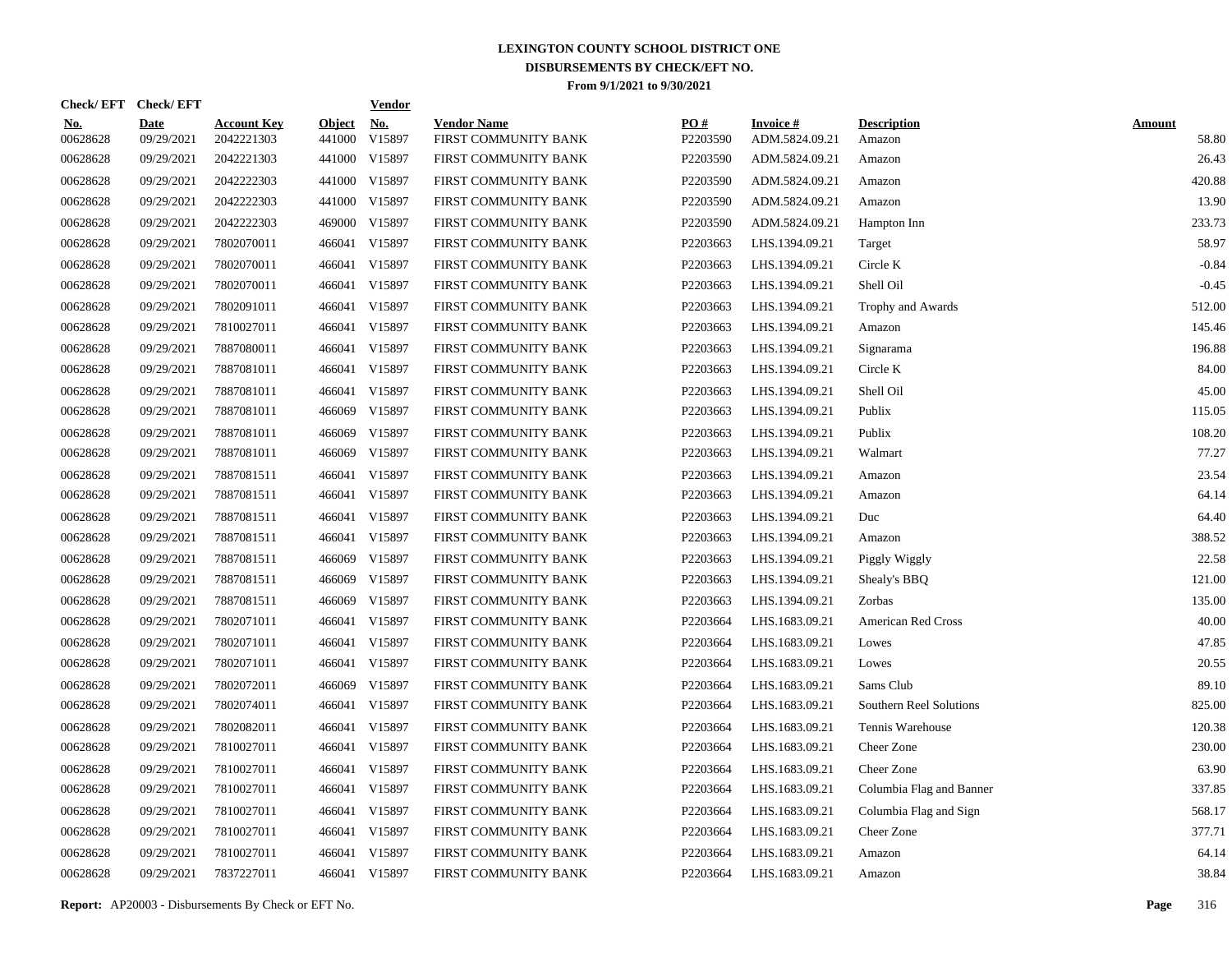|                        | Check/EFT Check/EFT       |                                  |                         | <u>Vendor</u>        |                                            |                 |                                   |                              |                         |
|------------------------|---------------------------|----------------------------------|-------------------------|----------------------|--------------------------------------------|-----------------|-----------------------------------|------------------------------|-------------------------|
| <u>No.</u><br>00628628 | <b>Date</b><br>09/29/2021 | <b>Account Key</b><br>7887072011 | <b>Object</b><br>466041 | <u>No.</u><br>V15897 | <b>Vendor Name</b><br>FIRST COMMUNITY BANK | PQ#<br>P2203664 | <b>Invoice#</b><br>LHS.1683.09.21 | <b>Description</b><br>Amazon | <b>Amount</b><br>484.56 |
| 00628628               | 09/29/2021                | 7887072011                       | 466041                  | V15897               | FIRST COMMUNITY BANK                       | P2203664        | LHS.1683.09.21                    | Hi Pod                       | 139.18                  |
| 00628628               | 09/29/2021                | 7887072011                       | 466041                  | V15897               | FIRST COMMUNITY BANK                       | P2203664        | LHS.1683.09.21                    | True Value                   | 25.65                   |
| 00628628               | 09/29/2021                | 7887072011                       |                         | 466041 V15897        | FIRST COMMUNITY BANK                       | P2203664        | LHS.1683.09.21                    | <b>Sports Decals</b>         | 305.20                  |
| 00628628               | 09/29/2021                | 7887072011                       | 466069                  | V15897               | FIRST COMMUNITY BANK                       | P2203664        | LHS.1683.09.21                    | Sams Club                    | 133.92                  |
| 00628628               | 09/29/2021                | 7887072011                       | 466069                  | V15897               | FIRST COMMUNITY BANK                       | P2203664        | LHS.1683.09.21                    | Lowes Foods                  | 49.50                   |
| 00628628               | 09/29/2021                | 7887072011                       | 466069                  | V15897               | FIRST COMMUNITY BANK                       | P2203664        | LHS.1683.09.21                    | Pizza Hut                    | 87.20                   |
| 00628628               | 09/29/2021                | 7887072011                       | 466069                  | V15897               | FIRST COMMUNITY BANK                       | P2203664        | LHS.1683.09.21                    | Hardees                      | 190.59                  |
| 00628628               | 09/29/2021                | 7887072011                       | 466069                  | V15897               | FIRST COMMUNITY BANK                       | P2203664        | LHS.1683.09.21                    | Pizza Hut                    | $-3.49$                 |
| 00628628               | 09/29/2021                | 7887077011                       |                         | 466031 V15897        | FIRST COMMUNITY BANK                       | P2203664        | LHS.1683.09.21                    | Air B&B                      | $-589.31$               |
| 00628628               | 09/29/2021                | 7887077011                       |                         | 466031 V15897        | FIRST COMMUNITY BANK                       | P2203664        | LHS.1683.09.21                    | Air B&B                      | $-339.50$               |
| 00628628               | 09/29/2021                | 7887077011                       |                         | 466031 V15897        | FIRST COMMUNITY BANK                       | P2203664        | LHS.1683.09.21                    | <b>VRBO</b>                  | $-501.18$               |
| 00628628               | 09/29/2021                | 7887077011                       |                         | 466031 V15897        | FIRST COMMUNITY BANK                       | P2203664        | LHS.1683.09.21                    | <b>VRBO</b>                  | $-537.64$               |
| 00628628               | 09/29/2021                | 7887077011                       |                         | 466031 V15897        | FIRST COMMUNITY BANK                       | P2203664        | LHS.1683.09.21                    | VRBO refund                  | $-120.00$               |
| 00628628               | 09/29/2021                | 7887080011                       |                         | 466041 V15897        | FIRST COMMUNITY BANK                       | P2203664        | LHS.1683.09.21                    | Midlands Action Photography  | 300.00                  |
| 00628628               | 09/29/2021                | 7887081511                       |                         | 466041 V15897        | FIRST COMMUNITY BANK                       | P2203664        | LHS.1683.09.21                    | Cleveland Golf               | 353.11                  |
| 00628628               | 09/29/2021                | 1000011343                       | 441000                  | V15897               | FIRST COMMUNITY BANK                       | P2203593        | MGM.1618.09.21                    | Office Depot                 | 73.76                   |
| 00628628               | 09/29/2021                | 1000011343                       |                         | 441000 V15897        | FIRST COMMUNITY BANK                       | P2203593        | MGM.1618.09.21                    | Amazon                       | 48.13                   |
| 00628628               | 09/29/2021                | 1000011343                       | 441000                  | V15897               | FIRST COMMUNITY BANK                       | P2203593        | MGM.1618.09.21                    | Amazon                       | 53.12                   |
| 00628628               | 09/29/2021                | 1000011343                       |                         | 441000 V15897        | FIRST COMMUNITY BANK                       | P2203593        | MGM.1618.09.21                    | Amazon                       | 47.04                   |
| 00628628               | 09/29/2021                | 1000011343                       |                         | 441000 V15897        | FIRST COMMUNITY BANK                       | P2203593        | MGM.1618.09.21                    | Amazon                       | 59.91                   |
| 00628628               | 09/29/2021                | 1000011343                       |                         | 441000 V15897        | FIRST COMMUNITY BANK                       | P2203593        | MGM.1618.09.21                    | Amazon                       | 23.52                   |
| 00628628               | 09/29/2021                | 1000011343                       |                         | 441000 V15897        | FIRST COMMUNITY BANK                       | P2203593        | MGM.1618.09.21                    | SP Wipebook Corp             | 81.98                   |
| 00628628               | 09/29/2021                | 1000011343                       | 441000                  | V15897               | FIRST COMMUNITY BANK                       | P2203593        | MGM.1618.09.21                    | WalMart                      | 41.62                   |
| 00628628               | 09/29/2021                | 1000011343                       |                         | 441000 V15897        | FIRST COMMUNITY BANK                       | P2203593        | MGM.1618.09.21                    | KJ's Market                  | 93.61                   |
| 00628628               | 09/29/2021                | 1000011343                       |                         | 441000 V15897        | FIRST COMMUNITY BANK                       | P2203593        | MGM.1618.09.21                    | Amazon                       | 48.92                   |
| 00628628               | 09/29/2021                | 1000011343                       |                         | 441000 V15897        | FIRST COMMUNITY BANK                       | P2203593        | MGM.1618.09.21                    | Amazon                       | 11.75                   |
| 00628628               | 09/29/2021                | 1000011343                       | 441000                  | V15897               | FIRST COMMUNITY BANK                       | P2203593        | MGM.1618.09.21                    | Amazon                       | 408.93                  |
| 00628628               | 09/29/2021                | 1000011343                       |                         | 441000 V15897        | FIRST COMMUNITY BANK                       | P2203593        | MGM.1618.09.21                    | Hobby Lobby                  | 26.71                   |
| 00628628               | 09/29/2021                | 1000011343                       |                         | 441000 V15897        | FIRST COMMUNITY BANK                       | P2203593        | MGM.1618.09.21                    | Amazon                       | 101.78                  |
| 00628628               | 09/29/2021                | 1000011343                       |                         | 441000 V15897        | FIRST COMMUNITY BANK                       | P2203593        | MGM.1618.09.21                    | Amazon                       | 131.35                  |
| 00628628               | 09/29/2021                | 1000011343                       |                         | 444500 V15897        | FIRST COMMUNITY BANK                       | P2203593        | MGM.1618.09.21                    | Amazon                       | 74.88                   |
| 00628628               | 09/29/2021                | 1000011343                       |                         | 444530 V15897        | FIRST COMMUNITY BANK                       | P2203593        | MGM.1618.09.21                    | Amazon                       | 101.64                  |
| 00628628               | 09/29/2021                | 1000021243                       |                         | 441000 V15897        | FIRST COMMUNITY BANK                       | P2203593        | MGM.1618.09.21                    | Amazon                       | 13.28                   |
| 00628628               | 09/29/2021                | 1000021243                       |                         | 441000 V15897        | FIRST COMMUNITY BANK                       | P2203593        | MGM.1618.09.21                    | Amazon                       | 192.15                  |
| 00628628               | 09/29/2021                | 1000021243                       |                         | 441000 V15897        | FIRST COMMUNITY BANK                       | P2203593        | MGM.1618.09.21                    | Target                       | 21.91                   |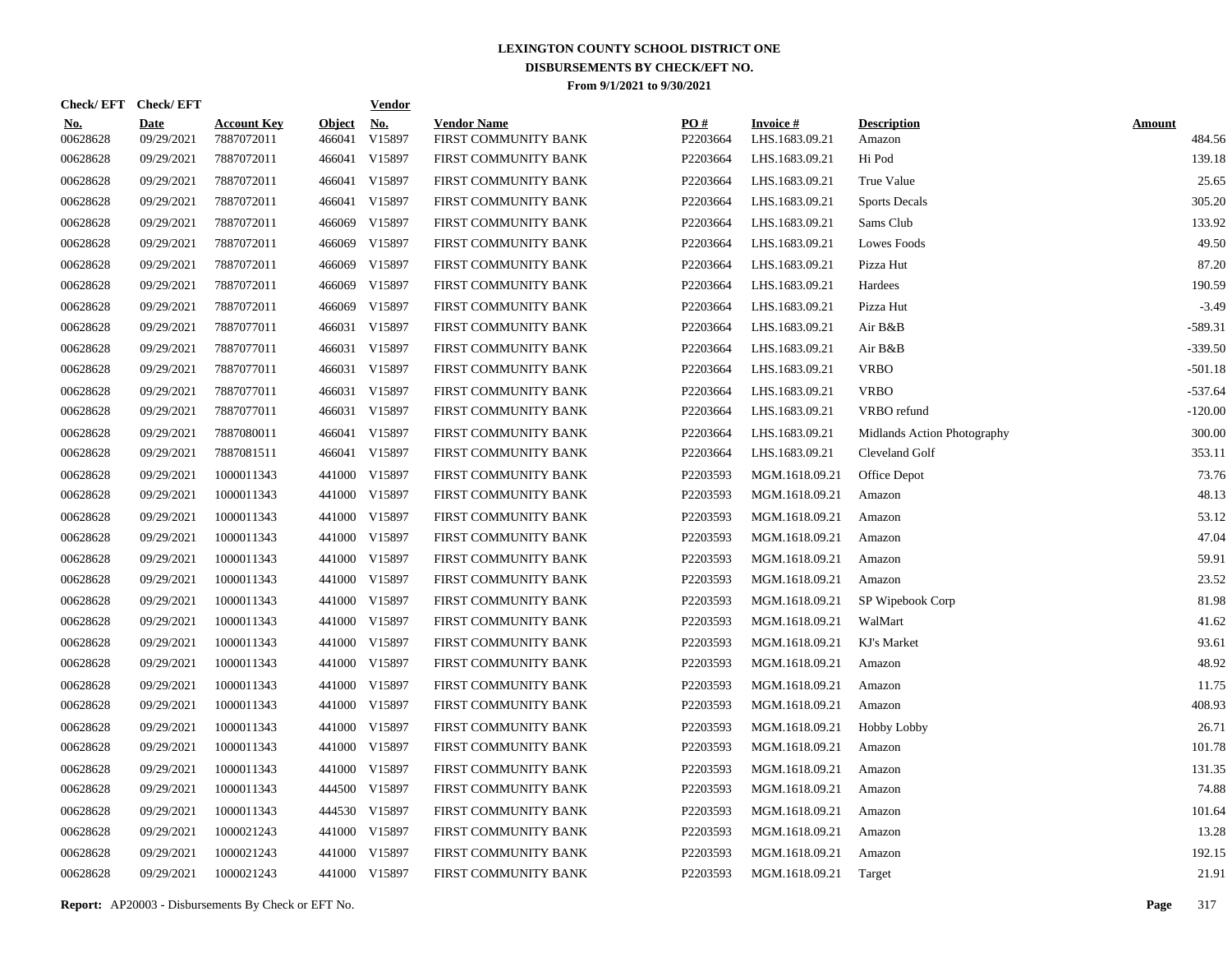| Check/EFT Check/EFT    |                           |                                  |                         | <b>Vendor</b>        |                                            |                 |                                   |                              |                        |
|------------------------|---------------------------|----------------------------------|-------------------------|----------------------|--------------------------------------------|-----------------|-----------------------------------|------------------------------|------------------------|
| <u>No.</u><br>00628628 | <b>Date</b><br>09/29/2021 | <b>Account Key</b><br>1000025443 | <b>Object</b><br>432300 | <u>No.</u><br>V15897 | <b>Vendor Name</b><br>FIRST COMMUNITY BANK | PQ#<br>P2203593 | <b>Invoice#</b><br>MGM.1618.09.21 | <b>Description</b><br>Amazon | <b>Amount</b><br>80.80 |
| 00628628               | 09/29/2021                | 7732019043                       |                         | 466041 V15897        | FIRST COMMUNITY BANK                       | P2203593        | MGM.1618.09.21                    | Target.com                   | 69.17                  |
| 00628628               | 09/29/2021                | 7732019043                       |                         | 466041 V15897        | FIRST COMMUNITY BANK                       | P2203593        | MGM.1618.09.21                    | Teachers Pay Teachers        | 4.28                   |
| 00628628               | 09/29/2021                | 7732019043                       |                         | 466041 V15897        | FIRST COMMUNITY BANK                       | P2203593        | MGM.1618.09.21                    | Amazon                       | 12.53                  |
| 00628628               | 09/29/2021                | 7737519043                       |                         | 466041 V15897        | FIRST COMMUNITY BANK                       | P2203593        | MGM.1618.09.21                    | Amazon                       | 280.05                 |
| 00628628               | 09/29/2021                | 7737519043                       |                         | 466041 V15897        | FIRST COMMUNITY BANK                       | P2203593        | MGM.1618.09.21                    | Amazon                       | 180.60                 |
| 00628628               | 09/29/2021                | 7738019043                       |                         | 466041 V15897        | FIRST COMMUNITY BANK                       | P2203593        | MGM.1618.09.21                    | Amazon                       | 245.83                 |
| 00628628               | 09/29/2021                | 7743019043                       |                         | 466035 V15897        | FIRST COMMUNITY BANK                       | P2203593        | MGM.1618.09.21                    | Something Borrowed           | 553.17                 |
| 00628628               | 09/29/2021                | 7750019043                       |                         | 466041 V15897        | FIRST COMMUNITY BANK                       | P2203593        | MGM.1618.09.21                    | Amazon                       | 424.84                 |
| 00628628               | 09/29/2021                | 7750019043                       |                         | 466041 V15897        | FIRST COMMUNITY BANK                       | P2203593        | MGM.1618.09.21                    | Amazon                       | 32.07                  |
| 00628628               | 09/29/2021                | 7765027043                       |                         | 466041 V15897        | FIRST COMMUNITY BANK                       | P2203593        | MGM.1618.09.21                    | Amazon                       | 62.03                  |
| 00628628               | 09/29/2021                | 7797019043                       |                         | 466041 V15897        | FIRST COMMUNITY BANK                       | P2203593        | MGM.1618.09.21                    | Target                       | 160.44                 |
| 00628628               | 09/29/2021                | 7797019043                       |                         | 466041 V15897        | FIRST COMMUNITY BANK                       | P2203593        | MGM.1618.09.21                    | WalMart                      | 53.19                  |
| 00628628               | 09/29/2021                | 7797019043                       |                         | 466041 V15897        | FIRST COMMUNITY BANK                       | P2203593        | MGM.1618.09.21                    | Amazon                       | 89.73                  |
| 00628628               | 09/29/2021                | 7797019043                       |                         | 466041 V15897        | FIRST COMMUNITY BANK                       | P2203593        | MGM.1618.09.21                    | Target.com                   | 25.98                  |
| 00628628               | 09/29/2021                | 7797019043                       |                         | 466041 V15897        | FIRST COMMUNITY BANK                       | P2203593        | MGM.1618.09.21                    | Amazon                       | 41.70                  |
| 00628628               | 09/29/2021                | 7802072043                       |                         | 466069 V15897        | FIRST COMMUNITY BANK                       | P2203593        | MGM.1618.09.21                    | Chick Fil A                  | 705.78                 |
| 00628628               | 09/29/2021                | 7802080043                       |                         | 466041 V15897        | FIRST COMMUNITY BANK                       | P2203593        | MGM.1618.09.21                    | <b>BSN</b> Sports            | 128.81                 |
| 00628628               | 09/29/2021                | 7802080043                       |                         | 466041 V15897        | FIRST COMMUNITY BANK                       | P2203593        | MGM.1618.09.21                    | WalMart.com                  | 15.38                  |
| 00628628               | 09/29/2021                | 7841827043                       |                         | 466041 V15897        | FIRST COMMUNITY BANK                       | P2203593        | MGM.1618.09.21                    | Target                       | 225.75                 |
| 00628628               | 09/29/2021                | 7843019043                       |                         | 466041 V15897        | FIRST COMMUNITY BANK                       | P2203593        | MGM.1618.09.21                    | Amazon                       | 21.39                  |
| 00628628               | 09/29/2021                | 7860527043                       |                         | 466041 V15897        | FIRST COMMUNITY BANK                       | P2203593        | MGM.1618.09.21                    | Image Ink                    | 619.74                 |
| 00628628               | 09/29/2021                | 7860527043                       |                         | 466041 V15897        | FIRST COMMUNITY BANK                       | P2203593        | MGM.1618.09.21                    | Amazon                       | 94.12                  |
| 00628628               | 09/29/2021                | 7860527043                       |                         | 466041 V15897        | FIRST COMMUNITY BANK                       | P2203593        | MGM.1618.09.21                    | Amazon                       | 27.81                  |
| 00628628               | 09/29/2021                | 7860527043                       |                         | 466041 V15897        | FIRST COMMUNITY BANK                       | P2203593        | MGM.1618.09.21                    | Amazon                       | 64.17                  |
| 00628628               | 09/29/2021                | 7860527043                       |                         | 466041 V15897        | FIRST COMMUNITY BANK                       | P2203593        | MGM.1618.09.21                    | Amazon                       | 32.09                  |
| 00628628               | 09/29/2021                | 7860527043                       |                         | 466041 V15897        | FIRST COMMUNITY BANK                       | P2203593        | MGM.1618.09.21                    | Amazon                       | 20.82                  |
| 00628628               | 09/29/2021                | 7860527043                       |                         | 466041 V15897        | FIRST COMMUNITY BANK                       | P2203593        | MGM.1618.09.21                    | Amazon                       | 42.69                  |
| 00628628               | 09/29/2021                | 7860527043                       |                         | 466041 V15897        | FIRST COMMUNITY BANK                       | P2203593        | MGM.1618.09.21                    | Amazon                       | 8.55                   |
| 00628628               | 09/29/2021                | 7860527043                       |                         | 466041 V15897        | FIRST COMMUNITY BANK                       | P2203593        | MGM.1618.09.21                    | Amazon                       | 36.36                  |
| 00628628               | 09/29/2021                | 7860527043                       |                         | 466041 V15897        | FIRST COMMUNITY BANK                       | P2203593        | MGM.1618.09.21                    | Amazon                       | 85.96                  |
| 00628628               | 09/29/2021                | 7860527043                       |                         | 466041 V15897        | FIRST COMMUNITY BANK                       | P2203593        | MGM.1618.09.21                    | Amazon                       | 29.94                  |
| 00628628               | 09/29/2021                | 7860527043                       |                         | 466041 V15897        | FIRST COMMUNITY BANK                       | P2203593        | MGM.1618.09.21                    | Amazon                       | 53.48                  |
| 00628628               | 09/29/2021                | 7860527043                       |                         | 466041 V15897        | FIRST COMMUNITY BANK                       | P2203593        | MGM.1618.09.21                    | Refund-Amazon                | $-116.63$              |
| 00628628               | 09/29/2021                | 7860527043                       | 466069                  | V15897               | FIRST COMMUNITY BANK                       | P2203593        | MGM.1618.09.21                    | Amazon                       | 56.95                  |
| 00628628               | 09/29/2021                | 7860527043                       |                         | 466069 V15897        | FIRST COMMUNITY BANK                       | P2203593        | MGM.1618.09.21                    | Amazon                       | 12.88                  |

**Report:** AP20003 - Disbursements By Check or EFT No. **Page** 318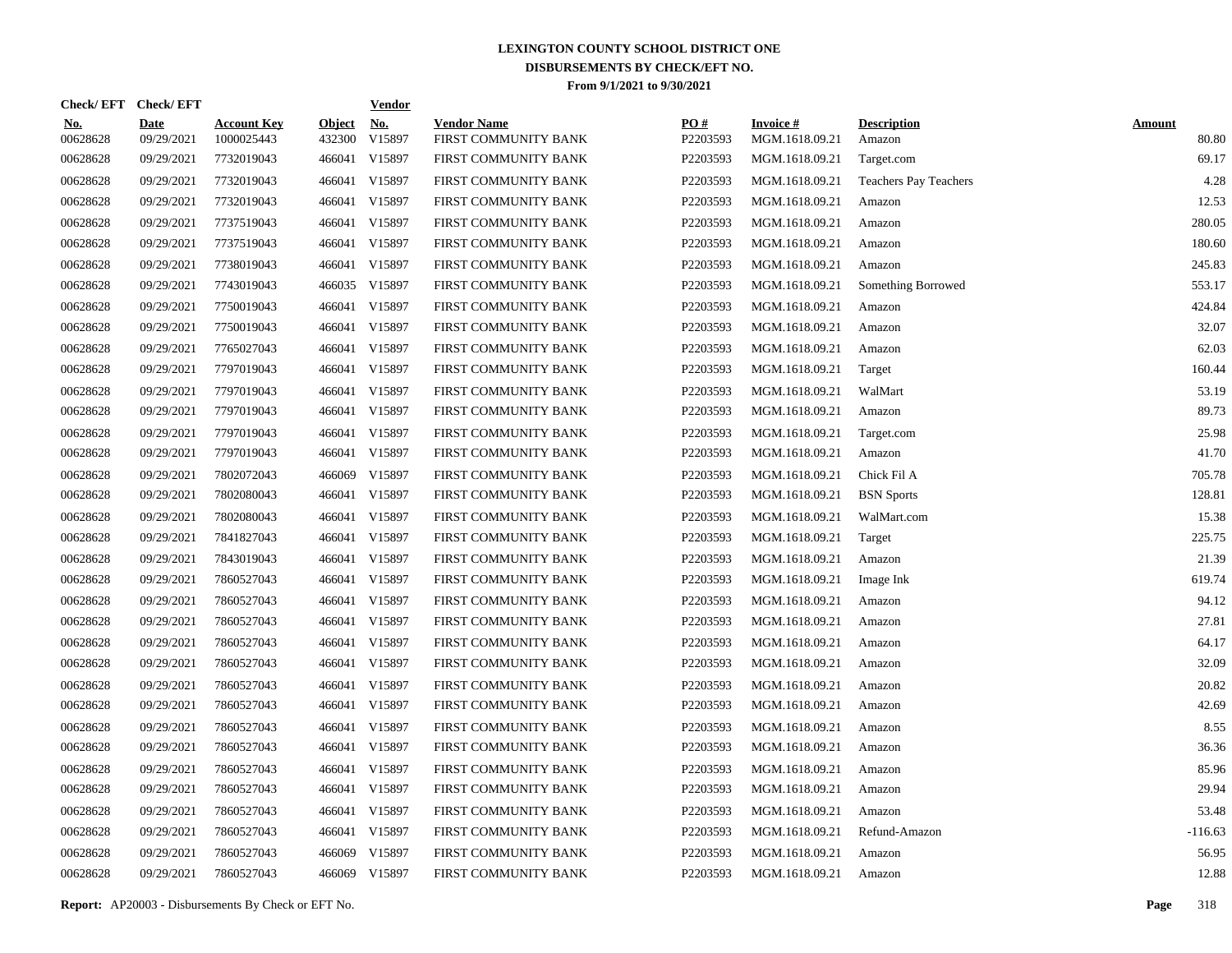|                        | Check/EFT Check/EFT       |                                  |                         | <b>Vendor</b>        |                                            |                 |                                   |                              |                       |
|------------------------|---------------------------|----------------------------------|-------------------------|----------------------|--------------------------------------------|-----------------|-----------------------------------|------------------------------|-----------------------|
| <u>No.</u><br>00628628 | <b>Date</b><br>09/29/2021 | <b>Account Key</b><br>7860527043 | <b>Object</b><br>466069 | <u>No.</u><br>V15897 | <b>Vendor Name</b><br>FIRST COMMUNITY BANK | PQ#<br>P2203593 | <b>Invoice#</b><br>MGM.1618.09.21 | <b>Description</b><br>Amazon | <b>Amount</b><br>8.98 |
| 00628628               | 09/29/2021                | 7860527043                       | 466069                  | V15897               | FIRST COMMUNITY BANK                       | P2203593        | MGM.1618.09.21                    | Amazon                       | 23.50                 |
| 00628628               | 09/29/2021                | 7860527043                       | 466069                  | V15897               | FIRST COMMUNITY BANK                       | P2203593        | MGM.1618.09.21                    | Amazon                       | 11.76                 |
| 00628628               | 09/29/2021                | 7860527043                       | 466069                  | V15897               | FIRST COMMUNITY BANK                       | P2203593        | MGM.1618.09.21                    | Amazon                       | 29.92                 |
| 00628628               | 09/29/2021                | 7860527043                       | 466099                  | V15897               | FIRST COMMUNITY BANK                       | P2203593        | MGM.1618.09.21                    | Amazon                       | 21.62                 |
| 00628628               | 09/29/2021                | 7860527043                       | 466099                  | V15897               | FIRST COMMUNITY BANK                       | P2203593        | MGM.1618.09.21                    | Amazon                       | 48.14                 |
| 00628628               | 09/29/2021                | 7860527043                       | 466099                  | V15897               | FIRST COMMUNITY BANK                       | P2203593        | MGM.1618.09.21                    | Amazon                       | 17.10                 |
| 00628628               | 09/29/2021                | 7884027043                       |                         | 466041 V15897        | FIRST COMMUNITY BANK                       | P2203593        | MGM.1618.09.21                    | Amazon                       | 53.50                 |
| 00628628               | 09/29/2021                | 7884027043                       |                         | 466041 V15897        | FIRST COMMUNITY BANK                       | P2203593        | MGM.1618.09.21                    | Amazon                       | 10.69                 |
| 00628628               | 09/29/2021                | 7884027043                       |                         | 466041 V15897        | FIRST COMMUNITY BANK                       | P2203593        | MGM.1618.09.21                    | Amazon                       | 59.77                 |
| 00628628               | 09/29/2021                | 7884027043                       |                         | 466041 V15897        | FIRST COMMUNITY BANK                       | P2203593        | MGM.1618.09.21                    | Amazon                       | 22.07                 |
| 00628628               | 09/29/2021                | 7884027043                       |                         | 466041 V15897        | FIRST COMMUNITY BANK                       | P2203593        | MGM.1618.09.21                    | Amazon                       | 12.83                 |
| 00628628               | 09/29/2021                | 7884027043                       |                         | 466041 V15897        | FIRST COMMUNITY BANK                       | P2203593        | MGM.1618.09.21                    | Amazon                       | 13.67                 |
| 00628628               | 09/29/2021                | 7884027043                       |                         | 466041 V15897        | FIRST COMMUNITY BANK                       | P2203593        | MGM.1618.09.21                    | Amazon                       | 62.80                 |
| 00628628               | 09/29/2021                | 7884027043                       |                         | 466041 V15897        | FIRST COMMUNITY BANK                       | P2203593        | MGM.1618.09.21                    | Amazon                       | 113.41                |
| 00628628               | 09/29/2021                | 7884027043                       |                         | 466069 V15897        | FIRST COMMUNITY BANK                       | P2203593        | MGM.1618.09.21                    | Amazon                       | 202.08                |
| 00628628               | 09/29/2021                | 7884027043                       | 466069                  | V15897               | FIRST COMMUNITY BANK                       | P2203593        | MGM.1618.09.21                    | Amazon                       | 89.98                 |
| 00628628               | 09/29/2021                | 7884027043                       | 466099                  | V15897               | FIRST COMMUNITY BANK                       | P2203593        | MGM.1618.09.21                    | Amazon                       | 30.00                 |
| 00628628               | 09/29/2021                | 7884027043                       |                         | 466099 V15897        | FIRST COMMUNITY BANK                       | P2203593        | MGM.1618.09.21                    | Target.com                   | 30.00                 |
| 00628628               | 09/29/2021                | 7892027043                       |                         | 466041 V15897        | FIRST COMMUNITY BANK                       | P2203593        | MGM.1618.09.21                    | PayPal                       | 750.00                |
| 00628628               | 09/29/2021                | 7983027043                       |                         | 466041 V15897        | FIRST COMMUNITY BANK                       | P2203593        | MGM.1618.09.21                    | Amazon                       | 20.30                 |
| 00628628               | 09/29/2021                | 7983027043                       |                         | 466041 V15897        | FIRST COMMUNITY BANK                       | P2203593        | MGM.1618.09.21                    | Amazon                       | 22.73                 |
| 00628628               | 09/29/2021                | 7802070044                       |                         | 466045 V15897        | FIRST COMMUNITY BANK                       | P2203659        | RBH.5899.09.21                    | <b>TECHNOLOGY RECOVERY</b>   | 234.71                |
| 00628628               | 09/29/2021                | 7802071044                       |                         | 466041 V15897        | FIRST COMMUNITY BANK                       | P2203659        | RBH.5899.09.21                    | <b>WALMART</b>               | 191.04                |
| 00628628               | 09/29/2021                | 7802073544                       |                         | 466041 V15897        | FIRST COMMUNITY BANK                       | P2203659        | RBH.5899.09.21                    | WALGREENS                    | 158.26                |
| 00628628               | 09/29/2021                | 7802074044                       |                         | 466041 V15897        | FIRST COMMUNITY BANK                       | P2203659        | RBH.5899.09.21                    | <b>LOWES</b>                 | 16.90                 |
| 00628628               | 09/29/2021                | 7802074044                       |                         | 466041 V15897        | FIRST COMMUNITY BANK                       | P2203659        | RBH.5899.09.21                    | <b>EXXON</b>                 | 12.92                 |
| 00628628               | 09/29/2021                | 7887072044                       |                         | 466041 V15897        | FIRST COMMUNITY BANK                       | P2203659        | RBH.5899.09.21                    | SAMS                         | 245.00                |
| 00628628               | 09/29/2021                | 7887072044                       |                         | 466041 V15897        | FIRST COMMUNITY BANK                       | P2203659        | RBH.5899.09.21                    | <b>WALMART</b>               | 41.13                 |
| 00628628               | 09/29/2021                | 7887072044                       |                         | 466041 V15897        | FIRST COMMUNITY BANK                       | P2203659        | RBH.5899.09.21                    | SAMS                         | 333.70                |
| 00628628               | 09/29/2021                | 7887072044                       |                         | 466069 V15897        | FIRST COMMUNITY BANK                       | P2203659        | RBH.5899.09.21                    | <b>WALMART</b>               | 63.81                 |
| 00628628               | 09/29/2021                | 7887072044                       |                         | 466069 V15897        | FIRST COMMUNITY BANK                       | P2203659        | RBH.5899.09.21                    | <b>LOWES FOODS</b>           | 107.89                |
| 00628628               | 09/29/2021                | 7887072044                       | 466069                  | V15897               | FIRST COMMUNITY BANK                       | P2203659        | RBH.5899.09.21                    | <b>JERSEY MIKES</b>          | 360.00                |
| 00628628               | 09/29/2021                | 7887072044                       | 466069                  | V15897               | FIRST COMMUNITY BANK                       | P2203659        | RBH.5899.09.21                    | <b>LOWES FOODS</b>           | 198.00                |
| 00628628               | 09/29/2021                | 7887072044                       | 466069                  | V15897               | FIRST COMMUNITY BANK                       | P2203659        | RBH.5899.09.21                    | SAMS                         | 259.86                |
| 00628628               | 09/29/2021                | 7887072044                       |                         | 466099 V15897        | FIRST COMMUNITY BANK                       | P2203659        | RBH.5899.09.21                    | <b>EASY SAVING CREDIT</b>    | $-14.40$              |

**Report:** AP20003 - Disbursements By Check or EFT No. **Page** 319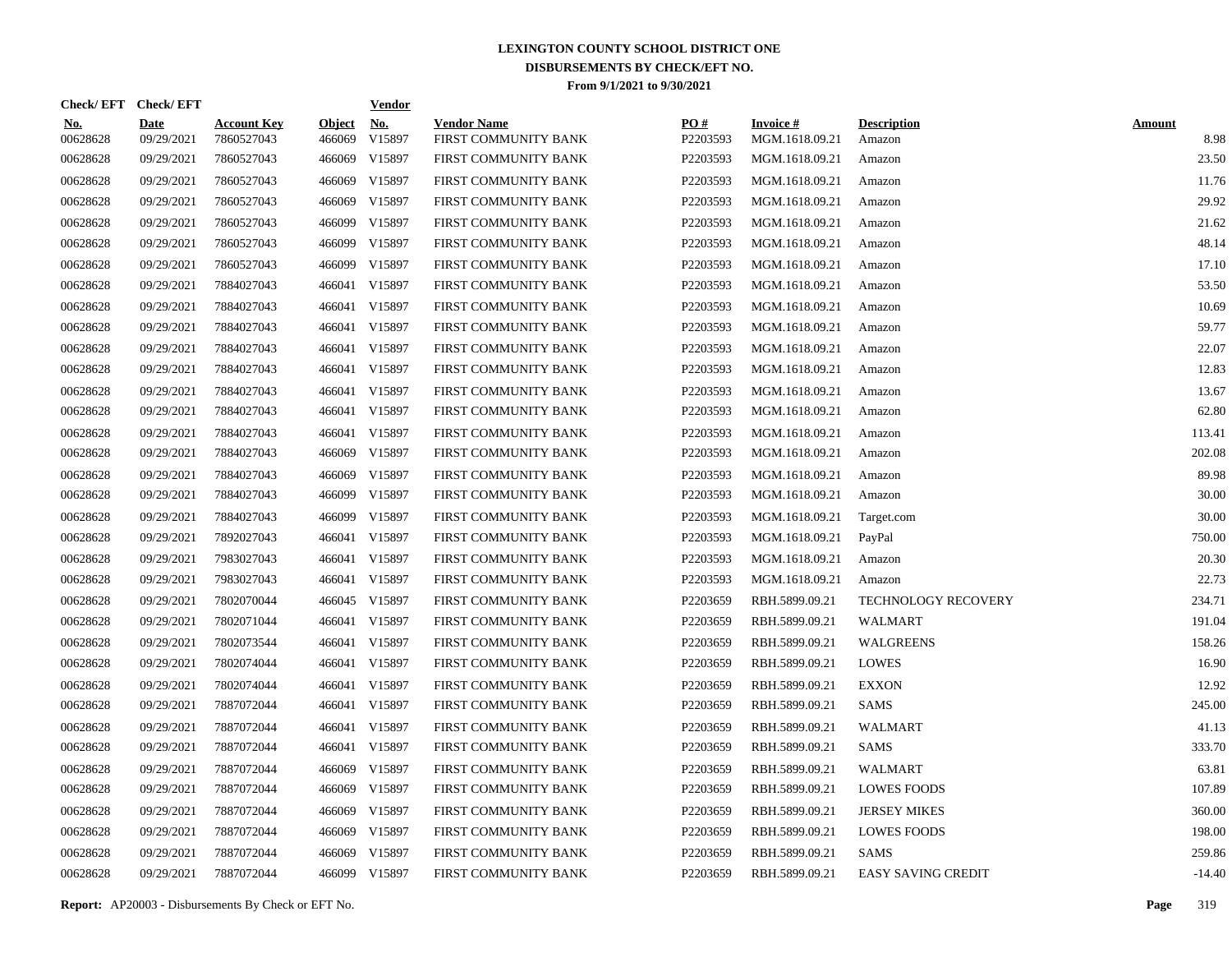|                        | Check/EFT Check/EFT       |                                  |                         | <b>Vendor</b>        |                                            |                      |                                   |                                         |                         |
|------------------------|---------------------------|----------------------------------|-------------------------|----------------------|--------------------------------------------|----------------------|-----------------------------------|-----------------------------------------|-------------------------|
| <u>No.</u><br>00628628 | <b>Date</b><br>09/29/2021 | <b>Account Key</b><br>7887077044 | <b>Object</b><br>466041 | <u>No.</u><br>V15897 | <b>Vendor Name</b><br>FIRST COMMUNITY BANK | PO#<br>P2203659      | <b>Invoice#</b><br>RBH.5899.09.21 | <b>Description</b><br>TROPHY AND AWARDS | <b>Amount</b><br>277.40 |
| 00628628               | 09/29/2021                | 7887077544                       | 466041                  | V15897               | FIRST COMMUNITY BANK                       | P2203659             | RBH.5899.09.21                    | TROPHY AND AWARDS                       | 277.40                  |
| 00628628               | 09/29/2021                | 7887078044                       | 466041                  | V15897               | FIRST COMMUNITY BANK                       | P2203659             | RBH.5899.09.21                    | <b>RUFFNECK</b>                         | 1,045.00                |
| 00628628               | 09/29/2021                | 7887080044                       | 466041                  | V15897               | FIRST COMMUNITY BANK                       | P2203659             | RBH.5899.09.21                    | <b>THREADS</b>                          | 808.92                  |
| 00628628               | 09/29/2021                | 7887083544                       |                         | 466041 V15897        | FIRST COMMUNITY BANK                       | P2203659             | RBH.5899.09.21                    | TROPHY AND AWARDS                       | 104.86                  |
| 00628628               | 09/29/2021                | 7887083544                       |                         | 466041 V15897        | FIRST COMMUNITY BANK                       | P <sub>2203659</sub> | RBH.5899.09.21                    | <b>PAYPAL</b>                           | 240.00                  |
| 00628628               | 09/29/2021                | 1000021344                       | 439500                  | V15897               | FIRST COMMUNITY BANK                       | P2203662             | RBH.5907.09.21                    | A1 TRANSPORTATION                       | 900.00                  |
| 00628628               | 09/29/2021                | 7802070044                       |                         | 466041 V15897        | FIRST COMMUNITY BANK                       | P2203662             | RBH.5907.09.21                    | <b>EZ COOLDOWN</b>                      | 307.00                  |
| 00628628               | 09/29/2021                | 7802070044                       |                         | 466041 V15897        | FIRST COMMUNITY BANK                       | P2203662             | RBH.5907.09.21                    | SHERWIN WILLIAMS                        | 280.10                  |
| 00628628               | 09/29/2021                | 7802070044                       |                         | 466041 V15897        | FIRST COMMUNITY BANK                       | P2203662             | RBH.5907.09.21                    | <b>HENRY SCHEIN</b>                     | 91.91                   |
| 00628628               | 09/29/2021                | 7802070044                       |                         | 466041 V15897        | FIRST COMMUNITY BANK                       | P2203662             | RBH.5907.09.21                    | <b>AMAZON</b>                           | 32.07                   |
| 00628628               | 09/29/2021                | 7802070044                       |                         | 466041 V15897        | FIRST COMMUNITY BANK                       | P2203662             | RBH.5907.09.21                    | <b>AMAZON</b>                           | 190.44                  |
| 00628628               | 09/29/2021                | 7802070044                       |                         | 466041 V15897        | FIRST COMMUNITY BANK                       | P2203662             | RBH.5907.09.21                    | <b>HENRY SCHEIN</b>                     | 183.83                  |
| 00628628               | 09/29/2021                | 7802070044                       |                         | 466041 V15897        | FIRST COMMUNITY BANK                       | P2203662             | RBH.5907.09.21                    | <b>UPS STORE</b>                        | 12.75                   |
| 00628628               | 09/29/2021                | 7802070044                       | 466069                  | V15897               | FIRST COMMUNITY BANK                       | P2203662             | RBH.5907.09.21                    | <b>CHICKFILA</b>                        | 372.78                  |
| 00628628               | 09/29/2021                | 7802070044                       | 466069                  | V15897               | FIRST COMMUNITY BANK                       | P2203662             | RBH.5907.09.21                    | <b>CHICKFILA</b>                        | 27.44                   |
| 00628628               | 09/29/2021                | 7802070044                       | 466099                  | V15897               | FIRST COMMUNITY BANK                       | P2203662             | RBH.5907.09.21                    | <b>SHARI'S BERRIES</b>                  | 53.48                   |
| 00628628               | 09/29/2021                | 7802070044                       | 466099                  | V15897               | FIRST COMMUNITY BANK                       | P2203662             | RBH.5907.09.21                    | <b>SHARI'S BERRIS</b>                   | $-53.48$                |
| 00628628               | 09/29/2021                | 7802071044                       |                         | 466041 V15897        | FIRST COMMUNITY BANK                       | P2203662             | RBH.5907.09.21                    | <b>BANA BOTTLING</b>                    | 151.89                  |
| 00628628               | 09/29/2021                | 7802071044                       |                         | 466099 V15897        | FIRST COMMUNITY BANK                       | P2203662             | RBH.5907.09.21                    | <b>LEXINGTON FLORIST</b>                | 60.15                   |
| 00628628               | 09/29/2021                | 7802073044                       |                         | 466041 V15897        | FIRST COMMUNITY BANK                       | P2203662             | RBH.5907.09.21                    | <b>BSN</b>                              | 319.95                  |
| 00628628               | 09/29/2021                | 7802074044                       |                         | 466041 V15897        | FIRST COMMUNITY BANK                       | P2203662             | RBH.5907.09.21                    | <b>LOWES</b>                            | 48.18                   |
| 00628628               | 09/29/2021                | 7802074044                       |                         | 466041 V15897        | FIRST COMMUNITY BANK                       | P2203662             | RBH.5907.09.21                    | <b>AMAZON</b>                           | 20.32                   |
| 00628628               | 09/29/2021                | 7802076044                       |                         | 466064 V15897        | FIRST COMMUNITY BANK                       | P2203662             | RBH.5907.09.21                    | <b>SCHSL</b>                            | 100.00                  |
| 00628628               | 09/29/2021                | 7802077044                       |                         | 466041 V15897        | FIRST COMMUNITY BANK                       | P2203662             | RBH.5907.09.21                    | <b>TRACTOR SUPPLY</b>                   | 94.15                   |
| 00628628               | 09/29/2021                | 7802077044                       |                         | 466041 V15897        | FIRST COMMUNITY BANK                       | P2203662             | RBH.5907.09.21                    | <b>JASONS BS</b>                        | 1,873.00                |
| 00628628               | 09/29/2021                | 7802078044                       |                         | 466041 V15897        | FIRST COMMUNITY BANK                       | P2203662             | RBH.5907.09.21                    | TROPHY AND AWARDS                       | 94.70                   |
| 00628628               | 09/29/2021                | 7802078544                       |                         | 466064 V15897        | FIRST COMMUNITY BANK                       | P2203662             | RBH.5907.09.21                    | <b>NSCAA</b>                            | 125.00                  |
| 00628628               | 09/29/2021                | 7802082044                       |                         | 466041 V15897        | FIRST COMMUNITY BANK                       | P2203662             | RBH.5907.09.21                    | <b>TENNIS WAREHOUSE</b>                 | 774.76                  |
| 00628628               | 09/29/2021                | 7802082544                       |                         | 466031 V15897        | FIRST COMMUNITY BANK                       | P2203662             | RBH.5907.09.21                    | 323 SPORTS                              | 659.12                  |
| 00628628               | 09/29/2021                | 7802091044                       |                         | 466041 V15897        | FIRST COMMUNITY BANK                       | P2203662             | RBH.5907.09.21                    | <b>AMAZON</b>                           | 106.55                  |
| 00628628               | 09/29/2021                | 7887072044                       |                         | 466041 V15897        | FIRST COMMUNITY BANK                       | P2203662             | RBH.5907.09.21                    | <b>AMAZON</b>                           | 142.88                  |
| 00628628               | 09/29/2021                | 7887072044                       | 466069                  | V15897               | FIRST COMMUNITY BANK                       | P2203662             | RBH.5907.09.21                    | <b>LOWES FOODS</b>                      | 314.77                  |
| 00628628               | 09/29/2021                | 7887073544                       |                         | 466041 V15897        | FIRST COMMUNITY BANK                       | P2203662             | RBH.5907.09.21                    | <b>BSN</b>                              | 601.39                  |
| 00628628               | 09/29/2021                | 7887074044                       |                         | 466041 V15897        | FIRST COMMUNITY BANK                       | P2203662             | RBH.5907.09.21                    | <b>LOWES</b>                            | 430.50                  |
| 00628628               | 09/29/2021                | 7887074044                       |                         | 466041 V15897        | FIRST COMMUNITY BANK                       | P2203662             | RBH.5907.09.21                    | <b>GATOR MARKET</b>                     | 10.00                   |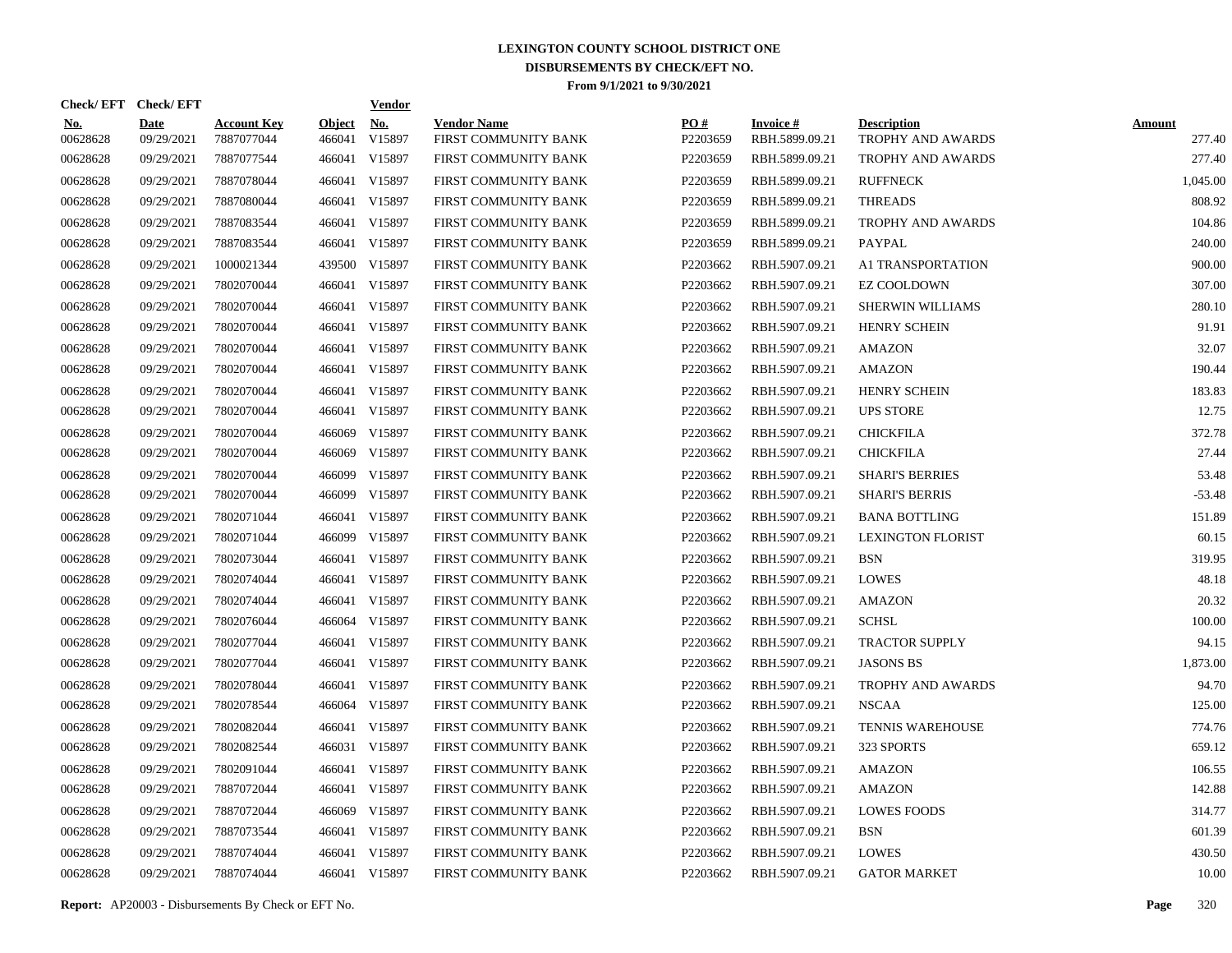| Check/EFT Check/EFT    |                           |                                  |                         | <b>Vendor</b> |                                            |                 |                                   |                                       |                        |
|------------------------|---------------------------|----------------------------------|-------------------------|---------------|--------------------------------------------|-----------------|-----------------------------------|---------------------------------------|------------------------|
| <u>No.</u><br>00628628 | <b>Date</b><br>09/29/2021 | <b>Account Key</b><br>7887083544 | <b>Object</b><br>466041 | No.<br>V15897 | <b>Vendor Name</b><br>FIRST COMMUNITY BANK | PO#<br>P2203662 | <b>Invoice#</b><br>RBH.5907.09.21 | <b>Description</b><br>WALMART         | <b>Amount</b><br>85.88 |
| 00628628               | 09/29/2021                | 7887091044                       | 466041                  | V15897        | FIRST COMMUNITY BANK                       | P2203662        | RBH.5907.09.21                    | <b>RIDDELL</b>                        | 525.31                 |
| 00628628               | 09/29/2021                | 7901027027                       | 466041                  | V15897        | FIRST COMMUNITY BANK                       | P2203591        | WKH.4785.09.21                    | Print Gear shirts for store           | 674.54                 |
| 00628628               | 09/29/2021                | 7901027027                       | 466041                  | V15897        | FIRST COMMUNITY BANK                       | P2203591        | WKH.4785.09.21                    | Epic Sports Tennis Tanks              | 64.37                  |
| 00628628               | 09/29/2021                | 7901027027                       | 466041                  | V15897        | FIRST COMMUNITY BANK                       | P2203591        | WKH.4785.09.21                    | Epic Sorts Tennis tanks               | 19.29                  |
| 00628628               | 09/29/2021                | 7901027027                       | 466041                  | V15897        | FIRST COMMUNITY BANK                       | P2203591        | WKH.4785.09.21                    | Open Tip LTC Hats                     | 280.23                 |
| 00628628               | 09/29/2021                | 7901027027                       | 466041                  | V15897        | FIRST COMMUNITY BANK                       | P2203591        | WKH.4785.09.21                    | Print Gear Shirts                     | 149.29                 |
| 00628628               | 09/29/2021                | 7901027027                       | 466041                  | V15897        | FIRST COMMUNITY BANK                       | P2203591        | WKH.4785.09.21                    | 613 Originals Booster Club Dec        | 312.26                 |
| 00628628               | 09/29/2021                | 7901027027                       | 466041                  | V15897        | FIRST COMMUNITY BANK                       | P2203591        | WKH.4785.09.21                    | Print Gear Shirts                     | 716.46                 |
| 00628628               | 09/29/2021                | 7901027027                       | 466041                  | V15897        | FIRST COMMUNITY BANK                       | P2203591        | WKH.4785.09.21                    | 613 Originals Towel Decals            | 71.93                  |
| 00628628               | 09/29/2021                | 7901027027                       | 466041                  | V15897        | FIRST COMMUNITY BANK                       | P2203591        | WKH.4785.09.21                    | <b>Jiffy Shirts Shirts</b>            | 167.68                 |
| 00628628               | 09/29/2021                | 7901027027                       | 466041                  | V15897        | FIRST COMMUNITY BANK                       | P2203591        | WKH.4785.09.21                    | Epic Shirts WKMS Crew                 | 115.10                 |
| 00628628               | 09/29/2021                | 7901027027                       | 466041                  | V15897        | FIRST COMMUNITY BANK                       | P2203591        | WKH.4785.09.21                    | Print Gear Shirts                     | 378.69                 |
| 00628628               | 09/29/2021                | 7901027027                       | 466041                  | V15897        | FIRST COMMUNITY BANK                       | P2203591        | WKH.4785.09.21                    | 613 WK Decals                         | 136.58                 |
| 00628628               | 09/29/2021                | 7901027027                       | 466041                  | V15897        | FIRST COMMUNITY BANK                       | P2203591        | WKH.4785.09.21                    | 6130 Originals Booster decals         | 225.98                 |
| 00628628               | 09/29/2021                | 7901027027                       | 466041                  | V15897        | FIRST COMMUNITY BANK                       | P2203591        | WKH.4785.09.21                    | Print Gear Shirts                     | 980.79                 |
| 00628628               | 09/29/2021                | 7901027027                       | 466041                  | V15897        | FIRST COMMUNITY BANK                       | P2203591        | WKH.4785.09.21                    | 613 Originals Avid Decals             | 45.08                  |
| 00628628               | 09/29/2021                | 7901027027                       | 466041                  | V15897        | FIRST COMMUNITY BANK                       | P2203591        | WKH.4785.09.21                    | <b>Jiffy Shirts Hoodies</b>           | 152.23                 |
| 00628628               | 09/29/2021                | 7901027027                       | 466041                  | V15897        | FIRST COMMUNITY BANK                       | P2203591        | WKH.4785.09.21                    | F&M Expressions LTC decals            | 92.75                  |
| 00628628               | 09/29/2021                | 7901027027                       | 466041                  | V15897        | FIRST COMMUNITY BANK                       | P2203591        | WKH.4785.09.21                    | 613 Originals chorus decals           | 266.08                 |
| 00628628               | 09/29/2021                | 7901027027                       | 466041                  | V15897        | FIRST COMMUNITY BANK                       | P2203591        | WKH.4785.09.21                    | 613 Originals RBES decals             | 336.51                 |
| 00628628               | 09/29/2021                | 7901027027                       | 466041                  | V15897        | FIRST COMMUNITY BANK                       | P2203591        | WKH.4785.09.21                    | 613 Originals Hoodie Decals           | 200.98                 |
| 00628628               | 09/29/2021                | 7901027027                       | 466041                  | V15897        | FIRST COMMUNITY BANK                       | P2203591        | WKH.4785.09.21                    | Print Gear Shirts                     | 570.47                 |
|                        |                           |                                  |                         |               |                                            |                 |                                   | <b>Check Total</b>                    | 40,272.01              |
| 00628629               | 09/29/2021                | 1000011544                       | 441000                  | V00549        | FORMS AND SUPPLY INC (FSI)                 | P2201992        | 5864485-3                         | Logitech MK320 2.4 GHz Wireles        | 77.01                  |
| 00628629               | 09/29/2021                | 7744019011                       | 466041                  | V00549        | FORMS AND SUPPLY INC (FSI)                 | P2203356        | 5903543-0                         | Brother 12 BlackWhite TZe Lami        | 13.78                  |
| 00628629               | 09/29/2021                | 7744019011                       | 466041                  | V00549        | FORMS AND SUPPLY INC (FSI)                 | P2203356        | 5903543-0                         | Fellowes Thermal Laminating Po        | 48.02                  |
| 00628629               | 09/29/2021                | 7744019011                       | 466041                  | V00549        | FORMS AND SUPPLY INC (FSI)                 | P2203356        | 5903543-0                         | Crayola Broadline Classpack Ma        | 118.45                 |
| 00628629               | 09/29/2021                | 7744019011                       | 466041                  | V00549        | FORMS AND SUPPLY INC (FSI)                 | P2203356        | 5903543-0                         | Cartersreg Reinkable Felt Stam        | 28.57                  |
| 00628629               | 09/29/2021                | 7744019011                       | 466041                  | V00549        | FORMS AND SUPPLY INC (FSI)                 | P2203356        | 5903543-0                         | Bostitch Impulse 25 Electric S        | 25.73                  |
| 00628629               | 09/29/2021                | 7744019011                       | 466041                  | V00549        | FORMS AND SUPPLY INC (FSI)                 | P2203356        | 5903543-0                         | BIC Intensity XL Bullet Low Od        | 9.44                   |
| 00628629               | 09/29/2021                | 7744019011                       | 466041                  | V00549        | FORMS AND SUPPLY INC (FSI)                 | P2203356        | 5903543-0                         | BIC Chisel Tip Dry Erase Magic        | 13.48                  |
| 00628629               | 09/29/2021                | 7744019011                       | 466041                  | V00549        | FORMS AND SUPPLY INC (FSI)                 | P2203356        | 5903543-0                         | BIC Intensity XL Bullet Low Od        | 9.44                   |
| 00628629               | 09/29/2021                | 7744019011                       | 466041                  | V00549        | FORMS AND SUPPLY INC (FSI)                 | P2203356        | 5903543-0                         | BIC Intensity Bold Color Dry E        | 10.14                  |
| 00628629               | 09/29/2021                | 7744019011                       | 466041                  | V00549        | FORMS AND SUPPLY INC (FSI)                 | P2203356        | 5903543-0                         | <b>Business Source Utilitypurpose</b> | 17.98                  |
|                        |                           |                                  |                         |               |                                            |                 |                                   |                                       |                        |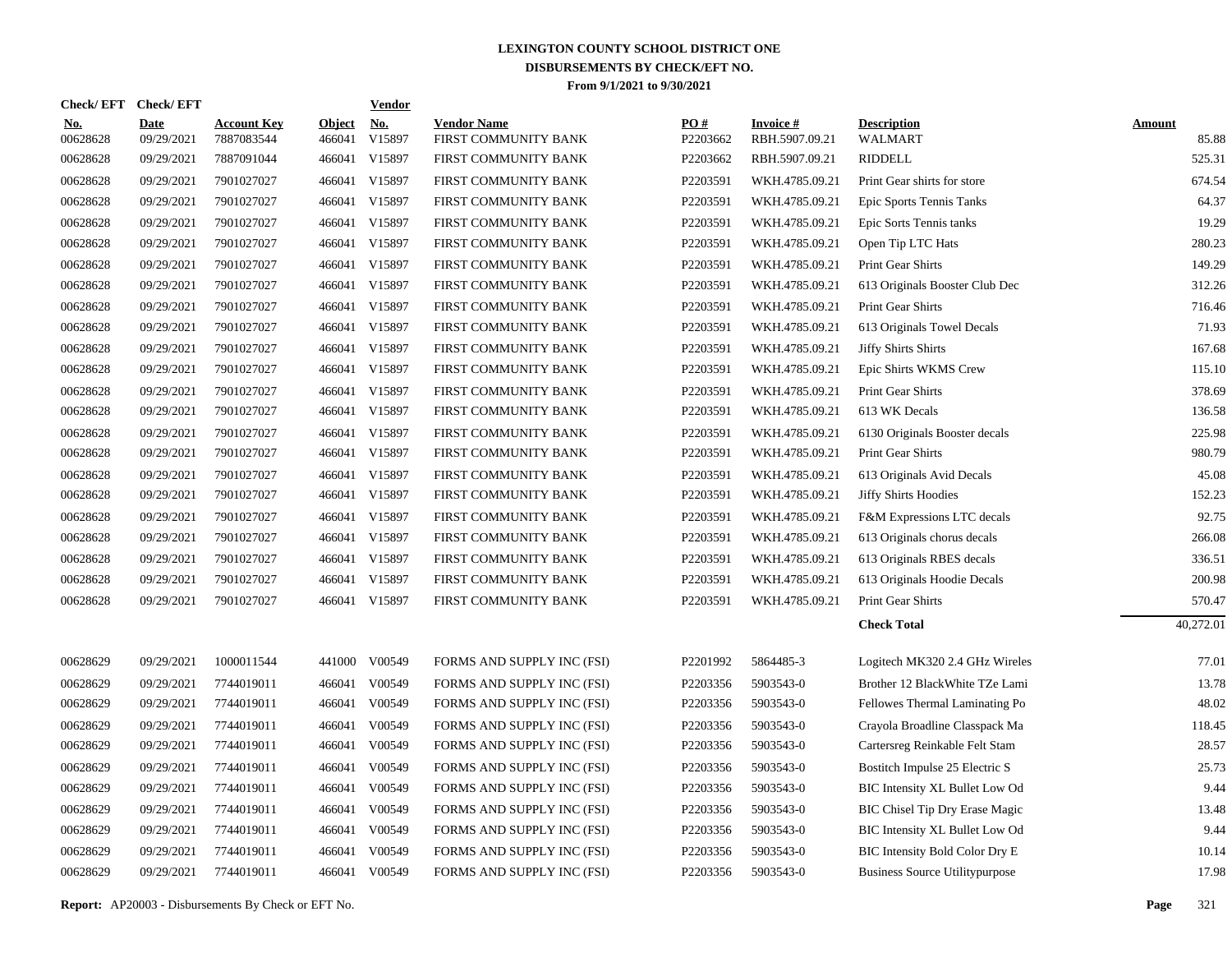| Check/EFT Check/EFT    |                           |                                  |                         | <b>Vendor</b> |                                                  |                 |                                |                                                      |                 |
|------------------------|---------------------------|----------------------------------|-------------------------|---------------|--------------------------------------------------|-----------------|--------------------------------|------------------------------------------------------|-----------------|
| <u>No.</u><br>00628629 | <b>Date</b><br>09/29/2021 | <b>Account Key</b><br>1000011329 | <b>Object</b><br>441000 | No.<br>V00549 | <b>Vendor Name</b><br>FORMS AND SUPPLY INC (FSI) | PO#<br>P2203359 | <b>Invoice#</b><br>5903576-0   | <b>Description</b><br>Business Source 3 Plain Pastel | Amount<br>62.72 |
| 00628629               | 09/29/2021                | 1000011329                       |                         | 441000 V00549 | FORMS AND SUPPLY INC (FSI)                       | P2203359        | 5903576-0                      | TOPS WideRuled Composition Boo                       | 10.06           |
| 00628629               | 09/29/2021                | 3260011303                       | 441000                  | V00549        | FORMS AND SUPPLY INC (FSI)                       | P2203358        | 5903775-0                      | Index cards, $3x5$ , ruled, $100/p$                  | 1.99            |
| 00628629               | 09/29/2021                | 3260011303                       |                         | 441000 V00549 | FORMS AND SUPPLY INC (FSI)                       | P2203358        | 5903775-0                      | Index cards, $5x8$ , blank, $100/p$                  | 19.77           |
|                        |                           |                                  |                         |               |                                                  |                 |                                | <b>Check Total</b>                                   | 466.58          |
| 00628630               | 09/29/2021                | 7887027034                       |                         | 466034 V10637 | <b>GANTT, JAMES TED</b>                          |                 | CFB.PHMS.09.16.2 PHMS Football |                                                      | 55.00           |
|                        |                           |                                  |                         |               |                                                  |                 |                                | <b>Check Total</b>                                   | 55.00           |
| 00628631               | 09/29/2021                | 7749027044                       |                         | 466041 V12830 | IMAGE 360                                        | P2202870        | I-3758                         | Face Adhesive, Window Applicat                       | 826.81          |
| 00628631               | 09/29/2021                | 7749027044                       |                         | 466041 V12830 | IMAGE 360                                        | P2202870        | I-3758                         | 8% Richland County Tax                               | 66.14           |
|                        |                           |                                  |                         |               |                                                  |                 |                                | <b>Check Total</b>                                   | 892.95          |
| 00628632               | 09/29/2021                | 7802080043                       |                         | 466034 V11687 | JONES, SHANNON L                                 |                 | VB.MGM.09.23.21 VB MGM vs CSM  |                                                      | 60.00           |
|                        |                           |                                  |                         |               |                                                  |                 |                                | <b>Check Total</b>                                   | 60.00           |
| 00628633               | 09/29/2021                | 7887027034                       |                         | 466034 V16905 | JORDAN, JAKE                                     |                 | CFB.PHMS.09.22.2 PHMS Football |                                                      | 75.00           |
|                        |                           |                                  |                         |               |                                                  |                 |                                | <b>Check Total</b>                                   | 75.00           |
| 00628634               | 09/29/2021                | 7885027023                       |                         | 466099 V00071 | LEXINGTON FLORIST AND FLOWER C                   | P2203636        | 43066                          | <b>HOUSE/BLOOMIMG PLANT-</b>                         | 48.15           |
| 00628634               | 09/29/2021                | 7885027023                       |                         | 466099 V00071 | LEXINGTON FLORIST AND FLOWER C                   | P2203636        | 43066                          | <b>DELIVERY CHARGE</b>                               | 10.00           |
| 00628634               | 09/29/2021                | 7948027022                       |                         | 466099 V00071 | LEXINGTON FLORIST AND FLOWER C                   | P2203612        | 43297                          | Invoice 43297 Plant Diane Scha                       | 48.15           |
| 00628634               | 09/29/2021                | 7948027022                       |                         | 466099 V00071 | LEXINGTON FLORIST AND FLOWER C                   | P2203612        | 43297                          | Delivery Charge                                      | 10.00           |
|                        |                           |                                  |                         |               |                                                  |                 |                                | <b>Check Total</b>                                   | 116.30          |
| 00628635               | 09/29/2021                | 1000011312                       |                         | 443000 V16405 | <b>MARYRUTH BOOKS INC</b>                        | P2203011        | 32623                          | SPY DANNY                                            | 5.50            |
| 00628635               | 09/29/2021                | 1000011312                       |                         | 443000 V16405 | MARYRUTH BOOKS INC                               | P2203011        | 32623                          | ADVENTURES OF SUPER DANNY AND                        | 19.90           |
| 00628635               | 09/29/2021                | 1000011312                       |                         | 443000 V16405 | <b>MARYRUTH BOOKS INC</b>                        | P2203011        | 32623                          | <b>SUPER DANNY</b>                                   | 5.50            |
| 00628635               | 09/29/2021                | 1000011312                       |                         | 443000 V16405 | <b>MARYRUTH BOOKS INC</b>                        | P2203011        | 32623                          | DANNY MEETS NORMAN                                   | 11.00           |
| 00628635               | 09/29/2021                | 1000011312                       |                         | 443000 V16405 | <b>MARYRUTH BOOKS INC</b>                        | P2203011        | 32623                          | DANNY'S FIVE LITTLE PUMPKINS                         | 11.00           |
| 00628635               | 09/29/2021                | 1000011312                       |                         | 443000 V16405 | MARYRUTH BOOKS INC                               | P2203011        | 32623                          | DANNY'S WINDOW                                       | 11.00           |
| 00628635               | 09/29/2021                | 1000011312                       | 443000                  | V16405        | MARYRUTH BOOKS INC                               | P2203011        | 32623                          | <b>LOOK AT DANNY</b>                                 | 11.00           |
| 00628635               | 09/29/2021                | 1000011312                       |                         | 443000 V16405 | MARYRUTH BOOKS INC                               | P2203011        | 32623                          | ALL ABOUT DANNY                                      | 11.00           |
| 00628635               | 09/29/2021                | 1000011312                       | 443000                  | V16405        | MARYRUTH BOOKS INC                               | P2203011        | 32623                          | <b>DANNY LIKES RED</b>                               | 11.00           |
| 00628635               | 09/29/2021                | 1000011312                       | 443000                  | V16405        | MARYRUTH BOOKS INC                               | P2203011        | 32623                          | DANNY'S TOY BASKET                                   | 11.00           |
| 00628635               | 09/29/2021                | 1000011312                       |                         | 443000 V16405 | MARYRUTH BOOKS INC                               | P2203011        | 32623                          | <b>I AM DANNY</b>                                    | 11.00           |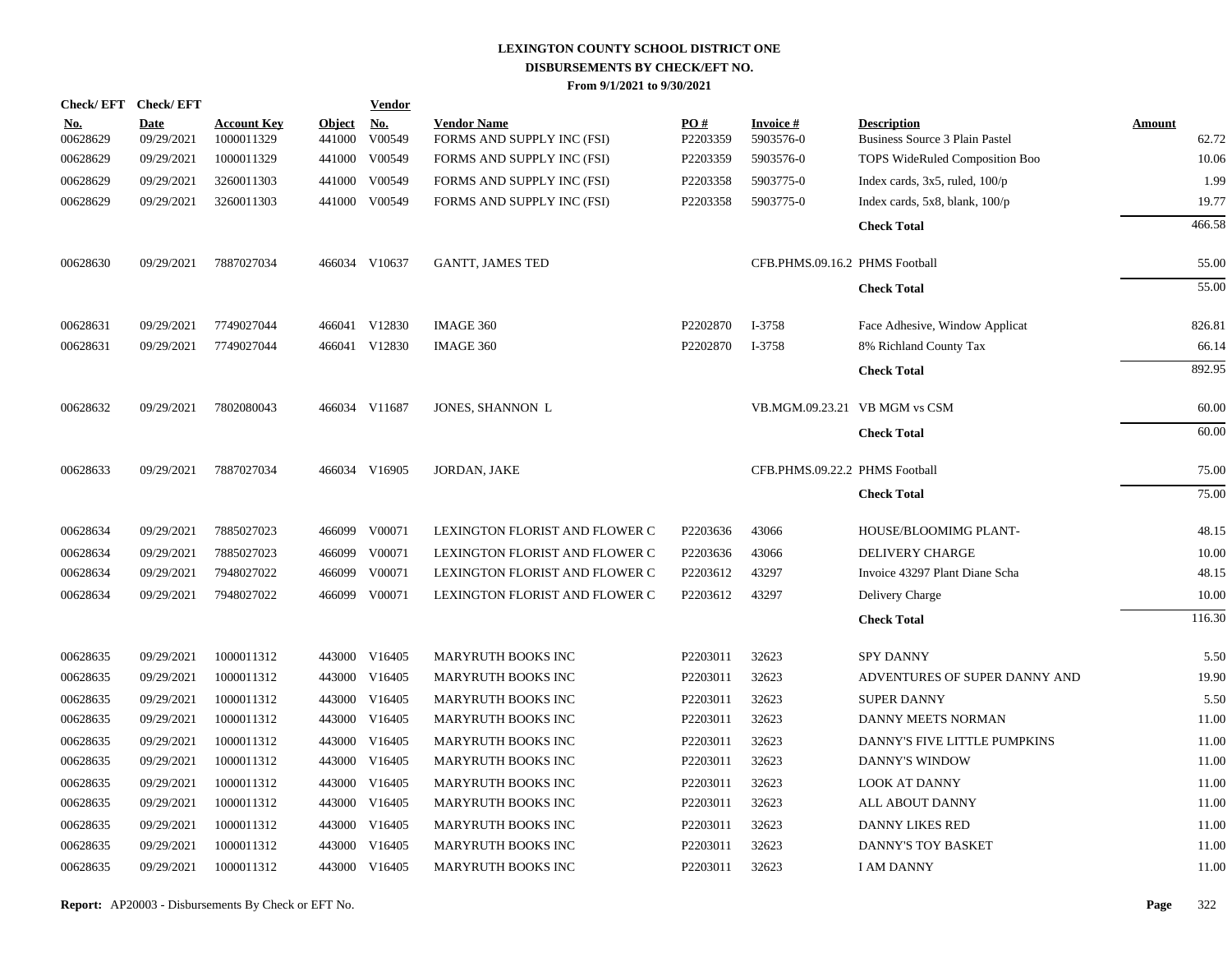| Check/EFT Check/EFT    |                           |                                  |                         | <b>Vendor</b> |                                          |                 |                          |                                          |                 |
|------------------------|---------------------------|----------------------------------|-------------------------|---------------|------------------------------------------|-----------------|--------------------------|------------------------------------------|-----------------|
| <u>No.</u><br>00628635 | <b>Date</b><br>09/29/2021 | <b>Account Key</b><br>1000011312 | <b>Object</b><br>443000 | No.<br>V16405 | <b>Vendor Name</b><br>MARYRUTH BOOKS INC | PO#<br>P2203011 | <b>Invoice#</b><br>32623 | <b>Description</b><br><b>DANNY'S BEE</b> | Amount<br>11.00 |
| 00628635               | 09/29/2021                | 1000011312                       |                         | 443000 V16405 | MARYRUTH BOOKS INC                       | P2203011        | 32623                    | MY VERY OWN DANNY                        | 47.85           |
| 00628635               | 09/29/2021                | 1000011312                       | 443000                  | V16405        | MARYRUTH BOOKS INC                       | P2203011        | 32623                    | SUPER DANNY CAPE                         | 15.00           |
| 00628635               | 09/29/2021                | 1000011312                       | 443000                  | V16405        | MARYRUTH BOOKS INC                       | P2203011        | 32623                    | <b>SHIPPING</b>                          | 19.28           |
|                        |                           |                                  |                         |               |                                          |                 |                          | <b>Check Total</b>                       | 212.03          |
| 00628636               | 09/29/2021                | 1000014113                       |                         | 441000 V11389 | <b>MUSICAL INNOVATIONS</b>               | P2203270        | 468654                   | White Christmas, Score and Par           | 48.00           |
| 00628636               | 09/29/2021                | 1000014113                       |                         | 441000 V11389 | <b>MUSICAL INNOVATIONS</b>               | P2203270        | 468654                   | Cartoon Christmas Soundpax               | 50.00           |
| 00628636               | 09/29/2021                | 1000014113                       |                         | 441000 V11389 | MUSICAL INNOVATIONS                      | P2203270        | 468654                   | <b>Holiday Favorites</b>                 | 48.00           |
| 00628636               | 09/29/2021                | 1000014113                       |                         | 441000 V11389 | MUSICAL INNOVATIONS                      | P2203270        | 468654                   | Grinch! A Christmas Choral Med           | 60.00           |
|                        |                           |                                  |                         |               |                                          |                 |                          | <b>Check Total</b>                       | 206.00          |
| 00628637               | 09/29/2021                | 1000025428                       |                         | 447000 V00082 | PALMETTO PROPANE                         |                 | 534656                   | Propane                                  | 394.81          |
|                        |                           |                                  |                         |               |                                          |                 |                          | <b>Check Total</b>                       | 394.81          |
| 00628638               | 09/29/2021                | 1000011411                       |                         | 441000 V15935 | PECKNEL MUSIC COMPANY INC                | P2202800        | 659057                   | Ludwig Petite Biposto Multi-To           | 401.25          |
|                        |                           |                                  |                         |               |                                          |                 |                          | <b>Check Total</b>                       | 401.25          |
| 00628639               | 09/29/2021                | 1000025426                       |                         | 441020 V16846 | PINESTRAW PLACE LANDSCAPE SUPP           | P2203445        | 925007                   | WKMS - Red Mulch                         | 1,138.48        |
| 00628639               | 09/29/2021                | 1000025426                       |                         | 441020 V16846 | PINESTRAW PLACE LANDSCAPE SUPP           | P2203445        | 925007                   | Delivery                                 | 50.00           |
|                        |                           |                                  |                         |               |                                          |                 |                          | <b>Check Total</b>                       | 1,188.48        |
| 00628640               | 09/29/2021                | 1000025408                       |                         | 441020 V12998 | PRICES COUNTRY STORE                     | P2203575        | 327659                   | DM - Rye Seed #50                        | 49.22           |
| 00628640               | 09/29/2021                | 1000025444                       |                         | 441020 V12998 | PRICES COUNTRY STORE                     | P2203575        | 327659                   | RBHS - Rye Grass #50                     | 833.53          |
|                        |                           |                                  |                         |               |                                          |                 |                          | <b>Check Total</b>                       | 882.75          |
| 00628641               | 09/29/2021                | 1000023202                       |                         | 464000 V00340 | ROTARY CLUB OF LEXINGTON                 | P2203651        | 6317                     | Invoice #6317 - Quarterly Dues           | 180.00          |
|                        |                           |                                  |                         |               |                                          |                 |                          | <b>Check Total</b>                       | 180.00          |
| 00628642               | 09/29/2021                | 1000011312                       |                         | 431200 V15961 | <b>SAGE PUBLISHING</b>                   | P2202660        | 616683KI                 | ADDITION/SUBTRACTIONS FLUENCY            | 461.47          |
| 00628642               | 09/29/2021                | 1000011312                       |                         | 431200 V15961 | <b>SAGE PUBLISHING</b>                   | P2202660        | 616683KI                 | Multiplication/DIVISION FLUENC           | 461.47          |
| 00628642               | 09/29/2021                | 1000011312                       |                         | 431200 V15961 | <b>SAGE PUBLISHING</b>                   | P2202660        | 616683KI                 | <b>SHIPPING</b>                          | 39.54           |
|                        |                           |                                  |                         |               |                                          |                 |                          | <b>Check Total</b>                       | 962.48          |
| 00628643               | 09/29/2021                | 7887027034                       |                         | 466034 V02887 | SAYE, TOM                                |                 |                          | CVB.PHMS.09.16.2 PHMS Volleyball         | 60.00           |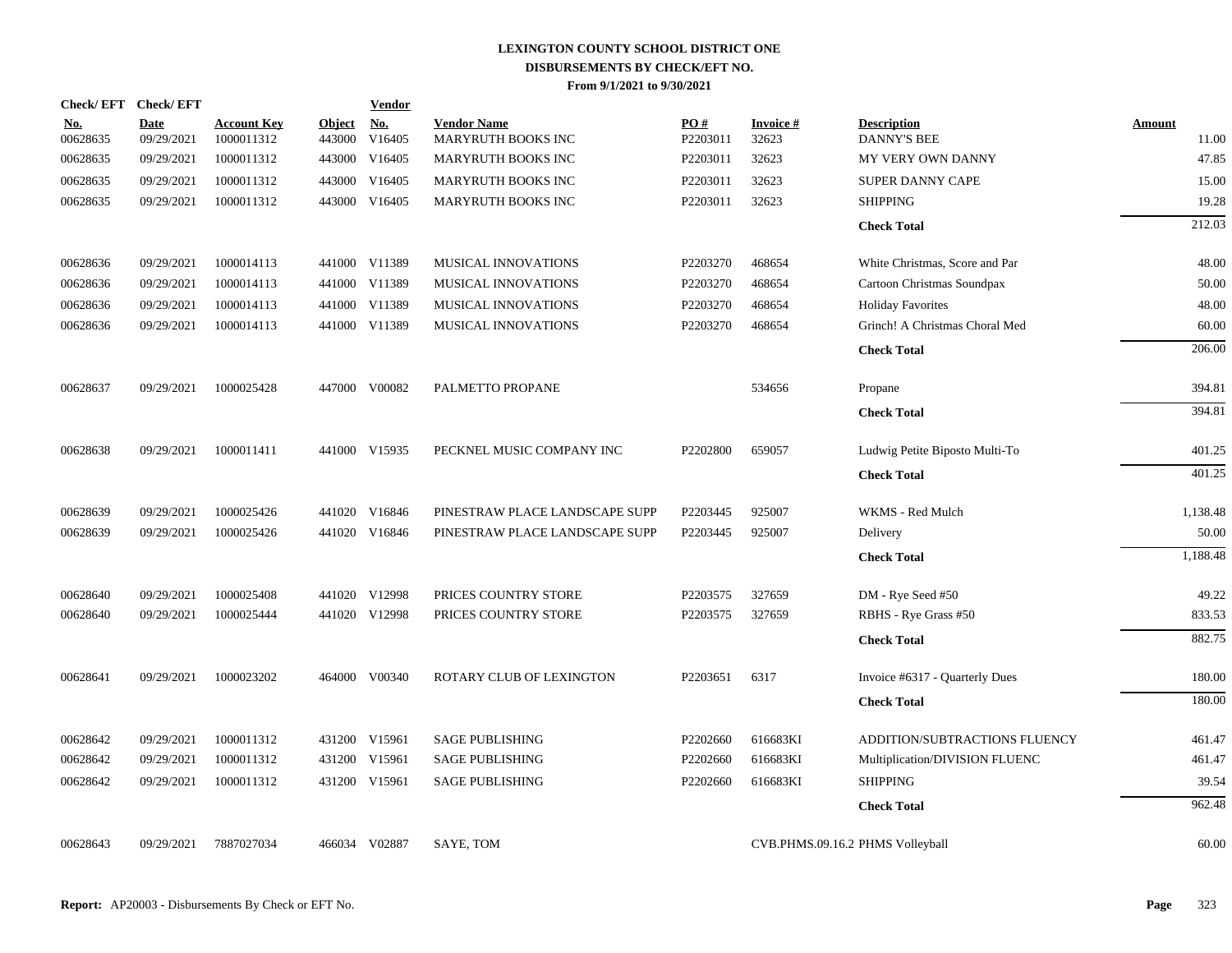| <b>Check/EFT</b> | <b>Check/EFT</b> |                    |               | <b>Vendor</b> |                       |          |                 |                                 |               |
|------------------|------------------|--------------------|---------------|---------------|-----------------------|----------|-----------------|---------------------------------|---------------|
| <u>No.</u>       | <b>Date</b>      | <b>Account Key</b> | <b>Object</b> | <u>No.</u>    | <b>Vendor Name</b>    | PO#      | <b>Invoice#</b> | <b>Description</b>              | <b>Amount</b> |
|                  |                  |                    |               |               |                       |          |                 | <b>Check Total</b>              | 60.00         |
| 00628644         | 09/29/2021       | 1000011343         |               | 441000 V01844 | <b>SCHOLASTIC INC</b> | P2203637 | M71130892       | Scholastic Action               | 284.70        |
| 00628644         | 09/29/2021       | 1000011343         |               | 441000 V01844 | SCHOLASTIC INC        | P2203637 | M71130892       | Shipping                        | 28.47         |
|                  |                  |                    |               |               |                       |          |                 | <b>Check Total</b>              | 313.17        |
| 00628645         | 09/29/2021       | 1000011214         |               | 441000 V16452 | SCHOOL SPECIALTY LLC  | P2201300 | 208127990853    | 3x3 Post It Notes Rio De janei  | 250.06        |
| 00628645         | 09/29/2021       | 1000011214         |               | 441000 V16452 | SCHOOL SPECIALTY LLC  | P2201300 | 208127990853    | School Smart Markers set of 8   | 63.22         |
| 00628645         | 09/29/2021       | 1000011214         |               | 441000 V16452 | SCHOOL SPECIALTY LLC  | P2201300 | 208127990853    | Wide Highliter Tape 1/2" Yello  | 266.52        |
| 00628645         | 09/29/2021       | 1000011214         |               | 441000 V16452 | SCHOOL SPECIALTY LLC  | P2201300 | 208127990853    | Compass Pencils with eraser pa  | 278.06        |
| 00628645         | 09/29/2021       | 1000011214         |               | 441000 V16452 | SCHOOL SPECIALTY LLC  | P2201300 | 208127990853    | Tru Ray Construction Paper 9x1  | 22.88         |
| 00628645         | 09/29/2021       | 1000011214         |               | 441000 V16452 | SCHOOL SPECIALTY LLC  | P2201300 | 208127990853    | Tru Ray Construction Paper 9x1  | 22.88         |
| 00628645         | 09/29/2021       | 1000011214         |               | 441000 V16452 | SCHOOL SPECIALTY LLC  | P2201300 | 208127990853    | Tru Ray Construction Paper 9x1  | 22.88         |
| 00628645         | 09/29/2021       | 1000011214         |               | 441000 V16452 | SCHOOL SPECIALTY LLC  | P2201300 | 208127990853    | Tru Ray Construction Paper 9x1  | 22.88         |
| 00628645         | 09/29/2021       | 1000011214         |               | 441000 V16452 | SCHOOL SPECIALTY LLC  | P2201300 | 208127990853    | Tru Ray Construction Paper 9x1  | 22.88         |
| 00628645         | 09/29/2021       | 1000011214         |               | 441000 V16452 | SCHOOL SPECIALTY LLC  | P2201300 | 208127990853    | Tru Ray Construction Paper 9x1  | 22.88         |
| 00628645         | 09/29/2021       | 1000011214         |               | 441000 V16452 | SCHOOL SPECIALTY LLC  | P2201300 | 208127990853    | Tru Ray Construction Paper 9x1  | 22.88         |
| 00628645         | 09/29/2021       | 2021011203         |               | 441000 V16452 | SCHOOL SPECIALTY LLC  | P2202203 | 208128311044    | Magnetic Ten Frame Boards       | 28.50         |
| 00628645         | 09/29/2021       | 2021011203         |               | 441000 V16452 | SCHOOL SPECIALTY LLC  | P2202203 | 208128311044    | The Phonics Factory System-Spa  | 187.78        |
| 00628645         | 09/29/2021       | 2021011203         |               | 441000 V16452 | SCHOOL SPECIALTY LLC  | P2202203 | 208128311044    | Scotch Thermal Laminator Value  | 51.46         |
| 00628645         | 09/29/2021       | 2021011203         |               | 441000 V16452 | SCHOOL SPECIALTY LLC  | P2202203 | 208128311044    | Place Value Frame               | 60.12         |
| 00628645         | 09/29/2021       | 2021011203         |               | 441000 V16452 | SCHOOL SPECIALTY LLC  | P2202203 | 208128311044    | Minute Math Electronic Flash C  | 54.93         |
| 00628645         | 09/29/2021       | 2021011203         |               | 441000 V16452 | SCHOOL SPECIALTY LLC  | P2202203 | 208128311044    | <b>Folding Geometric Shapes</b> | 38.87         |
| 00628645         | 09/29/2021       | 2021011203         |               | 441000 V16452 | SCHOOL SPECIALTY LLC  | P2202203 | 208128311044    | Decoding Flashcards             | 6.94          |
| 00628645         | 09/29/2021       | 1000011444         |               | 441000 V16452 | SCHOOL SPECIALTY LLC  | P2202269 | 208128553621    | The Classics Magnetic Dry Eras  | 111.23        |
| 00628645         | 09/29/2021       | 1000011240         |               | 441000 V16452 | SCHOOL SPECIALTY LLC  | P2200513 | 208128595317    | EID0000656FILE FOLDER LTR ASST  | 17.59         |
| 00628645         | 09/29/2021       | 1000011114         |               | 441000 V16452 | SCHOOL SPECIALTY LLC  | P2202881 | 208128606428    | EID0000656LAMINATING FILM 3MIL  | 417.19        |
|                  |                  |                    |               |               |                       |          |                 | <b>Check Total</b>              | 1,992.63      |
| 00628646         | 09/29/2021       | 7860527029         |               | 466035 V01207 | <b>SHRED WITH US</b>  | P2200315 | 236348          | On-site Shredding Service Mini  | 19.99         |
| 00628646         | 09/29/2021       | 7860527029         |               | 466035 V01207 | <b>SHRED WITH US</b>  | P2200315 | 236348          | On-site Sixty-five (65) Gallon  | 5.50          |
| 00628646         | 09/29/2021       | 7860527029         |               | 466035 V01207 | <b>SHRED WITH US</b>  | P2200315 | 236348          | Add: Shredding pick up 7/13/20  | 16.00         |
| 00628646         | 09/29/2021       | 7860527029         |               | 466035 V01207 | <b>SHRED WITH US</b>  | P2200315 | 236864          | On-site Shredding Service Mini  | 19.99         |
| 00628646         | 09/29/2021       | 7860527029         |               | 466035 V01207 | <b>SHRED WITH US</b>  | P2200315 | 236864          | On-site Sixty-five (65) Gallon  | 5.50          |
| 00628646         | 09/29/2021       | 7860527029         |               | 466035 V01207 | <b>SHRED WITH US</b>  | P2200315 | 238659          | On-site Shredding Service Mini  | 19.99         |
| 00628646         | 09/29/2021       | 7860527029         |               | 466035 V01207 | <b>SHRED WITH US</b>  | P2200315 | 238659          | On-site Sixty-five (65) Gallon  | 5.50          |
|                  |                  |                    |               |               |                       |          |                 |                                 |               |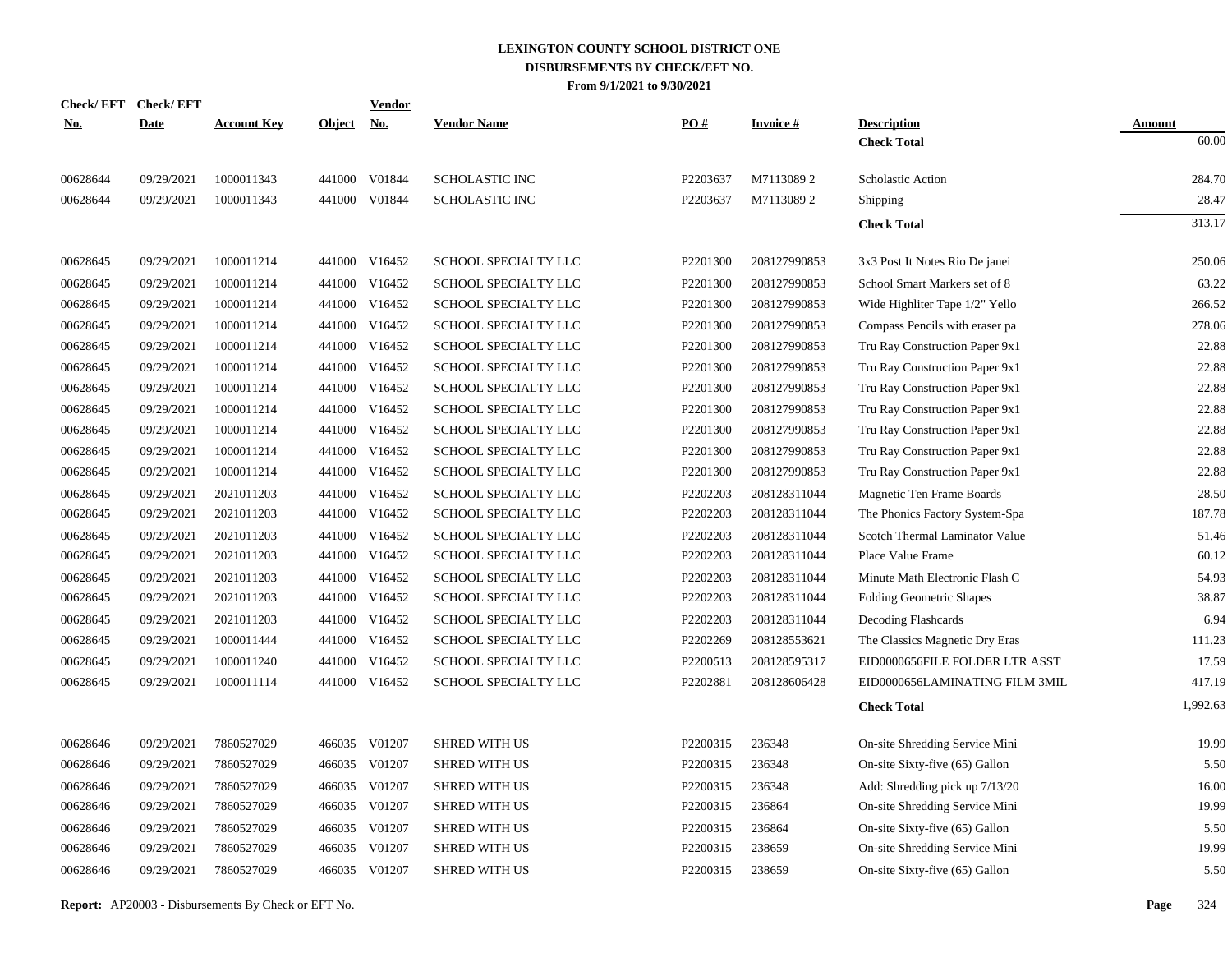| Check/EFT Check/EFT |             |                    |            | <b>Vendor</b> |                               |                   |                  |                                       |           |
|---------------------|-------------|--------------------|------------|---------------|-------------------------------|-------------------|------------------|---------------------------------------|-----------|
| <u>No.</u>          | <b>Date</b> | <b>Account Key</b> | Object No. |               | <b>Vendor Name</b>            | $\underline{PO#}$ | <b>Invoice#</b>  | <b>Description</b>                    | Amount    |
|                     |             |                    |            |               |                               |                   |                  | <b>Check Total</b>                    | 92.47     |
| 00628647            | 09/29/2021  | 1000026306         |            | 436000 V16398 | SIGNARAMA COLUMBIA            | P2203576          | <b>INV-12874</b> | Mini banner stand 15.5W               | 59.92     |
| 00628647            | 09/29/2021  | 1000026306         | 436000     | V16398        | SIGNARAMA COLUMBIA            | P2203576          | <b>INV-12874</b> | Printed anti-curl banner 15.5x        | 111.28    |
| 00628647            | 09/29/2021  | 1000026306         |            | 436000 V16398 | SIGNARAMA COLUMBIA            | P2203576          | <b>INV-12874</b> | Labor to change out banner on         | 37.45     |
|                     |             |                    |            |               |                               |                   |                  | <b>Check Total</b>                    | 208.65    |
| 00628648            | 09/29/2021  | 2022022403         | 441000     | V01566        | <b>SOLUTION TREE</b>          | P2203083          | S247892          | Building A Culture of Hope            | 769.52    |
| 00628648            | 09/29/2021  | 2022022403         | 441000     | V01566        | <b>SOLUTION TREE</b>          | P2203083          | S247892          | Building the Resilient School         | 384.77    |
| 00628648            | 09/29/2021  | 2022022403         |            | 441000 V01566 | <b>SOLUTION TREE</b>          | P2203083          | S247892          | Shipping                              | 68.35     |
|                     |             |                    |            |               |                               |                   |                  | <b>Check Total</b>                    | 1,222.64  |
| 00628649            | 09/29/2021  | 7809027020         |            | 466041 V12601 | SOUTHERN SCRIPT LLC           | P2203294          | <b>INV-2407</b>  | <b>IDEAL RACERBACK TAN, BANANA CR</b> | 57.78     |
| 00628649            | 09/29/2021  | 7809027020         |            | 466041 V12601 | SOUTHERN SCRIPT LLC           | P2203294          | <b>INV-2407</b>  | <b>IDEAL RACERBACK TANK, RASPBERR</b> | 62.60     |
| 00628649            | 09/29/2021  | 7809027020         |            | 466041 V12601 | SOUTHERN SCRIPT LLC           | P2203294          | <b>INV-2407</b>  | <b>IDEAL RACERBACK TANK, PREMIUM</b>  | 57.78     |
| 00628649            | 09/29/2021  | 7809027020         |            | 466041 V12601 | SOUTHERN SCRIPT LLC           | P2203294          | <b>INV-2407</b>  | HANES NANO SHORT SLEEVE TEE, L        | 70.62     |
| 00628649            | 09/29/2021  | 7809027020         |            | 466041 V12601 | SOUTHERN SCRIPT LLC           | P2203294          | <b>INV-2407</b>  | Pupil Activity-Supplies               | 109.14    |
|                     |             |                    |            |               |                               |                   |                  | <b>Check Total</b>                    | 357.92    |
| 00628650            | 09/29/2021  | 1000025507         |            | 432300 V00208 | STATE DEPARTMENT OF EDUCATION | P2203574          | - 1              | Towing                                | 321.03    |
|                     |             |                    |            |               |                               |                   |                  | <b>Check Total</b>                    | 321.03    |
| 00628651            | 09/29/2021  | 7743019044         |            | 466041 V01073 | STEVE WEISS MUSIC INC         | P2200467          | INV1066851.4     | 13" Meinl Nile Series XL Djemb        | 1,291.91  |
| 00628651            | 09/29/2021  | 7743019044         | 466041     | V01073        | STEVE WEISS MUSIC INC         | P2200467          | INV1066851.4     | Meinl Djembe Shoulder Strap           | 306.00    |
| 00628651            | 09/29/2021  | 7860527044         | 466041     | V01073        | STEVE WEISS MUSIC INC         | P2200467          | INV1066851.4     | 13" Meinl Nile Series XL Djemb        | 388.09    |
|                     |             |                    |            |               |                               |                   |                  | <b>Check Total</b>                    | 1,986.00  |
| 00628652            | 09/29/2021  | 7750019011         |            | 466041 V02180 | TOTAL STRENGTH AND SPEED      | P2202320          | 9686             | 3' Pinned Croc Lock Collar (pa        | 74.85     |
|                     |             |                    |            |               |                               |                   |                  | <b>Check Total</b>                    | 74.85     |
| 00628653            | 09/29/2021  | 1000026693         |            | 434500 V13982 | VOYAGER SOPRIS LEARNING       | P2202029          | 4318368          | TransMath 3rd ed. Level 1 Deve        | 10,223.85 |
| 00628653            | 09/29/2021  | 1000026693         | 434500     | V13982        | VOYAGER SOPRIS LEARNING       | P2202029          | 4318368          | TransMath 3rd ed. Teacher Kit         | 1,280.79  |
| 00628653            | 09/29/2021  | 1000026693         |            | 434500 V13982 | VOYAGER SOPRIS LEARNING       | P2202029          | 4318368          | SHIPPING AND HANDLING                 | 1,075.20  |
|                     |             |                    |            |               |                               |                   |                  | <b>Check Total</b>                    | 12,579.84 |
| 00628654            | 09/29/2021  | 2250011303         |            | 434503 V13944 | W W NORTON AND COMPANY INC    | P2203134          | 185502           | Digital License 1 year ISBN           | 1,900.00  |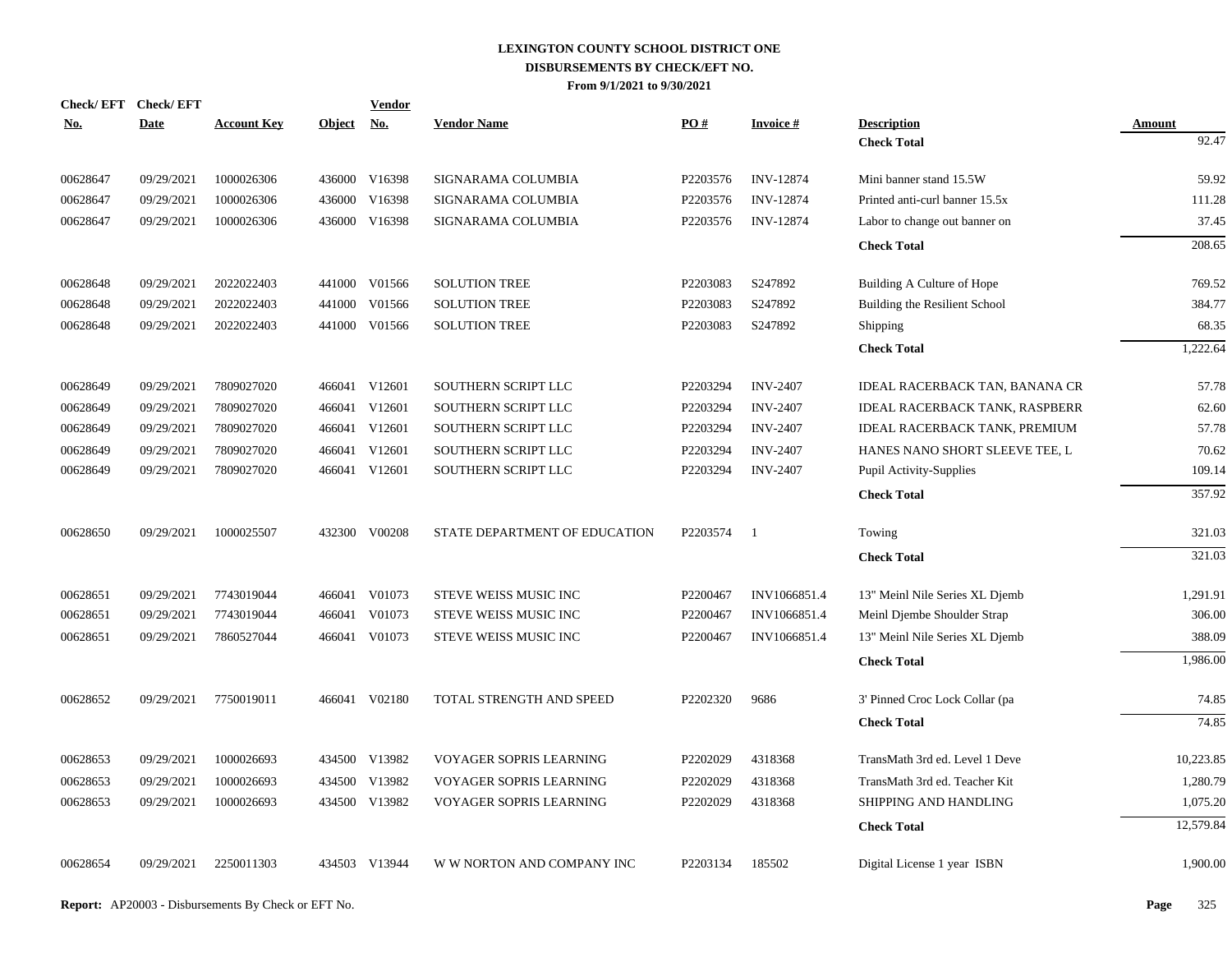|            | Check/EFT Check/EFT |                                                            |               | <b>Vendor</b> |                                |          |                                  |                                                |               |          |
|------------|---------------------|------------------------------------------------------------|---------------|---------------|--------------------------------|----------|----------------------------------|------------------------------------------------|---------------|----------|
| <u>No.</u> | <b>Date</b>         | <b>Account Key</b>                                         | <b>Object</b> | <u>No.</u>    | <b>Vendor Name</b>             | PO#      | <b>Invoice#</b>                  | <b>Description</b><br><b>Check Total</b>       | <b>Amount</b> | 1,900.00 |
|            |                     |                                                            |               |               |                                |          |                                  |                                                |               |          |
| 00628655   | 09/29/2021          | 7744019044                                                 |               | 466041 V14086 | WARDS NATURAL SCIENCE EST LLC  | P2201287 | 8806063192                       | Navigator Portable Balance, Oh                 |               | 1,687.12 |
|            |                     |                                                            |               |               |                                |          |                                  | <b>Check Total</b>                             |               | 1,687.12 |
| 00628656   | 09/29/2021          | 7887027034                                                 |               | 466034 V15375 | WEATHERS, WILLIAM BERT         |          | CFB.PHMS.09.22.2 PHMS Football   |                                                |               | 75.00    |
|            |                     |                                                            |               |               |                                |          |                                  | <b>Check Total</b>                             |               | 75.00    |
| 00628657   | 09/29/2021          | 7887027034                                                 |               | 466034 V11624 | WEEKS III, LEWIS W "TEDDY"     |          | CVB.PHMS.09.02.2 PHMS Volleyball |                                                |               | 60.00    |
|            |                     |                                                            |               |               |                                |          |                                  | <b>Check Total</b>                             |               | 60.00    |
| 00628658   | 09/29/2021          | 7834027027                                                 |               | 466041 EXXXXX | Employee                       |          | 09.23.2021                       | <b>Student Supplies</b>                        |               | 62.36    |
|            |                     |                                                            |               |               |                                |          |                                  | <b>Check Total</b>                             |               | 62.36    |
| 00628659   | 09/29/2021          | 7887027034                                                 |               | 466034 V15964 | WOOLEY, MICHAEL CRAIG          |          | CFB.PHMS.09.16.2 PHMS Football   |                                                |               | 55.00    |
|            |                     |                                                            |               |               |                                |          |                                  | <b>Check Total</b>                             |               | 55.00    |
| 00628660   | 09/29/2021          | 7802084027                                                 |               | 466064 V00699 | CHAPIN HIGH SCHOOL             | P2203461 | P2203461.WKH                     | Entry Fee for Lake Murray Chee                 |               | 65.00    |
|            |                     |                                                            |               |               |                                |          |                                  | <b>Check Total</b>                             |               | 65.00    |
| 00628661   | 09/29/2021          | 7802083527                                                 |               | 466099 V00654 | DREHER HIGH SCHOOL             | P2203462 | P2203462.WKH                     | Entry Fee for 2021 Blue Devil                  |               | 300.00   |
|            |                     |                                                            |               |               |                                |          |                                  | <b>Check Total</b>                             |               | 300.00   |
| 00628662   | 09/29/2021          | 7802070044                                                 |               | 466099 V01131 | <b>CASH</b>                    |          | 09.27.2021                       | <b>Cheer Competition Cash</b>                  |               | 2,000.00 |
|            |                     |                                                            |               |               |                                |          |                                  | <b>Check Total</b>                             |               | 2,000.00 |
| 00628663   | 09/29/2021          | 2672037003                                                 |               | 431200 V15608 | ASSOCIATION OF CHRISTIAN SCHOO | P2203239 |                                  | INV117762-Z6C9B4Meeting-Premium Online Courses |               | 59.50    |
| 00628663   | 09/29/2021          | 2672037003                                                 |               | 431200 V15608 | ASSOCIATION OF CHRISTIAN SCHOO | P2203239 |                                  | INV117762-Z6C9B4Meeting - Premium Online Cours |               | 59.50    |
|            |                     |                                                            |               |               |                                |          |                                  | <b>Check Total</b>                             |               | 119.00   |
| 00628667   | 09/29/2021          | 6000025613                                                 |               | 446030 V16416 | <b>BORDEN DAIRY</b>            |          | 453668905                        | 013-Gilbert HS #02949                          |               | 650.89   |
| 00628667   | 09/29/2021          | 6000025616                                                 |               | 446030 V16416 | <b>BORDEN DAIRY</b>            |          | 453670398                        | 016-Pelion ES #02977                           |               | 578.64   |
| 00628667   | 09/29/2021          | 6000025645                                                 |               | 446030 V16416 | <b>BORDEN DAIRY</b>            |          | 454366370                        | 045-Deerfield ES #179155                       |               | 623.79   |
| 00628667   | 09/29/2021          | 6000025613                                                 |               | 446030 V16416 | <b>BORDEN DAIRY</b>            |          | 454366372                        | 013-Gilbert HS #02949                          |               | 567.19   |
| 00628667   | 09/29/2021          | 6000025638                                                 |               | 446030 V16416 | <b>BORDEN DAIRY</b>            |          | 456039091                        | 038-Carolina Springs ES #20541                 |               | 440.41   |
| 00628667   | 09/29/2021          | 6000025638                                                 |               | 446030 V16416 | <b>BORDEN DAIRY</b>            |          | 456530664                        | 038-Carolina Springs ES #20541                 |               | 311.13   |
| 00628667   | 09/29/2021          | 6000025639                                                 |               | 446030 V16416 | <b>BORDEN DAIRY</b>            |          | 459503608                        | 039-Forts Pond ES #20961                       |               | 257.52   |
|            |                     | <b>Report:</b> AP20003 - Disbursements By Check or EFT No. |               |               |                                |          |                                  |                                                | Page          | 326      |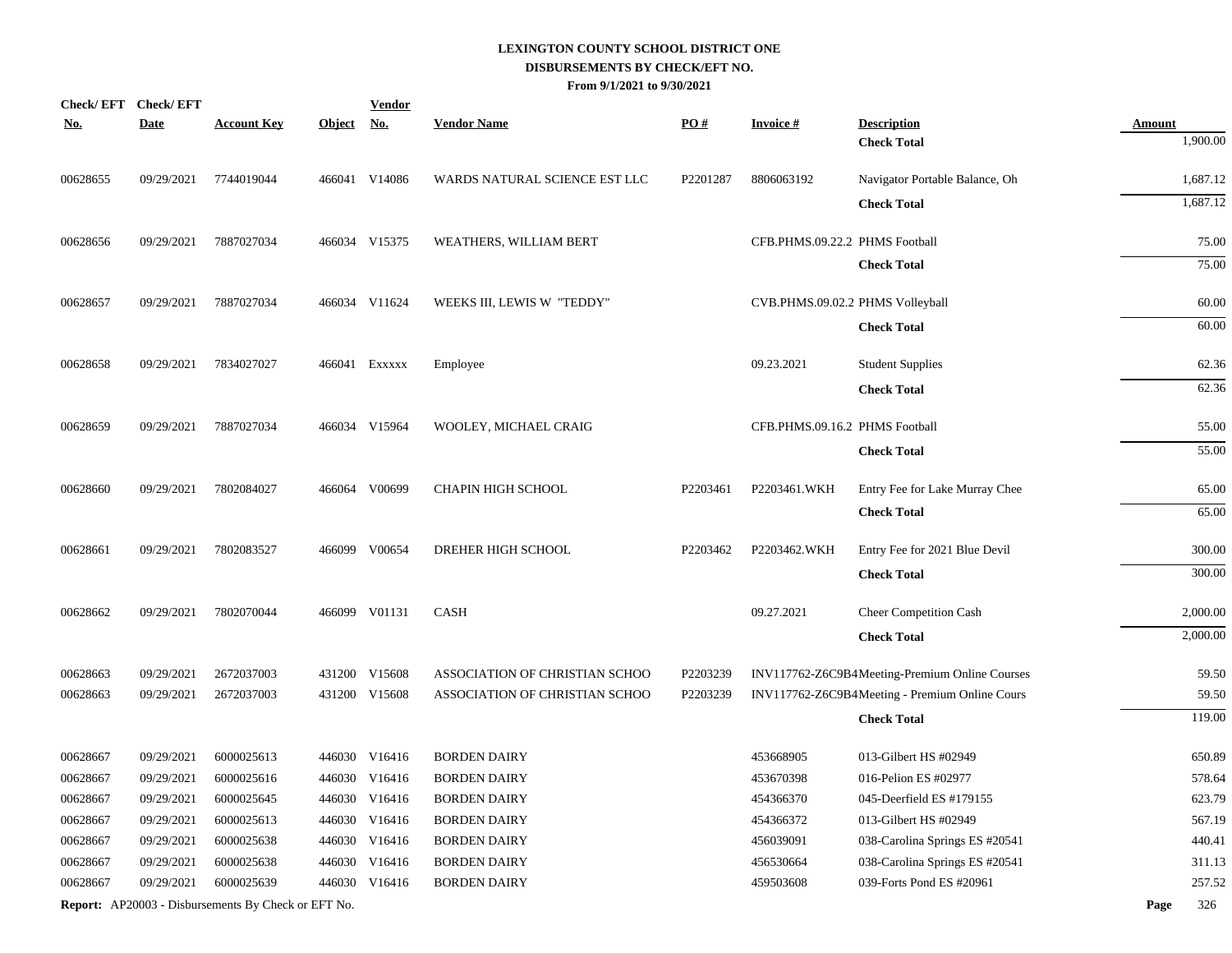|                        | Check/EFT Check/EFT       |                                  |                         | <b>Vendor</b>        |                                           |     |                               |                                            |                         |
|------------------------|---------------------------|----------------------------------|-------------------------|----------------------|-------------------------------------------|-----|-------------------------------|--------------------------------------------|-------------------------|
| <u>No.</u><br>00628667 | <b>Date</b><br>09/29/2021 | <b>Account Key</b><br>6000025616 | <b>Object</b><br>446030 | <u>No.</u><br>V16416 | <b>Vendor Name</b><br><b>BORDEN DAIRY</b> | PO# | <b>Invoice #</b><br>459503609 | <b>Description</b><br>016-Pelion ES #02977 | <b>Amount</b><br>278.98 |
| 00628667               | 09/29/2021                | 6000025630                       |                         | 446030 V16416        | <b>BORDEN DAIRY</b>                       |     | 459503610                     | 030-Pelion MS #14943                       | 150.22                  |
| 00628667               | 09/29/2021                | 6000025615                       |                         | 446030 V16416        | <b>BORDEN DAIRY</b>                       |     | 459503611                     | 015-Pelion HS #02982                       | 85.84                   |
| 00628667               | 09/29/2021                | 6000025623                       |                         | 446030 V16416        | <b>BORDEN DAIRY</b>                       |     | 459503612                     | 023-Saxe Gotha ES #02999                   | 343.36                  |
| 00628667               | 09/29/2021                | 6000025626                       |                         | 446030 V16416        | <b>BORDEN DAIRY</b>                       |     | 459503613                     | 026-White Knoll MS #03005                  | 128.76                  |
| 00628667               | 09/29/2021                | 6000025625                       |                         | 446030 V16416        | <b>BORDEN DAIRY</b>                       |     | 459503614                     | 025-White Knoll ES #03001                  | 343.36                  |
| 00628667               | 09/29/2021                | 6000025624                       |                         | 446030 V16416        | <b>BORDEN DAIRY</b>                       |     | 459503615                     | 024-Red Bank ES #02983                     | 278.98                  |
| 00628667               | 09/29/2021                | 6000025638                       |                         | 446030 V16416        | <b>BORDEN DAIRY</b>                       |     | 459503616                     | 038-Carolina Springs ES #20541             | 128.76                  |
| 00628667               | 09/29/2021                | 6000025638                       |                         | 446030 V16416        | <b>BORDEN DAIRY</b>                       |     | 459503617                     | 038-Carolina Springs ES #20541             | 257.52                  |
| 00628667               | 09/29/2021                | 6000025645                       |                         | 446030 V16416        | <b>BORDEN DAIRY</b>                       |     | 459503618                     | 045-Deerfield ES #179155                   | 343.66                  |
| 00628667               | 09/29/2021                | 6000025647                       |                         | 446030 V16416        | <b>BORDEN DAIRY</b>                       |     | 459503619                     | 047-Centerville ES #158535                 | 429.20                  |
| 00628667               | 09/29/2021                | 6000025614                       |                         | 446030 V16416        | <b>BORDEN DAIRY</b>                       |     | 459503620                     | 014-Gilbert ES #16053                      | 171.68                  |
| 00628667               | 09/29/2021                | 6000025629                       |                         | 446030 V16416        | <b>BORDEN DAIRY</b>                       |     | 459503621                     | 029-Gilbert MS #02954                      | 85.84                   |
| 00628667               | 09/29/2021                | 6000025613                       |                         | 446030 V16416        | <b>BORDEN DAIRY</b>                       |     | 459503622                     | 013-Gilbert HS #02949                      | 107.30                  |
| 00628667               | 09/29/2021                | 6000025622                       |                         | 446030 V16416        | <b>BORDEN DAIRY</b>                       |     | 459653893                     | 022-Oak Grove ES #02972                    | 139.49                  |
| 00628667               | 09/29/2021                | 6000025642                       |                         | 446030 V16416        | <b>BORDEN DAIRY</b>                       |     | 459653894                     | 042-Meadow Glen ES #970605                 | 107.30                  |
| 00628667               | 09/29/2021                | 6000025643                       |                         | 446030 V16416        | <b>BORDEN DAIRY</b>                       |     | 459653895                     | 043-Meadow Glen MS #978160                 | 236.06                  |
| 00628667               | 09/29/2021                | 6000025644                       |                         | 446030 V16416        | <b>BORDEN DAIRY</b>                       |     | 459653896                     | 044-River Bluff HS #148842                 | 300.44                  |
| 00628667               | 09/29/2021                | 6000025620                       |                         | 446030 V16416        | <b>BORDEN DAIRY</b>                       |     | 459653897                     | 020-Lexington MS #14941                    | 64.38                   |
| 00628667               | 09/29/2021                | 6000025612                       |                         | 446030 V16416        | <b>BORDEN DAIRY</b>                       |     | 459653898                     | 012-Lexington ES #02956                    | 224.05                  |
| 00628667               | 09/29/2021                | 6000025628                       |                         | 446030 V16416        | <b>BORDEN DAIRY</b>                       |     | 459653900                     | 028-Midway ES #02968                       | 171.68                  |
| 00628667               | 09/29/2021                | 6000025640                       |                         | 446030 V16416        | <b>BORDEN DAIRY</b>                       |     | 459653901                     | 040-New Providence ES #20962               | 289.71                  |
| 00628667               | 09/29/2021                | 6000025631                       |                         | 446030 V16416        | <b>BORDEN DAIRY</b>                       |     | 459653902                     | 031-Lake Murray ES #14944                  | 321.90                  |
| 00628667               | 09/29/2021                | 6000025646                       |                         | 446030 V16416        | <b>BORDEN DAIRY</b>                       |     | 459653903                     | 046-Beechwood MS #143304                   | 160.95                  |
| 00628667               | 09/29/2021                | 6000025641                       |                         | 446030 V16416        | <b>BORDEN DAIRY</b>                       |     | 459653904                     | 041-Rocky Creek ES #21656                  | 202.59                  |
| 00628667               | 09/29/2021                | 6000025611                       |                         | 446030 V16416        | <b>BORDEN DAIRY</b>                       |     | 459653905                     | 011-Lexington HS #02963                    | 278.98                  |
| 00628667               | 09/29/2021                | 6000025635                       |                         | 446030 V16416        | <b>BORDEN DAIRY</b>                       |     | 459653906                     | 035-Pleasant Hill ES #19754                | 118.03                  |
| 00628667               | 09/29/2021                | 6000025634                       |                         | 446030 V16416        | <b>BORDEN DAIRY</b>                       |     | 459653907                     | 034-Pleasant Hill MS #19730                | 193.14                  |
| 00628667               | 09/29/2021                | 6000025627                       |                         | 446030 V16416        | <b>BORDEN DAIRY</b>                       |     | 459653908                     | 027-White Knoll HS #14942                  | 245.51                  |
| 00628667               | 09/29/2021                | 6000025622                       |                         | 446030 V16416        | <b>BORDEN DAIRY</b>                       |     | 459805116                     | 022-Oak Grove ES #02972                    | 210.95                  |
| 00628667               | 09/29/2021                | 6000025642                       |                         | 446030 V16416        | <b>BORDEN DAIRY</b>                       |     | 459805118                     | 042-Meadow Glen ES #970605                 | 352.81                  |
| 00628667               | 09/29/2021                | 6000025643                       |                         | 446030 V16416        | <b>BORDEN DAIRY</b>                       |     | 459805119                     | 043-Meadow Glen MS #978160                 | 99.13                   |
| 00628667               | 09/29/2021                | 6000025625                       |                         | 446030 V16416        | <b>BORDEN DAIRY</b>                       |     | 459805120                     | 025-White Knoll ES #03001                  | 321.81                  |
| 00628667               | 09/29/2021                | 6000025624                       |                         | 446030 V16416        | <b>BORDEN DAIRY</b>                       |     | 459805121                     | 024-Red Bank ES #02983                     | 288.43                  |
| 00628667               | 09/29/2021                | 6000025623                       |                         | 446030 V16416        | <b>BORDEN DAIRY</b>                       |     | 459805122                     | 023-Saxe Gotha ES #02999                   | 364.82                  |
| 00628667               | 09/29/2021                | 6000025638                       |                         | 446030 V16416        | <b>BORDEN DAIRY</b>                       |     | 459805123                     | 038-Carolina Springs ES #20541             | 287.14                  |
|                        |                           |                                  |                         |                      |                                           |     |                               |                                            |                         |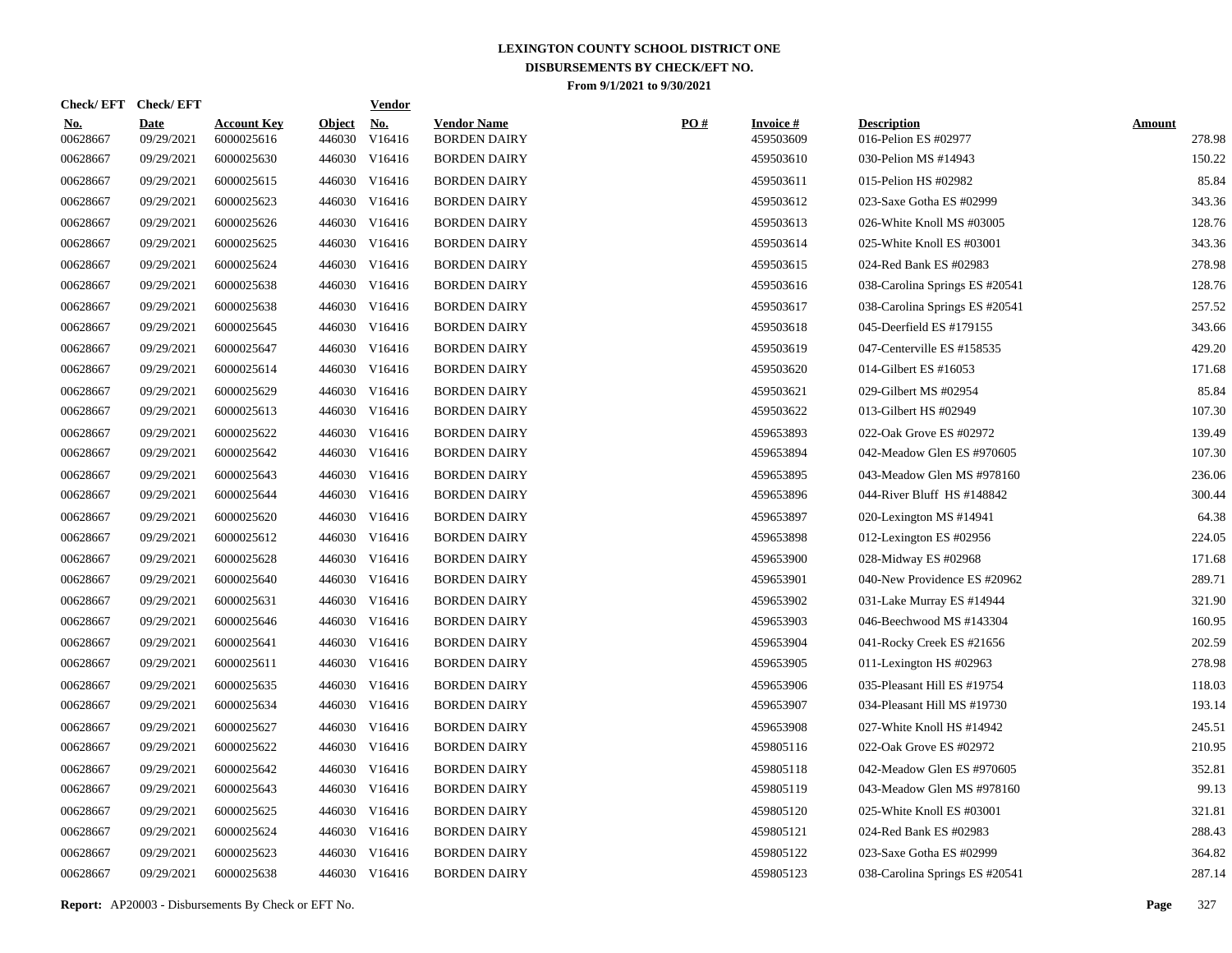| <b>Check/EFT</b>       |                           |                                  |                         | <b>Vendor</b>                        |                                                                                                                                                                                                                                                                                                                                                                                                                                                              |     |                              |                                                |                        |
|------------------------|---------------------------|----------------------------------|-------------------------|--------------------------------------|--------------------------------------------------------------------------------------------------------------------------------------------------------------------------------------------------------------------------------------------------------------------------------------------------------------------------------------------------------------------------------------------------------------------------------------------------------------|-----|------------------------------|------------------------------------------------|------------------------|
| <u>No.</u><br>00628667 | <b>Date</b><br>09/29/2021 | <b>Account Key</b><br>6000025639 | <b>Object</b><br>446030 | <u>No.</u><br>V16416                 | <b>Vendor Name</b><br><b>BORDEN DAIRY</b>                                                                                                                                                                                                                                                                                                                                                                                                                    | PO# | <b>Invoice#</b><br>459805124 | <b>Description</b><br>039-Forts Pond ES #20961 | <b>Amount</b><br>21.46 |
| 00628667               | 09/29/2021                | 6000025616                       |                         | V16416                               | <b>BORDEN DAIRY</b>                                                                                                                                                                                                                                                                                                                                                                                                                                          |     | 459805125                    | 016-Pelion ES #02977                           | 193.14                 |
| 00628667               | 09/29/2021                | 6000025613                       |                         |                                      | <b>BORDEN DAIRY</b>                                                                                                                                                                                                                                                                                                                                                                                                                                          |     | 459805127                    | 013-Gilbert HS #02949                          | 164.47                 |
| 00628667               | 09/29/2021                | 6000025614                       |                         |                                      | <b>BORDEN DAIRY</b>                                                                                                                                                                                                                                                                                                                                                                                                                                          |     | 459805128                    | 014-Gilbert ES #16053                          | 118.03                 |
| 00628667               | 09/29/2021                | 6000025647                       |                         |                                      | <b>BORDEN DAIRY</b>                                                                                                                                                                                                                                                                                                                                                                                                                                          |     | 459805129                    | 047-Centerville ES #158535                     | 385.00                 |
| 00628667               | 09/29/2021                | 6000025641                       |                         |                                      | <b>BORDEN DAIRY</b>                                                                                                                                                                                                                                                                                                                                                                                                                                          |     | 459805130                    | 041-Rocky Creek ES #21656                      | 196.61                 |
| 00628667               | 09/29/2021                | 6000025635                       |                         |                                      | <b>BORDEN DAIRY</b>                                                                                                                                                                                                                                                                                                                                                                                                                                          |     | 459805131                    | 035-Pleasant Hill ES #19754                    | 225.33                 |
| 00628667               | 09/29/2021                | 6000025628                       |                         |                                      | <b>BORDEN DAIRY</b>                                                                                                                                                                                                                                                                                                                                                                                                                                          |     | 459805133                    | 028-Midway ES #02968                           | 253.87                 |
| 00628667               | 09/29/2021                | 6000025620                       |                         |                                      | <b>BORDEN DAIRY</b>                                                                                                                                                                                                                                                                                                                                                                                                                                          |     | 459805134                    | 020-Lexington MS #14941                        | 85.84                  |
| 00628667               | 09/29/2021                | 6000025612                       |                         |                                      | <b>BORDEN DAIRY</b>                                                                                                                                                                                                                                                                                                                                                                                                                                          |     | 459805135                    | 012-Lexington ES #02956                        | 223.96                 |
| 00628667               | 09/29/2021                | 6000025639                       |                         |                                      | <b>BORDEN DAIRY</b>                                                                                                                                                                                                                                                                                                                                                                                                                                          |     | 459940620                    | 039-Forts Pond ES #20961                       | 139.49                 |
| 00628667               | 09/29/2021                | 6000025616                       |                         |                                      | <b>BORDEN DAIRY</b>                                                                                                                                                                                                                                                                                                                                                                                                                                          |     | 459940621                    | 016-Pelion ES #02977                           | 150.22                 |
| 00628667               | 09/29/2021                | 6000025630                       |                         | V16416                               | <b>BORDEN DAIRY</b>                                                                                                                                                                                                                                                                                                                                                                                                                                          |     | 459940622                    | 030-Pelion MS #14943                           | 160.95                 |
| 00628667               | 09/29/2021                | 6000025615                       |                         | V16416                               | <b>BORDEN DAIRY</b>                                                                                                                                                                                                                                                                                                                                                                                                                                          |     | 459940623                    | 015-Pelion HS #02982                           | 96.57                  |
| 00628667               | 09/29/2021                | 6000025623                       |                         | V16416                               | <b>BORDEN DAIRY</b>                                                                                                                                                                                                                                                                                                                                                                                                                                          |     | 459940624                    | 023-Saxe Gotha ES #02999                       | 107.30                 |
| 00628667               | 09/29/2021                | 6000025626                       |                         | V16416                               | <b>BORDEN DAIRY</b>                                                                                                                                                                                                                                                                                                                                                                                                                                          |     | 459940625                    | 026-White Knoll MS #03005                      | 247.17                 |
| 00628667               | 09/29/2021                | 6000025625                       |                         |                                      | <b>BORDEN DAIRY</b>                                                                                                                                                                                                                                                                                                                                                                                                                                          |     | 459940626                    | 025-White Knoll ES #03001                      | 171.68                 |
| 00628667               | 09/29/2021                | 6000025624                       |                         |                                      | <b>BORDEN DAIRY</b>                                                                                                                                                                                                                                                                                                                                                                                                                                          |     | 459940627                    | 024-Red Bank ES #02983                         | 236.06                 |
| 00628667               | 09/29/2021                | 6000025645                       |                         |                                      | <b>BORDEN DAIRY</b>                                                                                                                                                                                                                                                                                                                                                                                                                                          |     | 459940630                    | 045-Deerfield ES #179155                       | 386.29                 |
| 00628667               | 09/29/2021                | 6000025647                       |                         |                                      | <b>BORDEN DAIRY</b>                                                                                                                                                                                                                                                                                                                                                                                                                                          |     | 459940631                    | 047-Centerville ES #158535                     | 225.33                 |
| 00628667               | 09/29/2021                | 6000025614                       |                         |                                      | <b>BORDEN DAIRY</b>                                                                                                                                                                                                                                                                                                                                                                                                                                          |     | 459940632                    | 014-Gilbert ES #16053                          | 278.98                 |
| 00628667               | 09/29/2021                | 6000025629                       |                         |                                      | <b>BORDEN DAIRY</b>                                                                                                                                                                                                                                                                                                                                                                                                                                          |     | 459940633                    | 029-Gilbert MS #02954                          | 85.84                  |
| 00628667               | 09/29/2021                | 6000025643                       |                         |                                      | <b>BORDEN DAIRY</b>                                                                                                                                                                                                                                                                                                                                                                                                                                          |     | 460092605                    | 043-Meadow Glen MS #978160                     | 171.68                 |
| 00628667               | 09/29/2021                | 6000025644                       |                         |                                      | <b>BORDEN DAIRY</b>                                                                                                                                                                                                                                                                                                                                                                                                                                          |     | 460092606                    | 044-River Bluff HS #148842                     | 386.28                 |
| 00628667               | 09/29/2021                | 6000025620                       |                         |                                      | <b>BORDEN DAIRY</b>                                                                                                                                                                                                                                                                                                                                                                                                                                          |     | 460092607                    | 020-Lexington MS #14941                        | 96.57                  |
| 00628667               | 09/29/2021                | 6000025612                       |                         |                                      | <b>BORDEN DAIRY</b>                                                                                                                                                                                                                                                                                                                                                                                                                                          |     | 460092608                    | 012-Lexington ES #02956                        | 181.13                 |
| 00628667               | 09/29/2021                | 6000025628                       |                         |                                      | <b>BORDEN DAIRY</b>                                                                                                                                                                                                                                                                                                                                                                                                                                          |     | 460092609                    | 028-Midway ES #02968                           | 275.33                 |
| 00628667               | 09/29/2021                | 6000025640                       |                         |                                      | <b>BORDEN DAIRY</b>                                                                                                                                                                                                                                                                                                                                                                                                                                          |     | 460092610                    | 040-New Providence ES #20962                   | 343.27                 |
| 00628667               | 09/29/2021                | 6000025631                       |                         | V16416                               | <b>BORDEN DAIRY</b>                                                                                                                                                                                                                                                                                                                                                                                                                                          |     | 460092611                    | 031-Lake Murray ES #14944                      | 260.95                 |
| 00628667               | 09/29/2021                | 6000025646                       |                         | V16416                               | <b>BORDEN DAIRY</b>                                                                                                                                                                                                                                                                                                                                                                                                                                          |     | 460092612                    | 046-Beechwood MS #143304                       | 139.49                 |
| 00628667               | 09/29/2021                | 6000025641                       | 446030                  | V16416                               | <b>BORDEN DAIRY</b>                                                                                                                                                                                                                                                                                                                                                                                                                                          |     | 460092613                    | 041-Rocky Creek ES #21656                      | 214.60                 |
| 00628667               | 09/29/2021                | 6000025611                       |                         |                                      | <b>BORDEN DAIRY</b>                                                                                                                                                                                                                                                                                                                                                                                                                                          |     | 460092614                    | 011-Lexington HS $\#02963$                     | 278.98                 |
| 00628667               | 09/29/2021                | 6000025635                       |                         | V16416                               | <b>BORDEN DAIRY</b>                                                                                                                                                                                                                                                                                                                                                                                                                                          |     | 460092616                    | 035-Pleasant Hill ES #19754                    | 225.33                 |
| 00628667               | 09/29/2021                | 6000025634                       | 446030                  | V16416                               | <b>BORDEN DAIRY</b>                                                                                                                                                                                                                                                                                                                                                                                                                                          |     | 460092617                    | 034-Pleasant Hill MS #19730                    | 171.68                 |
| 00628667               | 09/29/2021                | 6000025627                       |                         |                                      | <b>BORDEN DAIRY</b>                                                                                                                                                                                                                                                                                                                                                                                                                                          |     | 460092618                    | 027-White Knoll HS #14942                      | 300.44                 |
|                        |                           | <b>Check/EFT</b>                 |                         | 446030<br>446030<br>446030<br>446030 | 446030<br>446030 V16416<br>446030 V16416<br>446030 V16416<br>446030 V16416<br>446030 V16416<br>446030 V16416<br>446030 V16416<br>446030 V16416<br>446030 V16416<br>446030 V16416<br>446030<br>446030<br>446030 V16416<br>446030 V16416<br>446030 V16416<br>446030 V16416<br>446030 V16416<br>446030 V16416<br>446030 V16416<br>446030 V16416<br>446030 V16416<br>446030 V16416<br>446030 V16416<br>446030 V16416<br>446030<br>446030 V16416<br>446030 V16416 |     |                              |                                                |                        |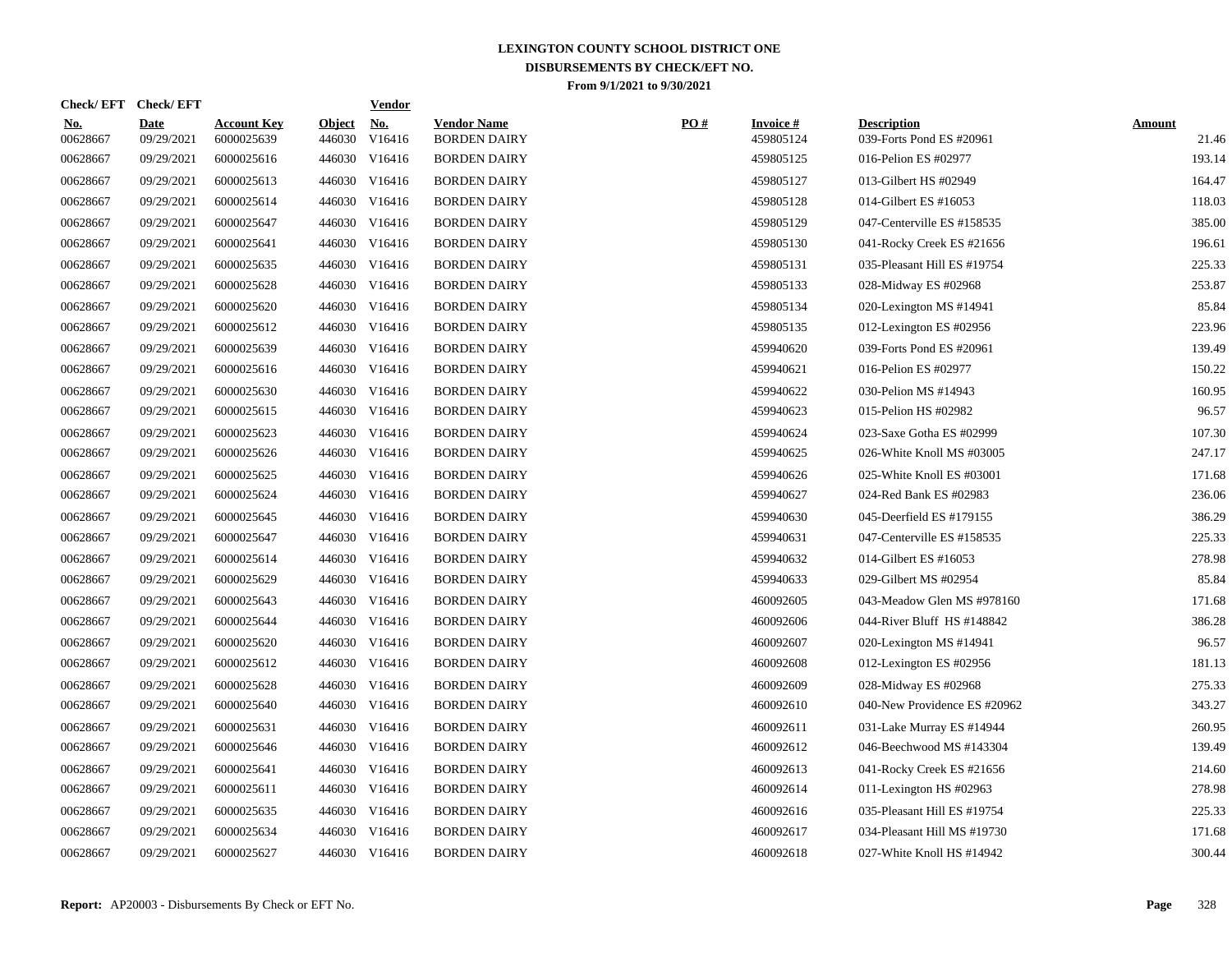|            | Check/EFT Check/EFT |                    |               | <u>Vendor</u> |                                       |          |                   |                                     |               |
|------------|---------------------|--------------------|---------------|---------------|---------------------------------------|----------|-------------------|-------------------------------------|---------------|
| <u>No.</u> | <b>Date</b>         | <b>Account Key</b> | <b>Object</b> | <u>No.</u>    | <b>Vendor Name</b>                    | PO#      | <b>Invoice#</b>   | <b>Description</b>                  | <b>Amount</b> |
|            |                     |                    |               |               |                                       |          |                   | <b>Check Total</b>                  | 18,741.65     |
| 00628668   | 09/29/2021          | 7802070044         |               | 466032 Exxxxx | Employee                              |          | 08.20.09.17.21    | Daily errands for Ath. Dept.        | 34.83         |
|            |                     |                    |               |               |                                       |          |                   | <b>Check Total</b>                  | 34.83         |
| 00628669   | 09/29/2021          | 1000022403         |               | 439500 V01474 | <b>CERTIFIED TRANSLATION SERVICES</b> | P2203180 | LEX-21-0908       | Russian Interpreter for one Vi      | 130.00        |
|            |                     |                    |               |               |                                       |          |                   | <b>Check Total</b>                  | 130.00        |
| 00628670   | 09/29/2021          | 1000011339         |               | 441000 V12704 | COLUMBIA FLAG AND SIGN COMPANY        | P2203642 | 195481            | US 5'x8' Nylon Outdoor Flag No      | 60.69         |
|            |                     |                    |               |               |                                       |          |                   | <b>Check Total</b>                  | 60.69         |
| 00628671   | 09/29/2021          | 1000025408         |               | 441000 V01708 | COMPASS GROUP DBA CANTEEN REFR        | P2203211 | CAE17678          | <b>Maxwell House Coffee</b>         | 200.95        |
| 00628671   | 09/29/2021          | 1000025408         |               | 441000 V01708 | COMPASS GROUP DBA CANTEEN REFR        | P2203211 | <b>CAE17678</b>   | Swiss Miss Mini Marsh Hot Choc      | 22.38         |
| 00628671   | 09/29/2021          | 1000025408         |               | 441000 V01708 | <b>COMPASS GROUP DBA CANTEEN REFR</b> | P2203211 | <b>CAE17678</b>   | Swiss Miss Sugar Free Hot Choc      | 8.93          |
| 00628671   | 09/29/2021          | 1000025408         |               | 441000 V01708 | COMPASS GROUP DBA CANTEEN REFR        | P2203211 | <b>CAE17678</b>   | <b>Equal Sweetener</b>              | 26.75         |
| 00628671   | 09/29/2021          | 1000025408         |               | 441000 V01708 | COMPASS GROUP DBA CANTEEN REFR        | P2203211 | <b>CAE17678</b>   | Splenda Sweetener                   | 134.31        |
| 00628671   | 09/29/2021          | 1000025408         |               | 441000 V01708 | COMPASS GROUP DBA CANTEEN REFR        | P2203211 | <b>CAE17678</b>   | Nestle Coffeemate Liquid Cream      | 64.20         |
| 00628671   | 09/29/2021          | 1000025408         |               | 441000 V01708 | COMPASS GROUP DBA CANTEEN REFR        | P2203211 | <b>CAE17678</b>   | Nestle Coffeemate Liquid Cream      | 96.30         |
| 00628671   | 09/29/2021          | 1000025408         |               | 441000 V01708 | COMPASS GROUP DBA CANTEEN REFR        | P2203211 | <b>CAE17678</b>   | Fileter                             | 0.00          |
|            |                     |                    |               |               |                                       |          |                   | <b>Check Total</b>                  | 553.82        |
| 00628672   | 09/29/2021          | 2200026405         |               | 439500 V16315 | DEER OAKS EAP SERVICES LLC            | P2201534 | LCDO21-09         | Employee Assistance Program ba      | 3,928.32      |
|            |                     |                    |               |               |                                       |          |                   | <b>Check Total</b>                  | 3,928.32      |
| 00628673   | 09/29/2021          | 2022018823         |               | 441000 V00645 | DEMCO INC                             | P2203238 | 7008372           | DEMCO UPSTART MAKERSPACE            | 42.08         |
| 00628673   | 09/29/2021          | 1000011337         |               | 441000 V00645 | DEMCO INC                             | P2203346 | 7009225           | Modern Subject Class Label          | 11.35         |
| 00628673   | 09/29/2021          | 1000011337         |               | 441000 V00645 | DEMCO INC                             | P2203346 | 7009225           | Retro Classification Label          | 2.44          |
| 00628673   | 09/29/2021          | 1000011337         | 441000        | V00645        | DEMCO INC                             | P2203346 | 7009225           | <b>Subject Classification Label</b> | 11.33         |
| 00628673   | 09/29/2021          | 1000011337         |               | 441000 V00645 | DEMCO INC                             | P2203346 | 7009225           | Shipping/Processing                 | 10.65         |
|            |                     |                    |               |               |                                       |          |                   | <b>Check Total</b>                  | 77.85         |
| 00628674   | 09/29/2021          | 7738027027         |               | 466099 V00575 | DRAMATISTS PLAY SERVICE INC           | P2203660 | SO_00000691189    | The One-Act Play that Goes Wro      | 240.00        |
|            |                     |                    |               |               |                                       |          |                   | <b>Check Total</b>                  | 240.00        |
| 00628675   | 09/29/2021          | 2170311203         | 441000        | V00817        | EAI (ERIC ARMIN INC)                  | P2203168 | <b>INV1123900</b> | Base Ten Intermediate Classroo      | 216.63        |
| 00628675   | 09/29/2021          | 2170311203         |               | 441000 V00817 | EAI (ERIC ARMIN INC)                  | P2203168 | INV1123900        | Unifix Cubes - Set of 1000          | 293.22        |
|            |                     |                    |               |               |                                       |          |                   |                                     |               |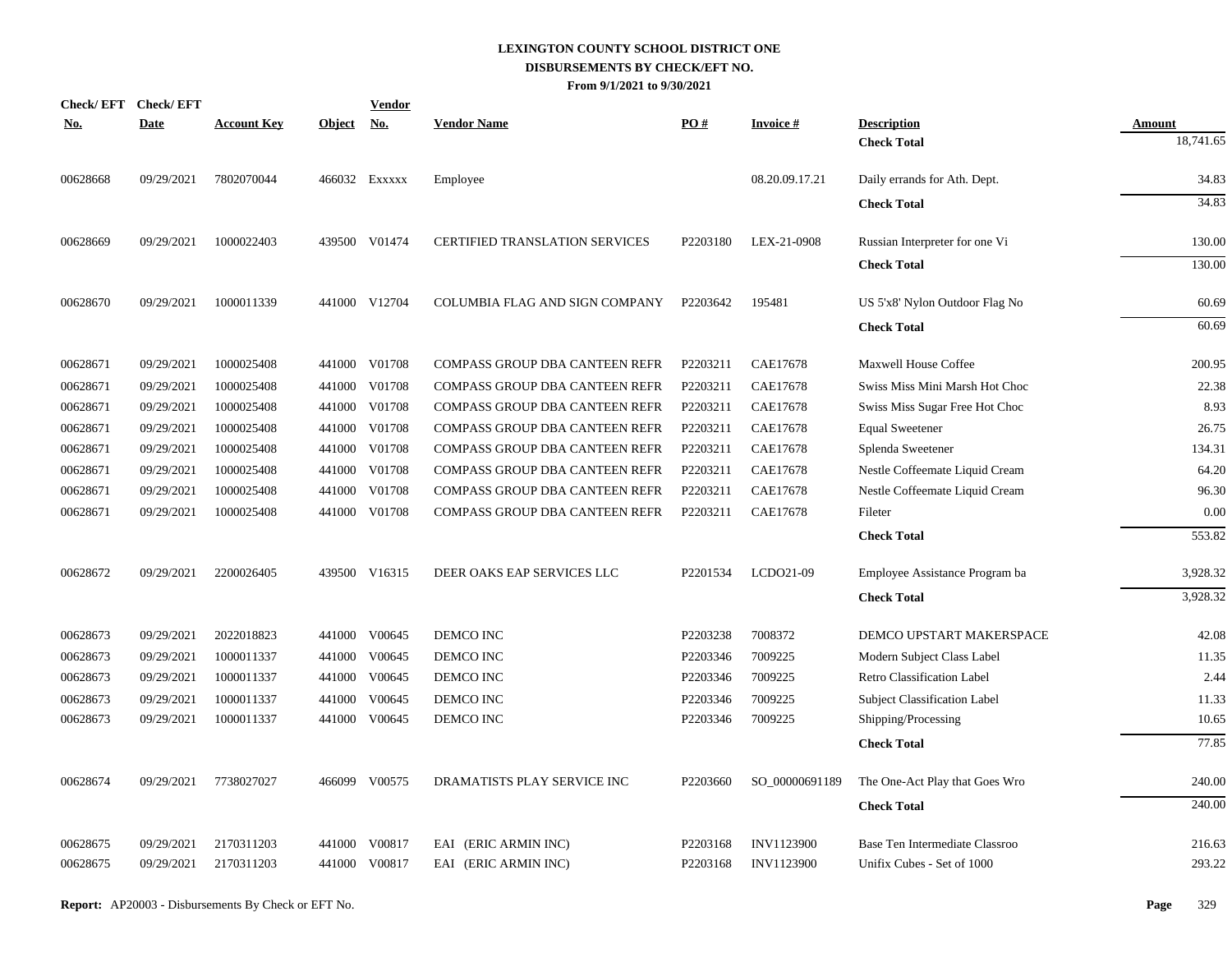| Check/EFT Check/EFT    |                           |                                  |                  | <b>Vendor</b> |                                            |                 |                         |                                                     |                  |
|------------------------|---------------------------|----------------------------------|------------------|---------------|--------------------------------------------|-----------------|-------------------------|-----------------------------------------------------|------------------|
| <b>No.</b><br>00628675 | <b>Date</b><br>09/29/2021 | <b>Account Key</b><br>2170311203 | Object<br>441000 | No.<br>V00817 | <b>Vendor Name</b><br>EAI (ERIC ARMIN INC) | PO#<br>P2203168 | Invoice #<br>INV1123900 | <b>Description</b><br>Dice:Red/Green/White - Set of | Amount<br>101.79 |
| 00628675               | 09/29/2021                | 2170311203                       | 441000           | V00817        | EAI (ERIC ARMIN INC)                       | P2203168        | <b>INV1123900</b>       | Two-Color Counters: Red/Yellow                      | 82.75            |
| 00628675               | 09/29/2021                | 2170311203                       | 441000           | V00817        | EAI (ERIC ARMIN INC)                       | P2203168        | INV1123900              | Fraction Tiles without Tray: N                      | 103.06           |
| 00628675               | 09/29/2021                | 2170311203                       |                  | 441000 V00817 | EAI (ERIC ARMIN INC)                       | P2203168        | INV1123900              | Katie Kubes - Set of 1000                           | 57.76            |
|                        |                           |                                  |                  |               |                                            |                 |                         | <b>Check Total</b>                                  | 855.21           |
| 00628676               | 09/29/2021                | 6000025638                       |                  | 446020 V11591 | EARTHGRAINS BAKING COMPANIES I             |                 | 51472602022             | 038-Carolina Springs ES #9827                       | 80.25            |
| 00628676               | 09/29/2021                | 6000025644                       |                  | 446020 V11591 | EARTHGRAINS BAKING COMPANIES I             |                 | 51472602376             | 044-River Bluff HS #99834                           | 174.00           |
| 00628676               | 09/29/2021                | 6000025642                       |                  | 446020 V11591 | EARTHGRAINS BAKING COMPANIES I             |                 | 51472602378             | 042-Meadow Glen ES #99835                           | 33.75            |
| 00628676               | 09/29/2021                | 6000025643                       |                  | 446020 V11591 | EARTHGRAINS BAKING COMPANIES I             |                 | 51472602380             | 043-Meadow Glen MS #99836                           | 67.50            |
| 00628676               | 09/29/2021                | 6000025612                       |                  | 446020 V11591 | EARTHGRAINS BAKING COMPANIES I             |                 | 51472602385             | 012-Lexington ES #97571                             | 49.95            |
| 00628676               | 09/29/2021                | 6000025640                       |                  | 446020 V11591 | EARTHGRAINS BAKING COMPANIES I             |                 | 51472602387             | 040-New Providence ES #98574                        | 52.85            |
| 00628676               | 09/29/2021                | 6000025646                       |                  | 446020 V11591 | EARTHGRAINS BAKING COMPANIES I             |                 | 51472602388             | 046-Beechwood MS # 000002182                        | 126.90           |
| 00628676               | 09/29/2021                | 6000025631                       |                  | 446020 V11591 | EARTHGRAINS BAKING COMPANIES I             |                 | 51472602389             | 031-Lake Murray ES #97584                           | 43.50            |
| 00628676               | 09/29/2021                | 6000025611                       |                  | 446020 V11591 | EARTHGRAINS BAKING COMPANIES I             |                 | 51472602391             | 011-Lexington HS #97570                             | 184.30           |
| 00628676               | 09/29/2021                | 6000025635                       |                  | 446020 V11591 | EARTHGRAINS BAKING COMPANIES I             |                 | 51472602394             | 035-Pleasant Hill ES #97898                         | 22.00            |
| 00628676               | 09/29/2021                | 6000025645                       |                  | 446020 V11591 | EARTHGRAINS BAKING COMPANIES I             |                 | 51472602395             | 045-Deerfield ES #975710258                         | 69.25            |
| 00628676               | 09/29/2021                | 6000025626                       |                  | 446020 V11591 | EARTHGRAINS BAKING COMPANIES I             |                 | 51472602398             | 026-White Knoll MS #97581                           | 138.50           |
| 00628676               | 09/29/2021                | 6000025623                       |                  | 446020 V11591 | EARTHGRAINS BAKING COMPANIES I             |                 | 51472602401             | 023-Saxe Gotha ES #97578                            | 24.30            |
| 00628676               | 09/29/2021                | 6000025627                       |                  | 446020 V11591 | EARTHGRAINS BAKING COMPANIES I             |                 | 51472602403             | 027-White Knoll HS #97576                           | 353.60           |
| 00628676               | 09/29/2021                | 6000025639                       |                  | 446020 V11591 | EARTHGRAINS BAKING COMPANIES I             |                 | 51472602405             | 039-Forts Pond ES #98568                            | 19.10            |
| 00628676               | 09/29/2021                | 6000025615                       |                  | 446020 V11591 | EARTHGRAINS BAKING COMPANIES I             |                 | 51472602406             | 015-Pelion HS #97542                                | 60.75            |
|                        |                           |                                  |                  |               |                                            |                 |                         | <b>Check Total</b>                                  | 1,500.50         |
| 00628677               | 09/29/2021                | 2042212703                       |                  | 441000 V15408 | <b>EMPOWERING WRITERS LLC</b>              | P2203093        | 141031                  | A SENTENCE A DAY                                    | 325.00           |
| 00628677               | 09/29/2021                | 2042212703                       |                  | 441000 V15408 | <b>EMPOWERING WRITERS LLC</b>              | P2203093        | 141031                  | KINDERGARTEN - GETTING READY T                      | 625.00           |
| 00628677               | 09/29/2021                | 2042212703                       |                  | 441000 V15408 | <b>EMPOWERING WRITERS LLC</b>              | P2203093        | 141031                  | <b>GRADE 1 - GETTING READY TO WRI</b>               | 375.00           |
| 00628677               | 09/29/2021                | 2042212703                       |                  | 441000 V15408 | <b>EMPOWERING WRITERS LLC</b>              | P2203093        | 141031                  | <b>GRADE 2 NARRATIVE WRITING GUID</b>               | 250.00           |
| 00628677               | 09/29/2021                | 2042212703                       |                  | 441000 V15408 | <b>EMPOWERING WRITERS LLC</b>              | P2203093        | 141031                  | <b>GRADE 2 INFORMATIONAL/EXPOSITO</b>               | 250.00           |
|                        |                           |                                  |                  |               |                                            |                 |                         | <b>Check Total</b>                                  | 1,825.00         |
| 00628678               | 09/29/2021                | 1000025204                       |                  | 441000 V00549 | FORMS AND SUPPLY INC (FSI)                 | P2201512        | 5849805-1               | <b>Business Source Magnetic Grip</b>                | 2.03             |
| 00628678               | 09/29/2021                | 7714027021                       | 466041           | V00549        | FORMS AND SUPPLY INC (FSI)                 | P2202417        | 5876529-2               | Business Source Magnetic Grip                       | 24.40            |
| 00628678               | 09/29/2021                | 1000011329                       | 441000           | V00549        | FORMS AND SUPPLY INC (FSI)                 | P2203359        | 5903576-1               | <b>Business Source Magnetic Grip</b>                | 10.17            |
| 00628678               | 09/29/2021                | 2022022303                       |                  | 441000 V00549 | FORMS AND SUPPLY INC (FSI)                 | P2203361        | 5903778-0               | Quality Park Gummed Kraft Clas                      | 9.30             |
| 00628678               | 09/29/2021                | 2022022303                       |                  | 441000 V00549 | FORMS AND SUPPLY INC (FSI)                 | P2203361        | 5903778-0               | Quality Park High Bulk 9x12 Kr                      | 8.30             |

**Report:** AP20003 - Disbursements By Check or EFT No. **Page** 330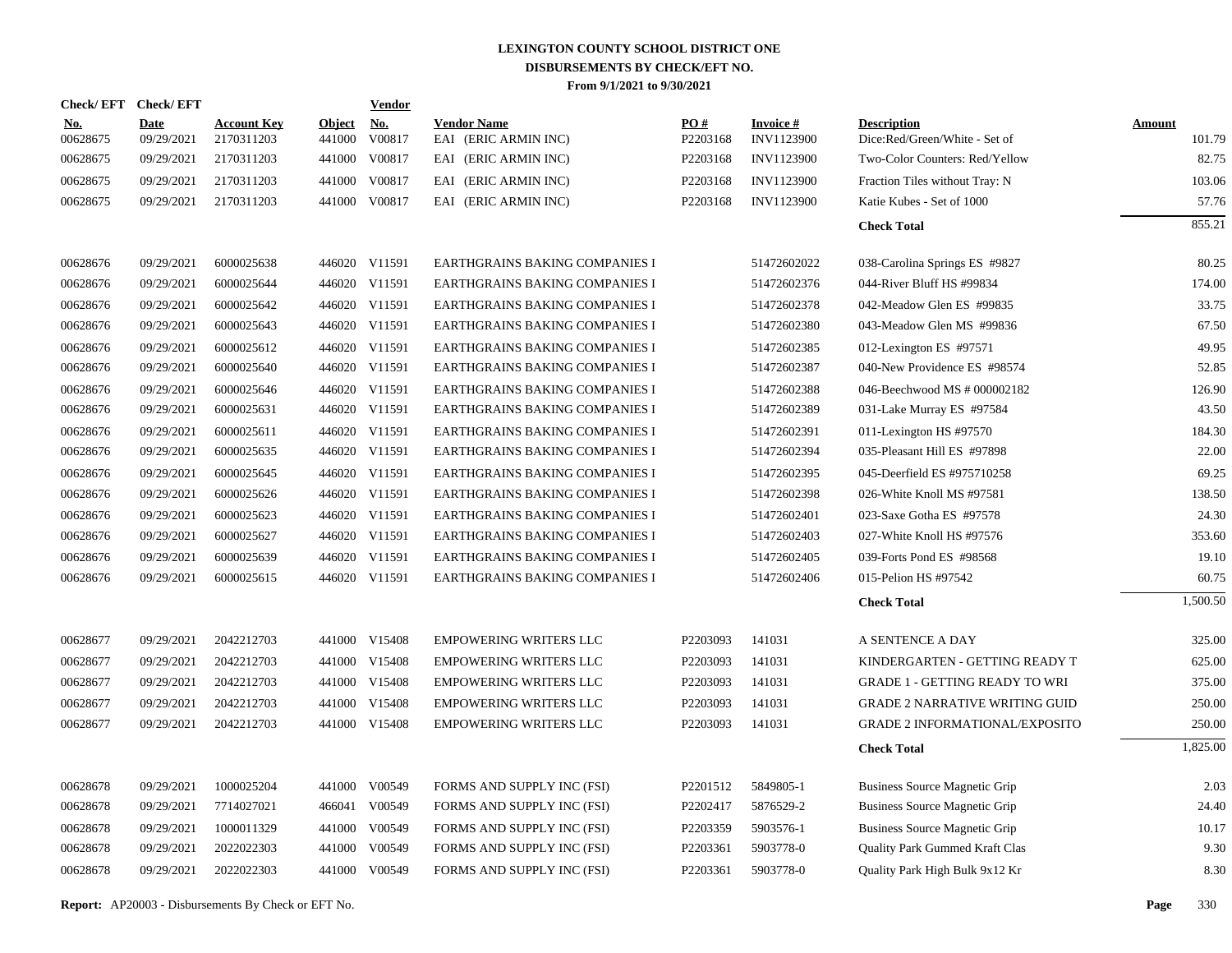|                        | Check/EFT Check/EFT       |                                  |                      | <b>Vendor</b> |                                                  |                               |                              |                                                  |                        |
|------------------------|---------------------------|----------------------------------|----------------------|---------------|--------------------------------------------------|-------------------------------|------------------------------|--------------------------------------------------|------------------------|
| <u>No.</u><br>00628678 | <b>Date</b><br>09/29/2021 | <b>Account Key</b><br>2022022303 | Object No.<br>441000 | V00549        | <b>Vendor Name</b><br>FORMS AND SUPPLY INC (FSI) | $\underline{PO#}$<br>P2203361 | <b>Invoice#</b><br>5903778-0 | <b>Description</b><br>Quality Park 12x15.5 Kraft | <b>Amount</b><br>15.66 |
| 00628678               | 09/29/2021                | 2022022303                       | 441000               | V00549        | FORMS AND SUPPLY INC (FSI)                       | P2203361                      | 5903778-0                    | Quality Park High Bulk, 10x13                    | 10.00                  |
| 00628678               | 09/29/2021                | 2022022303                       | 441000               | V00549        | FORMS AND SUPPLY INC (FSI)                       | P2203361                      | 5903778-0                    | MasterVision Notice Board, 23.                   | 21.83                  |
| 00628678               | 09/29/2021                | 2022022303                       | 441000               | V00549        | FORMS AND SUPPLY INC (FSI)                       | P2203361                      | 5903778-0                    | Swingline Optima Grip Electric                   | 59.15                  |
| 00628678               | 09/29/2021                | 2022022303                       |                      | 441000 V00549 | FORMS AND SUPPLY INC (FSI)                       | P2203361                      | 5903778-1                    | MasterVision Notice Board, 23.                   | 21.83                  |
|                        |                           |                                  |                      |               |                                                  |                               |                              | <b>Check Total</b>                               | 182.67                 |
| 00628679               | 09/29/2021                | 2042221303                       |                      | 441000 V02048 | <b>GROVE MEDICAL</b>                             | P2203212                      | 6145048                      | <b>CLOROX WIPES</b>                              | 88.24                  |
| 00628679               | 09/29/2021                | 2042221303                       | 441000               | V02048        | <b>GROVE MEDICAL</b>                             | P2203214                      | 6145076                      | <b>CLOROX WIPES</b>                              | 176.49                 |
| 00628679               | 09/29/2021                | 2042221303                       | 441000               | V02048        | <b>GROVE MEDICAL</b>                             | P2203215                      | 6145077                      | <b>CLOROX WIPES</b>                              | 119.11                 |
| 00628679               | 09/29/2021                | 2042221303                       | 441000               | V02048        | <b>GROVE MEDICAL</b>                             | P2203216                      | 6145078                      | <b>CLOROX WIPES</b>                              | 117.66                 |
| 00628679               | 09/29/2021                | 2042221303                       | 441000               | V02048        | <b>GROVE MEDICAL</b>                             | P2203218                      | 6145080                      | <b>CLOROX WIPES</b>                              | 88.24                  |
| 00628679               | 09/29/2021                | 2042221303                       | 441000               | V02048        | <b>GROVE MEDICAL</b>                             | P2203213                      | 6145094                      | <b>CLOROX WIPES</b>                              | 29.41                  |
| 00628679               | 09/29/2021                | 2042221303                       |                      | 441000 V02048 | <b>GROVE MEDICAL</b>                             | P2203217                      | 6145095                      | <b>CLOROX WIPES</b>                              | 29.41                  |
|                        |                           |                                  |                      |               |                                                  |                               |                              | <b>Check Total</b>                               | 648.56                 |
| 00628680               | 09/29/2021                | 1000022403                       |                      | 441000 V12508 | <b>HEINEMANN</b>                                 | P2202601                      | 7363577                      | <b>GOUDVIS /TOOLKIT TEXTS INDUST</b>             | 67.50                  |
| 00628680               | 09/29/2021                | 1000022403                       |                      | 441000 V12508 | <b>HEINEMANN</b>                                 | P2202601                      | 7363577                      | shipping                                         | 7.00                   |
| 00628680               | 09/29/2021                | 2170311203                       |                      | 441000 V12508 | <b>HEINEMANN</b>                                 |                               | 7364699                      | Shipping                                         | 60.94                  |
| 00628680               | 09/29/2021                | 2170311303                       |                      | 441000 V12508 | <b>HEINEMANN</b>                                 |                               | 7364699                      | 978-0-325-08957-7 Calkins /Uni                   | 717.00                 |
|                        |                           |                                  |                      |               |                                                  |                               |                              | <b>Check Total</b>                               | 852.44                 |
| 00628681               | 09/29/2021                | 3260011303                       |                      | 441000 V00299 | <b>INSECT LORE</b>                               | P2201207                      | INV1437690                   | Ladybug Larvae PREPAID voucher                   | 124.95                 |
| 00628681               | 09/29/2021                | 3260011303                       |                      | 441000 V00299 | <b>INSECT LORE</b>                               | P2201207                      | INV1437690                   | Shipping                                         | 3.50                   |
|                        |                           |                                  |                      |               |                                                  |                               |                              | <b>Check Total</b>                               | 128.45                 |
| 00628682               | 09/29/2021                | 3260011303                       |                      | 441000 V13973 | KENDALL HUNT PUBLISHING CO                       | P2201531                      | 12846359                     | Chemical Reactions (A) SE                        | 47.99                  |
|                        |                           |                                  |                      |               |                                                  |                               |                              | <b>Check Total</b>                               | 47.99                  |
| 00628683               | 09/29/2021                | 2042121503                       |                      | 441000 V00500 | LAKESHORE LEARNING MATERIALS                     | P2201209                      | 3844700721                   | Beginner's Picture - Word Rubb                   | 15.24                  |
| 00628683               | 09/29/2021                | 2042121503                       | 441000               | V00500        | LAKESHORE LEARNING MATERIALS                     | P2201209                      | 3844700721                   | Wiggle Writer                                    | 30.46                  |
| 00628683               | 09/29/2021                | 2042121503                       |                      | 441000 V00500 | LAKESHORE LEARNING MATERIALS                     | P2201209                      | 3844700721                   | Catch a Letter Magnetic Learni                   | 51.34                  |
| 00628683               | 09/29/2021                | 2042121503                       | 441000               | V00500        | LAKESHORE LEARNING MATERIALS                     | P2201209                      | 3844700721                   | Colored Clothespins                              | 22.34                  |
| 00628683               | 09/29/2021                | 2042121503                       |                      | 441000 V00500 | LAKESHORE LEARNING MATERIALS                     | P2201209                      | 3844700721                   | Mold & Play Sensory Sand Set                     | 51.34                  |
| 00628683               | 09/29/2021                | 2042121503                       | 441000               | V00500        | LAKESHORE LEARNING MATERIALS                     | P2201209                      | 3844700721                   | Create & Design Drill Kit                        | 51.34                  |
| 00628683               | 09/29/2021                | 2042121503                       |                      | 441000 V00500 | LAKESHORE LEARNING MATERIALS                     | P2201209                      | 3844700721                   | Mini Stampers - Set of 8                         | 5.07                   |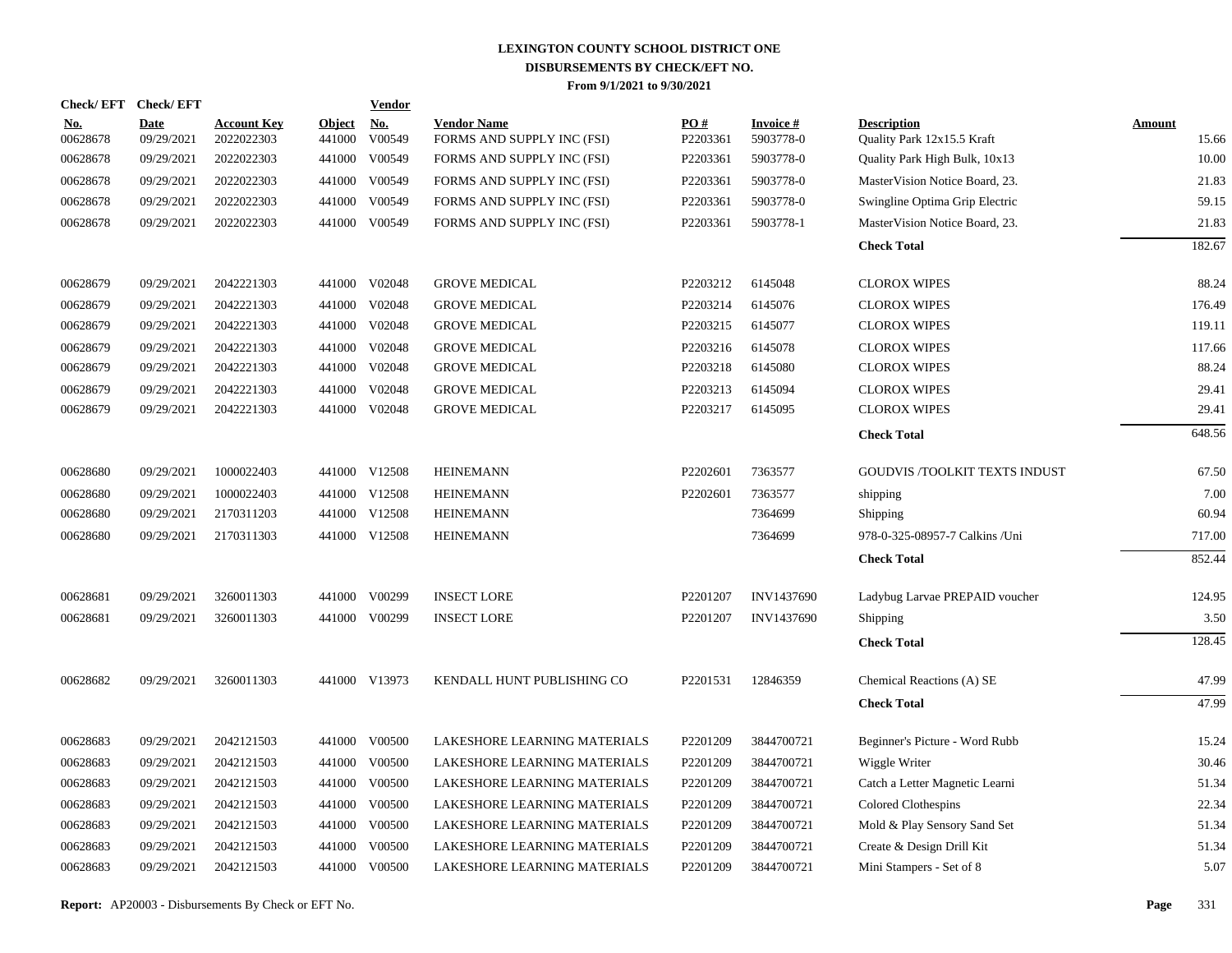|            | Check/EFT Check/EFT |                    |        | <b>Vendor</b> |                                |          |                 |                                |               |
|------------|---------------------|--------------------|--------|---------------|--------------------------------|----------|-----------------|--------------------------------|---------------|
| <u>No.</u> | <b>Date</b>         | <b>Account Key</b> | Object | <u>No.</u>    | <b>Vendor Name</b>             | PO#      | <b>Invoice#</b> | <b>Description</b>             | <b>Amount</b> |
|            |                     |                    |        |               |                                |          |                 | <b>Check Total</b>             | 227.13        |
| 00628684   | 09/29/2021          | 2170416103         |        | 434500 V15861 | MINGO SOLUTIONS LTD            | P2201911 | 4633            | ABA DESK SUBSCRIBTION          | 3,000.00      |
|            |                     |                    |        |               |                                |          |                 | <b>Check Total</b>             | 3,000.00      |
| 00628685   | 09/29/2021          | 2042221403         | 434500 | V00852        | MULTIHEALTH SYSTEMS INC        | P2203429 | SIP00128207     | ASRS 6-18 YEARS - PARENT ONLIN | 2,000.00      |
| 00628685   | 09/29/2021          | 2042221403         | 434500 | V00852        | MULTIHEALTH SYSTEMS INC        | P2203429 | SIP00128207     | ASRS 6-18 YEARS - TEACHER ONLI | 2,000.00      |
| 00628685   | 09/29/2021          | 2042221403         | 434500 | V00852        | MULTIHEALTH SYSTEMS INC        | P2203429 | SIP00128207     | <b>CONNERS 3 - PARENT</b>      | 2,125.00      |
| 00628685   | 09/29/2021          | 2042221403         | 434500 | V00852        | MULTIHEALTH SYSTEMS INC        | P2203429 | SIP00128207     | <b>CONNERS 3 - TEACHER</b>     | 2,125.00      |
| 00628685   | 09/29/2021          | 2042221403         | 434500 | V00852        | MULTIHEALTH SYSTEMS INC        | P2203429 | SIP00128207     | <b>CONNERS EC PARENT</b>       | 1,062.50      |
| 00628685   | 09/29/2021          | 2042221403         | 434500 | V00852        | MULTIHEALTH SYSTEMS INC        | P2203429 | SIP00128207     | CONNERS EC DEVELOPMENTAL MILES | 937.50        |
|            |                     |                    |        |               |                                |          |                 | <b>Check Total</b>             | 10,250.00     |
| 00628686   | 09/29/2021          | 2170311303         | 441000 | V00165        | OFFICE CHURCH SCHOOL SUPPLY CO | P2110909 | 104022          | Integer Positive/Negative Dice | 106.79        |
| 00628686   | 09/29/2021          | 2170311303         |        | 441000 V00165 | OFFICE CHURCH SCHOOL SUPPLY CO | P2110910 | 104535          | Integer Positive/Negative Dice | 68.34         |
|            |                     |                    |        |               |                                |          |                 | <b>Check Total</b>             | 175.13        |
| 00628687   | 09/29/2021          | 7802072015         |        | 466041 V00313 | PIONEER ATHLETICS              | P2203475 | INV810136       | Maroon Paint                   | 136.96        |
| 00628687   | 09/29/2021          | 7802072015         | 466041 | V00313        | PIONEER ATHLETICS              | P2203475 | INV810136       | White Paint                    | 115.56        |
| 00628687   | 09/29/2021          | 7802072015         |        | 466041 V00313 | PIONEER ATHLETICS              | P2203475 | INV810136       | Shipping                       | 49.50         |
|            |                     |                    |        |               |                                |          |                 | <b>Check Total</b>             | 302.02        |
| 00628688   | 09/29/2021          | 2170312903         |        | 441000 V15036 | PIONEER VALLEY BOOKS           | P2201085 | I213879         | Literacy Footprints Guided Rea | 347.75        |
| 00628688   | 09/29/2021          | 2170312903         |        | 441000 V15036 | PIONEER VALLEY BOOKS           | P2201085 | I213879         | <b>Shipping Charges</b>        | 253.32        |
|            |                     |                    |        |               |                                |          |                 | <b>Check Total</b>             | 601.07        |
| 00628689   | 09/29/2021          | 3711011326         |        | 441000 V00760 | PRESENTATION SYSTEMS SOUTH INC | P2203107 | 3236            | Learn OnDemand Poster Maker S  | 3,465.73      |
| 00628689   | 09/29/2021          | 3711011326         | 441000 | V00760        | PRESENTATION SYSTEMS SOUTH INC | P2203107 | 3236            | CoolLam 25" & 9" Lam           | 0.00          |
| 00628689   | 09/29/2021          | 1000011322         | 441000 | V00760        | PRESENTATION SYSTEMS SOUTH INC | P2203613 | 4219            | Learn on Demand Poster Maker P | 106.89        |
| 00628689   | 09/29/2021          | 1000011322         | 441000 | V00760        | PRESENTATION SYSTEMS SOUTH INC | P2203613 | 4219            | Shipping                       | 10.70         |
|            |                     |                    |        |               |                                |          |                 | <b>Check Total</b>             | 3,583.32      |
| 00628690   | 09/29/2021          | 1000011403         | 441000 | V00911        | <b>REALLY GOOD STUFF</b>       | P2110235 | 7589103         | Monster Math Splash - Addition | 35.45         |
| 00628690   | 09/29/2021          | 2170311203         | 441000 | V00911        | <b>REALLY GOOD STUFF</b>       | P2110235 | 7589103         | Monster Math Splash - Addition | 19.09         |
|            |                     |                    |        |               |                                |          |                 | <b>Check Total</b>             | 54.54         |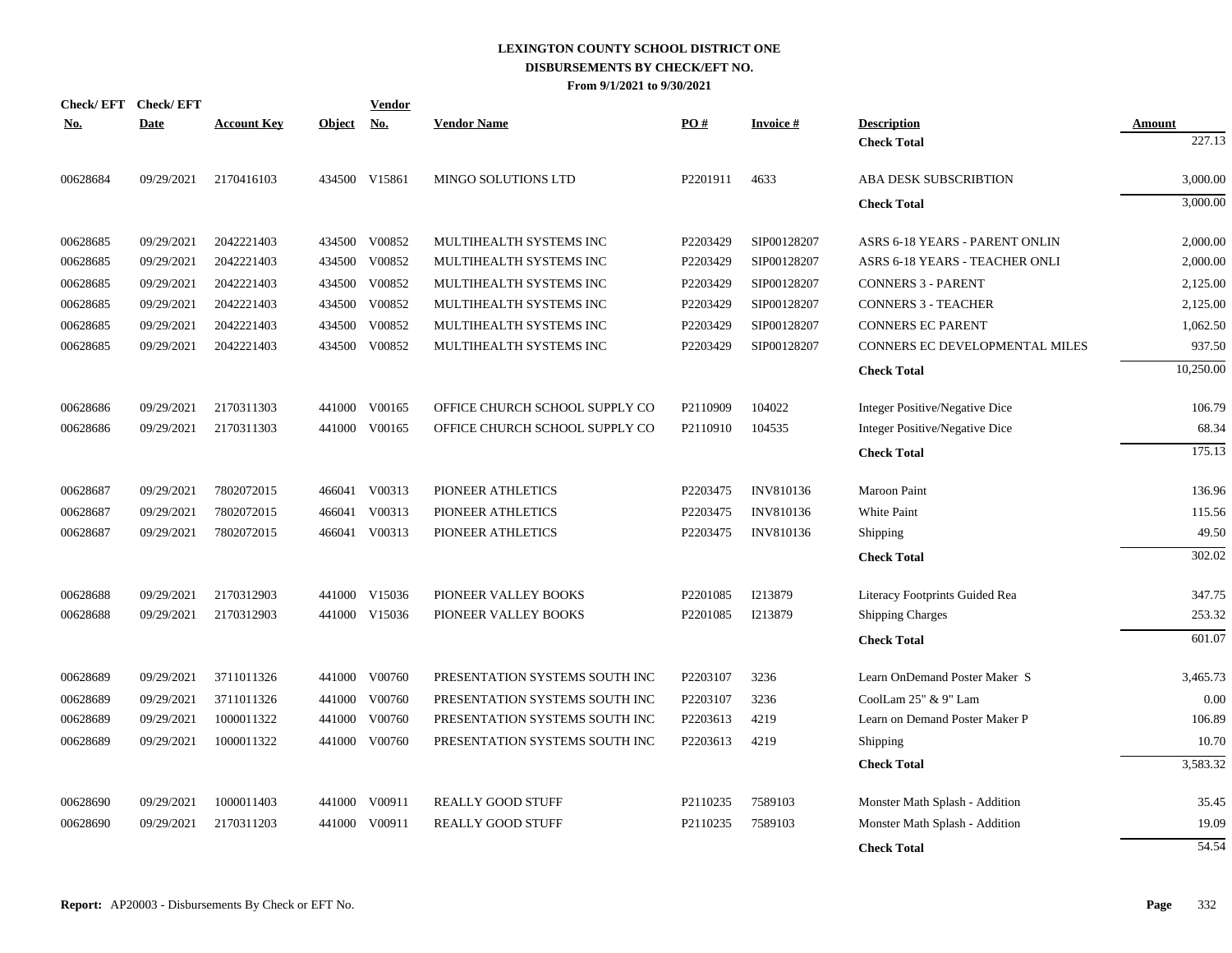| Check/EFT Check/EFT    |                    |                                  |                         | Vendor               |                                                |                 |                   |                                                      |                  |
|------------------------|--------------------|----------------------------------|-------------------------|----------------------|------------------------------------------------|-----------------|-------------------|------------------------------------------------------|------------------|
| <b>No.</b><br>00628691 | Date<br>09/29/2021 | <b>Account Key</b><br>1000022403 | <b>Object</b><br>464000 | <b>No.</b><br>V00340 | <b>Vendor Name</b><br>ROTARY CLUB OF LEXINGTON | PO#<br>P2203679 | Invoice #<br>6290 | <b>Description</b><br>Quarterly Dues for Dr. Luke Cl | Amount<br>180.00 |
| 00628691               | 09/29/2021         | 1000023321                       | 464000                  | V00340               | <b>ROTARY CLUB OF LEXINGTON</b>                | P2203665        | 6303              | Quarterly Dues-Bryce Myers                           | 180.00           |
|                        |                    |                                  |                         |                      |                                                |                 |                   | <b>Check Total</b>                                   | 360.00           |
| 00628692               | 09/29/2021         | 1000026612                       | 434000                  | V00338               | SC DEPARTMENT OF ADMINISTRATIO                 |                 | 90323885          | <b>Current Month Internet Service</b>                | 73.76            |
| 00628692               | 09/29/2021         | 1000026614                       | 434000                  | V00338               | SC DEPARTMENT OF ADMINISTRATIO                 |                 | 90323885          | <b>Current Month Internet Service</b>                | 73.76            |
| 00628692               | 09/29/2021         | 1000026615                       | 434000                  | V00338               | SC DEPARTMENT OF ADMINISTRATIO                 |                 | 90323885          | <b>Current Month Internet Service</b>                | 73.76            |
| 00628692               | 09/29/2021         | 1000026616                       | 434000                  | V00338               | SC DEPARTMENT OF ADMINISTRATIO                 |                 | 90323885          | <b>Current Month Internet Service</b>                | 73.76            |
| 00628692               | 09/29/2021         | 1000026619                       | 434000                  | V00338               | SC DEPARTMENT OF ADMINISTRATIO                 |                 | 90323885          | <b>Current Month Internet Service</b>                | 73.76            |
| 00628692               | 09/29/2021         | 1000026620                       | 434000                  | V00338               | SC DEPARTMENT OF ADMINISTRATIO                 |                 | 90323885          | <b>Current Month Internet Service</b>                | 73.76            |
| 00628692               | 09/29/2021         | 1000026621                       | 434000                  | V00338               | SC DEPARTMENT OF ADMINISTRATIO                 |                 | 90323885          | <b>Current Month Internet Service</b>                | 73.76            |
| 00628692               | 09/29/2021         | 1000026622                       | 434000                  | V00338               | SC DEPARTMENT OF ADMINISTRATIO                 |                 | 90323885          | <b>Current Month Internet Service</b>                | 73.76            |
| 00628692               | 09/29/2021         | 1000026623                       | 434000                  | V00338               | SC DEPARTMENT OF ADMINISTRATIO                 |                 | 90323885          | <b>Current Month Internet Service</b>                | 73.76            |
| 00628692               | 09/29/2021         | 1000026624                       | 434000                  | V00338               | SC DEPARTMENT OF ADMINISTRATIO                 |                 | 90323885          | <b>Current Month Internet Service</b>                | 73.76            |
| 00628692               | 09/29/2021         | 1000026625                       | 434000                  | V00338               | SC DEPARTMENT OF ADMINISTRATIO                 |                 | 90323885          | <b>Current Month Internet Service</b>                | 73.76            |
| 00628692               | 09/29/2021         | 1000026626                       | 434000                  | V00338               | SC DEPARTMENT OF ADMINISTRATIO                 |                 | 90323885          | <b>Current Month Internet Service</b>                | 73.76            |
| 00628692               | 09/29/2021         | 1000026628                       | 434000                  | V00338               | SC DEPARTMENT OF ADMINISTRATIO                 |                 | 90323885          | <b>Current Month Internet Service</b>                | 73.76            |
| 00628692               | 09/29/2021         | 1000026629                       | 434000                  | V00338               | SC DEPARTMENT OF ADMINISTRATIO                 |                 | 90323885          | <b>Current Month Internet Service</b>                | 73.76            |
| 00628692               | 09/29/2021         | 1000026630                       | 434000                  | V00338               | SC DEPARTMENT OF ADMINISTRATIO                 |                 | 90323885          | <b>Current Month Internet Service</b>                | 73.76            |
| 00628692               | 09/29/2021         | 1000026631                       | 434000                  | V00338               | SC DEPARTMENT OF ADMINISTRATIO                 |                 | 90323885          | <b>Current Month Internet Service</b>                | 73.76            |
| 00628692               | 09/29/2021         | 1000026634                       | 434000                  | V00338               | SC DEPARTMENT OF ADMINISTRATIO                 |                 | 90323885          | <b>Current Month Internet Service</b>                | 73.76            |
| 00628692               | 09/29/2021         | 1000026635                       | 434000                  | V00338               | SC DEPARTMENT OF ADMINISTRATIO                 |                 | 90323885          | <b>Current Month Internet Service</b>                | 73.76            |
| 00628692               | 09/29/2021         | 1000026637                       | 434000                  | V00338               | SC DEPARTMENT OF ADMINISTRATIO                 |                 | 90323885          | <b>Current Month Internet Service</b>                | 73.76            |
| 00628692               | 09/29/2021         | 1000026638                       | 434000                  | V00338               | SC DEPARTMENT OF ADMINISTRATIO                 |                 | 90323885          | <b>Current Month Internet Service</b>                | 73.76            |
| 00628692               | 09/29/2021         | 1000026639                       | 434000                  | V00338               | SC DEPARTMENT OF ADMINISTRATIO                 |                 | 90323885          | <b>Current Month Internet Service</b>                | 73.76            |
| 00628692               | 09/29/2021         | 1000026640                       | 434000                  | V00338               | SC DEPARTMENT OF ADMINISTRATIO                 |                 | 90323885          | <b>Current Month Internet Service</b>                | 73.76            |
| 00628692               | 09/29/2021         | 1000026641                       | 434000                  | V00338               | SC DEPARTMENT OF ADMINISTRATIO                 |                 | 90323885          | <b>Current Month Internet Service</b>                | 73.76            |
| 00628692               | 09/29/2021         | 1000026642                       | 434000                  | V00338               | SC DEPARTMENT OF ADMINISTRATIO                 |                 | 90323885          | <b>Current Month Internet Service</b>                | 73.76            |
| 00628692               | 09/29/2021         | 1000026643                       | 434000                  | V00338               | SC DEPARTMENT OF ADMINISTRATIO                 |                 | 90323885          | <b>Current Month Internet Service</b>                | 73.76            |
| 00628692               | 09/29/2021         | 1000026645                       | 434000                  | V00338               | SC DEPARTMENT OF ADMINISTRATIO                 |                 | 90323885          | <b>Current Month Internet Service</b>                | 73.76            |
| 00628692               | 09/29/2021         | 1000026646                       | 434000                  | V00338               | SC DEPARTMENT OF ADMINISTRATIO                 |                 | 90323885          | <b>Current Month Internet Service</b>                | 73.76            |
| 00628692               | 09/29/2021         | 1000026647                       | 434000                  | V00338               | SC DEPARTMENT OF ADMINISTRATIO                 |                 | 90323885          | <b>Current Month Internet Service</b>                | 73.76            |
|                        |                    |                                  |                         |                      |                                                |                 |                   | <b>Check Total</b>                                   | 2,065.28         |
| 00628693               | 09/29/2021         | 1000025408                       |                         | 432300 V00338        | SC DEPARTMENT OF ADMINISTRATIO                 | P2100453        | 051799.CVRP       | DM - Automotive Repairs                              | 6,249.19         |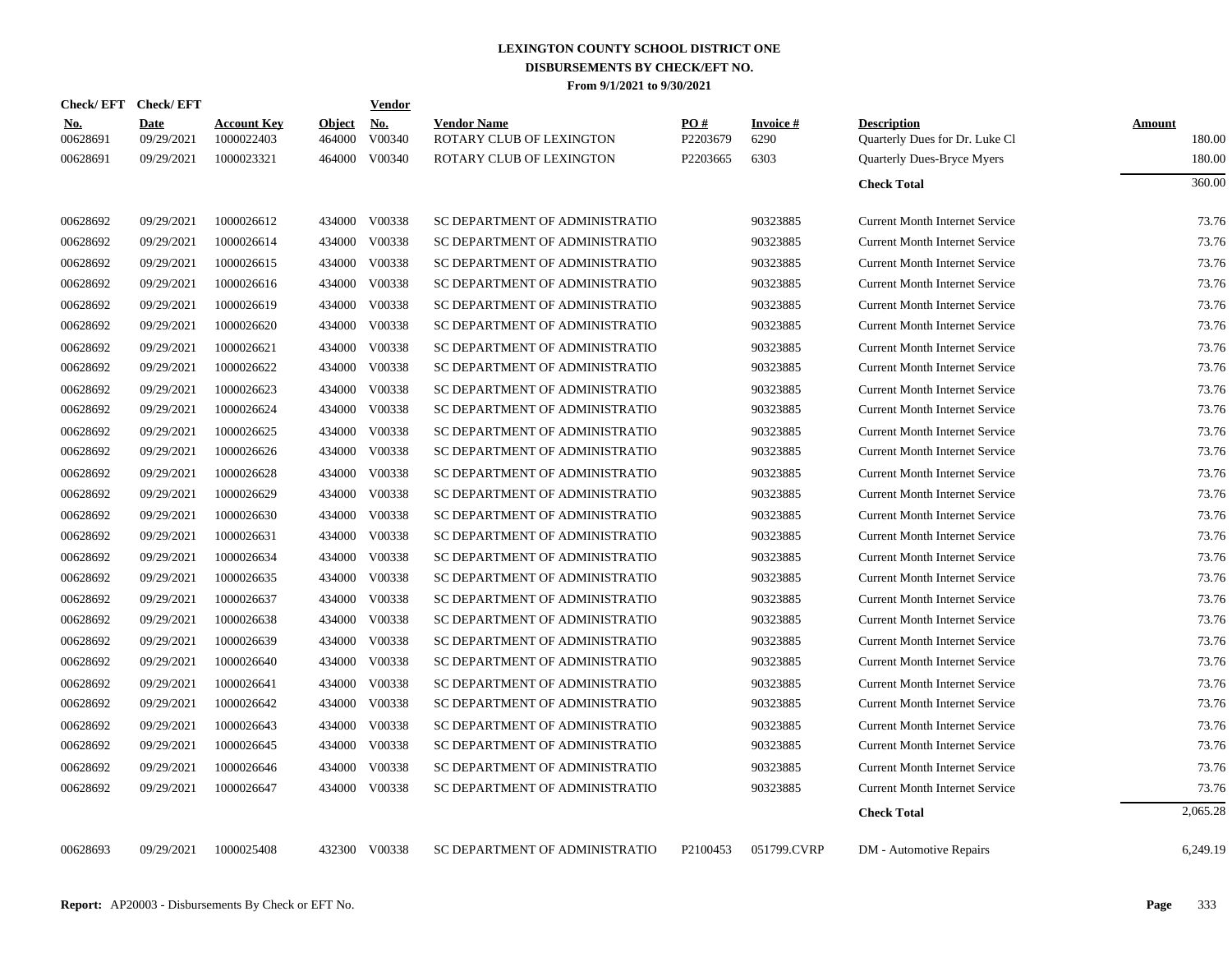|            | Check/EFT Check/EFT |                    |               | <b>Vendor</b> |                                |                      |                 |                                |               |
|------------|---------------------|--------------------|---------------|---------------|--------------------------------|----------------------|-----------------|--------------------------------|---------------|
| <u>No.</u> | <b>Date</b>         | <b>Account Key</b> | <u>Object</u> | <u>No.</u>    | <b>Vendor Name</b>             | PO#                  | <b>Invoice#</b> | <b>Description</b>             | <b>Amount</b> |
|            |                     |                    |               |               |                                |                      |                 | <b>Check Total</b>             | 6,249.19      |
| 00628694   | 09/29/2021          | 7802079013         |               | 466099 V00270 | <b>SC HIGH SCHOOL LEAGUE</b>   | P2203675             | 6063            | Area 5 Qualifier Wrestling San | 50.00         |
|            |                     |                    |               |               |                                |                      |                 | <b>Check Total</b>             | 50.00         |
| 00628695   | 09/29/2021          | 1000026405         |               | 439500 V00541 | SC LAW ENFORCEMENT DIVISION DI |                      | 09.28.2021      | <b>SLED Background checks</b>  | 25.00         |
|            |                     |                    |               |               |                                |                      |                 | <b>Check Total</b>             | 25.00         |
| 00628696   | 09/29/2021          | 7743019041         |               | 466041 V01844 | <b>SCHOLASTIC INC</b>          | P2202117             | M71578421       | Scholastic News 2              | 119.01        |
| 00628696   | 09/29/2021          | 7743019041         | 466041        | V01844        | <b>SCHOLASTIC INC</b>          | P2202117             | M71578421       | <b>Scholastic News 2</b>       | 119.00        |
| 00628696   | 09/29/2021          | 7743019041         | 466041        | V01844        | <b>SCHOLASTIC INC</b>          | P2202117             | M71578421       | Scholastic News 2              | 124.95        |
| 00628696   | 09/29/2021          | 7743019041         | 466041        | V01844        | <b>SCHOLASTIC INC</b>          | P2202117             | M71578421       | <b>Scholastic News 2</b>       | 119.00        |
| 00628696   | 09/29/2021          | 7743019041         | 466041        | V01844        | <b>SCHOLASTIC INC</b>          | P2202117             | M71578421       | <b>Scholastic News 2</b>       | 119.00        |
| 00628696   | 09/29/2021          | 7743019041         | 466041        | V01844        | <b>SCHOLASTIC INC</b>          | P2202117             | M71578421       | Scholastic News 2              | 124.95        |
| 00628696   | 09/29/2021          | 7743019041         | 466041        | V01844        | SCHOLASTIC INC                 | P2202117             | M71578421       | Scholastic News 2              | 119.00        |
| 00628696   | 09/29/2021          | 7743019041         |               | 466041 V01844 | <b>SCHOLASTIC INC</b>          | P2202117             | M71578421       | Shipping/handling 10%          | 84.49         |
|            |                     |                    |               |               |                                |                      |                 | <b>Check Total</b>             | 929.40        |
| 00628697   | 09/29/2021          | 2170312903         |               | 441000 V01844 | <b>SCHOLASTIC INC</b>          | P2203240             | 31901481        | RISE and RISE Up (Levels C-Z)  | 13,910.00     |
| 00628697   | 09/29/2021          | 2170312903         |               | 441000 V01844 | <b>SCHOLASTIC INC</b>          | P2203240             | 31901481        | <b>Shipping</b>                | 1,251.90      |
|            |                     |                    |               |               |                                |                      |                 | <b>Check Total</b>             | 15,161.90     |
| 00628698   | 09/29/2021          | 1000011444         |               | 441000 V01844 | <b>SCHOLASTIC INC</b>          | P2200181             | M71295224       | Renew-Choices with Current He  | 94.90         |
| 00628698   | 09/29/2021          | 1000011444         |               | 441000 V01844 | <b>SCHOLASTIC INC</b>          | P2200181             | M71295224       | Renew- Scholastic Math         | 84.90         |
| 00628698   | 09/29/2021          | 1000011444         | 441000        | V01844        | <b>SCHOLASTIC INC</b>          | P2200181             | M71295224       | Renew- Scholastic Scope        | 99.90         |
| 00628698   | 09/29/2021          | 1000011444         |               | 441000 V01844 | <b>SCHOLASTIC INC</b>          | P2200181             | M71295224       | 10% Shiping                    | 27.97         |
| 00628698   | 09/29/2021          | 7734019015         | 466041        | V01844        | <b>SCHOLASTIC INC</b>          | P2200599             | M71301287       | THE NEW YORK TIMES UPFRONT     | 299.70        |
| 00628698   | 09/29/2021          | 7734019015         |               | 466041 V01844 | <b>SCHOLASTIC INC</b>          | P2200599             | M71301287       | <b>SHIPPING</b>                | 29.97         |
| 00628698   | 09/29/2021          | 1000011141         | 441000        | V01844        | <b>SCHOLASTIC INC</b>          | P2200429             | M71338578       | Let's Find Out                 | 163.63        |
| 00628698   | 09/29/2021          | 1000011141         | 441000        | V01844        | <b>SCHOLASTIC INC</b>          | P2200429             | M71338578       | Let's Find Out                 | 163.03        |
| 00628698   | 09/29/2021          | 1000011141         | 441000        | V01844        | <b>SCHOLASTIC INC</b>          | P2200429             | M71338578       | Let's Find Out                 | 157.08        |
| 00628698   | 09/29/2021          | 7743019041         | 466041        | V01844        | <b>SCHOLASTIC INC</b>          | P2200429             | M71338578       | Let's Find Out                 | 157.08        |
| 00628698   | 09/29/2021          | 7743019041         | 466041        | V01844        | <b>SCHOLASTIC INC</b>          | P2200429             | M71338578       | Let's Find Out                 | 157.08        |
| 00628698   | 09/29/2021          | 7743019041         |               | 466041 V01844 | SCHOLASTIC INC                 | P2200429             | M71338578       | Let's Find OUt                 | 157.68        |
| 00628698   | 09/29/2021          | 1000011444         | 441000        | V01844        | <b>SCHOLASTIC INC</b>          | P <sub>2201063</sub> | M71403281       | Cava                           | 82.50         |
| 00628698   | 09/29/2021          | 1000011444         |               | 441000 V01844 | <b>SCHOLASTIC INC</b>          | P2201063             | M71403281       | <b>Chez Nous</b>               | 82.50         |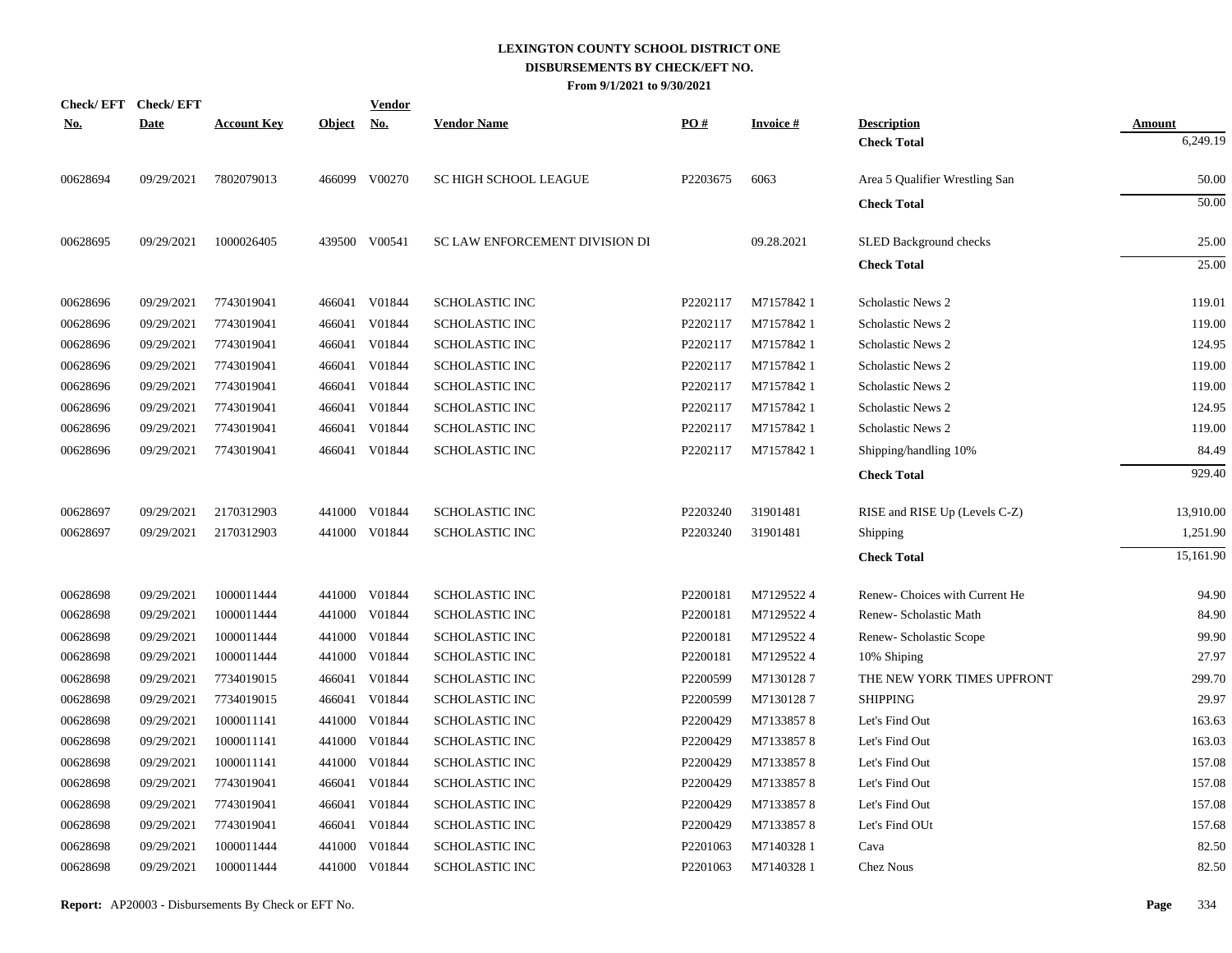|                        | Check/EFT Check/EFT       |                                  |                         | <b>Vendor</b>        |                                              |                      |                              |                                         |                        |
|------------------------|---------------------------|----------------------------------|-------------------------|----------------------|----------------------------------------------|----------------------|------------------------------|-----------------------------------------|------------------------|
| <u>No.</u><br>00628698 | <b>Date</b><br>09/29/2021 | <b>Account Key</b><br>1000011444 | <b>Object</b><br>441000 | <u>No.</u><br>V01844 | <b>Vendor Name</b><br><b>SCHOLASTIC INC</b>  | PO#<br>P2201063      | <b>Invoice#</b><br>M71403281 | <b>Description</b><br>10% Shipping Cost | <b>Amount</b><br>16.50 |
| 00628698               | 09/29/2021                | 7713519035                       | 466041                  | V01844               | <b>SCHOLASTIC INC</b>                        | P2202084             | M71746523                    | My Big World                            | 110.00                 |
| 00628698               | 09/29/2021                | 7713519035                       |                         | 466041 V01844        | <b>SCHOLASTIC INC</b>                        | P2202084             | M71746523                    | <b>Shipping Charges</b>                 | 11.00                  |
|                        |                           |                                  |                         |                      |                                              |                      |                              | <b>Check Total</b>                      | 1,895.42               |
| 00628700               | 09/29/2021                | 3260011303                       |                         | 441000 V16452        | SCHOOL SPECIALTY LLC                         | P2201740             | 202501800772                 | Soil, potting                           | 23.52                  |
| 00628700               | 09/29/2021                | 3260011303                       | 441000                  | V16452               | SCHOOL SPECIALTY LLC                         | P2201740             | 202501800772                 | Soil, potting                           | 82.32                  |
| 00628700               | 09/29/2021                | 3260011303                       | 441000                  | V16452               | SCHOOL SPECIALTY LLC                         | P2202527             | 202501800773                 | Food coloring set, 4 colors             | 12.71                  |
|                        |                           | 3260011303                       |                         | V16452               |                                              |                      |                              |                                         | 58.80                  |
| 00628700<br>00628700   | 09/29/2021<br>09/29/2021  | 3260011303                       | 441000<br>441000        | V16452               | SCHOOL SPECIALTY LLC<br>SCHOOL SPECIALTY LLC | P2201714<br>P2201735 | 202501800853<br>202501801869 | Soil, potting, 4 lb. bag                | 9.61                   |
|                        |                           |                                  |                         |                      |                                              |                      |                              | Soil, potting                           |                        |
| 00628700               | 09/29/2021                | 3260011303                       | 441000                  | V16452               | SCHOOL SPECIALTY LLC                         | P2201735             | 202501801869                 | Soil, potting                           | 24.02                  |
| 00628700               | 09/29/2021                | 1000011312                       | 441000                  | V16452               | SCHOOL SPECIALTY LLC                         | P2200812             | 208127892920                 | School Smart Composition Book           | 137.48                 |
| 00628700               | 09/29/2021                | 1000011312                       | 441000                  | V16452               | SCHOOL SPECIALTY LLC                         | P2200812             | 208127892920                 | Pentel Wow! Ballpoint Pens 12/          | 40.01                  |
| 00628700               | 09/29/2021                | 1000011312                       | 441000                  | V16452               | SCHOOL SPECIALTY LLC                         | P2200812             | 208127892920                 | Pentel Wow! Ballpoint Pens 12/          | 40.01                  |
| 00628700               | 09/29/2021                | 1000011312                       | 441000                  | V16452               | SCHOOL SPECIALTY LLC                         | P2200812             | 208127892920                 | School Smart Felt Tip Pen 12/p          | 56.14                  |
| 00628700               | 09/29/2021                | 1000011312                       | 441000                  | V16452               | SCHOOL SPECIALTY LLC                         | P2200812             | 208127892920                 | Elmer's Glue Sticks pack of 30          | 139.03                 |
| 00628700               | 09/29/2021                | 1000011312                       | 441000                  | V16452               | SCHOOL SPECIALTY LLC                         | P2200812             | 208127892920                 | #2 Pencils in Colors 144/pack           | 89.27                  |
| 00628700               | 09/29/2021                | 1000011312                       | 441000                  | V16452               | SCHOOL SPECIALTY LLC                         | P2200812             | 208127892920                 | Wedge Cap Pencil Tip Erasers            | 25.02                  |
| 00628700               | 09/29/2021                | 1000011312                       | 441000                  | V16452               | SCHOOL SPECIALTY LLC                         | P2200812             | 208127892920                 | Crayola Crayons set of 24               | 171.13                 |
| 00628700               | 09/29/2021                | 1000011312                       | 441000                  | V16452               | SCHOOL SPECIALTY LLC                         | P2200812             | 208127892920                 | <b>School Smart Self Stick Notes</b>    | 24.43                  |
| 00628700               | 09/29/2021                | 1000011312                       | 441000                  | V16452               | SCHOOL SPECIALTY LLC                         | P2200812             | 208127892920                 | 2 Pocket Folder with Fasteners          | 44.48                  |
| 00628700               | 09/29/2021                | 1000011312                       | 441000                  | V16452               | SCHOOL SPECIALTY LLC                         | P2200812             | 208127892920                 | 2 Pocket Folder with Fasteners          | 44.48                  |
| 00628700               | 09/29/2021                | 1000011312                       | 441000                  | V16452               | SCHOOL SPECIALTY LLC                         | P2200812             | 208127892920                 | Avery Heavy Weight Sheet Prote          | 15.92                  |
| 00628700               | 09/29/2021                | 1000011312                       | 441000                  | V16452               | SCHOOL SPECIALTY LLC                         | P2200812             | 208127892920                 | Pen Style Highlighter Yellow p          | 30.03                  |
| 00628700               | 09/29/2021                | 1000011312                       | 441000                  | V16452               | SCHOOL SPECIALTY LLC                         | P2200812             | 208127892920                 | Pen Style Highlighters Orange           | 38.34                  |
| 00628700               | 09/29/2021                | 1000011312                       |                         | 441000 V16452        | SCHOOL SPECIALTY LLC                         | P2200812             | 208127892920                 | Pen Style Highlighters Green 1          | 38.34                  |
| 00628700               | 09/29/2021                | 1000011312                       | 441000                  | V16452               | SCHOOL SPECIALTY LLC                         | P2200812             | 208127892920                 | Assorted Sets of Crayola Dough          | 54.77                  |
| 00628700               | 09/29/2021                | 1000011240                       |                         | 441000 V16452        | <b>SCHOOL SPECIALTY LLC</b>                  | P2200506             | 208128057335                 | EID0000656CLAY TOOLS SET OF 5           | 5.55                   |
| 00628700               | 09/29/2021                | 3260011303                       | 441000                  | V16452               | <b>SCHOOL SPECIALTY LLC</b>                  | P2203084             | 208128595250                 | Double alligator lead jumper c          | 22.15                  |
| 00628700               | 09/29/2021                | 3260011303                       |                         | 441000 V16452        | SCHOOL SPECIALTY LLC                         | P2201718             | 208128619589                 | Wire, 24-gauge, insulated               | 11.06                  |
| 00628700               | 09/29/2021                | 3260011303                       | 441000                  | V16452               | <b>SCHOOL SPECIALTY LLC</b>                  | P2201718             | 208128619589                 | Soil, potting, 4 lb. bag                | 17.93                  |
| 00628700               | 09/29/2021                | 1000011320                       |                         | 441000 V16452        | SCHOOL SPECIALTY LLC                         | P2203082             | 208128619947                 | EID0000656GAME CONNECT FOUR GM          | 20.37                  |
| 00628700               | 09/29/2021                | 7885027037                       | 466041                  | V16452               | SCHOOL SPECIALTY LLC                         | P2203086             | 208128622065                 | EID0000656PAPER DOILIE ROUND 6          | 5.77                   |
| 00628700               | 09/29/2021                | 7885027037                       |                         | 466041 V16452        | SCHOOL SPECIALTY LLC                         | P2203086             | 208128622065                 | EID0000656WOOD CRAFTS LETTERS           | 22.25                  |
| 00628700               | 09/29/2021                | 7885027037                       | 466041                  | V16452               | <b>SCHOOL SPECIALTY LLC</b>                  | P2203086             | 208128622065                 | EID0000656FINE MOTOR HEDGEHOG           | 15.92                  |
| 00628700               | 09/29/2021                | 7885027037                       |                         | 466041 V16452        | <b>SCHOOL SPECIALTY LLC</b>                  | P2203086             | 208128622065                 | EID0000656COUNTERS 100 CONNEC           | 14.25                  |
|                        |                           |                                  |                         |                      |                                              |                      |                              |                                         |                        |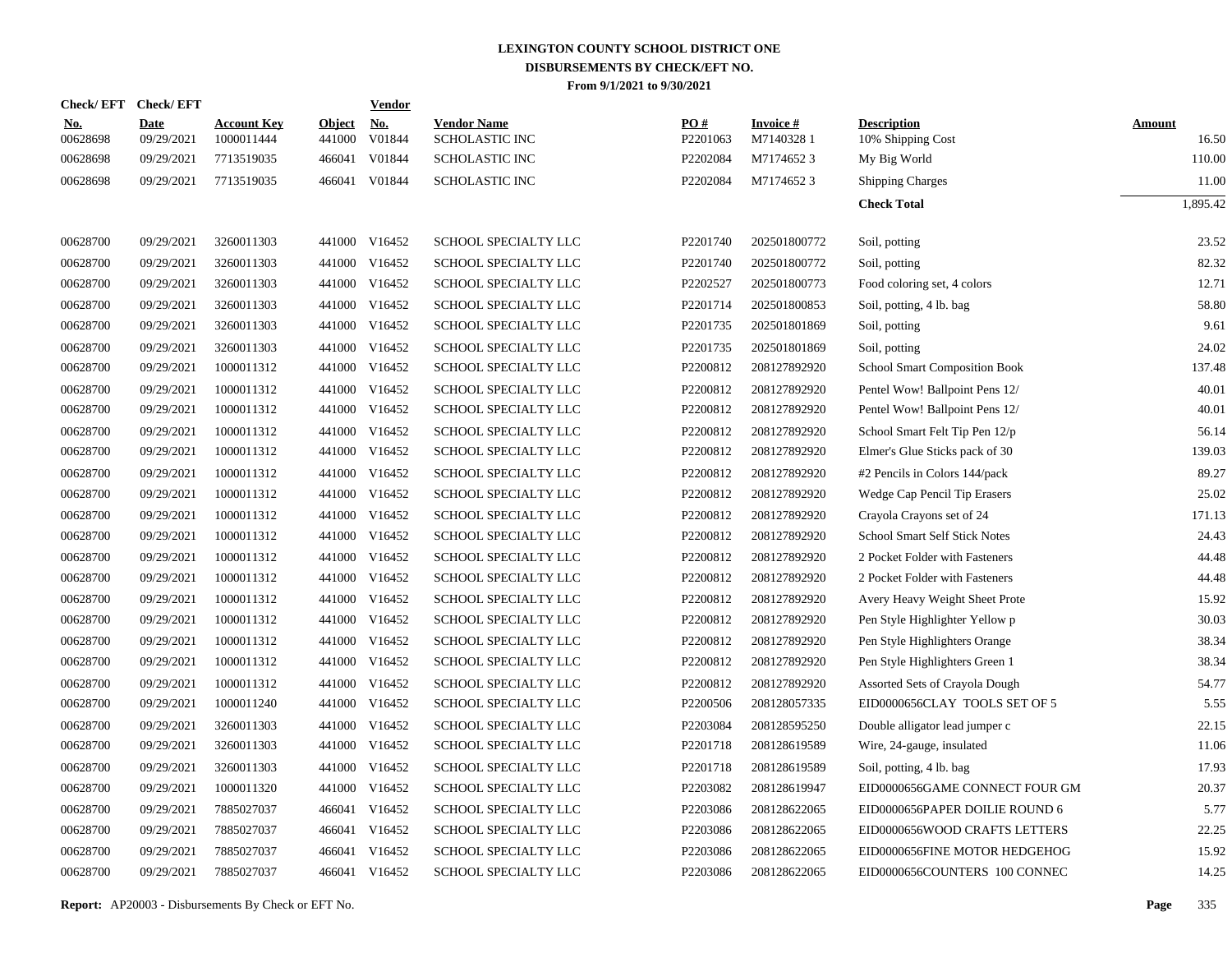| Check/ EFT             | <b>Check/EFT</b>          |                                  |                         | <b>Vendor</b>        |                                            |                 |                                 |                                                |                        |
|------------------------|---------------------------|----------------------------------|-------------------------|----------------------|--------------------------------------------|-----------------|---------------------------------|------------------------------------------------|------------------------|
| <u>No.</u><br>00628700 | <b>Date</b><br>09/29/2021 | <b>Account Key</b><br>7885027037 | <b>Object</b><br>466041 | <u>No.</u><br>V16452 | <b>Vendor Name</b><br>SCHOOL SPECIALTY LLC | PO#<br>P2203086 | <b>Invoice#</b><br>208128622065 | <b>Description</b><br>EID0000656GAME SIZE SORT | <b>Amount</b><br>38.04 |
| 00628700               | 09/29/2021                | 7885027037                       | 466041                  | V16452               | <b>SCHOOL SPECIALTY LLC</b>                | P2203086        | 208128622065                    | EID0000656COUNTERS BOWLS AND B                 | 19.96                  |
| 00628700               | 09/29/2021                | 7885027037                       | 466041                  | V16452               | SCHOOL SPECIALTY LLC                       | P2203086        | 208128622065                    | EID0000656CUP WITH STRAW MR JU                 | 77.81                  |
| 00628700               | 09/29/2021                | 2021018824                       | 441000                  | V16452               | <b>SCHOOL SPECIALTY LLC</b>                | P2203172        | 208128633802                    | EID0000656DRY ERASE POCKET REU                 | 834.39                 |
| 00628700               | 09/29/2021                | 2021018824                       | 441000                  | V16452               | <b>SCHOOL SPECIALTY LLC</b>                | P2203172        | 208128633802                    | EID0000656ZIPLOC 2GALLON STORA                 | 204.10                 |
| 00628700               | 09/29/2021                | 3260011303                       | 441000                  | V16452               | <b>SCHOOL SPECIALTY LLC</b>                | P2203084        | 208128634694                    | Magnifier, $3x/6x$ , $pk/10$                   | 28.91                  |
| 00628700               | 09/29/2021                | 3260011303                       | 441000                  | V16452               | <b>SCHOOL SPECIALTY LLC</b>                | P2203084        | 208128634694                    | Magnetic field demonstrator                    | 17.33                  |
| 00628700               | 09/29/2021                | 3260011303                       | 441000                  | V16452               | <b>SCHOOL SPECIALTY LLC</b>                | P2203084        | 208128634694                    | Batteries, size D, 1.5V, 2/pkg                 | 30.48                  |
| 00628700               | 09/29/2021                | 1000011338                       | 441000                  | V16452               | <b>SCHOOL SPECIALTY LLC</b>                | P2202557        | 208128635976                    | EID0000656BALL SOCCER MAX SIZE                 | 120.03                 |
| 00628700               | 09/29/2021                | 1000011320                       |                         | 441000 V16452        | SCHOOL SPECIALTY LLC                       | P2203082        | 208128636002                    | EID0000656KIT GAMES EARLY LEAR                 | 41.10                  |
| 00628700               | 09/29/2021                | 3260011303                       | 441000                  | V16452               | SCHOOL SPECIALTY LLC                       | P2203171        | 208128637210                    | Magnifier, cube, 5x, 30/pkg                    | 21.76                  |
| 00628700               | 09/29/2021                | 7740019031                       |                         | 466041 V16452        | SCHOOL SPECIALTY LLC                       | P2201272        | 208128637325                    | EID0000656BINDER POLYPROPYLENE                 | 68.05                  |
| 00628700               | 09/29/2021                | 1000022403                       | 441000                  | V16452               | SCHOOL SPECIALTY LLC                       | P2202109        | 208128637464                    | Two-tone Reversible colored fi                 | 35.18                  |
| 00628700               | 09/29/2021                | 1000011343                       | 441000                  | V16452               | SCHOOL SPECIALTY LLC                       | P2203165        | 208128643834                    | EID0000656CONST PPR 9X12 PINK                  | 7.28                   |
| 00628700               | 09/29/2021                | 7713527028                       |                         | 466041 V16452        | SCHOOL SPECIALTY LLC                       | P2105503        | 208128644539                    | PLAYDOH PRIMARY COLORS SET OF                  | 33.17                  |
| 00628700               | 09/29/2021                | 1000011411                       | 441000                  | V16452               | <b>SCHOOL SPECIALTY LLC</b>                | P2202434        | 208128644828                    | EID0000656PAPER COPY MULTIPURP                 | 86.88                  |
| 00628700               | 09/29/2021                | 1000011411                       | 441000                  | V16452               | <b>SCHOOL SPECIALTY LLC</b>                | P2202434        | 208128644828                    | EID0000656PAPER COPY MULTIPURP                 | 86.88                  |
| 00628700               | 09/29/2021                | 1000011411                       |                         | 441000 V16452        | <b>SCHOOL SPECIALTY LLC</b>                | P2202434        | 208128644828                    | EID0000656PAPER COPY MULTIPURP                 | 86.88                  |
| 00628700               | 09/29/2021                | 1000011411                       | 441000                  | V16452               | <b>SCHOOL SPECIALTY LLC</b>                | P2202434        | 208128644828                    | EID0000656PAPER COPY MULTIPURP                 | 86.88                  |
| 00628700               | 09/29/2021                | 1000011411                       |                         | 441000 V16452        | SCHOOL SPECIALTY LLC                       | P2202434        | 208128644828                    | EID0000656PAPER COPY MULTIPURP                 | 86.88                  |
| 00628700               | 09/29/2021                | 1000011338                       | 441000                  | V16452               | <b>SCHOOL SPECIALTY LLC</b>                | P2203158        | 208128644870                    | EID0000656CARTRIDGE TAPE 4500B                 | 66.74                  |
| 00628700               | 09/29/2021                | 1000011338                       |                         | 441000 V16452        | SCHOOL SPECIALTY LLC                       | P2203158        | 208128644870                    | EID0000656TISSUE FACIALKLEENEX                 | 111.76                 |
| 00628700               | 09/29/2021                | 1000011338                       | 441000                  | V16452               | <b>SCHOOL SPECIALTY LLC</b>                | P2203158        | 208128644870                    | EID0000656TISSUE FACIALKLEENEX                 | 111.76                 |
| 00628700               | 09/29/2021                | 1000011411                       |                         | 441000 V16452        | SCHOOL SPECIALTY LLC                       | P2202434        | 208128650920                    | EID0000656PAPER COPIER 85X11 2                 | 89.67                  |
| 00628700               | 09/29/2021                | 1000011411                       | 441000                  | V16452               | SCHOOL SPECIALTY LLC                       | P2202434        | 208128650920                    | EID0000656TRANSPARENCY FILM CO                 | 33.32                  |
| 00628700               | 09/29/2021                | 1000011411                       |                         | 441000 V16452        | <b>SCHOOL SPECIALTY LLC</b>                | P2202434        | 208128650920                    | EID0000656CHART PAPER 24X32 1                  | 24.33                  |
| 00628700               | 09/29/2021                | 1000011411                       | 441000                  | V16452               | <b>SCHOOL SPECIALTY LLC</b>                | P2202434        | 208128650920                    | EID0000656MARKER EXPO DRY ERAS                 | 98.03                  |
| 00628700               | 09/29/2021                | 1000011411                       |                         | 441000 V16452        | <b>SCHOOL SPECIALTY LLC</b>                | P2202434        | 208128650920                    | EID0000656MARKER EXPO DRY ERAS                 | 100.09                 |
| 00628700               | 09/29/2021                | 1000011411                       | 441000                  | V16452               | <b>SCHOOL SPECIALTY LLC</b>                | P2202434        | 208128650920                    | EID0000656MARKER DRY ERASE EXP                 | 66.73                  |
| 00628700               | 09/29/2021                | 1000011411                       |                         | 441000 V16452        | <b>SCHOOL SPECIALTY LLC</b>                | P2202434        | 208128650920                    | EID0000656ERASER DRY ERASE MAG                 | 41.41                  |
| 00628700               | 09/29/2021                | 1000011411                       | 441000                  | V16452               | <b>SCHOOL SPECIALTY LLC</b>                | P2202434        | 208128650920                    | EID0000656TAPE SCOTCH 810 MAGI                 | 46.38                  |
| 00628700               | 09/29/2021                | 1000011411                       |                         | 441000 V16452        | SCHOOL SPECIALTY LLC                       | P2202434        | 208128650920                    | EID0000656TAPE TRANSPARENT 050                 | 29.18                  |
| 00628700               | 09/29/2021                | 1000011338                       | 441000                  | V16452               | <b>SCHOOL SPECIALTY LLC</b>                | P2203158        | 208128651429                    | EID0000656CONST PPR 9X12 BLACK                 | 21.83                  |
| 00628700               | 09/29/2021                | 1000011338                       |                         | 441000 V16452        | SCHOOL SPECIALTY LLC                       | P2203158        | 208128651429                    | EID0000656CONST PPR 12X18 BLAC                 | 41.57                  |
| 00628700               | 09/29/2021                | 1000011338                       | 441000                  | V16452               | <b>SCHOOL SPECIALTY LLC</b>                | P2203158        | 208128651429                    | EID0000656NOTES SELF STICK BRI                 | 25.55                  |
| 00628700               | 09/29/2021                | 1000011338                       |                         | 441000 V16452        | <b>SCHOOL SPECIALTY LLC</b>                | P2203158        | 208128651429                    | EID0000656NOTES SELF STICK NEO                 | 25.55                  |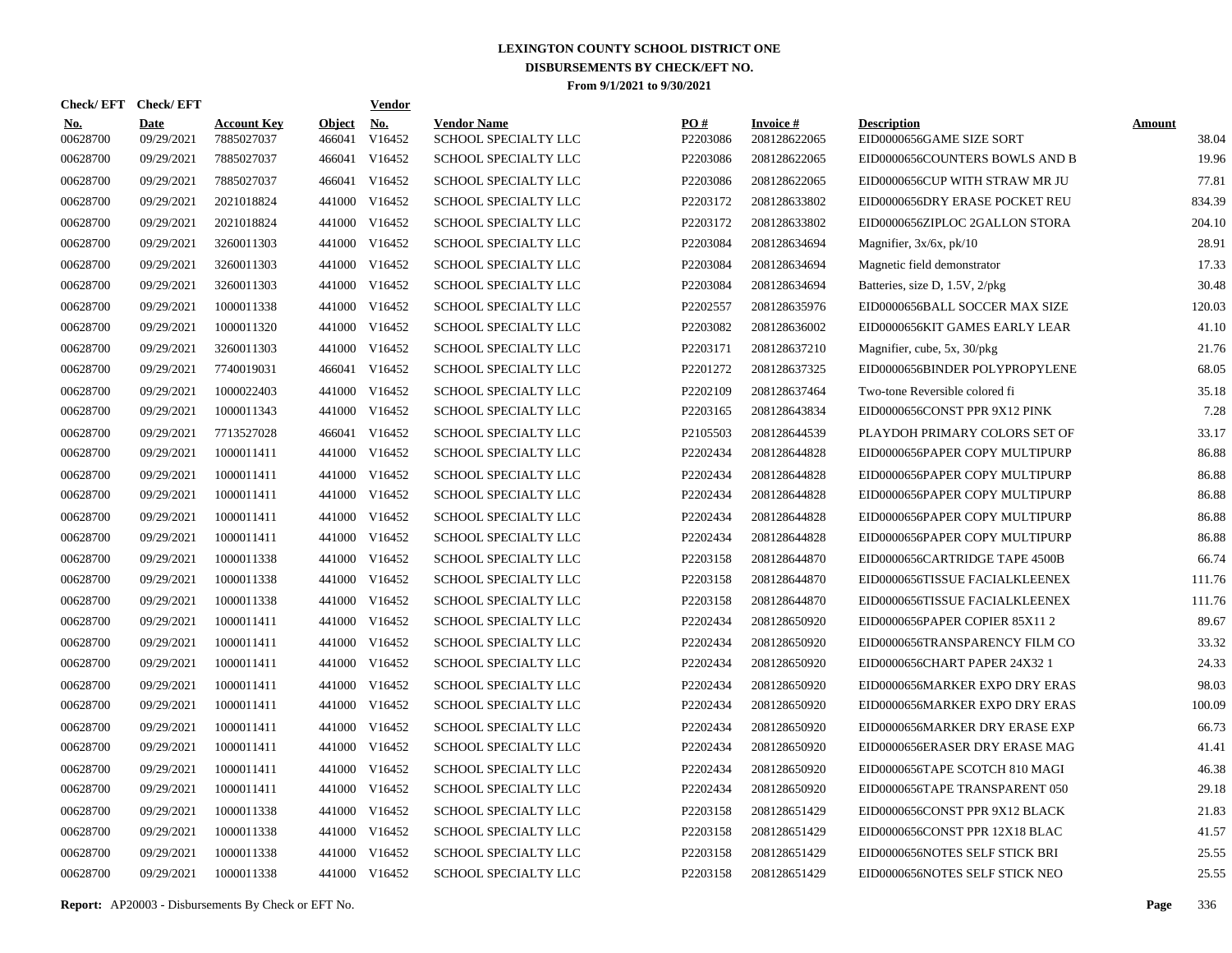|                        | Check/EFT Check/EFT       |                                  |                      | <b>Vendor</b> |                                            |                 |                                 |                                                      |                        |
|------------------------|---------------------------|----------------------------------|----------------------|---------------|--------------------------------------------|-----------------|---------------------------------|------------------------------------------------------|------------------------|
| <u>No.</u><br>00628700 | <b>Date</b><br>09/29/2021 | <b>Account Key</b><br>1000011338 | Object No.<br>441000 | V16452        | <b>Vendor Name</b><br>SCHOOL SPECIALTY LLC | PO#<br>P2203158 | <b>Invoice#</b><br>208128651429 | <b>Description</b><br>EID0000656NOTES SELF STICK POP | <b>Amount</b><br>23.33 |
| 00628700               | 09/29/2021                | 1000011343                       | 441000               | V16452        | SCHOOL SPECIALTY LLC                       | P2203165        | 208128651432                    | EID0000656CONST PPR 9X12 RED                         | 11.64                  |
| 00628700               | 09/29/2021                | 1000011343                       | 441000               | V16452        | SCHOOL SPECIALTY LLC                       | P2203165        | 208128651432                    | EID0000656CONST PPR 9X12 ORANG                       | 16.01                  |
| 00628700               | 09/29/2021                | 1000011343                       |                      | 441000 V16452 | SCHOOL SPECIALTY LLC                       | P2203165        | 208128651432                    | EID0000656PAPER SAX COLORED AR                       | 20.54                  |
| 00628700               | 09/29/2021                | 1000011343                       |                      | 441000 V16452 | SCHOOL SPECIALTY LLC                       | P2203165        | 208128651432                    | EID0000656CONST PPR 9X12 BLUE                        | 18.92                  |
| 00628700               | 09/29/2021                | 1000011343                       |                      | 441000 V16452 | <b>SCHOOL SPECIALTY LLC</b>                | P2203165        | 208128651432                    | EID0000656CONST PPR 9X12 TUROU                       | 2.91                   |
| 00628700               | 09/29/2021                | 1000011343                       |                      | 441000 V16452 | SCHOOL SPECIALTY LLC                       | P2203165        | 208128651432                    | EID0000656CONST PPR 9X12 SKY B                       | 21.83                  |
| 00628700               | 09/29/2021                | 1000011343                       |                      | 441000 V16452 | SCHOOL SPECIALTY LLC                       | P2203165        | 208128651432                    | EID0000656CONST PPR 9X12 VIOLE                       | 14.55                  |
| 00628700               | 09/29/2021                | 1000011343                       | 441000               | V16452        | SCHOOL SPECIALTY LLC                       | P2203165        | 208128651432                    | EID0000656CONST PPR 9X12 HOT P                       | 5.82                   |
| 00628700               | 09/29/2021                | 1000011343                       |                      | 441000 V16452 | SCHOOL SPECIALTY LLC                       | P2203165        | 208128651432                    | EID0000656CONST PPR 9X12 BLACK                       | 20.37                  |
| 00628700               | 09/29/2021                | 1000011343                       | 441000               | V16452        | SCHOOL SPECIALTY LLC                       | P2203165        | 208128651432                    | EID0000656CONST PPR 9X12 GRAY                        | 18.92                  |
| 00628700               | 09/29/2021                | 1000011343                       |                      | 441000 V16452 | SCHOOL SPECIALTY LLC                       | P2203165        | 208128651432                    | EID0000656CONST PPR 9X12 WHITE                       | 29.10                  |
| 00628700               | 09/29/2021                | 1000011343                       | 441000               | V16452        | SCHOOL SPECIALTY LLC                       | P2203165        | 208128651432                    | EID0000656BOARD RAILROAD 22X28                       | 240.54                 |
| 00628700               | 09/29/2021                | 1000011343                       | 441000               | V16452        | <b>SCHOOL SPECIALTY LLC</b>                | P2203165        | 208128651432                    | EID0000656PAPER ROLL RAINBOW K                       | 76.91                  |
| 00628700               | 09/29/2021                | 1000011343                       | 441000               | V16452        | SCHOOL SPECIALTY LLC                       | P2203165        | 208128651432                    | EID0000656PAPER ROLL RAINBOW K                       | 73.23                  |
| 00628700               | 09/29/2021                | 1000011343                       | 441000               | V16452        | SCHOOL SPECIALTY LLC                       | P2203165        | 208128651432                    | EID0000656PAPER ROLL RAINBOW K                       | 80.67                  |
| 00628700               | 09/29/2021                | 1000011343                       |                      | 441000 V16452 | <b>SCHOOL SPECIALTY LLC</b>                | P2203165        | 208128651432                    | EID0000656PAPER ROLL RAINBOW K                       | 61.19                  |
| 00628700               | 09/29/2021                | 1000011343                       |                      | 441000 V16452 | SCHOOL SPECIALTY LLC                       | P2203165        | 208128651432                    | EID0000656PAPER ROLL RAINBOW K                       | 73.23                  |
| 00628700               | 09/29/2021                | 1000011343                       |                      | 441000 V16452 | SCHOOL SPECIALTY LLC                       | P2203165        | 208128651432                    | EID0000656PAPER ROLL RAINBOW K                       | 65.78                  |
| 00628700               | 09/29/2021                | 1000011343                       |                      | 441000 V16452 | SCHOOL SPECIALTY LLC                       | P2203165        | 208128651432                    | EID0000656PAPER ROLL ART KRAFT                       | 101.95                 |
| 00628700               | 09/29/2021                | 1000011247                       | 441000               | V16452        | SCHOOL SPECIALTY LLC                       | P2203157        | 208128651435                    | EID0000656DOUGH MODELING 33 LB                       | 50.01                  |
| 00628700               | 09/29/2021                | 1000011247                       | 441000               | V16452        | <b>SCHOOL SPECIALTY LLC</b>                | P2203157        | 208128651435                    | EID0000656DOUGH MODELING 33 LB                       | 50.01                  |
| 00628700               | 09/29/2021                | 1000011347                       |                      | 441000 V16452 | SCHOOL SPECIALTY LLC                       | P2203151        | 208128652584                    | EID0000656WANDS RIBBON DELUXE                        | 39.63                  |
| 00628700               | 09/29/2021                | 1000011326                       | 441000               | V16452        | SCHOOL SPECIALTY LLC                       | P2203281        | 208128663530                    | EID0000656CLIPBOARD FLT CLIP                         | 68.11                  |
| 00628700               | 09/29/2021                | 1000011326                       |                      | 441000 V16452 | <b>SCHOOL SPECIALTY LLC</b>                | P2203281        | 208128663530                    | EID0000656FILE WORKSTATION STE                       | 15.29                  |
| 00628700               | 09/29/2021                | 1000011326                       |                      | 441000 V16452 | SCHOOL SPECIALTY LLC                       | P2203281        | 208128663530                    | EID0000656FILE MAGAZINE JUMBO                        | 15.85                  |
| 00628700               | 09/29/2021                | 3260011303                       |                      | 441000 V16452 | <b>SCHOOL SPECIALTY LLC</b>                | P2202177        | 208128665108                    | Clay, primary colors (4), 16 o                       | 30.82                  |
| 00628700               | 09/29/2021                | 3260011303                       |                      | 441000 V16452 | SCHOOL SPECIALTY LLC                       | P2202186        | 208128665110                    | Clay, primary, 4 colors, 16 oz                       | 20.54                  |
| 00628700               | 09/29/2021                | 3260011303                       |                      | 441000 V16452 | SCHOOL SPECIALTY LLC                       | P2202188        | 208128665124                    | Clay, primary, 4 colors, 16 oz                       | 30.69                  |
| 00628700               | 09/29/2021                | 3260011303                       |                      | 441000 V16452 | <b>SCHOOL SPECIALTY LLC</b>                | P2202184        | 208128665127                    | Clay, primary, colors (4), ass                       | 30.82                  |
| 00628700               | 09/29/2021                | 2021018824                       |                      | 441000 V16452 | SCHOOL SPECIALTY LLC                       | P2203172        | 208128670069                    | EID0000656DRY ERASE MAGNETIC B                       | 3,180.85               |
|                        |                           |                                  |                      |               |                                            |                 |                                 | <b>Check Total</b>                                   | 8,791.06               |
| 00628701               | 09/29/2021                | 2250016203                       |                      | 441004 V16862 | SEIDLITZ EDUCATION LLC                     | P2203507        | 28698                           | Reading & Writing with English                       | 128.19                 |
| 00628701               | 09/29/2021                | 2250016203                       |                      | 441004 V16862 | SEIDLITZ EDUCATION LLC                     | P2203507        | 28698                           | Shipping                                             | 16.00                  |
|                        |                           |                                  |                      |               |                                            |                 |                                 |                                                      |                        |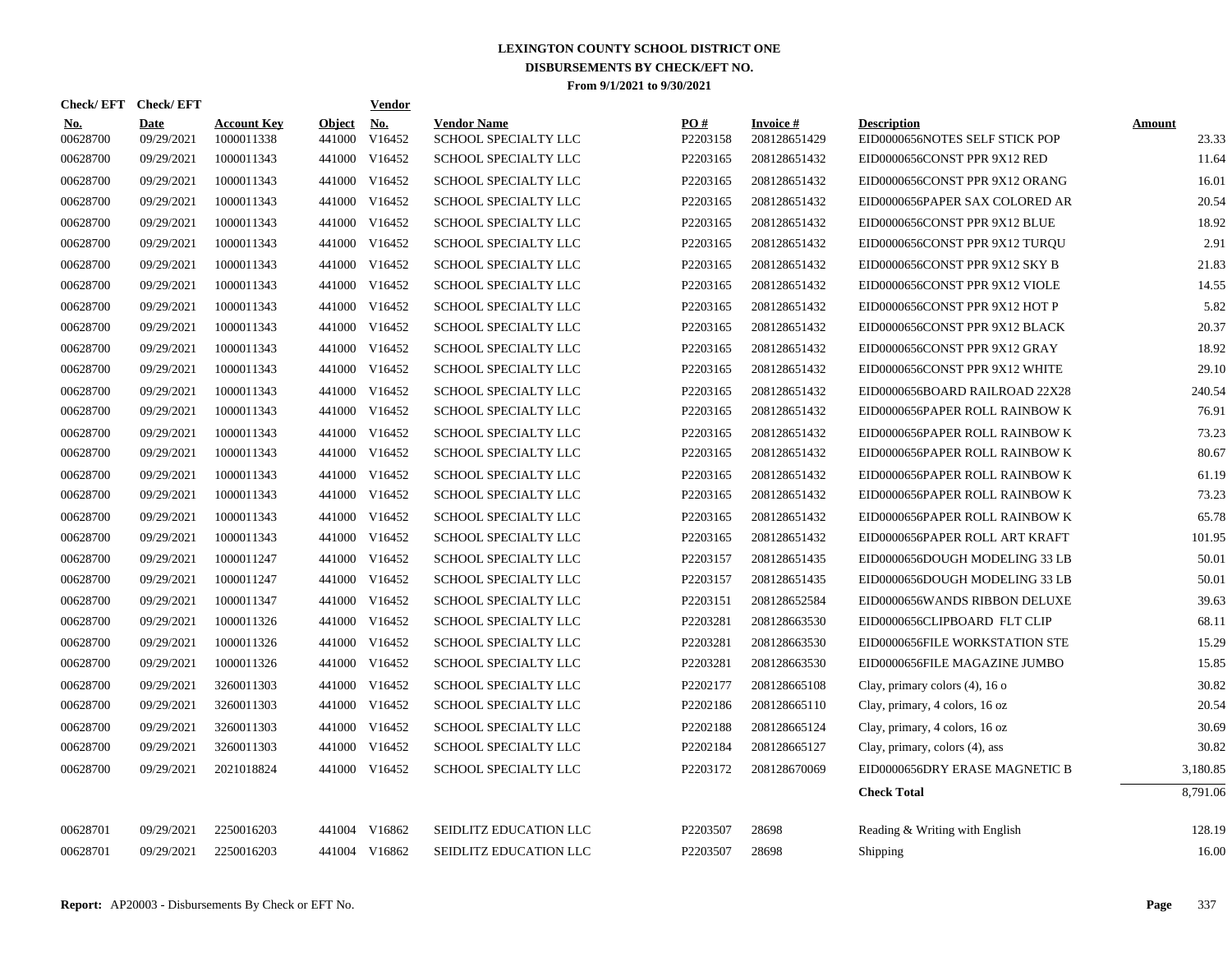|            | Check/EFT Check/EFT |                    |               | Vendor        |                                |          |                    |                                |               |
|------------|---------------------|--------------------|---------------|---------------|--------------------------------|----------|--------------------|--------------------------------|---------------|
| <b>No.</b> | <b>Date</b>         | <b>Account Key</b> | <b>Object</b> | <u>No.</u>    | <b>Vendor Name</b>             | PO#      | <b>Invoice</b> $#$ | <b>Description</b>             | <b>Amount</b> |
|            |                     |                    |               |               |                                |          |                    | <b>Check Total</b>             | 144.19        |
| 00628702   | 09/29/2021          | 6000025638         |               | 446040 V00879 | SENN BROTHERS INC              |          | L18294             | 038-Carolina Springs ES #1926  | 105.00        |
| 00628702   | 09/29/2021          | 6000025647         | 446040        | V00879        | SENN BROTHERS INC              |          | L37540             | 047-Centerville ES #2120       | 126.00        |
| 00628702   | 09/29/2021          | 6000025639         | 446040        | V00879        | SENN BROTHERS INC              |          | L37554             | 039-Forts Pond ES #2114        | 63.00         |
| 00628702   | 09/29/2021          | 6000025616         | 446040        | V00879        | SENN BROTHERS INC              |          | L37556             | 016-Pelion ES #855             | 126.00        |
| 00628702   | 09/29/2021          | 6000025615         | 446040        | V00879        | SENN BROTHERS INC              |          | L37557             | 015-Pelion HS #854             | 42.00         |
| 00628702   | 09/29/2021          | 6000025640         | 446040        | V00879        | SENN BROTHERS INC              |          | L38557             | 040-New Providence ES # 2115   | 84.00         |
| 00628702   | 09/29/2021          | 6000025641         | 446040        | V00879        | SENN BROTHERS INC              |          | L38558             | 041-Rocky Creek ES # 2116      | 178.00        |
| 00628702   | 09/29/2021          | 6000025646         | 446040        | V00879        | SENN BROTHERS INC              |          | L38559             | 046-Beechwood MS #2119         | 128.25        |
| 00628702   | 09/29/2021          | 6000025611         | 446040        | V00879        | SENN BROTHERS INC              |          | L38612             | 011-Lexington HS #845          | 42.00         |
| 00628702   | 09/29/2021          | 6000025642         | 446040        | V00879        | SENN BROTHERS INC              |          | L38614             | 042-Meadow Glen ES # 2117      | 280.00        |
| 00628702   | 09/29/2021          | 6000025643         | 446040        | V00879        | SENN BROTHERS INC              |          | L38615             | 043-Meadow Glen MS #52912      | 42.00         |
| 00628702   | 09/29/2021          | 6000025644         | 446040        | V00879        | <b>SENN BROTHERS INC</b>       |          | L38616             | 044-River Bluff HS #1311       | 235.50        |
| 00628702   | 09/29/2021          | 6000025620         |               | 446040 V00879 | SENN BROTHERS INC              |          | L38617             | 020-Lexington MS #857          | 63.00         |
| 00628702   | 09/29/2021          | 6000025612         | 446040        | V00879        | SENN BROTHERS INC              |          | L38618             | 012-Lexington ES #851          | 91.00         |
| 00628702   | 09/29/2021          | 6000025624         |               | 446040 V00879 | SENN BROTHERS INC              |          | L38629             | 024-Red Bank ES #860           | 227.75        |
| 00628702   | 09/29/2021          | 6000025625         |               | 446040 V00879 | SENN BROTHERS INC              |          | L38630             | 025-White Knoll ES #861        | 500.00        |
| 00628702   | 09/29/2021          | 6000025623         |               | 446040 V00879 | SENN BROTHERS INC              |          | L38631             | 023-Saxe Gotha ES #859         | 84.00         |
| 00628702   | 09/29/2021          | 6000025626         |               | 446040 V00879 | SENN BROTHERS INC              |          | L38632             | 026-White Knoll MS #862        | 199.00        |
| 00628702   | 09/29/2021          | 6000025627         |               | 446040 V00879 | SENN BROTHERS INC              |          | L38633             | 027-White Knoll HS #1791       | 105.00        |
| 00628702   | 09/29/2021          | 6000025635         |               | 446040 V00879 | SENN BROTHERS INC              |          | L38634             | 035-Pleasant Hill ES#3220      | 133.00        |
| 00628702   | 09/29/2021          | 6000025637         | 446040        | V00879        | SENN BROTHERS INC              |          | L38635             | 037-Carolina Springs MS#1925   | 141.50        |
| 00628702   | 09/29/2021          | 6000025645         |               | 446040 V00879 | SENN BROTHERS INC              |          | L38636             | 045-Deerfield ES #2118         | 199.00        |
| 00628702   | 09/29/2021          | 6000025622         | 446040        | V00879        | SENN BROTHERS INC              |          | L39102             | 022-Oak Grove ES #858          | 84.00         |
| 00628702   | 09/29/2021          | 6000025631         |               | 446040 V00879 | SENN BROTHERS INC              |          | L68613             | 031-Lake Murray ES #1524       | 84.00         |
|            |                     |                    |               |               |                                |          |                    | <b>Check Total</b>             | 3,363.00      |
| 00628703   | 09/29/2021          | 7860527044         |               | 466069 V00285 | SNACKTIME DISTRIBUTORS         | P2202982 | 1525075            | Creamer                        | 51.36         |
| 00628703   | 09/29/2021          | 7860527044         | 466069        | V00285        | SNACKTIME DISTRIBUTORS         | P2202982 | 1525075            | Sugar                          | 51.36         |
| 00628703   | 09/29/2021          | 7860527044         | 466069        | V00285        | SNACKTIME DISTRIBUTORS         | P2202982 | 1525075            | <b>Folgers Filter Packs</b>    | 369.15        |
|            |                     |                    |               |               |                                |          |                    | <b>Check Total</b>             | 471.87        |
| 00628704   | 09/29/2021          | 7743019028         | 466041        | V01372        | STUDIES WEEKLY DBA AMERICAN LE | P2202661 | 410233             | <b>SC Fourth Grade Science</b> | 1,304.00      |
| 00628704   | 09/29/2021          | 7743019028         |               | 466041 V01372 | STUDIES WEEKLY DBA AMERICAN LE | P2202661 | 410233             | SC Studies Weekly - US and SC  | 1,295.85      |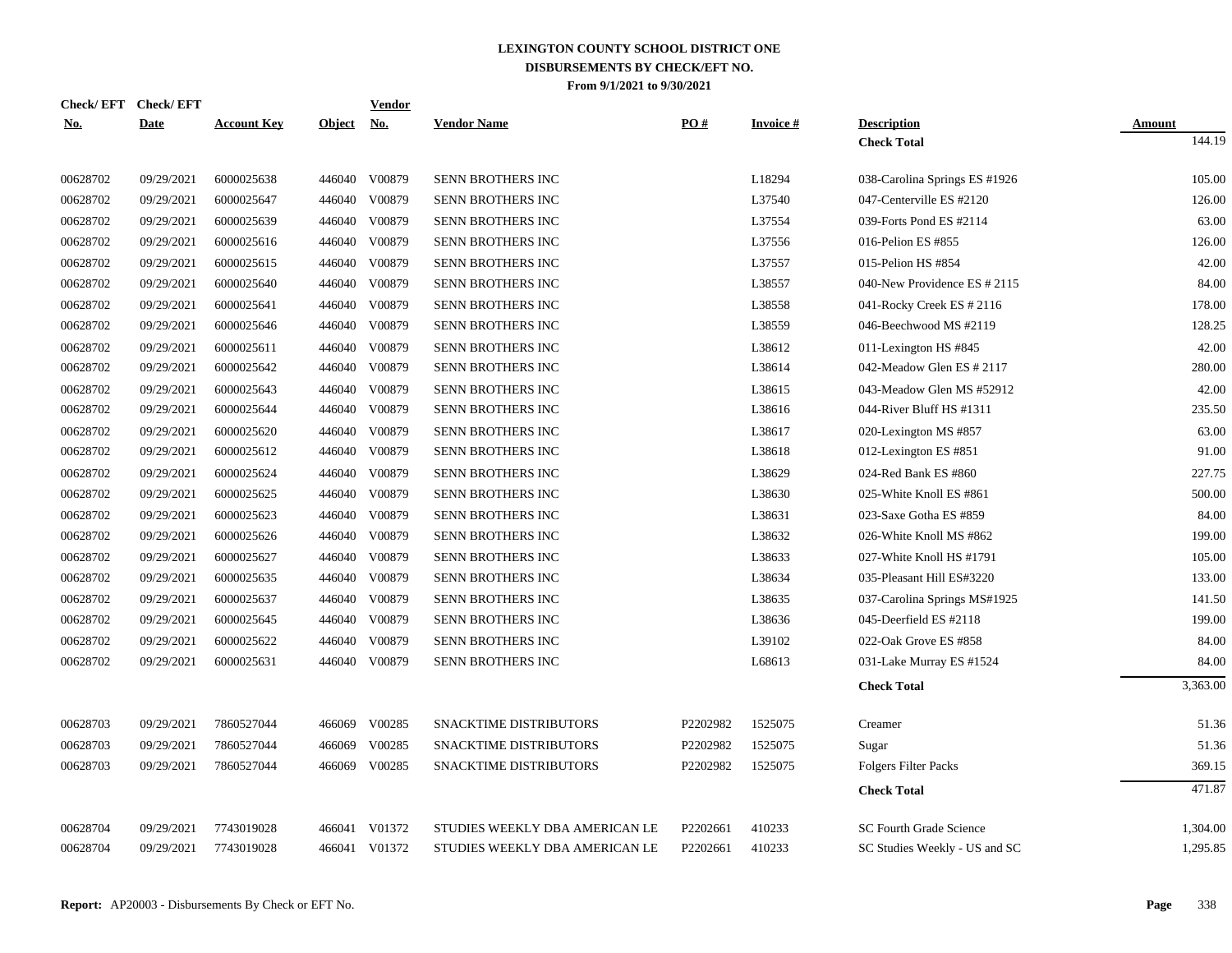| <u>No.</u> | Check/EFT Check/EFT<br><b>Date</b> | <b>Account Key</b> | Object No. | <b>Vendor</b> | <b>Vendor Name</b>           | PO#      | <b>Invoice#</b> | <b>Description</b>             | <b>Amount</b> |
|------------|------------------------------------|--------------------|------------|---------------|------------------------------|----------|-----------------|--------------------------------|---------------|
|            |                                    |                    |            |               |                              |          |                 | <b>Check Total</b>             | 2,599.85      |
| 00628705   | 09/29/2021                         | 1000026693         |            | 434510 V00694 | TELCOM OF SOUTH CAROLINA INC | P2203283 | 3422            | <b>TECHNICAN</b>               | 6,600.00      |
| 00628705   | 09/29/2021                         | 1000026693         |            | 434510 V00694 | TELCOM OF SOUTH CAROLINA INC | P2203181 | 3424            | <b>LABOR</b>                   | 330.00        |
| 00628705   | 09/29/2021                         | 1000026693         |            | 444510 V00694 | TELCOM OF SOUTH CAROLINA INC | P2203181 | 3424            | ANALOG STATION CARD            | 598.13        |
|            |                                    |                    |            |               |                              |          |                 | <b>Check Total</b>             | 7,528.13      |
| 00628706   | 09/29/2021                         | 1000011303         |            | 434500 V16363 | <b>TONE SAVY LLC</b>         | P2202925 | TS-262526-5001  | ToneSavvy.com subscription (up | 1,179.00      |
|            |                                    |                    |            |               |                              |          |                 | <b>Check Total</b>             | 1,179.00      |
| 00628708   | 09/29/2021                         | 6000025624         |            | 446010 V00079 | <b>US FOODS</b>              |          | 257034          | 024-Red Bank ES cust #2083831  | 3,500.19      |
| 00628708   | 09/29/2021                         | 6000025624         | 441000     | V00079        | US FOODS                     |          | 257035          | 024-Red Bank ES cust #2083831  | 214.96        |
| 00628708   | 09/29/2021                         | 6000025613         |            | 446010 V00079 | US FOODS                     |          | 257389          | 013-Gilbert HS cust #40837809  | 2,630.11      |
| 00628708   | 09/29/2021                         | 6000025613         | 441000     | V00079        | US FOODS                     |          | 257390          | 013-Gilbert HS cust #40837809  | 426.38        |
| 00628708   | 09/29/2021                         | 6000025612         |            | 446010 V00079 | US FOODS                     |          | 257408          | 012-Lexington EScust #40838088 | 1,752.73      |
| 00628708   | 09/29/2021                         | 6000025620         |            | 446010 V00079 | <b>US FOODS</b>              |          | 257409          | 020-Lexington MS cust #6083808 | 690.33        |
| 00628708   | 09/29/2021                         | 6000025620         | 441000     | V00079        | <b>US FOODS</b>              |          | 257410          | 020-Lexington MS cust #6083808 | 152.72        |
| 00628708   | 09/29/2021                         | 6000025623         |            | 446010 V00079 | <b>US FOODS</b>              |          | 257477          | 023-Saxe Gotha ES cust #308383 | 2,442.52      |
| 00628708   | 09/29/2021                         | 6000025623         |            | 446010 V00079 | <b>US FOODS</b>              |          | 257477          | 023-Saxe Gotha ES cust #308383 | $-69.60$      |
| 00628708   | 09/29/2021                         | 6000025625         |            | 446010 V00079 | <b>US FOODS</b>              |          | 257478          | 025-White Knoll ES cust #70839 | 2,172.78      |
| 00628708   | 09/29/2021                         | 6000025625         |            | 446010 V00079 | <b>US FOODS</b>              |          | 257478          | 025-White Knoll ES cust #70839 | $-60.30$      |
| 00628708   | 09/29/2021                         | 6000025626         |            | 446010 V00079 | <b>US FOODS</b>              |          | 257479          | 026-White Knoll MS cust #80839 | 2,151.77      |
| 00628708   | 09/29/2021                         | 6000025638         |            | 446010 V00079 | <b>US FOODS</b>              |          | 257480          | 038-Carolina Springs ES cust # | 1,350.67      |
| 00628708   | 09/29/2021                         | 6000025627         | 446010     | V00079        | US FOODS                     |          | 257481          | 027-White Knoll HS cust #90839 | 1,409.96      |
| 00628708   | 09/29/2021                         | 6000025625         |            | 441000 V00079 | <b>US FOODS</b>              |          | 257482          | 025-White Knoll ES cust #70839 | 421.05        |
| 00628708   | 09/29/2021                         | 6000025626         | 441000     | V00079        | US FOODS                     |          | 257483          | 026-White Knoll MS cust #80839 | 422.02        |
| 00628708   | 09/29/2021                         | 6000025627         |            | 441000 V00079 | US FOODS                     |          | 257484          | 027-White Knoll HS cust #90839 | 518.38        |
| 00628708   | 09/29/2021                         | 6000025640         | 446010     | V00079        | <b>US FOODS</b>              |          | 257876          | 040-New Providence ES cust #20 | 3,474.75      |
| 00628708   | 09/29/2021                         | 6000025642         |            | 446010 V00079 | US FOODS                     |          | 257877          | 042-Meadow Glen ES cust #20915 | 2,819.47      |
| 00628708   | 09/29/2021                         | 6000025643         | 446010     | V00079        | <b>US FOODS</b>              |          | 257878          | 043-Meadow Glen MS cust #30978 | 2,805.28      |
| 00628708   | 09/29/2021                         | 6000025644         |            | 446010 V00079 | <b>US FOODS</b>              |          | 257879          | 044-River Bluff HS Cust #7104  | 8,317.68      |
| 00628708   | 09/29/2021                         | 6000025628         | 446010     | V00079        | <b>US FOODS</b>              |          | 257880          | 028-Midway ES cust #80838089   | 3,179.19      |
| 00628708   | 09/29/2021                         | 6000025622         |            | 446010 V00079 | <b>US FOODS</b>              |          | 257881          | 022-Oak Grove ES cust #8083830 | 1,351.42      |
| 00628708   | 09/29/2021                         | 6000025622         | 446010     | V00079        | <b>US FOODS</b>              |          | 257881          | 022-Oak Grove ES cust #8083830 | $-55.07$      |
| 00628708   | 09/29/2021                         | 6000025640         | 441000     | V00079        | <b>US FOODS</b>              |          | 257882          | 040-New Providence ES cust #20 | 717.61        |
| 00628708   | 09/29/2021                         | 6000025642         |            | 441000 V00079 | <b>US FOODS</b>              |          | 257883          | 042-Meadow Glen ES cust #20915 | 425.43        |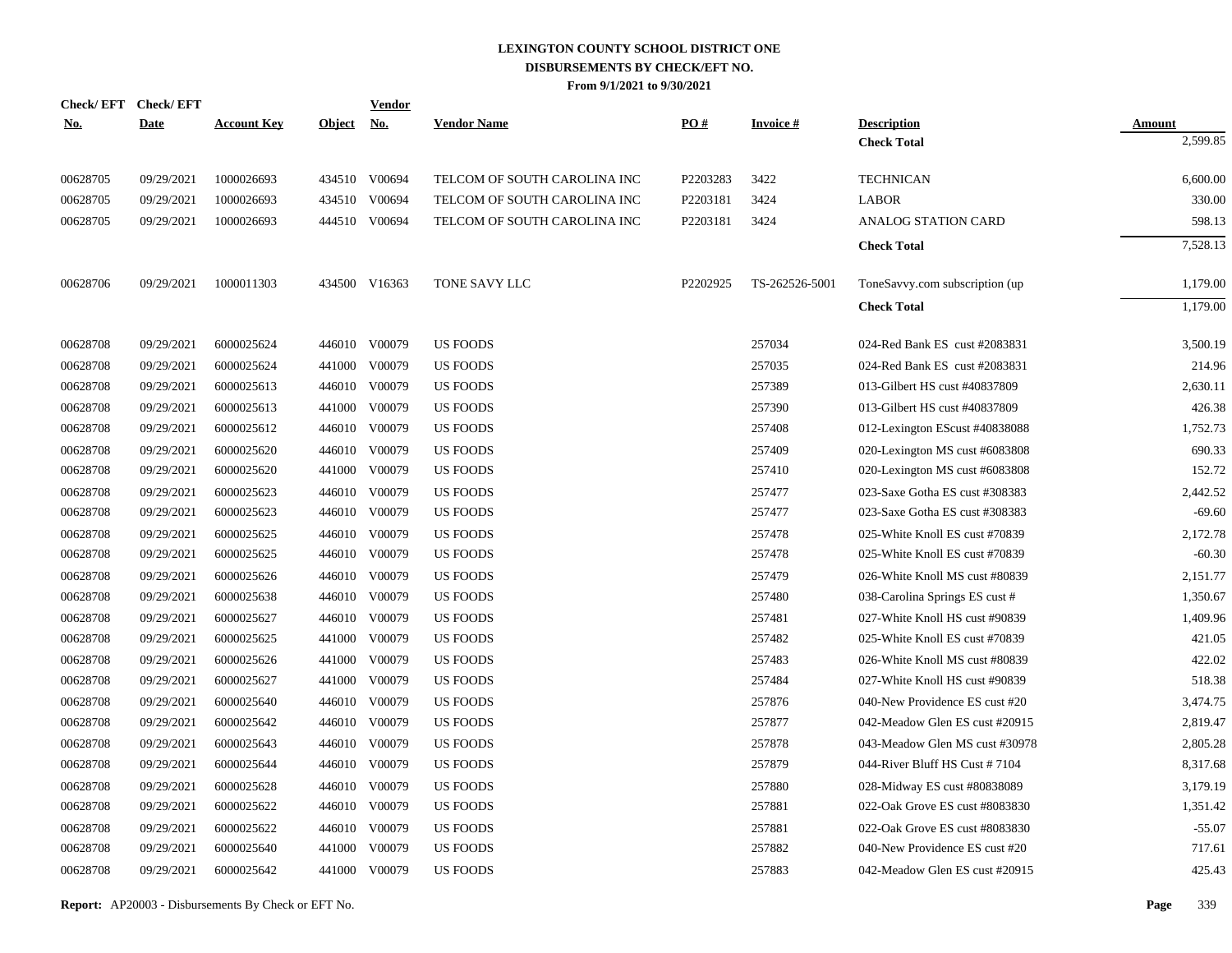| <b>Check/EFT</b>       | <b>Check/EFT</b>          |                                  |                         | <b>Vendor</b>        |                                       |     |                           |                                                     |                         |
|------------------------|---------------------------|----------------------------------|-------------------------|----------------------|---------------------------------------|-----|---------------------------|-----------------------------------------------------|-------------------------|
| <u>No.</u><br>00628708 | <b>Date</b><br>09/29/2021 | <b>Account Key</b><br>6000025644 | <b>Object</b><br>441000 | <u>No.</u><br>V00079 | <b>Vendor Name</b><br><b>US FOODS</b> | PO# | <b>Invoice#</b><br>257884 | <b>Description</b><br>044-River Bluff HS Cust #7104 | <b>Amount</b><br>815.44 |
| 00628708               | 09/29/2021                | 6000025628                       | 441000                  | V00079               | <b>US FOODS</b>                       |     | 257885                    | 028-Midway ES cust #80838089                        | 258.51                  |
| 00628708               | 09/29/2021                | 6000025628                       | 441000                  | V00079               | <b>US FOODS</b>                       |     | 257885                    | 028-Midway ES cust #80838089                        | $-63.18$                |
| 00628708               | 09/29/2021                | 6000025622                       | 441000                  | V00079               | <b>US FOODS</b>                       |     | 257886                    | 022-Oak Grove ES cust #8083830                      | 122.53                  |
| 00628708               | 09/29/2021                | 6000025635                       |                         | 446010 V00079        | <b>US FOODS</b>                       |     | 258881                    | 035-Pleasant Hill ES cust #108                      | 1,262.39                |
| 00628708               | 09/29/2021                | 6000025631                       |                         | 446010 V00079        | <b>US FOODS</b>                       |     | 258882                    | 031-Lake Murray ES cust #30838                      | 1,610.27                |
| 00628708               | 09/29/2021                | 6000025641                       |                         | 446010 V00079        | <b>US FOODS</b>                       |     | 258883                    | 041-Rocky Creek ES cust #30880                      | 917.86                  |
| 00628708               | 09/29/2021                | 6000025641                       |                         | 446010 V00079        | <b>US FOODS</b>                       |     | 258883                    | 041-Rocky Creek ES cust #30880                      | $-30.26$                |
| 00628708               | 09/29/2021                | 6000025611                       |                         | 446010 V00079        | <b>US FOODS</b>                       |     | 258884                    | 011-Lexington HS cust #7083808                      | 3,900.47                |
| 00628708               | 09/29/2021                | 6000025634                       |                         | 446010 V00079        | <b>US FOODS</b>                       |     | 258885                    | 034-Pleasant Hill MS cust #908                      | 2,631.99                |
| 00628708               | 09/29/2021                | 6000025646                       |                         | 446010 V00079        | <b>US FOODS</b>                       |     | 258886                    | 046-Beechwood MS cust #9134117                      | 3,358.73                |
| 00628708               | 09/29/2021                | 6000025646                       |                         | 446010 V00079        | <b>US FOODS</b>                       |     | 258886                    | 046-Beechwood MS cust #9134117                      | $-197.92$               |
| 00628708               | 09/29/2021                | 6000025635                       |                         | 441000 V00079        | <b>US FOODS</b>                       |     | 258887                    | 035-Pleasant Hill ES cust #108                      | 88.87                   |
| 00628708               | 09/29/2021                | 6000025631                       | 441000                  | V00079               | <b>US FOODS</b>                       |     | 258888                    | 031-Lake Murray ES cust #30838                      | 255.33                  |
| 00628708               | 09/29/2021                | 6000025641                       | 441000                  | V00079               | <b>US FOODS</b>                       |     | 258889                    | 041-Rocky Creek ES cust #30880                      | 135.28                  |
| 00628708               | 09/29/2021                | 6000025641                       | 441000                  | V00079               | <b>US FOODS</b>                       |     | 258889                    | 041-Rocky Creek ES cust #30880                      | $-66.40$                |
| 00628708               | 09/29/2021                | 6000025611                       | 441000                  | V00079               | <b>US FOODS</b>                       |     | 258890                    | 011-Lexington HS cust #7083808                      | 37.63                   |
| 00628708               | 09/29/2021                | 6000025634                       | 441000                  | V00079               | <b>US FOODS</b>                       |     | 258891                    | 034-Pleasant Hill MS cust #908                      | 279.71                  |
| 00628708               | 09/29/2021                | 6000025634                       |                         | 441000 V00079        | <b>US FOODS</b>                       |     | 258891                    | 034-Pleasant Hill MS cust #908                      | $-88.87$                |
| 00628708               | 09/29/2021                | 6000025646                       |                         | 441000 V00079        | <b>US FOODS</b>                       |     | 258892                    | 046-Beechwood MS #91341172                          | 523.45                  |
| 00628708               | 09/29/2021                | 6000025616                       |                         | 446010 V00079        | <b>US FOODS</b>                       |     | 258933                    | 016-Pelion ES cust #10838290                        | 3,324.85                |
| 00628708               | 09/29/2021                | 6000025645                       |                         | 446010 V00079        | <b>US FOODS</b>                       |     | 258935                    | 045-Deerfield ES cust #4083399                      | 3,176.18                |
| 00628708               | 09/29/2021                | 6000025645                       |                         | 446010 V00079        | <b>US FOODS</b>                       |     | 258935                    | 045-Deerfield ES cust #4083399                      | $-87.00$                |
| 00628708               | 09/29/2021                | 6000025639                       |                         | 446010 V00079        | <b>US FOODS</b>                       |     | 258936                    | 039-Forts Pond ES cust #208378                      | 1,547.05                |
| 00628708               | 09/29/2021                | 6000025639                       |                         | 446010 V00079        | <b>US FOODS</b>                       |     | 258936                    | 039-Forts Pond ES cust #208378                      | $-44.31$                |
| 00628708               | 09/29/2021                | 6000025615                       |                         | 446010 V00079        | <b>US FOODS</b>                       |     | 258937                    | 015-Pelion HS cust #60838307                        | 1,883.67                |
| 00628708               | 09/29/2021                | 6000025630                       |                         | 446010 V00079        | <b>US FOODS</b>                       |     | 258938                    | 030-Pelion MS cust #90838301                        | 672.22                  |
| 00628708               | 09/29/2021                | 6000025616                       |                         | 441000 V00079        | <b>US FOODS</b>                       |     | 258939                    | 016-Pelion ES cust #10838290                        | 59.48                   |
| 00628708               | 09/29/2021                | 6000025645                       | 441000                  | V00079               | <b>US FOODS</b>                       |     | 258940                    | 045-Deerfield ES #40833998                          | 410.10                  |
| 00628708               | 09/29/2021                | 6000025645                       | 441000                  | V00079               | <b>US FOODS</b>                       |     | 258940                    | 045-Deerfield ES #40833998                          | $-104.76$               |
| 00628708               | 09/29/2021                | 6000025639                       | 441000                  | V00079               | <b>US FOODS</b>                       |     | 258941                    | 039-Forts Pond ES cust #208378                      | 184.33                  |
| 00628708               | 09/29/2021                | 6000025615                       | 441000                  | V00079               | <b>US FOODS</b>                       |     | 258942                    | 015-Pelion HS cust #60838307                        | 22.40                   |
| 00628708               | 09/29/2021                | 6000025630                       | 441000                  | V00079               | <b>US FOODS</b>                       |     | 258943                    | 030-Pelion MS cust #90838301                        | 224.75                  |
| 00628708               | 09/29/2021                | 6000025620                       |                         | 446010 V00079        | <b>US FOODS</b>                       |     | 2771794                   | 020-Lexington MS cust #6083808                      | $-82.67$                |
|                        |                           |                                  |                         |                      |                                       |     |                           | <b>Check Total</b>                                  | 70,100.55               |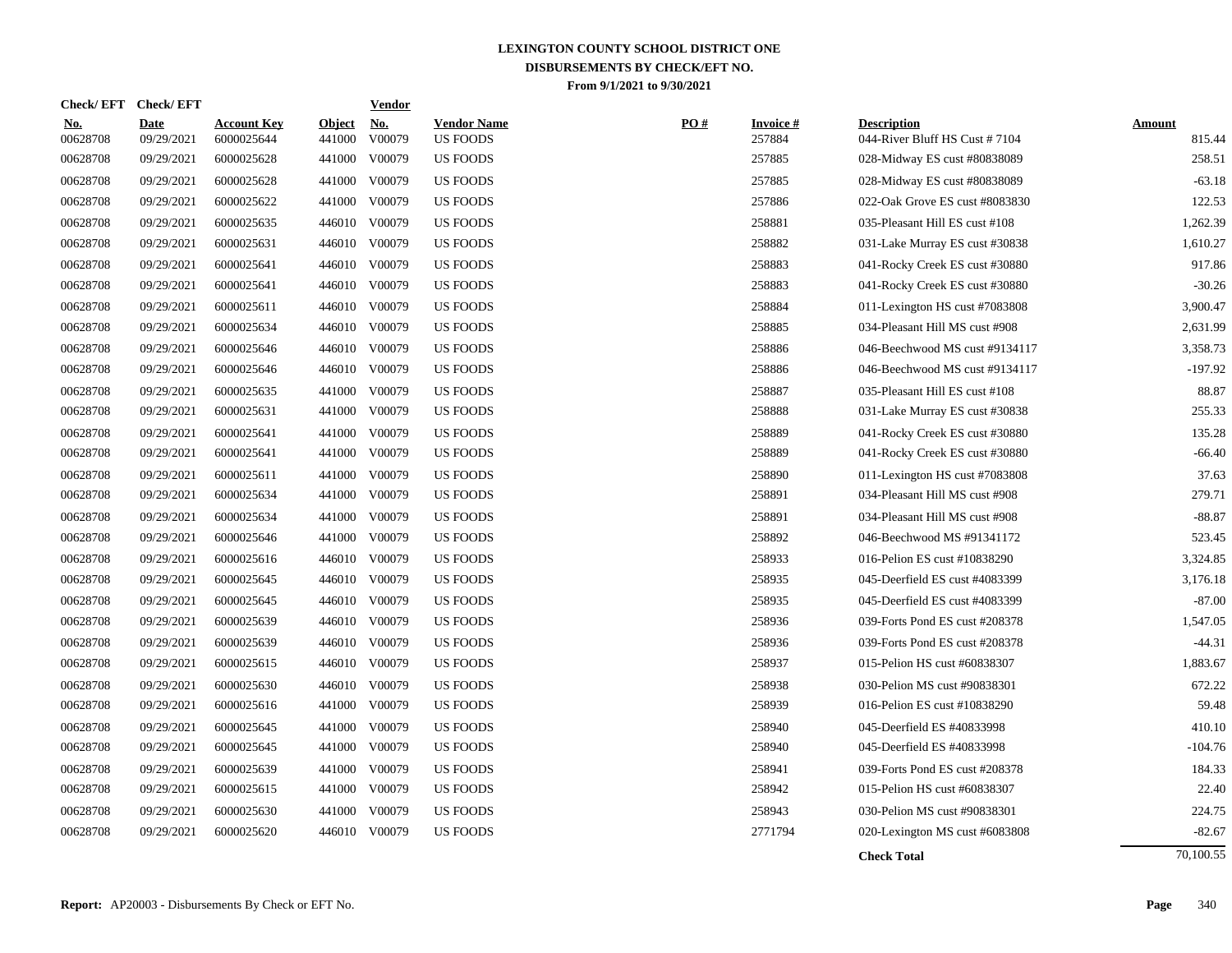| Check/EFT Check/EFT    |                           |                                  |                         | <b>Vendor</b> |                                         |                 |                            |                                                   |                         |
|------------------------|---------------------------|----------------------------------|-------------------------|---------------|-----------------------------------------|-----------------|----------------------------|---------------------------------------------------|-------------------------|
| <u>No.</u><br>00628709 | <b>Date</b><br>09/29/2021 | <b>Account Key</b><br>6000025635 | <b>Object</b><br>441000 | No.<br>V02364 | <b>Vendor Name</b><br><b>USA SUPPLY</b> | PO#<br>P2202740 | <b>Invoice#</b><br>2096515 | <b>Description</b><br>Solid Dishmachine Detergent | <b>Amount</b><br>155.15 |
| 00628709               | 09/29/2021                | 6000025635                       |                         | 441000 V02364 | <b>USA SUPPLY</b>                       | P2202740        | 2096515                    | Liquid Dishmachine Rinse Addit                    | 179.76                  |
|                        |                           |                                  |                         |               |                                         |                 |                            | <b>Check Total</b>                                | 334.91                  |
| 00628710               | 09/29/2021                | 7887084027                       |                         | 466041 V12911 | VARSITY SPIRIT FASHIONS AND SU          | P2200656        | 12888642                   | VASF TANK TOP                                     | 715.19                  |
| 00628710               | 09/29/2021                | 7887084027                       |                         | 466041 V12911 | VARSITY SPIRIT FASHIONS AND SU          | P2200656        | 12888642                   | VASF THREADLESS SEQUINS                           | 237.54                  |
| 00628710               | 09/29/2021                | 7887084027                       |                         | 466041 V12911 | VARSITY SPIRIT FASHIONS AND SU          | P2200656        | 12888642                   | <b>MOTION fLEX SHORT - STOCK</b>                  | 619.66                  |
| 00628710               | 09/29/2021                | 7887084027                       |                         | 466041 V12911 | VARSITY SPIRIT FASHIONS AND SU          | P2200656        | 12888642                   | <b>VASF SKIRT</b>                                 | 739.07                  |
| 00628710               | 09/29/2021                | 7887084027                       |                         | 466041 V12911 | VARSITY SPIRIT FASHIONS AND SU          | P2200656        | 12888642                   | 4 IN VINYL/MET.MIX POM                            | 411.95                  |
| 00628710               | 09/29/2021                | 7887084027                       |                         | 466041 V12911 | VARSITY SPIRIT FASHIONS AND SU          | P2200656        | 12888642                   | 4 IN VINYL/MET.MIX POM                            | 411.95                  |
| 00628710               | 09/29/2021                | 7887084027                       |                         | 466041 V12911 | VARSITY SPIRIT FASHIONS AND SU          | P2200656        | 12888642                   | <b>VARSITY ASCEND</b>                             | 3,081.60                |
| 00628710               | 09/29/2021                | 7887084027                       |                         | 466041 V12911 | VARSITY SPIRIT FASHIONS AND SU          | P2200656        | 12888642                   | <b>VARSITY RISE</b>                               | 1,483.02                |
| 00628710               | 09/29/2021                | 7887084027                       |                         | 466041 V12911 | VARSITY SPIRIT FASHIONS AND SU          | P2200656        | 12888642                   | <b>TRACK SHORT</b>                                | 643.54                  |
| 00628710               | 09/29/2021                | 7887084027                       |                         | 466041 V12911 | VARSITY SPIRIT FASHIONS AND SU          | P2200656        | 12888642                   | BOW W/STONES/QTY PR.                              | 639.35                  |
| 00628710               | 09/29/2021                | 7887084027                       |                         | 466041 V12911 | VARSITY SPIRIT FASHIONS AND SU          | P2200656        | 12888642                   | BOW W/STONES/QTY/PR.                              | 639.35                  |
| 00628710               | 09/29/2021                | 7887084027                       |                         | 466041 V12911 | VARSITY SPIRIT FASHIONS AND SU          | P2200656        | 12888642                   | <b>BOW W/STONES/QTY/PR</b>                        | 639.35                  |
| 00628710               | 09/29/2021                | 7887084027                       |                         | 466041 V12911 | VARSITY SPIRIT FASHIONS AND SU          | P2200656        | 12888642                   | BOW W/STONES/QTY/PR.                              | 639.35                  |
| 00628710               | 09/29/2021                | 7887084027                       |                         | 466041 V12911 | VARSITY SPIRIT FASHIONS AND SU          | P2200656        | 12888642                   | <b>FREIGHT</b>                                    | 789.66                  |
|                        |                           |                                  |                         |               |                                         |                 |                            | <b>Check Total</b>                                | 11,690.58               |
| 00628711               | 09/29/2021                | 7811027021                       |                         | 466041 V15958 | VISTA SPECIALTIES INC                   | P2203054        | 8646                       | <b>2 LAYER FACE MASKS-DECA</b>                    | 454.75                  |
| 00628711               | 09/29/2021                | 7811027021                       |                         | 466041 V15958 | VISTA SPECIALTIES INC                   | P2203054        | 8646                       | REPEAT SCREEN CHARGE                              | 21.40                   |
| 00628711               | 09/29/2021                | 7811027021                       |                         | 466041 V15958 | VISTA SPECIALTIES INC                   | P2203054        | 8646                       | <b>SHIPPING CHARGE</b>                            | 45.00                   |
|                        |                           |                                  |                         |               |                                         |                 |                            | <b>Check Total</b>                                | 521.15                  |
| 00628712               | 09/29/2021                | 6000025614                       |                         | 441000 V00189 | <b>WW GRAINGER</b>                      | P2202583        | 9044353317                 | Degreaser                                         | 224.93                  |
| 00628712               | 09/29/2021                | 6000025614                       |                         | 441000 V00189 | <b>WW GRAINGER</b>                      | P2202583        | 9044353317                 | <b>Floor Cleaner</b>                              | 266.24                  |
| 00628712               | 09/29/2021                | 6000025614                       | 441000                  | V00189        | <b>WW GRAINGER</b>                      | P2202583        | 9044353317                 | Kitchen Sink/Hard Surface Sani                    | 231.25                  |
| 00628712               | 09/29/2021                | 2042221303                       |                         | 441000 V00189 | <b>WW GRAINGER</b>                      | P2203077        | 9056668198                 | CUT-RESISTANT SLEEVE, ANSI/SIE                    | 755.42                  |
|                        |                           |                                  |                         |               |                                         |                 |                            | <b>Check Total</b>                                | 1,477.84                |
| 00628713               | 09/29/2021                | 1000025408                       |                         | 441020 V14104 | WINSUPPLY OF LEXINGTON INC              | P2202724        | 432145 01                  | DOC - Water Heater 4.5K 204V 1                    | 617.96                  |
| 00628713               | 09/29/2021                | 1000025408                       |                         | 441020 V14104 | WINSUPPLY OF LEXINGTON INC              | P2202724        | 432145 01                  | <b>SC Waste Tax</b>                               | 2.14                    |
|                        |                           |                                  |                         |               |                                         |                 |                            | <b>Check Total</b>                                | 620.10                  |
| 00628714               | 09/29/2021                | 2671022403                       |                         | 441000 V12479 | ZANER BLOSER INC                        | P2203245        | 10320315                   | <b>Building Fact Fluency: Multipl</b>             | 9,418.14                |
|                        |                           |                                  |                         |               |                                         |                 |                            |                                                   |                         |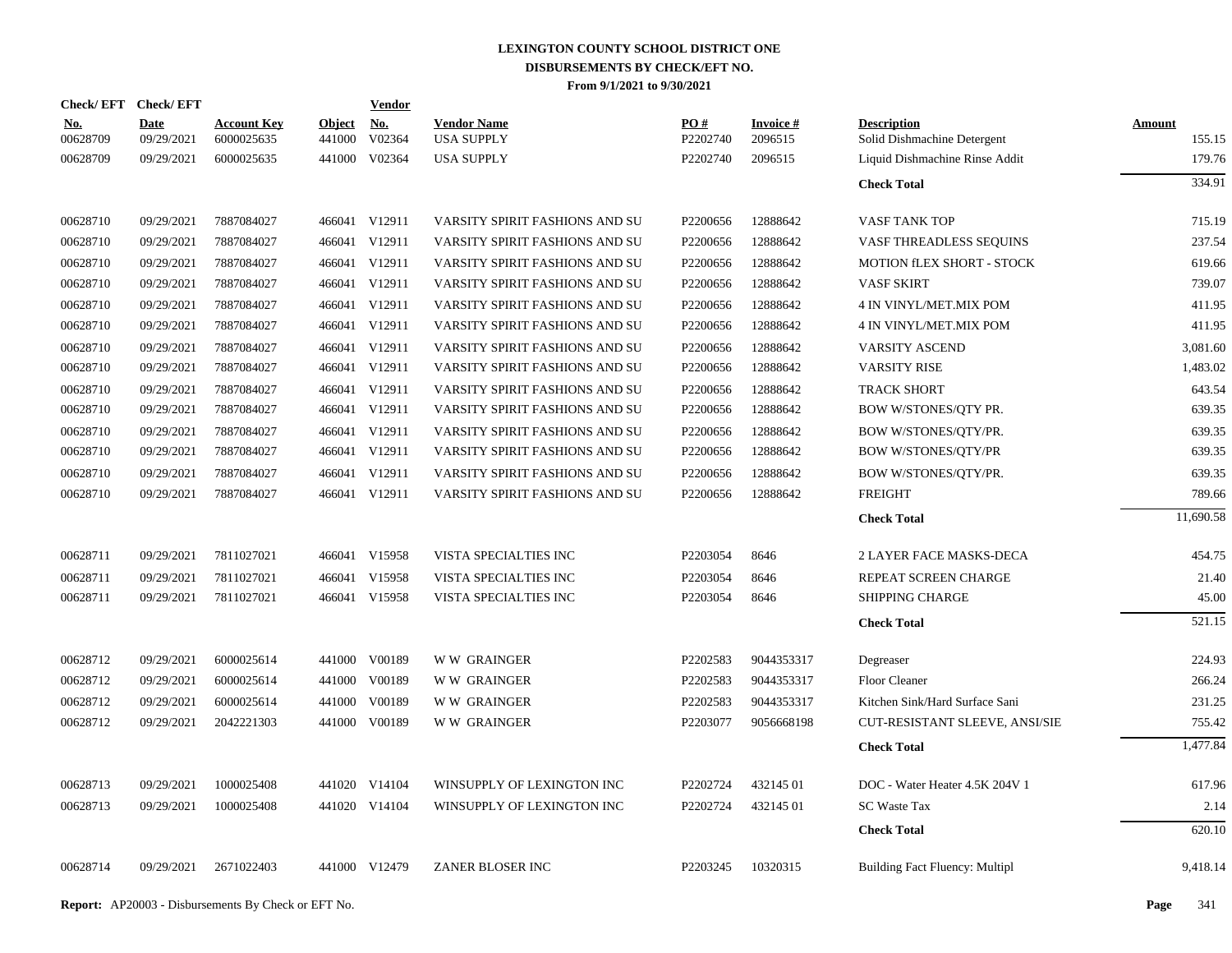| <b>Check/EFT</b>       | <b>Check/EFT</b>          |                                  |                         | <u>Vendor</u>        |                                        |                 |                             |                                |                         |
|------------------------|---------------------------|----------------------------------|-------------------------|----------------------|----------------------------------------|-----------------|-----------------------------|--------------------------------|-------------------------|
| <u>No.</u><br>00628714 | <b>Date</b><br>09/29/2021 | <b>Account Key</b><br>2671022403 | <b>Object</b><br>441000 | <u>No.</u><br>V12479 | <b>Vendor Name</b><br>ZANER BLOSER INC | PQ#<br>P2203245 | <b>Invoice#</b><br>10320315 | <b>Description</b><br>Shipping | <b>Amount</b><br>847.63 |
| 00628714               | 09/29/2021                | 2170311203                       |                         | 441000 V12479        | ZANER BLOSER INC                       | P2203108        | 10320811                    | Building Fact Fluency-Mulitgra | 44,474.55               |
| 00628714               | 09/29/2021                | 2170311203                       |                         | 441000 V12479        | ZANER BLOSER INC                       | P2203108        | 10320811                    | Shipping                       | 4,002.71                |
|                        |                           |                                  |                         |                      |                                        |                 |                             | <b>Check Total</b>             | 58,743.03               |
| 00628715               | 09/29/2021                | 7993027028                       |                         | 466035 V00199        | <b>ADAIR PIANO LLC</b>                 | P2202711        | P2202711.MES                | Tuning two school pianos       | 250.00                  |
|                        |                           |                                  |                         |                      |                                        |                 |                             | <b>Check Total</b>             | 250.00                  |
| 00628716               | 09/29/2021                | 1000025408                       |                         | 432100 V00129        | <b>DOMINION ENERGY</b>                 |                 | 2334.09.21                  | 0-1800-0003-5858 MAINT         | 957.41                  |
| 00628716               | 09/29/2021                | 1000025408                       |                         | 432100 V00129        | <b>DOMINION ENERGY</b>                 |                 | 2334.09.21                  | 0-1800-0003-5862 MAINT         | 9.50                    |
| 00628716               | 09/29/2021                | 1000025408                       |                         | 432100 V00129        | <b>DOMINION ENERGY</b>                 |                 | 2334.09.21                  | 0-1800-0003-5877 MAINT         | 182.63                  |
| 00628716               | 09/29/2021                | 1000025408                       |                         | 432100 V00129        | <b>DOMINION ENERGY</b>                 |                 | 2334.09.21                  | 0-1800-0011-3242 DO            | 4,590.87                |
| 00628716               | 09/29/2021                | 1000025408                       |                         | 432100 V00129        | <b>DOMINION ENERGY</b>                 |                 | 2334.09.21                  | 0-2100-4643-6099 DO            | 113.39                  |
| 00628716               | 09/29/2021                | 1000025408                       |                         | 432100 V00129        | <b>DOMINION ENERGY</b>                 |                 | 2334.09.21                  | 0-2100-6271-8510 MAINT         | 29.62                   |
| 00628716               | 09/29/2021                | 1000025408                       |                         | 432100 V00129        | <b>DOMINION ENERGY</b>                 |                 | 2334.09.21                  | 0-2100-6979-3206 DO            | 211.38                  |
| 00628716               | 09/29/2021                | 1000025408                       |                         | 432100 V00129        | DOMINION ENERGY                        |                 | 2334.09.21                  | 0-2100-6979-3333 DO            | 194.08                  |
| 00628716               | 09/29/2021                | 1000025408                       |                         | 432100 V00129        | <b>DOMINION ENERGY</b>                 |                 | 2334.09.21                  | 0-2100-6979-3460 DO            | 264.02                  |
| 00628716               | 09/29/2021                | 1000025408                       |                         | 432100 V00129        | <b>DOMINION ENERGY</b>                 |                 | 2334.09.21                  | 0-2100-6979-3559 DO            | 496.97                  |
| 00628716               | 09/29/2021                | 1000025408                       |                         | 432100 V00129        | <b>DOMINION ENERGY</b>                 |                 | 2334.09.21                  | 0-2100-7907-3788 DO            | 281.31                  |
| 00628716               | 09/29/2021                | 1000025408                       |                         | 432100 V00129        | <b>DOMINION ENERGY</b>                 |                 | 2334.09.21                  | 0-2100-7978-4811 DO            | 42.25                   |
| 00628716               | 09/29/2021                | 1000025408                       |                         | 432100 V00129        | <b>DOMINION ENERGY</b>                 |                 | 2334.09.21                  | 0-2101-0423-5233DataCtr        | 5,347.56                |
| 00628716               | 09/29/2021                | 1000025408                       |                         | 432100 V00129        | <b>DOMINION ENERGY</b>                 |                 | 2334.09.21                  | 3/2100-8401-5109 DO            | 499.27                  |
| 00628716               | 09/29/2021                | 1000025408                       |                         | 432100 V00129        | <b>DOMINION ENERGY</b>                 |                 | 2334.09.21                  | 3-2100-8402-7113 DO            | 356.95                  |
| 00628716               | 09/29/2021                | 1000025411                       |                         | 432100 V00129        | <b>DOMINION ENERGY</b>                 |                 | 2334.09.21                  | 0-1800-0003-5276 LHS           | 7,318.43                |
| 00628716               | 09/29/2021                | 1000025411                       |                         | 432100 V00129        | <b>DOMINION ENERGY</b>                 |                 | 2334.09.21                  | 0-1800-0003-5295 LHS           | 47.33                   |
| 00628716               | 09/29/2021                | 1000025411                       |                         | 432100 V00129        | <b>DOMINION ENERGY</b>                 |                 | 2334.09.21                  | 0-1800-0003-5312 LHS           | 299.23                  |
| 00628716               | 09/29/2021                | 1000025411                       |                         | 432100 V00129        | <b>DOMINION ENERGY</b>                 |                 | 2334.09.21                  | 0-1800-0003-5416 LHS           | 117.54                  |
| 00628716               | 09/29/2021                | 1000025411                       |                         | 432100 V00129        | <b>DOMINION ENERGY</b>                 |                 | 2334.09.21                  | 0-1800-0003-5843 LHS           | 330.51                  |
| 00628716               | 09/29/2021                | 1000025411                       |                         | 432100 V00129        | <b>DOMINION ENERGY</b>                 |                 | 2334.09.21                  | 0-1898-0000-7876 LHS           | 43,862.12               |
| 00628716               | 09/29/2021                | 1000025411                       |                         | 432100 V00129        | <b>DOMINION ENERGY</b>                 |                 | 2334.09.21                  | 0-2100-5802-1470 LHS           | 74.09                   |
| 00628716               | 09/29/2021                | 1000025411                       |                         | 432100 V00129        | <b>DOMINION ENERGY</b>                 |                 | 2334.09.21                  | 0-2100-5988-5040 LHS           | 64.77                   |
| 00628716               | 09/29/2021                | 1000025411                       |                         | 432100 V00129        | <b>DOMINION ENERGY</b>                 |                 | 2334.09.21                  | 0-2100-7414-5029 LHS           | 235.20                  |
| 00628716               | 09/29/2021                | 1000025411                       |                         | 432100 V00129        | <b>DOMINION ENERGY</b>                 |                 | 2334.09.21                  | 0-2100-7658-0540 LHS           | 9,661.64                |
| 00628716               | 09/29/2021                | 1000025411                       |                         | 432100 V00129        | <b>DOMINION ENERGY</b>                 |                 | 2334.09.21                  | 0-2100-7796-8711 LHS           | 2,386.81                |
| 00628716               | 09/29/2021                | 1000025412                       |                         | 432100 V00129        | <b>DOMINION ENERGY</b>                 |                 | 2334.09.21                  | 0-1800-0012-0479 LES           | 8.24                    |
| 00628716               | 09/29/2021                | 1000025412                       |                         | 432100 V00129        | <b>DOMINION ENERGY</b>                 |                 | 2334.09.21                  | 0-1898-0000-3683 LES           | 12,073.49               |
|                        |                           |                                  |                         |                      |                                        |                 |                             |                                |                         |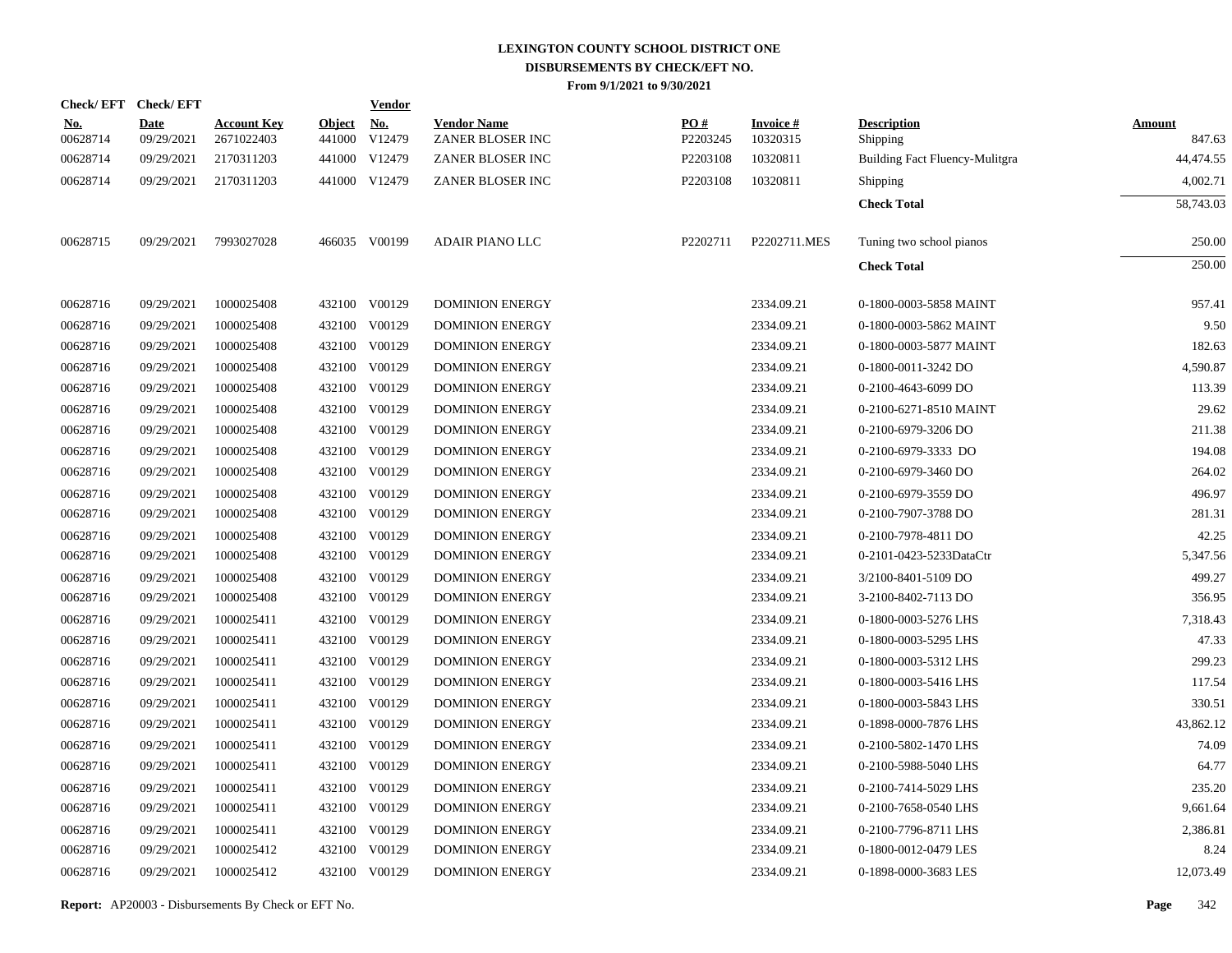| Check/EFT Check/EFT    |                           |                                  |                         | <b>Vendor</b>        |                                              |                   |                               |                                                      |                        |
|------------------------|---------------------------|----------------------------------|-------------------------|----------------------|----------------------------------------------|-------------------|-------------------------------|------------------------------------------------------|------------------------|
| <u>No.</u><br>00628716 | <b>Date</b><br>09/29/2021 | <b>Account Key</b><br>1000025412 | <u>Object</u><br>432100 | <u>No.</u><br>V00129 | <b>Vendor Name</b><br><b>DOMINION ENERGY</b> | $\underline{PO#}$ | <b>Invoice#</b><br>2334.09.21 | <b>Description</b><br>0-2101-2551-8896 116 Azalea Dr | <b>Amount</b><br>35.09 |
| 00628716               | 09/29/2021                | 1000025412                       | 432100                  | V00129               | <b>DOMINION ENERGY</b>                       |                   | 2334.09.21                    | 0-2101-2706-5014 116 Azalea Dr                       | 25.57                  |
| 00628716               | 09/29/2021                | 1000025419                       |                         | 432100 V00129        | <b>DOMINION ENERGY</b>                       |                   | 2334.09.21                    | 0-1800-0012-0431 RCLC                                | 4,301.59               |
| 00628716               | 09/29/2021                | 1000025419                       |                         | 432100 V00129        | <b>DOMINION ENERGY</b>                       |                   | 2334.09.21                    | 0-1800-0012-0450 RCLC                                | 1,654.59               |
| 00628716               | 09/29/2021                | 1000025419                       | 432100                  | V00129               | <b>DOMINION ENERGY</b>                       |                   | 2334.09.21                    | 0-1800-0012-0465 RCLC                                | 364.65                 |
| 00628716               | 09/29/2021                | 1000025419                       | 432100                  | V00129               | <b>DOMINION ENERGY</b>                       |                   | 2334.09.21                    | 0-1800-0012-3092 RCLC                                | 69.73                  |
| 00628716               | 09/29/2021                | 1000025419                       |                         | 432100 V00129        | <b>DOMINION ENERGY</b>                       |                   | 2334.09.21                    | 0-2100-9077-5331 RCLC                                | 923.73                 |
| 00628716               | 09/29/2021                | 1000025420                       |                         | 432100 V00129        | <b>DOMINION ENERGY</b>                       |                   | 2334.09.21                    | 0-1800-0012-0484 LMS                                 | 3,014.61               |
| 00628716               | 09/29/2021                | 1000025420                       |                         | 432100 V00129        | <b>DOMINION ENERGY</b>                       |                   | 2334.09.21                    | 0-1800-0012-0498 LMS                                 | 13,081.33              |
| 00628716               | 09/29/2021                | 1000025420                       |                         | 432100 V00129        | <b>DOMINION ENERGY</b>                       |                   | 2334.09.21                    | 0-1898-0000-3768 LMS                                 | 5.749.05               |
| 00628716               | 09/29/2021                | 1000025420                       |                         | 432100 V00129        | <b>DOMINION ENERGY</b>                       |                   | 2334.09.21                    | 0-2100-6191-7212 LMS                                 | 154.45                 |
| 00628716               | 09/29/2021                | 1000025421                       |                         | 432100 V00129        | <b>DOMINION ENERGY</b>                       |                   | 2334.09.21                    | 0-1898-0000-7880 LTC                                 | 20.93                  |
| 00628716               | 09/29/2021                | 1000025421                       |                         | 432100 V00129        | <b>DOMINION ENERGY</b>                       |                   | 2334.09.21                    | 0-2100-6677-0593 LTC                                 | 53.43                  |
| 00628716               | 09/29/2021                | 1000025421                       |                         | 432100 V00129        | <b>DOMINION ENERGY</b>                       |                   | 2334.09.21                    | 0-2100-6785-6769 LTC                                 | 19,226.82              |
| 00628716               | 09/29/2021                | 1000025421                       |                         | 432100 V00129        | <b>DOMINION ENERGY</b>                       |                   | 2334.09.21                    | 0-2100-6821-6762 LTC                                 | 92.43                  |
| 00628716               | 09/29/2021                | 1000025421                       |                         | 432100 V00129        | <b>DOMINION ENERGY</b>                       |                   | 2334.09.21                    | 0-2100-7219-2353 LTC                                 | 20.93                  |
| 00628716               | 09/29/2021                | 1000025423                       |                         | 432100 V00129        | <b>DOMINION ENERGY</b>                       |                   | 2334.09.21                    | 0-1800-0005-8272 SGE                                 | 11,137.21              |
| 00628716               | 09/29/2021                | 1000025424                       |                         | 432100 V00129        | <b>DOMINION ENERGY</b>                       |                   | 2334.09.21                    | 0-1800-0012-0549 RBE                                 | 19.00                  |
| 00628716               | 09/29/2021                | 1000025424                       |                         | 432100 V00129        | <b>DOMINION ENERGY</b>                       |                   | 2334.09.21                    | 0-1800-0012-0605 RBE                                 | 380.93                 |
| 00628716               | 09/29/2021                | 1000025424                       |                         | 432100 V00129        | <b>DOMINION ENERGY</b>                       |                   | 2334.09.21                    | 0-1898-0000-3679 RBE                                 | 9.407.92               |
| 00628716               | 09/29/2021                | 1000025424                       |                         | 432100 V00129        | <b>DOMINION ENERGY</b>                       |                   | 2334.09.21                    | 0-2100-4500-9152 RBE                                 | 200.33                 |
| 00628716               | 09/29/2021                | 1000025424                       |                         | 432100 V00129        | <b>DOMINION ENERGY</b>                       |                   | 2334.09.21                    | 0-2101-2306-7005 SIGN RBE                            | 87.24                  |
| 00628716               | 09/29/2021                | 1000025425                       |                         | 432100 V00129        | <b>DOMINION ENERGY</b>                       |                   | 2334.09.21                    | 0-1800-0000-0087 WKE                                 | 243.33                 |
| 00628716               | 09/29/2021                | 1000025425                       |                         | 432100 V00129        | <b>DOMINION ENERGY</b>                       |                   | 2334.09.21                    | 0-1898-0001-6173 WKE                                 | 11,084.27              |
| 00628716               | 09/29/2021                | 1000025426                       |                         | 432100 V00129        | <b>DOMINION ENERGY</b>                       |                   | 2334.09.21                    | 0-1800-0000-0054 WKM                                 | 13,834.41              |
| 00628716               | 09/29/2021                | 1000025426                       | 432100                  | V00129               | <b>DOMINION ENERGY</b>                       |                   | 2334.09.21                    | 0-2100-9623-2206WKM                                  | 135.83                 |
| 00628716               | 09/29/2021                | 1000025434                       |                         | 432100 V00129        | <b>DOMINION ENERGY</b>                       |                   | 2334.09.21                    | 0-2100-7025-4132 PHM                                 | 329.13                 |
| 00628716               | 09/29/2021                | 1000025435                       | 432100                  | V00129               | DOMINION ENERGY                              |                   | 2334.09.21                    | 0-2100-7025-3961 PHE                                 | 100.52                 |
| 00628716               | 09/29/2021                | 1000025440                       | 432100                  | V00129               | <b>DOMINION ENERGY</b>                       |                   | 2334.09.21                    | 0-2100-7923-4028 NPE                                 | 11,587.51              |
| 00628716               | 09/29/2021                | 1000025440                       | 432100                  | V00129               | DOMINION ENERGY                              |                   | 2334.09.21                    | 0-2101-2414-7636 NPE Portable                        | 202.78                 |
| 00628716               | 09/29/2021                | 1000025440                       | 432100                  | V00129               | <b>DOMINION ENERGY</b>                       |                   | 2334.09.21                    | 0-2101-2514-4487 NPE Portable                        | 114.51                 |
| 00628716               | 09/29/2021                | 1000025441                       |                         | 432100 V00129        | <b>DOMINION ENERGY</b>                       |                   | 2334.09.21                    | 0-2100-8580-0098 RCE                                 | 130.53                 |
|                        |                           |                                  |                         |                      |                                              |                   |                               | <b>Check Total</b>                                   | 197,840.99             |
| 00628717               | 09/29/2021                | 7802075013                       |                         | 466099 V11923        | <b>SOUTH FLORENCE HIGH SCHOOL</b>            | P2203676          | P2203676.GHS                  | 2022 Pee Dee Pitch Off Varsity                       | 275.00                 |
| 00628717               | 09/29/2021                | 7802075013                       |                         | 466099 V11923        | SOUTH FLORENCE HIGH SCHOOL                   | P2203676          | P2203676.GHS                  | 2022 Pee Dee Pitch Off JV Gilb                       | 225.00                 |
|                        |                           |                                  |                         |                      |                                              |                   |                               |                                                      |                        |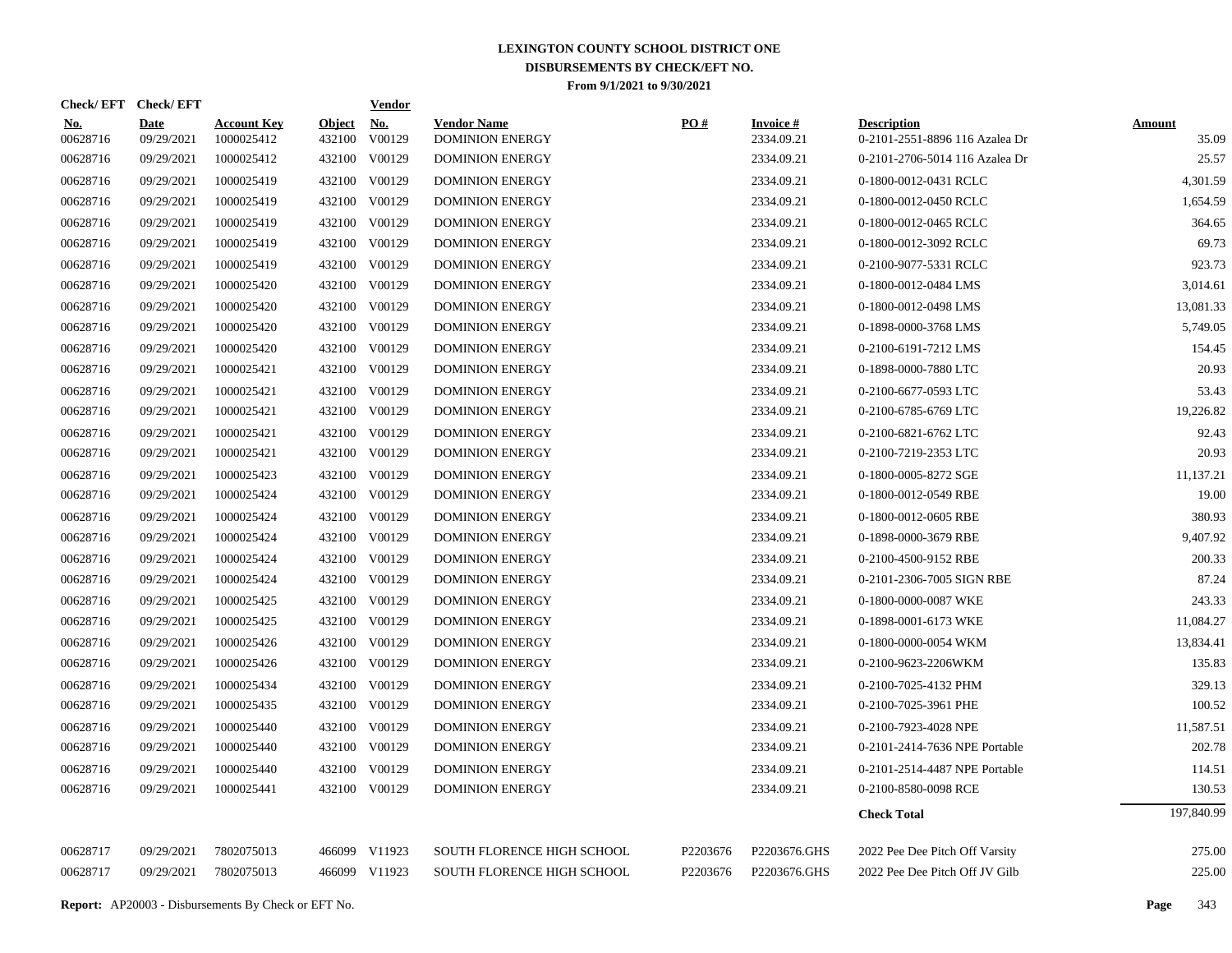| Check/EFT Check/EFT |             |                    |            | <b>Vendor</b> |                          |          |                 |                                |               |
|---------------------|-------------|--------------------|------------|---------------|--------------------------|----------|-----------------|--------------------------------|---------------|
| <u>No.</u>          | <b>Date</b> | <b>Account Key</b> | Object No. |               | <b>Vendor Name</b>       | PO#      | <b>Invoice#</b> | <b>Description</b>             | <b>Amount</b> |
|                     |             |                    |            |               |                          |          |                 | <b>Check Total</b>             | 500.00        |
| 00628718            | 09/29/2021  | 3972022403         |            | 431200 V16918 | VAN ALLAN COMMUNICATIONS | P2201892 | P2201892.RCE    | Half-Day Energy Bus - appearan | 4,000.00      |
| 00628718            | 09/29/2021  | 3972022403         |            | 431200 V16918 | VAN ALLAN COMMUNICATIONS | P2201892 | P2201892.RCE    | <b>Incidental Expenses</b>     | 649.61        |
|                     |             |                    |            |               |                          |          |                 | <b>Check Total</b>             | 4,649.61      |
| 00628719            | 09/29/2021  | 1000022403         |            | 433200 Exxxxx | Employee                 |          | 08.02.08.31.21  | <b>Local Travel</b>            | 102.76        |
| 00628719            | 09/29/2021  | 1000022403         |            | 433200 Exxxxx | Employee                 |          | 09.22.09.24.21  | Professional Conference        | 249.84        |
|                     |             |                    |            |               |                          |          |                 | <b>Check Total</b>             | 352.60        |
| 00628720            | 09/29/2021  | 1000022403         |            | 433200 Exxxxx | Employee                 |          | 08.04.08.24.21  | Special Services Mtngs.        | 61.04         |
|                     |             |                    |            |               |                          |          |                 | <b>Check Total</b>             | 61.04         |
| 00628721            | 09/29/2021  | 2020022403         |            | 441000 Exxxxx | Employee                 |          | 09.28.2021      | PD Supplies                    | 12.45         |
|                     |             |                    |            |               |                          |          |                 | <b>Check Total</b>             | 12.45         |
| 00628722            | 09/29/2021  | 1000022403         |            | 433200 Exxxxx | Employee                 |          | 08.13.09.09.21  | Meetings & subbing             | 74.18         |
|                     |             |                    |            |               |                          |          |                 | <b>Check Total</b>             | 74.18         |
| 00628723            | 09/29/2021  | 2170311203         | 441000     | V01844        | <b>SCHOLASTIC INC</b>    | P2201360 | 32018257        | The Next Step forward in Word  | 750.96        |
| 00628723            | 09/29/2021  | 2170311203         |            | 441000 V01844 | <b>SCHOLASTIC INC</b>    | P2201360 | 32018257        | Shipping                       | 67.57         |
|                     |             |                    |            |               |                          |          |                 | <b>Check Total</b>             | 818.53        |
| 00628724            | 09/30/2021  | 1000011328         | 443000     | V00884        | <b>BOOKSOURCE</b>        | P2202554 | 947588          | Books needed for Kindergarten  | 1,962.86      |
| 00628724            | 09/30/2021  | 7866027028         | 466041     | V00884        | <b>BOOKSOURCE</b>        | P2201685 | 948892          | Books for classrooms for new t | 28.70         |
| 00628724            | 09/30/2021  | 2021011247         | 441000     | V00884        | <b>BOOKSOURCE</b>        | P2202977 | 950459          | BOOK ORDER FOR LITERACY COACH  | 1,477.18      |
|                     |             |                    |            |               |                          |          |                 | <b>Check Total</b>             | 3,468.74      |
| 00628725            | 09/30/2021  | 7802088026         |            | 466041 V13255 | <b>BSN SPORTS</b>        | P2201831 | 913933731       | cardinal resistor hat          | 513.60        |
| 00628725            | 09/30/2021  | 7802088026         |            | 466041 V13255 | <b>BSN SPORTS</b>        | P2201831 | 913933731       | external decoration            | 0.00          |
| 00628725            | 09/30/2021  | 7802088026         |            | 466041 V13255 | <b>BSN SPORTS</b>        | P2201831 | 913933731       | freight                        | 15.00         |
| 00628725            | 09/30/2021  | 7802080026         |            | 466041 V13255 | <b>BSN SPORTS</b>        | P2202371 | 913933742       | Hustle Fleece-men's            | 74.90         |
| 00628725            | 09/30/2021  | 7802080026         |            | 466041 V13255 | <b>BSN SPORTS</b>        | P2202371 | 913933742       | hustle fleece-women's          | 749.00        |
| 00628725            | 09/30/2021  | 7802080026         |            | 466041 V13255 | <b>BSN SPORTS</b>        | P2202371 | 913933742       | women's squad 2.0              | 144.45        |
| 00628725            | 09/30/2021  | 7802080026         | 466041     | V13255        | <b>BSN SPORTS</b>        | P2202371 | 913933742       | freight                        | 29.88         |
| 00628725            | 09/30/2021  | 1000025408         |            | 441020 V13255 | <b>BSN SPORTS</b>        | P2202817 | 913941565       | Rectangle_Design A_08142021    | 1,134.20      |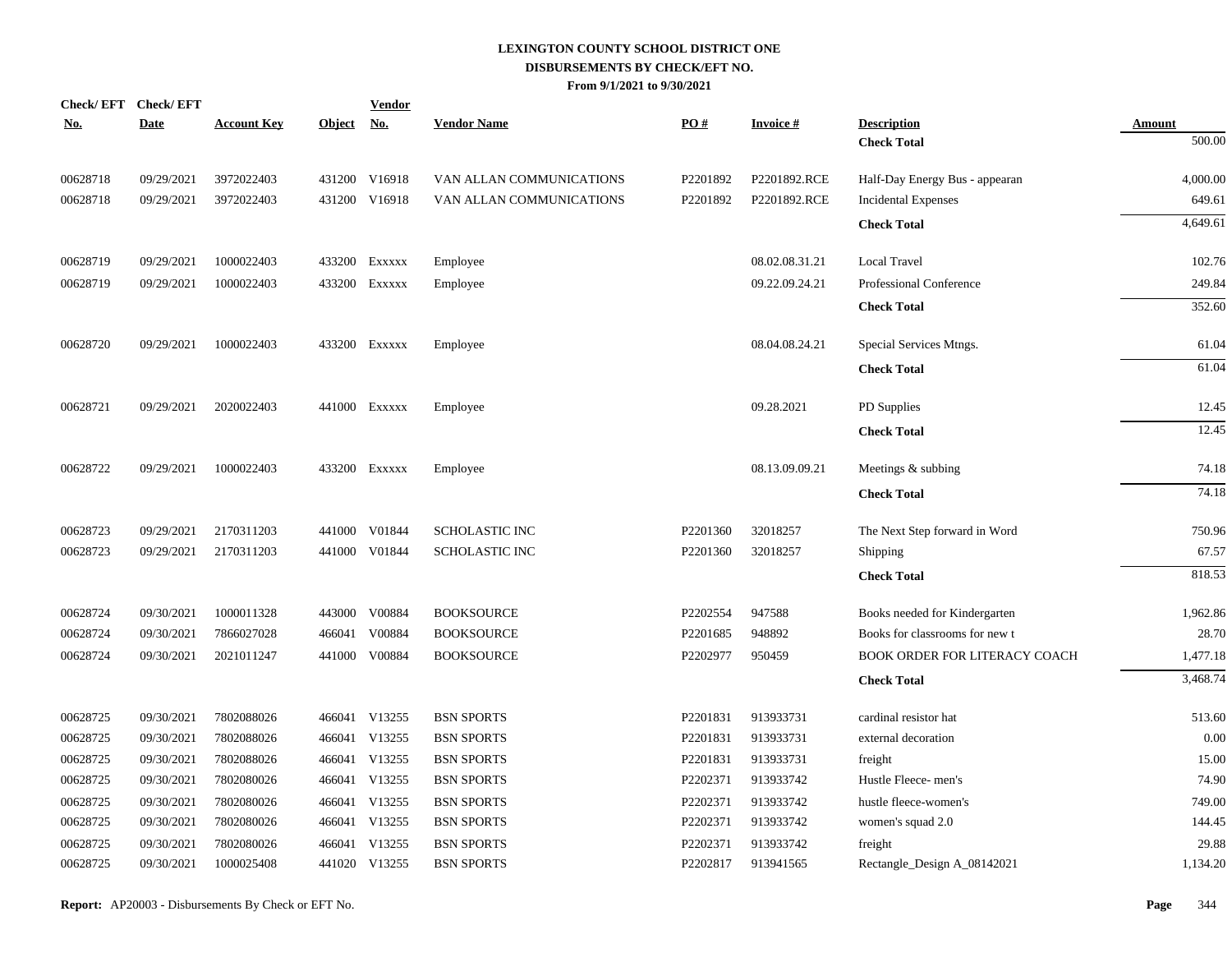| Check/EFT Check/EFT    |                           |                                  |                         | <b>Vendor</b>        |                                         |                 |                             |                                |                        |
|------------------------|---------------------------|----------------------------------|-------------------------|----------------------|-----------------------------------------|-----------------|-----------------------------|--------------------------------|------------------------|
| <u>No.</u><br>00628725 | <b>Date</b><br>09/30/2021 | <b>Account Key</b><br>1000025408 | <b>Object</b><br>441020 | <u>No.</u><br>V13255 | <b>Vendor Name</b><br><b>BSN SPORTS</b> | PO#<br>P2202817 | Invoice #<br>913941565      | <b>Description</b><br>Freight  | <b>Amount</b><br>32.66 |
|                        |                           |                                  |                         |                      |                                         |                 |                             | <b>Check Total</b>             | 2,693.69               |
| 00628726               | 09/30/2021                | 3260011303                       |                         | 441000 V13973        | KENDALL HUNT PUBLISHING CO              | P2201531        | 12727364                    | <b>Metabolic Reactions SE</b>  | 27.60                  |
| 00628726               | 09/30/2021                | 3260011303                       |                         | 441000 V13973        | KENDALL HUNT PUBLISHING CO              | P2201531        | 12727364                    | <b>Thermal Energy SE</b>       | 27.60                  |
| 00628726               | 09/30/2021                | 3260011303                       |                         | 441000 V13973        | KENDALL HUNT PUBLISHING CO              | P2201531        | 12727364                    | Shipping Charge of 12% of orde | 132.93                 |
| 00628726               | 09/30/2021                | 3260011303                       |                         | 441000 V13973        | KENDALL HUNT PUBLISHING CO              | P2202492        | 12838488                    | Student Materials, Unit 1 Evol | 50.99                  |
| 00628726               | 09/30/2021                | 3260011303                       |                         | 441000 V13973        | KENDALL HUNT PUBLISHING CO              | P2202492        | 12838488                    | Student Materials - Spanish; U | 50.93                  |
| 00628726               | 09/30/2021                | 3260011303                       |                         | 441000 V13973        | KENDALL HUNT PUBLISHING CO              | P2202492        | 12838488                    | Student Materials, Unit 2 Gene | 33.81                  |
| 00628726               | 09/30/2021                | 3260011303                       |                         | 441000 V13973        | KENDALL HUNT PUBLISHING CO              | P2202492        | 12838488                    | Student Materials - Spanish; U | 33.81                  |
| 00628726               | 09/30/2021                | 3260011303                       |                         | 441000 V13973        | KENDALL HUNT PUBLISHING CO              | P2202492        | 12838488                    | Student Materials; unit 3 Ecos | 33.81                  |
| 00628726               | 09/30/2021                | 3260011303                       |                         | 441000 V13973        | KENDALL HUNT PUBLISHING CO              | P2202492        | 12838488                    | Student Materials- Spanish; un | 33.81                  |
|                        |                           |                                  |                         |                      |                                         |                 |                             | <b>Check Total</b>             | 425.29                 |
| 00628727               | 09/30/2021                | 2170416103                       |                         | 434500 V15861        | <b>MINGO SOLUTIONS LTD</b>              | P2201911        | 4633                        | ABA DESK SUBSCRIBTION          | 3,000.00               |
|                        |                           |                                  |                         |                      |                                         |                 |                             | <b>Check Total</b>             | 3,000.00               |
| 00628728               | 09/30/2021                | 7802080030                       |                         | 466034 V03121        | RICHARDSON, PERRY                       |                 | BVB-PMS.09.28.21 volleyball |                                | 58.40                  |
|                        |                           |                                  |                         |                      |                                         |                 |                             | <b>Check Total</b>             | 58.40                  |
| 00628729               | 09/30/2021                | 1000025427                       |                         | 432300 V01638        | TRITEK FIRE AND SECURITY LLC            | P2200533        | 26345                       | Fire Alarm Repair & Related Se | 983.13                 |
| 00628729               | 09/30/2021                | 1000025415                       |                         | 432300 V01638        | TRITEK FIRE AND SECURITY LLC            | P2200533        | 26346                       | Fire Alarm Repair & Related Se | 653.91                 |
| 00628729               | 09/30/2021                | 1000025444                       |                         | 432300 V01638        | TRITEK FIRE AND SECURITY LLC            | P2200533        | 26446                       | Fire Alarm Repair & Related Se | 1,781.18               |
|                        |                           |                                  |                         |                      |                                         |                 |                             | <b>Check Total</b>             | 3,418.22               |
| 00628730               | 09/30/2021                | 1000025413                       |                         | 432100 V00048        | GILBERTSUMMIT RURAL WATER DIST          |                 | <b>GILWAT.09.21</b>         | GHS-001-0037400-1              | 582.63                 |
| 00628730               | 09/30/2021                | 1000025413                       | 432100                  | V00048               | GILBERTSUMMIT RURAL WATER DIST          |                 | <b>GILWAT.09.21</b>         | GHS-001-0037401-1              | 1,015.07               |
| 00628730               | 09/30/2021                | 1000025413                       |                         | 432100 V00048        | GILBERTSUMMIT RURAL WATER DIST          |                 | <b>GILWAT.09.21</b>         | GHS-001-0037500-1              | 28.50                  |
| 00628730               | 09/30/2021                | 1000025413                       | 432100                  | V00048               | GILBERTSUMMIT RURAL WATER DIST          |                 | <b>GILWAT.09.21</b>         | GHS-001-0037501-1              | 159.00                 |
| 00628730               | 09/30/2021                | 1000025414                       |                         | 432100 V00048        | GILBERTSUMMIT RURAL WATER DIST          |                 | <b>GILWAT.09.21</b>         | GES-001-0036700-1              | 361.03                 |
| 00628730               | 09/30/2021                | 1000025414                       | 432100                  | V00048               | GILBERTSUMMIT RURAL WATER DIST          |                 | <b>GILWAT.09.21</b>         | GES-001-0036701-1              | 687.64                 |
| 00628730               | 09/30/2021                | 1000025429                       |                         | 432100 V00048        | GILBERTSUMMIT RURAL WATER DIST          |                 | GILWAT.09.21                | GMS-001-0037000-1              | 223.26                 |
| 00628730               | 09/30/2021                | 1000025429                       | 432100                  | V00048               | GILBERTSUMMIT RURAL WATER DIST          |                 | GILWAT.09.21                | GMS-001-0037001-1              | 376.98                 |
| 00628730               | 09/30/2021                | 1000025441                       |                         | 432100 V00048        | GILBERTSUMMIT RURAL WATER DIST          |                 | <b>GILWAT.09.21</b>         | RCE-001-0118790-1              | 557.41                 |
| 00628730               | 09/30/2021                | 1000025441                       |                         | 432100 V00048        | GILBERTSUMMIT RURAL WATER DIST          |                 | <b>GILWAT.09.21</b>         | RCE-001-0118791-1              | 202.07                 |
| 00628730               | 09/30/2021                | 1000025447                       |                         | 432100 V00048        | GILBERTSUMMIT RURAL WATER DIST          |                 | <b>GILWAT.09.21</b>         | CES-001-0097480-1              | 381.69                 |